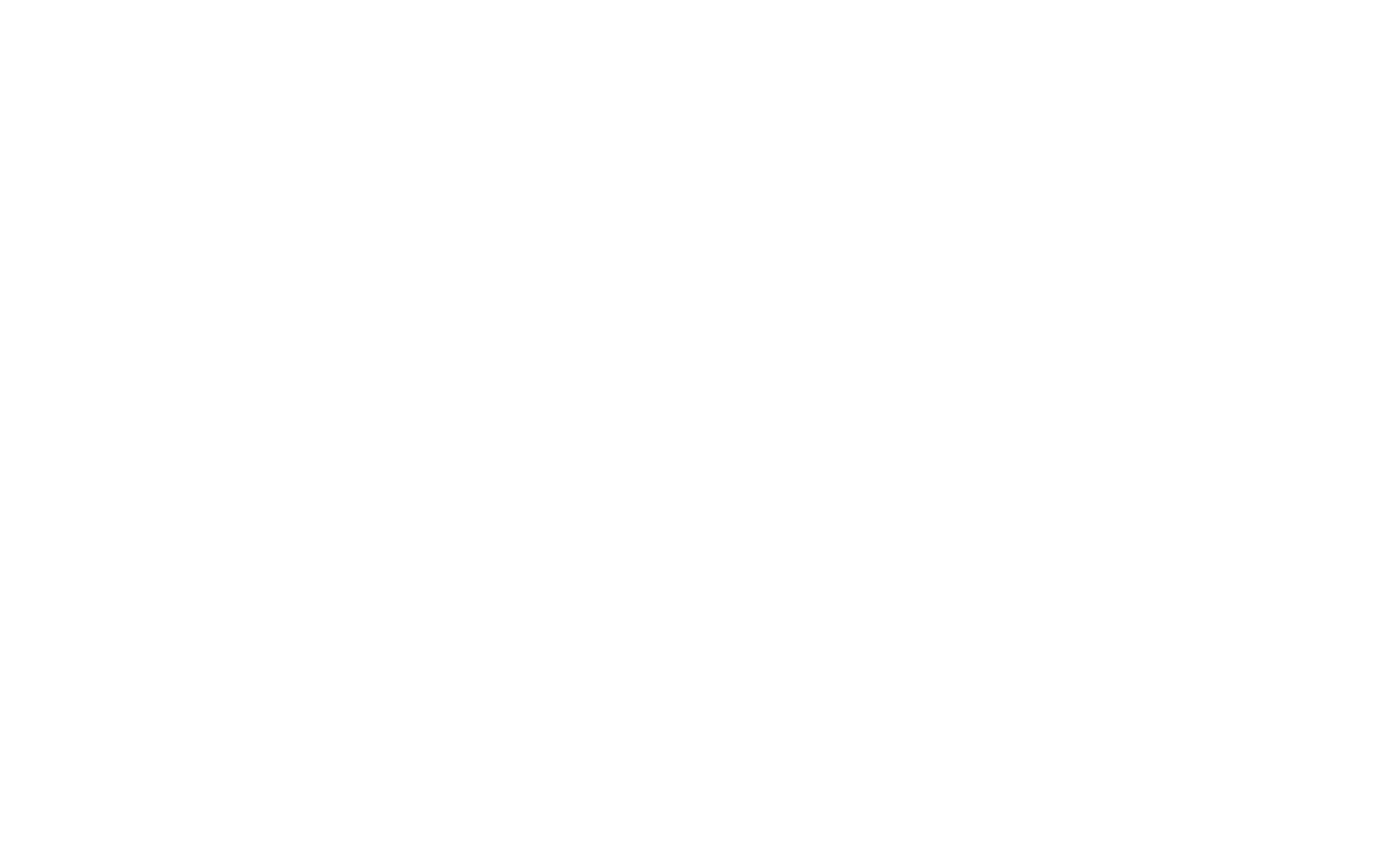| PROPERTY LOCATION & CLASS ASSESSMENT EXEMPTION CODE----------------COUNTY-------TOWN----------<br>SCHOOL DISTRICT<br>LAND<br>TAX DESCRIPTION<br>TAXABLE VALUE<br>TOTAL<br>CURRENT OWNERS ADDRESS<br>PARCEL SIZE/GRID COORD<br>SPECIAL DISTRICTS<br>TAX AMOUNT<br>*******************<br>*********************<br>********************************* 108.44-3-72 ****************<br>S Main St<br>ACCT 102030098<br>BILL<br>1<br>$108.44 - 3 - 72$<br>50,000<br>406.39<br>County Tax<br>411 Apartment<br>50,000<br>Dolgeville Cent 213602<br>3,000<br>Town Tax<br>140.04<br>School Relevy<br>FRNT 152.40 DPTH 342.00<br>50,000<br>1,025.19<br>1,728.64<br>ACRES<br>1.57<br>Village Relevy<br>EAST-0419228 NRTH-1554971<br>DEED BOOK 1458<br>PG-624<br>FULL MARKET VALUE<br>71,429<br>TOTAL TAX ---<br>$3,300.26**$<br>DATE #1<br>01/31/15<br>3,300.26<br>AMT DUE<br>55 Elm St<br>ACCT 102006750<br>2<br>BILL<br>$108.44 - 1 - 32$<br>62,200<br>505.55<br>210 1 Family Res<br>County Tax<br>Agard James K<br>Dolgeville Cent 213602<br>62,200<br>174.21<br>500<br>Town Tax<br>55 Elm St<br>50.00 DPTH 120.00<br>62,200<br>FRNT<br>Dolgeville, NY 13329<br>ACRES<br>$0.14$ BANK<br>821<br>EAST-0418906 NRTH-1556004<br>DEED BOOK 914<br>PG-634<br>FULL MARKET VALUE<br>88,857<br>TOTAL TAX ---<br>679.76**<br>DATE #1<br>01/31/15<br>679.76<br>AMT DUE<br>3 E Spofford Ave<br>ACCT 102002820<br>BILL<br>3<br>210 1 Family Res<br>County Tax<br>49,800<br>404.77<br>Dolgeville Cent 213602<br>500<br>49,800<br>139.48<br>Town Tax<br>Allen Barbara<br>49,800<br>W/garage<br>3 Spofford Ave<br>FRNT<br>50.00 DPTH 100.00<br>Dolgeville, NY 13329<br>ACRES<br>0.11<br>EAST-0418402 NRTH-1553285<br>DEED BOOK 693<br>PG-385<br>FULL MARKET VALUE<br>71,143<br>TOTAL TAX ---<br>544.25**<br>DATE #1<br>01/31/15<br>544.25<br>AMT DUE<br>81 N Helmer Ave<br>ACCT 102022110<br>BILL<br>4<br>28,700<br>233.27<br>210 1 Family Res<br>County Tax<br>28,700<br>80.38<br>Dolgeville Cent 213602<br>$1,000$ Town Tax<br>81 N Helmer Ave<br>28,700<br>W/garage<br>Dolgeville, NY 13329<br><b>FRNT</b><br>95.00 DPTH 195.00<br>0.18<br>ACRES<br>EAST-0419528 NRTH-1558324<br>DEED BOOK 796<br>PG-354<br>FULL MARKET VALUE<br>41,000<br>TOTAL TAX ---<br>$313.65**$<br>DATE #1<br>01/31/15<br>313.65<br>AMT DUE | STATE OF NEW YORK<br>COUNTY - Herkimer<br>- Manheim<br>TOWN<br>VILLAGE - Dolgeville<br>$-213601$<br>SWIS | 2 0 1 5 | T O W N<br>OWNERS NAME SEQUENCE | T A X<br>R O L L<br>TAXABLE SECTION OF THE ROLL - 1<br>UNIFORM PERCENT OF VALUE IS 070.00 | VALUATION DATE-JUL 01, 2013<br>TAXABLE STATUS DATE-MAR 01, 2014 | PAGE<br>1 |
|----------------------------------------------------------------------------------------------------------------------------------------------------------------------------------------------------------------------------------------------------------------------------------------------------------------------------------------------------------------------------------------------------------------------------------------------------------------------------------------------------------------------------------------------------------------------------------------------------------------------------------------------------------------------------------------------------------------------------------------------------------------------------------------------------------------------------------------------------------------------------------------------------------------------------------------------------------------------------------------------------------------------------------------------------------------------------------------------------------------------------------------------------------------------------------------------------------------------------------------------------------------------------------------------------------------------------------------------------------------------------------------------------------------------------------------------------------------------------------------------------------------------------------------------------------------------------------------------------------------------------------------------------------------------------------------------------------------------------------------------------------------------------------------------------------------------------------------------------------------------------------------------------------------------------------------------------------------------------------------------------------------------------------------------------------------------------------------------------------------------------------------------------------------------------------------------------------------------------------------------------------------------------------------------|----------------------------------------------------------------------------------------------------------|---------|---------------------------------|-------------------------------------------------------------------------------------------|-----------------------------------------------------------------|-----------|
|                                                                                                                                                                                                                                                                                                                                                                                                                                                                                                                                                                                                                                                                                                                                                                                                                                                                                                                                                                                                                                                                                                                                                                                                                                                                                                                                                                                                                                                                                                                                                                                                                                                                                                                                                                                                                                                                                                                                                                                                                                                                                                                                                                                                                                                                                              | TAX MAP PARCEL NUMBER                                                                                    |         |                                 |                                                                                           |                                                                 |           |
|                                                                                                                                                                                                                                                                                                                                                                                                                                                                                                                                                                                                                                                                                                                                                                                                                                                                                                                                                                                                                                                                                                                                                                                                                                                                                                                                                                                                                                                                                                                                                                                                                                                                                                                                                                                                                                                                                                                                                                                                                                                                                                                                                                                                                                                                                              | CURRENT OWNERS NAME                                                                                      |         |                                 |                                                                                           |                                                                 |           |
|                                                                                                                                                                                                                                                                                                                                                                                                                                                                                                                                                                                                                                                                                                                                                                                                                                                                                                                                                                                                                                                                                                                                                                                                                                                                                                                                                                                                                                                                                                                                                                                                                                                                                                                                                                                                                                                                                                                                                                                                                                                                                                                                                                                                                                                                                              |                                                                                                          |         |                                 |                                                                                           |                                                                 |           |
|                                                                                                                                                                                                                                                                                                                                                                                                                                                                                                                                                                                                                                                                                                                                                                                                                                                                                                                                                                                                                                                                                                                                                                                                                                                                                                                                                                                                                                                                                                                                                                                                                                                                                                                                                                                                                                                                                                                                                                                                                                                                                                                                                                                                                                                                                              |                                                                                                          |         |                                 |                                                                                           |                                                                 |           |
|                                                                                                                                                                                                                                                                                                                                                                                                                                                                                                                                                                                                                                                                                                                                                                                                                                                                                                                                                                                                                                                                                                                                                                                                                                                                                                                                                                                                                                                                                                                                                                                                                                                                                                                                                                                                                                                                                                                                                                                                                                                                                                                                                                                                                                                                                              |                                                                                                          |         |                                 |                                                                                           |                                                                 |           |
|                                                                                                                                                                                                                                                                                                                                                                                                                                                                                                                                                                                                                                                                                                                                                                                                                                                                                                                                                                                                                                                                                                                                                                                                                                                                                                                                                                                                                                                                                                                                                                                                                                                                                                                                                                                                                                                                                                                                                                                                                                                                                                                                                                                                                                                                                              | 44 S. Main Holding LLC.                                                                                  |         |                                 |                                                                                           |                                                                 |           |
|                                                                                                                                                                                                                                                                                                                                                                                                                                                                                                                                                                                                                                                                                                                                                                                                                                                                                                                                                                                                                                                                                                                                                                                                                                                                                                                                                                                                                                                                                                                                                                                                                                                                                                                                                                                                                                                                                                                                                                                                                                                                                                                                                                                                                                                                                              | 147-17 15th Ave                                                                                          |         |                                 |                                                                                           |                                                                 |           |
|                                                                                                                                                                                                                                                                                                                                                                                                                                                                                                                                                                                                                                                                                                                                                                                                                                                                                                                                                                                                                                                                                                                                                                                                                                                                                                                                                                                                                                                                                                                                                                                                                                                                                                                                                                                                                                                                                                                                                                                                                                                                                                                                                                                                                                                                                              | Whitestone, NY 11357                                                                                     |         |                                 |                                                                                           |                                                                 |           |
|                                                                                                                                                                                                                                                                                                                                                                                                                                                                                                                                                                                                                                                                                                                                                                                                                                                                                                                                                                                                                                                                                                                                                                                                                                                                                                                                                                                                                                                                                                                                                                                                                                                                                                                                                                                                                                                                                                                                                                                                                                                                                                                                                                                                                                                                                              |                                                                                                          |         |                                 |                                                                                           |                                                                 |           |
|                                                                                                                                                                                                                                                                                                                                                                                                                                                                                                                                                                                                                                                                                                                                                                                                                                                                                                                                                                                                                                                                                                                                                                                                                                                                                                                                                                                                                                                                                                                                                                                                                                                                                                                                                                                                                                                                                                                                                                                                                                                                                                                                                                                                                                                                                              |                                                                                                          |         |                                 |                                                                                           |                                                                 |           |
|                                                                                                                                                                                                                                                                                                                                                                                                                                                                                                                                                                                                                                                                                                                                                                                                                                                                                                                                                                                                                                                                                                                                                                                                                                                                                                                                                                                                                                                                                                                                                                                                                                                                                                                                                                                                                                                                                                                                                                                                                                                                                                                                                                                                                                                                                              |                                                                                                          |         |                                 |                                                                                           |                                                                 |           |
|                                                                                                                                                                                                                                                                                                                                                                                                                                                                                                                                                                                                                                                                                                                                                                                                                                                                                                                                                                                                                                                                                                                                                                                                                                                                                                                                                                                                                                                                                                                                                                                                                                                                                                                                                                                                                                                                                                                                                                                                                                                                                                                                                                                                                                                                                              |                                                                                                          |         |                                 |                                                                                           |                                                                 |           |
|                                                                                                                                                                                                                                                                                                                                                                                                                                                                                                                                                                                                                                                                                                                                                                                                                                                                                                                                                                                                                                                                                                                                                                                                                                                                                                                                                                                                                                                                                                                                                                                                                                                                                                                                                                                                                                                                                                                                                                                                                                                                                                                                                                                                                                                                                              |                                                                                                          |         |                                 |                                                                                           |                                                                 |           |
|                                                                                                                                                                                                                                                                                                                                                                                                                                                                                                                                                                                                                                                                                                                                                                                                                                                                                                                                                                                                                                                                                                                                                                                                                                                                                                                                                                                                                                                                                                                                                                                                                                                                                                                                                                                                                                                                                                                                                                                                                                                                                                                                                                                                                                                                                              |                                                                                                          |         |                                 |                                                                                           |                                                                 |           |
|                                                                                                                                                                                                                                                                                                                                                                                                                                                                                                                                                                                                                                                                                                                                                                                                                                                                                                                                                                                                                                                                                                                                                                                                                                                                                                                                                                                                                                                                                                                                                                                                                                                                                                                                                                                                                                                                                                                                                                                                                                                                                                                                                                                                                                                                                              |                                                                                                          |         |                                 |                                                                                           |                                                                 |           |
|                                                                                                                                                                                                                                                                                                                                                                                                                                                                                                                                                                                                                                                                                                                                                                                                                                                                                                                                                                                                                                                                                                                                                                                                                                                                                                                                                                                                                                                                                                                                                                                                                                                                                                                                                                                                                                                                                                                                                                                                                                                                                                                                                                                                                                                                                              |                                                                                                          |         |                                 |                                                                                           |                                                                 |           |
|                                                                                                                                                                                                                                                                                                                                                                                                                                                                                                                                                                                                                                                                                                                                                                                                                                                                                                                                                                                                                                                                                                                                                                                                                                                                                                                                                                                                                                                                                                                                                                                                                                                                                                                                                                                                                                                                                                                                                                                                                                                                                                                                                                                                                                                                                              |                                                                                                          |         |                                 |                                                                                           |                                                                 |           |
|                                                                                                                                                                                                                                                                                                                                                                                                                                                                                                                                                                                                                                                                                                                                                                                                                                                                                                                                                                                                                                                                                                                                                                                                                                                                                                                                                                                                                                                                                                                                                                                                                                                                                                                                                                                                                                                                                                                                                                                                                                                                                                                                                                                                                                                                                              |                                                                                                          |         |                                 |                                                                                           |                                                                 |           |
|                                                                                                                                                                                                                                                                                                                                                                                                                                                                                                                                                                                                                                                                                                                                                                                                                                                                                                                                                                                                                                                                                                                                                                                                                                                                                                                                                                                                                                                                                                                                                                                                                                                                                                                                                                                                                                                                                                                                                                                                                                                                                                                                                                                                                                                                                              |                                                                                                          |         |                                 |                                                                                           |                                                                 |           |
|                                                                                                                                                                                                                                                                                                                                                                                                                                                                                                                                                                                                                                                                                                                                                                                                                                                                                                                                                                                                                                                                                                                                                                                                                                                                                                                                                                                                                                                                                                                                                                                                                                                                                                                                                                                                                                                                                                                                                                                                                                                                                                                                                                                                                                                                                              |                                                                                                          |         |                                 |                                                                                           |                                                                 |           |
|                                                                                                                                                                                                                                                                                                                                                                                                                                                                                                                                                                                                                                                                                                                                                                                                                                                                                                                                                                                                                                                                                                                                                                                                                                                                                                                                                                                                                                                                                                                                                                                                                                                                                                                                                                                                                                                                                                                                                                                                                                                                                                                                                                                                                                                                                              |                                                                                                          |         |                                 |                                                                                           |                                                                 |           |
|                                                                                                                                                                                                                                                                                                                                                                                                                                                                                                                                                                                                                                                                                                                                                                                                                                                                                                                                                                                                                                                                                                                                                                                                                                                                                                                                                                                                                                                                                                                                                                                                                                                                                                                                                                                                                                                                                                                                                                                                                                                                                                                                                                                                                                                                                              |                                                                                                          |         |                                 |                                                                                           |                                                                 |           |
|                                                                                                                                                                                                                                                                                                                                                                                                                                                                                                                                                                                                                                                                                                                                                                                                                                                                                                                                                                                                                                                                                                                                                                                                                                                                                                                                                                                                                                                                                                                                                                                                                                                                                                                                                                                                                                                                                                                                                                                                                                                                                                                                                                                                                                                                                              |                                                                                                          |         |                                 |                                                                                           |                                                                 |           |
|                                                                                                                                                                                                                                                                                                                                                                                                                                                                                                                                                                                                                                                                                                                                                                                                                                                                                                                                                                                                                                                                                                                                                                                                                                                                                                                                                                                                                                                                                                                                                                                                                                                                                                                                                                                                                                                                                                                                                                                                                                                                                                                                                                                                                                                                                              |                                                                                                          |         |                                 |                                                                                           |                                                                 |           |
|                                                                                                                                                                                                                                                                                                                                                                                                                                                                                                                                                                                                                                                                                                                                                                                                                                                                                                                                                                                                                                                                                                                                                                                                                                                                                                                                                                                                                                                                                                                                                                                                                                                                                                                                                                                                                                                                                                                                                                                                                                                                                                                                                                                                                                                                                              | $108.52 - 2 - 16$                                                                                        |         |                                 |                                                                                           |                                                                 |           |
|                                                                                                                                                                                                                                                                                                                                                                                                                                                                                                                                                                                                                                                                                                                                                                                                                                                                                                                                                                                                                                                                                                                                                                                                                                                                                                                                                                                                                                                                                                                                                                                                                                                                                                                                                                                                                                                                                                                                                                                                                                                                                                                                                                                                                                                                                              | Allen Brian D                                                                                            |         |                                 |                                                                                           |                                                                 |           |
|                                                                                                                                                                                                                                                                                                                                                                                                                                                                                                                                                                                                                                                                                                                                                                                                                                                                                                                                                                                                                                                                                                                                                                                                                                                                                                                                                                                                                                                                                                                                                                                                                                                                                                                                                                                                                                                                                                                                                                                                                                                                                                                                                                                                                                                                                              |                                                                                                          |         |                                 |                                                                                           |                                                                 |           |
|                                                                                                                                                                                                                                                                                                                                                                                                                                                                                                                                                                                                                                                                                                                                                                                                                                                                                                                                                                                                                                                                                                                                                                                                                                                                                                                                                                                                                                                                                                                                                                                                                                                                                                                                                                                                                                                                                                                                                                                                                                                                                                                                                                                                                                                                                              |                                                                                                          |         |                                 |                                                                                           |                                                                 |           |
|                                                                                                                                                                                                                                                                                                                                                                                                                                                                                                                                                                                                                                                                                                                                                                                                                                                                                                                                                                                                                                                                                                                                                                                                                                                                                                                                                                                                                                                                                                                                                                                                                                                                                                                                                                                                                                                                                                                                                                                                                                                                                                                                                                                                                                                                                              |                                                                                                          |         |                                 |                                                                                           |                                                                 |           |
|                                                                                                                                                                                                                                                                                                                                                                                                                                                                                                                                                                                                                                                                                                                                                                                                                                                                                                                                                                                                                                                                                                                                                                                                                                                                                                                                                                                                                                                                                                                                                                                                                                                                                                                                                                                                                                                                                                                                                                                                                                                                                                                                                                                                                                                                                              |                                                                                                          |         |                                 |                                                                                           |                                                                 |           |
|                                                                                                                                                                                                                                                                                                                                                                                                                                                                                                                                                                                                                                                                                                                                                                                                                                                                                                                                                                                                                                                                                                                                                                                                                                                                                                                                                                                                                                                                                                                                                                                                                                                                                                                                                                                                                                                                                                                                                                                                                                                                                                                                                                                                                                                                                              |                                                                                                          |         |                                 |                                                                                           |                                                                 |           |
|                                                                                                                                                                                                                                                                                                                                                                                                                                                                                                                                                                                                                                                                                                                                                                                                                                                                                                                                                                                                                                                                                                                                                                                                                                                                                                                                                                                                                                                                                                                                                                                                                                                                                                                                                                                                                                                                                                                                                                                                                                                                                                                                                                                                                                                                                              |                                                                                                          |         |                                 |                                                                                           |                                                                 |           |
|                                                                                                                                                                                                                                                                                                                                                                                                                                                                                                                                                                                                                                                                                                                                                                                                                                                                                                                                                                                                                                                                                                                                                                                                                                                                                                                                                                                                                                                                                                                                                                                                                                                                                                                                                                                                                                                                                                                                                                                                                                                                                                                                                                                                                                                                                              |                                                                                                          |         |                                 |                                                                                           |                                                                 |           |
|                                                                                                                                                                                                                                                                                                                                                                                                                                                                                                                                                                                                                                                                                                                                                                                                                                                                                                                                                                                                                                                                                                                                                                                                                                                                                                                                                                                                                                                                                                                                                                                                                                                                                                                                                                                                                                                                                                                                                                                                                                                                                                                                                                                                                                                                                              |                                                                                                          |         |                                 |                                                                                           |                                                                 |           |
|                                                                                                                                                                                                                                                                                                                                                                                                                                                                                                                                                                                                                                                                                                                                                                                                                                                                                                                                                                                                                                                                                                                                                                                                                                                                                                                                                                                                                                                                                                                                                                                                                                                                                                                                                                                                                                                                                                                                                                                                                                                                                                                                                                                                                                                                                              |                                                                                                          |         |                                 |                                                                                           |                                                                 |           |
|                                                                                                                                                                                                                                                                                                                                                                                                                                                                                                                                                                                                                                                                                                                                                                                                                                                                                                                                                                                                                                                                                                                                                                                                                                                                                                                                                                                                                                                                                                                                                                                                                                                                                                                                                                                                                                                                                                                                                                                                                                                                                                                                                                                                                                                                                              | $108.36 - 2 - 6.1$                                                                                       |         |                                 |                                                                                           |                                                                 |           |
|                                                                                                                                                                                                                                                                                                                                                                                                                                                                                                                                                                                                                                                                                                                                                                                                                                                                                                                                                                                                                                                                                                                                                                                                                                                                                                                                                                                                                                                                                                                                                                                                                                                                                                                                                                                                                                                                                                                                                                                                                                                                                                                                                                                                                                                                                              | Allen Sandra L                                                                                           |         |                                 |                                                                                           |                                                                 |           |
|                                                                                                                                                                                                                                                                                                                                                                                                                                                                                                                                                                                                                                                                                                                                                                                                                                                                                                                                                                                                                                                                                                                                                                                                                                                                                                                                                                                                                                                                                                                                                                                                                                                                                                                                                                                                                                                                                                                                                                                                                                                                                                                                                                                                                                                                                              |                                                                                                          |         |                                 |                                                                                           |                                                                 |           |
|                                                                                                                                                                                                                                                                                                                                                                                                                                                                                                                                                                                                                                                                                                                                                                                                                                                                                                                                                                                                                                                                                                                                                                                                                                                                                                                                                                                                                                                                                                                                                                                                                                                                                                                                                                                                                                                                                                                                                                                                                                                                                                                                                                                                                                                                                              |                                                                                                          |         |                                 |                                                                                           |                                                                 |           |
|                                                                                                                                                                                                                                                                                                                                                                                                                                                                                                                                                                                                                                                                                                                                                                                                                                                                                                                                                                                                                                                                                                                                                                                                                                                                                                                                                                                                                                                                                                                                                                                                                                                                                                                                                                                                                                                                                                                                                                                                                                                                                                                                                                                                                                                                                              |                                                                                                          |         |                                 |                                                                                           |                                                                 |           |
|                                                                                                                                                                                                                                                                                                                                                                                                                                                                                                                                                                                                                                                                                                                                                                                                                                                                                                                                                                                                                                                                                                                                                                                                                                                                                                                                                                                                                                                                                                                                                                                                                                                                                                                                                                                                                                                                                                                                                                                                                                                                                                                                                                                                                                                                                              |                                                                                                          |         |                                 |                                                                                           |                                                                 |           |
|                                                                                                                                                                                                                                                                                                                                                                                                                                                                                                                                                                                                                                                                                                                                                                                                                                                                                                                                                                                                                                                                                                                                                                                                                                                                                                                                                                                                                                                                                                                                                                                                                                                                                                                                                                                                                                                                                                                                                                                                                                                                                                                                                                                                                                                                                              |                                                                                                          |         |                                 |                                                                                           |                                                                 |           |
|                                                                                                                                                                                                                                                                                                                                                                                                                                                                                                                                                                                                                                                                                                                                                                                                                                                                                                                                                                                                                                                                                                                                                                                                                                                                                                                                                                                                                                                                                                                                                                                                                                                                                                                                                                                                                                                                                                                                                                                                                                                                                                                                                                                                                                                                                              |                                                                                                          |         |                                 |                                                                                           |                                                                 |           |
|                                                                                                                                                                                                                                                                                                                                                                                                                                                                                                                                                                                                                                                                                                                                                                                                                                                                                                                                                                                                                                                                                                                                                                                                                                                                                                                                                                                                                                                                                                                                                                                                                                                                                                                                                                                                                                                                                                                                                                                                                                                                                                                                                                                                                                                                                              |                                                                                                          |         |                                 |                                                                                           |                                                                 |           |
|                                                                                                                                                                                                                                                                                                                                                                                                                                                                                                                                                                                                                                                                                                                                                                                                                                                                                                                                                                                                                                                                                                                                                                                                                                                                                                                                                                                                                                                                                                                                                                                                                                                                                                                                                                                                                                                                                                                                                                                                                                                                                                                                                                                                                                                                                              |                                                                                                          |         |                                 |                                                                                           |                                                                 |           |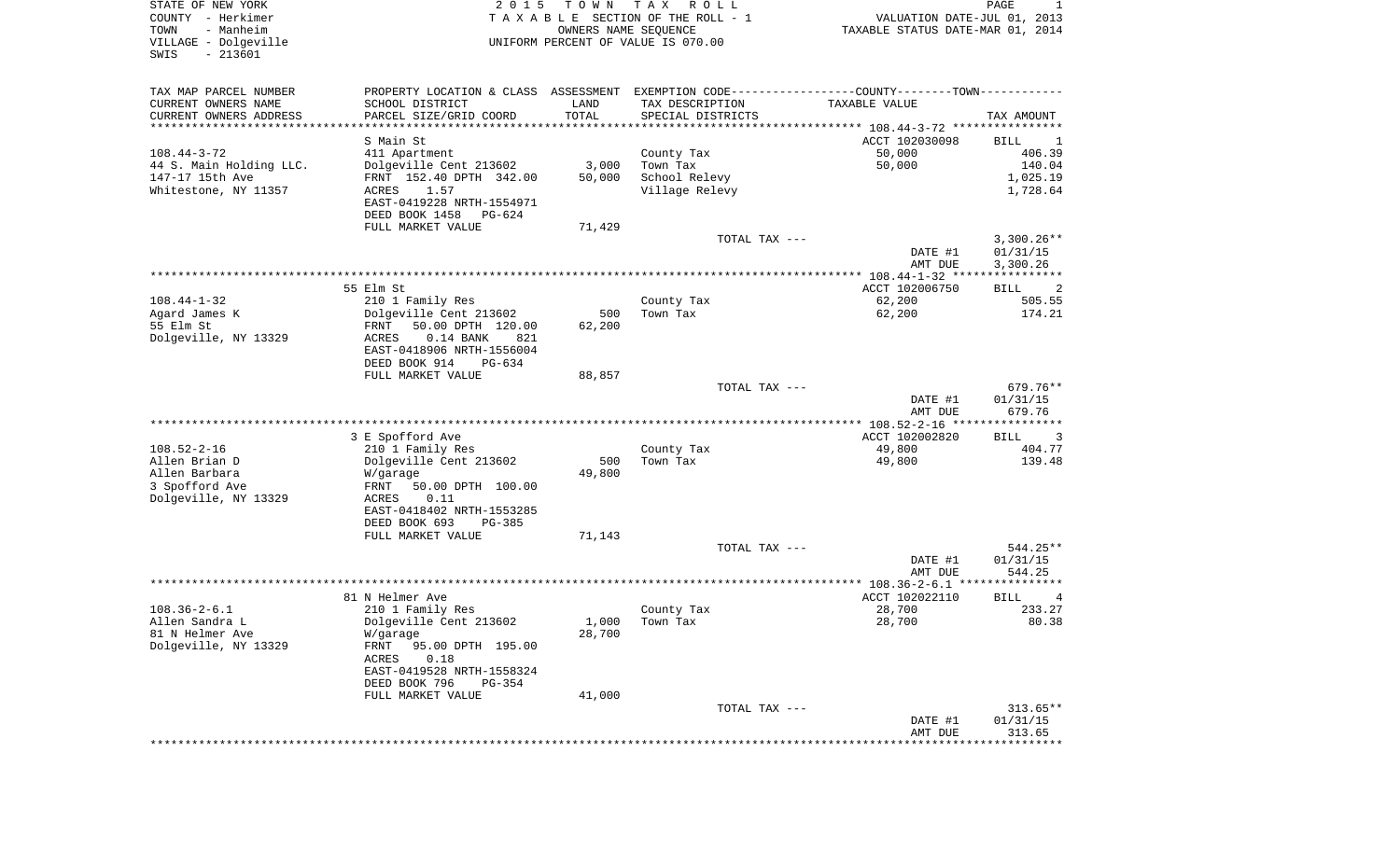| STATE OF NEW YORK<br>COUNTY - Herkimer<br>- Manheim<br>TOWN<br>VILLAGE - Dolgeville<br>$-213601$<br>SWIS | 2 0 1 5                                                  | T O W N<br>OWNERS NAME SEQUENCE | T A X<br>R O L L<br>TAXABLE SECTION OF THE ROLL - 1<br>UNIFORM PERCENT OF VALUE IS 070.00 | VALUATION DATE-JUL 01, 2013<br>TAXABLE STATUS DATE-MAR 01, 2014                               | PAGE<br>2           |
|----------------------------------------------------------------------------------------------------------|----------------------------------------------------------|---------------------------------|-------------------------------------------------------------------------------------------|-----------------------------------------------------------------------------------------------|---------------------|
| TAX MAP PARCEL NUMBER                                                                                    |                                                          |                                 |                                                                                           | PROPERTY LOCATION & CLASS ASSESSMENT EXEMPTION CODE---------------COUNTY-------TOWN---------- |                     |
| CURRENT OWNERS NAME                                                                                      | SCHOOL DISTRICT                                          | LAND                            | TAX DESCRIPTION                                                                           | TAXABLE VALUE                                                                                 |                     |
| CURRENT OWNERS ADDRESS                                                                                   | PARCEL SIZE/GRID COORD                                   | TOTAL                           | SPECIAL DISTRICTS                                                                         |                                                                                               | TAX AMOUNT          |
| ********************                                                                                     | ********************                                     | * * * * * * * * * * *           |                                                                                           | ********************************* 108.52-5-64 ****************                                |                     |
|                                                                                                          | 24 Van Buren St                                          |                                 |                                                                                           | ACCT 102000300                                                                                | BILL<br>5           |
| $108.52 - 5 - 64$<br>Aluarta Daisy S                                                                     | 210 1 Family Res                                         | 500                             | County Tax<br>Town Tax                                                                    | 48,600<br>48,600                                                                              | 395.01<br>136.12    |
| 24 Van Buren St                                                                                          | Dolgeville Cent 213602<br>W/garage                       | 48,600                          |                                                                                           |                                                                                               |                     |
| Dolgeville, NY 13329                                                                                     | FRNT<br>50.00 DPTH<br>86.00                              |                                 |                                                                                           |                                                                                               |                     |
|                                                                                                          | ACRES<br>0.10                                            |                                 |                                                                                           |                                                                                               |                     |
|                                                                                                          | EAST-0419927 NRTH-1554386                                |                                 |                                                                                           |                                                                                               |                     |
|                                                                                                          | DEED BOOK 1273<br>PG-309                                 |                                 |                                                                                           |                                                                                               |                     |
|                                                                                                          | FULL MARKET VALUE                                        | 69,429                          |                                                                                           |                                                                                               |                     |
|                                                                                                          |                                                          |                                 | TOTAL TAX ---                                                                             |                                                                                               | 531.13**            |
|                                                                                                          |                                                          |                                 |                                                                                           | DATE #1<br>AMT DUE                                                                            | 01/31/15<br>531.13  |
|                                                                                                          |                                                          |                                 |                                                                                           |                                                                                               |                     |
|                                                                                                          | 4 Beaver St                                              |                                 |                                                                                           | ACCT 102006510                                                                                | BILL<br>6           |
| $108.44 - 2 - 46$                                                                                        | 210 1 Family Res                                         |                                 | County Tax                                                                                | 46,200                                                                                        | 375.51              |
| Amadon Donna                                                                                             | Dolgeville Cent 213602                                   | 500                             | Town Tax                                                                                  | 46,200                                                                                        | 129.39              |
| Amadon John Henry                                                                                        | W/garage                                                 | 46,200                          |                                                                                           |                                                                                               |                     |
| 4 Beaver St                                                                                              | 79.50 DPTH<br>FRNT<br>90.00                              |                                 |                                                                                           |                                                                                               |                     |
| Dolgeville, NY 13329                                                                                     | ACRES<br>0.19<br>EAST-0418317 NRTH-1554690               |                                 |                                                                                           |                                                                                               |                     |
|                                                                                                          | DEED BOOK 1106<br>PG-260                                 |                                 |                                                                                           |                                                                                               |                     |
|                                                                                                          | FULL MARKET VALUE                                        | 66,000                          |                                                                                           |                                                                                               |                     |
|                                                                                                          |                                                          |                                 | TOTAL TAX ---                                                                             |                                                                                               | 504.90**            |
|                                                                                                          |                                                          |                                 |                                                                                           | DATE #1                                                                                       | 01/31/15            |
|                                                                                                          |                                                          |                                 |                                                                                           | AMT DUE                                                                                       | 504.90              |
|                                                                                                          | Van Buren St Ext                                         |                                 |                                                                                           | ACCT 102025380                                                                                | BILL<br>7           |
| $108.60 - 1 - 33$                                                                                        | 311 Res vac land                                         |                                 | County Tax                                                                                | 2,000                                                                                         | 16.26               |
| Anderson Barbara A                                                                                       | Dolgeville Cent 213602                                   | 2,000                           | Town Tax                                                                                  | 2,000                                                                                         | 5.60                |
| Anderson Newell A                                                                                        | ACRES<br>4.80                                            | 2,000                           |                                                                                           |                                                                                               |                     |
| 162 Van Buren St Ext                                                                                     | EAST-0420674 NRTH-1551347                                |                                 |                                                                                           |                                                                                               |                     |
| Dolgeville, NY 13329                                                                                     | DEED BOOK 1345<br>PG-854                                 |                                 |                                                                                           |                                                                                               |                     |
|                                                                                                          | FULL MARKET VALUE                                        | 2,857                           |                                                                                           |                                                                                               |                     |
|                                                                                                          |                                                          |                                 | TOTAL TAX ---                                                                             | DATE #1                                                                                       | 21.86**<br>01/31/15 |
|                                                                                                          |                                                          |                                 |                                                                                           | AMT DUE                                                                                       | 21.86               |
|                                                                                                          |                                                          |                                 |                                                                                           |                                                                                               | **************      |
|                                                                                                          | S Main St                                                |                                 |                                                                                           |                                                                                               | <b>BILL</b><br>8    |
| $108.51 - 1 - 33.2$                                                                                      | 311 Res vac land                                         |                                 | County Tax                                                                                | 700                                                                                           | 5.69                |
| Antonoff Thomas                                                                                          | Dolgeville Cent 213602                                   |                                 | 700 Town Tax                                                                              | 700                                                                                           | 1.96                |
| Antonoff Jeanette<br>136 S Main St                                                                       | FRNT 60.00 DPTH 270.00                                   | 700                             |                                                                                           |                                                                                               |                     |
| Dolgeville, NY 13329                                                                                     | $0.36$ BANK<br>ACRES<br>055<br>EAST-0417843 NRTH-1553068 |                                 |                                                                                           |                                                                                               |                     |
|                                                                                                          | DEED BOOK 858<br>PG-446                                  |                                 |                                                                                           |                                                                                               |                     |
|                                                                                                          | FULL MARKET VALUE                                        | 1,000                           |                                                                                           |                                                                                               |                     |
|                                                                                                          |                                                          |                                 | TOTAL TAX ---                                                                             |                                                                                               | $7.65**$            |
|                                                                                                          |                                                          |                                 |                                                                                           | DATE #1                                                                                       | 01/31/15            |
|                                                                                                          |                                                          |                                 |                                                                                           | AMT DUE                                                                                       | 7.65                |
|                                                                                                          |                                                          |                                 |                                                                                           |                                                                                               |                     |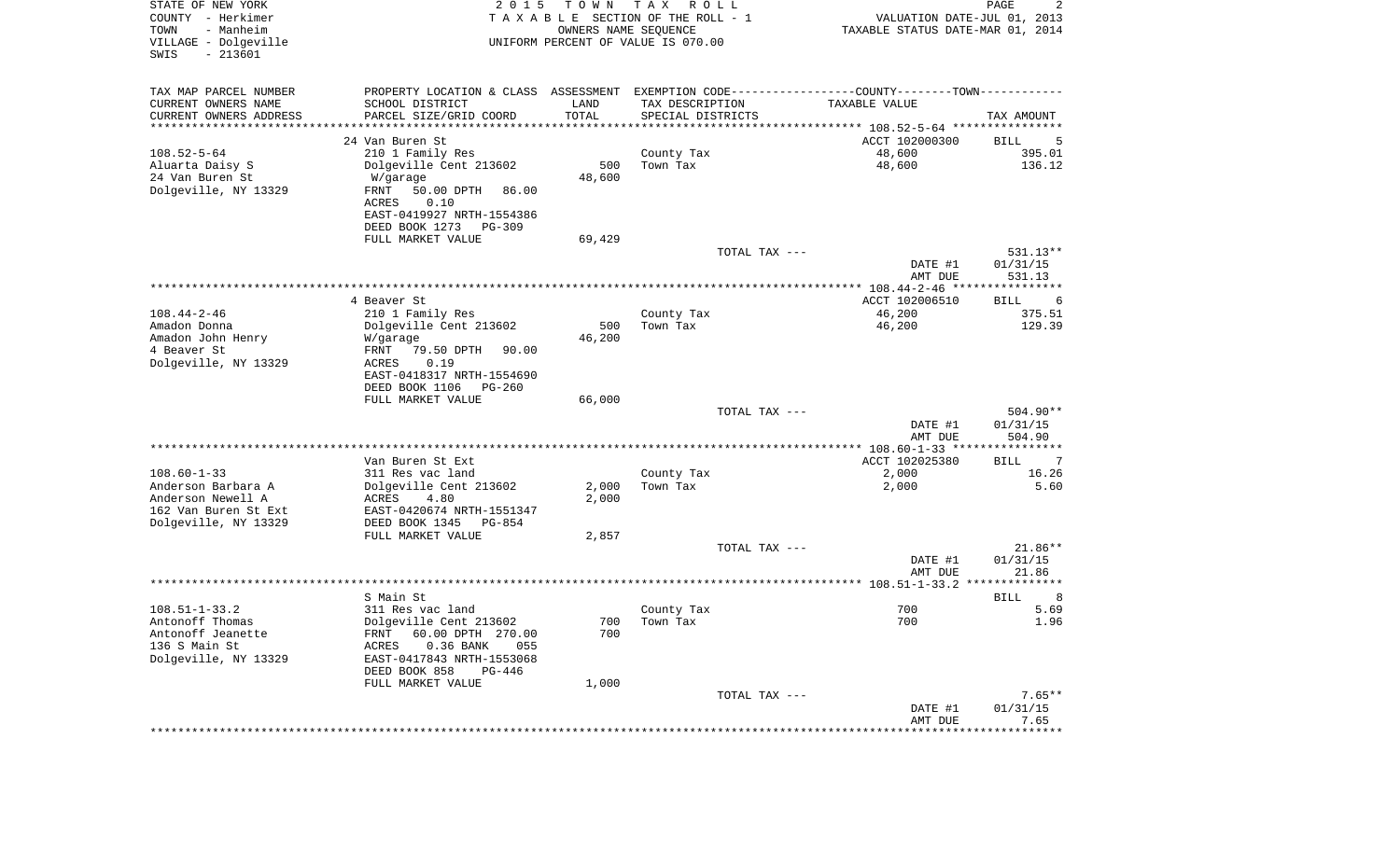| STATE OF NEW YORK<br>COUNTY - Herkimer<br>- Manheim<br>TOWN<br>VILLAGE - Dolgeville<br>$-213601$<br>SWIS | 2 0 1 5                                                                                       | TOWN<br>OWNERS NAME SEQUENCE | T A X<br>R O L L<br>TAXABLE SECTION OF THE ROLL - 1<br>UNIFORM PERCENT OF VALUE IS 070.00 | VALUATION DATE-JUL 01, 2013<br>TAXABLE STATUS DATE-MAR 01, 2014 | PAGE<br>3            |
|----------------------------------------------------------------------------------------------------------|-----------------------------------------------------------------------------------------------|------------------------------|-------------------------------------------------------------------------------------------|-----------------------------------------------------------------|----------------------|
| TAX MAP PARCEL NUMBER                                                                                    | PROPERTY LOCATION & CLASS ASSESSMENT EXEMPTION CODE---------------COUNTY-------TOWN---------- |                              |                                                                                           |                                                                 |                      |
| CURRENT OWNERS NAME                                                                                      | SCHOOL DISTRICT                                                                               | LAND                         | TAX DESCRIPTION                                                                           | TAXABLE VALUE                                                   |                      |
| CURRENT OWNERS ADDRESS<br>***********************                                                        | PARCEL SIZE/GRID COORD                                                                        | TOTAL                        | SPECIAL DISTRICTS                                                                         |                                                                 | TAX AMOUNT           |
|                                                                                                          | 136 S Main St                                                                                 |                              |                                                                                           |                                                                 | <b>BILL</b><br>9     |
| $108.51 - 1 - 39.2$                                                                                      | 210 1 Family Res                                                                              |                              | County Tax                                                                                | 58,300                                                          | 473.85               |
| Antonoff Thomas                                                                                          | Dolgeville Cent 213602                                                                        | 600                          | Town Tax                                                                                  | 58,300                                                          | 163.28               |
| Antonoff Jeanette<br>136 S Main St                                                                       | W/garage<br>FRNT<br>60.00 DPTH 175.00                                                         | 58,300                       |                                                                                           |                                                                 |                      |
| Dolgeville, NY 13329                                                                                     | $0.24$ BANK<br>ACRES<br>055                                                                   |                              |                                                                                           |                                                                 |                      |
|                                                                                                          | EAST-0417794 NRTH-1552966                                                                     |                              |                                                                                           |                                                                 |                      |
|                                                                                                          | DEED BOOK 858<br>PG-446                                                                       |                              |                                                                                           |                                                                 |                      |
|                                                                                                          | FULL MARKET VALUE                                                                             | 83,286                       | TOTAL TAX ---                                                                             |                                                                 | 637.13**             |
|                                                                                                          |                                                                                               |                              |                                                                                           | DATE #1                                                         | 01/31/15             |
|                                                                                                          |                                                                                               |                              |                                                                                           | AMT DUE                                                         | 637.13               |
|                                                                                                          | S Main St                                                                                     |                              |                                                                                           | ACCT 102014130                                                  | BILL<br>10           |
| $108.51 - 1 - 41$                                                                                        | 311 Res vac land                                                                              |                              | County Tax                                                                                | 12,800                                                          | 104.04               |
| Antonoff Thomas                                                                                          | Dolgeville Cent 213602                                                                        | 12,800                       | Town Tax                                                                                  | 12,800                                                          | 35.85                |
| Antonoff Jeanette<br>136 S Main St                                                                       | FRNT<br>60.00 DPTH 256.00<br>ACRES<br>0.32 BANK<br>055                                        | 12,800                       |                                                                                           |                                                                 |                      |
| Dolgeville, NY 13329                                                                                     | EAST-0417807 NRTH-1553023                                                                     |                              |                                                                                           |                                                                 |                      |
|                                                                                                          | DEED BOOK 858<br>PG-446                                                                       |                              |                                                                                           |                                                                 |                      |
|                                                                                                          | FULL MARKET VALUE                                                                             | 18,286                       |                                                                                           |                                                                 |                      |
|                                                                                                          |                                                                                               |                              | TOTAL TAX ---                                                                             | DATE #1                                                         | 139.89**<br>01/31/15 |
|                                                                                                          |                                                                                               |                              |                                                                                           | AMT DUE                                                         | 139.89               |
|                                                                                                          |                                                                                               |                              |                                                                                           | **************** 108.52-6-42 *****************                  |                      |
| $108.52 - 6 - 42$                                                                                        | 56 E Faville Ave<br>210 1 Family Res                                                          |                              | County Tax                                                                                | ACCT 102026310<br>50,500                                        | BILL<br>11<br>410.45 |
| Armstrong Mark A                                                                                         | Dolgeville Cent 213602                                                                        | 500                          | Town Tax                                                                                  | 50,500                                                          | 141.44               |
| -murphy Jessica                                                                                          | W/garage                                                                                      | 50,500                       |                                                                                           |                                                                 |                      |
| 56 E Faville Ave<br>Dolgeville, NY 13329                                                                 | FRNT<br>49.20 DPTH 253.00<br>0.29 BANK<br>ACRES<br>135                                        |                              |                                                                                           |                                                                 |                      |
|                                                                                                          | EAST-0419843 NRTH-1552871                                                                     |                              |                                                                                           |                                                                 |                      |
|                                                                                                          | DEED BOOK 869<br>$PG-1$                                                                       |                              |                                                                                           |                                                                 |                      |
|                                                                                                          | FULL MARKET VALUE                                                                             | 72,143                       |                                                                                           |                                                                 |                      |
|                                                                                                          |                                                                                               |                              | TOTAL TAX ---                                                                             | DATE #1                                                         | 551.89**<br>01/31/15 |
|                                                                                                          |                                                                                               |                              |                                                                                           | AMT DUE                                                         | 551.89               |
|                                                                                                          |                                                                                               |                              |                                                                                           |                                                                 |                      |
| $108.35 - 1 - 1.2$                                                                                       | 191 W State St Ext<br>210 1 Family Res                                                        |                              |                                                                                           | 120,000                                                         | 12<br>BILL<br>975.34 |
| Armstrong Richard A                                                                                      | Dolgeville Cent 213602                                                                        | 12,000                       | County Tax<br>Town Tax                                                                    | 120,000                                                         | 336.09               |
| Armstrong Jenny G                                                                                        | FRNT 590.00 DPTH                                                                              | 120,000                      |                                                                                           |                                                                 |                      |
| 191 W State St                                                                                           | 8.90<br>ACRES                                                                                 |                              |                                                                                           |                                                                 |                      |
| Dolgeville, NY 13329                                                                                     | EAST-0417060 NRTH-1558183<br>DEED BOOK 903<br>$PG-93$                                         |                              |                                                                                           |                                                                 |                      |
|                                                                                                          | FULL MARKET VALUE                                                                             | 171,429                      |                                                                                           |                                                                 |                      |
|                                                                                                          |                                                                                               |                              | TOTAL TAX ---                                                                             |                                                                 | $1,311.43**$         |
|                                                                                                          |                                                                                               |                              |                                                                                           | DATE #1<br>AMT DUE                                              | 01/31/15<br>1,311.43 |
|                                                                                                          |                                                                                               |                              |                                                                                           |                                                                 |                      |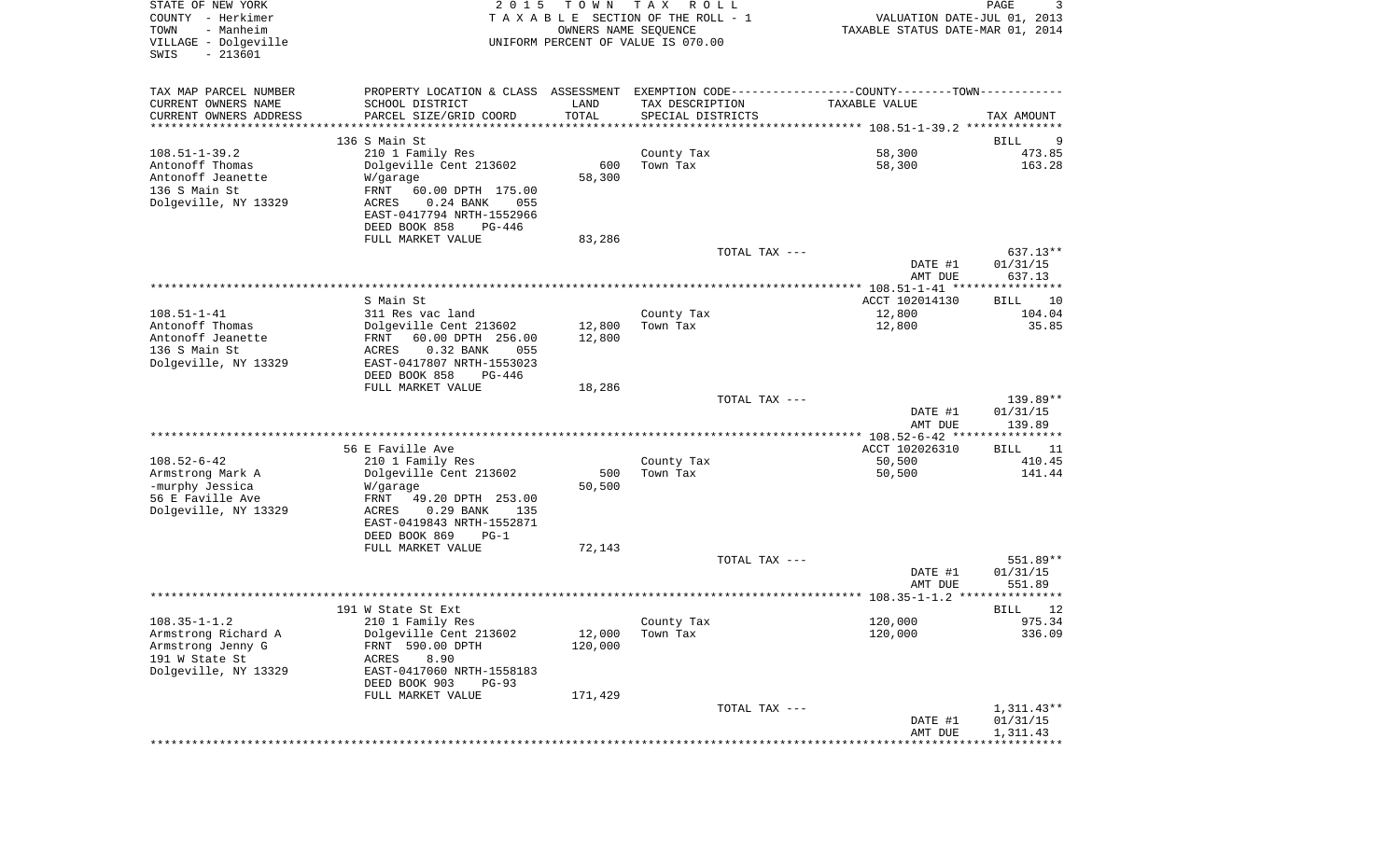| STATE OF NEW YORK<br>COUNTY - Herkimer                         | 2 0 1 5                                                                                       | T O W N              | T A X<br>R O L L<br>TAXABLE SECTION OF THE ROLL - 1        | VALUATION DATE-JUL 01, 2013                                | PAGE<br>4            |
|----------------------------------------------------------------|-----------------------------------------------------------------------------------------------|----------------------|------------------------------------------------------------|------------------------------------------------------------|----------------------|
| TOWN<br>- Manheim<br>VILLAGE - Dolgeville<br>SWIS<br>$-213601$ |                                                                                               |                      | OWNERS NAME SEQUENCE<br>UNIFORM PERCENT OF VALUE IS 070.00 | TAXABLE STATUS DATE-MAR 01, 2014                           |                      |
| TAX MAP PARCEL NUMBER                                          | PROPERTY LOCATION & CLASS ASSESSMENT EXEMPTION CODE---------------COUNTY-------TOWN---------- |                      |                                                            |                                                            |                      |
| CURRENT OWNERS NAME                                            | SCHOOL DISTRICT                                                                               | LAND                 | TAX DESCRIPTION                                            | TAXABLE VALUE                                              |                      |
| CURRENT OWNERS ADDRESS<br>********************                 | PARCEL SIZE/GRID COORD<br>*************************                                           | TOTAL<br>*********** | SPECIAL DISTRICTS                                          |                                                            | TAX AMOUNT           |
|                                                                | 32 N Helmer Ave                                                                               |                      |                                                            | ACCT 102001890                                             | BILL<br>13           |
| $108.36 - 3 - 43$                                              | 210 1 Family Res                                                                              |                      | County Tax                                                 | 51,100                                                     | 415.33               |
| Ashe Donald                                                    | Dolgeville Cent 213602                                                                        | 500                  | Town Tax                                                   | 51,100                                                     | 143.12               |
| Ashe Linda                                                     | 50.00 DPTH 150.00<br>FRNT                                                                     | 51,100               |                                                            |                                                            |                      |
| 32 No Helmer Ave<br>Dolgeville, NY 13329                       | ACRES<br>$0.17$ BANK<br>135<br>EAST-0419785 NRTH-1556815                                      |                      |                                                            |                                                            |                      |
|                                                                | DEED BOOK 00645 PG-00558                                                                      |                      |                                                            |                                                            |                      |
|                                                                | FULL MARKET VALUE                                                                             | 73,000               |                                                            |                                                            |                      |
|                                                                |                                                                                               |                      | TOTAL TAX ---                                              |                                                            | 558.45**             |
|                                                                |                                                                                               |                      |                                                            | DATE #1<br>AMT DUE                                         | 01/31/15<br>558.45   |
|                                                                |                                                                                               |                      |                                                            |                                                            |                      |
|                                                                | 126 S Main St                                                                                 |                      |                                                            | ACCT 102015600                                             | BILL<br>14           |
| $108.52 - 1 - 82$                                              | 210 1 Family Res                                                                              |                      | County Tax                                                 | 51,100                                                     | 415.33               |
| Ashe Donn Jr<br>Ward Diane                                     | Dolgeville Cent 213602<br>W/garage                                                            | 600<br>51,100        | Town Tax<br>School Relevy                                  | 51,100                                                     | 143.12<br>621.00     |
| 126 S Main St                                                  | 60.00 DPTH 273.00<br>FRNT                                                                     |                      | Village Relevy                                             |                                                            | 1,298.93             |
| Dolgeville, NY 13329                                           | ACRES<br>0.34                                                                                 |                      |                                                            |                                                            |                      |
|                                                                | EAST-0417948 NRTH-1553210                                                                     |                      |                                                            |                                                            |                      |
|                                                                | DEED BOOK 898<br>$PG-377$<br>FULL MARKET VALUE                                                | 73,000               |                                                            |                                                            |                      |
|                                                                |                                                                                               |                      | TOTAL TAX ---                                              |                                                            | 2,478.38**           |
|                                                                |                                                                                               |                      |                                                            | DATE #1                                                    | 01/31/15             |
|                                                                |                                                                                               |                      |                                                            | AMT DUE                                                    | 2,478.38             |
|                                                                | 81 S Main St                                                                                  |                      |                                                            | ********** 108.52-2-36 *****************<br>ACCT 102016350 | BILL<br>15           |
| $108.52 - 2 - 36$                                              | 210 1 Family Res                                                                              |                      | VET WAR CT 41121                                           | 6,300<br>6,300                                             |                      |
| Ashe John A                                                    | Dolgeville Cent 213602                                                                        | 700                  | County Tax                                                 | 42,600                                                     | 346.25               |
| Ashe Irene                                                     | W/garage                                                                                      | 48,900               | Town Tax                                                   | 42,600                                                     | 119.31               |
| 81 South Main St<br>Dolgeville, NY 13329                       | FRNT<br>66.00 DPTH 245.00<br>ACRES<br>0.36                                                    |                      |                                                            |                                                            |                      |
|                                                                | EAST-0418832 NRTH-1553947                                                                     |                      |                                                            |                                                            |                      |
|                                                                | DEED BOOK 787<br>PG-394                                                                       |                      |                                                            |                                                            |                      |
|                                                                | FULL MARKET VALUE                                                                             | 69,857               |                                                            |                                                            |                      |
|                                                                |                                                                                               |                      | TOTAL TAX ---                                              | DATE #1                                                    | 465.56**<br>01/31/15 |
|                                                                |                                                                                               |                      |                                                            | AMT DUE                                                    | 465.56               |
|                                                                |                                                                                               |                      |                                                            |                                                            | *****                |
|                                                                | 15 Rundell St                                                                                 |                      |                                                            | ACCT 102030279                                             | 16<br>BILL           |
| $108.52 - 4 - 13$<br>Augar Glen                                | 210 1 Family Res<br>Dolgeville Cent 213602                                                    | 500                  | VET WAR CT 41121<br>County Tax                             | 6,300 6,300<br>45,700                                      | 371.44               |
| Augar Joan                                                     | W/garage                                                                                      | 52,000               | Town Tax                                                   | 45,700                                                     | 127.99               |
| PO Box 245                                                     | FRNT<br>50.00 DPTH 150.00                                                                     |                      |                                                            |                                                            |                      |
| Dolgeville, NY 13329                                           | ACRES<br>0.17                                                                                 |                      |                                                            |                                                            |                      |
|                                                                | EAST-0419431 NRTH-1553484<br>DEED BOOK 783<br><b>PG-261</b>                                   |                      |                                                            |                                                            |                      |
|                                                                | FULL MARKET VALUE                                                                             | 74,286               |                                                            |                                                            |                      |
|                                                                |                                                                                               |                      | TOTAL TAX ---                                              |                                                            | 499.43**             |
|                                                                |                                                                                               |                      |                                                            | DATE #1                                                    | 01/31/15             |
|                                                                |                                                                                               |                      |                                                            | AMT DUE                                                    | 499.43               |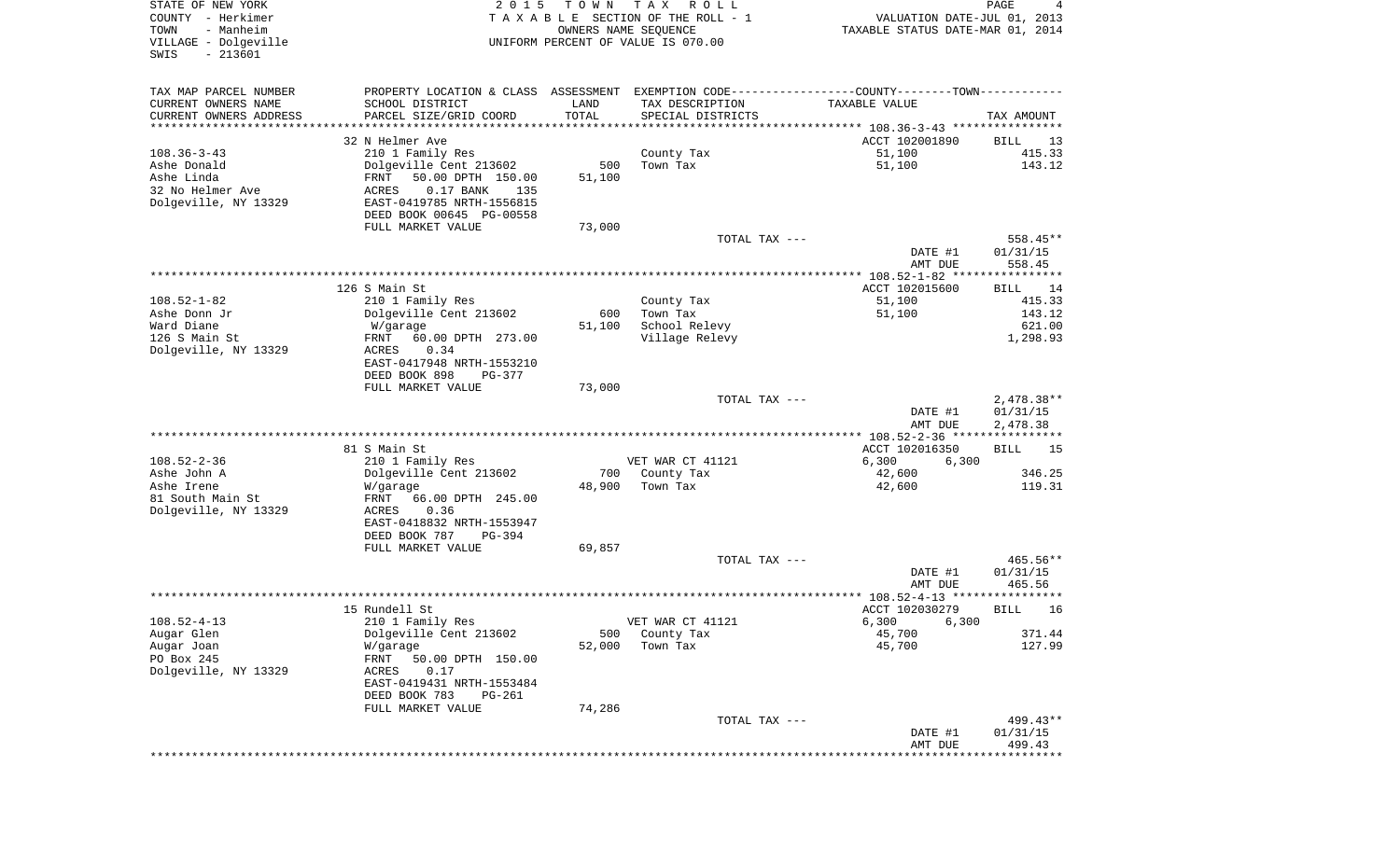| STATE OF NEW YORK<br>COUNTY - Herkimer<br>- Manheim<br>TOWN<br>VILLAGE - Dolgeville<br>$-213601$<br>SWIS | 2 0 1 5                                                                                        | T O W N    | TAX ROLL<br>TAXABLE SECTION OF THE ROLL - 1<br>OWNERS NAME SEOUENCE<br>UNIFORM PERCENT OF VALUE IS 070.00 |               | VALUATION DATE-JUL 01, 2013<br>TAXABLE STATUS DATE-MAR 01, 2014 | PAGE               |
|----------------------------------------------------------------------------------------------------------|------------------------------------------------------------------------------------------------|------------|-----------------------------------------------------------------------------------------------------------|---------------|-----------------------------------------------------------------|--------------------|
| TAX MAP PARCEL NUMBER                                                                                    | PROPERTY LOCATION & CLASS ASSESSMENT EXEMPTION CODE----------------COUNTY-------TOWN---------- |            |                                                                                                           |               |                                                                 |                    |
| CURRENT OWNERS NAME                                                                                      | SCHOOL DISTRICT                                                                                | LAND       | TAX DESCRIPTION                                                                                           |               | TAXABLE VALUE                                                   |                    |
| CURRENT OWNERS ADDRESS                                                                                   | PARCEL SIZE/GRID COORD                                                                         | TOTAL      | SPECIAL DISTRICTS                                                                                         |               |                                                                 | TAX AMOUNT         |
| *********************                                                                                    |                                                                                                | ********** |                                                                                                           |               |                                                                 |                    |
|                                                                                                          | 168 N Main St                                                                                  |            |                                                                                                           |               | ACCT 102005640                                                  | <b>BILL</b><br>17  |
| $108.36 - 4 - 7$<br>Augar Glen F                                                                         | 210 1 Family Res<br>Dolgeville Cent 213602                                                     | 1,500      | County Tax<br>Town Tax                                                                                    |               | 30,000<br>30,000                                                | 243.83<br>84.02    |
| PO Box 245                                                                                               | W/barn                                                                                         | 30,000     |                                                                                                           |               |                                                                 |                    |
| Dolgeville, NY 13329                                                                                     | <b>ACRES</b><br>0.87                                                                           |            |                                                                                                           |               |                                                                 |                    |
|                                                                                                          | EAST-0420341 NRTH-1557560                                                                      |            |                                                                                                           |               |                                                                 |                    |
|                                                                                                          | DEED BOOK 1136<br>PG-892                                                                       |            |                                                                                                           |               |                                                                 |                    |
|                                                                                                          | FULL MARKET VALUE                                                                              | 42,857     |                                                                                                           |               |                                                                 |                    |
|                                                                                                          |                                                                                                |            |                                                                                                           | TOTAL TAX --- |                                                                 | 327.85**           |
|                                                                                                          |                                                                                                |            |                                                                                                           |               | DATE #1                                                         | 01/31/15           |
|                                                                                                          |                                                                                                |            |                                                                                                           |               | AMT DUE                                                         | 327.85             |
|                                                                                                          | 90 N Main St                                                                                   |            |                                                                                                           |               | ACCT 102015420                                                  | 18<br><b>BILL</b>  |
| $108.44 - 4 - 1$                                                                                         | 449 Other Storag                                                                               |            | County Tax                                                                                                |               | 12,500                                                          | 101.60             |
| Austin Esther E                                                                                          | Dolgeville Cent 213602                                                                         | 1,200      | Town Tax                                                                                                  |               | 12,500                                                          | 35.01              |
| 32 No Main St                                                                                            | FRNT 100.00 DPTH 43.00                                                                         | 12,500     |                                                                                                           |               |                                                                 |                    |
| Dolgeville, NY 13329                                                                                     | ACRES<br>0.08                                                                                  |            |                                                                                                           |               |                                                                 |                    |
|                                                                                                          | EAST-0420018 NRTH-1556386                                                                      |            |                                                                                                           |               |                                                                 |                    |
|                                                                                                          | DEED BOOK 00664 PG-00104<br>FULL MARKET VALUE                                                  | 17,857     |                                                                                                           |               |                                                                 |                    |
|                                                                                                          |                                                                                                |            |                                                                                                           | TOTAL TAX --- |                                                                 | 136.61**           |
|                                                                                                          |                                                                                                |            |                                                                                                           |               | DATE #1                                                         | 01/31/15           |
|                                                                                                          |                                                                                                |            |                                                                                                           |               | AMT DUE                                                         | 136.61             |
|                                                                                                          |                                                                                                |            |                                                                                                           |               |                                                                 |                    |
|                                                                                                          | 32 N Main St                                                                                   |            |                                                                                                           |               | ACCT 102008130                                                  | 19<br><b>BILL</b>  |
| $108.44 - 4 - 13$<br>Austin Larry B                                                                      | 210 1 Family Res<br>Dolgeville Cent 213602                                                     | 1,500      | County Tax<br>Town Tax                                                                                    |               | 47,500<br>47,500                                                | 386.07<br>133.03   |
| Austin Esther E                                                                                          | 45.00 DPTH<br>FRNT<br>82.00                                                                    | 47,500     |                                                                                                           |               |                                                                 |                    |
| 32 N Main St                                                                                             | 0.08<br>ACRES                                                                                  |            |                                                                                                           |               |                                                                 |                    |
| Dolgeville, NY 13329                                                                                     | EAST-0420054 NRTH-1555831                                                                      |            |                                                                                                           |               |                                                                 |                    |
|                                                                                                          | DEED BOOK 00665 PG-00910                                                                       |            |                                                                                                           |               |                                                                 |                    |
|                                                                                                          | FULL MARKET VALUE                                                                              | 67,857     |                                                                                                           |               |                                                                 |                    |
|                                                                                                          |                                                                                                |            |                                                                                                           | TOTAL TAX --- |                                                                 | 519.10**           |
|                                                                                                          |                                                                                                |            |                                                                                                           |               | DATE #1<br>AMT DUE                                              | 01/31/15<br>519.10 |
|                                                                                                          |                                                                                                |            |                                                                                                           |               |                                                                 |                    |
|                                                                                                          | REAR Beaver St                                                                                 |            |                                                                                                           |               |                                                                 | 20<br><b>BILL</b>  |
| $108.43 - 1 - 2.1$                                                                                       | 311 Res vac land                                                                               |            | County Tax                                                                                                |               | 8,000                                                           | 65.02              |
| Avellino Thomas                                                                                          | Dolgeville Cent 213602                                                                         | 8,000      | Town Tax                                                                                                  |               | 8,000                                                           | 22.41              |
| Avellino Kathy                                                                                           | ACRES<br>22.60                                                                                 | 8,000      |                                                                                                           |               |                                                                 |                    |
| 45 Lincoln St                                                                                            | EAST-0416651 NRTH-1555608                                                                      |            |                                                                                                           |               |                                                                 |                    |
| Woodstock, VT 05091                                                                                      | DEED BOOK 839<br>$PG-412$<br>FULL MARKET VALUE                                                 |            |                                                                                                           |               |                                                                 |                    |
|                                                                                                          |                                                                                                | 11,429     |                                                                                                           | TOTAL TAX --- |                                                                 | $87.43**$          |
|                                                                                                          |                                                                                                |            |                                                                                                           |               | DATE #1                                                         | 01/31/15           |
|                                                                                                          |                                                                                                |            |                                                                                                           |               | AMT DUE                                                         | 87.43              |
|                                                                                                          |                                                                                                |            |                                                                                                           |               |                                                                 |                    |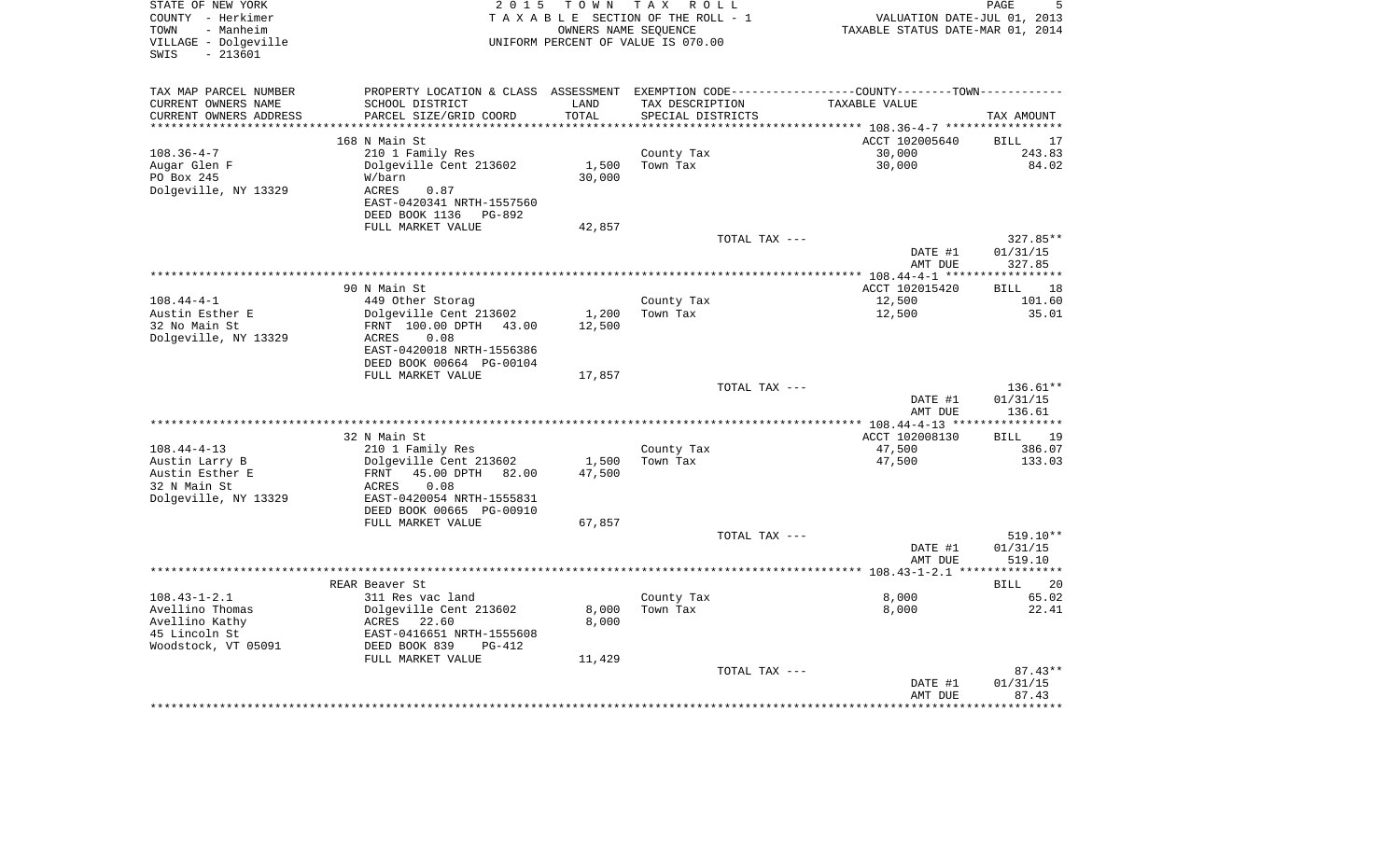| STATE OF NEW YORK<br>COUNTY - Herkimer<br>- Manheim<br>TOWN<br>VILLAGE - Dolgeville<br>SWIS<br>$-213601$ | 2 0 1 5                                                                                       | T O W N<br>OWNERS NAME SEQUENCE | T A X<br>R O L L<br>TAXABLE SECTION OF THE ROLL - 1<br>UNIFORM PERCENT OF VALUE IS 070.00 |               | VALUATION DATE-JUL 01, 2013<br>TAXABLE STATUS DATE-MAR 01, 2014 | PAGE<br>6           |
|----------------------------------------------------------------------------------------------------------|-----------------------------------------------------------------------------------------------|---------------------------------|-------------------------------------------------------------------------------------------|---------------|-----------------------------------------------------------------|---------------------|
|                                                                                                          |                                                                                               |                                 |                                                                                           |               |                                                                 |                     |
| TAX MAP PARCEL NUMBER                                                                                    | PROPERTY LOCATION & CLASS ASSESSMENT EXEMPTION CODE---------------COUNTY-------TOWN---------- |                                 |                                                                                           |               |                                                                 |                     |
| CURRENT OWNERS NAME                                                                                      | SCHOOL DISTRICT                                                                               | LAND                            | TAX DESCRIPTION                                                                           |               | TAXABLE VALUE                                                   |                     |
| CURRENT OWNERS ADDRESS<br>********************                                                           | PARCEL SIZE/GRID COORD                                                                        | TOTAL                           | SPECIAL DISTRICTS                                                                         |               |                                                                 | TAX AMOUNT          |
|                                                                                                          | 99 S Main St                                                                                  |                                 |                                                                                           |               | ACCT 102014460                                                  | 21<br>BILL          |
| $108.52 - 2 - 24$                                                                                        | 210 1 Family Res                                                                              |                                 | VET COM CT 41131                                                                          |               | 9,775<br>9,775                                                  |                     |
| Bacher Richard C                                                                                         | Dolgeville Cent 213602                                                                        | 600                             | County Tax                                                                                |               | 29,325                                                          | 238.35              |
| Bacher Sandra L                                                                                          | W/garages                                                                                     | 39,100                          | Town Tax                                                                                  |               | 29,325                                                          | 82.13               |
| 99 So Main St<br>Dolgeville, NY 13329                                                                    | FRNT<br>60.00 DPTH 200.00<br>0.28<br>ACRES                                                    |                                 |                                                                                           |               |                                                                 |                     |
|                                                                                                          | EAST-0418580 NRTH-1553584                                                                     |                                 |                                                                                           |               |                                                                 |                     |
|                                                                                                          | DEED BOOK 1150<br>PG-451                                                                      |                                 |                                                                                           |               |                                                                 |                     |
|                                                                                                          | FULL MARKET VALUE                                                                             | 55,857                          |                                                                                           |               |                                                                 |                     |
|                                                                                                          |                                                                                               |                                 |                                                                                           | TOTAL TAX --- |                                                                 | 320.48**            |
|                                                                                                          |                                                                                               |                                 |                                                                                           |               | DATE #1                                                         | 01/31/15            |
|                                                                                                          |                                                                                               |                                 |                                                                                           |               | AMT DUE<br>***************** 108.52-1-61 *****************      | 320.48              |
|                                                                                                          | 7 W Faville Ave                                                                               |                                 |                                                                                           |               | ACCT 102006690                                                  | 22<br>BILL          |
| $108.52 - 1 - 61$                                                                                        | 210 1 Family Res                                                                              |                                 | VET COM CT 41131                                                                          |               | 9,500<br>9,500                                                  |                     |
| Bahr Joanne                                                                                              | Dolgeville Cent 213602                                                                        | 1,000                           | County Tax                                                                                |               | 28,500                                                          | 231.64              |
| 7 W Faville Ave                                                                                          | W/garage                                                                                      | 38,000                          | Town Tax                                                                                  |               | 28,500                                                          | 79.82               |
| Dolgeville, NY 13329                                                                                     | FRNT<br>96.00 DPTH 115.58<br>ACRES<br>0.25                                                    |                                 |                                                                                           |               |                                                                 |                     |
|                                                                                                          | EAST-0418266 NRTH-1553875                                                                     |                                 |                                                                                           |               |                                                                 |                     |
|                                                                                                          | DEED BOOK 1443<br>PG-279                                                                      |                                 |                                                                                           |               |                                                                 |                     |
|                                                                                                          | FULL MARKET VALUE                                                                             | 54,286                          |                                                                                           |               |                                                                 |                     |
|                                                                                                          |                                                                                               |                                 |                                                                                           | TOTAL TAX --- |                                                                 | 311.46**            |
|                                                                                                          |                                                                                               |                                 |                                                                                           |               | DATE #1<br>AMT DUE                                              | 01/31/15<br>311.46  |
|                                                                                                          |                                                                                               |                                 |                                                                                           |               |                                                                 | ************        |
|                                                                                                          | 6 E Timmerman St                                                                              |                                 |                                                                                           |               | ACCT 102030600                                                  | 23<br>BILL          |
| $108.59 - 2 - 3$                                                                                         | 210 1 Family Res                                                                              |                                 | County Tax                                                                                |               | 55,300                                                          | 449.47              |
| Bailey Lori A                                                                                            | Dolgeville Cent 213602                                                                        | 500                             | Town Tax                                                                                  |               | 55,300                                                          | 154.88              |
| 6 E Timmerman St                                                                                         | FRNT<br>50.00 DPTH 117.00                                                                     | 55,300                          |                                                                                           |               |                                                                 |                     |
| Dolgeville, NY 13329                                                                                     | ACRES<br>0.13<br>EAST-0416534 NRTH-1552100                                                    |                                 |                                                                                           |               |                                                                 |                     |
|                                                                                                          | DEED BOOK 1355<br>PG-725                                                                      |                                 |                                                                                           |               |                                                                 |                     |
|                                                                                                          | FULL MARKET VALUE                                                                             | 79,000                          |                                                                                           |               |                                                                 |                     |
|                                                                                                          |                                                                                               |                                 |                                                                                           | TOTAL TAX --- |                                                                 | 604.35**            |
|                                                                                                          |                                                                                               |                                 |                                                                                           |               | DATE #1                                                         | 01/31/15            |
|                                                                                                          |                                                                                               |                                 |                                                                                           |               | AMT DUE                                                         | 604.35<br>* * * * * |
|                                                                                                          | 26 Spencer St                                                                                 |                                 |                                                                                           |               | ACCT 102003810                                                  | BILL<br>24          |
| $108.52 - 1 - 9$                                                                                         | 311 Res vac land                                                                              |                                 | County Tax                                                                                |               | 900                                                             | 7.32                |
| Bailey William                                                                                           | Dolgeville Cent 213602                                                                        | 900                             | Town Tax                                                                                  |               | 900                                                             | 2.52                |
| PO Box 141                                                                                               | Fire 97 House Torn Down                                                                       | 900                             |                                                                                           |               |                                                                 |                     |
| Dolgeville, NY 13329                                                                                     | 87.70 DPTH 103.20<br>FRNT<br>0.34<br>ACRES                                                    |                                 |                                                                                           |               |                                                                 |                     |
|                                                                                                          | EAST-0418157 NRTH-1554471                                                                     |                                 |                                                                                           |               |                                                                 |                     |
|                                                                                                          | DEED BOOK 1530 PG-183                                                                         |                                 |                                                                                           |               |                                                                 |                     |
|                                                                                                          | FULL MARKET VALUE                                                                             | 1,286                           |                                                                                           |               |                                                                 |                     |
|                                                                                                          |                                                                                               |                                 |                                                                                           | TOTAL TAX --- |                                                                 | $9.84**$            |
|                                                                                                          |                                                                                               |                                 |                                                                                           |               | DATE #1<br>AMT DUE                                              | 01/31/15<br>9.84    |
|                                                                                                          |                                                                                               |                                 |                                                                                           |               | * * * * * * * * * * *                                           | **********          |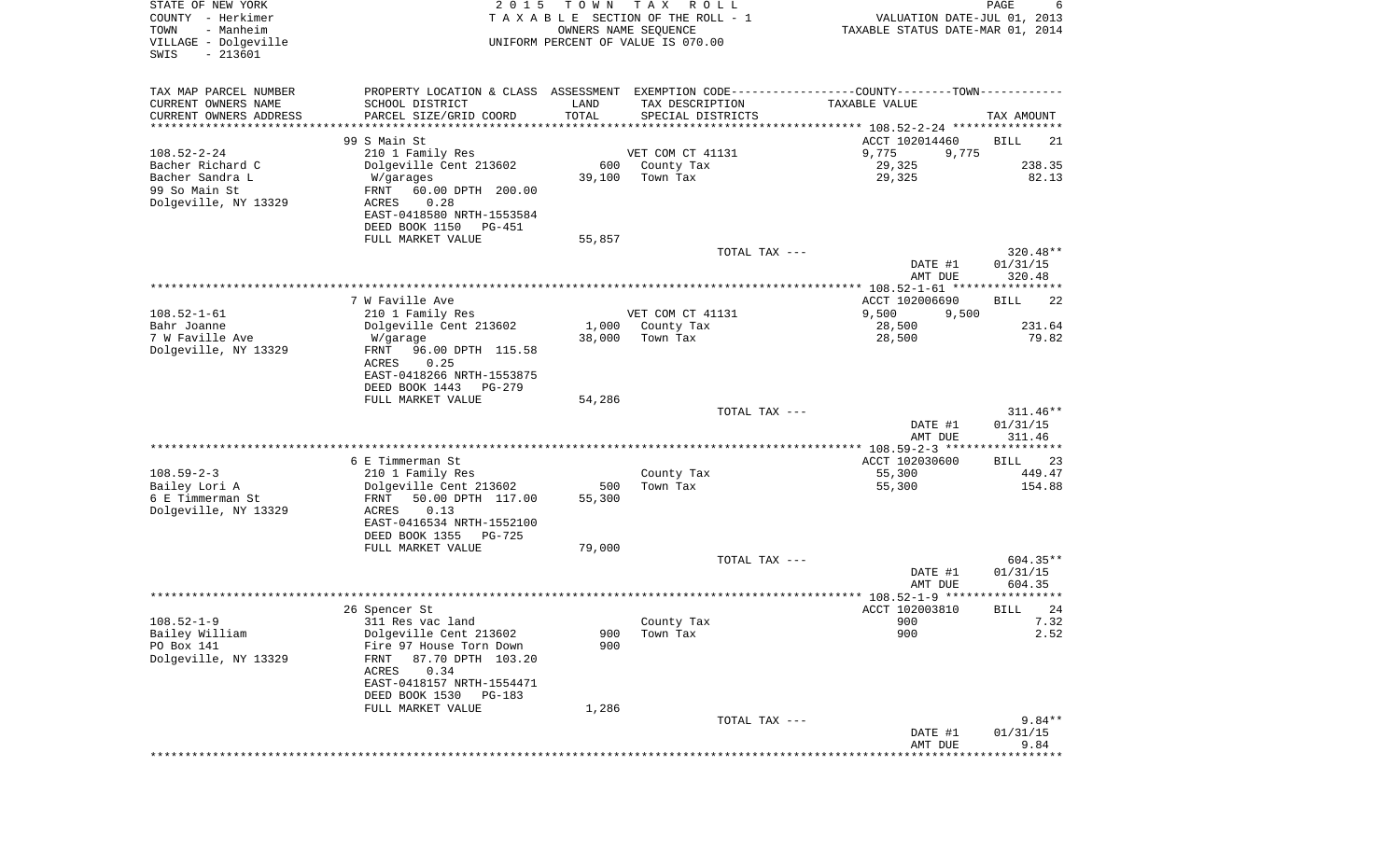| STATE OF NEW YORK<br>COUNTY - Herkimer<br>- Manheim<br>TOWN<br>VILLAGE - Dolgeville<br>$-213601$<br>SWIS | 2 0 1 5                                                                                       | T O W N<br>OWNERS NAME SEQUENCE | T A X<br>R O L L<br>TAXABLE SECTION OF THE ROLL - 1<br>UNIFORM PERCENT OF VALUE IS 070.00 | VALUATION DATE-JUL 01, 2013<br>TAXABLE STATUS DATE-MAR 01, 2014 | 7<br>PAGE             |
|----------------------------------------------------------------------------------------------------------|-----------------------------------------------------------------------------------------------|---------------------------------|-------------------------------------------------------------------------------------------|-----------------------------------------------------------------|-----------------------|
| TAX MAP PARCEL NUMBER                                                                                    | PROPERTY LOCATION & CLASS ASSESSMENT EXEMPTION CODE---------------COUNTY-------TOWN---------- |                                 |                                                                                           |                                                                 |                       |
| CURRENT OWNERS NAME                                                                                      | SCHOOL DISTRICT                                                                               | LAND                            | TAX DESCRIPTION                                                                           | TAXABLE VALUE                                                   |                       |
| CURRENT OWNERS ADDRESS<br>**********************                                                         | PARCEL SIZE/GRID COORD<br>***************************                                         | TOTAL                           | SPECIAL DISTRICTS                                                                         |                                                                 | TAX AMOUNT            |
|                                                                                                          | 130 N Main St                                                                                 |                                 |                                                                                           | ACCT 102015540                                                  | BILL<br>25            |
| $108.36 - 4 - 19$                                                                                        | 210 1 Family Res                                                                              |                                 | County Tax                                                                                | 30,000                                                          | 243.83                |
| Bailey William M                                                                                         | Dolgeville Cent 213602                                                                        | 600                             | Town Tax                                                                                  | 30,000                                                          | 84.02                 |
| 130 N Main St                                                                                            | W/garage                                                                                      | 30,000                          |                                                                                           |                                                                 |                       |
| Dolgeville, NY 13329                                                                                     | FRNT<br>60.00 DPTH 128.00                                                                     |                                 |                                                                                           |                                                                 |                       |
|                                                                                                          | 0.17<br>ACRES                                                                                 |                                 |                                                                                           |                                                                 |                       |
|                                                                                                          | EAST-0420138 NRTH-1556887                                                                     |                                 |                                                                                           |                                                                 |                       |
|                                                                                                          | DEED BOOK 1167<br>PG-353<br>FULL MARKET VALUE                                                 | 42,857                          |                                                                                           |                                                                 |                       |
|                                                                                                          |                                                                                               |                                 | TOTAL TAX ---                                                                             |                                                                 | $327.85**$            |
|                                                                                                          |                                                                                               |                                 |                                                                                           | DATE #1                                                         | 01/31/15              |
|                                                                                                          |                                                                                               |                                 |                                                                                           | AMT DUE                                                         | 327.85                |
|                                                                                                          |                                                                                               |                                 |                                                                                           |                                                                 |                       |
|                                                                                                          | 10 Rundell St                                                                                 |                                 |                                                                                           | ACCT 102015810                                                  | BILL<br>26            |
| $108.52 - 3 - 33$<br>Baird Bruce D Jr                                                                    | 210 1 Family Res<br>Dolgeville Cent 213602                                                    | 500                             | County Tax<br>Town Tax                                                                    | 52,000<br>52,000                                                | 422.65<br>145.64      |
| Baird Kelly                                                                                              | W/garage                                                                                      | 52,000                          | Village Relevy                                                                            |                                                                 | 1,321.77              |
| 10 Rundell St                                                                                            | FRNT<br>50.00 DPTH 132.50                                                                     |                                 |                                                                                           |                                                                 |                       |
| Dolgeville, NY 13329                                                                                     | ACRES<br>$0.15$ BANK<br>135                                                                   |                                 |                                                                                           |                                                                 |                       |
|                                                                                                          | EAST-0419358 NRTH-1553757                                                                     |                                 |                                                                                           |                                                                 |                       |
|                                                                                                          | DEED BOOK 847<br>PG-315                                                                       |                                 |                                                                                           |                                                                 |                       |
|                                                                                                          | FULL MARKET VALUE                                                                             | 74,286                          | TOTAL TAX ---                                                                             |                                                                 | 1,890.06**            |
|                                                                                                          |                                                                                               |                                 |                                                                                           | DATE #1                                                         | 01/31/15              |
|                                                                                                          |                                                                                               |                                 |                                                                                           | AMT DUE                                                         | 1,890.06              |
|                                                                                                          |                                                                                               |                                 |                                                                                           |                                                                 | * * * * * * * * * * * |
|                                                                                                          | 140 N Main St                                                                                 |                                 |                                                                                           | ACCT 102018720                                                  | BILL<br>27            |
| $108.36 - 4 - 15$                                                                                        | 220 2 Family Res                                                                              |                                 | County Tax                                                                                | 29,500                                                          | 239.77                |
| Baisley Scot<br>Baisley Glen                                                                             | Dolgeville Cent 213602<br>FRNT<br>29.00 DPTH 175.00                                           | 300<br>29,500                   | Town Tax                                                                                  | 29,500                                                          | 82.62                 |
| 124 Carlson Rd                                                                                           | ACRES<br>0.12                                                                                 |                                 |                                                                                           |                                                                 |                       |
| Dolgeville, NY 13329                                                                                     | EAST-0420206 NRTH-1557094                                                                     |                                 |                                                                                           |                                                                 |                       |
|                                                                                                          | DEED BOOK 857<br>$PG-28$                                                                      |                                 |                                                                                           |                                                                 |                       |
|                                                                                                          | FULL MARKET VALUE                                                                             | 42,143                          |                                                                                           |                                                                 |                       |
|                                                                                                          |                                                                                               |                                 | TOTAL TAX ---                                                                             |                                                                 | $322.39**$            |
|                                                                                                          |                                                                                               |                                 |                                                                                           | DATE #1                                                         | 01/31/15              |
|                                                                                                          |                                                                                               |                                 |                                                                                           | AMT DUE                                                         | 322.39<br>*********** |
|                                                                                                          | E Faville Ave                                                                                 |                                 |                                                                                           | ACCT 102017910                                                  | 28<br>BILL            |
| $108.52 - 6 - 46$                                                                                        | 311 Res vac land                                                                              |                                 | County Tax                                                                                | 600                                                             | 4.88                  |
| Bange Janice                                                                                             | Dolgeville Cent 213602                                                                        | 600                             | Town Tax                                                                                  | 600                                                             | 1.68                  |
| Bange Walter                                                                                             | 90.00 DPTH 150.00<br>FRNT                                                                     | 600                             |                                                                                           |                                                                 |                       |
| 88 Van Buren St                                                                                          | <b>ACRES</b><br>0.31                                                                          |                                 |                                                                                           |                                                                 |                       |
| Dolgeville, NY 13329                                                                                     | EAST-0420394 NRTH-1552859<br>FULL MARKET VALUE                                                | 857                             |                                                                                           |                                                                 |                       |
|                                                                                                          |                                                                                               |                                 | TOTAL TAX ---                                                                             |                                                                 | $6.56**$              |
|                                                                                                          |                                                                                               |                                 |                                                                                           | DATE #1                                                         | 01/31/15              |
|                                                                                                          |                                                                                               |                                 |                                                                                           | AMT DUE                                                         | 6.56                  |
|                                                                                                          |                                                                                               |                                 |                                                                                           | ************************                                        | ***********           |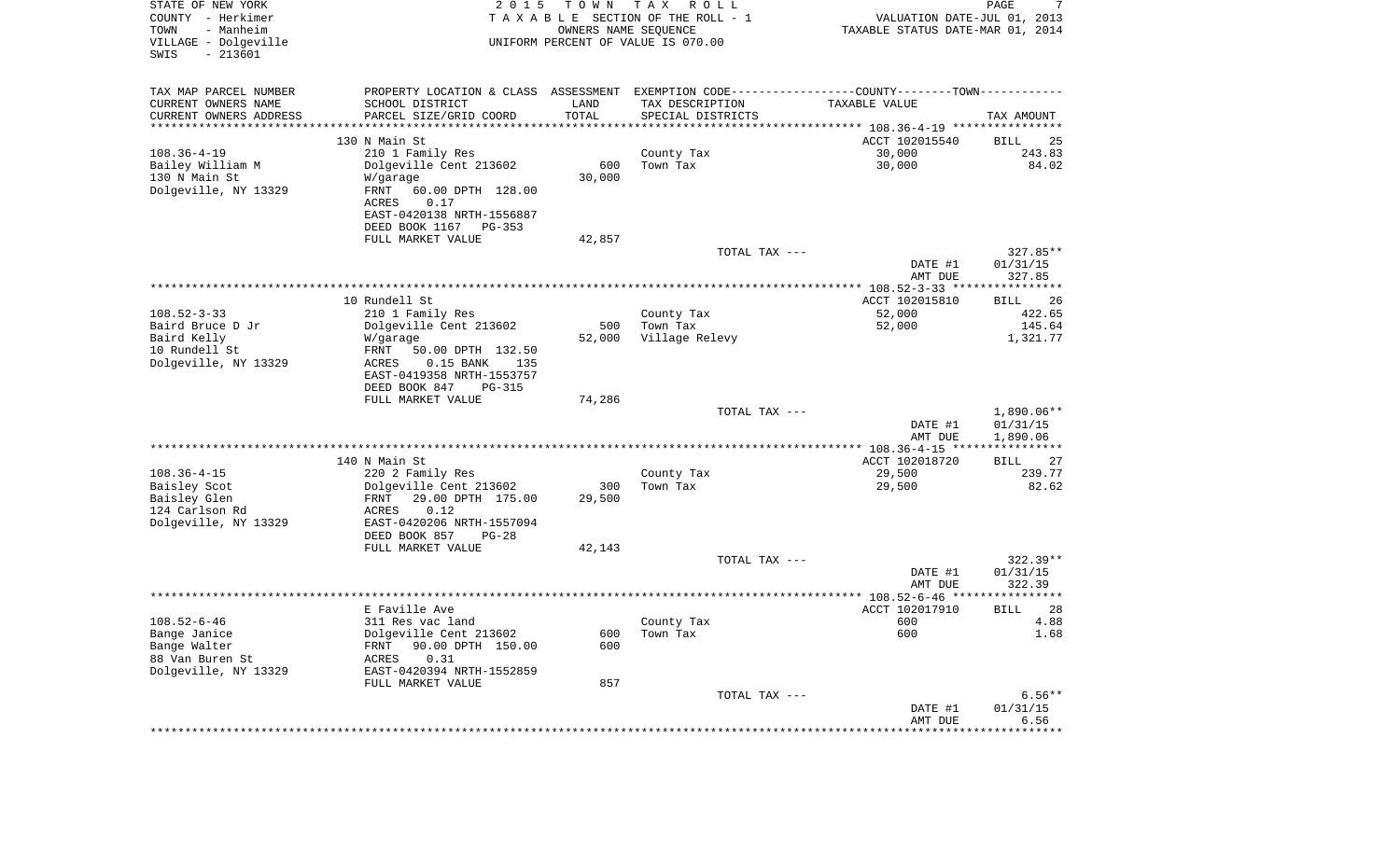| STATE OF NEW YORK<br>COUNTY - Herkimer<br>- Manheim<br>TOWN<br>VILLAGE - Dolgeville<br>$-213601$<br>SWIS | 2 0 1 5                                                                                        | TOWN<br>OWNERS NAME SEQUENCE | T A X<br>R O L L<br>TAXABLE SECTION OF THE ROLL - 1<br>UNIFORM PERCENT OF VALUE IS 070.00 | VALUATION DATE-JUL 01, 2013<br>TAXABLE STATUS DATE-MAR 01, 2014 | PAGE<br>8                   |
|----------------------------------------------------------------------------------------------------------|------------------------------------------------------------------------------------------------|------------------------------|-------------------------------------------------------------------------------------------|-----------------------------------------------------------------|-----------------------------|
| TAX MAP PARCEL NUMBER                                                                                    | PROPERTY LOCATION & CLASS ASSESSMENT EXEMPTION CODE----------------COUNTY-------TOWN---------- |                              |                                                                                           |                                                                 |                             |
| CURRENT OWNERS NAME                                                                                      | SCHOOL DISTRICT                                                                                | LAND                         | TAX DESCRIPTION                                                                           | TAXABLE VALUE                                                   |                             |
| CURRENT OWNERS ADDRESS<br>********************                                                           | PARCEL SIZE/GRID COORD                                                                         | TOTAL<br>* * * * * * * * *   | SPECIAL DISTRICTS                                                                         |                                                                 | TAX AMOUNT                  |
|                                                                                                          |                                                                                                |                              |                                                                                           |                                                                 |                             |
| $108.52 - 6 - 47$                                                                                        | 88 Van Buren St<br>210 1 Family Res                                                            |                              | County Tax                                                                                | ACCT 102017940<br>85,100                                        | <b>BILL</b><br>29<br>691.68 |
| Bange Janice                                                                                             | Dolgeville Cent 213602                                                                         | 1,700                        | Town Tax                                                                                  | 85,100                                                          | 238.34                      |
| Attn: Walter Bange                                                                                       | W/garage                                                                                       | 85,100                       |                                                                                           |                                                                 |                             |
| 88 Van Buren St                                                                                          | FRNT 170.00 DPTH 185.00                                                                        |                              |                                                                                           |                                                                 |                             |
| Dolgeville, NY 13329                                                                                     | ACRES<br>0.53                                                                                  |                              |                                                                                           |                                                                 |                             |
|                                                                                                          | EAST-0420488 NRTH-1552793                                                                      |                              |                                                                                           |                                                                 |                             |
|                                                                                                          | FULL MARKET VALUE                                                                              | 121,571                      |                                                                                           |                                                                 |                             |
|                                                                                                          |                                                                                                |                              | TOTAL TAX ---                                                                             | DATE #1                                                         | 930.02**<br>01/31/15        |
|                                                                                                          |                                                                                                |                              |                                                                                           | AMT DUE                                                         | 930.02                      |
|                                                                                                          |                                                                                                |                              |                                                                                           | *********** 108.60-1-28 ***                                     | ***********                 |
|                                                                                                          | Van Buren St                                                                                   |                              |                                                                                           | ACCT 102017970                                                  | 30<br><b>BILL</b>           |
| $108.60 - 1 - 28$                                                                                        | 311 Res vac land                                                                               |                              | County Tax                                                                                | 1,100                                                           | 8.94                        |
| Bange Janice                                                                                             | Dolgeville Cent 213602                                                                         | 1,100                        | Town Tax                                                                                  | 1,100                                                           | 3.08                        |
| Bange Walter<br>88 Van Buren St                                                                          | FRNT 200.00 DPTH 150.00<br><b>ACRES</b><br>0.57                                                | 1,100                        |                                                                                           |                                                                 |                             |
| Dolgeville, NY 13329                                                                                     | EAST-0420653 NRTH-1552687                                                                      |                              |                                                                                           |                                                                 |                             |
|                                                                                                          | FULL MARKET VALUE                                                                              | 1,571                        |                                                                                           |                                                                 |                             |
|                                                                                                          |                                                                                                |                              | TOTAL TAX ---                                                                             |                                                                 | $12.02**$                   |
|                                                                                                          |                                                                                                |                              |                                                                                           | DATE #1                                                         | 01/31/15                    |
|                                                                                                          |                                                                                                |                              | *********************************                                                         | AMT DUE                                                         | 12.02                       |
|                                                                                                          |                                                                                                |                              |                                                                                           | *** $108.52 - 2 - 37$ ***<br>ACCT 102011400                     | *******<br>31               |
| $108.52 - 2 - 37$                                                                                        | 79 S Main St<br>220 2 Family Res                                                               |                              | County Tax                                                                                | 41,000                                                          | <b>BILL</b><br>333.24       |
| Barnard Mark                                                                                             | Dolgeville Cent 213602                                                                         | 700                          | Town Tax                                                                                  | 41,000                                                          | 114.83                      |
| PO Box 338                                                                                               | W/carport                                                                                      | 41,000                       |                                                                                           |                                                                 |                             |
| Newport, NY 13416                                                                                        | FRNT<br>66.00 DPTH 204.00                                                                      |                              |                                                                                           |                                                                 |                             |
|                                                                                                          | 0.31<br>ACRES                                                                                  |                              |                                                                                           |                                                                 |                             |
|                                                                                                          | EAST-0418863 NRTH-1554010                                                                      |                              |                                                                                           |                                                                 |                             |
|                                                                                                          | DEED BOOK 713<br>$PG-47$<br>FULL MARKET VALUE                                                  | 58,571                       |                                                                                           |                                                                 |                             |
|                                                                                                          |                                                                                                |                              | TOTAL TAX ---                                                                             |                                                                 | 448.07**                    |
|                                                                                                          |                                                                                                |                              |                                                                                           | DATE #1                                                         | 01/31/15                    |
|                                                                                                          |                                                                                                |                              |                                                                                           | AMT DUE                                                         | 448.07                      |
|                                                                                                          |                                                                                                |                              |                                                                                           |                                                                 |                             |
|                                                                                                          | 17 1/2 E Faville Ave                                                                           |                              |                                                                                           | ACCT 102018030                                                  | 32<br><b>BILL</b>           |
| $108.52 - 3 - 16$<br>Barnard Mark                                                                        | 220 2 Family Res<br>Dolgeville Cent 213602                                                     | 500                          | County Tax<br>Town Tax                                                                    | 38,600<br>38,600                                                | 313.73<br>108.11            |
| PO Box 338                                                                                               | 50.00 DPTH 100.00<br>FRNT                                                                      | 38,600                       |                                                                                           |                                                                 |                             |
| Newport, NY 13416-0338                                                                                   | 0.11<br>ACRES                                                                                  |                              |                                                                                           |                                                                 |                             |
|                                                                                                          | EAST-0419056 NRTH-1553618                                                                      |                              |                                                                                           |                                                                 |                             |
|                                                                                                          | DEED BOOK 825<br>PG-662                                                                        |                              |                                                                                           |                                                                 |                             |
|                                                                                                          | FULL MARKET VALUE                                                                              | 55,143                       |                                                                                           |                                                                 |                             |
|                                                                                                          |                                                                                                |                              | TOTAL TAX ---                                                                             |                                                                 | 421.84**                    |
|                                                                                                          |                                                                                                |                              |                                                                                           | DATE #1<br>AMT DUE                                              | 01/31/15<br>421.84          |
|                                                                                                          |                                                                                                |                              |                                                                                           |                                                                 |                             |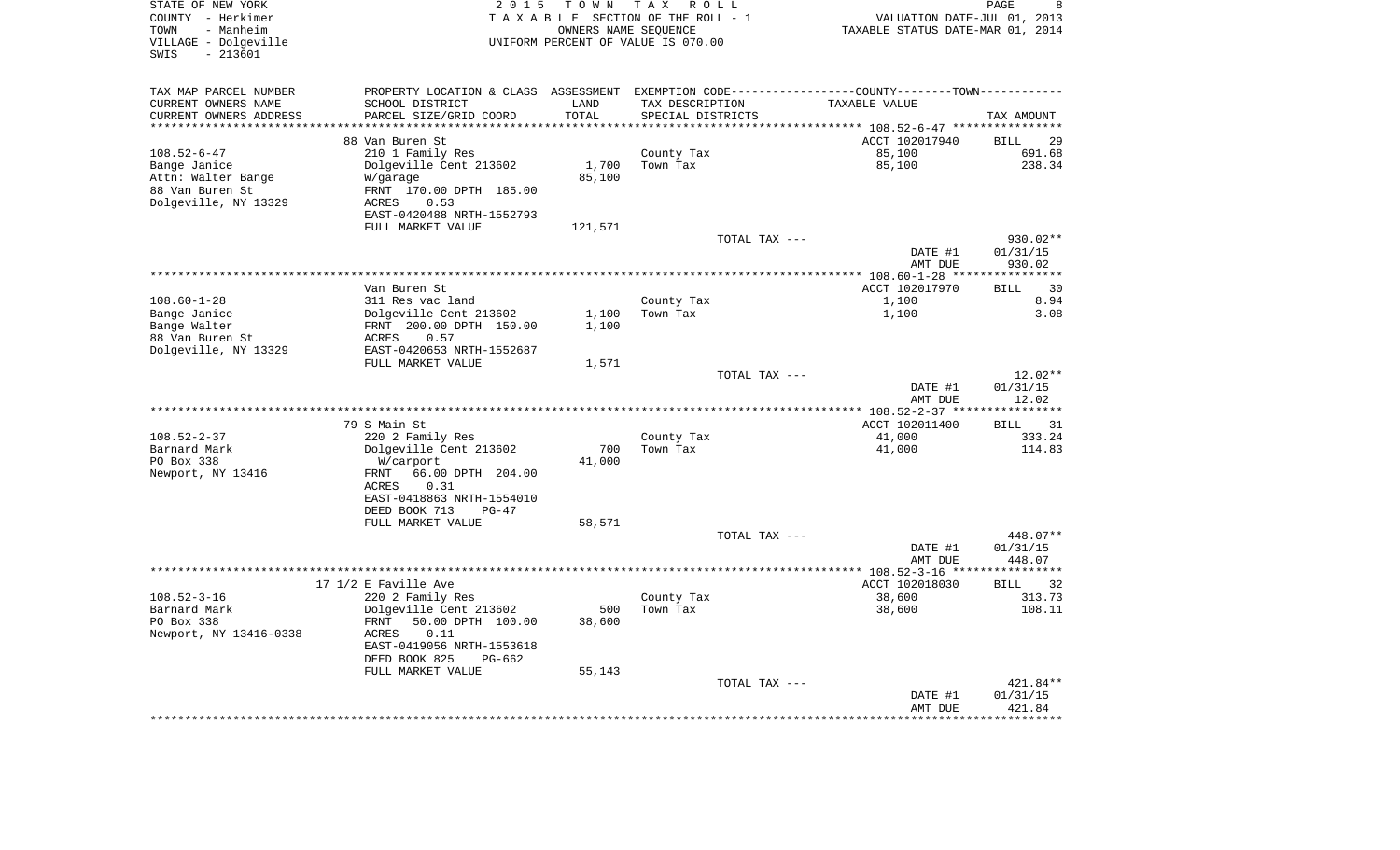| STATE OF NEW YORK<br>COUNTY - Herkimer<br>- Manheim<br>TOWN<br>VILLAGE - Dolgeville<br>SWIS<br>$-213601$ | 2 0 1 5                                                                                        | TOWN<br>OWNERS NAME SEQUENCE   | T A X<br>R O L L<br>TAXABLE SECTION OF THE ROLL - 1<br>UNIFORM PERCENT OF VALUE IS 070.00 | VALUATION DATE-JUL 01, 2013<br>TAXABLE STATUS DATE-MAR 01, 2014 | 9<br>PAGE            |
|----------------------------------------------------------------------------------------------------------|------------------------------------------------------------------------------------------------|--------------------------------|-------------------------------------------------------------------------------------------|-----------------------------------------------------------------|----------------------|
| TAX MAP PARCEL NUMBER                                                                                    | PROPERTY LOCATION & CLASS ASSESSMENT EXEMPTION CODE----------------COUNTY-------TOWN---------- |                                |                                                                                           |                                                                 |                      |
| CURRENT OWNERS NAME                                                                                      | SCHOOL DISTRICT                                                                                | LAND                           | TAX DESCRIPTION                                                                           | TAXABLE VALUE                                                   |                      |
| CURRENT OWNERS ADDRESS<br>*********************                                                          | PARCEL SIZE/GRID COORD<br>******************                                                   | TOTAL<br>* * * * * * * * * * * | SPECIAL DISTRICTS                                                                         |                                                                 | TAX AMOUNT           |
|                                                                                                          | 38 Spencer St                                                                                  |                                |                                                                                           | ACCT 102000480                                                  | BILL<br>33           |
| $108.51 - 1 - 12$                                                                                        | 210 1 Family Res                                                                               |                                | County Tax                                                                                | 40,400                                                          | 328.36               |
| Barnes Adam R                                                                                            | Dolgeville Cent 213602                                                                         | 900                            | Town Tax                                                                                  | 40,400                                                          | 113.15               |
| 38 Spencer St<br>Dolgeville, NY 13329                                                                    | W/garage<br>FRNT 100.00 DPTH 100.00                                                            | 40,400                         |                                                                                           |                                                                 |                      |
|                                                                                                          | 0.10<br>ACRES                                                                                  |                                |                                                                                           |                                                                 |                      |
|                                                                                                          | EAST-0417818 NRTH-1554447                                                                      |                                |                                                                                           |                                                                 |                      |
|                                                                                                          | DEED BOOK 1406<br>$PG-12$                                                                      |                                |                                                                                           |                                                                 |                      |
|                                                                                                          | FULL MARKET VALUE                                                                              | 57,714                         | TOTAL TAX ---                                                                             |                                                                 | 441.51**             |
|                                                                                                          |                                                                                                |                                |                                                                                           | DATE #1                                                         | 01/31/15             |
|                                                                                                          |                                                                                                |                                |                                                                                           | AMT DUE                                                         | 441.51               |
|                                                                                                          |                                                                                                |                                |                                                                                           |                                                                 |                      |
| $108.52 - 2 - 47$                                                                                        | 6 Howard St<br>210 1 Family Res                                                                |                                | County Tax                                                                                | ACCT 102011520<br>23,100                                        | 34<br>BILL<br>187.75 |
| Barnes Jason                                                                                             | Dolgeville Cent 213602                                                                         | 400                            | Town Tax                                                                                  | 23,100                                                          | 64.70                |
| 6 Howard St                                                                                              | 39.80 DPTH<br>75.00<br>FRNT                                                                    | 23,100                         |                                                                                           |                                                                 |                      |
| Dolgeville, NY 13329                                                                                     | ACRES<br>0.07<br>EAST-0419207 NRTH-1554098                                                     |                                |                                                                                           |                                                                 |                      |
|                                                                                                          | DEED BOOK 1296<br><b>PG-587</b>                                                                |                                |                                                                                           |                                                                 |                      |
|                                                                                                          | FULL MARKET VALUE                                                                              | 33,000                         |                                                                                           |                                                                 |                      |
|                                                                                                          |                                                                                                |                                | TOTAL TAX ---                                                                             |                                                                 | $252.45**$           |
|                                                                                                          |                                                                                                |                                |                                                                                           | DATE #1<br>AMT DUE                                              | 01/31/15<br>252.45   |
|                                                                                                          |                                                                                                |                                |                                                                                           | ************ 108.52-1-22 ****************                       |                      |
|                                                                                                          | 7 Spencer St                                                                                   |                                |                                                                                           | ACCT 102022410                                                  | 35<br>BILL           |
| $108.52 - 1 - 22$<br>Barnes Jerry                                                                        | 220 2 Family Res<br>Dolgeville Cent 213602                                                     | 600                            | County Tax<br>Town Tax                                                                    | 42,500<br>42,500                                                | 345.43<br>119.03     |
| 7 Spencer St                                                                                             | W/garage                                                                                       | 42,500                         |                                                                                           |                                                                 |                      |
| Dolgeville, NY 13329                                                                                     | FRNT<br>58.00 DPTH 178.00                                                                      |                                |                                                                                           |                                                                 |                      |
|                                                                                                          | ACRES<br>$0.26$ BANK<br>135                                                                    |                                |                                                                                           |                                                                 |                      |
|                                                                                                          | EAST-0418576 NRTH-1554249<br>DEED BOOK 866<br>$PG-39$                                          |                                |                                                                                           |                                                                 |                      |
|                                                                                                          | FULL MARKET VALUE                                                                              | 60,714                         |                                                                                           |                                                                 |                      |
|                                                                                                          |                                                                                                |                                | TOTAL TAX ---                                                                             |                                                                 | 464.46**             |
|                                                                                                          |                                                                                                |                                |                                                                                           | DATE #1<br>AMT DUE                                              | 01/31/15<br>464.46   |
|                                                                                                          |                                                                                                |                                |                                                                                           |                                                                 |                      |
|                                                                                                          | 16 Millers Grove Rd                                                                            |                                |                                                                                           |                                                                 | 36<br>BILL           |
| $108.27 - 1 - 11$                                                                                        | 210 1 Family Res                                                                               |                                | County Tax                                                                                | 74,000                                                          | 601.46               |
| Barnes Randy<br>Barnes Kim                                                                               | Dolgeville Cent 213602<br>FRNT 178.00 DPTH                                                     | 4,000<br>74,000                | Town Tax                                                                                  | 74,000                                                          | 207.25               |
| 16 Millers Grove Rd                                                                                      | 1.20 BANK<br>ACRES<br>135                                                                      |                                |                                                                                           |                                                                 |                      |
| Dolgeville, NY 13329                                                                                     | EAST-0416895 NRTH-1559144                                                                      |                                |                                                                                           |                                                                 |                      |
|                                                                                                          | DEED BOOK 881<br>$PG-630$                                                                      |                                |                                                                                           |                                                                 |                      |
|                                                                                                          | FULL MARKET VALUE                                                                              | 105,714                        | TOTAL TAX ---                                                                             |                                                                 | 808.71**             |
|                                                                                                          |                                                                                                |                                |                                                                                           | DATE #1                                                         | 01/31/15             |
|                                                                                                          |                                                                                                |                                |                                                                                           | AMT DUE                                                         | 808.71               |
|                                                                                                          |                                                                                                |                                |                                                                                           | *******************************                                 |                      |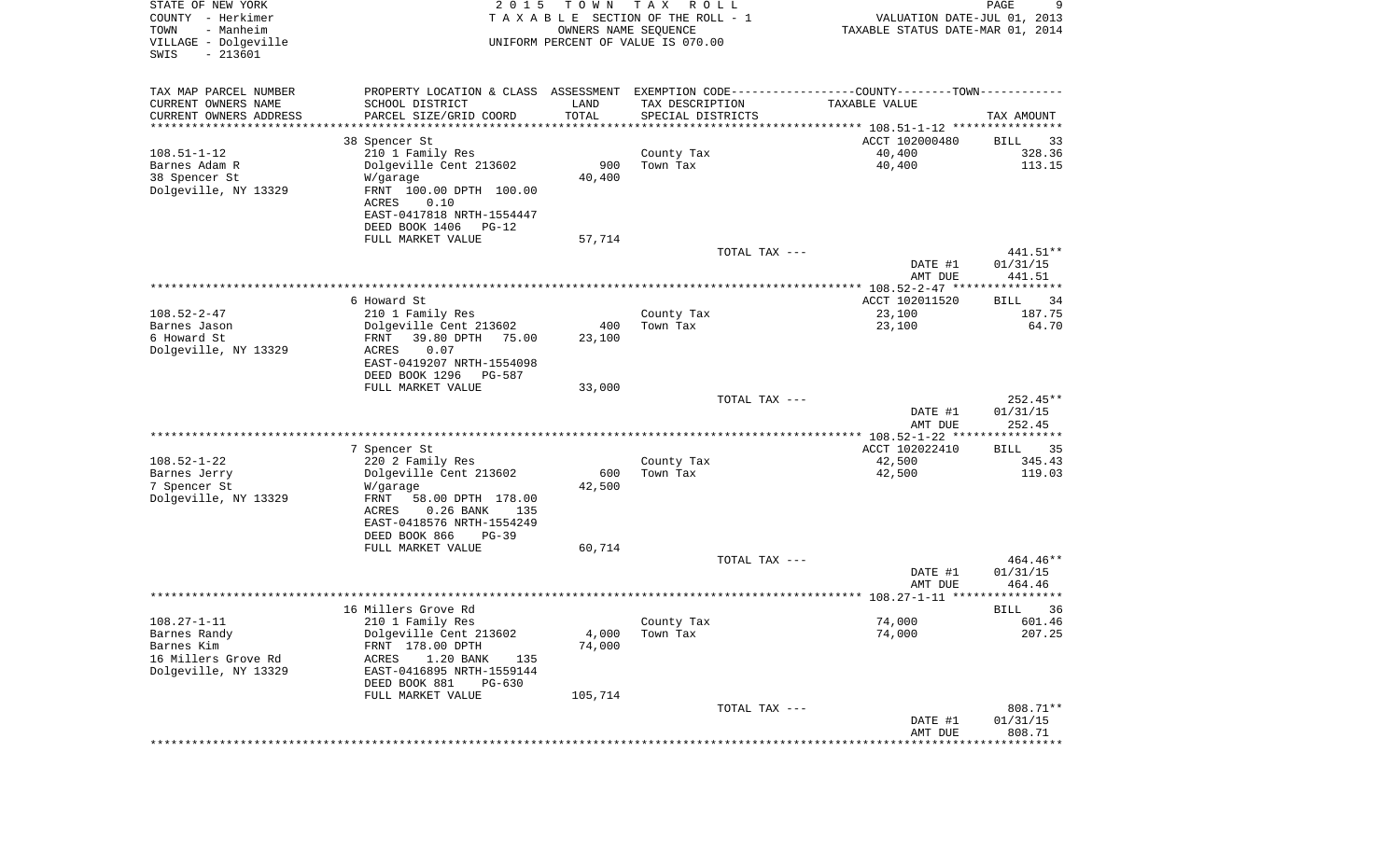| STATE OF NEW YORK<br>COUNTY - Herkimer<br>TOWN<br>- Manheim<br>VILLAGE - Dolgeville<br>$-213601$<br>SWIS | 2 0 1 5                                                                                         | T O W N             | T A X<br>R O L L<br>TAXABLE SECTION OF THE ROLL - 1<br>OWNERS NAME SEQUENCE<br>UNIFORM PERCENT OF VALUE IS 070.00 | VALUATION DATE-JUL 01, 2013<br>TAXABLE STATUS DATE-MAR 01, 2014 | PAGE<br>10           |
|----------------------------------------------------------------------------------------------------------|-------------------------------------------------------------------------------------------------|---------------------|-------------------------------------------------------------------------------------------------------------------|-----------------------------------------------------------------|----------------------|
| TAX MAP PARCEL NUMBER                                                                                    | PROPERTY LOCATION & CLASS ASSESSMENT EXEMPTION CODE----------------COUNTY--------TOWN---------- |                     |                                                                                                                   |                                                                 |                      |
| CURRENT OWNERS NAME                                                                                      | SCHOOL DISTRICT                                                                                 | LAND                | TAX DESCRIPTION                                                                                                   | TAXABLE VALUE                                                   |                      |
| CURRENT OWNERS ADDRESS                                                                                   | PARCEL SIZE/GRID COORD                                                                          | TOTAL               | SPECIAL DISTRICTS                                                                                                 |                                                                 | TAX AMOUNT           |
| *********************                                                                                    |                                                                                                 | * * * * * * * * * * |                                                                                                                   |                                                                 |                      |
| $108.36 - 3 - 32$                                                                                        | 129 N Main St                                                                                   |                     |                                                                                                                   | ACCT 102017100<br>31,000                                        | BILL<br>37<br>251.96 |
| Barnes Renee M                                                                                           | 210 1 Family Res<br>Dolgeville Cent 213602                                                      | 600                 | County Tax<br>Town Tax                                                                                            | 31,000                                                          | 86.82                |
| 129 N Main St                                                                                            | W/barn                                                                                          | 31,000              |                                                                                                                   |                                                                 |                      |
| Dolgeville, NY 13329                                                                                     | FRNT<br>59.00 DPTH 158.00                                                                       |                     |                                                                                                                   |                                                                 |                      |
|                                                                                                          | 0.19<br>ACRES                                                                                   |                     |                                                                                                                   |                                                                 |                      |
|                                                                                                          | EAST-0419954 NRTH-1556920                                                                       |                     |                                                                                                                   |                                                                 |                      |
|                                                                                                          | DEED BOOK 1329<br>PG-219                                                                        |                     |                                                                                                                   |                                                                 |                      |
|                                                                                                          | FULL MARKET VALUE                                                                               | 44,286              | TOTAL TAX ---                                                                                                     |                                                                 | 338.78**             |
|                                                                                                          |                                                                                                 |                     |                                                                                                                   | DATE #1                                                         | 01/31/15             |
|                                                                                                          |                                                                                                 |                     |                                                                                                                   | AMT DUE                                                         | 338.78               |
|                                                                                                          |                                                                                                 |                     |                                                                                                                   | ****************** 108.36-2-51 *****************                |                      |
|                                                                                                          | 45 N Helmer Ave                                                                                 |                     |                                                                                                                   | ACCT 102027660                                                  | BILL<br>38           |
| $108.36 - 2 - 51$<br>Barnes Richard S                                                                    | 210 1 Family Res<br>Dolgeville Cent 213602                                                      | 600                 | County Tax<br>Town Tax                                                                                            | 53,900<br>53,900                                                | 438.09<br>150.96     |
| 45 N Helmer Ave                                                                                          | W/garage                                                                                        | 53,900              |                                                                                                                   |                                                                 |                      |
| Dolgeville, NY 13329                                                                                     | 57.50 DPTH 120.00<br>FRNT                                                                       |                     |                                                                                                                   |                                                                 |                      |
|                                                                                                          | ACRES<br>0.17                                                                                   |                     |                                                                                                                   |                                                                 |                      |
|                                                                                                          | EAST-0419563 NRTH-1557146                                                                       |                     |                                                                                                                   |                                                                 |                      |
|                                                                                                          | DEED BOOK 931<br>$PG-433$<br>FULL MARKET VALUE                                                  | 77,000              |                                                                                                                   |                                                                 |                      |
|                                                                                                          |                                                                                                 |                     | TOTAL TAX ---                                                                                                     |                                                                 | 589.05**             |
|                                                                                                          |                                                                                                 |                     |                                                                                                                   | DATE #1                                                         | 01/31/15             |
|                                                                                                          |                                                                                                 |                     |                                                                                                                   | AMT DUE                                                         | 589.05               |
|                                                                                                          |                                                                                                 |                     |                                                                                                                   |                                                                 |                      |
| $108.36 - 3 - 19$                                                                                        | 161 N Main St<br>210 1 Family Res                                                               |                     | County Tax                                                                                                        | ACCT 102029700<br>33,400                                        | 39<br>BILL<br>271.47 |
| Barnes Ronald                                                                                            | Dolgeville Cent 213602                                                                          | 1,100               | Town Tax                                                                                                          | 33,400                                                          | 93.54                |
| Barnes Dolly                                                                                             | FRNT<br>82.00 DPTH 165.00                                                                       | 33,400              |                                                                                                                   |                                                                 |                      |
| 161 No Main St                                                                                           | ACRES<br>0.27                                                                                   |                     |                                                                                                                   |                                                                 |                      |
| Dolgeville, NY 13329                                                                                     | EAST-0420105 NRTH-1557625                                                                       |                     |                                                                                                                   |                                                                 |                      |
|                                                                                                          | DEED BOOK 903<br>$PG-37$                                                                        |                     |                                                                                                                   |                                                                 |                      |
|                                                                                                          | FULL MARKET VALUE                                                                               | 47,714              | TOTAL TAX ---                                                                                                     |                                                                 | $365.01**$           |
|                                                                                                          |                                                                                                 |                     |                                                                                                                   | DATE #1                                                         | 01/31/15             |
|                                                                                                          |                                                                                                 |                     |                                                                                                                   | AMT DUE                                                         | 365.01               |
|                                                                                                          |                                                                                                 |                     |                                                                                                                   |                                                                 | *****                |
|                                                                                                          | 21 W Spofford Ave                                                                               |                     | VET COM CT 41131                                                                                                  | ACCT 102000990<br>10,500 10,500                                 | 40<br>BILL           |
| $108.51 - 1 - 27$<br>Barnes Ronald Michael                                                               | 210 1 Family Res<br>Dolgeville Cent 213602                                                      | 1,300               | County Tax                                                                                                        | 59,500                                                          | 483.61               |
| 21 W Spofford Ave                                                                                        | FRNT 126.00 DPTH 260.00                                                                         | 70,000              | Town Tax                                                                                                          | 59,500                                                          | 166.64               |
| Dolgeville, NY 13329                                                                                     | 0.69<br>ACRES                                                                                   |                     |                                                                                                                   |                                                                 |                      |
|                                                                                                          | EAST-0417499 NRTH-1553614                                                                       |                     |                                                                                                                   |                                                                 |                      |
|                                                                                                          | DEED BOOK 1338<br>$PG-17$                                                                       |                     |                                                                                                                   |                                                                 |                      |
|                                                                                                          | FULL MARKET VALUE                                                                               | 100,000             | TOTAL TAX ---                                                                                                     |                                                                 | 650.25**             |
|                                                                                                          |                                                                                                 |                     |                                                                                                                   | DATE #1                                                         | 01/31/15             |
|                                                                                                          |                                                                                                 |                     |                                                                                                                   | AMT DUE                                                         | 650.25               |
|                                                                                                          |                                                                                                 |                     |                                                                                                                   |                                                                 |                      |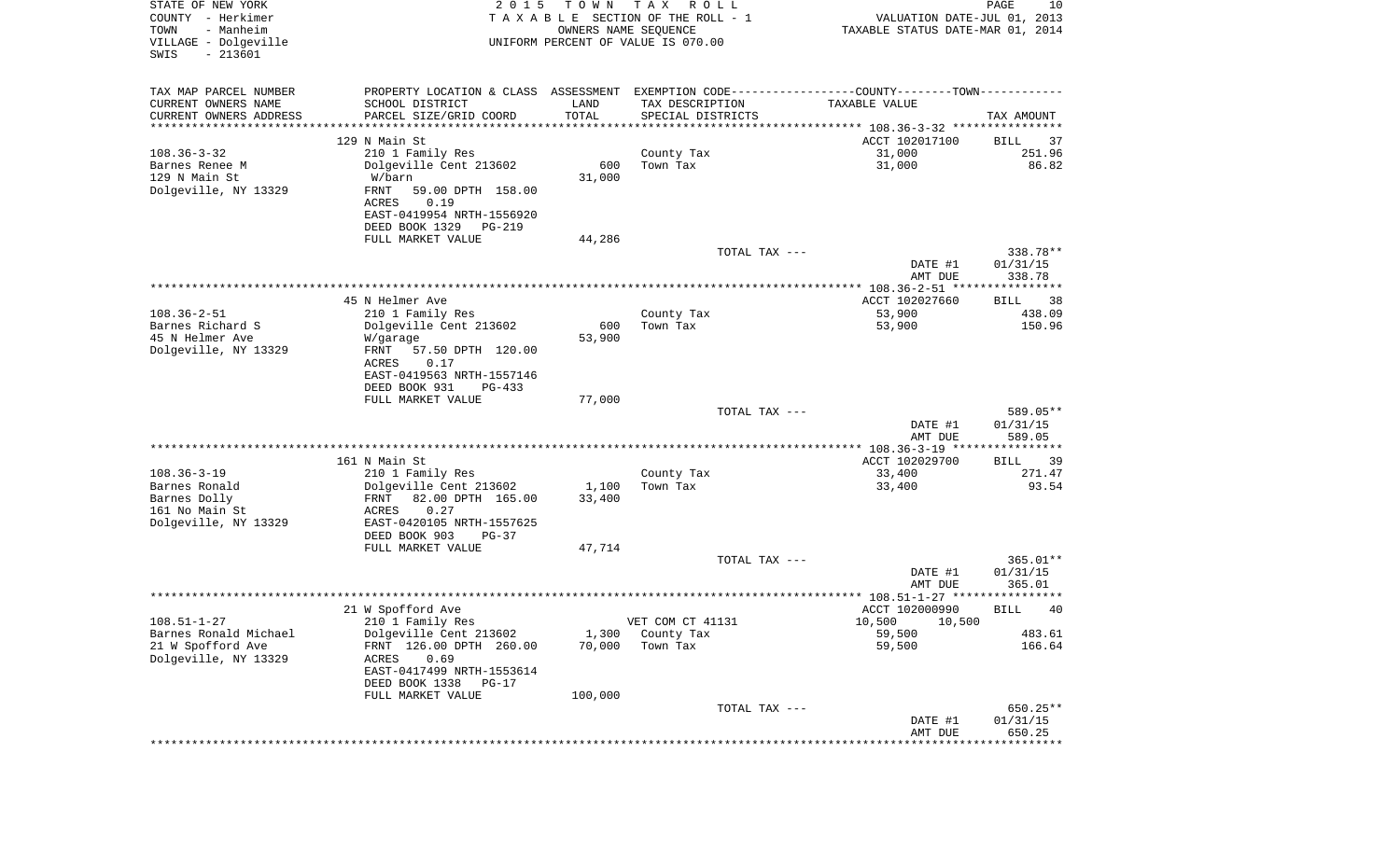| STATE OF NEW YORK<br>COUNTY - Herkimer<br>- Manheim<br>TOWN<br>VILLAGE - Dolgeville<br>$-213601$<br>SWIS | 2 0 1 5                                                                                                                                                                         | T O W N<br>OWNERS NAME SEQUENCE | T A X<br>R O L L<br>T A X A B L E SECTION OF THE ROLL - 1<br>UNIFORM PERCENT OF VALUE IS 070.00 |               | VALUATION DATE-JUL 01, 2013<br>TAXABLE STATUS DATE-MAR 01, 2014 | PAGE<br>11                     |
|----------------------------------------------------------------------------------------------------------|---------------------------------------------------------------------------------------------------------------------------------------------------------------------------------|---------------------------------|-------------------------------------------------------------------------------------------------|---------------|-----------------------------------------------------------------|--------------------------------|
| TAX MAP PARCEL NUMBER<br>CURRENT OWNERS NAME<br>CURRENT OWNERS ADDRESS<br>*********************          | PROPERTY LOCATION & CLASS ASSESSMENT EXEMPTION CODE---------------COUNTY-------TOWN----------<br>SCHOOL DISTRICT<br>PARCEL SIZE/GRID COORD<br>*******************               | LAND<br>TOTAL<br>***********    | TAX DESCRIPTION<br>SPECIAL DISTRICTS                                                            |               | TAXABLE VALUE                                                   | TAX AMOUNT                     |
|                                                                                                          | 33 Lamberson St                                                                                                                                                                 |                                 |                                                                                                 |               | ACCT 102005430                                                  | BILL<br>41                     |
| $108.52 - 5 - 17$<br>Barnes Timothy Jr.<br>33 Lamberson St<br>Dolgeville, NY 13329                       | 210 1 Family Res<br>Dolgeville Cent 213602<br>W/garage<br>FRNT<br>61.00 DPTH 115.00<br>ACRES<br>0.26<br>EAST-0419698 NRTH-1553834                                               | 600<br>38,200                   | County Tax<br>Town Tax                                                                          |               | 38,200<br>38,200                                                | 310.48<br>106.99               |
|                                                                                                          | DEED BOOK 1330<br>PG-511<br>FULL MARKET VALUE                                                                                                                                   | 54,571                          |                                                                                                 |               |                                                                 |                                |
|                                                                                                          |                                                                                                                                                                                 |                                 |                                                                                                 | TOTAL TAX --- | DATE #1                                                         | $417.47**$<br>01/31/15         |
|                                                                                                          |                                                                                                                                                                                 |                                 |                                                                                                 |               | AMT DUE                                                         | 417.47                         |
|                                                                                                          | Brockett St                                                                                                                                                                     |                                 |                                                                                                 |               | ACCT 102017670                                                  | 42<br>BILL                     |
| $108.52 - 6 - 25$                                                                                        | 312 Vac w/imprv                                                                                                                                                                 |                                 | County Tax                                                                                      |               | 1,800                                                           | 14.63                          |
| Barron Jonathan R<br>4 Sullivan St<br>Dolgeville, NY 13329                                               | Dolgeville Cent 213602<br>FRNT<br>50.00 DPTH 150.00<br>ACRES<br>0.17<br>EAST-0419894 NRTH-1553267<br>DEED BOOK 1404<br>PG-130                                                   | 300<br>1,800                    | Town Tax                                                                                        |               | 1,800                                                           | 5.04                           |
|                                                                                                          | FULL MARKET VALUE                                                                                                                                                               | 2,571                           |                                                                                                 |               |                                                                 |                                |
|                                                                                                          |                                                                                                                                                                                 |                                 |                                                                                                 | TOTAL TAX --- | DATE #1<br>AMT DUE                                              | $19.67**$<br>01/31/15<br>19.67 |
|                                                                                                          |                                                                                                                                                                                 |                                 |                                                                                                 |               | ************ 108.52-6-26 ****                                   | ***********                    |
| $108.52 - 6 - 26$<br>Barron Jonathan R<br>4 Sullivan St<br>Dolgeville, NY 13329                          | 18 Brockett St<br>210 1 Family Res<br>Dolgeville Cent 213602<br>W/garage<br>FRNT<br>50.00 DPTH 150.00<br>ACRES<br>0.17<br>EAST-0419869 NRTH-1553226<br>DEED BOOK 1404<br>PG-130 | 500<br>32,000                   | County Tax<br>Town Tax                                                                          |               | ACCT 102030450<br>32,000<br>32,000                              | 43<br>BILL<br>260.09<br>89.62  |
|                                                                                                          | FULL MARKET VALUE                                                                                                                                                               | 45,714                          |                                                                                                 |               |                                                                 |                                |
|                                                                                                          |                                                                                                                                                                                 |                                 |                                                                                                 | TOTAL TAX --- | DATE #1<br>AMT DUE                                              | 349.71**<br>01/31/15<br>349.71 |
|                                                                                                          |                                                                                                                                                                                 |                                 |                                                                                                 |               |                                                                 |                                |
| $108.59 - 2 - 29$<br>Barron Jonathon<br>4 Sullivan St<br>Dolgeville, NY 13329-0384                       | 4 Sullivan St<br>210 1 Family Res<br>Dolgeville Cent 213602<br>W/garage<br>FRNT<br>50.00 DPTH 150.00<br>ACRES<br>0.17<br>EAST-0417202 NRTH-1552232<br>DEED BOOK 833<br>PG-716   | 500<br>58,800                   | County Tax<br>Town Tax                                                                          |               | ACCT 102028890<br>58,800<br>58,800                              | BILL<br>44<br>477.92<br>164.68 |
|                                                                                                          | FULL MARKET VALUE                                                                                                                                                               | 84,000                          |                                                                                                 | TOTAL TAX --- |                                                                 | 642.60**                       |
|                                                                                                          |                                                                                                                                                                                 |                                 |                                                                                                 |               | DATE #1<br>AMT DUE                                              | 01/31/15<br>642.60             |
|                                                                                                          |                                                                                                                                                                                 |                                 |                                                                                                 |               |                                                                 |                                |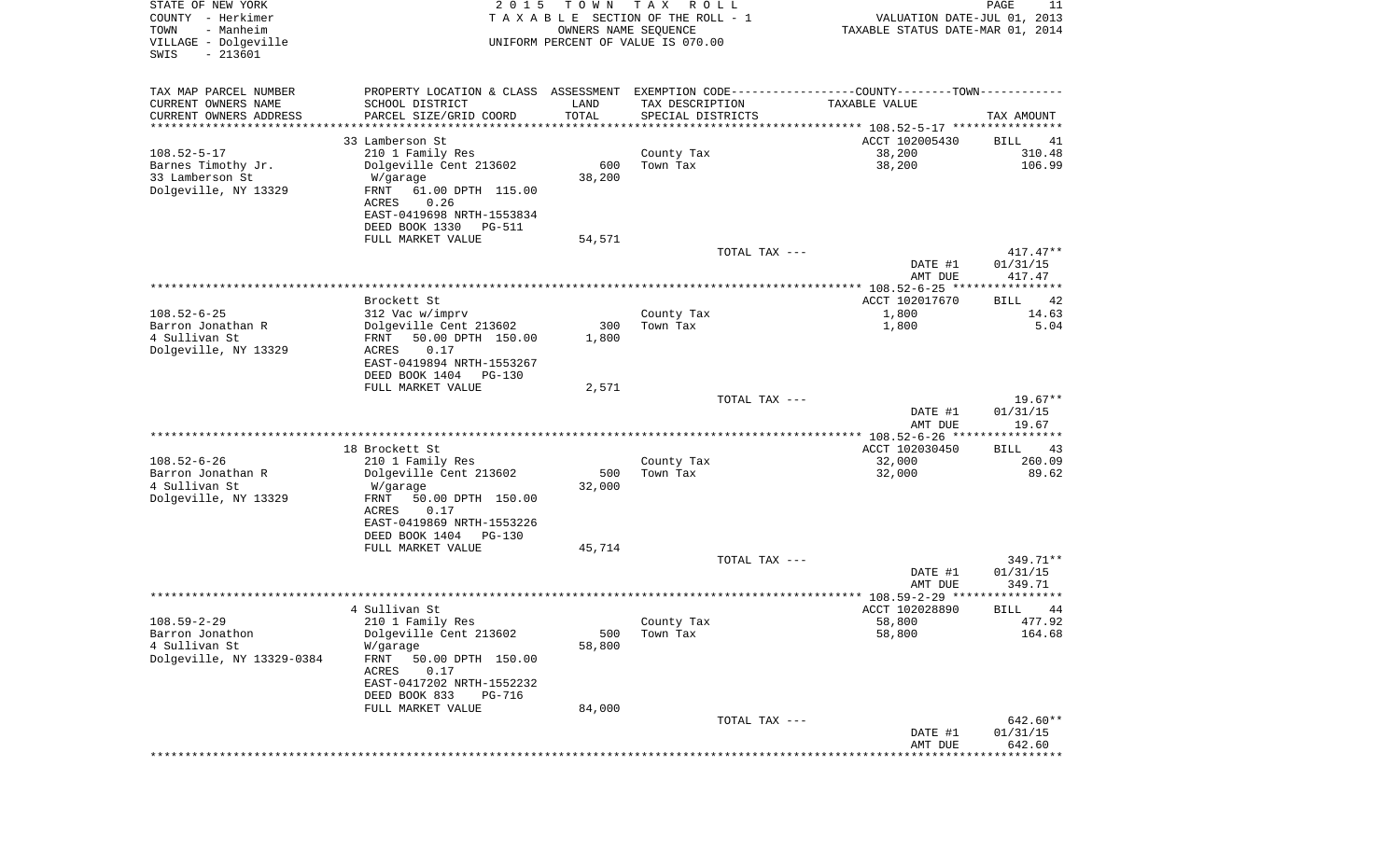| VILLAGE - Dolgeville<br>$-213601$<br>SWIS |                                                                                               | OWNERS NAME SEQUENCE | TAXABLE SECTION OF THE ROLL - 1<br>UNIFORM PERCENT OF VALUE IS 070.00 | VALUATION DATE-JUL 01, 2013<br>TAXABLE STATUS DATE-MAR 01, 2014 |                                          |
|-------------------------------------------|-----------------------------------------------------------------------------------------------|----------------------|-----------------------------------------------------------------------|-----------------------------------------------------------------|------------------------------------------|
| TAX MAP PARCEL NUMBER                     | PROPERTY LOCATION & CLASS ASSESSMENT EXEMPTION CODE---------------COUNTY-------TOWN---------- |                      |                                                                       |                                                                 |                                          |
| CURRENT OWNERS NAME                       | SCHOOL DISTRICT                                                                               | LAND                 | TAX DESCRIPTION                                                       | TAXABLE VALUE                                                   |                                          |
| CURRENT OWNERS ADDRESS                    | PARCEL SIZE/GRID COORD                                                                        | TOTAL                | SPECIAL DISTRICTS                                                     |                                                                 | TAX AMOUNT                               |
| ************************                  | 44 N Helmer Ave                                                                               |                      |                                                                       | ACCT 102028380                                                  |                                          |
| $108.36 - 3 - 48$                         | 210 1 Family Res                                                                              |                      | County Tax                                                            | 41,500                                                          | BILL<br>337.30                           |
| Barton Kevin W                            | Dolgeville Cent 213602                                                                        | 500                  | Town Tax                                                              | 41,500                                                          | 116.23                                   |
| Barton Tracy L                            | 50.00 DPTH 187.00<br>FRNT                                                                     | 41,500               | School Relevy                                                         |                                                                 | 424.16                                   |
| 44 N Helmer Ave                           | 0.12<br>ACRES                                                                                 |                      |                                                                       |                                                                 |                                          |
| Dolgeville, NY 13329                      | EAST-0419749 NRTH-1557060                                                                     |                      |                                                                       |                                                                 |                                          |
|                                           | DEED BOOK 1529 PG-13                                                                          |                      |                                                                       |                                                                 |                                          |
|                                           | FULL MARKET VALUE                                                                             | 59,286               |                                                                       |                                                                 |                                          |
|                                           |                                                                                               |                      | TOTAL TAX ---                                                         |                                                                 | $877.69**$                               |
|                                           |                                                                                               |                      |                                                                       | DATE #1                                                         | 01/31/15                                 |
|                                           |                                                                                               |                      |                                                                       | AMT DUE                                                         | 877.69                                   |
|                                           |                                                                                               |                      |                                                                       |                                                                 |                                          |
| $108.52 - 4 - 8$                          | 30 E Faville Ave                                                                              |                      |                                                                       | ACCT 102001320<br>39,000                                        | <b>BILL</b><br>316.98                    |
| Baum John P Jr                            | 210 1 Family Res<br>Dolgeville Cent 213602                                                    | 500                  | County Tax<br>Town Tax                                                | 39,000                                                          | 109.23                                   |
| Baum Carol                                | 50.00 DPTH 106.00<br>FRNT                                                                     | 39,000               |                                                                       |                                                                 |                                          |
| 30 Faville Ave E                          | 0.12<br>ACRES                                                                                 |                      |                                                                       |                                                                 |                                          |
| Dolgeville, NY 13329                      | EAST-0419309 NRTH-1553275                                                                     |                      |                                                                       |                                                                 |                                          |
|                                           | DEED BOOK 00577 PG-00405                                                                      |                      |                                                                       |                                                                 |                                          |
|                                           | FULL MARKET VALUE                                                                             | 55,714               |                                                                       |                                                                 |                                          |
|                                           |                                                                                               |                      | TOTAL TAX ---                                                         |                                                                 | 426.21**                                 |
|                                           |                                                                                               |                      |                                                                       | DATE #1                                                         | 01/31/15                                 |
|                                           |                                                                                               |                      |                                                                       | AMT DUE                                                         | 426.21                                   |
|                                           | 3 E Timmerman St                                                                              |                      |                                                                       | ACCT 102025440                                                  | BILL                                     |
| $108.59 - 2 - 14$                         | 210 1 Family Res                                                                              |                      | County Tax                                                            | 44,300                                                          | 360.06                                   |
|                                           |                                                                                               |                      | Town Tax                                                              | 44,300                                                          | 124.07                                   |
| Baum William                              | Dolgeville Cent 213602                                                                        | 1,000                |                                                                       |                                                                 |                                          |
| Baum Donna                                | W/garage                                                                                      | 44,300               |                                                                       |                                                                 |                                          |
| 3 Timmerman St                            | FRNT 100.00 DPTH 150.00                                                                       |                      |                                                                       |                                                                 |                                          |
| Dolgeville, NY 13329                      | 0.34<br>ACRES                                                                                 |                      |                                                                       |                                                                 |                                          |
|                                           | EAST-0416709 NRTH-1552147                                                                     |                      |                                                                       |                                                                 |                                          |
|                                           | DEED BOOK 00609 PG-00248                                                                      |                      |                                                                       |                                                                 |                                          |
|                                           | FULL MARKET VALUE                                                                             | 63,286               |                                                                       |                                                                 |                                          |
|                                           |                                                                                               |                      | TOTAL TAX ---                                                         |                                                                 | 484.13**                                 |
|                                           |                                                                                               |                      |                                                                       | DATE #1                                                         | 01/31/15                                 |
|                                           |                                                                                               |                      |                                                                       | AMT DUE                                                         | 484.13                                   |
|                                           | 56 N Helmer Ave                                                                               |                      |                                                                       | ACCT 102017700                                                  | BILL                                     |
| $108.36 - 3 - 59$                         | 210 1 Family Res                                                                              |                      | County Tax                                                            | 46,400                                                          |                                          |
| Baylor Edward J                           | Dolgeville Cent 213602                                                                        | 500                  | Town Tax                                                              | 46,400                                                          |                                          |
| 56 N Helmer Ave                           | 50.00 DPTH 112.50<br>FRNT                                                                     | 46,400               |                                                                       |                                                                 |                                          |
| Dolgeville, NY 13329                      | 0.13<br>ACRES                                                                                 |                      |                                                                       |                                                                 |                                          |
|                                           | EAST-0419735 NRTH-1557337                                                                     |                      |                                                                       |                                                                 |                                          |
|                                           | DEED BOOK 1350<br>PG-881                                                                      |                      |                                                                       |                                                                 |                                          |
|                                           | FULL MARKET VALUE                                                                             | 66,286               |                                                                       |                                                                 |                                          |
|                                           |                                                                                               |                      | TOTAL TAX ---                                                         | DATE #1                                                         | 377.13<br>129.95<br>507.08**<br>01/31/15 |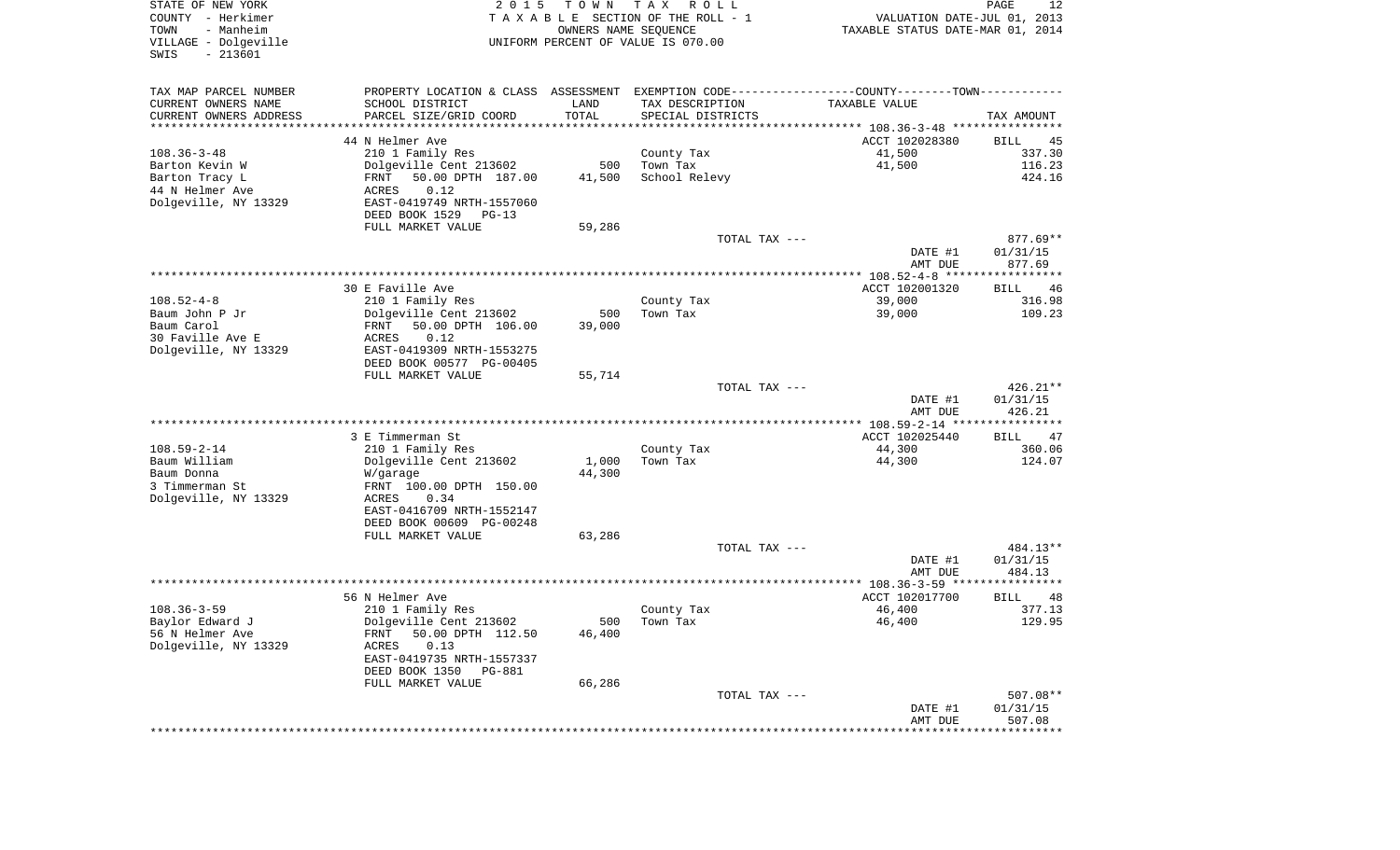| STATE OF NEW YORK<br>COUNTY - Herkimer<br>- Manheim<br>TOWN<br>VILLAGE - Dolgeville<br>$-213601$<br>SWIS | 2 0 1 5                                                                                       | T O W N<br>OWNERS NAME SEQUENCE | T A X<br>R O L L<br>T A X A B L E SECTION OF THE ROLL - 1<br>UNIFORM PERCENT OF VALUE IS 070.00 | VALUATION DATE-JUL 01, 2013<br>TAXABLE STATUS DATE-MAR 01, 2014 | PAGE<br>13                        |
|----------------------------------------------------------------------------------------------------------|-----------------------------------------------------------------------------------------------|---------------------------------|-------------------------------------------------------------------------------------------------|-----------------------------------------------------------------|-----------------------------------|
| TAX MAP PARCEL NUMBER                                                                                    | PROPERTY LOCATION & CLASS ASSESSMENT EXEMPTION CODE---------------COUNTY-------TOWN---------- |                                 |                                                                                                 |                                                                 |                                   |
| CURRENT OWNERS NAME                                                                                      | SCHOOL DISTRICT                                                                               | LAND                            | TAX DESCRIPTION                                                                                 | TAXABLE VALUE                                                   |                                   |
| CURRENT OWNERS ADDRESS<br>*********************                                                          | PARCEL SIZE/GRID COORD<br>*******************                                                 | TOTAL<br>***********            | SPECIAL DISTRICTS                                                                               |                                                                 | TAX AMOUNT                        |
|                                                                                                          | 32 Sullivan St                                                                                |                                 |                                                                                                 | ACCT 102012090                                                  | BILL<br>49                        |
| $108.59 - 3 - 26$                                                                                        | 210 1 Family Res                                                                              |                                 | County Tax                                                                                      | 36,500                                                          | 296.67                            |
| Becker James E                                                                                           | Dolgeville Cent 213602                                                                        | 800                             | Town Tax                                                                                        | 36,500                                                          | 102.23                            |
| 32 Sullivan St                                                                                           | W Garage                                                                                      | 36,500                          |                                                                                                 |                                                                 |                                   |
| Dolgeville, NY 13329                                                                                     | FRNT 100.00 DPTH 150.00                                                                       |                                 |                                                                                                 |                                                                 |                                   |
|                                                                                                          | ACRES<br>0.34                                                                                 |                                 |                                                                                                 |                                                                 |                                   |
|                                                                                                          | EAST-0417293 NRTH-1551512<br>DEED BOOK 1421<br>PG-786                                         |                                 |                                                                                                 |                                                                 |                                   |
|                                                                                                          | FULL MARKET VALUE                                                                             | 52,143                          |                                                                                                 |                                                                 |                                   |
|                                                                                                          |                                                                                               |                                 | TOTAL TAX ---                                                                                   |                                                                 | 398.90**                          |
|                                                                                                          |                                                                                               |                                 |                                                                                                 | DATE #1                                                         | 01/31/15                          |
|                                                                                                          |                                                                                               |                                 |                                                                                                 | AMT DUE                                                         | 398.90                            |
|                                                                                                          | 13 Ransom St                                                                                  |                                 |                                                                                                 | ACCT 102021060                                                  | BILL<br>50                        |
| $108.52 - 6 - 9$                                                                                         | 210 1 Family Res                                                                              |                                 | County Tax                                                                                      | 32,000                                                          | 260.09                            |
| Beekman Margaret D                                                                                       | Dolgeville Cent 213602                                                                        | 500                             | Town Tax                                                                                        | 32,000                                                          | 89.62                             |
| 13 Ransom St                                                                                             | FRNT<br>52.70 DPTH 100.00                                                                     | 32,000                          |                                                                                                 |                                                                 |                                   |
| Dolgeville, NY 13329                                                                                     | ACRES<br>0.11<br>EAST-0419555 NRTH-1553042                                                    |                                 |                                                                                                 |                                                                 |                                   |
|                                                                                                          | DEED BOOK 1371<br>PG-149                                                                      |                                 |                                                                                                 |                                                                 |                                   |
|                                                                                                          | FULL MARKET VALUE                                                                             | 45,714                          |                                                                                                 |                                                                 |                                   |
|                                                                                                          |                                                                                               |                                 | TOTAL TAX ---                                                                                   |                                                                 | 349.71**                          |
|                                                                                                          |                                                                                               |                                 |                                                                                                 | DATE #1                                                         | 01/31/15                          |
|                                                                                                          |                                                                                               |                                 |                                                                                                 | AMT DUE<br>************* 108.44-3-12 ****                       | 349.71<br>* * * * * * * * * * * * |
|                                                                                                          | 22 N Helmer Ave                                                                               |                                 |                                                                                                 | ACCT 102008520                                                  | <b>BILL</b><br>51                 |
| $108.44 - 3 - 12$                                                                                        | 210 1 Family Res                                                                              |                                 | County Tax                                                                                      | 44,700                                                          | 363.31                            |
| Belden Judith M                                                                                          | Dolgeville Cent 213602                                                                        | 700                             | Town Tax                                                                                        | 44,700                                                          | 125.19                            |
| 20 N Helmer Ave                                                                                          | W/barn                                                                                        | 44,700                          |                                                                                                 |                                                                 |                                   |
| Dolgeville, NY 13329                                                                                     | FRNT<br>45.30 DPTH 160.00<br>ACRES<br>0.15                                                    |                                 |                                                                                                 |                                                                 |                                   |
|                                                                                                          | EAST-0419683 NRTH-1556295                                                                     |                                 |                                                                                                 |                                                                 |                                   |
|                                                                                                          | DEED BOOK 781<br>$PG-01$                                                                      |                                 |                                                                                                 |                                                                 |                                   |
|                                                                                                          | FULL MARKET VALUE                                                                             | 63,857                          |                                                                                                 |                                                                 |                                   |
|                                                                                                          |                                                                                               |                                 | TOTAL TAX ---                                                                                   |                                                                 | 488.50**                          |
|                                                                                                          |                                                                                               |                                 |                                                                                                 | DATE #1<br>AMT DUE                                              | 01/31/15<br>488.50                |
|                                                                                                          |                                                                                               |                                 |                                                                                                 |                                                                 | * * * * * *                       |
|                                                                                                          | 20 N Helmer Ave                                                                               |                                 |                                                                                                 | ACCT 102025800                                                  | 52<br>BILL                        |
| $108.44 - 3 - 13$                                                                                        | 210 1 Family Res                                                                              |                                 | County Tax                                                                                      | 46,000                                                          | 373.88                            |
| Belden Judith M                                                                                          | Dolgeville Cent 213602                                                                        | 600                             | Town Tax                                                                                        | 46,000                                                          | 128.83                            |
| 20 N Helmer Ave<br>Dolgeville, NY 13329                                                                  | 55.00 DPTH 160.00<br>FRNT<br>0.20<br>ACRES                                                    | 46,000                          |                                                                                                 |                                                                 |                                   |
|                                                                                                          | EAST-0419663 NRTH-1556252                                                                     |                                 |                                                                                                 |                                                                 |                                   |
|                                                                                                          | DEED BOOK 679<br>PG-824                                                                       |                                 |                                                                                                 |                                                                 |                                   |
|                                                                                                          | FULL MARKET VALUE                                                                             | 65,714                          |                                                                                                 |                                                                 |                                   |
|                                                                                                          |                                                                                               |                                 | TOTAL TAX ---                                                                                   |                                                                 | 502.71**                          |
|                                                                                                          |                                                                                               |                                 |                                                                                                 | DATE #1<br>AMT DUE                                              | 01/31/15<br>502.71                |
|                                                                                                          |                                                                                               |                                 |                                                                                                 | *****************************                                   |                                   |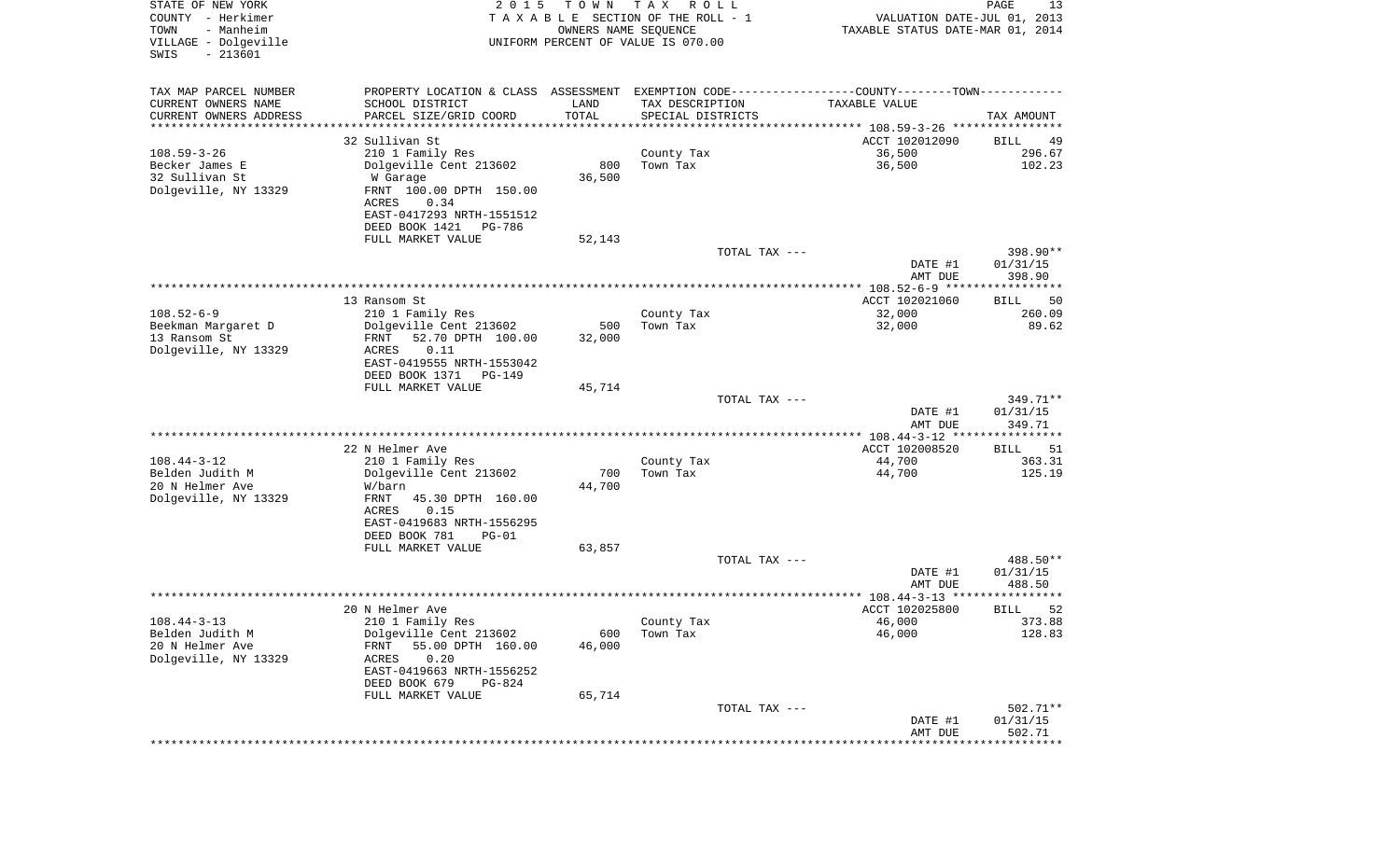| STATE OF NEW YORK<br>COUNTY - Herkimer<br>TOWN<br>- Manheim | 2 0 1 5                                                                                          | OWNERS NAME SEQUENCE | TOWN TAX ROLL<br>TAXABLE SECTION OF THE ROLL - 1 | VALUATION DATE-JUL 01, 2013<br>TAXABLE STATUS DATE-MAR 01, 2014 | PAGE<br>14        |
|-------------------------------------------------------------|--------------------------------------------------------------------------------------------------|----------------------|--------------------------------------------------|-----------------------------------------------------------------|-------------------|
| VILLAGE - Dolgeville<br>$-213601$<br>SWIS                   |                                                                                                  |                      | UNIFORM PERCENT OF VALUE IS 070.00               |                                                                 |                   |
| TAX MAP PARCEL NUMBER                                       | PROPERTY LOCATION & CLASS ASSESSMENT EXEMPTION CODE----------------COUNTY--------TOWN----------- |                      |                                                  |                                                                 |                   |
| CURRENT OWNERS NAME                                         | SCHOOL DISTRICT                                                                                  | LAND                 | TAX DESCRIPTION                                  | TAXABLE VALUE                                                   |                   |
| CURRENT OWNERS ADDRESS<br>**********************            | PARCEL SIZE/GRID COORD                                                                           | TOTAL                | SPECIAL DISTRICTS                                |                                                                 | TAX AMOUNT        |
|                                                             | 19 W Spofford Ave                                                                                |                      |                                                  | ACCT 102022920                                                  | <b>BILL</b><br>53 |
| 108.51-1-32                                                 | 210 1 Family Res                                                                                 |                      | VET COM CT 41131                                 | 10,500<br>10,500                                                |                   |
| Bennett Daniel                                              | Dolgeville Cent 213602                                                                           | 800                  | County Tax                                       | 35,400                                                          | 287.72            |
| Bennett Alice                                               | FRNT 125.00 DPTH 150.00                                                                          | 45,900               | Town Tax                                         | 35,400                                                          | 99.15             |
| 19 W Spofford Ave                                           | 0.43<br>ACRES                                                                                    |                      |                                                  |                                                                 |                   |
| Dolgeville, NY 13329                                        | EAST-0417614 NRTH-1553493                                                                        |                      |                                                  |                                                                 |                   |
|                                                             | DEED BOOK 849<br>PG-146                                                                          |                      |                                                  |                                                                 |                   |
|                                                             | FULL MARKET VALUE                                                                                | 65,571               |                                                  |                                                                 |                   |
|                                                             |                                                                                                  |                      | TOTAL TAX ---                                    |                                                                 | 386.87**          |
|                                                             |                                                                                                  |                      |                                                  | DATE #1                                                         | 01/31/15          |
|                                                             |                                                                                                  |                      |                                                  | AMT DUE                                                         | 386.87            |
|                                                             | Beaver St                                                                                        |                      |                                                  | ACCT 102009780                                                  | 54<br><b>BILL</b> |
| $108.44 - 2 - 1$                                            | 311 Res vac land                                                                                 |                      | County Tax                                       | 600                                                             | 4.88              |
| Benson Gregory W                                            | Dolgeville Cent 213602                                                                           | 600                  | Town Tax                                         | 600                                                             | 1.68              |
| Benson Melissa S                                            | 50.00 DPTH 185.00<br>FRNT                                                                        | 600                  |                                                  |                                                                 |                   |
| 19 Beaver St                                                | ACRES<br>0.30                                                                                    |                      |                                                  |                                                                 |                   |
| Dolgeville, NY 13329                                        | EAST-0417826 NRTH-1554905                                                                        |                      |                                                  |                                                                 |                   |
|                                                             | DEED BOOK 1274<br>$PG-4$                                                                         |                      |                                                  |                                                                 |                   |
|                                                             | FULL MARKET VALUE                                                                                | 857                  | TOTAL TAX ---                                    |                                                                 | $6.56**$          |
|                                                             |                                                                                                  |                      |                                                  | DATE #1                                                         | 01/31/15          |
|                                                             |                                                                                                  |                      |                                                  | AMT DUE                                                         | 6.56              |
|                                                             |                                                                                                  |                      |                                                  |                                                                 |                   |
|                                                             | 19 Beaver St                                                                                     |                      |                                                  | ACCT 102024300                                                  | 55<br>BILL        |
| $108.44 - 2 - 15$                                           | 210 1 Family Res                                                                                 |                      | County Tax                                       | 43,200                                                          | 351.12            |
| Benson Gregory W                                            | Dolgeville Cent 213602                                                                           | 500                  | Town Tax                                         | 43,200                                                          | 120.99            |
| Benson Melissa S                                            | W/garage                                                                                         | 43,200               |                                                  |                                                                 |                   |
| 19 Beaver St                                                | FRNT<br>50.00 DPTH 100.00                                                                        |                      |                                                  |                                                                 |                   |
| Dolgeville, NY 13329                                        | 0.11<br>ACRES<br>EAST-0417885 NRTH-1554914                                                       |                      |                                                  |                                                                 |                   |
|                                                             | DEED BOOK 1274<br>PG-4                                                                           |                      |                                                  |                                                                 |                   |
|                                                             | FULL MARKET VALUE                                                                                | 61,714               |                                                  |                                                                 |                   |
|                                                             |                                                                                                  |                      | TOTAL TAX ---                                    |                                                                 | 472.11**          |
|                                                             |                                                                                                  |                      |                                                  | DATE #1                                                         | 01/31/15          |
|                                                             |                                                                                                  |                      |                                                  | AMT DUE                                                         | 472.11            |
|                                                             |                                                                                                  |                      |                                                  |                                                                 |                   |
|                                                             | Spofford Ave                                                                                     |                      |                                                  |                                                                 | <b>BILL</b><br>56 |
| $108.52 - 1 - 86.1$                                         | 311 Res vac land                                                                                 |                      | County Tax                                       | 3,000                                                           | 24.38             |
| Berg Nancy<br>86 S Helmer Ave                               | Dolgeville Cent 213602                                                                           | 3,000<br>3,000       | Town Tax                                         | 3,000                                                           | 8.40              |
| Dolgeville, NY 13329                                        | FRNT 50.00 DPTH 350.00<br>EAST-0417607 NRTH-1553970                                              |                      |                                                  |                                                                 |                   |
|                                                             | DEED BOOK 1091<br>PG-963                                                                         |                      |                                                  |                                                                 |                   |
|                                                             | FULL MARKET VALUE                                                                                | 4,286                |                                                  |                                                                 |                   |
|                                                             |                                                                                                  |                      | TOTAL TAX ---                                    |                                                                 | $32.78**$         |
|                                                             |                                                                                                  |                      |                                                  | DATE #1                                                         | 01/31/15          |
|                                                             |                                                                                                  |                      |                                                  | AMT DUE                                                         | 32.78             |
|                                                             |                                                                                                  |                      |                                                  |                                                                 |                   |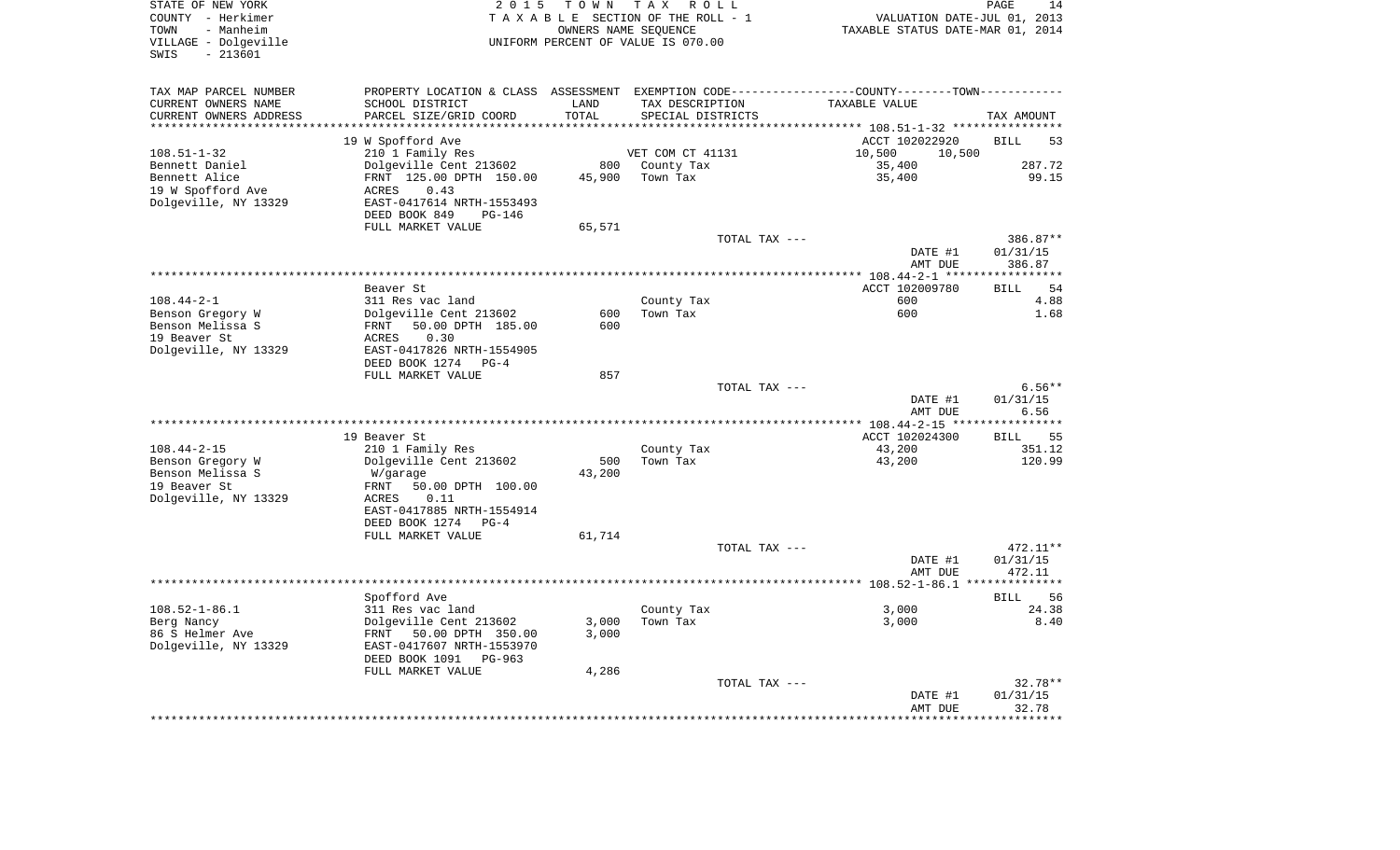| STATE OF NEW YORK<br>COUNTY - Herkimer<br>- Manheim<br>TOWN<br>VILLAGE - Dolgeville<br>$-213601$<br>SWIS | 2 0 1 5                                                | T O W N<br>OWNERS NAME SEQUENCE | T A X<br>R O L L<br>TAXABLE SECTION OF THE ROLL - 1<br>UNIFORM PERCENT OF VALUE IS 070.00 | VALUATION DATE-JUL 01, 2013<br>TAXABLE STATUS DATE-MAR 01, 2014 | PAGE<br>15                 |
|----------------------------------------------------------------------------------------------------------|--------------------------------------------------------|---------------------------------|-------------------------------------------------------------------------------------------|-----------------------------------------------------------------|----------------------------|
| TAX MAP PARCEL NUMBER                                                                                    | PROPERTY LOCATION & CLASS ASSESSMENT                   |                                 |                                                                                           | EXEMPTION CODE----------------COUNTY-------TOWN----------       |                            |
| CURRENT OWNERS NAME                                                                                      | SCHOOL DISTRICT                                        | LAND                            | TAX DESCRIPTION                                                                           | TAXABLE VALUE                                                   |                            |
| CURRENT OWNERS ADDRESS                                                                                   | PARCEL SIZE/GRID COORD                                 | TOTAL                           | SPECIAL DISTRICTS                                                                         |                                                                 | TAX AMOUNT                 |
| ********************                                                                                     | ************************************                   |                                 |                                                                                           | ********************************* 108.51-1-18 ****************  |                            |
|                                                                                                          | W Spofford Ave                                         |                                 |                                                                                           | ACCT 102028650                                                  | 57<br>BILL                 |
| $108.51 - 1 - 18$                                                                                        | 311 Res vac land                                       |                                 | County Tax                                                                                | 2,200                                                           | 17.88<br>6.16              |
| Berg Nancy C<br>86 S Helmer Ave                                                                          | Dolgeville Cent 213602                                 | 2,200                           | Town Tax                                                                                  | 2,200                                                           |                            |
| Dolgeville, NY 13329                                                                                     | $-5$ -Lots<br>FRNT 145.00 DPTH 165.00<br>1.20<br>ACRES | 2,200                           |                                                                                           |                                                                 |                            |
|                                                                                                          | EAST-0417499 NRTH-1553986                              |                                 |                                                                                           |                                                                 |                            |
|                                                                                                          | DEED BOOK 930<br>$PG-26$                               |                                 |                                                                                           |                                                                 |                            |
|                                                                                                          | FULL MARKET VALUE                                      | 3,143                           |                                                                                           |                                                                 |                            |
|                                                                                                          |                                                        |                                 | TOTAL TAX ---                                                                             |                                                                 | 24.04**                    |
|                                                                                                          |                                                        |                                 |                                                                                           | DATE #1                                                         | 01/31/15                   |
|                                                                                                          |                                                        |                                 |                                                                                           | AMT DUE                                                         | 24.04<br>********          |
|                                                                                                          |                                                        |                                 |                                                                                           | *************** 108.52-1-47 ****                                |                            |
| $108.52 - 1 - 47$                                                                                        | W Spofford Ave & S Helmer                              |                                 |                                                                                           | ACCT 102001410                                                  | 58<br><b>BILL</b><br>20.32 |
| Berg Nancy C                                                                                             | 312 Vac w/imprv<br>Dolgeville Cent 213602              | 2,500                           | County Tax<br>Town Tax                                                                    | 2,500<br>2,500                                                  | 7.00                       |
| 86 S Helmer Ave                                                                                          | -tennis Court                                          | 2,500                           |                                                                                           |                                                                 |                            |
| Dolgeville, NY 13329                                                                                     | FRNT 150.00 DPTH 350.00                                |                                 |                                                                                           |                                                                 |                            |
|                                                                                                          | <b>ACRES</b><br>1.10                                   |                                 |                                                                                           |                                                                 |                            |
|                                                                                                          | EAST-0417629 NRTH-1553865                              |                                 |                                                                                           |                                                                 |                            |
|                                                                                                          | DEED BOOK 930<br>$PG-26$                               |                                 |                                                                                           |                                                                 |                            |
|                                                                                                          | FULL MARKET VALUE                                      | 3,571                           |                                                                                           |                                                                 |                            |
|                                                                                                          |                                                        |                                 | TOTAL TAX ---                                                                             |                                                                 | $27.32**$                  |
|                                                                                                          |                                                        |                                 |                                                                                           | DATE #1                                                         | 01/31/15                   |
|                                                                                                          |                                                        |                                 |                                                                                           | AMT DUE                                                         | 27.32                      |
|                                                                                                          |                                                        |                                 |                                                                                           | ************ 108.52-1-49 *********                              | *******                    |
|                                                                                                          | 86 S Helmer Ave                                        |                                 |                                                                                           | ACCT 102015090                                                  | 59<br><b>BILL</b>          |
| $108.52 - 1 - 49$                                                                                        | 210 1 Family Res                                       |                                 | County Tax                                                                                | 101,000                                                         | 820.91                     |
| Berg Nancy C                                                                                             | Dolgeville Cent 213602                                 | 1,500                           | Town Tax                                                                                  | 101,000                                                         | 282.87                     |
| 86 S Helmer Ave                                                                                          | W Garage & Pool                                        | 101,000                         |                                                                                           |                                                                 |                            |
| Dolgeville, NY 13329                                                                                     | FRNT 150.00 DPTH 100.00                                |                                 |                                                                                           |                                                                 |                            |
|                                                                                                          | 0.34<br>ACRES                                          |                                 |                                                                                           |                                                                 |                            |
|                                                                                                          | EAST-0417720 NRTH-1553722                              |                                 |                                                                                           |                                                                 |                            |
|                                                                                                          | DEED BOOK 930<br>$PG-26$                               |                                 |                                                                                           |                                                                 |                            |
|                                                                                                          | FULL MARKET VALUE                                      | 144,286                         |                                                                                           |                                                                 |                            |
|                                                                                                          |                                                        |                                 | TOTAL TAX ---                                                                             | DATE #1                                                         | 1,103.78**                 |
|                                                                                                          |                                                        |                                 |                                                                                           | AMT DUE                                                         | 01/31/15<br>1,103.78       |
|                                                                                                          |                                                        |                                 |                                                                                           |                                                                 |                            |
|                                                                                                          |                                                        |                                 |                                                                                           |                                                                 |                            |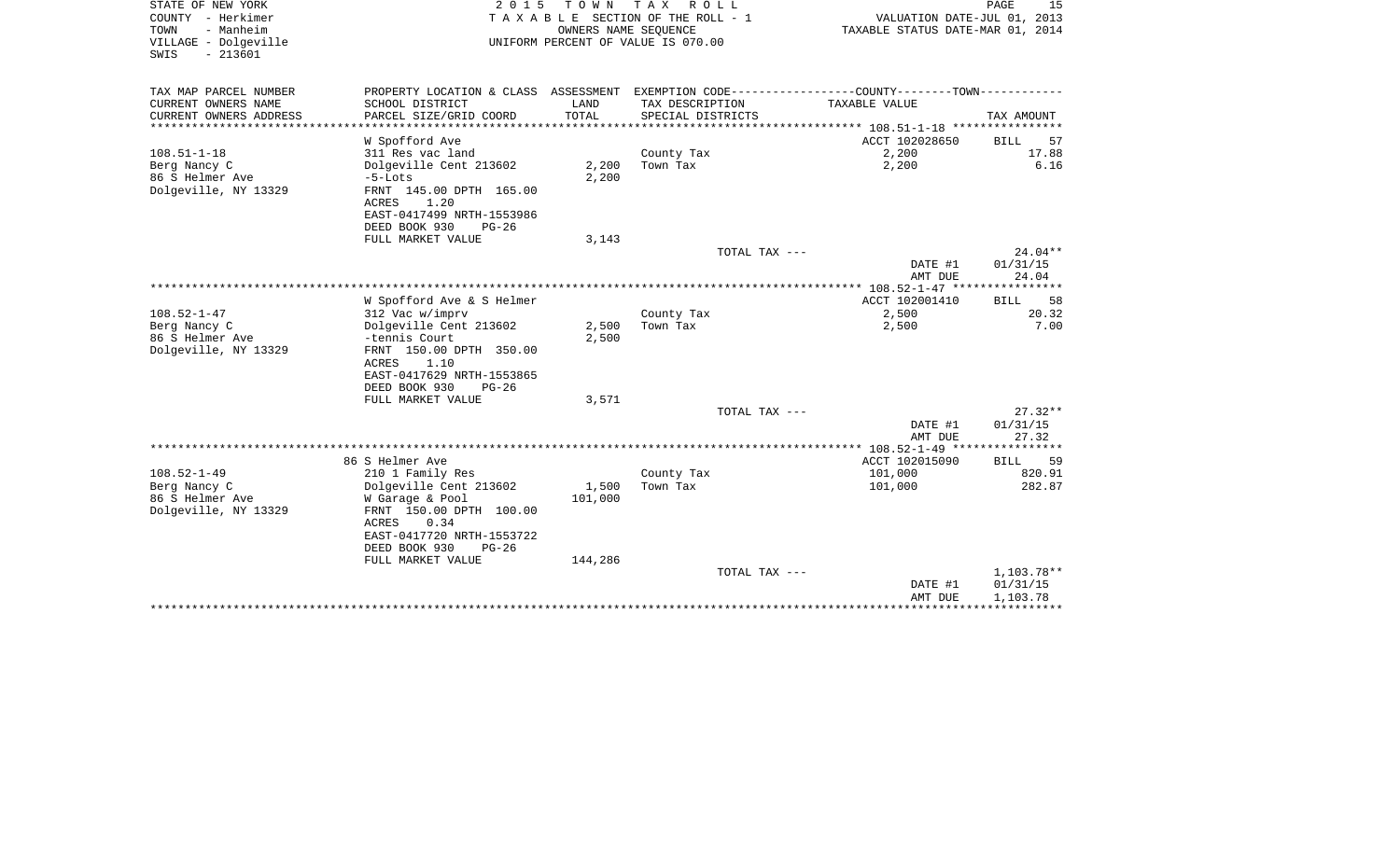| STATE OF NEW YORK<br>COUNTY - Herkimer<br>- Manheim<br>TOWN<br>VILLAGE - Dolgeville<br>$-213601$<br>SWIS | 2 0 1 5                                              | T O W N         | T A X<br>R O L L<br>TAXABLE SECTION OF THE ROLL - 1<br>OWNERS NAME SEQUENCE<br>UNIFORM PERCENT OF VALUE IS 070.00 | VALUATION DATE-JUL 01, 2013<br>TAXABLE STATUS DATE-MAR 01, 2014                               | PAGE<br>16           |
|----------------------------------------------------------------------------------------------------------|------------------------------------------------------|-----------------|-------------------------------------------------------------------------------------------------------------------|-----------------------------------------------------------------------------------------------|----------------------|
| TAX MAP PARCEL NUMBER                                                                                    |                                                      |                 |                                                                                                                   | PROPERTY LOCATION & CLASS ASSESSMENT EXEMPTION CODE---------------COUNTY-------TOWN---------- |                      |
| CURRENT OWNERS NAME                                                                                      | SCHOOL DISTRICT                                      | LAND            | TAX DESCRIPTION                                                                                                   | TAXABLE VALUE                                                                                 |                      |
| CURRENT OWNERS ADDRESS                                                                                   | PARCEL SIZE/GRID COORD                               | TOTAL           | SPECIAL DISTRICTS                                                                                                 |                                                                                               | TAX AMOUNT           |
| **********************                                                                                   |                                                      |                 |                                                                                                                   |                                                                                               |                      |
| $108.59 - 3 - 27.1$                                                                                      | 44 Stewart St<br>210 1 Family Res                    |                 | VET WAR CT 41121                                                                                                  | ACCT 102019440<br>6,300<br>6,300                                                              | <b>BILL</b><br>60    |
| Bilinski Michael S                                                                                       | Dolgeville Cent 213602                               |                 | 1,800 VET DIS CT 41141                                                                                            | 6,270<br>6,270                                                                                |                      |
| Bilinski Kathryn S                                                                                       | FRNT 190.00 DPTH 170.00                              | 125,400         | County Tax                                                                                                        | 112,830                                                                                       | 917.06               |
| 44 Stewart St                                                                                            | 0.75<br>ACRES                                        |                 | Town Tax                                                                                                          | 112,830                                                                                       | 316.01               |
| Dolgeville, NY 13329                                                                                     | EAST-0416978 NRTH-1551209<br>DEED BOOK 906<br>PG-553 |                 |                                                                                                                   |                                                                                               |                      |
|                                                                                                          | FULL MARKET VALUE                                    | 179,143         |                                                                                                                   |                                                                                               |                      |
|                                                                                                          |                                                      |                 | TOTAL TAX ---                                                                                                     |                                                                                               | $1,233.07**$         |
|                                                                                                          |                                                      |                 |                                                                                                                   | DATE #1                                                                                       | 01/31/15             |
|                                                                                                          |                                                      |                 |                                                                                                                   | AMT DUE                                                                                       | 1,233.07             |
|                                                                                                          | 55 1/2 N Helmer Ave                                  |                 |                                                                                                                   | ACCT 102011820                                                                                | BILL<br>61           |
| $108.36 - 2 - 28$                                                                                        | 220 2 Family Res                                     |                 | County Tax                                                                                                        | 41,000                                                                                        | 333.24               |
| Bill Fox Grounds Maintenance I Dolgeville Cent 213602                                                    |                                                      | 500             | Town Tax                                                                                                          | 41,000                                                                                        | 114.83               |
| PO Box 1607                                                                                              | ACRES<br>0.06                                        | 41,000          |                                                                                                                   |                                                                                               |                      |
| Bridgehampton, NY 11932                                                                                  | EAST-0419512 NRTH-1557543                            |                 |                                                                                                                   |                                                                                               |                      |
|                                                                                                          | DEED BOOK 1299<br>PG-814                             |                 |                                                                                                                   |                                                                                               |                      |
|                                                                                                          | FULL MARKET VALUE                                    | 58,571          | TOTAL TAX ---                                                                                                     |                                                                                               | 448.07**             |
|                                                                                                          |                                                      |                 |                                                                                                                   | DATE #1                                                                                       | 01/31/15             |
|                                                                                                          |                                                      |                 |                                                                                                                   | AMT DUE                                                                                       | 448.07               |
|                                                                                                          |                                                      |                 |                                                                                                                   |                                                                                               |                      |
|                                                                                                          | 27 Spofford Sq                                       |                 |                                                                                                                   | ACCT 102030570                                                                                | 62<br>BILL           |
| $108.52 - 3 - 47$                                                                                        | 210 1 Family Res                                     |                 | County Tax                                                                                                        | 72,600                                                                                        | 590.08               |
| Billings Van Dyke Jr.<br>Billings Janet                                                                  | Dolgeville Cent 213602<br>W/garage                   | 1,000<br>72,600 | Town Tax                                                                                                          | 72,600                                                                                        | 203.33               |
| 27 Spofford Sq                                                                                           | FRNT 100.00 DPTH 100.00                              |                 |                                                                                                                   |                                                                                               |                      |
| Dolgeville, NY 13329                                                                                     | ACRES<br>0.23                                        |                 |                                                                                                                   |                                                                                               |                      |
|                                                                                                          | EAST-0418995 NRTH-1553111                            |                 |                                                                                                                   |                                                                                               |                      |
|                                                                                                          | DEED BOOK 1134<br>PG-273                             |                 |                                                                                                                   |                                                                                               |                      |
|                                                                                                          | FULL MARKET VALUE                                    | 103,714         |                                                                                                                   |                                                                                               |                      |
|                                                                                                          |                                                      |                 | TOTAL TAX ---                                                                                                     | DATE #1                                                                                       | 793.41**<br>01/31/15 |
|                                                                                                          |                                                      |                 |                                                                                                                   | AMT DUE                                                                                       | 793.41               |
|                                                                                                          |                                                      |                 |                                                                                                                   |                                                                                               |                      |
|                                                                                                          | 9 W State St                                         |                 |                                                                                                                   | ACCT 102022560                                                                                | BILL<br>63           |
| $108.44 - 3 - 1$                                                                                         | 210 1 Family Res                                     |                 | County Tax                                                                                                        | 72,000                                                                                        | 585.20               |
| Bladek Karl Jr.                                                                                          | Dolgeville Cent 213602                               | 700<br>72,000   | Town Tax                                                                                                          | 72,000                                                                                        | 201.65               |
| 9 W State St<br>Dolgeville, NY 13329                                                                     | Garage<br>FRNT 73.00 DPTH 186.00                     |                 |                                                                                                                   |                                                                                               |                      |
|                                                                                                          | 0.28<br>ACRES                                        |                 |                                                                                                                   |                                                                                               |                      |
|                                                                                                          | EAST-0419687 NRTH-1556411                            |                 |                                                                                                                   |                                                                                               |                      |
|                                                                                                          | DEED BOOK 1503<br>PG-651                             |                 |                                                                                                                   |                                                                                               |                      |
|                                                                                                          | FULL MARKET VALUE                                    | 102,857         |                                                                                                                   |                                                                                               |                      |
|                                                                                                          |                                                      |                 | TOTAL TAX ---                                                                                                     | DATE #1                                                                                       | 786.85**<br>01/31/15 |
|                                                                                                          |                                                      |                 |                                                                                                                   | AMT DUE                                                                                       | 786.85               |
|                                                                                                          |                                                      |                 |                                                                                                                   |                                                                                               |                      |
|                                                                                                          |                                                      |                 |                                                                                                                   |                                                                                               |                      |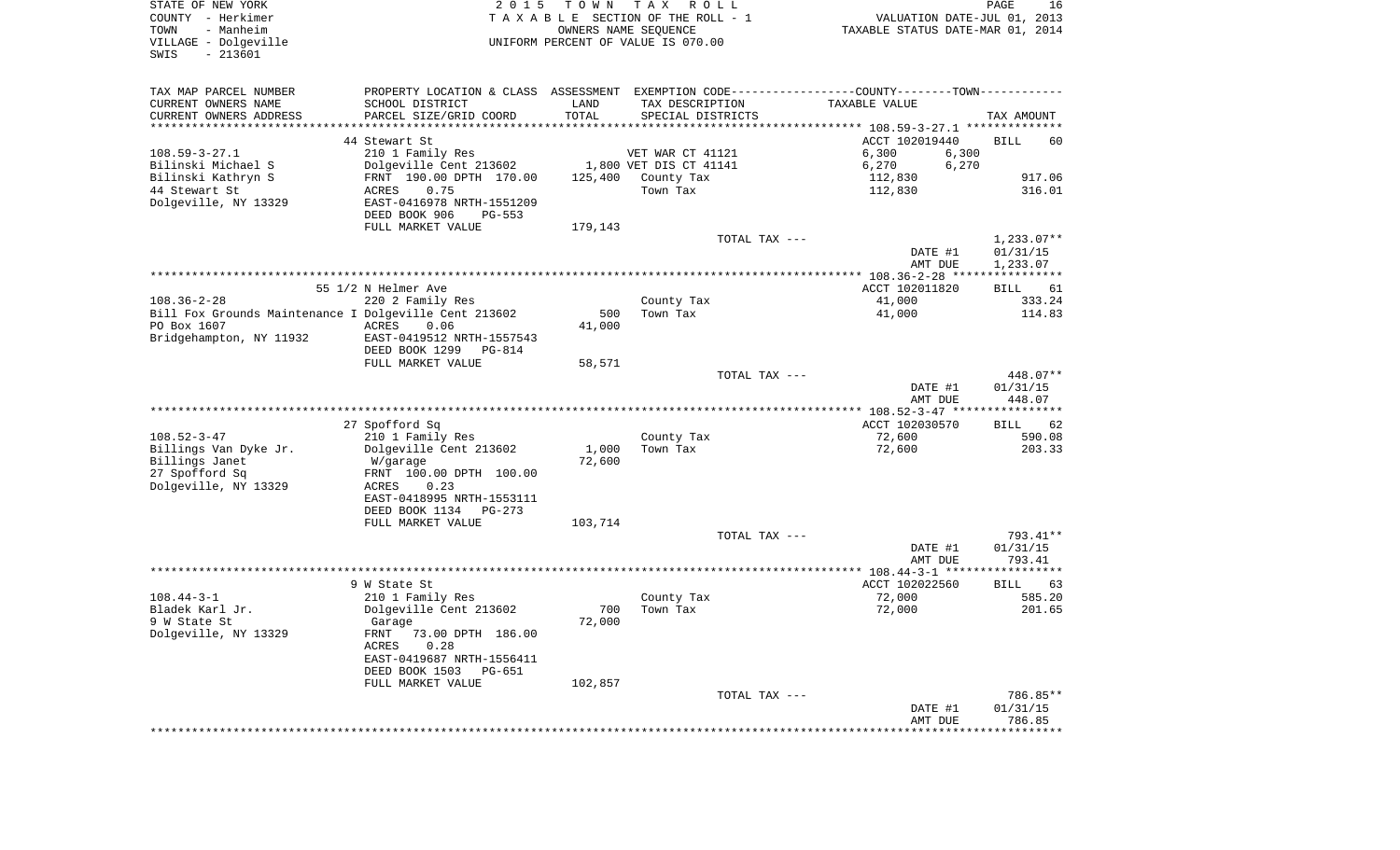| COUNTY - Herkimer<br>- Manheim<br>TOWN<br>VILLAGE - Dolgeville<br>SWIS<br>$-213601$<br>TAX MAP PARCEL NUMBER<br>PROPERTY LOCATION & CLASS ASSESSMENT EXEMPTION CODE---------------COUNTY-------TOWN----------<br>CURRENT OWNERS NAME<br>SCHOOL DISTRICT<br>PARCEL SIZE/GRID COORD<br>CURRENT OWNERS ADDRESS<br>************************<br>7 W State St<br>$108.44 - 3 - 2$<br>312 Vac w/imprv<br>Bladek Karl Jr.<br>Dolgeville Cent 213602<br>9 W State St<br>FRNT<br>74.00 DPTH 190.00<br>Dolgeville, NY 13329<br>0.38<br>ACRES<br>EAST-0419765 NRTH-1556388<br>DEED BOOK 1503<br>PG-651<br>FULL MARKET VALUE<br>12 Howard St Ext<br>$108.52 - 5 - 21$<br>210 1 Family Res<br>Blair Rose Mary<br>Dolgeville Cent 213602<br>12 Howard St Ext<br>66.00 DPTH 120.00<br>FRNT<br>Dolgeville, NY 13329<br>ACRES<br>0.21<br>EAST-0419267 NRTH-1554352 | LAND<br>TOTAL<br>800<br>800<br>1,143 | TAXABLE SECTION OF THE ROLL - 1<br>OWNERS NAME SEQUENCE<br>UNIFORM PERCENT OF VALUE IS 070.00<br>TAX DESCRIPTION<br>SPECIAL DISTRICTS<br>County Tax<br>Town Tax<br>Village Relevy<br>TOTAL TAX --- | VALUATION DATE-JUL 01, 2013<br>TAXABLE STATUS DATE-MAR 01, 2014<br>TAXABLE VALUE<br>ACCT 102028800<br>800<br>800 | TAX AMOUNT<br><b>BILL</b>   |
|--------------------------------------------------------------------------------------------------------------------------------------------------------------------------------------------------------------------------------------------------------------------------------------------------------------------------------------------------------------------------------------------------------------------------------------------------------------------------------------------------------------------------------------------------------------------------------------------------------------------------------------------------------------------------------------------------------------------------------------------------------------------------------------------------------------------------------------------------|--------------------------------------|----------------------------------------------------------------------------------------------------------------------------------------------------------------------------------------------------|------------------------------------------------------------------------------------------------------------------|-----------------------------|
|                                                                                                                                                                                                                                                                                                                                                                                                                                                                                                                                                                                                                                                                                                                                                                                                                                                  |                                      |                                                                                                                                                                                                    |                                                                                                                  |                             |
|                                                                                                                                                                                                                                                                                                                                                                                                                                                                                                                                                                                                                                                                                                                                                                                                                                                  |                                      |                                                                                                                                                                                                    |                                                                                                                  |                             |
|                                                                                                                                                                                                                                                                                                                                                                                                                                                                                                                                                                                                                                                                                                                                                                                                                                                  |                                      |                                                                                                                                                                                                    |                                                                                                                  |                             |
|                                                                                                                                                                                                                                                                                                                                                                                                                                                                                                                                                                                                                                                                                                                                                                                                                                                  |                                      |                                                                                                                                                                                                    |                                                                                                                  |                             |
|                                                                                                                                                                                                                                                                                                                                                                                                                                                                                                                                                                                                                                                                                                                                                                                                                                                  |                                      |                                                                                                                                                                                                    |                                                                                                                  |                             |
|                                                                                                                                                                                                                                                                                                                                                                                                                                                                                                                                                                                                                                                                                                                                                                                                                                                  |                                      |                                                                                                                                                                                                    |                                                                                                                  |                             |
|                                                                                                                                                                                                                                                                                                                                                                                                                                                                                                                                                                                                                                                                                                                                                                                                                                                  |                                      |                                                                                                                                                                                                    |                                                                                                                  |                             |
|                                                                                                                                                                                                                                                                                                                                                                                                                                                                                                                                                                                                                                                                                                                                                                                                                                                  |                                      |                                                                                                                                                                                                    |                                                                                                                  | 64<br>6.50<br>2.24<br>22.62 |
|                                                                                                                                                                                                                                                                                                                                                                                                                                                                                                                                                                                                                                                                                                                                                                                                                                                  |                                      |                                                                                                                                                                                                    |                                                                                                                  |                             |
|                                                                                                                                                                                                                                                                                                                                                                                                                                                                                                                                                                                                                                                                                                                                                                                                                                                  |                                      |                                                                                                                                                                                                    |                                                                                                                  |                             |
|                                                                                                                                                                                                                                                                                                                                                                                                                                                                                                                                                                                                                                                                                                                                                                                                                                                  |                                      |                                                                                                                                                                                                    |                                                                                                                  |                             |
|                                                                                                                                                                                                                                                                                                                                                                                                                                                                                                                                                                                                                                                                                                                                                                                                                                                  |                                      |                                                                                                                                                                                                    |                                                                                                                  |                             |
|                                                                                                                                                                                                                                                                                                                                                                                                                                                                                                                                                                                                                                                                                                                                                                                                                                                  |                                      |                                                                                                                                                                                                    |                                                                                                                  |                             |
|                                                                                                                                                                                                                                                                                                                                                                                                                                                                                                                                                                                                                                                                                                                                                                                                                                                  |                                      |                                                                                                                                                                                                    |                                                                                                                  |                             |
|                                                                                                                                                                                                                                                                                                                                                                                                                                                                                                                                                                                                                                                                                                                                                                                                                                                  |                                      |                                                                                                                                                                                                    |                                                                                                                  |                             |
|                                                                                                                                                                                                                                                                                                                                                                                                                                                                                                                                                                                                                                                                                                                                                                                                                                                  |                                      |                                                                                                                                                                                                    |                                                                                                                  |                             |
|                                                                                                                                                                                                                                                                                                                                                                                                                                                                                                                                                                                                                                                                                                                                                                                                                                                  |                                      |                                                                                                                                                                                                    |                                                                                                                  | $31.36**$                   |
|                                                                                                                                                                                                                                                                                                                                                                                                                                                                                                                                                                                                                                                                                                                                                                                                                                                  |                                      |                                                                                                                                                                                                    | DATE #1                                                                                                          | 01/31/15                    |
|                                                                                                                                                                                                                                                                                                                                                                                                                                                                                                                                                                                                                                                                                                                                                                                                                                                  |                                      |                                                                                                                                                                                                    | AMT DUE                                                                                                          | 31.36                       |
|                                                                                                                                                                                                                                                                                                                                                                                                                                                                                                                                                                                                                                                                                                                                                                                                                                                  |                                      |                                                                                                                                                                                                    |                                                                                                                  |                             |
|                                                                                                                                                                                                                                                                                                                                                                                                                                                                                                                                                                                                                                                                                                                                                                                                                                                  |                                      |                                                                                                                                                                                                    | ACCT 102006210                                                                                                   | <b>BILL</b><br>65           |
|                                                                                                                                                                                                                                                                                                                                                                                                                                                                                                                                                                                                                                                                                                                                                                                                                                                  |                                      | AGED-ALL<br>41800                                                                                                                                                                                  | 18,550<br>18,550                                                                                                 |                             |
|                                                                                                                                                                                                                                                                                                                                                                                                                                                                                                                                                                                                                                                                                                                                                                                                                                                  | 700                                  | County Tax                                                                                                                                                                                         | 18,550                                                                                                           | 150.77                      |
|                                                                                                                                                                                                                                                                                                                                                                                                                                                                                                                                                                                                                                                                                                                                                                                                                                                  | 37,100                               | Town Tax                                                                                                                                                                                           | 18,550                                                                                                           | 51.95                       |
|                                                                                                                                                                                                                                                                                                                                                                                                                                                                                                                                                                                                                                                                                                                                                                                                                                                  |                                      |                                                                                                                                                                                                    |                                                                                                                  |                             |
| DEED BOOK 00625 PG-00929                                                                                                                                                                                                                                                                                                                                                                                                                                                                                                                                                                                                                                                                                                                                                                                                                         |                                      |                                                                                                                                                                                                    |                                                                                                                  |                             |
| FULL MARKET VALUE                                                                                                                                                                                                                                                                                                                                                                                                                                                                                                                                                                                                                                                                                                                                                                                                                                | 53,000                               |                                                                                                                                                                                                    |                                                                                                                  |                             |
|                                                                                                                                                                                                                                                                                                                                                                                                                                                                                                                                                                                                                                                                                                                                                                                                                                                  |                                      | TOTAL TAX ---                                                                                                                                                                                      |                                                                                                                  | 202.72**                    |
|                                                                                                                                                                                                                                                                                                                                                                                                                                                                                                                                                                                                                                                                                                                                                                                                                                                  |                                      |                                                                                                                                                                                                    | DATE #1                                                                                                          | 01/31/15                    |
|                                                                                                                                                                                                                                                                                                                                                                                                                                                                                                                                                                                                                                                                                                                                                                                                                                                  |                                      |                                                                                                                                                                                                    | AMT DUE                                                                                                          | 202.72                      |
|                                                                                                                                                                                                                                                                                                                                                                                                                                                                                                                                                                                                                                                                                                                                                                                                                                                  |                                      |                                                                                                                                                                                                    |                                                                                                                  |                             |
| 8 Slawson St                                                                                                                                                                                                                                                                                                                                                                                                                                                                                                                                                                                                                                                                                                                                                                                                                                     |                                      |                                                                                                                                                                                                    | ACCT 102027420                                                                                                   | BILL<br>66                  |
| $108.44 - 3 - 76$<br>210 1 Family Res                                                                                                                                                                                                                                                                                                                                                                                                                                                                                                                                                                                                                                                                                                                                                                                                            |                                      | County Tax                                                                                                                                                                                         | 39,400                                                                                                           | 320.24                      |
| Bochenek Theodore R<br>Dolgeville Cent 213602                                                                                                                                                                                                                                                                                                                                                                                                                                                                                                                                                                                                                                                                                                                                                                                                    | 500                                  | Town Tax                                                                                                                                                                                           | 39,400                                                                                                           | 110.35                      |
| 11166 Lucasville Rd<br>W/garage                                                                                                                                                                                                                                                                                                                                                                                                                                                                                                                                                                                                                                                                                                                                                                                                                  | 39,400                               |                                                                                                                                                                                                    |                                                                                                                  |                             |
| Manassas, VA 20112<br>50.00 DPTH 100.00<br>FRNT                                                                                                                                                                                                                                                                                                                                                                                                                                                                                                                                                                                                                                                                                                                                                                                                  |                                      |                                                                                                                                                                                                    |                                                                                                                  |                             |
| 0.11<br>ACRES                                                                                                                                                                                                                                                                                                                                                                                                                                                                                                                                                                                                                                                                                                                                                                                                                                    |                                      |                                                                                                                                                                                                    |                                                                                                                  |                             |
| EAST-0418952 NRTH-1554818                                                                                                                                                                                                                                                                                                                                                                                                                                                                                                                                                                                                                                                                                                                                                                                                                        |                                      |                                                                                                                                                                                                    |                                                                                                                  |                             |
| DEED BOOK 882<br>PG-544                                                                                                                                                                                                                                                                                                                                                                                                                                                                                                                                                                                                                                                                                                                                                                                                                          |                                      |                                                                                                                                                                                                    |                                                                                                                  |                             |
| FULL MARKET VALUE                                                                                                                                                                                                                                                                                                                                                                                                                                                                                                                                                                                                                                                                                                                                                                                                                                | 56,286                               |                                                                                                                                                                                                    |                                                                                                                  |                             |
|                                                                                                                                                                                                                                                                                                                                                                                                                                                                                                                                                                                                                                                                                                                                                                                                                                                  |                                      | TOTAL TAX ---                                                                                                                                                                                      |                                                                                                                  | 430.59**                    |
|                                                                                                                                                                                                                                                                                                                                                                                                                                                                                                                                                                                                                                                                                                                                                                                                                                                  |                                      |                                                                                                                                                                                                    | DATE #1                                                                                                          | 01/31/15                    |
|                                                                                                                                                                                                                                                                                                                                                                                                                                                                                                                                                                                                                                                                                                                                                                                                                                                  |                                      |                                                                                                                                                                                                    | AMT DUE                                                                                                          | 430.59                      |
|                                                                                                                                                                                                                                                                                                                                                                                                                                                                                                                                                                                                                                                                                                                                                                                                                                                  |                                      |                                                                                                                                                                                                    |                                                                                                                  |                             |
| 46 N Helmer Ave                                                                                                                                                                                                                                                                                                                                                                                                                                                                                                                                                                                                                                                                                                                                                                                                                                  |                                      |                                                                                                                                                                                                    | ACCT 102029040                                                                                                   | BILL<br>67                  |
| $108.36 - 3 - 49$<br>210 1 Family Res<br>Bogerd Cynthia<br>Dolgeville Cent 213602                                                                                                                                                                                                                                                                                                                                                                                                                                                                                                                                                                                                                                                                                                                                                                |                                      | County Tax                                                                                                                                                                                         | 39,900                                                                                                           | 324.30                      |
| 46 N Helmer Ave                                                                                                                                                                                                                                                                                                                                                                                                                                                                                                                                                                                                                                                                                                                                                                                                                                  | 400<br>39,900                        | Town Tax                                                                                                                                                                                           | 39,900                                                                                                           | 111.75                      |
| W/garage<br>Dolgeville, NY 13329<br>FRNT<br>40.00 DPTH 190.00                                                                                                                                                                                                                                                                                                                                                                                                                                                                                                                                                                                                                                                                                                                                                                                    |                                      |                                                                                                                                                                                                    |                                                                                                                  |                             |
| ACRES<br>$0.10$ BANK<br>135                                                                                                                                                                                                                                                                                                                                                                                                                                                                                                                                                                                                                                                                                                                                                                                                                      |                                      |                                                                                                                                                                                                    |                                                                                                                  |                             |
| EAST-0419749 NRTH-1557112                                                                                                                                                                                                                                                                                                                                                                                                                                                                                                                                                                                                                                                                                                                                                                                                                        |                                      |                                                                                                                                                                                                    |                                                                                                                  |                             |
| DEED BOOK 797<br>$PG-53$                                                                                                                                                                                                                                                                                                                                                                                                                                                                                                                                                                                                                                                                                                                                                                                                                         |                                      |                                                                                                                                                                                                    |                                                                                                                  |                             |
| FULL MARKET VALUE                                                                                                                                                                                                                                                                                                                                                                                                                                                                                                                                                                                                                                                                                                                                                                                                                                | 57,000                               |                                                                                                                                                                                                    |                                                                                                                  |                             |
|                                                                                                                                                                                                                                                                                                                                                                                                                                                                                                                                                                                                                                                                                                                                                                                                                                                  |                                      |                                                                                                                                                                                                    |                                                                                                                  |                             |
|                                                                                                                                                                                                                                                                                                                                                                                                                                                                                                                                                                                                                                                                                                                                                                                                                                                  |                                      |                                                                                                                                                                                                    |                                                                                                                  |                             |
|                                                                                                                                                                                                                                                                                                                                                                                                                                                                                                                                                                                                                                                                                                                                                                                                                                                  |                                      | TOTAL TAX ---                                                                                                                                                                                      | DATE #1                                                                                                          | 436.05**<br>01/31/15        |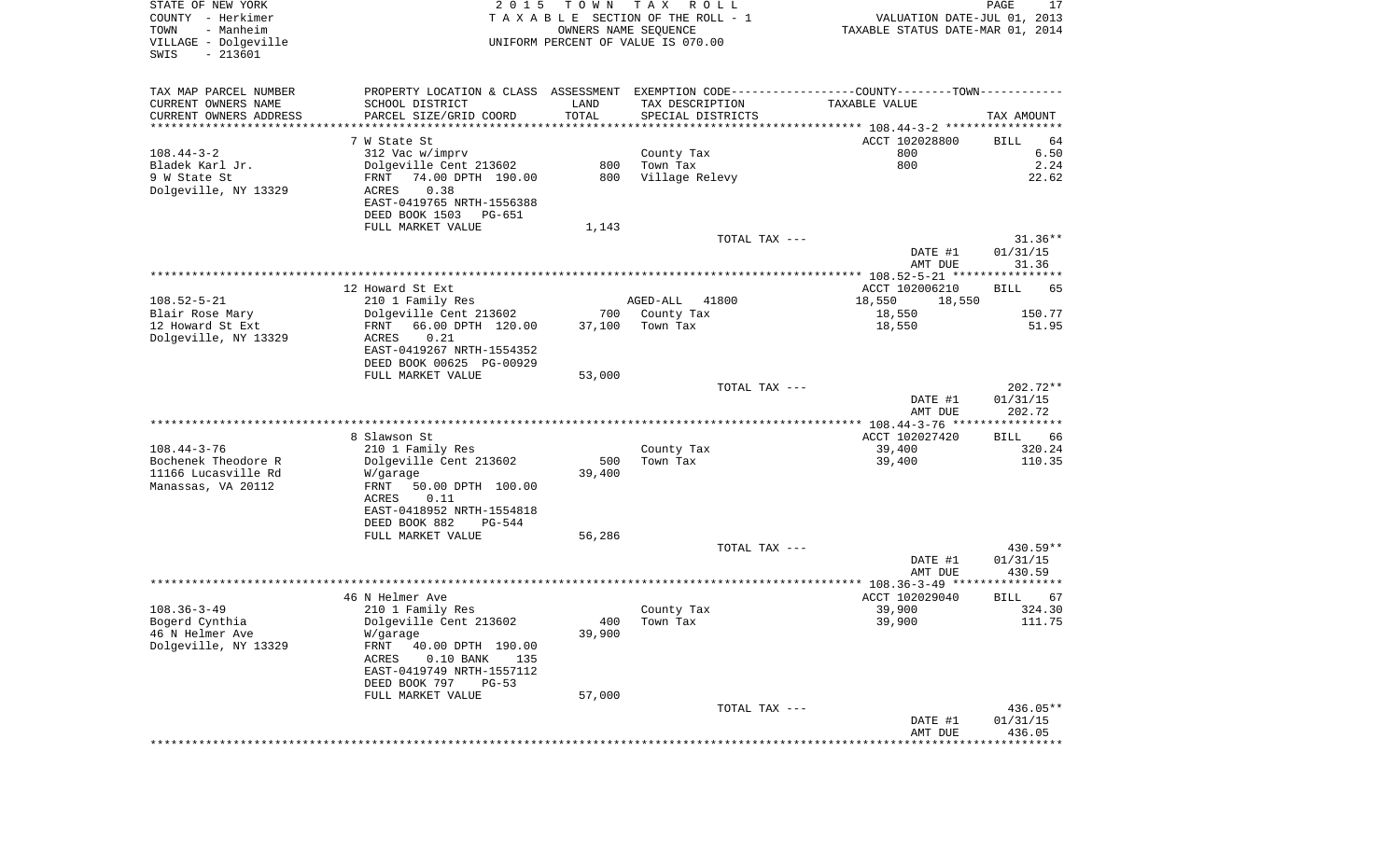| STATE OF NEW YORK<br>COUNTY - Herkimer<br>- Manheim<br>TOWN<br>VILLAGE - Dolgeville<br>$-213601$<br>SWIS | 2 0 1 5                                                                                                                                    | T O W N       | T A X<br>R O L L<br>TAXABLE SECTION OF THE ROLL - 1<br>OWNERS NAME SEQUENCE<br>UNIFORM PERCENT OF VALUE IS 070.00 | VALUATION DATE-JUL 01, 2013<br>TAXABLE STATUS DATE-MAR 01, 2014 | PAGE<br>18            |
|----------------------------------------------------------------------------------------------------------|--------------------------------------------------------------------------------------------------------------------------------------------|---------------|-------------------------------------------------------------------------------------------------------------------|-----------------------------------------------------------------|-----------------------|
| TAX MAP PARCEL NUMBER<br>CURRENT OWNERS NAME<br>CURRENT OWNERS ADDRESS                                   | PROPERTY LOCATION & CLASS ASSESSMENT EXEMPTION CODE---------------COUNTY-------TOWN----------<br>SCHOOL DISTRICT<br>PARCEL SIZE/GRID COORD | LAND<br>TOTAL | TAX DESCRIPTION<br>SPECIAL DISTRICTS                                                                              | TAXABLE VALUE                                                   | TAX AMOUNT            |
| *********************                                                                                    |                                                                                                                                            |               |                                                                                                                   |                                                                 |                       |
|                                                                                                          | 4 Brayton Ct                                                                                                                               |               |                                                                                                                   | ACCT 102027270                                                  | BILL<br>68            |
| $108.59 - 1 - 15$<br>Bogerd Vivian                                                                       | 210 1 Family Res<br>Dolgeville Cent 213602                                                                                                 | 400           | VET WAR CT 41121<br>County Tax                                                                                    | 6,300<br>6,300<br>52,200                                        | 424.27                |
| Bogerd Cynthia B                                                                                         | W/garage                                                                                                                                   | 58,500        | Town Tax                                                                                                          | 52,200                                                          | 146.20                |
| 4 Brayton Ct<br>Dolgeville, NY 13329                                                                     | FRNT 321.00 DPTH<br>89.00<br>ACRES<br>0.63                                                                                                 |               |                                                                                                                   |                                                                 |                       |
|                                                                                                          | EAST-0417201 NRTH-1552644<br>DEED BOOK 1226<br>PG-432                                                                                      |               |                                                                                                                   |                                                                 |                       |
|                                                                                                          | FULL MARKET VALUE                                                                                                                          | 83,571        |                                                                                                                   |                                                                 |                       |
|                                                                                                          |                                                                                                                                            |               | TOTAL TAX ---                                                                                                     |                                                                 | 570.47**              |
|                                                                                                          |                                                                                                                                            |               |                                                                                                                   | DATE #1                                                         | 01/31/15<br>570.47    |
|                                                                                                          |                                                                                                                                            |               |                                                                                                                   | AMT DUE                                                         |                       |
|                                                                                                          | Van Buren St                                                                                                                               |               |                                                                                                                   | ACCT 102023040                                                  | BILL<br>69            |
| $108.52 - 5 - 90$                                                                                        | 312 Vac w/imprv                                                                                                                            |               | County Tax                                                                                                        | 300                                                             | 2.44                  |
| Bonito Hana                                                                                              | Dolgeville Cent 213602                                                                                                                     | 300           | Town Tax                                                                                                          | 300                                                             | 0.84                  |
| PO Box 200672<br>New Haven, CT 06520                                                                     | 50.00 DPTH 118.00<br>FRNT<br>0.14<br>ACRES                                                                                                 | 300           | School Relevy                                                                                                     |                                                                 | 6.14                  |
|                                                                                                          | EAST-0419968 NRTH-1554609                                                                                                                  |               |                                                                                                                   |                                                                 |                       |
|                                                                                                          | DEED BOOK 1402<br>PG-89<br>FULL MARKET VALUE                                                                                               | 429           |                                                                                                                   |                                                                 |                       |
|                                                                                                          |                                                                                                                                            |               | TOTAL TAX ---                                                                                                     |                                                                 | $9.42**$              |
|                                                                                                          |                                                                                                                                            |               |                                                                                                                   | DATE #1                                                         | 01/31/15              |
|                                                                                                          |                                                                                                                                            |               |                                                                                                                   | AMT DUE                                                         | 9.42                  |
|                                                                                                          | 44 W State St                                                                                                                              |               |                                                                                                                   | ************ 108.36-1-47 *****************<br>ACCT 102028050    | 70                    |
| $108.36 - 1 - 47$                                                                                        | 210 1 Family Res                                                                                                                           |               | County Tax                                                                                                        | 49,000                                                          | BILL<br>398.26        |
| Boucher Barbara                                                                                          | Dolgeville Cent 213602                                                                                                                     | 400           | Town Tax                                                                                                          | 49,000                                                          | 137.24                |
| 44 W State St                                                                                            | W/garage                                                                                                                                   | 49,000        |                                                                                                                   |                                                                 |                       |
| Dolgeville, NY 13329                                                                                     | FRNT<br>37.50 DPTH 235.00                                                                                                                  |               |                                                                                                                   |                                                                 |                       |
|                                                                                                          | ACRES<br>0.21<br>EAST-0419114 NRTH-1557056                                                                                                 |               |                                                                                                                   |                                                                 |                       |
|                                                                                                          | DEED BOOK 1168<br>PG-225                                                                                                                   |               |                                                                                                                   |                                                                 |                       |
|                                                                                                          | FULL MARKET VALUE                                                                                                                          | 70,000        |                                                                                                                   |                                                                 |                       |
|                                                                                                          |                                                                                                                                            |               | TOTAL TAX ---                                                                                                     |                                                                 | 535.50**              |
|                                                                                                          |                                                                                                                                            |               |                                                                                                                   | DATE #1                                                         | 01/31/15              |
|                                                                                                          |                                                                                                                                            |               |                                                                                                                   | AMT DUE                                                         | 535.50<br>* * * * * * |
|                                                                                                          | 28 W State St                                                                                                                              |               |                                                                                                                   | ACCT 102014490                                                  | 71<br>BILL            |
| $108.36 - 1 - 39$                                                                                        | 210 1 Family Res                                                                                                                           |               | VET COM CT 41131                                                                                                  | 10,500 10,500                                                   |                       |
| Bouck Christopher                                                                                        | Dolgeville Cent 213602                                                                                                                     |               | 500 VET DIS CT 41141                                                                                              | 21,000<br>21,000                                                |                       |
| Bouck Jeanine                                                                                            | W/garage                                                                                                                                   | 61,500        | County Tax                                                                                                        | 30,000                                                          | 243.83                |
| 28 W State St<br>Dolgeville, NY 13329                                                                    | FRNT<br>50.00 DPTH 135.00<br>ACRES<br>$0.16$ BANK<br>135                                                                                   |               | Town Tax                                                                                                          | 30,000                                                          | 84.02                 |
|                                                                                                          | EAST-0419401 NRTH-1556848<br>DEED BOOK 798<br>PG-524                                                                                       |               |                                                                                                                   |                                                                 |                       |
|                                                                                                          | FULL MARKET VALUE                                                                                                                          | 87,857        |                                                                                                                   |                                                                 |                       |
|                                                                                                          |                                                                                                                                            |               | TOTAL TAX ---                                                                                                     |                                                                 | $327.85**$            |
|                                                                                                          |                                                                                                                                            |               |                                                                                                                   | DATE #1                                                         | 01/31/15              |
|                                                                                                          |                                                                                                                                            |               |                                                                                                                   | AMT DUE<br>*******************************                      | 327.85                |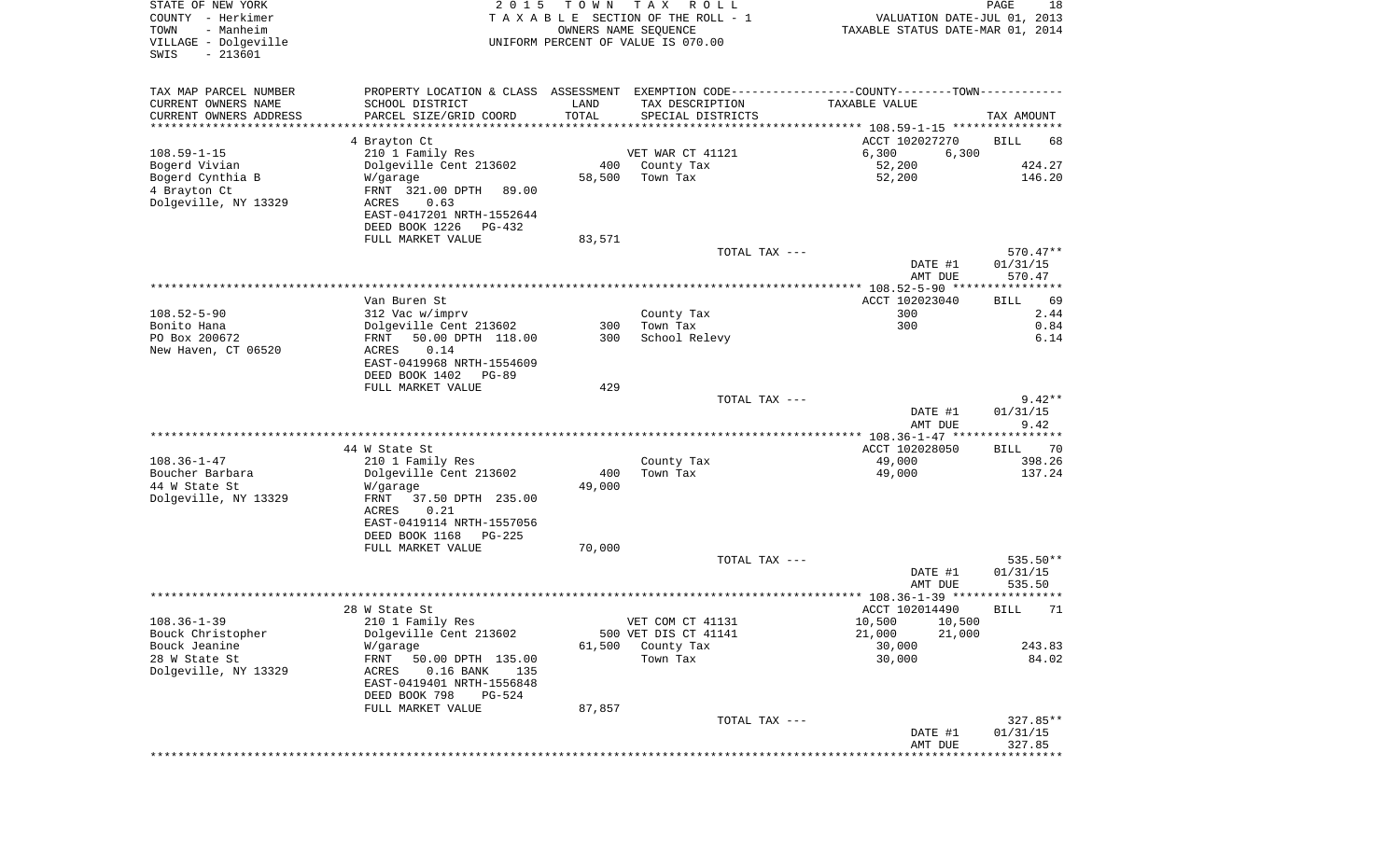| STATE OF NEW YORK<br>COUNTY - Herkimer<br>- Manheim<br>TOWN<br>VILLAGE - Dolgeville<br>$-213601$<br>SWIS | 2 0 1 5                                                                                       | T O W N<br>OWNERS NAME SEQUENCE | T A X<br>R O L L<br>TAXABLE SECTION OF THE ROLL - 1<br>UNIFORM PERCENT OF VALUE IS 070.00 | VALUATION DATE-JUL 01, 2013<br>TAXABLE STATUS DATE-MAR 01, 2014 | PAGE<br>19           |
|----------------------------------------------------------------------------------------------------------|-----------------------------------------------------------------------------------------------|---------------------------------|-------------------------------------------------------------------------------------------|-----------------------------------------------------------------|----------------------|
| TAX MAP PARCEL NUMBER                                                                                    | PROPERTY LOCATION & CLASS ASSESSMENT EXEMPTION CODE---------------COUNTY-------TOWN---------- |                                 |                                                                                           |                                                                 |                      |
| CURRENT OWNERS NAME                                                                                      | SCHOOL DISTRICT                                                                               | LAND                            | TAX DESCRIPTION                                                                           | TAXABLE VALUE                                                   |                      |
| CURRENT OWNERS ADDRESS<br>************************                                                       | PARCEL SIZE/GRID COORD                                                                        | TOTAL                           | SPECIAL DISTRICTS                                                                         |                                                                 | TAX AMOUNT           |
|                                                                                                          | 40 E Faville Ave                                                                              |                                 |                                                                                           | ACCT 102009210                                                  |                      |
| $108.52 - 4 - 30$                                                                                        | 220 2 Family Res                                                                              |                                 | County Tax                                                                                | 30,000                                                          | BILL<br>72<br>243.83 |
| Bowen Bart                                                                                               | Dolgeville Cent 213602                                                                        | 500                             | Town Tax                                                                                  | 30,000                                                          | 84.02                |
| 40 E Faville Ave                                                                                         | FRNT<br>50.00 DPTH 106.00                                                                     | 30,000                          |                                                                                           |                                                                 |                      |
| Dolgeville, NY 13329                                                                                     | 0.12<br>ACRES                                                                                 |                                 |                                                                                           |                                                                 |                      |
|                                                                                                          | EAST-0419476 NRTH-1553176                                                                     |                                 |                                                                                           |                                                                 |                      |
| PRIOR OWNER ON 3/01/2014                                                                                 | DEED BOOK 1540<br>PG-113                                                                      |                                 |                                                                                           |                                                                 |                      |
| Davis Crystal                                                                                            | FULL MARKET VALUE                                                                             | 42,857                          |                                                                                           |                                                                 |                      |
|                                                                                                          |                                                                                               |                                 | TOTAL TAX ---                                                                             |                                                                 | $327.85**$           |
|                                                                                                          |                                                                                               |                                 |                                                                                           | DATE #1                                                         | 01/31/15             |
|                                                                                                          |                                                                                               |                                 |                                                                                           | AMT DUE                                                         | 327.85               |
|                                                                                                          |                                                                                               |                                 |                                                                                           |                                                                 |                      |
|                                                                                                          | Dunckel St                                                                                    |                                 |                                                                                           | ACCT 102026580                                                  | 73<br><b>BILL</b>    |
| $108.52 - 5 - 14$                                                                                        | 311 Res vac land                                                                              |                                 | County Tax                                                                                | 600                                                             | 4.88                 |
| Bowers Herbert                                                                                           | Dolgeville Cent 213602                                                                        | 600                             | Town Tax                                                                                  | 600                                                             | 1.68                 |
| Bowers Marcia                                                                                            | FRNT 150.00 DPTH 150.00                                                                       | 600                             |                                                                                           |                                                                 |                      |
| 9 Brockett St                                                                                            | 0.28<br>ACRES                                                                                 |                                 |                                                                                           |                                                                 |                      |
| Dolgeville, NY 13329                                                                                     | EAST-0420017 NRTH-1553664<br>DEED BOOK 709<br>PG-171                                          |                                 |                                                                                           |                                                                 |                      |
|                                                                                                          | FULL MARKET VALUE                                                                             | 857                             |                                                                                           |                                                                 |                      |
|                                                                                                          |                                                                                               |                                 | TOTAL TAX ---                                                                             |                                                                 | $6.56**$             |
|                                                                                                          |                                                                                               |                                 |                                                                                           | DATE #1                                                         | 01/31/15             |
|                                                                                                          |                                                                                               |                                 |                                                                                           | AMT DUE                                                         | 6.56                 |
|                                                                                                          |                                                                                               |                                 |                                                                                           |                                                                 |                      |
|                                                                                                          | 9 Elm St                                                                                      |                                 |                                                                                           | ACCT 102027960                                                  | BILL<br>74           |
| $108.44 - 3 - 59$                                                                                        | 210 1 Family Res                                                                              |                                 | County Tax                                                                                | 38,100                                                          | 309.67               |
| Bowers John D                                                                                            | Dolgeville Cent 213602                                                                        | 700                             | Town Tax                                                                                  | 38,100                                                          | 106.71               |
| 6676 St Hwy 29                                                                                           | FRNT<br>64.68 DPTH<br>99.00                                                                   | 38,100                          |                                                                                           |                                                                 |                      |
| St Johnsville, NY 13452                                                                                  | ACRES<br>0.15                                                                                 |                                 |                                                                                           |                                                                 |                      |
|                                                                                                          | EAST-0419656 NRTH-1555378<br>DEED BOOK 814                                                    |                                 |                                                                                           |                                                                 |                      |
|                                                                                                          | $PG-42$<br>FULL MARKET VALUE                                                                  | 54,429                          |                                                                                           |                                                                 |                      |
|                                                                                                          |                                                                                               |                                 | TOTAL TAX ---                                                                             |                                                                 | $416.38**$           |
|                                                                                                          |                                                                                               |                                 |                                                                                           | DATE #1                                                         | 01/31/15             |
|                                                                                                          |                                                                                               |                                 |                                                                                           | AMT DUE                                                         | 416.38               |
|                                                                                                          |                                                                                               |                                 |                                                                                           |                                                                 |                      |
|                                                                                                          | 9 Brockett St                                                                                 |                                 |                                                                                           | ACCT 102026550                                                  | 75<br>BILL           |
| $108.52 - 5 - 9$                                                                                         | 210 1 Family Res                                                                              |                                 | VET COM CT 41131                                                                          | 10,500<br>10,500                                                |                      |
| Bowers Marcia A                                                                                          | Dolgeville Cent 213602                                                                        |                                 | 1,600 County Tax                                                                          | 45,500                                                          | 369.82               |
| Hodge Barbara J                                                                                          | W/garage                                                                                      |                                 | 56,000 Town Tax                                                                           | 45,500                                                          | 127.43               |
| 9 Brockett St<br>Dolgeville, NY 13329                                                                    | FRNT 160.00 DPTH 170.00<br>ACRES                                                              |                                 |                                                                                           |                                                                 |                      |
|                                                                                                          | 0.55<br>EAST-0420111 NRTH-1553557                                                             |                                 |                                                                                           |                                                                 |                      |
|                                                                                                          | DEED BOOK 1323<br>PG-940                                                                      |                                 |                                                                                           |                                                                 |                      |
|                                                                                                          | FULL MARKET VALUE                                                                             | 80,000                          |                                                                                           |                                                                 |                      |
|                                                                                                          |                                                                                               |                                 | TOTAL TAX ---                                                                             |                                                                 | 497.25**             |
|                                                                                                          |                                                                                               |                                 |                                                                                           | DATE #1                                                         | 01/31/15             |
|                                                                                                          |                                                                                               |                                 |                                                                                           | AMT DUE                                                         | 497.25               |
|                                                                                                          |                                                                                               |                                 |                                                                                           |                                                                 |                      |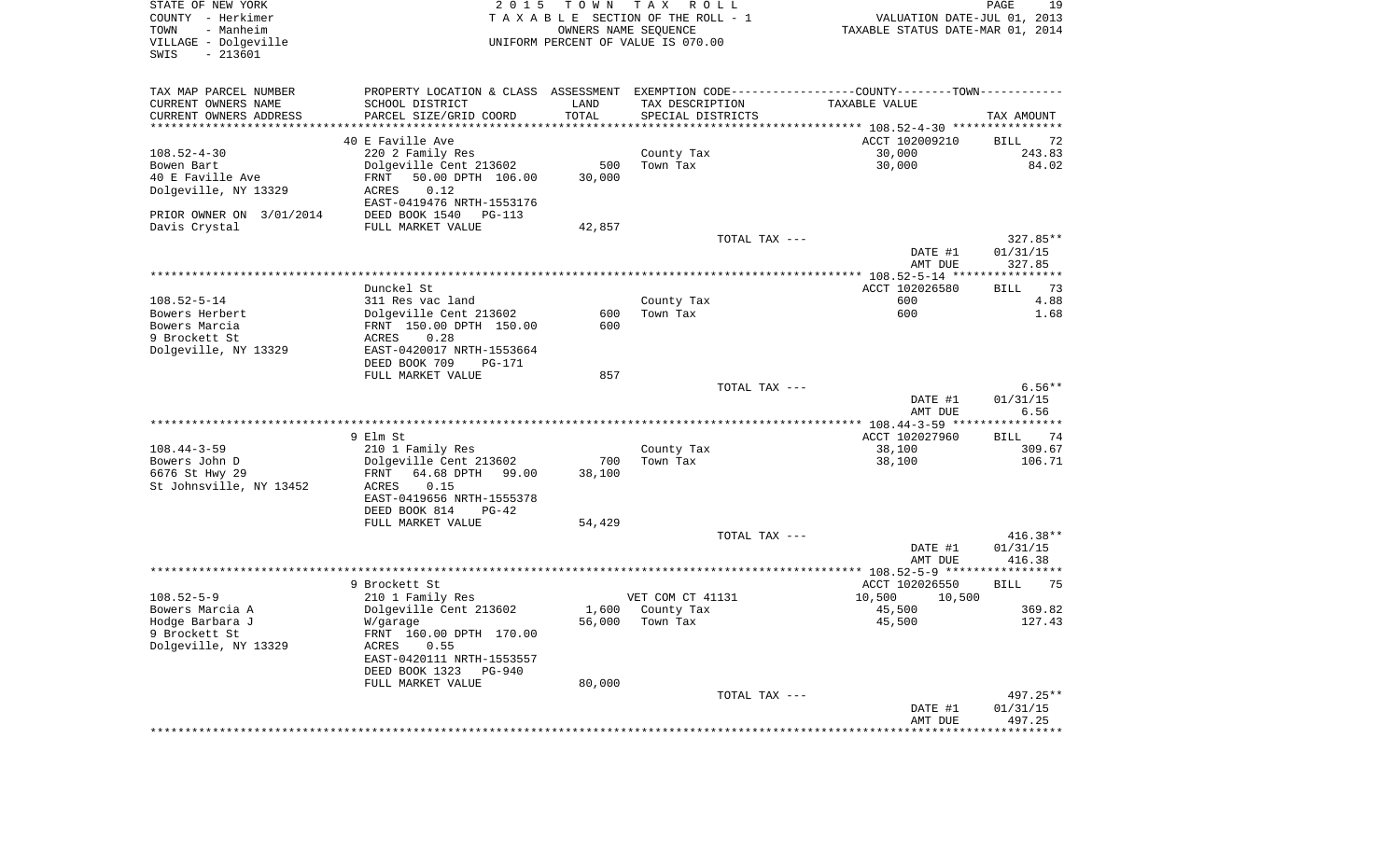| STATE OF NEW YORK<br>COUNTY - Herkimer<br>TOWN<br>- Manheim<br>VILLAGE - Dolgeville<br>SWIS<br>$-213601$ | 2 0 1 5                                               | T O W N       | T A X<br>R O L L<br>T A X A B L E SECTION OF THE ROLL - 1<br>OWNERS NAME SEQUENCE<br>UNIFORM PERCENT OF VALUE IS 070.00 | VALUATION DATE-JUL 01, 2013<br>TAXABLE STATUS DATE-MAR 01, 2014 | PAGE<br>20         |
|----------------------------------------------------------------------------------------------------------|-------------------------------------------------------|---------------|-------------------------------------------------------------------------------------------------------------------------|-----------------------------------------------------------------|--------------------|
|                                                                                                          |                                                       |               |                                                                                                                         |                                                                 |                    |
| TAX MAP PARCEL NUMBER                                                                                    | PROPERTY LOCATION & CLASS ASSESSMENT                  |               |                                                                                                                         | EXEMPTION CODE----------------COUNTY-------TOWN-----------      |                    |
| CURRENT OWNERS NAME                                                                                      | SCHOOL DISTRICT                                       | LAND          | TAX DESCRIPTION                                                                                                         | TAXABLE VALUE                                                   |                    |
| CURRENT OWNERS ADDRESS<br>*********************                                                          | PARCEL SIZE/GRID COORD                                | TOTAL         | SPECIAL DISTRICTS                                                                                                       |                                                                 | TAX AMOUNT         |
|                                                                                                          | 14 Slawson St                                         |               |                                                                                                                         | ACCT 102022800                                                  | BILL<br>76         |
| $108.44 - 3 - 83$                                                                                        | 210 1 Family Res                                      |               | VET WAR CT 41121                                                                                                        | 6,210<br>6,210                                                  |                    |
| Boyer Donna                                                                                              | Dolgeville Cent 213602                                | 500           | County Tax                                                                                                              | 35,190                                                          | 286.02             |
| 14 Slawson St                                                                                            | 51.00 DPTH 120.00<br>FRNT                             | 41,400        | Town Tax                                                                                                                | 35,190                                                          | 98.56              |
| Dolgeville, NY 13329                                                                                     | ACRES<br>0.14                                         |               |                                                                                                                         |                                                                 |                    |
|                                                                                                          | EAST-0418851 NRTH-1554933                             |               |                                                                                                                         |                                                                 |                    |
|                                                                                                          | DEED BOOK 894<br>PG-471                               |               |                                                                                                                         |                                                                 |                    |
|                                                                                                          | FULL MARKET VALUE                                     | 59,143        | TOTAL TAX ---                                                                                                           |                                                                 | 384.58**           |
|                                                                                                          |                                                       |               |                                                                                                                         | DATE #1                                                         | 01/31/15           |
|                                                                                                          |                                                       |               |                                                                                                                         | AMT DUE                                                         | 384.58             |
|                                                                                                          |                                                       |               |                                                                                                                         |                                                                 |                    |
|                                                                                                          | 14 W Spofford Ave                                     |               |                                                                                                                         | ACCT 102014880                                                  | <b>BILL</b><br>77  |
| $108.52 - 1 - 51$                                                                                        | 210 1 Family Res                                      |               | County Tax                                                                                                              | 42,800                                                          | 347.87             |
| Boyer Jessica<br>1433 Kennington Ln                                                                      | Dolgeville Cent 213602<br>75.00 DPTH 100.00<br>FRNT   | 800<br>42,800 | Town Tax                                                                                                                | 42,800                                                          | 119.87             |
| Macungie, PA 18062                                                                                       | 0.23<br>ACRES                                         |               |                                                                                                                         |                                                                 |                    |
|                                                                                                          | EAST-0417893 NRTH-1553585                             |               |                                                                                                                         |                                                                 |                    |
|                                                                                                          | DEED BOOK 1080<br>PG-943                              |               |                                                                                                                         |                                                                 |                    |
|                                                                                                          | FULL MARKET VALUE                                     | 61,143        |                                                                                                                         |                                                                 |                    |
|                                                                                                          |                                                       |               | TOTAL TAX ---                                                                                                           |                                                                 | 467.74**           |
|                                                                                                          |                                                       |               |                                                                                                                         | DATE #1<br>AMT DUE                                              | 01/31/15<br>467.74 |
|                                                                                                          |                                                       |               |                                                                                                                         |                                                                 |                    |
|                                                                                                          | 49 N Main St                                          |               |                                                                                                                         | ACCT 102005610                                                  | 78<br>BILL         |
| $108.44 - 3 - 26$                                                                                        | 210 1 Family Res                                      |               | County Tax                                                                                                              | 27,000                                                          | 219.45             |
| Boyer Kathleen A                                                                                         | Dolgeville Cent 213602                                | 400           | Town Tax                                                                                                                | 27,000                                                          | 75.62              |
| 49 North Main St                                                                                         | 42.00 DPTH 165.40<br>FRNT                             | 27,000        |                                                                                                                         |                                                                 |                    |
| Dolgeville, NY 13329                                                                                     | ACRES<br>0.15<br>EAST-0419888 NRTH-1555836            |               |                                                                                                                         |                                                                 |                    |
|                                                                                                          | DEED BOOK 845<br>PG-414                               |               |                                                                                                                         |                                                                 |                    |
|                                                                                                          | FULL MARKET VALUE                                     | 38,571        |                                                                                                                         |                                                                 |                    |
|                                                                                                          |                                                       |               | TOTAL TAX ---                                                                                                           |                                                                 | 295.07**           |
|                                                                                                          |                                                       |               |                                                                                                                         | DATE #1                                                         | 01/31/15           |
|                                                                                                          |                                                       |               |                                                                                                                         | AMT DUE                                                         | 295.07             |
|                                                                                                          | 39 S Helmer Ave                                       |               |                                                                                                                         | ACCT 102001950                                                  | 79<br>BILL         |
| $108.44 - 2 - 50$                                                                                        | 210 1 Family Res                                      |               | VET WAR CT 41121                                                                                                        | 6,300<br>6,300                                                  |                    |
| Boyer Lillian                                                                                            | Dolgeville Cent 213602                                | 2,000         | County Tax                                                                                                              | 35,700                                                          | 290.16             |
| 39 S Helmer Ave                                                                                          | W/garage                                              |               | 42,000 Town Tax                                                                                                         | 35,700                                                          | 99.99              |
| Dolgeville, NY 13329                                                                                     | FRNT 195.00 DPTH 382.00                               |               |                                                                                                                         |                                                                 |                    |
|                                                                                                          | ACRES<br>0.42                                         |               |                                                                                                                         |                                                                 |                    |
|                                                                                                          | EAST-0418530 NRTH-1554527<br>DEED BOOK 00550 PG-00207 |               |                                                                                                                         |                                                                 |                    |
|                                                                                                          | FULL MARKET VALUE                                     | 60,000        |                                                                                                                         |                                                                 |                    |
|                                                                                                          |                                                       |               | TOTAL TAX ---                                                                                                           |                                                                 | 390.15**           |
|                                                                                                          |                                                       |               |                                                                                                                         | DATE #1                                                         | 01/31/15           |
|                                                                                                          |                                                       |               |                                                                                                                         | AMT DUE                                                         | 390.15             |
|                                                                                                          |                                                       |               |                                                                                                                         |                                                                 |                    |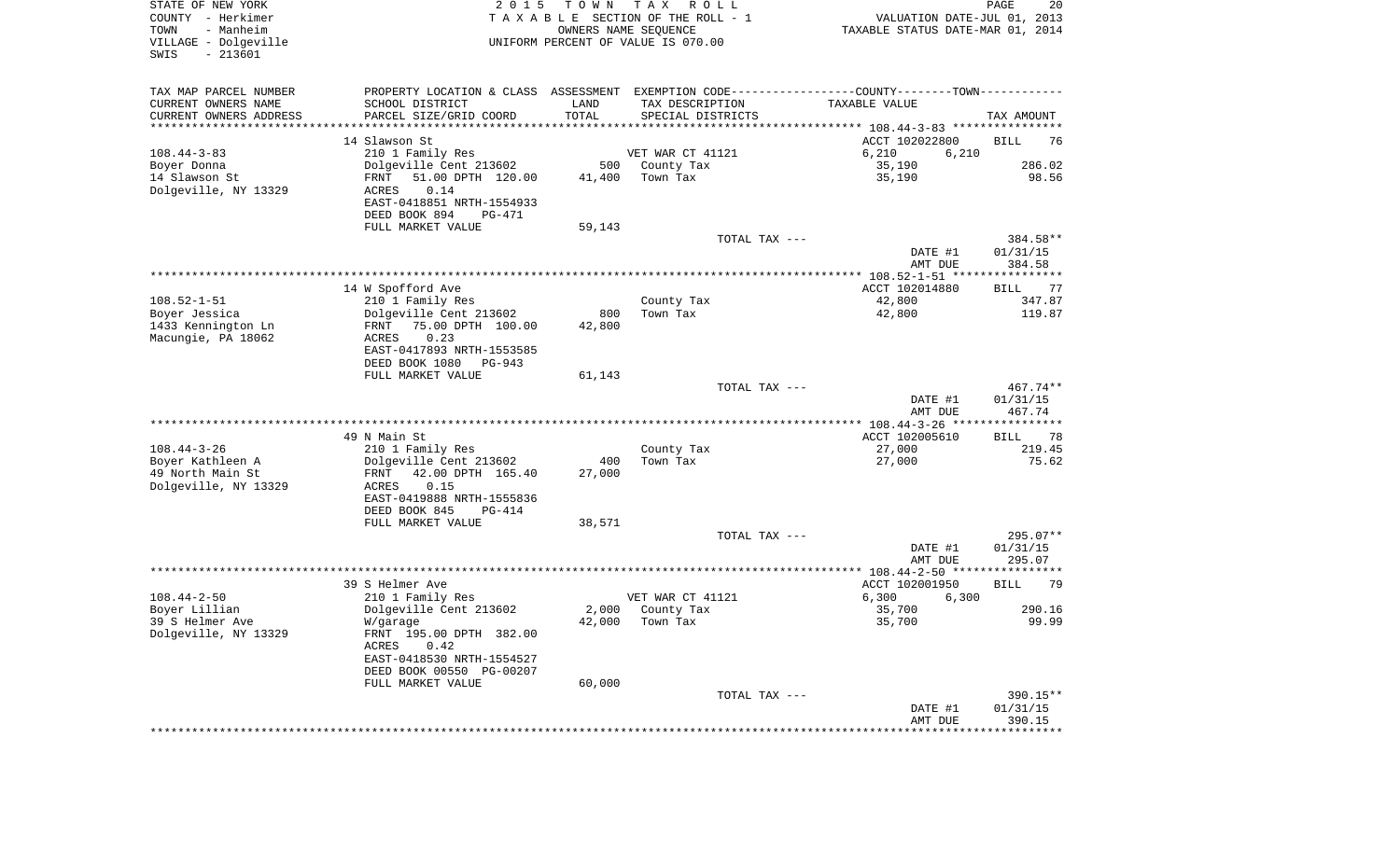| STATE OF NEW YORK<br>COUNTY - Herkimer<br>TOWN<br>- Manheim<br>VILLAGE - Dolgeville<br>$-213601$<br>SWIS | 2 0 1 5                                                                                       | T O W N<br>OWNERS NAME SEQUENCE | T A X<br>R O L L<br>TAXABLE SECTION OF THE ROLL - 1<br>UNIFORM PERCENT OF VALUE IS 070.00 |               | VALUATION DATE-JUL 01, 2013<br>TAXABLE STATUS DATE-MAR 01, 2014 | $\mathop{\mathtt{PAGE}}$<br>21 |
|----------------------------------------------------------------------------------------------------------|-----------------------------------------------------------------------------------------------|---------------------------------|-------------------------------------------------------------------------------------------|---------------|-----------------------------------------------------------------|--------------------------------|
| TAX MAP PARCEL NUMBER                                                                                    | PROPERTY LOCATION & CLASS ASSESSMENT EXEMPTION CODE---------------COUNTY-------TOWN---------- |                                 |                                                                                           |               |                                                                 |                                |
| CURRENT OWNERS NAME                                                                                      | SCHOOL DISTRICT                                                                               | LAND                            | TAX DESCRIPTION                                                                           |               | TAXABLE VALUE                                                   |                                |
| CURRENT OWNERS ADDRESS<br>********************                                                           | PARCEL SIZE/GRID COORD                                                                        | TOTAL<br>*************          | SPECIAL DISTRICTS                                                                         |               |                                                                 | TAX AMOUNT                     |
|                                                                                                          | 128 Van Buren St Ext                                                                          |                                 |                                                                                           |               | ACCT 102025350                                                  | BILL<br>80                     |
| $108.60 - 1 - 24$                                                                                        | 210 1 Family Res                                                                              |                                 | County Tax                                                                                |               | 38,000                                                          | 308.86                         |
| Boyer William J                                                                                          | Dolgeville Cent 213602                                                                        | 1,000                           | Town Tax                                                                                  |               | 38,000                                                          | 106.43                         |
| Boyer Emily L                                                                                            | W/garage                                                                                      | 38,000                          |                                                                                           |               |                                                                 |                                |
| 128 Van Buren St<br>Dolgeville, NY 13329                                                                 | FRNT 100.00 DPTH 100.00                                                                       |                                 |                                                                                           |               |                                                                 |                                |
|                                                                                                          | ACRES<br>0.23<br>EAST-0420086 NRTH-1551465                                                    |                                 |                                                                                           |               |                                                                 |                                |
|                                                                                                          | DEED BOOK 846<br>PG-460                                                                       |                                 |                                                                                           |               |                                                                 |                                |
|                                                                                                          | FULL MARKET VALUE                                                                             | 54,286                          |                                                                                           |               |                                                                 |                                |
|                                                                                                          |                                                                                               |                                 |                                                                                           | TOTAL TAX --- |                                                                 | $415.29**$                     |
|                                                                                                          |                                                                                               |                                 |                                                                                           |               | DATE #1<br>AMT DUE                                              | 01/31/15<br>415.29             |
|                                                                                                          | 96 S Helmer Ave                                                                               |                                 |                                                                                           |               | ACCT 102010650                                                  | BILL<br>81                     |
| $108.51 - 1 - 29$                                                                                        | 210 1 Family Res                                                                              |                                 | County Tax                                                                                |               | 50,100                                                          | 407.20                         |
| Brandow Jennifer A                                                                                       | Dolgeville Cent 213602                                                                        | 1,300                           | Town Tax                                                                                  |               | 50,100                                                          | 140.32                         |
| Brandow Lance A                                                                                          | W/garage                                                                                      | 50,100                          |                                                                                           |               |                                                                 |                                |
| 96 S Helmer Ave                                                                                          | FRNT 150.00 DPTH 185.00                                                                       |                                 |                                                                                           |               |                                                                 |                                |
| Dolgeville, NY 13329                                                                                     | 0.46<br>ACRES                                                                                 |                                 |                                                                                           |               |                                                                 |                                |
|                                                                                                          | EAST-0417532 NRTH-1553419<br>DEED BOOK 1513<br>PG-644                                         |                                 |                                                                                           |               |                                                                 |                                |
|                                                                                                          | FULL MARKET VALUE                                                                             | 71,571                          |                                                                                           |               |                                                                 |                                |
|                                                                                                          |                                                                                               |                                 |                                                                                           | TOTAL TAX --- |                                                                 | 547.52**                       |
|                                                                                                          |                                                                                               |                                 |                                                                                           |               | DATE #1                                                         | 01/31/15                       |
|                                                                                                          |                                                                                               |                                 |                                                                                           |               | AMT DUE                                                         | 547.52                         |
|                                                                                                          | 109 S Main St                                                                                 |                                 |                                                                                           |               | ACCT 102025740                                                  | 82<br>BILL                     |
| $108.52 - 2 - 14$                                                                                        | 210 1 Family Res                                                                              |                                 | County Tax                                                                                |               | 39,900                                                          | 324.30                         |
| Brandow Lance                                                                                            | Dolgeville Cent 213602                                                                        | 500                             | Town Tax                                                                                  |               | 39,900                                                          | 111.75                         |
| 97 S Helmer Ave                                                                                          | FRNT<br>45.00 DPTH<br>50.00                                                                   | 39,900                          |                                                                                           |               |                                                                 |                                |
| Dolgeville, NY 13329                                                                                     | <b>ACRES</b><br>0.05                                                                          |                                 |                                                                                           |               |                                                                 |                                |
|                                                                                                          | EAST-0418329 NRTH-1553358<br>DEED BOOK 1175<br><b>PG-330</b>                                  |                                 |                                                                                           |               |                                                                 |                                |
|                                                                                                          | FULL MARKET VALUE                                                                             | 57,000                          |                                                                                           |               |                                                                 |                                |
|                                                                                                          |                                                                                               |                                 |                                                                                           | TOTAL TAX --- |                                                                 | 436.05**                       |
|                                                                                                          |                                                                                               |                                 |                                                                                           |               | DATE #1                                                         | 01/31/15                       |
|                                                                                                          |                                                                                               |                                 |                                                                                           |               | AMT DUE                                                         | 436.05                         |
|                                                                                                          |                                                                                               |                                 |                                                                                           |               |                                                                 | * * * * * *                    |
| $108.51 - 1 - 33.1$                                                                                      | S Helmer Ave<br>330 Vacant comm                                                               |                                 | County Tax                                                                                |               | ACCT 102024840<br>2,000                                         | BILL<br>83<br>16.26            |
| Brandow Lance A                                                                                          | Dolgeville Cent 213602                                                                        | 2,000                           | Town Tax                                                                                  |               | 2,000                                                           | 5.60                           |
| 97 S Helmer Ave                                                                                          | 0.54<br>ACRES                                                                                 | 2,000                           |                                                                                           |               |                                                                 |                                |
| Dolgeville, NY 13329                                                                                     | EAST-0417640 NRTH-1553420                                                                     |                                 |                                                                                           |               |                                                                 |                                |
|                                                                                                          | DEED BOOK 1197 PG-44                                                                          |                                 |                                                                                           |               |                                                                 |                                |
|                                                                                                          | FULL MARKET VALUE                                                                             | 2,857                           |                                                                                           |               |                                                                 | $21.86**$                      |
|                                                                                                          |                                                                                               |                                 |                                                                                           | TOTAL TAX --- | DATE #1                                                         | 01/31/15                       |
|                                                                                                          |                                                                                               |                                 |                                                                                           |               | AMT DUE                                                         | 21.86                          |
|                                                                                                          |                                                                                               |                                 |                                                                                           |               | *******************                                             | ************                   |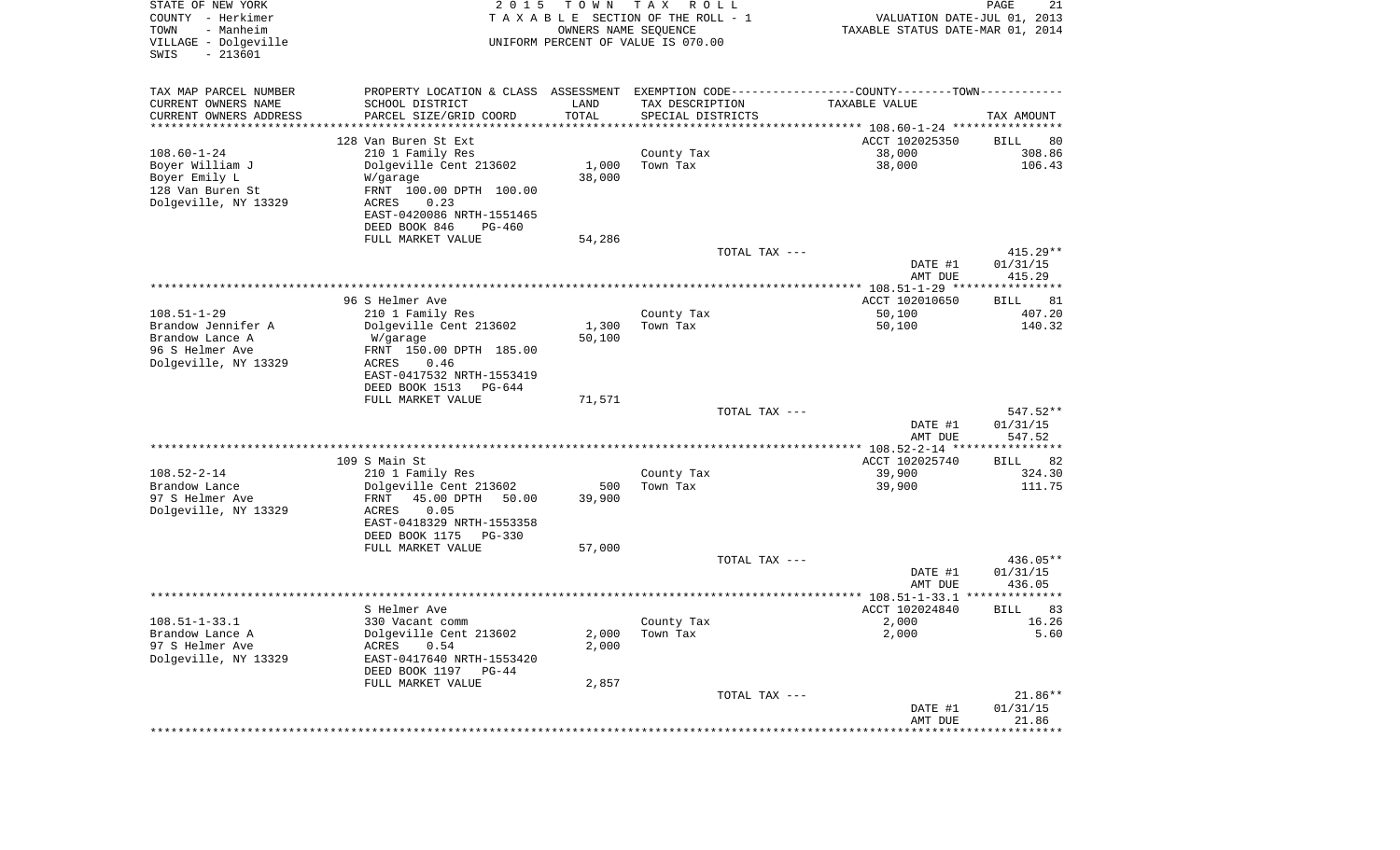| STATE OF NEW YORK                                                                                  | 2 0 1 5                                                                                       |                      | TOWN TAX ROLL                        |                                  | PAGE<br>22         |
|----------------------------------------------------------------------------------------------------|-----------------------------------------------------------------------------------------------|----------------------|--------------------------------------|----------------------------------|--------------------|
| COUNTY - Herkimer<br>TOWN                                                                          |                                                                                               |                      | TAXABLE SECTION OF THE ROLL - 1      | VALUATION DATE-JUL 01, 2013      |                    |
| - Manheim                                                                                          |                                                                                               | OWNERS NAME SEQUENCE |                                      | TAXABLE STATUS DATE-MAR 01, 2014 |                    |
| VILLAGE - Dolgeville<br>SWIS<br>$-213601$                                                          |                                                                                               |                      | UNIFORM PERCENT OF VALUE IS 070.00   |                                  |                    |
|                                                                                                    |                                                                                               |                      |                                      |                                  |                    |
|                                                                                                    |                                                                                               |                      |                                      |                                  |                    |
| TAX MAP PARCEL NUMBER                                                                              | PROPERTY LOCATION & CLASS ASSESSMENT EXEMPTION CODE---------------COUNTY-------TOWN---------- |                      |                                      |                                  |                    |
| CURRENT OWNERS NAME                                                                                | SCHOOL DISTRICT                                                                               | LAND                 | TAX DESCRIPTION                      | TAXABLE VALUE                    |                    |
| CURRENT OWNERS ADDRESS                                                                             | PARCEL SIZE/GRID COORD                                                                        | TOTAL                | SPECIAL DISTRICTS                    |                                  | TAX AMOUNT         |
| ***********************                                                                            |                                                                                               |                      |                                      |                                  |                    |
|                                                                                                    | S Helmer Ave                                                                                  |                      |                                      | ACCT 102024840                   | BILL<br>84         |
| $108.51 - 1 - 33.3$                                                                                | 331 Com vac w/im                                                                              |                      | County Tax                           | 5,000                            | 40.64              |
| Brandow Lance A                                                                                    | Dolgeville Cent 213602                                                                        | 1,700                | Town Tax                             | 5,000                            | 14.00              |
| 97 S Helmer Ave                                                                                    | ACRES<br>1.30                                                                                 | 5,000                |                                      |                                  |                    |
| Dolgeville, NY 13329                                                                               | EAST-0417696 NRTH-1553288                                                                     |                      |                                      |                                  |                    |
|                                                                                                    | DEED BOOK 1197<br>PG-44                                                                       |                      |                                      |                                  |                    |
|                                                                                                    | FULL MARKET VALUE                                                                             | 7,143                |                                      |                                  |                    |
|                                                                                                    |                                                                                               |                      | TOTAL TAX ---                        |                                  | 54.64**            |
|                                                                                                    |                                                                                               |                      |                                      | DATE #1                          | 01/31/15           |
|                                                                                                    |                                                                                               |                      |                                      | AMT DUE                          | 54.64              |
|                                                                                                    |                                                                                               |                      |                                      |                                  |                    |
|                                                                                                    | Millers Grove St                                                                              |                      |                                      |                                  | 85<br>BILL         |
| $108.27 - 1 - 15$                                                                                  | 314 Rural vac<10                                                                              |                      | County Tax                           | 4,200                            | 34.14              |
| Brandow Larry J                                                                                    | Dolgeville Cent 213602                                                                        | 4,200                | Town Tax                             | 4,200                            | 11.76              |
| Brandow Crystal A                                                                                  | FRNT 400.00 DPTH                                                                              | 4,200                | School Relevy                        |                                  | 86.11              |
| 202 W State St                                                                                     | ACRES<br>4.20                                                                                 |                      | Village Relevy                       |                                  | 108.88             |
| Dolgeville, NY 13329                                                                               | EAST-0416810 NRTH-1560223                                                                     |                      |                                      |                                  |                    |
|                                                                                                    | DEED BOOK 938<br>PG-69                                                                        |                      |                                      |                                  |                    |
|                                                                                                    | FULL MARKET VALUE                                                                             | 6,000                |                                      |                                  |                    |
|                                                                                                    |                                                                                               |                      | TOTAL TAX ---                        |                                  | 240.89**           |
|                                                                                                    |                                                                                               |                      |                                      | DATE #1                          | 01/31/15           |
|                                                                                                    |                                                                                               |                      |                                      | AMT DUE                          | 240.89             |
|                                                                                                    |                                                                                               |                      |                                      |                                  |                    |
|                                                                                                    | 202 W State St                                                                                |                      |                                      |                                  | BILL<br>86         |
| $108.35 - 1 - 1.1$                                                                                 | 241 Rural res&ag                                                                              |                      | AG MKTS L 41720                      | $\mathbf{0}$<br>$\Omega$         |                    |
| Brandow Larry J                                                                                    | Dolgeville Cent 213602                                                                        | 16,700               | County Tax                           | 70,000                           | 568.95             |
| Brandow Crystal A                                                                                  | FRNT 2182.00 DPTH                                                                             | 70,000               | Town Tax                             | 70,000                           | 196.05             |
| 202 W State St                                                                                     | ACRES<br>49.40                                                                                |                      | School Relevy                        |                                  | 1,008.51           |
| Dolgeville, NY 13329                                                                               | EAST-0416347 NRTH-1558481                                                                     |                      | Village Relevy                       |                                  | 1,778.50           |
|                                                                                                    | DEED BOOK 1170<br>PG-384                                                                      |                      |                                      |                                  |                    |
| MAY BE SUBJECT TO PAYMENT                                                                          | FULL MARKET VALUE                                                                             | 100,000              |                                      |                                  |                    |
| UNDER AGDIST LAW TIL 2018                                                                          |                                                                                               |                      |                                      |                                  |                    |
|                                                                                                    |                                                                                               |                      | TOTAL TAX ---                        |                                  | $3,552.01**$       |
|                                                                                                    |                                                                                               |                      |                                      | DATE #1                          | 01/31/15           |
|                                                                                                    |                                                                                               |                      |                                      | AMT DUE                          | 3,552.01           |
|                                                                                                    |                                                                                               |                      |                                      |                                  |                    |
|                                                                                                    | Spencer St                                                                                    |                      |                                      |                                  | 87<br>BILL         |
|                                                                                                    | 105 Vac farmland                                                                              |                      | AG MKTS L 41720<br>16,000 County Tax | 6,559<br>6,559                   | 76.73              |
|                                                                                                    |                                                                                               |                      |                                      | 9,441                            |                    |
|                                                                                                    | Dolgeville Cent 213602                                                                        |                      |                                      |                                  |                    |
|                                                                                                    | ACRES 23.20                                                                                   |                      | 16,000 Town Tax                      | 9,441                            | 26.44              |
|                                                                                                    | EAST-0417250 NRTH-1557435                                                                     |                      | School Relevy                        |                                  | 193.56             |
| $108.35 - 1 - 6$<br>Brandow Larry J<br>Brandow Crystal A<br>202 W State St<br>Dolgeville, NY 13329 | DEED BOOK 938<br>$PG-69$                                                                      |                      | Village Relevy                       |                                  | 237.15             |
|                                                                                                    | FULL MARKET VALUE                                                                             | 22,857               |                                      |                                  |                    |
| MAY BE SUBJECT TO PAYMENT                                                                          |                                                                                               |                      |                                      |                                  |                    |
| UNDER AGDIST LAW TIL 2018                                                                          |                                                                                               |                      |                                      |                                  |                    |
|                                                                                                    |                                                                                               |                      | TOTAL TAX ---                        |                                  | 533.88**           |
|                                                                                                    |                                                                                               |                      |                                      | DATE #1<br>AMT DUE               | 01/31/15<br>533.88 |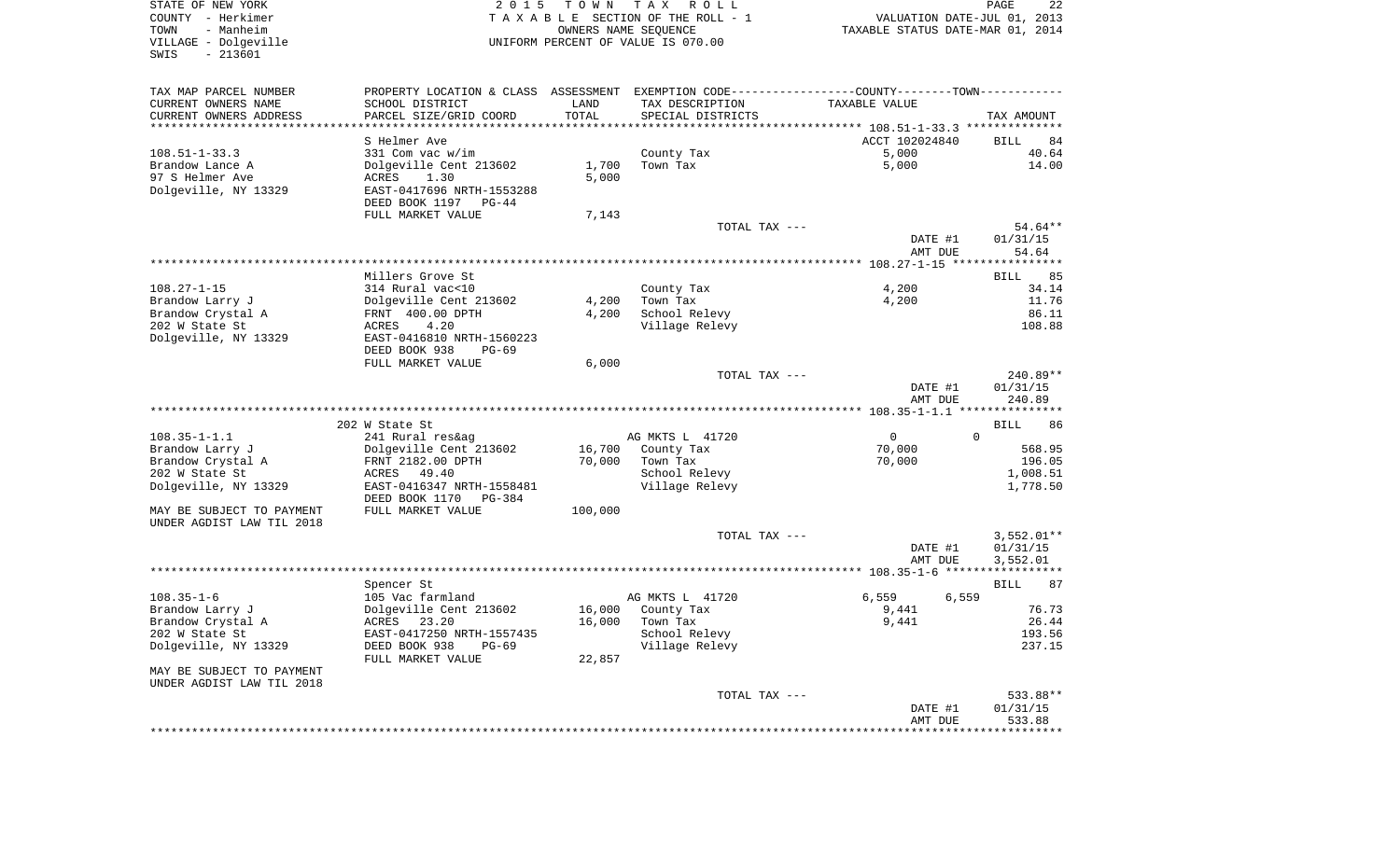| STATE OF NEW YORK<br>COUNTY - Herkimer<br>- Manheim<br>TOWN<br>VILLAGE - Dolgeville<br>$-213601$<br>SWIS | 2 0 1 5                                                                                       | T O W N         | T A X<br>R O L L<br>TAXABLE SECTION OF THE ROLL - 1<br>OWNERS NAME SEQUENCE<br>UNIFORM PERCENT OF VALUE IS 070.00 | VALUATION DATE-JUL 01, 2013<br>TAXABLE STATUS DATE-MAR 01, 2014 | PAGE<br>23              |
|----------------------------------------------------------------------------------------------------------|-----------------------------------------------------------------------------------------------|-----------------|-------------------------------------------------------------------------------------------------------------------|-----------------------------------------------------------------|-------------------------|
| TAX MAP PARCEL NUMBER                                                                                    | PROPERTY LOCATION & CLASS ASSESSMENT EXEMPTION CODE---------------COUNTY-------TOWN---------- |                 |                                                                                                                   |                                                                 |                         |
| CURRENT OWNERS NAME<br>CURRENT OWNERS ADDRESS                                                            | SCHOOL DISTRICT<br>PARCEL SIZE/GRID COORD                                                     | LAND<br>TOTAL   | TAX DESCRIPTION<br>SPECIAL DISTRICTS                                                                              | TAXABLE VALUE                                                   | TAX AMOUNT              |
| *********************                                                                                    |                                                                                               | **********      |                                                                                                                   |                                                                 |                         |
|                                                                                                          | 11 S Main St                                                                                  |                 |                                                                                                                   | ACCT 102014940                                                  | 88<br>BILL              |
| $108.52 - 5 - 82$                                                                                        | 482 Det row bldg                                                                              |                 | County Tax                                                                                                        | 60,000                                                          | 487.67                  |
| Brandow Larry J                                                                                          | Dolgeville Cent 213602                                                                        | 1,000           | Town Tax                                                                                                          | 60,000                                                          | 168.04                  |
| Brandow Crystal                                                                                          | W/barn                                                                                        | 60,000          | School Relevy                                                                                                     |                                                                 | 1,230.21                |
| 11 S Main St<br>Dolgeville, NY 13329                                                                     | FRNT<br>75.00 DPTH 165.00<br>ACRES<br>0.23                                                    |                 | Village Relevy                                                                                                    |                                                                 | 1,524.77                |
|                                                                                                          | EAST-0419657 NRTH-1554938                                                                     |                 |                                                                                                                   |                                                                 |                         |
|                                                                                                          | DEED BOOK 892<br>PG-324                                                                       |                 |                                                                                                                   |                                                                 |                         |
|                                                                                                          | FULL MARKET VALUE                                                                             | 85,714          |                                                                                                                   |                                                                 |                         |
|                                                                                                          |                                                                                               |                 | TOTAL TAX ---                                                                                                     |                                                                 | $3,410.69**$            |
|                                                                                                          |                                                                                               |                 |                                                                                                                   | DATE #1                                                         | 01/31/15                |
|                                                                                                          |                                                                                               |                 |                                                                                                                   | AMT DUE                                                         | 3,410.69                |
|                                                                                                          | 175 S Main St                                                                                 |                 |                                                                                                                   | ACCT 102001980                                                  |                         |
| $108.59 - 2 - 2$                                                                                         | 210 1 Family Res                                                                              |                 | VET COM CT 41131                                                                                                  | 10,500<br>10,500                                                | BILL<br>89              |
| Braun Amerissa                                                                                           | Dolgeville Cent 213602                                                                        | 1,100           | County Tax                                                                                                        | 41,100                                                          | 334.05                  |
| 1554 Valencia Rd                                                                                         | W/garage                                                                                      | 51,600          | Town Tax                                                                                                          | 41,100                                                          | 115.11                  |
| Niskayuna, NY 12309                                                                                      | FRNT 110.00 DPTH 185.00                                                                       |                 |                                                                                                                   |                                                                 |                         |
|                                                                                                          | ACRES<br>0.47                                                                                 |                 |                                                                                                                   |                                                                 |                         |
|                                                                                                          | EAST-0416523 NRTH-1552212                                                                     |                 |                                                                                                                   |                                                                 |                         |
|                                                                                                          | DEED BOOK 00609 PG-00022<br>FULL MARKET VALUE                                                 | 73,714          |                                                                                                                   |                                                                 |                         |
|                                                                                                          |                                                                                               |                 | TOTAL TAX ---                                                                                                     |                                                                 | 449.16**                |
|                                                                                                          |                                                                                               |                 |                                                                                                                   | DATE #1                                                         | 01/31/15                |
|                                                                                                          |                                                                                               |                 |                                                                                                                   | AMT DUE                                                         | 449.16                  |
|                                                                                                          |                                                                                               |                 |                                                                                                                   |                                                                 |                         |
|                                                                                                          | 28 N Main St                                                                                  |                 |                                                                                                                   | ACCT 102023820                                                  | 90<br>BILL              |
| $108.44 - 4 - 15$<br>Broadbent Carole D                                                                  | 483 Converted Re                                                                              |                 | VET WAR CT 41121                                                                                                  | 3,750<br>3,750                                                  | 172.72                  |
| 28 N Main St                                                                                             | Dolgeville Cent 213602<br>40.00 DPTH 137.00<br>FRNT                                           | 1,400<br>25,000 | County Tax<br>Town Tax                                                                                            | 21,250<br>21,250                                                | 59.52                   |
| Dolgeville, NY 13329                                                                                     | ACRES<br>0.12                                                                                 |                 |                                                                                                                   |                                                                 |                         |
|                                                                                                          | EAST-0420073 NRTH-1555741                                                                     |                 |                                                                                                                   |                                                                 |                         |
|                                                                                                          | DEED BOOK 926<br><b>PG-108</b>                                                                |                 |                                                                                                                   |                                                                 |                         |
|                                                                                                          | FULL MARKET VALUE                                                                             | 35,714          |                                                                                                                   |                                                                 |                         |
|                                                                                                          |                                                                                               |                 | TOTAL TAX ---                                                                                                     |                                                                 | 232.24**                |
|                                                                                                          |                                                                                               |                 |                                                                                                                   | DATE #1<br>AMT DUE                                              | 01/31/15                |
|                                                                                                          |                                                                                               |                 |                                                                                                                   |                                                                 | 232.24<br>* * * * * * * |
|                                                                                                          | 3 Spencer St                                                                                  |                 |                                                                                                                   | ACCT 102002010                                                  | 91<br>BILL              |
| $108.52 - 1 - 24$                                                                                        | 210 1 Family Res                                                                              |                 | VET COM CT 41131                                                                                                  | 10,500 10,500                                                   |                         |
| Broat James L                                                                                            | Dolgeville Cent 213602                                                                        | 1,000           | County Tax                                                                                                        | 41,200                                                          | 334.87                  |
| Broat Joan R                                                                                             | W/garage                                                                                      | 51,700          | Town Tax                                                                                                          | 41,200                                                          | 115.39                  |
| 3 Spencer St                                                                                             | FRNT<br>97.60 DPTH 173.80                                                                     |                 |                                                                                                                   |                                                                 |                         |
| Dolgeville, NY 13329                                                                                     | 0.28<br>ACRES<br>EAST-0418677 NRTH-1554261                                                    |                 |                                                                                                                   |                                                                 |                         |
|                                                                                                          | DEED BOOK 00606 PG-00510                                                                      |                 |                                                                                                                   |                                                                 |                         |
|                                                                                                          | FULL MARKET VALUE                                                                             | 73,857          |                                                                                                                   |                                                                 |                         |
|                                                                                                          |                                                                                               |                 | TOTAL TAX ---                                                                                                     |                                                                 | 450.26**                |
|                                                                                                          |                                                                                               |                 |                                                                                                                   | DATE #1                                                         | 01/31/15                |
|                                                                                                          |                                                                                               |                 |                                                                                                                   | AMT DUE                                                         | 450.26                  |
|                                                                                                          |                                                                                               |                 |                                                                                                                   | ***************************                                     |                         |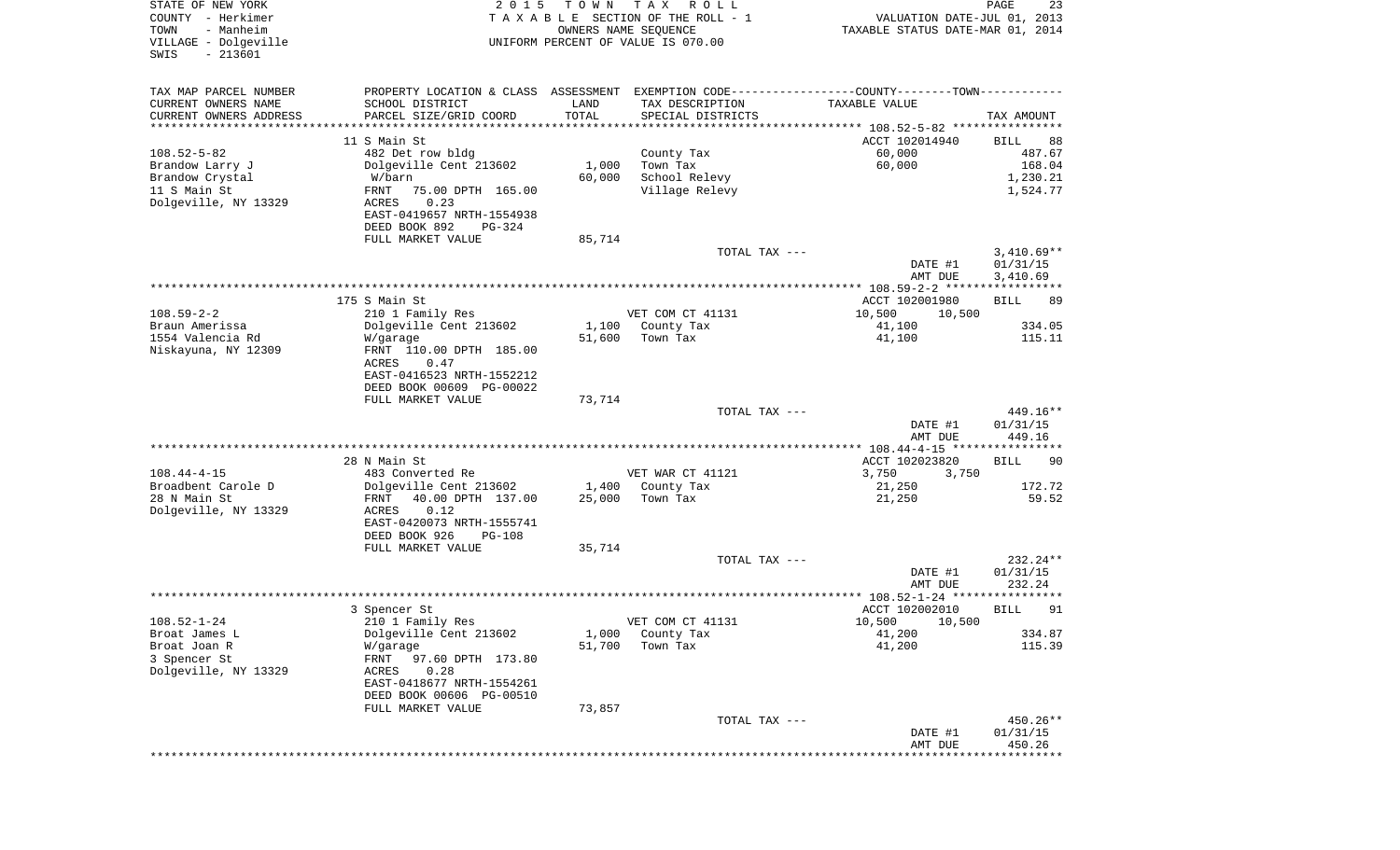| STATE OF NEW YORK<br>COUNTY - Herkimer<br>- Manheim<br>TOWN<br>VILLAGE - Dolgeville<br>$-213601$<br>SWIS | 2 0 1 5                                         | T O W N<br>OWNERS NAME SEQUENCE | T A X<br>R O L L<br>TAXABLE SECTION OF THE ROLL - 1<br>UNIFORM PERCENT OF VALUE IS 070.00     | VALUATION DATE-JUL 01, 2013<br>TAXABLE STATUS DATE-MAR 01, 2014 | PAGE<br>24           |
|----------------------------------------------------------------------------------------------------------|-------------------------------------------------|---------------------------------|-----------------------------------------------------------------------------------------------|-----------------------------------------------------------------|----------------------|
| TAX MAP PARCEL NUMBER                                                                                    |                                                 |                                 | PROPERTY LOCATION & CLASS ASSESSMENT EXEMPTION CODE---------------COUNTY-------TOWN---------- |                                                                 |                      |
| CURRENT OWNERS NAME                                                                                      | SCHOOL DISTRICT                                 | LAND                            | TAX DESCRIPTION                                                                               | TAXABLE VALUE                                                   |                      |
| CURRENT OWNERS ADDRESS<br>*********************                                                          | PARCEL SIZE/GRID COORD<br>*******************   | TOTAL<br>* * * * * * * * * * *  | SPECIAL DISTRICTS                                                                             |                                                                 | TAX AMOUNT           |
|                                                                                                          | 13 Gibson St                                    |                                 |                                                                                               | ACCT 102005400                                                  | 92<br>BILL           |
| $108.44 - 3 - 23$                                                                                        | 210 1 Family Res                                |                                 | County Tax                                                                                    | 33,000                                                          | 268.22               |
| Bruce Benjamin E                                                                                         | Dolgeville Cent 213602                          | 800                             | Town Tax                                                                                      | 33,000                                                          | 92.42                |
| 13 Gibson St                                                                                             | W/garage                                        | 33,000                          |                                                                                               |                                                                 |                      |
| Dolgeville, NY 13329                                                                                     | 74.90 DPTH 158.60<br>FRNT                       |                                 |                                                                                               |                                                                 |                      |
|                                                                                                          | ACRES<br>0.21                                   |                                 |                                                                                               |                                                                 |                      |
|                                                                                                          | EAST-0419761 NRTH-1555795                       |                                 |                                                                                               |                                                                 |                      |
|                                                                                                          | DEED BOOK 1253<br>PG-580                        |                                 |                                                                                               |                                                                 |                      |
|                                                                                                          | FULL MARKET VALUE                               | 47,143                          | TOTAL TAX ---                                                                                 |                                                                 | $360.64**$           |
|                                                                                                          |                                                 |                                 |                                                                                               | DATE #1                                                         | 01/31/15             |
|                                                                                                          |                                                 |                                 |                                                                                               | AMT DUE                                                         | 360.64               |
|                                                                                                          |                                                 |                                 |                                                                                               |                                                                 |                      |
|                                                                                                          | 28 Slawson St                                   |                                 |                                                                                               | ACCT 102026370                                                  | BILL<br>93           |
| $108.44 - 1 - 59$<br>Buch RE                                                                             | 484 1 use sm bld<br>Dolgeville Cent 213602      | 500                             | County Tax<br>Town Tax                                                                        | 26,000<br>26,000                                                | 211.32<br>72.82      |
| 104 Stonebridge Ct                                                                                       | FRNT<br>50.00 DPTH 125.00                       | 26,000                          |                                                                                               |                                                                 |                      |
| New Hartford, NY 13413                                                                                   | 0.14<br>ACRES                                   |                                 |                                                                                               |                                                                 |                      |
|                                                                                                          | EAST-0418595 NRTH-1555192                       |                                 |                                                                                               |                                                                 |                      |
|                                                                                                          | DEED BOOK 1076<br>$PG-241$                      |                                 |                                                                                               |                                                                 |                      |
|                                                                                                          | FULL MARKET VALUE                               | 37,143                          |                                                                                               |                                                                 |                      |
|                                                                                                          |                                                 |                                 | TOTAL TAX ---                                                                                 | DATE #1                                                         | 284.14**<br>01/31/15 |
|                                                                                                          |                                                 |                                 |                                                                                               | AMT DUE                                                         | 284.14               |
|                                                                                                          |                                                 |                                 |                                                                                               | *********** 108.52-3-35 *****************                       |                      |
|                                                                                                          | 14 Rundell St                                   |                                 |                                                                                               | ACCT 102002250                                                  | 94<br>BILL           |
| $108.52 - 3 - 35$                                                                                        | 220 2 Family Res                                |                                 | AGED-ALL<br>41800                                                                             | 20,000<br>20,000                                                |                      |
| Bullock Mary                                                                                             | Dolgeville Cent 213602                          | 500                             | County Tax                                                                                    | 20,000                                                          | 162.56<br>56.01      |
| Bullock Howard<br>14 Rundell St                                                                          | W/garage<br>FRNT<br>50.00 DPTH 139.00           | 40,000                          | Town Tax<br>Village Relevy                                                                    | 20,000                                                          | 509.79               |
| Dolgeville, NY 13329                                                                                     | ACRES<br>0.16                                   |                                 |                                                                                               |                                                                 |                      |
|                                                                                                          | EAST-0419305 NRTH-1553671                       |                                 |                                                                                               |                                                                 |                      |
|                                                                                                          | DEED BOOK 832<br>PG-372                         |                                 |                                                                                               |                                                                 |                      |
|                                                                                                          | FULL MARKET VALUE                               | 57,143                          |                                                                                               |                                                                 |                      |
|                                                                                                          |                                                 |                                 | TOTAL TAX ---                                                                                 |                                                                 | 728.36**             |
|                                                                                                          |                                                 |                                 |                                                                                               | DATE #1<br>AMT DUE                                              | 01/31/15<br>728.36   |
|                                                                                                          |                                                 |                                 |                                                                                               |                                                                 | * * * * * *          |
|                                                                                                          | 154 N Main St                                   |                                 |                                                                                               | ACCT 102010890                                                  | 95<br>BILL           |
| $108.36 - 4 - 9$                                                                                         | 220 2 Family Res                                |                                 | County Tax                                                                                    | 36,900                                                          | 299.92               |
| Bullock Richard J                                                                                        | Dolgeville Cent 213602                          | 1,700                           | Town Tax                                                                                      | 36,900                                                          | 103.35               |
| 104 Trailer St<br>Palatine Bridge, NY 13428                                                              | FRNT 150.00 DPTH 255.00<br>ACRES                | 36,900                          |                                                                                               |                                                                 |                      |
|                                                                                                          | $0.88$ BANK<br>135<br>EAST-0384738 NRTH-1131542 |                                 |                                                                                               |                                                                 |                      |
|                                                                                                          | DEED BOOK 1212 PG-567                           |                                 |                                                                                               |                                                                 |                      |
|                                                                                                          | FULL MARKET VALUE                               | 52,714                          |                                                                                               |                                                                 |                      |
|                                                                                                          |                                                 |                                 | TOTAL TAX ---                                                                                 |                                                                 | 403.27**             |
|                                                                                                          |                                                 |                                 |                                                                                               | DATE #1                                                         | 01/31/15             |
|                                                                                                          |                                                 |                                 |                                                                                               | AMT DUE<br>****************************                         | 403.27               |
|                                                                                                          |                                                 |                                 |                                                                                               |                                                                 |                      |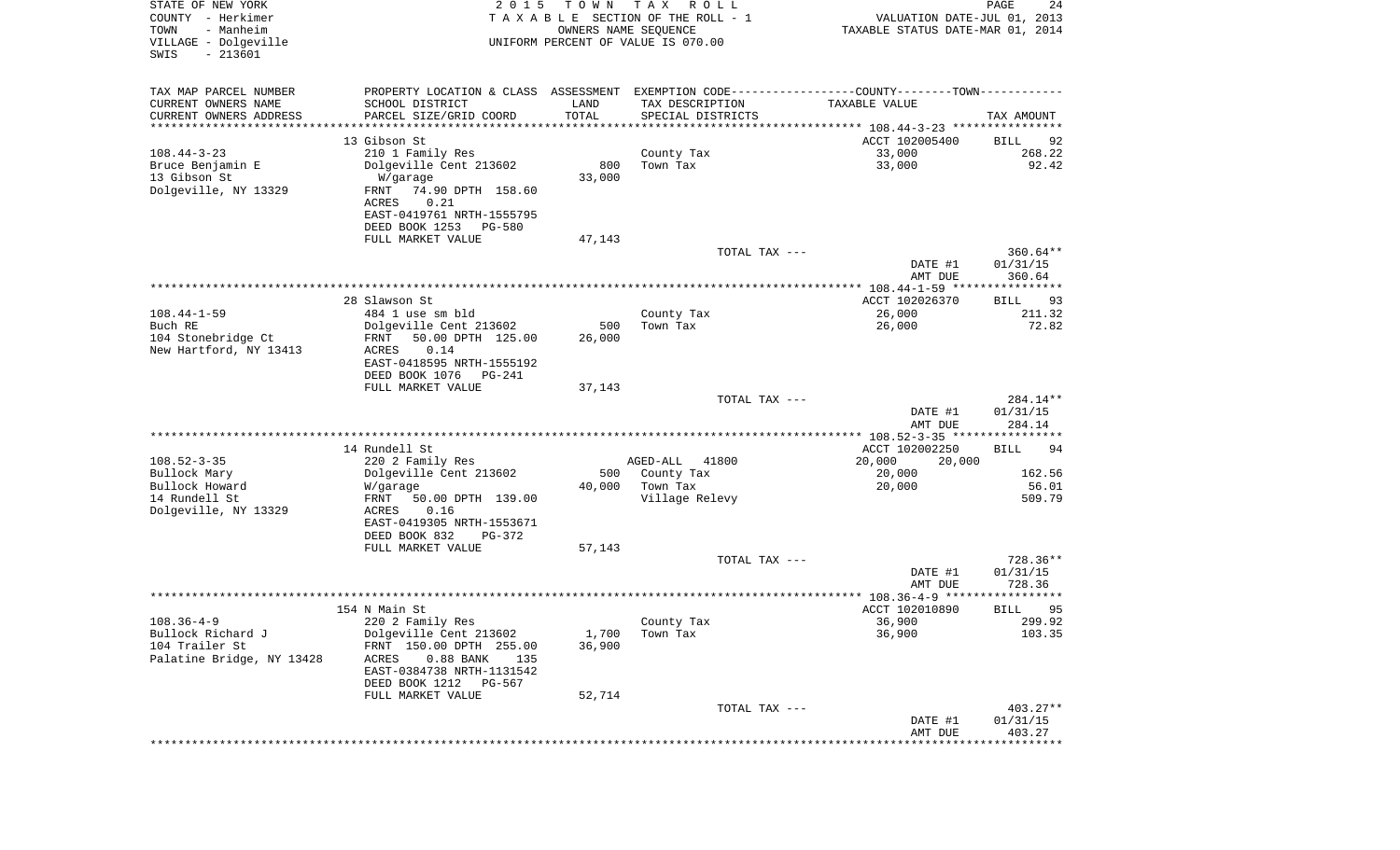| STATE OF NEW YORK<br>COUNTY - Herkimer<br>- Manheim<br>TOWN<br>VILLAGE - Dolgeville<br>$-213601$<br>SWIS | 2 0 1 5                                                                                       | T O W N<br>OWNERS NAME SEQUENCE | T A X<br>R O L L<br>TAXABLE SECTION OF THE ROLL - 1<br>UNIFORM PERCENT OF VALUE IS 070.00 | VALUATION DATE-JUL 01, 2013<br>TAXABLE STATUS DATE-MAR 01, 2014 | PAGE<br>25           |
|----------------------------------------------------------------------------------------------------------|-----------------------------------------------------------------------------------------------|---------------------------------|-------------------------------------------------------------------------------------------|-----------------------------------------------------------------|----------------------|
| TAX MAP PARCEL NUMBER                                                                                    | PROPERTY LOCATION & CLASS ASSESSMENT EXEMPTION CODE---------------COUNTY-------TOWN---------- |                                 |                                                                                           |                                                                 |                      |
| CURRENT OWNERS NAME                                                                                      | SCHOOL DISTRICT                                                                               | LAND                            | TAX DESCRIPTION                                                                           | TAXABLE VALUE                                                   |                      |
| CURRENT OWNERS ADDRESS<br>***********************                                                        | PARCEL SIZE/GRID COORD                                                                        | TOTAL                           | SPECIAL DISTRICTS                                                                         |                                                                 | TAX AMOUNT           |
|                                                                                                          | 47 E Faville Ave                                                                              |                                 |                                                                                           | ACCT 102005490                                                  |                      |
| $108.52 - 6 - 29$                                                                                        | 210 1 Family Res                                                                              |                                 | County Tax                                                                                | 47,500                                                          | BILL<br>96<br>386.07 |
| Bunce Glenn J                                                                                            | Dolgeville Cent 213602                                                                        | 500                             | Town Tax                                                                                  | 47,500                                                          | 133.03               |
| 47 E Faville Ave                                                                                         | FRNT<br>50.00 DPTH 100.00                                                                     | 47,500                          |                                                                                           |                                                                 |                      |
| Dolgeville, NY 13329                                                                                     | ACRES<br>0.11                                                                                 |                                 |                                                                                           |                                                                 |                      |
|                                                                                                          | EAST-0419784 NRTH-1553182                                                                     |                                 |                                                                                           |                                                                 |                      |
| PRIOR OWNER ON 3/01/2014                                                                                 | DEED BOOK 1541<br>PG-684                                                                      |                                 |                                                                                           |                                                                 |                      |
| Decarr Harold J                                                                                          | FULL MARKET VALUE                                                                             | 67,857                          |                                                                                           |                                                                 |                      |
|                                                                                                          |                                                                                               |                                 | TOTAL TAX ---                                                                             |                                                                 | 519.10**             |
|                                                                                                          |                                                                                               |                                 |                                                                                           | DATE #1<br>AMT DUE                                              | 01/31/15<br>519.10   |
|                                                                                                          |                                                                                               |                                 |                                                                                           |                                                                 |                      |
|                                                                                                          | 42 S Helmer Ave                                                                               |                                 |                                                                                           | ACCT 102002430                                                  | 97<br>BILL           |
| $108.44 - 2 - 41$                                                                                        | 210 1 Family Res                                                                              |                                 | County Tax                                                                                | 51,200                                                          | 416.14               |
| Bunker Mark V                                                                                            | Dolgeville Cent 213602                                                                        | 500                             | Town Tax                                                                                  | 51,200                                                          | 143.40               |
| 42 S Helmer Ave                                                                                          | W/garage                                                                                      | 51,200                          |                                                                                           |                                                                 |                      |
| Dolgeville, NY 13329                                                                                     | FRNT<br>50.00 DPTH 150.00                                                                     |                                 |                                                                                           |                                                                 |                      |
|                                                                                                          | ACRES<br>0.17<br>EAST-0418530 NRTH-1554854                                                    |                                 |                                                                                           |                                                                 |                      |
|                                                                                                          | DEED BOOK 1452<br>PG-521                                                                      |                                 |                                                                                           |                                                                 |                      |
|                                                                                                          | FULL MARKET VALUE                                                                             | 73,143                          |                                                                                           |                                                                 |                      |
|                                                                                                          |                                                                                               |                                 | TOTAL TAX ---                                                                             |                                                                 | 559.54**             |
|                                                                                                          |                                                                                               |                                 |                                                                                           | DATE #1                                                         | 01/31/15             |
|                                                                                                          |                                                                                               |                                 |                                                                                           | AMT DUE                                                         | 559.54               |
|                                                                                                          | 90 S Main St                                                                                  |                                 |                                                                                           | ACCT 102023760                                                  | 98<br>BILL           |
| $108.52 - 1 - 26$                                                                                        | 210 1 Family Res                                                                              |                                 | County Tax                                                                                | 40,900                                                          | 332.43               |
| Burch Theodore                                                                                           | Dolgeville Cent 213602                                                                        | 600                             | Town Tax                                                                                  | 40,900                                                          | 114.55               |
| Burch Jacquelyn                                                                                          | 58.30 DPTH 100.63<br>FRNT                                                                     | 40,900                          |                                                                                           |                                                                 |                      |
| 90 S Main St                                                                                             | ACRES<br>0.13                                                                                 |                                 |                                                                                           |                                                                 |                      |
| Dolgeville, NY 13329                                                                                     | EAST-0418756 NRTH-1554227                                                                     |                                 |                                                                                           |                                                                 |                      |
|                                                                                                          | DEED BOOK 830<br>PG-508                                                                       |                                 |                                                                                           |                                                                 |                      |
|                                                                                                          | FULL MARKET VALUE                                                                             | 58,429                          |                                                                                           |                                                                 |                      |
|                                                                                                          |                                                                                               |                                 | TOTAL TAX ---                                                                             | DATE #1                                                         | 446.98**<br>01/31/15 |
|                                                                                                          |                                                                                               |                                 |                                                                                           | AMT DUE                                                         | 446.98               |
|                                                                                                          |                                                                                               |                                 |                                                                                           |                                                                 |                      |
|                                                                                                          | 111 S Main St                                                                                 |                                 |                                                                                           | ACCT 102029850                                                  | 99<br>BILL           |
| $108.52 - 2 - 13$                                                                                        | 210 1 Family Res                                                                              |                                 | County Tax                                                                                | 40,300                                                          | 327.55               |
| Burns Michael                                                                                            | Dolgeville Cent 213602                                                                        |                                 | 600 Town Tax                                                                              | 40,300                                                          | 112.87               |
| Burns Linda<br>111 S Main St                                                                             | W/garage<br>60.00 DPTH                                                                        | 40,300                          |                                                                                           |                                                                 |                      |
| Dolgeville, NY 13329                                                                                     | FRNT<br>55.00<br>ACRES<br>0.07                                                                |                                 |                                                                                           |                                                                 |                      |
|                                                                                                          | EAST-0418302 NRTH-1553317                                                                     |                                 |                                                                                           |                                                                 |                      |
| PRIOR OWNER ON 3/01/2014                                                                                 | DEED BOOK 1538<br>PG-332                                                                      |                                 |                                                                                           |                                                                 |                      |
| Mowers Ned A                                                                                             | FULL MARKET VALUE                                                                             | 57,571                          |                                                                                           |                                                                 |                      |
|                                                                                                          |                                                                                               |                                 | TOTAL TAX ---                                                                             |                                                                 | 440.42**             |
|                                                                                                          |                                                                                               |                                 |                                                                                           | DATE #1                                                         | 01/31/15             |
|                                                                                                          |                                                                                               |                                 |                                                                                           | AMT DUE<br>****************************                         | 440.42               |
|                                                                                                          |                                                                                               |                                 |                                                                                           |                                                                 |                      |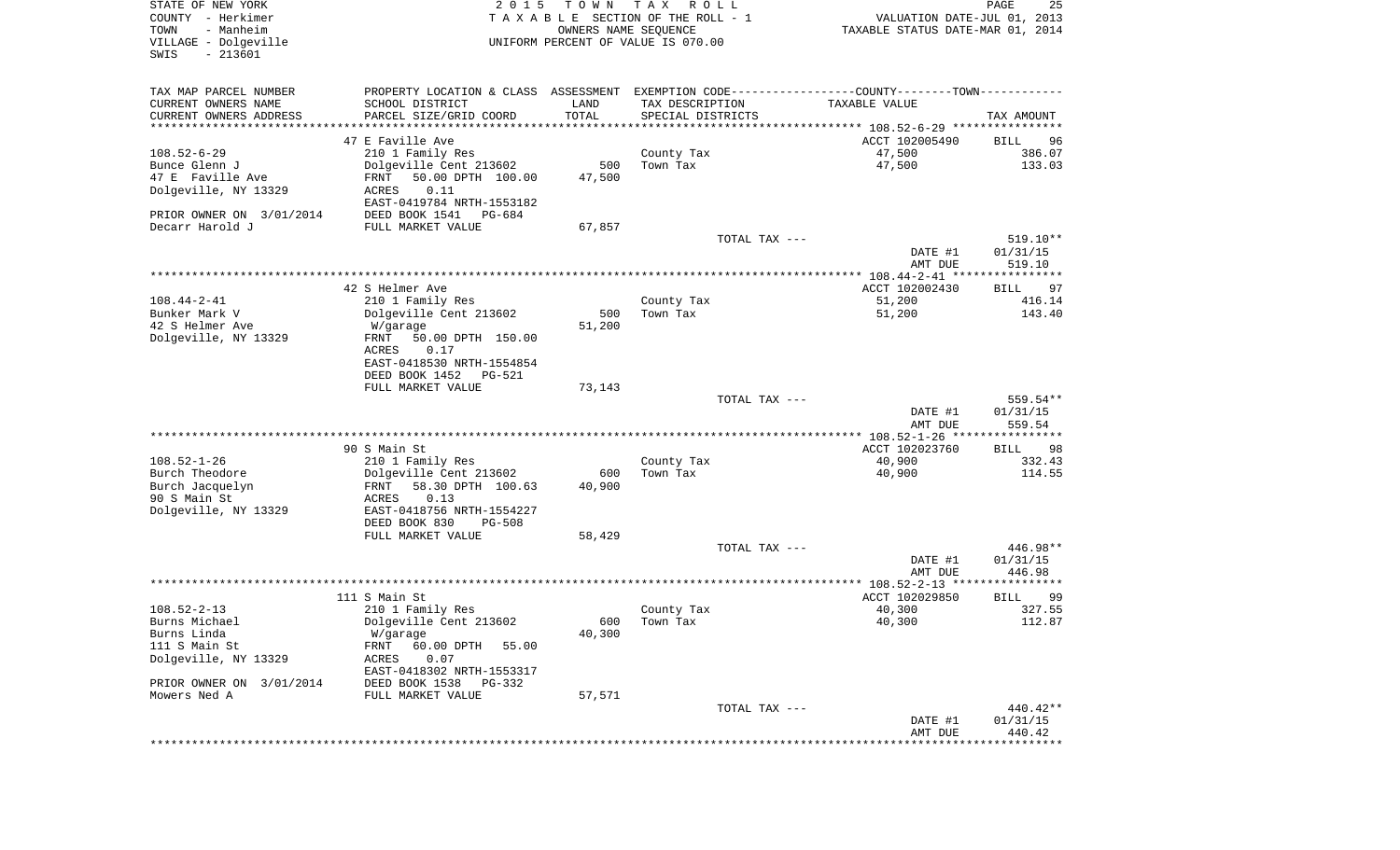| STATE OF NEW YORK<br>COUNTY - Herkimer<br>- Manheim<br>TOWN<br>VILLAGE - Dolgeville<br>$-213601$<br>SWIS | 2 0 1 5                                                                                        | TOWN               | T A X<br>R O L L<br>TAXABLE SECTION OF THE ROLL - 1<br>OWNERS NAME SEQUENCE<br>UNIFORM PERCENT OF VALUE IS 070.00 | VALUATION DATE-JUL 01, 2013<br>TAXABLE STATUS DATE-MAR 01, 2014 | PAGE<br>26                        |
|----------------------------------------------------------------------------------------------------------|------------------------------------------------------------------------------------------------|--------------------|-------------------------------------------------------------------------------------------------------------------|-----------------------------------------------------------------|-----------------------------------|
| TAX MAP PARCEL NUMBER                                                                                    | PROPERTY LOCATION & CLASS ASSESSMENT EXEMPTION CODE----------------COUNTY-------TOWN---------- |                    |                                                                                                                   |                                                                 |                                   |
| CURRENT OWNERS NAME                                                                                      | SCHOOL DISTRICT                                                                                | LAND               | TAX DESCRIPTION                                                                                                   | TAXABLE VALUE                                                   |                                   |
| CURRENT OWNERS ADDRESS<br>********************                                                           | PARCEL SIZE/GRID COORD                                                                         | TOTAL<br>********* | SPECIAL DISTRICTS                                                                                                 |                                                                 | TAX AMOUNT                        |
|                                                                                                          |                                                                                                |                    |                                                                                                                   | *************************** 108.52-5-1 *****                    | ************                      |
| $108.52 - 5 - 1$                                                                                         | 23 Brockett St                                                                                 |                    |                                                                                                                   | ACCT 102007050<br>21,000                                        | <b>BILL</b><br>100<br>170.68      |
| Burnup Wayne                                                                                             | 210 1 Family Res<br>Dolgeville Cent 213602                                                     | 1,500              | County Tax<br>Town Tax                                                                                            | 21,000                                                          | 58.82                             |
| Congdon Rosemary R                                                                                       | FRNT 150.00 DPTH 183.00                                                                        | 21,000             |                                                                                                                   |                                                                 |                                   |
| 23 Brockett St                                                                                           | $0.20$ BANK<br>ACRES<br>135                                                                    |                    |                                                                                                                   |                                                                 |                                   |
| Dolgeville, NY 13329                                                                                     | EAST-0420023 NRTH-1553148                                                                      |                    |                                                                                                                   |                                                                 |                                   |
|                                                                                                          | DEED BOOK 717<br><b>PG-319</b>                                                                 |                    |                                                                                                                   |                                                                 |                                   |
|                                                                                                          | FULL MARKET VALUE                                                                              | 30,000             |                                                                                                                   |                                                                 |                                   |
|                                                                                                          |                                                                                                |                    | TOTAL TAX ---                                                                                                     |                                                                 | 229.50**                          |
|                                                                                                          |                                                                                                |                    |                                                                                                                   | DATE #1<br>AMT DUE                                              | 01/31/15<br>229.50                |
|                                                                                                          |                                                                                                |                    |                                                                                                                   | *********** 108.52-2-43 ***                                     | ************                      |
|                                                                                                          | 6 Lamberson St                                                                                 |                    |                                                                                                                   | ACCT 102020700                                                  | <b>BILL</b><br>101                |
| $108.52 - 2 - 43$                                                                                        | 220 2 Family Res                                                                               |                    | County Tax                                                                                                        | 27,000                                                          | 219.45                            |
| Burton Linda                                                                                             | Dolgeville Cent 213602                                                                         | 700                | Town Tax                                                                                                          | 27,000                                                          | 75.62                             |
| Burton Howard                                                                                            | W/garage                                                                                       | 27,000             | School Relevy                                                                                                     |                                                                 | 126.85                            |
| 6 Lamberson St                                                                                           | FRNT<br>66.00 DPTH 132.00                                                                      |                    | Village Relevy                                                                                                    |                                                                 | 1,177.45                          |
| Dolgeville, NY 13329                                                                                     | ACRES<br>$0.20$ BANK<br>135<br>EAST-0419120 NRTH-1554185                                       |                    |                                                                                                                   |                                                                 |                                   |
|                                                                                                          | DEED BOOK 838<br><b>PG-196</b>                                                                 |                    |                                                                                                                   |                                                                 |                                   |
|                                                                                                          | FULL MARKET VALUE                                                                              | 38,571             |                                                                                                                   |                                                                 |                                   |
|                                                                                                          |                                                                                                |                    | TOTAL TAX ---                                                                                                     |                                                                 | $1,599.37**$                      |
|                                                                                                          |                                                                                                |                    |                                                                                                                   | DATE #1                                                         | 01/31/15                          |
|                                                                                                          |                                                                                                |                    |                                                                                                                   | AMT DUE<br>************* 108.36-1-6 ****                        | 1,599.37<br>* * * * * * * * * * * |
|                                                                                                          | McKinley St                                                                                    |                    |                                                                                                                   | ACCT 102016050                                                  | <b>BILL</b><br>102                |
| $108.36 - 1 - 6$                                                                                         | 330 Vacant comm                                                                                |                    | County Tax                                                                                                        | 500                                                             | 4.06                              |
| Buryford Farm LLC                                                                                        | Dolgeville Cent 213602                                                                         | 500                | Town Tax                                                                                                          | 500                                                             | 1.40                              |
| 50 Cavalli St                                                                                            | <b>FRNT</b><br>50.00 DPTH 178.03                                                               | 500                |                                                                                                                   |                                                                 |                                   |
| Dolgeville, NY 13329                                                                                     | 0.20<br>ACRES                                                                                  |                    |                                                                                                                   |                                                                 |                                   |
|                                                                                                          | EAST-0419160 NRTH-1558350                                                                      |                    |                                                                                                                   |                                                                 |                                   |
|                                                                                                          | DEED BOOK 1308<br>$PG-218$                                                                     |                    |                                                                                                                   |                                                                 |                                   |
|                                                                                                          | FULL MARKET VALUE                                                                              | 714                | TOTAL TAX ---                                                                                                     |                                                                 | $5.46**$                          |
|                                                                                                          |                                                                                                |                    |                                                                                                                   | DATE #1                                                         | 01/31/15                          |
|                                                                                                          |                                                                                                |                    |                                                                                                                   | AMT DUE                                                         | 5.46                              |
|                                                                                                          |                                                                                                |                    | ********************************                                                                                  | *********** 108.36-1-7 ***                                      | * * * * * * *                     |
|                                                                                                          | 50 Cavalli St                                                                                  |                    |                                                                                                                   | ACCT 102022350                                                  | 103<br>BILL                       |
| $108.36 - 1 - 7$                                                                                         | 455 Dealer-prod.                                                                               |                    | County Tax                                                                                                        | 55,500                                                          | 451.09                            |
| Buryford Farm LLC                                                                                        | Dolgeville Cent 213602<br>1.30                                                                 | 2,300              | Town Tax                                                                                                          | 55,500                                                          | 155.44                            |
| 50 Cavalli St<br>Dolgeville, NY 13329                                                                    | ACRES<br>EAST-0419101 NRTH-1558252                                                             | 55,500             |                                                                                                                   |                                                                 |                                   |
|                                                                                                          | DEED BOOK 1308<br><b>PG-218</b>                                                                |                    |                                                                                                                   |                                                                 |                                   |
|                                                                                                          | FULL MARKET VALUE                                                                              | 79,286             |                                                                                                                   |                                                                 |                                   |
|                                                                                                          |                                                                                                |                    | TOTAL TAX ---                                                                                                     |                                                                 | 606.53**                          |
|                                                                                                          |                                                                                                |                    |                                                                                                                   | DATE #1                                                         | 01/31/15                          |
|                                                                                                          |                                                                                                |                    |                                                                                                                   | AMT DUE                                                         | 606.53                            |
|                                                                                                          |                                                                                                |                    |                                                                                                                   |                                                                 |                                   |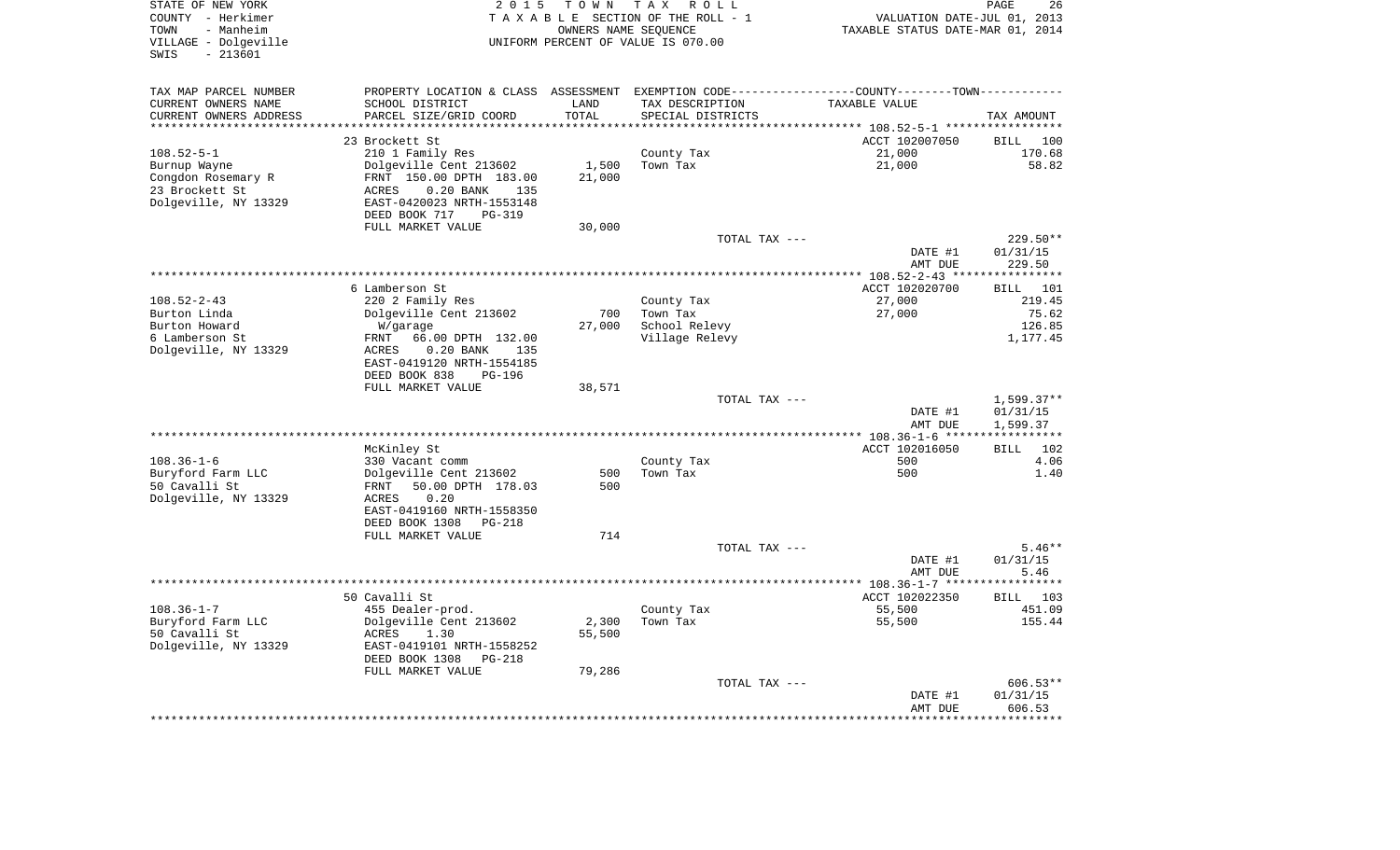| TAX MAP PARCEL NUMBER<br>PROPERTY LOCATION & CLASS ASSESSMENT EXEMPTION CODE---------------COUNTY-------TOWN----------<br>CURRENT OWNERS NAME<br>SCHOOL DISTRICT<br>LAND<br>TAX DESCRIPTION<br>TAXABLE VALUE<br>TOTAL<br>CURRENT OWNERS ADDRESS<br>PARCEL SIZE/GRID COORD<br>SPECIAL DISTRICTS<br>TAX AMOUNT<br>********************<br>*****************<br>* * * * * * * * * * *<br>36 Van Buren St<br>ACCT 102005760<br>BILL<br>104<br>$108.52 - 5 - 59$<br>52,400<br>425.90<br>210 1 Family Res<br>County Tax<br>52,400<br>Dolgeville Cent 213602<br>500<br>Town Tax<br>146.76<br>Bynon Lee W<br>Village Relevy<br>Bynon Jane<br>52,400<br>1,331.93<br>W/garage<br>36 Van Buren St<br>FRNT<br>50.00 DPTH 195.00<br>Dolgeville, NY 13329<br>0.22<br>ACRES<br>EAST-0420008 NRTH-1554143<br>DEED BOOK 751<br><b>PG-109</b><br>FULL MARKET VALUE<br>74,857<br>1,904.59**<br>TOTAL TAX ---<br>01/31/15<br>DATE #1<br>1,904.59<br>AMT DUE<br>***************** 108.52-5-11 *****************<br>ACCT 102008820<br>52 Van Buren St<br>BILL 105<br>$108.52 - 5 - 11$<br>50,400<br>409.64<br>210 1 Family Res<br>County Tax<br>Bynon Margo J<br>Dolgeville Cent 213602<br>1,400<br>Town Tax<br>50,400<br>141.16<br>50,400<br>52 Van Buren St<br>W/garage<br>Dolgeville, NY 13329<br>FRNT 144.30 DPTH 150.40<br>ACRES<br>0.48<br>EAST-0420199 NRTH-1553752<br>DEED BOOK 675<br>$PG-283$<br>FULL MARKET VALUE<br>72,000<br>550.80**<br>TOTAL TAX ---<br>DATE #1<br>01/31/15<br>AMT DUE<br>550.80<br>31 Cavalli St<br>ACCT 102022320<br>106<br>BILL<br>$108.36 - 2 - 13$<br>45,000<br>365.75<br>210 1 Family Res<br>County Tax<br>Town Tax<br>Cagwin Robert<br>Dolgeville Cent 213602<br>500<br>45,000<br>126.03<br>Cagwin Karla<br>31 Cavalli St<br>45,000<br>31 Cavalli St<br>FRNT<br>50.00 DPTH 150.00<br>Dolgeville, NY 13329<br>$0.17$ BANK<br>ACRES<br>135<br>EAST-0419276 NRTH-1557855<br>DEED BOOK 792<br>PG-185<br>FULL MARKET VALUE<br>64,286<br>491.78**<br>TOTAL TAX ---<br>DATE #1<br>01/31/15<br>491.78<br>AMT DUE<br>28 Spencer St<br>ACCT 102004860<br>BILL 107<br>$108.52 - 1 - 10$<br>220 2 Family Res<br>County Tax<br>21,500<br>174.75<br>Cail Keith<br>21,500<br>Dolgeville Cent 213602<br>800<br>Town Tax<br>60.22<br>28 Spencer St<br>76.00 DPTH 134.00<br>21,500<br>FRNT<br>Dolgeville, NY 13329<br>ACRES<br>0.10<br>EAST-0418082 NRTH-1554447<br>DEED BOOK 1126<br>PG-376<br>30,714<br>FULL MARKET VALUE<br>234.97**<br>TOTAL TAX ---<br>DATE #1<br>01/31/15<br>234.97<br>AMT DUE | STATE OF NEW YORK<br>COUNTY - Herkimer<br>- Manheim<br>TOWN<br>VILLAGE - Dolgeville<br>$-213601$<br>SWIS | 2 0 1 5 | T O W N<br>OWNERS NAME SEQUENCE | T A X<br>R O L L<br>TAXABLE SECTION OF THE ROLL - 1<br>UNIFORM PERCENT OF VALUE IS 070.00 | VALUATION DATE-JUL 01, 2013<br>TAXABLE STATUS DATE-MAR 01, 2014 | PAGE<br>27 |
|----------------------------------------------------------------------------------------------------------------------------------------------------------------------------------------------------------------------------------------------------------------------------------------------------------------------------------------------------------------------------------------------------------------------------------------------------------------------------------------------------------------------------------------------------------------------------------------------------------------------------------------------------------------------------------------------------------------------------------------------------------------------------------------------------------------------------------------------------------------------------------------------------------------------------------------------------------------------------------------------------------------------------------------------------------------------------------------------------------------------------------------------------------------------------------------------------------------------------------------------------------------------------------------------------------------------------------------------------------------------------------------------------------------------------------------------------------------------------------------------------------------------------------------------------------------------------------------------------------------------------------------------------------------------------------------------------------------------------------------------------------------------------------------------------------------------------------------------------------------------------------------------------------------------------------------------------------------------------------------------------------------------------------------------------------------------------------------------------------------------------------------------------------------------------------------------------------------------------------------------------------------------------------------------------------------------------------------------------------------------------------------------------------------------------------------------------------------------------------------------------|----------------------------------------------------------------------------------------------------------|---------|---------------------------------|-------------------------------------------------------------------------------------------|-----------------------------------------------------------------|------------|
|                                                                                                                                                                                                                                                                                                                                                                                                                                                                                                                                                                                                                                                                                                                                                                                                                                                                                                                                                                                                                                                                                                                                                                                                                                                                                                                                                                                                                                                                                                                                                                                                                                                                                                                                                                                                                                                                                                                                                                                                                                                                                                                                                                                                                                                                                                                                                                                                                                                                                                    |                                                                                                          |         |                                 |                                                                                           |                                                                 |            |
|                                                                                                                                                                                                                                                                                                                                                                                                                                                                                                                                                                                                                                                                                                                                                                                                                                                                                                                                                                                                                                                                                                                                                                                                                                                                                                                                                                                                                                                                                                                                                                                                                                                                                                                                                                                                                                                                                                                                                                                                                                                                                                                                                                                                                                                                                                                                                                                                                                                                                                    |                                                                                                          |         |                                 |                                                                                           |                                                                 |            |
|                                                                                                                                                                                                                                                                                                                                                                                                                                                                                                                                                                                                                                                                                                                                                                                                                                                                                                                                                                                                                                                                                                                                                                                                                                                                                                                                                                                                                                                                                                                                                                                                                                                                                                                                                                                                                                                                                                                                                                                                                                                                                                                                                                                                                                                                                                                                                                                                                                                                                                    |                                                                                                          |         |                                 |                                                                                           |                                                                 |            |
|                                                                                                                                                                                                                                                                                                                                                                                                                                                                                                                                                                                                                                                                                                                                                                                                                                                                                                                                                                                                                                                                                                                                                                                                                                                                                                                                                                                                                                                                                                                                                                                                                                                                                                                                                                                                                                                                                                                                                                                                                                                                                                                                                                                                                                                                                                                                                                                                                                                                                                    |                                                                                                          |         |                                 |                                                                                           |                                                                 |            |
|                                                                                                                                                                                                                                                                                                                                                                                                                                                                                                                                                                                                                                                                                                                                                                                                                                                                                                                                                                                                                                                                                                                                                                                                                                                                                                                                                                                                                                                                                                                                                                                                                                                                                                                                                                                                                                                                                                                                                                                                                                                                                                                                                                                                                                                                                                                                                                                                                                                                                                    |                                                                                                          |         |                                 |                                                                                           |                                                                 |            |
|                                                                                                                                                                                                                                                                                                                                                                                                                                                                                                                                                                                                                                                                                                                                                                                                                                                                                                                                                                                                                                                                                                                                                                                                                                                                                                                                                                                                                                                                                                                                                                                                                                                                                                                                                                                                                                                                                                                                                                                                                                                                                                                                                                                                                                                                                                                                                                                                                                                                                                    |                                                                                                          |         |                                 |                                                                                           |                                                                 |            |
|                                                                                                                                                                                                                                                                                                                                                                                                                                                                                                                                                                                                                                                                                                                                                                                                                                                                                                                                                                                                                                                                                                                                                                                                                                                                                                                                                                                                                                                                                                                                                                                                                                                                                                                                                                                                                                                                                                                                                                                                                                                                                                                                                                                                                                                                                                                                                                                                                                                                                                    |                                                                                                          |         |                                 |                                                                                           |                                                                 |            |
|                                                                                                                                                                                                                                                                                                                                                                                                                                                                                                                                                                                                                                                                                                                                                                                                                                                                                                                                                                                                                                                                                                                                                                                                                                                                                                                                                                                                                                                                                                                                                                                                                                                                                                                                                                                                                                                                                                                                                                                                                                                                                                                                                                                                                                                                                                                                                                                                                                                                                                    |                                                                                                          |         |                                 |                                                                                           |                                                                 |            |
|                                                                                                                                                                                                                                                                                                                                                                                                                                                                                                                                                                                                                                                                                                                                                                                                                                                                                                                                                                                                                                                                                                                                                                                                                                                                                                                                                                                                                                                                                                                                                                                                                                                                                                                                                                                                                                                                                                                                                                                                                                                                                                                                                                                                                                                                                                                                                                                                                                                                                                    |                                                                                                          |         |                                 |                                                                                           |                                                                 |            |
|                                                                                                                                                                                                                                                                                                                                                                                                                                                                                                                                                                                                                                                                                                                                                                                                                                                                                                                                                                                                                                                                                                                                                                                                                                                                                                                                                                                                                                                                                                                                                                                                                                                                                                                                                                                                                                                                                                                                                                                                                                                                                                                                                                                                                                                                                                                                                                                                                                                                                                    |                                                                                                          |         |                                 |                                                                                           |                                                                 |            |
|                                                                                                                                                                                                                                                                                                                                                                                                                                                                                                                                                                                                                                                                                                                                                                                                                                                                                                                                                                                                                                                                                                                                                                                                                                                                                                                                                                                                                                                                                                                                                                                                                                                                                                                                                                                                                                                                                                                                                                                                                                                                                                                                                                                                                                                                                                                                                                                                                                                                                                    |                                                                                                          |         |                                 |                                                                                           |                                                                 |            |
|                                                                                                                                                                                                                                                                                                                                                                                                                                                                                                                                                                                                                                                                                                                                                                                                                                                                                                                                                                                                                                                                                                                                                                                                                                                                                                                                                                                                                                                                                                                                                                                                                                                                                                                                                                                                                                                                                                                                                                                                                                                                                                                                                                                                                                                                                                                                                                                                                                                                                                    |                                                                                                          |         |                                 |                                                                                           |                                                                 |            |
|                                                                                                                                                                                                                                                                                                                                                                                                                                                                                                                                                                                                                                                                                                                                                                                                                                                                                                                                                                                                                                                                                                                                                                                                                                                                                                                                                                                                                                                                                                                                                                                                                                                                                                                                                                                                                                                                                                                                                                                                                                                                                                                                                                                                                                                                                                                                                                                                                                                                                                    |                                                                                                          |         |                                 |                                                                                           |                                                                 |            |
|                                                                                                                                                                                                                                                                                                                                                                                                                                                                                                                                                                                                                                                                                                                                                                                                                                                                                                                                                                                                                                                                                                                                                                                                                                                                                                                                                                                                                                                                                                                                                                                                                                                                                                                                                                                                                                                                                                                                                                                                                                                                                                                                                                                                                                                                                                                                                                                                                                                                                                    |                                                                                                          |         |                                 |                                                                                           |                                                                 |            |
|                                                                                                                                                                                                                                                                                                                                                                                                                                                                                                                                                                                                                                                                                                                                                                                                                                                                                                                                                                                                                                                                                                                                                                                                                                                                                                                                                                                                                                                                                                                                                                                                                                                                                                                                                                                                                                                                                                                                                                                                                                                                                                                                                                                                                                                                                                                                                                                                                                                                                                    |                                                                                                          |         |                                 |                                                                                           |                                                                 |            |
|                                                                                                                                                                                                                                                                                                                                                                                                                                                                                                                                                                                                                                                                                                                                                                                                                                                                                                                                                                                                                                                                                                                                                                                                                                                                                                                                                                                                                                                                                                                                                                                                                                                                                                                                                                                                                                                                                                                                                                                                                                                                                                                                                                                                                                                                                                                                                                                                                                                                                                    |                                                                                                          |         |                                 |                                                                                           |                                                                 |            |
|                                                                                                                                                                                                                                                                                                                                                                                                                                                                                                                                                                                                                                                                                                                                                                                                                                                                                                                                                                                                                                                                                                                                                                                                                                                                                                                                                                                                                                                                                                                                                                                                                                                                                                                                                                                                                                                                                                                                                                                                                                                                                                                                                                                                                                                                                                                                                                                                                                                                                                    |                                                                                                          |         |                                 |                                                                                           |                                                                 |            |
|                                                                                                                                                                                                                                                                                                                                                                                                                                                                                                                                                                                                                                                                                                                                                                                                                                                                                                                                                                                                                                                                                                                                                                                                                                                                                                                                                                                                                                                                                                                                                                                                                                                                                                                                                                                                                                                                                                                                                                                                                                                                                                                                                                                                                                                                                                                                                                                                                                                                                                    |                                                                                                          |         |                                 |                                                                                           |                                                                 |            |
|                                                                                                                                                                                                                                                                                                                                                                                                                                                                                                                                                                                                                                                                                                                                                                                                                                                                                                                                                                                                                                                                                                                                                                                                                                                                                                                                                                                                                                                                                                                                                                                                                                                                                                                                                                                                                                                                                                                                                                                                                                                                                                                                                                                                                                                                                                                                                                                                                                                                                                    |                                                                                                          |         |                                 |                                                                                           |                                                                 |            |
|                                                                                                                                                                                                                                                                                                                                                                                                                                                                                                                                                                                                                                                                                                                                                                                                                                                                                                                                                                                                                                                                                                                                                                                                                                                                                                                                                                                                                                                                                                                                                                                                                                                                                                                                                                                                                                                                                                                                                                                                                                                                                                                                                                                                                                                                                                                                                                                                                                                                                                    |                                                                                                          |         |                                 |                                                                                           |                                                                 |            |
|                                                                                                                                                                                                                                                                                                                                                                                                                                                                                                                                                                                                                                                                                                                                                                                                                                                                                                                                                                                                                                                                                                                                                                                                                                                                                                                                                                                                                                                                                                                                                                                                                                                                                                                                                                                                                                                                                                                                                                                                                                                                                                                                                                                                                                                                                                                                                                                                                                                                                                    |                                                                                                          |         |                                 |                                                                                           |                                                                 |            |
|                                                                                                                                                                                                                                                                                                                                                                                                                                                                                                                                                                                                                                                                                                                                                                                                                                                                                                                                                                                                                                                                                                                                                                                                                                                                                                                                                                                                                                                                                                                                                                                                                                                                                                                                                                                                                                                                                                                                                                                                                                                                                                                                                                                                                                                                                                                                                                                                                                                                                                    |                                                                                                          |         |                                 |                                                                                           |                                                                 |            |
|                                                                                                                                                                                                                                                                                                                                                                                                                                                                                                                                                                                                                                                                                                                                                                                                                                                                                                                                                                                                                                                                                                                                                                                                                                                                                                                                                                                                                                                                                                                                                                                                                                                                                                                                                                                                                                                                                                                                                                                                                                                                                                                                                                                                                                                                                                                                                                                                                                                                                                    |                                                                                                          |         |                                 |                                                                                           |                                                                 |            |
|                                                                                                                                                                                                                                                                                                                                                                                                                                                                                                                                                                                                                                                                                                                                                                                                                                                                                                                                                                                                                                                                                                                                                                                                                                                                                                                                                                                                                                                                                                                                                                                                                                                                                                                                                                                                                                                                                                                                                                                                                                                                                                                                                                                                                                                                                                                                                                                                                                                                                                    |                                                                                                          |         |                                 |                                                                                           |                                                                 |            |
|                                                                                                                                                                                                                                                                                                                                                                                                                                                                                                                                                                                                                                                                                                                                                                                                                                                                                                                                                                                                                                                                                                                                                                                                                                                                                                                                                                                                                                                                                                                                                                                                                                                                                                                                                                                                                                                                                                                                                                                                                                                                                                                                                                                                                                                                                                                                                                                                                                                                                                    |                                                                                                          |         |                                 |                                                                                           |                                                                 |            |
|                                                                                                                                                                                                                                                                                                                                                                                                                                                                                                                                                                                                                                                                                                                                                                                                                                                                                                                                                                                                                                                                                                                                                                                                                                                                                                                                                                                                                                                                                                                                                                                                                                                                                                                                                                                                                                                                                                                                                                                                                                                                                                                                                                                                                                                                                                                                                                                                                                                                                                    |                                                                                                          |         |                                 |                                                                                           |                                                                 |            |
|                                                                                                                                                                                                                                                                                                                                                                                                                                                                                                                                                                                                                                                                                                                                                                                                                                                                                                                                                                                                                                                                                                                                                                                                                                                                                                                                                                                                                                                                                                                                                                                                                                                                                                                                                                                                                                                                                                                                                                                                                                                                                                                                                                                                                                                                                                                                                                                                                                                                                                    |                                                                                                          |         |                                 |                                                                                           |                                                                 |            |
|                                                                                                                                                                                                                                                                                                                                                                                                                                                                                                                                                                                                                                                                                                                                                                                                                                                                                                                                                                                                                                                                                                                                                                                                                                                                                                                                                                                                                                                                                                                                                                                                                                                                                                                                                                                                                                                                                                                                                                                                                                                                                                                                                                                                                                                                                                                                                                                                                                                                                                    |                                                                                                          |         |                                 |                                                                                           |                                                                 |            |
|                                                                                                                                                                                                                                                                                                                                                                                                                                                                                                                                                                                                                                                                                                                                                                                                                                                                                                                                                                                                                                                                                                                                                                                                                                                                                                                                                                                                                                                                                                                                                                                                                                                                                                                                                                                                                                                                                                                                                                                                                                                                                                                                                                                                                                                                                                                                                                                                                                                                                                    |                                                                                                          |         |                                 |                                                                                           |                                                                 |            |
|                                                                                                                                                                                                                                                                                                                                                                                                                                                                                                                                                                                                                                                                                                                                                                                                                                                                                                                                                                                                                                                                                                                                                                                                                                                                                                                                                                                                                                                                                                                                                                                                                                                                                                                                                                                                                                                                                                                                                                                                                                                                                                                                                                                                                                                                                                                                                                                                                                                                                                    |                                                                                                          |         |                                 |                                                                                           |                                                                 |            |
|                                                                                                                                                                                                                                                                                                                                                                                                                                                                                                                                                                                                                                                                                                                                                                                                                                                                                                                                                                                                                                                                                                                                                                                                                                                                                                                                                                                                                                                                                                                                                                                                                                                                                                                                                                                                                                                                                                                                                                                                                                                                                                                                                                                                                                                                                                                                                                                                                                                                                                    |                                                                                                          |         |                                 |                                                                                           |                                                                 |            |
|                                                                                                                                                                                                                                                                                                                                                                                                                                                                                                                                                                                                                                                                                                                                                                                                                                                                                                                                                                                                                                                                                                                                                                                                                                                                                                                                                                                                                                                                                                                                                                                                                                                                                                                                                                                                                                                                                                                                                                                                                                                                                                                                                                                                                                                                                                                                                                                                                                                                                                    |                                                                                                          |         |                                 |                                                                                           |                                                                 |            |
|                                                                                                                                                                                                                                                                                                                                                                                                                                                                                                                                                                                                                                                                                                                                                                                                                                                                                                                                                                                                                                                                                                                                                                                                                                                                                                                                                                                                                                                                                                                                                                                                                                                                                                                                                                                                                                                                                                                                                                                                                                                                                                                                                                                                                                                                                                                                                                                                                                                                                                    |                                                                                                          |         |                                 |                                                                                           |                                                                 |            |
|                                                                                                                                                                                                                                                                                                                                                                                                                                                                                                                                                                                                                                                                                                                                                                                                                                                                                                                                                                                                                                                                                                                                                                                                                                                                                                                                                                                                                                                                                                                                                                                                                                                                                                                                                                                                                                                                                                                                                                                                                                                                                                                                                                                                                                                                                                                                                                                                                                                                                                    |                                                                                                          |         |                                 |                                                                                           |                                                                 |            |
|                                                                                                                                                                                                                                                                                                                                                                                                                                                                                                                                                                                                                                                                                                                                                                                                                                                                                                                                                                                                                                                                                                                                                                                                                                                                                                                                                                                                                                                                                                                                                                                                                                                                                                                                                                                                                                                                                                                                                                                                                                                                                                                                                                                                                                                                                                                                                                                                                                                                                                    |                                                                                                          |         |                                 |                                                                                           |                                                                 |            |
|                                                                                                                                                                                                                                                                                                                                                                                                                                                                                                                                                                                                                                                                                                                                                                                                                                                                                                                                                                                                                                                                                                                                                                                                                                                                                                                                                                                                                                                                                                                                                                                                                                                                                                                                                                                                                                                                                                                                                                                                                                                                                                                                                                                                                                                                                                                                                                                                                                                                                                    |                                                                                                          |         |                                 |                                                                                           |                                                                 |            |
|                                                                                                                                                                                                                                                                                                                                                                                                                                                                                                                                                                                                                                                                                                                                                                                                                                                                                                                                                                                                                                                                                                                                                                                                                                                                                                                                                                                                                                                                                                                                                                                                                                                                                                                                                                                                                                                                                                                                                                                                                                                                                                                                                                                                                                                                                                                                                                                                                                                                                                    |                                                                                                          |         |                                 |                                                                                           |                                                                 |            |
|                                                                                                                                                                                                                                                                                                                                                                                                                                                                                                                                                                                                                                                                                                                                                                                                                                                                                                                                                                                                                                                                                                                                                                                                                                                                                                                                                                                                                                                                                                                                                                                                                                                                                                                                                                                                                                                                                                                                                                                                                                                                                                                                                                                                                                                                                                                                                                                                                                                                                                    |                                                                                                          |         |                                 |                                                                                           |                                                                 |            |
|                                                                                                                                                                                                                                                                                                                                                                                                                                                                                                                                                                                                                                                                                                                                                                                                                                                                                                                                                                                                                                                                                                                                                                                                                                                                                                                                                                                                                                                                                                                                                                                                                                                                                                                                                                                                                                                                                                                                                                                                                                                                                                                                                                                                                                                                                                                                                                                                                                                                                                    |                                                                                                          |         |                                 |                                                                                           |                                                                 |            |
|                                                                                                                                                                                                                                                                                                                                                                                                                                                                                                                                                                                                                                                                                                                                                                                                                                                                                                                                                                                                                                                                                                                                                                                                                                                                                                                                                                                                                                                                                                                                                                                                                                                                                                                                                                                                                                                                                                                                                                                                                                                                                                                                                                                                                                                                                                                                                                                                                                                                                                    |                                                                                                          |         |                                 |                                                                                           |                                                                 |            |
|                                                                                                                                                                                                                                                                                                                                                                                                                                                                                                                                                                                                                                                                                                                                                                                                                                                                                                                                                                                                                                                                                                                                                                                                                                                                                                                                                                                                                                                                                                                                                                                                                                                                                                                                                                                                                                                                                                                                                                                                                                                                                                                                                                                                                                                                                                                                                                                                                                                                                                    |                                                                                                          |         |                                 |                                                                                           |                                                                 |            |
|                                                                                                                                                                                                                                                                                                                                                                                                                                                                                                                                                                                                                                                                                                                                                                                                                                                                                                                                                                                                                                                                                                                                                                                                                                                                                                                                                                                                                                                                                                                                                                                                                                                                                                                                                                                                                                                                                                                                                                                                                                                                                                                                                                                                                                                                                                                                                                                                                                                                                                    |                                                                                                          |         |                                 |                                                                                           |                                                                 |            |
|                                                                                                                                                                                                                                                                                                                                                                                                                                                                                                                                                                                                                                                                                                                                                                                                                                                                                                                                                                                                                                                                                                                                                                                                                                                                                                                                                                                                                                                                                                                                                                                                                                                                                                                                                                                                                                                                                                                                                                                                                                                                                                                                                                                                                                                                                                                                                                                                                                                                                                    |                                                                                                          |         |                                 |                                                                                           |                                                                 |            |
|                                                                                                                                                                                                                                                                                                                                                                                                                                                                                                                                                                                                                                                                                                                                                                                                                                                                                                                                                                                                                                                                                                                                                                                                                                                                                                                                                                                                                                                                                                                                                                                                                                                                                                                                                                                                                                                                                                                                                                                                                                                                                                                                                                                                                                                                                                                                                                                                                                                                                                    |                                                                                                          |         |                                 |                                                                                           |                                                                 |            |
|                                                                                                                                                                                                                                                                                                                                                                                                                                                                                                                                                                                                                                                                                                                                                                                                                                                                                                                                                                                                                                                                                                                                                                                                                                                                                                                                                                                                                                                                                                                                                                                                                                                                                                                                                                                                                                                                                                                                                                                                                                                                                                                                                                                                                                                                                                                                                                                                                                                                                                    |                                                                                                          |         |                                 |                                                                                           |                                                                 |            |
|                                                                                                                                                                                                                                                                                                                                                                                                                                                                                                                                                                                                                                                                                                                                                                                                                                                                                                                                                                                                                                                                                                                                                                                                                                                                                                                                                                                                                                                                                                                                                                                                                                                                                                                                                                                                                                                                                                                                                                                                                                                                                                                                                                                                                                                                                                                                                                                                                                                                                                    |                                                                                                          |         |                                 |                                                                                           |                                                                 |            |
|                                                                                                                                                                                                                                                                                                                                                                                                                                                                                                                                                                                                                                                                                                                                                                                                                                                                                                                                                                                                                                                                                                                                                                                                                                                                                                                                                                                                                                                                                                                                                                                                                                                                                                                                                                                                                                                                                                                                                                                                                                                                                                                                                                                                                                                                                                                                                                                                                                                                                                    |                                                                                                          |         |                                 |                                                                                           |                                                                 |            |
|                                                                                                                                                                                                                                                                                                                                                                                                                                                                                                                                                                                                                                                                                                                                                                                                                                                                                                                                                                                                                                                                                                                                                                                                                                                                                                                                                                                                                                                                                                                                                                                                                                                                                                                                                                                                                                                                                                                                                                                                                                                                                                                                                                                                                                                                                                                                                                                                                                                                                                    |                                                                                                          |         |                                 |                                                                                           |                                                                 |            |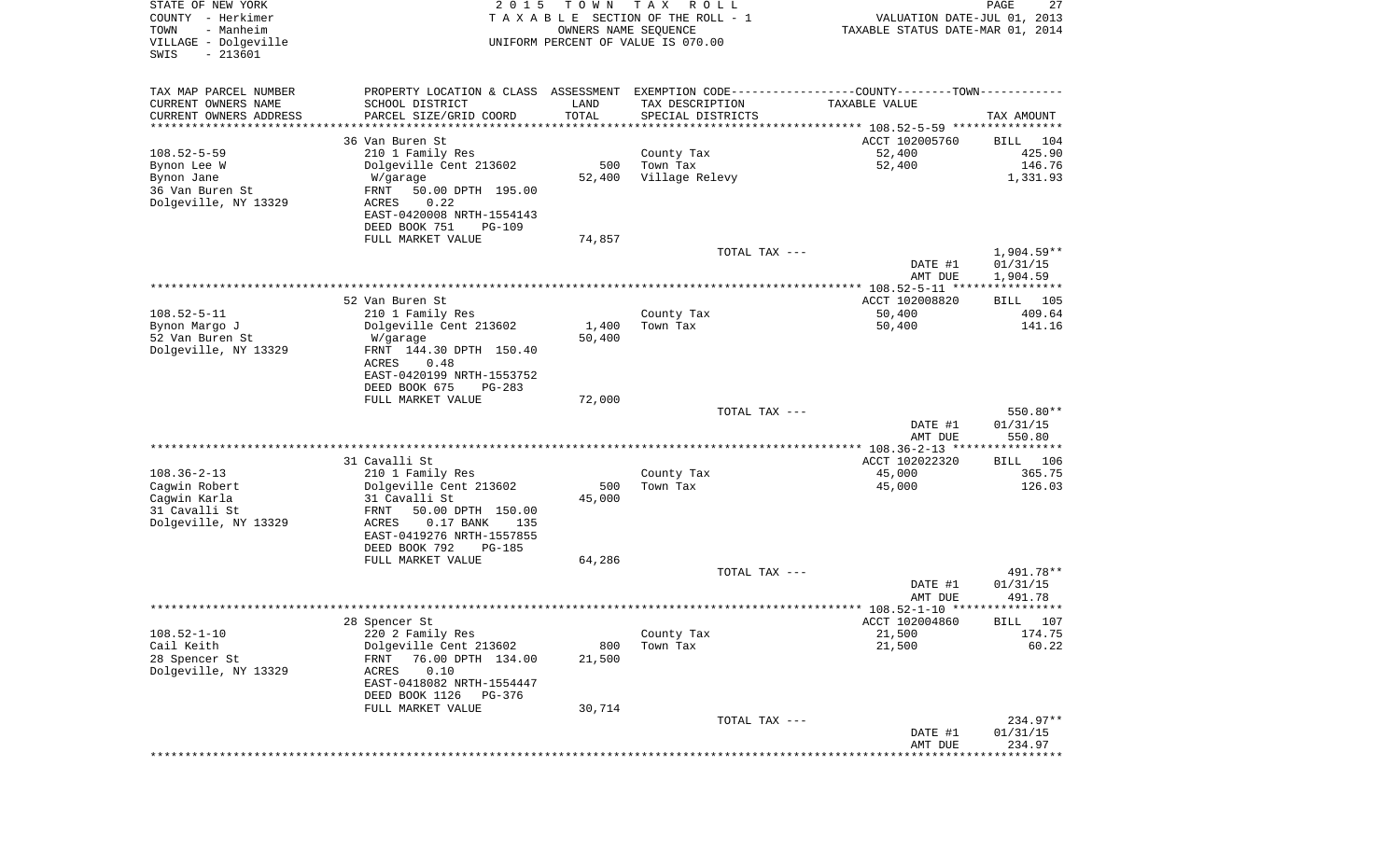| STATE OF NEW YORK<br>COUNTY - Herkimer<br>- Manheim<br>TOWN<br>VILLAGE - Dolgeville<br>$-213601$<br>SWIS | 2 0 1 5                                                                                       | T O W N<br>OWNERS NAME SEQUENCE | T A X<br>R O L L<br>TAXABLE SECTION OF THE ROLL - 1<br>UNIFORM PERCENT OF VALUE IS 070.00 | VALUATION DATE-JUL 01, 2013<br>TAXABLE STATUS DATE-MAR 01, 2014 | PAGE<br>28               |
|----------------------------------------------------------------------------------------------------------|-----------------------------------------------------------------------------------------------|---------------------------------|-------------------------------------------------------------------------------------------|-----------------------------------------------------------------|--------------------------|
| TAX MAP PARCEL NUMBER                                                                                    | PROPERTY LOCATION & CLASS ASSESSMENT EXEMPTION CODE---------------COUNTY-------TOWN---------- |                                 |                                                                                           |                                                                 |                          |
| CURRENT OWNERS NAME                                                                                      | SCHOOL DISTRICT                                                                               | LAND                            | TAX DESCRIPTION                                                                           | TAXABLE VALUE                                                   |                          |
| CURRENT OWNERS ADDRESS<br>*********************                                                          | PARCEL SIZE/GRID COORD                                                                        | TOTAL                           | SPECIAL DISTRICTS                                                                         |                                                                 | TAX AMOUNT               |
|                                                                                                          |                                                                                               |                                 |                                                                                           |                                                                 |                          |
| $108.52 - 1 - 29$                                                                                        | 96 S Main St<br>210 1 Family Res                                                              |                                 | VET COM CT 41131                                                                          | ACCT 102002580<br>10,500                                        | <b>BILL</b><br>108       |
| Caiola Katherine                                                                                         | Dolgeville Cent 213602                                                                        | 600                             | County Tax                                                                                | 10,500<br>62,300                                                | 506.36                   |
| Stiefel Christine                                                                                        | W Garage                                                                                      | 72,800                          | Town Tax                                                                                  | 62,300                                                          | 174.49                   |
| 96 S Main St                                                                                             | FRNT<br>55.00 DPTH 240.00                                                                     |                                 |                                                                                           |                                                                 |                          |
| Dolgeville, NY 13329                                                                                     | 0.30<br>ACRES                                                                                 |                                 |                                                                                           |                                                                 |                          |
|                                                                                                          | EAST-0418594 NRTH-1554112<br>DEED BOOK 858<br>PG-248                                          |                                 |                                                                                           |                                                                 |                          |
|                                                                                                          | FULL MARKET VALUE                                                                             | 104,000                         |                                                                                           |                                                                 |                          |
|                                                                                                          |                                                                                               |                                 | TOTAL TAX ---                                                                             |                                                                 | 680.85**                 |
|                                                                                                          |                                                                                               |                                 |                                                                                           | DATE #1                                                         | 01/31/15                 |
|                                                                                                          |                                                                                               |                                 |                                                                                           | AMT DUE                                                         | 680.85                   |
|                                                                                                          | 7 E Spofford Ave                                                                              |                                 |                                                                                           | ACCT 102021330                                                  | 109<br>BILL              |
| $108.52 - 2 - 18$                                                                                        | 210 1 Family Res                                                                              |                                 | County Tax                                                                                | 60,000                                                          | 487.67                   |
| Call Terry R                                                                                             | Dolgeville Cent 213602                                                                        | 500                             | Town Tax                                                                                  | 60,000                                                          | 168.04                   |
| Call Patricia A                                                                                          | 50.00 DPTH 188.00<br>FRNT                                                                     | 60,000                          |                                                                                           |                                                                 |                          |
| 7 E Spofford Ave                                                                                         | ACRES<br>0.43                                                                                 |                                 |                                                                                           |                                                                 |                          |
| Dolgeville, NY 13329                                                                                     | EAST-0418525 NRTH-1553292                                                                     |                                 |                                                                                           |                                                                 |                          |
|                                                                                                          | DEED BOOK 1125<br>PG-444                                                                      |                                 |                                                                                           |                                                                 |                          |
|                                                                                                          | FULL MARKET VALUE                                                                             | 85,714                          | TOTAL TAX ---                                                                             |                                                                 | 655.71**                 |
|                                                                                                          |                                                                                               |                                 |                                                                                           | DATE #1                                                         | 01/31/15                 |
|                                                                                                          |                                                                                               |                                 |                                                                                           | AMT DUE                                                         | 655.71                   |
|                                                                                                          |                                                                                               |                                 |                                                                                           | ************* 108.60-1-26 *****************                     |                          |
|                                                                                                          | 98 Van Buren St                                                                               |                                 |                                                                                           | ACCT 102017850                                                  | 110<br>BILL              |
| $108.60 - 1 - 26$                                                                                        | 210 1 Family Res                                                                              |                                 | County Tax                                                                                | 190,000                                                         | 1,544.29                 |
| Callahan Patricia                                                                                        | Dolgeville Cent 213602                                                                        | 5,800                           | Town Tax                                                                                  | 190,000                                                         | 532.14                   |
| Arbustini Sergio<br>98 Van Buren St                                                                      | Barn/garage<br>ACRES<br>4.80                                                                  | 190,000                         |                                                                                           |                                                                 |                          |
| Dolgeville, NY 13329                                                                                     | EAST-0420149 NRTH-1552239                                                                     |                                 |                                                                                           |                                                                 |                          |
|                                                                                                          | DEED BOOK 1483<br>PG-339                                                                      |                                 |                                                                                           |                                                                 |                          |
|                                                                                                          | FULL MARKET VALUE                                                                             | 271,429                         |                                                                                           |                                                                 |                          |
|                                                                                                          |                                                                                               |                                 | TOTAL TAX ---                                                                             |                                                                 | $2,076.43**$             |
|                                                                                                          |                                                                                               |                                 |                                                                                           | DATE #1                                                         | 01/31/15                 |
|                                                                                                          |                                                                                               |                                 |                                                                                           | AMT DUE                                                         | 2,076.43                 |
|                                                                                                          |                                                                                               |                                 |                                                                                           |                                                                 |                          |
| $108.52 - 6 - 53$                                                                                        | 59 Van Buren St                                                                               |                                 |                                                                                           | ACCT 102002790                                                  | 111<br>BILL              |
| Camardello Band Instrument Rep Dolgeville Cent 213602                                                    | 483 Converted Re                                                                              | 800                             | County Tax<br>Town Tax                                                                    | 40,000<br>40,000                                                | 325.11<br>112.03         |
| 59 Van Buren St                                                                                          | W/garage                                                                                      | 40,000                          | School Relevy                                                                             |                                                                 | 820.14                   |
| Dolgeville, NY 13329                                                                                     | FRNT<br>77.85 DPTH<br>80.00                                                                   |                                 | Village Relevy                                                                            |                                                                 | 1,017.28                 |
|                                                                                                          | ACRES<br>0.15                                                                                 |                                 |                                                                                           |                                                                 |                          |
|                                                                                                          | EAST-0420593 NRTH-1553133                                                                     |                                 |                                                                                           |                                                                 |                          |
|                                                                                                          | DEED BOOK 910<br>$PG-635$                                                                     |                                 |                                                                                           |                                                                 |                          |
|                                                                                                          | FULL MARKET VALUE                                                                             | 57,143                          |                                                                                           |                                                                 |                          |
|                                                                                                          |                                                                                               |                                 | TOTAL TAX ---                                                                             | DATE #1                                                         | $2,274.56**$<br>01/31/15 |
|                                                                                                          |                                                                                               |                                 |                                                                                           | AMT DUE                                                         | 2,274.56                 |
|                                                                                                          |                                                                                               |                                 |                                                                                           |                                                                 |                          |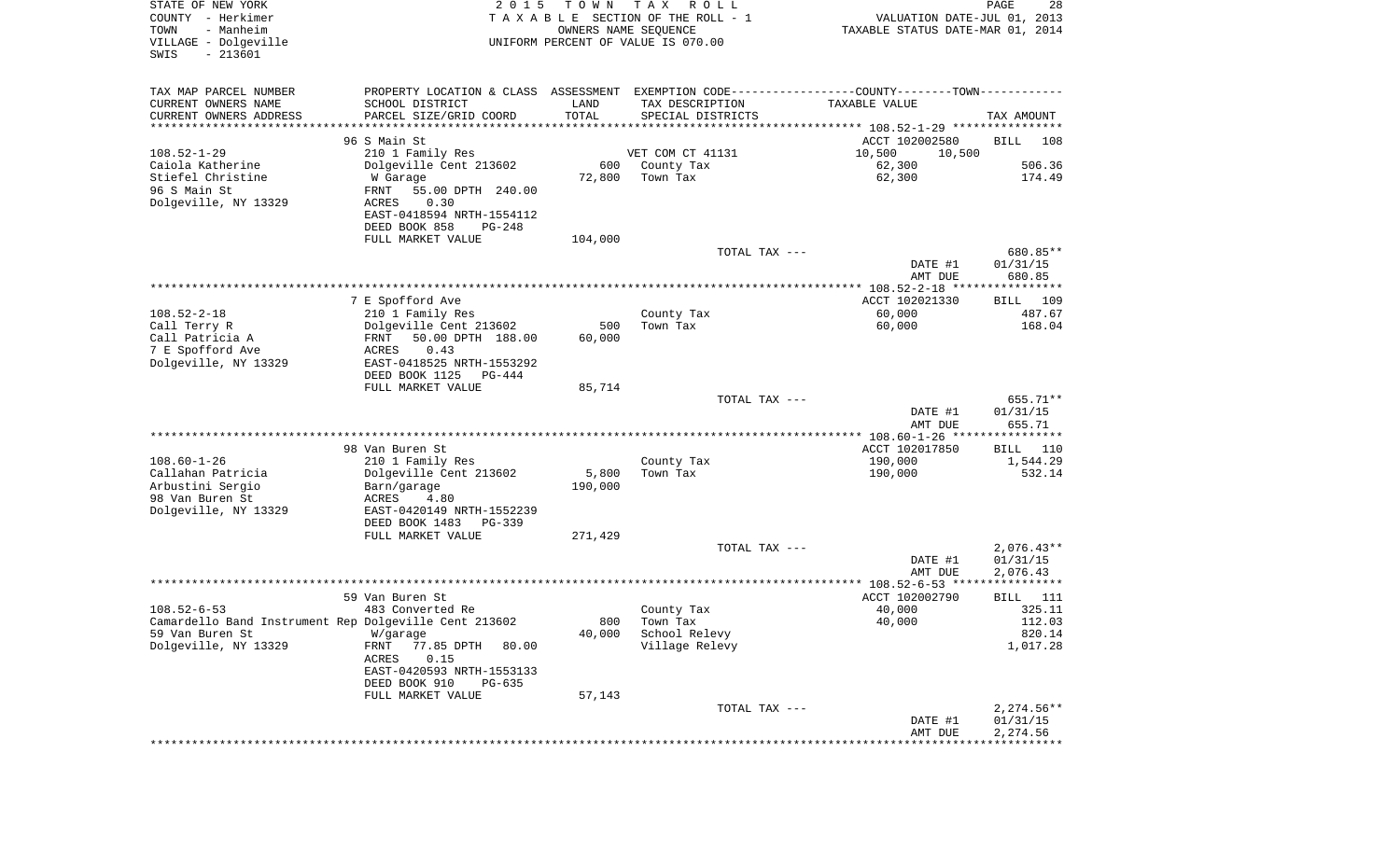| STATE OF NEW YORK<br>COUNTY - Herkimer<br>- Manheim<br>TOWN<br>VILLAGE - Dolgeville<br>$-213601$<br>SWIS | 2 0 1 5                                                                                        | T O W N<br>OWNERS NAME SEQUENCE | T A X<br>R O L L<br>TAXABLE SECTION OF THE ROLL - 1<br>UNIFORM PERCENT OF VALUE IS 070.00 | VALUATION DATE-JUL 01, 2013<br>TAXABLE STATUS DATE-MAR 01, 2014 | PAGE<br>29  |
|----------------------------------------------------------------------------------------------------------|------------------------------------------------------------------------------------------------|---------------------------------|-------------------------------------------------------------------------------------------|-----------------------------------------------------------------|-------------|
| TAX MAP PARCEL NUMBER                                                                                    | PROPERTY LOCATION & CLASS ASSESSMENT EXEMPTION CODE----------------COUNTY-------TOWN---------- |                                 |                                                                                           |                                                                 |             |
| CURRENT OWNERS NAME                                                                                      | SCHOOL DISTRICT                                                                                | LAND                            | TAX DESCRIPTION                                                                           | TAXABLE VALUE                                                   |             |
| CURRENT OWNERS ADDRESS                                                                                   | PARCEL SIZE/GRID COORD                                                                         | TOTAL                           | SPECIAL DISTRICTS                                                                         |                                                                 | TAX AMOUNT  |
| ********************                                                                                     | ******************                                                                             | * * * * * * * * * * *           |                                                                                           |                                                                 |             |
|                                                                                                          | 6 Sullivan St                                                                                  |                                 |                                                                                           | ACCT 102017190                                                  | 112<br>BILL |
| $108.59 - 2 - 30$                                                                                        | 210 1 Family Res                                                                               |                                 | County Tax                                                                                | 47,100                                                          | 382.82      |
| Camardello Gina                                                                                          | Dolgeville Cent 213602                                                                         | 1,000                           | Town Tax                                                                                  | 47,100                                                          | 131.91      |
| 6 Sullivan St<br>Dolgeville, NY 13329                                                                    | W/garage                                                                                       | 47,100                          |                                                                                           |                                                                 |             |
|                                                                                                          | FRNT 100.00 DPTH 150.00<br>ACRES<br>0.34                                                       |                                 |                                                                                           |                                                                 |             |
|                                                                                                          | EAST-0417207 NRTH-1552160                                                                      |                                 |                                                                                           |                                                                 |             |
|                                                                                                          | DEED BOOK 1258<br>PG-640                                                                       |                                 |                                                                                           |                                                                 |             |
|                                                                                                          | FULL MARKET VALUE                                                                              | 67,286                          |                                                                                           |                                                                 |             |
|                                                                                                          |                                                                                                |                                 | TOTAL TAX ---                                                                             |                                                                 | $514.73**$  |
|                                                                                                          |                                                                                                |                                 |                                                                                           | DATE #1                                                         | 01/31/15    |
|                                                                                                          |                                                                                                |                                 |                                                                                           | AMT DUE                                                         | 514.73      |
|                                                                                                          | 7 Howard St                                                                                    |                                 |                                                                                           | ACCT 102012240                                                  | BILL 113    |
| $108.52 - 3 - 22$                                                                                        | 210 1 Family Res                                                                               |                                 | County Tax                                                                                | 36,200                                                          | 294.23      |
| Camardello James<br>7 Howard St                                                                          | Dolgeville Cent 213602<br>W/garage                                                             | 700<br>36,200                   | Town Tax                                                                                  | 36,200                                                          | 101.39      |
| Dolgeville, NY 13329                                                                                     | FRNT<br>65.00 DPTH 164.00                                                                      |                                 |                                                                                           |                                                                 |             |
|                                                                                                          | ACRES<br>0.24                                                                                  |                                 |                                                                                           |                                                                 |             |
|                                                                                                          | EAST-0419260 NRTH-1553869                                                                      |                                 |                                                                                           |                                                                 |             |
|                                                                                                          | DEED BOOK 905<br>PG-392                                                                        |                                 |                                                                                           |                                                                 |             |
|                                                                                                          | FULL MARKET VALUE                                                                              | 51,714                          |                                                                                           |                                                                 |             |
|                                                                                                          |                                                                                                |                                 | TOTAL TAX ---                                                                             |                                                                 | $395.62**$  |
|                                                                                                          |                                                                                                |                                 |                                                                                           | DATE #1                                                         | 01/31/15    |
|                                                                                                          |                                                                                                |                                 |                                                                                           | AMT DUE<br>************** 108.52-6-48 *****************         | 395.62      |
|                                                                                                          | 84 Van Buren St                                                                                |                                 |                                                                                           | ACCT 102008100                                                  | BILL 114    |
| $108.52 - 6 - 48$                                                                                        | 210 1 Family Res                                                                               |                                 | County Tax                                                                                | 49,000                                                          | 398.26      |
| Camardello John                                                                                          | Dolgeville Cent 213602                                                                         | 1,500                           | Town Tax                                                                                  | 49,000                                                          | 137.24      |
| 84 Van Buren St                                                                                          | W/garage                                                                                       | 49,000                          | School Relevy                                                                             |                                                                 | 1,004.68    |
| Dolgeville, NY 13329                                                                                     | FRNT 150.00 DPTH 184.00                                                                        |                                 | Village Relevy                                                                            |                                                                 | 1,245.64    |
|                                                                                                          | ACRES<br>0.28                                                                                  |                                 |                                                                                           |                                                                 |             |
|                                                                                                          | EAST-0420501 NRTH-1552929                                                                      |                                 |                                                                                           |                                                                 |             |
|                                                                                                          | DEED BOOK 1446<br>PG-76<br>FULL MARKET VALUE                                                   |                                 |                                                                                           |                                                                 |             |
|                                                                                                          |                                                                                                | 70,000                          | TOTAL TAX ---                                                                             |                                                                 | 2,785.82**  |
|                                                                                                          |                                                                                                |                                 |                                                                                           | DATE #1                                                         | 01/31/15    |
|                                                                                                          |                                                                                                |                                 |                                                                                           | AMT DUE                                                         | 2,785.82    |
|                                                                                                          |                                                                                                |                                 |                                                                                           |                                                                 |             |
|                                                                                                          | 141 S Main St                                                                                  |                                 |                                                                                           |                                                                 | BILL 115    |
| $108.59 - 2 - 38$                                                                                        | 210 1 Family Res                                                                               |                                 | County Tax                                                                                | 63,500                                                          | 516.12      |
| Camardello John                                                                                          | Dolgeville Cent 213602                                                                         | 4,800                           | Town Tax                                                                                  | 63,500                                                          | 177.85      |
| 141 S Main St                                                                                            | W/barn                                                                                         | 63,500                          |                                                                                           |                                                                 |             |
| Dolgeville, NY 13329                                                                                     | ACRES<br>2.40<br>EAST-0417697 NRTH-1552510                                                     |                                 |                                                                                           |                                                                 |             |
|                                                                                                          | DEED BOOK 1075<br><b>PG-579</b>                                                                |                                 |                                                                                           |                                                                 |             |
|                                                                                                          | FULL MARKET VALUE                                                                              | 90,714                          |                                                                                           |                                                                 |             |
|                                                                                                          |                                                                                                |                                 | TOTAL TAX ---                                                                             |                                                                 | 693.97**    |
|                                                                                                          |                                                                                                |                                 |                                                                                           | DATE #1                                                         | 01/31/15    |
|                                                                                                          |                                                                                                |                                 |                                                                                           | AMT DUE                                                         | 693.97      |
|                                                                                                          |                                                                                                |                                 |                                                                                           |                                                                 |             |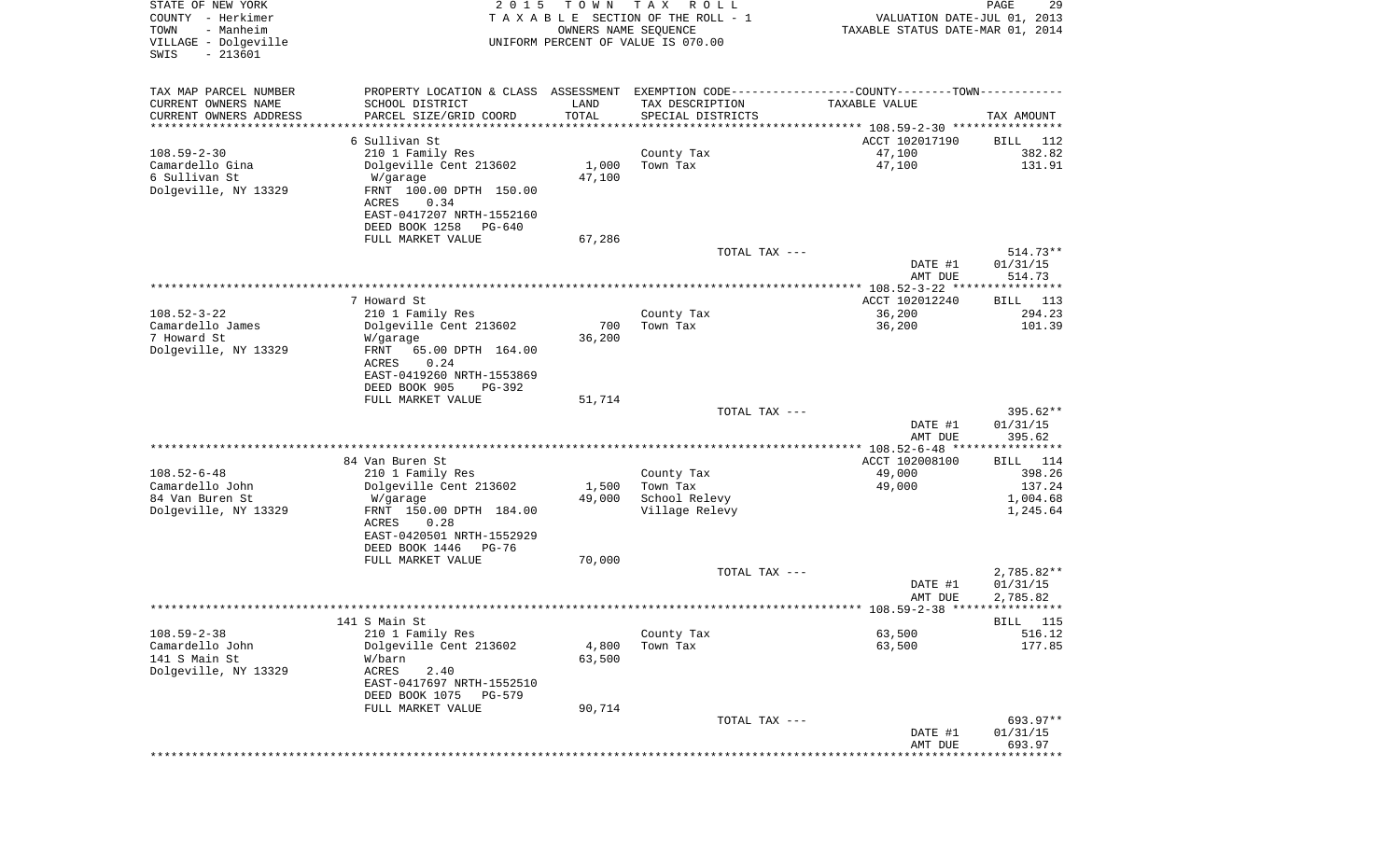| STATE OF NEW YORK<br>COUNTY - Herkimer<br>TOWN<br>- Manheim<br>VILLAGE - Dolgeville<br>SWIS<br>$-213601$ | 2 0 1 5                                                                                                                                                                                                                             | T O W N<br>OWNERS NAME SEQUENCE | T A X<br>R O L L<br>TAXABLE SECTION OF THE ROLL - 1<br>UNIFORM PERCENT OF VALUE IS 070.00 | VALUATION DATE-JUL 01, 2013<br>TAXABLE STATUS DATE-MAR 01, 2014                                                 | 30<br>PAGE                       |
|----------------------------------------------------------------------------------------------------------|-------------------------------------------------------------------------------------------------------------------------------------------------------------------------------------------------------------------------------------|---------------------------------|-------------------------------------------------------------------------------------------|-----------------------------------------------------------------------------------------------------------------|----------------------------------|
| TAX MAP PARCEL NUMBER<br>CURRENT OWNERS NAME<br>CURRENT OWNERS ADDRESS<br>**********************         | SCHOOL DISTRICT<br>PARCEL SIZE/GRID COORD<br>*****************                                                                                                                                                                      | LAND<br>TOTAL<br>***********    | TAX DESCRIPTION<br>SPECIAL DISTRICTS                                                      | PROPERTY LOCATION & CLASS ASSESSMENT EXEMPTION CODE----------------COUNTY-------TOWN----------<br>TAXABLE VALUE | TAX AMOUNT                       |
| $108.59 - 2 - 1$<br>Camardello Sam<br>Camardello Heidi<br>6386 St Rte 167<br>Dolgeville, NY 13329        | S Main St<br>312 Vac w/imprv<br>Dolgeville Cent 213602<br>Garage<br>FRNT 130.00 DPTH 471.00<br>ACRES<br>1.24<br>EAST-0416402 NRTH-1552134<br>DEED BOOK 748<br>$PG-338$                                                              | 1,500<br>25,000                 | County Tax<br>Town Tax                                                                    | ACCT 102017760<br>25,000<br>25,000                                                                              | 116<br>BILL<br>203.20<br>70.02   |
|                                                                                                          | FULL MARKET VALUE                                                                                                                                                                                                                   | 35,714                          |                                                                                           | TOTAL TAX ---<br>DATE #1<br>AMT DUE                                                                             | $273.22**$<br>01/31/15<br>273.22 |
|                                                                                                          |                                                                                                                                                                                                                                     |                                 |                                                                                           |                                                                                                                 |                                  |
| $108.52 - 4 - 38$<br>Cammann Donna<br>28 Ransom St<br>Dolgeville, NY 13329                               | 28 Ransom St<br>210 1 Family Res<br>Dolgeville Cent 213602<br>W/barn<br>FRNT<br>50.00 DPTH<br>75.00<br><b>ACRES</b><br>0.09<br>EAST-0419299 NRTH-1552900                                                                            | 500<br>32,000                   | County Tax<br>Town Tax                                                                    | ACCT 102025830<br>32,000<br>32,000                                                                              | BILL 117<br>260.09<br>89.62      |
|                                                                                                          | DEED BOOK 730<br>PG-303<br>FULL MARKET VALUE                                                                                                                                                                                        | 45,714                          |                                                                                           | TOTAL TAX ---<br>DATE #1<br>AMT DUE                                                                             | 349.71**<br>01/31/15<br>349.71   |
|                                                                                                          |                                                                                                                                                                                                                                     |                                 |                                                                                           |                                                                                                                 |                                  |
| $108.44 - 2 - 62$<br>Campbell Barbara<br>38 E Faville Ave<br>Dolgeville, NY 13329                        | 76 S Main St<br>220 2 Family Res<br>Dolgeville Cent 213602<br>FRNT<br>50.00 DPTH 100.00<br>ACRES<br>0.11<br>EAST-0418964 NRTH-1554569<br>DEED BOOK 1530<br>PG-695                                                                   | 500<br>8,000                    | County Tax<br>Town Tax                                                                    | ACCT 102017370<br>8,000<br>8,000                                                                                | BILL 118<br>65.02<br>22.41       |
|                                                                                                          | FULL MARKET VALUE                                                                                                                                                                                                                   | 11,429                          |                                                                                           |                                                                                                                 |                                  |
|                                                                                                          |                                                                                                                                                                                                                                     |                                 |                                                                                           | TOTAL TAX ---<br>DATE #1<br>AMT DUE                                                                             | $87.43**$<br>01/31/15<br>87.43   |
|                                                                                                          |                                                                                                                                                                                                                                     |                                 |                                                                                           |                                                                                                                 | ***********                      |
| $108.52 - 1 - 1$<br>Campbell Barbara<br>38 E Faville Ave<br>Dolgeville, NY 13329                         | 78 S Main St<br>620 Religious<br>Dolgeville Cent 213602<br>Belivers Bible Church Of<br>Dolgeville, Inc.<br>50.00 DPTH 175.00<br>FRNT<br>ACRES<br>0.24<br>EAST-0418915 NRTH-1554526<br>DEED BOOK 1530<br>PG-695<br>FULL MARKET VALUE | 500<br>20,000<br>28,571         | County Tax<br>Town Tax                                                                    | ACCT 102030338<br>20,000<br>20,000                                                                              | 119<br>BILL<br>162.56<br>56.01   |
|                                                                                                          |                                                                                                                                                                                                                                     |                                 |                                                                                           | TOTAL TAX ---<br>DATE #1<br>AMT DUE                                                                             | $218.57**$<br>01/31/15<br>218.57 |
|                                                                                                          |                                                                                                                                                                                                                                     |                                 |                                                                                           | * * * * * * * * * * * * * * * * * *                                                                             | *************                    |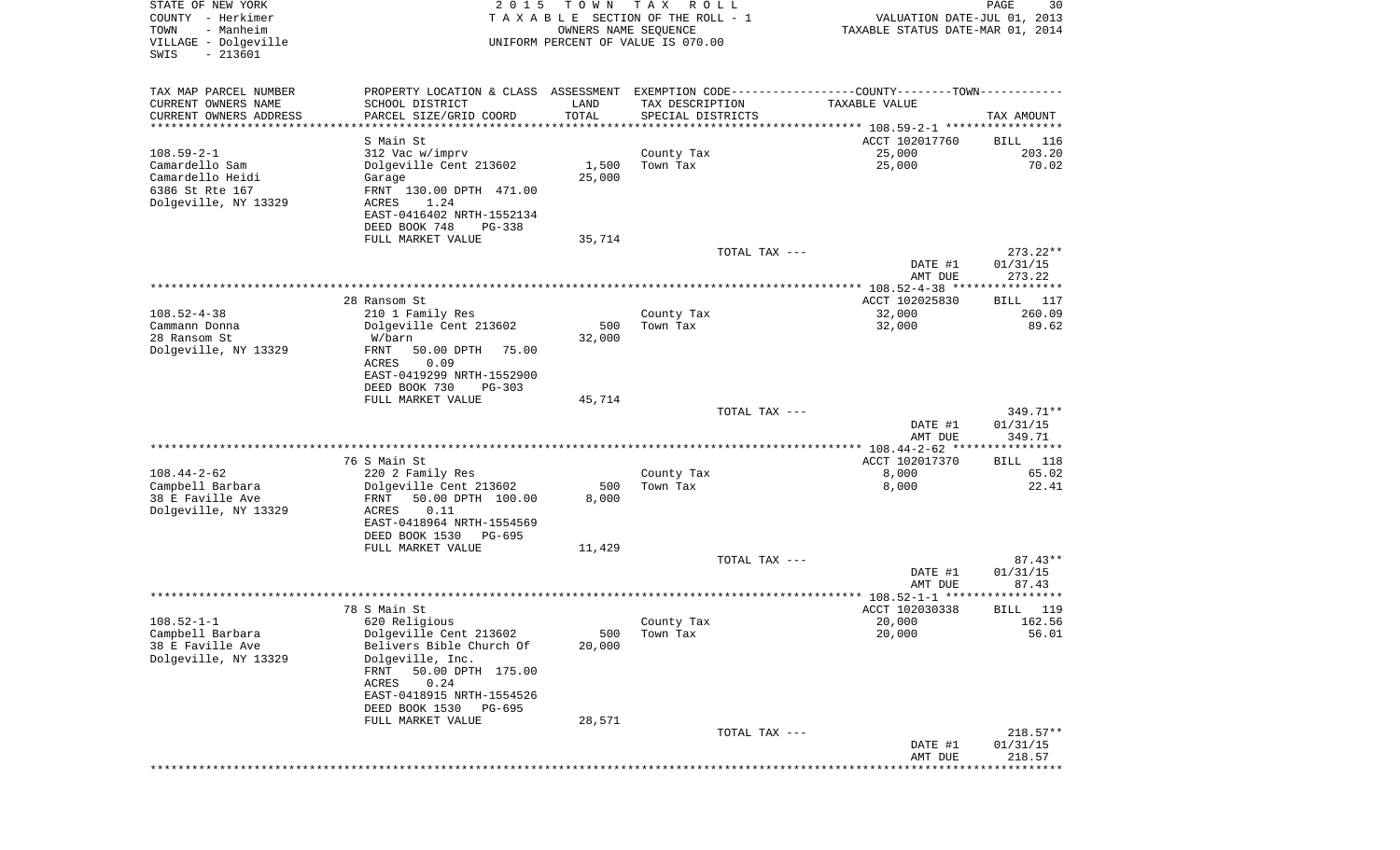| STATE OF NEW YORK<br>COUNTY - Herkimer<br>- Manheim<br>TOWN<br>VILLAGE - Dolgeville<br>SWIS<br>$-213601$ | 2 0 1 5                                                                                       | T O W N<br>OWNERS NAME SEQUENCE | T A X<br>R O L L<br>TAXABLE SECTION OF THE ROLL - 1<br>UNIFORM PERCENT OF VALUE IS 070.00 | VALUATION DATE-JUL 01, 2013<br>TAXABLE STATUS DATE-MAR 01, 2014 | PAGE<br>31         |
|----------------------------------------------------------------------------------------------------------|-----------------------------------------------------------------------------------------------|---------------------------------|-------------------------------------------------------------------------------------------|-----------------------------------------------------------------|--------------------|
| TAX MAP PARCEL NUMBER                                                                                    | PROPERTY LOCATION & CLASS ASSESSMENT EXEMPTION CODE---------------COUNTY-------TOWN---------- |                                 |                                                                                           |                                                                 |                    |
| CURRENT OWNERS NAME                                                                                      | SCHOOL DISTRICT                                                                               | LAND                            | TAX DESCRIPTION                                                                           | TAXABLE VALUE                                                   |                    |
| CURRENT OWNERS ADDRESS<br>************************                                                       | PARCEL SIZE/GRID COORD                                                                        | TOTAL                           | SPECIAL DISTRICTS                                                                         |                                                                 | TAX AMOUNT         |
|                                                                                                          | E Faville Ave                                                                                 |                                 |                                                                                           | ACCT 102029190                                                  | BILL<br>120        |
| $108.52 - 4 - 28$                                                                                        | 311 Res vac land                                                                              |                                 | County Tax                                                                                | 200                                                             | 1.63               |
| Campbell Barbara E                                                                                       | Dolgeville Cent 213602                                                                        | 200                             | Town Tax                                                                                  | 200                                                             | 0.56               |
| 38 E Faville Ave                                                                                         | 50.00 DPTH 106.00<br>FRNT                                                                     | 200                             |                                                                                           |                                                                 |                    |
| Dolgeville, NY 13329                                                                                     | 0.12<br>ACRES                                                                                 |                                 |                                                                                           |                                                                 |                    |
|                                                                                                          | EAST-0419395 NRTH-1553224                                                                     |                                 |                                                                                           |                                                                 |                    |
|                                                                                                          | DEED BOOK 1285<br>PG-75                                                                       |                                 |                                                                                           |                                                                 |                    |
|                                                                                                          | FULL MARKET VALUE                                                                             | 286                             |                                                                                           |                                                                 |                    |
|                                                                                                          |                                                                                               |                                 | TOTAL TAX ---                                                                             |                                                                 | $2.19**$           |
|                                                                                                          |                                                                                               |                                 |                                                                                           | DATE #1                                                         | 01/31/15<br>2.19   |
|                                                                                                          |                                                                                               |                                 |                                                                                           | AMT DUE                                                         |                    |
|                                                                                                          | 38 E Faville Ave                                                                              |                                 |                                                                                           | ACCT 102029220                                                  | 121<br>BILL        |
| $108.52 - 4 - 29$                                                                                        | 210 1 Family Res                                                                              |                                 | County Tax                                                                                | 47,300                                                          | 384.45             |
| Campbell Barbara E                                                                                       | Dolgeville Cent 213602                                                                        | 500                             | Town Tax                                                                                  | 47,300                                                          | 132.47             |
| 38 E Faville Ave                                                                                         | W/garage                                                                                      | 47,300                          |                                                                                           |                                                                 |                    |
| Dolgeville, NY 13329                                                                                     | 50.00 DPTH 106.00<br>FRNT                                                                     |                                 |                                                                                           |                                                                 |                    |
|                                                                                                          | ACRES<br>0.12                                                                                 |                                 |                                                                                           |                                                                 |                    |
|                                                                                                          | EAST-0419437 NRTH-1553200<br>$PG-75$                                                          |                                 |                                                                                           |                                                                 |                    |
|                                                                                                          | DEED BOOK 1285<br>FULL MARKET VALUE                                                           | 67,571                          |                                                                                           |                                                                 |                    |
|                                                                                                          |                                                                                               |                                 | TOTAL TAX $---$                                                                           |                                                                 | $516.92**$         |
|                                                                                                          |                                                                                               |                                 |                                                                                           | DATE #1                                                         | 01/31/15           |
|                                                                                                          |                                                                                               |                                 |                                                                                           | AMT DUE                                                         | 516.92             |
|                                                                                                          |                                                                                               |                                 |                                                                                           | ************* 108.36-3-63 *****************                     |                    |
|                                                                                                          | 64-66 N Helmer Ave                                                                            |                                 |                                                                                           | ACCT 102028530                                                  | <b>BILL</b><br>122 |
| $108.36 - 3 - 63$<br>Capraro Kelly M                                                                     | 220 2 Family Res<br>Dolgeville Cent 213602                                                    | 400                             | County Tax<br>Town Tax                                                                    | 38,000<br>38,000                                                | 308.86<br>106.43   |
| McPhail Ann M                                                                                            | FRNT<br>38.00 DPTH 112.50                                                                     | 38,000                          |                                                                                           |                                                                 |                    |
| 64 N Helmer Ave                                                                                          | ACRES<br>0.11                                                                                 |                                 |                                                                                           |                                                                 |                    |
| Dolgeville, NY 13329                                                                                     | EAST-0419724 NRTH-1557533                                                                     |                                 |                                                                                           |                                                                 |                    |
|                                                                                                          | DEED BOOK 1126<br>PG-833                                                                      |                                 |                                                                                           |                                                                 |                    |
|                                                                                                          | FULL MARKET VALUE                                                                             | 54,286                          |                                                                                           |                                                                 |                    |
|                                                                                                          |                                                                                               |                                 | TOTAL TAX ---                                                                             |                                                                 | $415.29**$         |
|                                                                                                          |                                                                                               |                                 |                                                                                           | DATE #1                                                         | 01/31/15           |
|                                                                                                          |                                                                                               |                                 |                                                                                           | AMT DUE                                                         | 415.29             |
|                                                                                                          | 14 Winton Ln                                                                                  |                                 |                                                                                           | ACCT 102003420                                                  | 123<br>BILL        |
| $108.52 - 5 - 36$                                                                                        | 220 2 Family Res                                                                              |                                 | County Tax                                                                                | 43,500                                                          | 353.56             |
| Carmen Forbes                                                                                            | Dolgeville Cent 213602                                                                        |                                 | 500 Town Tax                                                                              | 43,500                                                          | 121.83             |
| Carmen Judith                                                                                            | FRNT 52.00 DPTH 100.00                                                                        | 43,500                          |                                                                                           |                                                                 |                    |
| 14 Winton Ln                                                                                             | 0.12<br>ACRES                                                                                 |                                 |                                                                                           |                                                                 |                    |
| Dolgeville, NY 13329                                                                                     | EAST-0419504 NRTH-1554507                                                                     |                                 |                                                                                           |                                                                 |                    |
|                                                                                                          | DEED BOOK 00644 PG-00433                                                                      |                                 |                                                                                           |                                                                 |                    |
|                                                                                                          | FULL MARKET VALUE                                                                             | 62,143                          | TOTAL TAX ---                                                                             |                                                                 | $475.39**$         |
|                                                                                                          |                                                                                               |                                 |                                                                                           | DATE #1                                                         | 01/31/15           |
|                                                                                                          |                                                                                               |                                 |                                                                                           | AMT DUE                                                         | 475.39             |
|                                                                                                          |                                                                                               |                                 |                                                                                           |                                                                 |                    |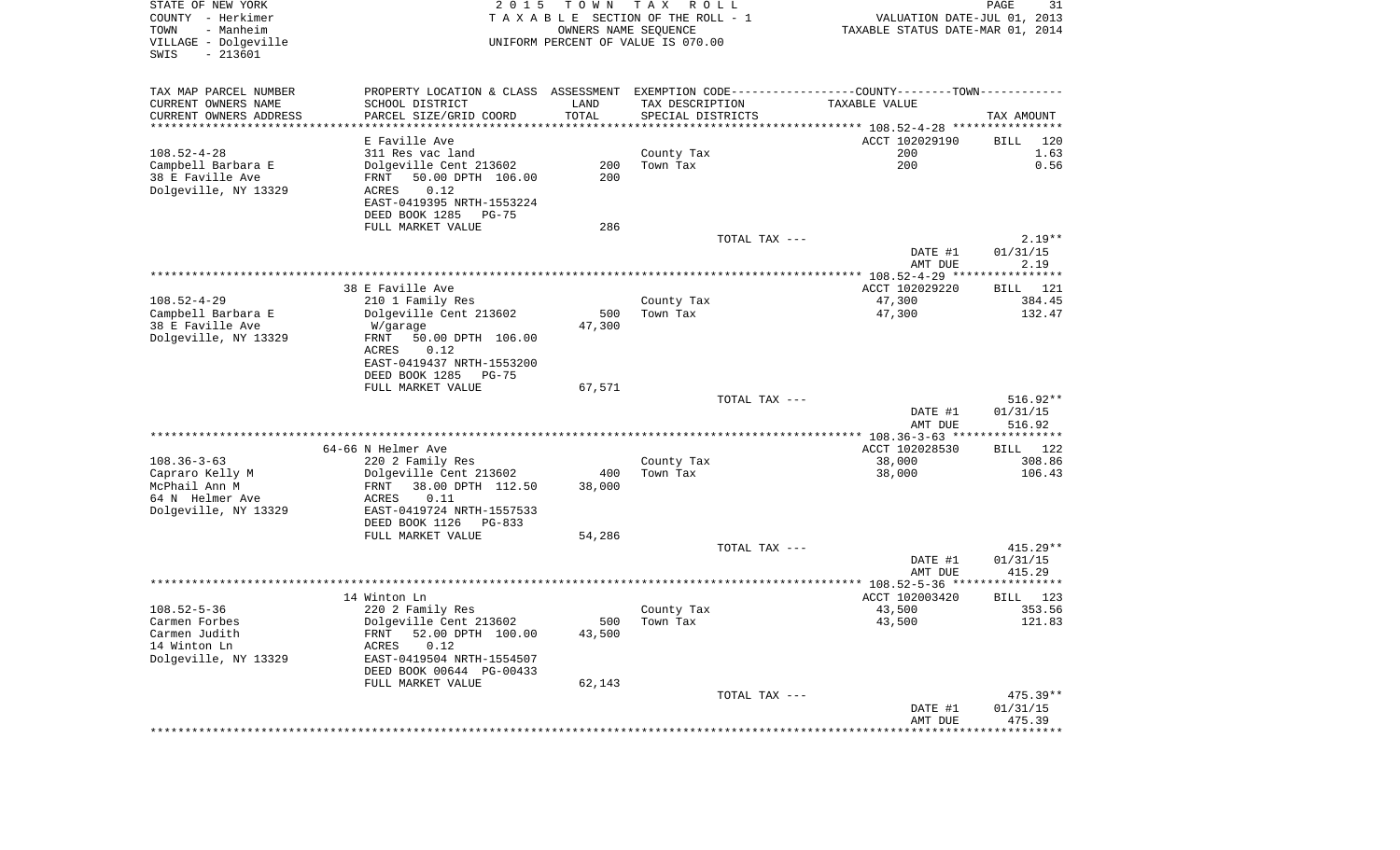| COUNTY<br>– Herkimer<br>TOWN<br>- Manheim<br>VILLAGE - Dolgeville<br>$-213601$<br>SWIS |                                                                                                  |                        | TAXABLE SECTION OF THE ROLL - 1<br>OWNERS NAME SEQUENCE<br>UNIFORM PERCENT OF VALUE IS 070.00 | VALUATION DATE-JUL 01, 2013<br>TAXABLE STATUS DATE-MAR 01, 2014      |                       |
|----------------------------------------------------------------------------------------|--------------------------------------------------------------------------------------------------|------------------------|-----------------------------------------------------------------------------------------------|----------------------------------------------------------------------|-----------------------|
| TAX MAP PARCEL NUMBER                                                                  | PROPERTY LOCATION & CLASS ASSESSMENT EXEMPTION CODE----------------COUNTY--------TOWN----------- |                        |                                                                                               |                                                                      |                       |
| CURRENT OWNERS NAME                                                                    | SCHOOL DISTRICT                                                                                  | LAND                   | TAX DESCRIPTION                                                                               | TAXABLE VALUE                                                        |                       |
| CURRENT OWNERS ADDRESS                                                                 | PARCEL SIZE/GRID COORD                                                                           | TOTAL<br>************* | SPECIAL DISTRICTS                                                                             | ************************************** 108.52-5-71 ***************** | TAX AMOUNT            |
|                                                                                        | Winton Ln                                                                                        |                        |                                                                                               | ACCT 102003410                                                       | BILL<br>124           |
| $108.52 - 5 - 71$                                                                      | 312 Vac w/imprv                                                                                  |                        | County Tax                                                                                    | 1,200                                                                | 9.75                  |
| Carmen Forbes                                                                          | Dolgeville Cent 213602                                                                           | 500                    | Town Tax                                                                                      | 1,200                                                                | 3.36                  |
| Carmen Judith                                                                          | Garage                                                                                           | 1,200                  |                                                                                               |                                                                      |                       |
| 14 Winton Ln                                                                           | FRNT<br>50.00 DPTH 107.00                                                                        |                        |                                                                                               |                                                                      |                       |
| Dolgeville, NY 13329                                                                   | 0.12<br>ACRES                                                                                    |                        |                                                                                               |                                                                      |                       |
|                                                                                        | EAST-0419630 NRTH-1554548<br>DEED BOOK 00644 PG-00433                                            |                        |                                                                                               |                                                                      |                       |
|                                                                                        | FULL MARKET VALUE                                                                                | 1,714                  |                                                                                               |                                                                      |                       |
|                                                                                        |                                                                                                  |                        | TOTAL TAX ---                                                                                 |                                                                      | $13.11**$             |
|                                                                                        |                                                                                                  |                        |                                                                                               | DATE #1                                                              | 01/31/15              |
|                                                                                        |                                                                                                  |                        |                                                                                               | AMT DUE                                                              | 13.11                 |
|                                                                                        | 48 N Helmer Ave                                                                                  |                        |                                                                                               | *************** 108.36-3-50 ****************<br>ACCT 102002070       | <b>BILL</b><br>125    |
| $108.36 - 3 - 50$                                                                      | 210 1 Family Res                                                                                 |                        | VET WAR CT 41121                                                                              | 6,195<br>6,195                                                       |                       |
| Carnival Paul                                                                          | Dolgeville Cent 213602                                                                           | 300                    | County Tax                                                                                    | 35,105                                                               | 285.33                |
| 48 N Helmer Ave                                                                        | W/garage                                                                                         | 41,300                 | Town Tax                                                                                      | 35,105                                                               | 98.32                 |
| Dolgeville, NY 13329                                                                   | FRNT<br>32.00 DPTH 199.00                                                                        |                        |                                                                                               |                                                                      |                       |
|                                                                                        | ACRES<br>$0.08$ BANK<br>135                                                                      |                        |                                                                                               |                                                                      |                       |
|                                                                                        | EAST-0419743 NRTH-1557146<br>DEED BOOK 811<br>$PG-17$                                            |                        |                                                                                               |                                                                      |                       |
|                                                                                        | FULL MARKET VALUE                                                                                | 59,000                 |                                                                                               |                                                                      |                       |
|                                                                                        |                                                                                                  |                        | TOTAL TAX ---                                                                                 |                                                                      | 383.65**              |
|                                                                                        |                                                                                                  |                        |                                                                                               | DATE #1                                                              | 01/31/15              |
|                                                                                        |                                                                                                  |                        | ******************************                                                                | AMT DUE                                                              | 383.65<br>*********** |
|                                                                                        | 110 S Main St                                                                                    |                        |                                                                                               | ******** 108.52-1-65 ***<br>ACCT 102017280                           | 126<br><b>BILL</b>    |
| $108.52 - 1 - 65$                                                                      | 210 1 Family Res                                                                                 |                        | County Tax                                                                                    | 50,000                                                               | 406.39                |
| Carpenter Andrew S                                                                     | Dolgeville Cent 213602                                                                           | 600                    | Town Tax                                                                                      | 50,000                                                               | 140.04                |
| 110 S Main St                                                                          | W/garage                                                                                         | 50,000                 |                                                                                               |                                                                      |                       |
| Dolgeville, NY 13329                                                                   | FRNT<br>74.00 DPTH 303.00                                                                        |                        |                                                                                               |                                                                      |                       |
|                                                                                        | ACRES<br>0.51                                                                                    |                        |                                                                                               |                                                                      |                       |
|                                                                                        | EAST-0418313 NRTH-1553730<br>DEED BOOK 1527<br>PG-139                                            |                        |                                                                                               |                                                                      |                       |
|                                                                                        | FULL MARKET VALUE                                                                                | 71,429                 |                                                                                               |                                                                      |                       |
|                                                                                        |                                                                                                  |                        | TOTAL TAX ---                                                                                 |                                                                      | 546.43**              |
|                                                                                        |                                                                                                  |                        |                                                                                               | DATE #1                                                              | 01/31/15              |
|                                                                                        |                                                                                                  |                        |                                                                                               | AMT DUE                                                              | 546.43                |
|                                                                                        | 20 E Faville Ave                                                                                 |                        |                                                                                               | ************ 108.52-3-43 *****************<br>ACCT 102005130         | 127<br>BILL           |
| $108.52 - 3 - 43$                                                                      | 220 2 Family Res                                                                                 |                        | CW_15_VET/ 41161                                                                              | 6,300<br>0                                                           |                       |
| Carpenter Keith                                                                        | Dolgeville Cent 213602                                                                           | 600                    | County Tax                                                                                    | 37,200                                                               | 302.35                |
| 20 E Faville Ave                                                                       | FRNT<br>58.70 DPTH 306.00                                                                        | 43,500                 | Town Tax                                                                                      | 43,500                                                               | 121.83                |
| Dolgeville, NY 13329                                                                   | 0.38<br>ACRES                                                                                    |                        |                                                                                               |                                                                      |                       |
|                                                                                        | EAST-0419023 NRTH-1553324                                                                        |                        |                                                                                               |                                                                      |                       |
|                                                                                        | DEED BOOK 1512<br>PG-885<br>FULL MARKET VALUE                                                    | 62,143                 |                                                                                               |                                                                      |                       |
|                                                                                        |                                                                                                  |                        | TOTAL TAX ---                                                                                 |                                                                      | 424.18**              |
|                                                                                        |                                                                                                  |                        |                                                                                               | DATE #1                                                              | 01/31/15              |
|                                                                                        |                                                                                                  |                        |                                                                                               | AMT DUE                                                              | 424.18                |
|                                                                                        |                                                                                                  |                        |                                                                                               |                                                                      | * * * * * * * * *     |

PAGE 32

STATE OF NEW YORK **EXECUTE:**  $2015$  TOWN TAX ROLL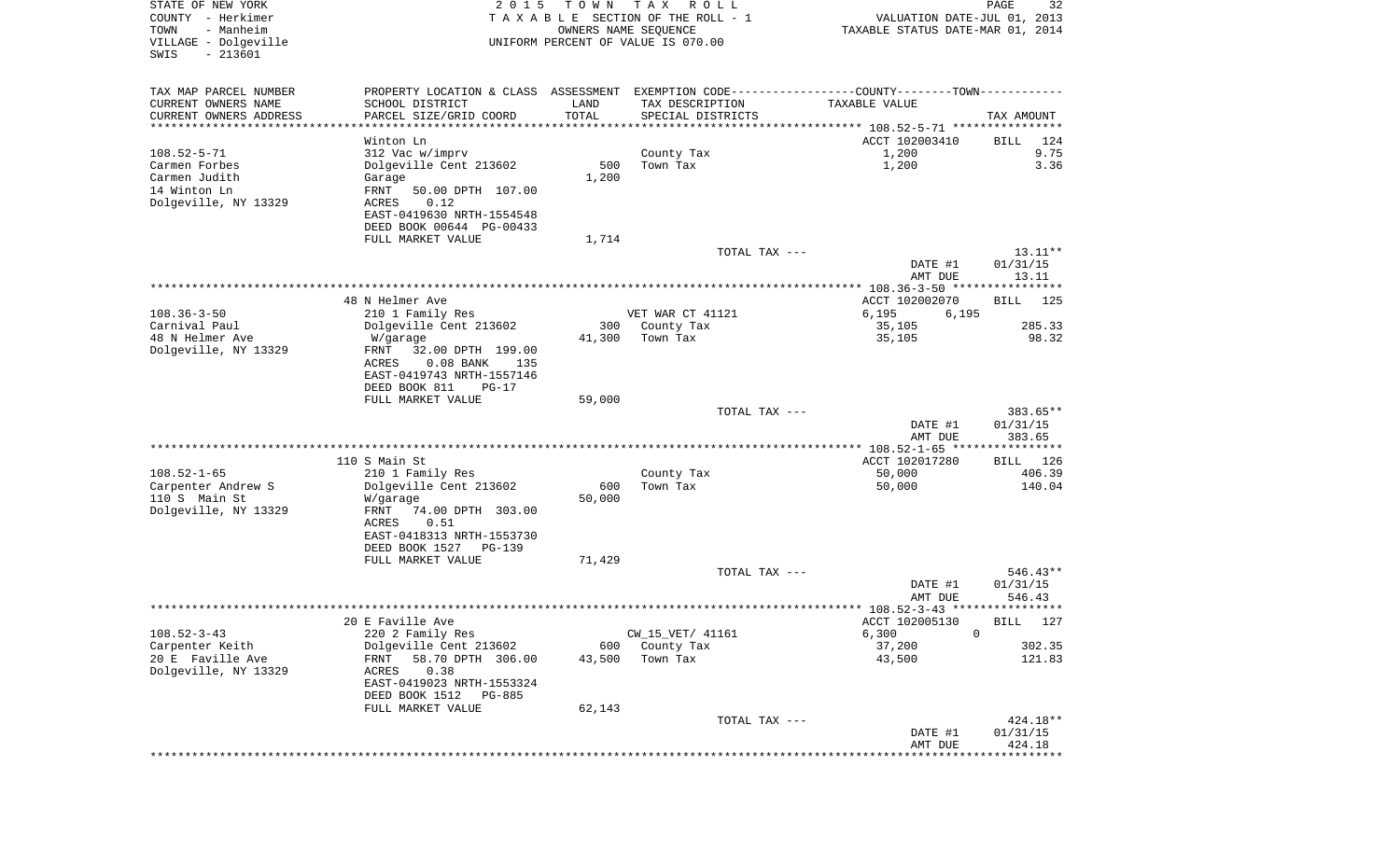| STATE OF NEW YORK<br>COUNTY - Herkimer<br>- Manheim<br>TOWN<br>VILLAGE - Dolgeville<br>$-213601$<br>SWIS  | 2 0 1 5                                                                                                                                                                          | T O W N<br>OWNERS NAME SEQUENCE | T A X<br>R O L L<br>TAXABLE SECTION OF THE ROLL - 1<br>UNIFORM PERCENT OF VALUE IS 070.00                                             | VALUATION DATE-JUL 01, 2013<br>TAXABLE STATUS DATE-MAR 01, 2014 | PAGE<br>33                             |
|-----------------------------------------------------------------------------------------------------------|----------------------------------------------------------------------------------------------------------------------------------------------------------------------------------|---------------------------------|---------------------------------------------------------------------------------------------------------------------------------------|-----------------------------------------------------------------|----------------------------------------|
| TAX MAP PARCEL NUMBER<br>CURRENT OWNERS NAME<br>CURRENT OWNERS ADDRESS                                    | SCHOOL DISTRICT<br>PARCEL SIZE/GRID COORD                                                                                                                                        | LAND<br>TOTAL                   | PROPERTY LOCATION & CLASS ASSESSMENT EXEMPTION CODE---------------COUNTY-------TOWN----------<br>TAX DESCRIPTION<br>SPECIAL DISTRICTS | <b>TAXABLE VALUE</b>                                            | TAX AMOUNT                             |
| *********************                                                                                     | *******************                                                                                                                                                              | **********                      |                                                                                                                                       |                                                                 |                                        |
| $108.52 - 2 - 48$<br>Carter Colleen<br>147 Beacon Rd<br>Herkimer, NY 13350                                | 8 Howard St<br>210 1 Family Res<br>Dolgeville Cent 213602<br>220<br>8 Howard St.<br>45.00 DPTH<br>FRNT<br>75.00<br>0.08<br>ACRES<br>EAST-0419180 NRTH-1554064                    | 500<br>32,000                   | County Tax<br>Town Tax                                                                                                                | ACCT 102002640<br>32,000<br>32,000                              | 128<br>BILL<br>260.09<br>89.62         |
|                                                                                                           | DEED BOOK 921<br>$PG-263$<br>FULL MARKET VALUE                                                                                                                                   | 45,714                          |                                                                                                                                       |                                                                 |                                        |
|                                                                                                           |                                                                                                                                                                                  |                                 | TOTAL TAX ---                                                                                                                         | DATE #1<br>AMT DUE                                              | 349.71**<br>01/31/15<br>349.71         |
|                                                                                                           | 37 E Faville Ave                                                                                                                                                                 |                                 |                                                                                                                                       | ACCT 102014850                                                  | <b>BILL</b><br>129                     |
| $108.52 - 4 - 26$                                                                                         | 210 1 Family Res                                                                                                                                                                 |                                 | VET COM CT 41131                                                                                                                      | 10,500<br>10,500                                                |                                        |
| Carter Harry<br>Carter Lois<br>37 E Faville Ave<br>Dolgeville, NY 13329                                   | Dolgeville Cent 213602<br>W/garage<br>FRNT<br>50.00 DPTH 100.00<br>0.11<br>ACRES<br>EAST-0419519 NRTH-1553339<br>DEED BOOK 709<br>$PG-347$                                       | 500<br>59,000                   | County Tax<br>Town Tax<br>School Relevy<br>Village Relevy                                                                             | 48,500<br>48,500                                                | 394.20<br>135.84<br>308.21<br>1,232.96 |
|                                                                                                           | FULL MARKET VALUE                                                                                                                                                                | 84,286                          |                                                                                                                                       |                                                                 |                                        |
|                                                                                                           |                                                                                                                                                                                  |                                 | TOTAL TAX ---                                                                                                                         | DATE #1<br>AMT DUE                                              | $2,071.21**$<br>01/31/15<br>2,071.21   |
|                                                                                                           |                                                                                                                                                                                  |                                 |                                                                                                                                       | ************** 108.52-1-21 *****************                    |                                        |
| $108.52 - 1 - 21$<br>Carter Lillie<br>Luther Gloria<br>9 Spencer St                                       | 9 Spencer St<br>220 2 Family Res<br>Dolgeville Cent 213602<br>W/garage<br>42.00 DPTH 160.00<br>FRNT                                                                              | 400<br>40,000                   | County Tax<br>Town Tax                                                                                                                | ACCT 102005370<br>40,000<br>40,000                              | 130<br>BILL<br>325.11<br>112.03        |
| Dolgeville, NY 13329                                                                                      | ACRES<br>0.12<br>EAST-0418525 NRTH-1554282<br>DEED BOOK 1499<br>PG-831<br>FULL MARKET VALUE                                                                                      | 57,143                          |                                                                                                                                       |                                                                 |                                        |
|                                                                                                           |                                                                                                                                                                                  |                                 | TOTAL TAX ---                                                                                                                         |                                                                 | 437.14**                               |
|                                                                                                           |                                                                                                                                                                                  |                                 |                                                                                                                                       | DATE #1<br>AMT DUE<br>******** 108.36-1-38 *****************    | 01/31/15<br>437.14                     |
|                                                                                                           | 24 W State St                                                                                                                                                                    |                                 |                                                                                                                                       | ACCT 102022290                                                  | BILL 131                               |
| $108.36 - 1 - 38$<br>Catalina Michael A<br>Catalina Holly S<br>24 W State St<br>Dolgeville, NY 13329-1305 | 210 1 Family Res<br>Dolgeville Cent 213602<br>W/garage<br>FRNT 100.00 DPTH 110.00<br>0.25<br>ACRES<br>EAST-0419458 NRTH-1556796<br>DEED BOOK 1352<br>PG-418<br>FULL MARKET VALUE | 1,000<br>84,000<br>120,000      | County Tax<br>Town Tax                                                                                                                | 84,000<br>84,000                                                | 682.74<br>235.26                       |
|                                                                                                           |                                                                                                                                                                                  |                                 | TOTAL TAX ---                                                                                                                         | DATE #1<br>AMT DUE                                              | 918.00**<br>01/31/15<br>918.00         |
|                                                                                                           |                                                                                                                                                                                  |                                 |                                                                                                                                       |                                                                 |                                        |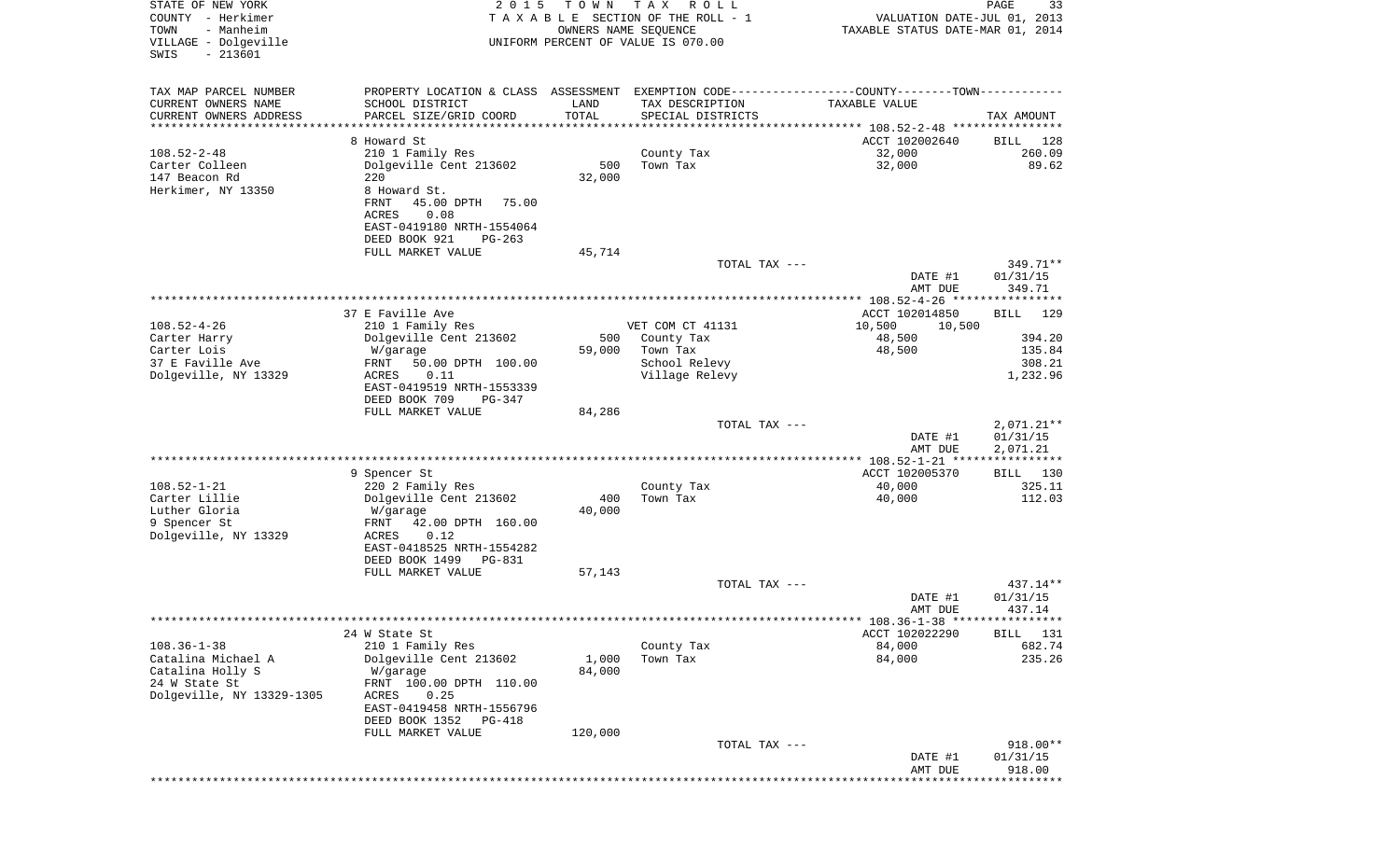STATE OF NEW YORK 2 0 1 5 T O W N T A X R O L L PAGE 34COUNTY - Herkimer **T A X A B L E** SECTION OF THE ROLL - 1 VALUATION DATE-JUL 01, 2013 TOWN - Manheim OWNERS NAME SEQUENCE TAXABLE STATUS DATE-MAR 01, 2014 VILLAGE - Dolgeville UNIFORM PERCENT OF VALUE IS 070.00 SWIS - 213601TAX MAP PARCEL NUMBER PROPERTY LOCATION & CLASS ASSESSMENT EXEMPTION CODE------------------COUNTY--------TOWN------------ CURRENT OWNERS NAME SCHOOL DISTRICT LAND TAX DESCRIPTION TAXABLE VALUECURRENT OWNERS ADDRESS PARCEL SIZE/GRID COORD TOTAL SPECIAL DISTRICTS TAX AMOUNT \*\*\*\*\*\*\*\*\*\*\*\*\*\*\*\*\*\*\*\*\*\*\*\*\*\*\*\*\*\*\*\*\*\*\*\*\*\*\*\*\*\*\*\*\*\*\*\*\*\*\*\*\*\*\*\*\*\*\*\*\*\*\*\*\*\*\*\*\*\*\*\*\*\*\*\*\*\*\*\*\*\*\*\*\*\*\*\*\*\*\*\*\*\*\*\*\*\*\*\*\*\*\* 108.36-3-64 \*\*\*\*\*\*\*\*\*\*\*\*\*\*\*\*68-70 N Helmer Ave 2012 102020970 BILL 132020970 BILL 132020970 108.36-3-64 220 2 Family Res County Tax 34,700 282.04 Champy Robert W Dolgeville Cent 213602 400 Town Tax 34,700 34,700 97.19 162 Piseco Rd FRNT 35.70 DPTH 105.50 34,700 School Relevy 711.48 Stratford, NY 13470 ACRES 0.09 Village Relevy 882.79 EAST-0419725 NRTH-1557568 DEED BOOK 1212 PG-126FULL MARKET VALUE 49,571 TOTAL TAX --- 1,973.50\*\* DATE #1 01/31/15 AMT DUE 1,973.50 \*\*\*\*\*\*\*\*\*\*\*\*\*\*\*\*\*\*\*\*\*\*\*\*\*\*\*\*\*\*\*\*\*\*\*\*\*\*\*\*\*\*\*\*\*\*\*\*\*\*\*\*\*\*\*\*\*\*\*\*\*\*\*\*\*\*\*\*\*\*\*\*\*\*\*\*\*\*\*\*\*\*\*\*\*\*\*\*\*\*\*\*\*\*\*\*\*\*\*\*\*\*\* 108.36-1-20 \*\*\*\*\*\*\*\*\*\*\*\*\*\*\*\* Horn St ACCT 102023610 BILL 1332.44 108.36-1-20 311 Res vac land County Tax 300 2.44 Chilluffo Jennifer Dolgeville Cent 213602 300 Town Tax 300 0.84 54 W State St FRNT 45.00 DPTH 130.00 300 School Relevy 6.14 Dolgeville, NY 13329 ACRES 0.13 BANK 800 EAST-0418936 NRTH-1557226 DEED BOOK 917 PG-28FULL MARKET VALUE 429 TOTAL TAX  $---$  9.42\*\* DATE #1 01/31/15 AMT DUE 9.42 \*\*\*\*\*\*\*\*\*\*\*\*\*\*\*\*\*\*\*\*\*\*\*\*\*\*\*\*\*\*\*\*\*\*\*\*\*\*\*\*\*\*\*\*\*\*\*\*\*\*\*\*\*\*\*\*\*\*\*\*\*\*\*\*\*\*\*\*\*\*\*\*\*\*\*\*\*\*\*\*\*\*\*\*\*\*\*\*\*\*\*\*\*\*\*\*\*\*\*\*\*\*\* 108.36-1-21 \*\*\*\*\*\*\*\*\*\*\*\*\*\*\*\***BTLL** 134 Horn St **ACCT 102023580** 108.36-1-21 311 Res vac land County Tax 300 2.44 Chilluffo Jennifer Dolgeville Cent 213602 300 Town Tax 300 0.84 54 W State St FRNT 50.00 DPTH 100.00 300 School Relevy 6.14 Dolgeville, NY 13329 ACRES 0.14 BANK 800 EAST-0418974 NRTH-1557207 DEED BOOK 917 PG-28FULL MARKET VALUE 429 TOTAL TAX  $---$  9.42\*\* DATE #1 01/31/15 AMT DUE 9.42 \*\*\*\*\*\*\*\*\*\*\*\*\*\*\*\*\*\*\*\*\*\*\*\*\*\*\*\*\*\*\*\*\*\*\*\*\*\*\*\*\*\*\*\*\*\*\*\*\*\*\*\*\*\*\*\*\*\*\*\*\*\*\*\*\*\*\*\*\*\*\*\*\*\*\*\*\*\*\*\*\*\*\*\*\*\*\*\*\*\*\*\*\*\*\*\*\*\*\*\*\*\*\* 108.36-1-51 \*\*\*\*\*\*\*\*\*\*\*\*\*\*\*\*BILL 135 54 W State St ACCT 102023520 108.36-1-51 210 1 Family Res County Tax 68,000 552.69 Chilluffo Jennifer Dolgeville Cent 213602 500 Town Tax 68,000 190.45 54 W State St FRNT 50.00 DPTH 100.00 68,000 Dolgeville, NY 13329 ACRES 0.13 BANK 800 EAST-0418917 NRTH-1557106 DEED BOOK 917 PG-28FULL MARKET VALUE 97,143 TOTAL TAX --- 743.14\*\* DATE #1 01/31/15 AMT DUE 743.14\*\*\*\*\*\*\*\*\*\*\*\*\*\*\*\*\*\*\*\*\*\*\*\*\*\*\*\*\*\*\*\*\*\*\*\*\*\*\*\*\*\*\*\*\*\*\*\*\*\*\*\*\*\*\*\*\*\*\*\*\*\*\*\*\*\*\*\*\*\*\*\*\*\*\*\*\*\*\*\*\*\*\*\*\*\*\*\*\*\*\*\*\*\*\*\*\*\*\*\*\*\*\*\*\*\*\*\*\*\*\*\*\*\*\*\*\*\*\*\*\*\*\*\*\*\*\*\*\*\*\*\*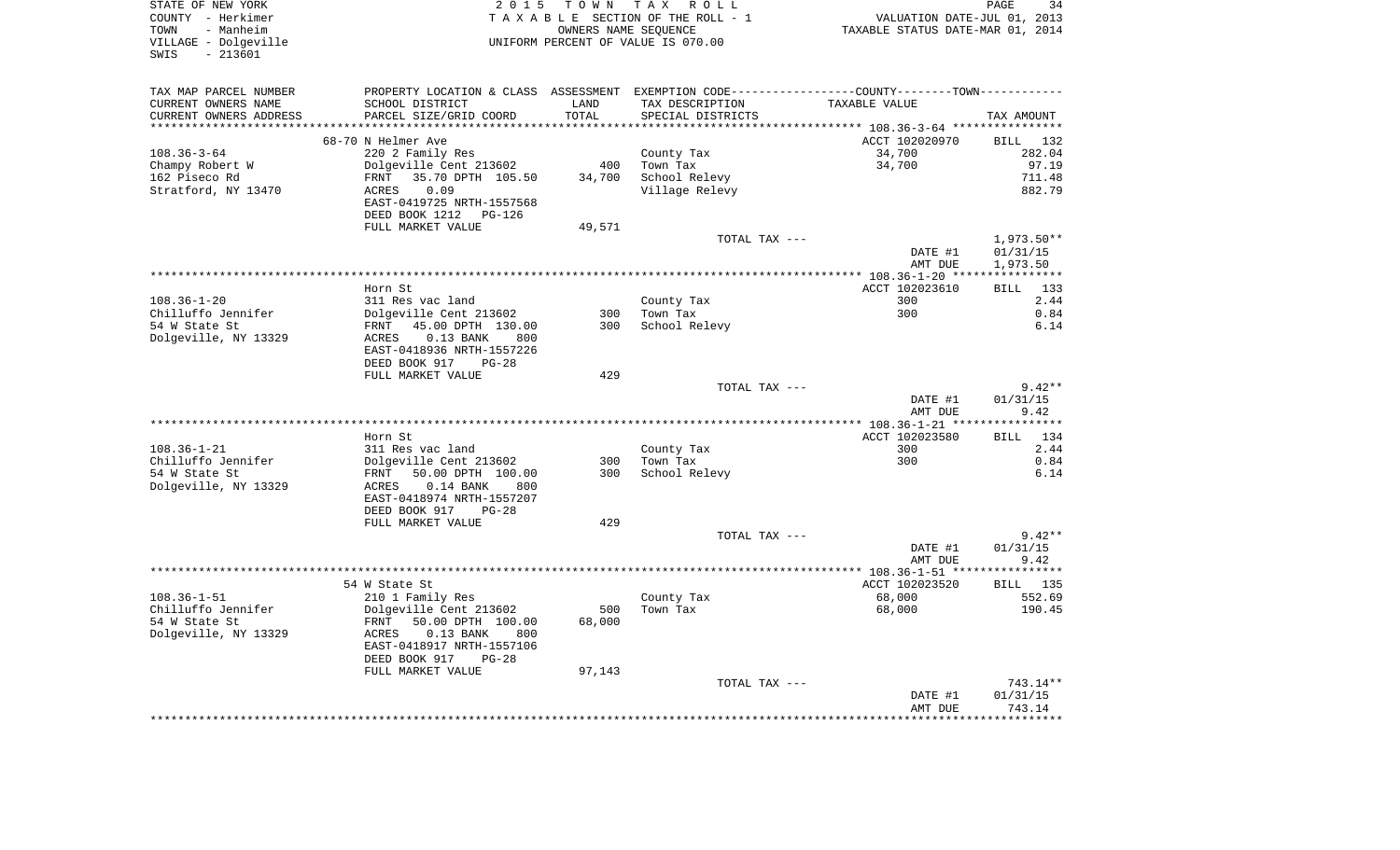| STATE OF NEW YORK<br>COUNTY - Herkimer<br>- Manheim<br>TOWN<br>VILLAGE - Dolgeville<br>$-213601$<br>SWIS | 2 0 1 5                                                                                        | T O W N<br>OWNERS NAME SEQUENCE | TAX ROLL<br>TAXABLE SECTION OF THE ROLL - 1<br>UNIFORM PERCENT OF VALUE IS 070.00 |                                          |                | PAGE<br>35<br>VALUATION DATE-JUL 01, 2013<br>TAXABLE STATUS DATE-MAR 01, 2014 |
|----------------------------------------------------------------------------------------------------------|------------------------------------------------------------------------------------------------|---------------------------------|-----------------------------------------------------------------------------------|------------------------------------------|----------------|-------------------------------------------------------------------------------|
| TAX MAP PARCEL NUMBER                                                                                    | PROPERTY LOCATION & CLASS ASSESSMENT EXEMPTION CODE----------------COUNTY-------TOWN---------- |                                 |                                                                                   |                                          |                |                                                                               |
| CURRENT OWNERS NAME                                                                                      | SCHOOL DISTRICT                                                                                | LAND                            | TAX DESCRIPTION                                                                   | TAXABLE VALUE                            |                |                                                                               |
| CURRENT OWNERS ADDRESS<br>**********************                                                         | PARCEL SIZE/GRID COORD                                                                         | TOTAL                           | SPECIAL DISTRICTS                                                                 |                                          |                | TAX AMOUNT                                                                    |
|                                                                                                          | W State St                                                                                     |                                 |                                                                                   |                                          | ACCT 102023550 | 136<br>BILL                                                                   |
| $108.36 - 1 - 52$                                                                                        | 311 Res vac land                                                                               |                                 | County Tax                                                                        |                                          | 200            | 1.63                                                                          |
| Chilluffo Jennifer                                                                                       | Dolgeville Cent 213602                                                                         | 200                             | Town Tax                                                                          |                                          | 200            | 0.56                                                                          |
| 54 W State St<br>Dolgeville, NY 13329                                                                    | FRNT<br>40.00 DPTH 100.00<br>$0.11$ BANK<br>ACRES<br>800<br>EAST-0418883 NRTH-1557133          | 200                             | School Relevy                                                                     |                                          |                | 4.11                                                                          |
|                                                                                                          | DEED BOOK 917<br>$PG-28$                                                                       |                                 |                                                                                   |                                          |                |                                                                               |
|                                                                                                          | FULL MARKET VALUE                                                                              | 286                             |                                                                                   |                                          |                |                                                                               |
|                                                                                                          |                                                                                                |                                 | TOTAL TAX ---                                                                     |                                          |                | $6.30**$                                                                      |
|                                                                                                          |                                                                                                |                                 |                                                                                   |                                          | DATE #1        | 01/31/15                                                                      |
|                                                                                                          |                                                                                                |                                 |                                                                                   |                                          | AMT DUE        | 6.30                                                                          |
|                                                                                                          | 7 Cline St                                                                                     |                                 |                                                                                   |                                          | ACCT 102002490 | 137<br>BILL                                                                   |
| $108.44 - 2 - 31$                                                                                        | 210 1 Family Res                                                                               |                                 | County Tax                                                                        | 43,000                                   |                | 349.50                                                                        |
| Chmielewski Walter                                                                                       | Dolgeville Cent 213602                                                                         | 1,000                           | Town Tax                                                                          | 43,000                                   |                | 120.43                                                                        |
| Chmielewski Tammy                                                                                        | W/garage                                                                                       | 43,000                          |                                                                                   |                                          |                |                                                                               |
| 7 Cline St                                                                                               | FRNT 100.00 DPTH 150.00                                                                        |                                 |                                                                                   |                                          |                |                                                                               |
| Dolgeville, NY 13329                                                                                     | 0.34<br>ACRES<br>EAST-0418375 NRTH-1554908                                                     |                                 |                                                                                   |                                          |                |                                                                               |
|                                                                                                          | DEED BOOK 725<br>PG-336                                                                        |                                 |                                                                                   |                                          |                |                                                                               |
|                                                                                                          | FULL MARKET VALUE                                                                              | 61,429                          |                                                                                   |                                          |                |                                                                               |
|                                                                                                          |                                                                                                |                                 | TOTAL TAX ---                                                                     |                                          |                | 469.93**                                                                      |
|                                                                                                          |                                                                                                |                                 |                                                                                   |                                          | DATE #1        | 01/31/15                                                                      |
|                                                                                                          |                                                                                                |                                 |                                                                                   | ********** 108.44-3-75 ***************** | AMT DUE        | 469.93                                                                        |
|                                                                                                          | 6 Slawson St                                                                                   |                                 |                                                                                   |                                          | ACCT 102002610 | <b>BILL</b><br>138                                                            |
| $108.44 - 3 - 75$                                                                                        | 483 Converted Re                                                                               |                                 | County Tax                                                                        | 62,000                                   |                | 503.92                                                                        |
| Christman David                                                                                          | Dolgeville Cent 213602                                                                         | 500                             | Town Tax                                                                          | 62,000                                   |                | 173.65                                                                        |
| Laurie, Sharon, Colleen, Demello W/garage                                                                |                                                                                                | 62,000                          |                                                                                   |                                          |                |                                                                               |
| 6 Slawson St                                                                                             | FRNT<br>50.00 DPTH<br>99.10                                                                    |                                 |                                                                                   |                                          |                |                                                                               |
| Dolgeville, NY 13329                                                                                     | ACRES<br>0.11<br>EAST-0418985 NRTH-1554783                                                     |                                 |                                                                                   |                                          |                |                                                                               |
|                                                                                                          | DEED BOOK 796<br>PG-408                                                                        |                                 |                                                                                   |                                          |                |                                                                               |
|                                                                                                          | FULL MARKET VALUE                                                                              | 88,571                          |                                                                                   |                                          |                |                                                                               |
|                                                                                                          |                                                                                                |                                 | TOTAL TAX ---                                                                     |                                          |                | 677.57**                                                                      |
|                                                                                                          |                                                                                                |                                 |                                                                                   |                                          | DATE #1        | 01/31/15                                                                      |
|                                                                                                          |                                                                                                |                                 |                                                                                   |                                          | AMT DUE        | 677.57<br>**************                                                      |
|                                                                                                          | Slawson St                                                                                     |                                 |                                                                                   |                                          |                | 139<br>BILL                                                                   |
| $108.44 - 3 - 74.2$                                                                                      | 311 Res vac land                                                                               |                                 | County Tax                                                                        |                                          | 5,000          | 40.64                                                                         |
| Christman David & Laurie                                                                                 | Dolgeville Cent 213602                                                                         | 5,000                           | Town Tax                                                                          |                                          | 5,000          | 14.00                                                                         |
| Baisley Sharon & Demello C                                                                               | FRNT<br>21.00 DPTH<br>96.00                                                                    | 5,000                           |                                                                                   |                                          |                |                                                                               |
| 6 Slawson St                                                                                             | EAST-0419009 NRTH-1554758                                                                      |                                 |                                                                                   |                                          |                |                                                                               |
| Dolgeville, NY 13329                                                                                     | DEED BOOK 907<br>$PG-259$                                                                      |                                 |                                                                                   |                                          |                |                                                                               |
|                                                                                                          | FULL MARKET VALUE                                                                              | 7,143                           | TOTAL TAX ---                                                                     |                                          |                | 54.64**                                                                       |
|                                                                                                          |                                                                                                |                                 |                                                                                   |                                          | DATE #1        | 01/31/15                                                                      |
|                                                                                                          |                                                                                                |                                 |                                                                                   |                                          | AMT DUE        | 54.64                                                                         |
|                                                                                                          |                                                                                                |                                 |                                                                                   |                                          |                |                                                                               |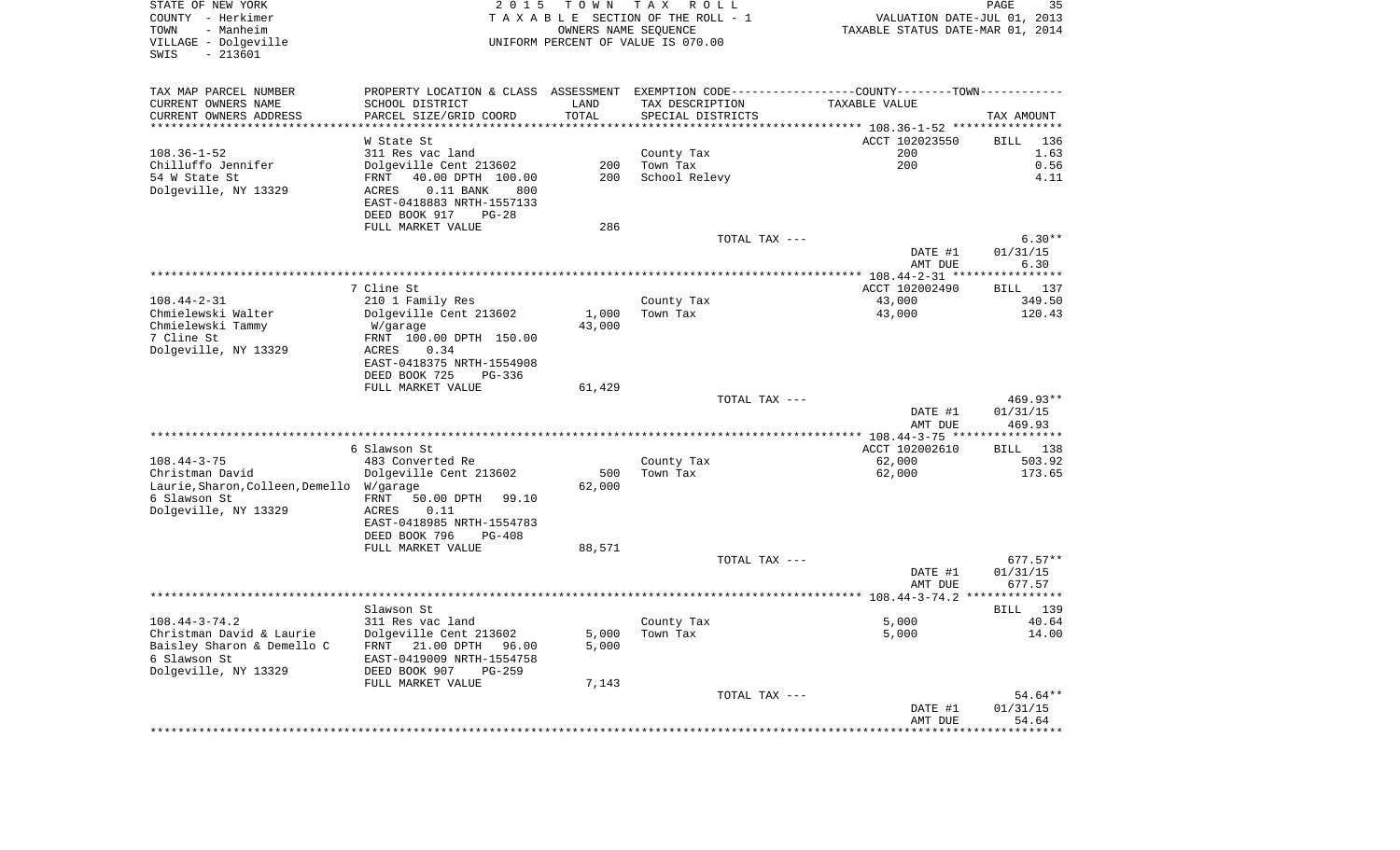| STATE OF NEW YORK<br>COUNTY - Herkimer<br>- Manheim<br>TOWN<br>VILLAGE - Dolgeville<br>$-213601$<br>SWIS | 2 0 1 5                                    | T O W N<br>OWNERS NAME SEQUENCE | T A X<br>R O L L<br>TAXABLE SECTION OF THE ROLL - 1<br>UNIFORM PERCENT OF VALUE IS 070.00     | VALUATION DATE-JUL 01, 2013<br>TAXABLE STATUS DATE-MAR 01, 2014 | PAGE<br>36             |
|----------------------------------------------------------------------------------------------------------|--------------------------------------------|---------------------------------|-----------------------------------------------------------------------------------------------|-----------------------------------------------------------------|------------------------|
| TAX MAP PARCEL NUMBER                                                                                    |                                            |                                 | PROPERTY LOCATION & CLASS ASSESSMENT EXEMPTION CODE---------------COUNTY-------TOWN---------- |                                                                 |                        |
| CURRENT OWNERS NAME<br>CURRENT OWNERS ADDRESS                                                            | SCHOOL DISTRICT<br>PARCEL SIZE/GRID COORD  | LAND<br>TOTAL                   | TAX DESCRIPTION<br>SPECIAL DISTRICTS                                                          | TAXABLE VALUE                                                   | TAX AMOUNT             |
| ********************                                                                                     | * * * * * * * * * * * * * * * * *          |                                 |                                                                                               |                                                                 |                        |
|                                                                                                          | 30 Lamberson St                            |                                 |                                                                                               | ACCT 102003090                                                  | <b>BILL</b><br>140     |
| $108.52 - 4 - 19$                                                                                        | 220 2 Family Res                           |                                 | VET WAR CT 41121                                                                              | 6,300<br>6,300                                                  |                        |
| Cicciarelli Jennie                                                                                       | Dolgeville Cent 213602                     | 500                             | County Tax                                                                                    | 40,700                                                          | 330.80                 |
| Cicciarelli Cynthia                                                                                      | W/garage                                   | 47,000                          | Town Tax                                                                                      | 40,700                                                          | 113.99                 |
| 30 Lamberson St                                                                                          | FRNT 150.00 DPTH<br>73.00                  |                                 |                                                                                               |                                                                 |                        |
| Dolgeville, NY 13329                                                                                     | ACRES<br>0.25<br>EAST-0419611 NRTH-1553638 |                                 |                                                                                               |                                                                 |                        |
|                                                                                                          | DEED BOOK 856<br><b>PG-330</b>             |                                 |                                                                                               |                                                                 |                        |
|                                                                                                          | FULL MARKET VALUE                          | 67,143                          |                                                                                               |                                                                 |                        |
|                                                                                                          |                                            |                                 | TOTAL TAX ---                                                                                 |                                                                 | 444.79**               |
|                                                                                                          |                                            |                                 |                                                                                               | DATE #1                                                         | 01/31/15               |
|                                                                                                          |                                            |                                 |                                                                                               | AMT DUE                                                         | 444.79                 |
|                                                                                                          |                                            |                                 |                                                                                               |                                                                 |                        |
| $108.36 - 1 - 53.1$                                                                                      | 56 W State St<br>210 1 Family Res          |                                 | County Tax                                                                                    | ACCT 102021810<br>45,000                                        | BILL<br>141<br>365.75  |
| Clark Daniel S                                                                                           | Dolgeville Cent 213602                     | 400                             | Town Tax                                                                                      | 45,000                                                          | 126.03                 |
| Clark Laurie A                                                                                           | FRNT<br>42.50 DPTH 160.00                  | 45,000                          |                                                                                               |                                                                 |                        |
| 56 W State St                                                                                            | ACRES<br>$0.13$ BANK<br>184                |                                 |                                                                                               |                                                                 |                        |
| Dolgeville, NY 13329                                                                                     | EAST-0418837 NRTH-1557152                  |                                 |                                                                                               |                                                                 |                        |
|                                                                                                          | DEED BOOK 913<br><b>PG-179</b>             |                                 |                                                                                               |                                                                 |                        |
|                                                                                                          | FULL MARKET VALUE                          | 64,286                          | TOTAL TAX ---                                                                                 |                                                                 | 491.78**               |
|                                                                                                          |                                            |                                 |                                                                                               | DATE #1                                                         | 01/31/15               |
|                                                                                                          |                                            |                                 |                                                                                               | AMT DUE                                                         | 491.78                 |
|                                                                                                          |                                            |                                 |                                                                                               | *********** 108.36-3-28 ****************                        |                        |
|                                                                                                          | 137 N Main St                              |                                 |                                                                                               | ACCT 102022590                                                  | 142<br>BILL            |
| $108.36 - 3 - 28$                                                                                        | 210 1 Family Res                           |                                 | County Tax                                                                                    | 29,200                                                          | 237.33                 |
| Clark Deborah A<br>137 N Main St                                                                         | Dolgeville Cent 213602                     | 400<br>29,200                   | Town Tax                                                                                      | 29,200                                                          | 81.78                  |
| Dolgeville, NY 13329                                                                                     | W/garage<br>FRNT<br>35.00 DPTH 173.00      |                                 |                                                                                               |                                                                 |                        |
|                                                                                                          | ACRES<br>$0.13$ BANK<br>135                |                                 |                                                                                               |                                                                 |                        |
|                                                                                                          | EAST-0419986 NRTH-1557100                  |                                 |                                                                                               |                                                                 |                        |
|                                                                                                          | DEED BOOK 1150<br>PG-372                   |                                 |                                                                                               |                                                                 |                        |
|                                                                                                          | FULL MARKET VALUE                          | 41,714                          |                                                                                               |                                                                 |                        |
|                                                                                                          |                                            |                                 | TOTAL TAX ---                                                                                 | DATE #1                                                         | $319.11**$<br>01/31/15 |
|                                                                                                          |                                            |                                 |                                                                                               | AMT DUE                                                         | 319.11                 |
|                                                                                                          |                                            |                                 |                                                                                               | ***************** 108.52-3-34 *********                         | * * * * * * *          |
|                                                                                                          | 12 Rundell St                              |                                 |                                                                                               | ACCT 102029310                                                  | 143<br>BILL            |
| $108.52 - 3 - 34$                                                                                        | 210 1 Family Res                           |                                 | VET WAR CT 41121                                                                              | $6,000$ $6,000$                                                 |                        |
| Clavette Donald L                                                                                        | Dolgeville Cent 213602                     | 500                             | County Tax                                                                                    | 34,000                                                          | 276.35                 |
| Clavette Constance J<br>12 Rundell St                                                                    | W/garage<br>FRNT<br>50.00 DPTH 135.10      | 40,000                          | Town Tax                                                                                      | 34,000                                                          | 95.22                  |
| Dolgeville, NY 13329                                                                                     | ACRES<br>0.15                              |                                 |                                                                                               |                                                                 |                        |
|                                                                                                          | EAST-0419332 NRTH-1553712                  |                                 |                                                                                               |                                                                 |                        |
|                                                                                                          | DEED BOOK 1300<br>PG-508                   |                                 |                                                                                               |                                                                 |                        |
|                                                                                                          | FULL MARKET VALUE                          | 57,143                          |                                                                                               |                                                                 |                        |
|                                                                                                          |                                            |                                 | TOTAL TAX ---                                                                                 |                                                                 | $371.57**$             |
|                                                                                                          |                                            |                                 |                                                                                               | DATE #1                                                         | 01/31/15               |
|                                                                                                          |                                            |                                 |                                                                                               | AMT DUE                                                         | 371.57                 |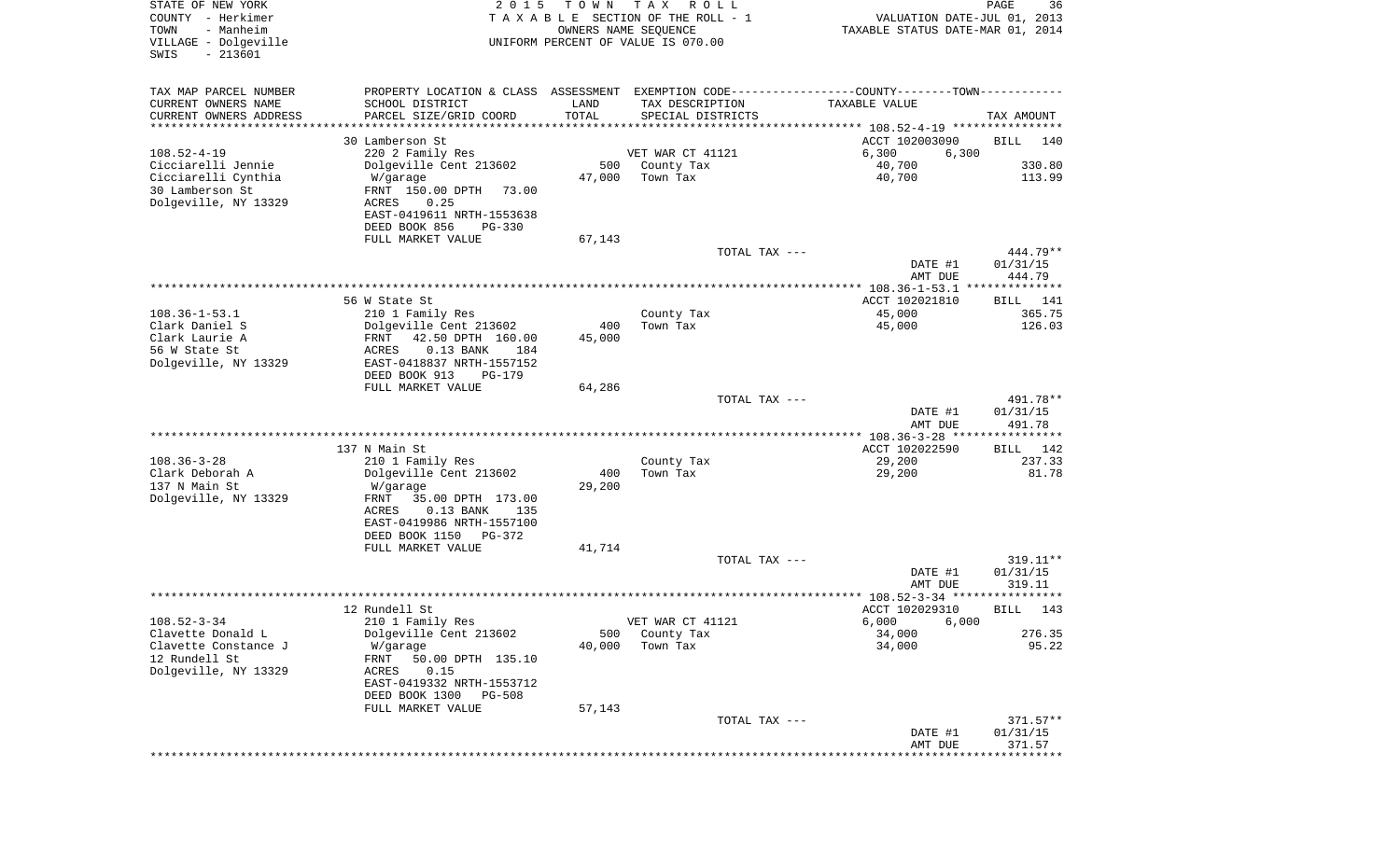| STATE OF NEW YORK<br>COUNTY - Herkimer<br>- Manheim<br>TOWN<br>VILLAGE - Dolgeville<br>$-213601$<br>SWIS | 2 0 1 5                                                                                        | T O W N<br>OWNERS NAME SEQUENCE | T A X<br>R O L L<br>TAXABLE SECTION OF THE ROLL - 1<br>UNIFORM PERCENT OF VALUE IS 070.00 | VALUATION DATE-JUL 01, 2013<br>TAXABLE STATUS DATE-MAR 01, 2014 | PAGE<br>37         |
|----------------------------------------------------------------------------------------------------------|------------------------------------------------------------------------------------------------|---------------------------------|-------------------------------------------------------------------------------------------|-----------------------------------------------------------------|--------------------|
| TAX MAP PARCEL NUMBER                                                                                    | PROPERTY LOCATION & CLASS ASSESSMENT EXEMPTION CODE----------------COUNTY-------TOWN---------- |                                 |                                                                                           |                                                                 |                    |
| CURRENT OWNERS NAME                                                                                      | SCHOOL DISTRICT                                                                                | LAND                            | TAX DESCRIPTION                                                                           | TAXABLE VALUE                                                   |                    |
| CURRENT OWNERS ADDRESS<br>*********************                                                          | PARCEL SIZE/GRID COORD<br>************************                                             | TOTAL<br>* * * * * * * * * * *  | SPECIAL DISTRICTS                                                                         |                                                                 | TAX AMOUNT         |
|                                                                                                          | 144 N Main St                                                                                  |                                 |                                                                                           | ACCT 102030150                                                  | BILL<br>144        |
| $108.36 - 4 - 13$                                                                                        | 210 1 Family Res                                                                               |                                 | County Tax                                                                                | 26,000                                                          | 211.32             |
| Clavette Paul D                                                                                          | Dolgeville Cent 213602                                                                         | 600                             | Town Tax                                                                                  | 26,000                                                          | 72.82              |
| Clavette Elaine                                                                                          | FRNT<br>60.00 DPTH 196.00                                                                      | 26,000                          |                                                                                           |                                                                 |                    |
| 144 North Main St                                                                                        | 0.26<br>ACRES                                                                                  |                                 |                                                                                           |                                                                 |                    |
| Dolgeville, NY 13329                                                                                     | EAST-0420233 NRTH-1557171                                                                      |                                 |                                                                                           |                                                                 |                    |
|                                                                                                          | DEED BOOK 704<br>PG-874                                                                        |                                 |                                                                                           |                                                                 |                    |
|                                                                                                          | FULL MARKET VALUE                                                                              | 37,143                          | TOTAL TAX ---                                                                             |                                                                 | 284.14**           |
|                                                                                                          |                                                                                                |                                 |                                                                                           | DATE #1<br>AMT DUE                                              | 01/31/15<br>284.14 |
|                                                                                                          |                                                                                                |                                 |                                                                                           |                                                                 |                    |
|                                                                                                          | 142 N Main St                                                                                  |                                 |                                                                                           | ACCT 102008430                                                  | 145<br>BILL        |
| $108.36 - 4 - 14$                                                                                        | 312 Vac w/imprv                                                                                |                                 | County Tax                                                                                | 4,000                                                           | 32.51              |
| Clavette Paul D                                                                                          | Dolgeville Cent 213602                                                                         | 1,000                           | Town Tax                                                                                  | 4,000                                                           | 11.20              |
| Clavette Elaine<br>144 N Main St                                                                         | Garage<br>35.00 DPTH 182.00<br>FRNT                                                            | 4,000                           |                                                                                           |                                                                 |                    |
| Dolgeville, NY 13329                                                                                     | ACRES<br>0.14                                                                                  |                                 |                                                                                           |                                                                 |                    |
|                                                                                                          | EAST-0420220 NRTH-1557125                                                                      |                                 |                                                                                           |                                                                 |                    |
|                                                                                                          | DEED BOOK 1093<br>PG-315                                                                       |                                 |                                                                                           |                                                                 |                    |
|                                                                                                          | FULL MARKET VALUE                                                                              | 5,714                           |                                                                                           |                                                                 |                    |
|                                                                                                          |                                                                                                |                                 | TOTAL TAX ---                                                                             |                                                                 | 43.71**            |
|                                                                                                          |                                                                                                |                                 |                                                                                           | DATE #1                                                         | 01/31/15           |
|                                                                                                          |                                                                                                |                                 |                                                                                           | AMT DUE<br>************** 108.44-3-16.1 ***************         | 43.71              |
|                                                                                                          | 10 N Helmer Ave                                                                                |                                 |                                                                                           | ACCT 102010740                                                  | 146<br>BILL        |
| $108.44 - 3 - 16.1$                                                                                      | 220 2 Family Res                                                                               |                                 | County Tax                                                                                | 40,000                                                          | 325.11             |
| Clifford Edward J Jr.                                                                                    | Dolgeville Cent 213602                                                                         | 1,400                           | Town Tax                                                                                  | 40,000                                                          | 112.03             |
| 10 N Helmer Ave                                                                                          | FRNT<br>60.00 DPTH<br>70.00                                                                    | 40,000                          |                                                                                           |                                                                 |                    |
| Dolgeville, NY 13329                                                                                     | ACRES<br>0.10                                                                                  |                                 |                                                                                           |                                                                 |                    |
|                                                                                                          | EAST-0419522 NRTH-1556064                                                                      |                                 |                                                                                           |                                                                 |                    |
|                                                                                                          | DEED BOOK 1236<br>PG-322<br>FULL MARKET VALUE                                                  | 57,143                          |                                                                                           |                                                                 |                    |
|                                                                                                          |                                                                                                |                                 | TOTAL TAX ---                                                                             |                                                                 | 437.14**           |
|                                                                                                          |                                                                                                |                                 |                                                                                           | DATE #1                                                         | 01/31/15           |
|                                                                                                          |                                                                                                |                                 |                                                                                           | AMT DUE                                                         | 437.14             |
|                                                                                                          |                                                                                                |                                 |                                                                                           |                                                                 |                    |
|                                                                                                          | 112 S Main St                                                                                  |                                 |                                                                                           | ACCT 102019530                                                  | 147<br>BILL        |
| $108.52 - 1 - 66$                                                                                        | 210 1 Family Res                                                                               |                                 | County Tax<br>700 Town Tax                                                                | 50,300                                                          | 408.83<br>140.88   |
| Clough Paul C<br>Clough Barbara                                                                          | Dolgeville Cent 213602<br>W/garage                                                             | 50,300                          |                                                                                           | 50,300                                                          |                    |
| 112 S Main St                                                                                            | FRNT<br>69.00 DPTH 300.00                                                                      |                                 |                                                                                           |                                                                 |                    |
| Dolgeville, NY 13329                                                                                     | ACRES<br>$0.50$ BANK<br>135                                                                    |                                 |                                                                                           |                                                                 |                    |
|                                                                                                          | EAST-0418278 NRTH-1553676                                                                      |                                 |                                                                                           |                                                                 |                    |
|                                                                                                          | DEED BOOK 871<br>PG-381                                                                        |                                 |                                                                                           |                                                                 |                    |
|                                                                                                          | FULL MARKET VALUE                                                                              | 71,857                          |                                                                                           |                                                                 |                    |
|                                                                                                          |                                                                                                |                                 | TOTAL TAX ---                                                                             |                                                                 | 549.71**           |
|                                                                                                          |                                                                                                |                                 |                                                                                           | DATE #1                                                         | 01/31/15<br>549.71 |
|                                                                                                          |                                                                                                |                                 |                                                                                           | AMT DUE                                                         |                    |
|                                                                                                          |                                                                                                |                                 |                                                                                           |                                                                 |                    |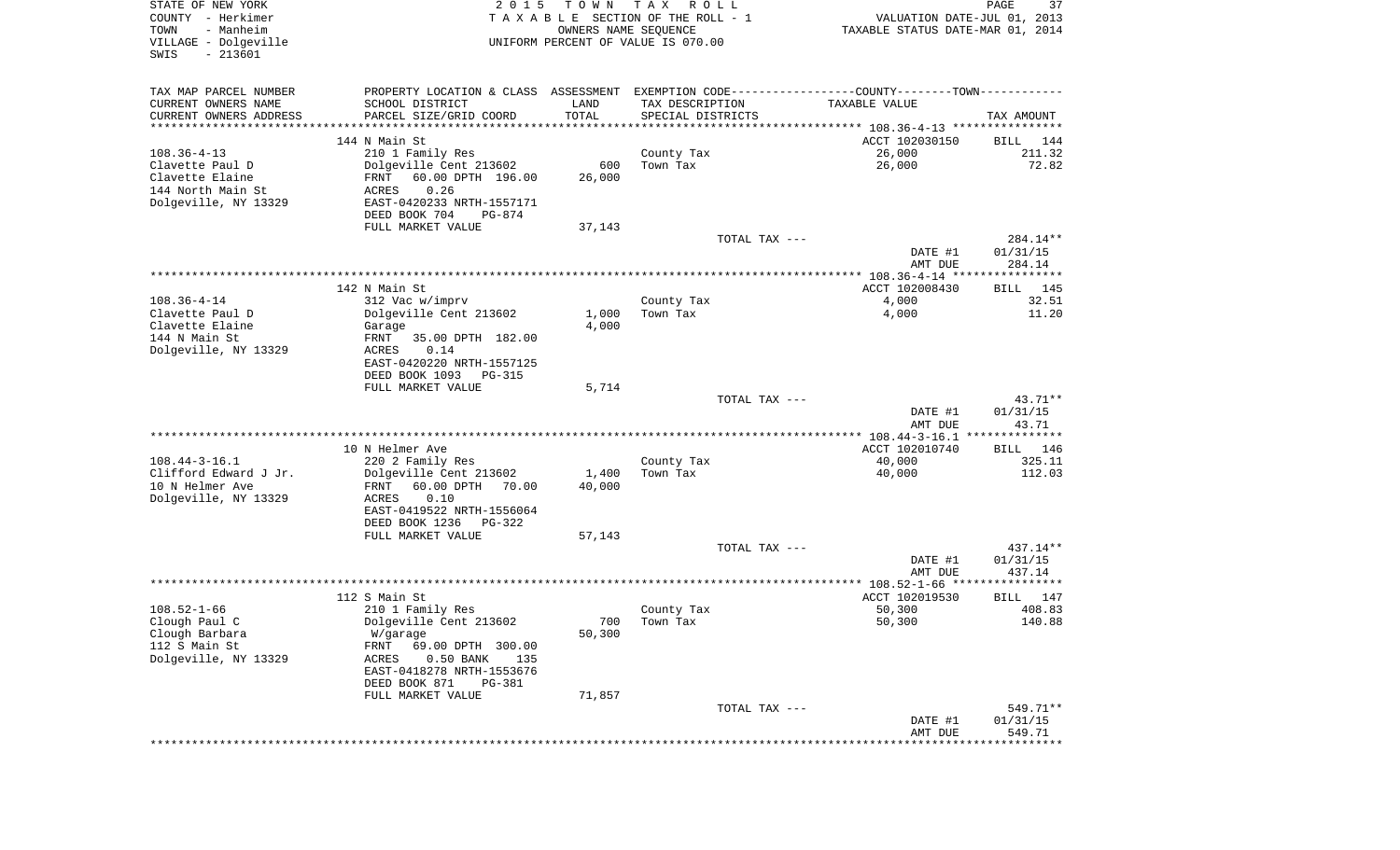| STATE OF NEW YORK<br>COUNTY - Herkimer<br>- Manheim<br>TOWN<br>VILLAGE - Dolgeville<br>$-213601$<br>SWIS | 2 0 1 5                                                                                       | T O W N<br>OWNERS NAME SEQUENCE | T A X<br>R O L L<br>TAXABLE SECTION OF THE ROLL - 1<br>UNIFORM PERCENT OF VALUE IS 070.00 | VALUATION DATE-JUL 01, 2013<br>TAXABLE STATUS DATE-MAR 01, 2014 | PAGE<br>38               |
|----------------------------------------------------------------------------------------------------------|-----------------------------------------------------------------------------------------------|---------------------------------|-------------------------------------------------------------------------------------------|-----------------------------------------------------------------|--------------------------|
| TAX MAP PARCEL NUMBER                                                                                    | PROPERTY LOCATION & CLASS ASSESSMENT EXEMPTION CODE---------------COUNTY-------TOWN---------- |                                 |                                                                                           |                                                                 |                          |
| CURRENT OWNERS NAME                                                                                      | SCHOOL DISTRICT                                                                               | LAND                            | TAX DESCRIPTION                                                                           | TAXABLE VALUE                                                   |                          |
| CURRENT OWNERS ADDRESS                                                                                   | PARCEL SIZE/GRID COORD                                                                        | TOTAL                           | SPECIAL DISTRICTS                                                                         |                                                                 | TAX AMOUNT               |
| *********************                                                                                    | *********************                                                                         | * * * * * * * * * * *           |                                                                                           |                                                                 |                          |
|                                                                                                          | 15 Howard St                                                                                  |                                 |                                                                                           | ACCT 102029640                                                  | BILL<br>148              |
| $108.52 - 3 - 17$<br>Combs Charles A                                                                     | 210 1 Family Res<br>Dolgeville Cent 213602                                                    | 700                             | County Tax<br>Town Tax                                                                    | 43,800<br>43,800                                                | 356.00<br>122.67         |
| Combs Diane P                                                                                            | W/garage                                                                                      | 43,800                          |                                                                                           |                                                                 |                          |
| 15 Howard St                                                                                             | FRNT<br>66.00 DPTH 111.00                                                                     |                                 |                                                                                           |                                                                 |                          |
| Dolgeville, NY 13329                                                                                     | 0.16<br>ACRES                                                                                 |                                 |                                                                                           |                                                                 |                          |
|                                                                                                          | EAST-0419089 NRTH-1553663                                                                     |                                 |                                                                                           |                                                                 |                          |
|                                                                                                          | DEED BOOK 709<br>PG-1002                                                                      |                                 |                                                                                           |                                                                 |                          |
|                                                                                                          | FULL MARKET VALUE                                                                             | 62,571                          |                                                                                           |                                                                 |                          |
|                                                                                                          |                                                                                               |                                 | TOTAL TAX ---                                                                             |                                                                 | 478.67**                 |
|                                                                                                          |                                                                                               |                                 |                                                                                           | DATE #1<br>AMT DUE                                              | 01/31/15<br>478.67       |
|                                                                                                          | 221 W State St Ext                                                                            |                                 |                                                                                           | ACCT 102000960                                                  | BILL 149                 |
| $108.35 - 1 - 2$                                                                                         | 210 1 Family Res                                                                              |                                 | County Tax                                                                                | 52,000                                                          | 422.65                   |
| Comstock Colin D                                                                                         | Dolgeville Cent 213602                                                                        | 2,000                           | Town Tax                                                                                  | 52,000                                                          | 145.64                   |
| 221 W State St                                                                                           | W/garage                                                                                      | 52,000                          |                                                                                           |                                                                 |                          |
| Dolgeville, NY 13329                                                                                     | 1.00 BANK<br>ACRES<br>055<br>EAST-0416497 NRTH-1558771                                        |                                 |                                                                                           |                                                                 |                          |
|                                                                                                          | DEED BOOK 888<br><b>PG-688</b>                                                                |                                 |                                                                                           |                                                                 |                          |
|                                                                                                          | FULL MARKET VALUE                                                                             | 74,286                          | TOTAL TAX ---                                                                             |                                                                 | 568.29**                 |
|                                                                                                          |                                                                                               |                                 |                                                                                           | DATE #1<br>AMT DUE                                              | 01/31/15<br>568.29       |
|                                                                                                          |                                                                                               |                                 |                                                                                           |                                                                 |                          |
|                                                                                                          | 15 Millers Grove Rd                                                                           |                                 |                                                                                           |                                                                 | BILL<br>150              |
| $108.27 - 1 - 14$                                                                                        | 240 Rural res                                                                                 |                                 | VET COM CT 41131                                                                          | 10,500<br>10,500                                                |                          |
| Comstock Daniel M<br>Comstock Gale A                                                                     | Dolgeville Cent 213602                                                                        | 12,000                          | County Tax                                                                                | 99,500                                                          | 808.72                   |
| 15 Millers Grove Rd                                                                                      | FRNT 1172.00 DPTH<br>ACRES 11.00                                                              | 110,000                         | Town Tax                                                                                  | 99,500                                                          | 278.67                   |
| Dolgeville, NY 13329                                                                                     | EAST-0416486 NRTH-1559638                                                                     |                                 |                                                                                           |                                                                 |                          |
|                                                                                                          | DEED BOOK 1170<br>PG-376                                                                      |                                 |                                                                                           |                                                                 |                          |
|                                                                                                          | FULL MARKET VALUE                                                                             | 157,143                         |                                                                                           |                                                                 |                          |
|                                                                                                          |                                                                                               |                                 | TOTAL TAX ---                                                                             |                                                                 | 1,087.39**               |
|                                                                                                          |                                                                                               |                                 |                                                                                           | DATE #1                                                         | 01/31/15                 |
|                                                                                                          |                                                                                               |                                 |                                                                                           | AMT DUE                                                         | 1,087.39<br>************ |
|                                                                                                          | 87 N Helmer Ave                                                                               |                                 |                                                                                           | ACCT 102003360                                                  | 151<br>BILL              |
| $108.36 - 2 - 4$                                                                                         | 432 Gas station                                                                               |                                 | County Tax                                                                                | 105,000                                                         | 853.42                   |
| Comstock Daniel M                                                                                        | Dolgeville Cent 213602                                                                        |                                 | $2,500$ Town Tax                                                                          | 105,000                                                         | 294.08                   |
| Comstock Gale                                                                                            | 58.00 DPTH 212.30<br>FRNT                                                                     | 105,000                         |                                                                                           |                                                                 |                          |
| 15 Millers Grove Rd                                                                                      | 0.28<br>ACRES                                                                                 |                                 |                                                                                           |                                                                 |                          |
| Dolgeville, NY 13329                                                                                     | EAST-0419504 NRTH-1558460                                                                     |                                 |                                                                                           |                                                                 |                          |
|                                                                                                          | DEED BOOK 744<br>$PG-34$                                                                      |                                 |                                                                                           |                                                                 |                          |
|                                                                                                          | FULL MARKET VALUE                                                                             | 150,000                         | TOTAL TAX ---                                                                             |                                                                 | 1,147.50**               |
|                                                                                                          |                                                                                               |                                 |                                                                                           | DATE #1                                                         | 01/31/15                 |
|                                                                                                          |                                                                                               |                                 |                                                                                           | AMT DUE                                                         | 1,147.50                 |
|                                                                                                          |                                                                                               |                                 |                                                                                           |                                                                 |                          |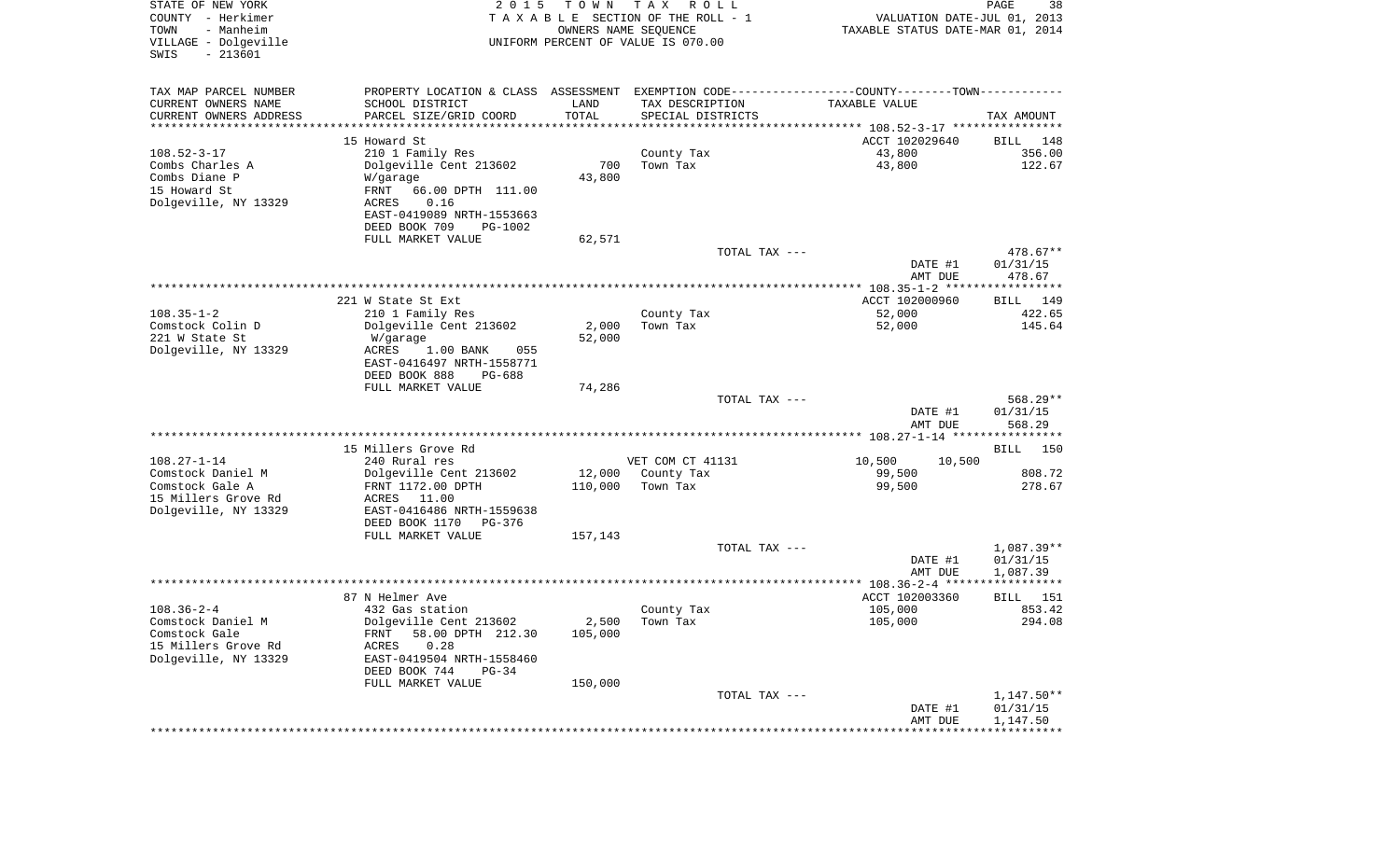| STATE OF NEW YORK<br>COUNTY - Herkimer<br>TOWN<br>- Manheim<br>VILLAGE - Dolgeville | 2 0 1 5                                                                                       | T O W N<br>OWNERS NAME SEOUENCE | T A X<br>R O L L<br>TAXABLE SECTION OF THE ROLL - 1<br>UNIFORM PERCENT OF VALUE IS 070.00 | VALUATION DATE-JUL 01, 2013<br>TAXABLE STATUS DATE-MAR 01, 2014 | 39<br>PAGE         |
|-------------------------------------------------------------------------------------|-----------------------------------------------------------------------------------------------|---------------------------------|-------------------------------------------------------------------------------------------|-----------------------------------------------------------------|--------------------|
| SWIS<br>$-213601$                                                                   |                                                                                               |                                 |                                                                                           |                                                                 |                    |
| TAX MAP PARCEL NUMBER                                                               | PROPERTY LOCATION & CLASS ASSESSMENT EXEMPTION CODE---------------COUNTY-------TOWN---------- |                                 |                                                                                           |                                                                 |                    |
| CURRENT OWNERS NAME                                                                 | SCHOOL DISTRICT                                                                               | LAND                            | TAX DESCRIPTION                                                                           | TAXABLE VALUE                                                   |                    |
| CURRENT OWNERS ADDRESS<br>***********************                                   | PARCEL SIZE/GRID COORD                                                                        | TOTAL                           | SPECIAL DISTRICTS                                                                         |                                                                 | TAX AMOUNT         |
|                                                                                     | 83 N Helmer Ave                                                                               |                                 |                                                                                           | ACCT 102003510                                                  | BILL 152           |
| $108.36 - 2 - 5$                                                                    | 230 3 Family Res                                                                              |                                 | County Tax                                                                                | 54,000                                                          | 438.90             |
| Comstock Daniel M                                                                   | Dolgeville Cent 213602                                                                        | 800                             | Town Tax                                                                                  | 54,000                                                          | 151.24             |
| Comstock Gale                                                                       | 75.00 DPTH 212.30<br>FRNT                                                                     | 54,000                          |                                                                                           |                                                                 |                    |
| 15 Millers Grove Rd<br>Dolgeville, NY 13329                                         | 0.32<br>ACRES<br>EAST-0419469 NRTH-1558394                                                    |                                 |                                                                                           |                                                                 |                    |
|                                                                                     | DEED BOOK 744<br>$PG-32$                                                                      |                                 |                                                                                           |                                                                 |                    |
|                                                                                     | FULL MARKET VALUE                                                                             | 77,143                          |                                                                                           |                                                                 |                    |
|                                                                                     |                                                                                               |                                 | TOTAL TAX ---                                                                             |                                                                 | 590.14**           |
|                                                                                     |                                                                                               |                                 |                                                                                           | DATE #1                                                         | 01/31/15           |
|                                                                                     |                                                                                               |                                 |                                                                                           | AMT DUE                                                         | 590.14             |
|                                                                                     | 98 N Helmer Ave                                                                               |                                 |                                                                                           | ACCT 102003570                                                  | BILL 153           |
| $108.36 - 3 - 79$                                                                   | 483 Converted Re                                                                              |                                 | County Tax                                                                                | 40,000                                                          | 325.11             |
| Comstock Daniel M                                                                   | Dolgeville Cent 213602                                                                        | 1,500                           | Town Tax                                                                                  | 40,000                                                          | 112.03             |
| Comstock Gale A                                                                     | FRNT 150.00 DPTH 100.00                                                                       | 40,000                          |                                                                                           |                                                                 |                    |
| 15 Millers Grove Rd<br>Dolgeville, NY 13329                                         | ACRES<br>0.34<br>EAST-0419684 NRTH-1558392                                                    |                                 |                                                                                           |                                                                 |                    |
|                                                                                     | DEED BOOK 1113<br>PG-581                                                                      |                                 |                                                                                           |                                                                 |                    |
|                                                                                     | FULL MARKET VALUE                                                                             | 57,143                          |                                                                                           |                                                                 |                    |
|                                                                                     |                                                                                               |                                 | TOTAL TAX ---                                                                             |                                                                 | $437.14**$         |
|                                                                                     |                                                                                               |                                 |                                                                                           | DATE #1                                                         | 01/31/15           |
|                                                                                     |                                                                                               |                                 |                                                                                           | AMT DUE                                                         | 437.14             |
|                                                                                     | 91 Spencer St Ext                                                                             |                                 |                                                                                           | ACCT 102003660                                                  | <b>BILL</b> 154    |
| $108.51 - 1 - 2$                                                                    | 210 1 Family Res                                                                              |                                 | VET WAR CT 41121                                                                          | 6,300<br>6,300                                                  |                    |
| Contino Domiano V                                                                   | Dolgeville Cent 213602                                                                        | 2,100                           | County Tax                                                                                | 81,700                                                          | 664.04             |
| Contino Lois                                                                        | W/garage                                                                                      | 88,000                          | Town Tax                                                                                  | 81,700                                                          | 228.82             |
| 91 Spencer St<br>Dolgeville, NY 13329                                               | FRNT 205.50 DPTH 150.00<br>ACRES<br>0.71                                                      |                                 |                                                                                           |                                                                 |                    |
|                                                                                     | EAST-0416546 NRTH-1554275                                                                     |                                 |                                                                                           |                                                                 |                    |
|                                                                                     | DEED BOOK 1272<br>PG-238                                                                      |                                 |                                                                                           |                                                                 |                    |
|                                                                                     | FULL MARKET VALUE                                                                             | 125,714                         |                                                                                           |                                                                 |                    |
|                                                                                     |                                                                                               |                                 | TOTAL TAX ---                                                                             |                                                                 | 892.86**           |
|                                                                                     |                                                                                               |                                 |                                                                                           | DATE #1<br>AMT DUE                                              | 01/31/15<br>892.86 |
|                                                                                     |                                                                                               |                                 |                                                                                           |                                                                 |                    |
|                                                                                     | 103 S Main St                                                                                 |                                 |                                                                                           | ACCT 102030030                                                  | BILL 155           |
| $108.52 - 2 - 22.1$                                                                 | 312 Vac w/imprv                                                                               |                                 | County Tax                                                                                | 7,500                                                           | 60.96              |
| Cookinham Scott T                                                                   | Dolgeville Cent 213602                                                                        | 6,000                           | Town Tax                                                                                  | 7,500                                                           | 21.01              |
| 555 Beecher Rd<br>Poland, NY 13431                                                  | 103 S Main St.<br>0.22<br>ACRES                                                               | 7,500                           | School Relevy                                                                             |                                                                 | 153.77             |
|                                                                                     | EAST-0418609 NRTH-1553414                                                                     |                                 |                                                                                           |                                                                 |                    |
|                                                                                     | DEED BOOK 1504<br>PG-707                                                                      |                                 |                                                                                           |                                                                 |                    |
|                                                                                     | FULL MARKET VALUE                                                                             | 10,714                          |                                                                                           |                                                                 |                    |
|                                                                                     |                                                                                               |                                 | TOTAL TAX ---                                                                             |                                                                 | 235.74**           |
|                                                                                     |                                                                                               |                                 |                                                                                           | DATE #1<br>AMT DUE                                              | 01/31/15<br>235.74 |
|                                                                                     |                                                                                               |                                 |                                                                                           | ************                                                    | ************       |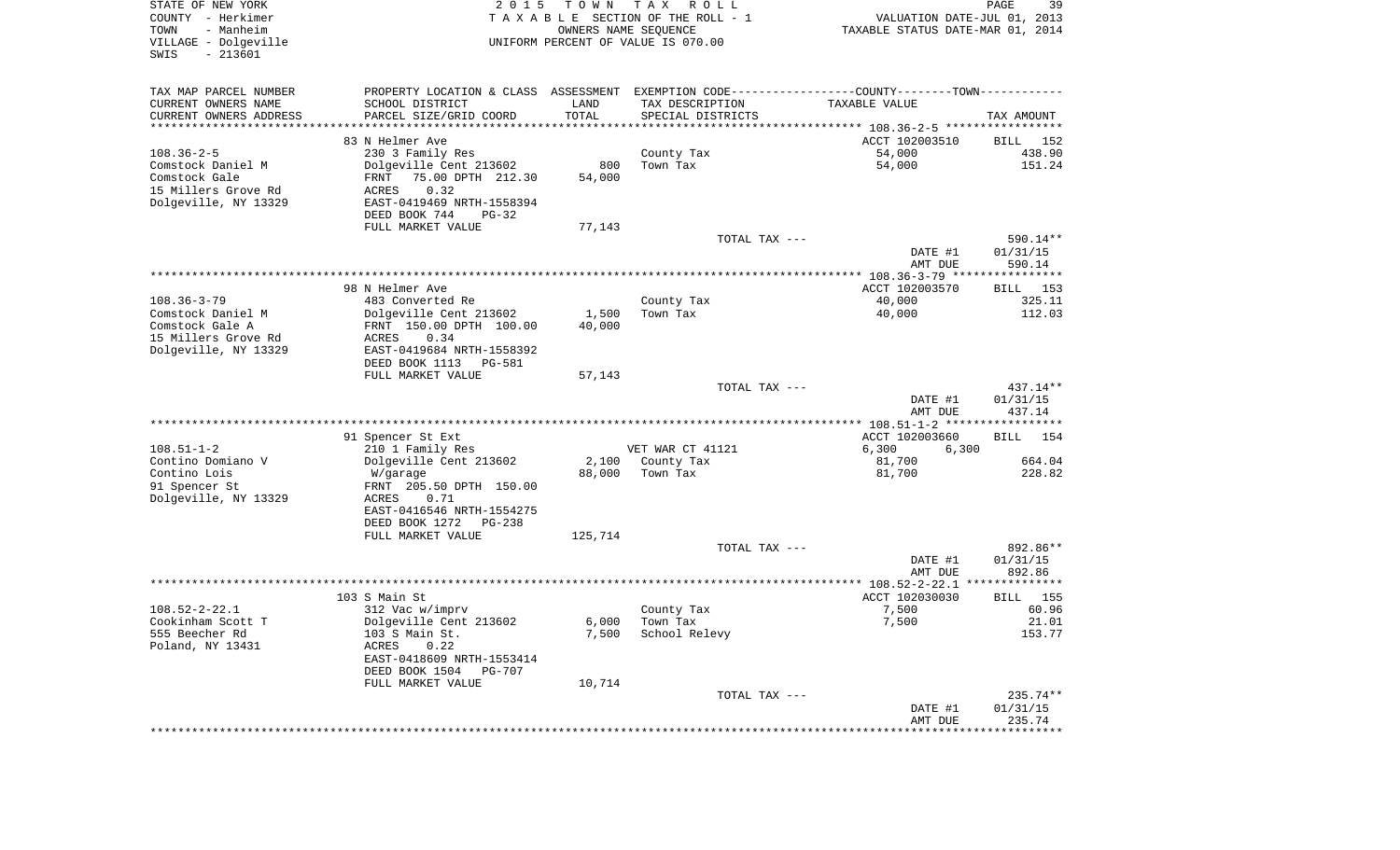| STATE OF NEW YORK<br>COUNTY - Herkimer<br>- Manheim<br>TOWN<br>VILLAGE - Dolgeville<br>$-213601$<br>SWIS | 2 0 1 5                                                                                       | T O W N | T A X<br>R O L L<br>TAXABLE SECTION OF THE ROLL - 1<br>OWNERS NAME SEQUENCE<br>UNIFORM PERCENT OF VALUE IS 070.00 | VALUATION DATE-JUL 01, 2013<br>TAXABLE STATUS DATE-MAR 01, 2014 | PAGE<br>40           |
|----------------------------------------------------------------------------------------------------------|-----------------------------------------------------------------------------------------------|---------|-------------------------------------------------------------------------------------------------------------------|-----------------------------------------------------------------|----------------------|
| TAX MAP PARCEL NUMBER                                                                                    | PROPERTY LOCATION & CLASS ASSESSMENT EXEMPTION CODE---------------COUNTY-------TOWN---------- |         |                                                                                                                   |                                                                 |                      |
| CURRENT OWNERS NAME                                                                                      | SCHOOL DISTRICT                                                                               | LAND    | TAX DESCRIPTION                                                                                                   | TAXABLE VALUE                                                   |                      |
| CURRENT OWNERS ADDRESS<br>***********************                                                        | PARCEL SIZE/GRID COORD                                                                        | TOTAL   | SPECIAL DISTRICTS                                                                                                 |                                                                 | TAX AMOUNT           |
|                                                                                                          | 171 N Main St                                                                                 |         |                                                                                                                   | ACCT 102005460                                                  | 156<br>BILL          |
| $108.36 - 3 - 11$                                                                                        | 210 1 Family Res                                                                              |         | County Tax                                                                                                        | 29,000                                                          | 235.71               |
| Cool Community Consulting                                                                                | Dolgeville Cent 213602                                                                        | 500     | Town Tax                                                                                                          | 29,000                                                          | 81.22                |
| Cool Michele                                                                                             | FRNT<br>52.00 DPTH 142.00                                                                     | 29,000  |                                                                                                                   |                                                                 |                      |
| 192 Stahl Rd                                                                                             | ACRES<br>0.16                                                                                 |         |                                                                                                                   |                                                                 |                      |
| Dolgeville, NY 13329                                                                                     | EAST-0420165 NRTH-1557931                                                                     |         |                                                                                                                   |                                                                 |                      |
|                                                                                                          | DEED BOOK 1495<br>PG-363<br>FULL MARKET VALUE                                                 | 41,429  |                                                                                                                   |                                                                 |                      |
|                                                                                                          |                                                                                               |         | TOTAL TAX ---                                                                                                     |                                                                 | $316.93**$           |
|                                                                                                          |                                                                                               |         |                                                                                                                   | DATE #1                                                         | 01/31/15<br>316.93   |
|                                                                                                          |                                                                                               |         |                                                                                                                   | AMT DUE                                                         |                      |
|                                                                                                          | $80-84$ N Main St.                                                                            |         |                                                                                                                   | ACCT 102004440                                                  | 157<br>BILL          |
| $108.44 - 4 - 4.2$                                                                                       | 330 Vacant comm                                                                               |         | County Tax                                                                                                        | 200                                                             | 1.63                 |
| Cool Sheyrl                                                                                              | Dolgeville Cent 213602                                                                        | 200     | Town Tax                                                                                                          | 200                                                             | 0.56                 |
| Stewart Florine                                                                                          | Rec Facility                                                                                  | 200     | School Relevy                                                                                                     |                                                                 | 4.11                 |
| 657 Nash Rd<br>Dolgeville, NY 13329                                                                      | 85.00 DPTH<br>FRNT<br>48.00<br>ACRES<br>0.10                                                  |         | Village Relevy                                                                                                    |                                                                 | 7.38                 |
|                                                                                                          | EAST-0420029 NRTH-1556221<br>DEED BOOK 1375                                                   |         |                                                                                                                   |                                                                 |                      |
|                                                                                                          | PG-70<br>FULL MARKET VALUE                                                                    | 286     |                                                                                                                   |                                                                 |                      |
|                                                                                                          |                                                                                               |         | TOTAL TAX ---                                                                                                     |                                                                 | $13.68**$            |
|                                                                                                          |                                                                                               |         |                                                                                                                   | DATE #1<br>AMT DUE                                              | 01/31/15<br>13.68    |
|                                                                                                          |                                                                                               |         |                                                                                                                   | ************** 108.36-1-35 *****************                    |                      |
|                                                                                                          | 33 N Helmer Ave                                                                               |         |                                                                                                                   | ACCT 102004800                                                  | <b>BILL</b><br>158   |
| $108.36 - 1 - 35$                                                                                        | 210 1 Family Res                                                                              |         | VET WAR CT 41121                                                                                                  | 6,300<br>6,300                                                  |                      |
| Costa Joseph                                                                                             | Dolgeville Cent 213602                                                                        |         | 500 AGED-ALL<br>41800                                                                                             | 21,150<br>21,150                                                |                      |
| Costa Dorothy<br>33 N Helmer Ave                                                                         | W/garage<br>FRNT                                                                              | 48,600  | County Tax<br>Town Tax                                                                                            | 21,150                                                          | 171.90<br>59.24      |
| Dolgeville, NY 13329                                                                                     | 50.00 DPTH 121.00<br>ACRES<br>0.13                                                            |         | School Relevy                                                                                                     | 21,150                                                          | 3.04                 |
|                                                                                                          | EAST-0419587 NRTH-1556827                                                                     |         | Village Relevy                                                                                                    |                                                                 | 955.60               |
|                                                                                                          | DEED BOOK 729<br>$PG-41$                                                                      |         |                                                                                                                   |                                                                 |                      |
|                                                                                                          | FULL MARKET VALUE                                                                             | 69,429  |                                                                                                                   |                                                                 |                      |
|                                                                                                          |                                                                                               |         | TOTAL TAX ---                                                                                                     |                                                                 | 1,189.78**           |
|                                                                                                          |                                                                                               |         |                                                                                                                   | DATE #1<br>AMT DUE                                              | 01/31/15<br>1,189.78 |
|                                                                                                          |                                                                                               |         |                                                                                                                   |                                                                 |                      |
|                                                                                                          | 14 Beaver St                                                                                  |         |                                                                                                                   | ACCT 102018900                                                  | 159<br>BILL          |
| $108.44 - 2 - 12$                                                                                        | 210 1 Family Res                                                                              |         | VET WAR CT 41121                                                                                                  | 6,300 6,300                                                     |                      |
| Costanzo Anthony                                                                                         | Dolgeville Cent 213602                                                                        | 800     | County Tax                                                                                                        | 60,500                                                          | 491.73               |
| Costanzo Susan                                                                                           | W/carport                                                                                     | 66,800  | Town Tax                                                                                                          | 60,500                                                          | 169.44               |
| 14 Beaver St<br>Dolgeville, NY 13329                                                                     | FRNT<br>67.50 DPTH<br>99.80<br>0.15<br>ACRES                                                  |         |                                                                                                                   |                                                                 |                      |
|                                                                                                          | EAST-0418070 NRTH-1554944                                                                     |         |                                                                                                                   |                                                                 |                      |
|                                                                                                          | DEED BOOK 00618 PG-00353                                                                      |         |                                                                                                                   |                                                                 |                      |
|                                                                                                          | FULL MARKET VALUE                                                                             | 95,429  |                                                                                                                   |                                                                 |                      |
|                                                                                                          |                                                                                               |         | TOTAL TAX ---                                                                                                     |                                                                 | 661.17**             |
|                                                                                                          |                                                                                               |         |                                                                                                                   | DATE #1<br>AMT DUE                                              | 01/31/15<br>661.17   |
|                                                                                                          |                                                                                               |         |                                                                                                                   |                                                                 |                      |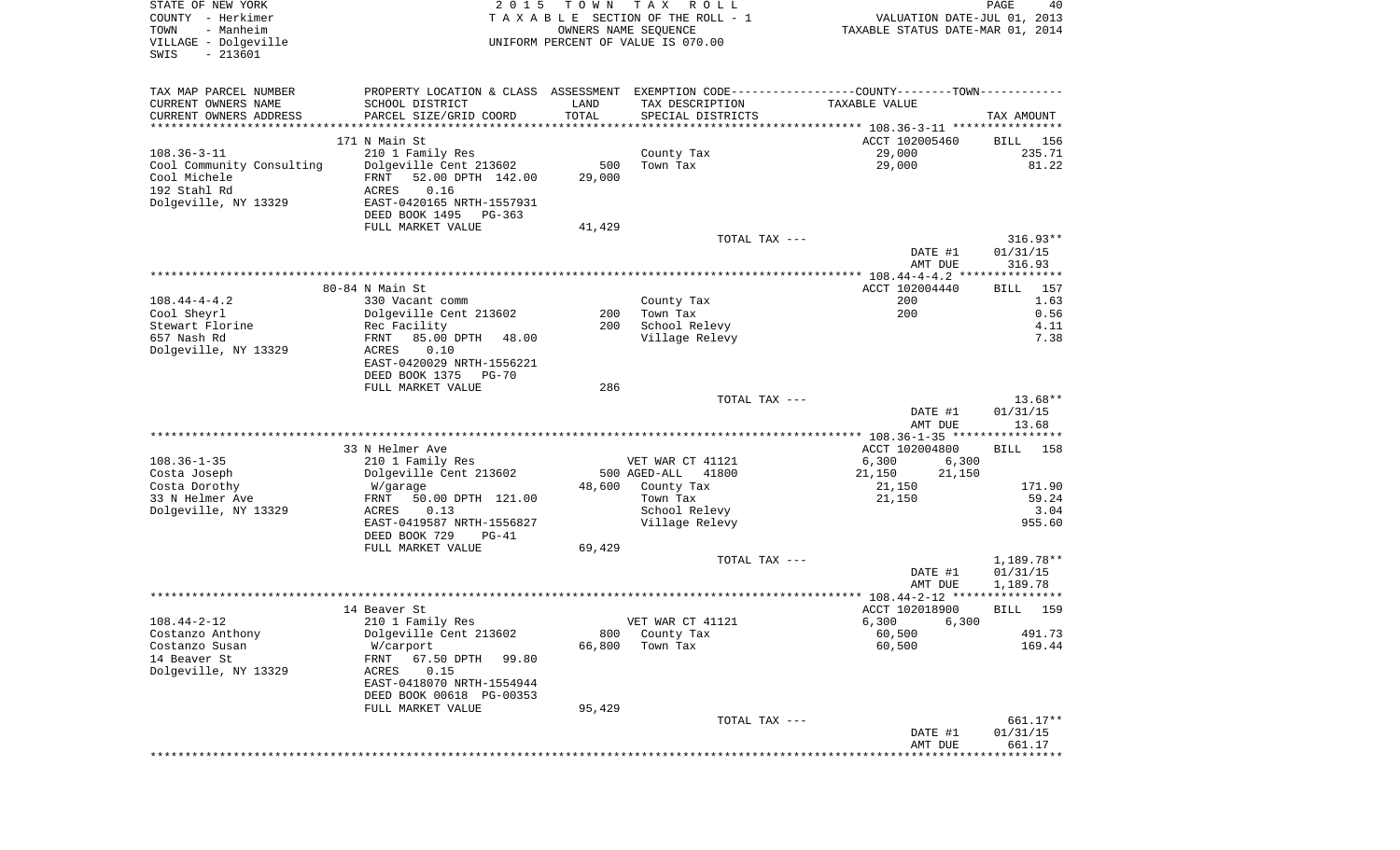| STATE OF NEW YORK<br>COUNTY - Herkimer<br>- Manheim<br>TOWN<br>VILLAGE - Dolgeville<br>$-213601$<br>SWIS | 2 0 1 5                                        | T O W N<br>OWNERS NAME SEQUENCE | T A X<br>R O L L<br>T A X A B L E SECTION OF THE ROLL - 1<br>UNIFORM PERCENT OF VALUE IS 070.00 | VALUATION DATE-JUL 01, 2013<br>TAXABLE STATUS DATE-MAR 01, 2014 | PAGE<br>41           |
|----------------------------------------------------------------------------------------------------------|------------------------------------------------|---------------------------------|-------------------------------------------------------------------------------------------------|-----------------------------------------------------------------|----------------------|
| TAX MAP PARCEL NUMBER                                                                                    |                                                |                                 | PROPERTY LOCATION & CLASS ASSESSMENT EXEMPTION CODE---------------COUNTY-------TOWN----------   |                                                                 |                      |
| CURRENT OWNERS NAME                                                                                      | SCHOOL DISTRICT                                | LAND                            | TAX DESCRIPTION                                                                                 | TAXABLE VALUE                                                   |                      |
| CURRENT OWNERS ADDRESS<br>**********************                                                         | PARCEL SIZE/GRID COORD<br>******************** | TOTAL<br>***********            | SPECIAL DISTRICTS                                                                               |                                                                 | TAX AMOUNT           |
|                                                                                                          | 32 Beaver St                                   |                                 |                                                                                                 | ACCT 102023190                                                  | BILL 160             |
| $108.43 - 1 - 6$                                                                                         | 210 1 Family Res                               |                                 | County Tax                                                                                      | 44,000                                                          | 357.62               |
| Costello Jordan T                                                                                        | Dolgeville Cent 213602                         | 1,000                           | Town Tax                                                                                        | 44,000                                                          | 123.23               |
| 32 Beaver St                                                                                             | W/garage                                       | 44,000                          |                                                                                                 |                                                                 |                      |
| Dolgeville, NY 13329                                                                                     | FRNT<br>95.00 DPTH 108.00                      |                                 |                                                                                                 |                                                                 |                      |
|                                                                                                          | ACRES<br>0.24                                  |                                 |                                                                                                 |                                                                 |                      |
|                                                                                                          | EAST-0417526 NRTH-1555183                      |                                 |                                                                                                 |                                                                 |                      |
|                                                                                                          | DEED BOOK 1297 PG-342<br>FULL MARKET VALUE     | 62,857                          |                                                                                                 |                                                                 |                      |
|                                                                                                          |                                                |                                 | TOTAL TAX ---                                                                                   |                                                                 | 480.85**             |
|                                                                                                          |                                                |                                 |                                                                                                 | DATE #1                                                         | 01/31/15             |
|                                                                                                          |                                                |                                 |                                                                                                 | AMT DUE                                                         | 480.85               |
|                                                                                                          |                                                |                                 |                                                                                                 |                                                                 |                      |
| $108.43 - 1 - 9.3$                                                                                       | Beaver St<br>311 Res vac land                  |                                 | County Tax                                                                                      | ACCT 102009960<br>800                                           | 161<br>BILL<br>6.50  |
| Costello Jordan T                                                                                        | Dolgeville Cent 213602                         | 800                             | Town Tax                                                                                        | 800                                                             | 2.24                 |
| 32 Beaver St                                                                                             | FRNT 110.00 DPTH 160.00                        | 800                             |                                                                                                 |                                                                 |                      |
| Dolgeville, NY 13329                                                                                     | ACRES<br>0.40                                  |                                 |                                                                                                 |                                                                 |                      |
|                                                                                                          | EAST-0417582 NRTH-1555006                      |                                 |                                                                                                 |                                                                 |                      |
|                                                                                                          | DEED BOOK 1297<br>PG-342<br>FULL MARKET VALUE  |                                 |                                                                                                 |                                                                 |                      |
|                                                                                                          |                                                | 1,143                           | TOTAL TAX ---                                                                                   |                                                                 | $8.74**$             |
|                                                                                                          |                                                |                                 |                                                                                                 | DATE #1                                                         | 01/31/15             |
|                                                                                                          |                                                |                                 |                                                                                                 | AMT DUE                                                         | 8.74                 |
|                                                                                                          |                                                |                                 |                                                                                                 | ************ 108.36-2-11 *****************                      |                      |
|                                                                                                          | 25 Cavalli St                                  |                                 |                                                                                                 | ACCT 102022080                                                  | <b>BILL</b><br>162   |
| $108.36 - 2 - 11$<br>Cote Elizabeth H                                                                    | 210 1 Family Res<br>Dolgeville Cent 213602     | 500                             | AGED-ALL<br>41800<br>County Tax                                                                 | 22,500<br>22,500<br>22,500                                      | 182.88               |
| 25 Cavalli St                                                                                            | W/garage                                       | 45,000                          | Town Tax                                                                                        | 22,500                                                          | 63.02                |
| Dolgeville, NY 13329                                                                                     | FRNT<br>50.00 DPTH 150.00                      |                                 |                                                                                                 |                                                                 |                      |
|                                                                                                          | ACRES<br>0.17                                  |                                 |                                                                                                 |                                                                 |                      |
|                                                                                                          | EAST-0419403 NRTH-1557775                      |                                 |                                                                                                 |                                                                 |                      |
|                                                                                                          | DEED BOOK 1181<br>PG-74<br>FULL MARKET VALUE   | 64,286                          |                                                                                                 |                                                                 |                      |
|                                                                                                          |                                                |                                 | TOTAL TAX ---                                                                                   |                                                                 | 245.90**             |
|                                                                                                          |                                                |                                 |                                                                                                 | DATE #1                                                         | 01/31/15             |
|                                                                                                          |                                                |                                 |                                                                                                 | AMT DUE                                                         | 245.90               |
|                                                                                                          |                                                |                                 |                                                                                                 |                                                                 | ************         |
|                                                                                                          | 62 N Helmer Ave                                |                                 |                                                                                                 | ACCT 102007620                                                  | 163<br>BILL          |
| $108.36 - 3 - 62$<br>Crane James                                                                         | 210 1 Family Res<br>Dolgeville Cent 213602     | 400                             | County Tax<br>Town Tax                                                                          | 42,000<br>42,000                                                | 341.37<br>117.63     |
| Crane Noreen                                                                                             | 50.00 DPTH 112.50<br>FRNT                      | 42,000                          |                                                                                                 |                                                                 |                      |
| 62 N Helmer Ave                                                                                          | 0.10<br>ACRES                                  |                                 |                                                                                                 |                                                                 |                      |
| Dolgeville, NY 13329                                                                                     | EAST-0419726 NRTH-1557488                      |                                 |                                                                                                 |                                                                 |                      |
|                                                                                                          | DEED BOOK 844<br>PG-582                        |                                 |                                                                                                 |                                                                 |                      |
|                                                                                                          | FULL MARKET VALUE                              | 60,000                          |                                                                                                 |                                                                 |                      |
|                                                                                                          |                                                |                                 | TOTAL TAX ---                                                                                   | DATE #1                                                         | 459.00**<br>01/31/15 |
|                                                                                                          |                                                |                                 |                                                                                                 | AMT DUE                                                         | 459.00               |
|                                                                                                          |                                                |                                 |                                                                                                 | *****************************                                   |                      |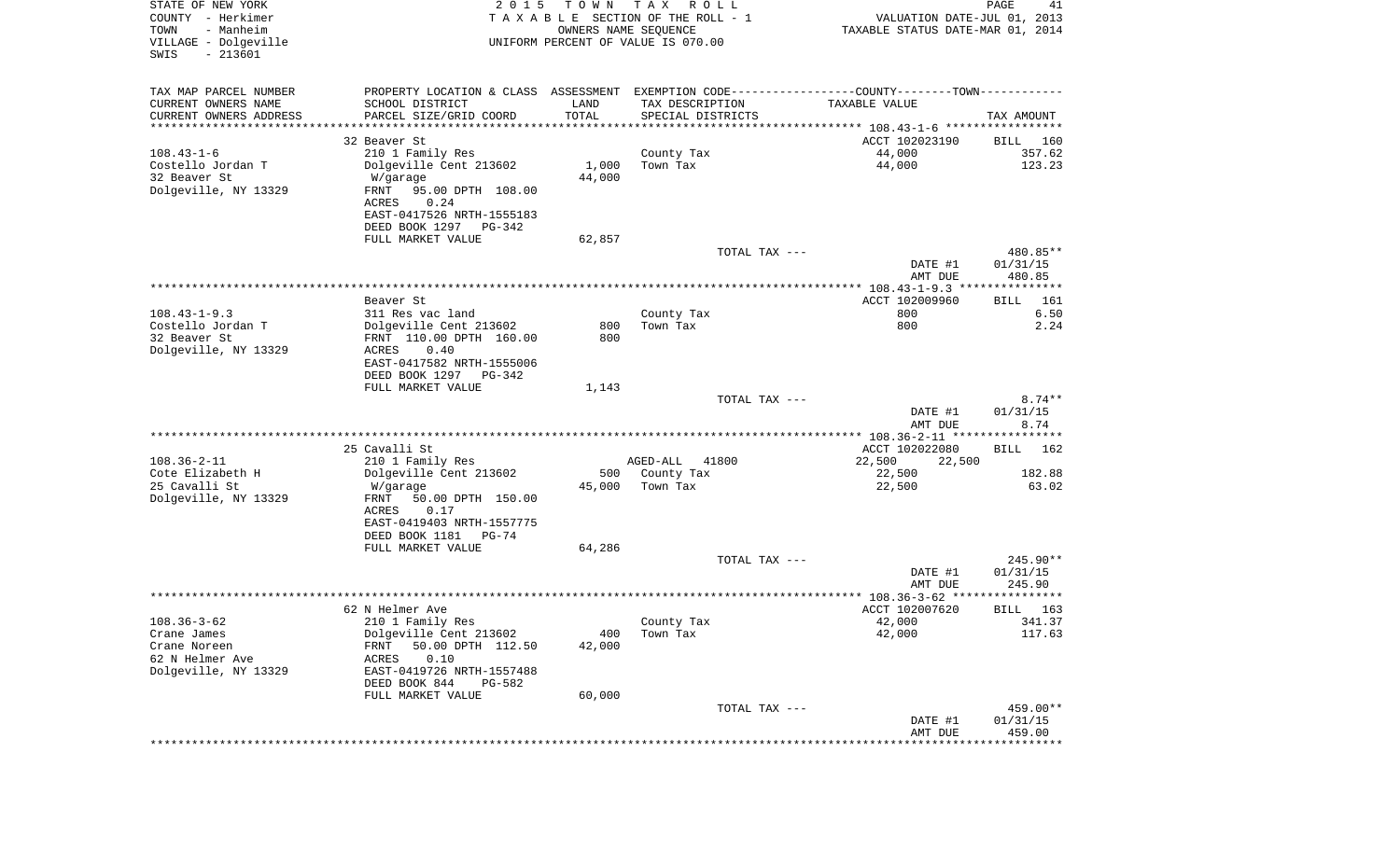| STATE OF NEW YORK<br>COUNTY - Herkimer<br>- Manheim<br>TOWN<br>VILLAGE - Dolgeville<br>$-213601$<br>SWIS | 2 0 1 5                                                                                       | T O W N | T A X<br>R O L L<br>TAXABLE SECTION OF THE ROLL - 1<br>OWNERS NAME SEQUENCE<br>UNIFORM PERCENT OF VALUE IS 070.00 | VALUATION DATE-JUL 01, 2013<br>TAXABLE STATUS DATE-MAR 01, 2014 | PAGE<br>42           |
|----------------------------------------------------------------------------------------------------------|-----------------------------------------------------------------------------------------------|---------|-------------------------------------------------------------------------------------------------------------------|-----------------------------------------------------------------|----------------------|
| TAX MAP PARCEL NUMBER                                                                                    | PROPERTY LOCATION & CLASS ASSESSMENT EXEMPTION CODE---------------COUNTY-------TOWN---------- |         |                                                                                                                   |                                                                 |                      |
| CURRENT OWNERS NAME                                                                                      | SCHOOL DISTRICT                                                                               | LAND    | TAX DESCRIPTION                                                                                                   | TAXABLE VALUE                                                   |                      |
| CURRENT OWNERS ADDRESS<br>*************************                                                      | PARCEL SIZE/GRID COORD                                                                        | TOTAL   | SPECIAL DISTRICTS                                                                                                 |                                                                 | TAX AMOUNT           |
|                                                                                                          | 18 S Main St                                                                                  |         |                                                                                                                   | ACCT 102025590                                                  | BILL 164             |
| $108.44 - 3 - 64$                                                                                        | 482 Det row bldg                                                                              |         | County Tax                                                                                                        | 57,000                                                          | 463.29               |
| Creekside Enterprises Llc                                                                                | Dolgeville Cent 213602                                                                        | 1,800   | Town Tax                                                                                                          | 57,000                                                          | 159.64               |
| 24 S Main St                                                                                             | FRNT<br>81.00 DPTH 81.00                                                                      | 57,000  |                                                                                                                   |                                                                 |                      |
| Dolgeville, NY 13329                                                                                     | ACRES<br>0.15                                                                                 |         |                                                                                                                   |                                                                 |                      |
|                                                                                                          | EAST-0419678 NRTH-1555170                                                                     |         |                                                                                                                   |                                                                 |                      |
|                                                                                                          | DEED BOOK 882<br>PG-299                                                                       |         |                                                                                                                   |                                                                 |                      |
|                                                                                                          | FULL MARKET VALUE                                                                             | 81,429  |                                                                                                                   |                                                                 |                      |
|                                                                                                          |                                                                                               |         | TOTAL TAX ---                                                                                                     | DATE #1                                                         | 622.93**<br>01/31/15 |
|                                                                                                          |                                                                                               |         |                                                                                                                   | AMT DUE                                                         | 622.93               |
|                                                                                                          |                                                                                               |         |                                                                                                                   |                                                                 |                      |
|                                                                                                          | 149 W State St Ext                                                                            |         |                                                                                                                   | ACCT 102010710                                                  | BILL 165             |
| $108.36 - 1 - 1.1$                                                                                       | 210 1 Family Res                                                                              |         | County Tax                                                                                                        | 63,100                                                          | 512.87               |
| Cromer Roger W                                                                                           | Dolgeville Cent 213602                                                                        | 2,500   | Town Tax                                                                                                          | 63,100                                                          | 176.73               |
| Cromer Anne M<br>149 W State St                                                                          | FRNT 596.00 DPTH<br>2.00<br>ACRES                                                             | 63,100  |                                                                                                                   |                                                                 |                      |
| Dolgeville, NY 13329                                                                                     | EAST-0417582 NRTH-1557939                                                                     |         |                                                                                                                   |                                                                 |                      |
|                                                                                                          | DEED BOOK 798<br>$PG-82$                                                                      |         |                                                                                                                   |                                                                 |                      |
|                                                                                                          | FULL MARKET VALUE                                                                             | 90,143  |                                                                                                                   |                                                                 |                      |
|                                                                                                          |                                                                                               |         | TOTAL TAX ---                                                                                                     |                                                                 | 689.60**             |
|                                                                                                          |                                                                                               |         |                                                                                                                   | DATE #1                                                         | 01/31/15             |
|                                                                                                          |                                                                                               |         |                                                                                                                   | AMT DUE                                                         | 689.60               |
|                                                                                                          | 15 Ransom St                                                                                  |         |                                                                                                                   | ACCT 102025020                                                  | BILL<br>166          |
| $108.52 - 6 - 8$                                                                                         | 210 1 Family Res                                                                              |         | VET COM CT 41131                                                                                                  | 5,850<br>5,850                                                  |                      |
| Crossman Bernard                                                                                         | Dolgeville Cent 213602                                                                        | 400     | County Tax                                                                                                        | 17,550                                                          | 142.64               |
| Crossman Diana                                                                                           | W/garage                                                                                      | 23,400  | Town Tax                                                                                                          | 17,550                                                          | 49.15                |
| 15 Ransom St                                                                                             | FRNT<br>37.50 DPTH 150.00                                                                     |         |                                                                                                                   |                                                                 |                      |
| Dolgeville, NY 13329                                                                                     | ACRES<br>0.13<br>EAST-0419555 NRTH-1552989                                                    |         |                                                                                                                   |                                                                 |                      |
|                                                                                                          | DEED BOOK 00656 PG-00061                                                                      |         |                                                                                                                   |                                                                 |                      |
|                                                                                                          | FULL MARKET VALUE                                                                             | 33,429  |                                                                                                                   |                                                                 |                      |
|                                                                                                          |                                                                                               |         | TOTAL TAX ---                                                                                                     |                                                                 | 191.79**             |
|                                                                                                          |                                                                                               |         |                                                                                                                   | DATE #1                                                         | 01/31/15             |
|                                                                                                          |                                                                                               |         |                                                                                                                   | AMT DUE                                                         | 191.79               |
|                                                                                                          | Ransom St                                                                                     |         |                                                                                                                   |                                                                 | 167<br>BILL          |
| $108.52 - 6 - 7.2$                                                                                       | 311 Res vac land                                                                              |         | County Tax                                                                                                        | 500                                                             | 4.06                 |
| Crossman Bernard J                                                                                       | Dolgeville Cent 213602                                                                        |         | 500 Town Tax                                                                                                      | 500                                                             | 1.40                 |
| Crossman Diane                                                                                           | FRNT 18.00 DPTH 150.00                                                                        | 500     |                                                                                                                   |                                                                 |                      |
| 15 Ransom St                                                                                             | 0.06<br>ACRES                                                                                 |         |                                                                                                                   |                                                                 |                      |
| Dolgeville, NY 13329                                                                                     | EAST-0419545 NRTH-1552962                                                                     |         |                                                                                                                   |                                                                 |                      |
|                                                                                                          | DEED BOOK 875<br><b>PG-101</b><br>FULL MARKET VALUE                                           | 714     |                                                                                                                   |                                                                 |                      |
|                                                                                                          |                                                                                               |         | TOTAL TAX ---                                                                                                     |                                                                 | $5.46**$             |
|                                                                                                          |                                                                                               |         |                                                                                                                   | DATE #1                                                         | 01/31/15             |
|                                                                                                          |                                                                                               |         |                                                                                                                   | AMT DUE                                                         | 5.46                 |
|                                                                                                          |                                                                                               |         |                                                                                                                   |                                                                 | **************       |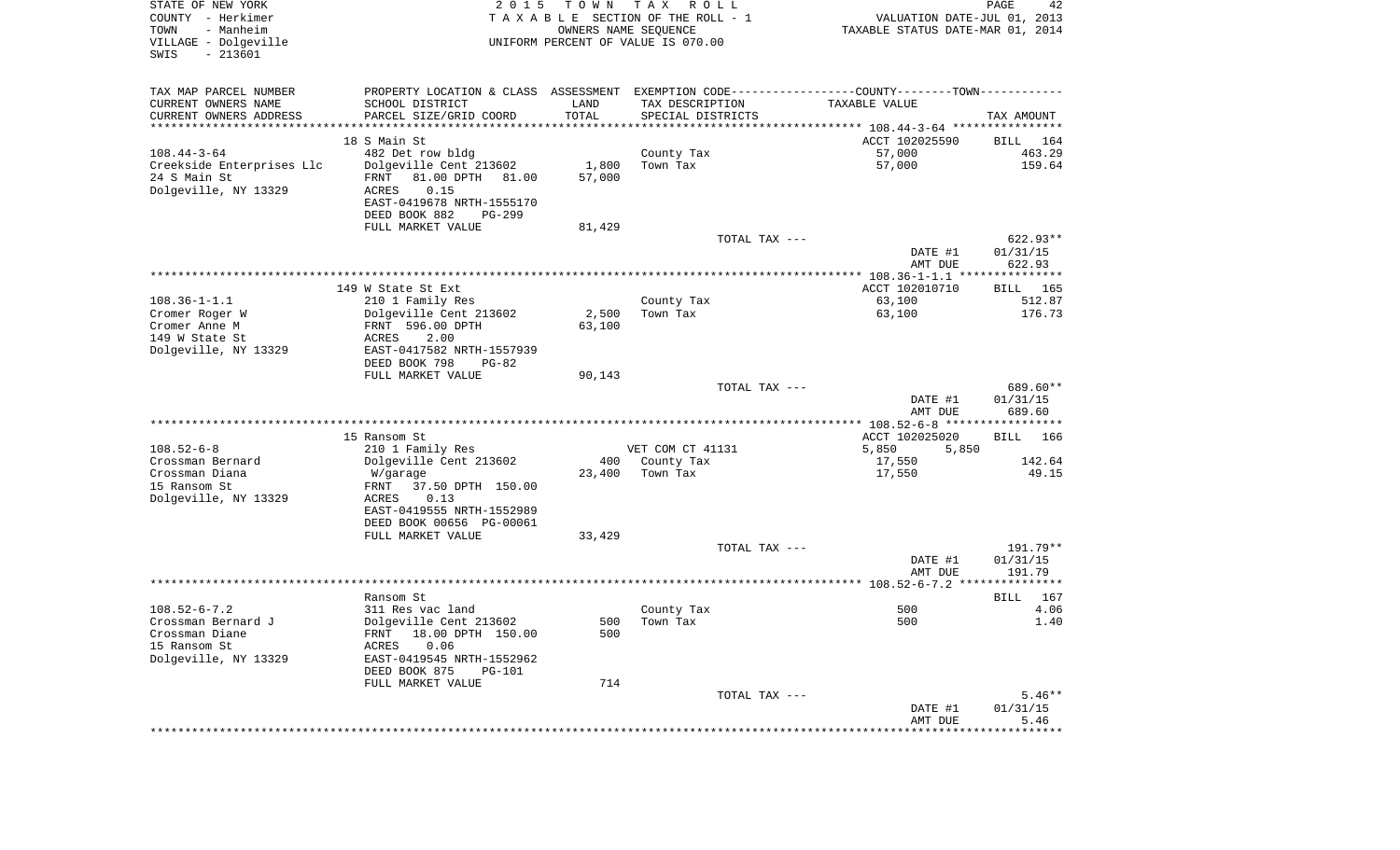| STATE OF NEW YORK<br>COUNTY - Herkimer<br>- Manheim<br>TOWN<br>VILLAGE - Dolgeville<br>SWIS<br>$-213601$ | 2 0 1 5                                            | T O W N<br>OWNERS NAME SEQUENCE | T A X<br>R O L L<br>TAXABLE SECTION OF THE ROLL - 1<br>UNIFORM PERCENT OF VALUE IS 070.00 | VALUATION DATE-JUL 01, 2013<br>TAXABLE STATUS DATE-MAR 01, 2014                               | PAGE<br>43            |
|----------------------------------------------------------------------------------------------------------|----------------------------------------------------|---------------------------------|-------------------------------------------------------------------------------------------|-----------------------------------------------------------------------------------------------|-----------------------|
| TAX MAP PARCEL NUMBER                                                                                    |                                                    |                                 |                                                                                           | PROPERTY LOCATION & CLASS ASSESSMENT EXEMPTION CODE---------------COUNTY-------TOWN---------- |                       |
| CURRENT OWNERS NAME                                                                                      | SCHOOL DISTRICT                                    | LAND                            | TAX DESCRIPTION                                                                           | TAXABLE VALUE                                                                                 |                       |
| CURRENT OWNERS ADDRESS<br>*********************                                                          | PARCEL SIZE/GRID COORD<br>************************ | TOTAL                           | SPECIAL DISTRICTS                                                                         |                                                                                               | TAX AMOUNT            |
|                                                                                                          | 21 Spencer St                                      |                                 |                                                                                           | ACCT 102017130                                                                                | BILL<br>168           |
| $108.52 - 1 - 15$                                                                                        | 210 1 Family Res                                   |                                 | County Tax                                                                                | 15,000                                                                                        | 121.92                |
| Crossman Brian J                                                                                         | Dolgeville Cent 213602                             | 400                             | Town Tax                                                                                  | 15,000                                                                                        | 42.01                 |
| 192 St. hwy. 331                                                                                         | FRNT<br>35.00 DPTH 104.00                          | 15,000                          |                                                                                           |                                                                                               |                       |
| St. Johnsville, NY 13452                                                                                 | 0.14<br>ACRES                                      |                                 |                                                                                           |                                                                                               |                       |
|                                                                                                          | EAST-0418249 NRTH-1554303                          |                                 |                                                                                           |                                                                                               |                       |
|                                                                                                          | DEED BOOK 1381<br>PG-389                           |                                 |                                                                                           |                                                                                               |                       |
|                                                                                                          | FULL MARKET VALUE                                  | 21,429                          | TOTAL TAX ---                                                                             |                                                                                               | 163.93**              |
|                                                                                                          |                                                    |                                 |                                                                                           | DATE #1<br>AMT DUE                                                                            | 01/31/15<br>163.93    |
|                                                                                                          |                                                    |                                 |                                                                                           |                                                                                               |                       |
|                                                                                                          | E Timmerman St                                     |                                 |                                                                                           | ACCT 102016740                                                                                | 169<br>BILL           |
| $108.59 - 2 - 6$                                                                                         | 311 Res vac land                                   |                                 | County Tax                                                                                | 800                                                                                           | 6.50                  |
| Crowley Colin<br>9 E Timmerman St                                                                        | Dolgeville Cent 213602<br>3 Lots Merged            | 800<br>800                      | Town Tax                                                                                  | 800                                                                                           | 2.24                  |
| Dolgeville, NY 13329                                                                                     | FRNT 150.00 DPTH 120.00                            |                                 |                                                                                           |                                                                                               |                       |
|                                                                                                          | ACRES<br>0.41                                      |                                 |                                                                                           |                                                                                               |                       |
|                                                                                                          | EAST-0416551 NRTH-1551947                          |                                 |                                                                                           |                                                                                               |                       |
|                                                                                                          | DEED BOOK 793<br>PG-658                            |                                 |                                                                                           |                                                                                               |                       |
|                                                                                                          | FULL MARKET VALUE                                  | 1,143                           |                                                                                           |                                                                                               |                       |
|                                                                                                          |                                                    |                                 | TOTAL TAX ---                                                                             |                                                                                               | $8.74**$              |
|                                                                                                          |                                                    |                                 |                                                                                           | DATE #1<br>AMT DUE                                                                            | 01/31/15<br>8.74      |
|                                                                                                          |                                                    |                                 |                                                                                           | ***************** 108.59-2-7 ******************                                               |                       |
|                                                                                                          | E Timmerman St                                     |                                 |                                                                                           | ACCT 102012330                                                                                | 170<br>BILL           |
| $108.59 - 2 - 7$                                                                                         | 311 Res vac land                                   |                                 | County Tax                                                                                | 300                                                                                           | 2.44                  |
| Crowley Colin                                                                                            | Dolgeville Cent 213602                             | 300                             | Town Tax                                                                                  | 300                                                                                           | 0.84                  |
| 9 E Timmerman St                                                                                         | 50.00 DPTH 120.00<br>FRNT                          | 300                             |                                                                                           |                                                                                               |                       |
| Dolgeville, NY 13329                                                                                     | ACRES<br>0.14<br>EAST-0416555 NRTH-1551899         |                                 |                                                                                           |                                                                                               |                       |
|                                                                                                          | DEED BOOK 1428<br>PG-732                           |                                 |                                                                                           |                                                                                               |                       |
|                                                                                                          | FULL MARKET VALUE                                  | 429                             |                                                                                           |                                                                                               |                       |
|                                                                                                          |                                                    |                                 | TOTAL TAX ---                                                                             |                                                                                               | $3.28**$              |
|                                                                                                          |                                                    |                                 |                                                                                           | DATE #1                                                                                       | 01/31/15              |
|                                                                                                          |                                                    |                                 |                                                                                           | AMT DUE                                                                                       | 3.28                  |
|                                                                                                          |                                                    |                                 |                                                                                           |                                                                                               |                       |
| $108.59 - 2 - 8$                                                                                         | 16 E Timmerman St<br>210 1 Family Res              |                                 |                                                                                           | ACCT 102012360<br>39,100                                                                      | 171<br>BILL<br>317.80 |
| Crowley Colin                                                                                            | Dolgeville Cent 213602                             |                                 | County Tax<br>500 Town Tax                                                                | 39,100                                                                                        | 109.51                |
| 9 E Timmerman St                                                                                         | W/garage                                           | 39,100                          |                                                                                           |                                                                                               |                       |
| Dolgeville, NY 13329                                                                                     | FRNT<br>50.00 DPTH 120.00                          |                                 |                                                                                           |                                                                                               |                       |
|                                                                                                          | 0.14<br>ACRES                                      |                                 |                                                                                           |                                                                                               |                       |
|                                                                                                          | EAST-0416561 NRTH-1551852                          |                                 |                                                                                           |                                                                                               |                       |
|                                                                                                          | DEED BOOK 1428<br>PG-732                           |                                 |                                                                                           |                                                                                               |                       |
|                                                                                                          | FULL MARKET VALUE                                  | 55,857                          | TOTAL TAX ---                                                                             |                                                                                               | $427.31**$            |
|                                                                                                          |                                                    |                                 |                                                                                           | DATE #1                                                                                       | 01/31/15              |
|                                                                                                          |                                                    |                                 |                                                                                           | AMT DUE                                                                                       | 427.31                |
|                                                                                                          |                                                    |                                 |                                                                                           |                                                                                               | ************          |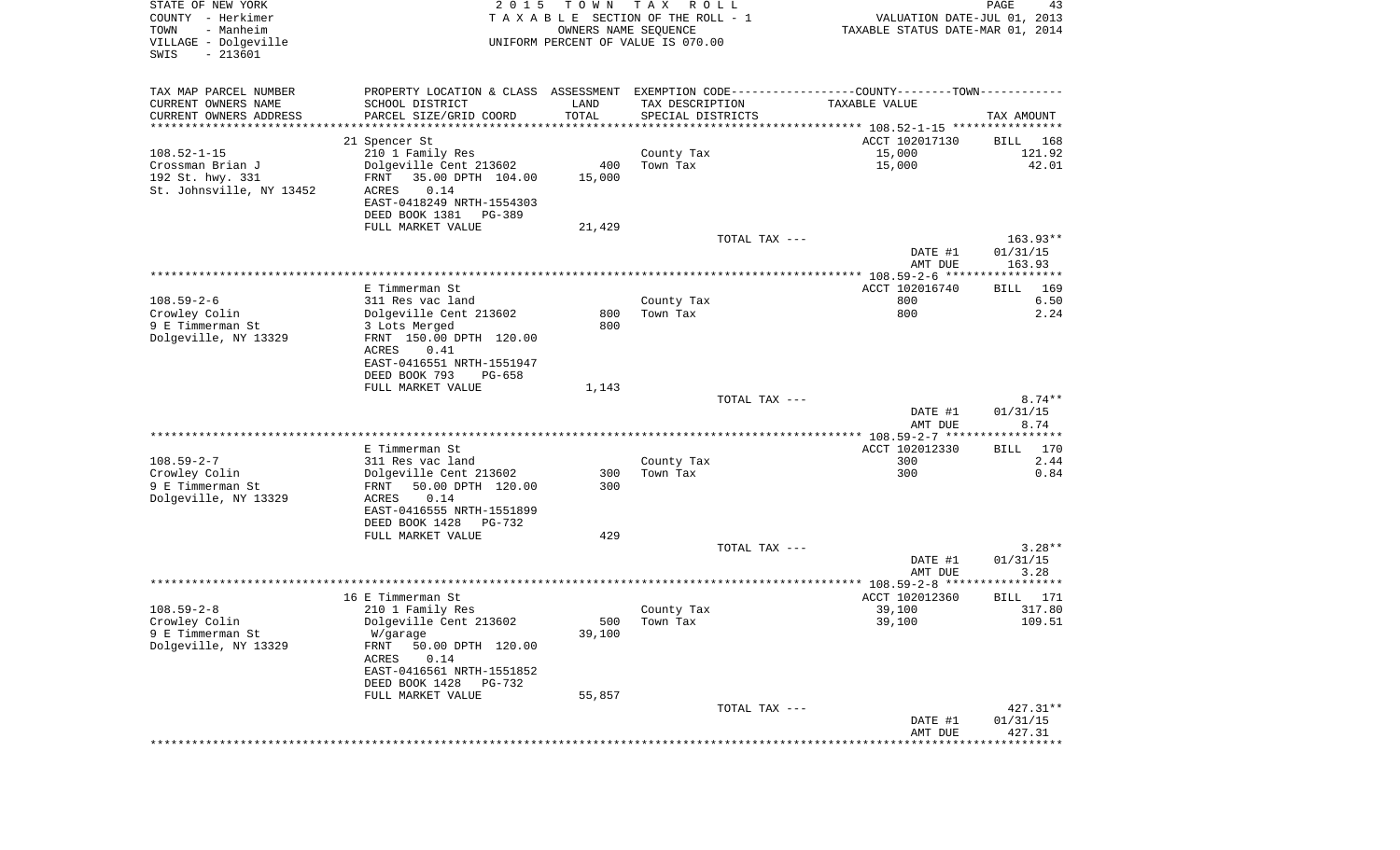| STATE OF NEW YORK<br>COUNTY - Herkimer<br>- Manheim<br>TOWN<br>VILLAGE - Dolgeville<br>$-213601$<br>SWIS | 2 0 1 5<br>T O W N<br>UNIFORM PERCENT OF VALUE IS 070.00 | T A X<br>R O L L<br>TAXABLE SECTION OF THE ROLL - 1<br>OWNERS NAME SEQUENCE | VALUATION DATE-JUL 01, 2013<br>TAXABLE STATUS DATE-MAR 01, 2014                               | PAGE<br>44             |
|----------------------------------------------------------------------------------------------------------|----------------------------------------------------------|-----------------------------------------------------------------------------|-----------------------------------------------------------------------------------------------|------------------------|
| TAX MAP PARCEL NUMBER                                                                                    |                                                          |                                                                             | PROPERTY LOCATION & CLASS ASSESSMENT EXEMPTION CODE---------------COUNTY-------TOWN---------- |                        |
| CURRENT OWNERS NAME<br>SCHOOL DISTRICT                                                                   | LAND                                                     | TAX DESCRIPTION                                                             | TAXABLE VALUE                                                                                 |                        |
| CURRENT OWNERS ADDRESS<br>PARCEL SIZE/GRID COORD                                                         | TOTAL                                                    | SPECIAL DISTRICTS                                                           |                                                                                               | TAX AMOUNT             |
| *********************<br>9 E Timmerman St                                                                |                                                          |                                                                             | ACCT 102004500                                                                                | BILL<br>172            |
| $108.59 - 2 - 12$<br>210 1 Family Res                                                                    |                                                          | VET COM CT 41131                                                            | 10,500<br>10,500                                                                              |                        |
| Crowley Dian<br>Dolgeville Cent 213602                                                                   | 2,000                                                    | County Tax                                                                  | 52,000                                                                                        | 422.65                 |
| Crowley Colin<br>W/garage                                                                                | 62,500                                                   | Town Tax                                                                    | 52,000                                                                                        | 145.64                 |
| 9 E Timmerman St<br>FRNT 200.00 DPTH 150.00                                                              |                                                          |                                                                             |                                                                                               |                        |
| Dolgeville, NY 13329<br>0.69<br>ACRES                                                                    |                                                          |                                                                             |                                                                                               |                        |
| EAST-0416731 NRTH-1551948<br>DEED BOOK 820                                                               | PG-147                                                   |                                                                             |                                                                                               |                        |
| FULL MARKET VALUE                                                                                        | 89,286                                                   |                                                                             |                                                                                               |                        |
|                                                                                                          |                                                          | TOTAL TAX ---                                                               |                                                                                               | 568.29**               |
|                                                                                                          |                                                          |                                                                             | DATE #1<br>AMT DUE                                                                            | 01/31/15<br>568.29     |
| 181 N Main St                                                                                            |                                                          |                                                                             | ACCT 102006000                                                                                |                        |
| $108.36 - 3 - 4$<br>210 1 Family Res                                                                     |                                                          | County Tax                                                                  | 32,000                                                                                        | BILL 173<br>260.09     |
| Crozier Matthew<br>Dolgeville Cent 213602                                                                | 500                                                      | Town Tax                                                                    | 32,000                                                                                        | 89.62                  |
| 181 N Main St<br>57.00 DPTH<br>FRNT                                                                      | 97.00<br>32,000                                          |                                                                             |                                                                                               |                        |
| Dolgeville, NY 13329<br>ACRES<br>0.17                                                                    |                                                          |                                                                             |                                                                                               |                        |
| EAST-0420239 NRTH-1558163                                                                                |                                                          |                                                                             |                                                                                               |                        |
| DEED BOOK 1407<br>FULL MARKET VALUE                                                                      | PG-972<br>45,714                                         |                                                                             |                                                                                               |                        |
|                                                                                                          |                                                          | TOTAL TAX ---                                                               |                                                                                               | 349.71**               |
|                                                                                                          |                                                          |                                                                             | DATE #1                                                                                       | 01/31/15               |
|                                                                                                          |                                                          |                                                                             | AMT DUE                                                                                       | 349.71                 |
|                                                                                                          |                                                          |                                                                             | ***************** 108.44-2-9 ******************                                               |                        |
| 12 Cline St<br>$108.44 - 2 - 9$<br>210 1 Family Res                                                      |                                                          | County Tax                                                                  | ACCT 102013140<br>56,000                                                                      | 174<br>BILL<br>455.16  |
| Cuevas Ronald<br>Dolgeville Cent 213602                                                                  | 500                                                      | Town Tax                                                                    | 56,000                                                                                        | 156.84                 |
| 12 Cline St<br>FRNT<br>50.00 DPTH 150.00                                                                 | 56,000                                                   | School Relevy                                                               |                                                                                               | 721.46                 |
| Dolgeville, NY<br>ACRES<br>0.17                                                                          |                                                          | Village Relevy                                                              |                                                                                               | 1,423.27               |
| EAST-0418183 NRTH-1554995                                                                                |                                                          |                                                                             |                                                                                               |                        |
| DEED BOOK 934                                                                                            | PG-313                                                   |                                                                             |                                                                                               |                        |
| FULL MARKET VALUE                                                                                        | 80,000                                                   | TOTAL TAX ---                                                               |                                                                                               | $2,756.73**$           |
|                                                                                                          |                                                          |                                                                             | DATE #1                                                                                       | 01/31/15               |
|                                                                                                          |                                                          |                                                                             | AMT DUE                                                                                       | 2,756.73               |
|                                                                                                          |                                                          |                                                                             |                                                                                               |                        |
| 19 E Timmerman St                                                                                        |                                                          |                                                                             | ACCT 102009450                                                                                | 175<br>BILL            |
| $108.59 - 3 - 8$<br>210 1 Family Res                                                                     | 500                                                      | County Tax<br>Town Tax                                                      | 18,500<br>18,500                                                                              | 150.36<br>51.81        |
| Cushing Walter M<br>Dolgeville Cent 213602<br>Cushing Charlene B<br>50.00 DPTH 150.00<br>FRNT            | 18,500                                                   |                                                                             |                                                                                               |                        |
| 19 E Timmerman St<br>ACRES<br>0.17                                                                       |                                                          |                                                                             |                                                                                               |                        |
| Dolgeville, NY 13329<br>EAST-0416758 NRTH-1551723                                                        |                                                          |                                                                             |                                                                                               |                        |
| DEED BOOK 1252                                                                                           | PG-512                                                   |                                                                             |                                                                                               |                        |
| FULL MARKET VALUE                                                                                        | 26,429                                                   |                                                                             |                                                                                               |                        |
|                                                                                                          |                                                          | TOTAL TAX ---                                                               | DATE #1                                                                                       | $202.17**$<br>01/31/15 |
|                                                                                                          |                                                          |                                                                             | AMT DUE                                                                                       | 202.17                 |
|                                                                                                          |                                                          | *****************************                                               | *********************************                                                             |                        |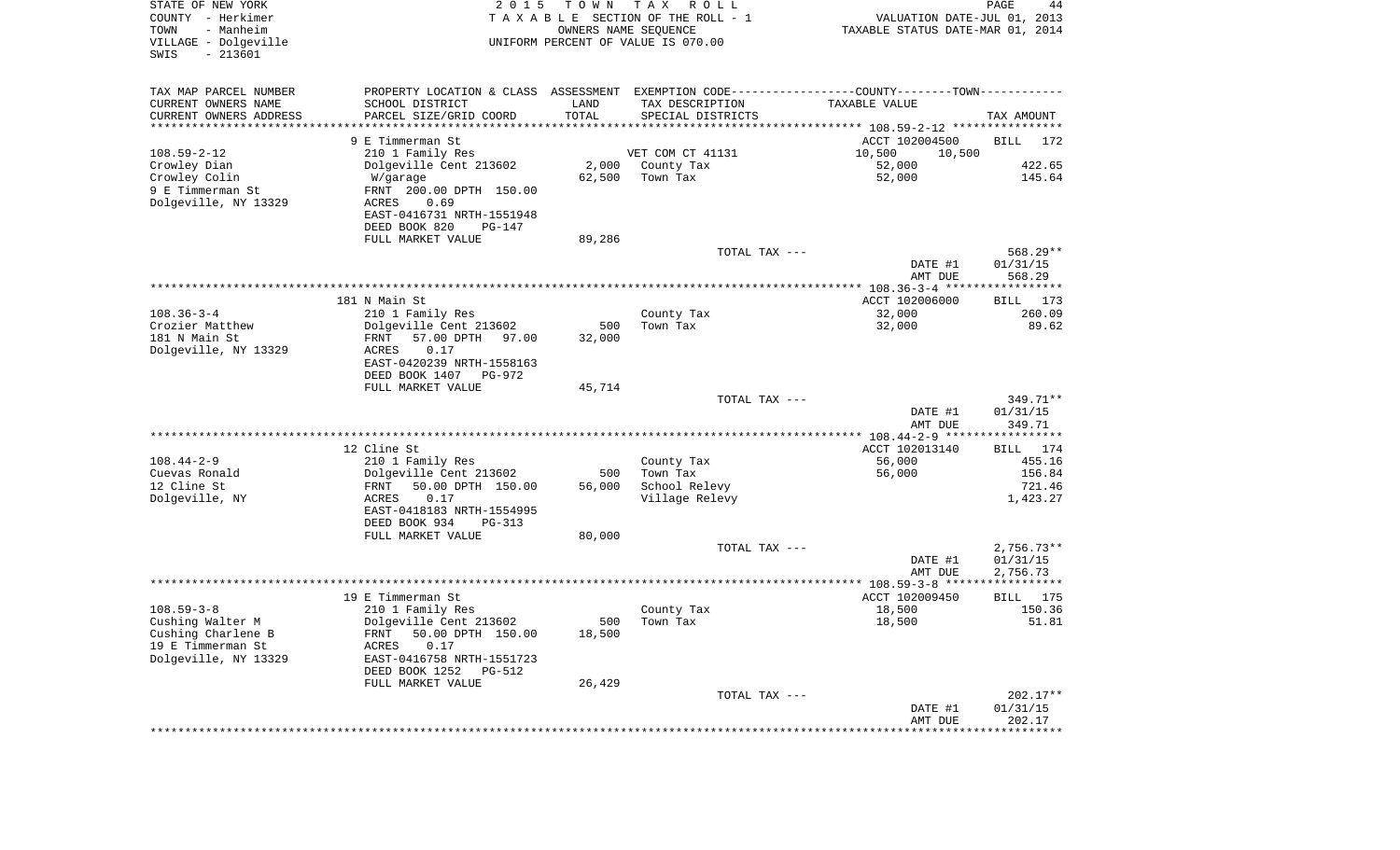| STATE OF NEW YORK<br>COUNTY - Herkimer<br>- Manheim<br>TOWN<br>VILLAGE - Dolgeville<br>$-213601$<br>SWIS | 2 0 1 5                                                                                        | T O W N<br>OWNERS NAME SEQUENCE | TAX ROLL<br>TAXABLE SECTION OF THE ROLL - 1<br>UNIFORM PERCENT OF VALUE IS 070.00 | VALUATION DATE-JUL 01, 2013<br>TAXABLE STATUS DATE-MAR 01, 2014 | 45<br>PAGE                         |
|----------------------------------------------------------------------------------------------------------|------------------------------------------------------------------------------------------------|---------------------------------|-----------------------------------------------------------------------------------|-----------------------------------------------------------------|------------------------------------|
| TAX MAP PARCEL NUMBER                                                                                    | PROPERTY LOCATION & CLASS ASSESSMENT EXEMPTION CODE----------------COUNTY-------TOWN---------- |                                 |                                                                                   |                                                                 |                                    |
| CURRENT OWNERS NAME                                                                                      | SCHOOL DISTRICT                                                                                | LAND                            | TAX DESCRIPTION                                                                   | TAXABLE VALUE                                                   |                                    |
| CURRENT OWNERS ADDRESS                                                                                   | PARCEL SIZE/GRID COORD                                                                         | TOTAL                           | SPECIAL DISTRICTS                                                                 |                                                                 | TAX AMOUNT                         |
| ********************                                                                                     | ********************<br>E Timmerman St                                                         |                                 |                                                                                   | ACCT 102009420                                                  | 176<br>BILL                        |
| $108.59 - 3 - 9$                                                                                         | 311 Res vac land                                                                               |                                 | County Tax                                                                        | 300                                                             | 2.44                               |
| Cushing Walter M                                                                                         | Dolgeville Cent 213602                                                                         | 300                             | Town Tax                                                                          | 300                                                             | 0.84                               |
| Cushing Charlene B                                                                                       | 311                                                                                            | 300                             |                                                                                   |                                                                 |                                    |
| 19 E Timmerman St<br>Dolgeville, NY 13329                                                                | Timmerman St<br>FRNT<br>50.00 DPTH 150.00                                                      |                                 |                                                                                   |                                                                 |                                    |
|                                                                                                          | ACRES<br>0.17                                                                                  |                                 |                                                                                   |                                                                 |                                    |
|                                                                                                          | EAST-0416753 NRTH-1551769                                                                      |                                 |                                                                                   |                                                                 |                                    |
|                                                                                                          | DEED BOOK 1252<br>PG-512                                                                       |                                 |                                                                                   |                                                                 |                                    |
|                                                                                                          | FULL MARKET VALUE                                                                              | 429                             | TOTAL TAX ---                                                                     |                                                                 | $3.28**$                           |
|                                                                                                          |                                                                                                |                                 |                                                                                   | DATE #1                                                         | 01/31/15                           |
|                                                                                                          |                                                                                                |                                 |                                                                                   | AMT DUE                                                         | 3.28                               |
|                                                                                                          | 141 N Main St                                                                                  |                                 |                                                                                   | ACCT 102028830                                                  | 177<br>BILL                        |
| $108.36 - 3 - 27$                                                                                        | 210 1 Family Res                                                                               |                                 | County Tax                                                                        | 29,000                                                          | 235.71                             |
| D'Amore Alfonse M                                                                                        | Dolgeville Cent 213602                                                                         | 800                             | Town Tax                                                                          | 29,000                                                          | 81.22                              |
| D'Amore Joanna M                                                                                         | W/garage                                                                                       | 29,000                          | School Relevy                                                                     |                                                                 | 167.86                             |
| 141 N Main St<br>Dolgeville, NY 13329                                                                    | FRNT<br>80.00 DPTH 189.00<br>0.33<br>ACRES                                                     |                                 |                                                                                   |                                                                 |                                    |
|                                                                                                          | EAST-0419992 NRTH-1557159<br>DEED BOOK 1183<br>PG-56                                           |                                 |                                                                                   |                                                                 |                                    |
|                                                                                                          | FULL MARKET VALUE                                                                              | 41,429                          |                                                                                   |                                                                 |                                    |
|                                                                                                          |                                                                                                |                                 | TOTAL TAX ---                                                                     | DATE #1                                                         | 484.79**<br>01/31/15               |
|                                                                                                          |                                                                                                |                                 |                                                                                   | AMT DUE                                                         | 484.79                             |
|                                                                                                          |                                                                                                |                                 |                                                                                   | *************** 108.36-1-58 *****************                   |                                    |
| $108.36 - 1 - 58$                                                                                        | 47 W State St<br>210 1 Family Res                                                              |                                 | County Tax                                                                        | ACCT 102022050<br>42,000                                        | <b>BILL</b><br>178<br>341.37       |
| Dager Craig                                                                                              | Dolgeville Cent 213602                                                                         | 600                             | Town Tax                                                                          | 42,000                                                          | 117.63                             |
| 47 W State St                                                                                            | W/garage                                                                                       | 42,000                          | School Relevy                                                                     |                                                                 | 434.41                             |
| Dolgeville, NY 13329                                                                                     | 60.00 DPTH 144.00<br>FRNT<br>0.20<br>ACRES                                                     |                                 | Village Relevy                                                                    |                                                                 | 1,068.03                           |
|                                                                                                          | EAST-0418857 NRTH-1556915                                                                      |                                 |                                                                                   |                                                                 |                                    |
|                                                                                                          | DEED BOOK 1181<br>PG-847                                                                       |                                 |                                                                                   |                                                                 |                                    |
|                                                                                                          | FULL MARKET VALUE                                                                              | 60,000                          |                                                                                   |                                                                 |                                    |
|                                                                                                          |                                                                                                |                                 | TOTAL TAX ---                                                                     | DATE #1<br>AMT DUE                                              | 1,961.44**<br>01/31/15<br>1,961.44 |
|                                                                                                          |                                                                                                |                                 |                                                                                   | ******* 108.36-4-16 *****************                           |                                    |
|                                                                                                          | 138 N Main St                                                                                  |                                 |                                                                                   | ACCT 102022740                                                  | BILL 179                           |
| $108.36 - 4 - 16$<br>Damin Alan                                                                          | 220 2 Family Res<br>Dolgeville Cent 213602                                                     | 500                             | County Tax<br>Town Tax                                                            | 28,000<br>28,000                                                | 227.58<br>78.42                    |
| Damin Karen                                                                                              | 60.00 DPTH 169.00<br>FRNT                                                                      | 28,000                          |                                                                                   |                                                                 |                                    |
| 488 Youkers Bush Rd                                                                                      | ACRES<br>0.19                                                                                  |                                 |                                                                                   |                                                                 |                                    |
| St Johnsville, NY 13452                                                                                  | EAST-0420197 NRTH-1557055<br>DEED BOOK 736<br>PG-180                                           |                                 |                                                                                   |                                                                 |                                    |
|                                                                                                          | FULL MARKET VALUE                                                                              | 40,000                          | TOTAL TAX ---                                                                     |                                                                 | $306.00**$                         |
|                                                                                                          |                                                                                                |                                 |                                                                                   | DATE #1<br>AMT DUE                                              | 01/31/15<br>306.00                 |
|                                                                                                          |                                                                                                |                                 |                                                                                   |                                                                 | **********                         |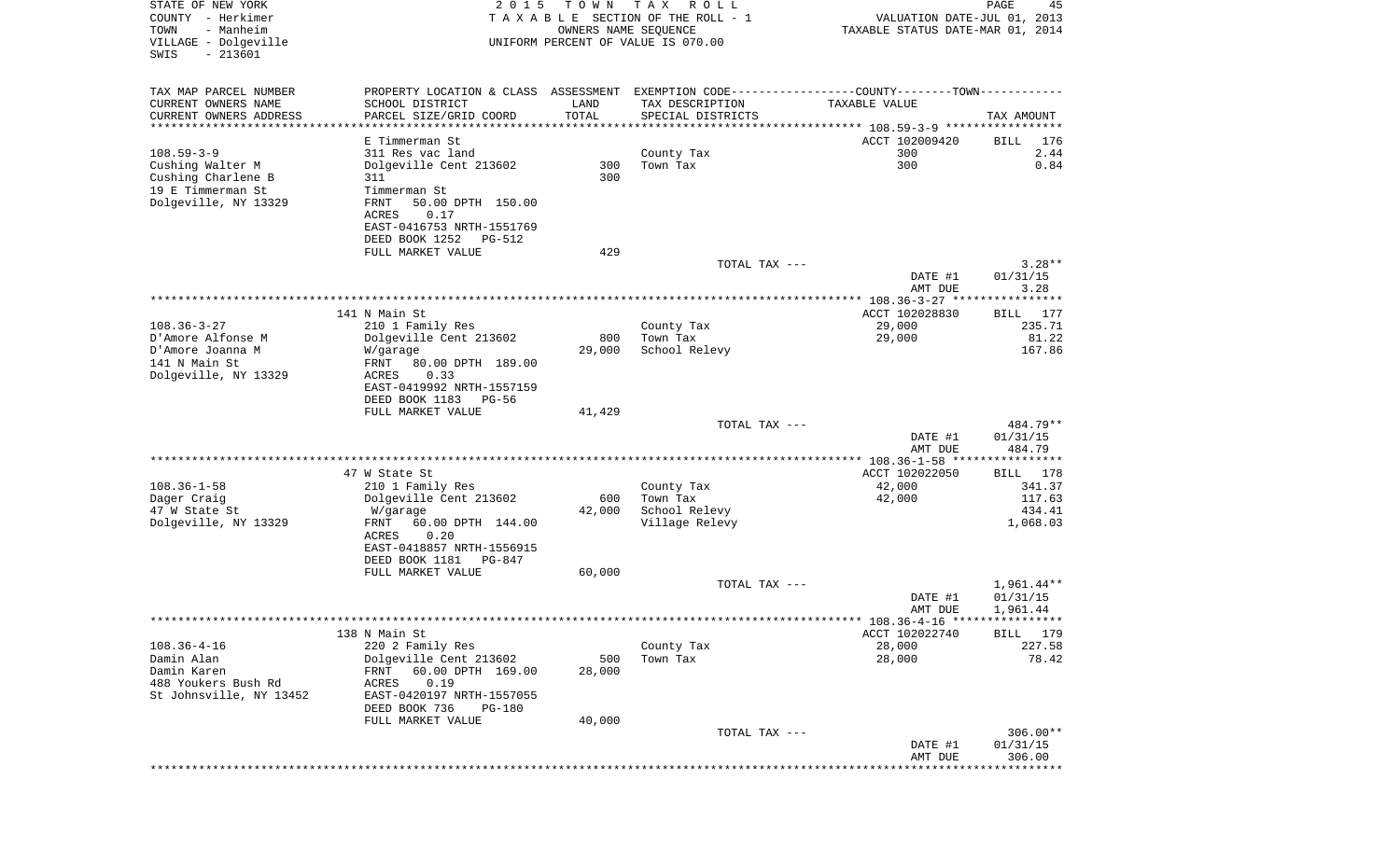| STATE OF NEW YORK<br>COUNTY - Herkimer<br>- Manheim<br>TOWN<br>VILLAGE - Dolgeville<br>$-213601$<br>SWIS | 2 0 1 5                                                                                       | T O W N<br>OWNERS NAME SEQUENCE | T A X<br>R O L L<br>TAXABLE SECTION OF THE ROLL - 1<br>UNIFORM PERCENT OF VALUE IS 070.00 | VALUATION DATE-JUL 01, 2013<br>TAXABLE STATUS DATE-MAR 01, 2014 | PAGE<br>46            |
|----------------------------------------------------------------------------------------------------------|-----------------------------------------------------------------------------------------------|---------------------------------|-------------------------------------------------------------------------------------------|-----------------------------------------------------------------|-----------------------|
| TAX MAP PARCEL NUMBER                                                                                    | PROPERTY LOCATION & CLASS ASSESSMENT EXEMPTION CODE---------------COUNTY-------TOWN---------- |                                 |                                                                                           |                                                                 |                       |
| CURRENT OWNERS NAME                                                                                      | SCHOOL DISTRICT                                                                               | LAND                            | TAX DESCRIPTION                                                                           | TAXABLE VALUE                                                   |                       |
| CURRENT OWNERS ADDRESS                                                                                   | PARCEL SIZE/GRID COORD                                                                        | TOTAL                           | SPECIAL DISTRICTS                                                                         |                                                                 | TAX AMOUNT            |
| *********************                                                                                    |                                                                                               | ***********                     |                                                                                           |                                                                 |                       |
| $108.52 - 4 - 1$                                                                                         | 29 Spofford Sq                                                                                |                                 |                                                                                           | ACCT 102001770<br>39,100                                        | 180<br>BILL<br>317.80 |
| Darling Arthur Jr                                                                                        | 210 1 Family Res<br>Dolgeville Cent 213602                                                    | 700                             | County Tax<br>Town Tax                                                                    | 39,100                                                          | 109.51                |
| 29 Spofford Sq                                                                                           | FRNT 100.00 DPTH 100.00                                                                       | 39,100                          |                                                                                           |                                                                 |                       |
| Dolgeville, NY 13329                                                                                     | $0.23$ BANK<br>ACRES<br>135                                                                   |                                 |                                                                                           |                                                                 |                       |
|                                                                                                          | EAST-0419129 NRTH-1553030                                                                     |                                 |                                                                                           |                                                                 |                       |
|                                                                                                          | DEED BOOK 849<br>PG-543                                                                       |                                 |                                                                                           |                                                                 |                       |
|                                                                                                          | FULL MARKET VALUE                                                                             | 55,857                          |                                                                                           |                                                                 |                       |
|                                                                                                          |                                                                                               |                                 | TOTAL TAX ---                                                                             |                                                                 | $427.31**$            |
|                                                                                                          |                                                                                               |                                 |                                                                                           | DATE #1<br>AMT DUE                                              | 01/31/15<br>427.31    |
|                                                                                                          |                                                                                               |                                 |                                                                                           |                                                                 |                       |
|                                                                                                          | 29 W Spofford Ave                                                                             |                                 |                                                                                           | ACCT 102008190                                                  | BILL 181              |
| $108.51 - 1 - 24$                                                                                        | 210 1 Family Res                                                                              |                                 | County Tax                                                                                | 62,500                                                          | 507.99                |
| Darling Donald H                                                                                         | Dolgeville Cent 213602                                                                        | 1,000                           | Town Tax                                                                                  | 62,500                                                          | 175.05                |
| Darling Kim L                                                                                            | W/garage                                                                                      | 62,500                          |                                                                                           |                                                                 |                       |
| 29 W Spofford Ave<br>Dolgeville, NY 13329                                                                | FRNT 102.00 DPTH 134.90                                                                       |                                 |                                                                                           |                                                                 |                       |
|                                                                                                          | ACRES<br>$0.32$ BANK<br>135<br>EAST-0417340 NRTH-1553773                                      |                                 |                                                                                           |                                                                 |                       |
|                                                                                                          | DEED BOOK 937<br>$PG-683$                                                                     |                                 |                                                                                           |                                                                 |                       |
|                                                                                                          | FULL MARKET VALUE                                                                             | 89,286                          |                                                                                           |                                                                 |                       |
|                                                                                                          |                                                                                               |                                 | TOTAL TAX ---                                                                             |                                                                 | 683.04**              |
|                                                                                                          |                                                                                               |                                 |                                                                                           | DATE #1                                                         | 01/31/15              |
|                                                                                                          |                                                                                               |                                 |                                                                                           | AMT DUE<br>************** 108.36-2-31 *****************         | 683.04                |
|                                                                                                          | 5 Wolf St                                                                                     |                                 |                                                                                           | ACCT 102030330                                                  | 182<br>BILL           |
| $108.36 - 2 - 31$                                                                                        | 220 2 Family Res                                                                              |                                 | County Tax                                                                                | 15,000                                                          | 121.92                |
| Darling Eric                                                                                             | Dolgeville Cent 213602                                                                        | 500                             | Town Tax                                                                                  | 15,000                                                          | 42.01                 |
| 72 1/2 Helmer Ave                                                                                        | FRNT<br>50.00 DPTH 155.00                                                                     | 15,000                          |                                                                                           |                                                                 |                       |
| Dolgeville, NY 13329                                                                                     | ACRES<br>0.17                                                                                 |                                 |                                                                                           |                                                                 |                       |
|                                                                                                          | EAST-0419466 NRTH-1557309                                                                     |                                 |                                                                                           |                                                                 |                       |
|                                                                                                          | DEED BOOK 1418<br>PG-372<br>FULL MARKET VALUE                                                 | 21,429                          |                                                                                           |                                                                 |                       |
|                                                                                                          |                                                                                               |                                 | TOTAL TAX ---                                                                             |                                                                 | $163.93**$            |
|                                                                                                          |                                                                                               |                                 |                                                                                           | DATE #1                                                         | 01/31/15              |
|                                                                                                          |                                                                                               |                                 |                                                                                           | AMT DUE                                                         | 163.93                |
|                                                                                                          |                                                                                               |                                 |                                                                                           |                                                                 |                       |
|                                                                                                          | 72 N Helmer Ave                                                                               |                                 |                                                                                           | ACCT 102010800                                                  | 183<br>BILL           |
| $108.36 - 3 - 66$<br>Darling Eric                                                                        | 220 2 Family Res<br>Dolgeville Cent 213602                                                    |                                 | County Tax<br>500 Town Tax                                                                | 32,000<br>32,000                                                | 260.09<br>89.62       |
| 71 1/2 N Helmer Ave                                                                                      | 50.00 DPTH 63.00<br>FRNT                                                                      | 32,000                          |                                                                                           |                                                                 |                       |
| Dolgeville, NY 13329                                                                                     | ACRES<br>0.08                                                                                 |                                 |                                                                                           |                                                                 |                       |
|                                                                                                          | EAST-0419700 NRTH-1557612                                                                     |                                 |                                                                                           |                                                                 |                       |
|                                                                                                          | DEED BOOK 864<br><b>PG-108</b>                                                                |                                 |                                                                                           |                                                                 |                       |
|                                                                                                          | FULL MARKET VALUE                                                                             | 45,714                          |                                                                                           |                                                                 |                       |
|                                                                                                          |                                                                                               |                                 | TOTAL TAX ---                                                                             | DATE #1                                                         | 349.71**<br>01/31/15  |
|                                                                                                          |                                                                                               |                                 |                                                                                           | AMT DUE                                                         | 349.71                |
|                                                                                                          |                                                                                               |                                 |                                                                                           |                                                                 |                       |
|                                                                                                          |                                                                                               |                                 |                                                                                           |                                                                 |                       |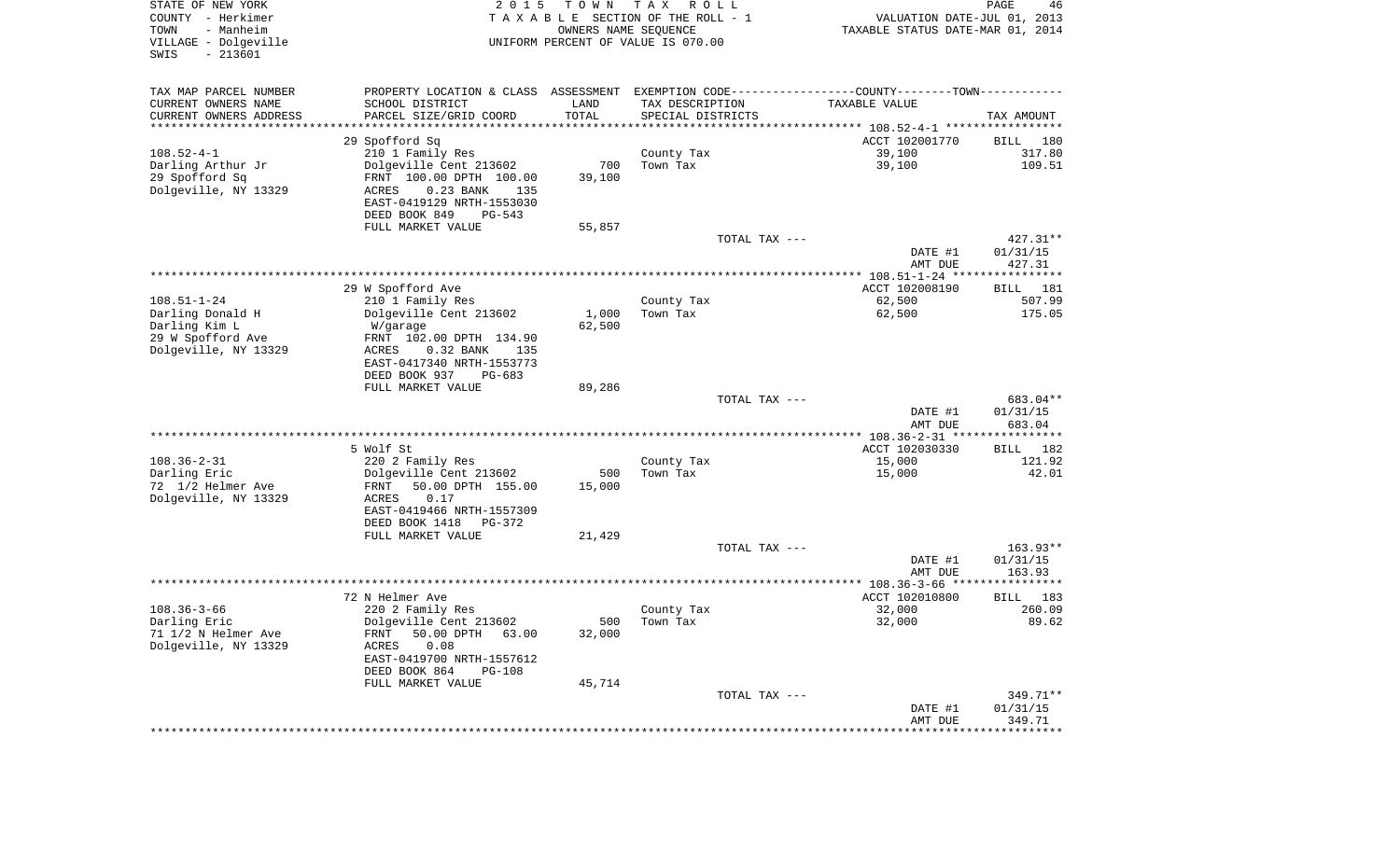| STATE OF NEW YORK<br>COUNTY - Herkimer<br>- Manheim<br>TOWN<br>VILLAGE - Dolgeville<br>$-213601$<br>SWIS | 2 0 1 5                                    | TOWN<br>OWNERS NAME SEQUENCE | T A X<br>R O L L<br>TAXABLE SECTION OF THE ROLL - 1<br>UNIFORM PERCENT OF VALUE IS 070.00      | VALUATION DATE-JUL 01, 2013<br>TAXABLE STATUS DATE-MAR 01, 2014 | PAGE<br>47               |
|----------------------------------------------------------------------------------------------------------|--------------------------------------------|------------------------------|------------------------------------------------------------------------------------------------|-----------------------------------------------------------------|--------------------------|
| TAX MAP PARCEL NUMBER                                                                                    |                                            |                              | PROPERTY LOCATION & CLASS ASSESSMENT EXEMPTION CODE----------------COUNTY-------TOWN---------- |                                                                 |                          |
| CURRENT OWNERS NAME                                                                                      | SCHOOL DISTRICT                            | LAND                         | TAX DESCRIPTION                                                                                | TAXABLE VALUE                                                   |                          |
| CURRENT OWNERS ADDRESS                                                                                   | PARCEL SIZE/GRID COORD                     | TOTAL                        | SPECIAL DISTRICTS                                                                              |                                                                 | TAX AMOUNT               |
| **********************                                                                                   | ************************                   | ***************              |                                                                                                |                                                                 |                          |
|                                                                                                          | 4 Howard St Ext                            |                              |                                                                                                | ACCT 102013980                                                  | <b>BILL</b><br>184       |
| $108.52 - 5 - 37$<br>Darling Eric                                                                        | 210 1 Family Res<br>Dolgeville Cent 213602 | 600                          | County Tax<br>Town Tax                                                                         | 34,700<br>34,700                                                | 282.04<br>97.19          |
| 4 Howard St Ext                                                                                          | W/garage                                   | 34,700                       |                                                                                                |                                                                 |                          |
| Dolgeville, NY 13329                                                                                     | 64.00 DPTH 102.00<br>FRNT                  |                              |                                                                                                |                                                                 |                          |
|                                                                                                          | <b>ACRES</b><br>0.15                       |                              |                                                                                                |                                                                 |                          |
| PRIOR OWNER ON 3/01/2014                                                                                 | EAST-0419432 NRTH-1554475                  |                              |                                                                                                |                                                                 |                          |
| Jobe Kenneth                                                                                             | DEED BOOK 1540<br>$PG-238$                 |                              |                                                                                                |                                                                 |                          |
|                                                                                                          | FULL MARKET VALUE                          | 49,571                       | TOTAL TAX ---                                                                                  |                                                                 | 379.23**                 |
|                                                                                                          |                                            |                              |                                                                                                | DATE #1<br>AMT DUE                                              | 01/31/15<br>379.23       |
|                                                                                                          |                                            |                              | **********************                                                                         | *** 108.27-1-9 ***                                              |                          |
|                                                                                                          | Millers Grove Rd                           |                              |                                                                                                | ACCT 102018300                                                  | 185<br><b>BILL</b>       |
| $108.27 - 1 - 9$                                                                                         | 311 Res vac land                           |                              | County Tax                                                                                     | 3,000                                                           | 24.38                    |
| Darling Eric B                                                                                           | Dolgeville Cent 213602                     | 3,000                        | Town Tax                                                                                       | 3,000                                                           | 8.40                     |
| 72-1/2 N Helmer Ave                                                                                      | ACRES<br>2.03                              | 3,000                        |                                                                                                |                                                                 |                          |
| Dolgeville, NY 13329                                                                                     | EAST-0417077 NRTH-1559522                  |                              |                                                                                                |                                                                 |                          |
|                                                                                                          | DEED BOOK 1430<br>PG-219                   |                              |                                                                                                |                                                                 |                          |
|                                                                                                          | FULL MARKET VALUE                          | 4,286                        |                                                                                                |                                                                 |                          |
|                                                                                                          |                                            |                              | TOTAL TAX ---                                                                                  |                                                                 | $32.78**$                |
|                                                                                                          |                                            |                              |                                                                                                | DATE #1                                                         | 01/31/15                 |
|                                                                                                          |                                            |                              | ****************                                                                               | AMT DUE                                                         | 32.78<br>* * * * * * * * |
|                                                                                                          | Cavalli St                                 |                              |                                                                                                | ** 108.36-3-56 **<br>ACCT 102007530                             | 186<br><b>BILL</b>       |
| $108.36 - 3 - 56$                                                                                        | 311 Res vac land                           |                              | County Tax                                                                                     | 300                                                             | 2.44                     |
| Darling Eric B                                                                                           | Dolgeville Cent 213602                     | 300                          | Town Tax                                                                                       | 300                                                             | 0.84                     |
| Attn: Erney Kathryn                                                                                      | 81.40 DPTH 93.80<br>FRNT                   | 300                          |                                                                                                |                                                                 |                          |
| 72 1/2 N Helmer Ave                                                                                      | 0.13<br>ACRES                              |                              |                                                                                                |                                                                 |                          |
| Dolgeville, NY 13329                                                                                     | EAST-0419812 NRTH-1557573                  |                              |                                                                                                |                                                                 |                          |
|                                                                                                          | DEED BOOK 902<br>$PG-134$                  |                              |                                                                                                |                                                                 |                          |
|                                                                                                          | FULL MARKET VALUE                          | 429                          |                                                                                                |                                                                 |                          |
|                                                                                                          |                                            |                              | TOTAL TAX ---                                                                                  |                                                                 | $3.28**$                 |
|                                                                                                          |                                            |                              |                                                                                                | DATE #1                                                         | 01/31/15                 |
|                                                                                                          |                                            |                              |                                                                                                | AMT DUE                                                         | 3.28                     |
|                                                                                                          |                                            |                              |                                                                                                | ************ 108.36-3-65 ****                                   | *******                  |
| $108.36 - 3 - 65$                                                                                        | 72 1/2 N Helmer Ave<br>220 2 Family Res    |                              |                                                                                                | ACCT 102007500<br>39,300                                        | BILL 187<br>319.42       |
| Darling Eric B                                                                                           | Dolgeville Cent 213602                     | 300                          | County Tax<br>Town Tax                                                                         | 39,300                                                          | 110.07                   |
| 72 1/2 N Helmer Ave                                                                                      | <b>FRNT</b><br>50.00 DPTH<br>48.00         | 39,300                       |                                                                                                |                                                                 |                          |
| Dolgeville, NY 13329                                                                                     | ACRES<br>0.05                              |                              |                                                                                                |                                                                 |                          |
|                                                                                                          | EAST-0419749 NRTH-1557614                  |                              |                                                                                                |                                                                 |                          |
|                                                                                                          | DEED BOOK 902<br>$PG-134$                  |                              |                                                                                                |                                                                 |                          |
|                                                                                                          | FULL MARKET VALUE                          | 56,143                       |                                                                                                |                                                                 |                          |
|                                                                                                          |                                            |                              | TOTAL TAX ---                                                                                  |                                                                 | 429.49**                 |
|                                                                                                          |                                            |                              |                                                                                                | DATE #1                                                         | 01/31/15                 |
|                                                                                                          |                                            |                              |                                                                                                | AMT DUE                                                         | 429.49                   |
|                                                                                                          |                                            |                              |                                                                                                |                                                                 |                          |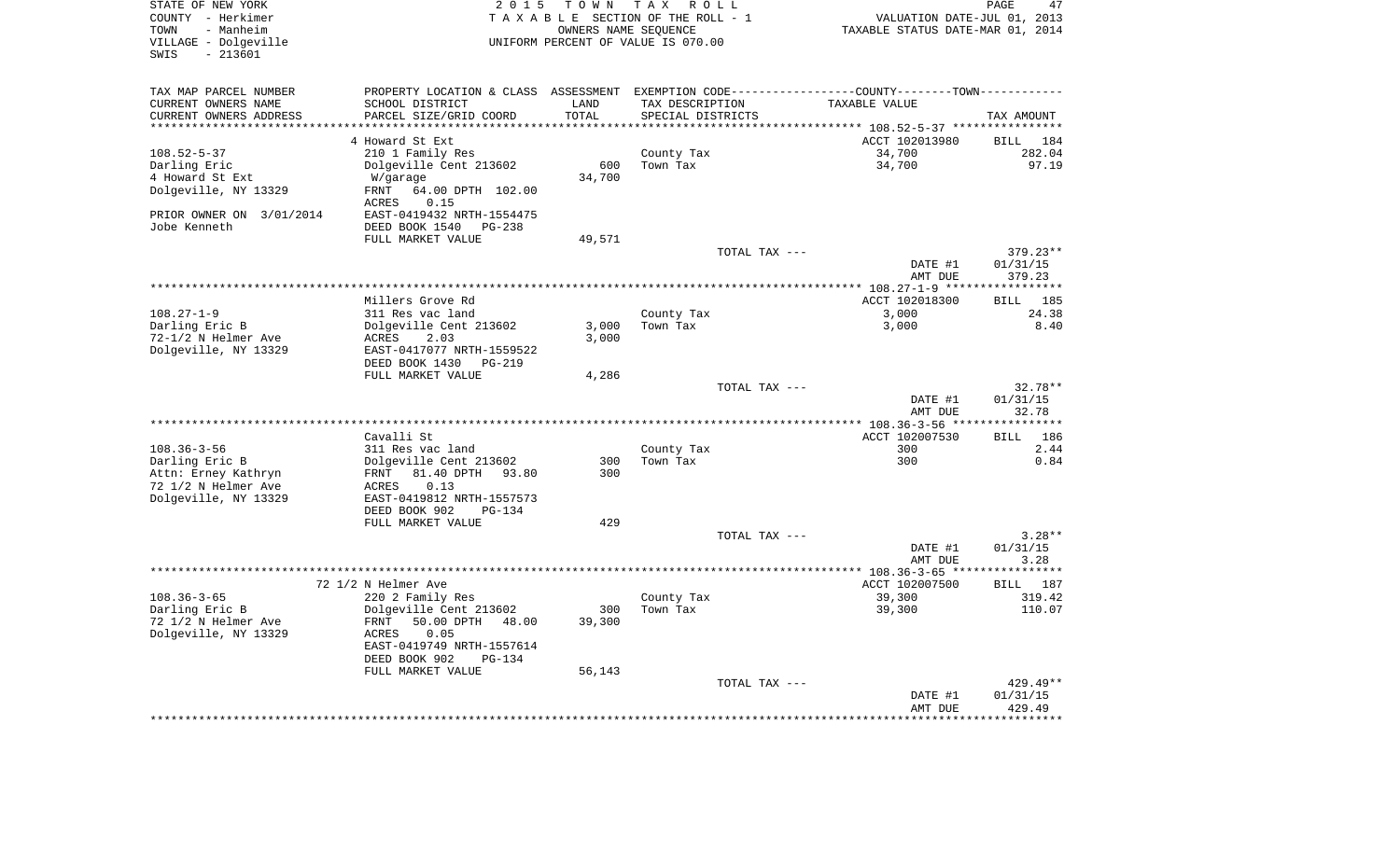| STATE OF NEW YORK<br>COUNTY - Herkimer<br>TOWN<br>- Manheim | 2 0 1 5                                                                                       | T O W N<br>OWNERS NAME SEQUENCE | T A X<br>R O L L<br>TAXABLE SECTION OF THE ROLL - 1 |               | VALUATION DATE-JUL 01, 2013<br>TAXABLE STATUS DATE-MAR 01, 2014 | PAGE<br>48                    |
|-------------------------------------------------------------|-----------------------------------------------------------------------------------------------|---------------------------------|-----------------------------------------------------|---------------|-----------------------------------------------------------------|-------------------------------|
| VILLAGE - Dolgeville<br>$-213601$<br>SWIS                   |                                                                                               |                                 | UNIFORM PERCENT OF VALUE IS 070.00                  |               |                                                                 |                               |
| TAX MAP PARCEL NUMBER                                       | PROPERTY LOCATION & CLASS ASSESSMENT EXEMPTION CODE---------------COUNTY-------TOWN---------- |                                 |                                                     |               |                                                                 |                               |
| CURRENT OWNERS NAME                                         | SCHOOL DISTRICT                                                                               | LAND                            | TAX DESCRIPTION                                     |               | TAXABLE VALUE                                                   |                               |
| CURRENT OWNERS ADDRESS<br>**********************            | PARCEL SIZE/GRID COORD                                                                        | TOTAL                           | SPECIAL DISTRICTS                                   |               |                                                                 | TAX AMOUNT                    |
|                                                             | 33 Elm St                                                                                     |                                 |                                                     |               | ACCT 102023490                                                  | BILL 188                      |
| $108.44 - 3 - 44$                                           | 220 2 Family Res                                                                              |                                 | County Tax                                          |               | 39,000                                                          | 316.98                        |
| Darling Eric B                                              | Dolgeville Cent 213602                                                                        | 1,100                           | Town Tax                                            |               | 39,000                                                          | 109.23                        |
| 72 1/2 N Helmer Ave                                         | FRNT 110.00 DPTH 124.00                                                                       | 39,000                          |                                                     |               |                                                                 |                               |
| Dolgeville, NY 13329                                        | ACRES<br>0.22<br>EAST-0419381 NRTH-1555760                                                    |                                 |                                                     |               |                                                                 |                               |
|                                                             | DEED BOOK 946<br>PG-418                                                                       |                                 |                                                     |               |                                                                 |                               |
|                                                             | FULL MARKET VALUE                                                                             | 55,714                          |                                                     |               |                                                                 |                               |
|                                                             |                                                                                               |                                 |                                                     | TOTAL TAX --- |                                                                 | $426.21**$                    |
|                                                             |                                                                                               |                                 |                                                     |               | DATE #1                                                         | 01/31/15                      |
|                                                             |                                                                                               |                                 |                                                     |               | AMT DUE                                                         | 426.21                        |
|                                                             | 130 S Main St                                                                                 |                                 |                                                     |               | ACCT 102026490                                                  | BILL<br>189                   |
| $108.52 - 1 - 84$                                           | 210 1 Family Res                                                                              |                                 | County Tax                                          |               | 20,000                                                          | 162.56                        |
| Darling Eric B                                              | Dolgeville Cent 213602                                                                        | 600                             | Town Tax                                            |               | 20,000                                                          | 56.01                         |
| 72 1/2 N Helmer Ave Apt 2                                   | W/garage                                                                                      | 20,000                          |                                                     |               |                                                                 |                               |
| Dolgeville, NY 13329                                        | FRNT<br>60.00 DPTH 273.00<br><b>ACRES</b><br>0.37                                             |                                 |                                                     |               |                                                                 |                               |
|                                                             | EAST-0417884 NRTH-1553123                                                                     |                                 |                                                     |               |                                                                 |                               |
|                                                             | DEED BOOK 1465<br>PG-131                                                                      |                                 |                                                     |               |                                                                 |                               |
|                                                             | FULL MARKET VALUE                                                                             | 28,571                          |                                                     |               |                                                                 |                               |
|                                                             |                                                                                               |                                 |                                                     | TOTAL TAX --- | DATE #1                                                         | $218.57**$<br>01/31/15        |
|                                                             |                                                                                               |                                 |                                                     |               | AMT DUE                                                         | 218.57                        |
|                                                             |                                                                                               |                                 |                                                     |               | ************ 108.44-2-60 *****************                      |                               |
|                                                             | 3 Slawson St                                                                                  |                                 |                                                     |               | ACCT 102006330                                                  | 190<br>BILL                   |
| $108.44 - 2 - 60$                                           | 484 1 use sm bld                                                                              |                                 | County Tax                                          |               | 18,000                                                          | 146.30                        |
| Darling Gerald<br>134 Miller Rd                             | Dolgeville Cent 213602<br>-office-Storage                                                     | 1,100<br>18,000                 | Town Tax                                            |               | 18,000                                                          | 50.41                         |
| Dolgeville, NY 13329                                        | FRNT 119.00 DPTH 100.00                                                                       |                                 |                                                     |               |                                                                 |                               |
|                                                             | ACRES<br>0.38                                                                                 |                                 |                                                     |               |                                                                 |                               |
|                                                             | EAST-0418888 NRTH-1554564                                                                     |                                 |                                                     |               |                                                                 |                               |
|                                                             | DEED BOOK 1156<br>PG-438                                                                      |                                 |                                                     |               |                                                                 |                               |
|                                                             | FULL MARKET VALUE                                                                             | 25,714                          |                                                     | TOTAL TAX --- |                                                                 | 196.71**                      |
|                                                             |                                                                                               |                                 |                                                     |               | DATE #1                                                         | 01/31/15                      |
|                                                             |                                                                                               |                                 |                                                     |               | AMT DUE                                                         | 196.71                        |
|                                                             |                                                                                               |                                 |                                                     |               |                                                                 |                               |
|                                                             | 16 Howard St                                                                                  |                                 |                                                     |               | ACCT 102005010                                                  | 191<br>BILL                   |
| $108.52 - 2 - 53$<br>Darling Jerry F                        | 220 2 Family Res<br>Dolgeville Cent 213602                                                    | 700                             | County Tax<br>Town Tax                              |               | 32,100<br>32,100                                                | 260.90<br>89.90               |
| 1995 Apache Ct                                              | W/garage                                                                                      | 32,100                          |                                                     |               |                                                                 |                               |
| Titusville Florida, 32796-1372 FRNT                         | 66.00 DPTH 175.00                                                                             |                                 |                                                     |               |                                                                 |                               |
|                                                             | 0.25<br>ACRES                                                                                 |                                 |                                                     |               |                                                                 |                               |
|                                                             | EAST-0419029 NRTH-1553905<br>DEED BOOK 00656 PG-00607                                         |                                 |                                                     |               |                                                                 |                               |
|                                                             | FULL MARKET VALUE                                                                             | 45,857                          |                                                     |               |                                                                 |                               |
|                                                             |                                                                                               |                                 |                                                     | TOTAL TAX --- |                                                                 | 350.80**                      |
|                                                             |                                                                                               |                                 |                                                     |               | DATE #1                                                         | 01/31/15                      |
|                                                             |                                                                                               |                                 |                                                     |               | AMT DUE                                                         | 350.80<br>* * * * * * * * * * |
|                                                             |                                                                                               |                                 |                                                     |               |                                                                 |                               |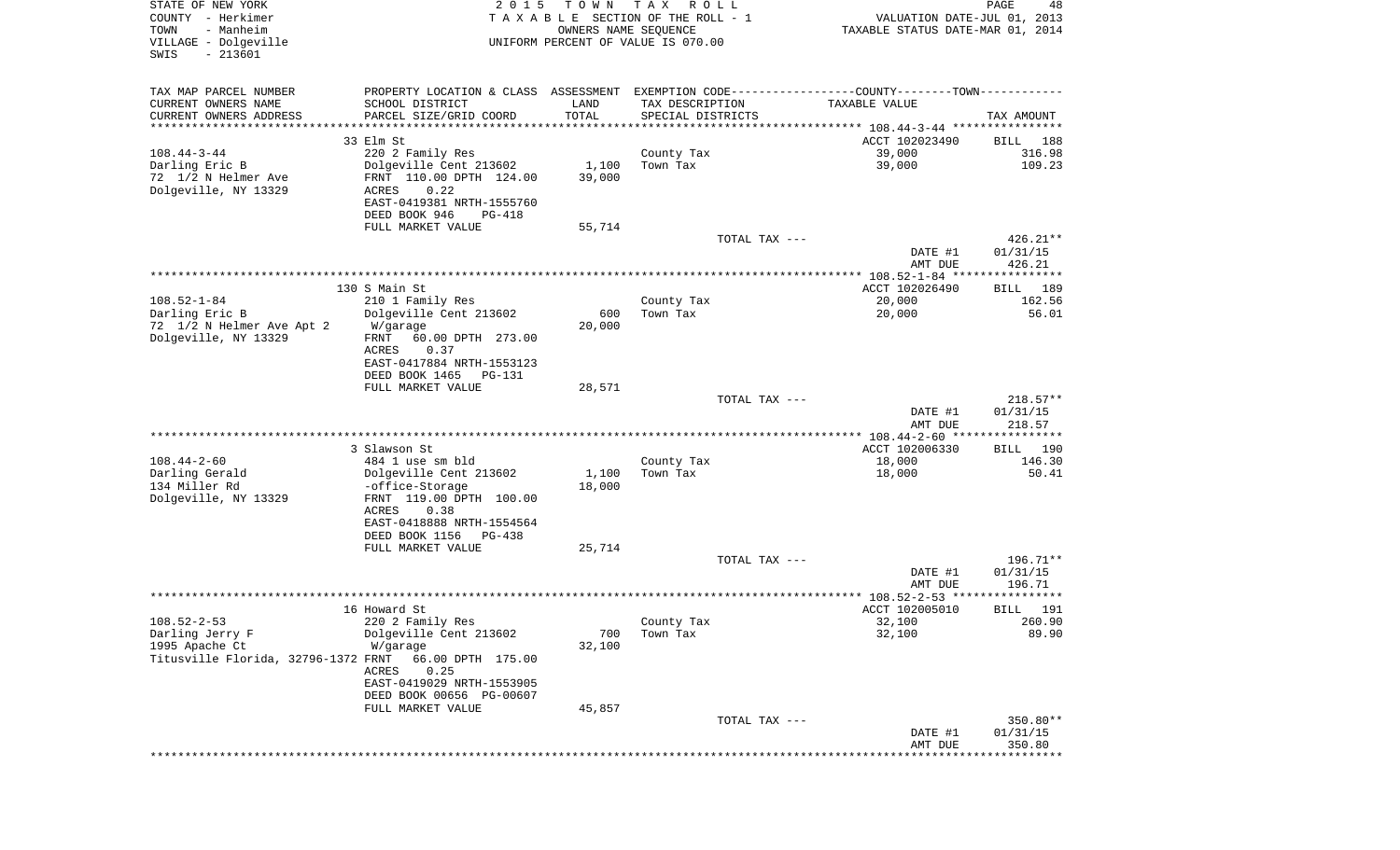| STATE OF NEW YORK       |                                                                                                  |                      | 2015 TOWN TAX ROLL                 |                                  | PAGE<br>49         |
|-------------------------|--------------------------------------------------------------------------------------------------|----------------------|------------------------------------|----------------------------------|--------------------|
| COUNTY - Herkimer       |                                                                                                  |                      | TAXABLE SECTION OF THE ROLL - 1    | VALUATION DATE-JUL 01, 2013      |                    |
| TOWN<br>- Manheim       |                                                                                                  | OWNERS NAME SEQUENCE |                                    | TAXABLE STATUS DATE-MAR 01, 2014 |                    |
| VILLAGE - Dolgeville    |                                                                                                  |                      | UNIFORM PERCENT OF VALUE IS 070.00 |                                  |                    |
| SWIS<br>$-213601$       |                                                                                                  |                      |                                    |                                  |                    |
|                         |                                                                                                  |                      |                                    |                                  |                    |
| TAX MAP PARCEL NUMBER   | PROPERTY LOCATION & CLASS ASSESSMENT EXEMPTION CODE----------------COUNTY--------TOWN----------- |                      |                                    |                                  |                    |
| CURRENT OWNERS NAME     | SCHOOL DISTRICT                                                                                  | LAND                 | TAX DESCRIPTION                    | TAXABLE VALUE                    |                    |
| CURRENT OWNERS ADDRESS  | PARCEL SIZE/GRID COORD                                                                           | TOTAL                | SPECIAL DISTRICTS                  |                                  | TAX AMOUNT         |
| *********************** |                                                                                                  |                      |                                    |                                  |                    |
|                         | 41 Elm St                                                                                        |                      |                                    | ACCT 102011310                   | BILL 192           |
| 108.44-1-38             | 230 3 Family Res                                                                                 |                      | County Tax                         | 39,000                           | 316.98             |
| Davis Flint Jr.         | Dolgeville Cent 213602                                                                           | 700                  | Town Tax                           | 39,000                           | 109.23             |
| Davis and Son LLC       | FRNT 100.00 DPTH 120.00                                                                          | 39,000               | School Relevy                      |                                  | 799.64             |
| PO Box 553              | ACRES<br>0.20                                                                                    |                      |                                    |                                  |                    |
| Dolgeville, NY 13329    | EAST-0419165 NRTH-1555876                                                                        |                      |                                    |                                  |                    |
|                         | DEED BOOK 1530 PG-106                                                                            |                      |                                    |                                  |                    |
|                         | FULL MARKET VALUE                                                                                | 55,714               |                                    |                                  |                    |
|                         |                                                                                                  |                      | TOTAL TAX ---                      |                                  | 1,225.85**         |
|                         |                                                                                                  |                      |                                    | DATE #1                          | 01/31/15           |
|                         |                                                                                                  |                      |                                    | AMT DUE                          | 1,225.85           |
|                         |                                                                                                  |                      |                                    |                                  |                    |
|                         | 31 E Timmerman St                                                                                |                      |                                    | ACCT 102005250                   | BILL 193           |
| $108.59 - 3 - 5$        | 210 1 Family Res                                                                                 |                      | County Tax                         | 50,800                           | 412.89             |
| Davis Mary              | Dolgeville Cent 213602                                                                           | 1,000                | Town Tax                           | 50,800                           | 142.28             |
| 31 E Timmerman St       | FRNT 100.00 DPTH 150.00                                                                          | 50,800               |                                    |                                  |                    |
| Dolgeville, NY 13329    | 0.34<br>ACRES                                                                                    |                      |                                    |                                  |                    |
|                         | EAST-0416793 NRTH-1551452                                                                        |                      |                                    |                                  |                    |
|                         | DEED BOOK 1271<br>PG-696                                                                         |                      |                                    |                                  |                    |
|                         | FULL MARKET VALUE                                                                                | 72,571               |                                    |                                  |                    |
|                         |                                                                                                  |                      | TOTAL TAX ---                      |                                  | 555.17**           |
|                         |                                                                                                  |                      |                                    | DATE #1                          | 01/31/15           |
|                         |                                                                                                  |                      |                                    | AMT DUE                          | 555.17             |
|                         | Stewart St                                                                                       |                      |                                    | ACCT 102012270                   | 194<br>BILL        |
| $108.59 - 3 - 13$       | 311 Res vac land                                                                                 |                      |                                    | 300                              | 2.44               |
| Davis Mary              | Dolgeville Cent 213602                                                                           | 300                  | County Tax<br>Town Tax             | 300                              | 0.84               |
| 31 E Timmerman St       | FRNT 50.00 DPTH 150.00                                                                           | 300                  |                                    |                                  |                    |
| Dolgeville, NY 13329    | 0.17<br>ACRES                                                                                    |                      |                                    |                                  |                    |
|                         | EAST-0416942 NRTH-1551488                                                                        |                      |                                    |                                  |                    |
|                         | DEED BOOK 1271<br>PG-693                                                                         |                      |                                    |                                  |                    |
|                         | FULL MARKET VALUE                                                                                | 429                  |                                    |                                  |                    |
|                         |                                                                                                  |                      | TOTAL TAX ---                      |                                  | $3.28**$           |
|                         |                                                                                                  |                      |                                    | DATE #1                          | 01/31/15           |
|                         |                                                                                                  |                      |                                    | AMT DUE                          | 3.28               |
|                         |                                                                                                  |                      |                                    |                                  |                    |
|                         | Stewart St                                                                                       |                      |                                    | ACCT 102005310                   | <b>BILL</b><br>195 |
| $108.59 - 3 - 14$       | 311 Res vac land                                                                                 |                      | County Tax                         | 300                              | 2.44               |
| Davis Mary              | Dolgeville Cent 213602                                                                           | 300                  | Town Tax                           | 300                              | 0.84               |
| 31 E Timmerman St       | FRNT<br>50.00 DPTH 150.00                                                                        | 300                  |                                    |                                  |                    |
| Dolgeville, NY 13329    | 0.17<br>ACRES                                                                                    |                      |                                    |                                  |                    |
|                         | EAST-0416948 NRTH-1551443                                                                        |                      |                                    |                                  |                    |
|                         | DEED BOOK 1271<br>PG-693                                                                         |                      |                                    |                                  |                    |
|                         | FULL MARKET VALUE                                                                                | 429                  |                                    |                                  |                    |
|                         |                                                                                                  |                      | TOTAL TAX ---                      |                                  | $3.28**$           |
|                         |                                                                                                  |                      |                                    | DATE #1                          | 01/31/15           |
|                         |                                                                                                  |                      |                                    | AMT DUE                          | 3.28               |
|                         |                                                                                                  |                      |                                    |                                  |                    |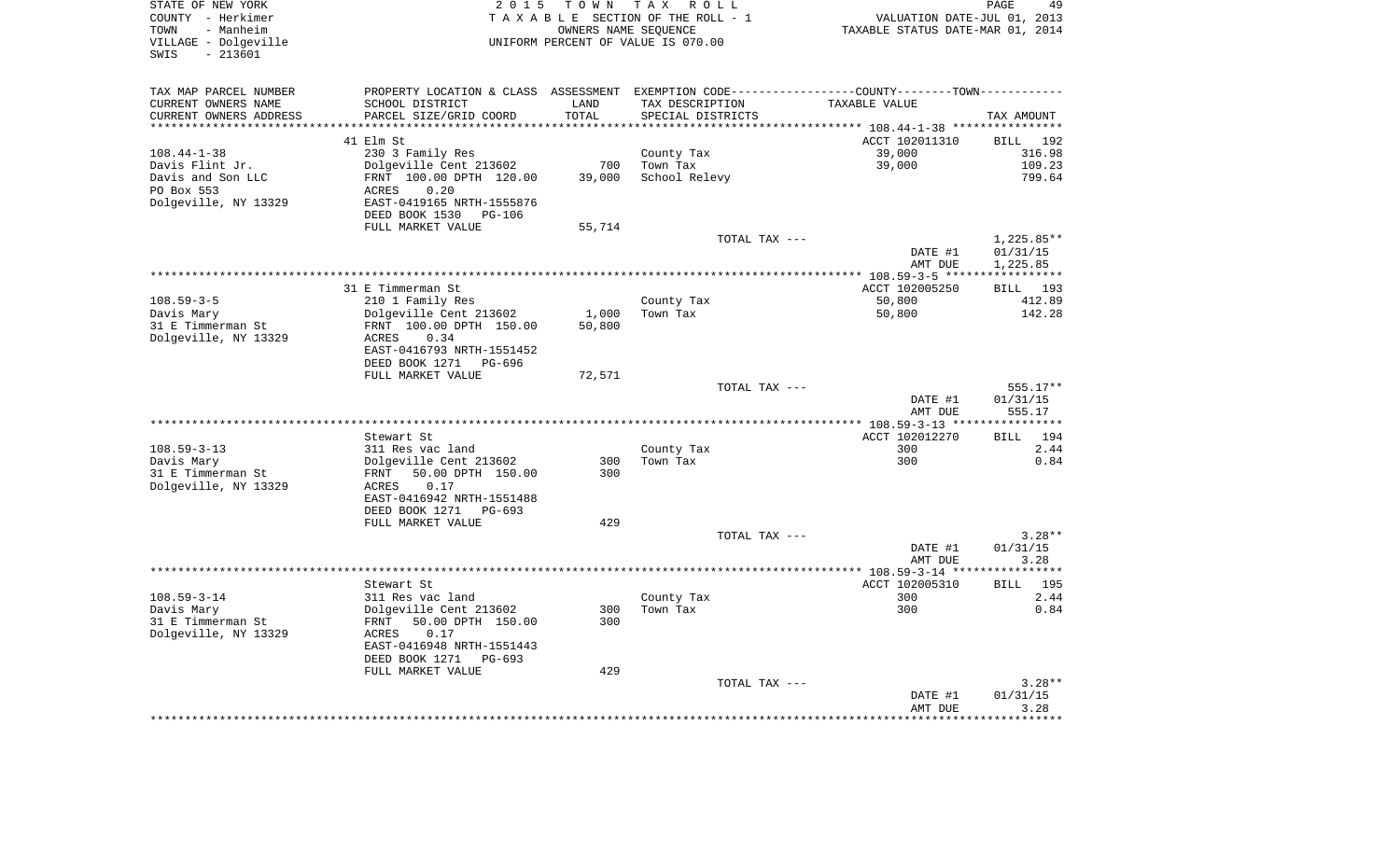| STATE OF NEW YORK<br>COUNTY - Herkimer<br>- Manheim<br>TOWN<br>VILLAGE - Dolgeville<br>SWIS<br>$-213601$ | 2 0 1 5                                                                                       | T O W N<br>OWNERS NAME SEQUENCE | T A X<br>R O L L<br>TAXABLE SECTION OF THE ROLL - 1<br>UNIFORM PERCENT OF VALUE IS 070.00 | VALUATION DATE-JUL 01, 2013<br>TAXABLE STATUS DATE-MAR 01, 2014 | PAGE<br>50           |
|----------------------------------------------------------------------------------------------------------|-----------------------------------------------------------------------------------------------|---------------------------------|-------------------------------------------------------------------------------------------|-----------------------------------------------------------------|----------------------|
| TAX MAP PARCEL NUMBER                                                                                    | PROPERTY LOCATION & CLASS ASSESSMENT EXEMPTION CODE---------------COUNTY-------TOWN---------- |                                 |                                                                                           |                                                                 |                      |
| CURRENT OWNERS NAME                                                                                      | SCHOOL DISTRICT                                                                               | LAND                            | TAX DESCRIPTION                                                                           | TAXABLE VALUE                                                   |                      |
| CURRENT OWNERS ADDRESS                                                                                   | PARCEL SIZE/GRID COORD                                                                        | TOTAL                           | SPECIAL DISTRICTS                                                                         |                                                                 | TAX AMOUNT           |
| ********************                                                                                     |                                                                                               | **********                      |                                                                                           |                                                                 |                      |
|                                                                                                          | 11 Howard St                                                                                  |                                 |                                                                                           | ACCT 102027690                                                  | BILL<br>196          |
| $108.52 - 3 - 20$<br>Davis Matthew                                                                       | 210 1 Family Res<br>Dolgeville Cent 213602                                                    | 700                             | County Tax<br>Town Tax                                                                    | 45,000<br>45,000                                                | 365.75<br>126.03     |
| Davis Debra                                                                                              | W Garage                                                                                      | 45,000                          |                                                                                           |                                                                 |                      |
| 11 Howard St                                                                                             | FRNT<br>66.00 DPTH 162.00                                                                     |                                 |                                                                                           |                                                                 |                      |
| Dolgeville, NY 13329                                                                                     | $0.24$ BANK<br>ACRES<br>135                                                                   |                                 |                                                                                           |                                                                 |                      |
|                                                                                                          | EAST-0419185 NRTH-1553755                                                                     |                                 |                                                                                           |                                                                 |                      |
|                                                                                                          | DEED BOOK 702<br>$PG-320$                                                                     |                                 |                                                                                           |                                                                 |                      |
|                                                                                                          | FULL MARKET VALUE                                                                             | 64,286                          |                                                                                           |                                                                 |                      |
|                                                                                                          |                                                                                               |                                 | TOTAL TAX ---                                                                             | DATE #1                                                         | 491.78**<br>01/31/15 |
|                                                                                                          |                                                                                               |                                 |                                                                                           | AMT DUE                                                         | 491.78               |
|                                                                                                          |                                                                                               |                                 |                                                                                           | ****************** 108.44-2-25 *****************                |                      |
|                                                                                                          | 7 Beaver St                                                                                   |                                 |                                                                                           | ACCT 102007560                                                  | BILL<br>197          |
| $108.44 - 2 - 25$                                                                                        | 210 1 Family Res                                                                              |                                 | VET COM CT 41131                                                                          | 10,500<br>10,500                                                |                      |
| Davis Susan E                                                                                            | Dolgeville Cent 213602                                                                        | 700<br>42,500                   | County Tax<br>Town Tax                                                                    | 32,000<br>32,000                                                | 260.09<br>89.62      |
| Ernye Richard K Jr.<br>7 Beaver St                                                                       | W/garage<br>FRNT<br>50.00 DPTH 150.00                                                         |                                 |                                                                                           |                                                                 |                      |
| Dolgeville, NY 13329                                                                                     | ACRES<br>0.26                                                                                 |                                 |                                                                                           |                                                                 |                      |
|                                                                                                          | EAST-0418165 NRTH-1554612                                                                     |                                 |                                                                                           |                                                                 |                      |
|                                                                                                          | DEED BOOK 1110<br>PG-498                                                                      |                                 |                                                                                           |                                                                 |                      |
|                                                                                                          | FULL MARKET VALUE                                                                             | 60,714                          |                                                                                           |                                                                 |                      |
|                                                                                                          |                                                                                               |                                 | TOTAL TAX ---                                                                             | DATE #1                                                         | 349.71**<br>01/31/15 |
|                                                                                                          |                                                                                               |                                 |                                                                                           | AMT DUE                                                         | 349.71               |
|                                                                                                          |                                                                                               |                                 |                                                                                           |                                                                 |                      |
|                                                                                                          | Sullivan St                                                                                   |                                 |                                                                                           | ACCT 102027390                                                  | 198<br>BILL          |
| $108.59 - 2 - 34$                                                                                        | 311 Res vac land                                                                              |                                 | County Tax                                                                                | 700                                                             | 5.69                 |
| Decker Bernard                                                                                           | Dolgeville Cent 213602                                                                        | 700                             | Town Tax                                                                                  | 700                                                             | 1.96                 |
| Decker Johannes<br>28 E Center St                                                                        | FRNT 100.00 DPTH 150.00<br>ACRES<br>0.34                                                      | 700                             |                                                                                           |                                                                 |                      |
| Mohawk, NY 13407                                                                                         | EAST-0417235 NRTH-1551961                                                                     |                                 |                                                                                           |                                                                 |                      |
|                                                                                                          | DEED BOOK 00646 PG-00066                                                                      |                                 |                                                                                           |                                                                 |                      |
|                                                                                                          | FULL MARKET VALUE                                                                             | 1,000                           |                                                                                           |                                                                 |                      |
|                                                                                                          |                                                                                               |                                 | TOTAL TAX ---                                                                             |                                                                 | $7.65**$             |
|                                                                                                          |                                                                                               |                                 |                                                                                           | DATE #1                                                         | 01/31/15<br>7.65     |
|                                                                                                          |                                                                                               |                                 |                                                                                           | AMT DUE<br>****************** 108.52-1-60 ****                  | ************         |
|                                                                                                          | 9 W Faville Ave                                                                               |                                 |                                                                                           | ACCT 102013860                                                  | 199<br>BILL          |
| $108.52 - 1 - 60$                                                                                        | 210 1 Family Res                                                                              |                                 | County Tax                                                                                | 88,500                                                          | 719.31               |
| Dedomenick Arthur                                                                                        | Dolgeville Cent 213602                                                                        | 700                             | Town Tax                                                                                  | 88,500                                                          | 247.86               |
| Dedomenick Mary E                                                                                        | W/garage                                                                                      | 88,500                          |                                                                                           |                                                                 |                      |
| 9 W Faville Ave                                                                                          | 71.50 DPTH 155.00<br>FRNT                                                                     |                                 |                                                                                           |                                                                 |                      |
| Dolgeville, NY 13329                                                                                     | 0.25<br>ACRES<br>EAST-0418187 NRTH-1553912                                                    |                                 |                                                                                           |                                                                 |                      |
|                                                                                                          | DEED BOOK 907<br>$PG-25$                                                                      |                                 |                                                                                           |                                                                 |                      |
|                                                                                                          | FULL MARKET VALUE                                                                             | 126,429                         |                                                                                           |                                                                 |                      |
|                                                                                                          |                                                                                               |                                 | TOTAL TAX ---                                                                             |                                                                 | $967.17**$           |
|                                                                                                          |                                                                                               |                                 |                                                                                           | DATE #1                                                         | 01/31/15             |
|                                                                                                          |                                                                                               |                                 |                                                                                           | AMT DUE                                                         | 967.17               |
|                                                                                                          |                                                                                               |                                 |                                                                                           |                                                                 |                      |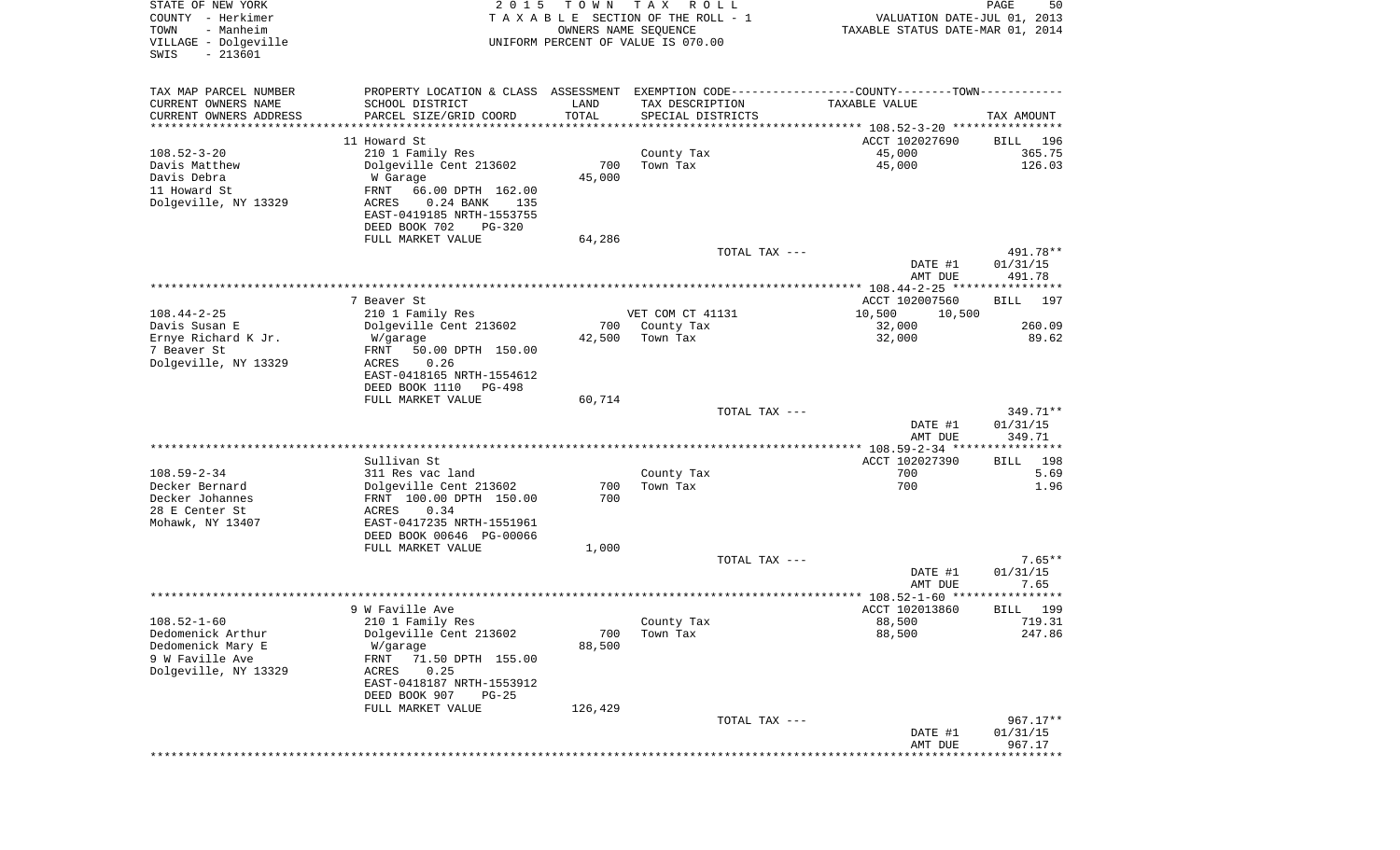| STATE OF NEW YORK<br>COUNTY - Herkimer<br>- Manheim<br>TOWN<br>VILLAGE - Dolgeville<br>$-213601$<br>SWIS | 2 0 1 5                                                  | T O W N<br>OWNERS NAME SEQUENCE | T A X<br>R O L L<br>TAXABLE SECTION OF THE ROLL - 1<br>UNIFORM PERCENT OF VALUE IS 070.00 |               | VALUATION DATE-JUL 01, 2013<br>TAXABLE STATUS DATE-MAR 01, 2014 | PAGE<br>51              |
|----------------------------------------------------------------------------------------------------------|----------------------------------------------------------|---------------------------------|-------------------------------------------------------------------------------------------|---------------|-----------------------------------------------------------------|-------------------------|
| TAX MAP PARCEL NUMBER                                                                                    | PROPERTY LOCATION & CLASS ASSESSMENT                     |                                 |                                                                                           |               | EXEMPTION CODE-----------------COUNTY-------TOWN-----------     |                         |
| CURRENT OWNERS NAME                                                                                      | SCHOOL DISTRICT                                          | LAND                            | TAX DESCRIPTION                                                                           |               | TAXABLE VALUE                                                   |                         |
| CURRENT OWNERS ADDRESS<br>*********************                                                          | PARCEL SIZE/GRID COORD<br>*******************            | TOTAL                           | SPECIAL DISTRICTS                                                                         |               |                                                                 | TAX AMOUNT              |
|                                                                                                          | 25 Spencer St                                            |                                 |                                                                                           |               | ACCT 102018570                                                  | BILL<br>200             |
| $108.52 - 1 - 12$                                                                                        | 210 1 Family Res                                         |                                 | County Tax                                                                                |               | 55,600                                                          | 451.91                  |
| Delgado Timoteo                                                                                          | Dolgeville Cent 213602                                   | 900                             | Town Tax                                                                                  |               | 55,600                                                          | 155.72                  |
| 25 Spencer St                                                                                            | W/garage                                                 | 55,600                          |                                                                                           |               |                                                                 |                         |
| Dolgeville, NY 13329                                                                                     | 85.40 DPTH 108.42<br>FRNT                                |                                 |                                                                                           |               |                                                                 |                         |
|                                                                                                          | ACRES<br>$0.16$ BANK<br>135<br>EAST-0417995 NRTH-1554324 |                                 |                                                                                           |               |                                                                 |                         |
|                                                                                                          | DEED BOOK 1164<br>PG-764                                 |                                 |                                                                                           |               |                                                                 |                         |
|                                                                                                          | FULL MARKET VALUE                                        | 79,429                          |                                                                                           |               |                                                                 |                         |
|                                                                                                          |                                                          |                                 |                                                                                           | TOTAL TAX --- |                                                                 | $607.63**$              |
|                                                                                                          |                                                          |                                 |                                                                                           |               | DATE #1                                                         | 01/31/15                |
|                                                                                                          |                                                          |                                 |                                                                                           |               | AMT DUE<br>**************** 108.52-1-13 *****************       | 607.63                  |
|                                                                                                          | Spencer St                                               |                                 |                                                                                           |               | ACCT 102006180                                                  | 201<br>BILL             |
| $108.52 - 1 - 13$                                                                                        | 311 Res vac land                                         |                                 | County Tax                                                                                |               | 300                                                             | 2.44                    |
| Delgado Timoteo                                                                                          | Dolgeville Cent 213602                                   | 300                             | Town Tax                                                                                  |               | 300                                                             | 0.84                    |
| Delgado Mirtha                                                                                           | FRNT 102.80 DPTH 100.00                                  | 300                             |                                                                                           |               |                                                                 |                         |
| 25 Spencer St<br>Dolgeville, NY 13329                                                                    | ACRES<br>0.16<br>EAST-0418092 NRTH-1554322               |                                 |                                                                                           |               |                                                                 |                         |
|                                                                                                          | DEED BOOK 1164<br>PG-764                                 |                                 |                                                                                           |               |                                                                 |                         |
|                                                                                                          | FULL MARKET VALUE                                        | 429                             |                                                                                           |               |                                                                 |                         |
|                                                                                                          |                                                          |                                 |                                                                                           | TOTAL TAX --- |                                                                 | $3.28**$                |
|                                                                                                          |                                                          |                                 |                                                                                           |               | DATE #1<br>AMT DUE                                              | 01/31/15<br>3.28        |
|                                                                                                          |                                                          |                                 |                                                                                           |               | ************ 108.44-2-14 *****                                  | * * * * * * *           |
|                                                                                                          | 18 Beaver St                                             |                                 |                                                                                           |               | ACCT 102000900                                                  | 202<br>BILL             |
| $108.44 - 2 - 14$                                                                                        | 210 1 Family Res                                         |                                 | County Tax                                                                                |               | 28,900                                                          | 234.89                  |
| DeLuca Kevin                                                                                             | Dolgeville Cent 213602                                   | 500                             | Town Tax                                                                                  |               | 28,900                                                          | 80.94                   |
| Montana Toni<br>18 Beaver St                                                                             | W/garage<br>FRNT<br>50.00 DPTH 190.00                    | 28,900                          |                                                                                           |               |                                                                 |                         |
| Dolgeville, NY 13329                                                                                     | <b>ACRES</b><br>0.22                                     |                                 |                                                                                           |               |                                                                 |                         |
|                                                                                                          | EAST-0418032 NRTH-1555059                                |                                 |                                                                                           |               |                                                                 |                         |
|                                                                                                          | DEED BOOK 940<br>PG-674                                  |                                 |                                                                                           |               |                                                                 |                         |
|                                                                                                          | FULL MARKET VALUE                                        | 41,286                          |                                                                                           |               |                                                                 |                         |
|                                                                                                          |                                                          |                                 |                                                                                           | TOTAL TAX --- | DATE #1                                                         | $315.83**$<br>01/31/15  |
|                                                                                                          |                                                          |                                 |                                                                                           |               | AMT DUE                                                         | 315.83                  |
|                                                                                                          |                                                          |                                 |                                                                                           |               | ***************** 108.52-3-44 ******                            | * * * * *               |
|                                                                                                          | 24 Rundell St                                            |                                 |                                                                                           |               | ACCT 102015330                                                  | 203<br>BILL             |
| $108.52 - 3 - 44$                                                                                        | 210 1 Family Res                                         |                                 | County Tax                                                                                |               | 47,800                                                          | 388.51                  |
| Delucco Donna<br>24 Rundell St                                                                           | Dolgeville Cent 213602<br>W/garage                       | 500<br>47,800                   | Town Tax                                                                                  |               | 47,800                                                          | 133.88                  |
| Dolgeville, NY 13329                                                                                     | 50.00 DPTH 107.00<br>FRNT                                |                                 |                                                                                           |               |                                                                 |                         |
|                                                                                                          | 0.12<br>ACRES                                            |                                 |                                                                                           |               |                                                                 |                         |
|                                                                                                          | EAST-0419105 NRTH-1553305                                |                                 |                                                                                           |               |                                                                 |                         |
|                                                                                                          | DEED BOOK 859<br>$PG-423$                                | 68,286                          |                                                                                           |               |                                                                 |                         |
|                                                                                                          | FULL MARKET VALUE                                        |                                 |                                                                                           | TOTAL TAX --- |                                                                 | $522.39**$              |
|                                                                                                          |                                                          |                                 |                                                                                           |               | DATE #1                                                         | 01/31/15                |
|                                                                                                          |                                                          |                                 |                                                                                           |               | AMT DUE                                                         | 522.39                  |
|                                                                                                          |                                                          |                                 |                                                                                           |               |                                                                 | *********************** |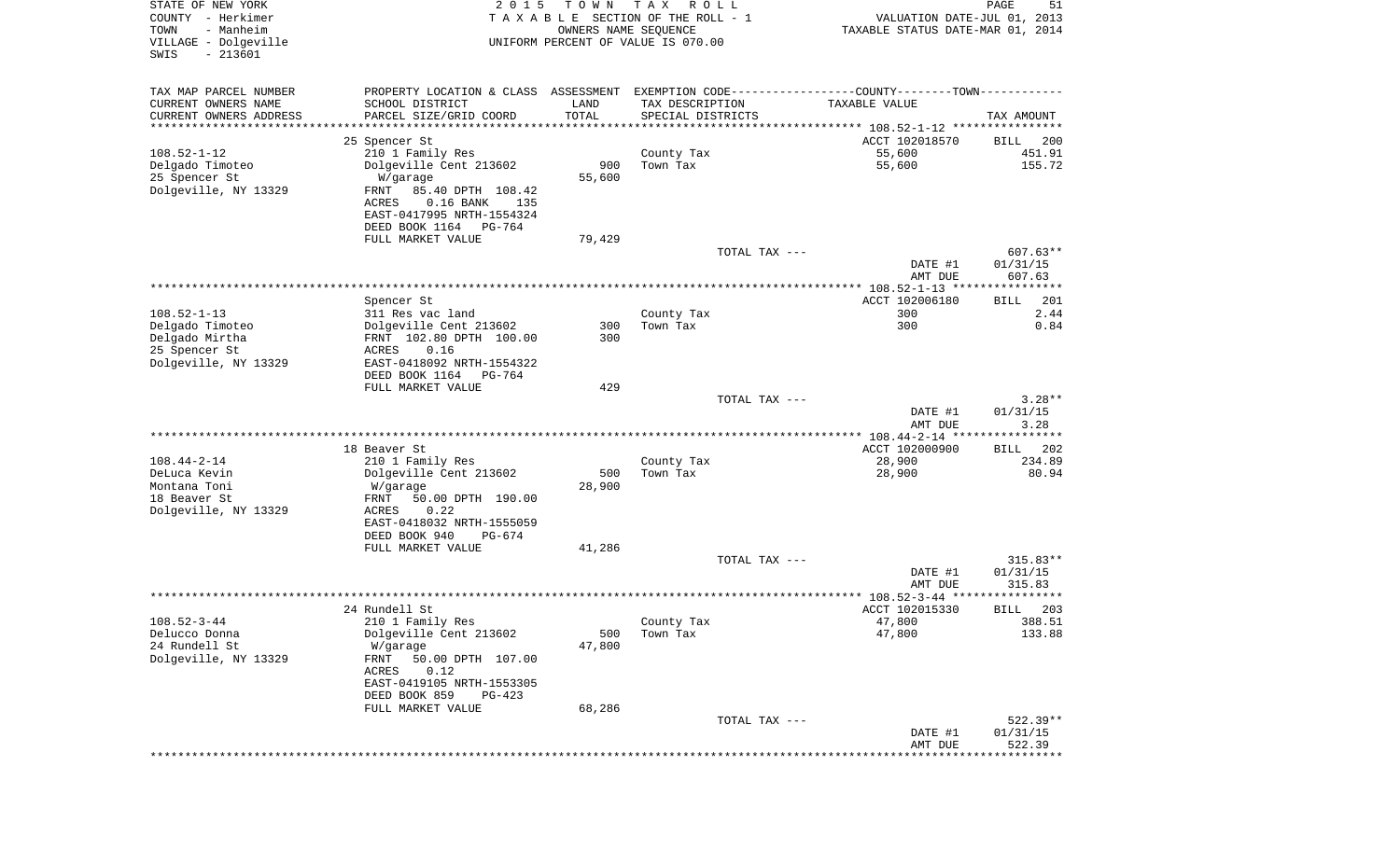| STATE OF NEW YORK                      | 2 0 1 5                                                                                       | T O W N              | T A X<br>R O L L                   |                                                                 | 52<br>PAGE           |
|----------------------------------------|-----------------------------------------------------------------------------------------------|----------------------|------------------------------------|-----------------------------------------------------------------|----------------------|
| COUNTY - Herkimer<br>TOWN<br>- Manheim |                                                                                               | OWNERS NAME SEQUENCE | TAXABLE SECTION OF THE ROLL - 1    | VALUATION DATE-JUL 01, 2013<br>TAXABLE STATUS DATE-MAR 01, 2014 |                      |
| VILLAGE - Dolgeville                   |                                                                                               |                      | UNIFORM PERCENT OF VALUE IS 070.00 |                                                                 |                      |
| $-213601$<br>SWIS                      |                                                                                               |                      |                                    |                                                                 |                      |
| TAX MAP PARCEL NUMBER                  | PROPERTY LOCATION & CLASS ASSESSMENT EXEMPTION CODE---------------COUNTY-------TOWN---------- |                      |                                    |                                                                 |                      |
| CURRENT OWNERS NAME                    | SCHOOL DISTRICT                                                                               | LAND                 | TAX DESCRIPTION                    | TAXABLE VALUE                                                   |                      |
| CURRENT OWNERS ADDRESS                 | PARCEL SIZE/GRID COORD                                                                        | TOTAL                | SPECIAL DISTRICTS                  |                                                                 | TAX AMOUNT           |
| *****************************          |                                                                                               |                      |                                    |                                                                 |                      |
|                                        | Rundell St                                                                                    |                      |                                    | ACCT 102015300                                                  | 204<br>BILL          |
| $108.52 - 3 - 45$                      | 311 Res vac land                                                                              |                      | County Tax                         | 200                                                             | 1.63                 |
| Delucco Donna                          | Dolgeville Cent 213602                                                                        | 200                  | Town Tax                           | 200                                                             | 0.56                 |
| 24 Rundell St                          | 50.00 DPTH 150.00<br>FRNT                                                                     | 200                  |                                    |                                                                 |                      |
| Dolgeville, NY 13329                   | 0.12<br>ACRES                                                                                 |                      |                                    |                                                                 |                      |
|                                        | EAST-0419080 NRTH-1553260<br>DEED BOOK 859<br>$PG-423$                                        |                      |                                    |                                                                 |                      |
|                                        | FULL MARKET VALUE                                                                             | 286                  |                                    |                                                                 |                      |
|                                        |                                                                                               |                      | TOTAL TAX ---                      |                                                                 | $2.19**$             |
|                                        |                                                                                               |                      |                                    | DATE #1                                                         | 01/31/15             |
|                                        |                                                                                               |                      |                                    | AMT DUE                                                         | 2.19                 |
|                                        |                                                                                               |                      |                                    |                                                                 |                      |
|                                        | Rundell St                                                                                    |                      |                                    | ACCT 102015270                                                  | 205<br>BILL          |
| $108.52 - 3 - 46$                      | 311 Res vac land                                                                              |                      | County Tax                         | 500                                                             | 4.06                 |
| Delucco Donna                          | Dolgeville Cent 213602                                                                        | 500                  | Town Tax                           | 500                                                             | 1.40                 |
| 24 Rundell Stt                         | FRNT 100.00 DPTH 110.00                                                                       | 500                  |                                    |                                                                 |                      |
| Dolgeville, NY 13329                   | 0.24<br><b>ACRES</b>                                                                          |                      |                                    |                                                                 |                      |
|                                        | EAST-0419039 NRTH-1553200                                                                     |                      |                                    |                                                                 |                      |
|                                        | DEED BOOK 859<br>$PG-423$                                                                     | 714                  |                                    |                                                                 |                      |
|                                        | FULL MARKET VALUE                                                                             |                      | TOTAL TAX ---                      |                                                                 | $5.46**$             |
|                                        |                                                                                               |                      |                                    | DATE #1                                                         | 01/31/15             |
|                                        |                                                                                               |                      |                                    | AMT DUE                                                         | 5.46                 |
|                                        |                                                                                               |                      |                                    | ************* 108.52-5-92 *****************                     |                      |
|                                        | 21 Van Buren St                                                                               |                      |                                    | ACCT 102027570                                                  | 206<br>BILL          |
| $108.52 - 5 - 92$                      | 210 1 Family Res                                                                              |                      | County Tax                         | 38,000                                                          | 308.86               |
| Delucco Frederick J                    | Dolgeville Cent 213602                                                                        | 500                  | Town Tax                           | 38,000                                                          | 106.43               |
| 21 Van Buren St                        | 50.00 DPTH 138.00<br>FRNT                                                                     | 38,000               |                                    |                                                                 |                      |
| Dolgeville, NY 13329                   | ACRES<br>0.17                                                                                 |                      |                                    |                                                                 |                      |
|                                        | EAST-0420037 NRTH-1554509                                                                     |                      |                                    |                                                                 |                      |
|                                        | DEED BOOK 701<br><b>PG-730</b><br>FULL MARKET VALUE                                           | 54,286               |                                    |                                                                 |                      |
|                                        |                                                                                               |                      |                                    |                                                                 |                      |
|                                        |                                                                                               |                      |                                    |                                                                 |                      |
|                                        |                                                                                               |                      | TOTAL TAX ---                      |                                                                 | $415.29**$           |
|                                        |                                                                                               |                      |                                    | DATE #1                                                         | 01/31/15<br>415.29   |
|                                        |                                                                                               |                      |                                    | AMT DUE<br>***************** 108.52-5-93 *****************      |                      |
|                                        | 23 Van Buren St                                                                               |                      |                                    | ACCT 102012900                                                  | BILL<br>207          |
| $108.52 - 5 - 93$                      | 311 Res vac land                                                                              |                      | County Tax                         | 500                                                             | 4.06                 |
| Delucco Frederick J                    | Dolgeville Cent 213602                                                                        | 500                  | Town Tax                           | 500                                                             | 1.40                 |
| 21 Van Buren St                        | W/garage                                                                                      | 500                  |                                    |                                                                 |                      |
| Dolgeville, NY 13329                   | 50.00 DPTH 139.00<br>FRNT                                                                     |                      |                                    |                                                                 |                      |
|                                        | 0.17<br>ACRES                                                                                 |                      |                                    |                                                                 |                      |
|                                        | EAST-0420063 NRTH-1554470                                                                     |                      |                                    |                                                                 |                      |
|                                        | DEED BOOK 740<br>$PG-233$                                                                     |                      |                                    |                                                                 |                      |
|                                        | FULL MARKET VALUE                                                                             | 714                  |                                    |                                                                 |                      |
|                                        |                                                                                               |                      | TOTAL TAX ---                      | DATE #1                                                         | $5.46**$<br>01/31/15 |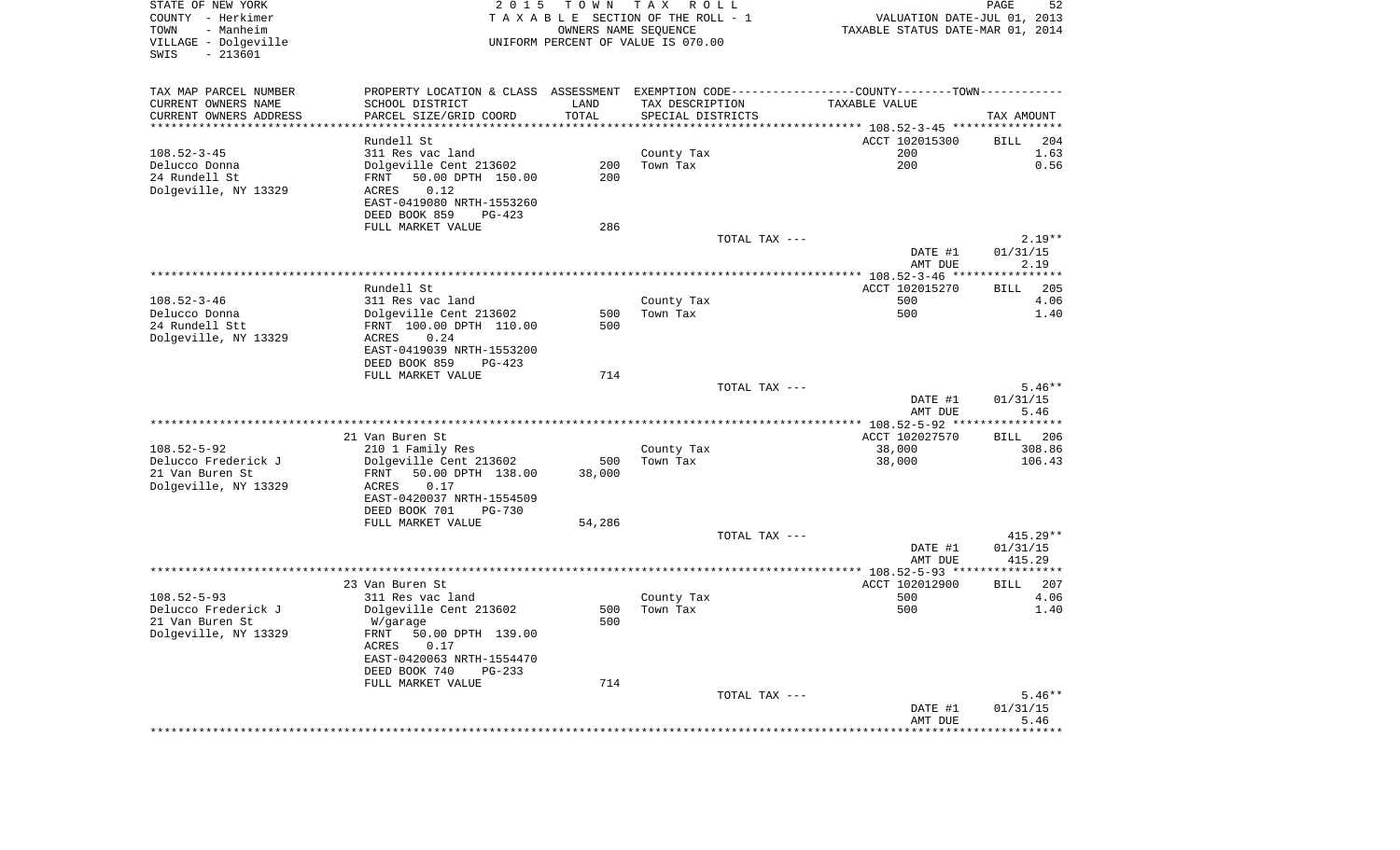| STATE OF NEW YORK<br>COUNTY - Herkimer<br>- Manheim<br>TOWN<br>VILLAGE - Dolgeville<br>$-213601$<br>SWIS | 2 0 1 5                                             | T O W N<br>OWNERS NAME SEQUENCE | T A X<br>R O L L<br>T A X A B L E SECTION OF THE ROLL - 1<br>UNIFORM PERCENT OF VALUE IS 070.00 | VALUATION DATE-JUL 01, 2013<br>TAXABLE STATUS DATE-MAR 01, 2014                               | PAGE<br>53              |
|----------------------------------------------------------------------------------------------------------|-----------------------------------------------------|---------------------------------|-------------------------------------------------------------------------------------------------|-----------------------------------------------------------------------------------------------|-------------------------|
| TAX MAP PARCEL NUMBER                                                                                    |                                                     |                                 |                                                                                                 | PROPERTY LOCATION & CLASS ASSESSMENT EXEMPTION CODE---------------COUNTY-------TOWN---------- |                         |
| CURRENT OWNERS NAME                                                                                      | SCHOOL DISTRICT                                     | LAND                            | TAX DESCRIPTION                                                                                 | TAXABLE VALUE                                                                                 |                         |
| CURRENT OWNERS ADDRESS<br>*********************                                                          | PARCEL SIZE/GRID COORD<br>***********************   | TOTAL                           | SPECIAL DISTRICTS                                                                               |                                                                                               | TAX AMOUNT              |
|                                                                                                          | 19 Van Buren St                                     |                                 |                                                                                                 | ACCT 102005940                                                                                | <b>BILL</b><br>208      |
| $108.52 - 5 - 91$                                                                                        | 210 1 Family Res                                    |                                 | VET COM CT 41131                                                                                | 10,500<br>10,500                                                                              |                         |
| DeLucco Joy M                                                                                            | Dolgeville Cent 213602                              | 700                             | County Tax                                                                                      | 35,800                                                                                        | 290.98                  |
| 19 Van Buren St                                                                                          | W/garage                                            | 46,300                          | Town Tax                                                                                        | 35,800                                                                                        | 100.27                  |
| Dolgeville, NY 13329                                                                                     | FRNT<br>67.00 DPTH 118.00<br>ACRES<br>0.20          |                                 |                                                                                                 |                                                                                               |                         |
|                                                                                                          | EAST-0420000 NRTH-1554558                           |                                 |                                                                                                 |                                                                                               |                         |
|                                                                                                          | DEED BOOK 931<br>PG-611                             |                                 |                                                                                                 |                                                                                               |                         |
|                                                                                                          | FULL MARKET VALUE                                   | 66,143                          |                                                                                                 |                                                                                               |                         |
|                                                                                                          |                                                     |                                 | TOTAL TAX ---                                                                                   |                                                                                               | 391.25**                |
|                                                                                                          |                                                     |                                 |                                                                                                 | DATE #1<br>AMT DUE                                                                            | 01/31/15<br>391.25      |
|                                                                                                          |                                                     |                                 |                                                                                                 |                                                                                               |                         |
|                                                                                                          | 45 Spencer St                                       |                                 |                                                                                                 | ACCT 102022680                                                                                | 209<br>BILL             |
| $108.51 - 1 - 21$                                                                                        | 210 1 Family Res                                    |                                 | County Tax                                                                                      | 78,200                                                                                        | 635.60                  |
| Deluco George                                                                                            | Dolgeville Cent 213602                              | 4,100                           | Town Tax                                                                                        | 78,200                                                                                        | 219.02                  |
| Deluco Susan<br>45 Spencer St                                                                            | W/garage<br>ACRES<br>2.38                           | 78,200                          |                                                                                                 |                                                                                               |                         |
| Dolgeville, NY 13329                                                                                     | EAST-0417165 NRTH-1554212                           |                                 |                                                                                                 |                                                                                               |                         |
|                                                                                                          | DEED BOOK 00650 PG-00700                            |                                 |                                                                                                 |                                                                                               |                         |
|                                                                                                          | FULL MARKET VALUE                                   | 111,714                         |                                                                                                 |                                                                                               |                         |
|                                                                                                          |                                                     |                                 | TOTAL TAX ---                                                                                   |                                                                                               | 854.62**                |
|                                                                                                          |                                                     |                                 |                                                                                                 | DATE #1<br>AMT DUE                                                                            | 01/31/15<br>854.62      |
|                                                                                                          |                                                     |                                 |                                                                                                 | ************* 108.36-2-10 ****                                                                | * * * * * * * * * * * * |
|                                                                                                          | 23 Cavalli St                                       |                                 |                                                                                                 | ACCT 102007200                                                                                | 210<br><b>BILL</b>      |
| $108.36 - 2 - 10$                                                                                        | 220 2 Family Res                                    |                                 | County Tax                                                                                      | 26,000                                                                                        | 211.32                  |
| Denapole Donald<br>PO Box 77                                                                             | Dolgeville Cent 213602<br>FRNT<br>65.00 DPTH 150.00 | 500<br>26,000                   | Town Tax                                                                                        | 26,000                                                                                        | 72.82                   |
| Middleville, NY 13406                                                                                    | 0.24<br>ACRES                                       |                                 |                                                                                                 |                                                                                               |                         |
|                                                                                                          | EAST-0419448 NRTH-1557745                           |                                 |                                                                                                 |                                                                                               |                         |
|                                                                                                          | DEED BOOK 850<br>PG-646                             |                                 |                                                                                                 |                                                                                               |                         |
|                                                                                                          | FULL MARKET VALUE                                   | 37,143                          |                                                                                                 |                                                                                               |                         |
|                                                                                                          |                                                     |                                 | TOTAL TAX ---                                                                                   |                                                                                               | 284.14**                |
|                                                                                                          |                                                     |                                 |                                                                                                 | DATE #1<br>AMT DUE                                                                            | 01/31/15<br>284.14      |
|                                                                                                          |                                                     |                                 |                                                                                                 |                                                                                               |                         |
|                                                                                                          | Mckinley Ave                                        |                                 |                                                                                                 | ACCT 102027180                                                                                | 211<br>BILL             |
| $108.36 - 1 - 19$                                                                                        | 312 Vac w/imprv                                     |                                 | County Tax                                                                                      | 1,600                                                                                         | 13.00                   |
| Dermady Joy M<br>60 W State St                                                                           | Dolgeville Cent 213602                              |                                 | 100 Town Tax                                                                                    | 1,600                                                                                         | 4.48                    |
| Dolgeville, NY 13329                                                                                     | Garage<br>FRNT<br>50.00 DPTH<br>65.00               | 1,600                           |                                                                                                 |                                                                                               |                         |
|                                                                                                          | ACRES<br>0.07                                       |                                 |                                                                                                 |                                                                                               |                         |
|                                                                                                          | EAST-0418802 NRTH-1557246                           |                                 |                                                                                                 |                                                                                               |                         |
|                                                                                                          | DEED BOOK 931<br>PG-370                             |                                 |                                                                                                 |                                                                                               |                         |
|                                                                                                          | FULL MARKET VALUE                                   | 2,286                           |                                                                                                 |                                                                                               |                         |
|                                                                                                          |                                                     |                                 | TOTAL TAX ---                                                                                   | DATE #1                                                                                       | $17.48**$<br>01/31/15   |
|                                                                                                          |                                                     |                                 |                                                                                                 | AMT DUE                                                                                       | 17.48                   |
|                                                                                                          |                                                     |                                 |                                                                                                 | **************************                                                                    |                         |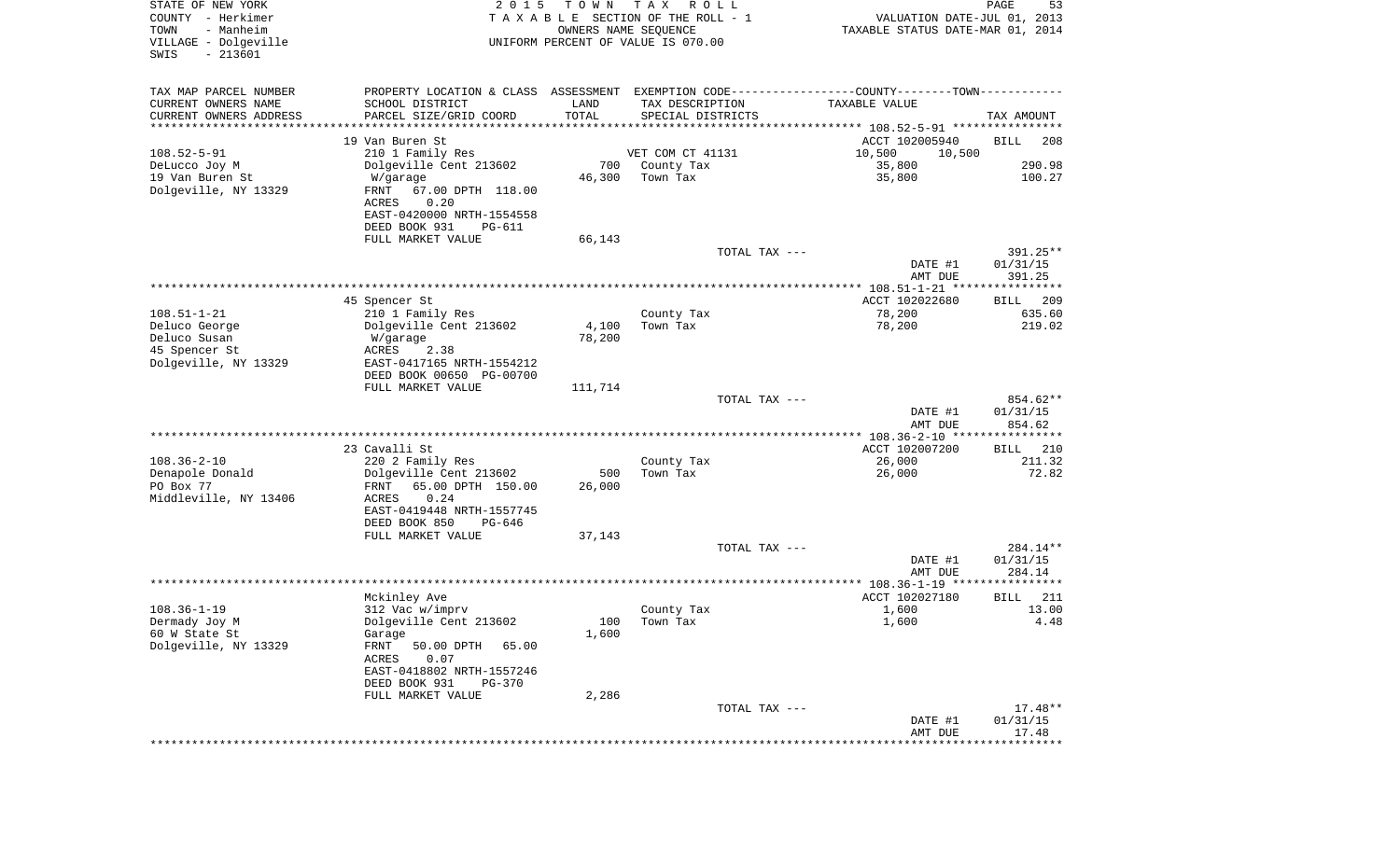| STATE OF NEW YORK<br>COUNTY - Herkimer                         | 2015                                       |                      | TOWN TAX ROLL<br>T A X A B L E SECTION OF THE ROLL - 1 | VALUATION DATE-JUL 01, 2013                                                                   | PAGE<br>54           |
|----------------------------------------------------------------|--------------------------------------------|----------------------|--------------------------------------------------------|-----------------------------------------------------------------------------------------------|----------------------|
| TOWN<br>- Manheim<br>VILLAGE - Dolgeville<br>SWIS<br>$-213601$ |                                            | OWNERS NAME SEQUENCE | UNIFORM PERCENT OF VALUE IS 070.00                     | TAXABLE STATUS DATE-MAR 01, 2014                                                              |                      |
| TAX MAP PARCEL NUMBER                                          |                                            |                      |                                                        | PROPERTY LOCATION & CLASS ASSESSMENT EXEMPTION CODE---------------COUNTY-------TOWN---------- |                      |
| CURRENT OWNERS NAME                                            | SCHOOL DISTRICT                            | LAND                 | TAX DESCRIPTION                                        | TAXABLE VALUE                                                                                 |                      |
| CURRENT OWNERS ADDRESS                                         | PARCEL SIZE/GRID COORD                     | TOTAL                | SPECIAL DISTRICTS                                      |                                                                                               | TAX AMOUNT           |
| ***********************                                        |                                            |                      |                                                        |                                                                                               |                      |
| 108.36-1-54                                                    | 60 W State St<br>210 1 Family Res          |                      | County Tax                                             | ACCT 102027150<br>41,200                                                                      | BILL 212<br>334.87   |
| Dermady Joy M                                                  | Dolgeville Cent 213602                     | 900                  | Town Tax                                               | 41,200                                                                                        | 115.39               |
| 60 W State St                                                  | FRNT 90.00 DPTH 103.10                     | 41,200               |                                                        |                                                                                               |                      |
| Dolgeville, NY 13329                                           | 0.21<br>ACRES                              |                      |                                                        |                                                                                               |                      |
|                                                                | EAST-0418783 NRTH-1557178                  |                      |                                                        |                                                                                               |                      |
|                                                                | DEED BOOK 931<br>PG-370                    |                      |                                                        |                                                                                               |                      |
|                                                                | FULL MARKET VALUE                          | 58,857               |                                                        |                                                                                               |                      |
|                                                                |                                            |                      | TOTAL TAX ---                                          | DATE #1                                                                                       | 450.26**<br>01/31/15 |
|                                                                |                                            |                      |                                                        | AMT DUE                                                                                       | 450.26               |
|                                                                |                                            |                      |                                                        |                                                                                               |                      |
|                                                                | Stewart St                                 |                      |                                                        | ACCT 102021210                                                                                | 213<br>BILL          |
| 108.59-2-19                                                    | 311 Res vac land                           |                      | County Tax                                             | 300                                                                                           | 2.44                 |
| Dicamillo Dennis                                               | Dolgeville Cent 213602                     | 300                  | Town Tax                                               | 300                                                                                           | 0.84                 |
| 14 Stewart St                                                  | FRNT 50.00 DPTH 150.00                     | 300                  |                                                        |                                                                                               |                      |
| Dolgeville, NY 13329                                           | ACRES<br>0.17<br>EAST-0416879 NRTH-1551987 |                      |                                                        |                                                                                               |                      |
|                                                                | DEED BOOK 731<br>PG-256                    |                      |                                                        |                                                                                               |                      |
|                                                                | FULL MARKET VALUE                          | 429                  |                                                        |                                                                                               |                      |
|                                                                |                                            |                      | TOTAL TAX ---                                          |                                                                                               | $3.28**$             |
|                                                                |                                            |                      |                                                        | DATE #1                                                                                       | 01/31/15             |
|                                                                |                                            |                      |                                                        | AMT DUE                                                                                       | 3.28                 |
|                                                                |                                            |                      |                                                        |                                                                                               |                      |
| $108.59 - 2 - 20$                                              | 14 Stewart St<br>210 1 Family Res          |                      |                                                        | ACCT 102021180<br>54,000                                                                      | BILL 214<br>438.90   |
| Dicamillo Dennis                                               | Dolgeville Cent 213602                     | 1,000                | County Tax<br>Town Tax                                 | 54,000                                                                                        | 151.24               |
| 14 Stewart St                                                  | FRNT 100.00 DPTH 150.00                    | 54,000               |                                                        |                                                                                               |                      |
| Dolgeville, NY 13329                                           | ACRES<br>0.34                              |                      |                                                        |                                                                                               |                      |
|                                                                | EAST-0416888 NRTH-1551916                  |                      |                                                        |                                                                                               |                      |
|                                                                | DEED BOOK 731<br>PG-256                    |                      |                                                        |                                                                                               |                      |
|                                                                | FULL MARKET VALUE                          | 77,143               |                                                        |                                                                                               |                      |
|                                                                |                                            |                      | TOTAL TAX ---                                          |                                                                                               | 590.14**<br>01/31/15 |
|                                                                |                                            |                      |                                                        | DATE #1<br>AMT DUE                                                                            | 590.14               |
|                                                                |                                            |                      |                                                        |                                                                                               |                      |
|                                                                | 11 Winton Ln                               |                      |                                                        | ACCT 102006390                                                                                | BILL 215             |
| $108.52 - 5 - 72$                                              | 210 1 Family Res                           |                      | County Tax                                             | 38,000                                                                                        | 308.86               |
| DiCamillo George Francis Jr.   Dolgeville Cent 213602          |                                            | 500                  | Town Tax                                               | 38,000                                                                                        | 106.43               |
| DiCamillo Debra M                                              | W/garage                                   | 38,000               |                                                        |                                                                                               |                      |
| 11 Winton Ln<br>Dolgeville, NY 13329                           | 45.00 DPTH 110.00<br>FRNT<br>ACRES<br>0.11 |                      |                                                        |                                                                                               |                      |
|                                                                | EAST-0419596 NRTH-1554612                  |                      |                                                        |                                                                                               |                      |
|                                                                | DEED BOOK 1393<br>PG-135                   |                      |                                                        |                                                                                               |                      |
|                                                                | FULL MARKET VALUE                          | 54,286               |                                                        |                                                                                               |                      |
|                                                                |                                            |                      | TOTAL TAX ---                                          |                                                                                               | $415.29**$           |
|                                                                |                                            |                      |                                                        | DATE #1<br>AMT DUE                                                                            | 01/31/15             |
|                                                                |                                            |                      |                                                        |                                                                                               | 415.29               |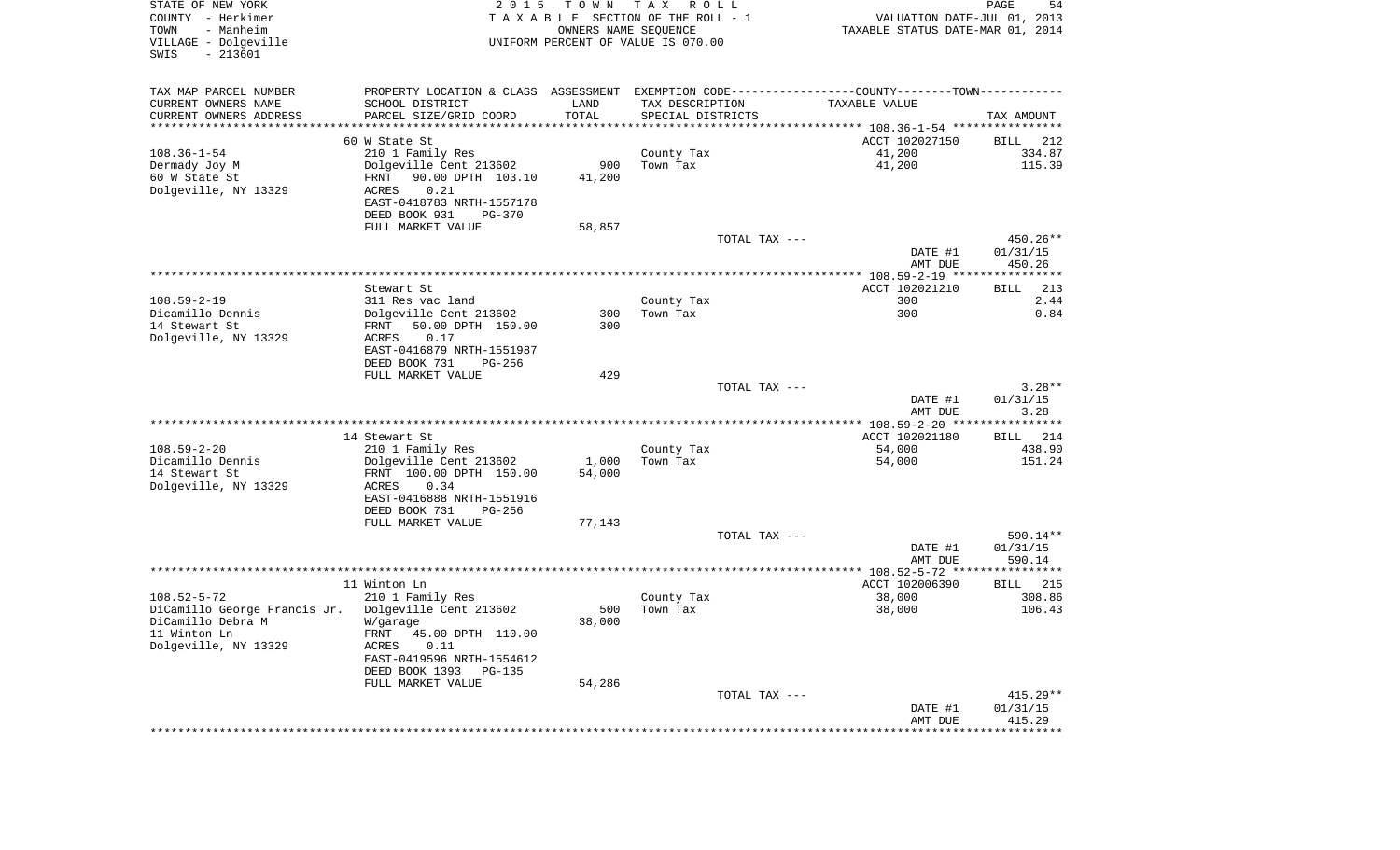| STATE OF NEW YORK<br>COUNTY - Herkimer<br>- Manheim<br>TOWN<br>VILLAGE - Dolgeville<br>$-213601$<br>SWIS | 2 0 1 5                                                                                       | T O W N | T A X<br>R O L L<br>TAXABLE SECTION OF THE ROLL - 1<br>OWNERS NAME SEQUENCE<br>UNIFORM PERCENT OF VALUE IS 070.00 | VALUATION DATE-JUL 01, 2013<br>TAXABLE STATUS DATE-MAR 01, 2014 | PAGE<br>55           |
|----------------------------------------------------------------------------------------------------------|-----------------------------------------------------------------------------------------------|---------|-------------------------------------------------------------------------------------------------------------------|-----------------------------------------------------------------|----------------------|
| TAX MAP PARCEL NUMBER                                                                                    | PROPERTY LOCATION & CLASS ASSESSMENT EXEMPTION CODE---------------COUNTY-------TOWN---------- |         |                                                                                                                   |                                                                 |                      |
| CURRENT OWNERS NAME                                                                                      | SCHOOL DISTRICT                                                                               | LAND    | TAX DESCRIPTION                                                                                                   | TAXABLE VALUE                                                   |                      |
| CURRENT OWNERS ADDRESS<br>*********************                                                          | PARCEL SIZE/GRID COORD                                                                        | TOTAL   | SPECIAL DISTRICTS                                                                                                 |                                                                 | TAX AMOUNT           |
|                                                                                                          | 50 N Helmer Ave                                                                               |         |                                                                                                                   | ACCT 102008460                                                  | 216<br>BILL          |
| $108.36 - 3 - 51$                                                                                        | 210 1 Family Res                                                                              |         | County Tax                                                                                                        | 40,000                                                          | 325.11               |
| Dietrich Christina M                                                                                     | Dolgeville Cent 213602                                                                        | 700     | Town Tax                                                                                                          | 40,000                                                          | 112.03               |
| Daley Wade R                                                                                             | 65.00 DPTH 199.00<br>FRNT                                                                     | 40,000  | School Relevy                                                                                                     |                                                                 | 820.14               |
| 50 N Helmer Ave<br>Dolgeville, NY 13329                                                                  | 0.16<br>ACRES<br>EAST-0419742 NRTH-1557189                                                    |         | Village Relevy                                                                                                    |                                                                 | 1,017.28             |
|                                                                                                          | DEED BOOK 1514<br>PG-647                                                                      |         |                                                                                                                   |                                                                 |                      |
|                                                                                                          | FULL MARKET VALUE                                                                             | 57,143  |                                                                                                                   |                                                                 |                      |
|                                                                                                          |                                                                                               |         | TOTAL TAX ---                                                                                                     |                                                                 | $2,274.56**$         |
|                                                                                                          |                                                                                               |         |                                                                                                                   | DATE #1<br>AMT DUE                                              | 01/31/15<br>2,274.56 |
|                                                                                                          |                                                                                               |         |                                                                                                                   |                                                                 |                      |
|                                                                                                          | 44 E Faville Ave                                                                              |         |                                                                                                                   | ACCT 102030090                                                  | 217<br>BILL          |
| $108.52 - 6 - 10$<br>Digilio Antonette                                                                   | 220 2 Family Res                                                                              | 500     | County Tax<br>Town Tax                                                                                            | 40,600                                                          | 329.99<br>113.71     |
| 44 Faville Ave                                                                                           | Dolgeville Cent 213602<br>W/barn                                                              | 40,600  |                                                                                                                   | 40,600                                                          |                      |
| Dolgeville, NY 13329                                                                                     | 50.00 DPTH 150.00<br>FRNT                                                                     |         |                                                                                                                   |                                                                 |                      |
|                                                                                                          | 0.17<br>ACRES                                                                                 |         |                                                                                                                   |                                                                 |                      |
|                                                                                                          | EAST-0419644 NRTH-1553046<br>DEED BOOK 00624 PG-00550                                         |         |                                                                                                                   |                                                                 |                      |
|                                                                                                          | FULL MARKET VALUE                                                                             | 58,000  |                                                                                                                   |                                                                 |                      |
|                                                                                                          |                                                                                               |         | TOTAL TAX ---                                                                                                     |                                                                 | 443.70**             |
|                                                                                                          |                                                                                               |         |                                                                                                                   | DATE #1                                                         | 01/31/15             |
|                                                                                                          |                                                                                               |         |                                                                                                                   | AMT DUE<br>************ 108.52-6-11 *****************           | 443.70               |
|                                                                                                          | E Faville Ave                                                                                 |         |                                                                                                                   | ACCT 102000330                                                  | <b>BILL</b><br>218   |
| $108.52 - 6 - 11$                                                                                        | 311 Res vac land                                                                              |         | County Tax                                                                                                        | 200                                                             | 1.63                 |
| Digilio Antonette                                                                                        | Dolgeville Cent 213602                                                                        | 200     | Town Tax                                                                                                          | 200                                                             | 0.56                 |
| 44 Faville Ave<br>Dolgeville, NY 13329                                                                   | 54.70 DPTH 100.00<br>FRNT<br>0.12<br>ACRES                                                    | 200     |                                                                                                                   |                                                                 |                      |
|                                                                                                          | EAST-0419616 NRTH-1553094                                                                     |         |                                                                                                                   |                                                                 |                      |
|                                                                                                          | DEED BOOK 00614 PG-00367                                                                      |         |                                                                                                                   |                                                                 |                      |
|                                                                                                          | FULL MARKET VALUE                                                                             | 286     |                                                                                                                   |                                                                 |                      |
|                                                                                                          |                                                                                               |         | TOTAL TAX ---                                                                                                     | DATE #1                                                         | $2.19**$<br>01/31/15 |
|                                                                                                          |                                                                                               |         |                                                                                                                   | AMT DUE                                                         | 2.19                 |
|                                                                                                          |                                                                                               |         |                                                                                                                   |                                                                 |                      |
| $108.44 - 2 - 55$                                                                                        | 29 S Helmer Ave                                                                               |         |                                                                                                                   | ACCT 102003990                                                  | 219<br>BILL          |
| Dineen Richard P                                                                                         | 220 2 Family Res<br>Dolgeville Cent 213602                                                    | 500     | County Tax<br>Town Tax                                                                                            | 38,368<br>38,368                                                | 311.85<br>107.46     |
| 29 S Helmer Ave                                                                                          | W/garage                                                                                      | 38,368  |                                                                                                                   |                                                                 |                      |
| Dolgeville, NY 13329                                                                                     | 50.00 DPTH 100.00<br>FRNT                                                                     |         |                                                                                                                   |                                                                 |                      |
|                                                                                                          | ACRES<br>0.17                                                                                 |         |                                                                                                                   |                                                                 |                      |
|                                                                                                          | EAST-0418745 NRTH-1554708<br>DEED BOOK 1173<br>PG-917                                         |         |                                                                                                                   |                                                                 |                      |
|                                                                                                          | FULL MARKET VALUE                                                                             | 54,811  |                                                                                                                   |                                                                 |                      |
|                                                                                                          |                                                                                               |         | TOTAL TAX ---                                                                                                     |                                                                 | 419.31**             |
|                                                                                                          |                                                                                               |         |                                                                                                                   | DATE #1                                                         | 01/31/15             |
|                                                                                                          |                                                                                               |         |                                                                                                                   | AMT DUE                                                         | 419.31               |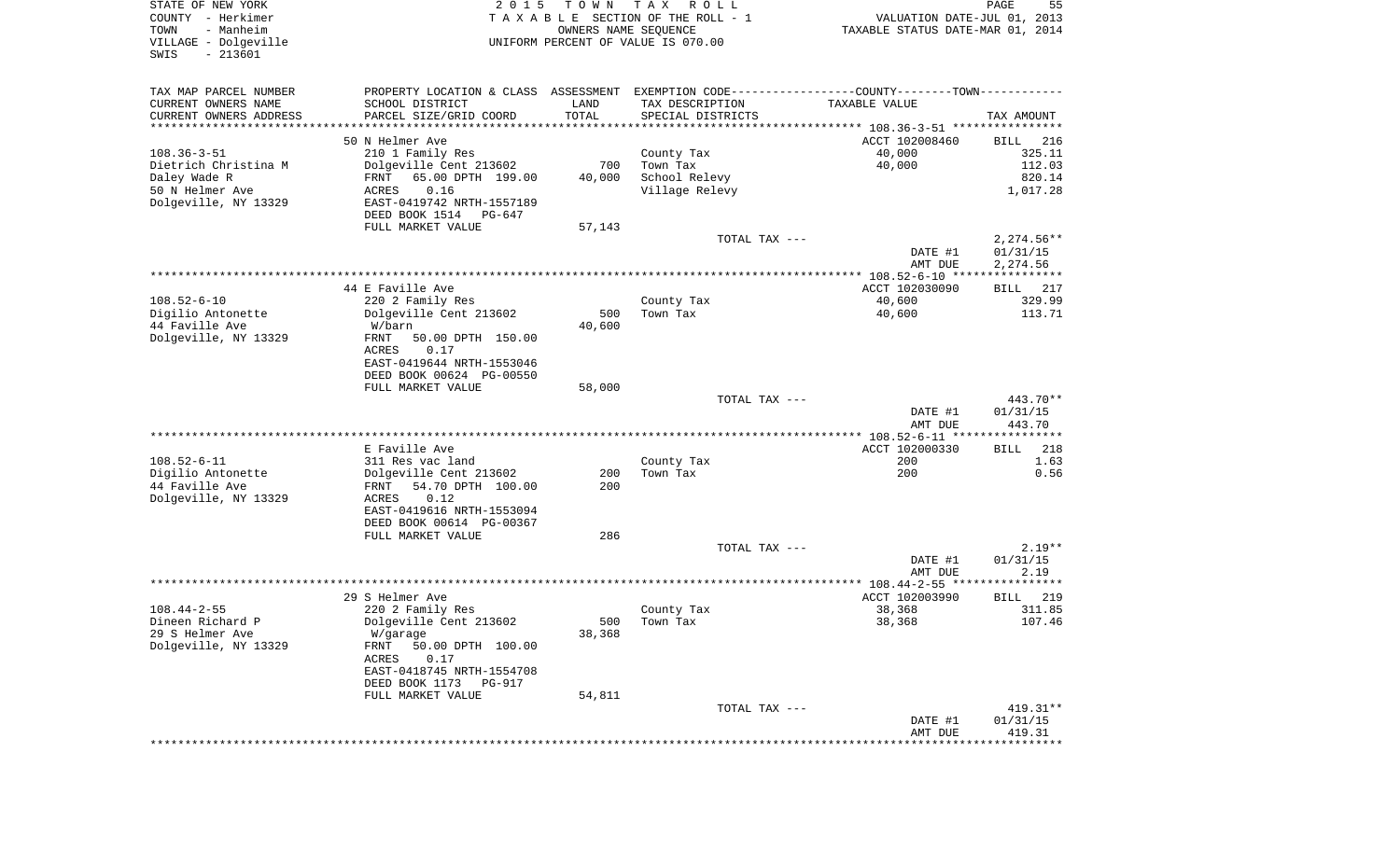| STATE OF NEW YORK<br>COUNTY - Herkimer<br>TOWN<br>- Manheim<br>VILLAGE - Dolgeville<br>$-213601$<br>SWIS | 2 0 1 5                                                                                       | T O W N<br>OWNERS NAME SEQUENCE | T A X<br>R O L L<br>TAXABLE SECTION OF THE ROLL - 1<br>UNIFORM PERCENT OF VALUE IS 070.00 | VALUATION DATE-JUL 01, 2013<br>TAXABLE STATUS DATE-MAR 01, 2014 | PAGE<br>56          |
|----------------------------------------------------------------------------------------------------------|-----------------------------------------------------------------------------------------------|---------------------------------|-------------------------------------------------------------------------------------------|-----------------------------------------------------------------|---------------------|
| TAX MAP PARCEL NUMBER                                                                                    | PROPERTY LOCATION & CLASS ASSESSMENT EXEMPTION CODE---------------COUNTY-------TOWN---------- |                                 |                                                                                           |                                                                 |                     |
| CURRENT OWNERS NAME                                                                                      | SCHOOL DISTRICT                                                                               | LAND                            | TAX DESCRIPTION                                                                           | TAXABLE VALUE                                                   |                     |
| CURRENT OWNERS ADDRESS                                                                                   | PARCEL SIZE/GRID COORD<br>************************                                            | TOTAL                           | SPECIAL DISTRICTS                                                                         |                                                                 | TAX AMOUNT          |
| *********************                                                                                    | 90 N Helmer Ave                                                                               |                                 |                                                                                           | ACCT 102006780                                                  | 220<br>BILL         |
| $108.36 - 3 - 74$                                                                                        | 210 1 Family Res                                                                              |                                 | VET WAR CT 41121                                                                          | 6,300<br>6,300                                                  |                     |
| Dodge Robert K                                                                                           | Dolgeville Cent 213602                                                                        | 600                             | County Tax                                                                                | 37,500                                                          | 304.79              |
| Dodge Judith                                                                                             | W/garage                                                                                      | 43,800                          | Town Tax                                                                                  | 37,500                                                          | 105.03              |
| 90 N Helmer Ave                                                                                          | FRNT<br>64.00 DPTH 125.00                                                                     |                                 |                                                                                           |                                                                 |                     |
| Dolgeville, NY 13329                                                                                     | 0.07<br>ACRES<br>EAST-0419671 NRTH-1558104                                                    |                                 |                                                                                           |                                                                 |                     |
|                                                                                                          | DEED BOOK 1257<br>PG-647                                                                      |                                 |                                                                                           |                                                                 |                     |
|                                                                                                          | FULL MARKET VALUE                                                                             | 62,571                          |                                                                                           |                                                                 |                     |
|                                                                                                          |                                                                                               |                                 | TOTAL TAX ---                                                                             |                                                                 | 409.82**            |
|                                                                                                          |                                                                                               |                                 |                                                                                           | DATE #1<br>AMT DUE                                              | 01/31/15<br>409.82  |
|                                                                                                          |                                                                                               |                                 |                                                                                           |                                                                 |                     |
|                                                                                                          | 11 Slawson St                                                                                 |                                 |                                                                                           | ACCT 102020790                                                  | 221<br>BILL         |
| $108.44 - 2 - 57$                                                                                        | 210 1 Family Res                                                                              |                                 | County Tax<br>Town Tax                                                                    | 28,900                                                          | 234.89              |
| Dodson Donald R Jr.<br>Dodson Janet M                                                                    | Dolgeville Cent 213602<br>W/garage                                                            | 500<br>28,900                   |                                                                                           | 28,900                                                          | 80.94               |
| 11 Slawson St                                                                                            | 50.00 DPTH 100.00<br>FRNT                                                                     |                                 |                                                                                           |                                                                 |                     |
| Dolgeville, NY 13329                                                                                     | 0.11<br>ACRES                                                                                 |                                 |                                                                                           |                                                                 |                     |
|                                                                                                          | EAST-0418775 NRTH-1554786                                                                     |                                 |                                                                                           |                                                                 |                     |
|                                                                                                          | DEED BOOK 1209<br>PG-332<br>FULL MARKET VALUE                                                 | 41,286                          |                                                                                           |                                                                 |                     |
|                                                                                                          |                                                                                               |                                 | TOTAL TAX ---                                                                             |                                                                 | $315.83**$          |
|                                                                                                          |                                                                                               |                                 |                                                                                           | DATE #1                                                         | 01/31/15            |
|                                                                                                          |                                                                                               |                                 |                                                                                           | AMT DUE                                                         | 315.83              |
|                                                                                                          | 92 S Main St                                                                                  |                                 |                                                                                           | ACCT 102015690                                                  | 222<br>BILL         |
| $108.52 - 1 - 27$                                                                                        | 210 1 Family Res                                                                              |                                 | County Tax                                                                                | 36,800                                                          | 299.10              |
| Doerrer Donna M                                                                                          | Dolgeville Cent 213602                                                                        | 600                             | Town Tax                                                                                  | 36,800                                                          | 103.07              |
| Williams Trevor<br>92 S Main St                                                                          | W/carport<br>FRNT<br>58.30 DPTH 100.00                                                        | 36,800                          |                                                                                           |                                                                 |                     |
| Dolgeville, NY 13329                                                                                     | ACRES<br>0.13                                                                                 |                                 |                                                                                           |                                                                 |                     |
|                                                                                                          | EAST-0418721 NRTH-1554176                                                                     |                                 |                                                                                           |                                                                 |                     |
|                                                                                                          | DEED BOOK 1272<br>PG-429                                                                      |                                 |                                                                                           |                                                                 |                     |
|                                                                                                          | FULL MARKET VALUE                                                                             | 52,571                          | TOTAL TAX ---                                                                             |                                                                 | 402.17**            |
|                                                                                                          |                                                                                               |                                 |                                                                                           | DATE #1                                                         | 01/31/15            |
|                                                                                                          |                                                                                               |                                 |                                                                                           | AMT DUE                                                         | 402.17              |
|                                                                                                          |                                                                                               |                                 |                                                                                           |                                                                 |                     |
| $108.51 - 1 - 7$                                                                                         | 60 Spencer St<br>210 1 Family Res                                                             |                                 | VET COM CT 41131                                                                          | ACCT 102002160<br>10,500<br>10,500                              | BILL 223            |
| Doerrer Frederick                                                                                        | Dolgeville Cent 213602                                                                        | 2,300                           | County Tax                                                                                | 65,800                                                          | 534.81              |
| Doerrer Barbara                                                                                          | W/garage                                                                                      | 76,300                          | Town Tax                                                                                  | 65,800                                                          | 184.29              |
| 60 Spencer St                                                                                            | FRNT 150.00 DPTH 200.00                                                                       |                                 |                                                                                           |                                                                 |                     |
| Dolgeville, NY 13329                                                                                     | 1.80<br>ACRES<br>EAST-0417241 NRTH-1554694                                                    |                                 |                                                                                           |                                                                 |                     |
|                                                                                                          | DEED BOOK 779<br>PG-513                                                                       |                                 |                                                                                           |                                                                 |                     |
|                                                                                                          | FULL MARKET VALUE                                                                             | 109,000                         |                                                                                           |                                                                 |                     |
|                                                                                                          |                                                                                               |                                 | TOTAL TAX ---                                                                             |                                                                 | $719.10**$          |
|                                                                                                          |                                                                                               |                                 |                                                                                           | DATE #1<br>AMT DUE                                              | 01/31/15<br>719.10  |
|                                                                                                          |                                                                                               |                                 |                                                                                           |                                                                 | * * * * * * * * * * |
|                                                                                                          |                                                                                               |                                 |                                                                                           |                                                                 |                     |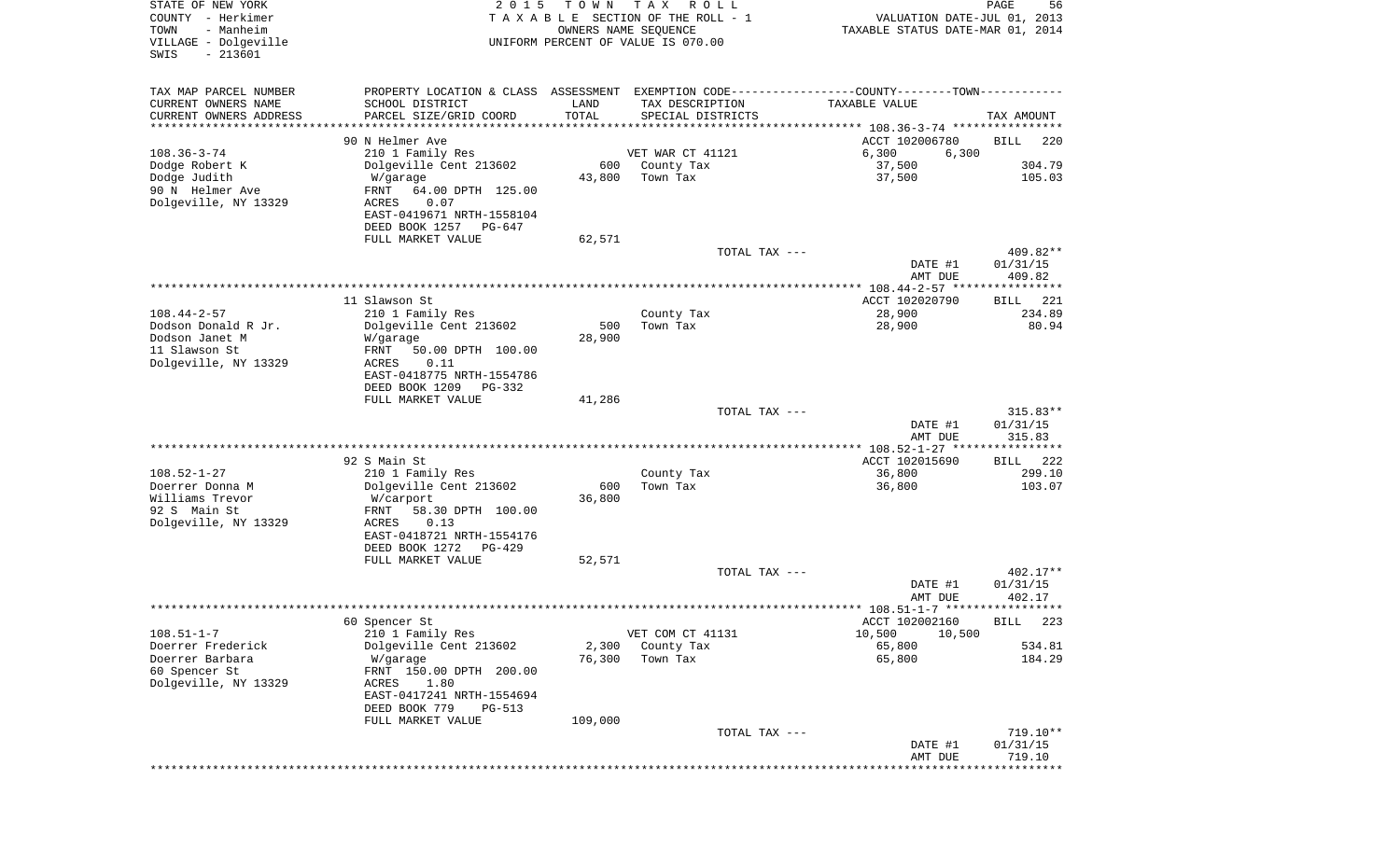| STATE OF NEW YORK<br>COUNTY - Herkimer<br>- Manheim<br>TOWN<br>VILLAGE - Dolgeville<br>$-213601$<br>SWIS | 2 0 1 5                                                                                       |         | TOWN TAX ROLL<br>TAXABLE SECTION OF THE ROLL - 1<br>OWNERS NAME SEQUENCE<br>UNIFORM PERCENT OF VALUE IS 070.00 |                 | VALUATION DATE-JUL 01, 2013<br>TAXABLE STATUS DATE-MAR 01, 2014 | PAGE<br>57   |
|----------------------------------------------------------------------------------------------------------|-----------------------------------------------------------------------------------------------|---------|----------------------------------------------------------------------------------------------------------------|-----------------|-----------------------------------------------------------------|--------------|
| TAX MAP PARCEL NUMBER                                                                                    | PROPERTY LOCATION & CLASS ASSESSMENT EXEMPTION CODE---------------COUNTY-------TOWN---------- |         |                                                                                                                |                 |                                                                 |              |
| CURRENT OWNERS NAME                                                                                      | SCHOOL DISTRICT                                                                               | LAND    |                                                                                                                | TAX DESCRIPTION | TAXABLE VALUE                                                   |              |
| CURRENT OWNERS ADDRESS                                                                                   | PARCEL SIZE/GRID COORD                                                                        | TOTAL   | SPECIAL DISTRICTS                                                                                              |                 |                                                                 | TAX AMOUNT   |
|                                                                                                          |                                                                                               |         |                                                                                                                |                 |                                                                 |              |
|                                                                                                          | Slawson                                                                                       |         |                                                                                                                |                 |                                                                 | BILL 224     |
| $108.44 - 3 - 74.3$<br>Dolgeville Car Care                                                               | 330 Vacant comm<br>Dolgeville Cent 213602                                                     |         | County Tax<br>500 Town Tax                                                                                     |                 | 500<br>500                                                      | 4.06<br>1.40 |
| Gerald Darling                                                                                           | FRNT 40.00 DPTH 95.00                                                                         | 500     |                                                                                                                |                 |                                                                 |              |
| 3 Slawson St                                                                                             | 0.09<br>ACRES                                                                                 |         |                                                                                                                |                 |                                                                 |              |
| Dolgeville, NY 13329                                                                                     | EAST-0419028 NRTH-1554735                                                                     |         |                                                                                                                |                 |                                                                 |              |
|                                                                                                          | FULL MARKET VALUE                                                                             | 714     |                                                                                                                |                 |                                                                 |              |
|                                                                                                          |                                                                                               |         |                                                                                                                | TOTAL TAX ---   |                                                                 | $5.46**$     |
|                                                                                                          |                                                                                               |         |                                                                                                                |                 | DATE #1                                                         | 01/31/15     |
|                                                                                                          |                                                                                               |         |                                                                                                                |                 | AMT DUE                                                         | 5.46         |
|                                                                                                          |                                                                                               |         |                                                                                                                |                 |                                                                 |              |
|                                                                                                          | S Main St & Slawson St                                                                        |         |                                                                                                                |                 |                                                                 | BILL 225     |
| $108.44 - 3 - 74.1$                                                                                      | 436 Self carwash                                                                              |         | County Tax                                                                                                     |                 | 44,000                                                          | 357.62       |
| Dolgeville Car Wash Inc                                                                                  | Dolgeville Cent 213602                                                                        |         | 7,500 Town Tax                                                                                                 |                 | 44,000                                                          | 123.23       |
| 15 N Helmer Ave<br>Dolgeville, NY 13329                                                                  | FRNT 105.00 DPTH 88.00<br>0.22<br>ACRES                                                       | 44,000  |                                                                                                                |                 |                                                                 |              |
|                                                                                                          | EAST-0419073 NRTH-1554683                                                                     |         |                                                                                                                |                 |                                                                 |              |
|                                                                                                          | FULL MARKET VALUE                                                                             | 62,857  |                                                                                                                |                 |                                                                 |              |
|                                                                                                          |                                                                                               |         |                                                                                                                | TOTAL TAX ---   |                                                                 | 480.85**     |
|                                                                                                          |                                                                                               |         |                                                                                                                |                 | DATE #1                                                         | 01/31/15     |
|                                                                                                          |                                                                                               |         |                                                                                                                |                 | AMT DUE                                                         | 480.85       |
|                                                                                                          |                                                                                               |         |                                                                                                                |                 |                                                                 |              |
|                                                                                                          | 1 N Main St                                                                                   |         |                                                                                                                |                 | ACCT 102009900                                                  | BILL 226     |
| $108.44 - 4 - 21.1$                                                                                      | 449 Other Storag                                                                              |         | County Tax                                                                                                     |                 | 275,000                                                         | 2,235.15     |
| Dolgeville Mill Inc.<br>1 No Main St                                                                     | Dolgeville Cent 213602<br>ACRES<br>5.30                                                       | 275,000 | 16,300 Town Tax                                                                                                |                 | 275,000                                                         | 770.20       |
| Dolgeville, NY 13329                                                                                     | EAST-0420029 NRTH-1555237                                                                     |         |                                                                                                                |                 |                                                                 |              |
|                                                                                                          | DEED BOOK 915 PG-340                                                                          |         |                                                                                                                |                 |                                                                 |              |
|                                                                                                          | FULL MARKET VALUE                                                                             | 392,857 |                                                                                                                |                 |                                                                 |              |
|                                                                                                          |                                                                                               |         |                                                                                                                | TOTAL TAX ---   |                                                                 | $3,005.35**$ |
|                                                                                                          |                                                                                               |         |                                                                                                                |                 | DATE #1                                                         | 01/31/15     |
|                                                                                                          |                                                                                               |         |                                                                                                                |                 | AMT DUE                                                         | 3,005.35     |
|                                                                                                          |                                                                                               |         |                                                                                                                |                 |                                                                 |              |
|                                                                                                          | 5 Spencer St                                                                                  |         |                                                                                                                |                 | ACCT 102026040                                                  | BILL 227     |
| $108.52 - 1 - 23$                                                                                        | 210 1 Family Res                                                                              |         | County Tax                                                                                                     |                 | 37,800                                                          | 307.23       |
| Doxtader James                                                                                           | Dolgeville Cent 213602                                                                        |         | 600 Town Tax                                                                                                   |                 | 37,800                                                          | 105.87       |
| Doxtader Margaret E<br>5 Spencer St                                                                      | FRNT 64.00 DPTH 130.00<br>ACRES 0.13                                                          | 37,800  |                                                                                                                |                 |                                                                 |              |
| Dolgeville, NY 13329                                                                                     | EAST-0418626 NRTH-1554280                                                                     |         |                                                                                                                |                 |                                                                 |              |
|                                                                                                          | DEED BOOK 1258 PG-866                                                                         |         |                                                                                                                |                 |                                                                 |              |
|                                                                                                          | FULL MARKET VALUE                                                                             | 54,000  |                                                                                                                |                 |                                                                 |              |
|                                                                                                          |                                                                                               |         |                                                                                                                | TOTAL TAX ---   |                                                                 | $413.10**$   |
|                                                                                                          |                                                                                               |         |                                                                                                                |                 | DATE #1                                                         | 01/31/15     |
|                                                                                                          |                                                                                               |         |                                                                                                                |                 |                                                                 |              |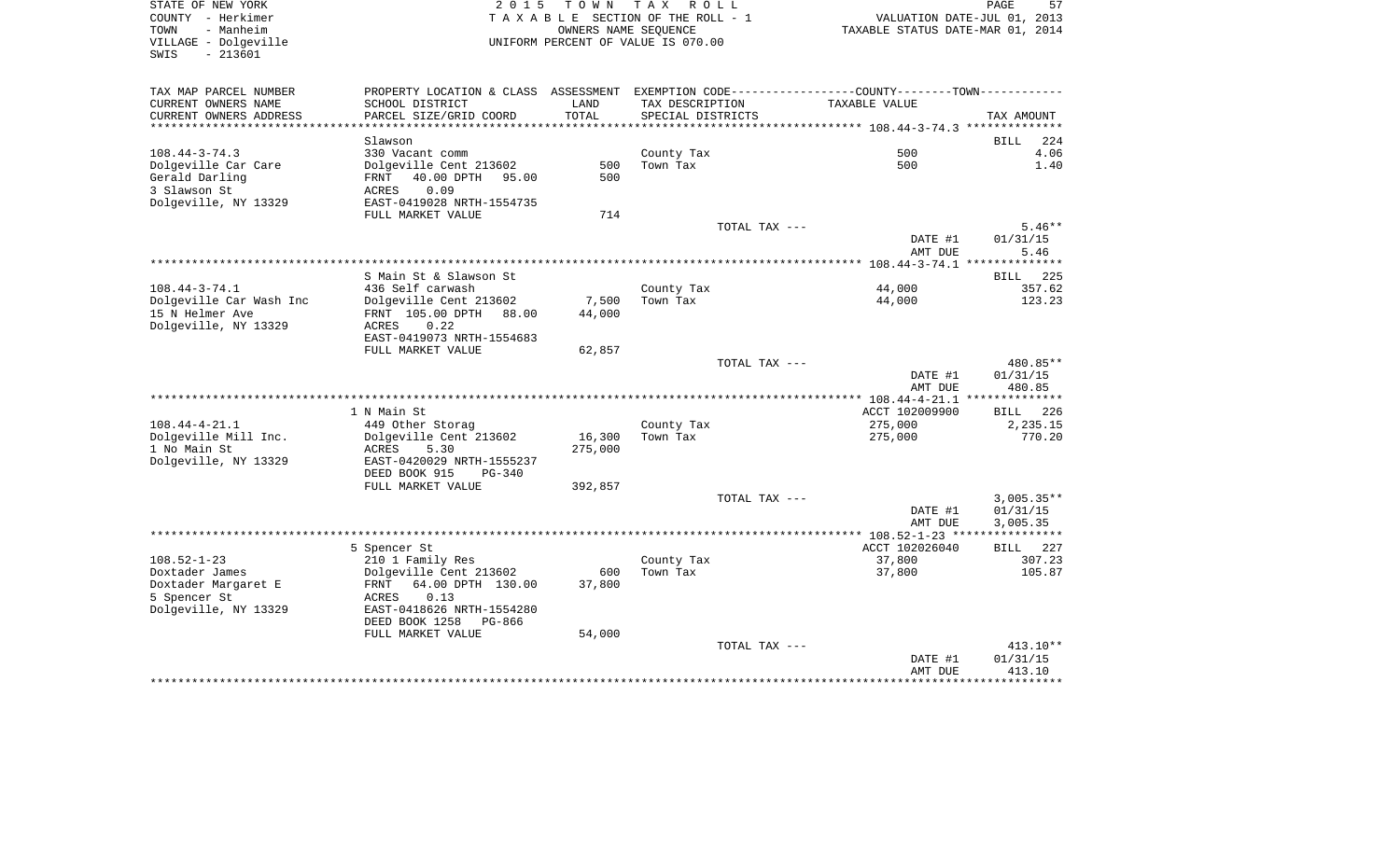| STATE OF NEW YORK<br>COUNTY - Herkimer<br>- Manheim<br>TOWN<br>VILLAGE - Dolgeville<br>$-213601$<br>SWIS | 2 0 1 5                                                  | T O W N         | T A X<br>R O L L<br>TAXABLE SECTION OF THE ROLL - 1<br>OWNERS NAME SEQUENCE<br>UNIFORM PERCENT OF VALUE IS 070.00 | VALUATION DATE-JUL 01, 2013<br>TAXABLE STATUS DATE-MAR 01, 2014 | PAGE<br>58           |
|----------------------------------------------------------------------------------------------------------|----------------------------------------------------------|-----------------|-------------------------------------------------------------------------------------------------------------------|-----------------------------------------------------------------|----------------------|
| TAX MAP PARCEL NUMBER                                                                                    |                                                          |                 | PROPERTY LOCATION & CLASS ASSESSMENT EXEMPTION CODE---------------COUNTY-------TOWN----------                     |                                                                 |                      |
| CURRENT OWNERS NAME                                                                                      | SCHOOL DISTRICT                                          | LAND            | TAX DESCRIPTION                                                                                                   | TAXABLE VALUE                                                   |                      |
| CURRENT OWNERS ADDRESS                                                                                   | PARCEL SIZE/GRID COORD<br>******************             | TOTAL           | SPECIAL DISTRICTS                                                                                                 |                                                                 | TAX AMOUNT           |
| *********************                                                                                    |                                                          |                 |                                                                                                                   |                                                                 |                      |
| $108.52 - 1 - 28$                                                                                        | 94 S Main St<br>210 1 Family Res                         |                 | VET WAR CT 41121                                                                                                  | ACCT 102006960<br>6,300<br>6,300                                | <b>BILL</b><br>228   |
| Dreusike Erich                                                                                           | Dolgeville Cent 213602                                   | 700             | County Tax                                                                                                        | 38,900                                                          | 316.17               |
| 94 1/2 S Main St                                                                                         | W/barn                                                   | 45,200          | Town Tax                                                                                                          | 38,900                                                          | 108.95               |
| Dolgeville, NY 13329                                                                                     | FRNT<br>65.00 DPTH 177.00                                |                 |                                                                                                                   |                                                                 |                      |
|                                                                                                          | ACRES<br>0.24                                            |                 |                                                                                                                   |                                                                 |                      |
|                                                                                                          | EAST-0418664 NRTH-1554140                                |                 |                                                                                                                   |                                                                 |                      |
|                                                                                                          | DEED BOOK 00488 PG-00614                                 |                 |                                                                                                                   |                                                                 |                      |
|                                                                                                          | FULL MARKET VALUE                                        | 64,571          |                                                                                                                   |                                                                 |                      |
|                                                                                                          |                                                          |                 | TOTAL TAX ---                                                                                                     | DATE #1                                                         | 425.12**<br>01/31/15 |
|                                                                                                          |                                                          |                 |                                                                                                                   | AMT DUE                                                         | 425.12               |
|                                                                                                          |                                                          |                 |                                                                                                                   |                                                                 |                      |
|                                                                                                          | 35 S Helmer Ave                                          |                 |                                                                                                                   | ACCT 102022860                                                  | 229<br>BILL          |
| $108.44 - 2 - 52$                                                                                        | 210 1 Family Res                                         |                 | County Tax                                                                                                        | 63,000                                                          | 512.05               |
| Drumm Andrew                                                                                             | Dolgeville Cent 213602                                   | 500             | Town Tax                                                                                                          | 63,000                                                          | 176.45               |
| 35 So Helmer Ave                                                                                         | W/garage                                                 | 63,000          |                                                                                                                   |                                                                 |                      |
| Dolgeville, NY 13329                                                                                     | FRNT<br>50.00 DPTH 188.00<br>ACRES<br>$0.22$ BANK<br>135 |                 |                                                                                                                   |                                                                 |                      |
|                                                                                                          | EAST-0418623 NRTH-1554615                                |                 |                                                                                                                   |                                                                 |                      |
|                                                                                                          | DEED BOOK 819<br><b>PG-103</b>                           |                 |                                                                                                                   |                                                                 |                      |
|                                                                                                          | FULL MARKET VALUE                                        | 90,000          |                                                                                                                   |                                                                 |                      |
|                                                                                                          |                                                          |                 | TOTAL TAX ---                                                                                                     |                                                                 | 688.50**             |
|                                                                                                          |                                                          |                 |                                                                                                                   | DATE #1                                                         | 01/31/15             |
|                                                                                                          |                                                          |                 |                                                                                                                   | AMT DUE                                                         | 688.50               |
|                                                                                                          | 9 Howard St                                              |                 |                                                                                                                   | ACCT 102007020                                                  | 230<br>BILL          |
| $108.52 - 3 - 21$                                                                                        | 210 1 Family Res                                         |                 | VET COM CT 41131                                                                                                  | 10,500<br>10,500                                                |                      |
| Dudik John S                                                                                             | Dolgeville Cent 213602                                   | 700             | County Tax                                                                                                        | 49,500                                                          | 402.33               |
| Dudik Laverne W                                                                                          | W/garage                                                 | 60,000          | Town Tax                                                                                                          | 49,500                                                          | 138.64               |
| 9 Howard St                                                                                              | FRNT<br>66.00 DPTH 163.00                                |                 |                                                                                                                   |                                                                 |                      |
| Dolgeville, NY 13329                                                                                     | ACRES<br>0.25                                            |                 |                                                                                                                   |                                                                 |                      |
|                                                                                                          | EAST-0419221 NRTH-1553814                                |                 |                                                                                                                   |                                                                 |                      |
|                                                                                                          | DEED BOOK 00538 PG-00070<br>FULL MARKET VALUE            | 85,714          |                                                                                                                   |                                                                 |                      |
|                                                                                                          |                                                          |                 | TOTAL TAX ---                                                                                                     |                                                                 | 540.97**             |
|                                                                                                          |                                                          |                 |                                                                                                                   | DATE #1                                                         | 01/31/15             |
|                                                                                                          |                                                          |                 |                                                                                                                   | AMT DUE                                                         | 540.97               |
|                                                                                                          |                                                          |                 |                                                                                                                   |                                                                 |                      |
|                                                                                                          | 103 Spencer Rd                                           |                 |                                                                                                                   |                                                                 | BILL 231             |
| $108.51 - 1 - 1.2$                                                                                       | 270 Mfg housing                                          |                 | County Tax                                                                                                        | 17,400                                                          | 141.42               |
| Duesler Donald<br>Duesler Sharon                                                                         | Dolgeville Cent 213602<br>FRNT 300.00 DPTH               | 2,000<br>17,400 | Town Tax                                                                                                          | 17,400                                                          | 48.73                |
| 103 Spencer Rd                                                                                           | 2.10<br>ACRES                                            |                 |                                                                                                                   |                                                                 |                      |
| Dolgeville, NY 13329                                                                                     | EAST-0416304 NRTH-1554209                                |                 |                                                                                                                   |                                                                 |                      |
|                                                                                                          | FULL MARKET VALUE                                        | 24,857          |                                                                                                                   |                                                                 |                      |
|                                                                                                          |                                                          |                 | TOTAL TAX ---                                                                                                     |                                                                 | 190.15**             |
|                                                                                                          |                                                          |                 |                                                                                                                   | DATE #1                                                         | 01/31/15             |
|                                                                                                          |                                                          |                 |                                                                                                                   | AMT DUE                                                         | 190.15<br>*********  |
|                                                                                                          |                                                          |                 |                                                                                                                   |                                                                 |                      |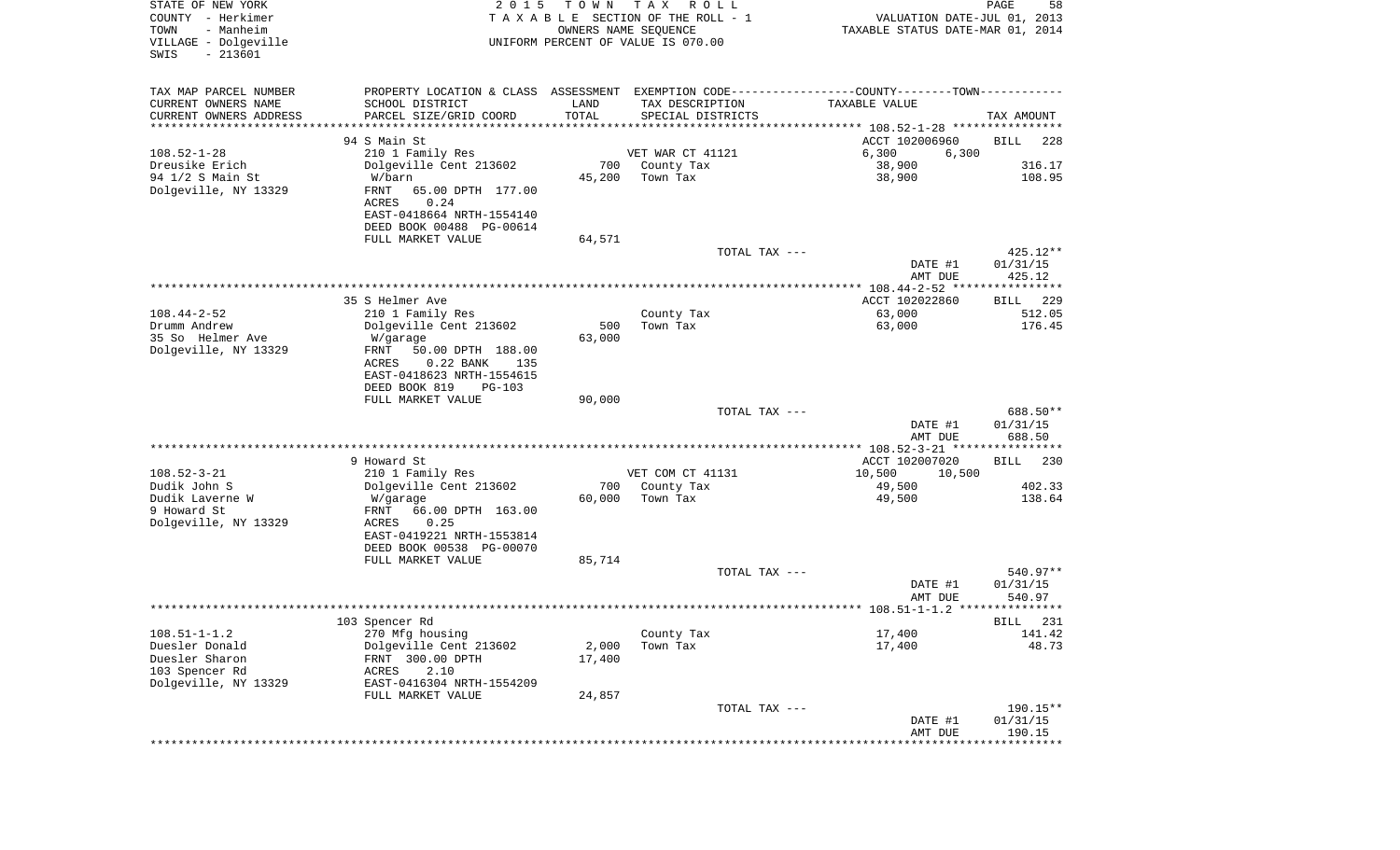| STATE OF NEW YORK<br>COUNTY - Herkimer<br>- Manheim<br>TOWN<br>VILLAGE - Dolgeville<br>SWIS<br>$-213601$ | 2 0 1 5                                               | T O W N<br>OWNERS NAME SEQUENCE | T A X<br>R O L L<br>TAXABLE SECTION OF THE ROLL - 1<br>UNIFORM PERCENT OF VALUE IS 070.00     | VALUATION DATE-JUL 01, 2013<br>TAXABLE STATUS DATE-MAR 01, 2014 | PAGE<br>59           |
|----------------------------------------------------------------------------------------------------------|-------------------------------------------------------|---------------------------------|-----------------------------------------------------------------------------------------------|-----------------------------------------------------------------|----------------------|
| TAX MAP PARCEL NUMBER                                                                                    |                                                       |                                 | PROPERTY LOCATION & CLASS ASSESSMENT EXEMPTION CODE---------------COUNTY-------TOWN---------- |                                                                 |                      |
| CURRENT OWNERS NAME                                                                                      | SCHOOL DISTRICT                                       | LAND                            | TAX DESCRIPTION                                                                               | TAXABLE VALUE                                                   |                      |
| CURRENT OWNERS ADDRESS                                                                                   | PARCEL SIZE/GRID COORD                                | TOTAL                           | SPECIAL DISTRICTS                                                                             |                                                                 | TAX AMOUNT           |
| *********************                                                                                    | ****************<br>16 Cline St                       | * * * * * * * * * * *           |                                                                                               |                                                                 | 232                  |
| $108.44 - 2 - 11$                                                                                        | 210 1 Family Res                                      |                                 | County Tax                                                                                    | ACCT 102004320<br>75,000                                        | BILL<br>609.59       |
| Dulkin Oleg                                                                                              | Dolgeville Cent 213602                                | 900                             | Town Tax                                                                                      | 75,000                                                          | 210.05               |
| Bell Nora                                                                                                | W/garage                                              | 75,000                          |                                                                                               |                                                                 |                      |
| 16 Cline St                                                                                              | FRNT<br>89.80 DPTH<br>82.50                           |                                 |                                                                                               |                                                                 |                      |
| Dolgeville, NY 13329                                                                                     | 0.15<br>ACRES                                         |                                 |                                                                                               |                                                                 |                      |
|                                                                                                          | EAST-0418125 NRTH-1554889                             |                                 |                                                                                               |                                                                 |                      |
|                                                                                                          | DEED BOOK 1396<br>PG-128                              |                                 |                                                                                               |                                                                 |                      |
|                                                                                                          | FULL MARKET VALUE                                     | 107,143                         |                                                                                               |                                                                 |                      |
|                                                                                                          |                                                       |                                 | TOTAL TAX ---                                                                                 |                                                                 | 819.64**             |
|                                                                                                          |                                                       |                                 |                                                                                               | DATE #1<br>AMT DUE                                              | 01/31/15<br>819.64   |
|                                                                                                          |                                                       |                                 |                                                                                               |                                                                 |                      |
|                                                                                                          | 231 N Helmer Ave                                      |                                 |                                                                                               | ACCT 102027510                                                  | 233<br>BILL          |
| $108.28 - 1 - 2$                                                                                         | 210 1 Family Res                                      |                                 | County Tax                                                                                    | 67,600                                                          | 549.44               |
| Dunphy Sharon                                                                                            | Dolgeville Cent 213602                                | 3,600                           | Town Tax                                                                                      | 67,600                                                          | 189.33               |
| 231 N Helmer Ave                                                                                         | ACRES<br>2.60                                         | 67,600                          | School Relevy                                                                                 |                                                                 | 959.31               |
| Dolgeville, NY 13329                                                                                     | EAST-0418654 NRTH-1560701<br>DEED BOOK 1338<br>PG-892 |                                 | Village Relevy                                                                                |                                                                 | 1,717.62             |
|                                                                                                          | FULL MARKET VALUE                                     | 96,571                          | TOTAL TAX ---                                                                                 |                                                                 | $3,415.70**$         |
|                                                                                                          |                                                       |                                 |                                                                                               | DATE #1<br>AMT DUE                                              | 01/31/15<br>3,415.70 |
|                                                                                                          |                                                       |                                 |                                                                                               |                                                                 |                      |
|                                                                                                          | 5 Second St                                           |                                 |                                                                                               | ACCT 102016620                                                  | 234<br>BILL          |
| $108.52 - 6 - 44$                                                                                        | 210 1 Family Res                                      |                                 | County Tax                                                                                    | 56,900                                                          | 462.47               |
| Dyer Robert P                                                                                            | Dolgeville Cent 213602                                | 700                             | Town Tax                                                                                      | 56,900                                                          | 159.36               |
| 5 Second St<br>Dolgeville, NY 13329                                                                      | W/garage<br><b>FRNT</b><br>67.40 DPTH 171.00          | 56,900                          |                                                                                               |                                                                 |                      |
|                                                                                                          | ACRES<br>0.27                                         |                                 |                                                                                               |                                                                 |                      |
|                                                                                                          | EAST-0420236 NRTH-1553068                             |                                 |                                                                                               |                                                                 |                      |
|                                                                                                          | DEED BOOK 1439<br>PG-413                              |                                 |                                                                                               |                                                                 |                      |
|                                                                                                          | FULL MARKET VALUE                                     | 81,286                          |                                                                                               |                                                                 |                      |
|                                                                                                          |                                                       |                                 | TOTAL TAX ---                                                                                 |                                                                 | 621.83**             |
|                                                                                                          |                                                       |                                 |                                                                                               | DATE #1<br>AMT DUE                                              | 01/31/15<br>621.83   |
|                                                                                                          |                                                       |                                 |                                                                                               |                                                                 |                      |
|                                                                                                          | 5 Fink St                                             |                                 |                                                                                               | ACCT 102007230                                                  | 235<br>BILL          |
| $108.44 - 1 - 47$                                                                                        | 210 1 Family Res                                      |                                 | County Tax                                                                                    | 27,000                                                          | 219.45               |
| Eaker Helen                                                                                              | Dolgeville Cent 213602                                |                                 | 600 Town Tax                                                                                  | 27,000                                                          | 75.62                |
| 2750 State Rte. 29                                                                                       | 60.00 DPTH 50.00<br>FRNT                              | 27,000                          |                                                                                               |                                                                 |                      |
| Dolgeville, NY 13329                                                                                     | ACRES<br>0.07                                         |                                 |                                                                                               |                                                                 |                      |
|                                                                                                          | EAST-0418831 NRTH-1555336<br>DEED BOOK 00653 PG-00190 |                                 |                                                                                               |                                                                 |                      |
|                                                                                                          | FULL MARKET VALUE                                     | 38,571                          |                                                                                               |                                                                 |                      |
|                                                                                                          |                                                       |                                 | TOTAL TAX ---                                                                                 |                                                                 | 295.07**             |
|                                                                                                          |                                                       |                                 |                                                                                               | DATE #1                                                         | 01/31/15             |
|                                                                                                          |                                                       |                                 |                                                                                               | AMT DUE                                                         | 295.07               |
|                                                                                                          |                                                       |                                 |                                                                                               |                                                                 |                      |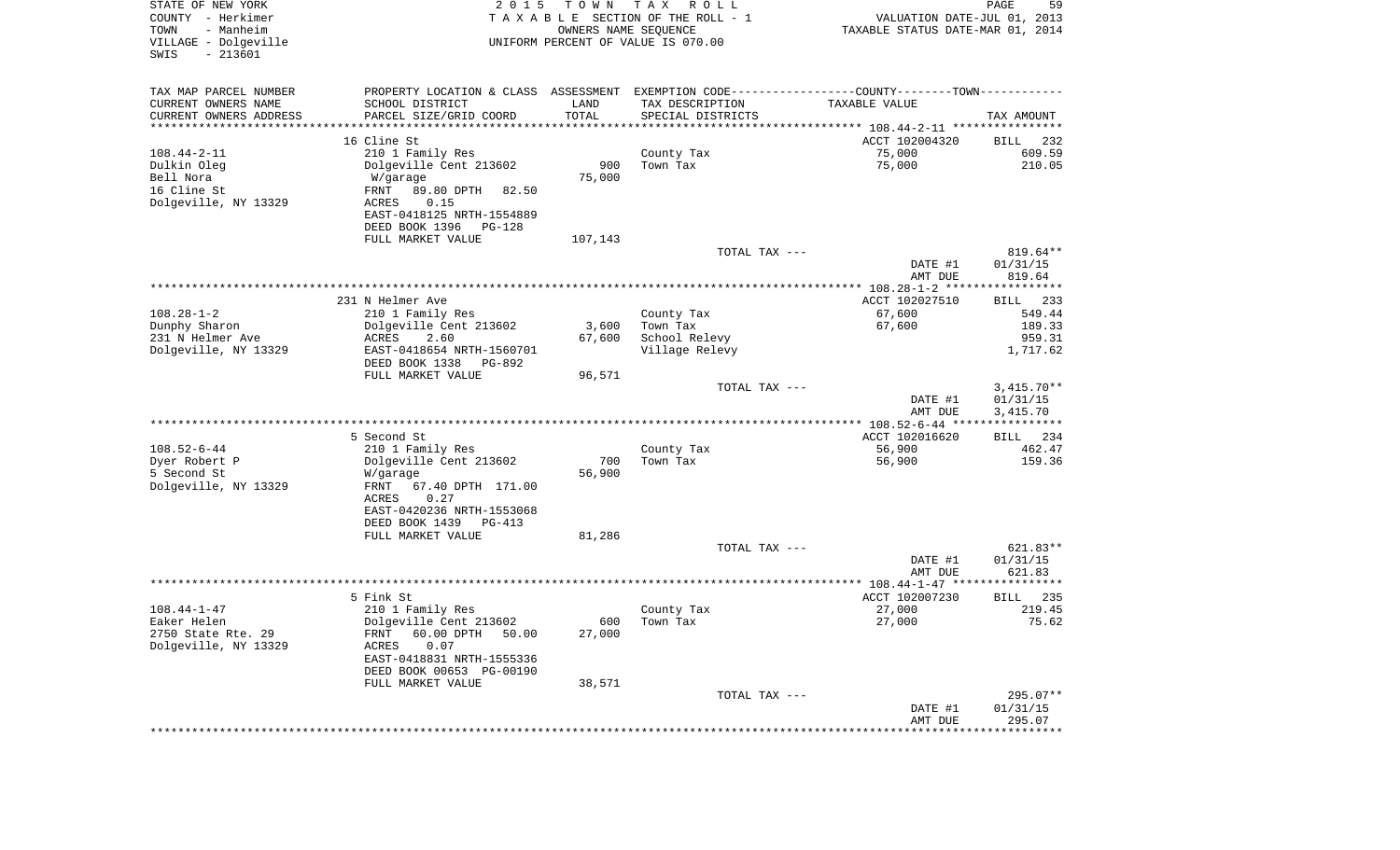| STATE OF NEW YORK<br>COUNTY - Herkimer<br>- Manheim<br>TOWN<br>VILLAGE - Dolgeville<br>$-213601$<br>SWIS | 2 0 1 5                                            | T O W N<br>OWNERS NAME SEQUENCE | TAX ROLL<br>TAXABLE SECTION OF THE ROLL - 1<br>UNIFORM PERCENT OF VALUE IS 070.00 | VALUATION DATE-JUL 01, 2013<br>TAXABLE STATUS DATE-MAR 01, 2014                               | PAGE<br>60             |
|----------------------------------------------------------------------------------------------------------|----------------------------------------------------|---------------------------------|-----------------------------------------------------------------------------------|-----------------------------------------------------------------------------------------------|------------------------|
| TAX MAP PARCEL NUMBER                                                                                    |                                                    |                                 |                                                                                   | PROPERTY LOCATION & CLASS ASSESSMENT EXEMPTION CODE---------------COUNTY-------TOWN---------- |                        |
| CURRENT OWNERS NAME                                                                                      | SCHOOL DISTRICT                                    | LAND                            | TAX DESCRIPTION                                                                   | TAXABLE VALUE                                                                                 |                        |
| CURRENT OWNERS ADDRESS                                                                                   | PARCEL SIZE/GRID COORD                             | TOTAL                           | SPECIAL DISTRICTS                                                                 |                                                                                               | TAX AMOUNT             |
| *************************                                                                                |                                                    |                                 |                                                                                   |                                                                                               |                        |
|                                                                                                          | 78 N Main St                                       |                                 |                                                                                   | ACCT 102028410                                                                                | 236<br>BILL            |
| $108.44 - 4 - 5$<br>East Side Pub                                                                        | 483 Converted Re<br>Dolgeville Cent 213602         | 1,400                           | County Tax<br>Town Tax                                                            | 38,000<br>38,000                                                                              | 308.86<br>106.43       |
| Attn: Sheyrl Cool                                                                                        | 35.00 DPTH<br>FRNT<br>48.00                        | 38,000                          | School Relevy                                                                     |                                                                                               | 779.14                 |
| 657 Nash Rd                                                                                              | 0.04<br>ACRES                                      |                                 | Village Relevy                                                                    |                                                                                               | 966.53                 |
| Dolgeville, NY 13329                                                                                     | EAST-0420031 NRTH-1556160                          |                                 |                                                                                   |                                                                                               |                        |
|                                                                                                          | DEED BOOK 1168<br>PG-473                           |                                 |                                                                                   |                                                                                               |                        |
|                                                                                                          | FULL MARKET VALUE                                  | 54,286                          |                                                                                   |                                                                                               |                        |
|                                                                                                          |                                                    |                                 | TOTAL TAX ---                                                                     |                                                                                               | $2,160.96**$           |
|                                                                                                          |                                                    |                                 |                                                                                   | DATE #1                                                                                       | 01/31/15               |
|                                                                                                          |                                                    |                                 |                                                                                   | AMT DUE                                                                                       | 2,160.96               |
|                                                                                                          |                                                    |                                 |                                                                                   |                                                                                               |                        |
|                                                                                                          | 60 N Helmer Ave                                    |                                 |                                                                                   | ACCT 102028320                                                                                | <b>BILL</b><br>237     |
| $108.36 - 3 - 61$<br>Eder Barbara                                                                        | 210 1 Family Res<br>Dolgeville Cent 213602         | 500                             | VET WAR CT 41121<br>County Tax                                                    | 6,000<br>6,000<br>34,000                                                                      | 276.35                 |
| 60 N Helmer Ave                                                                                          | W/garage                                           | 40,000                          | Town Tax                                                                          | 34,000                                                                                        | 95.22                  |
| Dolgeville, NY 13329                                                                                     | FRNT<br>50.00 DPTH 105.00                          |                                 | Village Relevy                                                                    |                                                                                               | 865.03                 |
|                                                                                                          | 0.13<br>ACRES                                      |                                 |                                                                                   |                                                                                               |                        |
|                                                                                                          | EAST-0419729 NRTH-1557437                          |                                 |                                                                                   |                                                                                               |                        |
|                                                                                                          | DEED BOOK 710<br><b>PG-404</b>                     |                                 |                                                                                   |                                                                                               |                        |
|                                                                                                          | FULL MARKET VALUE                                  | 57,143                          |                                                                                   |                                                                                               |                        |
|                                                                                                          |                                                    |                                 | TOTAL TAX ---                                                                     |                                                                                               | $1,236.60**$           |
|                                                                                                          |                                                    |                                 |                                                                                   | DATE #1                                                                                       | 01/31/15<br>1,236.60   |
|                                                                                                          |                                                    |                                 |                                                                                   | AMT DUE                                                                                       |                        |
|                                                                                                          | 10 Baker St                                        |                                 |                                                                                   | ACCT 102001590                                                                                | 238<br><b>BILL</b>     |
| $108.44 - 3 - 47$                                                                                        | 210 1 Family Res                                   |                                 | County Tax                                                                        | 25,900                                                                                        | 210.51                 |
| Edgett Lawrence K Jr.                                                                                    | Dolgeville Cent 213602                             | 300                             | Town Tax                                                                          | 25,900                                                                                        | 72.54                  |
| Edgett Michelle L                                                                                        | 28.80 DPTH<br>FRNT<br>88.00                        | 25,900                          | School Relevy                                                                     |                                                                                               | 531.04                 |
| 10 Baker St                                                                                              | 0.06<br>ACRES                                      |                                 | Village Relevy                                                                    |                                                                                               | 659.51                 |
| Dolgeville, NY 13329                                                                                     | EAST-0419381 NRTH-1555666                          |                                 |                                                                                   |                                                                                               |                        |
|                                                                                                          | DEED BOOK 1244<br>PG-564                           |                                 |                                                                                   |                                                                                               |                        |
|                                                                                                          | FULL MARKET VALUE                                  | 37,000                          |                                                                                   |                                                                                               |                        |
|                                                                                                          |                                                    |                                 | TOTAL TAX ---                                                                     | DATE #1                                                                                       | 1,473.60**<br>01/31/15 |
|                                                                                                          |                                                    |                                 |                                                                                   | AMT DUE                                                                                       | 1,473.60               |
|                                                                                                          |                                                    |                                 |                                                                                   |                                                                                               |                        |
|                                                                                                          | 114 S Main St                                      |                                 |                                                                                   | ACCT 102014910                                                                                | <b>BILL</b><br>239     |
| $108.52 - 1 - 67$                                                                                        | 210 1 Family Res                                   |                                 | CW_15_VET/ 41162                                                                  | 6,300                                                                                         | $\mathbf 0$            |
| Edwards Arthur T                                                                                         | Dolgeville Cent 213602                             |                                 | 700 County Tax                                                                    | 45,700                                                                                        | 371.44                 |
| Edwards Janina                                                                                           | W/garage                                           | 52,000                          | Town Tax                                                                          | 52,000                                                                                        | 145.64                 |
| 114 So Main St                                                                                           | FRNT<br>69.00 DPTH 311.00                          |                                 |                                                                                   |                                                                                               |                        |
| Dolgeville, NY 13329                                                                                     | ACRES<br>0.49                                      |                                 |                                                                                   |                                                                                               |                        |
|                                                                                                          | EAST-0418235 NRTH-1553619<br>DEED BOOK 1438 PG-664 |                                 |                                                                                   |                                                                                               |                        |
|                                                                                                          | FULL MARKET VALUE                                  | 74,286                          |                                                                                   |                                                                                               |                        |
|                                                                                                          |                                                    |                                 | TOTAL TAX ---                                                                     |                                                                                               | 517.08**               |
|                                                                                                          |                                                    |                                 |                                                                                   | DATE #1                                                                                       | 01/31/15               |
|                                                                                                          |                                                    |                                 |                                                                                   | AMT DUE                                                                                       | 517.08                 |
|                                                                                                          |                                                    |                                 |                                                                                   |                                                                                               |                        |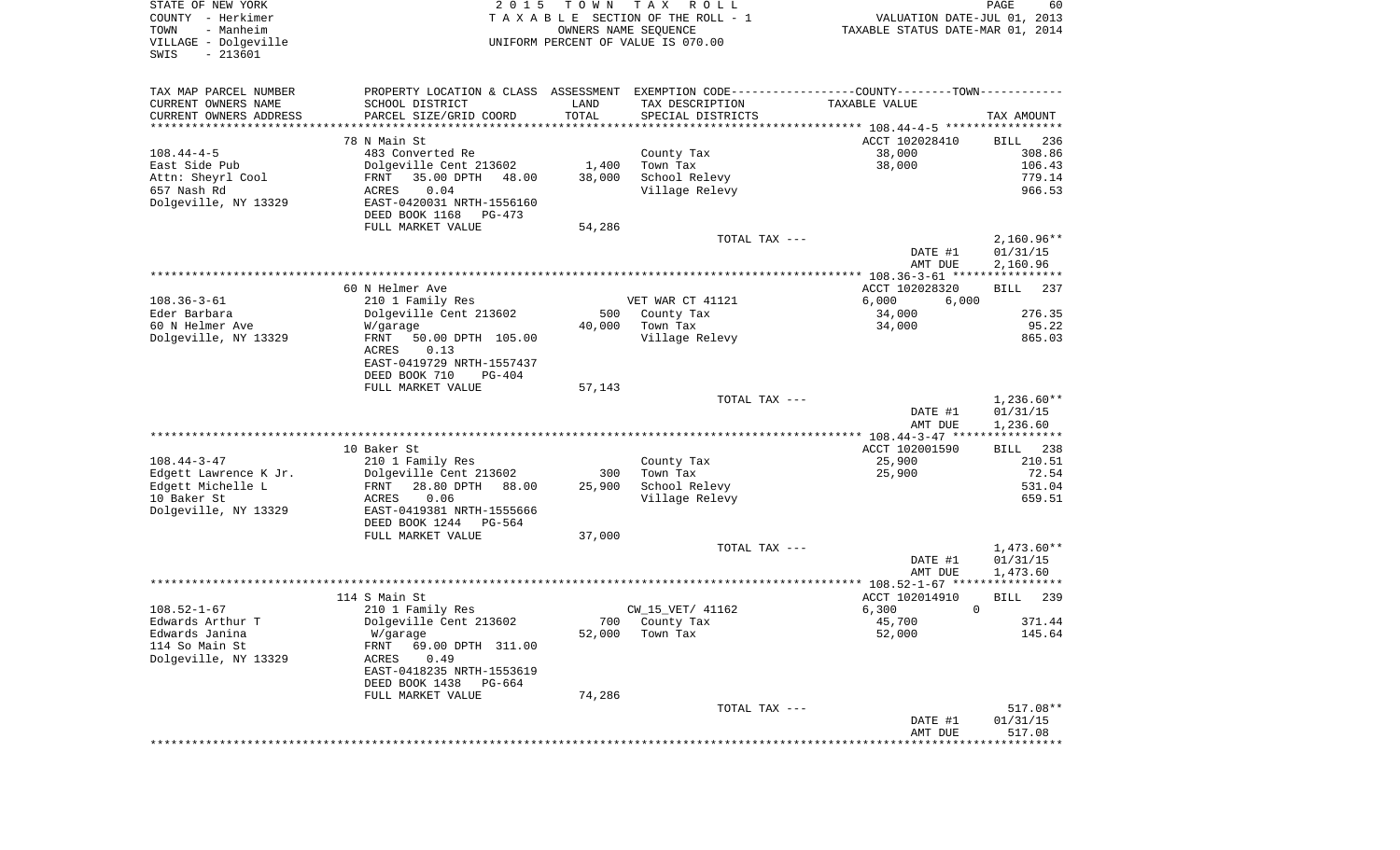| STATE OF NEW YORK<br>COUNTY - Herkimer<br>TOWN<br>- Manheim<br>VILLAGE - Dolgeville<br>$-213601$<br>SWIS | 2 0 1 5                                    | T O W N<br>OWNERS NAME SEQUENCE | TAX ROLL<br>TAXABLE SECTION OF THE ROLL - 1<br>UNIFORM PERCENT OF VALUE IS 070.00 | VALUATION DATE-JUL 01, 2013<br>TAXABLE STATUS DATE-MAR 01, 2014                               | PAGE<br>61         |
|----------------------------------------------------------------------------------------------------------|--------------------------------------------|---------------------------------|-----------------------------------------------------------------------------------|-----------------------------------------------------------------------------------------------|--------------------|
| TAX MAP PARCEL NUMBER                                                                                    |                                            |                                 |                                                                                   | PROPERTY LOCATION & CLASS ASSESSMENT EXEMPTION CODE---------------COUNTY-------TOWN---------- |                    |
| CURRENT OWNERS NAME                                                                                      | SCHOOL DISTRICT                            | LAND                            | TAX DESCRIPTION                                                                   | TAXABLE VALUE                                                                                 |                    |
| CURRENT OWNERS ADDRESS<br>*************************                                                      | PARCEL SIZE/GRID COORD                     | TOTAL                           | SPECIAL DISTRICTS                                                                 |                                                                                               | TAX AMOUNT         |
|                                                                                                          | 74&74 1/2 N Helmer Ave                     |                                 |                                                                                   | ACCT 102024060                                                                                | 240<br><b>BILL</b> |
| $108.36 - 3 - 67$                                                                                        | 220 2 Family Res                           |                                 | County Tax                                                                        | 34,000                                                                                        | 276.35             |
| Edwards Timothy                                                                                          | Dolgeville Cent 213602                     | 700                             | Town Tax                                                                          | 34,000                                                                                        | 95.22              |
| 74 N Helmer Ave                                                                                          | 70.00 DPTH 125.00<br>FRNT                  | 34,000                          | School Relevy                                                                     |                                                                                               | 697.12             |
| Dolgeville, NY 13329                                                                                     | 0.08<br>ACRES                              |                                 | Village Relevy                                                                    |                                                                                               | 865.03             |
|                                                                                                          | EAST-0419702 NRTH-1557658                  |                                 |                                                                                   |                                                                                               |                    |
|                                                                                                          | DEED BOOK 1349<br>PG-587                   |                                 |                                                                                   |                                                                                               |                    |
|                                                                                                          | FULL MARKET VALUE                          | 48,571                          | TOTAL TAX ---                                                                     |                                                                                               | 1,933.72**         |
|                                                                                                          |                                            |                                 |                                                                                   | DATE #1                                                                                       | 01/31/15           |
|                                                                                                          |                                            |                                 |                                                                                   | AMT DUE                                                                                       | 1,933.72           |
|                                                                                                          |                                            |                                 |                                                                                   |                                                                                               |                    |
|                                                                                                          | Arnold St                                  |                                 |                                                                                   | ACCT 102001200                                                                                | 241<br><b>BILL</b> |
| $108.36 - 3 - 76$                                                                                        | 311 Res vac land                           |                                 | County Tax                                                                        | 300                                                                                           | 2.44               |
| Eggleston Curtis                                                                                         | Dolgeville Cent 213602                     | 300                             | Town Tax                                                                          | 300                                                                                           | 0.84               |
| Eggleston Martha<br>94 N Helmer Ave                                                                      | 50.00 DPTH 150.00<br>FRNT<br>0.17<br>ACRES | 300                             |                                                                                   |                                                                                               |                    |
| Dolgeville, NY 13329                                                                                     | EAST-0419816 NRTH-1558197                  |                                 |                                                                                   |                                                                                               |                    |
|                                                                                                          | DEED BOOK 838<br>PG-214                    |                                 |                                                                                   |                                                                                               |                    |
|                                                                                                          | FULL MARKET VALUE                          | 429                             |                                                                                   |                                                                                               |                    |
|                                                                                                          |                                            |                                 | TOTAL TAX ---                                                                     |                                                                                               | $3.28**$           |
|                                                                                                          |                                            |                                 |                                                                                   | DATE #1                                                                                       | 01/31/15           |
|                                                                                                          |                                            |                                 |                                                                                   | AMT DUE                                                                                       | 3.28               |
|                                                                                                          | 20 Arnold St                               |                                 |                                                                                   | ACCT 102019980                                                                                | 242<br><b>BILL</b> |
| $108.36 - 3 - 77$                                                                                        | 210 1 Family Res                           |                                 | County Tax                                                                        | 25,000                                                                                        | 203.20             |
| Eggleston Curtis                                                                                         | Dolgeville Cent 213602                     | 1,200                           | Town Tax                                                                          | 25,000                                                                                        | 70.02              |
| Eggleston Martha                                                                                         | W/garage                                   | 25,000                          |                                                                                   |                                                                                               |                    |
| 94 N Helmer Ave                                                                                          | FRNT 122.00 DPTH 150.00                    |                                 |                                                                                   |                                                                                               |                    |
| Dolgeville, NY 13329                                                                                     | 0.34<br>ACRES                              |                                 |                                                                                   |                                                                                               |                    |
|                                                                                                          | EAST-0419751 NRTH-1558199                  |                                 |                                                                                   |                                                                                               |                    |
|                                                                                                          | DEED BOOK 838<br><b>PG-214</b>             |                                 |                                                                                   |                                                                                               |                    |
|                                                                                                          | FULL MARKET VALUE                          | 35,714                          | TOTAL TAX ---                                                                     |                                                                                               | $273.22**$         |
|                                                                                                          |                                            |                                 |                                                                                   | DATE #1                                                                                       | 01/31/15           |
|                                                                                                          |                                            |                                 |                                                                                   | AMT DUE                                                                                       | 273.22             |
|                                                                                                          |                                            |                                 |                                                                                   |                                                                                               |                    |
|                                                                                                          | 94 N Helmer Ave                            |                                 |                                                                                   | ACCT 102007320                                                                                | 243<br>BILL        |
| $108.36 - 3 - 78$                                                                                        | 210 1 Family Res                           |                                 | County Tax                                                                        | 40,200                                                                                        | 326.74             |
| Eggleston Curtis                                                                                         | Dolgeville Cent 213602                     | 600                             | Town Tax                                                                          | 40,200                                                                                        | 112.59             |
| Eqqleston Martha<br>94 N Helmer Ave                                                                      | 50.00 DPTH 100.00<br>FRNT                  | 40,200                          |                                                                                   |                                                                                               |                    |
| Dolgeville, NY 13329                                                                                     | ACRES<br>0.13<br>EAST-0419687 NRTH-1558290 |                                 |                                                                                   |                                                                                               |                    |
|                                                                                                          | DEED BOOK 776<br>PG-293                    |                                 |                                                                                   |                                                                                               |                    |
|                                                                                                          | FULL MARKET VALUE                          | 57,429                          |                                                                                   |                                                                                               |                    |
|                                                                                                          |                                            |                                 |                                                                                   |                                                                                               | 439.33**           |
|                                                                                                          |                                            |                                 | TOTAL TAX ---                                                                     |                                                                                               |                    |
|                                                                                                          |                                            |                                 |                                                                                   | DATE #1<br>AMT DUE                                                                            | 01/31/15<br>439.33 |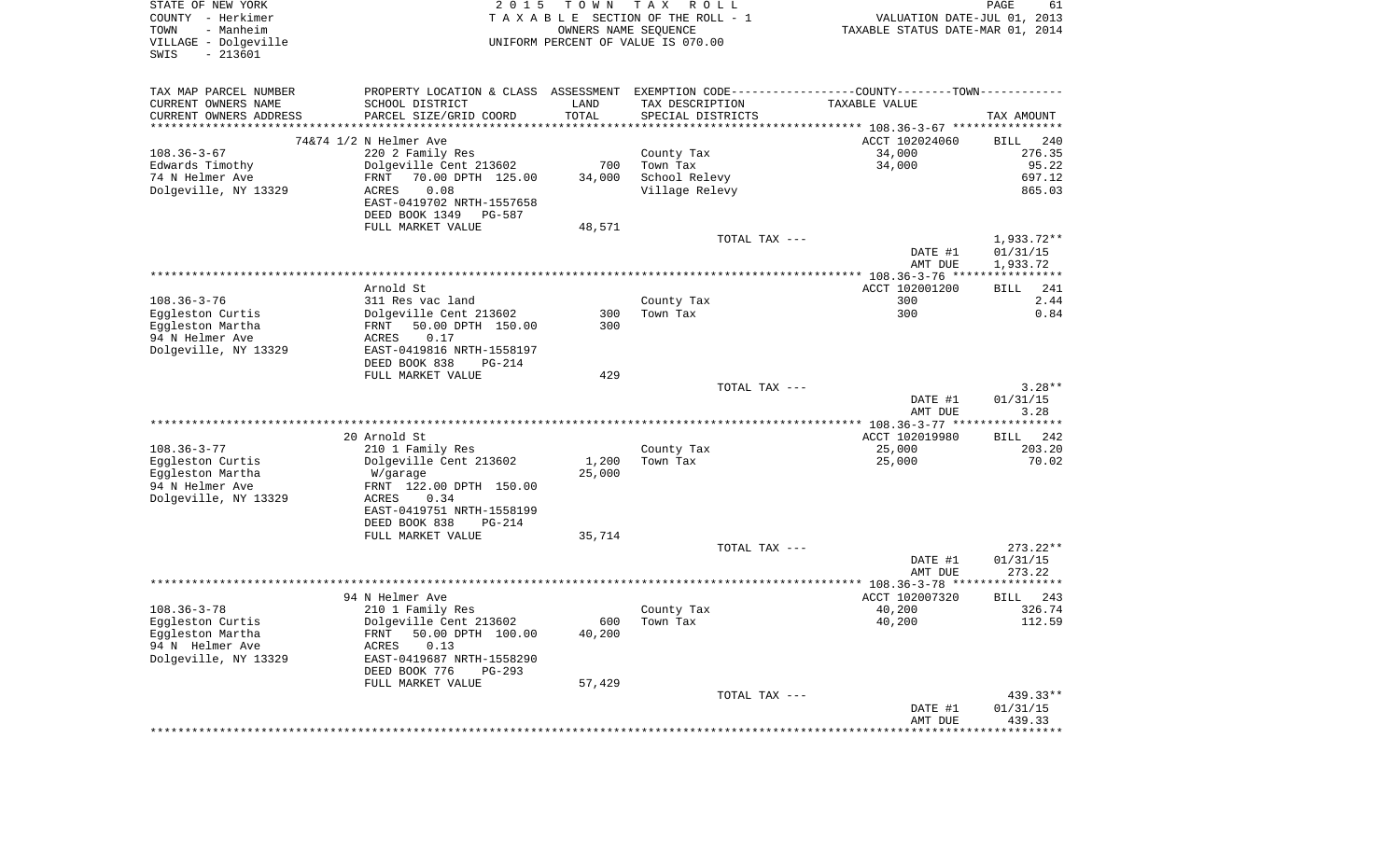| STATE OF NEW YORK<br>COUNTY - Herkimer<br>TOWN<br>- Manheim<br>VILLAGE - Dolgeville | 2 0 1 5                                      | T O W N<br>OWNERS NAME SEQUENCE | T A X<br>R O L L<br>TAXABLE SECTION OF THE ROLL - 1<br>UNIFORM PERCENT OF VALUE IS 070.00     | VALUATION DATE-JUL 01, 2013<br>TAXABLE STATUS DATE-MAR 01, 2014 | PAGE<br>62               |
|-------------------------------------------------------------------------------------|----------------------------------------------|---------------------------------|-----------------------------------------------------------------------------------------------|-----------------------------------------------------------------|--------------------------|
| $-213601$<br>SWIS                                                                   |                                              |                                 |                                                                                               |                                                                 |                          |
| TAX MAP PARCEL NUMBER                                                               |                                              |                                 | PROPERTY LOCATION & CLASS ASSESSMENT EXEMPTION CODE---------------COUNTY-------TOWN---------- |                                                                 |                          |
| CURRENT OWNERS NAME                                                                 | SCHOOL DISTRICT                              | LAND                            | TAX DESCRIPTION                                                                               | TAXABLE VALUE                                                   |                          |
| CURRENT OWNERS ADDRESS                                                              | PARCEL SIZE/GRID COORD                       | TOTAL                           | SPECIAL DISTRICTS                                                                             |                                                                 | TAX AMOUNT               |
| ********************                                                                | 23 W Spofford Ave                            | **************                  | ********************************* 108.51-1-26 ****************                                | ACCT 102021840                                                  |                          |
| $108.51 - 1 - 26$                                                                   | 210 1 Family Res                             |                                 | County Tax                                                                                    | 63,000                                                          | 244<br>BILL<br>512.05    |
| Eggleston Michelle R                                                                | Dolgeville Cent 213602                       | 900                             | Town Tax                                                                                      | 63,000                                                          | 176.45                   |
| Hansen Donald C Jr.                                                                 | W/garage                                     | 63,000                          |                                                                                               |                                                                 |                          |
| 23 W Spofford Ave                                                                   | FRNT<br>81.50 DPTH 191.23                    |                                 |                                                                                               |                                                                 |                          |
| Dolgeville, NY 13329                                                                | 0.44<br>ACRES                                |                                 |                                                                                               |                                                                 |                          |
|                                                                                     | EAST-0417393 NRTH-1553669                    |                                 |                                                                                               |                                                                 |                          |
|                                                                                     | DEED BOOK 945<br>PG-672<br>FULL MARKET VALUE | 90,000                          |                                                                                               |                                                                 |                          |
|                                                                                     |                                              |                                 | TOTAL TAX ---                                                                                 |                                                                 | 688.50**                 |
|                                                                                     |                                              |                                 |                                                                                               | DATE #1<br>AMT DUE                                              | 01/31/15<br>688.50       |
|                                                                                     |                                              |                                 |                                                                                               | **************** 108.36-2-19 *****************                  |                          |
|                                                                                     | 14 Wolf St                                   |                                 |                                                                                               | ACCT 102023910                                                  | 245<br>BILL              |
| $108.36 - 2 - 19$                                                                   | 210 1 Family Res                             |                                 | County Tax                                                                                    | 30,000                                                          | 243.83                   |
| Eggleston Paula<br>Darling Eric                                                     | Dolgeville Cent 213602<br>W/garage           | 500<br>30,000                   | Town Tax                                                                                      | 30,000                                                          | 84.02                    |
| 14 Wolf St                                                                          | 50.00 DPTH 150.00<br>FRNT                    |                                 |                                                                                               |                                                                 |                          |
| Dolgeville, NY 13329                                                                | 0.17<br>ACRES                                |                                 |                                                                                               |                                                                 |                          |
|                                                                                     | EAST-0419242 NRTH-1557701                    |                                 |                                                                                               |                                                                 |                          |
|                                                                                     | DEED BOOK 885<br>$PG-299$                    |                                 |                                                                                               |                                                                 |                          |
|                                                                                     | FULL MARKET VALUE                            | 42,857                          | TOTAL TAX ---                                                                                 |                                                                 | 327.85**                 |
|                                                                                     |                                              |                                 |                                                                                               | DATE #1                                                         | 01/31/15                 |
|                                                                                     |                                              |                                 |                                                                                               | AMT DUE                                                         | 327.85                   |
|                                                                                     |                                              |                                 |                                                                                               | ************ 108.59-1-9 *****************                       |                          |
|                                                                                     | 166 S Main St                                |                                 |                                                                                               | ACCT 102003960                                                  | 246<br>BILL              |
| $108.59 - 1 - 9$<br>Eggleston Scott                                                 | 483 Converted Re<br>Dolgeville Cent 213602   | 3,700                           | County Tax<br>Town Tax                                                                        | 46,000<br>46,000                                                | 373.88<br>128.83         |
| Attn: Dopps Inn                                                                     | W/barn                                       | 46,000                          | School Relevy                                                                                 |                                                                 | 516.42                   |
| 166 S Main St                                                                       | ACRES<br>3.00                                |                                 | Village Relevy                                                                                |                                                                 | 1,169.52                 |
| Dolgeville, NY 13329                                                                | EAST-0416924 NRTH-1552670                    |                                 |                                                                                               |                                                                 |                          |
|                                                                                     | DEED BOOK 911<br>PG-531                      |                                 |                                                                                               |                                                                 |                          |
|                                                                                     | FULL MARKET VALUE                            | 65,714                          |                                                                                               |                                                                 |                          |
|                                                                                     |                                              |                                 | TOTAL TAX ---                                                                                 | DATE #1                                                         | $2,188.65**$<br>01/31/15 |
|                                                                                     |                                              |                                 |                                                                                               | AMT DUE                                                         | 2,188.65                 |
|                                                                                     |                                              |                                 |                                                                                               | ***************** 108.59-3-10 ****                              | * * * * * *              |
|                                                                                     | 20 Stewart St                                |                                 |                                                                                               | ACCT 102003120                                                  | 247<br>BILL              |
| $108.59 - 3 - 10$                                                                   | 210 1 Family Res                             |                                 | County Tax                                                                                    | 54,800                                                          | 445.40                   |
| Elliott Edward V                                                                    | Dolgeville Cent 213602                       | 1,500                           | Town Tax                                                                                      | 54,800                                                          | 153.48                   |
| Elliott Cheryl J<br>2065 Hardscrabble Rd                                            | W/garage<br>FRNT 150.00 DPTH 150.00          | 54,800                          |                                                                                               |                                                                 |                          |
| Newport, NY 13416                                                                   | 0.52<br>ACRES                                |                                 |                                                                                               |                                                                 |                          |
|                                                                                     | EAST-0416910 NRTH-1551743                    |                                 |                                                                                               |                                                                 |                          |
|                                                                                     | DEED BOOK 1149<br>PG-598                     |                                 |                                                                                               |                                                                 |                          |
|                                                                                     | FULL MARKET VALUE                            | 78,286                          |                                                                                               |                                                                 |                          |
|                                                                                     |                                              |                                 | TOTAL TAX ---                                                                                 |                                                                 | 598.88**<br>01/31/15     |
|                                                                                     |                                              |                                 |                                                                                               | DATE #1<br>AMT DUE                                              | 598.88                   |
|                                                                                     |                                              |                                 |                                                                                               | ****************************                                    |                          |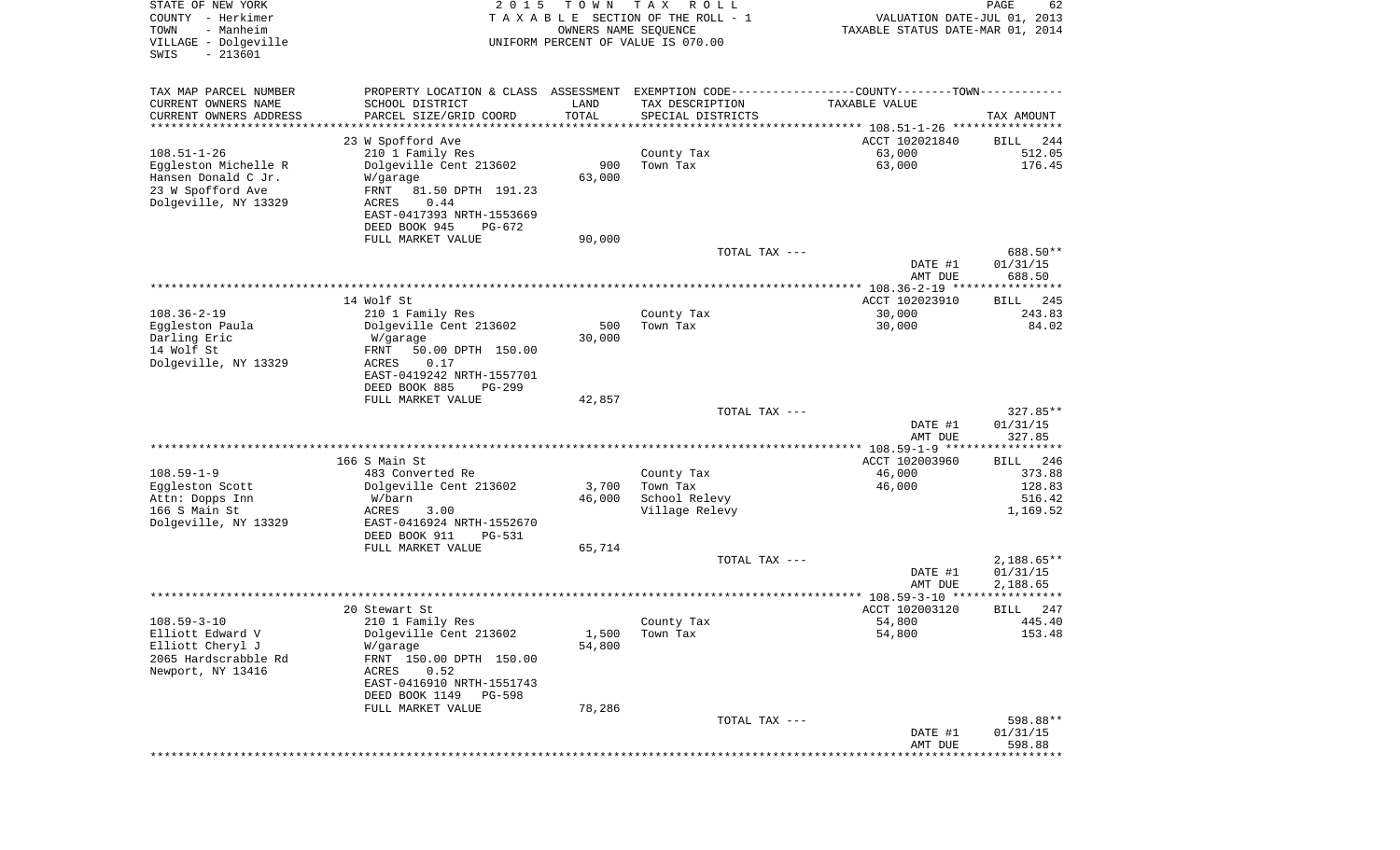| COUNTY<br>– Herkimer<br>- Manheim<br>TOWN<br>VILLAGE - Dolgeville<br>$-213601$<br>SWIS |                                                        | T A X A B L E SECTION OF THE ROLL - 1<br>OWNERS NAME SEQUENCE<br>UNIFORM PERCENT OF VALUE IS 070.00 |                                                                                           | VALUATION DATE-JUL 01, 2013<br>TAXABLE STATUS DATE-MAR 01, 2014 |                          |  |
|----------------------------------------------------------------------------------------|--------------------------------------------------------|-----------------------------------------------------------------------------------------------------|-------------------------------------------------------------------------------------------|-----------------------------------------------------------------|--------------------------|--|
| TAX MAP PARCEL NUMBER<br>CURRENT OWNERS NAME                                           | PROPERTY LOCATION & CLASS<br>SCHOOL DISTRICT           | LAND                                                                                                | ASSESSMENT EXEMPTION CODE-----------------COUNTY-------TOWN-----------<br>TAX DESCRIPTION | TAXABLE VALUE                                                   |                          |  |
| CURRENT OWNERS ADDRESS                                                                 | PARCEL SIZE/GRID COORD                                 | TOTAL                                                                                               | SPECIAL DISTRICTS                                                                         |                                                                 | TAX AMOUNT               |  |
|                                                                                        |                                                        |                                                                                                     |                                                                                           |                                                                 |                          |  |
| $108.44 - 1 - 2$                                                                       | 23 W State St<br>210 1 Family Res                      |                                                                                                     | VET COM CT 41131                                                                          | ACCT 102007440<br>10,500<br>10,500                              | BILL<br>248              |  |
| Ellis David                                                                            | Dolgeville Cent 213602                                 | 500                                                                                                 | County Tax                                                                                | 35,500                                                          | 288.54                   |  |
| Kilgour Norma                                                                          | W/barn                                                 | 46,000                                                                                              | Town Tax                                                                                  | 35,500                                                          | 99.43                    |  |
| 23 W State St                                                                          | FRNT<br>50.00 DPTH 150.00                              |                                                                                                     | School Relevy                                                                             |                                                                 | 516.42                   |  |
| Dolgeville, NY 13329                                                                   | 0.17<br>ACRES                                          |                                                                                                     | Village Relevy                                                                            |                                                                 | 903.10                   |  |
|                                                                                        | EAST-0419355 NRTH-1556628<br>DEED BOOK 885<br>$PG-253$ |                                                                                                     |                                                                                           |                                                                 |                          |  |
|                                                                                        | FULL MARKET VALUE                                      | 65,714                                                                                              |                                                                                           |                                                                 |                          |  |
|                                                                                        |                                                        |                                                                                                     | TOTAL TAX ---                                                                             | DATE #1<br>AMT DUE                                              | $1,807.49**$<br>01/31/15 |  |
|                                                                                        |                                                        |                                                                                                     |                                                                                           |                                                                 | 1,807.49                 |  |
|                                                                                        | 16 E Spofford Ave                                      |                                                                                                     |                                                                                           | ACCT 102021750                                                  | 249<br>BILL              |  |
| $108.52 - 2 - 73$                                                                      | 210 1 Family Res                                       |                                                                                                     | County Tax                                                                                | 39,300                                                          | 319.42                   |  |
| Ellis Gordon                                                                           | Dolgeville Cent 213602                                 | 400                                                                                                 | Town Tax                                                                                  | 39,300                                                          | 110.07                   |  |
| Ellis Terry                                                                            | FRNT<br>40.00 DPTH 100.00                              | 39,300                                                                                              | School Relevy                                                                             |                                                                 | 379.07                   |  |
| 16 E Spofford Ave<br>Dolgeville, NY 13329                                              | 0.09<br><b>ACRES</b><br>EAST-0418537 NRTH-1553011      |                                                                                                     | Village Relevy                                                                            |                                                                 | 999.51                   |  |
|                                                                                        | DEED BOOK 800<br>PG-267                                |                                                                                                     |                                                                                           |                                                                 |                          |  |
|                                                                                        | FULL MARKET VALUE                                      | 56,143                                                                                              | TOTAL TAX ---                                                                             |                                                                 | $1,808.07**$             |  |
|                                                                                        |                                                        |                                                                                                     |                                                                                           | DATE #1                                                         | 01/31/15                 |  |
|                                                                                        |                                                        |                                                                                                     |                                                                                           | AMT DUE                                                         | 1,808.07                 |  |
|                                                                                        |                                                        |                                                                                                     |                                                                                           |                                                                 |                          |  |
|                                                                                        | 27 Elm St                                              |                                                                                                     |                                                                                           | ACCT 102022230                                                  | 250<br>BILL<br>227.58    |  |
| $108.44 - 3 - 51$<br>Ellis Heather M                                                   | 220 2 Family Res<br>Dolgeville Cent 213602             | 200                                                                                                 | County Tax<br>Town Tax                                                                    | 28,000<br>28,000                                                | 78.42                    |  |
| P 0 Box 105                                                                            | FRNT 125.00 DPTH<br>87.00                              | 28,000                                                                                              |                                                                                           |                                                                 |                          |  |
| Dolgeville, NY 13329                                                                   | ACRES<br>0.08                                          |                                                                                                     |                                                                                           |                                                                 |                          |  |
|                                                                                        | EAST-0419504 NRTH-1555642                              |                                                                                                     |                                                                                           |                                                                 |                          |  |
|                                                                                        | DEED BOOK 900<br><b>PG-307</b>                         |                                                                                                     |                                                                                           |                                                                 |                          |  |
|                                                                                        | FULL MARKET VALUE                                      | 40,000                                                                                              | TOTAL TAX ---                                                                             |                                                                 | $306.00**$               |  |
|                                                                                        |                                                        |                                                                                                     |                                                                                           | DATE #1                                                         | 01/31/15                 |  |
|                                                                                        |                                                        |                                                                                                     |                                                                                           | AMT DUE                                                         | 306.00                   |  |
|                                                                                        |                                                        |                                                                                                     |                                                                                           | ************* 108.36-3-53 *****************                     |                          |  |
|                                                                                        | 7 Snell St                                             |                                                                                                     |                                                                                           | ACCT 102012120                                                  | 251<br>BILL              |  |
| $108.36 - 3 - 53$                                                                      | 210 1 Family Res                                       |                                                                                                     | County Tax                                                                                | 40,000                                                          | 325.11                   |  |
| Ellis Kathleen S<br>7 Snell St                                                         | Dolgeville Cent 213602<br>W/garage                     | 500<br>40,000                                                                                       | Town Tax                                                                                  | 40,000                                                          | 112.03                   |  |
| Dolgeville, NY 13329                                                                   | 50.00 DPTH 122.00<br>FRNT                              |                                                                                                     |                                                                                           |                                                                 |                          |  |
|                                                                                        | <b>ACRES</b><br>0.14                                   |                                                                                                     |                                                                                           |                                                                 |                          |  |
|                                                                                        | EAST-0419836 NRTH-1557448                              |                                                                                                     |                                                                                           |                                                                 |                          |  |
|                                                                                        | DEED BOOK 893<br>PG-306                                |                                                                                                     |                                                                                           |                                                                 |                          |  |
|                                                                                        | FULL MARKET VALUE                                      | 57,143                                                                                              |                                                                                           |                                                                 |                          |  |
|                                                                                        |                                                        |                                                                                                     | TOTAL TAX ---                                                                             | DATE #1                                                         | $437.14**$<br>01/31/15   |  |
|                                                                                        |                                                        |                                                                                                     |                                                                                           | AMT DUE                                                         | 437.14                   |  |
|                                                                                        |                                                        |                                                                                                     |                                                                                           |                                                                 | **********               |  |

PAGE 63

STATE OF NEW YORK **EXECUTE:** TO W N TAX ROLL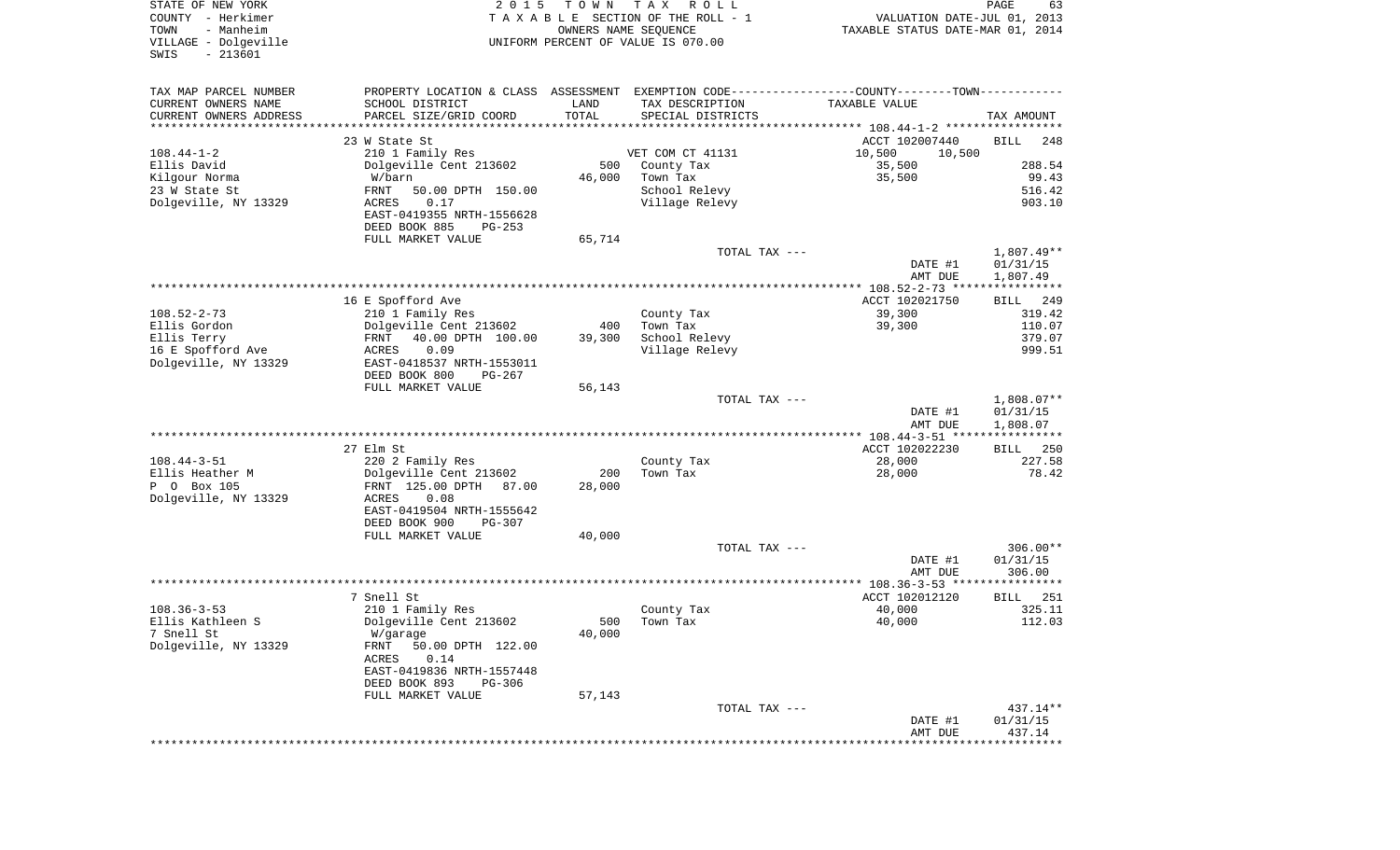| STATE OF NEW YORK<br>COUNTY - Herkimer<br>- Manheim<br>TOWN<br>VILLAGE - Dolgeville<br>$-213601$<br>SWIS | 2 0 1 5                                                                                       | T O W N<br>OWNERS NAME SEQUENCE | TAX ROLL<br>TAXABLE SECTION OF THE ROLL - 1<br>UNIFORM PERCENT OF VALUE IS 070.00 | VALUATION DATE-JUL 01, 2013<br>TAXABLE STATUS DATE-MAR 01, 2014 | PAGE<br>64           |
|----------------------------------------------------------------------------------------------------------|-----------------------------------------------------------------------------------------------|---------------------------------|-----------------------------------------------------------------------------------|-----------------------------------------------------------------|----------------------|
| TAX MAP PARCEL NUMBER                                                                                    | PROPERTY LOCATION & CLASS ASSESSMENT EXEMPTION CODE---------------COUNTY-------TOWN---------- |                                 |                                                                                   |                                                                 |                      |
| CURRENT OWNERS NAME                                                                                      | SCHOOL DISTRICT                                                                               | LAND                            | TAX DESCRIPTION                                                                   | TAXABLE VALUE                                                   |                      |
| CURRENT OWNERS ADDRESS<br>***********************                                                        | PARCEL SIZE/GRID COORD                                                                        | TOTAL                           | SPECIAL DISTRICTS                                                                 |                                                                 | TAX AMOUNT           |
|                                                                                                          | 171 S Main St                                                                                 |                                 |                                                                                   | ACCT 102009570                                                  | BILL<br>252          |
| $108.59 - 2 - 15$                                                                                        | 210 1 Family Res                                                                              |                                 | County Tax                                                                        | 45,900                                                          | 373.07               |
| Ellis Nicole M                                                                                           | Dolgeville Cent 213602                                                                        | 1,000                           | Town Tax                                                                          | 45,900                                                          | 128.55               |
| 171 S Main St                                                                                            | W/garage                                                                                      | 45,900                          |                                                                                   |                                                                 |                      |
| Dolgeville, NY 13329                                                                                     | FRNT 100.00 DPTH 135.00                                                                       |                                 |                                                                                   |                                                                 |                      |
|                                                                                                          | ACRES<br>0.31                                                                                 |                                 |                                                                                   |                                                                 |                      |
|                                                                                                          | EAST-0416670 NRTH-1552263                                                                     |                                 |                                                                                   |                                                                 |                      |
|                                                                                                          | DEED BOOK 1314<br>PG-462<br>FULL MARKET VALUE                                                 | 65,571                          |                                                                                   |                                                                 |                      |
|                                                                                                          |                                                                                               |                                 | TOTAL TAX ---                                                                     |                                                                 | $501.62**$           |
|                                                                                                          |                                                                                               |                                 |                                                                                   | DATE #1                                                         | 01/31/15             |
|                                                                                                          |                                                                                               |                                 |                                                                                   | AMT DUE                                                         | 501.62               |
|                                                                                                          |                                                                                               |                                 |                                                                                   |                                                                 |                      |
|                                                                                                          | Horn St                                                                                       |                                 |                                                                                   | ACCT 102012690                                                  | 253<br>BILL          |
| $108.36 - 1 - 22$<br>Ellis Renee Kimberly                                                                | 311 Res vac land<br>Dolgeville Cent 213602                                                    | 300                             | County Tax<br>Town Tax                                                            | 300<br>300                                                      | 2.44<br>0.84         |
| 48 W State St                                                                                            | FRNT<br>50.00 DPTH 130.00                                                                     | 300                             |                                                                                   |                                                                 |                      |
| Dolgeville, NY 13329                                                                                     | ACRES<br>$0.13$ BANK<br>099                                                                   |                                 |                                                                                   |                                                                 |                      |
|                                                                                                          | EAST-0419018 NRTH-1557181                                                                     |                                 |                                                                                   |                                                                 |                      |
|                                                                                                          | DEED BOOK 1234 PG-429                                                                         |                                 |                                                                                   |                                                                 |                      |
|                                                                                                          | FULL MARKET VALUE                                                                             | 429                             |                                                                                   |                                                                 |                      |
|                                                                                                          |                                                                                               |                                 | TOTAL TAX ---                                                                     | DATE #1                                                         | $3.28**$<br>01/31/15 |
|                                                                                                          |                                                                                               |                                 |                                                                                   | AMT DUE                                                         | 3.28                 |
|                                                                                                          |                                                                                               |                                 |                                                                                   |                                                                 | ************         |
|                                                                                                          | Horn St                                                                                       |                                 |                                                                                   | ACCT 102012720                                                  | 254<br>BILL          |
| $108.36 - 1 - 23$                                                                                        | 311 Res vac land                                                                              |                                 | County Tax                                                                        | 300                                                             | 2.44                 |
| Ellis Renee Kimberly                                                                                     | Dolgeville Cent 213602                                                                        | 300                             | Town Tax                                                                          | 300                                                             | 0.84                 |
| 48 W State St<br>Dolgeville, NY 13329                                                                    | 50.00 DPTH 130.00<br>FRNT<br>0.13<br>ACRES                                                    | 300                             |                                                                                   |                                                                 |                      |
|                                                                                                          | EAST-0419061 NRTH-1557158                                                                     |                                 |                                                                                   |                                                                 |                      |
|                                                                                                          | DEED BOOK 1234<br>PG-429                                                                      |                                 |                                                                                   |                                                                 |                      |
|                                                                                                          | FULL MARKET VALUE                                                                             | 429                             |                                                                                   |                                                                 |                      |
|                                                                                                          |                                                                                               |                                 | TOTAL TAX ---                                                                     |                                                                 | $3.28**$             |
|                                                                                                          |                                                                                               |                                 |                                                                                   | DATE #1                                                         | 01/31/15             |
|                                                                                                          |                                                                                               |                                 |                                                                                   | AMT DUE                                                         | 3.28                 |
|                                                                                                          | 48 W State St                                                                                 |                                 |                                                                                   | ACCT 102012660                                                  | 255<br>BILL          |
| $108.36 - 1 - 49$                                                                                        | 210 1 Family Res                                                                              |                                 | County Tax                                                                        | 49,200                                                          | 399.89               |
| Ellis Renee Kimberly                                                                                     | Dolgeville Cent 213602                                                                        |                                 | 200 Town Tax                                                                      | 49,200                                                          | 137.80               |
| 48 W State St                                                                                            | W/garage                                                                                      | 49,200                          |                                                                                   |                                                                 |                      |
| Dolgeville, NY 13329                                                                                     | FRNT<br>50.00 DPTH 110.00                                                                     |                                 |                                                                                   |                                                                 |                      |
|                                                                                                          | ACRES<br>$0.13$ BANK<br>099<br>EAST-0419004 NRTH-1557055                                      |                                 |                                                                                   |                                                                 |                      |
|                                                                                                          | DEED BOOK 1234 PG-429                                                                         |                                 |                                                                                   |                                                                 |                      |
|                                                                                                          | FULL MARKET VALUE                                                                             | 70,286                          |                                                                                   |                                                                 |                      |
|                                                                                                          |                                                                                               |                                 | TOTAL TAX ---                                                                     |                                                                 | 537.69**             |
|                                                                                                          |                                                                                               |                                 |                                                                                   | DATE #1                                                         | 01/31/15             |
|                                                                                                          |                                                                                               |                                 |                                                                                   | AMT DUE                                                         | 537.69               |
|                                                                                                          |                                                                                               |                                 |                                                                                   |                                                                 |                      |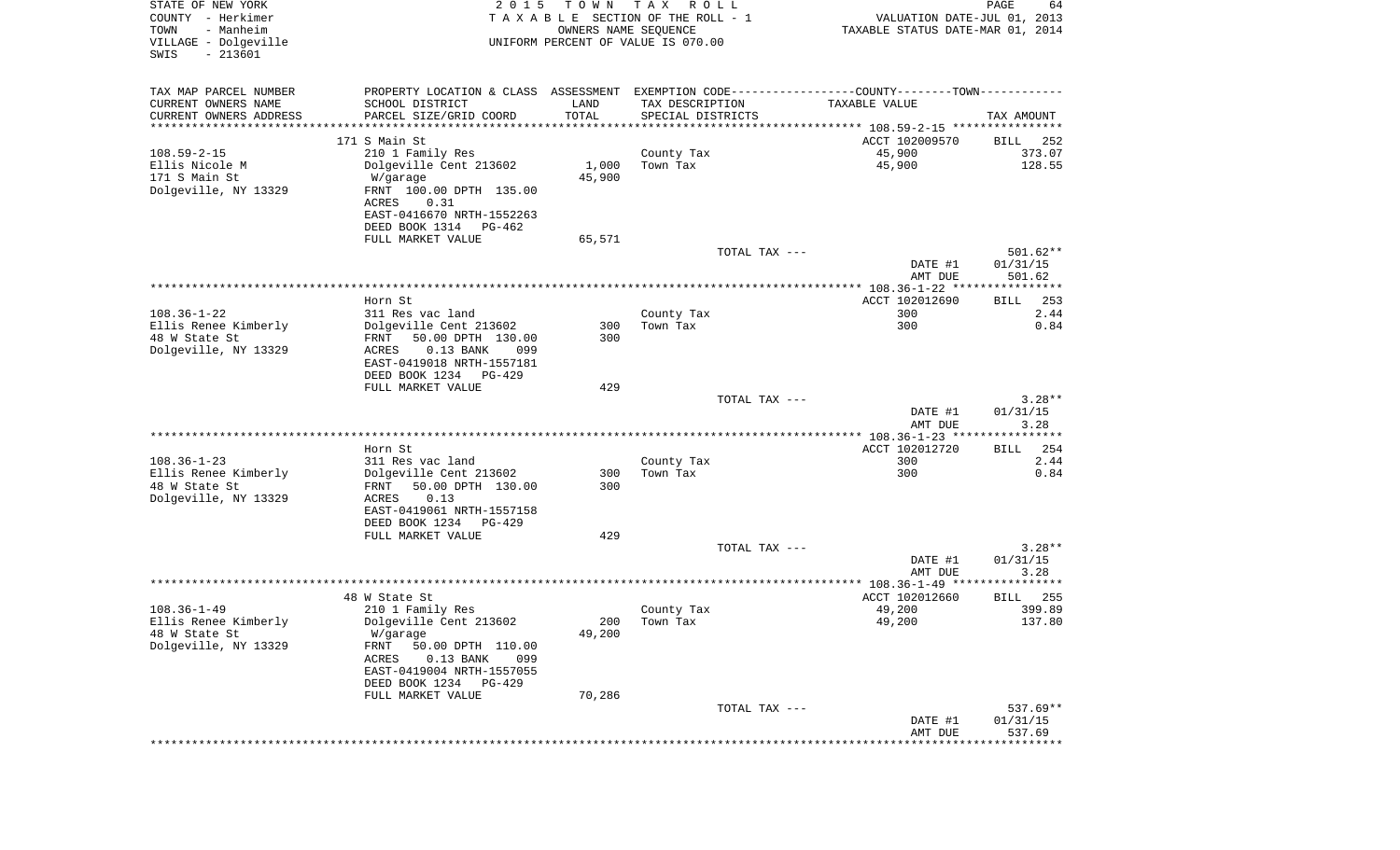| STATE OF NEW YORK<br>COUNTY - Herkimer<br>- Manheim<br>TOWN<br>VILLAGE - Dolgeville<br>$-213601$<br>SWIS | 2 0 1 5                                                                                                                                           | T O W N<br>OWNERS NAME SEQUENCE | TAX ROLL<br>TAXABLE SECTION OF THE ROLL - 1<br>UNIFORM PERCENT OF VALUE IS 070.00 |               | VALUATION DATE-JUL 01, 2013<br>TAXABLE STATUS DATE-MAR 01, 2014 | PAGE<br>65                             |
|----------------------------------------------------------------------------------------------------------|---------------------------------------------------------------------------------------------------------------------------------------------------|---------------------------------|-----------------------------------------------------------------------------------|---------------|-----------------------------------------------------------------|----------------------------------------|
| TAX MAP PARCEL NUMBER<br>CURRENT OWNERS NAME<br>CURRENT OWNERS ADDRESS<br>*************************      | PROPERTY LOCATION & CLASS ASSESSMENT EXEMPTION CODE---------------COUNTY-------TOWN----------<br>SCHOOL DISTRICT<br>PARCEL SIZE/GRID COORD        | LAND<br>TOTAL                   | TAX DESCRIPTION<br>SPECIAL DISTRICTS                                              |               | TAXABLE VALUE                                                   | TAX AMOUNT                             |
|                                                                                                          | 50 W State St                                                                                                                                     |                                 |                                                                                   |               | ACCT 102012750                                                  | BILL<br>256                            |
| $108.36 - 1 - 50$<br>Ellis Renee Kimberly<br>48 W State St<br>Dolgeville, NY 13329                       | 311 Res vac land<br>Dolgeville Cent 213602<br>FRNT<br>50.00 DPTH 110.00<br>$0.13$ BANK<br>ACRES<br>099                                            | 300<br>300                      | County Tax<br>Town Tax                                                            |               | 300<br>300                                                      | 2.44<br>0.84                           |
|                                                                                                          | EAST-0418958 NRTH-1557079<br>DEED BOOK 1234 PG-429<br>FULL MARKET VALUE                                                                           | 429                             |                                                                                   |               |                                                                 |                                        |
|                                                                                                          |                                                                                                                                                   |                                 |                                                                                   | TOTAL TAX --- | DATE #1<br>AMT DUE                                              | $3.28**$<br>01/31/15<br>3.28           |
|                                                                                                          |                                                                                                                                                   |                                 |                                                                                   |               |                                                                 |                                        |
| $108.52 - 2 - 31$<br>Enea Harry J<br>24 W Monroe St<br>Little Falls, NY 13365                            | 3 E Faville Ave<br>471 Funeral home<br>Dolgeville Cent 213602<br>W Garage-Carport<br>72.00 DPTH 128.00<br>FRNT                                    | 1,000<br>85,000                 | County Tax<br>Town Tax                                                            |               | ACCT 102008370<br>85,000<br>85,000                              | BILL 257<br>690.86<br>238.06           |
|                                                                                                          | ACRES<br>0.21<br>EAST-0418765 NRTH-1553795<br>DEED BOOK 914<br>PG-285<br>FULL MARKET VALUE                                                        | 121,429                         |                                                                                   | TOTAL TAX --- |                                                                 | 928.92**                               |
|                                                                                                          |                                                                                                                                                   |                                 |                                                                                   |               | DATE #1<br>AMT DUE                                              | 01/31/15<br>928.92                     |
|                                                                                                          |                                                                                                                                                   |                                 |                                                                                   |               | ***************** 108.52-2-32 *****************                 |                                        |
| $108.52 - 2 - 32$<br>Enea Harry J<br>24 W Monroe St<br>Little Falls, NY 13365                            | 91 S Main St<br>220 2 Family Res<br>Dolgeville Cent 213602<br>W/garage<br>FRNT<br>66.00 DPTH 105.00<br>ACRES<br>0.16<br>EAST-0418674 NRTH-1553815 | 700<br>43,200                   | County Tax<br>Town Tax                                                            |               | ACCT 102017550<br>43,200<br>43,200                              | <b>BILL</b><br>258<br>351.12<br>120.99 |
|                                                                                                          | DEED BOOK 914<br>PG-285<br>FULL MARKET VALUE                                                                                                      | 61,714                          |                                                                                   |               |                                                                 |                                        |
|                                                                                                          |                                                                                                                                                   |                                 |                                                                                   | TOTAL TAX --- | DATE #1<br>AMT DUE                                              | 472.11**<br>01/31/15<br>472.11         |
|                                                                                                          |                                                                                                                                                   |                                 |                                                                                   |               |                                                                 |                                        |
|                                                                                                          | W State St Ext                                                                                                                                    |                                 |                                                                                   |               |                                                                 | 259<br>BILL                            |
| $108.27 - 1 - 1$<br>Fahd Richard<br>Fahd Erica<br>292 W State St<br>Dolgeville, NY 13329                 | 311 Res vac land<br>Dolgeville Cent 213602<br>6.20<br>ACRES<br>EAST-0415856 NRTH-1560415<br>DEED BOOK 1544 PG-661<br>FULL MARKET VALUE            | 5,200<br>5,200<br>7,429         | County Tax<br>Town Tax                                                            |               | 5,200<br>5,200                                                  | 42.26<br>14.56                         |
| PRIOR OWNER ON 3/01/2014                                                                                 |                                                                                                                                                   |                                 |                                                                                   |               |                                                                 |                                        |
| Gregory Michael                                                                                          |                                                                                                                                                   |                                 |                                                                                   |               |                                                                 |                                        |
|                                                                                                          |                                                                                                                                                   |                                 |                                                                                   | TOTAL TAX --- | DATE #1<br>AMT DUE                                              | 56.82**<br>01/31/15<br>56.82           |
|                                                                                                          |                                                                                                                                                   |                                 |                                                                                   |               |                                                                 |                                        |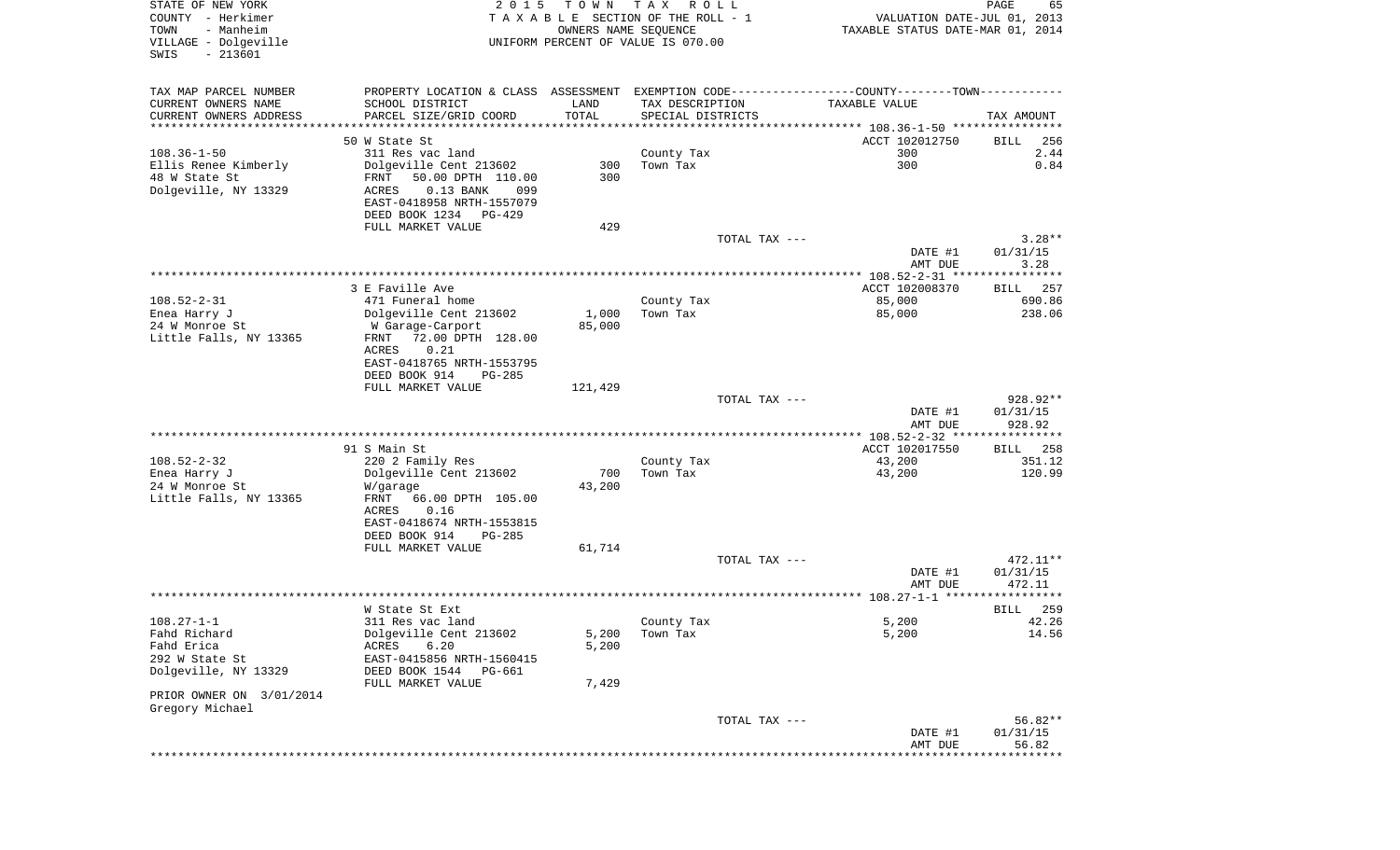| STATE OF NEW YORK<br>COUNTY - Herkimer<br>- Manheim<br>TOWN<br>VILLAGE - Dolgeville<br>$-213601$<br>SWIS | 2 0 1 5                                               | T O W N<br>OWNERS NAME SEQUENCE | T A X<br>R O L L<br>TAXABLE SECTION OF THE ROLL - 1<br>UNIFORM PERCENT OF VALUE IS 070.00 | VALUATION DATE-JUL 01, 2013<br>TAXABLE STATUS DATE-MAR 01, 2014                               | PAGE<br>66           |
|----------------------------------------------------------------------------------------------------------|-------------------------------------------------------|---------------------------------|-------------------------------------------------------------------------------------------|-----------------------------------------------------------------------------------------------|----------------------|
| TAX MAP PARCEL NUMBER                                                                                    |                                                       |                                 |                                                                                           | PROPERTY LOCATION & CLASS ASSESSMENT EXEMPTION CODE---------------COUNTY-------TOWN---------- |                      |
| CURRENT OWNERS NAME                                                                                      | SCHOOL DISTRICT                                       | LAND                            | TAX DESCRIPTION                                                                           | TAXABLE VALUE                                                                                 |                      |
| CURRENT OWNERS ADDRESS<br>*************************                                                      | PARCEL SIZE/GRID COORD                                | TOTAL                           | SPECIAL DISTRICTS                                                                         |                                                                                               | TAX AMOUNT           |
|                                                                                                          | 292 W State St                                        |                                 |                                                                                           |                                                                                               | 260<br>BILL          |
| $108.27 - 1 - 13$                                                                                        | 242 Rurl res&rec                                      |                                 | County Tax                                                                                | 115,000                                                                                       | 934.70               |
| Fahd Richard                                                                                             | Dolgeville Cent 213602                                | 25,000                          | Town Tax                                                                                  | 115,000                                                                                       | 322.08               |
| Fahd Erica                                                                                               | FRNT 815.00 DPTH                                      | 115,000                         |                                                                                           |                                                                                               |                      |
| 292 W State St                                                                                           | 11.20<br>ACRES                                        |                                 |                                                                                           |                                                                                               |                      |
| Dolgeville, NY 13329                                                                                     | EAST-0415918 NRTH-1559959<br>DEED BOOK 1544<br>PG-661 |                                 |                                                                                           |                                                                                               |                      |
| PRIOR OWNER ON 3/01/2014                                                                                 | FULL MARKET VALUE                                     | 164,286                         |                                                                                           |                                                                                               |                      |
| Gregory Joan Marie                                                                                       |                                                       |                                 |                                                                                           |                                                                                               |                      |
|                                                                                                          |                                                       |                                 | TOTAL TAX ---                                                                             |                                                                                               | 1,256.78**           |
|                                                                                                          |                                                       |                                 |                                                                                           | DATE #1                                                                                       | 01/31/15             |
|                                                                                                          |                                                       |                                 |                                                                                           | AMT DUE                                                                                       | 1,256.78             |
|                                                                                                          | 6 Oak St                                              |                                 |                                                                                           | ACCT 102018660                                                                                | 261<br>BILL          |
| $108.44 - 1 - 25$                                                                                        | 210 1 Family Res                                      |                                 | County Tax                                                                                | 40,700                                                                                        | 330.80               |
| Fake D. William                                                                                          | Dolgeville Cent 213602                                | 900                             | Town Tax                                                                                  | 40,700                                                                                        | 113.99               |
| Fake Alice & Edward                                                                                      | W/garage                                              | 40,700                          |                                                                                           |                                                                                               |                      |
| 8 Oak St<br>Dolgeville, NY 13329                                                                         | FRNT<br>90.00 DPTH 120.00<br>ACRES<br>0.25            |                                 |                                                                                           |                                                                                               |                      |
|                                                                                                          | EAST-0418768 NRTH-1556016                             |                                 |                                                                                           |                                                                                               |                      |
|                                                                                                          | DEED BOOK 1405<br>$PG-3$                              |                                 |                                                                                           |                                                                                               |                      |
|                                                                                                          | FULL MARKET VALUE                                     | 58,143                          |                                                                                           |                                                                                               |                      |
|                                                                                                          |                                                       |                                 | TOTAL TAX ---                                                                             | DATE #1                                                                                       | 444.79**<br>01/31/15 |
|                                                                                                          |                                                       |                                 |                                                                                           | AMT DUE                                                                                       | 444.79               |
|                                                                                                          |                                                       |                                 |                                                                                           |                                                                                               |                      |
|                                                                                                          | 31 S Helmer Ave                                       |                                 |                                                                                           | ACCT 102013950                                                                                | 262<br>BILL          |
| $108.44 - 2 - 54$                                                                                        | 210 1 Family Res                                      |                                 | VET WAR CT 41121                                                                          | 6,060<br>6,060                                                                                |                      |
| Fake D. William<br>Fake Alice                                                                            | Dolgeville Cent 213602                                | 500                             | County Tax                                                                                | 34,340                                                                                        | 279.11<br>96.18      |
| 8 Oak St                                                                                                 | W/garage<br>FRNT<br>50.00 DPTH 215.00                 | 40,400                          | Town Tax                                                                                  | 34,340                                                                                        |                      |
| Dolgeville, NY 13329                                                                                     | ACRES<br>0.24                                         |                                 |                                                                                           |                                                                                               |                      |
|                                                                                                          | EAST-0418713 NRTH-1554666                             |                                 |                                                                                           |                                                                                               |                      |
|                                                                                                          | DEED BOOK 924<br><b>PG-98</b>                         |                                 |                                                                                           |                                                                                               |                      |
|                                                                                                          | FULL MARKET VALUE                                     | 57,714                          | TOTAL TAX ---                                                                             |                                                                                               | $375.29**$           |
|                                                                                                          |                                                       |                                 |                                                                                           | DATE #1                                                                                       | 01/31/15             |
|                                                                                                          |                                                       |                                 |                                                                                           | AMT DUE                                                                                       | 375.29               |
|                                                                                                          |                                                       |                                 |                                                                                           |                                                                                               |                      |
|                                                                                                          | 83 S Main St                                          |                                 |                                                                                           | ACCT 102005040                                                                                | BILL 263             |
| $108.52 - 2 - 34$<br>Fake D. William                                                                     | 210 1 Family Res<br>Dolgeville Cent 213602            | 700                             | County Tax<br>Town Tax                                                                    | 65,000<br>65,000                                                                              | 528.31<br>182.05     |
| Fake Alice&Edward                                                                                        | FRNT<br>66.00 DPTH<br>75.00                           | 65,000                          |                                                                                           |                                                                                               |                      |
| 8 Oak St                                                                                                 | 0.12<br>ACRES                                         |                                 |                                                                                           |                                                                                               |                      |
| Dolgeville, NY 13329                                                                                     | EAST-0418726 NRTH-1553933                             |                                 |                                                                                           |                                                                                               |                      |
|                                                                                                          | DEED BOOK 1417<br><b>PG-150</b>                       |                                 |                                                                                           |                                                                                               |                      |
|                                                                                                          | FULL MARKET VALUE                                     | 92,857                          |                                                                                           |                                                                                               | 710.36**             |
|                                                                                                          |                                                       |                                 | TOTAL TAX ---                                                                             | DATE #1                                                                                       | 01/31/15             |
|                                                                                                          |                                                       |                                 |                                                                                           | AMT DUE                                                                                       | 710.36               |
|                                                                                                          |                                                       |                                 |                                                                                           |                                                                                               | **********           |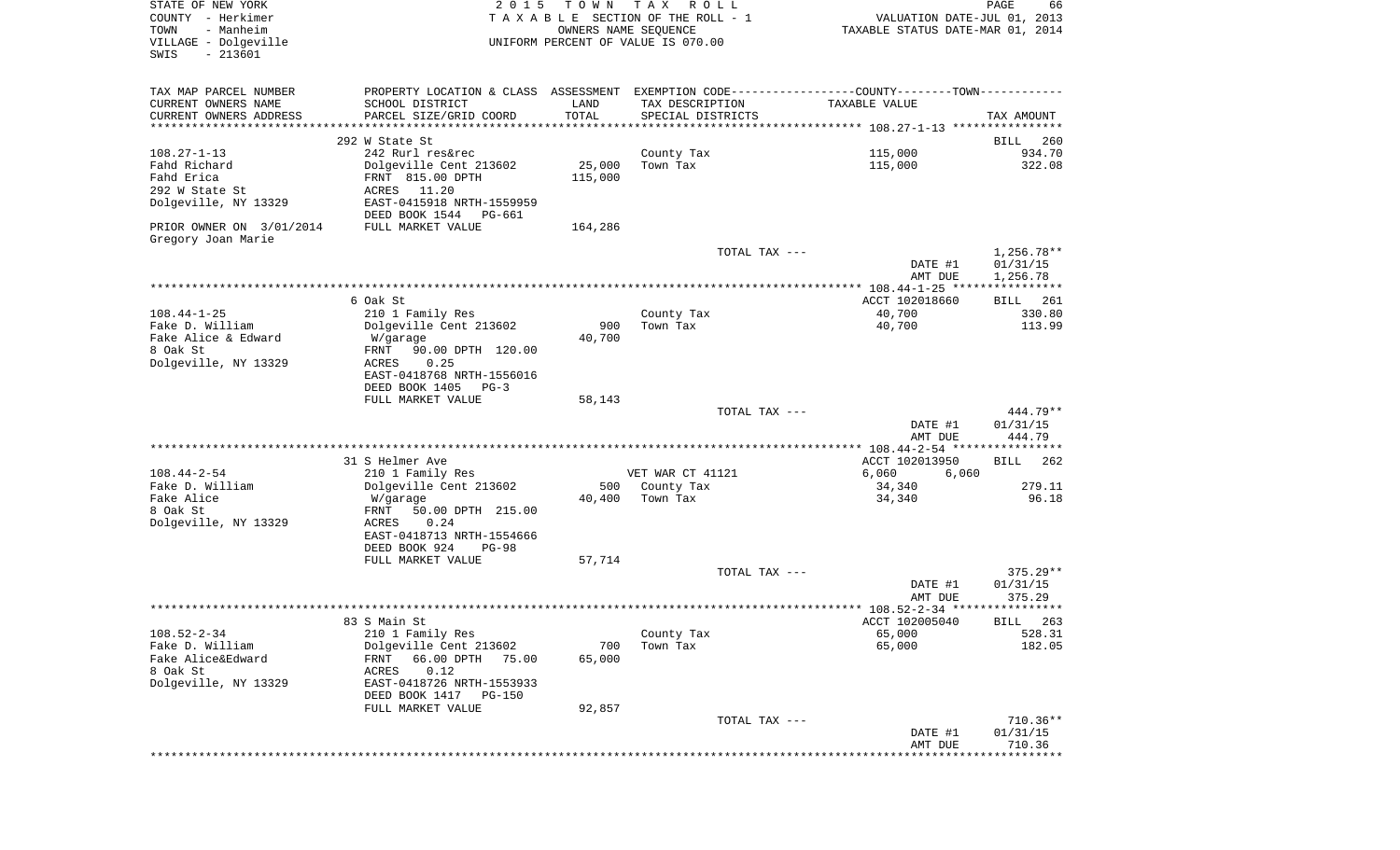| STATE OF NEW YORK<br>COUNTY - Herkimer<br>- Manheim<br>TOWN<br>VILLAGE - Dolgeville<br>$-213601$<br>SWIS | 2 0 1 5                                                                                       | T O W N<br>OWNERS NAME SEQUENCE | T A X<br>R O L L<br>T A X A B L E SECTION OF THE ROLL - 1<br>UNIFORM PERCENT OF VALUE IS 070.00 | VALUATION DATE-JUL 01, 2013<br>TAXABLE STATUS DATE-MAR 01, 2014 | PAGE<br>67           |
|----------------------------------------------------------------------------------------------------------|-----------------------------------------------------------------------------------------------|---------------------------------|-------------------------------------------------------------------------------------------------|-----------------------------------------------------------------|----------------------|
| TAX MAP PARCEL NUMBER                                                                                    | PROPERTY LOCATION & CLASS ASSESSMENT EXEMPTION CODE---------------COUNTY-------TOWN---------- |                                 |                                                                                                 |                                                                 |                      |
| CURRENT OWNERS NAME                                                                                      | SCHOOL DISTRICT                                                                               | LAND                            | TAX DESCRIPTION                                                                                 | TAXABLE VALUE                                                   |                      |
| CURRENT OWNERS ADDRESS<br>***********************                                                        | PARCEL SIZE/GRID COORD<br>***********************                                             | TOTAL<br>***********            | SPECIAL DISTRICTS                                                                               |                                                                 | TAX AMOUNT           |
|                                                                                                          | 83 1/2 S Main St                                                                              |                                 |                                                                                                 | ACCT 102005070                                                  | BILL<br>264          |
| $108.52 - 2 - 35$                                                                                        | 220 2 Family Res                                                                              |                                 | County Tax                                                                                      | 42,700                                                          | 347.06               |
| Fake D. William                                                                                          | Dolgeville Cent 213602                                                                        | 800                             | Town Tax                                                                                        | 42,700                                                          | 119.59               |
| Fake Alice&Edward                                                                                        | W/garage & Barns                                                                              | 42,700                          |                                                                                                 |                                                                 |                      |
| 8 Oak St<br>Dolgeville, NY 13329                                                                         | 66.00 DPTH 305.00<br>FRNT<br>0.47<br>ACRES                                                    |                                 |                                                                                                 |                                                                 |                      |
|                                                                                                          | EAST-0418891 NRTH-1553834                                                                     |                                 |                                                                                                 |                                                                 |                      |
|                                                                                                          | DEED BOOK 1417<br>PG-150                                                                      |                                 |                                                                                                 |                                                                 |                      |
|                                                                                                          | FULL MARKET VALUE                                                                             | 61,000                          |                                                                                                 |                                                                 |                      |
|                                                                                                          |                                                                                               |                                 | TOTAL TAX ---                                                                                   | DATE #1                                                         | 466.65**<br>01/31/15 |
|                                                                                                          |                                                                                               |                                 |                                                                                                 | AMT DUE                                                         | 466.65               |
|                                                                                                          |                                                                                               |                                 |                                                                                                 |                                                                 |                      |
|                                                                                                          | 5 Oak St                                                                                      |                                 |                                                                                                 | ACCT 102026190                                                  | 265<br>BILL          |
| $108.44 - 1 - 31$<br>Fake David W                                                                        | 210 1 Family Res<br>Dolgeville Cent 213602                                                    | 1,200                           | County Tax<br>Town Tax                                                                          | 39,400<br>39,400                                                | 320.24<br>110.35     |
| Fake Alice E                                                                                             | FRNT 120.00 DPTH 100.00                                                                       | 39,400                          |                                                                                                 |                                                                 |                      |
| 8 Oak St                                                                                                 | ACRES<br>0.28                                                                                 |                                 |                                                                                                 |                                                                 |                      |
| Dolgeville, NY 13329                                                                                     | EAST-0418874 NRTH-1555882                                                                     |                                 |                                                                                                 |                                                                 |                      |
|                                                                                                          | DEED BOOK 858<br>PG-104<br>FULL MARKET VALUE                                                  | 56,286                          |                                                                                                 |                                                                 |                      |
|                                                                                                          |                                                                                               |                                 | TOTAL TAX ---                                                                                   |                                                                 | 430.59**             |
|                                                                                                          |                                                                                               |                                 |                                                                                                 | DATE #1                                                         | 01/31/15             |
|                                                                                                          |                                                                                               |                                 |                                                                                                 | AMT DUE                                                         | 430.59               |
|                                                                                                          | 37 S Helmer Ave                                                                               |                                 |                                                                                                 | ************* 108.44-2-51 *****************<br>ACCT 102023700   | 266<br><b>BILL</b>   |
| $108.44 - 2 - 51$                                                                                        | 210 1 Family Res                                                                              |                                 | County Tax                                                                                      | 27,400                                                          | 222.70               |
| Fake David W                                                                                             | Dolgeville Cent 213602                                                                        | 500                             | Town Tax                                                                                        | 27,400                                                          | 76.74                |
| Fake Alice E                                                                                             | W/garage                                                                                      | 27,400                          |                                                                                                 |                                                                 |                      |
| 8 Oak St                                                                                                 | FRNT<br>50.00 DPTH 187.00                                                                     |                                 |                                                                                                 |                                                                 |                      |
| Dolgeville, NY 13329                                                                                     | ACRES<br>0.21<br>EAST-0418588 NRTH-1554580                                                    |                                 |                                                                                                 |                                                                 |                      |
|                                                                                                          | DEED BOOK 1089<br>PG-831                                                                      |                                 |                                                                                                 |                                                                 |                      |
|                                                                                                          | FULL MARKET VALUE                                                                             | 39,143                          |                                                                                                 |                                                                 |                      |
|                                                                                                          |                                                                                               |                                 | TOTAL TAX ---                                                                                   |                                                                 | 299.44**             |
|                                                                                                          |                                                                                               |                                 |                                                                                                 | DATE #1<br>AMT DUE                                              | 01/31/15<br>299.44   |
|                                                                                                          |                                                                                               |                                 |                                                                                                 |                                                                 | ******               |
|                                                                                                          | Oak St                                                                                        |                                 |                                                                                                 | ACCT 102004200                                                  | 267<br>BILL          |
| $108.44 - 1 - 27$                                                                                        | 311 Res vac land                                                                              |                                 | County Tax                                                                                      | 300                                                             | 2.44                 |
| Fake David Wm<br>Fake Alice                                                                              | Dolgeville Cent 213602<br>50.00 DPTH 120.00<br>FRNT                                           | 300<br>300                      | Town Tax                                                                                        | 300                                                             | 0.84                 |
| 8 Oak St                                                                                                 | 0.14<br>ACRES                                                                                 |                                 |                                                                                                 |                                                                 |                      |
| Dolgeville, NY 13329                                                                                     | EAST-0418693 NRTH-1555865                                                                     |                                 |                                                                                                 |                                                                 |                      |
|                                                                                                          | DEED BOOK 00618 PG-00490                                                                      |                                 |                                                                                                 |                                                                 |                      |
|                                                                                                          | FULL MARKET VALUE                                                                             | 429                             | TOTAL TAX ---                                                                                   |                                                                 | $3.28**$             |
|                                                                                                          |                                                                                               |                                 |                                                                                                 | DATE #1                                                         | 01/31/15             |
|                                                                                                          |                                                                                               |                                 |                                                                                                 | AMT DUE                                                         | 3.28                 |
|                                                                                                          |                                                                                               |                                 |                                                                                                 | ******************************                                  |                      |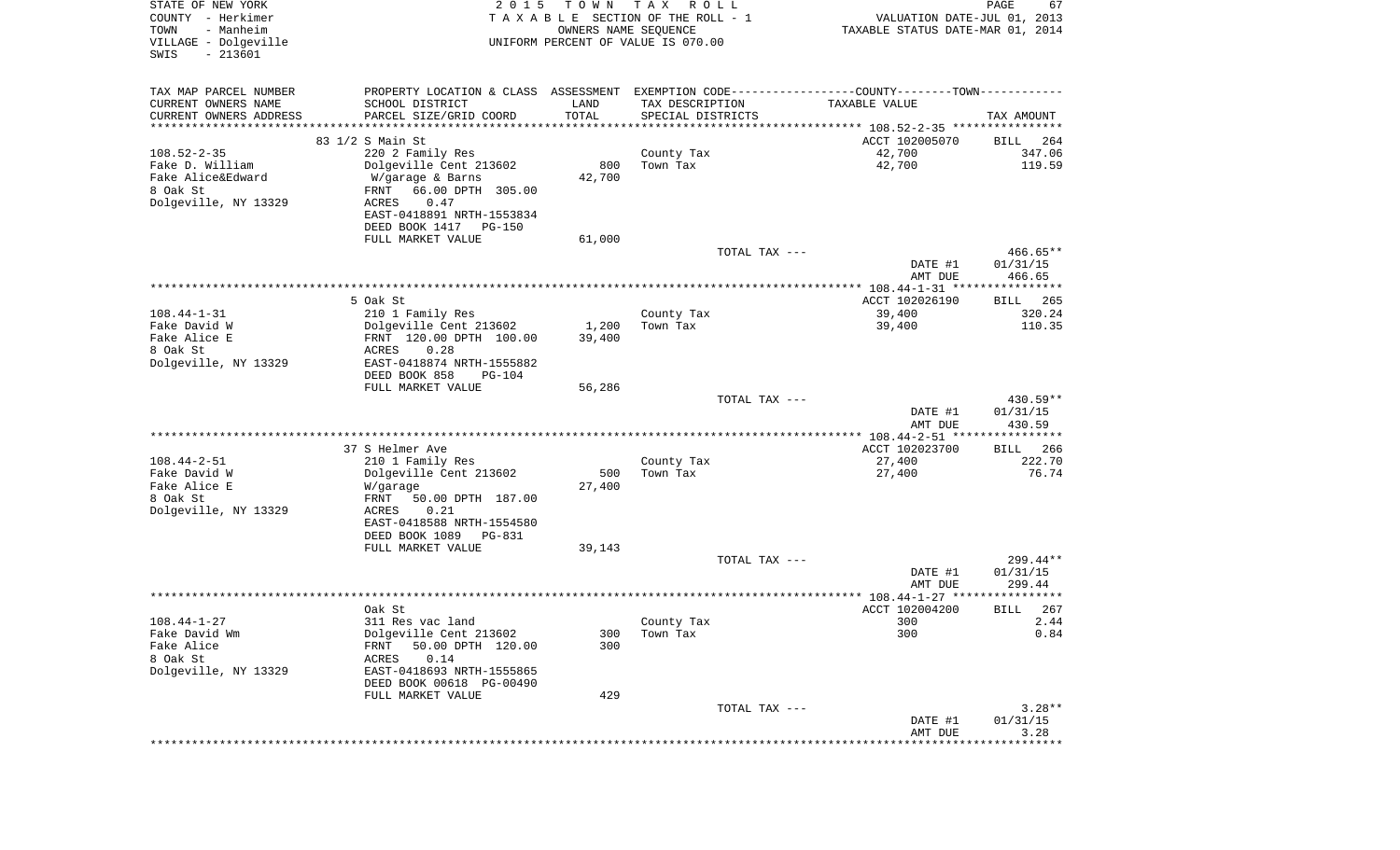| STATE OF NEW YORK<br>COUNTY - Herkimer<br>TOWN<br>- Manheim<br>VILLAGE - Dolgeville<br>SWIS<br>$-213601$ | 2 0 1 5                                                                                        | T O W N<br>OWNERS NAME SEQUENCE | TAX ROLL<br>TAXABLE SECTION OF THE ROLL - 1<br>UNIFORM PERCENT OF VALUE IS 070.00 |               | VALUATION DATE-JUL 01, 2013<br>TAXABLE STATUS DATE-MAR 01, 2014 | PAGE<br>68          |
|----------------------------------------------------------------------------------------------------------|------------------------------------------------------------------------------------------------|---------------------------------|-----------------------------------------------------------------------------------|---------------|-----------------------------------------------------------------|---------------------|
| TAX MAP PARCEL NUMBER                                                                                    | PROPERTY LOCATION & CLASS ASSESSMENT EXEMPTION CODE----------------COUNTY-------TOWN---------- |                                 |                                                                                   |               |                                                                 |                     |
| CURRENT OWNERS NAME                                                                                      | SCHOOL DISTRICT                                                                                | LAND                            | TAX DESCRIPTION                                                                   |               | TAXABLE VALUE                                                   |                     |
| CURRENT OWNERS ADDRESS<br>************************                                                       | PARCEL SIZE/GRID COORD                                                                         | TOTAL                           | SPECIAL DISTRICTS                                                                 |               |                                                                 | TAX AMOUNT          |
|                                                                                                          | Oak St                                                                                         |                                 |                                                                                   |               | ACCT 102004170                                                  | 268<br>BILL         |
| $108.44 - 1 - 28$                                                                                        | 311 Res vac land                                                                               |                                 | County Tax                                                                        |               | 100                                                             | 0.81                |
| Fake David Wm                                                                                            | Dolgeville Cent 213602                                                                         | 100                             | Town Tax                                                                          |               | 100                                                             | 0.28                |
| Fake Alice                                                                                               | 50.00 DPTH 120.00<br>FRNT                                                                      | 100                             |                                                                                   |               |                                                                 |                     |
| 8 Oak St<br>Dolgeville, NY 13329                                                                         | ACRES<br>0.14<br>EAST-0418669 NRTH-1555820                                                     |                                 |                                                                                   |               |                                                                 |                     |
|                                                                                                          | DEED BOOK 00618 PG-00490                                                                       |                                 |                                                                                   |               |                                                                 |                     |
|                                                                                                          | FULL MARKET VALUE                                                                              | 143                             |                                                                                   |               |                                                                 |                     |
|                                                                                                          |                                                                                                |                                 |                                                                                   | TOTAL TAX --- |                                                                 | $1.09**$            |
|                                                                                                          |                                                                                                |                                 |                                                                                   |               | DATE #1<br>AMT DUE                                              | 01/31/15<br>1.09    |
|                                                                                                          |                                                                                                |                                 |                                                                                   |               |                                                                 |                     |
|                                                                                                          | 28 S Helmer Ave                                                                                |                                 |                                                                                   |               | ACCT 102018000                                                  | 269<br>BILL         |
| $108.44 - 1 - 50$                                                                                        | 210 1 Family Res                                                                               |                                 | County Tax                                                                        |               | 28,800                                                          | 234.08              |
| Fake David Wm<br>Fake Alice                                                                              | Dolgeville Cent 213602<br>210 W/garage                                                         | 500<br>28,800                   | Town Tax                                                                          |               | 28,800                                                          | 80.66               |
| 8 Oak St                                                                                                 | 28 So. Helmer Ave.                                                                             |                                 |                                                                                   |               |                                                                 |                     |
| Dolgeville, NY 13329                                                                                     | FRNT<br>50.00 DPTH 150.00                                                                      |                                 |                                                                                   |               |                                                                 |                     |
|                                                                                                          | ACRES<br>0.17                                                                                  |                                 |                                                                                   |               |                                                                 |                     |
|                                                                                                          | EAST-0418879 NRTH-1555233<br>DEED BOOK 876<br>PG-607                                           |                                 |                                                                                   |               |                                                                 |                     |
|                                                                                                          | FULL MARKET VALUE                                                                              | 41,143                          |                                                                                   |               |                                                                 |                     |
|                                                                                                          |                                                                                                |                                 |                                                                                   | TOTAL TAX --- |                                                                 | $314.74**$          |
|                                                                                                          |                                                                                                |                                 |                                                                                   |               | DATE #1                                                         | 01/31/15            |
|                                                                                                          |                                                                                                |                                 |                                                                                   |               | AMT DUE                                                         | 314.74              |
|                                                                                                          | 4 Oak St                                                                                       |                                 |                                                                                   |               | ACCT 102024090                                                  | BILL 270            |
| $108.44 - 1 - 24$                                                                                        | 220 2 Family Res                                                                               |                                 | County Tax                                                                        |               | 40,900                                                          | 332.43              |
| Fake William                                                                                             | Dolgeville Cent 213602                                                                         | 500                             | Town Tax                                                                          |               | 40,900                                                          | 114.55              |
| Fake Alice<br>8 Oak St                                                                                   | W/garage<br>FRNT<br>60.00 DPTH 120.00                                                          | 40,900                          |                                                                                   |               |                                                                 |                     |
| Dolgeville, NY 13329                                                                                     | ACRES<br>0.17                                                                                  |                                 |                                                                                   |               |                                                                 |                     |
|                                                                                                          | EAST-0418800 NRTH-1556084                                                                      |                                 |                                                                                   |               |                                                                 |                     |
|                                                                                                          | DEED BOOK 869<br>$PG-157$                                                                      |                                 |                                                                                   |               |                                                                 |                     |
|                                                                                                          | FULL MARKET VALUE                                                                              | 58,429                          |                                                                                   | TOTAL TAX --- |                                                                 | 446.98**            |
|                                                                                                          |                                                                                                |                                 |                                                                                   |               | DATE #1                                                         | 01/31/15            |
|                                                                                                          |                                                                                                |                                 |                                                                                   |               | AMT DUE                                                         | 446.98              |
|                                                                                                          |                                                                                                |                                 |                                                                                   |               |                                                                 |                     |
| $108.44 - 1 - 48$                                                                                        | 3 Fink St<br>210 1 Family Res                                                                  |                                 |                                                                                   |               | ACCT 102025560<br>38,400                                        | BILL 271<br>312.11  |
| Fake William                                                                                             | Dolgeville Cent 213602                                                                         | 700                             | County Tax<br>Town Tax                                                            |               | 38,400                                                          | 107.55              |
| Fake Alice E                                                                                             | W/garage                                                                                       | 38,400                          |                                                                                   |               |                                                                 |                     |
| 8 Oak St                                                                                                 | 50.00 DPTH<br>FRNT<br>59.00                                                                    |                                 |                                                                                   |               |                                                                 |                     |
| Dolgeville, NY 13329                                                                                     | ACRES<br>0.09                                                                                  |                                 |                                                                                   |               |                                                                 |                     |
|                                                                                                          | EAST-0418878 NRTH-1555300<br>DEED BOOK 1361<br>PG-244                                          |                                 |                                                                                   |               |                                                                 |                     |
|                                                                                                          | FULL MARKET VALUE                                                                              | 54,857                          |                                                                                   |               |                                                                 |                     |
|                                                                                                          |                                                                                                |                                 |                                                                                   | TOTAL TAX --- |                                                                 | $419.66**$          |
|                                                                                                          |                                                                                                |                                 |                                                                                   |               | DATE #1                                                         | 01/31/15            |
|                                                                                                          |                                                                                                |                                 |                                                                                   |               | AMT DUE                                                         | 419.66<br>********* |
|                                                                                                          |                                                                                                |                                 |                                                                                   |               |                                                                 |                     |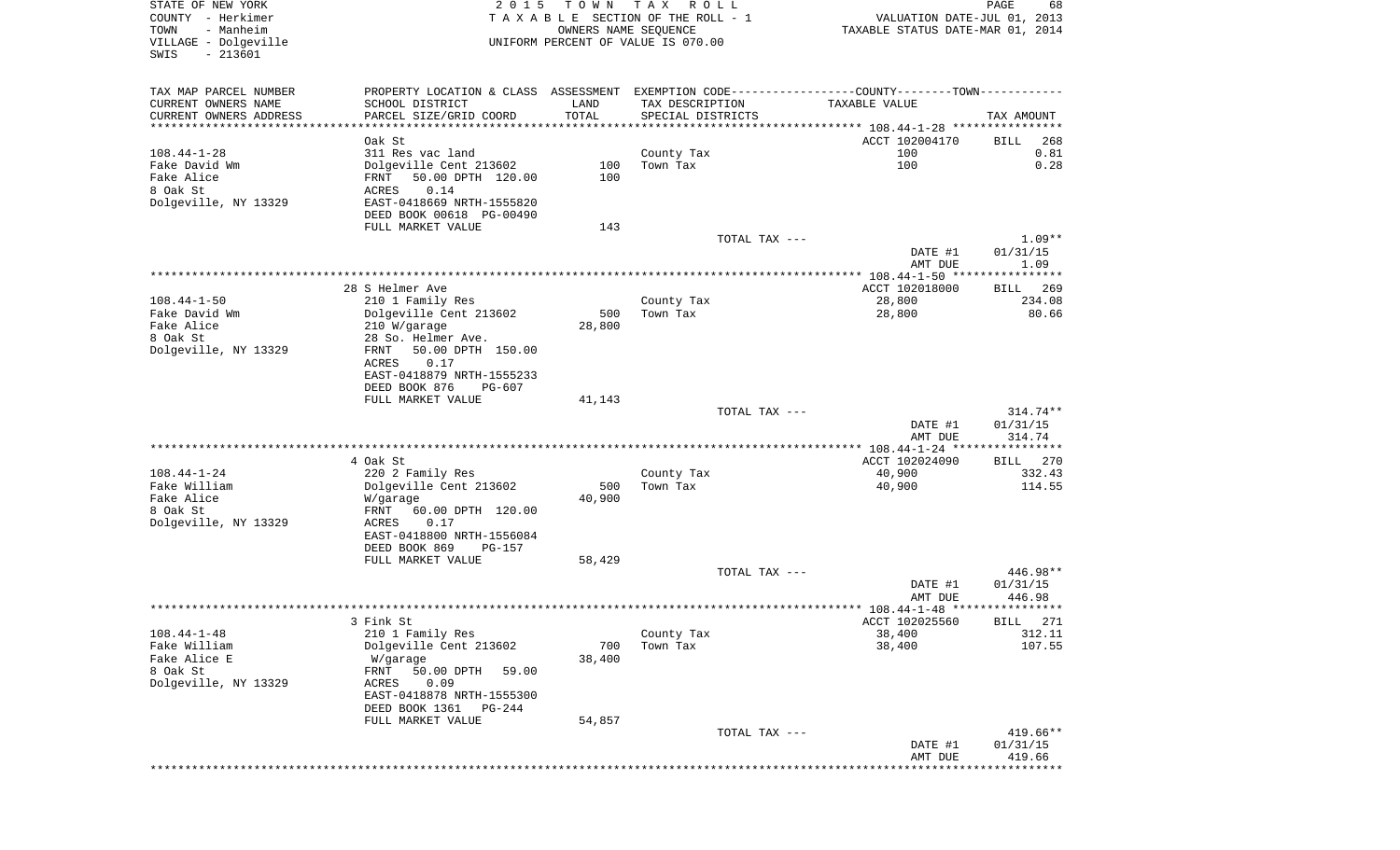| TOWN<br>- Manheim                                | TAXABLE SECTION OF THE ROLL - 1                                                              |                              |                   |                | VALUATION DATE-JUL 01, 2013<br>TAXABLE STATUS DATE-MAR 01, 2014 |  |  |
|--------------------------------------------------|----------------------------------------------------------------------------------------------|------------------------------|-------------------|----------------|-----------------------------------------------------------------|--|--|
|                                                  | OWNERS NAME SEOUENCE<br>UNIFORM PERCENT OF VALUE IS 070.00                                   |                              |                   |                |                                                                 |  |  |
| VILLAGE - Dolgeville<br>$-213601$<br>SWIS        |                                                                                              |                              |                   |                |                                                                 |  |  |
| TAX MAP PARCEL NUMBER                            | PROPERTY LOCATION & CLASS ASSESSMENT EXEMPTION CODE---------------COUNTY-------TOWN--------- |                              |                   |                |                                                                 |  |  |
| CURRENT OWNERS NAME                              | SCHOOL DISTRICT                                                                              | LAND                         | TAX DESCRIPTION   | TAXABLE VALUE  |                                                                 |  |  |
| CURRENT OWNERS ADDRESS<br>********************** | PARCEL SIZE/GRID COORD<br>*********************                                              | TOTAL<br>* * * * * * * * * * | SPECIAL DISTRICTS |                | TAX AMOUNT                                                      |  |  |
|                                                  | E Timmerman St                                                                               |                              |                   |                | <b>BILL</b><br>272                                              |  |  |
| $108.59 - 3 - 1$                                 | 311 Res vac land                                                                             |                              | County Tax        | 3,700          | 30.07                                                           |  |  |
| Fake William                                     | Dolgeville Cent 213602                                                                       | 3,700                        | Town Tax          | 3,700          | 10.36                                                           |  |  |
| 8 Oak St                                         | 3.70<br>ACRES                                                                                | 3,700                        |                   |                |                                                                 |  |  |
| Dolgeville, NY 13329                             | EAST-0416484 NRTH-1551331                                                                    |                              |                   |                |                                                                 |  |  |
|                                                  | FULL MARKET VALUE                                                                            | 5,286                        |                   |                |                                                                 |  |  |
|                                                  |                                                                                              |                              | TOTAL TAX ---     |                | $40.43**$                                                       |  |  |
|                                                  |                                                                                              |                              |                   | DATE #1        | 01/31/15<br>40.43                                               |  |  |
|                                                  |                                                                                              |                              |                   | AMT DUE        | ***********                                                     |  |  |
|                                                  | 31 Elm St                                                                                    |                              |                   | ACCT 102022260 | 273<br><b>BILL</b>                                              |  |  |
| $108.44 - 3 - 50$                                | 210 1 Family Res                                                                             |                              | County Tax        | 42,300         | 343.81                                                          |  |  |
| Fake William & Alice                             | Dolgeville Cent 213602                                                                       | 800                          | Town Tax          | 42,300         | 118.47                                                          |  |  |
| Fake David & Edward                              | 80.00 DPTH 70.00<br>FRNT                                                                     | 42,300                       |                   |                |                                                                 |  |  |
| 8 Oak St                                         | 0.10<br>ACRES                                                                                |                              |                   |                |                                                                 |  |  |
| Dolgeville, NY 13329                             | EAST-0419447 NRTH-1555707                                                                    |                              |                   |                |                                                                 |  |  |
|                                                  | DEED BOOK 1474 PG-841<br>FULL MARKET VALUE                                                   | 60,429                       |                   |                |                                                                 |  |  |
|                                                  |                                                                                              |                              | TOTAL TAX ---     |                | 462.28**                                                        |  |  |
|                                                  |                                                                                              |                              |                   |                |                                                                 |  |  |
|                                                  |                                                                                              |                              |                   | DATE #1        | 01/31/15                                                        |  |  |
|                                                  |                                                                                              |                              |                   | AMT DUE        | 462.28                                                          |  |  |
|                                                  |                                                                                              |                              |                   |                |                                                                 |  |  |
|                                                  | 4 E Faville Ave                                                                              |                              |                   | ACCT 102015390 | <b>BILL</b>                                                     |  |  |
| $108.52 - 2 - 29$                                | 210 1 Family Res                                                                             |                              | County Tax        | 30,100         |                                                                 |  |  |
| Fake William & Alice                             | Dolgeville Cent 213602                                                                       | 500                          | Town Tax          | 30,100         |                                                                 |  |  |
| Fake Edward                                      | W/garage                                                                                     | 30,100                       |                   |                |                                                                 |  |  |
| 8 Oak St                                         | FRNT<br>50.00 DPTH<br>54.00<br>ACRES<br>0.06                                                 |                              |                   |                | 274<br>244.65<br>84.30                                          |  |  |
| Dolgeville, NY 13329                             | EAST-0418648 NRTH-1553694                                                                    |                              |                   |                |                                                                 |  |  |
|                                                  | DEED BOOK 1449 PG-480                                                                        |                              |                   |                |                                                                 |  |  |
|                                                  | FULL MARKET VALUE                                                                            | 43,000                       |                   |                |                                                                 |  |  |
|                                                  |                                                                                              |                              | TOTAL TAX ---     |                | 328.95**                                                        |  |  |
|                                                  |                                                                                              |                              |                   | DATE #1        | 01/31/15                                                        |  |  |
|                                                  |                                                                                              |                              |                   | AMT DUE        | 328.95                                                          |  |  |
|                                                  | Cavalli St                                                                                   |                              |                   | ACCT 102019620 | 275<br><b>BILL</b>                                              |  |  |
| $108.36 - 3 - 16$                                | 311 Res vac land                                                                             |                              | County Tax        | 300            |                                                                 |  |  |
| Fake William D                                   | Dolgeville Cent 213602                                                                       | 300                          | Town Tax          | 300            |                                                                 |  |  |
| Fake Alice E                                     | FRNT<br>50.00 DPTH 150.00                                                                    | 300                          |                   |                |                                                                 |  |  |
| 8 Oak St                                         | 0.10<br><b>ACRES</b>                                                                         |                              |                   |                |                                                                 |  |  |
| Dolgeville, NY 13329                             | EAST-0419919 NRTH-1557690                                                                    |                              |                   |                |                                                                 |  |  |
|                                                  | DEED BOOK 1136 PG-833                                                                        |                              |                   |                |                                                                 |  |  |
|                                                  | FULL MARKET VALUE                                                                            | 429                          |                   |                | 2.44<br>0.84<br>$3.28**$                                        |  |  |
|                                                  |                                                                                              |                              | TOTAL TAX ---     | DATE #1        | 01/31/15                                                        |  |  |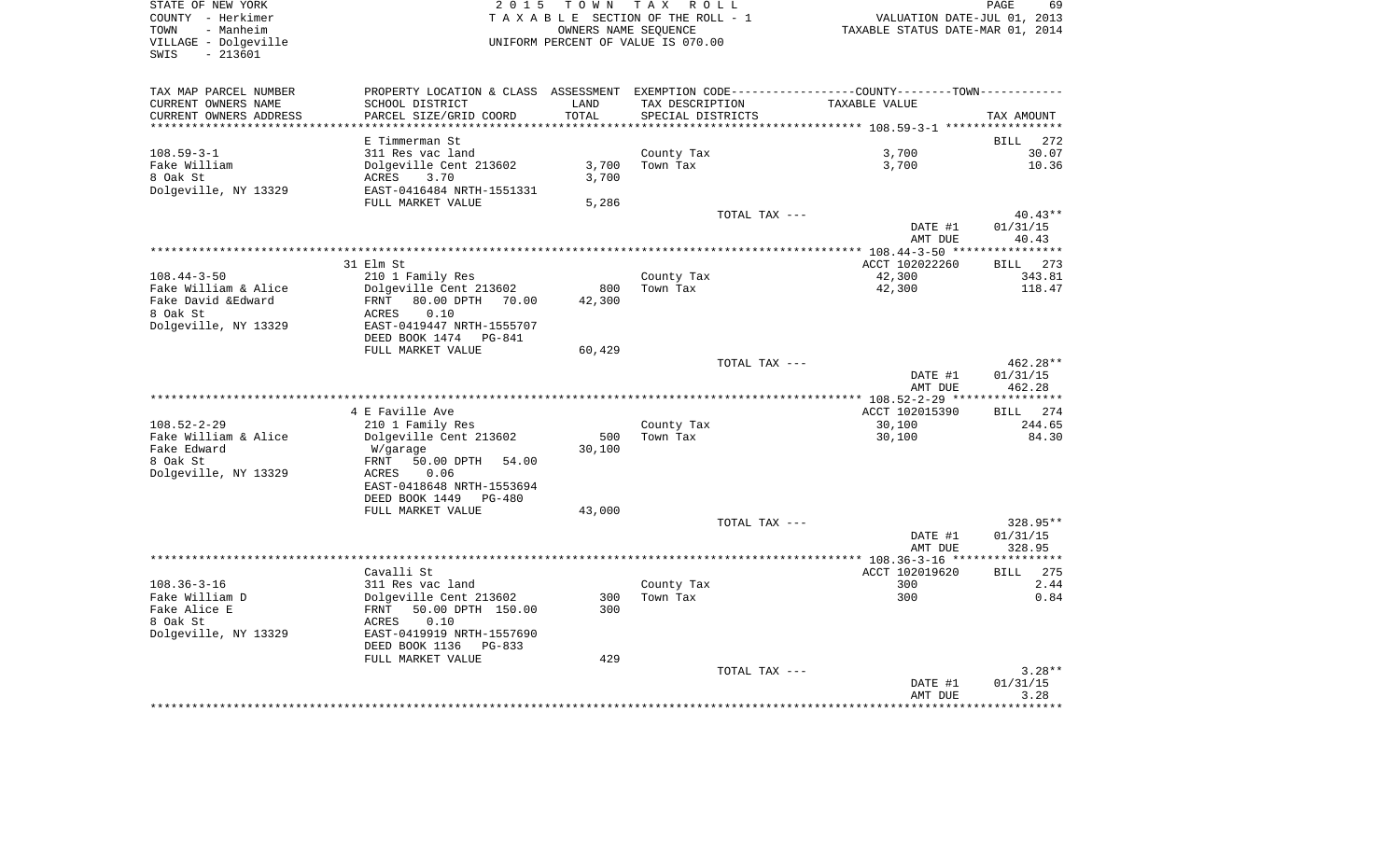| VILLAGE - Dolgeville   |                           |        | TAXABLE SECTION OF THE ROLL - 1<br>OWNERS NAME SEQUENCE<br>UNIFORM PERCENT OF VALUE IS 070.00 | VALUATION DATE-JUL 01, 2013<br>TAXABLE STATUS DATE-MAR 01, 2014                                |                                                                |
|------------------------|---------------------------|--------|-----------------------------------------------------------------------------------------------|------------------------------------------------------------------------------------------------|----------------------------------------------------------------|
| $-213601$<br>SWIS      |                           |        |                                                                                               |                                                                                                |                                                                |
| TAX MAP PARCEL NUMBER  |                           |        |                                                                                               | PROPERTY LOCATION & CLASS ASSESSMENT EXEMPTION CODE----------------COUNTY-------TOWN---------- |                                                                |
| CURRENT OWNERS NAME    | SCHOOL DISTRICT           | LAND   | TAX DESCRIPTION                                                                               | TAXABLE VALUE                                                                                  |                                                                |
| CURRENT OWNERS ADDRESS | PARCEL SIZE/GRID COORD    | TOTAL  | SPECIAL DISTRICTS                                                                             |                                                                                                | TAX AMOUNT                                                     |
| ********************** |                           |        |                                                                                               |                                                                                                |                                                                |
|                        | 8 1/2 Cavalli St          |        |                                                                                               | ACCT 102010620                                                                                 | <b>BILL</b>                                                    |
| $108.36 - 3 - 17$      | 220 2 Family Res          |        | County Tax                                                                                    | 51,700                                                                                         | 420.21                                                         |
| Fake William D         | Dolgeville Cent 213602    | 500    | Town Tax                                                                                      | 51,700                                                                                         | 144.80                                                         |
| Fake Alice E           | ACRES<br>0.34             | 51,700 |                                                                                               |                                                                                                |                                                                |
| 8 Oak St               | EAST-0420009 NRTH-1557744 |        |                                                                                               |                                                                                                |                                                                |
| Dolgeville, NY 13329   | DEED BOOK 1136 PG-833     |        |                                                                                               |                                                                                                |                                                                |
|                        | FULL MARKET VALUE         | 73,857 | TOTAL TAX ---                                                                                 |                                                                                                | 565.01**                                                       |
|                        |                           |        |                                                                                               | DATE #1                                                                                        | 01/31/15                                                       |
|                        |                           |        |                                                                                               | AMT DUE                                                                                        | 565.01                                                         |
|                        |                           |        |                                                                                               |                                                                                                |                                                                |
|                        | 159 N Main St             |        |                                                                                               | ACCT 102016440                                                                                 | BILL 277                                                       |
| $108.36 - 3 - 20$      | 312 Vac w/imprv           |        | County Tax                                                                                    | 2,700                                                                                          | 21.95                                                          |
| Fake William D         | Dolgeville Cent 213602    | 400    | Town Tax                                                                                      | 2,700                                                                                          | 7.56                                                           |
| Fake Alice E           | Garage                    | 2,700  |                                                                                               |                                                                                                |                                                                |
| 8 Oak St               | FRNT<br>55.00 DPTH 185.00 |        |                                                                                               |                                                                                                |                                                                |
| Dolgeville, NY 13329   | 0.21<br>ACRES             |        |                                                                                               |                                                                                                |                                                                |
|                        | EAST-0420086 NRTH-1557554 |        |                                                                                               |                                                                                                |                                                                |
|                        | DEED BOOK 942<br>$PG-624$ |        |                                                                                               |                                                                                                |                                                                |
|                        | FULL MARKET VALUE         | 3,857  |                                                                                               |                                                                                                |                                                                |
|                        |                           |        | TOTAL TAX ---                                                                                 |                                                                                                | $29.51**$                                                      |
|                        |                           |        |                                                                                               | DATE #1                                                                                        | 01/31/15                                                       |
|                        |                           |        |                                                                                               | AMT DUE                                                                                        | 29.51                                                          |
|                        |                           |        |                                                                                               |                                                                                                |                                                                |
|                        |                           |        |                                                                                               |                                                                                                |                                                                |
|                        | 157 N Main St             |        |                                                                                               | ACCT 102016410                                                                                 |                                                                |
| $108.36 - 3 - 21$      | 210 1 Family Res          |        | County Tax                                                                                    | 46,300                                                                                         |                                                                |
| Fake William D         | Dolgeville Cent 213602    | 800    | Town Tax                                                                                      | 46,300                                                                                         |                                                                |
| Fake Alice E           | 75.00 DPTH 90.00<br>FRNT  | 46,300 |                                                                                               |                                                                                                |                                                                |
| 8 Oak St               | 0.15<br>ACRES             |        |                                                                                               |                                                                                                |                                                                |
| Dolgeville, NY 13329   | EAST-0420102 NRTH-1557459 |        |                                                                                               |                                                                                                | BILL 278<br>376.32<br>129.67                                   |
|                        | DEED BOOK 942<br>PG-624   |        |                                                                                               |                                                                                                |                                                                |
|                        | FULL MARKET VALUE         | 66,143 |                                                                                               |                                                                                                |                                                                |
|                        |                           |        | TOTAL TAX ---                                                                                 |                                                                                                |                                                                |
|                        |                           |        |                                                                                               | DATE #1                                                                                        |                                                                |
|                        |                           |        |                                                                                               | AMT DUE                                                                                        |                                                                |
|                        | 52 N Helmer Ave           |        |                                                                                               | ACCT 102024180                                                                                 |                                                                |
| $108.36 - 3 - 58$      | 220 2 Family Res          |        | County Tax                                                                                    | 48,900                                                                                         |                                                                |
| Fake William D         | Dolgeville Cent 213602    | 500    | Town Tax                                                                                      | 48,900                                                                                         |                                                                |
| Fake Alice E           | W/garage                  | 48,900 |                                                                                               |                                                                                                |                                                                |
| 8 Oak Streett          | FRNT 40.00 DPTH 105.00    |        |                                                                                               |                                                                                                | 505.99**<br>01/31/15<br>505.99<br>BILL 279<br>397.45<br>136.96 |
| Dolgeville, NY 13329   | 0.13<br>ACRES             |        |                                                                                               |                                                                                                |                                                                |
|                        | EAST-0419737 NRTH-1557288 |        |                                                                                               |                                                                                                |                                                                |
|                        | DEED BOOK 905<br>PG-672   |        |                                                                                               |                                                                                                |                                                                |
|                        | FULL MARKET VALUE         | 69,857 |                                                                                               |                                                                                                |                                                                |
|                        |                           |        | TOTAL TAX ---                                                                                 |                                                                                                | 534.41**                                                       |
|                        |                           |        |                                                                                               | DATE #1                                                                                        | 01/31/15                                                       |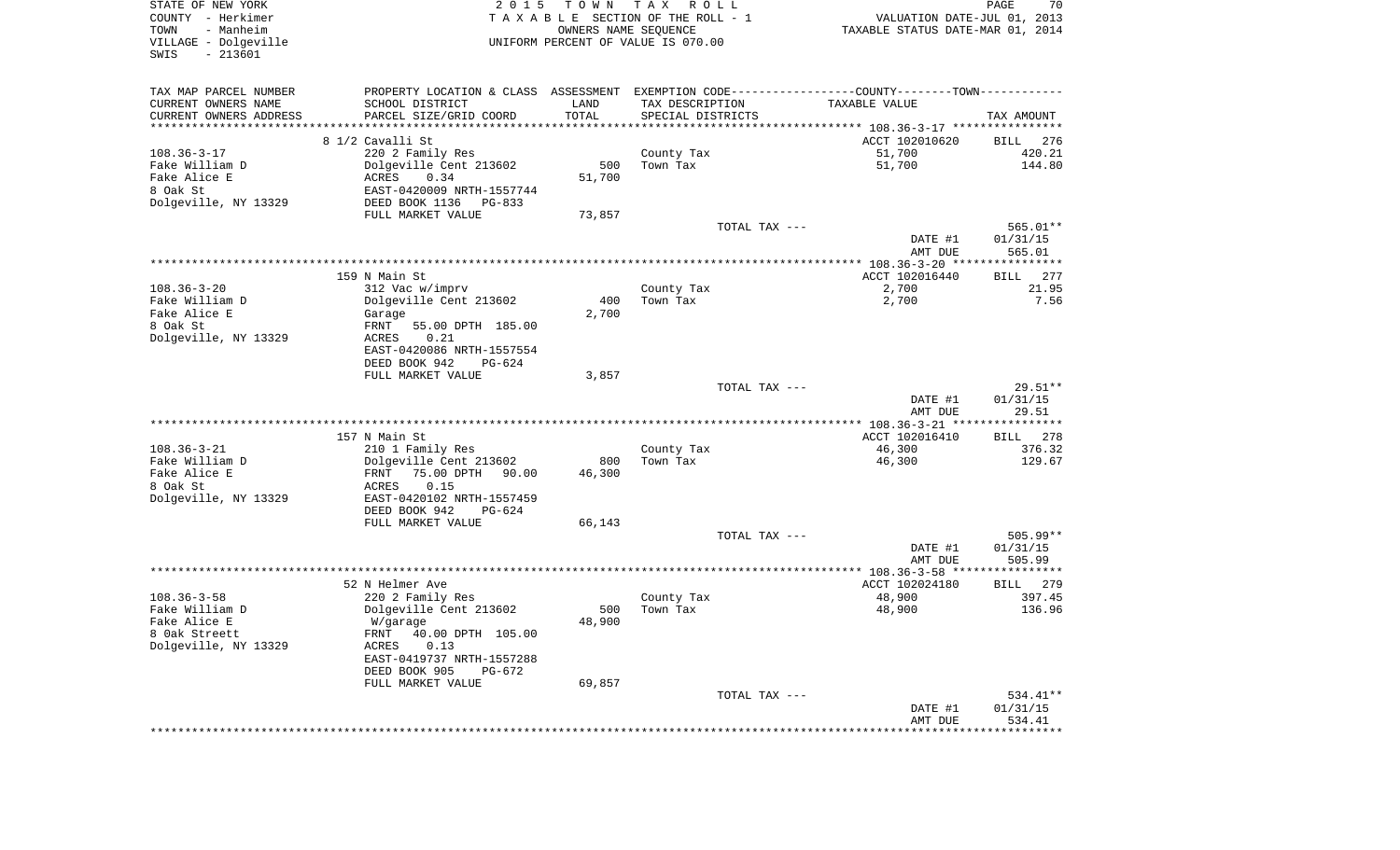| STATE OF NEW YORK<br>COUNTY - Herkimer<br>- Manheim<br>TOWN<br>VILLAGE - Dolgeville<br>$-213601$<br>SWIS | 2 0 1 5                                                                                       | T O W N<br>OWNERS NAME SEQUENCE | T A X<br>R O L L<br>TAXABLE SECTION OF THE ROLL - 1<br>UNIFORM PERCENT OF VALUE IS 070.00 |               | VALUATION DATE-JUL 01, 2013<br>TAXABLE STATUS DATE-MAR 01, 2014 | 71<br>PAGE           |
|----------------------------------------------------------------------------------------------------------|-----------------------------------------------------------------------------------------------|---------------------------------|-------------------------------------------------------------------------------------------|---------------|-----------------------------------------------------------------|----------------------|
| TAX MAP PARCEL NUMBER                                                                                    | PROPERTY LOCATION & CLASS ASSESSMENT EXEMPTION CODE---------------COUNTY-------TOWN---------- |                                 |                                                                                           |               |                                                                 |                      |
| CURRENT OWNERS NAME                                                                                      | SCHOOL DISTRICT                                                                               | LAND                            | TAX DESCRIPTION                                                                           |               | TAXABLE VALUE                                                   |                      |
| CURRENT OWNERS ADDRESS<br>**********************                                                         | PARCEL SIZE/GRID COORD<br>*******************                                                 | TOTAL<br>***********            | SPECIAL DISTRICTS                                                                         |               |                                                                 | TAX AMOUNT           |
|                                                                                                          | 8 Oak St                                                                                      |                                 |                                                                                           |               | ACCT 102007650                                                  | 280<br>BILL          |
| $108.44 - 1 - 26$                                                                                        | 210 1 Family Res                                                                              |                                 | County Tax                                                                                |               | 66,200                                                          | 538.06               |
| Fake William D                                                                                           | Dolgeville Cent 213602                                                                        | 1,000                           | Town Tax                                                                                  |               | 66,200                                                          | 185.41               |
| Fake Alice<br>8 Oak St                                                                                   | W/garage<br>FRNT 100.00 DPTH 120.00                                                           | 66,200                          |                                                                                           |               |                                                                 |                      |
| Dolgeville, NY 13329                                                                                     | 0.28<br>ACRES                                                                                 |                                 |                                                                                           |               |                                                                 |                      |
|                                                                                                          | EAST-0418725 NRTH-1555931                                                                     |                                 |                                                                                           |               |                                                                 |                      |
|                                                                                                          | DEED BOOK 557<br>$PG-44$                                                                      |                                 |                                                                                           |               |                                                                 |                      |
|                                                                                                          | FULL MARKET VALUE                                                                             | 94,571                          |                                                                                           | TOTAL TAX --- |                                                                 | $723.47**$           |
|                                                                                                          |                                                                                               |                                 |                                                                                           |               | DATE #1                                                         | 01/31/15             |
|                                                                                                          |                                                                                               |                                 |                                                                                           |               | AMT DUE                                                         | 723.47               |
|                                                                                                          | 17 Slawson St                                                                                 |                                 |                                                                                           |               | ACCT 102025710                                                  | 281<br>BILL          |
| $108.44 - 2 - 38$                                                                                        | 210 1 Family Res                                                                              |                                 | County Tax                                                                                |               | 40,000                                                          | 325.11               |
| Fake William D                                                                                           | Dolgeville Cent 213602                                                                        | 500                             | Town Tax                                                                                  |               | 40,000                                                          | 112.03               |
| Fake Alice E<br>8 Oak St                                                                                 | W/carport<br>50.00 DPTH 100.00<br>FRNT                                                        | 40,000                          |                                                                                           |               |                                                                 |                      |
| Dolgeville, NY 13329                                                                                     | ACRES<br>0.17                                                                                 |                                 |                                                                                           |               |                                                                 |                      |
|                                                                                                          | EAST-0418624 NRTH-1554940                                                                     |                                 |                                                                                           |               |                                                                 |                      |
|                                                                                                          | DEED BOOK 941<br>$PG-266$                                                                     |                                 |                                                                                           |               |                                                                 |                      |
|                                                                                                          | FULL MARKET VALUE                                                                             | 57,143                          |                                                                                           | TOTAL TAX --- |                                                                 | $437.14**$           |
|                                                                                                          |                                                                                               |                                 |                                                                                           |               | DATE #1                                                         | 01/31/15             |
|                                                                                                          |                                                                                               |                                 |                                                                                           |               | AMT DUE                                                         | 437.14               |
|                                                                                                          | 15 Slawson St                                                                                 |                                 |                                                                                           |               | ACCT 102007770                                                  | 282<br>BILL          |
| $108.44 - 2 - 39$                                                                                        | 220 2 Family Res                                                                              |                                 | County Tax                                                                                |               | 30,300                                                          | 246.27               |
| Fake William D                                                                                           | Dolgeville Cent 213602                                                                        | 500                             | Town Tax                                                                                  |               | 30,300                                                          | 84.86                |
| Fake Alice<br>8 Oak St                                                                                   | W/garage<br>FRNT<br>50.00 DPTH 100.00                                                         | 30,300                          |                                                                                           |               |                                                                 |                      |
| Dolgeville, NY 13329                                                                                     | ACRES<br>0.17                                                                                 |                                 |                                                                                           |               |                                                                 |                      |
|                                                                                                          | EAST-0418655 NRTH-1554903                                                                     |                                 |                                                                                           |               |                                                                 |                      |
|                                                                                                          | DEED BOOK 892<br>$PG-432$                                                                     |                                 |                                                                                           |               |                                                                 |                      |
|                                                                                                          | FULL MARKET VALUE                                                                             | 43,286                          |                                                                                           | TOTAL TAX --- |                                                                 | 331.13**             |
|                                                                                                          |                                                                                               |                                 |                                                                                           |               | DATE #1                                                         | 01/31/15             |
|                                                                                                          |                                                                                               |                                 |                                                                                           |               | AMT DUE                                                         | 331.13               |
|                                                                                                          | 138 S Main St                                                                                 |                                 |                                                                                           |               | ACCT 102024870                                                  | BILL 283             |
| $108.51 - 1 - 39.1$                                                                                      | 220 2 Family Res                                                                              |                                 | County Tax                                                                                |               | 37,000                                                          | 300.73               |
| Fake William D                                                                                           | Dolgeville Cent 213602                                                                        | 700                             | Town Tax                                                                                  |               | 37,000                                                          | 103.63               |
| Fake Alice E<br>8 Oak St                                                                                 | W/garages<br>68.00 DPTH 245.00<br>FRNT                                                        | 37,000                          |                                                                                           |               |                                                                 |                      |
| Dolgeville, NY 13329                                                                                     | ACRES<br>0.33                                                                                 |                                 |                                                                                           |               |                                                                 |                      |
|                                                                                                          | EAST-0417750 NRTH-1552943                                                                     |                                 |                                                                                           |               |                                                                 |                      |
|                                                                                                          | DEED BOOK 929<br>$PG-28$                                                                      |                                 |                                                                                           |               |                                                                 |                      |
|                                                                                                          | FULL MARKET VALUE                                                                             | 52,857                          |                                                                                           | TOTAL TAX --- |                                                                 | 404.36**             |
|                                                                                                          |                                                                                               |                                 |                                                                                           |               | DATE #1                                                         | 01/31/15             |
|                                                                                                          |                                                                                               |                                 |                                                                                           |               | AMT DUE                                                         | 404.36<br>********** |
|                                                                                                          |                                                                                               |                                 |                                                                                           |               |                                                                 |                      |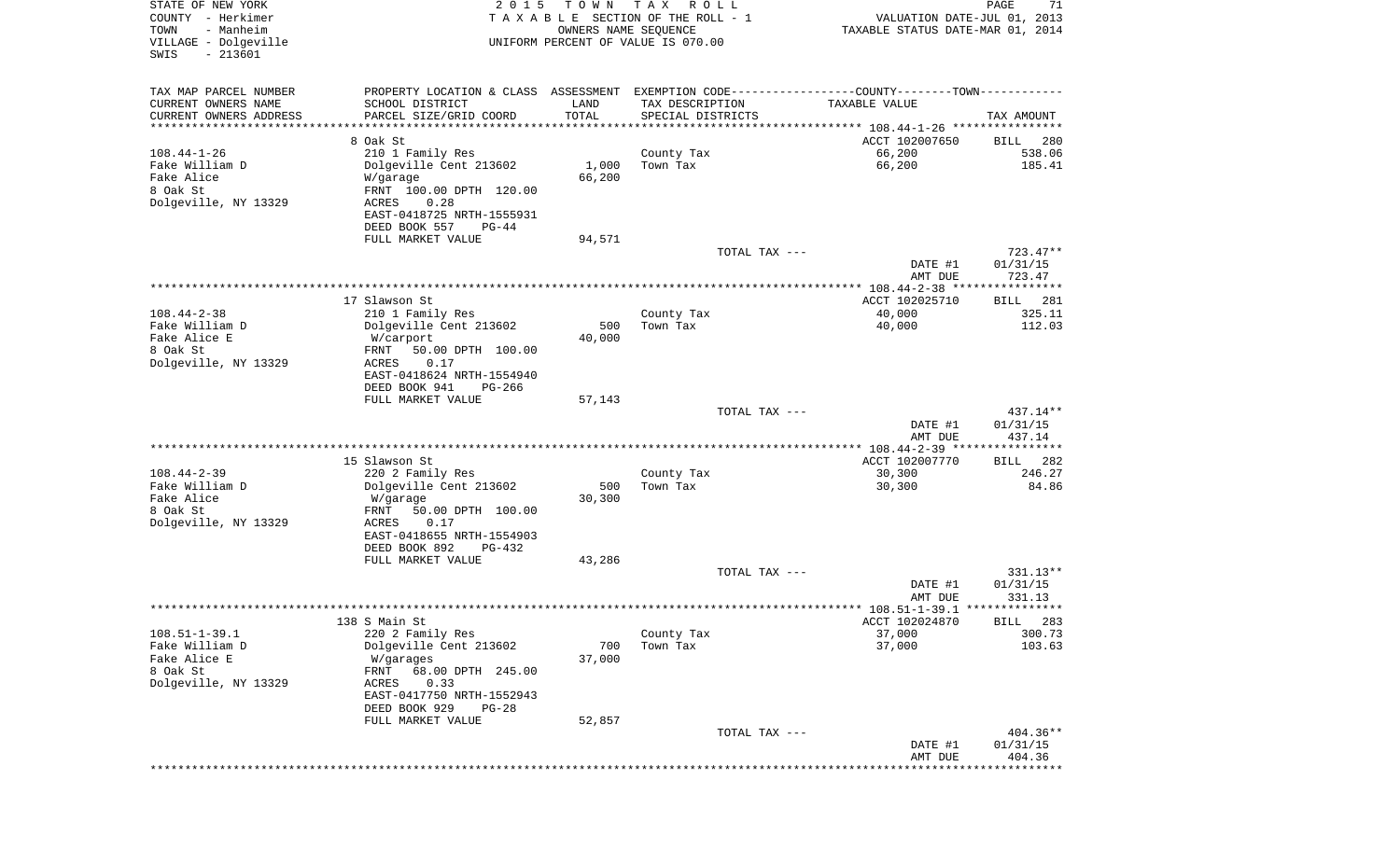| STATE OF NEW YORK<br>COUNTY - Herkimer<br>TOWN<br>- Manheim<br>VILLAGE - Dolgeville<br>$-213601$<br>SWIS | 2 0 1 5                                                                                                          | T O W N        | T A X<br>R O L L<br>TAXABLE SECTION OF THE ROLL - 1<br>OWNERS NAME SEQUENCE<br>UNIFORM PERCENT OF VALUE IS 070.00 | VALUATION DATE-JUL 01, 2013<br>TAXABLE STATUS DATE-MAR 01, 2014 | $\mathop{\mathtt{PAGE}}$<br>72 |
|----------------------------------------------------------------------------------------------------------|------------------------------------------------------------------------------------------------------------------|----------------|-------------------------------------------------------------------------------------------------------------------|-----------------------------------------------------------------|--------------------------------|
|                                                                                                          |                                                                                                                  |                |                                                                                                                   |                                                                 |                                |
| TAX MAP PARCEL NUMBER<br>CURRENT OWNERS NAME                                                             | PROPERTY LOCATION & CLASS ASSESSMENT EXEMPTION CODE---------------COUNTY-------TOWN----------<br>SCHOOL DISTRICT | LAND           |                                                                                                                   | TAXABLE VALUE                                                   |                                |
| CURRENT OWNERS ADDRESS                                                                                   | PARCEL SIZE/GRID COORD                                                                                           | TOTAL          | TAX DESCRIPTION<br>SPECIAL DISTRICTS                                                                              |                                                                 | TAX AMOUNT                     |
| ********************                                                                                     |                                                                                                                  | ************** |                                                                                                                   |                                                                 |                                |
|                                                                                                          | 89 S Main St                                                                                                     |                |                                                                                                                   | ACCT 102011700                                                  | 284<br>BILL                    |
| $108.52 - 2 - 33$                                                                                        | 411 Apartment                                                                                                    |                | County Tax                                                                                                        | 54,000                                                          | 438.90                         |
| Fake William D                                                                                           | Dolgeville Cent 213602                                                                                           | 700            | Town Tax                                                                                                          | 54,000                                                          | 151.24                         |
| Fake Alice E<br>8 Oak St                                                                                 | 66.00 DPTH 105.00<br>FRNT<br>ACRES<br>0.16                                                                       | 54,000         |                                                                                                                   |                                                                 |                                |
| Dolgeville, NY 13329                                                                                     | EAST-0418706 NRTH-1553867                                                                                        |                |                                                                                                                   |                                                                 |                                |
|                                                                                                          | DEED BOOK 939<br><b>PG-505</b>                                                                                   |                |                                                                                                                   |                                                                 |                                |
|                                                                                                          | FULL MARKET VALUE                                                                                                | 77,143         |                                                                                                                   |                                                                 |                                |
|                                                                                                          |                                                                                                                  |                | TOTAL TAX ---                                                                                                     |                                                                 | 590.14**                       |
|                                                                                                          |                                                                                                                  |                |                                                                                                                   | DATE #1<br>AMT DUE                                              | 01/31/15<br>590.14             |
|                                                                                                          |                                                                                                                  |                |                                                                                                                   |                                                                 |                                |
|                                                                                                          | 22 Lamberson St                                                                                                  |                |                                                                                                                   | ACCT 102029400                                                  | 285<br>BILL                    |
| $108.52 - 3 - 28$                                                                                        | 210 1 Family Res                                                                                                 |                | County Tax                                                                                                        | 34,700                                                          | 282.04                         |
| Fake William D                                                                                           | Dolgeville Cent 213602                                                                                           | 600            | Town Tax                                                                                                          | 34,700                                                          | 97.19                          |
| Fake Alice E<br>8 Oak St                                                                                 | W/garage<br>FRNT<br>60.00 DPTH<br>90.00                                                                          | 34,700         |                                                                                                                   |                                                                 |                                |
| Dolgeville, NY 13329                                                                                     | ACRES<br>0.09                                                                                                    |                |                                                                                                                   |                                                                 |                                |
|                                                                                                          | EAST-0419446 NRTH-1553960                                                                                        |                |                                                                                                                   |                                                                 |                                |
|                                                                                                          | DEED BOOK 1351<br><b>PG-983</b>                                                                                  |                |                                                                                                                   |                                                                 |                                |
|                                                                                                          | FULL MARKET VALUE                                                                                                | 49,571         |                                                                                                                   |                                                                 |                                |
|                                                                                                          |                                                                                                                  |                | TOTAL TAX ---                                                                                                     | DATE #1                                                         | 379.23**<br>01/31/15           |
|                                                                                                          |                                                                                                                  |                |                                                                                                                   | AMT DUE                                                         | 379.23                         |
|                                                                                                          |                                                                                                                  |                |                                                                                                                   | *********** 108.52-5-75 *****************                       |                                |
|                                                                                                          | 3 Winton Ln                                                                                                      |                |                                                                                                                   | ACCT 102003930                                                  | 286<br><b>BILL</b>             |
| $108.52 - 5 - 75$                                                                                        | 220 2 Family Res                                                                                                 |                | County Tax                                                                                                        | 42,000                                                          | 341.37                         |
| Fake William D<br>Fake Alice E                                                                           | Dolgeville Cent 213602<br>W/carport                                                                              | 500<br>42,000  | Town Tax                                                                                                          | 42,000                                                          | 117.63                         |
| 8 Oak St                                                                                                 | FRNT<br>53.00 DPTH<br>60.00                                                                                      |                |                                                                                                                   |                                                                 |                                |
| Dolgeville, NY 13329                                                                                     | ACRES<br>0.07                                                                                                    |                |                                                                                                                   |                                                                 |                                |
|                                                                                                          | EAST-0419489 NRTH-1554714                                                                                        |                |                                                                                                                   |                                                                 |                                |
|                                                                                                          | DEED BOOK 1212<br>PG-653                                                                                         |                |                                                                                                                   |                                                                 |                                |
|                                                                                                          | FULL MARKET VALUE                                                                                                | 60,000         | TOTAL TAX ---                                                                                                     |                                                                 | 459.00**                       |
|                                                                                                          |                                                                                                                  |                |                                                                                                                   | DATE #1                                                         | 01/31/15                       |
|                                                                                                          |                                                                                                                  |                |                                                                                                                   | AMT DUE                                                         | 459.00                         |
|                                                                                                          |                                                                                                                  |                |                                                                                                                   | ****************** 108.51-1-5 ******************                |                                |
|                                                                                                          | Spencer St Ext                                                                                                   |                |                                                                                                                   | ACCT 102003630                                                  | 287<br>BILL                    |
| $108.51 - 1 - 5$<br>Fakes Auto Enterprise Inc                                                            | 449 Other Storag<br>Dolgeville Cent 213602                                                                       | 1,800          | County Tax<br>Town Tax                                                                                            | 22,000<br>22,000                                                | 178.81<br>61.62                |
| Attn: Fake Wm.                                                                                           | FRNT 150.00 DPTH 100.00                                                                                          | 22,000         |                                                                                                                   |                                                                 |                                |
| 1131 Barker Rd                                                                                           | 0.32<br>ACRES                                                                                                    |                |                                                                                                                   |                                                                 |                                |
| Dolgeville, NY 13329                                                                                     | EAST-0416727 NRTH-1554452                                                                                        |                |                                                                                                                   |                                                                 |                                |
|                                                                                                          | DEED BOOK 888<br>PG-694                                                                                          |                |                                                                                                                   |                                                                 |                                |
|                                                                                                          | FULL MARKET VALUE                                                                                                | 31,429         | TOTAL TAX ---                                                                                                     |                                                                 | 240.43**                       |
|                                                                                                          |                                                                                                                  |                |                                                                                                                   | DATE #1                                                         | 01/31/15                       |
|                                                                                                          |                                                                                                                  |                |                                                                                                                   | AMT DUE                                                         | 240.43                         |
|                                                                                                          |                                                                                                                  |                |                                                                                                                   | *****************************                                   |                                |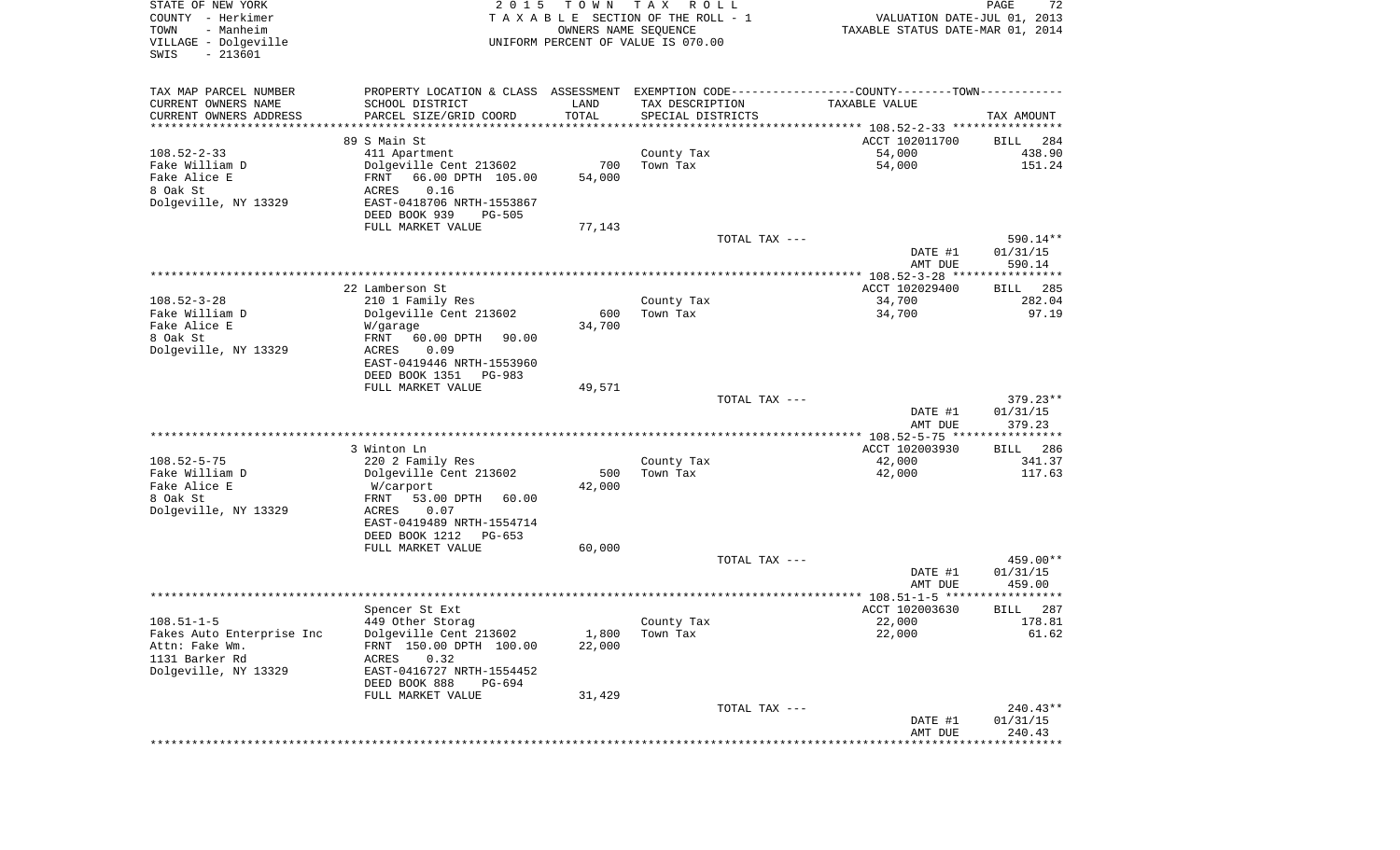| STATE OF NEW YORK<br>COUNTY - Herkimer<br>- Manheim<br>TOWN<br>VILLAGE - Dolgeville<br>$-213601$<br>SWIS | 2 0 1 5                                               | T O W N<br>OWNERS NAME SEQUENCE | T A X<br>R O L L<br>TAXABLE SECTION OF THE ROLL - 1<br>UNIFORM PERCENT OF VALUE IS 070.00     | VALUATION DATE-JUL 01, 2013<br>TAXABLE STATUS DATE-MAR 01, 2014 | PAGE<br>73           |
|----------------------------------------------------------------------------------------------------------|-------------------------------------------------------|---------------------------------|-----------------------------------------------------------------------------------------------|-----------------------------------------------------------------|----------------------|
|                                                                                                          |                                                       |                                 |                                                                                               |                                                                 |                      |
| TAX MAP PARCEL NUMBER                                                                                    |                                                       |                                 | PROPERTY LOCATION & CLASS ASSESSMENT EXEMPTION CODE---------------COUNTY-------TOWN---------- |                                                                 |                      |
| CURRENT OWNERS NAME                                                                                      | SCHOOL DISTRICT                                       | LAND                            | TAX DESCRIPTION                                                                               | TAXABLE VALUE                                                   |                      |
| CURRENT OWNERS ADDRESS<br>**************************                                                     | PARCEL SIZE/GRID COORD<br>************************    | TOTAL                           | SPECIAL DISTRICTS                                                                             |                                                                 | TAX AMOUNT           |
|                                                                                                          | 50 Millers Grove Rd                                   |                                 |                                                                                               | ACCT 102018300                                                  | 288<br>BILL          |
| $108.27 - 1 - 7$                                                                                         | 210 1 Family Res                                      |                                 | County Tax                                                                                    | 122,700                                                         | 997.28               |
| Fannie Mae                                                                                               | Dolgeville Cent 213602                                | 3,000                           | Town Tax                                                                                      | 122,700                                                         | 343.65               |
| 14221 Dallas Parkway Ste 100                                                                             | W/garage                                              | 122,700                         |                                                                                               |                                                                 |                      |
| Dallas, TX 75254                                                                                         | ACRES<br>2.01                                         |                                 |                                                                                               |                                                                 |                      |
| PRIOR OWNER ON 3/01/2014                                                                                 | EAST-0417109 NRTH-1559854<br>DEED BOOK 1536<br>PG-417 |                                 |                                                                                               |                                                                 |                      |
| Banks Edward W                                                                                           | FULL MARKET VALUE                                     | 175,286                         |                                                                                               |                                                                 |                      |
|                                                                                                          |                                                       |                                 | TOTAL TAX ---                                                                                 |                                                                 | $1,340.93**$         |
|                                                                                                          |                                                       |                                 |                                                                                               | DATE #1                                                         | 01/31/15             |
|                                                                                                          |                                                       |                                 |                                                                                               | AMT DUE                                                         | 1,340.93             |
|                                                                                                          | 12 Wolf St                                            |                                 |                                                                                               | ACCT 102030120                                                  | 289<br>BILL          |
| $108.36 - 2 - 20$                                                                                        | 210 1 Family Res                                      |                                 | County Tax                                                                                    | 47,000                                                          | 382.01               |
| Farquhar Marc                                                                                            | Dolgeville Cent 213602                                | 500                             | Town Tax                                                                                      | 47,000                                                          | 131.63               |
| 12 Wolf St                                                                                               | W/beauty Shop                                         | 47,000                          |                                                                                               |                                                                 |                      |
| Dolgeville, NY 13329                                                                                     | 50.00 DPTH 150.00<br>FRNT                             |                                 |                                                                                               |                                                                 |                      |
|                                                                                                          | ACRES<br>0.17<br>EAST-0419283 NRTH-1557675            |                                 |                                                                                               |                                                                 |                      |
|                                                                                                          | DEED BOOK 1418<br><b>PG-651</b>                       |                                 |                                                                                               |                                                                 |                      |
|                                                                                                          | FULL MARKET VALUE                                     | 67,143                          |                                                                                               |                                                                 |                      |
|                                                                                                          |                                                       |                                 | TOTAL TAX ---                                                                                 |                                                                 | 513.64**             |
|                                                                                                          |                                                       |                                 |                                                                                               | DATE #1                                                         | 01/31/15             |
|                                                                                                          |                                                       |                                 |                                                                                               | AMT DUE<br>************** 108.59-1-19 *****************         | 513.64               |
|                                                                                                          | 154 S Main St                                         |                                 |                                                                                               | ACCT 102028950                                                  | 290<br>BILL          |
| $108.59 - 1 - 19$                                                                                        | 210 1 Family Res                                      |                                 | County Tax                                                                                    | 63,200                                                          | 513.68               |
| Faville Dain                                                                                             | Dolgeville Cent 213602                                | 1,300                           | Town Tax                                                                                      | 63,200                                                          | 177.01               |
| Faville Carol                                                                                            | W/garage                                              | 63,200                          | School Relevy                                                                                 |                                                                 | 1,295.82             |
| 738 Castle Rd<br>Fairfield, NY 13406                                                                     | FRNT 133.00 DPTH 223.00<br>ACRES<br>0.40              |                                 | Village Relevy                                                                                |                                                                 | 1,605.96             |
|                                                                                                          | EAST-0417360 NRTH-1552633                             |                                 |                                                                                               |                                                                 |                      |
|                                                                                                          | DEED BOOK 847<br>PG-489                               |                                 |                                                                                               |                                                                 |                      |
|                                                                                                          | FULL MARKET VALUE                                     | 90,286                          |                                                                                               |                                                                 |                      |
|                                                                                                          |                                                       |                                 | TOTAL TAX ---                                                                                 |                                                                 | 3,592.47**           |
|                                                                                                          |                                                       |                                 |                                                                                               | DATE #1<br>AMT DUE                                              | 01/31/15<br>3,592.47 |
|                                                                                                          |                                                       |                                 |                                                                                               |                                                                 | ************         |
|                                                                                                          | 17 Cline St                                           |                                 |                                                                                               | ACCT 102028920                                                  | 291<br>BILL          |
| $108.44 - 2 - 27$                                                                                        | 210 1 Family Res                                      |                                 | County Tax                                                                                    | 48,400                                                          | 393.39               |
| Fazekas Frank                                                                                            | Dolgeville Cent 213602                                | 900                             | Town Tax                                                                                      | 48,400                                                          | 135.56               |
| 17 Cline St<br>Dolgeville, NY 13329                                                                      | W/garage<br>90.00 DPTH 100.00<br>FRNT                 | 48,400                          |                                                                                               |                                                                 |                      |
|                                                                                                          | 0.21<br>ACRES                                         |                                 |                                                                                               |                                                                 |                      |
|                                                                                                          | EAST-0418221 NRTH-1554791                             |                                 |                                                                                               |                                                                 |                      |
|                                                                                                          | DEED BOOK 1418<br>PG-342                              |                                 |                                                                                               |                                                                 |                      |
|                                                                                                          | FULL MARKET VALUE                                     | 69,143                          |                                                                                               |                                                                 |                      |
|                                                                                                          |                                                       |                                 | TOTAL TAX ---                                                                                 | DATE #1                                                         | 528.95**<br>01/31/15 |
|                                                                                                          |                                                       |                                 |                                                                                               | AMT DUE                                                         | 528.95               |
|                                                                                                          |                                                       |                                 |                                                                                               |                                                                 |                      |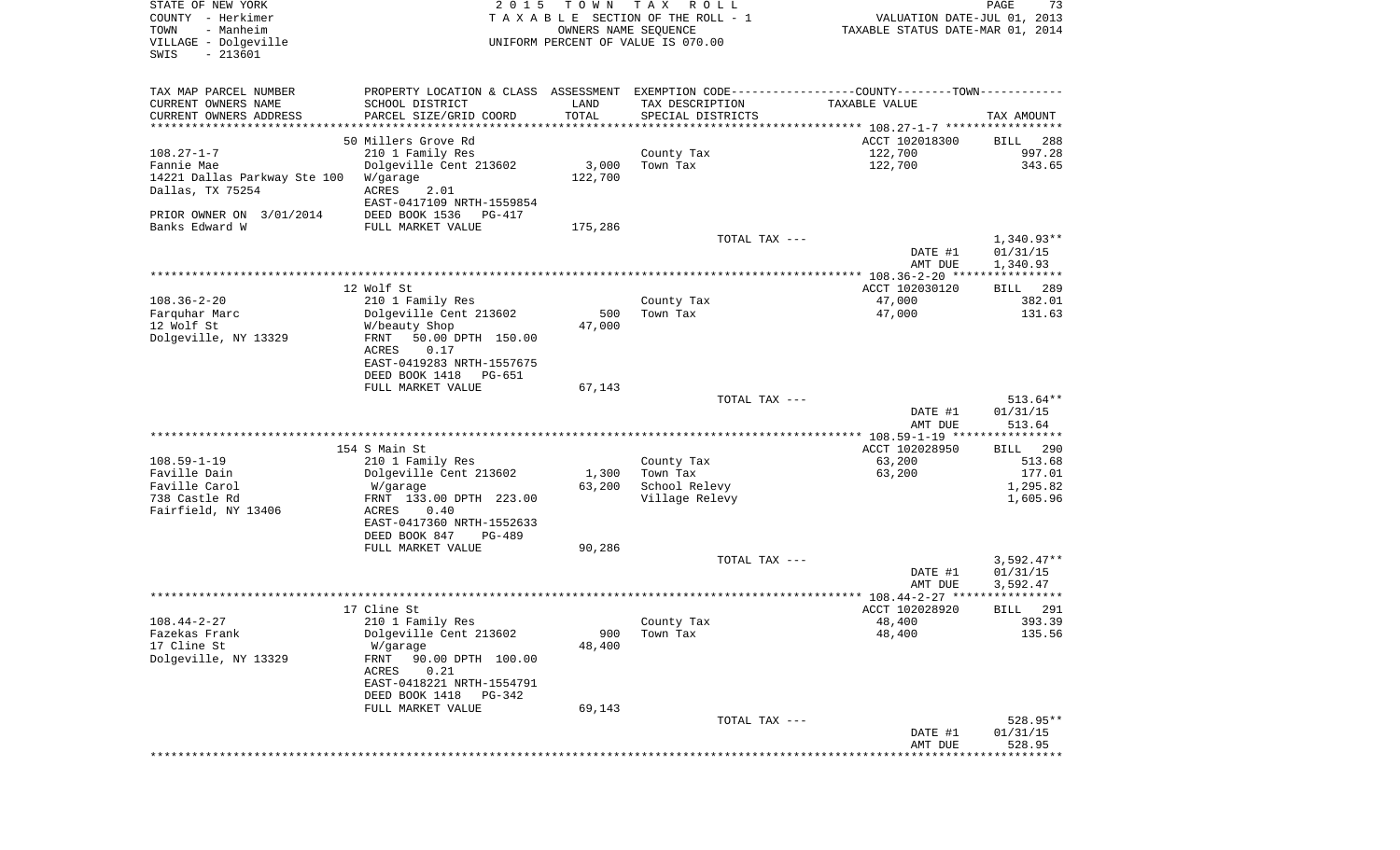| STATE OF NEW YORK<br>COUNTY - Herkimer<br>- Manheim<br>TOWN<br>VILLAGE - Dolgeville<br>$-213601$<br>SWIS | 2 0 1 5                                    | T O W N | TAX ROLL<br>TAXABLE SECTION OF THE ROLL - 1<br>OWNERS NAME SEQUENCE<br>UNIFORM PERCENT OF VALUE IS 070.00 | VALUATION DATE-JUL 01, 2013<br>TAXABLE STATUS DATE-MAR 01, 2014                               | PAGE                   |
|----------------------------------------------------------------------------------------------------------|--------------------------------------------|---------|-----------------------------------------------------------------------------------------------------------|-----------------------------------------------------------------------------------------------|------------------------|
| TAX MAP PARCEL NUMBER                                                                                    |                                            |         |                                                                                                           | PROPERTY LOCATION & CLASS ASSESSMENT EXEMPTION CODE---------------COUNTY-------TOWN---------- |                        |
| CURRENT OWNERS NAME                                                                                      | SCHOOL DISTRICT                            | LAND    | TAX DESCRIPTION                                                                                           | TAXABLE VALUE                                                                                 |                        |
| CURRENT OWNERS ADDRESS                                                                                   | PARCEL SIZE/GRID COORD                     | TOTAL   | SPECIAL DISTRICTS                                                                                         |                                                                                               | TAX AMOUNT             |
| ***********************                                                                                  |                                            |         |                                                                                                           |                                                                                               |                        |
|                                                                                                          | 89 N Helmer Ave                            |         |                                                                                                           | ACCT 102021030                                                                                | <b>BILL</b>            |
| $108.36 - 2 - 3$<br>Fazio Lawrence&Betty                                                                 | 210 1 Family Res<br>Dolgeville Cent 213602 | 400     | County Tax<br>Town Tax                                                                                    | 35,000<br>35,000                                                                              | 284.47<br>98.03        |
| Fazio Et Al                                                                                              | 40.00 DPTH 178.50<br>FRNT                  | 35,000  |                                                                                                           |                                                                                               |                        |
| 89 N Helmer Ave                                                                                          | ACRES<br>0.16                              |         |                                                                                                           |                                                                                               |                        |
| Dolgeville, NY 13329                                                                                     | EAST-0419493 NRTH-1558504                  |         |                                                                                                           |                                                                                               |                        |
|                                                                                                          | DEED BOOK 1521 PG-545                      |         |                                                                                                           |                                                                                               |                        |
|                                                                                                          | FULL MARKET VALUE                          | 50,000  |                                                                                                           |                                                                                               |                        |
|                                                                                                          |                                            |         | TOTAL TAX ---                                                                                             |                                                                                               | 382.50**               |
|                                                                                                          |                                            |         |                                                                                                           | DATE #1                                                                                       | 01/31/15               |
|                                                                                                          |                                            |         |                                                                                                           | AMT DUE                                                                                       | 382.50                 |
|                                                                                                          |                                            |         |                                                                                                           |                                                                                               |                        |
|                                                                                                          | 21 Brockett St                             |         |                                                                                                           | ACCT 102012540                                                                                | BILL 293               |
| $108.52 - 5 - 2$                                                                                         | 210 1 Family Res                           |         | County Tax                                                                                                | 41,000                                                                                        | 333.24                 |
| Federal National Mortgage                                                                                | Dolgeville Cent 213602                     | 400     | Town Tax                                                                                                  | 41,000                                                                                        | 114.83                 |
| 1900 Market St                                                                                           | FRNT 44.00 DPTH 148.00<br>0.15             | 41,000  |                                                                                                           |                                                                                               |                        |
| Philadelphia, PA 19103                                                                                   | ACRES<br>EAST-0420078 NRTH-1553200         |         |                                                                                                           |                                                                                               |                        |
| PRIOR OWNER ON 3/01/2014                                                                                 | DEED BOOK 1547 PG-183                      |         |                                                                                                           |                                                                                               |                        |
| Lovett Jodi E                                                                                            | FULL MARKET VALUE                          | 58,571  |                                                                                                           |                                                                                               |                        |
|                                                                                                          |                                            |         | TOTAL TAX ---                                                                                             |                                                                                               | 448.07**               |
|                                                                                                          |                                            |         |                                                                                                           | DATE #1                                                                                       | 01/31/15               |
|                                                                                                          |                                            |         |                                                                                                           | AMT DUE                                                                                       | 448.07                 |
|                                                                                                          |                                            |         |                                                                                                           |                                                                                               |                        |
|                                                                                                          | 3 Baker St                                 |         |                                                                                                           | ACCT 102025290                                                                                | BILL 294               |
| $108.44 - 3 - 56$                                                                                        | 220 2 Family Res                           |         | County Tax                                                                                                | 29,500                                                                                        | 239.77                 |
| Fence Lake Properties, LLC                                                                               | Dolgeville Cent 213602                     | 600     | Town Tax                                                                                                  | 29,500                                                                                        | 82.62                  |
| PO Box 22                                                                                                | FRNT 57.00 DPTH 92.00                      | 29,500  | School Relevy                                                                                             |                                                                                               | 604.85                 |
| Canajoharie, NY 13317                                                                                    | 0.11<br>ACRES                              |         | Village Relevy                                                                                            |                                                                                               | 750.85                 |
|                                                                                                          | EAST-0419473 NRTH-1555519                  |         |                                                                                                           |                                                                                               |                        |
|                                                                                                          | DEED BOOK 1525 PG-590<br>FULL MARKET VALUE | 42,143  |                                                                                                           |                                                                                               |                        |
|                                                                                                          |                                            |         | TOTAL TAX ---                                                                                             |                                                                                               | $1,678.09**$           |
|                                                                                                          |                                            |         |                                                                                                           | DATE #1                                                                                       | 01/31/15               |
|                                                                                                          |                                            |         |                                                                                                           | AMT DUE                                                                                       | 1,678.09               |
|                                                                                                          |                                            |         |                                                                                                           |                                                                                               |                        |
|                                                                                                          | 95 Van Buren St Ext                        |         |                                                                                                           | ACCT 102018240                                                                                | BILL 295               |
|                                                                                                          | 210 1 Family Res                           |         | County Tax                                                                                                | 62,000                                                                                        | 503.92                 |
| $108.60 - 1 - 29$                                                                                        |                                            | 3,800   | Town Tax                                                                                                  | 62,000                                                                                        | 173.65                 |
| Fisher Edward A                                                                                          | Dolgeville Cent 213602                     |         |                                                                                                           |                                                                                               |                        |
| 95 Van Buren St Ext                                                                                      | W Garage                                   | 62,000  |                                                                                                           |                                                                                               |                        |
| Dolgeville, NY 13329                                                                                     | FRNT 346.00 DPTH 200.00                    |         |                                                                                                           |                                                                                               |                        |
|                                                                                                          | ACRES<br>1.35                              |         |                                                                                                           |                                                                                               |                        |
|                                                                                                          | EAST-0420540 NRTH-1552104                  |         |                                                                                                           |                                                                                               |                        |
|                                                                                                          | DEED BOOK 1113 PG-713                      |         |                                                                                                           |                                                                                               |                        |
|                                                                                                          | FULL MARKET VALUE                          | 88,571  |                                                                                                           |                                                                                               |                        |
|                                                                                                          |                                            |         | TOTAL TAX ---                                                                                             | DATE #1                                                                                       | $677.57**$<br>01/31/15 |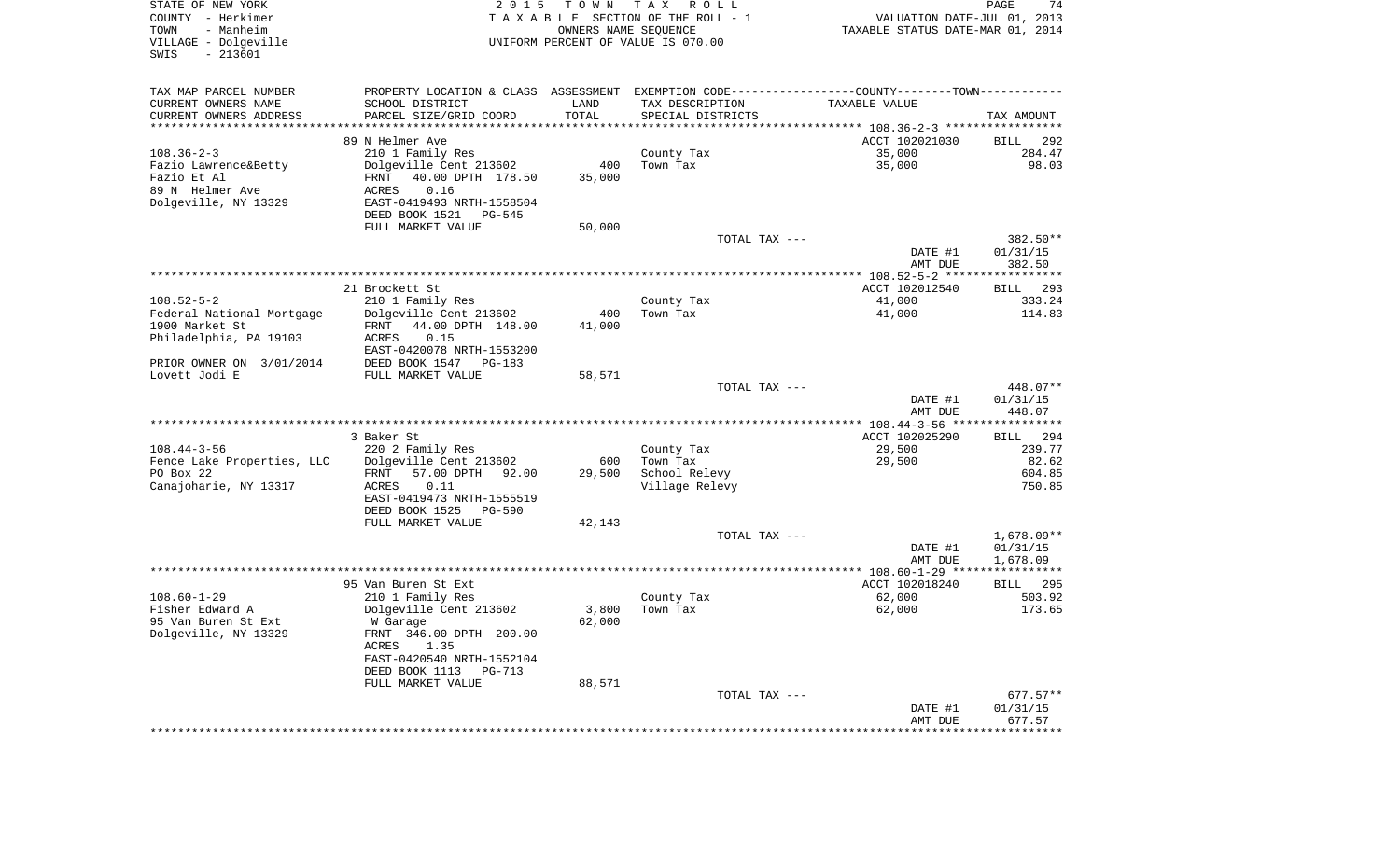| STATE OF NEW YORK<br>COUNTY - Herkimer<br>- Manheim<br>TOWN<br>VILLAGE - Dolgeville<br>$-213601$<br>SWIS | 2 0 1 5                            | T O W N           | T A X<br>R O L L<br>TAXABLE SECTION OF THE ROLL - 1<br>OWNERS NAME SEQUENCE<br>UNIFORM PERCENT OF VALUE IS 070.00 | VALUATION DATE-JUL 01, 2013<br>TAXABLE STATUS DATE-MAR 01, 2014                               | PAGE<br>75             |
|----------------------------------------------------------------------------------------------------------|------------------------------------|-------------------|-------------------------------------------------------------------------------------------------------------------|-----------------------------------------------------------------------------------------------|------------------------|
| TAX MAP PARCEL NUMBER                                                                                    |                                    |                   |                                                                                                                   | PROPERTY LOCATION & CLASS ASSESSMENT EXEMPTION CODE---------------COUNTY-------TOWN---------- |                        |
| CURRENT OWNERS NAME                                                                                      | SCHOOL DISTRICT                    | LAND              | TAX DESCRIPTION                                                                                                   | TAXABLE VALUE                                                                                 |                        |
| CURRENT OWNERS ADDRESS                                                                                   | PARCEL SIZE/GRID COORD             | TOTAL             | SPECIAL DISTRICTS                                                                                                 |                                                                                               | TAX AMOUNT             |
| *********************                                                                                    |                                    | * * * * * * * * : |                                                                                                                   |                                                                                               |                        |
|                                                                                                          | 15 S Second St                     |                   |                                                                                                                   | ACCT 102015510                                                                                | 296<br><b>BILL</b>     |
| $108.52 - 6 - 43$                                                                                        | 449 Other Storag                   |                   | County Tax                                                                                                        | 65,000                                                                                        | 528.31                 |
| Flocast Llc<br>15 S Second St                                                                            | Dolgeville Cent 213602<br>1.00     | 2,000<br>65,000   | Town Tax                                                                                                          | 65,000                                                                                        | 182.05                 |
| Dolgeville, NY 13329                                                                                     | ACRES<br>EAST-0420160 NRTH-1552993 |                   |                                                                                                                   |                                                                                               |                        |
|                                                                                                          | DEED BOOK 900<br>PG-337            |                   |                                                                                                                   |                                                                                               |                        |
|                                                                                                          | FULL MARKET VALUE                  | 92,857            |                                                                                                                   |                                                                                               |                        |
|                                                                                                          |                                    |                   | TOTAL TAX ---                                                                                                     | DATE #1                                                                                       | $710.36**$<br>01/31/15 |
|                                                                                                          |                                    |                   |                                                                                                                   | AMT DUE                                                                                       | 710.36<br>**********   |
|                                                                                                          | Elm St                             |                   |                                                                                                                   | ******* 108.44-3-40 **<br>ACCT 102009870                                                      | <b>BILL</b><br>297     |
| $108.44 - 3 - 40$                                                                                        | 449 Other Storag                   |                   | County Tax                                                                                                        | 100,000                                                                                       | 812.78                 |
| Flocast LLC                                                                                              | Dolgeville Cent 213602             | 12,700            | Town Tax                                                                                                          | 100,000                                                                                       | 280.07                 |
| 15 S Second St                                                                                           | FRNT 268.00 DPTH 64.00             | 100,000           |                                                                                                                   |                                                                                               |                        |
| Dolgeville, NY 13329                                                                                     | 0.58<br>ACRES                      |                   |                                                                                                                   |                                                                                               |                        |
|                                                                                                          | EAST-0419740 NRTH-1555523          |                   |                                                                                                                   |                                                                                               |                        |
|                                                                                                          | DEED BOOK 1461<br>$PG-24$          |                   |                                                                                                                   |                                                                                               |                        |
|                                                                                                          | FULL MARKET VALUE                  | 142,857           |                                                                                                                   |                                                                                               |                        |
|                                                                                                          |                                    |                   | TOTAL TAX ---                                                                                                     | DATE #1                                                                                       | 1,092.85**<br>01/31/15 |
|                                                                                                          |                                    |                   |                                                                                                                   | AMT DUE                                                                                       | 1,092.85               |
|                                                                                                          | 38 Elm St                          |                   |                                                                                                                   | ACCT 102008490                                                                                | BILL<br>298            |
| $108.44 - 1 - 19$                                                                                        | 210 1 Family Res                   |                   | VET COM CT 41131                                                                                                  | 9,525<br>9,525                                                                                |                        |
| Flood Henry Wm                                                                                           | Dolgeville Cent 213602             | 500               | County Tax                                                                                                        | 28,575                                                                                        | 232.25                 |
| Flood Bernice                                                                                            | W/carport                          | 38,100            | Town Tax                                                                                                          | 28,575                                                                                        | 80.03                  |
| Matthew Flood                                                                                            | FRNT<br>50.00 DPTH 220.00          |                   |                                                                                                                   |                                                                                               |                        |
| 130 Eighth Ave Apt 1F                                                                                    | 0.25<br>ACRES                      |                   |                                                                                                                   |                                                                                               |                        |
| Brooklyn, NY 11215                                                                                       | EAST-0419137 NRTH-1556138          |                   |                                                                                                                   |                                                                                               |                        |
|                                                                                                          | DEED BOOK 00564 PG-00095           |                   |                                                                                                                   |                                                                                               |                        |
|                                                                                                          | FULL MARKET VALUE                  | 54,429            |                                                                                                                   |                                                                                               |                        |
|                                                                                                          |                                    |                   | TOTAL TAX ---                                                                                                     |                                                                                               | 312.28**               |
|                                                                                                          |                                    |                   |                                                                                                                   | DATE #1<br>AMT DUE                                                                            | 01/31/15<br>312.28     |
|                                                                                                          |                                    |                   |                                                                                                                   |                                                                                               |                        |
|                                                                                                          | Horn St                            |                   |                                                                                                                   | ACCT 102007380                                                                                | <b>BILL</b><br>299     |
| $108.36 - 1 - 24$                                                                                        | 311 Res vac land                   |                   | County Tax                                                                                                        | 300                                                                                           | 2.44                   |
| Foster Darlene                                                                                           | Dolgeville Cent 213602             | 300               | Town Tax                                                                                                          | 300                                                                                           | 0.84                   |
| Near Joyce                                                                                               | FRNT<br>50.00 DPTH 125.00          | 300               |                                                                                                                   |                                                                                               |                        |
| PO Box 223                                                                                               | 0.13<br>ACRES                      |                   |                                                                                                                   |                                                                                               |                        |
| Dolgeville, NY 13329                                                                                     | EAST-0419101 NRTH-1557135          |                   |                                                                                                                   |                                                                                               |                        |
|                                                                                                          | DEED BOOK 1129<br>PG-776           | 429               |                                                                                                                   |                                                                                               |                        |
|                                                                                                          | FULL MARKET VALUE                  |                   | TOTAL TAX ---                                                                                                     |                                                                                               | $3.28**$               |
|                                                                                                          |                                    |                   |                                                                                                                   | DATE #1                                                                                       | 01/31/15               |
|                                                                                                          |                                    |                   |                                                                                                                   | AMT DUE                                                                                       | 3.28                   |
|                                                                                                          |                                    |                   |                                                                                                                   |                                                                                               | * * * * * * *          |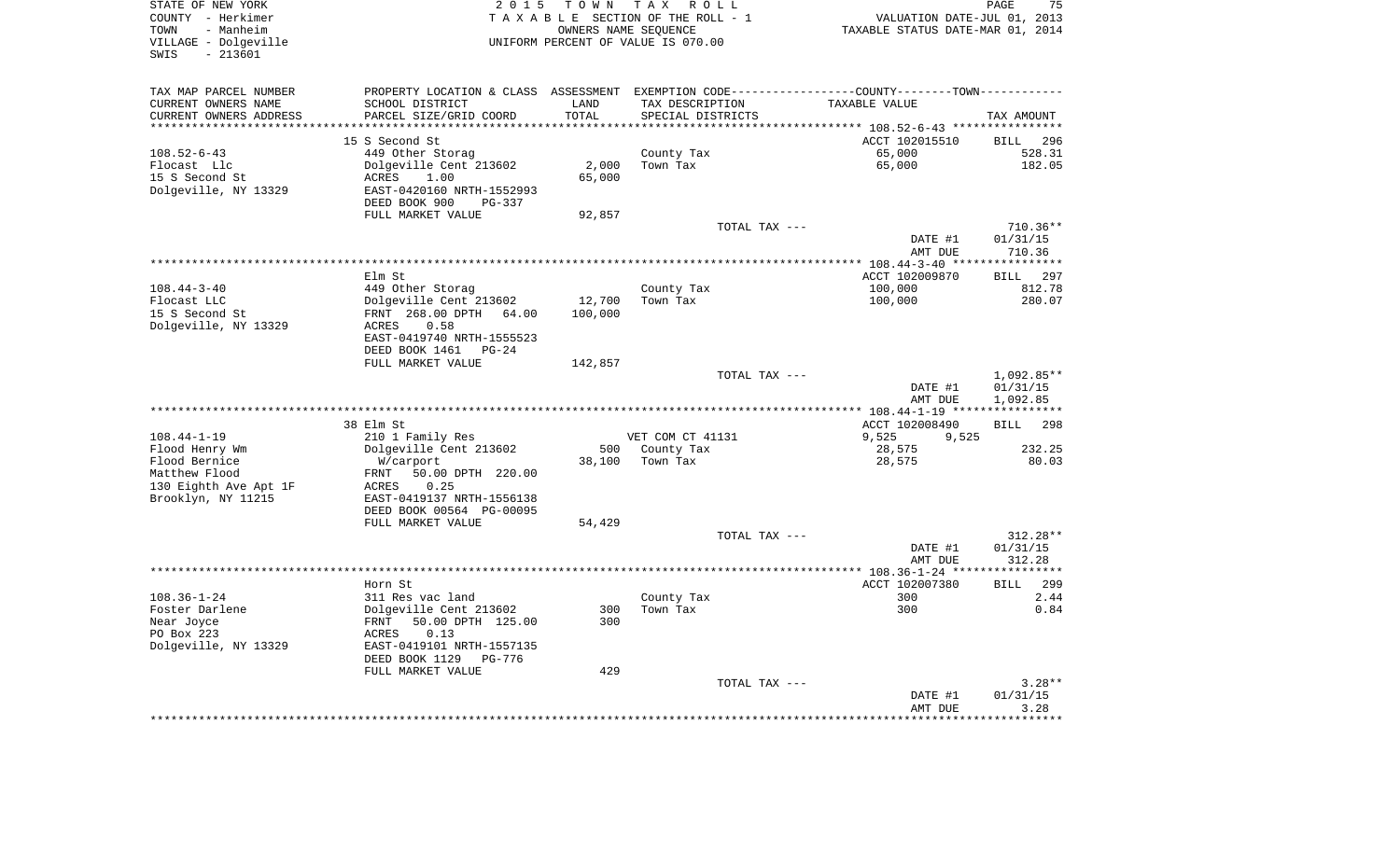| STATE OF NEW YORK<br>COUNTY - Herkimer<br>- Manheim<br>TOWN<br>VILLAGE - Dolgeville<br>$-213601$<br>SWIS | 2 0 1 5                                                                                       | T O W N<br>OWNERS NAME SEQUENCE | T A X<br>R O L L<br>TAXABLE SECTION OF THE ROLL - 1<br>UNIFORM PERCENT OF VALUE IS 070.00 | VALUATION DATE-JUL 01, 2013<br>TAXABLE STATUS DATE-MAR 01, 2014 | PAGE<br>76            |
|----------------------------------------------------------------------------------------------------------|-----------------------------------------------------------------------------------------------|---------------------------------|-------------------------------------------------------------------------------------------|-----------------------------------------------------------------|-----------------------|
| TAX MAP PARCEL NUMBER                                                                                    | PROPERTY LOCATION & CLASS ASSESSMENT EXEMPTION CODE---------------COUNTY-------TOWN---------- |                                 |                                                                                           |                                                                 |                       |
| CURRENT OWNERS NAME                                                                                      | SCHOOL DISTRICT                                                                               | LAND                            | TAX DESCRIPTION                                                                           | TAXABLE VALUE                                                   |                       |
| CURRENT OWNERS ADDRESS                                                                                   | PARCEL SIZE/GRID COORD                                                                        | TOTAL                           | SPECIAL DISTRICTS                                                                         |                                                                 | TAX AMOUNT            |
| ********************                                                                                     | 46 W State St                                                                                 | * * * * * * * * * * *           |                                                                                           | ACCT 102007350                                                  |                       |
| $108.36 - 1 - 48$                                                                                        | 210 1 Family Res                                                                              |                                 | County Tax                                                                                | 50,100                                                          | BILL<br>300<br>407.20 |
| Foster Darlene                                                                                           | Dolgeville Cent 213602                                                                        | 500                             | Town Tax                                                                                  | 50,100                                                          | 140.32                |
| Near Joyce                                                                                               | W/garage                                                                                      | 50,100                          |                                                                                           |                                                                 |                       |
| PO Box 223                                                                                               | FRNT<br>50.00 DPTH 110.00                                                                     |                                 |                                                                                           |                                                                 |                       |
| Dolgeville, NY 13329                                                                                     | 0.13<br>ACRES                                                                                 |                                 |                                                                                           |                                                                 |                       |
|                                                                                                          | EAST-0419042 NRTH-1557032                                                                     |                                 |                                                                                           |                                                                 |                       |
|                                                                                                          | DEED BOOK 1129<br>PG-776                                                                      |                                 |                                                                                           |                                                                 |                       |
|                                                                                                          | FULL MARKET VALUE                                                                             | 71,571                          | TOTAL TAX ---                                                                             |                                                                 | 547.52**              |
|                                                                                                          |                                                                                               |                                 |                                                                                           | DATE #1                                                         | 01/31/15              |
|                                                                                                          |                                                                                               |                                 |                                                                                           | AMT DUE                                                         | 547.52                |
|                                                                                                          |                                                                                               |                                 |                                                                                           |                                                                 |                       |
|                                                                                                          | 124 S Main St                                                                                 |                                 |                                                                                           | ACCT 102021090                                                  | BILL<br>301           |
| $108.52 - 1 - 81$                                                                                        | 210 1 Family Res                                                                              |                                 | County Tax                                                                                | 54,200                                                          | 440.53                |
| Foster Kerry                                                                                             | Dolgeville Cent 213602                                                                        | 800                             | Town Tax                                                                                  | 54,200                                                          | 151.80                |
| 124 S Main St                                                                                            | FRNT<br>75.00 DPTH 270.00                                                                     | 54,200                          |                                                                                           |                                                                 |                       |
| Dolgeville, NY 13329                                                                                     | ACRES<br>0.33<br>EAST-0417981 NRTH-1553254                                                    |                                 |                                                                                           |                                                                 |                       |
| PRIOR OWNER ON 3/01/2014                                                                                 | DEED BOOK 1535<br>$PG-475$                                                                    |                                 |                                                                                           |                                                                 |                       |
| Foster Kerry                                                                                             | FULL MARKET VALUE                                                                             | 77,429                          |                                                                                           |                                                                 |                       |
|                                                                                                          |                                                                                               |                                 | TOTAL TAX ---                                                                             |                                                                 | 592.33**              |
|                                                                                                          |                                                                                               |                                 |                                                                                           | DATE #1                                                         | 01/31/15              |
|                                                                                                          |                                                                                               |                                 |                                                                                           | AMT DUE<br>************ 108.44-2-58 *****************           | 592.33                |
|                                                                                                          | 9 Slawson St                                                                                  |                                 |                                                                                           | ACCT 102004590                                                  | 302<br>BILL           |
| $108.44 - 2 - 58$                                                                                        | 210 1 Family Res                                                                              |                                 | County Tax                                                                                | 40,500                                                          | 329.18                |
| Foster Michelle                                                                                          | Dolgeville Cent 213602                                                                        | 500                             | Town Tax                                                                                  | 40,500                                                          | 113.43                |
| 9 Slawson St                                                                                             | W Garage                                                                                      | 40,500                          |                                                                                           |                                                                 |                       |
| Dolgeville, NY 13329                                                                                     | FRNT<br>50.00 DPTH 100.00                                                                     |                                 |                                                                                           |                                                                 |                       |
|                                                                                                          | ACRES<br>0.11                                                                                 |                                 |                                                                                           |                                                                 |                       |
|                                                                                                          | EAST-0418810 NRTH-1554751<br>DEED BOOK 1134 PG-660                                            |                                 |                                                                                           |                                                                 |                       |
|                                                                                                          | FULL MARKET VALUE                                                                             | 57,857                          |                                                                                           |                                                                 |                       |
|                                                                                                          |                                                                                               |                                 | TOTAL TAX ---                                                                             |                                                                 | 442.61**              |
|                                                                                                          |                                                                                               |                                 |                                                                                           | DATE #1                                                         | 01/31/15              |
|                                                                                                          |                                                                                               |                                 |                                                                                           | AMT DUE                                                         | 442.61                |
|                                                                                                          |                                                                                               |                                 |                                                                                           |                                                                 | **************        |
| $108.36 - 1 - 16.1$                                                                                      | 29 Horn St<br>210 1 Family Res                                                                |                                 | County Tax                                                                                | ACCT 102025860<br>90,000                                        | 303<br>BILL<br>731.50 |
| Foster William                                                                                           | Dolgeville Cent 213602                                                                        | 1,300                           | Town Tax                                                                                  | 90,000                                                          | 252.07                |
| Foster Eileen                                                                                            | FRNT 100.00 DPTH 145.00                                                                       | 90,000                          |                                                                                           |                                                                 |                       |
| 29 Horn St                                                                                               | ACRES<br>0.33                                                                                 |                                 |                                                                                           |                                                                 |                       |
| Dolgeville, NY 13329                                                                                     | EAST-0418700 NRTH-1557303                                                                     |                                 |                                                                                           |                                                                 |                       |
|                                                                                                          | DEED BOOK 1409<br>PG-416                                                                      |                                 |                                                                                           |                                                                 |                       |
|                                                                                                          | FULL MARKET VALUE                                                                             | 128,571                         | TOTAL TAX ---                                                                             |                                                                 | 983.57**              |
|                                                                                                          |                                                                                               |                                 |                                                                                           | DATE #1                                                         | 01/31/15              |
|                                                                                                          |                                                                                               |                                 |                                                                                           | AMT DUE                                                         | 983.57                |
|                                                                                                          |                                                                                               |                                 |                                                                                           | *****************************                                   |                       |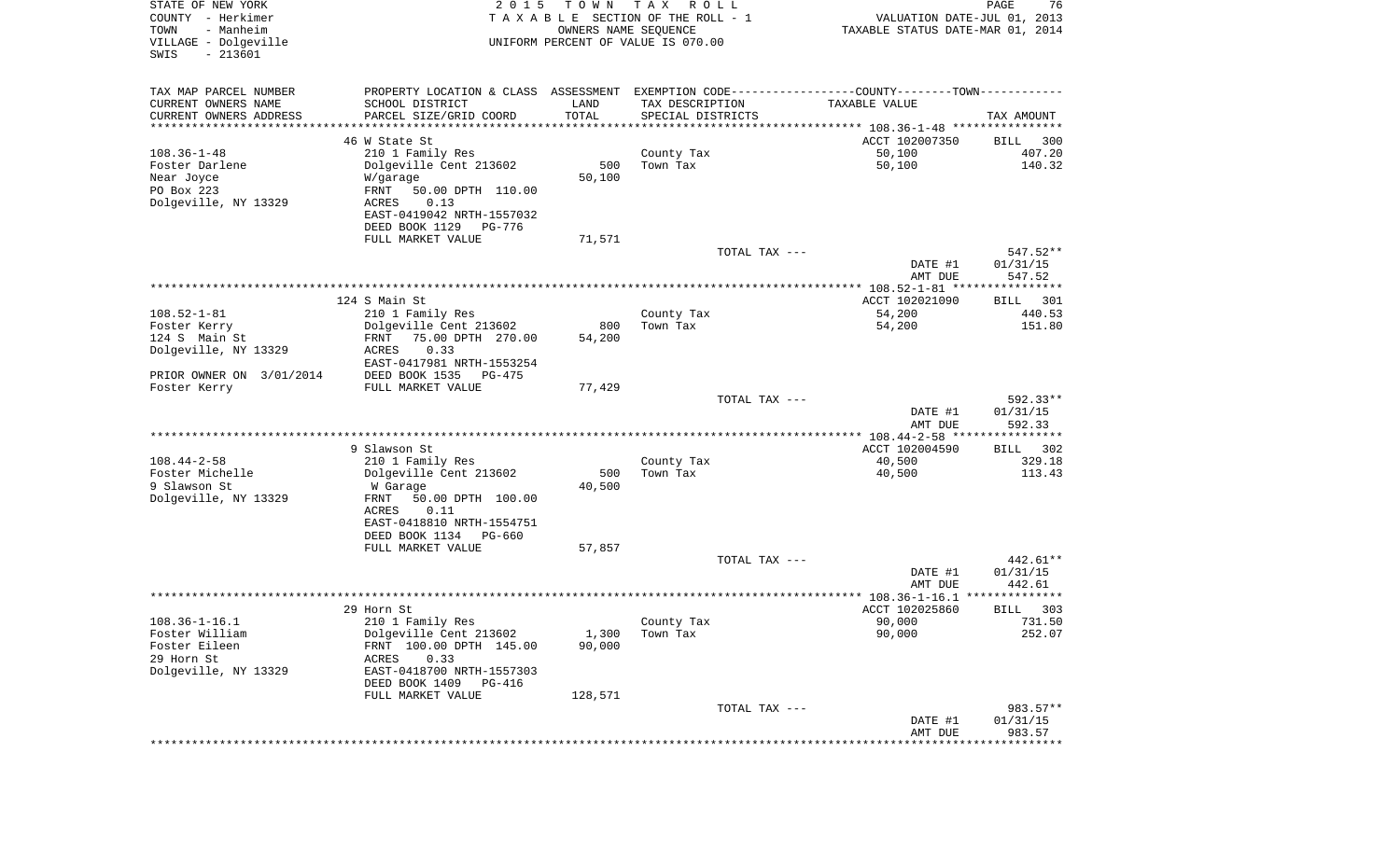| STATE OF NEW YORK<br>COUNTY - Herkimer<br>- Manheim<br>TOWN<br>VILLAGE - Dolgeville<br>$-213601$<br>SWIS | 2 0 1 5                                                                                       | T O W N<br>OWNERS NAME SEQUENCE | T A X<br>R O L L<br>TAXABLE SECTION OF THE ROLL - 1<br>UNIFORM PERCENT OF VALUE IS 070.00 | VALUATION DATE-JUL 01, 2013<br>TAXABLE STATUS DATE-MAR 01, 2014  | $\mathop{\mathtt{PAGE}}$<br>77 |
|----------------------------------------------------------------------------------------------------------|-----------------------------------------------------------------------------------------------|---------------------------------|-------------------------------------------------------------------------------------------|------------------------------------------------------------------|--------------------------------|
| TAX MAP PARCEL NUMBER                                                                                    | PROPERTY LOCATION & CLASS ASSESSMENT EXEMPTION CODE---------------COUNTY-------TOWN---------- |                                 |                                                                                           |                                                                  |                                |
| CURRENT OWNERS NAME                                                                                      | SCHOOL DISTRICT                                                                               | LAND                            | TAX DESCRIPTION                                                                           | TAXABLE VALUE                                                    |                                |
| CURRENT OWNERS ADDRESS<br>*********************                                                          | PARCEL SIZE/GRID COORD                                                                        | TOTAL<br>**********             | SPECIAL DISTRICTS                                                                         |                                                                  | TAX AMOUNT                     |
|                                                                                                          | 53 W State St                                                                                 |                                 |                                                                                           | ACCT 102008580                                                   | BILL<br>304                    |
| $108.36 - 1 - 56$                                                                                        | 210 1 Family Res                                                                              |                                 | County Tax                                                                                | 49,000                                                           | 398.26                         |
| Franz Kurt W                                                                                             | Dolgeville Cent 213602                                                                        | 1,200                           | Town Tax                                                                                  | 49,000                                                           | 137.24                         |
| 2030 N Adams St Apt 206                                                                                  | W/garage                                                                                      | 49,000                          |                                                                                           |                                                                  |                                |
| Arlington, VA 22201                                                                                      | FRNT 117.70 DPTH 166.20                                                                       |                                 |                                                                                           |                                                                  |                                |
|                                                                                                          | ACRES<br>0.45                                                                                 |                                 |                                                                                           |                                                                  |                                |
|                                                                                                          | EAST-0418737 NRTH-1556978<br>DEED BOOK 922<br>PG-246                                          |                                 |                                                                                           |                                                                  |                                |
|                                                                                                          | FULL MARKET VALUE                                                                             | 70,000                          |                                                                                           |                                                                  |                                |
|                                                                                                          |                                                                                               |                                 | TOTAL TAX ---                                                                             |                                                                  | 535.50**                       |
|                                                                                                          |                                                                                               |                                 |                                                                                           | DATE #1                                                          | 01/31/15                       |
|                                                                                                          |                                                                                               |                                 |                                                                                           | AMT DUE                                                          | 535.50                         |
|                                                                                                          | Ransom St                                                                                     |                                 |                                                                                           | **************** 108.52-6-16 *****************<br>ACCT 102000810 | 305<br>BILL                    |
| $108.52 - 6 - 16$                                                                                        | 311 Res vac land                                                                              |                                 | County Tax                                                                                | 200                                                              | 1.63                           |
| Frascatore Elizabeth                                                                                     | Dolgeville Cent 213602                                                                        | 200                             | Town Tax                                                                                  | 200                                                              | 0.56                           |
| 5 Ransom St                                                                                              | 50.00 DPTH 100.00<br>FRNT                                                                     | 200                             |                                                                                           |                                                                  |                                |
| Dolgeville, NY 13329                                                                                     | ACRES<br>0.11                                                                                 |                                 |                                                                                           |                                                                  |                                |
|                                                                                                          | EAST-0419719 NRTH-1553310<br>PG-606                                                           |                                 |                                                                                           |                                                                  |                                |
|                                                                                                          | DEED BOOK 771<br>FULL MARKET VALUE                                                            | 286                             |                                                                                           |                                                                  |                                |
|                                                                                                          |                                                                                               |                                 | TOTAL TAX ---                                                                             |                                                                  | $2.19**$                       |
|                                                                                                          |                                                                                               |                                 |                                                                                           | DATE #1                                                          | 01/31/15                       |
|                                                                                                          |                                                                                               |                                 |                                                                                           | AMT DUE                                                          | 2.19                           |
|                                                                                                          |                                                                                               |                                 |                                                                                           | *********** 108.52-6-17 *****************<br>ACCT 102000780      |                                |
| $108.52 - 6 - 17$                                                                                        | 5 Ransom St<br>210 1 Family Res                                                               |                                 | County Tax                                                                                | 51,000                                                           | 306<br>BILL<br>414.52          |
| Frascatore Elizabeth                                                                                     | Dolgeville Cent 213602                                                                        | 500                             | Town Tax                                                                                  | 51,000                                                           | 142.84                         |
| 5 Ransom St                                                                                              | W/garage                                                                                      | 51,000                          |                                                                                           |                                                                  |                                |
| Dolgeville, NY 13329                                                                                     | FRNT<br>50.00 DPTH 150.00                                                                     |                                 |                                                                                           |                                                                  |                                |
|                                                                                                          | ACRES<br>0.17                                                                                 |                                 |                                                                                           |                                                                  |                                |
|                                                                                                          | EAST-0419766 NRTH-1553340<br>DEED BOOK 771<br>PG-606                                          |                                 |                                                                                           |                                                                  |                                |
|                                                                                                          | FULL MARKET VALUE                                                                             | 72,857                          |                                                                                           |                                                                  |                                |
|                                                                                                          |                                                                                               |                                 | TOTAL TAX ---                                                                             |                                                                  | 557.36**                       |
|                                                                                                          |                                                                                               |                                 |                                                                                           | DATE #1                                                          | 01/31/15                       |
|                                                                                                          |                                                                                               |                                 |                                                                                           | AMT DUE                                                          | 557.36                         |
|                                                                                                          |                                                                                               |                                 |                                                                                           | **************** 108.52-4-41 *********                           |                                |
| $108.52 - 4 - 41$                                                                                        | 34 Ransom St<br>210 1 Family Res                                                              |                                 | County Tax                                                                                | ACCT 102010920<br>39,400                                         | 307<br>BILL<br>320.24          |
| Frederick Michael                                                                                        | Dolgeville Cent 213602                                                                        | 500                             | Town Tax                                                                                  | 39,400                                                           | 110.35                         |
| 34 Ransom St                                                                                             | 50.00 DPTH<br>FRNT<br>75.00                                                                   | 39,400                          |                                                                                           |                                                                  |                                |
| Dolgeville, NY 13329                                                                                     | 0.09<br>ACRES                                                                                 |                                 |                                                                                           |                                                                  |                                |
|                                                                                                          | EAST-0419224 NRTH-1552773                                                                     |                                 |                                                                                           |                                                                  |                                |
|                                                                                                          | DEED BOOK 849<br><b>PG-390</b>                                                                |                                 |                                                                                           |                                                                  |                                |
|                                                                                                          | FULL MARKET VALUE                                                                             | 56,286                          | TOTAL TAX ---                                                                             |                                                                  | 430.59**                       |
|                                                                                                          |                                                                                               |                                 |                                                                                           | DATE #1                                                          | 01/31/15                       |
|                                                                                                          |                                                                                               |                                 |                                                                                           | AMT DUE                                                          | 430.59                         |
|                                                                                                          |                                                                                               |                                 |                                                                                           | ****************************                                     |                                |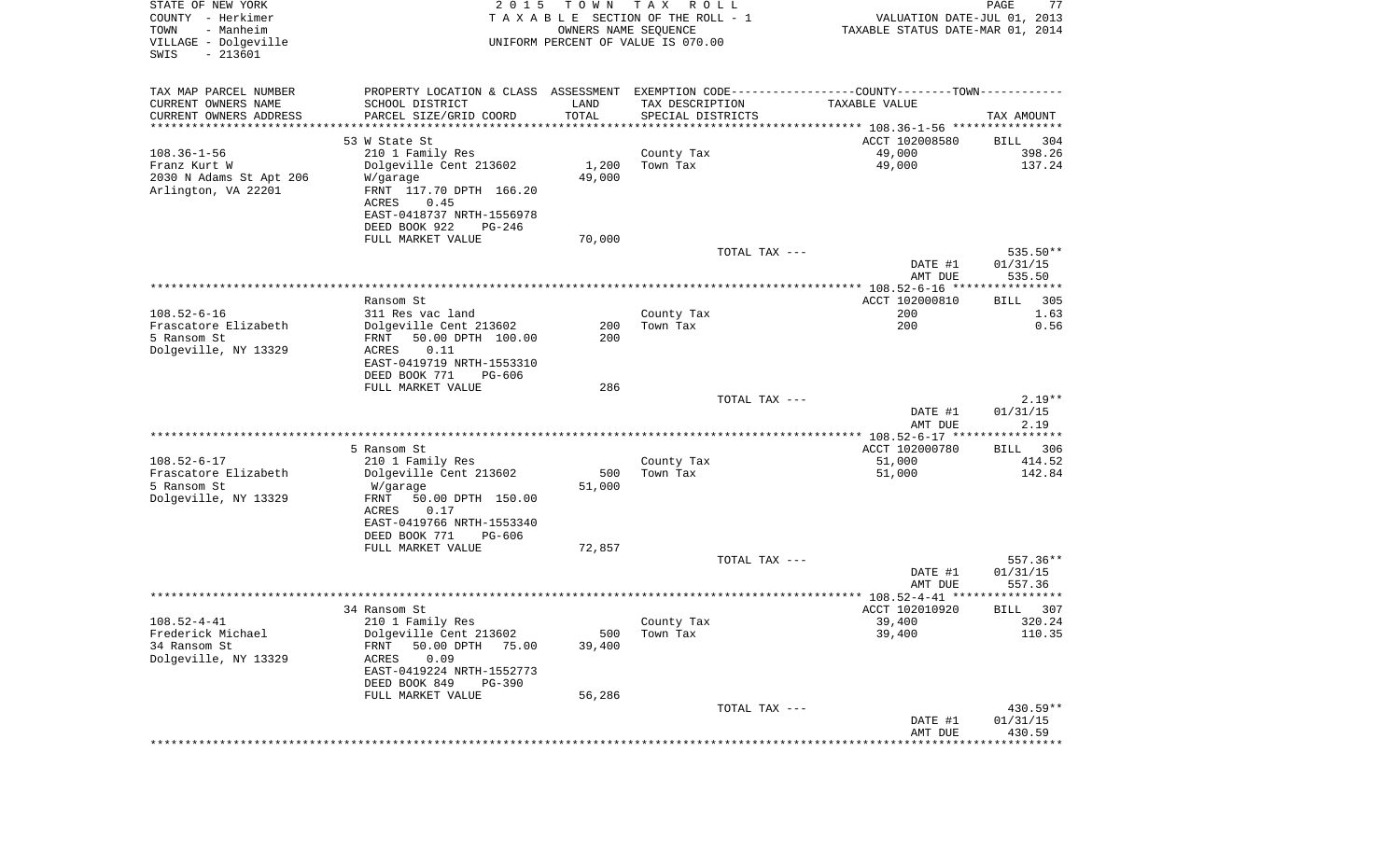| STATE OF NEW YORK<br>COUNTY - Herkimer<br>- Manheim<br>TOWN<br>VILLAGE - Dolgeville<br>$-213601$<br>SWIS | 2 0 1 5                                                                                        | T O W N<br>OWNERS NAME SEQUENCE | T A X<br>R O L L<br>TAXABLE SECTION OF THE ROLL - 1<br>UNIFORM PERCENT OF VALUE IS 070.00 | VALUATION DATE-JUL 01, 2013<br>TAXABLE STATUS DATE-MAR 01, 2014 | PAGE<br>78                   |
|----------------------------------------------------------------------------------------------------------|------------------------------------------------------------------------------------------------|---------------------------------|-------------------------------------------------------------------------------------------|-----------------------------------------------------------------|------------------------------|
| TAX MAP PARCEL NUMBER                                                                                    | PROPERTY LOCATION & CLASS ASSESSMENT EXEMPTION CODE----------------COUNTY-------TOWN---------- |                                 |                                                                                           |                                                                 |                              |
| CURRENT OWNERS NAME<br>CURRENT OWNERS ADDRESS                                                            | SCHOOL DISTRICT<br>PARCEL SIZE/GRID COORD                                                      | LAND<br>TOTAL                   | TAX DESCRIPTION<br>SPECIAL DISTRICTS                                                      | TAXABLE VALUE                                                   | TAX AMOUNT                   |
|                                                                                                          |                                                                                                |                                 |                                                                                           | ******* 108.36-3-47 ****************                            |                              |
| $108.36 - 3 - 47$                                                                                        | 40-42 N Helmer Ave                                                                             |                                 |                                                                                           | ACCT 102021120                                                  | <b>BILL</b><br>308<br>503.92 |
| Fredericks Mathew R                                                                                      | 230 3 Family Res<br>Dolgeville Cent 213602                                                     | 500                             | County Tax<br>Town Tax                                                                    | 62,000<br>62,000                                                | 173.65                       |
| Fredericks Jonathan A                                                                                    | W/garage                                                                                       | 62,000                          |                                                                                           |                                                                 |                              |
| 40 N Helmer Ave<br>Dolgeville, NY 13329                                                                  | FRNT<br>50.00 DPTH 179.00<br>ACRES<br>0.12                                                     |                                 |                                                                                           |                                                                 |                              |
|                                                                                                          | EAST-0419753 NRTH-1557013                                                                      |                                 |                                                                                           |                                                                 |                              |
|                                                                                                          | DEED BOOK 1203<br><b>PG-833</b>                                                                |                                 |                                                                                           |                                                                 |                              |
|                                                                                                          | FULL MARKET VALUE                                                                              | 88,571                          |                                                                                           |                                                                 |                              |
|                                                                                                          |                                                                                                |                                 | TOTAL TAX ---                                                                             |                                                                 | $677.57**$                   |
|                                                                                                          |                                                                                                |                                 |                                                                                           | DATE #1                                                         | 01/31/15                     |
|                                                                                                          |                                                                                                |                                 |                                                                                           | AMT DUE<br>********* 108.52-4-40 ***                            | 677.57<br>************       |
|                                                                                                          | 32 Ransom St                                                                                   |                                 |                                                                                           | ACCT 102010860                                                  | <b>BILL</b><br>309           |
| $108.52 - 4 - 40$                                                                                        | 220 2 Family Res                                                                               |                                 | County Tax                                                                                | 29,600                                                          | 240.58                       |
| Fredrick Michael                                                                                         | Dolgeville Cent 213602                                                                         | 500                             | Town Tax                                                                                  | 29,600                                                          | 82.90                        |
| 34 Ransom St                                                                                             | W/garage                                                                                       | 29,600                          |                                                                                           |                                                                 |                              |
| Dolgeville, NY 13329                                                                                     | FRNT<br>50.00 DPTH 149.00<br>0.17<br>ACRES                                                     |                                 |                                                                                           |                                                                 |                              |
| PRIOR OWNER ON 3/01/2014                                                                                 | EAST-0419218 NRTH-1552836                                                                      |                                 |                                                                                           |                                                                 |                              |
| Drozdal Al                                                                                               | DEED BOOK 1544<br>$PG-807$                                                                     |                                 |                                                                                           |                                                                 |                              |
|                                                                                                          | FULL MARKET VALUE                                                                              | 42,286                          |                                                                                           |                                                                 |                              |
|                                                                                                          |                                                                                                |                                 | TOTAL TAX ---                                                                             |                                                                 | 323.48**                     |
|                                                                                                          |                                                                                                |                                 |                                                                                           | DATE #1<br>AMT DUE                                              | 01/31/15<br>323.48           |
|                                                                                                          |                                                                                                |                                 |                                                                                           | $* 108.51 - 1 - 22$ **                                          |                              |
|                                                                                                          | 35 W Spofford Ave                                                                              |                                 |                                                                                           | ACCT 102008250                                                  | 310<br>BILL                  |
| $108.51 - 1 - 22$                                                                                        | 210 1 Family Res                                                                               |                                 | County Tax                                                                                | 81,700                                                          | 664.04                       |
| Gabriel Lenore A                                                                                         | Dolgeville Cent 213602                                                                         | 1,100                           | Town Tax                                                                                  | 81,700                                                          | 228.82                       |
| 35 W Spofford Ave<br>Dolgeville, NY 13329                                                                | W/garage<br>FRNT 105.78 DPTH 121.72                                                            | 81,700                          |                                                                                           |                                                                 |                              |
|                                                                                                          | <b>ACRES</b><br>0.36<br>EAST-0417220 NRTH-1553972                                              |                                 |                                                                                           |                                                                 |                              |
|                                                                                                          | DEED BOOK 1281<br>$PG-41$                                                                      |                                 |                                                                                           |                                                                 |                              |
|                                                                                                          | FULL MARKET VALUE                                                                              | 116,714                         |                                                                                           |                                                                 |                              |
|                                                                                                          |                                                                                                |                                 | TOTAL TAX ---                                                                             |                                                                 | 892.86**                     |
|                                                                                                          |                                                                                                |                                 |                                                                                           | DATE #1                                                         | 01/31/15                     |
|                                                                                                          |                                                                                                |                                 |                                                                                           | AMT DUE                                                         | 892.86                       |
|                                                                                                          |                                                                                                |                                 |                                                                                           |                                                                 |                              |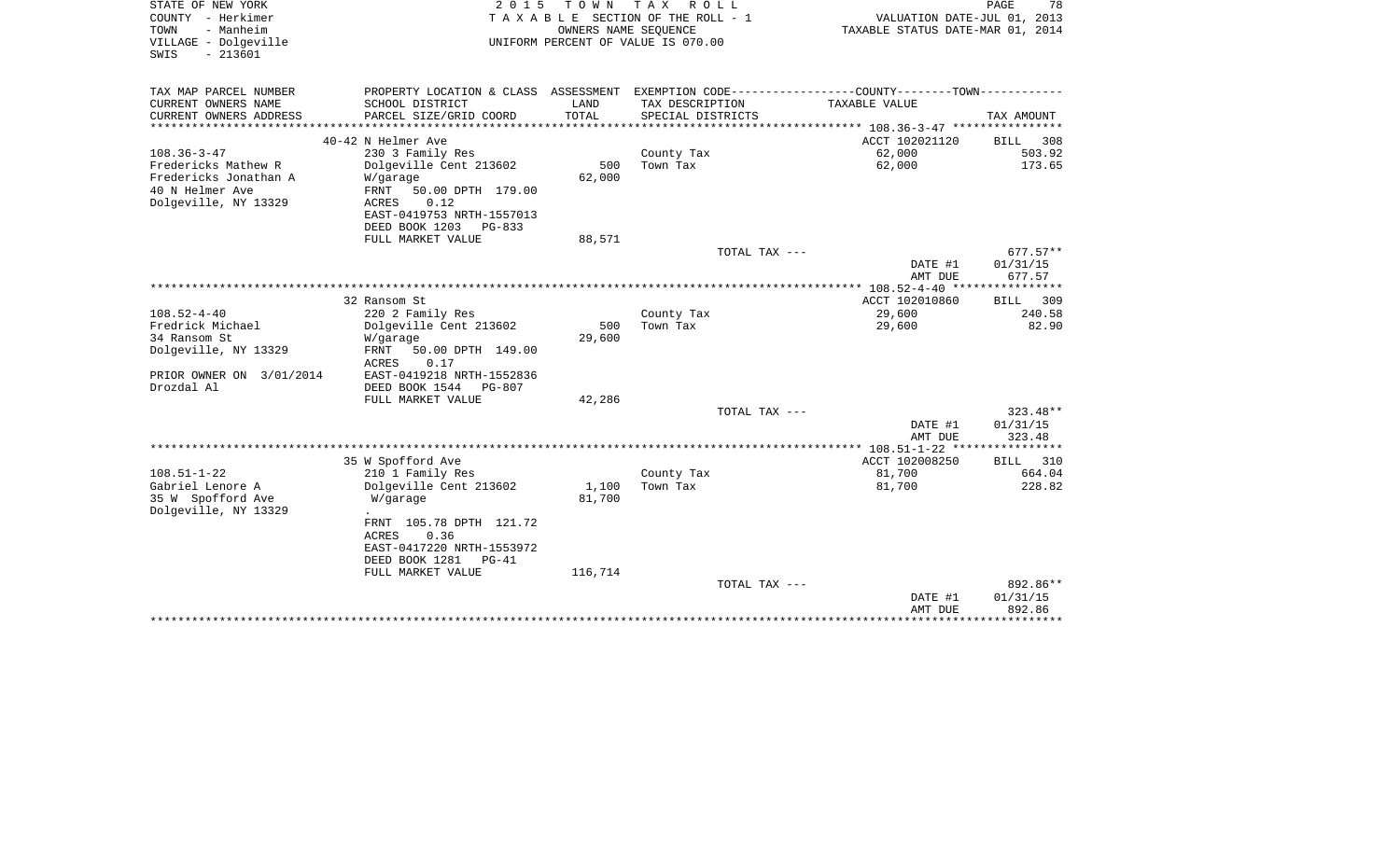| COUNTY<br>– Herkimer<br>- Manheim<br>TOWN<br>VILLAGE - Dolgeville<br>$-213601$<br>SWIS |                                                                                                 | OWNERS NAME SEQUENCE | TAXABLE SECTION OF THE ROLL - 1<br>UNIFORM PERCENT OF VALUE IS 070.00 | VALUATION DATE-JUL 01, 2013<br>TAXABLE STATUS DATE-MAR 01, 2014 |                                   |
|----------------------------------------------------------------------------------------|-------------------------------------------------------------------------------------------------|----------------------|-----------------------------------------------------------------------|-----------------------------------------------------------------|-----------------------------------|
| TAX MAP PARCEL NUMBER                                                                  | PROPERTY LOCATION & CLASS ASSESSMENT EXEMPTION CODE----------------COUNTY--------TOWN---------- |                      |                                                                       |                                                                 |                                   |
| CURRENT OWNERS NAME                                                                    | SCHOOL DISTRICT                                                                                 | LAND                 | TAX DESCRIPTION                                                       | TAXABLE VALUE                                                   |                                   |
| CURRENT OWNERS ADDRESS<br>*************************                                    | PARCEL SIZE/GRID COORD                                                                          | TOTAL                | SPECIAL DISTRICTS                                                     |                                                                 | TAX AMOUNT                        |
|                                                                                        | 28-30 Spofford Sq                                                                               |                      |                                                                       | ACCT 102029880                                                  | <b>BILL</b><br>311                |
| $108.52 - 3 - 52$                                                                      | 220 2 Family Res                                                                                |                      | VET COM CT 41131                                                      | 8,750<br>8,750                                                  |                                   |
| Gaetano Joseph                                                                         | Dolgeville Cent 213602                                                                          |                      | 900 AGED-ALL<br>41800                                                 | 13,125<br>13,125                                                |                                   |
| 30 Spofford Sq                                                                         | W/garage                                                                                        |                      | 35,000 County Tax                                                     | 13,125                                                          | 106.68                            |
| Dolgeville, NY 13329                                                                   | FRNT<br>90.00 DPTH 100.00                                                                       |                      | Town Tax                                                              | 13,125                                                          | 36.76                             |
|                                                                                        | ACRES<br>0.21                                                                                   |                      |                                                                       |                                                                 |                                   |
|                                                                                        | EAST-0418706 NRTH-1552915<br>DEED BOOK 840<br>PG-596                                            |                      |                                                                       |                                                                 |                                   |
|                                                                                        | FULL MARKET VALUE                                                                               | 50,000               |                                                                       |                                                                 |                                   |
|                                                                                        |                                                                                                 |                      | TOTAL TAX ---                                                         |                                                                 | 143.44**                          |
|                                                                                        |                                                                                                 |                      |                                                                       | DATE #1                                                         | 01/31/15                          |
|                                                                                        |                                                                                                 |                      |                                                                       | AMT DUE                                                         | 143.44                            |
|                                                                                        |                                                                                                 |                      |                                                                       |                                                                 |                                   |
| $108.52 - 1 - 32$                                                                      | 102 1/2 S Main St<br>220 2 Family Res                                                           |                      | VET COM CT 41131                                                      | ACCT 102026520<br>5,063<br>5,063                                | 312<br><b>BILL</b>                |
| Galletta Joshua R                                                                      | Dolgeville Cent 213602                                                                          | 600                  | County Tax                                                            | 35,437                                                          | 288.03                            |
| Galletta April L                                                                       | 76.00 DPTH 100.00<br>FRNT                                                                       | 40,500               | Town Tax                                                              | 35,437                                                          | 99.25                             |
| 102 1/2 S Main St                                                                      | $0.17$ BANK<br>ACRES<br>184                                                                     |                      |                                                                       |                                                                 |                                   |
| Dolgeville, NY 13329                                                                   | EAST-0418548 NRTH-1553929<br>DEED BOOK 1243<br>PG-412                                           |                      |                                                                       |                                                                 |                                   |
|                                                                                        | FULL MARKET VALUE                                                                               | 57,857               |                                                                       |                                                                 |                                   |
|                                                                                        |                                                                                                 |                      | TOTAL TAX ---                                                         | DATE #1<br>AMT DUE                                              | 387.28**<br>01/31/15<br>387.28    |
|                                                                                        |                                                                                                 |                      |                                                                       |                                                                 |                                   |
|                                                                                        | 31 Lamberson St                                                                                 |                      |                                                                       | ACCT 102024330                                                  | BILL<br>313                       |
| $108.52 - 5 - 18$                                                                      | 210 1 Family Res                                                                                |                      | County Tax                                                            | 39,000                                                          | 316.98                            |
| Gambredella Richard J<br>31 Lamberson St                                               | Dolgeville Cent 213602                                                                          | 9,800                | Town Tax                                                              | 39,000                                                          | 109.23                            |
| Dolgeville, NY 13329                                                                   | FRNT<br>98.00 DPTH 175.00<br>0.32<br>ACRES                                                      | 39,000               |                                                                       |                                                                 |                                   |
|                                                                                        | EAST-0419649 NRTH-1553910                                                                       |                      |                                                                       |                                                                 |                                   |
|                                                                                        | DEED BOOK 1463<br>PG-263                                                                        |                      |                                                                       |                                                                 |                                   |
|                                                                                        | FULL MARKET VALUE                                                                               | 55,714               |                                                                       |                                                                 |                                   |
|                                                                                        |                                                                                                 |                      | TOTAL TAX ---                                                         |                                                                 | 426.21**                          |
|                                                                                        |                                                                                                 |                      |                                                                       | DATE #1                                                         | 01/31/15                          |
|                                                                                        |                                                                                                 |                      |                                                                       | AMT DUE                                                         | 426.21                            |
|                                                                                        | 77 S Main St                                                                                    |                      |                                                                       | ACCT 102007800                                                  | 314<br>BILL                       |
| $108.52 - 2 - 38$                                                                      | 210 1 Family Res                                                                                |                      | County Tax                                                            | 27,300                                                          | 221.89                            |
| Gardner Margery A                                                                      | Dolgeville Cent 213602                                                                          | 700                  | Town Tax                                                              | 27,300                                                          | 76.46                             |
| Gardner John A                                                                         | W/garage                                                                                        | 27,300               |                                                                       |                                                                 |                                   |
| 77 S Main St                                                                           | FRNT 66.00 DPTH 272.00                                                                          |                      |                                                                       |                                                                 |                                   |
| Dolgeville, NY 13329                                                                   | 0.41<br>ACRES<br>EAST-0418929 NRTH-1554045                                                      |                      |                                                                       |                                                                 |                                   |
|                                                                                        | DEED BOOK 1334 PG-404                                                                           |                      |                                                                       |                                                                 |                                   |
|                                                                                        | FULL MARKET VALUE                                                                               | 39,000               |                                                                       |                                                                 |                                   |
|                                                                                        |                                                                                                 |                      | TOTAL TAX ---                                                         |                                                                 | $298.35**$                        |
|                                                                                        |                                                                                                 |                      |                                                                       | DATE #1                                                         | 01/31/15                          |
|                                                                                        |                                                                                                 |                      |                                                                       | AMT DUE<br>* * * * * * * * * * * *                              | 298.35<br>* * * * * * * * * * * * |
|                                                                                        |                                                                                                 |                      |                                                                       |                                                                 |                                   |

PAGE 79

STATE OF NEW YORK **EXECUTE:** TO W N TAX ROLL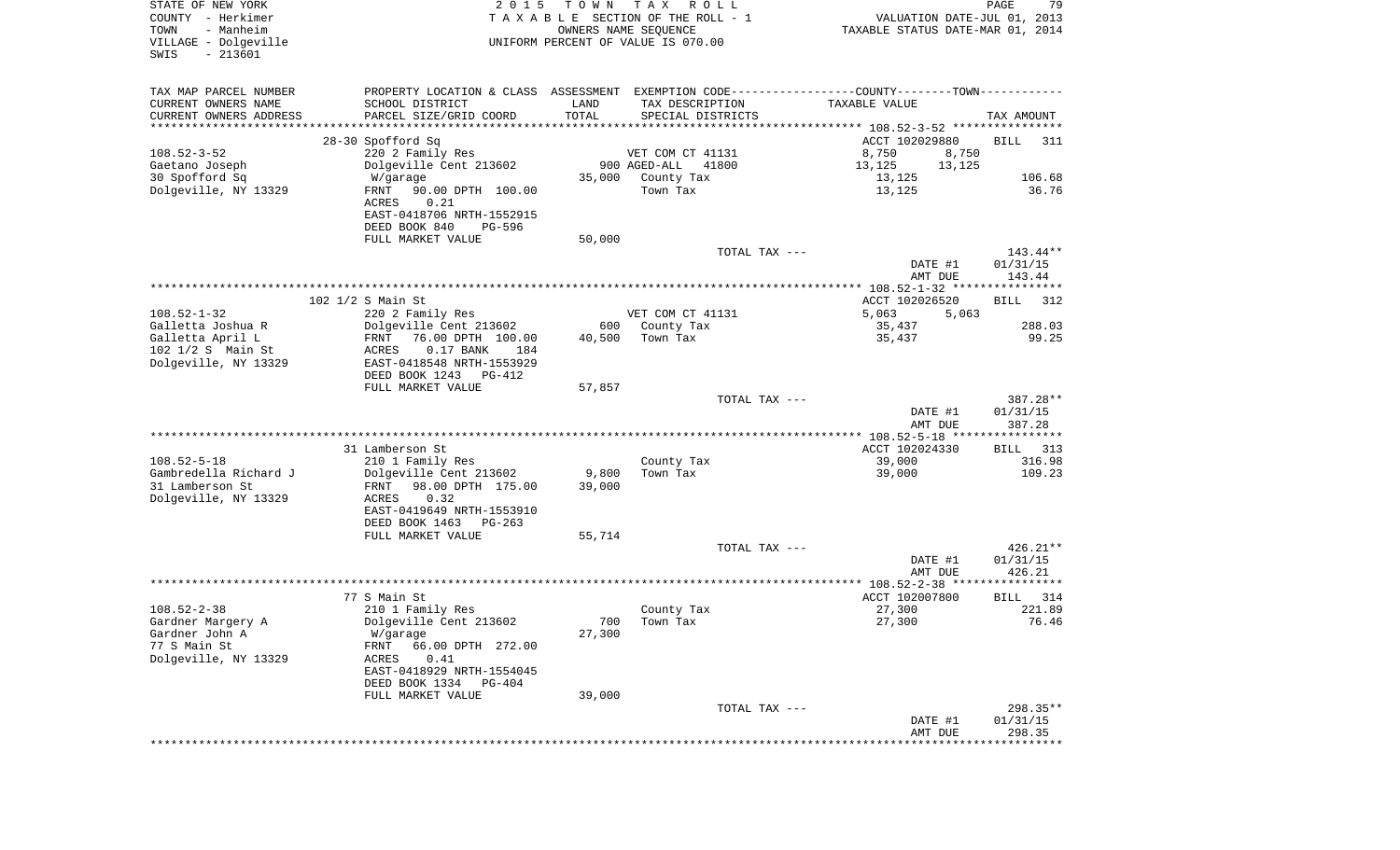| STATE OF NEW YORK         | 2 0 1 5                                                                                       |          | TOWN TAX ROLL                      |               |                                  | PAGE<br>80         |
|---------------------------|-----------------------------------------------------------------------------------------------|----------|------------------------------------|---------------|----------------------------------|--------------------|
| COUNTY - Herkimer         |                                                                                               |          | TAXABLE SECTION OF THE ROLL - 1    |               | VALUATION DATE-JUL 01, 2013      |                    |
| TOWN<br>- Manheim         |                                                                                               |          | OWNERS NAME SEQUENCE               |               | TAXABLE STATUS DATE-MAR 01, 2014 |                    |
| VILLAGE - Dolgeville      |                                                                                               |          | UNIFORM PERCENT OF VALUE IS 070.00 |               |                                  |                    |
| $-213601$<br>SWIS         |                                                                                               |          |                                    |               |                                  |                    |
|                           |                                                                                               |          |                                    |               |                                  |                    |
|                           |                                                                                               |          |                                    |               |                                  |                    |
| TAX MAP PARCEL NUMBER     | PROPERTY LOCATION & CLASS ASSESSMENT EXEMPTION CODE---------------COUNTY-------TOWN---------- |          |                                    |               |                                  |                    |
| CURRENT OWNERS NAME       | SCHOOL DISTRICT                                                                               | LAND     | TAX DESCRIPTION                    |               | TAXABLE VALUE                    |                    |
| CURRENT OWNERS ADDRESS    | PARCEL SIZE/GRID COORD                                                                        | TOTAL    | SPECIAL DISTRICTS                  |               |                                  | TAX AMOUNT         |
| ************************* |                                                                                               |          |                                    |               |                                  |                    |
|                           | Ransom St                                                                                     |          |                                    |               | ACCT 102018120                   | BILL 315           |
| $108.60 - 1 - 2$          | 710 Manufacture                                                                               |          | County Tax                         |               | 98,500                           | 800.59             |
| Gehring Tricot Corp       | Dolgeville Cent 213602                                                                        | 12,500   | Town Tax                           |               | 98,500                           | 275.87             |
| Acct. Payable             | ACRES<br>1.50                                                                                 | 98,500   |                                    |               |                                  |                    |
| PO Box 272                | EAST-0418374 NRTH-1551895                                                                     |          |                                    |               |                                  |                    |
| Dolgeville, NY 13329      | DEED BOOK 00494 PG-00630                                                                      |          |                                    |               |                                  |                    |
|                           | FULL MARKET VALUE                                                                             | 140,714  |                                    |               |                                  |                    |
|                           |                                                                                               |          |                                    | TOTAL TAX --- |                                  | $1,076.46**$       |
|                           |                                                                                               |          |                                    |               |                                  |                    |
|                           |                                                                                               |          |                                    |               | DATE #1                          | 01/31/15           |
|                           |                                                                                               |          |                                    |               | AMT DUE                          | 1,076.46           |
|                           |                                                                                               |          |                                    |               |                                  |                    |
|                           | Ransom St                                                                                     |          |                                    |               | ACCT 102027030                   | <b>BILL</b><br>316 |
| $108.60 - 1 - 3$          | 710 Manufacture                                                                               |          | County Tax                         |               | 1504,300                         | 12,226.68          |
| Gehring Tricot Corp       | Dolgeville Cent 213602                                                                        | 19,900   | Town Tax                           |               | 1504,300                         | 4,213.14           |
| PO Box 272                | ACRES 11.70                                                                                   | 1504,300 |                                    |               |                                  |                    |
| Dolgeville, NY 13329      | EAST-0418713 NRTH-1552180                                                                     |          |                                    |               |                                  |                    |
|                           | DEED BOOK 00547 PG-00718                                                                      |          |                                    |               |                                  |                    |
|                           | FULL MARKET VALUE                                                                             | 2149,000 |                                    |               |                                  |                    |
|                           |                                                                                               |          |                                    | TOTAL TAX --- |                                  | 16,439.82**        |
|                           |                                                                                               |          |                                    |               | DATE #1                          | 01/31/15           |
|                           |                                                                                               |          |                                    |               | AMT DUE                          | 16,439.82          |
|                           |                                                                                               |          |                                    |               |                                  |                    |
|                           | Patrie St                                                                                     |          |                                    |               | ACCT 102001140                   | BILL<br>317        |
|                           |                                                                                               |          |                                    |               |                                  |                    |
| $108.60 - 1 - 4$          | 311 Res vac land                                                                              |          | County Tax                         |               | 100                              | 0.81               |
| Gehring Tricot Corp       | Dolgeville Cent 213602                                                                        | 100      | Town Tax                           |               | 100                              | 0.28               |
| PO Box 272                | FRNT<br>50.00 DPTH 100.00                                                                     | 100      |                                    |               |                                  |                    |
| Dolgeville, NY 13329      | ACRES<br>0.11                                                                                 |          |                                    |               |                                  |                    |
|                           | EAST-0418842 NRTH-1551636                                                                     |          |                                    |               |                                  |                    |
|                           | DEED BOOK 778<br>PG-59                                                                        |          |                                    |               |                                  |                    |
|                           | FULL MARKET VALUE                                                                             | 143      |                                    |               |                                  |                    |
|                           |                                                                                               |          |                                    | TOTAL TAX --- |                                  | $1.09**$           |
|                           |                                                                                               |          |                                    |               | DATE #1                          | 01/31/15           |
|                           |                                                                                               |          |                                    |               | AMT DUE                          | 1.09               |
|                           |                                                                                               |          |                                    |               |                                  |                    |
|                           | Patrie St                                                                                     |          |                                    |               | ACCT 102020880                   | BILL<br>318        |
| $108.60 - 1 - 8$          | 312 Vac w/imprv                                                                               |          | County Tax                         |               | 1,000                            | 8.13               |
|                           | Dolgeville Cent 213602                                                                        | 600      | Town Tax                           |               | 1,000                            | 2.80               |
| Gehring Tricot Corp       |                                                                                               |          |                                    |               |                                  |                    |
| PO Box 272                | FRNT 128.00 DPTH 285.00                                                                       | 1,000    |                                    |               |                                  |                    |
| Dolgeville, NY 13329      | 0.56<br>ACRES                                                                                 |          |                                    |               |                                  |                    |
|                           | EAST-0419014 NRTH-1551474                                                                     |          |                                    |               |                                  |                    |
|                           | DEED BOOK 778<br><b>PG-59</b>                                                                 |          |                                    |               |                                  |                    |
|                           | FULL MARKET VALUE                                                                             | 1,429    |                                    |               |                                  |                    |
|                           |                                                                                               |          |                                    | TOTAL TAX --- |                                  | $10.93**$          |
|                           |                                                                                               |          |                                    |               | DATE #1                          | 01/31/15           |
|                           |                                                                                               |          |                                    |               | AMT DUE                          | 10.93              |
|                           |                                                                                               |          |                                    |               |                                  |                    |
|                           |                                                                                               |          |                                    |               |                                  |                    |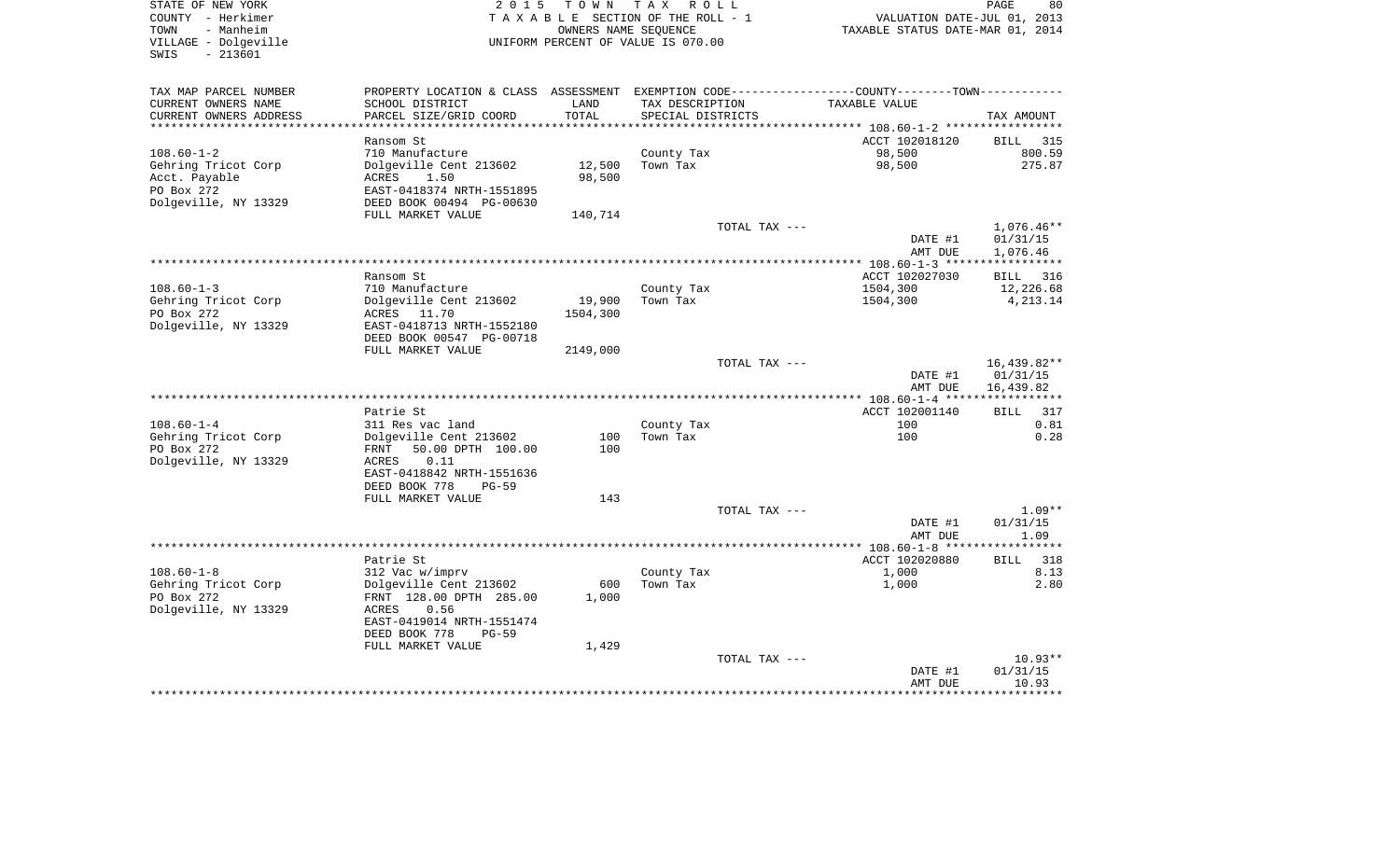| STATE OF NEW YORK<br>COUNTY - Herkimer<br>TOWN<br>- Manheim<br>VILLAGE - Dolgeville<br>SWIS<br>$-213601$ |                                                                                               | OWNERS NAME SEQUENCE | 2015 TOWN TAX ROLL<br>TAXABLE SECTION OF THE ROLL - 1<br>UNIFORM PERCENT OF VALUE IS 070.00 | VALUATION DATE-JUL 01, 2013<br>TAXABLE STATUS DATE-MAR 01, 2014 | PAGE<br>81               |
|----------------------------------------------------------------------------------------------------------|-----------------------------------------------------------------------------------------------|----------------------|---------------------------------------------------------------------------------------------|-----------------------------------------------------------------|--------------------------|
| TAX MAP PARCEL NUMBER<br>CURRENT OWNERS NAME                                                             | PROPERTY LOCATION & CLASS ASSESSMENT EXEMPTION CODE---------------COUNTY-------TOWN---------- | LAND                 | TAX DESCRIPTION                                                                             | TAXABLE VALUE                                                   |                          |
| CURRENT OWNERS ADDRESS                                                                                   | SCHOOL DISTRICT<br>PARCEL SIZE/GRID COORD                                                     | TOTAL                | SPECIAL DISTRICTS                                                                           |                                                                 | TAX AMOUNT               |
| **********************                                                                                   |                                                                                               |                      |                                                                                             |                                                                 |                          |
|                                                                                                          | Patrie St & Ward St Cor                                                                       |                      |                                                                                             | ACCT 102001170                                                  | <b>BILL</b><br>319       |
| $108.60 - 1 - 10$                                                                                        | 311 Res vac land                                                                              |                      | County Tax                                                                                  | 200                                                             | 1.63                     |
| Gehring Tricot Corp                                                                                      | Dolgeville Cent 213602<br>FRNT 100.00 DPTH 100.00                                             | 200<br>200           | Town Tax                                                                                    | 200                                                             | 0.56                     |
| PO Box 272<br>Dolgeville, NY 13329                                                                       | ACRES<br>0.23                                                                                 |                      |                                                                                             |                                                                 |                          |
|                                                                                                          | EAST-0418869 NRTH-1551410                                                                     |                      |                                                                                             |                                                                 |                          |
|                                                                                                          | DEED BOOK 778<br><b>PG-59</b>                                                                 |                      |                                                                                             |                                                                 |                          |
|                                                                                                          | FULL MARKET VALUE                                                                             | 286                  |                                                                                             |                                                                 |                          |
|                                                                                                          |                                                                                               |                      | TOTAL TAX ---                                                                               |                                                                 | $2.19**$                 |
|                                                                                                          |                                                                                               |                      |                                                                                             | DATE #1<br>AMT DUE                                              | 01/31/15<br>2.19         |
|                                                                                                          |                                                                                               |                      |                                                                                             |                                                                 |                          |
|                                                                                                          | Patrie St                                                                                     |                      |                                                                                             | ACCT 102001080                                                  | BILL 320                 |
| 108.60-1-12                                                                                              | 312 Vac w/imprv                                                                               |                      | County Tax                                                                                  | 100,000                                                         | 812.78                   |
| Gehring Tricot Corp                                                                                      | Dolgeville Cent 213602                                                                        | 2,500                | Town Tax                                                                                    | 100,000                                                         | 280.07                   |
| PO Box 272                                                                                               | FRNT 100.00 DPTH 350.00<br>1.03                                                               | 100,000              |                                                                                             |                                                                 |                          |
| Dolgeville, NY 13329                                                                                     | ACRES<br>EAST-0418962 NRTH-1551861                                                            |                      |                                                                                             |                                                                 |                          |
|                                                                                                          | DEED BOOK 00446 PG-00185                                                                      |                      |                                                                                             |                                                                 |                          |
|                                                                                                          | FULL MARKET VALUE                                                                             | 142,857              |                                                                                             |                                                                 |                          |
|                                                                                                          |                                                                                               |                      | TOTAL TAX ---                                                                               |                                                                 | 1,092.85**               |
|                                                                                                          |                                                                                               |                      |                                                                                             | DATE #1                                                         | 01/31/15                 |
|                                                                                                          |                                                                                               |                      |                                                                                             | AMT DUE                                                         | 1,092.85                 |
|                                                                                                          | Ransom St & Menge St Cor                                                                      |                      |                                                                                             | ACCT 102020910                                                  | 321<br>BILL              |
| $108.60 - 1 - 15$                                                                                        | 311 Res vac land                                                                              |                      | County Tax                                                                                  | 900                                                             | 7.32                     |
| Gehring Tricot Corp                                                                                      | Dolgeville Cent 213602                                                                        | 900                  | Town Tax                                                                                    | 900                                                             | 2.52                     |
| PO Box 272                                                                                               | FRNT 330.00 DPTH 319.00                                                                       | 900                  |                                                                                             |                                                                 |                          |
| Dolgeville, NY 13329                                                                                     | ${\tt ACKES}$<br>0.71                                                                         |                      |                                                                                             |                                                                 |                          |
|                                                                                                          | EAST-0418822 NRTH-1551751<br>DEED BOOK 765<br>PG-428                                          |                      |                                                                                             |                                                                 |                          |
|                                                                                                          | FULL MARKET VALUE                                                                             | 1,286                |                                                                                             |                                                                 |                          |
|                                                                                                          |                                                                                               |                      | TOTAL TAX ---                                                                               |                                                                 | $9.84**$                 |
|                                                                                                          |                                                                                               |                      |                                                                                             | DATE #1                                                         | 01/31/15                 |
|                                                                                                          |                                                                                               |                      |                                                                                             | AMT DUE                                                         | 9.84                     |
|                                                                                                          | Ransom St                                                                                     |                      |                                                                                             | *********** 108.60-1-16 **                                      | *********<br><b>BILL</b> |
| 108.60-1-16                                                                                              | 311 Res vac land                                                                              |                      | County Tax                                                                                  | ACCT 102027060<br>1,200                                         | 322<br>9.75              |
| Gehring Tricot Corp                                                                                      | Dolgeville Cent 213602                                                                        | 1,200                | Town Tax                                                                                    | 1,200                                                           | 3.36                     |
| PO Box 272                                                                                               | FRNT 502.00 DPTH 319.00                                                                       | 1,200                |                                                                                             |                                                                 |                          |
| Dolgeville, NY 13329                                                                                     | ACRES<br>0.59                                                                                 |                      |                                                                                             |                                                                 |                          |
|                                                                                                          | EAST-0418623 NRTH-1551414                                                                     |                      |                                                                                             |                                                                 |                          |
|                                                                                                          | DEED BOOK 00547 PG-00718<br>FULL MARKET VALUE                                                 | 1,714                |                                                                                             |                                                                 |                          |
|                                                                                                          |                                                                                               |                      | TOTAL TAX ---                                                                               |                                                                 | $13.11**$                |
|                                                                                                          |                                                                                               |                      |                                                                                             | DATE #1                                                         | 01/31/15                 |
|                                                                                                          |                                                                                               |                      |                                                                                             | AMT DUE                                                         | 13.11                    |
|                                                                                                          |                                                                                               |                      |                                                                                             |                                                                 | * * * * * * * * * * *    |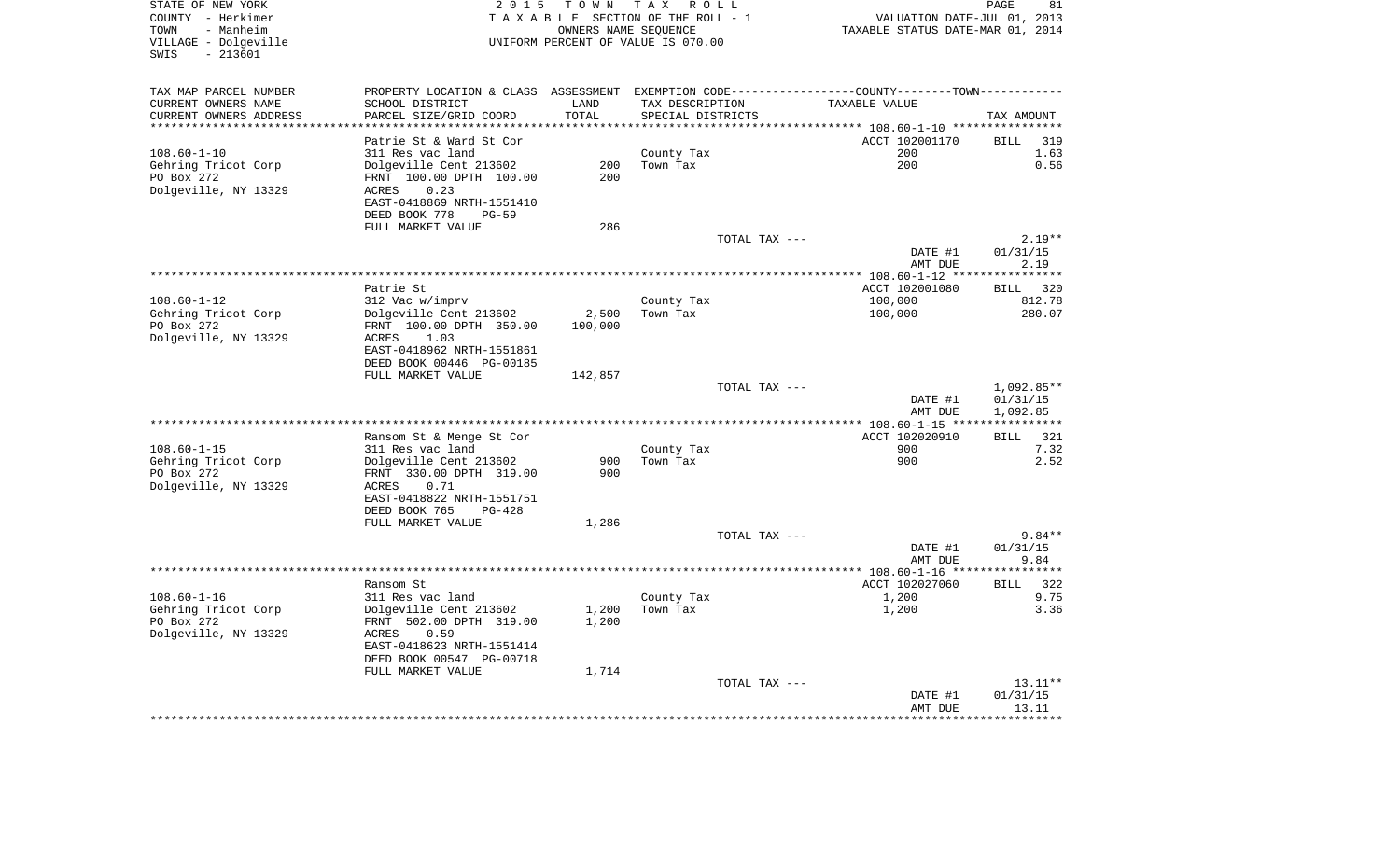| STATE OF NEW YORK<br>COUNTY - Herkimer<br>- Manheim<br>TOWN<br>VILLAGE - Dolgeville<br>$-213601$<br>SWIS | TOWN<br>2 0 1 5<br>TAXABLE SECTION OF THE ROLL - 1<br>UNIFORM PERCENT OF VALUE IS 070.00 | T A X<br>R O L L<br>OWNERS NAME SEQUENCE | TAXABLE STATUS DATE-MAR 01, 2014                                                               | PAGE<br>82<br>VALUATION DATE-JUL 01, 2013 |
|----------------------------------------------------------------------------------------------------------|------------------------------------------------------------------------------------------|------------------------------------------|------------------------------------------------------------------------------------------------|-------------------------------------------|
| TAX MAP PARCEL NUMBER                                                                                    |                                                                                          |                                          | PROPERTY LOCATION & CLASS ASSESSMENT EXEMPTION CODE----------------COUNTY-------TOWN---------- |                                           |
| CURRENT OWNERS NAME<br>SCHOOL DISTRICT                                                                   | LAND                                                                                     | TAX DESCRIPTION                          | TAXABLE VALUE                                                                                  |                                           |
| CURRENT OWNERS ADDRESS<br>PARCEL SIZE/GRID COORD                                                         | TOTAL                                                                                    | SPECIAL DISTRICTS                        |                                                                                                | TAX AMOUNT                                |
| ********************                                                                                     | *******                                                                                  |                                          | ******************************** 108.60-1-37 *****************                                 |                                           |
| Patrie St                                                                                                |                                                                                          |                                          |                                                                                                | <b>BILL</b><br>323                        |
| 330 Vacant comm<br>$108.60 - 1 - 37$<br>Dolgeville Cent 213602                                           | 1,900                                                                                    | County Tax<br>Town Tax                   | 1,900<br>1,900                                                                                 | 15.44<br>5.32                             |
| Gehring Tricot Corp<br>PO Box 272<br>82.00 DPTH 652.00<br>FRNT                                           | 1,900                                                                                    |                                          |                                                                                                |                                           |
| Dolgeville, NY 13329<br>0.94<br><b>ACRES</b>                                                             |                                                                                          |                                          |                                                                                                |                                           |
| EAST-0418915 NRTH-1551669                                                                                |                                                                                          |                                          |                                                                                                |                                           |
| DEED BOOK 856                                                                                            | PG-592                                                                                   |                                          |                                                                                                |                                           |
| FULL MARKET VALUE                                                                                        | 2,714                                                                                    |                                          |                                                                                                |                                           |
|                                                                                                          |                                                                                          | TOTAL TAX ---                            |                                                                                                | $20.76**$                                 |
|                                                                                                          |                                                                                          |                                          | DATE #1                                                                                        | 01/31/15                                  |
| *************                                                                                            |                                                                                          |                                          | AMT DUE                                                                                        | 20.76                                     |
| 19 Green St                                                                                              |                                                                                          |                                          | *********** 108.36-3-2 *****************<br>ACCT 102015900                                     | 324                                       |
| $108.36 - 3 - 2$<br>210 1 Family Res                                                                     |                                                                                          | VET COM CT 41131                         | 10,500<br>10,500                                                                               | <b>BILL</b>                               |
| George Dorothy<br>Dolgeville Cent 213602                                                                 | 1,900                                                                                    | County Tax                               | 46,000                                                                                         | 373.88                                    |
| 19 Green St<br>W/garage                                                                                  | 56,500                                                                                   | Town Tax                                 | 46,000                                                                                         | 128.83                                    |
| Dolgeville, NY 13329<br>FRNT 194.00 DPTH 183.00                                                          |                                                                                          |                                          |                                                                                                |                                           |
| ACRES<br>0.50<br>EAST-0419810 NRTH-1558372                                                               |                                                                                          |                                          |                                                                                                |                                           |
| DEED BOOK 878                                                                                            | $PG-422$                                                                                 |                                          |                                                                                                |                                           |
| FULL MARKET VALUE                                                                                        | 80,714                                                                                   |                                          |                                                                                                |                                           |
|                                                                                                          |                                                                                          | TOTAL TAX ---                            |                                                                                                | $502.71**$                                |
|                                                                                                          |                                                                                          |                                          | DATE #1                                                                                        | 01/31/15                                  |
|                                                                                                          |                                                                                          |                                          | AMT DUE                                                                                        | 502.71                                    |
|                                                                                                          |                                                                                          |                                          |                                                                                                | **********                                |
| Mckinley Ave                                                                                             |                                                                                          |                                          | ACCT 102015845                                                                                 | BILL<br>325                               |
| $108.28 - 1 - 6$<br>$331$ Com vac w/im                                                                   |                                                                                          | County Tax<br>Town Tax                   | 1,100                                                                                          | 8.94<br>3.08                              |
| George Lumber Co<br>Dolgeville Cent 213602<br>40 McKinley Ave<br>FRNT<br>87.60 DPTH 178.47               | 900<br>1,100                                                                             |                                          | 1,100                                                                                          |                                           |
| Dolgeville, NY 13329<br>0.38<br>ACRES                                                                    |                                                                                          |                                          |                                                                                                |                                           |
| EAST-0419337 NRTH-1558694                                                                                |                                                                                          |                                          |                                                                                                |                                           |
| DEED BOOK 00648 PG-00500                                                                                 |                                                                                          |                                          |                                                                                                |                                           |
| FULL MARKET VALUE                                                                                        | 1,571                                                                                    |                                          |                                                                                                |                                           |
|                                                                                                          |                                                                                          | TOTAL TAX ---                            |                                                                                                | $12.02**$                                 |
|                                                                                                          |                                                                                          |                                          | DATE #1                                                                                        | 01/31/15                                  |
|                                                                                                          |                                                                                          |                                          | AMT DUE                                                                                        | 12.02<br>**********                       |
| Mckinley Ave                                                                                             |                                                                                          |                                          | ACCT 102015960                                                                                 | 326<br><b>BILL</b>                        |
| $108.28 - 1 - 9$<br>440 Warehouse                                                                        |                                                                                          | County Tax                               | 15,000                                                                                         | 121.92                                    |
| George Lumber Co<br>Dolgeville Cent 213602                                                               | 2,100                                                                                    | Town Tax                                 | 15,000                                                                                         | 42.01                                     |
| 40 McKinley Ave<br>ACRES<br>1.10                                                                         | 15,000                                                                                   |                                          |                                                                                                |                                           |
| Dolgeville, NY 13329<br>EAST-0419159 NRTH-1558649                                                        |                                                                                          |                                          |                                                                                                |                                           |
| DEED BOOK 00651 PG-00493                                                                                 |                                                                                          |                                          |                                                                                                |                                           |
| FULL MARKET VALUE                                                                                        | 21,429                                                                                   |                                          |                                                                                                |                                           |
|                                                                                                          |                                                                                          | TOTAL TAX ---                            |                                                                                                | 163.93**                                  |
|                                                                                                          |                                                                                          |                                          | DATE #1<br>AMT DUE                                                                             | 01/31/15<br>163.93                        |
|                                                                                                          |                                                                                          |                                          |                                                                                                | *********                                 |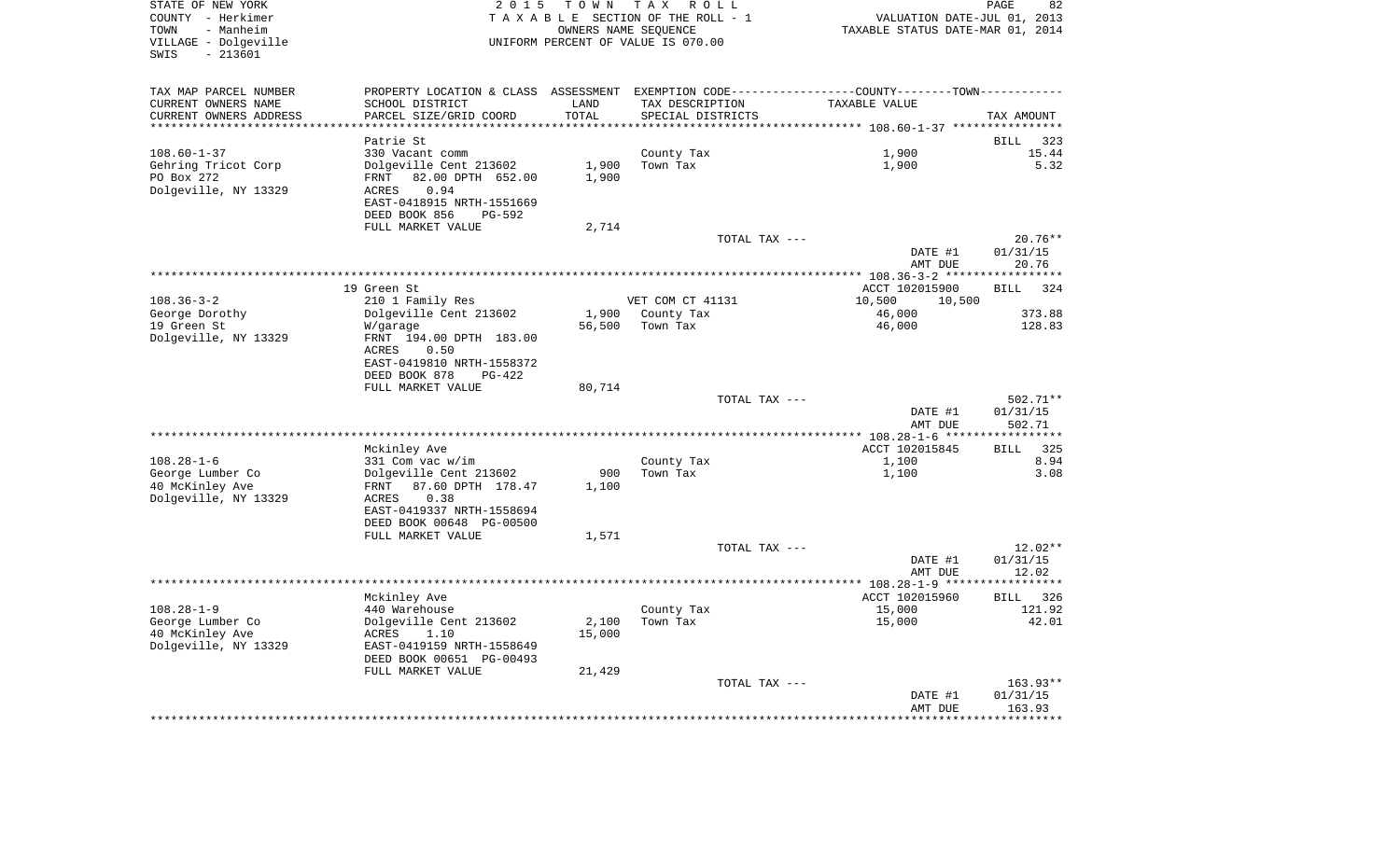| STATE OF NEW YORK<br>COUNTY - Herkimer<br>- Manheim<br>TOWN<br>VILLAGE - Dolgeville<br>SWIS<br>$-213601$ | 2 0 1 5                                                                                        | T O W N<br>OWNERS NAME SEQUENCE | T A X<br>R O L L<br>TAXABLE SECTION OF THE ROLL - 1<br>UNIFORM PERCENT OF VALUE IS 070.00 | VALUATION DATE-JUL 01, 2013<br>TAXABLE STATUS DATE-MAR 01, 2014 | PAGE<br>83           |
|----------------------------------------------------------------------------------------------------------|------------------------------------------------------------------------------------------------|---------------------------------|-------------------------------------------------------------------------------------------|-----------------------------------------------------------------|----------------------|
| TAX MAP PARCEL NUMBER                                                                                    | PROPERTY LOCATION & CLASS ASSESSMENT EXEMPTION CODE----------------COUNTY-------TOWN---------- |                                 |                                                                                           |                                                                 |                      |
| CURRENT OWNERS NAME                                                                                      | SCHOOL DISTRICT                                                                                | LAND                            | TAX DESCRIPTION                                                                           | TAXABLE VALUE                                                   |                      |
| CURRENT OWNERS ADDRESS<br>*********************                                                          | PARCEL SIZE/GRID COORD                                                                         | TOTAL<br>****************       | SPECIAL DISTRICTS                                                                         |                                                                 | TAX AMOUNT           |
|                                                                                                          | Mckinley Ave                                                                                   |                                 |                                                                                           | ACCT 102016080                                                  | 327<br>BILL          |
| $108.28 - 1 - 10$                                                                                        | 444 Lumber yd/ml                                                                               |                                 | County Tax                                                                                | 90,000                                                          | 731.50               |
| George Lumber Co                                                                                         | Dolgeville Cent 213602                                                                         | 3,500                           | Town Tax                                                                                  | 90,000                                                          | 252.07               |
| 40 Mckinley Ave                                                                                          | FRNT 100.00 DPTH 153.00                                                                        | 90,000                          |                                                                                           |                                                                 |                      |
| Dolgeville, NY 13329                                                                                     | 1.29<br>ACRES<br>EAST-0419250 NRTH-1558524                                                     |                                 |                                                                                           |                                                                 |                      |
|                                                                                                          | DEED BOOK 00648 PG-00502                                                                       |                                 |                                                                                           |                                                                 |                      |
|                                                                                                          | FULL MARKET VALUE                                                                              | 128,571                         |                                                                                           |                                                                 |                      |
|                                                                                                          |                                                                                                |                                 | TOTAL TAX ---                                                                             |                                                                 | 983.57**             |
|                                                                                                          |                                                                                                |                                 |                                                                                           | DATE #1<br>AMT DUE                                              | 01/31/15<br>983.57   |
|                                                                                                          |                                                                                                |                                 |                                                                                           |                                                                 |                      |
|                                                                                                          | 35 W State St                                                                                  |                                 |                                                                                           | ACCT 102000930                                                  | <b>BILL</b><br>328   |
| $108.36 - 1 - 62$                                                                                        | 210 1 Family Res                                                                               |                                 | County Tax                                                                                | 38,100                                                          | 309.67               |
| Giarrusso Terry<br>Giarrusso Shirley                                                                     | Dolgeville Cent 213602<br>W/garage                                                             | 800<br>38,100                   | Town Tax                                                                                  | 38,100                                                          | 106.71               |
| 35 W State St                                                                                            | FRNT<br>80.00 DPTH 163.00                                                                      |                                 |                                                                                           |                                                                 |                      |
| Dolgeville, NY 13329                                                                                     | ACRES<br>0.30                                                                                  |                                 |                                                                                           |                                                                 |                      |
|                                                                                                          | EAST-0419130 NRTH-1556755                                                                      |                                 |                                                                                           |                                                                 |                      |
|                                                                                                          | DEED BOOK 00665 PG-00782<br>FULL MARKET VALUE                                                  | 54,429                          |                                                                                           |                                                                 |                      |
|                                                                                                          |                                                                                                |                                 | TOTAL TAX ---                                                                             |                                                                 | $416.38**$           |
|                                                                                                          |                                                                                                |                                 |                                                                                           | DATE #1                                                         | 01/31/15             |
|                                                                                                          |                                                                                                |                                 |                                                                                           | AMT DUE                                                         | 416.38               |
|                                                                                                          | 45 E Faville Ave                                                                               |                                 |                                                                                           | ************ 108.52-6-13 *****************<br>ACCT 102028500    | 329<br>BILL          |
| $108.52 - 6 - 13$                                                                                        | 210 1 Family Res                                                                               |                                 | County Tax                                                                                | 53,300                                                          | 433.21               |
| Glode Dawn                                                                                               | Dolgeville Cent 213602                                                                         | 500                             | Town Tax                                                                                  | 53,300                                                          | 149.28               |
| 45 E Faville Ave                                                                                         | W/garage                                                                                       | 53,300                          |                                                                                           |                                                                 |                      |
| Dolgeville, NY 13329                                                                                     | FRNT<br>50.00 DPTH 150.00<br>ACRES<br>$0.17$ BANK<br>012                                       |                                 |                                                                                           |                                                                 |                      |
|                                                                                                          | EAST-0419753 NRTH-1553227                                                                      |                                 |                                                                                           |                                                                 |                      |
|                                                                                                          | DEED BOOK 941<br>PG-654                                                                        |                                 |                                                                                           |                                                                 |                      |
|                                                                                                          | FULL MARKET VALUE                                                                              | 76,143                          |                                                                                           |                                                                 |                      |
|                                                                                                          |                                                                                                |                                 | TOTAL TAX ---                                                                             | DATE #1                                                         | 582.49**<br>01/31/15 |
|                                                                                                          |                                                                                                |                                 |                                                                                           | AMT DUE                                                         | 582.49               |
|                                                                                                          |                                                                                                |                                 |                                                                                           |                                                                 | *****                |
|                                                                                                          | 27 E Faville Ave                                                                               |                                 |                                                                                           | ACCT 102028260                                                  | 330<br>BILL          |
| $108.52 - 4 - 11$<br>Goldberg Daniel S                                                                   | 220 2 Family Res<br>Dolgeville Cent 213602                                                     | 900                             | County Tax<br>Town Tax                                                                    | 46,900<br>46,900                                                | 381.19<br>131.35     |
| 27 East Faville Ave                                                                                      | FRNT 190.00 DPTH 100.00                                                                        | 46,900                          |                                                                                           |                                                                 |                      |
| Dolgeville, NY 13329                                                                                     | 0.21<br>ACRES                                                                                  |                                 |                                                                                           |                                                                 |                      |
|                                                                                                          | EAST-0419356 NRTH-1553433                                                                      |                                 |                                                                                           |                                                                 |                      |
|                                                                                                          | DEED BOOK 701<br>PG-642                                                                        |                                 |                                                                                           |                                                                 |                      |
|                                                                                                          | FULL MARKET VALUE                                                                              | 67,000                          | TOTAL TAX ---                                                                             |                                                                 | 512.54**             |
|                                                                                                          |                                                                                                |                                 |                                                                                           | DATE #1                                                         | 01/31/15             |
|                                                                                                          |                                                                                                |                                 |                                                                                           | AMT DUE                                                         | 512.54               |
|                                                                                                          |                                                                                                |                                 |                                                                                           | ***************************                                     |                      |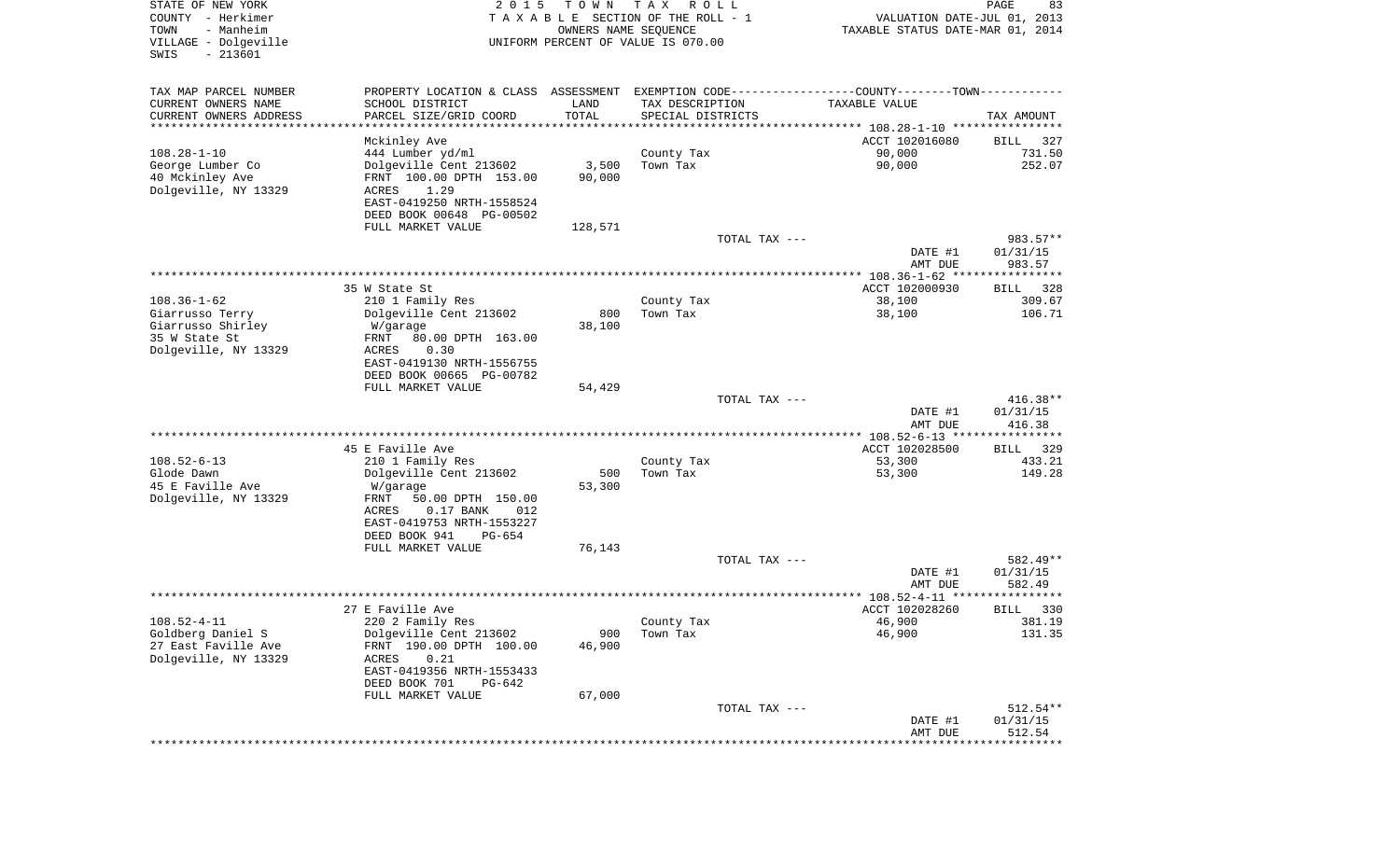| STATE OF NEW YORK<br>COUNTY - Herkimer<br>- Manheim<br>TOWN<br>VILLAGE - Dolgeville<br>$-213601$<br>SWIS | 2 0 1 5                                                                                       | T O W N<br>OWNERS NAME SEQUENCE | T A X<br>R O L L<br>T A X A B L E SECTION OF THE ROLL - 1<br>UNIFORM PERCENT OF VALUE IS 070.00 | VALUATION DATE-JUL 01, 2013<br>TAXABLE STATUS DATE-MAR 01, 2014 | PAGE<br>84                           |
|----------------------------------------------------------------------------------------------------------|-----------------------------------------------------------------------------------------------|---------------------------------|-------------------------------------------------------------------------------------------------|-----------------------------------------------------------------|--------------------------------------|
| TAX MAP PARCEL NUMBER                                                                                    | PROPERTY LOCATION & CLASS ASSESSMENT EXEMPTION CODE---------------COUNTY-------TOWN---------- |                                 |                                                                                                 |                                                                 |                                      |
| CURRENT OWNERS NAME                                                                                      | SCHOOL DISTRICT                                                                               | LAND                            | TAX DESCRIPTION                                                                                 | TAXABLE VALUE                                                   |                                      |
| CURRENT OWNERS ADDRESS                                                                                   | PARCEL SIZE/GRID COORD                                                                        | TOTAL                           | SPECIAL DISTRICTS                                                                               |                                                                 | TAX AMOUNT                           |
| *********************                                                                                    | ***********************************                                                           |                                 |                                                                                                 |                                                                 |                                      |
| $108.44 - 3 - 16.2$                                                                                      | 10 N Helmer Ave<br>484 1 use sm bld                                                           |                                 | County Tax                                                                                      | 36,000                                                          | 331<br>BILL<br>292.60                |
| Golden Arm Pizza Inc.                                                                                    | Dolgeville Cent 213602                                                                        | 2,000                           | Town Tax                                                                                        | 36,000                                                          | 100.83                               |
| 10 N Helmer Ave                                                                                          | FRNT<br>60.00 DPTH 150.00                                                                     | 36,000                          | School Relevy                                                                                   |                                                                 | 738.13                               |
| Dolgeville, NY 13329                                                                                     | 0.21<br>ACRES<br>EAST-0419616 NRTH-1556016                                                    |                                 | Village Relevy                                                                                  |                                                                 | 915.78                               |
|                                                                                                          | DEED BOOK 1108<br>PG-515                                                                      |                                 |                                                                                                 |                                                                 |                                      |
|                                                                                                          | FULL MARKET VALUE                                                                             | 51,429                          |                                                                                                 |                                                                 |                                      |
|                                                                                                          |                                                                                               |                                 | TOTAL TAX ---                                                                                   | DATE #1<br>AMT DUE                                              | $2,047.34**$<br>01/31/15<br>2,047.34 |
|                                                                                                          |                                                                                               |                                 |                                                                                                 |                                                                 |                                      |
|                                                                                                          | Arnold St                                                                                     |                                 |                                                                                                 | ACCT 102013770                                                  | 332<br>BILL                          |
| $108.36 - 3 - 8$                                                                                         | 311 Res vac land                                                                              |                                 | County Tax                                                                                      | 200                                                             | 1.63                                 |
| Gonyea Grant                                                                                             | Dolgeville Cent 213602                                                                        | 200                             | Town Tax                                                                                        | 200                                                             | 0.56                                 |
| 15 N 4th Ave                                                                                             | 50.00 DPTH 100.00<br>FRNT                                                                     | 200                             | School Relevy                                                                                   |                                                                 | 4.11                                 |
| Ilion, NY 13357                                                                                          | 0.11<br>ACRES<br>EAST-0420099 NRTH-1557993<br>DEED BOOK 1114<br>PG-199                        |                                 | Village Relevy                                                                                  |                                                                 | 7.38                                 |
|                                                                                                          | FULL MARKET VALUE                                                                             | 286                             |                                                                                                 |                                                                 |                                      |
|                                                                                                          |                                                                                               |                                 | TOTAL TAX ---                                                                                   | DATE #1<br>AMT DUE                                              | $13.68**$<br>01/31/15<br>13.68       |
|                                                                                                          |                                                                                               |                                 |                                                                                                 |                                                                 |                                      |
|                                                                                                          | 173 N Main St                                                                                 |                                 |                                                                                                 | ACCT 102013800                                                  | BILL<br>333                          |
| $108.36 - 3 - 10$                                                                                        | 220 2 Family Res                                                                              |                                 | County Tax                                                                                      | 32,000                                                          | 260.09                               |
| Gonyea Grant                                                                                             | Dolgeville Cent 213602                                                                        | 600                             | Town Tax                                                                                        | 32,000                                                          | 89.62                                |
| 15 N 4th Ave<br>Ilion, NY 13357                                                                          | 53.00 DPTH 127.00<br>FRNT<br>ACRES<br>0.20                                                    | 32,000                          | School Relevy                                                                                   |                                                                 | 656.11<br>814.28                     |
|                                                                                                          | EAST-0420185 NRTH-1557969                                                                     |                                 | Village Relevy                                                                                  |                                                                 |                                      |
|                                                                                                          | DEED BOOK 1114<br><b>PG-199</b>                                                               |                                 |                                                                                                 |                                                                 |                                      |
|                                                                                                          | FULL MARKET VALUE                                                                             | 45,714                          |                                                                                                 |                                                                 |                                      |
|                                                                                                          |                                                                                               |                                 | TOTAL TAX ---                                                                                   |                                                                 | $1,820.10**$                         |
|                                                                                                          |                                                                                               |                                 |                                                                                                 | DATE #1                                                         | 01/31/15                             |
|                                                                                                          |                                                                                               |                                 |                                                                                                 | AMT DUE                                                         | 1,820.10                             |
|                                                                                                          | 167 N Main St                                                                                 |                                 |                                                                                                 | ACCT 102002040                                                  | BILL 334                             |
| $108.36 - 3 - 14$                                                                                        | 210 1 Family Res                                                                              |                                 | County Tax                                                                                      | 40,000                                                          | 325.11                               |
| Gonyea Gregory                                                                                           | Dolgeville Cent 213602                                                                        | 500                             | Town Tax                                                                                        | 40,000                                                          | 112.03                               |
| Gonyea Lee                                                                                               | W/garage                                                                                      | 40,000                          |                                                                                                 |                                                                 |                                      |
| 167 N Main St                                                                                            | FRNT 53.00 DPTH 115.00                                                                        |                                 |                                                                                                 |                                                                 |                                      |
| Dolgeville, NY 13329                                                                                     | 0.12<br>ACRES                                                                                 |                                 |                                                                                                 |                                                                 |                                      |
|                                                                                                          | EAST-0420134 NRTH-1557757<br>DEED BOOK 1163<br>PG-524                                         |                                 |                                                                                                 |                                                                 |                                      |
|                                                                                                          | FULL MARKET VALUE                                                                             | 57,143                          | TOTAL TAX ---                                                                                   |                                                                 | $437.14**$                           |
|                                                                                                          |                                                                                               |                                 |                                                                                                 | DATE #1                                                         | 01/31/15                             |
|                                                                                                          |                                                                                               |                                 |                                                                                                 | AMT DUE                                                         | 437.14                               |
|                                                                                                          |                                                                                               |                                 |                                                                                                 | *********************************                               |                                      |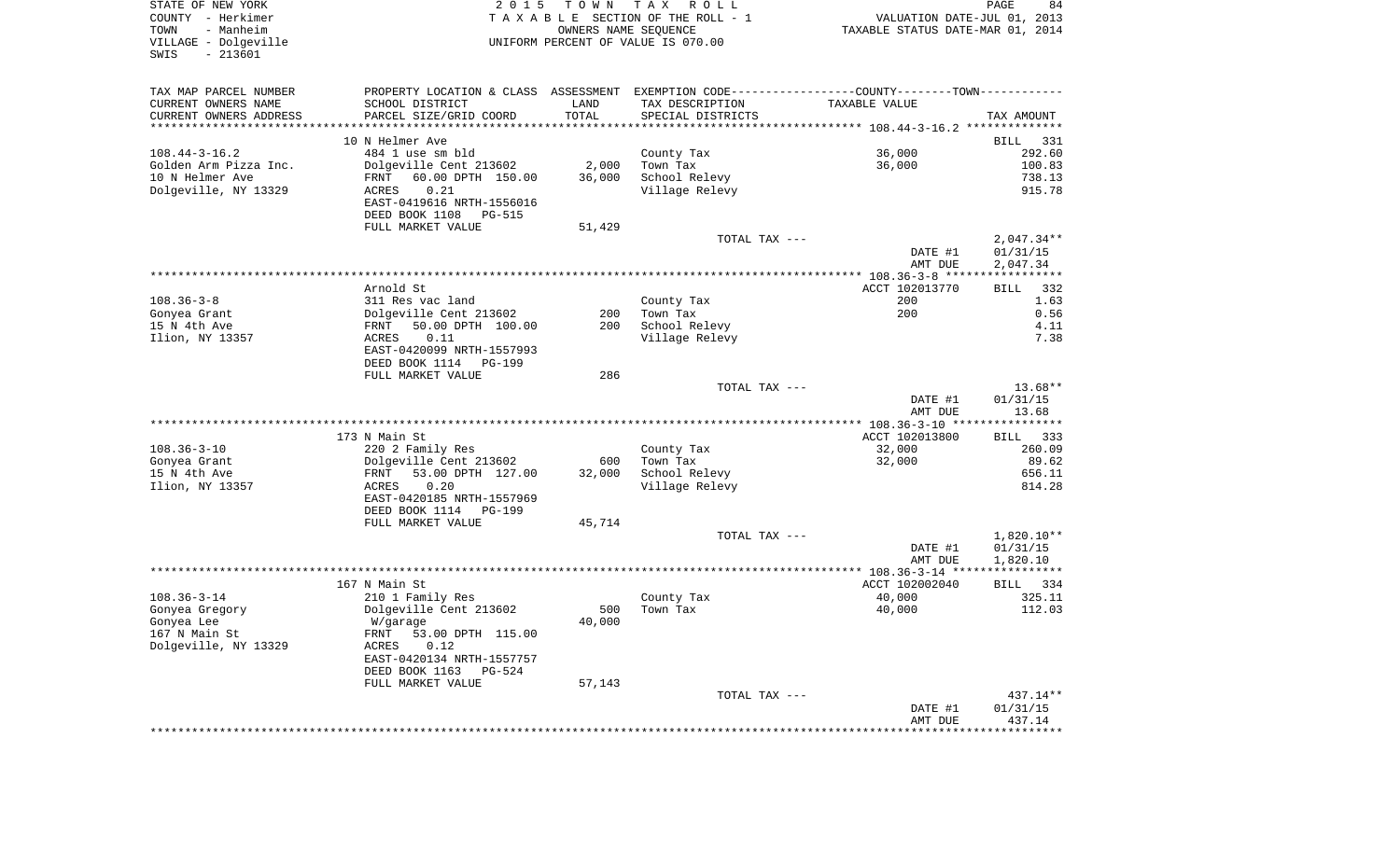| STATE OF NEW YORK<br>COUNTY - Herkimer<br>- Manheim<br>TOWN<br>VILLAGE - Dolgeville<br>$-213601$<br>SWIS | 2 0 1 5                                                                                        | T O W N<br>OWNERS NAME SEQUENCE | T A X<br>R O L L<br>TAXABLE SECTION OF THE ROLL - 1<br>UNIFORM PERCENT OF VALUE IS 070.00 | VALUATION DATE-JUL 01, 2013<br>TAXABLE STATUS DATE-MAR 01, 2014 | PAGE<br>85             |
|----------------------------------------------------------------------------------------------------------|------------------------------------------------------------------------------------------------|---------------------------------|-------------------------------------------------------------------------------------------|-----------------------------------------------------------------|------------------------|
| TAX MAP PARCEL NUMBER                                                                                    | PROPERTY LOCATION & CLASS ASSESSMENT EXEMPTION CODE----------------COUNTY-------TOWN---------- |                                 |                                                                                           |                                                                 |                        |
| CURRENT OWNERS NAME                                                                                      | SCHOOL DISTRICT                                                                                | LAND                            | TAX DESCRIPTION                                                                           | <b>TAXABLE VALUE</b>                                            |                        |
| CURRENT OWNERS ADDRESS                                                                                   | PARCEL SIZE/GRID COORD                                                                         | TOTAL                           | SPECIAL DISTRICTS                                                                         |                                                                 | TAX AMOUNT             |
| **********************                                                                                   | N Main St                                                                                      |                                 |                                                                                           |                                                                 |                        |
| $108.36 - 3 - 15$                                                                                        | 312 Vac w/imprv                                                                                |                                 | County Tax                                                                                | ACCT 102000720<br>10,800                                        | 335<br>BILL<br>87.78   |
| Gonyea Gregory                                                                                           | Dolgeville Cent 213602                                                                         | 600                             | Town Tax                                                                                  | 10,800                                                          | 30.25                  |
| Gonyea Lee                                                                                               | Garage                                                                                         | 10,800                          |                                                                                           |                                                                 |                        |
| 167 N Main St                                                                                            | FRNT<br>80.00 DPTH 160.00                                                                      |                                 |                                                                                           |                                                                 |                        |
| Dolgeville, NY 13329                                                                                     | ACRES<br>0.20                                                                                  |                                 |                                                                                           |                                                                 |                        |
|                                                                                                          | EAST-0420125 NRTH-1557693                                                                      |                                 |                                                                                           |                                                                 |                        |
|                                                                                                          | DEED BOOK 1163<br>PG-524                                                                       |                                 |                                                                                           |                                                                 |                        |
|                                                                                                          | FULL MARKET VALUE                                                                              | 15,429                          | TOTAL TAX ---                                                                             |                                                                 | 118.03**               |
|                                                                                                          |                                                                                                |                                 |                                                                                           | DATE #1                                                         | 01/31/15               |
|                                                                                                          |                                                                                                |                                 |                                                                                           | AMT DUE                                                         | 118.03                 |
|                                                                                                          |                                                                                                |                                 |                                                                                           |                                                                 |                        |
|                                                                                                          | 15 N Main St                                                                                   |                                 |                                                                                           | ACCT 102004620                                                  | 336<br>BILL            |
| $108.44 - 3 - 37$<br>Goodson Joshua W                                                                    | 411 Apartment<br>Dolgeville Cent 213602                                                        | 800                             | County Tax<br>Town Tax                                                                    | 32,800<br>32,800                                                | 266.59<br>91.86        |
| Goodson Laurie L                                                                                         | 77.00 DPTH 106.40<br>FRNT                                                                      | 32,800                          |                                                                                           |                                                                 |                        |
| 1111 Stark St                                                                                            | 0.14<br>ACRES                                                                                  |                                 |                                                                                           |                                                                 |                        |
| Utica, NY 13502                                                                                          | EAST-0419882 NRTH-1555409                                                                      |                                 |                                                                                           |                                                                 |                        |
|                                                                                                          | DEED BOOK 1184<br>PG-368                                                                       |                                 |                                                                                           |                                                                 |                        |
|                                                                                                          | FULL MARKET VALUE                                                                              | 46,857                          | TOTAL TAX ---                                                                             |                                                                 | 358.45**               |
|                                                                                                          |                                                                                                |                                 |                                                                                           | DATE #1                                                         | 01/31/15               |
|                                                                                                          |                                                                                                |                                 |                                                                                           | AMT DUE                                                         | 358.45                 |
|                                                                                                          |                                                                                                |                                 |                                                                                           | ************* 108.36-2-22 *****************                     |                        |
|                                                                                                          | 8 Wolf St                                                                                      |                                 |                                                                                           | ACCT 102004350                                                  | 337<br><b>BILL</b>     |
| $108.36 - 2 - 22$<br>Goss Pamela                                                                         | 210 1 Family Res                                                                               |                                 | County Tax                                                                                | 37,000                                                          | 300.73<br>103.63       |
| 8 Wolf St                                                                                                | Dolgeville Cent 213602<br>FRNT<br>50.00 DPTH 150.00                                            | 500<br>37,000                   | Town Tax<br>School Relevy                                                                 | 37,000                                                          | 331.88                 |
| Dolgeville, NY 13329                                                                                     | ACRES<br>0.17                                                                                  |                                 | Village Relevy                                                                            |                                                                 | 941.15                 |
|                                                                                                          | EAST-0419368 NRTH-1557619                                                                      |                                 |                                                                                           |                                                                 |                        |
|                                                                                                          | DEED BOOK 1183<br>PG-726                                                                       |                                 |                                                                                           |                                                                 |                        |
|                                                                                                          | FULL MARKET VALUE                                                                              | 52,857                          |                                                                                           |                                                                 |                        |
|                                                                                                          |                                                                                                |                                 | TOTAL TAX ---                                                                             |                                                                 | 1,677.39**<br>01/31/15 |
|                                                                                                          |                                                                                                |                                 |                                                                                           | DATE #1<br>AMT DUE                                              | 1,677.39               |
|                                                                                                          |                                                                                                |                                 |                                                                                           |                                                                 |                        |
|                                                                                                          | N Main St                                                                                      |                                 |                                                                                           | ACCT 102014040                                                  | 338<br>BILL            |
| $108.44 - 3 - 29$                                                                                        | 462 Branch bank                                                                                |                                 | County Tax                                                                                | 225,000                                                         | 1,828.76               |
| GPO Federal Credit Union                                                                                 | Dolgeville Cent 213602                                                                         | 14,000                          | Town Tax                                                                                  | 225,000                                                         | 630.16                 |
| 4311 Middle Settlement Rd<br>New Hartford, NY 13413                                                      | FRNT 75.50 DPTH 113.00<br>0.21<br>ACRES                                                        | 225,000                         |                                                                                           |                                                                 |                        |
|                                                                                                          | EAST-0419917 NRTH-1555613                                                                      |                                 |                                                                                           |                                                                 |                        |
|                                                                                                          | DEED BOOK 1130 PG-626                                                                          |                                 |                                                                                           |                                                                 |                        |
|                                                                                                          | FULL MARKET VALUE                                                                              | 321,429                         |                                                                                           |                                                                 |                        |
|                                                                                                          |                                                                                                |                                 | TOTAL TAX ---                                                                             |                                                                 | $2,458.92**$           |
|                                                                                                          |                                                                                                |                                 |                                                                                           | DATE #1                                                         | 01/31/15               |
|                                                                                                          |                                                                                                |                                 |                                                                                           | AMT DUE                                                         | 2,458.92               |
|                                                                                                          |                                                                                                |                                 |                                                                                           |                                                                 |                        |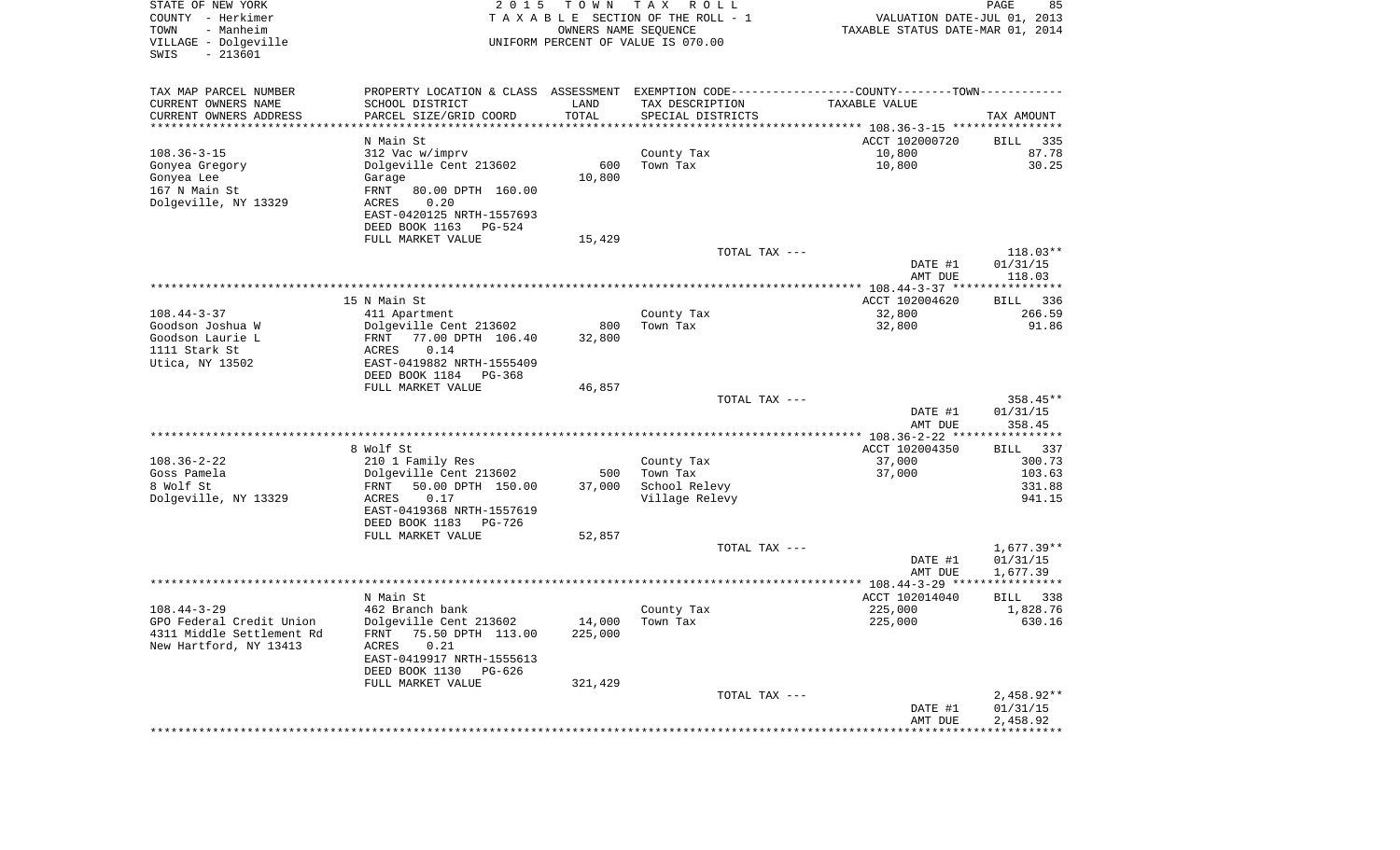| STATE OF NEW YORK<br>COUNTY - Herkimer<br>- Manheim<br>TOWN<br>VILLAGE - Dolgeville<br>$-213601$<br>SWIS | 2 0 1 5                                               | T O W N<br>OWNERS NAME SEQUENCE | T A X<br>R O L L<br>TAXABLE SECTION OF THE ROLL - 1<br>UNIFORM PERCENT OF VALUE IS 070.00 | VALUATION DATE-JUL 01, 2013<br>TAXABLE STATUS DATE-MAR 01, 2014                               | PAGE<br>86            |
|----------------------------------------------------------------------------------------------------------|-------------------------------------------------------|---------------------------------|-------------------------------------------------------------------------------------------|-----------------------------------------------------------------------------------------------|-----------------------|
| TAX MAP PARCEL NUMBER                                                                                    |                                                       |                                 |                                                                                           | PROPERTY LOCATION & CLASS ASSESSMENT EXEMPTION CODE---------------COUNTY-------TOWN---------- |                       |
| CURRENT OWNERS NAME                                                                                      | SCHOOL DISTRICT                                       | LAND                            | TAX DESCRIPTION                                                                           | TAXABLE VALUE                                                                                 |                       |
| CURRENT OWNERS ADDRESS                                                                                   | PARCEL SIZE/GRID COORD                                | TOTAL                           | SPECIAL DISTRICTS                                                                         |                                                                                               | TAX AMOUNT            |
| ***********************                                                                                  |                                                       |                                 |                                                                                           |                                                                                               |                       |
| $108.44 - 3 - 31$                                                                                        | N Main St                                             |                                 |                                                                                           | ACCT 102013470<br>4,700                                                                       | 339<br>BILL<br>38.20  |
| GPO Federal Credit Union                                                                                 | 438 Parking lot<br>Dolgeville Cent 213602             | 4,700                           | County Tax<br>Town Tax                                                                    | 4,700                                                                                         | 13.16                 |
| 4311 Middle Settlement Rd                                                                                | Parking Lot                                           | 4,700                           |                                                                                           |                                                                                               |                       |
| New Hartford, NY 13413                                                                                   | FRNT<br>60.00 DPTH 181.60                             |                                 |                                                                                           |                                                                                               |                       |
|                                                                                                          | 0.24<br>ACRES                                         |                                 |                                                                                           |                                                                                               |                       |
|                                                                                                          | EAST-0419895 NRTH-1555542<br>DEED BOOK 1130<br>PG-626 |                                 |                                                                                           |                                                                                               |                       |
|                                                                                                          | FULL MARKET VALUE                                     | 6,714                           |                                                                                           |                                                                                               |                       |
|                                                                                                          |                                                       |                                 | TOTAL TAX ---                                                                             |                                                                                               | $51.36**$             |
|                                                                                                          |                                                       |                                 |                                                                                           | DATE #1                                                                                       | 01/31/15              |
|                                                                                                          |                                                       |                                 |                                                                                           | AMT DUE                                                                                       | 51.36                 |
|                                                                                                          | N Main St                                             |                                 |                                                                                           | ACCT 102013440                                                                                | 340<br>BILL           |
| $108.44 - 3 - 32$                                                                                        | 438 Parking lot                                       |                                 | County Tax                                                                                | 1,700                                                                                         | 13.82                 |
| GPO Federal Credit Union<br>4311 Middle Settlement Rd                                                    | Dolgeville Cent 213602<br>Parking Lot                 | 1,700<br>1,700                  | Town Tax                                                                                  | 1,700                                                                                         | 4.76                  |
| New Hartford, NY 13413                                                                                   | FRNT<br>35.00 DPTH 108.00                             |                                 |                                                                                           |                                                                                               |                       |
|                                                                                                          | ACRES<br>0.08                                         |                                 |                                                                                           |                                                                                               |                       |
|                                                                                                          | EAST-0419890 NRTH-1555492                             |                                 |                                                                                           |                                                                                               |                       |
|                                                                                                          | DEED BOOK 1130<br>PG-626<br>FULL MARKET VALUE         | 2,429                           |                                                                                           |                                                                                               |                       |
|                                                                                                          |                                                       |                                 | TOTAL TAX ---                                                                             |                                                                                               | 18.58**               |
|                                                                                                          |                                                       |                                 |                                                                                           | DATE #1                                                                                       | 01/31/15              |
|                                                                                                          |                                                       |                                 |                                                                                           | AMT DUE                                                                                       | 18.58                 |
|                                                                                                          | N Main St                                             |                                 |                                                                                           | ACCT 102013500                                                                                | 341<br>BILL           |
| $108.44 - 3 - 33$                                                                                        | 438 Parking lot                                       |                                 | County Tax                                                                                | 1,400                                                                                         | 11.38                 |
| GPO Federal Credit Union                                                                                 | Dolgeville Cent 213602                                | 1,400                           | Town Tax                                                                                  | 1,400                                                                                         | 3.92                  |
| 4311 Middle Settlement Rd                                                                                | Parking Lot                                           | 1,400                           |                                                                                           |                                                                                               |                       |
| New Hartford, NY 13413                                                                                   | FRNT<br>35.00 DPTH<br>91.00<br>ACRES<br>0.07          |                                 |                                                                                           |                                                                                               |                       |
|                                                                                                          | EAST-0419898 NRTH-1555460                             |                                 |                                                                                           |                                                                                               |                       |
|                                                                                                          | DEED BOOK 1130<br>PG-626                              |                                 |                                                                                           |                                                                                               |                       |
|                                                                                                          | FULL MARKET VALUE                                     | 2,000                           |                                                                                           |                                                                                               |                       |
|                                                                                                          |                                                       |                                 | TOTAL TAX ---                                                                             | DATE #1                                                                                       | $15.30**$<br>01/31/15 |
|                                                                                                          |                                                       |                                 |                                                                                           | AMT DUE                                                                                       | 15.30                 |
|                                                                                                          |                                                       |                                 |                                                                                           |                                                                                               |                       |
| $108.59 - 3 - 22$                                                                                        | 20 Sullivan St                                        |                                 |                                                                                           | ACCT 102009330<br>10,500                                                                      | BILL 342              |
| Grau Rose                                                                                                | 210 1 Family Res<br>Dolgeville Cent 213602            | 1,000                           | VET COM CT 41131<br>County Tax                                                            | 10,500<br>39,500                                                                              | 321.05                |
| 20 Sullivan St                                                                                           | W/garage                                              | 50,000                          | Town Tax                                                                                  | 39,500                                                                                        | 110.63                |
| Dolgeville, NY 13329                                                                                     | FRNT 100.00 DPTH 150.00                               |                                 |                                                                                           |                                                                                               |                       |
|                                                                                                          | ACRES<br>0.34                                         |                                 |                                                                                           |                                                                                               |                       |
|                                                                                                          | EAST-0417267 NRTH-1551714<br>DEED BOOK 00610 PG-00625 |                                 |                                                                                           |                                                                                               |                       |
|                                                                                                          | FULL MARKET VALUE                                     | 71,429                          |                                                                                           |                                                                                               |                       |
|                                                                                                          |                                                       |                                 | TOTAL TAX ---                                                                             |                                                                                               | 431.68**              |
|                                                                                                          |                                                       |                                 |                                                                                           | DATE #1<br>AMT DUE                                                                            | 01/31/15<br>431.68    |
|                                                                                                          |                                                       |                                 |                                                                                           | ***********************                                                                       | ***********           |
|                                                                                                          |                                                       |                                 |                                                                                           |                                                                                               |                       |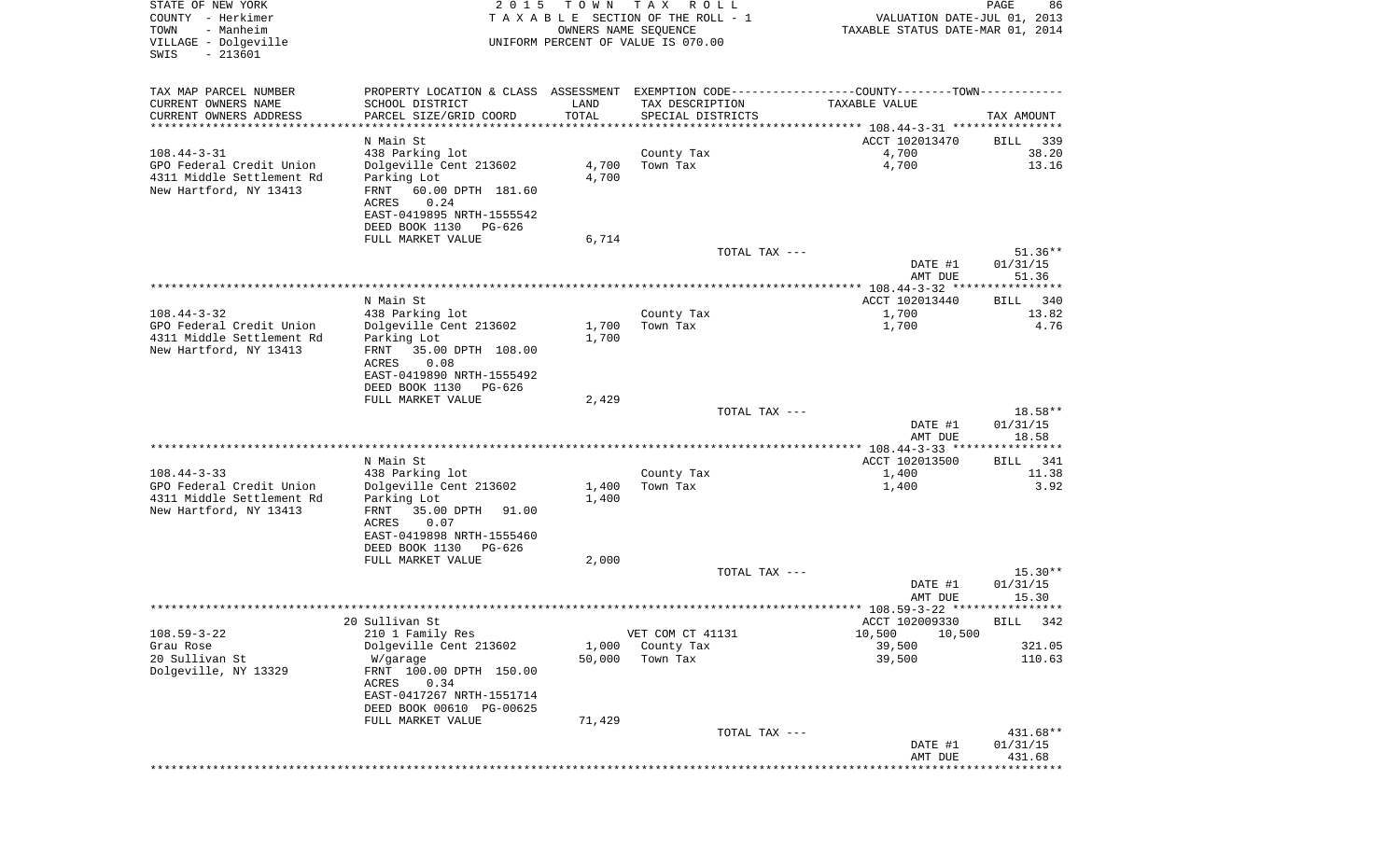| STATE OF NEW YORK<br>COUNTY - Herkimer | 2 0 1 5                              | T O W N      | T A X<br>R O L L<br>TAXABLE SECTION OF THE ROLL - 1 | VALUATION DATE-JUL 01, 2013                                        | PAGE<br>87          |
|----------------------------------------|--------------------------------------|--------------|-----------------------------------------------------|--------------------------------------------------------------------|---------------------|
| TOWN<br>- Manheim                      |                                      |              | OWNERS NAME SEQUENCE                                | TAXABLE STATUS DATE-MAR 01, 2014                                   |                     |
| VILLAGE - Dolgeville                   |                                      |              | UNIFORM PERCENT OF VALUE IS 070.00                  |                                                                    |                     |
| $-213601$<br>SWIS                      |                                      |              |                                                     |                                                                    |                     |
| TAX MAP PARCEL NUMBER                  | PROPERTY LOCATION & CLASS ASSESSMENT |              |                                                     | EXEMPTION CODE-----------------COUNTY-------TOWN-----------        |                     |
| CURRENT OWNERS NAME                    | SCHOOL DISTRICT                      | LAND         | TAX DESCRIPTION                                     | TAXABLE VALUE                                                      |                     |
| CURRENT OWNERS ADDRESS                 | PARCEL SIZE/GRID COORD               | TOTAL        | SPECIAL DISTRICTS                                   |                                                                    | TAX AMOUNT          |
| *********************                  | ********************                 | ************ |                                                     | ************************************* 108.59-3-23 **************** |                     |
|                                        | Sullivan St                          |              |                                                     | ACCT 102009360                                                     | BILL<br>343         |
| $108.59 - 3 - 23$                      | 311 Res vac land                     |              | County Tax                                          | 300                                                                | 2.44                |
| Grau Rose                              | Dolgeville Cent 213602               | 300          | Town Tax                                            | 300                                                                | 0.84                |
| 20 Sullivan St                         | 50.00 DPTH 150.00<br>FRNT            | 300          |                                                     |                                                                    |                     |
| Dolgeville, NY 13329                   | 0.17<br>ACRES                        |              |                                                     |                                                                    |                     |
|                                        | EAST-0417274 NRTH-1551640            |              |                                                     |                                                                    |                     |
|                                        | DEED BOOK 00610 PG-00625             |              |                                                     |                                                                    |                     |
|                                        | FULL MARKET VALUE                    | 429          |                                                     |                                                                    |                     |
|                                        |                                      |              | TOTAL TAX ---                                       |                                                                    | $3.28**$            |
|                                        |                                      |              |                                                     | DATE #1                                                            | 01/31/15            |
|                                        |                                      |              |                                                     | AMT DUE                                                            | 3.28<br>*********** |
|                                        | Sullivan St                          |              |                                                     | ACCT 102009390                                                     | <b>BILL</b><br>344  |
| $108.59 - 3 - 24$                      | 311 Res vac land                     |              | County Tax                                          | 300                                                                | 2.44                |
| Grau Rose                              | Dolgeville Cent 213602               | 300          | Town Tax                                            | 300                                                                | 0.84                |
| 20 Sullivan St                         | 50.00 DPTH 150.00<br>FRNT            | 300          |                                                     |                                                                    |                     |
| Dolgeville, NY 13329                   | 0.17<br>ACRES                        |              |                                                     |                                                                    |                     |
|                                        | EAST-0417283 NRTH-1551588            |              |                                                     |                                                                    |                     |
|                                        | DEED BOOK 00610 PG-00625             |              |                                                     |                                                                    |                     |
|                                        | FULL MARKET VALUE                    | 429          |                                                     |                                                                    |                     |
|                                        |                                      |              | TOTAL TAX ---                                       |                                                                    | $3.28**$            |
|                                        |                                      |              |                                                     | DATE #1                                                            | 01/31/15            |
|                                        |                                      |              |                                                     | AMT DUE                                                            | 3.28<br>*********** |
|                                        | 34 E Faville Ave                     |              |                                                     | ************ 108.52-4-9 *****<br>ACCT 102010560                    | BILL 345            |
| $108.52 - 4 - 9$                       | 210 1 Family Res                     |              | County Tax                                          | 41,300                                                             | 335.68              |
| Green Benedict                         | Dolgeville Cent 213602               | 500          | Town Tax                                            | 41,300                                                             | 115.67              |
| PO Box 191                             | W/garage                             | 41,300       |                                                     |                                                                    |                     |
| Mohawk, NY 13407                       |                                      |              |                                                     |                                                                    |                     |
|                                        | 50.00 DPTH 106.00<br>FRNT            |              |                                                     |                                                                    |                     |
|                                        | ACRES<br>0.12                        |              |                                                     |                                                                    |                     |
|                                        | EAST-0419349 NRTH-1553251            |              |                                                     |                                                                    |                     |
|                                        | DEED BOOK 1174<br>PG-373             |              |                                                     |                                                                    |                     |
|                                        | FULL MARKET VALUE                    | 59,000       |                                                     |                                                                    |                     |
|                                        |                                      |              | TOTAL TAX ---                                       |                                                                    | 451.35**            |
|                                        |                                      |              |                                                     | DATE #1                                                            | 01/31/15            |
|                                        |                                      |              |                                                     | AMT DUE                                                            | 451.35<br>******    |
|                                        | 24 E Faville Ave                     |              |                                                     | ACCT 102030480                                                     | BILL<br>346         |
| $108.52 - 3 - 42$                      | 210 1 Family Res                     |              | VET WAR CT 41121                                    | 6,225 6,225                                                        |                     |
| Green Richard                          | Dolgeville Cent 213602               | 500          | County Tax                                          | 35,275                                                             | 286.71              |
| Green Edna                             | W/garage                             | 41,500       | Town Tax                                            | 35,275                                                             | 98.80               |
| 24 E Faville Ave                       | FRNT<br>50.00 DPTH 106.00            |              |                                                     |                                                                    |                     |
| Dolgeville, NY 13329                   | 0.12<br>ACRES                        |              |                                                     |                                                                    |                     |
|                                        | EAST-0419125 NRTH-1553383            |              |                                                     |                                                                    |                     |
|                                        | DEED BOOK 00633 PG-00873             |              |                                                     |                                                                    |                     |
|                                        | FULL MARKET VALUE                    | 59,286       |                                                     |                                                                    |                     |
|                                        |                                      |              | TOTAL TAX ---                                       |                                                                    | 385.51**            |
|                                        |                                      |              |                                                     | DATE #1                                                            | 01/31/15            |
|                                        |                                      |              |                                                     | AMT DUE                                                            | 385.51              |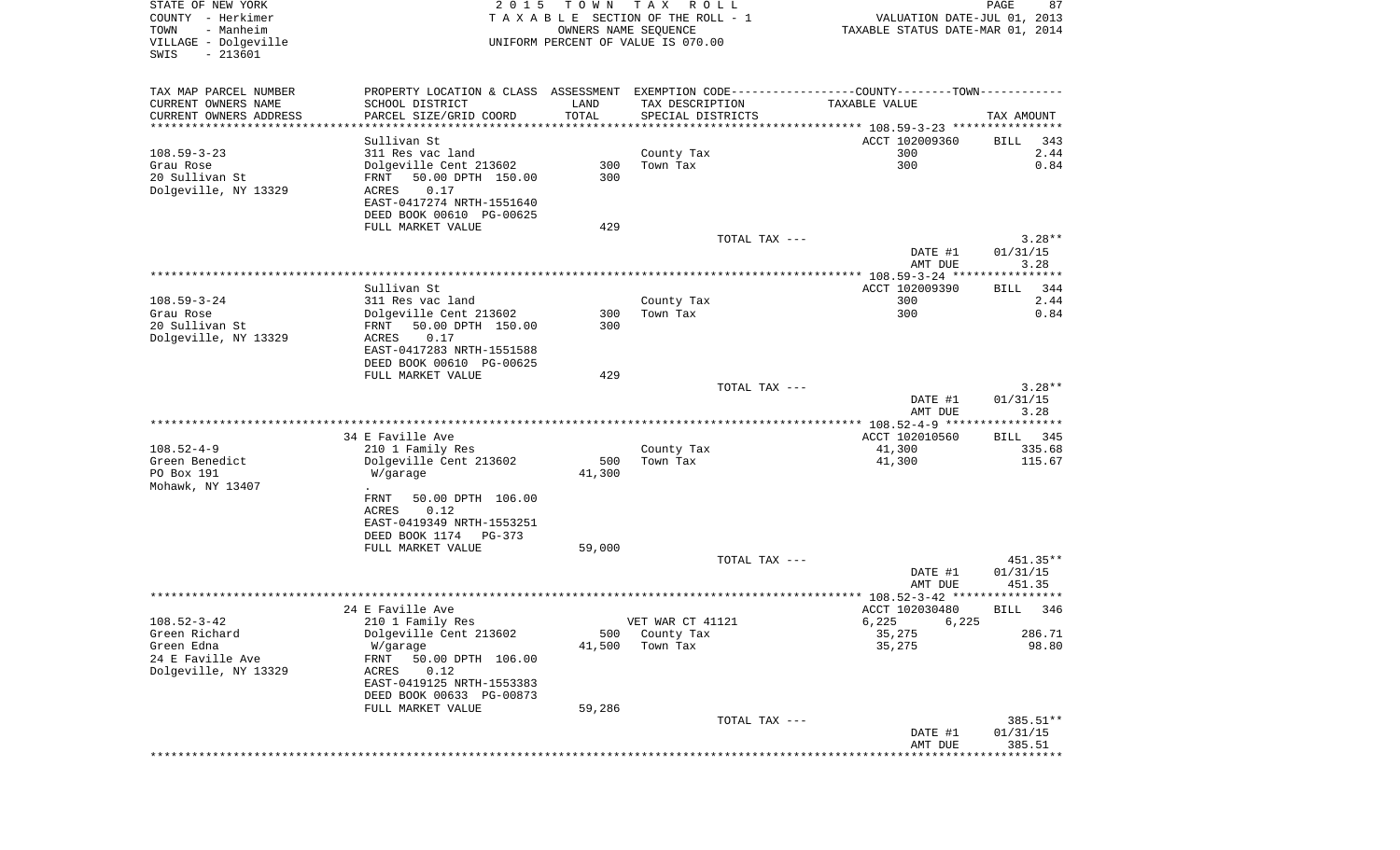STATE OF NEW YORK 2 0 1 5 T O W N T A X R O L L PAGE 88COUNTY - Herkimer **T A X A B L E** SECTION OF THE ROLL - 1 VALUATION DATE-JUL 01, 2013 TOWN - Manheim OWNERS NAME SEQUENCE TAXABLE STATUS DATE-MAR 01, 2014 VILLAGE - Dolgeville UNIFORM PERCENT OF VALUE IS 070.00 SWIS - 213601TAX MAP PARCEL NUMBER PROPERTY LOCATION & CLASS ASSESSMENT EXEMPTION CODE------------------COUNTY--------TOWN------------ CURRENT OWNERS NAME SCHOOL DISTRICT LAND TAX DESCRIPTION TAXABLE VALUECURRENT OWNERS ADDRESS PARCEL SIZE/GRID COORD TOTAL SPECIAL DISTRICTS TAX AMOUNT \*\*\*\*\*\*\*\*\*\*\*\*\*\*\*\*\*\*\*\*\*\*\*\*\*\*\*\*\*\*\*\*\*\*\*\*\*\*\*\*\*\*\*\*\*\*\*\*\*\*\*\*\*\*\*\*\*\*\*\*\*\*\*\*\*\*\*\*\*\*\*\*\*\*\*\*\*\*\*\*\*\*\*\*\*\*\*\*\*\*\*\*\*\*\*\*\*\*\*\*\*\*\* 108.36-3-23 \*\*\*\*\*\*\*\*\*\*\*\*\*\*\*\*3 Cavalli St  $\overline{347}$ 108.36-3-23 210 1 Family Res VET COM CT 41131 10,500 10,500 Greif David Dolgeville Cent 213602 2,000 VET DIS CT 41141 6,900 6,900 Greif Tomiko W/barn 46,000 County Tax 28,600 232.46 3 Cavalli St FRNT 200.00 DPTH 100.00 Town Tax 28,600 80.10 Dolgeville, NY 13329 ACRES 0.43 EAST-0419973 NRTH-1557411FULL MARKET VALUE 65,714 TOTAL TAX --- 312.56\*\* DATE #1 01/31/15 AMT DUE 312.56 \*\*\*\*\*\*\*\*\*\*\*\*\*\*\*\*\*\*\*\*\*\*\*\*\*\*\*\*\*\*\*\*\*\*\*\*\*\*\*\*\*\*\*\*\*\*\*\*\*\*\*\*\*\*\*\*\*\*\*\*\*\*\*\*\*\*\*\*\*\*\*\*\*\*\*\*\*\*\*\*\*\*\*\*\*\*\*\*\*\*\*\*\*\*\*\*\*\*\*\*\*\*\* 108.44-1-34 \*\*\*\*\*\*\*\*\*\*\*\*\*\*\*\*BILL 348 49 Elm St ACCT 102013080 BILL 348 ELM St ACCT 102013080 BILL 348 BILL 348 BILL 348 BILL 348 BILL 348 BILL 348 345.43 108.44-1-34 220 2 Family Res County Tax 42,500 Gressler Charles Dolgeville Cent 213602 500 Town Tax 42,500 119.03 Gressler Marie **W**/garage **12,500** 49 Elm St FRNT 50.00 DPTH 120.00Dolgeville, NY 13329 ACRES 0.14 EAST-0418991 NRTH-1555961 DEED BOOK 708 PG-560FULL MARKET VALUE 60,714 TOTAL TAX  $---$  464.46\*\* DATE #1 01/31/15 AMT DUE 464.46 \*\*\*\*\*\*\*\*\*\*\*\*\*\*\*\*\*\*\*\*\*\*\*\*\*\*\*\*\*\*\*\*\*\*\*\*\*\*\*\*\*\*\*\*\*\*\*\*\*\*\*\*\*\*\*\*\*\*\*\*\*\*\*\*\*\*\*\*\*\*\*\*\*\*\*\*\*\*\*\*\*\*\*\*\*\*\*\*\*\*\*\*\*\*\*\*\*\*\*\*\*\*\* 108.52-1-46 \*\*\*\*\*\*\*\*\*\*\*\*\*\*\*\*BILL 349 82 S Helmer Ave **ACCT 102029160** BILL 3499 BILL 3499 BILL 3499 BILL 3499 BILL 3499 BILL 3499 BILL 3499 BILL 3499 BILL 3499 BILL 3499 BILL 3499 BILL 3499 BILL 3499 BILL 3499 BILL 3499 BILL 3499 BILL 3499 BILL 3499 BILL 3499 108.52-1-46 210 1 Family Res County Tax 53,600 435.65 Gressler Chris Dolgeville Cent 213602 1,000 Town Tax 53,600 150.12 Gressler Valerie  $W$ /garage 53,600 82 S Helmer Ave FRNT 100.00 DPTH 120.00Dolgeville, NY 13329 ACRES 0.28 BANK 135 EAST-0417780 NRTH-1553833 DEED BOOK 768 PG-468FULL MARKET VALUE 76,571 TOTAL TAX --- 585.77\*\* DATE #1 01/31/15 AMT DUE 585.77 \*\*\*\*\*\*\*\*\*\*\*\*\*\*\*\*\*\*\*\*\*\*\*\*\*\*\*\*\*\*\*\*\*\*\*\*\*\*\*\*\*\*\*\*\*\*\*\*\*\*\*\*\*\*\*\*\*\*\*\*\*\*\*\*\*\*\*\*\*\*\*\*\*\*\*\*\*\*\*\*\*\*\*\*\*\*\*\*\*\*\*\*\*\*\*\*\*\*\*\*\*\*\* 108.44-2-4 \*\*\*\*\*\*\*\*\*\*\*\*\*\*\*\*\*BILL 350 27 Slawson St ACCT 102030339 BILL 3500 BILL 3500 BILL 3500 BILL 3500 BILL 3500 BILL 3500 BILL 3500 BILL 3500 BILL 3500 BILL 3500 BILL 3500 BILL 3500 BILL 3500 BILL 3500 BILL 3500 BILL 3500 BILL 3500 BILL 3500 BILL 3500 BIL 108.44-2-4 210 1 Family Res County Tax 35,000 284.47 Gressler Karin S Dolgeville Cent 213602 500 Town Tax 35,000 98.03 27 Slawson St W/garage 35,000 School Relevy 290.89 Dolgeville, NY 13329 FRNT 50.00 DPTH 100.00 Village Relevy 890.41 ACRES 0.11 EAST-0418414 NRTH-1555149 DEED BOOK 1379 PG-250 FULL MARKET VALUE 50,000 TOTAL TAX --- 1,563.80\*\* DATE #1 01/31/15 AMT DUE 1,563.80 \*\*\*\*\*\*\*\*\*\*\*\*\*\*\*\*\*\*\*\*\*\*\*\*\*\*\*\*\*\*\*\*\*\*\*\*\*\*\*\*\*\*\*\*\*\*\*\*\*\*\*\*\*\*\*\*\*\*\*\*\*\*\*\*\*\*\*\*\*\*\*\*\*\*\*\*\*\*\*\*\*\*\*\*\*\*\*\*\*\*\*\*\*\*\*\*\*\*\*\*\*\*\*\*\*\*\*\*\*\*\*\*\*\*\*\*\*\*\*\*\*\*\*\*\*\*\*\*\*\*\*\*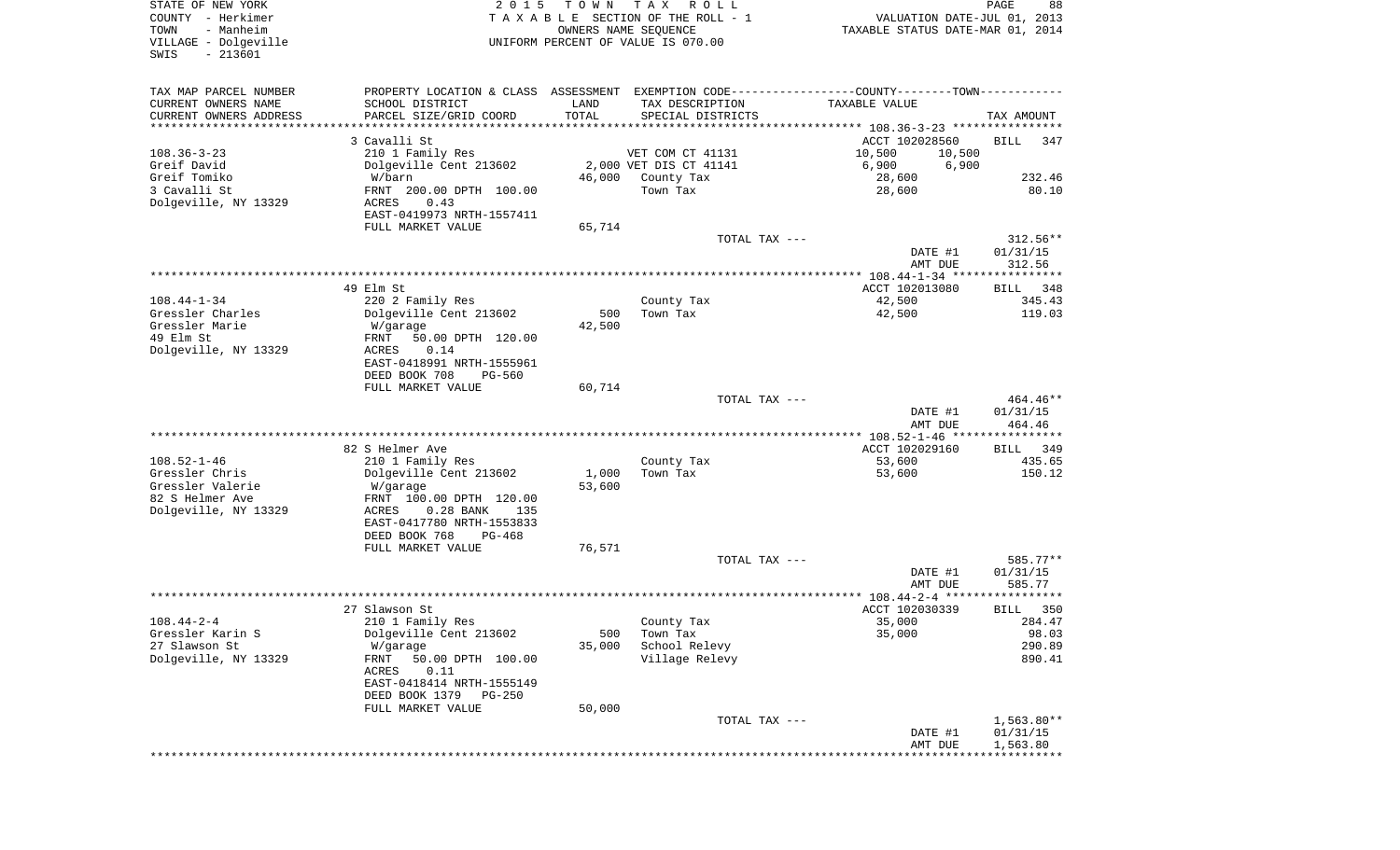| STATE OF NEW YORK<br>COUNTY - Herkimer<br>- Manheim<br>TOWN<br>VILLAGE - Dolgeville<br>$-213601$<br>SWIS | 2 0 1 5                                                                 | T O W N       | T A X<br>R O L L<br>TAXABLE SECTION OF THE ROLL - 1<br>OWNERS NAME SEQUENCE<br>UNIFORM PERCENT OF VALUE IS 070.00 | VALUATION DATE-JUL 01, 2013<br>TAXABLE STATUS DATE-MAR 01, 2014                                | PAGE<br>89         |
|----------------------------------------------------------------------------------------------------------|-------------------------------------------------------------------------|---------------|-------------------------------------------------------------------------------------------------------------------|------------------------------------------------------------------------------------------------|--------------------|
| TAX MAP PARCEL NUMBER                                                                                    |                                                                         |               |                                                                                                                   | PROPERTY LOCATION & CLASS ASSESSMENT EXEMPTION CODE----------------COUNTY-------TOWN---------- |                    |
| CURRENT OWNERS NAME                                                                                      | SCHOOL DISTRICT                                                         | LAND          | TAX DESCRIPTION                                                                                                   | TAXABLE VALUE                                                                                  |                    |
| CURRENT OWNERS ADDRESS                                                                                   | PARCEL SIZE/GRID COORD                                                  | TOTAL         | SPECIAL DISTRICTS                                                                                                 |                                                                                                | TAX AMOUNT         |
| *********************                                                                                    | ******************                                                      |               |                                                                                                                   |                                                                                                |                    |
|                                                                                                          | 36 Elm St                                                               |               |                                                                                                                   | ACCT 102010080                                                                                 | BILL<br>351        |
| $108.44 - 1 - 17$                                                                                        | 210 1 Family Res                                                        |               | VET COM CT 41131                                                                                                  | 10,500<br>10,500                                                                               |                    |
| Gressler Kenneth<br>36 Elm St                                                                            | Dolgeville Cent 213602<br>Garage & Barn                                 | 500<br>47,900 | County Tax<br>Town Tax                                                                                            | 37,400<br>37,400                                                                               | 303.98<br>104.75   |
| Dolgeville, NY 13329                                                                                     | 50.00 DPTH 220.00<br>FRNT<br>ACRES<br>0.37<br>EAST-0419209 NRTH-1556139 |               |                                                                                                                   |                                                                                                |                    |
|                                                                                                          | DEED BOOK 00571 PG-00899                                                |               |                                                                                                                   |                                                                                                |                    |
|                                                                                                          | FULL MARKET VALUE                                                       | 68,429        | TOTAL TAX ---                                                                                                     |                                                                                                | 408.73**           |
|                                                                                                          |                                                                         |               |                                                                                                                   | DATE #1<br>AMT DUE                                                                             | 01/31/15<br>408.73 |
|                                                                                                          |                                                                         |               |                                                                                                                   |                                                                                                |                    |
|                                                                                                          | 9 E Spofford Ave                                                        |               |                                                                                                                   | ACCT 102011280                                                                                 | BILL 352           |
| $108.52 - 2 - 19$                                                                                        | 220 2 Family Res                                                        |               | County Tax                                                                                                        | 30,000                                                                                         | 243.83             |
| Gressler Kenneth                                                                                         | Dolgeville Cent 213602                                                  | 500           | Town Tax                                                                                                          | 30,000                                                                                         | 84.02              |
| 36 Elm St                                                                                                | 50.00 DPTH 100.00<br>FRNT                                               | 30,000        |                                                                                                                   |                                                                                                |                    |
| Dolgeville, NY 13329                                                                                     | 0.11<br>ACRES<br>EAST-0418530 NRTH-1553208                              |               |                                                                                                                   |                                                                                                |                    |
|                                                                                                          | DEED BOOK 794<br>PG-271                                                 |               |                                                                                                                   |                                                                                                |                    |
|                                                                                                          | FULL MARKET VALUE                                                       | 42,857        |                                                                                                                   |                                                                                                |                    |
|                                                                                                          |                                                                         |               | TOTAL TAX ---                                                                                                     |                                                                                                | $327.85**$         |
|                                                                                                          |                                                                         |               |                                                                                                                   | DATE #1                                                                                        | 01/31/15           |
|                                                                                                          |                                                                         |               |                                                                                                                   | AMT DUE                                                                                        | 327.85             |
|                                                                                                          | 10 E Faville Ave                                                        |               |                                                                                                                   | ************* 108.52-2-63 *****************<br>ACCT 102011160                                  | 353<br>BILL        |
| $108.52 - 2 - 63$                                                                                        | 220 2 Family Res                                                        |               | County Tax                                                                                                        | 35,000                                                                                         | 284.47             |
| Gressler Kenneth                                                                                         | Dolgeville Cent 213602                                                  | 600           | Town Tax                                                                                                          | 35,000                                                                                         | 98.03              |
| 36 Elm St                                                                                                | FRNT<br>82.64 DPTH<br>55.00                                             | 35,000        |                                                                                                                   |                                                                                                |                    |
| Dolgeville, NY 13329                                                                                     | ACRES<br>0.10                                                           |               |                                                                                                                   |                                                                                                |                    |
|                                                                                                          | EAST-0418859 NRTH-1553568                                               |               |                                                                                                                   |                                                                                                |                    |
|                                                                                                          | DEED BOOK 00658 PG-00653                                                |               |                                                                                                                   |                                                                                                |                    |
|                                                                                                          | FULL MARKET VALUE                                                       | 50,000        |                                                                                                                   |                                                                                                |                    |
|                                                                                                          |                                                                         |               | TOTAL TAX ---                                                                                                     |                                                                                                | 382.50**           |
|                                                                                                          |                                                                         |               |                                                                                                                   | DATE #1<br>AMT DUE                                                                             | 01/31/15<br>382.50 |
|                                                                                                          |                                                                         |               |                                                                                                                   |                                                                                                | ************       |
|                                                                                                          | 28 Howard St                                                            |               |                                                                                                                   | ACCT 102011130                                                                                 | 354<br>BILL        |
| $108.52 - 2 - 64$                                                                                        | 311 Res vac land                                                        |               | County Tax                                                                                                        | 600                                                                                            | 4.88               |
| Gressler Kenneth                                                                                         | Dolgeville Cent 213602                                                  |               | 600 Town Tax                                                                                                      | 600                                                                                            | 1.68               |
| 36 Elm St                                                                                                | 55.32 DPTH 84.00<br>FRNT                                                | 600           |                                                                                                                   |                                                                                                |                    |
| Dolgeville, NY 13329                                                                                     | 0.10<br>ACRES                                                           |               |                                                                                                                   |                                                                                                |                    |
|                                                                                                          | EAST-0418825 NRTH-1553528                                               |               |                                                                                                                   |                                                                                                |                    |
|                                                                                                          | DEED BOOK 658<br>$PG-653$<br>FULL MARKET VALUE                          | 857           |                                                                                                                   |                                                                                                |                    |
|                                                                                                          |                                                                         |               | TOTAL TAX ---                                                                                                     |                                                                                                | $6.56**$           |
|                                                                                                          |                                                                         |               |                                                                                                                   | DATE #1                                                                                        | 01/31/15           |
|                                                                                                          |                                                                         |               |                                                                                                                   | AMT DUE                                                                                        | 6.56               |
|                                                                                                          |                                                                         |               |                                                                                                                   | *********************                                                                          | **************     |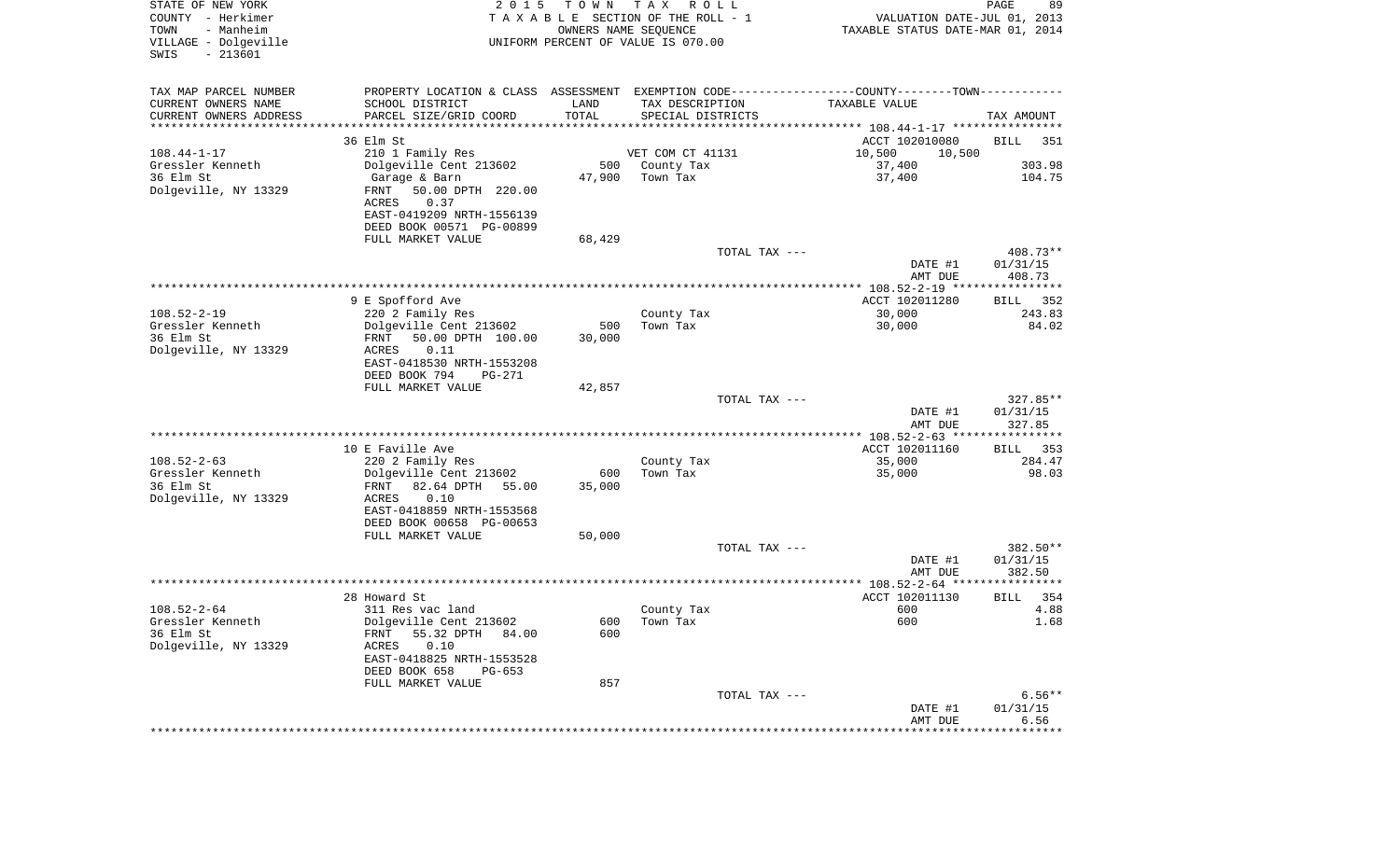| STATE OF NEW YORK<br>COUNTY - Herkimer<br>- Manheim<br>TOWN<br>VILLAGE - Dolgeville<br>SWIS<br>$-213601$ | 2 0 1 5                                                                                                                                                                                                           | T O W N<br>OWNERS NAME SEQUENCE        | T A X<br>R O L L<br>TAXABLE SECTION OF THE ROLL - 1<br>UNIFORM PERCENT OF VALUE IS 070.00 | VALUATION DATE-JUL 01, 2013<br>TAXABLE STATUS DATE-MAR 01, 2014                                      | PAGE<br>90                      |
|----------------------------------------------------------------------------------------------------------|-------------------------------------------------------------------------------------------------------------------------------------------------------------------------------------------------------------------|----------------------------------------|-------------------------------------------------------------------------------------------|------------------------------------------------------------------------------------------------------|---------------------------------|
| TAX MAP PARCEL NUMBER<br>CURRENT OWNERS NAME<br>CURRENT OWNERS ADDRESS<br>********************           | PROPERTY LOCATION & CLASS ASSESSMENT EXEMPTION CODE---------------COUNTY-------TOWN----------<br>SCHOOL DISTRICT<br>PARCEL SIZE/GRID COORD<br>*********************                                               | LAND<br>TOTAL<br>* * * * * * * * * * * | TAX DESCRIPTION<br>SPECIAL DISTRICTS                                                      | TAXABLE VALUE                                                                                        | TAX AMOUNT                      |
| $108.52 - 6 - 31$<br>Gressler Ryan K<br>50 E Faville Ave<br>Dolgeville, NY 13329                         | 50 E Faville Ave<br>210 1 Family Res<br>Dolgeville Cent 213602<br>FRNT<br>50.00 DPTH 100.00<br>ACRES<br>0.11<br>EAST-0419746 NRTH-1553019<br>DEED BOOK 1188<br>PG-194<br>FULL MARKET VALUE                        | 500<br>39,200<br>56,000                | County Tax<br>Town Tax                                                                    | ACCT 102023130<br>39,200<br>39,200                                                                   | 355<br>BILL<br>318.61<br>109.79 |
|                                                                                                          |                                                                                                                                                                                                                   |                                        | TOTAL TAX ---                                                                             | DATE #1<br>AMT DUE                                                                                   | 428.40**<br>01/31/15<br>428.40  |
| $108.27 - 1 - 6.1$<br>Griffin Robert<br>Griffin Barbara<br>4 Millers Grove Rd<br>Dolgeville, NY 13329    | 4 Millers Grove Rd<br>210 1 Family Res<br>Dolgeville Cent 213602<br>W/garage Det.<br>FRNT 110.00 DPTH 230.00<br>ACRES<br>0.58<br>EAST-0416788 NRTH-1558912<br>DEED BOOK 808<br><b>PG-199</b><br>FULL MARKET VALUE | 1,200<br>60,000<br>85,714              | County Tax<br>Town Tax                                                                    | ACCT 102018305<br>60,000<br>60,000                                                                   | 356<br>BILL<br>487.67<br>168.04 |
|                                                                                                          |                                                                                                                                                                                                                   |                                        | TOTAL TAX ---                                                                             | DATE #1<br>AMT DUE                                                                                   | 655.71**<br>01/31/15<br>655.71  |
| $108.52 - 3 - 48$<br>Grimmer John A<br>Grimmer Barbara c<br>23 Spofford Sq<br>Dolgeville, NY 13329       | 23 Spofford Sq<br>210 1 Family Res<br>Dolgeville Cent 213602<br>W/garage<br>FRNT<br>50.00 DPTH 135.00<br>ACRES<br>0.22<br>EAST-0418913 NRTH-1553157                                                               | 500<br>51,900                          | VET COM CT 41131<br>County Tax<br>Town Tax                                                | ************ 108.52-3-48 *****************<br>ACCT 102010230<br>10,500<br>10,500<br>41,400<br>41,400 | 357<br>BILL<br>336.49<br>115.95 |
|                                                                                                          | DEED BOOK 1428<br>PG-155<br>FULL MARKET VALUE                                                                                                                                                                     | 74,143                                 | TOTAL TAX ---                                                                             | DATE #1                                                                                              | 452.44**<br>01/31/15            |
|                                                                                                          |                                                                                                                                                                                                                   |                                        |                                                                                           | AMT DUE                                                                                              | 452.44<br>* * * * * *           |
| $108.52 - 5 - 88$<br>Grose Florence<br>16 Van Buren St<br>Dolgeville, NY 13329                           | 16 Van Buren St<br>210 1 Family Res<br>Dolgeville Cent 213602<br>W/garage<br>FRNT<br>75.00 DPTH 111.00<br>0.19<br>ACRES<br>EAST-0419802 NRTH-1554594<br>DEED BOOK 681<br><b>PG-801</b><br>FULL MARKET VALUE       | 800<br>35,300<br>50,429                | VET WAR CT 41121<br>County Tax<br>Town Tax                                                | ACCT 102010260<br>5,295<br>5,295<br>30,005<br>30,005                                                 | 358<br>BILL<br>243.88<br>84.04  |
|                                                                                                          |                                                                                                                                                                                                                   |                                        | TOTAL TAX ---                                                                             | DATE #1<br>AMT DUE                                                                                   | 327.92**<br>01/31/15<br>327.92  |
|                                                                                                          |                                                                                                                                                                                                                   |                                        |                                                                                           |                                                                                                      |                                 |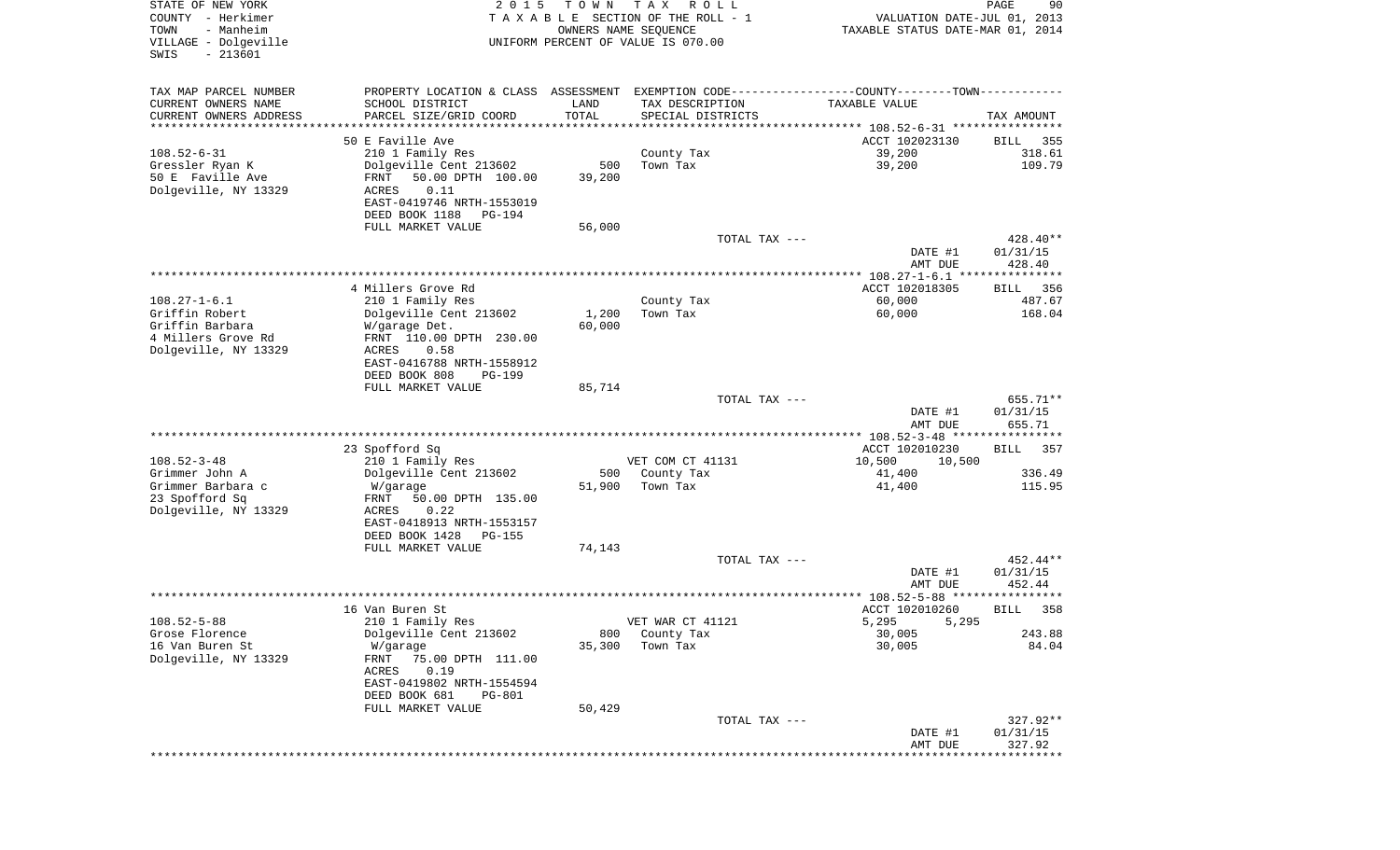| STATE OF NEW YORK<br>COUNTY - Herkimer                         | 2 0 1 5                                                                                       |                      | TOWN TAX ROLL<br>TAXABLE SECTION OF THE ROLL - 1 | VALUATION DATE-JUL 01, 2013      | PAGE<br>91         |
|----------------------------------------------------------------|-----------------------------------------------------------------------------------------------|----------------------|--------------------------------------------------|----------------------------------|--------------------|
| TOWN<br>- Manheim<br>VILLAGE - Dolgeville<br>SWIS<br>$-213601$ |                                                                                               | OWNERS NAME SEQUENCE | UNIFORM PERCENT OF VALUE IS 070.00               | TAXABLE STATUS DATE-MAR 01, 2014 |                    |
|                                                                |                                                                                               |                      |                                                  |                                  |                    |
| TAX MAP PARCEL NUMBER                                          | PROPERTY LOCATION & CLASS ASSESSMENT EXEMPTION CODE---------------COUNTY-------TOWN---------- |                      |                                                  |                                  |                    |
| CURRENT OWNERS NAME                                            | SCHOOL DISTRICT                                                                               | LAND                 | TAX DESCRIPTION                                  | TAXABLE VALUE                    |                    |
| CURRENT OWNERS ADDRESS                                         | PARCEL SIZE/GRID COORD                                                                        | TOTAL                | SPECIAL DISTRICTS                                |                                  | TAX AMOUNT         |
|                                                                | Millers Grove Rd                                                                              |                      |                                                  | ACCT 102001111                   | BILL 359           |
| 108.27-1-5                                                     | 270 Mfg housing                                                                               |                      | County Tax                                       | 13,600                           | 110.54             |
| Guinup Ray M                                                   | Dolgeville Cent 213602                                                                        | 7,600                | Town Tax                                         | 13,600                           | 38.09              |
| Guinup Mildred A                                               | FRNT 365.00 DPTH 700.00                                                                       | 13,600               |                                                  |                                  |                    |
| RD2 Box 97                                                     | 7.20<br>ACRES                                                                                 |                      |                                                  |                                  |                    |
| Little Falls, NY 13365                                         | EAST-0416805 NRTH-1560510                                                                     |                      |                                                  |                                  |                    |
|                                                                | DEED BOOK 789<br>PG-242                                                                       |                      |                                                  |                                  |                    |
|                                                                | FULL MARKET VALUE                                                                             | 19,429               |                                                  |                                  |                    |
|                                                                |                                                                                               |                      | TOTAL TAX ---                                    |                                  | 148.63**           |
|                                                                |                                                                                               |                      |                                                  | DATE #1<br>AMT DUE               | 01/31/15<br>148.63 |
|                                                                |                                                                                               |                      |                                                  |                                  |                    |
|                                                                | 17 Brockett St                                                                                |                      |                                                  | ACCT 102014580                   | BILL 360           |
| $108.52 - 5 - 4$                                               | 210 1 Family Res                                                                              |                      | County Tax                                       | 36,000                           | 292.60             |
| Gushue Chris                                                   | Dolgeville Cent 213602                                                                        | 800                  | Town Tax                                         | 36,000                           | 100.83             |
| Gushue Rebecca                                                 | FRNT 84.40 DPTH 82.00                                                                         | 36,000               |                                                  |                                  |                    |
| 17 Brockett St                                                 | ACRES<br>$0.16$ BANK<br>231                                                                   |                      |                                                  |                                  |                    |
| Dolgeville, NY 13329                                           | EAST-0420124 NRTH-1553298                                                                     |                      |                                                  |                                  |                    |
|                                                                | DEED BOOK 824<br>PG-91                                                                        |                      |                                                  |                                  |                    |
|                                                                | FULL MARKET VALUE                                                                             | 51,429               | TOTAL TAX ---                                    |                                  | $393.43**$         |
|                                                                |                                                                                               |                      |                                                  | DATE #1                          | 01/31/15           |
|                                                                |                                                                                               |                      |                                                  | AMT DUE                          | 393.43             |
|                                                                |                                                                                               |                      |                                                  |                                  |                    |
|                                                                | Brockett St                                                                                   |                      |                                                  | ACCT 102014610                   | BILL 361           |
| $108.52 - 5 - 5$                                               | 311 Res vac land                                                                              |                      | County Tax                                       | 300                              | 2.44               |
| Gushue Chris                                                   | Dolgeville Cent 213602                                                                        | 300                  | Town Tax                                         | 300                              | 0.84               |
| Gushue Rebecca                                                 | FRNT 60.00 DPTH<br>93.00                                                                      | 300                  |                                                  |                                  |                    |
| 17 Brockett St                                                 | 231<br>BANK                                                                                   |                      |                                                  |                                  |                    |
| Dolgeville, NY 13329                                           | EAST-0420177 NRTH-1553216<br>DEED BOOK 824<br><b>PG-91</b>                                    |                      |                                                  |                                  |                    |
|                                                                | FULL MARKET VALUE                                                                             | 429                  |                                                  |                                  |                    |
|                                                                |                                                                                               |                      | TOTAL TAX ---                                    |                                  | $3.28**$           |
|                                                                |                                                                                               |                      |                                                  | DATE #1                          | 01/31/15           |
|                                                                |                                                                                               |                      |                                                  | AMT DUE                          | 3.28               |
|                                                                |                                                                                               |                      |                                                  |                                  |                    |
|                                                                | 49 W State St                                                                                 |                      |                                                  | ACCT 102027450                   | 362<br>BILL        |
| $108.36 - 1 - 57$<br>Guy Duane A                               | 210 1 Family Res<br>Dolgeville Cent 213602                                                    | 500                  | County Tax<br>Town Tax                           | 55,000<br>55,000                 | 447.03<br>154.04   |
| Guy Vanessa R                                                  | W/garage                                                                                      | 55,000               |                                                  |                                  |                    |
| 49 W State St                                                  | 46.00 DPTH 166.20<br>FRNT                                                                     |                      |                                                  |                                  |                    |
| Dolgeville, NY 13329                                           | ACRES<br>0.18                                                                                 |                      |                                                  |                                  |                    |
|                                                                | EAST-0418805 NRTH-1556941                                                                     |                      |                                                  |                                  |                    |
|                                                                | DEED BOOK 1328<br>PG-628                                                                      |                      |                                                  |                                  |                    |
|                                                                | FULL MARKET VALUE                                                                             | 78,571               |                                                  |                                  |                    |
|                                                                |                                                                                               |                      | TOTAL TAX ---                                    |                                  | 601.07**           |
|                                                                |                                                                                               |                      |                                                  | DATE #1                          | 01/31/15           |
|                                                                |                                                                                               |                      |                                                  | AMT DUE                          | 601.07             |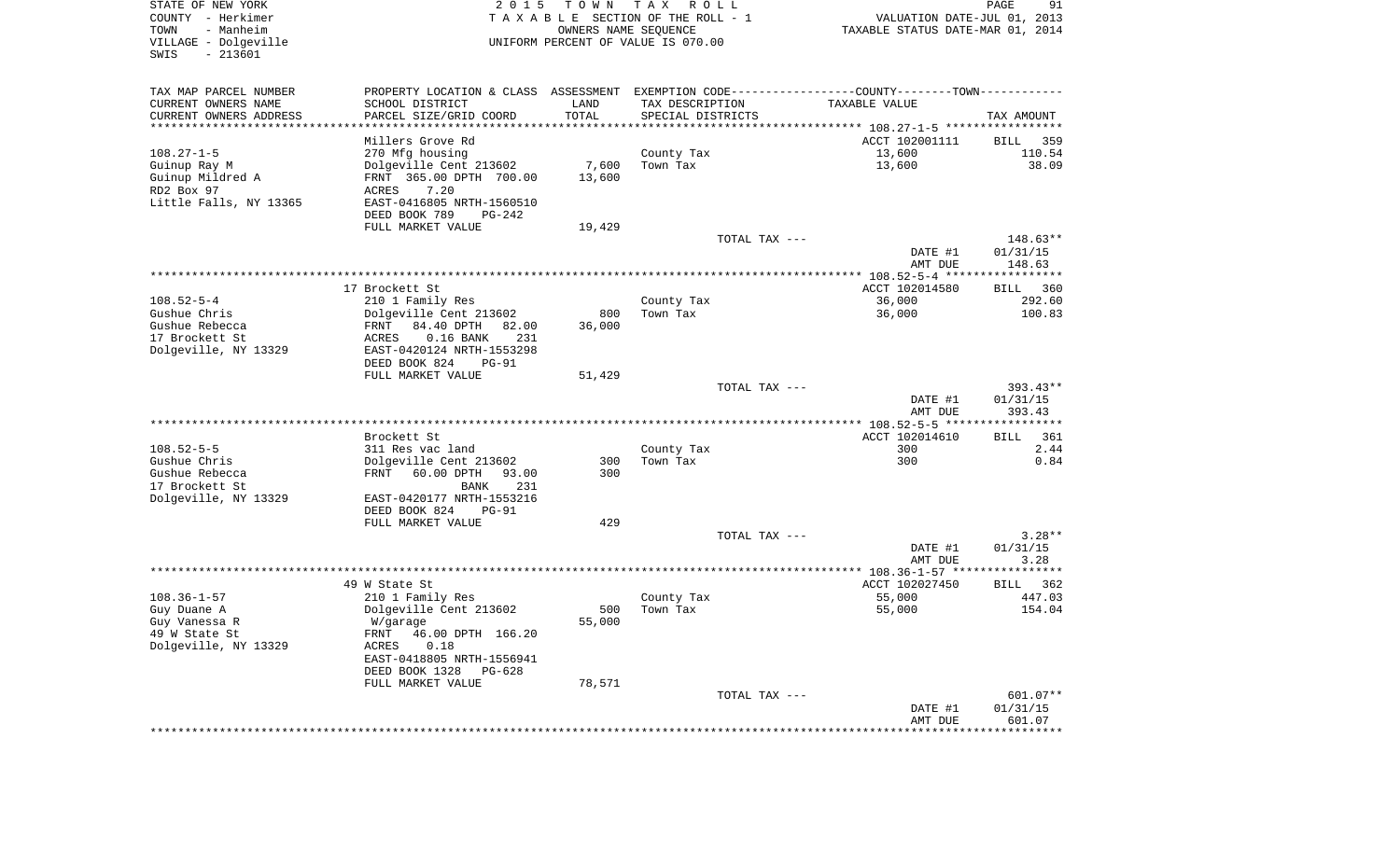| STATE OF NEW YORK<br>COUNTY - Herkimer<br>TOWN<br>- Manheim<br>VILLAGE - Dolgeville<br>$-213601$<br>SWIS | 2 0 1 5                                                                                        | T O W N | TAX ROLL<br>TAXABLE SECTION OF THE ROLL - 1<br>OWNERS NAME SEQUENCE<br>UNIFORM PERCENT OF VALUE IS 070.00 | VALUATION DATE-JUL 01, 2013<br>TAXABLE STATUS DATE-MAR 01, 2014 | PAGE<br>92                 |
|----------------------------------------------------------------------------------------------------------|------------------------------------------------------------------------------------------------|---------|-----------------------------------------------------------------------------------------------------------|-----------------------------------------------------------------|----------------------------|
| TAX MAP PARCEL NUMBER                                                                                    | PROPERTY LOCATION & CLASS ASSESSMENT EXEMPTION CODE----------------COUNTY-------TOWN---------- |         |                                                                                                           |                                                                 |                            |
| CURRENT OWNERS NAME                                                                                      | SCHOOL DISTRICT                                                                                | LAND    | TAX DESCRIPTION                                                                                           | TAXABLE VALUE                                                   |                            |
| CURRENT OWNERS ADDRESS                                                                                   | PARCEL SIZE/GRID COORD                                                                         | TOTAL   | SPECIAL DISTRICTS                                                                                         |                                                                 | TAX AMOUNT                 |
| ********************                                                                                     |                                                                                                | ******  |                                                                                                           | *********** 108.44-1-46 *****************                       |                            |
|                                                                                                          | 24 S Helmer Ave                                                                                |         |                                                                                                           | ACCT 102026970                                                  | <b>BILL</b><br>363         |
| $108.44 - 1 - 46$                                                                                        | 210 1 Family Res                                                                               |         | County Tax                                                                                                | 29,900                                                          | 243.02                     |
| Guy John A                                                                                               | Dolgeville Cent 213602                                                                         | 1,000   | Town Tax                                                                                                  | 29,900                                                          | 83.74                      |
| 24 S Helmer Ave                                                                                          | FRNT 166.55 DPTH 262.00                                                                        | 29,900  |                                                                                                           |                                                                 |                            |
| Dolgeville, NY 13329                                                                                     | 0.32 BANK<br>135<br>ACRES                                                                      |         |                                                                                                           |                                                                 |                            |
|                                                                                                          | EAST-0419006 NRTH-1555350                                                                      |         |                                                                                                           |                                                                 |                            |
|                                                                                                          | DEED BOOK 800<br>$PG-374$<br>FULL MARKET VALUE                                                 | 42,714  |                                                                                                           |                                                                 |                            |
|                                                                                                          |                                                                                                |         | TOTAL TAX ---                                                                                             |                                                                 | 326.76**                   |
|                                                                                                          |                                                                                                |         |                                                                                                           | DATE #1                                                         | 01/31/15                   |
|                                                                                                          |                                                                                                |         |                                                                                                           | AMT DUE                                                         | 326.76                     |
|                                                                                                          |                                                                                                |         |                                                                                                           |                                                                 |                            |
|                                                                                                          | 27 Rundell St                                                                                  |         |                                                                                                           | ACCT 102022440                                                  | 364<br>BILL                |
| $108.52 - 4 - 4$                                                                                         | 210 1 Family Res                                                                               |         | County Tax                                                                                                | 105,000                                                         | 853.42                     |
| Haas Douglas                                                                                             | Dolgeville Cent 213602                                                                         | 1,000   | Town Tax                                                                                                  | 105,000                                                         | 294.08                     |
| Haas Linda                                                                                               | FRNT 100.00 DPTH 150.00                                                                        | 105,000 |                                                                                                           |                                                                 |                            |
| 27 Rundell St                                                                                            | ACRES<br>0.46                                                                                  |         |                                                                                                           |                                                                 |                            |
| Dolgeville, NY 13329                                                                                     | EAST-0419219 NRTH-1553082                                                                      |         |                                                                                                           |                                                                 |                            |
|                                                                                                          | DEED BOOK 797<br>$PG-82$                                                                       |         |                                                                                                           |                                                                 |                            |
|                                                                                                          | FULL MARKET VALUE                                                                              | 150,000 |                                                                                                           |                                                                 |                            |
|                                                                                                          |                                                                                                |         | TOTAL TAX ---                                                                                             |                                                                 | 1,147.50**                 |
|                                                                                                          |                                                                                                |         |                                                                                                           | DATE #1<br>AMT DUE                                              | 01/31/15<br>1,147.50       |
|                                                                                                          |                                                                                                |         |                                                                                                           |                                                                 | * * * * * * * * * * *      |
|                                                                                                          | Ransom St                                                                                      |         |                                                                                                           | ACCT 102016590                                                  | 365<br>BILL                |
| $108.52 - 4 - 32$                                                                                        | 311 Res vac land                                                                               |         | County Tax                                                                                                | 300                                                             | 2.44                       |
| Haas Douglas                                                                                             | Dolgeville Cent 213602                                                                         | 300     | Town Tax                                                                                                  | 300                                                             | 0.84                       |
| Haas Linda                                                                                               | 50.00 DPTH 150.00<br>FRNT                                                                      | 300     |                                                                                                           |                                                                 |                            |
| 27 Rundell St                                                                                            | ACRES<br>0.17                                                                                  |         |                                                                                                           |                                                                 |                            |
| Dolgeville, NY 13329                                                                                     | EAST-0419372 NRTH-1553090                                                                      |         |                                                                                                           |                                                                 |                            |
|                                                                                                          | DEED BOOK 799<br>PG-341                                                                        |         |                                                                                                           |                                                                 |                            |
|                                                                                                          | FULL MARKET VALUE                                                                              | 429     |                                                                                                           |                                                                 |                            |
|                                                                                                          |                                                                                                |         | TOTAL TAX ---                                                                                             |                                                                 | $3.28**$                   |
|                                                                                                          |                                                                                                |         |                                                                                                           | DATE #1                                                         | 01/31/15                   |
|                                                                                                          |                                                                                                |         |                                                                                                           | AMT DUE                                                         | 3.28                       |
|                                                                                                          |                                                                                                |         |                                                                                                           |                                                                 |                            |
| $108.52 - 4 - 33$                                                                                        | Ransom St<br>311 Res vac land                                                                  |         |                                                                                                           | ACCT 102022500<br>300                                           | <b>BILL</b><br>366<br>2.44 |
| Haas Douglas                                                                                             | Dolgeville Cent 213602                                                                         | 300     | County Tax<br>Town Tax                                                                                    | 300                                                             | 0.84                       |
| Haas Linda                                                                                               | FRNT<br>50.00 DPTH 150.00                                                                      | 300     |                                                                                                           |                                                                 |                            |
| 27 Rundell St                                                                                            | 0.17<br>ACRES                                                                                  |         |                                                                                                           |                                                                 |                            |
| Dolgeville, NY 13329                                                                                     | EAST-0419347 NRTH-1553046                                                                      |         |                                                                                                           |                                                                 |                            |
|                                                                                                          | DEED BOOK 799<br>$PG-341$                                                                      |         |                                                                                                           |                                                                 |                            |
|                                                                                                          | FULL MARKET VALUE                                                                              | 429     |                                                                                                           |                                                                 |                            |
|                                                                                                          |                                                                                                |         | TOTAL TAX ---                                                                                             |                                                                 | $3.28**$                   |
|                                                                                                          |                                                                                                |         |                                                                                                           | DATE #1                                                         | 01/31/15                   |
|                                                                                                          |                                                                                                |         |                                                                                                           | AMT DUE                                                         | 3.28                       |
|                                                                                                          |                                                                                                |         |                                                                                                           |                                                                 | * * * * * * *              |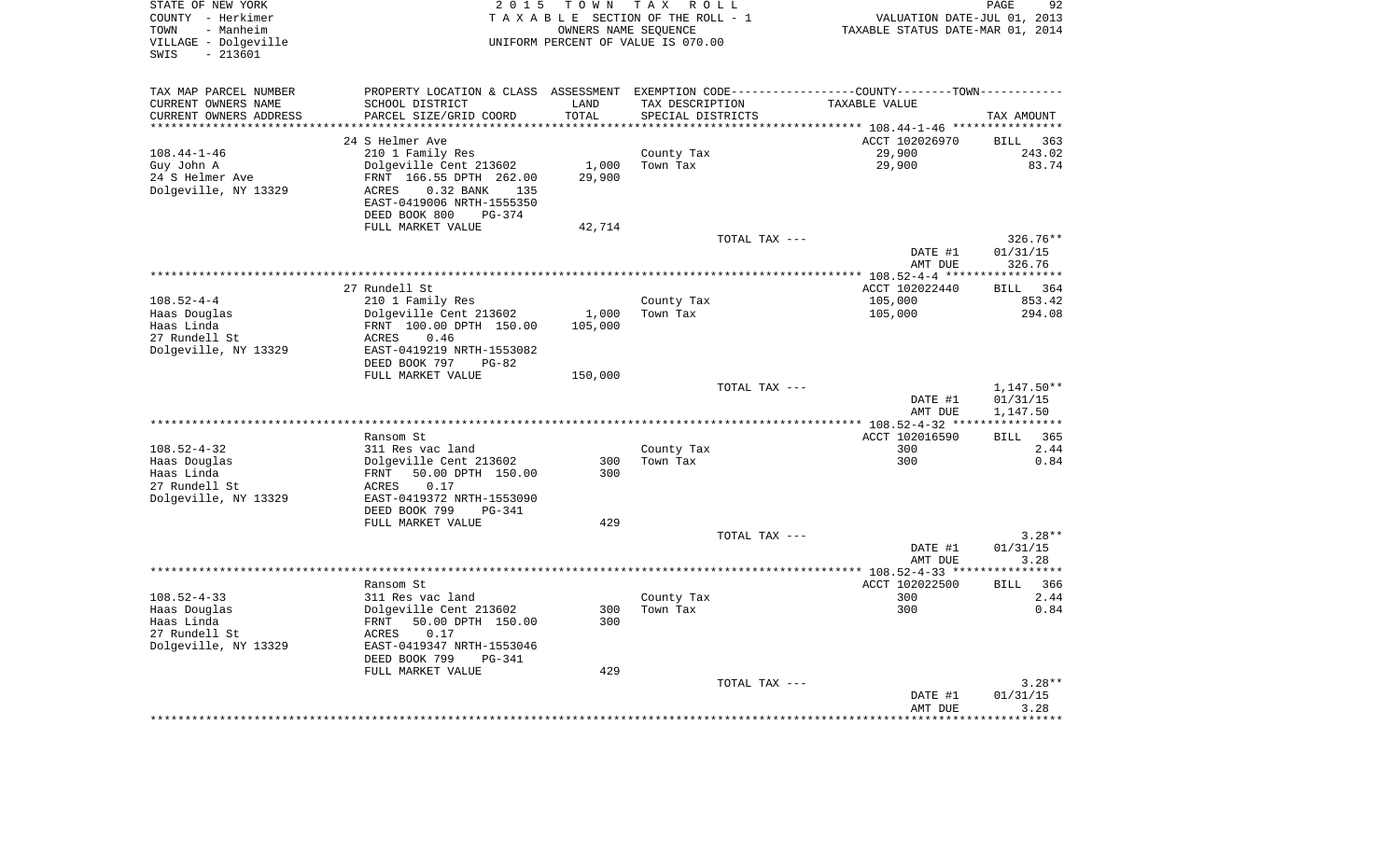| STATE OF NEW YORK<br>COUNTY - Herkimer<br>- Manheim<br>TOWN<br>VILLAGE - Dolgeville<br>$-213601$<br>SWIS | 2 0 1 5                                                                                       | T O W N<br>OWNERS NAME SEQUENCE | T A X<br>R O L L<br>TAXABLE SECTION OF THE ROLL - 1<br>UNIFORM PERCENT OF VALUE IS 070.00 | VALUATION DATE-JUL 01, 2013<br>TAXABLE STATUS DATE-MAR 01, 2014 | PAGE<br>93                           |
|----------------------------------------------------------------------------------------------------------|-----------------------------------------------------------------------------------------------|---------------------------------|-------------------------------------------------------------------------------------------|-----------------------------------------------------------------|--------------------------------------|
| TAX MAP PARCEL NUMBER                                                                                    | PROPERTY LOCATION & CLASS ASSESSMENT EXEMPTION CODE---------------COUNTY-------TOWN---------- |                                 |                                                                                           |                                                                 |                                      |
| CURRENT OWNERS NAME                                                                                      | SCHOOL DISTRICT                                                                               | LAND                            | TAX DESCRIPTION                                                                           | TAXABLE VALUE                                                   |                                      |
| CURRENT OWNERS ADDRESS<br>*********************                                                          | PARCEL SIZE/GRID COORD<br>*******************                                                 | TOTAL<br>***********            | SPECIAL DISTRICTS                                                                         |                                                                 | TAX AMOUNT                           |
|                                                                                                          | 30 S Main St                                                                                  |                                 |                                                                                           | ACCT 102009660                                                  | 367<br>BILL                          |
| $108.44 - 3 - 70$                                                                                        | 484 1 use sm bld                                                                              |                                 | County Tax                                                                                | 45,000                                                          | 365.75                               |
| Haas Douglas L                                                                                           | Dolgeville Cent 213602                                                                        | 1,700                           | Town Tax                                                                                  | 45,000                                                          | 126.03                               |
| Haas Linda M                                                                                             | 70.00 DPTH 200.00<br>FRNT                                                                     | 45,000                          |                                                                                           |                                                                 |                                      |
| 30 South Main St                                                                                         | 0.32<br>ACRES                                                                                 |                                 |                                                                                           |                                                                 |                                      |
| Dolgeville, NY 13329                                                                                     | EAST-0419494 NRTH-1555090                                                                     |                                 |                                                                                           |                                                                 |                                      |
|                                                                                                          | DEED BOOK 888<br>PG-499                                                                       |                                 |                                                                                           |                                                                 |                                      |
|                                                                                                          | FULL MARKET VALUE                                                                             | 64,286                          |                                                                                           |                                                                 |                                      |
|                                                                                                          |                                                                                               |                                 | TOTAL TAX ---                                                                             | DATE #1<br>AMT DUE                                              | 491.78**<br>01/31/15<br>491.78       |
|                                                                                                          |                                                                                               |                                 |                                                                                           |                                                                 |                                      |
|                                                                                                          | 25 S Helmer Ave                                                                               |                                 |                                                                                           | ACCT 102021690                                                  | 368<br>BILL                          |
| $108.44 - 3 - 81$                                                                                        | 210 1 Family Res                                                                              |                                 | County Tax                                                                                | 51,800                                                          | 421.02                               |
| Hall Lloyd Don                                                                                           | Dolgeville Cent 213602                                                                        | 600                             | Town Tax                                                                                  | 51,800                                                          | 145.08                               |
| 25 So Helmer Ave                                                                                         | W/garage                                                                                      | 51,800                          | School Relevy                                                                             |                                                                 | 635.34                               |
| Dolgeville, NY 13329                                                                                     | FRNT<br>60.00 DPTH 114.00<br>ACRES<br>0.15<br>EAST-0418928 NRTH-1554984                       |                                 | Village Relevy                                                                            |                                                                 | 1,316.69                             |
|                                                                                                          | DEED BOOK 837<br>$PG-645$                                                                     |                                 |                                                                                           |                                                                 |                                      |
|                                                                                                          | FULL MARKET VALUE                                                                             | 74,000                          |                                                                                           |                                                                 |                                      |
|                                                                                                          |                                                                                               |                                 | TOTAL TAX ---                                                                             | DATE #1<br>AMT DUE                                              | $2,518.13**$<br>01/31/15<br>2,518.13 |
|                                                                                                          |                                                                                               |                                 |                                                                                           | ************ 108.52-3-6 ******************                      |                                      |
|                                                                                                          | 22 E Spofford Ave                                                                             |                                 |                                                                                           | ACCT 102026700                                                  | 369<br><b>BILL</b>                   |
| $108.52 - 3 - 6$                                                                                         | 210 1 Family Res                                                                              |                                 | County Tax                                                                                | 27,400                                                          | 222.70                               |
| Hall Robert M                                                                                            | Dolgeville Cent 213602                                                                        | 700                             | Town Tax                                                                                  | 27,400                                                          | 76.74                                |
| Hall Michele R                                                                                           | W/garage                                                                                      | 27,400                          |                                                                                           |                                                                 |                                      |
| 22 E Spofford Ave<br>Dolgeville, NY 13329                                                                | FRNT 140.00 DPTH 200.00<br>ACRES<br>$0.32$ BANK<br>800                                        |                                 |                                                                                           |                                                                 |                                      |
|                                                                                                          | EAST-0418626 NRTH-1552905                                                                     |                                 |                                                                                           |                                                                 |                                      |
|                                                                                                          | DEED BOOK 916<br>PG-455                                                                       |                                 |                                                                                           |                                                                 |                                      |
|                                                                                                          | FULL MARKET VALUE                                                                             | 39,143                          |                                                                                           |                                                                 |                                      |
|                                                                                                          |                                                                                               |                                 | TOTAL TAX ---                                                                             |                                                                 | 299.44**                             |
|                                                                                                          |                                                                                               |                                 |                                                                                           | DATE #1<br>AMT DUE                                              | 01/31/15<br>299.44                   |
|                                                                                                          |                                                                                               |                                 |                                                                                           |                                                                 | * * * * * *                          |
|                                                                                                          | 90 Van Buren St                                                                               |                                 |                                                                                           | ACCT 102027930                                                  | 370<br>BILL                          |
| $108.60 - 1 - 27$                                                                                        | 210 1 Family Res                                                                              |                                 | VET COM CT 41131                                                                          | 10,500 10,500                                                   |                                      |
| Halverson Ward                                                                                           | Dolgeville Cent 213602                                                                        | 6,600                           | County Tax                                                                                | 211,500                                                         | 1,719.03                             |
| 90 Van Buren St<br>Dolgeville, NY 13329                                                                  | W Barn<br>ACRES<br>5.60                                                                       | 222,000                         | Town Tax                                                                                  | 211,500                                                         | 592.36                               |
|                                                                                                          | EAST-0420278 NRTH-1552573<br>DEED BOOK 1267<br>PG-350                                         |                                 |                                                                                           |                                                                 |                                      |
|                                                                                                          | FULL MARKET VALUE                                                                             | 317,143                         |                                                                                           |                                                                 |                                      |
|                                                                                                          |                                                                                               |                                 | TOTAL TAX ---                                                                             |                                                                 | $2,311.39**$                         |
|                                                                                                          |                                                                                               |                                 |                                                                                           | DATE #1                                                         | 01/31/15                             |
|                                                                                                          |                                                                                               |                                 |                                                                                           | AMT DUE                                                         | 2,311.39                             |
|                                                                                                          |                                                                                               |                                 |                                                                                           |                                                                 |                                      |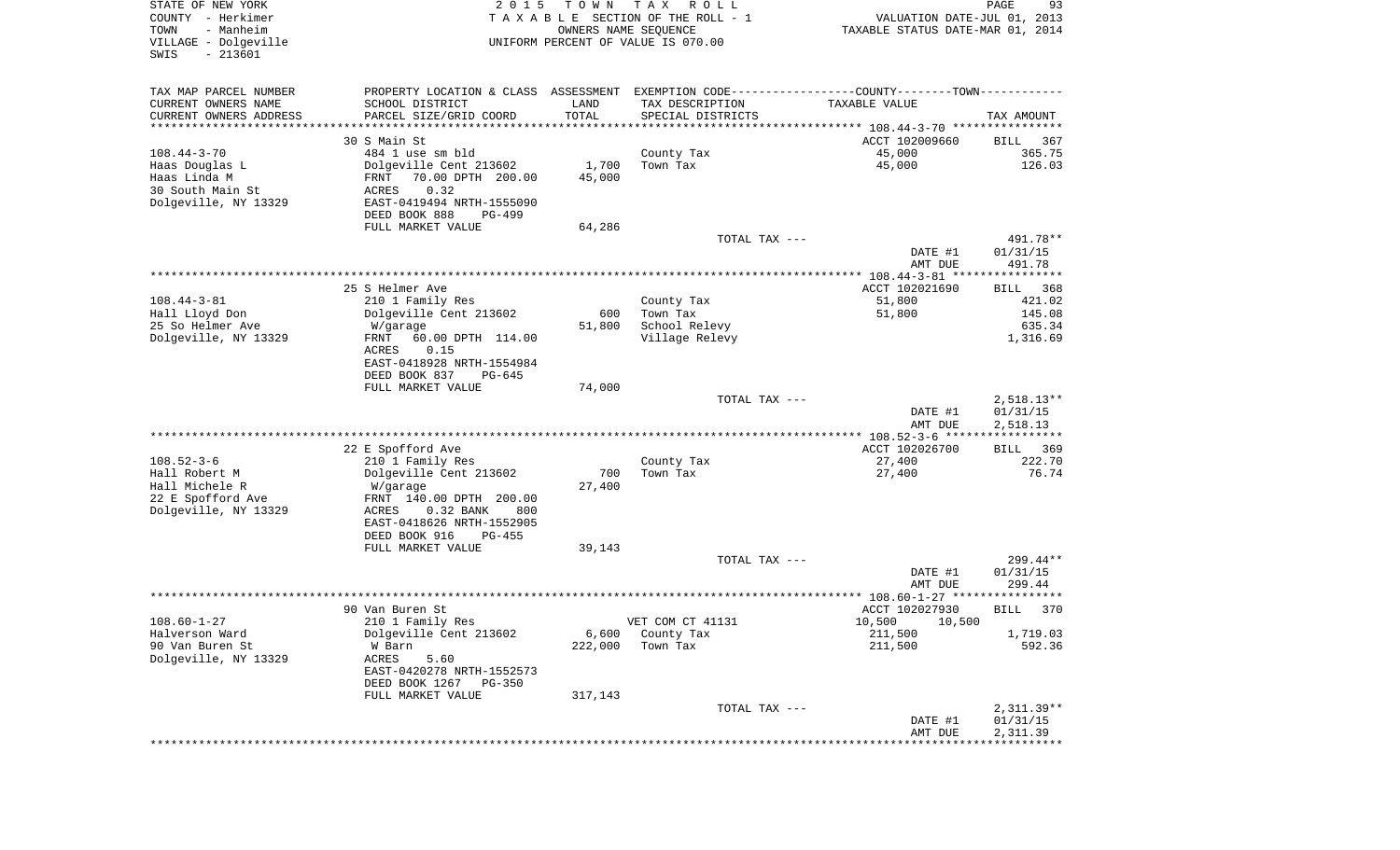| STATE OF NEW YORK<br>COUNTY - Herkimer<br>- Manheim<br>TOWN<br>VILLAGE - Dolgeville<br>$-213601$<br>SWIS | 2 0 1 5                                                  | T O W N<br>OWNERS NAME SEQUENCE | T A X<br>R O L L<br>TAXABLE SECTION OF THE ROLL - 1<br>UNIFORM PERCENT OF VALUE IS 070.00     | VALUATION DATE-JUL 01, 2013<br>TAXABLE STATUS DATE-MAR 01, 2014 | PAGE<br>94            |
|----------------------------------------------------------------------------------------------------------|----------------------------------------------------------|---------------------------------|-----------------------------------------------------------------------------------------------|-----------------------------------------------------------------|-----------------------|
| TAX MAP PARCEL NUMBER                                                                                    |                                                          |                                 | PROPERTY LOCATION & CLASS ASSESSMENT EXEMPTION CODE---------------COUNTY-------TOWN---------- |                                                                 |                       |
| CURRENT OWNERS NAME                                                                                      | SCHOOL DISTRICT                                          | LAND                            | TAX DESCRIPTION                                                                               | TAXABLE VALUE                                                   |                       |
| CURRENT OWNERS ADDRESS<br>********************                                                           | PARCEL SIZE/GRID COORD                                   | TOTAL                           | SPECIAL DISTRICTS                                                                             |                                                                 | TAX AMOUNT            |
|                                                                                                          | 5 E Faville Ave                                          |                                 |                                                                                               | ACCT 102027600                                                  | 371<br>BILL           |
| $108.52 - 2 - 59$                                                                                        | 210 1 Family Res                                         |                                 | County Tax                                                                                    | 29,600                                                          | 240.58                |
| Hanford Aubrey                                                                                           | Dolgeville Cent 213602                                   | 600                             | Town Tax                                                                                      | 29,600                                                          | 82.90                 |
| Hanford Samantha                                                                                         | W/barn                                                   | 29,600                          |                                                                                               |                                                                 |                       |
| 5 E Faville Ave                                                                                          | FRNT<br>60.00 DPTH 125.00                                |                                 |                                                                                               |                                                                 |                       |
| Dolgeville, NY 13329                                                                                     | ACRES<br>0.16                                            |                                 |                                                                                               |                                                                 |                       |
|                                                                                                          | EAST-0418819 NRTH-1553763                                |                                 |                                                                                               |                                                                 |                       |
|                                                                                                          | DEED BOOK 1414<br>PG-18                                  |                                 |                                                                                               |                                                                 |                       |
|                                                                                                          | FULL MARKET VALUE                                        | 42,286                          | TOTAL TAX ---                                                                                 |                                                                 | 323.48**              |
|                                                                                                          |                                                          |                                 |                                                                                               | DATE #1                                                         | 01/31/15              |
|                                                                                                          |                                                          |                                 |                                                                                               | AMT DUE                                                         | 323.48                |
|                                                                                                          |                                                          |                                 |                                                                                               | *************** 108.52-5-79 *****************                   |                       |
|                                                                                                          | 33 S Main St                                             |                                 |                                                                                               | ACCT 102022020                                                  | 372<br>BILL           |
| $108.52 - 5 - 79$                                                                                        | 483 Converted Re                                         |                                 | County Tax                                                                                    | 42,800                                                          | 347.87                |
| Hanthorn Timothy S<br>Hanthorn Jamie C                                                                   | Dolgeville Cent 213602<br>W/garage                       | 800<br>42,800                   | Town Tax<br>School Relevy                                                                     | 42,800                                                          | 119.87<br>877.56      |
| 33 S Main St                                                                                             | FRNT<br>80.00 DPTH 168.00                                |                                 | Village Relevy                                                                                |                                                                 | 1,088.33              |
| Dolgeville, NY 13329                                                                                     | ACRES<br>0.27                                            |                                 |                                                                                               |                                                                 |                       |
|                                                                                                          | EAST-0419507 NRTH-1554805                                |                                 |                                                                                               |                                                                 |                       |
|                                                                                                          | DEED BOOK 1190<br>PG-813                                 |                                 |                                                                                               |                                                                 |                       |
|                                                                                                          | FULL MARKET VALUE                                        | 61,143                          |                                                                                               |                                                                 |                       |
|                                                                                                          |                                                          |                                 | TOTAL TAX ---                                                                                 |                                                                 | $2,433.63**$          |
|                                                                                                          |                                                          |                                 |                                                                                               | DATE #1<br>AMT DUE                                              | 01/31/15<br>2,433.63  |
|                                                                                                          |                                                          |                                 |                                                                                               | ************** 108.59-2-32 ****                                 | ************          |
|                                                                                                          | 8 Sullivan St                                            |                                 |                                                                                               | ACCT 102005550                                                  | 373<br>BILL           |
| $108.59 - 2 - 32$                                                                                        | 210 1 Family Res                                         |                                 | County Tax                                                                                    | 48,000                                                          | 390.14                |
| Harlow Mark                                                                                              | Dolgeville Cent 213602                                   | 500                             | Town Tax                                                                                      | 48,000                                                          | 134.44                |
| Harlow Paula<br>8 Sullivan St                                                                            | FRNT<br>50.00 DPTH 150.00<br>ACRES<br>$0.17$ BANK<br>813 | 48,000                          |                                                                                               |                                                                 |                       |
| Dolgeville, NY 13329                                                                                     | EAST-0417221 NRTH-1552086                                |                                 |                                                                                               |                                                                 |                       |
|                                                                                                          | DEED BOOK 866<br>PG-311                                  |                                 |                                                                                               |                                                                 |                       |
|                                                                                                          | FULL MARKET VALUE                                        | 68,571                          |                                                                                               |                                                                 |                       |
|                                                                                                          |                                                          |                                 | TOTAL TAX ---                                                                                 |                                                                 | 524.58**              |
|                                                                                                          |                                                          |                                 |                                                                                               | DATE #1                                                         | 01/31/15              |
|                                                                                                          |                                                          |                                 |                                                                                               | AMT DUE                                                         | 524.58<br>* * * * * * |
|                                                                                                          | Sullivan St                                              |                                 |                                                                                               | ACCT 102005580                                                  | 374<br>BILL           |
| $108.59 - 2 - 33$                                                                                        | 311 Res vac land                                         |                                 | County Tax                                                                                    | 300                                                             | 2.44                  |
| Harlow Mark A                                                                                            | Dolgeville Cent 213602                                   | 300                             | Town Tax                                                                                      | 300                                                             | 0.84                  |
| Harlow Paula L                                                                                           | 50.00 DPTH 150.00<br>FRNT                                | 300                             |                                                                                               |                                                                 |                       |
| 8 Sullivan St                                                                                            | $0.17$ BANK<br>ACRES<br>813                              |                                 |                                                                                               |                                                                 |                       |
| Dolgeville, NY 13329                                                                                     | EAST-0417228 NRTH-1552039<br>DEED BOOK 866<br>$PG-311$   |                                 |                                                                                               |                                                                 |                       |
|                                                                                                          | FULL MARKET VALUE                                        | 429                             |                                                                                               |                                                                 |                       |
|                                                                                                          |                                                          |                                 | TOTAL TAX ---                                                                                 |                                                                 | $3.28**$              |
|                                                                                                          |                                                          |                                 |                                                                                               | DATE #1                                                         | 01/31/15              |
|                                                                                                          |                                                          |                                 |                                                                                               | AMT DUE                                                         | 3.28                  |
|                                                                                                          |                                                          |                                 |                                                                                               | ****************************                                    |                       |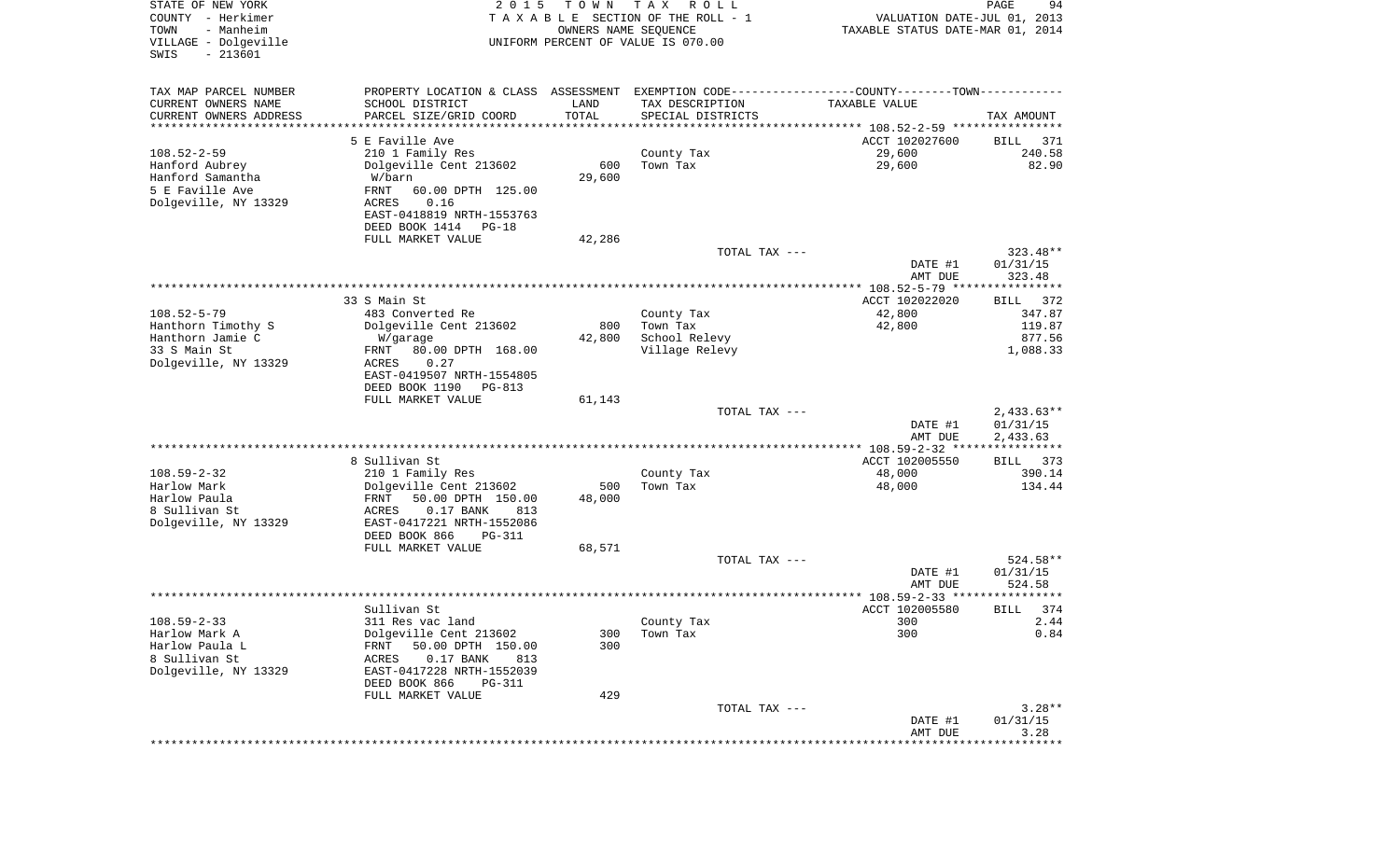| STATE OF NEW YORK<br>COUNTY - Herkimer<br>- Manheim<br>TOWN<br>VILLAGE - Dolgeville<br>$-213601$<br>SWIS | 2 0 1 5                                             | T O W N<br>OWNERS NAME SEQUENCE | T A X<br>R O L L<br>TAXABLE SECTION OF THE ROLL - 1<br>UNIFORM PERCENT OF VALUE IS 070.00 | VALUATION DATE-JUL 01, 2013<br>TAXABLE STATUS DATE-MAR 01, 2014                               | PAGE<br>95            |
|----------------------------------------------------------------------------------------------------------|-----------------------------------------------------|---------------------------------|-------------------------------------------------------------------------------------------|-----------------------------------------------------------------------------------------------|-----------------------|
| TAX MAP PARCEL NUMBER                                                                                    |                                                     |                                 |                                                                                           | PROPERTY LOCATION & CLASS ASSESSMENT EXEMPTION CODE---------------COUNTY-------TOWN---------- |                       |
| CURRENT OWNERS NAME                                                                                      | SCHOOL DISTRICT                                     | LAND                            | TAX DESCRIPTION                                                                           | TAXABLE VALUE                                                                                 |                       |
| CURRENT OWNERS ADDRESS                                                                                   | PARCEL SIZE/GRID COORD                              | TOTAL                           | SPECIAL DISTRICTS                                                                         |                                                                                               | TAX AMOUNT            |
| *********************                                                                                    | *******************                                 | ***********                     |                                                                                           |                                                                                               |                       |
| $108.36 - 3 - 30$                                                                                        | 133 N Main St                                       |                                 | County Tax                                                                                | ACCT 102029520<br>30,900                                                                      | 375<br>BILL<br>251.15 |
| Harlow Timothy                                                                                           | 220 2 Family Res<br>Dolgeville Cent 213602          | 500                             | Town Tax                                                                                  | 30,900                                                                                        | 86.54                 |
| Harlow Sandra                                                                                            | W/garage                                            | 30,900                          |                                                                                           |                                                                                               |                       |
| 133 N Main St                                                                                            | FRNT<br>50.00 DPTH 167.00                           |                                 |                                                                                           |                                                                                               |                       |
| Dolgeville, NY 13329                                                                                     | ACRES<br>0.18                                       |                                 |                                                                                           |                                                                                               |                       |
|                                                                                                          | EAST-0419973 NRTH-1557020                           |                                 |                                                                                           |                                                                                               |                       |
|                                                                                                          | DEED BOOK 1187 PG-751                               |                                 |                                                                                           |                                                                                               |                       |
|                                                                                                          | FULL MARKET VALUE                                   | 44,143                          | TOTAL TAX ---                                                                             |                                                                                               | $337.69**$            |
|                                                                                                          |                                                     |                                 |                                                                                           | DATE #1                                                                                       | 01/31/15              |
|                                                                                                          |                                                     |                                 |                                                                                           | AMT DUE                                                                                       | 337.69                |
|                                                                                                          |                                                     |                                 |                                                                                           |                                                                                               |                       |
|                                                                                                          | 2 N Helmer Ave                                      |                                 |                                                                                           | ACCT 102020010                                                                                | 376<br>BILL           |
| $108.44 - 3 - 18$                                                                                        | 483 Converted Re<br>Dolgeville Cent 213602          | 1,200                           | County Tax<br>Town Tax                                                                    | 80,000<br>80,000                                                                              | 650.23<br>224.06      |
| Harpis James M<br>301 King Rd                                                                            | FRNT 120.00 DPTH 100.00                             | 80,000                          |                                                                                           |                                                                                               |                       |
| Dolgeville, NY 13329                                                                                     | 0.28<br>ACRES                                       |                                 |                                                                                           |                                                                                               |                       |
|                                                                                                          | EAST-0419469 NRTH-1555921                           |                                 |                                                                                           |                                                                                               |                       |
|                                                                                                          | DEED BOOK 1091<br>PG-537                            |                                 |                                                                                           |                                                                                               |                       |
|                                                                                                          | FULL MARKET VALUE                                   | 114,286                         |                                                                                           |                                                                                               |                       |
|                                                                                                          |                                                     |                                 | TOTAL TAX ---                                                                             | DATE #1                                                                                       | 874.29**<br>01/31/15  |
|                                                                                                          |                                                     |                                 |                                                                                           | AMT DUE                                                                                       | 874.29                |
|                                                                                                          |                                                     |                                 |                                                                                           | ************* 108.44-3-45 *****************                                                   |                       |
|                                                                                                          | 14 Baker St                                         |                                 |                                                                                           | ACCT 102008880                                                                                | 377<br>BILL           |
| $108.44 - 3 - 45$                                                                                        | 483 Converted Re                                    |                                 | County Tax                                                                                | 21,000                                                                                        | 170.68                |
| Harpis James M<br>301 King Rd                                                                            | Dolgeville Cent 213602<br>FRNT<br>60.00 DPTH 110.00 | 400<br>21,000                   | Town Tax                                                                                  | 21,000                                                                                        | 58.82                 |
| Dolgeville, NY 13329                                                                                     | ACRES<br>0.10                                       |                                 |                                                                                           |                                                                                               |                       |
|                                                                                                          | EAST-0419311 NRTH-1555664                           |                                 |                                                                                           |                                                                                               |                       |
|                                                                                                          | DEED BOOK 871<br><b>PG-508</b>                      |                                 |                                                                                           |                                                                                               |                       |
|                                                                                                          | FULL MARKET VALUE                                   | 30,000                          |                                                                                           |                                                                                               |                       |
|                                                                                                          |                                                     |                                 | TOTAL TAX ---                                                                             |                                                                                               | 229.50**              |
|                                                                                                          |                                                     |                                 |                                                                                           | DATE #1                                                                                       | 01/31/15<br>229.50    |
|                                                                                                          |                                                     |                                 |                                                                                           | AMT DUE                                                                                       |                       |
|                                                                                                          | 12 Baker St                                         |                                 |                                                                                           | ACCT 102021240                                                                                | 378<br>BILL           |
| $108.44 - 3 - 46$                                                                                        | 311 Res vac land                                    |                                 | County Tax                                                                                | 1,000                                                                                         | 8.13                  |
| Harpis James M                                                                                           | Dolgeville Cent 213602                              | 1,000                           | Town Tax                                                                                  | 1,000                                                                                         | 2.80                  |
| 301 King Rd                                                                                              | 31.20 DPTH 98.00<br>FRNT                            | 1,000                           |                                                                                           |                                                                                               |                       |
| Dolgeville, NY 13329                                                                                     | ACRES<br>0.07<br>EAST-0419352 NRTH-1555666          |                                 |                                                                                           |                                                                                               |                       |
|                                                                                                          | DEED BOOK 1164<br>PG-427                            |                                 |                                                                                           |                                                                                               |                       |
|                                                                                                          | FULL MARKET VALUE                                   | 1,429                           |                                                                                           |                                                                                               |                       |
|                                                                                                          |                                                     |                                 | TOTAL TAX ---                                                                             |                                                                                               | $10.93**$             |
|                                                                                                          |                                                     |                                 |                                                                                           | DATE #1                                                                                       | 01/31/15              |
|                                                                                                          |                                                     |                                 |                                                                                           | AMT DUE                                                                                       | 10.93                 |
|                                                                                                          |                                                     |                                 |                                                                                           |                                                                                               |                       |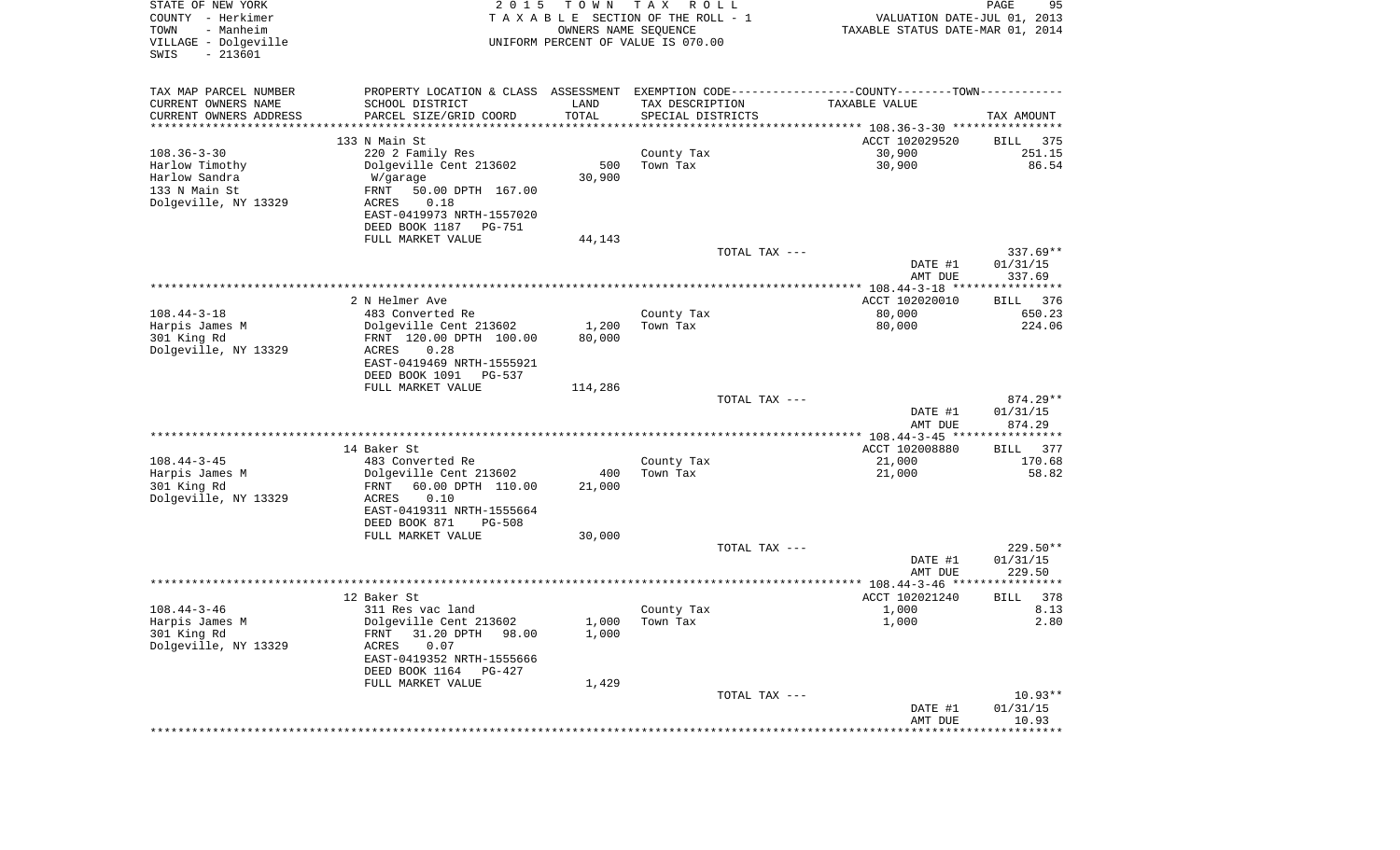| STATE OF NEW YORK<br>COUNTY - Herkimer<br>- Manheim<br>TOWN<br>VILLAGE - Dolgeville<br>$-213601$<br>SWIS | 2 0 1 5                                            | T O W N              | T A X<br>R O L L<br>TAXABLE SECTION OF THE ROLL - 1<br>OWNERS NAME SEQUENCE<br>UNIFORM PERCENT OF VALUE IS 070.00 | VALUATION DATE-JUL 01, 2013<br>TAXABLE STATUS DATE-MAR 01, 2014 | PAGE<br>96           |
|----------------------------------------------------------------------------------------------------------|----------------------------------------------------|----------------------|-------------------------------------------------------------------------------------------------------------------|-----------------------------------------------------------------|----------------------|
| TAX MAP PARCEL NUMBER                                                                                    |                                                    |                      | PROPERTY LOCATION & CLASS ASSESSMENT EXEMPTION CODE---------------COUNTY-------TOWN----------                     |                                                                 |                      |
| CURRENT OWNERS NAME                                                                                      | SCHOOL DISTRICT                                    | LAND                 | TAX DESCRIPTION                                                                                                   | TAXABLE VALUE                                                   |                      |
| CURRENT OWNERS ADDRESS<br>**********************                                                         | PARCEL SIZE/GRID COORD<br>************************ | TOTAL<br>*********** | SPECIAL DISTRICTS                                                                                                 |                                                                 | TAX AMOUNT           |
|                                                                                                          | 48 E Faville Ave                                   |                      |                                                                                                                   | ACCT 102008760                                                  | 379<br>BILL          |
| $108.52 - 6 - 30$                                                                                        | 210 1 Family Res                                   |                      | County Tax                                                                                                        | 30,500                                                          | 247.90               |
| Hart Ryan                                                                                                | Dolgeville Cent 213602                             | 500                  | Town Tax                                                                                                          | 30,500                                                          | 85.42                |
| Smith Jenna                                                                                              | Carport                                            | 30,500               |                                                                                                                   |                                                                 |                      |
| 48 E Faville Ave<br>Dolgeville, NY 13329                                                                 | FRNT<br>50.00 DPTH 100.00<br>ACRES<br>0.11         |                      |                                                                                                                   |                                                                 |                      |
|                                                                                                          | EAST-0419703 NRTH-1553045                          |                      |                                                                                                                   |                                                                 |                      |
|                                                                                                          | DEED BOOK 1419<br>PG-649                           |                      |                                                                                                                   |                                                                 |                      |
|                                                                                                          | FULL MARKET VALUE                                  | 43,571               |                                                                                                                   |                                                                 |                      |
|                                                                                                          |                                                    |                      | TOTAL TAX ---                                                                                                     | DATE #1                                                         | 333.32**<br>01/31/15 |
|                                                                                                          |                                                    |                      |                                                                                                                   | AMT DUE                                                         | 333.32               |
|                                                                                                          |                                                    |                      |                                                                                                                   |                                                                 |                      |
|                                                                                                          | 21 Wolf St                                         |                      |                                                                                                                   | ACCT 102025680                                                  | 380<br>BILL          |
| $108.36 - 2 - 37$<br>Hart Shawna                                                                         | 210 1 Family Res<br>Dolgeville Cent 213602         | 1,300                | County Tax<br>Town Tax                                                                                            | 46,100<br>46,100                                                | 374.69<br>129.11     |
| 21 Wolf St                                                                                               | Land Contract                                      | 46,100               | School Relevy                                                                                                     |                                                                 | 518.48               |
| Dolgeville, NY 13329                                                                                     | FRNT 160.00 DPTH 150.00                            |                      | Village Relevy                                                                                                    |                                                                 | 1,172.07             |
|                                                                                                          | ACRES<br>0.55<br>EAST-0419170 NRTH-1557494         |                      |                                                                                                                   |                                                                 |                      |
|                                                                                                          | DEED BOOK 1126<br>PG-164                           |                      |                                                                                                                   |                                                                 |                      |
|                                                                                                          | FULL MARKET VALUE                                  | 65,857               |                                                                                                                   |                                                                 |                      |
|                                                                                                          |                                                    |                      | TOTAL TAX ---                                                                                                     |                                                                 | $2,194.35**$         |
|                                                                                                          |                                                    |                      |                                                                                                                   | DATE #1<br>AMT DUE                                              | 01/31/15<br>2,194.35 |
|                                                                                                          |                                                    |                      |                                                                                                                   |                                                                 |                      |
|                                                                                                          | 56 Van Buren St                                    |                      |                                                                                                                   | ACCT 102019680                                                  | 381<br>BILL          |
| $108.52 - 5 - 10$                                                                                        | 210 1 Family Res                                   |                      | County Tax                                                                                                        | 52,000                                                          | 422.65               |
| Hartmann Scott<br>Hartmann Kari                                                                          | Dolgeville Cent 213602<br>W/garage                 | 1,000<br>52,000      | Town Tax                                                                                                          | 52,000                                                          | 145.64               |
| 56 Van Buren St                                                                                          | FRNT<br>99.15 DPTH 150.40                          |                      |                                                                                                                   |                                                                 |                      |
| Dolgeville, NY 13329                                                                                     | ACRES<br>0.34                                      |                      |                                                                                                                   |                                                                 |                      |
|                                                                                                          | EAST-0420244 NRTH-1553641                          |                      |                                                                                                                   |                                                                 |                      |
|                                                                                                          | DEED BOOK 1424<br>PG-770<br>FULL MARKET VALUE      | 74,286               |                                                                                                                   |                                                                 |                      |
|                                                                                                          |                                                    |                      | TOTAL TAX ---                                                                                                     |                                                                 | 568.29**             |
|                                                                                                          |                                                    |                      |                                                                                                                   | DATE #1                                                         | 01/31/15             |
|                                                                                                          |                                                    |                      |                                                                                                                   | AMT DUE                                                         | 568.29               |
|                                                                                                          | Horn St                                            |                      |                                                                                                                   | ACCT 102012060                                                  | BILL 382             |
| $108.36 - 1 - 30$                                                                                        | 312 Vac w/imprv                                    |                      | County Tax                                                                                                        | 1,600                                                           | 13.00                |
| Hartness Bruce                                                                                           | Dolgeville Cent 213602                             | 100                  | Town Tax                                                                                                          | 1,600                                                           | 4.48                 |
| Hartness Barbara<br>28 Lamberson St                                                                      | Garage<br>FRNT<br>50.00 DPTH<br>45.00              | 1,600                |                                                                                                                   |                                                                 |                      |
| Dolgeville, NY 13329                                                                                     | ACRES<br>0.06                                      |                      |                                                                                                                   |                                                                 |                      |
|                                                                                                          | EAST-0419344 NRTH-1556949                          |                      |                                                                                                                   |                                                                 |                      |
|                                                                                                          | DEED BOOK 778<br>PG-491                            |                      |                                                                                                                   |                                                                 |                      |
|                                                                                                          | FULL MARKET VALUE                                  | 2,286                | TOTAL TAX ---                                                                                                     |                                                                 | $17.48**$            |
|                                                                                                          |                                                    |                      |                                                                                                                   | DATE #1                                                         | 01/31/15             |
|                                                                                                          |                                                    |                      |                                                                                                                   | AMT DUE                                                         | 17.48                |
|                                                                                                          |                                                    |                      |                                                                                                                   |                                                                 | * * * * * * * *      |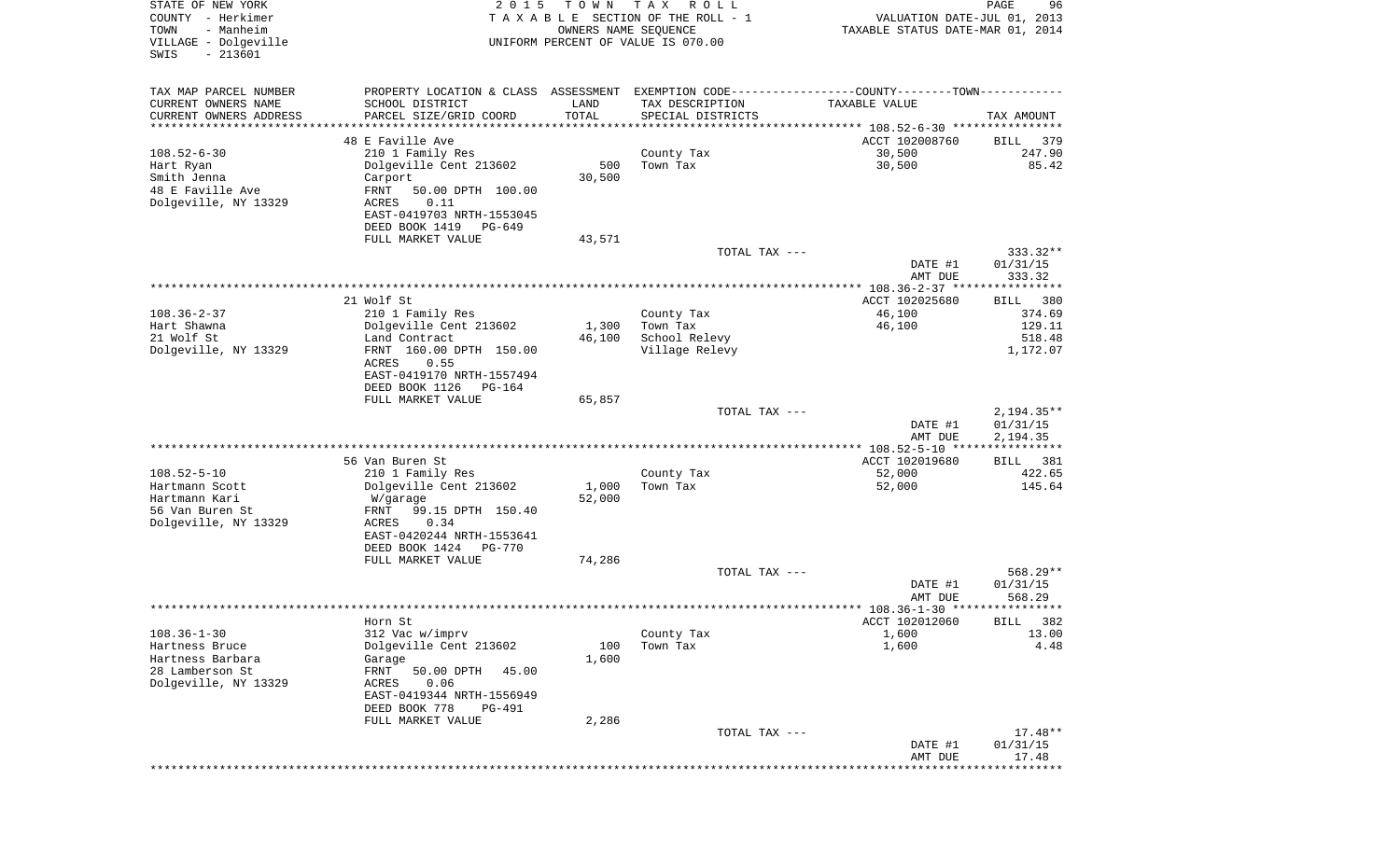| STATE OF NEW YORK<br>COUNTY - Herkimer<br>TOWN<br>- Manheim<br>VILLAGE - Dolgeville | 2 0 1 5                                              | T O W N              | T A X<br>R O L L<br>TAXABLE SECTION OF THE ROLL - 1<br>OWNERS NAME SEQUENCE | VALUATION DATE-JUL 01, 2013<br>TAXABLE STATUS DATE-MAR 01, 2014 | 97<br>PAGE               |
|-------------------------------------------------------------------------------------|------------------------------------------------------|----------------------|-----------------------------------------------------------------------------|-----------------------------------------------------------------|--------------------------|
| SWIS<br>$-213601$                                                                   |                                                      |                      | UNIFORM PERCENT OF VALUE IS 070.00                                          |                                                                 |                          |
| TAX MAP PARCEL NUMBER                                                               | PROPERTY LOCATION & CLASS ASSESSMENT                 |                      |                                                                             | EXEMPTION CODE-----------------COUNTY-------TOWN-----------     |                          |
| CURRENT OWNERS NAME                                                                 | SCHOOL DISTRICT                                      | LAND                 | TAX DESCRIPTION                                                             | TAXABLE VALUE                                                   |                          |
| CURRENT OWNERS ADDRESS<br>*********************                                     | PARCEL SIZE/GRID COORD                               | TOTAL<br>*********** | SPECIAL DISTRICTS                                                           |                                                                 | TAX AMOUNT               |
|                                                                                     | 32 W State St                                        |                      |                                                                             | ACCT 102012000                                                  | BILL<br>383              |
| $108.36 - 1 - 41$                                                                   | 210 1 Family Res                                     |                      | County Tax                                                                  | 49,900                                                          | 405.58                   |
| Hartness Bruce                                                                      | Dolgeville Cent 213602                               | 500                  | Town Tax                                                                    | 49,900                                                          | 139.76                   |
| Hartness Barbara                                                                    | 50.00 DPTH 110.00<br>FRNT                            | 49,900               |                                                                             |                                                                 |                          |
| 28 Lamberson St<br>Dolgeville, NY 13329                                             | ACRES<br>0.13<br>EAST-0419305 NRTH-1556883           |                      |                                                                             |                                                                 |                          |
|                                                                                     | DEED BOOK 778<br>PG-491                              |                      |                                                                             |                                                                 |                          |
|                                                                                     | FULL MARKET VALUE                                    | 71,286               |                                                                             |                                                                 |                          |
|                                                                                     |                                                      |                      | TOTAL TAX ---                                                               |                                                                 | 545.34**                 |
|                                                                                     |                                                      |                      |                                                                             | DATE #1                                                         | 01/31/15                 |
|                                                                                     |                                                      |                      |                                                                             | AMT DUE                                                         | 545.34                   |
|                                                                                     | 28 Lamberson St                                      |                      |                                                                             | ACCT 102007890                                                  | 384<br>BILL              |
| $108.52 - 4 - 18$                                                                   | 210 1 Family Res                                     |                      | VET COM CT 41131                                                            | 10,500<br>10,500                                                |                          |
| Hartness Bruce                                                                      | Dolgeville Cent 213602                               | 500                  | County Tax                                                                  | 48,300                                                          | 392.57                   |
| Hartness Barbara                                                                    | 50.00 DPTH<br>FRNT<br>73.00                          | 58,800               | Town Tax                                                                    | 48,300                                                          | 135.28                   |
| 28 Lamberson St<br>Dolgeville, NY 13329                                             | ACRES<br>0.07<br>EAST-0419565 NRTH-1553714           |                      |                                                                             |                                                                 |                          |
|                                                                                     | DEED BOOK 672<br>PG-213                              |                      |                                                                             |                                                                 |                          |
|                                                                                     | FULL MARKET VALUE                                    | 84,000               |                                                                             |                                                                 |                          |
|                                                                                     |                                                      |                      | TOTAL TAX ---                                                               | DATE #1                                                         | $527.85**$<br>01/31/15   |
|                                                                                     |                                                      |                      |                                                                             | AMT DUE                                                         | 527.85                   |
|                                                                                     |                                                      |                      |                                                                             |                                                                 |                          |
|                                                                                     | 2 S Helmer Ave                                       |                      |                                                                             | ACCT 102001380                                                  | 385<br>BILL              |
| $108.44 - 1 - 39$<br>Harvey Michael J                                               | 210 1 Family Res<br>Dolgeville Cent 213602           | 600                  | County Tax<br>Town Tax                                                      | 60,000<br>60,000                                                | 487.67<br>168.04         |
| M&M Contracting                                                                     | W/garage                                             | 60,000               |                                                                             |                                                                 |                          |
| 141 Dagenkolb Rd                                                                    | FRNT<br>60.00 DPTH 100.00                            |                      |                                                                             |                                                                 |                          |
| Cold Brook, NY 13324                                                                | ACRES<br>0.14                                        |                      |                                                                             |                                                                 |                          |
|                                                                                     | EAST-0419259 NRTH-1555866                            |                      |                                                                             |                                                                 |                          |
|                                                                                     | DEED BOOK 924<br>PG-314<br>FULL MARKET VALUE         | 85,714               |                                                                             |                                                                 |                          |
|                                                                                     |                                                      |                      | TOTAL TAX ---                                                               |                                                                 | 655.71**                 |
|                                                                                     |                                                      |                      |                                                                             | DATE #1                                                         | 01/31/15                 |
|                                                                                     |                                                      |                      |                                                                             | AMT DUE                                                         | 655.71                   |
|                                                                                     |                                                      |                      |                                                                             | ACCT 102012420                                                  |                          |
| $108.36 - 3 - 33$                                                                   | 127 N Main St<br>220 2 Family Res                    |                      | County Tax                                                                  | 32,000                                                          | 386<br>BILL<br>260.09    |
| Hashway Estate                                                                      | Dolgeville Cent 213602                               |                      | 600 Town Tax                                                                | 32,000                                                          | 89.62                    |
| Janice Curtin                                                                       | FRNT 60.00 DPTH 152.00                               | 32,000               |                                                                             |                                                                 |                          |
| 1013 Highview Dr                                                                    | ACRES<br>0.18                                        |                      |                                                                             |                                                                 |                          |
| Palm Harbor, FL 34683                                                               | EAST-0419943 NRTH-1556859<br>DEED BOOK 825<br>PG-600 |                      |                                                                             |                                                                 |                          |
|                                                                                     | FULL MARKET VALUE                                    | 45,714               |                                                                             |                                                                 |                          |
|                                                                                     |                                                      |                      | TOTAL TAX ---                                                               |                                                                 | 349.71**                 |
|                                                                                     |                                                      |                      |                                                                             | DATE #1                                                         | 01/31/15                 |
|                                                                                     |                                                      |                      |                                                                             | AMT DUE<br>* * * * * * * * * * * * * * * * * * * *              | 349.71<br>************** |
|                                                                                     |                                                      |                      |                                                                             |                                                                 |                          |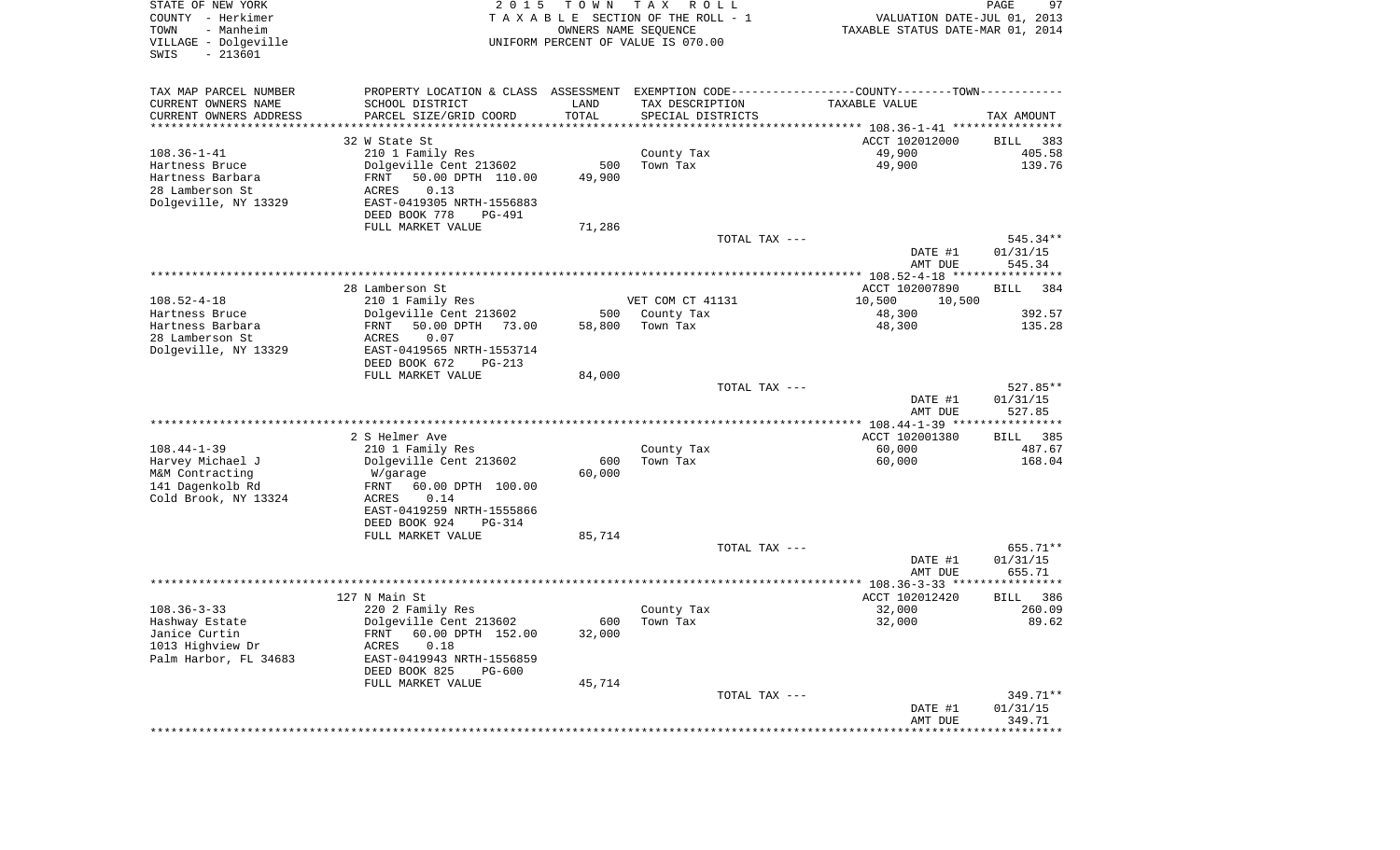| STATE OF NEW YORK<br>COUNTY - Herkimer<br>TOWN<br>- Manheim<br>VILLAGE - Dolgeville<br>SWIS<br>$-213601$ | 2 0 1 5                                                                                       | T O W N       | T A X<br>R O L L<br>TAXABLE SECTION OF THE ROLL - 1<br>OWNERS NAME SEQUENCE<br>UNIFORM PERCENT OF VALUE IS 070.00 | VALUATION DATE-JUL 01, 2013<br>TAXABLE STATUS DATE-MAR 01, 2014 | 98<br>PAGE           |
|----------------------------------------------------------------------------------------------------------|-----------------------------------------------------------------------------------------------|---------------|-------------------------------------------------------------------------------------------------------------------|-----------------------------------------------------------------|----------------------|
| TAX MAP PARCEL NUMBER                                                                                    | PROPERTY LOCATION & CLASS ASSESSMENT EXEMPTION CODE---------------COUNTY-------TOWN---------- |               |                                                                                                                   |                                                                 |                      |
| CURRENT OWNERS NAME<br>CURRENT OWNERS ADDRESS                                                            | SCHOOL DISTRICT<br>PARCEL SIZE/GRID COORD                                                     | LAND<br>TOTAL | TAX DESCRIPTION<br>SPECIAL DISTRICTS                                                                              | TAXABLE VALUE                                                   |                      |
| *********************                                                                                    |                                                                                               | ************* |                                                                                                                   |                                                                 | TAX AMOUNT           |
|                                                                                                          | 8 Cline St                                                                                    |               |                                                                                                                   | ACCT 102027000                                                  | BILL<br>387          |
| $108.44 - 2 - 7$                                                                                         | 210 1 Family Res                                                                              |               | County Tax                                                                                                        | 58,500                                                          | 475.48               |
| Hauck Alan                                                                                               | Dolgeville Cent 213602                                                                        | 500           | Town Tax                                                                                                          | 58,500                                                          | 163.84               |
| Waleur Beverly                                                                                           | 50.00 DPTH 300.00<br>FRNT                                                                     | 58,500        |                                                                                                                   |                                                                 |                      |
| 8 Cline St<br>Dolgeville, NY 13329                                                                       | ACRES<br>0.34<br>EAST-0418200 NRTH-1555123                                                    |               |                                                                                                                   |                                                                 |                      |
|                                                                                                          | DEED BOOK 1321<br>PG-216                                                                      |               |                                                                                                                   |                                                                 |                      |
|                                                                                                          | FULL MARKET VALUE                                                                             | 83,571        |                                                                                                                   |                                                                 |                      |
|                                                                                                          |                                                                                               |               | TOTAL TAX ---                                                                                                     |                                                                 | 639.32**             |
|                                                                                                          |                                                                                               |               |                                                                                                                   | DATE #1                                                         | 01/31/15             |
|                                                                                                          |                                                                                               |               |                                                                                                                   | AMT DUE                                                         | 639.32               |
|                                                                                                          | 27 W State St                                                                                 |               |                                                                                                                   | ACCT 102030660                                                  | 388<br>BILL          |
| $108.36 - 1 - 64$                                                                                        | 210 1 Family Res                                                                              |               | VET WAR CT 41121                                                                                                  | 6,300<br>6,300                                                  |                      |
| Hearn Catherine                                                                                          | Dolgeville Cent 213602                                                                        | 1,400         | County Tax                                                                                                        | 44,700                                                          | 363.31               |
| 27 W State St                                                                                            | FRNT 120.00 DPTH 105.00                                                                       | 51,000        | Town Tax                                                                                                          | 44,700                                                          | 125.19               |
| Dolgeville, NY 13329                                                                                     | 0.36<br>ACRES<br>EAST-0419291 NRTH-1556692                                                    |               |                                                                                                                   |                                                                 |                      |
|                                                                                                          | DEED BOOK 860<br><b>PG-510</b>                                                                |               |                                                                                                                   |                                                                 |                      |
|                                                                                                          | FULL MARKET VALUE                                                                             | 72,857        |                                                                                                                   |                                                                 |                      |
|                                                                                                          |                                                                                               |               | TOTAL TAX ---                                                                                                     |                                                                 | 488.50**             |
|                                                                                                          |                                                                                               |               |                                                                                                                   | DATE #1                                                         | 01/31/15             |
|                                                                                                          |                                                                                               |               |                                                                                                                   | AMT DUE                                                         | 488.50               |
|                                                                                                          | 10 W State St                                                                                 |               |                                                                                                                   | ACCT 102025620                                                  | BILL 389             |
| $108.36 - 3 - 39$                                                                                        | 210 1 Family Res                                                                              |               | County Tax                                                                                                        | 50,800                                                          | 412.89               |
| Hemmerich Peter H                                                                                        | Dolgeville Cent 213602                                                                        | 500           | Town Tax                                                                                                          | 50,800                                                          | 142.28               |
| Hemmerich Linda D                                                                                        | W/garage                                                                                      | 50,800        |                                                                                                                   |                                                                 |                      |
| 10 W State St<br>Dolgeville, NY 13329                                                                    | FRNT<br>50.00 DPTH 157.00<br>ACRES<br>$0.18$ BANK<br>055                                      |               |                                                                                                                   |                                                                 |                      |
|                                                                                                          | EAST-0419801 NRTH-1556619                                                                     |               |                                                                                                                   |                                                                 |                      |
|                                                                                                          | DEED BOOK 859<br>PG-241                                                                       |               |                                                                                                                   |                                                                 |                      |
|                                                                                                          | FULL MARKET VALUE                                                                             | 72,571        |                                                                                                                   |                                                                 |                      |
|                                                                                                          |                                                                                               |               | TOTAL TAX ---                                                                                                     |                                                                 | $555.17**$           |
|                                                                                                          |                                                                                               |               |                                                                                                                   | DATE #1<br>AMT DUE                                              | 01/31/15<br>555.17   |
|                                                                                                          |                                                                                               |               |                                                                                                                   |                                                                 |                      |
|                                                                                                          | 144 S Main St                                                                                 |               |                                                                                                                   | ACCT 102026220                                                  | 390<br>BILL          |
| $108.59 - 1 - 23$                                                                                        | 210 1 Family Res                                                                              |               | County Tax                                                                                                        | 48,000                                                          | 390.14               |
| Herringshaw Kathy A                                                                                      | Dolgeville Cent 213602                                                                        |               | 500 Town Tax                                                                                                      | 48,000                                                          | 134.44               |
| 144 So Main St<br>Dolgeville, NY 13329                                                                   | 53.00 DPTH 175.00<br>FRNT<br>ACRES<br>0.21                                                    | 48,000        | School Relevy<br>Village Relevy                                                                                   |                                                                 | 557.45<br>1,220.28   |
|                                                                                                          | EAST-0417552 NRTH-1552769                                                                     |               |                                                                                                                   |                                                                 |                      |
|                                                                                                          | DEED BOOK 935<br>PG-653                                                                       |               |                                                                                                                   |                                                                 |                      |
|                                                                                                          | FULL MARKET VALUE                                                                             | 68,571        |                                                                                                                   |                                                                 |                      |
|                                                                                                          |                                                                                               |               | TOTAL TAX ---                                                                                                     |                                                                 | $2,302.31**$         |
|                                                                                                          |                                                                                               |               |                                                                                                                   | DATE #1<br>AMT DUE                                              | 01/31/15<br>2,302.31 |
|                                                                                                          |                                                                                               |               |                                                                                                                   |                                                                 |                      |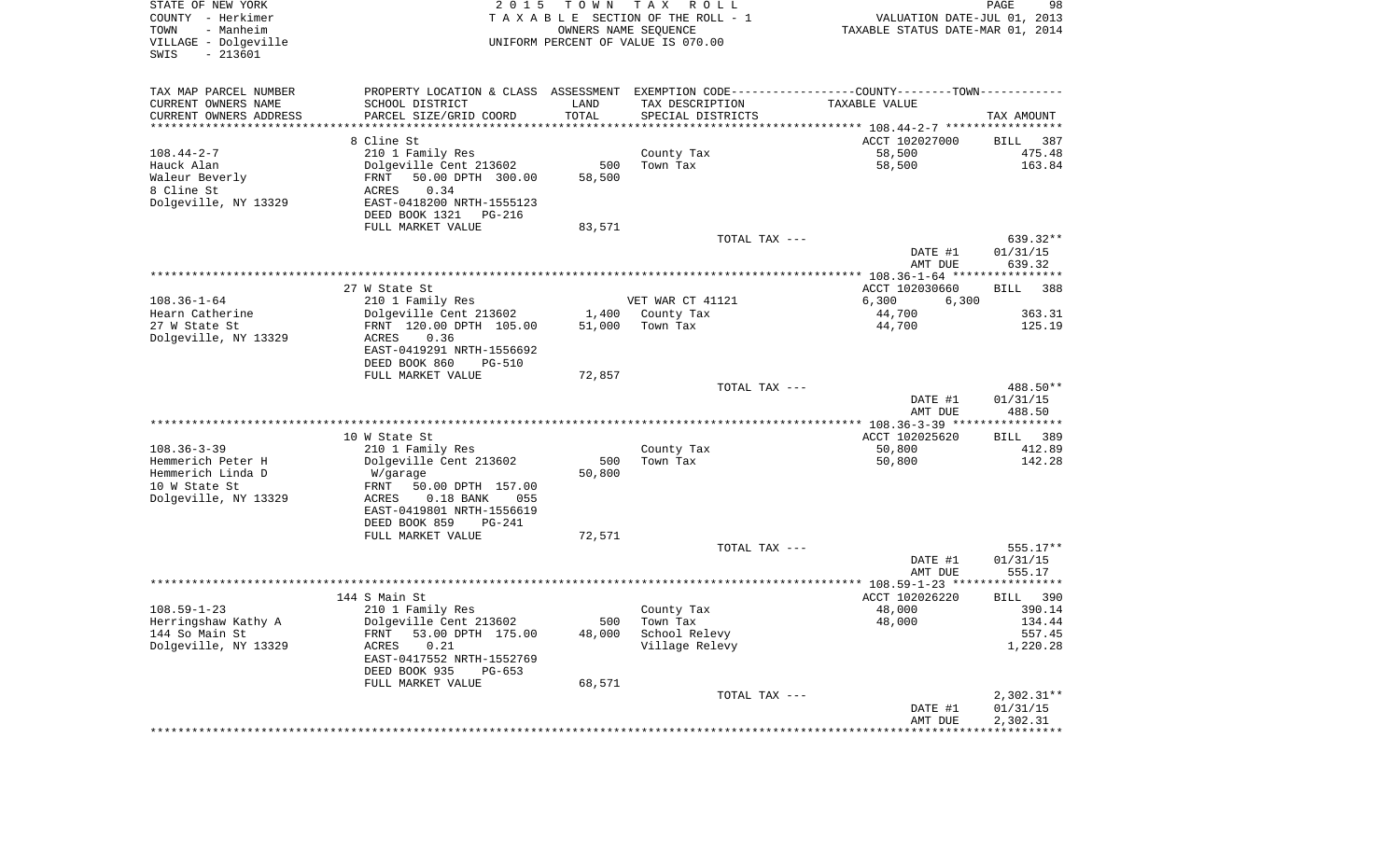| STATE OF NEW YORK<br>COUNTY - Herkimer<br>- Manheim<br>TOWN<br>VILLAGE - Dolgeville<br>$-213601$<br>SWIS | 2 0 1 5                                           | T O W N                        | T A X<br>R O L L<br>TAXABLE SECTION OF THE ROLL - 1<br>OWNERS NAME SEQUENCE<br>UNIFORM PERCENT OF VALUE IS 070.00 | VALUATION DATE-JUL 01, 2013<br>TAXABLE STATUS DATE-MAR 01, 2014 | PAGE<br>99              |
|----------------------------------------------------------------------------------------------------------|---------------------------------------------------|--------------------------------|-------------------------------------------------------------------------------------------------------------------|-----------------------------------------------------------------|-------------------------|
| TAX MAP PARCEL NUMBER                                                                                    |                                                   |                                | PROPERTY LOCATION & CLASS ASSESSMENT EXEMPTION CODE----------------COUNTY-------TOWN----------                    |                                                                 |                         |
| CURRENT OWNERS NAME                                                                                      | SCHOOL DISTRICT                                   | LAND                           | TAX DESCRIPTION                                                                                                   | TAXABLE VALUE                                                   |                         |
| CURRENT OWNERS ADDRESS<br>*********************                                                          | PARCEL SIZE/GRID COORD<br>*********************** | TOTAL<br>* * * * * * * * * * * | SPECIAL DISTRICTS                                                                                                 |                                                                 | TAX AMOUNT              |
|                                                                                                          | 21 Slawson St                                     |                                |                                                                                                                   | ACCT 102027840                                                  | 391<br>BILL             |
| $108.44 - 2 - 36$                                                                                        | 220 2 Family Res                                  |                                | County Tax                                                                                                        | 38,000                                                          | 308.86                  |
| Herringshaw Pat                                                                                          | Dolgeville Cent 213602                            | 500                            | Town Tax                                                                                                          | 38,000                                                          | 106.43                  |
| Herringshaw Kathy<br>21 Slawson St                                                                       | W/garage<br>FRNT<br>50.00 DPTH 100.00             | 38,000                         |                                                                                                                   |                                                                 |                         |
| Dolgeville, NY 13329                                                                                     | ACRES<br>0.17                                     |                                |                                                                                                                   |                                                                 |                         |
|                                                                                                          | EAST-0418551 NRTH-1555010                         |                                |                                                                                                                   |                                                                 |                         |
|                                                                                                          | DEED BOOK 1426<br>PG-948                          |                                |                                                                                                                   |                                                                 |                         |
|                                                                                                          | FULL MARKET VALUE                                 | 54,286                         | TOTAL TAX ---                                                                                                     |                                                                 | 415.29**                |
|                                                                                                          |                                                   |                                |                                                                                                                   | DATE #1                                                         | 01/31/15                |
|                                                                                                          |                                                   |                                |                                                                                                                   | AMT DUE                                                         | 415.29                  |
|                                                                                                          |                                                   |                                |                                                                                                                   |                                                                 |                         |
| $108.44 - 2 - 43$                                                                                        | 46 S Helmer Ave<br>210 1 Family Res               |                                | County Tax                                                                                                        | ACCT 102024480<br>33,200                                        | 392<br>BILL<br>269.84   |
| Hess Cathy-Hargrave                                                                                      | Dolgeville Cent 213602                            | 500                            | Town Tax                                                                                                          | 33,200                                                          | 92.98                   |
| 46 S Helmer Ave                                                                                          | W Garage                                          | 33,200                         | School Relevy                                                                                                     |                                                                 | 253.99                  |
| Dolgeville, NY 13329                                                                                     | FRNT<br>50.00 DPTH 150.00                         |                                | Village Relevy                                                                                                    |                                                                 | 844.73                  |
|                                                                                                          | ACRES<br>0.17<br>EAST-0418458 NRTH-1554782        |                                |                                                                                                                   |                                                                 |                         |
|                                                                                                          | DEED BOOK 863<br><b>PG-110</b>                    |                                |                                                                                                                   |                                                                 |                         |
|                                                                                                          | FULL MARKET VALUE                                 | 47,429                         |                                                                                                                   |                                                                 |                         |
|                                                                                                          |                                                   |                                | TOTAL TAX ---                                                                                                     |                                                                 | $1,461.54**$            |
|                                                                                                          |                                                   |                                |                                                                                                                   | DATE #1<br>AMT DUE                                              | 01/31/15<br>1,461.54    |
|                                                                                                          |                                                   |                                |                                                                                                                   |                                                                 | * * * * * * * * * * * * |
|                                                                                                          | 3 Howard St                                       |                                |                                                                                                                   | ACCT 102002280                                                  | 393<br>BILL             |
| $108.52 - 3 - 24$                                                                                        | 210 1 Family Res                                  |                                | County Tax                                                                                                        | 30,000                                                          | 243.83                  |
| Hillier Charles R Jr.<br>3 Howard St                                                                     | Dolgeville Cent 213602<br>W/garage                | 700<br>30,000                  | Town Tax                                                                                                          | 30,000                                                          | 84.02                   |
| Dolgeville, NY 13329                                                                                     | FRNT<br>66.00 DPTH 165.00                         |                                |                                                                                                                   |                                                                 |                         |
|                                                                                                          | ACRES<br>$0.25$ BANK<br>184                       |                                |                                                                                                                   |                                                                 |                         |
|                                                                                                          | EAST-0419332 NRTH-1553979                         |                                |                                                                                                                   |                                                                 |                         |
|                                                                                                          | DEED BOOK 1288<br>PG-686<br>FULL MARKET VALUE     | 42,857                         |                                                                                                                   |                                                                 |                         |
|                                                                                                          |                                                   |                                | TOTAL TAX ---                                                                                                     |                                                                 | $327.85**$              |
|                                                                                                          |                                                   |                                |                                                                                                                   | DATE #1                                                         | 01/31/15                |
|                                                                                                          |                                                   |                                |                                                                                                                   | AMT DUE                                                         | 327.85                  |
|                                                                                                          | 4 Schuyler St                                     |                                |                                                                                                                   | ACCT 102023730                                                  | BILL 394                |
| $108.52 - 5 - 46$                                                                                        | 210 1 Family Res                                  |                                | County Tax                                                                                                        | 32,000                                                          | 260.09                  |
| Hobbs Walter                                                                                             | Dolgeville Cent 213602                            | 700                            | Town Tax                                                                                                          | 32,000                                                          | 89.62                   |
| Hobbs Tobi J<br>4 Schuyler St                                                                            | W/garage<br>65.00 DPTH 177.00<br>FRNT             | 32,000                         | School Relevy<br>Village Relevy                                                                                   |                                                                 | 229.38<br>814.28        |
| Dolgeville, NY 13329                                                                                     | ACRES<br>0.24                                     |                                |                                                                                                                   |                                                                 |                         |
|                                                                                                          | EAST-0419684 NRTH-1554339                         |                                |                                                                                                                   |                                                                 |                         |
|                                                                                                          | DEED BOOK 1210<br>PG-754                          |                                |                                                                                                                   |                                                                 |                         |
|                                                                                                          | FULL MARKET VALUE                                 | 45,714                         | TOTAL TAX ---                                                                                                     |                                                                 | $1,393.37**$            |
|                                                                                                          |                                                   |                                |                                                                                                                   | DATE #1                                                         | 01/31/15                |
|                                                                                                          |                                                   |                                |                                                                                                                   | AMT DUE                                                         | 1,393.37                |
|                                                                                                          |                                                   |                                |                                                                                                                   |                                                                 | ************            |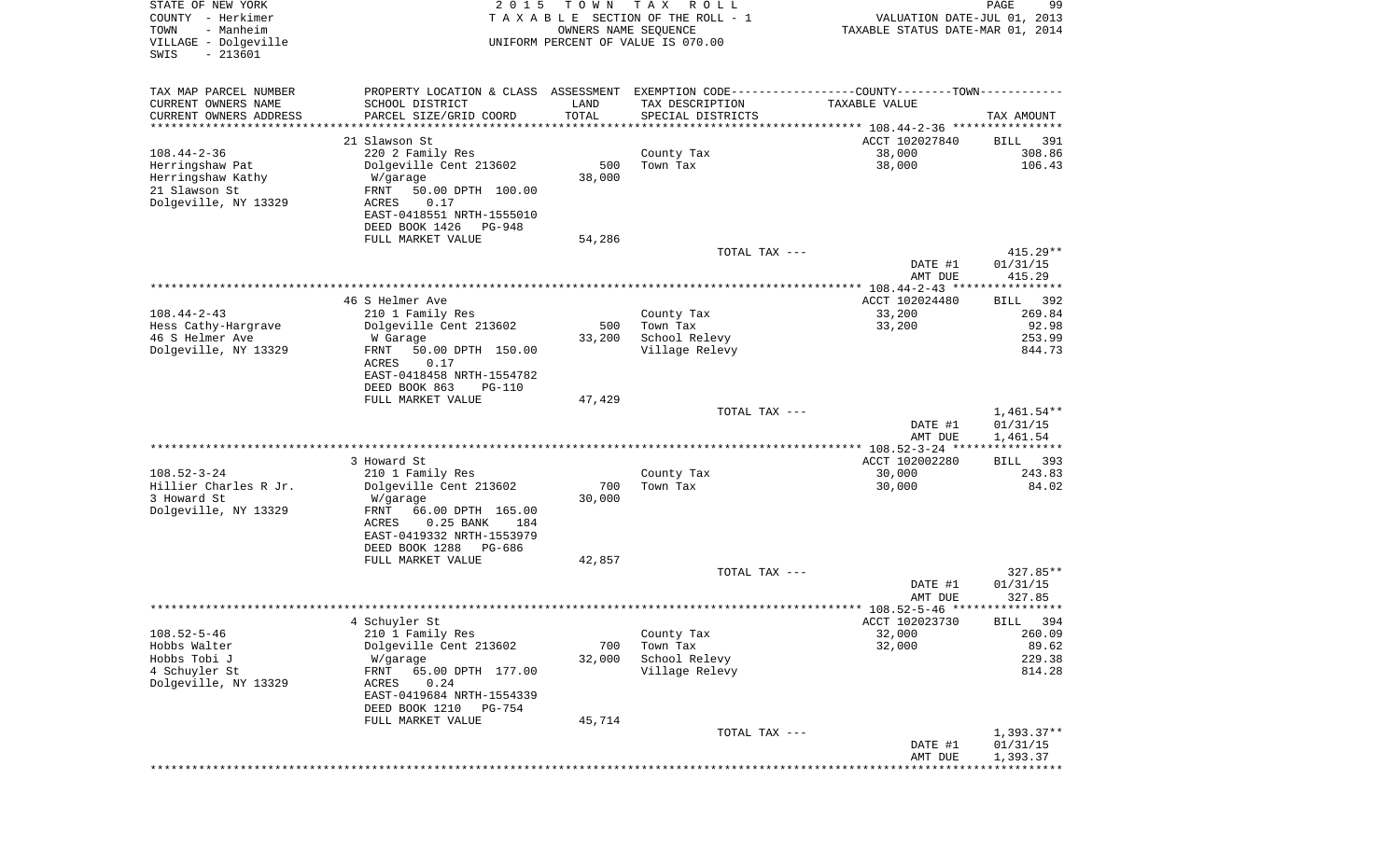| TAX MAP PARCEL NUMBER<br>PROPERTY LOCATION & CLASS ASSESSMENT EXEMPTION CODE---------------COUNTY-------TOWN----------<br>CURRENT OWNERS NAME<br>SCHOOL DISTRICT<br>TAX DESCRIPTION<br>LAND<br>TAXABLE VALUE<br>TOTAL<br>CURRENT OWNERS ADDRESS<br>PARCEL SIZE/GRID COORD<br>SPECIAL DISTRICTS<br>TAX AMOUNT<br>* * * * * * * * * * *<br>*********************<br>19 Slawson St<br>ACCT 102013680<br>395<br>BILL<br>48,000<br>390.14<br>$108.44 - 2 - 37$<br>210 1 Family Res<br>County Tax<br>48,000<br>Hodge Dorothy D<br>Dolgeville Cent 213602<br>500<br>Town Tax<br>134.44<br>527 McKennon Rd<br>48,000<br>W/garage<br>Herkimer, NY 13350<br>FRNT<br>50.00 DPTH 100.00<br>ACRES<br>0.17<br>EAST-0418588 NRTH-1554973<br>DEED BOOK 00550 PG-00137<br>FULL MARKET VALUE<br>68,571<br>524.58**<br>TOTAL TAX ---<br>01/31/15<br>DATE #1<br>524.58<br>AMT DUE<br>9 Oak St.<br>ACCT 102011490<br>396<br>BILL<br>$108.44 - 1 - 30$<br>210 1 Family Res<br>VET COM CT 41131<br>10,500<br>10,500<br>Hoffman Donald S<br>Dolgeville Cent 213602<br>600<br>County Tax<br>41,800<br>339.74<br>Hoffman Deforest R<br>52,300<br>Town Tax<br>41,800<br>117.07<br>W/garage<br>9 Oak St<br>FRNT<br>55.00 DPTH 150.00<br>Dolgeville, NY 13329<br>ACRES<br>0.26<br>EAST-0418881 NRTH-1555789<br>DEED BOOK 1526<br>PG-346<br>FULL MARKET VALUE<br>74,714<br>TOTAL TAX ---<br>456.81**<br>DATE #1<br>01/31/15<br>AMT DUE<br>456.81<br>37 Cavalli St<br>ACCT 102024120<br>397<br>BILL<br>$108.36 - 2 - 14$<br>39,500<br>321.05<br>210 1 Family Res<br>County Tax<br>Hoffman Kenneth<br>Dolgeville Cent 213602<br>1,600<br>Town Tax<br>39,500<br>110.63<br>Hoffman Carla<br>39,500<br>FRNT 275.00 DPTH 150.00<br>37 Cavalli St<br>ACRES<br>$0.41$ BANK<br>055<br>Dolgeville, NY 13329<br>EAST-0419211 NRTH-1557923<br>DEED BOOK 814<br>PG-498<br>FULL MARKET VALUE<br>56,429<br>431.68**<br>TOTAL TAX ---<br>01/31/15<br>DATE #1<br>AMT DUE<br>431.68<br>* * * * * *<br>ACCT 102000540<br>398<br>Horn St<br>BILL<br>200<br>1.63<br>311 Res vac land<br>County Tax<br>Dolgeville Cent 213602<br>0.56<br>Hoke Kenneth<br>200<br>Town Tax<br>200<br>Randall Tammy<br>50.00 DPTH<br>FRNT<br>75.00<br>200<br>5 Horn St<br>0.09<br>ACRES<br>Dolgeville, NY 13329<br>EAST-0419457 NRTH-1556948<br>DEED BOOK 932<br>PG-328<br>FULL MARKET VALUE<br>286<br>$2.19**$<br>TOTAL TAX ---<br>01/31/15<br>DATE #1<br>2.19<br>AMT DUE<br>**************************** | STATE OF NEW YORK<br>COUNTY - Herkimer<br>TOWN<br>- Manheim<br>VILLAGE - Dolgeville<br>$-213601$<br>SWIS | 2 0 1 5 | T O W N | T A X<br>R O L L<br>TAXABLE SECTION OF THE ROLL - 1<br>OWNERS NAME SEQUENCE<br>UNIFORM PERCENT OF VALUE IS 070.00 | VALUATION DATE-JUL 01, 2013<br>TAXABLE STATUS DATE-MAR 01, 2014 | PAGE<br>100 |
|-------------------------------------------------------------------------------------------------------------------------------------------------------------------------------------------------------------------------------------------------------------------------------------------------------------------------------------------------------------------------------------------------------------------------------------------------------------------------------------------------------------------------------------------------------------------------------------------------------------------------------------------------------------------------------------------------------------------------------------------------------------------------------------------------------------------------------------------------------------------------------------------------------------------------------------------------------------------------------------------------------------------------------------------------------------------------------------------------------------------------------------------------------------------------------------------------------------------------------------------------------------------------------------------------------------------------------------------------------------------------------------------------------------------------------------------------------------------------------------------------------------------------------------------------------------------------------------------------------------------------------------------------------------------------------------------------------------------------------------------------------------------------------------------------------------------------------------------------------------------------------------------------------------------------------------------------------------------------------------------------------------------------------------------------------------------------------------------------------------------------------------------------------------------------------------------------------------------------------------------------------------------------------------------------------------------------------------------------------------------------------------------------------------------------------------|----------------------------------------------------------------------------------------------------------|---------|---------|-------------------------------------------------------------------------------------------------------------------|-----------------------------------------------------------------|-------------|
|                                                                                                                                                                                                                                                                                                                                                                                                                                                                                                                                                                                                                                                                                                                                                                                                                                                                                                                                                                                                                                                                                                                                                                                                                                                                                                                                                                                                                                                                                                                                                                                                                                                                                                                                                                                                                                                                                                                                                                                                                                                                                                                                                                                                                                                                                                                                                                                                                                     |                                                                                                          |         |         |                                                                                                                   |                                                                 |             |
|                                                                                                                                                                                                                                                                                                                                                                                                                                                                                                                                                                                                                                                                                                                                                                                                                                                                                                                                                                                                                                                                                                                                                                                                                                                                                                                                                                                                                                                                                                                                                                                                                                                                                                                                                                                                                                                                                                                                                                                                                                                                                                                                                                                                                                                                                                                                                                                                                                     |                                                                                                          |         |         |                                                                                                                   |                                                                 |             |
|                                                                                                                                                                                                                                                                                                                                                                                                                                                                                                                                                                                                                                                                                                                                                                                                                                                                                                                                                                                                                                                                                                                                                                                                                                                                                                                                                                                                                                                                                                                                                                                                                                                                                                                                                                                                                                                                                                                                                                                                                                                                                                                                                                                                                                                                                                                                                                                                                                     |                                                                                                          |         |         |                                                                                                                   |                                                                 |             |
|                                                                                                                                                                                                                                                                                                                                                                                                                                                                                                                                                                                                                                                                                                                                                                                                                                                                                                                                                                                                                                                                                                                                                                                                                                                                                                                                                                                                                                                                                                                                                                                                                                                                                                                                                                                                                                                                                                                                                                                                                                                                                                                                                                                                                                                                                                                                                                                                                                     |                                                                                                          |         |         |                                                                                                                   |                                                                 |             |
|                                                                                                                                                                                                                                                                                                                                                                                                                                                                                                                                                                                                                                                                                                                                                                                                                                                                                                                                                                                                                                                                                                                                                                                                                                                                                                                                                                                                                                                                                                                                                                                                                                                                                                                                                                                                                                                                                                                                                                                                                                                                                                                                                                                                                                                                                                                                                                                                                                     |                                                                                                          |         |         |                                                                                                                   |                                                                 |             |
|                                                                                                                                                                                                                                                                                                                                                                                                                                                                                                                                                                                                                                                                                                                                                                                                                                                                                                                                                                                                                                                                                                                                                                                                                                                                                                                                                                                                                                                                                                                                                                                                                                                                                                                                                                                                                                                                                                                                                                                                                                                                                                                                                                                                                                                                                                                                                                                                                                     |                                                                                                          |         |         |                                                                                                                   |                                                                 |             |
|                                                                                                                                                                                                                                                                                                                                                                                                                                                                                                                                                                                                                                                                                                                                                                                                                                                                                                                                                                                                                                                                                                                                                                                                                                                                                                                                                                                                                                                                                                                                                                                                                                                                                                                                                                                                                                                                                                                                                                                                                                                                                                                                                                                                                                                                                                                                                                                                                                     |                                                                                                          |         |         |                                                                                                                   |                                                                 |             |
|                                                                                                                                                                                                                                                                                                                                                                                                                                                                                                                                                                                                                                                                                                                                                                                                                                                                                                                                                                                                                                                                                                                                                                                                                                                                                                                                                                                                                                                                                                                                                                                                                                                                                                                                                                                                                                                                                                                                                                                                                                                                                                                                                                                                                                                                                                                                                                                                                                     |                                                                                                          |         |         |                                                                                                                   |                                                                 |             |
|                                                                                                                                                                                                                                                                                                                                                                                                                                                                                                                                                                                                                                                                                                                                                                                                                                                                                                                                                                                                                                                                                                                                                                                                                                                                                                                                                                                                                                                                                                                                                                                                                                                                                                                                                                                                                                                                                                                                                                                                                                                                                                                                                                                                                                                                                                                                                                                                                                     |                                                                                                          |         |         |                                                                                                                   |                                                                 |             |
|                                                                                                                                                                                                                                                                                                                                                                                                                                                                                                                                                                                                                                                                                                                                                                                                                                                                                                                                                                                                                                                                                                                                                                                                                                                                                                                                                                                                                                                                                                                                                                                                                                                                                                                                                                                                                                                                                                                                                                                                                                                                                                                                                                                                                                                                                                                                                                                                                                     |                                                                                                          |         |         |                                                                                                                   |                                                                 |             |
|                                                                                                                                                                                                                                                                                                                                                                                                                                                                                                                                                                                                                                                                                                                                                                                                                                                                                                                                                                                                                                                                                                                                                                                                                                                                                                                                                                                                                                                                                                                                                                                                                                                                                                                                                                                                                                                                                                                                                                                                                                                                                                                                                                                                                                                                                                                                                                                                                                     |                                                                                                          |         |         |                                                                                                                   |                                                                 |             |
|                                                                                                                                                                                                                                                                                                                                                                                                                                                                                                                                                                                                                                                                                                                                                                                                                                                                                                                                                                                                                                                                                                                                                                                                                                                                                                                                                                                                                                                                                                                                                                                                                                                                                                                                                                                                                                                                                                                                                                                                                                                                                                                                                                                                                                                                                                                                                                                                                                     |                                                                                                          |         |         |                                                                                                                   |                                                                 |             |
|                                                                                                                                                                                                                                                                                                                                                                                                                                                                                                                                                                                                                                                                                                                                                                                                                                                                                                                                                                                                                                                                                                                                                                                                                                                                                                                                                                                                                                                                                                                                                                                                                                                                                                                                                                                                                                                                                                                                                                                                                                                                                                                                                                                                                                                                                                                                                                                                                                     |                                                                                                          |         |         |                                                                                                                   |                                                                 |             |
|                                                                                                                                                                                                                                                                                                                                                                                                                                                                                                                                                                                                                                                                                                                                                                                                                                                                                                                                                                                                                                                                                                                                                                                                                                                                                                                                                                                                                                                                                                                                                                                                                                                                                                                                                                                                                                                                                                                                                                                                                                                                                                                                                                                                                                                                                                                                                                                                                                     |                                                                                                          |         |         |                                                                                                                   |                                                                 |             |
|                                                                                                                                                                                                                                                                                                                                                                                                                                                                                                                                                                                                                                                                                                                                                                                                                                                                                                                                                                                                                                                                                                                                                                                                                                                                                                                                                                                                                                                                                                                                                                                                                                                                                                                                                                                                                                                                                                                                                                                                                                                                                                                                                                                                                                                                                                                                                                                                                                     |                                                                                                          |         |         |                                                                                                                   |                                                                 |             |
|                                                                                                                                                                                                                                                                                                                                                                                                                                                                                                                                                                                                                                                                                                                                                                                                                                                                                                                                                                                                                                                                                                                                                                                                                                                                                                                                                                                                                                                                                                                                                                                                                                                                                                                                                                                                                                                                                                                                                                                                                                                                                                                                                                                                                                                                                                                                                                                                                                     |                                                                                                          |         |         |                                                                                                                   |                                                                 |             |
|                                                                                                                                                                                                                                                                                                                                                                                                                                                                                                                                                                                                                                                                                                                                                                                                                                                                                                                                                                                                                                                                                                                                                                                                                                                                                                                                                                                                                                                                                                                                                                                                                                                                                                                                                                                                                                                                                                                                                                                                                                                                                                                                                                                                                                                                                                                                                                                                                                     |                                                                                                          |         |         |                                                                                                                   |                                                                 |             |
|                                                                                                                                                                                                                                                                                                                                                                                                                                                                                                                                                                                                                                                                                                                                                                                                                                                                                                                                                                                                                                                                                                                                                                                                                                                                                                                                                                                                                                                                                                                                                                                                                                                                                                                                                                                                                                                                                                                                                                                                                                                                                                                                                                                                                                                                                                                                                                                                                                     |                                                                                                          |         |         |                                                                                                                   |                                                                 |             |
|                                                                                                                                                                                                                                                                                                                                                                                                                                                                                                                                                                                                                                                                                                                                                                                                                                                                                                                                                                                                                                                                                                                                                                                                                                                                                                                                                                                                                                                                                                                                                                                                                                                                                                                                                                                                                                                                                                                                                                                                                                                                                                                                                                                                                                                                                                                                                                                                                                     |                                                                                                          |         |         |                                                                                                                   |                                                                 |             |
|                                                                                                                                                                                                                                                                                                                                                                                                                                                                                                                                                                                                                                                                                                                                                                                                                                                                                                                                                                                                                                                                                                                                                                                                                                                                                                                                                                                                                                                                                                                                                                                                                                                                                                                                                                                                                                                                                                                                                                                                                                                                                                                                                                                                                                                                                                                                                                                                                                     |                                                                                                          |         |         |                                                                                                                   |                                                                 |             |
|                                                                                                                                                                                                                                                                                                                                                                                                                                                                                                                                                                                                                                                                                                                                                                                                                                                                                                                                                                                                                                                                                                                                                                                                                                                                                                                                                                                                                                                                                                                                                                                                                                                                                                                                                                                                                                                                                                                                                                                                                                                                                                                                                                                                                                                                                                                                                                                                                                     |                                                                                                          |         |         |                                                                                                                   |                                                                 |             |
|                                                                                                                                                                                                                                                                                                                                                                                                                                                                                                                                                                                                                                                                                                                                                                                                                                                                                                                                                                                                                                                                                                                                                                                                                                                                                                                                                                                                                                                                                                                                                                                                                                                                                                                                                                                                                                                                                                                                                                                                                                                                                                                                                                                                                                                                                                                                                                                                                                     |                                                                                                          |         |         |                                                                                                                   |                                                                 |             |
|                                                                                                                                                                                                                                                                                                                                                                                                                                                                                                                                                                                                                                                                                                                                                                                                                                                                                                                                                                                                                                                                                                                                                                                                                                                                                                                                                                                                                                                                                                                                                                                                                                                                                                                                                                                                                                                                                                                                                                                                                                                                                                                                                                                                                                                                                                                                                                                                                                     |                                                                                                          |         |         |                                                                                                                   |                                                                 |             |
|                                                                                                                                                                                                                                                                                                                                                                                                                                                                                                                                                                                                                                                                                                                                                                                                                                                                                                                                                                                                                                                                                                                                                                                                                                                                                                                                                                                                                                                                                                                                                                                                                                                                                                                                                                                                                                                                                                                                                                                                                                                                                                                                                                                                                                                                                                                                                                                                                                     |                                                                                                          |         |         |                                                                                                                   |                                                                 |             |
|                                                                                                                                                                                                                                                                                                                                                                                                                                                                                                                                                                                                                                                                                                                                                                                                                                                                                                                                                                                                                                                                                                                                                                                                                                                                                                                                                                                                                                                                                                                                                                                                                                                                                                                                                                                                                                                                                                                                                                                                                                                                                                                                                                                                                                                                                                                                                                                                                                     |                                                                                                          |         |         |                                                                                                                   |                                                                 |             |
|                                                                                                                                                                                                                                                                                                                                                                                                                                                                                                                                                                                                                                                                                                                                                                                                                                                                                                                                                                                                                                                                                                                                                                                                                                                                                                                                                                                                                                                                                                                                                                                                                                                                                                                                                                                                                                                                                                                                                                                                                                                                                                                                                                                                                                                                                                                                                                                                                                     |                                                                                                          |         |         |                                                                                                                   |                                                                 |             |
|                                                                                                                                                                                                                                                                                                                                                                                                                                                                                                                                                                                                                                                                                                                                                                                                                                                                                                                                                                                                                                                                                                                                                                                                                                                                                                                                                                                                                                                                                                                                                                                                                                                                                                                                                                                                                                                                                                                                                                                                                                                                                                                                                                                                                                                                                                                                                                                                                                     |                                                                                                          |         |         |                                                                                                                   |                                                                 |             |
|                                                                                                                                                                                                                                                                                                                                                                                                                                                                                                                                                                                                                                                                                                                                                                                                                                                                                                                                                                                                                                                                                                                                                                                                                                                                                                                                                                                                                                                                                                                                                                                                                                                                                                                                                                                                                                                                                                                                                                                                                                                                                                                                                                                                                                                                                                                                                                                                                                     |                                                                                                          |         |         |                                                                                                                   |                                                                 |             |
|                                                                                                                                                                                                                                                                                                                                                                                                                                                                                                                                                                                                                                                                                                                                                                                                                                                                                                                                                                                                                                                                                                                                                                                                                                                                                                                                                                                                                                                                                                                                                                                                                                                                                                                                                                                                                                                                                                                                                                                                                                                                                                                                                                                                                                                                                                                                                                                                                                     |                                                                                                          |         |         |                                                                                                                   |                                                                 |             |
|                                                                                                                                                                                                                                                                                                                                                                                                                                                                                                                                                                                                                                                                                                                                                                                                                                                                                                                                                                                                                                                                                                                                                                                                                                                                                                                                                                                                                                                                                                                                                                                                                                                                                                                                                                                                                                                                                                                                                                                                                                                                                                                                                                                                                                                                                                                                                                                                                                     |                                                                                                          |         |         |                                                                                                                   |                                                                 |             |
|                                                                                                                                                                                                                                                                                                                                                                                                                                                                                                                                                                                                                                                                                                                                                                                                                                                                                                                                                                                                                                                                                                                                                                                                                                                                                                                                                                                                                                                                                                                                                                                                                                                                                                                                                                                                                                                                                                                                                                                                                                                                                                                                                                                                                                                                                                                                                                                                                                     |                                                                                                          |         |         |                                                                                                                   |                                                                 |             |
|                                                                                                                                                                                                                                                                                                                                                                                                                                                                                                                                                                                                                                                                                                                                                                                                                                                                                                                                                                                                                                                                                                                                                                                                                                                                                                                                                                                                                                                                                                                                                                                                                                                                                                                                                                                                                                                                                                                                                                                                                                                                                                                                                                                                                                                                                                                                                                                                                                     |                                                                                                          |         |         |                                                                                                                   |                                                                 |             |
|                                                                                                                                                                                                                                                                                                                                                                                                                                                                                                                                                                                                                                                                                                                                                                                                                                                                                                                                                                                                                                                                                                                                                                                                                                                                                                                                                                                                                                                                                                                                                                                                                                                                                                                                                                                                                                                                                                                                                                                                                                                                                                                                                                                                                                                                                                                                                                                                                                     |                                                                                                          |         |         |                                                                                                                   |                                                                 |             |
|                                                                                                                                                                                                                                                                                                                                                                                                                                                                                                                                                                                                                                                                                                                                                                                                                                                                                                                                                                                                                                                                                                                                                                                                                                                                                                                                                                                                                                                                                                                                                                                                                                                                                                                                                                                                                                                                                                                                                                                                                                                                                                                                                                                                                                                                                                                                                                                                                                     |                                                                                                          |         |         |                                                                                                                   |                                                                 |             |
|                                                                                                                                                                                                                                                                                                                                                                                                                                                                                                                                                                                                                                                                                                                                                                                                                                                                                                                                                                                                                                                                                                                                                                                                                                                                                                                                                                                                                                                                                                                                                                                                                                                                                                                                                                                                                                                                                                                                                                                                                                                                                                                                                                                                                                                                                                                                                                                                                                     |                                                                                                          |         |         |                                                                                                                   |                                                                 |             |
|                                                                                                                                                                                                                                                                                                                                                                                                                                                                                                                                                                                                                                                                                                                                                                                                                                                                                                                                                                                                                                                                                                                                                                                                                                                                                                                                                                                                                                                                                                                                                                                                                                                                                                                                                                                                                                                                                                                                                                                                                                                                                                                                                                                                                                                                                                                                                                                                                                     |                                                                                                          |         |         |                                                                                                                   |                                                                 |             |
|                                                                                                                                                                                                                                                                                                                                                                                                                                                                                                                                                                                                                                                                                                                                                                                                                                                                                                                                                                                                                                                                                                                                                                                                                                                                                                                                                                                                                                                                                                                                                                                                                                                                                                                                                                                                                                                                                                                                                                                                                                                                                                                                                                                                                                                                                                                                                                                                                                     |                                                                                                          |         |         |                                                                                                                   |                                                                 |             |
|                                                                                                                                                                                                                                                                                                                                                                                                                                                                                                                                                                                                                                                                                                                                                                                                                                                                                                                                                                                                                                                                                                                                                                                                                                                                                                                                                                                                                                                                                                                                                                                                                                                                                                                                                                                                                                                                                                                                                                                                                                                                                                                                                                                                                                                                                                                                                                                                                                     | $108.36 - 1 - 31$                                                                                        |         |         |                                                                                                                   |                                                                 |             |
|                                                                                                                                                                                                                                                                                                                                                                                                                                                                                                                                                                                                                                                                                                                                                                                                                                                                                                                                                                                                                                                                                                                                                                                                                                                                                                                                                                                                                                                                                                                                                                                                                                                                                                                                                                                                                                                                                                                                                                                                                                                                                                                                                                                                                                                                                                                                                                                                                                     |                                                                                                          |         |         |                                                                                                                   |                                                                 |             |
|                                                                                                                                                                                                                                                                                                                                                                                                                                                                                                                                                                                                                                                                                                                                                                                                                                                                                                                                                                                                                                                                                                                                                                                                                                                                                                                                                                                                                                                                                                                                                                                                                                                                                                                                                                                                                                                                                                                                                                                                                                                                                                                                                                                                                                                                                                                                                                                                                                     |                                                                                                          |         |         |                                                                                                                   |                                                                 |             |
|                                                                                                                                                                                                                                                                                                                                                                                                                                                                                                                                                                                                                                                                                                                                                                                                                                                                                                                                                                                                                                                                                                                                                                                                                                                                                                                                                                                                                                                                                                                                                                                                                                                                                                                                                                                                                                                                                                                                                                                                                                                                                                                                                                                                                                                                                                                                                                                                                                     |                                                                                                          |         |         |                                                                                                                   |                                                                 |             |
|                                                                                                                                                                                                                                                                                                                                                                                                                                                                                                                                                                                                                                                                                                                                                                                                                                                                                                                                                                                                                                                                                                                                                                                                                                                                                                                                                                                                                                                                                                                                                                                                                                                                                                                                                                                                                                                                                                                                                                                                                                                                                                                                                                                                                                                                                                                                                                                                                                     |                                                                                                          |         |         |                                                                                                                   |                                                                 |             |
|                                                                                                                                                                                                                                                                                                                                                                                                                                                                                                                                                                                                                                                                                                                                                                                                                                                                                                                                                                                                                                                                                                                                                                                                                                                                                                                                                                                                                                                                                                                                                                                                                                                                                                                                                                                                                                                                                                                                                                                                                                                                                                                                                                                                                                                                                                                                                                                                                                     |                                                                                                          |         |         |                                                                                                                   |                                                                 |             |
|                                                                                                                                                                                                                                                                                                                                                                                                                                                                                                                                                                                                                                                                                                                                                                                                                                                                                                                                                                                                                                                                                                                                                                                                                                                                                                                                                                                                                                                                                                                                                                                                                                                                                                                                                                                                                                                                                                                                                                                                                                                                                                                                                                                                                                                                                                                                                                                                                                     |                                                                                                          |         |         |                                                                                                                   |                                                                 |             |
|                                                                                                                                                                                                                                                                                                                                                                                                                                                                                                                                                                                                                                                                                                                                                                                                                                                                                                                                                                                                                                                                                                                                                                                                                                                                                                                                                                                                                                                                                                                                                                                                                                                                                                                                                                                                                                                                                                                                                                                                                                                                                                                                                                                                                                                                                                                                                                                                                                     |                                                                                                          |         |         |                                                                                                                   |                                                                 |             |
|                                                                                                                                                                                                                                                                                                                                                                                                                                                                                                                                                                                                                                                                                                                                                                                                                                                                                                                                                                                                                                                                                                                                                                                                                                                                                                                                                                                                                                                                                                                                                                                                                                                                                                                                                                                                                                                                                                                                                                                                                                                                                                                                                                                                                                                                                                                                                                                                                                     |                                                                                                          |         |         |                                                                                                                   |                                                                 |             |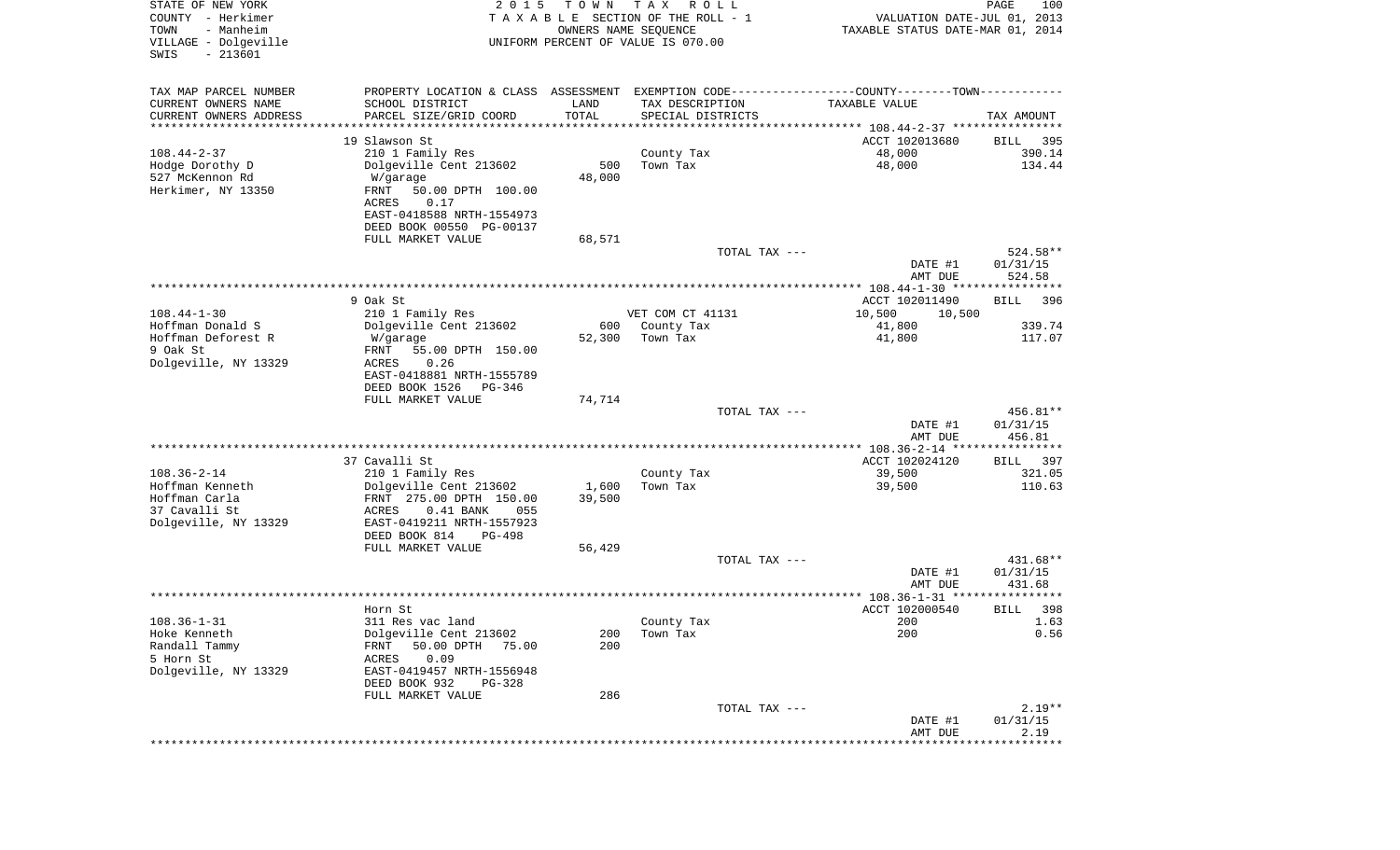| STATE OF NEW YORK<br>COUNTY - Herkimer<br>- Manheim<br>TOWN<br>VILLAGE - Dolgeville<br>$-213601$<br>SWIS | 2 0 1 5                                                                                       | T O W N<br>OWNERS NAME SEQUENCE | T A X<br>R O L L<br>TAXABLE SECTION OF THE ROLL - 1<br>UNIFORM PERCENT OF VALUE IS 070.00 | VALUATION DATE-JUL 01, 2013<br>TAXABLE STATUS DATE-MAR 01, 2014 | 101<br>PAGE        |
|----------------------------------------------------------------------------------------------------------|-----------------------------------------------------------------------------------------------|---------------------------------|-------------------------------------------------------------------------------------------|-----------------------------------------------------------------|--------------------|
| TAX MAP PARCEL NUMBER                                                                                    | PROPERTY LOCATION & CLASS ASSESSMENT EXEMPTION CODE---------------COUNTY-------TOWN---------- |                                 |                                                                                           |                                                                 |                    |
| CURRENT OWNERS NAME                                                                                      | SCHOOL DISTRICT                                                                               | LAND                            | TAX DESCRIPTION                                                                           | TAXABLE VALUE                                                   |                    |
| CURRENT OWNERS ADDRESS<br>*********************                                                          | PARCEL SIZE/GRID COORD<br>*************************                                           | TOTAL                           | SPECIAL DISTRICTS                                                                         |                                                                 | TAX AMOUNT         |
|                                                                                                          | 5 Horn St                                                                                     |                                 |                                                                                           | ACCT 102000510                                                  | 399<br>BILL        |
| $108.36 - 1 - 32$                                                                                        | 210 1 Family Res                                                                              |                                 | County Tax                                                                                | 49,400                                                          | 401.51             |
| Hoke Kenneth                                                                                             | Dolgeville Cent 213602                                                                        | 500                             | Town Tax                                                                                  | 49,400                                                          | 138.36             |
| Randall Tammy                                                                                            | W/garage                                                                                      | 49,400                          |                                                                                           |                                                                 |                    |
| 5 Horn St                                                                                                | FRNT<br>50.00 DPTH 115.00                                                                     |                                 |                                                                                           |                                                                 |                    |
| Dolgeville, NY 13329                                                                                     | $0.13$ BANK<br>ACRES<br>135<br>EAST-0419488 NRTH-1556899                                      |                                 |                                                                                           |                                                                 |                    |
|                                                                                                          | DEED BOOK 932<br>PG-328                                                                       |                                 |                                                                                           |                                                                 |                    |
|                                                                                                          | FULL MARKET VALUE                                                                             | 70,571                          |                                                                                           |                                                                 |                    |
|                                                                                                          |                                                                                               |                                 | TOTAL TAX ---                                                                             |                                                                 | 539.87**           |
|                                                                                                          |                                                                                               |                                 |                                                                                           | DATE #1<br>AMT DUE                                              | 01/31/15<br>539.87 |
|                                                                                                          |                                                                                               |                                 |                                                                                           | ***************** 108.36-3-40 ****************                  |                    |
|                                                                                                          | 12 W State St                                                                                 |                                 |                                                                                           | ACCT 102019290                                                  | BILL<br>400        |
| $108.36 - 3 - 40$                                                                                        | 210 1 Family Res                                                                              |                                 | VET WAR CT 41121                                                                          | 6,300<br>6,300                                                  |                    |
| Hollis D J                                                                                               | Dolgeville Cent 213602                                                                        | 300                             | County Tax                                                                                | 88,700                                                          | 720.94             |
| 12 W State St<br>Dolgeville, NY 13329                                                                    | W/garage<br>34.00 DPTH 123.00<br>FRNT                                                         | 95,000                          | Town Tax                                                                                  | 88,700                                                          | 248.43             |
|                                                                                                          | ACRES<br>0.19                                                                                 |                                 |                                                                                           |                                                                 |                    |
|                                                                                                          | EAST-0419748 NRTH-1556631                                                                     |                                 |                                                                                           |                                                                 |                    |
|                                                                                                          | DEED BOOK 00662 PG-00637                                                                      |                                 |                                                                                           |                                                                 |                    |
|                                                                                                          | FULL MARKET VALUE                                                                             | 135,714                         | TOTAL TAX ---                                                                             |                                                                 | $969.37**$         |
|                                                                                                          |                                                                                               |                                 |                                                                                           | DATE #1                                                         | 01/31/15           |
|                                                                                                          |                                                                                               |                                 |                                                                                           | AMT DUE                                                         | 969.37             |
|                                                                                                          |                                                                                               |                                 |                                                                                           |                                                                 |                    |
| $108.44 - 1 - 36$                                                                                        | 45 Elm St                                                                                     |                                 |                                                                                           | ACCT 102018480                                                  | BILL 401<br>313.73 |
| Holtham Todd                                                                                             | 210 1 Family Res<br>Dolgeville Cent 213602                                                    | 400                             | County Tax<br>Town Tax                                                                    | 38,600<br>38,600                                                | 108.11             |
| Holtham Heather                                                                                          | W/garage                                                                                      | 38,600                          |                                                                                           |                                                                 |                    |
| 45 Elm St                                                                                                | FRNT<br>40.00 DPTH 180.00                                                                     |                                 |                                                                                           |                                                                 |                    |
| Dolgeville, NY 13329                                                                                     | ACRES<br>0.17                                                                                 |                                 |                                                                                           |                                                                 |                    |
|                                                                                                          | EAST-0419064 NRTH-1555895<br>DEED BOOK 1351<br>PG-155                                         |                                 |                                                                                           |                                                                 |                    |
|                                                                                                          | FULL MARKET VALUE                                                                             | 55,143                          |                                                                                           |                                                                 |                    |
|                                                                                                          |                                                                                               |                                 | TOTAL TAX ---                                                                             |                                                                 | 421.84**           |
|                                                                                                          |                                                                                               |                                 |                                                                                           | DATE #1                                                         | 01/31/15           |
|                                                                                                          |                                                                                               |                                 |                                                                                           | AMT DUE                                                         | 421.84             |
|                                                                                                          | 8 Van Buren St                                                                                |                                 |                                                                                           | ACCT 102008730                                                  | BILL 402           |
| $108.52 - 5 - 83$                                                                                        | 210 1 Family Res                                                                              |                                 | County Tax                                                                                | 56,500                                                          | 459.22             |
| Homrighaus Josephine                                                                                     | Dolgeville Cent 213602                                                                        | 800                             | Town Tax                                                                                  | 56,500                                                          | 158.24             |
| 8 Van Buren St                                                                                           | W/garage                                                                                      | 56,500                          |                                                                                           |                                                                 |                    |
| Dolgeville, NY 13329                                                                                     | 77.00 DPTH 189.00<br>FRNT                                                                     |                                 |                                                                                           |                                                                 |                    |
|                                                                                                          | <b>ACRES</b><br>0.28                                                                          |                                 |                                                                                           |                                                                 |                    |
|                                                                                                          | EAST-0419670 NRTH-1554798                                                                     |                                 |                                                                                           |                                                                 |                    |
|                                                                                                          | DEED BOOK 808<br>PG-136                                                                       |                                 |                                                                                           |                                                                 |                    |
|                                                                                                          | FULL MARKET VALUE                                                                             | 80,714                          | TOTAL TAX ---                                                                             |                                                                 | 617.46**           |
|                                                                                                          |                                                                                               |                                 |                                                                                           | DATE #1                                                         | 01/31/15           |
|                                                                                                          |                                                                                               |                                 |                                                                                           | AMT DUE                                                         | 617.46             |
|                                                                                                          |                                                                                               |                                 |                                                                                           |                                                                 |                    |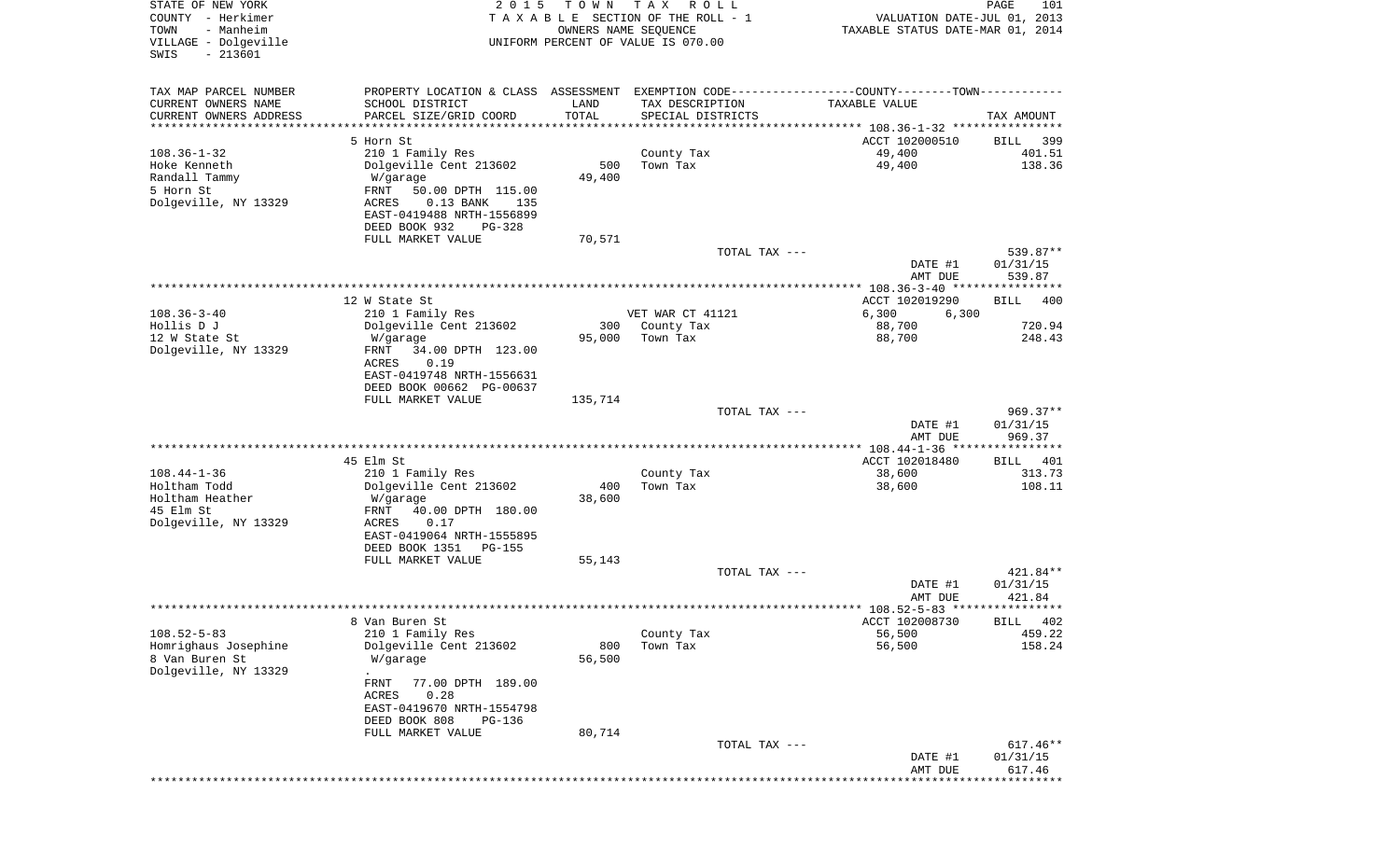| COUNTY - Herkimer       | 2 0 1 5                        |        |                                    |                                                                                                 | PAGE                     |
|-------------------------|--------------------------------|--------|------------------------------------|-------------------------------------------------------------------------------------------------|--------------------------|
|                         | TAXABLE                        |        | SECTION OF THE ROLL - 1            | VALUATION DATE-JUL 01, 2013                                                                     |                          |
| - Manheim<br>TOWN       |                                |        | OWNERS NAME SEQUENCE               | TAXABLE STATUS DATE-MAR 01, 2014                                                                |                          |
| VILLAGE - Dolgeville    |                                |        | UNIFORM PERCENT OF VALUE IS 070.00 |                                                                                                 |                          |
| $-213601$<br>SWIS       |                                |        |                                    |                                                                                                 |                          |
|                         |                                |        |                                    |                                                                                                 |                          |
| TAX MAP PARCEL NUMBER   |                                |        |                                    | PROPERTY LOCATION & CLASS ASSESSMENT EXEMPTION CODE----------------COUNTY--------TOWN---------- |                          |
| CURRENT OWNERS NAME     | SCHOOL DISTRICT                | LAND   | TAX DESCRIPTION                    | TAXABLE VALUE                                                                                   |                          |
| CURRENT OWNERS ADDRESS  | PARCEL SIZE/GRID COORD         | TOTAL  | SPECIAL DISTRICTS                  |                                                                                                 | TAX AMOUNT               |
| *********************** |                                |        |                                    |                                                                                                 |                          |
|                         | 150 S Main St                  |        |                                    | ACCT 102023370                                                                                  | BILL<br>403              |
| $108.59 - 1 - 20$       | 210 1 Family Res               |        | CW_10_VET/ 41151                   | 4,200                                                                                           | $\mathbf 0$              |
| Hongo Scott M 11        | Dolgeville Cent 213602         | 500    | County Tax                         | 37,800                                                                                          | 307.23                   |
| 150 S Main St           | FRNT<br>53.00 DPTH 175.00      | 42,000 | Town Tax                           | 42,000                                                                                          | 117.63                   |
| Dolgeville, NY 13329    | 0.21<br>ACRES                  |        |                                    |                                                                                                 |                          |
|                         | EAST-0417419 NRTH-1552675      |        |                                    |                                                                                                 |                          |
|                         | DEED BOOK 1288<br>PG-382       |        |                                    |                                                                                                 |                          |
|                         | FULL MARKET VALUE              | 60,000 |                                    |                                                                                                 |                          |
|                         |                                |        | TOTAL TAX ---                      |                                                                                                 | 424.86**                 |
|                         |                                |        |                                    | DATE #1                                                                                         | 01/31/15                 |
|                         |                                |        |                                    | AMT DUE                                                                                         | 424.86                   |
|                         |                                |        |                                    |                                                                                                 |                          |
|                         | 6 Baker St                     |        |                                    | ACCT 102008910                                                                                  | BILL<br>404              |
| $108.44 - 3 - 49$       | 210 1 Family Res               |        | County Tax                         | 10,000                                                                                          | 81.28                    |
| Hoover James            | Dolgeville Cent 213602         | 400    | Town Tax                           | 10,000                                                                                          | 28.01                    |
| D'Auria Joanne F        | FRNT<br>35.00 DPTH<br>60.00    | 10,000 |                                    |                                                                                                 |                          |
| 6 Baker St              | 0.04<br>ACRES                  |        |                                    |                                                                                                 |                          |
| Dolgeville, NY 13329    | EAST-0419459 NRTH-1555637      |        |                                    |                                                                                                 |                          |
|                         | DEED BOOK 920<br><b>PG-431</b> |        |                                    |                                                                                                 |                          |
|                         | FULL MARKET VALUE              | 14,286 |                                    |                                                                                                 |                          |
|                         |                                |        | TOTAL TAX ---                      |                                                                                                 | $109.29**$               |
|                         |                                |        |                                    | DATE #1                                                                                         | 01/31/15                 |
|                         |                                |        |                                    | AMT DUE                                                                                         | 109.29                   |
|                         |                                |        |                                    |                                                                                                 |                          |
|                         | 15 Stewart St                  |        |                                    | ACCT 102011850                                                                                  | 405<br>BILL              |
| $108.59 - 2 - 21$       | 210 1 Family Res               |        | County Tax                         | 42,900                                                                                          | 348.68                   |
| Hopson Amber            | Dolgeville Cent 213602         | 1,000  | Town Tax                           | 42,900                                                                                          | 120.15                   |
| 15 Stewart St           | W/garage                       | 42,900 | School Relevy                      |                                                                                                 | 452.87                   |
| Dolgeville, NY 13329    | FRNT 100.00 DPTH 150.00        |        | Village Relevy                     |                                                                                                 | 1,090.87                 |
|                         | 0.34<br>ACRES                  |        |                                    |                                                                                                 |                          |
|                         | EAST-0417085 NRTH-1551942      |        |                                    |                                                                                                 |                          |
|                         | DEED BOOK 1288<br>PG-208       |        |                                    |                                                                                                 |                          |
|                         |                                |        |                                    |                                                                                                 |                          |
|                         | FULL MARKET VALUE              | 61,286 |                                    |                                                                                                 |                          |
|                         |                                |        | TOTAL TAX ---                      |                                                                                                 | $2,012.57**$             |
|                         |                                |        |                                    | DATE #1                                                                                         | 01/31/15                 |
|                         |                                |        |                                    | AMT DUE                                                                                         | 2,012.57<br>************ |
|                         |                                |        |                                    |                                                                                                 |                          |
|                         | 47 Elm St                      |        |                                    | ACCT 102021420                                                                                  | BILL<br>406              |
| $108.44 - 1 - 35$       | 210 1 Family Res               |        | County Tax                         | 32,000                                                                                          | 260.09                   |
| Hopson Andrea K         | Dolgeville Cent 213602         | 500    | Town Tax                           | 32,000                                                                                          | 89.62                    |
| PO Box 148              | W/garage                       | 32,000 |                                    |                                                                                                 |                          |
| Dolgeville, NY 13329    | FRNT<br>50.00 DPTH 180.00      |        |                                    |                                                                                                 |                          |
|                         | ACRES<br>0.28                  |        |                                    |                                                                                                 |                          |
|                         | EAST-0419021 NRTH-1555901      |        |                                    |                                                                                                 |                          |
|                         |                                |        |                                    |                                                                                                 |                          |
|                         | DEED BOOK 700<br>PG-435        |        |                                    |                                                                                                 |                          |
|                         | FULL MARKET VALUE              | 45,714 |                                    |                                                                                                 |                          |
|                         |                                |        | TOTAL TAX ---                      |                                                                                                 |                          |
|                         |                                |        |                                    | DATE #1                                                                                         | 349.71**<br>01/31/15     |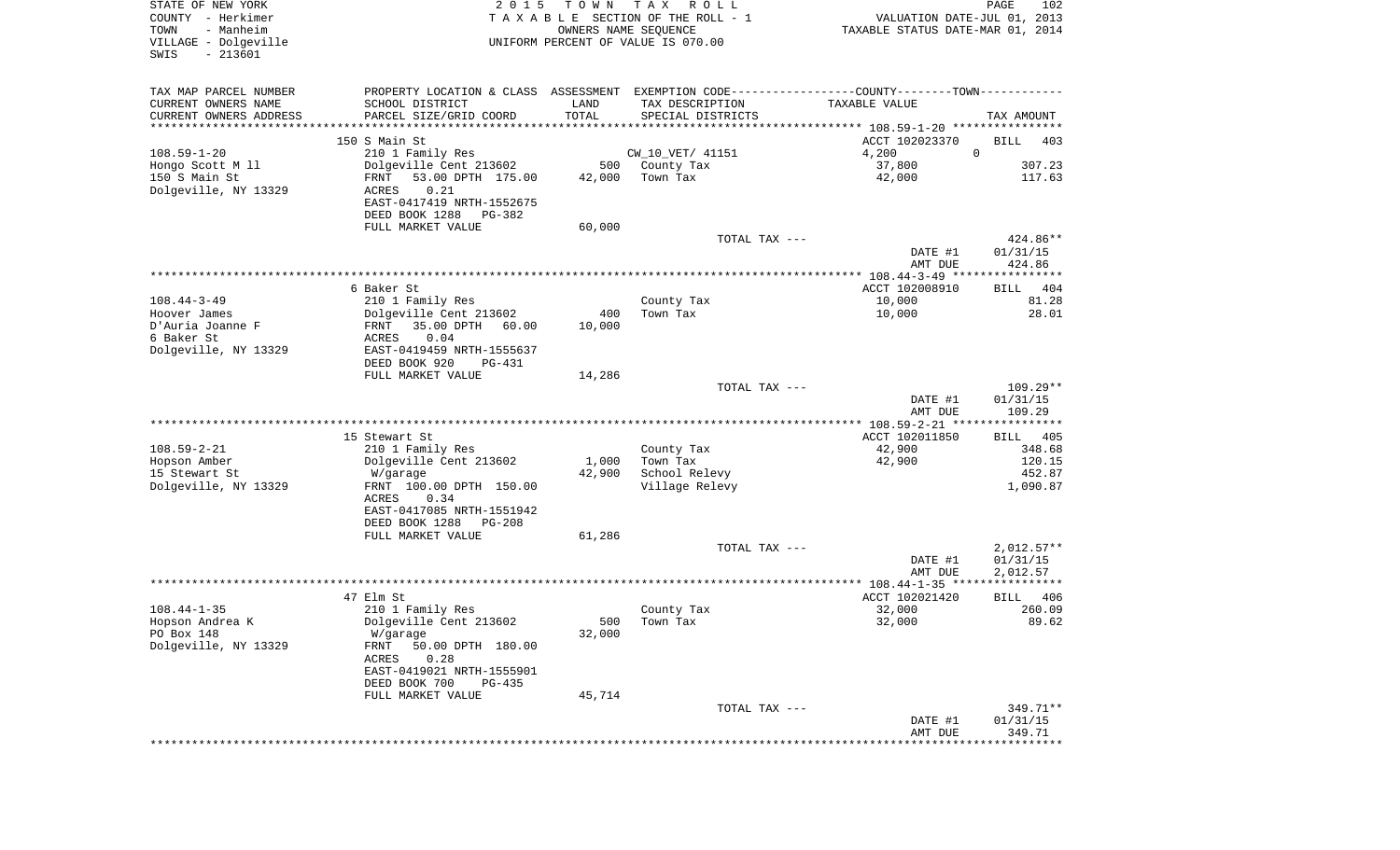| STATE OF NEW YORK<br>COUNTY - Herkimer<br>TOWN<br>- Manheim<br>VILLAGE - Dolgeville<br>SWIS<br>$-213601$ | 2 0 1 5                                                                                       | T O W N         | T A X<br>R O L L<br>TAXABLE SECTION OF THE ROLL - 1<br>OWNERS NAME SEQUENCE<br>UNIFORM PERCENT OF VALUE IS 070.00 | VALUATION DATE-JUL 01, 2013<br>TAXABLE STATUS DATE-MAR 01, 2014 | PAGE<br>103           |
|----------------------------------------------------------------------------------------------------------|-----------------------------------------------------------------------------------------------|-----------------|-------------------------------------------------------------------------------------------------------------------|-----------------------------------------------------------------|-----------------------|
| TAX MAP PARCEL NUMBER                                                                                    | PROPERTY LOCATION & CLASS ASSESSMENT EXEMPTION CODE---------------COUNTY-------TOWN---------- |                 |                                                                                                                   |                                                                 |                       |
| CURRENT OWNERS NAME                                                                                      | SCHOOL DISTRICT                                                                               | LAND            | TAX DESCRIPTION                                                                                                   | TAXABLE VALUE                                                   |                       |
| CURRENT OWNERS ADDRESS<br>***********************                                                        | PARCEL SIZE/GRID COORD                                                                        | TOTAL           | SPECIAL DISTRICTS                                                                                                 |                                                                 | TAX AMOUNT            |
|                                                                                                          | Mckinley Ave                                                                                  |                 |                                                                                                                   | ACCT 102025860                                                  | BILL<br>407           |
| $108.36 - 1 - 16.2$                                                                                      | 311 Res vac land                                                                              |                 | County Tax                                                                                                        | 1,300                                                           | 10.57                 |
| Hopson Donald E                                                                                          | Dolgeville Cent 213602                                                                        | 1,300           | Town Tax                                                                                                          | 1,300                                                           | 3.64                  |
| Hopson Nancy J                                                                                           | FRNT 150.00 DPTH 115.00                                                                       | 1,300           |                                                                                                                   |                                                                 |                       |
| 62 W State St<br>Dolgeville, NY 13329                                                                    | 0.40<br>ACRES<br>EAST-0418700 NRTH-1557371                                                    |                 |                                                                                                                   |                                                                 |                       |
|                                                                                                          | DEED BOOK 1109<br>PG-133                                                                      |                 |                                                                                                                   |                                                                 |                       |
|                                                                                                          | FULL MARKET VALUE                                                                             | 1,857           |                                                                                                                   |                                                                 |                       |
|                                                                                                          |                                                                                               |                 | TOTAL TAX ---                                                                                                     |                                                                 | $14.21**$             |
|                                                                                                          |                                                                                               |                 |                                                                                                                   | DATE #1<br>AMT DUE                                              | 01/31/15<br>14.21     |
|                                                                                                          |                                                                                               |                 |                                                                                                                   |                                                                 |                       |
|                                                                                                          | 62 W State St                                                                                 |                 |                                                                                                                   | ACCT 102014430                                                  | <b>BILL</b><br>408    |
| $108.36 - 1 - 18$                                                                                        | 210 1 Family Res                                                                              |                 | VET WAR CT 41121                                                                                                  | 5,070<br>5,070                                                  |                       |
| Hopson Donald E                                                                                          | Dolgeville Cent 213602                                                                        | 1,100           | County Tax                                                                                                        | 28,730                                                          | 233.51                |
| 62 West State St<br>Dolgeville, NY 13329                                                                 | FRNT 109.35 DPTH 106.00<br>0.27<br>ACRES                                                      | 33,800          | Town Tax                                                                                                          | 28,730                                                          | 80.47                 |
|                                                                                                          | EAST-0418643 NRTH-1557262                                                                     |                 |                                                                                                                   |                                                                 |                       |
|                                                                                                          | DEED BOOK 00632 PG-00836                                                                      |                 |                                                                                                                   |                                                                 |                       |
|                                                                                                          | FULL MARKET VALUE                                                                             | 48,286          |                                                                                                                   |                                                                 |                       |
|                                                                                                          |                                                                                               |                 | TOTAL TAX ---                                                                                                     | DATE #1                                                         | 313.98**<br>01/31/15  |
|                                                                                                          |                                                                                               |                 |                                                                                                                   | AMT DUE                                                         | 313.98                |
|                                                                                                          |                                                                                               |                 |                                                                                                                   |                                                                 |                       |
|                                                                                                          | 57 N Helmer Ave                                                                               |                 |                                                                                                                   | ACCT 102011760                                                  | BILL<br>-409          |
| $108.36 - 2 - 29$                                                                                        | 210 1 Family Res                                                                              |                 | County Tax                                                                                                        | 53,000                                                          | 430.77                |
| Hopson Elton<br>57 N Helmer Ave                                                                          | Dolgeville Cent 213602<br>W/garage                                                            | 1,000<br>53,000 | Town Tax<br>School Relevy                                                                                         | 53,000                                                          | 148.44<br>1,086.68    |
| Dolgeville, NY 13329                                                                                     | FRNT 100.00 DPTH<br>76.00                                                                     |                 |                                                                                                                   |                                                                 |                       |
|                                                                                                          | 0.22<br>ACRES                                                                                 |                 |                                                                                                                   |                                                                 |                       |
|                                                                                                          | EAST-0419571 NRTH-1557547                                                                     |                 |                                                                                                                   |                                                                 |                       |
|                                                                                                          | DEED BOOK 706<br>PG-222<br>FULL MARKET VALUE                                                  | 75,714          |                                                                                                                   |                                                                 |                       |
|                                                                                                          |                                                                                               |                 | TOTAL TAX ---                                                                                                     |                                                                 | $1,665.89**$          |
|                                                                                                          |                                                                                               |                 |                                                                                                                   | DATE #1                                                         | 01/31/15              |
|                                                                                                          |                                                                                               |                 |                                                                                                                   | AMT DUE                                                         | 1,665.89              |
|                                                                                                          |                                                                                               |                 |                                                                                                                   | ACCT 102023310                                                  | ***********           |
| $108.51 - 1 - 3$                                                                                         | 83 Spencer St Ext<br>210 1 Family Res                                                         |                 | County Tax                                                                                                        | 45,000                                                          | BILL<br>410<br>365.75 |
| Hopson James                                                                                             | Dolgeville Cent 213602                                                                        | 1,000           | Town Tax                                                                                                          | 45,000                                                          | 126.03                |
| 83 Spencer St                                                                                            | W/garage                                                                                      | 45,000          |                                                                                                                   |                                                                 |                       |
| Dolgeville, NY 13329                                                                                     | FRNT 100.00 DPTH 153.00                                                                       |                 |                                                                                                                   |                                                                 |                       |
|                                                                                                          | ACRES<br>0.34 BANK<br>135<br>EAST-0416706 NRTH-1554283                                        |                 |                                                                                                                   |                                                                 |                       |
|                                                                                                          | DEED BOOK 867<br>$PG-93$                                                                      |                 |                                                                                                                   |                                                                 |                       |
|                                                                                                          | FULL MARKET VALUE                                                                             | 64,286          |                                                                                                                   |                                                                 |                       |
|                                                                                                          |                                                                                               |                 | TOTAL TAX ---                                                                                                     |                                                                 | 491.78**              |
|                                                                                                          |                                                                                               |                 |                                                                                                                   | DATE #1                                                         | 01/31/15              |
|                                                                                                          |                                                                                               |                 |                                                                                                                   | AMT DUE                                                         | 491.78                |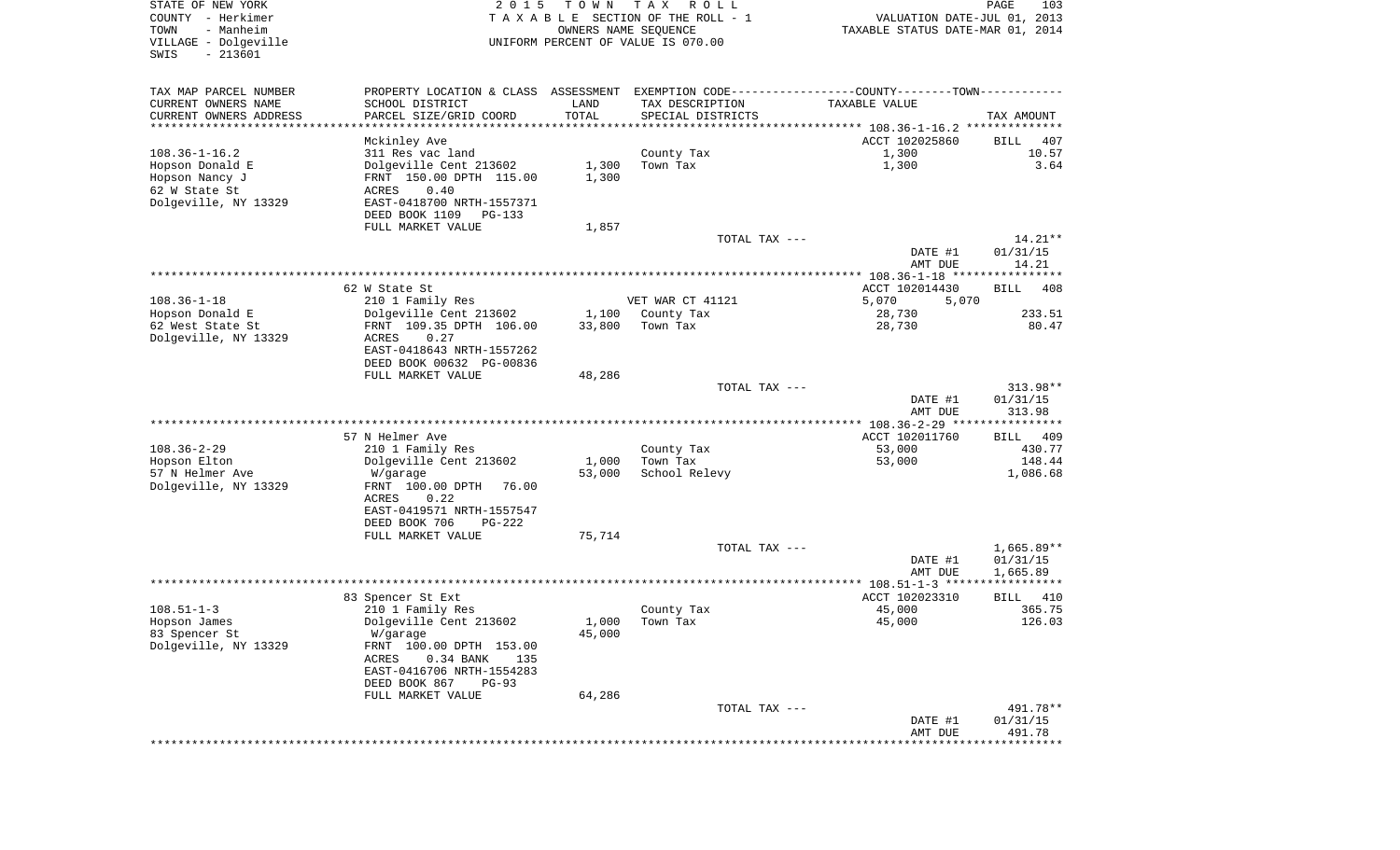| STATE OF NEW YORK<br>COUNTY - Herkimer<br>- Manheim<br>TOWN<br>VILLAGE - Dolgeville<br>$-213601$<br>SWIS | 2 0 1 5                                                | T O W N       | T A X<br>R O L L<br>TAXABLE SECTION OF THE ROLL - 1<br>OWNERS NAME SEQUENCE<br>UNIFORM PERCENT OF VALUE IS 070.00 | VALUATION DATE-JUL 01, 2013<br>TAXABLE STATUS DATE-MAR 01, 2014                               | PAGE<br>104           |
|----------------------------------------------------------------------------------------------------------|--------------------------------------------------------|---------------|-------------------------------------------------------------------------------------------------------------------|-----------------------------------------------------------------------------------------------|-----------------------|
| TAX MAP PARCEL NUMBER                                                                                    |                                                        |               |                                                                                                                   | PROPERTY LOCATION & CLASS ASSESSMENT EXEMPTION CODE---------------COUNTY-------TOWN---------- |                       |
| CURRENT OWNERS NAME<br>CURRENT OWNERS ADDRESS                                                            | SCHOOL DISTRICT<br>PARCEL SIZE/GRID COORD              | LAND<br>TOTAL | TAX DESCRIPTION<br>SPECIAL DISTRICTS                                                                              | TAXABLE VALUE                                                                                 | TAX AMOUNT            |
| *********************                                                                                    | *******************                                    |               |                                                                                                                   |                                                                                               |                       |
|                                                                                                          | 31 Stewart St                                          |               |                                                                                                                   | ACCT 102012150                                                                                | <b>BILL</b><br>411    |
| $108.59 - 3 - 20$                                                                                        | 210 1 Family Res                                       |               | VET COM CT 41131                                                                                                  | 9,500<br>9,500                                                                                |                       |
| Houser Ronnie V<br>31 Stewart St                                                                         | Dolgeville Cent 213602<br>FRNT 100.00 DPTH 150.00      | 38,000        | 500 VET DIS CT 41141<br>County Tax                                                                                | 19,000<br>19,000<br>9,500                                                                     | 77.21                 |
| Dolgeville, NY 13329                                                                                     | 0.34<br>ACRES                                          |               | Town Tax                                                                                                          | 9,500                                                                                         | 26.61                 |
|                                                                                                          | EAST-0417141 NRTH-1551496                              |               |                                                                                                                   |                                                                                               |                       |
|                                                                                                          | DEED BOOK 939<br>PG-582                                |               |                                                                                                                   |                                                                                               |                       |
|                                                                                                          | FULL MARKET VALUE                                      | 54,286        |                                                                                                                   |                                                                                               |                       |
|                                                                                                          |                                                        |               | TOTAL TAX ---                                                                                                     | DATE #1                                                                                       | 103.82**<br>01/31/15  |
|                                                                                                          |                                                        |               |                                                                                                                   | AMT DUE                                                                                       | 103.82                |
|                                                                                                          |                                                        |               |                                                                                                                   |                                                                                               |                       |
| $108.44 - 1 - 37$                                                                                        | 43 Elm St                                              |               |                                                                                                                   | ACCT 102012300                                                                                | <b>BILL</b><br>412    |
| Howard Lois                                                                                              | 210 1 Family Res<br>Dolgeville Cent 213602             | 400           | VET COM CT 41131<br>County Tax                                                                                    | 10,500<br>10,500<br>35,600                                                                    | 289.35                |
| Howard Tracey                                                                                            | W/garage                                               | 46,100        | Town Tax                                                                                                          | 35,600                                                                                        | 99.71                 |
| 43 Elm St                                                                                                | 40.00 DPTH 120.00<br>FRNT                              |               |                                                                                                                   |                                                                                               |                       |
| Dolgeville, NY 13329                                                                                     | ACRES<br>0.11                                          |               |                                                                                                                   |                                                                                               |                       |
|                                                                                                          | EAST-0419114 NRTH-1555901<br>DEED BOOK 875<br>$PG-429$ |               |                                                                                                                   |                                                                                               |                       |
|                                                                                                          | FULL MARKET VALUE                                      | 65,857        |                                                                                                                   |                                                                                               |                       |
|                                                                                                          |                                                        |               | TOTAL TAX ---                                                                                                     |                                                                                               | 389.06**              |
|                                                                                                          |                                                        |               |                                                                                                                   | DATE #1                                                                                       | 01/31/15              |
|                                                                                                          |                                                        |               |                                                                                                                   | AMT DUE<br>************** 108.51-1-23 *****************                                       | 389.06                |
|                                                                                                          | 33 W Spofford Ave                                      |               |                                                                                                                   | ACCT 102008220                                                                                | 413<br>BILL           |
| $108.51 - 1 - 23$                                                                                        | 210 1 Family Res                                       |               | County Tax                                                                                                        | 78,000                                                                                        | 633.97                |
| Huddleston John R                                                                                        | Dolgeville Cent 213602                                 | 1,100         | Town Tax                                                                                                          | 78,000                                                                                        | 218.46                |
| Huddleston Marie<br>33 W Spofford Ave                                                                    | W/garage<br>FRNT 110.00 DPTH 128.11                    | 78,000        |                                                                                                                   |                                                                                               |                       |
| Dolgeville, NY 13329                                                                                     | ACRES<br>0.32                                          |               |                                                                                                                   |                                                                                               |                       |
|                                                                                                          | EAST-0417283 NRTH-1553867                              |               |                                                                                                                   |                                                                                               |                       |
|                                                                                                          | DEED BOOK 00657 PG-00905                               |               |                                                                                                                   |                                                                                               |                       |
|                                                                                                          | FULL MARKET VALUE                                      | 111,429       | TOTAL TAX ---                                                                                                     |                                                                                               | 852.43**              |
|                                                                                                          |                                                        |               |                                                                                                                   | DATE #1                                                                                       | 01/31/15              |
|                                                                                                          |                                                        |               |                                                                                                                   | AMT DUE                                                                                       | 852.43                |
|                                                                                                          |                                                        |               |                                                                                                                   |                                                                                               | * * * * *             |
| $108.52 - 4 - 16$                                                                                        | 7 Rundell St<br>220 2 Family Res                       |               | County Tax                                                                                                        | ACCT 102007590<br>42,200                                                                      | 414<br>BILL<br>342.99 |
| Hulbert Sharon                                                                                           | Dolgeville Cent 213602                                 | 1,000         | Town Tax                                                                                                          | 42,200                                                                                        | 118.19                |
| Hunt Gene                                                                                                | Barn & Carport                                         | 42,200        |                                                                                                                   |                                                                                               |                       |
| 9 Rundell St                                                                                             | FRNT 100.00 DPTH 150.00                                |               |                                                                                                                   |                                                                                               |                       |
| Dolgeville, NY 13329                                                                                     | ACRES<br>0.32<br>EAST-0419515 NRTH-1553635             |               |                                                                                                                   |                                                                                               |                       |
|                                                                                                          | DEED BOOK 1403<br>$PG-52$                              |               |                                                                                                                   |                                                                                               |                       |
|                                                                                                          | FULL MARKET VALUE                                      | 60,286        |                                                                                                                   |                                                                                               |                       |
|                                                                                                          |                                                        |               | TOTAL TAX ---                                                                                                     |                                                                                               | 461.18**              |
|                                                                                                          |                                                        |               |                                                                                                                   | DATE #1<br>AMT DUE                                                                            | 01/31/15<br>461.18    |
|                                                                                                          |                                                        |               |                                                                                                                   |                                                                                               |                       |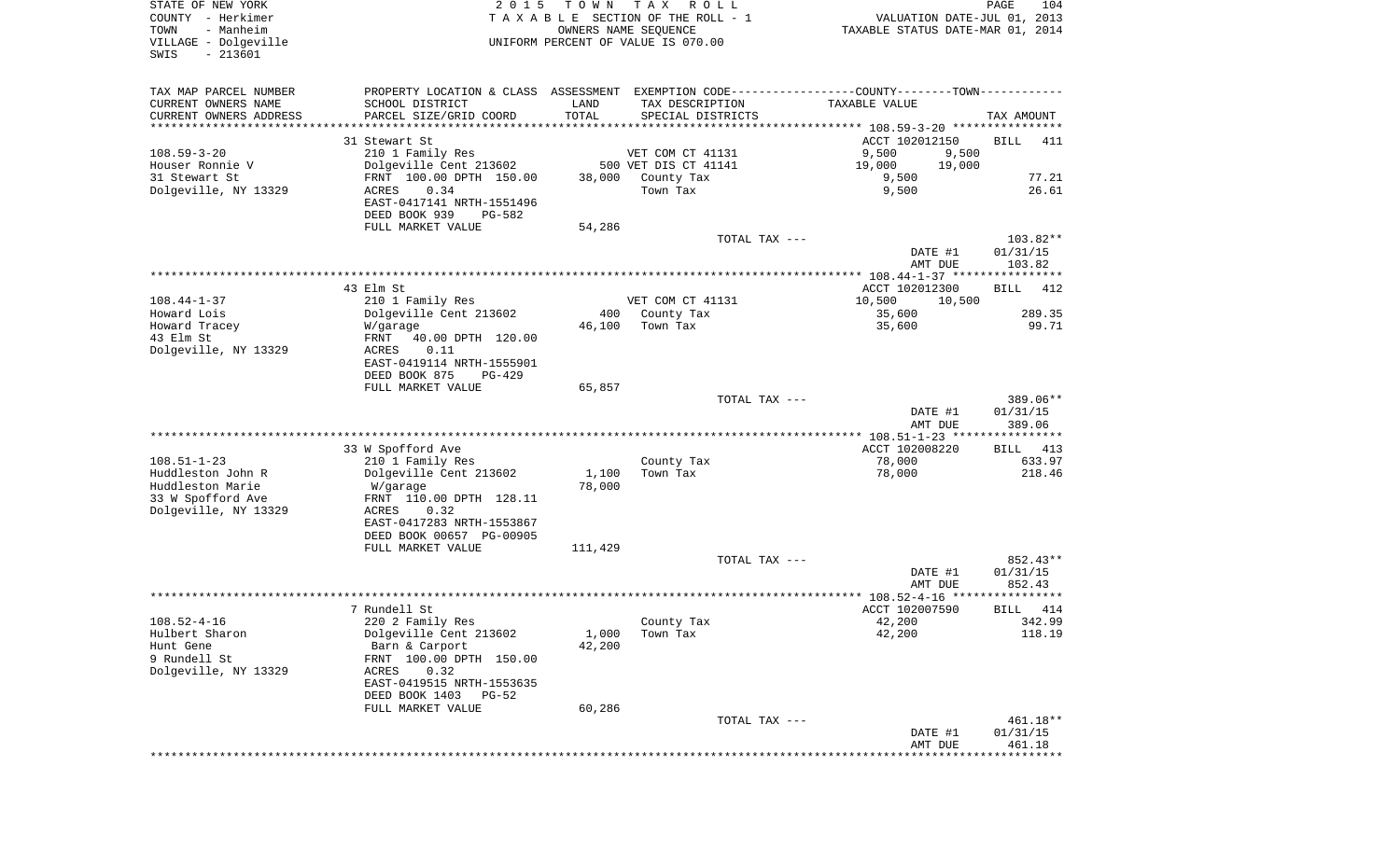| STATE OF NEW YORK<br>COUNTY - Herkimer<br>- Manheim<br>TOWN<br>VILLAGE - Dolgeville<br>$-213601$<br>SWIS | 2 0 1 5                                                                                       | T O W N | T A X<br>R O L L<br>TAXABLE SECTION OF THE ROLL - 1<br>OWNERS NAME SEQUENCE<br>UNIFORM PERCENT OF VALUE IS 070.00 | VALUATION DATE-JUL 01, 2013<br>TAXABLE STATUS DATE-MAR 01, 2014 | 105<br>PAGE                 |
|----------------------------------------------------------------------------------------------------------|-----------------------------------------------------------------------------------------------|---------|-------------------------------------------------------------------------------------------------------------------|-----------------------------------------------------------------|-----------------------------|
| TAX MAP PARCEL NUMBER                                                                                    | PROPERTY LOCATION & CLASS ASSESSMENT EXEMPTION CODE---------------COUNTY-------TOWN---------- |         |                                                                                                                   |                                                                 |                             |
| CURRENT OWNERS NAME                                                                                      | SCHOOL DISTRICT                                                                               | LAND    | TAX DESCRIPTION                                                                                                   | TAXABLE VALUE                                                   |                             |
| CURRENT OWNERS ADDRESS                                                                                   | PARCEL SIZE/GRID COORD                                                                        | TOTAL   | SPECIAL DISTRICTS                                                                                                 |                                                                 | TAX AMOUNT                  |
| **********************                                                                                   |                                                                                               |         |                                                                                                                   |                                                                 |                             |
|                                                                                                          | 21 E Faville Ave                                                                              |         |                                                                                                                   | ACCT 102030270                                                  | BILL<br>415<br>259.28       |
| $108.52 - 3 - 39$<br>Humphreville Charles L                                                              | 220 2 Family Res<br>Dolgeville Cent 213602                                                    | 400     | County Tax<br>Town Tax                                                                                            | 31,900<br>31,900                                                | 89.34                       |
| 28 West River St                                                                                         | 35.00 DPTH 100.00<br>FRNT                                                                     | 31,900  |                                                                                                                   |                                                                 |                             |
| Ilion, NY 13357                                                                                          | 0.08<br>ACRES                                                                                 |         |                                                                                                                   |                                                                 |                             |
|                                                                                                          | EAST-0419207 NRTH-1553525                                                                     |         |                                                                                                                   |                                                                 |                             |
|                                                                                                          | DEED BOOK 735<br>$PG-331$                                                                     |         |                                                                                                                   |                                                                 |                             |
|                                                                                                          | FULL MARKET VALUE                                                                             | 45,571  | TOTAL TAX ---                                                                                                     |                                                                 | 348.62**                    |
|                                                                                                          |                                                                                               |         |                                                                                                                   | DATE #1                                                         | 01/31/15                    |
|                                                                                                          |                                                                                               |         |                                                                                                                   | AMT DUE                                                         | 348.62                      |
|                                                                                                          |                                                                                               |         |                                                                                                                   |                                                                 |                             |
|                                                                                                          | REAR W State St Ext                                                                           |         |                                                                                                                   |                                                                 | BILL<br>416                 |
| $108.35 - 1 - 7$<br>Hunt Chad A                                                                          | 322 Rural vac>10<br>Dolgeville Cent 213602                                                    | 9,900   | County Tax<br>Town Tax                                                                                            | 9,900<br>9,900                                                  | 80.47<br>27.73              |
| Craig Kimberly A                                                                                         | ACRES 13.80                                                                                   | 9,900   | School Relevy                                                                                                     |                                                                 | 202.98                      |
| 83 1/2 N Main St                                                                                         | EAST-0416189 NRTH-1557494                                                                     |         |                                                                                                                   |                                                                 |                             |
| Dolgeville, NY 13329                                                                                     | DEED BOOK 1499<br>$PG-570$                                                                    |         |                                                                                                                   |                                                                 |                             |
|                                                                                                          | FULL MARKET VALUE                                                                             | 14,143  |                                                                                                                   |                                                                 |                             |
|                                                                                                          |                                                                                               |         | TOTAL TAX ---                                                                                                     | DATE #1                                                         | 311.18**<br>01/31/15        |
|                                                                                                          |                                                                                               |         |                                                                                                                   | AMT DUE                                                         | 311.18                      |
|                                                                                                          |                                                                                               |         |                                                                                                                   |                                                                 |                             |
| $108.43 - 1 - 11.1$                                                                                      | REAR Spencer St<br>120 Field crops                                                            |         |                                                                                                                   | 11,050                                                          | <b>BILL</b><br>417<br>89.81 |
| Hunt Chad A                                                                                              | Dolgeville Cent 213602                                                                        | 11,050  | County Tax<br>Town Tax                                                                                            | 11,050                                                          | 30.95                       |
| Craig Kimberly A                                                                                         | FRNT 553.00 DPTH                                                                              | 11,050  | School Relevy                                                                                                     |                                                                 | 226.56                      |
| 83 1/2 N Main St                                                                                         | 8.10<br>ACRES                                                                                 |         |                                                                                                                   |                                                                 |                             |
| Dolgeville, NY 13329                                                                                     | EAST-0416336 NRTH-1554690<br>DEED BOOK 1499<br><b>PG-570</b>                                  |         |                                                                                                                   |                                                                 |                             |
|                                                                                                          | FULL MARKET VALUE                                                                             | 15,786  |                                                                                                                   |                                                                 |                             |
|                                                                                                          |                                                                                               |         | TOTAL TAX ---                                                                                                     |                                                                 | 347.32**                    |
|                                                                                                          |                                                                                               |         |                                                                                                                   | DATE #1                                                         | 01/31/15                    |
|                                                                                                          |                                                                                               |         |                                                                                                                   | AMT DUE                                                         | 347.32                      |
|                                                                                                          | 102 Spencer Rd                                                                                |         |                                                                                                                   |                                                                 | BILL 418                    |
| $108.51 - 1 - 1.1$                                                                                       | 322 Rural vac>10                                                                              |         | County Tax                                                                                                        | 9,350                                                           | 76.00                       |
| Hunt Chad A                                                                                              | Dolgeville Cent 213602                                                                        | 9,350   | Town Tax                                                                                                          | 9,350                                                           | 26.19                       |
| Craig Kimberly A                                                                                         | FRNT<br>35.00 DPTH                                                                            | 9,350   | School Relevy                                                                                                     |                                                                 | 191.71                      |
| 83 1/2 N Main St                                                                                         | ACRES<br>15.90                                                                                |         |                                                                                                                   |                                                                 |                             |
| Dolgeville, NY 13329                                                                                     | EAST-0416546 NRTH-1553720<br>DEED BOOK 1499<br><b>PG-570</b>                                  |         |                                                                                                                   |                                                                 |                             |
|                                                                                                          | FULL MARKET VALUE                                                                             | 13,357  |                                                                                                                   |                                                                 |                             |
|                                                                                                          |                                                                                               |         | TOTAL TAX ---                                                                                                     |                                                                 | 293.90**                    |
|                                                                                                          |                                                                                               |         |                                                                                                                   | DATE #1                                                         | 01/31/15                    |
|                                                                                                          |                                                                                               |         |                                                                                                                   | AMT DUE                                                         | 293.90                      |
|                                                                                                          |                                                                                               |         |                                                                                                                   |                                                                 |                             |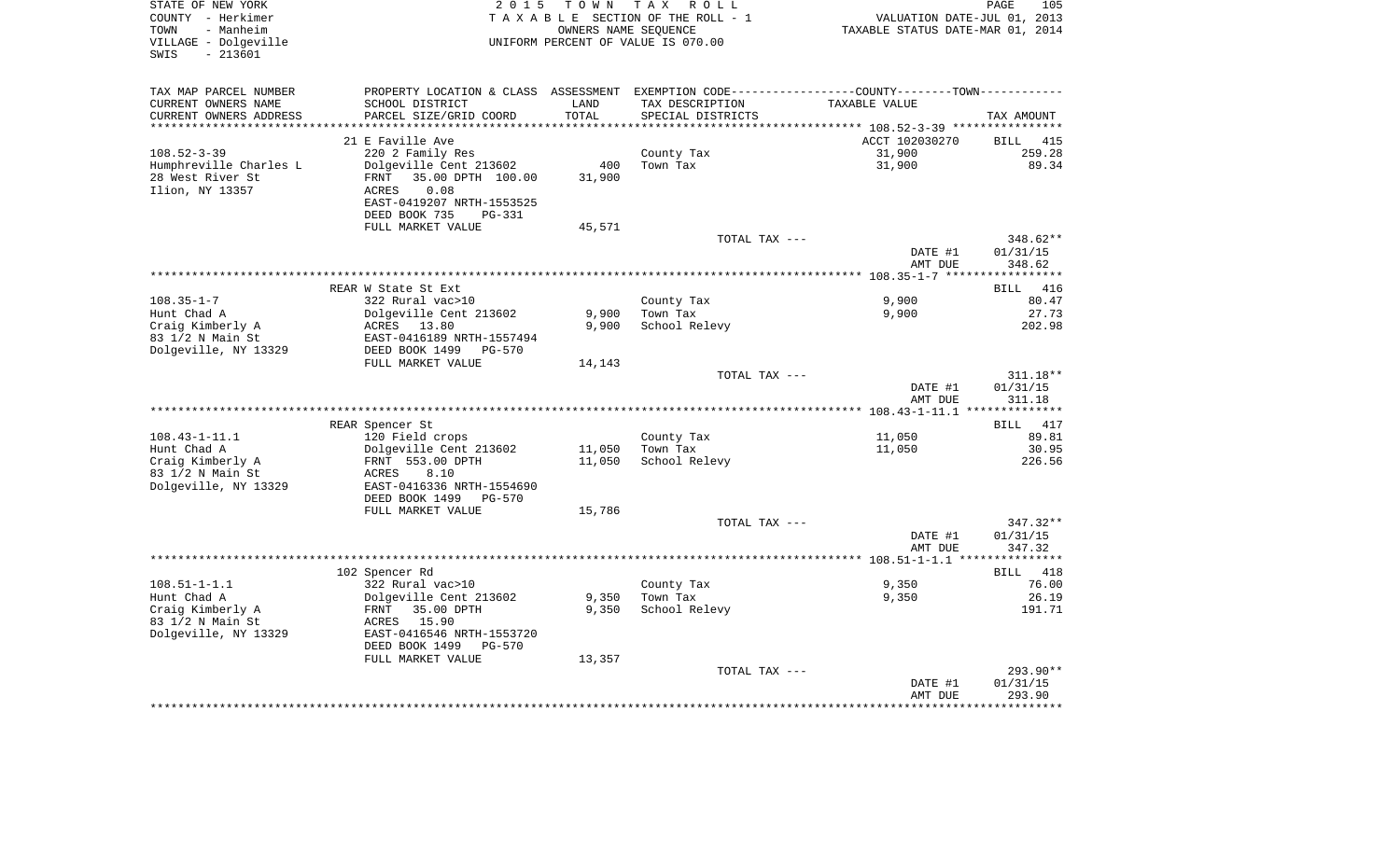| STATE OF NEW YORK<br>COUNTY - Herkimer<br>TOWN<br>- Manheim<br>VILLAGE - Dolgeville | 2 0 1 5                                                                                        | T O W N<br>OWNERS NAME SEQUENCE | T A X<br>R O L L<br>TAXABLE SECTION OF THE ROLL - 1            | VALUATION DATE-JUL 01, 2013<br>TAXABLE STATUS DATE-MAR 01, 2014 | PAGE<br>106        |
|-------------------------------------------------------------------------------------|------------------------------------------------------------------------------------------------|---------------------------------|----------------------------------------------------------------|-----------------------------------------------------------------|--------------------|
| $-213601$<br>SWIS                                                                   |                                                                                                |                                 | UNIFORM PERCENT OF VALUE IS 070.00                             |                                                                 |                    |
| TAX MAP PARCEL NUMBER                                                               | PROPERTY LOCATION & CLASS ASSESSMENT EXEMPTION CODE----------------COUNTY-------TOWN---------- |                                 |                                                                |                                                                 |                    |
| CURRENT OWNERS NAME                                                                 | SCHOOL DISTRICT                                                                                | LAND                            | TAX DESCRIPTION                                                | TAXABLE VALUE                                                   |                    |
| CURRENT OWNERS ADDRESS                                                              | PARCEL SIZE/GRID COORD                                                                         | TOTAL                           | SPECIAL DISTRICTS                                              |                                                                 | TAX AMOUNT         |
| *******************                                                                 |                                                                                                |                                 | ********************************* 108.52-5-41 **************** |                                                                 |                    |
|                                                                                     | 9 Howard St Ext                                                                                |                                 |                                                                | ACCT 102005670                                                  | BILL<br>419        |
| $108.52 - 5 - 41$                                                                   | 230 3 Family Res                                                                               |                                 | County Tax<br>Town Tax                                         | 45,000                                                          | 365.75<br>126.03   |
| Hunt Charles<br>Hunt Kathleen                                                       | Dolgeville Cent 213602<br>W/garage                                                             | 1,200<br>45,000                 |                                                                | 45,000                                                          |                    |
| 5 Howard St Ext                                                                     | FRNT 123.42 DPTH 185.00                                                                        |                                 |                                                                |                                                                 |                    |
| Dolgeville, NY 13329                                                                | 0.30 BANK<br>ACRES<br>184                                                                      |                                 |                                                                |                                                                 |                    |
|                                                                                     | EAST-0419458 NRTH-1554331                                                                      |                                 |                                                                |                                                                 |                    |
|                                                                                     | DEED BOOK 740<br>$PG-254$                                                                      |                                 |                                                                |                                                                 |                    |
|                                                                                     | FULL MARKET VALUE                                                                              | 64,286                          |                                                                |                                                                 |                    |
|                                                                                     |                                                                                                |                                 | TOTAL TAX ---                                                  |                                                                 | 491.78**           |
|                                                                                     |                                                                                                |                                 |                                                                | DATE #1<br>AMT DUE                                              | 01/31/15<br>491.78 |
|                                                                                     |                                                                                                |                                 |                                                                | **************** 108.52-5-42 ****************                   |                    |
| $108.52 - 5 - 42$                                                                   | 5 Howard St Ext<br>210 1 Family Res                                                            |                                 | VET COM CT 41131                                               | ACCT 102005700<br>10,500<br>10,500                              | BILL<br>420        |
| Hunt Charles                                                                        | Dolgeville Cent 213602                                                                         | 500                             | County Tax                                                     | 31,500                                                          | 256.03             |
| 5 Howard St. Ext.                                                                   | W/car Port                                                                                     | 42,000                          | Town Tax                                                       | 31,500                                                          | 88.22              |
| Dolgeville, NY 13329                                                                | FRNT<br>54.00 DPTH 154.00<br>ACRES<br>0.17 BANK<br>184<br>EAST-0419532 NRTH-1554361            |                                 |                                                                |                                                                 |                    |
|                                                                                     | DEED BOOK 706<br><b>PG-148</b><br>FULL MARKET VALUE                                            | 60,000                          |                                                                |                                                                 |                    |
|                                                                                     |                                                                                                |                                 | TOTAL TAX ---                                                  |                                                                 | 344.25**           |
|                                                                                     |                                                                                                |                                 |                                                                | DATE #1<br>AMT DUE                                              | 01/31/15<br>344.25 |
|                                                                                     |                                                                                                |                                 |                                                                | ************* 108.36-3-41 *****************                     |                    |
|                                                                                     | 28 N Helmer Ave                                                                                |                                 |                                                                | ACCT 102012480                                                  | 421<br>BILL        |
| $108.36 - 3 - 41$                                                                   | 210 1 Family Res                                                                               |                                 | VET WAR CT 41121                                               | 6,300<br>6,300                                                  |                    |
| Hunt Flora Dell                                                                     | Dolgeville Cent 213602                                                                         | 500                             | County Tax                                                     | 45,900                                                          | 373.07             |
| Hunt Fouse J<br>28 N Helmer Ave                                                     | W/barn<br>FRNT<br>50.00 DPTH 180.00                                                            | 52,200                          | Town Tax<br>School Relevy                                      | 45,900                                                          | 128.55<br>168.79   |
| Dolgeville, NY 13329                                                                | ACRES<br>0.20                                                                                  |                                 |                                                                |                                                                 |                    |
|                                                                                     | EAST-0419783 NRTH-1556709                                                                      |                                 |                                                                |                                                                 |                    |
|                                                                                     | DEED BOOK 838<br>PG-624                                                                        |                                 |                                                                |                                                                 |                    |
|                                                                                     | FULL MARKET VALUE                                                                              | 74,571                          |                                                                |                                                                 |                    |
|                                                                                     |                                                                                                |                                 | TOTAL TAX ---                                                  |                                                                 | 670.41**           |
|                                                                                     |                                                                                                |                                 |                                                                | DATE #1                                                         | 01/31/15           |
|                                                                                     |                                                                                                |                                 |                                                                | AMT DUE                                                         | 670.41             |
|                                                                                     |                                                                                                |                                 |                                                                |                                                                 |                    |
| $108.44 - 3 - 25.1$                                                                 | 51 N Main St<br>482 Det row bldg                                                               |                                 | County Tax                                                     | ACCT 102011460<br>50,600                                        | BILL 422<br>411.27 |
| Illusions LLC.                                                                      | Dolgeville Cent 213602                                                                         | 1,400                           | Town Tax                                                       | 50,600                                                          | 141.72             |
| 51 N Main St                                                                        | 38.00 DPTH 125.25<br>FRNT                                                                      | 50,600                          |                                                                |                                                                 |                    |
| Dolgeville, NY 13329                                                                | ACRES<br>0.21                                                                                  |                                 |                                                                |                                                                 |                    |
|                                                                                     | EAST-0419858 NRTH-1555884                                                                      |                                 |                                                                |                                                                 |                    |
|                                                                                     | DEED BOOK 1157<br>PG-497                                                                       |                                 |                                                                |                                                                 |                    |
|                                                                                     | FULL MARKET VALUE                                                                              | 72,286                          |                                                                |                                                                 |                    |
|                                                                                     |                                                                                                |                                 | TOTAL TAX ---                                                  |                                                                 | 552.99**           |
|                                                                                     |                                                                                                |                                 |                                                                | DATE #1<br>AMT DUE                                              | 01/31/15<br>552.99 |
|                                                                                     |                                                                                                |                                 |                                                                |                                                                 |                    |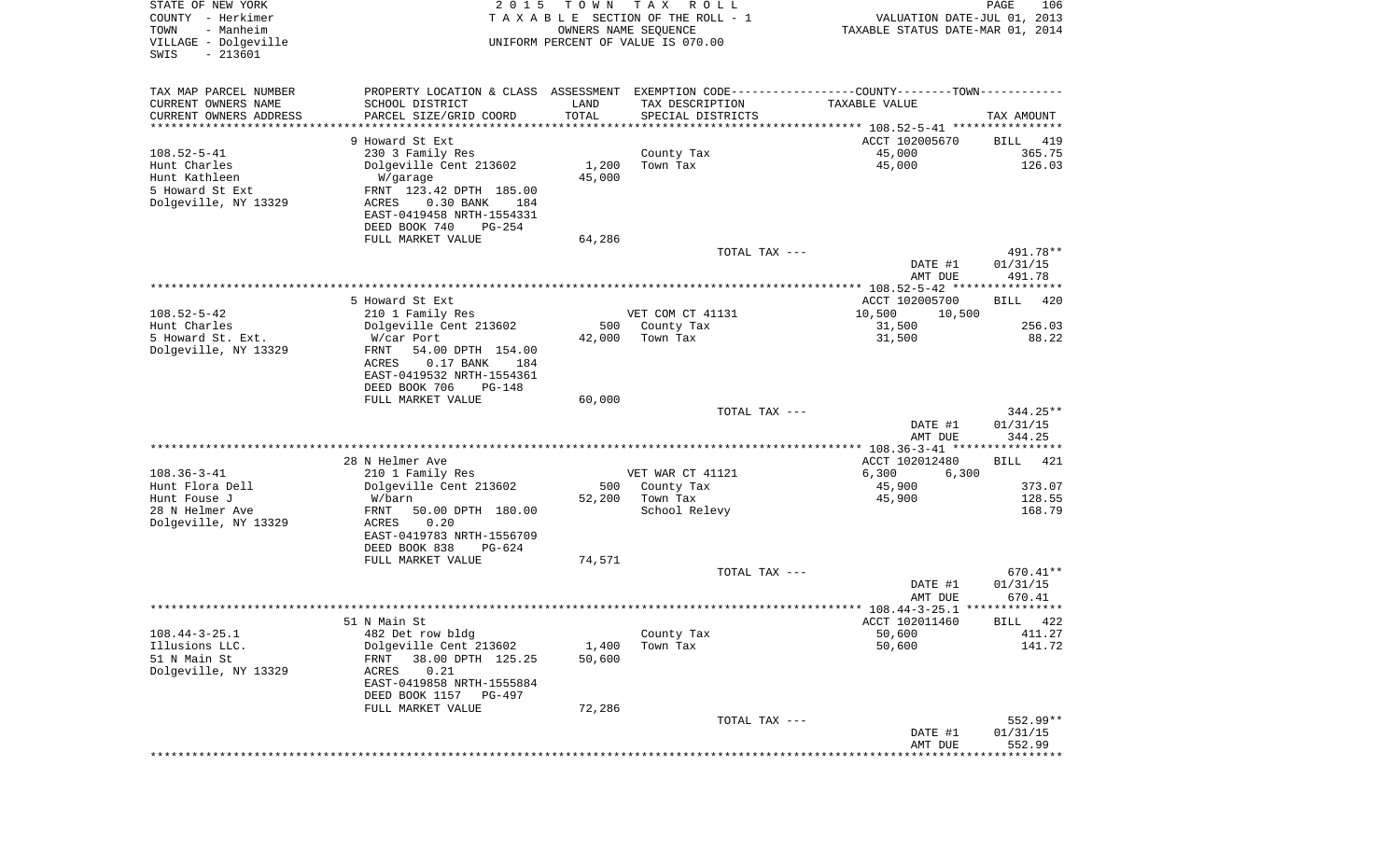| STATE OF NEW YORK<br>COUNTY - Herkimer<br>- Manheim<br>TOWN<br>VILLAGE - Dolgeville<br>$-213601$<br>SWIS | 2 0 1 5                                                                                       | T O W N<br>OWNERS NAME SEQUENCE | T A X<br>R O L L<br>T A X A B L E SECTION OF THE ROLL - 1<br>UNIFORM PERCENT OF VALUE IS 070.00 |               | VALUATION DATE-JUL 01, 2013<br>TAXABLE STATUS DATE-MAR 01, 2014 | PAGE<br>107             |
|----------------------------------------------------------------------------------------------------------|-----------------------------------------------------------------------------------------------|---------------------------------|-------------------------------------------------------------------------------------------------|---------------|-----------------------------------------------------------------|-------------------------|
| TAX MAP PARCEL NUMBER                                                                                    | PROPERTY LOCATION & CLASS ASSESSMENT EXEMPTION CODE---------------COUNTY-------TOWN---------- |                                 |                                                                                                 |               |                                                                 |                         |
| CURRENT OWNERS NAME                                                                                      | SCHOOL DISTRICT                                                                               | LAND                            | TAX DESCRIPTION                                                                                 |               | TAXABLE VALUE                                                   |                         |
| CURRENT OWNERS ADDRESS                                                                                   | PARCEL SIZE/GRID COORD                                                                        | TOTAL                           | SPECIAL DISTRICTS                                                                               |               |                                                                 | TAX AMOUNT              |
| *********************                                                                                    | **********************                                                                        | ***********                     |                                                                                                 |               |                                                                 |                         |
| $108.44 - 1 - 41$                                                                                        | 8 S Helmer Ave<br>220 2 Family Res                                                            |                                 | County Tax                                                                                      |               | ACCT 102020670<br>44,200                                        | BILL<br>423<br>359.25   |
| Ingerick Richard K                                                                                       | Dolgeville Cent 213602                                                                        | 600                             | Town Tax                                                                                        |               | 44,200                                                          | 123.79                  |
| 8 S Helmer Ave                                                                                           | W/garage                                                                                      | 44,200                          |                                                                                                 |               |                                                                 |                         |
| Dolgeville, NY 13329                                                                                     | FRNT<br>60.00 DPTH 210.00                                                                     |                                 |                                                                                                 |               |                                                                 |                         |
|                                                                                                          | ACRES<br>$0.29$ BANK<br>135                                                                   |                                 |                                                                                                 |               |                                                                 |                         |
|                                                                                                          | EAST-0419159 NRTH-1555783                                                                     |                                 |                                                                                                 |               |                                                                 |                         |
|                                                                                                          | DEED BOOK 838<br>PG-345<br>FULL MARKET VALUE                                                  | 63,143                          |                                                                                                 |               |                                                                 |                         |
|                                                                                                          |                                                                                               |                                 |                                                                                                 | TOTAL TAX --- |                                                                 | 483.04**                |
|                                                                                                          |                                                                                               |                                 |                                                                                                 |               | DATE #1                                                         | 01/31/15                |
|                                                                                                          |                                                                                               |                                 |                                                                                                 |               | AMT DUE                                                         | 483.04                  |
|                                                                                                          |                                                                                               |                                 |                                                                                                 |               |                                                                 |                         |
| $108.52 - 2 - 57$                                                                                        | 11 E Faville Ave<br>210 1 Family Res                                                          |                                 |                                                                                                 |               | ACCT 102025260<br>38,400                                        | BILL<br>424<br>312.11   |
| Isum Erik                                                                                                | Dolgeville Cent 213602                                                                        | 800                             | County Tax<br>Town Tax                                                                          |               | 38,400                                                          | 107.55                  |
| Isum Elizabeth                                                                                           | W/garage                                                                                      | 38,400                          |                                                                                                 |               |                                                                 |                         |
| 11 E Faville Ave                                                                                         | FRNT<br>82.50 DPTH<br>58.00                                                                   |                                 |                                                                                                 |               |                                                                 |                         |
| Dolgeville, NY 13329                                                                                     | ACRES<br>0.11                                                                                 |                                 |                                                                                                 |               |                                                                 |                         |
|                                                                                                          | EAST-0418924 NRTH-1553667<br>DEED BOOK 1179                                                   |                                 |                                                                                                 |               |                                                                 |                         |
|                                                                                                          | PG-562<br>FULL MARKET VALUE                                                                   | 54,857                          |                                                                                                 |               |                                                                 |                         |
|                                                                                                          |                                                                                               |                                 |                                                                                                 | TOTAL TAX --- |                                                                 | 419.66**                |
|                                                                                                          |                                                                                               |                                 |                                                                                                 |               | DATE #1                                                         | 01/31/15                |
|                                                                                                          |                                                                                               |                                 |                                                                                                 |               | AMT DUE                                                         | 419.66                  |
|                                                                                                          |                                                                                               |                                 |                                                                                                 |               |                                                                 |                         |
| $108.27 - 1 - 10$                                                                                        | 26 Millers Grove Rd<br>210 1 Family Res                                                       |                                 | County Tax                                                                                      |               | ACCT 102018300<br>78,000                                        | 425<br>BILL<br>633.97   |
| Izzo Bruce                                                                                               | Dolgeville Cent 213602                                                                        | 3,200                           | Town Tax                                                                                        |               | 78,000                                                          | 218.46                  |
| Sawyer Lorraine                                                                                          | ACRES<br>2.15                                                                                 | 78,000                          |                                                                                                 |               |                                                                 |                         |
| PO Box 185                                                                                               | EAST-0417048 NRTH-1559303                                                                     |                                 |                                                                                                 |               |                                                                 |                         |
| Dolgeville, NY 13329                                                                                     | DEED BOOK 790<br>$PG-74$                                                                      |                                 |                                                                                                 |               |                                                                 |                         |
|                                                                                                          | FULL MARKET VALUE                                                                             | 111,429                         |                                                                                                 | TOTAL TAX --- |                                                                 | 852.43**                |
|                                                                                                          |                                                                                               |                                 |                                                                                                 |               | DATE #1                                                         | 01/31/15                |
|                                                                                                          |                                                                                               |                                 |                                                                                                 |               | AMT DUE                                                         | 852.43                  |
|                                                                                                          |                                                                                               |                                 |                                                                                                 |               |                                                                 |                         |
|                                                                                                          | 18 Lamberson St                                                                               |                                 |                                                                                                 |               | ACCT 102021150                                                  | 426<br>BILL             |
| $108.52 - 3 - 26$<br>Izzo Julie A                                                                        | 220 2 Family Res<br>Dolgeville Cent 213602                                                    |                                 | County Tax                                                                                      |               | 40,000<br>40,000                                                | 325.11<br>112.03        |
| 18 Lamberson St                                                                                          | W/garage                                                                                      | 700<br>40,000                   | Town Tax                                                                                        |               |                                                                 |                         |
| Dolgeville, NY 13329                                                                                     | FRNT<br>70.00 DPTH<br>90.00                                                                   |                                 |                                                                                                 |               |                                                                 |                         |
|                                                                                                          | ACRES<br>0.11                                                                                 |                                 |                                                                                                 |               |                                                                 |                         |
|                                                                                                          | EAST-0419379 NRTH-1554040                                                                     |                                 |                                                                                                 |               |                                                                 |                         |
|                                                                                                          | DEED BOOK 1134<br>PG-844                                                                      |                                 |                                                                                                 |               |                                                                 |                         |
|                                                                                                          | FULL MARKET VALUE                                                                             | 57,143                          |                                                                                                 | TOTAL TAX --- |                                                                 | 437.14**                |
|                                                                                                          |                                                                                               |                                 |                                                                                                 |               | DATE #1                                                         | 01/31/15                |
|                                                                                                          |                                                                                               |                                 |                                                                                                 |               | AMT DUE                                                         | 437.14                  |
|                                                                                                          |                                                                                               |                                 |                                                                                                 |               |                                                                 | * * * * * * * * * * * * |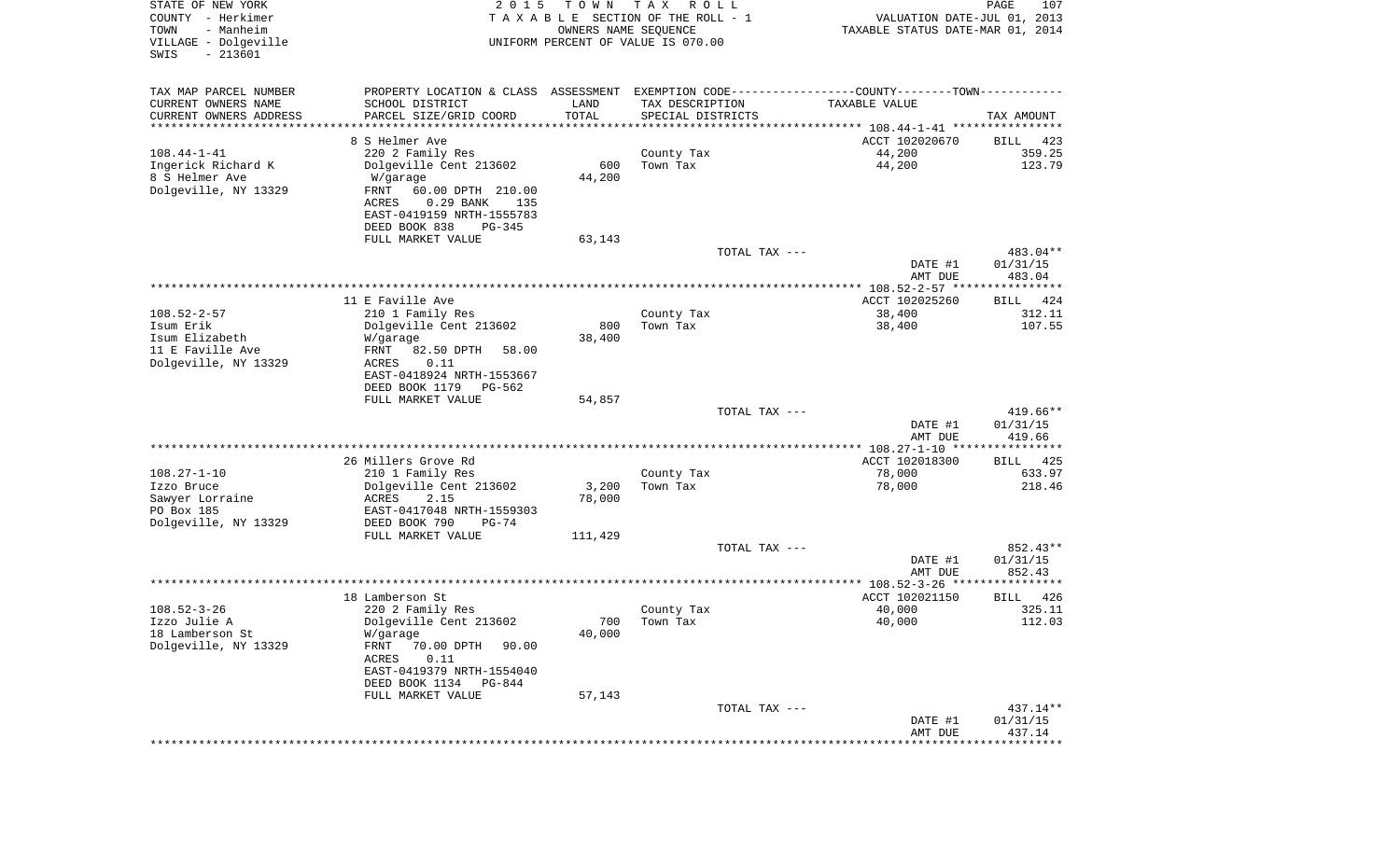| STATE OF NEW YORK<br>COUNTY - Herkimer<br>- Manheim<br>TOWN<br>VILLAGE - Dolgeville<br>$-213601$<br>SWIS | 2 0 1 5                                                                                        | TOWN<br>OWNERS NAME SEQUENCE | T A X<br>R O L L<br>TAXABLE SECTION OF THE ROLL - 1<br>UNIFORM PERCENT OF VALUE IS 070.00 |                  | TAXABLE STATUS DATE-MAR 01, 2014                             | PAGE<br>108<br>VALUATION DATE-JUL 01, 2013 |
|----------------------------------------------------------------------------------------------------------|------------------------------------------------------------------------------------------------|------------------------------|-------------------------------------------------------------------------------------------|------------------|--------------------------------------------------------------|--------------------------------------------|
| TAX MAP PARCEL NUMBER                                                                                    | PROPERTY LOCATION & CLASS ASSESSMENT EXEMPTION CODE----------------COUNTY-------TOWN---------- |                              |                                                                                           |                  |                                                              |                                            |
| CURRENT OWNERS NAME                                                                                      | SCHOOL DISTRICT                                                                                | LAND                         | TAX DESCRIPTION                                                                           |                  | <b>TAXABLE VALUE</b>                                         |                                            |
| CURRENT OWNERS ADDRESS<br>********************                                                           | PARCEL SIZE/GRID COORD                                                                         | TOTAL<br>* * * * * * * *     | SPECIAL DISTRICTS                                                                         | **************** |                                                              | TAX AMOUNT                                 |
|                                                                                                          | 43 E Spofford Ave                                                                              |                              |                                                                                           |                  | ************ 108.52-6-38 *****************<br>ACCT 102025230 | <b>BILL</b><br>427                         |
| $108.52 - 6 - 38$                                                                                        | 210 1 Family Res                                                                               |                              | County Tax                                                                                |                  | 30,000                                                       | 243.83                                     |
| Jaiken Irrevocable Trust Peter Dolgeville Cent 213602                                                    |                                                                                                | 1,500                        | Town Tax                                                                                  |                  | 30,000                                                       | 84.02                                      |
| George Laura                                                                                             | W/garage                                                                                       | 30,000                       |                                                                                           |                  |                                                              |                                            |
| 60 E Spofford Ave                                                                                        | FRNT 150.00 DPTH 100.00                                                                        |                              |                                                                                           |                  |                                                              |                                            |
| Dolgeville, NY 13329                                                                                     | ACRES<br>0.34                                                                                  |                              |                                                                                           |                  |                                                              |                                            |
|                                                                                                          | EAST-0419513 NRTH-1552629                                                                      |                              |                                                                                           |                  |                                                              |                                            |
| PRIOR OWNER ON 3/01/2014                                                                                 | DEED BOOK 1536<br>$PG-857$                                                                     |                              |                                                                                           |                  |                                                              |                                            |
| Jaikin Peter G Jr.                                                                                       | FULL MARKET VALUE                                                                              | 42,857                       |                                                                                           |                  |                                                              | 327.85**                                   |
|                                                                                                          |                                                                                                |                              |                                                                                           | TOTAL TAX ---    | DATE #1                                                      | 01/31/15                                   |
|                                                                                                          |                                                                                                |                              |                                                                                           |                  | AMT DUE                                                      | 327.85                                     |
|                                                                                                          |                                                                                                |                              |                                                                                           |                  | *********** 108.60-1-25 **                                   |                                            |
|                                                                                                          | 60 E Spofford Ave                                                                              |                              |                                                                                           |                  | ACCT 102018090                                               | 428<br>BILL                                |
| $108.60 - 1 - 25$                                                                                        | 210 1 Family Res                                                                               |                              | County Tax                                                                                |                  | 133,500                                                      | 1,085.06                                   |
| Jaiken Irrevocable Trust Peter Dolgeville Cent 213602                                                    |                                                                                                | 12,500                       | Town Tax                                                                                  |                  | 133,500                                                      | 373.90                                     |
| George Laura                                                                                             | ACRES<br>25.00                                                                                 | 133,500                      |                                                                                           |                  |                                                              |                                            |
| 60 E Spofford Ave<br>Dolgeville, NY 13329                                                                | EAST-0419543 NRTH-1551917<br>DEED BOOK 1536<br>PG-857                                          |                              |                                                                                           |                  |                                                              |                                            |
|                                                                                                          | FULL MARKET VALUE                                                                              | 190,714                      |                                                                                           |                  |                                                              |                                            |
| PRIOR OWNER ON 3/01/2014<br>Jaikin Peter                                                                 |                                                                                                |                              |                                                                                           |                  |                                                              |                                            |
|                                                                                                          |                                                                                                |                              |                                                                                           | TOTAL TAX ---    |                                                              | 1,458.96**                                 |
|                                                                                                          |                                                                                                |                              |                                                                                           |                  | DATE #1                                                      | 01/31/15                                   |
|                                                                                                          |                                                                                                |                              |                                                                                           |                  | AMT DUE                                                      | 1,458.96                                   |
|                                                                                                          |                                                                                                |                              |                                                                                           |                  | ************ 108.51-1-34 *****************                   |                                            |
| $108.51 - 1 - 34$                                                                                        | S Main St<br>311 Res vac land                                                                  |                              |                                                                                           |                  | ACCT 102024900<br>6,200                                      | 429<br><b>BILL</b><br>50.39                |
| Jaikin Peter                                                                                             | Dolgeville Cent 213602                                                                         | 6,200                        | County Tax<br>Town Tax                                                                    |                  | 6,200                                                        | 17.36                                      |
| Ruth Stewart                                                                                             | ACRES<br>7.40                                                                                  | 6,200                        |                                                                                           |                  |                                                              |                                            |
| 60 East Spofford Ave                                                                                     | EAST-0417091 NRTH-1553553                                                                      |                              |                                                                                           |                  |                                                              |                                            |
| Dolgeville, NY 13329                                                                                     | DEED BOOK 912<br>$PG-680$                                                                      |                              |                                                                                           |                  |                                                              |                                            |
|                                                                                                          | FULL MARKET VALUE                                                                              | 8,857                        |                                                                                           |                  |                                                              |                                            |
|                                                                                                          |                                                                                                |                              |                                                                                           | TOTAL TAX ---    |                                                              | $67.75**$                                  |
|                                                                                                          |                                                                                                |                              |                                                                                           |                  | DATE #1                                                      | 01/31/15                                   |
|                                                                                                          |                                                                                                |                              |                                                                                           |                  | AMT DUE                                                      | 67.75<br>***********                       |
|                                                                                                          | S Main St                                                                                      |                              |                                                                                           |                  | ACCT 102024930                                               | 430<br><b>BILL</b>                         |
| $108.51 - 1 - 35$                                                                                        | 311 Res vac land                                                                               |                              | County Tax                                                                                |                  | 6,000                                                        | 48.77                                      |
| Jaikin Peter                                                                                             | Dolgeville Cent 213602                                                                         | 6,000                        | Town Tax                                                                                  |                  | 6,000                                                        | 16.80                                      |
| Ruth Stewart                                                                                             | ACRES<br>3.00                                                                                  | 6,000                        |                                                                                           |                  |                                                              |                                            |
| 60 East Spofford Ave                                                                                     | EAST-0417378 NRTH-1553138                                                                      |                              |                                                                                           |                  |                                                              |                                            |
| Dolgeville, NY 13329                                                                                     | DEED BOOK 912<br>PG-680                                                                        |                              |                                                                                           |                  |                                                              |                                            |
|                                                                                                          | FULL MARKET VALUE                                                                              | 8,571                        |                                                                                           |                  |                                                              |                                            |
|                                                                                                          |                                                                                                |                              |                                                                                           | TOTAL TAX ---    | DATE #1                                                      | $65.57**$<br>01/31/15                      |
|                                                                                                          |                                                                                                |                              |                                                                                           |                  | AMT DUE                                                      | 65.57                                      |
|                                                                                                          |                                                                                                |                              |                                                                                           |                  |                                                              | * * * * * * * *                            |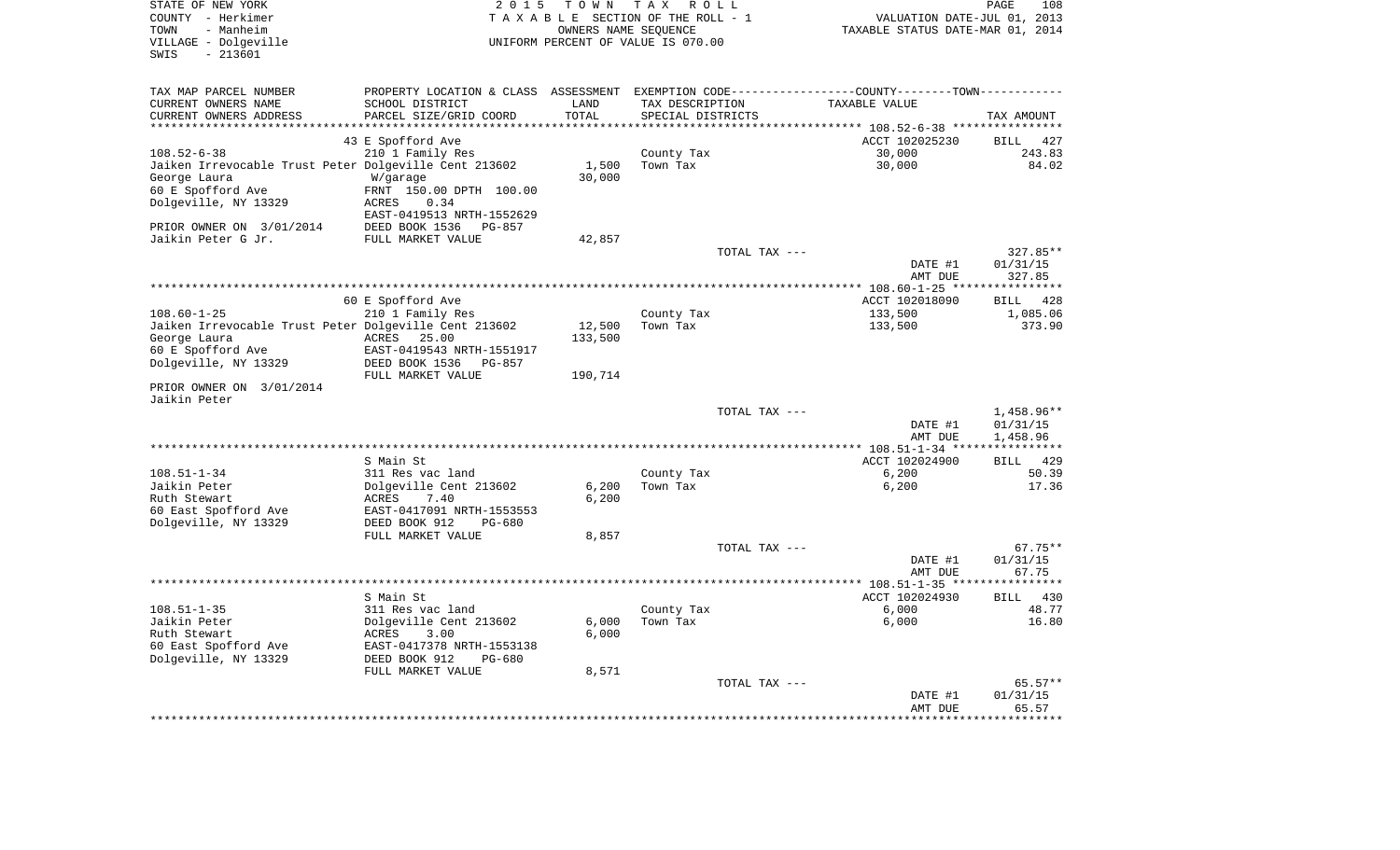| STATE OF NEW YORK<br>COUNTY - Herkimer<br>- Manheim<br>TOWN<br>VILLAGE - Dolgeville | 2 0 1 5                     | T O W N       | T A X<br>R O L L<br>TAXABLE SECTION OF THE ROLL - 1<br>OWNERS NAME SEQUENCE<br>UNIFORM PERCENT OF VALUE IS 070.00 | VALUATION DATE-JUL 01, 2013<br>TAXABLE STATUS DATE-MAR 01, 2014                               | PAGE<br>109        |
|-------------------------------------------------------------------------------------|-----------------------------|---------------|-------------------------------------------------------------------------------------------------------------------|-----------------------------------------------------------------------------------------------|--------------------|
| $-213601$<br>SWIS                                                                   |                             |               |                                                                                                                   |                                                                                               |                    |
| TAX MAP PARCEL NUMBER                                                               |                             |               |                                                                                                                   | PROPERTY LOCATION & CLASS ASSESSMENT EXEMPTION CODE---------------COUNTY-------TOWN---------- |                    |
| CURRENT OWNERS NAME                                                                 | SCHOOL DISTRICT             | LAND          | TAX DESCRIPTION                                                                                                   | TAXABLE VALUE                                                                                 |                    |
| CURRENT OWNERS ADDRESS                                                              | PARCEL SIZE/GRID COORD      | TOTAL         | SPECIAL DISTRICTS                                                                                                 |                                                                                               | TAX AMOUNT         |
|                                                                                     |                             |               |                                                                                                                   |                                                                                               |                    |
|                                                                                     | 110 N Helmer Ave            |               |                                                                                                                   | ACCT 102026250                                                                                | BILL 431           |
| $108.36 - 4 - 1$                                                                    | 423 Snack bar               |               | County Tax                                                                                                        | 75,000                                                                                        | 609.59             |
| Jaikin Peter Jr                                                                     | Dolgeville Cent 213602      | 3,700         | Town Tax                                                                                                          | 75,000                                                                                        | 210.05             |
| Jaikin Ruth                                                                         | ACRES<br>2.70               | 75,000        |                                                                                                                   |                                                                                               |                    |
| 60 E Spofford Ave                                                                   | EAST-0419678 NRTH-1558750   |               |                                                                                                                   |                                                                                               |                    |
| Dolgeville, NY 13329                                                                | DEED BOOK 743<br>$PG-73$    |               |                                                                                                                   |                                                                                               |                    |
|                                                                                     | FULL MARKET VALUE           | 107,143       |                                                                                                                   |                                                                                               |                    |
|                                                                                     |                             |               | TOTAL TAX ---                                                                                                     |                                                                                               | $819.64**$         |
|                                                                                     |                             |               |                                                                                                                   | DATE #1                                                                                       | 01/31/15           |
|                                                                                     |                             |               |                                                                                                                   | AMT DUE                                                                                       | 819.64             |
|                                                                                     |                             |               |                                                                                                                   |                                                                                               |                    |
|                                                                                     | 9 E Faville Ave             |               |                                                                                                                   | ACCT 102013320                                                                                | BILL 432           |
| $108.52 - 2 - 58$                                                                   | 210 1 Family Res            |               | County Tax                                                                                                        | 48,000                                                                                        | 390.14             |
| James John I Jr.                                                                    | Dolgeville Cent 213602      | 600           | Town Tax                                                                                                          | 48,000                                                                                        | 134.44             |
| James Dorothy E                                                                     | W/barn                      | 48,000        |                                                                                                                   |                                                                                               |                    |
| 9 E Faville Ave                                                                     | FRNT<br>60.00 DPTH 125.00   |               |                                                                                                                   |                                                                                               |                    |
| Dolgeville, NY 13329                                                                | ACRES<br>$0.19$ BANK<br>135 |               |                                                                                                                   |                                                                                               |                    |
|                                                                                     | EAST-0418871 NRTH-1553731   |               |                                                                                                                   |                                                                                               |                    |
|                                                                                     | DEED BOOK 793<br>PG-342     |               |                                                                                                                   |                                                                                               |                    |
|                                                                                     | FULL MARKET VALUE           | 68,571        |                                                                                                                   |                                                                                               |                    |
|                                                                                     |                             |               | TOTAL TAX ---                                                                                                     |                                                                                               | 524.58**           |
|                                                                                     |                             |               |                                                                                                                   | DATE #1                                                                                       | 01/31/15           |
|                                                                                     |                             |               |                                                                                                                   | AMT DUE                                                                                       | 524.58             |
|                                                                                     |                             |               |                                                                                                                   |                                                                                               |                    |
|                                                                                     | 126 N Main St               |               |                                                                                                                   | ACCT 102017070                                                                                | BILL 433           |
| $108.36 - 4 - 21$                                                                   | 210 1 Family Res            |               | County Tax                                                                                                        | 22,500                                                                                        | 182.88             |
| Jaquay David                                                                        | Dolgeville Cent 213602      | 600           | Town Tax                                                                                                          | 22,500                                                                                        | 63.02              |
| Jaquay Sarah                                                                        | W/garage                    | 22,500        |                                                                                                                   |                                                                                               |                    |
| 126 N Main St                                                                       | 60.00 DPTH 106.00<br>FRNT   |               |                                                                                                                   |                                                                                               |                    |
| Dolgeville, NY 13329                                                                | 0.15<br>ACRES               |               |                                                                                                                   |                                                                                               |                    |
|                                                                                     | EAST-0420106 NRTH-1556771   |               |                                                                                                                   |                                                                                               |                    |
|                                                                                     | DEED BOOK 719<br>PG-88      |               |                                                                                                                   |                                                                                               |                    |
|                                                                                     | FULL MARKET VALUE           | 32,143        |                                                                                                                   |                                                                                               |                    |
|                                                                                     |                             |               | TOTAL TAX ---                                                                                                     |                                                                                               | 245.90**           |
|                                                                                     |                             |               |                                                                                                                   | DATE #1                                                                                       | 01/31/15           |
|                                                                                     |                             |               |                                                                                                                   | AMT DUE                                                                                       | 245.90             |
|                                                                                     | 128 N Main St               |               |                                                                                                                   | ACCT 102030060                                                                                |                    |
| $108.36 - 4 - 20$                                                                   |                             |               |                                                                                                                   |                                                                                               | BILL 434           |
|                                                                                     | 210 1 Family Res            |               | County Tax                                                                                                        | 35,000                                                                                        | 284.47             |
| Jaquay Henry J                                                                      | Dolgeville Cent 213602      | 600<br>35,000 | Town Tax                                                                                                          | 35,000                                                                                        | 98.03              |
| Jaquay Anna L<br>128 N Main St                                                      | 59.00 DPTH 119.00<br>FRNT   |               |                                                                                                                   |                                                                                               |                    |
|                                                                                     | ACRES<br>$0.15$ BANK<br>813 |               |                                                                                                                   |                                                                                               |                    |
| Dolgeville, NY 13329                                                                | EAST-0420125 NRTH-1556830   |               |                                                                                                                   |                                                                                               |                    |
|                                                                                     | DEED BOOK 853<br>PG-136     |               |                                                                                                                   |                                                                                               |                    |
|                                                                                     | FULL MARKET VALUE           | 50,000        |                                                                                                                   |                                                                                               |                    |
|                                                                                     |                             |               | TOTAL TAX ---                                                                                                     |                                                                                               | 382.50**           |
|                                                                                     |                             |               |                                                                                                                   | DATE #1<br>AMT DUE                                                                            | 01/31/15<br>382.50 |
|                                                                                     |                             |               |                                                                                                                   |                                                                                               |                    |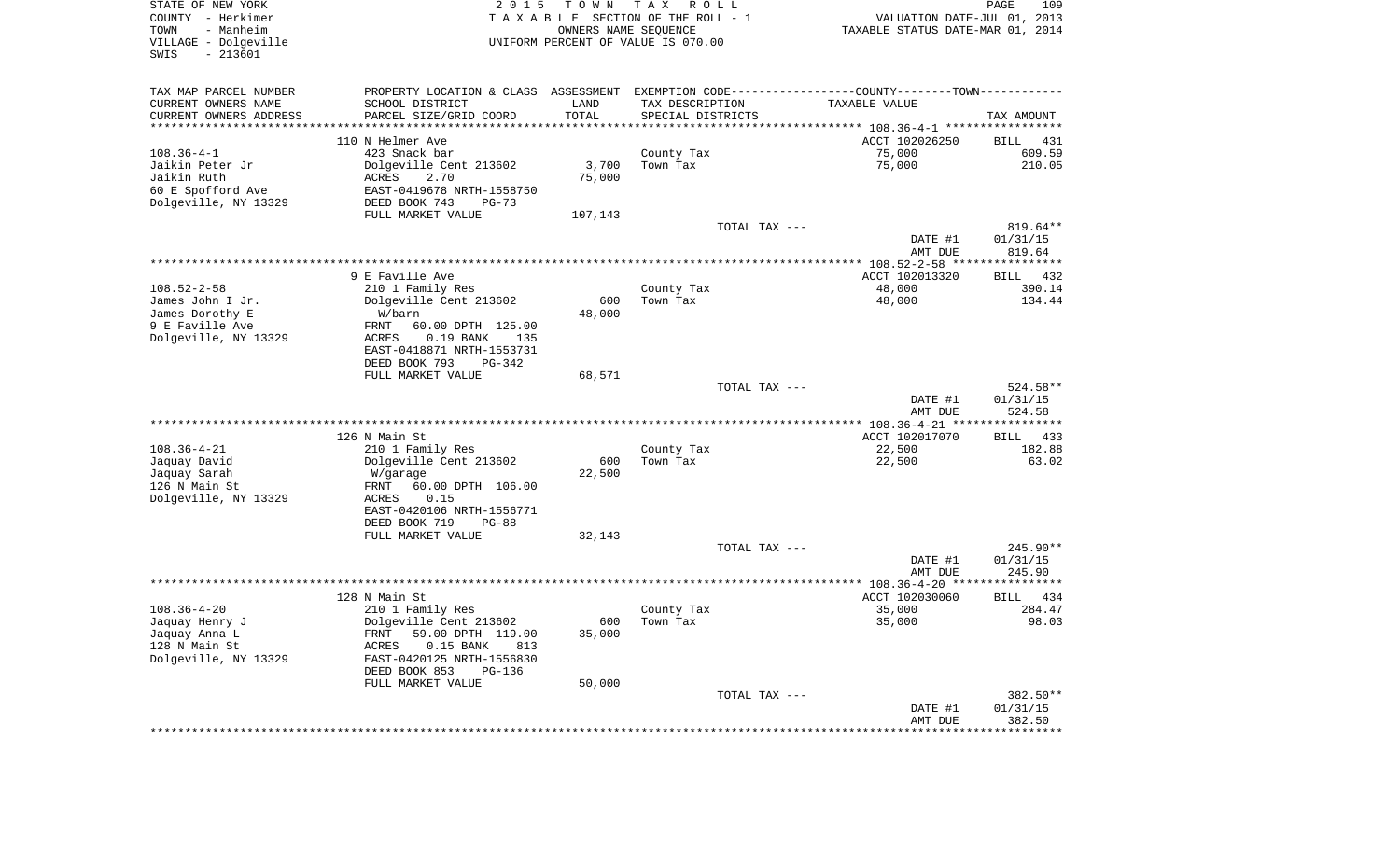| STATE OF NEW YORK<br>COUNTY - Herkimer<br>- Manheim<br>TOWN<br>VILLAGE - Dolgeville<br>$-213601$<br>SWIS | 2 0 1 5                                                                                        | T O W N<br>OWNERS NAME SEQUENCE | T A X<br>R O L L<br>TAXABLE SECTION OF THE ROLL - 1<br>UNIFORM PERCENT OF VALUE IS 070.00 | VALUATION DATE-JUL 01, 2013<br>TAXABLE STATUS DATE-MAR 01, 2014 | PAGE<br>110            |
|----------------------------------------------------------------------------------------------------------|------------------------------------------------------------------------------------------------|---------------------------------|-------------------------------------------------------------------------------------------|-----------------------------------------------------------------|------------------------|
| TAX MAP PARCEL NUMBER                                                                                    | PROPERTY LOCATION & CLASS ASSESSMENT EXEMPTION CODE----------------COUNTY-------TOWN---------- |                                 |                                                                                           |                                                                 |                        |
| CURRENT OWNERS NAME                                                                                      | SCHOOL DISTRICT                                                                                | LAND                            | TAX DESCRIPTION                                                                           | TAXABLE VALUE                                                   |                        |
| CURRENT OWNERS ADDRESS<br>**********************                                                         | PARCEL SIZE/GRID COORD                                                                         | TOTAL                           | SPECIAL DISTRICTS                                                                         |                                                                 | TAX AMOUNT             |
|                                                                                                          | 20 E Spofford Ave                                                                              |                                 |                                                                                           | ACCT 102013830                                                  | 435                    |
| $108.52 - 3 - 5$                                                                                         | 210 1 Family Res                                                                               |                                 | County Tax                                                                                | 36,000                                                          | BILL<br>292.60         |
| Jaquay Patrick G                                                                                         | Dolgeville Cent 213602                                                                         | 700                             | Town Tax                                                                                  | 36,000                                                          | 100.83                 |
| 20 E Spofford Ave                                                                                        | 68.00 DPTH 100.00<br>FRNT                                                                      | 36,000                          |                                                                                           |                                                                 |                        |
| Dolgeville, NY 13329                                                                                     | 0.16<br>ACRES                                                                                  |                                 |                                                                                           |                                                                 |                        |
|                                                                                                          | EAST-0418617 NRTH-1552969                                                                      |                                 |                                                                                           |                                                                 |                        |
|                                                                                                          | DEED BOOK 1491<br>PG-992                                                                       |                                 |                                                                                           |                                                                 |                        |
|                                                                                                          | FULL MARKET VALUE                                                                              | 51,429                          |                                                                                           |                                                                 |                        |
|                                                                                                          |                                                                                                |                                 | TOTAL TAX ---                                                                             | DATE #1                                                         | $393.43**$<br>01/31/15 |
|                                                                                                          |                                                                                                |                                 |                                                                                           | AMT DUE                                                         | 393.43                 |
|                                                                                                          |                                                                                                |                                 |                                                                                           |                                                                 |                        |
|                                                                                                          | 7 Slawson St                                                                                   |                                 |                                                                                           | ACCT 102011640                                                  | <b>BILL</b><br>436     |
| $108.44 - 2 - 59$                                                                                        | 210 1 Family Res                                                                               |                                 | County Tax                                                                                | 42,000                                                          | 341.37                 |
| Jeffers Shelia                                                                                           | Dolgeville Cent 213602                                                                         | 500                             | Town Tax                                                                                  | 42,000                                                          | 117.63                 |
| Steele Dakota S<br>7 Slawson St                                                                          | W/garage<br>FRNT<br>50.00 DPTH 150.00                                                          | 42,000                          | School Relevy<br>Village Relevy                                                           |                                                                 | 861.15<br>1,068.03     |
| Dolgeville, NY 13329                                                                                     | 0.17<br>ACRES                                                                                  |                                 |                                                                                           |                                                                 |                        |
|                                                                                                          | EAST-0418843 NRTH-1554716                                                                      |                                 |                                                                                           |                                                                 |                        |
|                                                                                                          | DEED BOOK 1480<br>PG-370                                                                       |                                 |                                                                                           |                                                                 |                        |
|                                                                                                          | FULL MARKET VALUE                                                                              | 60,000                          |                                                                                           |                                                                 |                        |
|                                                                                                          |                                                                                                |                                 | TOTAL TAX ---                                                                             |                                                                 | $2,388.18**$           |
|                                                                                                          |                                                                                                |                                 |                                                                                           | DATE #1<br>AMT DUE                                              | 01/31/15<br>2,388.18   |
|                                                                                                          |                                                                                                |                                 |                                                                                           |                                                                 |                        |
|                                                                                                          | 156 S Main St                                                                                  |                                 |                                                                                           | ACCT 102001650                                                  | BILL<br>437            |
| $108.59 - 1 - 17$                                                                                        | 210 1 Family Res                                                                               |                                 | VET COM CT 41131                                                                          | 10,500<br>10,500                                                |                        |
| JGW-SN, LP DBA Wentworth                                                                                 | Dolgeville Cent 213602                                                                         |                                 | 800 VET DIS CT 41141                                                                      | 20,889<br>20,889                                                |                        |
| Judith Kittle                                                                                            | 83.00 DPTH 300.00<br>FRNT                                                                      | 42,200                          | County Tax                                                                                | 10,811                                                          | 87.87                  |
| 84 W Main St Fl 1<br>Mohawk, NY 13407                                                                    | ACRES<br>0.40<br>EAST-0417278 NRTH-1552638                                                     |                                 | Town Tax<br>School Relevy                                                                 | 10,811                                                          | 30.28<br>865.27        |
|                                                                                                          | DEED BOOK 1154 PG-207                                                                          |                                 | Village Relevy                                                                            |                                                                 | 734.24                 |
|                                                                                                          | FULL MARKET VALUE                                                                              | 60,286                          |                                                                                           |                                                                 |                        |
|                                                                                                          |                                                                                                |                                 | TOTAL TAX ---                                                                             |                                                                 | 1,717.66**             |
|                                                                                                          |                                                                                                |                                 |                                                                                           | DATE #1                                                         | 01/31/15               |
|                                                                                                          |                                                                                                |                                 |                                                                                           | AMT DUE                                                         | 1,717.66               |
|                                                                                                          |                                                                                                |                                 |                                                                                           |                                                                 |                        |
| $108.44 - 2 - 49$                                                                                        | 54 S Helmer Ave<br>210 1 Family Res                                                            |                                 | County Tax                                                                                | ACCT 102025140<br>73,100                                        | BILL<br>438<br>594.14  |
| Johnson Christopher                                                                                      | Dolgeville Cent 213602                                                                         | 500                             | Town Tax                                                                                  | 73,100                                                          | 204.73                 |
| Johnson Barbara                                                                                          | W/garage                                                                                       | 73,100                          |                                                                                           |                                                                 |                        |
| 54 S Helmer Ave                                                                                          | 50.00 DPTH<br>90.00<br>FRNT                                                                    |                                 |                                                                                           |                                                                 |                        |
| Dolgeville, NY 13329                                                                                     | 135<br>ACRES<br>$0.16$ BANK                                                                    |                                 |                                                                                           |                                                                 |                        |
|                                                                                                          | EAST-0418375 NRTH-1554628                                                                      |                                 |                                                                                           |                                                                 |                        |
|                                                                                                          | DEED BOOK 946<br>$PG-673$                                                                      |                                 |                                                                                           |                                                                 |                        |
|                                                                                                          | FULL MARKET VALUE                                                                              | 104,429                         | TOTAL TAX ---                                                                             |                                                                 | 798.87**               |
|                                                                                                          |                                                                                                |                                 |                                                                                           | DATE #1                                                         | 01/31/15               |
|                                                                                                          |                                                                                                |                                 |                                                                                           | AMT DUE                                                         | 798.87                 |
|                                                                                                          |                                                                                                |                                 |                                                                                           |                                                                 | ************           |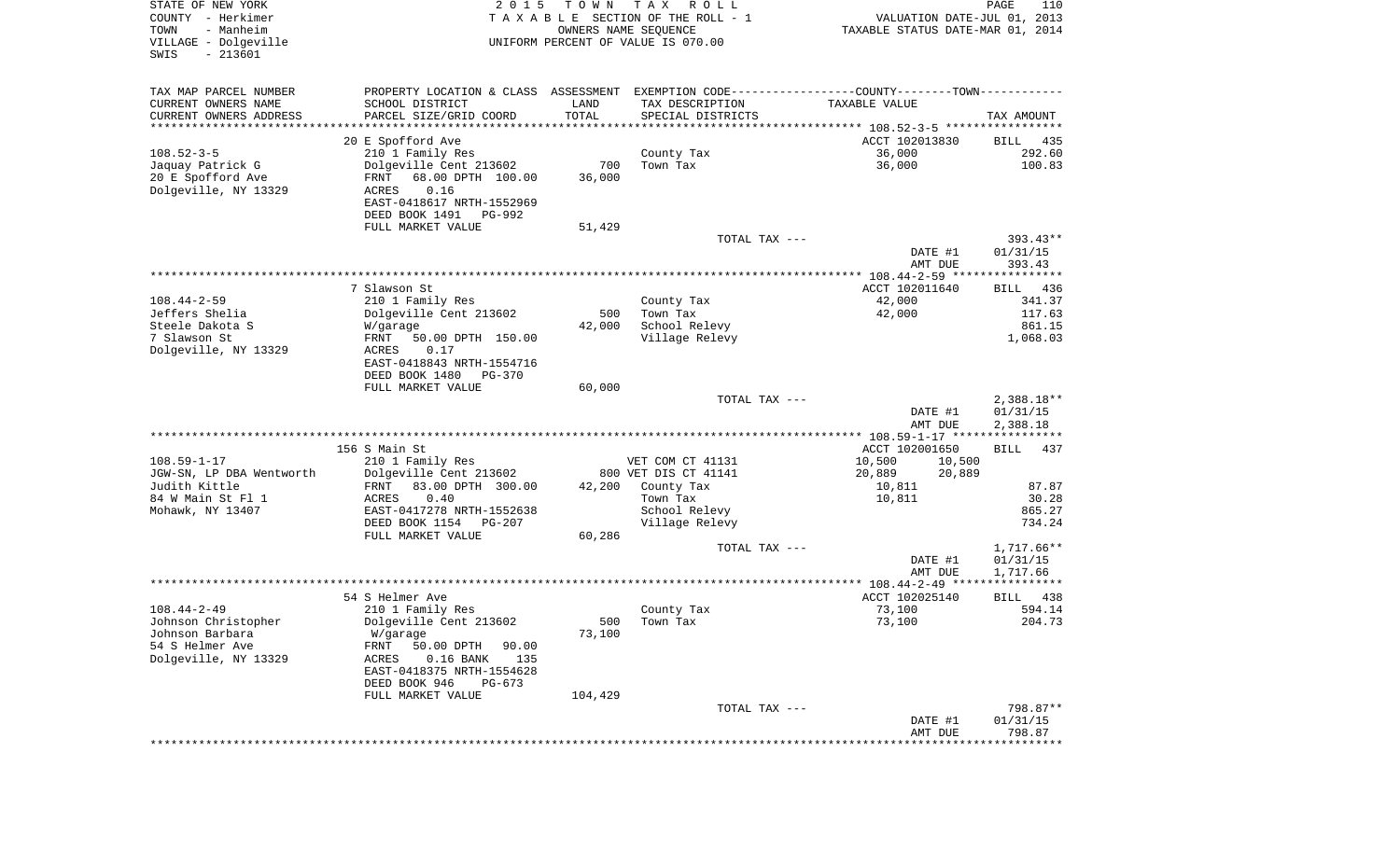| STATE OF NEW YORK<br>COUNTY - Herkimer<br>- Manheim<br>TOWN<br>VILLAGE - Dolgeville<br>$-213601$<br>SWIS | 2 0 1 5                                              | T O W N<br>OWNERS NAME SEQUENCE | T A X<br>R O L L<br>TAXABLE SECTION OF THE ROLL - 1<br>UNIFORM PERCENT OF VALUE IS 070.00      | VALUATION DATE-JUL 01, 2013<br>TAXABLE STATUS DATE-MAR 01, 2014 | PAGE<br>111                  |
|----------------------------------------------------------------------------------------------------------|------------------------------------------------------|---------------------------------|------------------------------------------------------------------------------------------------|-----------------------------------------------------------------|------------------------------|
| TAX MAP PARCEL NUMBER                                                                                    |                                                      |                                 | PROPERTY LOCATION & CLASS ASSESSMENT EXEMPTION CODE----------------COUNTY-------TOWN---------- |                                                                 |                              |
| CURRENT OWNERS NAME                                                                                      | SCHOOL DISTRICT                                      | LAND                            | TAX DESCRIPTION                                                                                | TAXABLE VALUE                                                   |                              |
| CURRENT OWNERS ADDRESS<br>********************                                                           | PARCEL SIZE/GRID COORD                               | TOTAL                           | SPECIAL DISTRICTS                                                                              |                                                                 | TAX AMOUNT                   |
|                                                                                                          | 20 Slawson St                                        |                                 | ********************************* 108.44-1-56 ****************                                 | ACCT 102010380                                                  | BILL<br>439                  |
| $108.44 - 1 - 56$                                                                                        | 210 1 Family Res                                     |                                 | County Tax                                                                                     | 37,700                                                          | 306.42                       |
| Johnson Edwin                                                                                            | Dolgeville Cent 213602                               | 500                             | Town Tax                                                                                       | 37,700                                                          | 105.59                       |
| Johnson Wanda                                                                                            | W/garagre                                            | 37,700                          |                                                                                                |                                                                 |                              |
| 20 Slawson St                                                                                            | FRNT<br>50.00 DPTH<br>86.00                          |                                 |                                                                                                |                                                                 |                              |
| Dolgeville, NY 13329                                                                                     | $0.10$ BANK<br>ACRES<br>135                          |                                 |                                                                                                |                                                                 |                              |
|                                                                                                          | EAST-0418684 NRTH-1555072                            |                                 |                                                                                                |                                                                 |                              |
|                                                                                                          | DEED BOOK 764<br>PG-334                              |                                 |                                                                                                |                                                                 |                              |
|                                                                                                          | FULL MARKET VALUE                                    | 53,857                          | TOTAL TAX ---                                                                                  |                                                                 | 412.01**                     |
|                                                                                                          |                                                      |                                 |                                                                                                | DATE #1                                                         | 01/31/15                     |
|                                                                                                          |                                                      |                                 |                                                                                                | AMT DUE                                                         | 412.01                       |
|                                                                                                          |                                                      |                                 |                                                                                                |                                                                 |                              |
|                                                                                                          | 12 Cavalli St                                        |                                 |                                                                                                | ACCT 102013050                                                  | BILL<br>440                  |
| $108.36 - 3 - 12$                                                                                        | 210 1 Family Res                                     |                                 | County Tax                                                                                     | 65,000                                                          | 528.31                       |
| Johnson Jason M<br>Johnson Tonya Horn L                                                                  | Dolgeville Cent 213602<br>ACRES<br>1.40              | 2,000<br>65,000                 | Town Tax<br>School Relevy                                                                      | 65,000                                                          | 182.05<br>905.99             |
| 76 N Helmer Ave                                                                                          | EAST-0419890 NRTH-1557847                            |                                 | Village Relevy                                                                                 |                                                                 | 1,651.64                     |
| Dolgeville, NY 13329                                                                                     | DEED BOOK 911<br>$PG-308$                            |                                 |                                                                                                |                                                                 |                              |
|                                                                                                          | FULL MARKET VALUE                                    | 92,857                          |                                                                                                |                                                                 |                              |
|                                                                                                          |                                                      |                                 | TOTAL TAX ---                                                                                  |                                                                 | $3,267.99**$                 |
|                                                                                                          |                                                      |                                 |                                                                                                | DATE #1                                                         | 01/31/15                     |
|                                                                                                          |                                                      |                                 |                                                                                                | AMT DUE                                                         | 3,267.99                     |
|                                                                                                          | 23 S Helmer Ave                                      |                                 |                                                                                                | ACCT 102015570                                                  | BILL<br>441                  |
| $108.44 - 3 - 80$                                                                                        | 210 1 Family Res                                     |                                 | County Tax                                                                                     | 30,300                                                          | 246.27                       |
| Johnson Marcia L                                                                                         | Dolgeville Cent 213602                               | 400                             | Town Tax                                                                                       | 30,300                                                          | 84.86                        |
| 23 S Helmer Ave                                                                                          | W/barn                                               | 30,300                          | School Relevy                                                                                  |                                                                 | 621.26                       |
| Dolgeville, NY 13329                                                                                     | FRNT<br>43.00 DPTH 100.00                            |                                 | Village Relevy                                                                                 |                                                                 | 771.16                       |
|                                                                                                          | ACRES<br>$0.10$ BANK<br>135                          |                                 |                                                                                                |                                                                 |                              |
|                                                                                                          | EAST-0418961 NRTH-1555017<br>DEED BOOK 910<br>PG-329 |                                 |                                                                                                |                                                                 |                              |
|                                                                                                          | FULL MARKET VALUE                                    | 43,286                          |                                                                                                |                                                                 |                              |
|                                                                                                          |                                                      |                                 | TOTAL TAX ---                                                                                  |                                                                 | 1,723.55**                   |
|                                                                                                          |                                                      |                                 |                                                                                                | DATE #1                                                         | 01/31/15                     |
|                                                                                                          |                                                      |                                 |                                                                                                | AMT DUE                                                         | 1,723.55                     |
|                                                                                                          |                                                      |                                 |                                                                                                |                                                                 |                              |
| $108.36 - 3 - 69$                                                                                        | 76-78 N Helmer Ave<br>280 Res Multiple               |                                 |                                                                                                | ACCT 102025500<br>68,000                                        | <b>BILL</b><br>442<br>552.69 |
| Johnson Mark                                                                                             | Dolgeville Cent 213602                               |                                 | County Tax<br>$2,100$ Town Tax                                                                 | 68,000                                                          | 190.45                       |
| Johnson Lucinda                                                                                          | FRNT 198.00 DPTH 108.00                              | 68,000                          |                                                                                                |                                                                 |                              |
| 76 N Helmer Ave                                                                                          | 0.41<br>ACRES                                        |                                 |                                                                                                |                                                                 |                              |
| Dolgeville, NY 13329                                                                                     | EAST-0419777 NRTH-1557755                            |                                 |                                                                                                |                                                                 |                              |
|                                                                                                          | DEED BOOK 703<br>PG-456                              |                                 |                                                                                                |                                                                 |                              |
|                                                                                                          | FULL MARKET VALUE                                    | 97,143                          |                                                                                                |                                                                 |                              |
|                                                                                                          |                                                      |                                 | TOTAL TAX ---                                                                                  | DATE #1                                                         | 743.14**<br>01/31/15         |
|                                                                                                          |                                                      |                                 |                                                                                                | AMT DUE                                                         | 743.14                       |
|                                                                                                          |                                                      |                                 |                                                                                                |                                                                 |                              |
|                                                                                                          |                                                      |                                 |                                                                                                |                                                                 |                              |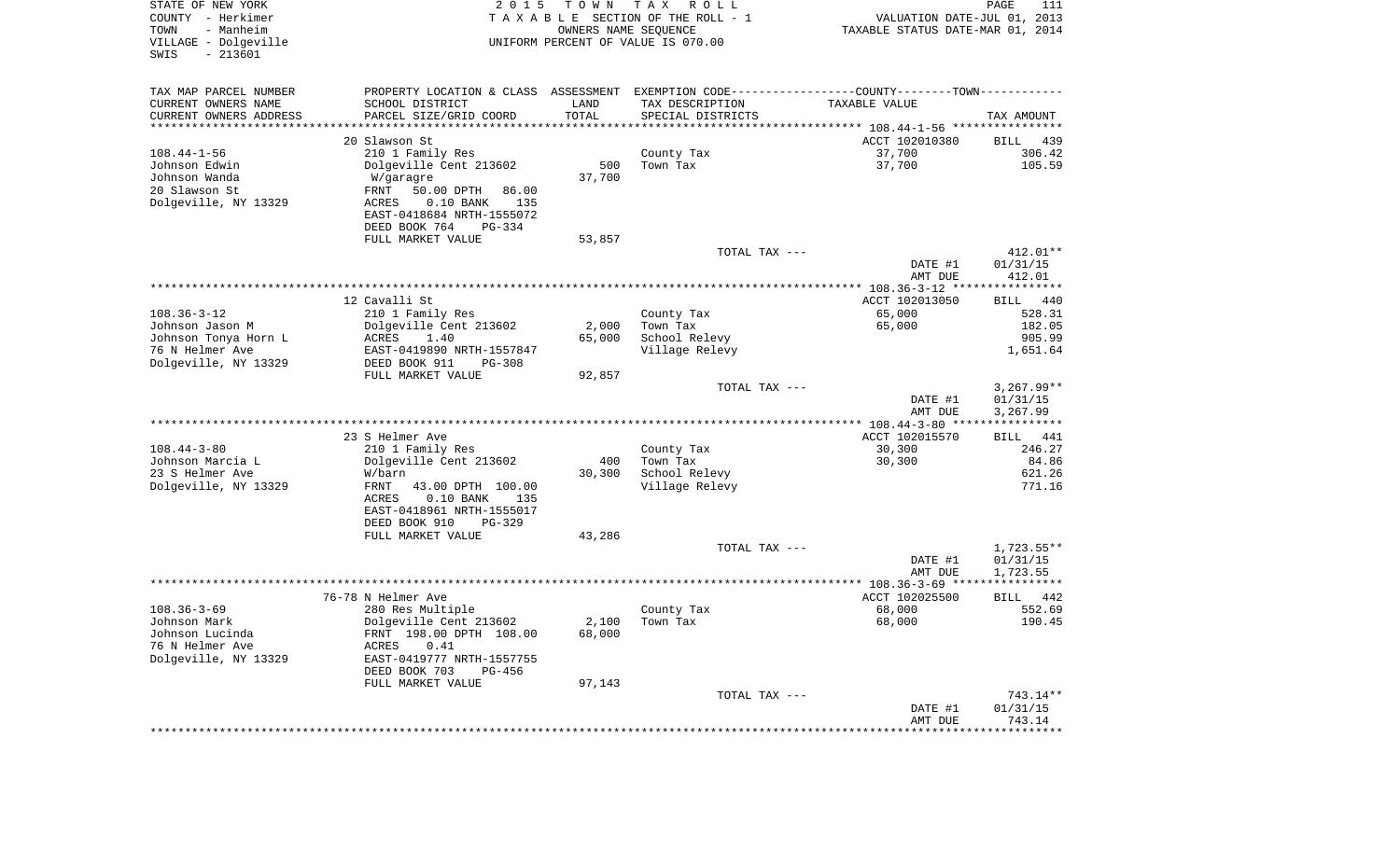STATE OF NEW YORK 2 0 1 5 T O W N T A X R O L L PAGE 112COUNTY - Herkimer **T A X A B L E** SECTION OF THE ROLL - 1 VALUATION DATE-JUL 01, 2013 TOWN - Manheim OWNERS NAME SEQUENCE TAXABLE STATUS DATE-MAR 01, 2014 VILLAGE - Dolgeville UNIFORM PERCENT OF VALUE IS 070.00 SWIS - 213601TAX MAP PARCEL NUMBER PROPERTY LOCATION & CLASS ASSESSMENT EXEMPTION CODE------------------COUNTY--------TOWN------------ CURRENT OWNERS NAME SCHOOL DISTRICT LAND TAX DESCRIPTION TAXABLE VALUECURRENT OWNERS ADDRESS PARCEL SIZE/GRID COORD TOTAL SPECIAL DISTRICTS TAX AMOUNT \*\*\*\*\*\*\*\*\*\*\*\*\*\*\*\*\*\*\*\*\*\*\*\*\*\*\*\*\*\*\*\*\*\*\*\*\*\*\*\*\*\*\*\*\*\*\*\*\*\*\*\*\*\*\*\*\*\*\*\*\*\*\*\*\*\*\*\*\*\*\*\*\*\*\*\*\*\*\*\*\*\*\*\*\*\*\*\*\*\*\*\*\*\*\*\*\*\*\*\*\*\*\* 108.44-3-6.2 \*\*\*\*\*\*\*\*\*\*\*\*\*\*\*83 N Main St BILL 443 108.44-3-6.2 422 Diner/lunch County Tax 77,000 625.84 Johnson Nora N 1986 1987 101 Dolgeville Cent 213602 400 Town Tax 317,000 77,000 215.66 83 N Main St FRNT 43.00 DPTH 86.00 77,000 School Relevy 1,578.77 Dolgeville, 13329 ACRES 0.08 BANK 135 Village Relevy 1,956.13 EAST-0419910 NRTH-1556187FULL MARKET VALUE 110,000 TOTAL TAX  $---$  4,376.40\*\* DATE #1 01/31/15 AMT DUE 4,376.40 \*\*\*\*\*\*\*\*\*\*\*\*\*\*\*\*\*\*\*\*\*\*\*\*\*\*\*\*\*\*\*\*\*\*\*\*\*\*\*\*\*\*\*\*\*\*\*\*\*\*\*\*\*\*\*\*\*\*\*\*\*\*\*\*\*\*\*\*\*\*\*\*\*\*\*\*\*\*\*\*\*\*\*\*\*\*\*\*\*\*\*\*\*\*\*\*\*\*\*\*\*\*\* 108.52-4-39 \*\*\*\*\*\*\*\*\*\*\*\*\*\*\*\* 30 Ransom St ACCT 102009000 BILL 444108.52-4-39 210 1 Family Res County Tax 46,900 381.19 Johnson Randy S Jr Dolgeville Cent 213602 500 Town Tax 46,900 131.35 Johnson Kaycie L W/garage 46,900 30 Ransom St FRNT 50.00 DPTH 150.00Dolgeville, NY 13329 ACRES 0.17 EAST-0419243 NRTH-1552879 DEED BOOK 1401 PG-688FULL MARKET VALUE 67,000 TOTAL TAX --- 512.54\*\* DATE #1 01/31/15 AMT DUE 512.54 \*\*\*\*\*\*\*\*\*\*\*\*\*\*\*\*\*\*\*\*\*\*\*\*\*\*\*\*\*\*\*\*\*\*\*\*\*\*\*\*\*\*\*\*\*\*\*\*\*\*\*\*\*\*\*\*\*\*\*\*\*\*\*\*\*\*\*\*\*\*\*\*\*\*\*\*\*\*\*\*\*\*\*\*\*\*\*\*\*\*\*\*\*\*\*\*\*\*\*\*\*\*\* 108.36-1-40 \*\*\*\*\*\*\*\*\*\*\*\*\*\*\*\*BILL 445 30 W State St ACCT 102021360 108.36-1-40 210 1 Family Res County Tax 47,000 382.01 Johnson Robert Dolgeville Cent 213602 500 Town Tax 47,000 131.63 Johnson Rachel W/garage 47,000 30 W State St FRNT 50.00 DPTH 112.00Dolgeville, NY 13329 ACRES 0.16 EAST-0419363 NRTH-1556879 DEED BOOK 1510 PG-337FULL MARKET VALUE 67,143 TOTAL TAX --- 513.64 \*\* DATE #1 01/31/15 AMT DUE 513.64 \*\*\*\*\*\*\*\*\*\*\*\*\*\*\*\*\*\*\*\*\*\*\*\*\*\*\*\*\*\*\*\*\*\*\*\*\*\*\*\*\*\*\*\*\*\*\*\*\*\*\*\*\*\*\*\*\*\*\*\*\*\*\*\*\*\*\*\*\*\*\*\*\*\*\*\*\*\*\*\*\*\*\*\*\*\*\*\*\*\*\*\*\*\*\*\*\*\*\*\*\*\*\* 108.52-6-49 \*\*\*\*\*\*\*\*\*\*\*\*\*\*\*\*80 Van Buren St Accredit 102000360 BILL 446 108.52-6-49 210 1 Family Res County Tax 45,000 365.75 Johnson Russell K Dolgeville Cent 213602 800 Town Tax 45,000 126.03 80 Van Buren St M/garage 15,000 Dolgeville, NY 13329 FRNT 83.00 DPTH 235.00 ACRES 0.41 EAST-0420446 NRTH-1553006 DEED BOOK 1106 PG-102FULL MARKET VALUE 64,286 TOTAL TAX --- 491.78\*\*DATE #1 01/31/15

 AMT DUE 491.78\*\*\*\*\*\*\*\*\*\*\*\*\*\*\*\*\*\*\*\*\*\*\*\*\*\*\*\*\*\*\*\*\*\*\*\*\*\*\*\*\*\*\*\*\*\*\*\*\*\*\*\*\*\*\*\*\*\*\*\*\*\*\*\*\*\*\*\*\*\*\*\*\*\*\*\*\*\*\*\*\*\*\*\*\*\*\*\*\*\*\*\*\*\*\*\*\*\*\*\*\*\*\*\*\*\*\*\*\*\*\*\*\*\*\*\*\*\*\*\*\*\*\*\*\*\*\*\*\*\*\*\*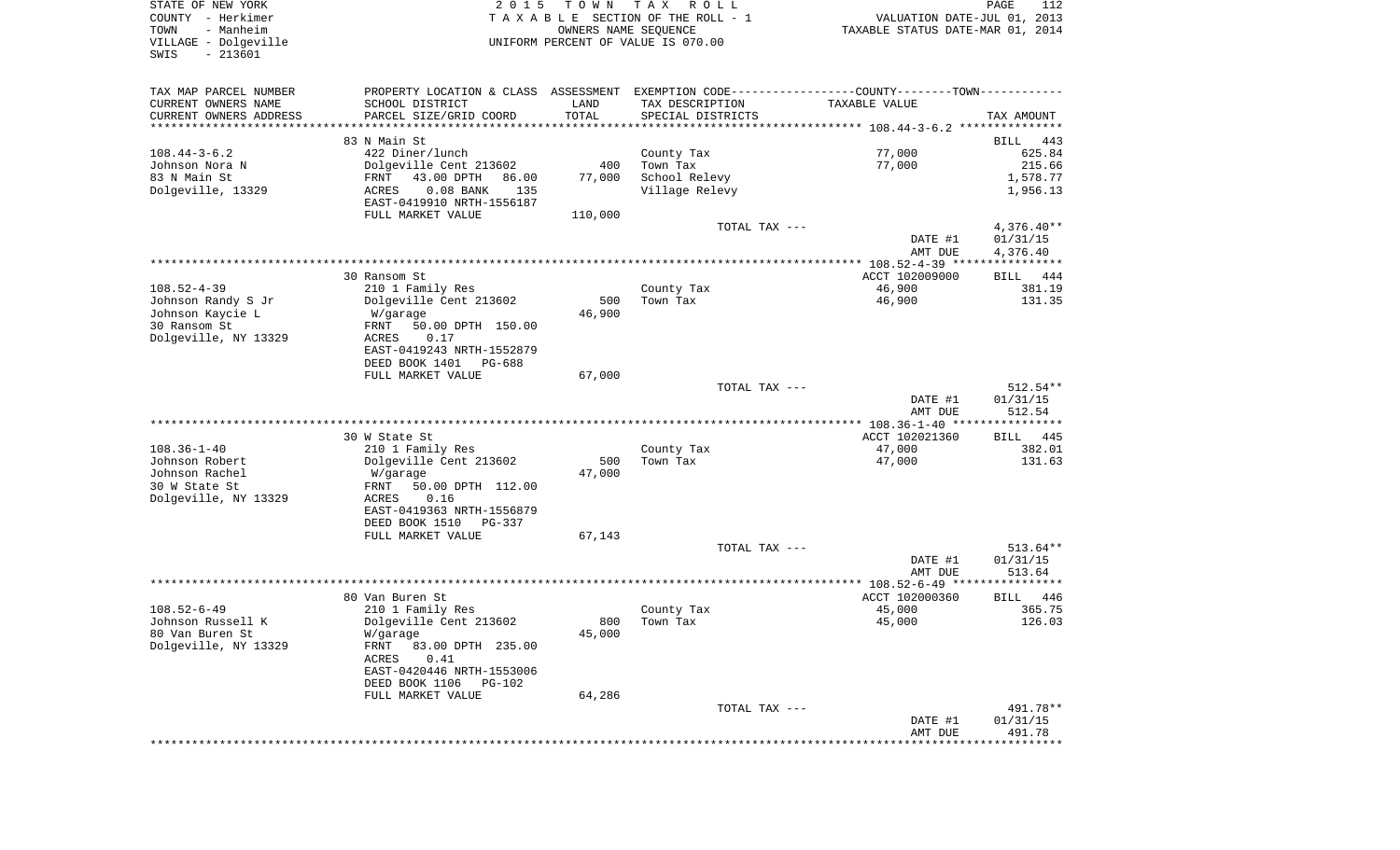| STATE OF NEW YORK<br>COUNTY - Herkimer<br>TOWN<br>- Manheim<br>VILLAGE - Dolgeville<br>$-213601$<br>SWIS | 2 0 1 5                                                  | T O W N<br>OWNERS NAME SEQUENCE | T A X<br>R O L L<br>TAXABLE SECTION OF THE ROLL - 1<br>UNIFORM PERCENT OF VALUE IS 070.00      | VALUATION DATE-JUL 01, 2013<br>TAXABLE STATUS DATE-MAR 01, 2014 | PAGE<br>113              |
|----------------------------------------------------------------------------------------------------------|----------------------------------------------------------|---------------------------------|------------------------------------------------------------------------------------------------|-----------------------------------------------------------------|--------------------------|
| TAX MAP PARCEL NUMBER                                                                                    |                                                          |                                 | PROPERTY LOCATION & CLASS ASSESSMENT EXEMPTION CODE----------------COUNTY-------TOWN---------- |                                                                 |                          |
| CURRENT OWNERS NAME                                                                                      | SCHOOL DISTRICT                                          | LAND                            | TAX DESCRIPTION                                                                                | TAXABLE VALUE                                                   |                          |
| CURRENT OWNERS ADDRESS<br>*********************                                                          | PARCEL SIZE/GRID COORD<br>************************       | TOTAL<br>***************        | SPECIAL DISTRICTS<br>********************************* 108.52-6-54 ****************            |                                                                 | TAX AMOUNT               |
|                                                                                                          | Van Buren St                                             |                                 |                                                                                                | ACCT 102000390                                                  | BILL<br>447              |
| $108.52 - 6 - 54$                                                                                        | 311 Res vac land                                         |                                 | County Tax                                                                                     | 500                                                             | 4.06                     |
| Johnson Russell K                                                                                        | Dolgeville Cent 213602                                   | 500                             | Town Tax                                                                                       | 500                                                             | 1.40                     |
| 80 Van Buren St                                                                                          | 311                                                      | 500                             |                                                                                                |                                                                 |                          |
| Dolgeville, NY 13329                                                                                     | FRNT 124.65 DPTH<br>89.00<br>ACRES<br>0.25               |                                 |                                                                                                |                                                                 |                          |
|                                                                                                          | EAST-0420624 NRTH-1553034                                |                                 |                                                                                                |                                                                 |                          |
|                                                                                                          | DEED BOOK 1106<br>PG-102                                 | 714                             |                                                                                                |                                                                 |                          |
|                                                                                                          | FULL MARKET VALUE                                        |                                 | TOTAL TAX ---                                                                                  |                                                                 | $5.46**$                 |
|                                                                                                          |                                                          |                                 |                                                                                                | DATE #1                                                         | 01/31/15                 |
|                                                                                                          |                                                          |                                 |                                                                                                | AMT DUE                                                         | 5.46                     |
|                                                                                                          |                                                          |                                 |                                                                                                |                                                                 |                          |
| $108.52 - 3 - 13$                                                                                        | 18 E Faville Ave<br>210 1 Family Res                     |                                 | 41800<br>AGED-ALL                                                                              | ACCT 102012210<br>21,050<br>21,050                              | BILL<br>448              |
| Jones Juanita                                                                                            | Dolgeville Cent 213602                                   | 500                             | County Tax                                                                                     | 21,050                                                          | 171.09                   |
| 18 E Faville Ave                                                                                         | -carport                                                 | 42,100                          | Town Tax                                                                                       | 21,050                                                          | 58.96                    |
| Dolgeville, NY 13329                                                                                     | 50.00 DPTH 112.00<br>FRNT<br>0.13<br>ACRES               |                                 |                                                                                                |                                                                 |                          |
|                                                                                                          | EAST-0419027 NRTH-1553438<br>DEED BOOK 945<br>PG-142     |                                 |                                                                                                |                                                                 |                          |
|                                                                                                          | FULL MARKET VALUE                                        | 60,143                          | TOTAL TAX ---                                                                                  |                                                                 | $230.05**$               |
|                                                                                                          |                                                          |                                 |                                                                                                | DATE #1<br>AMT DUE                                              | 01/31/15<br>230.05       |
|                                                                                                          |                                                          |                                 |                                                                                                |                                                                 |                          |
|                                                                                                          | 17 Beaver St                                             |                                 |                                                                                                |                                                                 | 449<br>BILL              |
| $108.44 - 2 - 16.1$                                                                                      | 210 1 Family Res                                         |                                 | County Tax                                                                                     | 48,200                                                          | 391.76                   |
| Jones Mary<br>17 Beaver St                                                                               | Dolgeville Cent 213602<br>W/garage                       | 500<br>48,200                   | Town Tax                                                                                       | 48,200                                                          | 135.00                   |
| Dolgeville, NY 13329                                                                                     | 50.00 DPTH 170.00<br>FRNT<br>$0.20$ BANK<br>ACRES<br>012 |                                 |                                                                                                |                                                                 |                          |
|                                                                                                          | EAST-0417894 NRTH-1554853                                |                                 |                                                                                                |                                                                 |                          |
|                                                                                                          | FULL MARKET VALUE                                        | 68,857                          |                                                                                                |                                                                 |                          |
|                                                                                                          |                                                          |                                 | TOTAL TAX ---                                                                                  |                                                                 | $526.76**$               |
|                                                                                                          |                                                          |                                 |                                                                                                | DATE #1<br>AMT DUE                                              | 01/31/15<br>526.76       |
|                                                                                                          |                                                          |                                 |                                                                                                |                                                                 | * * * *                  |
| $108.36 - 3 - 36$                                                                                        | 111 N Main St<br>485 >luse sm bld                        |                                 |                                                                                                | ACCT 102015870<br>48,000                                        | 450<br>BILL<br>390.14    |
| Jones Michelle                                                                                           | Dolgeville Cent 213602                                   | 800                             | County Tax<br>Town Tax                                                                         | 48,000                                                          | 134.44                   |
| 612 Ganesvoort St                                                                                        | 77.00 DPTH<br>51.00<br>FRNT                              | 48,000                          | School Relevy                                                                                  |                                                                 | 984.19                   |
| Little Falls, NY 13365                                                                                   | 0.08<br>ACRES<br>EAST-0419939 NRTH-1556595               |                                 | Village Relevy                                                                                 |                                                                 | 1,220.28                 |
|                                                                                                          | DEED BOOK 922<br>PG-458                                  |                                 |                                                                                                |                                                                 |                          |
|                                                                                                          | FULL MARKET VALUE                                        | 68,571                          |                                                                                                |                                                                 |                          |
|                                                                                                          |                                                          |                                 | TOTAL TAX ---                                                                                  | DATE #1                                                         | $2,729.05**$<br>01/31/15 |
|                                                                                                          |                                                          |                                 |                                                                                                | AMT DUE                                                         | 2,729.05                 |
|                                                                                                          |                                                          |                                 |                                                                                                |                                                                 |                          |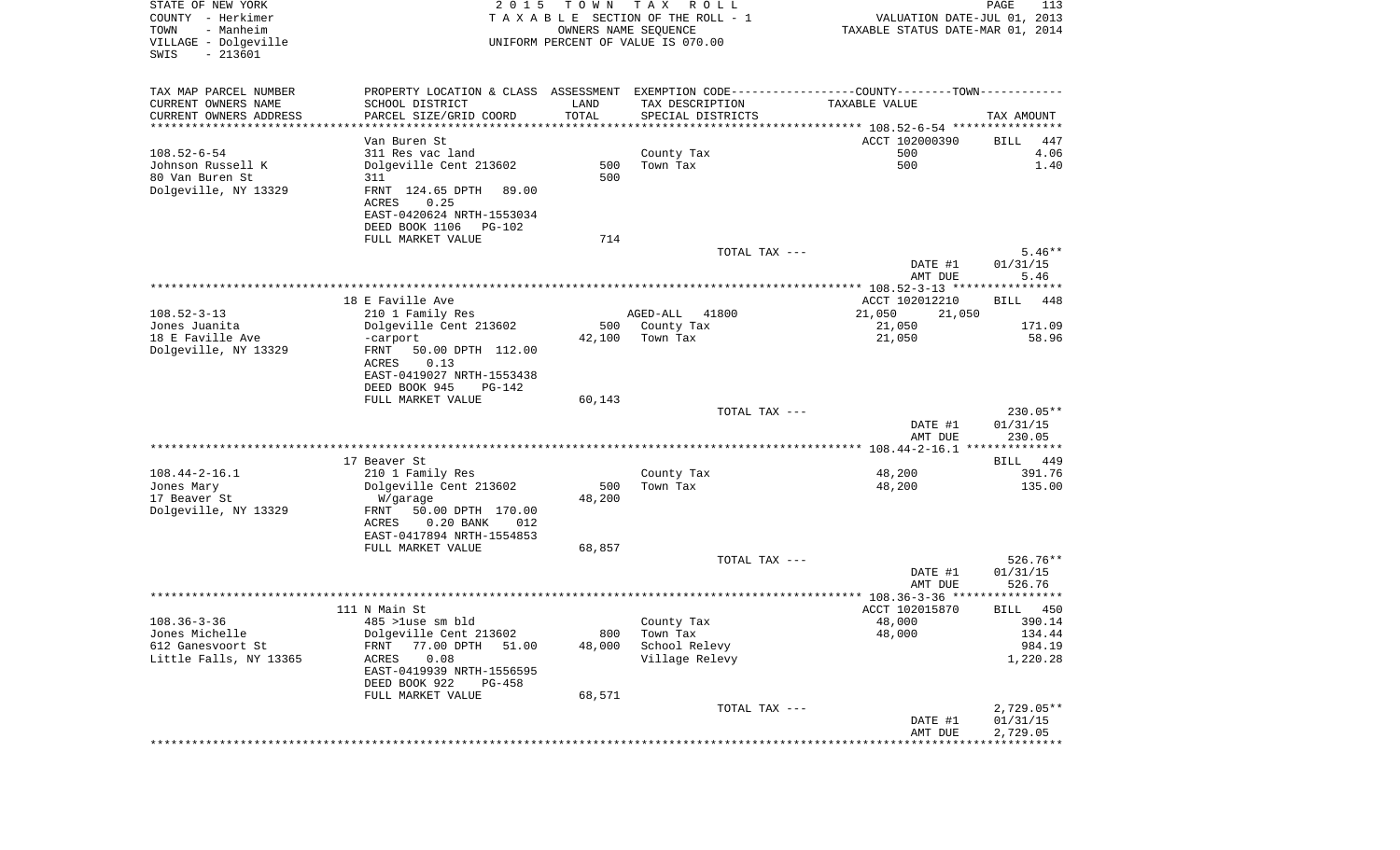| STATE OF NEW YORK<br>COUNTY - Herkimer<br>TOWN<br>- Manheim<br>VILLAGE - Dolgeville<br>$-213601$<br>SWIS | 2 0 1 5                           |         | TOWN TAX ROLL<br>TAXABLE SECTION OF THE ROLL - 1<br>OWNERS NAME SEQUENCE<br>UNIFORM PERCENT OF VALUE IS 070.00 | VALUATION DATE-JUL 01, 2013<br>TAXABLE STATUS DATE-MAR 01, 2014 | PAGE<br>114               |
|----------------------------------------------------------------------------------------------------------|-----------------------------------|---------|----------------------------------------------------------------------------------------------------------------|-----------------------------------------------------------------|---------------------------|
| TAX MAP PARCEL NUMBER                                                                                    |                                   |         | PROPERTY LOCATION & CLASS ASSESSMENT EXEMPTION CODE---------------COUNTY-------TOWN----------                  |                                                                 |                           |
| CURRENT OWNERS NAME                                                                                      | SCHOOL DISTRICT                   | LAND    | TAX DESCRIPTION                                                                                                | TAXABLE VALUE                                                   |                           |
| CURRENT OWNERS ADDRESS                                                                                   | PARCEL SIZE/GRID COORD            | TOTAL   | SPECIAL DISTRICTS                                                                                              |                                                                 | TAX AMOUNT                |
|                                                                                                          |                                   | ******* |                                                                                                                | ******* 108.36-3-37 ***********                                 |                           |
|                                                                                                          | 2 W State St<br>432 Gas station   |         |                                                                                                                | ACCT 102015840<br>28,000                                        | <b>BILL</b> 451<br>227.58 |
| $108.36 - 3 - 37$<br>Jones Michelle                                                                      | Dolgeville Cent 213602            | 800     | County Tax<br>Town Tax                                                                                         | 28,000                                                          | 78.42                     |
| 612 Ganesvoort St                                                                                        | FRNT<br>78.00 DPTH 87.00          | 28,000  | School Relevy                                                                                                  |                                                                 | 574.10                    |
| Little Falls, NY 13365                                                                                   | 0.11<br>ACRES                     |         | Village Relevy                                                                                                 |                                                                 | 712.78                    |
|                                                                                                          | EAST-0419925 NRTH-1556521         |         |                                                                                                                |                                                                 |                           |
|                                                                                                          | DEED BOOK 922<br>$PG-458$         |         |                                                                                                                |                                                                 |                           |
|                                                                                                          | FULL MARKET VALUE                 | 40,000  |                                                                                                                |                                                                 |                           |
|                                                                                                          |                                   |         | TOTAL TAX ---                                                                                                  |                                                                 | 1,592.88**                |
|                                                                                                          |                                   |         |                                                                                                                | DATE #1                                                         | 01/31/15                  |
|                                                                                                          |                                   |         |                                                                                                                | AMT DUE                                                         | 1,592.88                  |
|                                                                                                          |                                   |         |                                                                                                                |                                                                 |                           |
| $108.36 - 4 - 25$                                                                                        | 112 N Main St<br>311 Res vac land |         | County Tax                                                                                                     | ACCT 102021300<br>200                                           | BILL 452<br>1.63          |
| Jones Michelle                                                                                           | Dolgeville Cent 213602            | 200     | Town Tax                                                                                                       | 200                                                             | 0.56                      |
| 612 Ganesvoort St                                                                                        | FRNT 138.00 DPTH 52.00            | 200     | School Relevy                                                                                                  |                                                                 | 4.11                      |
| Little Falls, NY 13365                                                                                   | ACRES<br>0.11                     |         |                                                                                                                |                                                                 |                           |
|                                                                                                          | EAST-0420019 NRTH-1556576         |         |                                                                                                                |                                                                 |                           |
|                                                                                                          | DEED BOOK 947<br>$PG-61$          |         |                                                                                                                |                                                                 |                           |
|                                                                                                          | FULL MARKET VALUE                 | 286     |                                                                                                                |                                                                 |                           |
|                                                                                                          |                                   |         | TOTAL TAX ---                                                                                                  |                                                                 | $6.30**$                  |
|                                                                                                          |                                   |         |                                                                                                                | DATE #1                                                         | 01/31/15                  |
|                                                                                                          |                                   |         |                                                                                                                | AMT DUE                                                         | 6.30                      |
|                                                                                                          | 8 Baker St                        |         |                                                                                                                | ACCT 102025200                                                  | BILL 453                  |
| $108.44 - 3 - 48$                                                                                        | 220 2 Family Res                  |         | County Tax                                                                                                     | 20,800                                                          | 169.06                    |
| Jones Michelle                                                                                           | Dolgeville Cent 213602            | 500     | Town Tax                                                                                                       | 20,800                                                          | 58.26                     |
| 612 Ganesvoort St                                                                                        | 50.00 DPTH 81.00<br>FRNT          | 20,800  | School Relevy                                                                                                  |                                                                 | 426.48                    |
| Little Falls, NY 13365                                                                                   | ACRES<br>0.08                     |         | Village Relevy                                                                                                 |                                                                 | 530.10                    |
|                                                                                                          | EAST-0419418 NRTH-1555652         |         |                                                                                                                |                                                                 |                           |
|                                                                                                          | DEED BOOK 922<br>$PG-462$         |         |                                                                                                                |                                                                 |                           |
|                                                                                                          | FULL MARKET VALUE                 | 29,714  |                                                                                                                |                                                                 |                           |
|                                                                                                          |                                   |         | TOTAL TAX ---                                                                                                  |                                                                 | 1,183.90**                |
|                                                                                                          |                                   |         |                                                                                                                | DATE #1<br>AMT DUE                                              | 01/31/15<br>1,183.90      |
|                                                                                                          | **************                    |         | *******************************                                                                                | ******* 108.52-5-44 *****************                           |                           |
|                                                                                                          | 18-26 Winton Ln                   |         |                                                                                                                | ACCT 102027750                                                  | BILL 454                  |
| $108.52 - 5 - 44$                                                                                        | 411 Apartment                     |         | County Tax                                                                                                     | 59,100                                                          | 480.35                    |
| Jones Michelle                                                                                           | Dolgeville Cent 213602            | 1,000   | Town Tax                                                                                                       | 59,100                                                          | 165.52                    |
| 612 Ganesvoort St                                                                                        | 95.00 DPTH 50.00<br>FRNT          | 59,100  | School Relevy                                                                                                  |                                                                 | 1,211.76                  |
| Little Falls, NY 13365                                                                                   | 0.11<br>ACRES                     |         | Village Relevy                                                                                                 |                                                                 | 1,501.94                  |
|                                                                                                          | EAST-0419594 NRTH-1554440         |         |                                                                                                                |                                                                 |                           |
|                                                                                                          | DEED BOOK 00650 PG-00564          |         |                                                                                                                |                                                                 |                           |
|                                                                                                          | FULL MARKET VALUE                 | 84,429  |                                                                                                                |                                                                 |                           |
|                                                                                                          |                                   |         | TOTAL TAX ---                                                                                                  |                                                                 | $3,359.57**$              |
|                                                                                                          |                                   |         |                                                                                                                | DATE #1<br>AMT DUE                                              | 01/31/15<br>3,359.57      |
|                                                                                                          |                                   |         |                                                                                                                |                                                                 | **********                |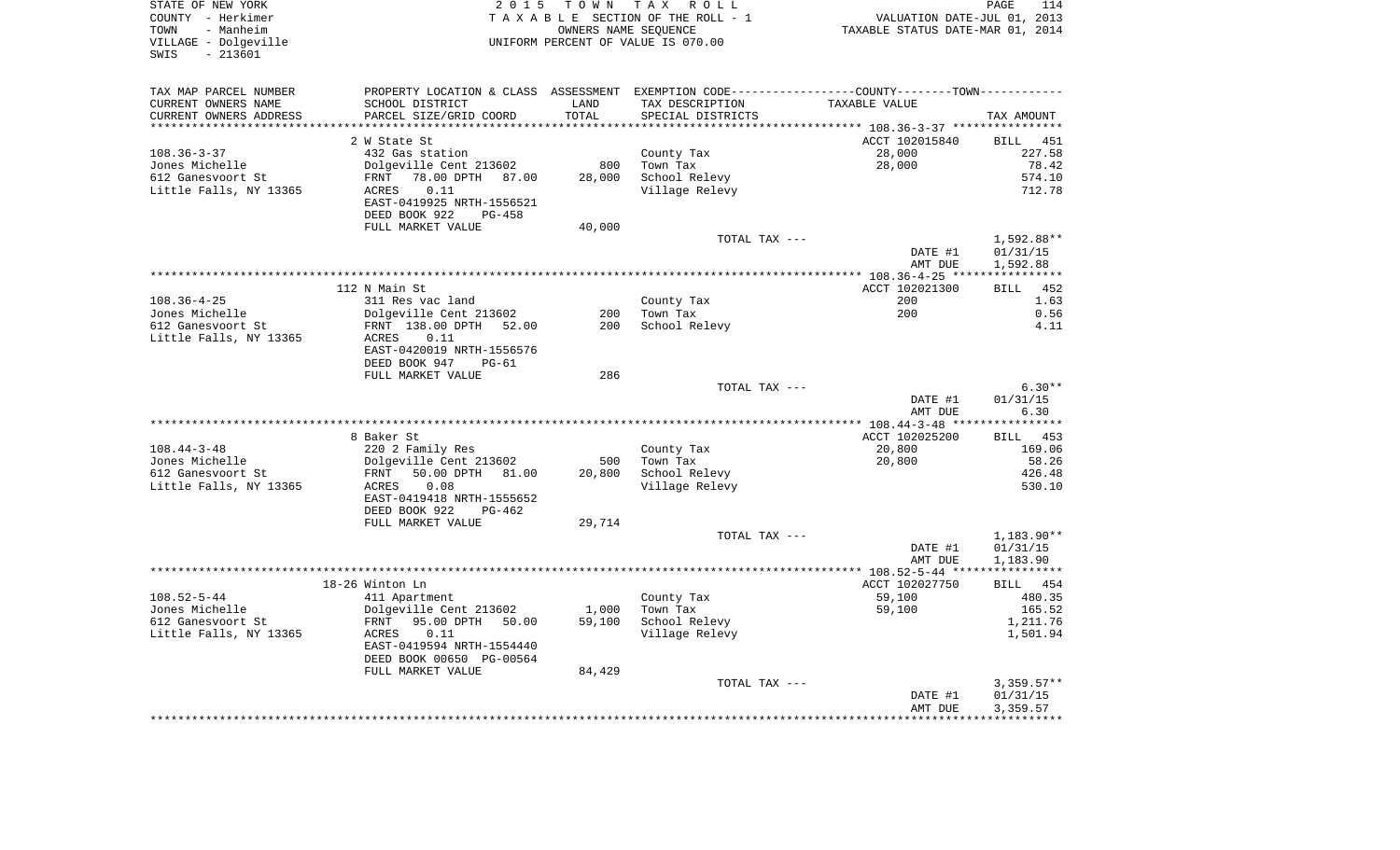| STATE OF NEW YORK<br>COUNTY - Herkimer<br>- Manheim<br>TOWN<br>VILLAGE - Dolgeville<br>$-213601$<br>SWIS | 2 0 1 5                                              | T O W N<br>OWNERS NAME SEQUENCE | T A X<br>R O L L<br>TAXABLE SECTION OF THE ROLL - 1<br>UNIFORM PERCENT OF VALUE IS 070.00 | VALUATION DATE-JUL 01, 2013<br>TAXABLE STATUS DATE-MAR 01, 2014 | PAGE<br>115          |
|----------------------------------------------------------------------------------------------------------|------------------------------------------------------|---------------------------------|-------------------------------------------------------------------------------------------|-----------------------------------------------------------------|----------------------|
|                                                                                                          |                                                      |                                 |                                                                                           |                                                                 |                      |
| TAX MAP PARCEL NUMBER                                                                                    | PROPERTY LOCATION & CLASS ASSESSMENT                 |                                 | EXEMPTION CODE-----------------COUNTY-------TOWN-----------                               |                                                                 |                      |
| CURRENT OWNERS NAME                                                                                      | SCHOOL DISTRICT                                      | LAND                            | TAX DESCRIPTION                                                                           | TAXABLE VALUE                                                   |                      |
| CURRENT OWNERS ADDRESS<br>*********************                                                          | PARCEL SIZE/GRID COORD                               | TOTAL<br>* * * * * * * * * * *  | SPECIAL DISTRICTS                                                                         |                                                                 | TAX AMOUNT           |
|                                                                                                          | 8 Mutchler St                                        |                                 |                                                                                           | ACCT 102001560                                                  | BILL<br>455          |
| $108.52 - 5 - 55$                                                                                        | 210 1 Family Res                                     |                                 | County Tax                                                                                | 38,000                                                          | 308.86               |
| Jones Michelle                                                                                           | Dolgeville Cent 213602                               | 500                             | Town Tax                                                                                  | 38,000                                                          | 106.43               |
| 612 Ganesvoort St                                                                                        | W Garage                                             | 38,000                          | School Relevy                                                                             |                                                                 | 779.14               |
| Little Falls, NY 13365                                                                                   | FRNT<br>50.00 DPTH 141.00<br>ACRES<br>0.15           |                                 | Village Relevy                                                                            |                                                                 | 966.53               |
|                                                                                                          | EAST-0419998 NRTH-1553944                            |                                 |                                                                                           |                                                                 |                      |
|                                                                                                          | DEED BOOK 922<br>PG-455<br>FULL MARKET VALUE         | 54,286                          |                                                                                           |                                                                 |                      |
|                                                                                                          |                                                      |                                 | TOTAL TAX ---                                                                             |                                                                 | $2,160.96**$         |
|                                                                                                          |                                                      |                                 |                                                                                           | DATE #1<br>AMT DUE                                              | 01/31/15<br>2,160.96 |
|                                                                                                          |                                                      |                                 |                                                                                           | *************** 108.52-5-57 *****************                   |                      |
|                                                                                                          | 40 Van Buren St                                      |                                 |                                                                                           | ACCT 102013170                                                  | 456<br>BILL          |
| $108.52 - 5 - 57$                                                                                        | 210 1 Family Res                                     |                                 | County Tax                                                                                | 26,000                                                          | 211.32               |
| Jones Michelle                                                                                           | Dolgeville Cent 213602                               | 700                             | Town Tax                                                                                  | 26,000                                                          | 72.82                |
| 612 Ganesvoort St<br>Little Falls, NY 13365                                                              | W/garage                                             | 26,000                          | School Relevy<br>Village Relevy                                                           |                                                                 | 533.10<br>662.04     |
|                                                                                                          | 66.00 DPTH 160.00<br>FRNT<br>0.24<br>ACRES           |                                 |                                                                                           |                                                                 |                      |
|                                                                                                          | EAST-0420071 NRTH-1554037                            |                                 |                                                                                           |                                                                 |                      |
|                                                                                                          | DEED BOOK 939<br>PG-654                              |                                 |                                                                                           |                                                                 |                      |
|                                                                                                          | FULL MARKET VALUE                                    | 37,143                          |                                                                                           |                                                                 |                      |
|                                                                                                          |                                                      |                                 | TOTAL TAX ---                                                                             |                                                                 | 1,479.28**           |
|                                                                                                          |                                                      |                                 |                                                                                           | DATE #1<br>AMT DUE                                              | 01/31/15<br>1,479.28 |
|                                                                                                          |                                                      |                                 |                                                                                           | ************ 108.52-5-98 ****************                       |                      |
|                                                                                                          | Van Buren St                                         |                                 |                                                                                           | ACCT 102013230                                                  | 457<br>BILL          |
| $108.52 - 5 - 98$                                                                                        | 311 Res vac land                                     |                                 | County Tax                                                                                | 1,100                                                           | 8.94                 |
| Jones Michelle                                                                                           | Dolgeville Cent 213602                               | 1,100                           | Town Tax                                                                                  | 1,100                                                           | 3.08                 |
| 612 Ganesvoort St<br>Little Falls, NY 13365                                                              | FRNT 245.00 DPTH 173.00<br>ACRES<br>0.56             | 1,100                           | School Relevy<br>Village Relevy                                                           |                                                                 | 22.54<br>30.22       |
|                                                                                                          | EAST-0420295 NRTH-1554066                            |                                 |                                                                                           |                                                                 |                      |
|                                                                                                          | DEED BOOK 00577 PG-00169                             |                                 |                                                                                           |                                                                 |                      |
|                                                                                                          | FULL MARKET VALUE                                    | 1,571                           |                                                                                           |                                                                 |                      |
|                                                                                                          |                                                      |                                 | TOTAL TAX ---                                                                             |                                                                 | 64.78**              |
|                                                                                                          |                                                      |                                 |                                                                                           | DATE #1                                                         | 01/31/15<br>64.78    |
|                                                                                                          |                                                      |                                 |                                                                                           | AMT DUE                                                         |                      |
|                                                                                                          | 76 Van Buren St                                      |                                 |                                                                                           | ACCT 102014010                                                  | BILL 458             |
| $108.52 - 6 - 50$                                                                                        | 220 2 Family Res                                     |                                 | County Tax                                                                                | 35,900                                                          | 291.79               |
| Jones Michelle                                                                                           | Dolgeville Cent 213602                               | 600                             | Town Tax                                                                                  | 35,900                                                          | 100.55               |
| 612 Ganesvoort St                                                                                        | FRNT<br>60.00 DPTH 235.00                            | 35,900                          | School Relevy                                                                             |                                                                 | 736.07               |
| Little Falls, NY 13365                                                                                   | ACRES<br>0.33                                        |                                 | Village Relevy                                                                            |                                                                 | 913.25               |
|                                                                                                          | EAST-0420408 NRTH-1553058<br>DEED BOOK 924<br>PG-209 |                                 |                                                                                           |                                                                 |                      |
|                                                                                                          | FULL MARKET VALUE                                    | 51,286                          |                                                                                           |                                                                 |                      |
|                                                                                                          |                                                      |                                 | TOTAL TAX ---                                                                             |                                                                 | $2,041.66**$         |
|                                                                                                          |                                                      |                                 |                                                                                           | DATE #1                                                         | 01/31/15             |
|                                                                                                          |                                                      |                                 |                                                                                           | AMT DUE                                                         | 2,041.66             |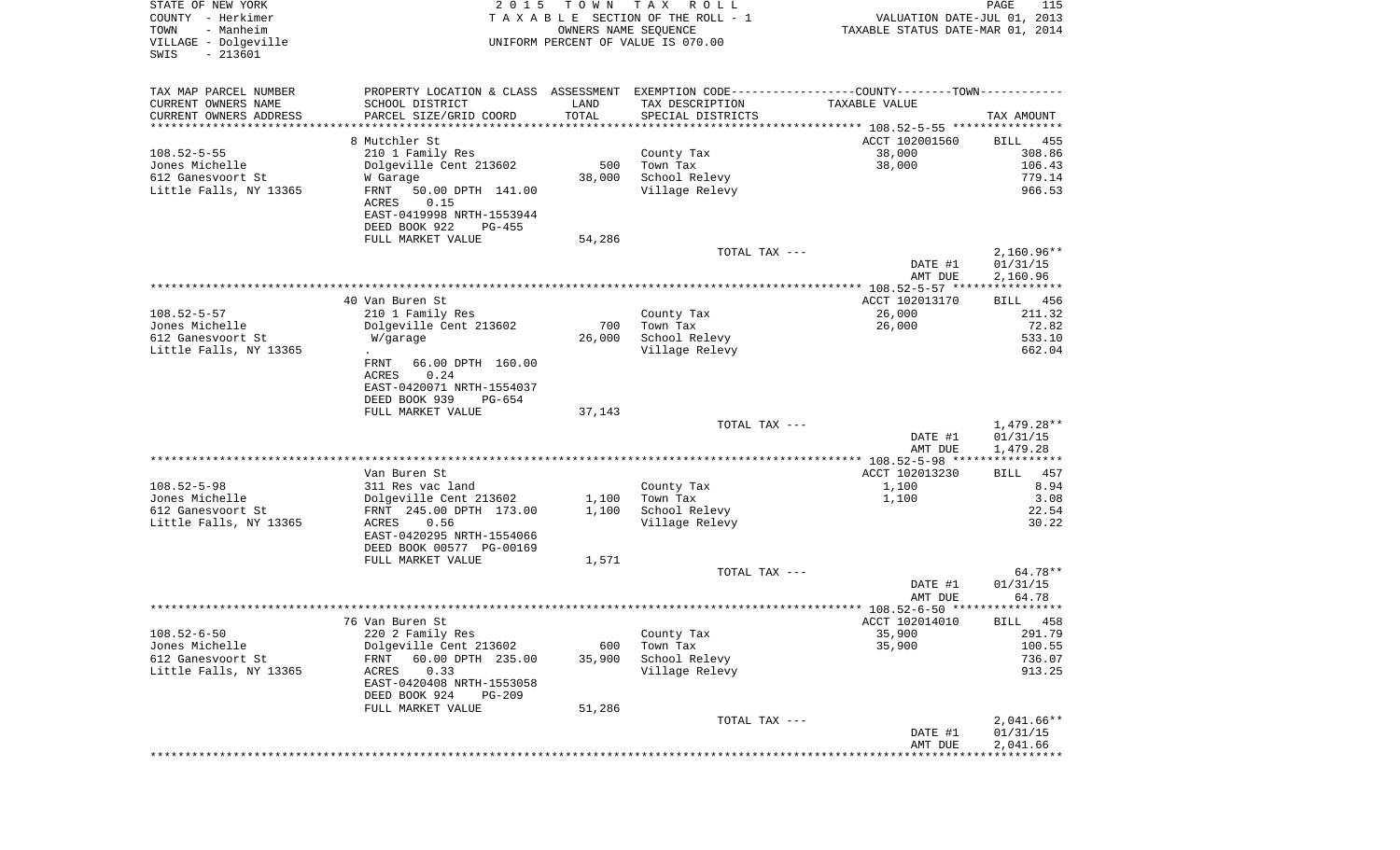| STATE OF NEW YORK<br>COUNTY - Herkimer<br>- Manheim<br>TOWN<br>VILLAGE - Dolgeville |                                            |        | 2015 TOWN TAX ROLL<br>TAXABLE SECTION OF THE ROLL - 1<br>OWNERS NAME SEQUENCE<br>UNIFORM PERCENT OF VALUE IS 070.00 | VALUATION DATE-JUL 01, 2013<br>TAXABLE STATUS DATE-MAR 01, 2014                               | PAGE<br>116          |
|-------------------------------------------------------------------------------------|--------------------------------------------|--------|---------------------------------------------------------------------------------------------------------------------|-----------------------------------------------------------------------------------------------|----------------------|
| $-213601$<br>SWIS                                                                   |                                            |        |                                                                                                                     |                                                                                               |                      |
| TAX MAP PARCEL NUMBER                                                               |                                            |        |                                                                                                                     | PROPERTY LOCATION & CLASS ASSESSMENT EXEMPTION CODE---------------COUNTY-------TOWN---------- |                      |
| CURRENT OWNERS NAME                                                                 | SCHOOL DISTRICT                            | LAND   | TAX DESCRIPTION                                                                                                     | TAXABLE VALUE                                                                                 |                      |
| CURRENT OWNERS ADDRESS<br>***********************                                   | PARCEL SIZE/GRID COORD                     | TOTAL  | SPECIAL DISTRICTS                                                                                                   |                                                                                               | TAX AMOUNT           |
|                                                                                     |                                            |        |                                                                                                                     |                                                                                               |                      |
| $108.60 - 1 - 22$                                                                   | 144 Van Buren St Ext<br>210 1 Family Res   |        | County Tax                                                                                                          | ACCT 102016680<br>10,000                                                                      | 459<br>BILL<br>81.28 |
| Jones Michelle                                                                      | Dolgeville Cent 213602                     |        | 900 Town Tax                                                                                                        | 10,000                                                                                        | 28.01                |
| 612 Ganesvoort                                                                      | 92.30 DPTH 135.30<br>FRNT                  | 10,000 | School Relevy                                                                                                       |                                                                                               | 205.03               |
| Little Falls, NY 13365                                                              | 0.29<br>ACRES<br>EAST-0420184 NRTH-1551115 |        | Village Relevy                                                                                                      |                                                                                               | 256.06               |
|                                                                                     | DEED BOOK 923<br>PG-408                    |        |                                                                                                                     |                                                                                               |                      |
|                                                                                     | FULL MARKET VALUE                          | 14,286 |                                                                                                                     |                                                                                               |                      |
|                                                                                     |                                            |        | TOTAL TAX ---                                                                                                       |                                                                                               | 570.38**             |
|                                                                                     |                                            |        |                                                                                                                     | DATE #1                                                                                       | 01/31/15             |
|                                                                                     |                                            |        |                                                                                                                     | AMT DUE                                                                                       | 570.38               |
|                                                                                     | 105 S Main St                              |        |                                                                                                                     | ACCT 102013260                                                                                | <b>BILL</b>          |
| $108.52 - 2 - 21$                                                                   | 210 1 Family Res                           |        | VET COM CT 41131                                                                                                    | 9,825<br>9,825                                                                                |                      |
| Jones Ronald J                                                                      | Dolgeville Cent 213602                     |        | 600 VET DIS CT 41141                                                                                                | 7,860<br>7,860                                                                                |                      |
| 105 S Main St                                                                       | FRNT 63.00 DPTH 297.00                     |        | 39,300 County Tax                                                                                                   | 21,615                                                                                        | 175.68               |
| Dolgeville, NY 13329                                                                | 0.39<br>ACRES                              |        | Town Tax                                                                                                            | 21,615                                                                                        | 60.54                |
|                                                                                     | EAST-0418510 NRTH-1553404                  |        |                                                                                                                     |                                                                                               |                      |
|                                                                                     | DEED BOOK 1438 PG-90                       |        |                                                                                                                     |                                                                                               |                      |
|                                                                                     | FULL MARKET VALUE                          | 56,143 |                                                                                                                     |                                                                                               |                      |
|                                                                                     |                                            |        | TOTAL TAX ---                                                                                                       |                                                                                               | $236.22**$           |
|                                                                                     |                                            |        |                                                                                                                     | DATE #1                                                                                       | 01/31/15<br>236.22   |
|                                                                                     |                                            |        |                                                                                                                     | AMT DUE                                                                                       |                      |
|                                                                                     | 100 S Main St                              |        |                                                                                                                     | ACCT 102016380                                                                                | BILL 461             |
| $108.52 - 1 - 31$                                                                   | 210 1 Family Res                           |        | County Tax                                                                                                          | 52,300                                                                                        | 425.08               |
| Jorrey Cheyrl E                                                                     | Dolgeville Cent 213602                     | 600    | Town Tax                                                                                                            | 52,300                                                                                        | 146.48               |
| 100 S Main St                                                                       | W/barn                                     | 52,300 |                                                                                                                     |                                                                                               |                      |
| Dolgeville, NY 13329                                                                | FRNT<br>60.00 DPTH 308.00                  |        |                                                                                                                     |                                                                                               |                      |
|                                                                                     | ACRES<br>0.44                              |        |                                                                                                                     |                                                                                               |                      |
|                                                                                     | EAST-0418502 NRTH-1554038                  |        |                                                                                                                     |                                                                                               |                      |
|                                                                                     | DEED BOOK 1545 PG-193                      |        |                                                                                                                     |                                                                                               |                      |
|                                                                                     | FULL MARKET VALUE                          | 74,714 |                                                                                                                     |                                                                                               |                      |
|                                                                                     |                                            |        | TOTAL TAX ---                                                                                                       | DATE #1                                                                                       | 571.56**<br>01/31/15 |
|                                                                                     |                                            |        |                                                                                                                     | AMT DUE                                                                                       | 571.56               |
|                                                                                     |                                            |        |                                                                                                                     |                                                                                               |                      |
|                                                                                     | 1 Winton Ln                                |        |                                                                                                                     | ACCT 102002550                                                                                | BILL 462             |
| $108.52 - 5 - 76$                                                                   | 210 1 Family Res                           |        | County Tax                                                                                                          | 38,000                                                                                        | 308.86               |
| JP Oil Group Inc.                                                                   | Dolgeville Cent 213602                     |        | 400 Town Tax                                                                                                        | 38,000                                                                                        | 106.43               |
| 114 Danberry Cir                                                                    | FRNT 35.00 DPTH 62.00                      | 38,000 |                                                                                                                     |                                                                                               |                      |
| New Hartford, NY 13413                                                              | 0.05<br>ACRES                              |        |                                                                                                                     |                                                                                               |                      |
|                                                                                     | EAST-0419460 NRTH-1554746                  |        |                                                                                                                     |                                                                                               |                      |
|                                                                                     | DEED BOOK 1363 PG-188                      |        |                                                                                                                     |                                                                                               |                      |
|                                                                                     | FULL MARKET VALUE                          | 54,286 |                                                                                                                     |                                                                                               |                      |
|                                                                                     |                                            |        | TOTAL TAX ---                                                                                                       |                                                                                               | $415.29**$           |
|                                                                                     |                                            |        |                                                                                                                     | DATE #1<br>AMT DUE                                                                            | 01/31/15<br>415.29   |
|                                                                                     |                                            |        |                                                                                                                     |                                                                                               |                      |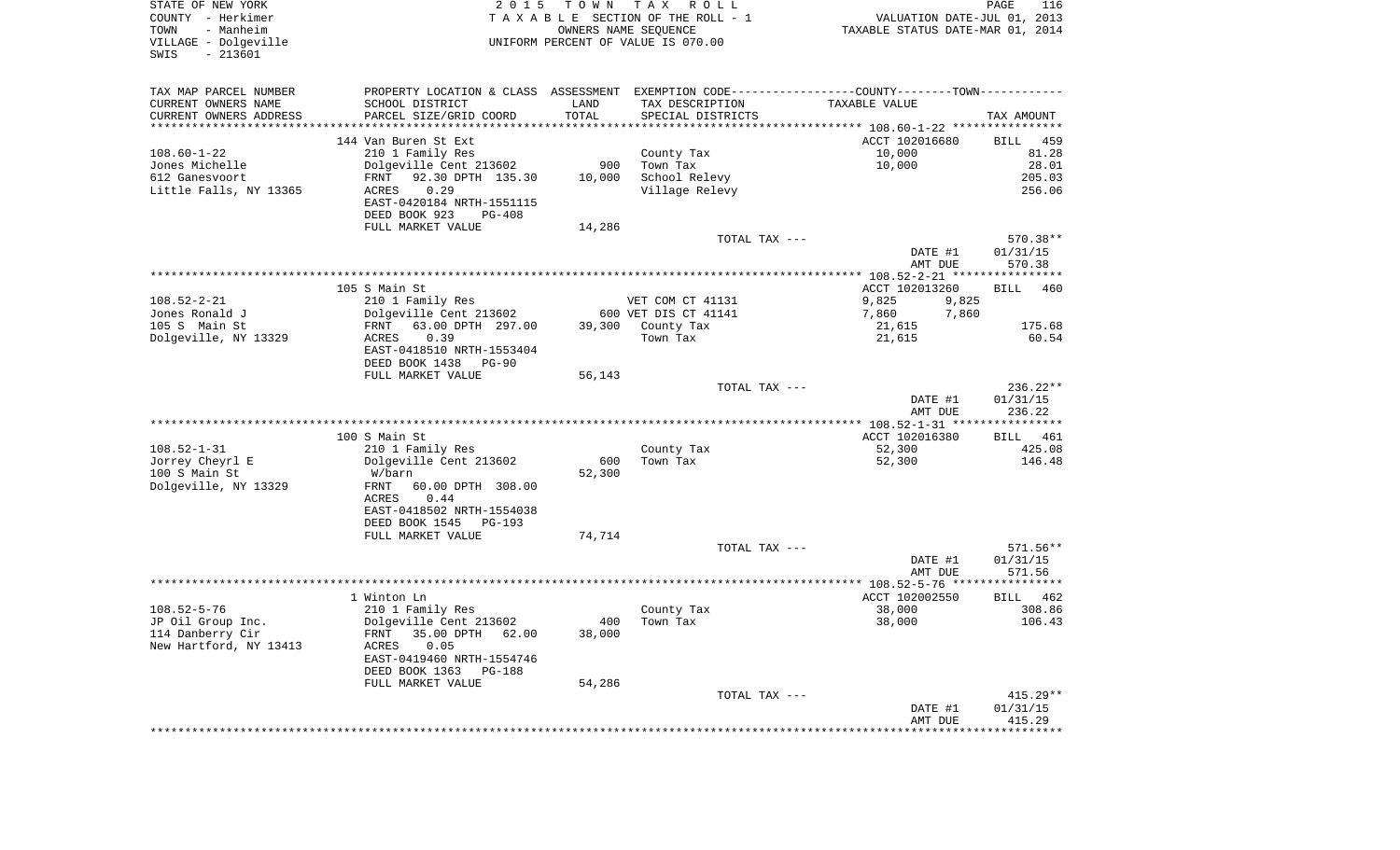| STATE OF NEW YORK<br>COUNTY - Herkimer<br>TOWN<br>- Manheim<br>VILLAGE - Dolgeville<br>$-213601$<br>SWIS | 2 0 1 5                                    | T O W N<br>OWNERS NAME SEQUENCE | T A X<br>R O L L<br>TAXABLE SECTION OF THE ROLL - 1<br>UNIFORM PERCENT OF VALUE IS 070.00      | VALUATION DATE-JUL 01, 2013<br>TAXABLE STATUS DATE-MAR 01, 2014 | PAGE<br>117          |
|----------------------------------------------------------------------------------------------------------|--------------------------------------------|---------------------------------|------------------------------------------------------------------------------------------------|-----------------------------------------------------------------|----------------------|
| TAX MAP PARCEL NUMBER                                                                                    |                                            |                                 | PROPERTY LOCATION & CLASS ASSESSMENT EXEMPTION CODE----------------COUNTY-------TOWN---------- |                                                                 |                      |
| CURRENT OWNERS NAME                                                                                      | SCHOOL DISTRICT                            | LAND                            | TAX DESCRIPTION                                                                                | TAXABLE VALUE                                                   |                      |
| CURRENT OWNERS ADDRESS<br>*********************                                                          | PARCEL SIZE/GRID COORD                     | TOTAL                           | SPECIAL DISTRICTS                                                                              |                                                                 | TAX AMOUNT           |
|                                                                                                          | 3 Millet Ln                                |                                 |                                                                                                | ACCT 102005340                                                  | BILL<br>463          |
| $108.52 - 2 - 26$                                                                                        | 210 1 Family Res                           |                                 | County Tax                                                                                     | 32,300                                                          | 262.53               |
| Juba Marilyn J                                                                                           | Dolgeville Cent 213602                     | 500                             | Town Tax                                                                                       | 32,300                                                          | 90.46                |
| 3 Millet Ln                                                                                              | W/garage                                   | 32,300                          |                                                                                                |                                                                 |                      |
| Dolgeville, NY 13329                                                                                     | 50.00 DPTH<br>FRNT<br>60.00                |                                 |                                                                                                |                                                                 |                      |
|                                                                                                          | ACRES<br>0.11<br>EAST-0418693 NRTH-1553608 |                                 |                                                                                                |                                                                 |                      |
|                                                                                                          | DEED BOOK 944<br>$PG-435$                  |                                 |                                                                                                |                                                                 |                      |
|                                                                                                          | FULL MARKET VALUE                          | 46,143                          |                                                                                                |                                                                 |                      |
|                                                                                                          |                                            |                                 | TOTAL TAX ---                                                                                  |                                                                 | 352.99**             |
|                                                                                                          |                                            |                                 |                                                                                                | DATE #1<br>AMT DUE                                              | 01/31/15<br>352.99   |
|                                                                                                          |                                            |                                 |                                                                                                |                                                                 |                      |
|                                                                                                          | 15 Spencer St                              |                                 |                                                                                                | ACCT 102013380                                                  | BILL<br>464          |
| $108.52 - 1 - 18$                                                                                        | 210 1 Family Res                           |                                 | 41800<br>AGED-ALL                                                                              | 24,000<br>24,000                                                |                      |
| Kaczynska Anna                                                                                           | Dolgeville Cent 213602                     | 600                             | County Tax                                                                                     | 24,000                                                          | 195.07               |
| Bosiak Alexsander H                                                                                      | W/garage                                   | 48,000                          | Town Tax                                                                                       | 24,000                                                          | 67.22                |
| 15 Spencer St<br>Dolgeville, NY 13329                                                                    | 60.00 DPTH 258.00<br>FRNT<br>ACRES<br>0.30 |                                 |                                                                                                |                                                                 |                      |
|                                                                                                          | EAST-0418391 NRTH-1554253                  |                                 |                                                                                                |                                                                 |                      |
|                                                                                                          | DEED BOOK 1125<br><b>PG-759</b>            |                                 |                                                                                                |                                                                 |                      |
|                                                                                                          | FULL MARKET VALUE                          | 68,571                          |                                                                                                |                                                                 |                      |
|                                                                                                          |                                            |                                 | TOTAL TAX ---                                                                                  |                                                                 | $262.29**$           |
|                                                                                                          |                                            |                                 |                                                                                                | DATE #1                                                         | 01/31/15             |
|                                                                                                          |                                            |                                 |                                                                                                | AMT DUE                                                         | 262.29               |
|                                                                                                          | 52 Spencer St                              |                                 |                                                                                                | ACCT 102001860                                                  | 465<br>BILL          |
| $108.51 - 1 - 8$                                                                                         | 210 1 Family Res                           |                                 | County Tax                                                                                     | 78,000                                                          | 633.97               |
| Karavas Thomas                                                                                           | Dolgeville Cent 213602                     | 3,700                           | Town Tax                                                                                       | 78,000                                                          | 218.46               |
| Karavas Gloria                                                                                           | FRNT 210.00 DPTH 200.00                    | 78,000                          |                                                                                                |                                                                 |                      |
| 52 Spencer St                                                                                            | ACRES<br>2.60                              |                                 |                                                                                                |                                                                 |                      |
| Dolgeville, NY 13329                                                                                     | EAST-0417421 NRTH-1554689                  |                                 |                                                                                                |                                                                 |                      |
|                                                                                                          | DEED BOOK 1304<br>PG-458                   |                                 |                                                                                                |                                                                 |                      |
|                                                                                                          | FULL MARKET VALUE                          | 111,429                         | TOTAL TAX ---                                                                                  |                                                                 | 852.43**             |
|                                                                                                          |                                            |                                 |                                                                                                | DATE #1                                                         | 01/31/15             |
|                                                                                                          |                                            |                                 |                                                                                                | AMT DUE                                                         | 852.43<br>****       |
|                                                                                                          | 15 W Spofford Ave                          |                                 |                                                                                                | ACCT 102013710                                                  | 466<br>BILL          |
| $108.52 - 1 - 75$                                                                                        | 210 1 Family Res                           |                                 | VET COM CT 41131                                                                               | 9,250<br>9,250                                                  |                      |
| Karla Richard                                                                                            | Dolgeville Cent 213602                     | 500                             | County Tax                                                                                     | 27,750                                                          | 225.55               |
| Karla Virginia                                                                                           | 50.00 DPTH 100.00<br><b>FRNT</b>           | 37,000                          | Town Tax                                                                                       | 27,750                                                          | 77.72                |
| 15 W Spofford Ave                                                                                        | 0.11<br>ACRES                              |                                 |                                                                                                |                                                                 |                      |
| Dolgeville, NY 13329                                                                                     | EAST-0417789 NRTH-1553461                  |                                 |                                                                                                |                                                                 |                      |
|                                                                                                          | DEED BOOK 00471 PG-00116                   |                                 |                                                                                                |                                                                 |                      |
|                                                                                                          | FULL MARKET VALUE                          | 52,857                          |                                                                                                |                                                                 |                      |
|                                                                                                          |                                            |                                 | TOTAL TAX ---                                                                                  | DATE #1                                                         | 303.27**<br>01/31/15 |
|                                                                                                          |                                            |                                 |                                                                                                | AMT DUE                                                         | 303.27               |
|                                                                                                          |                                            |                                 |                                                                                                | ***************************                                     |                      |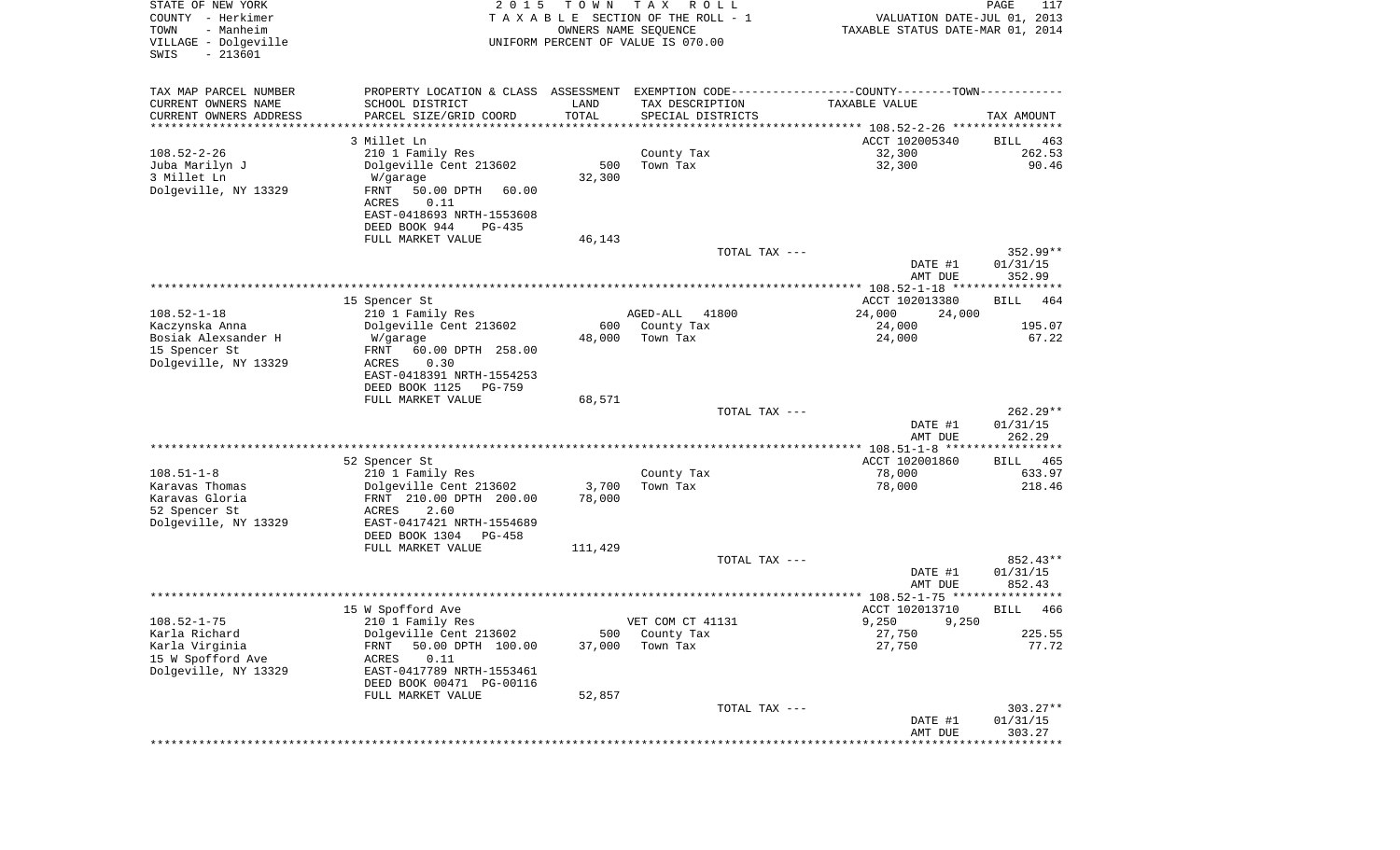| STATE OF NEW YORK                     | 2 0 1 5                                                                                       | T O W N              | T A X<br>R O L L                   |                                  | PAGE<br>118         |
|---------------------------------------|-----------------------------------------------------------------------------------------------|----------------------|------------------------------------|----------------------------------|---------------------|
| COUNTY - Herkimer                     |                                                                                               |                      | TAXABLE SECTION OF THE ROLL - 1    | VALUATION DATE-JUL 01, 2013      |                     |
| TOWN<br>- Manheim                     |                                                                                               | OWNERS NAME SEQUENCE |                                    | TAXABLE STATUS DATE-MAR 01, 2014 |                     |
| VILLAGE - Dolgeville                  |                                                                                               |                      | UNIFORM PERCENT OF VALUE IS 070.00 |                                  |                     |
| $-213601$<br>SWIS                     |                                                                                               |                      |                                    |                                  |                     |
|                                       |                                                                                               |                      |                                    |                                  |                     |
| TAX MAP PARCEL NUMBER                 | PROPERTY LOCATION & CLASS ASSESSMENT EXEMPTION CODE---------------COUNTY-------TOWN---------- |                      |                                    |                                  |                     |
| CURRENT OWNERS NAME                   | SCHOOL DISTRICT                                                                               | LAND                 | TAX DESCRIPTION                    | TAXABLE VALUE                    |                     |
| CURRENT OWNERS ADDRESS                | PARCEL SIZE/GRID COORD                                                                        | TOTAL                | SPECIAL DISTRICTS                  |                                  | TAX AMOUNT          |
| *********************                 | **********************                                                                        |                      |                                    |                                  |                     |
|                                       | W Spofford Ave                                                                                |                      |                                    | ACCT 102013740                   | BILL<br>467         |
| $108.52 - 1 - 76$                     | 311 Res vac land                                                                              |                      | County Tax                         | 500                              | 4.06                |
| Karla Richard                         | Dolgeville Cent 213602                                                                        | 500                  | Town Tax                           | 500                              | 1.40                |
| Karla Virginia                        | 50.00 DPTH 100.00<br>FRNT                                                                     | 500                  |                                    |                                  |                     |
| 15 W Spofford Ave                     | 0.11<br>ACRES                                                                                 |                      |                                    |                                  |                     |
| Dolgeville, NY 13329                  | EAST-0417831 NRTH-1553435                                                                     |                      |                                    |                                  |                     |
|                                       | DEED BOOK 00563 PG-00703                                                                      |                      |                                    |                                  |                     |
|                                       | FULL MARKET VALUE                                                                             | 714                  |                                    |                                  |                     |
|                                       |                                                                                               |                      | TOTAL TAX ---                      |                                  | $5.46**$            |
|                                       |                                                                                               |                      |                                    | DATE #1                          | 01/31/15            |
|                                       |                                                                                               |                      |                                    | AMT DUE                          | 5.46<br>*********** |
|                                       |                                                                                               |                      |                                    | ************** 108.52-6-36 ****  |                     |
|                                       | Brockett St                                                                                   |                      |                                    | ACCT 102015065<br>100            | BILL<br>468<br>0.81 |
| 108.52-6-36                           | 311 Res vac land                                                                              | 100                  | County Tax                         | 100                              | 0.28                |
| Kashuba Carolyn Ann<br>32 Brockett St | Dolgeville Cent 213602<br>FRNT<br>5.00 DPTH 150.00                                            | 100                  | Town Tax                           |                                  |                     |
| Dolgeville, NY 13329                  | $0.02$ BANK<br>055                                                                            |                      |                                    |                                  |                     |
|                                       | ACRES<br>EAST-0419644 NRTH-1552845                                                            |                      |                                    |                                  |                     |
|                                       | DEED BOOK 769<br>PG-641                                                                       |                      |                                    |                                  |                     |
|                                       | FULL MARKET VALUE                                                                             | 143                  |                                    |                                  |                     |
|                                       |                                                                                               |                      | TOTAL TAX ---                      |                                  | $1.09**$            |
|                                       |                                                                                               |                      |                                    | DATE #1                          | 01/31/15            |
|                                       |                                                                                               |                      |                                    | AMT DUE                          | 1.09                |
|                                       |                                                                                               |                      | **************************         | ********** 108.52-6-37 ****      | ***********         |
|                                       | 32 Brockett St                                                                                |                      |                                    | ACCT 102015060                   | BILL 469            |
| 108.52-6-37                           | 210 1 Family Res                                                                              |                      | County Tax                         | 47,100                           | 382.82              |
| Kashuba Carolyn Ann                   | Dolgeville Cent 213602                                                                        | 2,000                | Town Tax                           | 47,100                           | 131.91              |
| 32 Brockett St                        | W/garage                                                                                      | 47,100               |                                    |                                  |                     |
| Dolgeville, NY 13329                  | FRNT 200.00 DPTH 150.00                                                                       |                      |                                    |                                  |                     |
|                                       | $0.69$ BANK<br>ACRES<br>055                                                                   |                      |                                    |                                  |                     |
|                                       | EAST-0419590 NRTH-1552759                                                                     |                      |                                    |                                  |                     |
|                                       | DEED BOOK 769<br>PG-641                                                                       |                      |                                    |                                  |                     |
|                                       | FULL MARKET VALUE                                                                             | 67,286               |                                    |                                  |                     |
|                                       |                                                                                               |                      | TOTAL TAX ---                      |                                  | $514.73**$          |
|                                       |                                                                                               |                      |                                    | DATE #1                          | 01/31/15            |
|                                       |                                                                                               |                      |                                    | AMT DUE                          | 514.73              |
|                                       | *******************                                                                           |                      |                                    |                                  |                     |
|                                       | 42 Spencer St                                                                                 |                      |                                    | ACCT 102018210                   | 470<br>BILL         |
| 108.51-1-10                           | 210 1 Family Res                                                                              |                      | County Tax                         | 68,500                           | 556.76              |
| Kawryga - Matt Jeanine                | Dolgeville Cent 213602                                                                        |                      | 900 Town Tax                       | 68,500                           | 191.85              |
| Kawryga Theodore E                    | W/garage                                                                                      | 68,500               |                                    |                                  |                     |
|                                       | FRNT<br>89.00 DPTH                                                                            |                      |                                    |                                  |                     |
|                                       | ACRES<br>1.00                                                                                 |                      |                                    |                                  |                     |
|                                       | EAST-0417679 NRTH-1554678                                                                     |                      |                                    |                                  |                     |
|                                       | DEED BOOK 1119<br>PG-835                                                                      |                      |                                    |                                  |                     |
|                                       | FULL MARKET VALUE                                                                             | 97,857               |                                    |                                  |                     |
|                                       |                                                                                               |                      | TOTAL TAX ---                      |                                  | 748.61**            |
|                                       |                                                                                               |                      |                                    | DATE #1                          | 01/31/15            |
|                                       |                                                                                               |                      |                                    | AMT DUE                          | 748.61              |
| 42 Spencer St<br>Dolgeville, NY 13329 |                                                                                               |                      |                                    | ********                         | * * * * * * * * *   |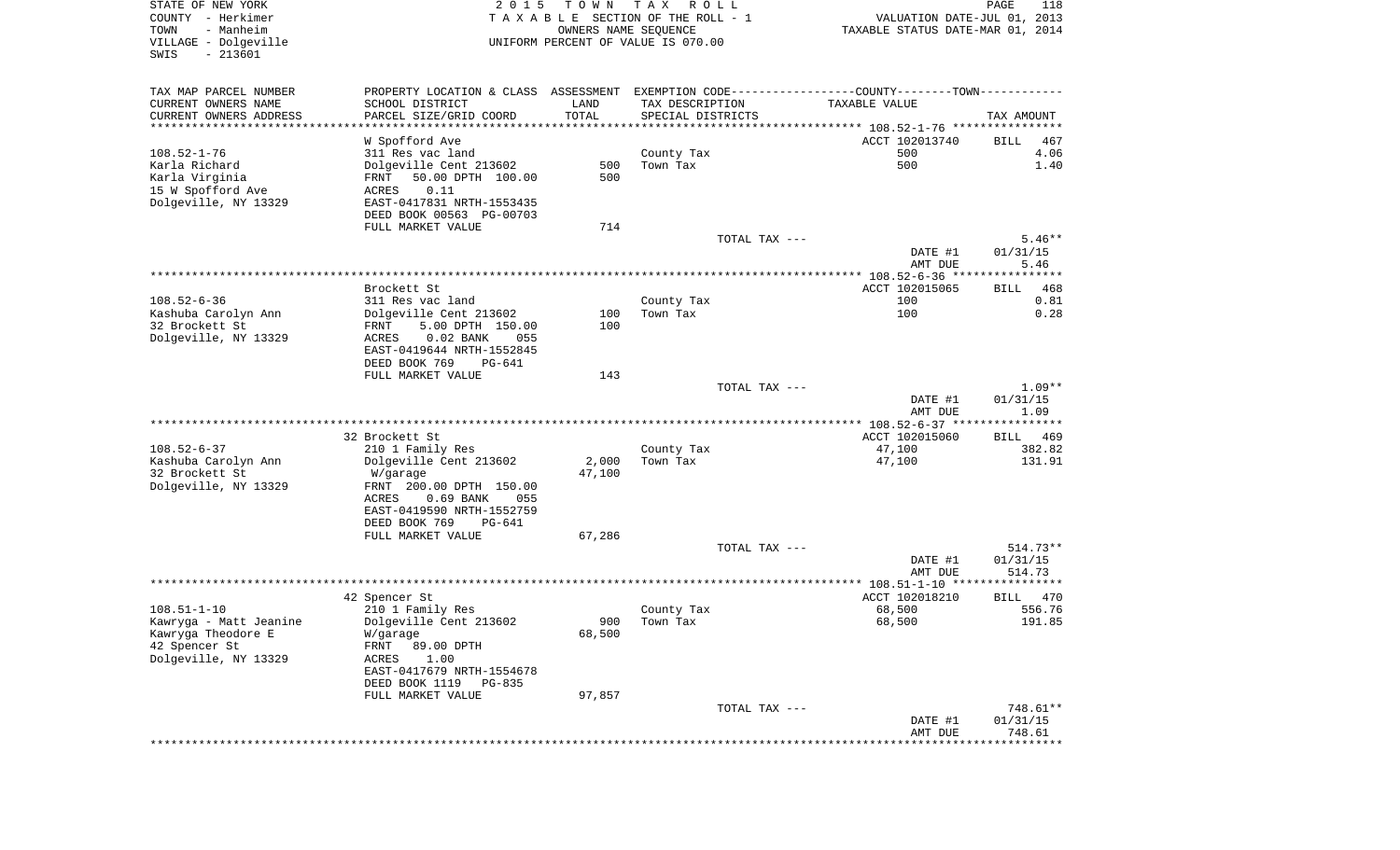| STATE OF NEW YORK<br>COUNTY - Herkimer<br>- Manheim<br>TOWN<br>VILLAGE - Dolgeville<br>$-213601$<br>SWIS | 2 0 1 5                                      | T O W N | TAX ROLL<br>TAXABLE SECTION OF THE ROLL - 1<br>OWNERS NAME SEQUENCE<br>UNIFORM PERCENT OF VALUE IS 070.00 | VALUATION DATE-JUL 01, 2013<br>TAXABLE STATUS DATE-MAR 01, 2014 | PAGE<br>119              |
|----------------------------------------------------------------------------------------------------------|----------------------------------------------|---------|-----------------------------------------------------------------------------------------------------------|-----------------------------------------------------------------|--------------------------|
| TAX MAP PARCEL NUMBER                                                                                    |                                              |         | PROPERTY LOCATION & CLASS ASSESSMENT EXEMPTION CODE---------------COUNTY-------TOWN----------             |                                                                 |                          |
| CURRENT OWNERS NAME                                                                                      | SCHOOL DISTRICT                              | LAND    | TAX DESCRIPTION                                                                                           | TAXABLE VALUE                                                   |                          |
| CURRENT OWNERS ADDRESS<br>*********************                                                          | PARCEL SIZE/GRID COORD                       | TOTAL   | SPECIAL DISTRICTS                                                                                         |                                                                 | TAX AMOUNT               |
|                                                                                                          | 6 Millers Grove Rd                           |         |                                                                                                           |                                                                 | <b>BILL</b><br>471       |
| $108.27 - 1 - 6.2$                                                                                       | 210 1 Family Res                             |         | VET WAR CT 41121                                                                                          | 6,300<br>6,300                                                  |                          |
| Keil Eleanor                                                                                             | Dolgeville Cent 213602                       | 1,000   | County Tax                                                                                                | 50,700                                                          | 412.08                   |
| 6 Millers Grove Rd                                                                                       | W/carport                                    | 57,000  | Town Tax                                                                                                  | 50,700                                                          | 142.00                   |
| Dolgeville, NY 13329                                                                                     | FRNT<br>90.00 DPTH 230.00                    |         |                                                                                                           |                                                                 |                          |
|                                                                                                          | 0.48<br>ACRES                                |         |                                                                                                           |                                                                 |                          |
|                                                                                                          | EAST-0416827 NRTH-1559001                    |         |                                                                                                           |                                                                 |                          |
|                                                                                                          | DEED BOOK 868<br>$PG-245$                    |         |                                                                                                           |                                                                 |                          |
|                                                                                                          | FULL MARKET VALUE                            | 81,429  | TOTAL TAX ---                                                                                             |                                                                 | 554.08**                 |
|                                                                                                          |                                              |         |                                                                                                           | DATE #1                                                         | 01/31/15                 |
|                                                                                                          |                                              |         |                                                                                                           | AMT DUE                                                         | 554.08                   |
|                                                                                                          |                                              |         |                                                                                                           |                                                                 |                          |
|                                                                                                          | 9-11 N Main St                               |         |                                                                                                           | ACCT 102010980                                                  | BILL 472                 |
| $108.44 - 3 - 38$                                                                                        | 484 1 use sm bld                             |         | County Tax                                                                                                | 29,000                                                          | 235.71                   |
| Kinship Properties                                                                                       | Dolgeville Cent 213602                       | 600     | Town Tax                                                                                                  | 29,000                                                          | 81.22                    |
| PO Box 298<br>St Johnsville, NY 13452                                                                    | 57.00 DPTH<br>95.00<br>FRNT<br>ACRES<br>0.04 | 29,000  |                                                                                                           |                                                                 |                          |
|                                                                                                          | EAST-0419879 NRTH-1555361                    |         |                                                                                                           |                                                                 |                          |
|                                                                                                          | DEED BOOK 863<br>PG-167                      |         |                                                                                                           |                                                                 |                          |
|                                                                                                          | FULL MARKET VALUE                            | 41,429  |                                                                                                           |                                                                 |                          |
|                                                                                                          |                                              |         | TOTAL TAX ---                                                                                             |                                                                 | $316.93**$               |
|                                                                                                          |                                              |         |                                                                                                           | DATE #1                                                         | 01/31/15                 |
|                                                                                                          |                                              |         |                                                                                                           | AMT DUE                                                         | 316.93                   |
|                                                                                                          | 69 N Helmer Ave                              |         |                                                                                                           | ACCT 102019890                                                  | BILL<br>473              |
| $108.44 - 3 - 15$                                                                                        | 484 1 use sm bld                             |         | County Tax                                                                                                | 378,000                                                         | 3,072.31                 |
| Kinship Properties Inc                                                                                   | Dolgeville Cent 213602                       | 2,500   | Town Tax                                                                                                  | 378,000                                                         | 1,058.68                 |
| Kinneys Drugs                                                                                            | FRNT<br>80.00 DPTH 160.00                    | 378,000 |                                                                                                           |                                                                 |                          |
| PO Box 298                                                                                               | ACRES<br>0.29                                |         |                                                                                                           |                                                                 |                          |
| St Johnsville, NY 13452                                                                                  | EAST-0419689 NRTH-1556167                    |         |                                                                                                           |                                                                 |                          |
|                                                                                                          | DEED BOOK 881<br>$PG-55$                     |         |                                                                                                           |                                                                 |                          |
|                                                                                                          | FULL MARKET VALUE                            | 540,000 |                                                                                                           |                                                                 |                          |
|                                                                                                          |                                              |         | TOTAL TAX ---                                                                                             | DATE #1                                                         | $4,130.99**$<br>01/31/15 |
|                                                                                                          |                                              |         |                                                                                                           | AMT DUE                                                         | 4,130.99                 |
|                                                                                                          |                                              |         |                                                                                                           |                                                                 |                          |
|                                                                                                          | 11 Howard St Ext                             |         |                                                                                                           | ACCT 102001050                                                  | BILL<br>474              |
| $108.52 - 5 - 20$                                                                                        | 210 1 Family Res                             |         | County Tax                                                                                                | 18,000                                                          | 146.30                   |
| Kinship Properties Inc                                                                                   | Dolgeville Cent 213602                       |         | 700 Town Tax                                                                                              | 18,000                                                          | 50.41                    |
| PO Box 298<br>St Johnsville, NY 13452                                                                    | FRNT 70.00 DPTH 134.00<br>0.19<br>ACRES      | 18,000  |                                                                                                           |                                                                 |                          |
|                                                                                                          | EAST-0419343 NRTH-1554263                    |         |                                                                                                           |                                                                 |                          |
|                                                                                                          | DEED BOOK 854<br>$PG-608$                    |         |                                                                                                           |                                                                 |                          |
|                                                                                                          | FULL MARKET VALUE                            | 25,714  |                                                                                                           |                                                                 |                          |
|                                                                                                          |                                              |         | TOTAL TAX ---                                                                                             |                                                                 | 196.71**                 |
|                                                                                                          |                                              |         |                                                                                                           | DATE #1                                                         | 01/31/15                 |
|                                                                                                          |                                              |         |                                                                                                           | AMT DUE                                                         | 196.71                   |
|                                                                                                          |                                              |         |                                                                                                           |                                                                 |                          |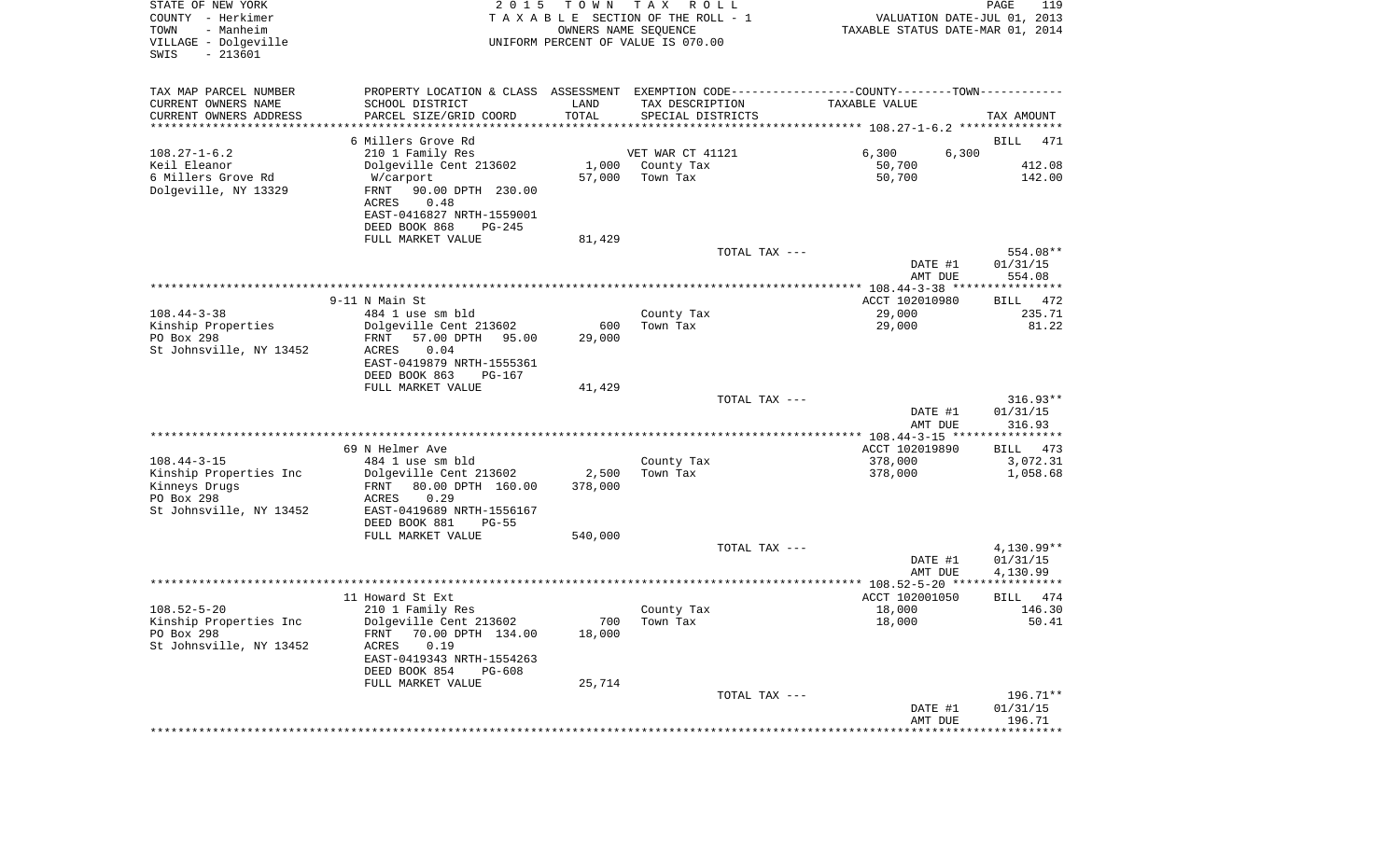| STATE OF NEW YORK<br>COUNTY - Herkimer<br>TOWN<br>- Manheim<br>VILLAGE - Dolgeville<br>$-213601$<br>SWIS | 2 0 1 5                                   | TOWN<br>OWNERS NAME SEQUENCE  | T A X<br>ROLL<br>TAXABLE SECTION OF THE ROLL - 1<br>UNIFORM PERCENT OF VALUE IS 070.00 | VALUATION DATE-JUL 01, 2013<br>TAXABLE STATUS DATE-MAR 01, 2014             | PAGE<br>120            |
|----------------------------------------------------------------------------------------------------------|-------------------------------------------|-------------------------------|----------------------------------------------------------------------------------------|-----------------------------------------------------------------------------|------------------------|
| TAX MAP PARCEL NUMBER                                                                                    | PROPERTY LOCATION & CLASS                 | ASSESSMENT                    |                                                                                        | EXEMPTION CODE-----------------COUNTY-------TOWN-----------                 |                        |
| CURRENT OWNERS NAME<br>CURRENT OWNERS ADDRESS<br>*******************                                     | SCHOOL DISTRICT<br>PARCEL SIZE/GRID COORD | LAND<br>TOTAL<br>************ | TAX DESCRIPTION<br>SPECIAL DISTRICTS                                                   | TAXABLE VALUE                                                               | TAX AMOUNT             |
|                                                                                                          | 5 Winton Ln                               |                               |                                                                                        | **************************** 108.52-5-74 ****************<br>ACCT 102027540 | <b>BILL</b><br>475     |
| $108.52 - 5 - 74$                                                                                        | 210 1 Family Res                          |                               | County Tax                                                                             | 40,000                                                                      | 325.11                 |
| Kirchofer Gary                                                                                           | Dolgeville Cent 213602                    | 500                           | Town Tax                                                                               | 40,000                                                                      | 112.03                 |
| Kirchofer Bonnie                                                                                         | W/garage                                  | 40,000                        | Village Relevy                                                                         |                                                                             | 1,017.28               |
| 5 Winton Ln                                                                                              | FRNT<br>53.00 DPTH 122.00                 |                               |                                                                                        |                                                                             |                        |
| Dolgeville, NY 13329                                                                                     | 0.14<br>ACRES                             |                               |                                                                                        |                                                                             |                        |
|                                                                                                          | EAST-0419550 NRTH-1554692                 |                               |                                                                                        |                                                                             |                        |
|                                                                                                          | DEED BOOK 00627 PG-00406                  |                               |                                                                                        |                                                                             |                        |
|                                                                                                          | FULL MARKET VALUE                         | 57,143                        |                                                                                        |                                                                             |                        |
|                                                                                                          |                                           |                               | TOTAL TAX ---                                                                          |                                                                             | $1,454.42**$           |
|                                                                                                          |                                           |                               |                                                                                        | DATE #1                                                                     | 01/31/15               |
|                                                                                                          |                                           |                               |                                                                                        | AMT DUE                                                                     | 1,454.42               |
|                                                                                                          | 32 Elm St                                 |                               |                                                                                        | ACCT 102004230                                                              | <b>BILL</b><br>476     |
| $108.44 - 1 - 15$                                                                                        | 210 1 Family Res                          |                               | County Tax                                                                             | 46,900                                                                      | 381.19                 |
| Klawonn Lorie                                                                                            | Dolgeville Cent 213602                    | 500                           | Town Tax                                                                               | 46,900                                                                      | 131.35                 |
| 32 Elm St                                                                                                | W/garage                                  | 46,900                        |                                                                                        |                                                                             |                        |
| Dolgeville, NY 13329                                                                                     | FRNT<br>50.00 DPTH 120.00                 |                               |                                                                                        |                                                                             |                        |
|                                                                                                          | ACRES<br>$0.14$ BANK<br>135               |                               |                                                                                        |                                                                             |                        |
|                                                                                                          | EAST-0419251 NRTH-1556026                 |                               |                                                                                        |                                                                             |                        |
|                                                                                                          | DEED BOOK 907<br>$PG-150$                 |                               |                                                                                        |                                                                             |                        |
|                                                                                                          | FULL MARKET VALUE                         | 67,000                        |                                                                                        |                                                                             |                        |
|                                                                                                          |                                           |                               | TOTAL TAX $---$                                                                        |                                                                             | $512.54**$<br>01/31/15 |
|                                                                                                          |                                           |                               |                                                                                        | DATE #1<br>AMT DUE                                                          | 512.54                 |
|                                                                                                          |                                           |                               |                                                                                        |                                                                             |                        |
|                                                                                                          | 33 E Faville Ave                          |                               |                                                                                        | ACCT 102007920                                                              | BILL<br>477            |
| $108.52 - 4 - 10$                                                                                        | 210 1 Family Res                          |                               | County Tax                                                                             | 49,000                                                                      | 398.26                 |
| Kleist Josh C                                                                                            | Dolgeville Cent 213602                    | 600                           | Town Tax                                                                               | 49,000                                                                      | 137.24                 |
| 208 North Rd                                                                                             | W/garage                                  | 49,000                        |                                                                                        |                                                                             |                        |
| Salisbury Ctr., NY 13454                                                                                 | 60.00 DPTH 100.00<br>FRNT                 |                               |                                                                                        |                                                                             |                        |
|                                                                                                          | 0.14<br><b>ACRES</b>                      |                               |                                                                                        |                                                                             |                        |
|                                                                                                          | EAST-0419429 NRTH-1553395                 |                               |                                                                                        |                                                                             |                        |
|                                                                                                          | DEED BOOK 857<br><b>PG-161</b>            |                               |                                                                                        |                                                                             |                        |
|                                                                                                          | FULL MARKET VALUE                         | 70,000                        | TOTAL TAX ---                                                                          |                                                                             | 535.50**               |
|                                                                                                          |                                           |                               |                                                                                        | DATE #1                                                                     | 01/31/15               |
|                                                                                                          |                                           |                               |                                                                                        | AMT DUE                                                                     | 535.50                 |
|                                                                                                          |                                           |                               |                                                                                        |                                                                             |                        |
|                                                                                                          |                                           |                               |                                                                                        |                                                                             |                        |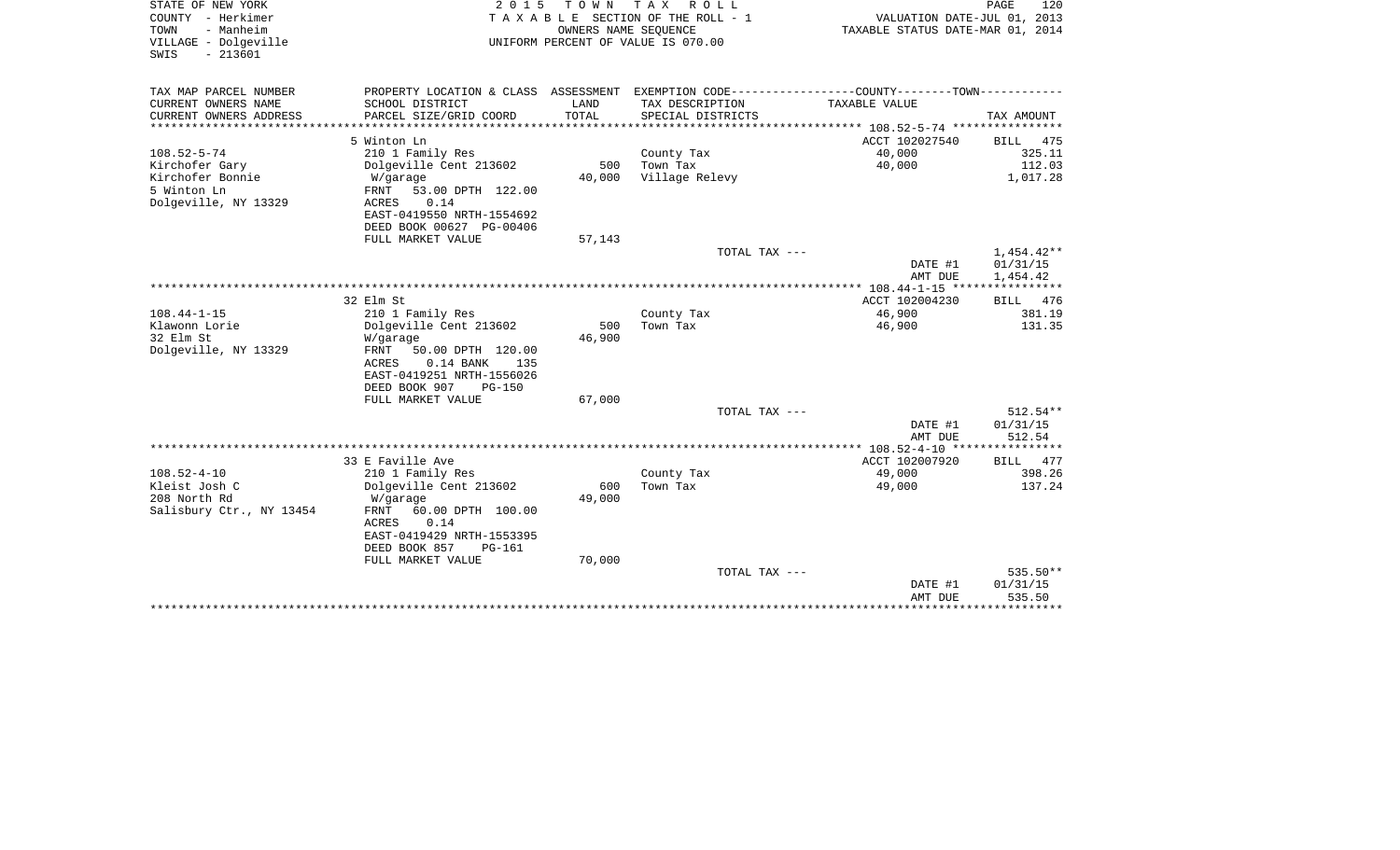| STATE OF NEW YORK    | 2015 TOWN TAX ROLL                 | 121<br>PAGE                      |
|----------------------|------------------------------------|----------------------------------|
| COUNTY - Herkimer    | TAXABLE SECTION OF THE ROLL - 1    | VALUATION DATE-JUL 01, 2013      |
| - Manheim<br>TOWN    |                                    | TAXABLE STATUS DATE-MAR 01, 2014 |
| VILLAGE - Dolgeville | UNIFORM PERCENT OF VALUE IS 070.00 | RPS155/V04/L015                  |
| - 213601<br>SWIS     |                                    | CURRENT DATE 12/17/2014          |
|                      |                                    |                                  |
|                      | ROLL SUB SECTION- - TOTALS         |                                  |

# \*\*\* S P E C I A L D I S T R I C T S U M M A R Y \*\*\*

|      |             |               | $\Box$<br>11 L<br>$\left( \right)$ |   | HIV | EXEMPT | .<br>n 1                   | $\overline{\phantom{a}}$ |
|------|-------------|---------------|------------------------------------|---|-----|--------|----------------------------|--------------------------|
| CODE | ΝΔМϜ<br>. . | <b>PARCEL</b> | TVDT                               | . | ,,, | AMOUNT | , <del>,</del> , , , , , , | ---<br>.A2               |

## NO SPECIAL DISTRICTS AT THIS LEVEL

#### \*\*\* S C H O O L D I S T R I C T S U M M A R Y \*\*\*

| CODE   | DISTRICT NAME             | TOTAL<br>PARCELS | ASSESSED<br>LAND | ASSESSED<br>TOTAL | EXEMPT<br>AMOUNT | TOTAL<br>TAXABLE<br>--------- |
|--------|---------------------------|------------------|------------------|-------------------|------------------|-------------------------------|
|        |                           |                  |                  |                   | STAR AMOUNT      | STAR TAXABLE                  |
|        | Dolgeville Central        | 477              | 676,000          | 20582,868         | 154,459          | 20,428,409                    |
| 213602 |                           |                  |                  |                   | 6658,500         | 13,769,909                    |
|        | $S$ U B - T O T A L       | 477              | 676,000          | 20582,868         | 154,459          | 20,428,409                    |
|        | S U B - T O T A $L(CONT)$ |                  |                  |                   | 6658,500         | 13,769,909                    |
|        |                           |                  |                  |                   |                  |                               |
|        | TOTAL                     | 477              | 676,000          | 20582,868         | 154,459          | 20,428,409                    |
|        | T O T A L (CONT)          |                  |                  |                   | 6658,500         | 13,769,909                    |

# \*\*\* S Y S T E M C O D E S S U M M A R Y \*\*\*

#### NO SYSTEM EXEMPTIONS AT THIS LEVEL

# \*\*\* E X E M P T I O N S U M M A R Y \*\*\*

|       |                | TOTAL   |         |         |
|-------|----------------|---------|---------|---------|
| CODE  | DESCRIPTION    | PARCELS | COUNTY  | TOWN    |
|       |                |         |         |         |
| 41121 | VET WAR CT     | 24      | 145,305 | 145,305 |
| 41131 | VET COM CT     | 35      | 350,038 | 350,038 |
| 41141 | VET DIS CT     | 6       | 81,919  | 81,919  |
| 41151 | $CW$ 10 $VET/$ |         | 4,200   |         |
| 41161 | $CW$ 15 $VET/$ |         | 6,300   |         |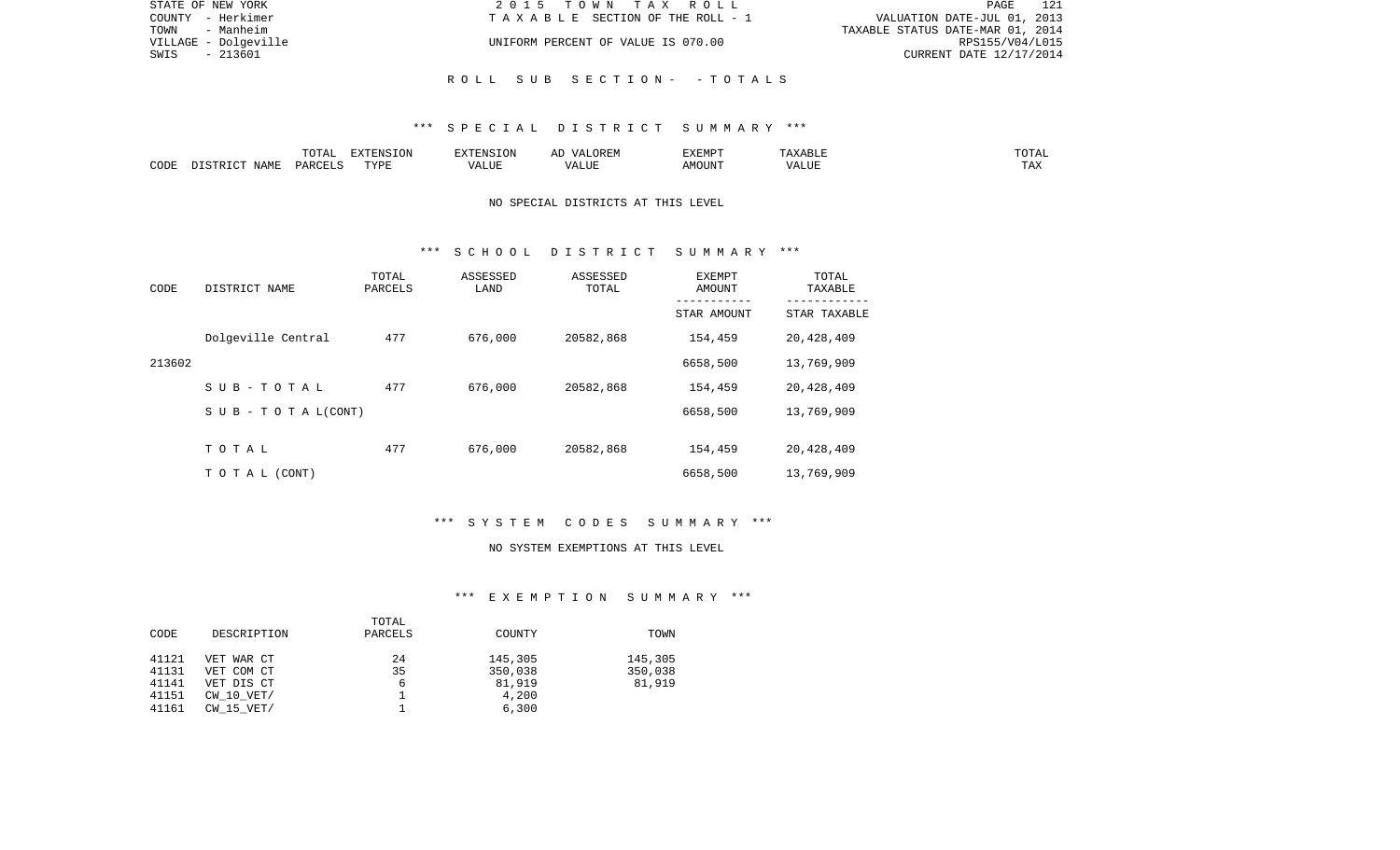| STATE OF NEW YORK    | 2015 TOWN TAX ROLL                 | 122<br>PAGE                      |
|----------------------|------------------------------------|----------------------------------|
| COUNTY - Herkimer    | TAXABLE SECTION OF THE ROLL - 1    | VALUATION DATE-JUL 01, 2013      |
| TOWN<br>- Manheim    |                                    | TAXABLE STATUS DATE-MAR 01, 2014 |
| VILLAGE - Dolgeville | UNIFORM PERCENT OF VALUE IS 070.00 | RPS155/V04/L015                  |
| SWIS<br>- 213601     |                                    | CURRENT DATE 12/17/2014          |
|                      |                                    |                                  |

## \*\*\* E X E M P T I O N S U M M A R Y \*\*\*

R O L L S U B S E C T I O N - - T O T A L S

| CODE  | DESCRIPTION    | TOTAL<br>PARCELS | COUNTY  | TOWN    |
|-------|----------------|------------------|---------|---------|
| 41162 | $CW$ 15 $VET/$ |                  | 6,300   |         |
| 41720 | AG MKTS L      | 2                | 6,559   | 6,559   |
| 41800 | AGED-ALL       | 7                | 140,375 | 140,375 |
|       | TOTAL          | 77               | 740,996 | 724,196 |

## \*\*\* G R A N D T O T A L S \*\*\*

| ROLL<br>SEC | DESCRIPTION                             | TOTAL<br>PARCELS | ASSESSED<br>LAND   | ASSESSED<br>TOTAL      | <b>EXEMPT</b><br>AMOUNT | TOTAL<br>TAXABLE         | TOTAL<br>TAX            |
|-------------|-----------------------------------------|------------------|--------------------|------------------------|-------------------------|--------------------------|-------------------------|
|             |                                         |                  |                    |                        | STAR AMOUNT             | STAR TAXABLE             |                         |
|             | County Tax<br>Town Tax<br>School Relevy |                  | 676,000<br>676,000 | 20582,868<br>20582,868 | 740,996<br>724,196      | 19,841,872<br>19,858,672 | 161,271.10<br>55,618.86 |
|             | Village Relevy                          |                  |                    |                        |                         |                          | 34,698.12               |
|             |                                         |                  |                    |                        |                         |                          | 55,501.25               |
|             | SPEC DIST TAXES<br>TAXABLE              | 477              |                    |                        |                         |                          | 307,089.33              |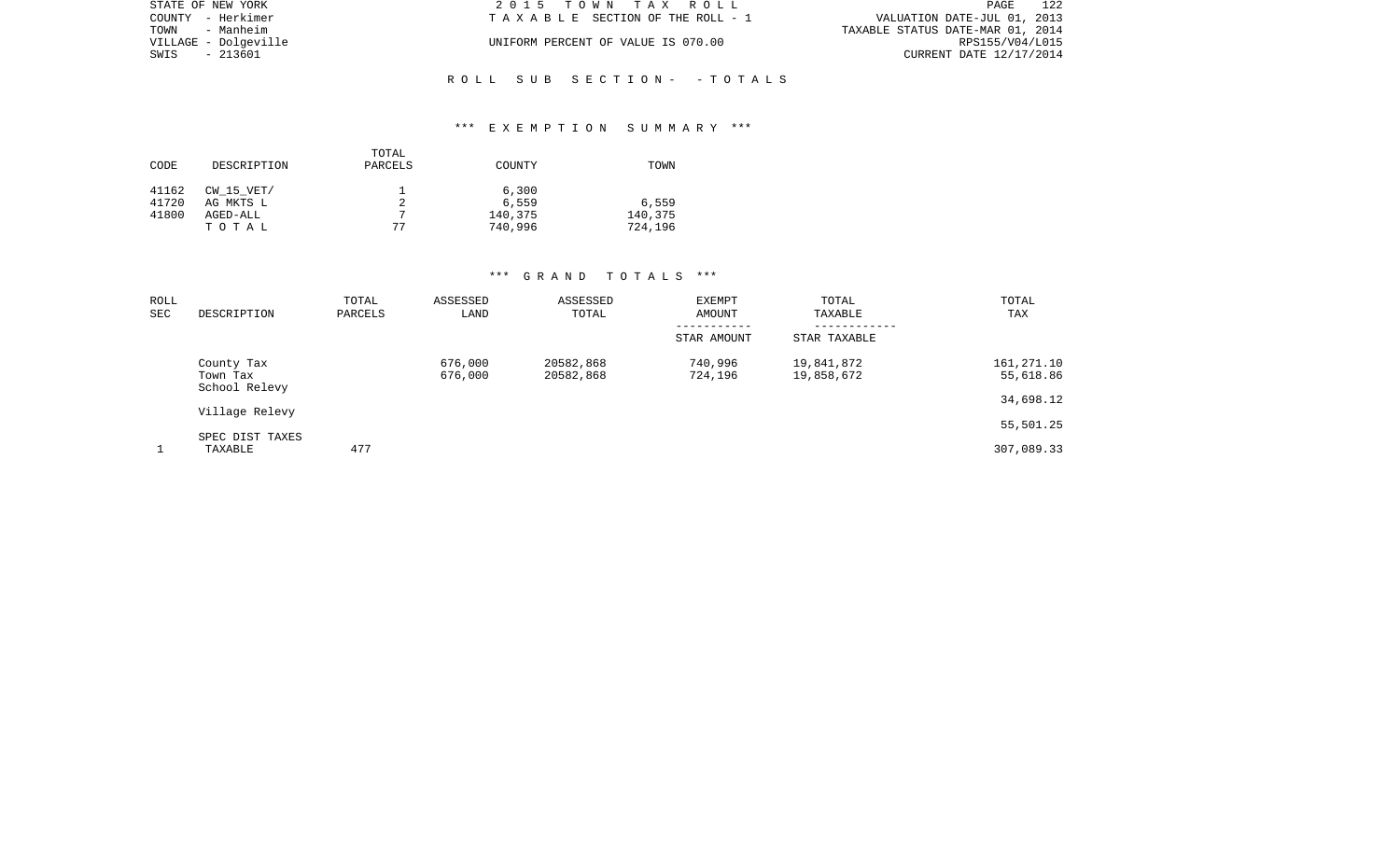| STATE OF NEW YORK      | 2 0 1 5                              | T O W N              | TAX ROLL                           |                                                                  | 123<br>PAGE |
|------------------------|--------------------------------------|----------------------|------------------------------------|------------------------------------------------------------------|-------------|
| – Herkimer<br>COUNTY   | TAXABLE                              |                      |                                    | SECTION OF THE ROLL - 1 SUB-SECT - 1 VALUATION DATE-JUL 01, 2013 |             |
| - Manheim<br>TOWN      |                                      | OWNERS NAME SEQUENCE |                                    | TAXABLE STATUS DATE-MAR 01, 2014                                 |             |
| VILLAGE - Dolgeville   |                                      |                      | UNIFORM PERCENT OF VALUE IS 070.00 |                                                                  |             |
| $-213601$<br>SWIS      |                                      |                      |                                    |                                                                  |             |
|                        |                                      |                      |                                    |                                                                  |             |
| TAX MAP PARCEL NUMBER  | PROPERTY LOCATION & CLASS ASSESSMENT |                      |                                    | EXEMPTION CODE-----------------COUNTY-------TOWN-----------      |             |
| CURRENT OWNERS NAME    | SCHOOL DISTRICT                      | LAND                 | TAX DESCRIPTION                    | TAXABLE VALUE                                                    |             |
| CURRENT OWNERS ADDRESS | PARCEL SIZE/GRID COORD               | TOTAL                | SPECIAL DISTRICTS                  |                                                                  | TAX AMOUNT  |
|                        |                                      |                      |                                    |                                                                  |             |
|                        | 5 Millet Ln                          |                      |                                    | ACCT 102000570                                                   | 478<br>BILL |
| $108.52 - 2 - 60$      | 210 1 Family Res                     |                      | County Tax                         | 34,800                                                           | 282.85      |
| Kluge James            | Dolgeville Cent 213602               | 500                  | Town Tax                           | 34,800                                                           | 97.47       |
| Kluge Judy             | W/garage                             | 34,800               |                                    |                                                                  |             |
| 5 Millet Ln            | 50.00 DPTH 60.00<br>FRNT             |                      |                                    |                                                                  |             |
| Dolgeville, NY 13329   | 0.07<br>ACRES                        |                      |                                    |                                                                  |             |
|                        | EAST-0418736 NRTH-1553580            |                      |                                    |                                                                  |             |
|                        | DEED BOOK 913<br>$PG-133$            |                      |                                    |                                                                  |             |
|                        | FULL MARKET VALUE                    | 49,714               |                                    |                                                                  |             |
|                        |                                      |                      | TOTAL TAX $---$                    |                                                                  | 380.32**    |
|                        |                                      |                      |                                    | DATE #1                                                          | 01/31/15    |
|                        |                                      |                      |                                    | AMT DUE                                                          | 380.32      |
|                        |                                      |                      |                                    |                                                                  |             |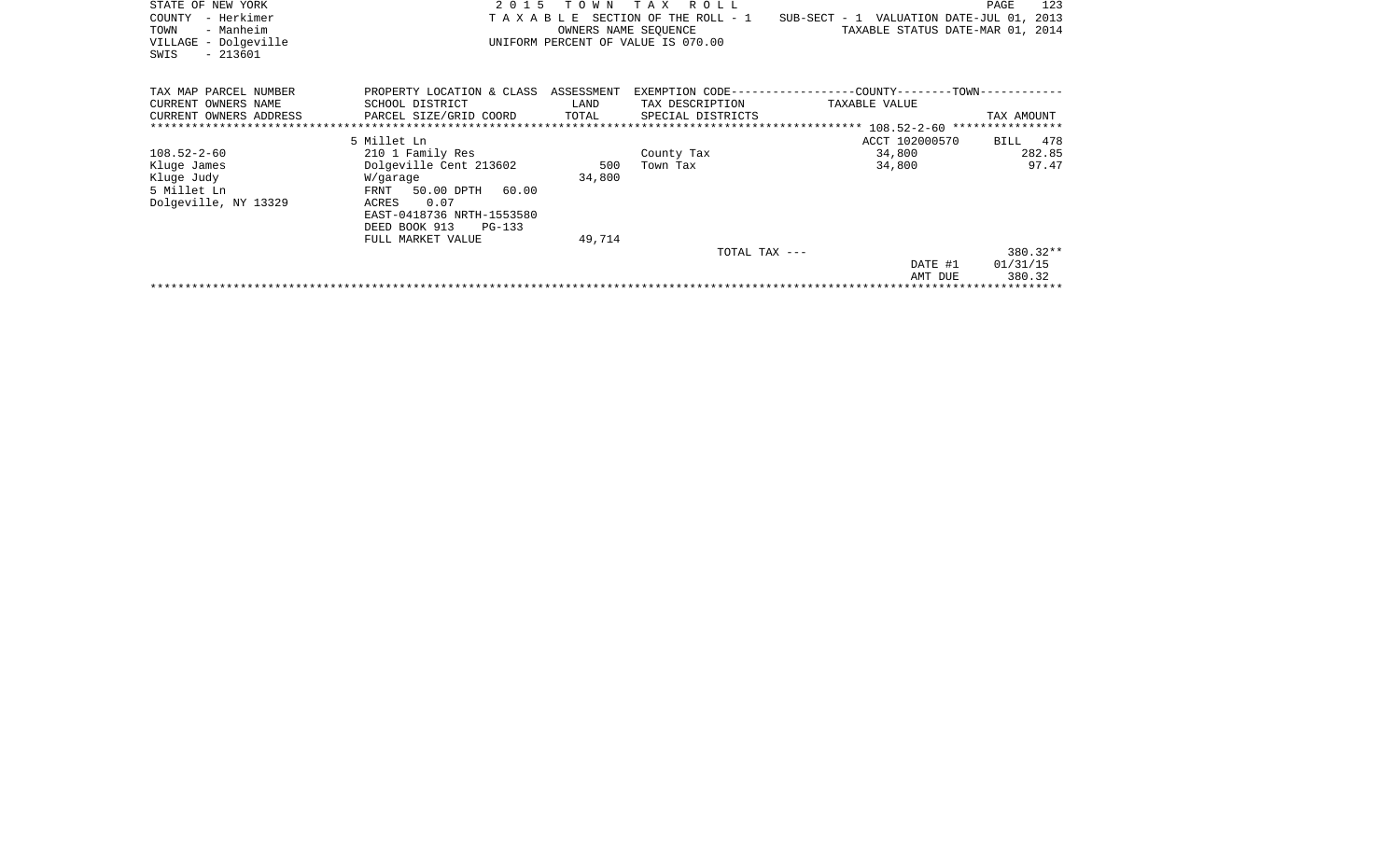| STATE OF NEW YORK    | 2015 TOWN TAX ROLL                 |                                 |                                          |                                  | PAGE                    | 124 |
|----------------------|------------------------------------|---------------------------------|------------------------------------------|----------------------------------|-------------------------|-----|
| COUNTY - Herkimer    |                                    | TAXABLE SECTION OF THE ROLL - 1 | SUB-SECT - 1 VALUATION DATE-JUL 01, 2013 |                                  |                         |     |
| TOWN - Manheim       |                                    |                                 |                                          | TAXABLE STATUS DATE-MAR 01, 2014 |                         |     |
| VILLAGE - Dolgeville | UNIFORM PERCENT OF VALUE IS 070.00 |                                 |                                          |                                  | RPS155/V04/L015         |     |
| SWIS - 213601        |                                    |                                 |                                          |                                  | CURRENT DATE 12/17/2014 |     |
|                      |                                    |                                 |                                          |                                  |                         |     |

### R O L L S U B S E C T I O N - 1 - T O T A L S

### \*\*\* S P E C I A L D I S T R I C T S U M M A R Y \*\*\*

|      |             | $m \wedge m \wedge n$<br>◡∸⊷ | $\Box$<br>NS<br>LUN | ™™                                      | 17 D<br>$\overline{\phantom{a}}$ | <b>EXEMP1</b> |      | .                        |
|------|-------------|------------------------------|---------------------|-----------------------------------------|----------------------------------|---------------|------|--------------------------|
| CODE | <b>NAME</b> | יהומת<br>レムト                 | TVDI                | $\overline{\phantom{a}}$<br>۳۵ تا ۱۳۰۰. | $- - - - -$<br>۳۰ تا سند.        | $1.55 \cap T$ | ៶៸ ៸ | m <sub>n</sub> v<br>LT22 |

## NO SPECIAL DISTRICTS AT THIS LEVEL

#### \*\*\* S C H O O L D I S T R I C T S U M M A R Y \*\*\*

| CODE   | DISTRICT NAME                    | TOTAL<br>PARCELS | ASSESSED<br>LAND | ASSESSED<br>TOTAL | <b>EXEMPT</b><br>AMOUNT | TOTAL<br>TAXABLE |
|--------|----------------------------------|------------------|------------------|-------------------|-------------------------|------------------|
|        |                                  |                  |                  |                   | STAR AMOUNT             | STAR TAXABLE     |
|        | Dolgeville Central               | 1                | 500              | 34,800            |                         | 34,800           |
| 213602 |                                  |                  |                  |                   |                         | 34,800           |
|        | SUB-TOTAL                        | 1                | 500              | 34,800            |                         | 34,800           |
|        | $S \cup B - T \cup T A L (CONT)$ |                  |                  |                   |                         | 34,800           |
|        |                                  |                  |                  |                   |                         |                  |
|        | TOTAL                            | 1                | 500              | 34,800            |                         | 34,800           |
|        | TO TAL (CONT)                    |                  |                  |                   |                         | 34,800           |

\*\*\* S Y S T E M C O D E S S U M M A R Y \*\*\*

#### NO SYSTEM EXEMPTIONS AT THIS LEVEL

\*\*\* E X E M P T I O N S U M M A R Y \*\*\*

NO EXEMPTIONS AT THIS LEVEL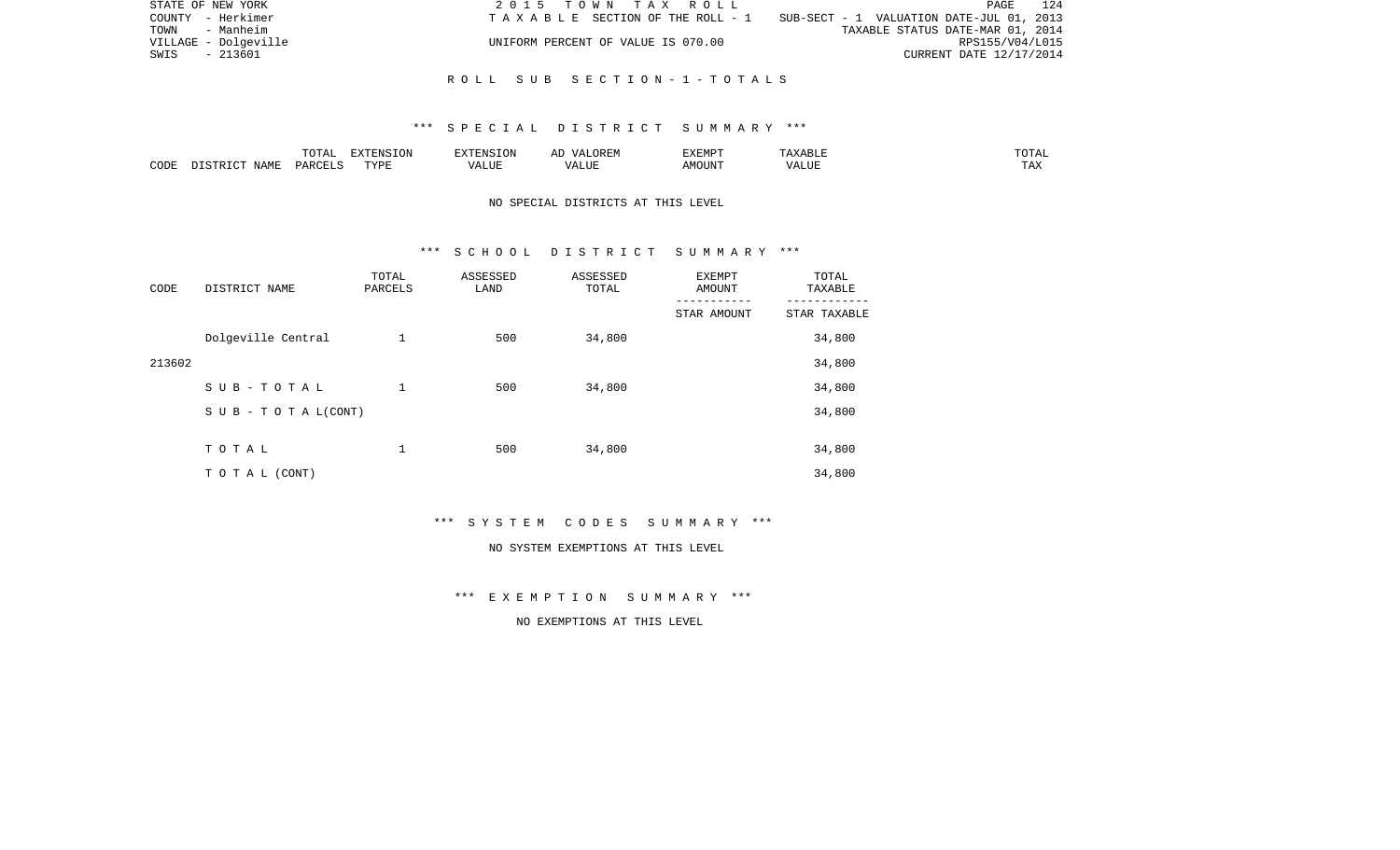| STATE OF NEW YORK    | 2015 TOWN TAX ROLL                 | 125<br>PAGE                              |
|----------------------|------------------------------------|------------------------------------------|
| COUNTY - Herkimer    | TAXABLE SECTION OF THE ROLL - 1    | SUB-SECT - 1 VALUATION DATE-JUL 01, 2013 |
| TOWN<br>- Manheim    |                                    | TAXABLE STATUS DATE-MAR 01, 2014         |
| VILLAGE - Dolqeville | UNIFORM PERCENT OF VALUE IS 070.00 | RPS155/V04/L015                          |
| SWIS - 213601        |                                    | CURRENT DATE 12/17/2014                  |
|                      |                                    |                                          |

### R O L L S U B S E C T I O N - 1 - T O T A L S

### \*\*\* G R A N D T O T A L S \*\*\*

| ROLL<br>SEC | DESCRIPTION                 | TOTAL<br>PARCELS | ASSESSED<br>LAND | ASSESSED<br>TOTAL | <b>EXEMPT</b><br>AMOUNT | TOTAL<br>TAXABLE | TOTAL<br>TAX |
|-------------|-----------------------------|------------------|------------------|-------------------|-------------------------|------------------|--------------|
|             |                             |                  |                  |                   | STAR AMOUNT             | STAR TAXABLE     |              |
|             | County Tax                  |                  | 500              | 34,800            |                         | 34,800           | 282.85       |
|             | Town Tax<br>SPEC DIST TAXES |                  | 500              | 34,800            |                         | 34,800           | 97.47        |
|             | TAXABLE                     |                  |                  |                   |                         |                  | 380.32       |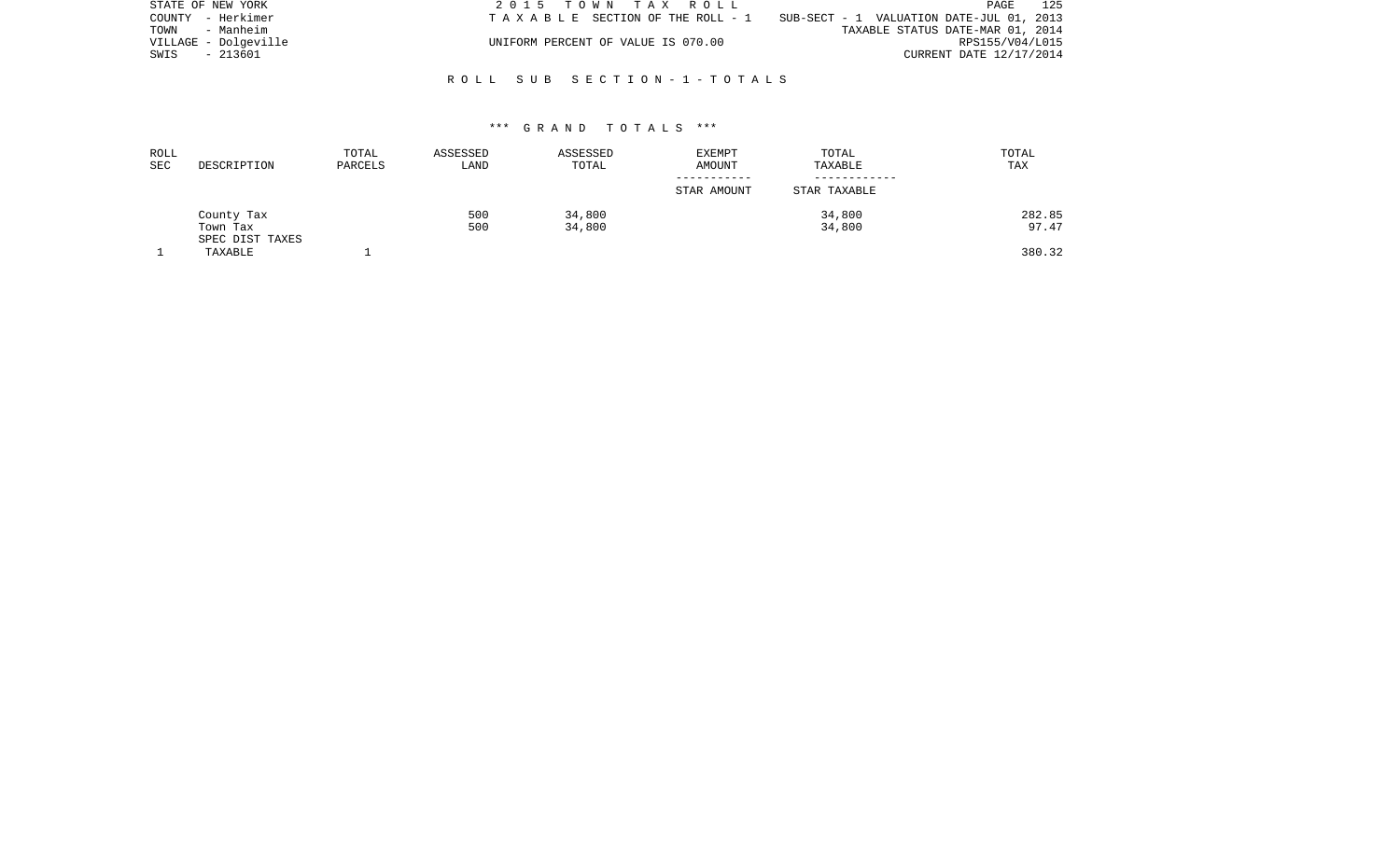| COUNTY<br>- Herkimer<br>TOWN<br>- Manheim<br>VILLAGE - Dolgeville<br>$-213601$<br>SWIS |                                                     |                | TAXABLE SECTION OF THE ROLL - 1<br>OWNERS NAME SEQUENCE<br>UNIFORM PERCENT OF VALUE IS 070.00 | VALUATION DATE-JUL 01, 2013<br>TAXABLE STATUS DATE-MAR 01, 2014                                 |                       |
|----------------------------------------------------------------------------------------|-----------------------------------------------------|----------------|-----------------------------------------------------------------------------------------------|-------------------------------------------------------------------------------------------------|-----------------------|
| TAX MAP PARCEL NUMBER                                                                  |                                                     |                |                                                                                               | PROPERTY LOCATION & CLASS ASSESSMENT EXEMPTION CODE----------------COUNTY--------TOWN---------- |                       |
| CURRENT OWNERS NAME                                                                    | SCHOOL DISTRICT                                     | LAND           | TAX DESCRIPTION                                                                               | TAXABLE VALUE                                                                                   |                       |
| CURRENT OWNERS ADDRESS                                                                 | PARCEL SIZE/GRID COORD                              | TOTAL          | SPECIAL DISTRICTS                                                                             | ******** 108.52-2-62 ************                                                               | TAX AMOUNT            |
|                                                                                        | 7 Millet Ln                                         |                |                                                                                               | ACCT 102016470                                                                                  | <b>BILL</b><br>479    |
| $108.52 - 2 - 62$                                                                      | 210 1 Family Res                                    |                | VET COM CT 41131                                                                              | 9,500<br>9,500                                                                                  |                       |
| Kluge James                                                                            | Dolgeville Cent 213602                              |                | 400 VET DIS CT 41141                                                                          | 1,900<br>1,900                                                                                  |                       |
| Kluge Judy M                                                                           | 37.70 DPTH 110.00<br>FRNT                           |                | 38,000 County Tax                                                                             | 26,600                                                                                          | 216.20                |
| 7 Millet Ln<br>Dolgeville, NY 13329                                                    | ACRES<br>0.11<br>EAST-0418792 NRTH-1553587          |                | Town Tax                                                                                      | 26,600                                                                                          | 74.50                 |
|                                                                                        | DEED BOOK 00661 PG-00279                            |                |                                                                                               |                                                                                                 |                       |
|                                                                                        | FULL MARKET VALUE                                   | 54,286         |                                                                                               |                                                                                                 |                       |
|                                                                                        |                                                     |                | TOTAL TAX ---                                                                                 |                                                                                                 | 290.70**              |
|                                                                                        |                                                     |                |                                                                                               | DATE #1                                                                                         | 01/31/15              |
|                                                                                        |                                                     |                |                                                                                               | AMT DUE<br>***************** 108.59-3-11 *****************                                      | 290.70                |
|                                                                                        | 24 Stewart St                                       |                |                                                                                               | ACCT 102014160                                                                                  | <b>BILL</b><br>480    |
| $108.59 - 3 - 11$                                                                      | 210 1 Family Res                                    |                | VET WAR CT 41121                                                                              | 6,300<br>6,300                                                                                  |                       |
| Knapp Pauline M                                                                        | Dolgeville Cent 213602                              |                | 1,500 County Tax                                                                              | 73,100                                                                                          | 594.14                |
| 24 Stewart St                                                                          | W/garage                                            | 79,400         | Town Tax                                                                                      | 73,100                                                                                          | 204.73                |
| Dolgeville, NY 13329                                                                   | FRNT 150.00 DPTH 150.00<br>ACRES<br>0.52            |                |                                                                                               |                                                                                                 |                       |
|                                                                                        | EAST-0416924 NRTH-1551583                           |                |                                                                                               |                                                                                                 |                       |
|                                                                                        | DEED BOOK 1326<br>PG-86                             |                |                                                                                               |                                                                                                 |                       |
|                                                                                        | FULL MARKET VALUE                                   | 113,429        |                                                                                               |                                                                                                 |                       |
|                                                                                        |                                                     |                | TOTAL TAX ---                                                                                 | DATE #1                                                                                         | 798.87**<br>01/31/15  |
|                                                                                        |                                                     |                |                                                                                               | AMT DUE                                                                                         | 798.87                |
|                                                                                        |                                                     |                |                                                                                               |                                                                                                 |                       |
|                                                                                        | 24 Stewart St                                       |                |                                                                                               | ACCT 102014220                                                                                  | 481<br>BILL           |
| $108.59 - 3 - 18$                                                                      | 311 Res vac land                                    |                | County Tax                                                                                    | 1,400                                                                                           | 11.38                 |
| Knapp Thurman<br>Knapp Pauline M                                                       | Dolgeville Cent 213602<br>FRNT 200.00 DPTH 150.00   | 1,400<br>1,400 | Town Tax                                                                                      | 1,400                                                                                           | 3.92                  |
| 24 Stewart St                                                                          | 0.69<br>ACRES                                       |                |                                                                                               |                                                                                                 |                       |
| Dolgeville, NY 13329                                                                   | EAST-0417121 NRTH-1551647                           |                |                                                                                               |                                                                                                 |                       |
|                                                                                        | DEED BOOK 1326<br>PG-86                             |                |                                                                                               |                                                                                                 |                       |
|                                                                                        | FULL MARKET VALUE                                   | 2,000          |                                                                                               |                                                                                                 |                       |
|                                                                                        |                                                     |                | TOTAL TAX ---                                                                                 | DATE #1                                                                                         | $15.30**$<br>01/31/15 |
|                                                                                        |                                                     |                |                                                                                               | AMT DUE                                                                                         | 15.30                 |
|                                                                                        |                                                     |                |                                                                                               | **************** 108.44-1-40 *****                                                              | ***********           |
|                                                                                        | 6 S Helmer Ave                                      |                |                                                                                               | ACCT 102026610                                                                                  | BILL 482              |
| $108.44 - 1 - 40$<br>Koman Lori A                                                      | 210 1 Family Res                                    |                | County Tax<br>Town Tax                                                                        | 39,100                                                                                          | 317.80                |
| 6 S Helmer Ave                                                                         | Dolgeville Cent 213602<br>60.00 DPTH 100.00<br>FRNT | 600<br>39,100  | Village Relevy                                                                                | 39,100                                                                                          | 109.51<br>994.44      |
| Dolgeville, NY 13329                                                                   | 0.14<br>ACRES                                       |                |                                                                                               |                                                                                                 |                       |
|                                                                                        | EAST-0419231 NRTH-1555813                           |                |                                                                                               |                                                                                                 |                       |
|                                                                                        | DEED BOOK 1500<br>$PG-176$                          |                |                                                                                               |                                                                                                 |                       |
|                                                                                        | FULL MARKET VALUE                                   | 55,857         | TOTAL TAX ---                                                                                 |                                                                                                 | $1,421.75**$          |
|                                                                                        |                                                     |                |                                                                                               | DATE #1                                                                                         | 01/31/15              |
|                                                                                        |                                                     |                |                                                                                               | AMT DUE                                                                                         | 1,421.75              |
|                                                                                        |                                                     |                |                                                                                               |                                                                                                 |                       |

PAGE 126

STATE OF NEW YORK **EXECUTE:**  $2015$  TOWN TAX ROLL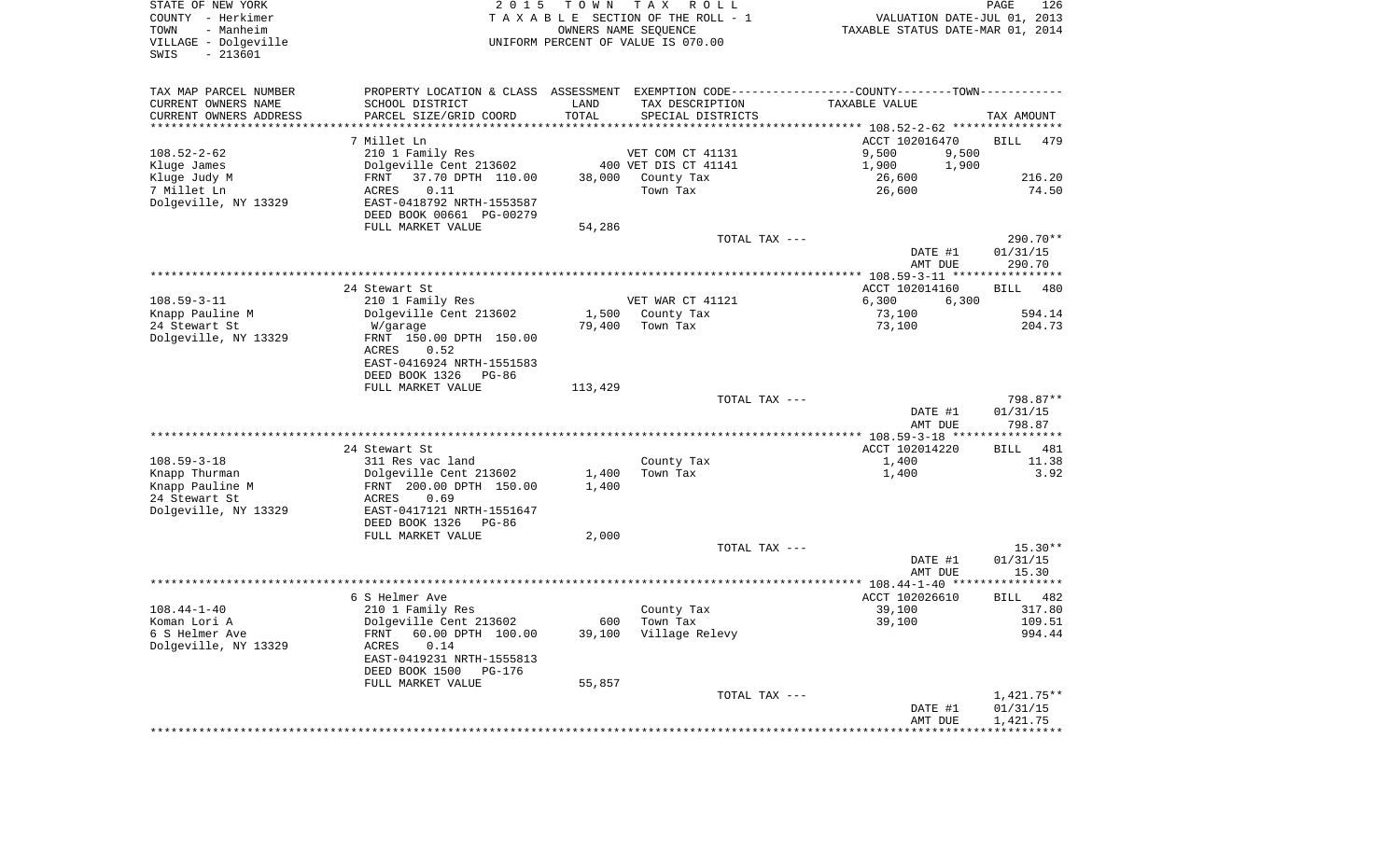| STATE OF NEW YORK<br>COUNTY - Herkimer<br>- Manheim<br>TOWN<br>VILLAGE - Dolgeville<br>$-213601$<br>SWIS | 2 0 1 5                                                                                       | T O W N | T A X<br>R O L L<br>TAXABLE SECTION OF THE ROLL - 1<br>OWNERS NAME SEQUENCE<br>UNIFORM PERCENT OF VALUE IS 070.00 | VALUATION DATE-JUL 01, 2013<br>TAXABLE STATUS DATE-MAR 01, 2014 | PAGE<br>127            |
|----------------------------------------------------------------------------------------------------------|-----------------------------------------------------------------------------------------------|---------|-------------------------------------------------------------------------------------------------------------------|-----------------------------------------------------------------|------------------------|
| TAX MAP PARCEL NUMBER                                                                                    | PROPERTY LOCATION & CLASS ASSESSMENT EXEMPTION CODE---------------COUNTY-------TOWN---------- |         |                                                                                                                   |                                                                 |                        |
| CURRENT OWNERS NAME                                                                                      | SCHOOL DISTRICT                                                                               | LAND    | TAX DESCRIPTION                                                                                                   | TAXABLE VALUE                                                   |                        |
| CURRENT OWNERS ADDRESS<br>*********************                                                          | PARCEL SIZE/GRID COORD<br>***********************                                             | TOTAL   | SPECIAL DISTRICTS                                                                                                 |                                                                 | TAX AMOUNT             |
|                                                                                                          | 151 S Main St                                                                                 |         |                                                                                                                   | ACCT 102014640                                                  | <b>BILL</b><br>483     |
| $108.59 - 2 - 28$                                                                                        | 210 1 Family Res                                                                              |         | VET WAR CT 41121                                                                                                  | 6,300<br>6,300                                                  |                        |
| Kopp Edwin R                                                                                             | Dolgeville Cent 213602                                                                        | 1,500   | County Tax                                                                                                        | 43,700                                                          | 355.19                 |
| Brenda Kay                                                                                               | W/garage                                                                                      | 50,000  | Town Tax                                                                                                          | 43,700                                                          | 122.39                 |
| 151 S Main St                                                                                            | FRNT 150.00 DPTH 135.00                                                                       |         |                                                                                                                   |                                                                 |                        |
| Dolgeville, NY 13329                                                                                     | ACRES<br>0.46                                                                                 |         |                                                                                                                   |                                                                 |                        |
|                                                                                                          | EAST-0417189 NRTH-1552327<br>DEED BOOK 825<br><b>PG-51</b>                                    |         |                                                                                                                   |                                                                 |                        |
|                                                                                                          | FULL MARKET VALUE                                                                             | 71,429  |                                                                                                                   |                                                                 |                        |
|                                                                                                          |                                                                                               |         | TOTAL TAX ---                                                                                                     |                                                                 | 477.58**               |
|                                                                                                          |                                                                                               |         |                                                                                                                   | DATE #1                                                         | 01/31/15               |
|                                                                                                          |                                                                                               |         |                                                                                                                   | AMT DUE                                                         | 477.58                 |
|                                                                                                          | S Main St & Sullivan St                                                                       |         |                                                                                                                   |                                                                 | BILL<br>484            |
| $108.59 - 2 - 37$                                                                                        | 312 Vac w/imprv                                                                               |         | County Tax                                                                                                        | 16,600                                                          | 134.92                 |
| Kopp Edwin R                                                                                             | Dolgeville Cent 213602                                                                        | 1,900   | Town Tax                                                                                                          | 16,600                                                          | 46.49                  |
| Brenda Kay                                                                                               | Barn                                                                                          | 16,600  |                                                                                                                   |                                                                 |                        |
| 151 S Main St<br>Dolgeville, NY 13329                                                                    | FRNT 135.00 DPTH 231.50<br>ACRES<br>0.97                                                      |         |                                                                                                                   |                                                                 |                        |
|                                                                                                          | EAST-0417419 NRTH-1552390                                                                     |         |                                                                                                                   |                                                                 |                        |
|                                                                                                          | DEED BOOK 825<br>$PG-51$<br>FULL MARKET VALUE                                                 | 23,714  |                                                                                                                   |                                                                 |                        |
|                                                                                                          |                                                                                               |         | TOTAL TAX ---                                                                                                     |                                                                 | 181.41**               |
|                                                                                                          |                                                                                               |         |                                                                                                                   | DATE #1<br>AMT DUE                                              | 01/31/15<br>181.41     |
|                                                                                                          |                                                                                               |         |                                                                                                                   |                                                                 |                        |
|                                                                                                          | S Main St                                                                                     |         |                                                                                                                   | ACCT 102003780                                                  | 485<br>BILL            |
| $108.60 - 1 - 1.1$<br>Kopp Edwin R                                                                       | 311 Res vac land<br>Dolgeville Cent 213602                                                    | 14,900  | County Tax<br>Town Tax                                                                                            | 14,900<br>14,900                                                | 121.10<br>41.73        |
| Kopp Brenda                                                                                              | ACRES<br>21.70                                                                                | 14,900  |                                                                                                                   |                                                                 |                        |
| 151 S Main St                                                                                            | EAST-0417852 NRTH-1551773                                                                     |         |                                                                                                                   |                                                                 |                        |
| Dolgeville, NY 13329                                                                                     | DEED BOOK 827<br>PG-678                                                                       |         |                                                                                                                   |                                                                 |                        |
|                                                                                                          | FULL MARKET VALUE                                                                             | 21,286  |                                                                                                                   |                                                                 |                        |
|                                                                                                          |                                                                                               |         | TOTAL TAX ---                                                                                                     | DATE #1                                                         | $162.83**$<br>01/31/15 |
|                                                                                                          |                                                                                               |         |                                                                                                                   | AMT DUE                                                         | 162.83                 |
|                                                                                                          |                                                                                               |         |                                                                                                                   |                                                                 |                        |
|                                                                                                          | 10-12 Schuyler St                                                                             |         |                                                                                                                   | ACCT 102019410                                                  | 486<br>BILL            |
| $108.52 - 5 - 48$                                                                                        | 220 2 Family Res                                                                              |         | County Tax                                                                                                        | 42,100                                                          | 342.18                 |
| Kothari Deepak<br>Kothari Debra M                                                                        | Dolgeville Cent 213602                                                                        | 42,100  | 600 Town Tax                                                                                                      | 42,100                                                          | 117.91                 |
| 5 Jones Ave                                                                                              | 60.00 DPTH 167.00<br>FRNT<br>$0.23$ BANK<br>184<br>ACRES                                      |         |                                                                                                                   |                                                                 |                        |
| Whitesboro, NY 13492                                                                                     | EAST-0419743 NRTH-1554255                                                                     |         |                                                                                                                   |                                                                 |                        |
|                                                                                                          | DEED BOOK 1142 PG-142                                                                         |         |                                                                                                                   |                                                                 |                        |
|                                                                                                          | FULL MARKET VALUE                                                                             | 60,143  |                                                                                                                   |                                                                 |                        |
|                                                                                                          |                                                                                               |         | TOTAL TAX ---                                                                                                     |                                                                 | $460.09**$             |
|                                                                                                          |                                                                                               |         |                                                                                                                   | DATE #1<br>AMT DUE                                              | 01/31/15<br>460.09     |
|                                                                                                          |                                                                                               |         |                                                                                                                   |                                                                 |                        |
|                                                                                                          |                                                                                               |         |                                                                                                                   |                                                                 |                        |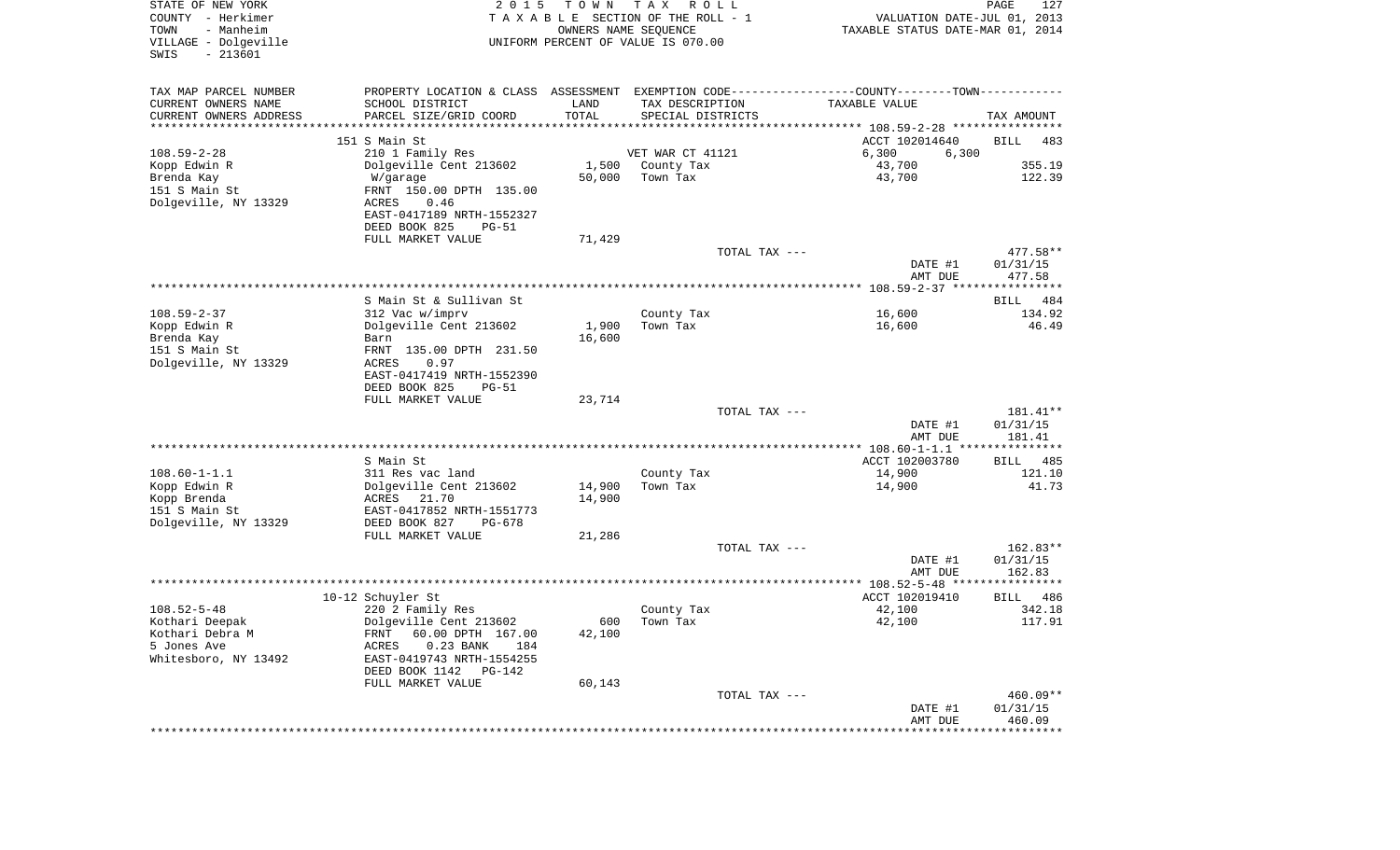| STATE OF NEW YORK<br>COUNTY - Herkimer<br>- Manheim<br>TOWN<br>VILLAGE - Dolgeville<br>$-213601$<br>SWIS | 2 0 1 5                                                                                                                                    | T O W N         | тах<br>R O L L<br>TAXABLE SECTION OF THE ROLL - 1<br>OWNERS NAME SEQUENCE<br>UNIFORM PERCENT OF VALUE IS 070.00 | VALUATION DATE-JUL 01, 2013<br>TAXABLE STATUS DATE-MAR 01, 2014 | PAGE<br>128                       |
|----------------------------------------------------------------------------------------------------------|--------------------------------------------------------------------------------------------------------------------------------------------|-----------------|-----------------------------------------------------------------------------------------------------------------|-----------------------------------------------------------------|-----------------------------------|
| TAX MAP PARCEL NUMBER                                                                                    | PROPERTY LOCATION & CLASS ASSESSMENT EXEMPTION CODE----------------COUNTY--------TOWN----------                                            |                 |                                                                                                                 |                                                                 |                                   |
| CURRENT OWNERS NAME                                                                                      | SCHOOL DISTRICT                                                                                                                            | LAND            | TAX DESCRIPTION                                                                                                 | TAXABLE VALUE                                                   |                                   |
| CURRENT OWNERS ADDRESS<br>************************                                                       | PARCEL SIZE/GRID COORD                                                                                                                     | TOTAL           | SPECIAL DISTRICTS                                                                                               |                                                                 | TAX AMOUNT                        |
|                                                                                                          | N Main St                                                                                                                                  |                 |                                                                                                                 |                                                                 | 487<br>BILL                       |
| $108.36 - 4 - 4.1$                                                                                       | 312 Vac w/imprv                                                                                                                            |                 | County Tax                                                                                                      | 500                                                             | 4.06                              |
| Kraszewski Justin A                                                                                      | Dolgeville Cent 213602                                                                                                                     | 500             | Town Tax                                                                                                        | 500                                                             | 1.40                              |
| 170 N Main St<br>Dolgeville, NY 13329                                                                    | FRNT<br>50.00 DPTH 150.00<br>0.17 BANK<br>ACRES<br>935<br>EAST-0420351 NRTH-1557863<br>DEED BOOK 934<br><b>PG-193</b>                      | 500             |                                                                                                                 |                                                                 |                                   |
|                                                                                                          | FULL MARKET VALUE                                                                                                                          | 714             |                                                                                                                 |                                                                 |                                   |
|                                                                                                          |                                                                                                                                            |                 | TOTAL TAX ---                                                                                                   |                                                                 | $5.46**$                          |
|                                                                                                          |                                                                                                                                            |                 |                                                                                                                 | DATE #1<br>AMT DUE                                              | 01/31/15<br>5.46                  |
|                                                                                                          |                                                                                                                                            |                 |                                                                                                                 |                                                                 |                                   |
|                                                                                                          | 170 N Main St                                                                                                                              |                 |                                                                                                                 |                                                                 | <b>BILL</b><br>488                |
| $108.36 - 4 - 4.2$                                                                                       | 210 1 Family Res                                                                                                                           |                 | County Tax                                                                                                      | 33,900                                                          | 275.53                            |
| Kraszewski Justin A<br>170 N Main St<br>Dolgeville, NY 13329                                             | Dolgeville Cent 213602<br>50.00 DPTH 150.00<br>FRNT<br>ACRES<br>$0.17$ BANK<br>935<br>EAST-0420341 NRTH-1557820<br>DEED BOOK 934<br>PG-193 | 500<br>33,900   | Town Tax                                                                                                        | 33,900                                                          | 94.94                             |
|                                                                                                          | FULL MARKET VALUE                                                                                                                          | 48,429          |                                                                                                                 |                                                                 |                                   |
|                                                                                                          |                                                                                                                                            |                 | TOTAL TAX ---                                                                                                   | DATE #1<br>AMT DUE                                              | $370.47**$<br>01/31/15<br>370.47  |
|                                                                                                          |                                                                                                                                            |                 |                                                                                                                 |                                                                 |                                   |
| $108.52 - 5 - 8$                                                                                         | 60 Van Buren St                                                                                                                            |                 |                                                                                                                 | ACCT 102014820                                                  | 489<br>BILL                       |
| Krick Richard L                                                                                          | 210 1 Family Res<br>Dolgeville Cent 213602                                                                                                 | 800             | County Tax<br>Town Tax                                                                                          | 43,500<br>43,500                                                | 353.56<br>121.83                  |
| Krick Dorothy L                                                                                          | W/barn                                                                                                                                     | 43,500          |                                                                                                                 |                                                                 |                                   |
| 60 Van Buren St<br>Dolgeville, NY 13329                                                                  | FRNT<br>80.00 DPTH 150.30<br>0.28<br>ACRES<br>EAST-0420270 NRTH-1553558<br>DEED BOOK 00600 PG-00159                                        |                 |                                                                                                                 |                                                                 |                                   |
|                                                                                                          | FULL MARKET VALUE                                                                                                                          | 62,143          |                                                                                                                 |                                                                 |                                   |
|                                                                                                          |                                                                                                                                            |                 | TOTAL TAX ---                                                                                                   |                                                                 | $475.39**$                        |
|                                                                                                          |                                                                                                                                            |                 |                                                                                                                 | DATE #1<br>AMT DUE                                              | 01/31/15<br>475.39                |
|                                                                                                          |                                                                                                                                            |                 |                                                                                                                 |                                                                 |                                   |
|                                                                                                          | S Main St                                                                                                                                  |                 |                                                                                                                 | ACCT 102019770                                                  | BILL<br>490                       |
| $108.59 - 2 - 16$                                                                                        | 449 Other Storag                                                                                                                           |                 | County Tax                                                                                                      | 79,000                                                          | 642.10                            |
| KSF, LLC<br>PO Box 248<br>Little Falls, NY 13329                                                         | Dolgeville Cent 213602<br>FRNT 200.00 DPTH 135.00<br>0.62<br>ACRES<br>EAST-0416816 NRTH-1552283<br>DEED BOOK 924<br>PG-377                 | 3,000<br>79,000 | Town Tax                                                                                                        | 79,000                                                          | 221.26                            |
|                                                                                                          | FULL MARKET VALUE                                                                                                                          | 112,857         | TOTAL TAX ---                                                                                                   |                                                                 | 863.36**                          |
|                                                                                                          |                                                                                                                                            |                 |                                                                                                                 | DATE #1<br>AMT DUE                                              | 01/31/15<br>863.36<br>*********** |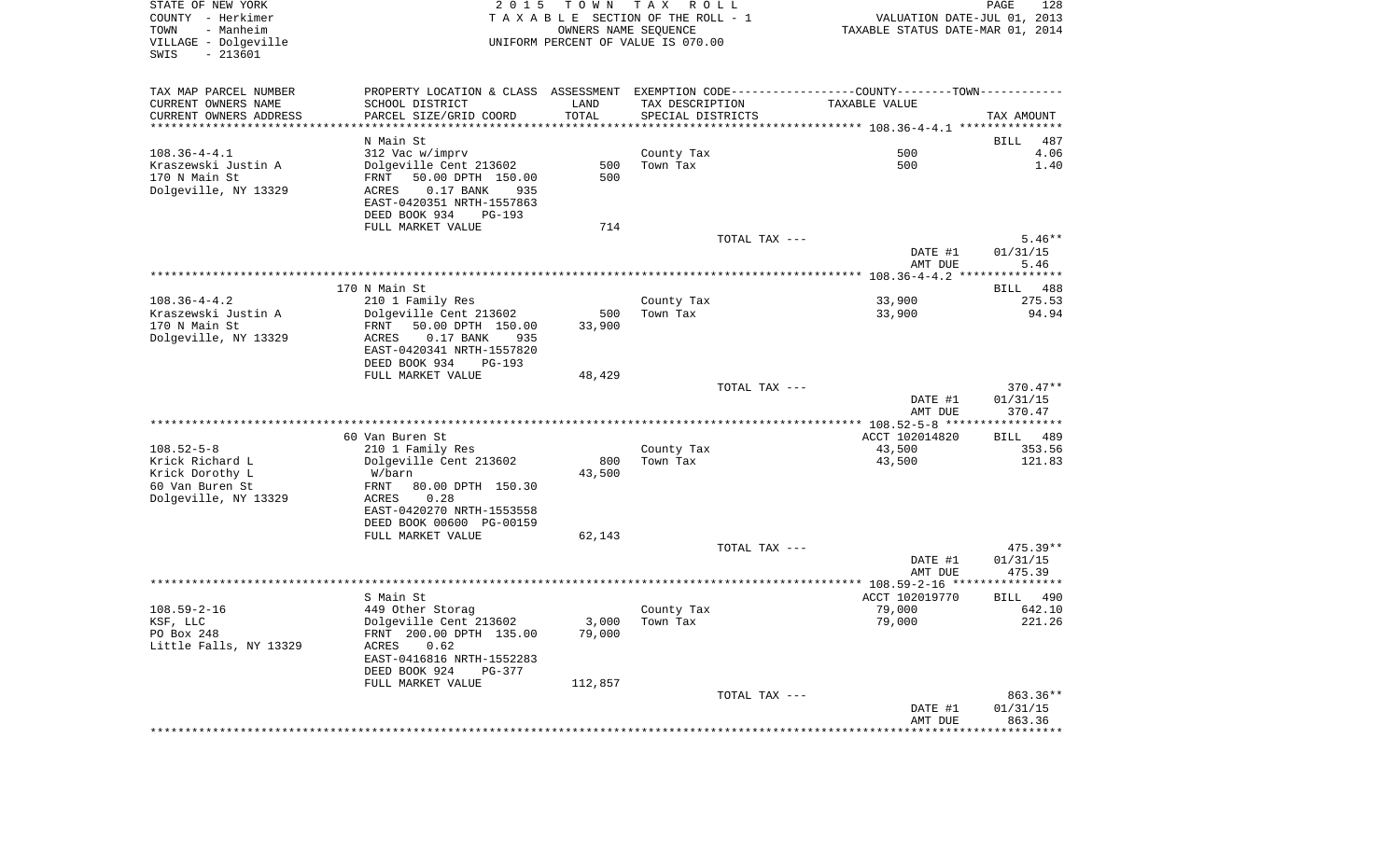| STATE OF NEW YORK<br>COUNTY - Herkimer<br>- Manheim<br>TOWN<br>VILLAGE - Dolgeville<br>SWIS<br>$-213601$ | 2 0 1 5                                                                                                                                                                        | T O W N<br>OWNERS NAME SEQUENCE   | T A X<br>R O L L<br>TAXABLE SECTION OF THE ROLL - 1<br>UNIFORM PERCENT OF VALUE IS 070.00                                             | VALUATION DATE-JUL 01, 2013<br>TAXABLE STATUS DATE-MAR 01, 2014 | PAGE<br>129                                               |
|----------------------------------------------------------------------------------------------------------|--------------------------------------------------------------------------------------------------------------------------------------------------------------------------------|-----------------------------------|---------------------------------------------------------------------------------------------------------------------------------------|-----------------------------------------------------------------|-----------------------------------------------------------|
| TAX MAP PARCEL NUMBER<br>CURRENT OWNERS NAME<br>CURRENT OWNERS ADDRESS<br>***********************        | SCHOOL DISTRICT<br>PARCEL SIZE/GRID COORD                                                                                                                                      | LAND<br>TOTAL<br>**************** | PROPERTY LOCATION & CLASS ASSESSMENT EXEMPTION CODE---------------COUNTY-------TOWN----------<br>TAX DESCRIPTION<br>SPECIAL DISTRICTS | TAXABLE VALUE                                                   | TAX AMOUNT                                                |
| $108.59 - 2 - 17$                                                                                        | Stewart St<br>311 Res vac land                                                                                                                                                 |                                   | County Tax                                                                                                                            | ACCT 102019860<br>700                                           | BILL<br>491<br>5.69                                       |
| KSF, LLC<br>PO Box 248<br>Little Falls, NY 13329                                                         | Dolgeville Cent 213602<br>FRNT 100.00 DPTH 150.00<br>0.34<br>ACRES<br>EAST-0416857 NRTH-1552165<br>DEED BOOK 924<br>PG-377                                                     | 700<br>700                        | Town Tax                                                                                                                              | 700                                                             | 1.96                                                      |
|                                                                                                          | FULL MARKET VALUE                                                                                                                                                              | 1,000                             |                                                                                                                                       |                                                                 |                                                           |
|                                                                                                          |                                                                                                                                                                                |                                   | TOTAL TAX ---                                                                                                                         | DATE #1<br>AMT DUE                                              | $7.65**$<br>01/31/15<br>7.65                              |
|                                                                                                          |                                                                                                                                                                                |                                   |                                                                                                                                       |                                                                 |                                                           |
| $108.36 - 3 - 54$<br>Kuhnle Wilhelm<br>Kuhnle Rosina<br>2708 Mandalay Beach Rd<br>Wantagh, NY 11793      | 9 Cavalli St<br>210 1 Family Res<br>Dolgeville Cent 213602<br>W/garage<br>FRNT<br>50.00 DPTH 100.00<br>ACRES<br>0.11<br>EAST-0419892 NRTH-1557506                              | 500<br>41,900                     | County Tax<br>Town Tax<br>School Relevy                                                                                               | ACCT 102007410<br>41,900<br>41,900                              | BILL<br>492<br>340.56<br>117.35<br>859.10                 |
|                                                                                                          | DEED BOOK 1124<br>PG-482                                                                                                                                                       |                                   |                                                                                                                                       |                                                                 |                                                           |
|                                                                                                          | FULL MARKET VALUE                                                                                                                                                              | 59,857                            | TOTAL TAX ---                                                                                                                         | DATE #1                                                         | $1,317.01**$<br>01/31/15                                  |
|                                                                                                          |                                                                                                                                                                                |                                   |                                                                                                                                       | AMT DUE<br>*********** 108.52-6-6 ******************            | 1,317.01                                                  |
| $108.52 - 6 - 6$<br>Lacek Harold R                                                                       | 21 Ransom St<br>210 1 Family Res<br>Dolgeville Cent 213602                                                                                                                     | 300                               | VET COM CT 41131<br>County Tax                                                                                                        | ACCT 102015000<br>7,525<br>7,525<br>22,575                      | BILL<br>493<br>183.49                                     |
| Lacek Annabelle<br>21 Ransom St<br>Dolgeville, NY 13329                                                  | W/garage<br>FRNT<br>88.00 DPTH 150.00<br>ACRES<br>0.30<br>EAST-0419484 NRTH-1552875<br>DEED BOOK 00562 PG-00170                                                                | 30,100                            | Town Tax                                                                                                                              | 22,575                                                          | 63.23                                                     |
|                                                                                                          | FULL MARKET VALUE                                                                                                                                                              | 43,000                            |                                                                                                                                       |                                                                 |                                                           |
|                                                                                                          |                                                                                                                                                                                |                                   | TOTAL TAX ---                                                                                                                         | DATE #1<br>AMT DUE                                              | 246.72**<br>01/31/15<br>246.72                            |
|                                                                                                          |                                                                                                                                                                                |                                   |                                                                                                                                       |                                                                 | *****                                                     |
| $108.36 - 3 - 34$<br>LaGrange Harold R<br>123 N Main St<br>Dolgeville, NY 13329                          | 123 N Main St<br>210 1 Family Res<br>Dolgeville Cent 213602<br>W/garage<br>92.00 DPTH 165.00<br>FRNT<br>0.22<br>ACRES<br>EAST-0419932 NRTH-1556784<br>DEED BOOK 924<br>$PG-44$ | 900<br>29,900                     | County Tax<br>Town Tax<br>School Relevy<br>Village Relevy                                                                             | ACCT 102012390<br>29,900<br>29,900                              | 494<br><b>BILL</b><br>243.02<br>83.74<br>613.05<br>760.99 |
|                                                                                                          | FULL MARKET VALUE                                                                                                                                                              | 42,714                            |                                                                                                                                       |                                                                 |                                                           |
|                                                                                                          |                                                                                                                                                                                |                                   | TOTAL TAX ---                                                                                                                         | DATE #1<br>AMT DUE                                              | $1,700.80**$<br>01/31/15<br>1,700.80                      |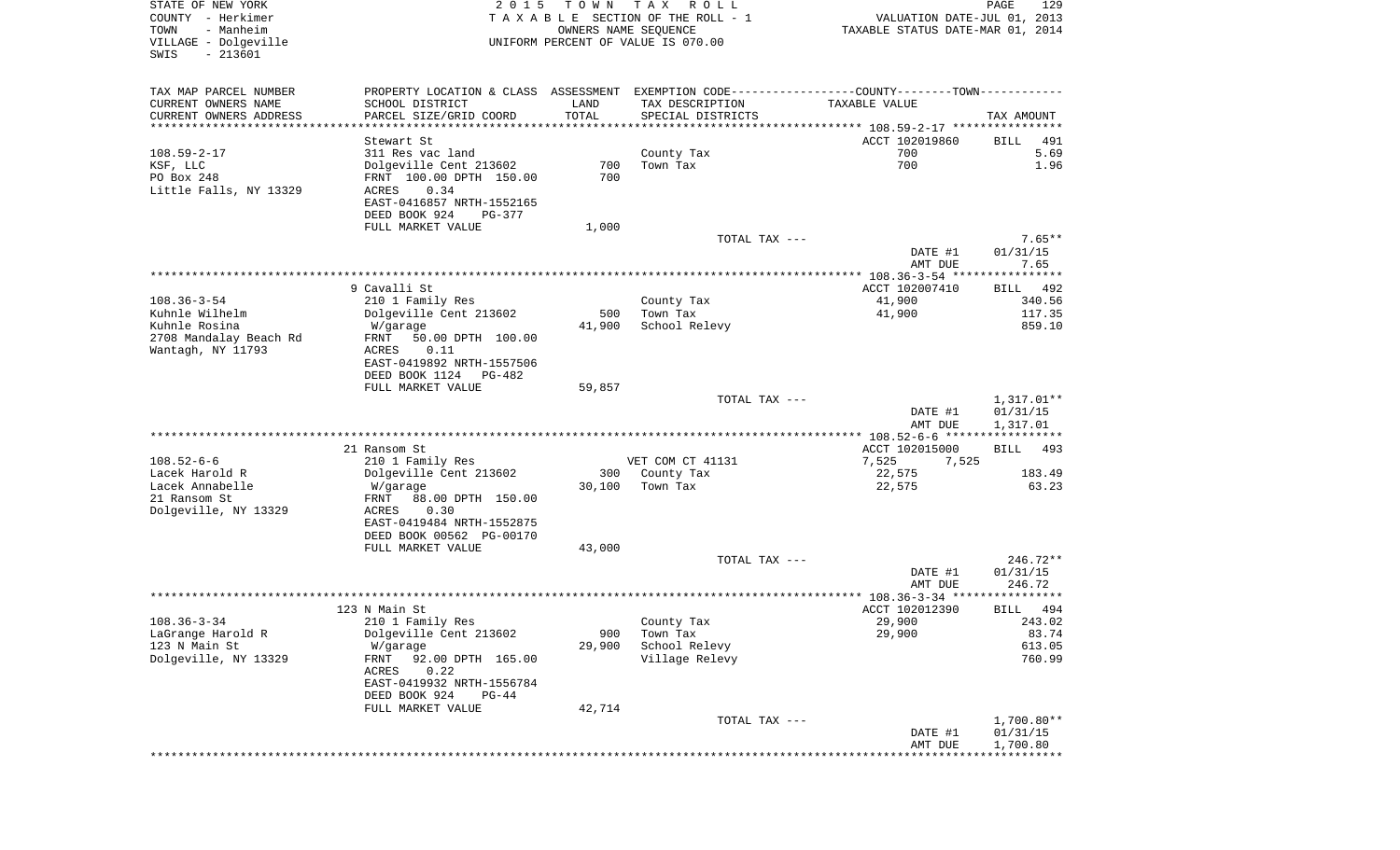| STATE OF NEW YORK<br>COUNTY - Herkimer<br>- Manheim<br>TOWN<br>VILLAGE - Dolgeville | 2 0 1 5                                                                                       | T O W N<br>OWNERS NAME SEQUENCE | T A X<br>R O L L<br>TAXABLE SECTION OF THE ROLL - 1<br>UNIFORM PERCENT OF VALUE IS 070.00 | VALUATION DATE-JUL 01, 2013<br>TAXABLE STATUS DATE-MAR 01, 2014 | PAGE<br>130           |
|-------------------------------------------------------------------------------------|-----------------------------------------------------------------------------------------------|---------------------------------|-------------------------------------------------------------------------------------------|-----------------------------------------------------------------|-----------------------|
| $-213601$<br>SWIS                                                                   |                                                                                               |                                 |                                                                                           |                                                                 |                       |
| TAX MAP PARCEL NUMBER                                                               | PROPERTY LOCATION & CLASS ASSESSMENT EXEMPTION CODE---------------COUNTY-------TOWN---------- |                                 |                                                                                           |                                                                 |                       |
| CURRENT OWNERS NAME                                                                 | SCHOOL DISTRICT                                                                               | LAND                            | TAX DESCRIPTION                                                                           | TAXABLE VALUE                                                   |                       |
| CURRENT OWNERS ADDRESS                                                              | PARCEL SIZE/GRID COORD                                                                        | TOTAL                           | SPECIAL DISTRICTS                                                                         |                                                                 | TAX AMOUNT            |
| *********************                                                               |                                                                                               | **********                      |                                                                                           |                                                                 |                       |
|                                                                                     | 23 Slawson St                                                                                 |                                 |                                                                                           | ACCT 102021870                                                  | BILL<br>495           |
| $108.44 - 2 - 35$<br>Lallier Walter                                                 | 210 1 Family Res<br>Dolgeville Cent 213602                                                    | 500                             | County Tax<br>Town Tax                                                                    | 50,000<br>50,000                                                | 406.39<br>140.04      |
| Lallier Janet                                                                       | W/garage                                                                                      | 50,000                          |                                                                                           |                                                                 |                       |
| 23 Slawson St                                                                       | FRNT 150.00 DPTH 100.00                                                                       |                                 |                                                                                           |                                                                 |                       |
| Dolgeville, NY 13329                                                                | ACRES<br>0.40                                                                                 |                                 |                                                                                           |                                                                 |                       |
|                                                                                     | EAST-0418469 NRTH-1555029                                                                     |                                 |                                                                                           |                                                                 |                       |
|                                                                                     | DEED BOOK 00651 PG-00742                                                                      |                                 |                                                                                           |                                                                 |                       |
|                                                                                     | FULL MARKET VALUE                                                                             | 71,429                          |                                                                                           |                                                                 |                       |
|                                                                                     |                                                                                               |                                 | TOTAL TAX ---                                                                             | DATE #1                                                         | 546.43**<br>01/31/15  |
|                                                                                     |                                                                                               |                                 |                                                                                           | AMT DUE                                                         | 546.43                |
|                                                                                     |                                                                                               |                                 |                                                                                           |                                                                 |                       |
|                                                                                     | 61 N Helmer Ave                                                                               |                                 |                                                                                           | ACCT 102020160                                                  | BILL<br>496           |
| $108.36 - 2 - 26$                                                                   | 210 1 Family Res                                                                              |                                 | County Tax                                                                                | 44,800                                                          | 364.13                |
| Lamanna John R                                                                      | Dolgeville Cent 213602                                                                        | 1,000                           | Town Tax                                                                                  | 44,800                                                          | 125.47                |
| Lamanna Sandra                                                                      | W Garage                                                                                      | 44,800                          |                                                                                           |                                                                 |                       |
| 61 N Helmer Ave<br>Dolgeville, NY 13329                                             | FRNT 100.00 DPTH 120.00<br>ACRES<br>0.28                                                      |                                 |                                                                                           |                                                                 |                       |
|                                                                                     | EAST-0419538 NRTH-1557644                                                                     |                                 |                                                                                           |                                                                 |                       |
|                                                                                     | DEED BOOK 00667 PG-00944                                                                      |                                 |                                                                                           |                                                                 |                       |
|                                                                                     | FULL MARKET VALUE                                                                             | 64,000                          |                                                                                           |                                                                 |                       |
|                                                                                     |                                                                                               |                                 | TOTAL TAX ---                                                                             |                                                                 | 489.60**              |
|                                                                                     |                                                                                               |                                 |                                                                                           | DATE #1<br>AMT DUE                                              | 01/31/15<br>489.60    |
|                                                                                     |                                                                                               |                                 |                                                                                           |                                                                 |                       |
|                                                                                     | N Helmer Ave                                                                                  |                                 |                                                                                           |                                                                 | 497<br>BILL           |
| $108.36 - 2 - 56$                                                                   | 311 Res vac land                                                                              |                                 | County Tax                                                                                | 300                                                             | 2.44                  |
| Lamanna John R                                                                      | Dolgeville Cent 213602                                                                        | 300                             | Town Tax                                                                                  | 300                                                             | 0.84                  |
| Lamanna Sandra                                                                      | FRNT 100.00 DPTH<br>7.50                                                                      | 300                             |                                                                                           |                                                                 |                       |
| N Helmer Ave                                                                        | ACRES<br>0.02                                                                                 |                                 |                                                                                           |                                                                 |                       |
| Dolgeville, NY 13329                                                                | EAST-0419474 NRTH-1557639<br>DEED BOOK 1091<br>PG-966                                         |                                 |                                                                                           |                                                                 |                       |
|                                                                                     | FULL MARKET VALUE                                                                             | 429                             |                                                                                           |                                                                 |                       |
|                                                                                     |                                                                                               |                                 | TOTAL TAX ---                                                                             |                                                                 | $3.28**$              |
|                                                                                     |                                                                                               |                                 |                                                                                           | DATE #1                                                         | 01/31/15              |
|                                                                                     |                                                                                               |                                 |                                                                                           | AMT DUE                                                         | 3.28                  |
|                                                                                     |                                                                                               |                                 |                                                                                           |                                                                 | * * * * * *           |
| $108.36 - 3 - 60$                                                                   | 58 N Helmer Ave<br>210 1 Family Res                                                           |                                 |                                                                                           | ACCT 102006840                                                  | 498<br>BILL<br>373.88 |
| Lamont Clifford J                                                                   | Dolgeville Cent 213602                                                                        | 500                             | County Tax<br>Town Tax                                                                    | 46,000<br>46,000                                                | 128.83                |
| Lamont Cindy                                                                        | W/garage                                                                                      | 46,000                          |                                                                                           |                                                                 |                       |
| 58 N Helmer Ave                                                                     | FRNT<br>50.00 DPTH 112.50                                                                     |                                 |                                                                                           |                                                                 |                       |
| Dolgeville, NY 13329                                                                | ACRES<br>0.13                                                                                 |                                 |                                                                                           |                                                                 |                       |
|                                                                                     | EAST-0419732 NRTH-1557388                                                                     |                                 |                                                                                           |                                                                 |                       |
|                                                                                     | DEED BOOK 1270<br>$PG-833$                                                                    |                                 |                                                                                           |                                                                 |                       |
|                                                                                     | FULL MARKET VALUE                                                                             | 65,714                          |                                                                                           |                                                                 |                       |
|                                                                                     |                                                                                               |                                 | TOTAL TAX ---                                                                             | DATE #1                                                         | 502.71**<br>01/31/15  |
|                                                                                     |                                                                                               |                                 |                                                                                           | AMT DUE                                                         | 502.71                |
|                                                                                     |                                                                                               |                                 |                                                                                           |                                                                 |                       |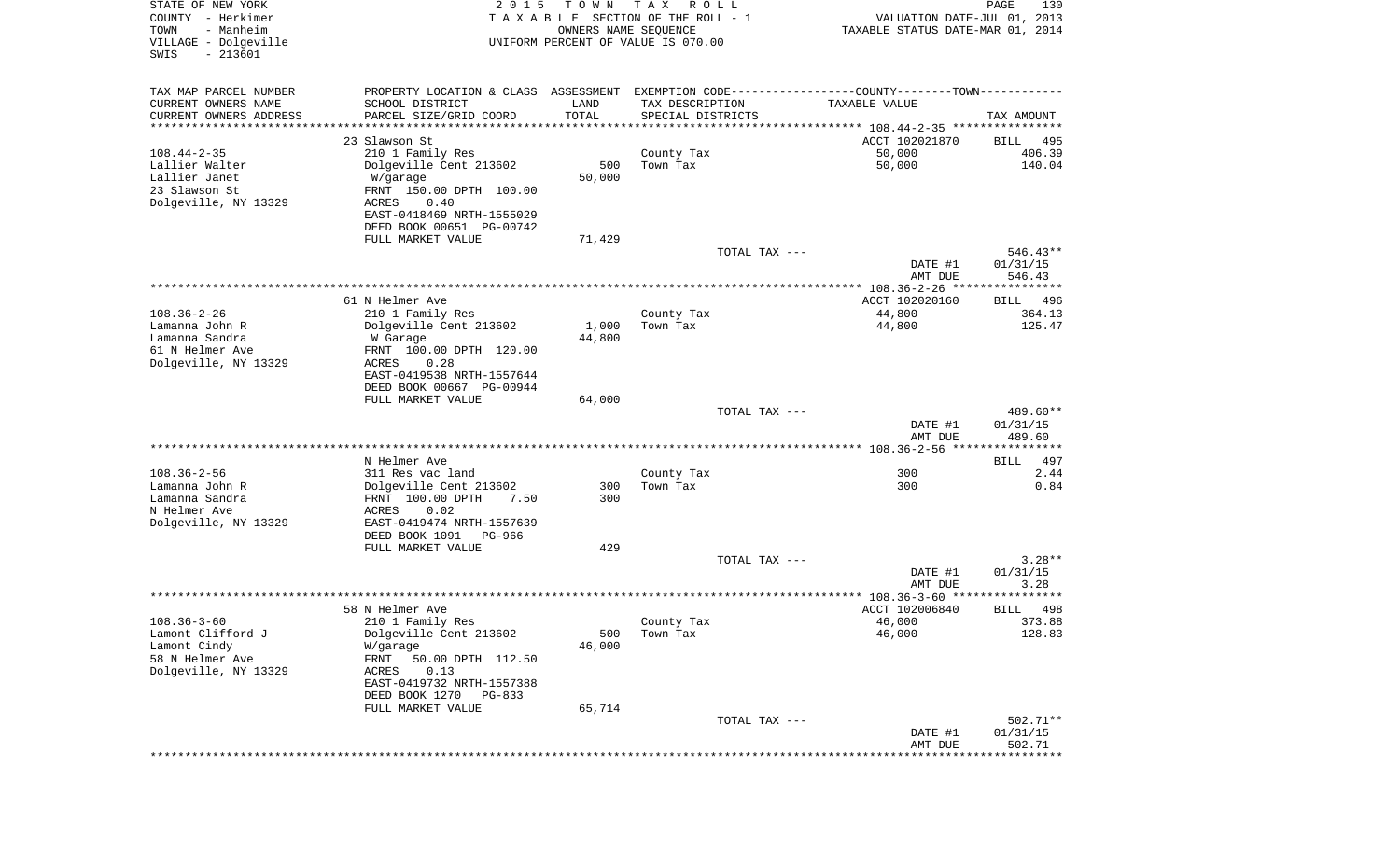| STATE OF NEW YORK<br>COUNTY - Herkimer<br>- Manheim<br>TOWN<br>VILLAGE - Dolgeville<br>$-213601$<br>SWIS | 2 0 1 5                                                                                       | T O W N<br>OWNERS NAME SEQUENCE | T A X<br>R O L L<br>TAXABLE SECTION OF THE ROLL - 1<br>UNIFORM PERCENT OF VALUE IS 070.00 | VALUATION DATE-JUL 01, 2013<br>TAXABLE STATUS DATE-MAR 01, 2014    | PAGE<br>131           |
|----------------------------------------------------------------------------------------------------------|-----------------------------------------------------------------------------------------------|---------------------------------|-------------------------------------------------------------------------------------------|--------------------------------------------------------------------|-----------------------|
| TAX MAP PARCEL NUMBER                                                                                    | PROPERTY LOCATION & CLASS ASSESSMENT EXEMPTION CODE---------------COUNTY-------TOWN---------- |                                 |                                                                                           |                                                                    |                       |
| CURRENT OWNERS NAME                                                                                      | SCHOOL DISTRICT                                                                               | LAND                            | TAX DESCRIPTION                                                                           | TAXABLE VALUE                                                      |                       |
| CURRENT OWNERS ADDRESS                                                                                   | PARCEL SIZE/GRID COORD                                                                        | TOTAL                           | SPECIAL DISTRICTS                                                                         |                                                                    | TAX AMOUNT            |
| ********************                                                                                     | ********************                                                                          |                                 |                                                                                           | ************************************* 108.52-5-97 **************** |                       |
| $108.52 - 5 - 97$                                                                                        | 33 Van Buren St<br>210 1 Family Res                                                           |                                 | County Tax                                                                                | ACCT 102020310<br>52,000                                           | BILL<br>499<br>422.65 |
| Lamphere Charles R                                                                                       | Dolgeville Cent 213602                                                                        | 1,000                           | Town Tax                                                                                  | 52,000                                                             | 145.64                |
| 33 Van Buren St                                                                                          | W/barn                                                                                        | 52,000                          | School Relevy                                                                             |                                                                    | 1,066.18              |
| Dolgeville, NY 13329                                                                                     | FRNT<br>98.00 DPTH 173.00                                                                     |                                 | Village Relevy                                                                            |                                                                    | 1,321.77              |
|                                                                                                          | ACRES<br>0.39                                                                                 |                                 |                                                                                           |                                                                    |                       |
|                                                                                                          | EAST-0420216 NRTH-1554200                                                                     |                                 |                                                                                           |                                                                    |                       |
|                                                                                                          | DEED BOOK 1526<br>PG-85                                                                       |                                 |                                                                                           |                                                                    |                       |
|                                                                                                          | FULL MARKET VALUE                                                                             | 74,286                          |                                                                                           |                                                                    |                       |
|                                                                                                          |                                                                                               |                                 | TOTAL TAX ---                                                                             |                                                                    | $2,956.24**$          |
|                                                                                                          |                                                                                               |                                 |                                                                                           | DATE #1<br>AMT DUE                                                 | 01/31/15<br>2,956.24  |
|                                                                                                          |                                                                                               |                                 |                                                                                           | ************** 108.52-5-65 *****************                       |                       |
|                                                                                                          | 20 Van Buren St                                                                               |                                 |                                                                                           | ACCT 102030240                                                     | 500<br>BILL           |
| $108.52 - 5 - 65$                                                                                        | 220 2 Family Res                                                                              |                                 | County Tax                                                                                | 43,100                                                             | 350.31                |
| Lamphere Diane M                                                                                         | Dolgeville Cent 213602                                                                        | 1,000                           | Town Tax                                                                                  | 43,100                                                             | 120.71                |
| Johnson Phyllis                                                                                          | FRNT 103.00 DPTH 173.00                                                                       | 43,100                          |                                                                                           |                                                                    |                       |
| 20 Van Buren St                                                                                          | ACRES<br>0.38                                                                                 |                                 |                                                                                           |                                                                    |                       |
| Dolgeville, NY 13329                                                                                     | EAST-0419855 NRTH-1554432                                                                     |                                 |                                                                                           |                                                                    |                       |
|                                                                                                          | DEED BOOK 687<br>PG-746<br>FULL MARKET VALUE                                                  | 61,571                          |                                                                                           |                                                                    |                       |
|                                                                                                          |                                                                                               |                                 | TOTAL TAX ---                                                                             |                                                                    | $471.02**$            |
|                                                                                                          |                                                                                               |                                 |                                                                                           | DATE #1                                                            | 01/31/15              |
|                                                                                                          |                                                                                               |                                 |                                                                                           | AMT DUE                                                            | 471.02                |
|                                                                                                          |                                                                                               |                                 | ******************************                                                            | ********* 108.44-1-22 *****************                            |                       |
|                                                                                                          | 44 Elm St                                                                                     |                                 |                                                                                           | ACCT 102015120                                                     | <b>BILL</b><br>501    |
| $108.44 - 1 - 22$                                                                                        | 210 1 Family Res                                                                              | 500                             | County Tax                                                                                | 38,700                                                             | 314.55<br>108.39      |
| Lamphere Elizabeth<br>44 Elm St                                                                          | Dolgeville Cent 213602<br>W/garage                                                            | 38,700                          | Town Tax                                                                                  | 38,700                                                             |                       |
| Dolgeville, NY 13329                                                                                     | FRNT<br>50.00 DPTH 240.00                                                                     |                                 |                                                                                           |                                                                    |                       |
|                                                                                                          | ACRES<br>0.28                                                                                 |                                 |                                                                                           |                                                                    |                       |
|                                                                                                          | EAST-0419008 NRTH-1556212                                                                     |                                 |                                                                                           |                                                                    |                       |
|                                                                                                          | DEED BOOK 00580 PG-00436                                                                      |                                 |                                                                                           |                                                                    |                       |
|                                                                                                          | FULL MARKET VALUE                                                                             | 55,286                          |                                                                                           |                                                                    |                       |
|                                                                                                          |                                                                                               |                                 | TOTAL TAX ---                                                                             |                                                                    | 422.94**              |
|                                                                                                          |                                                                                               |                                 |                                                                                           | DATE #1                                                            | 01/31/15              |
|                                                                                                          |                                                                                               |                                 |                                                                                           | AMT DUE<br>***************** 108.44-1-23 *********                 | 422.94<br>****        |
|                                                                                                          | Elm St                                                                                        |                                 |                                                                                           | ACCT 102017340                                                     | 502<br>BILL           |
| $108.44 - 1 - 23$                                                                                        | 311 Res vac land                                                                              |                                 | County Tax                                                                                | 900                                                                | 7.32                  |
| Lamphere Elizabeth                                                                                       | Dolgeville Cent 213602                                                                        | 900                             | Town Tax                                                                                  | 900                                                                | 2.52                  |
| 44 Elm St                                                                                                | FRNT 165.00 DPTH 120.00                                                                       | 900                             |                                                                                           |                                                                    |                       |
| Dolgeville, NY 13329                                                                                     | 0.45<br>ACRES                                                                                 |                                 |                                                                                           |                                                                    |                       |
|                                                                                                          | EAST-0418888 NRTH-1556200                                                                     |                                 |                                                                                           |                                                                    |                       |
|                                                                                                          | DEED BOOK 00640 PG-00779                                                                      |                                 |                                                                                           |                                                                    |                       |
|                                                                                                          | FULL MARKET VALUE                                                                             | 1,286                           | TOTAL TAX ---                                                                             |                                                                    | $9.84**$              |
|                                                                                                          |                                                                                               |                                 |                                                                                           | DATE #1                                                            | 01/31/15              |
|                                                                                                          |                                                                                               |                                 |                                                                                           | AMT DUE                                                            | 9.84                  |
|                                                                                                          |                                                                                               |                                 |                                                                                           |                                                                    |                       |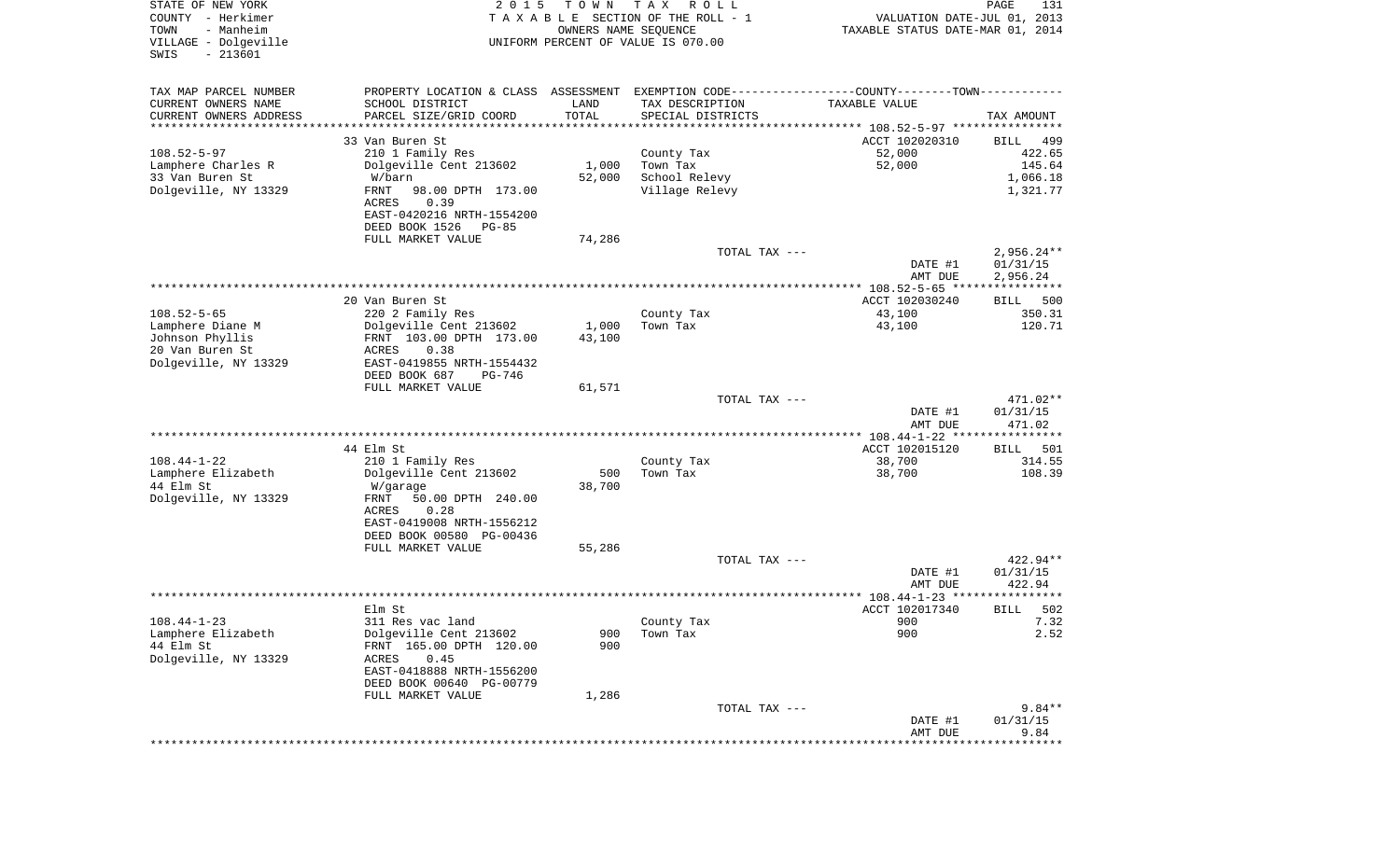| STATE OF NEW YORK<br>COUNTY - Herkimer<br>TOWN<br>- Manheim<br>VILLAGE - Dolgeville<br>$-213601$<br>SWIS | 2 0 1 5                                    | T O W N | T A X<br>R O L L<br>TAXABLE SECTION OF THE ROLL - 1<br>OWNERS NAME SEQUENCE<br>UNIFORM PERCENT OF VALUE IS 070.00 | VALUATION DATE-JUL 01, 2013<br>TAXABLE STATUS DATE-MAR 01, 2014                       | PAGE<br>132                 |
|----------------------------------------------------------------------------------------------------------|--------------------------------------------|---------|-------------------------------------------------------------------------------------------------------------------|---------------------------------------------------------------------------------------|-----------------------------|
| TAX MAP PARCEL NUMBER                                                                                    | PROPERTY LOCATION & CLASS ASSESSMENT       |         |                                                                                                                   | EXEMPTION CODE-----------------COUNTY--------TOWN-----------                          |                             |
| CURRENT OWNERS NAME                                                                                      | SCHOOL DISTRICT                            | LAND    | TAX DESCRIPTION                                                                                                   | TAXABLE VALUE                                                                         |                             |
| CURRENT OWNERS ADDRESS<br>*********************                                                          | PARCEL SIZE/GRID COORD                     | TOTAL   | SPECIAL DISTRICTS                                                                                                 |                                                                                       | TAX AMOUNT                  |
|                                                                                                          | Van Buren St Ext                           |         |                                                                                                                   | ·************************************ 108.60-1-32.1 ***************<br>ACCT 102017880 | 503<br>BILL                 |
| $108.60 - 1 - 32.1$                                                                                      | 311 Res vac land                           |         | County Tax                                                                                                        | 2,000                                                                                 | 16.26                       |
| Lampman Michael D                                                                                        | Dolgeville Cent 213602                     | 2,000   | Town Tax                                                                                                          | 2,000                                                                                 | 5.60                        |
| Lampman Carol                                                                                            | FRNT 518.00 DPTH                           | 2,000   |                                                                                                                   |                                                                                       |                             |
| 98 Van Buren St                                                                                          | ACRES<br>2.00                              |         |                                                                                                                   |                                                                                       |                             |
| Dolgeville, NY 13329                                                                                     | EAST-0420373 NRTH-1551795                  |         |                                                                                                                   |                                                                                       |                             |
|                                                                                                          | DEED BOOK 938<br>$PG-77$                   |         |                                                                                                                   |                                                                                       |                             |
|                                                                                                          | FULL MARKET VALUE                          | 2,857   |                                                                                                                   |                                                                                       |                             |
|                                                                                                          |                                            |         | TOTAL TAX ---                                                                                                     | DATE #1                                                                               | $21.86**$<br>01/31/15       |
|                                                                                                          |                                            |         |                                                                                                                   | AMT DUE                                                                               | 21.86                       |
|                                                                                                          |                                            |         |                                                                                                                   |                                                                                       |                             |
|                                                                                                          | 65 N Helmer Ave                            |         |                                                                                                                   | ACCT 102015630                                                                        | <b>BILL</b><br>504          |
| $108.36 - 2 - 25$                                                                                        | 210 1 Family Res                           |         | County Tax                                                                                                        | 49,000                                                                                | 398.26                      |
| LaPlatney Eric                                                                                           | Dolgeville Cent 213602                     | 500     | Town Tax                                                                                                          | 49,000                                                                                | 137.24                      |
| 65 N Helmer Ave                                                                                          | W/garage                                   | 49,000  |                                                                                                                   |                                                                                       |                             |
| Dolgeville, NY 13329                                                                                     | FRNT<br>50.00 DPTH 120.00                  |         |                                                                                                                   |                                                                                       |                             |
|                                                                                                          | ACRES<br>0.17<br>EAST-0419534 NRTH-1557732 |         |                                                                                                                   |                                                                                       |                             |
|                                                                                                          | DEED BOOK 1519<br>PG-768                   |         |                                                                                                                   |                                                                                       |                             |
|                                                                                                          | FULL MARKET VALUE                          | 70,000  |                                                                                                                   |                                                                                       |                             |
|                                                                                                          |                                            |         | TOTAL TAX ---                                                                                                     |                                                                                       | 535.50**                    |
|                                                                                                          |                                            |         |                                                                                                                   | DATE #1                                                                               | 01/31/15                    |
|                                                                                                          |                                            |         |                                                                                                                   | AMT DUE                                                                               | 535.50<br>* * * * * * * * * |
|                                                                                                          | 36 S Helmer Ave                            |         |                                                                                                                   | ************ 108.44-1-53 *******<br>ACCT 102010110                                    | 505<br>BILL                 |
| $108.44 - 1 - 53$                                                                                        | 210 1 Family Res                           |         | County Tax                                                                                                        | 46,000                                                                                | 373.88                      |
| Lasher Claude E                                                                                          | Dolgeville Cent 213602                     | 800     | Town Tax                                                                                                          | 46,000                                                                                | 128.83                      |
| Lasher Kathleen P                                                                                        | W/garage                                   | 46,000  |                                                                                                                   |                                                                                       |                             |
| 36 S Helmer Ave                                                                                          | FRNT<br>76.00 DPTH 150.00                  |         |                                                                                                                   |                                                                                       |                             |
| Dolgeville, NY 13329                                                                                     | ACRES<br>0.26                              |         |                                                                                                                   |                                                                                       |                             |
|                                                                                                          | EAST-0418784 NRTH-1555100                  |         |                                                                                                                   |                                                                                       |                             |
|                                                                                                          | DEED BOOK 1504<br>PG-504                   |         |                                                                                                                   |                                                                                       |                             |
|                                                                                                          | FULL MARKET VALUE                          | 65,714  | TOTAL TAX ---                                                                                                     |                                                                                       | 502.71**                    |
|                                                                                                          |                                            |         |                                                                                                                   | DATE #1                                                                               | 01/31/15                    |
|                                                                                                          |                                            |         |                                                                                                                   | AMT DUE                                                                               | 502.71                      |
|                                                                                                          |                                            |         |                                                                                                                   | ****************** 108.52-3-29 *******                                                | *****                       |
|                                                                                                          | Lamberson St                               |         |                                                                                                                   | ACCT 102003870                                                                        | 506<br>BILL                 |
| $108.52 - 3 - 29$                                                                                        | 311 Res vac land                           |         | County Tax                                                                                                        | 200                                                                                   | 1.63                        |
| Lasher James L Sr                                                                                        | Dolgeville Cent 213602                     | 200     | Town Tax                                                                                                          | 200                                                                                   | 0.56                        |
| 2518 River Rd                                                                                            | FRNT 111.00 DPTH 83.00                     | 200     |                                                                                                                   |                                                                                       |                             |
| Fort Plain, NY 13339                                                                                     | ACRES<br>0.09<br>EAST-0419489 NRTH-1553918 |         |                                                                                                                   |                                                                                       |                             |
|                                                                                                          | DEED BOOK 883<br>PG-418                    |         |                                                                                                                   |                                                                                       |                             |
|                                                                                                          | FULL MARKET VALUE                          | 286     |                                                                                                                   |                                                                                       |                             |
|                                                                                                          |                                            |         | TOTAL TAX ---                                                                                                     |                                                                                       | $2.19**$                    |
|                                                                                                          |                                            |         |                                                                                                                   | DATE #1                                                                               | 01/31/15                    |
|                                                                                                          |                                            |         |                                                                                                                   | AMT DUE                                                                               | 2.19                        |
|                                                                                                          |                                            |         |                                                                                                                   |                                                                                       |                             |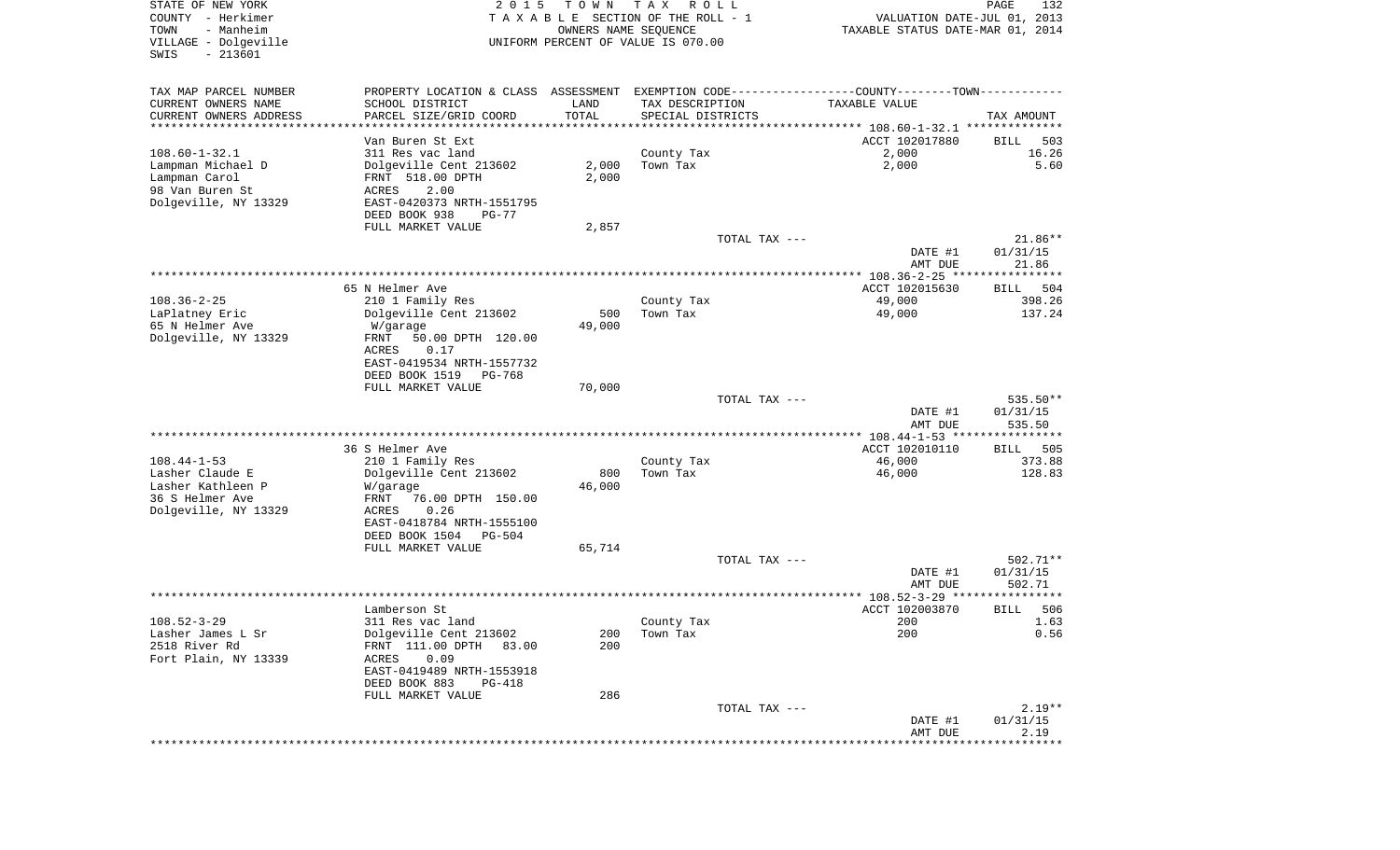| STATE OF NEW YORK<br>COUNTY - Herkimer<br>- Manheim<br>TOWN<br>VILLAGE - Dolgeville<br>$-213601$<br>SWIS | 2 0 1 5                                                                                       | T O W N               | T A X<br>R O L L<br>TAXABLE SECTION OF THE ROLL - 1<br>OWNERS NAME SEQUENCE<br>UNIFORM PERCENT OF VALUE IS 070.00 | VALUATION DATE-JUL 01, 2013<br>TAXABLE STATUS DATE-MAR 01, 2014 | PAGE<br>133                    |
|----------------------------------------------------------------------------------------------------------|-----------------------------------------------------------------------------------------------|-----------------------|-------------------------------------------------------------------------------------------------------------------|-----------------------------------------------------------------|--------------------------------|
| TAX MAP PARCEL NUMBER                                                                                    | PROPERTY LOCATION & CLASS ASSESSMENT EXEMPTION CODE---------------COUNTY-------TOWN---------- |                       |                                                                                                                   |                                                                 |                                |
| CURRENT OWNERS NAME                                                                                      | SCHOOL DISTRICT                                                                               | LAND                  | TAX DESCRIPTION                                                                                                   | TAXABLE VALUE                                                   |                                |
| CURRENT OWNERS ADDRESS                                                                                   | PARCEL SIZE/GRID COORD                                                                        | TOTAL                 | SPECIAL DISTRICTS                                                                                                 |                                                                 | TAX AMOUNT                     |
| *********************                                                                                    | * * * * * * * * * * * * * * * * * * *                                                         | * * * * * * * * * * * |                                                                                                                   |                                                                 |                                |
| $108.52 - 3 - 30$                                                                                        | 4 Rundell St<br>220 2 Family Res                                                              |                       | County Tax                                                                                                        | ACCT 102003840<br>38,000                                        | 507<br>BILL<br>308.86          |
| Lasher James L Sr                                                                                        | Dolgeville Cent 213602                                                                        | 500                   | Town Tax                                                                                                          | 38,000                                                          | 106.43                         |
| 2518 River Rd                                                                                            | W/garage                                                                                      | 38,000                |                                                                                                                   |                                                                 |                                |
| Fort Plain, NY 13339                                                                                     | 50.00 DPTH 125.00<br>FRNT                                                                     |                       |                                                                                                                   |                                                                 |                                |
|                                                                                                          | ACRES<br>0.14                                                                                 |                       |                                                                                                                   |                                                                 |                                |
|                                                                                                          | EAST-0419440 NRTH-1553883                                                                     |                       |                                                                                                                   |                                                                 |                                |
|                                                                                                          | DEED BOOK 883<br>PG-418                                                                       |                       |                                                                                                                   |                                                                 |                                |
|                                                                                                          | FULL MARKET VALUE                                                                             | 54,286                | TOTAL TAX ---                                                                                                     |                                                                 | $415.29**$                     |
|                                                                                                          |                                                                                               |                       |                                                                                                                   | DATE #1                                                         | 01/31/15                       |
|                                                                                                          |                                                                                               |                       |                                                                                                                   | AMT DUE                                                         | 415.29                         |
|                                                                                                          |                                                                                               |                       |                                                                                                                   |                                                                 |                                |
|                                                                                                          | 12 W Spofford Ave                                                                             |                       |                                                                                                                   | ACCT 102004890                                                  | BILL<br>508                    |
| $108.52 - 1 - 52$<br>Lee Oliver D Jr                                                                     | 210 1 Family Res<br>Dolgeville Cent 213602                                                    |                       | VET COM CT 41131<br>500 VET DIS CT 41141                                                                          | 10,500<br>10,500                                                |                                |
| Lee Martha                                                                                               | 50.00 DPTH 200.00<br>FRNT                                                                     | 48,900                | County Tax                                                                                                        | 17,115<br>17,115<br>21,285                                      | 173.00                         |
| 12 W Spofford Ave                                                                                        | 0.23<br>ACRES                                                                                 |                       | Town Tax                                                                                                          | 21,285                                                          | 59.61                          |
| Dolgeville, NY 13329                                                                                     | EAST-0417984 NRTH-1553592                                                                     |                       |                                                                                                                   |                                                                 |                                |
|                                                                                                          | DEED BOOK 00634 PG-00018                                                                      |                       |                                                                                                                   |                                                                 |                                |
|                                                                                                          | FULL MARKET VALUE                                                                             | 69,857                |                                                                                                                   |                                                                 |                                |
|                                                                                                          |                                                                                               |                       | TOTAL TAX ---                                                                                                     | DATE #1<br>AMT DUE                                              | 232.61**<br>01/31/15<br>232.61 |
|                                                                                                          |                                                                                               |                       |                                                                                                                   | ************* 108.52-1-73 *****************                     |                                |
|                                                                                                          | W Spofford Ave                                                                                |                       |                                                                                                                   | ACCT 102004920                                                  | 509<br>BILL                    |
| $108.52 - 1 - 73$                                                                                        | 311 Res vac land                                                                              |                       | VETFUND CT 41101                                                                                                  | 300<br>300                                                      |                                |
| Lee Oliver D Jr                                                                                          | Dolgeville Cent 213602                                                                        | 500                   | County Tax                                                                                                        | 200                                                             | 1.63                           |
| Lee Martha<br>12 W Spofford Ave                                                                          | 50.00 DPTH 150.00<br>FRNT<br>ACRES<br>0.17                                                    | 500                   | Town Tax                                                                                                          | 200                                                             | 0.56                           |
| Dolgeville, NY 13329                                                                                     | EAST-0418013 NRTH-1553545                                                                     |                       |                                                                                                                   |                                                                 |                                |
|                                                                                                          | DEED BOOK 00634 PG-00018                                                                      |                       |                                                                                                                   |                                                                 |                                |
|                                                                                                          | FULL MARKET VALUE                                                                             | 714                   |                                                                                                                   |                                                                 |                                |
|                                                                                                          |                                                                                               |                       | TOTAL TAX ---                                                                                                     |                                                                 | $2.19**$                       |
|                                                                                                          |                                                                                               |                       |                                                                                                                   | DATE #1                                                         | 01/31/15                       |
|                                                                                                          |                                                                                               |                       |                                                                                                                   | AMT DUE                                                         | 2.19                           |
|                                                                                                          | 12 W Faville Ave                                                                              |                       |                                                                                                                   | ACCT 102030510                                                  | 510<br>BILL                    |
| $108.52 - 1 - 35$                                                                                        | 220 2 Family Res                                                                              |                       | County Tax                                                                                                        | 28,000                                                          | 227.58                         |
| Lein Ronald                                                                                              | Dolgeville Cent 213602                                                                        | 800                   | Town Tax                                                                                                          | 28,000                                                          | 78.42                          |
| Lein Joan                                                                                                | FRNT 83.00 DPTH 117.00                                                                        | 28,000                |                                                                                                                   |                                                                 |                                |
| 225 Lyon Rd                                                                                              | 0.43<br>ACRES                                                                                 |                       |                                                                                                                   |                                                                 |                                |
| Dolgeville, NY 13329                                                                                     | EAST-0418284 NRTH-1554104<br>DEED BOOK 780<br>PG-92                                           |                       |                                                                                                                   |                                                                 |                                |
|                                                                                                          | FULL MARKET VALUE                                                                             | 40,000                |                                                                                                                   |                                                                 |                                |
|                                                                                                          |                                                                                               |                       | TOTAL TAX ---                                                                                                     | DATE #1<br>AMT DUE                                              | 306.00**<br>01/31/15<br>306.00 |
|                                                                                                          |                                                                                               |                       |                                                                                                                   |                                                                 |                                |
|                                                                                                          |                                                                                               |                       |                                                                                                                   |                                                                 |                                |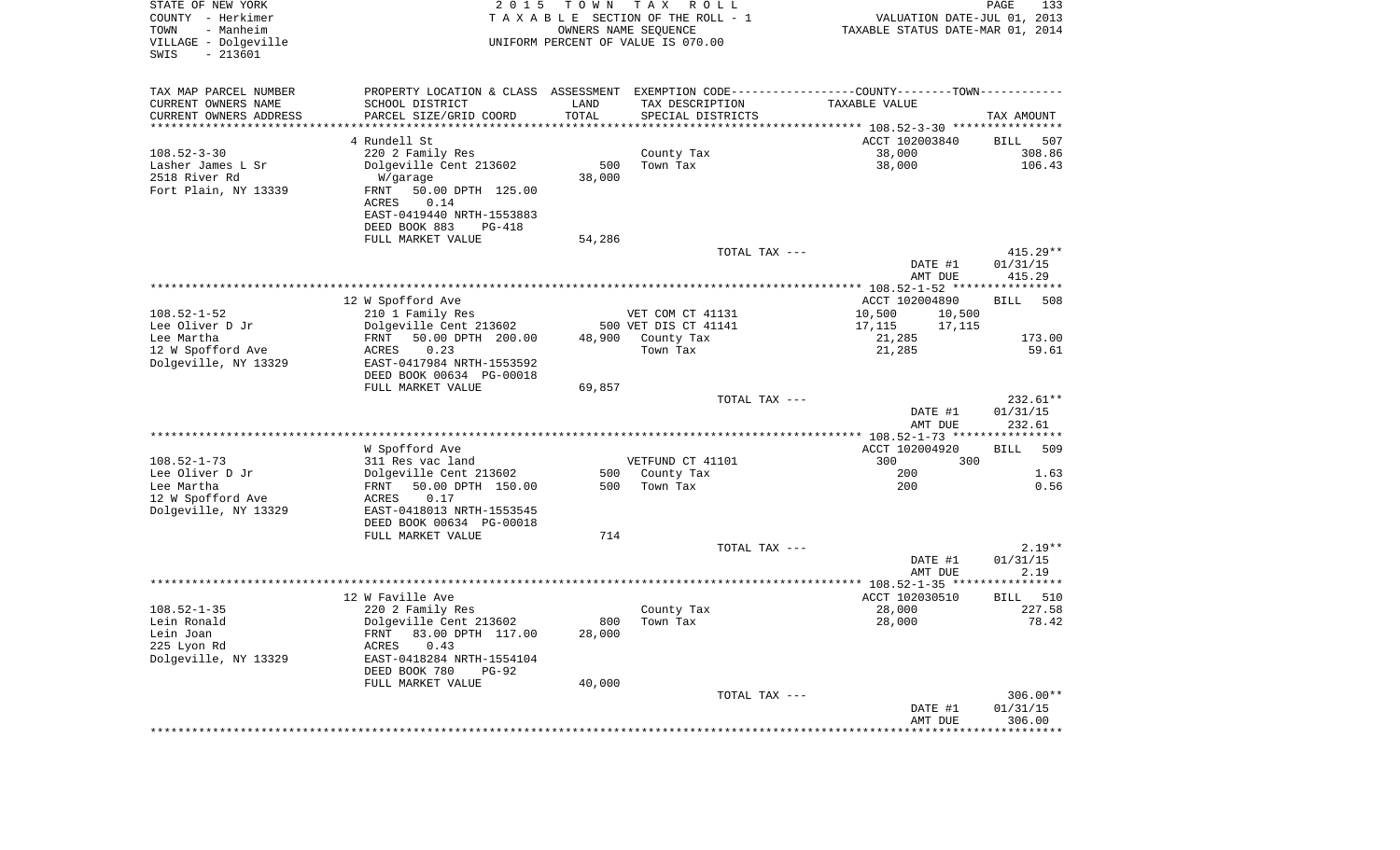| STATE OF NEW YORK<br>COUNTY - Herkimer<br>TOWN<br>- Manheim<br>VILLAGE - Dolgeville<br>$-213601$<br>SWIS | 2 0 1 5                                                                                       | T O W N               | TAX ROLL<br>TAXABLE SECTION OF THE ROLL - 1<br>OWNERS NAME SEQUENCE<br>UNIFORM PERCENT OF VALUE IS 070.00 | VALUATION DATE-JUL 01, 2013<br>TAXABLE STATUS DATE-MAR 01, 2014 | PAGE<br>134        |
|----------------------------------------------------------------------------------------------------------|-----------------------------------------------------------------------------------------------|-----------------------|-----------------------------------------------------------------------------------------------------------|-----------------------------------------------------------------|--------------------|
| TAX MAP PARCEL NUMBER                                                                                    | PROPERTY LOCATION & CLASS ASSESSMENT EXEMPTION CODE---------------COUNTY-------TOWN---------- |                       |                                                                                                           |                                                                 |                    |
| CURRENT OWNERS NAME                                                                                      | SCHOOL DISTRICT                                                                               | LAND                  | TAX DESCRIPTION                                                                                           | TAXABLE VALUE                                                   |                    |
| CURRENT OWNERS ADDRESS                                                                                   | PARCEL SIZE/GRID COORD                                                                        | TOTAL                 | SPECIAL DISTRICTS                                                                                         |                                                                 | TAX AMOUNT         |
| ********************                                                                                     | 40 Spencer St                                                                                 | * * * * * * * * * * * |                                                                                                           | ACCT 102027330                                                  | 511<br>BILL        |
| $108.51 - 1 - 11$                                                                                        | 210 1 Family Res                                                                              |                       | County Tax                                                                                                | 50,000                                                          | 406.39             |
| Lein Ronald R                                                                                            | Dolgeville Cent 213602                                                                        | 500                   | Town Tax                                                                                                  | 50,000                                                          | 140.04             |
| Lein Barbara T                                                                                           | W/garage                                                                                      | 50,000                |                                                                                                           |                                                                 |                    |
| 2815 Briarwood Dr                                                                                        | FRNT<br>50.00 DPTH 125.00                                                                     |                       |                                                                                                           |                                                                 |                    |
| Huntsville, AL 35801                                                                                     | ACRES<br>0.13                                                                                 |                       |                                                                                                           |                                                                 |                    |
|                                                                                                          | EAST-0417742 NRTH-1554466<br>DEED BOOK 1382<br>PG-953                                         |                       |                                                                                                           |                                                                 |                    |
|                                                                                                          | FULL MARKET VALUE                                                                             | 71,429                |                                                                                                           |                                                                 |                    |
|                                                                                                          |                                                                                               |                       | TOTAL TAX ---                                                                                             |                                                                 | $546.43**$         |
|                                                                                                          |                                                                                               |                       |                                                                                                           | DATE #1                                                         | 01/31/15           |
|                                                                                                          |                                                                                               |                       |                                                                                                           | AMT DUE                                                         | 546.43             |
|                                                                                                          | 41-43 N Helmer Ave                                                                            |                       |                                                                                                           | ACCT 102014970                                                  | BILL<br>512        |
| $108.36 - 2 - 52$                                                                                        | 220 2 Family Res                                                                              |                       | County Tax                                                                                                | 65,000                                                          | 528.31             |
| Leubner Family Trust Horst                                                                               | Dolgeville Cent 213602                                                                        | 600                   | Town Tax                                                                                                  | 65,000                                                          | 182.05             |
| 6172 Krista Dr                                                                                           | W/barn                                                                                        | 65,000                |                                                                                                           |                                                                 |                    |
| Spring Hill, FL 34609                                                                                    | FRNT<br>60.00 DPTH 127.00<br>ACRES<br>0.20                                                    |                       |                                                                                                           |                                                                 |                    |
|                                                                                                          | EAST-0419565 NRTH-1557088                                                                     |                       |                                                                                                           |                                                                 |                    |
|                                                                                                          | DEED BOOK 927<br>PG-381                                                                       |                       |                                                                                                           |                                                                 |                    |
|                                                                                                          | FULL MARKET VALUE                                                                             | 92,857                |                                                                                                           |                                                                 |                    |
|                                                                                                          |                                                                                               |                       | TOTAL TAX ---                                                                                             |                                                                 | 710.36**           |
|                                                                                                          |                                                                                               |                       |                                                                                                           | DATE #1<br>AMT DUE                                              | 01/31/15<br>710.36 |
|                                                                                                          |                                                                                               |                       |                                                                                                           |                                                                 |                    |
|                                                                                                          | 135 N Main St                                                                                 |                       |                                                                                                           | ACCT 102015150                                                  | 513<br>BILL        |
| $108.36 - 3 - 29$                                                                                        | 210 1 Family Res                                                                              |                       | VET COM CT 41131                                                                                          | 7,625<br>7,625                                                  |                    |
| Levonski Richard<br>Levonski Ralene                                                                      | Dolgeville Cent 213602<br>W/barn                                                              | 400                   | County Tax<br>Town Tax                                                                                    | 22,875                                                          | 185.92<br>64.07    |
| 135 N Main St                                                                                            | FRNT<br>35.00 DPTH 169.00                                                                     | 30,500                |                                                                                                           | 22,875                                                          |                    |
| Dolgeville, NY 13329                                                                                     | ACRES<br>0.13                                                                                 |                       |                                                                                                           |                                                                 |                    |
|                                                                                                          | EAST-0419981 NRTH-1557063                                                                     |                       |                                                                                                           |                                                                 |                    |
|                                                                                                          | DEED BOOK 00610 PG-00814                                                                      |                       |                                                                                                           |                                                                 |                    |
|                                                                                                          | FULL MARKET VALUE                                                                             | 43,571                | TOTAL TAX ---                                                                                             |                                                                 | 249.99**           |
|                                                                                                          |                                                                                               |                       |                                                                                                           | DATE #1                                                         | 01/31/15           |
|                                                                                                          |                                                                                               |                       |                                                                                                           | AMT DUE                                                         | 249.99             |
|                                                                                                          |                                                                                               |                       |                                                                                                           |                                                                 |                    |
| $108.52 - 6 - 32$                                                                                        | 52 E Faville Ave                                                                              |                       |                                                                                                           | ACCT 102014790                                                  | 514<br><b>BILL</b> |
| Levonski Richard                                                                                         | 210 1 Family Res<br>Dolgeville Cent 213602                                                    | 500                   | County Tax<br>Town Tax                                                                                    | 44,100<br>44,100                                                | 358.44<br>123.51   |
| Levonski Ralene                                                                                          | W Garage                                                                                      | 44,100                |                                                                                                           |                                                                 |                    |
| 52 East Faville Ave                                                                                      | FRNT<br>50.00 DPTH 100.00                                                                     |                       |                                                                                                           |                                                                 |                    |
| Dolgeville, NY 13329                                                                                     | $0.11$ BANK<br>ACRES<br>023                                                                   |                       |                                                                                                           |                                                                 |                    |
|                                                                                                          | EAST-0419786 NRTH-1552996                                                                     |                       |                                                                                                           |                                                                 |                    |
|                                                                                                          | DEED BOOK 874<br>$PG-43$<br>FULL MARKET VALUE                                                 | 63,000                |                                                                                                           |                                                                 |                    |
|                                                                                                          |                                                                                               |                       | TOTAL TAX ---                                                                                             |                                                                 | 481.95**           |
|                                                                                                          |                                                                                               |                       |                                                                                                           | DATE #1                                                         | 01/31/15           |
|                                                                                                          |                                                                                               |                       |                                                                                                           | AMT DUE                                                         | 481.95             |
|                                                                                                          |                                                                                               |                       |                                                                                                           | ********************************                                |                    |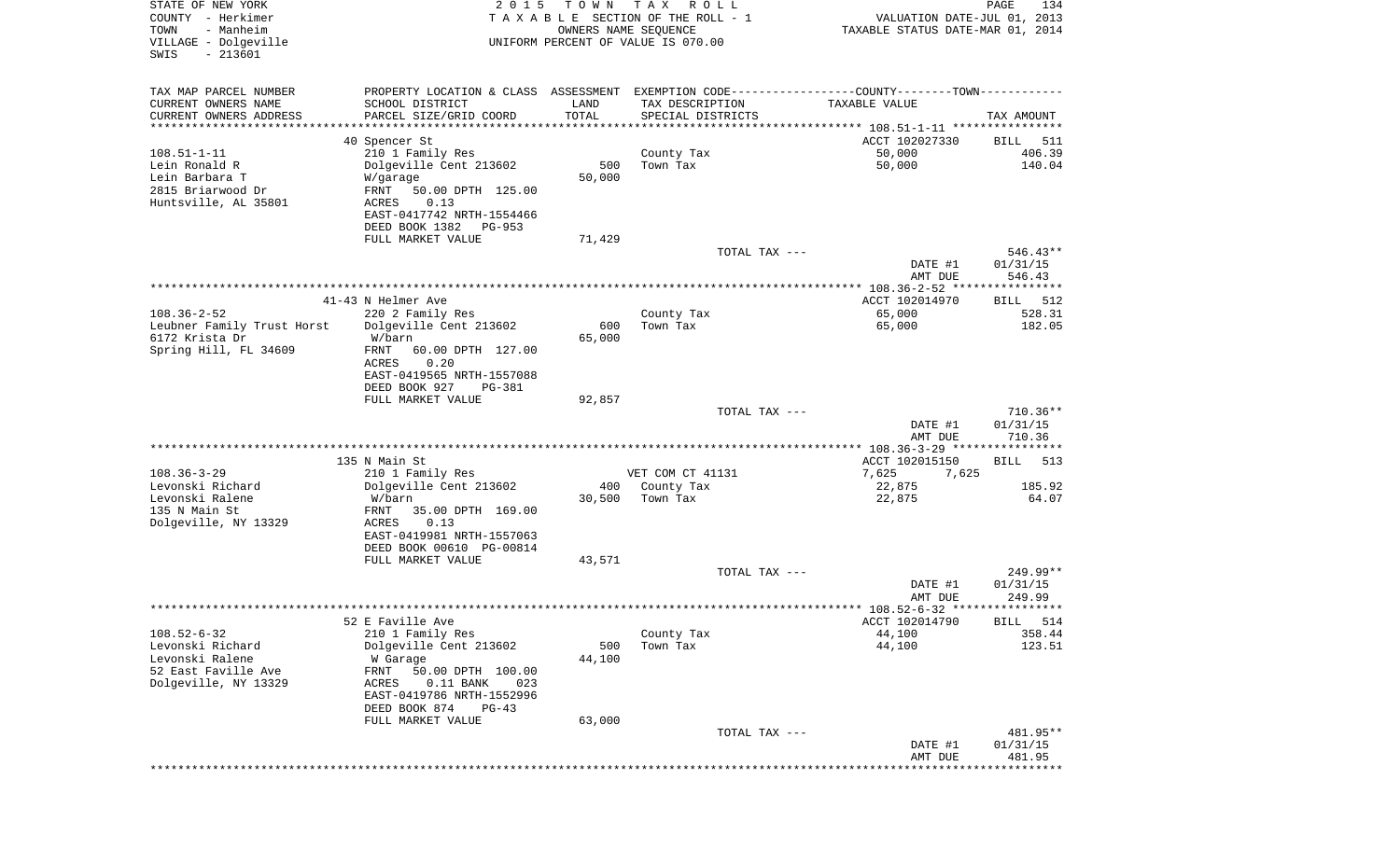| STATE OF NEW YORK<br>COUNTY - Herkimer<br>- Manheim<br>TOWN<br>VILLAGE - Dolgeville<br>$-213601$<br>SWIS | 2 0 1 5                                                                                       | T O W N<br>OWNERS NAME SEQUENCE | T A X<br>R O L L<br>TAXABLE SECTION OF THE ROLL - 1<br>UNIFORM PERCENT OF VALUE IS 070.00 | VALUATION DATE-JUL 01, 2013<br>TAXABLE STATUS DATE-MAR 01, 2014 | PAGE<br>135        |
|----------------------------------------------------------------------------------------------------------|-----------------------------------------------------------------------------------------------|---------------------------------|-------------------------------------------------------------------------------------------|-----------------------------------------------------------------|--------------------|
| TAX MAP PARCEL NUMBER                                                                                    | PROPERTY LOCATION & CLASS ASSESSMENT EXEMPTION CODE---------------COUNTY-------TOWN---------- |                                 |                                                                                           |                                                                 |                    |
| CURRENT OWNERS NAME                                                                                      | SCHOOL DISTRICT                                                                               | LAND                            | TAX DESCRIPTION                                                                           | TAXABLE VALUE                                                   |                    |
| CURRENT OWNERS ADDRESS<br>********************                                                           | PARCEL SIZE/GRID COORD                                                                        | TOTAL                           | SPECIAL DISTRICTS                                                                         |                                                                 | TAX AMOUNT         |
|                                                                                                          | 6 Beaver St                                                                                   |                                 |                                                                                           | ACCT 102011730                                                  | 515<br>BILL        |
| $108.44 - 2 - 28$                                                                                        | 210 1 Family Res                                                                              |                                 | VET COM CT 41131                                                                          | 10,500<br>10,500                                                |                    |
| Lewandowski Richard                                                                                      | Dolgeville Cent 213602                                                                        | 500                             | County Tax                                                                                | 35,800                                                          | 290.98             |
| Lewandowski Ellen<br>6 Beaver St                                                                         | W/garage<br>FRNT<br>49.50 DPTH<br>90.00                                                       | 46,300                          | Town Tax                                                                                  | 35,800                                                          | 100.27             |
| Dolgeville, NY 13329                                                                                     | ACRES<br>$0.10$ BANK<br>135                                                                   |                                 |                                                                                           |                                                                 |                    |
|                                                                                                          | EAST-0418275 NRTH-1554734                                                                     |                                 |                                                                                           |                                                                 |                    |
|                                                                                                          | DEED BOOK 773<br>PG-610                                                                       |                                 |                                                                                           |                                                                 |                    |
|                                                                                                          | FULL MARKET VALUE                                                                             | 66,143                          | TOTAL TAX ---                                                                             |                                                                 | 391.25**           |
|                                                                                                          |                                                                                               |                                 |                                                                                           | DATE #1<br>AMT DUE                                              | 01/31/15           |
|                                                                                                          |                                                                                               |                                 |                                                                                           |                                                                 | 391.25             |
|                                                                                                          | 3 Horn St                                                                                     |                                 |                                                                                           | ACCT 102016170                                                  | 516<br>BILL        |
| $108.36 - 1 - 33$                                                                                        | 210 1 Family Res                                                                              |                                 | County Tax                                                                                | 39,000                                                          | 316.98             |
| Lewandowski Shawn M<br>3 Horn St                                                                         | Dolgeville Cent 213602<br>W/garage                                                            | 500<br>39,000                   | Town Tax                                                                                  | 39,000                                                          | 109.23             |
| Dolgeville, NY 13329                                                                                     | FRNT<br>50.00 DPTH 115.00                                                                     |                                 |                                                                                           |                                                                 |                    |
|                                                                                                          | ACRES<br>$0.13$ BANK<br>135                                                                   |                                 |                                                                                           |                                                                 |                    |
|                                                                                                          | EAST-0419531 NRTH-1556876<br>DEED BOOK 906<br><b>PG-142</b>                                   |                                 |                                                                                           |                                                                 |                    |
|                                                                                                          | FULL MARKET VALUE                                                                             | 55,714                          |                                                                                           |                                                                 |                    |
|                                                                                                          |                                                                                               |                                 | TOTAL TAX ---                                                                             |                                                                 | $426.21**$         |
|                                                                                                          |                                                                                               |                                 |                                                                                           | DATE #1                                                         | 01/31/15           |
|                                                                                                          |                                                                                               |                                 |                                                                                           | AMT DUE                                                         | 426.21             |
|                                                                                                          | 6-8 N Helmer Ave                                                                              |                                 |                                                                                           | ACCT 102010680                                                  | 517<br>BILL        |
| $108.44 - 3 - 17$                                                                                        | 411 Apartment                                                                                 |                                 | County Tax                                                                                | 49,000                                                          | 398.26             |
| Licari Anthony<br>54 E Main St                                                                           | Dolgeville Cent 213602<br>411 W/garage                                                        | 600<br>49,000                   | Town Tax                                                                                  | 49,000                                                          | 137.24             |
| St. Johnsville, NY 13452                                                                                 | 6-8 No. Helmer Ave                                                                            |                                 |                                                                                           |                                                                 |                    |
|                                                                                                          | 60.00 DPTH 220.00<br>FRNT                                                                     |                                 |                                                                                           |                                                                 |                    |
|                                                                                                          | ACRES<br>0.30                                                                                 |                                 |                                                                                           |                                                                 |                    |
|                                                                                                          | EAST-0419559 NRTH-1555986<br>DEED BOOK 1526<br>PG-67                                          |                                 |                                                                                           |                                                                 |                    |
|                                                                                                          | FULL MARKET VALUE                                                                             | 70,000                          |                                                                                           |                                                                 |                    |
|                                                                                                          |                                                                                               |                                 | TOTAL TAX ---                                                                             |                                                                 | 535.50**           |
|                                                                                                          |                                                                                               |                                 |                                                                                           | DATE #1<br>AMT DUE                                              | 01/31/15<br>535.50 |
|                                                                                                          |                                                                                               |                                 |                                                                                           |                                                                 |                    |
|                                                                                                          | Lamberson St                                                                                  |                                 |                                                                                           | ACCT 102015660                                                  | 518<br>BILL        |
| $108.52 - 5 - 19$                                                                                        | 454 Supermarket                                                                               |                                 | County Tax                                                                                | 185,000                                                         | 1,503.65           |
| Licari Carmen A<br>Licari Rhonda                                                                         | Dolgeville Cent 213602<br>FRNT 384.00 DPTH 175.00                                             | 15,600<br>185,000               | Town Tax                                                                                  | 185,000                                                         | 518.14             |
| 45 Averill St                                                                                            | ACRES<br>1.90                                                                                 |                                 |                                                                                           |                                                                 |                    |
| St Johnsville, NY 13452                                                                                  | EAST-0419587 NRTH-1554113                                                                     |                                 |                                                                                           |                                                                 |                    |
|                                                                                                          | DEED BOOK 891<br>PG-657                                                                       |                                 |                                                                                           |                                                                 |                    |
|                                                                                                          | FULL MARKET VALUE                                                                             | 264,286                         | TOTAL TAX ---                                                                             |                                                                 | $2,021.79**$       |
|                                                                                                          |                                                                                               |                                 |                                                                                           | DATE #1                                                         | 01/31/15           |
|                                                                                                          |                                                                                               |                                 |                                                                                           | AMT DUE                                                         | 2,021.79           |
|                                                                                                          |                                                                                               |                                 |                                                                                           |                                                                 | ************       |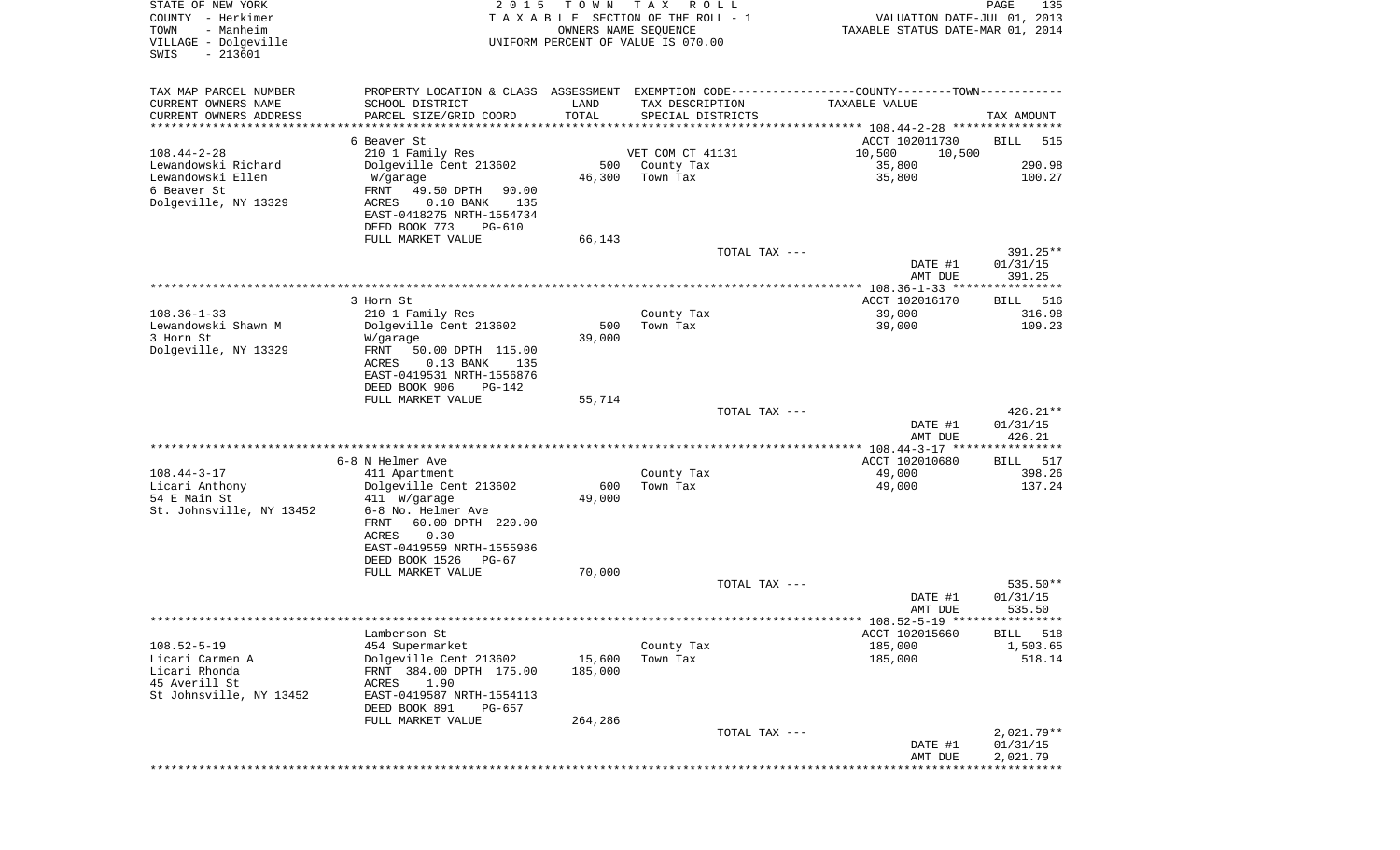| STATE OF NEW YORK<br>COUNTY - Herkimer<br>- Manheim<br>TOWN<br>VILLAGE - Dolgeville<br>$-213601$<br>SWIS | 2 0 1 5                                               | T O W N | T A X<br>R O L L<br>T A X A B L E SECTION OF THE ROLL - 1<br>OWNERS NAME SEQUENCE<br>UNIFORM PERCENT OF VALUE IS 070.00 | VALUATION DATE-JUL 01, 2013<br>TAXABLE STATUS DATE-MAR 01, 2014 | PAGE<br>136        |
|----------------------------------------------------------------------------------------------------------|-------------------------------------------------------|---------|-------------------------------------------------------------------------------------------------------------------------|-----------------------------------------------------------------|--------------------|
| TAX MAP PARCEL NUMBER                                                                                    |                                                       |         | PROPERTY LOCATION & CLASS ASSESSMENT EXEMPTION CODE---------------COUNTY-------TOWN----------                           |                                                                 |                    |
| CURRENT OWNERS NAME                                                                                      | SCHOOL DISTRICT                                       | LAND    | TAX DESCRIPTION                                                                                                         | TAXABLE VALUE                                                   |                    |
| CURRENT OWNERS ADDRESS<br>*********************                                                          | PARCEL SIZE/GRID COORD                                | TOTAL   | SPECIAL DISTRICTS                                                                                                       |                                                                 | TAX AMOUNT         |
|                                                                                                          | 15 N Helmer Ave                                       |         |                                                                                                                         | ACCT 102022710                                                  | <b>BILL</b><br>519 |
| $108.44 - 1 - 9$                                                                                         | 210 1 Family Res                                      |         | CW_15_VET/ 41162                                                                                                        | 6,300                                                           | $\mathbf 0$        |
|                                                                                                          | Licari Family Holdings, LLC ET Dolgeville Cent 213602 | 900     | County Tax                                                                                                              | 79,200                                                          | 643.72             |
| Licari Salvatore J                                                                                       | W/garage                                              | 85,500  | Town Tax                                                                                                                | 85,500                                                          | 239.46             |
| 15 N Helmer Ave<br>Dolgeville, NY 13329                                                                  | FRNT<br>85.00 DPTH 150.00<br>0.29<br>ACRES            |         |                                                                                                                         |                                                                 |                    |
|                                                                                                          | EAST-0419417 NRTH-1556238<br>DEED BOOK 942<br>$PG-35$ |         |                                                                                                                         |                                                                 |                    |
|                                                                                                          | FULL MARKET VALUE                                     | 122,143 |                                                                                                                         |                                                                 |                    |
|                                                                                                          |                                                       |         | TOTAL TAX ---                                                                                                           |                                                                 | 883.18**           |
|                                                                                                          |                                                       |         |                                                                                                                         | DATE #1                                                         | 01/31/15           |
|                                                                                                          |                                                       |         |                                                                                                                         | AMT DUE                                                         | 883.18             |
|                                                                                                          | 9 N Helmer Ave                                        |         |                                                                                                                         | ACCT 102030390                                                  | 520<br>BILL        |
| $108.44 - 1 - 10$                                                                                        | 220 2 Family Res                                      |         | County Tax                                                                                                              | 38,800                                                          | 315.36             |
|                                                                                                          | Licari Family Holdings, LLC ET Dolgeville Cent 213602 | 700     | Town Tax                                                                                                                | 38,800                                                          | 108.67             |
| Licari Salvatore J                                                                                       | 63.00 DPTH 150.00<br>FRNT                             | 38,800  |                                                                                                                         |                                                                 |                    |
| 15 N Helmer Ave                                                                                          | 0.24<br><b>ACRES</b>                                  |         |                                                                                                                         |                                                                 |                    |
| Dolgeville, NY 13329                                                                                     | EAST-0419379 NRTH-1556175                             |         |                                                                                                                         |                                                                 |                    |
|                                                                                                          | DEED BOOK 942<br>$PG-38$                              |         |                                                                                                                         |                                                                 |                    |
|                                                                                                          | FULL MARKET VALUE                                     | 55,429  | TOTAL TAX ---                                                                                                           |                                                                 | $424.03**$         |
|                                                                                                          |                                                       |         |                                                                                                                         | DATE #1                                                         | 01/31/15           |
|                                                                                                          |                                                       |         |                                                                                                                         | AMT DUE                                                         | 424.03             |
|                                                                                                          |                                                       |         |                                                                                                                         | *********** 108.44-3-11.11 *************                        |                    |
|                                                                                                          | 18 N Helmer Ave                                       |         |                                                                                                                         | ACCT 102004380                                                  | BILL<br>521        |
| $108.44 - 3 - 11.11$                                                                                     | 210 1 Family Res                                      |         | County Tax                                                                                                              | 52,200                                                          | 424.27             |
| Licari Salvatore J                                                                                       | Dolgeville Cent 213602                                | 700     | Town Tax                                                                                                                | 52,200                                                          | 146.20             |
| 15 N Helmer Ave                                                                                          | 68.96 DPTH 125.00<br>FRNT<br>0.20                     | 52,200  |                                                                                                                         |                                                                 |                    |
| Dolgeville, NY 13329                                                                                     | ACRES<br>EAST-0419622 NRTH-1556204                    |         |                                                                                                                         |                                                                 |                    |
|                                                                                                          | DEED BOOK 1283<br>PG-596                              |         |                                                                                                                         |                                                                 |                    |
|                                                                                                          | FULL MARKET VALUE                                     | 74,571  |                                                                                                                         |                                                                 |                    |
|                                                                                                          |                                                       |         | TOTAL TAX ---                                                                                                           |                                                                 | 570.47**           |
|                                                                                                          |                                                       |         |                                                                                                                         | DATE #1                                                         | 01/31/15           |
|                                                                                                          |                                                       |         |                                                                                                                         | AMT DUE                                                         | 570.47             |
|                                                                                                          |                                                       |         |                                                                                                                         |                                                                 |                    |
| $108.36 - 1 - 3$                                                                                         | 117 W State St Ext<br>210 1 Family Res                |         | VET WAR CT 41121                                                                                                        | ACCT 102012630<br>6,300<br>6,300                                | <b>BILL</b><br>522 |
| Link George                                                                                              | Dolgeville Cent 213602                                |         | 2,800 County Tax                                                                                                        | 50,200                                                          | 408.02             |
| Link Theresa                                                                                             | Barn                                                  | 56,500  | Town Tax                                                                                                                | 50,200                                                          | 140.60             |
| 117 W State St                                                                                           | ACRES<br>1.10                                         |         |                                                                                                                         |                                                                 |                    |
| Dolgeville, NY 13329                                                                                     | EAST-0418058 NRTH-1557376<br>DEED BOOK 864<br>PG-294  |         |                                                                                                                         |                                                                 |                    |
|                                                                                                          | FULL MARKET VALUE                                     | 80,714  |                                                                                                                         |                                                                 |                    |
|                                                                                                          |                                                       |         | TOTAL TAX ---                                                                                                           |                                                                 | 548.62**           |
|                                                                                                          |                                                       |         |                                                                                                                         | DATE #1                                                         | 01/31/15           |
|                                                                                                          |                                                       |         |                                                                                                                         | AMT DUE                                                         | 548.62             |
|                                                                                                          |                                                       |         |                                                                                                                         |                                                                 |                    |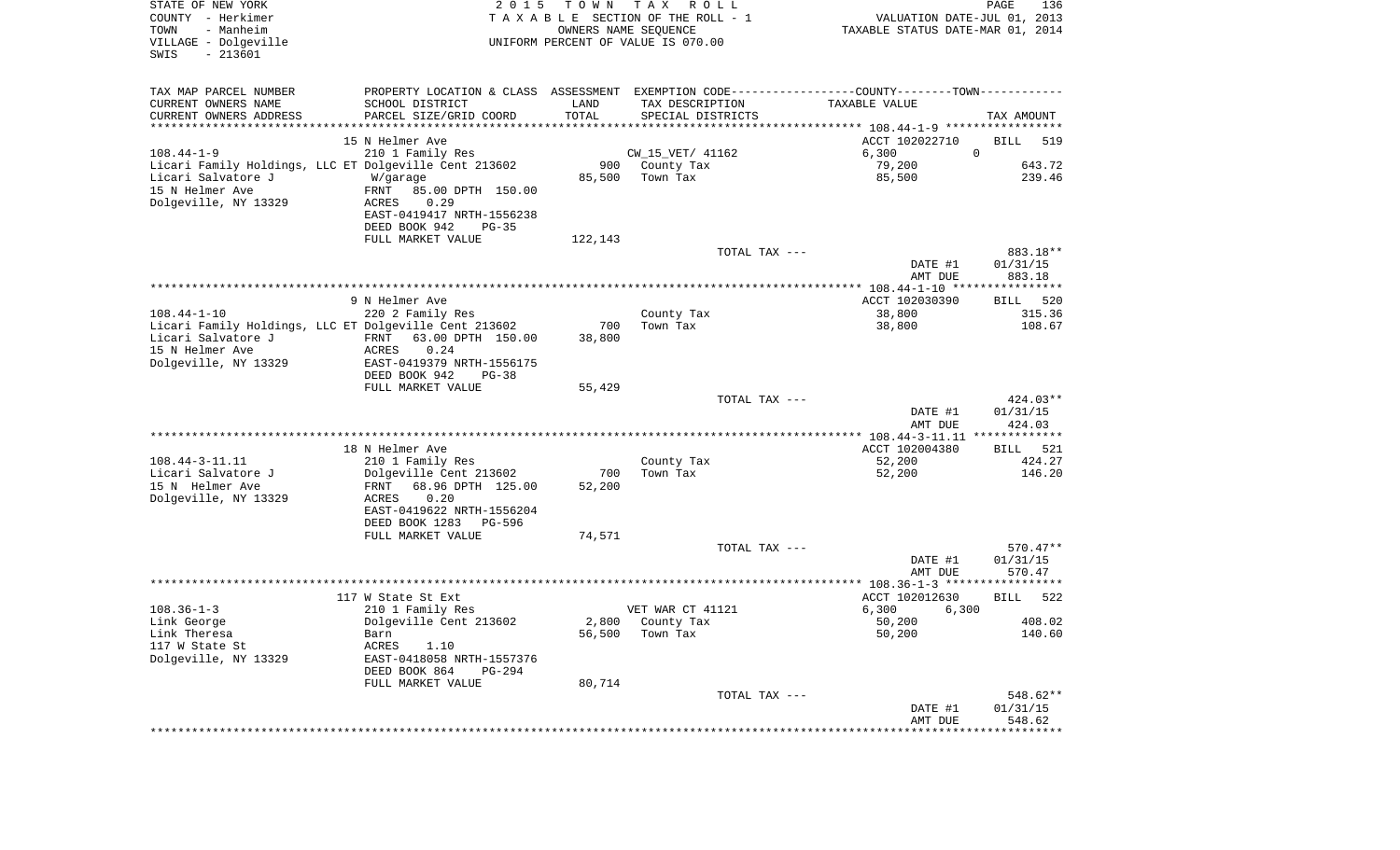| STATE OF NEW YORK<br>COUNTY - Herkimer<br>- Manheim<br>TOWN<br>VILLAGE - Dolgeville<br>SWIS<br>$-213601$ | 2 0 1 5                                              | T O W N<br>OWNERS NAME SEQUENCE | T A X<br>R O L L<br>TAXABLE SECTION OF THE ROLL - 1<br>UNIFORM PERCENT OF VALUE IS 070.00 | VALUATION DATE-JUL 01, 2013<br>TAXABLE STATUS DATE-MAR 01, 2014                                | PAGE<br>137             |
|----------------------------------------------------------------------------------------------------------|------------------------------------------------------|---------------------------------|-------------------------------------------------------------------------------------------|------------------------------------------------------------------------------------------------|-------------------------|
| TAX MAP PARCEL NUMBER                                                                                    |                                                      |                                 |                                                                                           | PROPERTY LOCATION & CLASS ASSESSMENT EXEMPTION CODE----------------COUNTY-------TOWN---------- |                         |
| CURRENT OWNERS NAME                                                                                      | SCHOOL DISTRICT                                      | LAND                            | TAX DESCRIPTION                                                                           | TAXABLE VALUE                                                                                  |                         |
| CURRENT OWNERS ADDRESS<br>********************                                                           | PARCEL SIZE/GRID COORD                               | TOTAL<br>* * * * * * * * * * *  | SPECIAL DISTRICTS                                                                         | *********************************** 108.52-3-49 ****************                               | TAX AMOUNT              |
|                                                                                                          | 21 Spofford Sq                                       |                                 |                                                                                           | ACCT 102010290                                                                                 | 523<br>BILL             |
| $108.52 - 3 - 49$                                                                                        | 210 1 Family Res                                     |                                 | County Tax                                                                                | 42,400                                                                                         | 344.62                  |
| Link Lisa A                                                                                              | Dolgeville Cent 213602                               | 500                             | Town Tax                                                                                  | 42,400                                                                                         | 118.75                  |
| 21 Spofford Sq                                                                                           | W/garage                                             | 42,400                          |                                                                                           |                                                                                                |                         |
| Dolgeville, NY 13329                                                                                     | 48.00 DPTH 135.00<br>FRNT                            |                                 |                                                                                           |                                                                                                |                         |
|                                                                                                          | 0.20<br>ACRES<br>EAST-0418836 NRTH-1553137           |                                 |                                                                                           |                                                                                                |                         |
|                                                                                                          | DEED BOOK 1350<br>PG-359                             |                                 |                                                                                           |                                                                                                |                         |
|                                                                                                          | FULL MARKET VALUE                                    | 60,571                          |                                                                                           |                                                                                                |                         |
|                                                                                                          |                                                      |                                 | TOTAL TAX ---                                                                             |                                                                                                | 463.37**                |
|                                                                                                          |                                                      |                                 |                                                                                           | DATE #1<br>AMT DUE                                                                             | 01/31/15<br>463.37      |
|                                                                                                          |                                                      |                                 |                                                                                           |                                                                                                |                         |
|                                                                                                          | 6 E Spofford Ave                                     |                                 |                                                                                           | ACCT 102001830                                                                                 | 524<br>BILL             |
| $108.52 - 2 - 10$                                                                                        | 210 1 Family Res                                     |                                 | County Tax                                                                                | 55,600                                                                                         | 451.91                  |
| Link Paul E                                                                                              | Dolgeville Cent 213602                               | 500                             | Town Tax                                                                                  | 55,600                                                                                         | 155.72                  |
| Link Brittney M<br>6 E Spofford Ave                                                                      | W/garage<br>50.00 DPTH 100.00<br>FRNT                | 55,600                          |                                                                                           |                                                                                                |                         |
| Dolgeville, NY 13329                                                                                     | ACRES<br>0.11                                        |                                 |                                                                                           |                                                                                                |                         |
|                                                                                                          | EAST-0418300 NRTH-1553154                            |                                 |                                                                                           |                                                                                                |                         |
|                                                                                                          | DEED BOOK 1434<br>PG-923                             |                                 |                                                                                           |                                                                                                |                         |
|                                                                                                          | FULL MARKET VALUE                                    | 79,429                          | TOTAL TAX ---                                                                             |                                                                                                | $607.63**$              |
|                                                                                                          |                                                      |                                 |                                                                                           | DATE #1                                                                                        | 01/31/15                |
|                                                                                                          |                                                      |                                 |                                                                                           | AMT DUE                                                                                        | 607.63                  |
|                                                                                                          |                                                      |                                 |                                                                                           |                                                                                                |                         |
| $108.36 - 2 - 1$                                                                                         | 1 Green St<br>210 1 Family Res                       |                                 | County Tax                                                                                | ACCT 102004650<br>30,500                                                                       | 525<br>BILL<br>247.90   |
| Little Andrew II                                                                                         | Dolgeville Cent 213602                               | 400                             | Town Tax                                                                                  | 30,500                                                                                         | 85.42                   |
| Little Julia                                                                                             | FRNT<br>41.60 DPTH<br>88.42                          | 30,500                          |                                                                                           |                                                                                                |                         |
| 91 N Helmer Ave                                                                                          | ACRES<br>0.18                                        |                                 |                                                                                           |                                                                                                |                         |
| Dolgeville, NY 13329                                                                                     | EAST-0419496 NRTH-1558609<br>DEED BOOK 910<br>PG-332 |                                 |                                                                                           |                                                                                                |                         |
|                                                                                                          | FULL MARKET VALUE                                    | 43,571                          |                                                                                           |                                                                                                |                         |
|                                                                                                          |                                                      |                                 | TOTAL TAX ---                                                                             |                                                                                                | $333.32**$              |
|                                                                                                          |                                                      |                                 |                                                                                           | DATE #1                                                                                        | 01/31/15                |
|                                                                                                          |                                                      |                                 |                                                                                           | AMT DUE                                                                                        | 333.32<br>* * * * * * * |
|                                                                                                          | 91 N Helmer Ave                                      |                                 |                                                                                           | ACCT 102004680                                                                                 | 526<br>BILL             |
| $108.36 - 2 - 2$                                                                                         | 210 1 Family Res                                     |                                 | County Tax                                                                                | 44,000                                                                                         | 357.62                  |
| Little Andrew II                                                                                         | Dolgeville Cent 213602                               | 500                             | Town Tax                                                                                  | 44,000                                                                                         | 123.23                  |
| Little Julia                                                                                             | 50.00 DPTH 155.00<br>FRNT                            | 44,000                          |                                                                                           |                                                                                                |                         |
| 91 N Helmer Ave<br>Dolgeville, NY 13329                                                                  | 0.17<br>ACRES<br>EAST-0419499 NRTH-1558554           |                                 |                                                                                           |                                                                                                |                         |
|                                                                                                          | DEED BOOK 761<br>PG-244                              |                                 |                                                                                           |                                                                                                |                         |
|                                                                                                          | FULL MARKET VALUE                                    | 62,857                          |                                                                                           |                                                                                                |                         |
|                                                                                                          |                                                      |                                 | TOTAL TAX ---                                                                             |                                                                                                | 480.85**                |
|                                                                                                          |                                                      |                                 |                                                                                           | DATE #1<br>AMT DUE                                                                             | 01/31/15<br>480.85      |
|                                                                                                          |                                                      |                                 |                                                                                           | ****************************                                                                   |                         |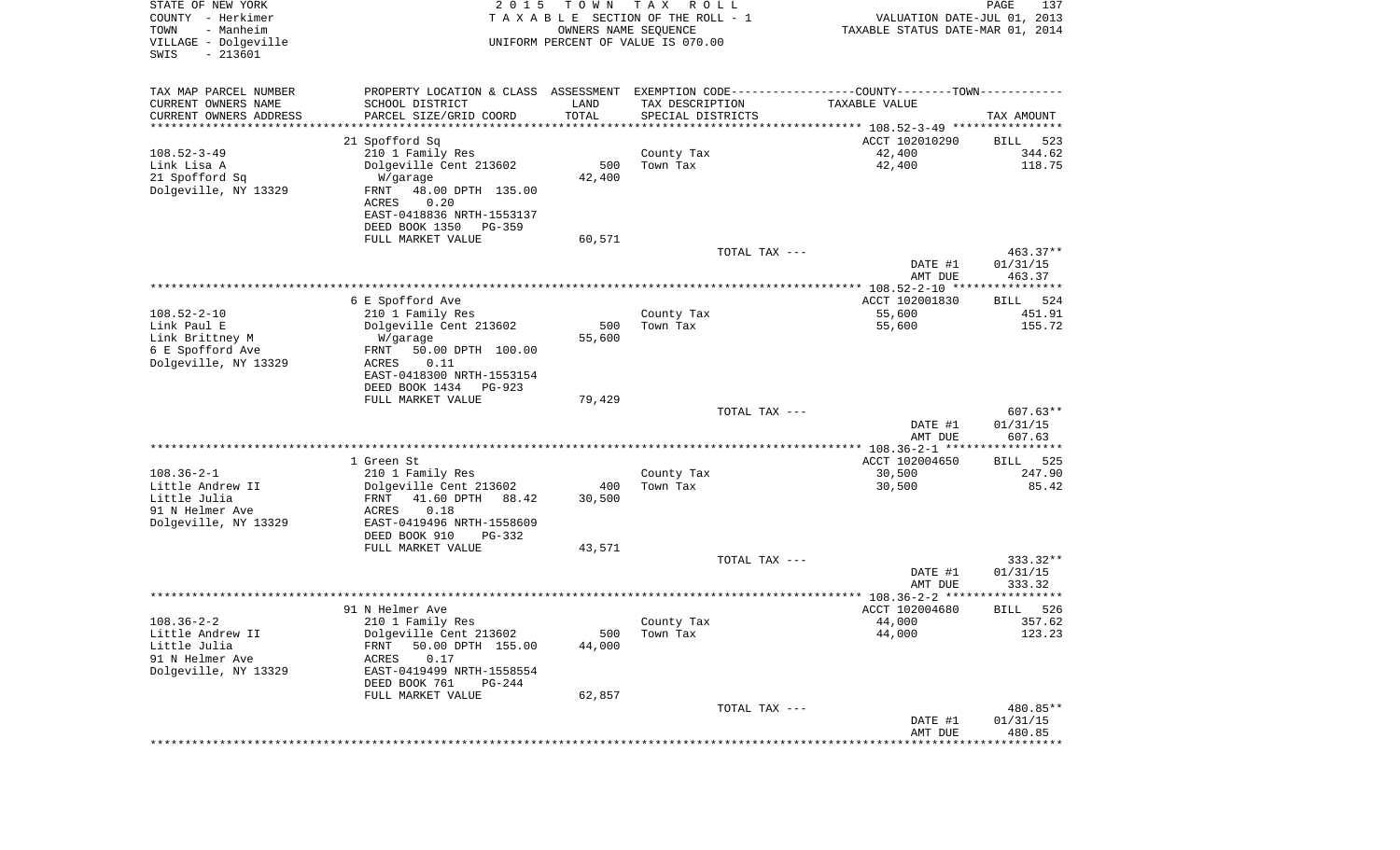| STATE OF NEW YORK<br>COUNTY - Herkimer<br>TOWN<br>- Manheim | 2 0 1 5                                                 | T O W N | T A X<br>R O L L<br>TAXABLE SECTION OF THE ROLL - 1<br>OWNERS NAME SEQUENCE                   | VALUATION DATE-JUL 01, 2013<br>TAXABLE STATUS DATE-MAR 01, 2014 | PAGE<br>138                    |
|-------------------------------------------------------------|---------------------------------------------------------|---------|-----------------------------------------------------------------------------------------------|-----------------------------------------------------------------|--------------------------------|
| VILLAGE - Dolgeville<br>$-213601$<br>SWIS                   |                                                         |         | UNIFORM PERCENT OF VALUE IS 070.00                                                            |                                                                 |                                |
| TAX MAP PARCEL NUMBER                                       |                                                         |         | PROPERTY LOCATION & CLASS ASSESSMENT EXEMPTION CODE---------------COUNTY-------TOWN---------- |                                                                 |                                |
| CURRENT OWNERS NAME                                         | SCHOOL DISTRICT                                         | LAND    | TAX DESCRIPTION                                                                               | TAXABLE VALUE                                                   |                                |
| CURRENT OWNERS ADDRESS                                      | PARCEL SIZE/GRID COORD                                  | TOTAL   | SPECIAL DISTRICTS                                                                             |                                                                 | TAX AMOUNT                     |
| *********************                                       |                                                         |         |                                                                                               |                                                                 |                                |
|                                                             | 16 S Main St                                            |         |                                                                                               | ACCT 102025650                                                  | BILL<br>527                    |
| $108.44 - 3 - 65.1$<br>Looman Elsie                         | 230 3 Family Res<br>Dolgeville Cent 213602              | 1,000   | AGED-ALL<br>41800<br>County Tax                                                               | 12,500<br>12,500<br>12,500                                      | 101.60                         |
| 16 1/2 S Main St                                            | 230                                                     | 25,000  | Town Tax                                                                                      | 12,500                                                          | 35.01                          |
| Dolgeville, NY 13329                                        | FRNT 213.00 DPTH<br>61.00<br>ACRES<br>0.34              |         | School Relevy                                                                                 |                                                                 | 1.56                           |
|                                                             | EAST-0419593 NRTH-1555284<br>DEED BOOK 897<br>PG-587    |         |                                                                                               |                                                                 |                                |
|                                                             | FULL MARKET VALUE                                       | 35,714  |                                                                                               |                                                                 |                                |
|                                                             |                                                         |         | TOTAL TAX ---                                                                                 | DATE #1<br>AMT DUE                                              | 138.17**<br>01/31/15<br>138.17 |
|                                                             |                                                         |         |                                                                                               |                                                                 |                                |
|                                                             | 84 N Helmer Ave                                         |         |                                                                                               | ACCT 102018390                                                  | 528<br>BILL                    |
| $108.36 - 3 - 71$                                           | 311 Res vac land                                        |         | County Tax                                                                                    | 200                                                             | 1.63                           |
| Looman Robert A                                             | Dolgeville Cent 213602                                  | 200     | Town Tax                                                                                      | 200                                                             | 0.56                           |
| Looman Brenda L<br>86 N Helmer Ave                          | FRNT<br>50.00 DPTH 105.00                               | 200     | School Relevy                                                                                 |                                                                 | 4.11                           |
| Dolgeville, NY 13329                                        | 0.12<br>ACRES<br>EAST-0419702 NRTH-1557956              |         |                                                                                               |                                                                 |                                |
|                                                             | DEED BOOK 1539<br>PG-863                                |         |                                                                                               |                                                                 |                                |
| PRIOR OWNER ON 3/01/2014<br>Cool Marc P                     | FULL MARKET VALUE                                       | 286     |                                                                                               |                                                                 |                                |
|                                                             |                                                         |         | TOTAL TAX ---                                                                                 | DATE #1                                                         | $6.30**$<br>01/31/15           |
|                                                             |                                                         |         |                                                                                               | AMT DUE                                                         | 6.30                           |
|                                                             | 86 N Helmer Ave                                         |         |                                                                                               | ACCT 102018360                                                  | 529<br>BILL                    |
| $108.36 - 3 - 72$                                           | 210 1 Family Res                                        |         | County Tax                                                                                    | 55,000                                                          | 447.03                         |
| Looman Robert A                                             | Dolgeville Cent 213602                                  | 500     | Town Tax                                                                                      | 55,000                                                          | 154.04                         |
| Looman Brenda L                                             | W/carport                                               | 55,000  |                                                                                               |                                                                 |                                |
| 86 N Helmer Ave                                             | FRNT<br>50.00 DPTH 105.00                               |         |                                                                                               |                                                                 |                                |
| Dolgeville, NY 13329                                        | ACRES<br>0.12                                           |         |                                                                                               |                                                                 |                                |
| PRIOR OWNER ON 3/01/2014                                    | EAST-0419700 NRTH-1558007<br>DEED BOOK 1539<br>$PG-863$ |         |                                                                                               |                                                                 |                                |
| Cool Marc P                                                 | FULL MARKET VALUE                                       | 78,571  |                                                                                               |                                                                 |                                |
|                                                             |                                                         |         | TOTAL TAX ---                                                                                 |                                                                 | 601.07**                       |
|                                                             |                                                         |         |                                                                                               | DATE #1                                                         | 01/31/15                       |
|                                                             |                                                         |         |                                                                                               | AMT DUE                                                         | 601.07                         |
|                                                             | 182 S Main St                                           |         |                                                                                               | ACCT 102015720                                                  | BTLL<br>530                    |
| $108.59 - 1 - 3$                                            | 210 1 Family Res                                        |         | County Tax                                                                                    | 85,000                                                          | 690.86                         |
| Loomis Dorothea E                                           | Dolgeville Cent 213602                                  | 1,000   | Town Tax                                                                                      | 85,000                                                          | 238.06                         |
| 119 Old State Rd                                            | W/garage                                                | 85,000  |                                                                                               |                                                                 |                                |
| Caroga Lake, NY 12032                                       | FRNT 100.00 DPTH 250.00<br>ACRES<br>0.57                |         |                                                                                               |                                                                 |                                |
|                                                             | EAST-0416493 NRTH-1552473                               |         |                                                                                               |                                                                 |                                |
|                                                             | DEED BOOK 1406<br><b>PG-145</b><br>FULL MARKET VALUE    |         |                                                                                               |                                                                 |                                |
|                                                             |                                                         | 121,429 | TOTAL TAX ---                                                                                 |                                                                 | 928.92**                       |
|                                                             |                                                         |         |                                                                                               | DATE #1                                                         | 01/31/15                       |
|                                                             |                                                         |         |                                                                                               | AMT DUE                                                         | 928.92                         |
|                                                             |                                                         |         |                                                                                               |                                                                 | **************                 |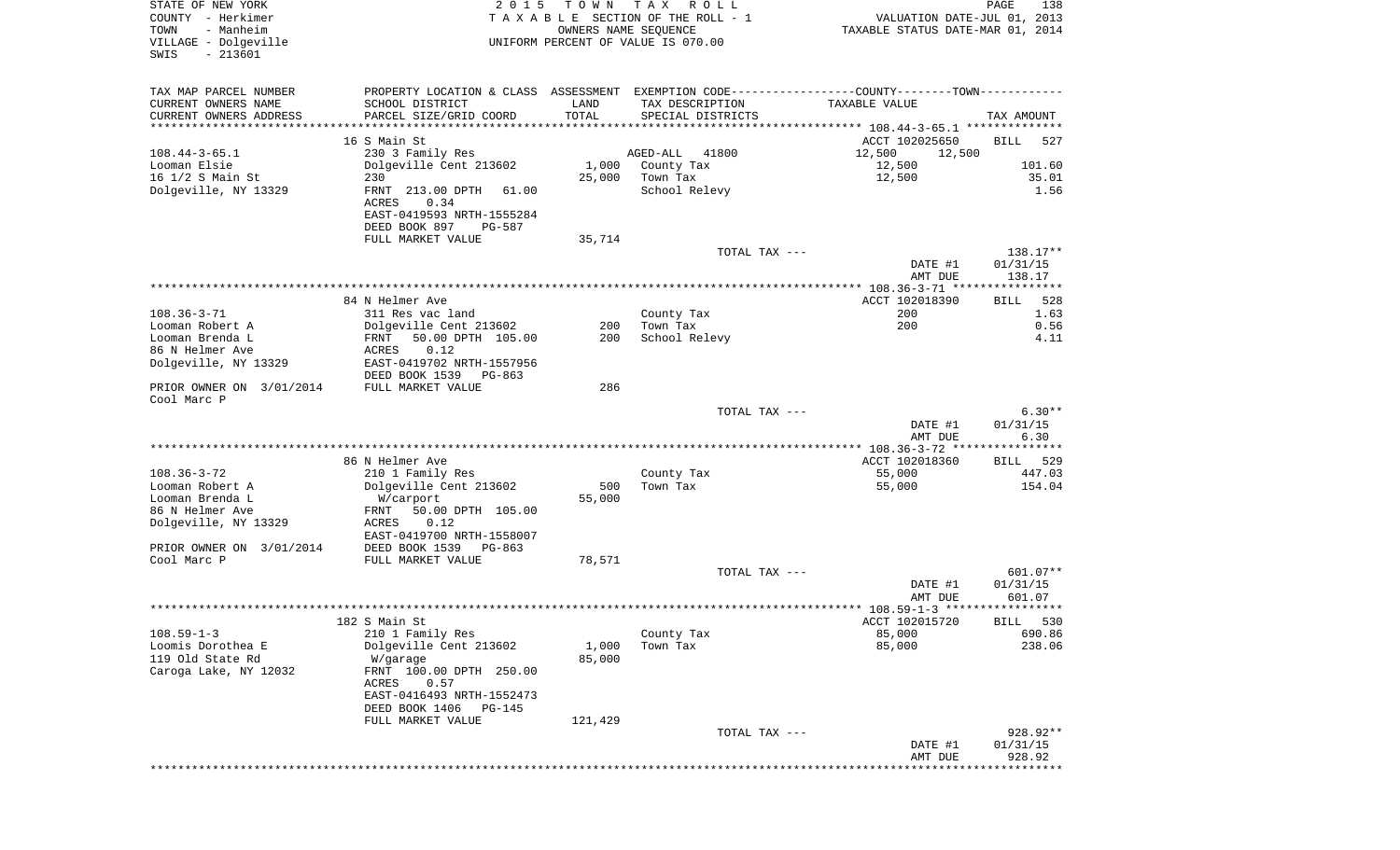| VILLAGE - Dolgeville<br>$-213601$<br>SWIS     |                                                                                               | OWNERS NAME SEQUENCE | TAXABLE SECTION OF THE ROLL - 1<br>UNIFORM PERCENT OF VALUE IS 070.00 | VALUATION DATE-JUL 01, 2013<br>TAXABLE STATUS DATE-MAR 01, 2014 |                                |
|-----------------------------------------------|-----------------------------------------------------------------------------------------------|----------------------|-----------------------------------------------------------------------|-----------------------------------------------------------------|--------------------------------|
| TAX MAP PARCEL NUMBER                         | PROPERTY LOCATION & CLASS ASSESSMENT EXEMPTION CODE---------------COUNTY-------TOWN---------- |                      |                                                                       |                                                                 |                                |
| CURRENT OWNERS NAME<br>CURRENT OWNERS ADDRESS | SCHOOL DISTRICT<br>PARCEL SIZE/GRID COORD                                                     | LAND<br>TOTAL        | TAX DESCRIPTION<br>SPECIAL DISTRICTS                                  | TAXABLE VALUE                                                   | TAX AMOUNT                     |
| *****************************                 | Horn St.                                                                                      |                      |                                                                       |                                                                 | 531<br>BILL                    |
| $108.36 - 2 - 55$                             | 311 Res vac land                                                                              |                      | County Tax                                                            | 100                                                             | 0.81                           |
| Loucks Donna                                  | Dolgeville Cent 213602                                                                        | 100                  | Town Tax                                                              | 100                                                             | 0.28                           |
| Loucks Leigh Anne                             | FRNT 15.00 DPTH 172.00                                                                        | 100                  |                                                                       |                                                                 |                                |
| 4 Horn St                                     | ACRES<br>0.06                                                                                 |                      |                                                                       |                                                                 |                                |
| Dolgeville, NY 13329                          | EAST-0419497 NRTH-1557148                                                                     |                      |                                                                       |                                                                 |                                |
|                                               | DEED BOOK 943<br><b>PG-120</b>                                                                |                      |                                                                       |                                                                 |                                |
|                                               | FULL MARKET VALUE                                                                             | 143                  | TOTAL TAX ---                                                         |                                                                 | $1.09**$                       |
|                                               |                                                                                               |                      |                                                                       | DATE #1<br>AMT DUE                                              | 01/31/15<br>1.09               |
|                                               |                                                                                               |                      |                                                                       |                                                                 |                                |
|                                               | 4 Horn St                                                                                     |                      |                                                                       | ACCT 102001620                                                  | BILL 532                       |
| $108.36 - 2 - 47$                             | 220 2 Family Res                                                                              |                      | VET COM CT 41131                                                      | 10,500<br>10,500                                                |                                |
| Loucks Donna L                                | Dolgeville Cent 213602                                                                        | 300                  | County Tax                                                            | 32,800                                                          | 266.59                         |
| Loucks Leigh Anne                             | 90.00 DPTH 172.00<br>FRNT                                                                     | 43,300               | Town Tax                                                              | 32,800                                                          | 91.86                          |
| 4 Horn St<br>Dolgeville, NY 13329             | 0.13<br>ACRES<br>EAST-0419462 NRTH-1557101                                                    |                      |                                                                       |                                                                 |                                |
|                                               | DEED BOOK 943<br><b>PG-120</b>                                                                |                      |                                                                       |                                                                 |                                |
|                                               | FULL MARKET VALUE                                                                             | 61,857               |                                                                       |                                                                 |                                |
|                                               |                                                                                               |                      | TOTAL TAX ---                                                         |                                                                 | 358.45**                       |
|                                               |                                                                                               |                      |                                                                       | DATE #1<br>AMT DUE                                              | 01/31/15<br>358.45             |
|                                               |                                                                                               |                      |                                                                       |                                                                 |                                |
|                                               |                                                                                               |                      |                                                                       |                                                                 |                                |
|                                               | 21 W State St                                                                                 |                      |                                                                       | ACCT 102016260                                                  |                                |
| $108.44 - 1 - 3$                              | 210 1 Family Res                                                                              |                      | County Tax                                                            | 47,000                                                          |                                |
| Loucks Esther<br>21 W State St                | Dolgeville Cent 213602<br>W/barn                                                              | 400<br>47,000        | Town Tax                                                              | 47,000                                                          |                                |
| Dolgeville, NY 13329                          | FRNT<br>38.00 DPTH 204.00                                                                     |                      |                                                                       |                                                                 |                                |
|                                               | 0.16<br>ACRES                                                                                 |                      |                                                                       |                                                                 |                                |
|                                               | EAST-0419378 NRTH-1556585                                                                     |                      |                                                                       |                                                                 |                                |
|                                               | DEED BOOK 00533 PG-00593                                                                      |                      |                                                                       |                                                                 | BILL 533<br>382.01<br>131.63   |
|                                               | FULL MARKET VALUE                                                                             | 67,143               |                                                                       |                                                                 |                                |
|                                               |                                                                                               |                      | TOTAL TAX ---                                                         |                                                                 |                                |
|                                               |                                                                                               |                      |                                                                       | DATE #1<br>AMT DUE                                              | 513.64**<br>01/31/15<br>513.64 |
|                                               |                                                                                               |                      |                                                                       |                                                                 |                                |
|                                               | 16 E Faville Ave                                                                              |                      |                                                                       | ACCT 102016200                                                  | BILL                           |
| $108.52 - 3 - 12$                             | 220 2 Family Res                                                                              |                      | County Tax                                                            | 41,000                                                          |                                |
| Loucks George S                               | Dolgeville Cent 213602                                                                        | 1,000                | Town Tax                                                              | 41,000                                                          |                                |
| 28 Pennsylvania Ave                           | W/garage                                                                                      | 41,000               |                                                                       |                                                                 |                                |
|                                               | FRNT 100.00 DPTH 112.00<br>0.28                                                               |                      |                                                                       |                                                                 | 534<br>333.24<br>114.83        |
| Johnstown, NY 12095                           | ACRES<br>EAST-0418963 NRTH-1553475                                                            |                      |                                                                       |                                                                 |                                |
|                                               | DEED BOOK 851<br>$PG-41$                                                                      |                      |                                                                       |                                                                 |                                |
|                                               | FULL MARKET VALUE                                                                             | 58,571               |                                                                       |                                                                 |                                |
|                                               |                                                                                               |                      | TOTAL TAX ---                                                         | DATE #1                                                         | 448.07**<br>01/31/15           |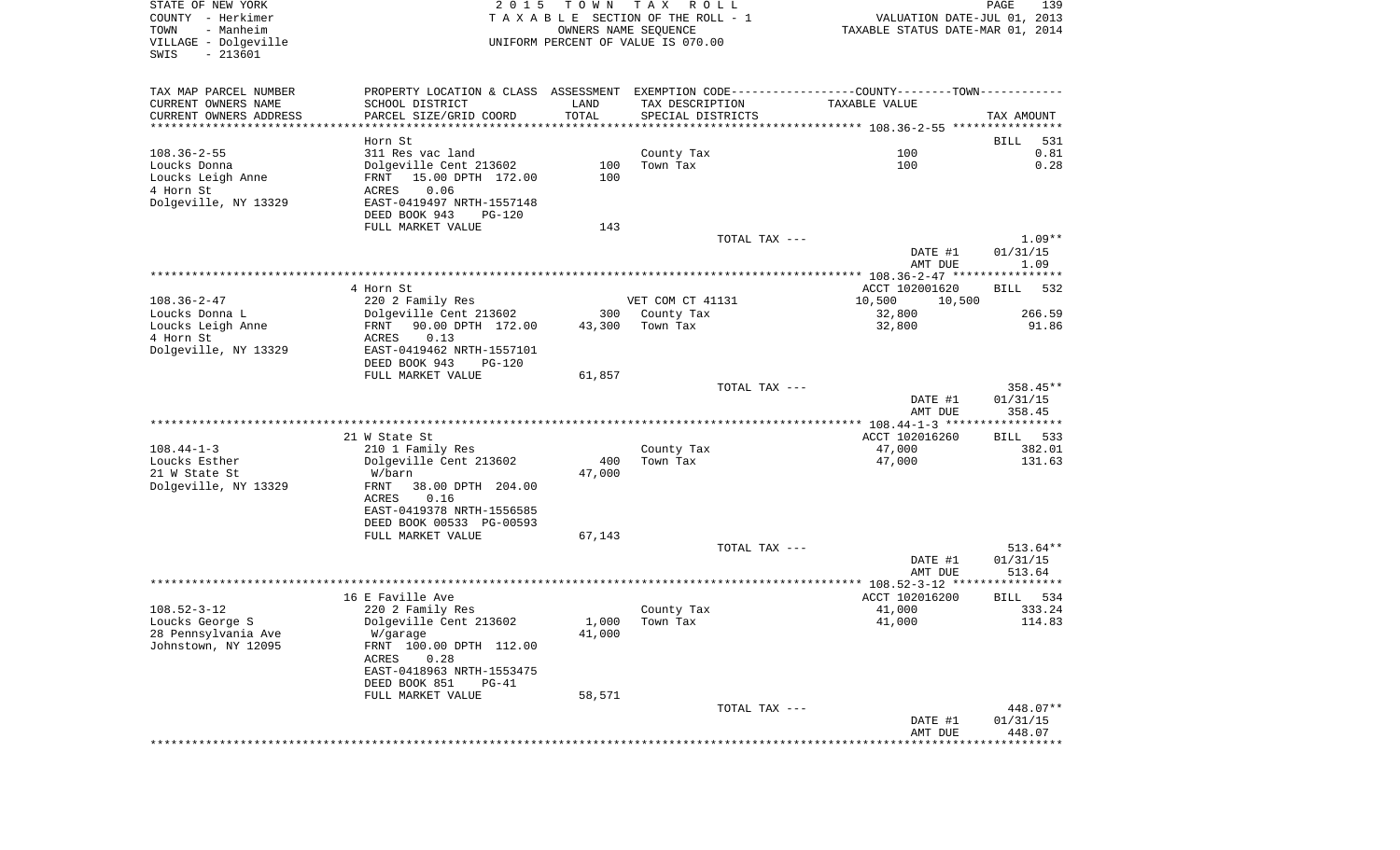| STATE OF NEW YORK<br>COUNTY - Herkimer<br>- Manheim<br>TOWN<br>VILLAGE - Dolgeville<br>$-213601$<br>SWIS | 2 0 1 5                                                                                       | T O W N<br>OWNERS NAME SEQUENCE | TAX ROLL<br>TAXABLE SECTION OF THE ROLL - 1<br>UNIFORM PERCENT OF VALUE IS 070.00 | VALUATION DATE-JUL 01, 2013<br>TAXABLE STATUS DATE-MAR 01, 2014 | PAGE<br>140            |
|----------------------------------------------------------------------------------------------------------|-----------------------------------------------------------------------------------------------|---------------------------------|-----------------------------------------------------------------------------------|-----------------------------------------------------------------|------------------------|
| TAX MAP PARCEL NUMBER                                                                                    | PROPERTY LOCATION & CLASS ASSESSMENT EXEMPTION CODE---------------COUNTY-------TOWN---------- |                                 |                                                                                   |                                                                 |                        |
| CURRENT OWNERS NAME                                                                                      | SCHOOL DISTRICT                                                                               | LAND                            | TAX DESCRIPTION                                                                   | TAXABLE VALUE                                                   |                        |
| CURRENT OWNERS ADDRESS<br>*********************                                                          | PARCEL SIZE/GRID COORD                                                                        | TOTAL                           | SPECIAL DISTRICTS                                                                 |                                                                 | TAX AMOUNT             |
|                                                                                                          | 23 S Main St                                                                                  |                                 |                                                                                   | ACCT 102016230                                                  | BILL<br>535            |
| $108.52 - 5 - 80$                                                                                        | 210 1 Family Res                                                                              |                                 | County Tax                                                                        | 26,000                                                          | 211.32                 |
| Loucks Grant                                                                                             | Dolgeville Cent 213602                                                                        | 400                             | Town Tax                                                                          | 26,000                                                          | 72.82                  |
| Loucks Tammy                                                                                             | W/barn                                                                                        | 26,000                          | School Relevy                                                                     |                                                                 | 533.10                 |
| 23 So Main St<br>Dolgeville, NY 13329                                                                    | FRNT<br>35.00 DPTH 158.00<br>ACRES<br>0.18                                                    |                                 | Village Relevy                                                                    |                                                                 | 662.04                 |
|                                                                                                          | EAST-0419558 NRTH-1554844                                                                     |                                 |                                                                                   |                                                                 |                        |
|                                                                                                          | DEED BOOK 854<br>PG-212                                                                       |                                 |                                                                                   |                                                                 |                        |
|                                                                                                          | FULL MARKET VALUE                                                                             | 37,143                          |                                                                                   |                                                                 |                        |
|                                                                                                          |                                                                                               |                                 | TOTAL TAX ---                                                                     | DATE #1                                                         | 1,479.28**<br>01/31/15 |
|                                                                                                          |                                                                                               |                                 |                                                                                   | AMT DUE                                                         | 1,479.28               |
|                                                                                                          |                                                                                               |                                 |                                                                                   |                                                                 |                        |
|                                                                                                          | S Main St                                                                                     |                                 |                                                                                   | ACCT 102024570                                                  | 536<br>BILL            |
| $108.51 - 1 - 36$<br>Lupoli John T Sr.                                                                   | 311 Res vac land<br>Dolgeville Cent 213602                                                    | 400                             | County Tax<br>Town Tax                                                            | 400<br>400                                                      | 3.25<br>1.12           |
| Et. Al                                                                                                   | FRNT<br>57.00 DPTH 150.00                                                                     | 400                             |                                                                                   |                                                                 |                        |
| 140 S Main St                                                                                            | 0.20<br>ACRES                                                                                 |                                 |                                                                                   |                                                                 |                        |
| Dolgeville, NY 13329                                                                                     | EAST-0417417 NRTH-1552882<br>DEED BOOK 1362                                                   |                                 |                                                                                   |                                                                 |                        |
|                                                                                                          | PG-897<br>FULL MARKET VALUE                                                                   | 571                             |                                                                                   |                                                                 |                        |
|                                                                                                          |                                                                                               |                                 | TOTAL TAX ---                                                                     |                                                                 | $4.37**$               |
|                                                                                                          |                                                                                               |                                 |                                                                                   | DATE #1                                                         | 01/31/15               |
|                                                                                                          |                                                                                               |                                 |                                                                                   | AMT DUE                                                         | 4.37                   |
|                                                                                                          | S Main St                                                                                     |                                 |                                                                                   | ACCT 102024600                                                  | 537<br>BILL            |
| $108.51 - 1 - 37$                                                                                        | 311 Res vac land                                                                              |                                 | County Tax                                                                        | 400                                                             | 3.25                   |
| Lupoli John T Sr.                                                                                        | Dolgeville Cent 213602                                                                        | 400                             | Town Tax                                                                          | 400                                                             | 1.12                   |
| Et. Al<br>140 S Main St                                                                                  | 57.00 DPTH 150.00<br>FRNT<br>0.20<br>ACRES                                                    | 400                             |                                                                                   |                                                                 |                        |
| Dolgeville, NY 13329                                                                                     | EAST-0417602 NRTH-1552801                                                                     |                                 |                                                                                   |                                                                 |                        |
|                                                                                                          | DEED BOOK 1362<br>PG-897                                                                      |                                 |                                                                                   |                                                                 |                        |
|                                                                                                          | FULL MARKET VALUE                                                                             | 571                             |                                                                                   |                                                                 |                        |
|                                                                                                          |                                                                                               |                                 | TOTAL TAX ---                                                                     | DATE #1                                                         | $4.37**$<br>01/31/15   |
|                                                                                                          |                                                                                               |                                 |                                                                                   | AMT DUE                                                         | 4.37                   |
|                                                                                                          |                                                                                               |                                 |                                                                                   |                                                                 |                        |
|                                                                                                          | 140 S Main St                                                                                 |                                 |                                                                                   | ACCT 102024630                                                  | 538<br>BILL            |
| $108.51 - 1 - 38$<br>Lupoli John T Sr.                                                                   | 210 1 Family Res<br>Dolgeville Cent 213602                                                    |                                 | County Tax<br>600 Town Tax                                                        | 39,900<br>39,900                                                | 324.30<br>111.75       |
| 140 S Main St                                                                                            | W/garage                                                                                      | 39,900                          |                                                                                   |                                                                 |                        |
| Dolgeville, NY 13329                                                                                     | FRNT<br>60.00 DPTH 153.00                                                                     |                                 |                                                                                   |                                                                 |                        |
|                                                                                                          | ACRES<br>0.25                                                                                 |                                 |                                                                                   |                                                                 |                        |
|                                                                                                          | EAST-0417651 NRTH-1552840<br>DEED BOOK 1362 PG-897                                            |                                 |                                                                                   |                                                                 |                        |
|                                                                                                          | FULL MARKET VALUE                                                                             | 57,000                          |                                                                                   |                                                                 |                        |
|                                                                                                          |                                                                                               |                                 | TOTAL TAX ---                                                                     |                                                                 | 436.05**               |
|                                                                                                          |                                                                                               |                                 |                                                                                   | DATE #1                                                         | 01/31/15               |
|                                                                                                          |                                                                                               |                                 |                                                                                   | AMT DUE                                                         | 436.05                 |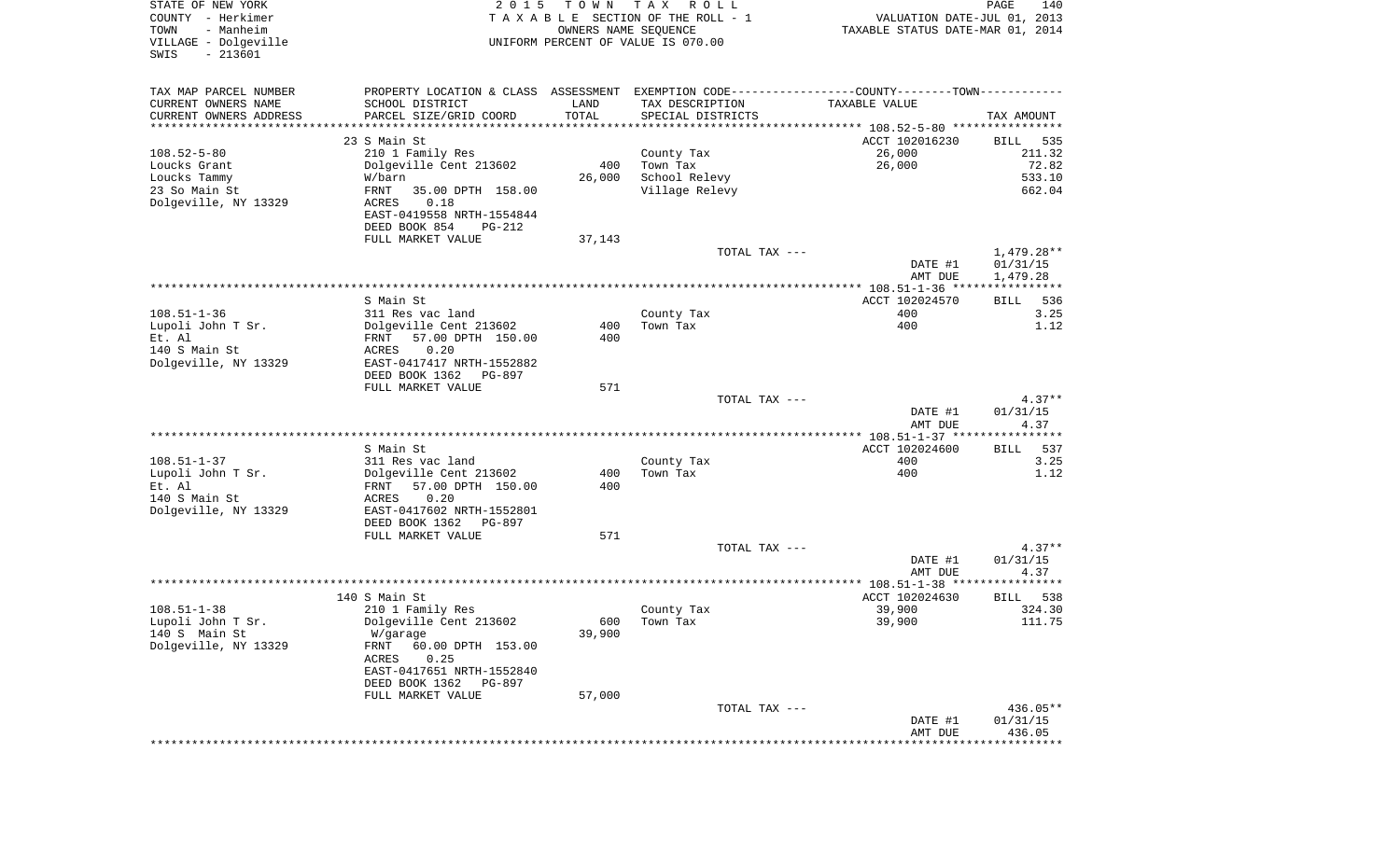| STATE OF NEW YORK<br>COUNTY - Herkimer<br>- Manheim<br>TOWN<br>VILLAGE - Dolgeville<br>$-213601$<br>SWIS | 2 0 1 5                                                  | T O W N<br>OWNERS NAME SEQUENCE | T A X<br>R O L L<br>TAXABLE SECTION OF THE ROLL - 1<br>UNIFORM PERCENT OF VALUE IS 070.00 | VALUATION DATE-JUL 01, 2013<br>TAXABLE STATUS DATE-MAR 01, 2014                               | 141<br>PAGE                          |
|----------------------------------------------------------------------------------------------------------|----------------------------------------------------------|---------------------------------|-------------------------------------------------------------------------------------------|-----------------------------------------------------------------------------------------------|--------------------------------------|
| TAX MAP PARCEL NUMBER                                                                                    |                                                          |                                 |                                                                                           | PROPERTY LOCATION & CLASS ASSESSMENT EXEMPTION CODE---------------COUNTY-------TOWN---------- |                                      |
| CURRENT OWNERS NAME                                                                                      | SCHOOL DISTRICT                                          | LAND                            | TAX DESCRIPTION                                                                           | TAXABLE VALUE                                                                                 |                                      |
| CURRENT OWNERS ADDRESS<br>**********************                                                         | PARCEL SIZE/GRID COORD<br>*******************            | TOTAL<br>***********            | SPECIAL DISTRICTS                                                                         |                                                                                               | TAX AMOUNT                           |
|                                                                                                          | 5 W State St                                             |                                 |                                                                                           | ACCT 102027900                                                                                | 539<br>BILL                          |
| $108.44 - 3 - 3$                                                                                         | 210 1 Family Res                                         |                                 | County Tax                                                                                | 92,300                                                                                        | 750.20                               |
| LuQuis Joshua J                                                                                          | Dolgeville Cent 213602                                   | 600                             | Town Tax                                                                                  | 92,300                                                                                        | 258.51                               |
| LuQuis Sarah J                                                                                           | W/garage                                                 | 92,300                          |                                                                                           |                                                                                               |                                      |
| 5 W State St<br>Dolgeville, NY 13329                                                                     | FRNT<br>55.00 DPTH 192.00<br>0.55<br>ACRES               |                                 |                                                                                           |                                                                                               |                                      |
|                                                                                                          | EAST-0419832 NRTH-1556312                                |                                 |                                                                                           |                                                                                               |                                      |
|                                                                                                          | DEED BOOK 1429<br><b>PG-770</b>                          |                                 |                                                                                           |                                                                                               |                                      |
|                                                                                                          | FULL MARKET VALUE                                        | 131,857                         | TOTAL TAX ---                                                                             |                                                                                               |                                      |
|                                                                                                          |                                                          |                                 |                                                                                           | DATE #1<br>AMT DUE                                                                            | $1,008.71**$<br>01/31/15<br>1,008.71 |
|                                                                                                          |                                                          |                                 |                                                                                           | *****************    108.36-2-40    *****************                                         |                                      |
|                                                                                                          | 14 Mckinley Ave                                          |                                 |                                                                                           | ACCT 102026070                                                                                | 540<br>BILL                          |
| $108.36 - 2 - 40$<br>Luther Gary                                                                         | 210 1 Family Res<br>Dolgeville Cent 213602               | 2,000                           | County Tax<br>Town Tax                                                                    | 87,500<br>87,500                                                                              | 711.18<br>245.06                     |
| Luther Ryan                                                                                              | W/garage                                                 | 87,500                          |                                                                                           |                                                                                               |                                      |
| 14 Mckinley Ave                                                                                          | FRNT 200.00 DPTH 150.00                                  |                                 |                                                                                           |                                                                                               |                                      |
| Dolgeville, NY 13329                                                                                     | ACRES<br>0.85<br>EAST-0418977 NRTH-1557461               |                                 |                                                                                           |                                                                                               |                                      |
|                                                                                                          | DEED BOOK 910<br><b>PG-510</b>                           |                                 |                                                                                           |                                                                                               |                                      |
|                                                                                                          | FULL MARKET VALUE                                        | 125,000                         |                                                                                           |                                                                                               |                                      |
|                                                                                                          |                                                          |                                 | TOTAL TAX ---                                                                             | DATE #1                                                                                       | 956.24**<br>01/31/15                 |
|                                                                                                          |                                                          |                                 |                                                                                           | AMT DUE                                                                                       | 956.24                               |
|                                                                                                          |                                                          |                                 |                                                                                           | ***************** 108.44-3-19 *****************                                               |                                      |
|                                                                                                          | 3 Gibson St                                              |                                 |                                                                                           | ACCT 102027480                                                                                | BILL<br>541                          |
| $108.44 - 3 - 19$<br>Lyle Michael E                                                                      | 220 2 Family Res<br>Dolgeville Cent 213602               | 600                             | VET WAR CT 41121<br>County Tax                                                            | 6,300<br>6,300<br>40,000                                                                      | 325.11                               |
| Lyle Linda C                                                                                             | W/garage                                                 | 46,300                          | Town Tax                                                                                  | 40,000                                                                                        | 112.03                               |
| 3 Gibson St                                                                                              | FRNT<br>60.00 DPTH 120.00                                |                                 |                                                                                           |                                                                                               |                                      |
| Dolgeville, NY 13329                                                                                     | ACRES<br>$0.17$ BANK<br>135<br>EAST-0419541 NRTH-1555890 |                                 |                                                                                           |                                                                                               |                                      |
|                                                                                                          | DEED BOOK 803<br>$PG-363$                                |                                 |                                                                                           |                                                                                               |                                      |
|                                                                                                          | FULL MARKET VALUE                                        | 66,143                          |                                                                                           |                                                                                               |                                      |
|                                                                                                          |                                                          |                                 | TOTAL TAX ---                                                                             |                                                                                               | 437.14**                             |
|                                                                                                          |                                                          |                                 |                                                                                           | DATE #1<br>AMT DUE                                                                            | 01/31/15<br>437.14                   |
|                                                                                                          |                                                          |                                 |                                                                                           |                                                                                               |                                      |
|                                                                                                          | 13 Howard St                                             |                                 |                                                                                           | ACCT 102021660                                                                                | 542<br><b>BILL</b>                   |
| $108.52 - 3 - 19$<br>Lynch April E                                                                       | 210 1 Family Res<br>Dolgeville Cent 213602               | 700                             | County Tax<br>Town Tax                                                                    | 45,500<br>45,500                                                                              | 369.82<br>127.43                     |
| 13 Howard St                                                                                             | W/garage                                                 | 45,500                          |                                                                                           |                                                                                               |                                      |
| Dolgeville, NY 13329                                                                                     | 66.00 DPTH 160.00<br>FRNT<br>ACRES<br>0.24               |                                 |                                                                                           |                                                                                               |                                      |
| PRIOR OWNER ON 3/01/2014                                                                                 | EAST-0419148 NRTH-1553701                                |                                 |                                                                                           |                                                                                               |                                      |
| Lynch James                                                                                              | DEED BOOK 1537<br>PG-367                                 |                                 |                                                                                           |                                                                                               |                                      |
|                                                                                                          | FULL MARKET VALUE                                        | 65,000                          | TOTAL TAX ---                                                                             |                                                                                               | 497.25**                             |
|                                                                                                          |                                                          |                                 |                                                                                           | DATE #1                                                                                       | 01/31/15                             |
|                                                                                                          |                                                          |                                 |                                                                                           | AMT DUE                                                                                       | 497.25                               |
|                                                                                                          |                                                          |                                 |                                                                                           |                                                                                               | **********                           |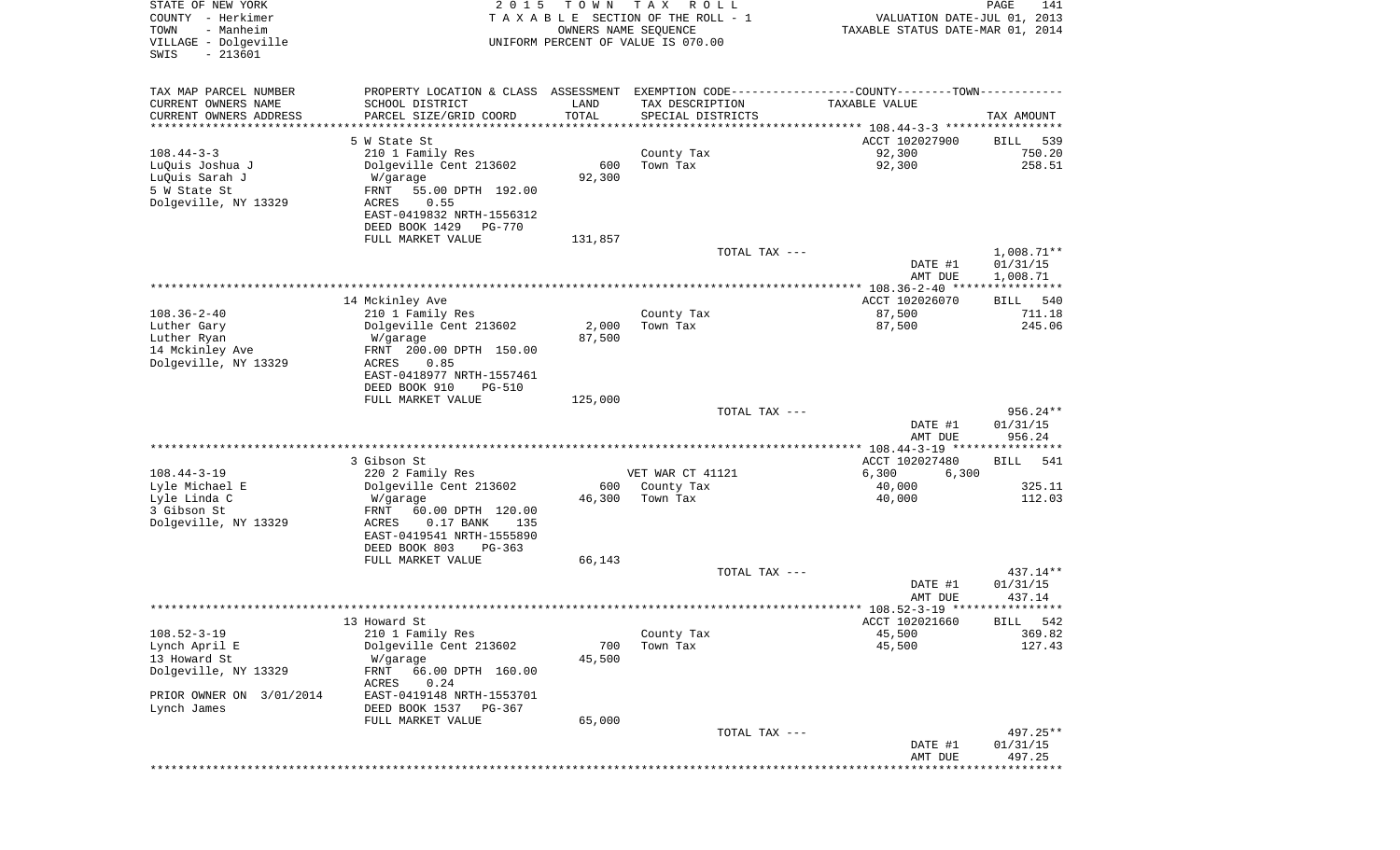| STATE OF NEW YORK<br>COUNTY - Herkimer<br>- Manheim<br>TOWN<br>VILLAGE - Dolgeville<br>$-213601$<br>SWIS | 2 0 1 5                                                                                       | T O W N<br>OWNERS NAME SEQUENCE | T A X<br>R O L L<br>TAXABLE SECTION OF THE ROLL - 1<br>UNIFORM PERCENT OF VALUE IS 070.00 | VALUATION DATE-JUL 01, 2013<br>TAXABLE STATUS DATE-MAR 01, 2014 | PAGE<br>142           |
|----------------------------------------------------------------------------------------------------------|-----------------------------------------------------------------------------------------------|---------------------------------|-------------------------------------------------------------------------------------------|-----------------------------------------------------------------|-----------------------|
| TAX MAP PARCEL NUMBER                                                                                    | PROPERTY LOCATION & CLASS ASSESSMENT EXEMPTION CODE---------------COUNTY-------TOWN---------- |                                 |                                                                                           |                                                                 |                       |
| CURRENT OWNERS NAME                                                                                      | SCHOOL DISTRICT                                                                               | LAND                            | TAX DESCRIPTION                                                                           | TAXABLE VALUE                                                   |                       |
| CURRENT OWNERS ADDRESS<br>*********************                                                          | PARCEL SIZE/GRID COORD                                                                        | TOTAL                           | SPECIAL DISTRICTS                                                                         |                                                                 | TAX AMOUNT            |
|                                                                                                          | 8-10 Spencer St                                                                               |                                 |                                                                                           | ACCT 102011610                                                  | 543<br>BILL           |
| $108.52 - 1 - 4$                                                                                         | 280 Res Multiple                                                                              |                                 | County Tax                                                                                | 65,000                                                          | 528.31                |
| Lynch James L Sr.                                                                                        | Dolgeville Cent 213602                                                                        | 5,000                           | Town Tax                                                                                  | 65,000                                                          | 182.05                |
| 8 Spencer St                                                                                             | W Garages                                                                                     | 65,000                          |                                                                                           |                                                                 |                       |
| Dolgeville, NY 13329                                                                                     | FRNT 181.00 DPTH 185.00                                                                       |                                 |                                                                                           |                                                                 |                       |
|                                                                                                          | ACRES<br>0.63                                                                                 |                                 |                                                                                           |                                                                 |                       |
|                                                                                                          | EAST-0418672 NRTH-1554464<br>DEED BOOK 906<br>$PG-403$                                        |                                 |                                                                                           |                                                                 |                       |
|                                                                                                          | FULL MARKET VALUE                                                                             | 92,857                          |                                                                                           |                                                                 |                       |
|                                                                                                          |                                                                                               |                                 | TOTAL TAX ---                                                                             |                                                                 | $710.36**$            |
|                                                                                                          |                                                                                               |                                 |                                                                                           | DATE #1                                                         | 01/31/15              |
|                                                                                                          |                                                                                               |                                 |                                                                                           | AMT DUE                                                         | 710.36                |
|                                                                                                          |                                                                                               |                                 |                                                                                           |                                                                 |                       |
| $108.52 - 3 - 36$                                                                                        | 16 Rundell St<br>210 1 Family Res                                                             |                                 | County Tax                                                                                | ACCT 102019740<br>12,500                                        | 544<br>BILL<br>101.60 |
| Lynch James L Sr.                                                                                        | Dolgeville Cent 213602                                                                        | 500                             | Town Tax                                                                                  | 12,500                                                          | 35.01                 |
| 8 Spencer St                                                                                             | FRNT<br>50.00 DPTH 142.00                                                                     | 12,500                          | Village Relevy                                                                            |                                                                 | 319.49                |
| Dolgeville, NY 13329                                                                                     | 0.16<br>ACRES                                                                                 |                                 |                                                                                           |                                                                 |                       |
|                                                                                                          | EAST-0419279 NRTH-1553630                                                                     |                                 |                                                                                           |                                                                 |                       |
|                                                                                                          | DEED BOOK 1538<br>PG-772                                                                      |                                 |                                                                                           |                                                                 |                       |
|                                                                                                          | FULL MARKET VALUE                                                                             | 17,857                          | TOTAL TAX ---                                                                             |                                                                 | $456.10**$            |
|                                                                                                          |                                                                                               |                                 |                                                                                           | DATE #1                                                         | 01/31/15              |
|                                                                                                          |                                                                                               |                                 |                                                                                           | AMT DUE                                                         | 456.10                |
|                                                                                                          |                                                                                               |                                 |                                                                                           |                                                                 |                       |
| $108.36 - 2 - 24$                                                                                        | 4 Wolf St<br>210 1 Family Res                                                                 |                                 |                                                                                           | ACCT 102004950<br>31,900                                        | 545<br>BILL<br>259.28 |
| Lynch Marion C                                                                                           | Dolgeville Cent 213602                                                                        | 900                             | County Tax<br>Town Tax                                                                    | 31,900                                                          | 89.34                 |
| 4 Wolf St                                                                                                | FRNT<br>87.00 DPTH 150.00                                                                     | 31,900                          | School Relevy                                                                             |                                                                 | 227.33                |
| Dolgeville, NY 13329                                                                                     | ACRES<br>0.13                                                                                 |                                 | Village Relevy                                                                            |                                                                 | 811.76                |
|                                                                                                          | EAST-0419441 NRTH-1557541                                                                     |                                 |                                                                                           |                                                                 |                       |
|                                                                                                          | DEED BOOK 942<br>PG-574                                                                       |                                 |                                                                                           |                                                                 |                       |
|                                                                                                          | FULL MARKET VALUE                                                                             | 45,571                          | TOTAL TAX ---                                                                             |                                                                 | 1,387.71**            |
|                                                                                                          |                                                                                               |                                 |                                                                                           | DATE #1                                                         | 01/31/15              |
|                                                                                                          |                                                                                               |                                 |                                                                                           | AMT DUE                                                         | 1,387.71              |
|                                                                                                          |                                                                                               |                                 |                                                                                           |                                                                 |                       |
|                                                                                                          | 14 Mutchler St                                                                                |                                 |                                                                                           | ACCT 102016860                                                  | BILL<br>546           |
| $108.52 - 5 - 54$                                                                                        | 210 1 Family Res                                                                              |                                 | County Tax                                                                                | 35,000                                                          | 284.47                |
| Lyndon Lyon Greenhouses<br>Attn: Sorano Paul                                                             | Dolgeville Cent 213602<br>FRNT 251.90 DPTH                                                    | 35,000                          | $2,100$ Town Tax                                                                          | 35,000                                                          | 98.03                 |
| 14 Mutchler St                                                                                           | ACRES<br>1.60                                                                                 |                                 |                                                                                           |                                                                 |                       |
| Dolgeville, NY 13329                                                                                     | EAST-0419821 NRTH-1553798                                                                     |                                 |                                                                                           |                                                                 |                       |
|                                                                                                          | DEED BOOK 00663 PG-00293                                                                      |                                 |                                                                                           |                                                                 |                       |
|                                                                                                          | FULL MARKET VALUE                                                                             | 50,000                          |                                                                                           |                                                                 |                       |
|                                                                                                          |                                                                                               |                                 | TOTAL TAX ---                                                                             |                                                                 | 382.50**              |
|                                                                                                          |                                                                                               |                                 |                                                                                           | DATE #1<br>AMT DUE                                              | 01/31/15<br>382.50    |
|                                                                                                          |                                                                                               |                                 |                                                                                           |                                                                 |                       |
|                                                                                                          |                                                                                               |                                 |                                                                                           |                                                                 |                       |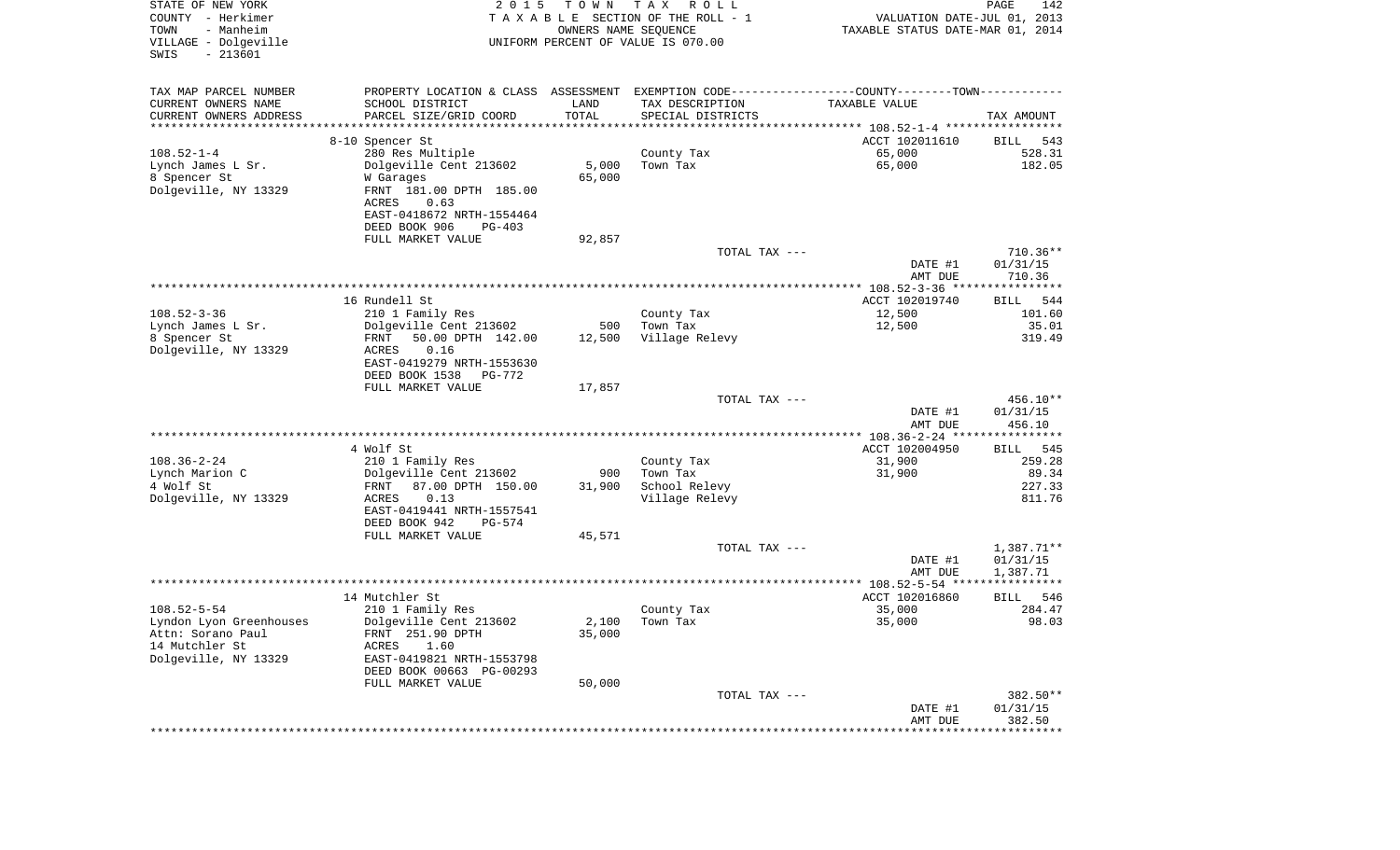| STATE OF NEW YORK<br>COUNTY - Herkimer<br>- Manheim<br>TOWN<br>VILLAGE - Dolgeville<br>SWIS<br>$-213601$ | 2 0 1 5                                                                                        | T O W N<br>OWNERS NAME SEQUENCE | T A X<br>R O L L<br>TAXABLE SECTION OF THE ROLL - 1<br>UNIFORM PERCENT OF VALUE IS 070.00 | VALUATION DATE-JUL 01, 2013<br>TAXABLE STATUS DATE-MAR 01, 2014 | PAGE<br>143        |
|----------------------------------------------------------------------------------------------------------|------------------------------------------------------------------------------------------------|---------------------------------|-------------------------------------------------------------------------------------------|-----------------------------------------------------------------|--------------------|
| TAX MAP PARCEL NUMBER                                                                                    | PROPERTY LOCATION & CLASS ASSESSMENT EXEMPTION CODE----------------COUNTY-------TOWN---------- |                                 |                                                                                           |                                                                 |                    |
| CURRENT OWNERS NAME                                                                                      | SCHOOL DISTRICT                                                                                | LAND                            | TAX DESCRIPTION                                                                           | TAXABLE VALUE                                                   |                    |
| CURRENT OWNERS ADDRESS<br>*********************                                                          | PARCEL SIZE/GRID COORD<br>***************                                                      | TOTAL<br>***************        | SPECIAL DISTRICTS                                                                         |                                                                 | TAX AMOUNT         |
|                                                                                                          | Lamberson St & Dunckel St                                                                      |                                 |                                                                                           |                                                                 | BILL<br>547        |
| $108.52 - 5 - 99$                                                                                        | 311 Res vac land                                                                               |                                 | County Tax                                                                                | 600                                                             | 4.88               |
| Lyndon Lyon Greenhouses                                                                                  | Dolgeville Cent 213602                                                                         | 600                             | Town Tax                                                                                  | 600                                                             | 1.68               |
| Attn: Sorano Paul                                                                                        | 96.00 DPTH 120.00<br>FRNT                                                                      | 600                             |                                                                                           |                                                                 |                    |
| 14 Mutchler St                                                                                           | 0.32<br>ACRES                                                                                  |                                 |                                                                                           |                                                                 |                    |
| Dolgeville, NY 13329                                                                                     | EAST-0419797 NRTH-1553605                                                                      |                                 |                                                                                           |                                                                 |                    |
|                                                                                                          | DEED BOOK 821<br>PG-660                                                                        |                                 |                                                                                           |                                                                 |                    |
|                                                                                                          | FULL MARKET VALUE                                                                              | 857                             | TOTAL TAX ---                                                                             |                                                                 | $6.56**$           |
|                                                                                                          |                                                                                                |                                 |                                                                                           | DATE #1                                                         | 01/31/15           |
|                                                                                                          |                                                                                                |                                 |                                                                                           | AMT DUE                                                         | 6.56               |
|                                                                                                          |                                                                                                |                                 |                                                                                           |                                                                 |                    |
|                                                                                                          | 39 E Faville Ave                                                                               |                                 |                                                                                           | ACCT 102001440                                                  | 548<br>BILL        |
| $108.52 - 4 - 25$                                                                                        | 220 2 Family Res                                                                               |                                 | County Tax                                                                                | 47,000                                                          | 382.01             |
| Lyon Alan<br>Lyon Carla                                                                                  | Dolgeville Cent 213602<br>W/carport                                                            | 500<br>47,000                   | Town Tax                                                                                  | 47,000                                                          | 131.63             |
| 39 E Faville Ave                                                                                         | FRNT 100.00 DPTH<br>50.00                                                                      |                                 |                                                                                           |                                                                 |                    |
| Dolgeville, NY 13329                                                                                     | ACRES<br>0.11                                                                                  |                                 |                                                                                           |                                                                 |                    |
|                                                                                                          | EAST-0419563 NRTH-1553314                                                                      |                                 |                                                                                           |                                                                 |                    |
|                                                                                                          | DEED BOOK 1321<br>PG-921                                                                       |                                 |                                                                                           |                                                                 |                    |
|                                                                                                          | FULL MARKET VALUE                                                                              | 67,143                          | TOTAL TAX ---                                                                             |                                                                 | $513.64**$         |
|                                                                                                          |                                                                                                |                                 |                                                                                           | DATE #1                                                         | 01/31/15           |
|                                                                                                          |                                                                                                |                                 |                                                                                           | AMT DUE                                                         | 513.64             |
|                                                                                                          |                                                                                                |                                 |                                                                                           | ************* 108.52-4-24 *****************                     |                    |
|                                                                                                          | 10 Ransom St                                                                                   |                                 |                                                                                           | ACCT 102022200                                                  | 549<br>BILL        |
| $108.52 - 4 - 24$                                                                                        | 210 1 Family Res                                                                               |                                 | County Tax                                                                                | 35,000                                                          | 284.47             |
| Lyon Alan J<br>Hopkins Carla J                                                                           | Dolgeville Cent 213602<br>FRNT                                                                 | 500<br>35,000                   | Town Tax                                                                                  | 35,000                                                          | 98.03              |
| 10 Ransom St                                                                                             | 50.00 DPTH 100.00<br>ACRES<br>0.11                                                             |                                 |                                                                                           |                                                                 |                    |
| Dolgeville, NY 13329                                                                                     | EAST-0419576 NRTH-1553392                                                                      |                                 |                                                                                           |                                                                 |                    |
|                                                                                                          | DEED BOOK 1257<br>PG-562                                                                       |                                 |                                                                                           |                                                                 |                    |
|                                                                                                          | FULL MARKET VALUE                                                                              | 50,000                          |                                                                                           |                                                                 |                    |
|                                                                                                          |                                                                                                |                                 | TOTAL TAX ---                                                                             |                                                                 | 382.50**           |
|                                                                                                          |                                                                                                |                                 |                                                                                           | DATE #1<br>AMT DUE                                              | 01/31/15<br>382.50 |
|                                                                                                          |                                                                                                |                                 |                                                                                           |                                                                 |                    |
|                                                                                                          | Horn St                                                                                        |                                 |                                                                                           | ACCT 102018780                                                  | 550<br><b>BILL</b> |
| $108.36 - 1 - 27$                                                                                        | 311 Res vac land                                                                               |                                 | County Tax                                                                                | 300                                                             | 2.44               |
| Lyon Bruce                                                                                               | Dolgeville Cent 213602                                                                         |                                 | 300 Town Tax                                                                              | 300                                                             | 0.84               |
| Lyon Annette                                                                                             | FRNT 50.00 DPTH 120.00                                                                         | 300                             |                                                                                           |                                                                 |                    |
| 36 W State St<br>Dolgeville, NY 13329                                                                    | 0.16<br>ACRES<br>EAST-0419279 NRTH-1557029                                                     |                                 |                                                                                           |                                                                 |                    |
|                                                                                                          | DEED BOOK 818<br>PG-632                                                                        |                                 |                                                                                           |                                                                 |                    |
|                                                                                                          | FULL MARKET VALUE                                                                              | 429                             |                                                                                           |                                                                 |                    |
|                                                                                                          |                                                                                                |                                 | TOTAL TAX ---                                                                             |                                                                 | $3.28**$           |
|                                                                                                          |                                                                                                |                                 |                                                                                           | DATE #1                                                         | 01/31/15           |
|                                                                                                          |                                                                                                |                                 |                                                                                           | AMT DUE                                                         | 3.28               |
|                                                                                                          |                                                                                                |                                 |                                                                                           |                                                                 |                    |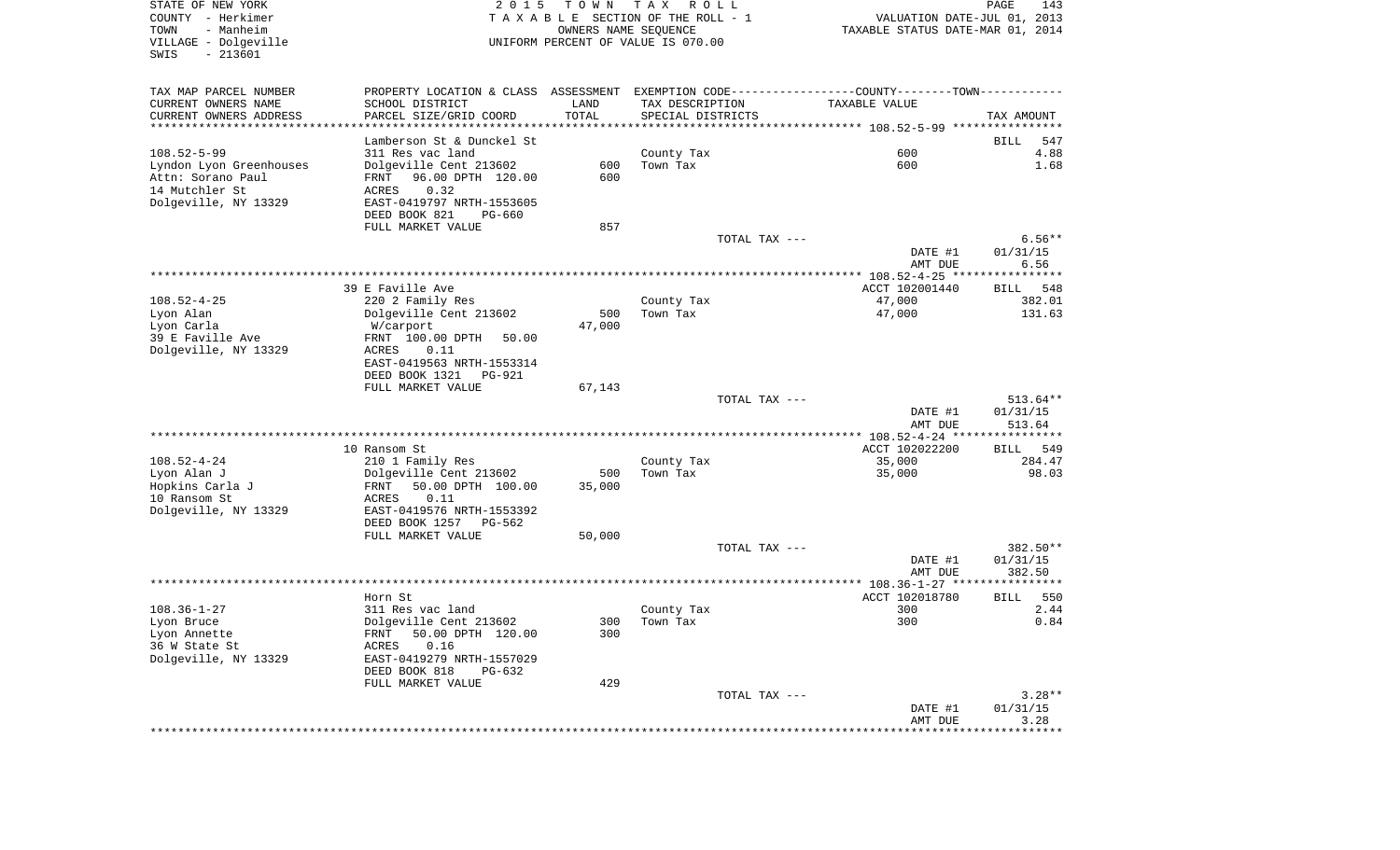| STATE OF NEW YORK<br>COUNTY - Herkimer<br>- Manheim<br>TOWN<br>VILLAGE - Dolgeville<br>$-213601$<br>SWIS | 2 0 1 5                                                                                                          | T O W N              | T A X<br>R O L L<br>TAXABLE SECTION OF THE ROLL - 1<br>OWNERS NAME SEQUENCE<br>UNIFORM PERCENT OF VALUE IS 070.00 | VALUATION DATE-JUL 01, 2013<br>TAXABLE STATUS DATE-MAR 01, 2014 | PAGE<br>144                        |
|----------------------------------------------------------------------------------------------------------|------------------------------------------------------------------------------------------------------------------|----------------------|-------------------------------------------------------------------------------------------------------------------|-----------------------------------------------------------------|------------------------------------|
| TAX MAP PARCEL NUMBER                                                                                    |                                                                                                                  |                      | PROPERTY LOCATION & CLASS ASSESSMENT EXEMPTION CODE---------------COUNTY-------TOWN----------                     |                                                                 |                                    |
| CURRENT OWNERS NAME                                                                                      | SCHOOL DISTRICT                                                                                                  | LAND                 | TAX DESCRIPTION                                                                                                   | TAXABLE VALUE                                                   |                                    |
| CURRENT OWNERS ADDRESS<br>*********************                                                          | PARCEL SIZE/GRID COORD                                                                                           | TOTAL<br>*********** | SPECIAL DISTRICTS                                                                                                 |                                                                 | TAX AMOUNT                         |
|                                                                                                          | 36 W State St                                                                                                    |                      |                                                                                                                   | ACCT 102018750                                                  | 551<br>BILL                        |
| $108.36 - 1 - 43$                                                                                        | 210 1 Family Res                                                                                                 |                      | County Tax                                                                                                        | 45,050                                                          | 366.16                             |
| Lyon Bruce                                                                                               | Dolgeville Cent 213602                                                                                           | 500                  | Town Tax                                                                                                          | 45,050                                                          | 126.17                             |
| 36 W State St                                                                                            | W/garage                                                                                                         | 45,050               |                                                                                                                   |                                                                 |                                    |
| Dolgeville, NY 13329                                                                                     | FRNT<br>50.00 DPTH 110.00<br>ACRES<br>$0.13$ BANK<br>135<br>EAST-0419222 NRTH-1556931<br>DEED BOOK 818<br>PG-632 |                      |                                                                                                                   |                                                                 |                                    |
|                                                                                                          | FULL MARKET VALUE                                                                                                | 64,357               |                                                                                                                   |                                                                 |                                    |
|                                                                                                          |                                                                                                                  |                      | TOTAL TAX ---                                                                                                     |                                                                 | 492.33**                           |
|                                                                                                          |                                                                                                                  |                      |                                                                                                                   | DATE #1<br>AMT DUE                                              | 01/31/15<br>492.33                 |
|                                                                                                          | 43 N Main St                                                                                                     |                      |                                                                                                                   | ACCT 102016560                                                  | BILL<br>552                        |
| $108.44 - 3 - 27$                                                                                        | 483 Converted Re                                                                                                 |                      | County Tax                                                                                                        | 39,000                                                          | 316.98                             |
| Lyon Daryl                                                                                               | Dolgeville Cent 213602                                                                                           | 600                  | Town Tax                                                                                                          | 39,000                                                          | 109.23                             |
| 676 Brockett Rd                                                                                          | 62.80 DPTH 178.80<br>FRNT                                                                                        | 39,000               | School Relevy                                                                                                     |                                                                 | 799.64                             |
| Dolgeville, NY 13329                                                                                     | 0.25<br>ACRES<br>EAST-0419884 NRTH-1555782<br>DEED BOOK 1400<br>PG-940                                           |                      | Village Relevy                                                                                                    |                                                                 | 991.91                             |
|                                                                                                          | FULL MARKET VALUE                                                                                                | 55,714               |                                                                                                                   |                                                                 |                                    |
|                                                                                                          |                                                                                                                  |                      | TOTAL TAX ---                                                                                                     | DATE #1                                                         | $2,217.76**$<br>01/31/15           |
|                                                                                                          |                                                                                                                  |                      |                                                                                                                   | AMT DUE<br>************* 108.59-1-5.1 ****************          | 2,217.76                           |
|                                                                                                          | 174 S Main St                                                                                                    |                      |                                                                                                                   | ACCT 102016770                                                  | 553<br>BILL                        |
| $108.59 - 1 - 5.1$                                                                                       | 210 1 Family Res                                                                                                 |                      | County Tax                                                                                                        | 48,000                                                          | 390.14                             |
| Lyon Daryl K                                                                                             | Dolgeville Cent 213602                                                                                           | 5,500                | Town Tax                                                                                                          | 48,000                                                          | 134.44                             |
| Lyon Julia L                                                                                             | W/garage                                                                                                         | 48,000               |                                                                                                                   |                                                                 |                                    |
| 174 So Main St                                                                                           | ACRES<br>4.80                                                                                                    |                      |                                                                                                                   |                                                                 |                                    |
| Dolgeville, NY 13329                                                                                     | EAST-0416623 NRTH-1552835<br>DEED BOOK 947<br>PG-207                                                             |                      |                                                                                                                   |                                                                 |                                    |
|                                                                                                          | FULL MARKET VALUE                                                                                                | 68,571               |                                                                                                                   |                                                                 |                                    |
|                                                                                                          |                                                                                                                  |                      | TOTAL TAX ---                                                                                                     |                                                                 | 524.58**                           |
|                                                                                                          |                                                                                                                  |                      |                                                                                                                   | DATE #1                                                         | 01/31/15                           |
|                                                                                                          |                                                                                                                  |                      |                                                                                                                   | AMT DUE                                                         | 524.58                             |
|                                                                                                          | 38 N Main St                                                                                                     |                      |                                                                                                                   | ACCT 102009120                                                  | 554<br>BILL                        |
| $108.44 - 4 - 12$                                                                                        | 481 Att row bldg                                                                                                 |                      | County Tax                                                                                                        | 25,000                                                          | 203.20                             |
| Lyon Mathew                                                                                              | Dolgeville Cent 213602                                                                                           | 1,800                | Town Tax                                                                                                          | 25,000                                                          | 70.02                              |
| Lyon Michael                                                                                             | FRNT 84.00 DPTH 89.00                                                                                            | 25,000               | School Relevy                                                                                                     |                                                                 | 512.59                             |
| 123 S Main St                                                                                            | 0.13<br>ACRES                                                                                                    |                      | Village Relevy                                                                                                    |                                                                 | 636.67                             |
| Dolgeville, NY 13329                                                                                     | EAST-0420044 NRTH-1555905<br>DEED BOOK 1188<br>PG-779                                                            |                      |                                                                                                                   |                                                                 |                                    |
|                                                                                                          | FULL MARKET VALUE                                                                                                | 35,714               |                                                                                                                   |                                                                 |                                    |
|                                                                                                          |                                                                                                                  |                      | TOTAL TAX ---                                                                                                     | DATE #1<br>AMT DUE                                              | 1,422.48**<br>01/31/15<br>1,422.48 |
|                                                                                                          |                                                                                                                  |                      |                                                                                                                   |                                                                 |                                    |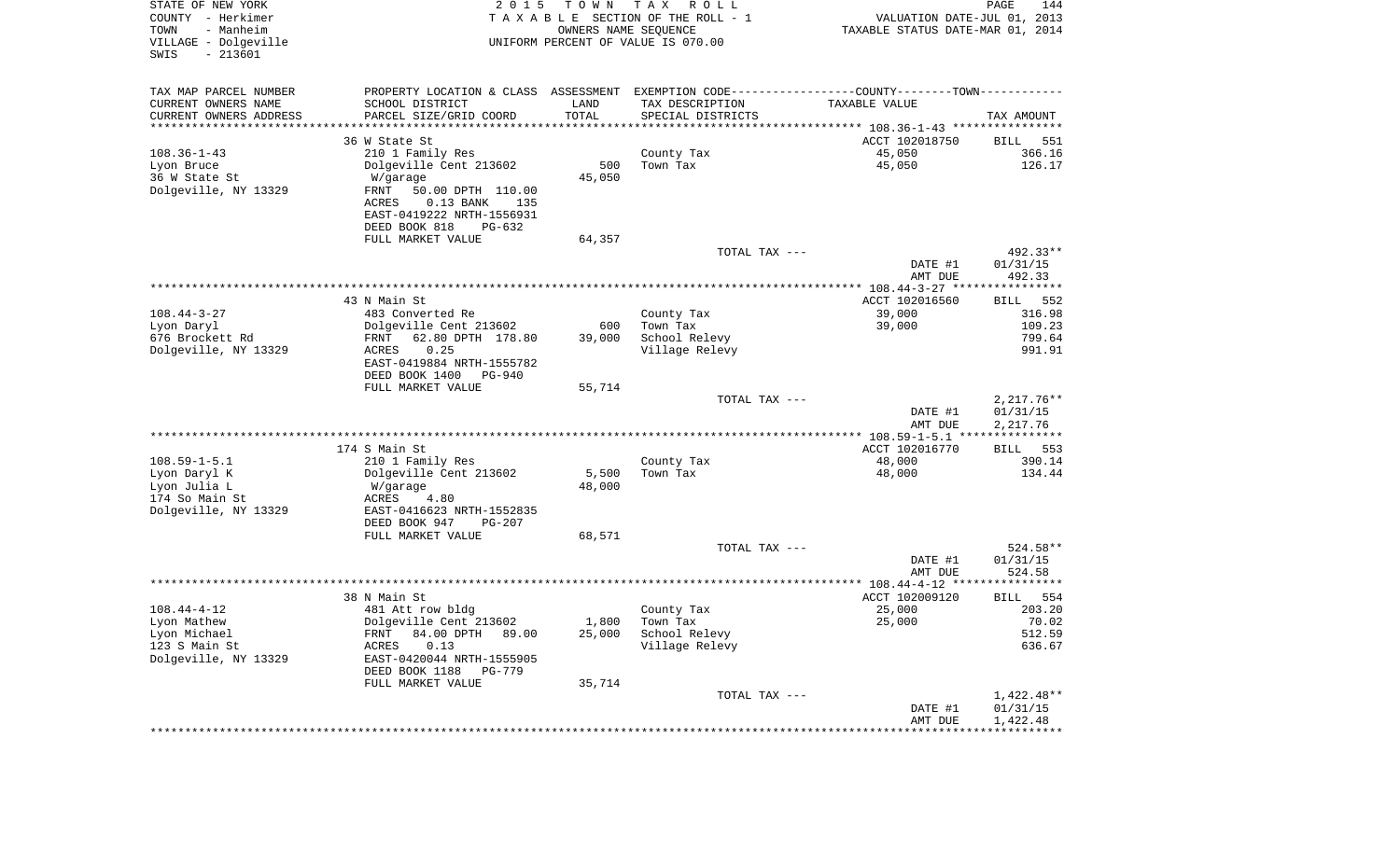| STATE OF NEW YORK<br>COUNTY - Herkimer<br>- Manheim<br>TOWN<br>VILLAGE - Dolgeville<br>$-213601$<br>SWIS | 2 0 1 5                                                                                       | T O W N<br>OWNERS NAME SEQUENCE | T A X<br>R O L L<br>TAXABLE SECTION OF THE ROLL - 1<br>UNIFORM PERCENT OF VALUE IS 070.00 | VALUATION DATE-JUL 01, 2013<br>TAXABLE STATUS DATE-MAR 01, 2014 | PAGE<br>145              |
|----------------------------------------------------------------------------------------------------------|-----------------------------------------------------------------------------------------------|---------------------------------|-------------------------------------------------------------------------------------------|-----------------------------------------------------------------|--------------------------|
| TAX MAP PARCEL NUMBER                                                                                    | PROPERTY LOCATION & CLASS ASSESSMENT EXEMPTION CODE---------------COUNTY-------TOWN---------- |                                 |                                                                                           |                                                                 |                          |
| CURRENT OWNERS NAME                                                                                      | SCHOOL DISTRICT                                                                               | LAND                            | TAX DESCRIPTION                                                                           | TAXABLE VALUE                                                   |                          |
| CURRENT OWNERS ADDRESS<br>********************                                                           | PARCEL SIZE/GRID COORD                                                                        | TOTAL<br>* * * * * * * * * * *  | SPECIAL DISTRICTS                                                                         |                                                                 | TAX AMOUNT               |
|                                                                                                          | 48 N Main St                                                                                  |                                 |                                                                                           | ACCT 102012030                                                  | BILL<br>555              |
| $108.44 - 4 - 10$                                                                                        | 481 Att row bldg                                                                              |                                 | County Tax                                                                                | 55,000                                                          | 447.03                   |
| Lyon Mathew A                                                                                            | Dolgeville Cent 213602                                                                        | 1,600                           | Town Tax                                                                                  | 55,000                                                          | 154.04                   |
| Lyon Michael                                                                                             | FRNT<br>64.00 DPTH<br>55.00                                                                   | 55,000                          | School Relevy                                                                             |                                                                 | 1,127.71                 |
| 51 N Main St                                                                                             | 0.08<br>ACRES                                                                                 |                                 | Village Relevy                                                                            |                                                                 | 1,397.89                 |
| Dolgeville, NY 13329                                                                                     | EAST-0420037 NRTH-1555972                                                                     |                                 |                                                                                           |                                                                 |                          |
|                                                                                                          | DEED BOOK 1188<br>PG-783                                                                      |                                 |                                                                                           |                                                                 |                          |
|                                                                                                          | FULL MARKET VALUE                                                                             | 78,571                          |                                                                                           |                                                                 |                          |
|                                                                                                          |                                                                                               |                                 | TOTAL TAX ---                                                                             |                                                                 | $3,126.67**$             |
|                                                                                                          |                                                                                               |                                 |                                                                                           | DATE #1                                                         | 01/31/15                 |
|                                                                                                          |                                                                                               |                                 |                                                                                           | AMT DUE                                                         | 3,126.67                 |
|                                                                                                          |                                                                                               |                                 |                                                                                           |                                                                 |                          |
|                                                                                                          | 123 S Main St                                                                                 |                                 |                                                                                           | ACCT 102029580                                                  | 556<br>BILL              |
| $108.52 - 2 - 2$                                                                                         | 210 1 Family Res                                                                              |                                 | County Tax                                                                                | 45,000                                                          | 365.75                   |
| Lyon Matthew T                                                                                           | Dolgeville Cent 213602                                                                        | 1,300                           | Town Tax                                                                                  | 45,000                                                          | 126.03                   |
| Lyon Rebecca<br>123 S Main St                                                                            | W/gar Apt.                                                                                    | 45,000                          | School Relevy                                                                             |                                                                 | 922.66<br>1,144.15       |
| Dolgeville, NY 13329                                                                                     | FRNT 132.39 DPTH 176.40<br>ACRES<br>0.53                                                      |                                 | Village Relevy                                                                            |                                                                 |                          |
|                                                                                                          | EAST-0417976 NRTH-1552819                                                                     |                                 |                                                                                           |                                                                 |                          |
|                                                                                                          | DEED BOOK 1344<br>PG-554                                                                      |                                 |                                                                                           |                                                                 |                          |
|                                                                                                          | FULL MARKET VALUE                                                                             | 64,286                          |                                                                                           |                                                                 |                          |
|                                                                                                          |                                                                                               |                                 | TOTAL TAX ---                                                                             |                                                                 | $2,558.59**$             |
|                                                                                                          |                                                                                               |                                 |                                                                                           | DATE #1                                                         | 01/31/15                 |
|                                                                                                          |                                                                                               |                                 |                                                                                           | AMT DUE                                                         | 2,558.59                 |
|                                                                                                          |                                                                                               |                                 |                                                                                           | *************** 108.59-1-5.2 ***************                    |                          |
|                                                                                                          | REAR W Timmerman St                                                                           |                                 |                                                                                           | ACCT 102016772                                                  | 557<br>BILL              |
| $108.59 - 1 - 5.2$                                                                                       | 312 Vac w/imprv                                                                               |                                 | County Tax                                                                                | 1,500                                                           | 12.19                    |
| Lyon Michael                                                                                             | Dolgeville Cent 213602                                                                        | 700                             | Town Tax                                                                                  | 1,500                                                           | 4.20                     |
| 9 W Timmerman St                                                                                         | FRNT 357.00 DPTH<br>94.00                                                                     | 1,500                           |                                                                                           |                                                                 |                          |
| Dolgeville, NY 13329                                                                                     | ACRES<br>0.65                                                                                 |                                 |                                                                                           |                                                                 |                          |
|                                                                                                          | EAST-0416318 NRTH-1552750                                                                     |                                 |                                                                                           |                                                                 |                          |
|                                                                                                          | DEED BOOK 898<br>PG-456                                                                       |                                 |                                                                                           |                                                                 |                          |
|                                                                                                          | FULL MARKET VALUE                                                                             | 2,143                           |                                                                                           |                                                                 | $16.39**$                |
|                                                                                                          |                                                                                               |                                 | TOTAL TAX ---                                                                             | DATE #1                                                         | 01/31/15                 |
|                                                                                                          |                                                                                               |                                 |                                                                                           | AMT DUE                                                         | 16.39                    |
|                                                                                                          |                                                                                               |                                 |                                                                                           |                                                                 | **********               |
|                                                                                                          | 129 S Main St                                                                                 |                                 |                                                                                           | ACCT 102030300                                                  | 558<br>BILL              |
| $108.52 - 2 - 1$                                                                                         | 210 1 Family Res                                                                              |                                 | County Tax                                                                                | 42,800                                                          | 347.87                   |
| Lyon Michael A                                                                                           | Dolgeville Cent 213602                                                                        | 2,200                           | Town Tax                                                                                  | 42,800                                                          | 119.87                   |
| 36 W State St                                                                                            | W/barn                                                                                        | 42,800                          |                                                                                           |                                                                 |                          |
| Dolgeville, NY 13329                                                                                     | ACRES<br>2.00                                                                                 |                                 |                                                                                           |                                                                 |                          |
|                                                                                                          | EAST-0418005 NRTH-1552580                                                                     |                                 |                                                                                           |                                                                 |                          |
|                                                                                                          | DEED BOOK 1210<br>PG-623                                                                      |                                 |                                                                                           |                                                                 |                          |
|                                                                                                          | FULL MARKET VALUE                                                                             | 61,143                          |                                                                                           |                                                                 |                          |
|                                                                                                          |                                                                                               |                                 | TOTAL TAX ---                                                                             |                                                                 | 467.74**                 |
|                                                                                                          |                                                                                               |                                 |                                                                                           | DATE #1                                                         | 01/31/15                 |
|                                                                                                          |                                                                                               |                                 |                                                                                           | AMT DUE                                                         | 467.74<br>************** |
|                                                                                                          |                                                                                               |                                 |                                                                                           |                                                                 |                          |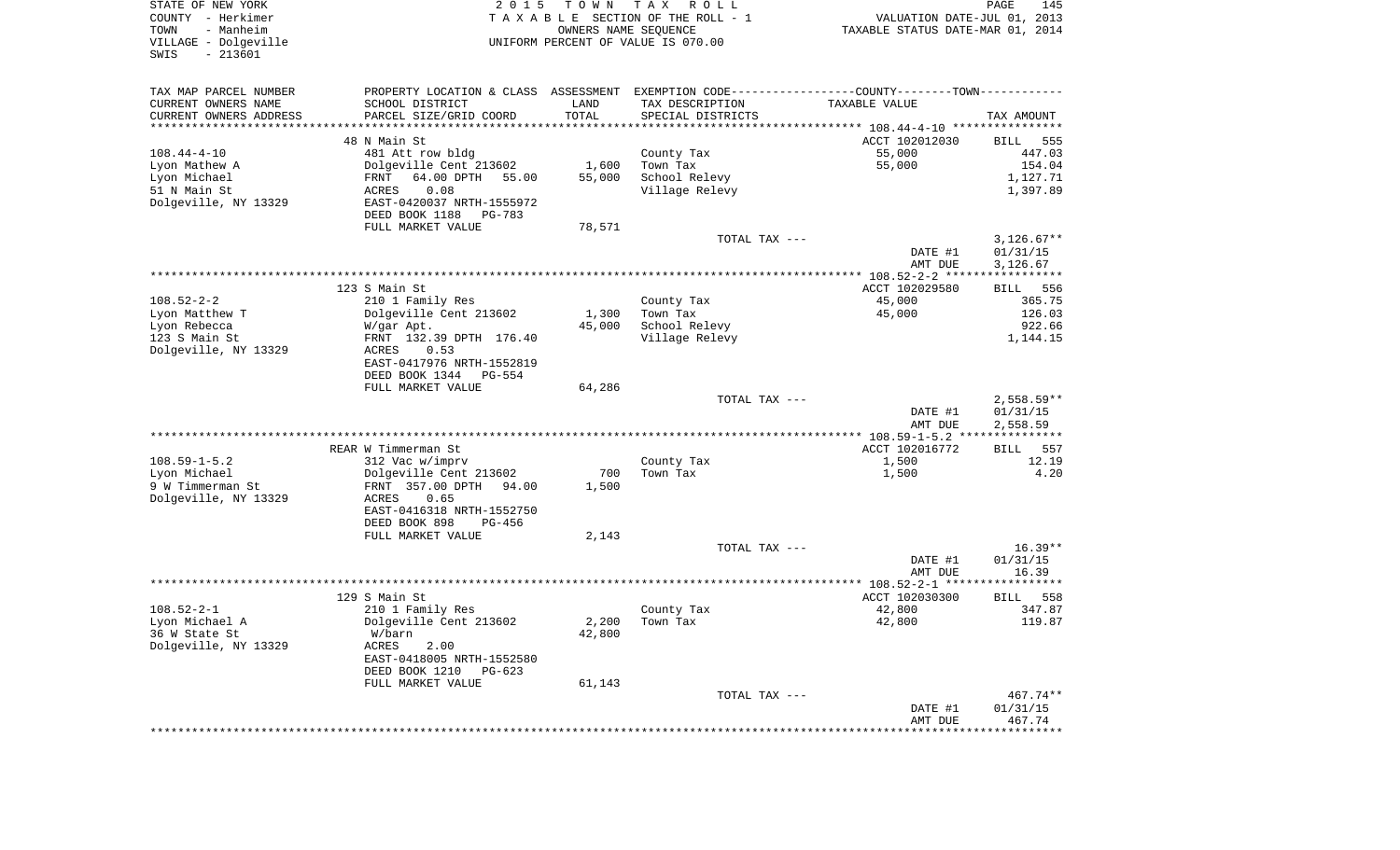| STATE OF NEW YORK<br>COUNTY - Herkimer<br>TOWN<br>- Manheim<br>VILLAGE - Dolgeville<br>SWIS<br>$-213601$ | 2 0 1 5                                               | T O W N<br>OWNERS NAME SEQUENCE | T A X<br>R O L L<br>T A X A B L E SECTION OF THE ROLL - 1<br>UNIFORM PERCENT OF VALUE IS 070.00 | VALUATION DATE-JUL 01, 2013<br>TAXABLE STATUS DATE-MAR 01, 2014 | PAGE<br>146            |
|----------------------------------------------------------------------------------------------------------|-------------------------------------------------------|---------------------------------|-------------------------------------------------------------------------------------------------|-----------------------------------------------------------------|------------------------|
| TAX MAP PARCEL NUMBER                                                                                    | PROPERTY LOCATION & CLASS ASSESSMENT                  |                                 |                                                                                                 | EXEMPTION CODE-----------------COUNTY-------TOWN-----------     |                        |
| CURRENT OWNERS NAME                                                                                      | SCHOOL DISTRICT                                       | LAND                            | TAX DESCRIPTION                                                                                 | TAXABLE VALUE                                                   |                        |
| CURRENT OWNERS ADDRESS<br>********************                                                           | PARCEL SIZE/GRID COORD<br>******************          | TOTAL                           | SPECIAL DISTRICTS                                                                               | ********************************* 108.59-1-4 *****************  | TAX AMOUNT             |
|                                                                                                          | 9 W Timmerman St                                      |                                 |                                                                                                 | ACCT 102016950                                                  | BILL<br>559            |
| $108.59 - 1 - 4$                                                                                         | 210 1 Family Res                                      |                                 | County Tax                                                                                      | 38,000                                                          | 308.86                 |
| Lyon Michael M                                                                                           | Dolgeville Cent 213602                                | 1,500                           | Town Tax                                                                                        | 38,000                                                          | 106.43                 |
| 9 W Timmerman St                                                                                         | W/garage                                              | 38,000                          |                                                                                                 |                                                                 |                        |
| Dolgeville, NY 13329                                                                                     | FRNT 150.00 DPTH 150.00<br>ACRES<br>0.52              |                                 |                                                                                                 |                                                                 |                        |
|                                                                                                          | EAST-0416449 NRTH-1552681                             |                                 |                                                                                                 |                                                                 |                        |
|                                                                                                          | DEED BOOK 898<br>PG-456                               |                                 |                                                                                                 |                                                                 |                        |
|                                                                                                          | FULL MARKET VALUE                                     | 54,286                          |                                                                                                 |                                                                 |                        |
|                                                                                                          |                                                       |                                 | TOTAL TAX ---                                                                                   | DATE #1                                                         | $415.29**$<br>01/31/15 |
|                                                                                                          |                                                       |                                 |                                                                                                 | AMT DUE                                                         | 415.29                 |
|                                                                                                          |                                                       |                                 |                                                                                                 |                                                                 |                        |
|                                                                                                          | REAR Ransom St                                        |                                 |                                                                                                 |                                                                 | 560<br>BILL            |
| $108.60 - 1 - 36$<br>Lyon Montgomery                                                                     | 311 Res vac land<br>Dolgeville Cent 213602            | 1,300                           | County Tax<br>Town Tax                                                                          | 1,300<br>1,300                                                  | 10.57<br>3.64          |
| PO Box 125                                                                                               | FRNT 115.00 DPTH 568.00                               | 1,300                           |                                                                                                 |                                                                 |                        |
| Dolgeville, NY 13329                                                                                     | ACRES<br>1.35                                         |                                 |                                                                                                 |                                                                 |                        |
|                                                                                                          | EAST-0418648 NRTH-1551159<br>DEED BOOK 855            |                                 |                                                                                                 |                                                                 |                        |
|                                                                                                          | $PG-600$<br>FULL MARKET VALUE                         | 1,857                           |                                                                                                 |                                                                 |                        |
|                                                                                                          |                                                       |                                 | TOTAL TAX ---                                                                                   |                                                                 | $14.21**$              |
|                                                                                                          |                                                       |                                 |                                                                                                 | DATE #1                                                         | 01/31/15               |
|                                                                                                          |                                                       |                                 |                                                                                                 | AMT DUE<br>************ 108.59-1-6 ******************           | 14.21                  |
|                                                                                                          | 10 W Timmerman St                                     |                                 |                                                                                                 | ACCT 102027990                                                  | 561<br>BILL            |
| $108.59 - 1 - 6$                                                                                         | 210 1 Family Res                                      |                                 | County Tax                                                                                      | 66,000                                                          | 536.44                 |
| Lyon Richard J                                                                                           | Dolgeville Cent 213602                                | 1,000                           | Town Tax                                                                                        | 66,000                                                          | 184.85                 |
| 10 Timmerman St<br>Dolgeville, NY 13329                                                                  | $\ddot{\phantom{1}}$<br>FRNT 100.00 DPTH 150.00       | 66,000                          |                                                                                                 |                                                                 |                        |
|                                                                                                          | ACRES<br>0.34                                         |                                 |                                                                                                 |                                                                 |                        |
|                                                                                                          | EAST-0416628 NRTH-1552710                             |                                 |                                                                                                 |                                                                 |                        |
|                                                                                                          | DEED BOOK 1183<br>PG-675                              |                                 |                                                                                                 |                                                                 |                        |
|                                                                                                          | FULL MARKET VALUE                                     | 94,286                          | TOTAL TAX ---                                                                                   |                                                                 | $721.29**$             |
|                                                                                                          |                                                       |                                 |                                                                                                 | DATE #1                                                         | 01/31/15               |
|                                                                                                          |                                                       |                                 |                                                                                                 | AMT DUE                                                         | 721.29                 |
|                                                                                                          |                                                       |                                 |                                                                                                 | ***************** 108.52-2-50 *********                         | * * * * *              |
| $108.52 - 2 - 50$                                                                                        | 12 Howard St<br>210 1 Family Res                      |                                 | County Tax                                                                                      | ACCT 102016890<br>36,600                                        | 562<br>BILL<br>297.48  |
| Lyon Shirley A                                                                                           | Dolgeville Cent 213602                                | 500                             | Town Tax                                                                                        | 36,600                                                          | 102.51                 |
| Lyon Aretas J                                                                                            | 46.50 DPTH<br>75.00<br>FRNT                           | 36,600                          |                                                                                                 |                                                                 |                        |
| Marilyn Williams POA                                                                                     | 0.08<br>ACRES                                         |                                 |                                                                                                 |                                                                 |                        |
| 277 Murphy Rd<br>Dolgeville, NY 13329                                                                    | EAST-0419132 NRTH-1553991<br>DEED BOOK 1510<br>PG-573 |                                 |                                                                                                 |                                                                 |                        |
|                                                                                                          | FULL MARKET VALUE                                     | 52,286                          |                                                                                                 |                                                                 |                        |
|                                                                                                          |                                                       |                                 | TOTAL TAX ---                                                                                   |                                                                 | 399.99**               |
|                                                                                                          |                                                       |                                 |                                                                                                 | DATE #1                                                         | 01/31/15               |
|                                                                                                          |                                                       |                                 |                                                                                                 | AMT DUE<br>****************************                         | 399.99                 |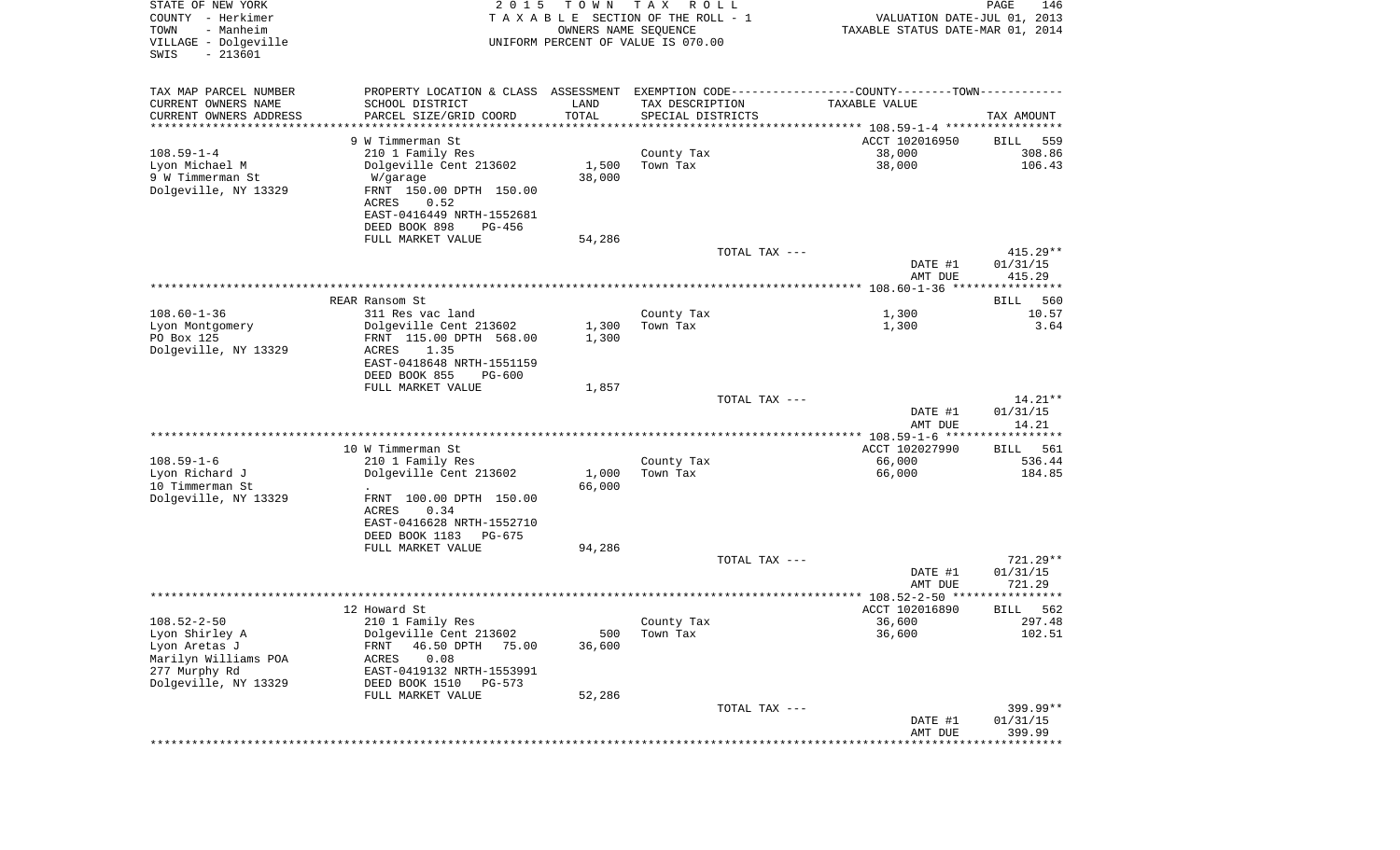| STATE OF NEW YORK<br>COUNTY - Herkimer<br>- Manheim<br>TOWN<br>VILLAGE - Dolgeville<br>$-213601$<br>SWIS | 2 0 1 5                                                                                       | T O W N | T A X<br>R O L L<br>TAXABLE SECTION OF THE ROLL - 1<br>OWNERS NAME SEQUENCE<br>UNIFORM PERCENT OF VALUE IS 070.00 | VALUATION DATE-JUL 01, 2013<br>TAXABLE STATUS DATE-MAR 01, 2014 | PAGE<br>147           |
|----------------------------------------------------------------------------------------------------------|-----------------------------------------------------------------------------------------------|---------|-------------------------------------------------------------------------------------------------------------------|-----------------------------------------------------------------|-----------------------|
| TAX MAP PARCEL NUMBER                                                                                    | PROPERTY LOCATION & CLASS ASSESSMENT EXEMPTION CODE---------------COUNTY-------TOWN---------- |         |                                                                                                                   |                                                                 |                       |
| CURRENT OWNERS NAME                                                                                      | SCHOOL DISTRICT                                                                               | LAND    | TAX DESCRIPTION                                                                                                   | TAXABLE VALUE                                                   |                       |
| CURRENT OWNERS ADDRESS<br>*********************                                                          | PARCEL SIZE/GRID COORD                                                                        | TOTAL   | SPECIAL DISTRICTS                                                                                                 |                                                                 | TAX AMOUNT            |
|                                                                                                          | 170 S Main St                                                                                 |         |                                                                                                                   | ACCT 102002700                                                  | <b>BILL</b><br>563    |
| $108.59 - 1 - 8$                                                                                         | 210 1 Family Res                                                                              |         | VET COM CT 41131                                                                                                  | 10,500<br>10,500                                                |                       |
| Lyon Waldo A                                                                                             | Dolgeville Cent 213602                                                                        |         | 800 VET DIS CT 41141                                                                                              | 21,000<br>21,000                                                |                       |
| Lyon Donna A                                                                                             | 85.00 DPTH 250.00<br>FRNT                                                                     | 44,500  | County Tax                                                                                                        | 13,000                                                          | 105.66                |
| 170 N Main St<br>Dolgeville, NY 13329                                                                    | 0.49<br>ACRES<br>EAST-0416831 NRTH-1552535<br>DEED BOOK 917<br>PG-338                         |         | Town Tax                                                                                                          | 13,000                                                          | 36.41                 |
|                                                                                                          | FULL MARKET VALUE                                                                             | 63,571  |                                                                                                                   |                                                                 |                       |
|                                                                                                          |                                                                                               |         | TOTAL TAX ---                                                                                                     |                                                                 | 142.07**              |
|                                                                                                          |                                                                                               |         |                                                                                                                   | DATE #1<br>AMT DUE                                              | 01/31/15<br>142.07    |
|                                                                                                          |                                                                                               |         |                                                                                                                   |                                                                 |                       |
| $108.44 - 3 - 8$                                                                                         | 73 N Main St<br>482 Det row bldg                                                              |         | County Tax                                                                                                        | ACCT 102029970<br>60,000                                        | 564<br>BILL<br>487.67 |
| M P E Properties                                                                                         | Dolgeville Cent 213602                                                                        | 500     | Town Tax                                                                                                          | 60,000                                                          | 168.04                |
| 73 N Main St                                                                                             | 48.00 DPTH 200.00<br>FRNT                                                                     | 60,000  |                                                                                                                   |                                                                 |                       |
| Dolgeville, NY 13329                                                                                     | 0.22<br>ACRES<br>EAST-0419863 NRTH-1556096                                                    |         |                                                                                                                   |                                                                 |                       |
|                                                                                                          | DEED BOOK 845<br>$PG-585$                                                                     |         |                                                                                                                   |                                                                 |                       |
|                                                                                                          | FULL MARKET VALUE                                                                             | 85,714  | TOTAL TAX ---                                                                                                     |                                                                 | 655.71**              |
|                                                                                                          |                                                                                               |         |                                                                                                                   | DATE #1<br>AMT DUE                                              | 01/31/15<br>655.71    |
|                                                                                                          |                                                                                               |         |                                                                                                                   |                                                                 |                       |
|                                                                                                          | 46 Spencer St                                                                                 |         |                                                                                                                   | ACCT 102017010                                                  | BILL<br>565           |
| $108.51 - 1 - 9$<br>Mack Nathan H                                                                        | 210 1 Family Res<br>Dolgeville Cent 213602                                                    | 1,400   | County Tax<br>Town Tax                                                                                            | 71,900<br>71,900                                                | 584.39<br>201.37      |
| Mack Ann N                                                                                               | W/garage                                                                                      | 71,900  |                                                                                                                   |                                                                 |                       |
| 46 Spencer St                                                                                            | FRNT 110.16 DPTH                                                                              |         |                                                                                                                   |                                                                 |                       |
| Dolgeville, NY 13329                                                                                     | ACRES<br>1.30                                                                                 |         |                                                                                                                   |                                                                 |                       |
|                                                                                                          | EAST-0417581 NRTH-1554677<br>DEED BOOK 1286<br>PG-274                                         |         |                                                                                                                   |                                                                 |                       |
|                                                                                                          | FULL MARKET VALUE                                                                             | 102,714 |                                                                                                                   |                                                                 |                       |
|                                                                                                          |                                                                                               |         | TOTAL TAX ---                                                                                                     |                                                                 | 785.76**              |
|                                                                                                          |                                                                                               |         |                                                                                                                   | DATE #1                                                         | 01/31/15              |
|                                                                                                          |                                                                                               |         |                                                                                                                   | AMT DUE                                                         | 785.76                |
|                                                                                                          | 25 E Timmerman St                                                                             |         |                                                                                                                   | ACCT 102014520                                                  | 566<br>BILL           |
| $108.59 - 3 - 6$                                                                                         | 210 1 Family Res                                                                              |         | County Tax                                                                                                        | 63,100                                                          | 512.87                |
| Maddocks Carmelita                                                                                       | Dolgeville Cent 213602                                                                        |         | $1,000$ Town Tax                                                                                                  | 63,100                                                          | 176.73                |
| 25 E Timmerman St                                                                                        | FRNT 100.00 DPTH 150.00                                                                       | 63,100  |                                                                                                                   |                                                                 |                       |
| Dolgeville, NY 13329-9011                                                                                | ACRES<br>0.34<br>EAST-0416779 NRTH-1551549                                                    |         |                                                                                                                   |                                                                 |                       |
|                                                                                                          | DEED BOOK 1279<br>PG-151                                                                      |         |                                                                                                                   |                                                                 |                       |
|                                                                                                          | FULL MARKET VALUE                                                                             | 90,143  |                                                                                                                   |                                                                 |                       |
|                                                                                                          |                                                                                               |         | TOTAL TAX ---                                                                                                     |                                                                 | 689.60**              |
|                                                                                                          |                                                                                               |         |                                                                                                                   | DATE #1                                                         | 01/31/15              |
|                                                                                                          |                                                                                               |         |                                                                                                                   | AMT DUE                                                         | 689.60                |
|                                                                                                          |                                                                                               |         |                                                                                                                   |                                                                 |                       |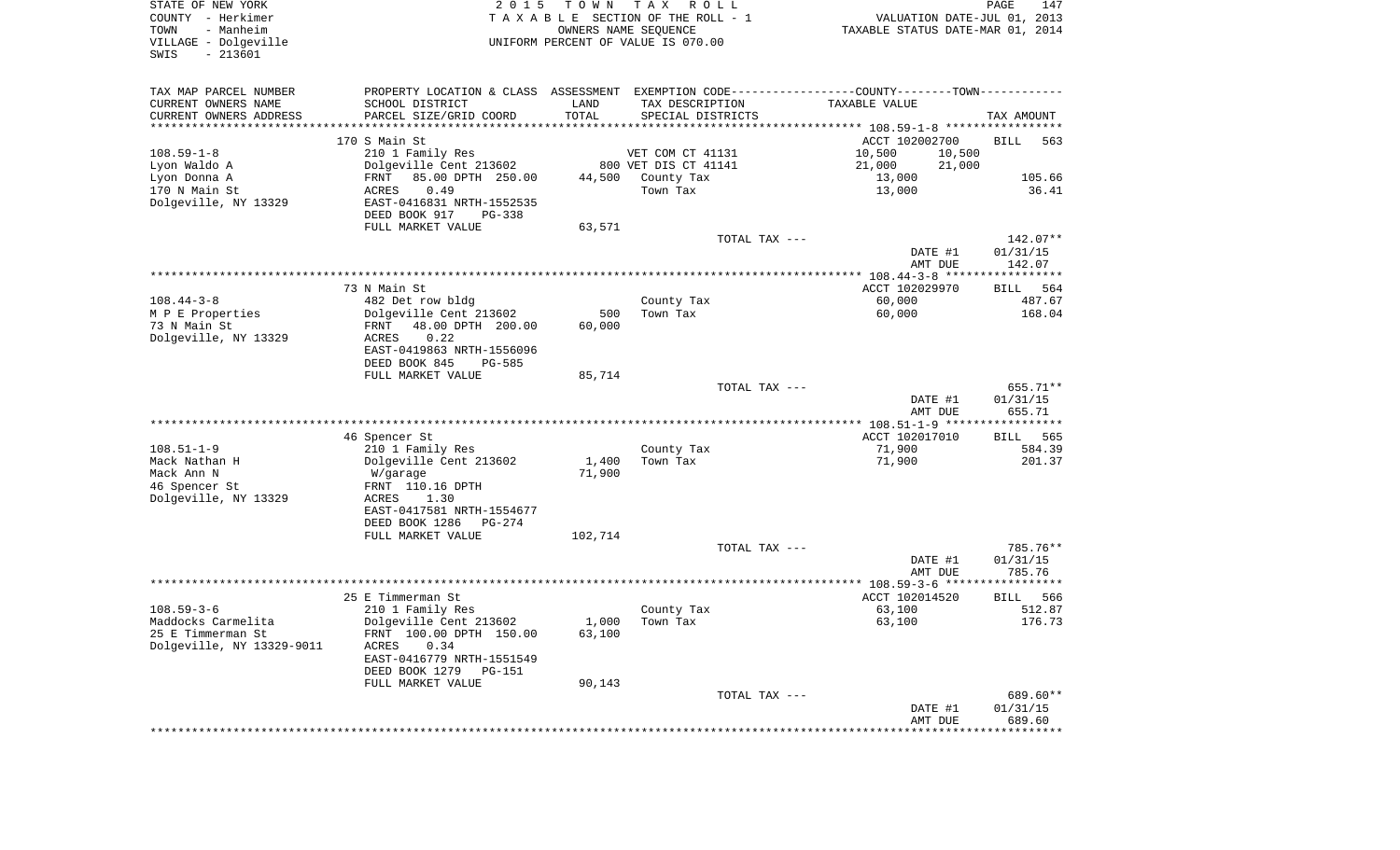| STATE OF NEW YORK<br>COUNTY - Herkimer<br>- Manheim<br>TOWN<br>VILLAGE - Dolgeville<br>$-213601$<br>SWIS | 2 0 1 5                                                                                                                                                                                | T O W N<br>OWNERS NAME SEQUENCE | T A X<br>R O L L<br>TAXABLE SECTION OF THE ROLL - 1<br>UNIFORM PERCENT OF VALUE IS 070.00 | VALUATION DATE-JUL 01, 2013<br>TAXABLE STATUS DATE-MAR 01, 2014                                                       | PAGE<br>148                     |
|----------------------------------------------------------------------------------------------------------|----------------------------------------------------------------------------------------------------------------------------------------------------------------------------------------|---------------------------------|-------------------------------------------------------------------------------------------|-----------------------------------------------------------------------------------------------------------------------|---------------------------------|
| TAX MAP PARCEL NUMBER<br>CURRENT OWNERS NAME<br>CURRENT OWNERS ADDRESS<br>**********************         | SCHOOL DISTRICT<br>PARCEL SIZE/GRID COORD<br>****************************                                                                                                              | LAND<br>TOTAL<br>***********    | TAX DESCRIPTION<br>SPECIAL DISTRICTS                                                      | PROPERTY LOCATION & CLASS ASSESSMENT EXEMPTION CODE---------------COUNTY-------TOWN----------<br><b>TAXABLE VALUE</b> | TAX AMOUNT                      |
| $108.36 - 4 - 11$<br>Madison Cathleen<br>Madison Richard<br>150 N Main St<br>Dolgeville, NY 13329        | 150 N Main St<br>210 1 Family Res<br>Dolgeville Cent 213602<br>60.00 DPTH 221.00<br>FRNT<br>0.20<br>ACRES<br>EAST-0420259 NRTH-1557273<br>DEED BOOK 895<br>PG-629<br>FULL MARKET VALUE | 500<br>26,000<br>37,143         | County Tax<br>Town Tax                                                                    | ACCT 102012870<br>26,000<br>26,000                                                                                    | 567<br>BILL<br>211.32<br>72.82  |
|                                                                                                          |                                                                                                                                                                                        |                                 | TOTAL TAX ---                                                                             | DATE #1<br>AMT DUE                                                                                                    | 284.14**<br>01/31/15<br>284.14  |
|                                                                                                          | 10 Wolf St                                                                                                                                                                             |                                 |                                                                                           | ACCT 102007740                                                                                                        | <b>BILL</b><br>568              |
| $108.36 - 2 - 21$<br>Madison Milford<br>Madison Maryann                                                  | 210 1 Family Res<br>Dolgeville Cent 213602<br>W/garage                                                                                                                                 | 500<br>32,000                   | VET WAR CT 41121<br>County Tax<br>Town Tax                                                | 4,800<br>4,800<br>27,200<br>27,200                                                                                    | 221.08<br>76.18                 |
| 10 Wolf St<br>Dolgeville, NY 13329                                                                       | 50.00 DPTH 150.00<br>FRNT<br>ACRES<br>0.17<br>EAST-0419328 NRTH-1557649<br>DEED BOOK 00650 PG-00882                                                                                    |                                 |                                                                                           |                                                                                                                       |                                 |
|                                                                                                          | FULL MARKET VALUE                                                                                                                                                                      | 45,714                          | TOTAL TAX ---                                                                             | DATE #1<br>AMT DUE                                                                                                    | 297.26**<br>01/31/15<br>297.26  |
|                                                                                                          |                                                                                                                                                                                        |                                 |                                                                                           | ************ 108.36-4-12 *****************                                                                            |                                 |
| $108.36 - 4 - 12$<br>Madison Richard J<br>Madison Cathleen A<br>150 N Main St<br>Dolgeville, NY 13329    | 148 N Main St<br>312 Vac w/imprv<br>Dolgeville Cent 213602<br>W/garage<br>FRNT<br>45.00 DPTH 209.00<br>ACRES<br>0.21<br>EAST-0420247 NRTH-1557220                                      | 500<br>2,500                    | County Tax<br>Town Tax                                                                    | ACCT 102014340<br>2,500<br>2,500                                                                                      | 569<br>BILL<br>20.32<br>7.00    |
|                                                                                                          | DEED BOOK 1344<br>PG-263<br>FULL MARKET VALUE                                                                                                                                          | 3,571                           | TOTAL TAX ---                                                                             |                                                                                                                       | $27.32**$                       |
|                                                                                                          |                                                                                                                                                                                        |                                 |                                                                                           | DATE #1<br>AMT DUE                                                                                                    | 01/31/15<br>27.32               |
|                                                                                                          |                                                                                                                                                                                        |                                 |                                                                                           |                                                                                                                       |                                 |
| $108.52 - 3 - 32$<br>Madison Richard J<br>Madison Cathleen A<br>150 N Main St<br>Dolgeville, NY 13329    | 8 Rundell St<br>210 1 Family Res<br>Dolgeville Cent 213602<br>W/garage<br>FRNT<br>50.00 DPTH 130.00<br>ACRES<br>0.15<br>EAST-0419385 NRTH-1553796<br>DEED BOOK 1443<br><b>PG-96</b>    | 500<br>38,800                   | County Tax<br>Town Tax                                                                    | ACCT 102020610<br>38,800<br>38,800                                                                                    | 570<br>BILL<br>315.36<br>108.67 |
|                                                                                                          | FULL MARKET VALUE                                                                                                                                                                      | 55,429                          |                                                                                           |                                                                                                                       | 424.03**                        |
|                                                                                                          |                                                                                                                                                                                        |                                 | TOTAL TAX ---                                                                             | DATE #1<br>AMT DUE                                                                                                    | 01/31/15<br>424.03              |
|                                                                                                          |                                                                                                                                                                                        |                                 |                                                                                           | * * * * * * * * * * * *                                                                                               | **************                  |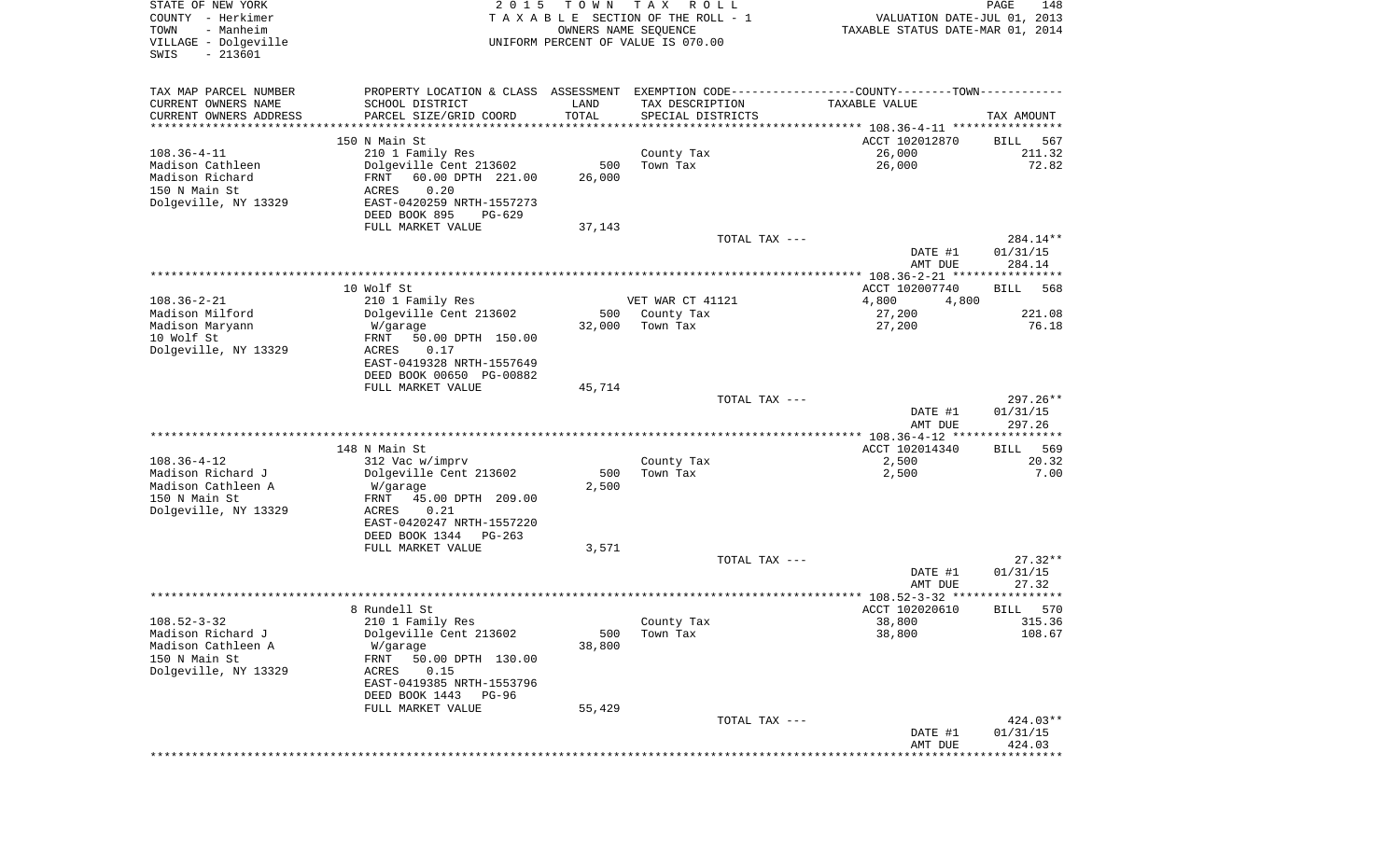| VILLAGE - Dolgeville<br>$-213601$<br>SWIS           |                                                                                               |        | TAXABLE SECTION OF THE ROLL - 1<br>OWNERS NAME SEOUENCE<br>UNIFORM PERCENT OF VALUE IS 070.00 | VALUATION DATE-JUL 01, 2013<br>TAXABLE STATUS DATE-MAR 01, 2014 |                                                                      |
|-----------------------------------------------------|-----------------------------------------------------------------------------------------------|--------|-----------------------------------------------------------------------------------------------|-----------------------------------------------------------------|----------------------------------------------------------------------|
| TAX MAP PARCEL NUMBER                               | PROPERTY LOCATION & CLASS ASSESSMENT EXEMPTION CODE---------------COUNTY-------TOWN---------- |        |                                                                                               |                                                                 |                                                                      |
| CURRENT OWNERS NAME                                 | SCHOOL DISTRICT                                                                               | LAND   | TAX DESCRIPTION                                                                               | TAXABLE VALUE                                                   |                                                                      |
| CURRENT OWNERS ADDRESS<br>************************* | PARCEL SIZE/GRID COORD                                                                        | TOTAL  | SPECIAL DISTRICTS                                                                             |                                                                 | TAX AMOUNT                                                           |
|                                                     | Ransom                                                                                        |        |                                                                                               |                                                                 | 571<br>BILL                                                          |
| $108.52 - 4 - 45$                                   | 311 Res vac land                                                                              |        | County Tax                                                                                    | 500                                                             | 4.06                                                                 |
| Madison Sally                                       | Dolgeville Cent 213602                                                                        | 500    | Town Tax                                                                                      | 500                                                             | 1.40                                                                 |
| 38 Ransom                                           | FRNT 150.00 DPTH 75.00                                                                        | 500    |                                                                                               |                                                                 |                                                                      |
| Dolgeville, NY 13329                                | 0.25<br>ACRES                                                                                 |        |                                                                                               |                                                                 |                                                                      |
|                                                     | EAST-0419091 NRTH-1552551                                                                     |        |                                                                                               |                                                                 |                                                                      |
|                                                     | FULL MARKET VALUE                                                                             | 714    |                                                                                               |                                                                 |                                                                      |
|                                                     |                                                                                               |        | TOTAL TAX ---                                                                                 |                                                                 | $5.46**$                                                             |
|                                                     |                                                                                               |        |                                                                                               | DATE #1<br>AMT DUE                                              | 01/31/15<br>5.46                                                     |
|                                                     |                                                                                               |        |                                                                                               |                                                                 |                                                                      |
|                                                     | 38 Ransom St                                                                                  |        |                                                                                               | ACCT 102029070                                                  | BILL 572                                                             |
| $108.52 - 4 - 43$                                   | 210 1 Family Res                                                                              |        | County Tax                                                                                    | 37,800                                                          | 307.23                                                               |
| Madison Sally A                                     | Dolgeville Cent 213602                                                                        | 1,000  | Town Tax                                                                                      | 37,800                                                          | 105.87                                                               |
| 38 Ransom St                                        | FRNT 100.00 DPTH 75.00                                                                        | 37,800 |                                                                                               |                                                                 |                                                                      |
| Dolgeville, NY 13329                                | ACRES<br>0.17                                                                                 |        |                                                                                               |                                                                 |                                                                      |
|                                                     | EAST-0419151 NRTH-1552656                                                                     |        |                                                                                               |                                                                 |                                                                      |
|                                                     | DEED BOOK 826<br>$PG-407$                                                                     |        |                                                                                               |                                                                 |                                                                      |
|                                                     | FULL MARKET VALUE                                                                             | 54,000 |                                                                                               |                                                                 |                                                                      |
|                                                     |                                                                                               |        |                                                                                               |                                                                 |                                                                      |
|                                                     |                                                                                               |        | TOTAL TAX ---                                                                                 |                                                                 |                                                                      |
|                                                     |                                                                                               |        |                                                                                               | DATE #1                                                         |                                                                      |
|                                                     |                                                                                               |        |                                                                                               | AMT DUE                                                         |                                                                      |
|                                                     |                                                                                               |        |                                                                                               | ******* 108.52-4-44 ***<br>ACCT 102029130                       | <b>BILL</b>                                                          |
| $108.52 - 4 - 44$                                   | E Spofford Ave<br>311 Res vac land                                                            |        | County Tax                                                                                    | 900                                                             |                                                                      |
| Madison Sally A                                     | Dolgeville Cent 213602                                                                        | 900    | Town Tax                                                                                      | 900                                                             |                                                                      |
| 38 Ransom St                                        | FRNT 75.00 DPTH 250.00                                                                        | 900    |                                                                                               |                                                                 |                                                                      |
| Dolgeville, NY 13329                                | ACRES<br>0.43                                                                                 |        |                                                                                               |                                                                 |                                                                      |
|                                                     | EAST-0419051 NRTH-1552626                                                                     |        |                                                                                               |                                                                 | $413.10**$<br>01/31/15<br>413.10<br>*********<br>573<br>7.32<br>2.52 |
|                                                     | DEED BOOK 826<br>$PG-407$                                                                     |        |                                                                                               |                                                                 |                                                                      |
|                                                     | FULL MARKET VALUE                                                                             | 1,286  |                                                                                               |                                                                 |                                                                      |
|                                                     |                                                                                               |        | TOTAL TAX ---                                                                                 |                                                                 | $9.84**$                                                             |
|                                                     |                                                                                               |        |                                                                                               | DATE #1                                                         | 01/31/15<br>9.84                                                     |
|                                                     |                                                                                               |        |                                                                                               | AMT DUE                                                         |                                                                      |
|                                                     | 13 Slawson St                                                                                 |        |                                                                                               | ACCT 102000840                                                  | BILL                                                                 |
| $108.44 - 2 - 56$                                   | 210 1 Family Res                                                                              |        | VET COM CT 41131                                                                              | 10,000<br>10,000                                                |                                                                      |
| Madison Scott D                                     | Dolgeville Cent 213602                                                                        | 500    | County Tax                                                                                    | 30,000                                                          |                                                                      |
| 13 Slawson St                                       | W/garage                                                                                      | 40,000 | Town Tax                                                                                      | 30,000                                                          |                                                                      |
| Dolgeville, NY 13329                                | FRNT<br>50.00 DPTH 100.00                                                                     |        |                                                                                               |                                                                 |                                                                      |
|                                                     | 0.11 BANK 135<br>ACRES                                                                        |        |                                                                                               |                                                                 |                                                                      |
|                                                     | EAST-0418742 NRTH-1554818                                                                     |        |                                                                                               |                                                                 |                                                                      |
|                                                     | DEED BOOK 851<br>$PG-435$                                                                     |        |                                                                                               |                                                                 |                                                                      |
|                                                     | FULL MARKET VALUE                                                                             | 57,143 | TOTAL TAX ---                                                                                 |                                                                 | 574<br>243.83<br>84.02<br>327.85**                                   |
|                                                     |                                                                                               |        |                                                                                               | DATE #1                                                         | 01/31/15                                                             |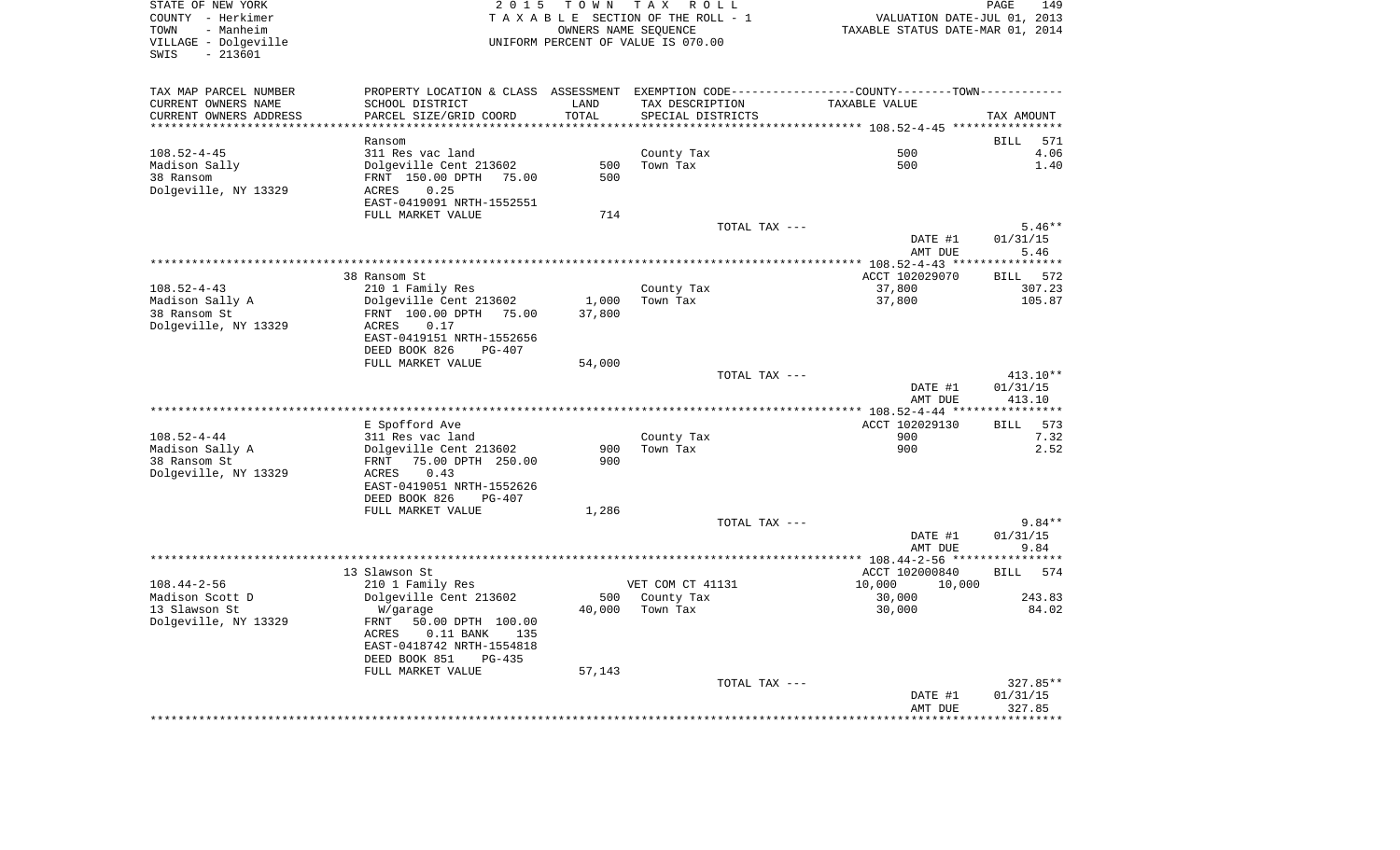| STATE OF NEW YORK<br>COUNTY - Herkimer<br>- Manheim<br>TOWN<br>VILLAGE - Dolgeville<br>$-213601$<br>SWIS | 2 0 1 5<br>T O W N<br>TAXABLE SECTION OF THE ROLL - 1<br>UNIFORM PERCENT OF VALUE IS 070.00 | T A X<br>R O L L<br>OWNERS NAME SEQUENCE | VALUATION DATE-JUL 01, 2013<br>TAXABLE STATUS DATE-MAR 01, 2014 | PAGE<br>150              |
|----------------------------------------------------------------------------------------------------------|---------------------------------------------------------------------------------------------|------------------------------------------|-----------------------------------------------------------------|--------------------------|
| TAX MAP PARCEL NUMBER                                                                                    | PROPERTY LOCATION & CLASS ASSESSMENT                                                        |                                          | EXEMPTION CODE-----------------COUNTY-------TOWN-----------     |                          |
| CURRENT OWNERS NAME<br>SCHOOL DISTRICT                                                                   | LAND                                                                                        | TAX DESCRIPTION                          | TAXABLE VALUE                                                   |                          |
| CURRENT OWNERS ADDRESS<br>PARCEL SIZE/GRID COORD                                                         | TOTAL                                                                                       | SPECIAL DISTRICTS                        |                                                                 | TAX AMOUNT               |
| **********************<br>****************************                                                   | **********                                                                                  |                                          |                                                                 |                          |
| 17 Schuyler St                                                                                           |                                                                                             |                                          | ACCT 102005880                                                  | BILL<br>575              |
| $108.52 - 5 - 51$<br>210 1 Family Res<br>Mahardy Matthew<br>Dolgeville Cent 213602                       | 800                                                                                         | County Tax<br>Town Tax                   | 45,000<br>45,000                                                | 365.75<br>126.03         |
| Mahardy William<br>W/garage                                                                              | 45,000                                                                                      | School Relevy                            |                                                                 | 495.92                   |
| 17 Schuyler St<br>FRNT<br>78.00 DPTH 164.00                                                              |                                                                                             | Village Relevy                           |                                                                 | 1,161.23                 |
| Dolgeville, NY 13329<br>ACRES<br>0.28                                                                    |                                                                                             |                                          |                                                                 |                          |
| EAST-0419798 NRTH-1554114                                                                                |                                                                                             |                                          |                                                                 |                          |
| DEED BOOK 1262                                                                                           | PG-722                                                                                      |                                          |                                                                 |                          |
| FULL MARKET VALUE                                                                                        | 64,286                                                                                      |                                          |                                                                 |                          |
|                                                                                                          |                                                                                             | TOTAL TAX ---                            | DATE #1                                                         | $2,148.93**$<br>01/31/15 |
|                                                                                                          |                                                                                             |                                          | AMT DUE                                                         | 2,148.93                 |
|                                                                                                          |                                                                                             |                                          |                                                                 |                          |
| 46 Stewart St                                                                                            |                                                                                             |                                          |                                                                 | 576<br>BILL              |
| $108.59 - 3 - 27.2$<br>210 1 Family Res                                                                  |                                                                                             | County Tax                               | 79,900                                                          | 649.41                   |
| Mahardy William<br>Dolgeville Cent 213602                                                                | 2,500                                                                                       | Town Tax                                 | 79,900                                                          | 223.78                   |
| Mahardy Lydia<br>FRNT 253.00 DPTH 150.00                                                                 | 79,900                                                                                      |                                          |                                                                 |                          |
| 46 Stewart St<br>0.87<br>ACRES<br>Dolgeville, NY 13329<br>EAST-0417001 NRTH-1551008                      |                                                                                             |                                          |                                                                 |                          |
| DEED BOOK 860                                                                                            | PG-556                                                                                      |                                          |                                                                 |                          |
| FULL MARKET VALUE                                                                                        | 114,143                                                                                     |                                          |                                                                 |                          |
|                                                                                                          |                                                                                             | TOTAL TAX ---                            |                                                                 | 873.19**                 |
|                                                                                                          |                                                                                             |                                          | DATE #1                                                         | 01/31/15                 |
|                                                                                                          |                                                                                             |                                          | AMT DUE                                                         | 873.19                   |
| 6 Millet Ln                                                                                              |                                                                                             |                                          | ************** 108.52-2-25 *****************<br>ACCT 102021510  | <b>BILL</b><br>577       |
| $108.52 - 2 - 25$<br>210 1 Family Res                                                                    |                                                                                             | County Tax                               | 31,500                                                          | 256.03                   |
| Maida Ricky<br>Dolgeville Cent 213602                                                                    | 800                                                                                         | Town Tax                                 | 31,500                                                          | 88.22                    |
| Maida Pamela<br>FRNT<br>80.00 DPTH                                                                       | 60.00<br>31,500                                                                             |                                          |                                                                 |                          |
| 6 Millett Ln<br>ACRES<br>0.11                                                                            |                                                                                             |                                          |                                                                 |                          |
| Dolgeville, NY 13329<br>EAST-0418691 NRTH-1553518                                                        |                                                                                             |                                          |                                                                 |                          |
| DEED BOOK 890                                                                                            | PG-480                                                                                      |                                          |                                                                 |                          |
| FULL MARKET VALUE                                                                                        | 45,000                                                                                      | TOTAL TAX ---                            |                                                                 | $344.25**$               |
|                                                                                                          |                                                                                             |                                          | DATE #1                                                         | 01/31/15                 |
|                                                                                                          |                                                                                             |                                          | AMT DUE                                                         | 344.25                   |
|                                                                                                          |                                                                                             |                                          |                                                                 |                          |
| 148 S Main St                                                                                            |                                                                                             |                                          | ACCT 102029610                                                  | 578<br>BILL              |
| $108.59 - 1 - 21$<br>210 1 Family Res                                                                    |                                                                                             | County Tax                               | 41,000                                                          | 333.24                   |
| Mailman Stephen D<br>Dolgeville Cent 213602                                                              |                                                                                             | 500 Town Tax                             | 41,000                                                          | 114.83                   |
| Mailman Yvonne D<br>W Garage<br>148 S Main St<br>FRNT<br>53.00 DPTH 175.00                               | 41,000                                                                                      |                                          |                                                                 |                          |
| Dolgeville, NY 13329<br>ACRES<br>0.21                                                                    |                                                                                             |                                          |                                                                 |                          |
| EAST-0417461 NRTH-1552705                                                                                |                                                                                             |                                          |                                                                 |                          |
| DEED BOOK 1410                                                                                           | PG-981                                                                                      |                                          |                                                                 |                          |
| FULL MARKET VALUE                                                                                        | 58,571                                                                                      |                                          |                                                                 |                          |
|                                                                                                          |                                                                                             | TOTAL TAX ---                            |                                                                 | 448.07**                 |
|                                                                                                          |                                                                                             |                                          | DATE #1<br>AMT DUE                                              | 01/31/15                 |
|                                                                                                          |                                                                                             |                                          | ****************************                                    | 448.07                   |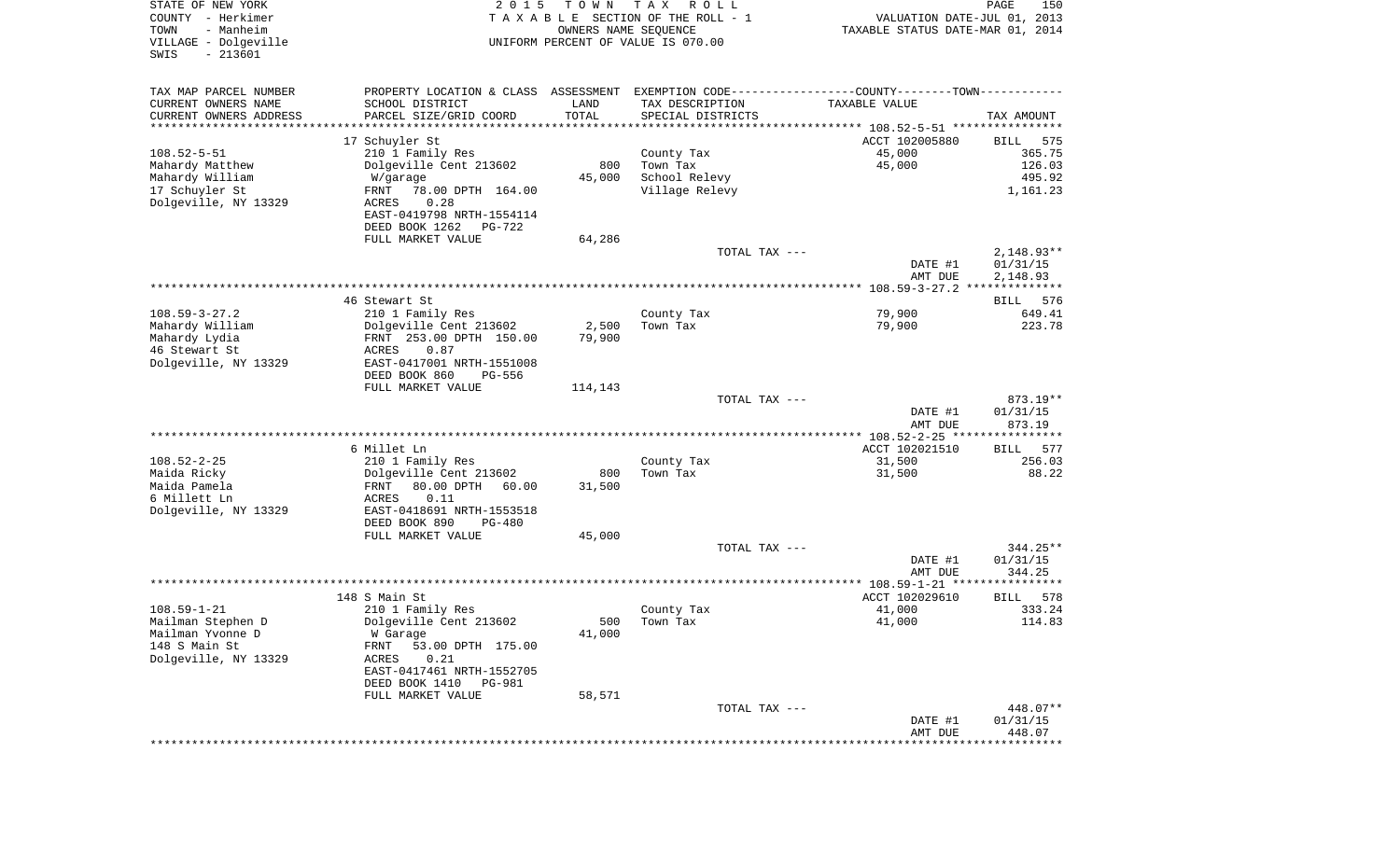| STATE OF NEW YORK<br>COUNTY - Herkimer<br>TOWN<br>- Manheim<br>VILLAGE - Dolgeville<br>SWIS<br>$-213601$ | 2 0 1 5                                               | T O W N         | TAX ROLL<br>TAXABLE SECTION OF THE ROLL - 1<br>OWNERS NAME SEQUENCE<br>UNIFORM PERCENT OF VALUE IS 070.00 | VALUATION DATE-JUL 01, 2013<br>TAXABLE STATUS DATE-MAR 01, 2014                               | PAGE<br>151          |
|----------------------------------------------------------------------------------------------------------|-------------------------------------------------------|-----------------|-----------------------------------------------------------------------------------------------------------|-----------------------------------------------------------------------------------------------|----------------------|
| TAX MAP PARCEL NUMBER                                                                                    |                                                       |                 |                                                                                                           | PROPERTY LOCATION & CLASS ASSESSMENT EXEMPTION CODE---------------COUNTY-------TOWN---------- |                      |
| CURRENT OWNERS NAME                                                                                      | SCHOOL DISTRICT                                       | LAND            | TAX DESCRIPTION                                                                                           | TAXABLE VALUE                                                                                 |                      |
| CURRENT OWNERS ADDRESS                                                                                   | PARCEL SIZE/GRID COORD                                | TOTAL           | SPECIAL DISTRICTS                                                                                         |                                                                                               | TAX AMOUNT           |
| **********************                                                                                   | ************************                              | *************** |                                                                                                           | ************************************** 108.36-3-24 *****************                          |                      |
| $108.36 - 3 - 24$                                                                                        | N Main St<br>312 Vac w/imprv                          |                 | County Tax                                                                                                | ACCT 102006570<br>5,000                                                                       | BILL<br>579<br>40.64 |
| Mamrosh James                                                                                            | Dolgeville Cent 213602                                | 1,000           | Town Tax                                                                                                  | 5,000                                                                                         | 14.00                |
| 155 N Main St                                                                                            | FRNT 153.00 DPTH 207.00                               | 5,000           |                                                                                                           |                                                                                               |                      |
| Dolgeville, NY 13329                                                                                     | ACRES<br>0.52                                         |                 |                                                                                                           |                                                                                               |                      |
|                                                                                                          | EAST-0420049 NRTH-1557315                             |                 |                                                                                                           |                                                                                               |                      |
|                                                                                                          | DEED BOOK 841<br>PG-17                                |                 |                                                                                                           |                                                                                               |                      |
|                                                                                                          | FULL MARKET VALUE                                     | 7,143           |                                                                                                           |                                                                                               |                      |
|                                                                                                          |                                                       |                 | TOTAL TAX ---                                                                                             |                                                                                               | 54.64**              |
|                                                                                                          |                                                       |                 |                                                                                                           | DATE #1                                                                                       | 01/31/15             |
|                                                                                                          |                                                       |                 |                                                                                                           | AMT DUE                                                                                       | 54.64                |
|                                                                                                          | 155 N Main St                                         |                 |                                                                                                           | ACCT 102024990                                                                                | 580<br><b>BILL</b>   |
| $108.36 - 3 - 22$                                                                                        | 210 1 Family Res                                      |                 | County Tax                                                                                                | 24,000                                                                                        | 195.07               |
| Mamrosh James K                                                                                          | Dolgeville Cent 213602                                | 300             | Town Tax                                                                                                  | 24,000                                                                                        | 67.22                |
| 155 N Main St                                                                                            | 27.00 DPTH 100.00<br>FRNT                             | 24,000          |                                                                                                           |                                                                                               |                      |
| Dolgeville, NY 13329                                                                                     | ACRES<br>0.06                                         |                 |                                                                                                           |                                                                                               |                      |
|                                                                                                          | EAST-0420084 NRTH-1557408                             |                 |                                                                                                           |                                                                                               |                      |
|                                                                                                          | DEED BOOK 698<br>PG-396                               |                 |                                                                                                           |                                                                                               |                      |
|                                                                                                          | FULL MARKET VALUE                                     | 34,286          |                                                                                                           |                                                                                               |                      |
|                                                                                                          |                                                       |                 | TOTAL TAX ---                                                                                             |                                                                                               | $262.29**$           |
|                                                                                                          |                                                       |                 |                                                                                                           | DATE #1<br>AMT DUE                                                                            | 01/31/15<br>262.29   |
|                                                                                                          |                                                       |                 |                                                                                                           |                                                                                               |                      |
|                                                                                                          | 65 W State St                                         |                 |                                                                                                           | ACCT 102022620                                                                                | <b>BILL</b><br>581   |
| $108.36 - 1 - 55$                                                                                        | 210 1 Family Res                                      |                 | VET COM CT 41131                                                                                          | 10,150<br>10,150                                                                              |                      |
| Mamrosh John J                                                                                           | Dolgeville Cent 213602                                | 800             | County Tax                                                                                                | 30,450                                                                                        | 247.49               |
| Mamrosh Bonnie                                                                                           | W/garage                                              | 40,600          | Town Tax                                                                                                  | 30,450                                                                                        | 85.28                |
| 65 W State St                                                                                            | 76.50 DPTH 125.00<br>FRNT                             |                 |                                                                                                           |                                                                                               |                      |
| Dolgeville, NY 13329                                                                                     | ACRES<br>0.22                                         |                 |                                                                                                           |                                                                                               |                      |
|                                                                                                          | EAST-0418518 NRTH-1557117<br>DEED BOOK 00659 PG-00538 |                 |                                                                                                           |                                                                                               |                      |
|                                                                                                          | FULL MARKET VALUE                                     | 58,000          |                                                                                                           |                                                                                               |                      |
|                                                                                                          |                                                       |                 | TOTAL TAX ---                                                                                             |                                                                                               | 332.77**             |
|                                                                                                          |                                                       |                 |                                                                                                           | DATE #1                                                                                       | 01/31/15             |
|                                                                                                          |                                                       |                 |                                                                                                           | AMT DUE                                                                                       | 332.77               |
|                                                                                                          |                                                       |                 |                                                                                                           |                                                                                               | **********           |
|                                                                                                          | 39 Millers Grove Rd                                   |                 |                                                                                                           |                                                                                               | <b>BILL</b><br>582   |
| $108.27 - 1 - 12$                                                                                        | 270 Mfg housing                                       |                 | AGED-ALL 41800                                                                                            | 18,500<br>18,500                                                                              |                      |
| Mamrosh Martha M<br>Paddock Esther M                                                                     | Dolgeville Cent 213602                                | 5,000<br>37,000 | County Tax<br>Town Tax                                                                                    | 18,500<br>18,500                                                                              | 150.36<br>51.81      |
| 39 Millers Grove Rd                                                                                      | FRNT 210.00 DPTH 500.00<br>EAST-0416841 NRTH-1558478  |                 |                                                                                                           |                                                                                               |                      |
| Dolgeville, NY 13329                                                                                     | DEED BOOK 938<br>$PG-66$                              |                 |                                                                                                           |                                                                                               |                      |
|                                                                                                          | FULL MARKET VALUE                                     | 52,857          |                                                                                                           |                                                                                               |                      |
|                                                                                                          |                                                       |                 | TOTAL TAX ---                                                                                             |                                                                                               | 202.17**             |
|                                                                                                          |                                                       |                 |                                                                                                           | DATE #1                                                                                       | 01/31/15             |
|                                                                                                          |                                                       |                 |                                                                                                           | AMT DUE                                                                                       | 202.17               |
|                                                                                                          |                                                       |                 |                                                                                                           |                                                                                               |                      |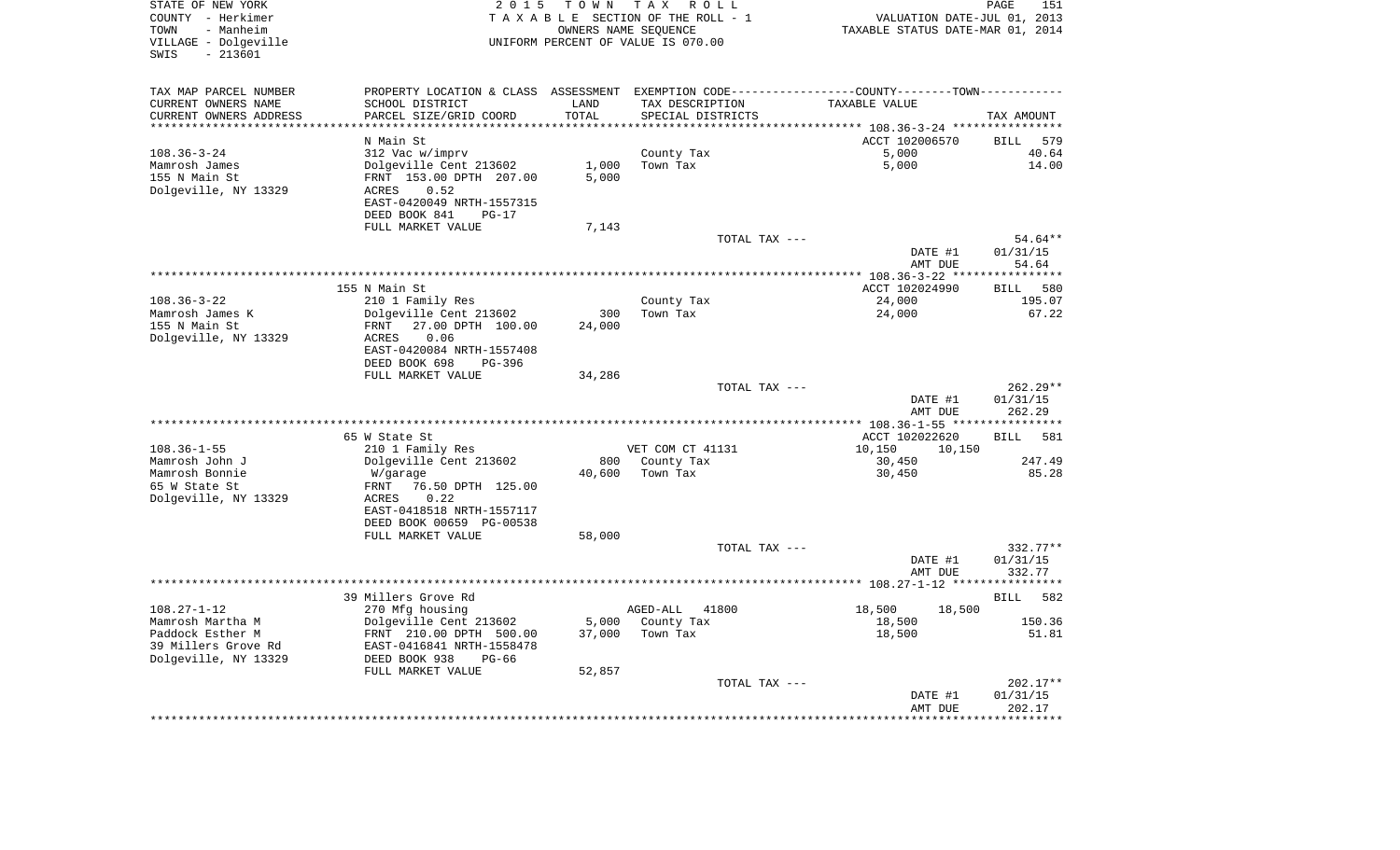| STATE OF NEW YORK<br>COUNTY - Herkimer<br>- Manheim<br>TOWN<br>VILLAGE - Dolgeville<br>$-213601$<br>SWIS | 2 0 1 5                                                                                       | T O W N<br>OWNERS NAME SEQUENCE | T A X<br>R O L L<br>TAXABLE SECTION OF THE ROLL - 1<br>UNIFORM PERCENT OF VALUE IS 070.00 | VALUATION DATE-JUL 01, 2013<br>TAXABLE STATUS DATE-MAR 01, 2014 | PAGE<br>152              |
|----------------------------------------------------------------------------------------------------------|-----------------------------------------------------------------------------------------------|---------------------------------|-------------------------------------------------------------------------------------------|-----------------------------------------------------------------|--------------------------|
| TAX MAP PARCEL NUMBER                                                                                    | PROPERTY LOCATION & CLASS ASSESSMENT EXEMPTION CODE---------------COUNTY-------TOWN---------- |                                 |                                                                                           |                                                                 |                          |
| CURRENT OWNERS NAME                                                                                      | SCHOOL DISTRICT                                                                               | LAND                            | TAX DESCRIPTION                                                                           | TAXABLE VALUE                                                   |                          |
| CURRENT OWNERS ADDRESS                                                                                   | PARCEL SIZE/GRID COORD                                                                        | TOTAL                           | SPECIAL DISTRICTS                                                                         |                                                                 | TAX AMOUNT               |
| **********************                                                                                   | 79 N Main St.                                                                                 |                                 |                                                                                           | ACCT 102006450                                                  | 583<br>BILL              |
| $108.44 - 3 - 7$                                                                                         | 482 Det row bldg                                                                              |                                 | County Tax                                                                                | 54,000                                                          | 438.90                   |
| Manheim Auto Parts                                                                                       | Dolgeville Cent 213602                                                                        | 400                             | Town Tax                                                                                  | 54,000                                                          | 151.24                   |
| Petkovsek Philip                                                                                         | FRNT<br>43.00 DPTH 202.00                                                                     | 54,000                          |                                                                                           |                                                                 |                          |
| Attn: Petkovsek Philip                                                                                   | 0.24<br>ACRES                                                                                 |                                 |                                                                                           |                                                                 |                          |
| 79 N Main St                                                                                             | EAST-0419862 NRTH-1556139                                                                     |                                 |                                                                                           |                                                                 |                          |
| Dolgeville, NY 13329                                                                                     | DEED BOOK 890<br>PG-499                                                                       |                                 |                                                                                           |                                                                 |                          |
|                                                                                                          | FULL MARKET VALUE                                                                             | 77,143                          | TOTAL TAX ---                                                                             |                                                                 | 590.14**                 |
|                                                                                                          |                                                                                               |                                 |                                                                                           | DATE #1<br>AMT DUE                                              | 01/31/15<br>590.14       |
|                                                                                                          |                                                                                               |                                 |                                                                                           |                                                                 |                          |
|                                                                                                          | 29-31 Slawson St                                                                              |                                 |                                                                                           | ACCT 102014250                                                  | <b>BILL</b><br>584       |
| $108.44 - 2 - 3$                                                                                         | 220 2 Family Res                                                                              |                                 | County Tax                                                                                | 29,500                                                          | 239.77                   |
| Markwardt Donald F<br>29 Slawson St                                                                      | Dolgeville Cent 213602<br>W/garage                                                            | 800<br>29,500                   | Town Tax<br>School Relevy                                                                 | 29,500                                                          | 82.62<br>178.11          |
| Dolgeville, NY 13329                                                                                     | FRNT<br>80.00 DPTH 100.00                                                                     |                                 | Village Relevy                                                                            |                                                                 | 750.85                   |
|                                                                                                          | ACRES<br>0.18                                                                                 |                                 |                                                                                           |                                                                 |                          |
|                                                                                                          | EAST-0418369 NRTH-1555195                                                                     |                                 |                                                                                           |                                                                 |                          |
|                                                                                                          | DEED BOOK 1529<br>PG-212                                                                      |                                 |                                                                                           |                                                                 |                          |
|                                                                                                          | FULL MARKET VALUE                                                                             | 42,143                          |                                                                                           |                                                                 |                          |
|                                                                                                          |                                                                                               |                                 | TOTAL TAX ---                                                                             | DATE #1                                                         | $1,251.35**$<br>01/31/15 |
|                                                                                                          |                                                                                               |                                 |                                                                                           | AMT DUE                                                         | 1,251.35                 |
|                                                                                                          |                                                                                               |                                 |                                                                                           | *********** 108.52-2-40 *****************                       |                          |
|                                                                                                          | 71 S Main St                                                                                  |                                 |                                                                                           | ACCT 102007860                                                  | <b>BILL</b><br>585       |
| $108.52 - 2 - 40$                                                                                        | 210 1 Family Res                                                                              |                                 | CW_15_VET/ 41162                                                                          | 6,300                                                           | $\mathbf 0$              |
| Marlo Hunter J<br>71 S Main St                                                                           | Dolgeville Cent 213602<br>W/garage                                                            | 900<br>141,600                  | County Tax<br>Town Tax                                                                    | 135,300<br>141,600                                              | 1,099.69<br>396.58       |
| Dolgeville, NY 13329                                                                                     | FRNT<br>90.00 DPTH 195.00                                                                     |                                 |                                                                                           |                                                                 |                          |
|                                                                                                          | ACRES<br>0.40                                                                                 |                                 |                                                                                           |                                                                 |                          |
| PRIOR OWNER ON 3/01/2014                                                                                 | EAST-0418968 NRTH-1554188                                                                     |                                 |                                                                                           |                                                                 |                          |
| Murnion Bart                                                                                             | DEED BOOK 1545<br>PG-743                                                                      |                                 |                                                                                           |                                                                 |                          |
|                                                                                                          | FULL MARKET VALUE                                                                             | 202,286                         |                                                                                           |                                                                 | $1,496.27**$             |
|                                                                                                          |                                                                                               |                                 | TOTAL TAX ---                                                                             | DATE #1                                                         | 01/31/15                 |
|                                                                                                          |                                                                                               |                                 |                                                                                           | AMT DUE                                                         | 1,496.27                 |
|                                                                                                          |                                                                                               |                                 |                                                                                           |                                                                 | *****                    |
|                                                                                                          | S Main St                                                                                     |                                 |                                                                                           | ACCT 102007830                                                  | 586<br>BILL              |
| $108.52 - 2 - 41$                                                                                        | 311 Res vac land                                                                              |                                 | County Tax                                                                                | 600                                                             | 4.88                     |
| Marlo Hunter J<br>71 S Main St                                                                           | Dolgeville Cent 213602                                                                        | 600                             | Town Tax                                                                                  | 600                                                             | 1.68                     |
| Dolgeville, NY 13329                                                                                     | 90.00 DPTH 145.00<br>FRNT<br>0.30<br>ACRES                                                    | 600                             |                                                                                           |                                                                 |                          |
|                                                                                                          | EAST-0418996 NRTH-1554279                                                                     |                                 |                                                                                           |                                                                 |                          |
| PRIOR OWNER ON 3/01/2014                                                                                 | DEED BOOK 1545 PG-743                                                                         |                                 |                                                                                           |                                                                 |                          |
| Murnion Bart                                                                                             | FULL MARKET VALUE                                                                             | 857                             |                                                                                           |                                                                 |                          |
|                                                                                                          |                                                                                               |                                 | TOTAL TAX ---                                                                             |                                                                 | $6.56**$                 |
|                                                                                                          |                                                                                               |                                 |                                                                                           | DATE #1<br>AMT DUE                                              | 01/31/15<br>6.56         |
|                                                                                                          |                                                                                               |                                 |                                                                                           |                                                                 |                          |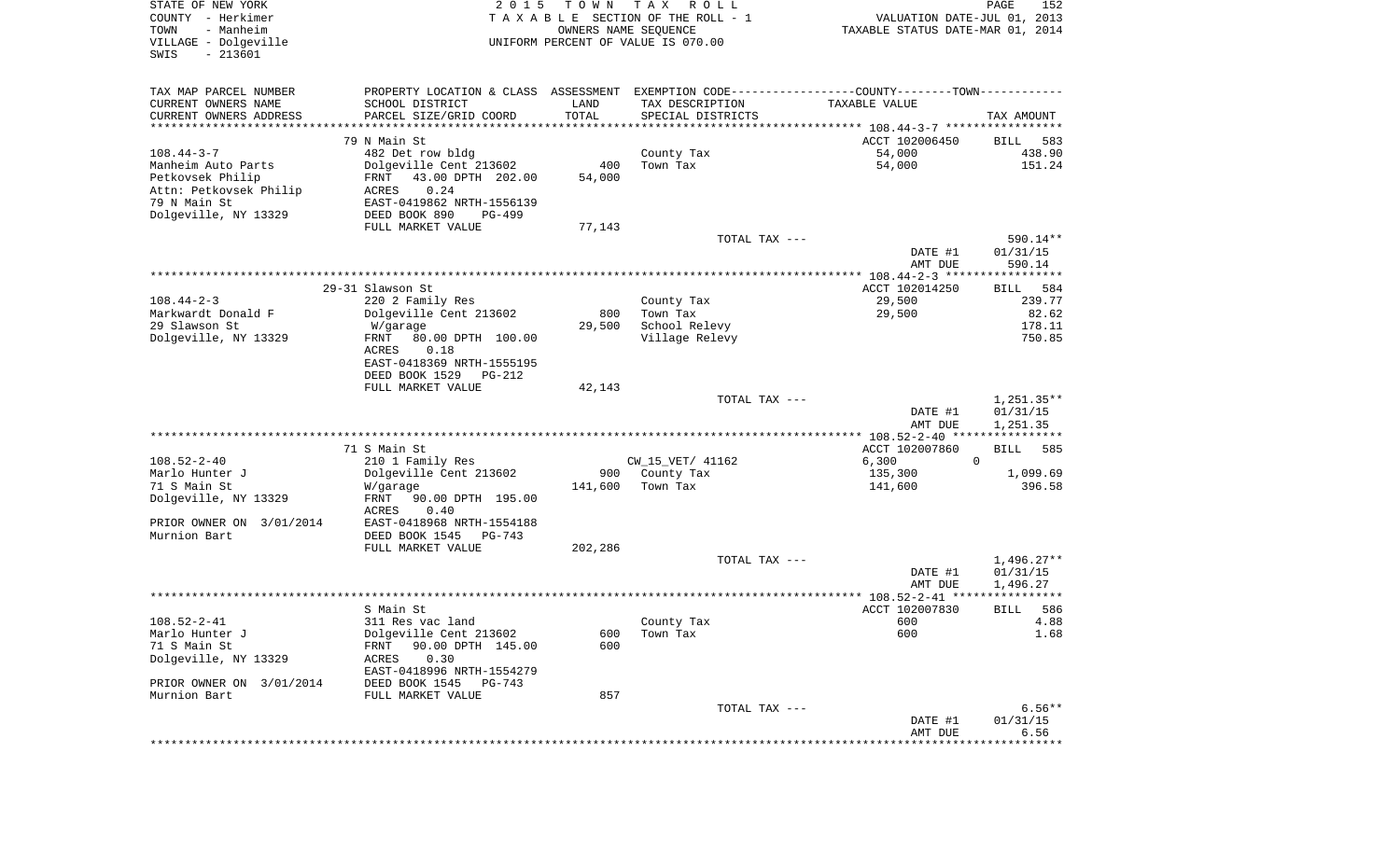| STATE OF NEW YORK<br>COUNTY - Herkimer<br>- Manheim<br>TOWN<br>VILLAGE - Dolgeville<br>$-213601$<br>SWIS | 2 0 1 5                                                                                                                           | T O W N<br>OWNERS NAME SEQUENCE | T A X<br>R O L L<br>TAXABLE SECTION OF THE ROLL - 1<br>UNIFORM PERCENT OF VALUE IS 070.00 | VALUATION DATE-JUL 01, 2013<br>TAXABLE STATUS DATE-MAR 01, 2014 | PAGE<br>153                  |
|----------------------------------------------------------------------------------------------------------|-----------------------------------------------------------------------------------------------------------------------------------|---------------------------------|-------------------------------------------------------------------------------------------|-----------------------------------------------------------------|------------------------------|
| TAX MAP PARCEL NUMBER                                                                                    | PROPERTY LOCATION & CLASS ASSESSMENT EXEMPTION CODE----------------COUNTY--------TOWN----------                                   |                                 |                                                                                           |                                                                 |                              |
| CURRENT OWNERS NAME<br>CURRENT OWNERS ADDRESS<br>*******************                                     | SCHOOL DISTRICT<br>PARCEL SIZE/GRID COORD                                                                                         | LAND<br>TOTAL<br>********       | TAX DESCRIPTION<br>SPECIAL DISTRICTS                                                      | TAXABLE VALUE                                                   | TAX AMOUNT                   |
|                                                                                                          | 13 Beaver St                                                                                                                      |                                 |                                                                                           | ACCT 102002970                                                  | <b>BILL</b><br>587           |
| $108.44 - 2 - 18.1$                                                                                      | 210 1 Family Res                                                                                                                  |                                 | County Tax                                                                                | 48,000                                                          | 390.14                       |
| Marshall Debra L                                                                                         | Dolgeville Cent 213602                                                                                                            | 800                             | Town Tax                                                                                  | 48,000                                                          | 134.44                       |
| 13 Beaver St                                                                                             | 210 W/garage                                                                                                                      | 48,000                          |                                                                                           |                                                                 |                              |
| Dolgeville, NY 13329                                                                                     | 13 Beaver St.<br>FRNT 166.00 DPTH 108.00<br>ACRES<br>$0.20$ BANK<br>135<br>EAST-0418009 NRTH-1554777<br>DEED BOOK 942<br>$PG-395$ |                                 |                                                                                           |                                                                 |                              |
|                                                                                                          | FULL MARKET VALUE                                                                                                                 | 68,571                          |                                                                                           |                                                                 |                              |
|                                                                                                          |                                                                                                                                   |                                 | TOTAL TAX ---                                                                             |                                                                 | 524.58**                     |
|                                                                                                          |                                                                                                                                   |                                 |                                                                                           | DATE #1                                                         | 01/31/15                     |
|                                                                                                          |                                                                                                                                   |                                 |                                                                                           | AMT DUE                                                         | 524.58                       |
|                                                                                                          |                                                                                                                                   |                                 |                                                                                           |                                                                 |                              |
| $108.44 - 1 - 16$                                                                                        | 34 Elm St<br>210 1 Family Res                                                                                                     |                                 | County Tax                                                                                | ACCT 102009270<br>40,000                                        | 588<br><b>BILL</b><br>325.11 |
| Martin Bruce T                                                                                           | Dolgeville Cent 213602                                                                                                            | 500                             | Town Tax                                                                                  | 40,000                                                          | 112.03                       |
| Martin Stephanie A                                                                                       | W/garage                                                                                                                          | 40,000                          |                                                                                           |                                                                 |                              |
| 3667 US Route 9                                                                                          | FRNT<br>50.00 DPTH 120.00                                                                                                         |                                 |                                                                                           |                                                                 |                              |
| Hudson, NY 12534                                                                                         | <b>ACRES</b><br>0.14                                                                                                              |                                 |                                                                                           |                                                                 |                              |
|                                                                                                          | EAST-0419205 NRTH-1556048                                                                                                         |                                 |                                                                                           |                                                                 |                              |
|                                                                                                          | DEED BOOK 1344<br>PG-816                                                                                                          |                                 |                                                                                           |                                                                 |                              |
|                                                                                                          | FULL MARKET VALUE                                                                                                                 | 57,143                          |                                                                                           |                                                                 |                              |
|                                                                                                          |                                                                                                                                   |                                 | TOTAL TAX ---                                                                             |                                                                 | $437.14**$                   |
|                                                                                                          |                                                                                                                                   |                                 |                                                                                           | DATE #1                                                         | 01/31/15                     |
|                                                                                                          |                                                                                                                                   |                                 |                                                                                           | AMT DUE                                                         | 437.14                       |
|                                                                                                          | 98 S Main St                                                                                                                      |                                 |                                                                                           |                                                                 | <b>BILL</b><br>589           |
| $108.52 - 1 - 30$                                                                                        | 210 1 Family Res                                                                                                                  |                                 | CW_15_VET/ 41162                                                                          | ACCT 102001260<br>6,300                                         | 0                            |
| Martyniuk Joseph                                                                                         | Dolgeville Cent 213602                                                                                                            | 500                             | County Tax                                                                                | 56,700                                                          | 460.85                       |
| Martyniuk Adrienne                                                                                       | W/garage                                                                                                                          | 63,000                          | Town Tax                                                                                  | 63,000                                                          | 176.45                       |
| 98 So Main St                                                                                            | FRNT<br>50.00 DPTH 240.00                                                                                                         |                                 |                                                                                           |                                                                 |                              |
| Dolgeville, NY 13329                                                                                     | 0.28<br>ACRES                                                                                                                     |                                 |                                                                                           |                                                                 |                              |
|                                                                                                          | EAST-0418568 NRTH-1554069                                                                                                         |                                 |                                                                                           |                                                                 |                              |
|                                                                                                          | DEED BOOK 1309<br><b>PG-734</b>                                                                                                   |                                 |                                                                                           |                                                                 |                              |
|                                                                                                          | FULL MARKET VALUE                                                                                                                 | 90,000                          |                                                                                           |                                                                 |                              |
|                                                                                                          |                                                                                                                                   |                                 | TOTAL TAX ---                                                                             |                                                                 | 637.30**                     |
|                                                                                                          |                                                                                                                                   |                                 |                                                                                           | DATE #1                                                         | 01/31/15                     |
|                                                                                                          |                                                                                                                                   |                                 |                                                                                           | AMT DUE                                                         | 637.30                       |
|                                                                                                          |                                                                                                                                   |                                 |                                                                                           |                                                                 |                              |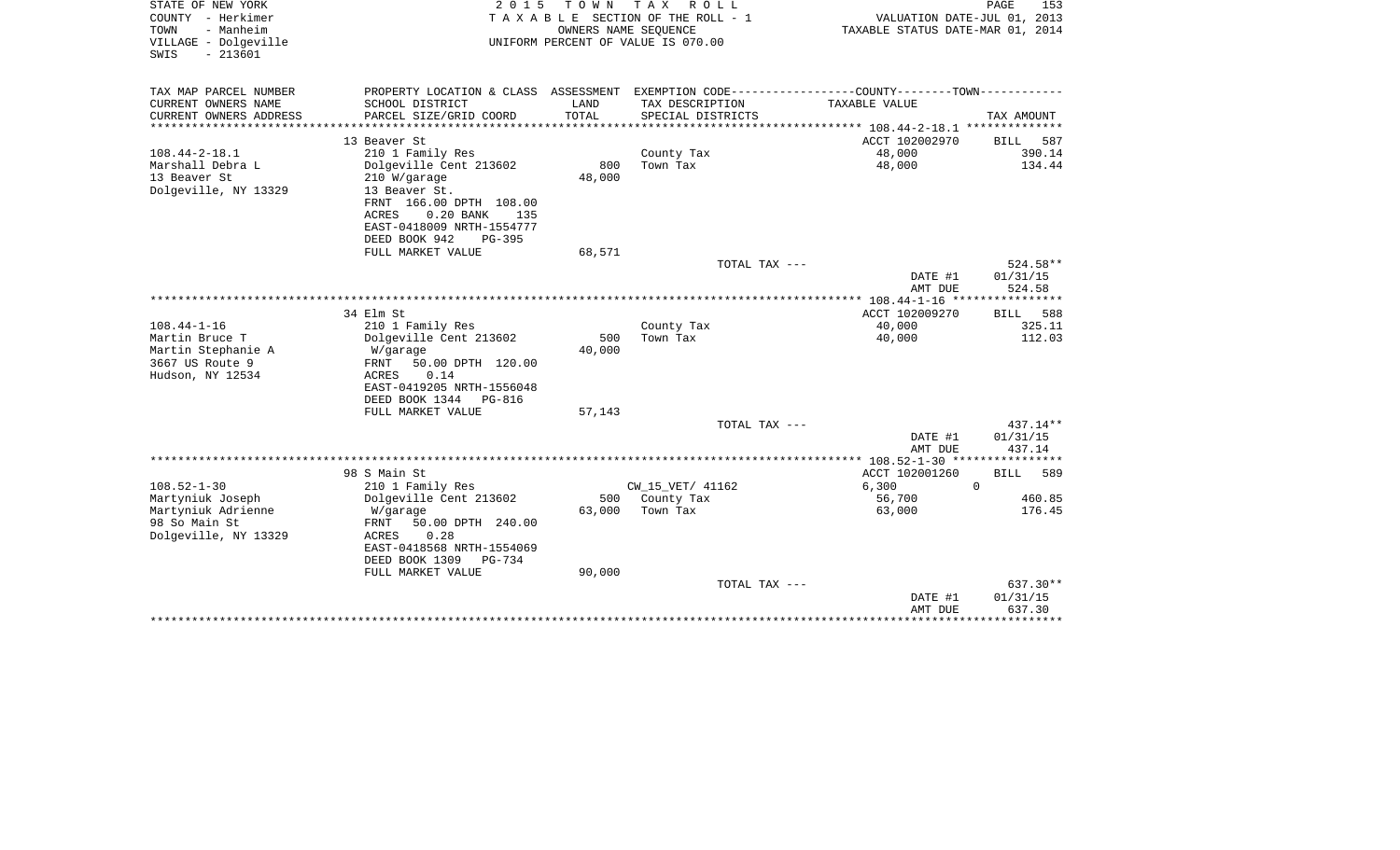| COUNTY<br>– Herkimer<br>- Manheim<br>TOWN<br>VILLAGE - Dolgeville<br>$-213601$<br>SWIS | TAXABLE                                                                                                                |               | SECTION OF THE ROLL - 1<br>OWNERS NAME SEQUENCE<br>UNIFORM PERCENT OF VALUE IS 070.00 | VALUATION DATE-JUL 01, 2013<br>TAXABLE STATUS DATE-MAR 01, 2014              |                                  |
|----------------------------------------------------------------------------------------|------------------------------------------------------------------------------------------------------------------------|---------------|---------------------------------------------------------------------------------------|------------------------------------------------------------------------------|----------------------------------|
| TAX MAP PARCEL NUMBER<br>CURRENT OWNERS NAME<br>CURRENT OWNERS ADDRESS                 | PROPERTY LOCATION & CLASS ASSESSMENT<br>SCHOOL DISTRICT<br>PARCEL SIZE/GRID COORD                                      | LAND<br>TOTAL | TAX DESCRIPTION<br>SPECIAL DISTRICTS                                                  | EXEMPTION CODE-----------------COUNTY-------TOWN-----------<br>TAXABLE VALUE | TAX AMOUNT                       |
| *********************                                                                  |                                                                                                                        |               |                                                                                       |                                                                              |                                  |
|                                                                                        | 33 S Helmer Ave                                                                                                        |               |                                                                                       | ACCT 102007110                                                               | BILL<br>590                      |
| $108.44 - 2 - 53$<br>Martyniuk Kornel                                                  | 210 1 Family Res<br>Dolgeville Cent 213602                                                                             |               | VET COM CT 41131<br>500 VET DIS CT 41141                                              | 10,250<br>10,250<br>4,100<br>4,100                                           |                                  |
| Martyniuk Roxanne                                                                      | W Garage                                                                                                               | 41,000        | County Tax                                                                            | 26,650                                                                       | 216.61                           |
| 33 S Helmer Ave<br>Dolgeville, NY 13329                                                | 50.00 DPTH 230.00<br>FRNT<br>$0.25$ BANK<br>135<br>ACRES<br>EAST-0418677 NRTH-1554633<br>DEED BOOK 709<br>$PG-173$     |               | Town Tax                                                                              | 26,650                                                                       | 74.64                            |
|                                                                                        | FULL MARKET VALUE                                                                                                      | 58,571        |                                                                                       |                                                                              |                                  |
|                                                                                        |                                                                                                                        |               | TOTAL TAX ---                                                                         | DATE #1<br>AMT DUE                                                           | 291.25**<br>01/31/15<br>291.25   |
|                                                                                        |                                                                                                                        |               |                                                                                       |                                                                              |                                  |
|                                                                                        | 8 Snell St                                                                                                             |               |                                                                                       | ACCT 102028590                                                               | <b>BILL</b><br>591               |
| $108.36 - 3 - 25$                                                                      | 210 1 Family Res                                                                                                       |               | County Tax                                                                            | 25,300                                                                       | 205.63                           |
| Martz Michael                                                                          | Dolgeville Cent 213602                                                                                                 | 500           | Town Tax                                                                              | 25,300                                                                       | 70.86                            |
| 8 Snell St<br>Dolgeville, NY 13329-0128                                                | 75.00 DPTH 100.00<br>FRNT<br>0.08<br>ACRES<br>EAST-0419902 NRTH-1557311<br>DEED BOOK 1154<br>$PG-453$                  | 25,300        |                                                                                       |                                                                              |                                  |
|                                                                                        | FULL MARKET VALUE                                                                                                      | 36,143        |                                                                                       |                                                                              |                                  |
|                                                                                        |                                                                                                                        |               | TOTAL TAX ---                                                                         | DATE #1<br>AMT DUE                                                           | $276.49**$<br>01/31/15<br>276.49 |
|                                                                                        |                                                                                                                        |               |                                                                                       | ************* 108.52-2-45 *****************                                  |                                  |
|                                                                                        | 14 Lamberson St                                                                                                        |               |                                                                                       | ACCT 102017790                                                               | 592<br>BILL                      |
| $108.52 - 2 - 45$                                                                      | 220 2 Family Res                                                                                                       |               | AGED-ALL<br>41800                                                                     | 20,250<br>20,250                                                             |                                  |
| Marucci Carl                                                                           | Dolgeville Cent 213602                                                                                                 | 700           | County Tax                                                                            | 20,250                                                                       | 164.59                           |
| Marucci Yolanda<br>14 Lamberson St<br>Dolgeville, NY 13329                             | W/garage<br>FRNT 117.00 DPTH<br>71.00<br>0.08<br>ACRES<br>EAST-0419245 NRTH-1554154<br>DEED BOOK 1186<br><b>PG-950</b> | 40,500        | Town Tax                                                                              | 20,250                                                                       | 56.71                            |
|                                                                                        | FULL MARKET VALUE                                                                                                      | 57,857        |                                                                                       |                                                                              |                                  |
|                                                                                        |                                                                                                                        |               | TOTAL TAX ---                                                                         | DATE #1<br>AMT DUE                                                           | $221.30**$<br>01/31/15<br>221.30 |
|                                                                                        |                                                                                                                        |               |                                                                                       | **************** 108.52-2-46 *****                                           | **********                       |
|                                                                                        | 4 Howard St                                                                                                            |               |                                                                                       | ACCT 102008700                                                               | 593<br>BILL                      |
| $108.52 - 2 - 46$                                                                      | 312 Vac w/imprv                                                                                                        |               | County Tax                                                                            | 1,000                                                                        | 8.13                             |
| Marucci Carl A<br>14 Lamberson St                                                      | Dolgeville Cent 213602<br>W/garage                                                                                     | 200<br>1,000  | Town Tax                                                                              | 1,000                                                                        | 2.80                             |
| Dolgeville, NY 13329                                                                   | FRNT<br>20.00 DPTH<br>75.00<br>ACRES<br>0.03<br>EAST-0419224 NRTH-1554126                                              |               |                                                                                       |                                                                              |                                  |
|                                                                                        | DEED BOOK 1449<br>PG-372                                                                                               |               |                                                                                       |                                                                              |                                  |
|                                                                                        | FULL MARKET VALUE                                                                                                      | 1,429         | TOTAL TAX ---                                                                         |                                                                              | $10.93**$                        |
|                                                                                        |                                                                                                                        |               |                                                                                       | DATE #1<br>AMT DUE                                                           | 01/31/15<br>10.93                |
|                                                                                        |                                                                                                                        |               |                                                                                       |                                                                              |                                  |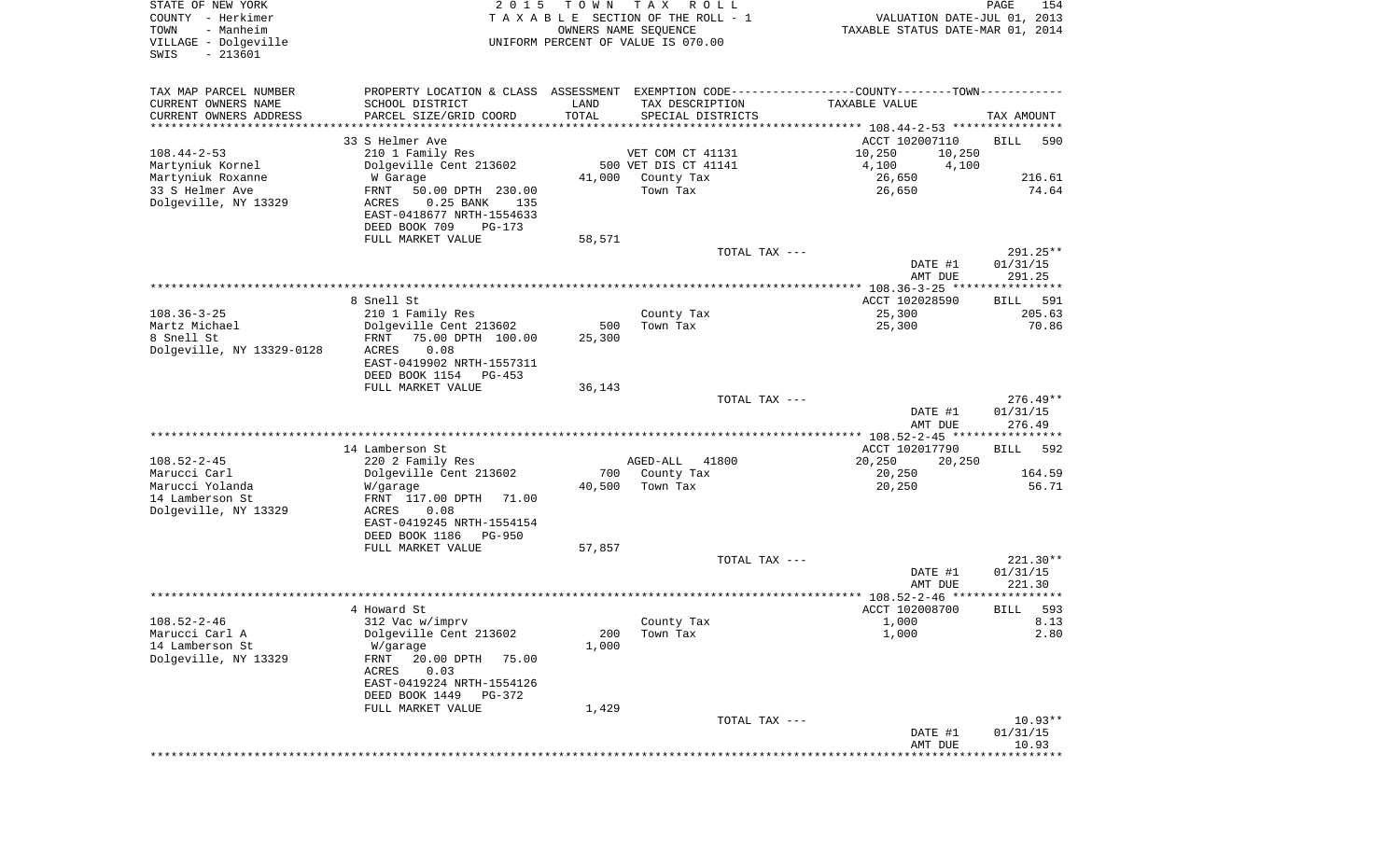| COUNTY<br>- Herkimer<br>- Manheim<br>TOWN<br>VILLAGE - Dolgeville<br>$-213601$<br>SWIS                                                                                                                                                         | T A X A B L E<br>UNIFORM PERCENT OF VALUE IS 070.00   | SECTION OF THE ROLL - 1<br>OWNERS NAME SEQUENCE |                                                                              | VALUATION DATE-JUL 01, 2013<br>TAXABLE STATUS DATE-MAR 01, 2014 |
|------------------------------------------------------------------------------------------------------------------------------------------------------------------------------------------------------------------------------------------------|-------------------------------------------------------|-------------------------------------------------|------------------------------------------------------------------------------|-----------------------------------------------------------------|
| TAX MAP PARCEL NUMBER<br>CURRENT OWNERS NAME<br>SCHOOL DISTRICT<br>CURRENT OWNERS ADDRESS<br>PARCEL SIZE/GRID COORD<br>*********************                                                                                                   | PROPERTY LOCATION & CLASS ASSESSMENT<br>LAND<br>TOTAL | TAX DESCRIPTION<br>SPECIAL DISTRICTS            | EXEMPTION CODE-----------------COUNTY-------TOWN-----------<br>TAXABLE VALUE | TAX AMOUNT                                                      |
| 37 N Helmer Ave<br>$108.36 - 2 - 54$<br>210 1 Family Res                                                                                                                                                                                       |                                                       | VET WAR CT 41121                                | ACCT 102017820<br>6,300                                                      | BILL<br>594<br>6,300                                            |
| Masala Angeline<br>Dolgeville Cent 213602                                                                                                                                                                                                      |                                                       | 41800<br>600 AGED-ALL                           | 21,350                                                                       | 21,350                                                          |
| 37 N Helmer Ave<br>W/garage                                                                                                                                                                                                                    | 49,000                                                | County Tax                                      | 21,350                                                                       | 173.53                                                          |
| Dolgeville, NY 13329<br>60.00 DPTH<br>FRNT<br>0.13<br>ACRES<br>EAST-0419608 NRTH-1556991<br>DEED BOOK 891                                                                                                                                      | 92.00<br>$PG-590$                                     | Town Tax                                        | 21,350                                                                       | 59.80                                                           |
| FULL MARKET VALUE                                                                                                                                                                                                                              | 70,000                                                |                                                 | TOTAL TAX ---                                                                | 233.33**                                                        |
|                                                                                                                                                                                                                                                |                                                       |                                                 | DATE #1<br>AMT DUE                                                           | 01/31/15<br>233.33                                              |
|                                                                                                                                                                                                                                                |                                                       |                                                 |                                                                              |                                                                 |
| 39 N Helmer Ave<br>$108.36 - 2 - 53$                                                                                                                                                                                                           |                                                       |                                                 | ACCT 102006930                                                               | <b>BILL</b><br>595                                              |
| 210 1 Family Res<br>Masala Anthony<br>Dolgeville Cent 213602<br>37 N Helmer Ave<br>FRNT<br>Dolgeville, NY 13329<br>0.13<br>ACRES<br>EAST-0419571 NRTH-1557031                                                                                  | 500<br>50.00 DPTH 120.00<br>45,000                    | County Tax<br>Town Tax                          | 45,000<br>45,000                                                             | 365.75<br>126.03                                                |
| DEED BOOK 1316<br>FULL MARKET VALUE                                                                                                                                                                                                            | $PG-407$                                              |                                                 |                                                                              |                                                                 |
|                                                                                                                                                                                                                                                | 64,286                                                |                                                 | TOTAL TAX ---<br>DATE #1                                                     | 491.78**<br>01/31/15                                            |
|                                                                                                                                                                                                                                                |                                                       |                                                 | AMT DUE<br>*********** 108.44-2-29 *****************                         | 491.78                                                          |
| 13 Cline St                                                                                                                                                                                                                                    |                                                       |                                                 | ACCT 102013410                                                               | 596<br>BILL                                                     |
| $108.44 - 2 - 29$<br>210 1 Family Res                                                                                                                                                                                                          |                                                       | County Tax                                      | 40,500                                                                       | 329.18                                                          |
| Masin Robert C<br>Dolgeville Cent 213602<br>1511 Rte. 22 Ste 293<br>W/garage<br>Brewerton, NY 10509<br>FRNT<br>0.17<br>ACRES<br>EAST-0418286 NRTH-1554821<br>DEED BOOK 1193                                                                    | 500<br>40,500<br>50.00 DPTH 150.00<br><b>PG-993</b>   | Town Tax                                        | 40,500                                                                       | 113.43                                                          |
| FULL MARKET VALUE                                                                                                                                                                                                                              | 57,857                                                |                                                 |                                                                              |                                                                 |
|                                                                                                                                                                                                                                                |                                                       |                                                 | TOTAL TAX ---<br>DATE #1<br>AMT DUE                                          | $442.61**$<br>01/31/15<br>442.61                                |
|                                                                                                                                                                                                                                                |                                                       |                                                 | ************* 108.44-2-17 *****************                                  |                                                                 |
| 15 Beaver St<br>$108.44 - 2 - 17$<br>210 1 Family Res<br>Maxwell Robert<br>Dolgeville Cent 213602<br>Maxwell Cathie<br>W/garage<br>15 Beaver St<br>FRNT<br>Dolgeville, NY 13329<br>0.17<br>ACRES<br>EAST-0417964 NRTH-1554829<br>DEED BOOK 816 | 800<br>65,000<br>75.00 DPTH 100.00<br>$PG-83$         | County Tax<br>Town Tax                          | ACCT 102003390<br>65,000<br>65,000                                           | 597<br>BILL<br>528.31<br>182.05                                 |
| FULL MARKET VALUE                                                                                                                                                                                                                              | 92,857                                                |                                                 |                                                                              |                                                                 |
|                                                                                                                                                                                                                                                |                                                       |                                                 | TOTAL TAX ---<br>DATE #1<br>AMT DUE                                          | $710.36**$<br>01/31/15<br>710.36                                |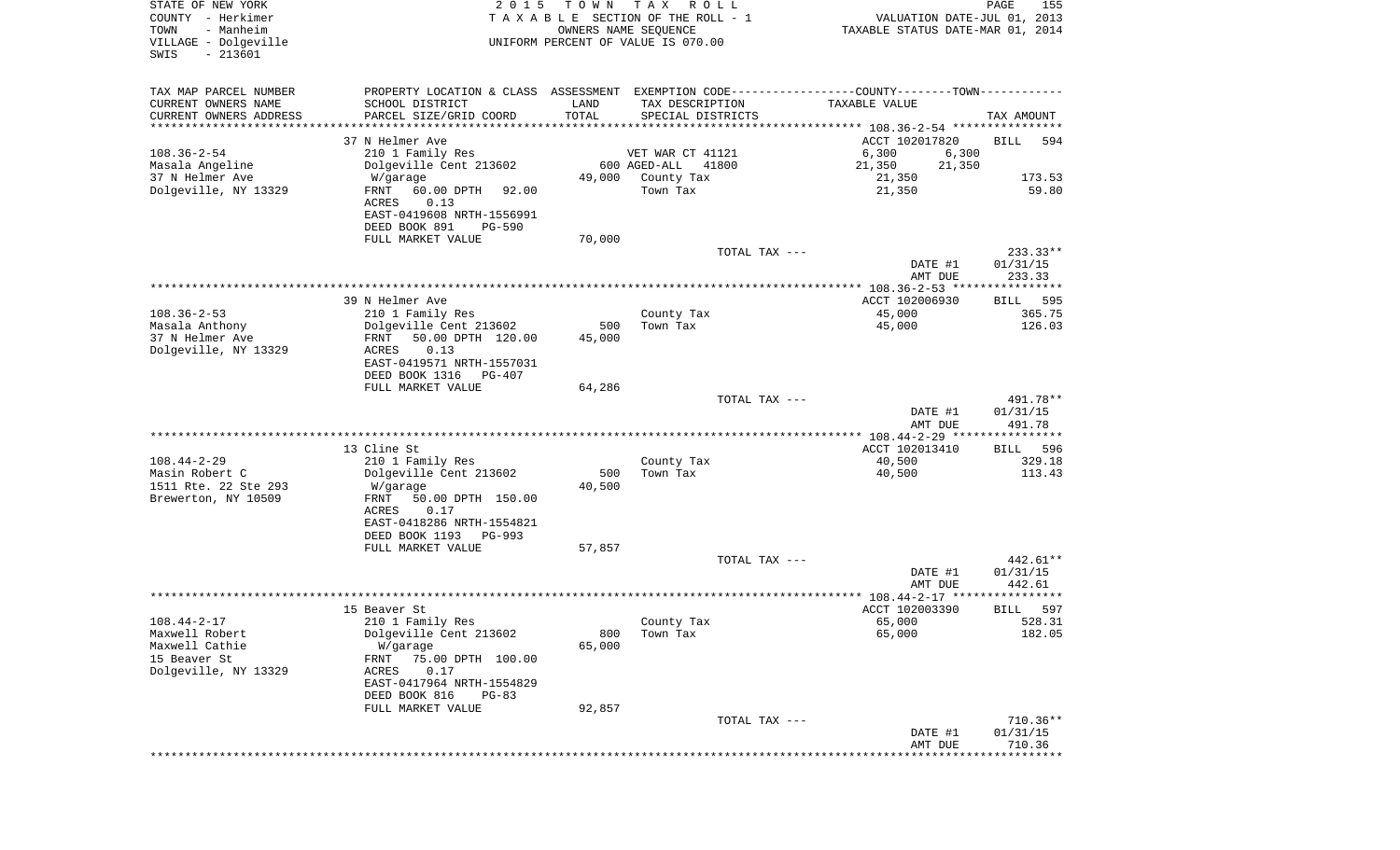| STATE OF NEW YORK<br>COUNTY - Herkimer<br>TOWN<br>- Manheim<br>VILLAGE - Dolgeville<br>$-213601$<br>SWIS | 2 0 1 5                                                                                       | T O W N<br>OWNERS NAME SEQUENCE | T A X<br>R O L L<br>TAXABLE SECTION OF THE ROLL - 1<br>UNIFORM PERCENT OF VALUE IS 070.00 | VALUATION DATE-JUL 01, 2013<br>TAXABLE STATUS DATE-MAR 01, 2014 | PAGE<br>156                          |
|----------------------------------------------------------------------------------------------------------|-----------------------------------------------------------------------------------------------|---------------------------------|-------------------------------------------------------------------------------------------|-----------------------------------------------------------------|--------------------------------------|
| TAX MAP PARCEL NUMBER                                                                                    | PROPERTY LOCATION & CLASS ASSESSMENT EXEMPTION CODE---------------COUNTY-------TOWN---------- |                                 |                                                                                           |                                                                 |                                      |
| CURRENT OWNERS NAME                                                                                      | SCHOOL DISTRICT                                                                               | LAND                            | TAX DESCRIPTION                                                                           | TAXABLE VALUE                                                   |                                      |
| CURRENT OWNERS ADDRESS<br>**********************                                                         | PARCEL SIZE/GRID COORD                                                                        | TOTAL<br>**************         | SPECIAL DISTRICTS                                                                         |                                                                 | TAX AMOUNT                           |
|                                                                                                          | 44 S Helmer Ave                                                                               |                                 |                                                                                           | ACCT 102006360                                                  | 598<br>BILL                          |
| $108.44 - 2 - 42$                                                                                        | 411 Apartment                                                                                 |                                 | County Tax                                                                                | 60,000                                                          | 487.67                               |
| McCarthy Alfred                                                                                          | Dolgeville Cent 213602                                                                        | 500                             | Town Tax                                                                                  | 60,000                                                          | 168.04                               |
| 21 E Timmerman St                                                                                        | 50.00 DPTH 150.00<br>FRNT                                                                     | 60,000                          |                                                                                           |                                                                 |                                      |
| Dolgeville, NY 13329                                                                                     | ACRES<br>0.17                                                                                 |                                 |                                                                                           |                                                                 |                                      |
|                                                                                                          | EAST-0418495 NRTH-1554817<br>DEED BOOK 00649 PG-00289                                         |                                 |                                                                                           |                                                                 |                                      |
|                                                                                                          | FULL MARKET VALUE                                                                             | 85,714                          |                                                                                           |                                                                 |                                      |
|                                                                                                          |                                                                                               |                                 | TOTAL TAX ---                                                                             |                                                                 | 655.71**                             |
|                                                                                                          |                                                                                               |                                 |                                                                                           | DATE #1<br>AMT DUE                                              | 01/31/15<br>655.71                   |
|                                                                                                          |                                                                                               |                                 |                                                                                           |                                                                 |                                      |
|                                                                                                          | 1 Brayton Ct                                                                                  |                                 |                                                                                           | ACCT 102001680                                                  | 599<br>BILL                          |
| $108.59 - 1 - 10$                                                                                        | 210 1 Family Res                                                                              |                                 | County Tax                                                                                | 95,000                                                          | 772.14<br>266.07                     |
| McGowan Mark A<br>McGowan Jennifer M                                                                     | Dolgeville Cent 213602<br>FRNT 137.60 DPTH<br>90.10                                           | 1,400<br>95,000                 | Town Tax                                                                                  | 95,000                                                          |                                      |
| 1 Brayton Ct                                                                                             | ACRES<br>0.29                                                                                 |                                 |                                                                                           |                                                                 |                                      |
| Dolgeville, NY 13329                                                                                     | EAST-0417093 NRTH-1552513                                                                     |                                 |                                                                                           |                                                                 |                                      |
|                                                                                                          | DEED BOOK 1379<br>PG-591                                                                      |                                 |                                                                                           |                                                                 |                                      |
|                                                                                                          | FULL MARKET VALUE                                                                             | 135,714                         |                                                                                           |                                                                 |                                      |
|                                                                                                          |                                                                                               |                                 | TOTAL TAX ---                                                                             | DATE #1<br>AMT DUE                                              | $1,038.21**$<br>01/31/15<br>1,038.21 |
|                                                                                                          |                                                                                               |                                 |                                                                                           |                                                                 |                                      |
|                                                                                                          | 5 Howard St                                                                                   |                                 |                                                                                           | ACCT 102001350                                                  | 600<br>BILL                          |
| $108.52 - 3 - 23$                                                                                        | 210 1 Family Res                                                                              |                                 | County Tax                                                                                | 46,000                                                          | 373.88                               |
| McGowan Peter                                                                                            | Dolgeville Cent 213602                                                                        | 700                             | Town Tax                                                                                  | 46,000                                                          | 128.83                               |
| McGowan Miya                                                                                             | W/garage<br>FRNT<br>66.00 DPTH 165.00                                                         | 46,000                          |                                                                                           |                                                                 |                                      |
| 166 Lyons Rd<br>Dolgeville, NY 13329                                                                     | ACRES<br>0.25 BANK<br>800                                                                     |                                 |                                                                                           |                                                                 |                                      |
|                                                                                                          | EAST-0419295 NRTH-1553925                                                                     |                                 |                                                                                           |                                                                 |                                      |
|                                                                                                          | DEED BOOK 901<br>PG-657                                                                       |                                 |                                                                                           |                                                                 |                                      |
|                                                                                                          | FULL MARKET VALUE                                                                             | 65,714                          |                                                                                           |                                                                 |                                      |
|                                                                                                          |                                                                                               |                                 | TOTAL TAX ---                                                                             |                                                                 | $502.71**$                           |
|                                                                                                          |                                                                                               |                                 |                                                                                           | DATE #1<br>AMT DUE                                              | 01/31/15<br>502.71                   |
|                                                                                                          |                                                                                               |                                 |                                                                                           |                                                                 |                                      |
|                                                                                                          | 18 W Faville Ave                                                                              |                                 |                                                                                           | ACCT 102015360                                                  | 601<br>BILL                          |
| $108.52 - 1 - 38$                                                                                        | 210 1 Family Res                                                                              |                                 | County Tax                                                                                | 58,000                                                          | 471.41                               |
| Mckinney James H                                                                                         | Dolgeville Cent 213602                                                                        |                                 | 900 Town Tax                                                                              | 58,000                                                          | 162.44                               |
| Mckinney Debra<br>18 W Faville Ave                                                                       | W Garage<br>FRNT 140.00 DPTH<br>90.00                                                         | 58,000                          | School Relevy                                                                             |                                                                 | 762.47                               |
| Dolgeville, NY 13329                                                                                     | 0.29<br>ACRES                                                                                 |                                 |                                                                                           |                                                                 |                                      |
|                                                                                                          | EAST-0418034 NRTH-1554230                                                                     |                                 |                                                                                           |                                                                 |                                      |
|                                                                                                          | DEED BOOK 831<br>PG-732                                                                       |                                 |                                                                                           |                                                                 |                                      |
|                                                                                                          | FULL MARKET VALUE                                                                             | 82,857                          |                                                                                           |                                                                 |                                      |
|                                                                                                          |                                                                                               |                                 | TOTAL TAX ---                                                                             | DATE #1                                                         | $1,396.32**$<br>01/31/15             |
|                                                                                                          |                                                                                               |                                 |                                                                                           | AMT DUE                                                         | 1,396.32                             |
|                                                                                                          |                                                                                               |                                 |                                                                                           |                                                                 |                                      |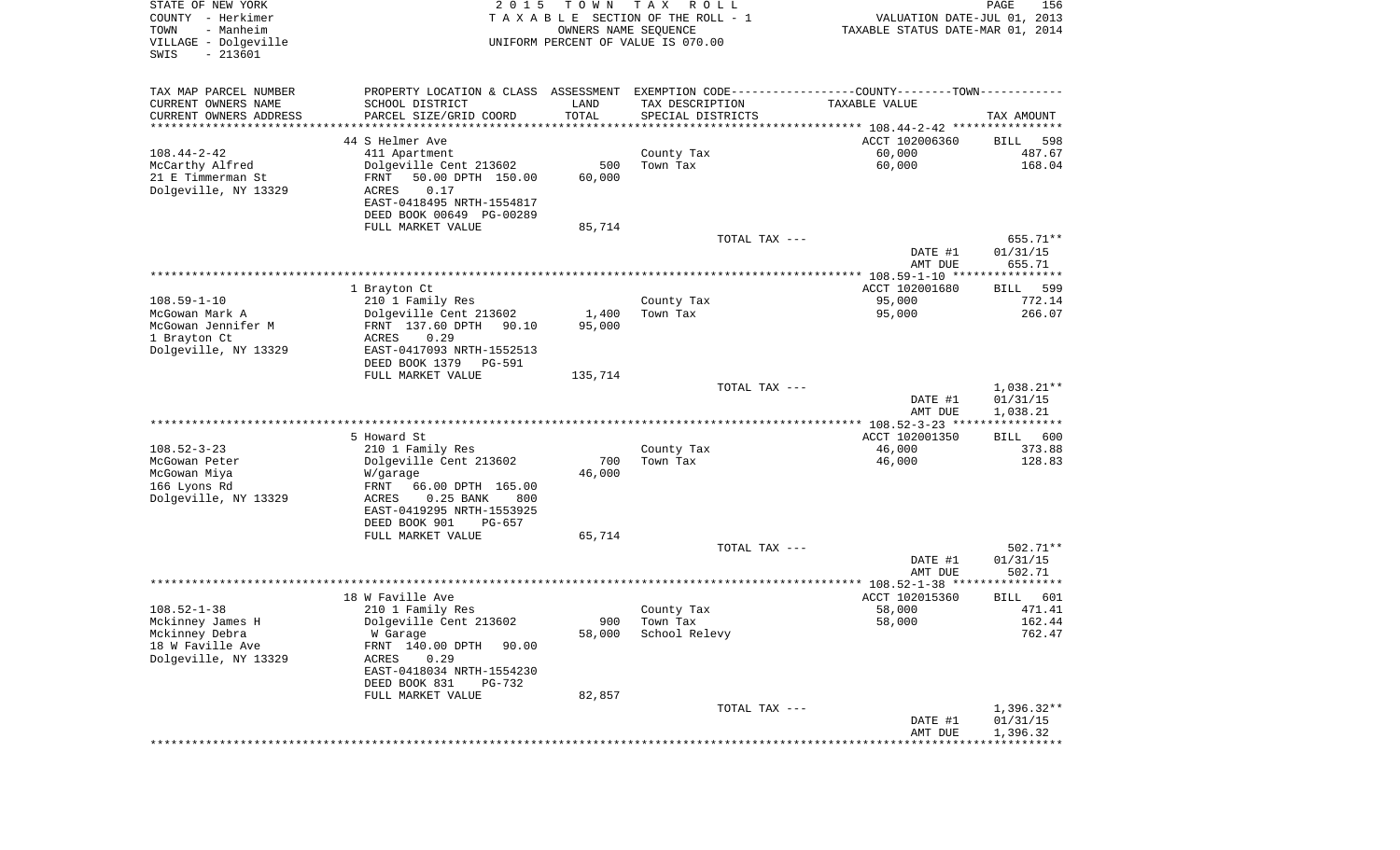| STATE OF NEW YORK<br>COUNTY - Herkimer<br>- Manheim<br>TOWN<br>VILLAGE - Dolgeville<br>$-213601$<br>SWIS | 2 0 1 5                                                                                       | T O W N<br>OWNERS NAME SEQUENCE | T A X<br>R O L L<br>TAXABLE SECTION OF THE ROLL - 1<br>UNIFORM PERCENT OF VALUE IS 070.00 | VALUATION DATE-JUL 01, 2013<br>TAXABLE STATUS DATE-MAR 01, 2014 | PAGE<br>157            |
|----------------------------------------------------------------------------------------------------------|-----------------------------------------------------------------------------------------------|---------------------------------|-------------------------------------------------------------------------------------------|-----------------------------------------------------------------|------------------------|
| TAX MAP PARCEL NUMBER                                                                                    | PROPERTY LOCATION & CLASS ASSESSMENT EXEMPTION CODE---------------COUNTY-------TOWN---------- |                                 |                                                                                           |                                                                 |                        |
| CURRENT OWNERS NAME<br>CURRENT OWNERS ADDRESS                                                            | SCHOOL DISTRICT<br>PARCEL SIZE/GRID COORD                                                     | LAND<br>TOTAL                   | TAX DESCRIPTION<br>SPECIAL DISTRICTS                                                      | TAXABLE VALUE                                                   | TAX AMOUNT             |
| *********************                                                                                    |                                                                                               | ***********                     |                                                                                           |                                                                 |                        |
|                                                                                                          | 121 N Main St                                                                                 |                                 |                                                                                           | ACCT 102006810                                                  | 602<br>BILL            |
| $108.36 - 3 - 35$                                                                                        | 210 1 Family Res<br>Dolgeville Cent 213602                                                    |                                 | County Tax<br>Town Tax                                                                    | 32,000<br>32,000                                                | 260.09<br>89.62        |
| Metot Jeffrey J<br>1374 Snellsbush Rd                                                                    | W/garage                                                                                      | 1,100<br>32,000                 |                                                                                           |                                                                 |                        |
| Little Falls, NY 13365                                                                                   | FRNT 109.00 DPTH 145.00<br>ACRES<br>0.10                                                      |                                 |                                                                                           |                                                                 |                        |
|                                                                                                          | EAST-0419930 NRTH-1556702<br>DEED BOOK 1276<br>PG-68                                          |                                 |                                                                                           |                                                                 |                        |
|                                                                                                          | FULL MARKET VALUE                                                                             | 45,714                          |                                                                                           |                                                                 |                        |
|                                                                                                          |                                                                                               |                                 | TOTAL TAX ---                                                                             |                                                                 | 349.71**               |
|                                                                                                          |                                                                                               |                                 |                                                                                           | DATE #1                                                         | 01/31/15               |
|                                                                                                          |                                                                                               |                                 |                                                                                           | AMT DUE                                                         | 349.71                 |
|                                                                                                          | 8 E Faville Ave                                                                               |                                 |                                                                                           | ACCT 102009540                                                  | 603<br>BILL            |
| $108.52 - 2 - 30$                                                                                        | 210 1 Family Res                                                                              |                                 | VET COM CT 41131                                                                          | 8,800<br>8,800                                                  |                        |
| Millard Frank                                                                                            | Dolgeville Cent 213602                                                                        | 800                             | County Tax                                                                                | 26,400                                                          | 214.57                 |
| Millard Renee                                                                                            | W/garage                                                                                      | 35,200                          | Town Tax                                                                                  | 26,400                                                          | 73.94                  |
| 8 E Faville Ave                                                                                          | 80.00 DPTH<br>54.00<br>FRNT                                                                   |                                 |                                                                                           |                                                                 |                        |
| Dolgeville, NY 13329                                                                                     | ACRES<br>0.10                                                                                 |                                 |                                                                                           |                                                                 |                        |
|                                                                                                          | EAST-0418705 NRTH-1553659<br>DEED BOOK 00640 PG-00544                                         |                                 |                                                                                           |                                                                 |                        |
|                                                                                                          | FULL MARKET VALUE                                                                             | 50,286                          |                                                                                           |                                                                 |                        |
|                                                                                                          |                                                                                               |                                 | TOTAL TAX ---                                                                             |                                                                 | 288.51**               |
|                                                                                                          |                                                                                               |                                 |                                                                                           | DATE #1                                                         | 01/31/15               |
|                                                                                                          |                                                                                               |                                 |                                                                                           | AMT DUE                                                         | 288.51                 |
|                                                                                                          |                                                                                               |                                 |                                                                                           |                                                                 |                        |
| $108.36 - 2 - 34$                                                                                        | 13-15 Wolf St                                                                                 |                                 | County Tax                                                                                | ACCT 102013650<br>36,000                                        | 604<br>BILL<br>292.60  |
| Miller Agnes I                                                                                           | 411 Apartment<br>Dolgeville Cent 213602                                                       | 500                             | Town Tax                                                                                  | 36,000                                                          | 100.83                 |
| 8 Gibson St                                                                                              | 50.00 DPTH 155.00<br>FRNT                                                                     | 36,000                          |                                                                                           |                                                                 |                        |
| Dolgeville, NY 13329                                                                                     | ACRES<br>0.17                                                                                 |                                 |                                                                                           |                                                                 |                        |
|                                                                                                          | EAST-0419351 NRTH-1557390                                                                     |                                 |                                                                                           |                                                                 |                        |
|                                                                                                          | DEED BOOK 00662 PG-00869                                                                      |                                 |                                                                                           |                                                                 |                        |
|                                                                                                          | FULL MARKET VALUE                                                                             | 51,429                          |                                                                                           |                                                                 |                        |
|                                                                                                          |                                                                                               |                                 | TOTAL TAX ---                                                                             | DATE #1                                                         | $393.43**$<br>01/31/15 |
|                                                                                                          |                                                                                               |                                 |                                                                                           | AMT DUE                                                         | 393.43                 |
|                                                                                                          |                                                                                               |                                 |                                                                                           |                                                                 | *****                  |
|                                                                                                          | 5 Cline St                                                                                    |                                 |                                                                                           | ACCT 102026730                                                  | 605<br>BILL            |
| $108.44 - 2 - 32$                                                                                        | 210 1 Family Res                                                                              |                                 | County Tax                                                                                | 58,000                                                          | 471.41                 |
| Miller Family Trust                                                                                      | Dolgeville Cent 213602                                                                        | 500                             | Town Tax                                                                                  | 58,000                                                          | 162.44                 |
| 5 Cline St<br>Dolgeville, NY 13329                                                                       | W/garage<br>50.00 DPTH 150.00<br>FRNT                                                         | 58,000                          |                                                                                           |                                                                 |                        |
|                                                                                                          | 0.17<br>ACRES                                                                                 |                                 |                                                                                           |                                                                 |                        |
|                                                                                                          | EAST-0418427 NRTH-1554959                                                                     |                                 |                                                                                           |                                                                 |                        |
|                                                                                                          | DEED BOOK 1186<br>PG-87                                                                       |                                 |                                                                                           |                                                                 |                        |
|                                                                                                          | FULL MARKET VALUE                                                                             | 82,857                          |                                                                                           |                                                                 |                        |
|                                                                                                          |                                                                                               |                                 | TOTAL TAX ---                                                                             |                                                                 | 633.85**               |
|                                                                                                          |                                                                                               |                                 |                                                                                           | DATE #1                                                         | 01/31/15               |
|                                                                                                          |                                                                                               |                                 |                                                                                           | AMT DUE<br>**********************************                   | 633.85                 |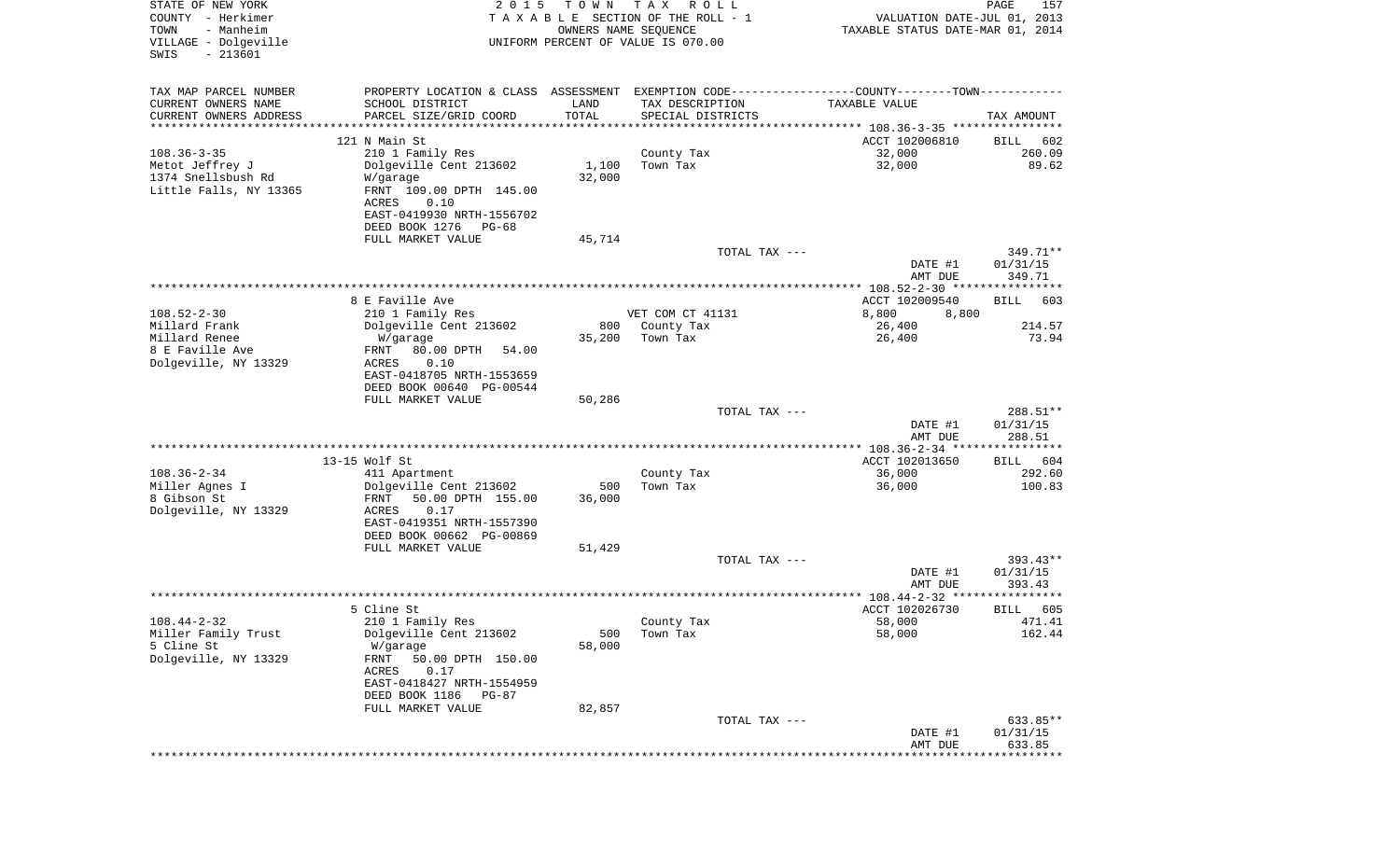| STATE OF NEW YORK<br>COUNTY - Herkimer<br>- Manheim<br>TOWN<br>VILLAGE - Dolgeville<br>SWIS<br>$-213601$ | 2 0 1 5                                                                                       | T O W N<br>OWNERS NAME SEQUENCE | T A X<br>R O L L<br>TAXABLE SECTION OF THE ROLL - 1<br>UNIFORM PERCENT OF VALUE IS 070.00 | VALUATION DATE-JUL 01, 2013<br>TAXABLE STATUS DATE-MAR 01, 2014 | PAGE<br>158          |
|----------------------------------------------------------------------------------------------------------|-----------------------------------------------------------------------------------------------|---------------------------------|-------------------------------------------------------------------------------------------|-----------------------------------------------------------------|----------------------|
| TAX MAP PARCEL NUMBER                                                                                    | PROPERTY LOCATION & CLASS ASSESSMENT EXEMPTION CODE---------------COUNTY-------TOWN---------- |                                 |                                                                                           |                                                                 |                      |
| CURRENT OWNERS NAME                                                                                      | SCHOOL DISTRICT                                                                               | LAND                            | TAX DESCRIPTION                                                                           | TAXABLE VALUE                                                   |                      |
| CURRENT OWNERS ADDRESS<br>***********************                                                        | PARCEL SIZE/GRID COORD                                                                        | TOTAL                           | SPECIAL DISTRICTS                                                                         |                                                                 | TAX AMOUNT           |
|                                                                                                          | 102-104 N Helmer Ave                                                                          |                                 |                                                                                           | ACCT 102016800                                                  | BILL<br>606          |
| $108.36 - 3 - 1$                                                                                         | 411 Apartment                                                                                 |                                 | County Tax                                                                                | 50,500                                                          | 410.45               |
| Miller James                                                                                             | Dolgeville Cent 213602                                                                        | 1,100                           | Town Tax                                                                                  | 50,500                                                          | 141.44               |
| Miller Patricia                                                                                          | FRNT 110.00 DPTH 125.00                                                                       | 50,500                          |                                                                                           |                                                                 |                      |
| PO Box 536                                                                                               | 0.18<br>ACRES                                                                                 |                                 |                                                                                           |                                                                 |                      |
| Newport, NY 13416                                                                                        | EAST-0419677 NRTH-1558504                                                                     |                                 |                                                                                           |                                                                 |                      |
|                                                                                                          | DEED BOOK 746<br>PG-68                                                                        |                                 |                                                                                           |                                                                 |                      |
|                                                                                                          | FULL MARKET VALUE                                                                             | 72,143                          |                                                                                           |                                                                 |                      |
|                                                                                                          |                                                                                               |                                 | TOTAL TAX ---                                                                             | DATE #1                                                         | 551.89**<br>01/31/15 |
|                                                                                                          |                                                                                               |                                 |                                                                                           | AMT DUE                                                         | 551.89               |
|                                                                                                          |                                                                                               |                                 |                                                                                           |                                                                 |                      |
|                                                                                                          | Cline St                                                                                      |                                 |                                                                                           |                                                                 | <b>BILL</b><br>607   |
| $108.44 - 2 - 18.2$                                                                                      | 311 Res vac land                                                                              |                                 | County Tax                                                                                | 100                                                             | 0.81                 |
| Miller Jamie G                                                                                           | Dolgeville Cent 213602                                                                        | 100                             | Town Tax                                                                                  | 100                                                             | 0.28                 |
| 22 Cline St                                                                                              | 4.50 DPTH<br>64.00<br>FRNT                                                                    | 100                             |                                                                                           |                                                                 |                      |
| Dolgeville, NY 13329                                                                                     | 0.01<br>ACRES                                                                                 |                                 |                                                                                           |                                                                 |                      |
|                                                                                                          | EAST-0418009 NRTH-1554720<br>DEED BOOK 1379<br>PG-165                                         |                                 |                                                                                           |                                                                 |                      |
|                                                                                                          | FULL MARKET VALUE                                                                             | 143                             |                                                                                           |                                                                 |                      |
|                                                                                                          |                                                                                               |                                 | TOTAL TAX ---                                                                             |                                                                 | $1.09**$             |
|                                                                                                          |                                                                                               |                                 |                                                                                           | DATE #1<br>AMT DUE                                              | 01/31/15<br>1.09     |
|                                                                                                          | 22 Cline St                                                                                   |                                 |                                                                                           | ACCT 102016980                                                  | BILL<br>608          |
| $108.44 - 2 - 19.1$                                                                                      | 210 1 Family Res                                                                              |                                 | VET COM CT 41131                                                                          | 10,500<br>10,500                                                |                      |
| Miller Jamie G                                                                                           | Dolgeville Cent 213602                                                                        | 400                             | County Tax                                                                                | 34,400                                                          | 279.60               |
| 22 Cline St                                                                                              | W Garage                                                                                      | 44,900                          | Town Tax                                                                                  | 34,400                                                          | 96.35                |
| Dolgeville, NY 13329                                                                                     | FRNT<br>50.00 DPTH 166.00                                                                     |                                 |                                                                                           |                                                                 |                      |
|                                                                                                          | ACRES<br>0.26                                                                                 |                                 |                                                                                           |                                                                 |                      |
|                                                                                                          | EAST-0417944 NRTH-1554780<br>DEED BOOK 1379<br>PG-165                                         |                                 |                                                                                           |                                                                 |                      |
|                                                                                                          | FULL MARKET VALUE                                                                             | 64,143                          |                                                                                           |                                                                 |                      |
|                                                                                                          |                                                                                               |                                 | TOTAL TAX ---                                                                             |                                                                 | $375.95**$           |
|                                                                                                          |                                                                                               |                                 |                                                                                           | DATE #1                                                         | 01/31/15             |
|                                                                                                          |                                                                                               |                                 |                                                                                           | AMT DUE                                                         | 375.95               |
|                                                                                                          |                                                                                               |                                 |                                                                                           |                                                                 |                      |
|                                                                                                          | 6 Winton Ln                                                                                   |                                 |                                                                                           | ACCT 102019950                                                  | 609<br>BILL          |
| $108.52 - 5 - 33$<br>Miller Jamie G                                                                      | 210 1 Family Res                                                                              |                                 | County Tax                                                                                | 31,200                                                          | 253.59               |
| 22 Cline St                                                                                              | Dolgeville Cent 213602<br>W/garage                                                            | 31,200                          | 400 Town Tax                                                                              | 31,200                                                          | 87.38                |
| Dolgeville, NY 13329                                                                                     | FRNT<br>43.00 DPTH 164.00                                                                     |                                 |                                                                                           |                                                                 |                      |
|                                                                                                          | ACRES<br>0.15                                                                                 |                                 |                                                                                           |                                                                 |                      |
|                                                                                                          | EAST-0419367 NRTH-1554578                                                                     |                                 |                                                                                           |                                                                 |                      |
|                                                                                                          | DEED BOOK 1183<br><b>PG-987</b>                                                               |                                 |                                                                                           |                                                                 |                      |
|                                                                                                          | FULL MARKET VALUE                                                                             | 44,571                          |                                                                                           |                                                                 |                      |
|                                                                                                          |                                                                                               |                                 | TOTAL TAX ---                                                                             |                                                                 | 340.97**             |
|                                                                                                          |                                                                                               |                                 |                                                                                           | DATE #1                                                         | 01/31/15             |
|                                                                                                          |                                                                                               |                                 |                                                                                           | AMT DUE                                                         | 340.97               |
|                                                                                                          |                                                                                               |                                 |                                                                                           |                                                                 |                      |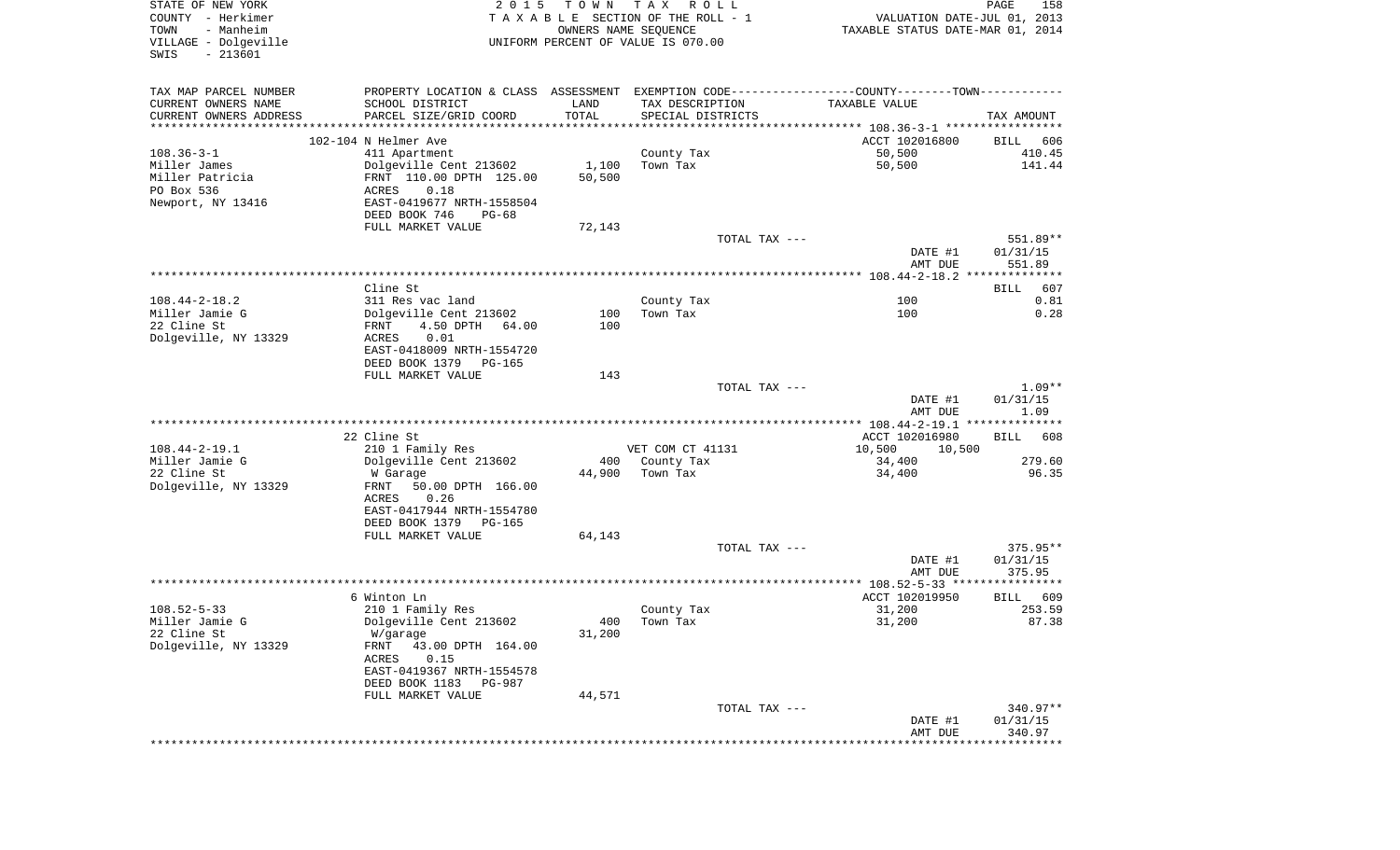| STATE OF NEW YORK<br>COUNTY - Herkimer<br>- Manheim<br>TOWN<br>VILLAGE - Dolgeville<br>$-213601$<br>SWIS | 2 0 1 5                                       | T O W N | T A X<br>R O L L<br>T A X A B L E SECTION OF THE ROLL - 1<br>OWNERS NAME SEQUENCE<br>UNIFORM PERCENT OF VALUE IS 070.00 | VALUATION DATE-JUL 01, 2013<br>TAXABLE STATUS DATE-MAR 01, 2014 | $\mathop{\mathtt{PAGE}}$<br>159 |
|----------------------------------------------------------------------------------------------------------|-----------------------------------------------|---------|-------------------------------------------------------------------------------------------------------------------------|-----------------------------------------------------------------|---------------------------------|
| TAX MAP PARCEL NUMBER                                                                                    | PROPERTY LOCATION & CLASS ASSESSMENT          |         | EXEMPTION CODE-----------------COUNTY-------TOWN-----------                                                             |                                                                 |                                 |
| CURRENT OWNERS NAME                                                                                      | SCHOOL DISTRICT                               | LAND    | TAX DESCRIPTION                                                                                                         | TAXABLE VALUE                                                   |                                 |
| CURRENT OWNERS ADDRESS<br>********************                                                           | PARCEL SIZE/GRID COORD                        | TOTAL   | SPECIAL DISTRICTS                                                                                                       |                                                                 | TAX AMOUNT                      |
|                                                                                                          | 8 Gibson St                                   |         |                                                                                                                         | ACCT 102018420                                                  | BILL<br>610                     |
| $108.44 - 3 - 42$                                                                                        | 220 2 Family Res                              |         | County Tax                                                                                                              | 48,000                                                          | 390.14                          |
| Miller Nicholas                                                                                          | Dolgeville Cent 213602                        | 800     | Town Tax                                                                                                                | 48,000                                                          | 134.44                          |
| 8 Gibson St                                                                                              | W/garage                                      | 48,000  |                                                                                                                         |                                                                 |                                 |
| Dolgeville, NY 13329                                                                                     | FRNT<br>77.00 DPTH 113.00                     |         |                                                                                                                         |                                                                 |                                 |
|                                                                                                          | ACRES<br>0.19                                 |         |                                                                                                                         |                                                                 |                                 |
|                                                                                                          | EAST-0419627 NRTH-1555669                     |         |                                                                                                                         |                                                                 |                                 |
|                                                                                                          | DEED BOOK 00503 PG-00128                      |         |                                                                                                                         |                                                                 |                                 |
|                                                                                                          | FULL MARKET VALUE                             | 68,571  |                                                                                                                         |                                                                 |                                 |
|                                                                                                          |                                               |         | TOTAL TAX ---                                                                                                           |                                                                 | 524.58**                        |
|                                                                                                          |                                               |         |                                                                                                                         | DATE #1                                                         | 01/31/15                        |
|                                                                                                          |                                               |         |                                                                                                                         | AMT DUE                                                         | 524.58                          |
|                                                                                                          | 10 Gibson St                                  |         |                                                                                                                         | ACCT 102002370                                                  | 611<br>BILL                     |
| $108.44 - 3 - 41$                                                                                        | 220 2 Family Res                              |         | County Tax                                                                                                              | 39,000                                                          | 316.98                          |
| Miller Nicholas M Jr                                                                                     | Dolgeville Cent 213602                        | 600     | Town Tax                                                                                                                | 39,000                                                          | 109.23                          |
| 8 Gibson St                                                                                              | 60.00 DPTH<br>FRNT<br>80.00                   | 39,000  |                                                                                                                         |                                                                 |                                 |
| Dolgeville, NY 13329                                                                                     | ACRES<br>0.11                                 |         |                                                                                                                         |                                                                 |                                 |
|                                                                                                          | EAST-0419718 NRTH-1555644                     |         |                                                                                                                         |                                                                 |                                 |
|                                                                                                          | DEED BOOK 816<br>$PG-204$                     |         |                                                                                                                         |                                                                 |                                 |
|                                                                                                          | FULL MARKET VALUE                             | 55,714  | TOTAL TAX ---                                                                                                           |                                                                 | $426.21**$                      |
|                                                                                                          |                                               |         |                                                                                                                         | DATE #1                                                         | 01/31/15                        |
|                                                                                                          |                                               |         |                                                                                                                         | AMT DUE                                                         | 426.21                          |
|                                                                                                          |                                               |         |                                                                                                                         | ************ 108.52-1-16 *****************                      |                                 |
|                                                                                                          | 19 Spencer St                                 |         |                                                                                                                         | ACCT 102017220                                                  | 612<br>BILL                     |
| $108.52 - 1 - 16$                                                                                        | 220 2 Family Res                              |         | County Tax                                                                                                              | 18,000                                                          | 146.30                          |
| Miller Nicholas M Jr                                                                                     | Dolgeville Cent 213602                        | 400     | Town Tax                                                                                                                | 18,000                                                          | 50.41                           |
| 8 Gibson St                                                                                              | FRNT<br>40.00 DPTH 183.00                     | 18,000  |                                                                                                                         |                                                                 |                                 |
| Dolgeville, NY 13329                                                                                     | 0.16<br>ACRES                                 |         |                                                                                                                         |                                                                 |                                 |
|                                                                                                          | EAST-0418287 NRTH-1554263                     |         |                                                                                                                         |                                                                 |                                 |
|                                                                                                          | DEED BOOK 00611 PG-00491<br>FULL MARKET VALUE | 25,714  |                                                                                                                         |                                                                 |                                 |
|                                                                                                          |                                               |         | TOTAL TAX ---                                                                                                           |                                                                 | $196.71**$                      |
|                                                                                                          |                                               |         |                                                                                                                         | DATE #1                                                         | 01/31/15                        |
|                                                                                                          |                                               |         |                                                                                                                         | AMT DUE                                                         | 196.71                          |
|                                                                                                          |                                               |         |                                                                                                                         |                                                                 |                                 |
|                                                                                                          | 8 Winton Ln                                   |         |                                                                                                                         | ACCT 102027780                                                  | <b>BILL</b><br>613              |
| $108.52 - 5 - 34$                                                                                        | 210 1 Family Res                              |         | VET COM CT 41131                                                                                                        | 8,725<br>8,725                                                  |                                 |
| Miller Theodore B                                                                                        | Dolgeville Cent 213602                        |         | 400 County Tax                                                                                                          | 26,175                                                          | 212.75                          |
| Miller Kathleen<br>8 Winton Ln                                                                           | FRNT 41.00 DPTH 164.00<br>0.15                | 34,900  | Town Tax                                                                                                                | 26,175                                                          | 73.31                           |
| Dolgeville, NY 13329                                                                                     | ACRES<br>EAST-0419428 NRTH-1554571            |         |                                                                                                                         |                                                                 |                                 |
|                                                                                                          | DEED BOOK 679<br>PG-332                       |         |                                                                                                                         |                                                                 |                                 |
|                                                                                                          | FULL MARKET VALUE                             | 49,857  |                                                                                                                         |                                                                 |                                 |
|                                                                                                          |                                               |         | TOTAL TAX ---                                                                                                           |                                                                 | 286.06**                        |
|                                                                                                          |                                               |         |                                                                                                                         | DATE #1                                                         | 01/31/15                        |
|                                                                                                          |                                               |         |                                                                                                                         | AMT DUE                                                         | 286.06                          |
|                                                                                                          |                                               |         |                                                                                                                         |                                                                 |                                 |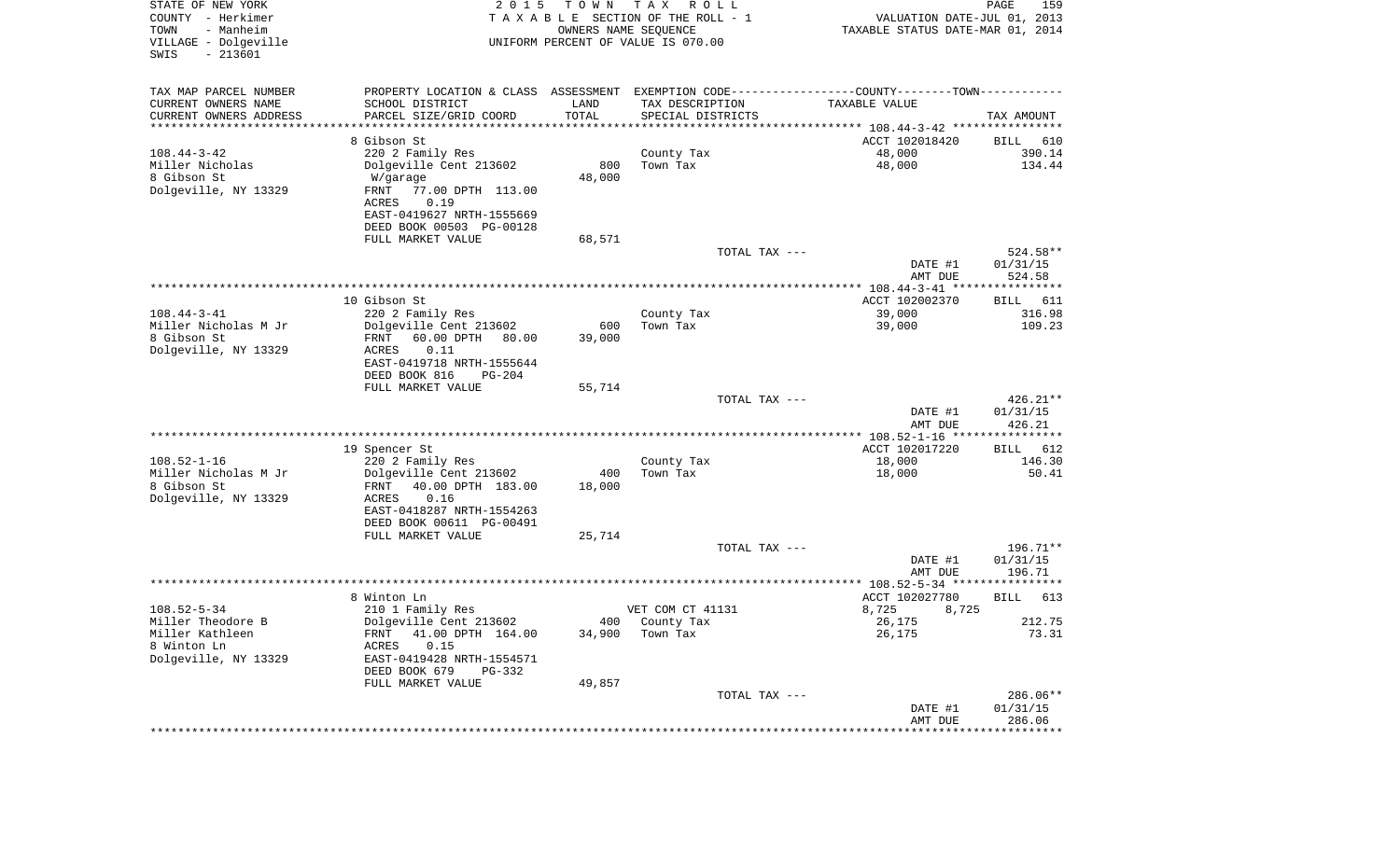| STATE OF NEW YORK<br>COUNTY - Herkimer<br>TOWN<br>- Manheim<br>VILLAGE - Dolgeville<br>$-213601$<br>SWIS | 2 0 1 5                                                                                       | T O W N<br>OWNERS NAME SEQUENCE | TAX ROLL<br>TAXABLE SECTION OF THE ROLL - 1<br>UNIFORM PERCENT OF VALUE IS 070.00 | VALUATION DATE-JUL 01, 2013<br>TAXABLE STATUS DATE-MAR 01, 2014 | PAGE<br>160        |
|----------------------------------------------------------------------------------------------------------|-----------------------------------------------------------------------------------------------|---------------------------------|-----------------------------------------------------------------------------------|-----------------------------------------------------------------|--------------------|
| TAX MAP PARCEL NUMBER                                                                                    | PROPERTY LOCATION & CLASS ASSESSMENT EXEMPTION CODE---------------COUNTY-------TOWN---------- |                                 |                                                                                   |                                                                 |                    |
| CURRENT OWNERS NAME                                                                                      | SCHOOL DISTRICT                                                                               | LAND                            | TAX DESCRIPTION                                                                   | TAXABLE VALUE                                                   |                    |
| CURRENT OWNERS ADDRESS<br>**********************                                                         | PARCEL SIZE/GRID COORD                                                                        | TOTAL                           | SPECIAL DISTRICTS                                                                 |                                                                 | TAX AMOUNT         |
|                                                                                                          | Wolf St                                                                                       |                                 |                                                                                   | ACCT 102011070                                                  | BILL<br>614        |
| $108.36 - 1 - 11$                                                                                        | 471 Funeral home                                                                              |                                 | County Tax                                                                        | 60,000                                                          | 487.67             |
| Miller-Plonka Noelle                                                                                     | Dolgeville Cent 213602                                                                        | 800                             | Town Tax                                                                          | 60,000                                                          | 168.04             |
| 30 Wolf St                                                                                               | 75.40 DPTH 115.00<br>FRNT                                                                     | 60,000                          |                                                                                   |                                                                 |                    |
| Dolgeville, NY 13329                                                                                     | 0.20<br>ACRES                                                                                 |                                 |                                                                                   |                                                                 |                    |
|                                                                                                          | EAST-0418957 NRTH-1557831                                                                     |                                 |                                                                                   |                                                                 |                    |
| PRIOR OWNER ON 3/01/2014<br>Plonka Christopher J                                                         | DEED BOOK 1536<br>PG-481<br>FULL MARKET VALUE                                                 | 85,714                          |                                                                                   |                                                                 |                    |
|                                                                                                          |                                                                                               |                                 | TOTAL TAX ---                                                                     |                                                                 | 655.71**           |
|                                                                                                          |                                                                                               |                                 |                                                                                   | DATE #1                                                         | 01/31/15           |
|                                                                                                          |                                                                                               |                                 |                                                                                   | AMT DUE                                                         | 655.71             |
|                                                                                                          | 7 Gibson St                                                                                   |                                 |                                                                                   | ACCT 102023160                                                  | BILL 615           |
| $108.44 - 3 - 21$                                                                                        | 220 2 Family Res                                                                              |                                 | County Tax                                                                        | 47,100                                                          | 382.82             |
| Miller-Plonka Noelle                                                                                     | Dolgeville Cent 213602                                                                        | 600                             | Town Tax                                                                          | 47,100                                                          | 131.91             |
| 7 Gibson St                                                                                              | W/garage                                                                                      | 47,100                          |                                                                                   |                                                                 |                    |
| Dolgeville, NY 13329                                                                                     | 60.00 DPTH 204.50<br>FRNT                                                                     |                                 |                                                                                   |                                                                 |                    |
|                                                                                                          | 0.26<br>ACRES<br>EAST-0419661 NRTH-1555859                                                    |                                 |                                                                                   |                                                                 |                    |
|                                                                                                          | DEED BOOK 1361<br>PG-53                                                                       |                                 |                                                                                   |                                                                 |                    |
|                                                                                                          | FULL MARKET VALUE                                                                             | 67,286                          |                                                                                   |                                                                 |                    |
|                                                                                                          |                                                                                               |                                 | TOTAL TAX ---                                                                     |                                                                 | $514.73**$         |
|                                                                                                          |                                                                                               |                                 |                                                                                   | DATE #1                                                         | 01/31/15           |
|                                                                                                          |                                                                                               |                                 |                                                                                   | AMT DUE<br>**************** 108.44-4-16 *****************       | 514.73             |
|                                                                                                          | 26 N Main St                                                                                  |                                 |                                                                                   | ACCT 102021450                                                  | BILL 616           |
| $108.44 - 4 - 16$                                                                                        | 484 1 use sm bld                                                                              |                                 | County Tax                                                                        | 79,500                                                          | 646.16             |
| Mirabito Fuel Group                                                                                      | Dolgeville Cent 213602                                                                        | 1,800                           | Town Tax                                                                          | 79,500                                                          | 222.66             |
| PO Box 5306                                                                                              | 80.00 DPTH 175.00<br>FRNT                                                                     | 79,500                          |                                                                                   |                                                                 |                    |
| Binghamton, NY 13902                                                                                     | ACRES<br>0.32<br>EAST-0420087 NRTH-1555682                                                    |                                 |                                                                                   |                                                                 |                    |
|                                                                                                          | DEED BOOK 1267<br>PG-744                                                                      |                                 |                                                                                   |                                                                 |                    |
|                                                                                                          | FULL MARKET VALUE                                                                             | 113,571                         |                                                                                   |                                                                 |                    |
|                                                                                                          |                                                                                               |                                 | TOTAL TAX ---                                                                     |                                                                 | 868.82**           |
|                                                                                                          |                                                                                               |                                 |                                                                                   | DATE #1                                                         | 01/31/15<br>868.82 |
|                                                                                                          |                                                                                               |                                 |                                                                                   | AMT DUE                                                         |                    |
|                                                                                                          | 17 Schuyler St                                                                                |                                 |                                                                                   | ACCT 102005850                                                  | 617<br>BILL        |
| $108.52 - 5 - 60$                                                                                        | 210 1 Family Res                                                                              |                                 | County Tax                                                                        | 49,500                                                          | 402.33             |
| Miracle Maria C                                                                                          | Dolgeville Cent 213602                                                                        |                                 | 800 Town Tax                                                                      | 49,500                                                          | 138.64             |
| Delucco Angela M<br>26B Lake St                                                                          | FRNT 75.00 DPTH 190.00<br>0.30<br>ACRES                                                       | 49,500                          |                                                                                   |                                                                 |                    |
| Somerville, MA 02143                                                                                     | EAST-0419980 NRTH-1554197                                                                     |                                 |                                                                                   |                                                                 |                    |
|                                                                                                          | DEED BOOK 1284<br>PG-230                                                                      |                                 |                                                                                   |                                                                 |                    |
|                                                                                                          | FULL MARKET VALUE                                                                             | 70,714                          |                                                                                   |                                                                 |                    |
|                                                                                                          |                                                                                               |                                 | TOTAL TAX ---                                                                     |                                                                 | 540.97**           |
|                                                                                                          |                                                                                               |                                 |                                                                                   | DATE #1<br>AMT DUE                                              | 01/31/15<br>540.97 |
|                                                                                                          |                                                                                               |                                 |                                                                                   |                                                                 |                    |
|                                                                                                          |                                                                                               |                                 |                                                                                   |                                                                 |                    |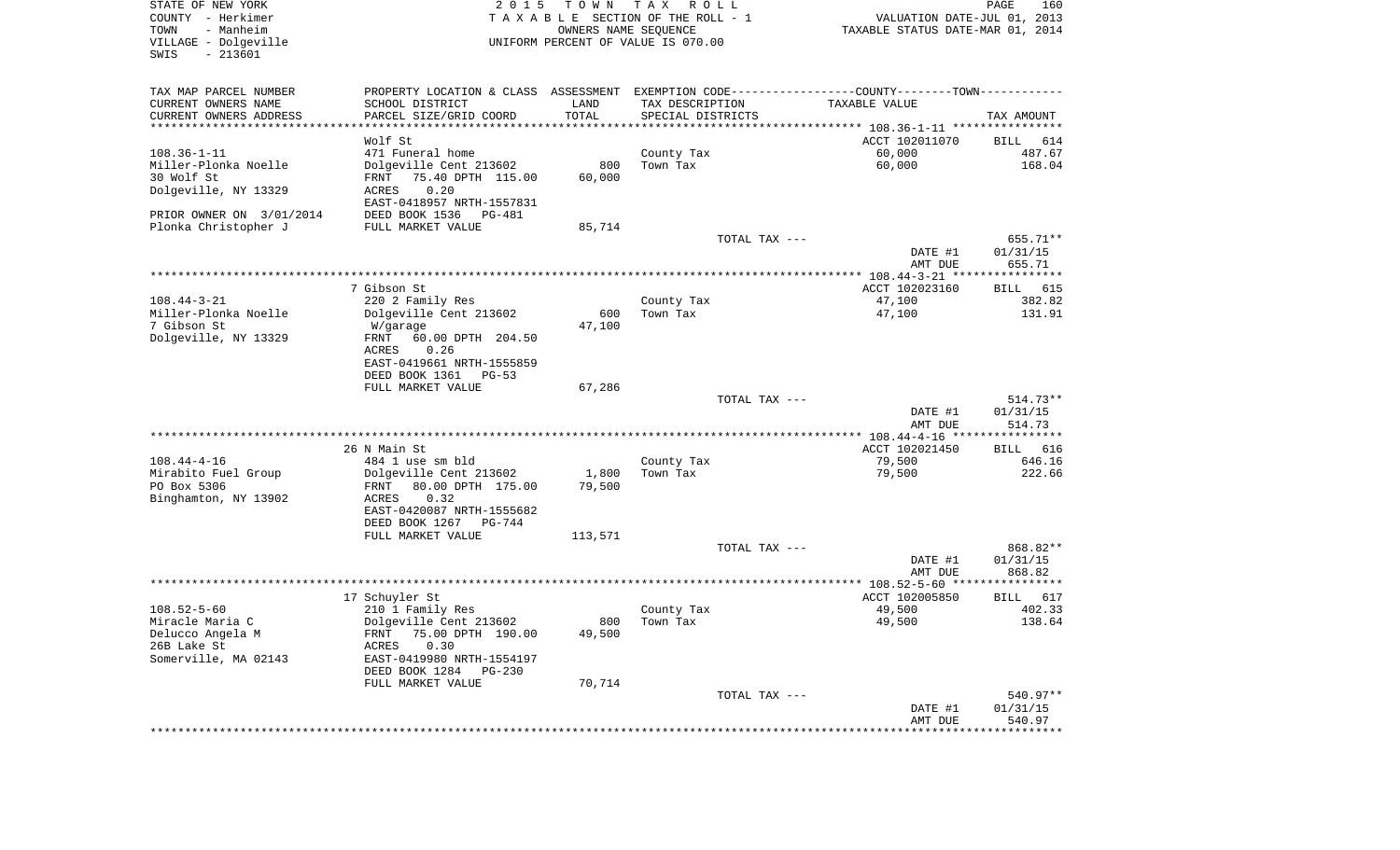| STATE OF NEW YORK<br>COUNTY - Herkimer<br>- Manheim<br>TOWN<br>VILLAGE - Dolgeville<br>SWIS<br>$-213601$ | 2 0 1 5                                        | T O W N | T A X<br>R O L L<br>T A X A B L E SECTION OF THE ROLL - 1<br>OWNERS NAME SEQUENCE<br>UNIFORM PERCENT OF VALUE IS 070.00 | VALUATION DATE-JUL 01, 2013<br>TAXABLE STATUS DATE-MAR 01, 2014 | $\mathop{\mathtt{PAGE}}$<br>161 |
|----------------------------------------------------------------------------------------------------------|------------------------------------------------|---------|-------------------------------------------------------------------------------------------------------------------------|-----------------------------------------------------------------|---------------------------------|
| TAX MAP PARCEL NUMBER                                                                                    | PROPERTY LOCATION & CLASS ASSESSMENT           |         | EXEMPTION CODE----------------COUNTY-------TOWN----------                                                               |                                                                 |                                 |
| CURRENT OWNERS NAME                                                                                      | SCHOOL DISTRICT                                | LAND    | TAX DESCRIPTION                                                                                                         | TAXABLE VALUE                                                   |                                 |
| CURRENT OWNERS ADDRESS                                                                                   | PARCEL SIZE/GRID COORD                         | TOTAL   | SPECIAL DISTRICTS                                                                                                       |                                                                 | TAX AMOUNT                      |
| ********************                                                                                     |                                                |         |                                                                                                                         | ********************************* 108.52-5-45 ****************  |                                 |
| $108.52 - 5 - 45$                                                                                        | 2 Schuyler St<br>210 1 Family Res              |         | County Tax                                                                                                              | ACCT 102020100<br>35,000                                        | BILL<br>618<br>284.47           |
| Molinaro Linda                                                                                           | Dolgeville Cent 213602                         | 600     | Town Tax                                                                                                                | 35,000                                                          | 98.03                           |
| 2130 Walton Way                                                                                          | W/garage                                       | 35,000  |                                                                                                                         |                                                                 |                                 |
| Augusta, GA 30904                                                                                        | FRNT<br>58.00 DPTH 176.00                      |         |                                                                                                                         |                                                                 |                                 |
|                                                                                                          | 0.21<br>ACRES                                  |         |                                                                                                                         |                                                                 |                                 |
|                                                                                                          | EAST-0419654 NRTH-1554389                      |         |                                                                                                                         |                                                                 |                                 |
|                                                                                                          | DEED BOOK 1274<br>PG-373<br>FULL MARKET VALUE  | 50,000  |                                                                                                                         |                                                                 |                                 |
|                                                                                                          |                                                |         | TOTAL TAX ---                                                                                                           |                                                                 | 382.50**                        |
|                                                                                                          |                                                |         |                                                                                                                         | DATE #1                                                         | 01/31/15                        |
|                                                                                                          |                                                |         |                                                                                                                         | AMT DUE                                                         | 382.50                          |
|                                                                                                          |                                                |         |                                                                                                                         | **************** 108.44-3-57 *****************                  |                                 |
| $108.44 - 3 - 57$                                                                                        | Elm St                                         |         |                                                                                                                         | ACCT 102009840                                                  | 619<br>BILL                     |
| Molinaro Michael                                                                                         | 331 Com vac w/im<br>Dolgeville Cent 213602     | 1,900   | County Tax<br>Town Tax                                                                                                  | 2,000<br>2,000                                                  | 16.26<br>5.60                   |
| Molinaro Ronald                                                                                          | FRNT 188.37 DPTH<br>97.23                      | 2,000   |                                                                                                                         |                                                                 |                                 |
| 14 Valley Brook Dr                                                                                       | ACRES<br>0.31                                  |         |                                                                                                                         |                                                                 |                                 |
| Little Falls, NY 13365                                                                                   | EAST-0419561 NRTH-1555517                      |         |                                                                                                                         |                                                                 |                                 |
|                                                                                                          | DEED BOOK 894<br>PG-546                        |         |                                                                                                                         |                                                                 |                                 |
|                                                                                                          | FULL MARKET VALUE                              | 2,857   | TOTAL TAX ---                                                                                                           |                                                                 | $21.86**$                       |
|                                                                                                          |                                                |         |                                                                                                                         | DATE #1                                                         | 01/31/15                        |
|                                                                                                          |                                                |         |                                                                                                                         | AMT DUE                                                         | 21.86                           |
|                                                                                                          |                                                |         |                                                                                                                         | *********** 108.44-3-58 *****************                       |                                 |
|                                                                                                          | 11-13 Elm St                                   |         |                                                                                                                         | ACCT 102018510                                                  | 620<br>BILL                     |
| $108.44 - 3 - 58$<br>Molinaro Ronald                                                                     | 483 Converted Re                               | 600     | County Tax<br>Town Tax                                                                                                  | 45,000                                                          | 365.75<br>126.03                |
| Molinaro Michael                                                                                         | Dolgeville Cent 213602<br>$\ddot{\phantom{0}}$ | 45,000  |                                                                                                                         | 45,000                                                          |                                 |
| 14 Valley Brook Dr                                                                                       | FRNT<br>55.92 DPTH 101.50                      |         |                                                                                                                         |                                                                 |                                 |
| Little Falls, NY 13365                                                                                   | ACRES<br>0.14                                  |         |                                                                                                                         |                                                                 |                                 |
|                                                                                                          | EAST-0419619 NRTH-1555430                      |         |                                                                                                                         |                                                                 |                                 |
|                                                                                                          | DEED BOOK 810<br>PG-317                        |         |                                                                                                                         |                                                                 |                                 |
|                                                                                                          | FULL MARKET VALUE                              | 64,286  | TOTAL TAX ---                                                                                                           |                                                                 | 491.78**                        |
|                                                                                                          |                                                |         |                                                                                                                         | DATE #1                                                         | 01/31/15                        |
|                                                                                                          |                                                |         |                                                                                                                         | AMT DUE                                                         | 491.78                          |
|                                                                                                          |                                                |         |                                                                                                                         | ***************** 108.44-2-10 *********                         | ******                          |
|                                                                                                          | 14 Cline St                                    |         |                                                                                                                         | ACCT 102025080                                                  | 621<br>BILL                     |
| $108.44 - 2 - 10$<br>Montana Alvin Jr.                                                                   | 210 1 Family Res<br>Dolgeville Cent 213602     | 500     | County Tax<br>Town Tax                                                                                                  | 34,300<br>34,300                                                | 278.78<br>96.07                 |
| 14 Cline St                                                                                              | 50.00 DPTH 150.00<br>FRNT                      | 34,300  |                                                                                                                         |                                                                 |                                 |
| Dolgeville, NY 13329                                                                                     | 0.16<br>ACRES                                  |         |                                                                                                                         |                                                                 |                                 |
|                                                                                                          | EAST-0418148 NRTH-1554962                      |         |                                                                                                                         |                                                                 |                                 |
|                                                                                                          | DEED BOOK 1362<br>PG-574                       |         |                                                                                                                         |                                                                 |                                 |
|                                                                                                          | FULL MARKET VALUE                              | 49,000  |                                                                                                                         |                                                                 |                                 |
|                                                                                                          |                                                |         | TOTAL TAX ---                                                                                                           | DATE #1                                                         | 374.85**<br>01/31/15            |
|                                                                                                          |                                                |         |                                                                                                                         | AMT DUE                                                         | 374.85                          |
|                                                                                                          |                                                |         |                                                                                                                         |                                                                 |                                 |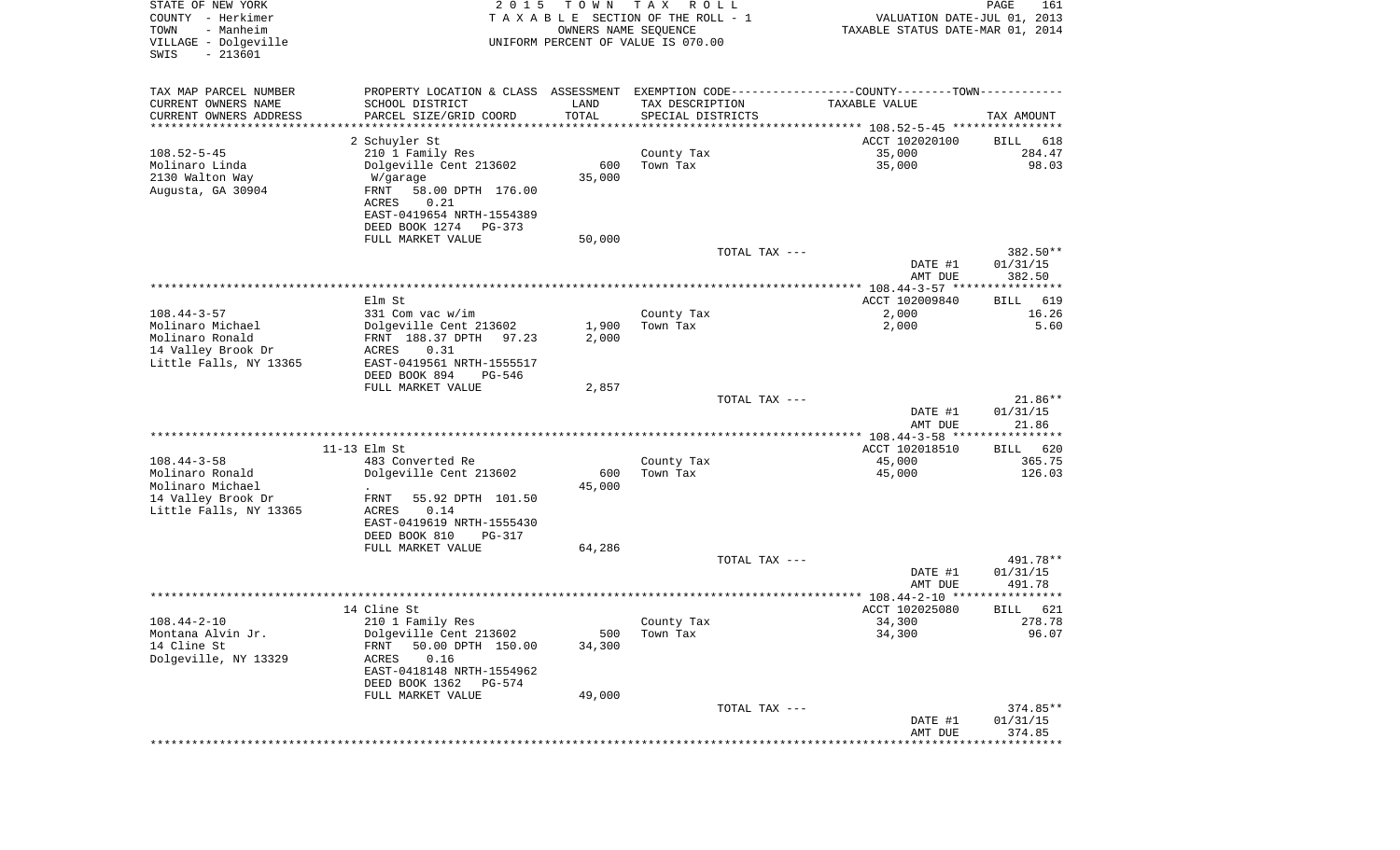| STATE OF NEW YORK<br>COUNTY - Herkimer<br>TOWN<br>- Manheim<br>VILLAGE - Dolgeville<br>$-213601$<br>SWIS | 2 0 1 5                                                  | T O W N | T A X<br>R O L L<br>TAXABLE SECTION OF THE ROLL - 1<br>OWNERS NAME SEOUENCE<br>UNIFORM PERCENT OF VALUE IS 070.00 | VALUATION DATE-JUL 01, 2013<br>TAXABLE STATUS DATE-MAR 01, 2014 | PAGE<br>162           |
|----------------------------------------------------------------------------------------------------------|----------------------------------------------------------|---------|-------------------------------------------------------------------------------------------------------------------|-----------------------------------------------------------------|-----------------------|
| TAX MAP PARCEL NUMBER                                                                                    | PROPERTY LOCATION & CLASS ASSESSMENT                     |         | EXEMPTION CODE-----------------COUNTY-------TOWN-----------                                                       |                                                                 |                       |
| CURRENT OWNERS NAME                                                                                      | SCHOOL DISTRICT                                          | LAND    | TAX DESCRIPTION                                                                                                   | TAXABLE VALUE                                                   |                       |
| CURRENT OWNERS ADDRESS                                                                                   | PARCEL SIZE/GRID COORD                                   | TOTAL   | SPECIAL DISTRICTS                                                                                                 |                                                                 | TAX AMOUNT            |
| ***********************                                                                                  | 4-6 Brockett St                                          |         |                                                                                                                   | ACCT 102015480                                                  |                       |
| $108.52 - 6 - 21$                                                                                        | 411 Apartment                                            |         | County Tax                                                                                                        | 35,000                                                          | 622<br>BILL<br>284.47 |
| Moonans Inc                                                                                              | Dolgeville Cent 213602                                   | 800     | Town Tax                                                                                                          | 35,000                                                          | 98.03                 |
| PO Box 433                                                                                               | 84.00 DPTH 121.30<br>FRNT                                | 35,000  |                                                                                                                   |                                                                 |                       |
| Boonville, NY 13009                                                                                      | 0.25<br>ACRES                                            |         |                                                                                                                   |                                                                 |                       |
|                                                                                                          | EAST-0419932 NRTH-1553478                                |         |                                                                                                                   |                                                                 |                       |
|                                                                                                          | DEED BOOK 768<br>$PG-440$                                |         |                                                                                                                   |                                                                 |                       |
|                                                                                                          | FULL MARKET VALUE                                        | 50,000  |                                                                                                                   |                                                                 |                       |
|                                                                                                          |                                                          |         | TOTAL TAX ---                                                                                                     | DATE #1                                                         | 382.50**<br>01/31/15  |
|                                                                                                          |                                                          |         |                                                                                                                   | AMT DUE                                                         | 382.50                |
|                                                                                                          |                                                          |         |                                                                                                                   |                                                                 |                       |
|                                                                                                          | 7 Elm St                                                 |         |                                                                                                                   | ACCT 102003150                                                  | BILL<br>623           |
| $108.44 - 3 - 60$                                                                                        | 210 1 Family Res                                         |         | CW 10 VET/ 41151                                                                                                  | 3,590                                                           | $\mathbf 0$           |
| Moore Daniel L                                                                                           | Dolgeville Cent 213602                                   | 400     | County Tax                                                                                                        | 32,310                                                          | 262.61                |
| Moore Dawn A                                                                                             | FRNT<br>43.00 DPTH<br>99.00                              | 35,900  | Town Tax                                                                                                          | 35,900                                                          | 100.55                |
| 7 Elm St<br>Dolgeville, NY 13329                                                                         | $0.10$ BANK<br>ACRES<br>124<br>EAST-0419688 NRTH-1555341 |         |                                                                                                                   |                                                                 |                       |
|                                                                                                          | DEED BOOK 856<br><b>PG-703</b>                           |         |                                                                                                                   |                                                                 |                       |
|                                                                                                          | FULL MARKET VALUE                                        | 51,286  |                                                                                                                   |                                                                 |                       |
|                                                                                                          |                                                          |         | TOTAL TAX ---                                                                                                     |                                                                 | $363.16**$            |
|                                                                                                          |                                                          |         |                                                                                                                   | DATE #1                                                         | 01/31/15              |
|                                                                                                          |                                                          |         |                                                                                                                   | AMT DUE                                                         | 363.16                |
|                                                                                                          |                                                          |         |                                                                                                                   |                                                                 |                       |
| $108.52 - 5 - 78$                                                                                        | 35 S Main St<br>483 Converted Re                         |         |                                                                                                                   | ACCT 102014100<br>14,000                                        | 624<br>BILL<br>113.79 |
| Moore Scott A                                                                                            | Dolgeville Cent 213602                                   | 300     | County Tax<br>Town Tax                                                                                            | 14,000                                                          | 39.21                 |
| 35 South Main St                                                                                         | 25.00 DPTH<br>78.00<br>FRNT                              | 14,000  | School Relevy                                                                                                     |                                                                 | 1.74                  |
| Dolgeville, NY 13329                                                                                     | 0.03<br>ACRES                                            |         | Village Relevy                                                                                                    |                                                                 | 357.55                |
|                                                                                                          | EAST-0419445 NRTH-1554806                                |         |                                                                                                                   |                                                                 |                       |
|                                                                                                          | DEED BOOK 894<br><b>PG-408</b>                           |         |                                                                                                                   |                                                                 |                       |
|                                                                                                          | FULL MARKET VALUE                                        | 20,000  |                                                                                                                   |                                                                 |                       |
|                                                                                                          |                                                          |         | TOTAL TAX ---                                                                                                     |                                                                 | $512.29**$            |
|                                                                                                          |                                                          |         |                                                                                                                   | DATE #1<br>AMT DUE                                              | 01/31/15<br>512.29    |
|                                                                                                          |                                                          |         |                                                                                                                   |                                                                 |                       |
|                                                                                                          | 11 Ransom St                                             |         |                                                                                                                   | ACCT 102000270                                                  | BILL<br>625           |
| $108.52 - 6 - 12$                                                                                        | 210 1 Family Res                                         |         | County Tax                                                                                                        | 33,000                                                          | 268.22                |
| Moore Tracy L                                                                                            | Dolgeville Cent 213602                                   | 1,000   | Town Tax                                                                                                          | 33,000                                                          | 92.42                 |
| 11 Ransom St                                                                                             | W/garage                                                 | 33,000  |                                                                                                                   |                                                                 |                       |
| Dolgeville, NY 13329                                                                                     | FRNT 100.00 DPTH<br>50.00<br>0.17<br>ACRES               |         |                                                                                                                   |                                                                 |                       |
|                                                                                                          | EAST-0419569 NRTH-1553123                                |         |                                                                                                                   |                                                                 |                       |
|                                                                                                          | DEED BOOK 1406<br>PG-872                                 |         |                                                                                                                   |                                                                 |                       |
|                                                                                                          | FULL MARKET VALUE                                        | 47,143  |                                                                                                                   |                                                                 |                       |
|                                                                                                          |                                                          |         | TOTAL TAX ---                                                                                                     |                                                                 | $360.64**$            |
|                                                                                                          |                                                          |         |                                                                                                                   | DATE #1                                                         | 01/31/15              |
|                                                                                                          |                                                          |         |                                                                                                                   | AMT DUE                                                         | 360.64                |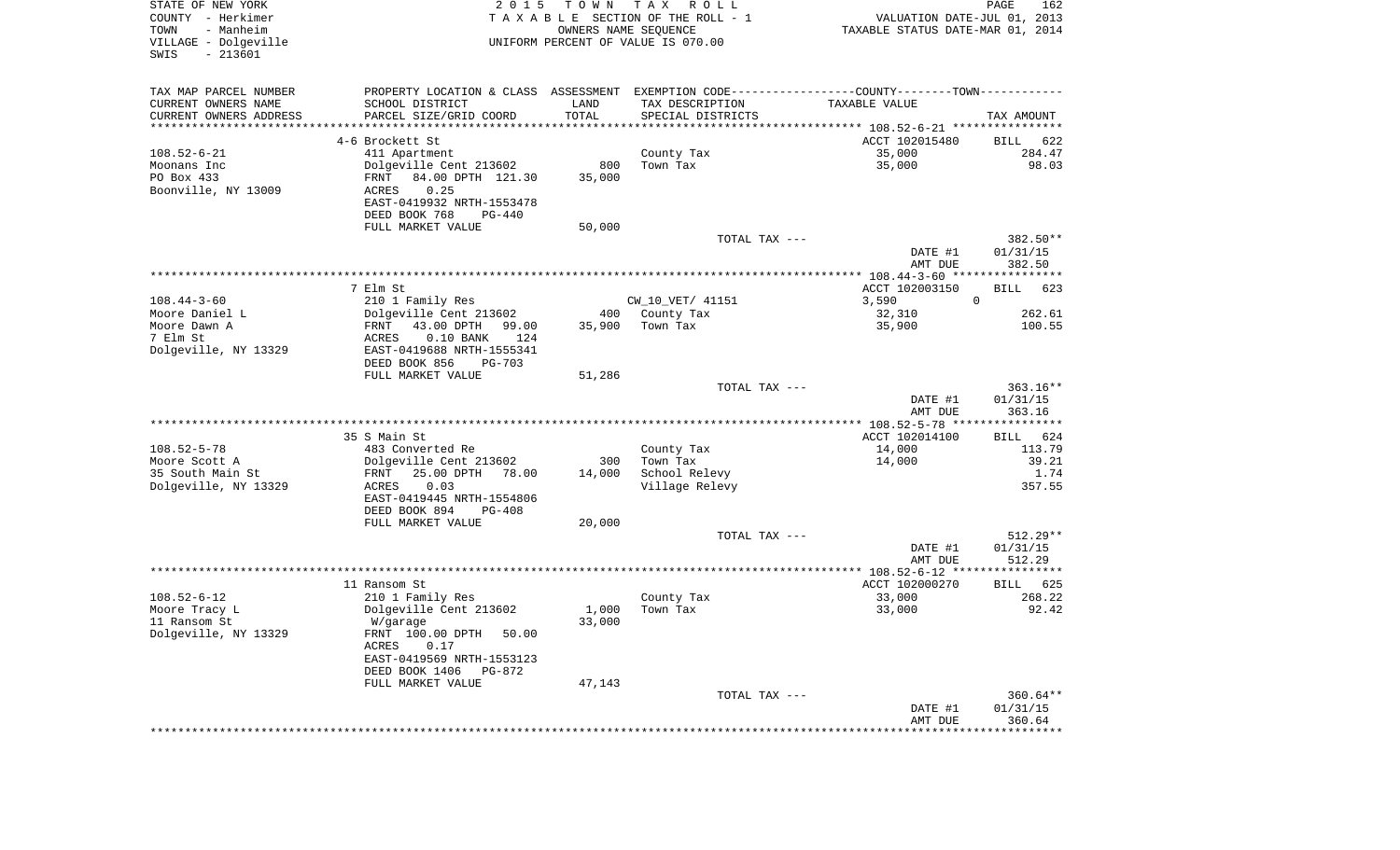| STATE OF NEW YORK<br>COUNTY - Herkimer<br>- Manheim<br>TOWN<br>VILLAGE - Dolgeville<br>$-213601$<br>SWIS | 2 0 1 5                                              | T O W N<br>OWNERS NAME SEQUENCE | TAX ROLL<br>TAXABLE SECTION OF THE ROLL - 1<br>UNIFORM PERCENT OF VALUE IS 070.00 | VALUATION DATE-JUL 01, 2013<br>TAXABLE STATUS DATE-MAR 01, 2014                               | PAGE<br>163        |
|----------------------------------------------------------------------------------------------------------|------------------------------------------------------|---------------------------------|-----------------------------------------------------------------------------------|-----------------------------------------------------------------------------------------------|--------------------|
| TAX MAP PARCEL NUMBER                                                                                    |                                                      |                                 |                                                                                   | PROPERTY LOCATION & CLASS ASSESSMENT EXEMPTION CODE---------------COUNTY-------TOWN---------- |                    |
| CURRENT OWNERS NAME                                                                                      | SCHOOL DISTRICT                                      | LAND                            | TAX DESCRIPTION                                                                   | TAXABLE VALUE                                                                                 |                    |
| CURRENT OWNERS ADDRESS                                                                                   | PARCEL SIZE/GRID COORD                               | TOTAL                           | SPECIAL DISTRICTS                                                                 |                                                                                               | TAX AMOUNT         |
| *********************                                                                                    |                                                      |                                 |                                                                                   |                                                                                               |                    |
| $108.36 - 1 - 29$                                                                                        | 9 Horn St<br>210 1 Family Res                        |                                 | VET WAR CT 41121                                                                  | ACCT 102008790<br>5,310<br>5,310                                                              | <b>BILL</b><br>626 |
| Mornelli Silvio R                                                                                        | Dolgeville Cent 213602                               |                                 | 1,000 County Tax                                                                  | 30,090                                                                                        | 244.57             |
| Schwartz Barbara                                                                                         | W/garage                                             | 35,400                          | Town Tax                                                                          | 30,090                                                                                        | 84.27              |
| 9 Horn St                                                                                                | FRNT 100.00 DPTH 120.00                              |                                 |                                                                                   |                                                                                               |                    |
| Dolgeville, NY 13329                                                                                     | $0.17$ BANK<br>ACRES<br>023                          |                                 |                                                                                   |                                                                                               |                    |
|                                                                                                          | EAST-0419395 NRTH-1556988                            |                                 |                                                                                   |                                                                                               |                    |
|                                                                                                          | DEED BOOK 1449 PG-591                                |                                 |                                                                                   |                                                                                               |                    |
|                                                                                                          | FULL MARKET VALUE                                    | 50,571                          |                                                                                   |                                                                                               |                    |
|                                                                                                          |                                                      |                                 | TOTAL TAX ---                                                                     |                                                                                               | 328.84**           |
|                                                                                                          |                                                      |                                 |                                                                                   | DATE #1<br>AMT DUE                                                                            | 01/31/15<br>328.84 |
|                                                                                                          |                                                      |                                 |                                                                                   |                                                                                               |                    |
|                                                                                                          | N Main St                                            |                                 |                                                                                   |                                                                                               | 627<br>BILL        |
| $108.36 - 4 - 2.2$                                                                                       | 311 Res vac land                                     |                                 | County Tax                                                                        | 1,200                                                                                         | 9.75               |
| Morse Edwin M                                                                                            | Dolgeville Cent 213602                               | 1,200                           | Town Tax                                                                          | 1,200                                                                                         | 3.36               |
| 172 N Main St                                                                                            | 35.00 DPTH 250.00<br>FRNT                            | 1,200                           |                                                                                   |                                                                                               |                    |
| Dolgeville, NY 13329                                                                                     | ACRES<br>0.47                                        |                                 |                                                                                   |                                                                                               |                    |
|                                                                                                          | EAST-0420434 NRTH-1557691<br>DEED BOOK 900<br>PG-177 |                                 |                                                                                   |                                                                                               |                    |
|                                                                                                          | FULL MARKET VALUE                                    | 1,714                           |                                                                                   |                                                                                               |                    |
|                                                                                                          |                                                      |                                 | TOTAL TAX ---                                                                     |                                                                                               | $13.11**$          |
|                                                                                                          |                                                      |                                 |                                                                                   | DATE #1                                                                                       | 01/31/15           |
|                                                                                                          |                                                      |                                 |                                                                                   | AMT DUE                                                                                       | 13.11              |
|                                                                                                          |                                                      |                                 |                                                                                   |                                                                                               |                    |
|                                                                                                          | N Main St                                            |                                 |                                                                                   | ACCT 102006150                                                                                | 628<br>BILL        |
| $108.36 - 4 - 5$<br>Morse Edwin M                                                                        | 311 Res vac land<br>Dolgeville Cent 213602           | 300                             | County Tax<br>Town Tax                                                            | 300<br>300                                                                                    | 2.44<br>0.84       |
| 172 N Main St                                                                                            | FRNT<br>50.00 DPTH 150.00                            | 300                             |                                                                                   |                                                                                               |                    |
| Dolgeville, NY 13329                                                                                     | ACRES<br>0.17                                        |                                 |                                                                                   |                                                                                               |                    |
|                                                                                                          | EAST-0420334 NRTH-1557768                            |                                 |                                                                                   |                                                                                               |                    |
|                                                                                                          | DEED BOOK 900<br>PG-180                              |                                 |                                                                                   |                                                                                               |                    |
|                                                                                                          | FULL MARKET VALUE                                    | 429                             |                                                                                   |                                                                                               |                    |
|                                                                                                          |                                                      |                                 | TOTAL TAX ---                                                                     |                                                                                               | $3.28**$           |
|                                                                                                          |                                                      |                                 |                                                                                   | DATE #1<br>AMT DUE                                                                            | 01/31/15<br>3.28   |
|                                                                                                          |                                                      |                                 |                                                                                   |                                                                                               |                    |
|                                                                                                          | 172 N Main St                                        |                                 |                                                                                   | ACCT 102006120                                                                                | 629<br>BILL        |
| $108.36 - 4 - 6$                                                                                         | 210 1 Family Res                                     |                                 | County Tax                                                                        | 35,000                                                                                        | 284.47             |
| Morse Edwin M                                                                                            | Dolgeville Cent 213602                               |                                 | 600 Town Tax                                                                      | 35,000                                                                                        | 98.03              |
| 172 N Main St                                                                                            | Garage & Carport                                     | 35,000                          |                                                                                   |                                                                                               |                    |
| Dolgeville, NY 13329                                                                                     | FRNT<br>63.00 DPTH 150.00                            |                                 |                                                                                   |                                                                                               |                    |
|                                                                                                          | 0.18<br>ACRES<br>EAST-0420310 NRTH-1557722           |                                 |                                                                                   |                                                                                               |                    |
|                                                                                                          | DEED BOOK 900<br><b>PG-180</b>                       |                                 |                                                                                   |                                                                                               |                    |
|                                                                                                          | FULL MARKET VALUE                                    | 50,000                          |                                                                                   |                                                                                               |                    |
|                                                                                                          |                                                      |                                 | TOTAL TAX ---                                                                     |                                                                                               | 382.50**           |
|                                                                                                          |                                                      |                                 |                                                                                   | DATE #1                                                                                       | 01/31/15           |
|                                                                                                          |                                                      |                                 |                                                                                   | AMT DUE                                                                                       | 382.50             |
|                                                                                                          |                                                      |                                 |                                                                                   |                                                                                               | **************     |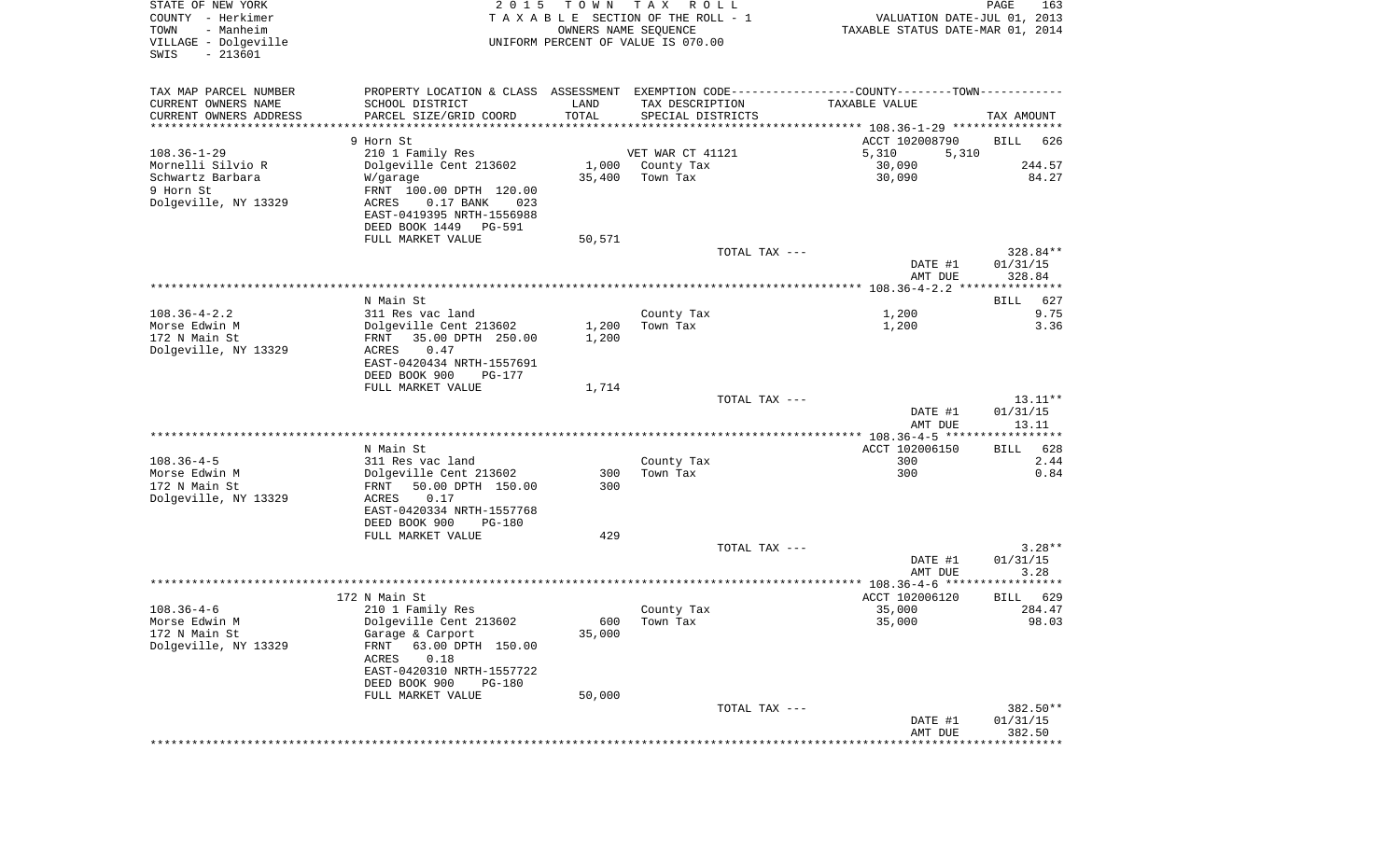| COUNTY<br>– Herkimer<br>- Manheim<br>TOWN<br>VILLAGE - Dolgeville<br>$-213601$<br>SWIS | T A X A B L E SECTION OF THE ROLL - 1<br>OWNERS NAME SEQUENCE<br>UNIFORM PERCENT OF VALUE IS 070.00 |        |                        | VALUATION DATE-JUL 01, 2013<br>TAXABLE STATUS DATE-MAR 01, 2014 |                      |
|----------------------------------------------------------------------------------------|-----------------------------------------------------------------------------------------------------|--------|------------------------|-----------------------------------------------------------------|----------------------|
| TAX MAP PARCEL NUMBER                                                                  | PROPERTY LOCATION & CLASS ASSESSMENT EXEMPTION CODE----------------COUNTY--------TOWN-----------    |        |                        |                                                                 |                      |
| CURRENT OWNERS NAME                                                                    | SCHOOL DISTRICT                                                                                     | LAND   | TAX DESCRIPTION        | TAXABLE VALUE                                                   |                      |
| CURRENT OWNERS ADDRESS                                                                 | PARCEL SIZE/GRID COORD                                                                              | TOTAL  | SPECIAL DISTRICTS      |                                                                 | TAX AMOUNT           |
|                                                                                        | 131 N Main St                                                                                       |        |                        | ACCT 102019650                                                  | 630<br>BILL          |
| $108.36 - 3 - 31$                                                                      | 210 1 Family Res                                                                                    |        | County Tax             | 29,500                                                          | 239.77               |
| Morse Frank E                                                                          | Dolgeville Cent 213602                                                                              | 500    | Town Tax               | 29,500                                                          | 82.62                |
| Morse Katherine                                                                        | W/garage                                                                                            | 29,500 | School Relevy          |                                                                 | 3.68                 |
| 131 N Main St                                                                          | FRNT<br>50.00 DPTH 162.00                                                                           |        | Village Relevy         |                                                                 | 750.85               |
| Dolgeville, NY 13329                                                                   | ACRES<br>0.17                                                                                       |        |                        |                                                                 |                      |
|                                                                                        | EAST-0419964 NRTH-1556971<br>DEED BOOK 00654 PG-00073                                               |        |                        |                                                                 |                      |
|                                                                                        | FULL MARKET VALUE                                                                                   | 42,143 |                        |                                                                 |                      |
|                                                                                        |                                                                                                     |        | TOTAL TAX ---          |                                                                 | $1,076.92**$         |
|                                                                                        |                                                                                                     |        |                        | DATE #1                                                         | 01/31/15             |
|                                                                                        |                                                                                                     |        |                        | AMT DUE                                                         | 1,076.92             |
|                                                                                        | 152 N Main St                                                                                       |        |                        | ACCT 102012840                                                  | BILL                 |
| $108.36 - 4 - 10$                                                                      | 210 1 Family Res                                                                                    |        | County Tax             | 32,000                                                          | 631<br>260.09        |
| Morse Sarah Evelyn                                                                     | Dolgeville Cent 213602                                                                              | 500    | Town Tax               | 32,000                                                          | 89.62                |
| 64 W Main St                                                                           | 52.00 DPTH 225.00<br>FRNT                                                                           | 32,000 | School Relevy          |                                                                 | 656.11               |
| Mohawk, NY 13407                                                                       | 0.27<br>ACRES                                                                                       |        | Village Relevy         |                                                                 | 1,345.31             |
|                                                                                        | EAST-0420303 NRTH-1557333                                                                           |        |                        |                                                                 |                      |
|                                                                                        | DEED BOOK 900<br><b>PG-304</b>                                                                      |        |                        |                                                                 |                      |
|                                                                                        | FULL MARKET VALUE                                                                                   | 45,714 | TOTAL TAX ---          |                                                                 | $2,351.13**$         |
|                                                                                        |                                                                                                     |        |                        | DATE #1                                                         | 01/31/15             |
|                                                                                        |                                                                                                     |        |                        | AMT DUE                                                         | 2,351.13             |
|                                                                                        |                                                                                                     |        |                        |                                                                 |                      |
|                                                                                        | 41-43 E Faville Ave                                                                                 |        |                        | ACCT 102028470                                                  | BILL 632             |
| $108.52 - 6 - 14$<br>Mosher Brayton Jr                                                 | 220 2 Family Res                                                                                    | 500    | County Tax<br>Town Tax | 40,800<br>40,800                                                | 331.61<br>114.27     |
| Mosher Cynthia                                                                         | Dolgeville Cent 213602<br>FRNT<br>50.00 DPTH 100.00                                                 | 40,800 |                        |                                                                 |                      |
| 41-43 E Faville Ave                                                                    | ACRES<br>$0.11$ BANK<br>184                                                                         |        |                        |                                                                 |                      |
| Dolgeville, NY 13329                                                                   | EAST-0419666 NRTH-1553225                                                                           |        |                        |                                                                 |                      |
|                                                                                        | DEED BOOK 850<br>PG-432                                                                             |        |                        |                                                                 |                      |
|                                                                                        | FULL MARKET VALUE                                                                                   | 58,286 |                        |                                                                 |                      |
|                                                                                        |                                                                                                     |        | TOTAL TAX ---          | DATE #1                                                         | 445.88**<br>01/31/15 |
|                                                                                        |                                                                                                     |        |                        | AMT DUE                                                         | 445.88               |
|                                                                                        |                                                                                                     |        |                        |                                                                 |                      |
|                                                                                        | 4 Cline St                                                                                          |        |                        | ACCT 102017730                                                  | BILL 633             |
| $108.44 - 2 - 5$                                                                       | 210 1 Family Res                                                                                    |        | County Tax             | 36,700                                                          | 298.29               |
| Mosher Brett                                                                           | Dolgeville Cent 213602                                                                              | 500    | Town Tax               | 36,700                                                          | 102.79               |
| Mosher Loretta N<br>29 Beaver St                                                       | W/garage                                                                                            |        | 36,700 School Relevy   |                                                                 | 752.49               |
| Dolgeville, NY 13329                                                                   | FRNT 50.00 DPTH 300.00<br>0.34<br>ACRES                                                             |        |                        |                                                                 |                      |
|                                                                                        | EAST-0418272 NRTH-1555191                                                                           |        |                        |                                                                 |                      |
|                                                                                        | DEED BOOK 1393<br>PG-228                                                                            |        |                        |                                                                 |                      |
|                                                                                        | FULL MARKET VALUE                                                                                   | 52,429 |                        |                                                                 |                      |
|                                                                                        |                                                                                                     |        | TOTAL TAX ---          |                                                                 | $1,153.57**$         |
|                                                                                        |                                                                                                     |        |                        | DATE #1<br>AMT DUE                                              | 01/31/15<br>1,153.57 |
|                                                                                        |                                                                                                     |        |                        | ******************************                                  |                      |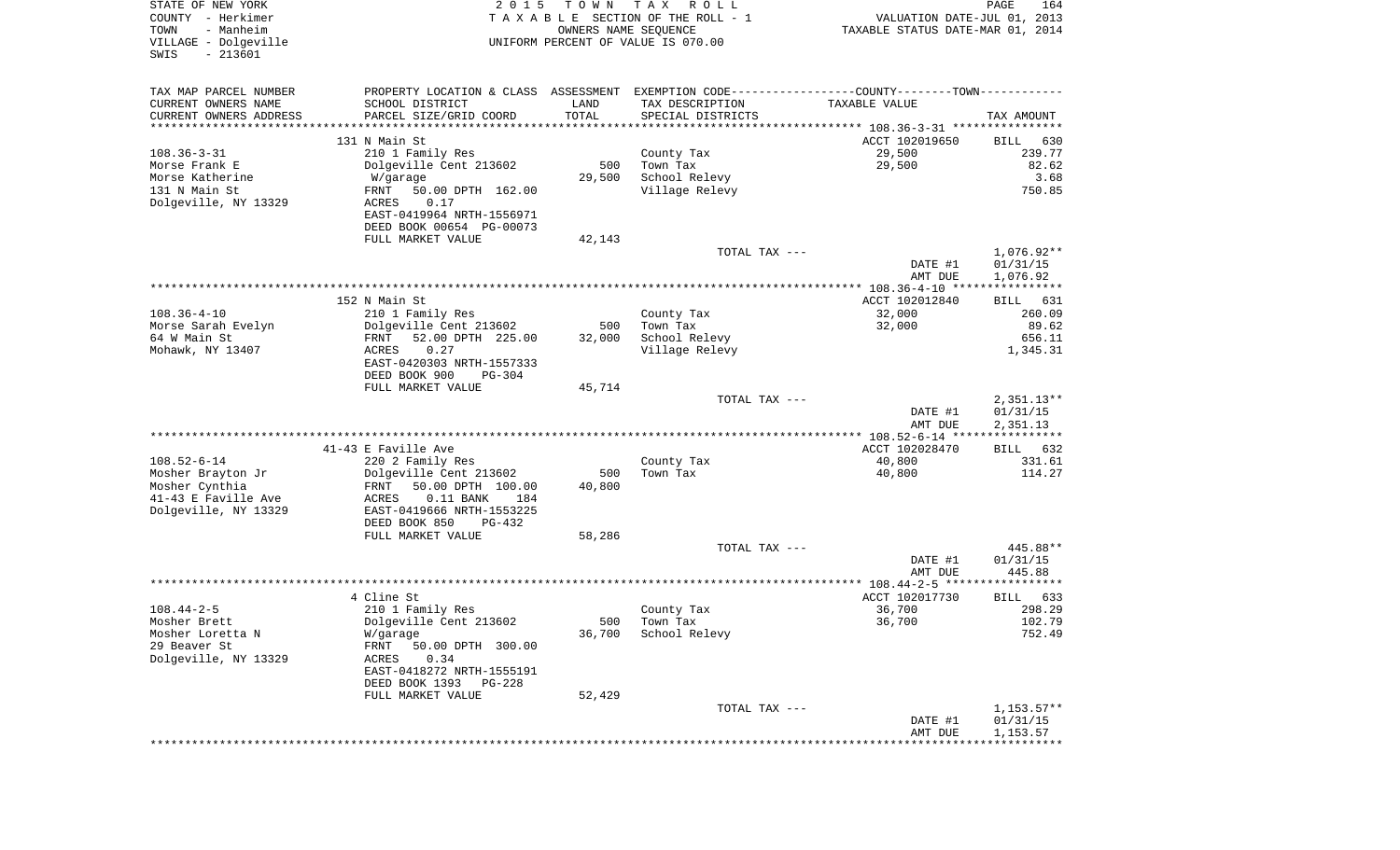| STATE OF NEW YORK<br>COUNTY - Herkimer<br>- Manheim<br>TOWN<br>VILLAGE - Dolgeville<br>$-213601$<br>SWIS | 2 0 1 5                                                                                       | T O W N                        | T A X<br>R O L L<br>TAXABLE SECTION OF THE ROLL - 1<br>OWNERS NAME SEQUENCE<br>UNIFORM PERCENT OF VALUE IS 070.00 | VALUATION DATE-JUL 01, 2013<br>TAXABLE STATUS DATE-MAR 01, 2014 | PAGE<br>165        |
|----------------------------------------------------------------------------------------------------------|-----------------------------------------------------------------------------------------------|--------------------------------|-------------------------------------------------------------------------------------------------------------------|-----------------------------------------------------------------|--------------------|
| TAX MAP PARCEL NUMBER                                                                                    | PROPERTY LOCATION & CLASS ASSESSMENT EXEMPTION CODE---------------COUNTY-------TOWN---------- |                                |                                                                                                                   |                                                                 |                    |
| CURRENT OWNERS NAME                                                                                      | SCHOOL DISTRICT                                                                               | LAND                           | TAX DESCRIPTION                                                                                                   | TAXABLE VALUE                                                   |                    |
| CURRENT OWNERS ADDRESS<br>*********************                                                          | PARCEL SIZE/GRID COORD                                                                        | TOTAL<br>* * * * * * * * * * * | SPECIAL DISTRICTS                                                                                                 |                                                                 | TAX AMOUNT         |
|                                                                                                          | 29 Beaver St                                                                                  |                                |                                                                                                                   | ACCT 102009960                                                  | 634<br>BILL        |
| $108.43 - 1 - 9.4$                                                                                       | 210 1 Family Res                                                                              |                                | County Tax                                                                                                        | 112,500                                                         | 914.38             |
| Mosher Brett A                                                                                           | Dolgeville Cent 213602                                                                        | 1,700                          | Town Tax                                                                                                          | 112,500                                                         | 315.08             |
| Mosher Loretta N                                                                                         | FRNT 270.00 DPTH 180.00                                                                       | 112,500                        |                                                                                                                   |                                                                 |                    |
| 29 Beaver St                                                                                             | 0.84<br>ACRES                                                                                 |                                |                                                                                                                   |                                                                 |                    |
| Dolgeville, NY 13329                                                                                     | EAST-0417727 NRTH-1554990                                                                     |                                |                                                                                                                   |                                                                 |                    |
|                                                                                                          | DEED BOOK 1230<br>PG-773<br>FULL MARKET VALUE                                                 | 160,714                        |                                                                                                                   |                                                                 |                    |
|                                                                                                          |                                                                                               |                                | TOTAL TAX ---                                                                                                     |                                                                 | $1,229.46**$       |
|                                                                                                          |                                                                                               |                                |                                                                                                                   | DATE #1                                                         | 01/31/15           |
|                                                                                                          |                                                                                               |                                |                                                                                                                   | AMT DUE                                                         | 1,229.46           |
|                                                                                                          |                                                                                               |                                |                                                                                                                   |                                                                 |                    |
| $108.52 - 6 - 56$                                                                                        | 89 Van Buren St<br>210 1 Family Res                                                           |                                | VET COM CT 41131                                                                                                  | ACCT 102018690<br>10,500<br>10,500                              | <b>BILL</b><br>635 |
| Mosher Kurt A                                                                                            | Dolgeville Cent 213602                                                                        | 1,800                          | County Tax                                                                                                        | 31,500                                                          | 256.03             |
| Mosher Helen L                                                                                           | FRNT 175.00 DPTH 102.00                                                                       | 42,000                         | Town Tax                                                                                                          | 31,500                                                          | 88.22              |
| 89 Van Buren St                                                                                          | 0.39<br>ACRES                                                                                 |                                |                                                                                                                   |                                                                 |                    |
| Dolgeville, NY 13329                                                                                     | EAST-0420649 NRTH-1552820                                                                     |                                |                                                                                                                   |                                                                 |                    |
|                                                                                                          | DEED BOOK 1396<br>PG-674                                                                      |                                |                                                                                                                   |                                                                 |                    |
|                                                                                                          | FULL MARKET VALUE                                                                             | 60,000                         | TOTAL TAX ---                                                                                                     |                                                                 | $344.25**$         |
|                                                                                                          |                                                                                               |                                |                                                                                                                   | DATE #1<br>AMT DUE                                              | 01/31/15<br>344.25 |
|                                                                                                          |                                                                                               |                                |                                                                                                                   |                                                                 |                    |
| $108.52 - 2 - 52$                                                                                        | 14 Howard St<br>210 1 Family Res                                                              |                                | VET COM CT 41131                                                                                                  | ACCT 102018810<br>10,500<br>10,500                              | <b>BILL</b><br>636 |
| Mosher Shirley J                                                                                         | Dolgeville Cent 213602                                                                        | 700                            | County Tax                                                                                                        | 41,500                                                          | 337.30             |
| et. al                                                                                                   | W/garage                                                                                      | 52,000                         | Town Tax                                                                                                          | 41,500                                                          | 116.23             |
| 14 Howard St                                                                                             | FRNT<br>66.00 DPTH 110.00                                                                     |                                |                                                                                                                   |                                                                 |                    |
| Dolgeville, NY 13329                                                                                     | ACRES<br>0.17                                                                                 |                                |                                                                                                                   |                                                                 |                    |
|                                                                                                          | EAST-0419085 NRTH-1553948<br>DEED BOOK 1363<br>PG-601                                         |                                |                                                                                                                   |                                                                 |                    |
|                                                                                                          | FULL MARKET VALUE                                                                             | 74,286                         |                                                                                                                   |                                                                 |                    |
|                                                                                                          |                                                                                               |                                | TOTAL TAX ---                                                                                                     |                                                                 | 453.53**           |
|                                                                                                          |                                                                                               |                                |                                                                                                                   | DATE #1                                                         | 01/31/15           |
|                                                                                                          |                                                                                               |                                |                                                                                                                   | AMT DUE                                                         | 453.53             |
|                                                                                                          | 22 Slawson St                                                                                 |                                |                                                                                                                   | ACCT 102005190                                                  | 637<br>BILL        |
| $108.44 - 1 - 57$                                                                                        | 210 1 Family Res                                                                              |                                | VET WAR CT 41121                                                                                                  | 5,940<br>5,940                                                  |                    |
| Mosier Patricia                                                                                          | Dolgeville Cent 213602                                                                        |                                | 500 County Tax                                                                                                    | 33,660                                                          | 273.58             |
| 22 Slawson St                                                                                            | W/garage                                                                                      | 39,600                         | Town Tax                                                                                                          | 33,660                                                          | 94.27              |
| Dolgeville, NY 13329                                                                                     | FRNT<br>50.00 DPTH 150.00                                                                     |                                |                                                                                                                   |                                                                 |                    |
|                                                                                                          | ACRES<br>$0.17$ BANK<br>135<br>EAST-0418673 NRTH-1555128                                      |                                |                                                                                                                   |                                                                 |                    |
|                                                                                                          | DEED BOOK 00646 PG-00339                                                                      |                                |                                                                                                                   |                                                                 |                    |
|                                                                                                          | FULL MARKET VALUE                                                                             | 56,571                         |                                                                                                                   |                                                                 |                    |
|                                                                                                          |                                                                                               |                                | TOTAL TAX ---                                                                                                     |                                                                 | $367.85**$         |
|                                                                                                          |                                                                                               |                                |                                                                                                                   | DATE #1                                                         | 01/31/15           |
|                                                                                                          |                                                                                               |                                |                                                                                                                   | AMT DUE<br>***************************                          | 367.85             |
|                                                                                                          |                                                                                               |                                |                                                                                                                   |                                                                 |                    |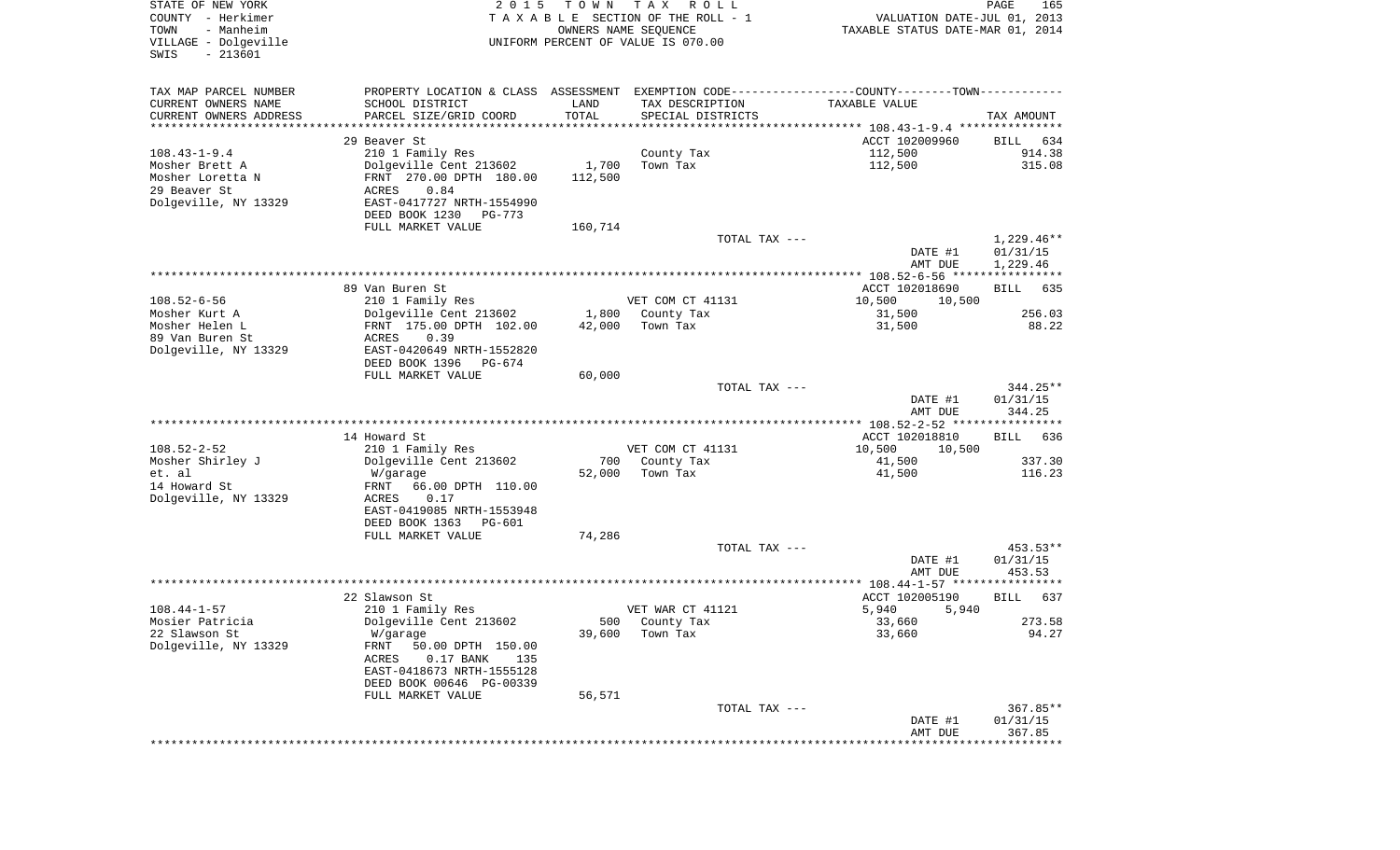| STATE OF NEW YORK<br>COUNTY - Herkimer<br>TOWN<br>- Manheim<br>VILLAGE - Dolgeville<br>$-213601$<br>SWIS | 2 0 1 5                                                                                        | T O W N       | T A X<br>R O L L<br>TAXABLE SECTION OF THE ROLL - 1<br>OWNERS NAME SEQUENCE<br>UNIFORM PERCENT OF VALUE IS 070.00 | VALUATION DATE-JUL 01, 2013<br>TAXABLE STATUS DATE-MAR 01, 2014 | PAGE<br>166                    |
|----------------------------------------------------------------------------------------------------------|------------------------------------------------------------------------------------------------|---------------|-------------------------------------------------------------------------------------------------------------------|-----------------------------------------------------------------|--------------------------------|
| TAX MAP PARCEL NUMBER                                                                                    | PROPERTY LOCATION & CLASS ASSESSMENT EXEMPTION CODE----------------COUNTY-------TOWN---------- |               |                                                                                                                   |                                                                 |                                |
| CURRENT OWNERS NAME                                                                                      | SCHOOL DISTRICT                                                                                | LAND          | TAX DESCRIPTION                                                                                                   | TAXABLE VALUE                                                   |                                |
| CURRENT OWNERS ADDRESS<br>********************                                                           | PARCEL SIZE/GRID COORD<br>******************                                                   | TOTAL         | SPECIAL DISTRICTS                                                                                                 |                                                                 | TAX AMOUNT                     |
|                                                                                                          | 26 Van Buren St                                                                                |               |                                                                                                                   | ACCT 102018840                                                  | BILL<br>638                    |
| $108.52 - 5 - 62$                                                                                        | 210 1 Family Res                                                                               |               | VET WAR CT 41121                                                                                                  | 6,300<br>6,300                                                  |                                |
| Mowers Joan                                                                                              | Dolgeville Cent 213602                                                                         | 800           | County Tax                                                                                                        | 49,700                                                          | 403.95                         |
| 26 Vanburen St                                                                                           | W/garage                                                                                       | 56,000        | Town Tax                                                                                                          | 49,700                                                          | 139.20                         |
| Dolgeville, NY 13329                                                                                     | FRNT<br>77.70 DPTH 157.60<br>0.28<br>ACRES                                                     |               |                                                                                                                   |                                                                 |                                |
|                                                                                                          | EAST-0419919 NRTH-1554318<br>DEED BOOK 855<br>PG-583                                           |               |                                                                                                                   |                                                                 |                                |
|                                                                                                          | FULL MARKET VALUE                                                                              | 80,000        |                                                                                                                   |                                                                 |                                |
|                                                                                                          |                                                                                                |               | TOTAL TAX ---                                                                                                     |                                                                 | $543.15**$                     |
|                                                                                                          |                                                                                                |               |                                                                                                                   | DATE #1                                                         | 01/31/15                       |
|                                                                                                          |                                                                                                |               |                                                                                                                   | AMT DUE<br>***************** 108.36-3-70 ****************       | 543.15                         |
|                                                                                                          | 82 N Helmer Ave                                                                                |               |                                                                                                                   | ACCT 102019110                                                  | 639<br>BILL                    |
| $108.36 - 3 - 70$                                                                                        | 210 1 Family Res                                                                               |               | County Tax                                                                                                        | 47,000                                                          | 382.01                         |
| Mowers Nathan                                                                                            | Dolgeville Cent 213602                                                                         | 900           | Town Tax                                                                                                          | 47,000                                                          | 131.63                         |
| 82 N Helmer Ave                                                                                          | FRNT<br>89.00 DPTH 112.50                                                                      | 47,000        |                                                                                                                   |                                                                 |                                |
| Dolgeville, NY 13329                                                                                     | ACRES<br>0.21<br>EAST-0419707 NRTH-1557888                                                     |               |                                                                                                                   |                                                                 |                                |
|                                                                                                          | DEED BOOK 1349<br><b>PG-870</b><br>FULL MARKET VALUE                                           | 67,143        |                                                                                                                   |                                                                 |                                |
|                                                                                                          |                                                                                                |               | TOTAL TAX ---                                                                                                     |                                                                 | $513.64**$                     |
|                                                                                                          |                                                                                                |               |                                                                                                                   | DATE #1<br>AMT DUE                                              | 01/31/15<br>513.64             |
|                                                                                                          |                                                                                                |               |                                                                                                                   | ************ 108.44-3-6.1 ****************                      |                                |
|                                                                                                          | N Main St                                                                                      |               |                                                                                                                   | ACCT 102021390                                                  | 640<br>BILL                    |
| $108.44 - 3 - 6.1$                                                                                       | 484 1 use sm bld                                                                               |               | County Tax                                                                                                        | 10,000                                                          | 81.28<br>28.01                 |
| MPE Properties<br>73 N Main St                                                                           | Dolgeville Cent 213602<br>Storage                                                              | 400<br>10,000 | Town Tax                                                                                                          | 10,000                                                          |                                |
| Dolgeville, NY 13329                                                                                     | FRNT<br>44.00 DPTH 119.00                                                                      |               |                                                                                                                   |                                                                 |                                |
|                                                                                                          | ACRES<br>0.16                                                                                  |               |                                                                                                                   |                                                                 |                                |
|                                                                                                          | EAST-0419870 NRTH-1556220                                                                      |               |                                                                                                                   |                                                                 |                                |
|                                                                                                          | DEED BOOK 926<br>PG-423                                                                        |               |                                                                                                                   |                                                                 |                                |
|                                                                                                          | FULL MARKET VALUE                                                                              | 14,286        |                                                                                                                   |                                                                 |                                |
|                                                                                                          |                                                                                                |               | TOTAL TAX ---                                                                                                     | DATE #1                                                         | 109.29**<br>01/31/15<br>109.29 |
|                                                                                                          |                                                                                                |               |                                                                                                                   | AMT DUE<br>**************** 108.52-5-3 ******                   | ****                           |
|                                                                                                          | 19 Brockett St                                                                                 |               |                                                                                                                   | ACCT 102030420                                                  | 641<br>BILL                    |
| $108.52 - 5 - 3$                                                                                         | 210 1 Family Res                                                                               |               | County Tax                                                                                                        | 50,300                                                          | 408.83                         |
| Mueller William                                                                                          | Dolgeville Cent 213602                                                                         | 500           | Town Tax                                                                                                          | 50,300                                                          | 140.88                         |
| Mueller Niceta                                                                                           | 47.00 DPTH 148.00<br>FRNT                                                                      | 50,300        |                                                                                                                   |                                                                 |                                |
| 19 Brockett St                                                                                           | 0.14<br><b>ACRES</b>                                                                           |               |                                                                                                                   |                                                                 |                                |
| Dolgeville, NY 13329-3894                                                                                | EAST-0420108 NRTH-1553230<br>DEED BOOK 00658 PG-00937                                          |               |                                                                                                                   |                                                                 |                                |
|                                                                                                          | FULL MARKET VALUE                                                                              | 71,857        |                                                                                                                   |                                                                 |                                |
|                                                                                                          |                                                                                                |               | TOTAL TAX ---                                                                                                     |                                                                 | 549.71**                       |
|                                                                                                          |                                                                                                |               |                                                                                                                   | DATE #1                                                         | 01/31/15                       |
|                                                                                                          |                                                                                                |               |                                                                                                                   | AMT DUE                                                         | 549.71                         |
|                                                                                                          |                                                                                                |               |                                                                                                                   | *****************************                                   |                                |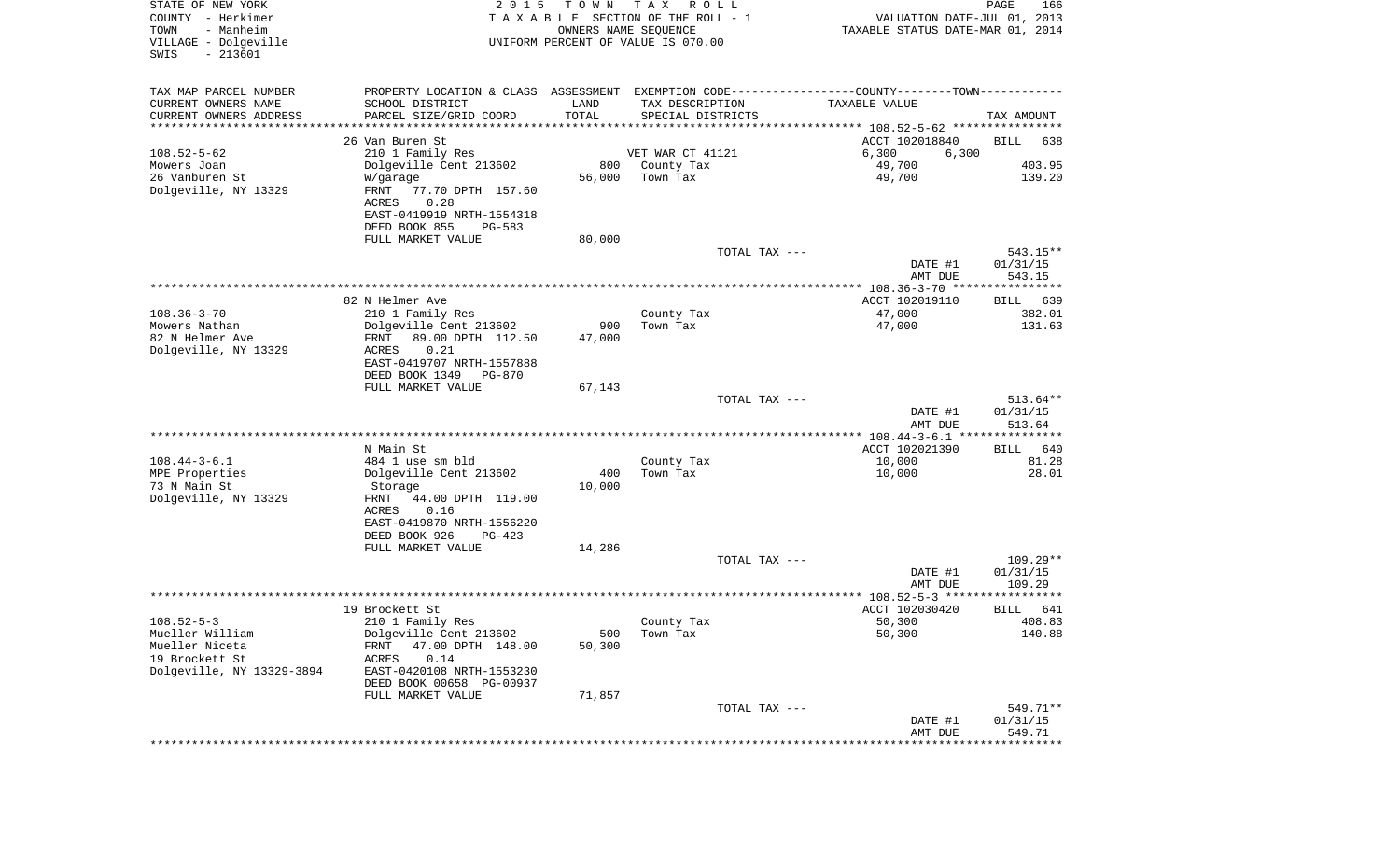| STATE OF NEW YORK<br>COUNTY - Herkimer<br>TOWN<br>- Manheim<br>VILLAGE - Dolgeville<br>$-213601$<br>SWIS | 2 0 1 5                                               | T O W N         | T A X<br>R O L L<br>TAXABLE SECTION OF THE ROLL - 1<br>OWNERS NAME SEQUENCE<br>UNIFORM PERCENT OF VALUE IS 070.00 | VALUATION DATE-JUL 01, 2013<br>TAXABLE STATUS DATE-MAR 01, 2014 | PAGE<br>167              |
|----------------------------------------------------------------------------------------------------------|-------------------------------------------------------|-----------------|-------------------------------------------------------------------------------------------------------------------|-----------------------------------------------------------------|--------------------------|
| TAX MAP PARCEL NUMBER                                                                                    |                                                       |                 | PROPERTY LOCATION & CLASS ASSESSMENT EXEMPTION CODE---------------COUNTY-------TOWN----------                     |                                                                 |                          |
| CURRENT OWNERS NAME                                                                                      | SCHOOL DISTRICT                                       | LAND            | TAX DESCRIPTION                                                                                                   | TAXABLE VALUE                                                   |                          |
| CURRENT OWNERS ADDRESS<br>**********************                                                         | PARCEL SIZE/GRID COORD                                | TOTAL           | SPECIAL DISTRICTS                                                                                                 |                                                                 | TAX AMOUNT               |
|                                                                                                          | 11-13 Van Buren St                                    |                 |                                                                                                                   | ACCT 102023070                                                  | BILL<br>642              |
| $108.52 - 5 - 89$                                                                                        | 411 Apartment                                         |                 | County Tax                                                                                                        | 45,000                                                          | 365.75                   |
| Muro Peter J                                                                                             | Dolgeville Cent 213602                                | 800             | Town Tax                                                                                                          | 45,000                                                          | 126.03                   |
| Muro Celeste<br>163-20 19th Avenue                                                                       | FRNT<br>80.00 DPTH 110.00<br>0.21<br>ACRES            | 45,000          | School Relevy                                                                                                     |                                                                 | 922.66                   |
| Whitestone, NY 11357                                                                                     | EAST-0419937 NRTH-1554661                             |                 |                                                                                                                   |                                                                 |                          |
|                                                                                                          | DEED BOOK 1431<br>PG-862                              |                 |                                                                                                                   |                                                                 |                          |
|                                                                                                          | FULL MARKET VALUE                                     | 64,286          |                                                                                                                   |                                                                 |                          |
|                                                                                                          |                                                       |                 | TOTAL TAX ---                                                                                                     | DATE #1                                                         | $1,414.44**$<br>01/31/15 |
|                                                                                                          |                                                       |                 |                                                                                                                   | AMT DUE                                                         | 1,414.44                 |
|                                                                                                          |                                                       |                 |                                                                                                                   |                                                                 |                          |
|                                                                                                          | 26 Mckinley Ave                                       |                 |                                                                                                                   | ACCT 102007140                                                  | 643<br>BILL              |
| $108.36 - 2 - 16$                                                                                        | 210 1 Family Res                                      |                 | County Tax                                                                                                        | 38,200                                                          | 310.48<br>106.99         |
| Murphy James P<br>Murphy Amy L                                                                           | Dolgeville Cent 213602<br>W/garage                    | 1,000<br>38,200 | Town Tax                                                                                                          | 38,200                                                          |                          |
| 26 Mckinley Ave                                                                                          | FRNT 100.00 DPTH 139.00                               |                 |                                                                                                                   |                                                                 |                          |
| Dolgeville, NY 13329                                                                                     | ACRES<br>0.30                                         |                 |                                                                                                                   |                                                                 |                          |
|                                                                                                          | EAST-0419146 NRTH-1557818<br>DEED BOOK 1363<br>PG-106 |                 |                                                                                                                   |                                                                 |                          |
|                                                                                                          | FULL MARKET VALUE                                     | 54,571          |                                                                                                                   |                                                                 |                          |
|                                                                                                          |                                                       |                 | TOTAL TAX ---                                                                                                     |                                                                 | $417.47**$               |
|                                                                                                          |                                                       |                 |                                                                                                                   | DATE #1                                                         | 01/31/15                 |
|                                                                                                          |                                                       |                 |                                                                                                                   | AMT DUE<br>************* 108.52-1-19 ****************           | 417.47                   |
|                                                                                                          | 13 Spencer St                                         |                 |                                                                                                                   | ACCT 102019050                                                  | <b>BILL</b><br>644       |
| $108.52 - 1 - 19$                                                                                        | 220 2 Family Res                                      |                 | AGED-ALL<br>41800                                                                                                 | 17,000<br>17,000                                                |                          |
| Musella Anna                                                                                             | Dolgeville Cent 213602                                |                 | 400 County Tax                                                                                                    | 17,000                                                          | 138.17                   |
| 13 Spencer St                                                                                            | W/garage                                              | 34,000          | Town Tax                                                                                                          | 17,000                                                          | 47.61                    |
| Dolgeville, NY 13329                                                                                     | FRNT<br>38.00 DPTH 225.00<br>ACRES<br>0.23            |                 |                                                                                                                   |                                                                 |                          |
|                                                                                                          | EAST-0418440 NRTH-1554252                             |                 |                                                                                                                   |                                                                 |                          |
|                                                                                                          | DEED BOOK 00561 PG-00754                              |                 |                                                                                                                   |                                                                 |                          |
|                                                                                                          | FULL MARKET VALUE                                     | 48,571          |                                                                                                                   |                                                                 |                          |
|                                                                                                          |                                                       |                 | TOTAL TAX ---                                                                                                     | DATE #1                                                         | 185.78**<br>01/31/15     |
|                                                                                                          |                                                       |                 |                                                                                                                   | AMT DUE                                                         | 185.78                   |
|                                                                                                          |                                                       |                 |                                                                                                                   |                                                                 |                          |
|                                                                                                          | 7 Brayton Ct                                          |                 |                                                                                                                   | ACCT 102010950                                                  | 645<br>BILL              |
| $108.59 - 1 - 13$<br>Nagele Lawrence S                                                                   | 210 1 Family Res<br>Dolgeville Cent 213602            | 1,700           | County Tax<br>Town Tax                                                                                            | 56,300<br>56,300                                                | 457.60<br>157.68         |
| 7 Brayton Ct                                                                                             | W/garage                                              | 56,300          |                                                                                                                   |                                                                 |                          |
| Dolgeville, NY 13329                                                                                     | FRNT 170.00 DPTH<br>90.00                             |                 |                                                                                                                   |                                                                 |                          |
|                                                                                                          | 0.35<br>ACRES                                         |                 |                                                                                                                   |                                                                 |                          |
|                                                                                                          | EAST-0417060 NRTH-1552828<br>DEED BOOK 1436           |                 |                                                                                                                   |                                                                 |                          |
|                                                                                                          | PG-930<br>FULL MARKET VALUE                           | 80,429          |                                                                                                                   |                                                                 |                          |
|                                                                                                          |                                                       |                 | TOTAL TAX ---                                                                                                     |                                                                 | $615.28**$               |
|                                                                                                          |                                                       |                 |                                                                                                                   | DATE #1                                                         | 01/31/15                 |
|                                                                                                          |                                                       |                 |                                                                                                                   | AMT DUE                                                         | 615.28                   |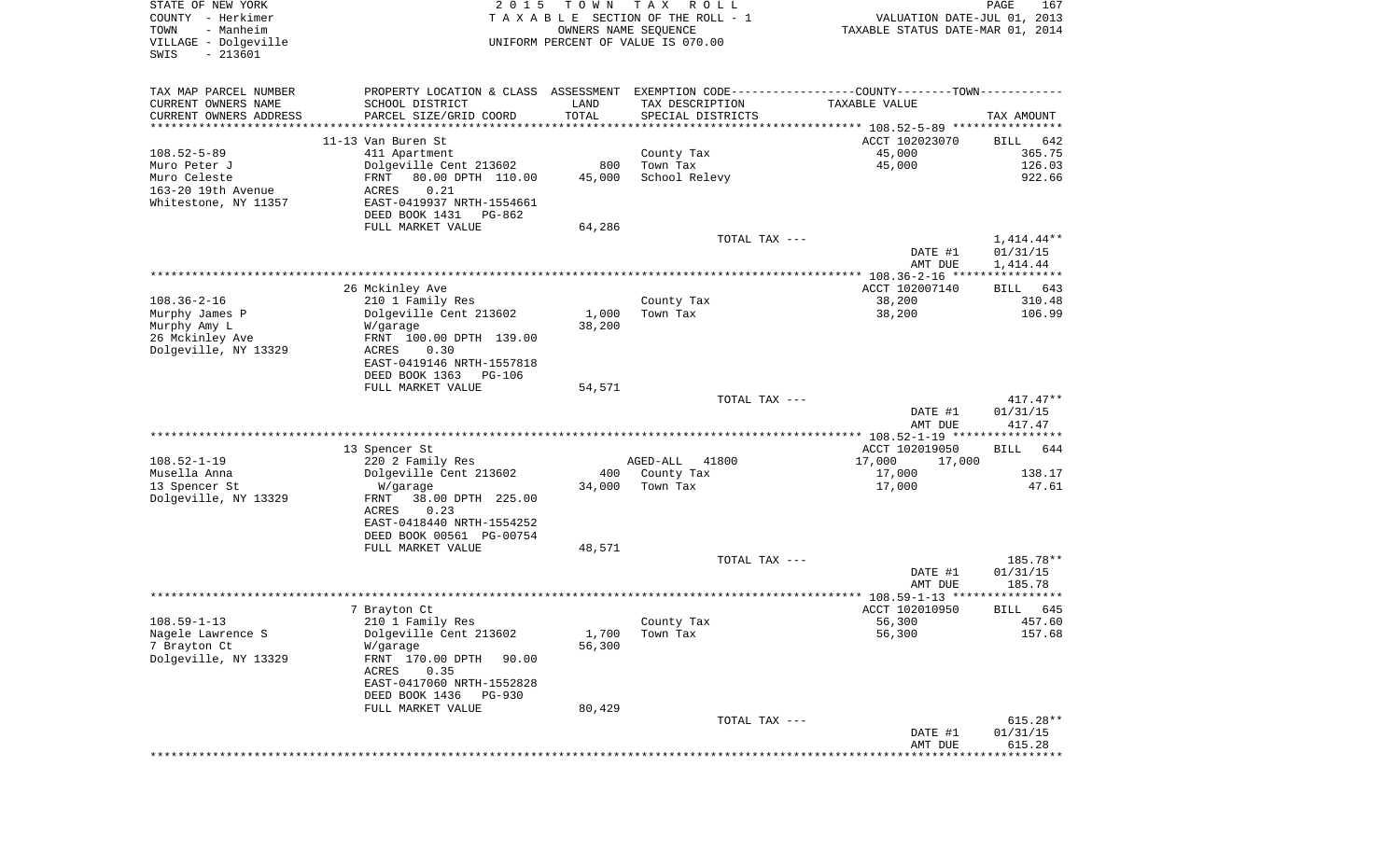| STATE OF NEW YORK<br>COUNTY - Herkimer<br>- Manheim<br>TOWN<br>VILLAGE - Dolgeville<br>$-213601$<br>SWIS | 2 0 1 5                                                                                       | T O W N                        | T A X<br>R O L L<br>TAXABLE SECTION OF THE ROLL - 1<br>OWNERS NAME SEQUENCE<br>UNIFORM PERCENT OF VALUE IS 070.00 | VALUATION DATE-JUL 01, 2013<br>TAXABLE STATUS DATE-MAR 01, 2014 | PAGE<br>168        |
|----------------------------------------------------------------------------------------------------------|-----------------------------------------------------------------------------------------------|--------------------------------|-------------------------------------------------------------------------------------------------------------------|-----------------------------------------------------------------|--------------------|
| TAX MAP PARCEL NUMBER                                                                                    | PROPERTY LOCATION & CLASS ASSESSMENT EXEMPTION CODE---------------COUNTY-------TOWN---------- |                                |                                                                                                                   |                                                                 |                    |
| CURRENT OWNERS NAME                                                                                      | SCHOOL DISTRICT                                                                               | LAND                           | TAX DESCRIPTION                                                                                                   | TAXABLE VALUE                                                   |                    |
| CURRENT OWNERS ADDRESS<br>********************                                                           | PARCEL SIZE/GRID COORD                                                                        | TOTAL<br>* * * * * * * * * * * | SPECIAL DISTRICTS                                                                                                 |                                                                 | TAX AMOUNT         |
|                                                                                                          | 18 Rundell St                                                                                 |                                |                                                                                                                   | ACCT 102026400                                                  | BILL<br>646        |
| $108.52 - 3 - 37$                                                                                        | 210 1 Family Res                                                                              |                                | County Tax                                                                                                        | 47,500                                                          | 386.07             |
| Nagle John                                                                                               | Dolgeville Cent 213602                                                                        | 500                            | Town Tax                                                                                                          | 47,500                                                          | 133.03             |
| Nagle Bernadette<br>18 Rundell St                                                                        | W/garage<br>50.00 DPTH 143.00<br>FRNT                                                         | 47,500                         |                                                                                                                   |                                                                 |                    |
| Dolgeville, NY 13329                                                                                     | 0.16<br>ACRES                                                                                 |                                |                                                                                                                   |                                                                 |                    |
|                                                                                                          | EAST-0419250 NRTH-1553586                                                                     |                                |                                                                                                                   |                                                                 |                    |
|                                                                                                          | DEED BOOK 776<br>PG-544                                                                       |                                |                                                                                                                   |                                                                 |                    |
|                                                                                                          | FULL MARKET VALUE                                                                             | 67,857                         | TOTAL TAX ---                                                                                                     |                                                                 | 519.10**           |
|                                                                                                          |                                                                                               |                                |                                                                                                                   | DATE #1                                                         | 01/31/15           |
|                                                                                                          |                                                                                               |                                |                                                                                                                   | AMT DUE                                                         | 519.10             |
|                                                                                                          |                                                                                               |                                |                                                                                                                   | **************** 108.36-3-18 *****************                  |                    |
| $108.36 - 3 - 18$                                                                                        | 6 Cavalli St<br>210 1 Family Res                                                              |                                | VET WAR CT 41121                                                                                                  | ACCT 102022890<br>6,300<br>6,300                                | BILL<br>647        |
| Nagle Olga M                                                                                             | Dolgeville Cent 213602                                                                        | 500                            | County Tax                                                                                                        | 39,100                                                          | 317.80             |
| Young James F                                                                                            | W/garage                                                                                      | 45,400                         | Town Tax                                                                                                          | 39,100                                                          | 109.51             |
| 6 Cavalli St                                                                                             | 50.00 DPTH 100.00<br>FRNT                                                                     |                                |                                                                                                                   |                                                                 |                    |
| Dolgeville, NY 13329                                                                                     | ACRES<br>0.17<br>EAST-0420008 NRTH-1557659                                                    |                                |                                                                                                                   |                                                                 |                    |
|                                                                                                          | DEED BOOK 1285<br>PG-160                                                                      |                                |                                                                                                                   |                                                                 |                    |
|                                                                                                          | FULL MARKET VALUE                                                                             | 64,857                         |                                                                                                                   |                                                                 |                    |
|                                                                                                          |                                                                                               |                                | TOTAL TAX ---                                                                                                     |                                                                 | $427.31**$         |
|                                                                                                          |                                                                                               |                                |                                                                                                                   | DATE #1<br>AMT DUE                                              | 01/31/15<br>427.31 |
|                                                                                                          |                                                                                               |                                |                                                                                                                   |                                                                 |                    |
|                                                                                                          | 17 W Faville Ave                                                                              |                                |                                                                                                                   | ACCT 102008610                                                  | BILL 648           |
| $108.52 - 1 - 42$                                                                                        | 210 1 Family Res                                                                              |                                | County Tax                                                                                                        | 121,200                                                         | 985.09             |
| Nagle Paul<br>Nagle Karen                                                                                | Dolgeville Cent 213602<br>W/garage                                                            | 1,800<br>121,200               | Town Tax                                                                                                          | 121,200                                                         | 339.45             |
| 17 W Faville Ave                                                                                         | FRNT 175.00 DPTH 200.00                                                                       |                                |                                                                                                                   |                                                                 |                    |
| Dolgeville, NY 13329-3110                                                                                | ACRES<br>0.80                                                                                 |                                |                                                                                                                   |                                                                 |                    |
|                                                                                                          | EAST-0417884 NRTH-1554062                                                                     |                                |                                                                                                                   |                                                                 |                    |
|                                                                                                          | DEED BOOK 864<br>PG-143<br>FULL MARKET VALUE                                                  | 173,143                        |                                                                                                                   |                                                                 |                    |
|                                                                                                          |                                                                                               |                                | TOTAL TAX ---                                                                                                     |                                                                 | 1,324.54**         |
|                                                                                                          |                                                                                               |                                |                                                                                                                   | DATE #1                                                         | 01/31/15           |
|                                                                                                          |                                                                                               |                                |                                                                                                                   | AMT DUE                                                         | 1,324.54           |
|                                                                                                          | 17 Wolf St                                                                                    |                                |                                                                                                                   | ACCT 102019380                                                  | BILL 649           |
| $108.36 - 2 - 35$                                                                                        | 210 1 Family Res                                                                              |                                | VET COM CT 41131                                                                                                  | 10,500<br>10,500                                                |                    |
| Nagle Susan C                                                                                            | Dolgeville Cent 213602                                                                        | 500                            | County Tax                                                                                                        | 33,700                                                          | 273.91             |
| 17 Wolf St<br>Dolgeville, NY 13329                                                                       | W/barn<br>FRNT<br>50.00 DPTH 155.00                                                           | 44,200                         | Town Tax                                                                                                          | 33,700                                                          | 94.38              |
|                                                                                                          | ACRES<br>0.17                                                                                 |                                |                                                                                                                   |                                                                 |                    |
|                                                                                                          | EAST-0419306 NRTH-1557416                                                                     |                                |                                                                                                                   |                                                                 |                    |
|                                                                                                          | DEED BOOK 876<br>PG-670                                                                       |                                |                                                                                                                   |                                                                 |                    |
|                                                                                                          | FULL MARKET VALUE                                                                             | 63,143                         | TOTAL TAX ---                                                                                                     |                                                                 | $368.29**$         |
|                                                                                                          |                                                                                               |                                |                                                                                                                   | DATE #1                                                         | 01/31/15           |
|                                                                                                          |                                                                                               |                                |                                                                                                                   | AMT DUE                                                         | 368.29             |
|                                                                                                          |                                                                                               |                                |                                                                                                                   | *******************************                                 |                    |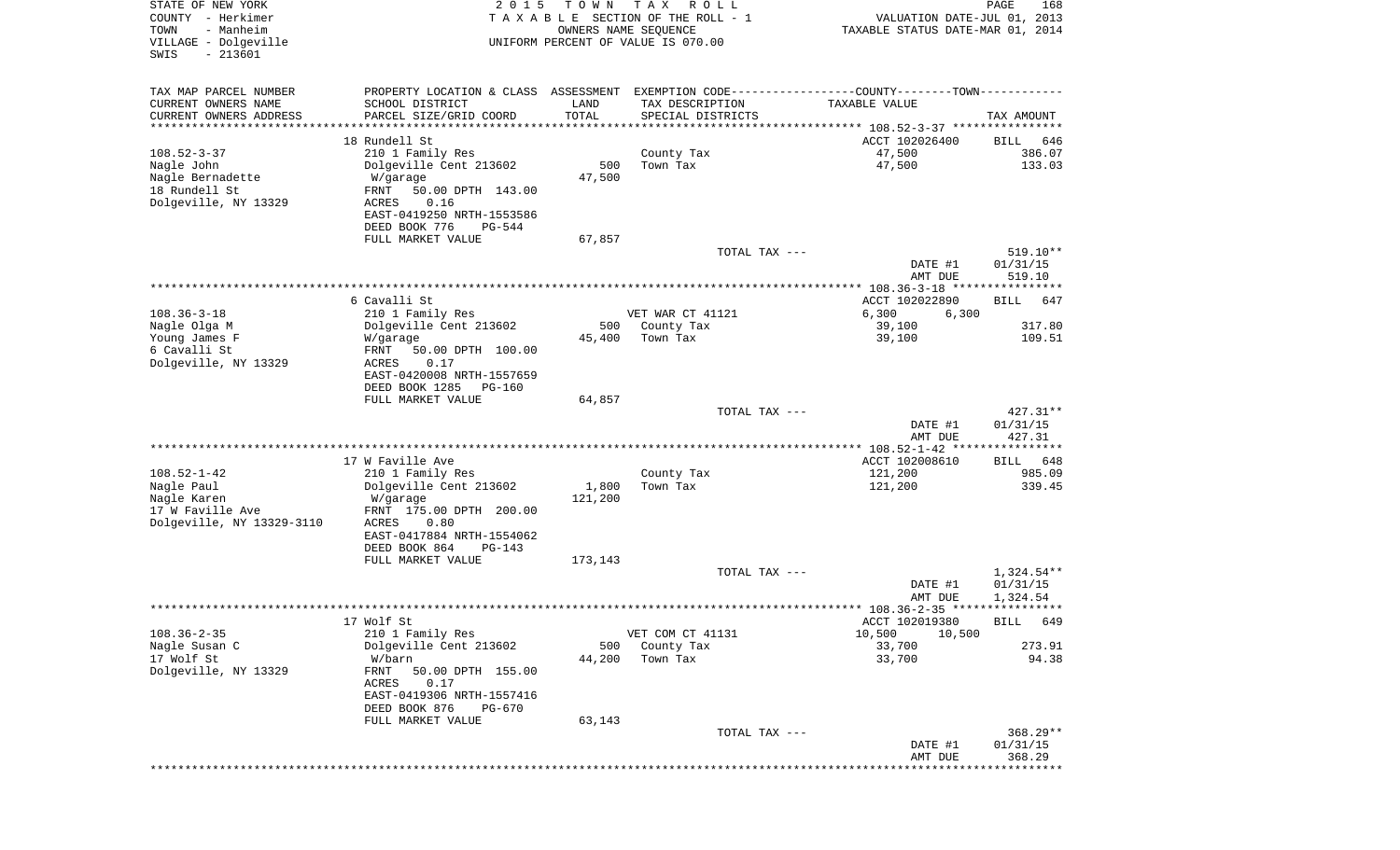STATE OF NEW YORK 2 0 1 5 T O W N T A X R O L L PAGE 169COUNTY - Herkimer **T A X A B L E** SECTION OF THE ROLL - 1 VALUATION DATE-JUL 01, 2013 TOWN - Manheim OWNERS NAME SEQUENCE TAXABLE STATUS DATE-MAR 01, 2014 VILLAGE - Dolgeville UNIFORM PERCENT OF VALUE IS 070.00 SWIS - 213601TAX MAP PARCEL NUMBER PROPERTY LOCATION & CLASS ASSESSMENT EXEMPTION CODE------------------COUNTY--------TOWN------------ CURRENT OWNERS NAME SCHOOL DISTRICT LAND TAX DESCRIPTION TAXABLE VALUECURRENT OWNERS ADDRESS PARCEL SIZE/GRID COORD TOTAL SPECIAL DISTRICTS TAX AMOUNT \*\*\*\*\*\*\*\*\*\*\*\*\*\*\*\*\*\*\*\*\*\*\*\*\*\*\*\*\*\*\*\*\*\*\*\*\*\*\*\*\*\*\*\*\*\*\*\*\*\*\*\*\*\*\*\*\*\*\*\*\*\*\*\*\*\*\*\*\*\*\*\*\*\*\*\*\*\*\*\*\*\*\*\*\*\*\*\*\*\*\*\*\*\*\*\*\*\*\*\*\*\*\* 108.59-3-29 \*\*\*\*\*\*\*\*\*\*\*\*\*\*\*\* off Timmerman BILL 6504.06 108.59-3-29 323 Vacant rural County Tax 500 4.06 Naizby Adrianna Dolgeville Cent 213602 500 Town Tax 500 1.40 Naizby Brenda ACRES 0.52 500 11 Stewart St EAST-0416725 NRTH-1551190Dolgeville, NY 13329 FULL MARKET VALUE 714 TOTAL TAX  $---$  5.46\*\* DATE #1 01/31/15 AMT DUE 5.46 \*\*\*\*\*\*\*\*\*\*\*\*\*\*\*\*\*\*\*\*\*\*\*\*\*\*\*\*\*\*\*\*\*\*\*\*\*\*\*\*\*\*\*\*\*\*\*\*\*\*\*\*\*\*\*\*\*\*\*\*\*\*\*\*\*\*\*\*\*\*\*\*\*\*\*\*\*\*\*\*\*\*\*\*\*\*\*\*\*\*\*\*\*\*\*\*\*\*\*\*\*\*\* 108.59-2-22 \*\*\*\*\*\*\*\*\*\*\*\*\*\*\*\*BILL 651 11 Stewart St ACCT 102020520 108.59-2-22 210 1 Family Res County Tax 53,000 430.77 Naizby Brenda Dolgeville Cent 213602 1,000 Town Tax 53,000 148.44 11 Stewart St W/garage 53,000 Dolgeville, NY 13329 FRNT 100.00 DPTH 150.00 ACRES 0.34 EAST-0417071 NRTH-1552044 DEED BOOK 771 PG-92FULL MARKET VALUE 75,714 TOTAL TAX --- 579.21\*\* DATE #1 01/31/15 AMT DUE 579.21 \*\*\*\*\*\*\*\*\*\*\*\*\*\*\*\*\*\*\*\*\*\*\*\*\*\*\*\*\*\*\*\*\*\*\*\*\*\*\*\*\*\*\*\*\*\*\*\*\*\*\*\*\*\*\*\*\*\*\*\*\*\*\*\*\*\*\*\*\*\*\*\*\*\*\*\*\*\*\*\*\*\*\*\*\*\*\*\*\*\*\*\*\*\*\*\*\*\*\*\*\*\*\* 108.59-3-15.1 \*\*\*\*\*\*\*\*\*\*\*\*\*\* Stewart St BILL 65255.27 108.59-3-15.1 311 Res vac land County Tax 6,800 55.27 Naizby Brenda Dolgeville Cent 213602 6,800 Town Tax 6,800 19.04 11 Stewart St FRNT 2173.00 DPTH 6,800 Dolgeville, NY 13329 ACRES 6.80 EAST-0416856 NRTH-1551157 DEED BOOK 1166 PG-241FULL MARKET VALUE 9,714 TOTAL TAX  $---$  74.31\*\* DATE #1 01/31/15 AMT DUE 74.31 \*\*\*\*\*\*\*\*\*\*\*\*\*\*\*\*\*\*\*\*\*\*\*\*\*\*\*\*\*\*\*\*\*\*\*\*\*\*\*\*\*\*\*\*\*\*\*\*\*\*\*\*\*\*\*\*\*\*\*\*\*\*\*\*\*\*\*\*\*\*\*\*\*\*\*\*\*\*\*\*\*\*\*\*\*\*\*\*\*\*\*\*\*\*\*\*\*\*\*\*\*\*\* 108.51-1-13 \*\*\*\*\*\*\*\*\*\*\*\*\*\*\*\*27 W Faville Ave **ACCT 102016290** BILL 653 780.27 108.51-1-13 210 1 Family Res County Tax 36,000 Nancy Lumley Living Trust 50 Dolgeville Cent 213602 1,500 Town Tax 36,000 96,000 268.87 27 W Faville Ave W/garage 96,000 Dolgeville, NY 13329 FRNT 155.00 DPTH 250.00 ACRES 0.88 EAST-0417630 NRTH-1554188 DEED BOOK 1396 PG-788FULL MARKET VALUE 137,143 TOTAL TAX --- 1,049.14\*\* DATE #1 01/31/15 AMT DUE 1,049.14 \*\*\*\*\*\*\*\*\*\*\*\*\*\*\*\*\*\*\*\*\*\*\*\*\*\*\*\*\*\*\*\*\*\*\*\*\*\*\*\*\*\*\*\*\*\*\*\*\*\*\*\*\*\*\*\*\*\*\*\*\*\*\*\*\*\*\*\*\*\*\*\*\*\*\*\*\*\*\*\*\*\*\*\*\*\*\*\*\*\*\*\*\*\*\*\*\*\*\*\*\*\*\*\*\*\*\*\*\*\*\*\*\*\*\*\*\*\*\*\*\*\*\*\*\*\*\*\*\*\*\*\*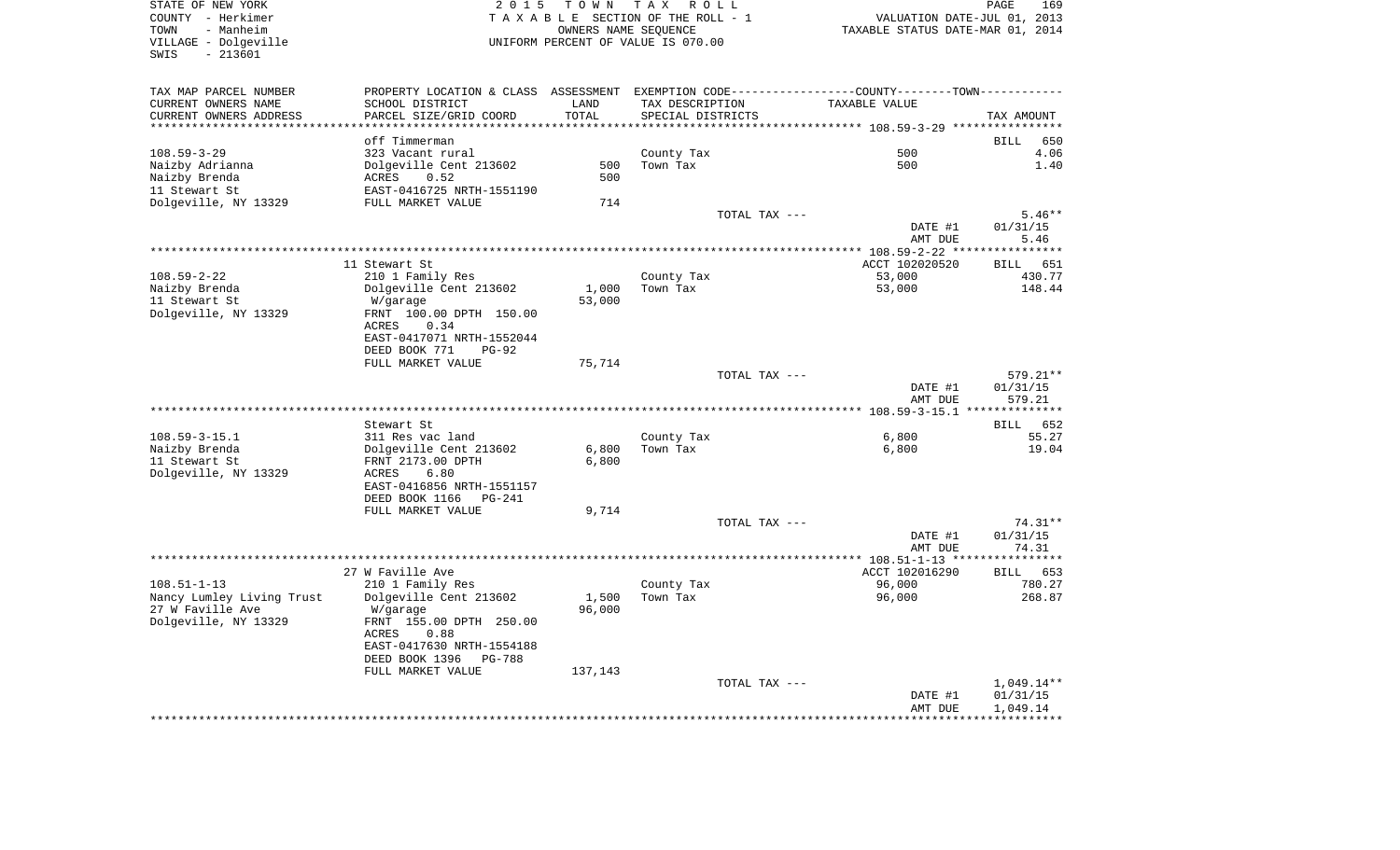| COUNTY<br>– Herkimer<br>TOWN<br>- Manheim<br>VILLAGE - Dolgeville<br>$-213601$<br>SWIS |                                                                                                  |               | T A X A B L E SECTION OF THE ROLL - 1<br>OWNERS NAME SEQUENCE<br>UNIFORM PERCENT OF VALUE IS 070.00 | VALUATION DATE-JUL 01, 2013<br>TAXABLE STATUS DATE-MAR 01, 2014 |                      |
|----------------------------------------------------------------------------------------|--------------------------------------------------------------------------------------------------|---------------|-----------------------------------------------------------------------------------------------------|-----------------------------------------------------------------|----------------------|
|                                                                                        |                                                                                                  |               |                                                                                                     |                                                                 |                      |
| TAX MAP PARCEL NUMBER                                                                  | PROPERTY LOCATION & CLASS ASSESSMENT EXEMPTION CODE----------------COUNTY--------TOWN----------- |               |                                                                                                     |                                                                 |                      |
| CURRENT OWNERS NAME                                                                    | SCHOOL DISTRICT                                                                                  | LAND<br>TOTAL | TAX DESCRIPTION                                                                                     | TAXABLE VALUE                                                   |                      |
| CURRENT OWNERS ADDRESS                                                                 | PARCEL SIZE/GRID COORD                                                                           |               | SPECIAL DISTRICTS                                                                                   |                                                                 | TAX AMOUNT           |
|                                                                                        | 48 S Helmer Ave                                                                                  |               |                                                                                                     | ACCT 102014280                                                  | BILL<br>654          |
| $108.44 - 2 - 44$                                                                      | 210 1 Family Res                                                                                 |               | County Tax                                                                                          | 43,200                                                          | 351.12               |
| Napier William                                                                         | Dolgeville Cent 213602                                                                           | 500           | Town Tax                                                                                            | 43,200                                                          | 120.99               |
| Napier Lori                                                                            | W-Garage                                                                                         | 43,200        | School Relevy                                                                                       |                                                                 | 459.02               |
| 48 S Helmer Ave                                                                        | FRNT<br>50.00 DPTH 150.00                                                                        |               | Village Relevy                                                                                      |                                                                 | 1,098.48             |
| Dolgeville, NY 13329                                                                   | ACRES<br>0.17                                                                                    |               |                                                                                                     |                                                                 |                      |
|                                                                                        | EAST-0418424 NRTH-1554746                                                                        |               |                                                                                                     |                                                                 |                      |
|                                                                                        | DEED BOOK 1120<br>PG-551<br>FULL MARKET VALUE                                                    | 61,714        |                                                                                                     |                                                                 |                      |
|                                                                                        |                                                                                                  |               | TOTAL TAX ---                                                                                       |                                                                 | $2,029.61**$         |
|                                                                                        |                                                                                                  |               |                                                                                                     | DATE #1                                                         | 01/31/15             |
|                                                                                        |                                                                                                  |               |                                                                                                     | AMT DUE                                                         | 2,029.61             |
|                                                                                        |                                                                                                  |               |                                                                                                     |                                                                 |                      |
|                                                                                        | 22 Mckinley Ave                                                                                  |               |                                                                                                     | ACCT 102025530                                                  | 655<br>BILL          |
| $108.36 - 2 - 17$                                                                      | 210 1 Family Res                                                                                 |               | County Tax                                                                                          | 43,500                                                          | 353.56               |
| Nash Jerimiah J                                                                        | Dolgeville Cent 213602                                                                           | 800           | Town Tax                                                                                            | 43,500                                                          | 121.83               |
| Nash Kelly<br>22 Mckinley Ave                                                          | FRNT<br>75.00 DPTH 130.00<br>0.22<br>ACRES                                                       | 43,500        |                                                                                                     |                                                                 |                      |
| Dolgeville, NY 13329                                                                   | EAST-0419105 NRTH-1557749                                                                        |               |                                                                                                     |                                                                 |                      |
|                                                                                        | DEED BOOK 1444<br>PG-955                                                                         |               |                                                                                                     |                                                                 |                      |
|                                                                                        | FULL MARKET VALUE                                                                                | 62,143        |                                                                                                     |                                                                 |                      |
|                                                                                        |                                                                                                  |               | TOTAL TAX ---                                                                                       |                                                                 | 475.39**             |
|                                                                                        |                                                                                                  |               |                                                                                                     | DATE #1                                                         | 01/31/15             |
|                                                                                        |                                                                                                  |               |                                                                                                     | AMT DUE                                                         | 475.39               |
|                                                                                        | 11 Rundell St                                                                                    |               |                                                                                                     | ACCT 102018600                                                  | <b>BILL</b><br>656   |
| $108.52 - 4 - 15$                                                                      | 210 1 Family Res                                                                                 |               | County Tax                                                                                          | 35,000                                                          | 284.47               |
| Nash Suzanne L                                                                         | Dolgeville Cent 213602                                                                           | 500           | Town Tax                                                                                            | 35,000                                                          | 98.03                |
| Nash Sean C                                                                            | W/garage                                                                                         | 35,000        |                                                                                                     |                                                                 |                      |
| 18 Green St                                                                            | FRNT<br>50.00 DPTH 150.00                                                                        |               |                                                                                                     |                                                                 |                      |
| Mayfield, NY 12117                                                                     | ACRES<br>0.17                                                                                    |               |                                                                                                     |                                                                 |                      |
|                                                                                        | EAST-0419483 NRTH-1553566                                                                        |               |                                                                                                     |                                                                 |                      |
|                                                                                        | DEED BOOK 1096<br>PG-968                                                                         |               |                                                                                                     |                                                                 |                      |
|                                                                                        | FULL MARKET VALUE                                                                                | 50,000        |                                                                                                     |                                                                 |                      |
|                                                                                        |                                                                                                  |               | TOTAL TAX ---                                                                                       | DATE #1                                                         | 382.50**<br>01/31/15 |
|                                                                                        |                                                                                                  |               |                                                                                                     | AMT DUE                                                         | 382.50               |
|                                                                                        |                                                                                                  |               |                                                                                                     |                                                                 |                      |
|                                                                                        | 37 S Main St                                                                                     |               |                                                                                                     | ACCT 102000450                                                  | 657<br><b>BILL</b>   |
| $108.52 - 5 - 77$                                                                      | 210 1 Family Res                                                                                 |               | County Tax                                                                                          | 49,700                                                          | 403.95               |
| Near Alexandria                                                                        | Dolgeville Cent 213602                                                                           |               | 600 Town Tax                                                                                        | 49,700                                                          | 139.20               |
| James Labate                                                                           | -garage -Beauty Shop                                                                             | 49,700        |                                                                                                     |                                                                 |                      |
| 3215 State Rte. 5                                                                      | FRNT 45.00 DPTH 78.00                                                                            |               |                                                                                                     |                                                                 |                      |
| Frankfort, NY 13340                                                                    | ACRES<br>0.08<br>EAST-0419426 NRTH-1554783                                                       |               |                                                                                                     |                                                                 |                      |
|                                                                                        | DEED BOOK 737<br>PG-329                                                                          |               |                                                                                                     |                                                                 |                      |
|                                                                                        | FULL MARKET VALUE                                                                                | 71,000        |                                                                                                     |                                                                 |                      |
|                                                                                        |                                                                                                  |               | TOTAL TAX ---                                                                                       |                                                                 | $543.15**$           |
|                                                                                        |                                                                                                  |               |                                                                                                     | DATE #1                                                         | 01/31/15             |
|                                                                                        |                                                                                                  |               |                                                                                                     | AMT DUE                                                         | 543.15               |
|                                                                                        |                                                                                                  |               |                                                                                                     |                                                                 |                      |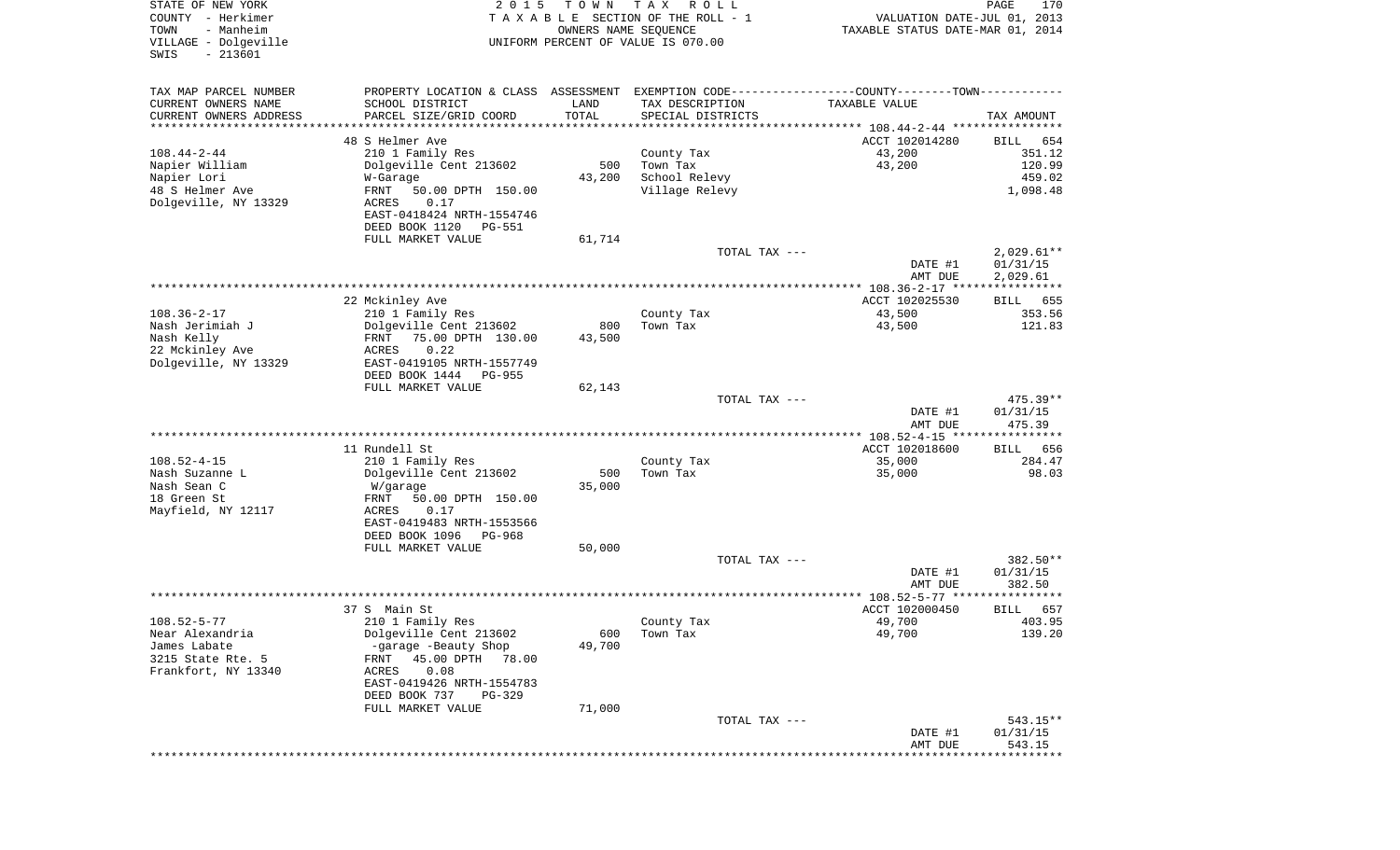| STATE OF NEW YORK                                     | 2 0 1 5                                                                                       | T O W N              | T A X<br>R O L L                   |                                  | PAGE<br>171        |
|-------------------------------------------------------|-----------------------------------------------------------------------------------------------|----------------------|------------------------------------|----------------------------------|--------------------|
| COUNTY - Herkimer                                     |                                                                                               |                      | TAXABLE SECTION OF THE ROLL - 1    | VALUATION DATE-JUL 01, 2013      |                    |
| TOWN<br>- Manheim                                     |                                                                                               | OWNERS NAME SEQUENCE |                                    | TAXABLE STATUS DATE-MAR 01, 2014 |                    |
| VILLAGE - Dolgeville<br>$-213601$<br>SWIS             |                                                                                               |                      | UNIFORM PERCENT OF VALUE IS 070.00 |                                  |                    |
|                                                       |                                                                                               |                      |                                    |                                  |                    |
|                                                       |                                                                                               |                      |                                    |                                  |                    |
| TAX MAP PARCEL NUMBER                                 | PROPERTY LOCATION & CLASS ASSESSMENT EXEMPTION CODE---------------COUNTY-------TOWN---------- |                      |                                    |                                  |                    |
| CURRENT OWNERS NAME                                   | SCHOOL DISTRICT                                                                               | LAND                 | TAX DESCRIPTION                    | TAXABLE VALUE                    |                    |
| CURRENT OWNERS ADDRESS                                | PARCEL SIZE/GRID COORD                                                                        | TOTAL                | SPECIAL DISTRICTS                  |                                  | TAX AMOUNT         |
| *********************                                 |                                                                                               |                      |                                    |                                  |                    |
|                                                       | 3 N Helmer Ave                                                                                |                      |                                    | ACCT 102008850                   | <b>BILL</b><br>658 |
| $108.44 - 1 - 13$                                     | 210 1 Family Res                                                                              |                      | VET COM CT 41131                   | 10,500<br>10,500                 |                    |
| Near Joyce                                            | Dolgeville Cent 213602                                                                        | 600                  | County Tax                         | 52,600                           | 427.52             |
| Near David                                            | W/garage                                                                                      | 63,100               | Town Tax                           | 52,600                           | 147.32             |
| 3 N Helmer Ave                                        | FRNT<br>60.00 DPTH 100.00                                                                     |                      |                                    |                                  |                    |
| Dolgeville, NY 13329                                  | ACRES<br>0.14                                                                                 |                      |                                    |                                  |                    |
|                                                       | EAST-0419329 NRTH-1556025                                                                     |                      |                                    |                                  |                    |
|                                                       | DEED BOOK 823<br>$PG-72$                                                                      |                      |                                    |                                  |                    |
|                                                       | FULL MARKET VALUE                                                                             | 90,143               |                                    |                                  |                    |
|                                                       |                                                                                               |                      | TOTAL TAX ---                      |                                  | 574.84**           |
|                                                       |                                                                                               |                      |                                    | DATE #1                          | 01/31/15           |
|                                                       |                                                                                               |                      |                                    | AMT DUE                          | 574.84             |
|                                                       | 21 E Timmerman St                                                                             |                      |                                    | ACCT 102019470                   | 659<br>BILL        |
| $108.59 - 3 - 7$                                      | 210 1 Family Res                                                                              |                      | VET WAR CT 41121                   | 6,300<br>6,300                   |                    |
| Near-McCarthy Living Trust Jac Dolgeville Cent 213602 |                                                                                               | 1,000                | County Tax                         | 53,200                           | 432.40             |
| Near Robert                                           | W Garage                                                                                      | 59,500               | Town Tax                           | 53,200                           | 149.00             |
| 21 E Timmerman St                                     | FRNT 100.00 DPTH 150.00                                                                       |                      |                                    |                                  |                    |
| Dolgeville, NY 13329                                  | ACRES<br>0.34                                                                                 |                      |                                    |                                  |                    |
|                                                       | EAST-0416767 NRTH-1551647                                                                     |                      |                                    |                                  |                    |
|                                                       | DEED BOOK 1141<br>$PG-16$                                                                     |                      |                                    |                                  |                    |
|                                                       | FULL MARKET VALUE                                                                             | 85,000               |                                    |                                  |                    |
|                                                       |                                                                                               |                      | TOTAL TAX ---                      |                                  | 581.40**           |
|                                                       |                                                                                               |                      |                                    | DATE #1                          | 01/31/15           |
|                                                       |                                                                                               |                      |                                    | AMT DUE                          | 581.40             |
|                                                       |                                                                                               |                      |                                    |                                  |                    |
|                                                       | 11 W Faville Ave                                                                              |                      |                                    | ACCT 102026760                   | 660<br>BILL        |
| $108.52 - 1 - 59$                                     | 210 1 Family Res                                                                              |                      | County Tax                         | 61,300                           | 498.24             |
| Neely Sandra                                          | Dolgeville Cent 213602                                                                        | 800                  | Town Tax                           | 61,300                           | 171.68             |
| 11 W Faville Ave                                      | W/garage                                                                                      | 61,300               |                                    |                                  |                    |
| Dolgeville, NY 13329                                  | FRNT<br>75.00 DPTH 155.00                                                                     |                      |                                    |                                  |                    |
|                                                       | ACRES<br>0.26                                                                                 |                      |                                    |                                  |                    |
|                                                       | EAST-0418126 NRTH-1553951                                                                     |                      |                                    |                                  |                    |
|                                                       | DEED BOOK 695<br>PG-473                                                                       |                      |                                    |                                  |                    |
|                                                       | FULL MARKET VALUE                                                                             | 87,571               |                                    |                                  |                    |
|                                                       |                                                                                               |                      | TOTAL TAX ---                      |                                  | 669.92**           |
|                                                       |                                                                                               |                      |                                    | DATE #1                          | 01/31/15           |
|                                                       |                                                                                               |                      |                                    | AMT DUE                          | 669.92             |
|                                                       |                                                                                               |                      |                                    |                                  |                    |
|                                                       | 122 S Main St                                                                                 |                      |                                    | ACCT 102022650                   | BILL 661           |
| $108.52 - 1 - 80$                                     | 210 1 Family Res                                                                              |                      | County Tax                         | 132,000                          | 1,072.87           |
| Nocella Richard A Jr.                                 | Dolgeville Cent 213602                                                                        | 1,100                | Town Tax                           | 132,000                          | 369.70             |
| 122 S Main St                                         | FRNT 108.00 DPTH 180.00                                                                       | 132,000              |                                    |                                  |                    |
| Dolgeville, NY 13329                                  | 0.45<br>ACRES                                                                                 |                      |                                    |                                  |                    |
|                                                       | EAST-0418052 NRTH-1553305                                                                     |                      |                                    |                                  |                    |
|                                                       | DEED BOOK 914<br><b>PG-311</b>                                                                |                      |                                    |                                  |                    |
|                                                       | FULL MARKET VALUE                                                                             | 188,571              |                                    |                                  |                    |
|                                                       |                                                                                               |                      | TOTAL TAX ---                      |                                  | $1,442.57**$       |
|                                                       |                                                                                               |                      |                                    | DATE #1                          | 01/31/15           |
|                                                       |                                                                                               |                      |                                    | AMT DUE                          | 1,442.57           |
|                                                       |                                                                                               |                      |                                    |                                  |                    |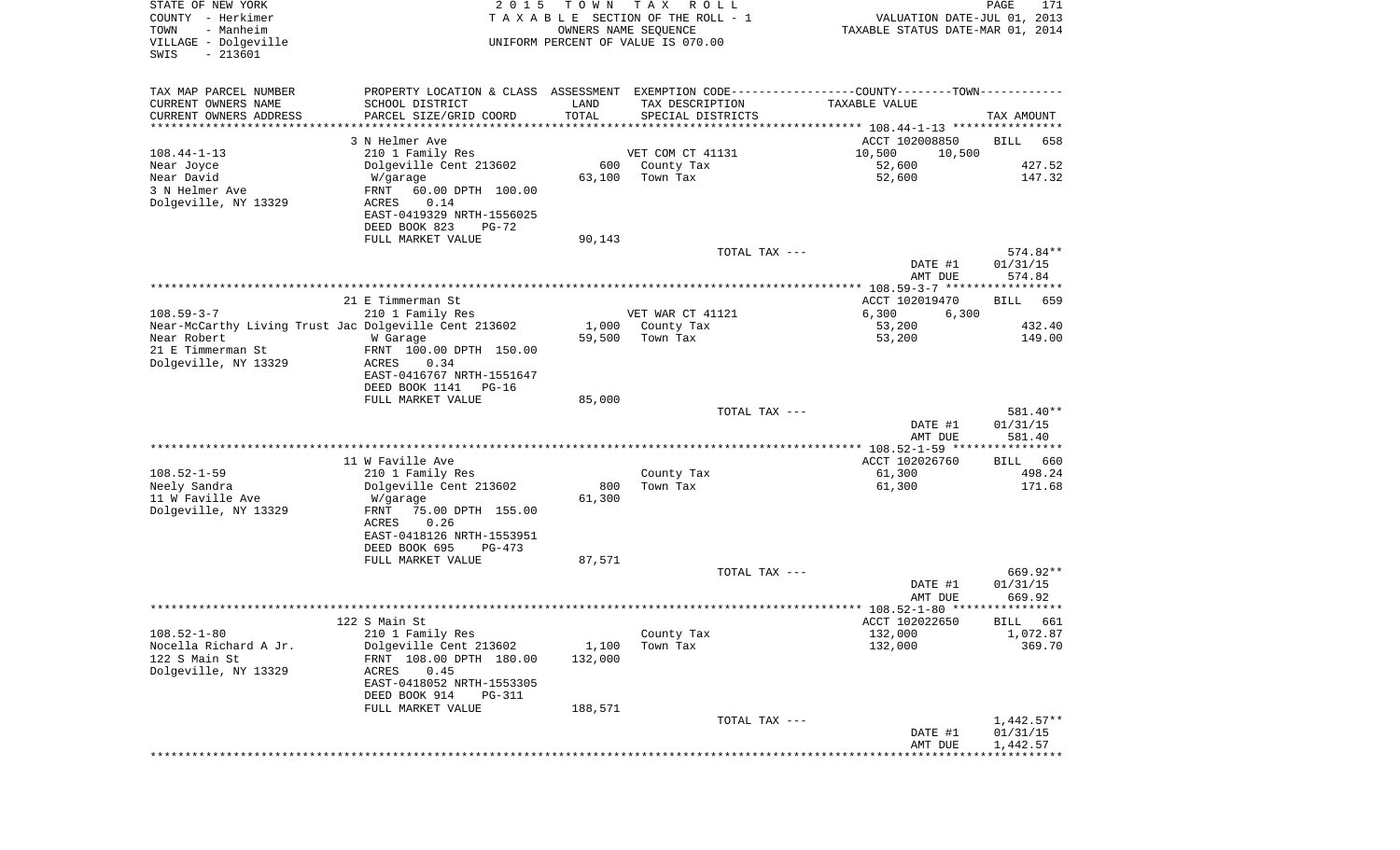| STATE OF NEW YORK<br>COUNTY - Herkimer<br>- Manheim<br>TOWN<br>VILLAGE - Dolgeville<br>SWIS<br>$-213601$ | 2 0 1 5                                                                                                                 | T O W N<br>OWNERS NAME SEQUENCE | T A X<br>R O L L<br>TAXABLE SECTION OF THE ROLL - 1<br>UNIFORM PERCENT OF VALUE IS 070.00 |                                                                                                                 | PAGE<br>172<br>VALUATION DATE-JUL 01, 2013<br>TAXABLE STATUS DATE-MAR 01, 2014 |
|----------------------------------------------------------------------------------------------------------|-------------------------------------------------------------------------------------------------------------------------|---------------------------------|-------------------------------------------------------------------------------------------|-----------------------------------------------------------------------------------------------------------------|--------------------------------------------------------------------------------|
| TAX MAP PARCEL NUMBER<br>CURRENT OWNERS NAME<br>CURRENT OWNERS ADDRESS<br>***********************        | SCHOOL DISTRICT<br>PARCEL SIZE/GRID COORD<br>************************                                                   | LAND<br>TOTAL<br>***********    | TAX DESCRIPTION<br>SPECIAL DISTRICTS                                                      | PROPERTY LOCATION & CLASS ASSESSMENT EXEMPTION CODE----------------COUNTY-------TOWN----------<br>TAXABLE VALUE | TAX AMOUNT                                                                     |
|                                                                                                          | Howard St                                                                                                               |                                 |                                                                                           | ACCT 102011250                                                                                                  | BILL<br>662                                                                    |
| $108.52 - 2 - 69$<br>Noonan Richard<br>Noonan Ann<br>40 Howard St<br>Dolgeville, NY 13329                | 311 Res vac land<br>Dolgeville Cent 213602<br>50.00 DPTH<br>95.00<br>FRNT<br>ACRES<br>0.11<br>EAST-0418634 NRTH-1553233 | 200<br>200                      | County Tax<br>Town Tax                                                                    | 200<br>200                                                                                                      | 1.63<br>0.56                                                                   |
|                                                                                                          | DEED BOOK 00571 PG-00897<br>FULL MARKET VALUE                                                                           | 286                             |                                                                                           |                                                                                                                 |                                                                                |
|                                                                                                          |                                                                                                                         |                                 |                                                                                           | TOTAL TAX ---<br>DATE #1<br>AMT DUE                                                                             | $2.19**$<br>01/31/15<br>2.19                                                   |
|                                                                                                          |                                                                                                                         |                                 |                                                                                           |                                                                                                                 |                                                                                |
| $108.52 - 2 - 68$                                                                                        | 40 Howard St.<br>210 1 Family Res                                                                                       |                                 | VET WAR CT 41121                                                                          | ACCT 102011220<br>6,300                                                                                         | 663<br>BILL<br>6,300                                                           |
| Noonan Richard A<br>Noonan Ann E<br>40 Howard St<br>Dolgeville, NY 13329                                 | Dolgeville Cent 213602<br>W/garage<br>FRNT<br>50.00 DPTH<br>94.00<br>ACRES<br>0.11                                      | 500<br>45,500                   | County Tax<br>Town Tax                                                                    | 39,200<br>39,200                                                                                                | 318.61<br>109.79                                                               |
|                                                                                                          | EAST-0418661 NRTH-1553276<br>DEED BOOK 1200<br>PG-147<br>FULL MARKET VALUE                                              | 65,000                          |                                                                                           |                                                                                                                 |                                                                                |
|                                                                                                          |                                                                                                                         |                                 |                                                                                           | TOTAL TAX ---<br>DATE #1<br>AMT DUE                                                                             | 428.40**<br>01/31/15<br>428.40                                                 |
|                                                                                                          |                                                                                                                         |                                 |                                                                                           | ************* 108.36-3-3 ******************                                                                     |                                                                                |
| $108.36 - 3 - 3$<br>Norani Lori<br>17 Green St<br>Dolgeville, NY 13329                                   | 17 Green St<br>210 1 Family Res<br>Dolgeville Cent 213602<br>W/garage<br>FRNT 300.00 DPTH 150.00<br>ACRES<br>1.03       | 300<br>75,200                   | County Tax<br>Town Tax                                                                    | ACCT 102025950<br>75,200<br>75,200                                                                              | 664<br>BILL<br>611.21<br>210.62                                                |
|                                                                                                          | EAST-0419998 NRTH-1558259<br>DEED BOOK 1430<br>PG-465<br>FULL MARKET VALUE                                              | 107,429                         |                                                                                           |                                                                                                                 |                                                                                |
|                                                                                                          |                                                                                                                         |                                 |                                                                                           | TOTAL TAX ---<br>DATE #1                                                                                        | 821.83**<br>01/31/15                                                           |
|                                                                                                          |                                                                                                                         |                                 |                                                                                           | AMT DUE                                                                                                         | 821.83                                                                         |
|                                                                                                          | Arnold St                                                                                                               |                                 |                                                                                           | ACCT 102025890                                                                                                  | BILL<br>665                                                                    |
| $108.36 - 3 - 7$<br>Norani Lori<br>17 Green St<br>Dolgeville, NY 13329                                   | 311 Res vac land<br>Dolgeville Cent 213602<br>5 Lots<br>FRNT 250.00 DPTH 150.00<br>0.86<br>ACRES                        | 1,700<br>1,700                  | County Tax<br>Town Tax                                                                    | 1,700<br>1,700                                                                                                  | 13.82<br>4.76                                                                  |
|                                                                                                          | EAST-0419987 NRTH-1558096<br>DEED BOOK 1430 PG-465                                                                      |                                 |                                                                                           |                                                                                                                 |                                                                                |
|                                                                                                          | FULL MARKET VALUE                                                                                                       | 2,429                           |                                                                                           |                                                                                                                 |                                                                                |
|                                                                                                          |                                                                                                                         |                                 |                                                                                           | TOTAL TAX ---<br>DATE #1<br>AMT DUE                                                                             | 18.58**<br>01/31/15<br>18.58                                                   |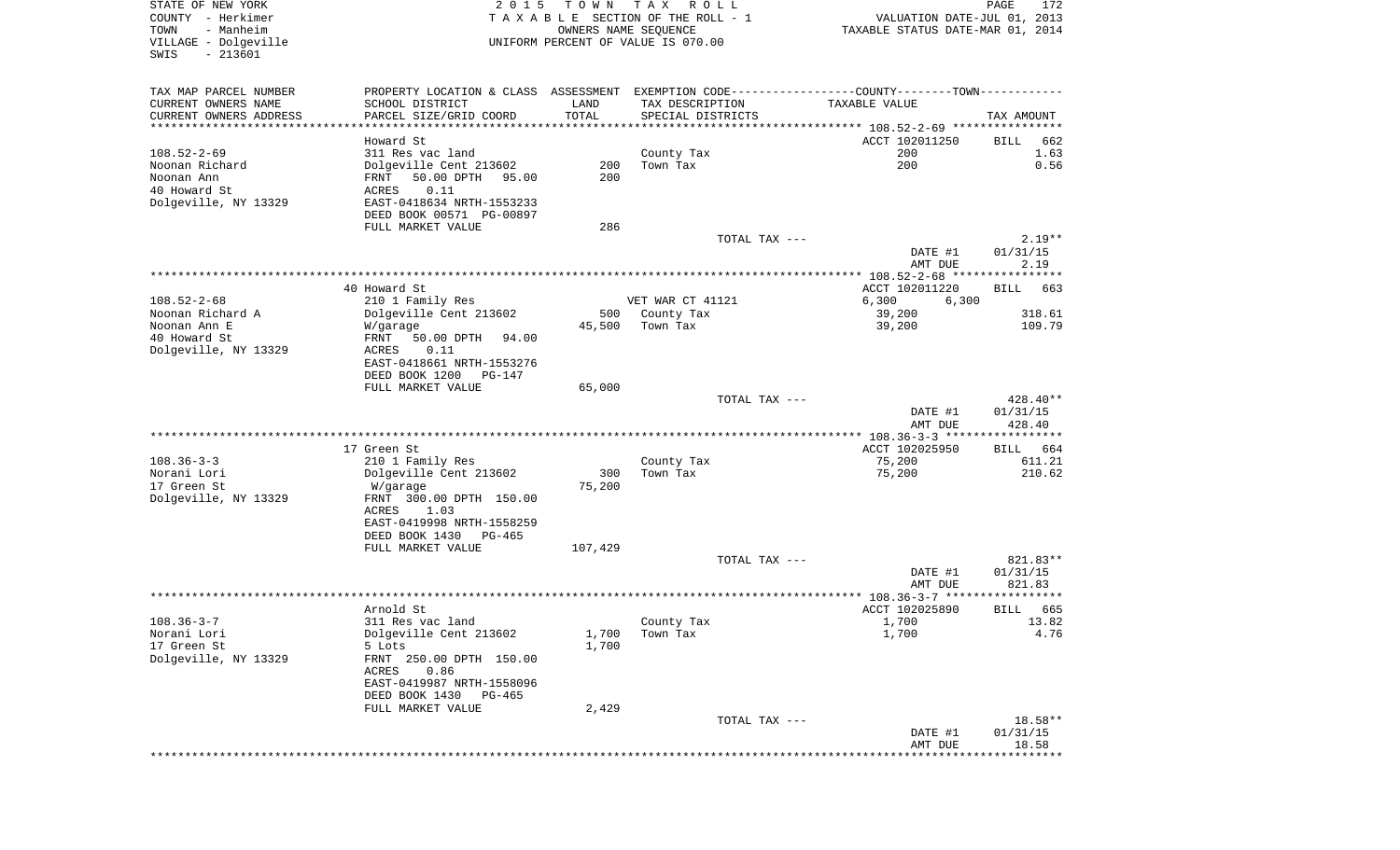| STATE OF NEW YORK<br>COUNTY - Herkimer<br>TOWN<br>- Manheim | 2 0 1 5                                                                                       | T O W N            | TAX ROLL<br>TAXABLE SECTION OF THE ROLL - 1                | VALUATION DATE-JUL 01, 2013      | PAGE<br>173          |
|-------------------------------------------------------------|-----------------------------------------------------------------------------------------------|--------------------|------------------------------------------------------------|----------------------------------|----------------------|
| VILLAGE - Dolgeville<br>$-213601$<br>SWIS                   |                                                                                               |                    | OWNERS NAME SEQUENCE<br>UNIFORM PERCENT OF VALUE IS 070.00 | TAXABLE STATUS DATE-MAR 01, 2014 |                      |
| TAX MAP PARCEL NUMBER                                       | PROPERTY LOCATION & CLASS ASSESSMENT EXEMPTION CODE---------------COUNTY-------TOWN---------- |                    |                                                            |                                  |                      |
| CURRENT OWNERS NAME                                         | SCHOOL DISTRICT                                                                               | LAND               | TAX DESCRIPTION                                            | TAXABLE VALUE                    |                      |
| CURRENT OWNERS ADDRESS<br>**********************            | PARCEL SIZE/GRID COORD                                                                        | TOTAL              | SPECIAL DISTRICTS                                          |                                  | TAX AMOUNT           |
|                                                             | Arnold St                                                                                     |                    |                                                            | ACCT 102004260                   | BILL<br>666          |
| $108.36 - 3 - 75$                                           | 311 Res vac land                                                                              |                    | County Tax                                                 | 300                              | 2.44                 |
| Norani Lori                                                 | Dolgeville Cent 213602                                                                        | 300                | Town Tax                                                   | 300                              | 0.84                 |
| 17 Green St<br>Dolgeville, NY 13329                         | 50.00 DPTH 150.00<br>FRNT<br>ACRES<br>0.17                                                    | 300                |                                                            |                                  |                      |
|                                                             | EAST-0419857 NRTH-1558173                                                                     |                    |                                                            |                                  |                      |
|                                                             | DEED BOOK 1430<br>PG-465                                                                      |                    |                                                            |                                  |                      |
|                                                             | FULL MARKET VALUE                                                                             | 429                |                                                            |                                  |                      |
|                                                             |                                                                                               |                    | TOTAL TAX ---                                              | DATE #1                          | $3.28**$<br>01/31/15 |
|                                                             |                                                                                               |                    |                                                            | AMT DUE                          | 3.28                 |
|                                                             |                                                                                               |                    |                                                            |                                  |                      |
| $108.52 - 6 - 7.1$                                          | 19 Ransom St                                                                                  |                    |                                                            |                                  | BILL<br>667          |
| Norani Lori L                                               | 210 1 Family Res<br>Dolgeville Cent 213602                                                    | 300                | County Tax<br>Town Tax                                     | 26,000<br>26,000                 | 211.32<br>72.82      |
| 17 Green St                                                 | W/carport                                                                                     | 26,000             |                                                            |                                  |                      |
| Dolgeville, NY 13329                                        | 56.00 DPTH 150.00<br>FRNT                                                                     |                    |                                                            |                                  |                      |
|                                                             | ACRES<br>0.19<br>EAST-0419535 NRTH-1552956                                                    |                    |                                                            |                                  |                      |
|                                                             | DEED BOOK 1240<br>PG-768                                                                      |                    |                                                            |                                  |                      |
|                                                             | FULL MARKET VALUE                                                                             | 37,143             |                                                            |                                  |                      |
|                                                             |                                                                                               |                    | TOTAL TAX ---                                              |                                  | 284.14**             |
|                                                             |                                                                                               |                    |                                                            | DATE #1<br>AMT DUE               | 01/31/15<br>284.14   |
|                                                             |                                                                                               |                    |                                                            | ************* 108.28-1-12 ****   | ************         |
|                                                             | 152 N Helmer Ave                                                                              |                    |                                                            | ACCT 102012960                   | BILL<br>668          |
| $108.28 - 1 - 12$                                           | 700 Industrial                                                                                |                    | County Tax                                                 | 1672,692                         | 13,595.33            |
| North Hudson Woodcraft Corp.<br>PO Box 192                  | Dolgeville Cent 213602<br>Industrial Development                                              | 35,000<br>1672,692 | Town Tax                                                   | 1672,692                         | 4,684.76             |
| Dolgeville, NY 13329                                        | 1m Exempt 10%/Year                                                                            |                    |                                                            |                                  |                      |
|                                                             | ACRES<br>29.10                                                                                |                    |                                                            |                                  |                      |
|                                                             | EAST-0419902 NRTH-1560178                                                                     |                    |                                                            |                                  |                      |
|                                                             | DEED BOOK 1428<br>PG-444<br>FULL MARKET VALUE                                                 | 2389,560           |                                                            |                                  |                      |
|                                                             |                                                                                               |                    | TOTAL TAX ---                                              |                                  | 18,280.09**          |
|                                                             |                                                                                               |                    |                                                            | DATE #1                          | 01/31/15             |
|                                                             |                                                                                               |                    |                                                            | AMT DUE                          | 18,280.09            |
|                                                             | 15 E Spofford Ave                                                                             |                    |                                                            | ACCT 102020130                   | 669<br>BILL          |
| $108.52 - 3 - 50$                                           | 210 1 Family Res                                                                              |                    | VET COM CT 41131                                           | 9,750<br>9,750                   |                      |
| Novogurski Rosemary                                         | Dolgeville Cent 213602                                                                        |                    | 900 AGED-ALL 41800                                         | 14,625<br>14,625                 |                      |
| 15 E Spofford Ave<br>Dolgeville, NY 13329                   | W/garage<br>FRNT<br>90.00 DPTH 100.00                                                         | 39,000             | County Tax<br>Town Tax                                     | 14,625<br>14,625                 | 118.87<br>40.96      |
|                                                             | 0.21<br>ACRES                                                                                 |                    |                                                            |                                  |                      |
|                                                             | EAST-0418792 NRTH-1553052                                                                     |                    |                                                            |                                  |                      |
|                                                             | DEED BOOK 00479 PG-00262                                                                      |                    |                                                            |                                  |                      |
|                                                             | FULL MARKET VALUE                                                                             | 55,714             | TOTAL TAX ---                                              |                                  | 159.83**             |
|                                                             |                                                                                               |                    |                                                            | DATE #1                          | 01/31/15             |
|                                                             |                                                                                               |                    |                                                            | AMT DUE                          | 159.83               |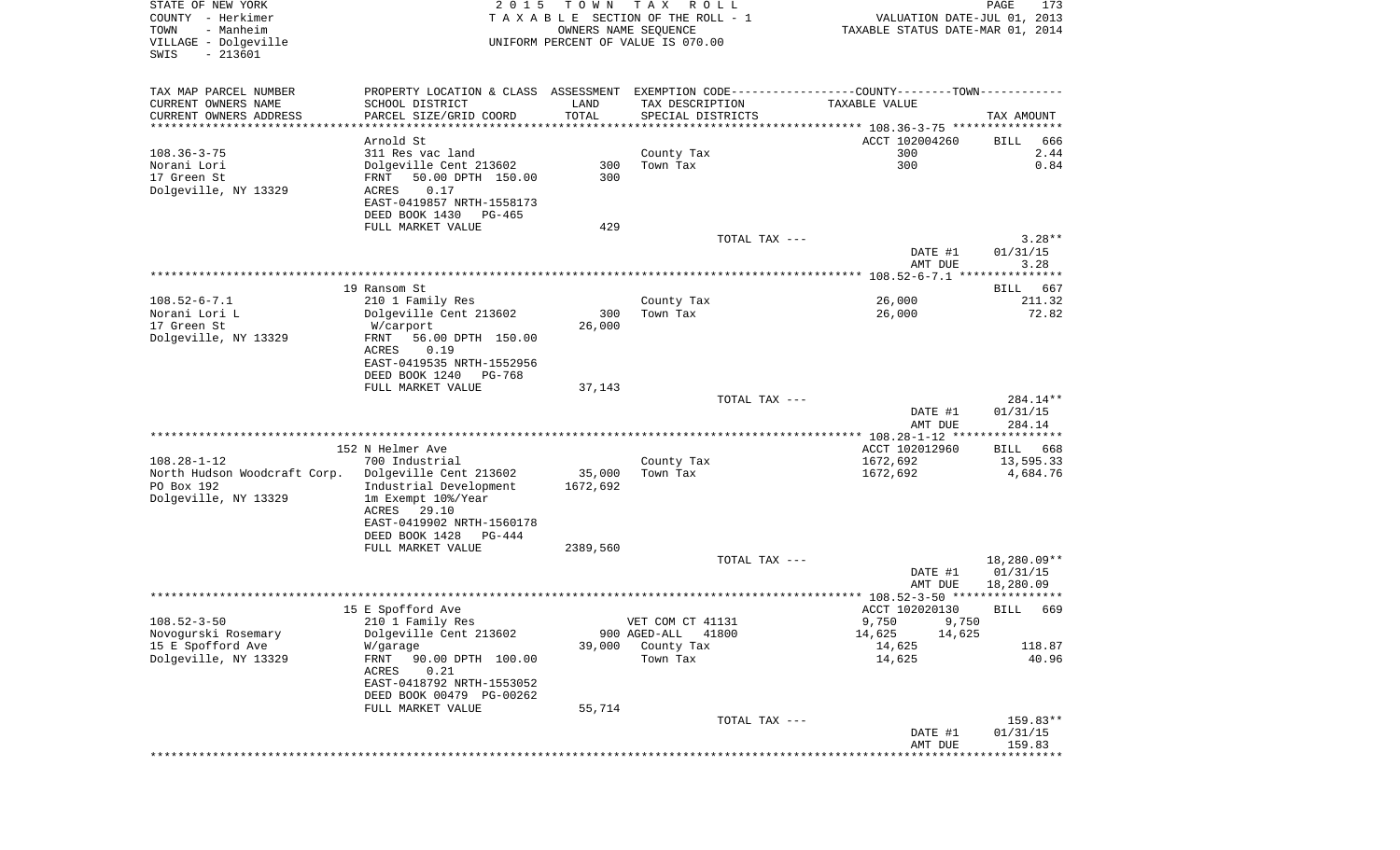| STATE OF NEW YORK<br>COUNTY - Herkimer<br>- Manheim<br>TOWN<br>VILLAGE - Dolgeville<br>$-213601$<br>SWIS | 2 0 1 5                                                                                        | T O W N<br>OWNERS NAME SEQUENCE | T A X<br>R O L L<br>TAXABLE SECTION OF THE ROLL - 1<br>UNIFORM PERCENT OF VALUE IS 070.00 | VALUATION DATE-JUL 01, 2013<br>TAXABLE STATUS DATE-MAR 01, 2014 | PAGE<br>174           |
|----------------------------------------------------------------------------------------------------------|------------------------------------------------------------------------------------------------|---------------------------------|-------------------------------------------------------------------------------------------|-----------------------------------------------------------------|-----------------------|
|                                                                                                          |                                                                                                |                                 |                                                                                           |                                                                 |                       |
| TAX MAP PARCEL NUMBER                                                                                    | PROPERTY LOCATION & CLASS ASSESSMENT EXEMPTION CODE----------------COUNTY-------TOWN---------- |                                 |                                                                                           |                                                                 |                       |
| CURRENT OWNERS NAME                                                                                      | SCHOOL DISTRICT                                                                                | LAND                            | TAX DESCRIPTION                                                                           | TAXABLE VALUE                                                   |                       |
| CURRENT OWNERS ADDRESS                                                                                   | PARCEL SIZE/GRID COORD                                                                         | TOTAL                           | SPECIAL DISTRICTS                                                                         |                                                                 | TAX AMOUNT            |
| ********************                                                                                     |                                                                                                |                                 |                                                                                           | ********************************* 108.52-1-2 *****************  |                       |
| $108.52 - 1 - 2$                                                                                         | 82 S Main St                                                                                   |                                 |                                                                                           | ACCT 102013350<br>85,000                                        | 670<br>BILL<br>690.86 |
| O'Brien Charles                                                                                          | 210 1 Family Res<br>Dolgeville Cent 213602                                                     | 1,300                           | County Tax<br>Town Tax                                                                    | 85,000                                                          | 238.06                |
| O'Brien Rosalie                                                                                          | W/garage                                                                                       | 85,000                          |                                                                                           |                                                                 |                       |
| 7405 Wescott Dr                                                                                          | FRNT 128.05 DPTH 170.00                                                                        |                                 |                                                                                           |                                                                 |                       |
| Port Richey, FL 34668                                                                                    | ACRES<br>0.61                                                                                  |                                 |                                                                                           |                                                                 |                       |
|                                                                                                          | EAST-0418836 NRTH-1554446                                                                      |                                 |                                                                                           |                                                                 |                       |
|                                                                                                          | DEED BOOK 1193<br>PG-257                                                                       |                                 |                                                                                           |                                                                 |                       |
|                                                                                                          | FULL MARKET VALUE                                                                              | 121,429                         | TOTAL TAX ---                                                                             |                                                                 | 928.92**              |
|                                                                                                          |                                                                                                |                                 |                                                                                           | DATE #1                                                         | 01/31/15              |
|                                                                                                          |                                                                                                |                                 |                                                                                           | AMT DUE                                                         | 928.92                |
|                                                                                                          |                                                                                                |                                 |                                                                                           | *************** 108.52-4-17 *****************                   |                       |
|                                                                                                          | 5 Rundell St                                                                                   |                                 |                                                                                           | ACCT 102003690                                                  | BILL<br>671           |
| $108.52 - 4 - 17$                                                                                        | 220 2 Family Res                                                                               |                                 | County Tax                                                                                | 62,600                                                          | 508.80                |
| O'Neil Michael T<br>O'Neil Ryan J                                                                        | Dolgeville Cent 213602<br>FRNT<br>99.40 DPTH 162.30                                            | 1,000<br>62,600                 | Town Tax<br>School Relevy                                                                 | 62,600                                                          | 175.33<br>1,283.52    |
| 5 Rundell St                                                                                             | 0.19<br>ACRES                                                                                  |                                 | Village Relevy                                                                            |                                                                 | 1,590.74              |
| Dolgeville, NY 13329                                                                                     | EAST-0419539 NRTH-1553752                                                                      |                                 |                                                                                           |                                                                 |                       |
|                                                                                                          | DEED BOOK 1202<br>$PG-385$                                                                     |                                 |                                                                                           |                                                                 |                       |
|                                                                                                          | FULL MARKET VALUE                                                                              | 89,429                          |                                                                                           |                                                                 |                       |
|                                                                                                          |                                                                                                |                                 | TOTAL TAX ---                                                                             |                                                                 | $3,558.39**$          |
|                                                                                                          |                                                                                                |                                 |                                                                                           | DATE #1<br>AMT DUE                                              | 01/31/15<br>3,558.39  |
|                                                                                                          |                                                                                                |                                 |                                                                                           | *********** 108.59-1-12 ****************                        |                       |
|                                                                                                          | 5 Brayton Ct                                                                                   |                                 |                                                                                           | ACCT 102021000                                                  | 672<br>BILL           |
| $108.59 - 1 - 12$                                                                                        | 210 1 Family Res                                                                               |                                 | County Tax                                                                                | 52,000                                                          | 422.65                |
| Olds Rachel                                                                                              | Dolgeville Cent 213602                                                                         | 900                             | Town Tax                                                                                  | 52,000                                                          | 145.64                |
| Youker Jeremy<br>5 Brayton Ct                                                                            | W/garage<br>85.00 DPTH<br>FRNT<br>90.00                                                        | 52,000                          |                                                                                           |                                                                 |                       |
| Dolgeville, NY 13329                                                                                     | ACRES<br>0.18                                                                                  |                                 |                                                                                           |                                                                 |                       |
|                                                                                                          | EAST-0417072 NRTH-1552703                                                                      |                                 |                                                                                           |                                                                 |                       |
|                                                                                                          | DEED BOOK 1404<br>PG-726                                                                       |                                 |                                                                                           |                                                                 |                       |
|                                                                                                          | FULL MARKET VALUE                                                                              | 74,286                          |                                                                                           |                                                                 |                       |
|                                                                                                          |                                                                                                |                                 | TOTAL TAX ---                                                                             |                                                                 | 568.29**              |
|                                                                                                          |                                                                                                |                                 |                                                                                           | DATE #1<br>AMT DUE                                              | 01/31/15<br>568.29    |
|                                                                                                          |                                                                                                |                                 |                                                                                           |                                                                 | *****                 |
|                                                                                                          | 16 Beaver St                                                                                   |                                 |                                                                                           | ACCT 102020280                                                  | 673<br>BILL           |
| $108.44 - 2 - 13$                                                                                        | 210 1 Family Res                                                                               |                                 | County Tax                                                                                | 50,000                                                          | 406.39                |
| Ortlieb Charles W                                                                                        | Dolgeville Cent 213602                                                                         | 500                             | Town Tax                                                                                  | 50,000                                                          | 140.04                |
| Ortlieb Marie<br>16 Beaver St                                                                            | W/garage                                                                                       | 50,000                          |                                                                                           |                                                                 |                       |
| Dolgeville, NY 13329                                                                                     | FRNT<br>50.00 DPTH 190.00<br>0.22<br>ACRES                                                     |                                 |                                                                                           |                                                                 |                       |
|                                                                                                          | EAST-0418067 NRTH-1555024                                                                      |                                 |                                                                                           |                                                                 |                       |
|                                                                                                          | DEED BOOK 00621 PG-00947                                                                       |                                 |                                                                                           |                                                                 |                       |
|                                                                                                          | FULL MARKET VALUE                                                                              | 71,429                          |                                                                                           |                                                                 |                       |
|                                                                                                          |                                                                                                |                                 | TOTAL TAX ---                                                                             |                                                                 | $546.43**$            |
|                                                                                                          |                                                                                                |                                 |                                                                                           | DATE #1<br>AMT DUE                                              | 01/31/15<br>546.43    |
|                                                                                                          |                                                                                                |                                 |                                                                                           |                                                                 |                       |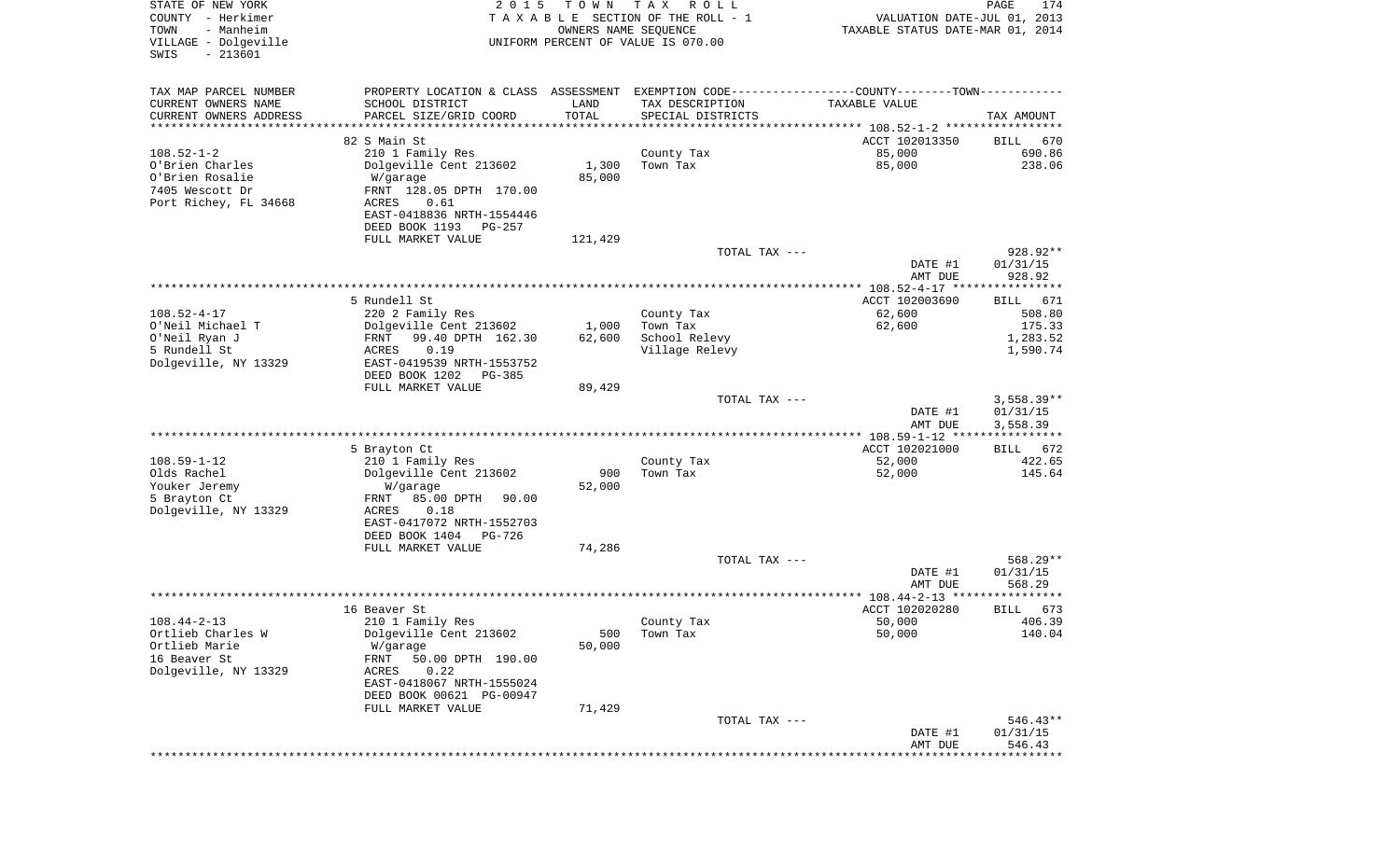| STATE OF NEW YORK<br>COUNTY - Herkimer<br>- Manheim<br>TOWN<br>VILLAGE - Dolgeville<br>$-213601$<br>SWIS | 2 0 1 5                                                                                                                                                                                               | T O W N                 | T A X<br>R O L L<br>TAXABLE SECTION OF THE ROLL - 1<br>OWNERS NAME SEQUENCE<br>UNIFORM PERCENT OF VALUE IS 070.00 | VALUATION DATE-JUL 01, 2013<br>TAXABLE STATUS DATE-MAR 01, 2014                                                | PAGE<br>175                            |
|----------------------------------------------------------------------------------------------------------|-------------------------------------------------------------------------------------------------------------------------------------------------------------------------------------------------------|-------------------------|-------------------------------------------------------------------------------------------------------------------|----------------------------------------------------------------------------------------------------------------|----------------------------------------|
| TAX MAP PARCEL NUMBER<br>CURRENT OWNERS NAME<br>CURRENT OWNERS ADDRESS<br>**********************         | SCHOOL DISTRICT<br>PARCEL SIZE/GRID COORD                                                                                                                                                             | LAND<br>TOTAL           | TAX DESCRIPTION<br>SPECIAL DISTRICTS                                                                              | PROPERTY LOCATION & CLASS ASSESSMENT EXEMPTION CODE---------------COUNTY-------TOWN----------<br>TAXABLE VALUE | TAX AMOUNT                             |
| $108.52 - 3 - 38$<br>Ortlieb Edward<br>Ortlieb Sandra<br>19 E Faville Ave<br>Dolgeville, NY 13329        | 19 E Faville Ave<br>210 1 Family Res<br>Dolgeville Cent 213602<br>53.00 DPTH 100.00<br>FRNT<br>0.12<br>ACRES<br>EAST-0419174 NRTH-1553545<br>DEED BOOK 00634 PG-00489<br>FULL MARKET VALUE            | 500<br>44,900<br>64,143 | County Tax<br>Town Tax                                                                                            | ACCT 102008970<br>44,900<br>44,900                                                                             | 674<br>BILL<br>364.94<br>125.75        |
|                                                                                                          |                                                                                                                                                                                                       |                         | TOTAL TAX ---                                                                                                     | DATE #1<br>AMT DUE                                                                                             | 490.69**<br>01/31/15<br>490.69         |
| $108.44 - 2 - 8$                                                                                         | 10 Cline St<br>210 1 Family Res                                                                                                                                                                       |                         | VET WAR CT 41121                                                                                                  | ACCT 102020490<br>5,760<br>5,760                                                                               | <b>BILL</b><br>675                     |
| Ortlieb Gertrude<br>10 Cline St<br>Dolgeville, NY 13329                                                  | Dolgeville Cent 213602<br>W/garage<br>FRNT<br>50.00 DPTH 300.00<br>0.34<br>ACRES<br>EAST-0418165 NRTH-1555088<br>DEED BOOK 00600 PG-00900                                                             | 39,900                  | 500 CLERGY<br>41400<br>County Tax<br>Town Tax                                                                     | 1,500<br>1,500<br>32,640<br>32,640                                                                             | 265.29<br>91.42                        |
|                                                                                                          | FULL MARKET VALUE                                                                                                                                                                                     | 57,000                  | TOTAL TAX ---                                                                                                     | DATE #1<br>AMT DUE                                                                                             | 356.71**<br>01/31/15<br>356.71         |
|                                                                                                          |                                                                                                                                                                                                       |                         |                                                                                                                   | ************* 108.52-2-67 *****************                                                                    |                                        |
| $108.52 - 2 - 67$<br>Ortlieb Tracy A<br>36 Howard St<br>Dolgeville, NY 13329                             | 36 Howard St<br>210 1 Family Res<br>Dolgeville Cent 213602<br>W/barn<br>FRNT 100.00 DPTH<br>94.00<br>ACRES<br>$0.21$ BANK<br>135<br>EAST-0418700 NRTH-1553341<br>DEED BOOK 920<br>PG-598              | 1,000<br>50,000         | County Tax<br>Town Tax                                                                                            | ACCT 102027240<br>50,000<br>50,000                                                                             | <b>BILL</b><br>676<br>406.39<br>140.04 |
|                                                                                                          | FULL MARKET VALUE                                                                                                                                                                                     | 71,429                  | TOTAL TAX ---                                                                                                     | DATE #1                                                                                                        | $546.43**$<br>01/31/15                 |
|                                                                                                          |                                                                                                                                                                                                       |                         |                                                                                                                   | AMT DUE                                                                                                        | 546.43                                 |
|                                                                                                          |                                                                                                                                                                                                       |                         |                                                                                                                   |                                                                                                                | ******                                 |
| $108.44 - 1 - 8$<br>Osinaga Victor<br>Osinaga Alicia<br>17 N Helmer Ave<br>Dolgeville, NY 13329          | 17 N Helmer Ave<br>210 1 Family Res<br>Dolgeville Cent 213602<br>W/carport<br>FRNT<br>60.00 DPTH 150.00<br>ACRES<br>0.21<br>EAST-0419441 NRTH-1556301<br>DEED BOOK 690<br>PG-698<br>FULL MARKET VALUE | 600<br>67,600<br>96,571 | County Tax<br>Town Tax                                                                                            | ACCT 102029280<br>67,600<br>67,600                                                                             | 677<br>BILL<br>549.44<br>189.33        |
|                                                                                                          |                                                                                                                                                                                                       |                         | TOTAL TAX ---                                                                                                     | DATE #1<br>AMT DUE                                                                                             | $738.77**$<br>01/31/15<br>738.77       |
|                                                                                                          |                                                                                                                                                                                                       |                         |                                                                                                                   | * * * * * * * * * * * * *                                                                                      | **********                             |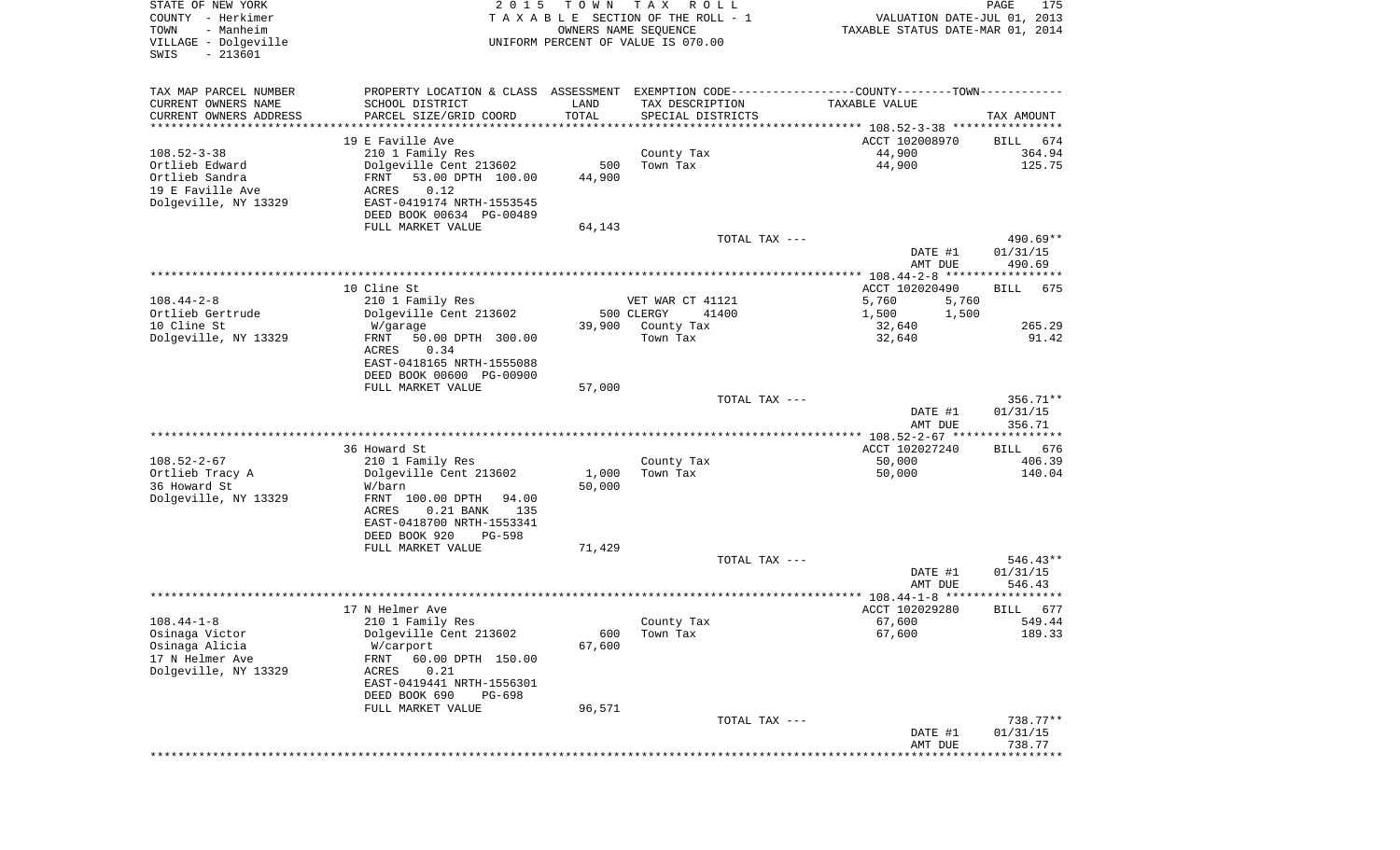| TAX MAP PARCEL NUMBER<br>PROPERTY LOCATION & CLASS ASSESSMENT EXEMPTION CODE---------------COUNTY-------TOWN----------<br>CURRENT OWNERS NAME<br>SCHOOL DISTRICT<br>LAND<br>TAX DESCRIPTION<br>TAXABLE VALUE<br>TOTAL<br>CURRENT OWNERS ADDRESS<br>PARCEL SIZE/GRID COORD<br>SPECIAL DISTRICTS<br>TAX AMOUNT<br>********************<br>* * * * * * * * * * *<br>32 S Helmer Ave<br>ACCT 102002130<br>678<br>BILL<br>43,100<br>350.31<br>$108.44 - 1 - 51$<br>210 1 Family Res<br>County Tax<br>43,100<br>120.71<br>Owen Terry Lee<br>Dolgeville Cent 213602<br>500<br>Town Tax<br>Owen Elizabeth<br>FRNT<br>50.00 DPTH 150.00<br>43,100<br>32 S Helmer Ave<br>0.17<br>ACRES<br>Dolgeville, NY 13329<br>EAST-0418849 NRTH-1555196<br>DEED BOOK 00643 PG-00997<br>FULL MARKET VALUE<br>61,571<br>TOTAL TAX ---<br>471.02**<br>01/31/15<br>DATE #1<br>AMT DUE<br>471.02<br>6 Rundell St<br>ACCT 102003900<br>679<br>BILL<br>$108.52 - 3 - 31$<br>29,000<br>210 1 Family Res<br>County Tax<br>235.71<br>Dolgeville Cent 213602<br>29,000<br>81.22<br>Palmeter Fred<br>500<br>Town Tax<br>Palmeter Robin<br>29,000<br>W/garage<br>6 Rundell St<br>50.00 DPTH 127.00<br>FRNT<br>Dolgeville, NY 13329<br>ACRES<br>0.15<br>EAST-0419412 NRTH-1553842<br>DEED BOOK 1394<br>PG-724<br>FULL MARKET VALUE<br>41,429<br>$316.93**$<br>TOTAL TAX ---<br>01/31/15<br>DATE #1<br>AMT DUE<br>316.93<br>*********** 108.52-6-27 *****************<br>20 Brockett St<br>ACCT 102020550<br>680<br>BILL<br>$108.52 - 6 - 27$<br>36,500<br>296.67<br>210 1 Family Res<br>County Tax<br>102.23<br>Palmeter Raymond J<br>Dolgeville Cent 213602<br>1,000<br>Town Tax<br>36,500<br>Palmeter Christine L<br>36,500<br>W/barn<br>20 Brockett St<br>FRNT 100.00 DPTH 100.00<br>Dolgeville, NY 13329-9708<br>ACRES<br>$0.23$ BANK<br>135<br>EAST-0419851 NRTH-1553146<br>DEED BOOK 896<br>PG-688<br>FULL MARKET VALUE<br>52,143<br>398.90**<br>TOTAL TAX ---<br>DATE #1<br>01/31/15<br>398.90<br>AMT DUE<br>* * * * * * *<br>11 Cline St<br>ACCT 102026850<br>681<br>BILL<br>35,500<br>288.54<br>$108.44 - 2 - 30$<br>210 1 Family Res<br>County Tax<br>Dolgeville Cent 213602<br>35,500<br>99.43<br>Parasella Joseph<br>500<br>Town Tax<br>Parasella Linda<br>35,500<br>W/garage<br>11 Cline St<br>FRNT<br>50.00 DPTH 150.00<br>Dolgeville, NY 13329<br>ACRES<br>0.17<br>EAST-0418320 NRTH-1554855<br>DEED BOOK 811<br><b>PG-702</b><br>FULL MARKET VALUE<br>50,714<br>387.97**<br>TOTAL TAX ---<br>DATE #1<br>01/31/15 | STATE OF NEW YORK<br>COUNTY - Herkimer<br>- Manheim<br>TOWN<br>VILLAGE - Dolgeville<br>$-213601$<br>SWIS | 2 0 1 5 | T O W N<br>OWNERS NAME SEQUENCE | T A X<br>R O L L<br>TAXABLE SECTION OF THE ROLL - 1<br>UNIFORM PERCENT OF VALUE IS 070.00 | VALUATION DATE-JUL 01, 2013<br>TAXABLE STATUS DATE-MAR 01, 2014 | PAGE<br>176 |
|----------------------------------------------------------------------------------------------------------------------------------------------------------------------------------------------------------------------------------------------------------------------------------------------------------------------------------------------------------------------------------------------------------------------------------------------------------------------------------------------------------------------------------------------------------------------------------------------------------------------------------------------------------------------------------------------------------------------------------------------------------------------------------------------------------------------------------------------------------------------------------------------------------------------------------------------------------------------------------------------------------------------------------------------------------------------------------------------------------------------------------------------------------------------------------------------------------------------------------------------------------------------------------------------------------------------------------------------------------------------------------------------------------------------------------------------------------------------------------------------------------------------------------------------------------------------------------------------------------------------------------------------------------------------------------------------------------------------------------------------------------------------------------------------------------------------------------------------------------------------------------------------------------------------------------------------------------------------------------------------------------------------------------------------------------------------------------------------------------------------------------------------------------------------------------------------------------------------------------------------------------------------------------------------------------------------------------------------------------------------------------------------------------------------------------------------------------------------------------------------|----------------------------------------------------------------------------------------------------------|---------|---------------------------------|-------------------------------------------------------------------------------------------|-----------------------------------------------------------------|-------------|
|                                                                                                                                                                                                                                                                                                                                                                                                                                                                                                                                                                                                                                                                                                                                                                                                                                                                                                                                                                                                                                                                                                                                                                                                                                                                                                                                                                                                                                                                                                                                                                                                                                                                                                                                                                                                                                                                                                                                                                                                                                                                                                                                                                                                                                                                                                                                                                                                                                                                                              |                                                                                                          |         |                                 |                                                                                           |                                                                 |             |
|                                                                                                                                                                                                                                                                                                                                                                                                                                                                                                                                                                                                                                                                                                                                                                                                                                                                                                                                                                                                                                                                                                                                                                                                                                                                                                                                                                                                                                                                                                                                                                                                                                                                                                                                                                                                                                                                                                                                                                                                                                                                                                                                                                                                                                                                                                                                                                                                                                                                                              |                                                                                                          |         |                                 |                                                                                           |                                                                 |             |
|                                                                                                                                                                                                                                                                                                                                                                                                                                                                                                                                                                                                                                                                                                                                                                                                                                                                                                                                                                                                                                                                                                                                                                                                                                                                                                                                                                                                                                                                                                                                                                                                                                                                                                                                                                                                                                                                                                                                                                                                                                                                                                                                                                                                                                                                                                                                                                                                                                                                                              |                                                                                                          |         |                                 |                                                                                           |                                                                 |             |
|                                                                                                                                                                                                                                                                                                                                                                                                                                                                                                                                                                                                                                                                                                                                                                                                                                                                                                                                                                                                                                                                                                                                                                                                                                                                                                                                                                                                                                                                                                                                                                                                                                                                                                                                                                                                                                                                                                                                                                                                                                                                                                                                                                                                                                                                                                                                                                                                                                                                                              |                                                                                                          |         |                                 |                                                                                           |                                                                 |             |
|                                                                                                                                                                                                                                                                                                                                                                                                                                                                                                                                                                                                                                                                                                                                                                                                                                                                                                                                                                                                                                                                                                                                                                                                                                                                                                                                                                                                                                                                                                                                                                                                                                                                                                                                                                                                                                                                                                                                                                                                                                                                                                                                                                                                                                                                                                                                                                                                                                                                                              |                                                                                                          |         |                                 |                                                                                           |                                                                 |             |
|                                                                                                                                                                                                                                                                                                                                                                                                                                                                                                                                                                                                                                                                                                                                                                                                                                                                                                                                                                                                                                                                                                                                                                                                                                                                                                                                                                                                                                                                                                                                                                                                                                                                                                                                                                                                                                                                                                                                                                                                                                                                                                                                                                                                                                                                                                                                                                                                                                                                                              |                                                                                                          |         |                                 |                                                                                           |                                                                 |             |
|                                                                                                                                                                                                                                                                                                                                                                                                                                                                                                                                                                                                                                                                                                                                                                                                                                                                                                                                                                                                                                                                                                                                                                                                                                                                                                                                                                                                                                                                                                                                                                                                                                                                                                                                                                                                                                                                                                                                                                                                                                                                                                                                                                                                                                                                                                                                                                                                                                                                                              |                                                                                                          |         |                                 |                                                                                           |                                                                 |             |
|                                                                                                                                                                                                                                                                                                                                                                                                                                                                                                                                                                                                                                                                                                                                                                                                                                                                                                                                                                                                                                                                                                                                                                                                                                                                                                                                                                                                                                                                                                                                                                                                                                                                                                                                                                                                                                                                                                                                                                                                                                                                                                                                                                                                                                                                                                                                                                                                                                                                                              |                                                                                                          |         |                                 |                                                                                           |                                                                 |             |
|                                                                                                                                                                                                                                                                                                                                                                                                                                                                                                                                                                                                                                                                                                                                                                                                                                                                                                                                                                                                                                                                                                                                                                                                                                                                                                                                                                                                                                                                                                                                                                                                                                                                                                                                                                                                                                                                                                                                                                                                                                                                                                                                                                                                                                                                                                                                                                                                                                                                                              |                                                                                                          |         |                                 |                                                                                           |                                                                 |             |
|                                                                                                                                                                                                                                                                                                                                                                                                                                                                                                                                                                                                                                                                                                                                                                                                                                                                                                                                                                                                                                                                                                                                                                                                                                                                                                                                                                                                                                                                                                                                                                                                                                                                                                                                                                                                                                                                                                                                                                                                                                                                                                                                                                                                                                                                                                                                                                                                                                                                                              |                                                                                                          |         |                                 |                                                                                           | AMT DUE                                                         | 387.97      |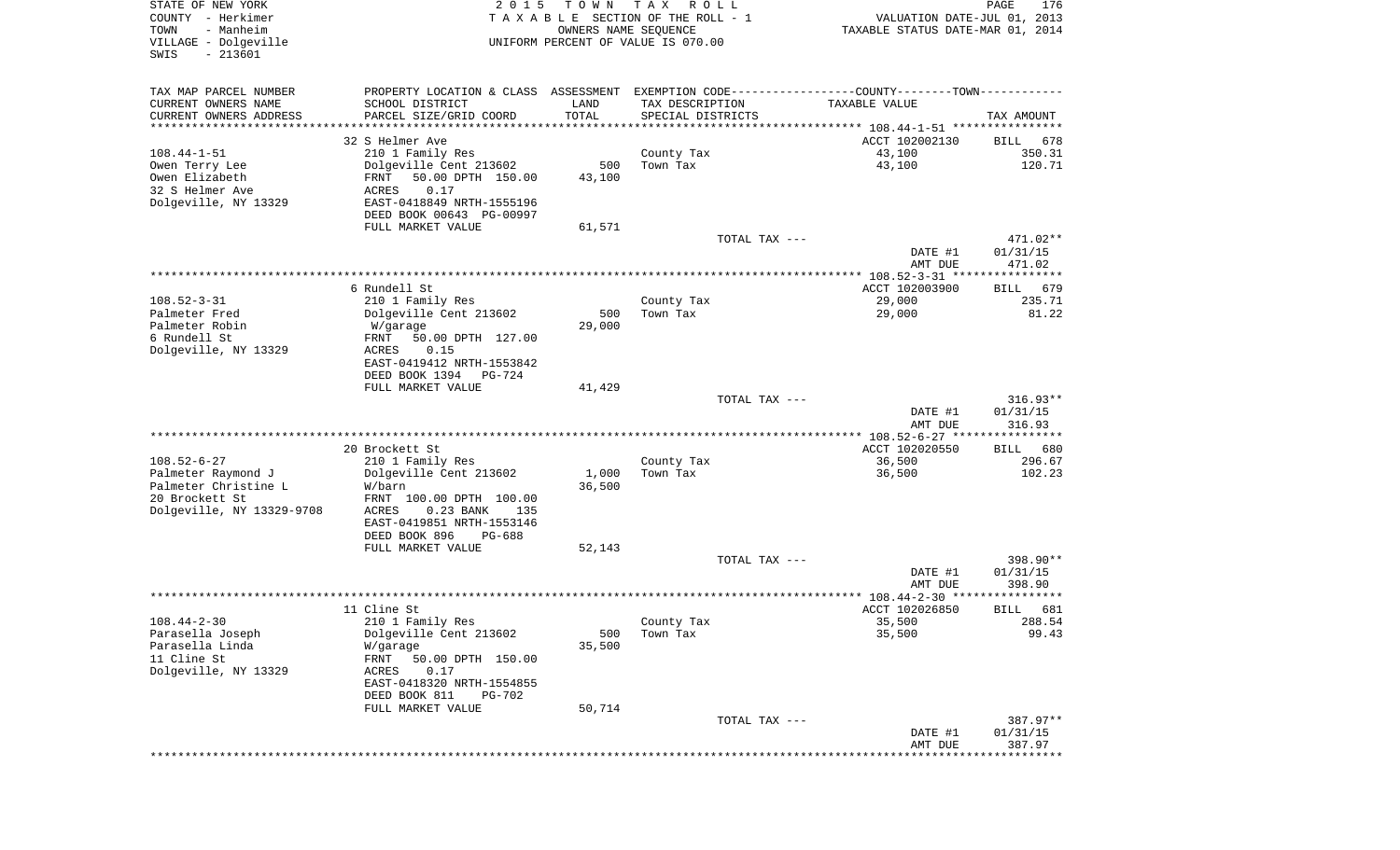| STATE OF NEW YORK<br>COUNTY - Herkimer<br>- Manheim<br>TOWN<br>VILLAGE - Dolgeville<br>$-213601$<br>SWIS | 2 0 1 5                                                                                                          | T O W N<br>OWNERS NAME SEQUENCE | T A X<br>R O L L<br>TAXABLE SECTION OF THE ROLL - 1<br>UNIFORM PERCENT OF VALUE IS 070.00 | VALUATION DATE-JUL 01, 2013<br>TAXABLE STATUS DATE-MAR 01, 2014 | PAGE<br>177          |
|----------------------------------------------------------------------------------------------------------|------------------------------------------------------------------------------------------------------------------|---------------------------------|-------------------------------------------------------------------------------------------|-----------------------------------------------------------------|----------------------|
| TAX MAP PARCEL NUMBER<br>CURRENT OWNERS NAME                                                             | PROPERTY LOCATION & CLASS ASSESSMENT EXEMPTION CODE---------------COUNTY-------TOWN----------<br>SCHOOL DISTRICT | LAND                            | TAX DESCRIPTION                                                                           | <b>TAXABLE VALUE</b>                                            |                      |
| CURRENT OWNERS ADDRESS<br>**********************                                                         | PARCEL SIZE/GRID COORD<br>******************                                                                     | TOTAL                           | SPECIAL DISTRICTS                                                                         |                                                                 | TAX AMOUNT           |
|                                                                                                          | 16 Wolf St                                                                                                       | * * * * * * * * * * *           |                                                                                           | ACCT 102020760                                                  | 682<br>BILL          |
| $108.36 - 2 - 18$                                                                                        | 210 1 Family Res                                                                                                 |                                 | County Tax                                                                                | 38,500                                                          | 312.92               |
| Parese Thomas                                                                                            | Dolgeville Cent 213602                                                                                           | 500                             | Town Tax                                                                                  | 38,500                                                          | 107.83               |
| Laureen Parese                                                                                           | W/garage                                                                                                         | 38,500                          |                                                                                           |                                                                 |                      |
| 6687 Lowell Rd                                                                                           | FRNT<br>57.50 DPTH 150.00                                                                                        |                                 |                                                                                           |                                                                 |                      |
| Rome, NY 13440                                                                                           | ACRES<br>0.17                                                                                                    |                                 |                                                                                           |                                                                 |                      |
|                                                                                                          | EAST-0419203 NRTH-1557724                                                                                        |                                 |                                                                                           |                                                                 |                      |
|                                                                                                          | DEED BOOK 801<br>$PG-269$<br>FULL MARKET VALUE                                                                   | 55,000                          |                                                                                           |                                                                 |                      |
|                                                                                                          |                                                                                                                  |                                 | TOTAL TAX ---                                                                             |                                                                 | 420.75**             |
|                                                                                                          |                                                                                                                  |                                 |                                                                                           | DATE #1                                                         | 01/31/15             |
|                                                                                                          |                                                                                                                  |                                 |                                                                                           | AMT DUE                                                         | 420.75               |
|                                                                                                          |                                                                                                                  |                                 |                                                                                           |                                                                 |                      |
| $108.52 - 6 - 23$                                                                                        | Brockett St<br>312 Vac w/imprv                                                                                   |                                 | County Tax                                                                                | ACCT 102002910<br>1,500                                         | BILL<br>683<br>12.19 |
| Parisi Daniel Rev                                                                                        | Dolgeville Cent 213602                                                                                           | 300                             | Town Tax                                                                                  | 1,500                                                           | 4.20                 |
| 14 Brockett St                                                                                           | Garage                                                                                                           | 1,500                           |                                                                                           |                                                                 |                      |
| Dolgeville, NY 13329                                                                                     | FRNT<br>50.00 DPTH 150.00<br>0.17<br>ACRES                                                                       |                                 |                                                                                           |                                                                 |                      |
|                                                                                                          | EAST-0419940 NRTH-1553349                                                                                        |                                 |                                                                                           |                                                                 |                      |
|                                                                                                          | DEED BOOK 00661 PG-00141                                                                                         |                                 |                                                                                           |                                                                 |                      |
|                                                                                                          | FULL MARKET VALUE                                                                                                | 2,143                           | TOTAL TAX ---                                                                             |                                                                 | $16.39**$            |
|                                                                                                          |                                                                                                                  |                                 |                                                                                           | DATE #1                                                         | 01/31/15             |
|                                                                                                          |                                                                                                                  |                                 |                                                                                           | AMT DUE                                                         | 16.39                |
|                                                                                                          |                                                                                                                  |                                 |                                                                                           |                                                                 |                      |
|                                                                                                          | 14 Brockett St                                                                                                   |                                 |                                                                                           | ACCT 102002880                                                  | 684<br>BILL          |
| $108.52 - 6 - 24$<br>Parisi Daniel Rev                                                                   | 210 1 Family Res<br>Dolgeville Cent 213602                                                                       | 500                             | CLERGY<br>41400<br>County Tax                                                             | 1,500<br>1,500<br>53,000                                        | 430.77               |
| 14 Brockett St                                                                                           | FRNT<br>50.00 DPTH 150.00                                                                                        | 54,500                          | Town Tax                                                                                  | 53,000                                                          | 148.44               |
| Dolgeville, NY 13329                                                                                     | EAST-0419918 NRTH-1553308                                                                                        |                                 |                                                                                           |                                                                 |                      |
|                                                                                                          | DEED BOOK 00661 PG-00141                                                                                         |                                 |                                                                                           |                                                                 |                      |
|                                                                                                          | FULL MARKET VALUE                                                                                                | 77,857                          |                                                                                           |                                                                 |                      |
|                                                                                                          |                                                                                                                  |                                 | TOTAL TAX ---                                                                             |                                                                 | $579.21**$           |
|                                                                                                          |                                                                                                                  |                                 |                                                                                           | DATE #1<br>AMT DUE                                              | 01/31/15<br>579.21   |
|                                                                                                          |                                                                                                                  |                                 |                                                                                           |                                                                 |                      |
|                                                                                                          | 36 Winton Ln                                                                                                     |                                 |                                                                                           | ACCT 102002760                                                  | 685<br>BILL          |
| $108.52 - 5 - 67$                                                                                        | 210 1 Family Res                                                                                                 |                                 | County Tax                                                                                | 22,000                                                          | 178.81               |
| Parisi Susan M                                                                                           | Dolgeville Cent 213602                                                                                           | 400                             | Town Tax                                                                                  | 22,000                                                          | 61.62                |
| 19 Park Ave<br>Dolgeville, NY 13329                                                                      | 41.00 DPTH 51.54<br>FRNT<br>0.05<br>ACRES                                                                        | 22,000                          |                                                                                           |                                                                 |                      |
|                                                                                                          | EAST-0419849 NRTH-1554515                                                                                        |                                 |                                                                                           |                                                                 |                      |
|                                                                                                          | DEED BOOK 1524 PG-656                                                                                            |                                 |                                                                                           |                                                                 |                      |
|                                                                                                          | FULL MARKET VALUE                                                                                                | 31,429                          |                                                                                           |                                                                 |                      |
|                                                                                                          |                                                                                                                  |                                 | TOTAL TAX ---                                                                             |                                                                 | $240.43**$           |
|                                                                                                          |                                                                                                                  |                                 |                                                                                           | DATE #1                                                         | 01/31/15             |
|                                                                                                          |                                                                                                                  |                                 |                                                                                           | AMT DUE                                                         | 240.43               |
|                                                                                                          |                                                                                                                  |                                 |                                                                                           |                                                                 |                      |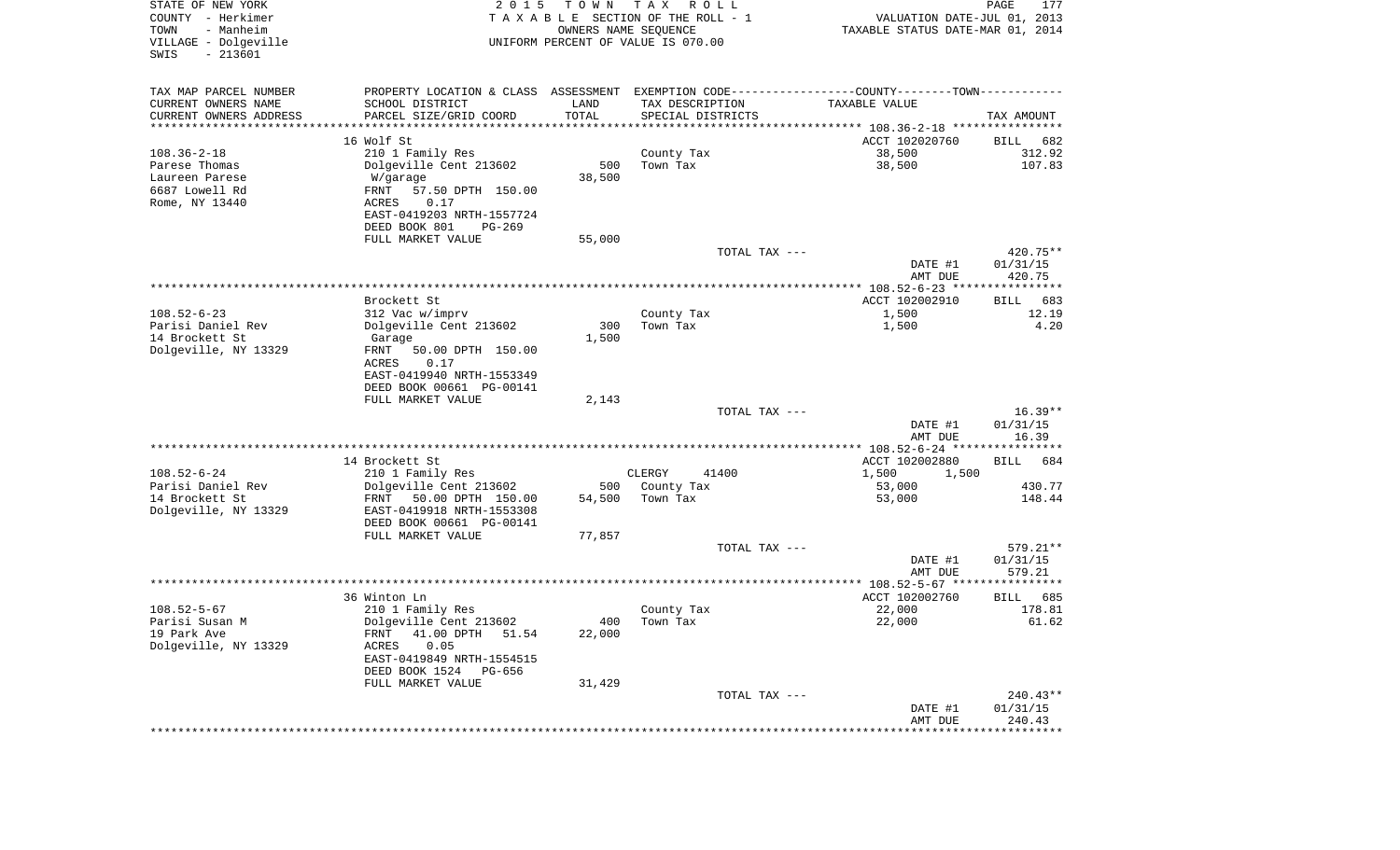| STATE OF NEW YORK<br>COUNTY - Herkimer<br>- Manheim<br>TOWN<br>VILLAGE - Dolgeville<br>SWIS<br>$-213601$  | 2 0 1 5                                                                                                                                                                           | T O W N<br>OWNERS NAME SEQUENCE | T A X<br>R O L L<br>TAXABLE SECTION OF THE ROLL - 1<br>UNIFORM PERCENT OF VALUE IS 070.00 | VALUATION DATE-JUL 01, 2013<br>TAXABLE STATUS DATE-MAR 01, 2014                                                | PAGE<br>178                          |
|-----------------------------------------------------------------------------------------------------------|-----------------------------------------------------------------------------------------------------------------------------------------------------------------------------------|---------------------------------|-------------------------------------------------------------------------------------------|----------------------------------------------------------------------------------------------------------------|--------------------------------------|
| TAX MAP PARCEL NUMBER<br>CURRENT OWNERS NAME<br>CURRENT OWNERS ADDRESS<br>**********************          | SCHOOL DISTRICT<br>PARCEL SIZE/GRID COORD<br>************************                                                                                                             | LAND<br>TOTAL<br>**********     | TAX DESCRIPTION<br>SPECIAL DISTRICTS                                                      | PROPERTY LOCATION & CLASS ASSESSMENT EXEMPTION CODE---------------COUNTY-------TOWN----------<br>TAXABLE VALUE | TAX AMOUNT                           |
|                                                                                                           | 71 N Main St                                                                                                                                                                      |                                 |                                                                                           | ACCT 102000690                                                                                                 | BILL<br>686                          |
| $108.44 - 3 - 9$<br>Partner's Trust Bank<br>M&T Bank<br>One M&T Plaza Corporate Servic ACRES              | 462 Branch bank<br>Dolgeville Cent 213602<br>FRNT 109.00 DPTH 199.00<br>0.45                                                                                                      | 10,000<br>325,000               | County Tax<br>Town Tax                                                                    | 325,000<br>325,000                                                                                             | 2,641.54<br>910.24                   |
| Buffalo, NY 14203                                                                                         | EAST-0419875 NRTH-1556018<br>DEED BOOK 774<br>PG-496                                                                                                                              |                                 |                                                                                           |                                                                                                                |                                      |
|                                                                                                           | FULL MARKET VALUE                                                                                                                                                                 | 464,286                         | TOTAL TAX ---                                                                             | DATE #1<br>AMT DUE                                                                                             | $3,551.78**$<br>01/31/15<br>3,551.78 |
|                                                                                                           | 146 S Main St                                                                                                                                                                     |                                 |                                                                                           | ACCT 102007710                                                                                                 | 687<br>BILL                          |
| $108.59 - 1 - 22$<br>Patrick Richard<br>Patrick Patricia<br>146 S Main St<br>Dolgeville, NY 13329         | 210 1 Family Res<br>Dolgeville Cent 213602<br>W/garage<br>53.00 DPTH 175.00<br>FRNT<br>ACRES<br>0.21                                                                              | 500<br>51,200                   | County Tax<br>Town Tax                                                                    | 51,200<br>51,200                                                                                               | 416.14<br>143.40                     |
|                                                                                                           | EAST-0417506 NRTH-1552737<br>DEED BOOK 781<br>$PG-404$                                                                                                                            |                                 |                                                                                           |                                                                                                                |                                      |
|                                                                                                           | FULL MARKET VALUE                                                                                                                                                                 | 73,143                          | TOTAL TAX ---                                                                             | DATE #1<br>AMT DUE                                                                                             | 559.54**<br>01/31/15<br>559.54       |
|                                                                                                           |                                                                                                                                                                                   |                                 |                                                                                           | ************ 108.52-1-36 *****************                                                                     |                                      |
| $108.52 - 1 - 36$<br>Patterson David C<br>Patterson Roxanne P<br>14 W Faville Ave<br>Dolgeville, NY 13329 | 14 W Faville Ave<br>210 1 Family Res<br>Dolgeville Cent 213602<br>W/garage<br>FRNT<br>85.00 DPTH 117.00<br>ACRES<br>0.14<br>EAST-0418195 NRTH-1554115<br>DEED BOOK 1119<br>PG-914 | 900<br>53,000                   | County Tax<br>Town Tax                                                                    | ACCT 102020640<br>53,000<br>53,000                                                                             | 688<br>BILL<br>430.77<br>148.44      |
|                                                                                                           | FULL MARKET VALUE                                                                                                                                                                 | 75,714                          | TOTAL TAX ---                                                                             |                                                                                                                | 579.21**                             |
|                                                                                                           |                                                                                                                                                                                   |                                 |                                                                                           | DATE #1<br>AMT DUE                                                                                             | 01/31/15<br>579.21<br>*******        |
|                                                                                                           | 13 Rundell St                                                                                                                                                                     |                                 |                                                                                           | ACCT 102030210                                                                                                 | 689<br>BILL                          |
| $108.52 - 4 - 14$<br>Pelchy Colleen<br>13 Rundell St<br>Dolgeville, NY 13329                              | 210 1 Family Res<br>Dolgeville Cent 213602<br>W/garage<br>FRNT<br>50.00 DPTH 150.00<br>ACRES<br>0.17<br>EAST-0419456 NRTH-1553521                                                 | 500<br>30,100                   | County Tax<br>Town Tax                                                                    | 30,100<br>30,100                                                                                               | 244.65<br>84.30                      |
|                                                                                                           | DEED BOOK 1399<br>PG-236<br>FULL MARKET VALUE                                                                                                                                     | 43,000                          |                                                                                           |                                                                                                                |                                      |
|                                                                                                           |                                                                                                                                                                                   |                                 | TOTAL TAX ---                                                                             | DATE #1<br>AMT DUE                                                                                             | $328.95**$<br>01/31/15<br>328.95     |
|                                                                                                           |                                                                                                                                                                                   |                                 |                                                                                           |                                                                                                                |                                      |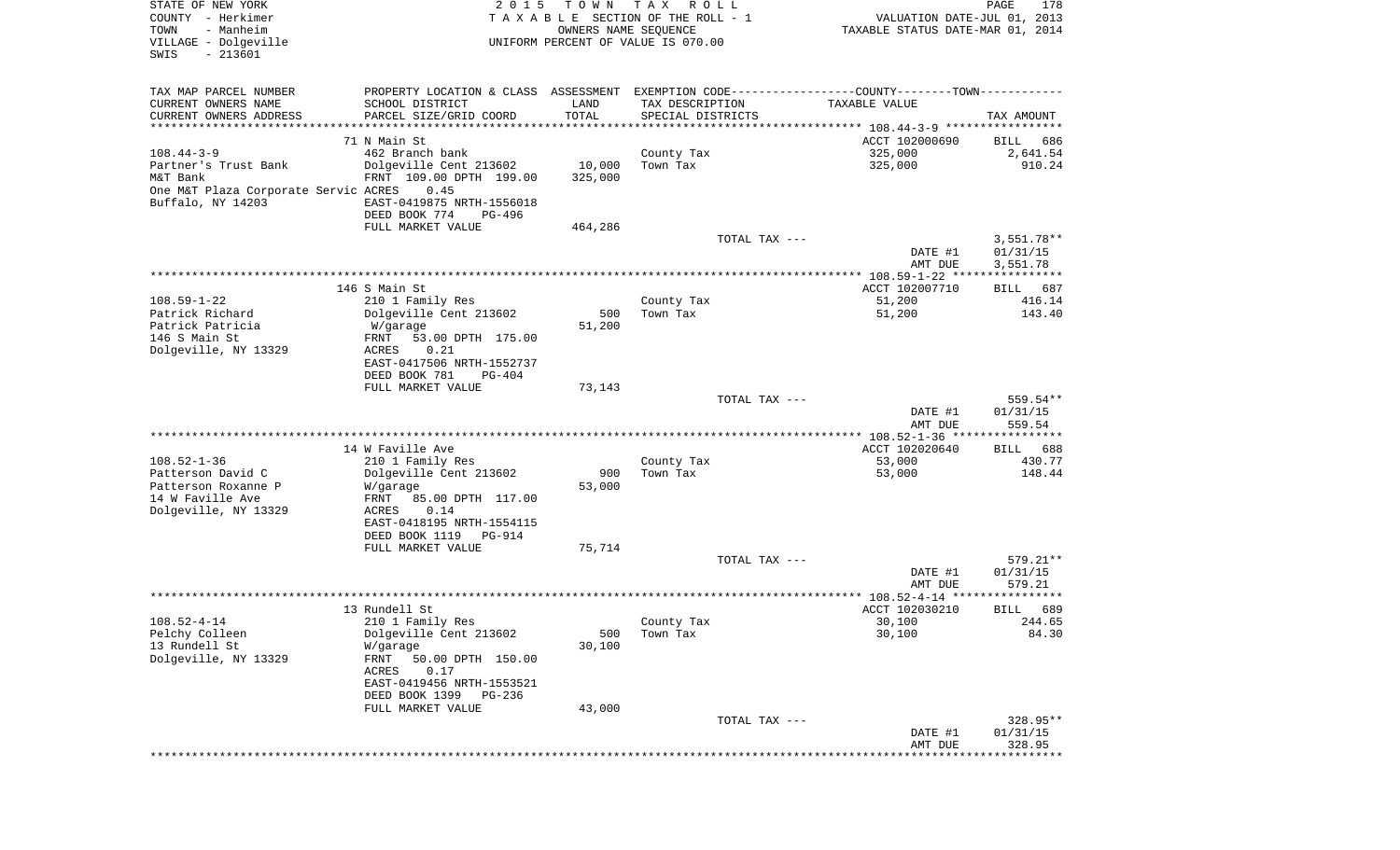| STATE OF NEW YORK<br>COUNTY - Herkimer<br>TOWN<br>- Manheim<br>VILLAGE - Dolgeville<br>SWIS<br>$-213601$ | 2 0 1 5                                                                                        | T O W N<br>OWNERS NAME SEQUENCE | T A X<br>R O L L<br>TAXABLE SECTION OF THE ROLL - 1<br>UNIFORM PERCENT OF VALUE IS 070.00 | VALUATION DATE-JUL 01, 2013<br>TAXABLE STATUS DATE-MAR 01, 2014 | PAGE<br>179      |
|----------------------------------------------------------------------------------------------------------|------------------------------------------------------------------------------------------------|---------------------------------|-------------------------------------------------------------------------------------------|-----------------------------------------------------------------|------------------|
| TAX MAP PARCEL NUMBER                                                                                    | PROPERTY LOCATION & CLASS ASSESSMENT EXEMPTION CODE----------------COUNTY-------TOWN---------- |                                 |                                                                                           |                                                                 |                  |
| CURRENT OWNERS NAME                                                                                      | SCHOOL DISTRICT                                                                                | LAND                            | TAX DESCRIPTION                                                                           | TAXABLE VALUE                                                   |                  |
| CURRENT OWNERS ADDRESS                                                                                   | PARCEL SIZE/GRID COORD                                                                         | TOTAL                           | SPECIAL DISTRICTS                                                                         |                                                                 | TAX AMOUNT       |
| *********************                                                                                    |                                                                                                | * * * * * * * * * * *           |                                                                                           |                                                                 |                  |
|                                                                                                          | 16 W Faville Ave                                                                               |                                 |                                                                                           | ACCT 102007260                                                  | BILL<br>690      |
| $108.52 - 1 - 37$<br>Pentland Kathrine                                                                   | 210 1 Family Res<br>Dolgeville Cent 213602                                                     | 600                             | County Tax<br>Town Tax                                                                    | 37,900<br>37,900                                                | 308.04<br>106.15 |
| 16 W Faville Ave                                                                                         | W/garage                                                                                       | 37,900                          |                                                                                           |                                                                 |                  |
| Dolgeville, NY 13329                                                                                     | FRNT<br>55.00 DPTH 100.00                                                                      |                                 |                                                                                           |                                                                 |                  |
|                                                                                                          | $0.13$ BANK<br>ACRES<br>135                                                                    |                                 |                                                                                           |                                                                 |                  |
|                                                                                                          | EAST-0418150 NRTH-1554149                                                                      |                                 |                                                                                           |                                                                 |                  |
|                                                                                                          | DEED BOOK 706<br>PG-606                                                                        |                                 |                                                                                           |                                                                 |                  |
|                                                                                                          | FULL MARKET VALUE                                                                              | 54,143                          | TOTAL TAX ---                                                                             |                                                                 | 414.19**         |
|                                                                                                          |                                                                                                |                                 |                                                                                           | DATE #1                                                         | 01/31/15         |
|                                                                                                          |                                                                                                |                                 |                                                                                           | AMT DUE                                                         | 414.19           |
|                                                                                                          |                                                                                                |                                 |                                                                                           |                                                                 |                  |
|                                                                                                          | 18 Spencer St                                                                                  |                                 |                                                                                           | ACCT 102006420                                                  | 691<br>BILL      |
| $108.52 - 1 - 7$<br>Perez-Jordan Henry R                                                                 | 220 2 Family Res<br>Dolgeville Cent 213602                                                     | 1,000                           | County Tax<br>Town Tax                                                                    | 22,000<br>22,000                                                | 178.81<br>61.62  |
| 18 Spencer St                                                                                            | W/garage                                                                                       | 22,000                          |                                                                                           |                                                                 |                  |
| Dolgeville, NY 13329                                                                                     | 97.70 DPTH<br>FRNT<br>96.00                                                                    |                                 |                                                                                           |                                                                 |                  |
|                                                                                                          | ACRES<br>0.20                                                                                  |                                 |                                                                                           |                                                                 |                  |
|                                                                                                          | EAST-0418442 NRTH-1554443                                                                      |                                 |                                                                                           |                                                                 |                  |
|                                                                                                          | DEED BOOK 1360<br>$PG-114$                                                                     |                                 |                                                                                           |                                                                 |                  |
|                                                                                                          | FULL MARKET VALUE                                                                              | 31,429                          | TOTAL TAX ---                                                                             |                                                                 | $240.43**$       |
|                                                                                                          |                                                                                                |                                 |                                                                                           | DATE #1                                                         | 01/31/15         |
|                                                                                                          |                                                                                                |                                 |                                                                                           | AMT DUE                                                         | 240.43           |
|                                                                                                          |                                                                                                |                                 |                                                                                           |                                                                 |                  |
|                                                                                                          | Spencer St                                                                                     |                                 |                                                                                           | ACCT 102018540                                                  | 692<br>BILL      |
| $108.52 - 1 - 8$<br>Perez-Jordan Henry R                                                                 | 311 Res vac land<br>Dolgeville Cent 213602                                                     | 300                             | County Tax<br>Town Tax                                                                    | 300<br>300                                                      | 2.44<br>0.84     |
| 18 Spencer St                                                                                            | FRNT 112.00 DPTH<br>81.00                                                                      | 300                             |                                                                                           |                                                                 |                  |
| Dolgeville, NY 13329                                                                                     | ACRES<br>0.13                                                                                  |                                 |                                                                                           |                                                                 |                  |
|                                                                                                          | EAST-0418359 NRTH-1554443                                                                      |                                 |                                                                                           |                                                                 |                  |
|                                                                                                          | DEED BOOK 1360<br>PG-114                                                                       |                                 |                                                                                           |                                                                 |                  |
|                                                                                                          | FULL MARKET VALUE                                                                              | 429                             |                                                                                           |                                                                 | $3.28**$         |
|                                                                                                          |                                                                                                |                                 | TOTAL TAX ---                                                                             | DATE #1                                                         | 01/31/15         |
|                                                                                                          |                                                                                                |                                 |                                                                                           | AMT DUE                                                         | 3.28             |
|                                                                                                          |                                                                                                |                                 |                                                                                           |                                                                 | ****             |
|                                                                                                          | 8 W Timmerman St                                                                               |                                 |                                                                                           | ACCT 102001290                                                  | 693<br>BILL      |
| $108.59 - 1 - 7$                                                                                         | 210 1 Family Res                                                                               |                                 | County Tax                                                                                | 49,700                                                          | 403.95           |
| Perkins Thomas E Jr.<br>Perkins Rebecca I                                                                | Dolgeville Cent 213602<br>W/garage                                                             | 1,000<br>49,700                 | Town Tax                                                                                  | 49,700                                                          | 139.20           |
| 8 W Timmerman St                                                                                         | FRNT 100.00 DPTH 150.00                                                                        |                                 |                                                                                           |                                                                 |                  |
| Dolgeville, NY                                                                                           | $0.34$ BANK<br>ACRES<br>135                                                                    |                                 |                                                                                           |                                                                 |                  |
|                                                                                                          | EAST-0416632 NRTH-1552615                                                                      |                                 |                                                                                           |                                                                 |                  |
|                                                                                                          | DEED BOOK 928<br>PG-662                                                                        |                                 |                                                                                           |                                                                 |                  |
|                                                                                                          | FULL MARKET VALUE                                                                              | 71,000                          |                                                                                           |                                                                 | $543.15**$       |
|                                                                                                          |                                                                                                |                                 | TOTAL TAX ---                                                                             | DATE #1                                                         | 01/31/15         |
|                                                                                                          |                                                                                                |                                 |                                                                                           | AMT DUE                                                         | 543.15           |
|                                                                                                          |                                                                                                |                                 |                                                                                           | ***********************************                             |                  |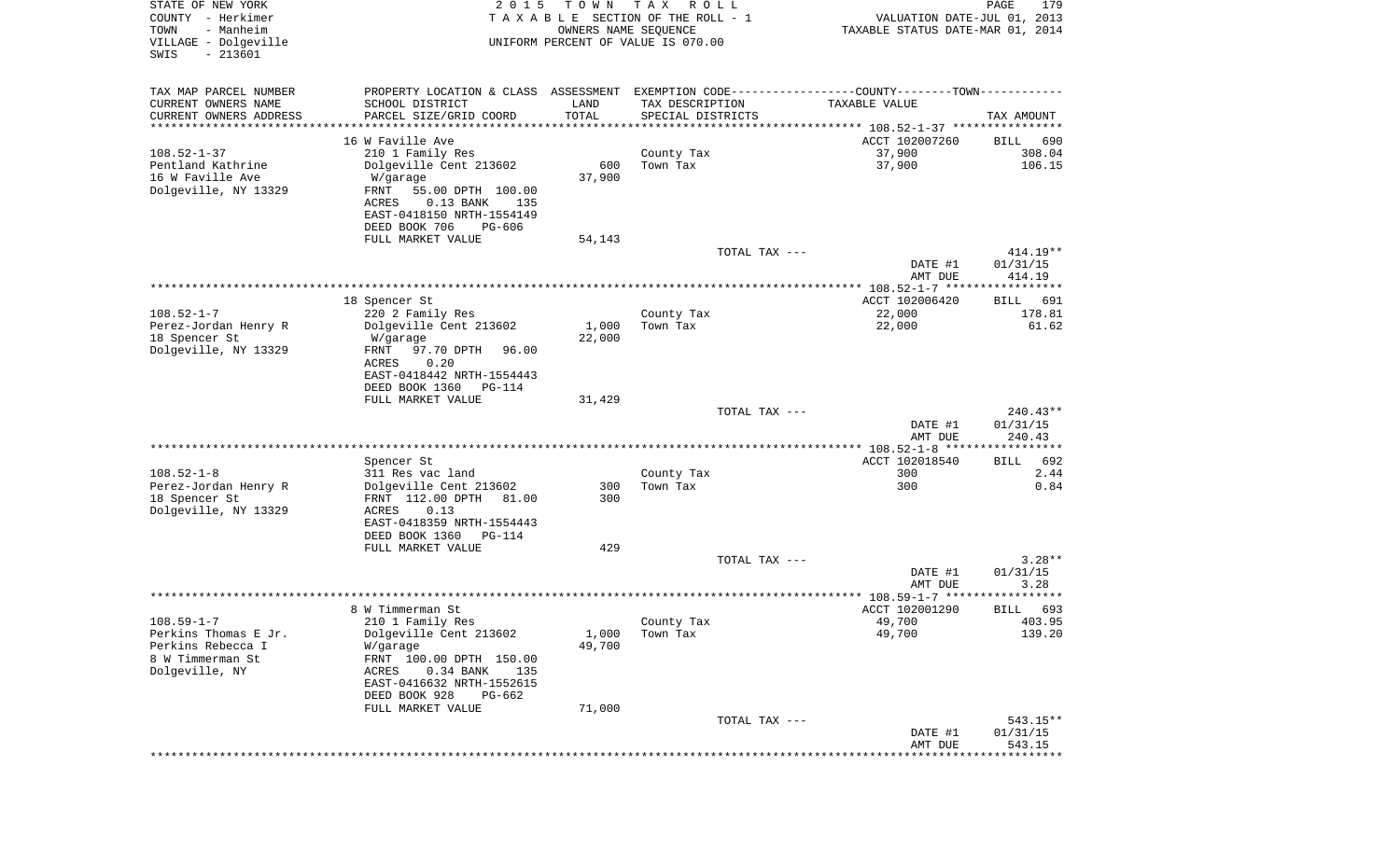| STATE OF NEW YORK<br>COUNTY - Herkimer<br>TOWN<br>- Manheim<br>VILLAGE - Dolgeville<br>SWIS<br>$-213601$ | 2 0 1 5                                                                                       | T O W N                        | T A X<br>R O L L<br>TAXABLE SECTION OF THE ROLL - 1<br>OWNERS NAME SEQUENCE<br>UNIFORM PERCENT OF VALUE IS 070.00 | VALUATION DATE-JUL 01, 2013<br>TAXABLE STATUS DATE-MAR 01, 2014 | PAGE<br>180             |
|----------------------------------------------------------------------------------------------------------|-----------------------------------------------------------------------------------------------|--------------------------------|-------------------------------------------------------------------------------------------------------------------|-----------------------------------------------------------------|-------------------------|
| TAX MAP PARCEL NUMBER                                                                                    | PROPERTY LOCATION & CLASS ASSESSMENT EXEMPTION CODE---------------COUNTY-------TOWN---------- |                                |                                                                                                                   |                                                                 |                         |
| CURRENT OWNERS NAME                                                                                      | SCHOOL DISTRICT                                                                               | LAND                           | TAX DESCRIPTION                                                                                                   | TAXABLE VALUE                                                   |                         |
| CURRENT OWNERS ADDRESS<br>*********************                                                          | PARCEL SIZE/GRID COORD<br>***********************                                             | TOTAL<br>* * * * * * * * * * * | SPECIAL DISTRICTS                                                                                                 |                                                                 | TAX AMOUNT              |
|                                                                                                          | 88 N Helmer Ave                                                                               |                                |                                                                                                                   | ACCT 102004290                                                  | 694<br>BILL             |
| $108.36 - 3 - 73$                                                                                        | 210 1 Family Res                                                                              |                                | County Tax                                                                                                        | 37,000                                                          | 300.73                  |
| Perkins Todd                                                                                             | Dolgeville Cent 213602                                                                        | 500                            | Town Tax                                                                                                          | 37,000                                                          | 103.63                  |
| 6028 St. Rte. 167                                                                                        | W/carport                                                                                     | 37,000                         |                                                                                                                   |                                                                 |                         |
| Little Falls, NY 13365                                                                                   | FRNT<br>57.50 DPTH 145.00                                                                     |                                |                                                                                                                   |                                                                 |                         |
|                                                                                                          | ACRES<br>0.19                                                                                 |                                |                                                                                                                   |                                                                 |                         |
|                                                                                                          | EAST-0419694 NRTH-1558057<br>DEED BOOK 1296<br>PG-108                                         |                                |                                                                                                                   |                                                                 |                         |
|                                                                                                          | FULL MARKET VALUE                                                                             | 52,857                         |                                                                                                                   |                                                                 |                         |
|                                                                                                          |                                                                                               |                                | TOTAL TAX ---                                                                                                     |                                                                 | 404.36**                |
|                                                                                                          |                                                                                               |                                |                                                                                                                   | DATE #1                                                         | 01/31/15                |
|                                                                                                          |                                                                                               |                                |                                                                                                                   | AMT DUE                                                         | 404.36                  |
|                                                                                                          | 4 Lamberson St                                                                                |                                |                                                                                                                   | ACCT 102026940                                                  | BILL<br>695             |
| $108.52 - 2 - 42$                                                                                        | 210 1 Family Res                                                                              |                                | County Tax                                                                                                        | 33,700                                                          | 273.91                  |
| Perkins Todd                                                                                             | Dolgeville Cent 213602                                                                        | 500                            | Town Tax                                                                                                          | 33,700                                                          | 94.38                   |
| 6028 St. Rte. 167                                                                                        | W/garage                                                                                      | 33,700                         |                                                                                                                   |                                                                 |                         |
| Little Falls, NY 13365                                                                                   | FRNT<br>50.00 DPTH<br>90.00<br>0.10<br>ACRES                                                  |                                |                                                                                                                   |                                                                 |                         |
|                                                                                                          | EAST-0419075 NRTH-1554232<br>DEED BOOK 1322<br>PG-907                                         |                                |                                                                                                                   |                                                                 |                         |
|                                                                                                          | FULL MARKET VALUE                                                                             | 48,143                         |                                                                                                                   |                                                                 |                         |
|                                                                                                          |                                                                                               |                                | TOTAL TAX ---                                                                                                     |                                                                 | 368.29**                |
|                                                                                                          |                                                                                               |                                |                                                                                                                   | DATE #1<br>AMT DUE                                              | 01/31/15<br>368.29      |
|                                                                                                          |                                                                                               |                                |                                                                                                                   |                                                                 |                         |
|                                                                                                          | 36 Spofford Sq                                                                                |                                |                                                                                                                   | ACCT 102023940                                                  | 696<br>BILL             |
| $108.52 - 3 - 55$                                                                                        | 210 1 Family Res                                                                              |                                | VET COM CT 41131                                                                                                  | 9,250<br>9,250                                                  |                         |
| Petkovsek Stephen                                                                                        | Dolgeville Cent 213602                                                                        |                                | 1,700 VET DIS CT 41141                                                                                            | 1,850<br>1,850                                                  |                         |
| 36 Spofford Sq                                                                                           | FRNT 274.00 DPTH<br>ACRES<br>1.70                                                             | 37,000                         | County Tax<br>Town Tax                                                                                            | 25,900<br>25,900                                                | 210.51<br>72.54         |
| Dolgeville, NY 13329                                                                                     | EAST-0418607 NRTH-1552654                                                                     |                                | School Relevy                                                                                                     |                                                                 | 331.88                  |
|                                                                                                          | DEED BOOK 878<br>PG-386                                                                       |                                | Village Relevy                                                                                                    |                                                                 | 659.51                  |
|                                                                                                          | FULL MARKET VALUE                                                                             | 52,857                         |                                                                                                                   |                                                                 |                         |
|                                                                                                          |                                                                                               |                                | TOTAL TAX ---                                                                                                     |                                                                 | 1,274.44**              |
|                                                                                                          |                                                                                               |                                |                                                                                                                   | DATE #1                                                         | 01/31/15                |
|                                                                                                          |                                                                                               |                                |                                                                                                                   | AMT DUE                                                         | 1,274.44<br>* * * * * * |
|                                                                                                          | Wolf St                                                                                       |                                |                                                                                                                   | ACCT 102012570                                                  | 697<br>BILL             |
| $108.36 - 1 - 5.2$                                                                                       | 311 Res vac land                                                                              |                                | County Tax                                                                                                        | 2,500                                                           | 20.32                   |
| Petley Brent C                                                                                           | Dolgeville Cent 213602                                                                        | 2,500                          | Town Tax                                                                                                          | 2,500                                                           | 7.00                    |
| 1 N Helmer Ave                                                                                           | 2.80<br>ACRES                                                                                 | 2,500                          | School Relevy                                                                                                     |                                                                 | 51.26                   |
| Dolgeville, NY 13329                                                                                     | EAST-0418509 NRTH-1557773<br>DEED BOOK 1481<br>PG-134                                         |                                |                                                                                                                   |                                                                 |                         |
|                                                                                                          | FULL MARKET VALUE                                                                             | 3,571                          |                                                                                                                   |                                                                 |                         |
|                                                                                                          |                                                                                               |                                | TOTAL TAX ---                                                                                                     | DATE #1                                                         | 78.58**<br>01/31/15     |
|                                                                                                          |                                                                                               |                                |                                                                                                                   | AMT DUE                                                         | 78.58                   |
|                                                                                                          |                                                                                               |                                |                                                                                                                   |                                                                 |                         |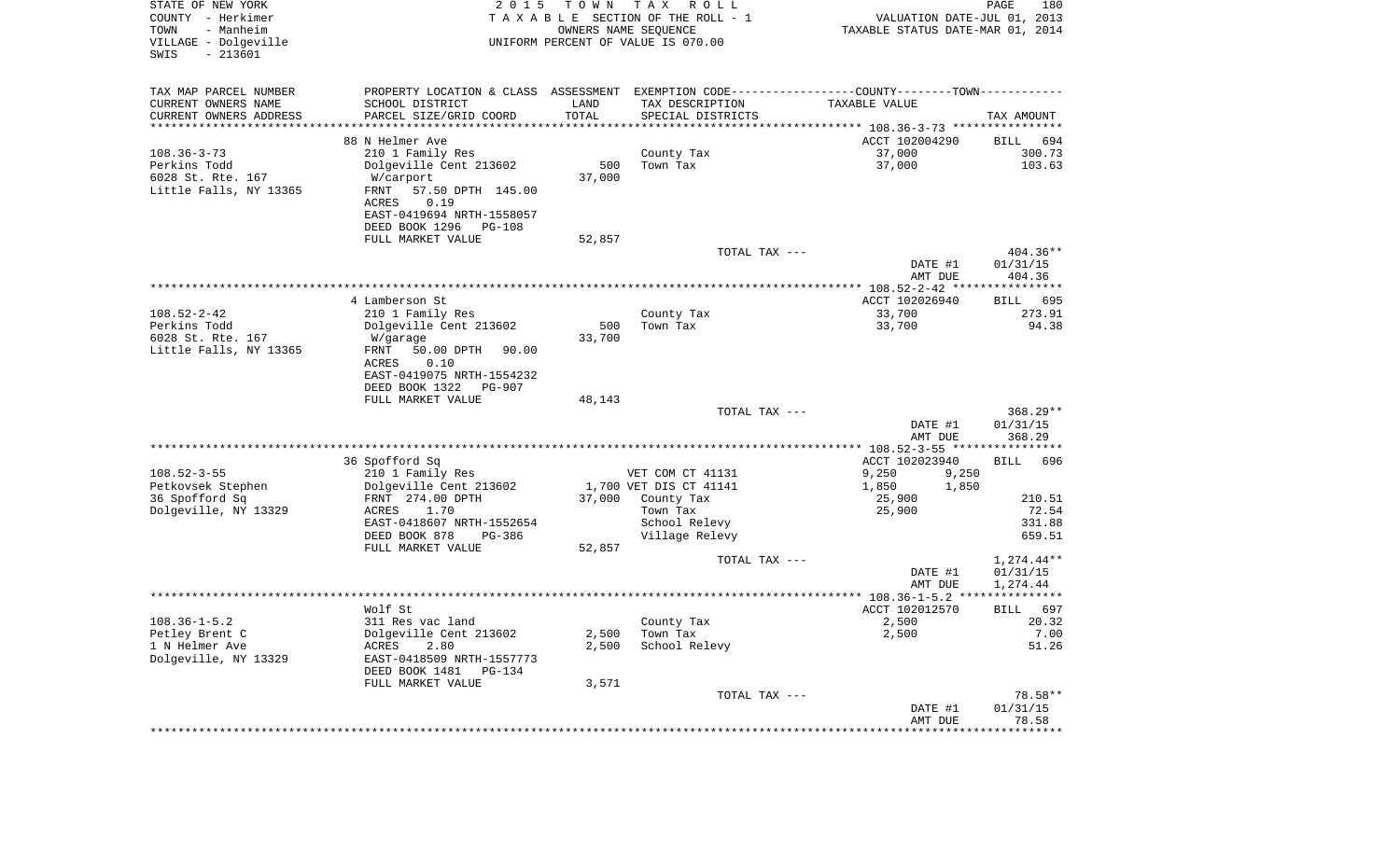| STATE OF NEW YORK<br>COUNTY - Herkimer<br>- Manheim<br>TOWN<br>VILLAGE - Dolgeville<br>$-213601$<br>SWIS | 2 0 1 5                                                                                       | T O W N<br>OWNERS NAME SEQUENCE | T A X<br>R O L L<br>TAXABLE SECTION OF THE ROLL - 1<br>UNIFORM PERCENT OF VALUE IS 070.00 | VALUATION DATE-JUL 01, 2013<br>TAXABLE STATUS DATE-MAR 01, 2014 | PAGE<br>181        |
|----------------------------------------------------------------------------------------------------------|-----------------------------------------------------------------------------------------------|---------------------------------|-------------------------------------------------------------------------------------------|-----------------------------------------------------------------|--------------------|
| TAX MAP PARCEL NUMBER                                                                                    | PROPERTY LOCATION & CLASS ASSESSMENT EXEMPTION CODE---------------COUNTY-------TOWN---------- |                                 |                                                                                           |                                                                 |                    |
| CURRENT OWNERS NAME                                                                                      | SCHOOL DISTRICT                                                                               | LAND                            | TAX DESCRIPTION                                                                           | <b>TAXABLE VALUE</b>                                            |                    |
| CURRENT OWNERS ADDRESS                                                                                   | PARCEL SIZE/GRID COORD                                                                        | TOTAL                           | SPECIAL DISTRICTS                                                                         |                                                                 | TAX AMOUNT         |
| *********************                                                                                    |                                                                                               |                                 |                                                                                           |                                                                 |                    |
|                                                                                                          | 47 Spencer St                                                                                 |                                 |                                                                                           | ACCT 102028620                                                  | 698<br>BILL        |
| $108.51 - 1 - 20$                                                                                        | 210 1 Family Res                                                                              |                                 | County Tax                                                                                | 64,300                                                          | 522.62<br>180.09   |
| Petley Brent C<br>47 Spencer St                                                                          | Dolgeville Cent 213602<br>W/garage                                                            | 3,900<br>64,300                 | Town Tax                                                                                  | 64,300                                                          |                    |
| Dolgeville, NY 13329                                                                                     | ACRES<br>1.50                                                                                 |                                 |                                                                                           |                                                                 |                    |
|                                                                                                          | EAST-0417427 NRTH-1554228                                                                     |                                 |                                                                                           |                                                                 |                    |
|                                                                                                          | DEED BOOK 1523<br>PG-248                                                                      |                                 |                                                                                           |                                                                 |                    |
|                                                                                                          | FULL MARKET VALUE                                                                             | 91,857                          |                                                                                           |                                                                 |                    |
|                                                                                                          |                                                                                               |                                 | TOTAL TAX ---                                                                             |                                                                 | 702.71**           |
|                                                                                                          |                                                                                               |                                 |                                                                                           | DATE #1                                                         | 01/31/15           |
|                                                                                                          |                                                                                               |                                 |                                                                                           | AMT DUE                                                         | 702.71             |
|                                                                                                          |                                                                                               |                                 |                                                                                           |                                                                 |                    |
| $108.36 - 1 - 5.1$                                                                                       | Wolf St                                                                                       |                                 |                                                                                           | ACCT 102012570<br>6,000                                         | <b>BILL</b><br>699 |
| Petley Richard                                                                                           | 312 Vac w/imprv<br>Dolgeville Cent 213602                                                     | 5,000                           | County Tax<br>Town Tax                                                                    | 6,000                                                           | 48.77<br>16.80     |
| Petley Donna                                                                                             | ACRES<br>6.20                                                                                 | 6,000                           |                                                                                           |                                                                 |                    |
| 32 Wolf St                                                                                               | EAST-0418607 NRTH-1558236                                                                     |                                 |                                                                                           |                                                                 |                    |
| Dolgeville, NY 13329                                                                                     | DEED BOOK 763<br>$PG-623$                                                                     |                                 |                                                                                           |                                                                 |                    |
|                                                                                                          | FULL MARKET VALUE                                                                             | 8,571                           |                                                                                           |                                                                 |                    |
|                                                                                                          |                                                                                               |                                 | TOTAL TAX ---                                                                             |                                                                 | $65.57**$          |
|                                                                                                          |                                                                                               |                                 |                                                                                           | DATE #1<br>AMT DUE                                              | 01/31/15<br>65.57  |
|                                                                                                          |                                                                                               |                                 |                                                                                           |                                                                 |                    |
| $108.36 - 1 - 9$                                                                                         | 32 Wolf St<br>210 1 Family Res                                                                |                                 | VET WAR CT 41121                                                                          | ACCT 102012600<br>5,250<br>5,250                                | <b>BILL</b><br>700 |
| Petley Richard                                                                                           | Dolgeville Cent 213602                                                                        | 900                             | County Tax                                                                                | 29,750                                                          | 241.80             |
| Petley Donna                                                                                             | W/garage                                                                                      | 35,000                          | Town Tax                                                                                  | 29,750                                                          | 83.32              |
| 32 Wolf St                                                                                               | FRNT<br>88.00 DPTH 150.40                                                                     |                                 |                                                                                           |                                                                 |                    |
| Dolgeville, NY 13329                                                                                     | ACRES<br>0.32                                                                                 |                                 |                                                                                           |                                                                 |                    |
|                                                                                                          | EAST-0418887 NRTH-1557923                                                                     |                                 |                                                                                           |                                                                 |                    |
|                                                                                                          | DEED BOOK 763<br>$PG-623$                                                                     |                                 |                                                                                           |                                                                 |                    |
|                                                                                                          | FULL MARKET VALUE                                                                             | 50,000                          |                                                                                           |                                                                 |                    |
|                                                                                                          |                                                                                               |                                 | TOTAL TAX ---                                                                             |                                                                 | 325.12**           |
|                                                                                                          |                                                                                               |                                 |                                                                                           | DATE #1<br>AMT DUE                                              | 01/31/15<br>325.12 |
|                                                                                                          |                                                                                               |                                 |                                                                                           |                                                                 |                    |
|                                                                                                          | off wolf St N                                                                                 |                                 |                                                                                           |                                                                 | 701<br>BILL        |
| $108.36 - 1 - 65.2$                                                                                      | 311 Res vac land                                                                              |                                 | County Tax                                                                                | 300                                                             | 2.44               |
| Petley Richard                                                                                           | Dolgeville Cent 213602                                                                        | 300                             | Town Tax                                                                                  | 300                                                             | 0.84               |
| Petley Donna                                                                                             | Rr Row                                                                                        | 300                             |                                                                                           |                                                                 |                    |
| 32 Wolf St                                                                                               | FRNT 100.00 DPTH 150.00                                                                       |                                 |                                                                                           |                                                                 |                    |
| Dolgeville, NY 13329                                                                                     | ACRES<br>0.30                                                                                 |                                 |                                                                                           |                                                                 |                    |
|                                                                                                          | EAST-0418811 NRTH-1557975<br>DEED BOOK 1351<br>PG-839                                         |                                 |                                                                                           |                                                                 |                    |
|                                                                                                          | FULL MARKET VALUE                                                                             | 429                             |                                                                                           |                                                                 |                    |
|                                                                                                          |                                                                                               |                                 | TOTAL TAX ---                                                                             |                                                                 | $3.28**$           |
|                                                                                                          |                                                                                               |                                 |                                                                                           | DATE #1                                                         | 01/31/15           |
|                                                                                                          |                                                                                               |                                 |                                                                                           | AMT DUE                                                         | 3.28               |
|                                                                                                          |                                                                                               |                                 |                                                                                           |                                                                 |                    |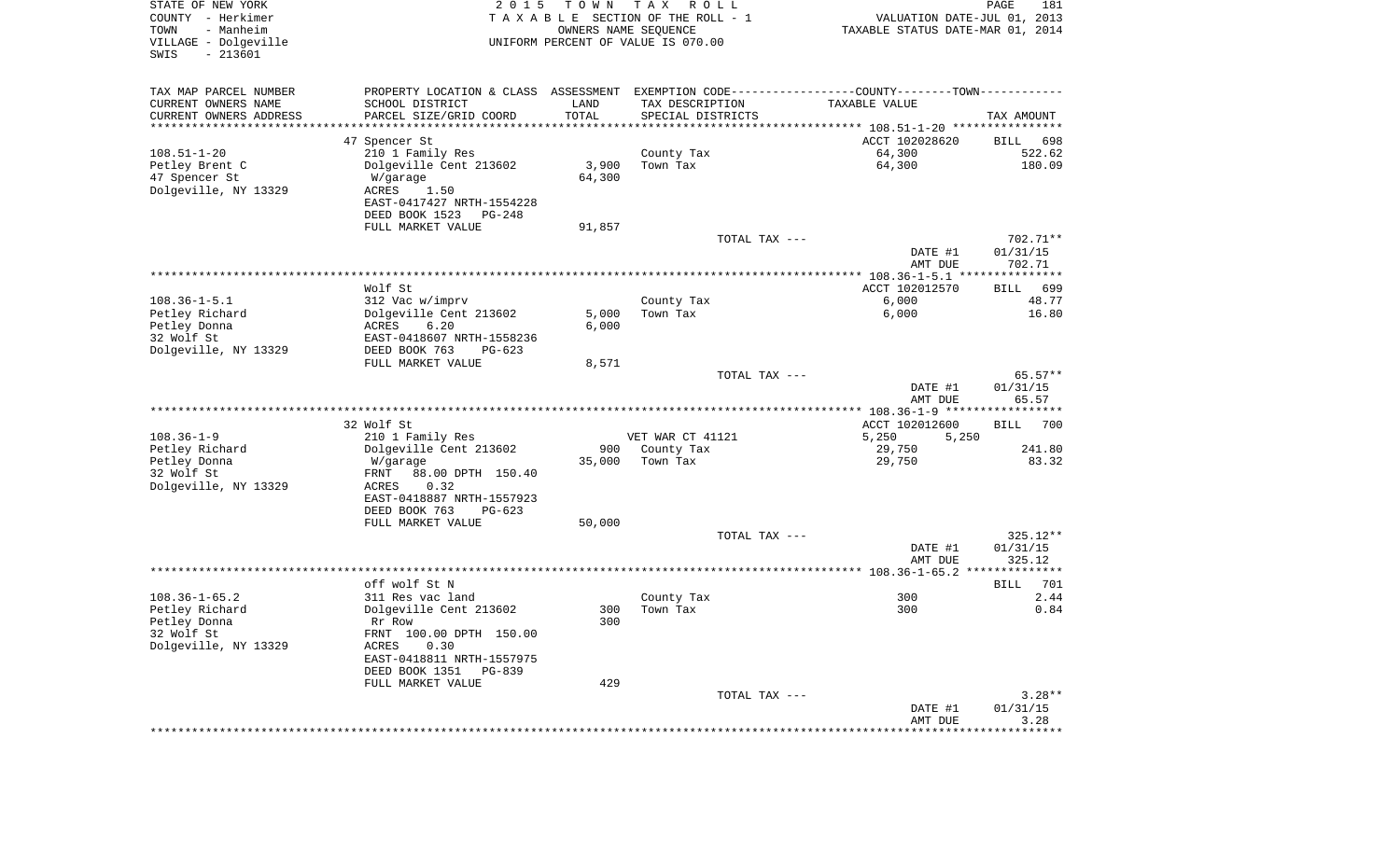| STATE OF NEW YORK       | 2 0 1 5                         |                                  | TOWN TAX ROLL                      |                                                                                               | PAGE<br>182           |
|-------------------------|---------------------------------|----------------------------------|------------------------------------|-----------------------------------------------------------------------------------------------|-----------------------|
| COUNTY - Herkimer       | TAXABLE SECTION OF THE ROLL - 1 | VALUATION DATE-JUL 01, 2013      |                                    |                                                                                               |                       |
| TOWN<br>- Manheim       |                                 | TAXABLE STATUS DATE-MAR 01, 2014 |                                    |                                                                                               |                       |
| VILLAGE - Dolgeville    |                                 |                                  | UNIFORM PERCENT OF VALUE IS 070.00 |                                                                                               |                       |
| SWIS<br>$-213601$       |                                 |                                  |                                    |                                                                                               |                       |
|                         |                                 |                                  |                                    |                                                                                               |                       |
| TAX MAP PARCEL NUMBER   |                                 |                                  |                                    | PROPERTY LOCATION & CLASS ASSESSMENT EXEMPTION CODE---------------COUNTY-------TOWN---------- |                       |
| CURRENT OWNERS NAME     | SCHOOL DISTRICT                 | LAND                             | TAX DESCRIPTION                    | TAXABLE VALUE                                                                                 |                       |
| CURRENT OWNERS ADDRESS  | PARCEL SIZE/GRID COORD          | TOTAL                            | SPECIAL DISTRICTS                  |                                                                                               | TAX AMOUNT            |
| **********************  | ***********************         |                                  |                                    |                                                                                               |                       |
|                         | W State St & Oak St             |                                  |                                    | ACCT 102009810                                                                                | BILL 702              |
| $108.44 - 1 - 1$        | 311 Res vac land                |                                  | County Tax                         | 19,500                                                                                        | 158.49                |
| Phoenix Footwear Group  | Dolgeville Cent 213602          | 19,500                           | Town Tax                           | 19,500                                                                                        | 54.61                 |
| 5937 Darwin Ct Ste 109  | ACRES 31.00                     | 19,500                           |                                    |                                                                                               |                       |
| Carlsbad, CA 92008-7363 | EAST-0418556 NRTH-1556398       |                                  |                                    |                                                                                               |                       |
|                         | DEED BOOK 00214 PG-00549        |                                  |                                    |                                                                                               |                       |
|                         | FULL MARKET VALUE               | 27,857                           |                                    |                                                                                               |                       |
|                         |                                 |                                  | TOTAL TAX ---                      |                                                                                               | $213.10**$            |
|                         |                                 |                                  |                                    | DATE #1                                                                                       | 01/31/15              |
|                         |                                 |                                  |                                    | AMT DUE                                                                                       | 213.10                |
|                         |                                 |                                  |                                    |                                                                                               |                       |
|                         |                                 |                                  |                                    |                                                                                               |                       |
|                         | 3 Stewart St                    |                                  |                                    | ACCT 102021780                                                                                | <b>BILL</b><br>703    |
| 108.59-2-24             | 210 1 Family Res                |                                  | VET COM CT 41131                   | 10,500<br>10,500                                                                              |                       |
| Piehler Marion          | Dolgeville Cent 213602          |                                  | 1,000 County Tax                   | 35,500                                                                                        | 288.54                |
| Doubrava Christine      | FRNT 100.00 DPTH 150.00         | 46,000                           | Town Tax                           | 35,500                                                                                        | 99.43                 |
| 3 Stewart St            | ACRES<br>0.34                   |                                  |                                    |                                                                                               |                       |
| Dolgeville, NY 13329    | EAST-0417056 NRTH-1552143       |                                  |                                    |                                                                                               |                       |
|                         | DEED BOOK 849<br>$PG-144$       |                                  |                                    |                                                                                               |                       |
|                         | FULL MARKET VALUE               | 65,714                           |                                    |                                                                                               |                       |
|                         |                                 |                                  | TOTAL TAX ---                      |                                                                                               | 387.97**              |
|                         |                                 |                                  |                                    | DATE #1                                                                                       | 01/31/15              |
|                         |                                 |                                  |                                    | AMT DUE                                                                                       | 387.97                |
|                         |                                 |                                  |                                    |                                                                                               |                       |
|                         | 5 E Spofford Ave                |                                  |                                    | ACCT 102007170                                                                                | 704<br>BILL           |
| $108.52 - 2 - 17$       | 210 1 Family Res                |                                  | County Tax                         | 60,000                                                                                        | 487.67                |
| Pierce James            | Dolgeville Cent 213602          | 500                              | Town Tax                           | 60,000                                                                                        | 168.04                |
| Pierce Kimberly         | 50.00 DPTH 100.00<br>FRNT       | 60,000                           |                                    |                                                                                               |                       |
| 5 East Spofford Ave     | ACRES<br>$0.11$ BANK<br>055     |                                  |                                    |                                                                                               |                       |
| Dolgeville, NY 13329    | EAST-0418444 NRTH-1553261       |                                  |                                    |                                                                                               |                       |
|                         | DEED BOOK 850<br>PG-297         |                                  |                                    |                                                                                               |                       |
|                         | FULL MARKET VALUE               | 85,714                           |                                    |                                                                                               |                       |
|                         |                                 |                                  | TOTAL TAX ---                      |                                                                                               | 655.71**              |
|                         |                                 |                                  |                                    | DATE #1                                                                                       | 01/31/15              |
|                         |                                 |                                  |                                    | AMT DUE                                                                                       | 655.71                |
|                         |                                 |                                  |                                    |                                                                                               | * * * * * * * * * *   |
|                         | 11 Cavalli St                   |                                  |                                    | ACCT 102019560                                                                                | BILL 705              |
| $108.36 - 3 - 55$       | 210 1 Family Res                |                                  | County Tax                         | 31,400                                                                                        | 255.21                |
| Pierce Robert           |                                 | 500                              | Town Tax                           | 31,400                                                                                        | 87.94                 |
| Pierce Evelyn           | Dolgeville Cent 213602          | 31,400                           |                                    |                                                                                               |                       |
|                         | W/garage                        |                                  |                                    |                                                                                               |                       |
| 11 Cavalli St           | FRNT<br>50.00 DPTH 100.00       |                                  |                                    |                                                                                               |                       |
| Dolgeville, NY 13329    | $0.11$ BANK<br>ACRES<br>135     |                                  |                                    |                                                                                               |                       |
|                         | EAST-0419850 NRTH-1557531       |                                  |                                    |                                                                                               |                       |
|                         | DEED BOOK 00667 PG-00298        |                                  |                                    |                                                                                               |                       |
|                         | FULL MARKET VALUE               | 44,857                           |                                    |                                                                                               |                       |
|                         |                                 |                                  | TOTAL TAX ---                      |                                                                                               | 343.15**              |
|                         |                                 |                                  |                                    | DATE #1                                                                                       | 01/31/15              |
|                         |                                 |                                  |                                    | AMT DUE                                                                                       | 343.15                |
|                         |                                 |                                  |                                    |                                                                                               | * * * * * * * * * * * |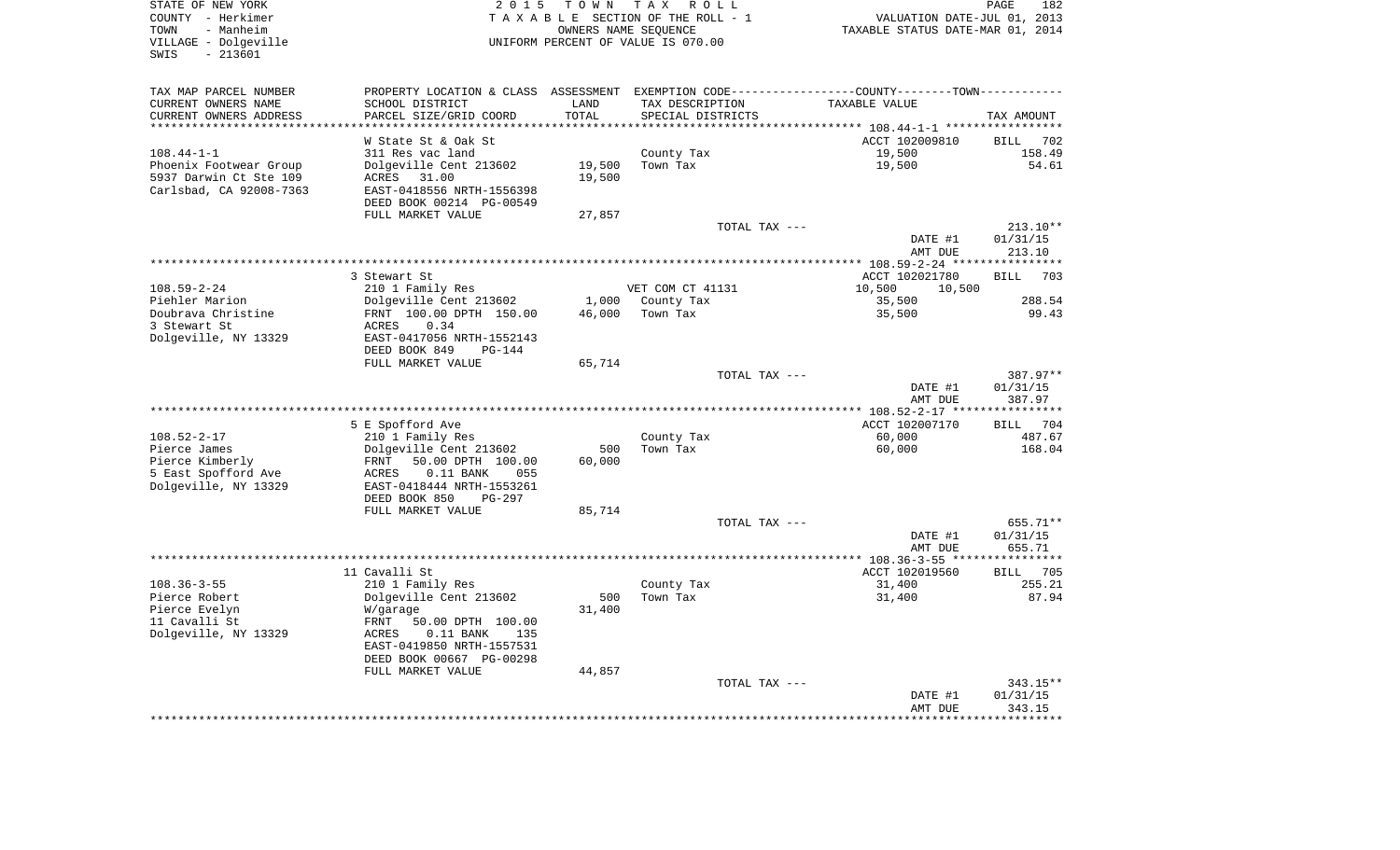| STATE OF NEW YORK<br>COUNTY - Herkimer<br>- Manheim<br>TOWN<br>VILLAGE - Dolgeville<br>$-213601$<br>SWIS | 2 0 1 5                     |           | TOWN TAX ROLL<br>TAXABLE SECTION OF THE ROLL - 1<br>OWNERS NAME SEQUENCE<br>UNIFORM PERCENT OF VALUE IS 070.00 | VALUATION DATE-JUL 01, 2013<br>TAXABLE STATUS DATE-MAR 01, 2014                                 | PAGE                 | 183       |
|----------------------------------------------------------------------------------------------------------|-----------------------------|-----------|----------------------------------------------------------------------------------------------------------------|-------------------------------------------------------------------------------------------------|----------------------|-----------|
| TAX MAP PARCEL NUMBER                                                                                    |                             |           |                                                                                                                | PROPERTY LOCATION & CLASS ASSESSMENT EXEMPTION CODE----------------COUNTY--------TOWN---------- |                      |           |
| CURRENT OWNERS NAME                                                                                      | SCHOOL DISTRICT             | LAND      | TAX DESCRIPTION                                                                                                | TAXABLE VALUE                                                                                   |                      |           |
| CURRENT OWNERS ADDRESS                                                                                   | PARCEL SIZE/GRID COORD      | TOTAL     | SPECIAL DISTRICTS                                                                                              |                                                                                                 | TAX AMOUNT           |           |
| *******************                                                                                      |                             | ********* |                                                                                                                | ********* 108.36-3-57 ****                                                                      |                      |           |
|                                                                                                          | REAR Cavalli St             |           |                                                                                                                | ACCT 102023100                                                                                  | <b>BILL</b>          | 706       |
| $108.36 - 3 - 57$                                                                                        | 312 Vac w/imprv             |           | County Tax                                                                                                     | 200                                                                                             |                      | 1.63      |
| Pierce Robert K                                                                                          | Dolgeville Cent 213602      | 100       | Town Tax                                                                                                       | 200                                                                                             |                      | 0.56      |
| Pierce Evelyn                                                                                            | FRNT 52.00 DPTH 39.00       | 200       |                                                                                                                |                                                                                                 |                      |           |
| 11 Cavalli St                                                                                            | 0.03<br>ACRES               |           |                                                                                                                |                                                                                                 |                      |           |
| Dolgeville, NY 13329                                                                                     | EAST-0419800 NRTH-1557526   |           |                                                                                                                |                                                                                                 |                      |           |
|                                                                                                          | DEED BOOK 844<br>PG-361     |           |                                                                                                                |                                                                                                 |                      |           |
|                                                                                                          | FULL MARKET VALUE           | 286       |                                                                                                                |                                                                                                 |                      |           |
|                                                                                                          |                             |           | TOTAL TAX ---                                                                                                  | DATE #1                                                                                         | 01/31/15             | $2.19**$  |
|                                                                                                          |                             |           |                                                                                                                | AMT DUE                                                                                         | 2.19                 |           |
|                                                                                                          |                             |           |                                                                                                                |                                                                                                 |                      |           |
|                                                                                                          | 35 Beaver St Ext            |           |                                                                                                                | ACCT 102009990                                                                                  | BILL 707             |           |
| $108.43 - 1 - 7$                                                                                         | 210 1 Family Res            |           | County Tax                                                                                                     | 42,000                                                                                          |                      | 341.37    |
| Pike Properties LLC                                                                                      | Dolgeville Cent 213602      | 2,200     | Town Tax                                                                                                       | 42,000                                                                                          |                      | 117.63    |
| 31 Russet Rd                                                                                             | FRNT 223.00 DPTH 126.00     | 42,000    |                                                                                                                |                                                                                                 |                      |           |
| Billerica, MA 01821                                                                                      | ACRES<br>0.64               |           |                                                                                                                |                                                                                                 |                      |           |
|                                                                                                          | EAST-0417385 NRTH-1555164   |           |                                                                                                                |                                                                                                 |                      |           |
|                                                                                                          | DEED BOOK 1328 PG-610       |           |                                                                                                                |                                                                                                 |                      |           |
|                                                                                                          | FULL MARKET VALUE           | 60,000    |                                                                                                                |                                                                                                 |                      |           |
|                                                                                                          |                             |           | TOTAL TAX ---                                                                                                  | DATE #1                                                                                         | 459.00**<br>01/31/15 |           |
|                                                                                                          |                             |           |                                                                                                                | AMT DUE                                                                                         | 459.00               |           |
|                                                                                                          |                             |           |                                                                                                                |                                                                                                 |                      |           |
|                                                                                                          | Beaver St                   |           |                                                                                                                | ACCT 102009960                                                                                  | <b>BILL</b>          | 708       |
| $108.43 - 1 - 9.2$                                                                                       | 311 Res vac land            |           | County Tax                                                                                                     | 1,200                                                                                           |                      | 9.75      |
| Pike Properties LLC                                                                                      | Dolgeville Cent 213602      | 1,200     | Town Tax                                                                                                       | 1,200                                                                                           |                      | 3.36      |
| 31 Russet Rd                                                                                             | FRNT 210.00 DPTH 130.00     | 1,200     |                                                                                                                |                                                                                                 |                      |           |
| Billerica, MA 01821                                                                                      | ACRES<br>0.60               |           |                                                                                                                |                                                                                                 |                      |           |
|                                                                                                          | EAST-0417424 NRTH-1554999   |           |                                                                                                                |                                                                                                 |                      |           |
|                                                                                                          | DEED BOOK 1328 PG-610       |           |                                                                                                                |                                                                                                 |                      |           |
|                                                                                                          | FULL MARKET VALUE           | 1,714     |                                                                                                                |                                                                                                 |                      |           |
|                                                                                                          |                             |           | TOTAL TAX ---                                                                                                  |                                                                                                 |                      | $13.11**$ |
|                                                                                                          |                             |           |                                                                                                                | DATE #1<br>AMT DUE                                                                              | 01/31/15<br>13.11    |           |
|                                                                                                          |                             |           |                                                                                                                | ******** 108.44-3-77 *****                                                                      | ***********          |           |
|                                                                                                          | 10 Slawson St               |           |                                                                                                                | ACCT 102016110                                                                                  | <b>BILL</b>          | 709       |
| $108.44 - 3 - 77$                                                                                        | 210 1 Family Res            |           | County Tax                                                                                                     | 52,000                                                                                          |                      | 422.65    |
| Ploss Gerry                                                                                              | Dolgeville Cent 213602      | 500       | Town Tax                                                                                                       | 52,000                                                                                          |                      | 145.64    |
| Ploss Donna                                                                                              | W/garages                   | 52,000    |                                                                                                                |                                                                                                 |                      |           |
| 10 Slawson St                                                                                            | FRNT 50.00 DPTH 151.00      |           |                                                                                                                |                                                                                                 |                      |           |
| Dolgeville, NY 13329                                                                                     | $0.20$ BANK<br>ACRES<br>135 |           |                                                                                                                |                                                                                                 |                      |           |
|                                                                                                          | EAST-0418930 NRTH-1554866   |           |                                                                                                                |                                                                                                 |                      |           |
|                                                                                                          | FULL MARKET VALUE           | 74,286    |                                                                                                                |                                                                                                 |                      |           |
|                                                                                                          |                             |           | TOTAL TAX ---                                                                                                  |                                                                                                 | 568.29**             |           |
|                                                                                                          |                             |           |                                                                                                                | DATE #1                                                                                         | 01/31/15             |           |
|                                                                                                          |                             |           |                                                                                                                | AMT DUE                                                                                         | 568.29               |           |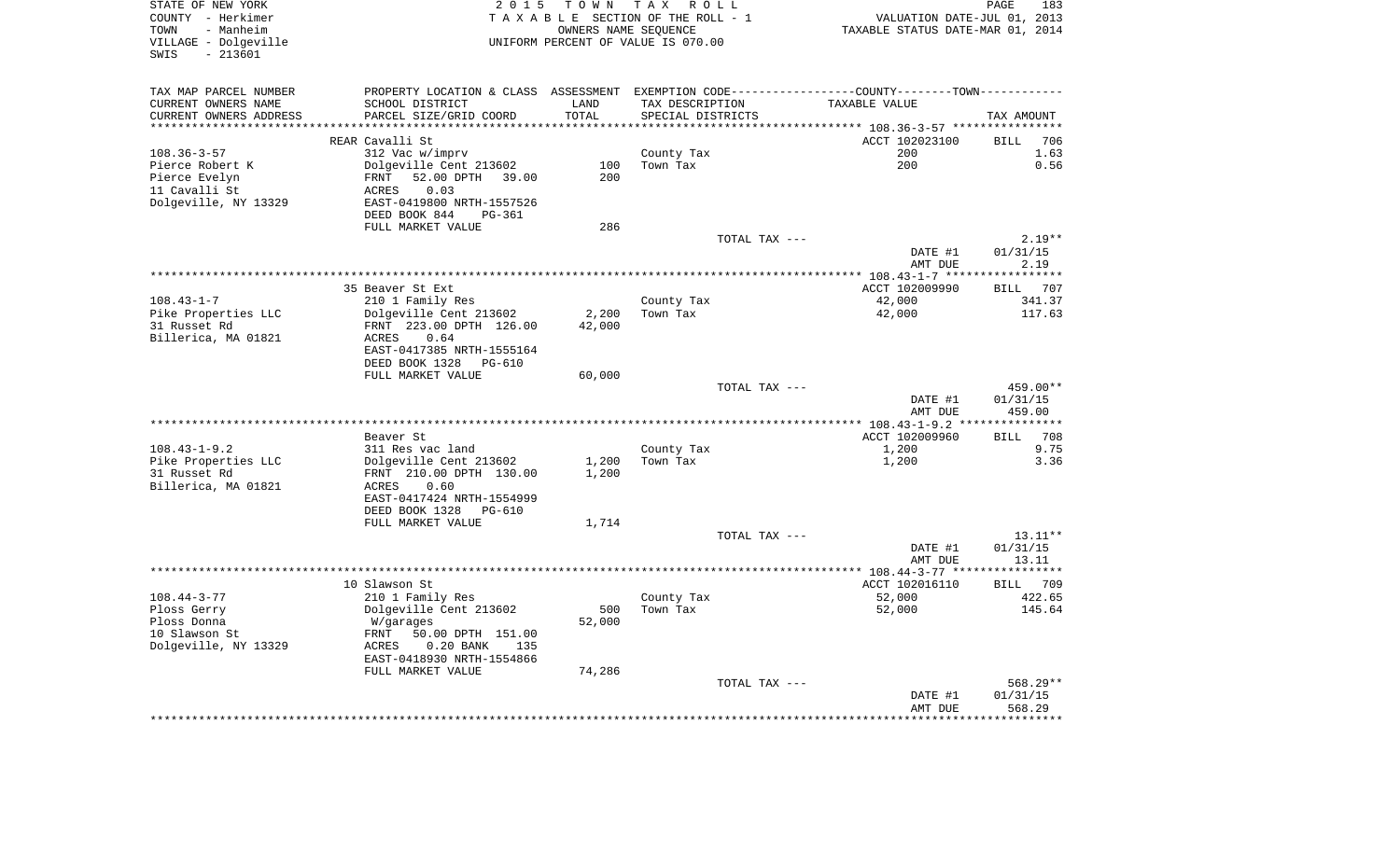| STATE OF NEW YORK<br>COUNTY - Herkimer<br>TOWN<br>- Manheim<br>VILLAGE - Dolgeville<br>SWIS<br>$-213601$ | 2 0 1 5                                                  | T O W N       | T A X<br>R O L L<br>TAXABLE SECTION OF THE ROLL - 1<br>OWNERS NAME SEQUENCE<br>UNIFORM PERCENT OF VALUE IS 070.00 | VALUATION DATE-JUL 01, 2013<br>TAXABLE STATUS DATE-MAR 01, 2014 | 184<br>PAGE          |
|----------------------------------------------------------------------------------------------------------|----------------------------------------------------------|---------------|-------------------------------------------------------------------------------------------------------------------|-----------------------------------------------------------------|----------------------|
| TAX MAP PARCEL NUMBER                                                                                    |                                                          |               |                                                                                                                   | EXEMPTION CODE-----------------COUNTY-------TOWN-----------     |                      |
| CURRENT OWNERS NAME                                                                                      | PROPERTY LOCATION & CLASS ASSESSMENT<br>SCHOOL DISTRICT  | LAND          | TAX DESCRIPTION                                                                                                   | TAXABLE VALUE                                                   |                      |
| CURRENT OWNERS ADDRESS                                                                                   | PARCEL SIZE/GRID COORD                                   | TOTAL         | SPECIAL DISTRICTS                                                                                                 |                                                                 | TAX AMOUNT           |
| *********************                                                                                    |                                                          | ***********   |                                                                                                                   |                                                                 |                      |
|                                                                                                          | 7 Dunckel St                                             |               |                                                                                                                   | ACCT 102012930                                                  | 710<br>BILL          |
| $108.52 - 5 - 15$<br>Ploss Jeromy M                                                                      | 210 1 Family Res<br>Dolgeville Cent 213602               | 1,200         | County Tax<br>Town Tax                                                                                            | 38,600<br>38,600                                                | 313.73<br>108.11     |
| 7 Dunckel St                                                                                             | FRNT 115.00 DPTH 150.00                                  | 38,600        |                                                                                                                   |                                                                 |                      |
| Dolgeville, NY 13329                                                                                     | ACRES<br>0.31                                            |               |                                                                                                                   |                                                                 |                      |
|                                                                                                          | EAST-0419916 NRTH-1553650                                |               |                                                                                                                   |                                                                 |                      |
|                                                                                                          | DEED BOOK 1219<br>PG-938                                 |               |                                                                                                                   |                                                                 |                      |
|                                                                                                          | FULL MARKET VALUE                                        | 55,143        | TOTAL TAX ---                                                                                                     |                                                                 | 421.84**             |
|                                                                                                          |                                                          |               |                                                                                                                   | DATE #1<br>AMT DUE                                              | 01/31/15<br>421.84   |
|                                                                                                          |                                                          |               |                                                                                                                   |                                                                 |                      |
|                                                                                                          | 11 Schuyler St                                           |               |                                                                                                                   | ACCT 102029940                                                  | 711<br>BILL          |
| $108.52 - 5 - 63$<br>Pohleven Louis                                                                      | 210 1 Family Res<br>Dolgeville Cent 213602               |               | VET COM CT 41131                                                                                                  | 9,500<br>9,500                                                  | 231.64               |
| Pohleven Elizabeth                                                                                       | 60.00 DPTH<br>FRNT<br>73.00                              | 600<br>38,000 | County Tax<br>Town Tax                                                                                            | 28,500<br>28,500                                                | 79.82                |
| 11 Schuyler St                                                                                           | ACRES<br>0.09                                            |               |                                                                                                                   |                                                                 |                      |
| Dolgeville, NY 13329                                                                                     | EAST-0419858 NRTH-1554338                                |               |                                                                                                                   |                                                                 |                      |
|                                                                                                          | DEED BOOK 835<br>PG-118<br>FULL MARKET VALUE             | 54,286        |                                                                                                                   |                                                                 |                      |
|                                                                                                          |                                                          |               | TOTAL TAX ---                                                                                                     |                                                                 | $311.46**$           |
|                                                                                                          |                                                          |               |                                                                                                                   | DATE #1<br>AMT DUE                                              | 01/31/15<br>311.46   |
|                                                                                                          |                                                          |               |                                                                                                                   |                                                                 |                      |
|                                                                                                          | Cline St                                                 |               |                                                                                                                   | ACCT 102003330                                                  | <b>BILL</b><br>712   |
| $108.44 - 2 - 20$<br>Pohleven Michael                                                                    | 312 Vac w/imprv<br>Dolgeville Cent 213602                | 1,200         | County Tax<br>Town Tax                                                                                            | 6,000<br>6,000                                                  | 48.77<br>16.80       |
| 46 Sarah Cir                                                                                             | Garage                                                   | 6,000         |                                                                                                                   |                                                                 |                      |
| Spencerport, NY 14559                                                                                    | FRNT<br>86.00 DPTH 150.00                                |               |                                                                                                                   |                                                                 |                      |
|                                                                                                          | ACRES<br>0.59                                            |               |                                                                                                                   |                                                                 |                      |
|                                                                                                          | EAST-0417835 NRTH-1554709<br>DEED BOOK 1375<br>PG-464    |               |                                                                                                                   |                                                                 |                      |
|                                                                                                          | FULL MARKET VALUE                                        | 8,571         |                                                                                                                   |                                                                 |                      |
|                                                                                                          |                                                          |               | TOTAL TAX ---                                                                                                     |                                                                 | $65.57**$            |
|                                                                                                          |                                                          |               |                                                                                                                   | DATE #1                                                         | 01/31/15             |
|                                                                                                          |                                                          |               |                                                                                                                   | AMT DUE                                                         | 65.57                |
|                                                                                                          | 5 N Helmer Ave                                           |               |                                                                                                                   | ACCT 102030360                                                  | 713<br>BILL          |
| $108.44 - 1 - 12$                                                                                        | 210 1 Family Res                                         |               | County Tax                                                                                                        | 11,750                                                          | 95.50                |
| Pohlig Robert                                                                                            | Dolgeville Cent 213602                                   |               | 900 Town Tax                                                                                                      | 11,750                                                          | 32.91                |
| 5 N Helmer Ave                                                                                           | W/barn                                                   | 11,750        |                                                                                                                   |                                                                 |                      |
| Dolgeville, NY 13329                                                                                     | FRNT<br>85.00 DPTH 150.00<br>ACRES<br>$0.29$ BANK<br>135 |               |                                                                                                                   |                                                                 |                      |
|                                                                                                          | EAST-0419347 NRTH-1556104                                |               |                                                                                                                   |                                                                 |                      |
|                                                                                                          | DEED BOOK 934<br>$PG-87$                                 |               |                                                                                                                   |                                                                 |                      |
|                                                                                                          | FULL MARKET VALUE                                        | 16,786        |                                                                                                                   |                                                                 |                      |
|                                                                                                          |                                                          |               | TOTAL TAX ---                                                                                                     | DATE #1                                                         | 128.41**<br>01/31/15 |
|                                                                                                          |                                                          |               |                                                                                                                   | AMT DUE                                                         | 128.41               |
|                                                                                                          |                                                          |               |                                                                                                                   | ****************************                                    |                      |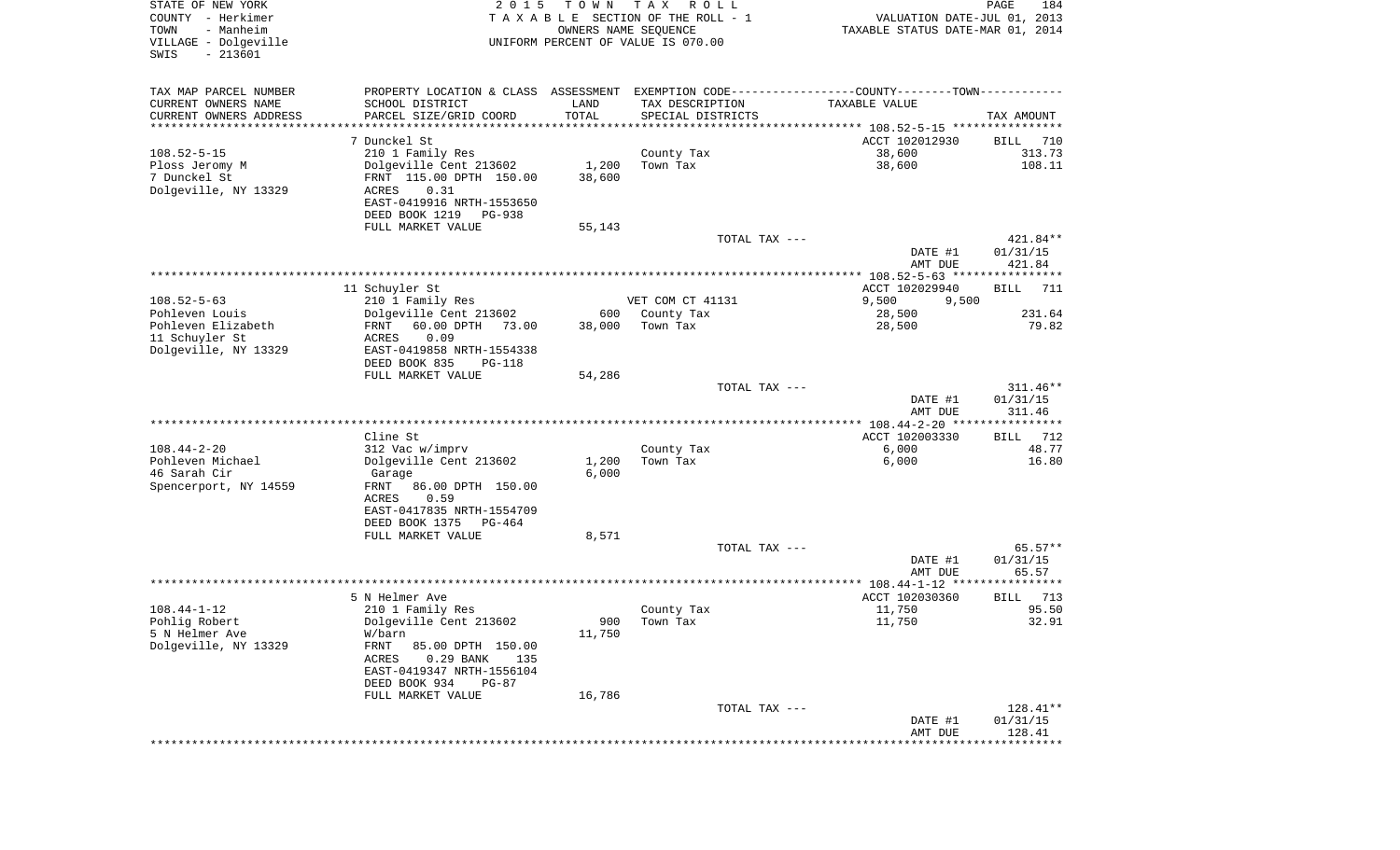| STATE OF NEW YORK<br>COUNTY - Herkimer<br>- Manheim<br>TOWN<br>VILLAGE - Dolgeville<br>$-213601$<br>SWIS | 2 0 1 5                                                                                       | T O W N<br>OWNERS NAME SEQUENCE | T A X<br>R O L L<br>TAXABLE SECTION OF THE ROLL - 1<br>UNIFORM PERCENT OF VALUE IS 070.00 | VALUATION DATE-JUL 01, 2013<br>TAXABLE STATUS DATE-MAR 01, 2014 | PAGE<br>185              |
|----------------------------------------------------------------------------------------------------------|-----------------------------------------------------------------------------------------------|---------------------------------|-------------------------------------------------------------------------------------------|-----------------------------------------------------------------|--------------------------|
| TAX MAP PARCEL NUMBER                                                                                    | PROPERTY LOCATION & CLASS ASSESSMENT EXEMPTION CODE---------------COUNTY-------TOWN---------- |                                 |                                                                                           |                                                                 |                          |
| CURRENT OWNERS NAME                                                                                      | SCHOOL DISTRICT                                                                               | LAND                            | TAX DESCRIPTION                                                                           | TAXABLE VALUE                                                   |                          |
| CURRENT OWNERS ADDRESS                                                                                   | PARCEL SIZE/GRID COORD                                                                        | TOTAL                           | SPECIAL DISTRICTS                                                                         |                                                                 | TAX AMOUNT               |
| *********************                                                                                    | **********************                                                                        | * * * * * * * * * *             |                                                                                           |                                                                 |                          |
|                                                                                                          | 40 S Helmer Ave                                                                               |                                 |                                                                                           | ACCT 102012780                                                  | BILL<br>714              |
| $108.44 - 2 - 40$<br>Pointon Morton V II                                                                 | 210 1 Family Res<br>Dolgeville Cent 213602                                                    | 500                             | County Tax<br>Town Tax                                                                    | 35,600<br>35,600                                                | 289.35<br>99.71          |
| PO Box 251                                                                                               | W/garage                                                                                      | 35,600                          |                                                                                           |                                                                 |                          |
| Dolgeville, NY 13329                                                                                     | FRNT<br>50.00 DPTH 150.00                                                                     |                                 |                                                                                           |                                                                 |                          |
|                                                                                                          | 0.17<br>ACRES                                                                                 |                                 |                                                                                           |                                                                 |                          |
|                                                                                                          | EAST-0418567 NRTH-1554887                                                                     |                                 |                                                                                           |                                                                 |                          |
|                                                                                                          | DEED BOOK 1097 PG-313                                                                         |                                 |                                                                                           |                                                                 |                          |
|                                                                                                          | FULL MARKET VALUE                                                                             | 50,857                          |                                                                                           |                                                                 |                          |
|                                                                                                          |                                                                                               |                                 | TOTAL TAX ---                                                                             |                                                                 | 389.06**                 |
|                                                                                                          |                                                                                               |                                 |                                                                                           | DATE #1<br>AMT DUE                                              | 01/31/15<br>389.06       |
|                                                                                                          |                                                                                               |                                 |                                                                                           |                                                                 |                          |
|                                                                                                          | 122 N Main St                                                                                 |                                 |                                                                                           | ACCT 102010320                                                  | BILL 715                 |
| $108.36 - 4 - 22$                                                                                        | 210 1 Family Res                                                                              |                                 | County Tax                                                                                | 20,200                                                          | 164.18                   |
| Pollard Scott                                                                                            | Dolgeville Cent 213602                                                                        | 300                             | Town Tax                                                                                  | 20,200                                                          | 56.57                    |
| Pollard Mary                                                                                             | 30.00 DPTH<br>FRNT<br>92.00                                                                   | 20,200                          |                                                                                           |                                                                 |                          |
| 120 N Main St<br>Dolgeville, NY 13329                                                                    | 0.06<br>ACRES<br>EAST-0420087 NRTH-1556724                                                    |                                 |                                                                                           |                                                                 |                          |
|                                                                                                          | DEED BOOK 723<br>$PG-29$                                                                      |                                 |                                                                                           |                                                                 |                          |
|                                                                                                          | FULL MARKET VALUE                                                                             | 28,857                          |                                                                                           |                                                                 |                          |
|                                                                                                          |                                                                                               |                                 | TOTAL TAX ---                                                                             |                                                                 | $220.75**$               |
|                                                                                                          |                                                                                               |                                 |                                                                                           | DATE #1<br>AMT DUE                                              | 01/31/15<br>220.75       |
|                                                                                                          |                                                                                               |                                 |                                                                                           | *************** 108.36-4-23 *****************                   |                          |
|                                                                                                          | 120 N Main St                                                                                 |                                 |                                                                                           | ACCT 102001530                                                  | 716<br>BILL              |
| $108.36 - 4 - 23$<br>Pollard Scott                                                                       | 210 1 Family Res<br>Dolgeville Cent 213602                                                    | 300                             | County Tax<br>Town Tax                                                                    | 21,100<br>21,100                                                | 171.50<br>59.10          |
| Pollard Mary                                                                                             | 85.00 DPTH<br>FRNT<br>81.00                                                                   | 21,100                          | School Relevy                                                                             |                                                                 | 432.62                   |
| 15 W State St                                                                                            | ACRES<br>0.16                                                                                 |                                 | Village Relevy                                                                            |                                                                 | 537.71                   |
| Dolgeville, NY 13329                                                                                     | EAST-0420076 NRTH-1556697                                                                     |                                 |                                                                                           |                                                                 |                          |
|                                                                                                          | DEED BOOK 899<br>PG-418                                                                       |                                 |                                                                                           |                                                                 |                          |
|                                                                                                          | FULL MARKET VALUE                                                                             | 30,143                          |                                                                                           |                                                                 |                          |
|                                                                                                          |                                                                                               |                                 | TOTAL TAX ---                                                                             | DATE #1                                                         | $1,200.93**$<br>01/31/15 |
|                                                                                                          |                                                                                               |                                 |                                                                                           | AMT DUE                                                         | 1,200.93                 |
|                                                                                                          |                                                                                               |                                 |                                                                                           |                                                                 |                          |
|                                                                                                          | 15-17 W State St                                                                              |                                 |                                                                                           | ACCT 102017250                                                  | <b>BILL</b><br>717       |
| $108.44 - 1 - 5$                                                                                         | 220 2 Family Res                                                                              |                                 | County Tax                                                                                | 44,800                                                          | 364.13                   |
| Pollard Scott A                                                                                          | Dolgeville Cent 213602                                                                        |                                 | 800 Town Tax                                                                              | 44,800                                                          | 125.47                   |
| Pollard Mary L<br>15 W State St                                                                          | W/garage & Barn<br>78.00 DPTH 185.00<br>FRNT                                                  | 44,800                          |                                                                                           |                                                                 |                          |
| Dolgeville, NY 13329                                                                                     | 0.32<br>ACRES                                                                                 |                                 |                                                                                           |                                                                 |                          |
|                                                                                                          | EAST-0419499 NRTH-1556527                                                                     |                                 |                                                                                           |                                                                 |                          |
|                                                                                                          | DEED BOOK 1234<br>PG-247                                                                      |                                 |                                                                                           |                                                                 |                          |
|                                                                                                          | FULL MARKET VALUE                                                                             | 64,000                          |                                                                                           |                                                                 |                          |
|                                                                                                          |                                                                                               |                                 | TOTAL TAX ---                                                                             |                                                                 | 489.60**                 |
|                                                                                                          |                                                                                               |                                 |                                                                                           | DATE #1                                                         | 01/31/15<br>489.60       |
|                                                                                                          |                                                                                               |                                 |                                                                                           | AMT DUE                                                         |                          |
|                                                                                                          |                                                                                               |                                 |                                                                                           |                                                                 |                          |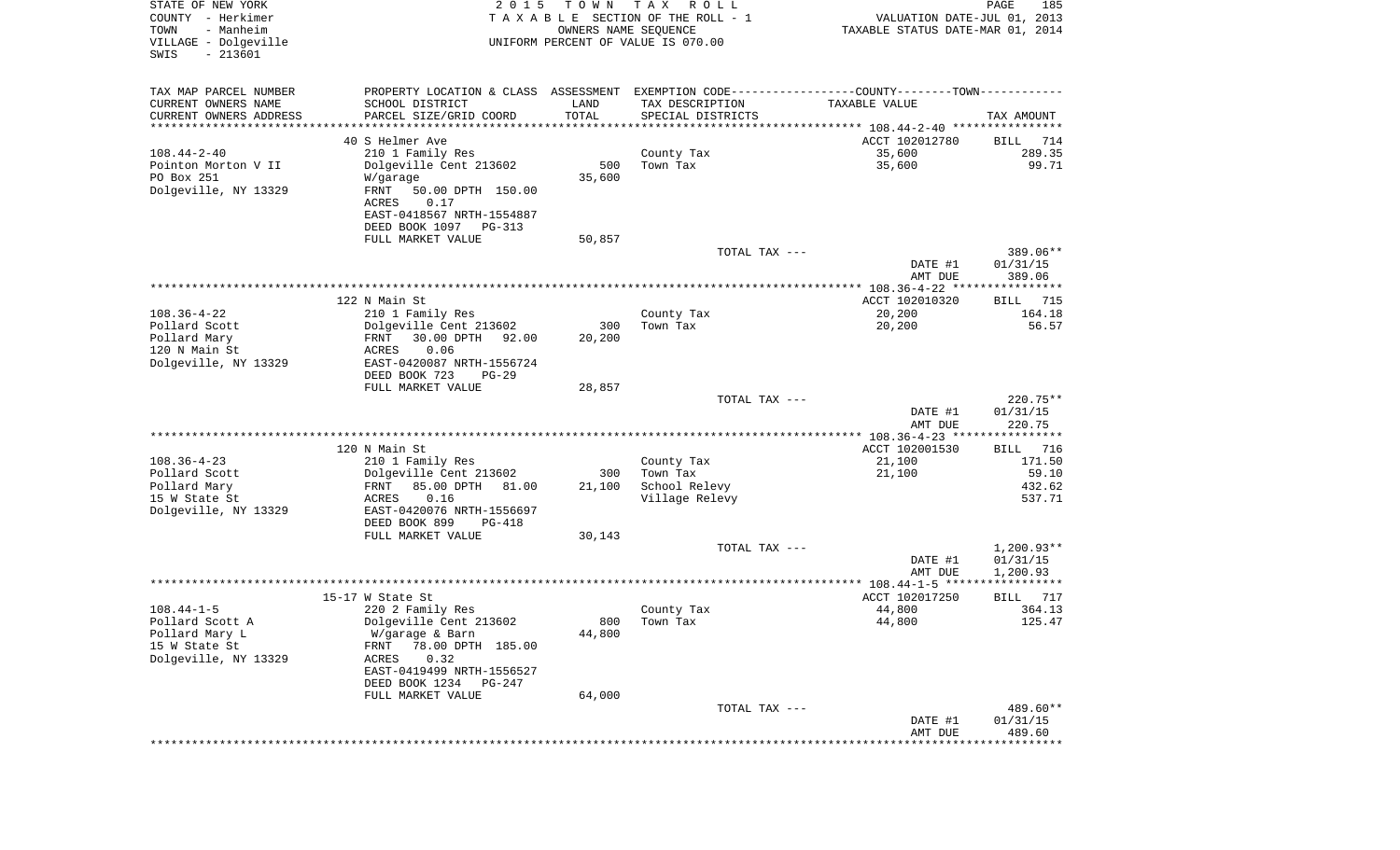| STATE OF NEW YORK<br>COUNTY - Herkimer<br>- Manheim<br>TOWN<br>VILLAGE - Dolgeville<br>$-213601$<br>SWIS | 2 0 1 5                                                                                       | T O W N | T A X<br>R O L L<br>TAXABLE SECTION OF THE ROLL - 1<br>OWNERS NAME SEQUENCE<br>UNIFORM PERCENT OF VALUE IS 070.00 | PAGE<br>186<br>VALUATION DATE-JUL 01, 2013<br>TAXABLE STATUS DATE-MAR 01, 2014 |                      |  |
|----------------------------------------------------------------------------------------------------------|-----------------------------------------------------------------------------------------------|---------|-------------------------------------------------------------------------------------------------------------------|--------------------------------------------------------------------------------|----------------------|--|
| TAX MAP PARCEL NUMBER                                                                                    | PROPERTY LOCATION & CLASS ASSESSMENT EXEMPTION CODE---------------COUNTY-------TOWN---------- |         |                                                                                                                   |                                                                                |                      |  |
| CURRENT OWNERS NAME                                                                                      | SCHOOL DISTRICT                                                                               | LAND    | TAX DESCRIPTION                                                                                                   | TAXABLE VALUE                                                                  |                      |  |
| CURRENT OWNERS ADDRESS<br>*********************                                                          | PARCEL SIZE/GRID COORD<br>***********************                                             | TOTAL   | SPECIAL DISTRICTS                                                                                                 |                                                                                | TAX AMOUNT           |  |
|                                                                                                          | 18 Sullivan St                                                                                |         |                                                                                                                   | ACCT 102020220                                                                 | <b>BILL</b><br>718   |  |
| $108.59 - 3 - 21$                                                                                        | 210 1 Family Res                                                                              |         | VET COM CT 41131                                                                                                  | 5,000<br>5,000                                                                 |                      |  |
| Prestigiacomo Joseph V                                                                                   | Dolgeville Cent 213602                                                                        |         | 1,000 County Tax                                                                                                  | 15,000                                                                         | 121.92               |  |
| 18 Sullivan St                                                                                           | FRNT 100.00 DPTH 150.00                                                                       | 20,000  | Town Tax                                                                                                          | 15,000                                                                         | 42.01                |  |
| Dolgeville, NY 13329                                                                                     | 0.34<br>ACRES                                                                                 |         |                                                                                                                   |                                                                                |                      |  |
|                                                                                                          | EAST-0417255 NRTH-1551812                                                                     |         |                                                                                                                   |                                                                                |                      |  |
|                                                                                                          | DEED BOOK 1257<br>PG-801                                                                      |         |                                                                                                                   |                                                                                |                      |  |
|                                                                                                          | FULL MARKET VALUE                                                                             | 28,571  |                                                                                                                   |                                                                                |                      |  |
|                                                                                                          |                                                                                               |         | TOTAL TAX ---                                                                                                     |                                                                                | $163.93**$           |  |
|                                                                                                          |                                                                                               |         |                                                                                                                   | DATE #1<br>AMT DUE                                                             | 01/31/15<br>163.93   |  |
|                                                                                                          |                                                                                               |         |                                                                                                                   |                                                                                |                      |  |
|                                                                                                          | Cline St                                                                                      |         |                                                                                                                   | ACCT 102010440                                                                 | 719<br>BILL          |  |
| $108.44 - 2 - 21$                                                                                        | 312 Vac w/imprv                                                                               |         | County Tax                                                                                                        | 2,000                                                                          | 16.26                |  |
| Prestigiacomo Theresa                                                                                    | Dolgeville Cent 213602                                                                        | 300     | Town Tax                                                                                                          | 2,000                                                                          | 5.60                 |  |
| 26 Cline St                                                                                              | Garage                                                                                        | 2,000   |                                                                                                                   |                                                                                |                      |  |
| Dolgeville, NY 13329                                                                                     | FRNT<br>50.00 DPTH 150.00                                                                     |         |                                                                                                                   |                                                                                |                      |  |
|                                                                                                          | ACRES<br>0.17<br>EAST-0417882 NRTH-1554595                                                    |         |                                                                                                                   |                                                                                |                      |  |
|                                                                                                          | DEED BOOK 1261<br>$PG-628$                                                                    |         |                                                                                                                   |                                                                                |                      |  |
|                                                                                                          | FULL MARKET VALUE                                                                             | 2,857   |                                                                                                                   |                                                                                |                      |  |
|                                                                                                          |                                                                                               |         | TOTAL TAX ---                                                                                                     |                                                                                | $21.86**$            |  |
|                                                                                                          |                                                                                               |         |                                                                                                                   | DATE #1                                                                        | 01/31/15             |  |
|                                                                                                          |                                                                                               |         |                                                                                                                   | AMT DUE                                                                        | 21.86                |  |
|                                                                                                          | 26 Cline St                                                                                   |         |                                                                                                                   | *************** 108.44-2-22 *****************                                  | 720                  |  |
| $108.44 - 2 - 22$                                                                                        | 210 1 Family Res                                                                              |         | County Tax                                                                                                        | ACCT 102010410<br>63,100                                                       | BILL<br>512.87       |  |
| Prestigiacomo Theresa                                                                                    | Dolgeville Cent 213602                                                                        | 500     | Town Tax                                                                                                          | 63,100                                                                         | 176.73               |  |
| 26 Cline St                                                                                              | FRNT<br>50.00 DPTH 150.00                                                                     | 63,100  |                                                                                                                   |                                                                                |                      |  |
| Dolgeville, NY 13329                                                                                     | ACRES<br>0.17                                                                                 |         |                                                                                                                   |                                                                                |                      |  |
|                                                                                                          | EAST-0417857 NRTH-1554552                                                                     |         |                                                                                                                   |                                                                                |                      |  |
|                                                                                                          | DEED BOOK 1261<br>PG-628                                                                      |         |                                                                                                                   |                                                                                |                      |  |
|                                                                                                          | FULL MARKET VALUE                                                                             | 90,143  |                                                                                                                   |                                                                                |                      |  |
|                                                                                                          |                                                                                               |         | TOTAL TAX ---                                                                                                     | DATE #1                                                                        | 689.60**<br>01/31/15 |  |
|                                                                                                          |                                                                                               |         |                                                                                                                   | AMT DUE                                                                        | 689.60               |  |
|                                                                                                          |                                                                                               |         |                                                                                                                   |                                                                                |                      |  |
|                                                                                                          | Cline St                                                                                      |         |                                                                                                                   | ACCT 102010470                                                                 | 721<br>BILL          |  |
| $108.44 - 2 - 23$                                                                                        | 311 Res vac land                                                                              |         | County Tax                                                                                                        | 1,000                                                                          | 8.13                 |  |
| Prestigiacomo Theresa                                                                                    | Dolgeville Cent 213602                                                                        |         | $1,000$ Town Tax                                                                                                  | 1,000                                                                          | 2.80                 |  |
| 26 Cline St                                                                                              | 63.00 DPTH 190.00<br>FRNT                                                                     | 1,000   |                                                                                                                   |                                                                                |                      |  |
| Dolgeville, NY 13329                                                                                     | 0.48<br>ACRES<br>EAST-0417769 NRTH-1554553                                                    |         |                                                                                                                   |                                                                                |                      |  |
|                                                                                                          | DEED BOOK 1261<br>PG-628                                                                      |         |                                                                                                                   |                                                                                |                      |  |
|                                                                                                          | FULL MARKET VALUE                                                                             | 1,429   |                                                                                                                   |                                                                                |                      |  |
|                                                                                                          |                                                                                               |         | TOTAL TAX ---                                                                                                     |                                                                                | $10.93**$            |  |
|                                                                                                          |                                                                                               |         |                                                                                                                   | DATE #1                                                                        | 01/31/15             |  |
|                                                                                                          |                                                                                               |         |                                                                                                                   | AMT DUE                                                                        | 10.93                |  |
|                                                                                                          |                                                                                               |         |                                                                                                                   |                                                                                |                      |  |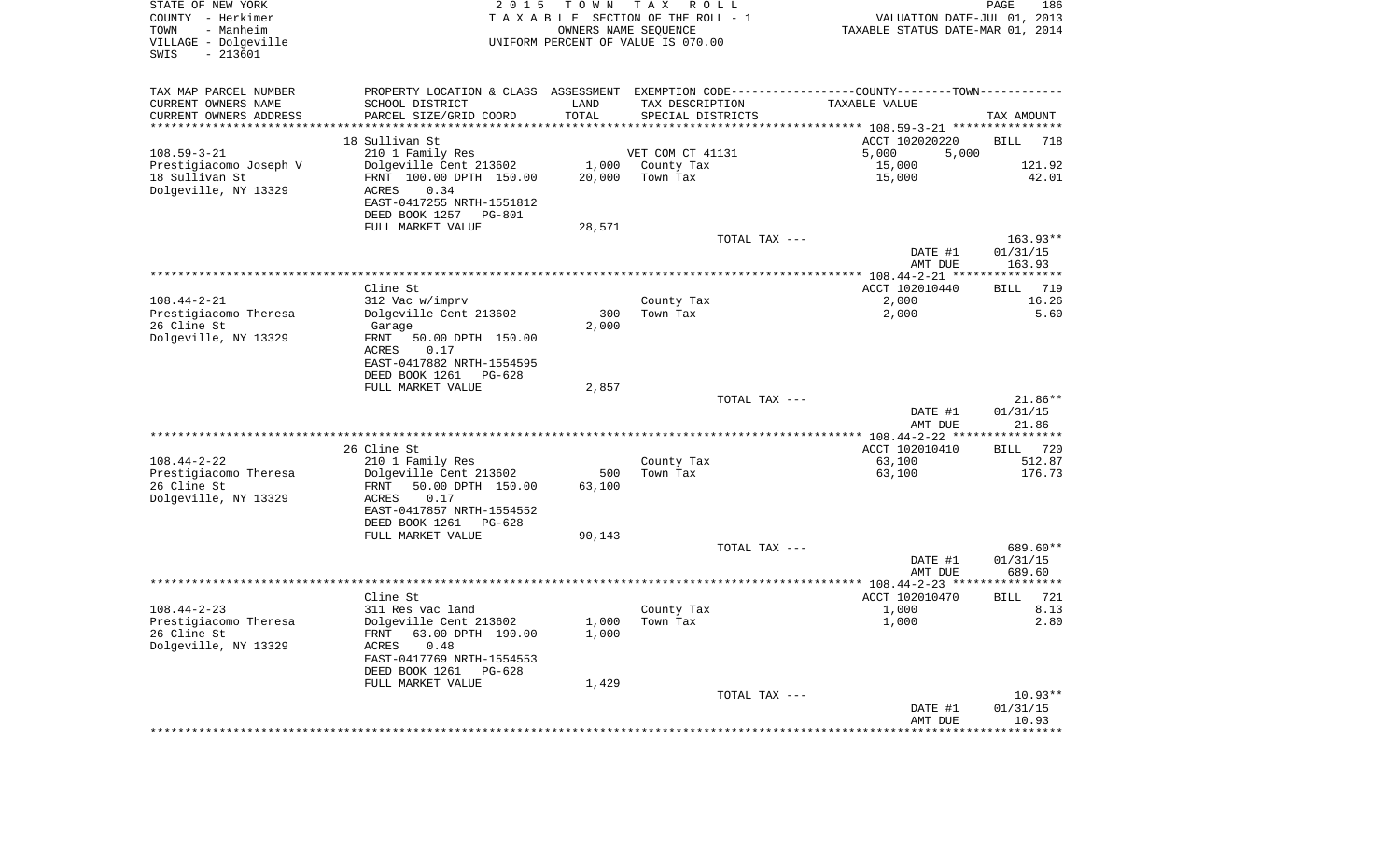| COUNTY<br>- Herkimer<br>TOWN<br>- Manheim<br>VILLAGE - Dolgeville<br>$-213601$<br>SWIS | TAXABLE SECTION OF THE ROLL - 1<br>OWNERS NAME SEQUENCE<br>UNIFORM PERCENT OF VALUE IS 070.00  |                 |                                    |                                                        | VALUATION DATE-JUL 01, 2013<br>TAXABLE STATUS DATE-MAR 01, 2014 |  |
|----------------------------------------------------------------------------------------|------------------------------------------------------------------------------------------------|-----------------|------------------------------------|--------------------------------------------------------|-----------------------------------------------------------------|--|
| TAX MAP PARCEL NUMBER                                                                  | PROPERTY LOCATION & CLASS ASSESSMENT EXEMPTION CODE---------------COUNTY--------TOWN---------- |                 |                                    |                                                        |                                                                 |  |
| CURRENT OWNERS NAME                                                                    | SCHOOL DISTRICT                                                                                | LAND            | TAX DESCRIPTION                    | TAXABLE VALUE                                          |                                                                 |  |
| CURRENT OWNERS ADDRESS<br>********************                                         | PARCEL SIZE/GRID COORD<br>************************                                             | TOTAL           | SPECIAL DISTRICTS                  |                                                        | TAX AMOUNT                                                      |  |
|                                                                                        | 10 Van Buren St                                                                                |                 |                                    | ACCT 102030430                                         | BILL<br>722                                                     |  |
| $108.52 - 5 - 84$                                                                      | 210 1 Family Res                                                                               |                 | County Tax                         | 75,000                                                 | 609.59                                                          |  |
| Prestigiacomo Vincent W                                                                | Dolgeville Cent 213602                                                                         | 500             | Town Tax                           | 75,000                                                 | 210.05                                                          |  |
| Prestigiacomo Susan                                                                    | W/barn                                                                                         | 75,000          | School Relevy                      |                                                        | 1,111.03                                                        |  |
| 10 Van Buren St                                                                        | FRNT<br>65.00 DPTH 184.00                                                                      |                 | Village Relevy                     |                                                        | 1,905.38                                                        |  |
| Dolgeville, NY 13329                                                                   | $0.28$ BANK<br>ACRES<br>935                                                                    |                 |                                    |                                                        |                                                                 |  |
|                                                                                        | EAST-0419694 NRTH-1554736                                                                      |                 |                                    |                                                        |                                                                 |  |
|                                                                                        | DEED BOOK 928<br>PG-412                                                                        |                 |                                    |                                                        |                                                                 |  |
|                                                                                        | FULL MARKET VALUE                                                                              | 107,143         | TOTAL TAX ---                      |                                                        | $3,836.05**$                                                    |  |
|                                                                                        |                                                                                                |                 |                                    | DATE #1                                                | 01/31/15                                                        |  |
|                                                                                        |                                                                                                |                 |                                    | AMT DUE                                                | 3,836.05                                                        |  |
|                                                                                        |                                                                                                |                 |                                    |                                                        |                                                                 |  |
|                                                                                        | 14 S Helmer Ave                                                                                |                 |                                    | ACCT 102012990                                         | 723<br>BILL                                                     |  |
| $108.44 - 1 - 43$                                                                      | 210 1 Family Res                                                                               |                 | County Tax                         | 50,200                                                 | 408.02                                                          |  |
| Primeau James<br>Primeau Penny                                                         | Dolgeville Cent 213602<br>FRNT 120.00 DPTH 150.00                                              | 1,200<br>50,200 | Town Tax                           | 50,200                                                 | 140.60                                                          |  |
| 14 So Helmer Ave                                                                       | 0.41<br>ACRES                                                                                  |                 |                                    |                                                        |                                                                 |  |
| Dolgeville, NY 13329                                                                   | EAST-0419121 NRTH-1555630                                                                      |                 |                                    |                                                        |                                                                 |  |
|                                                                                        | DEED BOOK 815<br>PG-291                                                                        |                 |                                    |                                                        |                                                                 |  |
|                                                                                        | FULL MARKET VALUE                                                                              | 71,714          |                                    |                                                        |                                                                 |  |
|                                                                                        |                                                                                                |                 | TOTAL TAX ---                      |                                                        | 548.62**                                                        |  |
|                                                                                        |                                                                                                |                 |                                    | DATE #1                                                | 01/31/15                                                        |  |
|                                                                                        |                                                                                                |                 |                                    | AMT DUE<br>************* 108.44-3-54 ***************** | 548.62                                                          |  |
|                                                                                        | 9 Baker St                                                                                     |                 |                                    | ACCT 102000870                                         | 724<br>BILL                                                     |  |
| $108.44 - 3 - 54$                                                                      | 220 2 Family Res                                                                               |                 | County Tax                         | 34,800                                                 | 282.85                                                          |  |
| Primeau James                                                                          | Dolgeville Cent 213602                                                                         | 1,300           | Town Tax                           | 34,800                                                 | 97.47                                                           |  |
| Primeau Penny                                                                          | W/garage                                                                                       | 34,800          |                                    |                                                        |                                                                 |  |
| 14 S Helmer Ave                                                                        | FRNT 134.00 DPTH 114.00                                                                        |                 |                                    |                                                        |                                                                 |  |
| Dolgeville, NY 13329                                                                   | ACRES<br>0.31                                                                                  |                 |                                    |                                                        |                                                                 |  |
|                                                                                        | EAST-0419377 NRTH-1555517<br>DEED BOOK 707<br>PG-120                                           |                 |                                    |                                                        |                                                                 |  |
|                                                                                        | FULL MARKET VALUE                                                                              | 49,714          |                                    |                                                        |                                                                 |  |
|                                                                                        |                                                                                                |                 | TOTAL TAX ---                      |                                                        | 380.32**                                                        |  |
|                                                                                        |                                                                                                |                 |                                    | DATE #1                                                | 01/31/15                                                        |  |
|                                                                                        |                                                                                                |                 | ********************************** | AMT DUE                                                | 380.32                                                          |  |
|                                                                                        | 11 Baker St                                                                                    |                 |                                    | ************** 108.44-3-53 ******                      |                                                                 |  |
| $108.44 - 3 - 53$                                                                      | 411 Apartment                                                                                  |                 | County Tax                         | ACCT 102027210<br>37,500                               | <b>BILL</b><br>725<br>304.79                                    |  |
| Primeau James E                                                                        | Dolgeville Cent 213602                                                                         | 500             | Town Tax                           | 37,500                                                 | 105.03                                                          |  |
| 14 S Helmer Ave                                                                        | 50.00 DPTH 108.00<br>FRNT                                                                      | 37,500          |                                    |                                                        |                                                                 |  |
| Dolgeville, NY 13329                                                                   | 0.26<br>ACRES                                                                                  |                 |                                    |                                                        |                                                                 |  |
|                                                                                        | EAST-0419270 NRTH-1555504                                                                      |                 |                                    |                                                        |                                                                 |  |
|                                                                                        | DEED BOOK 677<br>PG-741                                                                        |                 |                                    |                                                        |                                                                 |  |
|                                                                                        | FULL MARKET VALUE                                                                              | 53,571          | TOTAL TAX ---                      |                                                        |                                                                 |  |
|                                                                                        |                                                                                                |                 |                                    | DATE #1                                                | 409.82**<br>01/31/15                                            |  |
|                                                                                        |                                                                                                |                 |                                    | AMT DUE                                                | 409.82                                                          |  |
|                                                                                        |                                                                                                |                 |                                    |                                                        |                                                                 |  |

PAGE 187

STATE OF NEW YORK **EXECUTE:**  $2015$  TOWN TAX ROLL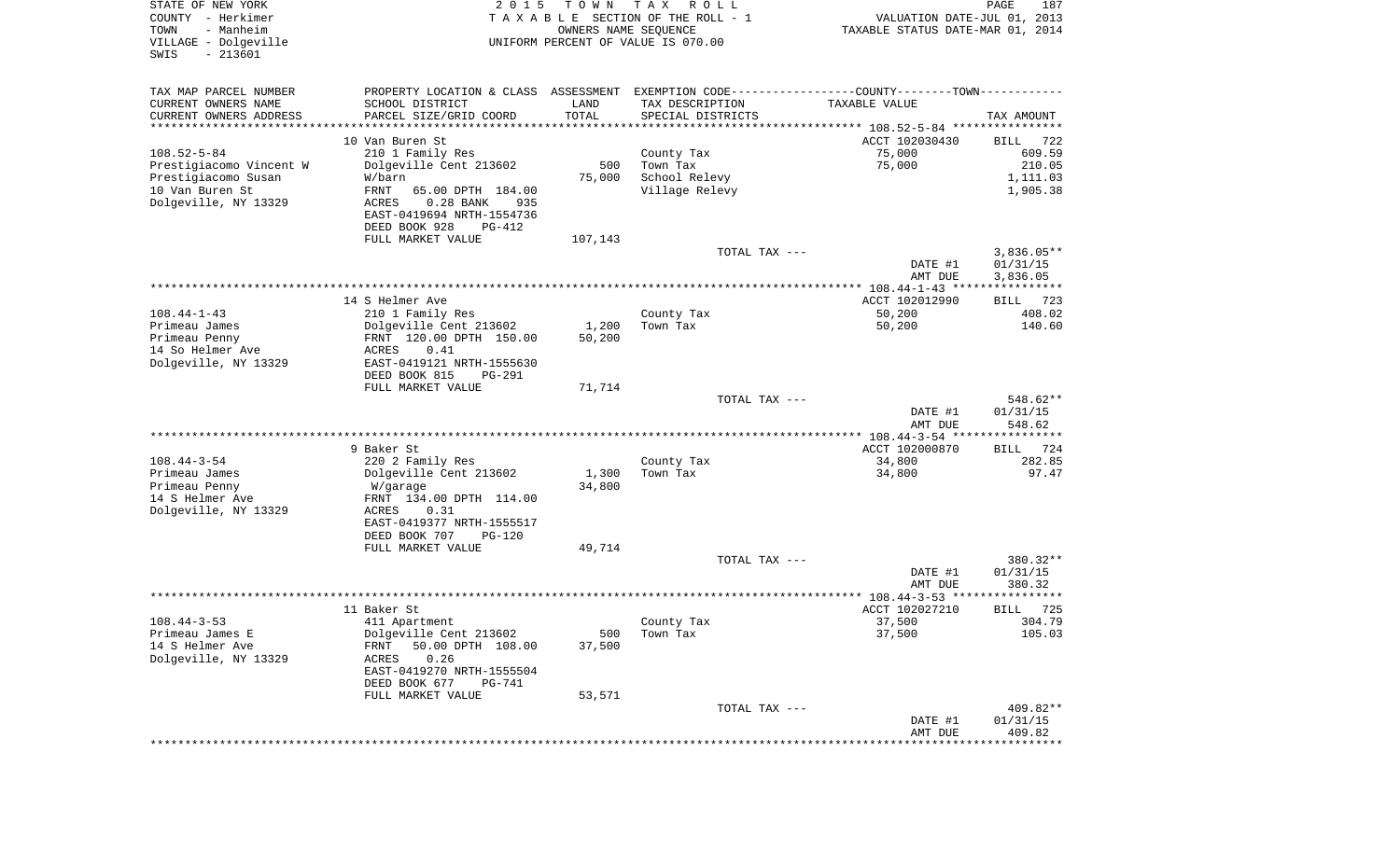| STATE OF NEW YORK<br>COUNTY - Herkimer<br>- Manheim<br>TOWN<br>VILLAGE - Dolgeville<br>$-213601$<br>SWIS | 2 0 1 5                                    | T O W N | T A X<br>R O L L<br>TAXABLE SECTION OF THE ROLL - 1<br>OWNERS NAME SEQUENCE<br>UNIFORM PERCENT OF VALUE IS 070.00 | VALUATION DATE-JUL 01, 2013<br>TAXABLE STATUS DATE-MAR 01, 2014 | PAGE<br>188                         |
|----------------------------------------------------------------------------------------------------------|--------------------------------------------|---------|-------------------------------------------------------------------------------------------------------------------|-----------------------------------------------------------------|-------------------------------------|
| TAX MAP PARCEL NUMBER                                                                                    |                                            |         | PROPERTY LOCATION & CLASS ASSESSMENT EXEMPTION CODE---------------COUNTY-------TOWN----------                     |                                                                 |                                     |
| CURRENT OWNERS NAME                                                                                      | SCHOOL DISTRICT                            | LAND    | TAX DESCRIPTION                                                                                                   | TAXABLE VALUE                                                   |                                     |
| CURRENT OWNERS ADDRESS<br>*********************                                                          | PARCEL SIZE/GRID COORD                     | TOTAL   | SPECIAL DISTRICTS                                                                                                 |                                                                 | TAX AMOUNT                          |
|                                                                                                          | 3 Ransom St                                |         |                                                                                                                   | ACCT 102021270                                                  | <b>BILL</b><br>726                  |
| $108.52 - 6 - 18$                                                                                        | 210 1 Family Res                           |         | VET COM CT 41131                                                                                                  | 10,500<br>10,500                                                |                                     |
| Provorse Charles                                                                                         | Dolgeville Cent 213602                     | 500     | County Tax                                                                                                        | 39,500                                                          | 321.05                              |
| Provorse Kathleen                                                                                        | W/garage                                   | 50,000  | Town Tax                                                                                                          | 39,500                                                          | 110.63                              |
| 3 Ransom St<br>Dolgeville, NY 13329                                                                      | FRNT<br>50.00 DPTH 150.00<br>ACRES<br>0.17 |         |                                                                                                                   |                                                                 |                                     |
|                                                                                                          | EAST-0419791 NRTH-1553382                  |         |                                                                                                                   |                                                                 |                                     |
|                                                                                                          | DEED BOOK 00641 PG-00004                   |         |                                                                                                                   |                                                                 |                                     |
|                                                                                                          | FULL MARKET VALUE                          | 71,429  |                                                                                                                   |                                                                 |                                     |
|                                                                                                          |                                            |         | TOTAL TAX ---                                                                                                     | DATE #1                                                         | 431.68**<br>01/31/15                |
|                                                                                                          |                                            |         |                                                                                                                   | AMT DUE                                                         | 431.68                              |
|                                                                                                          |                                            |         |                                                                                                                   |                                                                 |                                     |
|                                                                                                          | 5 E Timmerman St                           |         |                                                                                                                   | ACCT 102022530                                                  | BILL 727                            |
| $108.59 - 2 - 13$<br>Purpura Anthony                                                                     | 210 1 Family Res<br>Dolgeville Cent 213602 | 500     | County Tax<br>Town Tax                                                                                            | 39,900<br>39,900                                                | 324.30<br>111.75                    |
| Robotham Gordon                                                                                          | W/garage                                   | 39,900  | School Relevy                                                                                                     |                                                                 | 818.09                              |
| 1258 Barker Rd                                                                                           | 50.00 DPTH 150.00<br>FRNT                  |         |                                                                                                                   |                                                                 |                                     |
| Dolgeville, NY 13329                                                                                     | ACRES<br>0.17                              |         |                                                                                                                   |                                                                 |                                     |
|                                                                                                          | EAST-0416718 NRTH-1552069<br>DEED BOOK 794 |         |                                                                                                                   |                                                                 |                                     |
|                                                                                                          | PG-536<br>FULL MARKET VALUE                | 57,000  |                                                                                                                   |                                                                 |                                     |
|                                                                                                          |                                            |         | TOTAL TAX ---                                                                                                     |                                                                 | $1,254.14**$                        |
|                                                                                                          |                                            |         |                                                                                                                   | DATE #1                                                         | 01/31/15                            |
|                                                                                                          |                                            |         |                                                                                                                   | AMT DUE<br>*************** 108.44-3-68 ****                     | 1,254.14<br>* * * * * * * * * * * * |
|                                                                                                          | 24 S Main St                               |         |                                                                                                                   | ACCT 102017310                                                  | 728<br>BILL                         |
| $108.44 - 3 - 68$                                                                                        | 483 Converted Re                           |         | County Tax                                                                                                        | 124,000                                                         | 1,007.85                            |
| Puznowski Paul W                                                                                         | Dolgeville Cent 213602                     | 1,980   | Town Tax                                                                                                          | 124,000                                                         | 347.29                              |
| Puznowski Mary E<br>24 S Main St                                                                         | W/garage<br>FRNT 116.00 DPTH 188.00        | 124,000 |                                                                                                                   |                                                                 |                                     |
| Dolgeville, NY 13329                                                                                     | ACRES<br>$0.57$ BANK<br>023                |         |                                                                                                                   |                                                                 |                                     |
|                                                                                                          | EAST-0419569 NRTH-1555152                  |         |                                                                                                                   |                                                                 |                                     |
|                                                                                                          | DEED BOOK 813<br>PG-574                    |         |                                                                                                                   |                                                                 |                                     |
|                                                                                                          | FULL MARKET VALUE                          | 177,143 | TOTAL TAX ---                                                                                                     |                                                                 | $1,355.14**$                        |
|                                                                                                          |                                            |         |                                                                                                                   | DATE #1                                                         | 01/31/15                            |
|                                                                                                          |                                            |         |                                                                                                                   | AMT DUE                                                         | 1,355.14                            |
|                                                                                                          |                                            |         |                                                                                                                   |                                                                 |                                     |
| $108.44 - 1 - 42$                                                                                        | 10 S Helmer Ave<br>210 1 Family Res        |         | County Tax                                                                                                        | ACCT 102007290<br>45,500                                        | BILL 729<br>369.82                  |
| Quinn Melanie                                                                                            | Dolgeville Cent 213602                     | 600     | Town Tax                                                                                                          | 45,500                                                          | 127.43                              |
| 10 S Helmer Ave                                                                                          | W/barn                                     | 45,500  |                                                                                                                   |                                                                 |                                     |
| Dolgeville, NY 13329                                                                                     | FRNT<br>60.00 DPTH 300.00                  |         |                                                                                                                   |                                                                 |                                     |
|                                                                                                          | ACRES<br>0.60<br>EAST-0419069 NRTH-1555747 |         |                                                                                                                   |                                                                 |                                     |
|                                                                                                          | DEED BOOK 902<br>PG-651                    |         |                                                                                                                   |                                                                 |                                     |
|                                                                                                          | FULL MARKET VALUE                          | 65,000  |                                                                                                                   |                                                                 |                                     |
|                                                                                                          |                                            |         | TOTAL TAX ---                                                                                                     |                                                                 | 497.25**                            |
|                                                                                                          |                                            |         |                                                                                                                   | DATE #1<br>AMT DUE                                              | 01/31/15<br>497.25                  |
|                                                                                                          |                                            |         |                                                                                                                   |                                                                 | *********                           |
|                                                                                                          |                                            |         |                                                                                                                   |                                                                 |                                     |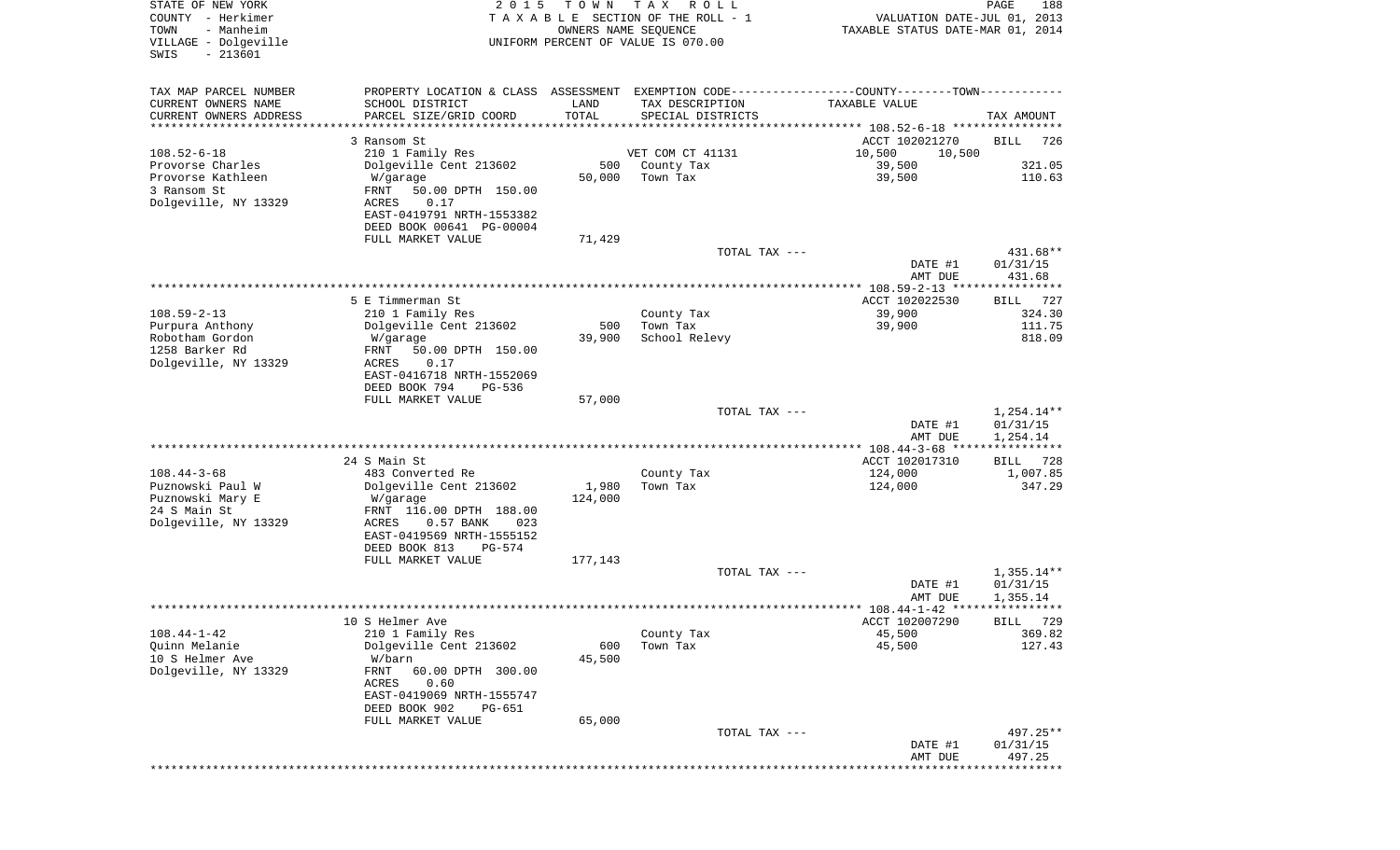| STATE OF NEW YORK<br>COUNTY - Herkimer<br>- Manheim<br>TOWN<br>VILLAGE - Dolgeville<br>$-213601$<br>SWIS | 2 0 1 5<br>TAXABLE SECTION OF THE ROLL - 1<br>UNIFORM PERCENT OF VALUE IS 070.00 | PAGE<br>189<br>VALUATION DATE-JUL 01, 2013<br>TAXABLE STATUS DATE-MAR 01, 2014 |                                                                                                |                                              |                           |
|----------------------------------------------------------------------------------------------------------|----------------------------------------------------------------------------------|--------------------------------------------------------------------------------|------------------------------------------------------------------------------------------------|----------------------------------------------|---------------------------|
| TAX MAP PARCEL NUMBER                                                                                    |                                                                                  |                                                                                | PROPERTY LOCATION & CLASS ASSESSMENT EXEMPTION CODE----------------COUNTY-------TOWN---------- |                                              |                           |
| CURRENT OWNERS NAME                                                                                      | SCHOOL DISTRICT                                                                  | LAND                                                                           | TAX DESCRIPTION                                                                                | TAXABLE VALUE                                |                           |
| CURRENT OWNERS ADDRESS<br>********************                                                           | PARCEL SIZE/GRID COORD                                                           | TOTAL<br>* * * * * * * * * * *                                                 | SPECIAL DISTRICTS                                                                              |                                              | TAX AMOUNT                |
|                                                                                                          | 125 W State St                                                                   |                                                                                |                                                                                                | ACCT 102021480                               | 730<br>BILL               |
| $108.36 - 1 - 2.1$                                                                                       | 270 Mfg housing                                                                  |                                                                                | County Tax                                                                                     | 33,000                                       | 268.22                    |
| Rachon Helen M                                                                                           | Dolgeville Cent 213602                                                           | 1,800                                                                          | Town Tax                                                                                       | 33,000                                       | 92.42                     |
| 125 W State St                                                                                           | FRNT 184.60 DPTH 211.00                                                          | 33,000                                                                         |                                                                                                |                                              |                           |
| Dolgeville, NY 13329                                                                                     | 0.82<br>ACRES<br>EAST-0381178 NRTH-1132840                                       |                                                                                |                                                                                                |                                              |                           |
|                                                                                                          | DEED BOOK 902<br>PG-592                                                          |                                                                                |                                                                                                |                                              |                           |
|                                                                                                          | FULL MARKET VALUE                                                                | 47,143                                                                         |                                                                                                |                                              |                           |
|                                                                                                          |                                                                                  |                                                                                | TOTAL TAX ---                                                                                  |                                              | $360.64**$                |
|                                                                                                          |                                                                                  |                                                                                |                                                                                                | DATE #1                                      | 01/31/15                  |
|                                                                                                          |                                                                                  |                                                                                |                                                                                                | AMT DUE                                      | 360.64                    |
|                                                                                                          | 65 S Helmer Ave                                                                  |                                                                                |                                                                                                | ACCT 102028440                               | 731<br>BILL               |
| $108.52 - 1 - 54$                                                                                        | 210 1 Family Res                                                                 |                                                                                | County Tax                                                                                     | 65,200                                       | 529.93                    |
| Rachon John V Sr.                                                                                        | Dolgeville Cent 213602                                                           | 1,000                                                                          | Town Tax                                                                                       | 65,200                                       | 182.61                    |
| Smith Jacqueline Z<br>65 S Helmer Ave                                                                    | W/garage<br>FRNT 100.00 DPTH 200.00                                              | 65,200                                                                         |                                                                                                |                                              |                           |
| Dolgeville, NY 13329                                                                                     | ACRES<br>0.46                                                                    |                                                                                |                                                                                                |                                              |                           |
|                                                                                                          | EAST-0417998 NRTH-1553760                                                        |                                                                                |                                                                                                |                                              |                           |
|                                                                                                          | DEED BOOK 1160<br>PG-162                                                         |                                                                                |                                                                                                |                                              |                           |
|                                                                                                          | FULL MARKET VALUE                                                                | 93,143                                                                         | TOTAL TAX ---                                                                                  |                                              | $712.54**$                |
|                                                                                                          |                                                                                  |                                                                                |                                                                                                | DATE #1                                      | 01/31/15                  |
|                                                                                                          |                                                                                  |                                                                                |                                                                                                | AMT DUE                                      | 712.54                    |
|                                                                                                          |                                                                                  |                                                                                |                                                                                                | ************** 108.52-1-62 ***************** |                           |
| $108.52 - 1 - 62$                                                                                        | 3 W Faville Ave                                                                  |                                                                                |                                                                                                | ACCT 102015240                               | 732<br>BILL               |
| Randall Brian                                                                                            | 210 1 Family Res<br>Dolgeville Cent 213602                                       | 1,000                                                                          | County Tax<br>Town Tax                                                                         | 50,100<br>50,100                             | 407.20<br>140.32          |
| Randall Michele                                                                                          | W Barn                                                                           | 50,100                                                                         | School Relevy                                                                                  |                                              | 600.48                    |
| PO Box 173                                                                                               | FRNT 100.50 DPTH<br>74.50                                                        |                                                                                |                                                                                                |                                              |                           |
| Dolgeville, NY 13329                                                                                     | ACRES<br>0.16                                                                    |                                                                                |                                                                                                |                                              |                           |
|                                                                                                          | EAST-0418368 NRTH-1553853<br>DEED BOOK 746<br>$PG-31$                            |                                                                                |                                                                                                |                                              |                           |
|                                                                                                          | FULL MARKET VALUE                                                                | 71,571                                                                         |                                                                                                |                                              |                           |
|                                                                                                          |                                                                                  |                                                                                | TOTAL TAX ---                                                                                  |                                              | $1,148.00**$              |
|                                                                                                          |                                                                                  |                                                                                |                                                                                                | DATE #1                                      | 01/31/15                  |
|                                                                                                          |                                                                                  |                                                                                |                                                                                                | AMT DUE                                      | 1,148.00<br>* * * * * * * |
|                                                                                                          | 45 W State St                                                                    |                                                                                |                                                                                                | ACCT 102018870                               | 733<br>BILL               |
| $108.36 - 1 - 59$                                                                                        | 220 2 Family Res                                                                 |                                                                                | County Tax                                                                                     | 35,000                                       | 284.47                    |
| Randall Terry Jr.                                                                                        | Dolgeville Cent 213602                                                           | 900                                                                            | Town Tax                                                                                       | 35,000                                       | 98.03                     |
| 160 King Rd                                                                                              | 90.00 DPTH 144.00<br>FRNT                                                        | 35,000                                                                         |                                                                                                |                                              |                           |
| Dolgeville, NY 13329                                                                                     | 0.30<br>ACRES<br>EAST-0418924 NRTH-1556879                                       |                                                                                |                                                                                                |                                              |                           |
|                                                                                                          | DEED BOOK 1442<br>PG-426                                                         |                                                                                |                                                                                                |                                              |                           |
|                                                                                                          | FULL MARKET VALUE                                                                | 50,000                                                                         |                                                                                                |                                              |                           |
|                                                                                                          |                                                                                  |                                                                                | TOTAL TAX ---                                                                                  |                                              | 382.50**                  |
|                                                                                                          |                                                                                  |                                                                                |                                                                                                | DATE #1<br>AMT DUE                           | 01/31/15<br>382.50        |
|                                                                                                          |                                                                                  |                                                                                |                                                                                                | ***************************                  |                           |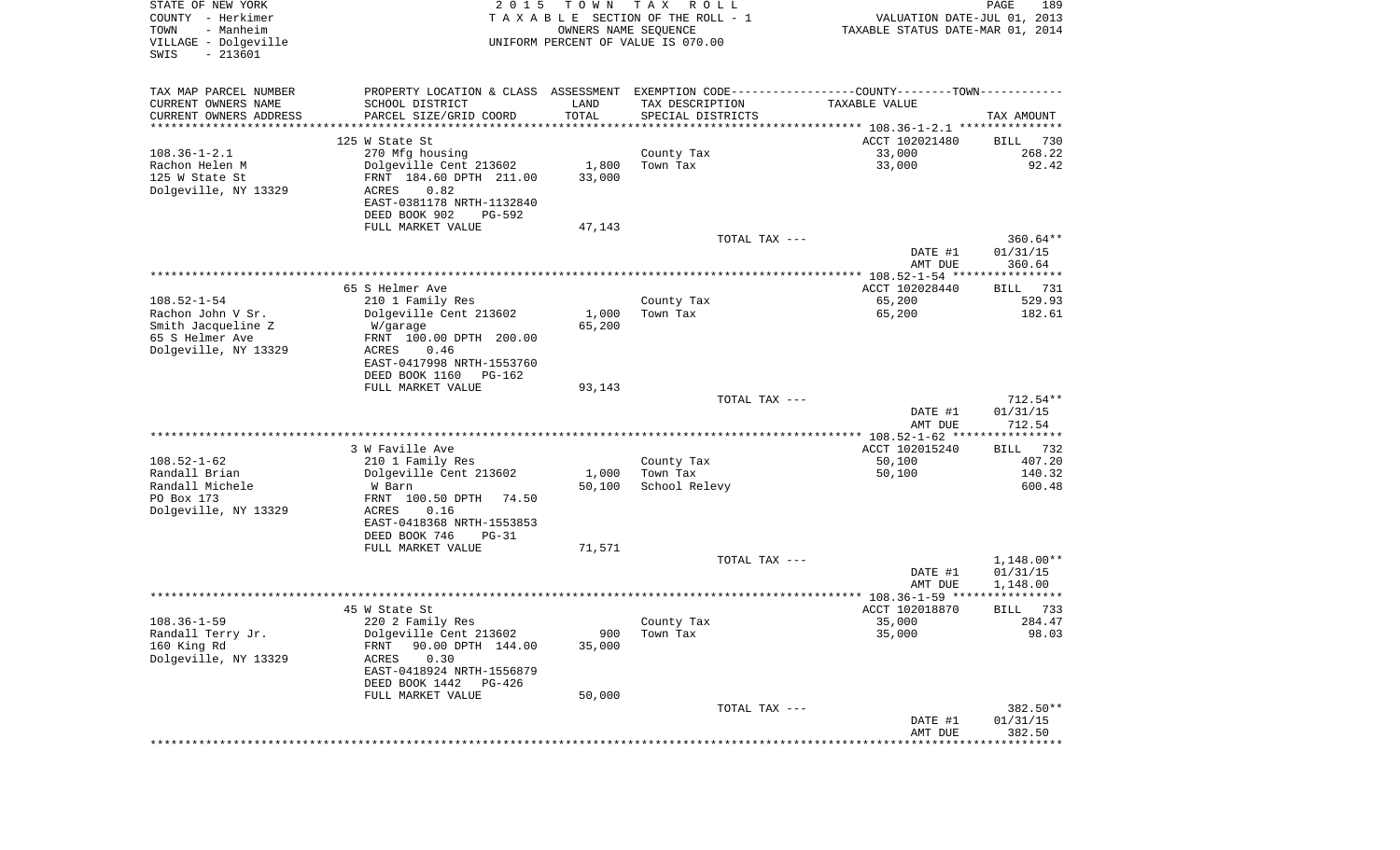| STATE OF NEW YORK<br>COUNTY - Herkimer<br>- Manheim<br>TOWN<br>VILLAGE - Dolgeville<br>$-213601$<br>SWIS |                                                                                                | 2 0 1 5<br>T O W N<br>T A X<br>R O L L<br>TAXABLE SECTION OF THE ROLL - 1<br>OWNERS NAME SEQUENCE<br>UNIFORM PERCENT OF VALUE IS 070.00 |                        |                    | PAGE<br>190<br>VALUATION DATE-JUL 01, 2013<br>TAXABLE STATUS DATE-MAR 01, 2014 |
|----------------------------------------------------------------------------------------------------------|------------------------------------------------------------------------------------------------|-----------------------------------------------------------------------------------------------------------------------------------------|------------------------|--------------------|--------------------------------------------------------------------------------|
| TAX MAP PARCEL NUMBER                                                                                    | PROPERTY LOCATION & CLASS ASSESSMENT EXEMPTION CODE----------------COUNTY-------TOWN---------- |                                                                                                                                         |                        |                    |                                                                                |
| CURRENT OWNERS NAME                                                                                      | SCHOOL DISTRICT                                                                                | LAND                                                                                                                                    | TAX DESCRIPTION        | TAXABLE VALUE      |                                                                                |
| CURRENT OWNERS ADDRESS                                                                                   | PARCEL SIZE/GRID COORD                                                                         | TOTAL                                                                                                                                   | SPECIAL DISTRICTS      |                    | TAX AMOUNT                                                                     |
| *********************                                                                                    | *************************************                                                          |                                                                                                                                         |                        |                    |                                                                                |
|                                                                                                          | 32 Spofford Sq                                                                                 |                                                                                                                                         |                        | ACCT 102004710     | 734<br>BILL                                                                    |
| $108.52 - 3 - 53$<br>Rankins James E                                                                     | 210 1 Family Res<br>Dolgeville Cent 213602                                                     | 1,000                                                                                                                                   | County Tax<br>Town Tax | 48,900<br>48,900   | 397.45<br>136.96                                                               |
| Rankins Joy N                                                                                            | W/barn                                                                                         | 48,900                                                                                                                                  | School Relevy          |                    | 575.88                                                                         |
| 32 Spofford Sq                                                                                           |                                                                                                |                                                                                                                                         | Village Relevy         |                    | 1,243.12                                                                       |
| Dolgeville, NY 13329                                                                                     | FRNT 100.00 DPTH 145.00                                                                        |                                                                                                                                         |                        |                    |                                                                                |
|                                                                                                          | ACRES<br>0.42                                                                                  |                                                                                                                                         |                        |                    |                                                                                |
|                                                                                                          | EAST-0418652 NRTH-1552790                                                                      |                                                                                                                                         |                        |                    |                                                                                |
|                                                                                                          | DEED BOOK 1197 PG-912<br>FULL MARKET VALUE                                                     | 69,857                                                                                                                                  |                        |                    |                                                                                |
|                                                                                                          |                                                                                                |                                                                                                                                         | TOTAL TAX ---          |                    | $2,353.41**$                                                                   |
|                                                                                                          |                                                                                                |                                                                                                                                         |                        | DATE #1            | 01/31/15                                                                       |
|                                                                                                          |                                                                                                |                                                                                                                                         |                        | AMT DUE            | 2,353.41                                                                       |
|                                                                                                          |                                                                                                |                                                                                                                                         |                        |                    |                                                                                |
| $108.52 - 3 - 2$                                                                                         | Howard St                                                                                      |                                                                                                                                         |                        | ACCT 102004740     | 735<br>BILL<br>0.81                                                            |
| Rankins Timothy                                                                                          | 311 Res vac land<br>Dolgeville Cent 213602                                                     | 100                                                                                                                                     | County Tax<br>Town Tax | 100<br>100         | 0.28                                                                           |
| 32 Spofford Sq                                                                                           | FRNT<br>45.00 DPTH<br>83.00                                                                    | 100                                                                                                                                     | School Relevy          |                    | 2.05                                                                           |
| Dolgeville, NY 13329                                                                                     | ACRES<br>0.09                                                                                  |                                                                                                                                         | Village Relevy         |                    | 4.86                                                                           |
|                                                                                                          | EAST-0418546 NRTH-1552811                                                                      |                                                                                                                                         |                        |                    |                                                                                |
|                                                                                                          | DEED BOOK 842<br><b>PG-251</b>                                                                 |                                                                                                                                         |                        |                    |                                                                                |
|                                                                                                          | FULL MARKET VALUE                                                                              | 143                                                                                                                                     | TOTAL TAX ---          |                    | $8.00**$                                                                       |
|                                                                                                          |                                                                                                |                                                                                                                                         |                        | DATE #1            | 01/31/15                                                                       |
|                                                                                                          |                                                                                                |                                                                                                                                         |                        | AMT DUE            | 8.00                                                                           |
|                                                                                                          |                                                                                                |                                                                                                                                         |                        |                    |                                                                                |
|                                                                                                          | N Helmer Ave Ext                                                                               |                                                                                                                                         |                        | ACCT 102019230     | 736<br>BILL                                                                    |
| $108.28 - 1 - 4$                                                                                         | 710 Manufacture                                                                                |                                                                                                                                         | County Tax<br>Town Tax | 155,000            | 1,259.81<br>434.11                                                             |
| Rawlings Sporting Goods Co<br>510 Maryville University DrSte ACRES 10.25                                 | Dolgeville Cent 213602                                                                         | 9,100<br>155,000                                                                                                                        |                        | 155,000            |                                                                                |
| St Louis, MO 63141                                                                                       | EAST-0419345 NRTH-1559425                                                                      |                                                                                                                                         |                        |                    |                                                                                |
|                                                                                                          | DEED BOOK 820<br><b>PG-98</b>                                                                  |                                                                                                                                         |                        |                    |                                                                                |
|                                                                                                          | FULL MARKET VALUE                                                                              | 221,429                                                                                                                                 |                        |                    |                                                                                |
|                                                                                                          |                                                                                                |                                                                                                                                         | TOTAL TAX ---          |                    | $1,693.92**$                                                                   |
|                                                                                                          |                                                                                                |                                                                                                                                         |                        | DATE #1<br>AMT DUE | 01/31/15<br>1,693.92                                                           |
|                                                                                                          |                                                                                                |                                                                                                                                         |                        |                    | ************                                                                   |
|                                                                                                          | 52 Mckinley Ave                                                                                |                                                                                                                                         |                        | ACCT 102000090     | 737<br>BILL                                                                    |
| $108.36 - 2 - 7$                                                                                         | 710 Manufacture                                                                                |                                                                                                                                         | County Tax             | 1155,000           | 9,387.63                                                                       |
| Rawlings Sporting Goods Co. Dolgeville Cent 213602                                                       |                                                                                                | 6,200                                                                                                                                   | Town Tax               | 1155,000           | 3,234.85                                                                       |
| 510 Maryville University DrSte 710<br>St Louis, MO 63141                                                 |                                                                                                | 1155,000                                                                                                                                |                        |                    |                                                                                |
|                                                                                                          | 52 Mckinley Ave<br>ACRES<br>2.10                                                               |                                                                                                                                         |                        |                    |                                                                                |
|                                                                                                          | EAST-0419358 NRTH-1558134                                                                      |                                                                                                                                         |                        |                    |                                                                                |
|                                                                                                          | DEED BOOK 830<br>$PG-98$                                                                       |                                                                                                                                         |                        |                    |                                                                                |
|                                                                                                          | FULL MARKET VALUE                                                                              | 1650,000                                                                                                                                |                        |                    |                                                                                |
|                                                                                                          |                                                                                                |                                                                                                                                         | TOTAL TAX ---          |                    | 12,622.48**                                                                    |
|                                                                                                          |                                                                                                |                                                                                                                                         |                        | DATE #1<br>AMT DUE | 01/31/15<br>12,622.48                                                          |
|                                                                                                          |                                                                                                |                                                                                                                                         |                        |                    |                                                                                |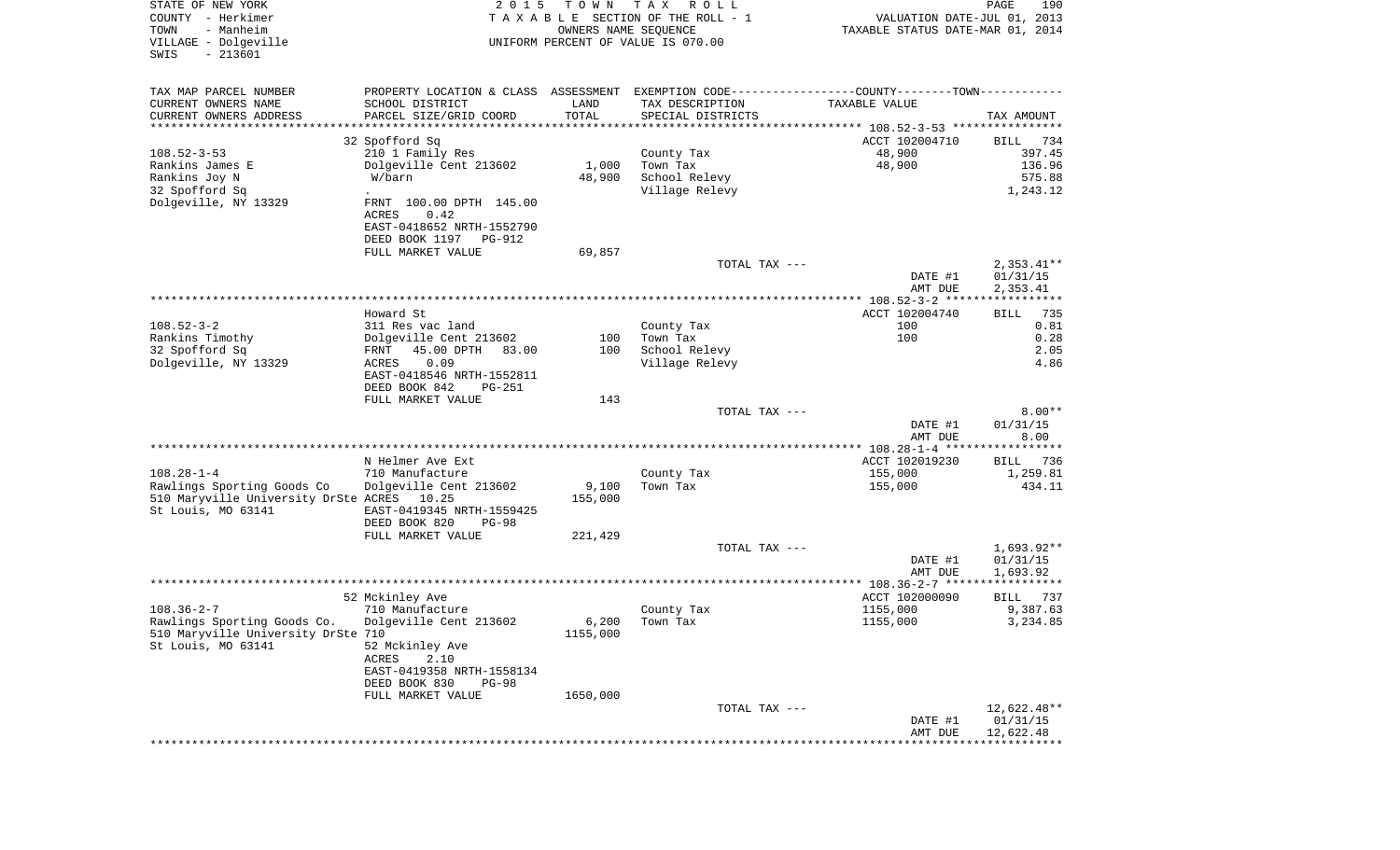| STATE OF NEW YORK<br>COUNTY - Herkimer<br>- Manheim<br>TOWN<br>VILLAGE - Dolgeville<br>$-213601$<br>SWIS                 |                                                                                                                                                | 2 0 1 5       | T O W N<br>OWNERS NAME SEQUENCE | T A X<br>R O L L<br>TAXABLE SECTION OF THE ROLL - 1<br>UNIFORM PERCENT OF VALUE IS 070.00 |               | VALUATION DATE-JUL 01, 2013<br>TAXABLE STATUS DATE-MAR 01, 2014                                                | 191<br>PAGE                      |
|--------------------------------------------------------------------------------------------------------------------------|------------------------------------------------------------------------------------------------------------------------------------------------|---------------|---------------------------------|-------------------------------------------------------------------------------------------|---------------|----------------------------------------------------------------------------------------------------------------|----------------------------------|
| TAX MAP PARCEL NUMBER<br>CURRENT OWNERS NAME<br>CURRENT OWNERS ADDRESS                                                   | SCHOOL DISTRICT<br>PARCEL SIZE/GRID COORD                                                                                                      |               | LAND<br>TOTAL                   | TAX DESCRIPTION<br>SPECIAL DISTRICTS                                                      |               | PROPERTY LOCATION & CLASS ASSESSMENT EXEMPTION CODE---------------COUNTY-------TOWN----------<br>TAXABLE VALUE | TAX AMOUNT                       |
| *************************                                                                                                |                                                                                                                                                |               |                                 |                                                                                           |               |                                                                                                                |                                  |
| $108.36 - 2 - 12$<br>Rawlings Sporting Goods Co.<br>510 Maryville University DrSte 438-Parking Lot<br>St Louis, MO 63141 | Cavalli St<br>438 Parking lot<br>Dolgeville Cent 213602<br>Cavalli St<br>FRNT 100.00 DPTH 150.00<br>ACRES<br>0.38<br>EAST-0419339 NRTH-1557815 |               | 700<br>700                      | County Tax<br>Town Tax                                                                    |               | ACCT 102000120<br>700<br>700                                                                                   | 738<br>BILL<br>5.69<br>1.96      |
|                                                                                                                          | DEED BOOK 820                                                                                                                                  | $PG-98$       |                                 |                                                                                           |               |                                                                                                                |                                  |
|                                                                                                                          | FULL MARKET VALUE                                                                                                                              |               | 1,000                           |                                                                                           |               |                                                                                                                |                                  |
|                                                                                                                          |                                                                                                                                                |               |                                 |                                                                                           | TOTAL TAX --- | DATE #1<br>AMT DUE                                                                                             | $7.65**$<br>01/31/15<br>7.65     |
|                                                                                                                          |                                                                                                                                                |               |                                 |                                                                                           |               |                                                                                                                |                                  |
|                                                                                                                          | 35 E Faville Ave                                                                                                                               |               |                                 |                                                                                           |               | ACCT 102019080                                                                                                 | 739<br>BILL                      |
| $108.52 - 4 - 27$<br>Ray Robin                                                                                           | 210 1 Family Res<br>Dolgeville Cent 213602                                                                                                     |               | 500                             | County Tax<br>Town Tax                                                                    |               | 45,000<br>45,000                                                                                               | 365.75<br>126.03                 |
| 35 E Faville Ave                                                                                                         | W/garage                                                                                                                                       |               | 45,000                          |                                                                                           |               |                                                                                                                |                                  |
| Dolgeville, NY 13329                                                                                                     | FRNT<br>50.00 DPTH 150.00<br>0.17<br>ACRES<br>EAST-0419490 NRTH-1553384<br>DEED BOOK 1305<br>PG-35                                             |               |                                 |                                                                                           |               |                                                                                                                |                                  |
|                                                                                                                          | FULL MARKET VALUE                                                                                                                              |               | 64,286                          |                                                                                           |               |                                                                                                                |                                  |
|                                                                                                                          |                                                                                                                                                |               |                                 |                                                                                           | TOTAL TAX --- | DATE #1<br>AMT DUE                                                                                             | 491.78**<br>01/31/15<br>491.78   |
|                                                                                                                          |                                                                                                                                                |               |                                 |                                                                                           |               |                                                                                                                |                                  |
| $108.52 - 2 - 44$                                                                                                        | 10 Lamberson St<br>220 2 Family Res                                                                                                            |               |                                 | County Tax                                                                                |               | ACCT 102027720<br>38,000                                                                                       | 740<br>BILL<br>308.86            |
| Regensburger Jeffrey W                                                                                                   | Dolgeville Cent 213602                                                                                                                         |               | 600                             | Town Tax                                                                                  |               | 38,000                                                                                                         | 106.43                           |
| 3 Roslyn Ave<br>Selden, NY 11784                                                                                         | 55.30 DPTH 125.00<br>FRNT<br>ACRES<br>0.15<br>EAST-0419168 NRTH-1554159                                                                        |               | 38,000                          |                                                                                           |               |                                                                                                                |                                  |
|                                                                                                                          | DEED BOOK 1252                                                                                                                                 | PG-548        |                                 |                                                                                           |               |                                                                                                                |                                  |
|                                                                                                                          | FULL MARKET VALUE                                                                                                                              |               | 54,286                          |                                                                                           | TOTAL TAX --- |                                                                                                                | $415.29**$                       |
|                                                                                                                          |                                                                                                                                                |               |                                 |                                                                                           |               | DATE #1<br>AMT DUE                                                                                             | 01/31/15<br>415.29               |
|                                                                                                                          |                                                                                                                                                |               |                                 |                                                                                           |               |                                                                                                                |                                  |
| $108.51 - 1 - 6$                                                                                                         | 66 Spencer St<br>210 1 Family Res<br>Dolgeville Cent 213602                                                                                    |               |                                 | County Tax                                                                                |               | ACCT 102029670<br>64,000                                                                                       | BILL 741<br>520.18               |
| Reimer William A<br>Reimer Rosemary<br>66 Spencer St<br>Dolgeville, NY 13329                                             | 210<br>66 Spencer St.<br>ACRES<br>4.30<br>EAST-0417097 NRTH-1554713<br>DEED BOOK 1279<br>FULL MARKET VALUE                                     | <b>PG-919</b> | 6,300<br>64,000<br>91,429       | Town Tax                                                                                  |               | 64,000                                                                                                         | 179.25                           |
|                                                                                                                          |                                                                                                                                                |               |                                 |                                                                                           | TOTAL TAX --- | DATE #1<br>AMT DUE                                                                                             | $699.43**$<br>01/31/15<br>699.43 |
|                                                                                                                          |                                                                                                                                                |               |                                 |                                                                                           |               |                                                                                                                | ********                         |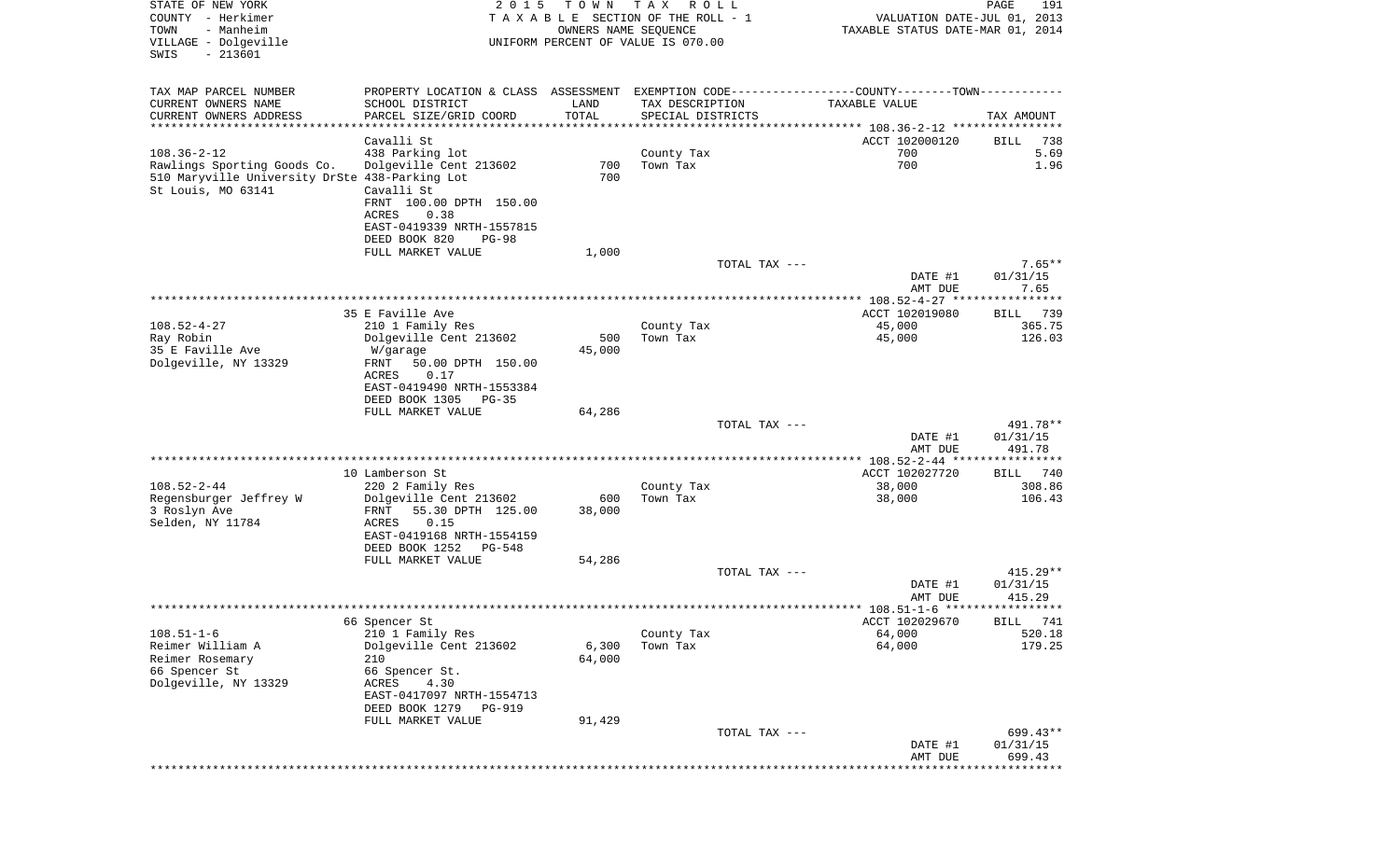| STATE OF NEW YORK<br>COUNTY - Herkimer<br>- Manheim<br>TOWN<br>VILLAGE - Dolgeville<br>$-213601$<br>SWIS | 2 0 1 5                                                                                       | T O W N<br>OWNERS NAME SEQUENCE | T A X<br>R O L L<br>T A X A B L E SECTION OF THE ROLL - 1<br>UNIFORM PERCENT OF VALUE IS 070.00 |               | VALUATION DATE-JUL 01, 2013<br>TAXABLE STATUS DATE-MAR 01, 2014 | 192<br>PAGE          |
|----------------------------------------------------------------------------------------------------------|-----------------------------------------------------------------------------------------------|---------------------------------|-------------------------------------------------------------------------------------------------|---------------|-----------------------------------------------------------------|----------------------|
| TAX MAP PARCEL NUMBER                                                                                    | PROPERTY LOCATION & CLASS ASSESSMENT EXEMPTION CODE---------------COUNTY-------TOWN---------- |                                 |                                                                                                 |               |                                                                 |                      |
| CURRENT OWNERS NAME                                                                                      | SCHOOL DISTRICT                                                                               | LAND                            | TAX DESCRIPTION                                                                                 |               | TAXABLE VALUE                                                   |                      |
| CURRENT OWNERS ADDRESS<br>***********************                                                        | PARCEL SIZE/GRID COORD                                                                        | TOTAL                           | SPECIAL DISTRICTS                                                                               |               |                                                                 | TAX AMOUNT           |
|                                                                                                          | S Main St                                                                                     |                                 |                                                                                                 |               | ACCT 102015780                                                  | BILL<br>742          |
| $108.59 - 1 - 1$                                                                                         | 311 Res vac land                                                                              |                                 | County Tax                                                                                      |               | 400                                                             | 3.25                 |
| Reise Rene J                                                                                             | Dolgeville Cent 213602                                                                        | 400                             | Town Tax                                                                                        |               | 400                                                             | 1.12                 |
| Landry Peter<br>184 So Main St                                                                           | 43.00 DPTH 250.00<br>FRNT<br>0.22<br>ACRES                                                    | 400                             |                                                                                                 |               |                                                                 |                      |
| Dolgeville, NY 13329                                                                                     | EAST-0416326 NRTH-1552446                                                                     |                                 |                                                                                                 |               |                                                                 |                      |
|                                                                                                          | DEED BOOK 943<br>$PG-69$                                                                      |                                 |                                                                                                 |               |                                                                 |                      |
|                                                                                                          | FULL MARKET VALUE                                                                             | 571                             |                                                                                                 |               |                                                                 |                      |
|                                                                                                          |                                                                                               |                                 |                                                                                                 | TOTAL TAX --- | DATE #1                                                         | $4.37**$<br>01/31/15 |
|                                                                                                          |                                                                                               |                                 |                                                                                                 |               | AMT DUE                                                         | 4.37                 |
|                                                                                                          |                                                                                               |                                 |                                                                                                 |               |                                                                 |                      |
|                                                                                                          | 184 S Main St                                                                                 |                                 |                                                                                                 |               | ACCT 102015750                                                  | 743<br>BILL          |
| $108.59 - 1 - 2$<br>Reise Rene J                                                                         | 210 1 Family Res<br>Dolgeville Cent 213602                                                    | 1,000                           | County Tax<br>Town Tax                                                                          |               | 72,000<br>72,000                                                | 585.20<br>201.65     |
| Landry Peter                                                                                             | W/garage                                                                                      | 72,000                          |                                                                                                 |               |                                                                 |                      |
| 186 So Main St                                                                                           | FRNT 100.00 DPTH 250.00                                                                       |                                 |                                                                                                 |               |                                                                 |                      |
| Dolgeville, NY 13329                                                                                     | ACRES<br>0.57                                                                                 |                                 |                                                                                                 |               |                                                                 |                      |
|                                                                                                          | EAST-0416395 NRTH-1552459<br>DEED BOOK 943<br>$PG-69$                                         |                                 |                                                                                                 |               |                                                                 |                      |
|                                                                                                          | FULL MARKET VALUE                                                                             | 102,857                         |                                                                                                 |               |                                                                 |                      |
|                                                                                                          |                                                                                               |                                 |                                                                                                 | TOTAL TAX --- |                                                                 | 786.85**             |
|                                                                                                          |                                                                                               |                                 |                                                                                                 |               | DATE #1                                                         | 01/31/15             |
|                                                                                                          |                                                                                               |                                 |                                                                                                 |               | AMT DUE<br>************* 108.52-3-7 ******************          | 786.85               |
|                                                                                                          | Howard St                                                                                     |                                 |                                                                                                 |               | ACCT 102011370                                                  | 744<br>BILL          |
| $108.52 - 3 - 7$                                                                                         | 312 Vac w/imprv                                                                               |                                 | County Tax                                                                                      |               | 4,700                                                           | 38.20                |
| Reynolds William G<br>Reynolds Christine                                                                 | Dolgeville Cent 213602<br>312                                                                 | 1,500<br>4,700                  | Town Tax                                                                                        |               | 4,700                                                           | 13.16                |
| 33 Howard St                                                                                             | Howard St                                                                                     |                                 |                                                                                                 |               |                                                                 |                      |
| Dolgeville, NY 13329                                                                                     | FRNT 150.00 DPTH<br>87.00                                                                     |                                 |                                                                                                 |               |                                                                 |                      |
|                                                                                                          | ACRES<br>$0.30$ BANK<br>135                                                                   |                                 |                                                                                                 |               |                                                                 |                      |
|                                                                                                          | EAST-0418732 NRTH-1553119                                                                     |                                 |                                                                                                 |               |                                                                 |                      |
|                                                                                                          | DEED BOOK 709<br>PG-751<br>FULL MARKET VALUE                                                  | 6,714                           |                                                                                                 |               |                                                                 |                      |
|                                                                                                          |                                                                                               |                                 |                                                                                                 | TOTAL TAX --- |                                                                 | $51.36**$            |
|                                                                                                          |                                                                                               |                                 |                                                                                                 |               | DATE #1                                                         | 01/31/15             |
|                                                                                                          |                                                                                               |                                 |                                                                                                 |               | AMT DUE                                                         | 51.36                |
|                                                                                                          | 33 Howard St                                                                                  |                                 |                                                                                                 |               | ACCT 102025050                                                  | BILL 745             |
| $108.52 - 3 - 8$                                                                                         | 210 1 Family Res                                                                              |                                 | County Tax                                                                                      |               | 67,500                                                          | 548.63               |
| Reynolds William G                                                                                       | Dolgeville Cent 213602                                                                        | 1,000                           | Town Tax                                                                                        |               | 67,500                                                          | 189.05               |
| Reynolds Christine<br>33 Howard St                                                                       | 210<br>33 Howard St.                                                                          | 67,500                          |                                                                                                 |               |                                                                 |                      |
| Dolgeville, NY 13329                                                                                     | FRNT 100.00 DPTH<br>87.00                                                                     |                                 |                                                                                                 |               |                                                                 |                      |
|                                                                                                          | ACRES<br>$0.20$ BANK<br>135                                                                   |                                 |                                                                                                 |               |                                                                 |                      |
|                                                                                                          | EAST-0418795 NRTH-1553226                                                                     |                                 |                                                                                                 |               |                                                                 |                      |
|                                                                                                          | DEED BOOK 690<br><b>PG-517</b><br>FULL MARKET VALUE                                           | 96,429                          |                                                                                                 |               |                                                                 |                      |
|                                                                                                          |                                                                                               |                                 |                                                                                                 | TOTAL TAX --- |                                                                 | 737.68**             |
|                                                                                                          |                                                                                               |                                 |                                                                                                 |               | DATE #1                                                         | 01/31/15             |
|                                                                                                          |                                                                                               |                                 |                                                                                                 |               | AMT DUE<br>* * * * * * * * *                                    | 737.68               |
|                                                                                                          |                                                                                               |                                 |                                                                                                 |               |                                                                 |                      |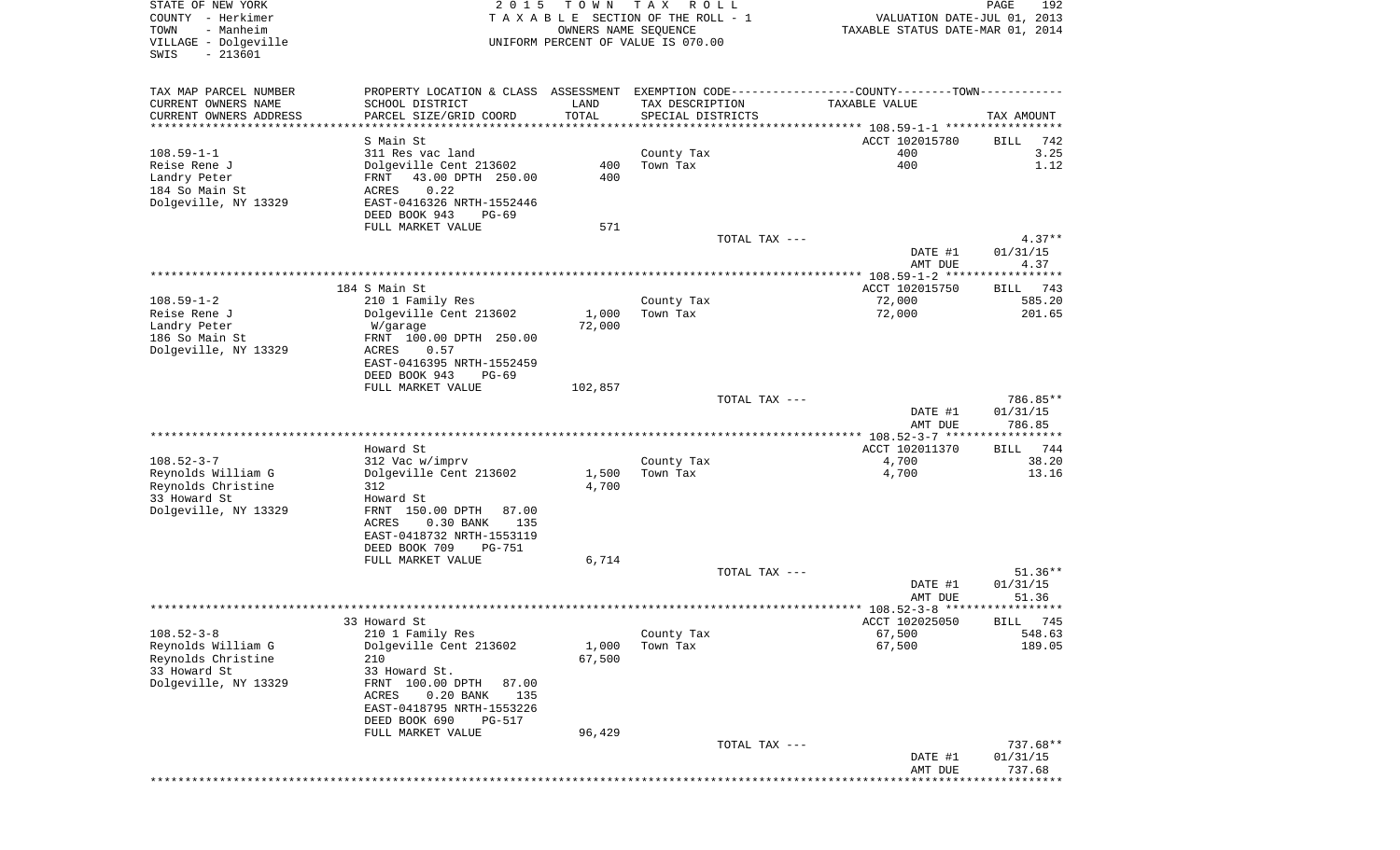| STATE OF NEW YORK<br>COUNTY - Herkimer<br>TOWN<br>- Manheim                  | 2 0 1 5                                     | TOWN            | TAX ROLL<br>TAXABLE SECTION OF THE ROLL - 1<br>OWNERS NAME SEQUENCE | VALUATION DATE-JUL 01,<br>TAXABLE STATUS DATE-MAR 01, 2014                                    | 193<br>PAGE<br>2013               |
|------------------------------------------------------------------------------|---------------------------------------------|-----------------|---------------------------------------------------------------------|-----------------------------------------------------------------------------------------------|-----------------------------------|
| VILLAGE - Dolgeville<br>$-213601$<br>SWIS                                    |                                             |                 | UNIFORM PERCENT OF VALUE IS 070.00                                  |                                                                                               |                                   |
| TAX MAP PARCEL NUMBER                                                        |                                             |                 |                                                                     | PROPERTY LOCATION & CLASS ASSESSMENT EXEMPTION CODE---------------COUNTY-------TOWN---------- |                                   |
| CURRENT OWNERS NAME                                                          | SCHOOL DISTRICT                             | LAND            | TAX DESCRIPTION                                                     | TAXABLE VALUE                                                                                 |                                   |
| CURRENT OWNERS ADDRESS                                                       | PARCEL SIZE/GRID COORD                      | TOTAL<br>****** | SPECIAL DISTRICTS                                                   |                                                                                               | TAX AMOUNT                        |
|                                                                              |                                             |                 |                                                                     | ****** 108.52-1-50 ****                                                                       |                                   |
| $108.52 - 1 - 50$                                                            | 73 S Helmer Ave<br>220 2 Family Res         |                 | County Tax                                                          | ACCT 102004140<br>43,000                                                                      | <b>BILL</b><br>746<br>349.50      |
| Riesel Caryn S                                                               | Dolgeville Cent 213602                      | 1,000           | Town Tax                                                            | 43,000                                                                                        | 120.43                            |
| 1460 Fords Bush Rd                                                           | FRNT 100.00 DPTH<br>75.00                   | 43,000          | School Relevy                                                       |                                                                                               | 881.65                            |
| Little Falls, NY 13365                                                       | ACRES<br>0.17                               |                 | Village Relevy                                                      |                                                                                               | 1,093.40                          |
|                                                                              | EAST-0417831 NRTH-1553627                   |                 |                                                                     |                                                                                               |                                   |
|                                                                              | DEED BOOK 1108<br>PG-537                    |                 |                                                                     |                                                                                               |                                   |
|                                                                              | FULL MARKET VALUE                           | 61,429          | TOTAL TAX ---                                                       |                                                                                               | $2,444.98**$                      |
|                                                                              |                                             |                 |                                                                     | DATE #1                                                                                       | 01/31/15                          |
|                                                                              |                                             |                 |                                                                     | AMT DUE                                                                                       | 2,444.98                          |
|                                                                              |                                             |                 |                                                                     |                                                                                               |                                   |
|                                                                              | 30 N Helmer Ave                             |                 |                                                                     | ACCT 102003600                                                                                | 747<br>BILL                       |
| $108.36 - 3 - 42$                                                            | 210 1 Family Res                            |                 | VET COM CT 41131                                                    | 10,500<br>10,500                                                                              |                                   |
| Riolo Mary                                                                   | Dolgeville Cent 213602                      | 500             | County Tax                                                          | 31,500                                                                                        | 256.03                            |
| Goss Coleen<br>Coleen Goss                                                   | FRNT<br>50.00 DPTH 138.50<br>0.16<br>ACRES  | 42,000          | Town Tax<br>Village Relevy                                          | 31,500                                                                                        | 88.22<br>801.60                   |
| 2219 Ryder St                                                                | EAST-0419781 NRTH-1556763                   |                 |                                                                     |                                                                                               |                                   |
| Brooklyn, NY 11234                                                           | DEED BOOK 929<br>$PG-22$                    |                 |                                                                     |                                                                                               |                                   |
|                                                                              | FULL MARKET VALUE                           | 60,000          |                                                                     |                                                                                               |                                   |
|                                                                              |                                             |                 | TOTAL TAX ---                                                       |                                                                                               | 1,145.85**                        |
|                                                                              |                                             |                 |                                                                     | DATE #1                                                                                       | 01/31/15                          |
|                                                                              |                                             |                 |                                                                     | AMT DUE                                                                                       | 1,145.85<br>* * * * * * * * * * * |
|                                                                              | E Faville Ave & Spencer S                   |                 |                                                                     | ACCT 102016320                                                                                | 748<br><b>BILL</b>                |
| $108.51 - 1 - 19$                                                            | 311 Res vac land                            |                 | County Tax                                                          | 400                                                                                           | 3.25                              |
| Robert & Nancy Lumley Living T Dolgeville Cent 213602                        |                                             | 400             | Town Tax                                                            | 400                                                                                           | 1.12                              |
| 27 W Faville Ave                                                             | 95.00 DPTH 200.00<br>FRNT                   | 400             |                                                                     |                                                                                               |                                   |
| Dolgeville, NY 13329                                                         | 0.21<br>ACRES                               |                 |                                                                     |                                                                                               |                                   |
|                                                                              | EAST-0417561 NRTH-1554278<br>DEED BOOK 1396 |                 |                                                                     |                                                                                               |                                   |
|                                                                              | PG-788<br>FULL MARKET VALUE                 | 571             |                                                                     |                                                                                               |                                   |
|                                                                              |                                             |                 | TOTAL TAX ---                                                       |                                                                                               | $4.37**$                          |
|                                                                              |                                             |                 |                                                                     | DATE #1                                                                                       | 01/31/15                          |
|                                                                              |                                             |                 |                                                                     | AMT DUE                                                                                       | 4.37                              |
|                                                                              |                                             |                 |                                                                     | ******** 108.52-1-86.2 *                                                                      | *******                           |
|                                                                              | Spofford Ave                                |                 |                                                                     |                                                                                               | 749<br><b>BILL</b>                |
| $108.52 - 1 - 86.2$<br>Robert & Nancy Lumley Living T Dolgeville Cent 213602 | 311 Res vac land                            | 100             | County Tax<br>Town Tax                                              | 100<br>100                                                                                    | 0.81<br>0.28                      |
| 27 W Faville Ave                                                             | 5.00 DPTH 250.00<br>FRNT                    | 100             |                                                                     |                                                                                               |                                   |
| Dolgeville, NY 13329                                                         | 0.03<br>ACRES                               |                 |                                                                     |                                                                                               |                                   |
|                                                                              | EAST-0417706 NRTH-1554175                   |                 |                                                                     |                                                                                               |                                   |
|                                                                              | DEED BOOK 1396<br>PG-792                    |                 |                                                                     |                                                                                               |                                   |
|                                                                              | FULL MARKET VALUE                           | 143             |                                                                     |                                                                                               |                                   |
|                                                                              |                                             |                 | TOTAL TAX ---                                                       |                                                                                               | $1.09**$                          |
|                                                                              |                                             |                 |                                                                     | DATE #1<br>AMT DUE                                                                            | 01/31/15<br>1.09                  |
|                                                                              |                                             |                 |                                                                     |                                                                                               | *******                           |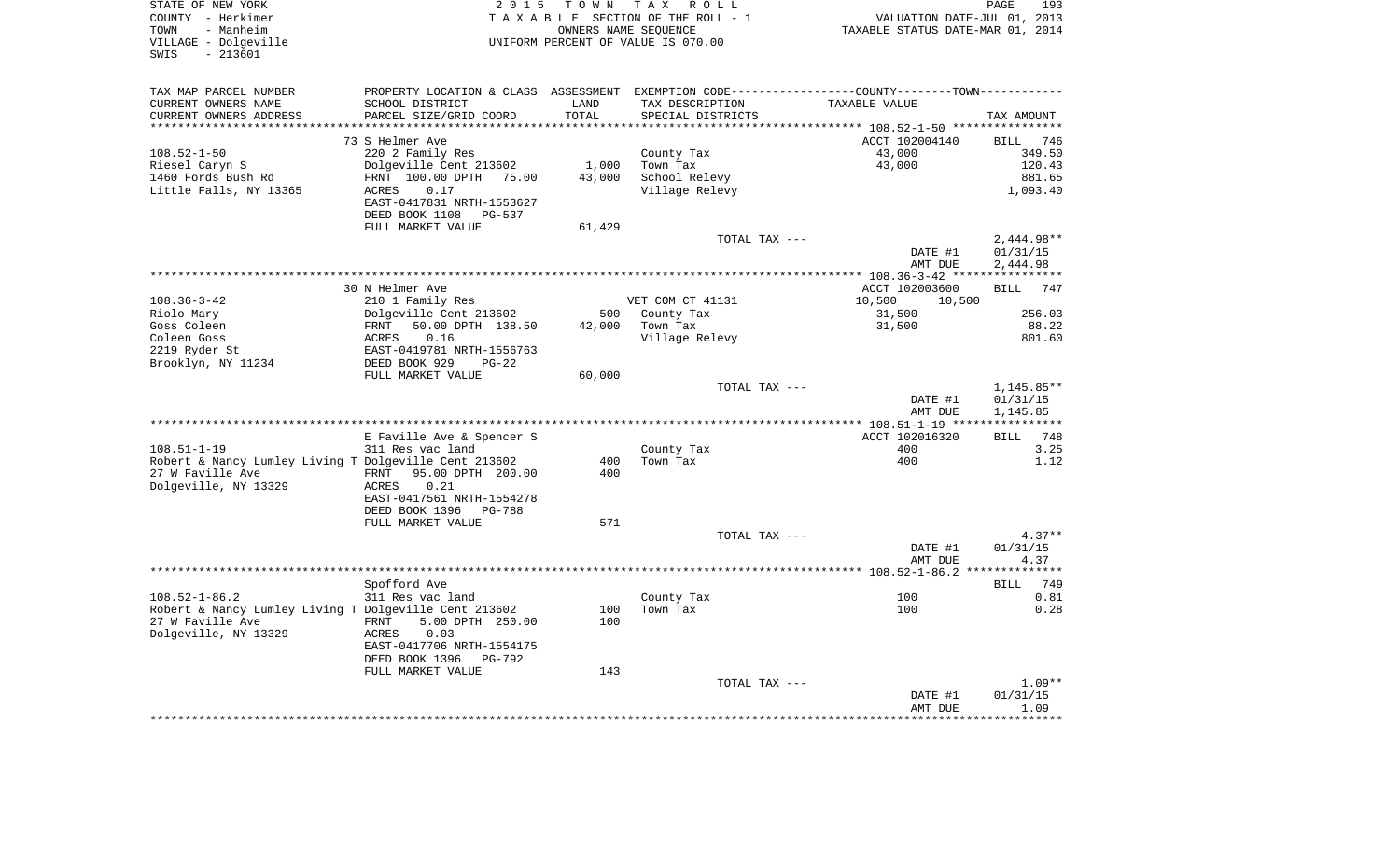| STATE OF NEW YORK<br>COUNTY - Herkimer<br>TOWN<br>- Manheim | 2 0 1 5                                                                                        | T O W N | T A X<br>R O L L<br>TAXABLE SECTION OF THE ROLL - 1<br>OWNERS NAME SEQUENCE | VALUATION DATE-JUL 01, 2013<br>TAXABLE STATUS DATE-MAR 01, 2014 | PAGE<br>194          |
|-------------------------------------------------------------|------------------------------------------------------------------------------------------------|---------|-----------------------------------------------------------------------------|-----------------------------------------------------------------|----------------------|
| VILLAGE - Dolgeville<br>$-213601$<br>SWIS                   |                                                                                                |         | UNIFORM PERCENT OF VALUE IS 070.00                                          |                                                                 |                      |
| TAX MAP PARCEL NUMBER                                       | PROPERTY LOCATION & CLASS ASSESSMENT EXEMPTION CODE----------------COUNTY-------TOWN---------- |         |                                                                             |                                                                 |                      |
| CURRENT OWNERS NAME                                         | SCHOOL DISTRICT                                                                                | LAND    | TAX DESCRIPTION                                                             | TAXABLE VALUE                                                   |                      |
| CURRENT OWNERS ADDRESS                                      | PARCEL SIZE/GRID COORD                                                                         | TOTAL   | SPECIAL DISTRICTS                                                           |                                                                 | TAX AMOUNT           |
| *********************                                       |                                                                                                |         |                                                                             |                                                                 |                      |
|                                                             | 6 W State St                                                                                   |         |                                                                             | ACCT 102009300                                                  | BILL<br>750          |
| $108.36 - 3 - 38$                                           | 210 1 Family Res                                                                               |         | VET COM CT 41131                                                            | 10,500<br>10,500                                                |                      |
| Roberts Brian                                               | Dolgeville Cent 213602                                                                         | 1,000   | County Tax                                                                  | 87,500                                                          | 711.18               |
| Roberts Diane                                               | W/garage                                                                                       | 98,000  | Town Tax                                                                    | 87,500                                                          | 245.06               |
| 6 W State St                                                | FRNT<br>98.37 DPTH 199.00                                                                      |         | Village Relevy                                                              |                                                                 | 2,222.55             |
| PO Box 247                                                  | 0.55<br>ACRES                                                                                  |         |                                                                             |                                                                 |                      |
| Dolgeville, NY 13329                                        | EAST-0419886 NRTH-1556649<br>DEED BOOK 683<br>PG-187                                           |         |                                                                             |                                                                 |                      |
|                                                             | FULL MARKET VALUE                                                                              | 140,000 |                                                                             |                                                                 |                      |
|                                                             |                                                                                                |         | TOTAL TAX ---                                                               |                                                                 | $3,178.79**$         |
|                                                             |                                                                                                |         |                                                                             | DATE #1<br>AMT DUE                                              | 01/31/15<br>3,178.79 |
|                                                             |                                                                                                |         |                                                                             | **************** 108.52-1-77 *****************                  |                      |
|                                                             | 11 W Spofford Ave                                                                              |         |                                                                             | ACCT 102019140                                                  | BILL<br>751          |
| $108.52 - 1 - 77$                                           | 210 1 Family Res                                                                               |         | County Tax                                                                  | 39,000                                                          | 316.98               |
| Roberts Elizabeth                                           | Dolgeville Cent 213602                                                                         | 700     | Town Tax                                                                    | 39,000                                                          | 109.23               |
| 11 W Spofford Ave                                           | W/garage                                                                                       | 39,000  |                                                                             |                                                                 |                      |
| Dolgeville, NY 13329                                        | FRNT<br>70.00 DPTH 100.00                                                                      |         |                                                                             |                                                                 |                      |
|                                                             | ACRES<br>$0.16$ BANK<br>135<br>EAST-0417875 NRTH-1553410                                       |         |                                                                             |                                                                 |                      |
|                                                             | DEED BOOK 702<br>PG-324                                                                        |         |                                                                             |                                                                 |                      |
|                                                             | FULL MARKET VALUE                                                                              | 55,714  |                                                                             |                                                                 |                      |
|                                                             |                                                                                                |         | TOTAL TAX ---                                                               |                                                                 | $426.21**$           |
|                                                             |                                                                                                |         |                                                                             | DATE #1                                                         | 01/31/15             |
|                                                             |                                                                                                |         |                                                                             | AMT DUE                                                         | 426.21               |
|                                                             |                                                                                                |         |                                                                             |                                                                 |                      |
|                                                             | 55 S Helmer Ave                                                                                |         |                                                                             | ACCT 102002310                                                  | 752<br>BILL          |
| $108.52 - 1 - 14$                                           | 210 1 Family Res                                                                               |         | County Tax                                                                  | 45,000                                                          | 365.75               |
| Robinson Clayton                                            | Dolgeville Cent 213602                                                                         | 800     | Town Tax                                                                    | 45,000                                                          | 126.03               |
| 55 S Helmer Ave                                             | W/garage                                                                                       | 45,000  |                                                                             |                                                                 |                      |
| Dolgeville, NY 13329                                        | FRNT<br>82.00 DPTH 129.00                                                                      |         |                                                                             |                                                                 |                      |
|                                                             | ACRES<br>0.25                                                                                  |         |                                                                             |                                                                 |                      |
|                                                             | EAST-0418221 NRTH-1554224                                                                      |         |                                                                             |                                                                 |                      |
|                                                             | DEED BOOK 1242<br>PG-68<br>FULL MARKET VALUE                                                   | 64,286  |                                                                             |                                                                 |                      |
|                                                             |                                                                                                |         | TOTAL TAX ---                                                               |                                                                 | 491.78**             |
|                                                             |                                                                                                |         |                                                                             | DATE #1                                                         | 01/31/15             |
|                                                             |                                                                                                |         |                                                                             | AMT DUE                                                         | 491.78               |
|                                                             |                                                                                                |         |                                                                             |                                                                 |                      |
|                                                             | 26 Ransom St                                                                                   |         |                                                                             | ACCT 102016650                                                  | 753<br><b>BILL</b>   |
| $108.52 - 4 - 37$                                           | 210 1 Family Res                                                                               |         | County Tax                                                                  | 32,500                                                          | 264.15               |
| Rockwell Dirk                                               | Dolgeville Cent 213602                                                                         | 500     | Town Tax                                                                    | 32,500                                                          | 91.02                |
| 26 Ransom St                                                | 50.00 DPTH<br>FRNT<br>75.00                                                                    | 32,500  |                                                                             |                                                                 |                      |
| Dolgeville, NY 13329                                        | 0.09<br>ACRES                                                                                  |         |                                                                             |                                                                 |                      |
|                                                             | EAST-0419325 NRTH-1552943                                                                      |         |                                                                             |                                                                 |                      |
|                                                             | DEED BOOK 1252<br>PG-458                                                                       |         |                                                                             |                                                                 |                      |
|                                                             | FULL MARKET VALUE                                                                              | 46,429  |                                                                             |                                                                 |                      |
|                                                             |                                                                                                |         | TOTAL TAX ---                                                               | DATE #1                                                         | 355.17**<br>01/31/15 |
|                                                             |                                                                                                |         |                                                                             | AMT DUE                                                         | 355.17               |
|                                                             |                                                                                                |         |                                                                             |                                                                 |                      |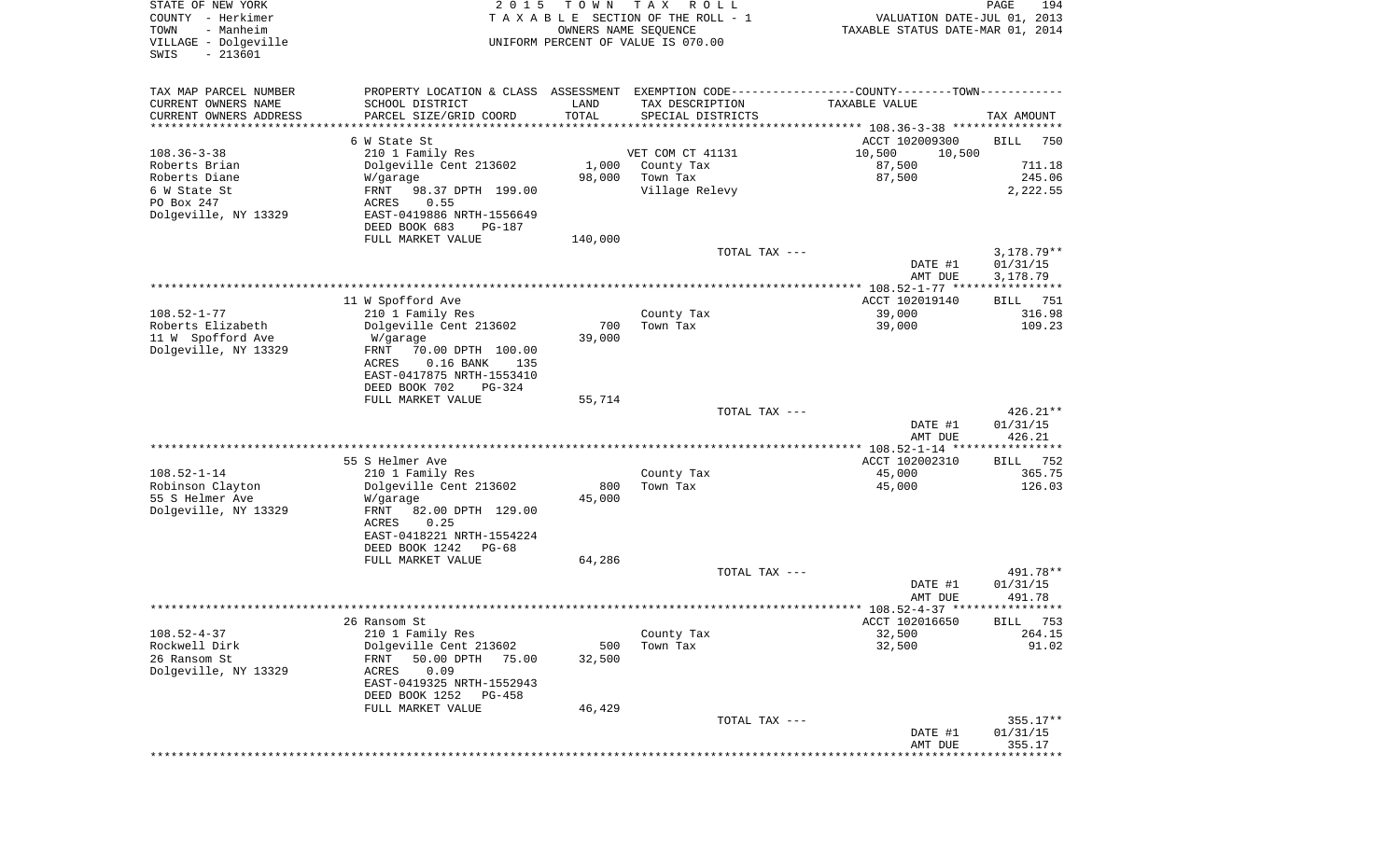| STATE OF NEW YORK<br>COUNTY - Herkimer<br>TOWN<br>- Manheim<br>VILLAGE - Dolgeville<br>$-213601$<br>SWIS | 2 0 1 5                                                                                             | T O W N<br>OWNERS NAME SEQUENCE | T A X<br>R O L L<br>TAXABLE SECTION OF THE ROLL - 1<br>UNIFORM PERCENT OF VALUE IS 070.00 | VALUATION DATE-JUL 01, 2013<br>TAXABLE STATUS DATE-MAR 01, 2014 | PAGE<br>195                    |
|----------------------------------------------------------------------------------------------------------|-----------------------------------------------------------------------------------------------------|---------------------------------|-------------------------------------------------------------------------------------------|-----------------------------------------------------------------|--------------------------------|
| TAX MAP PARCEL NUMBER                                                                                    | PROPERTY LOCATION & CLASS ASSESSMENT EXEMPTION CODE----------------COUNTY--------TOWN----------     |                                 |                                                                                           |                                                                 |                                |
| CURRENT OWNERS NAME                                                                                      | SCHOOL DISTRICT                                                                                     | LAND                            | TAX DESCRIPTION                                                                           | TAXABLE VALUE                                                   |                                |
| CURRENT OWNERS ADDRESS<br>*************************                                                      | PARCEL SIZE/GRID COORD                                                                              | TOTAL                           | SPECIAL DISTRICTS                                                                         |                                                                 | TAX AMOUNT                     |
|                                                                                                          | 68 N Main St                                                                                        |                                 |                                                                                           | ACCT 102021630                                                  | 754<br>BILL                    |
| $108.44 - 4 - 6$                                                                                         | 482 Det row bldg                                                                                    |                                 | County Tax                                                                                | 45,000                                                          | 365.75                         |
| Rockwell Douglas                                                                                         | Dolgeville Cent 213602                                                                              | 1,600                           | Town Tax                                                                                  | 45,000                                                          | 126.03                         |
| PO Box 301<br>Salisbury Center, NY 13454                                                                 | FRNT<br>60.00 DPTH<br>48.00<br>ACRES<br>0.07<br>EAST-0420031 NRTH-1556114                           | 45,000                          |                                                                                           |                                                                 |                                |
|                                                                                                          | DEED BOOK 891<br>PG-273                                                                             |                                 |                                                                                           |                                                                 |                                |
|                                                                                                          | FULL MARKET VALUE                                                                                   | 64,286                          |                                                                                           |                                                                 |                                |
|                                                                                                          |                                                                                                     |                                 | TOTAL TAX ---                                                                             | DATE #1<br>AMT DUE                                              | 491.78**<br>01/31/15<br>491.78 |
|                                                                                                          |                                                                                                     |                                 |                                                                                           |                                                                 |                                |
| $108.44 - 3 - 82$                                                                                        | 12 Slawson St                                                                                       |                                 |                                                                                           | ACCT 102011100<br>44,000                                        | <b>BILL</b><br>755<br>357.62   |
| Rockwell Jaclyn R                                                                                        | 210 1 Family Res<br>Dolgeville Cent 213602                                                          | 500                             | County Tax<br>Town Tax                                                                    | 44,000                                                          | 123.23                         |
| 12 Slawson St                                                                                            | W/garage                                                                                            | 44,000                          |                                                                                           |                                                                 |                                |
| Dolgeville, NY 13329                                                                                     | FRNT<br>53.00 DPTH 120.00<br>ACRES<br>0.15<br>EAST-0418885 NRTH-1554896<br>DEED BOOK 1198<br>PG-374 |                                 |                                                                                           |                                                                 |                                |
|                                                                                                          | FULL MARKET VALUE                                                                                   | 62,857                          |                                                                                           |                                                                 |                                |
|                                                                                                          |                                                                                                     |                                 | TOTAL TAX ---                                                                             | DATE #1<br>AMT DUE                                              | 480.85**<br>01/31/15<br>480.85 |
|                                                                                                          |                                                                                                     |                                 |                                                                                           | ************** 108.52-6-1 ******************                    |                                |
|                                                                                                          | 33 Ransom St                                                                                        |                                 |                                                                                           | ACCT 102020040                                                  | 756<br>BILL                    |
| $108.52 - 6 - 1$                                                                                         | 210 1 Family Res                                                                                    |                                 | County Tax                                                                                | 72,000                                                          | 585.20                         |
| Rockwell Richard R<br>Rockwell Carrie A                                                                  | Dolgeville Cent 213602<br>W/garage                                                                  | 1,000<br>72,000                 | Town Tax                                                                                  | 72,000                                                          | 201.65                         |
| 33 Ransom St                                                                                             | FRNT 100.00 DPTH 150.00                                                                             |                                 |                                                                                           |                                                                 |                                |
| Dolgeville, NY 13329                                                                                     | ACRES<br>0.34                                                                                       |                                 |                                                                                           |                                                                 |                                |
|                                                                                                          | EAST-0419385 NRTH-1552708                                                                           |                                 |                                                                                           |                                                                 |                                |
|                                                                                                          | DEED BOOK 914<br>PG-540                                                                             |                                 |                                                                                           |                                                                 |                                |
|                                                                                                          | FULL MARKET VALUE                                                                                   | 102,857                         | TOTAL TAX ---                                                                             |                                                                 | 786.85**                       |
|                                                                                                          |                                                                                                     |                                 |                                                                                           | DATE #1                                                         | 01/31/15                       |
|                                                                                                          |                                                                                                     |                                 |                                                                                           | AMT DUE                                                         | 786.85                         |
|                                                                                                          |                                                                                                     |                                 |                                                                                           |                                                                 | *****                          |
|                                                                                                          | 69 S Helmer Ave                                                                                     |                                 |                                                                                           | ACCT 102026100                                                  | 757<br>BILL                    |
| $108.52 - 1 - 53$<br>Rockwell Sharon E                                                                   | 210 1 Family Res<br>Dolgeville Cent 213602                                                          | 1,000                           | County Tax<br>Town Tax                                                                    | 70,100<br>70,100                                                | 569.76<br>196.33               |
| 69 S Helmer Ave                                                                                          | W Garage                                                                                            | 70,100                          |                                                                                           |                                                                 |                                |
| Dolgeville, NY 13329                                                                                     | FRNT 100.00 DPTH 150.00<br>0.29<br>ACRES<br>EAST-0417924 NRTH-1553687                               |                                 |                                                                                           |                                                                 |                                |
|                                                                                                          | DEED BOOK 795<br>$PG-254$                                                                           |                                 |                                                                                           |                                                                 |                                |
|                                                                                                          | FULL MARKET VALUE                                                                                   | 100,143                         |                                                                                           |                                                                 |                                |
|                                                                                                          |                                                                                                     |                                 | TOTAL TAX ---                                                                             |                                                                 | 766.09**                       |
|                                                                                                          |                                                                                                     |                                 |                                                                                           | DATE #1<br>AMT DUE<br>******************************            | 01/31/15<br>766.09             |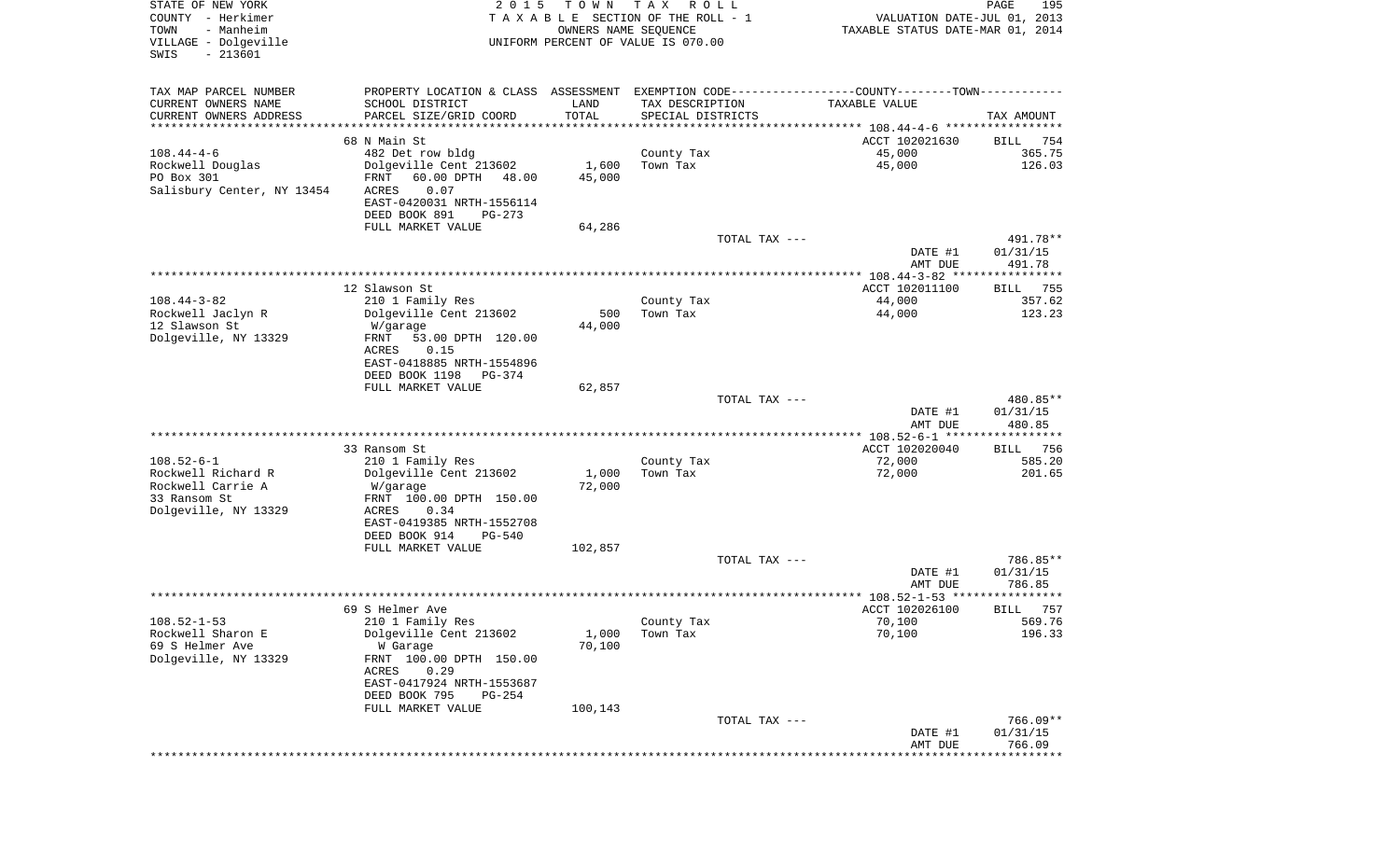| STATE OF NEW YORK<br>COUNTY - Herkimer<br>- Manheim<br>TOWN<br>VILLAGE - Dolgeville<br>$-213601$<br>SWIS | T O W N<br>2 0 1 5<br>TAXABLE SECTION OF THE ROLL - 1<br>UNIFORM PERCENT OF VALUE IS 070.00 | T A X<br>R O L L<br>OWNERS NAME SEQUENCE | VALUATION DATE-JUL 01, 2013<br>TAXABLE STATUS DATE-MAR 01, 2014                               | PAGE<br>196             |
|----------------------------------------------------------------------------------------------------------|---------------------------------------------------------------------------------------------|------------------------------------------|-----------------------------------------------------------------------------------------------|-------------------------|
| TAX MAP PARCEL NUMBER                                                                                    |                                                                                             |                                          | PROPERTY LOCATION & CLASS ASSESSMENT EXEMPTION CODE---------------COUNTY-------TOWN---------- |                         |
| CURRENT OWNERS NAME<br>SCHOOL DISTRICT                                                                   | LAND                                                                                        | TAX DESCRIPTION                          | TAXABLE VALUE                                                                                 |                         |
| CURRENT OWNERS ADDRESS<br>PARCEL SIZE/GRID COORD<br>********************                                 | TOTAL<br>* * * * * * * * * * *                                                              | SPECIAL DISTRICTS                        |                                                                                               | TAX AMOUNT              |
| 66 W State St                                                                                            |                                                                                             |                                          | ACCT 102012810                                                                                | 758<br>BILL             |
| $108.36 - 1 - 17$<br>210 1 Family Res                                                                    |                                                                                             | County Tax                               | 35,100                                                                                        | 285.29                  |
| Rosenberger Michaela<br>Dolgeville Cent 213602                                                           | 700                                                                                         | Town Tax                                 | 35,100                                                                                        | 98.31                   |
| 66 W State St<br>73.40 DPTH 175.20<br>FRNT                                                               | 35,100                                                                                      |                                          |                                                                                               |                         |
| Dolgeville, NY 13329<br>0.22<br>ACRES<br>EAST-0418557 NRTH-1557299                                       |                                                                                             |                                          |                                                                                               |                         |
| DEED BOOK 1200                                                                                           | PG-166                                                                                      |                                          |                                                                                               |                         |
| FULL MARKET VALUE                                                                                        | 50,143                                                                                      |                                          |                                                                                               |                         |
|                                                                                                          |                                                                                             | TOTAL TAX ---                            |                                                                                               | 383.60**                |
|                                                                                                          |                                                                                             |                                          | DATE #1                                                                                       | 01/31/15                |
|                                                                                                          |                                                                                             |                                          | AMT DUE                                                                                       | 383.60                  |
| 6 W Spofford Ave                                                                                         |                                                                                             |                                          | ACCT 102023640                                                                                | 759<br>BILL             |
| $108.52 - 1 - 71$<br>210 1 Family Res                                                                    |                                                                                             | County Tax                               | 53,600                                                                                        | 435.65                  |
| Dolgeville Cent 213602<br>Ruggiero Elaine                                                                | 500                                                                                         | Town Tax                                 | 53,600                                                                                        | 150.12                  |
| 6 W Spofford Ave<br>W/garage<br>Dolgeville, NY 13329<br>FRNT 100.00 DPTH 150.00                          | 53,600                                                                                      |                                          |                                                                                               |                         |
| ACRES<br>$0.30$ BANK                                                                                     | 124                                                                                         |                                          |                                                                                               |                         |
| EAST-0418099 NRTH-1553495                                                                                |                                                                                             |                                          |                                                                                               |                         |
| DEED BOOK 814                                                                                            | PG-137                                                                                      |                                          |                                                                                               |                         |
| FULL MARKET VALUE                                                                                        | 76,571                                                                                      |                                          |                                                                                               |                         |
|                                                                                                          |                                                                                             | TOTAL TAX ---                            | DATE #1                                                                                       | 585.77**<br>01/31/15    |
|                                                                                                          |                                                                                             |                                          | AMT DUE                                                                                       | 585.77                  |
|                                                                                                          |                                                                                             |                                          | *********** 108.44-1-21 *****************                                                     |                         |
| 42 Elm St                                                                                                |                                                                                             |                                          | ACCT 102008550                                                                                | 760<br>BILL             |
| $108.44 - 1 - 21$<br>210 1 Family Res<br>Rulison Wanita<br>Dolgeville Cent 213602                        | 500                                                                                         | County Tax<br>Town Tax                   | 37,600<br>37,600                                                                              | 305.61<br>105.31        |
| 76 Elder St<br>W/garage                                                                                  | 37,600                                                                                      |                                          |                                                                                               |                         |
| Schenectady, NY 12304<br>FRNT<br>50.00 DPTH 240.00                                                       |                                                                                             |                                          |                                                                                               |                         |
| ACRES<br>0.28                                                                                            |                                                                                             |                                          |                                                                                               |                         |
| EAST-0419051 NRTH-1556192                                                                                |                                                                                             |                                          |                                                                                               |                         |
| DEED BOOK 1182<br>FULL MARKET VALUE                                                                      | PG-111<br>53,714                                                                            |                                          |                                                                                               |                         |
|                                                                                                          |                                                                                             | TOTAL TAX ---                            |                                                                                               | $410.92**$              |
|                                                                                                          |                                                                                             |                                          | DATE #1                                                                                       | 01/31/15                |
|                                                                                                          |                                                                                             |                                          | AMT DUE                                                                                       | 410.92<br>* * * * * * * |
| 9 Winton Ln                                                                                              |                                                                                             |                                          | ACCT 102005790                                                                                | 761<br>BILL             |
| $108.52 - 5 - 73$<br>210 1 Family Res                                                                    |                                                                                             | County Tax                               | 38,100                                                                                        | 309.67                  |
| Ruppert Priscilla<br>Dolgeville Cent 213602                                                              | 500                                                                                         | Town Tax                                 | 38,100                                                                                        | 106.71                  |
| 9 Winton Ln<br>45.00 DPTH 115.00<br>FRNT                                                                 | 38,100                                                                                      |                                          |                                                                                               |                         |
| Dolgeville, NY 13329<br>0.12<br>ACRES<br>EAST-0419574 NRTH-1554650                                       |                                                                                             |                                          |                                                                                               |                         |
| DEED BOOK 934                                                                                            | PG-182                                                                                      |                                          |                                                                                               |                         |
| FULL MARKET VALUE                                                                                        | 54,429                                                                                      |                                          |                                                                                               |                         |
|                                                                                                          |                                                                                             | TOTAL TAX ---                            |                                                                                               | 416.38**                |
|                                                                                                          |                                                                                             |                                          | DATE #1                                                                                       | 01/31/15                |
|                                                                                                          |                                                                                             |                                          | AMT DUE<br>***************************                                                        | 416.38                  |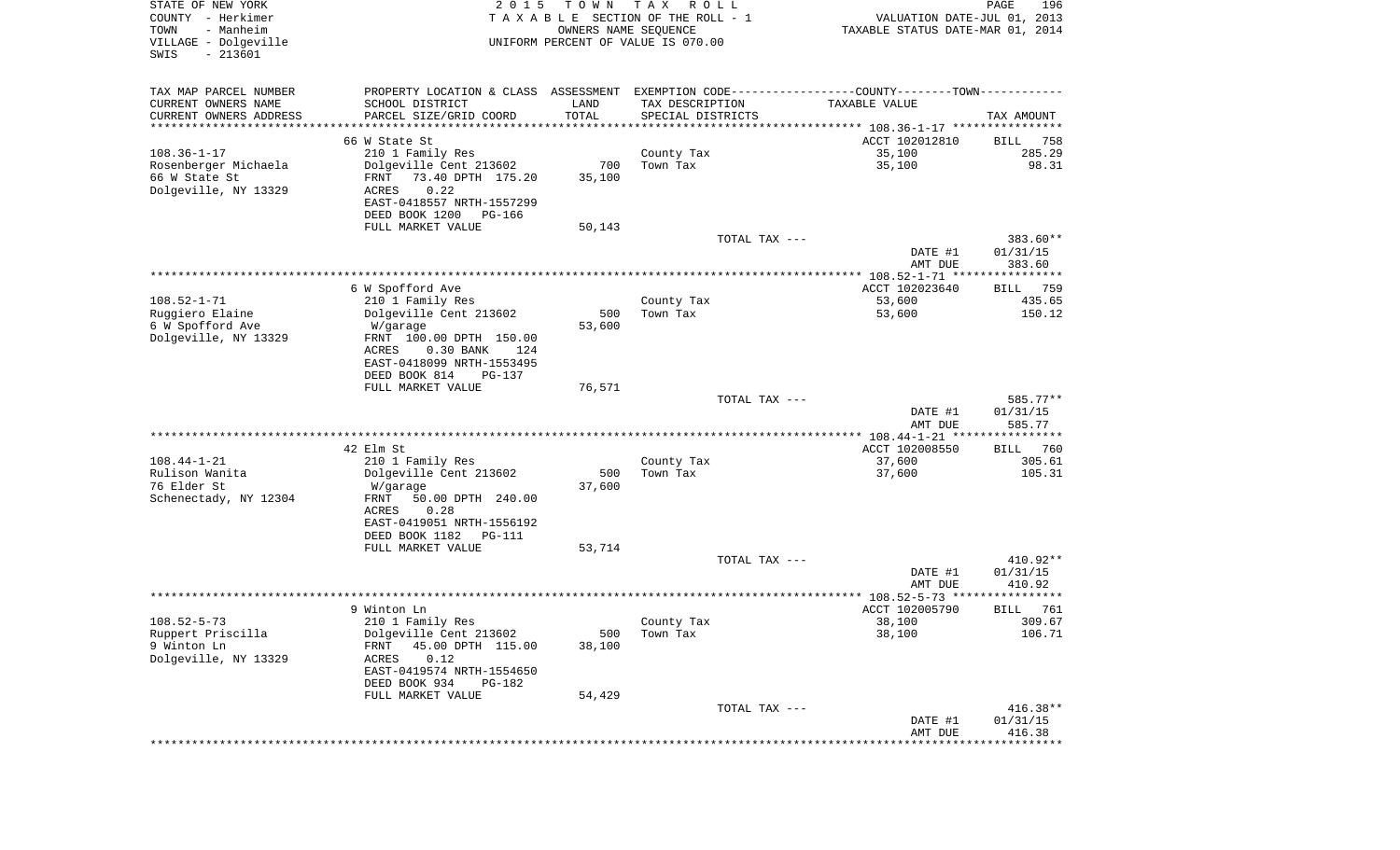| STATE OF NEW YORK<br>COUNTY - Herkimer<br>TOWN<br>- Manheim<br>VILLAGE - Dolgeville<br>$-213601$<br>SWIS | 2 0 1 5                                                                                       | T O W N<br>OWNERS NAME SEQUENCE | T A X<br>R O L L<br>TAXABLE SECTION OF THE ROLL - 1<br>UNIFORM PERCENT OF VALUE IS 070.00 | VALUATION DATE-JUL 01, 2013<br>TAXABLE STATUS DATE-MAR 01, 2014 | PAGE<br>197              |
|----------------------------------------------------------------------------------------------------------|-----------------------------------------------------------------------------------------------|---------------------------------|-------------------------------------------------------------------------------------------|-----------------------------------------------------------------|--------------------------|
| TAX MAP PARCEL NUMBER                                                                                    | PROPERTY LOCATION & CLASS ASSESSMENT EXEMPTION CODE---------------COUNTY-------TOWN---------- |                                 |                                                                                           |                                                                 |                          |
| CURRENT OWNERS NAME                                                                                      | SCHOOL DISTRICT                                                                               | LAND                            | TAX DESCRIPTION                                                                           | TAXABLE VALUE                                                   |                          |
| CURRENT OWNERS ADDRESS<br>*********************                                                          | PARCEL SIZE/GRID COORD                                                                        | TOTAL                           | SPECIAL DISTRICTS                                                                         |                                                                 | TAX AMOUNT               |
|                                                                                                          | 15 W Faville Ave                                                                              |                                 |                                                                                           | ACCT 102011880                                                  | BILL<br>762              |
| $108.52 - 1 - 57$                                                                                        | 210 1 Family Res                                                                              |                                 | VET WAR CT 41121                                                                          | 6,300<br>6,300                                                  |                          |
| Rzeszot Edward                                                                                           | Dolgeville Cent 213602                                                                        | 800                             | County Tax                                                                                | 59,100                                                          | 480.35                   |
| Rzeszot Carol A<br>15 W Faville Ave                                                                      | Garage<br>FRNT<br>75.00 DPTH 150.00                                                           | 65,400                          | Town Tax                                                                                  | 59,100                                                          | 165.52                   |
| Dolgeville, NY 13329                                                                                     | 0.26<br>ACRES                                                                                 |                                 |                                                                                           |                                                                 |                          |
|                                                                                                          | EAST-0418063 NRTH-1554010                                                                     |                                 |                                                                                           |                                                                 |                          |
|                                                                                                          | DEED BOOK 1327<br>PG-798                                                                      |                                 |                                                                                           |                                                                 |                          |
|                                                                                                          | FULL MARKET VALUE                                                                             | 93,429                          | TOTAL TAX ---                                                                             |                                                                 | 645.87**                 |
|                                                                                                          |                                                                                               |                                 |                                                                                           | DATE #1                                                         | 01/31/15                 |
|                                                                                                          |                                                                                               |                                 |                                                                                           | AMT DUE<br>***************** 108.52-2-54 *****************      | 645.87                   |
|                                                                                                          | 18 Howard St                                                                                  |                                 |                                                                                           | ACCT 102030540                                                  | 763<br>BILL              |
| $108.52 - 2 - 54$                                                                                        | 220 2 Family Res                                                                              |                                 | County Tax                                                                                | 39,500                                                          | 321.05                   |
| Sage Serena                                                                                              | Dolgeville Cent 213602                                                                        | 700                             | Town Tax                                                                                  | 39,500                                                          | 110.63                   |
| PO Box 46144                                                                                             | W/barn                                                                                        | 39,500                          |                                                                                           |                                                                 |                          |
| Kansas City, MO 64134                                                                                    | FRNT<br>66.00 DPTH 138.70<br>ACRES<br>0.19                                                    |                                 |                                                                                           |                                                                 |                          |
|                                                                                                          | EAST-0419003 NRTH-1553841                                                                     |                                 |                                                                                           |                                                                 |                          |
|                                                                                                          | DEED BOOK 914<br>$PG-36$                                                                      |                                 |                                                                                           |                                                                 |                          |
|                                                                                                          | FULL MARKET VALUE                                                                             | 56,429                          |                                                                                           |                                                                 |                          |
|                                                                                                          |                                                                                               |                                 | TOTAL TAX ---                                                                             | DATE #1                                                         | 431.68**<br>01/31/15     |
|                                                                                                          |                                                                                               |                                 |                                                                                           | AMT DUE                                                         | 431.68                   |
|                                                                                                          |                                                                                               |                                 |                                                                                           | ************* 108.44-1-52 *****************                     |                          |
|                                                                                                          | 34 S Helmer Ave                                                                               |                                 |                                                                                           | ACCT 102004980                                                  | 764<br>BILL              |
| $108.44 - 1 - 52$<br>Salek Larry                                                                         | 210 1 Family Res<br>Dolgeville Cent 213602                                                    | 500                             | County Tax<br>Town Tax                                                                    | 44,000<br>44,000                                                | 357.62<br>123.23         |
| 34 S Helmer Ave                                                                                          | W/garage                                                                                      | 44,000                          | School Relevy                                                                             |                                                                 | 475.42                   |
| Dolgeville, NY 13329                                                                                     | FRNT<br>50.00 DPTH 150.00                                                                     |                                 | Village Relevy                                                                            |                                                                 | 1,118.78                 |
|                                                                                                          | ACRES<br>0.17                                                                                 |                                 |                                                                                           |                                                                 |                          |
|                                                                                                          | EAST-0418817 NRTH-1555156<br>DEED BOOK 828<br>PG-657                                          |                                 |                                                                                           |                                                                 |                          |
|                                                                                                          | FULL MARKET VALUE                                                                             | 62,857                          |                                                                                           |                                                                 |                          |
|                                                                                                          |                                                                                               |                                 | TOTAL TAX ---                                                                             |                                                                 | $2,075.05**$             |
|                                                                                                          |                                                                                               |                                 |                                                                                           | DATE #1                                                         | 01/31/15                 |
|                                                                                                          |                                                                                               |                                 |                                                                                           | AMT DUE                                                         | 2,075.05                 |
|                                                                                                          | 16 Slawson St                                                                                 |                                 |                                                                                           | ACCT 102002730                                                  | BILL 765                 |
| $108.44 - 1 - 54$                                                                                        | 210 1 Family Res                                                                              |                                 | County Tax                                                                                | 46,000                                                          | 373.88                   |
| Sandling Jason E                                                                                         | Dolgeville Cent 213602                                                                        | 500                             | Town Tax                                                                                  | 46,000                                                          | 128.83                   |
| Sandling Marcia J<br>16 Slawson St                                                                       | W/garage<br>50.00 DPTH 100.00                                                                 | 46,000                          | School Relevy                                                                             |                                                                 | 943.16                   |
| Dolgeville, NY 13329                                                                                     | FRNT<br>ACRES<br>0.11                                                                         |                                 | Village Relevy                                                                            |                                                                 | 1,169.52                 |
|                                                                                                          | EAST-0418760 NRTH-1555007                                                                     |                                 |                                                                                           |                                                                 |                          |
|                                                                                                          | DEED BOOK 1446<br>PG-948                                                                      |                                 |                                                                                           |                                                                 |                          |
|                                                                                                          | FULL MARKET VALUE                                                                             | 65,714                          |                                                                                           |                                                                 |                          |
|                                                                                                          |                                                                                               |                                 | TOTAL TAX ---                                                                             | DATE #1                                                         | $2,615.39**$<br>01/31/15 |
|                                                                                                          |                                                                                               |                                 |                                                                                           | AMT DUE                                                         | 2,615.39                 |
|                                                                                                          |                                                                                               |                                 |                                                                                           |                                                                 | **************           |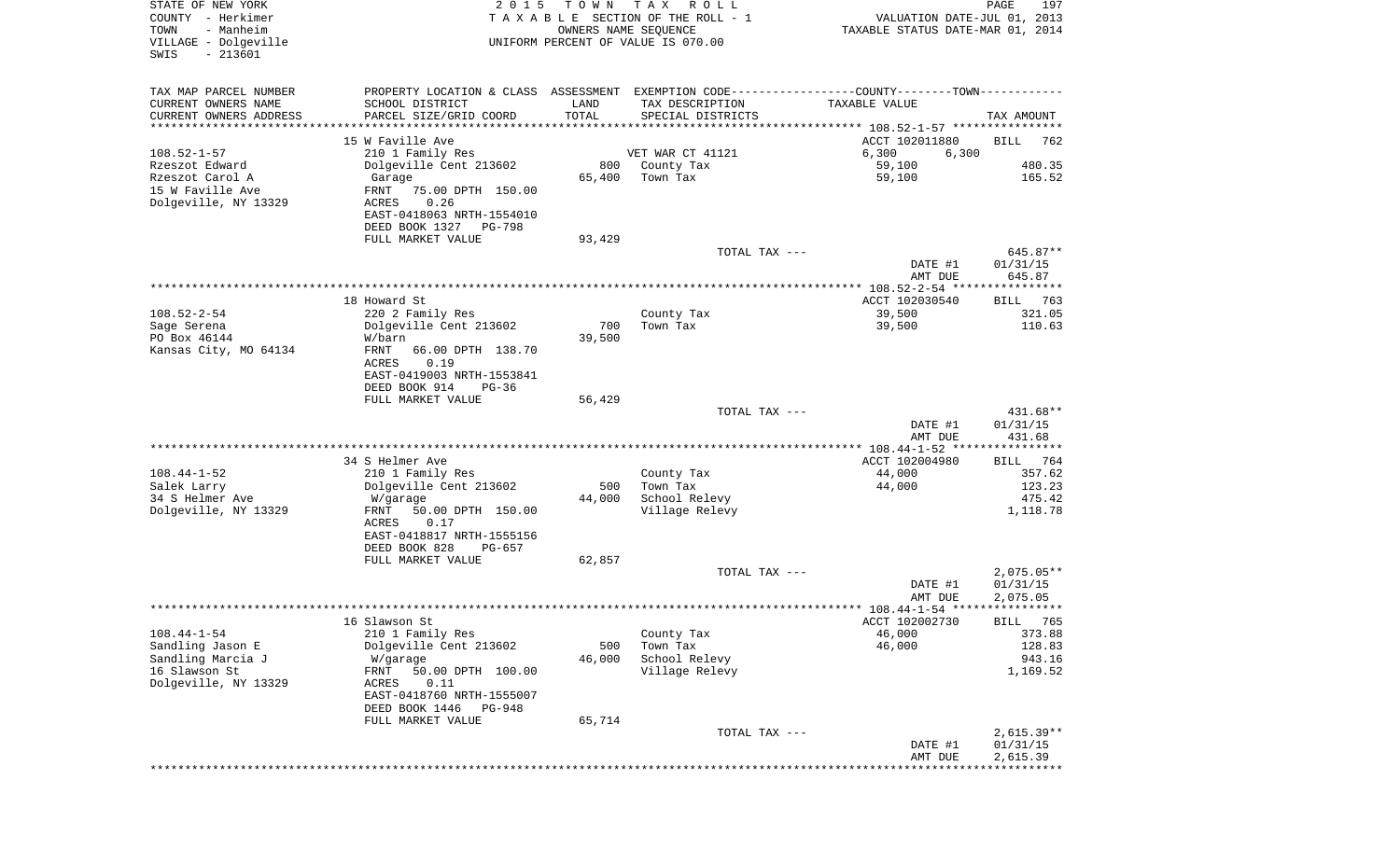| PROPERTY LOCATION & CLASS ASSESSMENT EXEMPTION CODE----------------COUNTY--------TOWN----------<br>TAX MAP PARCEL NUMBER<br>CURRENT OWNERS NAME<br>SCHOOL DISTRICT<br>LAND<br>TAX DESCRIPTION<br>TAXABLE VALUE<br>TOTAL<br>CURRENT OWNERS ADDRESS<br>PARCEL SIZE/GRID COORD<br>SPECIAL DISTRICTS<br>TAX AMOUNT<br>*********************<br>19 Stewart St<br>ACCT 102023400<br>BILL<br>766<br>$108.59 - 3 - 17$<br>210 1 Family Res<br>41800<br>26,200<br>AGED-ALL<br>26,200<br>Saracino Rosalie<br>Dolgeville Cent 213602<br>500<br>County Tax<br>26,200<br>212.95<br>Saracino Michael J<br>52,400<br>Town Tax<br>26,200<br>73.38<br>W Garage<br>19 Stewart St<br>FRNT 100.00 DPTH 150.00<br>Dolgeville, NY 13329<br>ACRES<br>0.17<br>EAST-0417106 NRTH-1551794<br>DEED BOOK 1386<br>PG-351<br>FULL MARKET VALUE<br>74,857<br>286.33**<br>TOTAL TAX ---<br>01/31/15<br>DATE #1<br>286.33<br>AMT DUE<br>****************** 108.52-5-6 ******************<br>70 Van Buren St<br>ACCT 102023460<br>767<br>BILL<br>$108.52 - 5 - 6$<br>40,000<br>210 1 Family Res<br>County Tax<br>325.11<br>Sarpen Kathleen J<br>Dolgeville Cent 213602<br>1,600<br>Town Tax<br>40,000<br>112.03<br>PO Box 87<br>40,000<br>W/barn<br>Dolgeville, NY 13329<br>FRNT 160.00 DPTH 260.00<br>ACRES<br>0.86<br>EAST-0420316 NRTH-1553309<br>DEED BOOK 903<br>$PG-227$<br>57,143<br>FULL MARKET VALUE<br>437.14**<br>TOTAL TAX ---<br>DATE #1<br>01/31/15<br>AMT DUE<br>437.14<br>58 E Faville Ave<br>ACCT 102027870<br>768<br>BILL<br>$108.52 - 6 - 40$<br>210 1 Family Res<br>County Tax<br>73,500<br>597.39<br>Sarpen Kathleen J<br>Dolgeville Cent 213602<br>4,100<br>Town Tax<br>73,500<br>205.85<br>73,500<br>PO Box 87<br>W/garage<br>Dolgeville, NY 13329<br>ACRES<br>3.10 BANK<br>135<br>EAST-0419864 NRTH-1552655<br>DEED BOOK 872<br>PG-661<br>105,000<br>FULL MARKET VALUE<br>803.24**<br>TOTAL TAX ---<br>DATE #1<br>01/31/15<br>803.24<br>AMT DUE<br>****<br>Ward St<br>ACCT 102004050<br>769<br>BILL<br>800<br>6.50<br>$108.60 - 1 - 9$<br>311 Res vac land<br>County Tax<br>Sarpen William<br>Dolgeville Cent 213602<br>800<br>800<br>Town Tax<br>2.24<br>46 Vanburen St<br>FRNT 120.00 DPTH 150.00<br>800<br>Dolgeville, NY 13329<br>ACRES<br>0.39<br>EAST-0418933 NRTH-1551270<br>FULL MARKET VALUE<br>1,143<br>TOTAL TAX ---<br>$8.74**$<br>DATE #1<br>01/31/15<br>8.74<br>AMT DUE<br>************<br>****************** | STATE OF NEW YORK<br>COUNTY - Herkimer<br>TOWN<br>- Manheim<br>VILLAGE - Dolgeville<br>$-213601$<br>SWIS | 2 0 1 5 | T O W N<br>OWNERS NAME SEQUENCE | T A X<br>R O L L<br>TAXABLE SECTION OF THE ROLL - 1<br>UNIFORM PERCENT OF VALUE IS 070.00 | VALUATION DATE-JUL 01, 2013<br>TAXABLE STATUS DATE-MAR 01, 2014 | $\mathop{\mathtt{PAGE}}$<br>198 |
|-------------------------------------------------------------------------------------------------------------------------------------------------------------------------------------------------------------------------------------------------------------------------------------------------------------------------------------------------------------------------------------------------------------------------------------------------------------------------------------------------------------------------------------------------------------------------------------------------------------------------------------------------------------------------------------------------------------------------------------------------------------------------------------------------------------------------------------------------------------------------------------------------------------------------------------------------------------------------------------------------------------------------------------------------------------------------------------------------------------------------------------------------------------------------------------------------------------------------------------------------------------------------------------------------------------------------------------------------------------------------------------------------------------------------------------------------------------------------------------------------------------------------------------------------------------------------------------------------------------------------------------------------------------------------------------------------------------------------------------------------------------------------------------------------------------------------------------------------------------------------------------------------------------------------------------------------------------------------------------------------------------------------------------------------------------------------------------------------------------------------------------------------------------------------------------------------------------------------------------------------------------------------------------------------------------------------------------------------------------------------------------------------------------------|----------------------------------------------------------------------------------------------------------|---------|---------------------------------|-------------------------------------------------------------------------------------------|-----------------------------------------------------------------|---------------------------------|
|                                                                                                                                                                                                                                                                                                                                                                                                                                                                                                                                                                                                                                                                                                                                                                                                                                                                                                                                                                                                                                                                                                                                                                                                                                                                                                                                                                                                                                                                                                                                                                                                                                                                                                                                                                                                                                                                                                                                                                                                                                                                                                                                                                                                                                                                                                                                                                                                                   |                                                                                                          |         |                                 |                                                                                           |                                                                 |                                 |
|                                                                                                                                                                                                                                                                                                                                                                                                                                                                                                                                                                                                                                                                                                                                                                                                                                                                                                                                                                                                                                                                                                                                                                                                                                                                                                                                                                                                                                                                                                                                                                                                                                                                                                                                                                                                                                                                                                                                                                                                                                                                                                                                                                                                                                                                                                                                                                                                                   |                                                                                                          |         |                                 |                                                                                           |                                                                 |                                 |
|                                                                                                                                                                                                                                                                                                                                                                                                                                                                                                                                                                                                                                                                                                                                                                                                                                                                                                                                                                                                                                                                                                                                                                                                                                                                                                                                                                                                                                                                                                                                                                                                                                                                                                                                                                                                                                                                                                                                                                                                                                                                                                                                                                                                                                                                                                                                                                                                                   |                                                                                                          |         |                                 |                                                                                           |                                                                 |                                 |
|                                                                                                                                                                                                                                                                                                                                                                                                                                                                                                                                                                                                                                                                                                                                                                                                                                                                                                                                                                                                                                                                                                                                                                                                                                                                                                                                                                                                                                                                                                                                                                                                                                                                                                                                                                                                                                                                                                                                                                                                                                                                                                                                                                                                                                                                                                                                                                                                                   |                                                                                                          |         |                                 |                                                                                           |                                                                 |                                 |
|                                                                                                                                                                                                                                                                                                                                                                                                                                                                                                                                                                                                                                                                                                                                                                                                                                                                                                                                                                                                                                                                                                                                                                                                                                                                                                                                                                                                                                                                                                                                                                                                                                                                                                                                                                                                                                                                                                                                                                                                                                                                                                                                                                                                                                                                                                                                                                                                                   |                                                                                                          |         |                                 |                                                                                           |                                                                 |                                 |
|                                                                                                                                                                                                                                                                                                                                                                                                                                                                                                                                                                                                                                                                                                                                                                                                                                                                                                                                                                                                                                                                                                                                                                                                                                                                                                                                                                                                                                                                                                                                                                                                                                                                                                                                                                                                                                                                                                                                                                                                                                                                                                                                                                                                                                                                                                                                                                                                                   |                                                                                                          |         |                                 |                                                                                           |                                                                 |                                 |
|                                                                                                                                                                                                                                                                                                                                                                                                                                                                                                                                                                                                                                                                                                                                                                                                                                                                                                                                                                                                                                                                                                                                                                                                                                                                                                                                                                                                                                                                                                                                                                                                                                                                                                                                                                                                                                                                                                                                                                                                                                                                                                                                                                                                                                                                                                                                                                                                                   |                                                                                                          |         |                                 |                                                                                           |                                                                 |                                 |
|                                                                                                                                                                                                                                                                                                                                                                                                                                                                                                                                                                                                                                                                                                                                                                                                                                                                                                                                                                                                                                                                                                                                                                                                                                                                                                                                                                                                                                                                                                                                                                                                                                                                                                                                                                                                                                                                                                                                                                                                                                                                                                                                                                                                                                                                                                                                                                                                                   |                                                                                                          |         |                                 |                                                                                           |                                                                 |                                 |
|                                                                                                                                                                                                                                                                                                                                                                                                                                                                                                                                                                                                                                                                                                                                                                                                                                                                                                                                                                                                                                                                                                                                                                                                                                                                                                                                                                                                                                                                                                                                                                                                                                                                                                                                                                                                                                                                                                                                                                                                                                                                                                                                                                                                                                                                                                                                                                                                                   |                                                                                                          |         |                                 |                                                                                           |                                                                 |                                 |
|                                                                                                                                                                                                                                                                                                                                                                                                                                                                                                                                                                                                                                                                                                                                                                                                                                                                                                                                                                                                                                                                                                                                                                                                                                                                                                                                                                                                                                                                                                                                                                                                                                                                                                                                                                                                                                                                                                                                                                                                                                                                                                                                                                                                                                                                                                                                                                                                                   |                                                                                                          |         |                                 |                                                                                           |                                                                 |                                 |
|                                                                                                                                                                                                                                                                                                                                                                                                                                                                                                                                                                                                                                                                                                                                                                                                                                                                                                                                                                                                                                                                                                                                                                                                                                                                                                                                                                                                                                                                                                                                                                                                                                                                                                                                                                                                                                                                                                                                                                                                                                                                                                                                                                                                                                                                                                                                                                                                                   |                                                                                                          |         |                                 |                                                                                           |                                                                 |                                 |
|                                                                                                                                                                                                                                                                                                                                                                                                                                                                                                                                                                                                                                                                                                                                                                                                                                                                                                                                                                                                                                                                                                                                                                                                                                                                                                                                                                                                                                                                                                                                                                                                                                                                                                                                                                                                                                                                                                                                                                                                                                                                                                                                                                                                                                                                                                                                                                                                                   |                                                                                                          |         |                                 |                                                                                           |                                                                 |                                 |
|                                                                                                                                                                                                                                                                                                                                                                                                                                                                                                                                                                                                                                                                                                                                                                                                                                                                                                                                                                                                                                                                                                                                                                                                                                                                                                                                                                                                                                                                                                                                                                                                                                                                                                                                                                                                                                                                                                                                                                                                                                                                                                                                                                                                                                                                                                                                                                                                                   |                                                                                                          |         |                                 |                                                                                           |                                                                 |                                 |
|                                                                                                                                                                                                                                                                                                                                                                                                                                                                                                                                                                                                                                                                                                                                                                                                                                                                                                                                                                                                                                                                                                                                                                                                                                                                                                                                                                                                                                                                                                                                                                                                                                                                                                                                                                                                                                                                                                                                                                                                                                                                                                                                                                                                                                                                                                                                                                                                                   |                                                                                                          |         |                                 |                                                                                           |                                                                 |                                 |
|                                                                                                                                                                                                                                                                                                                                                                                                                                                                                                                                                                                                                                                                                                                                                                                                                                                                                                                                                                                                                                                                                                                                                                                                                                                                                                                                                                                                                                                                                                                                                                                                                                                                                                                                                                                                                                                                                                                                                                                                                                                                                                                                                                                                                                                                                                                                                                                                                   |                                                                                                          |         |                                 |                                                                                           |                                                                 |                                 |
|                                                                                                                                                                                                                                                                                                                                                                                                                                                                                                                                                                                                                                                                                                                                                                                                                                                                                                                                                                                                                                                                                                                                                                                                                                                                                                                                                                                                                                                                                                                                                                                                                                                                                                                                                                                                                                                                                                                                                                                                                                                                                                                                                                                                                                                                                                                                                                                                                   |                                                                                                          |         |                                 |                                                                                           |                                                                 |                                 |
|                                                                                                                                                                                                                                                                                                                                                                                                                                                                                                                                                                                                                                                                                                                                                                                                                                                                                                                                                                                                                                                                                                                                                                                                                                                                                                                                                                                                                                                                                                                                                                                                                                                                                                                                                                                                                                                                                                                                                                                                                                                                                                                                                                                                                                                                                                                                                                                                                   |                                                                                                          |         |                                 |                                                                                           |                                                                 |                                 |
|                                                                                                                                                                                                                                                                                                                                                                                                                                                                                                                                                                                                                                                                                                                                                                                                                                                                                                                                                                                                                                                                                                                                                                                                                                                                                                                                                                                                                                                                                                                                                                                                                                                                                                                                                                                                                                                                                                                                                                                                                                                                                                                                                                                                                                                                                                                                                                                                                   |                                                                                                          |         |                                 |                                                                                           |                                                                 |                                 |
|                                                                                                                                                                                                                                                                                                                                                                                                                                                                                                                                                                                                                                                                                                                                                                                                                                                                                                                                                                                                                                                                                                                                                                                                                                                                                                                                                                                                                                                                                                                                                                                                                                                                                                                                                                                                                                                                                                                                                                                                                                                                                                                                                                                                                                                                                                                                                                                                                   |                                                                                                          |         |                                 |                                                                                           |                                                                 |                                 |
|                                                                                                                                                                                                                                                                                                                                                                                                                                                                                                                                                                                                                                                                                                                                                                                                                                                                                                                                                                                                                                                                                                                                                                                                                                                                                                                                                                                                                                                                                                                                                                                                                                                                                                                                                                                                                                                                                                                                                                                                                                                                                                                                                                                                                                                                                                                                                                                                                   |                                                                                                          |         |                                 |                                                                                           |                                                                 |                                 |
|                                                                                                                                                                                                                                                                                                                                                                                                                                                                                                                                                                                                                                                                                                                                                                                                                                                                                                                                                                                                                                                                                                                                                                                                                                                                                                                                                                                                                                                                                                                                                                                                                                                                                                                                                                                                                                                                                                                                                                                                                                                                                                                                                                                                                                                                                                                                                                                                                   |                                                                                                          |         |                                 |                                                                                           |                                                                 |                                 |
|                                                                                                                                                                                                                                                                                                                                                                                                                                                                                                                                                                                                                                                                                                                                                                                                                                                                                                                                                                                                                                                                                                                                                                                                                                                                                                                                                                                                                                                                                                                                                                                                                                                                                                                                                                                                                                                                                                                                                                                                                                                                                                                                                                                                                                                                                                                                                                                                                   |                                                                                                          |         |                                 |                                                                                           |                                                                 |                                 |
|                                                                                                                                                                                                                                                                                                                                                                                                                                                                                                                                                                                                                                                                                                                                                                                                                                                                                                                                                                                                                                                                                                                                                                                                                                                                                                                                                                                                                                                                                                                                                                                                                                                                                                                                                                                                                                                                                                                                                                                                                                                                                                                                                                                                                                                                                                                                                                                                                   |                                                                                                          |         |                                 |                                                                                           |                                                                 |                                 |
|                                                                                                                                                                                                                                                                                                                                                                                                                                                                                                                                                                                                                                                                                                                                                                                                                                                                                                                                                                                                                                                                                                                                                                                                                                                                                                                                                                                                                                                                                                                                                                                                                                                                                                                                                                                                                                                                                                                                                                                                                                                                                                                                                                                                                                                                                                                                                                                                                   |                                                                                                          |         |                                 |                                                                                           |                                                                 |                                 |
|                                                                                                                                                                                                                                                                                                                                                                                                                                                                                                                                                                                                                                                                                                                                                                                                                                                                                                                                                                                                                                                                                                                                                                                                                                                                                                                                                                                                                                                                                                                                                                                                                                                                                                                                                                                                                                                                                                                                                                                                                                                                                                                                                                                                                                                                                                                                                                                                                   |                                                                                                          |         |                                 |                                                                                           |                                                                 |                                 |
|                                                                                                                                                                                                                                                                                                                                                                                                                                                                                                                                                                                                                                                                                                                                                                                                                                                                                                                                                                                                                                                                                                                                                                                                                                                                                                                                                                                                                                                                                                                                                                                                                                                                                                                                                                                                                                                                                                                                                                                                                                                                                                                                                                                                                                                                                                                                                                                                                   |                                                                                                          |         |                                 |                                                                                           |                                                                 |                                 |
|                                                                                                                                                                                                                                                                                                                                                                                                                                                                                                                                                                                                                                                                                                                                                                                                                                                                                                                                                                                                                                                                                                                                                                                                                                                                                                                                                                                                                                                                                                                                                                                                                                                                                                                                                                                                                                                                                                                                                                                                                                                                                                                                                                                                                                                                                                                                                                                                                   |                                                                                                          |         |                                 |                                                                                           |                                                                 |                                 |
|                                                                                                                                                                                                                                                                                                                                                                                                                                                                                                                                                                                                                                                                                                                                                                                                                                                                                                                                                                                                                                                                                                                                                                                                                                                                                                                                                                                                                                                                                                                                                                                                                                                                                                                                                                                                                                                                                                                                                                                                                                                                                                                                                                                                                                                                                                                                                                                                                   |                                                                                                          |         |                                 |                                                                                           |                                                                 |                                 |
|                                                                                                                                                                                                                                                                                                                                                                                                                                                                                                                                                                                                                                                                                                                                                                                                                                                                                                                                                                                                                                                                                                                                                                                                                                                                                                                                                                                                                                                                                                                                                                                                                                                                                                                                                                                                                                                                                                                                                                                                                                                                                                                                                                                                                                                                                                                                                                                                                   |                                                                                                          |         |                                 |                                                                                           |                                                                 |                                 |
|                                                                                                                                                                                                                                                                                                                                                                                                                                                                                                                                                                                                                                                                                                                                                                                                                                                                                                                                                                                                                                                                                                                                                                                                                                                                                                                                                                                                                                                                                                                                                                                                                                                                                                                                                                                                                                                                                                                                                                                                                                                                                                                                                                                                                                                                                                                                                                                                                   |                                                                                                          |         |                                 |                                                                                           |                                                                 |                                 |
|                                                                                                                                                                                                                                                                                                                                                                                                                                                                                                                                                                                                                                                                                                                                                                                                                                                                                                                                                                                                                                                                                                                                                                                                                                                                                                                                                                                                                                                                                                                                                                                                                                                                                                                                                                                                                                                                                                                                                                                                                                                                                                                                                                                                                                                                                                                                                                                                                   |                                                                                                          |         |                                 |                                                                                           |                                                                 |                                 |
|                                                                                                                                                                                                                                                                                                                                                                                                                                                                                                                                                                                                                                                                                                                                                                                                                                                                                                                                                                                                                                                                                                                                                                                                                                                                                                                                                                                                                                                                                                                                                                                                                                                                                                                                                                                                                                                                                                                                                                                                                                                                                                                                                                                                                                                                                                                                                                                                                   |                                                                                                          |         |                                 |                                                                                           |                                                                 |                                 |
|                                                                                                                                                                                                                                                                                                                                                                                                                                                                                                                                                                                                                                                                                                                                                                                                                                                                                                                                                                                                                                                                                                                                                                                                                                                                                                                                                                                                                                                                                                                                                                                                                                                                                                                                                                                                                                                                                                                                                                                                                                                                                                                                                                                                                                                                                                                                                                                                                   |                                                                                                          |         |                                 |                                                                                           |                                                                 |                                 |
|                                                                                                                                                                                                                                                                                                                                                                                                                                                                                                                                                                                                                                                                                                                                                                                                                                                                                                                                                                                                                                                                                                                                                                                                                                                                                                                                                                                                                                                                                                                                                                                                                                                                                                                                                                                                                                                                                                                                                                                                                                                                                                                                                                                                                                                                                                                                                                                                                   |                                                                                                          |         |                                 |                                                                                           |                                                                 |                                 |
|                                                                                                                                                                                                                                                                                                                                                                                                                                                                                                                                                                                                                                                                                                                                                                                                                                                                                                                                                                                                                                                                                                                                                                                                                                                                                                                                                                                                                                                                                                                                                                                                                                                                                                                                                                                                                                                                                                                                                                                                                                                                                                                                                                                                                                                                                                                                                                                                                   |                                                                                                          |         |                                 |                                                                                           |                                                                 |                                 |
|                                                                                                                                                                                                                                                                                                                                                                                                                                                                                                                                                                                                                                                                                                                                                                                                                                                                                                                                                                                                                                                                                                                                                                                                                                                                                                                                                                                                                                                                                                                                                                                                                                                                                                                                                                                                                                                                                                                                                                                                                                                                                                                                                                                                                                                                                                                                                                                                                   |                                                                                                          |         |                                 |                                                                                           |                                                                 |                                 |
|                                                                                                                                                                                                                                                                                                                                                                                                                                                                                                                                                                                                                                                                                                                                                                                                                                                                                                                                                                                                                                                                                                                                                                                                                                                                                                                                                                                                                                                                                                                                                                                                                                                                                                                                                                                                                                                                                                                                                                                                                                                                                                                                                                                                                                                                                                                                                                                                                   |                                                                                                          |         |                                 |                                                                                           |                                                                 |                                 |
|                                                                                                                                                                                                                                                                                                                                                                                                                                                                                                                                                                                                                                                                                                                                                                                                                                                                                                                                                                                                                                                                                                                                                                                                                                                                                                                                                                                                                                                                                                                                                                                                                                                                                                                                                                                                                                                                                                                                                                                                                                                                                                                                                                                                                                                                                                                                                                                                                   |                                                                                                          |         |                                 |                                                                                           |                                                                 |                                 |
|                                                                                                                                                                                                                                                                                                                                                                                                                                                                                                                                                                                                                                                                                                                                                                                                                                                                                                                                                                                                                                                                                                                                                                                                                                                                                                                                                                                                                                                                                                                                                                                                                                                                                                                                                                                                                                                                                                                                                                                                                                                                                                                                                                                                                                                                                                                                                                                                                   |                                                                                                          |         |                                 |                                                                                           |                                                                 |                                 |
|                                                                                                                                                                                                                                                                                                                                                                                                                                                                                                                                                                                                                                                                                                                                                                                                                                                                                                                                                                                                                                                                                                                                                                                                                                                                                                                                                                                                                                                                                                                                                                                                                                                                                                                                                                                                                                                                                                                                                                                                                                                                                                                                                                                                                                                                                                                                                                                                                   |                                                                                                          |         |                                 |                                                                                           |                                                                 |                                 |
|                                                                                                                                                                                                                                                                                                                                                                                                                                                                                                                                                                                                                                                                                                                                                                                                                                                                                                                                                                                                                                                                                                                                                                                                                                                                                                                                                                                                                                                                                                                                                                                                                                                                                                                                                                                                                                                                                                                                                                                                                                                                                                                                                                                                                                                                                                                                                                                                                   |                                                                                                          |         |                                 |                                                                                           |                                                                 |                                 |
|                                                                                                                                                                                                                                                                                                                                                                                                                                                                                                                                                                                                                                                                                                                                                                                                                                                                                                                                                                                                                                                                                                                                                                                                                                                                                                                                                                                                                                                                                                                                                                                                                                                                                                                                                                                                                                                                                                                                                                                                                                                                                                                                                                                                                                                                                                                                                                                                                   |                                                                                                          |         |                                 |                                                                                           |                                                                 |                                 |
|                                                                                                                                                                                                                                                                                                                                                                                                                                                                                                                                                                                                                                                                                                                                                                                                                                                                                                                                                                                                                                                                                                                                                                                                                                                                                                                                                                                                                                                                                                                                                                                                                                                                                                                                                                                                                                                                                                                                                                                                                                                                                                                                                                                                                                                                                                                                                                                                                   |                                                                                                          |         |                                 |                                                                                           |                                                                 |                                 |
|                                                                                                                                                                                                                                                                                                                                                                                                                                                                                                                                                                                                                                                                                                                                                                                                                                                                                                                                                                                                                                                                                                                                                                                                                                                                                                                                                                                                                                                                                                                                                                                                                                                                                                                                                                                                                                                                                                                                                                                                                                                                                                                                                                                                                                                                                                                                                                                                                   |                                                                                                          |         |                                 |                                                                                           |                                                                 |                                 |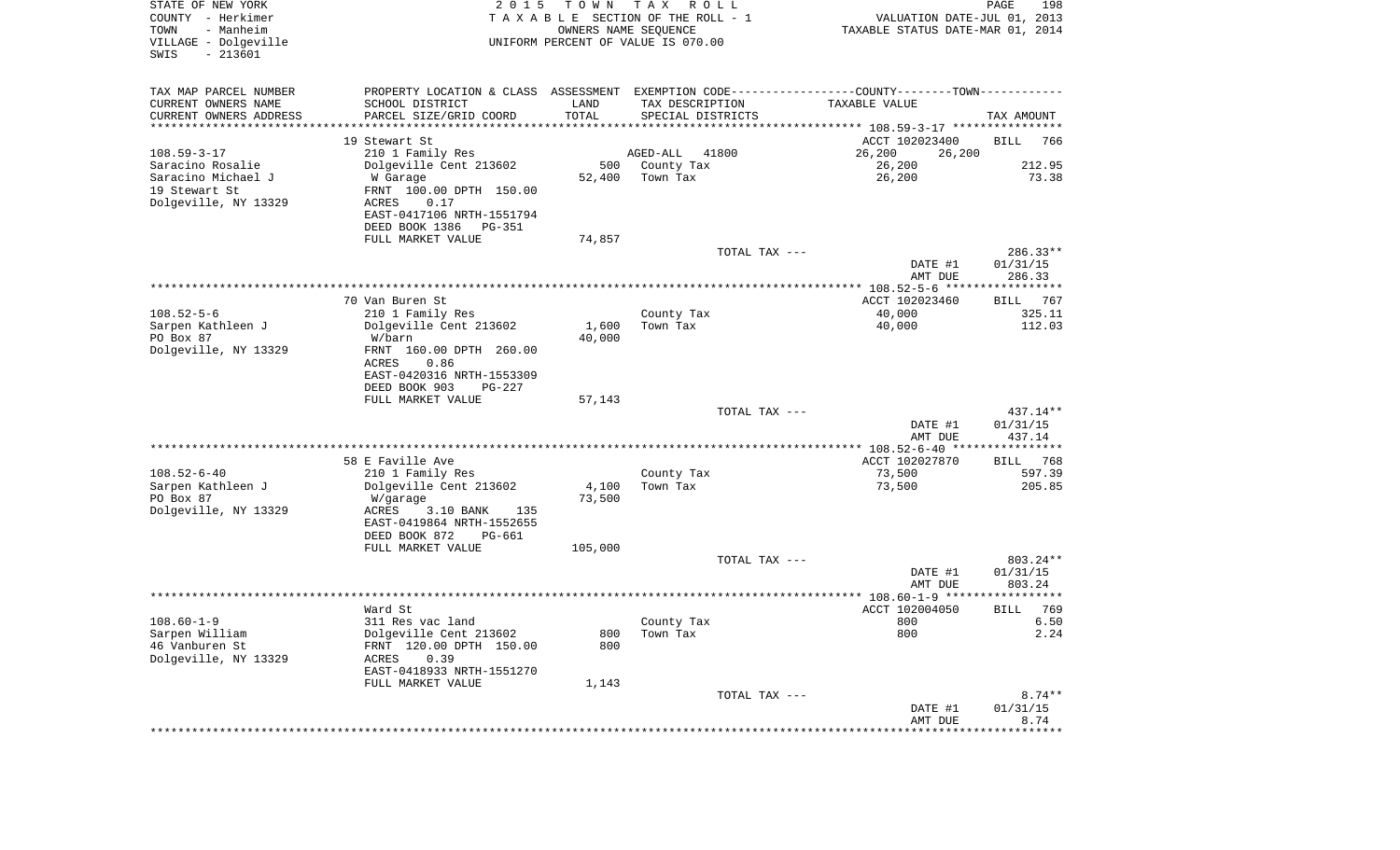| STATE OF NEW YORK<br>COUNTY - Herkimer<br>TOWN<br>- Manheim<br>VILLAGE - Dolgeville<br>SWIS<br>$-213601$ | 2 0 1 5                                                                                       | T O W N | TAX ROLL<br>TAXABLE SECTION OF THE ROLL - 1<br>OWNERS NAME SEQUENCE<br>UNIFORM PERCENT OF VALUE IS 070.00 | VALUATION DATE-JUL 01, 2013<br>TAXABLE STATUS DATE-MAR 01, 2014 | 199<br>PAGE        |
|----------------------------------------------------------------------------------------------------------|-----------------------------------------------------------------------------------------------|---------|-----------------------------------------------------------------------------------------------------------|-----------------------------------------------------------------|--------------------|
| TAX MAP PARCEL NUMBER                                                                                    | PROPERTY LOCATION & CLASS ASSESSMENT EXEMPTION CODE---------------COUNTY-------TOWN---------- |         |                                                                                                           |                                                                 |                    |
| CURRENT OWNERS NAME                                                                                      | SCHOOL DISTRICT                                                                               | LAND    | TAX DESCRIPTION                                                                                           | TAXABLE VALUE                                                   |                    |
| CURRENT OWNERS ADDRESS<br>**********************                                                         | PARCEL SIZE/GRID COORD                                                                        | TOTAL   | SPECIAL DISTRICTS                                                                                         |                                                                 | TAX AMOUNT         |
|                                                                                                          | Ward St & Menge                                                                               |         |                                                                                                           |                                                                 | 770<br>BILL        |
| $108.60 - 1 - 11$                                                                                        | 311 Res vac land                                                                              |         | County Tax                                                                                                | 2,100                                                           | 17.07              |
| Sarpen William                                                                                           | Dolgeville Cent 213602                                                                        | 2,100   | Town Tax                                                                                                  | 2,100                                                           | 5.88               |
| 46 Van Buren St                                                                                          | FRNT 125.00 DPTH 150.00                                                                       | 2,100   |                                                                                                           |                                                                 |                    |
| Dolgeville, NY 13329                                                                                     | ACRES<br>1.10                                                                                 |         |                                                                                                           |                                                                 |                    |
|                                                                                                          | EAST-0418806 NRTH-1551504                                                                     |         |                                                                                                           |                                                                 |                    |
|                                                                                                          | DEED BOOK 856<br>PG-592<br>FULL MARKET VALUE                                                  | 3,000   |                                                                                                           |                                                                 |                    |
|                                                                                                          |                                                                                               |         | TOTAL TAX ---                                                                                             |                                                                 | $22.95**$          |
|                                                                                                          |                                                                                               |         |                                                                                                           | DATE #1                                                         | 01/31/15           |
|                                                                                                          |                                                                                               |         |                                                                                                           | AMT DUE                                                         | 22.95              |
|                                                                                                          |                                                                                               |         |                                                                                                           |                                                                 |                    |
| 108.60-1-21                                                                                              | Fenner St<br>312 Vac w/imprv                                                                  |         | County Tax                                                                                                | ACCT 102003000<br>14,900                                        | BILL 771<br>121.10 |
| Sarpen William                                                                                           | Dolgeville Cent 213602                                                                        | 10,100  | Town Tax                                                                                                  | 14,900                                                          | 41.73              |
| 46 Van Buren St                                                                                          | FRNT 1038.00 DPTH                                                                             | 14,900  |                                                                                                           |                                                                 |                    |
| Dolgeville, NY 13329                                                                                     | ACRES 10.90                                                                                   |         |                                                                                                           |                                                                 |                    |
|                                                                                                          | EAST-0419441 NRTH-1551204                                                                     |         |                                                                                                           |                                                                 |                    |
|                                                                                                          | DEED BOOK 900<br>PG-186                                                                       |         |                                                                                                           |                                                                 |                    |
|                                                                                                          | FULL MARKET VALUE                                                                             | 21,286  | TOTAL TAX ---                                                                                             |                                                                 | 162.83**           |
|                                                                                                          |                                                                                               |         |                                                                                                           | DATE #1                                                         | 01/31/15           |
|                                                                                                          |                                                                                               |         |                                                                                                           | AMT DUE                                                         | 162.83             |
|                                                                                                          |                                                                                               |         |                                                                                                           |                                                                 |                    |
| 108.52-5-7                                                                                               | 66 Van Buren St<br>210 1 Family Res                                                           |         | County Tax                                                                                                | ACCT 102011970<br>55,000                                        | BILL 772<br>447.03 |
| Sarpen William P                                                                                         | Dolgeville Cent 213602                                                                        | 1,000   | Town Tax                                                                                                  | 55,000                                                          | 154.04             |
| PO Box 1                                                                                                 | W/garage                                                                                      | 55,000  |                                                                                                           |                                                                 |                    |
| Dolgeville, NY 13329                                                                                     | FRNT 100.00 DPTH 287.00                                                                       |         |                                                                                                           |                                                                 |                    |
|                                                                                                          | ACRES<br>0.75                                                                                 |         |                                                                                                           |                                                                 |                    |
|                                                                                                          | EAST-0420235 NRTH-1553444                                                                     |         |                                                                                                           |                                                                 |                    |
|                                                                                                          | DEED BOOK 1134<br>PG-577<br>FULL MARKET VALUE                                                 | 78,571  |                                                                                                           |                                                                 |                    |
|                                                                                                          |                                                                                               |         | TOTAL TAX ---                                                                                             |                                                                 | $601.07**$         |
|                                                                                                          |                                                                                               |         |                                                                                                           | DATE #1                                                         | 01/31/15           |
|                                                                                                          |                                                                                               |         |                                                                                                           | AMT DUE                                                         | 601.07             |
|                                                                                                          | 46 Van Buren St                                                                               |         |                                                                                                           | ACCT 102008040                                                  | 773<br>BILL        |
| $108.52 - 5 - 12$                                                                                        | 210 1 Family Res                                                                              |         | VET WAR CT 41121                                                                                          | 6,195<br>6,195                                                  |                    |
| Sarpen William P                                                                                         | Dolgeville Cent 213602                                                                        |         | 1,200 County Tax                                                                                          | 35,105                                                          | 285.33             |
| 46 Vanburen                                                                                              | W/garage                                                                                      | 41,300  | Town Tax                                                                                                  | 35,105                                                          | 98.32              |
| Dolgeville, NY 13329                                                                                     | FRNT 120.00 DPTH 208.00                                                                       |         |                                                                                                           |                                                                 |                    |
|                                                                                                          | ACRES<br>0.66                                                                                 |         |                                                                                                           |                                                                 |                    |
|                                                                                                          | EAST-0420160 NRTH-1553864<br>DEED BOOK 782<br>PG-382                                          |         |                                                                                                           |                                                                 |                    |
|                                                                                                          | FULL MARKET VALUE                                                                             | 59,000  |                                                                                                           |                                                                 |                    |
|                                                                                                          |                                                                                               |         | TOTAL TAX ---                                                                                             |                                                                 | 383.65**           |
|                                                                                                          |                                                                                               |         |                                                                                                           | DATE #1                                                         | 01/31/15           |
|                                                                                                          |                                                                                               |         |                                                                                                           | AMT DUE                                                         | 383.65             |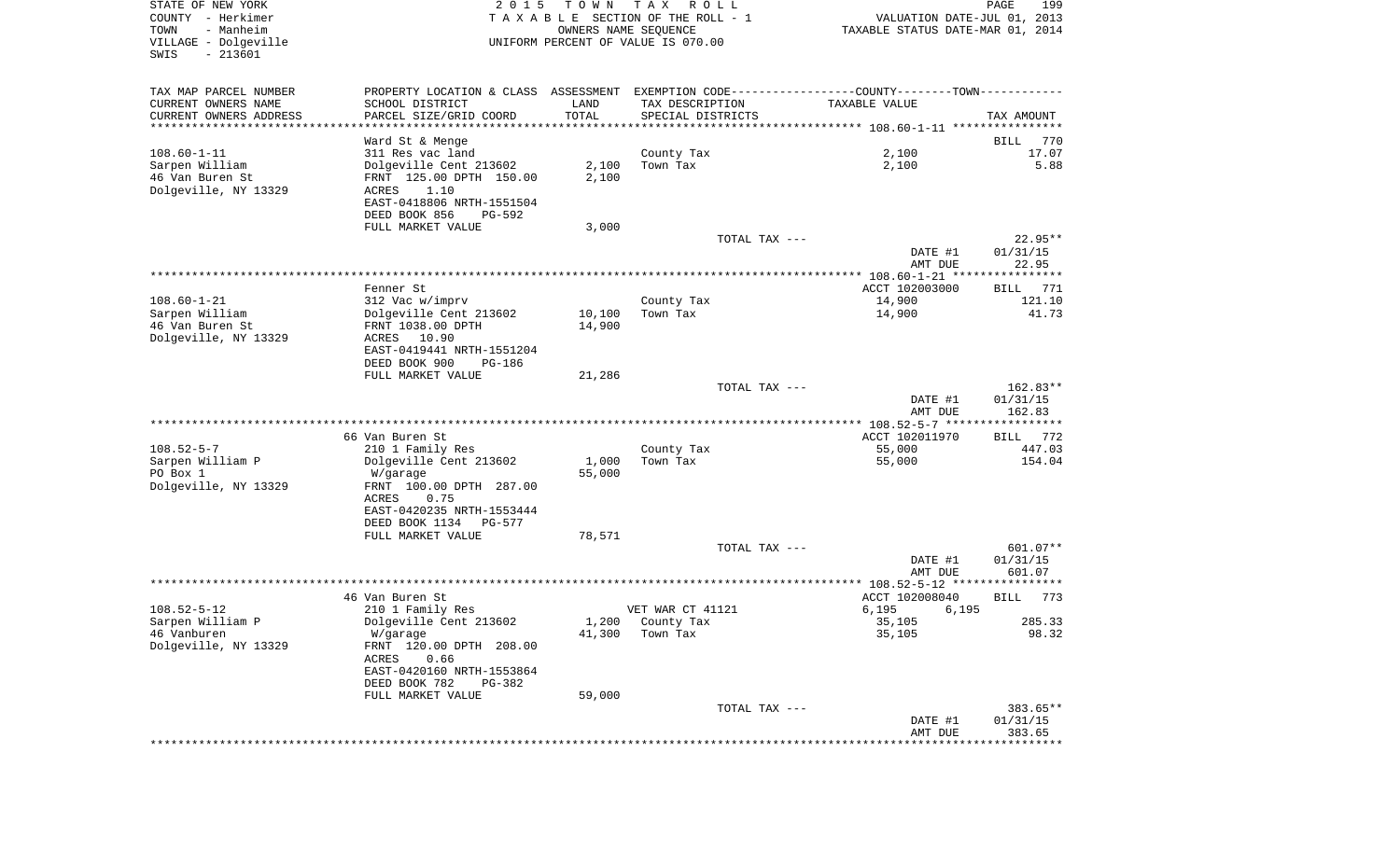| VILLAGE - Dolgeville<br>$-213601$<br>SWIS |                                                                                               | OWNERS NAME SEQUENCE | TAXABLE SECTION OF THE ROLL - 1<br>UNIFORM PERCENT OF VALUE IS 070.00 | VALUATION DATE-JUL 01, 2013<br>TAXABLE STATUS DATE-MAR 01, 2014 | PAGE                                                 |
|-------------------------------------------|-----------------------------------------------------------------------------------------------|----------------------|-----------------------------------------------------------------------|-----------------------------------------------------------------|------------------------------------------------------|
| TAX MAP PARCEL NUMBER                     | PROPERTY LOCATION & CLASS ASSESSMENT EXEMPTION CODE---------------COUNTY-------TOWN---------- |                      |                                                                       |                                                                 |                                                      |
| CURRENT OWNERS NAME                       | SCHOOL DISTRICT                                                                               | LAND                 | TAX DESCRIPTION                                                       | TAXABLE VALUE                                                   |                                                      |
| CURRENT OWNERS ADDRESS                    | PARCEL SIZE/GRID COORD                                                                        | TOTAL                | SPECIAL DISTRICTS                                                     |                                                                 | TAX AMOUNT                                           |
| ***********************                   |                                                                                               |                      |                                                                       |                                                                 |                                                      |
|                                           | Fenner St                                                                                     |                      |                                                                       |                                                                 | 774<br>BILL                                          |
| $108.60 - 1 - 35$                         | 311 Res vac land                                                                              |                      | County Tax                                                            | 100                                                             | 0.81                                                 |
| Sarpen William P                          | Dolgeville Cent 213602                                                                        | 100<br>100           | Town Tax                                                              | 100                                                             | 0.28                                                 |
| 46 Van Buren St<br>Dolgeville, NY 13329   | 50.00 DPTH 105.00<br>FRNT<br>0.11<br>ACRES                                                    |                      |                                                                       |                                                                 |                                                      |
|                                           | EAST-0418853 NRTH-1550976                                                                     |                      |                                                                       |                                                                 |                                                      |
|                                           | DEED BOOK 786<br>PG-646                                                                       |                      |                                                                       |                                                                 |                                                      |
|                                           | FULL MARKET VALUE                                                                             | 143                  |                                                                       |                                                                 |                                                      |
|                                           |                                                                                               |                      | TOTAL TAX ---                                                         |                                                                 | $1.09**$                                             |
|                                           |                                                                                               |                      |                                                                       | DATE #1                                                         | 01/31/15                                             |
|                                           |                                                                                               |                      |                                                                       | AMT DUE                                                         | 1.09                                                 |
|                                           | 29 Van Buren St                                                                               |                      |                                                                       | ACCT 102020340                                                  | BILL 775                                             |
| $108.52 - 5 - 95$                         | 210 1 Family Res                                                                              |                      | County Tax                                                            | 29,500                                                          | 239.77                                               |
| Sarpen William P Sr.                      | Dolgeville Cent 213602                                                                        | 1,000                | Town Tax                                                              | 29,500                                                          | 82.62                                                |
| PO Box 1                                  | FRNT 120.00 DPTH 160.00                                                                       | 29,500               |                                                                       |                                                                 |                                                      |
| Dolgeville, NY 13329                      | 0.45<br>ACRES                                                                                 |                      |                                                                       |                                                                 |                                                      |
|                                           | EAST-0420171 NRTH-1554297                                                                     |                      |                                                                       |                                                                 |                                                      |
|                                           | DEED BOOK 1306 PG-175                                                                         |                      |                                                                       |                                                                 |                                                      |
|                                           | FULL MARKET VALUE                                                                             | 42,143               | TOTAL TAX ---                                                         |                                                                 | $322.39**$                                           |
|                                           |                                                                                               |                      |                                                                       | DATE #1                                                         | 01/31/15                                             |
|                                           |                                                                                               |                      |                                                                       | AMT DUE                                                         | 322.39                                               |
|                                           |                                                                                               |                      |                                                                       |                                                                 |                                                      |
|                                           |                                                                                               |                      |                                                                       | ********* 108.52-4-42 ****************                          |                                                      |
|                                           | 41 E Spofford Ave                                                                             |                      |                                                                       | ACCT 102016500                                                  |                                                      |
| $108.52 - 4 - 42$                         | 210 1 Family Res                                                                              |                      | County Tax                                                            | 47,500                                                          |                                                      |
| Scharpou Edward H II                      | Dolgeville Cent 213602                                                                        | 800                  | Town Tax                                                              | 47,500                                                          |                                                      |
| 41 E Spofford Ave                         | W Garage                                                                                      | 47,500               | School Relevy                                                         |                                                                 |                                                      |
| Dolgeville, NY 13329                      | FRNT 75.00 DPTH 50.00                                                                         |                      |                                                                       |                                                                 |                                                      |
| PRIOR OWNER ON 3/01/2014                  | ACRES<br>0.09<br>EAST-0419161 NRTH-1552810                                                    |                      |                                                                       |                                                                 | BILL 776<br>386.07<br>133.03<br>973.92               |
| Mastromoro Gail                           | DEED BOOK 1542 PG-469                                                                         |                      |                                                                       |                                                                 |                                                      |
|                                           | FULL MARKET VALUE                                                                             | 67,857               |                                                                       |                                                                 |                                                      |
|                                           |                                                                                               |                      | TOTAL TAX ---                                                         |                                                                 | 1,493.02**                                           |
|                                           |                                                                                               |                      |                                                                       | DATE #1                                                         | 01/31/15                                             |
|                                           |                                                                                               |                      |                                                                       | AMT DUE                                                         | 1,493.02                                             |
|                                           |                                                                                               |                      |                                                                       |                                                                 |                                                      |
| $108.59 - 2 - 35$                         | 7 Sullivan St<br>210 1 Family Res                                                             |                      | County Tax                                                            | ACCT 102003750<br>40,000                                        |                                                      |
| Scherneck Lutz U                          | Dolgeville Cent 213602                                                                        |                      | $1,300$ Town Tax                                                      | 40,000                                                          |                                                      |
| 5 Sullivan St                             | W/garage                                                                                      | 40,000               |                                                                       |                                                                 |                                                      |
| Dolgeville, NY 13329                      | FRNT 125.00 DPTH 125.00                                                                       |                      |                                                                       |                                                                 |                                                      |
|                                           | 0.36<br>ACRES                                                                                 |                      |                                                                       |                                                                 |                                                      |
|                                           | EAST-0417387 NRTH-1552197                                                                     |                      |                                                                       |                                                                 |                                                      |
|                                           | DEED BOOK 677<br><b>PG-137</b>                                                                |                      |                                                                       |                                                                 |                                                      |
|                                           | FULL MARKET VALUE                                                                             | 57,143               |                                                                       |                                                                 |                                                      |
|                                           |                                                                                               |                      | TOTAL TAX ---                                                         | DATE #1                                                         | BILL 777<br>325.11<br>112.03<br>437.14**<br>01/31/15 |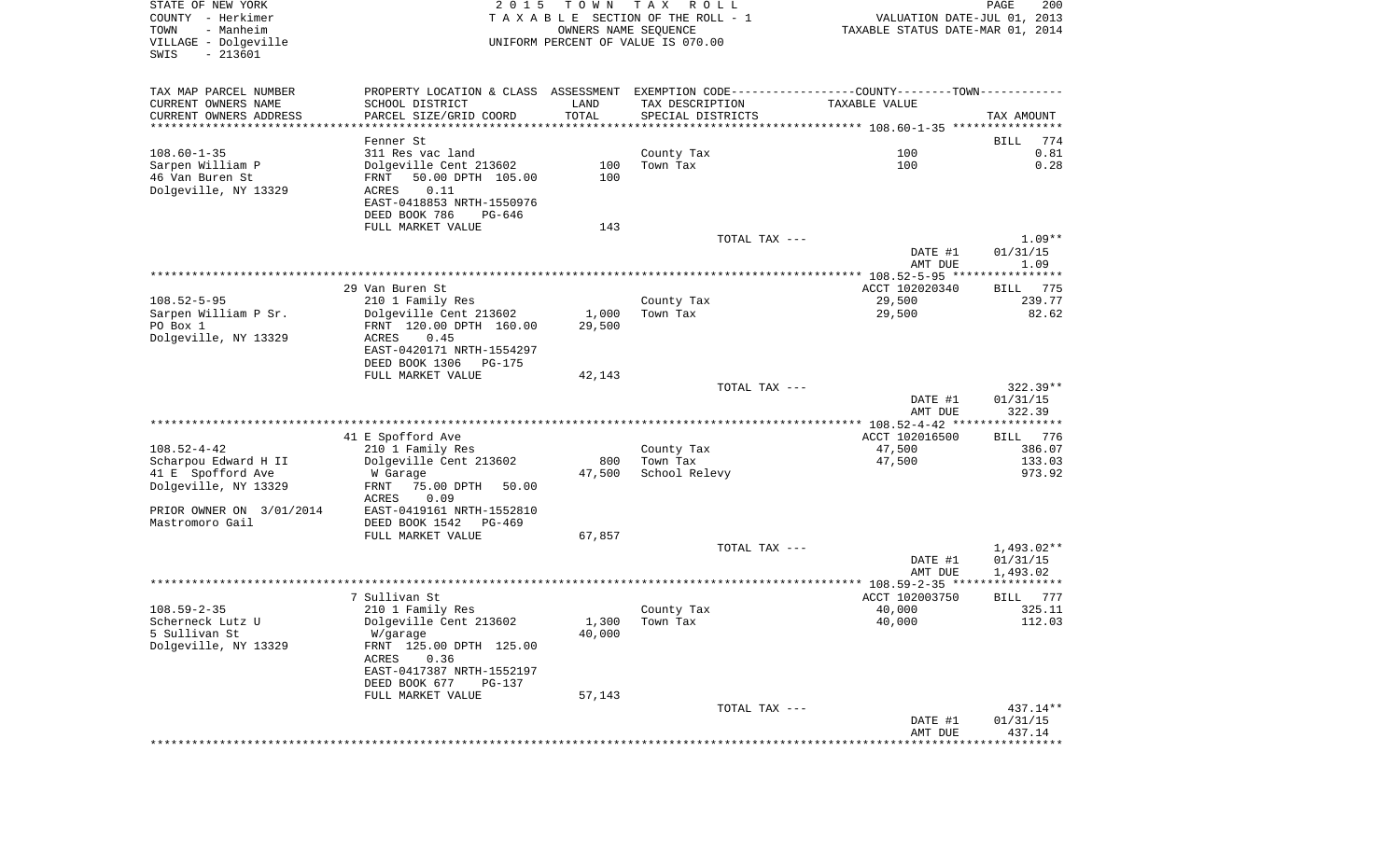| STATE OF NEW YORK<br>COUNTY - Herkimer<br>- Manheim<br>TOWN<br>VILLAGE - Dolgeville<br>$-213601$<br>SWIS | 2 0 1 5                                                                                                                                                         | T O W N<br>OWNERS NAME SEQUENCE | T A X<br>R O L L<br>TAXABLE SECTION OF THE ROLL - 1<br>UNIFORM PERCENT OF VALUE IS 070.00 | VALUATION DATE-JUL 01, 2013<br>TAXABLE STATUS DATE-MAR 01, 2014 | PAGE<br>201                      |
|----------------------------------------------------------------------------------------------------------|-----------------------------------------------------------------------------------------------------------------------------------------------------------------|---------------------------------|-------------------------------------------------------------------------------------------|-----------------------------------------------------------------|----------------------------------|
| TAX MAP PARCEL NUMBER<br>CURRENT OWNERS NAME<br>CURRENT OWNERS ADDRESS<br>********************           | PROPERTY LOCATION & CLASS ASSESSMENT EXEMPTION CODE---------------COUNTY-------TOWN----------<br>SCHOOL DISTRICT<br>PARCEL SIZE/GRID COORD                      | LAND<br>TOTAL                   | TAX DESCRIPTION<br>SPECIAL DISTRICTS                                                      | TAXABLE VALUE<br>ACCT 102030000                                 | TAX AMOUNT                       |
| $108.44 - 1 - 61$                                                                                        | 32 Slawson St<br>210 1 Family Res                                                                                                                               |                                 | VET COM CT 41131                                                                          | 8,000<br>8,000                                                  | <b>BILL</b><br>778               |
| Schubbe Jane<br>32 Slawson St<br>Dolgeville, NY 13329                                                    | Dolgeville Cent 213602<br>FRNT<br>50.00 DPTH<br>50.00<br>ACRES<br>0.11<br>EAST-0418483 NRTH-1555295<br>DEED BOOK 00552 PG-00282                                 | 500<br>32,000                   | County Tax<br>Town Tax                                                                    | 24,000<br>24,000                                                | 195.07<br>67.22                  |
|                                                                                                          | FULL MARKET VALUE                                                                                                                                               | 45,714                          |                                                                                           |                                                                 |                                  |
|                                                                                                          |                                                                                                                                                                 |                                 | TOTAL TAX ---                                                                             | DATE #1<br>AMT DUE                                              | $262.29**$<br>01/31/15<br>262.29 |
|                                                                                                          | 42 W State St                                                                                                                                                   |                                 |                                                                                           | ACCT 102003300                                                  | 779<br>BILL                      |
| $108.36 - 1 - 46$<br>Schuyler Rose<br>42 W State St<br>Dolgeville, NY 13329                              | 210 1 Family Res<br>Dolgeville Cent 213602<br>W/garage<br>37.50 DPTH 235.00<br>FRNT<br>ACRES<br>0.20                                                            | 400<br>52,600                   | County Tax<br>Town Tax                                                                    | 52,600<br>52,600                                                | 427.52<br>147.32                 |
|                                                                                                          | EAST-0419141 NRTH-1557040                                                                                                                                       |                                 |                                                                                           |                                                                 |                                  |
|                                                                                                          | DEED BOOK 1197<br>PG-706<br>FULL MARKET VALUE                                                                                                                   | 75,143                          |                                                                                           |                                                                 |                                  |
|                                                                                                          |                                                                                                                                                                 |                                 | TOTAL TAX ---                                                                             | DATE #1<br>AMT DUE                                              | 574.84**<br>01/31/15<br>574.84   |
|                                                                                                          |                                                                                                                                                                 |                                 |                                                                                           | *********** 108.36-2-39 *****************                       |                                  |
| $108.36 - 2 - 39$<br>Seeley Jeff<br>Seeley Gary<br>1016 Military Rd<br>Little Falls, NY 13365            | 29 Wolf St<br>210 1 Family Res<br>Dolgeville Cent 213602<br>W/garage<br>FRNT 110.00 DPTH 176.00<br>ACRES<br>0.44<br>EAST-0419050 NRTH-1557598                   | 1,800<br>37,300                 | County Tax<br>Town Tax                                                                    | ACCT 102023880<br>37,300<br>37,300                              | 780<br>BILL<br>303.17<br>104.47  |
|                                                                                                          | DEED BOOK 898<br>$PG-80$                                                                                                                                        |                                 |                                                                                           |                                                                 |                                  |
|                                                                                                          | FULL MARKET VALUE                                                                                                                                               | 53,286                          | TOTAL TAX ---                                                                             | DATE #1                                                         | $407.64**$<br>01/31/15<br>407.64 |
|                                                                                                          |                                                                                                                                                                 |                                 |                                                                                           | AMT DUE                                                         | * * * * * * *                    |
|                                                                                                          | 22 Howard St                                                                                                                                                    |                                 |                                                                                           | ACCT 102025770                                                  | 781<br>BILL                      |
| $108.52 - 2 - 56$<br>Seeley Theresa<br>Pelan Frank J<br>22 Howard St<br>Dolgeville, NY 13329             | 210 1 Family Res<br>Dolgeville Cent 213602<br>W/garage<br>66.00 DPTH<br>FRNT<br>82.50<br>0.13<br>ACRES<br>EAST-0418954 NRTH-1553716<br>DEED BOOK 1430<br>PG-825 | 700<br>34,000                   | County Tax<br>Town Tax                                                                    | 34,000<br>34,000                                                | 276.35<br>95.22                  |
|                                                                                                          | FULL MARKET VALUE                                                                                                                                               | 48,571                          |                                                                                           |                                                                 |                                  |
|                                                                                                          |                                                                                                                                                                 |                                 | TOTAL TAX ---                                                                             | DATE #1<br>AMT DUE                                              | $371.57**$<br>01/31/15<br>371.57 |
|                                                                                                          |                                                                                                                                                                 |                                 |                                                                                           | ***************************                                     |                                  |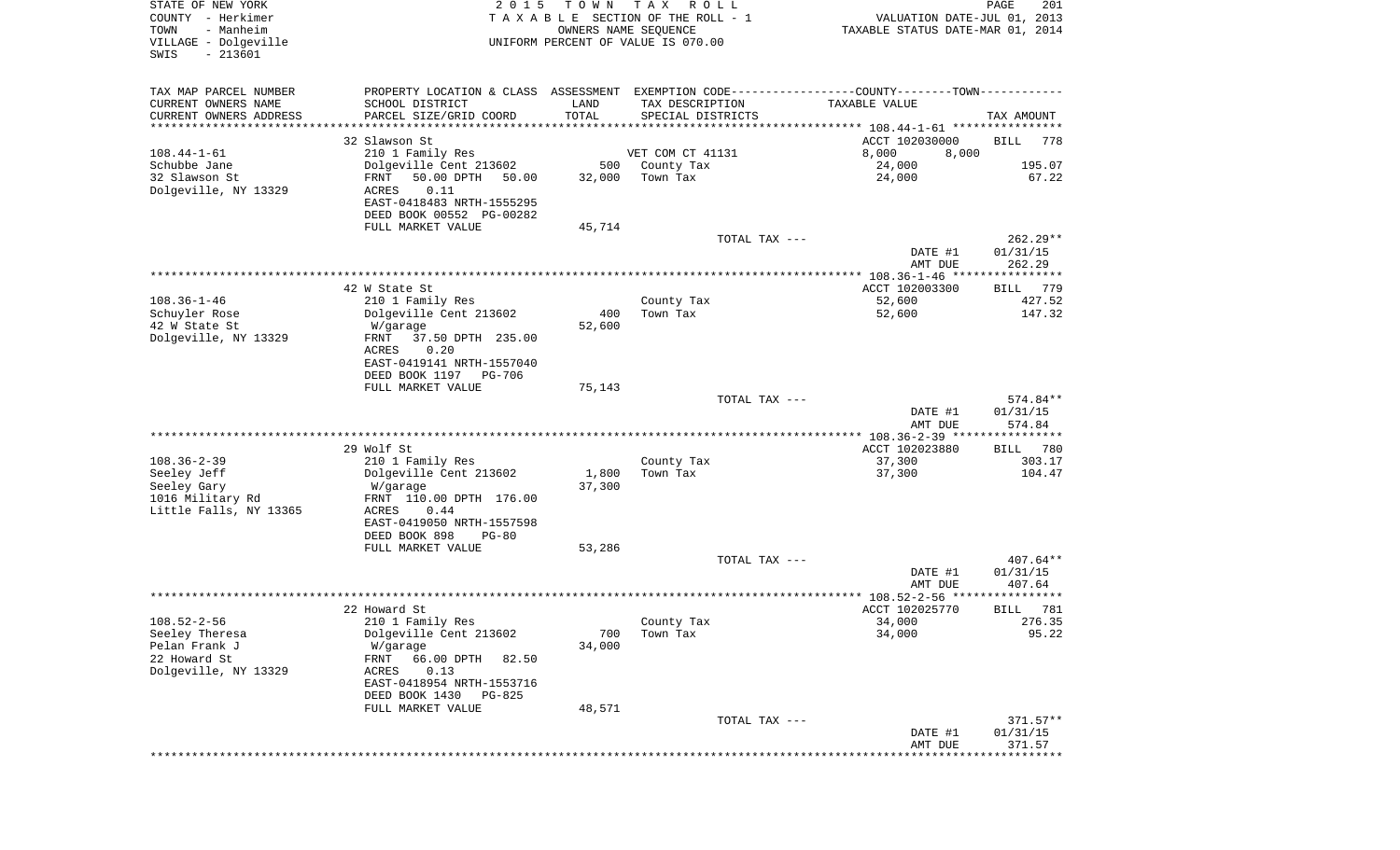| STATE OF NEW YORK<br>COUNTY - Herkimer<br>TOWN<br>- Manheim<br>VILLAGE - Dolgeville<br>$-213601$<br>SWIS | 2 0 1 5                                                                                       | T O W N<br>OWNERS NAME SEQUENCE | T A X<br>ROLL<br>TAXABLE SECTION OF THE ROLL - 1<br>UNIFORM PERCENT OF VALUE IS 070.00 | VALUATION DATE-JUL 01, 2013<br>TAXABLE STATUS DATE-MAR 01, 2014 | PAGE<br>202        |
|----------------------------------------------------------------------------------------------------------|-----------------------------------------------------------------------------------------------|---------------------------------|----------------------------------------------------------------------------------------|-----------------------------------------------------------------|--------------------|
| TAX MAP PARCEL NUMBER                                                                                    | PROPERTY LOCATION & CLASS ASSESSMENT EXEMPTION CODE---------------COUNTY-------TOWN---------- |                                 |                                                                                        |                                                                 |                    |
| CURRENT OWNERS NAME                                                                                      | SCHOOL DISTRICT                                                                               | LAND                            | TAX DESCRIPTION                                                                        | TAXABLE VALUE                                                   |                    |
| CURRENT OWNERS ADDRESS                                                                                   | PARCEL SIZE/GRID COORD                                                                        | TOTAL                           | SPECIAL DISTRICTS                                                                      |                                                                 | TAX AMOUNT         |
| ********************                                                                                     |                                                                                               | * * * * * * * * * * *           |                                                                                        |                                                                 |                    |
|                                                                                                          | 21 Rundell St                                                                                 |                                 |                                                                                        | ACCT 102014070                                                  | 782<br>BILL        |
| $108.52 - 4 - 5$                                                                                         | 210 1 Family Res                                                                              |                                 | County Tax                                                                             | 52,000                                                          | 422.65             |
| Sels Robert L                                                                                            | Dolgeville Cent 213602                                                                        | 800                             | Town Tax                                                                               | 52,000                                                          | 145.64             |
| Sels Vanita                                                                                              | W/garage                                                                                      | 52,000                          |                                                                                        |                                                                 |                    |
| 750 Beach St                                                                                             | FRNT 100.00 DPTH 150.00                                                                       |                                 |                                                                                        |                                                                 |                    |
| Reading Pa, NY 19605                                                                                     | ACRES<br>0.34                                                                                 |                                 |                                                                                        |                                                                 |                    |
|                                                                                                          | EAST-0419254 NRTH-1553189                                                                     |                                 |                                                                                        |                                                                 |                    |
|                                                                                                          | DEED BOOK 860<br>PG-67                                                                        |                                 |                                                                                        |                                                                 |                    |
|                                                                                                          | FULL MARKET VALUE                                                                             | 74,286                          |                                                                                        |                                                                 |                    |
|                                                                                                          |                                                                                               |                                 | TOTAL TAX ---                                                                          |                                                                 | $568.29**$         |
|                                                                                                          |                                                                                               |                                 |                                                                                        | DATE #1<br>AMT DUE                                              | 01/31/15<br>568.29 |
|                                                                                                          |                                                                                               |                                 |                                                                                        |                                                                 |                    |
|                                                                                                          | 14 Schuyler St                                                                                |                                 |                                                                                        | ACCT 102006060                                                  | BILL<br>783        |
| $108.52 - 5 - 49$                                                                                        | 210 1 Family Res                                                                              |                                 | County Tax                                                                             | 35,100                                                          | 285.29             |
| Serow Joshua D                                                                                           | Dolgeville Cent 213602                                                                        | 400                             | Town Tax                                                                               | 35,100                                                          | 98.31              |
| 14 Schuyler St                                                                                           | W/garage                                                                                      | 35,100                          |                                                                                        |                                                                 |                    |
| Dolgeville, NY 13329                                                                                     | FRNT<br>40.00 DPTH 170.00                                                                     |                                 |                                                                                        |                                                                 |                    |
|                                                                                                          | ACRES<br>0.16                                                                                 |                                 |                                                                                        |                                                                 |                    |
|                                                                                                          | EAST-0419757 NRTH-1554202                                                                     |                                 |                                                                                        |                                                                 |                    |
|                                                                                                          | DEED BOOK 1430<br><b>PG-179</b>                                                               |                                 |                                                                                        |                                                                 |                    |
|                                                                                                          | FULL MARKET VALUE                                                                             | 50,143                          | TOTAL TAX ---                                                                          |                                                                 | 383.60**           |
|                                                                                                          |                                                                                               |                                 |                                                                                        | DATE #1                                                         | 01/31/15           |
|                                                                                                          |                                                                                               |                                 |                                                                                        | AMT DUE                                                         | 383.60             |
|                                                                                                          |                                                                                               |                                 |                                                                                        |                                                                 |                    |
|                                                                                                          | 16 Horn St                                                                                    |                                 |                                                                                        | ACCT 102024240                                                  | 784<br>BILL        |
| $108.36 - 2 - 44$                                                                                        | 210 1 Family Res                                                                              |                                 | VET COM CT 41131                                                                       | 10,500<br>10,500                                                |                    |
| Sheppard Robert                                                                                          | Dolgeville Cent 213602                                                                        | 1,000                           | County Tax                                                                             | 38,300                                                          | 311.30             |
| 16 Horn St                                                                                               | -garage                                                                                       | 48,800                          | Town Tax                                                                               | 38,300                                                          | 107.27             |
| Dolgeville, NY 13329                                                                                     | FRNT 100.00 DPTH 150.00                                                                       |                                 |                                                                                        |                                                                 |                    |
|                                                                                                          | ACRES<br>$0.34$ BANK<br>135                                                                   |                                 |                                                                                        |                                                                 |                    |
|                                                                                                          | EAST-0419245 NRTH-1557274                                                                     |                                 |                                                                                        |                                                                 |                    |
|                                                                                                          | DEED BOOK 783<br>PG-67<br>FULL MARKET VALUE                                                   | 69,714                          |                                                                                        |                                                                 |                    |
|                                                                                                          |                                                                                               |                                 | TOTAL TAX ---                                                                          |                                                                 | $418.57**$         |
|                                                                                                          |                                                                                               |                                 |                                                                                        | DATE #1                                                         | 01/31/15           |
|                                                                                                          |                                                                                               |                                 |                                                                                        | AMT DUE                                                         | 418.57             |
|                                                                                                          |                                                                                               |                                 |                                                                                        |                                                                 |                    |
|                                                                                                          | 1 Stewart St                                                                                  |                                 |                                                                                        | ACCT 102001920                                                  | BILL 785           |
| $108.59 - 2 - 25$                                                                                        | 451 Reg shop ctr                                                                              |                                 | County Tax                                                                             | 225,000                                                         | 1,828.76           |
| Sherburne DG LLC                                                                                         | Dolgeville Cent 213602                                                                        | 15,000                          | Town Tax                                                                               | 225,000                                                         | 630.16             |
| 4500 Pewter Ln Bldg 4                                                                                    | FRNT 150.00 DPTH 185.00                                                                       | 225,000                         |                                                                                        |                                                                 |                    |
| Manlius, NY 13104                                                                                        | 0.64<br>ACRES<br>EAST-0417049 NRTH-1552280                                                    |                                 |                                                                                        |                                                                 |                    |
|                                                                                                          | DEED BOOK 1225<br>PG-579                                                                      |                                 |                                                                                        |                                                                 |                    |
|                                                                                                          | FULL MARKET VALUE                                                                             | 321,429                         |                                                                                        |                                                                 |                    |
|                                                                                                          |                                                                                               |                                 | TOTAL TAX ---                                                                          |                                                                 | $2,458.92**$       |
|                                                                                                          |                                                                                               |                                 |                                                                                        | DATE #1                                                         | 01/31/15           |
|                                                                                                          |                                                                                               |                                 |                                                                                        | AMT DUE                                                         | 2,458.92           |
|                                                                                                          |                                                                                               |                                 |                                                                                        |                                                                 |                    |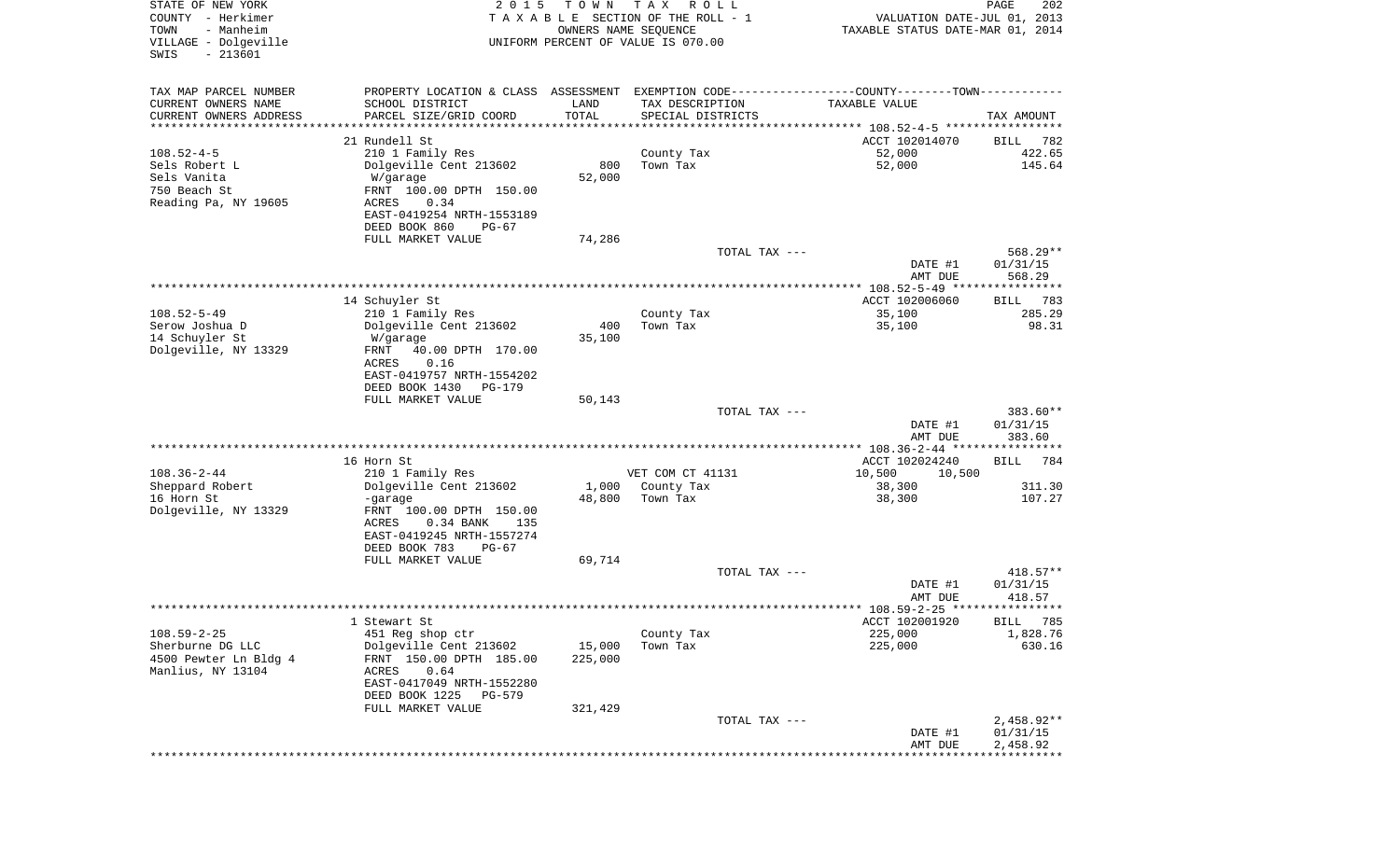| STATE OF NEW YORK<br>COUNTY - Herkimer<br>- Manheim<br>TOWN<br>VILLAGE - Dolgeville<br>$-213601$<br>SWIS | 2 0 1 5                                                                                       | T O W N<br>OWNERS NAME SEQUENCE | T A X<br>R O L L<br>TAXABLE SECTION OF THE ROLL - 1<br>UNIFORM PERCENT OF VALUE IS 070.00 | VALUATION DATE-JUL 01, 2013<br>TAXABLE STATUS DATE-MAR 01, 2014 | PAGE<br>203                  |
|----------------------------------------------------------------------------------------------------------|-----------------------------------------------------------------------------------------------|---------------------------------|-------------------------------------------------------------------------------------------|-----------------------------------------------------------------|------------------------------|
| TAX MAP PARCEL NUMBER                                                                                    | PROPERTY LOCATION & CLASS ASSESSMENT EXEMPTION CODE---------------COUNTY-------TOWN---------- |                                 |                                                                                           |                                                                 |                              |
| CURRENT OWNERS NAME<br>CURRENT OWNERS ADDRESS                                                            | SCHOOL DISTRICT<br>PARCEL SIZE/GRID COORD                                                     | LAND<br>TOTAL                   | TAX DESCRIPTION<br>SPECIAL DISTRICTS                                                      | TAXABLE VALUE                                                   | TAX AMOUNT                   |
| ********************                                                                                     | *****************                                                                             | **********                      |                                                                                           | ********************************* 108.35-1-3 *****************  |                              |
|                                                                                                          | 178 W State St Ext                                                                            |                                 |                                                                                           | ACCT 102016830                                                  | 786<br>BILL                  |
| $108.35 - 1 - 3$                                                                                         | 210 1 Family Res                                                                              |                                 | County Tax                                                                                | 24,800                                                          | 201.57                       |
| Shibley David H<br>Shibley Myrtle                                                                        | Dolgeville Cent 213602<br>W Garage                                                            | 2,000<br>24,800                 | Town Tax                                                                                  | 24,800                                                          | 69.46                        |
| 178 W State St Ext                                                                                       | FRNT 2500.00 DPTH                                                                             |                                 |                                                                                           |                                                                 |                              |
| Dolgeville, NY 13329                                                                                     | ACRES<br>1.00                                                                                 |                                 |                                                                                           |                                                                 |                              |
|                                                                                                          | EAST-0417305 NRTH-1558539<br>DEED BOOK 1459<br>PG-851                                         |                                 |                                                                                           |                                                                 |                              |
|                                                                                                          | FULL MARKET VALUE                                                                             | 35,429                          |                                                                                           |                                                                 |                              |
|                                                                                                          |                                                                                               |                                 | TOTAL TAX ---                                                                             |                                                                 | 271.03**                     |
|                                                                                                          |                                                                                               |                                 |                                                                                           | DATE #1<br>AMT DUE                                              | 01/31/15<br>271.03           |
|                                                                                                          |                                                                                               |                                 |                                                                                           |                                                                 |                              |
|                                                                                                          | 28 E Faville Ave                                                                              |                                 |                                                                                           | ACCT 102013890                                                  | <b>BILL</b><br>787           |
| $108.52 - 4 - 7$                                                                                         | 210 1 Family Res                                                                              |                                 | VET COM CT 41131                                                                          | 10,075<br>10,075                                                |                              |
| Shue Joanne<br>Steenburg John                                                                            | Dolgeville Cent 213602                                                                        | 500<br>40,300                   | County Tax<br>Town Tax                                                                    | 30,225                                                          | 245.66<br>84.65              |
| 28 E Faville Ave                                                                                         | W/garage<br>FRNT<br>50.00 DPTH 106.00                                                         |                                 | School Relevy                                                                             | 30,225                                                          | 399.56                       |
| Dolgeville, NY 13329                                                                                     | ACRES<br>0.12                                                                                 |                                 | Village Relevy                                                                            |                                                                 | 769.24                       |
|                                                                                                          | EAST-0419263 NRTH-1553301                                                                     |                                 |                                                                                           |                                                                 |                              |
|                                                                                                          | DEED BOOK 1118<br>PG-679                                                                      |                                 |                                                                                           |                                                                 |                              |
|                                                                                                          | FULL MARKET VALUE                                                                             | 57,571                          | TOTAL TAX ---                                                                             |                                                                 | $1,499.11**$                 |
|                                                                                                          |                                                                                               |                                 |                                                                                           | DATE #1                                                         | 01/31/15                     |
|                                                                                                          |                                                                                               |                                 |                                                                                           | AMT DUE                                                         | 1,499.11                     |
|                                                                                                          |                                                                                               |                                 |                                                                                           |                                                                 | * * * * * * * * * * * *      |
| $108.52 - 5 - 66$                                                                                        | 34 Winton Ln<br>210 1 Family Res                                                              |                                 | County Tax                                                                                | ACCT 102006300<br>41,600                                        | 788<br>BILL<br>338.12        |
| Shults Jack Deforest                                                                                     | Dolgeville Cent 213602                                                                        | 900                             | Town Tax                                                                                  | 41,600                                                          | 116.51                       |
| 458 Hopson Rd                                                                                            | FRNT<br>88.51 DPTH<br>57.80                                                                   | 41,600                          |                                                                                           |                                                                 |                              |
| Dolgeville, NY 13329                                                                                     | ACRES<br>0.11                                                                                 |                                 |                                                                                           |                                                                 |                              |
|                                                                                                          | EAST-0419793 NRTH-1554483                                                                     |                                 |                                                                                           |                                                                 |                              |
|                                                                                                          | DEED BOOK 1110<br>PG-826<br>FULL MARKET VALUE                                                 | 59,429                          |                                                                                           |                                                                 |                              |
|                                                                                                          |                                                                                               |                                 | TOTAL TAX ---                                                                             |                                                                 | 454.63**                     |
|                                                                                                          |                                                                                               |                                 |                                                                                           | DATE #1                                                         | 01/31/15                     |
|                                                                                                          |                                                                                               |                                 |                                                                                           | AMT DUE                                                         | 454.63                       |
|                                                                                                          | 97 S Main St                                                                                  |                                 |                                                                                           | ACCT 102012450                                                  | * * * * * * *<br>789<br>BILL |
| $108.52 - 2 - 27$                                                                                        | 220 2 Family Res                                                                              |                                 | County Tax                                                                                | 40,300                                                          | 327.55                       |
| Shults Manley                                                                                            | Dolgeville Cent 213602                                                                        | 600                             | Town Tax                                                                                  | 40,300                                                          | 112.87                       |
| Shults Karen                                                                                             | W/garage                                                                                      | 40,300                          |                                                                                           |                                                                 |                              |
| 3928 Elk Creek Rd                                                                                        | FRNT<br>60.00 DPTH 165.00                                                                     |                                 |                                                                                           |                                                                 |                              |
| Delhi, NY 13753                                                                                          | 0.23<br>ACRES<br>EAST-0418615 NRTH-1553647                                                    |                                 |                                                                                           |                                                                 |                              |
|                                                                                                          | DEED BOOK 704<br>$PG-354$                                                                     |                                 |                                                                                           |                                                                 |                              |
|                                                                                                          | FULL MARKET VALUE                                                                             | 57,571                          |                                                                                           |                                                                 |                              |
|                                                                                                          |                                                                                               |                                 | TOTAL TAX ---                                                                             |                                                                 | 440.42**                     |
|                                                                                                          |                                                                                               |                                 |                                                                                           | DATE #1<br>AMT DUE                                              | 01/31/15<br>440.42           |
|                                                                                                          |                                                                                               |                                 |                                                                                           |                                                                 |                              |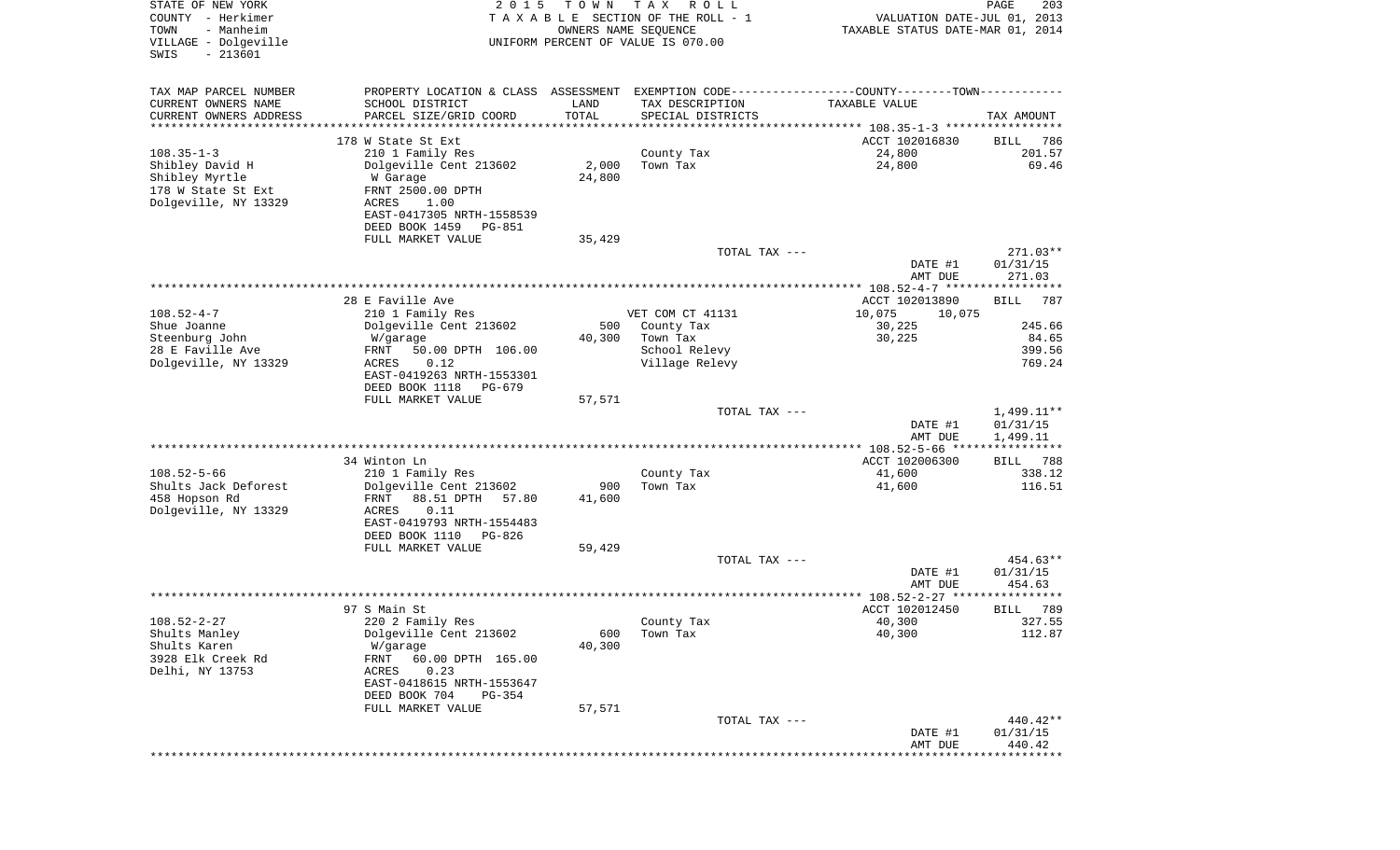| STATE OF NEW YORK<br>COUNTY - Herkimer<br>TOWN<br>- Manheim<br>VILLAGE - Dolgeville | 2 0 1 5                                              | T O W N<br>OWNERS NAME SEQUENCE | T A X<br>R O L L<br>TAXABLE SECTION OF THE ROLL - 1<br>UNIFORM PERCENT OF VALUE IS 070.00 | VALUATION DATE-JUL 01, 2013<br>TAXABLE STATUS DATE-MAR 01, 2014                               | PAGE<br>204                 |
|-------------------------------------------------------------------------------------|------------------------------------------------------|---------------------------------|-------------------------------------------------------------------------------------------|-----------------------------------------------------------------------------------------------|-----------------------------|
| $-213601$<br>SWIS                                                                   |                                                      |                                 |                                                                                           |                                                                                               |                             |
| TAX MAP PARCEL NUMBER                                                               |                                                      |                                 |                                                                                           | PROPERTY LOCATION & CLASS ASSESSMENT EXEMPTION CODE---------------COUNTY-------TOWN---------- |                             |
| CURRENT OWNERS NAME                                                                 | SCHOOL DISTRICT                                      | LAND                            | TAX DESCRIPTION                                                                           | TAXABLE VALUE                                                                                 |                             |
| CURRENT OWNERS ADDRESS<br>**********************                                    | PARCEL SIZE/GRID COORD<br>************************** | TOTAL                           | SPECIAL DISTRICTS                                                                         |                                                                                               | TAX AMOUNT                  |
|                                                                                     | 93 S Main St                                         |                                 |                                                                                           | ACCT 102006720                                                                                | 790<br>BILL                 |
| $108.52 - 2 - 28$                                                                   | 411 Apartment                                        |                                 | County Tax                                                                                | 63,500                                                                                        | 516.12                      |
| Shults Manley E                                                                     | Dolgeville Cent 213602                               | 500                             | Town Tax                                                                                  | 63,500                                                                                        | 177.85                      |
| Shults Karen D                                                                      | W/garage                                             | 63,500                          |                                                                                           |                                                                                               |                             |
| 3928 Elk Creek Rd                                                                   | FRNT<br>50.00 DPTH<br>80.00                          |                                 |                                                                                           |                                                                                               |                             |
| Delhi, NY 13753                                                                     | 0.10<br>ACRES                                        |                                 |                                                                                           |                                                                                               |                             |
|                                                                                     | EAST-0418593 NRTH-1553725                            |                                 |                                                                                           |                                                                                               |                             |
|                                                                                     | DEED BOOK 692<br>$PG-58$                             |                                 |                                                                                           |                                                                                               |                             |
|                                                                                     | FULL MARKET VALUE                                    | 90,714                          |                                                                                           |                                                                                               |                             |
|                                                                                     |                                                      |                                 | TOTAL TAX ---                                                                             | DATE #1                                                                                       | 693.97**<br>01/31/15        |
|                                                                                     |                                                      |                                 |                                                                                           | AMT DUE                                                                                       | 693.97                      |
|                                                                                     |                                                      |                                 |                                                                                           |                                                                                               |                             |
|                                                                                     | 34 Howard St                                         |                                 |                                                                                           | ACCT 102003540                                                                                | 791<br>BILL                 |
| $108.52 - 2 - 66$                                                                   | 220 2 Family Res                                     |                                 | County Tax                                                                                | 32,900                                                                                        | 267.41                      |
| Shults Manly                                                                        | Dolgeville Cent 213602                               | 700                             | Town Tax                                                                                  | 32,900                                                                                        | 92.14                       |
| Shults Karen                                                                        | 65.20 DPTH<br>93.00<br>FRNT                          | 32,900                          |                                                                                           |                                                                                               |                             |
| 3928 Elk Creek Rd<br>Delhi, NY 13753                                                | ACRES<br>0.14<br>EAST-0418743 NRTH-1553415           |                                 |                                                                                           |                                                                                               |                             |
|                                                                                     | DEED BOOK 704<br>PG-356                              |                                 |                                                                                           |                                                                                               |                             |
|                                                                                     | FULL MARKET VALUE                                    | 47,000                          |                                                                                           |                                                                                               |                             |
|                                                                                     |                                                      |                                 | TOTAL TAX ---                                                                             |                                                                                               | $359.55**$                  |
|                                                                                     |                                                      |                                 |                                                                                           | DATE #1                                                                                       | 01/31/15                    |
|                                                                                     |                                                      |                                 |                                                                                           | AMT DUE                                                                                       | 359.55                      |
|                                                                                     | Millers Grove Rd                                     |                                 |                                                                                           | **************** 108.27-1-3 *****************<br>ACCT 102017610                               | 792                         |
| $108.27 - 1 - 3$                                                                    | 311 Res vac land                                     |                                 | County Tax                                                                                | 19,400                                                                                        | BILL<br>157.68              |
| Shults Manly E                                                                      | Dolgeville Cent 213602                               | 19,400                          | Town Tax                                                                                  | 19,400                                                                                        | 54.33                       |
| Shults Karen                                                                        | ACRES<br>30.70                                       | 19,400                          |                                                                                           |                                                                                               |                             |
| 3928 Elk Creek Rd                                                                   | EAST-0417678 NRTH-1559573                            |                                 |                                                                                           |                                                                                               |                             |
| Delhi, NY 13753                                                                     | DEED BOOK 906<br><b>PG-434</b>                       |                                 |                                                                                           |                                                                                               |                             |
|                                                                                     | FULL MARKET VALUE                                    | 27,714                          |                                                                                           |                                                                                               |                             |
|                                                                                     |                                                      |                                 | TOTAL TAX ---                                                                             |                                                                                               | $212.01**$                  |
|                                                                                     |                                                      |                                 |                                                                                           | DATE #1<br>AMT DUE                                                                            | 01/31/15<br>212.01          |
|                                                                                     |                                                      |                                 |                                                                                           |                                                                                               |                             |
|                                                                                     | 20 E Timmerman St                                    |                                 |                                                                                           | ACCT 102024360                                                                                | BILL 793                    |
| $108.59 - 3 - 3$                                                                    | 210 1 Family Res                                     |                                 | County Tax                                                                                | 44,400                                                                                        | 360.88                      |
| Shuster Daniel R                                                                    | Dolgeville Cent 213602                               | 1,000                           | Town Tax                                                                                  | 44,400                                                                                        | 124.35                      |
| Shuster                                                                             | W/garage                                             | 44,400                          |                                                                                           |                                                                                               |                             |
| 20 E Timmerman St                                                                   | FRNT 100.00 DPTH 125.00                              |                                 |                                                                                           |                                                                                               |                             |
| Dolgeville, NY 13329                                                                | 0.28<br>ACRES<br>EAST-0416585 NRTH-1551627           |                                 |                                                                                           |                                                                                               |                             |
|                                                                                     | DEED BOOK 1278<br>PG-53                              |                                 |                                                                                           |                                                                                               |                             |
|                                                                                     | FULL MARKET VALUE                                    | 63,429                          |                                                                                           |                                                                                               |                             |
|                                                                                     |                                                      |                                 | TOTAL TAX ---                                                                             |                                                                                               | $485.23**$                  |
|                                                                                     |                                                      |                                 |                                                                                           | DATE #1                                                                                       | 01/31/15                    |
|                                                                                     |                                                      |                                 |                                                                                           | AMT DUE                                                                                       | 485.23                      |
|                                                                                     |                                                      |                                 |                                                                                           | * * * * * * * * * * * * * * * * * *                                                           | * * * * * * * * * * * * * * |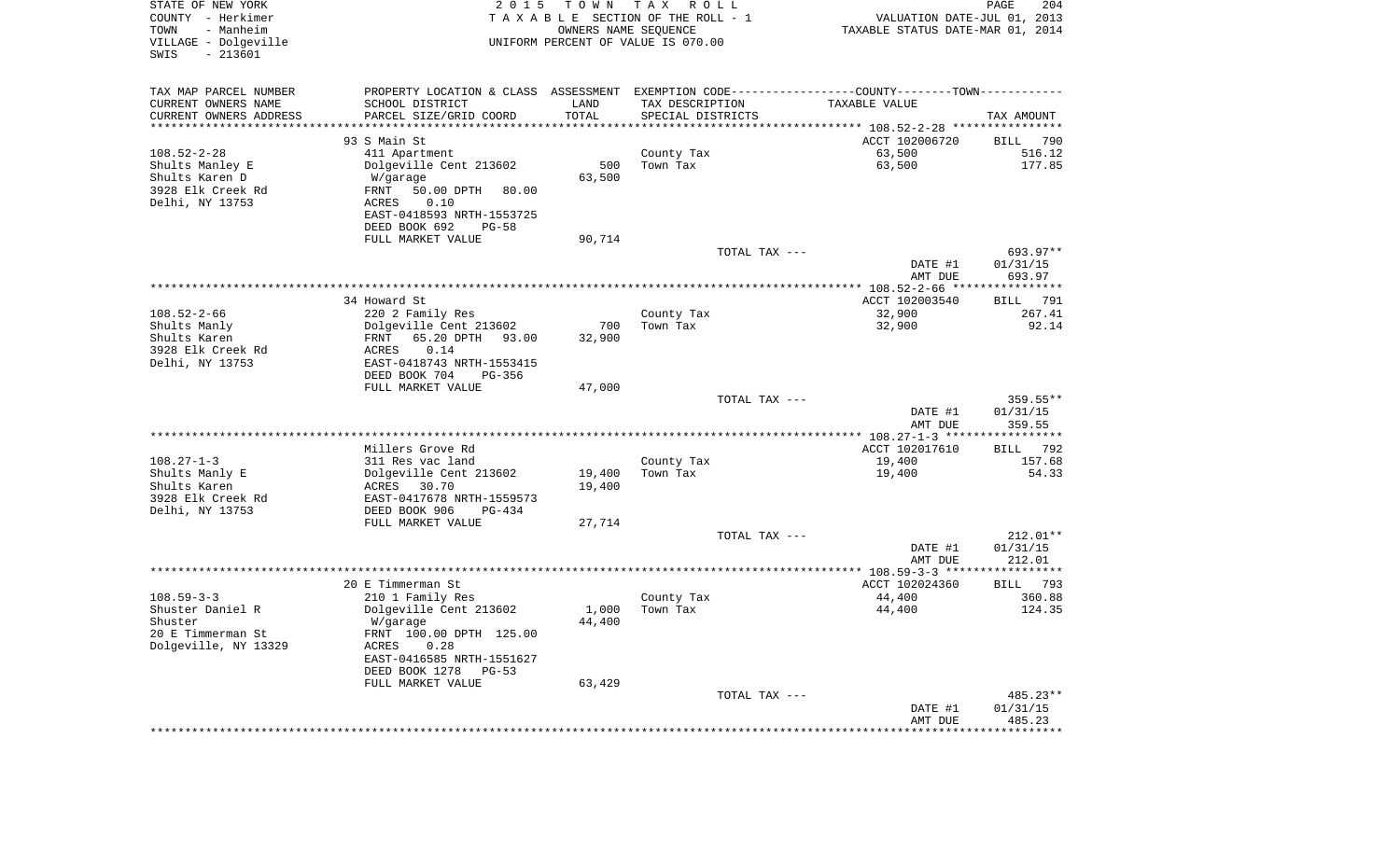| STATE OF NEW YORK<br>COUNTY - Herkimer<br>TOWN<br>- Manheim<br>VILLAGE - Dolgeville<br>SWIS<br>$-213601$ | 2 0 1 5                                                                                       | T O W N<br>OWNERS NAME SEQUENCE | TAX ROLL<br>TAXABLE SECTION OF THE ROLL - 1<br>UNIFORM PERCENT OF VALUE IS 070.00 | VALUATION DATE-JUL 01, 2013<br>TAXABLE STATUS DATE-MAR 01, 2014 | PAGE<br>205            |
|----------------------------------------------------------------------------------------------------------|-----------------------------------------------------------------------------------------------|---------------------------------|-----------------------------------------------------------------------------------|-----------------------------------------------------------------|------------------------|
| TAX MAP PARCEL NUMBER                                                                                    | PROPERTY LOCATION & CLASS ASSESSMENT EXEMPTION CODE---------------COUNTY-------TOWN---------- |                                 |                                                                                   |                                                                 |                        |
| CURRENT OWNERS NAME                                                                                      | SCHOOL DISTRICT                                                                               | LAND                            | TAX DESCRIPTION                                                                   | TAXABLE VALUE                                                   |                        |
| CURRENT OWNERS ADDRESS                                                                                   | PARCEL SIZE/GRID COORD                                                                        | TOTAL                           | SPECIAL DISTRICTS                                                                 |                                                                 | TAX AMOUNT             |
| **********************                                                                                   | ****************<br>S Main St & Winton Ln                                                     |                                 |                                                                                   | ACCT 102024420                                                  |                        |
| $108.52 - 2 - 6$                                                                                         | 311 Res vac land                                                                              |                                 | County Tax                                                                        | 200                                                             | BILL<br>794<br>1.63    |
| Sicara John J                                                                                            | Dolgeville Cent 213602                                                                        | 200                             | Town Tax                                                                          | 200                                                             | 0.56                   |
| Sicara Bonnie E                                                                                          | 311                                                                                           | 200                             |                                                                                   |                                                                 |                        |
| 115 S Main St                                                                                            | S Main & Winton Rear                                                                          |                                 |                                                                                   |                                                                 |                        |
| Dolgeville, NY 13329                                                                                     | 60.00 DPTH 107.00<br>FRNT<br>0.15<br>ACRES                                                    |                                 |                                                                                   |                                                                 |                        |
|                                                                                                          | EAST-0418255 NRTH-1553020                                                                     |                                 |                                                                                   |                                                                 |                        |
|                                                                                                          | DEED BOOK 1154<br>PG-145                                                                      |                                 |                                                                                   |                                                                 |                        |
|                                                                                                          | FULL MARKET VALUE                                                                             | 286                             |                                                                                   |                                                                 |                        |
|                                                                                                          |                                                                                               |                                 | TOTAL TAX ---                                                                     | DATE #1                                                         | $2.19**$<br>01/31/15   |
|                                                                                                          |                                                                                               |                                 |                                                                                   | AMT DUE                                                         | 2.19                   |
|                                                                                                          |                                                                                               |                                 |                                                                                   |                                                                 |                        |
|                                                                                                          | 115 S Main St                                                                                 |                                 |                                                                                   | ACCT 102024390                                                  | 795<br>BILL            |
| $108.52 - 2 - 8$<br>Sicara John J                                                                        | 220 2 Family Res<br>Dolgeville Cent 213602                                                    | 600                             | County Tax<br>Town Tax                                                            | 40,000<br>40,000                                                | 325.11<br>112.03       |
| Sicara Bonnie E                                                                                          | FRNT<br>60.00 DPTH 110.00                                                                     | 40,000                          |                                                                                   |                                                                 |                        |
| 115 S Main St                                                                                            | 0.15<br>ACRES                                                                                 |                                 |                                                                                   |                                                                 |                        |
| Dolgeville, NY 13329                                                                                     | EAST-0418197 NRTH-1553124<br>DEED BOOK 1154<br>PG-145                                         |                                 |                                                                                   |                                                                 |                        |
|                                                                                                          | FULL MARKET VALUE                                                                             | 57,143                          |                                                                                   |                                                                 |                        |
|                                                                                                          |                                                                                               |                                 | TOTAL TAX ---                                                                     |                                                                 | 437.14**               |
|                                                                                                          |                                                                                               |                                 |                                                                                   | DATE #1                                                         | 01/31/15               |
|                                                                                                          |                                                                                               |                                 |                                                                                   | AMT DUE                                                         | 437.14                 |
|                                                                                                          | 38 N Helmer Ave                                                                               |                                 |                                                                                   | ACCT 102025410                                                  | 796<br>BILL            |
| $108.36 - 3 - 46$                                                                                        | 210 1 Family Res                                                                              |                                 | County Tax                                                                        | 56,600                                                          | 460.03                 |
| Sicara Michael<br>38 N Helmer Ave                                                                        | Dolgeville Cent 213602                                                                        | 500                             | Town Tax                                                                          | 56,600                                                          | 158.52                 |
| Dolgeville, NY 13329                                                                                     | W/garages<br>FRNT<br>50.00 DPTH 170.00                                                        | 56,600                          |                                                                                   |                                                                 |                        |
|                                                                                                          | ACRES<br>0.12                                                                                 |                                 |                                                                                   |                                                                 |                        |
|                                                                                                          | EAST-0419756 NRTH-1556962                                                                     |                                 |                                                                                   |                                                                 |                        |
|                                                                                                          | DEED BOOK 1293<br>PG-838<br>FULL MARKET VALUE                                                 | 80,857                          |                                                                                   |                                                                 |                        |
|                                                                                                          |                                                                                               |                                 | TOTAL TAX ---                                                                     |                                                                 | $618.55**$             |
|                                                                                                          |                                                                                               |                                 |                                                                                   | DATE #1                                                         | 01/31/15               |
|                                                                                                          |                                                                                               |                                 |                                                                                   | AMT DUE                                                         | 618.55                 |
|                                                                                                          | 40 Elm St                                                                                     |                                 |                                                                                   | ACCT 102024450                                                  | BILL 797               |
| $108.44 - 1 - 20$                                                                                        | 210 1 Family Res                                                                              |                                 | VET COM CT 41131                                                                  | 7,325<br>7,325                                                  |                        |
| Sidoran Edna                                                                                             | Dolgeville Cent 213602                                                                        |                                 | 500 VET DIS CT 41141                                                              | 1,465<br>1,465                                                  |                        |
| Sidoran Michael                                                                                          | W/garage                                                                                      |                                 | 29,300 AGED-ALL<br>41800                                                          | 10,255<br>10,255                                                |                        |
| 40 Elm St<br>Dolgeville, NY 13329                                                                        | 50.00 DPTH 220.00<br>FRNT<br>ACRES<br>0.25                                                    |                                 | County Tax<br>Town Tax                                                            | 10,255<br>10,255                                                | 83.35<br>28.72         |
|                                                                                                          | EAST-0419089 NRTH-1556159                                                                     |                                 |                                                                                   |                                                                 |                        |
|                                                                                                          | DEED BOOK 765<br>PG-674                                                                       |                                 |                                                                                   |                                                                 |                        |
|                                                                                                          | FULL MARKET VALUE                                                                             | 41,857                          |                                                                                   |                                                                 |                        |
|                                                                                                          |                                                                                               |                                 | TOTAL TAX ---                                                                     | DATE #1                                                         | $112.07**$<br>01/31/15 |
|                                                                                                          |                                                                                               |                                 |                                                                                   | AMT DUE                                                         | 112.07                 |
|                                                                                                          |                                                                                               |                                 |                                                                                   | *******************************                                 |                        |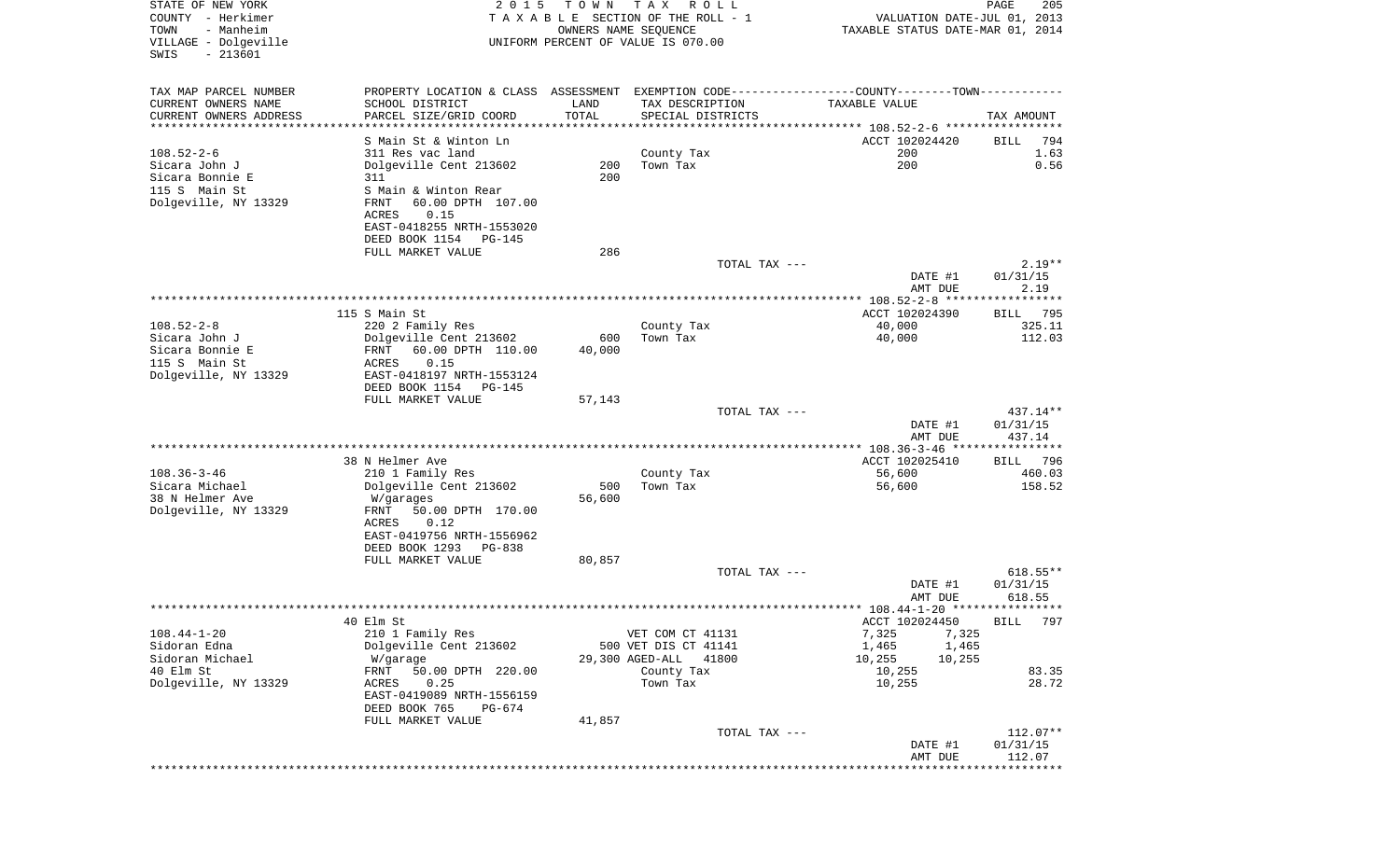| STATE OF NEW YORK<br>COUNTY - Herkimer<br>- Manheim<br>TOWN<br>VILLAGE - Dolgeville<br>$-213601$<br>SWIS | 2 0 1 5                                                                                       | T O W N | T A X<br>R O L L<br>TAXABLE SECTION OF THE ROLL - 1<br>OWNERS NAME SEQUENCE<br>UNIFORM PERCENT OF VALUE IS 070.00 | VALUATION DATE-JUL 01, 2013<br>TAXABLE STATUS DATE-MAR 01, 2014 | $\mathop{\mathtt{PAGE}}$<br>206 |
|----------------------------------------------------------------------------------------------------------|-----------------------------------------------------------------------------------------------|---------|-------------------------------------------------------------------------------------------------------------------|-----------------------------------------------------------------|---------------------------------|
| TAX MAP PARCEL NUMBER                                                                                    | PROPERTY LOCATION & CLASS ASSESSMENT EXEMPTION CODE---------------COUNTY-------TOWN---------- |         |                                                                                                                   |                                                                 |                                 |
| CURRENT OWNERS NAME                                                                                      | SCHOOL DISTRICT                                                                               | LAND    | TAX DESCRIPTION                                                                                                   | TAXABLE VALUE                                                   |                                 |
| CURRENT OWNERS ADDRESS<br>***********************                                                        | PARCEL SIZE/GRID COORD                                                                        | TOTAL   | SPECIAL DISTRICTS                                                                                                 |                                                                 | TAX AMOUNT                      |
|                                                                                                          | Horn St.                                                                                      |         |                                                                                                                   | ACCT 102028170                                                  | BILL<br>798                     |
| $108.36 - 2 - 41$                                                                                        | 312 Vac w/imprv                                                                               |         | County Tax                                                                                                        | 12,000                                                          | 97.53                           |
| Silvernail Gary                                                                                          | Dolgeville Cent 213602                                                                        | 300     | Town Tax                                                                                                          | 12,000                                                          | 33.61                           |
| 22 Horn St                                                                                               | Garage                                                                                        | 12,000  |                                                                                                                   |                                                                 |                                 |
| Dolgeville, NY 13329                                                                                     | FRNT<br>50.00 DPTH 150.00                                                                     |         |                                                                                                                   |                                                                 |                                 |
|                                                                                                          | ACRES<br>$0.17$ BANK<br>135                                                                   |         |                                                                                                                   |                                                                 |                                 |
|                                                                                                          | EAST-0419089 NRTH-1557364<br>PG-349                                                           |         |                                                                                                                   |                                                                 |                                 |
|                                                                                                          | DEED BOOK 811<br>FULL MARKET VALUE                                                            | 17,143  |                                                                                                                   |                                                                 |                                 |
|                                                                                                          |                                                                                               |         | TOTAL TAX ---                                                                                                     |                                                                 | 131.14**                        |
|                                                                                                          |                                                                                               |         |                                                                                                                   | DATE #1                                                         | 01/31/15                        |
|                                                                                                          |                                                                                               |         |                                                                                                                   | AMT DUE                                                         | 131.14                          |
|                                                                                                          |                                                                                               |         |                                                                                                                   |                                                                 |                                 |
| $108.36 - 2 - 42$                                                                                        | 22 Horn St<br>210 1 Family Res                                                                |         | County Tax                                                                                                        | 58,000                                                          | BILL 799<br>471.41              |
| Silvernail Gary                                                                                          | Dolgeville Cent 213602                                                                        | 500     | Town Tax                                                                                                          | 58,000                                                          | 162.44                          |
| 22 Horn St                                                                                               | FRNT<br>50.00 DPTH 150.00                                                                     | 58,000  |                                                                                                                   |                                                                 |                                 |
| Dolgeville, NY 13329                                                                                     | ACRES<br>$0.17$ BANK<br>135                                                                   |         |                                                                                                                   |                                                                 |                                 |
|                                                                                                          | EAST-0419134 NRTH-1557339                                                                     |         |                                                                                                                   |                                                                 |                                 |
|                                                                                                          | DEED BOOK 811<br>PG-349                                                                       |         |                                                                                                                   |                                                                 |                                 |
|                                                                                                          | FULL MARKET VALUE                                                                             | 82,857  | TOTAL TAX ---                                                                                                     |                                                                 | 633.85**                        |
|                                                                                                          |                                                                                               |         |                                                                                                                   | DATE #1                                                         | 01/31/15                        |
|                                                                                                          |                                                                                               |         |                                                                                                                   | AMT DUE                                                         | 633.85                          |
|                                                                                                          |                                                                                               |         |                                                                                                                   |                                                                 |                                 |
| $108.36 - 2 - 43$                                                                                        | 20 Horn St                                                                                    |         |                                                                                                                   | 300                                                             | <b>BILL</b><br>800<br>2.44      |
| Silvernail Gary                                                                                          | 311 Res vac land<br>Dolgeville Cent 213602                                                    | 300     | County Tax<br>Town Tax                                                                                            | 300                                                             | 0.84                            |
| 22 Horn St                                                                                               | FRNT<br>50.00 DPTH 150.00                                                                     | 300     |                                                                                                                   |                                                                 |                                 |
| Dolgeville, NY 13329                                                                                     | ACRES<br>$0.17$ BANK<br>135                                                                   |         |                                                                                                                   |                                                                 |                                 |
|                                                                                                          | EAST-0419178 NRTH-1557311                                                                     |         |                                                                                                                   |                                                                 |                                 |
|                                                                                                          | DEED BOOK 811<br>PG-349                                                                       |         |                                                                                                                   |                                                                 |                                 |
|                                                                                                          | FULL MARKET VALUE                                                                             | 429     | TOTAL TAX ---                                                                                                     |                                                                 | $3.28**$                        |
|                                                                                                          |                                                                                               |         |                                                                                                                   | DATE #1                                                         | 01/31/15                        |
|                                                                                                          |                                                                                               |         |                                                                                                                   | AMT DUE                                                         | 3.28                            |
|                                                                                                          |                                                                                               |         |                                                                                                                   |                                                                 |                                 |
|                                                                                                          | 30 1/2 Beaver St                                                                              |         |                                                                                                                   | ACCT 102024720                                                  | <b>BILL</b><br>801              |
| $108.43 - 1 - 4$                                                                                         | 210 1 Family Res                                                                              |         | VET COM CT 41131                                                                                                  | 10,500<br>10,500                                                |                                 |
| Silvernail John<br>30 1/2 Beaver St                                                                      | Dolgeville Cent 213602<br>W/garage                                                            | 85,000  | 3,000 County Tax<br>Town Tax                                                                                      | 74,500<br>74,500                                                | 605.52<br>208.65                |
| Dolgeville, NY 13329                                                                                     | FRNT 228.00 DPTH 138.00                                                                       |         |                                                                                                                   |                                                                 |                                 |
|                                                                                                          | 2.00 BANK<br>ACRES<br>135                                                                     |         |                                                                                                                   |                                                                 |                                 |
|                                                                                                          | EAST-0417323 NRTH-1555301                                                                     |         |                                                                                                                   |                                                                 |                                 |
|                                                                                                          | DEED BOOK 00590 PG-00663                                                                      |         |                                                                                                                   |                                                                 |                                 |
|                                                                                                          | FULL MARKET VALUE                                                                             | 121,429 |                                                                                                                   |                                                                 |                                 |
|                                                                                                          |                                                                                               |         | TOTAL TAX ---                                                                                                     | DATE #1                                                         | 814.17**<br>01/31/15            |
|                                                                                                          |                                                                                               |         |                                                                                                                   | AMT DUE                                                         | 814.17                          |
|                                                                                                          |                                                                                               |         |                                                                                                                   |                                                                 |                                 |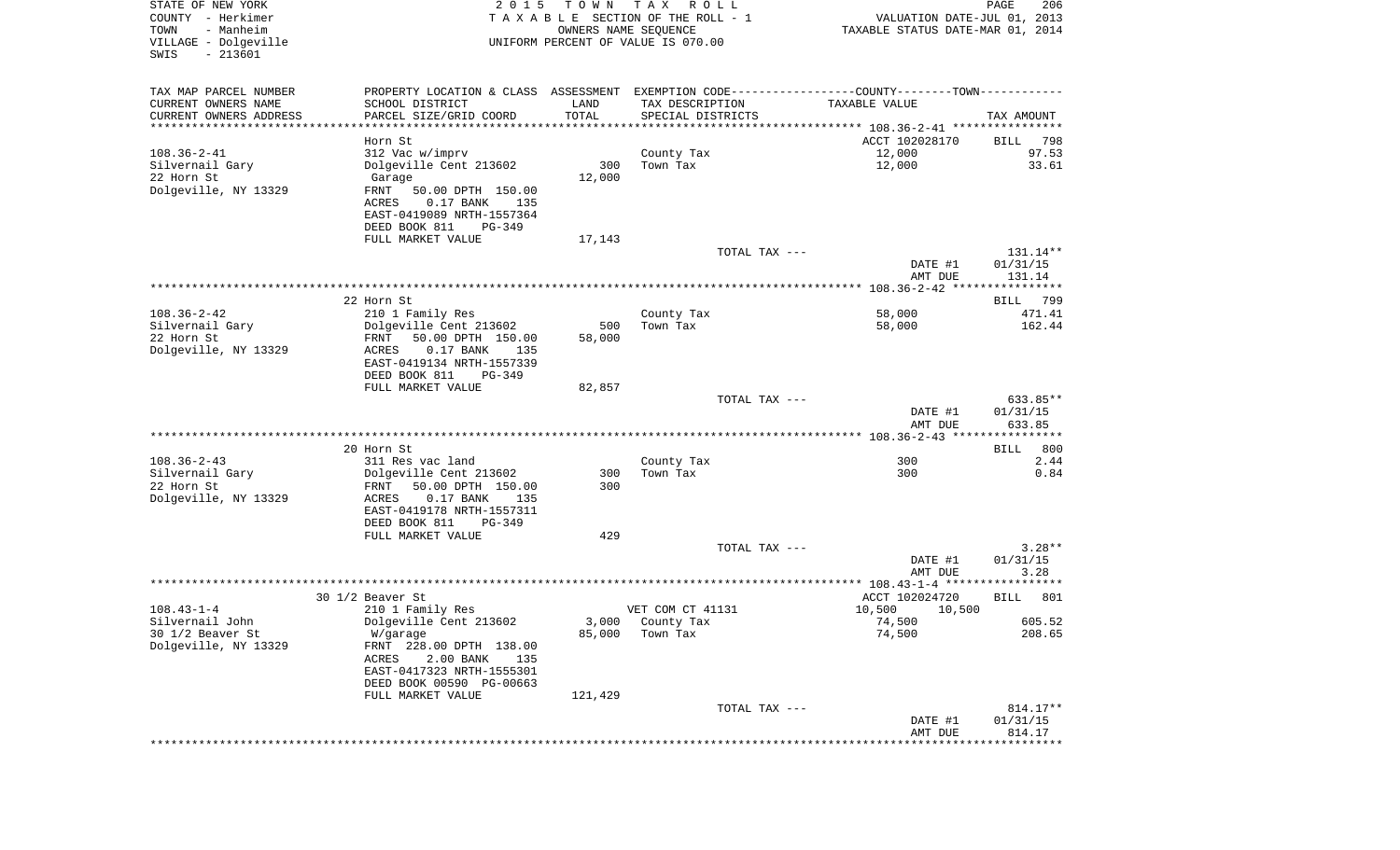| STATE OF NEW YORK                                |                                                                                               |                      | 2015 TOWN TAX ROLL                 |                                  | PAGE<br>207           |
|--------------------------------------------------|-----------------------------------------------------------------------------------------------|----------------------|------------------------------------|----------------------------------|-----------------------|
| COUNTY - Herkimer<br>TOWN<br>- Manheim           |                                                                                               | OWNERS NAME SEQUENCE | TAXABLE SECTION OF THE ROLL - 1    | VALUATION DATE-JUL 01, 2013      |                       |
| VILLAGE - Dolgeville                             |                                                                                               |                      | UNIFORM PERCENT OF VALUE IS 070.00 | TAXABLE STATUS DATE-MAR 01, 2014 |                       |
| SWIS<br>$-213601$                                |                                                                                               |                      |                                    |                                  |                       |
|                                                  |                                                                                               |                      |                                    |                                  |                       |
|                                                  |                                                                                               |                      |                                    |                                  |                       |
| TAX MAP PARCEL NUMBER                            | PROPERTY LOCATION & CLASS ASSESSMENT EXEMPTION CODE---------------COUNTY-------TOWN---------- |                      |                                    |                                  |                       |
| CURRENT OWNERS NAME                              | SCHOOL DISTRICT                                                                               | LAND                 | TAX DESCRIPTION                    | TAXABLE VALUE                    |                       |
| CURRENT OWNERS ADDRESS<br>********************** | PARCEL SIZE/GRID COORD<br>************************                                            | TOTAL                | SPECIAL DISTRICTS                  |                                  | TAX AMOUNT            |
|                                                  | 30 Beaver St                                                                                  |                      |                                    | ACCT 102024510                   | <b>BILL</b><br>802    |
| $108.43 - 1 - 5$                                 | 311 Res vac land                                                                              |                      | County Tax                         | 300                              | 2.44                  |
| Silvernail John                                  | Dolgeville Cent 213602                                                                        | 300                  | Town Tax                           | 300                              | 0.84                  |
| Silvernail Carolyn                               | FRNT<br>50.00 DPTH 125.00                                                                     | 300                  |                                    |                                  |                       |
| 30 1/2 Beaver St                                 | 0.14<br>ACRES                                                                                 |                      |                                    |                                  |                       |
| Dolgeville, NY 13329                             |                                                                                               |                      |                                    |                                  |                       |
|                                                  | EAST-0417668 NRTH-1555318                                                                     |                      |                                    |                                  |                       |
|                                                  | DEED BOOK 00660 PG-00989                                                                      |                      |                                    |                                  |                       |
|                                                  | FULL MARKET VALUE                                                                             | 429                  |                                    |                                  | $3.28**$              |
|                                                  |                                                                                               |                      | TOTAL TAX ---                      | DATE #1                          | 01/31/15              |
|                                                  |                                                                                               |                      |                                    | AMT DUE                          | 3.28                  |
|                                                  |                                                                                               |                      |                                    |                                  | ***********           |
|                                                  | Beaver St                                                                                     |                      |                                    | ACCT 102024540                   | 803<br><b>BILL</b>    |
| $108.43 - 1 - 8$                                 | 311 Res vac land                                                                              |                      | County Tax                         | 1,700                            | 13.82                 |
| Silvernail John                                  | Dolgeville Cent 213602                                                                        | 1,700                | Town Tax                           | 1,700                            | 4.76                  |
| Silvernail Carolyn                               | FRNT 300.00 DPTH 126.90                                                                       | 1,700                |                                    |                                  |                       |
| 30 1/2 Beaver St                                 | ACRES<br>0.87                                                                                 |                      |                                    |                                  |                       |
| Dolgeville, NY 13329                             | EAST-0417139 NRTH-1555154                                                                     |                      |                                    |                                  |                       |
|                                                  | DEED BOOK 00660 PG-00989                                                                      |                      |                                    |                                  |                       |
|                                                  | FULL MARKET VALUE                                                                             | 2,429                |                                    |                                  |                       |
|                                                  |                                                                                               |                      | TOTAL TAX ---                      |                                  | $18.58**$             |
|                                                  |                                                                                               |                      |                                    | DATE #1                          | 01/31/15              |
|                                                  |                                                                                               |                      |                                    | AMT DUE                          | 18.58                 |
|                                                  |                                                                                               |                      |                                    |                                  |                       |
|                                                  | Beaver St                                                                                     |                      |                                    | ACCT 102009960                   | 804<br><b>BILL</b>    |
| $108.43 - 1 - 9.1$                               | 311 Res vac land                                                                              |                      | County Tax                         | 500                              | 4.06                  |
| Silvernail John                                  | Dolgeville Cent 213602                                                                        | 500                  | Town Tax                           | 500                              | 1.40                  |
| Silvernail Carolyn                               | FRNT 170.00 DPTH 130.00                                                                       | 500                  |                                    |                                  |                       |
| 30 1/2 Beaver St                                 | ACRES<br>0.25                                                                                 |                      |                                    |                                  |                       |
| Dolgeville, NY 13329                             | EAST-0417278 NRTH-1554985                                                                     |                      |                                    |                                  |                       |
|                                                  | DEED BOOK 779<br><b>PG-531</b>                                                                |                      |                                    |                                  |                       |
|                                                  | FULL MARKET VALUE                                                                             | 714                  |                                    |                                  |                       |
|                                                  |                                                                                               |                      | TOTAL TAX ---                      |                                  | $5.46**$              |
|                                                  |                                                                                               |                      |                                    | DATE #1                          | 01/31/15              |
|                                                  |                                                                                               |                      |                                    | AMT DUE                          | 5.46                  |
|                                                  |                                                                                               |                      |                                    |                                  |                       |
|                                                  | Beaver St                                                                                     |                      |                                    | ACCT 102009960                   | <b>BILL</b><br>805    |
| $108.43 - 1 - 10$                                | 311 Res vac land                                                                              |                      | County Tax                         | 1,300                            | 10.57                 |
| Silvernail John                                  | Dolgeville Cent 213602                                                                        | 1,300                | Town Tax                           | 1,300                            | 3.64                  |
| Silvernail Carolyn                               | FRNT 215.00 DPTH 125.00                                                                       | 1,300                |                                    |                                  |                       |
| 30 1/2 Beaver St                                 | ACRES<br>0.63                                                                                 |                      |                                    |                                  |                       |
| Dolgeville, NY 13329                             | EAST-0417696 NRTH-1555197                                                                     |                      |                                    |                                  |                       |
|                                                  | DEED BOOK 660<br><b>PG-989</b>                                                                |                      |                                    |                                  |                       |
|                                                  | FULL MARKET VALUE                                                                             | 1,857                |                                    |                                  |                       |
|                                                  |                                                                                               |                      | TOTAL TAX ---                      |                                  | 14.21**               |
|                                                  |                                                                                               |                      |                                    | DATE #1                          | 01/31/15              |
|                                                  |                                                                                               |                      |                                    | AMT DUE                          | 14.21                 |
|                                                  |                                                                                               |                      |                                    |                                  | * * * * * * * * * * * |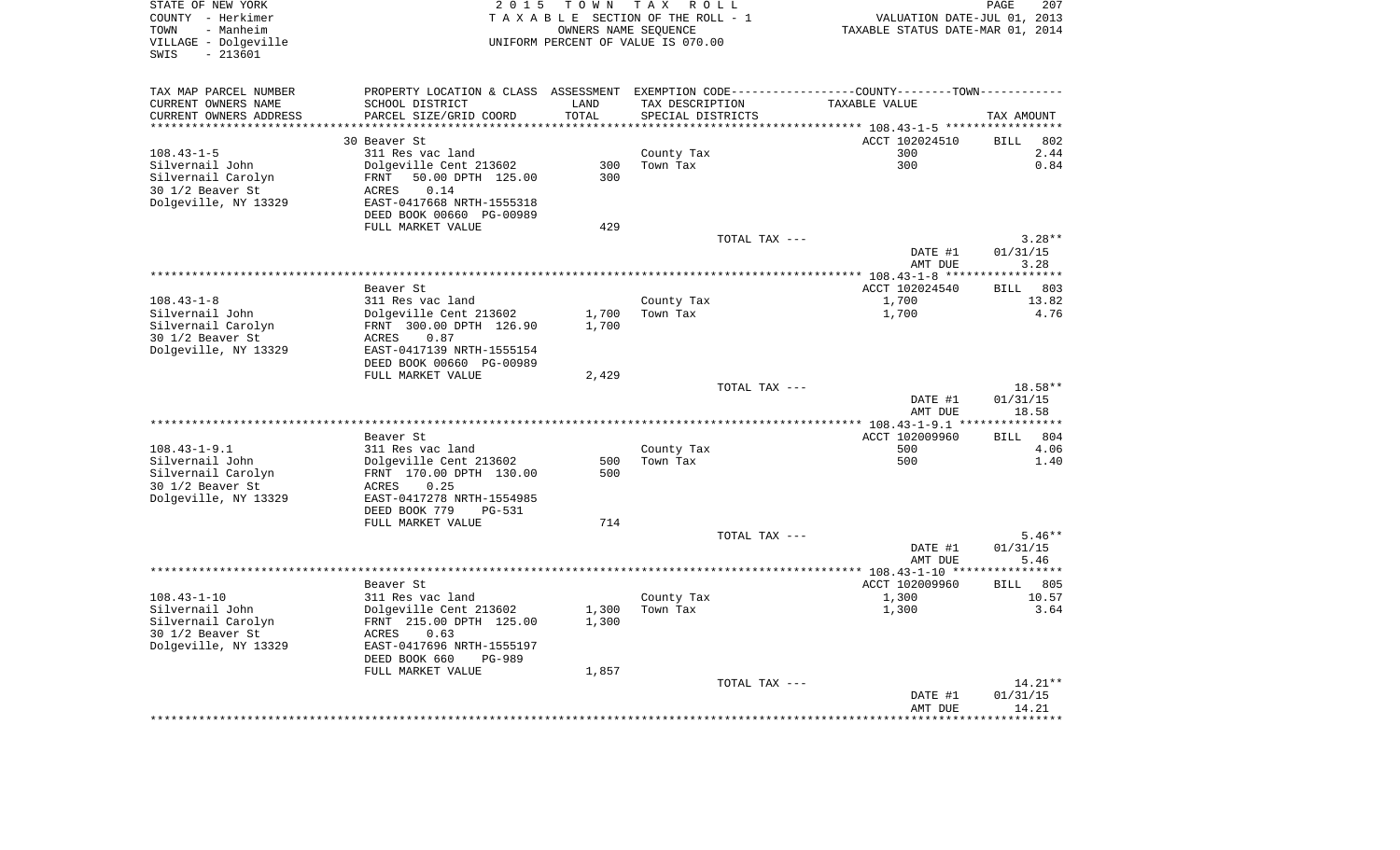| STATE OF NEW YORK<br>COUNTY - Herkimer<br>- Manheim<br>TOWN<br>VILLAGE - Dolgeville<br>$-213601$<br>SWIS | 2 0 1 5                                                                                                          | T O W N<br>OWNERS NAME SEQUENCE | T A X<br>R O L L<br>T A X A B L E SECTION OF THE ROLL - 1<br>UNIFORM PERCENT OF VALUE IS 070.00 | VALUATION DATE-JUL 01, 2013<br>TAXABLE STATUS DATE-MAR 01, 2014 | PAGE<br>208        |
|----------------------------------------------------------------------------------------------------------|------------------------------------------------------------------------------------------------------------------|---------------------------------|-------------------------------------------------------------------------------------------------|-----------------------------------------------------------------|--------------------|
| TAX MAP PARCEL NUMBER                                                                                    | PROPERTY LOCATION & CLASS ASSESSMENT EXEMPTION CODE---------------COUNTY-------TOWN----------                    |                                 |                                                                                                 |                                                                 |                    |
| CURRENT OWNERS NAME                                                                                      | SCHOOL DISTRICT                                                                                                  | LAND                            | TAX DESCRIPTION                                                                                 | TAXABLE VALUE                                                   |                    |
| CURRENT OWNERS ADDRESS<br>********************                                                           | PARCEL SIZE/GRID COORD<br>*************************                                                              | TOTAL                           | SPECIAL DISTRICTS                                                                               |                                                                 | TAX AMOUNT         |
|                                                                                                          | 22 W Faville Ave                                                                                                 |                                 |                                                                                                 |                                                                 |                    |
| $108.52 - 1 - 39$                                                                                        | 210 1 Family Res                                                                                                 |                                 | VET COM CT 41131                                                                                | ACCT 102024690<br>10,500<br>10,500                              | BILL<br>806        |
| Silvernail Norman                                                                                        | Dolgeville Cent 213602                                                                                           | 300                             | County Tax                                                                                      | 47,500                                                          | 386.07             |
| 22 W Faville Ave                                                                                         | W/garage                                                                                                         | 58,000                          | Town Tax                                                                                        | 47,500                                                          | 133.03             |
| Dolgeville, NY 13329                                                                                     | FRNT 220.00 DPTH 105.00<br>0.32<br>ACRES                                                                         |                                 |                                                                                                 |                                                                 |                    |
|                                                                                                          | EAST-0417922 NRTH-1554291<br>DEED BOOK 855<br><b>PG-550</b>                                                      |                                 |                                                                                                 |                                                                 |                    |
|                                                                                                          | FULL MARKET VALUE                                                                                                | 82,857                          |                                                                                                 |                                                                 |                    |
|                                                                                                          |                                                                                                                  |                                 | TOTAL TAX ---                                                                                   |                                                                 | $519.10**$         |
|                                                                                                          |                                                                                                                  |                                 |                                                                                                 | DATE #1<br>AMT DUE                                              | 01/31/15<br>519.10 |
|                                                                                                          | 6 S Main St                                                                                                      |                                 |                                                                                                 | ACCT 102005730                                                  | 807<br>BILL        |
| $108.44 - 3 - 62$                                                                                        | 482 Det row bldg                                                                                                 |                                 | County Tax                                                                                      | 39,000                                                          | 316.98             |
| Simpson Bruce A                                                                                          | Dolgeville Cent 213602                                                                                           | 1,500                           | Town Tax                                                                                        | 39,000                                                          | 109.23             |
| 87 Ramshorn Rd                                                                                           | 48.00 DPTH<br>60.00<br>FRNT                                                                                      | 39,000                          |                                                                                                 |                                                                 |                    |
| Dudley, MA 01571                                                                                         | ACRES<br>0.07<br>EAST-0419772 NRTH-1555241                                                                       |                                 |                                                                                                 |                                                                 |                    |
|                                                                                                          | DEED BOOK 1376<br><b>PG-350</b>                                                                                  |                                 |                                                                                                 |                                                                 |                    |
|                                                                                                          | FULL MARKET VALUE                                                                                                | 55,714                          | TOTAL TAX ---                                                                                   |                                                                 | $426.21**$         |
|                                                                                                          |                                                                                                                  |                                 |                                                                                                 | DATE #1<br>AMT DUE                                              | 01/31/15<br>426.21 |
|                                                                                                          |                                                                                                                  |                                 |                                                                                                 | *************** 108.36-2-36 *****************                   |                    |
|                                                                                                          | 19 Wolf St                                                                                                       |                                 |                                                                                                 | ACCT 102019350                                                  | 808<br>BILL        |
| $108.36 - 2 - 36$                                                                                        | 210 1 Family Res                                                                                                 |                                 | County Tax                                                                                      | 34,800                                                          | 282.85             |
| Siver Rodney                                                                                             | Dolgeville Cent 213602                                                                                           | 500                             | Town Tax                                                                                        | 34,800                                                          | 97.47              |
| 19 Wolf St<br>Dolgeville, NY 13329                                                                       | 50.00 DPTH 155.00<br>FRNT<br>ACRES<br>$0.17$ BANK<br>055<br>EAST-0419268 NRTH-1557445<br>DEED BOOK 861<br>PG-316 | 34,800                          |                                                                                                 |                                                                 |                    |
|                                                                                                          | FULL MARKET VALUE                                                                                                | 49,714                          |                                                                                                 |                                                                 |                    |
|                                                                                                          |                                                                                                                  |                                 | TOTAL TAX ---                                                                                   |                                                                 | 380.32**           |
|                                                                                                          |                                                                                                                  |                                 |                                                                                                 | DATE #1<br>AMT DUE                                              | 01/31/15<br>380.32 |
|                                                                                                          |                                                                                                                  |                                 |                                                                                                 |                                                                 |                    |
|                                                                                                          | 7 Wolf St                                                                                                        |                                 |                                                                                                 | ACCT 102022830                                                  | 809<br>BILL        |
| $108.36 - 2 - 32$                                                                                        | 210 1 Family Res                                                                                                 |                                 | County Tax                                                                                      | 40,300                                                          | 327.55             |
| Siver Ronald                                                                                             | Dolgeville Cent 213602                                                                                           | 40,300                          | 500 Town Tax                                                                                    | 40,300                                                          | 112.87             |
| Siver Erma<br>7 Wolf St                                                                                  | W/garage<br>FRNT<br>50.00 DPTH 155.00                                                                            |                                 |                                                                                                 |                                                                 |                    |
| Dolgeville, NY 13329                                                                                     | 0.17<br>ACRES                                                                                                    |                                 |                                                                                                 |                                                                 |                    |
|                                                                                                          | EAST-0419428 NRTH-1557336<br>DEED BOOK 755<br>PG-273                                                             |                                 |                                                                                                 |                                                                 |                    |
|                                                                                                          | FULL MARKET VALUE                                                                                                | 57,571                          |                                                                                                 |                                                                 |                    |
|                                                                                                          |                                                                                                                  |                                 | TOTAL TAX ---                                                                                   |                                                                 | 440.42**           |
|                                                                                                          |                                                                                                                  |                                 |                                                                                                 | DATE #1                                                         | 01/31/15           |
|                                                                                                          |                                                                                                                  |                                 |                                                                                                 | AMT DUE                                                         | 440.42             |
|                                                                                                          |                                                                                                                  |                                 |                                                                                                 |                                                                 |                    |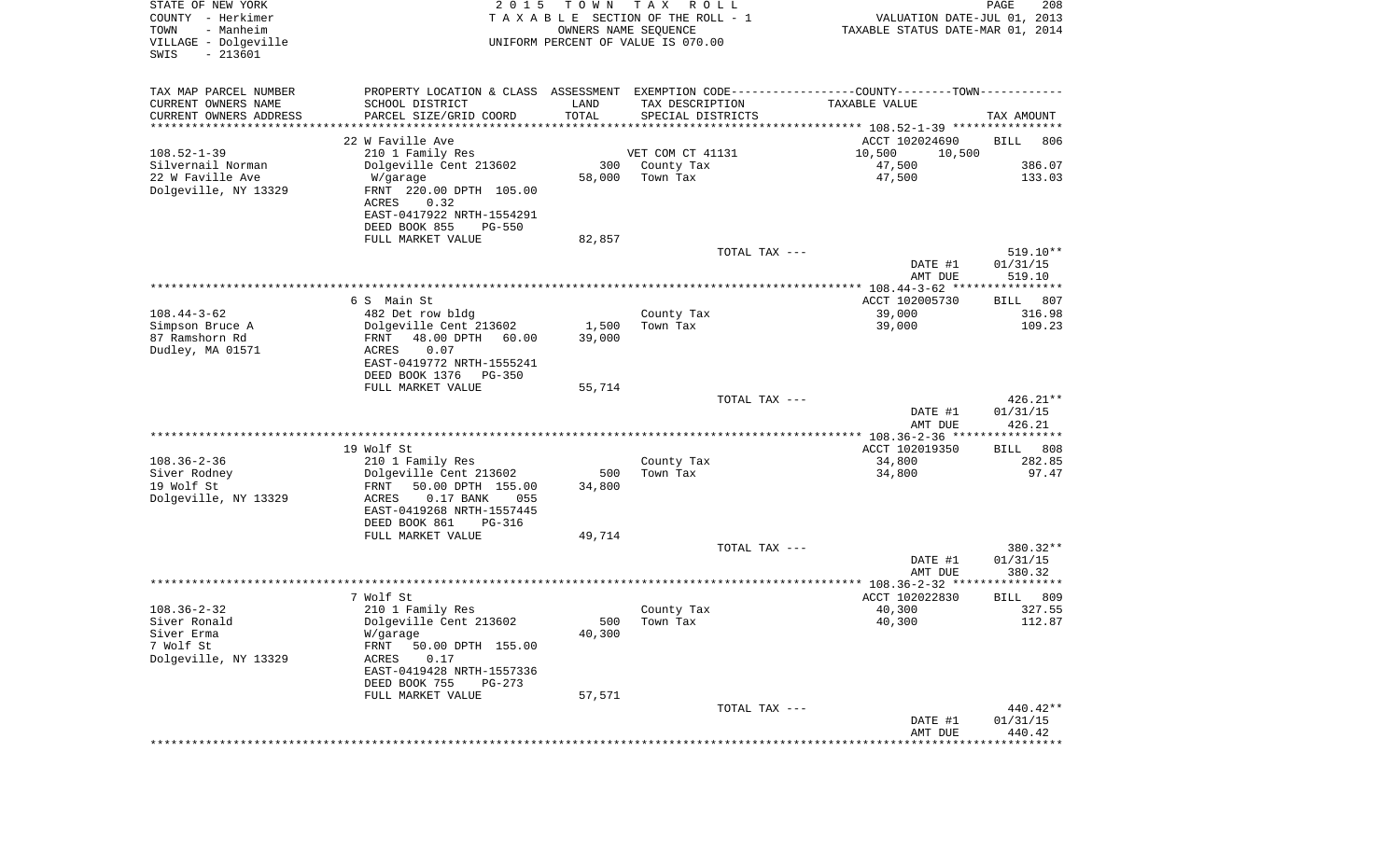| STATE OF NEW YORK<br>COUNTY - Herkimer<br>- Manheim<br>TOWN<br>VILLAGE - Dolgeville<br>$-213601$<br>SWIS | 2 0 1 5                                               | T O W N<br>OWNERS NAME SEQUENCE | T A X<br>R O L L<br>TAXABLE SECTION OF THE ROLL - 1<br>UNIFORM PERCENT OF VALUE IS 070.00 | VALUATION DATE-JUL 01, 2013<br>TAXABLE STATUS DATE-MAR 01, 2014                               | PAGE<br>209          |
|----------------------------------------------------------------------------------------------------------|-------------------------------------------------------|---------------------------------|-------------------------------------------------------------------------------------------|-----------------------------------------------------------------------------------------------|----------------------|
| TAX MAP PARCEL NUMBER                                                                                    |                                                       |                                 |                                                                                           | PROPERTY LOCATION & CLASS ASSESSMENT EXEMPTION CODE---------------COUNTY-------TOWN---------- |                      |
| CURRENT OWNERS NAME                                                                                      | SCHOOL DISTRICT                                       | LAND                            | TAX DESCRIPTION                                                                           | TAXABLE VALUE                                                                                 |                      |
| CURRENT OWNERS ADDRESS<br>*********************                                                          | PARCEL SIZE/GRID COORD                                | TOTAL<br>***********            | SPECIAL DISTRICTS                                                                         |                                                                                               | TAX AMOUNT           |
|                                                                                                          | 229 W State St                                        |                                 |                                                                                           | ACCT 102018300                                                                                | 810<br>BILL          |
| $108.27 - 1 - 8$                                                                                         | 210 1 Family Res                                      |                                 | County Tax                                                                                | 63,400                                                                                        | 515.30               |
| Skidmore Sheila                                                                                          | Dolgeville Cent 213602                                | 2,900                           | Town Tax                                                                                  | 63,400                                                                                        | 177.57               |
| PO Box 553                                                                                               | W Garage                                              | 63,400                          |                                                                                           |                                                                                               |                      |
| Yaphank, NY 11980                                                                                        | ACRES<br>1.90                                         |                                 |                                                                                           |                                                                                               |                      |
|                                                                                                          | EAST-0416371 NRTH-1558877<br>DEED BOOK 1113<br>PG-308 |                                 |                                                                                           |                                                                                               |                      |
|                                                                                                          | FULL MARKET VALUE                                     | 90,571                          |                                                                                           |                                                                                               |                      |
|                                                                                                          |                                                       |                                 |                                                                                           | TOTAL TAX ---                                                                                 | 692.87**             |
|                                                                                                          |                                                       |                                 |                                                                                           | DATE #1<br>AMT DUE                                                                            | 01/31/15<br>692.87   |
|                                                                                                          |                                                       |                                 |                                                                                           |                                                                                               |                      |
|                                                                                                          | 7 Lamberson St                                        |                                 |                                                                                           | ACCT 102015180                                                                                | 811<br>BILL          |
| $108.52 - 5 - 23$                                                                                        | 220 2 Family Res                                      |                                 | County Tax                                                                                | 30,700                                                                                        | 249.52<br>85.98      |
| Smith Eleisha<br>7 Lamberson St                                                                          | Dolgeville Cent 213602<br>FRNT<br>46.00 DPTH<br>66.00 | 500<br>30,700                   | Town Tax                                                                                  | 30,700                                                                                        |                      |
| Dolgeville, NY 13329                                                                                     | 0.06<br>ACRES                                         |                                 |                                                                                           |                                                                                               |                      |
|                                                                                                          | EAST-0419204 NRTH-1554310                             |                                 |                                                                                           |                                                                                               |                      |
|                                                                                                          | DEED BOOK 1206<br>PG-180                              |                                 |                                                                                           |                                                                                               |                      |
|                                                                                                          | FULL MARKET VALUE                                     | 43,857                          |                                                                                           |                                                                                               |                      |
|                                                                                                          |                                                       |                                 |                                                                                           | TOTAL TAX ---<br>DATE #1                                                                      | 335.50**<br>01/31/15 |
|                                                                                                          |                                                       |                                 |                                                                                           | AMT DUE                                                                                       | 335.50               |
|                                                                                                          |                                                       |                                 |                                                                                           |                                                                                               |                      |
|                                                                                                          | 132 N Main St                                         |                                 |                                                                                           | ACCT 102010530                                                                                | BILL<br>812          |
| $108.36 - 4 - 18$                                                                                        | 210 1 Family Res                                      |                                 | County Tax                                                                                | 36,000                                                                                        | 292.60               |
| Smith Erica F<br>132 N Main St                                                                           | Dolgeville Cent 213602                                | 600                             | Town Tax                                                                                  | 36,000                                                                                        | 100.83               |
| Dolgeville, NY 13329                                                                                     | W/garage<br>FRNT<br>60.00 DPTH 133.00                 | 36,000                          |                                                                                           |                                                                                               |                      |
|                                                                                                          | ACRES<br>0.18                                         |                                 |                                                                                           |                                                                                               |                      |
|                                                                                                          | EAST-0420156 NRTH-1556945                             |                                 |                                                                                           |                                                                                               |                      |
|                                                                                                          | DEED BOOK 1459<br>PG-182                              |                                 |                                                                                           |                                                                                               |                      |
|                                                                                                          | FULL MARKET VALUE                                     | 51,429                          |                                                                                           |                                                                                               |                      |
|                                                                                                          |                                                       |                                 |                                                                                           | TOTAL TAX ---                                                                                 | $393.43**$           |
|                                                                                                          |                                                       |                                 |                                                                                           | DATE #1<br>AMT DUE                                                                            | 01/31/15<br>393.43   |
|                                                                                                          |                                                       |                                 |                                                                                           |                                                                                               |                      |
|                                                                                                          | 29 W State St                                         |                                 |                                                                                           | ACCT 102000060                                                                                | 813<br>BILL          |
| $108.36 - 1 - 63$                                                                                        | 210 1 Family Res                                      |                                 | County Tax                                                                                | 48,800                                                                                        | 396.64               |
| Smith Jeremy                                                                                             | Dolgeville Cent 213602                                |                                 | 600 Town Tax                                                                              | 48,800                                                                                        | 136.68               |
| Smith Kristen L<br>29 W State St                                                                         | W/barn<br>58.00 DPTH 131.60<br>FRNT                   | 48,800                          |                                                                                           |                                                                                               |                      |
| Dolgeville, NY 13329                                                                                     | ACRES<br>0.17                                         |                                 |                                                                                           |                                                                                               |                      |
|                                                                                                          | EAST-0419210 NRTH-1556736                             |                                 |                                                                                           |                                                                                               |                      |
|                                                                                                          | DEED BOOK 1500<br>PG-394                              |                                 |                                                                                           |                                                                                               |                      |
|                                                                                                          | FULL MARKET VALUE                                     | 69,714                          |                                                                                           |                                                                                               |                      |
|                                                                                                          |                                                       |                                 |                                                                                           | TOTAL TAX ---                                                                                 | 533.32**             |
|                                                                                                          |                                                       |                                 |                                                                                           | DATE #1<br>AMT DUE                                                                            | 01/31/15<br>533.32   |
|                                                                                                          |                                                       |                                 |                                                                                           |                                                                                               |                      |
|                                                                                                          |                                                       |                                 |                                                                                           |                                                                                               |                      |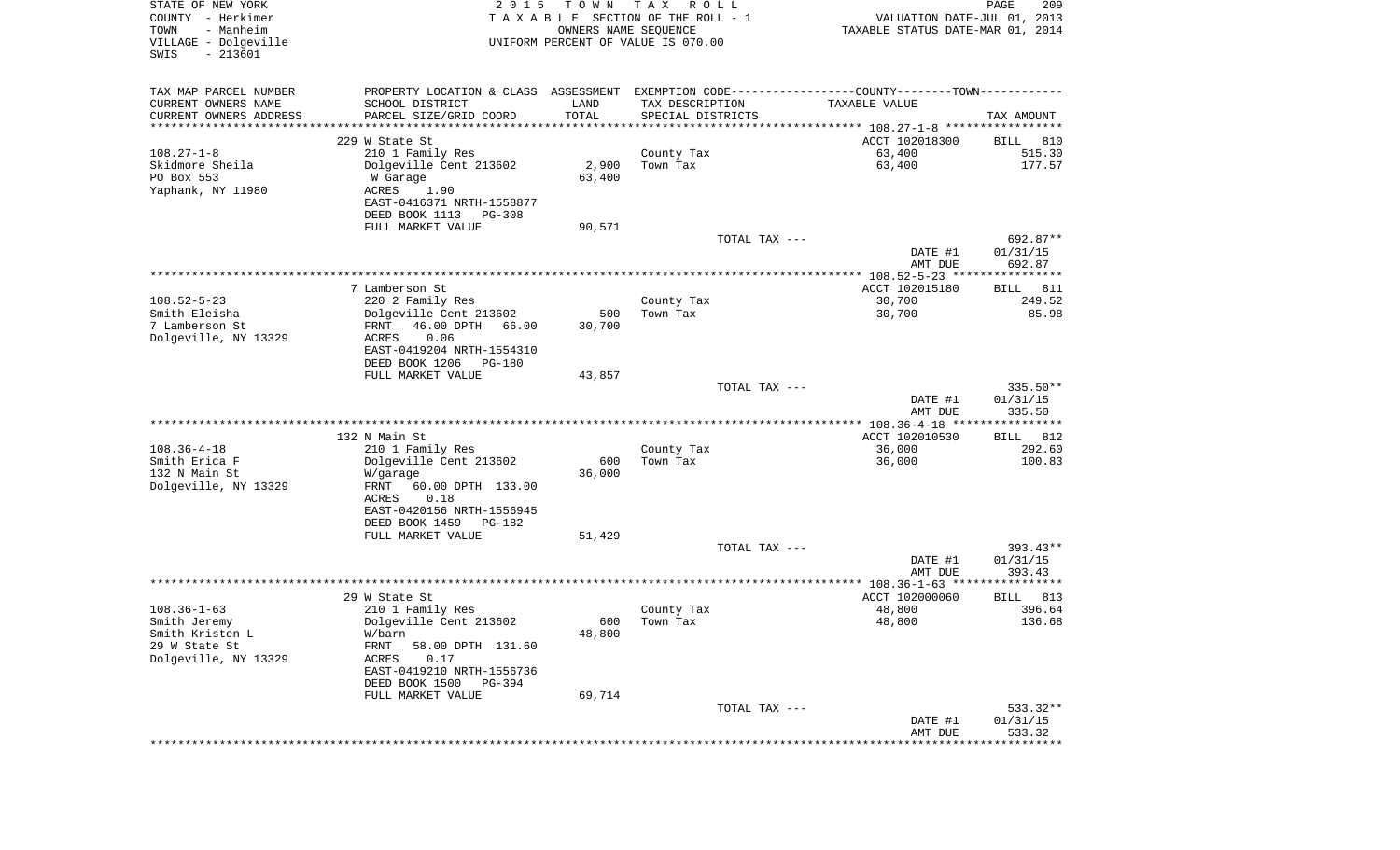| STATE OF NEW YORK<br>COUNTY - Herkimer<br>- Manheim<br>TOWN<br>VILLAGE - Dolgeville<br>$-213601$<br>SWIS | 2 0 1 5                                                                                                                           | T O W N<br>OWNERS NAME SEQUENCE | T A X<br>R O L L<br>TAXABLE SECTION OF THE ROLL - 1<br>UNIFORM PERCENT OF VALUE IS 070.00 | VALUATION DATE-JUL 01, 2013<br>TAXABLE STATUS DATE-MAR 01, 2014 | PAGE<br>210                            |
|----------------------------------------------------------------------------------------------------------|-----------------------------------------------------------------------------------------------------------------------------------|---------------------------------|-------------------------------------------------------------------------------------------|-----------------------------------------------------------------|----------------------------------------|
| TAX MAP PARCEL NUMBER<br>CURRENT OWNERS NAME                                                             | PROPERTY LOCATION & CLASS ASSESSMENT EXEMPTION CODE---------------COUNTY-------TOWN----------<br>SCHOOL DISTRICT                  | LAND                            | TAX DESCRIPTION                                                                           | TAXABLE VALUE                                                   |                                        |
| CURRENT OWNERS ADDRESS<br>*********************                                                          | PARCEL SIZE/GRID COORD<br>******************                                                                                      | TOTAL<br>***********            | SPECIAL DISTRICTS                                                                         |                                                                 | TAX AMOUNT                             |
|                                                                                                          | 6 Wolf St                                                                                                                         |                                 |                                                                                           | ACCT 102019500                                                  | 814<br>BILL                            |
| $108.36 - 2 - 23$<br>Smith Jeremy<br>6 Wolf St<br>Dolgeville, NY 13329                                   | 210 1 Family Res<br>Dolgeville Cent 213602<br>50.00 DPTH 150.00<br>FRNT<br>ACRES<br>0.16<br>EAST-0419410 NRTH-1557590             | 500<br>45,700                   | County Tax<br>Town Tax                                                                    | 45,700<br>45,700                                                | 371.44<br>127.99                       |
|                                                                                                          | DEED BOOK 1226<br>PG-150<br>FULL MARKET VALUE                                                                                     | 65,286                          |                                                                                           |                                                                 |                                        |
|                                                                                                          |                                                                                                                                   |                                 | TOTAL TAX ---                                                                             | DATE #1<br>AMT DUE                                              | 499.43**<br>01/31/15<br>499.43         |
|                                                                                                          |                                                                                                                                   |                                 |                                                                                           |                                                                 |                                        |
| $108.52 - 4 - 23$<br>Smith Monte                                                                         | 6 Ransom St<br>220 2 Family Res<br>Dolgeville Cent 213602                                                                         | 500                             | County Tax<br>Town Tax                                                                    | ACCT 102003450<br>56,800<br>56,800                              | <b>BILL</b><br>815<br>461.66<br>159.08 |
| Smith Lynda<br>6 Ransom St<br>Dolgeville, NY 13329                                                       | W/garage<br>50.00 DPTH 149.00<br>FRNT<br>ACRES<br>0.17<br>EAST-0419580 NRTH-1553446<br>DEED BOOK 00633 PG-00284                   | 56,800                          | Village Relevy                                                                            |                                                                 | 1,443.57                               |
|                                                                                                          | FULL MARKET VALUE                                                                                                                 | 81,143                          | TOTAL TAX ---                                                                             | DATE #1<br>AMT DUE                                              | $2,064.31**$<br>01/31/15<br>2,064.31   |
|                                                                                                          |                                                                                                                                   |                                 |                                                                                           | ********** 108.44-2-24 *****************                        |                                        |
|                                                                                                          | 9 Beaver St                                                                                                                       |                                 |                                                                                           | ACCT 102011430                                                  | <b>BILL</b><br>816                     |
| $108.44 - 2 - 24$<br>Smith Raymond&Joyce                                                                 | 210 1 Family Res<br>Dolgeville Cent 213602                                                                                        | 900                             | VET WAR CT 41121<br>County Tax                                                            | 6,300<br>6,300<br>43,700                                        | 355.19                                 |
| Et al<br>9 Beaver St                                                                                     | W/garage<br>FRNT<br>90.00 DPTH 170.00                                                                                             | 50,000                          | Town Tax                                                                                  | 43,700                                                          | 122.39                                 |
| Dolgeville, NY 13329                                                                                     | ACRES<br>0.29<br>EAST-0418104 NRTH-1554658<br>DEED BOOK 1393 PG-124                                                               |                                 |                                                                                           |                                                                 |                                        |
|                                                                                                          | FULL MARKET VALUE                                                                                                                 | 71,429                          | TOTAL TAX ---                                                                             | DATE #1                                                         | 477.58**<br>01/31/15                   |
|                                                                                                          |                                                                                                                                   |                                 |                                                                                           | AMT DUE                                                         | 477.58<br>* * * * * *                  |
|                                                                                                          | 75 S Main St                                                                                                                      |                                 |                                                                                           | ACCT 102002190                                                  | 817<br>BILL                            |
| $108.52 - 2 - 39$<br>Smith Robert<br>Smith Beth<br>PO Box 152<br>Northville, NY 12134                    | 210 1 Family Res<br>Dolgeville Cent 213602<br>W/garage<br>66.00 DPTH 251.00<br>FRNT<br>ACRES<br>0.38<br>EAST-0418961 NRTH-1554102 | 700<br>80,000                   | County Tax<br>Town Tax                                                                    | 80,000<br>80,000                                                | 650.23<br>224.06                       |
|                                                                                                          | DEED BOOK 708<br>PG-769                                                                                                           |                                 |                                                                                           |                                                                 |                                        |
|                                                                                                          | FULL MARKET VALUE                                                                                                                 | 114,286                         | TOTAL TAX ---                                                                             | DATE #1                                                         | 874.29**<br>01/31/15                   |
|                                                                                                          |                                                                                                                                   |                                 |                                                                                           | AMT DUE                                                         | 874.29                                 |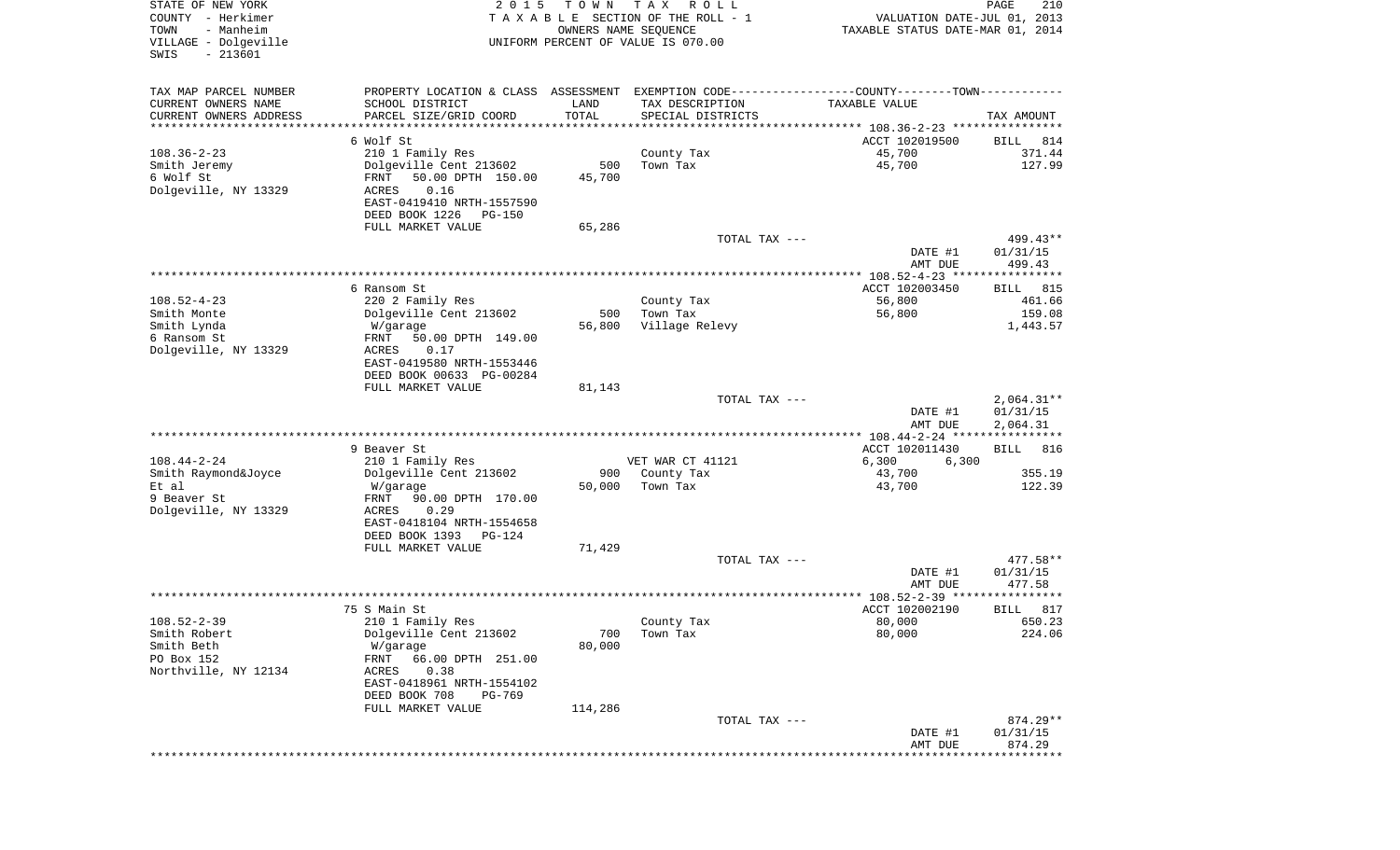| PROPERTY LOCATION & CLASS ASSESSMENT EXEMPTION CODE---------------COUNTY-------TOWN----------<br>SCHOOL DISTRICT<br>LAND<br>TAX DESCRIPTION<br>TAXABLE VALUE<br>PARCEL SIZE/GRID COORD<br>TOTAL<br>SPECIAL DISTRICTS<br>TAX AMOUNT<br>********************<br>*******<br>*********** 108.52-3-40 ****************<br>23 E Faville Ave<br>ACCT 102007470<br><b>BILL</b><br>818<br>210 1 Family Res<br>20,000<br>162.56<br>$108.52 - 3 - 40$<br>County Tax<br>Dolgeville Cent 213602<br>600<br>Town Tax<br>20,000<br>56.01<br>Smith Todd P<br>60.00 DPTH 100.00<br>23 E Faville Ave<br>FRNT<br>20,000<br>0.14<br>Dolgeville, NY 13329<br><b>ACRES</b><br>EAST-0419248 NRTH-1553500<br>DEED BOOK 922<br><b>PG-516</b><br>FULL MARKET VALUE<br>28,571<br>TOTAL TAX ---<br>218.57**<br>DATE #1<br>01/31/15<br>AMT DUE<br>218.57<br>*************** 108.36-3-6<br>*****************<br>ACCT 102006870<br>177 N Main St<br><b>BILL</b><br>819<br>210 1 Family Res<br>44,500<br>361.69<br>County Tax<br>Dolgeville Cent 213602<br>Town Tax<br>Snell Crystal<br>600<br>44,500<br>124.63<br>177 N Main St<br>FRNT<br>55.00 DPTH 190.00<br>44,500<br>Dolgeville, NY 13329<br>ACRES<br>0.21<br>EAST-0420179 NRTH-1558094<br>DEED BOOK 929<br><b>PG-416</b><br>FULL MARKET VALUE<br>63,571<br>486.32**<br>TOTAL TAX ---<br>DATE #1<br>01/31/15<br>AMT DUE<br>486.32<br>***********<br>N Main St<br>ACCT 102006900<br>820<br>BILL<br>300<br>2.44<br>311 Res vac land<br>County Tax<br>Dolgeville Cent 213602<br>300<br>0.84<br>300<br>Town Tax<br>177 N Main St<br>46.01 DPTH 160.00<br>300<br>School Relevy<br>FRNT<br>6.14<br>Dolgeville, NY 13329<br>ACRES<br>0.17<br>EAST-0420181 NRTH-1558033<br>DEED BOOK 929<br>PG-416<br>429<br>FULL MARKET VALUE<br>$9.42**$<br>TOTAL TAX ---<br>01/31/15<br>DATE #1<br>AMT DUE<br>9.42<br>8 S Main St<br>ACCT 102026280<br><b>BILL</b><br>821<br>36,000<br>482 Det row bldg<br>County Tax<br>292.60<br>Dolgeville Cent 213602<br>1,500<br>Town Tax<br>36,000<br>100.83<br>50.00 DPTH<br>FRNT<br>70.00<br>36,000<br>0.08<br>ACRES<br>EAST-0419731 NRTH-1555211<br>DEED BOOK 778<br>$PG-455$<br>FULL MARKET VALUE<br>51,429<br>TOTAL TAX ---<br>393.43** | STATE OF NEW YORK<br>COUNTY - Herkimer<br>- Manheim<br>TOWN<br>VILLAGE - Dolgeville<br>$-213601$<br>SWIS | 2 0 1 5 | T O W N | TAX ROLL<br>TAXABLE SECTION OF THE ROLL - 1<br>OWNERS NAME SEQUENCE<br>UNIFORM PERCENT OF VALUE IS 070.00 | VALUATION DATE-JUL 01, 2013<br>TAXABLE STATUS DATE-MAR 01, 2014 | PAGE<br>211 |
|------------------------------------------------------------------------------------------------------------------------------------------------------------------------------------------------------------------------------------------------------------------------------------------------------------------------------------------------------------------------------------------------------------------------------------------------------------------------------------------------------------------------------------------------------------------------------------------------------------------------------------------------------------------------------------------------------------------------------------------------------------------------------------------------------------------------------------------------------------------------------------------------------------------------------------------------------------------------------------------------------------------------------------------------------------------------------------------------------------------------------------------------------------------------------------------------------------------------------------------------------------------------------------------------------------------------------------------------------------------------------------------------------------------------------------------------------------------------------------------------------------------------------------------------------------------------------------------------------------------------------------------------------------------------------------------------------------------------------------------------------------------------------------------------------------------------------------------------------------------------------------------------------------------------------------------------------------------------------------------------------------------------------------------------------------------------------------------------------------------------------------------------------------------------------------|----------------------------------------------------------------------------------------------------------|---------|---------|-----------------------------------------------------------------------------------------------------------|-----------------------------------------------------------------|-------------|
|                                                                                                                                                                                                                                                                                                                                                                                                                                                                                                                                                                                                                                                                                                                                                                                                                                                                                                                                                                                                                                                                                                                                                                                                                                                                                                                                                                                                                                                                                                                                                                                                                                                                                                                                                                                                                                                                                                                                                                                                                                                                                                                                                                                    | TAX MAP PARCEL NUMBER                                                                                    |         |         |                                                                                                           |                                                                 |             |
|                                                                                                                                                                                                                                                                                                                                                                                                                                                                                                                                                                                                                                                                                                                                                                                                                                                                                                                                                                                                                                                                                                                                                                                                                                                                                                                                                                                                                                                                                                                                                                                                                                                                                                                                                                                                                                                                                                                                                                                                                                                                                                                                                                                    | CURRENT OWNERS NAME                                                                                      |         |         |                                                                                                           |                                                                 |             |
|                                                                                                                                                                                                                                                                                                                                                                                                                                                                                                                                                                                                                                                                                                                                                                                                                                                                                                                                                                                                                                                                                                                                                                                                                                                                                                                                                                                                                                                                                                                                                                                                                                                                                                                                                                                                                                                                                                                                                                                                                                                                                                                                                                                    | CURRENT OWNERS ADDRESS                                                                                   |         |         |                                                                                                           |                                                                 |             |
|                                                                                                                                                                                                                                                                                                                                                                                                                                                                                                                                                                                                                                                                                                                                                                                                                                                                                                                                                                                                                                                                                                                                                                                                                                                                                                                                                                                                                                                                                                                                                                                                                                                                                                                                                                                                                                                                                                                                                                                                                                                                                                                                                                                    |                                                                                                          |         |         |                                                                                                           |                                                                 |             |
|                                                                                                                                                                                                                                                                                                                                                                                                                                                                                                                                                                                                                                                                                                                                                                                                                                                                                                                                                                                                                                                                                                                                                                                                                                                                                                                                                                                                                                                                                                                                                                                                                                                                                                                                                                                                                                                                                                                                                                                                                                                                                                                                                                                    |                                                                                                          |         |         |                                                                                                           |                                                                 |             |
|                                                                                                                                                                                                                                                                                                                                                                                                                                                                                                                                                                                                                                                                                                                                                                                                                                                                                                                                                                                                                                                                                                                                                                                                                                                                                                                                                                                                                                                                                                                                                                                                                                                                                                                                                                                                                                                                                                                                                                                                                                                                                                                                                                                    |                                                                                                          |         |         |                                                                                                           |                                                                 |             |
|                                                                                                                                                                                                                                                                                                                                                                                                                                                                                                                                                                                                                                                                                                                                                                                                                                                                                                                                                                                                                                                                                                                                                                                                                                                                                                                                                                                                                                                                                                                                                                                                                                                                                                                                                                                                                                                                                                                                                                                                                                                                                                                                                                                    |                                                                                                          |         |         |                                                                                                           |                                                                 |             |
|                                                                                                                                                                                                                                                                                                                                                                                                                                                                                                                                                                                                                                                                                                                                                                                                                                                                                                                                                                                                                                                                                                                                                                                                                                                                                                                                                                                                                                                                                                                                                                                                                                                                                                                                                                                                                                                                                                                                                                                                                                                                                                                                                                                    |                                                                                                          |         |         |                                                                                                           |                                                                 |             |
|                                                                                                                                                                                                                                                                                                                                                                                                                                                                                                                                                                                                                                                                                                                                                                                                                                                                                                                                                                                                                                                                                                                                                                                                                                                                                                                                                                                                                                                                                                                                                                                                                                                                                                                                                                                                                                                                                                                                                                                                                                                                                                                                                                                    |                                                                                                          |         |         |                                                                                                           |                                                                 |             |
|                                                                                                                                                                                                                                                                                                                                                                                                                                                                                                                                                                                                                                                                                                                                                                                                                                                                                                                                                                                                                                                                                                                                                                                                                                                                                                                                                                                                                                                                                                                                                                                                                                                                                                                                                                                                                                                                                                                                                                                                                                                                                                                                                                                    |                                                                                                          |         |         |                                                                                                           |                                                                 |             |
|                                                                                                                                                                                                                                                                                                                                                                                                                                                                                                                                                                                                                                                                                                                                                                                                                                                                                                                                                                                                                                                                                                                                                                                                                                                                                                                                                                                                                                                                                                                                                                                                                                                                                                                                                                                                                                                                                                                                                                                                                                                                                                                                                                                    |                                                                                                          |         |         |                                                                                                           |                                                                 |             |
|                                                                                                                                                                                                                                                                                                                                                                                                                                                                                                                                                                                                                                                                                                                                                                                                                                                                                                                                                                                                                                                                                                                                                                                                                                                                                                                                                                                                                                                                                                                                                                                                                                                                                                                                                                                                                                                                                                                                                                                                                                                                                                                                                                                    |                                                                                                          |         |         |                                                                                                           |                                                                 |             |
|                                                                                                                                                                                                                                                                                                                                                                                                                                                                                                                                                                                                                                                                                                                                                                                                                                                                                                                                                                                                                                                                                                                                                                                                                                                                                                                                                                                                                                                                                                                                                                                                                                                                                                                                                                                                                                                                                                                                                                                                                                                                                                                                                                                    |                                                                                                          |         |         |                                                                                                           |                                                                 |             |
|                                                                                                                                                                                                                                                                                                                                                                                                                                                                                                                                                                                                                                                                                                                                                                                                                                                                                                                                                                                                                                                                                                                                                                                                                                                                                                                                                                                                                                                                                                                                                                                                                                                                                                                                                                                                                                                                                                                                                                                                                                                                                                                                                                                    |                                                                                                          |         |         |                                                                                                           |                                                                 |             |
|                                                                                                                                                                                                                                                                                                                                                                                                                                                                                                                                                                                                                                                                                                                                                                                                                                                                                                                                                                                                                                                                                                                                                                                                                                                                                                                                                                                                                                                                                                                                                                                                                                                                                                                                                                                                                                                                                                                                                                                                                                                                                                                                                                                    |                                                                                                          |         |         |                                                                                                           |                                                                 |             |
|                                                                                                                                                                                                                                                                                                                                                                                                                                                                                                                                                                                                                                                                                                                                                                                                                                                                                                                                                                                                                                                                                                                                                                                                                                                                                                                                                                                                                                                                                                                                                                                                                                                                                                                                                                                                                                                                                                                                                                                                                                                                                                                                                                                    |                                                                                                          |         |         |                                                                                                           |                                                                 |             |
|                                                                                                                                                                                                                                                                                                                                                                                                                                                                                                                                                                                                                                                                                                                                                                                                                                                                                                                                                                                                                                                                                                                                                                                                                                                                                                                                                                                                                                                                                                                                                                                                                                                                                                                                                                                                                                                                                                                                                                                                                                                                                                                                                                                    | $108.36 - 3 - 6$                                                                                         |         |         |                                                                                                           |                                                                 |             |
|                                                                                                                                                                                                                                                                                                                                                                                                                                                                                                                                                                                                                                                                                                                                                                                                                                                                                                                                                                                                                                                                                                                                                                                                                                                                                                                                                                                                                                                                                                                                                                                                                                                                                                                                                                                                                                                                                                                                                                                                                                                                                                                                                                                    |                                                                                                          |         |         |                                                                                                           |                                                                 |             |
|                                                                                                                                                                                                                                                                                                                                                                                                                                                                                                                                                                                                                                                                                                                                                                                                                                                                                                                                                                                                                                                                                                                                                                                                                                                                                                                                                                                                                                                                                                                                                                                                                                                                                                                                                                                                                                                                                                                                                                                                                                                                                                                                                                                    |                                                                                                          |         |         |                                                                                                           |                                                                 |             |
|                                                                                                                                                                                                                                                                                                                                                                                                                                                                                                                                                                                                                                                                                                                                                                                                                                                                                                                                                                                                                                                                                                                                                                                                                                                                                                                                                                                                                                                                                                                                                                                                                                                                                                                                                                                                                                                                                                                                                                                                                                                                                                                                                                                    |                                                                                                          |         |         |                                                                                                           |                                                                 |             |
|                                                                                                                                                                                                                                                                                                                                                                                                                                                                                                                                                                                                                                                                                                                                                                                                                                                                                                                                                                                                                                                                                                                                                                                                                                                                                                                                                                                                                                                                                                                                                                                                                                                                                                                                                                                                                                                                                                                                                                                                                                                                                                                                                                                    |                                                                                                          |         |         |                                                                                                           |                                                                 |             |
|                                                                                                                                                                                                                                                                                                                                                                                                                                                                                                                                                                                                                                                                                                                                                                                                                                                                                                                                                                                                                                                                                                                                                                                                                                                                                                                                                                                                                                                                                                                                                                                                                                                                                                                                                                                                                                                                                                                                                                                                                                                                                                                                                                                    |                                                                                                          |         |         |                                                                                                           |                                                                 |             |
|                                                                                                                                                                                                                                                                                                                                                                                                                                                                                                                                                                                                                                                                                                                                                                                                                                                                                                                                                                                                                                                                                                                                                                                                                                                                                                                                                                                                                                                                                                                                                                                                                                                                                                                                                                                                                                                                                                                                                                                                                                                                                                                                                                                    |                                                                                                          |         |         |                                                                                                           |                                                                 |             |
|                                                                                                                                                                                                                                                                                                                                                                                                                                                                                                                                                                                                                                                                                                                                                                                                                                                                                                                                                                                                                                                                                                                                                                                                                                                                                                                                                                                                                                                                                                                                                                                                                                                                                                                                                                                                                                                                                                                                                                                                                                                                                                                                                                                    |                                                                                                          |         |         |                                                                                                           |                                                                 |             |
|                                                                                                                                                                                                                                                                                                                                                                                                                                                                                                                                                                                                                                                                                                                                                                                                                                                                                                                                                                                                                                                                                                                                                                                                                                                                                                                                                                                                                                                                                                                                                                                                                                                                                                                                                                                                                                                                                                                                                                                                                                                                                                                                                                                    |                                                                                                          |         |         |                                                                                                           |                                                                 |             |
|                                                                                                                                                                                                                                                                                                                                                                                                                                                                                                                                                                                                                                                                                                                                                                                                                                                                                                                                                                                                                                                                                                                                                                                                                                                                                                                                                                                                                                                                                                                                                                                                                                                                                                                                                                                                                                                                                                                                                                                                                                                                                                                                                                                    |                                                                                                          |         |         |                                                                                                           |                                                                 |             |
|                                                                                                                                                                                                                                                                                                                                                                                                                                                                                                                                                                                                                                                                                                                                                                                                                                                                                                                                                                                                                                                                                                                                                                                                                                                                                                                                                                                                                                                                                                                                                                                                                                                                                                                                                                                                                                                                                                                                                                                                                                                                                                                                                                                    |                                                                                                          |         |         |                                                                                                           |                                                                 |             |
|                                                                                                                                                                                                                                                                                                                                                                                                                                                                                                                                                                                                                                                                                                                                                                                                                                                                                                                                                                                                                                                                                                                                                                                                                                                                                                                                                                                                                                                                                                                                                                                                                                                                                                                                                                                                                                                                                                                                                                                                                                                                                                                                                                                    | $108.36 - 3 - 9$                                                                                         |         |         |                                                                                                           |                                                                 |             |
|                                                                                                                                                                                                                                                                                                                                                                                                                                                                                                                                                                                                                                                                                                                                                                                                                                                                                                                                                                                                                                                                                                                                                                                                                                                                                                                                                                                                                                                                                                                                                                                                                                                                                                                                                                                                                                                                                                                                                                                                                                                                                                                                                                                    | Snell Crystal                                                                                            |         |         |                                                                                                           |                                                                 |             |
|                                                                                                                                                                                                                                                                                                                                                                                                                                                                                                                                                                                                                                                                                                                                                                                                                                                                                                                                                                                                                                                                                                                                                                                                                                                                                                                                                                                                                                                                                                                                                                                                                                                                                                                                                                                                                                                                                                                                                                                                                                                                                                                                                                                    |                                                                                                          |         |         |                                                                                                           |                                                                 |             |
|                                                                                                                                                                                                                                                                                                                                                                                                                                                                                                                                                                                                                                                                                                                                                                                                                                                                                                                                                                                                                                                                                                                                                                                                                                                                                                                                                                                                                                                                                                                                                                                                                                                                                                                                                                                                                                                                                                                                                                                                                                                                                                                                                                                    |                                                                                                          |         |         |                                                                                                           |                                                                 |             |
|                                                                                                                                                                                                                                                                                                                                                                                                                                                                                                                                                                                                                                                                                                                                                                                                                                                                                                                                                                                                                                                                                                                                                                                                                                                                                                                                                                                                                                                                                                                                                                                                                                                                                                                                                                                                                                                                                                                                                                                                                                                                                                                                                                                    |                                                                                                          |         |         |                                                                                                           |                                                                 |             |
|                                                                                                                                                                                                                                                                                                                                                                                                                                                                                                                                                                                                                                                                                                                                                                                                                                                                                                                                                                                                                                                                                                                                                                                                                                                                                                                                                                                                                                                                                                                                                                                                                                                                                                                                                                                                                                                                                                                                                                                                                                                                                                                                                                                    |                                                                                                          |         |         |                                                                                                           |                                                                 |             |
|                                                                                                                                                                                                                                                                                                                                                                                                                                                                                                                                                                                                                                                                                                                                                                                                                                                                                                                                                                                                                                                                                                                                                                                                                                                                                                                                                                                                                                                                                                                                                                                                                                                                                                                                                                                                                                                                                                                                                                                                                                                                                                                                                                                    |                                                                                                          |         |         |                                                                                                           |                                                                 |             |
|                                                                                                                                                                                                                                                                                                                                                                                                                                                                                                                                                                                                                                                                                                                                                                                                                                                                                                                                                                                                                                                                                                                                                                                                                                                                                                                                                                                                                                                                                                                                                                                                                                                                                                                                                                                                                                                                                                                                                                                                                                                                                                                                                                                    |                                                                                                          |         |         |                                                                                                           |                                                                 |             |
|                                                                                                                                                                                                                                                                                                                                                                                                                                                                                                                                                                                                                                                                                                                                                                                                                                                                                                                                                                                                                                                                                                                                                                                                                                                                                                                                                                                                                                                                                                                                                                                                                                                                                                                                                                                                                                                                                                                                                                                                                                                                                                                                                                                    |                                                                                                          |         |         |                                                                                                           |                                                                 |             |
|                                                                                                                                                                                                                                                                                                                                                                                                                                                                                                                                                                                                                                                                                                                                                                                                                                                                                                                                                                                                                                                                                                                                                                                                                                                                                                                                                                                                                                                                                                                                                                                                                                                                                                                                                                                                                                                                                                                                                                                                                                                                                                                                                                                    |                                                                                                          |         |         |                                                                                                           |                                                                 |             |
|                                                                                                                                                                                                                                                                                                                                                                                                                                                                                                                                                                                                                                                                                                                                                                                                                                                                                                                                                                                                                                                                                                                                                                                                                                                                                                                                                                                                                                                                                                                                                                                                                                                                                                                                                                                                                                                                                                                                                                                                                                                                                                                                                                                    |                                                                                                          |         |         |                                                                                                           |                                                                 |             |
|                                                                                                                                                                                                                                                                                                                                                                                                                                                                                                                                                                                                                                                                                                                                                                                                                                                                                                                                                                                                                                                                                                                                                                                                                                                                                                                                                                                                                                                                                                                                                                                                                                                                                                                                                                                                                                                                                                                                                                                                                                                                                                                                                                                    | $108.44 - 3 - 63$                                                                                        |         |         |                                                                                                           |                                                                 |             |
|                                                                                                                                                                                                                                                                                                                                                                                                                                                                                                                                                                                                                                                                                                                                                                                                                                                                                                                                                                                                                                                                                                                                                                                                                                                                                                                                                                                                                                                                                                                                                                                                                                                                                                                                                                                                                                                                                                                                                                                                                                                                                                                                                                                    | Snyder Gerard J                                                                                          |         |         |                                                                                                           |                                                                 |             |
|                                                                                                                                                                                                                                                                                                                                                                                                                                                                                                                                                                                                                                                                                                                                                                                                                                                                                                                                                                                                                                                                                                                                                                                                                                                                                                                                                                                                                                                                                                                                                                                                                                                                                                                                                                                                                                                                                                                                                                                                                                                                                                                                                                                    | PO Box 146                                                                                               |         |         |                                                                                                           |                                                                 |             |
|                                                                                                                                                                                                                                                                                                                                                                                                                                                                                                                                                                                                                                                                                                                                                                                                                                                                                                                                                                                                                                                                                                                                                                                                                                                                                                                                                                                                                                                                                                                                                                                                                                                                                                                                                                                                                                                                                                                                                                                                                                                                                                                                                                                    | Dolgeville, NY 13329                                                                                     |         |         |                                                                                                           |                                                                 |             |
|                                                                                                                                                                                                                                                                                                                                                                                                                                                                                                                                                                                                                                                                                                                                                                                                                                                                                                                                                                                                                                                                                                                                                                                                                                                                                                                                                                                                                                                                                                                                                                                                                                                                                                                                                                                                                                                                                                                                                                                                                                                                                                                                                                                    |                                                                                                          |         |         |                                                                                                           |                                                                 |             |
|                                                                                                                                                                                                                                                                                                                                                                                                                                                                                                                                                                                                                                                                                                                                                                                                                                                                                                                                                                                                                                                                                                                                                                                                                                                                                                                                                                                                                                                                                                                                                                                                                                                                                                                                                                                                                                                                                                                                                                                                                                                                                                                                                                                    |                                                                                                          |         |         |                                                                                                           |                                                                 |             |
|                                                                                                                                                                                                                                                                                                                                                                                                                                                                                                                                                                                                                                                                                                                                                                                                                                                                                                                                                                                                                                                                                                                                                                                                                                                                                                                                                                                                                                                                                                                                                                                                                                                                                                                                                                                                                                                                                                                                                                                                                                                                                                                                                                                    |                                                                                                          |         |         |                                                                                                           |                                                                 |             |
|                                                                                                                                                                                                                                                                                                                                                                                                                                                                                                                                                                                                                                                                                                                                                                                                                                                                                                                                                                                                                                                                                                                                                                                                                                                                                                                                                                                                                                                                                                                                                                                                                                                                                                                                                                                                                                                                                                                                                                                                                                                                                                                                                                                    |                                                                                                          |         |         |                                                                                                           |                                                                 |             |
|                                                                                                                                                                                                                                                                                                                                                                                                                                                                                                                                                                                                                                                                                                                                                                                                                                                                                                                                                                                                                                                                                                                                                                                                                                                                                                                                                                                                                                                                                                                                                                                                                                                                                                                                                                                                                                                                                                                                                                                                                                                                                                                                                                                    |                                                                                                          |         |         |                                                                                                           | DATE #1                                                         | 01/31/15    |
| AMT DUE<br>393.43<br>********                                                                                                                                                                                                                                                                                                                                                                                                                                                                                                                                                                                                                                                                                                                                                                                                                                                                                                                                                                                                                                                                                                                                                                                                                                                                                                                                                                                                                                                                                                                                                                                                                                                                                                                                                                                                                                                                                                                                                                                                                                                                                                                                                      |                                                                                                          |         |         |                                                                                                           |                                                                 |             |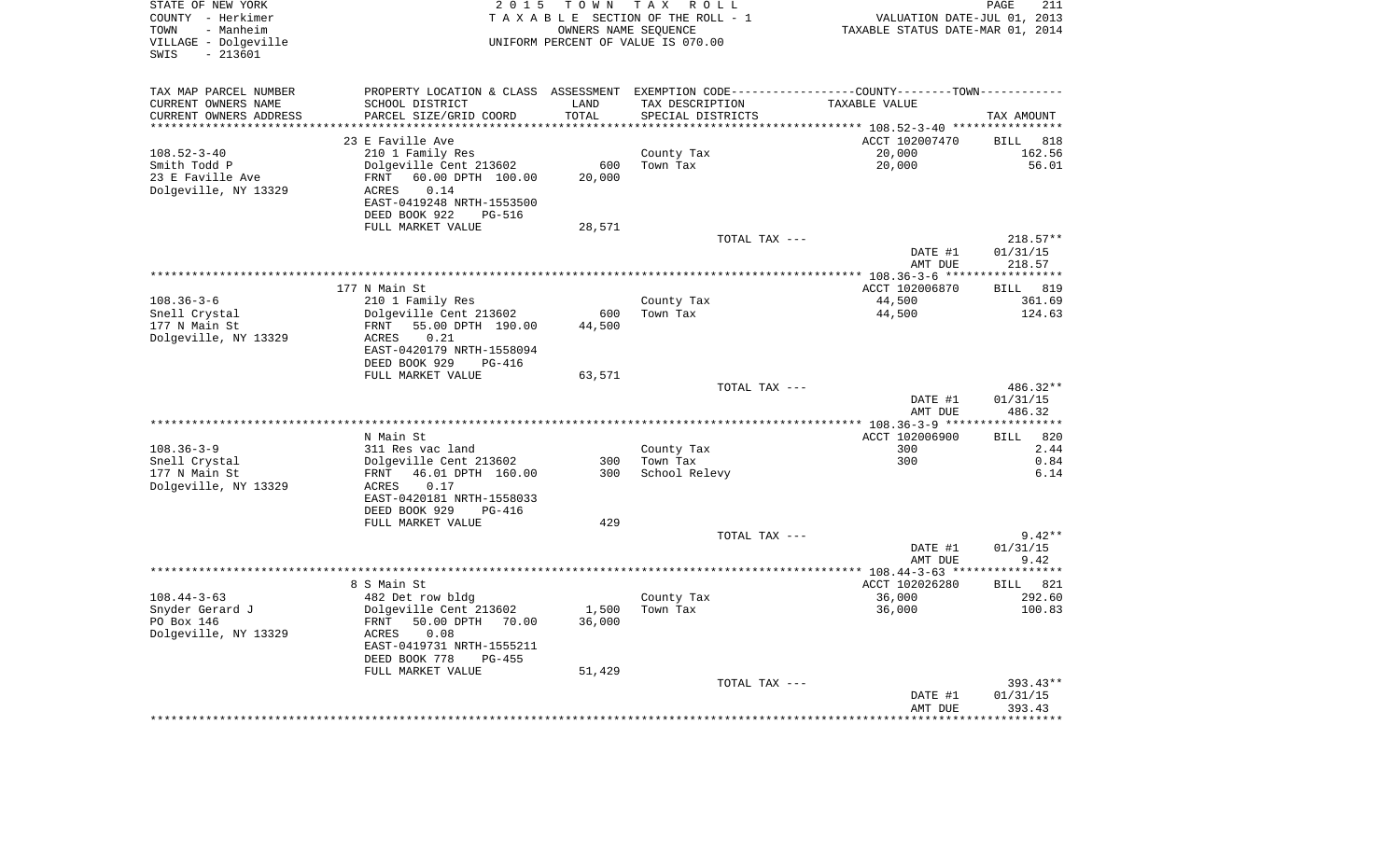| STATE OF NEW YORK<br>COUNTY - Herkimer<br>- Manheim<br>TOWN<br>VILLAGE - Dolgeville<br>$-213601$<br>SWIS | 2 0 1 5                                               | T O W N                        | T A X<br>R O L L<br>TAXABLE SECTION OF THE ROLL - 1<br>OWNERS NAME SEQUENCE<br>UNIFORM PERCENT OF VALUE IS 070.00 | VALUATION DATE-JUL 01, 2013<br>TAXABLE STATUS DATE-MAR 01, 2014 | PAGE<br>212           |
|----------------------------------------------------------------------------------------------------------|-------------------------------------------------------|--------------------------------|-------------------------------------------------------------------------------------------------------------------|-----------------------------------------------------------------|-----------------------|
| TAX MAP PARCEL NUMBER                                                                                    | PROPERTY LOCATION & CLASS ASSESSMENT                  |                                | EXEMPTION CODE----------------COUNTY-------TOWN-----------                                                        |                                                                 |                       |
| CURRENT OWNERS NAME                                                                                      | SCHOOL DISTRICT                                       | LAND                           | TAX DESCRIPTION                                                                                                   | TAXABLE VALUE                                                   |                       |
| CURRENT OWNERS ADDRESS<br>*********************                                                          | PARCEL SIZE/GRID COORD                                | TOTAL<br>* * * * * * * * * * * | SPECIAL DISTRICTS                                                                                                 |                                                                 | TAX AMOUNT            |
|                                                                                                          | 50 S Helmer Ave                                       |                                |                                                                                                                   | ACCT 102014310                                                  | 822<br>BILL           |
| $108.44 - 2 - 45$                                                                                        | 220 2 Family Res                                      |                                | County Tax                                                                                                        | 38,300                                                          | 311.30                |
| Sonnenschein Dana                                                                                        | Dolgeville Cent 213602                                | 500                            | Town Tax                                                                                                          | 38,300                                                          | 107.27                |
| Jones Louie M                                                                                            | W/garage                                              | 38,300                         |                                                                                                                   |                                                                 |                       |
| 50 S Helmer Ave                                                                                          | FRNT<br>50.00 DPTH 150.00                             |                                |                                                                                                                   |                                                                 |                       |
| Dolgeville, NY 13329                                                                                     | 0.17<br>ACRES                                         |                                |                                                                                                                   |                                                                 |                       |
|                                                                                                          | EAST-0418390 NRTH-1554713<br>DEED BOOK 1414<br>PG-158 |                                |                                                                                                                   |                                                                 |                       |
|                                                                                                          | FULL MARKET VALUE                                     | 54,714                         |                                                                                                                   |                                                                 |                       |
|                                                                                                          |                                                       |                                | TOTAL TAX ---                                                                                                     |                                                                 | $418.57**$            |
|                                                                                                          |                                                       |                                |                                                                                                                   | DATE #1<br>AMT DUE                                              | 01/31/15<br>418.57    |
|                                                                                                          |                                                       |                                |                                                                                                                   |                                                                 |                       |
| $108.44 - 4 - 14$                                                                                        | 30 N Main St<br>210 1 Family Res                      |                                | County Tax                                                                                                        | ACCT 102011010<br>12,600                                        | 823<br>BILL<br>102.41 |
| Sonshine Outreach Services                                                                               | Dolgeville Cent 213602                                | 1,500                          | Town Tax                                                                                                          | 12,600                                                          | 35.29                 |
| 30 N Main St                                                                                             | 46.30 DPTH 113.00<br>FRNT                             | 12,600                         | School Relevy                                                                                                     |                                                                 | 258.34                |
| Dolgeville, NY 13329                                                                                     | ACRES<br>0.11                                         |                                | Village Relevy                                                                                                    |                                                                 | 967.41                |
|                                                                                                          | EAST-0420063 NRTH-1555786                             |                                |                                                                                                                   |                                                                 |                       |
|                                                                                                          | DEED BOOK 1533<br>PG-256<br>FULL MARKET VALUE         | 18,000                         |                                                                                                                   |                                                                 |                       |
|                                                                                                          |                                                       |                                | TOTAL TAX ---                                                                                                     |                                                                 | $1,363.45**$          |
|                                                                                                          |                                                       |                                |                                                                                                                   | DATE #1                                                         | 01/31/15              |
|                                                                                                          |                                                       |                                |                                                                                                                   | AMT DUE                                                         | 1,363.45              |
|                                                                                                          |                                                       |                                |                                                                                                                   | ************** 108.52-6-3 ******************                    |                       |
| $108.52 - 6 - 3$                                                                                         | 29 Ransom St                                          |                                |                                                                                                                   | ACCT 102000630<br>51,000                                        | 824<br>BILL<br>414.52 |
| Sorano Kathleen M                                                                                        | 220 2 Family Res<br>Dolgeville Cent 213602            | 500                            | County Tax<br>Town Tax                                                                                            | 51,000                                                          | 142.84                |
| 29 Ransom St                                                                                             | FRNT<br>50.00 DPTH 150.00                             | 51,000                         |                                                                                                                   |                                                                 |                       |
| Dolgeville, NY 13329                                                                                     | ACRES<br>0.17                                         |                                |                                                                                                                   |                                                                 |                       |
|                                                                                                          | EAST-0419426 NRTH-1552773                             |                                |                                                                                                                   |                                                                 |                       |
|                                                                                                          | DEED BOOK 1378<br>PG-581                              |                                |                                                                                                                   |                                                                 |                       |
|                                                                                                          | FULL MARKET VALUE                                     | 72,857                         | TOTAL TAX ---                                                                                                     |                                                                 |                       |
|                                                                                                          |                                                       |                                |                                                                                                                   | DATE #1                                                         | 557.36**<br>01/31/15  |
|                                                                                                          |                                                       |                                |                                                                                                                   | AMT DUE                                                         | 557.36                |
|                                                                                                          |                                                       |                                |                                                                                                                   |                                                                 |                       |
|                                                                                                          | Ransom St                                             |                                |                                                                                                                   | ACCT 102000660                                                  | 825<br><b>BILL</b>    |
| $108.52 - 6 - 4$                                                                                         | 311 Res vac land                                      |                                | County Tax                                                                                                        | 300                                                             | 2.44                  |
| Sorano Kathleen M<br>29 Ransom St                                                                        | Dolgeville Cent 213602<br>50.00 DPTH 150.00<br>FRNT   | 300                            | 300 Town Tax                                                                                                      | 300                                                             | 0.84                  |
| Dolgeville, NY 13329                                                                                     | ACRES<br>0.17                                         |                                |                                                                                                                   |                                                                 |                       |
|                                                                                                          | EAST-0419450 NRTH-1552814                             |                                |                                                                                                                   |                                                                 |                       |
|                                                                                                          | DEED BOOK 1378<br>PG-581                              |                                |                                                                                                                   |                                                                 |                       |
|                                                                                                          | FULL MARKET VALUE                                     | 429                            |                                                                                                                   |                                                                 |                       |
|                                                                                                          |                                                       |                                | TOTAL TAX ---                                                                                                     |                                                                 | $3.28**$              |
|                                                                                                          |                                                       |                                |                                                                                                                   | DATE #1<br>AMT DUE                                              | 01/31/15<br>3.28      |
|                                                                                                          |                                                       |                                | ******************************                                                                                    | * * * * * * * * * * * * * * * * * *                             | ************          |
|                                                                                                          |                                                       |                                |                                                                                                                   |                                                                 |                       |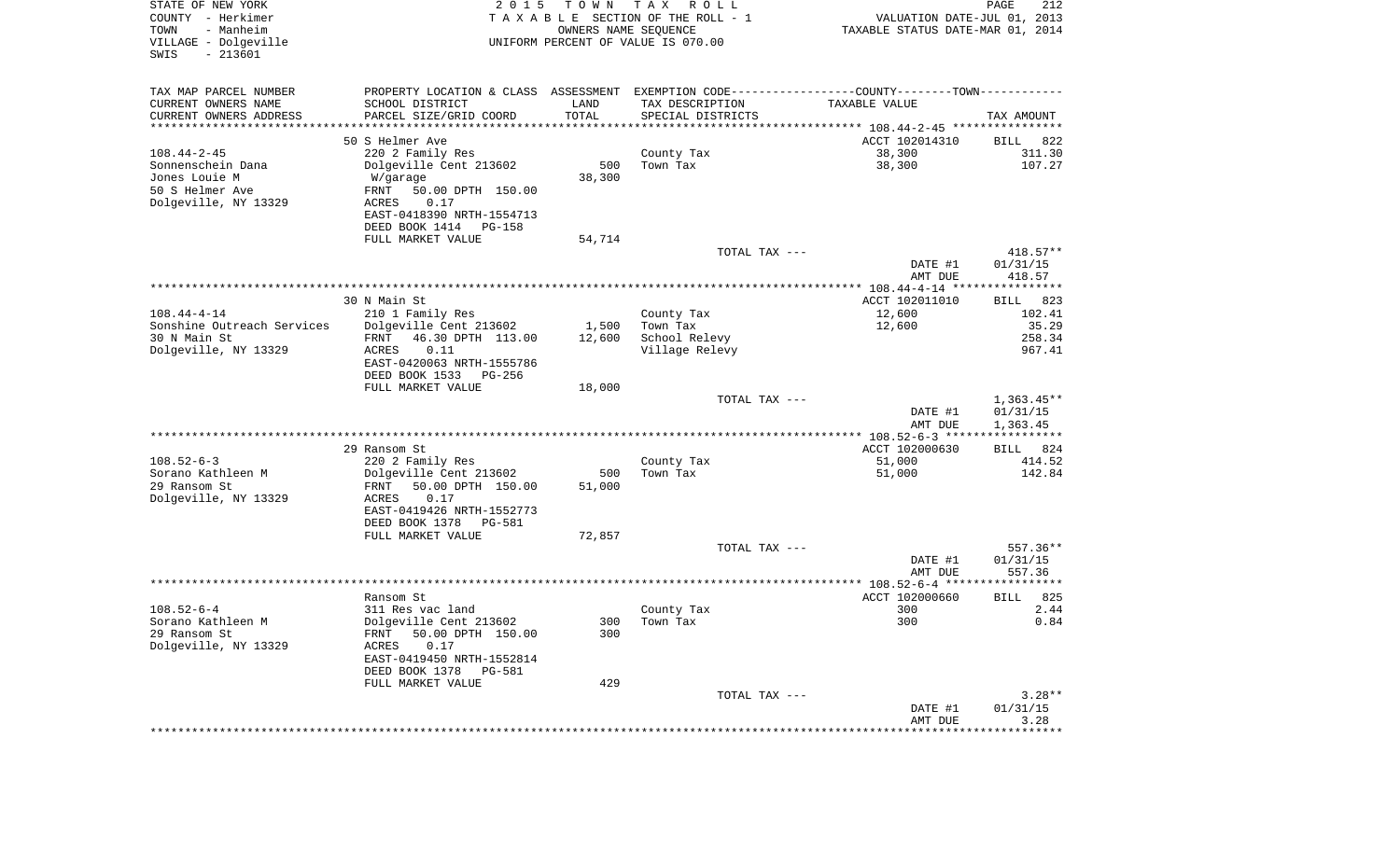| STATE OF NEW YORK<br>COUNTY - Herkimer<br>- Manheim<br>TOWN | 2 0 1 5                                                                                       | T O W N<br>OWNERS NAME SEQUENCE | T A X<br>R O L L<br>TAXABLE SECTION OF THE ROLL - 1 |               | VALUATION DATE-JUL 01, 2013<br>TAXABLE STATUS DATE-MAR 01, 2014 | PAGE<br>213            |
|-------------------------------------------------------------|-----------------------------------------------------------------------------------------------|---------------------------------|-----------------------------------------------------|---------------|-----------------------------------------------------------------|------------------------|
| VILLAGE - Dolgeville<br>$-213601$<br>SWIS                   |                                                                                               |                                 | UNIFORM PERCENT OF VALUE IS 070.00                  |               |                                                                 |                        |
| TAX MAP PARCEL NUMBER                                       | PROPERTY LOCATION & CLASS ASSESSMENT EXEMPTION CODE---------------COUNTY-------TOWN---------- |                                 |                                                     |               |                                                                 |                        |
| CURRENT OWNERS NAME                                         | SCHOOL DISTRICT                                                                               | LAND                            | TAX DESCRIPTION                                     |               | TAXABLE VALUE                                                   |                        |
| CURRENT OWNERS ADDRESS<br>********************              | PARCEL SIZE/GRID COORD                                                                        | TOTAL                           | SPECIAL DISTRICTS                                   |               |                                                                 | TAX AMOUNT             |
|                                                             | 22 Schuyler St                                                                                |                                 |                                                     |               | ACCT 102030180                                                  | <b>BILL</b><br>826     |
| $108.52 - 5 - 53$                                           | 210 1 Family Res                                                                              |                                 | VET WAR CT 41121                                    |               | 4,800<br>4,800                                                  |                        |
| Sorano Philip                                               | Dolgeville Cent 213602                                                                        | 900                             | County Tax                                          |               | 27,200                                                          | 221.08                 |
| Sorano Betty                                                | W/garage                                                                                      | 32,000                          | Town Tax                                            |               | 27,200                                                          | 76.18                  |
| 22 Schuyler St                                              | 90.00 DPTH 151.00<br>FRNT                                                                     |                                 |                                                     |               |                                                                 |                        |
| Dolgeville, NY 13329                                        | 0.31<br>ACRES                                                                                 |                                 |                                                     |               |                                                                 |                        |
|                                                             | EAST-0419831 NRTH-1554029<br>DEED BOOK 866<br>PG-475                                          |                                 |                                                     |               |                                                                 |                        |
|                                                             | FULL MARKET VALUE                                                                             | 45,714                          |                                                     |               |                                                                 |                        |
|                                                             |                                                                                               |                                 |                                                     | TOTAL TAX --- | DATE #1                                                         | $297.26**$<br>01/31/15 |
|                                                             |                                                                                               |                                 |                                                     |               | AMT DUE                                                         | 297.26                 |
|                                                             |                                                                                               |                                 |                                                     |               |                                                                 |                        |
|                                                             | 187 N Helmer Ave                                                                              |                                 |                                                     |               | ACCT 102024960                                                  | 827<br>BILL            |
| $108.28 - 1 - 3$                                            | 322 Rural vac>10                                                                              |                                 | County Tax                                          |               | 28,600                                                          | 232.46                 |
| Soukup Charles<br>1 S Main St                               | Dolgeville Cent 213602<br>FRNT 5000.00 DPTH                                                   | 28,600<br>28,600                | Town Tax                                            |               | 28,600                                                          | 80.10                  |
| Dolgeville, NY 13329                                        | ACRES<br>49.10                                                                                |                                 |                                                     |               |                                                                 |                        |
|                                                             | EAST-0418730 NRTH-1559601                                                                     |                                 |                                                     |               |                                                                 |                        |
|                                                             | DEED BOOK 1302<br>$PG-632$                                                                    |                                 |                                                     |               |                                                                 |                        |
|                                                             | FULL MARKET VALUE                                                                             | 40,857                          |                                                     |               |                                                                 |                        |
|                                                             |                                                                                               |                                 |                                                     | TOTAL TAX --- |                                                                 | $312.56**$             |
|                                                             |                                                                                               |                                 |                                                     |               | DATE #1<br>AMT DUE                                              | 01/31/15<br>312.56     |
|                                                             |                                                                                               |                                 |                                                     |               | ************** 108.36-1-15.2                                    | **************         |
|                                                             | 68 W State St                                                                                 |                                 |                                                     |               | ACCT 102010170                                                  | 828<br>BILL            |
| $108.36 - 1 - 15.2$                                         | 210 1 Family Res                                                                              |                                 | County Tax                                          |               | 30,500                                                          | 247.90                 |
| Soukup Charles D                                            | Dolgeville Cent 213602                                                                        | 1,200                           | Town Tax                                            |               | 30,500                                                          | 85.42                  |
| 68 W State St<br>Dolgeville, NY 13329                       | W/garage<br>FRNT 128.00 DPTH 189.00                                                           | 30,500                          |                                                     |               |                                                                 |                        |
|                                                             | ACRES<br>0.43                                                                                 |                                 |                                                     |               |                                                                 |                        |
|                                                             | EAST-0418508 NRTH-1557359                                                                     |                                 |                                                     |               |                                                                 |                        |
|                                                             | DEED BOOK 1373<br>$PG-753$                                                                    |                                 |                                                     |               |                                                                 |                        |
|                                                             | FULL MARKET VALUE                                                                             | 43,571                          |                                                     |               |                                                                 | $333.32**$             |
|                                                             |                                                                                               |                                 |                                                     | TOTAL TAX --- | DATE #1                                                         | 01/31/15               |
|                                                             |                                                                                               |                                 |                                                     |               | AMT DUE                                                         | 333.32                 |
|                                                             |                                                                                               |                                 |                                                     |               |                                                                 | ******                 |
|                                                             | 120 S Main St                                                                                 |                                 |                                                     |               | ACCT 102009630                                                  | 829<br>BILL            |
| $108.52 - 1 - 70.1$                                         | 210 1 Family Res                                                                              |                                 | County Tax                                          |               | 126,800                                                         | 1,030.61               |
| Sparks Henry R<br>Sparks Linda                              | Dolgeville Cent 213602<br>W/garage                                                            | 1,300<br>126,800                | Town Tax                                            |               | 126,800                                                         | 355.13                 |
| 15 Acorn St                                                 | FRNT 150.00 DPTH 150.00                                                                       |                                 |                                                     |               |                                                                 |                        |
| E. Northport, NY 11731                                      | 0.43<br>ACRES                                                                                 |                                 |                                                     |               |                                                                 |                        |
|                                                             | EAST-0418182 NRTH-1553557                                                                     |                                 |                                                     |               |                                                                 |                        |
|                                                             | DEED BOOK 1403<br>PG-744                                                                      |                                 |                                                     |               |                                                                 |                        |
|                                                             | FULL MARKET VALUE                                                                             | 181,143                         |                                                     | TOTAL TAX --- |                                                                 | $1,385.74**$           |
|                                                             |                                                                                               |                                 |                                                     |               | DATE #1                                                         | 01/31/15               |
|                                                             |                                                                                               |                                 |                                                     |               | AMT DUE                                                         | 1,385.74               |
|                                                             |                                                                                               |                                 |                                                     |               | ***************************                                     |                        |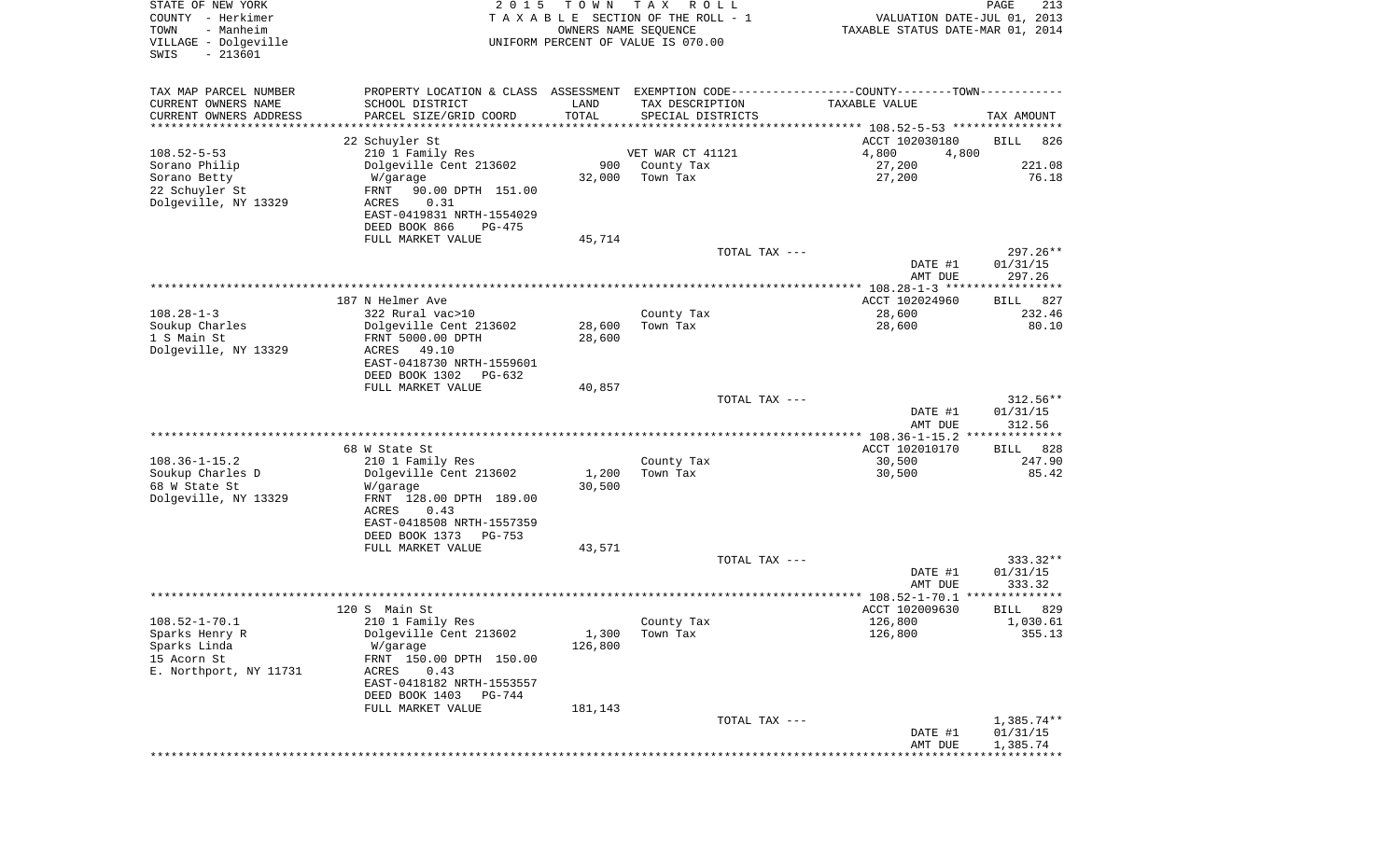| STATE OF NEW YORK<br>COUNTY - Herkimer<br>- Manheim<br>TOWN<br>VILLAGE - Dolgeville<br>$-213601$<br>SWIS | 2 0 1 5                                              | T O W N<br>OWNERS NAME SEQUENCE | T A X<br>R O L L<br>TAXABLE SECTION OF THE ROLL - 1<br>UNIFORM PERCENT OF VALUE IS 070.00 |               | VALUATION DATE-JUL 01, 2013<br>TAXABLE STATUS DATE-MAR 01, 2014 | $\mathop{\mathtt{PAGE}}$<br>214 |
|----------------------------------------------------------------------------------------------------------|------------------------------------------------------|---------------------------------|-------------------------------------------------------------------------------------------|---------------|-----------------------------------------------------------------|---------------------------------|
| TAX MAP PARCEL NUMBER                                                                                    | PROPERTY LOCATION & CLASS ASSESSMENT                 |                                 |                                                                                           |               | EXEMPTION CODE-----------------COUNTY-------TOWN-----------     |                                 |
| CURRENT OWNERS NAME                                                                                      | SCHOOL DISTRICT                                      | LAND                            | TAX DESCRIPTION                                                                           |               | TAXABLE VALUE                                                   |                                 |
| CURRENT OWNERS ADDRESS<br>********************                                                           | PARCEL SIZE/GRID COORD                               | TOTAL                           | SPECIAL DISTRICTS                                                                         |               |                                                                 | TAX AMOUNT                      |
|                                                                                                          | 5 Gibson St                                          |                                 |                                                                                           |               | ACCT 102019320                                                  | BILL<br>830                     |
| $108.44 - 3 - 20$                                                                                        | 210 1 Family Res                                     |                                 | County Tax                                                                                |               | 45,000                                                          | 365.75                          |
| Spinner James                                                                                            | Dolgeville Cent 213602                               | 600                             | Town Tax                                                                                  |               | 45,000                                                          | 126.03                          |
| 5 Gibson St                                                                                              | W/garage                                             | 45,000                          |                                                                                           |               |                                                                 |                                 |
| Dolgeville, NY 13329                                                                                     | FRNT<br>60.00 DPTH 146.00                            |                                 |                                                                                           |               |                                                                 |                                 |
|                                                                                                          | 0.20<br>ACRES                                        |                                 |                                                                                           |               |                                                                 |                                 |
|                                                                                                          | EAST-0419600 NRTH-1555873                            |                                 |                                                                                           |               |                                                                 |                                 |
|                                                                                                          | DEED BOOK 709<br>PG-741<br>FULL MARKET VALUE         | 64,286                          |                                                                                           |               |                                                                 |                                 |
|                                                                                                          |                                                      |                                 |                                                                                           | TOTAL TAX --- |                                                                 | 491.78**                        |
|                                                                                                          |                                                      |                                 |                                                                                           |               | DATE #1                                                         | 01/31/15                        |
|                                                                                                          |                                                      |                                 |                                                                                           |               | AMT DUE                                                         | 491.78                          |
|                                                                                                          |                                                      |                                 |                                                                                           |               |                                                                 |                                 |
|                                                                                                          | 53 Elm St                                            |                                 |                                                                                           |               | ACCT 102026160                                                  | 831<br>BILL                     |
| $108.44 - 1 - 33$                                                                                        | 210 1 Family Res                                     |                                 | County Tax<br>Town Tax                                                                    |               | 46,700                                                          | 379.57<br>130.79                |
| Spinner Phyllis J<br>53 Elm St                                                                           | Dolgeville Cent 213602<br>FRNT<br>50.00 DPTH 120.00  | 500<br>46,700                   |                                                                                           |               | 46,700                                                          |                                 |
| Dolgeville, NY 13329                                                                                     | ACRES<br>0.14                                        |                                 |                                                                                           |               |                                                                 |                                 |
|                                                                                                          | EAST-0418945 NRTH-1555982                            |                                 |                                                                                           |               |                                                                 |                                 |
|                                                                                                          | DEED BOOK 745<br>$PG-31$                             |                                 |                                                                                           |               |                                                                 |                                 |
|                                                                                                          | FULL MARKET VALUE                                    | 66,714                          |                                                                                           |               |                                                                 |                                 |
|                                                                                                          |                                                      |                                 |                                                                                           | TOTAL TAX --- |                                                                 | $510.36**$                      |
|                                                                                                          |                                                      |                                 |                                                                                           |               | DATE #1<br>AMT DUE                                              | 01/31/15<br>510.36              |
|                                                                                                          |                                                      |                                 |                                                                                           |               | ************ 108.52-5-61 *****************                      |                                 |
|                                                                                                          | 30 Van Buren St                                      |                                 |                                                                                           |               | ACCT 102010770                                                  | 832<br>BILL                     |
| $108.52 - 5 - 61$                                                                                        | 210 1 Family Res                                     |                                 | County Tax                                                                                |               | 30,000                                                          | 243.83                          |
| Spoor Elizabeth                                                                                          | Dolgeville Cent 213602                               | 500                             | Town Tax                                                                                  |               | 30,000                                                          | 84.02                           |
| 30 Van Buren St                                                                                          | 51.00 DPTH 175.00<br>FRNT                            | 30,000                          |                                                                                           |               |                                                                 |                                 |
| Dolgeville, NY 13329                                                                                     | ACRES<br>0.19                                        |                                 |                                                                                           |               |                                                                 |                                 |
|                                                                                                          | EAST-0419955 NRTH-1554248<br>DEED BOOK 898<br>PG-446 |                                 |                                                                                           |               |                                                                 |                                 |
|                                                                                                          | FULL MARKET VALUE                                    | 42,857                          |                                                                                           |               |                                                                 |                                 |
|                                                                                                          |                                                      |                                 |                                                                                           | TOTAL TAX --- |                                                                 | $327.85**$                      |
|                                                                                                          |                                                      |                                 |                                                                                           |               | DATE #1                                                         | 01/31/15                        |
|                                                                                                          |                                                      |                                 |                                                                                           |               | AMT DUE                                                         | 327.85                          |
|                                                                                                          |                                                      |                                 |                                                                                           |               |                                                                 |                                 |
| $108.52 - 5 - 58$                                                                                        | 38 Van Buren St<br>210 1 Family Res                  |                                 | County Tax                                                                                |               | ACCT 102025320<br>72,000                                        | 833<br>BILL<br>585.20           |
| Stacy Nicholas W                                                                                         | Dolgeville Cent 213602                               |                                 | 600 Town Tax                                                                              |               | 72,000                                                          | 201.65                          |
| 38 Van Buren St                                                                                          | W/garage                                             | 72,000                          |                                                                                           |               |                                                                 |                                 |
| Dolgeville, NY 13329                                                                                     | FRNT<br>62.10 DPTH 210.00                            |                                 |                                                                                           |               |                                                                 |                                 |
|                                                                                                          | 0.30<br>ACRES                                        |                                 |                                                                                           |               |                                                                 |                                 |
|                                                                                                          | EAST-0420028 NRTH-1554089                            |                                 |                                                                                           |               |                                                                 |                                 |
|                                                                                                          | DEED BOOK 1285<br>PG-801                             |                                 |                                                                                           |               |                                                                 |                                 |
|                                                                                                          | FULL MARKET VALUE                                    | 102,857                         |                                                                                           | TOTAL TAX --- |                                                                 | 786.85**                        |
|                                                                                                          |                                                      |                                 |                                                                                           |               | DATE #1                                                         | 01/31/15                        |
|                                                                                                          |                                                      |                                 |                                                                                           |               | AMT DUE                                                         | 786.85                          |
|                                                                                                          |                                                      |                                 |                                                                                           |               |                                                                 |                                 |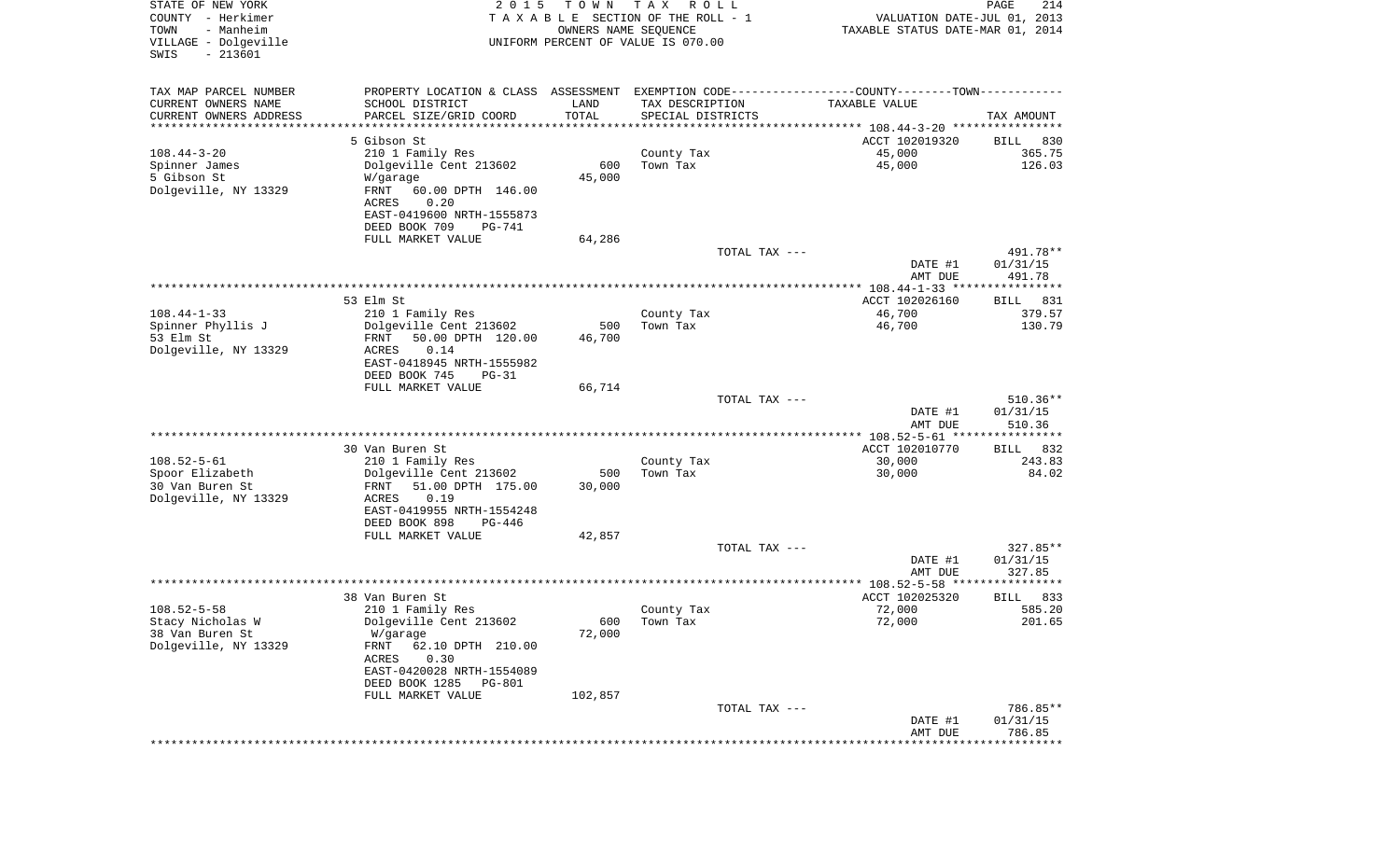| STATE OF NEW YORK<br>COUNTY - Herkimer<br>TOWN<br>- Manheim | 2 0 1 5                                        | T O W N<br>OWNERS NAME SEQUENCE | T A X<br>R O L L<br>TAXABLE SECTION OF THE ROLL - 1 | VALUATION DATE-JUL 01, 2013<br>TAXABLE STATUS DATE-MAR 01, 2014                               | 215<br>PAGE        |
|-------------------------------------------------------------|------------------------------------------------|---------------------------------|-----------------------------------------------------|-----------------------------------------------------------------------------------------------|--------------------|
| VILLAGE - Dolgeville<br>$-213601$<br>SWIS                   |                                                |                                 | UNIFORM PERCENT OF VALUE IS 070.00                  |                                                                                               |                    |
| TAX MAP PARCEL NUMBER                                       |                                                |                                 |                                                     | PROPERTY LOCATION & CLASS ASSESSMENT EXEMPTION CODE---------------COUNTY-------TOWN---------- |                    |
| CURRENT OWNERS NAME                                         | SCHOOL DISTRICT                                | LAND                            | TAX DESCRIPTION                                     | TAXABLE VALUE                                                                                 |                    |
| CURRENT OWNERS ADDRESS                                      | PARCEL SIZE/GRID COORD                         | TOTAL                           | SPECIAL DISTRICTS                                   |                                                                                               | TAX AMOUNT         |
| *********************                                       | ************************                       |                                 |                                                     |                                                                                               |                    |
|                                                             | 18 E Timmerman St                              |                                 |                                                     | ACCT 102011040                                                                                | 834<br>BILL        |
| $108.59 - 3 - 2$                                            | 210 1 Family Res                               |                                 | County Tax<br>Town Tax                              | 42,600                                                                                        | 346.25<br>119.31   |
| Stallman Cindy M<br>18 E Timmerman St                       | Dolgeville Cent 213602<br>W/garage             | 1,000<br>42,600                 |                                                     | 42,600                                                                                        |                    |
| Dolgeville, NY 13329                                        | FRNT 100.00 DPTH 120.00<br>ACRES<br>0.28       |                                 |                                                     |                                                                                               |                    |
|                                                             | EAST-0416574 NRTH-1551725                      |                                 |                                                     |                                                                                               |                    |
|                                                             | DEED BOOK 1372<br>PG-787<br>FULL MARKET VALUE  | 60,857                          |                                                     |                                                                                               |                    |
|                                                             |                                                |                                 | TOTAL TAX ---                                       |                                                                                               | 465.56**           |
|                                                             |                                                |                                 |                                                     | DATE #1<br>AMT DUE                                                                            | 01/31/15<br>465.56 |
|                                                             |                                                |                                 |                                                     |                                                                                               |                    |
|                                                             | 26 Slawson St                                  |                                 |                                                     | ACCT 102019020                                                                                | 835<br>BILL        |
| $108.44 - 1 - 58$                                           | 210 1 Family Res                               |                                 | County Tax                                          | 35,900                                                                                        | 291.79             |
| Stalnaker Linda                                             | Dolgeville Cent 213602                         | 500                             | Town Tax                                            | 35,900                                                                                        | 100.55             |
| Karla Edward<br>2 Cline St                                  | W/barn<br>FRNT<br>50.00 DPTH 160.00            | 35,900                          |                                                     |                                                                                               |                    |
| Dolgeville, NY 13329                                        | ACRES<br>0.18                                  |                                 |                                                     |                                                                                               |                    |
|                                                             | EAST-0418640 NRTH-1555166                      |                                 |                                                     |                                                                                               |                    |
|                                                             | DEED BOOK 1346<br>PG-599                       |                                 |                                                     |                                                                                               |                    |
|                                                             | FULL MARKET VALUE                              | 51,286                          |                                                     |                                                                                               |                    |
|                                                             |                                                |                                 | TOTAL TAX ---                                       |                                                                                               | 392.34**           |
|                                                             |                                                |                                 |                                                     | DATE #1                                                                                       | 01/31/15           |
|                                                             |                                                |                                 |                                                     | AMT DUE                                                                                       | 392.34             |
|                                                             | 2 Cline St                                     |                                 |                                                     | ACCT 102028860                                                                                | 836<br>BILL        |
| $108.44 - 1 - 60$                                           | 210 1 Family Res                               |                                 | County Tax                                          | 35,900                                                                                        | 291.79             |
| Stalnaker Mark A                                            | Dolgeville Cent 213602                         | 1,000                           | Town Tax                                            | 35,900                                                                                        | 100.55             |
| Stalnaker Linda                                             | FRNT 100.00 DPTH 125.00                        | 35,900                          |                                                     |                                                                                               |                    |
| 2 Cline St                                                  | <b>ACRES</b><br>$0.47$ BANK<br>135             |                                 |                                                     |                                                                                               |                    |
| Dolgeville, NY 13329                                        | EAST-0418561 NRTH-1555305                      |                                 |                                                     |                                                                                               |                    |
|                                                             | DEED BOOK 855<br>$PG-200$<br>FULL MARKET VALUE | 51,286                          |                                                     |                                                                                               |                    |
|                                                             |                                                |                                 | TOTAL TAX ---                                       |                                                                                               | 392.34**           |
|                                                             |                                                |                                 |                                                     | DATE #1                                                                                       | 01/31/15           |
|                                                             |                                                |                                 |                                                     | AMT DUE                                                                                       | 392.34             |
|                                                             |                                                |                                 |                                                     |                                                                                               | * * * * * *        |
|                                                             | 66 N Main St                                   |                                 |                                                     | ACCT 102001230                                                                                | 837<br>BILL        |
| $108.44 - 4 - 7$                                            | 482 Det row bldg                               |                                 | County Tax                                          | 26,500                                                                                        | 215.39             |
| Staring Fred D Jr                                           | Dolgeville Cent 213602                         | 1,300                           | Town Tax                                            | 26,500                                                                                        | 74.22              |
| Staring Debra M<br>66 N Main St                             | 30.00 DPTH<br>FRNT<br>48.00<br>0.03<br>ACRES   | 26,500                          |                                                     |                                                                                               |                    |
| Dolgeville, NY 13329                                        | EAST-0420033 NRTH-1556067                      |                                 |                                                     |                                                                                               |                    |
|                                                             | DEED BOOK 1534<br>PG-624                       |                                 |                                                     |                                                                                               |                    |
| PRIOR OWNER ON 3/01/2014<br>Jaquay Gina M                   | FULL MARKET VALUE                              | 37,857                          |                                                     |                                                                                               |                    |
|                                                             |                                                |                                 | TOTAL TAX ---                                       |                                                                                               | 289.61**           |
|                                                             |                                                |                                 |                                                     | DATE #1                                                                                       | 01/31/15           |
|                                                             |                                                |                                 |                                                     | AMT DUE                                                                                       | 289.61             |
|                                                             |                                                |                                 |                                                     |                                                                                               | ************       |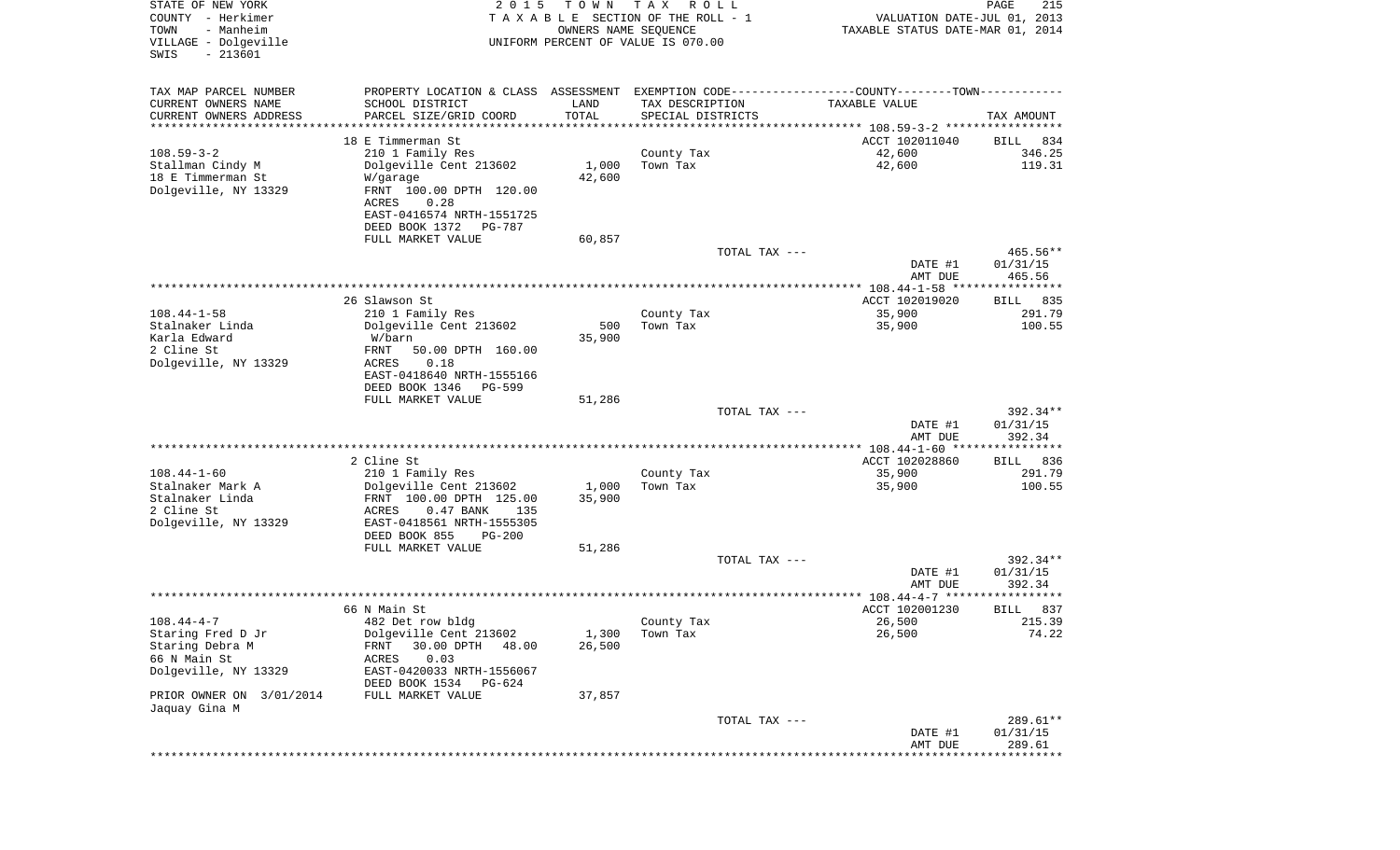| STATE OF NEW YORK<br>COUNTY - Herkimer<br>- Manheim<br>TOWN<br>VILLAGE - Dolgeville<br>$-213601$<br>SWIS | 2 0 1 5                                    | T O W N   | TAX ROLL<br>TAXABLE SECTION OF THE ROLL - 1<br>OWNERS NAME SEOUENCE<br>UNIFORM PERCENT OF VALUE IS 070.00 | TAXABLE STATUS DATE-MAR 01, 2014                                                               | PAGE<br>216<br>VALUATION DATE-JUL 01, 2013 |
|----------------------------------------------------------------------------------------------------------|--------------------------------------------|-----------|-----------------------------------------------------------------------------------------------------------|------------------------------------------------------------------------------------------------|--------------------------------------------|
| TAX MAP PARCEL NUMBER                                                                                    |                                            |           |                                                                                                           | PROPERTY LOCATION & CLASS ASSESSMENT EXEMPTION CODE----------------COUNTY-------TOWN---------- |                                            |
| CURRENT OWNERS NAME                                                                                      | SCHOOL DISTRICT                            | LAND      | TAX DESCRIPTION                                                                                           | TAXABLE VALUE                                                                                  |                                            |
| CURRENT OWNERS ADDRESS                                                                                   | PARCEL SIZE/GRID COORD                     | TOTAL     | SPECIAL DISTRICTS                                                                                         |                                                                                                | TAX AMOUNT                                 |
| ********************                                                                                     |                                            | ********* |                                                                                                           |                                                                                                |                                            |
|                                                                                                          | 23 Cramer Ln                               |           |                                                                                                           | ACCT 102002460                                                                                 | <b>BILL</b><br>838                         |
| $108.44 - 3 - 79$<br>Staring Lawrence D                                                                  | 220 2 Family Res<br>Dolgeville Cent 213602 | 700       | County Tax<br>Town Tax                                                                                    | 30,600<br>30,600                                                                               | 248.71<br>85.70                            |
| Staring Melanie G                                                                                        | 60.00 DPTH 121.00<br>FRNT                  | 30,600    | School Relevy                                                                                             |                                                                                                | 627.41                                     |
| 164 County Hwy. 104                                                                                      | 0.15<br><b>ACRES</b>                       |           | Village Relevy                                                                                            |                                                                                                | 778.76                                     |
| Stratford, NY 13470                                                                                      | EAST-0418996 NRTH-1554939                  |           |                                                                                                           |                                                                                                |                                            |
|                                                                                                          | DEED BOOK 1405<br><b>PG-990</b>            |           |                                                                                                           |                                                                                                |                                            |
|                                                                                                          | FULL MARKET VALUE                          | 43,714    |                                                                                                           |                                                                                                |                                            |
|                                                                                                          |                                            |           |                                                                                                           | TOTAL TAX ---                                                                                  | $1,740.58**$                               |
|                                                                                                          |                                            |           |                                                                                                           | DATE #1                                                                                        | 01/31/15                                   |
|                                                                                                          |                                            |           |                                                                                                           | AMT DUE                                                                                        | 1,740.58<br>************                   |
|                                                                                                          | St Rte 29                                  |           |                                                                                                           | ACCT 102025980                                                                                 | 839<br>BILL                                |
| $108.28 - 1 - 1$                                                                                         | 311 Res vac land                           |           | County Tax                                                                                                | 2,000                                                                                          | 16.26                                      |
| Steciak John                                                                                             | Dolgeville Cent 213602                     | 2,000     | Town Tax                                                                                                  | 2,000                                                                                          | 5.60                                       |
| Steciak Christine                                                                                        | ACRES<br>4.00                              | 2,000     |                                                                                                           |                                                                                                |                                            |
| 2687 St Route 29                                                                                         | EAST-0418073 NRTH-1560632                  |           |                                                                                                           |                                                                                                |                                            |
| Dolgeville, NY 13329                                                                                     | DEED BOOK 00549 PG-00684                   |           |                                                                                                           |                                                                                                |                                            |
|                                                                                                          | FULL MARKET VALUE                          | 2,857     |                                                                                                           | TOTAL TAX ---                                                                                  | 21.86**                                    |
|                                                                                                          |                                            |           |                                                                                                           | DATE #1                                                                                        | 01/31/15                                   |
|                                                                                                          |                                            |           |                                                                                                           | AMT DUE                                                                                        | 21.86                                      |
|                                                                                                          |                                            |           |                                                                                                           | *************** 108.36-1-13 ****                                                               | *********                                  |
|                                                                                                          | 15 Mckinley Ave                            |           |                                                                                                           | ACCT 102025920                                                                                 | <b>BILL</b><br>840                         |
| $108.36 - 1 - 13$                                                                                        | 311 Res vac land                           |           | County Tax                                                                                                | 400                                                                                            | 3.25                                       |
| Steciak John R                                                                                           | Dolgeville Cent 213602                     | 400       | Town Tax                                                                                                  | 400                                                                                            | 1.12                                       |
| 2687 St Rte 29                                                                                           | FRNT<br>50.00 DPTH 115.00<br>0.21<br>ACRES | 400       |                                                                                                           |                                                                                                |                                            |
| Dolgeville, NY 13329                                                                                     | EAST-0418774 NRTH-1557509                  |           |                                                                                                           |                                                                                                |                                            |
|                                                                                                          | DEED BOOK 561<br>PG-486                    |           |                                                                                                           |                                                                                                |                                            |
|                                                                                                          | FULL MARKET VALUE                          | 571       |                                                                                                           |                                                                                                |                                            |
|                                                                                                          |                                            |           |                                                                                                           | TOTAL TAX ---                                                                                  | $4.37**$                                   |
|                                                                                                          |                                            |           |                                                                                                           | DATE #1                                                                                        | 01/31/15                                   |
|                                                                                                          |                                            |           |                                                                                                           | AMT DUE                                                                                        | 4.37<br>******                             |
|                                                                                                          |                                            |           |                                                                                                           | **************** 108.52-2-71 ***<br>ACCT 102028200                                             | 841<br><b>BILL</b>                         |
| $108.52 - 2 - 71$                                                                                        | 11 E Spofford Ave<br>220 2 Family Res      |           | County Tax                                                                                                | 42,000                                                                                         | 341.37                                     |
| Steele Gerald T                                                                                          | Dolgeville Cent 213602                     | 500       | Town Tax                                                                                                  | 42,000                                                                                         | 117.63                                     |
| 11 E Spofford Ave                                                                                        | FRNT 200.00 DPTH 100.00                    | 42,000    |                                                                                                           |                                                                                                |                                            |
| Dolgeville, NY 13329                                                                                     | <b>ACRES</b><br>0.22                       |           |                                                                                                           |                                                                                                |                                            |
|                                                                                                          | EAST-0418597 NRTH-1553171                  |           |                                                                                                           |                                                                                                |                                            |
|                                                                                                          | DEED BOOK 919<br>$PG-450$                  |           |                                                                                                           |                                                                                                |                                            |
|                                                                                                          | FULL MARKET VALUE                          | 60,000    |                                                                                                           |                                                                                                |                                            |
|                                                                                                          |                                            |           |                                                                                                           | TOTAL TAX ---<br>DATE #1                                                                       | 459.00**<br>01/31/15                       |
|                                                                                                          |                                            |           |                                                                                                           | AMT DUE                                                                                        | 459.00                                     |
|                                                                                                          |                                            |           |                                                                                                           |                                                                                                |                                            |
|                                                                                                          |                                            |           |                                                                                                           |                                                                                                |                                            |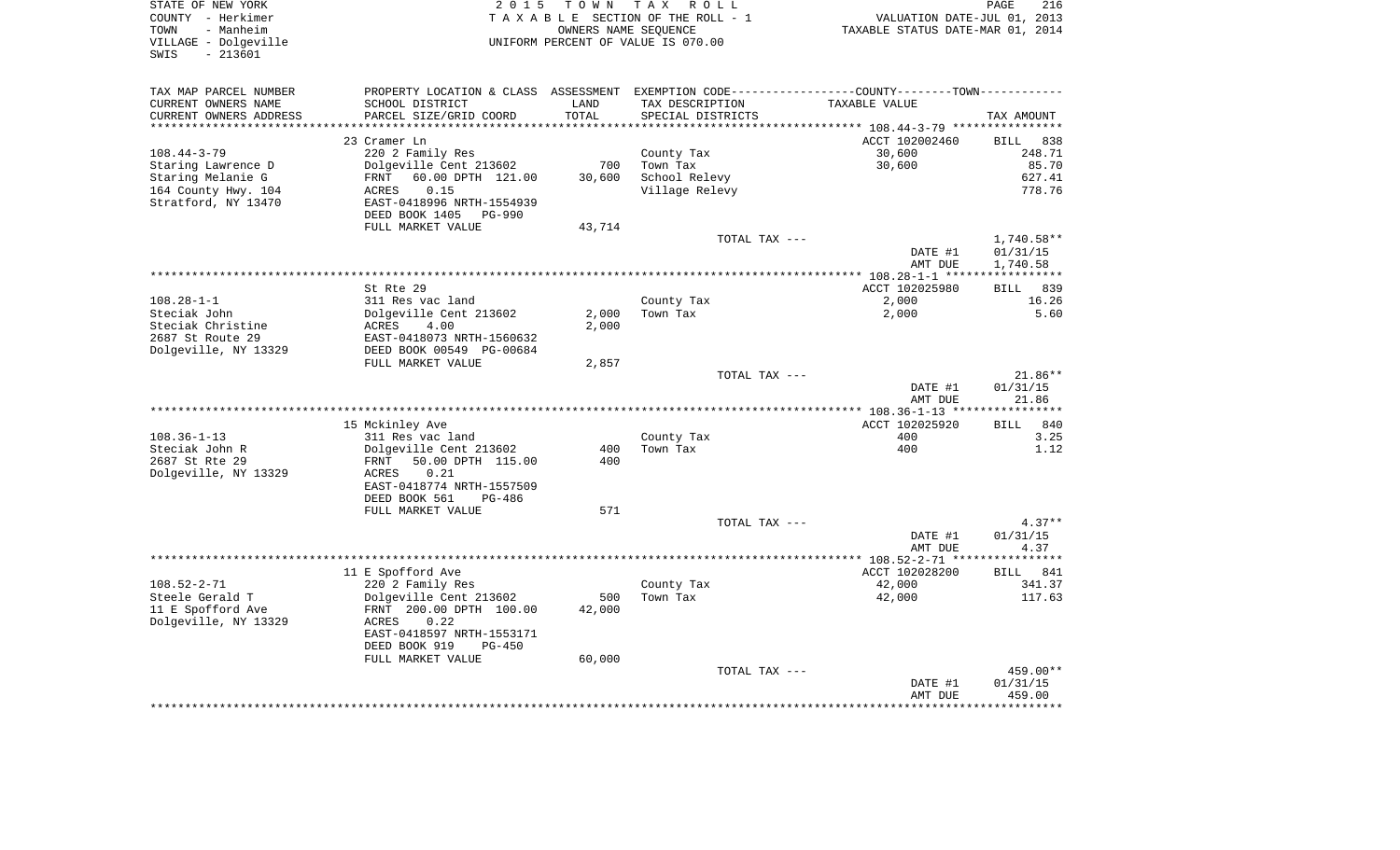| STATE OF NEW YORK<br>COUNTY - Herkimer<br>- Manheim<br>TOWN<br>VILLAGE - Dolgeville<br>$-213601$<br>SWIS | 2 0 1 5                                        | TOWN<br>OWNERS NAME SEQUENCE | T A X<br>R O L L<br>TAXABLE SECTION OF THE ROLL - 1<br>UNIFORM PERCENT OF VALUE IS 070.00     | VALUATION DATE-JUL 01, 2013<br>TAXABLE STATUS DATE-MAR 01, 2014 | PAGE<br>217           |
|----------------------------------------------------------------------------------------------------------|------------------------------------------------|------------------------------|-----------------------------------------------------------------------------------------------|-----------------------------------------------------------------|-----------------------|
| TAX MAP PARCEL NUMBER                                                                                    |                                                |                              | PROPERTY LOCATION & CLASS ASSESSMENT EXEMPTION CODE---------------COUNTY-------TOWN---------- |                                                                 |                       |
| CURRENT OWNERS NAME                                                                                      | SCHOOL DISTRICT                                | LAND                         | TAX DESCRIPTION                                                                               | TAXABLE VALUE                                                   |                       |
| CURRENT OWNERS ADDRESS                                                                                   | PARCEL SIZE/GRID COORD<br>******************** | TOTAL                        | SPECIAL DISTRICTS                                                                             |                                                                 | TAX AMOUNT            |
| ********************                                                                                     | 169 N Main St                                  | * * * * * * * * * * *        |                                                                                               | ACCT 102026130                                                  |                       |
| $108.36 - 3 - 13$                                                                                        | 210 1 Family Res                               |                              | County Tax                                                                                    | 40,000                                                          | BILL<br>842<br>325.11 |
| Stegich Norma J                                                                                          | Dolgeville Cent 213602                         | 500                          | Town Tax                                                                                      | 40,000                                                          | 112.03                |
| Cool Michele                                                                                             | W/lg Barn                                      | 40,000                       |                                                                                               |                                                                 |                       |
| 192 Stahl Rd                                                                                             | 53.00 DPTH 140.00<br>FRNT                      |                              |                                                                                               |                                                                 |                       |
| Dolgeville, NY 13329                                                                                     | ACRES<br>0.19                                  |                              |                                                                                               |                                                                 |                       |
|                                                                                                          | EAST-0420149 NRTH-1557805                      |                              |                                                                                               |                                                                 |                       |
|                                                                                                          | DEED BOOK 1145<br>PG-450                       |                              |                                                                                               |                                                                 |                       |
|                                                                                                          | FULL MARKET VALUE                              | 57,143                       | TOTAL TAX ---                                                                                 |                                                                 | 437.14**              |
|                                                                                                          |                                                |                              |                                                                                               | DATE #1                                                         | 01/31/15              |
|                                                                                                          |                                                |                              |                                                                                               | AMT DUE                                                         | 437.14                |
|                                                                                                          |                                                |                              |                                                                                               |                                                                 |                       |
|                                                                                                          | 42-44 Van Buren St                             |                              |                                                                                               | ACCT 102023790                                                  | BILL<br>843           |
| $108.52 - 5 - 56$                                                                                        | 210 1 Family Res                               |                              | County Tax                                                                                    | 32,000                                                          | 260.09                |
| Sterusky David                                                                                           | Dolgeville Cent 213602                         | 800                          | Town Tax                                                                                      | 32,000                                                          | 89.62                 |
| PO Box 103<br>Dolgeville, NY 13329                                                                       | FRNT<br>82.00 DPTH 160.00<br>0.28<br>ACRES     | 32,000                       |                                                                                               |                                                                 |                       |
|                                                                                                          | EAST-0420105 NRTH-1553979                      |                              |                                                                                               |                                                                 |                       |
|                                                                                                          | DEED BOOK 1172<br>PG-306                       |                              |                                                                                               |                                                                 |                       |
|                                                                                                          | FULL MARKET VALUE                              | 45,714                       |                                                                                               |                                                                 |                       |
|                                                                                                          |                                                |                              | TOTAL TAX ---                                                                                 |                                                                 | 349.71**              |
|                                                                                                          |                                                |                              |                                                                                               | DATE #1                                                         | 01/31/15              |
|                                                                                                          |                                                |                              |                                                                                               | AMT DUE<br>************ 108.52-6-20 *****************           | 349.71                |
|                                                                                                          | 1 Dunckel St                                   |                              |                                                                                               | ACCT 102026880                                                  | 844<br>BILL           |
| $108.52 - 6 - 20$                                                                                        | 210 1 Family Res                               |                              | County Tax                                                                                    | 54,300                                                          | 441.34                |
| Stewart Carol                                                                                            | Dolgeville Cent 213602                         | 1,000                        | Town Tax                                                                                      | 54,300                                                          | 152.08                |
| 1 Dunckel St                                                                                             | W/garage                                       | 54,300                       |                                                                                               |                                                                 |                       |
| Dolgeville, NY 13329                                                                                     | FRNT 100.00 DPTH 150.00                        |                              |                                                                                               |                                                                 |                       |
|                                                                                                          | ACRES<br>0.12<br>EAST-0419825 NRTH-1553450     |                              |                                                                                               |                                                                 |                       |
|                                                                                                          | DEED BOOK 00485 PG-00318                       |                              |                                                                                               |                                                                 |                       |
|                                                                                                          | FULL MARKET VALUE                              | 77,571                       |                                                                                               |                                                                 |                       |
|                                                                                                          |                                                |                              | TOTAL TAX ---                                                                                 |                                                                 | 593.42**              |
|                                                                                                          |                                                |                              |                                                                                               | DATE #1                                                         | 01/31/15              |
|                                                                                                          |                                                |                              |                                                                                               | AMT DUE                                                         | 593.42                |
|                                                                                                          |                                                |                              |                                                                                               |                                                                 |                       |
| $108.52 - 5 - 68$                                                                                        | 18 Van Buren St<br>220 2 Family Res            |                              | County Tax                                                                                    | ACCT 102016530<br>32,000                                        | 845<br>BILL<br>260.09 |
| Stewart Florine E                                                                                        | Dolgeville Cent 213602                         | 300                          | Town Tax                                                                                      | 32,000                                                          | 89.62                 |
| 18 Van Buren St                                                                                          | 31.00 DPTH<br>FRNT<br>48.00                    | 32,000                       | School Relevy                                                                                 |                                                                 | 3.99                  |
| Dolgeville, NY 13329                                                                                     | 0.03<br>ACRES                                  |                              | Village Relevy                                                                                |                                                                 | 814.28                |
|                                                                                                          | EAST-0419882 NRTH-1554534                      |                              |                                                                                               |                                                                 |                       |
|                                                                                                          | DEED BOOK 688<br><b>PG-607</b>                 |                              |                                                                                               |                                                                 |                       |
|                                                                                                          | FULL MARKET VALUE                              | 45,714                       |                                                                                               |                                                                 | 1,167.98**            |
|                                                                                                          |                                                |                              | TOTAL TAX ---                                                                                 | DATE #1                                                         | 01/31/15              |
|                                                                                                          |                                                |                              |                                                                                               | AMT DUE                                                         | 1,167.98              |
|                                                                                                          |                                                |                              |                                                                                               |                                                                 |                       |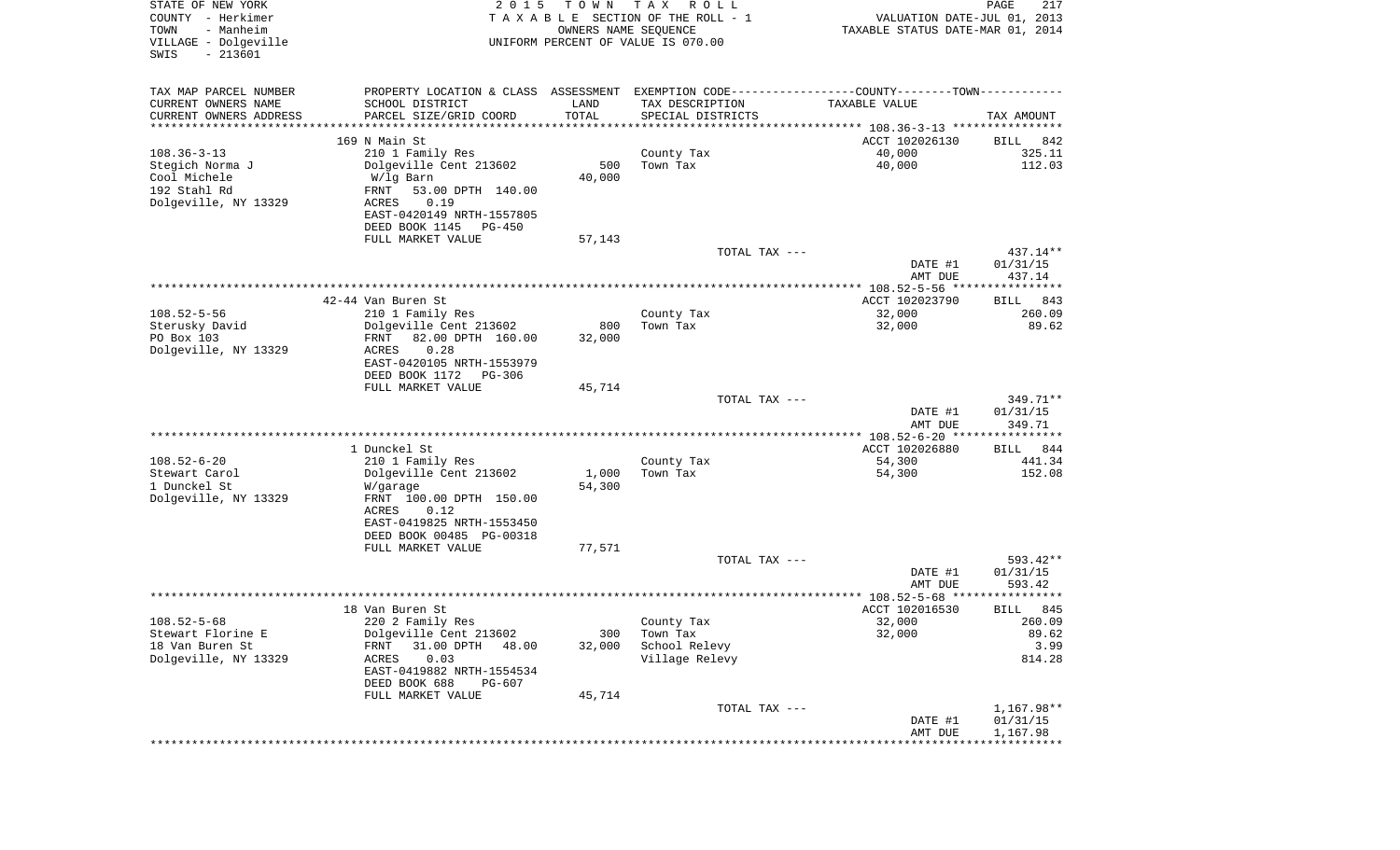| TOWN<br>- Manheim<br>VILLAGE - Dolgeville<br>$-213601$<br>SWIS          |                                                    |         | 2015 TOWN TAX ROLL<br>TAXABLE SECTION OF THE ROLL - 1<br>OWNERS NAME SEQUENCE<br>UNIFORM PERCENT OF VALUE IS 070.00 | VALUATION DATE-JUL 01, 2013<br>TAXABLE STATUS DATE-MAR 01, 2014                                               | PAGE<br>218                    |
|-------------------------------------------------------------------------|----------------------------------------------------|---------|---------------------------------------------------------------------------------------------------------------------|---------------------------------------------------------------------------------------------------------------|--------------------------------|
| TAX MAP PARCEL NUMBER<br>CURRENT OWNERS NAME                            | SCHOOL DISTRICT                                    | LAND    | TAX DESCRIPTION                                                                                                     | PROPERTY LOCATION & CLASS ASSESSMENT EXEMPTION CODE---------------COUNTY-------TOWN---------<br>TAXABLE VALUE |                                |
| CURRENT OWNERS ADDRESS<br>******************************                | PARCEL SIZE/GRID COORD                             | TOTAL   | SPECIAL DISTRICTS                                                                                                   |                                                                                                               | TAX AMOUNT                     |
|                                                                         | Main St                                            |         |                                                                                                                     |                                                                                                               | <b>BILL</b><br>846             |
| $108.44 - 3 - 6.3$                                                      | 323 Vacant rural                                   |         | County Tax                                                                                                          | 500                                                                                                           | 4.06                           |
| Stewart's Shop Corp.                                                    | Dolgeville Cent 213602                             | 500     | Town Tax                                                                                                            | 500                                                                                                           | 1.40                           |
| PO Box 435                                                              | ACRES<br>0.03                                      | 500     |                                                                                                                     |                                                                                                               |                                |
| Saratoga Springs, NY 12020                                              | EAST-0419872 NRTH-1556259                          |         |                                                                                                                     |                                                                                                               |                                |
|                                                                         | DEED BOOK 1237 PG-860                              |         |                                                                                                                     |                                                                                                               |                                |
|                                                                         | FULL MARKET VALUE                                  | 714     |                                                                                                                     |                                                                                                               |                                |
|                                                                         |                                                    |         | TOTAL TAX ---                                                                                                       |                                                                                                               | $5.46**$                       |
|                                                                         |                                                    |         |                                                                                                                     | DATE #1<br>AMT DUE                                                                                            | 01/31/15<br>5.46               |
|                                                                         |                                                    |         |                                                                                                                     |                                                                                                               |                                |
|                                                                         | 99 N Main St                                       |         |                                                                                                                     | ACCT 102007950                                                                                                | BILL 847                       |
| $108.44 - 3 - 4$                                                        | 331 Com vac w/im                                   |         | County Tax                                                                                                          | 50,000                                                                                                        | 406.39                         |
| Stewart's Shops Corp                                                    | Dolgeville Cent 213602                             | 20,000  | Town Tax                                                                                                            | 50,000                                                                                                        | 140.04                         |
| PO Box 435                                                              | FRNT 58.00 DPTH 102.58                             | 50,000  |                                                                                                                     |                                                                                                               |                                |
| Saratoga Springs, NY 12866                                              | 0.15<br>ACRES                                      |         |                                                                                                                     |                                                                                                               |                                |
|                                                                         | EAST-0419913 NRTH-1556361<br>DEED BOOK 1321 PG-535 |         |                                                                                                                     |                                                                                                               |                                |
|                                                                         | FULL MARKET VALUE                                  | 71,429  |                                                                                                                     |                                                                                                               |                                |
|                                                                         |                                                    |         |                                                                                                                     |                                                                                                               |                                |
|                                                                         |                                                    |         |                                                                                                                     |                                                                                                               |                                |
|                                                                         |                                                    |         | TOTAL TAX ---                                                                                                       | DATE #1                                                                                                       | $546.43**$<br>01/31/15         |
|                                                                         |                                                    |         |                                                                                                                     | AMT DUE                                                                                                       | 546.43                         |
|                                                                         |                                                    |         |                                                                                                                     |                                                                                                               |                                |
|                                                                         | N Main St                                          |         |                                                                                                                     | ACCT 102007980                                                                                                |                                |
| $108.44 - 3 - 5$                                                        | 486 Mini-mart                                      |         | County Tax                                                                                                          | 195,000                                                                                                       |                                |
|                                                                         | Dolgeville Cent 213602                             | 800     | Town Tax                                                                                                            | 195,000                                                                                                       |                                |
| Stewart's Shops Corp<br>PO Box 435                                      | FRNT 74.85 DPTH 103.10<br>0.20<br>ACRES            | 195,000 |                                                                                                                     |                                                                                                               | BILL 848<br>1,584.92<br>546.14 |
|                                                                         | EAST-0419911 NRTH-1556292                          |         |                                                                                                                     |                                                                                                               |                                |
| Saratoga Springs, NY 12866                                              | DEED BOOK 1360 PG-679                              |         |                                                                                                                     |                                                                                                               |                                |
|                                                                         | FULL MARKET VALUE                                  | 278,571 |                                                                                                                     |                                                                                                               |                                |
|                                                                         |                                                    |         | TOTAL TAX ---                                                                                                       |                                                                                                               | $2,131.06**$                   |
|                                                                         |                                                    |         |                                                                                                                     | DATE #1                                                                                                       | 01/31/15                       |
|                                                                         |                                                    |         |                                                                                                                     | AMT DUE                                                                                                       | 2,131.06                       |
|                                                                         |                                                    |         |                                                                                                                     |                                                                                                               |                                |
| $108.52 - 1 - 83$                                                       | 128 S Main St                                      |         |                                                                                                                     | ACCT 102021960<br>39,000                                                                                      | BILL 849<br>316.98             |
|                                                                         | 210 1 Family Res<br>Dolgeville Cent 213602         | 600     | County Tax<br>Town Tax                                                                                              | 39,000                                                                                                        |                                |
|                                                                         | W/garage                                           | 39,000  |                                                                                                                     |                                                                                                               |                                |
|                                                                         | 60.00 DPTH 273.00<br>FRNT                          |         |                                                                                                                     |                                                                                                               |                                |
|                                                                         | 0.38<br>ACRES                                      |         |                                                                                                                     |                                                                                                               |                                |
| Stone Michael<br>Stone Suzanne<br>128 S Main St<br>Dolgeville, NY 13329 | EAST-0417914 NRTH-1553170                          |         |                                                                                                                     |                                                                                                               |                                |
|                                                                         | DEED BOOK 699<br>PG-882                            |         |                                                                                                                     |                                                                                                               | 109.23                         |
|                                                                         | FULL MARKET VALUE                                  | 55,714  | TOTAL TAX ---                                                                                                       |                                                                                                               | $426.21**$                     |
|                                                                         |                                                    |         |                                                                                                                     | DATE #1                                                                                                       | 01/31/15<br>426.21             |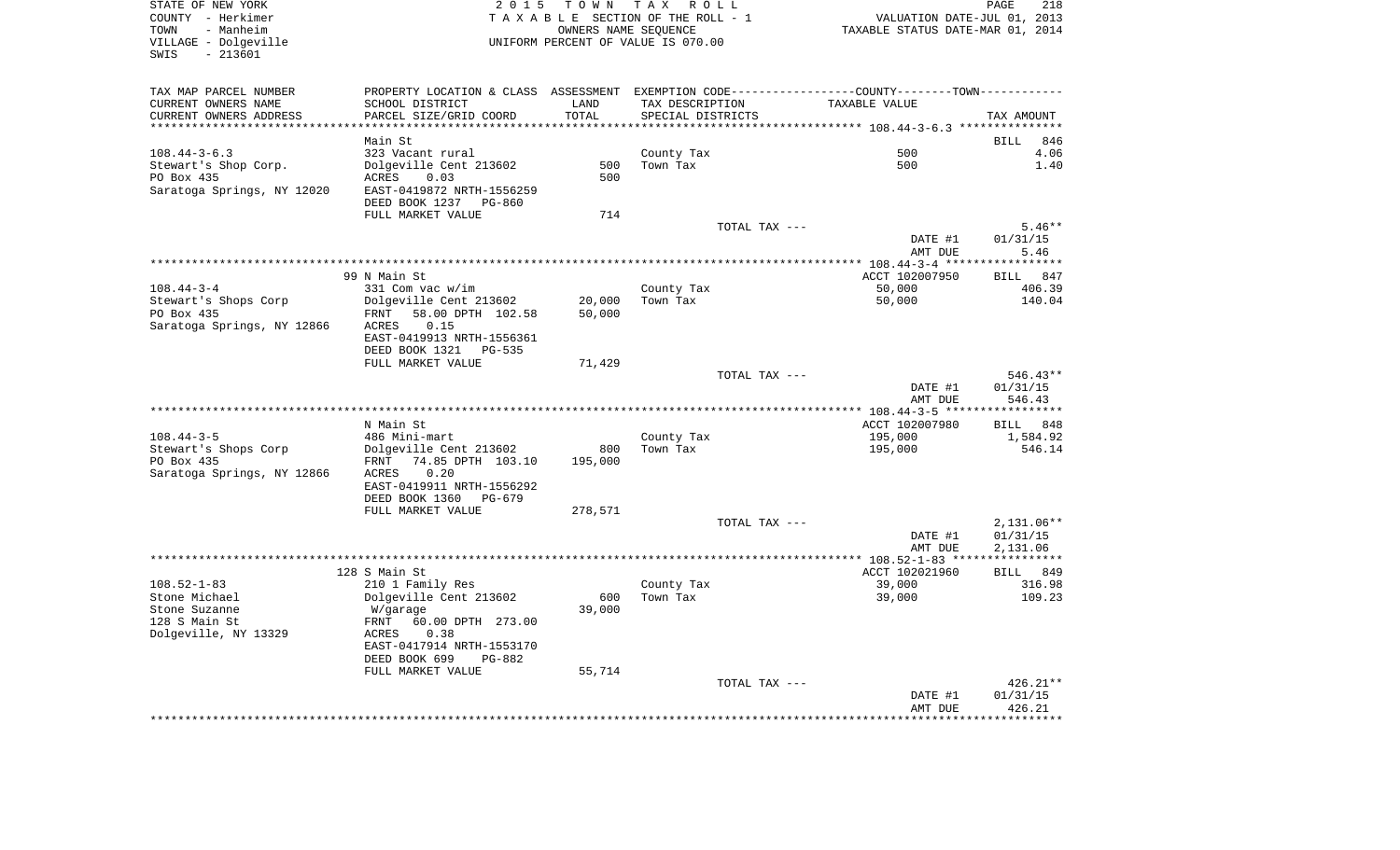| STATE OF NEW YORK<br>COUNTY - Herkimer<br>- Manheim<br>TOWN<br>VILLAGE - Dolgeville<br>$-213601$<br>SWIS | 2 0 1 5                                                                                        | TOWN       | T A X<br>R O L L<br>TAXABLE SECTION OF THE ROLL - 1<br>OWNERS NAME SEQUENCE<br>UNIFORM PERCENT OF VALUE IS 070.00 | VALUATION DATE-JUL 01, 2013<br>TAXABLE STATUS DATE-MAR 01, 2014 | PAGE<br>219        |
|----------------------------------------------------------------------------------------------------------|------------------------------------------------------------------------------------------------|------------|-------------------------------------------------------------------------------------------------------------------|-----------------------------------------------------------------|--------------------|
| TAX MAP PARCEL NUMBER                                                                                    | PROPERTY LOCATION & CLASS ASSESSMENT EXEMPTION CODE----------------COUNTY-------TOWN---------- |            |                                                                                                                   |                                                                 |                    |
| CURRENT OWNERS NAME                                                                                      | SCHOOL DISTRICT                                                                                | LAND       | TAX DESCRIPTION                                                                                                   | TAXABLE VALUE                                                   |                    |
| CURRENT OWNERS ADDRESS                                                                                   | PARCEL SIZE/GRID COORD                                                                         | TOTAL      | SPECIAL DISTRICTS                                                                                                 |                                                                 | TAX AMOUNT         |
|                                                                                                          |                                                                                                | ******     |                                                                                                                   | ******* 108.52-2-12 ****                                        |                    |
|                                                                                                          | 2 E Spofford Ave                                                                               |            |                                                                                                                   | ACCT 102017520                                                  | <b>BILL</b><br>850 |
| $108.52 - 2 - 12$                                                                                        | 210 1 Family Res                                                                               |            | County Tax                                                                                                        | 50,000                                                          | 406.39             |
| Strobel Alfred L                                                                                         | Dolgeville Cent 213602                                                                         | 500        | Town Tax                                                                                                          | 50,000                                                          | 140.04             |
| Strobel Nancy J                                                                                          | W/garages                                                                                      | 50,000     |                                                                                                                   |                                                                 |                    |
| 2 E Spofford Ave<br>Dolgeville, NY 13329                                                                 | FRNT 100.00 DPTH 101.00<br>ACRES<br>0.23                                                       |            |                                                                                                                   |                                                                 |                    |
|                                                                                                          | EAST-0418239 NRTH-1553191                                                                      |            |                                                                                                                   |                                                                 |                    |
|                                                                                                          | DEED BOOK 1116<br>PG-975                                                                       |            |                                                                                                                   |                                                                 |                    |
|                                                                                                          | FULL MARKET VALUE                                                                              | 71,429     |                                                                                                                   |                                                                 |                    |
|                                                                                                          |                                                                                                |            | TOTAL TAX ---                                                                                                     |                                                                 | 546.43**           |
|                                                                                                          |                                                                                                |            |                                                                                                                   | DATE #1                                                         | 01/31/15           |
|                                                                                                          |                                                                                                |            |                                                                                                                   | AMT DUE                                                         | 546.43             |
|                                                                                                          |                                                                                                |            |                                                                                                                   | **************** 108.52-5-50 **                                 |                    |
|                                                                                                          | 16 Schuyler St                                                                                 |            |                                                                                                                   | ACCT 102006090                                                  | 851<br>BILL        |
| $108.52 - 5 - 50$                                                                                        | 220 2 Family Res                                                                               |            | County Tax                                                                                                        | 36,400                                                          | 295.85             |
| Strube David                                                                                             | Dolgeville Cent 213602                                                                         | 400        | Town Tax                                                                                                          | 36,400                                                          | 101.95             |
| PO Box 161<br>Stratford, NY 13470                                                                        | FRNT<br>40.00 DPTH 170.00<br>0.15                                                              | 36,400     |                                                                                                                   |                                                                 |                    |
|                                                                                                          | ACRES<br>EAST-0419778 NRTH-1554169                                                             |            |                                                                                                                   |                                                                 |                    |
|                                                                                                          | DEED BOOK 1189<br><b>PG-740</b>                                                                |            |                                                                                                                   |                                                                 |                    |
|                                                                                                          | FULL MARKET VALUE                                                                              | 52,000     |                                                                                                                   |                                                                 |                    |
|                                                                                                          |                                                                                                |            | TOTAL TAX ---                                                                                                     |                                                                 | 397.80**           |
|                                                                                                          |                                                                                                |            |                                                                                                                   | DATE #1                                                         | 01/31/15           |
|                                                                                                          |                                                                                                |            |                                                                                                                   | AMT DUE                                                         | 397.80             |
|                                                                                                          |                                                                                                |            |                                                                                                                   |                                                                 |                    |
|                                                                                                          | Spofford Square                                                                                |            |                                                                                                                   |                                                                 | <b>BILL</b><br>852 |
| $108.52 - 4 - 39.1$                                                                                      | 310 Res Vac                                                                                    |            | County Tax                                                                                                        | 500                                                             | 4.06               |
| Sullivan Denis                                                                                           | Dolgeville Cent 213602<br>0.17                                                                 | 500<br>500 | Town Tax                                                                                                          | 500                                                             | 1.40               |
| 28 Ransom St<br>Dolgeville, NY 13329                                                                     | ACRES<br>EAST-0419250 NRTH-1552962                                                             |            |                                                                                                                   |                                                                 |                    |
|                                                                                                          | FULL MARKET VALUE                                                                              | 714        |                                                                                                                   |                                                                 |                    |
|                                                                                                          |                                                                                                |            | TOTAL TAX ---                                                                                                     |                                                                 | $5.46**$           |
|                                                                                                          |                                                                                                |            |                                                                                                                   | DATE #1                                                         | 01/31/15           |
|                                                                                                          |                                                                                                |            |                                                                                                                   | AMT DUE                                                         | 5.46               |
|                                                                                                          |                                                                                                |            |                                                                                                                   |                                                                 | *******            |
|                                                                                                          | 17 E Faville Ave                                                                               |            |                                                                                                                   | ACCT 102026430                                                  | 853<br><b>BILL</b> |
| $108.52 - 3 - 14$                                                                                        | 210 1 Family Res                                                                               |            | VET COM CT 41131                                                                                                  | 10,500<br>10,500                                                |                    |
| Swartz Kenneth                                                                                           | Dolgeville Cent 213602                                                                         |            | 600 VET DIS CT 41141                                                                                              | 20,840<br>20,840                                                |                    |
| Swartz Lorraine                                                                                          | W/garage                                                                                       | 42,100     | County Tax                                                                                                        | 10,760                                                          | 87.46              |
| 17 E Faville Ave                                                                                         | FRNT 150.00 DPTH<br>60.00<br>0.30                                                              |            | Town Tax                                                                                                          | 10,760                                                          | 30.14              |
| Dolgeville, NY 13329                                                                                     | ACRES<br>EAST-0419133 NRTH-1553583                                                             |            |                                                                                                                   |                                                                 |                    |
|                                                                                                          | DEED BOOK 1384<br>PG-792                                                                       |            |                                                                                                                   |                                                                 |                    |
|                                                                                                          | FULL MARKET VALUE                                                                              | 60,143     |                                                                                                                   |                                                                 |                    |
|                                                                                                          |                                                                                                |            | TOTAL TAX ---                                                                                                     |                                                                 | $117.60**$         |
|                                                                                                          |                                                                                                |            |                                                                                                                   | DATE #1                                                         | 01/31/15           |
|                                                                                                          |                                                                                                |            |                                                                                                                   | AMT DUE                                                         | 117.60             |
|                                                                                                          |                                                                                                |            |                                                                                                                   |                                                                 | *********          |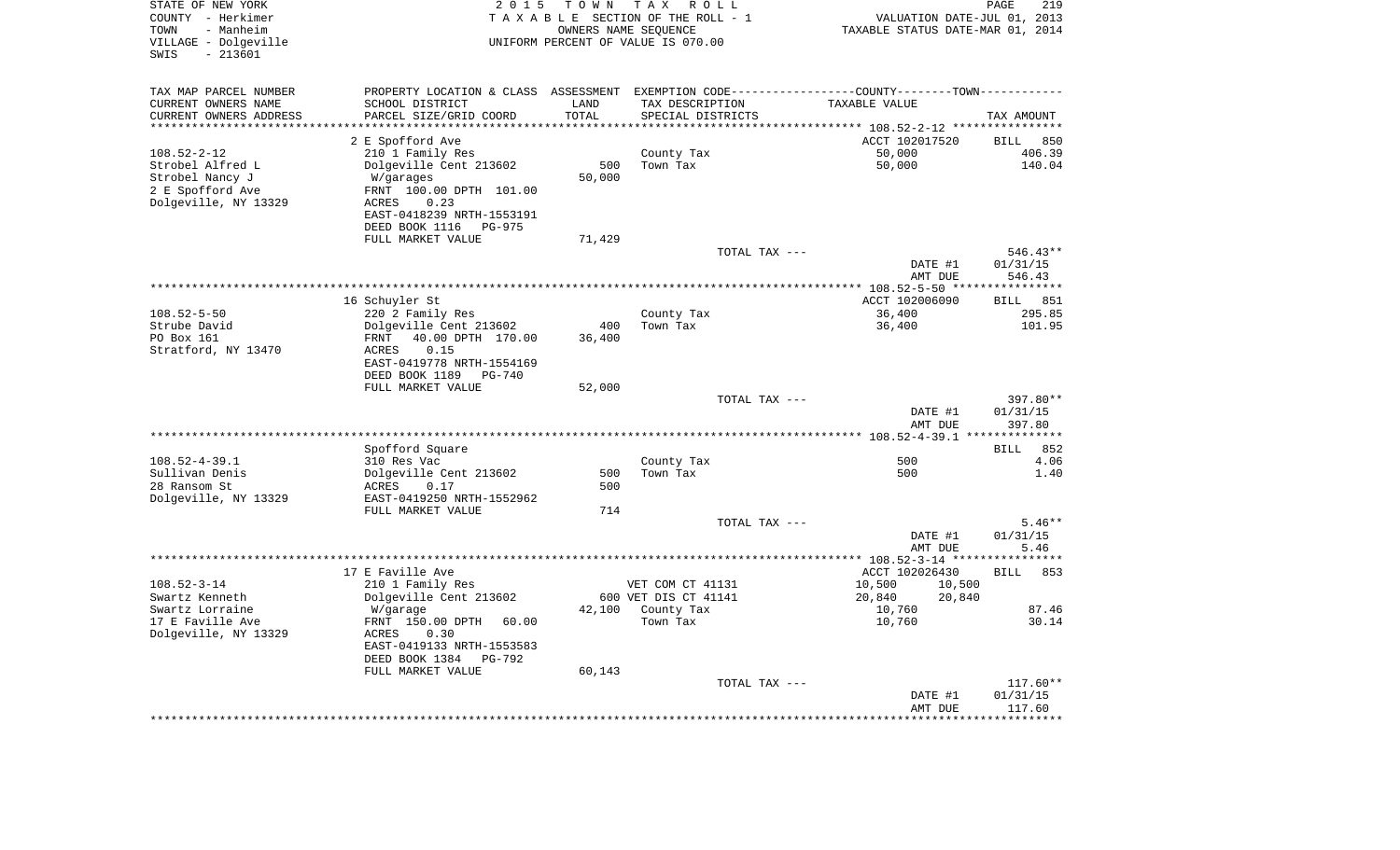| STATE OF NEW YORK<br>COUNTY - Herkimer<br>- Manheim<br>TOWN<br>VILLAGE - Dolgeville<br>$-213601$<br>SWIS | 2 0 1 5                                                | T O W N<br>OWNERS NAME SEQUENCE | T A X<br>R O L L<br>TAXABLE SECTION OF THE ROLL - 1<br>UNIFORM PERCENT OF VALUE IS 070.00     | VALUATION DATE-JUL 01, 2013<br>TAXABLE STATUS DATE-MAR 01, 2014 | $\mathop{\mathtt{PAGE}}$<br>220 |
|----------------------------------------------------------------------------------------------------------|--------------------------------------------------------|---------------------------------|-----------------------------------------------------------------------------------------------|-----------------------------------------------------------------|---------------------------------|
| TAX MAP PARCEL NUMBER                                                                                    |                                                        |                                 | PROPERTY LOCATION & CLASS ASSESSMENT EXEMPTION CODE---------------COUNTY-------TOWN---------- |                                                                 |                                 |
| CURRENT OWNERS NAME                                                                                      | SCHOOL DISTRICT                                        | LAND                            | TAX DESCRIPTION                                                                               | TAXABLE VALUE                                                   |                                 |
| CURRENT OWNERS ADDRESS                                                                                   | PARCEL SIZE/GRID COORD                                 | TOTAL                           | SPECIAL DISTRICTS                                                                             |                                                                 | TAX AMOUNT                      |
| **********************                                                                                   |                                                        | * * * * * * * * * * *           |                                                                                               |                                                                 |                                 |
|                                                                                                          | 1 N Helmer Ave                                         |                                 |                                                                                               | ACCT 102006990                                                  | 854<br>BILL                     |
| $108.44 - 1 - 14$                                                                                        | 483 Converted Re                                       |                                 | County Tax                                                                                    | 48,000                                                          | 390.14                          |
| Swartz Terry                                                                                             | Dolgeville Cent 213602                                 | 600                             | Town Tax                                                                                      | 48,000                                                          | 134.44                          |
| 7141 College Hill Rd<br>Clinton, NY 13323                                                                | W/garage<br>FRNT<br>60.00 DPTH 100.00<br>0.14<br>ACRES | 48,000                          |                                                                                               |                                                                 |                                 |
|                                                                                                          | EAST-0419307 NRTH-1555965                              |                                 |                                                                                               |                                                                 |                                 |
|                                                                                                          | DEED BOOK 1113<br>PG-202<br>FULL MARKET VALUE          | 68,571                          |                                                                                               |                                                                 |                                 |
|                                                                                                          |                                                        |                                 | TOTAL TAX ---                                                                                 |                                                                 | 524.58**                        |
|                                                                                                          |                                                        |                                 |                                                                                               | DATE #1<br>AMT DUE                                              | 01/31/15<br>524.58              |
|                                                                                                          | 26 S Helmer Ave                                        |                                 |                                                                                               | ACCT 102026640                                                  | 855<br>BILL                     |
| $108.44 - 1 - 49$                                                                                        | 210 1 Family Res                                       |                                 | VET COM CT 41131                                                                              | 9,750<br>9,750                                                  |                                 |
| Syke Betty J                                                                                             | Dolgeville Cent 213602                                 | 700                             | County Tax                                                                                    | 29,250                                                          | 237.74                          |
| Burdick Cindy L                                                                                          | W/garage                                               | 39,000                          | Town Tax                                                                                      | 29,250                                                          | 81.92                           |
| 26 S Helmer Ave                                                                                          | 50.00 DPTH 100.00<br>FRNT                              |                                 |                                                                                               |                                                                 |                                 |
| Dolgeville, NY 13329                                                                                     | ACRES<br>0.12                                          |                                 |                                                                                               |                                                                 |                                 |
|                                                                                                          | EAST-0418939 NRTH-1555256                              |                                 |                                                                                               |                                                                 |                                 |
|                                                                                                          | DEED BOOK 917<br>PG-596<br>FULL MARKET VALUE           | 55,714                          |                                                                                               |                                                                 |                                 |
|                                                                                                          |                                                        |                                 | TOTAL TAX ---                                                                                 |                                                                 | $319.66**$                      |
|                                                                                                          |                                                        |                                 |                                                                                               | DATE #1                                                         | 01/31/15                        |
|                                                                                                          |                                                        |                                 |                                                                                               | AMT DUE                                                         | 319.66                          |
|                                                                                                          |                                                        |                                 |                                                                                               |                                                                 |                                 |
|                                                                                                          | 36 N Helmer Ave                                        |                                 |                                                                                               | ACCT 102018450                                                  | 856<br>BILL                     |
| $108.36 - 3 - 45$                                                                                        | 230 3 Family Res                                       |                                 | County Tax                                                                                    | 68,000                                                          | 552.69                          |
| Taylor Robert M                                                                                          | Dolgeville Cent 213602                                 | 500                             | Town Tax                                                                                      | 68,000                                                          | 190.45                          |
| Taylor Lori E<br>107 County Hwy 107                                                                      | 230 W/garage<br>50.00 DPTH 162.00<br>FRNT              | 68,000                          |                                                                                               |                                                                 |                                 |
| St. Johnsville, NY 13452                                                                                 | 0.12<br>ACRES                                          |                                 |                                                                                               |                                                                 |                                 |
|                                                                                                          | EAST-0419759 NRTH-1556913                              |                                 |                                                                                               |                                                                 |                                 |
|                                                                                                          | DEED BOOK 1287<br>$PG-163$                             |                                 |                                                                                               |                                                                 |                                 |
|                                                                                                          | FULL MARKET VALUE                                      | 97,143                          |                                                                                               |                                                                 |                                 |
|                                                                                                          |                                                        |                                 | TOTAL TAX ---                                                                                 |                                                                 | 743.14**                        |
|                                                                                                          |                                                        |                                 |                                                                                               | DATE #1                                                         | 01/31/15                        |
|                                                                                                          |                                                        |                                 |                                                                                               | AMT DUE                                                         | 743.14                          |
|                                                                                                          |                                                        |                                 |                                                                                               | ACCT 102027360                                                  |                                 |
| $108.52 - 1 - 20$                                                                                        | 11 Spencer St<br>210 1 Family Res                      |                                 | County Tax                                                                                    | 42,000                                                          | BILL 857<br>341.37              |
| Tenney Kenneth                                                                                           | Dolgeville Cent 213602                                 | 400                             | Town Tax                                                                                      | 42,000                                                          | 117.63                          |
| Tenney Carol                                                                                             | FRNT<br>40.00 DPTH 225.00                              | 42,000                          | School Relevy                                                                                 |                                                                 | 434.41                          |
| 11 Spencer St                                                                                            | ACRES<br>0.19                                          |                                 | Village Relevy                                                                                |                                                                 | 1,068.03                        |
| Dolgeville, NY 13329                                                                                     | EAST-0418481 NRTH-1554259                              |                                 |                                                                                               |                                                                 |                                 |
|                                                                                                          | DEED BOOK 854<br>PG-339                                |                                 |                                                                                               |                                                                 |                                 |
|                                                                                                          | FULL MARKET VALUE                                      | 60,000                          |                                                                                               |                                                                 |                                 |
|                                                                                                          |                                                        |                                 | TOTAL TAX ---                                                                                 |                                                                 | $1,961.44**$                    |
|                                                                                                          |                                                        |                                 |                                                                                               | DATE #1<br>AMT DUE                                              | 01/31/15<br>1,961.44            |
|                                                                                                          |                                                        |                                 |                                                                                               |                                                                 |                                 |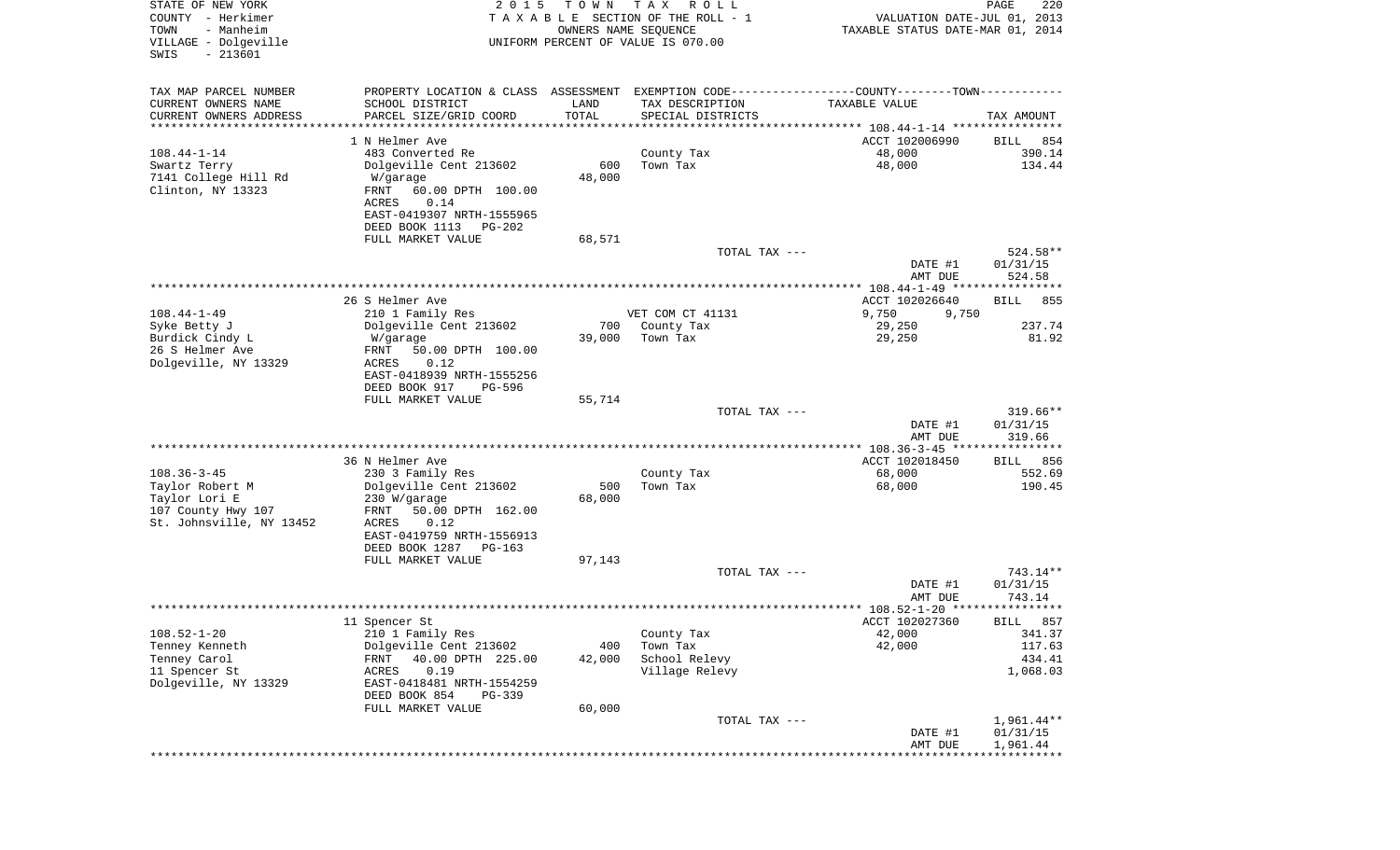| TAX MAP PARCEL NUMBER<br>PROPERTY LOCATION & CLASS ASSESSMENT EXEMPTION CODE---------------COUNTY-------TOWN----------<br>CURRENT OWNERS NAME<br>SCHOOL DISTRICT<br>LAND<br>TAX DESCRIPTION<br>TAXABLE VALUE<br>TOTAL<br>CURRENT OWNERS ADDRESS<br>PARCEL SIZE/GRID COORD<br>SPECIAL DISTRICTS<br>TAX AMOUNT<br>************************<br>*********************<br>* * * * * * * * * * *<br>179 N Main St<br>ACCT 102005970<br>858<br>BILL<br>$108.36 - 3 - 5$<br>32,000<br>260.09<br>210 1 Family Res<br>County Tax<br>32,000<br>Test Deborah A<br>Dolgeville Cent 213602<br>500<br>Town Tax<br>89.62<br>179 N Main St<br>FRNT 100.00 DPTH 170.00<br>32,000<br>Dolgeville, NY 13329<br>BANK<br>135<br>EAST-0420196 NRTH-1558143<br>DEED BOOK 903<br>PG-68<br>FULL MARKET VALUE<br>45,714<br>TOTAL TAX ---<br>349.71**<br>01/31/15<br>DATE #1<br>AMT DUE<br>349.71<br>29 Howard St<br>ACCT 102017400<br>859<br>BILL<br>$108.52 - 3 - 9$<br>311 Res vac land<br>County Tax<br>600<br>4.88<br>Dolgeville Cent 213602<br>600<br>Thompson Gerald<br>600<br>Town Tax<br>1.68<br>23 Howard St<br>52.00 DPTH 165.00<br>600<br>FRNT<br>Dolgeville, NY 13329<br>0.19<br>ACRES<br>EAST-0418865 NRTH-1553272<br>DEED BOOK 882<br>PG-131<br>FULL MARKET VALUE<br>857<br>TOTAL TAX ---<br>$6.56**$<br>DATE #1<br>01/31/15<br>6.56<br>AMT DUE<br>25 Howard St<br>ACCT 102008010<br>860<br>BILL<br>$108.52 - 3 - 10$<br>326.74<br>220 2 Family Res<br>County Tax<br>40,200<br>Dolgeville Cent 213602<br>40,200<br>112.59<br>Thompson Gerald<br>500<br>Town Tax<br>Thompson Ruth<br>40,200<br>W/garage<br>23 1/2 Howard St<br>FRNT<br>50.00 DPTH 163.00<br>Dolgeville, NY 13329<br>ACRES<br>0.18<br>EAST-0418891 NRTH-1553316<br>DEED BOOK 799<br><b>PG-280</b><br>FULL MARKET VALUE<br>57,429<br>TOTAL TAX ---<br>439.33**<br>DATE #1<br>01/31/15<br>439.33<br>AMT DUE<br>23 Howard St<br>ACCT 102027630<br>861<br>BILL<br>$108.52 - 3 - 11$<br>220 2 Family Res<br>44,000<br>357.62<br>County Tax<br>123.23<br>Thompson Ruth Ann<br>Dolgeville Cent 213602<br>900 Town Tax<br>44,000<br>44,000<br>23 Howard St<br>W/garage<br>Dolgeville, NY 13329<br>FRNT<br>90.00 DPTH 160.00<br>ACRES<br>0.33<br>EAST-0418932 NRTH-1553376<br>DEED BOOK 701<br>PG-381<br>62,857<br>FULL MARKET VALUE<br>TOTAL TAX ---<br>480.85**<br>DATE #1<br>01/31/15<br>480.85<br>AMT DUE<br>* * * * * * * * * | STATE OF NEW YORK<br>COUNTY - Herkimer<br>- Manheim<br>TOWN<br>VILLAGE - Dolgeville<br>SWIS<br>$-213601$ | 2 0 1 5 | T O W N<br>OWNERS NAME SEQUENCE | T A X<br>R O L L<br>TAXABLE SECTION OF THE ROLL - 1<br>UNIFORM PERCENT OF VALUE IS 070.00 | TAXABLE STATUS DATE-MAR 01, 2014 | PAGE<br>221<br>VALUATION DATE-JUL 01, 2013 |
|---------------------------------------------------------------------------------------------------------------------------------------------------------------------------------------------------------------------------------------------------------------------------------------------------------------------------------------------------------------------------------------------------------------------------------------------------------------------------------------------------------------------------------------------------------------------------------------------------------------------------------------------------------------------------------------------------------------------------------------------------------------------------------------------------------------------------------------------------------------------------------------------------------------------------------------------------------------------------------------------------------------------------------------------------------------------------------------------------------------------------------------------------------------------------------------------------------------------------------------------------------------------------------------------------------------------------------------------------------------------------------------------------------------------------------------------------------------------------------------------------------------------------------------------------------------------------------------------------------------------------------------------------------------------------------------------------------------------------------------------------------------------------------------------------------------------------------------------------------------------------------------------------------------------------------------------------------------------------------------------------------------------------------------------------------------------------------------------------------------------------------------------------------------------------------------------------------------------------------------------------------------------------------------------------------------------------------------------------------------------------|----------------------------------------------------------------------------------------------------------|---------|---------------------------------|-------------------------------------------------------------------------------------------|----------------------------------|--------------------------------------------|
|                                                                                                                                                                                                                                                                                                                                                                                                                                                                                                                                                                                                                                                                                                                                                                                                                                                                                                                                                                                                                                                                                                                                                                                                                                                                                                                                                                                                                                                                                                                                                                                                                                                                                                                                                                                                                                                                                                                                                                                                                                                                                                                                                                                                                                                                                                                                                                           |                                                                                                          |         |                                 |                                                                                           |                                  |                                            |
|                                                                                                                                                                                                                                                                                                                                                                                                                                                                                                                                                                                                                                                                                                                                                                                                                                                                                                                                                                                                                                                                                                                                                                                                                                                                                                                                                                                                                                                                                                                                                                                                                                                                                                                                                                                                                                                                                                                                                                                                                                                                                                                                                                                                                                                                                                                                                                           |                                                                                                          |         |                                 |                                                                                           |                                  |                                            |
|                                                                                                                                                                                                                                                                                                                                                                                                                                                                                                                                                                                                                                                                                                                                                                                                                                                                                                                                                                                                                                                                                                                                                                                                                                                                                                                                                                                                                                                                                                                                                                                                                                                                                                                                                                                                                                                                                                                                                                                                                                                                                                                                                                                                                                                                                                                                                                           |                                                                                                          |         |                                 |                                                                                           |                                  |                                            |
|                                                                                                                                                                                                                                                                                                                                                                                                                                                                                                                                                                                                                                                                                                                                                                                                                                                                                                                                                                                                                                                                                                                                                                                                                                                                                                                                                                                                                                                                                                                                                                                                                                                                                                                                                                                                                                                                                                                                                                                                                                                                                                                                                                                                                                                                                                                                                                           |                                                                                                          |         |                                 |                                                                                           |                                  |                                            |
|                                                                                                                                                                                                                                                                                                                                                                                                                                                                                                                                                                                                                                                                                                                                                                                                                                                                                                                                                                                                                                                                                                                                                                                                                                                                                                                                                                                                                                                                                                                                                                                                                                                                                                                                                                                                                                                                                                                                                                                                                                                                                                                                                                                                                                                                                                                                                                           |                                                                                                          |         |                                 |                                                                                           |                                  |                                            |
|                                                                                                                                                                                                                                                                                                                                                                                                                                                                                                                                                                                                                                                                                                                                                                                                                                                                                                                                                                                                                                                                                                                                                                                                                                                                                                                                                                                                                                                                                                                                                                                                                                                                                                                                                                                                                                                                                                                                                                                                                                                                                                                                                                                                                                                                                                                                                                           |                                                                                                          |         |                                 |                                                                                           |                                  |                                            |
|                                                                                                                                                                                                                                                                                                                                                                                                                                                                                                                                                                                                                                                                                                                                                                                                                                                                                                                                                                                                                                                                                                                                                                                                                                                                                                                                                                                                                                                                                                                                                                                                                                                                                                                                                                                                                                                                                                                                                                                                                                                                                                                                                                                                                                                                                                                                                                           |                                                                                                          |         |                                 |                                                                                           |                                  |                                            |
|                                                                                                                                                                                                                                                                                                                                                                                                                                                                                                                                                                                                                                                                                                                                                                                                                                                                                                                                                                                                                                                                                                                                                                                                                                                                                                                                                                                                                                                                                                                                                                                                                                                                                                                                                                                                                                                                                                                                                                                                                                                                                                                                                                                                                                                                                                                                                                           |                                                                                                          |         |                                 |                                                                                           |                                  |                                            |
|                                                                                                                                                                                                                                                                                                                                                                                                                                                                                                                                                                                                                                                                                                                                                                                                                                                                                                                                                                                                                                                                                                                                                                                                                                                                                                                                                                                                                                                                                                                                                                                                                                                                                                                                                                                                                                                                                                                                                                                                                                                                                                                                                                                                                                                                                                                                                                           |                                                                                                          |         |                                 |                                                                                           |                                  |                                            |
|                                                                                                                                                                                                                                                                                                                                                                                                                                                                                                                                                                                                                                                                                                                                                                                                                                                                                                                                                                                                                                                                                                                                                                                                                                                                                                                                                                                                                                                                                                                                                                                                                                                                                                                                                                                                                                                                                                                                                                                                                                                                                                                                                                                                                                                                                                                                                                           |                                                                                                          |         |                                 |                                                                                           |                                  |                                            |
|                                                                                                                                                                                                                                                                                                                                                                                                                                                                                                                                                                                                                                                                                                                                                                                                                                                                                                                                                                                                                                                                                                                                                                                                                                                                                                                                                                                                                                                                                                                                                                                                                                                                                                                                                                                                                                                                                                                                                                                                                                                                                                                                                                                                                                                                                                                                                                           |                                                                                                          |         |                                 |                                                                                           |                                  |                                            |
|                                                                                                                                                                                                                                                                                                                                                                                                                                                                                                                                                                                                                                                                                                                                                                                                                                                                                                                                                                                                                                                                                                                                                                                                                                                                                                                                                                                                                                                                                                                                                                                                                                                                                                                                                                                                                                                                                                                                                                                                                                                                                                                                                                                                                                                                                                                                                                           |                                                                                                          |         |                                 |                                                                                           |                                  |                                            |
|                                                                                                                                                                                                                                                                                                                                                                                                                                                                                                                                                                                                                                                                                                                                                                                                                                                                                                                                                                                                                                                                                                                                                                                                                                                                                                                                                                                                                                                                                                                                                                                                                                                                                                                                                                                                                                                                                                                                                                                                                                                                                                                                                                                                                                                                                                                                                                           |                                                                                                          |         |                                 |                                                                                           |                                  |                                            |
|                                                                                                                                                                                                                                                                                                                                                                                                                                                                                                                                                                                                                                                                                                                                                                                                                                                                                                                                                                                                                                                                                                                                                                                                                                                                                                                                                                                                                                                                                                                                                                                                                                                                                                                                                                                                                                                                                                                                                                                                                                                                                                                                                                                                                                                                                                                                                                           |                                                                                                          |         |                                 |                                                                                           |                                  |                                            |
|                                                                                                                                                                                                                                                                                                                                                                                                                                                                                                                                                                                                                                                                                                                                                                                                                                                                                                                                                                                                                                                                                                                                                                                                                                                                                                                                                                                                                                                                                                                                                                                                                                                                                                                                                                                                                                                                                                                                                                                                                                                                                                                                                                                                                                                                                                                                                                           |                                                                                                          |         |                                 |                                                                                           |                                  |                                            |
|                                                                                                                                                                                                                                                                                                                                                                                                                                                                                                                                                                                                                                                                                                                                                                                                                                                                                                                                                                                                                                                                                                                                                                                                                                                                                                                                                                                                                                                                                                                                                                                                                                                                                                                                                                                                                                                                                                                                                                                                                                                                                                                                                                                                                                                                                                                                                                           |                                                                                                          |         |                                 |                                                                                           |                                  |                                            |
|                                                                                                                                                                                                                                                                                                                                                                                                                                                                                                                                                                                                                                                                                                                                                                                                                                                                                                                                                                                                                                                                                                                                                                                                                                                                                                                                                                                                                                                                                                                                                                                                                                                                                                                                                                                                                                                                                                                                                                                                                                                                                                                                                                                                                                                                                                                                                                           |                                                                                                          |         |                                 |                                                                                           |                                  |                                            |
|                                                                                                                                                                                                                                                                                                                                                                                                                                                                                                                                                                                                                                                                                                                                                                                                                                                                                                                                                                                                                                                                                                                                                                                                                                                                                                                                                                                                                                                                                                                                                                                                                                                                                                                                                                                                                                                                                                                                                                                                                                                                                                                                                                                                                                                                                                                                                                           |                                                                                                          |         |                                 |                                                                                           |                                  |                                            |
|                                                                                                                                                                                                                                                                                                                                                                                                                                                                                                                                                                                                                                                                                                                                                                                                                                                                                                                                                                                                                                                                                                                                                                                                                                                                                                                                                                                                                                                                                                                                                                                                                                                                                                                                                                                                                                                                                                                                                                                                                                                                                                                                                                                                                                                                                                                                                                           |                                                                                                          |         |                                 |                                                                                           |                                  |                                            |
|                                                                                                                                                                                                                                                                                                                                                                                                                                                                                                                                                                                                                                                                                                                                                                                                                                                                                                                                                                                                                                                                                                                                                                                                                                                                                                                                                                                                                                                                                                                                                                                                                                                                                                                                                                                                                                                                                                                                                                                                                                                                                                                                                                                                                                                                                                                                                                           |                                                                                                          |         |                                 |                                                                                           |                                  |                                            |
|                                                                                                                                                                                                                                                                                                                                                                                                                                                                                                                                                                                                                                                                                                                                                                                                                                                                                                                                                                                                                                                                                                                                                                                                                                                                                                                                                                                                                                                                                                                                                                                                                                                                                                                                                                                                                                                                                                                                                                                                                                                                                                                                                                                                                                                                                                                                                                           |                                                                                                          |         |                                 |                                                                                           |                                  |                                            |
|                                                                                                                                                                                                                                                                                                                                                                                                                                                                                                                                                                                                                                                                                                                                                                                                                                                                                                                                                                                                                                                                                                                                                                                                                                                                                                                                                                                                                                                                                                                                                                                                                                                                                                                                                                                                                                                                                                                                                                                                                                                                                                                                                                                                                                                                                                                                                                           |                                                                                                          |         |                                 |                                                                                           |                                  |                                            |
|                                                                                                                                                                                                                                                                                                                                                                                                                                                                                                                                                                                                                                                                                                                                                                                                                                                                                                                                                                                                                                                                                                                                                                                                                                                                                                                                                                                                                                                                                                                                                                                                                                                                                                                                                                                                                                                                                                                                                                                                                                                                                                                                                                                                                                                                                                                                                                           |                                                                                                          |         |                                 |                                                                                           |                                  |                                            |
|                                                                                                                                                                                                                                                                                                                                                                                                                                                                                                                                                                                                                                                                                                                                                                                                                                                                                                                                                                                                                                                                                                                                                                                                                                                                                                                                                                                                                                                                                                                                                                                                                                                                                                                                                                                                                                                                                                                                                                                                                                                                                                                                                                                                                                                                                                                                                                           |                                                                                                          |         |                                 |                                                                                           |                                  |                                            |
|                                                                                                                                                                                                                                                                                                                                                                                                                                                                                                                                                                                                                                                                                                                                                                                                                                                                                                                                                                                                                                                                                                                                                                                                                                                                                                                                                                                                                                                                                                                                                                                                                                                                                                                                                                                                                                                                                                                                                                                                                                                                                                                                                                                                                                                                                                                                                                           |                                                                                                          |         |                                 |                                                                                           |                                  |                                            |
|                                                                                                                                                                                                                                                                                                                                                                                                                                                                                                                                                                                                                                                                                                                                                                                                                                                                                                                                                                                                                                                                                                                                                                                                                                                                                                                                                                                                                                                                                                                                                                                                                                                                                                                                                                                                                                                                                                                                                                                                                                                                                                                                                                                                                                                                                                                                                                           |                                                                                                          |         |                                 |                                                                                           |                                  |                                            |
|                                                                                                                                                                                                                                                                                                                                                                                                                                                                                                                                                                                                                                                                                                                                                                                                                                                                                                                                                                                                                                                                                                                                                                                                                                                                                                                                                                                                                                                                                                                                                                                                                                                                                                                                                                                                                                                                                                                                                                                                                                                                                                                                                                                                                                                                                                                                                                           |                                                                                                          |         |                                 |                                                                                           |                                  |                                            |
|                                                                                                                                                                                                                                                                                                                                                                                                                                                                                                                                                                                                                                                                                                                                                                                                                                                                                                                                                                                                                                                                                                                                                                                                                                                                                                                                                                                                                                                                                                                                                                                                                                                                                                                                                                                                                                                                                                                                                                                                                                                                                                                                                                                                                                                                                                                                                                           |                                                                                                          |         |                                 |                                                                                           |                                  |                                            |
|                                                                                                                                                                                                                                                                                                                                                                                                                                                                                                                                                                                                                                                                                                                                                                                                                                                                                                                                                                                                                                                                                                                                                                                                                                                                                                                                                                                                                                                                                                                                                                                                                                                                                                                                                                                                                                                                                                                                                                                                                                                                                                                                                                                                                                                                                                                                                                           |                                                                                                          |         |                                 |                                                                                           |                                  |                                            |
|                                                                                                                                                                                                                                                                                                                                                                                                                                                                                                                                                                                                                                                                                                                                                                                                                                                                                                                                                                                                                                                                                                                                                                                                                                                                                                                                                                                                                                                                                                                                                                                                                                                                                                                                                                                                                                                                                                                                                                                                                                                                                                                                                                                                                                                                                                                                                                           |                                                                                                          |         |                                 |                                                                                           |                                  |                                            |
|                                                                                                                                                                                                                                                                                                                                                                                                                                                                                                                                                                                                                                                                                                                                                                                                                                                                                                                                                                                                                                                                                                                                                                                                                                                                                                                                                                                                                                                                                                                                                                                                                                                                                                                                                                                                                                                                                                                                                                                                                                                                                                                                                                                                                                                                                                                                                                           |                                                                                                          |         |                                 |                                                                                           |                                  |                                            |
|                                                                                                                                                                                                                                                                                                                                                                                                                                                                                                                                                                                                                                                                                                                                                                                                                                                                                                                                                                                                                                                                                                                                                                                                                                                                                                                                                                                                                                                                                                                                                                                                                                                                                                                                                                                                                                                                                                                                                                                                                                                                                                                                                                                                                                                                                                                                                                           |                                                                                                          |         |                                 |                                                                                           |                                  |                                            |
|                                                                                                                                                                                                                                                                                                                                                                                                                                                                                                                                                                                                                                                                                                                                                                                                                                                                                                                                                                                                                                                                                                                                                                                                                                                                                                                                                                                                                                                                                                                                                                                                                                                                                                                                                                                                                                                                                                                                                                                                                                                                                                                                                                                                                                                                                                                                                                           |                                                                                                          |         |                                 |                                                                                           |                                  |                                            |
|                                                                                                                                                                                                                                                                                                                                                                                                                                                                                                                                                                                                                                                                                                                                                                                                                                                                                                                                                                                                                                                                                                                                                                                                                                                                                                                                                                                                                                                                                                                                                                                                                                                                                                                                                                                                                                                                                                                                                                                                                                                                                                                                                                                                                                                                                                                                                                           |                                                                                                          |         |                                 |                                                                                           |                                  |                                            |
|                                                                                                                                                                                                                                                                                                                                                                                                                                                                                                                                                                                                                                                                                                                                                                                                                                                                                                                                                                                                                                                                                                                                                                                                                                                                                                                                                                                                                                                                                                                                                                                                                                                                                                                                                                                                                                                                                                                                                                                                                                                                                                                                                                                                                                                                                                                                                                           |                                                                                                          |         |                                 |                                                                                           |                                  |                                            |
|                                                                                                                                                                                                                                                                                                                                                                                                                                                                                                                                                                                                                                                                                                                                                                                                                                                                                                                                                                                                                                                                                                                                                                                                                                                                                                                                                                                                                                                                                                                                                                                                                                                                                                                                                                                                                                                                                                                                                                                                                                                                                                                                                                                                                                                                                                                                                                           |                                                                                                          |         |                                 |                                                                                           |                                  |                                            |
|                                                                                                                                                                                                                                                                                                                                                                                                                                                                                                                                                                                                                                                                                                                                                                                                                                                                                                                                                                                                                                                                                                                                                                                                                                                                                                                                                                                                                                                                                                                                                                                                                                                                                                                                                                                                                                                                                                                                                                                                                                                                                                                                                                                                                                                                                                                                                                           |                                                                                                          |         |                                 |                                                                                           |                                  |                                            |
|                                                                                                                                                                                                                                                                                                                                                                                                                                                                                                                                                                                                                                                                                                                                                                                                                                                                                                                                                                                                                                                                                                                                                                                                                                                                                                                                                                                                                                                                                                                                                                                                                                                                                                                                                                                                                                                                                                                                                                                                                                                                                                                                                                                                                                                                                                                                                                           |                                                                                                          |         |                                 |                                                                                           |                                  |                                            |
|                                                                                                                                                                                                                                                                                                                                                                                                                                                                                                                                                                                                                                                                                                                                                                                                                                                                                                                                                                                                                                                                                                                                                                                                                                                                                                                                                                                                                                                                                                                                                                                                                                                                                                                                                                                                                                                                                                                                                                                                                                                                                                                                                                                                                                                                                                                                                                           |                                                                                                          |         |                                 |                                                                                           |                                  |                                            |
|                                                                                                                                                                                                                                                                                                                                                                                                                                                                                                                                                                                                                                                                                                                                                                                                                                                                                                                                                                                                                                                                                                                                                                                                                                                                                                                                                                                                                                                                                                                                                                                                                                                                                                                                                                                                                                                                                                                                                                                                                                                                                                                                                                                                                                                                                                                                                                           |                                                                                                          |         |                                 |                                                                                           |                                  |                                            |
|                                                                                                                                                                                                                                                                                                                                                                                                                                                                                                                                                                                                                                                                                                                                                                                                                                                                                                                                                                                                                                                                                                                                                                                                                                                                                                                                                                                                                                                                                                                                                                                                                                                                                                                                                                                                                                                                                                                                                                                                                                                                                                                                                                                                                                                                                                                                                                           |                                                                                                          |         |                                 |                                                                                           |                                  |                                            |
|                                                                                                                                                                                                                                                                                                                                                                                                                                                                                                                                                                                                                                                                                                                                                                                                                                                                                                                                                                                                                                                                                                                                                                                                                                                                                                                                                                                                                                                                                                                                                                                                                                                                                                                                                                                                                                                                                                                                                                                                                                                                                                                                                                                                                                                                                                                                                                           |                                                                                                          |         |                                 |                                                                                           |                                  |                                            |
|                                                                                                                                                                                                                                                                                                                                                                                                                                                                                                                                                                                                                                                                                                                                                                                                                                                                                                                                                                                                                                                                                                                                                                                                                                                                                                                                                                                                                                                                                                                                                                                                                                                                                                                                                                                                                                                                                                                                                                                                                                                                                                                                                                                                                                                                                                                                                                           |                                                                                                          |         |                                 |                                                                                           |                                  |                                            |
|                                                                                                                                                                                                                                                                                                                                                                                                                                                                                                                                                                                                                                                                                                                                                                                                                                                                                                                                                                                                                                                                                                                                                                                                                                                                                                                                                                                                                                                                                                                                                                                                                                                                                                                                                                                                                                                                                                                                                                                                                                                                                                                                                                                                                                                                                                                                                                           |                                                                                                          |         |                                 |                                                                                           |                                  |                                            |
|                                                                                                                                                                                                                                                                                                                                                                                                                                                                                                                                                                                                                                                                                                                                                                                                                                                                                                                                                                                                                                                                                                                                                                                                                                                                                                                                                                                                                                                                                                                                                                                                                                                                                                                                                                                                                                                                                                                                                                                                                                                                                                                                                                                                                                                                                                                                                                           |                                                                                                          |         |                                 |                                                                                           |                                  |                                            |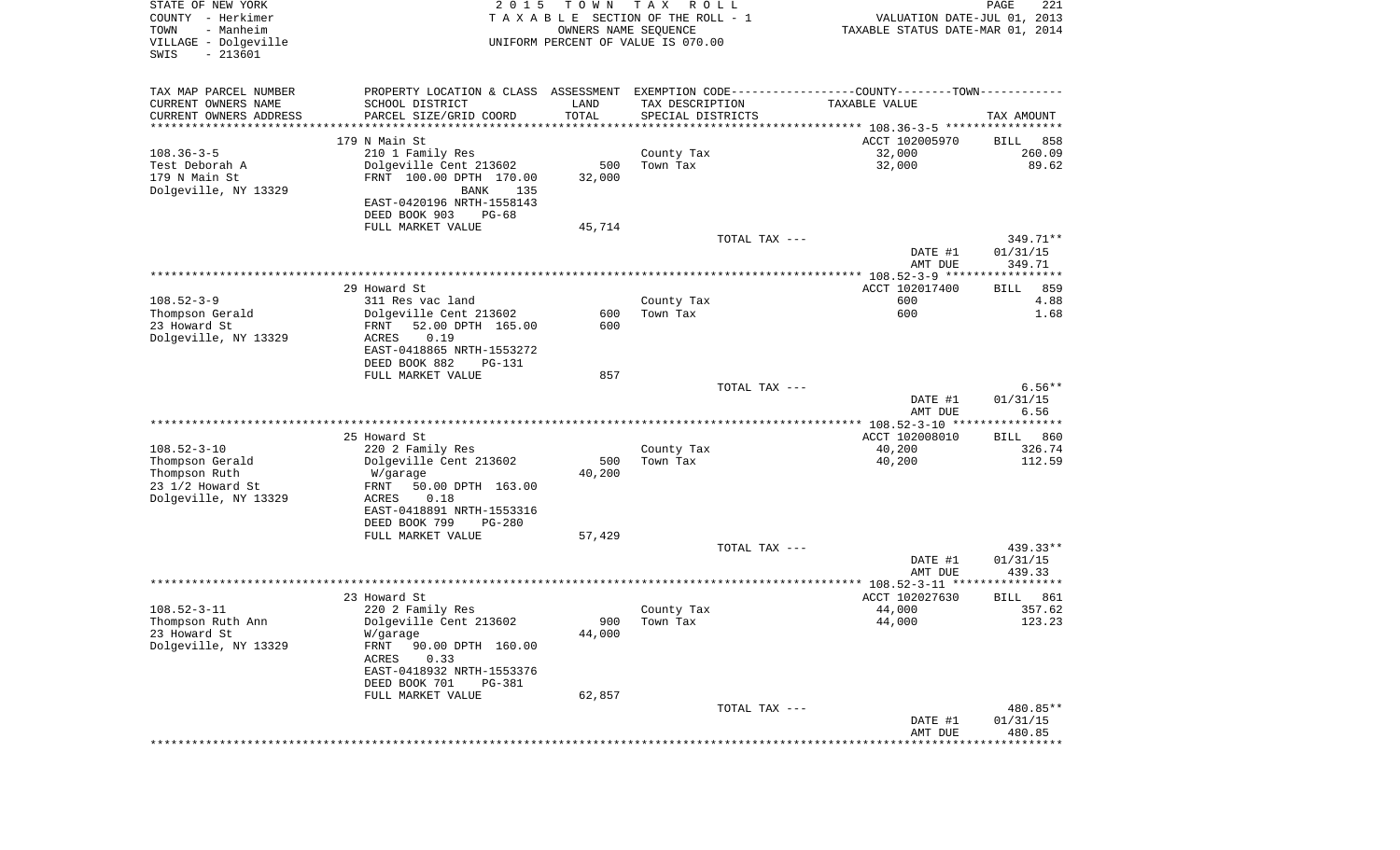| STATE OF NEW YORK<br>COUNTY - Herkimer<br>- Manheim<br>TOWN | 2 0 1 5                                                                                       | TOWN    | T A X<br>R O L L<br>TAXABLE SECTION OF THE ROLL - 1<br>OWNERS NAME SEQUENCE |               | VALUATION DATE-JUL 01, 2013<br>TAXABLE STATUS DATE-MAR 01, 2014 | PAGE               | 222          |
|-------------------------------------------------------------|-----------------------------------------------------------------------------------------------|---------|-----------------------------------------------------------------------------|---------------|-----------------------------------------------------------------|--------------------|--------------|
| VILLAGE - Dolgeville<br>$-213601$<br>SWIS                   |                                                                                               |         | UNIFORM PERCENT OF VALUE IS 070.00                                          |               |                                                                 |                    |              |
| TAX MAP PARCEL NUMBER                                       | PROPERTY LOCATION & CLASS ASSESSMENT EXEMPTION CODE---------------COUNTY-------TOWN---------- |         |                                                                             |               |                                                                 |                    |              |
| CURRENT OWNERS NAME                                         | SCHOOL DISTRICT                                                                               | LAND    | TAX DESCRIPTION                                                             |               | TAXABLE VALUE                                                   |                    |              |
| CURRENT OWNERS ADDRESS<br>**********************            | PARCEL SIZE/GRID COORD<br>***************************                                         | TOTAL   | SPECIAL DISTRICTS                                                           |               |                                                                 | TAX AMOUNT         |              |
|                                                             | 121 S Main St                                                                                 |         |                                                                             |               | ACCT 102026790                                                  | <b>BILL</b>        | 862          |
| $108.52 - 2 - 4$                                            | 210 1 Family Res                                                                              |         | VET COM CT 41131                                                            |               | 10,500<br>10,500                                                |                    |              |
| Timian Arnold R                                             | Dolgeville Cent 213602                                                                        | 1,100   | County Tax                                                                  |               | 62,300                                                          |                    | 506.36       |
| Timian Barbara                                              | W/garage                                                                                      | 72,800  | Town Tax                                                                    |               | 62,300                                                          |                    | 174.49       |
| 121 S Main St                                               | FRNT 107.41 DPTH 149.25                                                                       |         |                                                                             |               |                                                                 |                    |              |
| Dolgeville, NY 13329                                        | <b>ACRES</b><br>0.47<br>EAST-0418074 NRTH-1552934                                             |         |                                                                             |               |                                                                 |                    |              |
|                                                             | DEED BOOK 00562 PG-00044                                                                      |         |                                                                             |               |                                                                 |                    |              |
|                                                             | FULL MARKET VALUE                                                                             | 104,000 |                                                                             |               |                                                                 |                    |              |
|                                                             |                                                                                               |         |                                                                             | TOTAL TAX --- |                                                                 |                    | 680.85**     |
|                                                             |                                                                                               |         |                                                                             |               | DATE #1                                                         | 01/31/15           |              |
|                                                             |                                                                                               |         |                                                                             |               | AMT DUE                                                         | 680.85             |              |
|                                                             |                                                                                               |         |                                                                             |               |                                                                 |                    |              |
| $108.52 - 2 - 5$                                            | S Main Rear St<br>312 Vac w/imprv                                                             |         | County Tax                                                                  |               | ACCT 102026820<br>2,200                                         | BILL               | 863<br>17.88 |
| Timian Arnold R                                             | Dolgeville Cent 213602                                                                        | 2,200   | Town Tax                                                                    |               | 2,200                                                           |                    | 6.16         |
| Timian Barbara                                              | 1.40<br>ACRES                                                                                 | 2,200   |                                                                             |               |                                                                 |                    |              |
| 121 S Main St                                               | EAST-0418156 NRTH-1552831                                                                     |         |                                                                             |               |                                                                 |                    |              |
| Dolgeville, NY 13329                                        | DEED BOOK 00562 PG-00044                                                                      |         |                                                                             |               |                                                                 |                    |              |
|                                                             | FULL MARKET VALUE                                                                             | 3,143   |                                                                             | TOTAL TAX --- |                                                                 |                    | 24.04**      |
|                                                             |                                                                                               |         |                                                                             |               | DATE #1                                                         | 01/31/15           |              |
|                                                             |                                                                                               |         |                                                                             |               | AMT DUE                                                         |                    | 24.04        |
|                                                             |                                                                                               |         |                                                                             |               |                                                                 |                    |              |
|                                                             | S Main St                                                                                     |         |                                                                             |               | ACCT 102006270                                                  | <b>BILL</b>        | 864          |
| $108.52 - 2 - 7$<br>Timian Arnold R                         | 311 Res vac land                                                                              | 600     | County Tax<br>Town Tax                                                      |               | 600<br>600                                                      |                    | 4.88         |
| Timian Barbara Ann                                          | Dolgeville Cent 213602<br>FRNT 120.00 DPTH 114.10                                             | 600     |                                                                             |               |                                                                 |                    | 1.68         |
| 121 S Main St                                               | ACRES<br>0.31                                                                                 |         |                                                                             |               |                                                                 |                    |              |
| Dolgeville, NY 13329                                        | EAST-0418149 NRTH-1553047                                                                     |         |                                                                             |               |                                                                 |                    |              |
|                                                             | DEED BOOK 00664 PG-00242                                                                      |         |                                                                             |               |                                                                 |                    |              |
|                                                             | FULL MARKET VALUE                                                                             | 857     |                                                                             |               |                                                                 |                    |              |
|                                                             |                                                                                               |         |                                                                             | TOTAL TAX --- |                                                                 | 01/31/15           | $6.56**$     |
|                                                             |                                                                                               |         |                                                                             |               | DATE #1<br>AMT DUE                                              |                    | 6.56         |
|                                                             |                                                                                               |         |                                                                             |               |                                                                 |                    |              |
|                                                             | 24 Ransom St                                                                                  |         |                                                                             |               | ACCT 102027300                                                  | BILL               | 865          |
| $108.52 - 4 - 34$                                           | 210 1 Family Res                                                                              |         | County Tax                                                                  |               | 56,300                                                          |                    | 457.60       |
| Toher John & Cheyrl                                         | Dolgeville Cent 213602                                                                        | 500     | Town Tax                                                                    |               | 56,300                                                          |                    | 157.68       |
| Pierce James&Kimberly<br>24 Ransom St                       | W/garage<br>FRNT 50.00 DPTH 150.00                                                            | 56,300  |                                                                             |               |                                                                 |                    |              |
| Dolgeville, NY 13329                                        | 0.17<br>ACRES                                                                                 |         |                                                                             |               |                                                                 |                    |              |
|                                                             | EAST-0419321 NRTH-1553003                                                                     |         |                                                                             |               |                                                                 |                    |              |
|                                                             | DEED BOOK 1449<br>PG-916                                                                      |         |                                                                             |               |                                                                 |                    |              |
|                                                             | FULL MARKET VALUE                                                                             | 80,429  |                                                                             |               |                                                                 |                    |              |
|                                                             |                                                                                               |         |                                                                             | TOTAL TAX --- |                                                                 |                    | $615.28**$   |
|                                                             |                                                                                               |         |                                                                             |               | DATE #1<br>AMT DUE                                              | 01/31/15<br>615.28 |              |
|                                                             |                                                                                               |         |                                                                             |               |                                                                 | **************     |              |
|                                                             |                                                                                               |         |                                                                             |               |                                                                 |                    |              |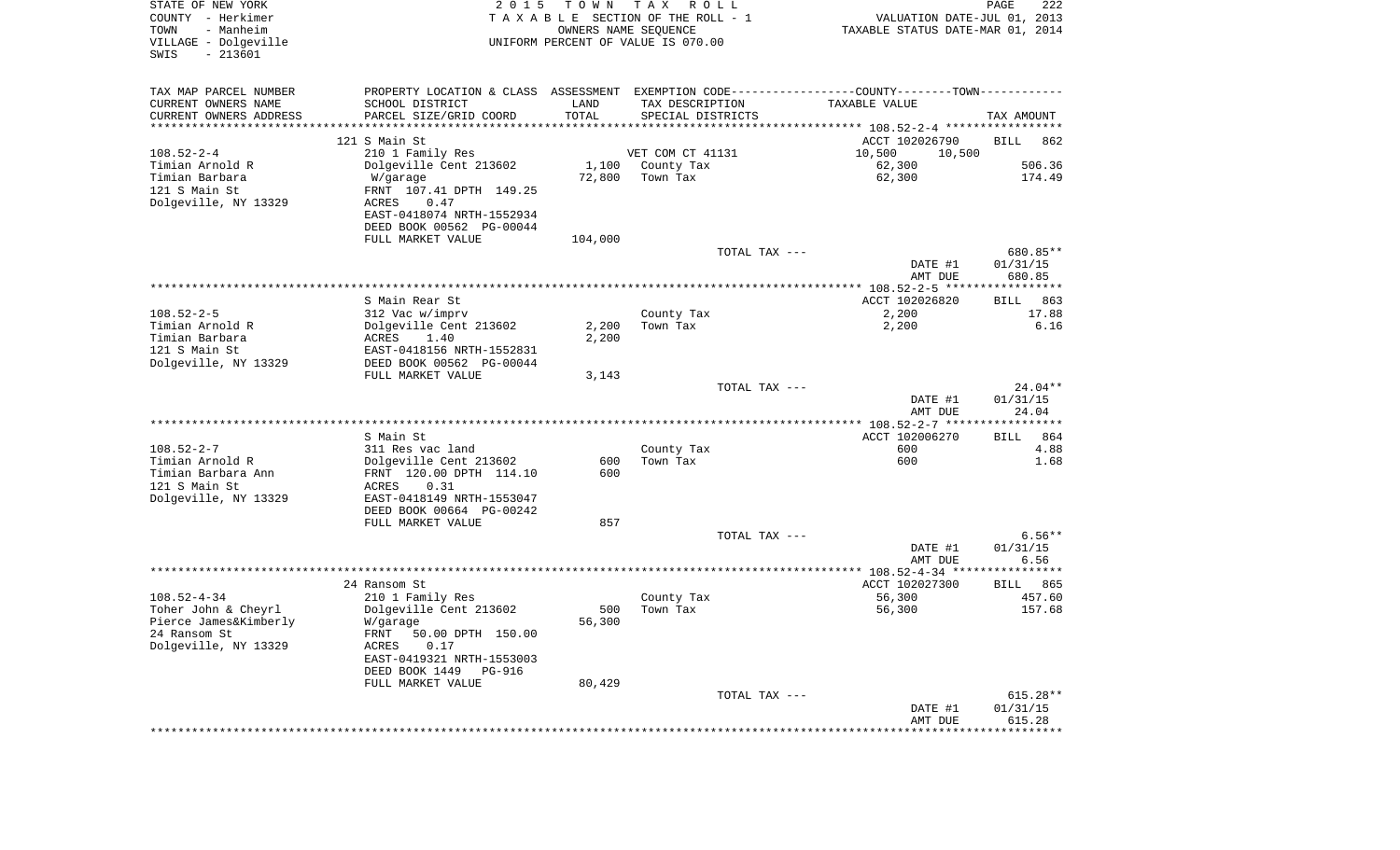| STATE OF NEW YORK<br>COUNTY - Herkimer<br>- Manheim<br>TOWN<br>VILLAGE - Dolgeville<br>$-213601$<br>SWIS | 2 0 1 5                                                                                        | T O W N<br>OWNERS NAME SEQUENCE | T A X<br>R O L L<br>TAXABLE SECTION OF THE ROLL - 1<br>UNIFORM PERCENT OF VALUE IS 070.00 | VALUATION DATE-JUL 01, 2013<br>TAXABLE STATUS DATE-MAR 01, 2014 | PAGE<br>223                       |
|----------------------------------------------------------------------------------------------------------|------------------------------------------------------------------------------------------------|---------------------------------|-------------------------------------------------------------------------------------------|-----------------------------------------------------------------|-----------------------------------|
| TAX MAP PARCEL NUMBER                                                                                    | PROPERTY LOCATION & CLASS ASSESSMENT EXEMPTION CODE----------------COUNTY-------TOWN---------- |                                 |                                                                                           |                                                                 |                                   |
| CURRENT OWNERS NAME                                                                                      | SCHOOL DISTRICT                                                                                | LAND                            | TAX DESCRIPTION                                                                           | TAXABLE VALUE                                                   |                                   |
| CURRENT OWNERS ADDRESS<br>*********************                                                          | PARCEL SIZE/GRID COORD                                                                         | TOTAL<br>* * * * * * * * * *    | SPECIAL DISTRICTS                                                                         |                                                                 | TAX AMOUNT                        |
|                                                                                                          | 72 Van Buren St                                                                                |                                 |                                                                                           | ACCT 102008640                                                  | 866<br>BILL                       |
| $108.52 - 6 - 52$                                                                                        | 210 1 Family Res                                                                               |                                 | County Tax                                                                                | 35,000                                                          | 284.47                            |
| Tooly Clark                                                                                              | Dolgeville Cent 213602                                                                         | 500                             | Town Tax                                                                                  | 35,000                                                          | 98.03                             |
| Tooly Irene                                                                                              | W/garage                                                                                       | 35,000                          |                                                                                           |                                                                 |                                   |
| 72 Van Buren St                                                                                          | FRNT 354.00 DPTH 245.00                                                                        |                                 |                                                                                           |                                                                 |                                   |
| Dolgeville, NY 13329                                                                                     | ACRES<br>0.28                                                                                  |                                 |                                                                                           |                                                                 |                                   |
|                                                                                                          | EAST-0420377 NRTH-1553141<br>DEED BOOK 00624 PG-00599                                          |                                 |                                                                                           |                                                                 |                                   |
|                                                                                                          | FULL MARKET VALUE                                                                              | 50,000                          |                                                                                           |                                                                 |                                   |
|                                                                                                          |                                                                                                |                                 | TOTAL TAX ---                                                                             |                                                                 | 382.50**                          |
|                                                                                                          |                                                                                                |                                 |                                                                                           | DATE #1                                                         | 01/31/15                          |
|                                                                                                          |                                                                                                |                                 |                                                                                           | AMT DUE                                                         | 382.50                            |
|                                                                                                          | Barker Rd                                                                                      |                                 |                                                                                           |                                                                 | 867<br>BILL                       |
| $108.59 - 3 - 28$                                                                                        | 311 Res vac land                                                                               |                                 | County Tax                                                                                | 4,000                                                           | 32.51                             |
| Tracy Bernard                                                                                            | Dolgeville Cent 213602                                                                         | 4,000                           | Town Tax                                                                                  | 4,000                                                           | 11.20                             |
| Tracy Elizabeth                                                                                          | FRNT 147.00 DPTH                                                                               | 4,000                           | School Relevy                                                                             |                                                                 | 82.00                             |
| 1010 Barker Rd                                                                                           | ACRES<br>3.00                                                                                  |                                 | Village Relevy                                                                            |                                                                 | 103.81                            |
| Dolgeville, NY 13329                                                                                     | EAST-0417036 NRTH-1550817<br>DEED BOOK 772<br>$PG-643$                                         |                                 |                                                                                           |                                                                 |                                   |
|                                                                                                          | FULL MARKET VALUE                                                                              | 5,714                           |                                                                                           |                                                                 |                                   |
|                                                                                                          |                                                                                                |                                 | TOTAL TAX ---                                                                             |                                                                 | 229.52**                          |
|                                                                                                          |                                                                                                |                                 |                                                                                           | DATE #1                                                         | 01/31/15                          |
|                                                                                                          |                                                                                                |                                 |                                                                                           | AMT DUE                                                         | 229.52                            |
|                                                                                                          | 9 Lamberson St                                                                                 |                                 |                                                                                           | ************ 108.52-5-22 *****************<br>ACCT 102003480    | <b>BILL</b><br>868                |
| $108.52 - 5 - 22$                                                                                        | 210 1 Family Res                                                                               |                                 | County Tax                                                                                | 42,000                                                          | 341.37                            |
| Travis Janet A                                                                                           | Dolgeville Cent 213602                                                                         | 300                             | Town Tax                                                                                  | 42,000                                                          | 117.63                            |
| 9 Lamberson St                                                                                           | W Garage                                                                                       | 42,000                          |                                                                                           |                                                                 |                                   |
| Dolgeville, NY 13329                                                                                     | FRNT<br>30.00 DPTH<br>66.00                                                                    |                                 |                                                                                           |                                                                 |                                   |
|                                                                                                          | ACRES<br>0.06                                                                                  |                                 |                                                                                           |                                                                 |                                   |
|                                                                                                          | EAST-0419237 NRTH-1554287<br>DEED BOOK 1428<br>PG-713                                          |                                 |                                                                                           |                                                                 |                                   |
|                                                                                                          | FULL MARKET VALUE                                                                              | 60,000                          |                                                                                           |                                                                 |                                   |
|                                                                                                          |                                                                                                |                                 | TOTAL TAX ---                                                                             |                                                                 | 459.00**                          |
|                                                                                                          |                                                                                                |                                 |                                                                                           | DATE #1                                                         | 01/31/15                          |
|                                                                                                          |                                                                                                |                                 |                                                                                           | AMT DUE                                                         | 459.00<br>****                    |
|                                                                                                          | 10 Winton Ln                                                                                   |                                 |                                                                                           | ****************** 108.52-5-35 ******<br>ACCT 102027120         | 869<br>BILL                       |
| $108.52 - 5 - 35$                                                                                        | 210 1 Family Res                                                                               |                                 | County Tax                                                                                | 46,000                                                          | 373.88                            |
| Tripodi Eufemia A                                                                                        | Dolgeville Cent 213602                                                                         | 500                             | Town Tax                                                                                  | 46,000                                                          | 128.83                            |
| 10 Winton Ln                                                                                             | W/garage                                                                                       | 46,000                          |                                                                                           |                                                                 |                                   |
| Dolgeville, NY 13329                                                                                     | 50.00 DPTH 100.00<br>FRNT                                                                      |                                 |                                                                                           |                                                                 |                                   |
|                                                                                                          | 0.11<br>ACRES<br>EAST-0419475 NRTH-1554546                                                     |                                 |                                                                                           |                                                                 |                                   |
|                                                                                                          | DEED BOOK 1390<br>PG-952                                                                       |                                 |                                                                                           |                                                                 |                                   |
|                                                                                                          | FULL MARKET VALUE                                                                              | 65,714                          |                                                                                           |                                                                 |                                   |
|                                                                                                          |                                                                                                |                                 | TOTAL TAX ---                                                                             |                                                                 | $502.71**$                        |
|                                                                                                          |                                                                                                |                                 |                                                                                           | DATE #1                                                         | 01/31/15                          |
|                                                                                                          |                                                                                                |                                 |                                                                                           | AMT DUE                                                         | 502.71<br>*********************** |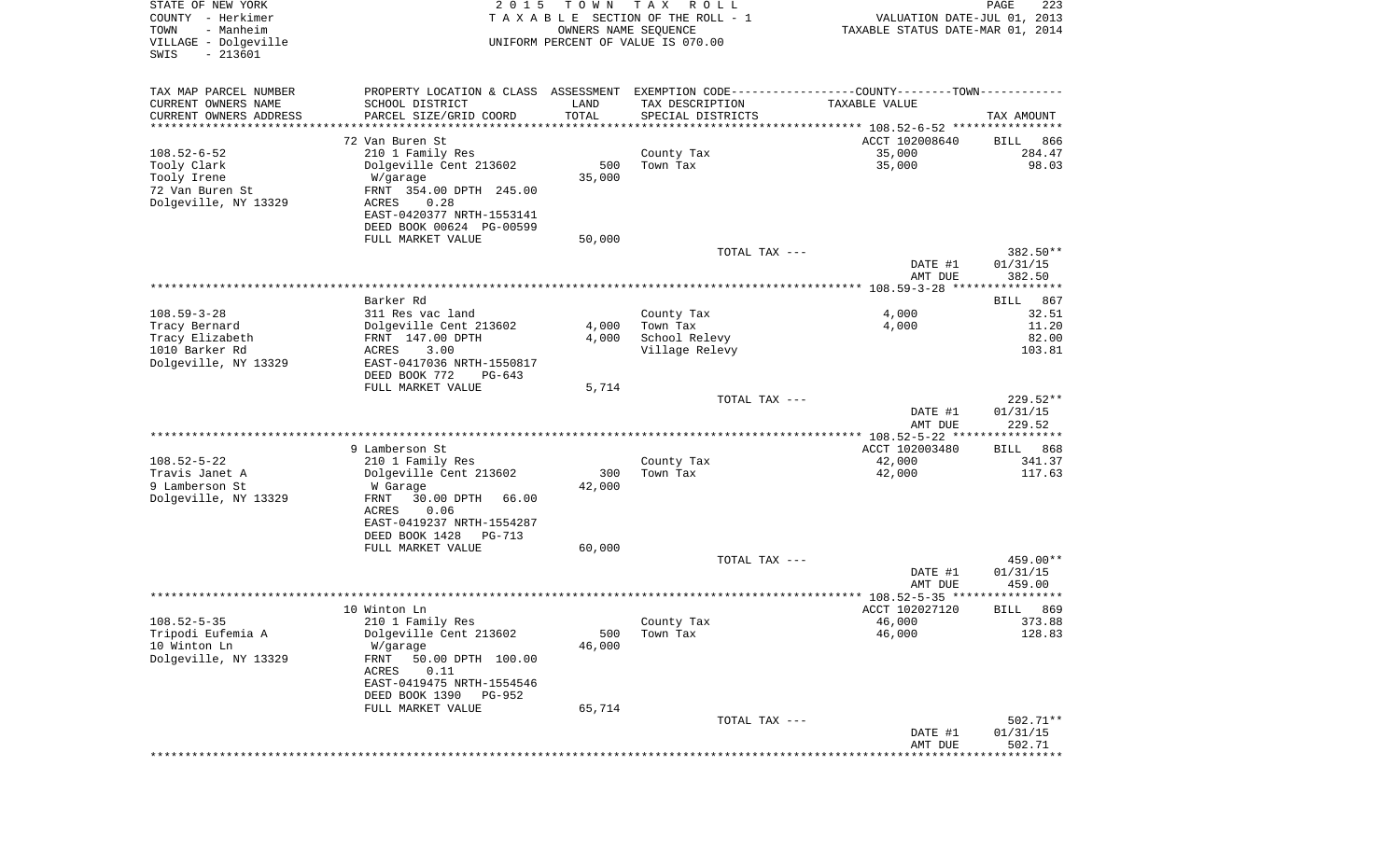| STATE OF NEW YORK<br>COUNTY - Herkimer<br>TOWN<br>- Manheim<br>VILLAGE - Dolgeville | 2 0 1 5                                            | TOWN<br>OWNERS NAME SEQUENCE | T A X<br>R O L L<br>TAXABLE SECTION OF THE ROLL - 1<br>UNIFORM PERCENT OF VALUE IS 070.00 | VALUATION DATE-JUL 01, 2013<br>TAXABLE STATUS DATE-MAR 01, 2014                               | PAGE<br>224           |
|-------------------------------------------------------------------------------------|----------------------------------------------------|------------------------------|-------------------------------------------------------------------------------------------|-----------------------------------------------------------------------------------------------|-----------------------|
| $-213601$<br>SWIS                                                                   |                                                    |                              |                                                                                           |                                                                                               |                       |
| TAX MAP PARCEL NUMBER                                                               |                                                    |                              |                                                                                           | PROPERTY LOCATION & CLASS ASSESSMENT EXEMPTION CODE---------------COUNTY-------TOWN---------- |                       |
| CURRENT OWNERS NAME                                                                 | SCHOOL DISTRICT                                    | LAND<br>TOTAL                | TAX DESCRIPTION                                                                           | TAXABLE VALUE                                                                                 |                       |
| CURRENT OWNERS ADDRESS<br>*********************                                     | PARCEL SIZE/GRID COORD<br>************************ | **************               | SPECIAL DISTRICTS                                                                         |                                                                                               | TAX AMOUNT            |
|                                                                                     | 32 Howard St                                       |                              |                                                                                           | ACCT 102022770                                                                                | 870<br>BILL           |
| $108.52 - 2 - 65$                                                                   | 210 1 Family Res                                   |                              | County Tax                                                                                | 22,000                                                                                        | 178.81                |
| Tripodi Vincent                                                                     | Dolgeville Cent 213602                             | 600                          | Town Tax                                                                                  | 22,000                                                                                        | 61.62                 |
| 151 Merritt Pl                                                                      | W/carport                                          | 22,000                       |                                                                                           |                                                                                               |                       |
| New Hartford, NY 13413                                                              | FRNT<br>61.60 DPTH 108.00<br><b>ACRES</b>          |                              |                                                                                           |                                                                                               |                       |
|                                                                                     | 0.15<br>EAST-0418769 NRTH-1553470                  |                              |                                                                                           |                                                                                               |                       |
|                                                                                     | DEED BOOK 870<br>PG-117                            |                              |                                                                                           |                                                                                               |                       |
|                                                                                     | FULL MARKET VALUE                                  | 31,429                       |                                                                                           |                                                                                               |                       |
|                                                                                     |                                                    |                              | TOTAL TAX ---                                                                             |                                                                                               | $240.43**$            |
|                                                                                     |                                                    |                              |                                                                                           | DATE #1<br>AMT DUE                                                                            | 01/31/15<br>240.43    |
|                                                                                     |                                                    |                              |                                                                                           |                                                                                               |                       |
| $108.52 - 2 - 72$                                                                   | 14 E Spofford Ave<br>210 1 Family Res              |                              | County Tax                                                                                | ACCT 102030630<br>36,000                                                                      | 871<br>BILL<br>292.60 |
| Trumble Horatio                                                                     | Dolgeville Cent 213602                             | 800                          | Town Tax                                                                                  | 36,000                                                                                        | 100.83                |
| 14 E Spofford Ave                                                                   | 80.00 DPTH 100.00<br>FRNT                          | 36,000                       |                                                                                           |                                                                                               |                       |
| Dolgeville, NY 13329                                                                | <b>ACRES</b><br>0.18                               |                              |                                                                                           |                                                                                               |                       |
|                                                                                     | EAST-0418487 NRTH-1553043                          |                              |                                                                                           |                                                                                               |                       |
|                                                                                     | DEED BOOK 1466<br>$PG-528$<br>FULL MARKET VALUE    | 51,429                       |                                                                                           |                                                                                               |                       |
|                                                                                     |                                                    |                              | TOTAL TAX ---                                                                             |                                                                                               | $393.43**$            |
|                                                                                     |                                                    |                              |                                                                                           | DATE #1<br>AMT DUE                                                                            | 01/31/15<br>393.43    |
|                                                                                     |                                                    |                              |                                                                                           | *************** 108.60-1-1.3 ****************                                                 |                       |
|                                                                                     | Barker Rd                                          |                              |                                                                                           | ACCT 102003780                                                                                | 872<br>BILL           |
| $108.60 - 1 - 1.3$<br>Tumble Forms                                                  | 330 Vacant comm<br>Dolgeville Cent 213602          | 12,000                       | County Tax<br>Town Tax                                                                    | 12,000<br>12,000                                                                              | 97.53<br>33.61        |
| 1013 Barker Rd                                                                      | <b>ACRES</b><br>5.50                               | 12,000                       |                                                                                           |                                                                                               |                       |
| Dolgeville, NY 13329                                                                | EAST-0417886 NRTH-1550979                          |                              |                                                                                           |                                                                                               |                       |
|                                                                                     | DEED BOOK 787<br>$PG-243$                          |                              |                                                                                           |                                                                                               |                       |
|                                                                                     | FULL MARKET VALUE                                  | 17,143                       |                                                                                           |                                                                                               |                       |
|                                                                                     |                                                    |                              | TOTAL TAX ---                                                                             |                                                                                               | 131.14**              |
|                                                                                     |                                                    |                              |                                                                                           | DATE #1<br>AMT DUE                                                                            | 01/31/15<br>131.14    |
|                                                                                     |                                                    |                              |                                                                                           |                                                                                               |                       |
|                                                                                     | 23 Winton Ln                                       |                              |                                                                                           | ACCT 102017040                                                                                | 873<br>BILL           |
| $108.52 - 5 - 87$                                                                   | 210 1 Family Res                                   |                              | County Tax                                                                                | 36,500                                                                                        | 296.67                |
| Tunnicliffe Charles                                                                 | Dolgeville Cent 213602                             | 600                          | Town Tax                                                                                  | 36,500                                                                                        | 102.23                |
| Tunnicliffe Barbara<br>21 Winton Ln                                                 | W/garage<br>FRNT 60.00 DPTH<br>59.00               | 36,500                       |                                                                                           |                                                                                               |                       |
| Dolgeville, NY 13329                                                                | 0.10<br>ACRES                                      |                              |                                                                                           |                                                                                               |                       |
|                                                                                     | EAST-0419729 NRTH-1554553                          |                              |                                                                                           |                                                                                               |                       |
|                                                                                     | DEED BOOK 763<br>PG-138                            |                              |                                                                                           |                                                                                               |                       |
|                                                                                     | FULL MARKET VALUE                                  | 52,143                       |                                                                                           |                                                                                               |                       |
|                                                                                     |                                                    |                              | TOTAL TAX ---                                                                             |                                                                                               | 398.90**              |
|                                                                                     |                                                    |                              |                                                                                           | DATE #1<br>AMT DUE                                                                            | 01/31/15<br>398.90    |
|                                                                                     |                                                    |                              |                                                                                           | * * * * * * * * * * * * * * * * * *                                                           | ************          |
|                                                                                     |                                                    |                              |                                                                                           |                                                                                               |                       |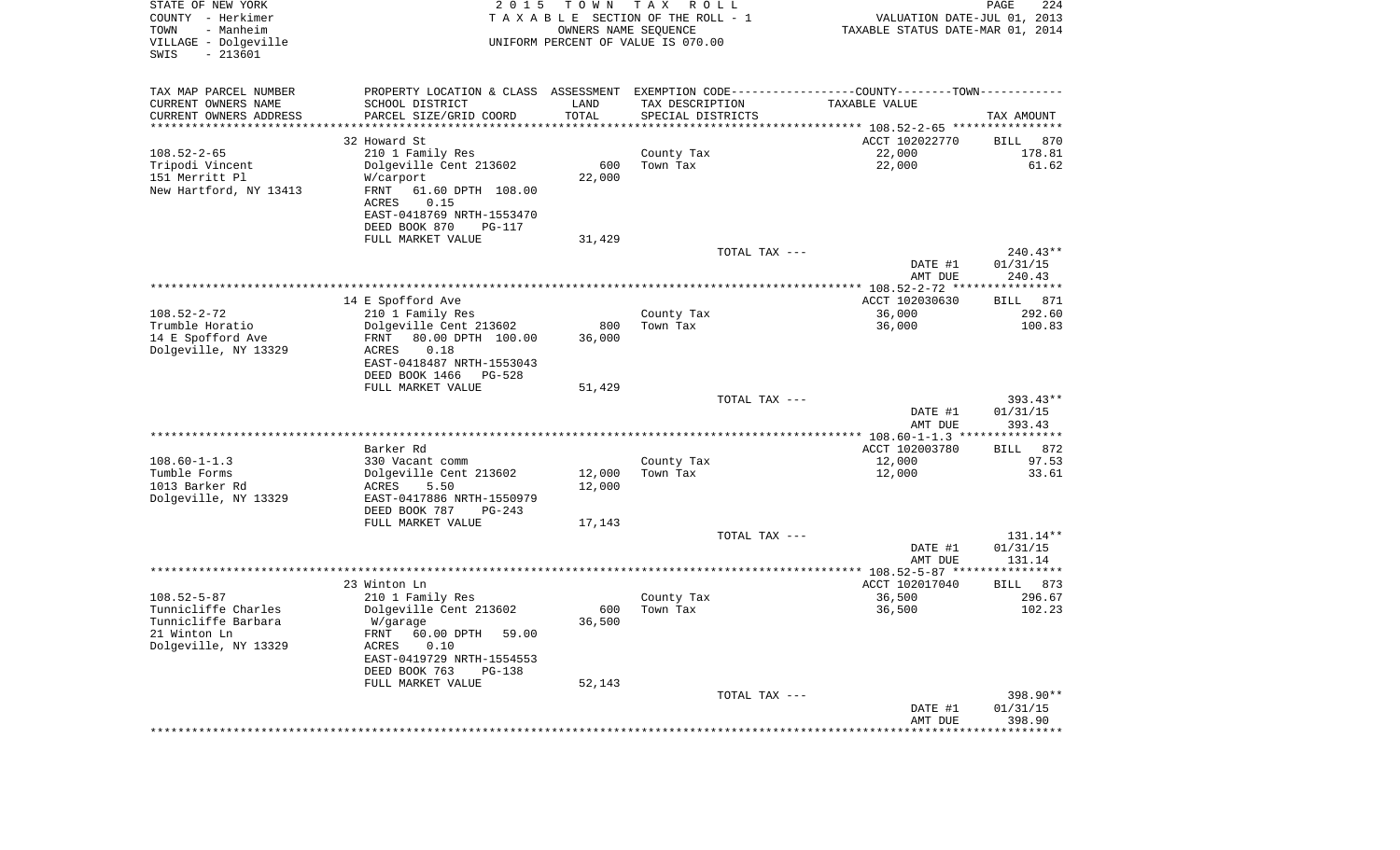| STATE OF NEW YORK<br>COUNTY - Herkimer<br>- Manheim<br>TOWN<br>VILLAGE - Dolgeville<br>$-213601$<br>SWIS | 2 0 1 5                                                                                       | T O W N<br>OWNERS NAME SEQUENCE | T A X<br>R O L L<br>TAXABLE SECTION OF THE ROLL - 1<br>UNIFORM PERCENT OF VALUE IS 070.00 |               | VALUATION DATE-JUL 01, 2013<br>TAXABLE STATUS DATE-MAR 01, 2014 | PAGE<br>225            |
|----------------------------------------------------------------------------------------------------------|-----------------------------------------------------------------------------------------------|---------------------------------|-------------------------------------------------------------------------------------------|---------------|-----------------------------------------------------------------|------------------------|
| TAX MAP PARCEL NUMBER                                                                                    | PROPERTY LOCATION & CLASS ASSESSMENT EXEMPTION CODE---------------COUNTY-------TOWN---------- |                                 |                                                                                           |               |                                                                 |                        |
| CURRENT OWNERS NAME                                                                                      | SCHOOL DISTRICT                                                                               | LAND                            | TAX DESCRIPTION                                                                           |               | TAXABLE VALUE                                                   |                        |
| CURRENT OWNERS ADDRESS<br>**********************                                                         | PARCEL SIZE/GRID COORD                                                                        | TOTAL                           | SPECIAL DISTRICTS                                                                         |               |                                                                 | TAX AMOUNT             |
|                                                                                                          | 21 Winton Ln                                                                                  |                                 |                                                                                           |               | ACCT 102021570                                                  | 874<br>BILL            |
| $108.52 - 5 - 69$                                                                                        | 210 1 Family Res                                                                              |                                 | County Tax                                                                                |               | 31,400                                                          | 255.21                 |
| Tunnicliffe Charles P                                                                                    | Dolgeville Cent 213602                                                                        | 500                             | Town Tax                                                                                  |               | 31,400                                                          | 87.94                  |
| Tunnicliffe Barbara<br>21 Winton Ln                                                                      | W/carport<br>50.00 DPTH 90.00                                                                 | 31,400                          |                                                                                           |               |                                                                 |                        |
| Dolgeville, NY 13329                                                                                     | FRNT<br>0.09<br>ACRES                                                                         |                                 |                                                                                           |               |                                                                 |                        |
|                                                                                                          | EAST-0419678 NRTH-1554533                                                                     |                                 |                                                                                           |               |                                                                 |                        |
|                                                                                                          | DEED BOOK 912<br>PG-656                                                                       |                                 |                                                                                           |               |                                                                 |                        |
|                                                                                                          | FULL MARKET VALUE                                                                             | 44,857                          |                                                                                           |               |                                                                 |                        |
|                                                                                                          |                                                                                               |                                 |                                                                                           | TOTAL TAX --- | DATE #1                                                         | $343.15**$<br>01/31/15 |
|                                                                                                          |                                                                                               |                                 |                                                                                           |               | AMT DUE                                                         | 343.15                 |
|                                                                                                          |                                                                                               |                                 |                                                                                           |               |                                                                 |                        |
|                                                                                                          | N Main St                                                                                     |                                 |                                                                                           |               | ACCT 102009930                                                  | 875<br>BILL            |
| $108.36 - 4 - 2.1$<br>Urdang Seely Stephanie L                                                           | 311 Res vac land<br>Dolgeville Cent 213602                                                    | 2,500                           | County Tax<br>Town Tax                                                                    |               | 2,500<br>2,500                                                  | 20.32<br>7.00          |
| 180 N Main St                                                                                            | FRNT<br>50.00 DPTH 299.00                                                                     | 2,500                           |                                                                                           |               |                                                                 |                        |
| Dolgeville, NY 13329                                                                                     | 0.70<br>ACRES                                                                                 |                                 |                                                                                           |               |                                                                 |                        |
|                                                                                                          | EAST-0420462 NRTH-1557863                                                                     |                                 |                                                                                           |               |                                                                 |                        |
|                                                                                                          | DEED BOOK 1349<br>PG-213<br>FULL MARKET VALUE                                                 | 3,571                           |                                                                                           |               |                                                                 |                        |
|                                                                                                          |                                                                                               |                                 |                                                                                           | TOTAL TAX --- |                                                                 | $27.32**$              |
|                                                                                                          |                                                                                               |                                 |                                                                                           |               | DATE #1                                                         | 01/31/15               |
|                                                                                                          |                                                                                               |                                 |                                                                                           |               | AMT DUE                                                         | 27.32                  |
|                                                                                                          | 180 N Main St                                                                                 |                                 |                                                                                           |               |                                                                 | BILL 876               |
| $108.36 - 4 - 2.3$                                                                                       | 210 1 Family Res                                                                              |                                 | County Tax                                                                                |               | 85,000                                                          | 690.86                 |
| Urdang Seely Stephanie L                                                                                 | Dolgeville Cent 213602                                                                        | 5,100                           | Town Tax                                                                                  |               | 85,000                                                          | 238.06                 |
| 180 N Main St                                                                                            | FRNT 200.00 DPTH                                                                              | 85,000                          |                                                                                           |               |                                                                 |                        |
| Dolgeville, NY 13329                                                                                     | ACRES<br>1.10<br>EAST-0420444 NRTH-1557991                                                    |                                 |                                                                                           |               |                                                                 |                        |
|                                                                                                          | DEED BOOK 854<br>PG-275                                                                       |                                 |                                                                                           |               |                                                                 |                        |
|                                                                                                          | FULL MARKET VALUE                                                                             | 121,429                         |                                                                                           |               |                                                                 |                        |
|                                                                                                          |                                                                                               |                                 |                                                                                           | TOTAL TAX --- |                                                                 | 928.92**               |
|                                                                                                          |                                                                                               |                                 |                                                                                           |               | DATE #1<br>AMT DUE                                              | 01/31/15<br>928.92     |
|                                                                                                          |                                                                                               |                                 |                                                                                           |               |                                                                 |                        |
|                                                                                                          | 19 S Main St                                                                                  |                                 |                                                                                           |               | ACCT 102023280                                                  | 877<br>BILL            |
| $108.52 - 5 - 81$                                                                                        | 483 Converted Re                                                                              |                                 | County Tax                                                                                |               | 110,000                                                         | 894.06                 |
| Vaillancourt Donald T<br>19 S Main St                                                                    | Dolgeville Cent 213602<br>-garage & Hotel                                                     | 110,000                         | $1,900$ Town Tax                                                                          |               | 110,000                                                         | 308.08                 |
| Dolgeville, NY 13329                                                                                     | 90.00 DPTH 154.00<br>FRNT                                                                     |                                 |                                                                                           |               |                                                                 |                        |
|                                                                                                          | 0.28<br>ACRES                                                                                 |                                 |                                                                                           |               |                                                                 |                        |
|                                                                                                          | EAST-0419596 NRTH-1554889                                                                     |                                 |                                                                                           |               |                                                                 |                        |
|                                                                                                          | DEED BOOK 1442<br>PG-256<br>FULL MARKET VALUE                                                 | 157,143                         |                                                                                           |               |                                                                 |                        |
|                                                                                                          |                                                                                               |                                 |                                                                                           | TOTAL TAX --- |                                                                 | $1,202.14**$           |
|                                                                                                          |                                                                                               |                                 |                                                                                           |               | DATE #1                                                         | 01/31/15               |
|                                                                                                          |                                                                                               |                                 |                                                                                           |               | AMT DUE                                                         | 1,202.14               |
|                                                                                                          |                                                                                               |                                 |                                                                                           |               |                                                                 |                        |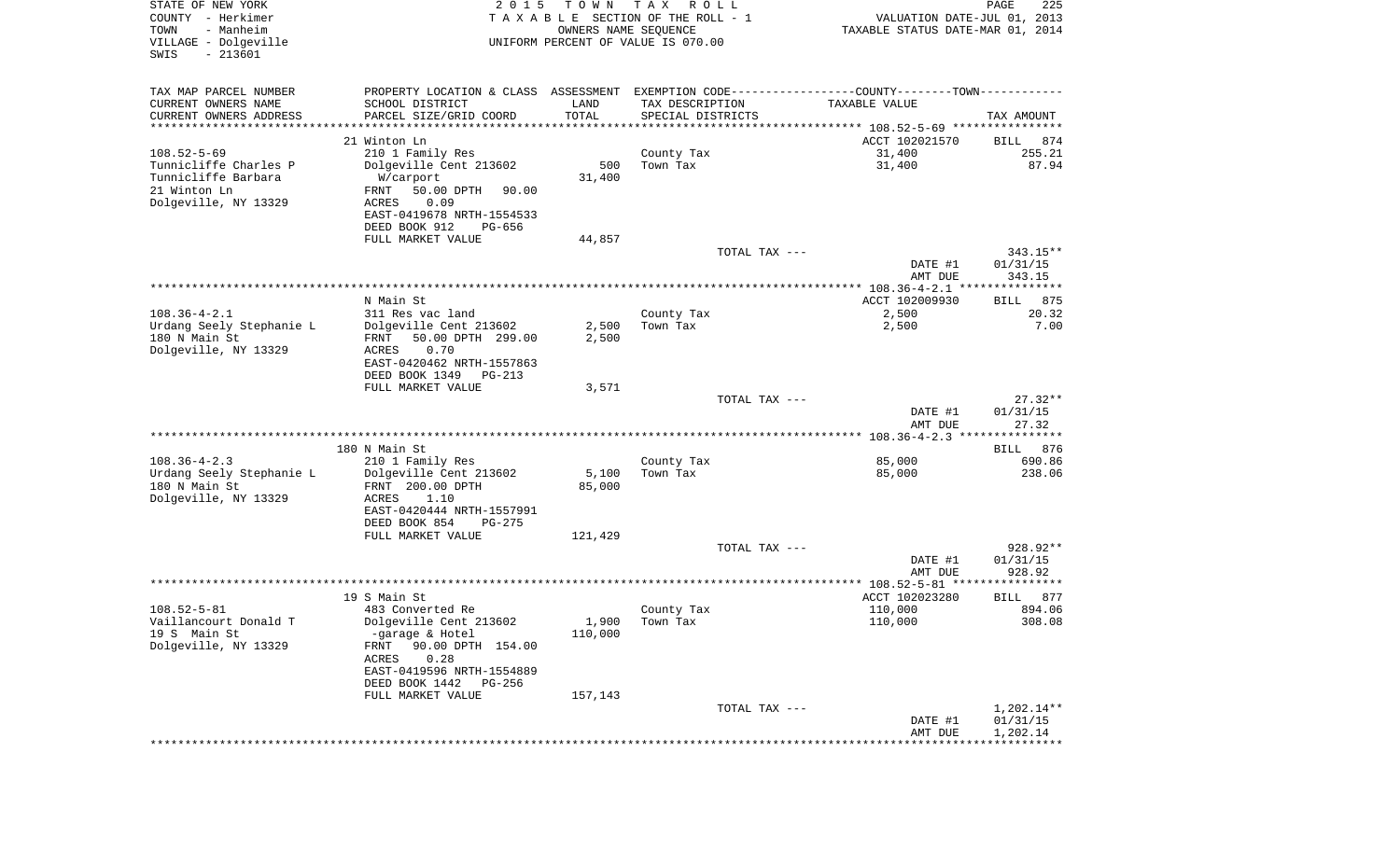| STATE OF NEW YORK<br>COUNTY - Herkimer                         | 2 0 1 5                                                                                        | T O W N | T A X<br>R O L L<br>TAXABLE SECTION OF THE ROLL - 1        | VALUATION DATE-JUL 01, 2013      | PAGE<br>226           |
|----------------------------------------------------------------|------------------------------------------------------------------------------------------------|---------|------------------------------------------------------------|----------------------------------|-----------------------|
| TOWN<br>- Manheim<br>VILLAGE - Dolgeville<br>SWIS<br>$-213601$ |                                                                                                |         | OWNERS NAME SEQUENCE<br>UNIFORM PERCENT OF VALUE IS 070.00 | TAXABLE STATUS DATE-MAR 01, 2014 |                       |
| TAX MAP PARCEL NUMBER                                          | PROPERTY LOCATION & CLASS ASSESSMENT EXEMPTION CODE----------------COUNTY-------TOWN---------- |         |                                                            |                                  |                       |
| CURRENT OWNERS NAME                                            | SCHOOL DISTRICT                                                                                | LAND    | TAX DESCRIPTION                                            | TAXABLE VALUE                    |                       |
| CURRENT OWNERS ADDRESS                                         | PARCEL SIZE/GRID COORD                                                                         | TOTAL   | SPECIAL DISTRICTS                                          |                                  | TAX AMOUNT            |
| **************************                                     |                                                                                                |         |                                                            |                                  |                       |
| $108.44 - 2 - 6$                                               | 6 Cline St                                                                                     |         |                                                            | ACCT 102006660                   | 878<br>BILL<br>239.77 |
| Vance Michael J                                                | 210 1 Family Res<br>Dolgeville Cent 213602                                                     | 500     | County Tax<br>Town Tax                                     | 29,500<br>29,500                 | 82.62                 |
| 6 Cline St                                                     | 50.00 DPTH 300.00<br>FRNT                                                                      | 29,500  | School Relevy                                              |                                  | 178.11                |
| Dolgeville, NY 13329                                           | 0.34<br>ACRES                                                                                  |         | Village Relevy                                             |                                  | 750.85                |
|                                                                | EAST-0418237 NRTH-1555158                                                                      |         |                                                            |                                  |                       |
|                                                                | DEED BOOK 896<br>PG-396                                                                        |         |                                                            |                                  |                       |
|                                                                | FULL MARKET VALUE                                                                              | 42,143  |                                                            |                                  |                       |
|                                                                |                                                                                                |         | TOTAL TAX ---                                              |                                  | $1,251.35**$          |
|                                                                |                                                                                                |         |                                                            | DATE #1                          | 01/31/15              |
|                                                                |                                                                                                |         |                                                            | AMT DUE                          | 1,251.35              |
|                                                                | 6 Howard St Ext                                                                                |         |                                                            | ACCT 102018180                   | <b>BILL</b><br>879    |
| $108.52 - 5 - 38$                                              | 210 1 Family Res                                                                               |         | County Tax                                                 | 25,800                           | 209.70                |
| Vanslyke Scott                                                 | Dolgeville Cent 213602                                                                         | 400     | Town Tax                                                   | 25,800                           | 72.26                 |
| Vanslyke Pamela                                                | FRNT 35.60 DPTH 102.30                                                                         | 25,800  |                                                            |                                  |                       |
| 6 Howard St Ext                                                | $0.08$ BANK<br>ACRES<br>171                                                                    |         |                                                            |                                  |                       |
| Dolgeville, NY 13329                                           | EAST-0419386 NRTH-1554451                                                                      |         |                                                            |                                  |                       |
|                                                                | DEED BOOK 807<br>PG-230                                                                        |         |                                                            |                                  |                       |
|                                                                | FULL MARKET VALUE                                                                              | 36,857  |                                                            |                                  |                       |
|                                                                |                                                                                                |         | TOTAL TAX ---                                              | DATE #1                          | 281.96**<br>01/31/15  |
|                                                                |                                                                                                |         |                                                            | AMT DUE                          | 281.96                |
|                                                                |                                                                                                |         |                                                            |                                  |                       |
|                                                                | 10 Stewart St                                                                                  |         |                                                            | ACCT 102018930                   | BILL 880              |
| $108.59 - 2 - 18$                                              | 210 1 Family Res                                                                               |         | County Tax                                                 | 40,000                           | 325.11                |
| Varvaro Michael J                                              | Dolgeville Cent 213602                                                                         | 1,000   | Town Tax                                                   | 40,000                           | 112.03                |
| Varvaro Patricia A                                             | W/garage                                                                                       | 40,000  |                                                            |                                  |                       |
| 10 Stewart St                                                  | FRNT 100.00 DPTH 150.00<br>0.34                                                                |         |                                                            |                                  |                       |
| Dolgeville, NY 13329                                           | ACRES<br>EAST-0416871 NRTH-1552063                                                             |         |                                                            |                                  |                       |
|                                                                | DEED BOOK 1339<br>PG-393                                                                       |         |                                                            |                                  |                       |
|                                                                | FULL MARKET VALUE                                                                              | 57,143  |                                                            |                                  |                       |
|                                                                |                                                                                                |         | TOTAL TAX ---                                              |                                  | $437.14**$            |
|                                                                |                                                                                                |         |                                                            | DATE #1                          | 01/31/15              |
|                                                                |                                                                                                |         |                                                            | AMT DUE                          | 437.14                |
|                                                                | 8 Schuyler St                                                                                  |         |                                                            | ACCT 102002670                   | <b>BILL</b><br>881    |
| $108.52 - 5 - 47$                                              | 210 1 Family Res                                                                               |         | VET WAR CT 41121                                           | 4,800<br>4,800                   |                       |
| Vazquez Harry                                                  | Dolgeville Cent 213602                                                                         | 400     | County Tax                                                 | 27,200                           | 221.08                |
| PO Box 30                                                      | 37.00 DPTH 135.00<br>FRNT                                                                      | 32,000  | Town Tax                                                   | 27,200                           | 76.18                 |
| Dolgeville, NY 13329                                           | ACRES<br>0.14                                                                                  |         |                                                            |                                  |                       |
|                                                                | EAST-0419717 NRTH-1554298                                                                      |         |                                                            |                                  |                       |
|                                                                | DEED BOOK 843<br>PG-74                                                                         |         |                                                            |                                  |                       |
|                                                                | FULL MARKET VALUE                                                                              | 45,714  |                                                            |                                  |                       |
|                                                                |                                                                                                |         | TOTAL TAX ---                                              |                                  | 297.26**              |
|                                                                |                                                                                                |         |                                                            | DATE #1<br>AMT DUE               | 01/31/15<br>297.26    |
|                                                                |                                                                                                |         |                                                            |                                  |                       |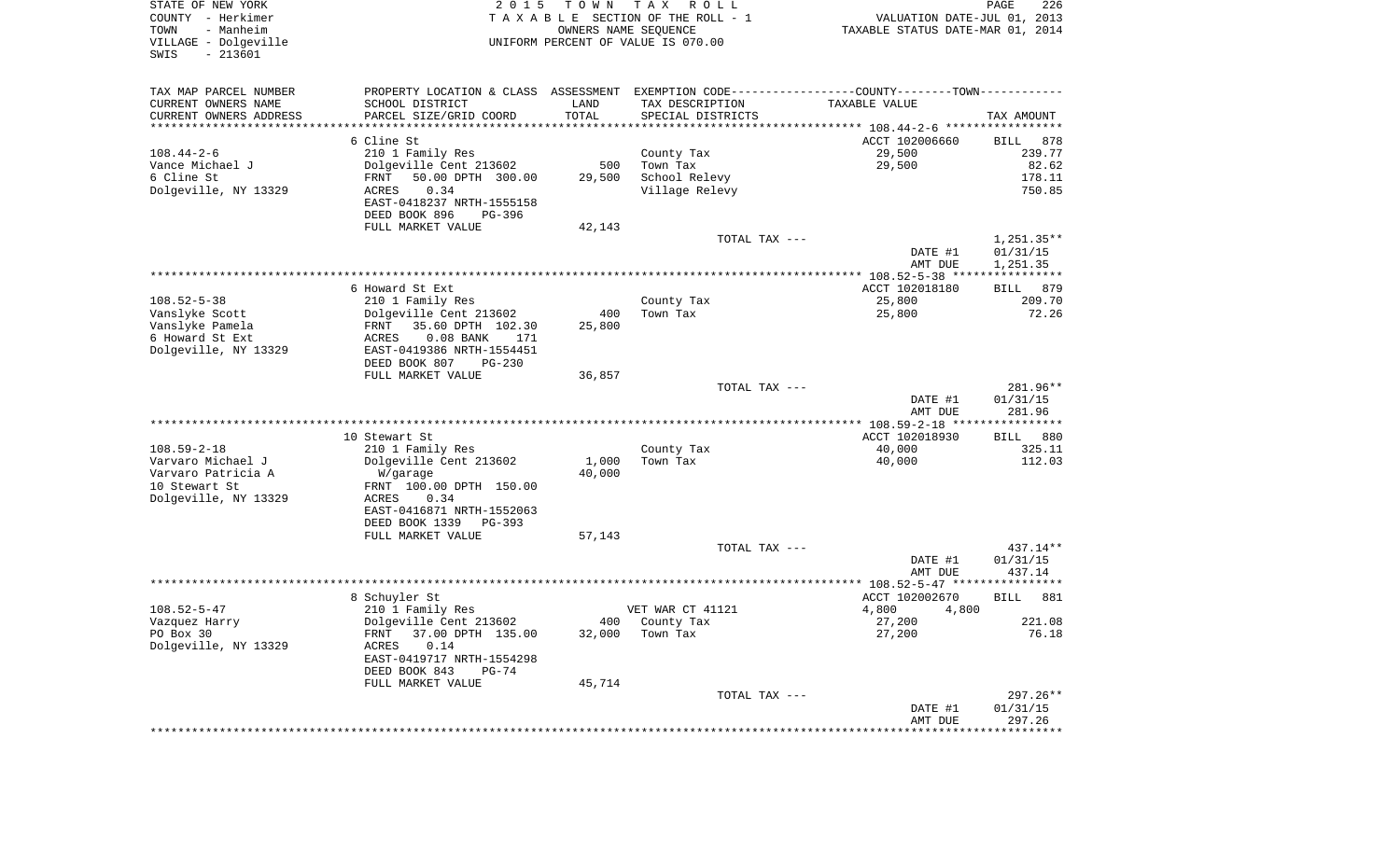| STATE OF NEW YORK<br>COUNTY - Herkimer<br>TOWN<br>- Manheim<br>VILLAGE - Dolgeville<br>$-213601$<br>SWIS | 2 0 1 5                                                                                         | T O W N<br>OWNERS NAME SEQUENCE | T A X<br>R O L L<br>TAXABLE SECTION OF THE ROLL - 1<br>UNIFORM PERCENT OF VALUE IS 070.00 | VALUATION DATE-JUL 01, 2013<br>TAXABLE STATUS DATE-MAR 01, 2014    | PAGE<br>227        |
|----------------------------------------------------------------------------------------------------------|-------------------------------------------------------------------------------------------------|---------------------------------|-------------------------------------------------------------------------------------------|--------------------------------------------------------------------|--------------------|
| TAX MAP PARCEL NUMBER                                                                                    | PROPERTY LOCATION & CLASS ASSESSMENT EXEMPTION CODE----------------COUNTY--------TOWN---------- |                                 |                                                                                           |                                                                    |                    |
| CURRENT OWNERS NAME                                                                                      | SCHOOL DISTRICT                                                                                 | LAND                            | TAX DESCRIPTION                                                                           | TAXABLE VALUE                                                      |                    |
| CURRENT OWNERS ADDRESS<br>*********************                                                          | PARCEL SIZE/GRID COORD                                                                          | TOTAL<br>***************        | SPECIAL DISTRICTS                                                                         |                                                                    | TAX AMOUNT         |
|                                                                                                          | 41 W State St                                                                                   |                                 |                                                                                           | ACCT 102002400                                                     | 882<br>BILL        |
| $108.36 - 1 - 60$                                                                                        | 411 Apartment                                                                                   |                                 | County Tax                                                                                | 49,000                                                             | 398.26             |
| Vedder Erin R                                                                                            | Dolgeville Cent 213602                                                                          | 800                             | Town Tax                                                                                  | 49,000                                                             | 137.24             |
| Vedder Todd N                                                                                            | 411                                                                                             | 49,000                          |                                                                                           |                                                                    |                    |
| 881 Seely Rd                                                                                             | 44 W State St.                                                                                  |                                 |                                                                                           |                                                                    |                    |
| Stratford, NY 13470                                                                                      | 78.00 DPTH 144.00<br>FRNT                                                                       |                                 |                                                                                           |                                                                    |                    |
|                                                                                                          | 0.26<br>ACRES<br>EAST-0418999 NRTH-1556840                                                      |                                 |                                                                                           |                                                                    |                    |
|                                                                                                          | DEED BOOK 1295<br>PG-446                                                                        |                                 |                                                                                           |                                                                    |                    |
|                                                                                                          | FULL MARKET VALUE                                                                               | 70,000                          |                                                                                           |                                                                    |                    |
|                                                                                                          |                                                                                                 |                                 | TOTAL TAX ---                                                                             |                                                                    | 535.50**           |
|                                                                                                          |                                                                                                 |                                 |                                                                                           | DATE #1                                                            | 01/31/15           |
|                                                                                                          |                                                                                                 |                                 |                                                                                           | AMT DUE                                                            | 535.50             |
|                                                                                                          | 108 S Main St                                                                                   |                                 |                                                                                           | ACCT 102000750                                                     | 883<br>BILL        |
| $108.52 - 1 - 64$                                                                                        | 210 1 Family Res                                                                                |                                 | County Tax                                                                                | 51,600                                                             | 419.40             |
| Vedder Patrick N                                                                                         | Dolgeville Cent 213602                                                                          | 500                             | Town Tax                                                                                  | 51,600                                                             | 144.52             |
| 108 So Main St                                                                                           | W/garage                                                                                        | 51,600                          |                                                                                           |                                                                    |                    |
| Dolgeville, NY 13329                                                                                     | FRNT<br>49.00 DPTH 208.17                                                                       |                                 |                                                                                           |                                                                    |                    |
|                                                                                                          | ACRES<br>$0.23$ BANK<br>012<br>EAST-0418379 NRTH-1553769                                        |                                 |                                                                                           |                                                                    |                    |
|                                                                                                          | DEED BOOK 947<br>PG-154                                                                         |                                 |                                                                                           |                                                                    |                    |
|                                                                                                          | FULL MARKET VALUE                                                                               | 73,714                          |                                                                                           |                                                                    |                    |
|                                                                                                          |                                                                                                 |                                 | TOTAL TAX ---                                                                             |                                                                    | 563.92**           |
|                                                                                                          |                                                                                                 |                                 |                                                                                           | DATE #1                                                            | 01/31/15           |
|                                                                                                          |                                                                                                 |                                 |                                                                                           | AMT DUE                                                            | 563.92             |
|                                                                                                          | Millers Grove Rd                                                                                |                                 |                                                                                           | ****************** 108.27-1-2 ******************<br>ACCT 102010500 | 884<br>BILL        |
| $108.27 - 1 - 2$                                                                                         | 311 Res vac land                                                                                |                                 | County Tax                                                                                | 3,300                                                              | 26.82              |
| Vedder Todd N                                                                                            | Dolgeville Cent 213602                                                                          | 3,300                           | Town Tax                                                                                  | 3,300                                                              | 9.24               |
| Vedder Erin R                                                                                            | ACRES<br>2.30                                                                                   | 3,300                           |                                                                                           |                                                                    |                    |
| 881 Seely Rd                                                                                             | EAST-0417432 NRTH-1560564                                                                       |                                 |                                                                                           |                                                                    |                    |
| Stratford, NY 13476                                                                                      | DEED BOOK 1418<br>PG-228                                                                        |                                 |                                                                                           |                                                                    |                    |
|                                                                                                          | FULL MARKET VALUE                                                                               | 4,714                           | TOTAL TAX ---                                                                             |                                                                    | $36.06**$          |
|                                                                                                          |                                                                                                 |                                 |                                                                                           | DATE #1                                                            | 01/31/15           |
|                                                                                                          |                                                                                                 |                                 |                                                                                           | AMT DUE                                                            | 36.06              |
|                                                                                                          |                                                                                                 |                                 |                                                                                           |                                                                    | ****               |
|                                                                                                          | 9 Ransom St                                                                                     |                                 |                                                                                           | ACCT 102010590                                                     | 885<br>BILL        |
| $108.52 - 6 - 15$                                                                                        | 210 1 Family Res                                                                                |                                 | County Tax                                                                                | 32,400                                                             | 263.34             |
| Vickers Tanya<br>321 Irondale Rd                                                                         | Dolgeville Cent 213602<br>W/barn                                                                | 500<br>32,400                   | Town Tax                                                                                  | 32,400                                                             | 90.74              |
| Salisbury Ctr, NY 13454                                                                                  | 50.00 DPTH 100.00<br>FRNT                                                                       |                                 |                                                                                           |                                                                    |                    |
|                                                                                                          | ACRES<br>0.11                                                                                   |                                 |                                                                                           |                                                                    |                    |
|                                                                                                          | EAST-0419692 NRTH-1553269                                                                       |                                 |                                                                                           |                                                                    |                    |
|                                                                                                          | DEED BOOK 1519 PG-505                                                                           |                                 |                                                                                           |                                                                    |                    |
|                                                                                                          | FULL MARKET VALUE                                                                               | 46,286                          |                                                                                           |                                                                    |                    |
|                                                                                                          |                                                                                                 |                                 | TOTAL TAX ---                                                                             |                                                                    | 354.08**           |
|                                                                                                          |                                                                                                 |                                 |                                                                                           | DATE #1<br>AMT DUE                                                 | 01/31/15<br>354.08 |
|                                                                                                          |                                                                                                 |                                 |                                                                                           | ***********************************                                |                    |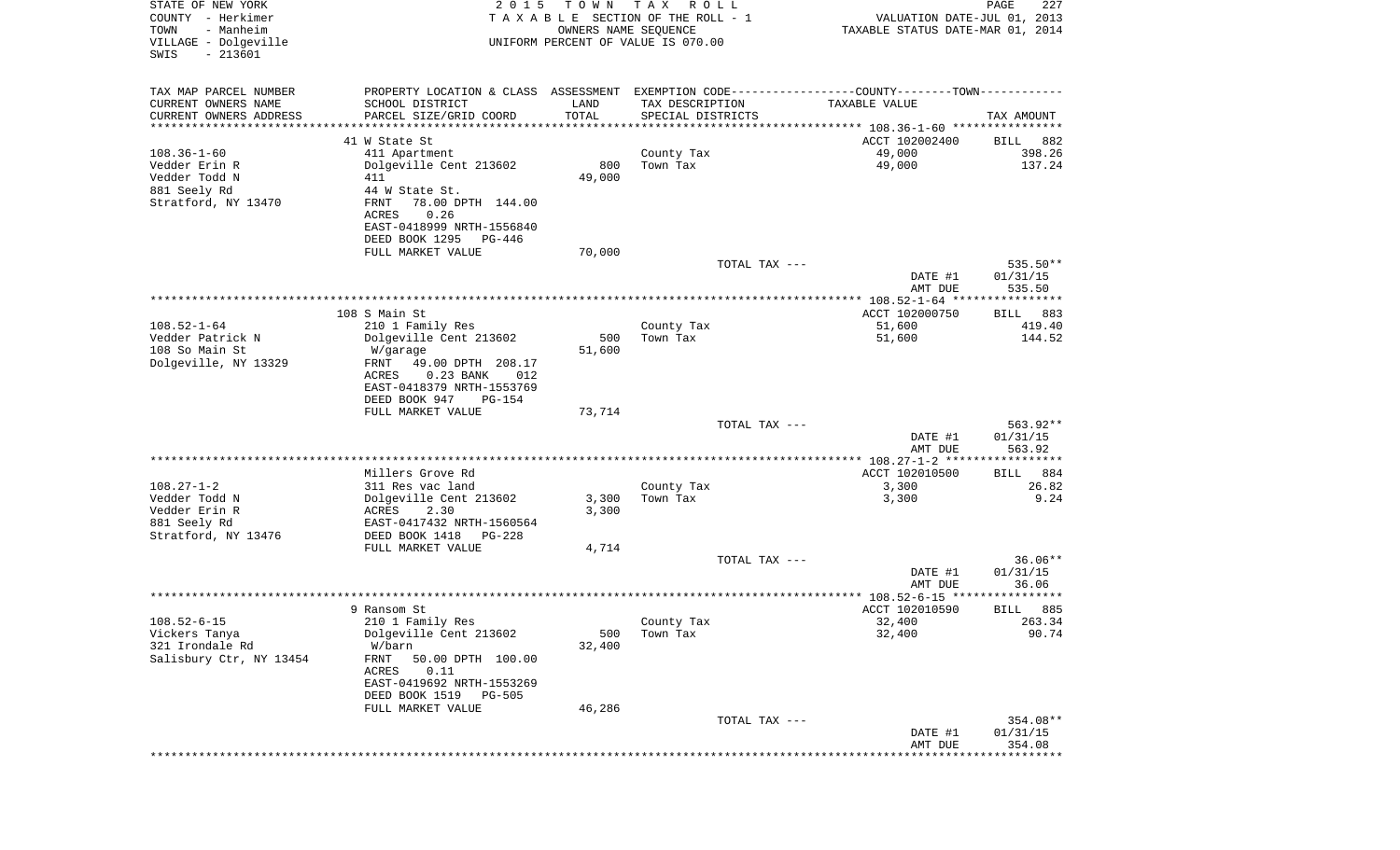| STATE OF NEW YORK<br>COUNTY - Herkimer<br>- Manheim<br>TOWN<br>VILLAGE - Dolgeville<br>$-213601$<br>SWIS | 2 0 1 5                                                     | T O W N                        | T A X<br>R O L L<br>TAXABLE SECTION OF THE ROLL - 1<br>OWNERS NAME SEQUENCE<br>UNIFORM PERCENT OF VALUE IS 070.00 | VALUATION DATE-JUL 01, 2013<br>TAXABLE STATUS DATE-MAR 01, 2014 | PAGE<br>228          |
|----------------------------------------------------------------------------------------------------------|-------------------------------------------------------------|--------------------------------|-------------------------------------------------------------------------------------------------------------------|-----------------------------------------------------------------|----------------------|
| TAX MAP PARCEL NUMBER                                                                                    |                                                             |                                | PROPERTY LOCATION & CLASS ASSESSMENT EXEMPTION CODE---------------COUNTY-------TOWN----------                     |                                                                 |                      |
| CURRENT OWNERS NAME                                                                                      | SCHOOL DISTRICT                                             | LAND                           | TAX DESCRIPTION                                                                                                   | TAXABLE VALUE                                                   |                      |
| CURRENT OWNERS ADDRESS                                                                                   | PARCEL SIZE/GRID COORD                                      | TOTAL<br>* * * * * * * * * * * | SPECIAL DISTRICTS                                                                                                 |                                                                 | TAX AMOUNT           |
| *********************                                                                                    | 19 W State St                                               |                                |                                                                                                                   |                                                                 | 886                  |
| $108.44 - 1 - 4$                                                                                         | 210 1 Family Res                                            |                                | County Tax                                                                                                        | ACCT 102019920<br>57,000                                        | BILL<br>463.29       |
| Village of Dolgeville                                                                                    | Dolgeville Cent 213602                                      | 800                            | Town Tax                                                                                                          | 57,000                                                          | 159.64               |
| 500 E Main St                                                                                            | W/garage                                                    | 57,000                         | School Relevy                                                                                                     |                                                                 | 1,168.72             |
| Dolgeville, NY 13329                                                                                     | FRNT<br>78.00 DPTH 204.00<br>0.32<br>ACRES                  |                                |                                                                                                                   |                                                                 |                      |
| PRIOR OWNER ON 3/01/2014                                                                                 | EAST-0419426 NRTH-1556554                                   |                                |                                                                                                                   |                                                                 |                      |
| Brockman Leonard H                                                                                       | DEED BOOK 1542<br><b>PG-500</b>                             |                                |                                                                                                                   |                                                                 |                      |
|                                                                                                          | FULL MARKET VALUE                                           | 81,429                         |                                                                                                                   |                                                                 |                      |
|                                                                                                          |                                                             |                                | TOTAL TAX ---                                                                                                     |                                                                 | $1,791.65**$         |
|                                                                                                          |                                                             |                                |                                                                                                                   | DATE #1<br>AMT DUE                                              | 01/31/15<br>1,791.65 |
|                                                                                                          |                                                             |                                |                                                                                                                   |                                                                 |                      |
|                                                                                                          | 8 Howard St Ext                                             |                                |                                                                                                                   | ACCT 102027810                                                  | 887<br>BILL          |
| $108.52 - 5 - 39$                                                                                        | 210 1 Family Res                                            |                                | County Tax                                                                                                        | 34,300                                                          | 278.78               |
| Viscusie Joseph P                                                                                        | Dolgeville Cent 213602                                      | 400                            | Town Tax                                                                                                          | 34,300                                                          | 96.07                |
| Viscusie Nadine                                                                                          | W/garage                                                    | 34,300                         |                                                                                                                   |                                                                 |                      |
| 8 Howard St Ext                                                                                          | 43.00 DPTH 102.30<br>FRNT                                   |                                |                                                                                                                   |                                                                 |                      |
| Dolgeville, NY 13329                                                                                     | ACRES<br>0.10                                               |                                |                                                                                                                   |                                                                 |                      |
|                                                                                                          | EAST-0419365 NRTH-1554415<br>DEED BOOK 894<br><b>PG-217</b> |                                |                                                                                                                   |                                                                 |                      |
|                                                                                                          | FULL MARKET VALUE                                           | 49,000                         |                                                                                                                   |                                                                 |                      |
|                                                                                                          |                                                             |                                | TOTAL TAX ---                                                                                                     |                                                                 | 374.85**             |
|                                                                                                          |                                                             |                                |                                                                                                                   | DATE #1                                                         | 01/31/15             |
|                                                                                                          |                                                             |                                |                                                                                                                   | AMT DUE                                                         | 374.85               |
|                                                                                                          |                                                             |                                |                                                                                                                   | ************* 108.52-2-49 ***********                           |                      |
| $108.52 - 2 - 49$                                                                                        | 10 Howard St<br>210 1 Family Res                            |                                | VET WAR CT 41121                                                                                                  | ACCT 102029550<br>6,300<br>6,300                                | <b>BILL</b><br>888   |
| Voorhees Brian                                                                                           | Dolgeville Cent 213602                                      |                                | 500 VET DIS CT 41141                                                                                              | 2,485<br>2,485                                                  |                      |
| Chong Mi                                                                                                 | FRNT<br>46.50 DPTH<br>75.00                                 | 49,700                         | County Tax                                                                                                        | 40,915                                                          | 332.55               |
| 10 Howard St                                                                                             | ACRES<br>$0.08$ BANK<br>135                                 |                                | Town Tax                                                                                                          | 40,915                                                          | 114.59               |
| Dolgeville, NY 13329                                                                                     | EAST-0419157 NRTH-1554023                                   |                                |                                                                                                                   |                                                                 |                      |
|                                                                                                          | DEED BOOK 803<br>PG-188                                     |                                |                                                                                                                   |                                                                 |                      |
|                                                                                                          | FULL MARKET VALUE                                           | 71,000                         | TOTAL TAX ---                                                                                                     |                                                                 | $447.14**$           |
|                                                                                                          |                                                             |                                |                                                                                                                   | DATE #1                                                         | 01/31/15             |
|                                                                                                          |                                                             |                                |                                                                                                                   | AMT DUE                                                         | 447.14               |
|                                                                                                          |                                                             |                                |                                                                                                                   |                                                                 | * * * * * *          |
|                                                                                                          | 9 Wolf St                                                   |                                |                                                                                                                   | ACCT 102002100                                                  | 889<br>BILL          |
| $108.36 - 2 - 33$                                                                                        | 220 2 Family Res                                            |                                | County Tax                                                                                                        | 47,200                                                          | 383.63               |
| Voorhees Douglas                                                                                         | Dolgeville Cent 213602                                      | 500                            | Town Tax                                                                                                          | 47,200                                                          | 132.19               |
| Voorhees Kathy                                                                                           | 50.00 DPTH 150.00<br>FRNT                                   | 47,200                         |                                                                                                                   |                                                                 |                      |
| 9 Wolf St<br>Dolgeville, NY 13329                                                                        | 0.17<br>ACRES<br>EAST-0419392 NRTH-1557366                  |                                |                                                                                                                   |                                                                 |                      |
|                                                                                                          | DEED BOOK 895<br>PG-569                                     |                                |                                                                                                                   |                                                                 |                      |
|                                                                                                          | FULL MARKET VALUE                                           | 67,429                         |                                                                                                                   |                                                                 |                      |
|                                                                                                          |                                                             |                                | TOTAL TAX ---                                                                                                     |                                                                 | 515.82**             |
|                                                                                                          |                                                             |                                |                                                                                                                   | DATE #1                                                         | 01/31/15             |
|                                                                                                          |                                                             |                                |                                                                                                                   | AMT DUE                                                         | 515.82               |
|                                                                                                          |                                                             |                                |                                                                                                                   | ****************************                                    |                      |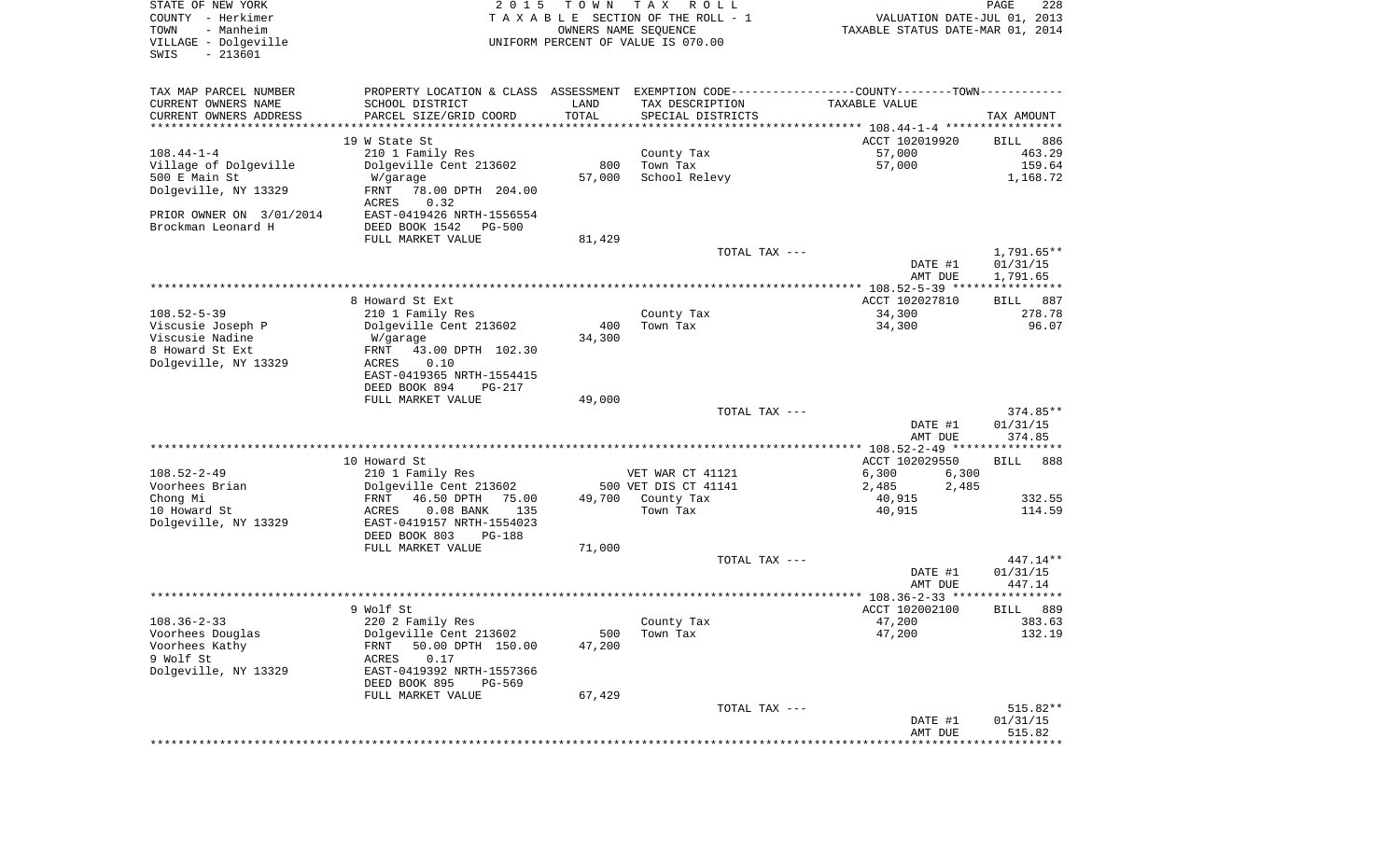| STATE OF NEW YORK<br>COUNTY - Herkimer<br>TOWN<br>- Manheim<br>VILLAGE - Dolgeville<br>$-213601$<br>SWIS | 2 0 1 5                                                                                       | T O W N | T A X<br>R O L L<br>TAXABLE SECTION OF THE ROLL - 1<br>OWNERS NAME SEQUENCE<br>UNIFORM PERCENT OF VALUE IS 070.00 | VALUATION DATE-JUL 01, 2013<br>TAXABLE STATUS DATE-MAR 01, 2014 | $\mathop{\mathtt{PAGE}}$<br>229 |
|----------------------------------------------------------------------------------------------------------|-----------------------------------------------------------------------------------------------|---------|-------------------------------------------------------------------------------------------------------------------|-----------------------------------------------------------------|---------------------------------|
| TAX MAP PARCEL NUMBER                                                                                    | PROPERTY LOCATION & CLASS ASSESSMENT EXEMPTION CODE---------------COUNTY-------TOWN---------- |         |                                                                                                                   |                                                                 |                                 |
| CURRENT OWNERS NAME                                                                                      | SCHOOL DISTRICT                                                                               | LAND    | TAX DESCRIPTION                                                                                                   | TAXABLE VALUE                                                   |                                 |
| CURRENT OWNERS ADDRESS<br>*******************                                                            | PARCEL SIZE/GRID COORD                                                                        | TOTAL   | SPECIAL DISTRICTS                                                                                                 |                                                                 | TAX AMOUNT                      |
|                                                                                                          | 17 Spencer St                                                                                 |         |                                                                                                                   | ACCT 102019200                                                  | <b>BILL</b><br>890              |
| $108.52 - 1 - 17$                                                                                        | 210 1 Family Res                                                                              |         | VET WAR CT 41121                                                                                                  | 5,655<br>5,655                                                  |                                 |
| Wagner Walter                                                                                            | Dolgeville Cent 213602                                                                        |         | 500 VET DIS CT 41141                                                                                              | 18,662<br>18,662                                                |                                 |
| Wagner Harma                                                                                             | W/carport                                                                                     | 37,700  | County Tax                                                                                                        | 13,383                                                          | 108.77                          |
| 17 Spencer St                                                                                            | FRNT<br>50.00 DPTH 180.00                                                                     |         | Town Tax                                                                                                          | 13,383                                                          | 37.48                           |
| Dolgeville, NY 13329                                                                                     | 0.20<br>ACRES                                                                                 |         |                                                                                                                   |                                                                 |                                 |
|                                                                                                          | EAST-0418337 NRTH-1554265                                                                     |         |                                                                                                                   |                                                                 |                                 |
|                                                                                                          | DEED BOOK 710<br><b>PG-109</b>                                                                |         |                                                                                                                   |                                                                 |                                 |
|                                                                                                          | FULL MARKET VALUE                                                                             | 53,857  | TOTAL TAX ---                                                                                                     |                                                                 | $146.25**$                      |
|                                                                                                          |                                                                                               |         |                                                                                                                   | DATE #1                                                         | 01/31/15                        |
|                                                                                                          |                                                                                               |         |                                                                                                                   | AMT DUE                                                         | 146.25                          |
|                                                                                                          |                                                                                               |         |                                                                                                                   |                                                                 |                                 |
|                                                                                                          | 26 Brockett St                                                                                |         |                                                                                                                   | ACCT 102029430                                                  | 891<br>BILL                     |
| $108.52 - 6 - 33$<br>Walrath Dean A                                                                      | 210 1 Family Res                                                                              | 500     | County Tax<br>Town Tax                                                                                            | 35,000                                                          | 284.47<br>98.03                 |
| Walrath Kathie L                                                                                         | Dolgeville Cent 213602<br>W/garage                                                            | 35,000  |                                                                                                                   | 35,000                                                          |                                 |
| 26 Brockett St                                                                                           | 50.00 DPTH 150.00<br>FRNT                                                                     |         |                                                                                                                   |                                                                 |                                 |
| Dolgeville, NY 13329                                                                                     | ACRES<br>0.17                                                                                 |         |                                                                                                                   |                                                                 |                                 |
|                                                                                                          | EAST-0419708 NRTH-1552953                                                                     |         |                                                                                                                   |                                                                 |                                 |
|                                                                                                          | DEED BOOK 1124<br>PG-448                                                                      |         |                                                                                                                   |                                                                 |                                 |
|                                                                                                          | FULL MARKET VALUE                                                                             | 50,000  |                                                                                                                   |                                                                 |                                 |
|                                                                                                          |                                                                                               |         | TOTAL TAX ---                                                                                                     | DATE #1                                                         | 382.50**<br>01/31/15            |
|                                                                                                          |                                                                                               |         |                                                                                                                   | AMT DUE                                                         | 382.50                          |
|                                                                                                          |                                                                                               |         | *********************************                                                                                 | **************** 108.52-6-34 *****************                  |                                 |
|                                                                                                          | Brockett St                                                                                   |         |                                                                                                                   | ACCT 102029460                                                  | 892<br>BILL                     |
| $108.52 - 6 - 34$                                                                                        | 311 Res vac land                                                                              |         | County Tax                                                                                                        | 300                                                             | 2.44                            |
| Walrath Dean A                                                                                           | Dolgeville Cent 213602                                                                        | 300     | Town Tax                                                                                                          | 300                                                             | 0.84                            |
| Walrath Kathie L<br>26 Brockett St                                                                       | FRNT<br>50.00 DPTH 150.00<br><b>ACRES</b><br>0.17                                             | 300     | School Relevy                                                                                                     |                                                                 | 6.14                            |
| Dolgeville, NY 13329                                                                                     | EAST-0419681 NRTH-1552910                                                                     |         |                                                                                                                   |                                                                 |                                 |
|                                                                                                          | DEED BOOK 1124<br>PG-448                                                                      |         |                                                                                                                   |                                                                 |                                 |
|                                                                                                          | FULL MARKET VALUE                                                                             | 429     |                                                                                                                   |                                                                 |                                 |
|                                                                                                          |                                                                                               |         | TOTAL TAX ---                                                                                                     |                                                                 | $9.42**$                        |
|                                                                                                          |                                                                                               |         |                                                                                                                   | DATE #1                                                         | 01/31/15                        |
|                                                                                                          |                                                                                               |         |                                                                                                                   | AMT DUE<br>****************** 108.52-6-35 *********             | 9.42<br>******                  |
|                                                                                                          | Brockett St                                                                                   |         |                                                                                                                   | ACCT 102029490                                                  | 893<br>BILL                     |
| $108.52 - 6 - 35$                                                                                        | 311 Res vac land                                                                              |         | County Tax                                                                                                        | 300                                                             | 2.44                            |
| Walrath Dean A                                                                                           | Dolgeville Cent 213602                                                                        | 300     | Town Tax                                                                                                          | 300                                                             | 0.84                            |
| Walrath Kathie L                                                                                         | 45.00 DPTH 150.00<br>FRNT                                                                     | 300     | School Relevy                                                                                                     |                                                                 | 6.14                            |
| 26 Brockett St                                                                                           | 0.15<br>ACRES                                                                                 |         |                                                                                                                   |                                                                 |                                 |
| Dolgeville, NY 13329                                                                                     | EAST-0419655 NRTH-1552865                                                                     |         |                                                                                                                   |                                                                 |                                 |
|                                                                                                          | DEED BOOK 1124 PG-448<br>FULL MARKET VALUE                                                    | 429     |                                                                                                                   |                                                                 |                                 |
|                                                                                                          |                                                                                               |         | TOTAL TAX ---                                                                                                     |                                                                 | $9.42**$                        |
|                                                                                                          |                                                                                               |         |                                                                                                                   | DATE #1                                                         | 01/31/15                        |
|                                                                                                          |                                                                                               |         |                                                                                                                   | AMT DUE                                                         | 9.42                            |
|                                                                                                          |                                                                                               |         |                                                                                                                   |                                                                 | **********                      |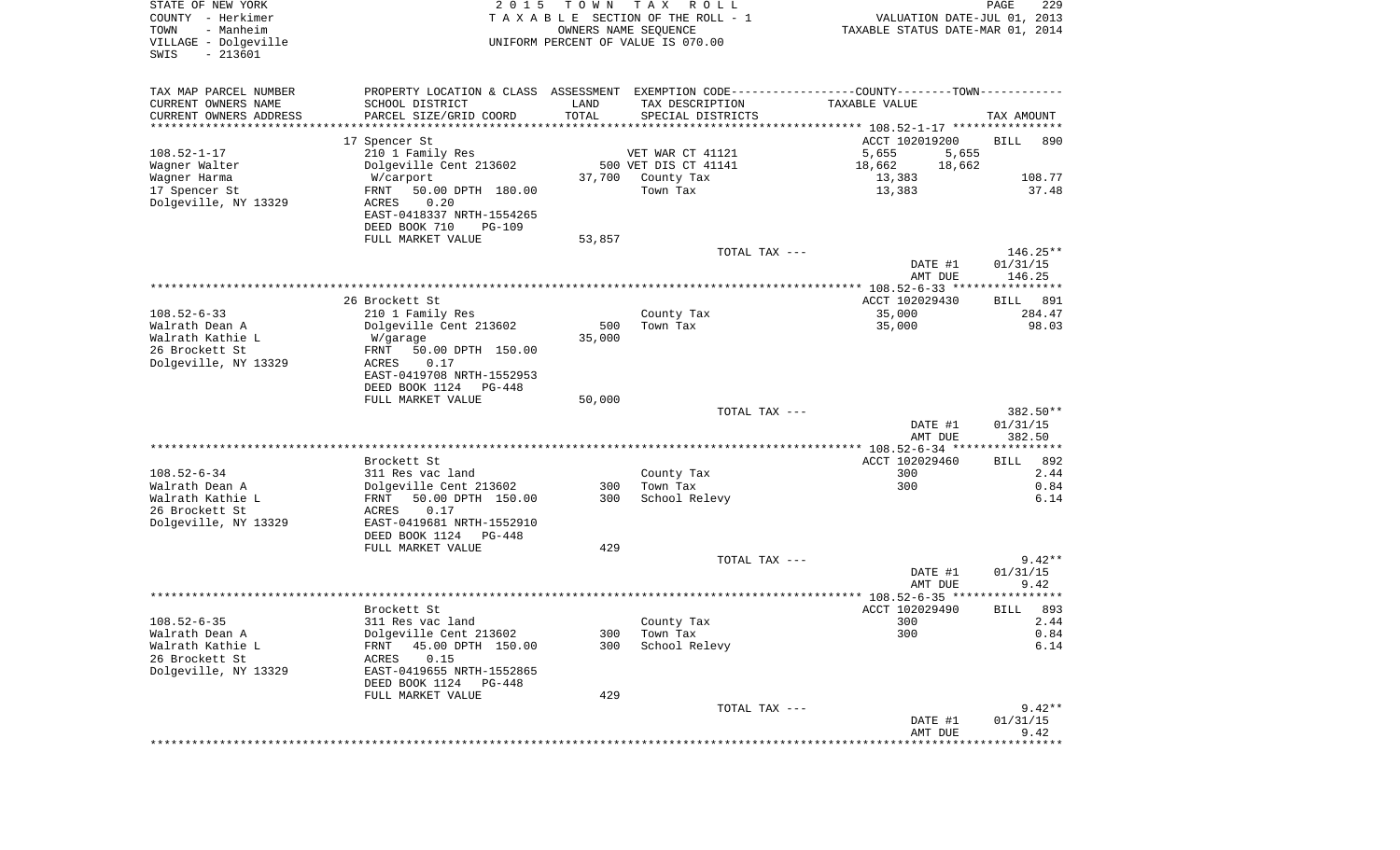| STATE OF NEW YORK<br>COUNTY - Herkimer<br>- Manheim<br>TOWN<br>VILLAGE - Dolgeville<br>$-213601$<br>SWIS | 2 0 1 5                                                                                       | T O W N<br>OWNERS NAME SEQUENCE | T A X<br>R O L L<br>TAXABLE SECTION OF THE ROLL - 1<br>UNIFORM PERCENT OF VALUE IS 070.00 | VALUATION DATE-JUL 01, 2013<br>TAXABLE STATUS DATE-MAR 01, 2014 | PAGE<br>230           |
|----------------------------------------------------------------------------------------------------------|-----------------------------------------------------------------------------------------------|---------------------------------|-------------------------------------------------------------------------------------------|-----------------------------------------------------------------|-----------------------|
|                                                                                                          |                                                                                               |                                 |                                                                                           |                                                                 |                       |
| TAX MAP PARCEL NUMBER                                                                                    | PROPERTY LOCATION & CLASS ASSESSMENT EXEMPTION CODE---------------COUNTY-------TOWN---------- |                                 |                                                                                           |                                                                 |                       |
| CURRENT OWNERS NAME                                                                                      | SCHOOL DISTRICT                                                                               | LAND                            | TAX DESCRIPTION                                                                           | TAXABLE VALUE                                                   |                       |
| CURRENT OWNERS ADDRESS<br>*********************                                                          | PARCEL SIZE/GRID COORD                                                                        | TOTAL<br>* * * * * * * * * * *  | SPECIAL DISTRICTS                                                                         | ********************************* 108.52-3-27 ****************  | TAX AMOUNT            |
|                                                                                                          | 20 Lamberson St                                                                               |                                 |                                                                                           | ACCT 102008940                                                  | 894<br>BILL           |
| $108.52 - 3 - 27$                                                                                        | 210 1 Family Res                                                                              |                                 | County Tax                                                                                | 25,000                                                          | 203.20                |
| Walsh Thomas M                                                                                           | Dolgeville Cent 213602                                                                        | 400                             | Town Tax                                                                                  | 25,000                                                          | 70.02                 |
| Walsh Jean T                                                                                             | W/garage                                                                                      | 25,000                          |                                                                                           |                                                                 |                       |
| 228 Main St                                                                                              | FRNT<br>40.00 DPTH<br>74.00                                                                   |                                 |                                                                                           |                                                                 |                       |
| Jordanville, NY 13361-2730                                                                               | 0.08<br>ACRES                                                                                 |                                 |                                                                                           |                                                                 |                       |
|                                                                                                          | EAST-0419412 NRTH-1554002                                                                     |                                 |                                                                                           |                                                                 |                       |
|                                                                                                          | DEED BOOK 762<br>$PG-51$                                                                      |                                 |                                                                                           |                                                                 |                       |
|                                                                                                          | FULL MARKET VALUE                                                                             | 35,714                          | TOTAL TAX ---                                                                             |                                                                 | 273.22**              |
|                                                                                                          |                                                                                               |                                 |                                                                                           | DATE #1                                                         | 01/31/15              |
|                                                                                                          |                                                                                               |                                 |                                                                                           | AMT DUE                                                         | 273.22                |
|                                                                                                          |                                                                                               |                                 |                                                                                           | ***************** 108.44-1-55 *****************                 |                       |
|                                                                                                          | 18 Slawson St                                                                                 |                                 |                                                                                           | ACCT 102028020                                                  | 895<br>BILL           |
| $108.44 - 1 - 55$                                                                                        | 210 1 Family Res                                                                              |                                 | County Tax                                                                                | 45,000                                                          | 365.75                |
| Walter Harold                                                                                            | Dolgeville Cent 213602                                                                        | 500                             | Town Tax                                                                                  | 45,000                                                          | 126.03                |
| Robert Walter<br>1865 Princess Ln                                                                        | W/carport                                                                                     | 45,000                          |                                                                                           |                                                                 |                       |
| Lillian, AL 36549                                                                                        | FRNT<br>50.00 DPTH<br>91.00<br>ACRES<br>0.10                                                  |                                 |                                                                                           |                                                                 |                       |
|                                                                                                          | EAST-0418724 NRTH-1555039                                                                     |                                 |                                                                                           |                                                                 |                       |
|                                                                                                          | DEED BOOK 00649 PG-00457                                                                      |                                 |                                                                                           |                                                                 |                       |
|                                                                                                          | FULL MARKET VALUE                                                                             | 64,286                          |                                                                                           |                                                                 |                       |
|                                                                                                          |                                                                                               |                                 | TOTAL TAX ---                                                                             |                                                                 | 491.78**              |
|                                                                                                          |                                                                                               |                                 |                                                                                           | DATE #1                                                         | 01/31/15              |
|                                                                                                          |                                                                                               |                                 |                                                                                           | AMT DUE                                                         | 491.78                |
|                                                                                                          |                                                                                               |                                 |                                                                                           | ************** 108.52-1-79 *****************<br>ACCT 102014400  |                       |
| $108.52 - 1 - 79$                                                                                        | 7 W Spofford Ave<br>210 1 Family Res                                                          |                                 | County Tax                                                                                | 50,500                                                          | 896<br>BILL<br>410.45 |
| Weaver Scott R                                                                                           | Dolgeville Cent 213602                                                                        | 900                             | Town Tax                                                                                  | 50,500                                                          | 141.44                |
| Weaver Leann N                                                                                           | W/garage                                                                                      | 50,500                          |                                                                                           |                                                                 |                       |
| 7 W Spofford Ave                                                                                         | FRNT<br>90.00 DPTH 100.00                                                                     |                                 |                                                                                           |                                                                 |                       |
| Dolgeville, NY 13329                                                                                     | ACRES<br>0.21                                                                                 |                                 |                                                                                           |                                                                 |                       |
|                                                                                                          | EAST-0417940 NRTH-1553368                                                                     |                                 |                                                                                           |                                                                 |                       |
|                                                                                                          | DEED BOOK 858<br>PG-277                                                                       |                                 |                                                                                           |                                                                 |                       |
|                                                                                                          | FULL MARKET VALUE                                                                             | 72,143                          | TOTAL TAX ---                                                                             |                                                                 | 551.89**              |
|                                                                                                          |                                                                                               |                                 |                                                                                           | DATE #1                                                         | 01/31/15              |
|                                                                                                          |                                                                                               |                                 |                                                                                           | AMT DUE                                                         | 551.89                |
|                                                                                                          |                                                                                               |                                 |                                                                                           |                                                                 |                       |
|                                                                                                          | S Helmer Ave                                                                                  |                                 |                                                                                           | ACCT 102019710                                                  | BILL 897              |
| $108.52 - 1 - 43$                                                                                        | 311 Res vac land                                                                              |                                 | County Tax                                                                                | 600                                                             | 4.88                  |
| Wein Fred                                                                                                | Dolgeville Cent 213602                                                                        | 600                             | Town Tax                                                                                  | 600                                                             | 1.68                  |
| Wein Claudia-Trust                                                                                       | FRNT 100.00 DPTH 120.00                                                                       | 600                             |                                                                                           |                                                                 |                       |
| 63 S Helmer Ave<br>Dolgeville, NY 13329                                                                  | 0.28<br>ACRES                                                                                 |                                 |                                                                                           |                                                                 |                       |
|                                                                                                          | EAST-0417829 NRTH-1553918<br>DEED BOOK 893<br>PG-149                                          |                                 |                                                                                           |                                                                 |                       |
|                                                                                                          | FULL MARKET VALUE                                                                             | 857                             |                                                                                           |                                                                 |                       |
|                                                                                                          |                                                                                               |                                 | TOTAL TAX ---                                                                             |                                                                 | $6.56**$              |
|                                                                                                          |                                                                                               |                                 |                                                                                           | DATE #1                                                         | 01/31/15              |
|                                                                                                          |                                                                                               |                                 |                                                                                           | AMT DUE                                                         | 6.56                  |
|                                                                                                          |                                                                                               |                                 |                                                                                           |                                                                 | * * * * * * * * * *   |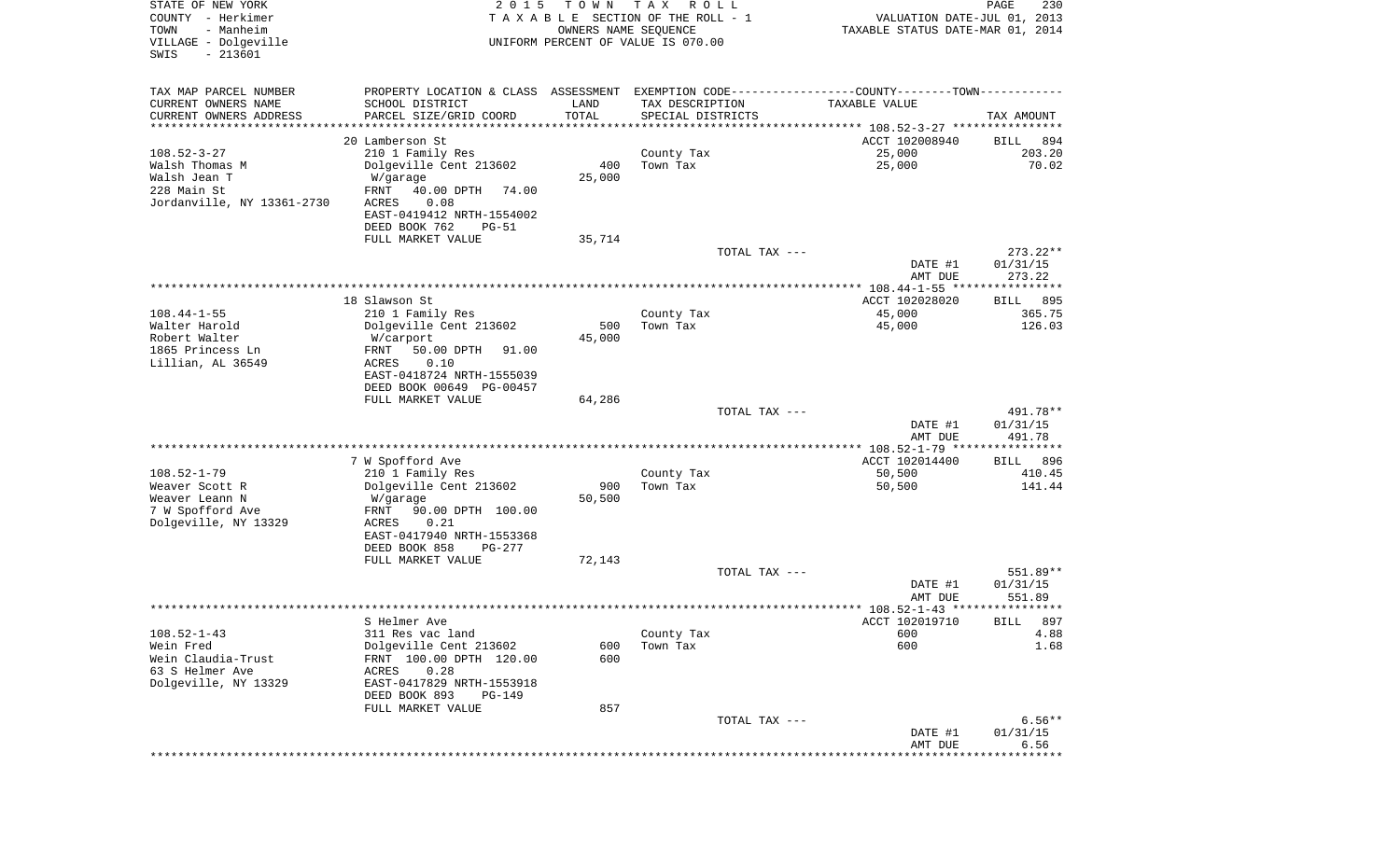| STATE OF NEW YORK<br>COUNTY - Herkimer<br>TOWN<br>- Manheim<br>VILLAGE - Dolgeville<br>$-213601$<br>SWIS | 2 0 1 5                                                                                       | T O W N | T A X<br>R O L L<br>TAXABLE SECTION OF THE ROLL - 1<br>OWNERS NAME SEQUENCE<br>UNIFORM PERCENT OF VALUE IS 070.00 | VALUATION DATE-JUL 01, 2013<br>TAXABLE STATUS DATE-MAR 01, 2014 | PAGE<br>231          |
|----------------------------------------------------------------------------------------------------------|-----------------------------------------------------------------------------------------------|---------|-------------------------------------------------------------------------------------------------------------------|-----------------------------------------------------------------|----------------------|
| TAX MAP PARCEL NUMBER                                                                                    | PROPERTY LOCATION & CLASS ASSESSMENT EXEMPTION CODE---------------COUNTY-------TOWN---------- |         |                                                                                                                   |                                                                 |                      |
| CURRENT OWNERS NAME                                                                                      | SCHOOL DISTRICT                                                                               | LAND    | TAX DESCRIPTION                                                                                                   | TAXABLE VALUE                                                   |                      |
| CURRENT OWNERS ADDRESS<br>**********************                                                         | PARCEL SIZE/GRID COORD                                                                        | TOTAL   | SPECIAL DISTRICTS                                                                                                 |                                                                 | TAX AMOUNT           |
|                                                                                                          | 63 S Helmer Ave                                                                               |         |                                                                                                                   | ACCT 102028350                                                  | BILL<br>898          |
| $108.52 - 1 - 55$                                                                                        | 210 1 Family Res                                                                              |         | VET COM CT 41131                                                                                                  | 10,500<br>10,500                                                |                      |
| Wein Fred                                                                                                | Dolgeville Cent 213602                                                                        | 1,000   | County Tax                                                                                                        | 72,100                                                          | 586.02               |
| Wein Claudia-Trust                                                                                       | W/garage                                                                                      | 82,600  | Town Tax                                                                                                          | 72,100                                                          | 201.93               |
| 63 S Helmer Ave                                                                                          | FRNT 100.00 DPTH 200.00                                                                       |         |                                                                                                                   |                                                                 |                      |
| Dolgeville, NY 13329                                                                                     | ACRES<br>0.46                                                                                 |         |                                                                                                                   |                                                                 |                      |
|                                                                                                          | EAST-0418050 NRTH-1553843                                                                     |         |                                                                                                                   |                                                                 |                      |
|                                                                                                          | DEED BOOK 893<br>PG-147                                                                       |         |                                                                                                                   |                                                                 |                      |
|                                                                                                          | FULL MARKET VALUE                                                                             | 118,000 |                                                                                                                   |                                                                 |                      |
|                                                                                                          |                                                                                               |         | TOTAL TAX ---                                                                                                     | DATE #1                                                         | 787.95**<br>01/31/15 |
|                                                                                                          |                                                                                               |         |                                                                                                                   | AMT DUE                                                         | 787.95               |
|                                                                                                          |                                                                                               |         |                                                                                                                   |                                                                 |                      |
|                                                                                                          | 143 N Main St                                                                                 |         |                                                                                                                   | ACCT 102001710                                                  | BILL<br>899          |
| $108.36 - 3 - 26$                                                                                        | 220 2 Family Res                                                                              |         | County Tax                                                                                                        | 24,000                                                          | 195.07               |
| Welch Johnathan                                                                                          | Dolgeville Cent 213602                                                                        | 500     | Town Tax                                                                                                          | 24,000                                                          | 67.22                |
| 143 N Main St<br>Dolgeville, NY 13329                                                                    | FRNT<br>48.00 DPTH 207.00<br>ACRES<br>0.22                                                    | 24,000  |                                                                                                                   |                                                                 |                      |
|                                                                                                          | EAST-0419995 NRTH-1557221                                                                     |         |                                                                                                                   |                                                                 |                      |
|                                                                                                          | DEED BOOK 1491<br>PG-128                                                                      |         |                                                                                                                   |                                                                 |                      |
|                                                                                                          | FULL MARKET VALUE                                                                             | 34,286  |                                                                                                                   |                                                                 |                      |
|                                                                                                          |                                                                                               |         | TOTAL TAX ---                                                                                                     |                                                                 | $262.29**$           |
|                                                                                                          |                                                                                               |         |                                                                                                                   | DATE #1                                                         | 01/31/15             |
|                                                                                                          |                                                                                               |         |                                                                                                                   | AMT DUE                                                         | 262.29               |
|                                                                                                          | 103 S Main St                                                                                 |         |                                                                                                                   |                                                                 | 900<br>BILL          |
| $108.52 - 2 - 22.2$                                                                                      | 312 Vac w/imprv                                                                               |         | County Tax                                                                                                        | 5,000                                                           | 40.64                |
| Wheeler Sharon                                                                                           | Dolgeville Cent 213602                                                                        | 4,500   | Town Tax                                                                                                          | 5,000                                                           | 14.00                |
| 101 S Main St                                                                                            | 66.00 DPTH 152.00<br>FRNT                                                                     | 5,000   |                                                                                                                   |                                                                 |                      |
| Dolgeville, NY 13329                                                                                     | ACRES<br>0.23                                                                                 |         |                                                                                                                   |                                                                 |                      |
|                                                                                                          | EAST-0418480 NRTH-1553491                                                                     |         |                                                                                                                   |                                                                 |                      |
|                                                                                                          | DEED BOOK 931<br>$PG-330$                                                                     |         |                                                                                                                   |                                                                 |                      |
|                                                                                                          | FULL MARKET VALUE                                                                             | 7,143   | TOTAL TAX ---                                                                                                     |                                                                 | 54.64**              |
|                                                                                                          |                                                                                               |         |                                                                                                                   | DATE #1                                                         | 01/31/15             |
|                                                                                                          |                                                                                               |         |                                                                                                                   | AMT DUE                                                         | 54.64                |
|                                                                                                          |                                                                                               |         |                                                                                                                   |                                                                 |                      |
|                                                                                                          | 101 S Main St                                                                                 |         |                                                                                                                   | ACCT 102005280                                                  | 901<br>BILL          |
| $108.52 - 2 - 23$                                                                                        | 210 1 Family Res                                                                              |         | 41800<br>AGED-ALL                                                                                                 | 18,500<br>18,500                                                |                      |
| Wheeler Sharon<br>101 S Main St                                                                          | Dolgeville Cent 213602<br>60.00 DPTH 297.00<br>FRNT                                           | 37,000  | 700 County Tax<br>Town Tax                                                                                        | 18,500<br>18,500                                                | 150.36<br>51.81      |
| Dolgeville, NY 13329                                                                                     | ACRES<br>0.45                                                                                 |         |                                                                                                                   |                                                                 |                      |
|                                                                                                          | EAST-0418579 NRTH-1553512                                                                     |         |                                                                                                                   |                                                                 |                      |
|                                                                                                          | DEED BOOK 1530 PG-826                                                                         |         |                                                                                                                   |                                                                 |                      |
|                                                                                                          | FULL MARKET VALUE                                                                             | 52,857  |                                                                                                                   |                                                                 |                      |
|                                                                                                          |                                                                                               |         | TOTAL TAX ---                                                                                                     |                                                                 | $202.17**$           |
|                                                                                                          |                                                                                               |         |                                                                                                                   | DATE #1                                                         | 01/31/15             |
|                                                                                                          |                                                                                               |         |                                                                                                                   | AMT DUE                                                         | 202.17               |
|                                                                                                          |                                                                                               |         |                                                                                                                   |                                                                 |                      |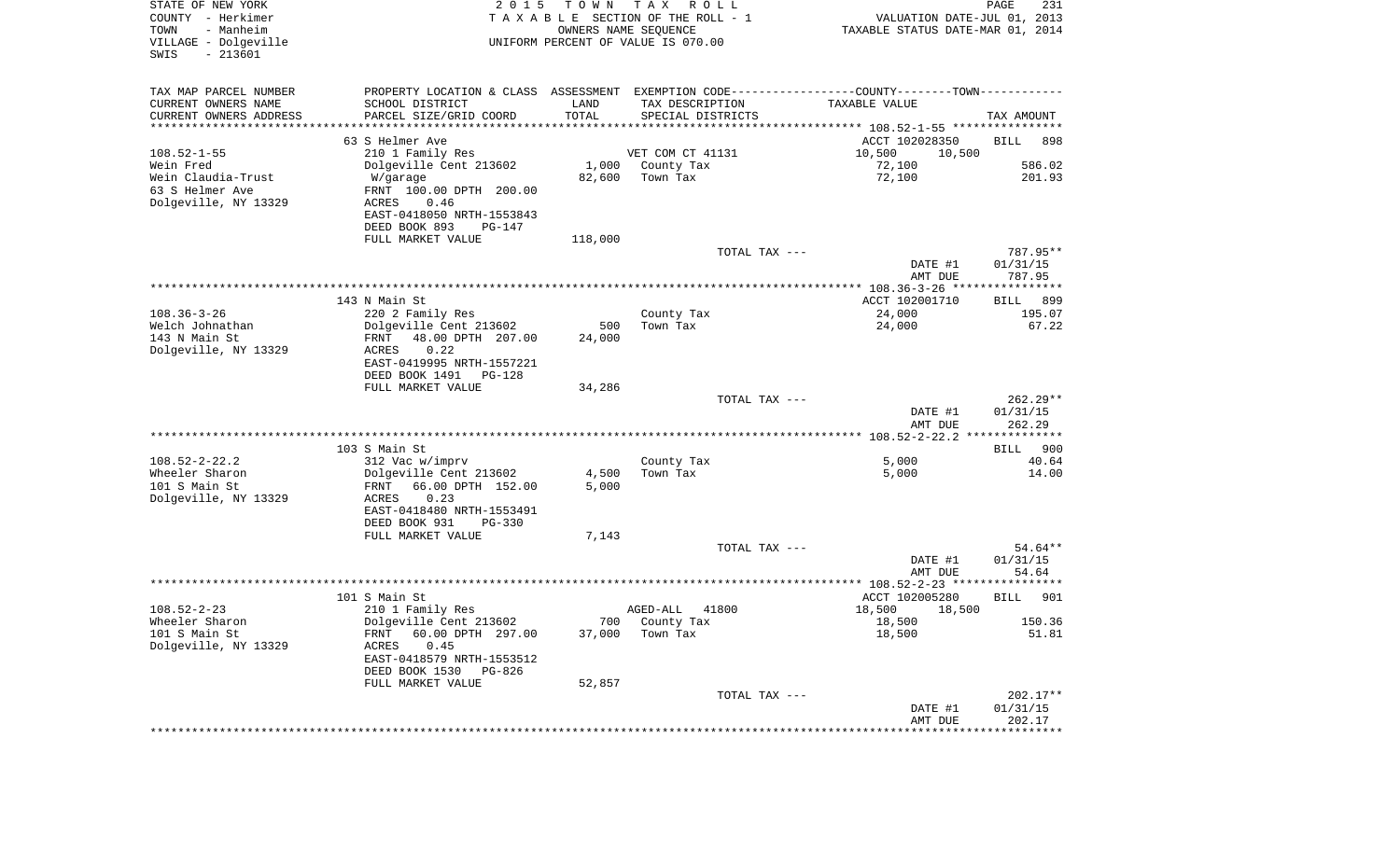| STATE OF NEW YORK<br>COUNTY - Herkimer<br>- Manheim<br>TOWN<br>VILLAGE - Dolgeville<br>$-213601$<br>SWIS | 2 0 1 5                                               | T O W N<br>OWNERS NAME SEQUENCE | T A X<br>R O L L<br>TAXABLE SECTION OF THE ROLL - 1<br>UNIFORM PERCENT OF VALUE IS 070.00     | VALUATION DATE-JUL 01, 2013<br>TAXABLE STATUS DATE-MAR 01, 2014 | PAGE<br>232           |
|----------------------------------------------------------------------------------------------------------|-------------------------------------------------------|---------------------------------|-----------------------------------------------------------------------------------------------|-----------------------------------------------------------------|-----------------------|
| TAX MAP PARCEL NUMBER                                                                                    |                                                       |                                 | PROPERTY LOCATION & CLASS ASSESSMENT EXEMPTION CODE---------------COUNTY-------TOWN---------- |                                                                 |                       |
| CURRENT OWNERS NAME                                                                                      | SCHOOL DISTRICT                                       | LAND                            | TAX DESCRIPTION                                                                               | TAXABLE VALUE                                                   |                       |
| CURRENT OWNERS ADDRESS                                                                                   | PARCEL SIZE/GRID COORD                                | TOTAL                           | SPECIAL DISTRICTS                                                                             |                                                                 | TAX AMOUNT            |
| *********************                                                                                    | *************************                             | ***********                     |                                                                                               |                                                                 |                       |
|                                                                                                          | 34 N Helmer Ave                                       |                                 |                                                                                               | ACCT 102022140                                                  | BILL<br>902<br>244.65 |
| $108.36 - 3 - 44$<br>Widowski Thomas                                                                     | 220 2 Family Res<br>Dolgeville Cent 213602            | 500                             | County Tax<br>Town Tax                                                                        | 30,100<br>30,100                                                | 84.30                 |
| 219 Gunther Rd                                                                                           | W/garage                                              | 30,100                          | School Relevy                                                                                 |                                                                 | 617.15                |
| Central Square, NY 13036                                                                                 | FRNT<br>50.00 DPTH 157.00<br>ACRES<br>0.12            |                                 |                                                                                               |                                                                 |                       |
|                                                                                                          | EAST-0419764 NRTH-1556863<br>DEED BOOK 1526<br>PG-100 |                                 |                                                                                               |                                                                 |                       |
|                                                                                                          | FULL MARKET VALUE                                     | 43,000                          |                                                                                               |                                                                 |                       |
|                                                                                                          |                                                       |                                 | TOTAL TAX ---                                                                                 |                                                                 | $946.10**$            |
|                                                                                                          |                                                       |                                 |                                                                                               | DATE #1                                                         | 01/31/15              |
|                                                                                                          |                                                       |                                 |                                                                                               | AMT DUE                                                         | 946.10                |
|                                                                                                          | W Faville Ave                                         |                                 |                                                                                               |                                                                 |                       |
| $108.52 - 1 - 85$                                                                                        | 312 Vac w/imprv                                       |                                 | County Tax                                                                                    | 10,000                                                          | 903<br>BILL<br>81.28  |
| Wilbur Laurence                                                                                          | Dolgeville Cent 213602                                | 400                             | Town Tax                                                                                      | 10,000                                                          | 28.01                 |
| Wilbur Pamela                                                                                            | 45.00 DPTH 200.00<br>FRNT                             | 10,000                          | School Relevy                                                                                 |                                                                 | 205.03                |
| 23 W Faville Ave                                                                                         | 0.21<br>ACRES                                         |                                 | Village Relevy                                                                                |                                                                 | 12.45                 |
| Dolgeville, NY 13329                                                                                     | EAST-0417726 NRTH-1554157                             |                                 |                                                                                               |                                                                 |                       |
|                                                                                                          | DEED BOOK 772<br>$PG-80$                              |                                 |                                                                                               |                                                                 |                       |
|                                                                                                          | FULL MARKET VALUE                                     | 14,286                          | TOTAL TAX ---                                                                                 |                                                                 | $326.77**$            |
|                                                                                                          |                                                       |                                 |                                                                                               | DATE #1                                                         | 01/31/15              |
|                                                                                                          |                                                       |                                 |                                                                                               | AMT DUE                                                         | 326.77                |
|                                                                                                          |                                                       |                                 |                                                                                               | **************** 108.52-1-41 *****************                  |                       |
|                                                                                                          | 23 W Faville Ave                                      |                                 |                                                                                               | ACCT 102026010                                                  | <b>BILL</b><br>904    |
| $108.52 - 1 - 41$                                                                                        | 210 1 Family Res                                      |                                 | VET COM CT 41131                                                                              | 10,500<br>10,500                                                |                       |
| Wilbur Laurence K<br>Wilbur Pamela                                                                       | Dolgeville Cent 213602                                | 800                             | County Tax                                                                                    | 74,500                                                          | 605.52<br>208.65      |
| 23 W Faville Ave                                                                                         | 75.00 DPTH 200.00<br>FRNT<br>ACRES<br>0.34            | 85,000                          | Town Tax<br>School Relevy                                                                     | 74,500                                                          | 841.31                |
| Dolgeville, NY 13329                                                                                     | EAST-0417779 NRTH-1554123                             |                                 | Village Relevy                                                                                |                                                                 | 1,892.69              |
|                                                                                                          | DEED BOOK 772<br>$PG-80$                              |                                 |                                                                                               |                                                                 |                       |
|                                                                                                          | FULL MARKET VALUE                                     | 121,429                         |                                                                                               |                                                                 |                       |
|                                                                                                          |                                                       |                                 | TOTAL TAX ---                                                                                 |                                                                 | $3,548.17**$          |
|                                                                                                          |                                                       |                                 |                                                                                               | DATE #1                                                         | 01/31/15              |
|                                                                                                          |                                                       |                                 |                                                                                               | AMT DUE                                                         | 3,548.17              |
|                                                                                                          | 8 E Spofford Ave                                      |                                 |                                                                                               | ACCT 102012510                                                  | 905<br>BILL           |
| $108.52 - 2 - 9$                                                                                         | 210 1 Family Res                                      |                                 | County Tax                                                                                    | 75,000                                                          | 609.59                |
| Wilcox Brian C                                                                                           | Dolgeville Cent 213602                                |                                 | 500 Town Tax                                                                                  | 75,000                                                          | 210.05                |
| Wilcox Carrie M                                                                                          | W/ Garage                                             | 75,000                          |                                                                                               |                                                                 |                       |
| 8 Spofford Ave                                                                                           | FRNT 150.00 DPTH                                      |                                 |                                                                                               |                                                                 |                       |
| Dolgeville, NY 13329                                                                                     | ACRES<br>2.80 BANK<br>800                             |                                 |                                                                                               |                                                                 |                       |
|                                                                                                          | EAST-0418313 NRTH-1552859                             |                                 |                                                                                               |                                                                 |                       |
|                                                                                                          | DEED BOOK 897<br>PG-451<br>FULL MARKET VALUE          | 107,143                         |                                                                                               |                                                                 |                       |
|                                                                                                          |                                                       |                                 | TOTAL TAX ---                                                                                 |                                                                 | 819.64**              |
|                                                                                                          |                                                       |                                 |                                                                                               | DATE #1                                                         | 01/31/15              |
|                                                                                                          |                                                       |                                 |                                                                                               | AMT DUE                                                         | 819.64                |
|                                                                                                          |                                                       |                                 |                                                                                               |                                                                 |                       |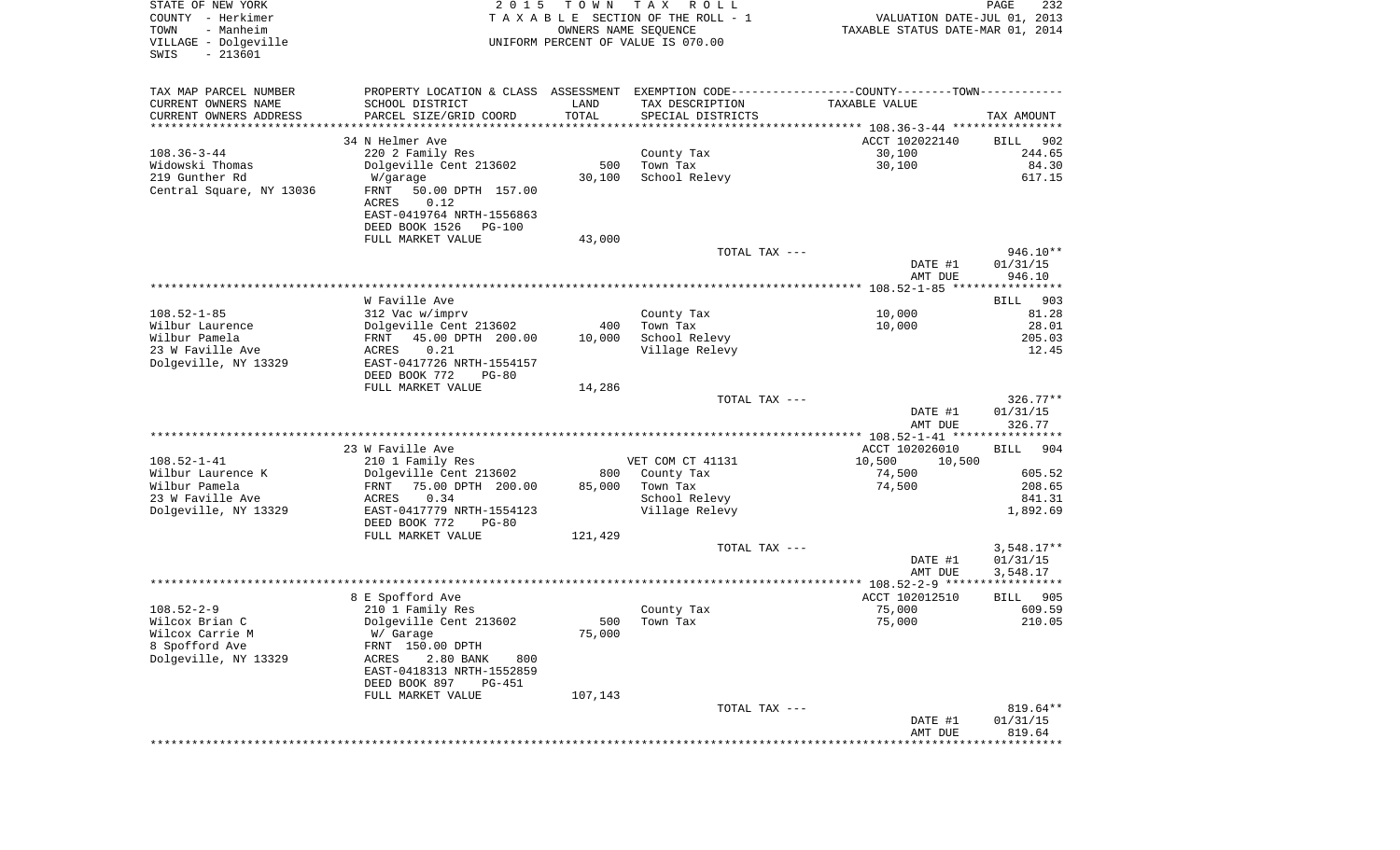| STATE OF NEW YORK<br>COUNTY - Herkimer<br>- Manheim<br>TOWN<br>VILLAGE - Dolgeville<br>$-213601$<br>SWIS | 2 0 1 5                                                                                       | T O W N<br>OWNERS NAME SEQUENCE | T A X<br>R O L L<br>TAXABLE SECTION OF THE ROLL - 1<br>UNIFORM PERCENT OF VALUE IS 070.00 | VALUATION DATE-JUL 01, 2013<br>TAXABLE STATUS DATE-MAR 01, 2014 | PAGE<br>233           |
|----------------------------------------------------------------------------------------------------------|-----------------------------------------------------------------------------------------------|---------------------------------|-------------------------------------------------------------------------------------------|-----------------------------------------------------------------|-----------------------|
|                                                                                                          |                                                                                               |                                 |                                                                                           |                                                                 |                       |
| TAX MAP PARCEL NUMBER                                                                                    | PROPERTY LOCATION & CLASS ASSESSMENT EXEMPTION CODE---------------COUNTY-------TOWN---------- |                                 |                                                                                           |                                                                 |                       |
| CURRENT OWNERS NAME                                                                                      | SCHOOL DISTRICT                                                                               | LAND                            | TAX DESCRIPTION                                                                           | TAXABLE VALUE                                                   |                       |
| CURRENT OWNERS ADDRESS                                                                                   | PARCEL SIZE/GRID COORD                                                                        | TOTAL                           | SPECIAL DISTRICTS                                                                         |                                                                 | TAX AMOUNT            |
| *********************                                                                                    |                                                                                               | * * * * * * * * * * *           |                                                                                           |                                                                 |                       |
|                                                                                                          | 16 Lamberson St                                                                               |                                 |                                                                                           | ACCT 102009240                                                  | 906<br>BILL           |
| $108.52 - 3 - 25$                                                                                        | 210 1 Family Res                                                                              |                                 | County Tax                                                                                | 32,000                                                          | 260.09                |
| Wilhelm's LLC<br>2708 Mandalay Beach Rd                                                                  | Dolgeville Cent 213602<br>W/garage                                                            | 600<br>32,000                   | Town Tax                                                                                  | 32,000                                                          | 89.62                 |
| Wantagh, NY 11793                                                                                        | FRNT<br>62.00 DPTH 110.00<br>0.14<br>ACRES                                                    |                                 |                                                                                           |                                                                 |                       |
|                                                                                                          | EAST-0419332 NRTH-1554076                                                                     |                                 |                                                                                           |                                                                 |                       |
|                                                                                                          | DEED BOOK 1288<br>$PG-333$                                                                    |                                 |                                                                                           |                                                                 |                       |
|                                                                                                          | FULL MARKET VALUE                                                                             | 45,714                          |                                                                                           |                                                                 |                       |
|                                                                                                          |                                                                                               |                                 | TOTAL TAX ---                                                                             |                                                                 | 349.71**              |
|                                                                                                          |                                                                                               |                                 |                                                                                           | DATE #1                                                         | 01/31/15              |
|                                                                                                          |                                                                                               |                                 |                                                                                           | AMT DUE                                                         | 349.71                |
|                                                                                                          |                                                                                               |                                 |                                                                                           |                                                                 |                       |
| $108.36 - 2 - 50$                                                                                        | 47-49 N Helmer Ave<br>280 Res Multiple                                                        |                                 | County Tax                                                                                | 58,900                                                          | BILL<br>907<br>478.73 |
| Wilhelm's Two Dolgeville                                                                                 | Dolgeville Cent 213602                                                                        | 1,200                           | Town Tax                                                                                  | 58,900                                                          | 164.96                |
| 2708 Mandalay Beach Rd                                                                                   | FRNT 336.00 DPTH 120.00                                                                       | 58,900                          |                                                                                           |                                                                 |                       |
| Wantagh, NY 11793                                                                                        | ACRES<br>0.40                                                                                 |                                 |                                                                                           |                                                                 |                       |
|                                                                                                          | EAST-0419557 NRTH-1557227                                                                     |                                 |                                                                                           |                                                                 |                       |
|                                                                                                          | DEED BOOK 1460<br>$PG-58$                                                                     |                                 |                                                                                           |                                                                 |                       |
|                                                                                                          | FULL MARKET VALUE                                                                             | 84,143                          |                                                                                           |                                                                 |                       |
|                                                                                                          |                                                                                               |                                 | TOTAL TAX ---                                                                             | DATE #1                                                         | 643.69**<br>01/31/15  |
|                                                                                                          |                                                                                               |                                 |                                                                                           | AMT DUE                                                         | 643.69                |
|                                                                                                          |                                                                                               |                                 |                                                                                           | ************ 108.52-4-22 **                                     | ************          |
|                                                                                                          | 36 Lamberson St                                                                               |                                 |                                                                                           | ACCT 102003240                                                  | 908<br>BILL           |
| $108.52 - 4 - 22$                                                                                        | 220 2 Family Res                                                                              |                                 | County Tax                                                                                | 51,500                                                          | 418.58                |
| Williams David N                                                                                         | Dolgeville Cent 213602                                                                        | 500                             | Town Tax                                                                                  | 51,500                                                          | 144.24                |
| Williams Jennifer N                                                                                      | W/garage                                                                                      | 51,500                          |                                                                                           |                                                                 |                       |
| 36 Lamberson St<br>Dolgeville, NY 13329                                                                  | FRNT 216.00 DPTH 149.00<br>ACRES<br>0.37                                                      |                                 |                                                                                           |                                                                 |                       |
|                                                                                                          | EAST-0419633 NRTH-1553515                                                                     |                                 |                                                                                           |                                                                 |                       |
|                                                                                                          | DEED BOOK 1222<br><b>PG-108</b>                                                               |                                 |                                                                                           |                                                                 |                       |
|                                                                                                          | FULL MARKET VALUE                                                                             | 73,571                          |                                                                                           |                                                                 |                       |
|                                                                                                          |                                                                                               |                                 | TOTAL TAX ---                                                                             |                                                                 | 562.82**              |
|                                                                                                          |                                                                                               |                                 |                                                                                           | DATE #1                                                         | 01/31/15              |
|                                                                                                          |                                                                                               |                                 |                                                                                           | AMT DUE                                                         | 562.82                |
|                                                                                                          | 135 W State St                                                                                |                                 |                                                                                           | ACCT 102010710                                                  | 909<br>BILL           |
| $108.36 - 1 - 1.2$                                                                                       | 210 1 Family Res                                                                              |                                 | VET COM CT 41131                                                                          | 10,500 10,500                                                   |                       |
| Williams David W                                                                                         | Dolgeville Cent 213602                                                                        | 1,800                           | County Tax                                                                                | 81,200                                                          | 659.98                |
| Williams Jennifer M                                                                                      | FRNT 183.00 DPTH 213.00                                                                       | 91,700                          | Town Tax                                                                                  | 81,200                                                          | 227.42                |
| 135 W State St                                                                                           | ACRES<br>0.93                                                                                 |                                 |                                                                                           |                                                                 |                       |
| Dolgeville, NY 13329                                                                                     | EAST-0417780 NRTH-1557680                                                                     |                                 |                                                                                           |                                                                 |                       |
|                                                                                                          | DEED BOOK 1543<br>PG-281                                                                      |                                 |                                                                                           |                                                                 |                       |
| PRIOR OWNER ON 3/01/2014                                                                                 | FULL MARKET VALUE                                                                             | 131,000                         |                                                                                           |                                                                 |                       |
| Madison Robert                                                                                           |                                                                                               |                                 | TOTAL TAX ---                                                                             |                                                                 | 887.40**              |
|                                                                                                          |                                                                                               |                                 |                                                                                           | DATE #1                                                         | 01/31/15              |
|                                                                                                          |                                                                                               |                                 |                                                                                           | AMT DUE                                                         | 887.40                |
|                                                                                                          |                                                                                               |                                 |                                                                                           |                                                                 | ************          |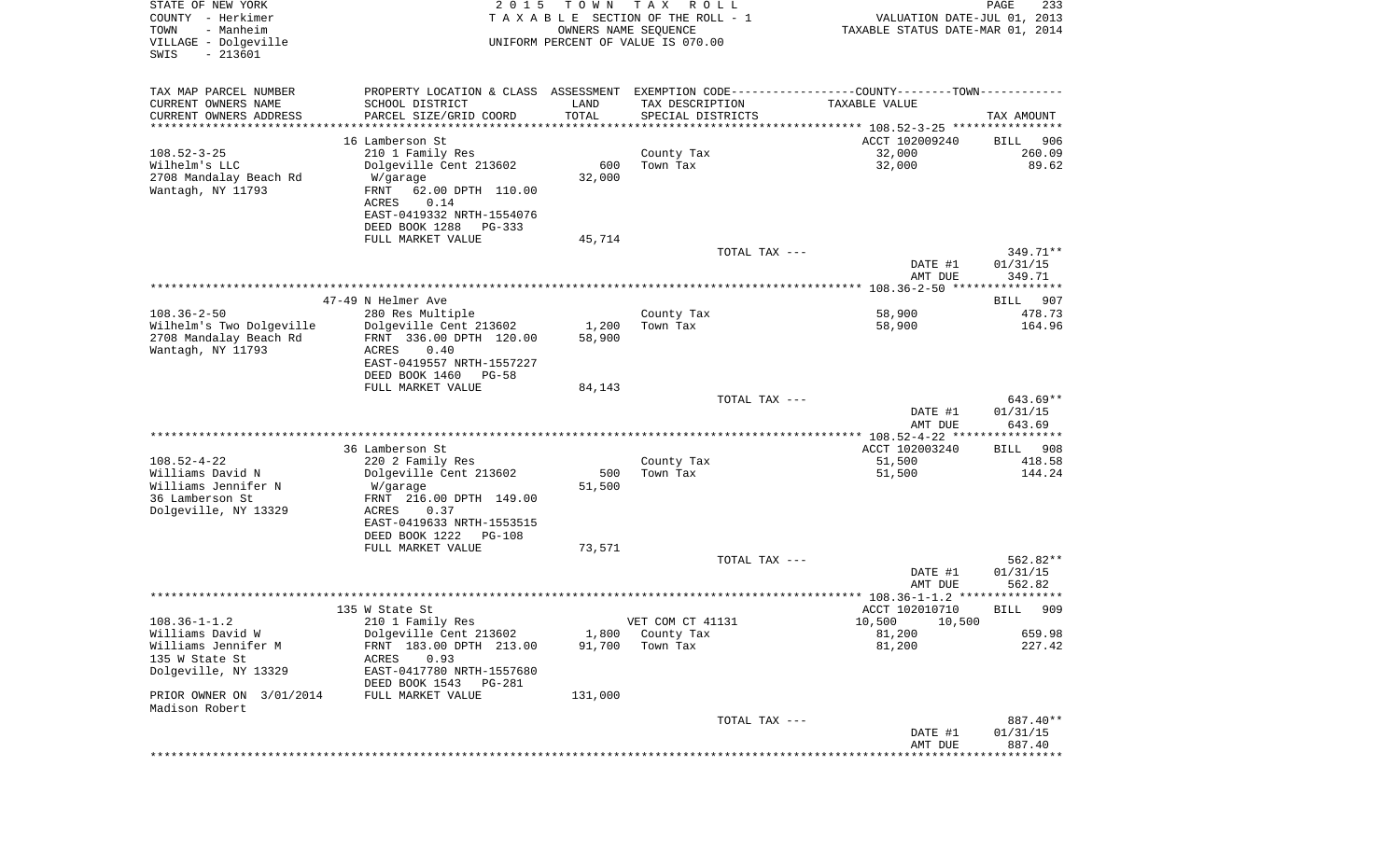| STATE OF NEW YORK<br>COUNTY - Herkimer<br>- Manheim<br>TOWN<br>VILLAGE - Dolgeville<br>SWIS<br>$-213601$ | 2 0 1 5                                                                                            | T O W N<br>OWNERS NAME SEQUENCE | T A X<br>R O L L<br>T A X A B L E SECTION OF THE ROLL - 1<br>UNIFORM PERCENT OF VALUE IS 070.00 | VALUATION DATE-JUL 01, 2013<br>TAXABLE STATUS DATE-MAR 01, 2014              | PAGE<br>234                      |
|----------------------------------------------------------------------------------------------------------|----------------------------------------------------------------------------------------------------|---------------------------------|-------------------------------------------------------------------------------------------------|------------------------------------------------------------------------------|----------------------------------|
| TAX MAP PARCEL NUMBER<br>CURRENT OWNERS NAME<br>CURRENT OWNERS ADDRESS                                   | PROPERTY LOCATION & CLASS ASSESSMENT<br>SCHOOL DISTRICT<br>PARCEL SIZE/GRID COORD                  | LAND<br>TOTAL                   | TAX DESCRIPTION<br>SPECIAL DISTRICTS                                                            | EXEMPTION CODE-----------------COUNTY-------TOWN-----------<br>TAXABLE VALUE | TAX AMOUNT                       |
| *********************                                                                                    |                                                                                                    |                                 |                                                                                                 |                                                                              |                                  |
|                                                                                                          | 41 Cavalli St                                                                                      |                                 |                                                                                                 | ACCT 102028980                                                               | <b>BILL</b><br>910               |
| $108.36 - 1 - 8$                                                                                         | 210 1 Family Res                                                                                   |                                 | AGED-ALL<br>41800                                                                               | 24,500<br>24,500                                                             | 199.13                           |
| Williams Esther M<br>Williams & Ellsworth Laurie, e W/garage                                             | Dolgeville Cent 213602                                                                             | 2,200<br>49,000                 | County Tax<br>Town Tax                                                                          | 24,500<br>24,500                                                             | 68.62                            |
| 41 Cavalli St<br>Dolgeville, NY 13329                                                                    | FRNT<br>75.00 DPTH 215.00<br>0.53<br>ACRES                                                         |                                 |                                                                                                 |                                                                              |                                  |
|                                                                                                          | EAST-0418983 NRTH-1558053<br>DEED BOOK 1475<br>PG-149                                              |                                 |                                                                                                 |                                                                              |                                  |
|                                                                                                          | FULL MARKET VALUE                                                                                  | 70,000                          | TOTAL TAX ---                                                                                   |                                                                              | $267.75**$                       |
|                                                                                                          |                                                                                                    |                                 |                                                                                                 | DATE #1<br>AMT DUE                                                           | 01/31/15<br>267.75               |
|                                                                                                          | Mckinley Ave                                                                                       |                                 |                                                                                                 | ***************** 108.36-1-10 ****************<br>ACCT 102029010             | 911<br>BILL                      |
| $108.36 - 1 - 10$<br>Williams Esther R<br>41 Cavalli St                                                  | 311 Res vac land<br>Dolgeville Cent 213602<br>FRNT 150.40 DPTH 115.00                              | 800<br>800                      | County Tax<br>Town Tax                                                                          | 800<br>800                                                                   | 6.50<br>2.24                     |
| Dolgeville, NY 13329                                                                                     | ACRES<br>0.40<br>EAST-0419018 NRTH-1557932<br>DEED BOOK 821<br>$PG-231$                            |                                 |                                                                                                 |                                                                              |                                  |
|                                                                                                          | FULL MARKET VALUE                                                                                  | 1,143                           |                                                                                                 |                                                                              |                                  |
|                                                                                                          |                                                                                                    |                                 | TOTAL TAX ---                                                                                   | DATE #1<br>AMT DUE                                                           | $8.74**$<br>01/31/15<br>8.74     |
|                                                                                                          |                                                                                                    |                                 |                                                                                                 | ********** 108.52-5-25 *****************                                     |                                  |
|                                                                                                          | 3 Lamberson St                                                                                     |                                 |                                                                                                 | ACCT 102023340                                                               | 912<br>BILL                      |
| $108.52 - 5 - 25$<br>Williams Gregory L                                                                  | 220 2 Family Res<br>Dolgeville Cent 213602                                                         | 500                             | County Tax<br>Town Tax                                                                          | 24,000<br>24,000                                                             | 195.07<br>67.22                  |
| Williams Marilyn R<br>106 S Main St                                                                      | W/barn<br>FRNT<br>50.00 DPTH 206.00                                                                | 24,000                          |                                                                                                 |                                                                              |                                  |
| Dolgeville, NY 13329                                                                                     | ACRES<br>0.25<br>EAST-0419184 NRTH-1554412<br>DEED BOOK 1252<br>PG-246                             |                                 |                                                                                                 |                                                                              |                                  |
|                                                                                                          | FULL MARKET VALUE                                                                                  | 34,286                          |                                                                                                 |                                                                              |                                  |
|                                                                                                          |                                                                                                    |                                 | TOTAL TAX ---                                                                                   | DATE #1<br>AMT DUE                                                           | $262.29**$<br>01/31/15<br>262.29 |
|                                                                                                          |                                                                                                    |                                 |                                                                                                 | ***************** 108.52-5-24 *********                                      | ******                           |
|                                                                                                          | 5 Lamberson St                                                                                     |                                 |                                                                                                 | ACCT 102001740                                                               | 913<br>BILL                      |
| $108.52 - 5 - 24$                                                                                        | 210 1 Family Res                                                                                   |                                 | County Tax                                                                                      | 25,000                                                                       | 203.20                           |
| Williams Heath<br>106 S Main St                                                                          | Dolgeville Cent 213602<br>27.00 DPTH 134.00<br>FRNT                                                | 300<br>25,000                   | Town Tax                                                                                        | 25,000                                                                       | 70.02                            |
| Dolgeville, NY 13329                                                                                     | $0.07$ BANK<br><b>ACRES</b><br>813<br>EAST-0419187 NRTH-1554357<br>DEED BOOK 1187<br><b>PG-777</b> |                                 |                                                                                                 |                                                                              |                                  |
|                                                                                                          | FULL MARKET VALUE                                                                                  | 35,714                          |                                                                                                 |                                                                              |                                  |
|                                                                                                          |                                                                                                    |                                 | TOTAL TAX ---                                                                                   | DATE #1                                                                      | $273.22**$<br>01/31/15<br>273.22 |
|                                                                                                          |                                                                                                    |                                 |                                                                                                 | AMT DUE<br>****************************                                      |                                  |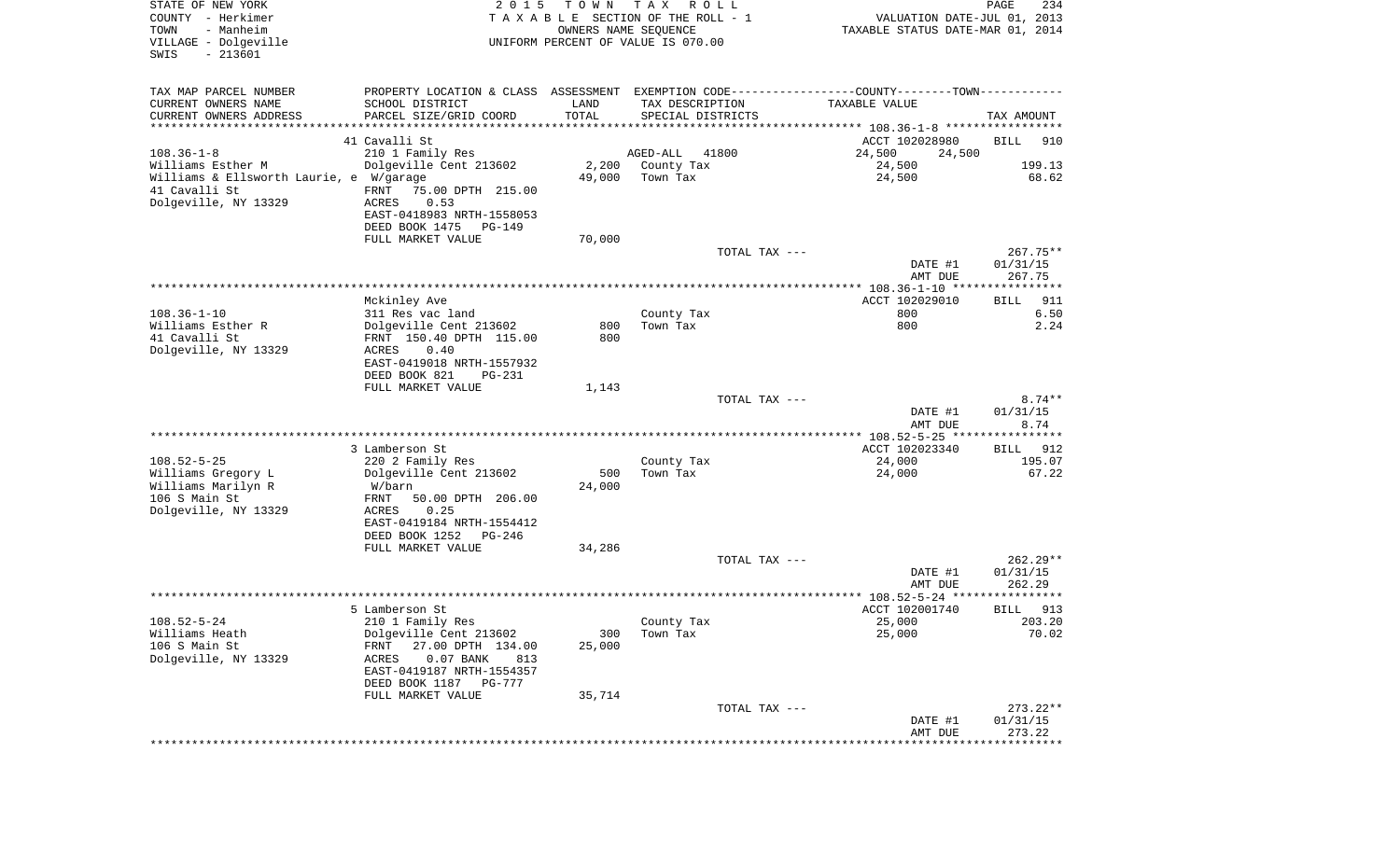| STATE OF NEW YORK<br>COUNTY - Herkimer<br>- Manheim<br>TOWN<br>VILLAGE - Dolgeville<br>$-213601$<br>SWIS | 2 0 1 5                                                                                       | T O W N<br>OWNERS NAME SEQUENCE | T A X<br>R O L L<br>TAXABLE SECTION OF THE ROLL - 1<br>UNIFORM PERCENT OF VALUE IS 070.00 |               | VALUATION DATE-JUL 01, 2013<br>TAXABLE STATUS DATE-MAR 01, 2014 | PAGE<br>235            |
|----------------------------------------------------------------------------------------------------------|-----------------------------------------------------------------------------------------------|---------------------------------|-------------------------------------------------------------------------------------------|---------------|-----------------------------------------------------------------|------------------------|
|                                                                                                          |                                                                                               |                                 |                                                                                           |               |                                                                 |                        |
| TAX MAP PARCEL NUMBER                                                                                    | PROPERTY LOCATION & CLASS ASSESSMENT EXEMPTION CODE---------------COUNTY-------TOWN---------- |                                 |                                                                                           |               |                                                                 |                        |
| CURRENT OWNERS NAME                                                                                      | SCHOOL DISTRICT                                                                               | LAND                            | TAX DESCRIPTION                                                                           |               | TAXABLE VALUE                                                   |                        |
| CURRENT OWNERS ADDRESS<br>*********************                                                          | PARCEL SIZE/GRID COORD                                                                        | TOTAL<br>* * * * * * * * * * *  | SPECIAL DISTRICTS                                                                         |               |                                                                 | TAX AMOUNT             |
|                                                                                                          | 106 S Main St                                                                                 |                                 |                                                                                           |               | ACCT 102017460                                                  | 914<br>BILL            |
| $108.52 - 1 - 63$                                                                                        | 210 1 Family Res                                                                              |                                 | County Tax                                                                                |               | 52,900                                                          | 429.96                 |
| Williams Marilyn R                                                                                       | Dolgeville Cent 213602                                                                        | 800                             | Town Tax                                                                                  |               | 52,900                                                          | 148.16                 |
| 106 S Main St                                                                                            | W/garage                                                                                      | 52,900                          |                                                                                           |               |                                                                 |                        |
| Dolgeville, NY 13329                                                                                     | 83.00 DPTH 110.00<br>FRNT                                                                     |                                 |                                                                                           |               |                                                                 |                        |
|                                                                                                          | 0.20<br>ACRES<br>EAST-0418450 NRTH-1553790                                                    |                                 |                                                                                           |               |                                                                 |                        |
|                                                                                                          | DEED BOOK 691<br>PG-971                                                                       |                                 |                                                                                           |               |                                                                 |                        |
|                                                                                                          | FULL MARKET VALUE                                                                             | 75,571                          |                                                                                           |               |                                                                 |                        |
|                                                                                                          |                                                                                               |                                 |                                                                                           | TOTAL TAX --- |                                                                 | 578.12**               |
|                                                                                                          |                                                                                               |                                 |                                                                                           |               | DATE #1                                                         | 01/31/15               |
|                                                                                                          |                                                                                               |                                 |                                                                                           |               | AMT DUE                                                         | 578.12                 |
|                                                                                                          | 37 W State St                                                                                 |                                 |                                                                                           |               | ACCT 102011340                                                  | BILL<br>915            |
| $108.36 - 1 - 61$                                                                                        | 220 2 Family Res                                                                              |                                 | County Tax                                                                                |               | 37,700                                                          | 306.42                 |
| Williams Martha Louise                                                                                   | Dolgeville Cent 213602                                                                        | 800                             | Town Tax                                                                                  |               | 37,700                                                          | 105.59                 |
| Dreusike Tina M                                                                                          | FRNT<br>78.00 DPTH 144.00                                                                     | 37,700                          |                                                                                           |               |                                                                 |                        |
| 37 W State St                                                                                            | 0.26 BANK<br>ACRES<br>135                                                                     |                                 |                                                                                           |               |                                                                 |                        |
| Dolgeville, NY 13329                                                                                     | EAST-0419062 NRTH-1556803                                                                     |                                 |                                                                                           |               |                                                                 |                        |
|                                                                                                          | DEED BOOK 1463<br><b>PG-522</b>                                                               |                                 |                                                                                           |               |                                                                 |                        |
|                                                                                                          | FULL MARKET VALUE                                                                             | 53,857                          |                                                                                           | TOTAL TAX --- |                                                                 | $412.01**$             |
|                                                                                                          |                                                                                               |                                 |                                                                                           |               | DATE #1                                                         | 01/31/15               |
|                                                                                                          |                                                                                               |                                 |                                                                                           |               | AMT DUE                                                         | 412.01                 |
|                                                                                                          |                                                                                               |                                 |                                                                                           |               | *************** 108.52-2-15 *****************                   |                        |
|                                                                                                          | 1 E Spofford Ave                                                                              |                                 |                                                                                           |               | ACCT 102011670                                                  | 916<br>BILL            |
| $108.52 - 2 - 15$                                                                                        | 210 1 Family Res                                                                              |                                 | County Tax                                                                                |               | 44,500                                                          | 361.69                 |
| Williams Steven R<br>1 E Spofford Ave                                                                    | Dolgeville Cent 213602<br>W/garage                                                            | 500<br>44,500                   | Town Tax                                                                                  |               | 44,500                                                          | 124.63                 |
| Dolgeville, NY                                                                                           | FRNT<br>50.00 DPTH 100.00                                                                     |                                 |                                                                                           |               |                                                                 |                        |
|                                                                                                          | ACRES<br>0.11                                                                                 |                                 |                                                                                           |               |                                                                 |                        |
|                                                                                                          | EAST-0418361 NRTH-1553308                                                                     |                                 |                                                                                           |               |                                                                 |                        |
|                                                                                                          | DEED BOOK 944<br>PG-413                                                                       |                                 |                                                                                           |               |                                                                 |                        |
|                                                                                                          | FULL MARKET VALUE                                                                             | 63,571                          |                                                                                           |               |                                                                 |                        |
|                                                                                                          |                                                                                               |                                 |                                                                                           | TOTAL TAX --- | DATE #1                                                         | $486.32**$<br>01/31/15 |
|                                                                                                          |                                                                                               |                                 |                                                                                           |               | AMT DUE                                                         | 486.32                 |
|                                                                                                          |                                                                                               |                                 |                                                                                           |               | ****************** 108.36-2-30 ******                           | * * * * * *            |
|                                                                                                          | 55 N Helmer Ave                                                                               |                                 |                                                                                           |               | ACCT 102002850                                                  | 917<br>BILL            |
| $108.36 - 2 - 30$                                                                                        | 210 1 Family Res                                                                              |                                 | County Tax                                                                                |               | 54,000                                                          | 438.90                 |
| Williams Terry W                                                                                         | Dolgeville Cent 213602                                                                        | 1,200                           | Town Tax                                                                                  |               | 54,000                                                          | 151.24                 |
| Williams Joanne                                                                                          | W/garage                                                                                      | 54,000                          |                                                                                           |               |                                                                 |                        |
| 55 N Helmer Ave<br>Dolgeville, NY 13329                                                                  | FRNT 115.00 DPTH 150.00<br>$0.18$ BANK<br>ACRES<br>135                                        |                                 |                                                                                           |               |                                                                 |                        |
|                                                                                                          | EAST-0419558 NRTH-1557462                                                                     |                                 |                                                                                           |               |                                                                 |                        |
|                                                                                                          | DEED BOOK 00648 PG-00383                                                                      |                                 |                                                                                           |               |                                                                 |                        |
|                                                                                                          | FULL MARKET VALUE                                                                             | 77,143                          |                                                                                           |               |                                                                 |                        |
|                                                                                                          |                                                                                               |                                 |                                                                                           | TOTAL TAX --- |                                                                 | 590.14**               |
|                                                                                                          |                                                                                               |                                 |                                                                                           |               | DATE #1                                                         | 01/31/15               |
|                                                                                                          |                                                                                               |                                 |                                                                                           |               | AMT DUE<br>*************************************                | 590.14                 |
|                                                                                                          |                                                                                               |                                 |                                                                                           |               |                                                                 |                        |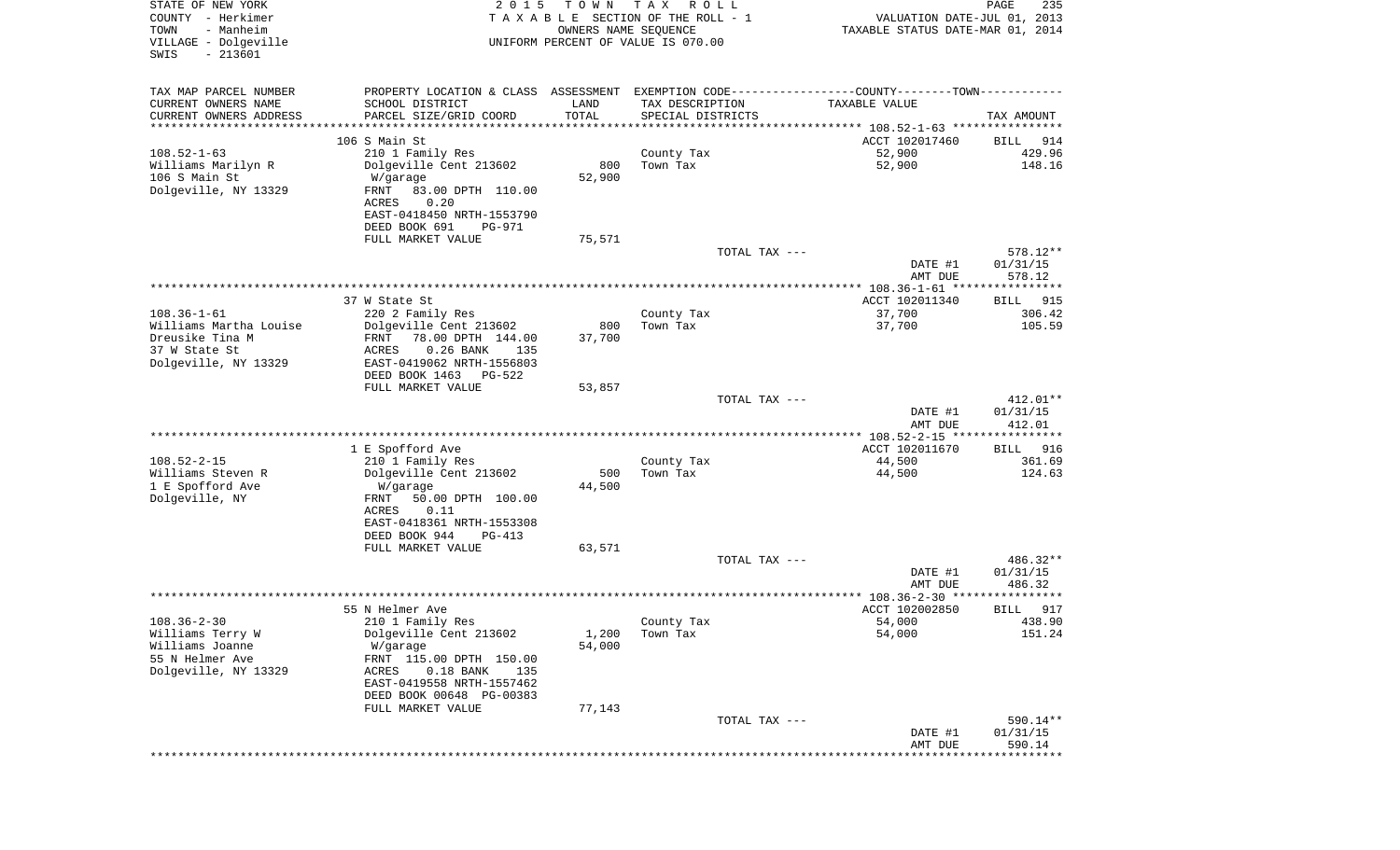| STATE OF NEW YORK<br>COUNTY - Herkimer<br>TOWN<br>- Manheim | 2 0 1 5                                              | T O W N             | TAX ROLL<br>TAXABLE SECTION OF THE ROLL - 1<br>OWNERS NAME SEQUENCE | VALUATION DATE-JUL 01, 2013<br>TAXABLE STATUS DATE-MAR 01, 2014                                | PAGE<br>236        |
|-------------------------------------------------------------|------------------------------------------------------|---------------------|---------------------------------------------------------------------|------------------------------------------------------------------------------------------------|--------------------|
| VILLAGE - Dolgeville<br>$-213601$<br>SWIS                   |                                                      |                     | UNIFORM PERCENT OF VALUE IS 070.00                                  |                                                                                                |                    |
| TAX MAP PARCEL NUMBER                                       |                                                      |                     |                                                                     | PROPERTY LOCATION & CLASS ASSESSMENT EXEMPTION CODE----------------COUNTY-------TOWN---------- |                    |
| CURRENT OWNERS NAME                                         | SCHOOL DISTRICT                                      | LAND                | TAX DESCRIPTION                                                     | TAXABLE VALUE                                                                                  |                    |
| CURRENT OWNERS ADDRESS<br>***********************           | PARCEL SIZE/GRID COORD<br>***********************    | TOTAL<br>********** | SPECIAL DISTRICTS                                                   |                                                                                                | TAX AMOUNT         |
|                                                             | Horn St                                              |                     |                                                                     | ACCT 102001470                                                                                 | 918<br><b>BILL</b> |
| $108.36 - 1 - 25$                                           | 311 Res vac land                                     |                     | County Tax                                                          | 200                                                                                            | 1.63               |
| Williams-Herringshaw Sarah E                                | Dolgeville Cent 213602                               | 200                 | Town Tax                                                            | 200                                                                                            | 0.56               |
| Herringshaw Rick A                                          | FRNT 37.50 DPTH 122.00                               | 200                 |                                                                     |                                                                                                |                    |
| 40 W State St                                               | 0.11<br>ACRES                                        |                     |                                                                     |                                                                                                |                    |
| Dolgeville, NY 13329                                        | EAST-0419211 NRTH-1557065                            |                     |                                                                     |                                                                                                |                    |
|                                                             | DEED BOOK 1184<br>PG-886                             |                     |                                                                     |                                                                                                |                    |
|                                                             | FULL MARKET VALUE                                    | 286                 |                                                                     |                                                                                                |                    |
|                                                             |                                                      |                     | TOTAL TAX ---                                                       |                                                                                                | $2.19**$           |
|                                                             |                                                      |                     |                                                                     | DATE #1                                                                                        | 01/31/15           |
|                                                             |                                                      |                     |                                                                     | AMT DUE                                                                                        | 2.19               |
|                                                             |                                                      |                     |                                                                     |                                                                                                | *******            |
|                                                             | 40 W State St                                        |                     |                                                                     | ACCT 102001500                                                                                 | 919<br><b>BILL</b> |
| $108.36 - 1 - 45$                                           | 210 1 Family Res                                     |                     | County Tax                                                          | 49,000                                                                                         | 398.26             |
| Williams-Herringshaw Sarah E<br>Herringshaw Rick A          | Dolgeville Cent 213602<br>FRNT 37.50 DPTH 110.00     | 400<br>49,000       | Town Tax                                                            | 49,000                                                                                         | 137.24             |
| 40 W State St                                               | <b>ACRES</b><br>0.10                                 |                     |                                                                     |                                                                                                |                    |
| Dolgeville, NY 13329                                        | EAST-0419147 NRTH-1556974                            |                     |                                                                     |                                                                                                |                    |
|                                                             | DEED BOOK 1184<br>PG-886                             |                     |                                                                     |                                                                                                |                    |
|                                                             | FULL MARKET VALUE                                    | 70,000              |                                                                     |                                                                                                |                    |
|                                                             |                                                      |                     | TOTAL TAX ---                                                       |                                                                                                | 535.50**           |
|                                                             |                                                      |                     |                                                                     | DATE #1                                                                                        | 01/31/15           |
|                                                             |                                                      |                     |                                                                     | AMT DUE                                                                                        | 535.50             |
|                                                             |                                                      |                     |                                                                     | ** 108.52-6-45 **                                                                              | ***********        |
|                                                             | 65 E Faville Ave                                     |                     |                                                                     | ACCT 102023220                                                                                 | 920<br><b>BILL</b> |
| $108.52 - 6 - 45$                                           | 210 1 Family Res                                     |                     | County Tax                                                          | 41,000                                                                                         | 333.24             |
| Willis Kathy                                                | Dolgeville Cent 213602                               | 1,000               | Town Tax                                                            | 41,000                                                                                         | 114.83             |
| Koqut Stephanie<br>65 East Faville Ave                      | FRNT 95.00 DPTH 150.00<br>0.33<br>ACRES              | 41,000              |                                                                     |                                                                                                |                    |
| Dolgeville, NY 13329                                        | EAST-0420313 NRTH-1552903                            |                     |                                                                     |                                                                                                |                    |
|                                                             | DEED BOOK 766<br>$PG-43$                             |                     |                                                                     |                                                                                                |                    |
|                                                             | FULL MARKET VALUE                                    | 58,571              |                                                                     |                                                                                                |                    |
|                                                             |                                                      |                     | TOTAL TAX ---                                                       |                                                                                                | 448.07**           |
|                                                             |                                                      |                     |                                                                     | DATE #1                                                                                        | 01/31/15           |
|                                                             |                                                      |                     |                                                                     | AMT DUE                                                                                        | 448.07             |
|                                                             |                                                      |                     |                                                                     |                                                                                                |                    |
|                                                             | 14 Spencer St                                        |                     |                                                                     | ACCT 102023250                                                                                 | <b>BILL</b><br>921 |
| $108.52 - 1 - 6$                                            | 210 1 Family Res                                     |                     | County Tax                                                          | 46,600                                                                                         | 378.76             |
| Wilson Brian W                                              | Dolgeville Cent 213602                               | 700                 | Town Tax                                                            | 46,600                                                                                         | 130.51             |
| Wilson Leah R                                               | FRNT<br>71.00 DPTH 96.00                             | 46,600              |                                                                     |                                                                                                |                    |
| 14 Spencer St                                               | 0.14<br>ACRES                                        |                     |                                                                     |                                                                                                |                    |
| Dolgeville, NY 13329                                        | EAST-0418531 NRTH-1554429                            |                     |                                                                     |                                                                                                |                    |
|                                                             | DEED BOOK 1155<br><b>PG-141</b><br>FULL MARKET VALUE | 66,571              |                                                                     |                                                                                                |                    |
|                                                             |                                                      |                     | TOTAL TAX ---                                                       |                                                                                                | 509.27**           |
|                                                             |                                                      |                     |                                                                     | DATE #1                                                                                        | 01/31/15           |
|                                                             |                                                      |                     |                                                                     | AMT DUE                                                                                        | 509.27             |
|                                                             |                                                      |                     |                                                                     |                                                                                                |                    |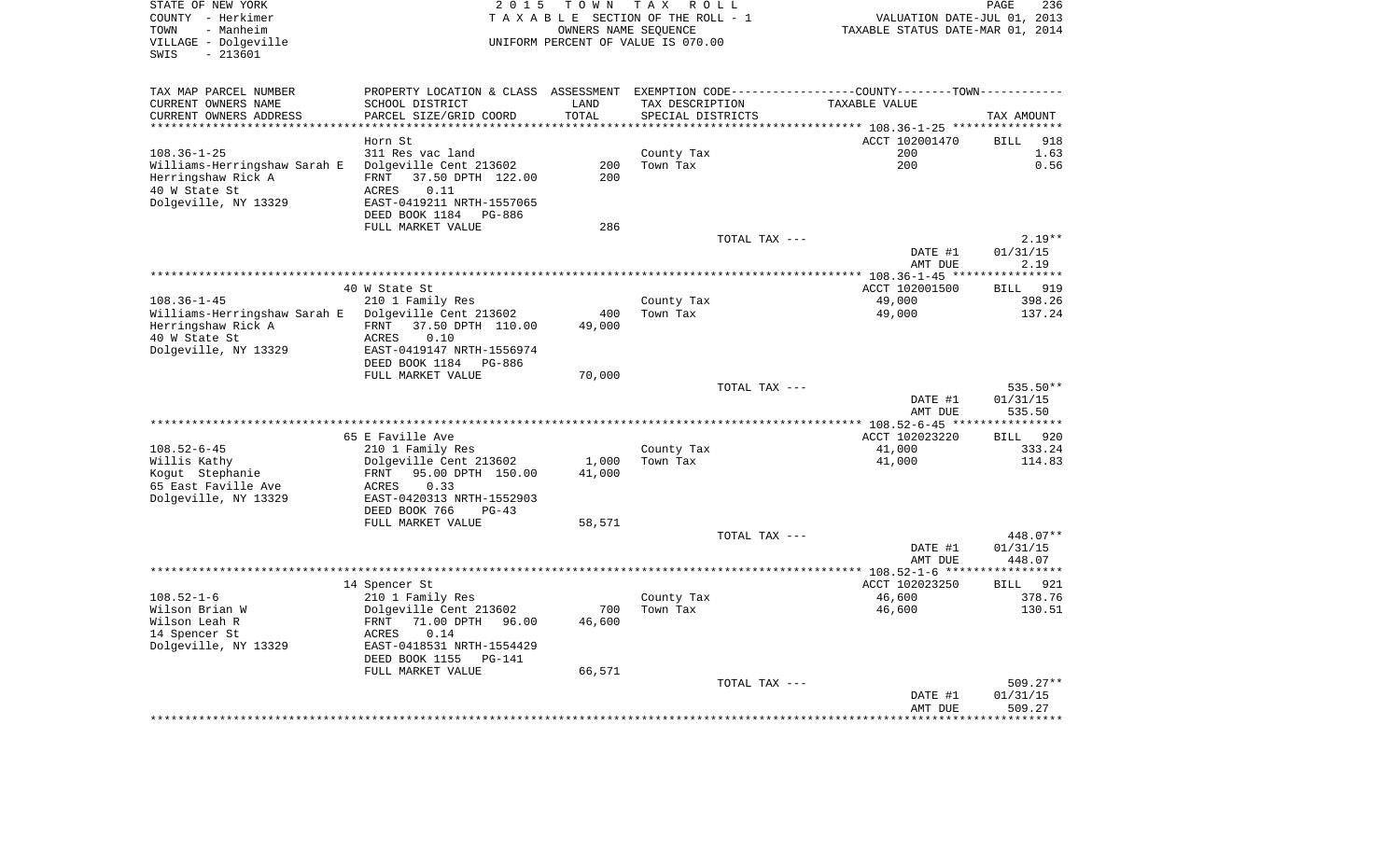| STATE OF NEW YORK<br>COUNTY - Herkimer<br>TOWN<br>- Manheim<br>VILLAGE - Dolgeville<br>$-213601$<br>SWIS | 2 0 1 5<br>TOWN<br>T A X<br>R O L L<br>T A X A B L E SECTION OF THE ROLL - 1<br>OWNERS NAME SEQUENCE<br>UNIFORM PERCENT OF VALUE IS 070.00 |                              |                                      |                                                                                   | PAGE<br>237<br>VALUATION DATE-JUL 01, 2013<br>TAXABLE STATUS DATE-MAR 01, 2014 |  |
|----------------------------------------------------------------------------------------------------------|--------------------------------------------------------------------------------------------------------------------------------------------|------------------------------|--------------------------------------|-----------------------------------------------------------------------------------|--------------------------------------------------------------------------------|--|
| TAX MAP PARCEL NUMBER                                                                                    | PROPERTY LOCATION & CLASS ASSESSMENT                                                                                                       |                              |                                      | EXEMPTION CODE-----------------COUNTY-------TOWN-----------                       |                                                                                |  |
| CURRENT OWNERS NAME<br>CURRENT OWNERS ADDRESS<br>********************                                    | SCHOOL DISTRICT<br>PARCEL SIZE/GRID COORD                                                                                                  | LAND<br>TOTAL<br>*********** | TAX DESCRIPTION<br>SPECIAL DISTRICTS | TAXABLE VALUE                                                                     | TAX AMOUNT                                                                     |  |
|                                                                                                          | 5 Beaver St                                                                                                                                |                              |                                      | ********************************* 108.44-2-26 *****************<br>ACCT 102015450 | 922                                                                            |  |
| $108.44 - 2 - 26$                                                                                        | 210 1 Family Res                                                                                                                           |                              | County Tax                           | 47,000                                                                            | BILL<br>382.01                                                                 |  |
| Winston Catherine                                                                                        | Dolgeville Cent 213602                                                                                                                     | 1,500                        | Town Tax                             | 47,000                                                                            | 131.63                                                                         |  |
| 5 Beaver St                                                                                              | W/garage                                                                                                                                   | 47,000                       |                                      |                                                                                   |                                                                                |  |
| Dolgeville, NY 13329                                                                                     | FRNT 147.50 DPTH 110.00<br>0.29<br>ACRES                                                                                                   |                              |                                      |                                                                                   |                                                                                |  |
|                                                                                                          | EAST-0418234 NRTH-1554550                                                                                                                  |                              |                                      |                                                                                   |                                                                                |  |
|                                                                                                          | DEED BOOK 1147<br><b>PG-938</b>                                                                                                            |                              |                                      |                                                                                   |                                                                                |  |
|                                                                                                          | FULL MARKET VALUE                                                                                                                          | 67,143                       |                                      |                                                                                   |                                                                                |  |
|                                                                                                          |                                                                                                                                            |                              | TOTAL TAX ---                        | DATE #1                                                                           | 513.64**<br>01/31/15                                                           |  |
|                                                                                                          |                                                                                                                                            |                              |                                      | AMT DUE                                                                           | 513.64                                                                         |  |
|                                                                                                          |                                                                                                                                            |                              |                                      |                                                                                   |                                                                                |  |
|                                                                                                          | 3 Brayton Ct                                                                                                                               |                              |                                      | ACCT 102013020                                                                    | <b>BILL</b><br>923                                                             |  |
| $108.59 - 1 - 11$                                                                                        | 210 1 Family Res                                                                                                                           |                              | County Tax                           | 50,000                                                                            | 406.39                                                                         |  |
| Wohnsen Richard                                                                                          | Dolgeville Cent 213602                                                                                                                     | 900                          | Town Tax                             | 50,000                                                                            | 140.04                                                                         |  |
| Wohnsen Kristine                                                                                         | W/garage                                                                                                                                   | 50,000                       |                                      |                                                                                   |                                                                                |  |
| 3 Brayton Ct                                                                                             | FRNT<br>87.00 DPTH<br>90.00                                                                                                                |                              |                                      |                                                                                   |                                                                                |  |
| Dolgeville, NY 13329                                                                                     | $0.18$ BANK<br>ACRES<br>055                                                                                                                |                              |                                      |                                                                                   |                                                                                |  |
|                                                                                                          | EAST-0417080 NRTH-1552619                                                                                                                  |                              |                                      |                                                                                   |                                                                                |  |
|                                                                                                          | DEED BOOK 777<br><b>PG-177</b>                                                                                                             |                              |                                      |                                                                                   |                                                                                |  |
|                                                                                                          | FULL MARKET VALUE                                                                                                                          | 71,429                       |                                      |                                                                                   |                                                                                |  |
|                                                                                                          |                                                                                                                                            |                              | TOTAL TAX ---                        |                                                                                   | $546.43**$                                                                     |  |
|                                                                                                          |                                                                                                                                            |                              |                                      | DATE #1                                                                           | 01/31/15                                                                       |  |
|                                                                                                          |                                                                                                                                            |                              |                                      | AMT DUE                                                                           | 546.43                                                                         |  |
|                                                                                                          |                                                                                                                                            |                              |                                      |                                                                                   |                                                                                |  |
|                                                                                                          | 8 Brockett St                                                                                                                              |                              |                                      | ACCT 102022170                                                                    | 924<br>BILL                                                                    |  |
| $108.52 - 6 - 22$<br>Wolter David K                                                                      | 210 1 Family Res                                                                                                                           | 700                          | County Tax<br>Town Tax               | 20,000                                                                            | 162.56                                                                         |  |
|                                                                                                          | Dolgeville Cent 213602                                                                                                                     | 20,000                       |                                      | 20,000                                                                            | 56.01                                                                          |  |
| 4979 State Rte. 28<br>Newport, NY 13416                                                                  | W/garage<br>73.00 DPTH 130.00<br>FRNT                                                                                                      |                              |                                      |                                                                                   |                                                                                |  |
|                                                                                                          | 0.24<br>ACRES                                                                                                                              |                              |                                      |                                                                                   |                                                                                |  |
|                                                                                                          | EAST-0420001 NRTH-1553404                                                                                                                  |                              |                                      |                                                                                   |                                                                                |  |
|                                                                                                          | DEED BOOK 1118<br>PG-271                                                                                                                   |                              |                                      |                                                                                   |                                                                                |  |
|                                                                                                          | FULL MARKET VALUE                                                                                                                          | 28,571                       |                                      |                                                                                   |                                                                                |  |
|                                                                                                          |                                                                                                                                            |                              | TOTAL TAX ---                        |                                                                                   | $218.57**$                                                                     |  |
|                                                                                                          |                                                                                                                                            |                              |                                      | DATE #1                                                                           | 01/31/15                                                                       |  |
|                                                                                                          |                                                                                                                                            |                              |                                      | AMT DUE                                                                           | 218.57                                                                         |  |
|                                                                                                          |                                                                                                                                            |                              |                                      |                                                                                   |                                                                                |  |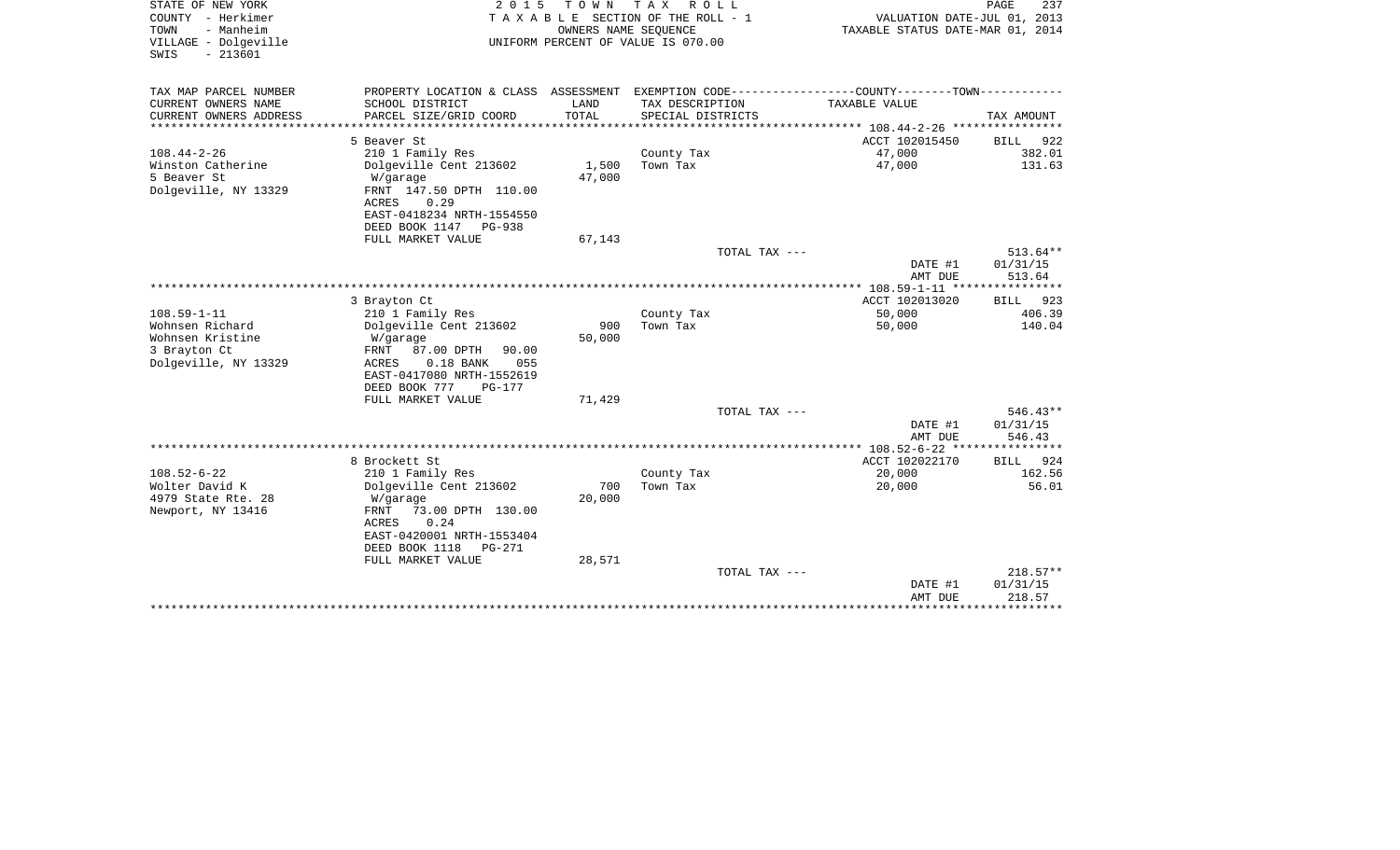| STATE OF NEW YORK<br>COUNTY - Herkimer<br>- Manheim<br>TOWN<br>VILLAGE - Dolgeville<br>$-213601$<br>SWIS | 2 0 1 5                                                                                       | T O W N         | TAX ROLL<br>TAXABLE SECTION OF THE ROLL - 1<br>OWNERS NAME SEQUENCE<br>UNIFORM PERCENT OF VALUE IS 070.00 |                                       | PAGE<br>238<br>VALUATION DATE-JUL 01, 2013<br>TAXABLE STATUS DATE-MAR 01, 2014 |
|----------------------------------------------------------------------------------------------------------|-----------------------------------------------------------------------------------------------|-----------------|-----------------------------------------------------------------------------------------------------------|---------------------------------------|--------------------------------------------------------------------------------|
|                                                                                                          |                                                                                               |                 |                                                                                                           |                                       |                                                                                |
| TAX MAP PARCEL NUMBER                                                                                    | PROPERTY LOCATION & CLASS ASSESSMENT EXEMPTION CODE---------------COUNTY-------TOWN---------- |                 |                                                                                                           |                                       |                                                                                |
| CURRENT OWNERS NAME                                                                                      | SCHOOL DISTRICT                                                                               | LAND            | TAX DESCRIPTION                                                                                           | TAXABLE VALUE                         |                                                                                |
| CURRENT OWNERS ADDRESS<br>*********************                                                          | PARCEL SIZE/GRID COORD                                                                        | TOTAL           | SPECIAL DISTRICTS                                                                                         |                                       | TAX AMOUNT                                                                     |
|                                                                                                          | 30 E Timmerman St                                                                             |                 |                                                                                                           | ACCT 102009480                        | <b>BILL</b><br>925                                                             |
| $108.59 - 3 - 4$                                                                                         | 210 1 Family Res                                                                              |                 | VET COM CT 41131                                                                                          | 10,000                                | 10,000                                                                         |
| Wright Dianne                                                                                            | Dolgeville Cent 213602                                                                        |                 | 2,500 AGED-ALL<br>41800                                                                                   | 15,000                                | 15,000                                                                         |
| 30 Timmerman St                                                                                          | FRNT 250.00 DPTH 125.00                                                                       | 40,000          | County Tax                                                                                                | 15,000                                | 121.92                                                                         |
| Dolgeville, NY 13329                                                                                     | 0.72<br>ACRES<br>EAST-0416599 NRTH-1551477                                                    |                 | Town Tax                                                                                                  | 15,000                                | 42.01                                                                          |
|                                                                                                          | DEED BOOK 926<br>PG-474                                                                       |                 |                                                                                                           |                                       |                                                                                |
|                                                                                                          | FULL MARKET VALUE                                                                             | 57,143          |                                                                                                           |                                       |                                                                                |
|                                                                                                          |                                                                                               |                 | TOTAL TAX ---                                                                                             |                                       | $163.93**$                                                                     |
|                                                                                                          |                                                                                               |                 |                                                                                                           |                                       | DATE #1<br>01/31/15                                                            |
|                                                                                                          |                                                                                               |                 |                                                                                                           |                                       | 163.93<br>AMT DUE                                                              |
|                                                                                                          | 5 Snell St                                                                                    |                 |                                                                                                           | ACCT 102029250                        | <b>BILL</b><br>926                                                             |
| $108.36 - 3 - 52$                                                                                        | 210 1 Family Res                                                                              |                 | VET COM CT 41131                                                                                          | 8,225                                 | 8,225                                                                          |
| Wright Duane                                                                                             | Dolgeville Cent 213602                                                                        |                 | 1,200 VET DIS CT 41141                                                                                    | 8,225                                 | 8,225                                                                          |
| 5 Snell St                                                                                               | FRNT 131.00 DPTH<br>91.00                                                                     | 32,900          | County Tax                                                                                                | 16,450                                | 133.70                                                                         |
| Dolgeville, NY 13329                                                                                     | 0.13<br>ACRES                                                                                 |                 | Town Tax                                                                                                  | 16,450                                | 46.07                                                                          |
|                                                                                                          | EAST-0419823 NRTH-1557385<br>DEED BOOK 844<br>PG-249                                          |                 |                                                                                                           |                                       |                                                                                |
|                                                                                                          | FULL MARKET VALUE                                                                             | 47,000          |                                                                                                           |                                       |                                                                                |
|                                                                                                          |                                                                                               |                 | TOTAL TAX ---                                                                                             |                                       | 179.77**                                                                       |
|                                                                                                          |                                                                                               |                 |                                                                                                           |                                       | DATE #1<br>01/31/15<br>179.77<br>AMT DUE                                       |
|                                                                                                          |                                                                                               |                 |                                                                                                           |                                       |                                                                                |
|                                                                                                          | S Main St & Spencer St                                                                        |                 |                                                                                                           | ACCT 102010200                        | <b>BILL</b><br>927                                                             |
| $108.52 - 1 - 25$                                                                                        | 432 Gas station                                                                               |                 | County Tax                                                                                                | 20,000                                | 162.56                                                                         |
| Wright Mathew D Sr.<br>86 S Main St                                                                      | Dolgeville Cent 213602<br>432                                                                 | 1,100<br>20,000 | Town Tax                                                                                                  | 20,000                                | 56.01                                                                          |
| Dolgeville, NY 13329                                                                                     | Main & Spencer                                                                                |                 |                                                                                                           |                                       |                                                                                |
|                                                                                                          | FRNT 104.53 DPTH<br>99.00                                                                     |                 |                                                                                                           |                                       |                                                                                |
|                                                                                                          | ACRES<br>0.18                                                                                 |                 |                                                                                                           |                                       |                                                                                |
|                                                                                                          | EAST-0418791 NRTH-1554284                                                                     |                 |                                                                                                           |                                       |                                                                                |
|                                                                                                          | DEED BOOK 1427<br>PG-419                                                                      |                 |                                                                                                           |                                       |                                                                                |
|                                                                                                          | FULL MARKET VALUE                                                                             | 28,571          | TOTAL TAX ---                                                                                             |                                       | $218.57**$                                                                     |
|                                                                                                          |                                                                                               |                 |                                                                                                           |                                       | DATE #1<br>01/31/15                                                            |
|                                                                                                          |                                                                                               |                 |                                                                                                           |                                       | 218.57<br>AMT DUE                                                              |
|                                                                                                          |                                                                                               |                 |                                                                                                           | *************** 108.52-1-68 ********* | * * * * * *                                                                    |
|                                                                                                          | 116 S Main St                                                                                 |                 |                                                                                                           | ACCT 102029340                        | 928<br>BILL                                                                    |
| $108.52 - 1 - 68$<br>Yanney Gail & John                                                                  | 220 2 Family Res<br>Dolgeville Cent 213602                                                    | 800             | County Tax<br>Town Tax                                                                                    | 56,600<br>56,600                      | 460.03<br>158.52                                                               |
| Yanney David J                                                                                           | W Garage & Barn                                                                               | 56,600          |                                                                                                           |                                       |                                                                                |
| 116 S Main St                                                                                            | 75.00 DPTH 303.00<br>FRNT                                                                     |                 |                                                                                                           |                                       |                                                                                |
| Dolgeville, NY 13329                                                                                     | 0.52<br>ACRES                                                                                 |                 |                                                                                                           |                                       |                                                                                |
|                                                                                                          | EAST-0418198 NRTH-1553564                                                                     |                 |                                                                                                           |                                       |                                                                                |
|                                                                                                          | DEED BOOK 1503<br>PG-884<br>FULL MARKET VALUE                                                 | 80,857          |                                                                                                           |                                       |                                                                                |
|                                                                                                          |                                                                                               |                 | TOTAL TAX ---                                                                                             |                                       | $618.55**$                                                                     |
|                                                                                                          |                                                                                               |                 |                                                                                                           |                                       | DATE #1<br>01/31/15                                                            |
|                                                                                                          |                                                                                               |                 |                                                                                                           |                                       | AMT DUE<br>618.55<br>*********                                                 |
|                                                                                                          |                                                                                               |                 |                                                                                                           |                                       |                                                                                |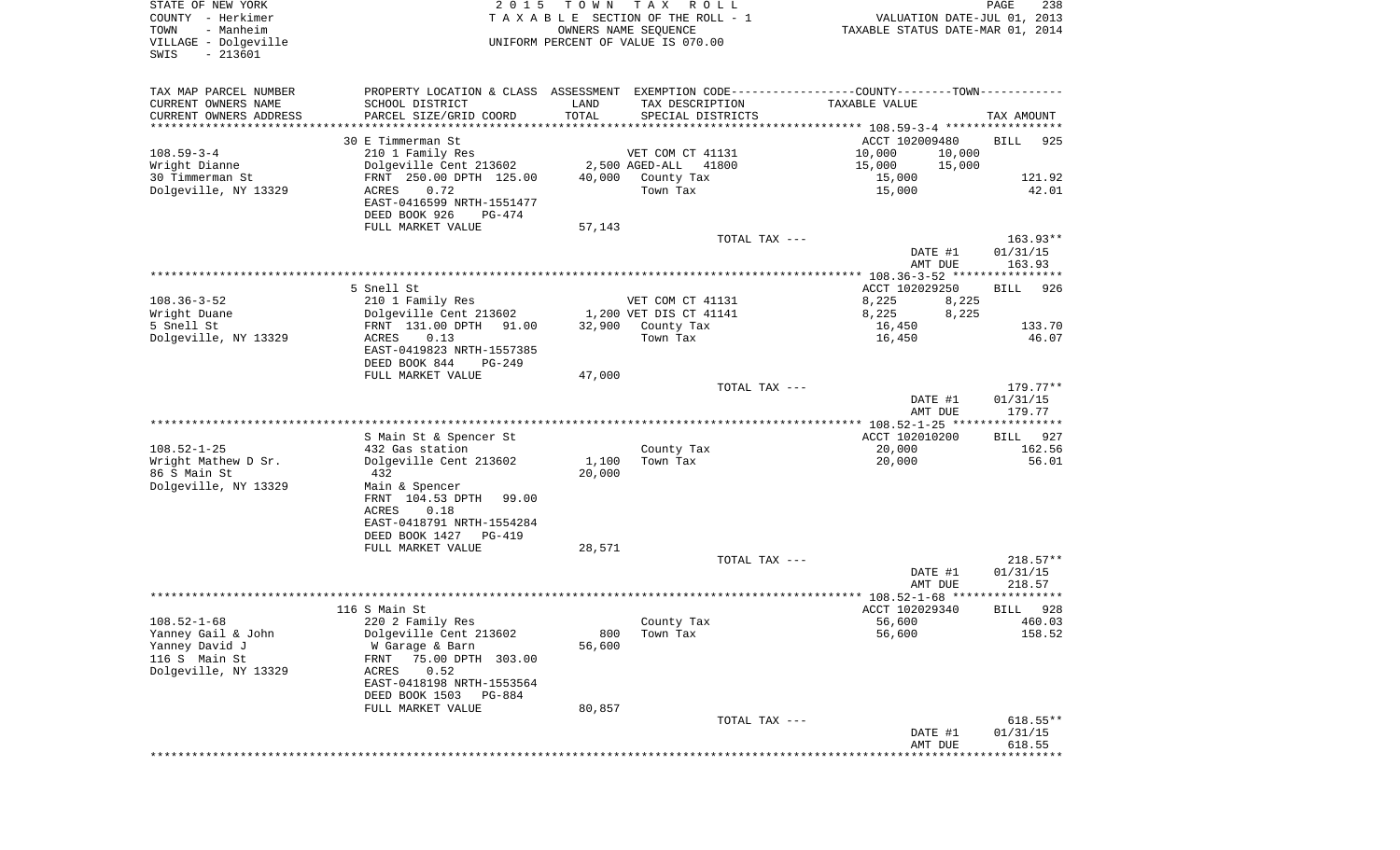| STATE OF NEW YORK<br>COUNTY - Herkimer                         | 2 0 1 5                                    |        | TOWN TAX ROLL<br>TAXABLE SECTION OF THE ROLL - 1           | VALUATION DATE-JUL 01, 2013                                                                   | PAGE<br>239                |
|----------------------------------------------------------------|--------------------------------------------|--------|------------------------------------------------------------|-----------------------------------------------------------------------------------------------|----------------------------|
| TOWN<br>- Manheim<br>VILLAGE - Dolgeville<br>$-213601$<br>SWIS |                                            |        | OWNERS NAME SEQUENCE<br>UNIFORM PERCENT OF VALUE IS 070.00 | TAXABLE STATUS DATE-MAR 01, 2014                                                              |                            |
| TAX MAP PARCEL NUMBER                                          |                                            |        |                                                            | PROPERTY LOCATION & CLASS ASSESSMENT EXEMPTION CODE---------------COUNTY-------TOWN---------- |                            |
| CURRENT OWNERS NAME                                            | SCHOOL DISTRICT                            | LAND   | TAX DESCRIPTION                                            | TAXABLE VALUE                                                                                 |                            |
| CURRENT OWNERS ADDRESS                                         | PARCEL SIZE/GRID COORD                     | TOTAL  | SPECIAL DISTRICTS                                          |                                                                                               | TAX AMOUNT                 |
| ***********************                                        |                                            |        |                                                            | ACCT 102010140                                                                                |                            |
| $108.36 - 1 - 14$                                              | Mckinley Ave<br>311 Res vac land           |        | County Tax                                                 | 300                                                                                           | <b>BILL</b><br>929<br>2.44 |
| Youker Harold                                                  | Dolgeville Cent 213602                     | 300    | Town Tax                                                   | 300                                                                                           | 0.84                       |
| 683 Stewart Landing Rd                                         | 50.00 DPTH 100.00<br>FRNT                  | 300    |                                                            |                                                                                               |                            |
| Stratford, NY 13470                                            | 0.13<br>ACRES                              |        |                                                            |                                                                                               |                            |
|                                                                | EAST-0418753 NRTH-1557453                  |        |                                                            |                                                                                               |                            |
|                                                                | DEED BOOK 712<br>PG-129                    |        |                                                            |                                                                                               |                            |
|                                                                | FULL MARKET VALUE                          | 429    |                                                            |                                                                                               |                            |
|                                                                |                                            |        | TOTAL TAX ---                                              |                                                                                               | $3.28**$                   |
|                                                                |                                            |        |                                                            | DATE #1<br>AMT DUE                                                                            | 01/31/15<br>3.28           |
|                                                                |                                            |        |                                                            |                                                                                               |                            |
|                                                                | OFF Mckinley Ave                           |        |                                                            |                                                                                               | <b>BILL</b><br>930         |
| $108.36 - 1 - 15.1$                                            | 311 Res vac land                           |        | County Tax                                                 | 200                                                                                           | 1.63                       |
| Youker Harold C                                                | Dolgeville Cent 213602                     | 200    | Town Tax                                                   | 200                                                                                           | 0.56                       |
| 683 Stewart Landing Rd                                         | ACRES<br>0.42                              | 200    |                                                            |                                                                                               |                            |
| Stratford, NY 13470                                            | EAST-0418645 NRTH-1557488                  |        |                                                            |                                                                                               |                            |
|                                                                | FULL MARKET VALUE                          | 286    | TOTAL TAX ---                                              |                                                                                               | $2.19**$                   |
|                                                                |                                            |        |                                                            | DATE #1                                                                                       | 01/31/15                   |
|                                                                |                                            |        |                                                            | AMT DUE                                                                                       | 2.19                       |
|                                                                |                                            |        |                                                            |                                                                                               |                            |
|                                                                | Horn St                                    |        |                                                            | ACCT 102018990                                                                                | BILL<br>931                |
| $108.36 - 1 - 26$                                              | 311 Res vac land                           |        | County Tax                                                 | 200                                                                                           | 1.63                       |
| Youker Lowell                                                  | Dolgeville Cent 213602                     | 200    | Town Tax                                                   | 200                                                                                           | 0.56                       |
| 38 W State St                                                  | FRNT<br>37.50 DPTH 122.00                  | 200    |                                                            |                                                                                               |                            |
| Dolgeville, NY 13329                                           | ACRES<br>0.10<br>EAST-0419239 NRTH-1557053 |        |                                                            |                                                                                               |                            |
|                                                                | DEED BOOK 897<br>$PG-30$                   |        |                                                            |                                                                                               |                            |
|                                                                | FULL MARKET VALUE                          | 286    |                                                            |                                                                                               |                            |
|                                                                |                                            |        | TOTAL TAX ---                                              |                                                                                               | $2.19**$                   |
|                                                                |                                            |        |                                                            | DATE #1                                                                                       | 01/31/15                   |
|                                                                |                                            |        |                                                            | AMT DUE                                                                                       | 2.19                       |
|                                                                |                                            |        |                                                            |                                                                                               |                            |
|                                                                | 38 W State St                              |        |                                                            | ACCT 102018960                                                                                | BILL 932                   |
| $108.36 - 1 - 44$<br>Youker Lowell                             | 210 1 Family Res<br>Dolgeville Cent 213602 | 400    | County Tax<br>Town Tax                                     | 37,000<br>37,000                                                                              | 300.73<br>103.63           |
| Dodge Karen                                                    | FRNT<br>37.50 DPTH 110.00                  | 37,000 |                                                            |                                                                                               |                            |
| 72 N Helmer Ave                                                | ACRES<br>0.10                              |        |                                                            |                                                                                               |                            |
| Dolgeville, NY 13329                                           | EAST-0419182 NRTH-1556956                  |        |                                                            |                                                                                               |                            |
|                                                                | DEED BOOK 1171<br>PG-412                   |        |                                                            |                                                                                               |                            |
|                                                                | FULL MARKET VALUE                          | 52,857 |                                                            |                                                                                               |                            |
|                                                                |                                            |        | TOTAL TAX ---                                              |                                                                                               | 404.36**                   |
|                                                                |                                            |        |                                                            | DATE #1                                                                                       | 01/31/15<br>404.36         |
|                                                                |                                            |        |                                                            | AMT DUE                                                                                       |                            |
|                                                                |                                            |        |                                                            |                                                                                               |                            |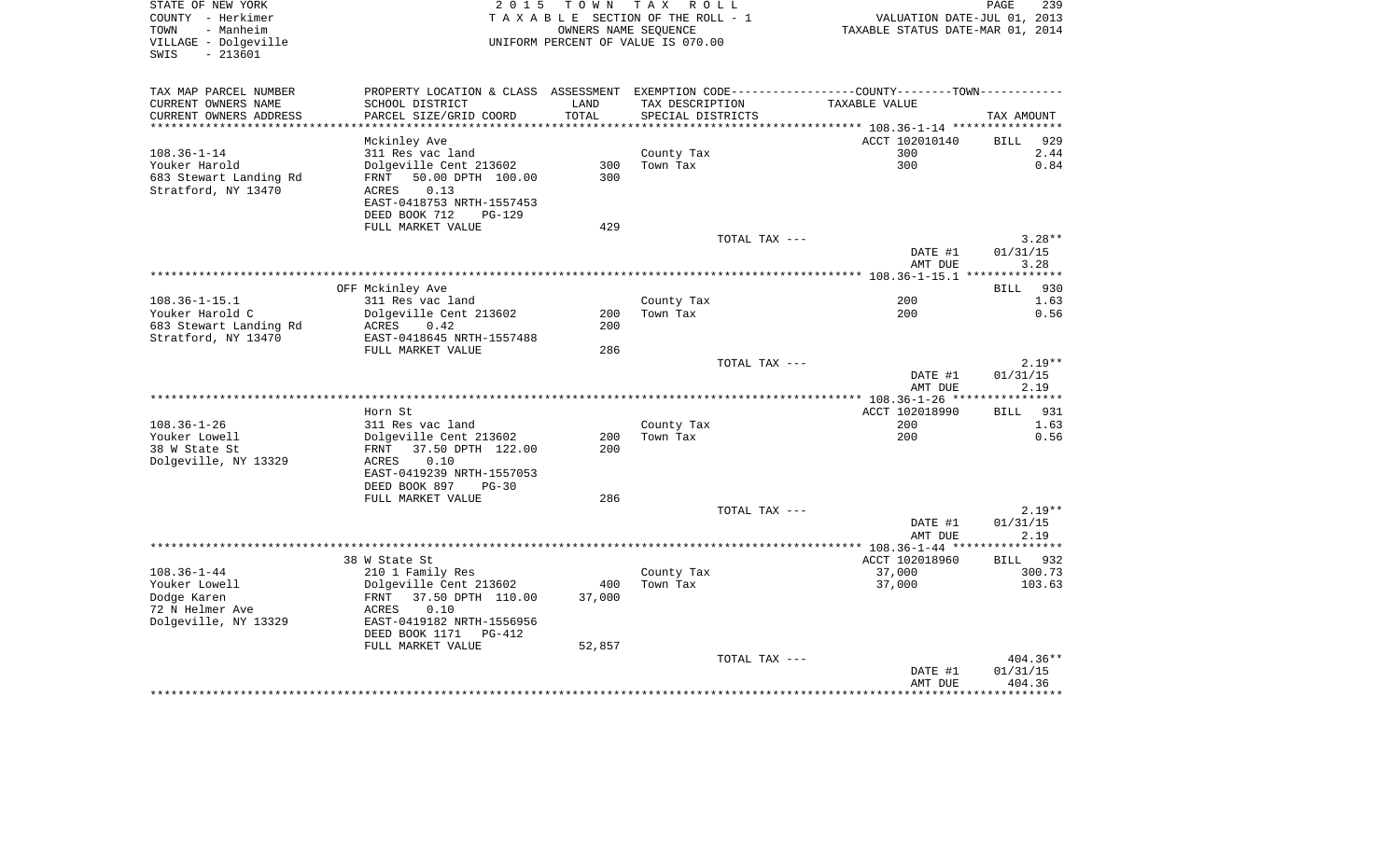| TAX MAP PARCEL NUMBER<br>PROPERTY LOCATION & CLASS ASSESSMENT EXEMPTION CODE---------------COUNTY-------TOWN----------<br>CURRENT OWNERS NAME<br>SCHOOL DISTRICT<br>LAND<br>TAX DESCRIPTION<br>TAXABLE VALUE<br>TOTAL<br>CURRENT OWNERS ADDRESS<br>PARCEL SIZE/GRID COORD<br>SPECIAL DISTRICTS<br>TAX AMOUNT<br>************************<br>*********************<br>* * * * * * * * * * *<br>18 Ransom St<br>ACCT 102002520<br>BILL<br>933<br>$108.52 - 4 - 31$<br>43,900<br>356.81<br>210 1 Family Res<br>County Tax<br>43,900<br>122.95<br>Youker Marjorie<br>Dolgeville Cent 213602<br>500<br>Town Tax<br>18 Ransom St<br>50.00 DPTH 150.00<br>43,900<br>FRNT |
|-------------------------------------------------------------------------------------------------------------------------------------------------------------------------------------------------------------------------------------------------------------------------------------------------------------------------------------------------------------------------------------------------------------------------------------------------------------------------------------------------------------------------------------------------------------------------------------------------------------------------------------------------------------------|
|                                                                                                                                                                                                                                                                                                                                                                                                                                                                                                                                                                                                                                                                   |
|                                                                                                                                                                                                                                                                                                                                                                                                                                                                                                                                                                                                                                                                   |
|                                                                                                                                                                                                                                                                                                                                                                                                                                                                                                                                                                                                                                                                   |
|                                                                                                                                                                                                                                                                                                                                                                                                                                                                                                                                                                                                                                                                   |
|                                                                                                                                                                                                                                                                                                                                                                                                                                                                                                                                                                                                                                                                   |
|                                                                                                                                                                                                                                                                                                                                                                                                                                                                                                                                                                                                                                                                   |
|                                                                                                                                                                                                                                                                                                                                                                                                                                                                                                                                                                                                                                                                   |
| Dolgeville, NY 13329<br>ACRES<br>0.17<br>EAST-0419394 NRTH-1553130                                                                                                                                                                                                                                                                                                                                                                                                                                                                                                                                                                                                |
| DEED BOOK 692<br>PG-265                                                                                                                                                                                                                                                                                                                                                                                                                                                                                                                                                                                                                                           |
| FULL MARKET VALUE<br>62,714                                                                                                                                                                                                                                                                                                                                                                                                                                                                                                                                                                                                                                       |
| TOTAL TAX ---<br>479.76**                                                                                                                                                                                                                                                                                                                                                                                                                                                                                                                                                                                                                                         |
| 01/31/15<br>DATE #1                                                                                                                                                                                                                                                                                                                                                                                                                                                                                                                                                                                                                                               |
| 479.76<br>AMT DUE                                                                                                                                                                                                                                                                                                                                                                                                                                                                                                                                                                                                                                                 |
| ACCT 102029790<br>Horn St<br>934<br>BILL                                                                                                                                                                                                                                                                                                                                                                                                                                                                                                                                                                                                                          |
| $108.36 - 1 - 28$<br>311 Res vac land<br>County Tax<br>200<br>1.63                                                                                                                                                                                                                                                                                                                                                                                                                                                                                                                                                                                                |
| Dolgeville Cent 213602<br>200<br>0.56<br>Youker Maxine<br>200<br>Town Tax                                                                                                                                                                                                                                                                                                                                                                                                                                                                                                                                                                                         |
| Maxwell Cathie Y<br>200<br>50.00 DPTH 120.00<br>FRNT<br>0.12                                                                                                                                                                                                                                                                                                                                                                                                                                                                                                                                                                                                      |
| 34 W State St<br>ACRES<br>EAST-0419321 NRTH-1557005<br>Dolgeville, NY 13329                                                                                                                                                                                                                                                                                                                                                                                                                                                                                                                                                                                       |
| DEED BOOK 1505<br>PG-582                                                                                                                                                                                                                                                                                                                                                                                                                                                                                                                                                                                                                                          |
| 286<br>FULL MARKET VALUE                                                                                                                                                                                                                                                                                                                                                                                                                                                                                                                                                                                                                                          |
| TOTAL TAX ---<br>$2.19**$<br>01/31/15<br>DATE #1                                                                                                                                                                                                                                                                                                                                                                                                                                                                                                                                                                                                                  |
| 2.19<br>AMT DUE                                                                                                                                                                                                                                                                                                                                                                                                                                                                                                                                                                                                                                                   |
|                                                                                                                                                                                                                                                                                                                                                                                                                                                                                                                                                                                                                                                                   |
| ACCT 102029760<br>34 W State St<br>BILL 935                                                                                                                                                                                                                                                                                                                                                                                                                                                                                                                                                                                                                       |
| $108.36 - 1 - 42$<br>422.65<br>210 1 Family Res<br>County Tax<br>52,000                                                                                                                                                                                                                                                                                                                                                                                                                                                                                                                                                                                           |
| Dolgeville Cent 213602<br>500<br>52,000<br>145.64<br>Youker Maxine<br>Town Tax<br>Maxwell Cathie Y<br>52,000<br>W/garage                                                                                                                                                                                                                                                                                                                                                                                                                                                                                                                                          |
| 34 W State St<br>FRNT<br>50.00 DPTH 110.00                                                                                                                                                                                                                                                                                                                                                                                                                                                                                                                                                                                                                        |
| Dolgeville, NY 13329<br>ACRES<br>0.13                                                                                                                                                                                                                                                                                                                                                                                                                                                                                                                                                                                                                             |
| EAST-0419265 NRTH-1556906                                                                                                                                                                                                                                                                                                                                                                                                                                                                                                                                                                                                                                         |
| DEED BOOK 1505<br>PG-582<br>FULL MARKET VALUE<br>74,286                                                                                                                                                                                                                                                                                                                                                                                                                                                                                                                                                                                                           |
| TOTAL TAX ---<br>$568.29**$                                                                                                                                                                                                                                                                                                                                                                                                                                                                                                                                                                                                                                       |
| 01/31/15<br>DATE #1                                                                                                                                                                                                                                                                                                                                                                                                                                                                                                                                                                                                                                               |
| AMT DUE<br>568.29                                                                                                                                                                                                                                                                                                                                                                                                                                                                                                                                                                                                                                                 |
|                                                                                                                                                                                                                                                                                                                                                                                                                                                                                                                                                                                                                                                                   |
| 34 Slawson St<br>ACCT 102029810<br>936<br><b>BILL</b><br>$108.44 - 1 - 63$<br>VET WAR CT 41121<br>6,300<br>6,300<br>210 1 Family Res                                                                                                                                                                                                                                                                                                                                                                                                                                                                                                                              |
| 379.57<br>Youker Naomi<br>Dolgeville Cent 213602<br>1,700 County Tax<br>46,700                                                                                                                                                                                                                                                                                                                                                                                                                                                                                                                                                                                    |
| 46,700<br>130.79<br>34 Slawson St<br>53,000<br>Town Tax<br>W/garage & Carport                                                                                                                                                                                                                                                                                                                                                                                                                                                                                                                                                                                     |
| Dolgeville, NY 13329<br>FRNT 168.00 DPTH 240.00                                                                                                                                                                                                                                                                                                                                                                                                                                                                                                                                                                                                                   |
| 0.85<br>ACRES<br>EAST-0418451 NRTH-1555377                                                                                                                                                                                                                                                                                                                                                                                                                                                                                                                                                                                                                        |
| DEED BOOK 1530<br>PG-623                                                                                                                                                                                                                                                                                                                                                                                                                                                                                                                                                                                                                                          |
| FULL MARKET VALUE<br>75,714                                                                                                                                                                                                                                                                                                                                                                                                                                                                                                                                                                                                                                       |
| $510.36**$<br>TOTAL TAX ---                                                                                                                                                                                                                                                                                                                                                                                                                                                                                                                                                                                                                                       |
| 01/31/15<br>DATE #1                                                                                                                                                                                                                                                                                                                                                                                                                                                                                                                                                                                                                                               |
| 510.36<br>AMT DUE<br>****************************                                                                                                                                                                                                                                                                                                                                                                                                                                                                                                                                                                                                                 |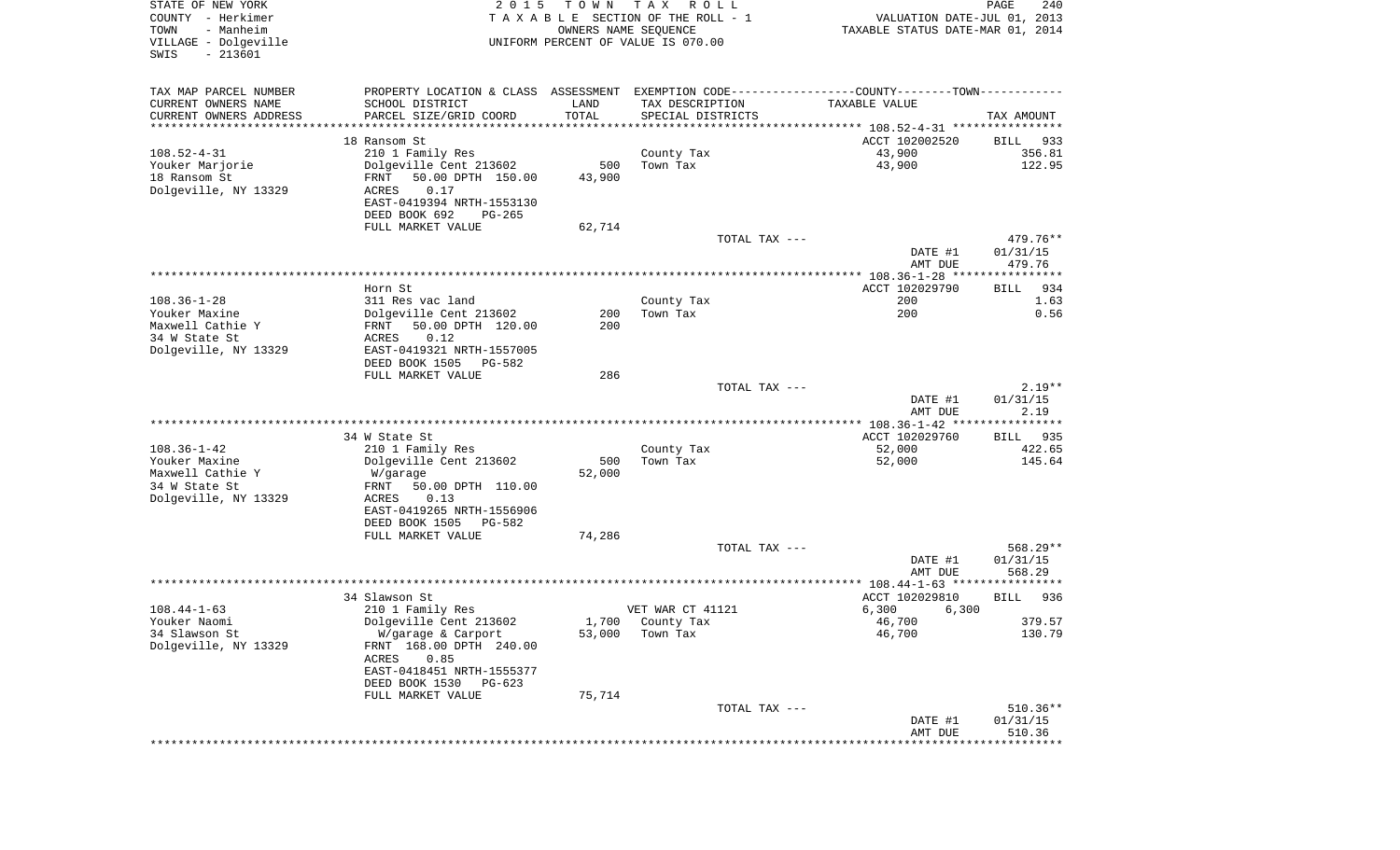| STATE OF NEW YORK<br>COUNTY - Herkimer<br>- Manheim<br>TOWN<br>VILLAGE - Dolgeville<br>$-213601$<br>SWIS | 2 0 1 5                                      | TOWN          | T A X<br>R O L L<br>T A X A B L E SECTION OF THE ROLL - 1<br>OWNERS NAME SEOUENCE<br>UNIFORM PERCENT OF VALUE IS 070.00 | VALUATION DATE-JUL 01, 2013<br>TAXABLE STATUS DATE-MAR 01, 2014 | PAGE<br>241        |
|----------------------------------------------------------------------------------------------------------|----------------------------------------------|---------------|-------------------------------------------------------------------------------------------------------------------------|-----------------------------------------------------------------|--------------------|
| TAX MAP PARCEL NUMBER                                                                                    | PROPERTY LOCATION & CLASS ASSESSMENT         |               | EXEMPTION CODE----------------COUNTY-------TOWN-----------                                                              |                                                                 |                    |
| CURRENT OWNERS NAME<br>CURRENT OWNERS ADDRESS                                                            | SCHOOL DISTRICT<br>PARCEL SIZE/GRID COORD    | LAND<br>TOTAL | TAX DESCRIPTION<br>SPECIAL DISTRICTS                                                                                    | TAXABLE VALUE                                                   | TAX AMOUNT         |
|                                                                                                          | 35 Slawson St                                |               |                                                                                                                         | ACCT 102008400                                                  | <b>BILL</b><br>937 |
| $108.44 - 2 - 2$                                                                                         | 210 1 Family Res                             |               | County Tax                                                                                                              | 40,200                                                          | 326.74             |
| Youker Roy H                                                                                             | Dolgeville Cent 213602                       | 800           | Town Tax                                                                                                                | 40,200                                                          | 112.59             |
| Youker Naomi                                                                                             | W/garage                                     | 40,200        |                                                                                                                         |                                                                 |                    |
| 34 Slawson St                                                                                            | FRNT<br>80.00 DPTH 100.00                    |               |                                                                                                                         |                                                                 |                    |
| Dolgeville, NY 13329                                                                                     | <b>ACRES</b><br>0.18                         |               |                                                                                                                         |                                                                 |                    |
|                                                                                                          | EAST-0418315 NRTH-1555257                    |               |                                                                                                                         |                                                                 |                    |
|                                                                                                          | DEED BOOK 685<br>PG-226<br>FULL MARKET VALUE | 57,429        |                                                                                                                         |                                                                 |                    |
|                                                                                                          |                                              |               | TOTAL TAX ---                                                                                                           |                                                                 | 439.33**           |
|                                                                                                          |                                              |               |                                                                                                                         | DATE #1                                                         | 01/31/15           |
|                                                                                                          |                                              |               |                                                                                                                         | AMT DUE                                                         | 439.33             |
|                                                                                                          |                                              |               |                                                                                                                         | ** 108.51-1-4 ****                                              |                    |
|                                                                                                          | 79 Spencer St                                |               |                                                                                                                         | ACCT 102006630                                                  | BILL<br>938        |
| $108.51 - 1 - 4$                                                                                         | 210 1 Family Res                             |               | County Tax                                                                                                              | 47,700                                                          | 387.70             |
| Zilkowski Daniel A                                                                                       | Dolgeville Cent 213602                       | 1,000         | Town Tax                                                                                                                | 47,700                                                          | 133.59             |
| Zilkowski Joanne L                                                                                       | W Garage                                     | 47,700        |                                                                                                                         |                                                                 |                    |
| 79 Spencer St<br>Dolgeville, NY 13329                                                                    | FRNT 100.00 DPTH 153.00<br>0.35<br>ACRES     |               |                                                                                                                         |                                                                 |                    |
|                                                                                                          | EAST-0416805 NRTH-1554289                    |               |                                                                                                                         |                                                                 |                    |
|                                                                                                          | DEED BOOK 1315<br><b>PG-938</b>              |               |                                                                                                                         |                                                                 |                    |
|                                                                                                          | FULL MARKET VALUE                            | 68,143        |                                                                                                                         |                                                                 |                    |
|                                                                                                          |                                              |               | TOTAL TAX ---                                                                                                           |                                                                 | $521.29**$         |
|                                                                                                          |                                              |               |                                                                                                                         | DATE #1                                                         | 01/31/15           |
|                                                                                                          |                                              |               |                                                                                                                         | AMT DUE                                                         | 521.29             |
|                                                                                                          |                                              |               |                                                                                                                         |                                                                 |                    |
| $108.52 - 1 - 74$                                                                                        | 17 W Spofford Ave                            |               |                                                                                                                         | ACCT 102023010                                                  | 939<br><b>BILL</b> |
| Zipp Joan B                                                                                              | 210 1 Family Res<br>Dolgeville Cent 213602   | 500           | County Tax<br>Town Tax                                                                                                  | 47,100<br>47,100                                                | 382.82<br>131.91   |
| Brundage Donald J                                                                                        | FRNT<br>50.00 DPTH 100.00                    | 47,100        |                                                                                                                         |                                                                 |                    |
| 17 W Spofford Ave                                                                                        | 0.11<br>ACRES                                |               |                                                                                                                         |                                                                 |                    |
| Dolgeville, NY 13329                                                                                     | EAST-0417745 NRTH-1553487                    |               |                                                                                                                         |                                                                 |                    |
|                                                                                                          | DEED BOOK 1078<br><b>PG-310</b>              |               |                                                                                                                         |                                                                 |                    |
|                                                                                                          | FULL MARKET VALUE                            | 67,286        |                                                                                                                         |                                                                 |                    |
|                                                                                                          |                                              |               | TOTAL TAX ---                                                                                                           |                                                                 | $514.73**$         |
|                                                                                                          |                                              |               |                                                                                                                         | DATE #1                                                         | 01/31/15           |
|                                                                                                          |                                              |               |                                                                                                                         | AMT DUE                                                         | 514.73             |
|                                                                                                          |                                              |               |                                                                                                                         |                                                                 |                    |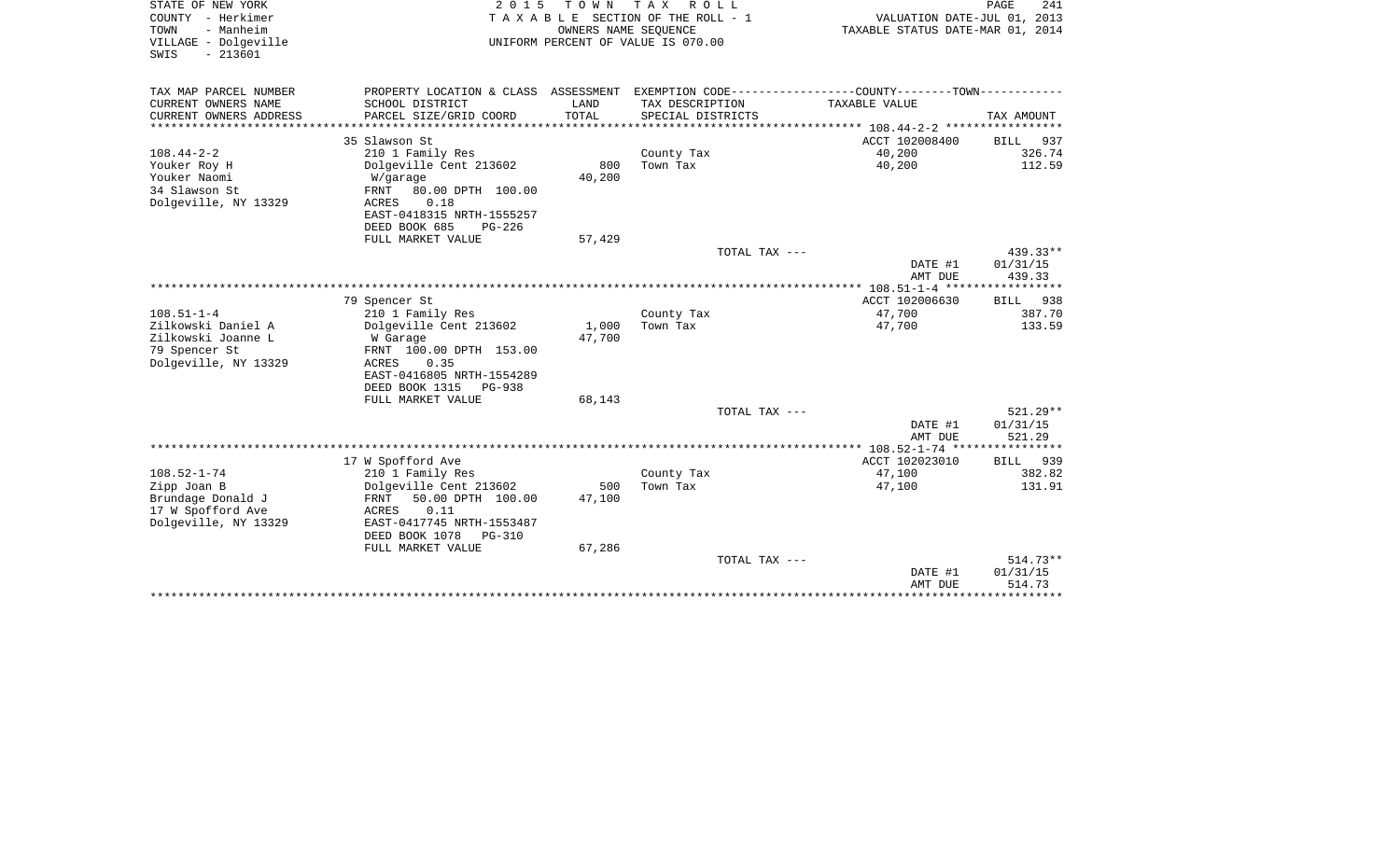| STATE OF NEW YORK    | 2015 TOWN TAX ROLL              | 242<br>PAGE                      |
|----------------------|---------------------------------|----------------------------------|
| COUNTY - Herkimer    | TAXABLE SECTION OF THE ROLL - 1 | VALUATION DATE-JUL 01, 2013      |
| TOWN<br>- Manheim    |                                 | TAXABLE STATUS DATE-MAR 01, 2014 |
| VILLAGE - Dolgeville |                                 | RPS155/V04/L015                  |
| - 213601<br>SWIS     |                                 | CURRENT DATE 12/17/2014          |
|                      |                                 |                                  |
|                      | ROLL SUB SECTION- - TOTALS      |                                  |

### \*\*\* S P E C I A L D I S T R I C T S U M M A R Y \*\*\*

|      |            |         | $\blacksquare$ $\blacksquare$ $\blacksquare$ $\blacksquare$ $\blacksquare$ $\blacksquare$ $\blacksquare$ $\blacksquare$<br>-- |  | ----<br>∟µ⊔ |                | ۰Δ.<br>- - - - - |
|------|------------|---------|-------------------------------------------------------------------------------------------------------------------------------|--|-------------|----------------|------------------|
| CODE | $\sqrt{M}$ | ∕ µ ∆ ∪ | וסעי                                                                                                                          |  | OUN         | . <del>.</del> | mas:<br>⊥ ≞∡     |

# NO SPECIAL DISTRICTS AT THIS LEVEL

### \*\*\* S C H O O L D I S T R I C T S U M M A R Y \*\*\*

| CODE   | DISTRICT NAME             | TOTAL<br>PARCELS | ASSESSED<br>LAND | ASSESSED<br>TOTAL | EXEMPT<br>AMOUNT<br>-------- | TOTAL<br>TAXABLE<br>--------- |
|--------|---------------------------|------------------|------------------|-------------------|------------------------------|-------------------------------|
|        |                           |                  |                  |                   | STAR AMOUNT                  | STAR TAXABLE                  |
|        | Dolgeville Central        | 461              | 613,580          | 21244,792         | 219,100                      | 21,025,692                    |
| 213602 |                           |                  |                  |                   | 6776,710                     | 14,248,982                    |
|        | SUB-TOTAL                 | 461              | 613,580          | 21244,792         | 219,100                      | 21,025,692                    |
|        | S U B - T O T A $L(CONT)$ |                  |                  |                   | 6776,710                     | 14,248,982                    |
|        |                           |                  |                  |                   |                              |                               |
|        | TOTAL                     | 461              | 613,580          | 21244,792         | 219,100                      | 21,025,692                    |
|        | T O T A L (CONT)          |                  |                  |                   | 6776,710                     | 14,248,982                    |

# \*\*\* S Y S T E M C O D E S S U M M A R Y \*\*\*

#### NO SYSTEM EXEMPTIONS AT THIS LEVEL

## \*\*\* E X E M P T I O N S U M M A R Y \*\*\*

|       |                | TOTAL   |         |         |
|-------|----------------|---------|---------|---------|
| CODE  | DESCRIPTION    | PARCELS | COUNTY  | TOWN    |
|       |                |         |         |         |
| 41101 | VETFUND CT     |         | 300     | 300     |
| 41121 | VET WAR CT     | 22      | 130,410 | 130,410 |
| 41131 | VET COM CT     | 39      | 379,950 | 379,950 |
| 41141 | VET DIS CT     | 10      | 97,642  | 97,642  |
| 41151 | $CW$ 10 $VET/$ |         | 3,590   |         |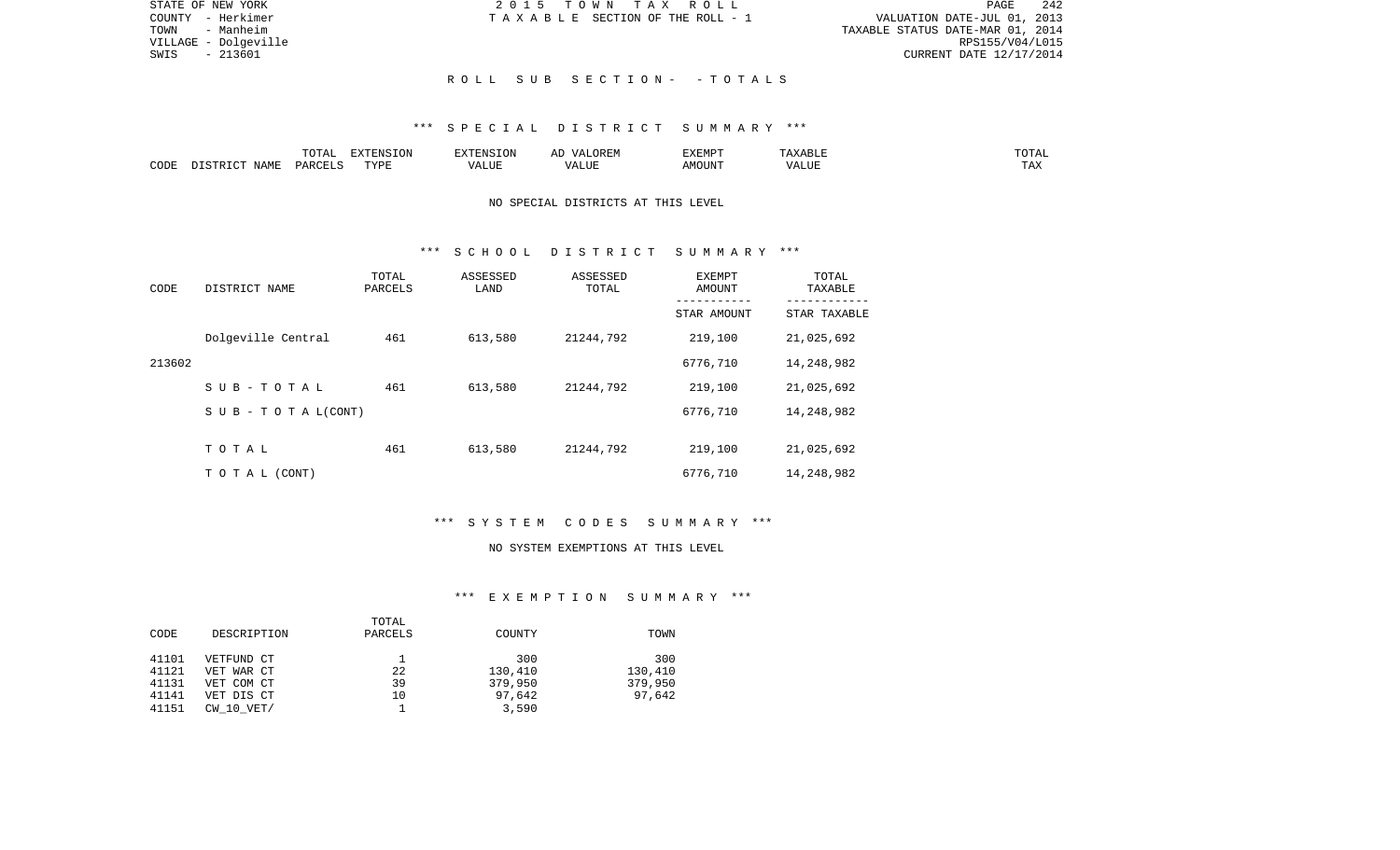| STATE OF NEW YORK    | 2015 TOWN TAX ROLL              | 243<br>PAGE                      |
|----------------------|---------------------------------|----------------------------------|
| COUNTY - Herkimer    | TAXABLE SECTION OF THE ROLL - 1 | VALUATION DATE-JUL 01, 2013      |
| - Manheim<br>TOWN    |                                 | TAXABLE STATUS DATE-MAR 01, 2014 |
| VILLAGE - Dolgeville |                                 | RPS155/V04/L015                  |
| - 213601<br>SWIS     |                                 | CURRENT DATE 12/17/2014          |
|                      |                                 |                                  |
|                      | ROLL SUB SECTION- -TOTALS       |                                  |

## \*\*\* E X E M P T I O N S U M M A R Y \*\*\*

|       |                | TOTAL   |         |         |
|-------|----------------|---------|---------|---------|
| CODE  | DESCRIPTION    | PARCELS | COUNTY  | TOWN    |
| 41162 | $CW$ 15 $VET/$ | J       | 18,900  |         |
| 41400 | CLERGY         |         | 3,000   | 3,000   |
| 41800 | AGED-ALL       | 11      | 198,680 | 198,680 |
|       | TOTAL          | 89      | 832,472 | 809,982 |

| ROLL<br>SEC | DESCRIPTION                             | TOTAL<br>PARCELS | ASSESSED<br>LAND   | ASSESSED<br>TOTAL      | EXEMPT<br>AMOUNT   | TOTAL<br>TAXABLE<br>--------- | TOTAL<br>TAX            |
|-------------|-----------------------------------------|------------------|--------------------|------------------------|--------------------|-------------------------------|-------------------------|
|             |                                         |                  |                    |                        | STAR AMOUNT        | STAR TAXABLE                  |                         |
|             | County Tax<br>Town Tax<br>School Relevy |                  | 613,580<br>613,580 | 21244,792<br>21244,792 | 832,472<br>809,982 | 20,412,320<br>20,434,810      | 165,907.66<br>57,232.35 |
|             | Village Relevy                          |                  |                    |                        |                    |                               | 24, 214.64              |
|             |                                         |                  |                    |                        |                    |                               | 35,453.64               |
|             | SPEC DIST TAXES<br>TAXABLE              | 461              |                    |                        |                    |                               | 282,808.29              |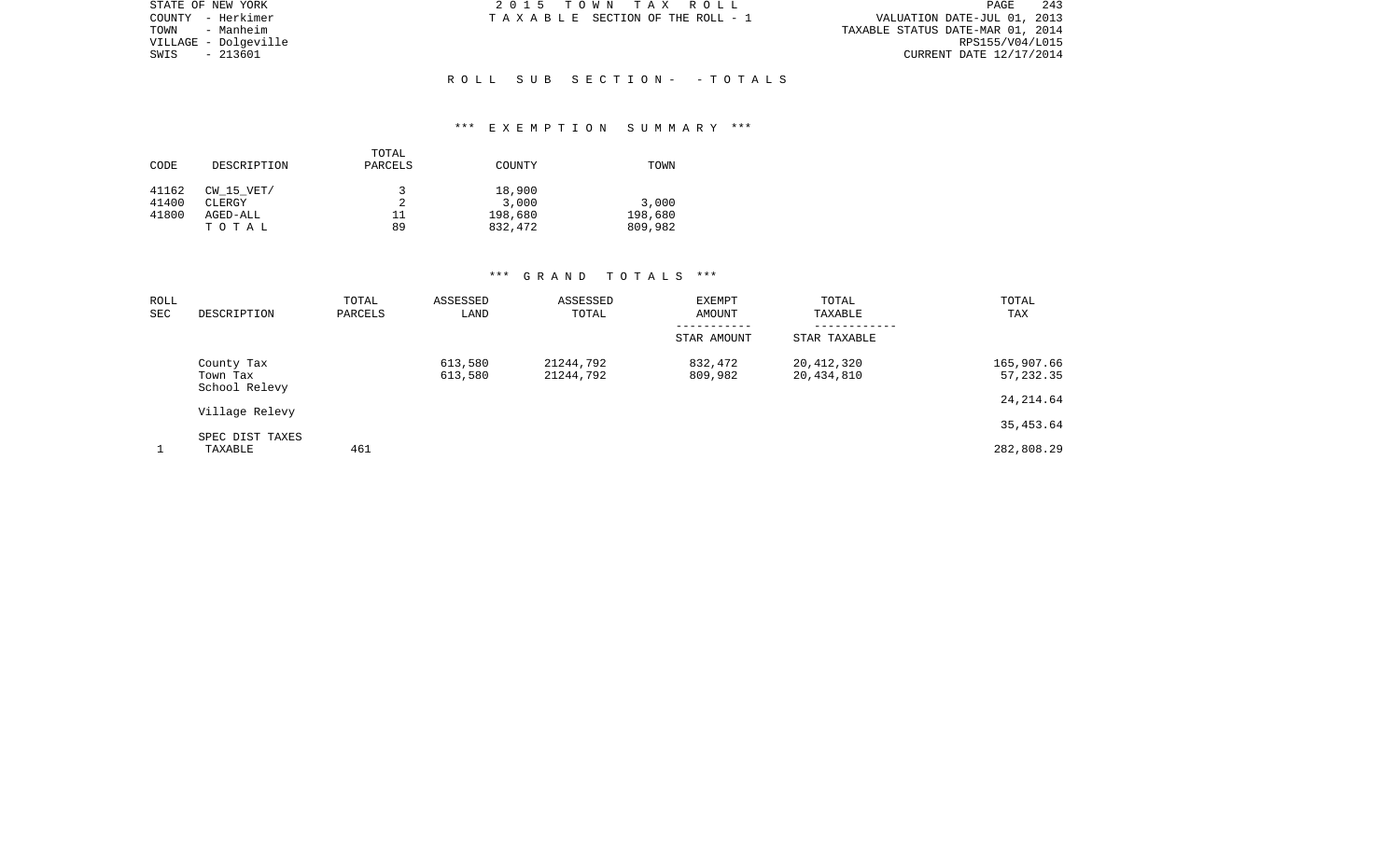|                 | 244<br>PAGE                      |  |  |  |  |  |
|-----------------|----------------------------------|--|--|--|--|--|
|                 | VALUATION DATE-JUL 01, 2013      |  |  |  |  |  |
|                 | TAXABLE STATUS DATE-MAR 01, 2014 |  |  |  |  |  |
| RPS155/V04/L015 |                                  |  |  |  |  |  |
|                 | CURRENT DATE 12/17/2014          |  |  |  |  |  |

STATE OF NEW YORK **2015 TOWN TAX ROLL** COUNTY - Herkimer  $T A X A B L E$  SECTION OF THE ROLL - 1

TOWN - Manheim VILLAGE - Dolgeville<br>SWIS - 213601

### R O L L S E C T I O N T O T A L S

### \*\*\* S P E C I A L D I S T R I C T S U M M A R Y \*\*\*

|      |                          | $m \wedge m \wedge n$<br>◡∸⊷     | $\Box$<br>NS<br>LON |                                                   | 17 D<br>▵   | <b>EXEMP1</b>                 |   | ∸∸                |
|------|--------------------------|----------------------------------|---------------------|---------------------------------------------------|-------------|-------------------------------|---|-------------------|
| CODE | NAME.<br>. ו סיד<br>ד כי | $\ldots$ DORT $\subset$<br>− ⊃∆⊾ | TVDT                | $- - - - -$<br>$\overline{\phantom{a}}$<br>ALIU P | ----<br>1U. | $1.55$ $\cap$ $T$ $T$ $T$ $T$ | ິ | <b>TRV</b><br>⊥⊷∆ |

# NO SPECIAL DISTRICTS AT THIS LEVEL

## \*\*\* S C H O O L D I S T R I C T S U M M A R Y \*\*\*

| CODE   | DISTRICT NAME                    | TOTAL<br>PARCELS | ASSESSED<br>LAND | ASSESSED<br>TOTAL | <b>EXEMPT</b><br>AMOUNT | TOTAL<br>TAXABLE<br>-------- |
|--------|----------------------------------|------------------|------------------|-------------------|-------------------------|------------------------------|
|        |                                  |                  |                  |                   | STAR AMOUNT             | STAR TAXABLE                 |
|        | Dolgeville Central               | 939              | 1290,080         | 41862,460         | 373,559                 | 41,488,901                   |
| 213602 |                                  |                  |                  |                   | 13435,210               | 28,053,691                   |
|        | SUB-TOTAL                        | 939              | 1290,080         | 41862,460         | 373,559                 | 41,488,901                   |
|        | $S \cup B - T \cup T A L (CONT)$ |                  |                  |                   | 13435,210               | 28,053,691                   |
|        |                                  |                  |                  |                   |                         |                              |
|        | TOTAL                            | 939              | 1290,080         | 41862,460         | 373,559                 | 41,488,901                   |
|        | TO TAL (CONT)                    |                  |                  |                   | 13435,210               | 28,053,691                   |

# \*\*\* S Y S T E M C O D E S S U M M A R Y \*\*\*

#### NO SYSTEM EXEMPTIONS AT THIS LEVEL

## \*\*\* E X E M P T I O N S U M M A R Y \*\*\*

|       |                | TOTAL   |         |         |
|-------|----------------|---------|---------|---------|
| CODE  | DESCRIPTION    | PARCELS | COUNTY  | TOWN    |
|       |                |         |         |         |
| 41101 | VETFUND CT     |         | 300     | 300     |
| 41121 | VET WAR CT     | 46      | 275,715 | 275,715 |
| 41131 | VET COM CT     | 74      | 729,988 | 729,988 |
| 41141 | VET DIS CT     | 16      | 179,561 | 179,561 |
| 41151 | $CW$ 10 $VET/$ |         | 7,790   |         |
|       |                |         |         |         |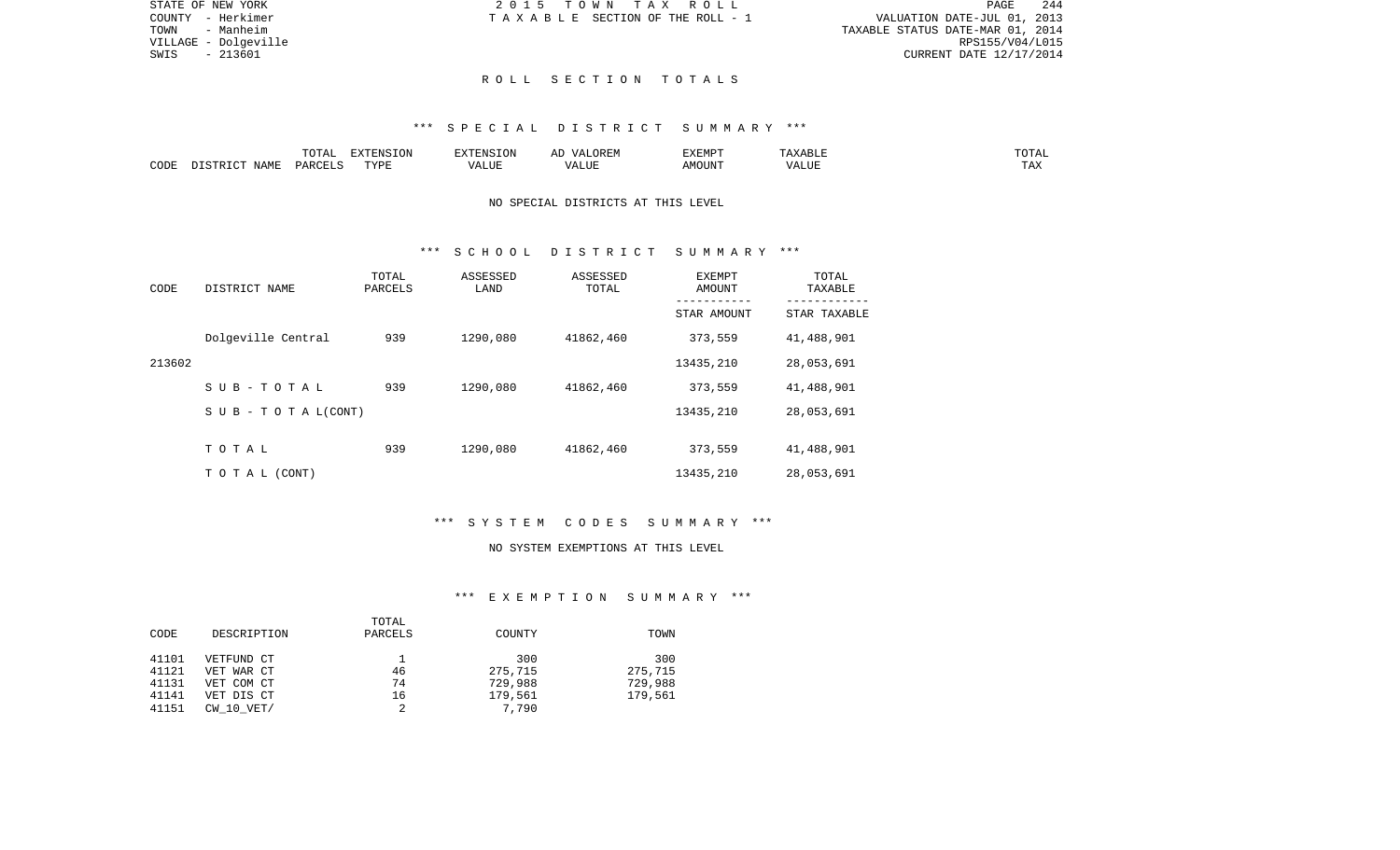| STATE OF NEW YORK    | 2015 TOWN TAX ROLL              | 245<br>PAGE                      |
|----------------------|---------------------------------|----------------------------------|
| COUNTY - Herkimer    | TAXABLE SECTION OF THE ROLL - 1 | VALUATION DATE-JUL 01, 2013      |
| TOWN<br>- Manheim    |                                 | TAXABLE STATUS DATE-MAR 01, 2014 |
| VILLAGE - Dolqeville |                                 | RPS155/V04/L015                  |
| SWIS<br>- 213601     |                                 | CURRENT DATE 12/17/2014          |
|                      |                                 |                                  |
|                      | ROLL SECTION TOTALS             |                                  |

## \*\*\* E X E M P T I O N S U M M A R Y \*\*\*

| CODE                                      | DESCRIPTION                                                              | TOTAL<br>PARCELS         | COUNTY                                                   | TOWN                                  |
|-------------------------------------------|--------------------------------------------------------------------------|--------------------------|----------------------------------------------------------|---------------------------------------|
| 41161<br>41162<br>41400<br>41720<br>41800 | $CW$ 15 $VET/$<br>CW 15 VET/<br>CLERGY<br>AG MKTS L<br>AGED-ALL<br>TOTAL | 4<br>2<br>2<br>18<br>166 | 6,300<br>25,200<br>3,000<br>6,559<br>339,055<br>1573,468 | 3,000<br>6,559<br>339,055<br>1534,178 |

| ROLL |                 | TOTAL   | ASSESSED | ASSESSED  | <b>EXEMPT</b> | TOTAL        | TOTAL      |
|------|-----------------|---------|----------|-----------|---------------|--------------|------------|
| SEC  | DESCRIPTION     | PARCELS | LAND     | TOTAL     | AMOUNT        | TAXABLE      | TAX        |
|      |                 |         |          |           |               |              |            |
|      |                 |         |          |           | STAR AMOUNT   | STAR TAXABLE |            |
|      | County Tax      |         | 1290,080 | 41862,460 | 1,573,468     | 40,288,992   | 327,461.61 |
|      | Town Tax        |         | 1290,080 | 41862,460 | 1,534,178     | 40,328,282   | 112,948.68 |
|      | School Relevy   |         |          |           |               |              |            |
|      | Village Relevy  |         |          |           |               |              | 58,912.76  |
|      |                 |         |          |           |               |              | 90,954.89  |
|      | SPEC DIST TAXES |         |          |           |               |              |            |
|      | TAXABLE         | 939     |          |           |               |              | 590,277.94 |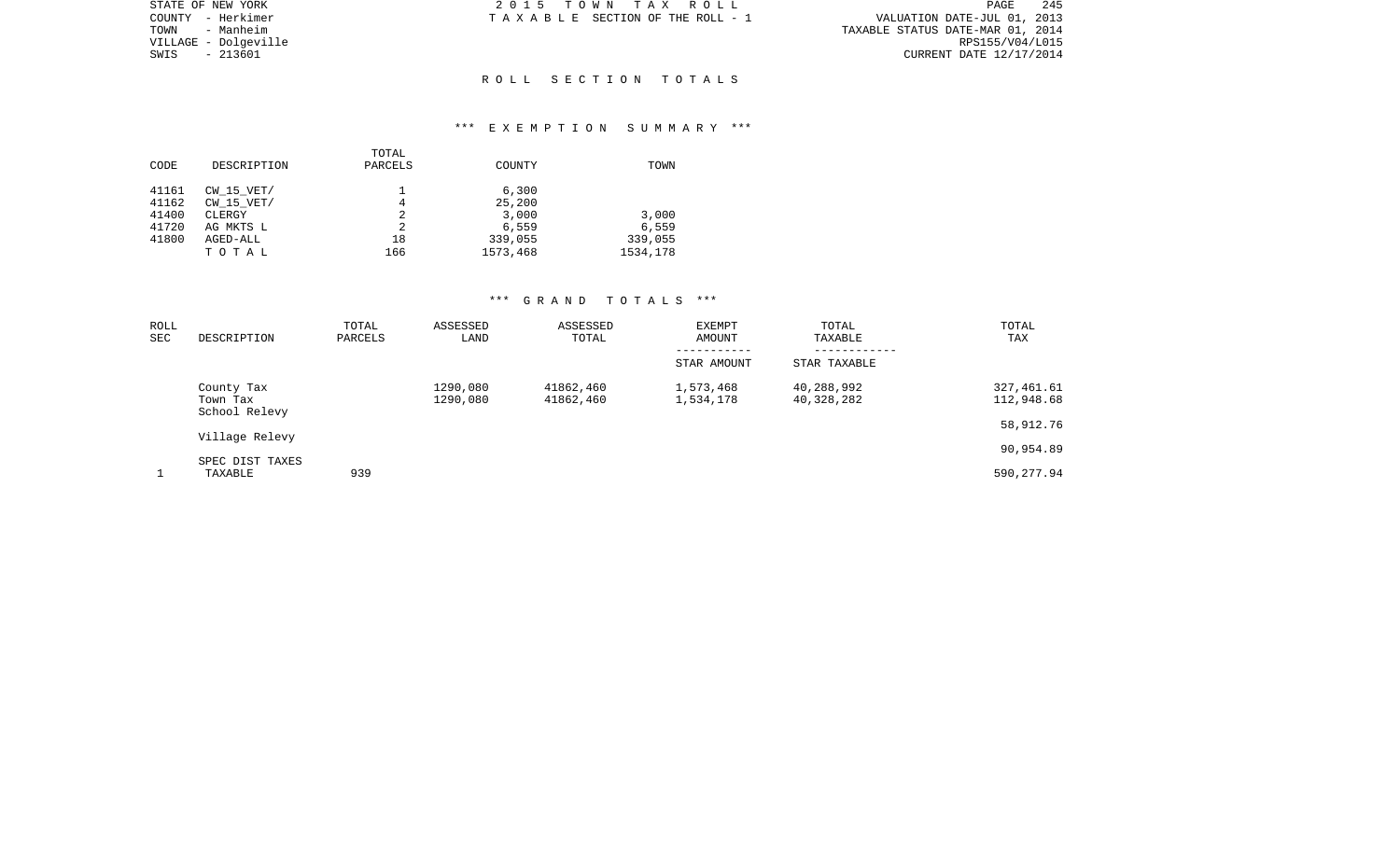| STATE OF NEW YORK<br>COUNTY - Herkimer<br>TOWN<br>- Manheim<br>VILLAGE - Dolgeville<br>$-213601$<br>SWIS | 2 0 1 5                                                    | TOWN TAX           | R O L L<br>SPECIAL FRANCHISE SECTION OF THE ROLL - 5<br>OWNERS NAME SEOUENCE<br>UNIFORM PERCENT OF VALUE IS 070.00 | VALUATION DATE-JUL 01, 2013<br>TAXABLE STATUS DATE-MAR 01, 2014 | PAGE<br>246                          |
|----------------------------------------------------------------------------------------------------------|------------------------------------------------------------|--------------------|--------------------------------------------------------------------------------------------------------------------|-----------------------------------------------------------------|--------------------------------------|
| TAX MAP PARCEL NUMBER                                                                                    |                                                            |                    | PROPERTY LOCATION & CLASS ASSESSMENT EXEMPTION CODE---------------COUNTY-------TOWN----------                      |                                                                 |                                      |
| CURRENT OWNERS NAME<br>CURRENT OWNERS ADDRESS                                                            | SCHOOL DISTRICT<br>PARCEL SIZE/GRID COORD                  | LAND<br>TOTAL      | TAX DESCRIPTION<br>SPECIAL DISTRICTS                                                                               | TAXABLE VALUE                                                   | TAX AMOUNT                           |
| **************                                                                                           | LINES                                                      |                    |                                                                                                                    | ACCT 102500030                                                  | BILL 940                             |
| $555. - 4 - 1$<br>National Grid                                                                          | 861 Elec & gas<br>Dolgeville Cent 213602                   | $\Omega$           | County Tax<br>Town Tax                                                                                             | 1067,862<br>1067,862                                            | 8,679.39<br>2,990.80                 |
| Real Estate Tax Dept<br>300 Erie Blvd W<br>Syracuse, NY 13202                                            | $8 - 1993$<br>Spec.franchise<br>Village<br>DEED BOOK 00000 | 1067,862           |                                                                                                                    |                                                                 |                                      |
|                                                                                                          | FULL MARKET VALUE                                          | 1525,517           |                                                                                                                    |                                                                 |                                      |
|                                                                                                          |                                                            |                    | TOTAL TAX ---                                                                                                      | DATE #1<br>AMT DUE                                              | 11,670.19**<br>01/31/15<br>11,670.19 |
|                                                                                                          |                                                            |                    |                                                                                                                    |                                                                 |                                      |
|                                                                                                          | CABLES                                                     |                    |                                                                                                                    | ACCT 102500090                                                  | BILL 941                             |
| $555. - 6 - 1$                                                                                           | 869 Television                                             |                    | County Tax                                                                                                         | 46,764                                                          | 380.09                               |
| Time Warner Cable<br>PO Box 7467<br>Charolotte, NC 28241-7467                                            | Dolgeville Cent 213602<br>$8 - 1993$<br>Spec Fran 1997     | $\Omega$<br>46,764 | Town Tax                                                                                                           | 46,764                                                          | 130.97                               |
|                                                                                                          | Village                                                    |                    |                                                                                                                    |                                                                 |                                      |
|                                                                                                          | FULL MARKET VALUE                                          | 66,806             |                                                                                                                    |                                                                 |                                      |
|                                                                                                          |                                                            |                    | TOTAL TAX ---                                                                                                      | DATE #1                                                         | $511.06**$<br>01/31/15               |
|                                                                                                          |                                                            |                    |                                                                                                                    | AMT DUE                                                         | 511.06                               |
|                                                                                                          | WIRES                                                      |                    |                                                                                                                    | ACCT 102500060                                                  | BILL 942                             |
| $555. - 3 - 1$                                                                                           | 866 Telephone                                              |                    | County Tax                                                                                                         | 119,778                                                         | 973.53                               |
| Verizon New York Inc                                                                                     | Dolgeville Cent 213602                                     | $\overline{0}$     | Town Tax                                                                                                           | 119,778                                                         | 335.47                               |
| $C/O$ Duff & Phelps                                                                                      | $8 - 1993$                                                 | 119,778            |                                                                                                                    |                                                                 |                                      |
| PO Box 2749<br>Addison, TX 75001                                                                         | Spec.franchise<br>Village                                  |                    |                                                                                                                    |                                                                 |                                      |
|                                                                                                          | DEED BOOK 00000                                            |                    |                                                                                                                    |                                                                 |                                      |
|                                                                                                          | FULL MARKET VALUE                                          | 171,111            | TOTAL TAX ---                                                                                                      |                                                                 | $1,309.00**$                         |
|                                                                                                          |                                                            |                    |                                                                                                                    | DATE #1                                                         | 01/31/15                             |
|                                                                                                          |                                                            |                    |                                                                                                                    | AMT DUE                                                         | 1,309.00                             |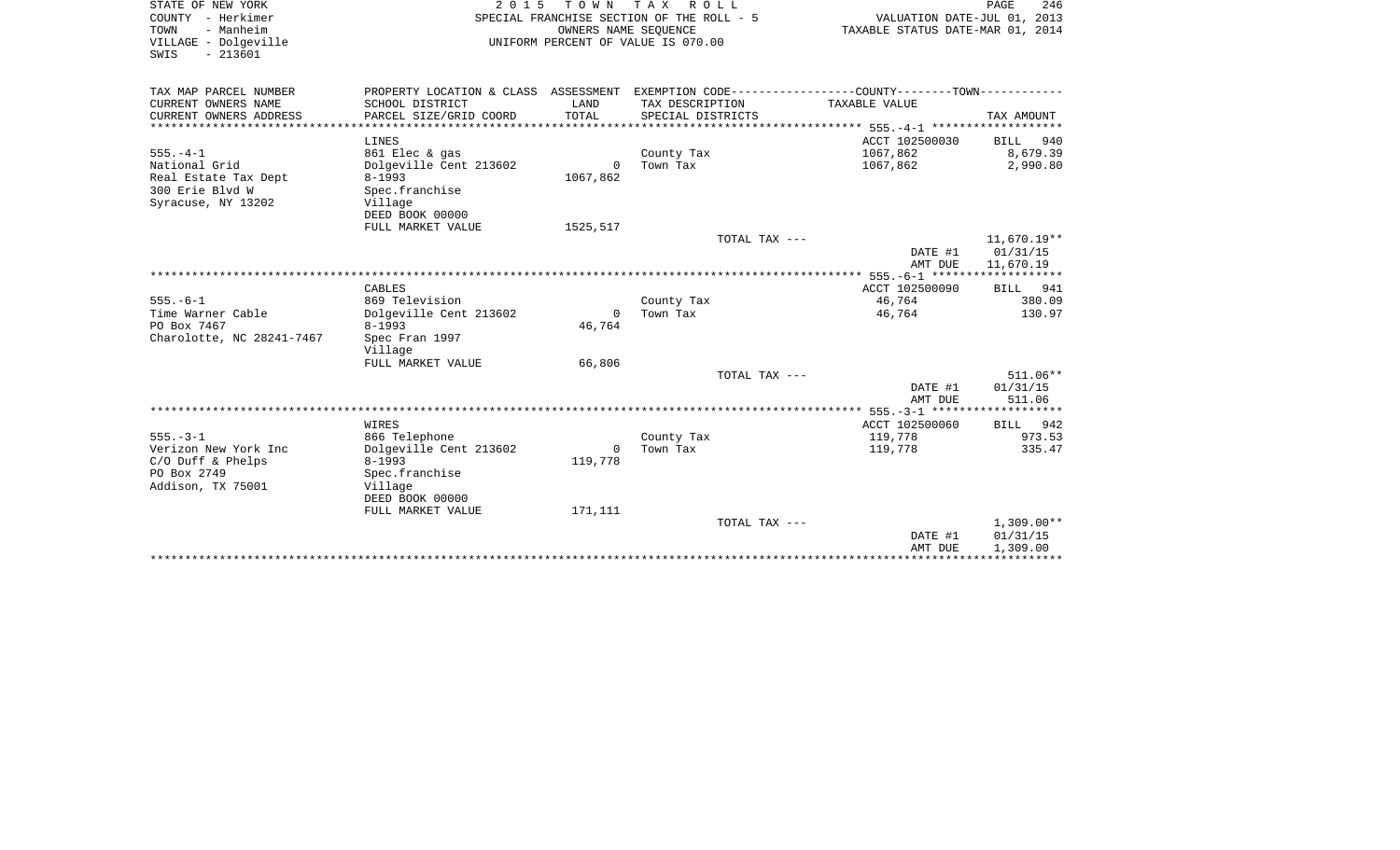| STATE OF NEW YORK    | 2015 TOWN TAX ROLL                        | 247<br>PAGE                      |
|----------------------|-------------------------------------------|----------------------------------|
| COUNTY - Herkimer    | SPECIAL FRANCHISE SECTION OF THE ROLL - 5 | VALUATION DATE-JUL 01, 2013      |
| TOWN - Manheim       |                                           | TAXABLE STATUS DATE-MAR 01, 2014 |
| VILLAGE - Dolgeville |                                           | RPS155/V04/L015                  |
| - 213601<br>SWIS     |                                           | CURRENT DATE 12/17/2014          |
|                      |                                           |                                  |
|                      | ROLL SUB SECTION- - TOTALS                |                                  |

### \*\*\* S P E C I A L D I S T R I C T S U M M A R Y \*\*\*

|      |                              | ----<br>◡∸⊷          | $\blacksquare$<br>$N \sim$<br>. ON |  | :XEMPT | $\cdots$ | JIAL |
|------|------------------------------|----------------------|------------------------------------|--|--------|----------|------|
| CODE | <b>A B ST</b><br>. .<br>NAME | <b>DODI</b><br>D V 1 | ™vnt                               |  | JUN"   | ALUP     |      |

# NO SPECIAL DISTRICTS AT THIS LEVEL

### \*\*\* S C H O O L D I S T R I C T S U M M A R Y \*\*\*

| CODE   | DISTRICT NAME      | TOTAL<br>PARCELS | ASSESSED<br>LAND | ASSESSED<br>TOTAL | <b>EXEMPT</b><br>AMOUNT | TOTAL<br>TAXABLE |
|--------|--------------------|------------------|------------------|-------------------|-------------------------|------------------|
|        |                    |                  |                  |                   | STAR AMOUNT             | STAR TAXABLE     |
|        | Dolgeville Central | 3                |                  | 1234,404          |                         | 1,234,404        |
| 213602 |                    |                  |                  |                   |                         | 1,234,404        |
|        | SUB-TOTAL          | 3                |                  | 1234,404          |                         | 1,234,404        |
|        | SUB - TO TAL(CONT) |                  |                  |                   |                         | 1,234,404        |
|        |                    |                  |                  |                   |                         |                  |
|        | TOTAL              | 3                |                  | 1234,404          |                         | 1,234,404        |
|        | T O T A L (CONT)   |                  |                  |                   |                         | 1,234,404        |

\*\*\* S Y S T E M C O D E S S U M M A R Y \*\*\*

#### NO SYSTEM EXEMPTIONS AT THIS LEVEL

\*\*\* E X E M P T I O N S U M M A R Y \*\*\*

NO EXEMPTIONS AT THIS LEVEL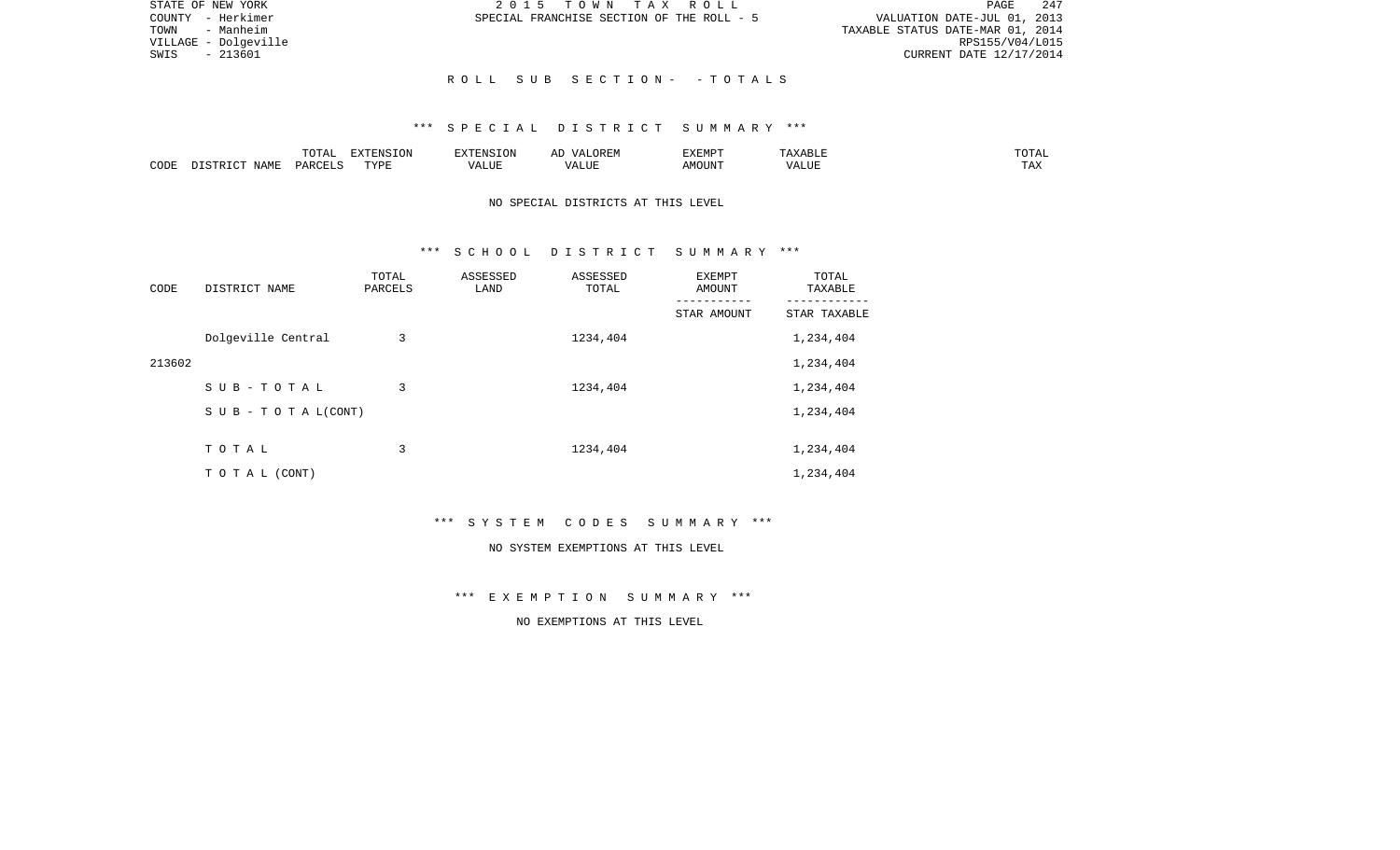| STATE OF NEW YORK    | 2015 TOWN TAX ROLL                        | 248<br>PAGE                      |
|----------------------|-------------------------------------------|----------------------------------|
| COUNTY - Herkimer    | SPECIAL FRANCHISE SECTION OF THE ROLL - 5 | VALUATION DATE-JUL 01, 2013      |
| - Manheim<br>TOWN    |                                           | TAXABLE STATUS DATE-MAR 01, 2014 |
| VILLAGE - Dolgeville |                                           | RPS155/V04/L015                  |
| - 213601<br>SWIS     |                                           | CURRENT DATE 12/17/2014          |
|                      |                                           |                                  |
|                      | ROLL SUB SECTION- - TOTALS                |                                  |

| ROLL<br><b>SEC</b> | DESCRIPTION                 | TOTAL<br>PARCELS | ASSESSED<br>LAND | ASSESSED<br>TOTAL | <b>EXEMPT</b><br>AMOUNT | TOTAL<br>TAXABLE | TOTAL<br>TAX |
|--------------------|-----------------------------|------------------|------------------|-------------------|-------------------------|------------------|--------------|
|                    |                             |                  |                  |                   | STAR AMOUNT             | STAR TAXABLE     |              |
|                    | County Tax                  |                  |                  | 1234,404          |                         | 1,234,404        | 10,033.01    |
|                    | Town Tax<br>SPEC DIST TAXES |                  |                  | 1234,404          |                         | 1,234,404        | 3,457.24     |
|                    | SPECIAL FRANCHISE           |                  |                  |                   |                         |                  | 13,490.25    |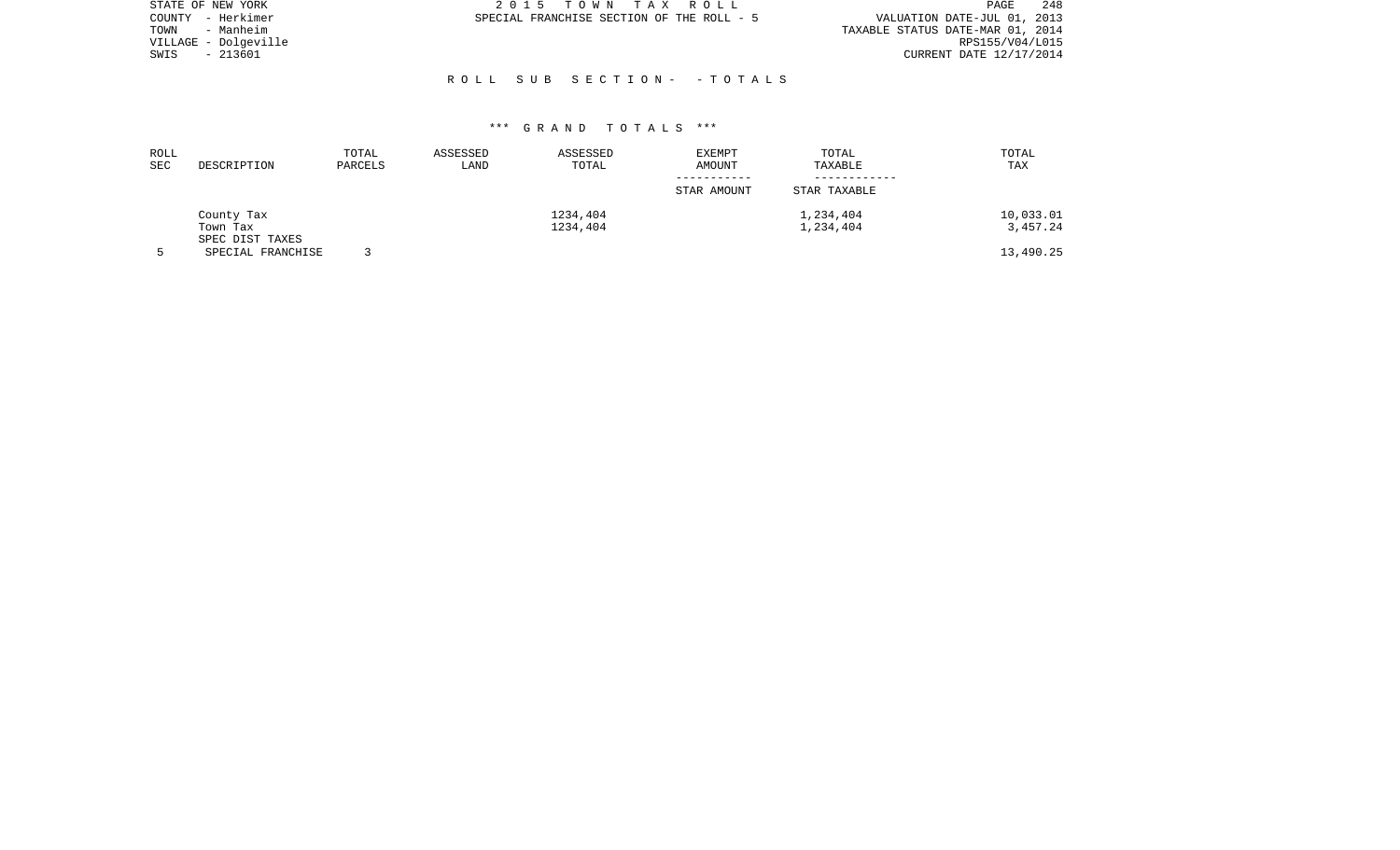PAGE 249 TOWN - Manheim TAXABLE STATUS DATE-MAR 01, 2014 RPS155/V04/L015 RPS155/V04/L015<br>SWIS - 213601 CURRENT DATE 12/17/2014 CURRENT DATE 12/17/2014

STATE OF NEW YORK **2015 TOWN TAX ROLL** COUNTY - Herkimer SPECIAL FRANCHISE SECTION OF THE ROLL - 5 VALUATION DATE-JUL 01, 2013

### R O L L S E C T I O N T O T A L S

# \*\*\* S P E C I A L D I S T R I C T S U M M A R Y \*\*\*

|      |             | ◡∸⊷   | <b>DEAIGE ONT</b><br>w |                    | <b>DIEDIS</b><br>A M P | ABLE<br>. . | ⊼ה∩ר<br>---          |
|------|-------------|-------|------------------------|--------------------|------------------------|-------------|----------------------|
| CODE | <b>NAME</b> | D ∆ ⊦ | <b>TVDI</b>            | $- - - -$<br>LIU F |                        | $- - - -$   | $m \times n$<br>⊥ ≞∡ |

NO SPECIAL DISTRICTS AT THIS LEVEL

# \*\*\* S C H O O L D I S T R I C T S U M M A R Y \*\*\*

| CODE   | DISTRICT NAME                    | TOTAL<br>PARCELS | ASSESSED<br>LAND | ASSESSED<br>TOTAL | EXEMPT<br><b>AMOUNT</b> | TOTAL<br>TAXABLE<br>-------- |
|--------|----------------------------------|------------------|------------------|-------------------|-------------------------|------------------------------|
|        |                                  |                  |                  |                   | STAR AMOUNT             | STAR TAXABLE                 |
|        | Dolgeville Central               | 3                |                  | 1234,404          |                         | 1,234,404                    |
| 213602 |                                  |                  |                  |                   |                         | 1,234,404                    |
|        | SUB-TOTAL                        | 3                |                  | 1234,404          |                         | 1,234,404                    |
|        | $S \cup B - T \cup T A L (CONT)$ |                  |                  |                   |                         | 1,234,404                    |
|        |                                  |                  |                  |                   |                         |                              |
|        | TOTAL                            | 3                |                  | 1234,404          |                         | 1,234,404                    |
|        | TO TAL (CONT)                    |                  |                  |                   |                         | 1,234,404                    |

\*\*\* S Y S T E M C O D E S S U M M A R Y \*\*\*

#### NO SYSTEM EXEMPTIONS AT THIS LEVEL

\*\*\* E X E M P T I O N S U M M A R Y \*\*\*

NO EXEMPTIONS AT THIS LEVEL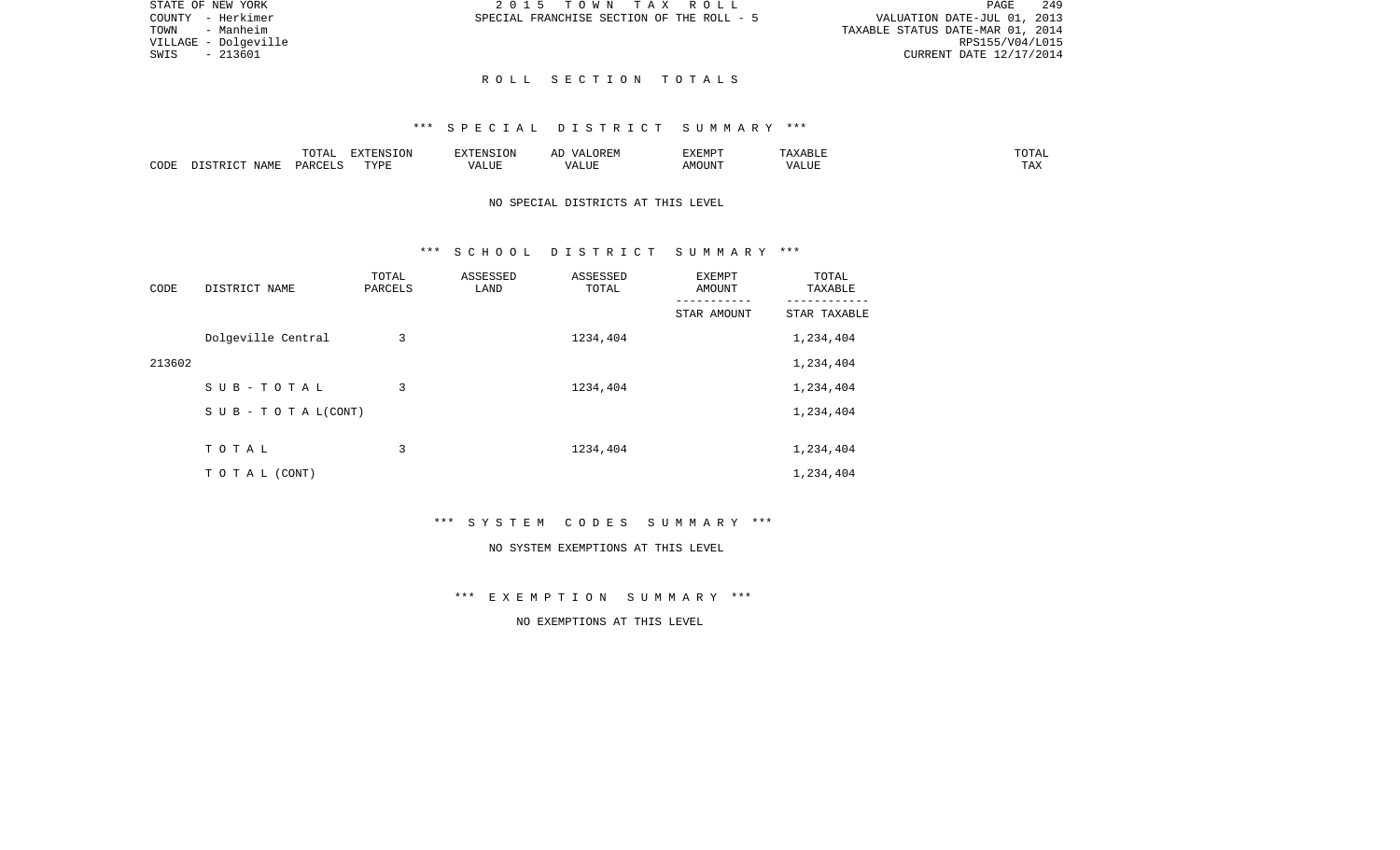| STATE OF NEW YORK    | 2015 TOWN TAX ROLL                        | 250<br>PAGE                      |
|----------------------|-------------------------------------------|----------------------------------|
| COUNTY - Herkimer    | SPECIAL FRANCHISE SECTION OF THE ROLL - 5 | VALUATION DATE-JUL 01, 2013      |
| TOWN<br>- Manheim    |                                           | TAXABLE STATUS DATE-MAR 01, 2014 |
| VILLAGE - Dolgeville |                                           | RPS155/V04/L015                  |
| - 213601<br>SWIS     |                                           | CURRENT DATE 12/17/2014          |
|                      |                                           |                                  |

R O L L S E C T I O N T O T A L S

| ROLL<br>SEC | DESCRIPTION                          | TOTAL<br>PARCELS | ASSESSED<br>LAND | ASSESSED<br>TOTAL    | <b>EXEMPT</b><br>AMOUNT | TOTAL<br>TAXABLE | TOTAL<br>TAX          |
|-------------|--------------------------------------|------------------|------------------|----------------------|-------------------------|------------------|-----------------------|
|             |                                      |                  |                  |                      | STAR AMOUNT             | STAR TAXABLE     |                       |
|             | County Tax<br>Town Tax               |                  |                  | 1234,404<br>1234,404 | 1,234,404<br>1,234,404  |                  | 10,033.01<br>3,457.24 |
|             | SPEC DIST TAXES<br>SPECIAL FRANCHISE |                  |                  |                      |                         |                  | 13,490.25             |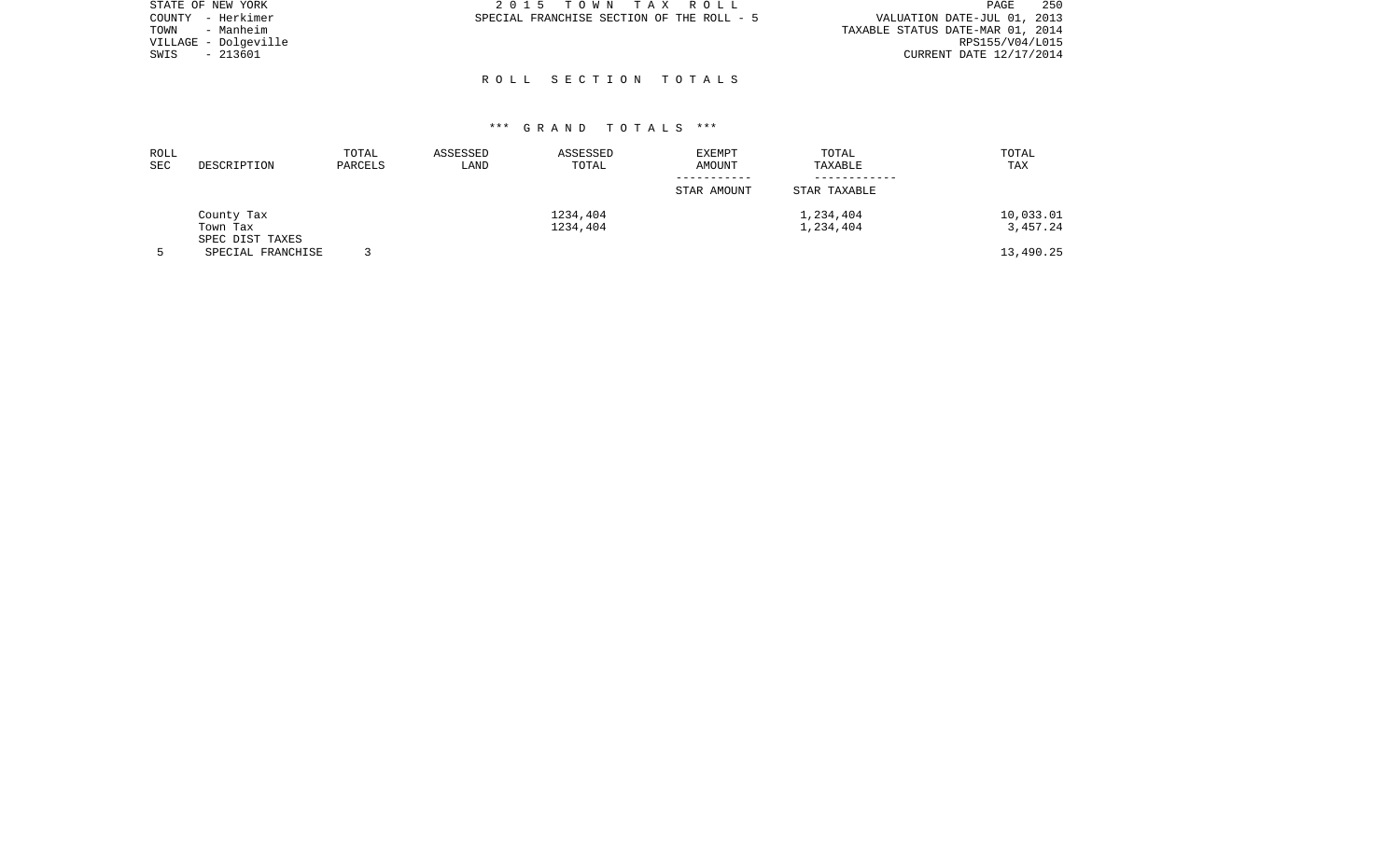| STATE OF NEW YORK<br>COUNTY - Herkimer<br>TOWN<br>- Manheim<br>VILLAGE - Dolgeville<br>$-213601$<br>SWIS | 2 0 1 5                                                                                        | T O W N                  | TAX ROLL<br>UTILITY & R.R. SECTION OF THE ROLL - 6<br>OWNERS NAME SEOUENCE<br>UNIFORM PERCENT OF VALUE IS 070.00 |               | TAXABLE STATUS DATE-MAR 01, 2014 | PAGE<br>VALUATION DATE-JUL 01, 2013 | 251                  |
|----------------------------------------------------------------------------------------------------------|------------------------------------------------------------------------------------------------|--------------------------|------------------------------------------------------------------------------------------------------------------|---------------|----------------------------------|-------------------------------------|----------------------|
| TAX MAP PARCEL NUMBER                                                                                    | PROPERTY LOCATION & CLASS ASSESSMENT EXEMPTION CODE----------------COUNTY-------TOWN---------- |                          |                                                                                                                  |               |                                  |                                     |                      |
| CURRENT OWNERS NAME                                                                                      | SCHOOL DISTRICT                                                                                | LAND                     | TAX DESCRIPTION                                                                                                  |               | TAXABLE VALUE                    |                                     |                      |
| CURRENT OWNERS ADDRESS                                                                                   | PARCEL SIZE/GRID COORD                                                                         | TOTAL                    | SPECIAL DISTRICTS                                                                                                |               |                                  | TAX AMOUNT                          |                      |
| *********************                                                                                    |                                                                                                | **********               |                                                                                                                  |               |                                  |                                     |                      |
|                                                                                                          | OFF Van Buren St Ext                                                                           |                          |                                                                                                                  |               |                                  | <b>BILL</b>                         | 943                  |
| $108.60 - 1 - 31$                                                                                        | 312 Vac w/imprv                                                                                |                          | County Tax                                                                                                       |               | 36,000                           |                                     | 292.60               |
| Fortisus Energy Corp.<br>1111 West Georgia St Fl 10th                                                    | Dolgeville Cent 213602<br>Diana-Dolgeville Hydro                                               | 2,500<br>36,000          | Town Tax                                                                                                         |               | 36,000                           |                                     | 100.83               |
| Vancouver, BC, Canada                                                                                    | Control House Area                                                                             |                          |                                                                                                                  |               |                                  |                                     |                      |
| V6E4M3                                                                                                   | ACRES<br>1.20                                                                                  |                          |                                                                                                                  |               |                                  |                                     |                      |
|                                                                                                          | EAST-0420922 NRTH-1551600                                                                      |                          |                                                                                                                  |               |                                  |                                     |                      |
|                                                                                                          | FULL MARKET VALUE                                                                              | 51,429                   |                                                                                                                  |               |                                  |                                     |                      |
|                                                                                                          |                                                                                                |                          |                                                                                                                  | TOTAL TAX --- |                                  |                                     | 393.43**             |
|                                                                                                          |                                                                                                |                          |                                                                                                                  |               | DATE #1                          | 01/31/15                            |                      |
|                                                                                                          |                                                                                                |                          |                                                                                                                  |               | AMT DUE                          |                                     | 393.43               |
|                                                                                                          |                                                                                                |                          |                                                                                                                  |               |                                  |                                     |                      |
| $999.102 - 3 - 7.5$                                                                                      | DAM E CANADA Crk<br>874 Elec-hydro                                                             |                          |                                                                                                                  |               | ACCT 102030750<br>302,000        |                                     | BILL 944<br>2,454.60 |
| Fortisus Energy Corp.                                                                                    | Dolgeville Cent 213602                                                                         | 0                        | County Tax<br>Town Tax                                                                                           |               | 302,000                          |                                     | 845.82               |
| 1111 West Georgia St Fl 10th Diana-Dolgeville Hydro                                                      |                                                                                                | 302,000                  |                                                                                                                  |               |                                  |                                     |                      |
| Vancouver, BC, Canada                                                                                    | Water Rights From E C Crk                                                                      |                          |                                                                                                                  |               |                                  |                                     |                      |
| V6E4M3                                                                                                   | DEED BOOK 00639 PG-00830                                                                       |                          |                                                                                                                  |               |                                  |                                     |                      |
|                                                                                                          | FULL MARKET VALUE                                                                              | 431,429                  |                                                                                                                  |               |                                  |                                     |                      |
|                                                                                                          |                                                                                                |                          |                                                                                                                  | TOTAL TAX --- |                                  |                                     | $3,300.42**$         |
|                                                                                                          |                                                                                                |                          |                                                                                                                  |               | DATE #1                          | 01/31/15                            |                      |
|                                                                                                          |                                                                                                |                          |                                                                                                                  |               | AMT DUE                          | 3,300.42                            |                      |
|                                                                                                          |                                                                                                |                          |                                                                                                                  |               |                                  |                                     |                      |
| 636.1-9999-132.35-1884                                                                                   | POWER LINES<br>884 Elec Dist Out                                                               |                          | County Tax                                                                                                       |               | ACCT 102300180<br>129,701        |                                     | BILL 945<br>1,054.19 |
| National Grid                                                                                            | Dolgeville Cent 213602                                                                         | $\overline{\phantom{0}}$ | Town Tax                                                                                                         |               | 129,701                          |                                     | 363.26               |
| Real Estate Tax Dept                                                                                     | Location #888888                                                                               | 129,701                  |                                                                                                                  |               |                                  |                                     |                      |
| 300 Erie Blvd W                                                                                          | App Factor 1.0000                                                                              |                          |                                                                                                                  |               |                                  |                                     |                      |
| Syracuse, NY 13202                                                                                       | Poles Wires Cables Etc                                                                         |                          |                                                                                                                  |               |                                  |                                     |                      |
|                                                                                                          | DEED BOOK 00000                                                                                |                          |                                                                                                                  |               |                                  |                                     |                      |
|                                                                                                          | FULL MARKET VALUE                                                                              | 185,287                  |                                                                                                                  |               |                                  |                                     |                      |
|                                                                                                          |                                                                                                |                          |                                                                                                                  | TOTAL TAX --- |                                  |                                     | $1,417.45**$         |
|                                                                                                          |                                                                                                |                          |                                                                                                                  |               | DATE #1                          | 01/31/15                            |                      |
|                                                                                                          |                                                                                                |                          |                                                                                                                  |               | AMT DUE                          | 1,417.45                            |                      |
|                                                                                                          | GAS LINES                                                                                      |                          |                                                                                                                  |               | ACCT 102300150                   |                                     | BILL 946             |
| 636.1-9999-132.35-2884                                                                                   | 885 Gas Outside Pla                                                                            |                          | County Tax                                                                                                       |               | 43,481                           |                                     | 353.41               |
| National Grid                                                                                            | Dolgeville Cent 213602                                                                         | $\mathbf 0$              | Town Tax                                                                                                         |               | 43,481                           |                                     | 121.78               |
| Real Estate Tax Dept                                                                                     | Location # 888888                                                                              | 43,481                   |                                                                                                                  |               |                                  |                                     |                      |
| 132350                                                                                                   | App Factor 1.0000                                                                              |                          |                                                                                                                  |               |                                  |                                     |                      |
| 300 Erie Blvd W                                                                                          | Gas Mains (Outside)                                                                            |                          |                                                                                                                  |               |                                  |                                     |                      |
| Syracuse, NY 13202                                                                                       | DEED BOOK 00000                                                                                |                          |                                                                                                                  |               |                                  |                                     |                      |
|                                                                                                          | FULL MARKET VALUE                                                                              | 62,116                   |                                                                                                                  |               |                                  |                                     |                      |
|                                                                                                          |                                                                                                |                          |                                                                                                                  | TOTAL TAX --- | DATE #1                          | 01/31/15                            | 475.19**             |
|                                                                                                          |                                                                                                |                          |                                                                                                                  |               | AMT DUE                          |                                     | 475.19               |
|                                                                                                          |                                                                                                |                          |                                                                                                                  |               |                                  |                                     |                      |
|                                                                                                          |                                                                                                |                          |                                                                                                                  |               |                                  |                                     |                      |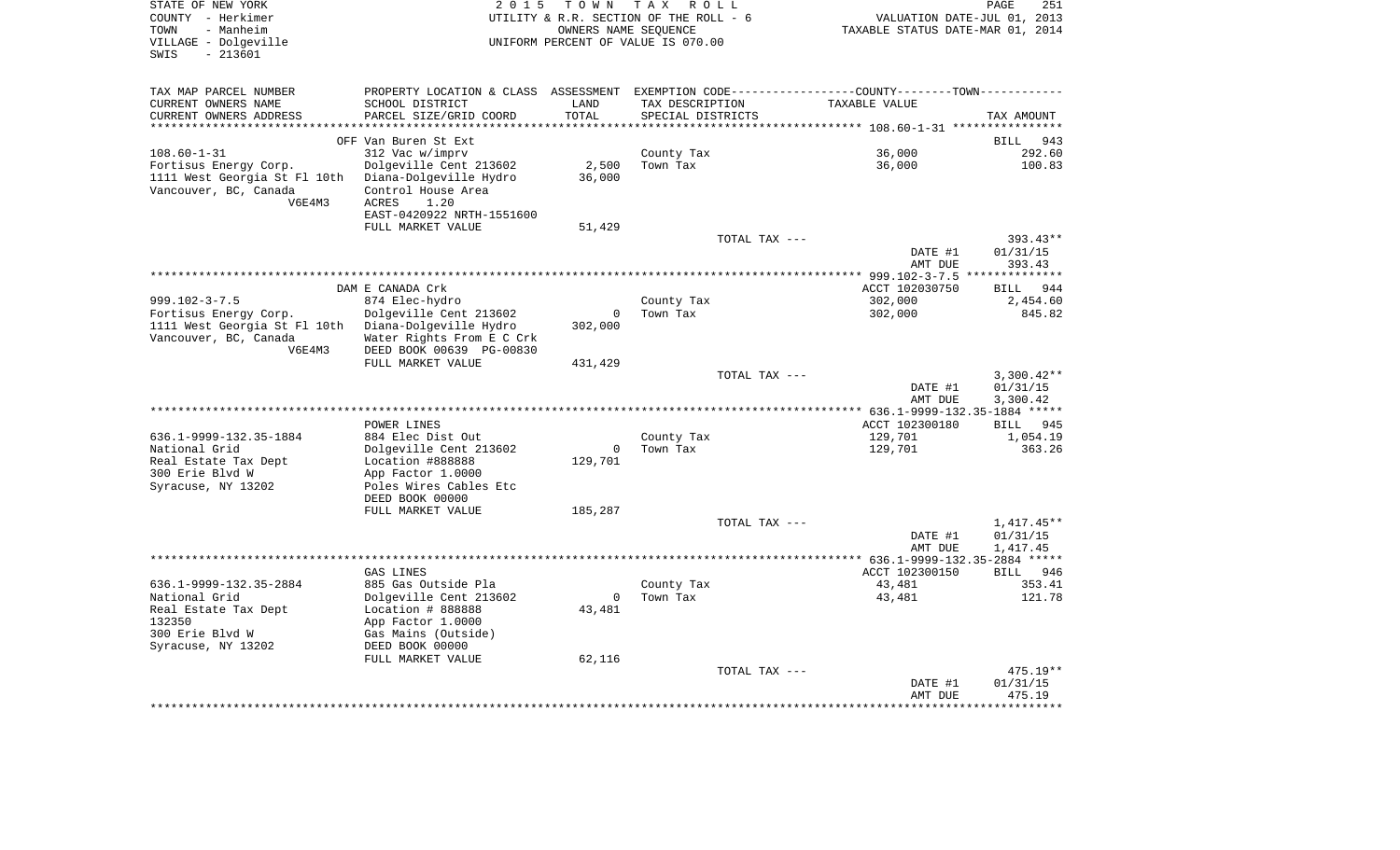| STATE OF NEW YORK      | 2 0 1 5                                                                                      |          | TOWN TAX ROLL                          |                                  | PAGE<br>252 |
|------------------------|----------------------------------------------------------------------------------------------|----------|----------------------------------------|----------------------------------|-------------|
| COUNTY - Herkimer      |                                                                                              |          | UTILITY & R.R. SECTION OF THE ROLL - 6 | VALUATION DATE-JUL 01, 2013      |             |
| TOWN<br>- Manheim      |                                                                                              |          | OWNERS NAME SEQUENCE                   | TAXABLE STATUS DATE-MAR 01, 2014 |             |
| VILLAGE - Dolgeville   |                                                                                              |          | UNIFORM PERCENT OF VALUE IS 070.00     |                                  |             |
| $-213601$<br>SWIS      |                                                                                              |          |                                        |                                  |             |
|                        |                                                                                              |          |                                        |                                  |             |
| TAX MAP PARCEL NUMBER  | PROPERTY LOCATION & CLASS ASSESSMENT EXEMPTION CODE---------------COUNTY-------TOWN--------- |          |                                        |                                  |             |
| CURRENT OWNERS NAME    | SCHOOL DISTRICT                                                                              | LAND     | TAX DESCRIPTION                        | TAXABLE VALUE                    |             |
| CURRENT OWNERS ADDRESS | PARCEL SIZE/GRID COORD                                                                       | TOTAL    | SPECIAL DISTRICTS                      |                                  | TAX AMOUNT  |
|                        |                                                                                              |          |                                        |                                  |             |
|                        | 18 S Helmer Ave                                                                              |          |                                        | ACCT 102300120                   | BILL 947    |
| $108.44 - 1 - 44$      | 831 Tele Comm                                                                                |          | County Tax                             | 36,197                           | 294.20      |
| Verizon New York Inc   | Dolgeville Cent 213602                                                                       | 2,000    | Town Tax                               | 36,197                           | 101.38      |
| Duff & Phelps          | 831 Loc.# 080021                                                                             | 36,197   |                                        |                                  |             |
| PO Box 2749            | 18 So Helmer Ave.                                                                            |          |                                        |                                  |             |
| Addison, TX 75001      | 60.00 DPTH 150.00<br>FRNT                                                                    |          |                                        |                                  |             |
|                        | ACRES 0.11                                                                                   |          |                                        |                                  |             |
|                        | EAST-0419099 NRTH-1555546                                                                    |          |                                        |                                  |             |
|                        | FULL MARKET VALUE                                                                            | 51,710   |                                        |                                  |             |
|                        |                                                                                              |          | TOTAL TAX ---                          |                                  | 395.58**    |
|                        |                                                                                              |          |                                        | DATE #1                          | 01/31/15    |
|                        |                                                                                              |          |                                        | AMT DUE                          | 395.58      |
|                        |                                                                                              |          |                                        |                                  |             |
|                        | LINES                                                                                        |          |                                        | ACCT 102300060                   | BILL 948    |
| 636.1-9999-631.9-1884  | 836 Telecom. eq.                                                                             |          | County Tax                             | 12,044                           | 97.89       |
| Verizon New York Inc   | Dolgeville Cent 213602                                                                       | $\Omega$ | Town Tax                               | 12,044                           | 33.73       |
| $C/O$ Duff & Phelps    | Location # 888888                                                                            | 12,044   |                                        |                                  |             |
| PO Box 2749            | App Factor 1.0000                                                                            |          |                                        |                                  |             |
| Addison, TX 75001      | Poles Wires Cables Etc                                                                       |          |                                        |                                  |             |
|                        | DEED BOOK 00000                                                                              |          |                                        |                                  |             |
|                        | FULL MARKET VALUE                                                                            | 17,206   |                                        |                                  |             |
|                        |                                                                                              |          | TOTAL TAX ---                          |                                  | $131.62**$  |
|                        |                                                                                              |          |                                        | DATE #1                          | 01/31/15    |
|                        |                                                                                              |          |                                        | AMT DUE                          | 131.62      |
|                        |                                                                                              |          |                                        |                                  |             |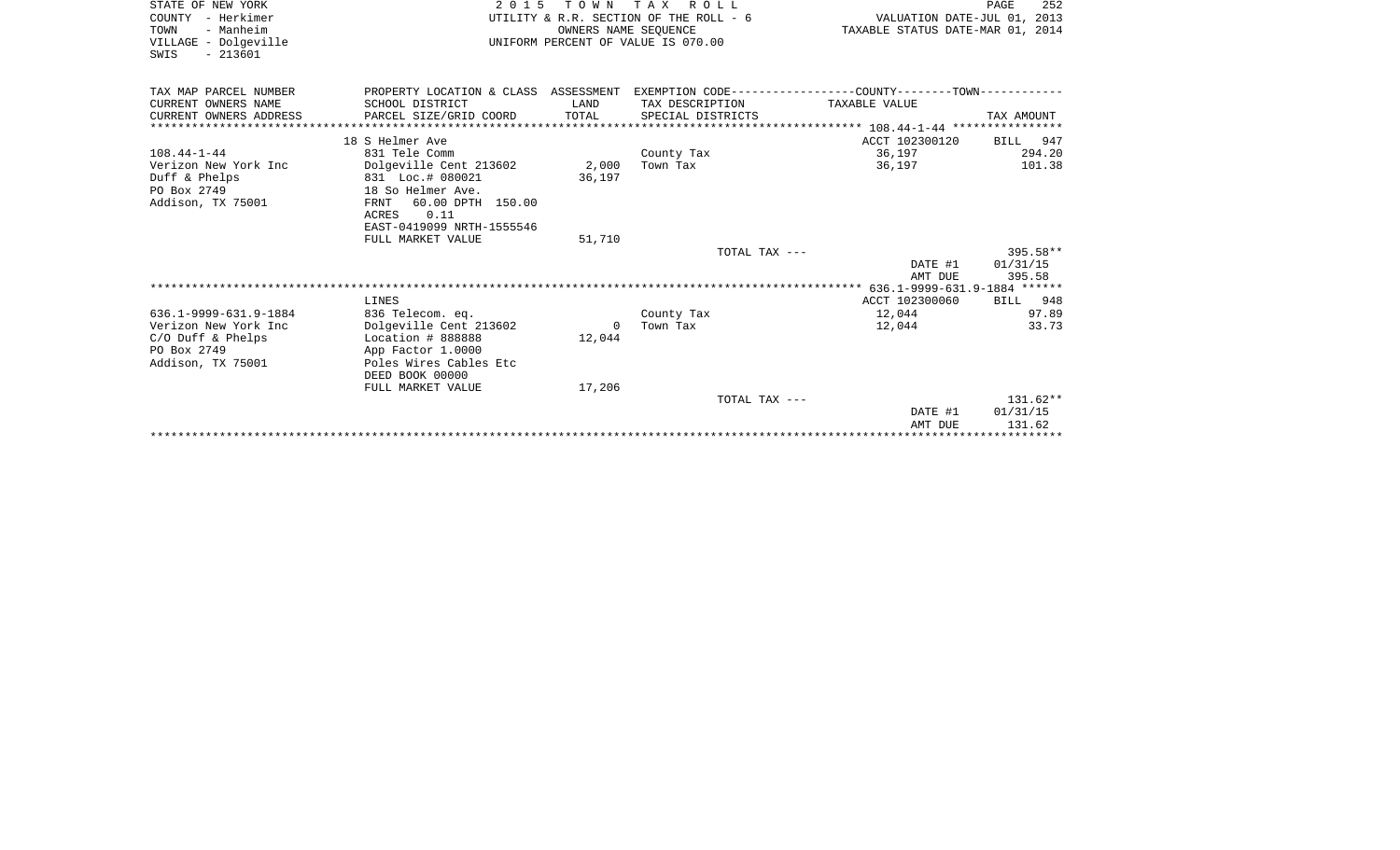| STATE OF NEW YORK    | 2015 TOWN TAX ROLL                     | 253<br>PAGE                      |
|----------------------|----------------------------------------|----------------------------------|
| COUNTY - Herkimer    | UTILITY & R.R. SECTION OF THE ROLL - 6 | VALUATION DATE-JUL 01, 2013      |
| TOWN<br>- Manheim    |                                        | TAXABLE STATUS DATE-MAR 01, 2014 |
| VILLAGE - Dolgeville | UNIFORM PERCENT OF VALUE IS 070.00     | RPS155/V04/L015                  |
| - 213601<br>SWIS     |                                        | CURRENT DATE 12/17/2014          |
|                      |                                        |                                  |
|                      | ROLL SUB SECTION- -TOTALS              |                                  |

|      |      | $\Box \land \Box \Box$<br>TOTAL | EXTENSION | $  -$ | $H^{\prime}$ H $^{\prime}$ M $^{\prime}$<br>A | EXEMP' | ABLE                 | ---        |
|------|------|---------------------------------|-----------|-------|-----------------------------------------------|--------|----------------------|------------|
| CODE | NAMF | ، جمہوری                        | TVDF<br>. |       | .TTT                                          |        | <b>T TTT</b><br>ALUI | max<br>was |

# NO SPECIAL DISTRICTS AT THIS LEVEL

#### \*\*\* S C H O O L D I S T R I C T S U M M A R Y \*\*\*

| CODE   | DISTRICT NAME                    | TOTAL<br>PARCELS | ASSESSED<br>LAND | ASSESSED<br>TOTAL | EXEMPT<br>AMOUNT | TOTAL<br>TAXABLE |
|--------|----------------------------------|------------------|------------------|-------------------|------------------|------------------|
|        |                                  |                  |                  |                   | STAR AMOUNT      | STAR TAXABLE     |
|        | Dolgeville Central               | 6                | 4,500            | 559,423           |                  | 559,423          |
| 213602 |                                  |                  |                  |                   |                  | 559,423          |
|        | SUB-TOTAL                        | 6                | 4,500            | 559,423           |                  | 559,423          |
|        | $S \cup B - T \cup T A L (CONT)$ |                  |                  |                   |                  | 559,423          |
|        |                                  |                  |                  |                   |                  |                  |
|        | TOTAL                            | 6                | 4,500            | 559,423           |                  | 559,423          |
|        | T O T A L (CONT)                 |                  |                  |                   |                  | 559,423          |

\*\*\* S Y S T E M C O D E S S U M M A R Y \*\*\*

#### NO SYSTEM EXEMPTIONS AT THIS LEVEL

\*\*\* E X E M P T I O N S U M M A R Y \*\*\*

NO EXEMPTIONS AT THIS LEVEL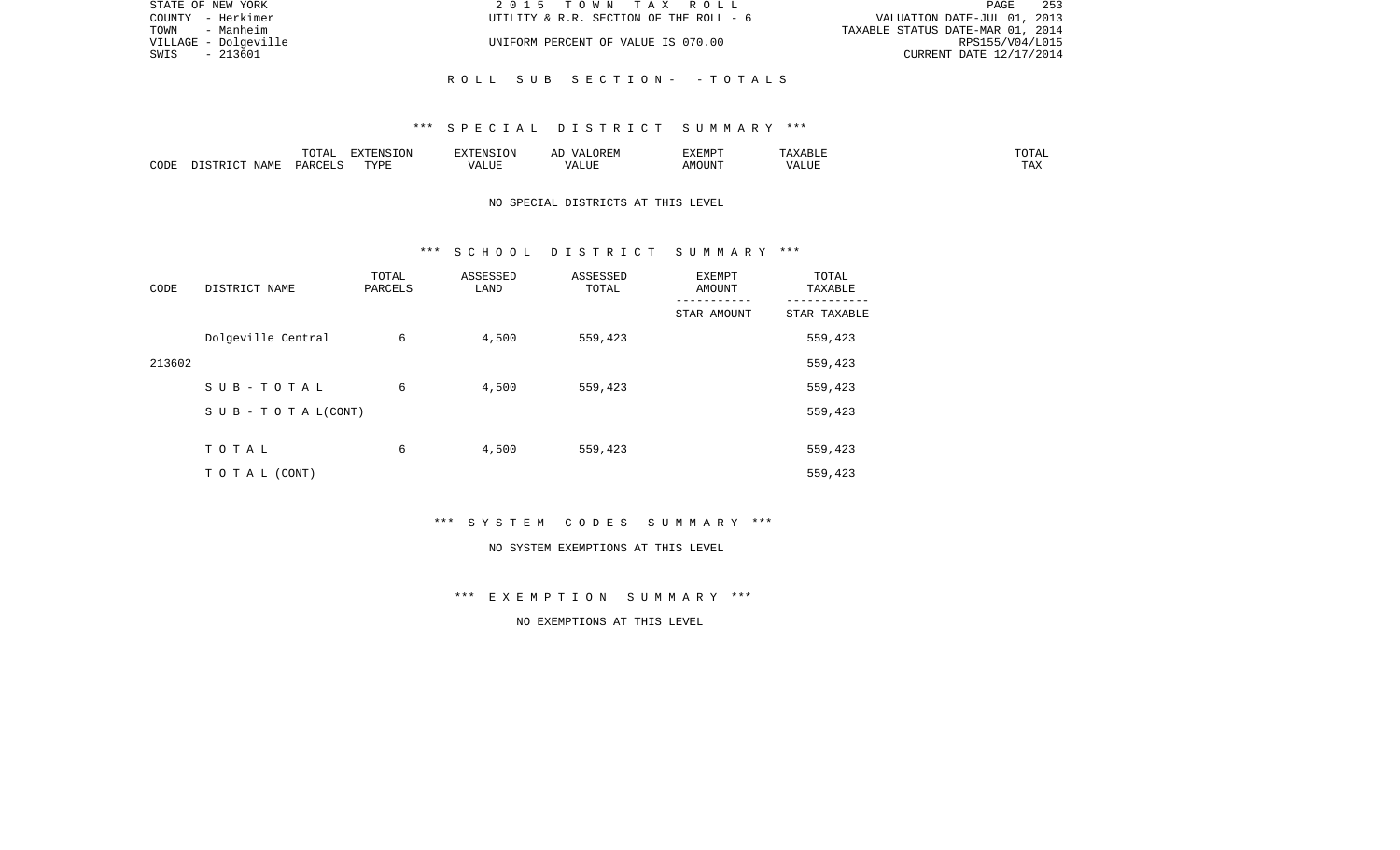| STATE OF NEW YORK    | 2015 TOWN TAX ROLL                     | -254<br>PAGE                     |
|----------------------|----------------------------------------|----------------------------------|
| COUNTY - Herkimer    | UTILITY & R.R. SECTION OF THE ROLL - 6 | VALUATION DATE-JUL 01, 2013      |
| TOWN<br>- Manheim    |                                        | TAXABLE STATUS DATE-MAR 01, 2014 |
| VILLAGE - Dolgeville | UNIFORM PERCENT OF VALUE IS 070.00     | RPS155/V04/L015                  |
| - 213601<br>SWIS     |                                        | CURRENT DATE 12/17/2014          |
|                      |                                        |                                  |

# \*\*\* G R A N D T O T A L S \*\*\*

R O L L S U B S E C T I O N - - T O T A L S

| ROLL<br><b>SEC</b> | DESCRIPTION                 | TOTAL<br>PARCELS | ASSESSED<br>LAND | ASSESSED<br>TOTAL | <b>EXEMPT</b><br>AMOUNT | TOTAL<br>TAXABLE | TOTAL<br>TAX |
|--------------------|-----------------------------|------------------|------------------|-------------------|-------------------------|------------------|--------------|
|                    |                             |                  |                  |                   | STAR AMOUNT             | STAR TAXABLE     |              |
|                    | County Tax                  |                  | 4,500            | 559,423           |                         | 559,423          | 4,546.89     |
|                    | Town Tax<br>SPEC DIST TAXES |                  | 4,500            | 559,423           |                         | 559,423          | 1,566.80     |
|                    | UTILITIES & N.C.            |                  |                  |                   |                         |                  | 6,113.69     |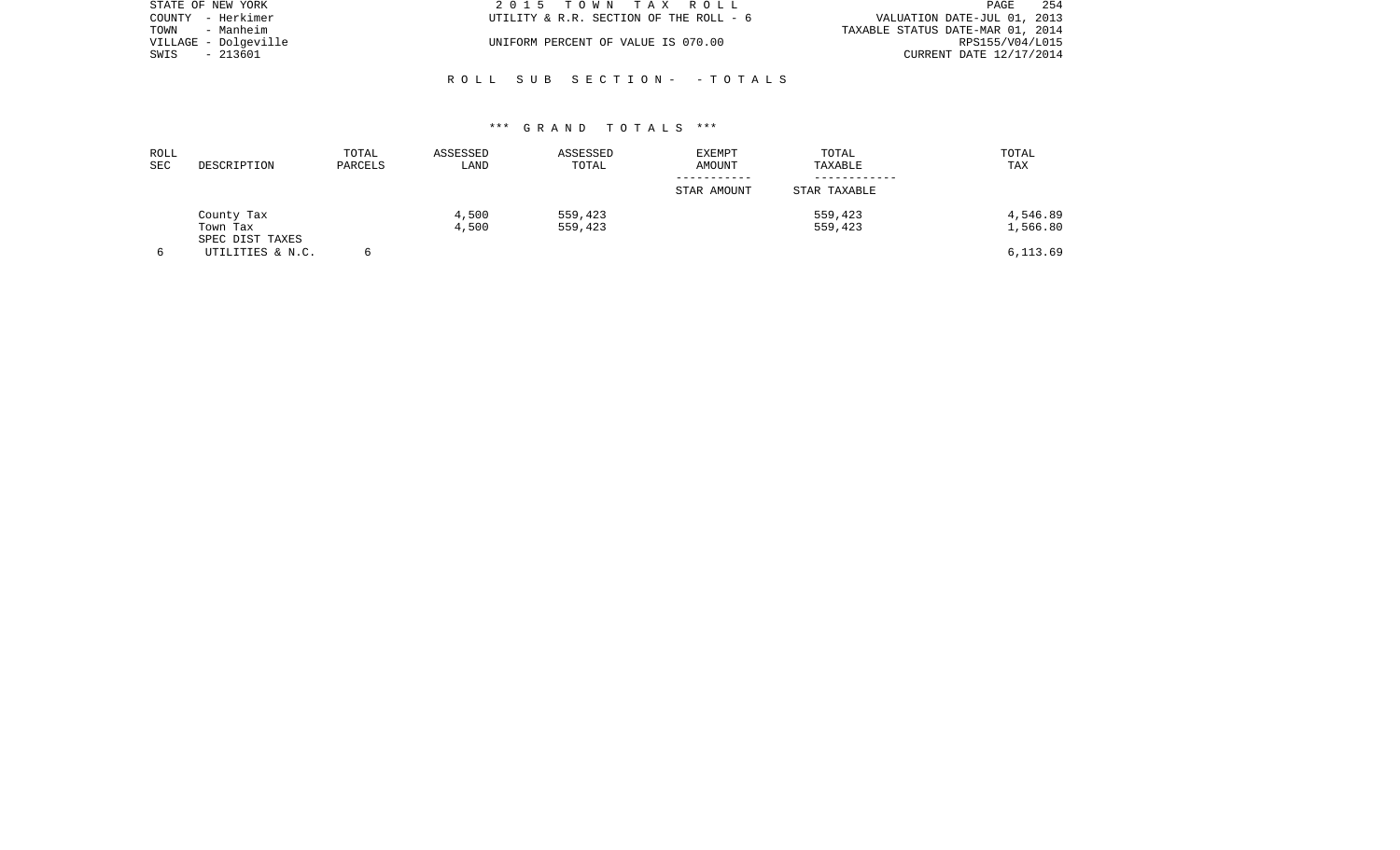| STATE OF NEW YORK    | 2015 TOWN TAX ROLL                     | 255<br>PAGE                      |
|----------------------|----------------------------------------|----------------------------------|
| COUNTY - Herkimer    | UTILITY & R.R. SECTION OF THE ROLL - 6 | VALUATION DATE-JUL 01, 2013      |
| TOWN<br>- Manheim    |                                        | TAXABLE STATUS DATE-MAR 01, 2014 |
| VILLAGE - Dolgeville | UNIFORM PERCENT OF VALUE IS 070.00     | RPS155/V04/L015                  |
| - 213601<br>SWIS     |                                        | CURRENT DATE 12/17/2014          |
|                      |                                        |                                  |

R O L L S E C T I O N T O T A L S

|      |                    | $H \cap H$<br>$\cdots$<br>. U 1 1 1 1 | סוותחצת<br><b>ION</b> |      | UKLIY                                  | F.XFMP'<br>∸∡∡⊥ | A           | .              |
|------|--------------------|---------------------------------------|-----------------------|------|----------------------------------------|-----------------|-------------|----------------|
| CODE | JAME<br>$\sqrt{2}$ | $\Box$ $\Box$ $\Box$ $\Box$ $\Box$    | <b>TITZD</b><br>.     | ALUF | " TTT.<br>$\sqrt{2}$<br>. . <i>.</i> . | MC<br>OUN.      | 77T<br>Anur | max<br>د د د . |

# NO SPECIAL DISTRICTS AT THIS LEVEL

#### \*\*\* S C H O O L D I S T R I C T S U M M A R Y \*\*\*

| CODE   | DISTRICT NAME                    | TOTAL<br>PARCELS | ASSESSED<br>LAND | ASSESSED<br>TOTAL | EXEMPT<br>AMOUNT | TOTAL<br>TAXABLE |
|--------|----------------------------------|------------------|------------------|-------------------|------------------|------------------|
|        |                                  |                  |                  |                   | STAR AMOUNT      | STAR TAXABLE     |
|        | Dolgeville Central               | 6                | 4,500            | 559,423           |                  | 559,423          |
| 213602 |                                  |                  |                  |                   |                  | 559,423          |
|        | SUB-TOTAL                        | 6                | 4,500            | 559,423           |                  | 559,423          |
|        | $S \cup B - T \cup T A L (CONT)$ |                  |                  |                   |                  | 559,423          |
|        |                                  |                  |                  |                   |                  |                  |
|        | TOTAL                            | 6                | 4,500            | 559,423           |                  | 559,423          |
|        | T O T A L (CONT)                 |                  |                  |                   |                  | 559,423          |

\*\*\* S Y S T E M C O D E S S U M M A R Y \*\*\*

#### NO SYSTEM EXEMPTIONS AT THIS LEVEL

\*\*\* E X E M P T I O N S U M M A R Y \*\*\*

NO EXEMPTIONS AT THIS LEVEL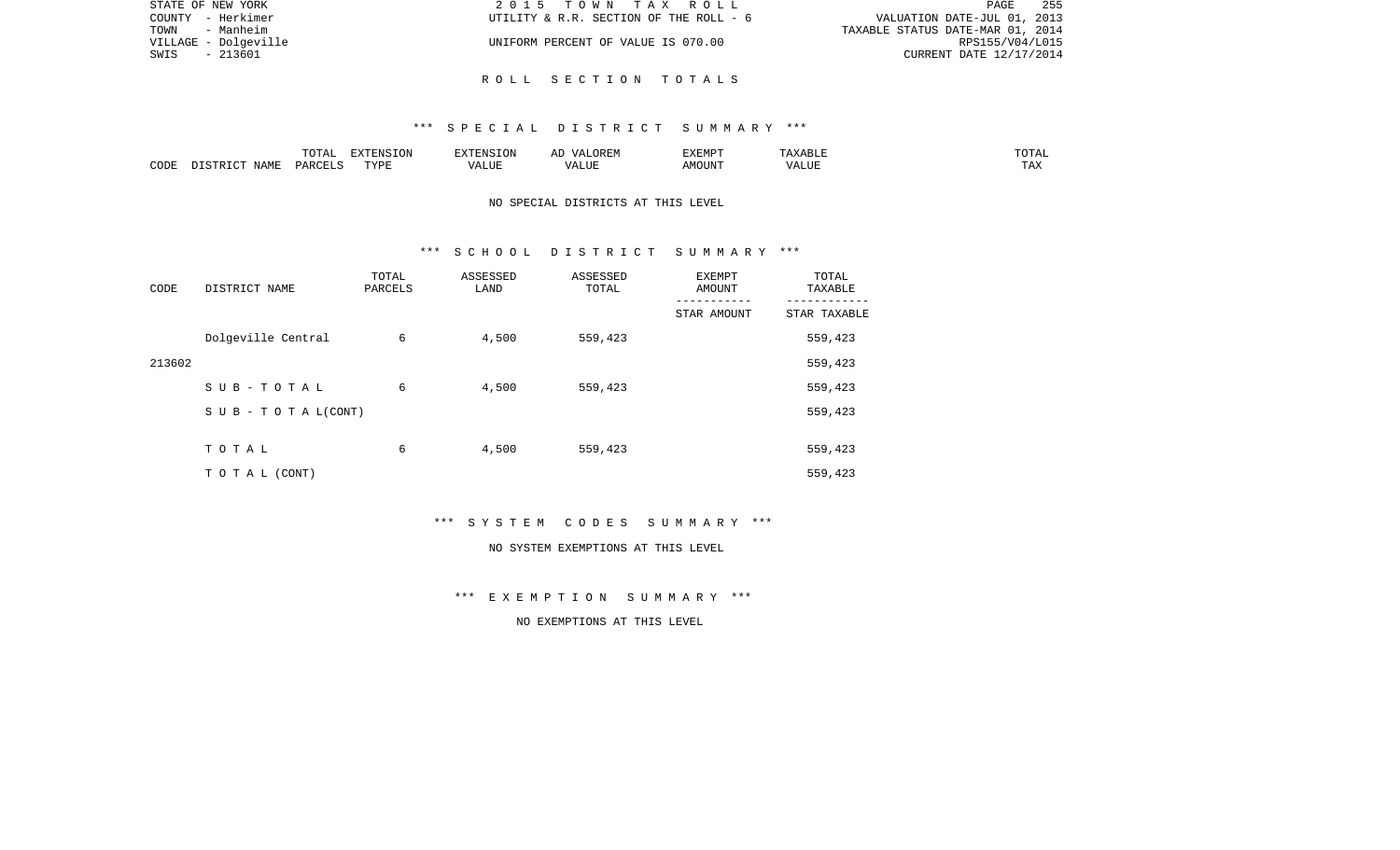| STATE OF NEW YORK    | 2015 TOWN TAX ROLL                     | 256<br>PAGE                      |
|----------------------|----------------------------------------|----------------------------------|
| COUNTY - Herkimer    | UTILITY & R.R. SECTION OF THE ROLL - 6 | VALUATION DATE-JUL 01, 2013      |
| TOWN<br>- Manheim    |                                        | TAXABLE STATUS DATE-MAR 01, 2014 |
| VILLAGE - Dolgeville | UNIFORM PERCENT OF VALUE IS 070.00     | RPS155/V04/L015                  |
| SWIS<br>- 213601     |                                        | CURRENT DATE 12/17/2014          |
|                      |                                        |                                  |

## \*\*\* G R A N D T O T A L S \*\*\*

R O L L S E C T I O N T O T A L S

| ROLL<br>SEC | DESCRIPTION                         | TOTAL<br>PARCELS | ASSESSED<br>LAND | ASSESSED<br>TOTAL | <b>EXEMPT</b><br>AMOUNT | TOTAL<br>TAXABLE | TOTAL<br>TAX |
|-------------|-------------------------------------|------------------|------------------|-------------------|-------------------------|------------------|--------------|
|             |                                     |                  |                  |                   | STAR AMOUNT             | STAR TAXABLE     |              |
|             | County Tax                          |                  | 4,500            | 559,423           |                         | 559,423          | 4,546.89     |
|             | Town Tax                            |                  | 4,500            | 559,423           |                         | 559,423          | 1,566.80     |
|             | SPEC DIST TAXES<br>UTILITIES & N.C. |                  |                  |                   |                         |                  | 6,113.69     |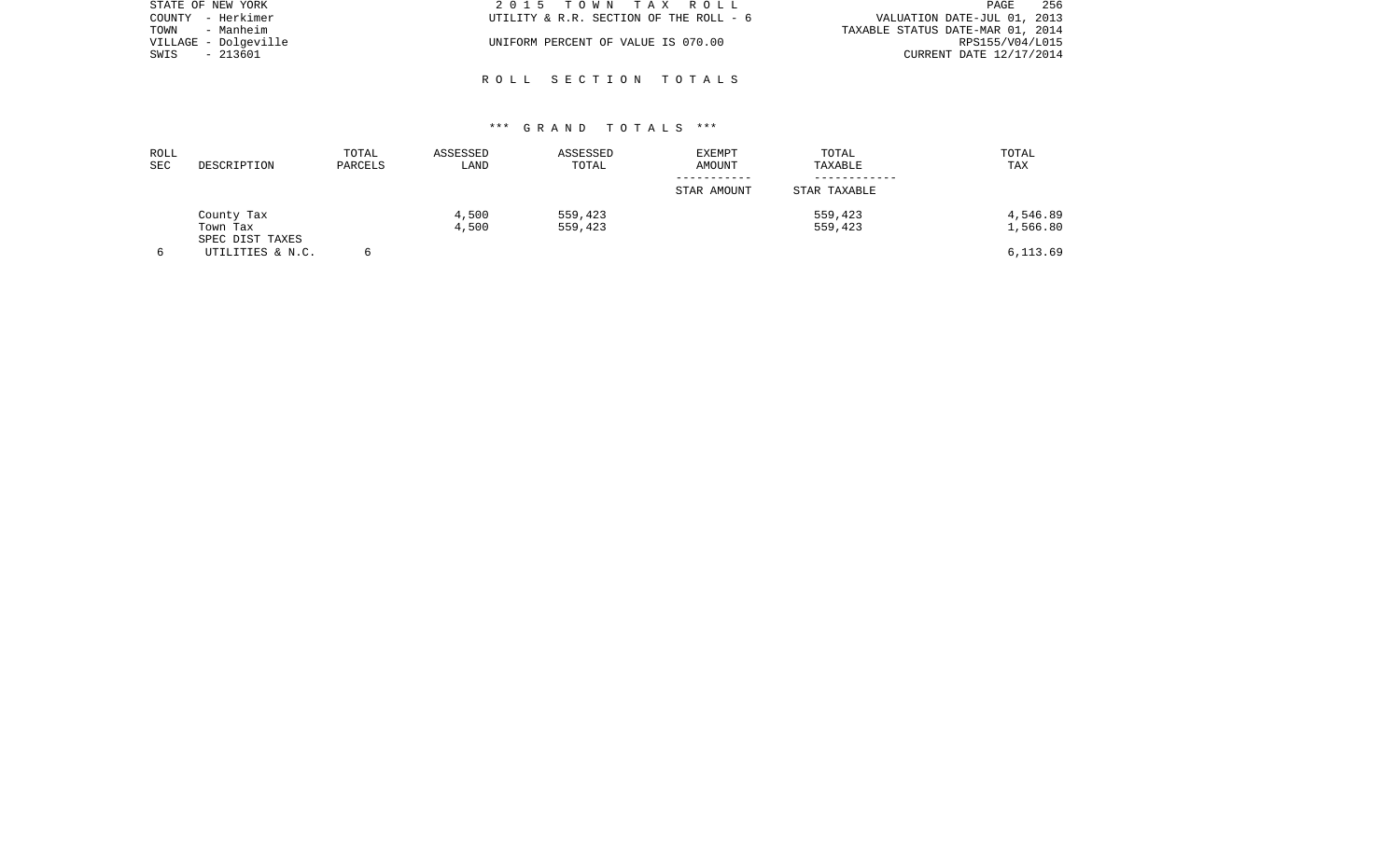SWIS - 213601

STATE OF NEW YORK **2015 TOWN TAX ROLL** COUNTY - Herkimer **WHOLLY EXEMPT SECTION OF THE ROLL - 8** VALUATION DATE-JUL 01, 2013 TOWN - Manheim OWNERS NAME SEQUENCE TAXABLE STATUS DATE-MAR 01, 2014 UNIFORM PERCENT OF VALUE IS 070.00

PAGE 257

| TAX MAP PARCEL NUMBER<br>CURRENT OWNERS NAME                                                | PROPERTY LOCATION & CLASS ASSESSMENT<br>SCHOOL DISTRICT | LAND     | EXEMPTION CODE----------------COUNTY-------TOWN-----------<br>TAX DESCRIPTION | TAXABLE VALUE             |            |
|---------------------------------------------------------------------------------------------|---------------------------------------------------------|----------|-------------------------------------------------------------------------------|---------------------------|------------|
| CURRENT OWNERS ADDRESS<br>*****************************                                     | PARCEL SIZE/GRID COORD                                  | TOTAL    | SPECIAL DISTRICTS                                                             |                           | TAX AMOUNT |
|                                                                                             | W State St Ext                                          |          |                                                                               | ACCT 102030432            |            |
| $108.36 - 1 - 4$                                                                            | 695 Cemetery                                            |          | MUN OWNED 13100                                                               | 28,800                    | 28,800     |
| Dolgeville Cemetary Assoc                                                                   | Dolgeville Cent 213602 12,000 County Tax                |          |                                                                               | 0.00                      | 0.00       |
| 41 N Main St                                                                                | ACRES 18.90                                             |          | 28,800 Town Tax                                                               | 0.00                      | 0.00       |
| Dolgeville, NY 13329                                                                        | EAST-0417998 NRTH-1558210<br>DEED BOOK 00492 PG-00114   |          |                                                                               |                           |            |
|                                                                                             | FULL MARKET VALUE                                       | 41,143   |                                                                               |                           |            |
|                                                                                             |                                                         |          | TOTAL TAX ---                                                                 |                           | $0.00**$   |
|                                                                                             |                                                         |          |                                                                               |                           |            |
|                                                                                             | Wolf St                                                 |          |                                                                               | ACCT 102030124            |            |
| $108.36 - 1 - 12$                                                                           | 615 Educatn fac                                         |          | MUN OWNED 13100                                                               | 205,000                   | 205,000    |
| Dolgeville Central School Bus Dolgeville Cent 213602                                        |                                                         |          | 2,500 County Tax                                                              | 0.00                      | 0.00       |
| Slawson St                                                                                  | Bus Garage For School 205,000                           |          | Town Tax                                                                      | 0.00                      | 0.00       |
| Dolgeville, NY 13329                                                                        | FRNT 248.00 DPTH 189.00<br>1.00<br>ACRES                |          |                                                                               |                           |            |
|                                                                                             | EAST-0418824 NRTH-1557676                               |          |                                                                               |                           |            |
|                                                                                             | DEED BOOK 865<br>PG-637                                 |          |                                                                               |                           |            |
|                                                                                             | FULL MARKET VALUE                                       | 292,857  |                                                                               |                           |            |
|                                                                                             |                                                         |          | TOTAL TAX ---                                                                 |                           | $0.00**$   |
|                                                                                             |                                                         |          |                                                                               |                           |            |
|                                                                                             | Slawson St                                              |          |                                                                               | ACCT 102030128            |            |
| $108.43 - 1 - 3$<br>Dolgeville Central School High Dolgeville Cent 213602 50,000 County Tax | 612 School                                              |          | MUN OWNED 13100                                                               | 2600,000 2600,000<br>0.00 | 0.00       |
| Slawson St                                                                                  | 51 Acr Addition Complete                                | 2600,000 | Town Tax                                                                      | 0.00                      | 0.00       |
| Dolgeville, NY 13329                                                                        | 52.00<br>ACRES                                          |          |                                                                               |                           |            |
|                                                                                             | EAST-0417571 NRTH-1556132                               |          |                                                                               |                           |            |
|                                                                                             | DEED BOOK 00419 PG-00412                                |          |                                                                               |                           |            |
|                                                                                             | FULL MARKET VALUE                                       | 3714,286 |                                                                               |                           |            |
|                                                                                             |                                                         |          | TOTAL TAX ---                                                                 |                           | $0.00**$   |
|                                                                                             |                                                         |          |                                                                               |                           |            |
| $108.44 - 3 - 61$                                                                           | 5 Elm St<br>620 Religious                               |          | NON PROF 9 25300                                                              | ACCT 102015574<br>96,000  | 96,000     |
| Dolgeville Christian Fellowshi Dolgeville Cent 213602                                       |                                                         |          | 1,800 County Tax                                                              | 0.00                      | 0.00       |
| 5 Elm St                                                                                    | FRNT 75.00 DPTH 128.60                                  | 96,000   | Town Tax                                                                      | 0.00                      | 0.00       |
| Dolgeville, NY 13329                                                                        | ACRES<br>0.28                                           |          |                                                                               |                           |            |
|                                                                                             | EAST-0419696 NRTH-1555288                               |          |                                                                               |                           |            |
|                                                                                             | DEED BOOK 874<br>$PG-70$                                |          |                                                                               |                           |            |
|                                                                                             | FULL MARKET VALUE                                       | 137,143  |                                                                               |                           | $0.00**$   |
|                                                                                             |                                                         |          | TOTAL TAX ---                                                                 |                           |            |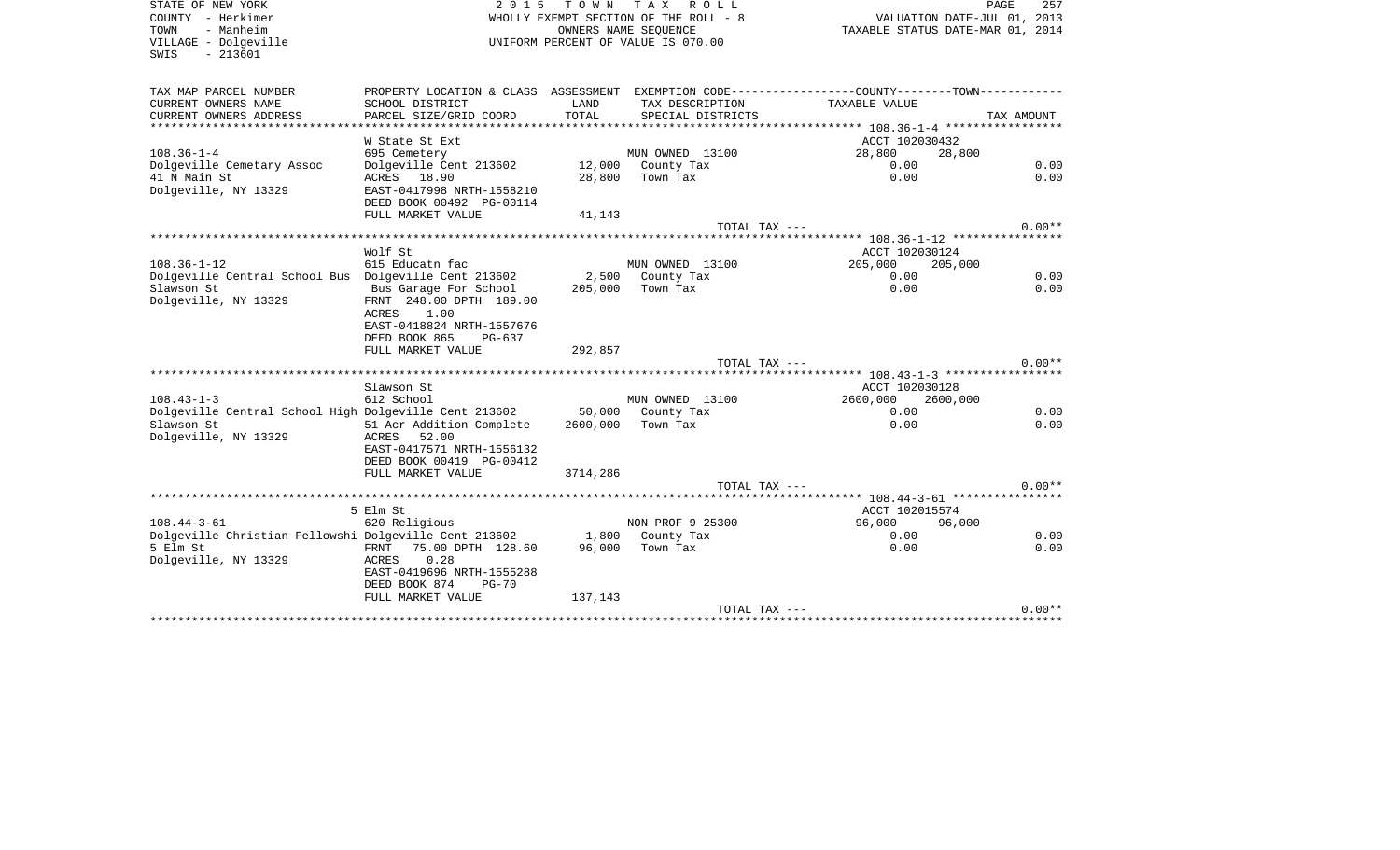| STATE OF NEW YORK<br>COUNTY - Herkimer<br>- Manheim<br>TOWN<br>VILLAGE - Dolgeville<br>$-213601$<br>SWIS | 2 0 1 5                                                    | T O W N    | TAX ROLL<br>WHOLLY EXEMPT SECTION OF THE ROLL - 8<br>OWNERS NAME SEQUENCE<br>UNIFORM PERCENT OF VALUE IS 070.00 | TAXABLE STATUS DATE-MAR 01, 2014                                                              | PAGE<br>258<br>VALUATION DATE-JUL 01, 2013 |
|----------------------------------------------------------------------------------------------------------|------------------------------------------------------------|------------|-----------------------------------------------------------------------------------------------------------------|-----------------------------------------------------------------------------------------------|--------------------------------------------|
| TAX MAP PARCEL NUMBER                                                                                    |                                                            |            |                                                                                                                 | PROPERTY LOCATION & CLASS ASSESSMENT EXEMPTION CODE---------------COUNTY-------TOWN---------- |                                            |
| CURRENT OWNERS NAME                                                                                      | SCHOOL DISTRICT                                            | LAND       | TAX DESCRIPTION                                                                                                 | TAXABLE VALUE                                                                                 |                                            |
| CURRENT OWNERS ADDRESS                                                                                   | PARCEL SIZE/GRID COORD                                     | TOTAL      | SPECIAL DISTRICTS                                                                                               |                                                                                               | TAX AMOUNT                                 |
| *********************                                                                                    |                                                            |            |                                                                                                                 |                                                                                               |                                            |
|                                                                                                          | S Main St & Lamberson St                                   |            |                                                                                                                 | ACCT 102024210<br>600                                                                         |                                            |
| $108.52 - 5 - 26$<br>Dolgeville Housing Authority                                                        | 311 Res vac land<br>Dolgeville Cent 213602                 |            | MUN OWNED 13100<br>600 County Tax                                                                               | 0.00                                                                                          | 600<br>0.00                                |
| 53 S Main St                                                                                             | FRNT<br>62.00 DPTH 138.00                                  | 600        | Town Tax                                                                                                        | 0.00                                                                                          | 0.00                                       |
| Dolgeville, NY 13329                                                                                     | 0.20<br>ACRES                                              |            |                                                                                                                 |                                                                                               |                                            |
|                                                                                                          | EAST-0419054 NRTH-1554397                                  |            |                                                                                                                 |                                                                                               |                                            |
|                                                                                                          | DEED BOOK 684<br>PG-831                                    |            |                                                                                                                 |                                                                                               |                                            |
|                                                                                                          | FULL MARKET VALUE                                          | 857        |                                                                                                                 |                                                                                               |                                            |
|                                                                                                          |                                                            |            | TOTAL TAX $---$                                                                                                 |                                                                                               | $0.00**$                                   |
|                                                                                                          |                                                            |            |                                                                                                                 |                                                                                               |                                            |
|                                                                                                          | 63 S Main St                                               |            |                                                                                                                 | ACCT 102010830                                                                                |                                            |
| $108.52 - 5 - 27$<br>Dolgeville Housing Authority Dolgeville Cent 213602                                 | 311 Res vac land                                           | 400        | MUN OWNED 13100<br>County Tax                                                                                   | 400<br>0.00                                                                                   | 400<br>0.00                                |
| 53 S Main St                                                                                             | 72.00 DPTH 142.00<br>FRNT                                  | 400        | Town Tax                                                                                                        | 0.00                                                                                          | 0.00                                       |
| Dolgeville, NY 13329                                                                                     | 0.21<br>ACRES                                              |            |                                                                                                                 |                                                                                               |                                            |
|                                                                                                          | EAST-0419090 NRTH-1554448                                  |            |                                                                                                                 |                                                                                               |                                            |
|                                                                                                          | DEED BOOK 768<br><b>PG-711</b>                             |            |                                                                                                                 |                                                                                               |                                            |
|                                                                                                          | FULL MARKET VALUE                                          | 571        |                                                                                                                 |                                                                                               |                                            |
|                                                                                                          |                                                            |            | TOTAL TAX ---                                                                                                   |                                                                                               | $0.00**$                                   |
|                                                                                                          |                                                            |            |                                                                                                                 |                                                                                               |                                            |
|                                                                                                          | S Main St                                                  |            |                                                                                                                 | ACCT 102017580                                                                                |                                            |
| $108.52 - 5 - 28$<br>Dolgeville Housing Authority                                                        | 330 Vacant comm<br>Dolgeville Cent 213602                  | 300        | MUN OWNED 13100<br>County Tax                                                                                   | 300<br>0.00                                                                                   | 300<br>0.00                                |
| 53 S Main St                                                                                             | FRNT<br>55.00 DPTH 142.00                                  | 300        | Town Tax                                                                                                        | 0.00                                                                                          | 0.00                                       |
| Dolgeville, NY 13329                                                                                     | ACRES<br>0.13                                              |            |                                                                                                                 |                                                                                               |                                            |
|                                                                                                          | EAST-0419124 NRTH-1554497                                  |            |                                                                                                                 |                                                                                               |                                            |
|                                                                                                          | DEED BOOK 00666 PG-00286                                   |            |                                                                                                                 |                                                                                               |                                            |
|                                                                                                          | FULL MARKET VALUE                                          | 429        |                                                                                                                 |                                                                                               |                                            |
|                                                                                                          |                                                            |            | TOTAL TAX ---                                                                                                   |                                                                                               | $0.00**$                                   |
|                                                                                                          |                                                            |            |                                                                                                                 |                                                                                               |                                            |
|                                                                                                          | S Main St                                                  |            |                                                                                                                 | ACCT 102015210                                                                                |                                            |
| $108.52 - 5 - 29$                                                                                        | 330 Vacant comm                                            |            | MUN OWNED 13100                                                                                                 | 800                                                                                           | 800                                        |
| Dolgeville Housing Authority<br>53 S Main St                                                             | Dolgeville Cent 213602<br>75.00 DPTH 135.00<br><b>FRNT</b> | 800<br>800 | County Tax<br>Town Tax                                                                                          | 0.00<br>0.00                                                                                  | 0.00<br>0.00                               |
| Dolgeville, NY 13329                                                                                     | 0.19<br><b>ACRES</b>                                       |            |                                                                                                                 |                                                                                               |                                            |
|                                                                                                          | EAST-0419161 NRTH-1554533                                  |            |                                                                                                                 |                                                                                               |                                            |
|                                                                                                          | DEED BOOK 00659 PG-00833                                   |            |                                                                                                                 |                                                                                               |                                            |
|                                                                                                          | FULL MARKET VALUE                                          | 1,143      |                                                                                                                 |                                                                                               |                                            |
|                                                                                                          |                                                            |            | TOTAL TAX ---                                                                                                   |                                                                                               | $0.00**$                                   |
|                                                                                                          |                                                            |            |                                                                                                                 | **********************************                                                            |                                            |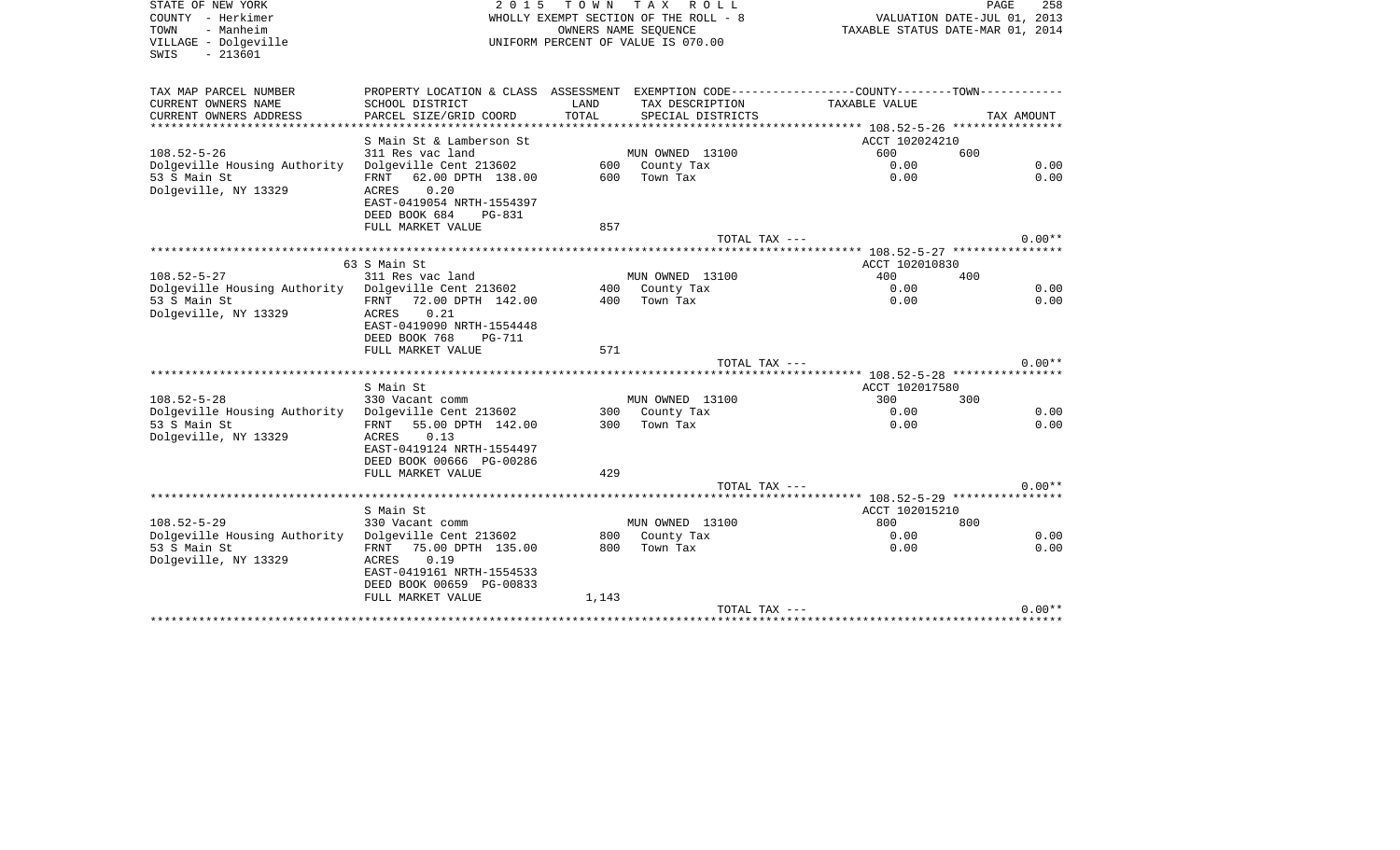| STATE OF NEW YORK<br>COUNTY - Herkimer<br>TOWN<br>- Manheim<br>VILLAGE - Dolgeville<br>$-213601$<br>SWIS | 2 0 1 5                                                                                                               |                  | TOWN TAX ROLL<br>WHOLLY EXEMPT SECTION OF THE ROLL - 8<br>OWNERS NAME SEOUENCE<br>UNIFORM PERCENT OF VALUE IS 070.00 | VALUATION DATE-JUL 01, 2013<br>TAXABLE STATUS DATE-MAR 01, 2014                               | PAGE<br>259  |
|----------------------------------------------------------------------------------------------------------|-----------------------------------------------------------------------------------------------------------------------|------------------|----------------------------------------------------------------------------------------------------------------------|-----------------------------------------------------------------------------------------------|--------------|
| TAX MAP PARCEL NUMBER                                                                                    |                                                                                                                       |                  |                                                                                                                      | PROPERTY LOCATION & CLASS ASSESSMENT EXEMPTION CODE---------------COUNTY-------TOWN---------- |              |
| CURRENT OWNERS NAME<br>CURRENT OWNERS ADDRESS                                                            | SCHOOL DISTRICT<br>PARCEL SIZE/GRID COORD                                                                             | LAND<br>TOTAL    | TAX DESCRIPTION<br>SPECIAL DISTRICTS                                                                                 | TAXABLE VALUE                                                                                 | TAX AMOUNT   |
|                                                                                                          |                                                                                                                       |                  |                                                                                                                      |                                                                                               |              |
|                                                                                                          | 53 S Main St                                                                                                          |                  |                                                                                                                      | ACCT 102020730                                                                                |              |
| $108.52 - 5 - 30$                                                                                        | 633 Aged - home                                                                                                       |                  | MUN OWNED 13100                                                                                                      | 538,500<br>538,500                                                                            |              |
| Dolgeville Housing Authority Dolgeville Cent 213602                                                      |                                                                                                                       |                  | 19,000 County Tax                                                                                                    | 0.00                                                                                          | 0.00         |
| 53 S Main St<br>Dolgeville, NY 13329                                                                     | FRNT 90.00 DPTH 205.00<br>0.46<br>ACRES<br>EAST-0419243 NRTH-1554549<br>DEED BOOK 00659 PG-00835<br>FULL MARKET VALUE | 769,286          | 538,500 Town Tax                                                                                                     | 0.00                                                                                          | 0.00         |
|                                                                                                          |                                                                                                                       |                  | TOTAL TAX ---                                                                                                        |                                                                                               | $0.00**$     |
|                                                                                                          |                                                                                                                       |                  |                                                                                                                      | ********* 108.52-5-31 *****************                                                       |              |
|                                                                                                          | S Main St                                                                                                             |                  |                                                                                                                      | ACCT 102029370                                                                                |              |
| $108.52 - 5 - 31$                                                                                        | 653 Govt pk lot                                                                                                       |                  | MUN OWNED 13100                                                                                                      | 1,200<br>1,200                                                                                |              |
| Dolgeville Housing Authority Dolgeville Cent 213602                                                      |                                                                                                                       |                  | 1,200 County Tax                                                                                                     | 0.00                                                                                          | 0.00         |
| 53 S Main St<br>Dolgeville, NY 13329                                                                     | FRNT 50.00 DPTH 100.00<br>0.11<br>ACRES<br>EAST-0419271 NRTH-1554639<br>DEED BOOK 00659 PG-00831<br>FULL MARKET VALUE | 1,714            | $1,200$ Town Tax                                                                                                     | 0.00                                                                                          | 0.00         |
|                                                                                                          |                                                                                                                       |                  | TOTAL TAX ---                                                                                                        |                                                                                               | $0.00**$     |
|                                                                                                          |                                                                                                                       |                  |                                                                                                                      |                                                                                               |              |
|                                                                                                          | S Main St                                                                                                             |                  |                                                                                                                      | ACCT 102030188                                                                                |              |
| $108.44 - 3 - 71$                                                                                        | 534 Social org.                                                                                                       |                  | NON PROF 9 25300                                                                                                     | 185,000 185,000                                                                               |              |
| Dolgeville Masonic Lodge #796 Dolgeville Cent 213602<br>Main St                                          |                                                                                                                       | 1,400<br>185,000 | County Tax<br>Town Tax                                                                                               | 0.00<br>0.00                                                                                  | 0.00<br>0.00 |
| Dolgeville, NY 13329                                                                                     | FRNT 120.00 DPTH 228.80<br>0.68<br>ACRES<br>EAST-0419422 NRTH-1555022<br>DEED BOOK 00321 PG-00364                     |                  |                                                                                                                      |                                                                                               |              |
|                                                                                                          | FULL MARKET VALUE                                                                                                     | 264,286          |                                                                                                                      |                                                                                               |              |
|                                                                                                          |                                                                                                                       |                  | TOTAL TAX ---                                                                                                        |                                                                                               | $0.00**$     |
|                                                                                                          |                                                                                                                       |                  |                                                                                                                      | **************** 108.44-4-17 *****************                                                |              |
|                                                                                                          | 24 N Main St                                                                                                          |                  |                                                                                                                      | ACCT 102020250                                                                                |              |
| $108.44 - 4 - 17$<br>Dolgeville Public library                                                           | 611 Library<br>Dolgeville Cent 213602                                                                                 |                  | MUN OWNED 13100<br>1,500 County Tax                                                                                  | 400,000<br>400,000<br>0.00                                                                    | 0.00         |
| 24 N Main St<br>Dolgeville, NY 13329                                                                     | Library<br>FRNT 50.34 DPTH 85.00                                                                                      | 400,000          | Town Tax                                                                                                             | 0.00                                                                                          | 0.00         |
|                                                                                                          | ACRES<br>0.10<br>EAST-0420055 NRTH-1555572<br>DEED BOOK 917<br>$PG-625$                                               |                  |                                                                                                                      |                                                                                               |              |
|                                                                                                          | FULL MARKET VALUE                                                                                                     | 571,429          |                                                                                                                      |                                                                                               |              |
|                                                                                                          |                                                                                                                       |                  | TOTAL TAX ---                                                                                                        |                                                                                               | $0.00**$     |
|                                                                                                          |                                                                                                                       |                  |                                                                                                                      |                                                                                               |              |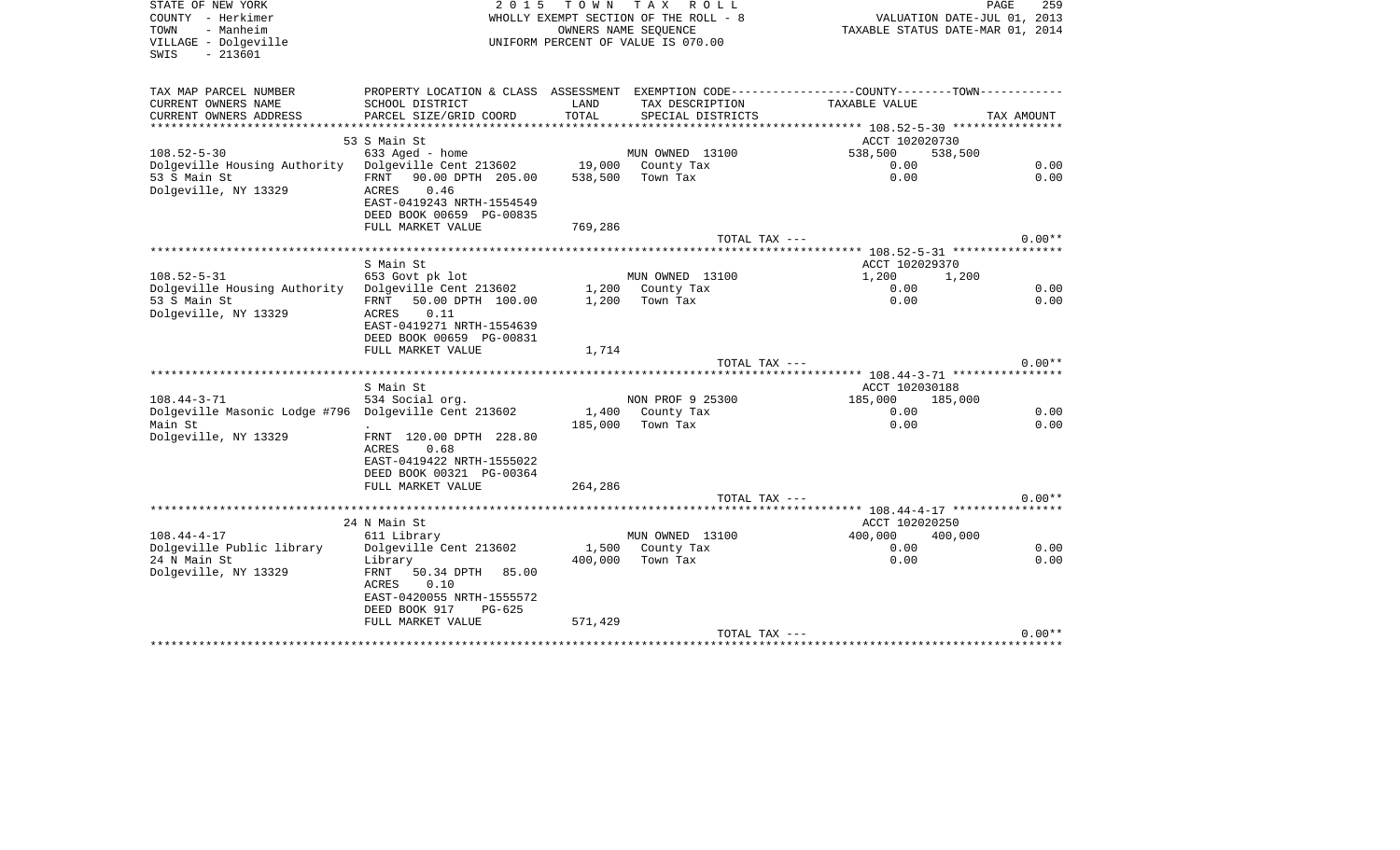SWIS - 213601

STATE OF NEW YORK **EXECUTE:**  $2015$  TOWN TAX ROLL COUNTY - Herkimer WHOLLY EXEMPT SECTION OF THE ROLL - 8 TOUNTY - Herkimer (11, 2013)<br>TOWN - Manheim - Manheim (11, 2013)<br>VILLAGE - Dolgeville (2014) UNIFORM PERCENT OF VALUE IS 070.00 UNIFORM PERCENT OF VALUE IS 070.00

PAGE 260

| TAX MAP PARCEL NUMBER                                 | PROPERTY LOCATION & CLASS      | ASSESSMENT |                   |                    |            |
|-------------------------------------------------------|--------------------------------|------------|-------------------|--------------------|------------|
| CURRENT OWNERS NAME                                   | SCHOOL DISTRICT                | LAND       | TAX DESCRIPTION   | TAXABLE VALUE      |            |
| CURRENT OWNERS ADDRESS                                | PARCEL SIZE/GRID COORD         | TOTAL      | SPECIAL DISTRICTS |                    | TAX AMOUNT |
| *************************                             | ******************             |            |                   |                    |            |
|                                                       | S Helmer Ave & Fink St         |            |                   | ACCT 102021990     |            |
| $108.44 - 1 - 29$                                     | 311 Res vac land               |            | VLG/OTHER 13650   | 3,700<br>3,700     |            |
| Dolgeville Volunteer Fire Dept Dolgeville Cent 213602 |                                |            | 3,700 County Tax  | 0.00               | 0.00       |
| 20 S Helmer Ave                                       | ACRES<br>2.70                  | 3,700      | Town Tax          | 0.00               | 0.00       |
| Dolgeville, NY 13329                                  | EAST-0418847 NRTH-1555580      |            |                   |                    |            |
|                                                       | DEED BOOK 784<br>PG-618        |            |                   |                    |            |
|                                                       | FULL MARKET VALUE              | 5,286      |                   |                    |            |
|                                                       |                                |            | TOTAL TAX ---     |                    | $0.00**$   |
|                                                       |                                |            |                   |                    |            |
|                                                       | 20-22 S Helmer Ave             |            |                   | ACCT 102030189     |            |
| $108.44 - 1 - 45$                                     | 662 Police/fire                |            | NON PROF 9 25300  | 115,000<br>115,000 |            |
| Dolgeville Volunteer Fire Dept Dolgeville Cent 213602 |                                |            | 1,700 County Tax  | 0.00               | 0.00       |
| 20 S Helmer Ave                                       | Dolgeville Fire Dept.          | 115,000    | Town Tax          | 0.00               | 0.00       |
| Dolgeville, NY 13329                                  | FRNT 165.00 DPTH 200.00        |            |                   |                    |            |
|                                                       | 0.63<br>ACRES                  |            |                   |                    |            |
|                                                       | EAST-0419043 NRTH-1555475      |            |                   |                    |            |
|                                                       | DEED BOOK 784<br>$PG-622$      |            |                   |                    |            |
|                                                       | FULL MARKET VALUE              | 164,286    |                   |                    |            |
|                                                       |                                |            | TOTAL TAX ---     |                    | $0.00**$   |
|                                                       |                                |            |                   |                    |            |
|                                                       | 16 N Main St                   |            |                   | ACCT 102023850     |            |
| $108.44 - 4 - 19$                                     | 311 Res vac land               |            | MUN OWNED 13100   | 2,000<br>2,000     |            |
| Dolgeville-Manheim Public Libr Dolgeville Cent 213602 |                                |            | 2,000 County Tax  | 0.00               | 0.00       |
| 26 1/2 N Main St                                      | 50.00 DPTH<br>FRNT<br>45.00    | 2,000      | Town Tax          | 0.00               | 0.00       |
| Dolgeville, NY 13329                                  | 0.05<br>ACRES                  |            |                   |                    |            |
|                                                       | EAST-0420030 NRTH-1555492      |            |                   |                    |            |
|                                                       | DEED BOOK 895<br><b>PG-210</b> |            |                   |                    |            |
|                                                       | FULL MARKET VALUE              | 2,857      |                   |                    |            |
|                                                       |                                |            | TOTAL TAX ---     |                    | $0.00**$   |
|                                                       |                                |            |                   |                    |            |
|                                                       | 27 Van Buren St                |            |                   | ACCT 102000420     |            |
| $108.52 - 5 - 94$                                     | 632 Benevolent                 |            | NYS HOSP<br>12100 | 144,500<br>144,500 |            |
| Facilities Development                                | Dolgeville Cent 213602         |            | 1,200 County Tax  | 0.00               | 0.00       |
| Attn: Ofc of Mental Retardatio W/barn                 |                                | 144,500    | Town Tax          | 0.00               | 0.00       |
| 27 Van Buren St                                       | FRNT 120.00 DPTH 160.00        |            |                   |                    |            |
| Dolgeville, NY 13329                                  | ACRES<br>0.42                  |            |                   |                    |            |
|                                                       | EAST-0420109 NRTH-1554400      |            |                   |                    |            |
|                                                       | DEED BOOK 00633 PG-00470       |            |                   |                    |            |
|                                                       | FULL MARKET VALUE              | 206,429    |                   |                    |            |
|                                                       |                                |            | TOTAL TAX ---     |                    | $0.00**$   |
|                                                       |                                |            |                   |                    |            |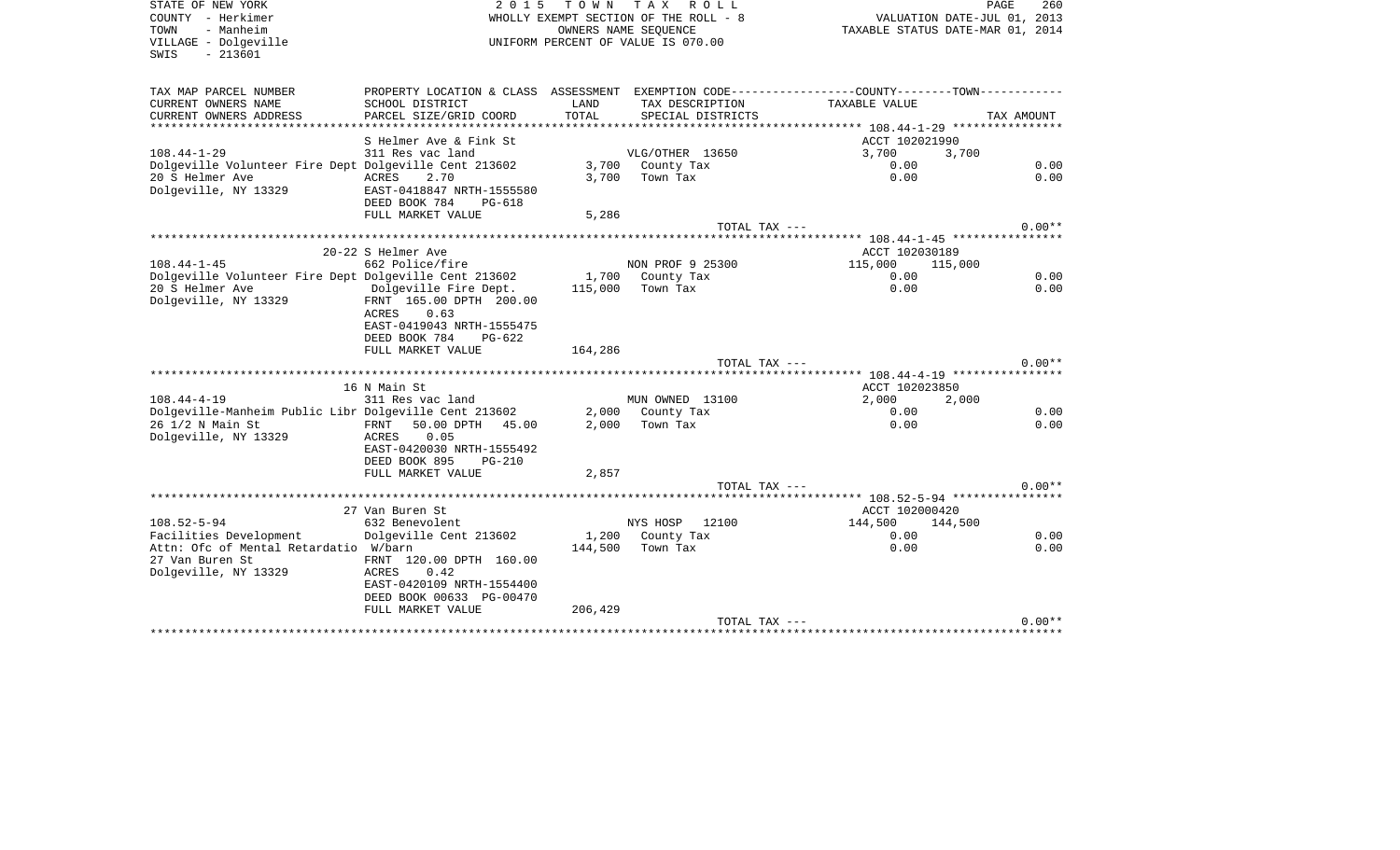| STATE OF NEW YORK<br>COUNTY - Herkimer<br>- Manheim | 2 0 1 5                                                                                       | T O W N | T A X<br>R O L L<br>WHOLLY EXEMPT SECTION OF THE ROLL - 8  |                           | PAGE<br>261<br>VALUATION DATE-JUL 01, 2013 |
|-----------------------------------------------------|-----------------------------------------------------------------------------------------------|---------|------------------------------------------------------------|---------------------------|--------------------------------------------|
| TOWN<br>VILLAGE - Dolgeville<br>$-213601$<br>SWIS   |                                                                                               |         | OWNERS NAME SEQUENCE<br>UNIFORM PERCENT OF VALUE IS 070.00 |                           | TAXABLE STATUS DATE-MAR 01, 2014           |
| TAX MAP PARCEL NUMBER                               | PROPERTY LOCATION & CLASS ASSESSMENT EXEMPTION CODE---------------COUNTY-------TOWN---------- |         |                                                            |                           |                                            |
| CURRENT OWNERS NAME                                 | SCHOOL DISTRICT                                                                               | LAND    | TAX DESCRIPTION                                            | TAXABLE VALUE             |                                            |
| CURRENT OWNERS ADDRESS                              | PARCEL SIZE/GRID COORD                                                                        | TOTAL   | SPECIAL DISTRICTS                                          |                           | TAX AMOUNT                                 |
| ***********************                             |                                                                                               |         |                                                            |                           |                                            |
| $108.52 - 5 - 86$                                   | Van Buren St<br>620 Religious                                                                 |         | NON PROF 9 25300                                           | ACCT 102030429<br>56,000  | 56,000                                     |
| Grace Baptist                                       | Dolgeville Cent 213602                                                                        |         | 1,100 County Tax                                           | 0.00                      | 0.00                                       |
| PO Box 355                                          | FRNT 110.00 DPTH 170.00                                                                       | 56,000  | Town Tax                                                   | 0.00                      | 0.00                                       |
| Salisbury Center, NY 13454                          | 0.36<br>ACRES<br>EAST-0419749 NRTH-1554675                                                    |         |                                                            |                           |                                            |
|                                                     | DEED BOOK 810<br>PG-560                                                                       |         |                                                            |                           |                                            |
|                                                     | FULL MARKET VALUE                                                                             | 80,000  |                                                            |                           |                                            |
|                                                     |                                                                                               |         | TOTAL TAX ---                                              |                           | $0.00**$                                   |
|                                                     | 9 Gibson St                                                                                   |         |                                                            | ACCT 102002220            |                                            |
| $108.44 - 3 - 22$                                   | 642 Health bldg                                                                               |         | NP HOSP<br>25210                                           | 120,000                   | 120,000                                    |
| Little Falls Hospital                               | Dolgeville Cent 213602                                                                        |         | 600 County Tax                                             | 0.00                      | 0.00                                       |
| 140 Burwell St                                      | 60.00 DPTH 171.60<br>FRNT                                                                     | 120,000 | Town Tax                                                   | 0.00                      | 0.00                                       |
| Little Falls, NY 13365                              | 0.23<br>ACRES                                                                                 |         |                                                            |                           |                                            |
|                                                     | EAST-0419715 NRTH-1555834                                                                     |         |                                                            |                           |                                            |
|                                                     | DEED BOOK 690<br><b>PG-728</b>                                                                |         |                                                            |                           |                                            |
|                                                     | FULL MARKET VALUE                                                                             | 171,429 |                                                            |                           |                                            |
|                                                     |                                                                                               |         | TOTAL TAX ---                                              |                           | $0.00**$                                   |
|                                                     |                                                                                               |         |                                                            |                           |                                            |
| $108.44 - 1 - 7$                                    | N Helmer Ave<br>620 Religious                                                                 |         | NON PROF 9 25300                                           | ACCT 102030368<br>237,200 | 237,200                                    |
| Methodist Church                                    | Dolgeville Cent 213602                                                                        | 5,000   | County Tax                                                 | 0.00                      | 0.00                                       |
| State St                                            | FRNT 95.00 DPTH 150.00                                                                        | 237,200 | Town Tax                                                   | 0.00                      | 0.00                                       |
| Dolgeville, NY 13329                                | 0.35<br>ACRES                                                                                 |         |                                                            |                           |                                            |
|                                                     | EAST-0419474 NRTH-1556370                                                                     |         |                                                            |                           |                                            |
|                                                     | FULL MARKET VALUE                                                                             | 338,857 |                                                            |                           |                                            |
|                                                     |                                                                                               |         | TOTAL TAX ---                                              |                           | $0.00**$                                   |
|                                                     | W State St                                                                                    |         |                                                            | ACCT 102030398            |                                            |
| $108.44 - 1 - 6$                                    | 210 1 Family Res                                                                              |         | NON PROF 9 25300                                           | 71,900                    | 71,900                                     |
| Methodist Church Parsonage                          | Dolgeville Cent 213602                                                                        |         | 800 County Tax                                             | 0.00                      | 0.00                                       |
| State St<br>Dolgeville, NY 13329                    | Methodist Parsonage 210<br>FRNT<br>75.00 DPTH 186.00                                          | 71,900  | Town Tax                                                   | 0.00                      | 0.00                                       |
|                                                     | ACRES<br>0.34<br>EAST-0419564 NRTH-1556487                                                    |         |                                                            |                           |                                            |
|                                                     | FULL MARKET VALUE                                                                             | 102,714 |                                                            |                           |                                            |
|                                                     |                                                                                               |         | TOTAL TAX ---                                              |                           | $0.00**$                                   |
|                                                     |                                                                                               |         |                                                            |                           |                                            |
|                                                     | 32 Spencer St                                                                                 |         |                                                            | ACCT 102030428            |                                            |
| $108.52 - 1 - 11$                                   | 620 Religious                                                                                 |         | NON PROF 9 25300                                           | 158,000                   | 158,000                                    |
| New Hope                                            | Dolgeville Cent 213602                                                                        | 1,200   | County Tax                                                 | 0.00                      | 0.00                                       |
| 32 Spencer St                                       | W/garage                                                                                      | 158,000 | Town Tax                                                   | 0.00                      | 0.00                                       |
| Dolgeville, NY 13329                                | FRNT 115.92 DPTH 235.00<br>ACRES<br>0.57                                                      |         |                                                            |                           |                                            |
|                                                     | EAST-0418005 NRTH-1554500                                                                     |         |                                                            |                           |                                            |
|                                                     | DEED BOOK 689<br>PG-913<br>FULL MARKET VALUE                                                  | 225,714 |                                                            |                           |                                            |
|                                                     |                                                                                               |         | TOTAL TAX ---                                              |                           | $0.00**$                                   |
|                                                     |                                                                                               |         |                                                            |                           |                                            |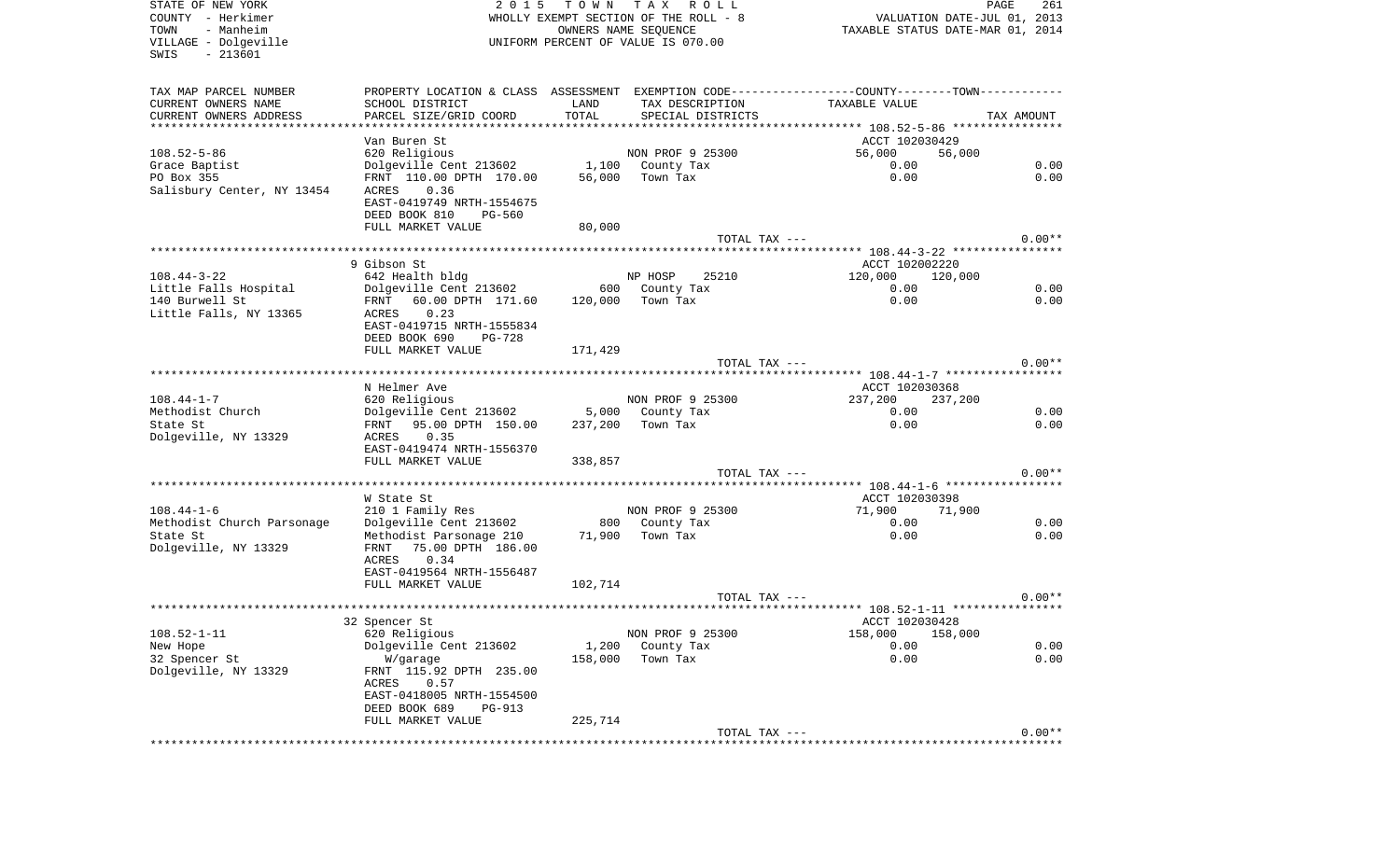COUNTY - Herkimer WHOLLY EXEMPT SECTION OF THE ROLL - 8 VALUATION DATE-JUL 01, 2013 TOWN - Manheim OWNERS NAME SEQUENCE TAXABLE STATUS DATE-MAR 01, 2014 VILLAGE - Dolgeville UNIFORM PERCENT OF VALUE IS 070.00 SWIS - 213601TAX MAP PARCEL NUMBER PROPERTY LOCATION & CLASS ASSESSMENT EXEMPTION CODE------------------COUNTY--------TOWN------------ CURRENT OWNERS NAME SCHOOL DISTRICT LAND TAX DESCRIPTION TAXABLE VALUECURRENT OWNERS ADDRESS PARCEL SIZE/GRID COORD TOTAL SPECIAL DISTRICTS TAX AMOUNT \*\*\*\*\*\*\*\*\*\*\*\*\*\*\*\*\*\*\*\*\*\*\*\*\*\*\*\*\*\*\*\*\*\*\*\*\*\*\*\*\*\*\*\*\*\*\*\*\*\*\*\*\*\*\*\*\*\*\*\*\*\*\*\*\*\*\*\*\*\*\*\*\*\*\*\*\*\*\*\*\*\*\*\*\*\*\*\*\*\*\*\*\*\*\*\*\*\*\*\*\*\*\* 108.60-1-1.2 \*\*\*\*\*\*\*\*\*\*\*\*\*\*\* Sullivan St642 Health bldg 108.60-1-1.2 642 Health bldg NYS HOSP 12100 473,100 473,100 Rome Development Center bolgeville Cent 213602 6,100 County Tax 0.00 0.00 0.00 0.00 Hostel No 2748 **ACRES** 5.11 473,100 Town Tax 0.00 0.00 0.00 75 Sullivan St EAST-0417842 NRTH-1551168Dolgeville, NY 13329 DEED BOOK 509 PG-310 FULL MARKET VALUE 675,857 TOTAL TAX  $---$  0.00\*\* \*\*\*\*\*\*\*\*\*\*\*\*\*\*\*\*\*\*\*\*\*\*\*\*\*\*\*\*\*\*\*\*\*\*\*\*\*\*\*\*\*\*\*\*\*\*\*\*\*\*\*\*\*\*\*\*\*\*\*\*\*\*\*\*\*\*\*\*\*\*\*\*\*\*\*\*\*\*\*\*\*\*\*\*\*\*\*\*\*\*\*\*\*\*\*\*\*\*\*\*\*\*\* 108.36-2-9 \*\*\*\*\*\*\*\*\*\*\*\*\*\*\*\*\* The Music of the Music of the Music of the Music of the Music of the Music of the ACCT 102017490 108.36-2-9 642 Health bldg NON PROF 9 25300 55,800 55,800 S&S Volunteer Ambulance Servic Dolgeville Cent 213602 2,000 County Tax 0.00 0.00 75 N Helmer Ave Ambulance Garage 55,800 Town Tax 0.00 0.00 Dolgeville, NY 13329 FRNT 200.00 DPTH 67.00 ACRES 0.56 EAST-0419521 NRTH-1558079 DEED BOOK 1403 PG-740FULL MARKET VALUE 79,714 TOTAL TAX  $---$  0.00\*\* \*\*\*\*\*\*\*\*\*\*\*\*\*\*\*\*\*\*\*\*\*\*\*\*\*\*\*\*\*\*\*\*\*\*\*\*\*\*\*\*\*\*\*\*\*\*\*\*\*\*\*\*\*\*\*\*\*\*\*\*\*\*\*\*\*\*\*\*\*\*\*\*\*\*\*\*\*\*\*\*\*\*\*\*\*\*\*\*\*\*\*\*\*\*\*\*\*\*\*\*\*\*\* 108.35-1-4 \*\*\*\*\*\*\*\*\*\*\*\*\*\*\*\*\*W State St Ext ACCT 102030433 108.35-1-4 695 Cemetery MUN OWNED 13100 10,200 10,200 St Josephs Cemetary 10,000 County Tax 0.00 0.00 0.00 0.00 Helmer Ave ACRES 4.80 10,200 Town Tax 0.00 0.00 Dolgeville, NY 13329 EAST-0417577 NRTH-1558528 DEED BOOK 00225 PG-00157FULL MARKET VALUE 14,571 TOTAL TAX  $---$  0.00\*\* \*\*\*\*\*\*\*\*\*\*\*\*\*\*\*\*\*\*\*\*\*\*\*\*\*\*\*\*\*\*\*\*\*\*\*\*\*\*\*\*\*\*\*\*\*\*\*\*\*\*\*\*\*\*\*\*\*\*\*\*\*\*\*\*\*\*\*\*\*\*\*\*\*\*\*\*\*\*\*\*\*\*\*\*\*\*\*\*\*\*\*\*\*\*\*\*\*\*\*\*\*\*\* 108.36-1-37 \*\*\*\*\*\*\*\*\*\*\*\*\*\*\*\* N Helmer Ave Accredit 202030308 N Helmer Ave Accredit 202030308 108.36-1-37 620 Religious NON PROF 9 25300 280,000 280,000 St Josephs Church Dolgeville Cent 213602 800 County Tax 0.00 0.00 Helmer Ave FRNT 200.00 DPTH 65.00 280,000 Town Tax 0.00 0.00 Dolgeville, NY 13329 ACRES 0.27 EAST-0419575 NRTH-1556705 FULL MARKET VALUE 400,000 TOTAL TAX  $---$  0.00\*\* \*\*\*\*\*\*\*\*\*\*\*\*\*\*\*\*\*\*\*\*\*\*\*\*\*\*\*\*\*\*\*\*\*\*\*\*\*\*\*\*\*\*\*\*\*\*\*\*\*\*\*\*\*\*\*\*\*\*\*\*\*\*\*\*\*\*\*\*\*\*\*\*\*\*\*\*\*\*\*\*\*\*\*\*\*\*\*\*\*\*\*\*\*\*\*\*\*\*\*\*\*\*\* 108.36-1-36 \*\*\*\*\*\*\*\*\*\*\*\*\*\*\*\*31 N Helmer Ave 2012 2020 12:00 12:00 12:00 12:00 12:00 12:00 12:00 12:00 12:00 12:00 12:00 12:00 12:00 12:00 1 108.36-1-36 210 1 Family Res NON PROF 9 25300 180,700 180,700 St Josephs Church Parsonage Dolgeville Cent 213602 1,000 County Tax 0.00 0.00 0.00 0.00 Helmer Ave FRNT 103.00 DPTH 159.00 180,700 Town Tax 0.00 0.00 Dolgeville, NY 13329 ACRES 0.15 EAST-0419595 NRTH-1556769FULL MARKET VALUE 258,143 TOTAL TAX  $---$  0.00\*\* \*\*\*\*\*\*\*\*\*\*\*\*\*\*\*\*\*\*\*\*\*\*\*\*\*\*\*\*\*\*\*\*\*\*\*\*\*\*\*\*\*\*\*\*\*\*\*\*\*\*\*\*\*\*\*\*\*\*\*\*\*\*\*\*\*\*\*\*\*\*\*\*\*\*\*\*\*\*\*\*\*\*\*\*\*\*\*\*\*\*\*\*\*\*\*\*\*\*\*\*\*\*\*\*\*\*\*\*\*\*\*\*\*\*\*\*\*\*\*\*\*\*\*\*\*\*\*\*\*\*\*\*

STATE OF NEW YORK 2 0 1 5 T O W N T A X R O L L PAGE 262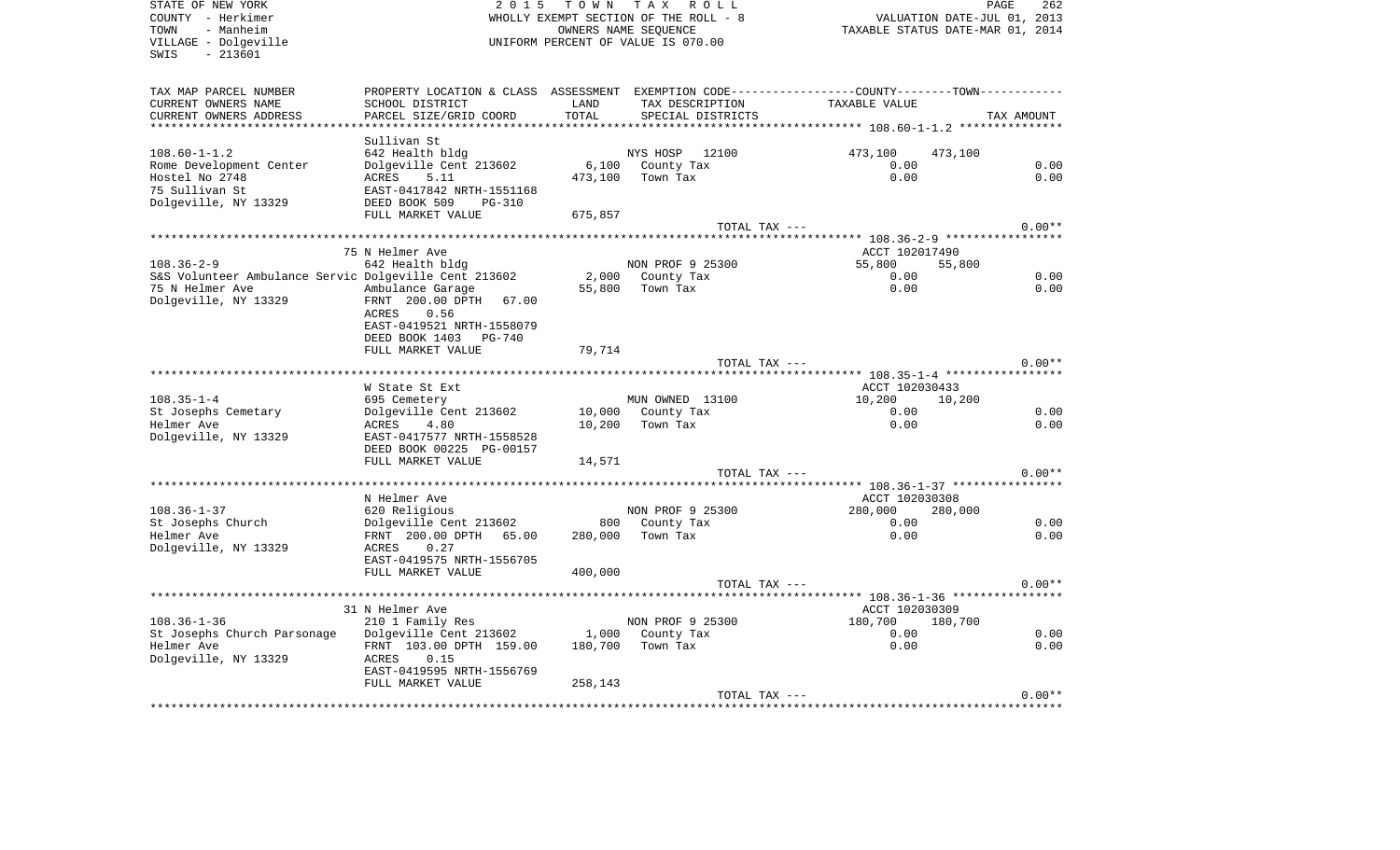| STATE OF NEW YORK<br>COUNTY - Herkimer<br>- Manheim<br>TOWN<br>VILLAGE - Dolgeville<br>$-213601$<br>SWIS | 2 0 1 5                                                                                       |         | TOWN TAX ROLL<br>WHOLLY EXEMPT SECTION OF THE ROLL - 8<br>OWNERS NAME SEQUENCE<br>UNIFORM PERCENT OF VALUE IS 070.00 |                                        | PAGE<br>263<br>VALUATION DATE-JUL 01, 2013<br>TAXABLE STATUS DATE-MAR 01, 2014 |
|----------------------------------------------------------------------------------------------------------|-----------------------------------------------------------------------------------------------|---------|----------------------------------------------------------------------------------------------------------------------|----------------------------------------|--------------------------------------------------------------------------------|
| TAX MAP PARCEL NUMBER                                                                                    | PROPERTY LOCATION & CLASS ASSESSMENT EXEMPTION CODE---------------COUNTY-------TOWN---------- |         |                                                                                                                      |                                        |                                                                                |
| CURRENT OWNERS NAME                                                                                      | SCHOOL DISTRICT                                                                               | LAND    | TAX DESCRIPTION                                                                                                      | TAXABLE VALUE                          |                                                                                |
| CURRENT OWNERS ADDRESS<br>************************                                                       | PARCEL SIZE/GRID COORD                                                                        | TOTAL   | SPECIAL DISTRICTS                                                                                                    |                                        | TAX AMOUNT                                                                     |
|                                                                                                          | THRU VILLAGE                                                                                  |         |                                                                                                                      | ACCT 102098713                         |                                                                                |
| $108.43 - 1 - 1$                                                                                         | 311 Res vac land                                                                              |         | MUN OWNED 13100                                                                                                      | 1,850                                  | 1,850                                                                          |
| Town of Manheim                                                                                          | Dolgeville Cent 213602                                                                        |         | 1,850 County Tax                                                                                                     | 0.00                                   | 0.00                                                                           |
| 6356 St. Rte. 167                                                                                        | Rr Rt Way                                                                                     | 1,850   | Town Tax                                                                                                             | 0.00                                   | 0.00                                                                           |
| Dolgeville, NY 13329                                                                                     | ACRES 3.70                                                                                    |         |                                                                                                                      |                                        |                                                                                |
|                                                                                                          | EAST-0416199 NRTH-1555807                                                                     |         |                                                                                                                      |                                        |                                                                                |
|                                                                                                          | DEED BOOK 1208 PG-189                                                                         |         |                                                                                                                      |                                        |                                                                                |
|                                                                                                          | FULL MARKET VALUE                                                                             | 2,643   | TOTAL TAX ---                                                                                                        |                                        | $0.00**$                                                                       |
|                                                                                                          |                                                                                               |         |                                                                                                                      |                                        |                                                                                |
|                                                                                                          | Spencer St                                                                                    |         |                                                                                                                      |                                        |                                                                                |
| $108.43 - 1 - 11.2$                                                                                      | 311 Res vac land                                                                              |         | MUN OWNED 13100                                                                                                      | 18,300                                 | 18,300                                                                         |
| Town of Manheim                                                                                          | Dolgeville Cent 213602                                                                        |         | 18,300 County Tax                                                                                                    | 0.00                                   | 0.00                                                                           |
| 6356 St. Rte. 167                                                                                        | ACRES 25.60                                                                                   | 18,300  | Town Tax                                                                                                             | 0.00                                   | 0.00                                                                           |
| Dolgeville, NY 13329                                                                                     | EAST-0416073 NRTH-1556312                                                                     |         |                                                                                                                      |                                        |                                                                                |
|                                                                                                          | DEED BOOK 1208 PG-189<br>FULL MARKET VALUE                                                    | 26,143  |                                                                                                                      |                                        |                                                                                |
|                                                                                                          |                                                                                               |         | TOTAL TAX ---                                                                                                        |                                        | $0.00**$                                                                       |
|                                                                                                          |                                                                                               |         |                                                                                                                      |                                        |                                                                                |
|                                                                                                          | E Faville Ave                                                                                 |         |                                                                                                                      | ACCT 102030278                         |                                                                                |
| $108.52 - 3 - 41$                                                                                        | 620 Religious                                                                                 |         | NON PROF 9 25300                                                                                                     | 90,500                                 | 90,500                                                                         |
| United Lutheran                                                                                          | Dolgeville Cent 213602                                                                        |         | 500 County Tax                                                                                                       | 0.00                                   | 0.00                                                                           |
| Presbyterian Parish                                                                                      | 50.00 DPTH 106.00<br>FRNT                                                                     | 90,500  | Town Tax                                                                                                             | 0.00                                   | 0.00                                                                           |
| P 0 Box 43<br>Dolgeville, NY 13329                                                                       | 0.12<br>ACRES<br>EAST-0419168 NRTH-1553356                                                    |         |                                                                                                                      |                                        |                                                                                |
|                                                                                                          | FULL MARKET VALUE                                                                             | 129,286 |                                                                                                                      |                                        |                                                                                |
|                                                                                                          |                                                                                               |         | TOTAL TAX ---                                                                                                        |                                        | $0.00**$                                                                       |
|                                                                                                          |                                                                                               |         |                                                                                                                      | ******** 108.52-5-32 ***************** |                                                                                |
|                                                                                                          | 41 S Main St                                                                                  |         |                                                                                                                      | ACCT 102030458                         |                                                                                |
| $108.52 - 5 - 32$                                                                                        | 652 Govt bldgs                                                                                |         | MUN OWNED 13100                                                                                                      | 413,400                                | 413,400                                                                        |
| US Post Office                                                                                           | Dolgeville Cent 213602                                                                        | 1,200   | County Tax                                                                                                           | 0.00                                   | 0.00                                                                           |
| 41 S Main St                                                                                             | FRNT 120.00 DPTH 136.00                                                                       | 413,400 | Town Tax                                                                                                             | 0.00                                   | 0.00                                                                           |
| Dolgeville, NY 13329                                                                                     | ACRES<br>0.37<br>EAST-0419344 NRTH-1554686                                                    |         |                                                                                                                      |                                        |                                                                                |
|                                                                                                          | DEED BOOK 00000                                                                               |         |                                                                                                                      |                                        |                                                                                |
|                                                                                                          | FULL MARKET VALUE                                                                             | 590,571 |                                                                                                                      |                                        |                                                                                |
|                                                                                                          |                                                                                               |         | TOTAL TAX ---                                                                                                        |                                        | $0.00**$                                                                       |
|                                                                                                          |                                                                                               |         |                                                                                                                      |                                        |                                                                                |
|                                                                                                          | THRU VILLAGE N                                                                                |         |                                                                                                                      |                                        |                                                                                |
| $108.36 - 1 - 65.1$<br>Village Of Dolgeville                                                             | 311 Res vac land<br>Dolgeville Cent 213602                                                    |         | MUN OWNED 13100<br>2,000 County Tax                                                                                  | 2,000                                  | 2,000<br>0.00                                                                  |
| 41 N Main St                                                                                             | Rr Row                                                                                        | 2,000   | Town Tax                                                                                                             | 0.00<br>0.00                           | 0.00                                                                           |
| Dolgeville, NY 13329                                                                                     | FRNT 320.00 DPTH                                                                              |         |                                                                                                                      |                                        |                                                                                |
|                                                                                                          | 4.70<br>ACRES                                                                                 |         |                                                                                                                      |                                        |                                                                                |
|                                                                                                          | EAST-0418440 NRTH-1557412                                                                     |         |                                                                                                                      |                                        |                                                                                |
|                                                                                                          | DEED BOOK 841<br>PG-529                                                                       |         |                                                                                                                      |                                        |                                                                                |
|                                                                                                          | FULL MARKET VALUE                                                                             | 2,857   |                                                                                                                      |                                        |                                                                                |
|                                                                                                          |                                                                                               |         | TOTAL TAX ---                                                                                                        |                                        | $0.00**$                                                                       |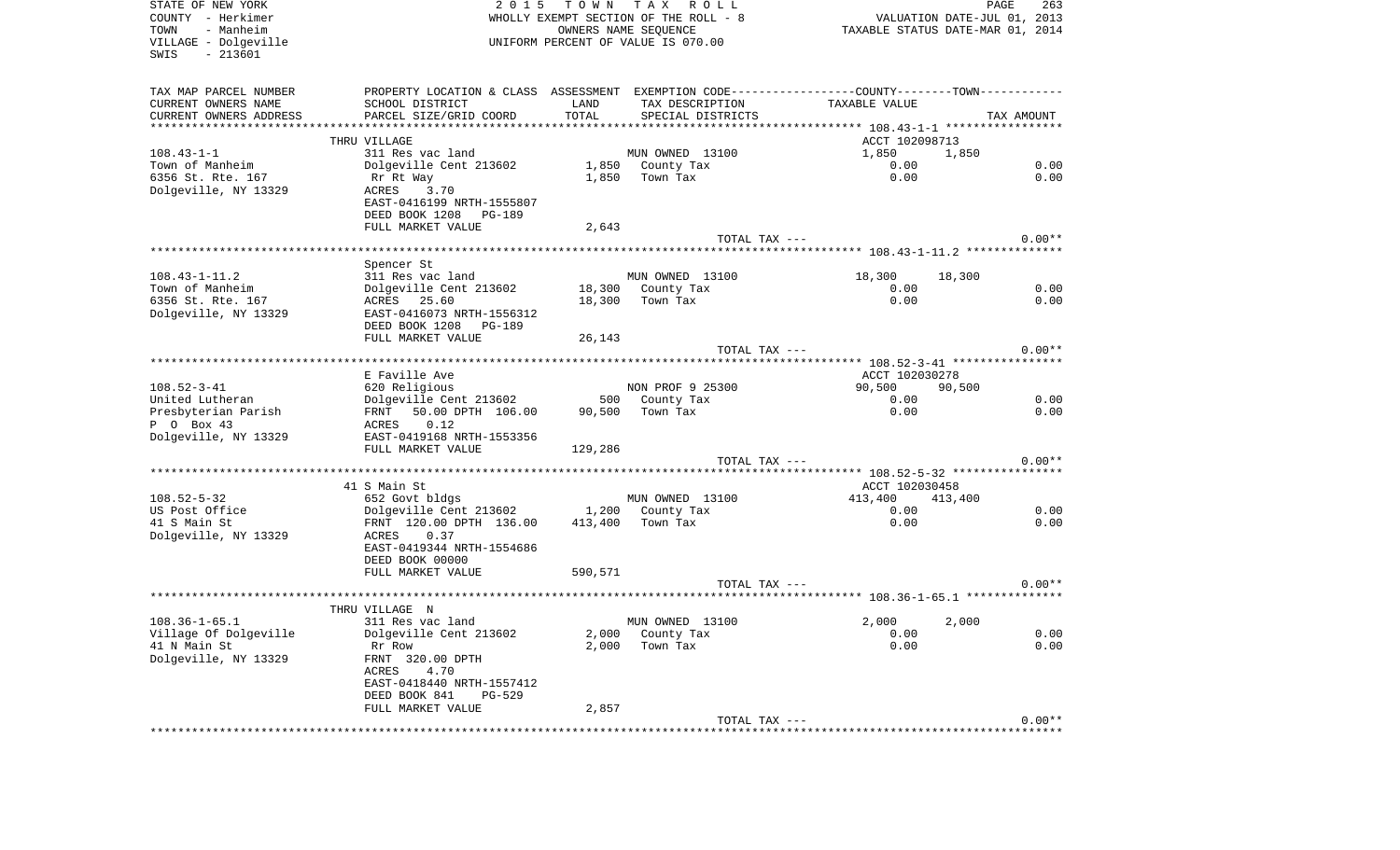| STATE OF NEW YORK<br>COUNTY - Herkimer<br>- Manheim<br>TOWN<br>VILLAGE - Dolgeville<br>$-213601$<br>SWIS | 2 0 1 5                                                                                                                          | T O W N       | T A X<br>R O L L<br>WHOLLY EXEMPT SECTION OF THE ROLL - 8<br>OWNERS NAME SEOUENCE<br>UNIFORM PERCENT OF VALUE IS 070.00 | VALUATION DATE-JUL 01, 2013<br>TAXABLE STATUS DATE-MAR 01, 2014                                | PAGE<br>264 |
|----------------------------------------------------------------------------------------------------------|----------------------------------------------------------------------------------------------------------------------------------|---------------|-------------------------------------------------------------------------------------------------------------------------|------------------------------------------------------------------------------------------------|-------------|
| TAX MAP PARCEL NUMBER                                                                                    |                                                                                                                                  |               |                                                                                                                         | PROPERTY LOCATION & CLASS ASSESSMENT EXEMPTION CODE----------------COUNTY-------TOWN---------- |             |
| CURRENT OWNERS NAME<br>CURRENT OWNERS ADDRESS                                                            | SCHOOL DISTRICT<br>PARCEL SIZE/GRID COORD                                                                                        | LAND<br>TOTAL | TAX DESCRIPTION<br>SPECIAL DISTRICTS                                                                                    | TAXABLE VALUE                                                                                  | TAX AMOUNT  |
|                                                                                                          |                                                                                                                                  |               |                                                                                                                         |                                                                                                |             |
|                                                                                                          | Horn St                                                                                                                          |               |                                                                                                                         | ACCT 102030518                                                                                 |             |
| $108.36 - 2 - 46$                                                                                        | 651 Highway gar                                                                                                                  |               | MUN OWNED 13100                                                                                                         | 203,700<br>203,700                                                                             |             |
| Village Of Dolgeville                                                                                    | Dolgeville Cent 213602                                                                                                           |               | 1,900 County Tax                                                                                                        | 0.00                                                                                           | 0.00        |
| 41 No Main St<br>Dolgeville, NY 13329                                                                    | Highway Garage Dpw<br>FRNT 200.00 DPTH 150.00<br>ACRES<br>0.55<br>EAST-0419373 NRTH-1557194                                      | 203,700       | Town Tax                                                                                                                | 0.00                                                                                           | 0.00        |
|                                                                                                          | FULL MARKET VALUE                                                                                                                | 291,000       |                                                                                                                         |                                                                                                |             |
|                                                                                                          |                                                                                                                                  |               | TOTAL TAX ---                                                                                                           |                                                                                                | $0.00**$    |
|                                                                                                          | N Main St                                                                                                                        |               |                                                                                                                         | ACCT 102006600                                                                                 |             |
| $108.36 - 4 - 17$                                                                                        | 311 Res vac land                                                                                                                 |               | MUN OWNED 13100                                                                                                         | 400<br>400                                                                                     |             |
| Village Of Dolgeville                                                                                    | Dolgeville Cent 213602                                                                                                           | 400           | County Tax                                                                                                              | 0.00                                                                                           | 0.00        |
| 41 N Main St                                                                                             | 60.00 DPTH 150.00<br>FRNT                                                                                                        | 400           | Town Tax                                                                                                                | 0.00                                                                                           | 0.00        |
| Dolgeville, NY 13329                                                                                     | 0.20<br>ACRES<br>EAST-0420173 NRTH-1557002<br>DEED BOOK 00655 PG-00530                                                           |               |                                                                                                                         |                                                                                                |             |
|                                                                                                          | FULL MARKET VALUE                                                                                                                | 571           |                                                                                                                         |                                                                                                |             |
|                                                                                                          |                                                                                                                                  |               | TOTAL TAX ---                                                                                                           |                                                                                                | $0.00**$    |
|                                                                                                          | S Main St                                                                                                                        |               |                                                                                                                         | ACCT 102030690                                                                                 |             |
| $108.44 - 2 - 61$                                                                                        | 681 Culture bldg                                                                                                                 |               | MUN OWNED 13100                                                                                                         | 24,500<br>24,500                                                                               |             |
| Village Of Dolgeville                                                                                    | Dolgeville Cent 213602                                                                                                           | 300           | County Tax                                                                                                              | 0.00                                                                                           | 0.00        |
| 41 N Main St<br>Dolgeville, NY 13329                                                                     | Historical Society<br>30.00 DPTH 102.00<br>FRNT<br><b>ACRES</b><br>0.09<br>EAST-0418995 NRTH-1554600<br>DEED BOOK 00630 PG-00396 | 24,500        | Town Tax                                                                                                                | 0.00                                                                                           | 0.00        |
|                                                                                                          | FULL MARKET VALUE                                                                                                                | 35,000        |                                                                                                                         |                                                                                                |             |
|                                                                                                          |                                                                                                                                  |               | TOTAL TAX ---                                                                                                           |                                                                                                | $0.00**$    |
|                                                                                                          |                                                                                                                                  |               |                                                                                                                         |                                                                                                |             |
| $108.44 - 3 - 14$                                                                                        | REAR N Helmer Ave<br>653 Govt pk lot                                                                                             |               | MUN OWNED 13100                                                                                                         | ACCT 102004410<br>1,500<br>1,500                                                               |             |
| Village Of Dolgeville                                                                                    | Dolgeville Cent 213602                                                                                                           |               | 1,000 County Tax                                                                                                        | 0.00                                                                                           | 0.00        |
| 41 N Main St<br>Dolgeville, NY 13329                                                                     | Church Alley-Gov Park Lot<br>FRNT 160.00 DPTH<br>ACRES<br>1.10<br>EAST-0419721 NRTH-1556051<br>DEED BOOK 00654 PG-00325          | 1,500         | Town Tax                                                                                                                | 0.00                                                                                           | 0.00        |
|                                                                                                          | FULL MARKET VALUE                                                                                                                | 2,143         |                                                                                                                         |                                                                                                |             |
|                                                                                                          |                                                                                                                                  |               | TOTAL TAX ---                                                                                                           |                                                                                                | $0.00**$    |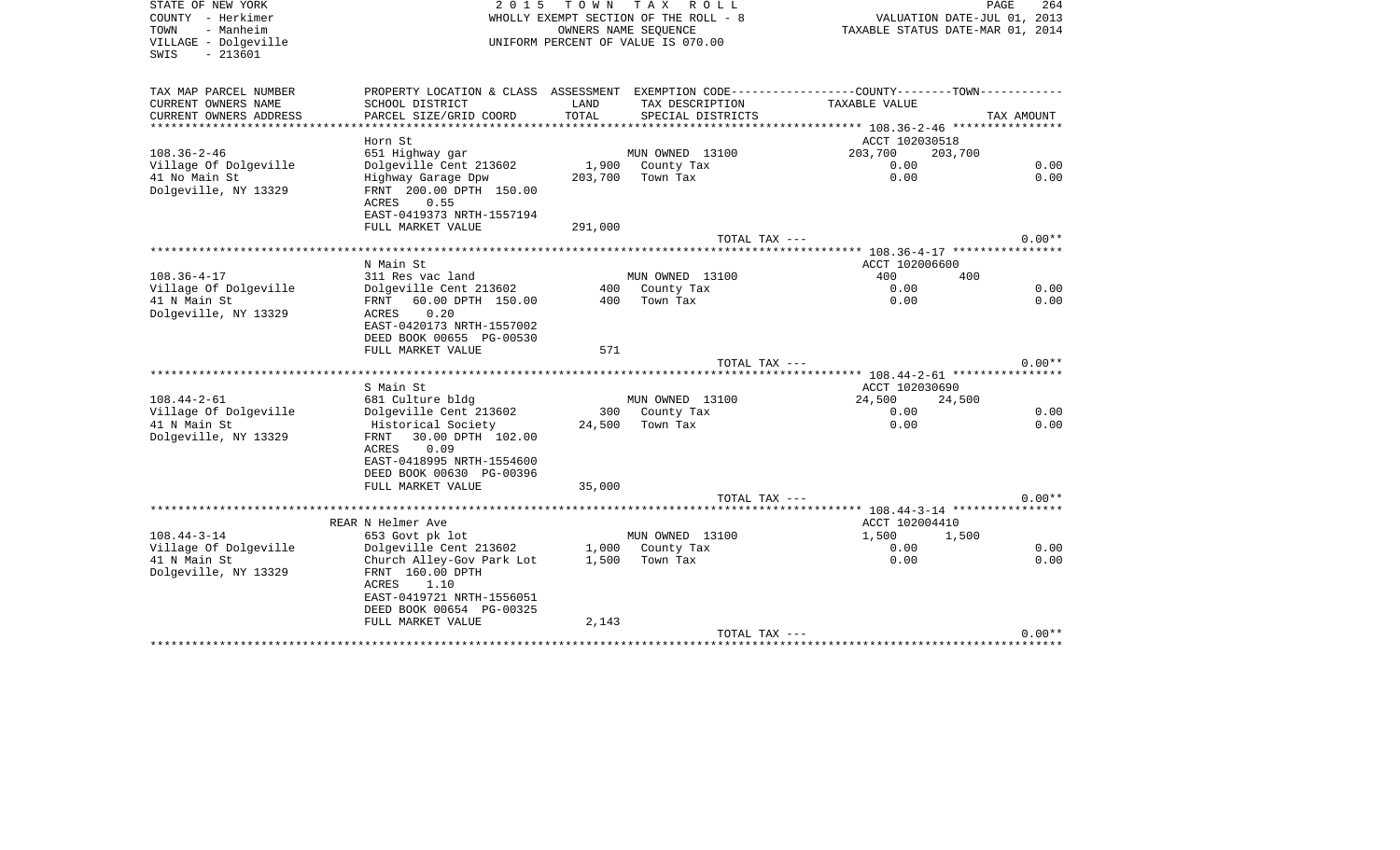| STATE OF NEW YORK<br>COUNTY - Herkimer<br>- Manheim<br>TOWN<br>VILLAGE - Dolgeville<br>$-213601$<br>SWIS | 2 0 1 5                                                                                        | T O W N         | T A X<br>R O L L<br>WHOLLY EXEMPT SECTION OF THE ROLL - 8<br>OWNERS NAME SEOUENCE<br>UNIFORM PERCENT OF VALUE IS 070.00 | VALUATION DATE-JUL 01, 2013<br>TAXABLE STATUS DATE-MAR 01, 2014                             | PAGE<br>265  |
|----------------------------------------------------------------------------------------------------------|------------------------------------------------------------------------------------------------|-----------------|-------------------------------------------------------------------------------------------------------------------------|---------------------------------------------------------------------------------------------|--------------|
| TAX MAP PARCEL NUMBER                                                                                    |                                                                                                |                 |                                                                                                                         | PROPERTY LOCATION & CLASS ASSESSMENT EXEMPTION CODE----------------COUNTY-------TOWN------- |              |
| CURRENT OWNERS NAME<br>CURRENT OWNERS ADDRESS                                                            | SCHOOL DISTRICT<br>PARCEL SIZE/GRID COORD                                                      | LAND<br>TOTAL   | TAX DESCRIPTION<br>SPECIAL DISTRICTS                                                                                    | TAXABLE VALUE                                                                               | TAX AMOUNT   |
| **********************                                                                                   | ************************                                                                       |                 |                                                                                                                         |                                                                                             |              |
|                                                                                                          | 41 N Main St                                                                                   |                 |                                                                                                                         | ACCT 102030488                                                                              |              |
| $108.44 - 3 - 28$                                                                                        | 652 Govt bldgs                                                                                 |                 | MUN OWNED 13100                                                                                                         | 192,500<br>192,500                                                                          |              |
| Village Of Dolgeville                                                                                    | Dolgeville Cent 213602                                                                         | 1,700           | County Tax                                                                                                              | 0.00                                                                                        | 0.00         |
| 41 No Main St<br>Dolgeville, NY 13329                                                                    | Govt Bldgs<br>72.00 DPTH 197.00<br>FRNT<br>0.26<br>ACRES<br>EAST-0419884 NRTH-1555721          | 192,500         | Town Tax                                                                                                                | 0.00                                                                                        | 0.00         |
|                                                                                                          | FULL MARKET VALUE                                                                              | 275,000         | TOTAL TAX ---                                                                                                           |                                                                                             | $0.00**$     |
|                                                                                                          |                                                                                                |                 |                                                                                                                         |                                                                                             |              |
|                                                                                                          | Gibson St                                                                                      |                 |                                                                                                                         | ACCT 102030548                                                                              |              |
| $108.44 - 3 - 30$                                                                                        | 438 Parking lot                                                                                |                 | MUN OWNED 13100                                                                                                         | 4,700<br>4,700                                                                              |              |
| Village Of Dolgeville                                                                                    | Dolgeville Cent 213602                                                                         | 4,700           | County Tax                                                                                                              | 0.00                                                                                        | 0.00         |
| 41 N Main St                                                                                             | Parking Lot                                                                                    | 4,700           | Town Tax                                                                                                                | 0.00                                                                                        | 0.00         |
| Dolgeville, NY 13329                                                                                     | 98.00 DPTH<br>FRNT<br>92.00<br>ACRES<br>0.19<br>EAST-0419807 NRTH-1555604<br>FULL MARKET VALUE | 6,714           |                                                                                                                         |                                                                                             |              |
|                                                                                                          |                                                                                                |                 | TOTAL TAX ---                                                                                                           |                                                                                             | $0.00**$     |
|                                                                                                          |                                                                                                |                 |                                                                                                                         |                                                                                             |              |
| $108.44 - 3 - 39$                                                                                        | N Main St & Elm St Cor<br>593 Picnic site                                                      |                 | MUN OWNED 13100                                                                                                         | ACCT 102088714<br>300<br>300                                                                |              |
| Village Of Dolgeville                                                                                    | Dolgeville Cent 213602                                                                         | 300             | County Tax                                                                                                              | 0.00                                                                                        | 0.00         |
| 41 N Main St                                                                                             | Helterline Park                                                                                | 300             | Town Tax                                                                                                                | 0.00                                                                                        | 0.00         |
| Dolgeville, NY 13329                                                                                     | 73.50 DPTH 104.00<br>FRNT<br>0.14<br>ACRES<br>EAST-0419842 NRTH-1555328                        |                 |                                                                                                                         |                                                                                             |              |
|                                                                                                          | FULL MARKET VALUE                                                                              | 429             |                                                                                                                         |                                                                                             |              |
|                                                                                                          |                                                                                                |                 | TOTAL TAX ---                                                                                                           |                                                                                             | $0.00**$     |
|                                                                                                          |                                                                                                |                 |                                                                                                                         | ***** 108.44-3-69 *****************                                                         |              |
|                                                                                                          | S Helmer Ave                                                                                   |                 |                                                                                                                         | ACCT 102030638                                                                              |              |
| $108.44 - 3 - 69$                                                                                        | 591 Playground                                                                                 |                 | MUN OWNED 13100                                                                                                         | 84,950<br>84,950<br>0.00                                                                    |              |
| Village Of Dolgeville<br>41 N Main St                                                                    | Dolgeville Cent 213602<br>Playground                                                           | 2,900<br>84,950 | County Tax<br>Town Tax                                                                                                  | 0.00                                                                                        | 0.00<br>0.00 |
| Dolgeville, NY 13329                                                                                     | FRNT 245.00 DPTH<br>4.28<br>ACRES<br>EAST-0419241 NRTH-1555240<br>DEED BOOK 00000              |                 |                                                                                                                         |                                                                                             |              |
|                                                                                                          | FULL MARKET VALUE                                                                              | 121,357         |                                                                                                                         |                                                                                             |              |
|                                                                                                          |                                                                                                |                 | TOTAL TAX ---                                                                                                           | **************************************                                                      | $0.00**$     |
|                                                                                                          |                                                                                                |                 |                                                                                                                         |                                                                                             |              |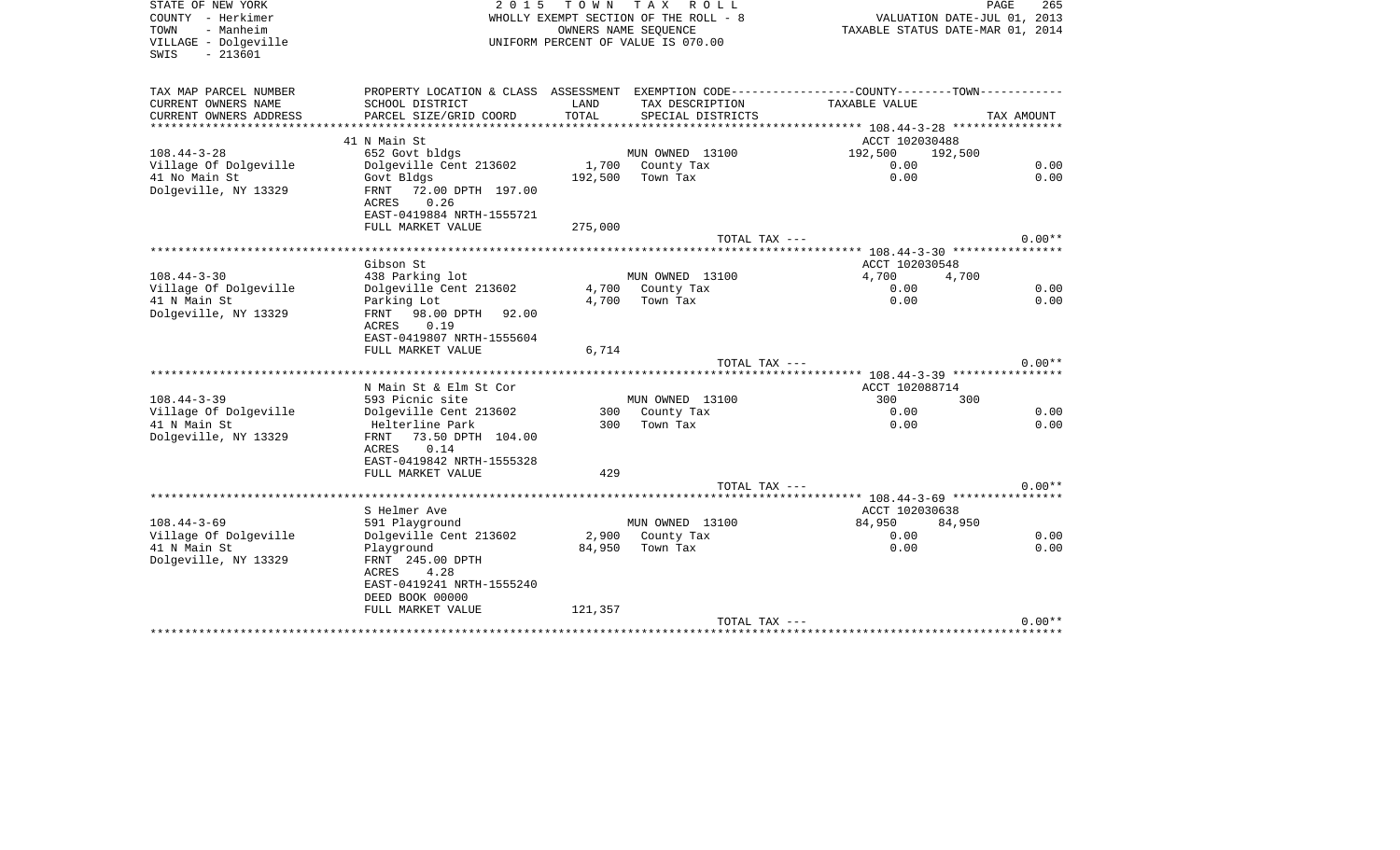| STATE OF NEW YORK<br>COUNTY - Herkimer<br>- Manheim<br>TOWN<br>VILLAGE - Dolgeville<br>$-213601$<br>SWIS | 2 0 1 5                                                                                                                  | T O W N       | T A X<br>R O L L<br>WHOLLY EXEMPT SECTION OF THE ROLL - 8<br>OWNERS NAME SEOUENCE<br>UNIFORM PERCENT OF VALUE IS 070.00 | TAXABLE STATUS DATE-MAR 01, 2014             | PAGE<br>266<br>VALUATION DATE-JUL 01, 2013 |
|----------------------------------------------------------------------------------------------------------|--------------------------------------------------------------------------------------------------------------------------|---------------|-------------------------------------------------------------------------------------------------------------------------|----------------------------------------------|--------------------------------------------|
| TAX MAP PARCEL NUMBER                                                                                    | PROPERTY LOCATION & CLASS ASSESSMENT EXEMPTION CODE----------------COUNTY-------TOWN----------                           |               |                                                                                                                         |                                              |                                            |
| CURRENT OWNERS NAME<br>CURRENT OWNERS ADDRESS                                                            | SCHOOL DISTRICT<br>PARCEL SIZE/GRID COORD                                                                                | LAND<br>TOTAL | TAX DESCRIPTION<br>SPECIAL DISTRICTS                                                                                    | TAXABLE VALUE                                | TAX AMOUNT                                 |
| ***************                                                                                          |                                                                                                                          |               |                                                                                                                         | ************** 108.44-3-73 ***************** |                                            |
|                                                                                                          | S Main St & Cramer Ln Cor                                                                                                |               |                                                                                                                         | ACCT 102030578                               |                                            |
| $108.44 - 3 - 73$                                                                                        | 591 Playground                                                                                                           |               | MUN OWNED 13100                                                                                                         | 1,800                                        | 1,800                                      |
| Village Of Dolgeville                                                                                    | Dolgeville Cent 213602                                                                                                   |               | 1,800 County Tax                                                                                                        | 0.00                                         | 0.00                                       |
| 41 No Main St<br>Dolgeville, NY 13329                                                                    | Playground<br>FRNT 184.00 DPTH 270.00<br>ACRES<br>0.80<br>EAST-0419106 NRTH-1554808                                      | 1,800         | Town Tax                                                                                                                | 0.00                                         | 0.00                                       |
|                                                                                                          | FULL MARKET VALUE                                                                                                        | 2,571         |                                                                                                                         |                                              |                                            |
|                                                                                                          |                                                                                                                          |               | TOTAL TAX ---                                                                                                           |                                              | $0.00**$                                   |
|                                                                                                          | N Main St                                                                                                                |               |                                                                                                                         | ACCT 102017430                               |                                            |
| $108.44 - 4 - 2$                                                                                         | 330 Vacant comm                                                                                                          |               | MUN OWNED 13100                                                                                                         | 100                                          | 100                                        |
| Village Of Dolgeville                                                                                    | Dolgeville Cent 213602                                                                                                   | 100           | County Tax                                                                                                              | 0.00                                         | 0.00                                       |
| 41 No Main St                                                                                            | 17.00 DPTH 43.00<br>FRNT                                                                                                 | 100           | Town Tax                                                                                                                | 0.00                                         | 0.00                                       |
| Dolgeville, NY 13329                                                                                     | 0.02<br>ACRES<br>EAST-0420019 NRTH-1556345<br>DEED BOOK 671<br><b>PG-160</b>                                             |               |                                                                                                                         |                                              |                                            |
|                                                                                                          | FULL MARKET VALUE                                                                                                        | 143           | TOTAL TAX ---                                                                                                           |                                              | $0.00**$                                   |
|                                                                                                          |                                                                                                                          |               |                                                                                                                         |                                              |                                            |
|                                                                                                          | 86 N Main St                                                                                                             |               |                                                                                                                         | ACCT 102017640                               |                                            |
| $108.44 - 4 - 3$                                                                                         | 682 Rec facility                                                                                                         |               | MUN OWNED 13100                                                                                                         | 100                                          | 100                                        |
| Village Of Dolgeville                                                                                    | Dolgeville Cent 213602                                                                                                   | 100           | County Tax                                                                                                              | 0.00                                         | 0.00                                       |
| 41 No Main St<br>Dolgeville, NY 13329                                                                    | Rec Facility<br>69.00 DPTH 37.00<br>FRNT<br>0.06<br>ACRES<br>EAST-0420022 NRTH-1556297<br>DEED BOOK 671<br><b>PG-160</b> | 100           | Town Tax                                                                                                                | 0.00                                         | 0.00                                       |
|                                                                                                          | FULL MARKET VALUE                                                                                                        | 143           |                                                                                                                         |                                              |                                            |
|                                                                                                          |                                                                                                                          |               | TOTAL TAX ---                                                                                                           | ******** 108.44-4-4.1 ****************       | $0.00**$                                   |
|                                                                                                          | 80-84 N Main St                                                                                                          |               |                                                                                                                         | ACCT 102004440                               |                                            |
| $108.44 - 4 - 4.1$                                                                                       | 682 Rec facility                                                                                                         |               | MUN OWNED 13100                                                                                                         | 200                                          | 200                                        |
| Village Of Dolgeville<br>41 N Main St<br>Dolgeville, NY 13329                                            | Dolgeville Cent 213602<br>Rec Facility<br>70.00 DPTH<br>FRNT<br>46.00                                                    | 200           | 200 County Tax<br>Town Tax                                                                                              | 0.00<br>0.00                                 | 0.00<br>0.00                               |
|                                                                                                          | ACRES<br>0.10<br>EAST-0420027 NRTH-1556230<br>DEED BOOK 685<br>$PG-575$<br>FULL MARKET VALUE                             | 286           |                                                                                                                         |                                              |                                            |
|                                                                                                          |                                                                                                                          |               | TOTAL TAX ---                                                                                                           |                                              | $0.00**$                                   |
|                                                                                                          |                                                                                                                          |               |                                                                                                                         |                                              |                                            |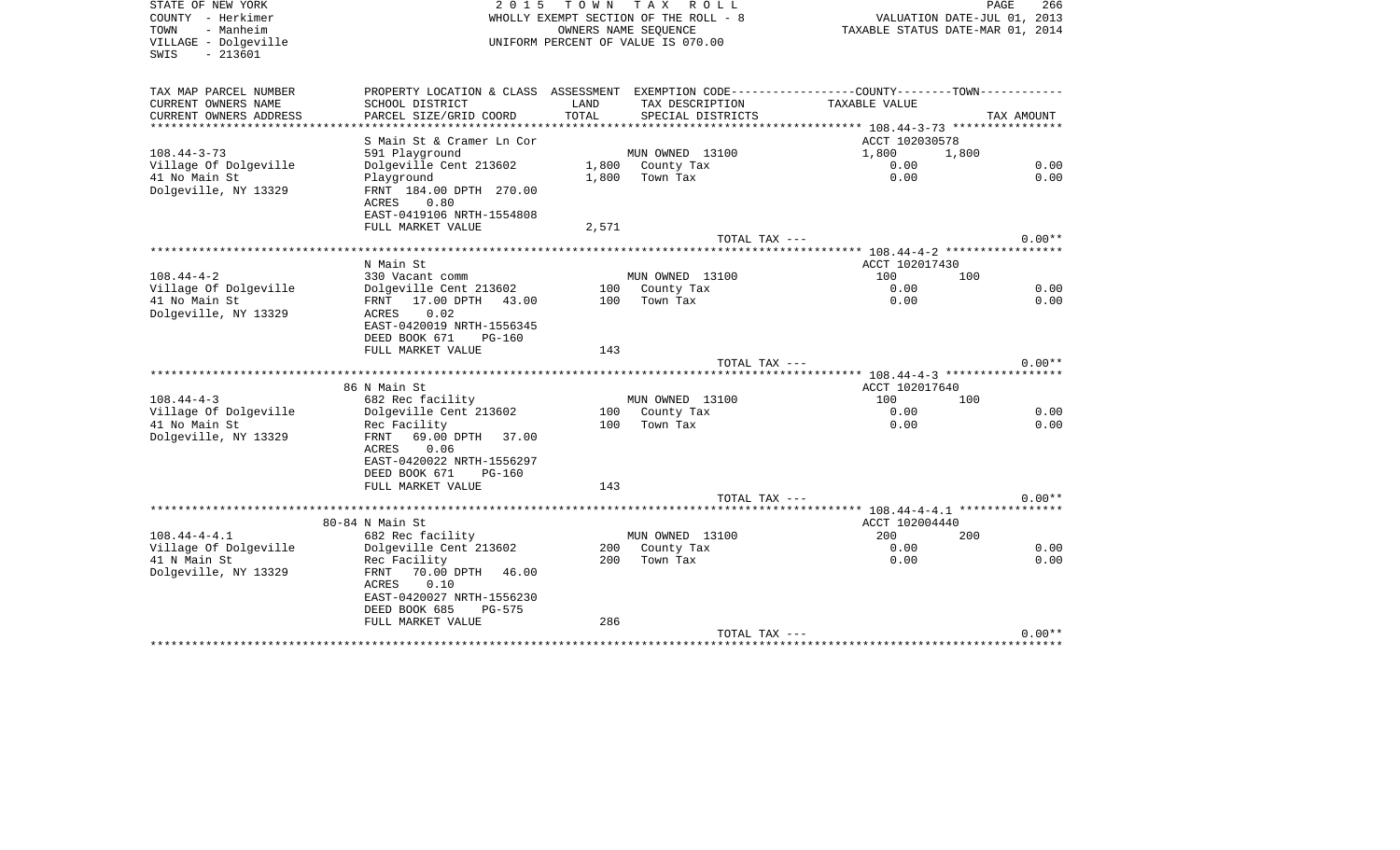| STATE OF NEW YORK<br>COUNTY - Herkimer<br>- Manheim<br>TOWN<br>VILLAGE - Dolgeville<br>$-213601$<br>SWIS | 2 0 1 5                                    | T O W N | T A X<br>R O L L<br>WHOLLY EXEMPT SECTION OF THE ROLL - 8<br>OWNERS NAME SEOUENCE<br>UNIFORM PERCENT OF VALUE IS 070.00 |                                                             | PAGE<br>267<br>VALUATION DATE-JUL 01, 2013<br>TAXABLE STATUS DATE-MAR 01, 2014 |
|----------------------------------------------------------------------------------------------------------|--------------------------------------------|---------|-------------------------------------------------------------------------------------------------------------------------|-------------------------------------------------------------|--------------------------------------------------------------------------------|
| TAX MAP PARCEL NUMBER                                                                                    | PROPERTY LOCATION & CLASS ASSESSMENT       |         |                                                                                                                         | EXEMPTION CODE-----------------COUNTY-------TOWN----------- |                                                                                |
| CURRENT OWNERS NAME                                                                                      | SCHOOL DISTRICT                            | LAND    | TAX DESCRIPTION                                                                                                         | TAXABLE VALUE                                               |                                                                                |
| CURRENT OWNERS ADDRESS<br>********************                                                           | PARCEL SIZE/GRID COORD                     | TOTAL   | SPECIAL DISTRICTS                                                                                                       | ***************** 108.44-4-8 ******************             | TAX AMOUNT                                                                     |
|                                                                                                          | 60 N Main St                               |         |                                                                                                                         | ACCT 102010350                                              |                                                                                |
| $108.44 - 4 - 8$                                                                                         | 330 Vacant comm                            |         | MUN OWNED 13100                                                                                                         | 100                                                         | 100                                                                            |
| Village Of Dolgeville                                                                                    | Dolgeville Cent 213602                     |         | 100 County Tax                                                                                                          | 0.00                                                        | 0.00                                                                           |
| 41 No Main St                                                                                            | Vac Comm.                                  | 100     | Town Tax                                                                                                                | 0.00                                                        | 0.00                                                                           |
| Dolgeville, NY 13329                                                                                     | FRNT<br>50.00 DPTH<br>53.00                |         |                                                                                                                         |                                                             |                                                                                |
|                                                                                                          | 0.06<br>ACRES<br>EAST-0420034 NRTH-1556030 |         |                                                                                                                         |                                                             |                                                                                |
|                                                                                                          | DEED BOOK 00494 PG-00256                   |         |                                                                                                                         |                                                             |                                                                                |
|                                                                                                          | FULL MARKET VALUE                          | 143     |                                                                                                                         |                                                             |                                                                                |
|                                                                                                          |                                            |         | TOTAL TAX ---                                                                                                           |                                                             | $0.00**$                                                                       |
|                                                                                                          |                                            |         |                                                                                                                         |                                                             |                                                                                |
|                                                                                                          | 22 N Main St                               |         |                                                                                                                         | ACCT 102030668                                              |                                                                                |
| $108.44 - 4 - 18$                                                                                        | 611 Library                                |         | MUN OWNED 13100                                                                                                         | 53,800                                                      | 53,800                                                                         |
| Village Of Dolgeville                                                                                    | Dolgeville Cent 213602                     |         | 1,000 County Tax                                                                                                        | 0.00                                                        | 0.00                                                                           |
| 41 N Main St<br>Dolgeville, NY 13329                                                                     | Library<br>FRNT<br>32.00 DPTH 45.00        | 53,800  | Town Tax                                                                                                                | 0.00                                                        | 0.00                                                                           |
|                                                                                                          | ACRES<br>0.04                              |         |                                                                                                                         |                                                             |                                                                                |
|                                                                                                          | EAST-0420045 NRTH-1555528                  |         |                                                                                                                         |                                                             |                                                                                |
|                                                                                                          | DEED BOOK 00577 PG-00600                   |         |                                                                                                                         |                                                             |                                                                                |
|                                                                                                          | FULL MARKET VALUE                          | 76,857  |                                                                                                                         |                                                             |                                                                                |
|                                                                                                          |                                            |         | TOTAL TAX ---                                                                                                           |                                                             | $0.00**$                                                                       |
|                                                                                                          |                                            |         |                                                                                                                         |                                                             |                                                                                |
|                                                                                                          | 14 N Main St                               |         |                                                                                                                         | ACCT 102018630                                              |                                                                                |
| $108.44 - 4 - 20$<br>Village Of Dolgeville                                                               | 330 Vacant comm<br>Dolgeville Cent 213602  | 500     | MUN OWNED 13100<br>County Tax                                                                                           | 500<br>0.00                                                 | 500<br>0.00                                                                    |
| 41 North Main St                                                                                         | Vac Comm                                   | 500     | Town Tax                                                                                                                | 0.00                                                        | 0.00                                                                           |
| Dolgeville Nyny, 13329-6529                                                                              | 53.00 DPTH 45.00<br>FRNT                   |         |                                                                                                                         |                                                             |                                                                                |
|                                                                                                          | 0.05<br>ACRES                              |         |                                                                                                                         |                                                             |                                                                                |
|                                                                                                          | EAST-0420005 NRTH-1555451                  |         |                                                                                                                         |                                                             |                                                                                |
|                                                                                                          | DEED BOOK 850<br>$PG-59$                   |         |                                                                                                                         |                                                             |                                                                                |
|                                                                                                          | FULL MARKET VALUE                          | 714     |                                                                                                                         |                                                             |                                                                                |
|                                                                                                          |                                            |         | TOTAL TAX ---                                                                                                           |                                                             | $0.00**$                                                                       |
|                                                                                                          |                                            |         |                                                                                                                         | *********** 108.51-1-43 *****************                   |                                                                                |
| $108.51 - 1 - 43$                                                                                        | THRU SPENCER Vlq<br>330 Vacant comm        |         | MUN OWNED 13100                                                                                                         | 6,600                                                       | 6,600                                                                          |
| Village Of Dolgeville                                                                                    | Dolgeville Cent 213602                     | 6,600   | County Tax                                                                                                              | 0.00                                                        | 0.00                                                                           |
| 41 N Main St                                                                                             | Rr (Southern)                              | 6,600   | Town Tax                                                                                                                | 0.00                                                        | 0.00                                                                           |
| Dolgeville, NY 13329                                                                                     | 8.10<br>ACRES                              |         |                                                                                                                         |                                                             |                                                                                |
|                                                                                                          | EAST-0417701 NRTH-1552901                  |         |                                                                                                                         |                                                             |                                                                                |
|                                                                                                          | DEED BOOK 855<br><b>PG-600</b>             |         |                                                                                                                         |                                                             |                                                                                |
|                                                                                                          | FULL MARKET VALUE                          | 9,429   |                                                                                                                         |                                                             |                                                                                |
|                                                                                                          |                                            |         | TOTAL TAX ---                                                                                                           |                                                             | $0.00**$<br>********************************                                   |
|                                                                                                          |                                            |         |                                                                                                                         |                                                             |                                                                                |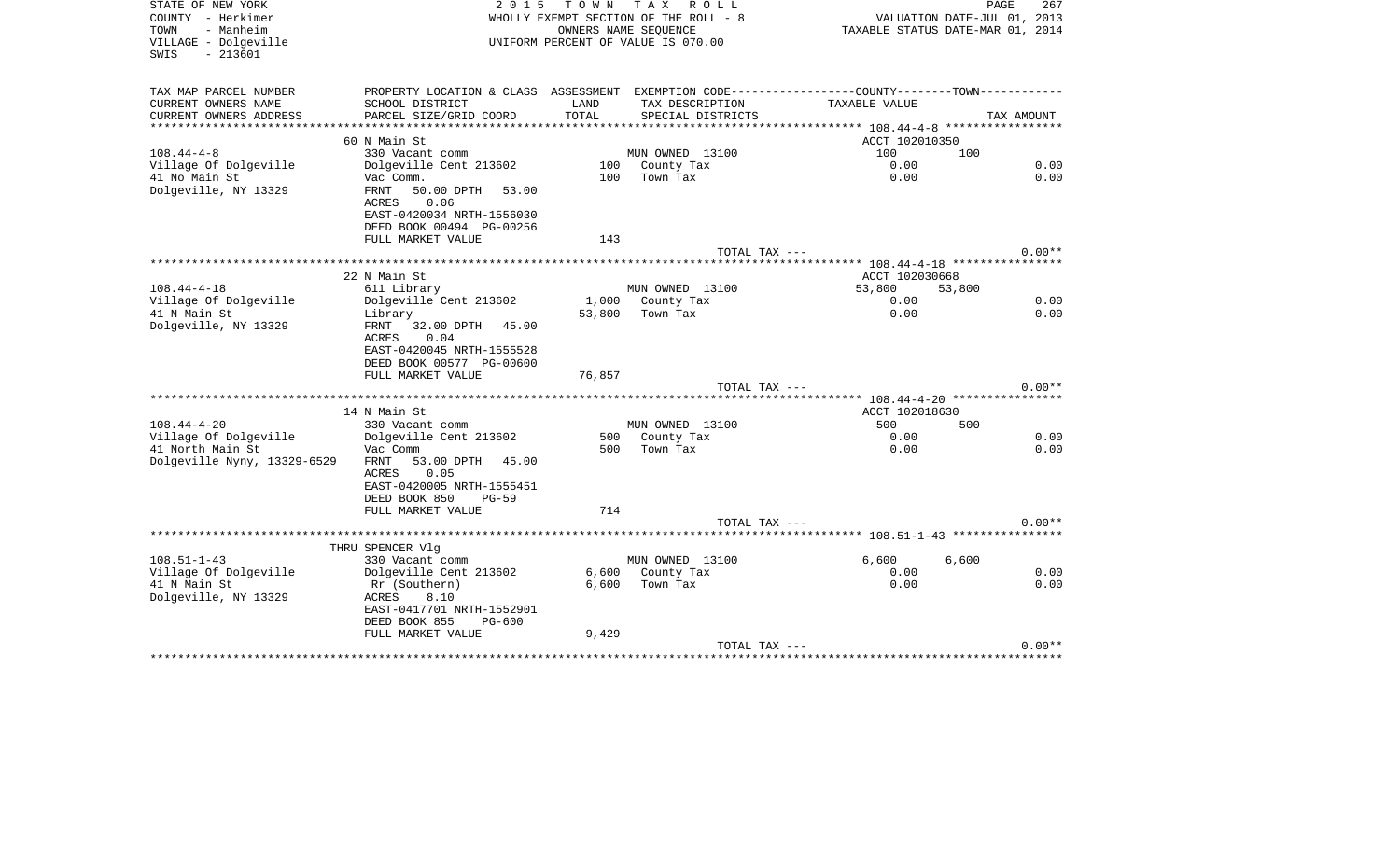| STATE OF NEW YORK<br>COUNTY - Herkimer<br>- Manheim<br>TOWN<br>VILLAGE - Dolgeville<br>$-213601$<br>SWIS | 2 0 1 5                                       | TOWN    | T A X<br>ROLL<br>WHOLLY EXEMPT SECTION OF THE ROLL - 8<br>OWNERS NAME SEQUENCE<br>UNIFORM PERCENT OF VALUE IS 070.00 | VALUATION DATE-JUL 01, 2013<br>TAXABLE STATUS DATE-MAR 01, 2014                               | PAGE<br>268 |
|----------------------------------------------------------------------------------------------------------|-----------------------------------------------|---------|----------------------------------------------------------------------------------------------------------------------|-----------------------------------------------------------------------------------------------|-------------|
| TAX MAP PARCEL NUMBER                                                                                    |                                               |         |                                                                                                                      | PROPERTY LOCATION & CLASS ASSESSMENT EXEMPTION CODE---------------COUNTY-------TOWN---------- |             |
| CURRENT OWNERS NAME                                                                                      | SCHOOL DISTRICT                               | LAND    | TAX DESCRIPTION                                                                                                      | TAXABLE VALUE                                                                                 |             |
| CURRENT OWNERS ADDRESS                                                                                   | PARCEL SIZE/GRID COORD                        | TOTAL   | SPECIAL DISTRICTS                                                                                                    |                                                                                               | TAX AMOUNT  |
| **********************                                                                                   | 102 S Main St                                 |         |                                                                                                                      |                                                                                               |             |
| $108.52 - 1 - 33$                                                                                        | 484 1 use sm bld                              |         | WHOLLY EX 50000                                                                                                      | ACCT 102003210<br>2,500<br>2,500                                                              |             |
| Village of Dolgeville                                                                                    | Dolgeville Cent 213602                        |         | 400 County Tax                                                                                                       | 0.00                                                                                          | 0.00        |
| 41 N Main St                                                                                             | FRNT 280.00 DPTH 110.00                       | 2,500   | Town Tax                                                                                                             | 0.00                                                                                          | 0.00        |
| Dolgeville, NY 13329                                                                                     | ACRES<br>0.44                                 |         |                                                                                                                      |                                                                                               |             |
|                                                                                                          | EAST-0418441 NRTH-1553977                     |         |                                                                                                                      |                                                                                               |             |
|                                                                                                          | DEED BOOK 1280<br>PG-961                      |         |                                                                                                                      |                                                                                               |             |
|                                                                                                          | FULL MARKET VALUE                             | 3,571   |                                                                                                                      |                                                                                               |             |
|                                                                                                          |                                               |         | TOTAL TAX ---                                                                                                        |                                                                                               | $0.00**$    |
|                                                                                                          | W Faville Ave                                 |         |                                                                                                                      | ACCT 102003180                                                                                |             |
| $108.52 - 1 - 34$                                                                                        | 331 Com vac w/im                              |         | WHOLLY EX 50000                                                                                                      | 45,100<br>45,100                                                                              |             |
| Village of Dolgeville                                                                                    | Dolgeville Cent 213602                        | 900 —   | County Tax                                                                                                           | 0.00                                                                                          | 0.00        |
| 41 N Main St                                                                                             | 60.00 DPTH 110.00<br>FRNT                     | 45,100  | Town Tax                                                                                                             | 0.00                                                                                          | 0.00        |
| Dolgeville, NY 13329                                                                                     | ACRES<br>0.15                                 |         |                                                                                                                      |                                                                                               |             |
|                                                                                                          | EAST-0418350 NRTH-1554039                     |         |                                                                                                                      |                                                                                               |             |
|                                                                                                          | DEED BOOK 1280 PG-961                         |         |                                                                                                                      |                                                                                               |             |
|                                                                                                          | FULL MARKET VALUE                             | 64,429  |                                                                                                                      |                                                                                               |             |
|                                                                                                          |                                               |         | TOTAL TAX ---                                                                                                        |                                                                                               | $0.00**$    |
|                                                                                                          | 107 S Main St                                 |         |                                                                                                                      | ACCT 102013110                                                                                |             |
| $108.52 - 2 - 20.1$                                                                                      | 331 Com vac w/im                              |         | WHOLLY EX 50000                                                                                                      | 2,500<br>2,500                                                                                |             |
| Village of Dolgeville                                                                                    | Dolgeville Cent 213602                        | 700     | County Tax                                                                                                           | 0.00                                                                                          | 0.00        |
| 41 N Main St                                                                                             | 69.00 DPTH 137.00<br>FRNT                     | 2,500   | Town Tax                                                                                                             | 0.00                                                                                          | 0.00        |
| Dolgeville, NY 13329                                                                                     | 0.23<br>ACRES                                 |         |                                                                                                                      |                                                                                               |             |
|                                                                                                          | EAST-0418399 NRTH-1553390                     |         |                                                                                                                      |                                                                                               |             |
|                                                                                                          | DEED BOOK 1273 PG-136                         |         |                                                                                                                      |                                                                                               |             |
|                                                                                                          | FULL MARKET VALUE                             | 3,571   | TOTAL TAX ---                                                                                                        |                                                                                               | $0.00**$    |
|                                                                                                          |                                               |         | *************************                                                                                            | ***************** 108.52-4-46 *****************                                               |             |
|                                                                                                          | Spofford Sq                                   |         |                                                                                                                      | ACCT 102030608                                                                                |             |
| $108.52 - 4 - 46$                                                                                        | 592 Athletic fld                              |         | MUN OWNED 13100                                                                                                      | 9,000<br>9,000                                                                                |             |
| Village Of Dolgeville                                                                                    | Dolgeville Cent 213602                        | 3,400   | County Tax                                                                                                           | 0.00                                                                                          | 0.00        |
| 41 No Main St                                                                                            | Little League                                 | 9,000   | Town Tax                                                                                                             | 0.00                                                                                          | 0.00        |
| Dolgeville, NY 13329                                                                                     | ACRES<br>2.38                                 |         |                                                                                                                      |                                                                                               |             |
|                                                                                                          | EAST-0418921 NRTH-1552619                     |         |                                                                                                                      |                                                                                               |             |
|                                                                                                          | FULL MARKET VALUE                             | 12,857  | TOTAL TAX ---                                                                                                        |                                                                                               | $0.00**$    |
|                                                                                                          |                                               |         |                                                                                                                      |                                                                                               |             |
|                                                                                                          | 97 Van Buren St Ext                           |         |                                                                                                                      | ACCT 102087615                                                                                |             |
| $108.60 - 1 - 30$                                                                                        | 853 Sewage                                    |         | MUN OWNED 13100                                                                                                      | 423,400<br>423,400                                                                            |             |
| Village Of Dolgeville                                                                                    | Dolgeville Cent 213602                        | 3,800   | County Tax                                                                                                           | 0.00                                                                                          | 0.00        |
| 41 No Main St                                                                                            | Sewage Plant                                  | 423,400 | Town Tax                                                                                                             | 0.00                                                                                          | 0.00        |
| Dolgeville, NY 13329                                                                                     | ACRES<br>2.80                                 |         |                                                                                                                      |                                                                                               |             |
|                                                                                                          | EAST-0420821 NRTH-1551859                     |         |                                                                                                                      |                                                                                               |             |
|                                                                                                          | DEED BOOK 00562 PG-00782<br>FULL MARKET VALUE | 604,857 |                                                                                                                      |                                                                                               |             |
|                                                                                                          |                                               |         | TOTAL TAX ---                                                                                                        |                                                                                               | $0.00**$    |
|                                                                                                          |                                               |         |                                                                                                                      |                                                                                               |             |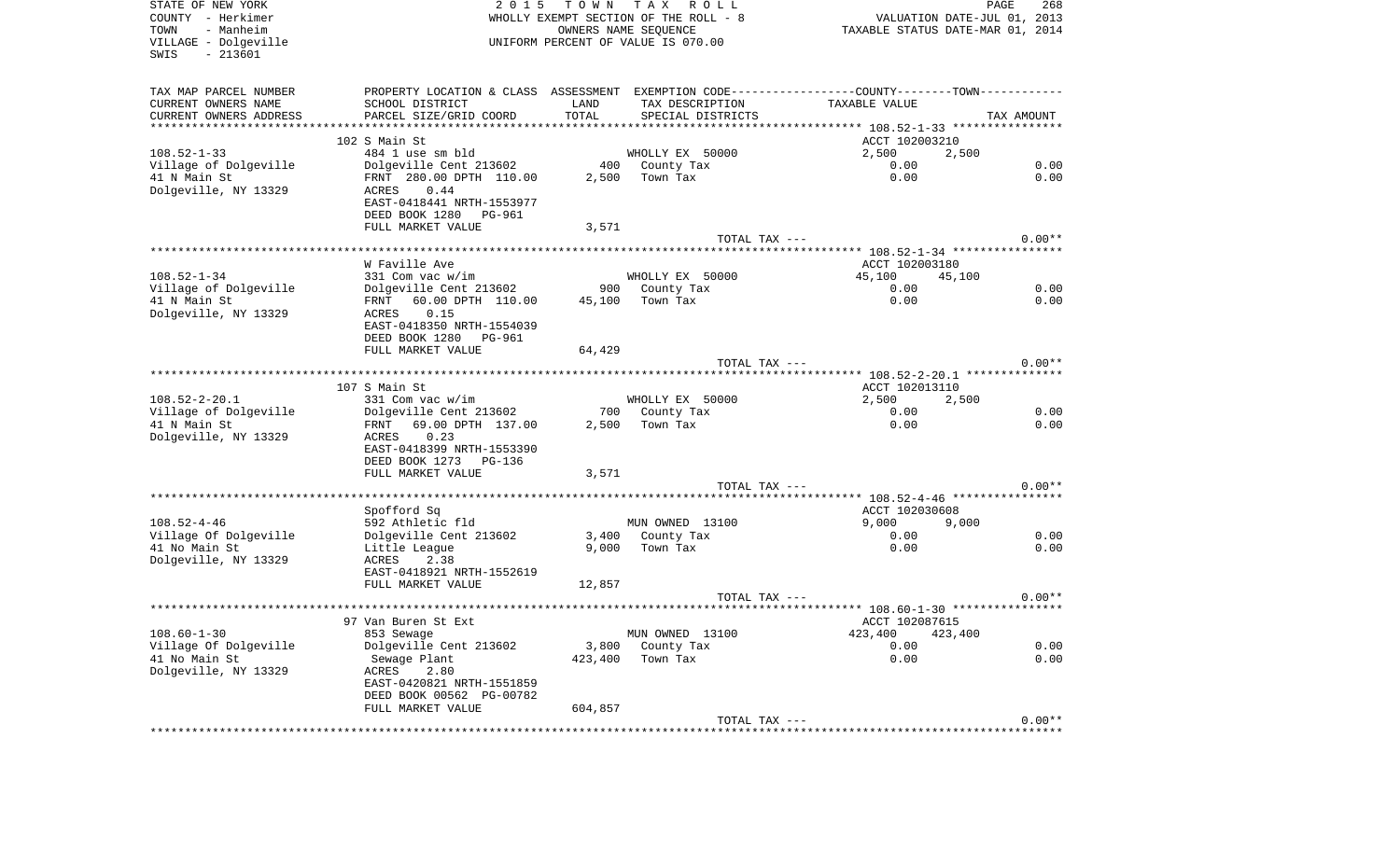| STATE OF NEW YORK<br>COUNTY - Herkimer<br>- Manheim<br>TOWN<br>VILLAGE - Dolgeville<br>$-213601$<br>SWIS |                                         |         | 2015 TOWN TAX ROLL<br>WHOLLY EXEMPT SECTION OF THE ROLL - 8 WALUATION DATE-JUL 01, 2013<br>OWNERS NAME SEOUENCE<br>UNIFORM PERCENT OF VALUE IS 070.00 |                 | PAGE<br>269<br>TAXABLE STATUS DATE-MAR 01, 2014 |
|----------------------------------------------------------------------------------------------------------|-----------------------------------------|---------|-------------------------------------------------------------------------------------------------------------------------------------------------------|-----------------|-------------------------------------------------|
| TAX MAP PARCEL NUMBER                                                                                    | PROPERTY LOCATION & CLASS ASSESSMENT    |         | EXEMPTION CODE-----------------COUNTY-------TOWN-----------                                                                                           |                 |                                                 |
| CURRENT OWNERS NAME                                                                                      | SCHOOL DISTRICT                         | LAND    | TAX DESCRIPTION                                                                                                                                       | TAXABLE VALUE   |                                                 |
| CURRENT OWNERS ADDRESS                                                                                   | PARCEL SIZE/GRID COORD                  | TOTAL   | SPECIAL DISTRICTS                                                                                                                                     |                 | TAX AMOUNT                                      |
|                                                                                                          |                                         |         |                                                                                                                                                       |                 |                                                 |
|                                                                                                          | Van Buren St Ext                        |         |                                                                                                                                                       | ACCT 102017880  |                                                 |
| $108.60 - 1 - 32.2$                                                                                      | 311 Res vac land                        |         | WHOLLY EX 50000                                                                                                                                       | 5.000           | 5,000                                           |
| Village of Dolgeville                                                                                    | Dolgeville Cent 213602                  |         | 5,000 County Tax                                                                                                                                      | 0.00            | 0.00                                            |
| 41 N Main St                                                                                             | FRNT 446.50 DPTH                        | 5,000   | Town Tax                                                                                                                                              | 0.00            | 0.00                                            |
| Dolgeville, NY 13329                                                                                     | ACRES 4.90                              |         |                                                                                                                                                       |                 |                                                 |
|                                                                                                          | EAST-0420409 NRTH-1551482               |         |                                                                                                                                                       |                 |                                                 |
|                                                                                                          | DEED BOOK 1435 PG-884                   |         |                                                                                                                                                       |                 |                                                 |
|                                                                                                          | FULL MARKET VALUE                       | 7,143   | TOTAL TAX ---                                                                                                                                         |                 | $0.00**$                                        |
|                                                                                                          |                                         |         |                                                                                                                                                       |                 |                                                 |
|                                                                                                          | 99 Van Buren St                         |         |                                                                                                                                                       | ACCT 102030720  |                                                 |
| $108.60 - 1 - 34$                                                                                        | 823 Water Treat                         |         | MUN OWNED 13100                                                                                                                                       | 488,400 488,400 |                                                 |
| Village Of Dolgeville                                                                                    | Dolgeville Cent 213602 1,500 County Tax |         |                                                                                                                                                       | 0.00            | 0.00                                            |
| 41 N Main St                                                                                             | Dam & Facilities                        | 488,400 | Town Tax                                                                                                                                              | 0.00            | 0.00                                            |
| Dolgeville, NY 13329                                                                                     | ACRES 1.00                              |         |                                                                                                                                                       |                 |                                                 |
|                                                                                                          | EAST-0384271 NRTH-1126852               |         |                                                                                                                                                       |                 |                                                 |
|                                                                                                          | DEED BOOK 00639 PG-00830                |         |                                                                                                                                                       |                 |                                                 |
|                                                                                                          | FULL MARKET VALUE                       | 697,714 |                                                                                                                                                       |                 |                                                 |
|                                                                                                          |                                         |         | TOTAL TAX ---                                                                                                                                         |                 | $0.00**$                                        |
|                                                                                                          |                                         |         |                                                                                                                                                       |                 |                                                 |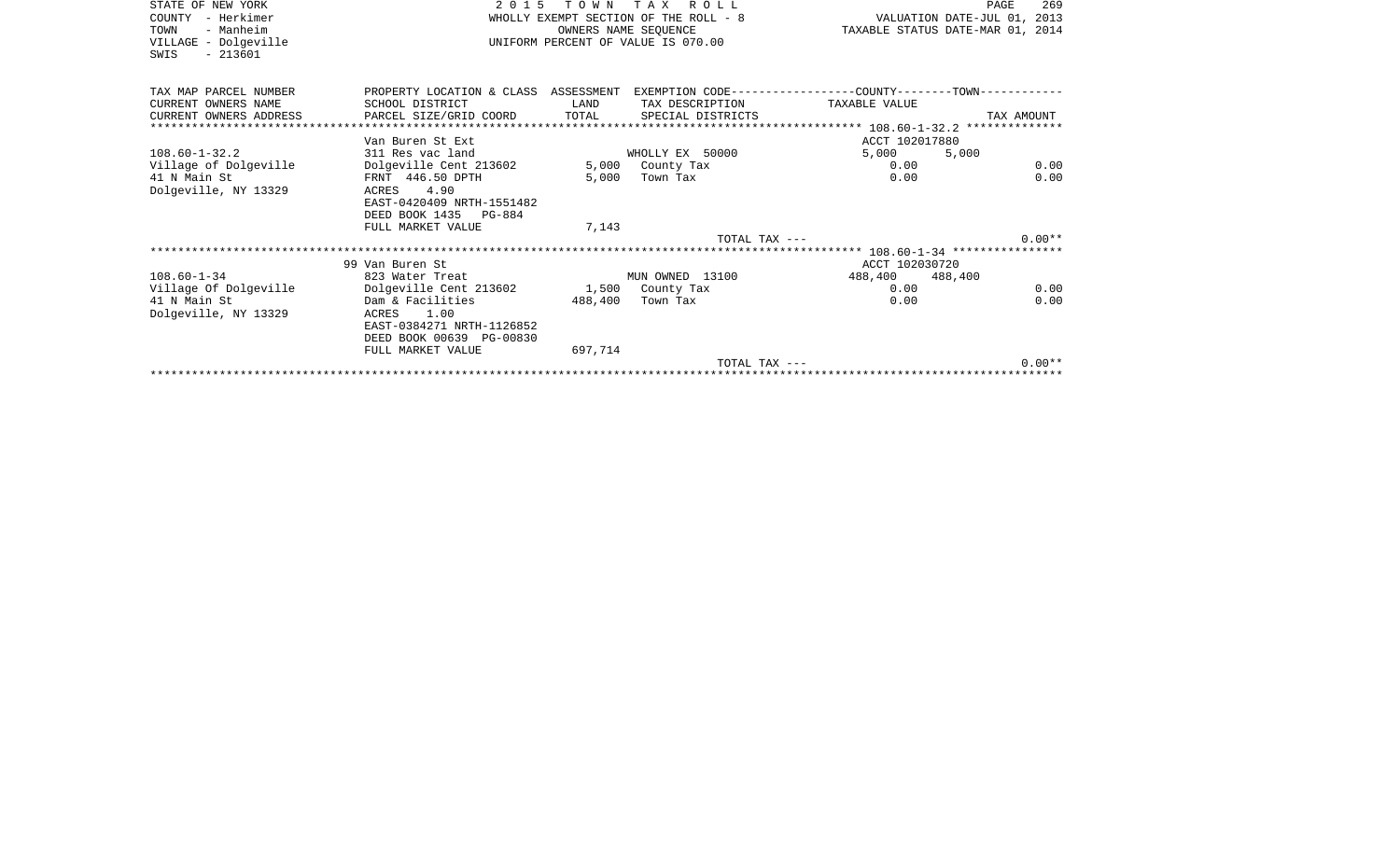| STATE OF NEW YORK    | 2015 TOWN TAX ROLL                    | 2.70<br>PAGE                     |
|----------------------|---------------------------------------|----------------------------------|
| COUNTY - Herkimer    | WHOLLY EXEMPT SECTION OF THE ROLL - 8 | VALUATION DATE-JUL 01, 2013      |
| TOWN<br>- Manheim    |                                       | TAXABLE STATUS DATE-MAR 01, 2014 |
| VILLAGE - Dolgeville | UNIFORM PERCENT OF VALUE IS 070.00    | RPS155/V04/L015                  |
| SWIS<br>- 213601     |                                       | CURRENT DATE 12/17/2014          |
|                      |                                       |                                  |
|                      | ROLL SUB SECTION- -TOTALS             |                                  |

|      |      | $m \wedge m \wedge n$<br>- 777 | $\blacksquare$ $\blacksquare$ $\blacksquare$ $\blacksquare$ $\blacksquare$ $\blacksquare$ $\blacksquare$ $\blacksquare$<br>- UN | a : INTE                | 17 D<br>▵ | <b>EXEMPT</b> |                    | ◡⊥▱                   |
|------|------|--------------------------------|---------------------------------------------------------------------------------------------------------------------------------|-------------------------|-----------|---------------|--------------------|-----------------------|
| CODE | NAME | ∩ ¤ ∆ ∪                        | TVDI<br>.                                                                                                                       | $- - - - -$<br>الليليان | 1 U J .   | ACOTTAT'      | $- - - - - -$<br>. | $m \times$<br>- - - - |

# NO SPECIAL DISTRICTS AT THIS LEVEL

#### \*\*\* S C H O O L D I S T R I C T S U M M A R Y \*\*\*

| CODE   | DISTRICT NAME                    | TOTAL<br>PARCELS | ASSESSED<br>LAND | ASSESSED<br>TOTAL | EXEMPT<br>AMOUNT       | TOTAL<br>TAXABLE |
|--------|----------------------------------|------------------|------------------|-------------------|------------------------|------------------|
|        |                                  |                  |                  |                   | -------<br>STAR AMOUNT | STAR TAXABLE     |
|        | Dolgeville Central               | 54               | 191,850          | 8042,400          | 8042,400               |                  |
| 213602 |                                  |                  |                  |                   |                        |                  |
|        | SUB-TOTAL                        | 54               | 191,850          | 8042,400          | 8042,400               |                  |
|        | $S \cup B - T \cup T A L (CONT)$ |                  |                  |                   |                        |                  |
|        |                                  |                  |                  |                   |                        |                  |
|        | TOTAL                            | 54               | 191,850          | 8042,400          | 8042,400               |                  |
|        | TO TAL (CONT)                    |                  |                  |                   |                        |                  |

# \*\*\* S Y S T E M C O D E S S U M M A R Y \*\*\*

| CODE  | DESCRIPTION        | TOTAL<br>PARCELS | COUNTY           | TOWN             |
|-------|--------------------|------------------|------------------|------------------|
| 50000 | WHOLLY EX<br>тотаь | д                | 55,100<br>55,100 | 55,100<br>55,100 |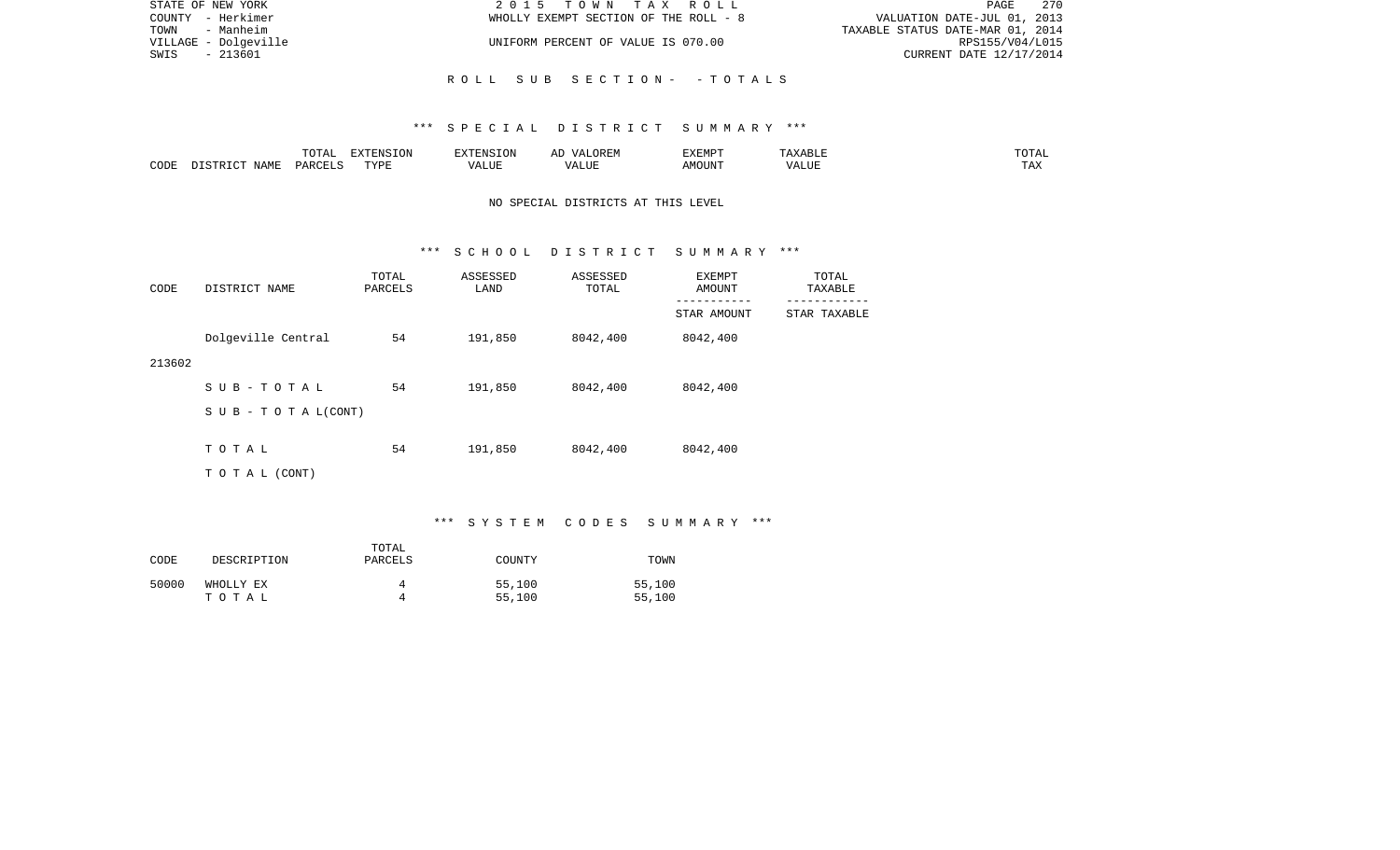| STATE OF NEW YORK    | 2015 TOWN TAX ROLL                    | 271<br>PAGE                      |
|----------------------|---------------------------------------|----------------------------------|
| COUNTY - Herkimer    | WHOLLY EXEMPT SECTION OF THE ROLL - 8 | VALUATION DATE-JUL 01, 2013      |
| - Manheim<br>TOWN    |                                       | TAXABLE STATUS DATE-MAR 01, 2014 |
| VILLAGE - Dolgeville | UNIFORM PERCENT OF VALUE IS 070.00    | RPS155/V04/L015                  |
| SWIS<br>- 213601     |                                       | CURRENT DATE 12/17/2014          |
|                      |                                       |                                  |

## \*\*\* E X E M P T I O N S U M M A R Y \*\*\*

R O L L S U B S E C T I O N - - T O T A L S

|       |             | TOTAL   |          |          |
|-------|-------------|---------|----------|----------|
| CODE  | DESCRIPTION | PARCELS | COUNTY   | TOWN     |
| 12100 | NYS HOSP    | 2       | 617,600  | 617,600  |
| 13100 | MUN OWNED   | 35      | 5719,900 | 5719,900 |
| 13650 | VLG/OTHER   |         | 3,700    | 3,700    |
| 25210 | NP HOSP     |         | 120,000  | 120,000  |
| 25300 | NON PROF 9  | 11      | 1526,100 | 1526,100 |
|       | TOTAL       | 50      | 7987,300 | 7987,300 |
|       |             |         |          |          |

| ROLL |                                                | TOTAL   | ASSESSED | ASSESSED | <b>EXEMPT</b> | TOTAL        | TOTAL |
|------|------------------------------------------------|---------|----------|----------|---------------|--------------|-------|
| SEC  | DESCRIPTION                                    | PARCELS | LAND     | TOTAL    | AMOUNT        | TAXABLE      | TAX   |
|      |                                                |         |          |          | STAR AMOUNT   | STAR TAXABLE |       |
| 8    | RS 8 TOTAL<br>SPEC DIST TAXES<br>WHOLLY EXEMPT | 54      | 191,850  | 8042,400 | 8,042,400     |              |       |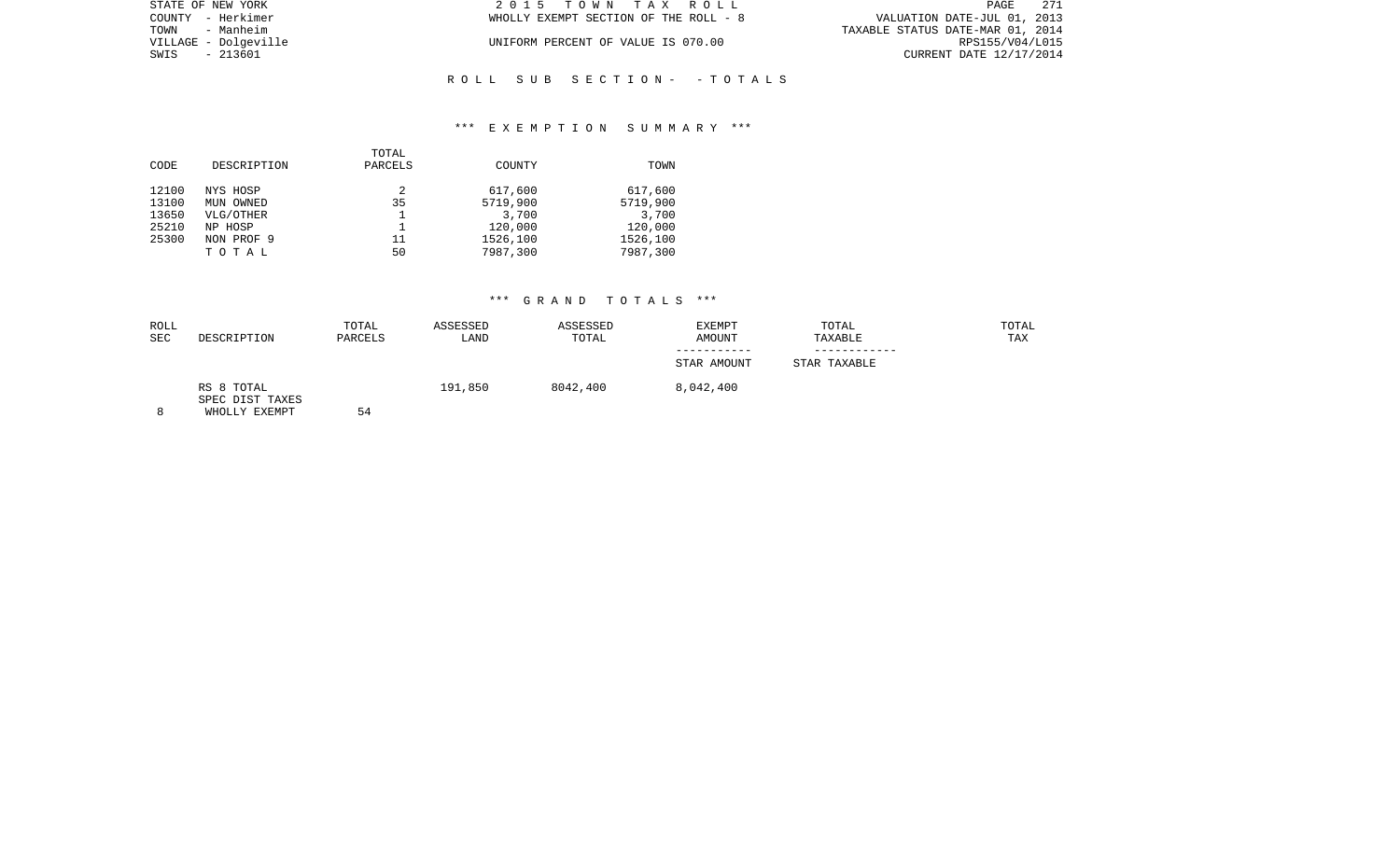| STATE OF NEW YORK    | 2015 TOWN TAX ROLL                    | - 272<br>PAGE                    |  |
|----------------------|---------------------------------------|----------------------------------|--|
| COUNTY - Herkimer    | WHOLLY EXEMPT SECTION OF THE ROLL - 8 | VALUATION DATE-JUL 01, 2013      |  |
| TOWN<br>- Manheim    |                                       | TAXABLE STATUS DATE-MAR 01, 2014 |  |
| VILLAGE - Dolgeville | UNIFORM PERCENT OF VALUE IS 070.00    | RPS155/V04/L015                  |  |
| - 213601<br>SWIS     |                                       | CURRENT DATE 12/17/2014          |  |
|                      |                                       |                                  |  |

R O L L S E C T I O N T O T A L S

|      |      | ---- | EXTENSION  |           | . JK LIV                             | "ת אים א<br>┚┵┻┸ | . .<br><b>ABLI</b> | .                     |
|------|------|------|------------|-----------|--------------------------------------|------------------|--------------------|-----------------------|
| CODI | IAME |      | $\pi$<br>. | ם דוד רגז | $^{\circ}$ TTT.<br>$\sqrt{2}$<br>,,, | MOUN.            | 77T<br>ALUT        | $m \times v$<br>T LAV |

# NO SPECIAL DISTRICTS AT THIS LEVEL

#### \*\*\* S C H O O L D I S T R I C T S U M M A R Y \*\*\*

| CODE   | DISTRICT NAME      | TOTAL<br>PARCELS | ASSESSED<br>LAND | ASSESSED<br>TOTAL | EXEMPT<br>AMOUNT         | TOTAL<br>TAXABLE         |
|--------|--------------------|------------------|------------------|-------------------|--------------------------|--------------------------|
|        |                    |                  |                  |                   | ---------<br>STAR AMOUNT | --------<br>STAR TAXABLE |
|        | Dolgeville Central | 54               | 191,850          | 8042,400          | 8042,400                 |                          |
| 213602 |                    |                  |                  |                   |                          |                          |
|        | SUB-TOTAL          | 54               | 191,850          | 8042,400          | 8042,400                 |                          |
|        | SUB - TO TAL(CONT) |                  |                  |                   |                          |                          |
|        | TOTAL              | 54               | 191,850          | 8042,400          | 8042,400                 |                          |
|        |                    |                  |                  |                   |                          |                          |
|        | T O T A L (CONT)   |                  |                  |                   |                          |                          |

# \*\*\* S Y S T E M C O D E S S U M M A R Y \*\*\*

| CODE  | DESCRIPTION        | TOTAL<br>PARCELS | COUNTY           | TOWN             |
|-------|--------------------|------------------|------------------|------------------|
| 50000 | WHOLLY EX<br>тотаь |                  | 55,100<br>55,100 | 55,100<br>55,100 |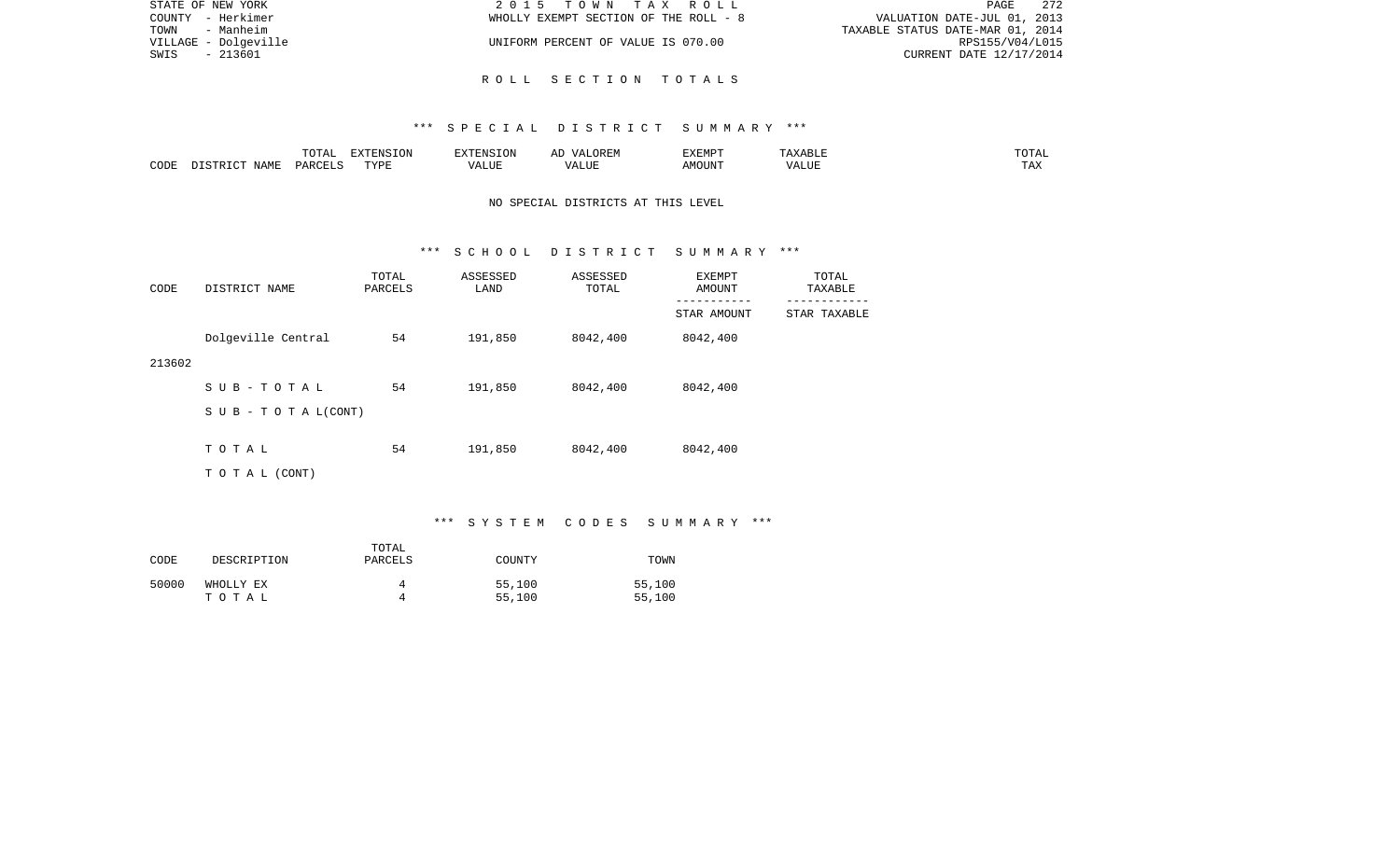| STATE OF NEW YORK    | 2015 TOWN TAX ROLL                    | 273<br>PAGE                      |
|----------------------|---------------------------------------|----------------------------------|
| COUNTY - Herkimer    | WHOLLY EXEMPT SECTION OF THE ROLL - 8 | VALUATION DATE-JUL 01, 2013      |
| TOWN<br>- Manheim    |                                       | TAXABLE STATUS DATE-MAR 01, 2014 |
| VILLAGE - Dolgeville | UNIFORM PERCENT OF VALUE IS 070.00    | RPS155/V04/L015                  |
| SWIS - 213601        |                                       | CURRENT DATE 12/17/2014          |
|                      |                                       |                                  |

R O L L S E C T I O N T O T A L S

## \*\*\* E X E M P T I O N S U M M A R Y \*\*\*

|       |             | TOTAL   |          |          |
|-------|-------------|---------|----------|----------|
| CODE  | DESCRIPTION | PARCELS | COUNTY   | TOWN     |
| 12100 | NYS HOSP    | 2       | 617,600  | 617,600  |
| 13100 | MUN OWNED   | 35      | 5719,900 | 5719,900 |
| 13650 | VLG/OTHER   |         | 3,700    | 3,700    |
| 25210 | NP HOSP     |         | 120,000  | 120,000  |
| 25300 | NON PROF 9  | 11      | 1526,100 | 1526,100 |
|       | TOTAL       | 50      | 7987,300 | 7987,300 |
|       |             |         |          |          |

| ROLL<br><b>SEC</b> | DESCRIPTION                                    | TOTAL<br>PARCELS | ASSESSED<br>LAND | ASSESSED<br>TOTAL | EXEMPT<br>AMOUNT | TOTAL<br>TAXABLE | TOTAL<br>TAX |
|--------------------|------------------------------------------------|------------------|------------------|-------------------|------------------|------------------|--------------|
|                    |                                                |                  |                  |                   | STAR AMOUNT      | STAR TAXABLE     |              |
| 8                  | RS 8 TOTAL<br>SPEC DIST TAXES<br>WHOLLY EXEMPT | 54               | 191,850          | 8042,400          | 8,042,400        |                  |              |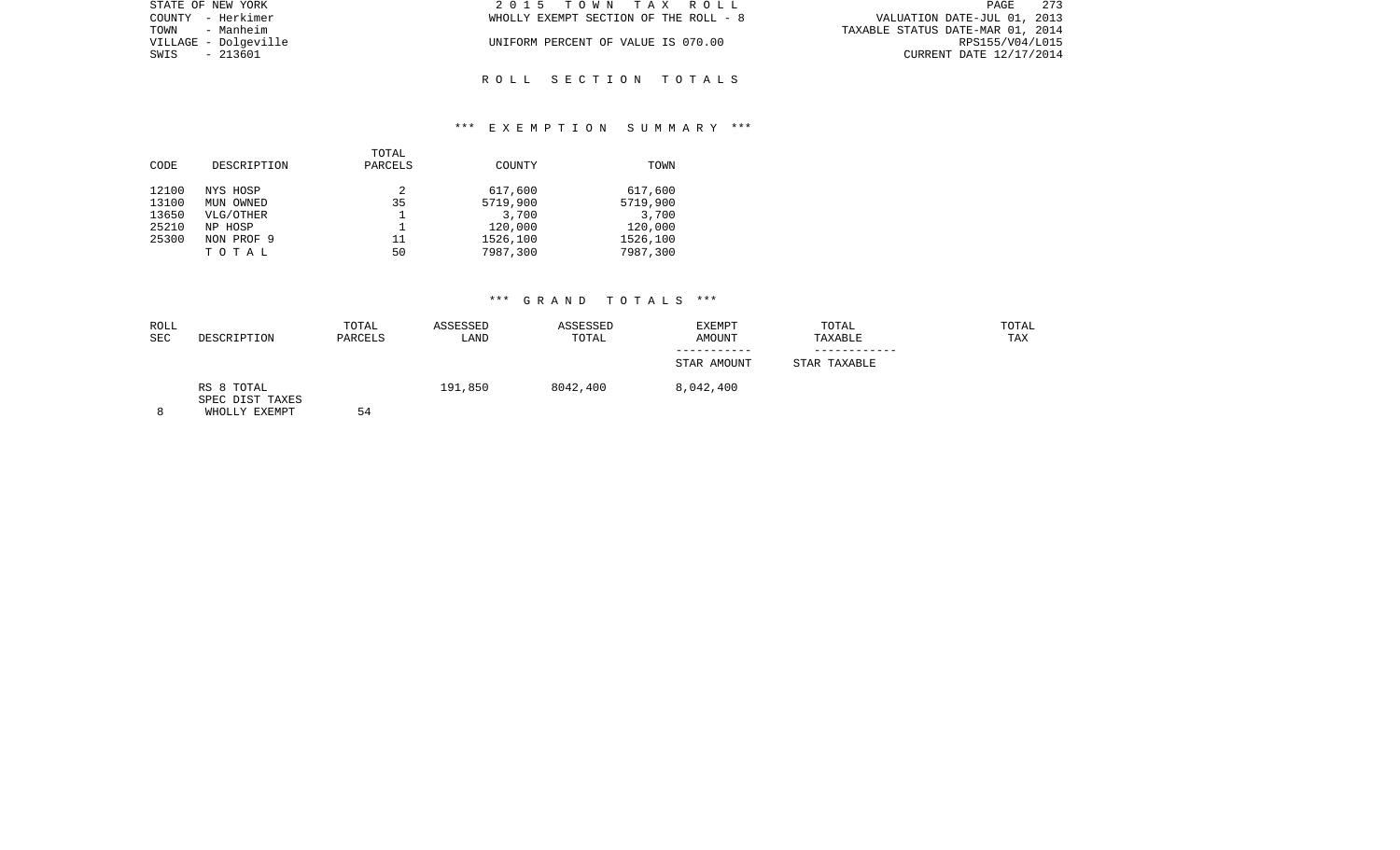| STATE OF NEW YORK    | 2015 TOWN TAX ROLL | 274<br>PAGE                      |
|----------------------|--------------------|----------------------------------|
| COUNTY - Herkimer    |                    | VALUATION DATE-JUL 01, 2013      |
| TOWN<br>- Manheim    | SWIS TOTALS        | TAXABLE STATUS DATE-MAR 01, 2014 |
| VILLAGE - Dolqeville |                    | RPS155/V04/L015                  |
| SWIS<br>- 213601     |                    | CURRENT DATE 12/17/2014          |
|                      |                    |                                  |
|                      |                    |                                  |

|      |                     | ----<br>. שבת | $\n  z = 0.37$<br>E INF<br>17 J L CT | <b>FNS</b> | A L'     | 777735555<br>⊐∡⊾⊥⊥∵⊥⊥ |      | $\overline{\phantom{a}}$<br>⊥ டு∡ | $T$ $\cap$ $T$ $\cap$ $\cap$<br>JTAL |
|------|---------------------|---------------|--------------------------------------|------------|----------|-----------------------|------|-----------------------------------|--------------------------------------|
| CODE | NAME<br>$ \sim$ $-$ |               | TVDI                                 | كاللبد     | ا "الله. | MOUNT                 | JJF. | $0.7 \text{ m}$<br>RAI.           | ⊥ டை∆                                |

#### NO SPECIAL DISTRICTS AT THIS LEVEL

### \*\*\* S C H O O L D I S T R I C T S U M M A R Y \*\*\*

| CODE   | DISTRICT NAME                    | TOTAL<br>PARCELS | ASSESSED<br>LAND | ASSESSED<br>TOTAL | EXEMPT<br>AMOUNT | TOTAL<br>TAXABLE |
|--------|----------------------------------|------------------|------------------|-------------------|------------------|------------------|
|        |                                  |                  |                  |                   | STAR AMOUNT      | STAR TAXABLE     |
|        | Dolgeville Central               | 1002             | 1486,430         | 51698,687         | 8415,959         | 43, 282, 728     |
| 213602 |                                  |                  |                  |                   | 13435,210        | 29,847,518       |
|        | SUB-TOTAL                        | 1002             | 1486,430         | 51698,687         | 8415,959         | 43, 282, 728     |
|        | $S \cup B - T \cup T A L (CONT)$ |                  |                  |                   | 13435,210        | 29,847,518       |
|        |                                  |                  |                  |                   |                  |                  |
|        | TOTAL                            | 1002             | 1486,430         | 51698,687         | 8415,959         | 43, 282, 728     |
|        | TO TAL (CONT)                    |                  |                  |                   | 13435,210        | 29,847,518       |

## \*\*\* S Y S T E M C O D E S S U M M A R Y \*\*\*

| CODE  | DESCRIPTION | TOTAL<br>PARCELS | COUNTY | TOWN   |
|-------|-------------|------------------|--------|--------|
| 50000 | WHOLLY EX   | 4                | 55,100 | 55,100 |
|       | тотаь       | 4                | 55,100 | 55,100 |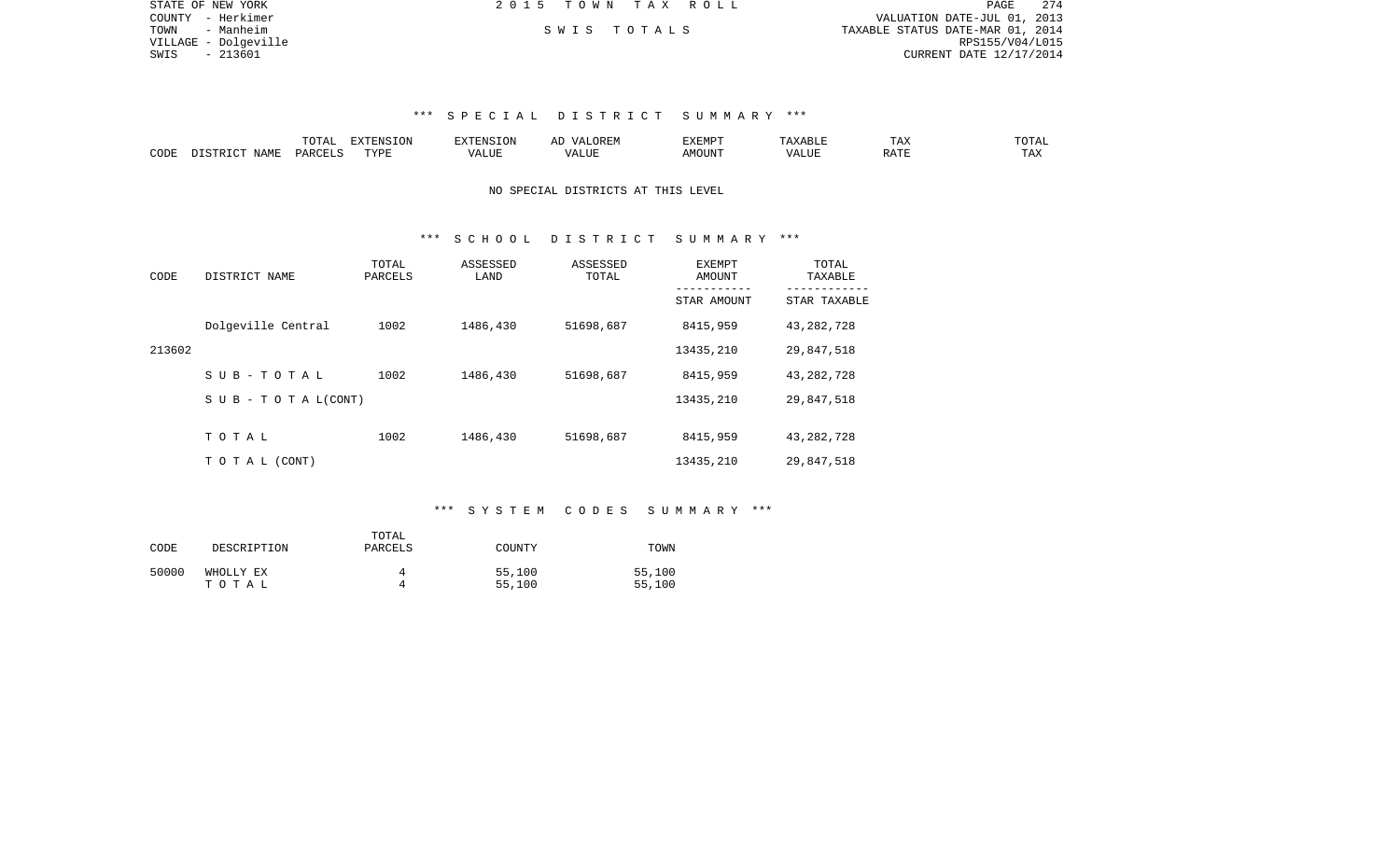COUNTY - Herkimer VALUATION DATE-JUL 01, 2013 TOWN - Manheim S W I S T O T A L S TAXABLE STATUS DATE-MAR 01, 2014 CURRENT DATE 12/17/2014

STATE OF NEW YORK **EXECUTE:**  $2015$  TOWN TAX ROLL

VILLAGE - Dolgeville<br>SWIS - 213601

# \*\*\* E X E M P T I O N S U M M A R Y \*\*\*

|       |                | TOTAL          |          |          |
|-------|----------------|----------------|----------|----------|
| CODE  | DESCRIPTION    | PARCELS        | COUNTY   | TOWN     |
| 12100 | NYS HOSP       | 2              | 617,600  | 617,600  |
| 13100 | MUN OWNED      | 35             | 5719,900 | 5719,900 |
| 13650 | VLG/OTHER      | 1              | 3,700    | 3,700    |
| 25210 | NP HOSP        | 1              | 120,000  | 120,000  |
| 25300 | NON PROF 9     | 11             | 1526,100 | 1526,100 |
| 41101 | VETFUND CT     | 1              | 300      | 300      |
| 41121 | VET WAR CT     | 46             | 275,715  | 275,715  |
| 41131 | VET COM CT     | 74             | 729,988  | 729,988  |
| 41141 | VET DIS CT     | 16             | 179,561  | 179,561  |
| 41151 | $CW$ 10 $VET/$ | 2              | 7,790    |          |
| 41161 | $CW$ 15 $VET/$ | 1              | 6,300    |          |
| 41162 | $CW$ 15 $VET/$ | 4              | 25,200   |          |
| 41400 | CLERGY         | 2              | 3,000    | 3,000    |
| 41720 | AG MKTS L      | $\overline{2}$ | 6,559    | 6,559    |
| 41800 | AGED-ALL       | 18             | 339,055  | 339,055  |
|       | TOTAL          | 216            | 9560,768 | 9521,478 |

| ROLL<br><b>SEC</b> | DESCRIPTION                 | TOTAL   | ASSESSED<br>LAND | ASSESSED<br>TOTAL | <b>EXEMPT</b><br><b>AMOUNT</b> | TOTAL<br>TAXABLE |             |            |
|--------------------|-----------------------------|---------|------------------|-------------------|--------------------------------|------------------|-------------|------------|
|                    |                             | PARCELS |                  |                   |                                |                  | TAX         |            |
|                    |                             |         |                  |                   | STAR AMOUNT                    | STAR TAXABLE     | <b>RATE</b> |            |
|                    | County Tax                  |         | 1290,080         | 41862,460         | 1,573,468                      | 40,288,992       | 8.127817    | 327,461.61 |
|                    | Town Tax                    |         | 1290,080         | 41862,460         | 1,534,178                      | 40,328,282       | 2.800733    | 112,948.68 |
|                    | School Relevy               |         |                  |                   |                                |                  |             | 58,912.76  |
|                    | Village Relevy              |         |                  |                   |                                |                  |             | 90,954.89  |
|                    | SPEC DIST TAXES             |         |                  |                   |                                |                  |             |            |
| $\mathbf{1}$       | TAXABLE                     | 939     |                  |                   |                                |                  |             | 590,277.94 |
|                    | County Tax                  |         |                  | 1234,404          |                                | 1,234,404        | 8.127817    | 10,033.01  |
|                    | Town Tax<br>SPEC DIST TAXES |         |                  | 1234,404          |                                | 1,234,404        | 2.800733    | 3,457.24   |
| 5                  | SPECIAL FRANCHISE           | 3       |                  |                   |                                |                  |             | 13,490.25  |
|                    |                             |         |                  |                   |                                |                  |             |            |
|                    | County Tax                  |         | 4,500            | 559,423           |                                | 559,423          | 8.127817    | 4,546.89   |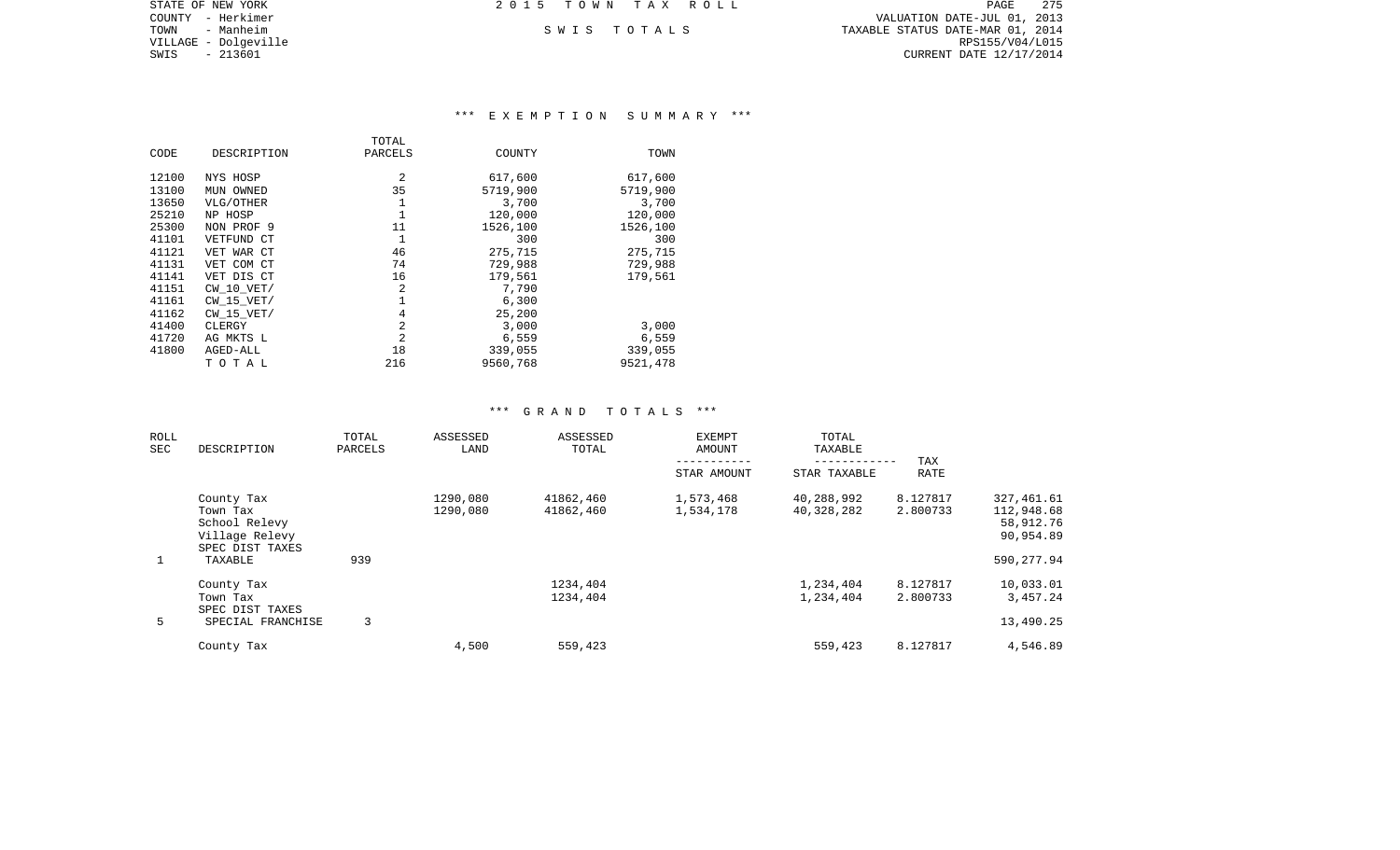STATE OF NEW YORK **EXECUTE:**  $2015$  TOWN TAX ROLL COUNTY - Herkimer VALUATION DATE-JUL 01, 2013 TOWN - Manheim S W I S T O T A L S TAXABLE STATUS DATE-MAR 01, 2014 VILLAGE - Dolgeville RPS155/V04/L015 CURRENT DATE 12/17/2014

| <b>ROLL</b><br>SEC | DESCRIPTION                                                                  | TOTAL<br>PARCELS | ASSESSED<br>LAND     | ASSESSED<br>TOTAL      | <b>EXEMPT</b><br><b>AMOUNT</b> | TOTAL<br>TAXABLE         | TAX                  |                                                    |
|--------------------|------------------------------------------------------------------------------|------------------|----------------------|------------------------|--------------------------------|--------------------------|----------------------|----------------------------------------------------|
|                    |                                                                              |                  |                      |                        | STAR AMOUNT                    | STAR TAXABLE             | <b>RATE</b>          |                                                    |
|                    | Town Tax<br>SPEC DIST TAXES                                                  |                  | 4,500                | 559,423                |                                | 559,423                  | 2.800733             | 1,566.80                                           |
| 6                  | UTILITIES & N.C.                                                             | 6                |                      |                        |                                |                          |                      | 6,113.69                                           |
|                    | RS 8 TOTAL<br>SPEC DIST TAXES                                                |                  | 191,850              | 8042,400               | 8,042,400                      |                          |                      |                                                    |
| 8                  | WHOLLY EXEMPT                                                                | 54               |                      |                        |                                |                          |                      |                                                    |
|                    | County Tax<br>Town Tax<br>School Relevy<br>Village Relevy<br>SPEC DIST TAXES |                  | 1486,430<br>1486,430 | 51698,687<br>51698,687 | 9,615,868<br>9,576,578         | 42,082,819<br>42,122,109 | 8.127817<br>2.800733 | 342,041.51<br>117,972.72<br>58,912.76<br>90,954.89 |
| $\star$            | TOTAL<br>SUB                                                                 | 1,002            |                      |                        |                                |                          |                      | 609,881.88                                         |
|                    | County Tax<br>Town Tax<br>School Relevy<br>Village Relevy<br>SPEC DIST TAXES |                  | 1486,430<br>1486,430 | 51698,687<br>51698,687 | 9,615,868<br>9,576,578         | 42,082,819<br>42,122,109 | 8.127817<br>2.800733 | 342,041.51<br>117,972.72<br>58,912.76<br>90,954.89 |
| $\star\star$       | GRAND TOTAL                                                                  | 1,002            |                      |                        |                                |                          |                      | 609,881.88                                         |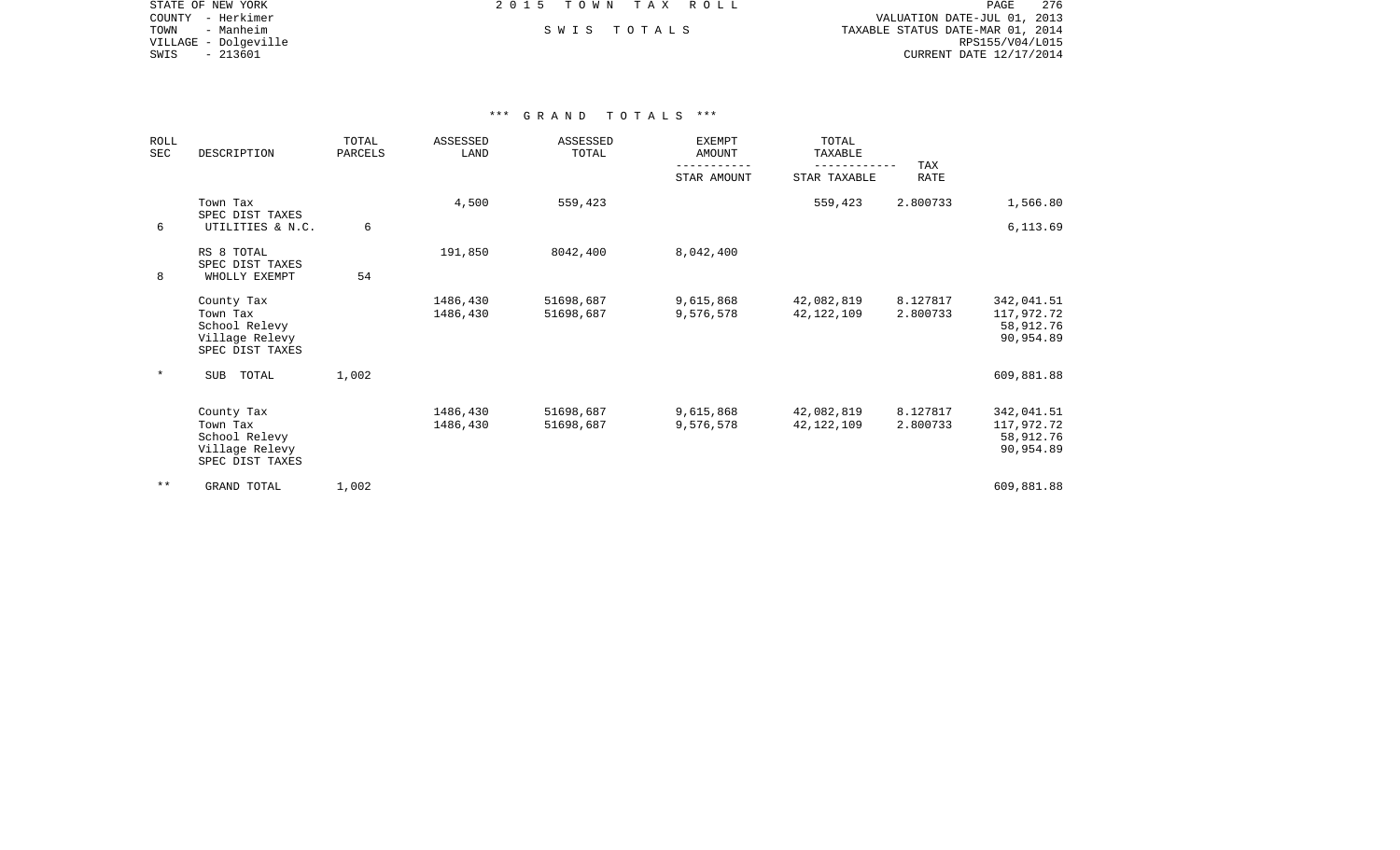|      | STATE OF NEW YORK | 2015 TOWN TAX ROLL                 | 277<br>PAGE                      |
|------|-------------------|------------------------------------|----------------------------------|
|      | COUNTY - Herkimer | TAXABLE SECTION OF THE ROLL - 1    | VALUATION DATE-JUL 01, 2013      |
| TOWN | - Manheim         | OWNERS NAME SEOUENCE               | TAXABLE STATUS DATE-MAR 01, 2014 |
| SWIS | - 213689          | UNIFORM PERCENT OF VALUE IS 070.00 |                                  |

| TAX MAP PARCEL NUMBER     |                                |        | PROPERTY LOCATION & CLASS ASSESSMENT EXEMPTION CODE---------------COUNTY-------TOWN--------- |                  |                    |
|---------------------------|--------------------------------|--------|----------------------------------------------------------------------------------------------|------------------|--------------------|
| CURRENT OWNERS NAME       | SCHOOL DISTRICT                | LAND   | TAX DESCRIPTION                                                                              | TAXABLE VALUE    |                    |
| CURRENT OWNERS ADDRESS    | PARCEL SIZE/GRID COORD         | TOTAL  | SPECIAL DISTRICTS                                                                            |                  | TAX AMOUNT         |
|                           |                                |        |                                                                                              |                  |                    |
|                           | 162 Van Buren St Ext           |        |                                                                                              |                  | BILL<br>949        |
| $108.4 - 1 - 66$          | 210 1 Family Res               |        | VET WAR CT 41121                                                                             | 3,413<br>3,413   |                    |
| Anderson Barbara A        | Dolgeville Cent 213602         | 8,000  | County Tax                                                                                   | 19,337           | 157.17             |
| Anderson Newell A         | W/garage                       | 22,750 | Town Tax                                                                                     | 19,337           | 54.16              |
| 162 Van Buren St Ext      | ACRES<br>3.00                  |        | FD150 Manheim fire prot                                                                      | 22,750 TO M      | 23.05              |
| Dolgeville, NY 13329      | EAST-0420541 NRTH-1550753      |        |                                                                                              |                  |                    |
|                           | DEED BOOK 1345<br>PG-854       |        |                                                                                              |                  |                    |
|                           | FULL MARKET VALUE              | 32,500 |                                                                                              |                  |                    |
|                           |                                |        | TOTAL TAX ---                                                                                |                  | 234.38**           |
|                           |                                |        |                                                                                              | DATE #1          | 01/31/15           |
|                           |                                |        |                                                                                              | AMT DUE          | 234.38             |
|                           |                                |        |                                                                                              |                  | ***********        |
|                           | St Rte 5                       |        |                                                                                              | ACCT 100012750   | 950<br>BILL        |
| $115.4 - 2 - 1$           | 322 Rural vac>10               |        | AG MKTS L 41720                                                                              | 19,785<br>19,785 |                    |
| Aney Donald               | Little Falls Ce 210900         | 31,400 | County Tax                                                                                   | 11,615           | 94.40              |
| Aney Monica               | ACRES<br>40.90                 | 31,400 | Town Tax                                                                                     | 11,615           | 32.53              |
| 7767 State Rte 5          | EAST-0408874 NRTH-1530189      |        | FD150 Manheim fire prot                                                                      | 11,615 TO M      | 11.77              |
| Little Falls, NY 13365    | DEED BOOK 853<br>$PG-610$      |        | 19,785 EX                                                                                    |                  |                    |
|                           | FULL MARKET VALUE              | 44,857 |                                                                                              |                  |                    |
| MAY BE SUBJECT TO PAYMENT |                                |        |                                                                                              |                  |                    |
| UNDER AGDIST LAW TIL 2018 |                                |        |                                                                                              |                  |                    |
|                           |                                |        | TOTAL TAX ---                                                                                |                  | 138.70**           |
|                           |                                |        |                                                                                              | DATE #1          | 01/31/15           |
|                           |                                |        |                                                                                              | AMT DUE          | 138.70             |
|                           |                                |        |                                                                                              |                  |                    |
|                           | St Rte 5                       |        |                                                                                              | ACCT 100000180   | 951<br><b>BILL</b> |
| $115.4 - 2 - 2$           | 322 Rural vac>10               |        | AG MKTS L 41720                                                                              | 11,940<br>11,940 |                    |
| Aney Donald               | Little Falls Ce 210900         | 18,500 | County Tax                                                                                   | 6,560            | 53.32              |
| Aney Monica               | 24.10<br>ACRES                 | 18,500 | Town Tax                                                                                     | 6,560            | 18.37              |
| 7767 State Rte 5          | EAST-0408089 NRTH-1530411      |        | FD150 Manheim fire prot                                                                      | 6,560 TO M       | 6.65               |
| Little Falls, NY 13365    | DEED BOOK 853<br>PG-610        |        | 11,940 EX                                                                                    |                  |                    |
|                           | FULL MARKET VALUE              | 26,429 |                                                                                              |                  |                    |
| MAY BE SUBJECT TO PAYMENT |                                |        |                                                                                              |                  |                    |
| UNDER AGDIST LAW TIL 2018 |                                |        |                                                                                              |                  |                    |
|                           |                                |        | TOTAL TAX ---                                                                                |                  | 78.34**            |
|                           |                                |        |                                                                                              | DATE #1          | 01/31/15           |
|                           |                                |        |                                                                                              | AMT DUE          | 78.34              |
|                           |                                |        |                                                                                              |                  |                    |
|                           | 7767 St Rte 5                  |        |                                                                                              | ACCT 100000210   | BILL 952           |
| $115.4 - 2 - 6$           | 210 1 Family Res               |        | County Tax                                                                                   | 21,500           | 174.75             |
| Aney Donald               | Little Falls Ce 210900         | 500    | Town Tax                                                                                     | 21,500           | 60.22              |
| Aney Monica               | FRNT<br>75.00 DPTH<br>75.00    | 21,500 | FD150 Manheim fire prot                                                                      | 21,500 TO M      | 21.78              |
| 7767 St Rte 5             | ACRES<br>0.13                  |        |                                                                                              |                  |                    |
| Little Falls, NY 13365    | EAST-0411038 NRTH-1530154      |        |                                                                                              |                  |                    |
|                           | DEED BOOK 853<br><b>PG-610</b> |        |                                                                                              |                  |                    |
|                           | FULL MARKET VALUE              | 30,714 |                                                                                              |                  |                    |
|                           |                                |        | TOTAL TAX ---                                                                                |                  | $256.75**$         |
|                           |                                |        |                                                                                              | DATE #1          | 01/31/15           |
|                           |                                |        |                                                                                              | AMT DUE          | 256.75             |
|                           |                                |        |                                                                                              |                  |                    |
|                           |                                |        |                                                                                              |                  |                    |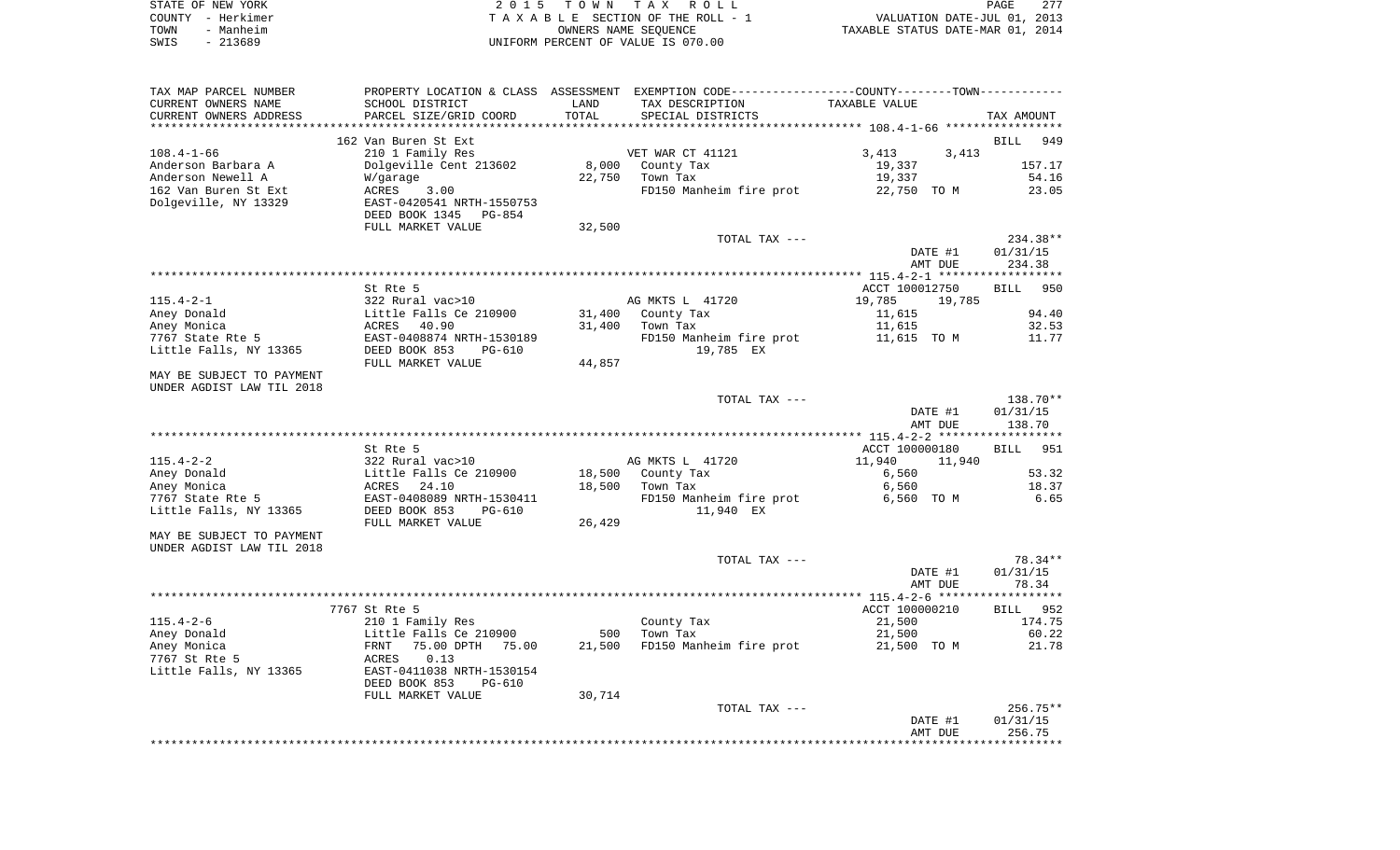|      | STATE OF NEW YORK | 2015 TOWN TAX ROLL                 | 278<br>PAGE                      |
|------|-------------------|------------------------------------|----------------------------------|
|      | COUNTY - Herkimer | TAXABLE SECTION OF THE ROLL - 1    | VALUATION DATE-JUL 01, 2013      |
| TOWN | - Manheim         | OWNERS NAME SEOUENCE               | TAXABLE STATUS DATE-MAR 01, 2014 |
| SWIS | - 213689          | UNIFORM PERCENT OF VALUE IS 070.00 |                                  |

| TAX MAP PARCEL NUMBER            |                                              |         | PROPERTY LOCATION & CLASS ASSESSMENT EXEMPTION CODE----------------COUNTY--------TOWN---------- |                    |                        |
|----------------------------------|----------------------------------------------|---------|-------------------------------------------------------------------------------------------------|--------------------|------------------------|
| CURRENT OWNERS NAME              | SCHOOL DISTRICT                              | LAND    | TAX DESCRIPTION                                                                                 | TAXABLE VALUE      |                        |
| CURRENT OWNERS ADDRESS           | PARCEL SIZE/GRID COORD                       | TOTAL   | SPECIAL DISTRICTS                                                                               |                    | TAX AMOUNT             |
| *********************            |                                              |         |                                                                                                 |                    |                        |
|                                  | St Rte 5                                     |         |                                                                                                 | ACCT 100000150     | BILL 953               |
| $115.4 - 2 - 7$                  | 210 1 Family Res                             |         | County Tax                                                                                      | 24,900             | 202.38                 |
| Aney Donald                      | Little Falls Ce 210900                       | 500     | Town Tax                                                                                        | 24,900             | 69.74                  |
| Aney Monica                      | 75.00 DPTH 75.00<br>FRNT                     | 24,900  | FD150 Manheim fire prot 24,900 TO M                                                             |                    | 25.23                  |
| 7767 St Rte 5                    | 0.13<br>ACRES                                |         |                                                                                                 |                    |                        |
| Little Falls, NY 13365           | EAST-0411195 NRTH-1530073                    |         |                                                                                                 |                    |                        |
|                                  | DEED BOOK 853<br>PG-610<br>FULL MARKET VALUE | 35,571  |                                                                                                 |                    |                        |
|                                  |                                              |         | TOTAL TAX ---                                                                                   |                    | $297.35**$             |
|                                  |                                              |         |                                                                                                 | DATE #1            | 01/31/15               |
|                                  |                                              |         |                                                                                                 | AMT DUE            | 297.35                 |
|                                  |                                              |         |                                                                                                 |                    |                        |
|                                  | 7767 St Rte 5                                |         |                                                                                                 | ACCT 100000120     | BILL 954               |
| 115.4-2-12                       | 112 Dairy farm                               |         | AG MKTS L 41720                                                                                 | 62,544<br>62,544   |                        |
| Aney Donald                      | Little Falls Ce 210900                       |         | 125,300 County Tax                                                                              | 142,956            | 1,161.92               |
| Aney Monica                      | LILLIE FAIIS<br>ACRES 247.00                 | 205,500 | Town Tax                                                                                        | 142,956            | 400.38                 |
| 7767 St Rte 5                    | EAST-0410762 NRTH-1528964                    |         | FD150 Manheim fire prot                                                                         | 142,956 TO M       | 144.85                 |
| Little Falls, NY 13365           | DEED BOOK 853<br>$PG-610$                    |         | 62,544 EX                                                                                       |                    |                        |
|                                  | FULL MARKET VALUE                            | 293,571 |                                                                                                 |                    |                        |
| MAY BE SUBJECT TO PAYMENT        |                                              |         |                                                                                                 |                    |                        |
| UNDER AGDIST LAW TIL 2018        |                                              |         |                                                                                                 |                    |                        |
|                                  |                                              |         | TOTAL TAX ---                                                                                   | DATE #1            | 1,707.15**<br>01/31/15 |
|                                  |                                              |         |                                                                                                 | AMT DUE            | 1,707.15               |
|                                  |                                              |         |                                                                                                 |                    |                        |
|                                  | St Rte 167                                   |         |                                                                                                 | ACCT 100003030     | BILL 955               |
| $115.3 - 1 - 2$                  | 322 Rural vac>10                             |         | County Tax                                                                                      | 45,000             | 365.75                 |
| Aney George F                    | Little Falls Ce 210900                       | 45,000  | Town Tax                                                                                        | 45,000             | 126.03                 |
| 401 Prospect St                  | ACRES<br>52.30                               | 45,000  | FD150 Manheim fire prot                                                                         | 45,000 TO M        | 45.60                  |
| Herkimer, NY 13350               | EAST-0407058 NRTH-1534037                    |         |                                                                                                 |                    |                        |
|                                  | DEED BOOK 00637 PG-00897                     |         |                                                                                                 |                    |                        |
|                                  | FULL MARKET VALUE                            | 64,286  |                                                                                                 |                    |                        |
|                                  |                                              |         | TOTAL TAX ---                                                                                   |                    | 537.38**               |
|                                  |                                              |         |                                                                                                 | DATE #1            | 01/31/15               |
|                                  |                                              |         |                                                                                                 | AMT DUE            | 537.38                 |
|                                  |                                              |         |                                                                                                 |                    |                        |
|                                  | 5037 St Rte 167                              |         |                                                                                                 | ACCT 100004080     | BILL 956               |
| $115.3 - 1 - 4$<br>Aney George F | 210 1 Family Res<br>Little Falls Ce 210900   | 15,000  | County Tax<br>Town Tax                                                                          | 181,700<br>181,700 | 1,476.82<br>508.89     |
| 401 Prospect St                  | 5.00<br>ACRES                                | 181,700 | FD150 Manheim fire prot                                                                         | 181,700 TO M       | 184.10                 |
| Herkimer, NY 13350               | EAST-0405692 NRTH-1532887                    |         |                                                                                                 |                    |                        |
|                                  | DEED BOOK 00609 PG-00675                     |         |                                                                                                 |                    |                        |
|                                  | FULL MARKET VALUE                            | 259,571 |                                                                                                 |                    |                        |
|                                  |                                              |         | TOTAL TAX ---                                                                                   |                    | $2,169.81**$           |
|                                  |                                              |         |                                                                                                 | DATE #1            | 01/31/15               |
|                                  |                                              |         |                                                                                                 | AMT DUE            | 2,169.81               |
|                                  |                                              |         |                                                                                                 |                    |                        |
|                                  |                                              |         |                                                                                                 |                    |                        |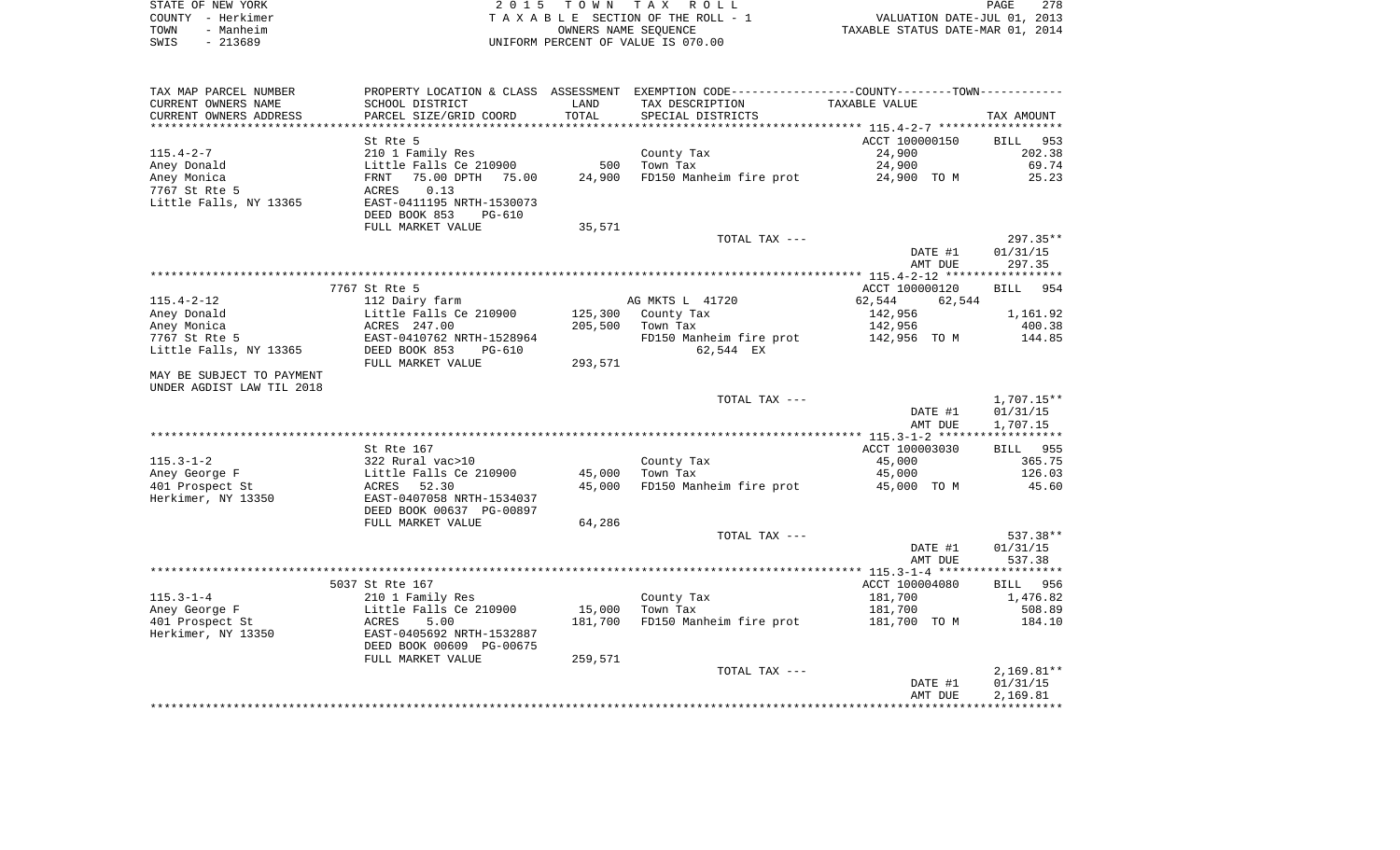| STATE OF NEW YORK |           | 2015 TOWN TAX ROLL                    |                                  | PAGE | 279 |
|-------------------|-----------|---------------------------------------|----------------------------------|------|-----|
| COUNTY - Herkimer |           | T A X A B L E SECTION OF THE ROLL - 1 | VALUATION DATE-JUL 01, 2013      |      |     |
| TOWN              | - Manheim | OWNERS NAME SEOUENCE                  | TAXABLE STATUS DATE-MAR 01, 2014 |      |     |
| SWIS              | - 213689  | UNIFORM PERCENT OF VALUE IS 070.00    |                                  |      |     |

| TAX MAP PARCEL NUMBER                | PROPERTY LOCATION & CLASS ASSESSMENT |        | EXEMPTION CODE-----------------COUNTY--------TOWN----------- |                |                    |
|--------------------------------------|--------------------------------------|--------|--------------------------------------------------------------|----------------|--------------------|
| CURRENT OWNERS NAME                  | SCHOOL DISTRICT                      | LAND   | TAX DESCRIPTION                                              | TAXABLE VALUE  |                    |
| CURRENT OWNERS ADDRESS               | PARCEL SIZE/GRID COORD               | TOTAL  | SPECIAL DISTRICTS                                            |                | TAX AMOUNT         |
| *****************                    |                                      |        |                                                              |                |                    |
|                                      | St Rte 167                           |        |                                                              | ACCT 100004110 | 957<br><b>BILL</b> |
| $115.3 - 1 - 12$                     | 314 Rural vac<10                     |        | County Tax                                                   | 2,000          | 16.26              |
| Aney George F                        | Little Falls Ce 210900               | 2,000  | Town Tax                                                     | 2,000          | 5.60               |
| 401 Prospect St                      | 314                                  | 2,000  | FD150 Manheim fire prot                                      | 2,000 TO M     | 2.03               |
| Herkimer, NY 13350                   | Route $#167-S.$                      |        |                                                              |                |                    |
|                                      | FRNT 200.00 DPTH 200.00              |        |                                                              |                |                    |
|                                      | 0.92<br>ACRES                        |        |                                                              |                |                    |
|                                      | EAST-0405926 NRTH-1532595            |        |                                                              |                |                    |
|                                      | DEED BOOK 00607 PG-00204             |        |                                                              |                |                    |
|                                      | FULL MARKET VALUE                    | 2,857  |                                                              |                |                    |
|                                      |                                      |        | TOTAL TAX ---                                                |                | $23.89**$          |
|                                      |                                      |        |                                                              |                |                    |
|                                      |                                      |        |                                                              | DATE #1        | 01/31/15<br>23.89  |
|                                      |                                      |        |                                                              | AMT DUE        |                    |
|                                      |                                      |        |                                                              |                |                    |
|                                      | 197 Bocchino Rd-Keyser Lk            |        |                                                              | ACCT 100003450 | BILL 958           |
| $108.4 - 2 - 42$                     | 260 Seasonal res - WTRFNT            |        | County Tax                                                   | 23,900         | 194.25             |
| Annis Richard E                      | Dolgeville Cent 213602               | 2,500  | Town Tax                                                     | 23,900         | 66.94              |
| Annis Cassandra A                    | Log Camp                             | 23,900 | FD150 Manheim fire prot 23,900 TO M                          |                | 24.22              |
| 77 W High St                         | FRNT<br>50.00 DPTH 80.00             |        |                                                              |                |                    |
| Ballston Spa, NY 12020               | ACRES<br>0.09                        |        |                                                              |                |                    |
|                                      | EAST-0418298 NRTH-1544793            |        |                                                              |                |                    |
|                                      | DEED BOOK 1522<br>PG-544             |        |                                                              |                |                    |
|                                      | FULL MARKET VALUE                    | 34,143 |                                                              |                |                    |
|                                      |                                      |        | TOTAL TAX ---                                                |                | 285.41**           |
|                                      |                                      |        |                                                              | DATE #1        | 01/31/15           |
|                                      |                                      |        |                                                              | AMT DUE        | 285.41             |
|                                      |                                      |        |                                                              |                |                    |
|                                      | Snells Bush Rd                       |        |                                                              | ACCT 100000900 | BILL 959           |
| $116.3 - 1 - 2$                      | 312 Vac w/imprv                      |        | County Tax                                                   | 8,000          | 65.02              |
| Austin Peter C                       | Little Falls Ce 210900               | 3,000  | Town Tax                                                     | 8,000          | 22.41              |
| Attn: Serenity Mobile Home Par ACRES | 1.50                                 | 8,000  | FD150 Manheim fire prot                                      | 8,000 TO M     | 8.11               |
| 7967 St Hwy 5 Lot 10                 | EAST-0419375 NRTH-1536023            |        |                                                              |                |                    |
| St. Johnsville, NY 13452             | DEED BOOK 673<br>PG-694              |        |                                                              |                |                    |
|                                      | FULL MARKET VALUE                    | 11,429 |                                                              |                |                    |
|                                      |                                      |        | TOTAL TAX ---                                                |                | $95.54**$          |
|                                      |                                      |        |                                                              | DATE #1        | 01/31/15           |
|                                      |                                      |        |                                                              | AMT DUE        | 95.54              |
|                                      |                                      |        |                                                              |                |                    |
|                                      | Moore Rd                             |        |                                                              | ACCT 100010410 | BILL 960           |
| $108.2 - 1 - 2.1$                    | 322 Rural vac>10                     |        | County Tax                                                   | 27,700         | 225.14             |
| Avitabile Alfred                     | Dolgeville Cent 213602               | 27,700 | Town Tax                                                     | 27,700         | 77.58              |
| Avitabile Diana                      | ACRES 56.60                          | 27,700 | FD150 Manheim fire prot                                      | 27,700 TO M    | 28.07              |
| 2516 Dunning Dr                      | EAST-0411689 NRTH-1557933            |        |                                                              |                |                    |
| Yorktown, NY 10598                   | DEED BOOK 1321 PG-527                |        |                                                              |                |                    |
|                                      | FULL MARKET VALUE                    | 39,571 |                                                              |                |                    |
|                                      |                                      |        | TOTAL TAX ---                                                |                | 330.79**           |
|                                      |                                      |        |                                                              |                |                    |
|                                      |                                      |        |                                                              | DATE #1        | 01/31/15           |
|                                      |                                      |        |                                                              | AMT DUE        | 330.79             |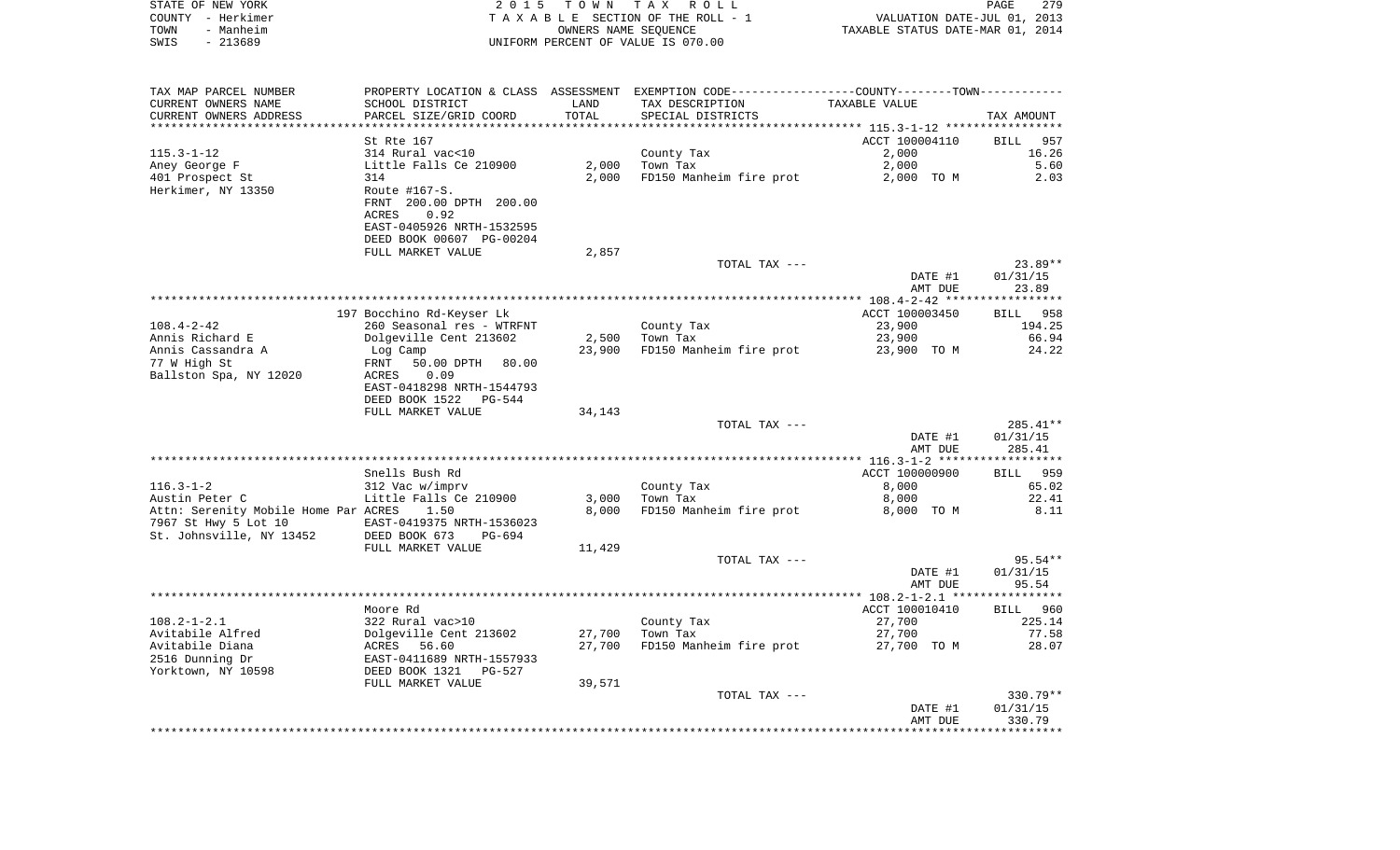|      | STATE OF NEW YORK | 2015 TOWN TAX ROLL                 | PAGE                             | 280 |
|------|-------------------|------------------------------------|----------------------------------|-----|
|      | COUNTY - Herkimer | TAXABLE SECTION OF THE ROLL - 1    | VALUATION DATE-JUL 01, 2013      |     |
| TOWN | - Manheim         | OWNERS NAME SEOUENCE               | TAXABLE STATUS DATE-MAR 01, 2014 |     |
| SWIS | $-213689$         | UNIFORM PERCENT OF VALUE IS 070.00 |                                  |     |
|      |                   |                                    |                                  |     |
|      |                   |                                    |                                  |     |
|      |                   |                                    |                                  |     |

TAX MAP PARCEL NUMBER PROPERTY LOCATION & CLASS ASSESSMENT EXEMPTION CODE------------------COUNTY--------TOWN------------

| CURRENT OWNERS NAME      | SCHOOL DISTRICT                    | LAND    | TAX DESCRIPTION                    | TAXABLE VALUE                   |                       |
|--------------------------|------------------------------------|---------|------------------------------------|---------------------------------|-----------------------|
| CURRENT OWNERS ADDRESS   | PARCEL SIZE/GRID COORD             | TOTAL   | SPECIAL DISTRICTS                  |                                 | TAX AMOUNT            |
|                          |                                    |         |                                    | ***** 115.2-1-22 ***********    |                       |
|                          | 1581 Snells Bush Rd                |         |                                    | ACCT 100010230                  | <b>BILL</b><br>961    |
| $115.2 - 1 - 22$         | 210 1 Family Res                   |         | County Tax                         | 73,100                          | 594.14                |
| Bacher Jennifer M        | Dolgeville Cent 213602             | 5,200   | Town Tax                           | 73,100                          | 204.73                |
|                          |                                    |         |                                    |                                 |                       |
| Bacher Richard D         | <b>ACRES</b><br>1.30               | 73,100  | FD150 Manheim fire prot            | 73,100 TO M                     | 74.07                 |
| 1581 Snells Bush Rd      | EAST-0414051 NRTH-1543491          |         |                                    |                                 |                       |
| Little Falls, NY 13365   | DEED BOOK 1535<br>$PG-623$         |         |                                    |                                 |                       |
|                          | FULL MARKET VALUE                  | 104,429 |                                    |                                 |                       |
| PRIOR OWNER ON 3/01/2014 |                                    |         |                                    |                                 |                       |
| Battisti Rachel          |                                    |         |                                    |                                 |                       |
|                          |                                    |         | TOTAL TAX ---                      |                                 | 872.94**              |
|                          |                                    |         |                                    | DATE #1                         | 01/31/15              |
|                          |                                    |         |                                    | AMT DUE                         | 872.94                |
|                          |                                    |         |                                    |                                 |                       |
|                          |                                    |         |                                    |                                 |                       |
|                          | 124 Carlson Rd                     |         |                                    |                                 | 962<br>BILL           |
| $108.2 - 1 - 17.4$       | 210 1 Family Res                   |         | County Tax                         | 103,000                         | 837.17                |
| Baisley Glen             | Dolgeville Cent 213602             | 21,900  | Town Tax                           | 103,000                         | 288.48                |
| Baisley Sharon           | Log Home                           | 103,000 | FD150 Manheim fire prot            | 103,000 TO M                    | 104.36                |
| 124 Carlson Rd           | ACRES<br>31.80 BANK<br>135         |         |                                    |                                 |                       |
| Dolgeville, NY 13329     | EAST-0414395 NRTH-1555656          |         |                                    |                                 |                       |
|                          | DEED BOOK 814<br>$PG-618$          |         |                                    |                                 |                       |
|                          | FULL MARKET VALUE                  | 147,143 |                                    |                                 |                       |
|                          |                                    |         | TOTAL TAX ---                      |                                 | 1,230.01**            |
|                          |                                    |         |                                    | DATE #1                         | 01/31/15              |
|                          |                                    |         |                                    |                                 |                       |
|                          |                                    |         |                                    |                                 |                       |
|                          |                                    |         |                                    | AMT DUE                         | 1,230.01              |
|                          | *****************                  |         | ********************************** | ************* 108.4-2-1.7 ***** | * * * * * * * * * * * |
|                          | Murphy Rd                          |         |                                    | ACCT 100012660                  | 963<br><b>BILL</b>    |
| $108.4 - 2 - 1.7$        | 322 Rural vac>10                   |         | County Tax                         | 8,000                           | 65.02                 |
| Baldelli Gary M          | Dolgeville Cent 213602             | 8,000   | Town Tax                           | 8,000                           | 22.41                 |
| Baldelli Keri L          |                                    | 8,000   | FD150 Manheim fire prot            | 8,000 TO M                      | 8.11                  |
| 170 Great Plain Rd       | FRNT 360.00 DPTH<br>10.00<br>ACRES |         |                                    |                                 |                       |
|                          |                                    |         |                                    |                                 |                       |
| Danbury, CT 06811        | EAST-0410181 NRTH-1545082          |         |                                    |                                 |                       |
|                          | DEED BOOK 1208<br>$PG-121$         |         |                                    |                                 |                       |
|                          | FULL MARKET VALUE                  | 11,429  |                                    |                                 |                       |
|                          |                                    |         | TOTAL TAX ---                      |                                 | $95.54**$             |
|                          |                                    |         |                                    | DATE #1                         | 01/31/15              |
|                          |                                    |         |                                    | AMT DUE                         | 95.54                 |
|                          |                                    |         |                                    |                                 |                       |
|                          | 7541 St Rte 5                      |         |                                    |                                 | 964<br>BILL           |
| $115.3 - 1 - 13.4$       | 270 Mfg housing                    |         | VETCOM CTS 41130                   | 7,500<br>7,500                  |                       |
| Barhydt James            | Little Falls Ce 210900             | 9,000   | County Tax                         | 22,500                          | 182.88                |
| Barhydt Linda L          | W Garage                           | 30,000  | Town Tax                           | 22,500                          | 63.02                 |
|                          |                                    |         |                                    |                                 |                       |
| 2450 Private Rd.<br>2408 | 3.00<br>ACRES                      |         | FD150 Manheim fire prot            | 30,000 TO M                     | 30.40                 |
| Ouinlan, TX 75474        | EAST-0407998 NRTH-1531265          |         |                                    |                                 |                       |
|                          | DEED BOOK 1294<br>PG-667           |         |                                    |                                 |                       |
|                          | FULL MARKET VALUE                  | 42,857  |                                    |                                 |                       |
|                          |                                    |         | TOTAL TAX ---                      |                                 | $276.30**$            |
|                          |                                    |         |                                    | DATE #1                         | 01/31/15              |
|                          |                                    |         |                                    | AMT DUE                         | 276.30                |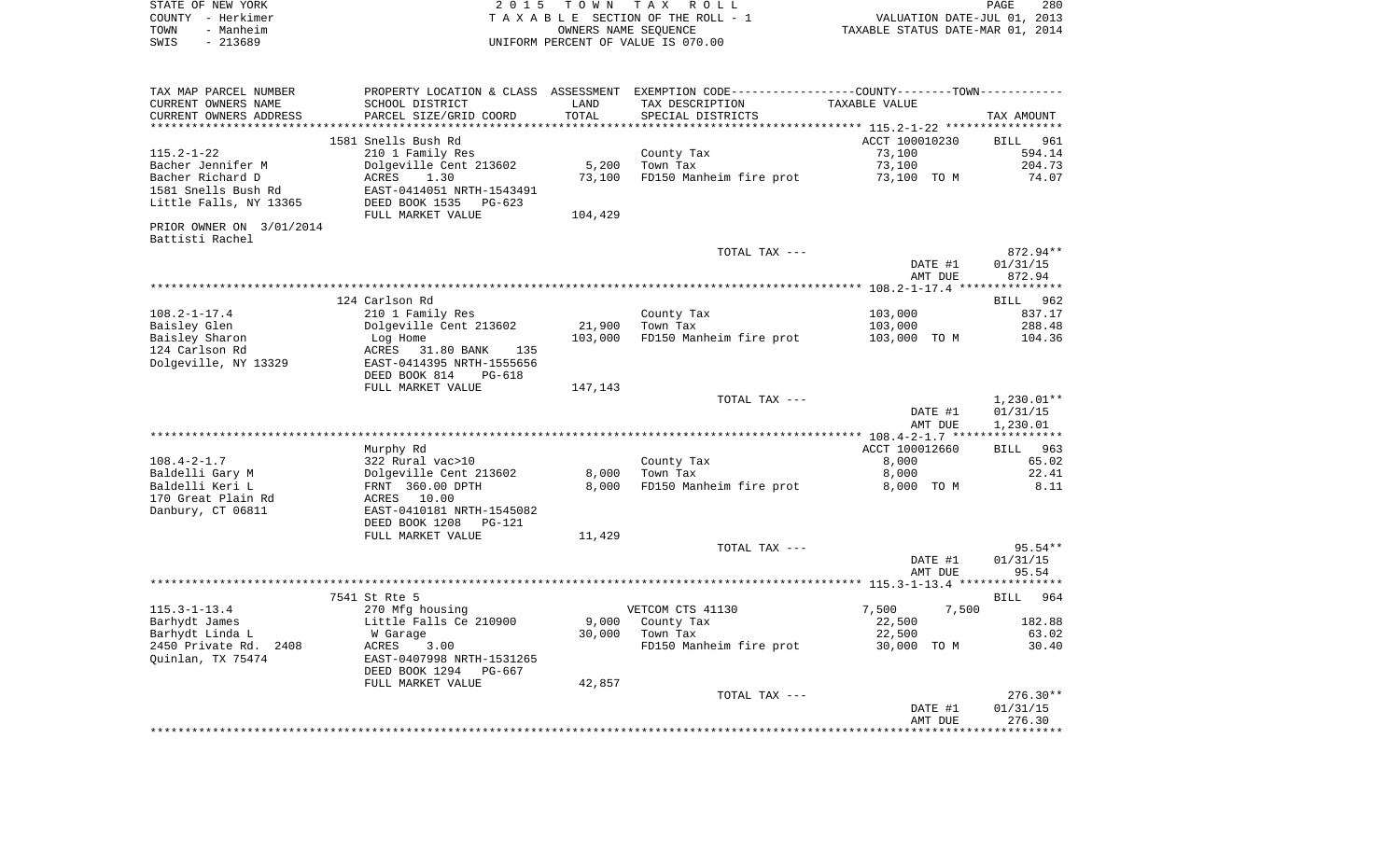| STATE OF NEW YORK | 2015 TOWN TAX ROLL                 | 281<br>PAGE                      |
|-------------------|------------------------------------|----------------------------------|
| COUNTY - Herkimer | TAXABLE SECTION OF THE ROLL - 1    | VALUATION DATE-JUL 01, 2013      |
| TOWN<br>- Manheim | OWNERS NAME SEOUENCE               | TAXABLE STATUS DATE-MAR 01, 2014 |
| - 213689<br>SWIS  | UNIFORM PERCENT OF VALUE IS 070.00 |                                  |

| TAX MAP PARCEL NUMBER  |                                |         | PROPERTY LOCATION & CLASS ASSESSMENT EXEMPTION CODE----------------COUNTY-------TOWN----------- |                  |              |
|------------------------|--------------------------------|---------|-------------------------------------------------------------------------------------------------|------------------|--------------|
| CURRENT OWNERS NAME    | SCHOOL DISTRICT                | LAND    | TAX DESCRIPTION                                                                                 | TAXABLE VALUE    |              |
| CURRENT OWNERS ADDRESS | PARCEL SIZE/GRID COORD         | TOTAL   | SPECIAL DISTRICTS                                                                               |                  | TAX AMOUNT   |
|                        |                                |         |                                                                                                 |                  |              |
|                        | 164 Granny Hill Rd             |         |                                                                                                 | ACCT 100004290   | BILL<br>965  |
| $108.4 - 2 - 68$       | 270 Mfg housing - WTRFNT       |         | County Tax                                                                                      | 45,000           | 365.75       |
| Barnard Mark           | Dolgeville Cent 213602         | 4,500   | Town Tax                                                                                        | 45,000           | 126.03       |
| Curran Frances         | FRNT 90.00 DPTH 158.00         | 45,000  | FD150 Manheim fire prot                                                                         | 45,000 TO M      | 45.60        |
| PO Box 338             | 0.41<br>ACRES                  |         |                                                                                                 |                  |              |
| Newport, NY 13416      | EAST-0419385 NRTH-1544449      |         |                                                                                                 |                  |              |
|                        | DEED BOOK 1141<br>PG-678       |         |                                                                                                 |                  |              |
|                        | FULL MARKET VALUE              | 64,286  |                                                                                                 |                  |              |
|                        |                                |         | TOTAL TAX ---                                                                                   |                  | 537.38**     |
|                        |                                |         |                                                                                                 | DATE #1          | 01/31/15     |
|                        |                                |         |                                                                                                 | AMT DUE          | 537.38       |
|                        |                                |         |                                                                                                 |                  |              |
|                        | 178 Ashe Rd                    |         |                                                                                                 | ACCT 100011430   | BILL 966     |
| $122.2 - 2 - 13$       | 210 1 Family Res               |         | VETCOM CTS 41130                                                                                | 10,500<br>10,500 |              |
| Barnett Christopher C  | Little Falls Ce 210900         | 6,400   | County Tax                                                                                      | 91,500           | 743.70       |
| Barnett Stacey A       | W Gar &Horse Barn              | 102,000 | Town Tax                                                                                        | 91,500           | 256.27       |
| 178 Ashe Rd            | ACRES<br>1.60                  |         | FD150 Manheim fire prot                                                                         | 102,000 TO M     | 103.35       |
| Little Falls, NY 13365 | EAST-0414854 NRTH-1526360      |         |                                                                                                 |                  |              |
|                        | DEED BOOK 941<br><b>PG-415</b> |         |                                                                                                 |                  |              |
|                        | FULL MARKET VALUE              | 145,714 |                                                                                                 |                  |              |
|                        |                                |         | TOTAL TAX ---                                                                                   |                  | $1,103.32**$ |
|                        |                                |         |                                                                                                 | DATE #1          | 01/31/15     |
|                        |                                |         |                                                                                                 | AMT DUE          | 1,103.32     |
|                        |                                |         |                                                                                                 |                  |              |
|                        | 158 Granny Hill Rd             |         |                                                                                                 | ACCT 100014370   | 967<br>BILL  |
| $108.4 - 2 - 52$       | 260 Seasonal res - WTRFNT      |         | County Tax                                                                                      | 25,800           | 209.70       |
| Barragan David J       | Dolgeville Cent 213602         | 2,000   | Town Tax                                                                                        | 25,800           | 72.26        |
| 129 Burkhart Rd        | 40.00 DPTH 100.00<br>FRNT      | 25,800  | School Relevy                                                                                   |                  | 528.98       |
| Canajoharie, NY 13317  | ACRES<br>0.09                  |         | FD150 Manheim fire prot                                                                         | 25,800 TO M      | 26.14        |
|                        | EAST-0419234 NRTH-1544486      |         |                                                                                                 |                  |              |
|                        | DEED BOOK 820<br>PG-732        |         |                                                                                                 |                  |              |
|                        | FULL MARKET VALUE              | 36,857  |                                                                                                 |                  |              |
|                        |                                |         | TOTAL TAX ---                                                                                   |                  | 837.08**     |
|                        |                                |         |                                                                                                 | DATE #1          | 01/31/15     |
|                        |                                |         |                                                                                                 | AMT DUE          | 837.08       |
|                        |                                |         |                                                                                                 |                  |              |
|                        | 5297 St Rte 167                |         |                                                                                                 | ACCT 100000690   | BILL 968     |
| $115.4 - 1 - 9$        | 210 1 Family Res               |         | County Tax                                                                                      | 80,000           | 650.23       |
| Barretta Donna         | Little Falls Ce 210900         | 8,000   | Town Tax                                                                                        | 80,000           | 224.06       |
| Barretta David         | ACRES<br>2.00                  | 80,000  | FD150 Manheim fire prot                                                                         | 80,000 TO M      | 81.06        |
| 5297 St Rte 167        | EAST-0409981 NRTH-1535310      |         |                                                                                                 |                  |              |
| Little Falls, NY 13365 | DEED BOOK 929<br>$PG-478$      |         |                                                                                                 |                  |              |
|                        | FULL MARKET VALUE              | 114,286 |                                                                                                 |                  |              |
|                        |                                |         | TOTAL TAX ---                                                                                   |                  | $955.35**$   |
|                        |                                |         |                                                                                                 | DATE #1          | 01/31/15     |
|                        |                                |         |                                                                                                 | AMT DUE          | 955.35       |
|                        |                                |         |                                                                                                 |                  |              |
|                        |                                |         |                                                                                                 |                  |              |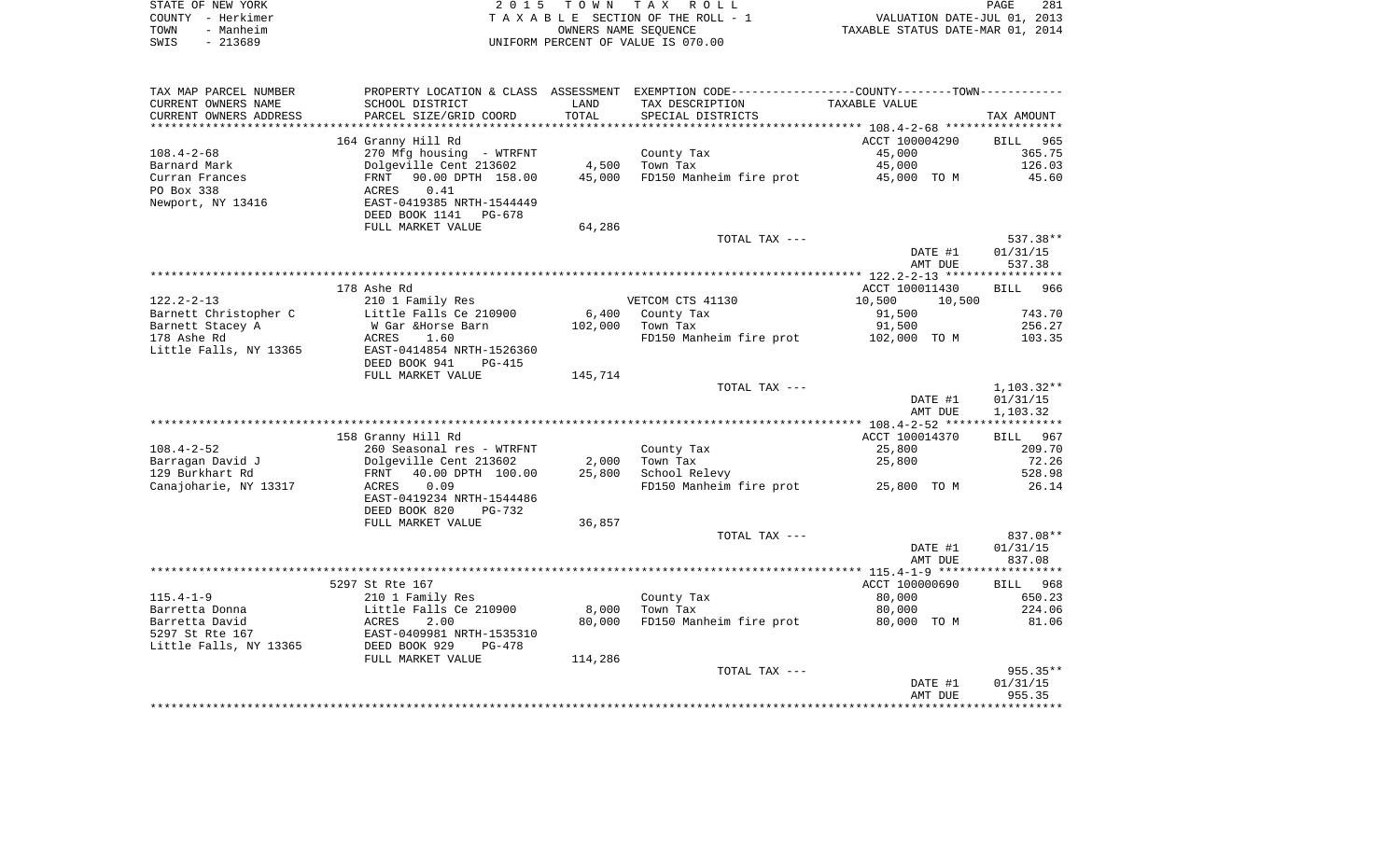| STATE OF NEW YORK | 2015 TOWN TAX ROLL                 | 282<br>PAGE                      |
|-------------------|------------------------------------|----------------------------------|
| COUNTY - Herkimer | TAXABLE SECTION OF THE ROLL - 1    | VALUATION DATE-JUL 01, 2013      |
| TOWN<br>- Manheim | OWNERS NAME SEOUENCE               | TAXABLE STATUS DATE-MAR 01, 2014 |
| - 213689<br>SWIS  | UNIFORM PERCENT OF VALUE IS 070.00 |                                  |

| TAX MAP PARCEL NUMBER  |                            |         | PROPERTY LOCATION & CLASS ASSESSMENT EXEMPTION CODE----------------COUNTY-------TOWN---------- |                |              |
|------------------------|----------------------------|---------|------------------------------------------------------------------------------------------------|----------------|--------------|
| CURRENT OWNERS NAME    | SCHOOL DISTRICT            | LAND    | TAX DESCRIPTION                                                                                | TAXABLE VALUE  |              |
| CURRENT OWNERS ADDRESS | PARCEL SIZE/GRID COORD     | TOTAL   | SPECIAL DISTRICTS                                                                              |                | TAX AMOUNT   |
|                        |                            |         |                                                                                                |                |              |
|                        | 1206 Barker Rd             |         |                                                                                                |                | BILL 969     |
| $108.4 - 1 - 48.3$     | 210 1 Family Res           |         | County Tax                                                                                     | 96,000         | 780.27       |
| Barretta Steven        | Dolgeville Cent 213602     | 8,800   | Town Tax                                                                                       | 96,000         | 268.87       |
| 1206 Barker Rd         | FRNT 305.00 DPTH           | 96,000  | FD150 Manheim fire prot                                                                        | 96,000 TO M    | 97.27        |
|                        |                            |         |                                                                                                |                |              |
| Dolgeville, NY 13329   | 4.80<br>ACRES              |         |                                                                                                |                |              |
|                        | EAST-0415257 NRTH-1549134  |         |                                                                                                |                |              |
|                        | DEED BOOK 899<br>PG-610    |         |                                                                                                |                |              |
|                        | FULL MARKET VALUE          | 137,143 |                                                                                                |                |              |
|                        |                            |         | TOTAL TAX ---                                                                                  |                | $1,146.41**$ |
|                        |                            |         |                                                                                                | DATE #1        | 01/31/15     |
|                        |                            |         |                                                                                                | AMT DUE        | 1,146.41     |
|                        |                            |         |                                                                                                |                |              |
|                        | 304 Willie Ln Keyser Lk    |         |                                                                                                | ACCT 100005430 | BILL 970     |
| $115.2 - 1 - 37$       | 260 Seasonal res - WTRFNT  |         | County Tax                                                                                     | 26,100         | 212.14       |
| Barretta Steven        | Dolgeville Cent 213602     | 5,000   | Town Tax                                                                                       | 26,100         | 73.10        |
| Barretta Jennifer S    | FRNT 100.00 DPTH 100.00    |         | 26,100 FD150 Manheim fire prot                                                                 | 26,100 TO M    | 26.45        |
| 1206 Barker Rd         | 0.29<br>ACRES              |         |                                                                                                |                |              |
|                        |                            |         |                                                                                                |                |              |
| Dolgeville, NY 13329   | EAST-0418898 NRTH-1544135  |         |                                                                                                |                |              |
|                        | DEED BOOK 1223<br>PG-153   |         |                                                                                                |                |              |
|                        | FULL MARKET VALUE          | 37,286  |                                                                                                |                |              |
|                        |                            |         | TOTAL TAX ---                                                                                  |                | $311.69**$   |
|                        |                            |         |                                                                                                | DATE #1        | 01/31/15     |
|                        |                            |         |                                                                                                | AMT DUE        | 311.69       |
|                        |                            |         |                                                                                                |                |              |
|                        | St. Rte. 167               |         |                                                                                                | ACCT 100014582 | 971<br>BILL  |
| $108.4 - 1 - 48.2$     | 323 Vacant rural           |         | County Tax                                                                                     | 1,000          | 8.13         |
| Barretta Steven L      | Dolgeville Cent 213602     | 1,000   | Town Tax                                                                                       | 1,000          | 2.80         |
| 1206 Barker Rd         | FRNT 71.00 DPTH            | 1,000   | FD150 Manheim fire prot                                                                        | 1,000 TO M     | 1.01         |
| Dolgeville, NY 13329   | 0.93<br>ACRES              |         |                                                                                                |                |              |
|                        | EAST-0414937 NRTH-1549113  |         |                                                                                                |                |              |
|                        | DEED BOOK 1202<br>$PG-933$ |         |                                                                                                |                |              |
|                        | FULL MARKET VALUE          | 1,429   |                                                                                                |                |              |
|                        |                            |         |                                                                                                |                |              |
|                        |                            |         | TOTAL TAX ---                                                                                  |                | $11.94**$    |
|                        |                            |         |                                                                                                | DATE #1        | 01/31/15     |
|                        |                            |         |                                                                                                | AMT DUE        | 11.94        |
|                        |                            |         |                                                                                                |                |              |
|                        | 1193 Barker Rd             |         |                                                                                                |                | BILL 972     |
| $108.4 - 1 - 48.4$     | 311 Res vac land           |         | County Tax                                                                                     | 1,200          | 9.75         |
| Barretta Steven L      | Dolgeville Cent 213602     | 1,200   | Town Tax                                                                                       | 1,200          | 3.36         |
| 1206 Barker Rd         | FRNT 151.00 DPTH           | 1,200   | FD150 Manheim fire prot                                                                        | 1,200 TO M     | 1.22         |
| Dolgeville, NY 13329   | ACRES<br>2.00              |         |                                                                                                |                |              |
|                        | EAST-0415028 NRTH-1549106  |         |                                                                                                |                |              |
|                        | DEED BOOK 1202<br>$PG-933$ |         |                                                                                                |                |              |
|                        |                            | 1,714   |                                                                                                |                |              |
|                        |                            |         |                                                                                                |                |              |
|                        | FULL MARKET VALUE          |         |                                                                                                |                |              |
|                        |                            |         | TOTAL TAX ---                                                                                  |                | $14.33**$    |
|                        |                            |         |                                                                                                | DATE #1        | 01/31/15     |
|                        |                            |         |                                                                                                | AMT DUE        | 14.33        |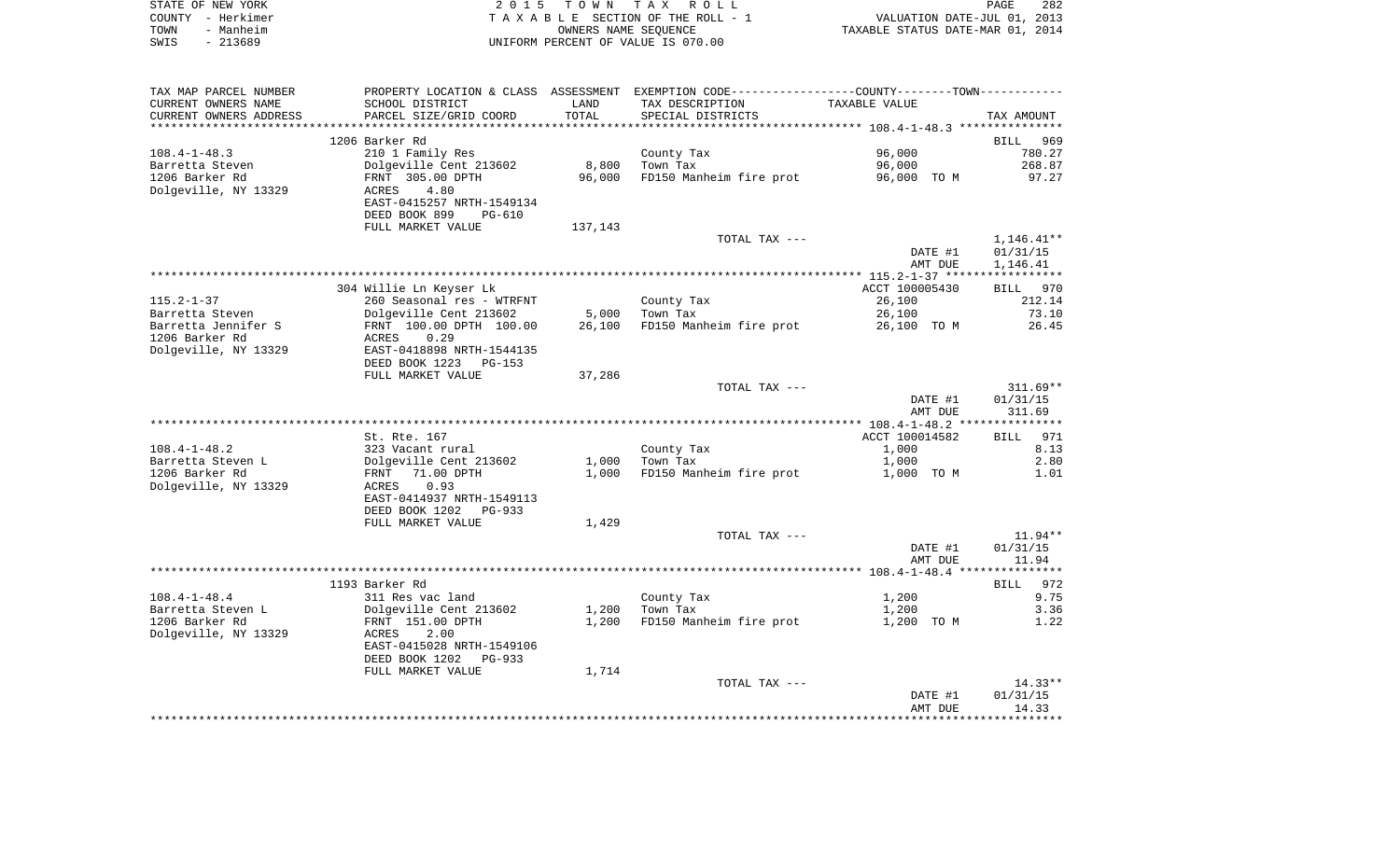|      | STATE OF NEW YORK | 2015 TOWN TAX ROLL                 | 283<br>PAGE                      |
|------|-------------------|------------------------------------|----------------------------------|
|      | COUNTY - Herkimer | TAXABLE SECTION OF THE ROLL - 1    | VALUATION DATE-JUL 01, 2013      |
| TOWN | - Manheim         | OWNERS NAME SEOUENCE               | TAXABLE STATUS DATE-MAR 01, 2014 |
| SWIS | $-213689$         | UNIFORM PERCENT OF VALUE IS 070.00 |                                  |

| TAX MAP PARCEL NUMBER                           | PROPERTY LOCATION & CLASS ASSESSMENT                   |         | EXEMPTION CODE-----------------COUNTY-------TOWN----------- |                |                              |
|-------------------------------------------------|--------------------------------------------------------|---------|-------------------------------------------------------------|----------------|------------------------------|
| CURRENT OWNERS NAME                             | SCHOOL DISTRICT                                        | LAND    | TAX DESCRIPTION                                             | TAXABLE VALUE  |                              |
| CURRENT OWNERS ADDRESS                          | PARCEL SIZE/GRID COORD                                 | TOTAL   | SPECIAL DISTRICTS                                           |                | TAX AMOUNT                   |
| *************************                       |                                                        |         |                                                             |                |                              |
|                                                 | 6192 St Rte 167                                        |         |                                                             | ACCT 100014135 | 973<br><b>BILL</b>           |
| $108.4 - 1 - 45$                                | 270 Mfg housing                                        |         | County Tax                                                  | 29,000         | 235.71                       |
| Bassett George                                  | Dolgeville Cent 213602                                 | 4,000   | Town Tax                                                    | 29,000         | 81.22                        |
| Higgins- Bassett Karen                          | 1.00<br>ACRES                                          | 29,000  | School Relevy                                               |                | 594.60                       |
| 96 Bel Air Pl. Trl 75<br>Sierra Vista, AZ 85635 | EAST-0414418 NRTH-1549208<br>DEED BOOK 845<br>$PG-112$ |         | FD150 Manheim fire prot                                     | 29,000 TO M    | 29.38                        |
|                                                 | FULL MARKET VALUE                                      | 41,429  |                                                             |                |                              |
|                                                 |                                                        |         | TOTAL TAX ---                                               |                | 940.91**                     |
|                                                 |                                                        |         |                                                             | DATE #1        | 01/31/15                     |
|                                                 |                                                        |         |                                                             | AMT DUE        | 940.91                       |
|                                                 |                                                        |         |                                                             |                |                              |
|                                                 | 468 Murphy Rd                                          |         |                                                             | ACCT 100004380 | 974<br>BILL                  |
| $115.2 - 1 - 1$                                 | 241 Rural res&ag                                       |         | County Tax                                                  | 83,000         | 674.61                       |
| Battisti Courtney E                             | Dolgeville Cent 213602                                 | 25,200  | Town Tax                                                    | 83,000         | 232.46                       |
| 468 Murphy Rd                                   | ACRES 29.30                                            | 83,000  | FD150 Manheim fire prot                                     | 83,000 TO M    | 84.10                        |
| Little Falls, NY 13365                          | EAST-0410401 NRTH-1542715                              |         |                                                             |                |                              |
|                                                 | DEED BOOK 1347 PG-413                                  |         |                                                             |                |                              |
|                                                 | FULL MARKET VALUE                                      | 118,571 |                                                             |                |                              |
|                                                 |                                                        |         | TOTAL TAX ---                                               |                | 991.17**                     |
|                                                 |                                                        |         |                                                             | DATE #1        | 01/31/15                     |
|                                                 |                                                        |         |                                                             | AMT DUE        | 991.17                       |
|                                                 |                                                        |         |                                                             |                |                              |
|                                                 | Murphy Rd                                              |         |                                                             |                | BILL 975                     |
| $115.2 - 1 - 2.3$                               | 322 Rural vac>10                                       |         | County Tax                                                  | 8,200          | 66.65                        |
| Battisti Courtney E                             | Dolgeville Cent 213602                                 | 8,200   | Town Tax                                                    | 8,200          | 22.97                        |
| 468 Murphy Rd                                   | ACRES 11.31                                            | 8,200   | FD150 Manheim fire prot                                     | 8,200 TO M     | 8.31                         |
| Little Falls, NY 13365                          | EAST-0411010 NRTH-1542794                              |         |                                                             |                |                              |
|                                                 | DEED BOOK 1347<br>PG-413                               |         |                                                             |                |                              |
|                                                 | FULL MARKET VALUE                                      | 11,714  |                                                             |                |                              |
|                                                 |                                                        |         | TOTAL TAX ---                                               |                | $97.93**$                    |
|                                                 |                                                        |         |                                                             | DATE #1        | 01/31/15                     |
|                                                 |                                                        |         |                                                             | AMT DUE        | 97.93                        |
|                                                 |                                                        |         |                                                             | ACCT 100012420 |                              |
| $123.1 - 1 - 9$                                 | 494 Snells Bush Rd<br>210 1 Family Res                 |         | County Tax                                                  | 62,600         | <b>BILL</b><br>976<br>508.80 |
| Beacraft Daniel                                 | O-E-StJ Cent<br>273803                                 | 10,000  | Town Tax                                                    | 62,600         | 175.33                       |
| Beacraft Cynthia                                | W/garage                                               | 62,600  | FD150 Manheim fire prot                                     | 62,600 TO M    | 63.43                        |
| 494 Snells Bush Rd                              | ACRES<br>4.00                                          |         |                                                             |                |                              |
| Little Falls, NY 13365                          | EAST-0421787 NRTH-1524802                              |         |                                                             |                |                              |
|                                                 | DEED BOOK 811<br>PG-626                                |         |                                                             |                |                              |
|                                                 | FULL MARKET VALUE                                      | 89,429  |                                                             |                |                              |
|                                                 |                                                        |         | TOTAL TAX ---                                               |                | 747.56**                     |
|                                                 |                                                        |         |                                                             | DATE #1        | 01/31/15                     |
|                                                 |                                                        |         |                                                             | AMT DUE        | 747.56                       |
|                                                 |                                                        |         |                                                             |                |                              |
|                                                 |                                                        |         |                                                             |                |                              |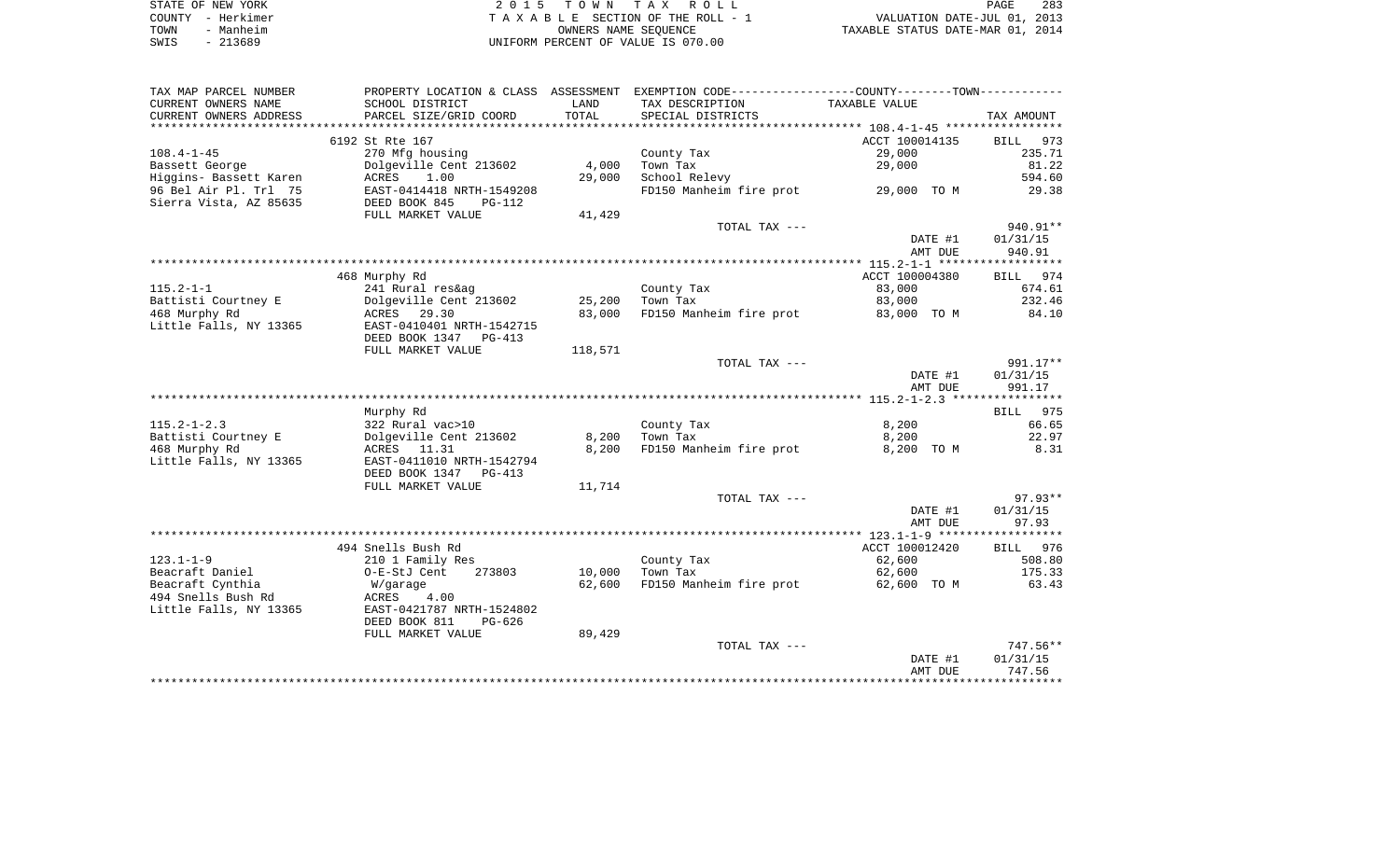| STATE OF NEW YORK | 2015 TOWN TAX ROLL                 | 284<br>PAGE                      |
|-------------------|------------------------------------|----------------------------------|
| COUNTY - Herkimer | TAXABLE SECTION OF THE ROLL - 1    | VALUATION DATE-JUL 01, 2013      |
| - Manheim<br>TOWN | OWNERS NAME SEOUENCE               | TAXABLE STATUS DATE-MAR 01, 2014 |
| $-213689$<br>SWIS | UNIFORM PERCENT OF VALUE IS 070.00 |                                  |

| TAX MAP PARCEL NUMBER     |                           |         | PROPERTY LOCATION & CLASS ASSESSMENT EXEMPTION CODE---------------COUNTY-------TOWN---------- |                    |                    |
|---------------------------|---------------------------|---------|-----------------------------------------------------------------------------------------------|--------------------|--------------------|
| CURRENT OWNERS NAME       | SCHOOL DISTRICT           | LAND    | TAX DESCRIPTION                                                                               | TAXABLE VALUE      |                    |
| CURRENT OWNERS ADDRESS    | PARCEL SIZE/GRID COORD    | TOTAL   | SPECIAL DISTRICTS                                                                             |                    | TAX AMOUNT         |
|                           |                           |         |                                                                                               |                    |                    |
|                           | St Rte 5                  |         |                                                                                               | ACCT 100009390     | 977<br>BILL        |
| $115.4 - 2 - 15$          | 431 Auto dealer           |         | County Tax                                                                                    | 18,500             | 150.36             |
| Beacraft Rick             | Little Falls Ce 210900    | 11,500  | Town Tax                                                                                      | 18,500             | 51.81              |
| 150 Furnace St            | 5.50<br>ACRES             | 18,500  | FD150 Manheim fire prot                                                                       | 18,500 TO M        | 18.74              |
| Little Falls, NY 13365    | EAST-0413211 NRTH-1528876 |         |                                                                                               |                    |                    |
|                           | DEED BOOK 1105<br>PG-160  |         |                                                                                               |                    |                    |
|                           | FULL MARKET VALUE         | 26,429  |                                                                                               |                    |                    |
|                           |                           |         | TOTAL TAX ---                                                                                 |                    | 220.91**           |
|                           |                           |         |                                                                                               | DATE #1            | 01/31/15           |
|                           |                           |         |                                                                                               | AMT DUE            | 220.91             |
|                           |                           |         |                                                                                               |                    |                    |
|                           | 123 Old St Rd             |         |                                                                                               | ACCT 100002490     | BILL 978           |
| $123.1 - 1 - 25$          | 421 Restaurant            |         | County Tax                                                                                    | 285,000            | 2,316.43           |
| Beardslee Castle Inc      | 273803<br>O-E-StJ Cent    | 20,900  | Town Tax                                                                                      | 285,000            | 798.21             |
| 123 Old State Rd          | ACRES<br>22.80            | 285,000 | School Relevy                                                                                 |                    | 7,401.14           |
| Little Falls, NY 13365    | EAST-0426244 NRTH-1520919 |         | FD150 Manheim fire prot 285,000 TO M                                                          |                    | 288.77             |
|                           | DEED BOOK 810<br>PG-338   |         |                                                                                               |                    |                    |
|                           | FULL MARKET VALUE         | 407,143 |                                                                                               |                    |                    |
|                           |                           |         | TOTAL TAX ---                                                                                 |                    | 10,804.55**        |
|                           |                           |         |                                                                                               | DATE #1            | 01/31/15           |
|                           |                           |         |                                                                                               | AMT DUE            | 10,804.55          |
|                           |                           |         |                                                                                               |                    |                    |
|                           | E Murphy Rd               |         |                                                                                               | ACCT 100013980     | BILL 979           |
| $108.4 - 2 - 26.1$        | 312 Vac w/imprv           |         | AG MKTS L 41720                                                                               | 17,772<br>17.772   |                    |
| Beatty Allen G Jr.        | Dolgeville Cent 213602    |         | 35,700 County Tax                                                                             | 67,928             | 552.11             |
| Beatty Sara V             | ACRES 53.30               | 85,700  | Town Tax                                                                                      | 67,928             | 190.25             |
| 48 Rte. 39 North          | EAST-0410696 NRTH-1544189 |         | FD150 Manheim fire prot                                                                       | 67,928 TO M        | 68.83              |
| Sherman, CT 06784         | DEED BOOK 1135<br>PG-978  |         | 17,772 EX                                                                                     |                    |                    |
|                           | FULL MARKET VALUE         | 122,429 |                                                                                               |                    |                    |
| MAY BE SUBJECT TO PAYMENT |                           |         |                                                                                               |                    |                    |
| UNDER AGDIST LAW TIL 2018 |                           |         | TOTAL TAX ---                                                                                 |                    | $811.19**$         |
|                           |                           |         |                                                                                               |                    |                    |
|                           |                           |         |                                                                                               | DATE #1<br>AMT DUE | 01/31/15<br>811.19 |
|                           |                           |         |                                                                                               |                    |                    |
|                           | W Murphy Rd               |         |                                                                                               | ACCT 100013320     | BILL 980           |
| $108.4 - 2 - 25$          | 105 Vac farmland          |         | AG MKTS L 41720                                                                               | 18,051<br>18,051   |                    |
| Beatty G. Allen Jr.       | Dolgeville Cent 213602    |         | 30,400 County Tax                                                                             | 12,349             | 100.37             |
| Beatty Sara V             | 47.50<br>ACRES            | 30,400  | Town Tax                                                                                      | 12,349             | 34.59              |
| 48 Rte. 39 North          | EAST-0409013 NRTH-1543969 |         | FD150 Manheim fire prot                                                                       | 12,349 TO M        | 12.51              |
| Sherman, CT 06784         | DEED BOOK 1235<br>PG-550  |         | 18,051 EX                                                                                     |                    |                    |
|                           | FULL MARKET VALUE         | 43,429  |                                                                                               |                    |                    |
| MAY BE SUBJECT TO PAYMENT |                           |         |                                                                                               |                    |                    |
| UNDER AGDIST LAW TIL 2018 |                           |         |                                                                                               |                    |                    |
|                           |                           |         | TOTAL TAX ---                                                                                 |                    | $147.47**$         |
|                           |                           |         |                                                                                               | DATE #1            | 01/31/15           |
|                           |                           |         |                                                                                               | AMT DUE            | 147.47             |
|                           |                           |         |                                                                                               |                    |                    |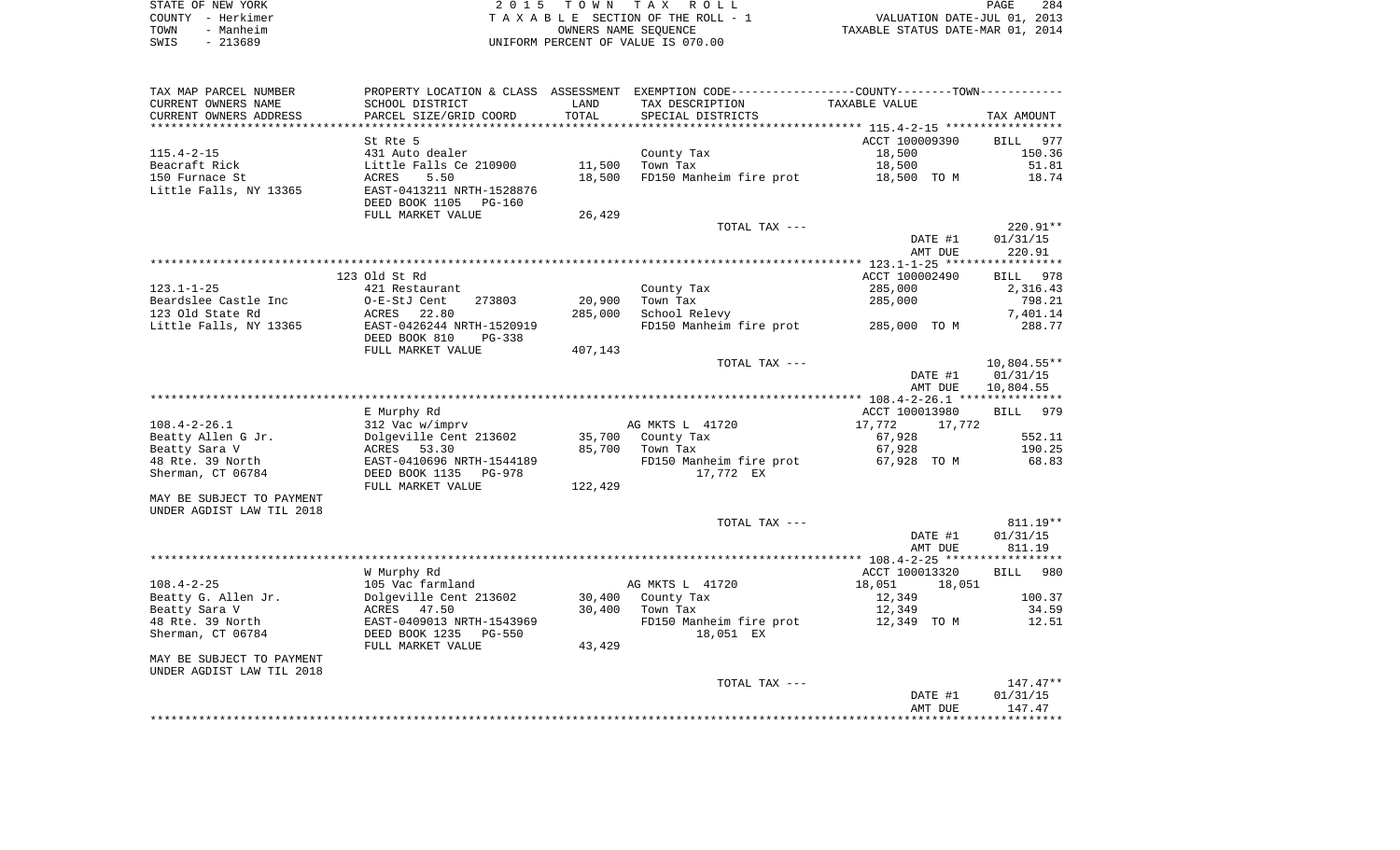| STATE OF NEW YORK | 2015 TOWN TAX ROLL                 | 285<br>PAGE                      |
|-------------------|------------------------------------|----------------------------------|
| COUNTY - Herkimer | TAXABLE SECTION OF THE ROLL - 1    | VALUATION DATE-JUL 01, 2013      |
| - Manheim<br>TOWN | OWNERS NAME SEOUENCE               | TAXABLE STATUS DATE-MAR 01, 2014 |
| SWIS<br>$-213689$ | UNIFORM PERCENT OF VALUE IS 070.00 |                                  |

285<br>2013<br>2014

| TAX MAP PARCEL NUMBER   |                                |        | PROPERTY LOCATION & CLASS ASSESSMENT EXEMPTION CODE----------------COUNTY--------TOWN----------- |                |                    |
|-------------------------|--------------------------------|--------|--------------------------------------------------------------------------------------------------|----------------|--------------------|
| CURRENT OWNERS NAME     | SCHOOL DISTRICT                | LAND   | TAX DESCRIPTION                                                                                  | TAXABLE VALUE  |                    |
| CURRENT OWNERS ADDRESS  | PARCEL SIZE/GRID COORD         | TOTAL  | SPECIAL DISTRICTS                                                                                |                | TAX AMOUNT         |
| *********************** | *****************************  |        |                                                                                                  |                |                    |
|                         | 713 Brockett Rd                |        |                                                                                                  | ACCT 100002430 | <b>BILL</b><br>981 |
| $108.4 - 1 - 17$        | 210 1 Family Res               |        | County Tax                                                                                       | 62,000         | 503.92             |
| Beaulieu Frank P        | Dolgeville Cent 213602         | 6,500  | Town Tax                                                                                         | 62,000         | 173.65             |
| Beaulieu Staphanie A    | 3.50<br>ACRES                  | 62,000 | FD150 Manheim fire prot                                                                          | 62,000 TO M    | 62.82              |
| 713 Brockett Rd         | EAST-0415263 NRTH-1552403      |        |                                                                                                  |                |                    |
| Dolgeville, NY 13329    | DEED BOOK 1467 PG-607          |        |                                                                                                  |                |                    |
|                         | FULL MARKET VALUE              | 88,571 |                                                                                                  |                |                    |
|                         |                                |        | TOTAL TAX ---                                                                                    |                | 740.39**           |
|                         |                                |        |                                                                                                  | DATE #1        | 01/31/15           |
|                         |                                |        |                                                                                                  | AMT DUE        | 740.39             |
|                         |                                |        |                                                                                                  |                |                    |
|                         | 7961 St Rte 5                  |        |                                                                                                  | ACCT 100007380 | <b>BILL</b><br>982 |
| $122.2 - 2 - 2.2$       | 210 1 Family Res               |        | County Tax                                                                                       | 55,000         | 447.03             |
| Begley Daniel           | Little Falls Ce 210900         | 12,000 | Town Tax                                                                                         | 55,000         | 154.04             |
| Begley Melinda          | FRNT 602.00 DPTH               | 55,000 | School Relevy                                                                                    |                | 1,615.00           |
| 7961 St Rte 5           | 2.43<br>ACRES                  |        | FD150 Manheim fire prot                                                                          | 55,000 TO M    | 55.73              |
| Little Falls, NY 13365  | EAST-0414546 NRTH-1527592      |        |                                                                                                  |                |                    |
|                         | DEED BOOK 932<br><b>PG-341</b> |        |                                                                                                  |                |                    |
|                         | FULL MARKET VALUE              | 78,571 |                                                                                                  |                |                    |
|                         |                                |        | TOTAL TAX ---                                                                                    |                | $2,271.80**$       |
|                         |                                |        |                                                                                                  | DATE #1        | 01/31/15           |
|                         |                                |        |                                                                                                  | AMT DUE        | 2,271.80           |
|                         | 1542 Davis Rd                  |        |                                                                                                  | ACCT 100007860 | BILL 983           |
| $108.3 - 1 - 31$        | 210 1 Family Res               |        | VET WAR CT 41121                                                                                 | 6,300<br>6,300 |                    |
| Bellinger David         | Dolgeville Cent 213602         | 4,400  | County Tax                                                                                       | 50,100         | 407.20             |
| 1542 Davis Rd           | W/garage                       | 56,400 | Town Tax                                                                                         | 50,100         | 140.32             |
| Little Falls, NY 13365  | ACRES<br>1.10                  |        | FD150 Manheim fire prot                                                                          | 56,400 TO M    | 57.15              |
|                         | EAST-0406779 NRTH-1544651      |        |                                                                                                  |                |                    |
|                         | DEED BOOK 748<br><b>PG-271</b> |        |                                                                                                  |                |                    |
|                         | FULL MARKET VALUE              | 80,571 |                                                                                                  |                |                    |
|                         |                                |        | TOTAL TAX ---                                                                                    |                | $604.67**$         |
|                         |                                |        |                                                                                                  | DATE #1        | 01/31/15           |
|                         |                                |        |                                                                                                  | AMT DUE        | 604.67             |
|                         |                                |        |                                                                                                  |                |                    |
|                         | 331 Carlson Rd                 |        |                                                                                                  | ACCT 100010380 | 984<br>BILL        |
| $108.2 - 1 - 3.2$       | 210 1 Family Res               |        | County Tax                                                                                       | 35,500         | 288.54             |
| Bellinger James         | Dolgeville Cent 213602         | 8,500  | Town Tax                                                                                         | 35,500         | 99.43              |
| Bellinger Geraldine     | FRNT 950.00 DPTH               | 35,500 | FD150 Manheim fire prot                                                                          | 35,500 TO M    | 35.97              |
| 331 Carlson Rd          | 5.50<br>ACRES                  |        |                                                                                                  |                |                    |
| Dolgeville, NY 13329    | EAST-0413754 NRTH-1559755      |        |                                                                                                  |                |                    |
|                         | DEED BOOK 698<br><b>PG-765</b> |        |                                                                                                  |                |                    |
|                         | FULL MARKET VALUE              | 50,714 |                                                                                                  |                |                    |
|                         |                                |        | TOTAL TAX ---                                                                                    |                | 423.94**           |
|                         |                                |        |                                                                                                  | DATE #1        | 01/31/15           |
|                         |                                |        |                                                                                                  | AMT DUE        | 423.94             |
|                         |                                |        |                                                                                                  |                |                    |
|                         |                                |        |                                                                                                  |                |                    |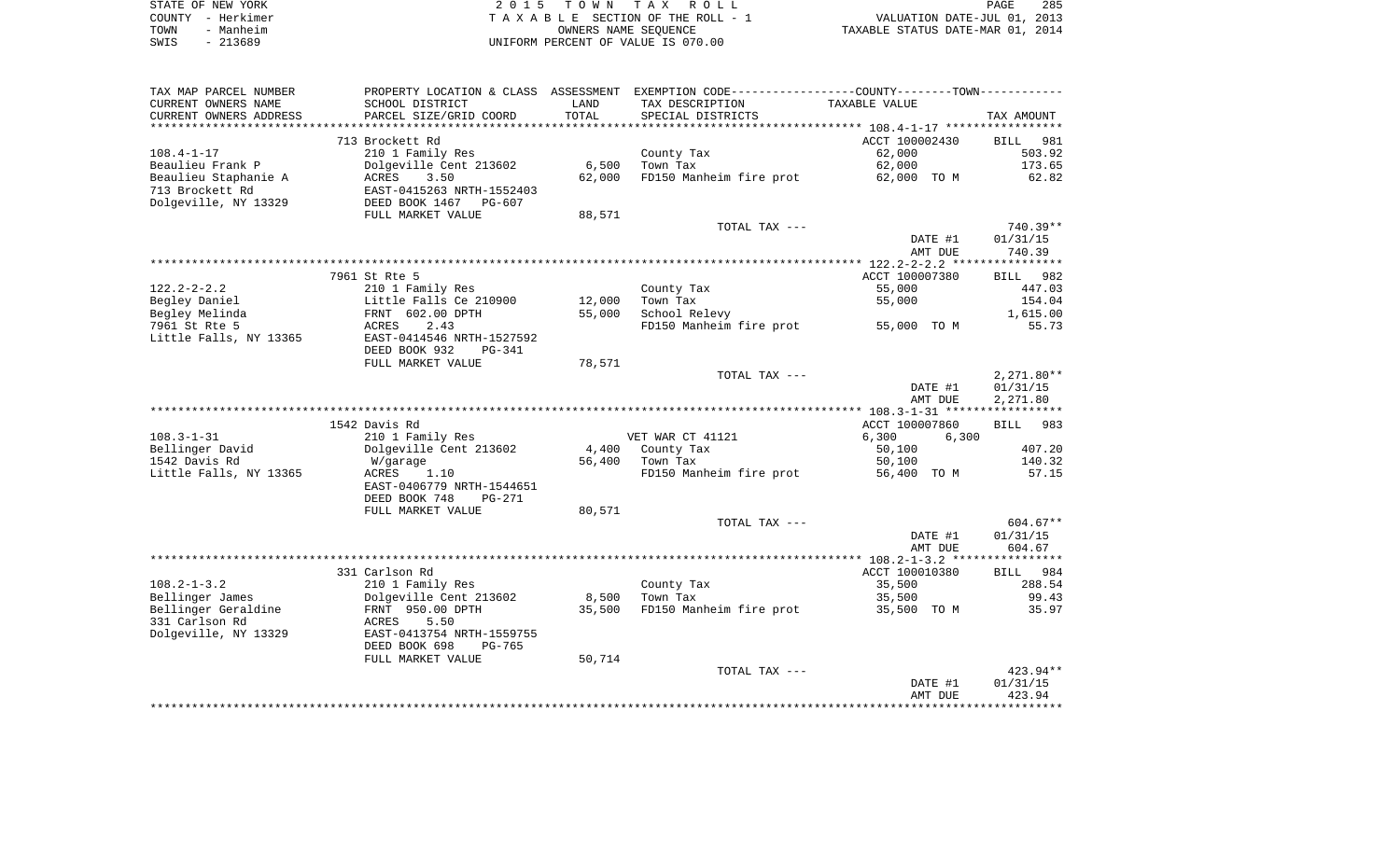|      | STATE OF NEW YORK | 2015 TOWN TAX ROLL                 | PAGE                             | 286 |
|------|-------------------|------------------------------------|----------------------------------|-----|
|      | COUNTY - Herkimer | TAXABLE SECTION OF THE ROLL - 1    | VALUATION DATE-JUL 01, 2013      |     |
| TOWN | - Manheim         | OWNERS NAME SEOUENCE               | TAXABLE STATUS DATE-MAR 01, 2014 |     |
| SWIS | - 213689          | UNIFORM PERCENT OF VALUE IS 070.00 |                                  |     |

| TAX MAP PARCEL NUMBER  |                                |        | PROPERTY LOCATION & CLASS ASSESSMENT EXEMPTION CODE----------------COUNTY-------TOWN-------- |                |             |
|------------------------|--------------------------------|--------|----------------------------------------------------------------------------------------------|----------------|-------------|
| CURRENT OWNERS NAME    | SCHOOL DISTRICT                | LAND   | TAX DESCRIPTION                                                                              | TAXABLE VALUE  |             |
| CURRENT OWNERS ADDRESS | PARCEL SIZE/GRID COORD         | TOTAL  | SPECIAL DISTRICTS                                                                            |                | TAX AMOUNT  |
|                        |                                |        |                                                                                              |                |             |
|                        | 104 Bronner Rd                 |        |                                                                                              | ACCT 100007980 | BILL 985    |
| $108.3 - 1 - 25$       | 210 1 Family Res               |        | County Tax                                                                                   | 53,600         | 435.65      |
| Bellinger John H       | Little Falls Ce 210900         | 11,000 | Town Tax                                                                                     | 53,600         | 150.12      |
| 104 Bronner Rd         | W/barn                         | 53,600 | FD150 Manheim fire prot                                                                      | 53,600 TO M    | 54.31       |
| Little Falls, NY 13365 | <b>ACRES</b><br>5.00           |        |                                                                                              |                |             |
|                        | EAST-0399841 NRTH-1547144      |        |                                                                                              |                |             |
|                        |                                |        |                                                                                              |                |             |
|                        | DEED BOOK 1406 PG-392          |        |                                                                                              |                |             |
|                        | FULL MARKET VALUE              | 76,571 |                                                                                              |                |             |
|                        |                                |        | TOTAL TAX ---                                                                                |                | $640.08**$  |
|                        |                                |        |                                                                                              | DATE #1        | 01/31/15    |
|                        |                                |        |                                                                                              | AMT DUE        | 640.08      |
|                        |                                |        |                                                                                              |                |             |
|                        | 176 Rural Park Dr              |        |                                                                                              | ACCT 100000420 | BILL 986    |
| $115.2 - 1 - 63$       | 260 Seasonal res - WTRFNT      |        | County Tax                                                                                   | 12,000         | 97.53       |
| Benishin Nicholas H    | 273803<br>O-E-StJ Cent         | 9,000  | Town Tax                                                                                     | 12,000         | 33.61       |
| Reed Ruth E            | 60.00 DPTH 100.00<br>FRNT      | 12,000 | FD150 Manheim fire prot                                                                      | 12,000 TO M    | 12.16       |
| 606 N George St        | ACRES<br>0.11                  |        |                                                                                              |                |             |
| Rome, NY 13440         | EAST-0419963 NRTH-1540678      |        |                                                                                              |                |             |
|                        | DEED BOOK 917<br>$PG-203$      |        |                                                                                              |                |             |
|                        | FULL MARKET VALUE              | 17,143 |                                                                                              |                |             |
|                        |                                |        | TOTAL TAX ---                                                                                |                | 143.30**    |
|                        |                                |        |                                                                                              | DATE #1        | 01/31/15    |
|                        |                                |        |                                                                                              | AMT DUE        | 143.30      |
|                        |                                |        |                                                                                              |                |             |
|                        |                                |        |                                                                                              |                |             |
|                        | 323 Military Rd                |        |                                                                                              | ACCT 100000930 | 987<br>BILL |
| $108.2 - 1 - 6$        | 270 Mfg housing                |        | VET COM CT 41131                                                                             | 3,000<br>3,000 |             |
| Benson Herman V        | Dolgeville Cent 213602         |        | 4,700 County Tax                                                                             | 9,000          | 73.15       |
| 323 Military Rd        | ACRES 1.70                     | 12,000 | Town Tax                                                                                     | 9,000          | 25.21       |
| Dolgeville, NY 13329   | EAST-0414869 NRTH-1560243      |        | FD150 Manheim fire prot 12,000 TO M                                                          |                | 12.16       |
|                        | DEED BOOK 00646 PG-00045       |        |                                                                                              |                |             |
|                        | FULL MARKET VALUE              | 17,143 |                                                                                              |                |             |
|                        |                                |        | TOTAL TAX ---                                                                                |                | $110.52**$  |
|                        |                                |        |                                                                                              | DATE #1        | 01/31/15    |
|                        |                                |        |                                                                                              | AMT DUE        | 110.52      |
|                        |                                |        |                                                                                              |                |             |
|                        | 176 Holmberg Rd-Keyser Lk      |        |                                                                                              | ACCT 100002850 | BILL 988    |
| $115.2 - 1 - 56$       | 260 Seasonal res - WTRFNT      |        | County Tax                                                                                   | 18,000         | 146.30      |
| Berg Roy E             | 273803<br>O-E-StJ Cent         | 8,000  | Town Tax                                                                                     | 18,000         | 50.41       |
| Berg Kathryn Ann       | 260                            | 18,000 | FD150 Manheim fire prot                                                                      | 18,000 TO M    | 18.24       |
| 16 Soundview Rd        | FRNT 200.00 DPTH 100.00        |        |                                                                                              |                |             |
|                        |                                |        |                                                                                              |                |             |
| Glen Cove, NY 11542    | ACRES<br>0.23                  |        |                                                                                              |                |             |
|                        | EAST-0419127 NRTH-1541289      |        |                                                                                              |                |             |
|                        | DEED BOOK 455<br><b>PG-619</b> |        |                                                                                              |                |             |
|                        | FULL MARKET VALUE              | 25,714 |                                                                                              |                |             |
|                        |                                |        | TOTAL TAX ---                                                                                |                | $214.95**$  |
|                        |                                |        |                                                                                              | DATE #1        | 01/31/15    |
|                        |                                |        |                                                                                              | AMT DUE        | 214.95      |
|                        |                                |        |                                                                                              |                |             |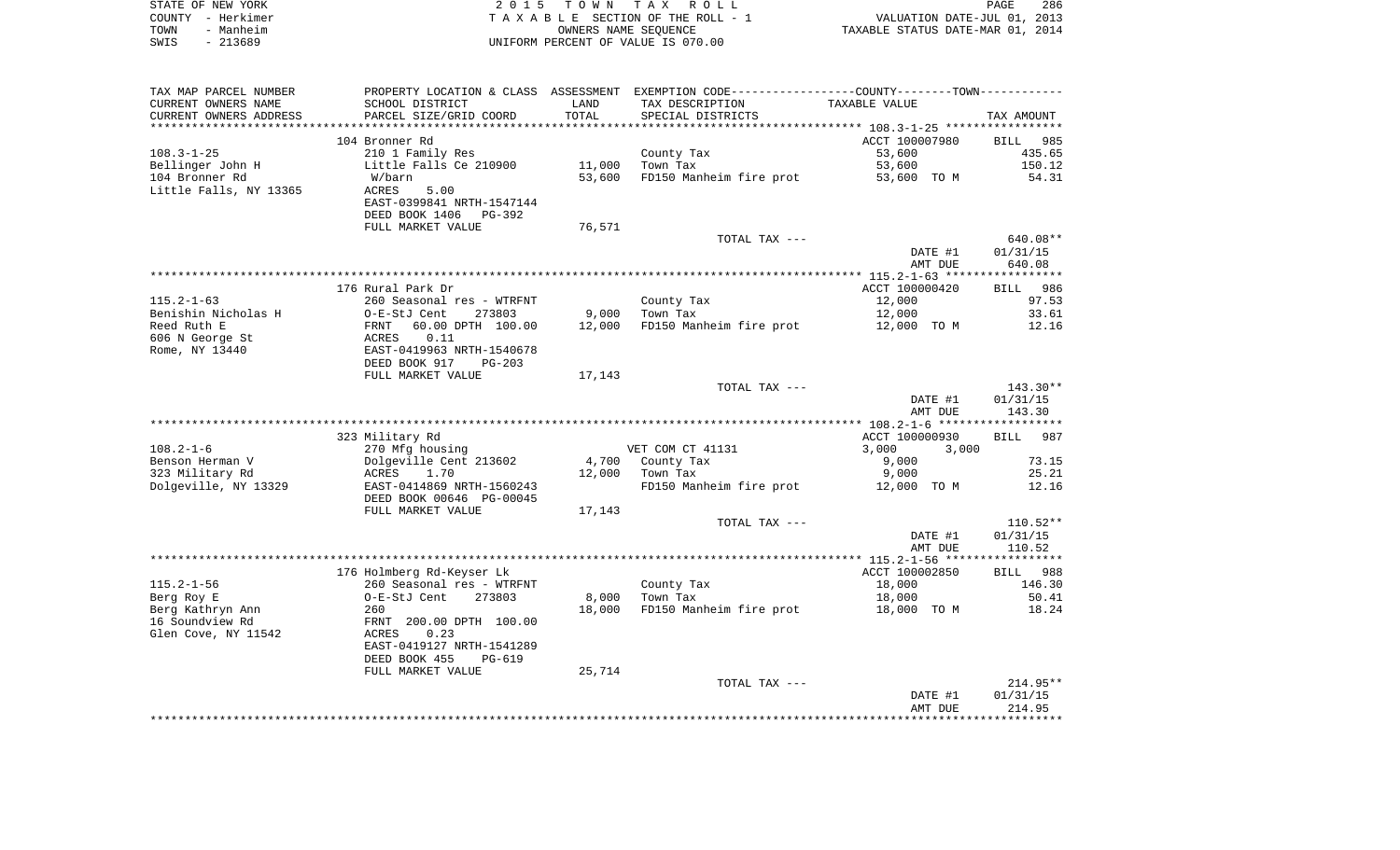|      | STATE OF NEW YORK | 2015 TOWN TAX ROLL                 | PAGE                             | 287 |
|------|-------------------|------------------------------------|----------------------------------|-----|
|      | COUNTY - Herkimer | TAXABLE SECTION OF THE ROLL - 1    | VALUATION DATE-JUL 01, 2013      |     |
| TOWN | - Manheim         | OWNERS NAME SEOUENCE               | TAXABLE STATUS DATE-MAR 01, 2014 |     |
| SWIS | - 213689          | UNIFORM PERCENT OF VALUE IS 070.00 |                                  |     |

| TAX MAP PARCEL NUMBER<br>CURRENT OWNERS NAME<br>CURRENT OWNERS ADDRESS | PROPERTY LOCATION & CLASS ASSESSMENT<br>SCHOOL DISTRICT<br>PARCEL SIZE/GRID COORD | LAND<br>TOTAL | EXEMPTION CODE-----------------COUNTY-------TOWN-----------<br>TAX DESCRIPTION<br>SPECIAL DISTRICTS | TAXABLE VALUE                                 | TAX AMOUNT            |
|------------------------------------------------------------------------|-----------------------------------------------------------------------------------|---------------|-----------------------------------------------------------------------------------------------------|-----------------------------------------------|-----------------------|
| ********************                                                   |                                                                                   | *********     | ********************************* 115        .1-1-24        .1 ***************                      |                                               |                       |
|                                                                        | 256 Burrell Rd                                                                    |               |                                                                                                     | ACCT 100000390                                | <b>BILL</b><br>989    |
| $115.1 - 1 - 24.1$                                                     | 210 1 Family Res                                                                  |               | County Tax                                                                                          | 147,000                                       | 1,194.79              |
| Bergeron James T                                                       | Little Falls Ce 210900                                                            | 10,500        | Town Tax                                                                                            | 147,000                                       | 411.71                |
| Bergeron Mary M                                                        | FRNT 980.20 DPTH                                                                  | 147,000       | FD150 Manheim fire prot                                                                             | 147,000 TO M                                  | 148.94                |
| 256 Burrell Rd                                                         | 5.40<br>ACRES                                                                     |               |                                                                                                     |                                               |                       |
| LIttle Falls, NY 13365                                                 | EAST-0400296 NRTH-1538841<br>DEED BOOK 1238<br>PG-373                             |               |                                                                                                     |                                               |                       |
|                                                                        | FULL MARKET VALUE                                                                 | 210,000       |                                                                                                     |                                               |                       |
|                                                                        |                                                                                   |               | TOTAL TAX ---                                                                                       |                                               | $1,755.44**$          |
|                                                                        |                                                                                   |               |                                                                                                     | DATE #1                                       | 01/31/15              |
|                                                                        |                                                                                   |               |                                                                                                     | AMT DUE                                       | 1,755.44              |
|                                                                        | ***************                                                                   |               | *********************************                                                                   | *************** 108.2-1-28 ****************** |                       |
|                                                                        | 148 Spencer Rd                                                                    |               |                                                                                                     | ACCT 100000480                                | BILL 990              |
| $108.2 - 1 - 28$                                                       | 210 1 Family Res                                                                  |               | County Tax                                                                                          | 85,600                                        | 695.74                |
| Bergeron Timothy<br>Bergeron Margaret                                  | Dolgeville Cent 213602<br>ACRES<br>1.60 BANK<br>135                               | 4,600         | Town Tax                                                                                            | 85,600                                        | 239.74<br>86.73       |
| 148 Spencer Rd                                                         | EAST-0415430 NRTH-1554553                                                         | 85,600        | FD150 Manheim fire prot                                                                             | 85,600 TO M                                   |                       |
| Dolgeville, NY 13329                                                   | DEED BOOK 00604 PG-00032                                                          |               |                                                                                                     |                                               |                       |
|                                                                        | FULL MARKET VALUE                                                                 | 122,286       |                                                                                                     |                                               |                       |
|                                                                        |                                                                                   |               | TOTAL TAX ---                                                                                       |                                               | $1,022.21**$          |
|                                                                        |                                                                                   |               |                                                                                                     | DATE #1                                       | 01/31/15              |
|                                                                        |                                                                                   |               |                                                                                                     | AMT DUE                                       | 1,022.21              |
|                                                                        |                                                                                   |               |                                                                                                     |                                               |                       |
| $108.4 - 2 - 50$                                                       | 148 Granny Hill Rd<br>260 Seasonal res - WTRFNT                                   |               | County Tax                                                                                          | ACCT 100000510<br>22,300                      | 991<br>BILL<br>181.25 |
| Berner John                                                            | Dolgeville Cent 213602                                                            | 2,000         | Town Tax                                                                                            | 22,300                                        | 62.46                 |
| 57 Fairfield St                                                        | FRNT<br>95.00 DPTH 100.00                                                         | 22,300        | FD150 Manheim fire prot                                                                             | 22,300 TO M                                   | 22.60                 |
| Middleville, NY 13406                                                  | 0.22<br>ACRES                                                                     |               |                                                                                                     |                                               |                       |
|                                                                        | EAST-0419145 NRTH-1544586                                                         |               |                                                                                                     |                                               |                       |
|                                                                        | DEED BOOK 00459 PG-00062                                                          |               |                                                                                                     |                                               |                       |
|                                                                        | FULL MARKET VALUE                                                                 | 31,857        |                                                                                                     |                                               |                       |
|                                                                        |                                                                                   |               | TOTAL TAX ---                                                                                       |                                               | $266.31**$            |
|                                                                        |                                                                                   |               |                                                                                                     | DATE #1<br>AMT DUE                            | 01/31/15<br>266.31    |
|                                                                        |                                                                                   |               |                                                                                                     |                                               |                       |
|                                                                        | 144 Granny Hill Rd                                                                |               |                                                                                                     | ACCT 100008760                                | 992<br>BILL           |
| $108.4 - 2 - 49$                                                       | 260 Seasonal res - WTRFNT                                                         |               | County Tax                                                                                          | 25,500                                        | 207.26                |
| Berner John F Jr                                                       | Dolgeville Cent 213602                                                            | 3,750         | Town Tax                                                                                            | 25,500                                        | 71.42                 |
| 57 Fairfield St                                                        | 80.00 DPTH 100.00<br>FRNT                                                         | 25,500        | FD150 Manheim fire prot                                                                             | 25,500 TO M                                   | 25.84                 |
| Middleville, NY 13406                                                  | 0.17<br>ACRES                                                                     |               |                                                                                                     |                                               |                       |
|                                                                        | EAST-0419110 NRTH-1544608<br>DEED BOOK 805<br>PG-387                              |               |                                                                                                     |                                               |                       |
|                                                                        | FULL MARKET VALUE                                                                 | 36,429        |                                                                                                     |                                               |                       |
|                                                                        |                                                                                   |               | TOTAL TAX ---                                                                                       |                                               | $304.52**$            |
|                                                                        |                                                                                   |               |                                                                                                     | DATE #1                                       | 01/31/15              |
|                                                                        |                                                                                   |               |                                                                                                     | AMT DUE                                       | 304.52                |
|                                                                        |                                                                                   |               |                                                                                                     |                                               |                       |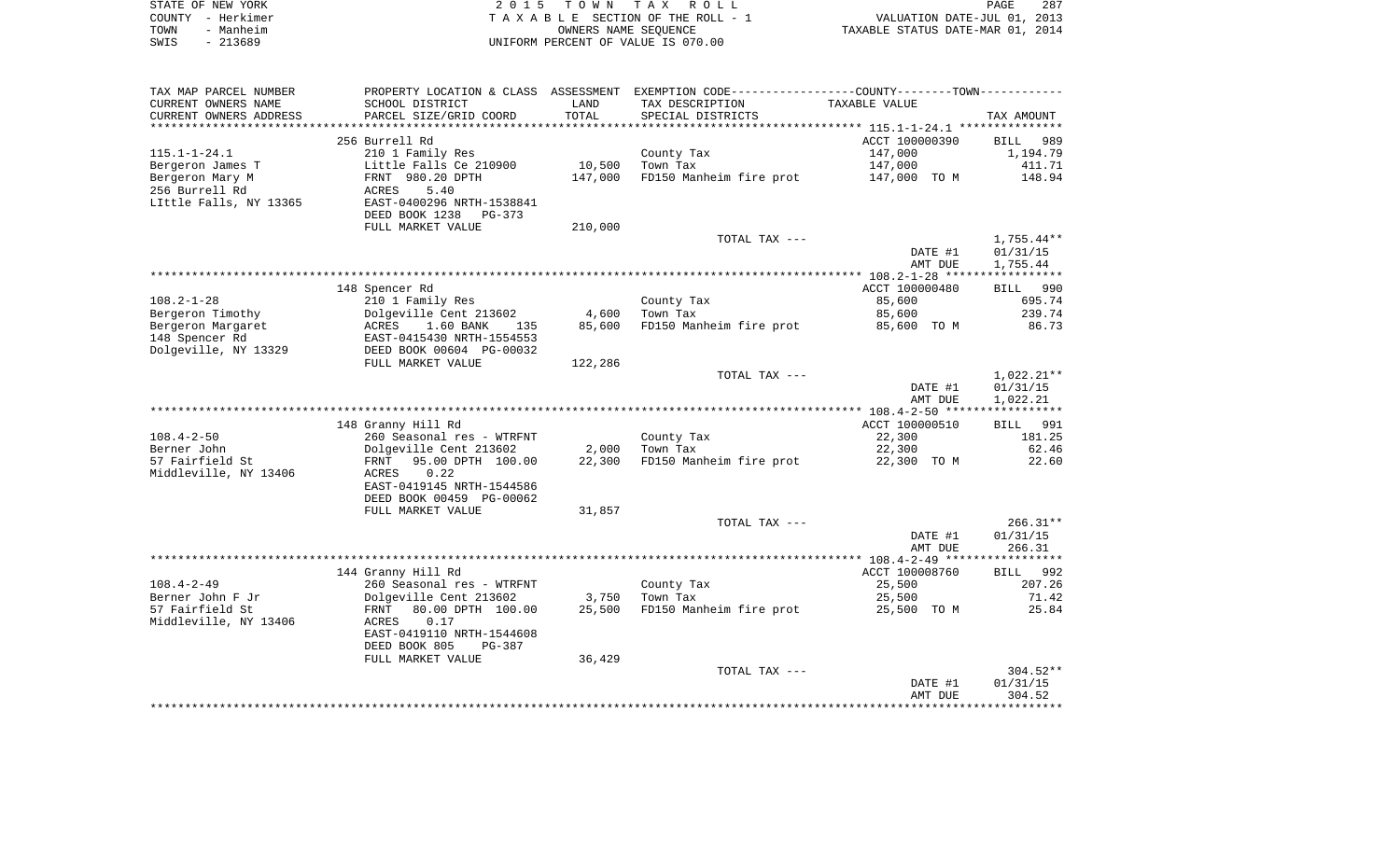| STATE OF NEW YORK | 2015 TOWN TAX ROLL                 | 288<br><b>PAGE</b>               |
|-------------------|------------------------------------|----------------------------------|
| COUNTY – Herkimer | TAXABLE SECTION OF THE ROLL - 1    | VALUATION DATE-JUL 01, 2013      |
| - Manheim<br>TOWN | OWNERS NAME SEOUENCE               | TAXABLE STATUS DATE-MAR 01, 2014 |
| - 213689<br>SWIS  | UNIFORM PERCENT OF VALUE IS 070.00 |                                  |

| TAX MAP PARCEL NUMBER<br>CURRENT OWNERS NAME<br>CURRENT OWNERS ADDRESS   | PROPERTY LOCATION & CLASS ASSESSMENT<br>SCHOOL DISTRICT<br>PARCEL SIZE/GRID COORD                                      | LAND<br>TOTAL  | EXEMPTION CODE-----------------COUNTY-------TOWN-----------<br>TAX DESCRIPTION<br>SPECIAL DISTRICTS | TAXABLE VALUE            | TAX AMOUNT                       |
|--------------------------------------------------------------------------|------------------------------------------------------------------------------------------------------------------------|----------------|-----------------------------------------------------------------------------------------------------|--------------------------|----------------------------------|
| ************************                                                 |                                                                                                                        |                |                                                                                                     |                          |                                  |
| $108.2 - 1 - 2.3$                                                        | Peckville Rd & Moore Rd<br>322 Rural vac>10                                                                            |                | County Tax                                                                                          | 9,900                    | 993<br><b>BILL</b><br>80.47      |
| Bernos Remigio<br>Bernos Mary<br>28 Argonne Pl<br>Little Falls, NY 13365 | Dolgeville Cent 213602<br>FRNT 303.00 DPTH<br>12.70<br>ACRES<br>EAST-0412149 NRTH-1556210<br>DEED BOOK 908<br>$PG-436$ | 9,900<br>9,900 | Town Tax<br>FD150 Manheim fire prot                                                                 | 9,900<br>9,900 TO M      | 27.73<br>10.03                   |
|                                                                          | FULL MARKET VALUE                                                                                                      | 14,143         |                                                                                                     |                          |                                  |
|                                                                          |                                                                                                                        |                | TOTAL TAX ---                                                                                       | DATE #1<br>AMT DUE       | $118.23**$<br>01/31/15<br>118.23 |
|                                                                          |                                                                                                                        |                |                                                                                                     |                          |                                  |
|                                                                          | 437 Brockett Rd                                                                                                        |                |                                                                                                     |                          | BILL<br>994                      |
| $108.4 - 1 - 1.2$<br>Billings Steven R                                   | 210 1 Family Res<br>Dolgeville Cent 213602                                                                             | 9,000          | County Tax<br>Town Tax                                                                              | 115,000<br>115,000       | 934.70<br>322.08                 |
| Billings Amy E<br>437 Brockett Rd                                        | FRNT 300.00 DPTH<br>ACRES<br>3.00                                                                                      | 115,000        | FD150 Manheim fire prot                                                                             | 115,000 TO M             | 116.52                           |
| Dolgeville, NY 13329                                                     | EAST-0410192 NRTH-1550572<br>DEED BOOK 1330<br>$PG-490$<br>FULL MARKET VALUE                                           | 164,286        |                                                                                                     |                          |                                  |
|                                                                          |                                                                                                                        |                | TOTAL TAX ---                                                                                       |                          | $1,373.30**$                     |
|                                                                          |                                                                                                                        |                |                                                                                                     | DATE #1<br>AMT DUE       | 01/31/15<br>1,373.30             |
|                                                                          |                                                                                                                        |                |                                                                                                     |                          | ******************               |
|                                                                          | 5267 St Rte 167                                                                                                        |                |                                                                                                     | ACCT 100003000           | <b>BILL</b><br>995               |
| $115.4 - 1 - 6$<br>Bird Craig A                                          | 210 1 Family Res<br>Little Falls Ce 210900                                                                             | 8,000          | County Tax<br>Town Tax                                                                              | 124,000<br>124,000       | 1,007.85<br>347.29               |
| Bird Melinda B                                                           | FRNT 6000.00 DPTH                                                                                                      | 124,000        | FD150 Manheim fire prot                                                                             | 124,000 TO M             | 125.64                           |
| 5267 St. Rte. 167<br>Little Falls, NY 13365                              | 2.00<br>ACRES<br>EAST-0409454 NRTH-1534977<br>DEED BOOK 1163<br>$PG-132$                                               |                |                                                                                                     |                          |                                  |
|                                                                          | FULL MARKET VALUE                                                                                                      | 177,143        |                                                                                                     |                          |                                  |
|                                                                          |                                                                                                                        |                | TOTAL TAX ---                                                                                       |                          | 1,480.78**                       |
|                                                                          |                                                                                                                        |                |                                                                                                     | DATE #1<br>AMT DUE       | 01/31/15<br>1,480.78             |
|                                                                          |                                                                                                                        |                |                                                                                                     |                          |                                  |
| $115.2 - 1 - 49$                                                         | 111 Private Rd Wl-1-Keyser Lk<br>260 Seasonal res - WTRFNT                                                             |                | County Tax                                                                                          | ACCT 100009060<br>37,200 | BILL 996<br>302.35               |
| Blackwell David                                                          | Dolgeville Cent 213602                                                                                                 | 2,500          | Town Tax                                                                                            | 37,200                   | 104.19                           |
| Blackwell Catherine<br>214 Folts St                                      | FRNT<br>50.00 DPTH 175.00<br>ACRES<br>0.20                                                                             | 37,200         | FD150 Manheim fire prot                                                                             | 37,200 TO M              | 37.69                            |
| Herkimer, NY 13350                                                       | EAST-0418957 NRTH-1543150                                                                                              |                |                                                                                                     |                          |                                  |
|                                                                          | FULL MARKET VALUE                                                                                                      | 53,143         |                                                                                                     |                          |                                  |
|                                                                          |                                                                                                                        |                | TOTAL TAX ---                                                                                       |                          | 444.23**                         |
|                                                                          |                                                                                                                        |                |                                                                                                     | DATE #1<br>AMT DUE       | 01/31/15<br>444.23               |
|                                                                          |                                                                                                                        |                |                                                                                                     |                          |                                  |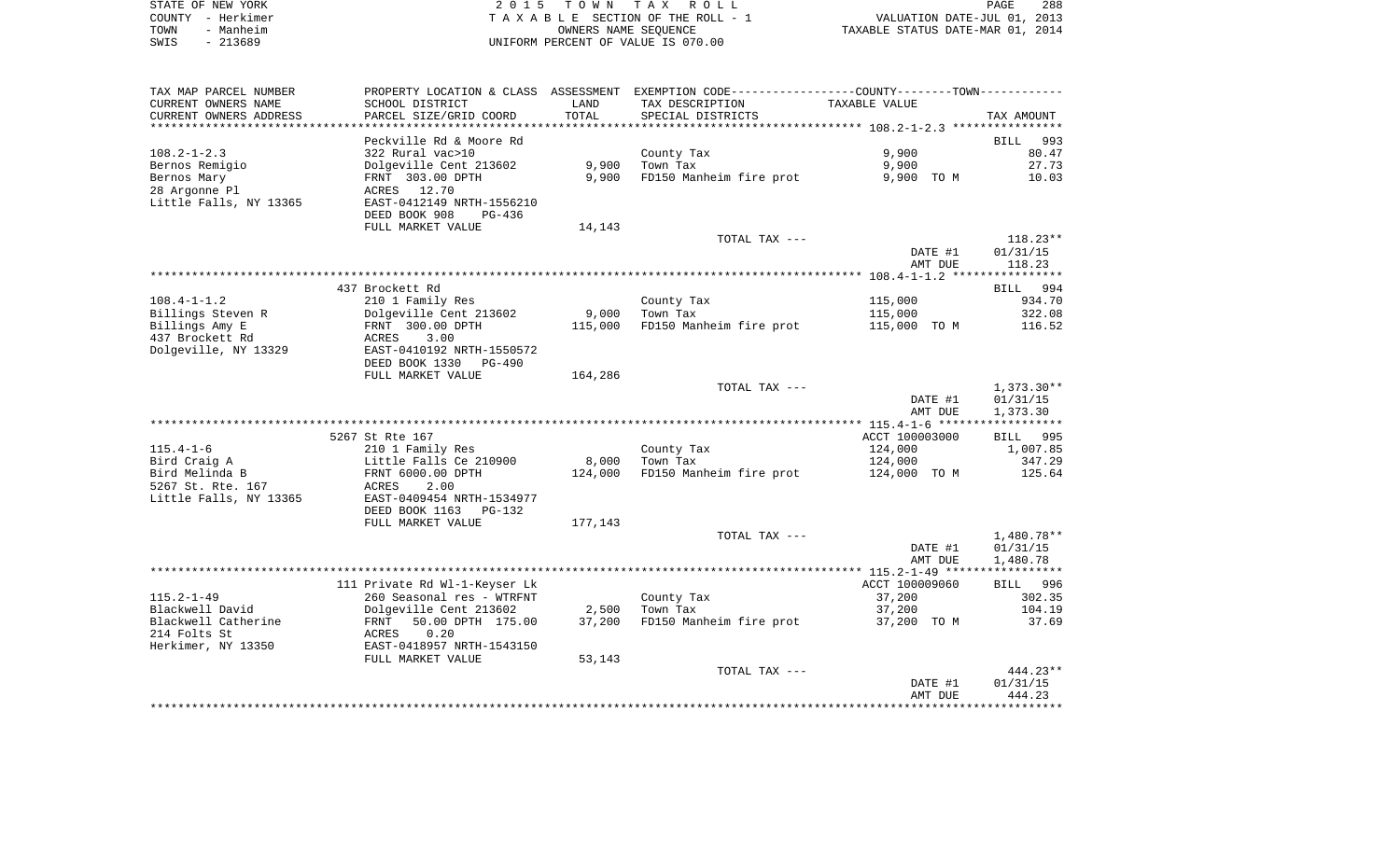| STATE OF NEW YORK | 2015 TOWN TAX ROLL                 | 289<br>PAGE                      |
|-------------------|------------------------------------|----------------------------------|
| COUNTY - Herkimer | TAXABLE SECTION OF THE ROLL - 1    | VALUATION DATE-JUL 01, 2013      |
| - Manheim<br>TOWN | OWNERS NAME SEOUENCE               | TAXABLE STATUS DATE-MAR 01, 2014 |
| $-213689$<br>SWIS | UNIFORM PERCENT OF VALUE IS 070.00 |                                  |

| TAX MAP PARCEL NUMBER     |                           |         | PROPERTY LOCATION & CLASS ASSESSMENT EXEMPTION CODE---------------COUNTY-------TOWN---------- |                      |                      |
|---------------------------|---------------------------|---------|-----------------------------------------------------------------------------------------------|----------------------|----------------------|
| CURRENT OWNERS NAME       | SCHOOL DISTRICT           | LAND    | TAX DESCRIPTION                                                                               | TAXABLE VALUE        |                      |
| CURRENT OWNERS ADDRESS    | PARCEL SIZE/GRID COORD    | TOTAL   | SPECIAL DISTRICTS                                                                             |                      | TAX AMOUNT           |
|                           |                           |         |                                                                                               |                      |                      |
|                           | Snells Bush Rd            |         |                                                                                               |                      | 997<br><b>BILL</b>   |
| $122.2 - 2 - 25$          | 322 Rural vac>10          |         | County Tax                                                                                    | 2,800                | 22.76                |
| Bladek David J            | Little Falls Ce 210900    | 2,800   | Town Tax                                                                                      | 2,800                | 7.84                 |
| 438 Snells Bush Rd        | ACRES 11.98               | 2,800   | School Relevy                                                                                 |                      | 124.84               |
| Little Falls, NY 13365    | EAST-0419244 NRTH-1526107 |         | FD150 Manheim fire prot                                                                       | 2,800 TO M           | 2.84                 |
|                           | FULL MARKET VALUE         | 4,000   |                                                                                               |                      |                      |
|                           |                           |         | TOTAL TAX ---                                                                                 |                      | 158.28**             |
|                           |                           |         |                                                                                               | DATE #1              | 01/31/15             |
|                           |                           |         |                                                                                               | AMT DUE              | 158.28               |
|                           |                           |         |                                                                                               |                      |                      |
|                           | 438 Snells Bush Rd        |         |                                                                                               | ACCT 100001230       | BILL 998             |
| $123.1 - 1 - 7$           | 112 Dairy farm            |         | AG MKTS L 41720                                                                               | 8,235<br>8,235       |                      |
| Bladek David J            | O-E-StJ Cent 273803       | 83,000  | County Tax                                                                                    | 98,765               | 802.74               |
| 438 Snells Bush Rd        | FRNT 3945.00 DPTH         | 107,000 | Town Tax                                                                                      | 98,765               | 276.61               |
| Little Falls, NY 13365    | ACRES 145.00              |         | School Relevy                                                                                 |                      | 2,034.46             |
|                           | EAST-0422146 NRTH-1525067 |         | FD150 Manheim fire prot 98,765 TO M                                                           |                      | 100.07               |
| MAY BE SUBJECT TO PAYMENT | DEED BOOK 1140<br>PG-529  |         | 8,235 EX                                                                                      |                      |                      |
| UNDER AGDIST LAW TIL 2018 | FULL MARKET VALUE         | 152,857 |                                                                                               |                      |                      |
|                           |                           |         | TOTAL TAX ---                                                                                 |                      | $3,213.88**$         |
|                           |                           |         |                                                                                               | DATE #1<br>AMT DUE   | 01/31/15<br>3,213.88 |
|                           |                           |         |                                                                                               |                      |                      |
|                           | 124 Snells Bush Rd        |         |                                                                                               | ACCT 100000630       | BILL 999             |
| $123.1 - 1 - 17$          | 112 Dairy farm            |         | AG MKTS L 41720                                                                               | 28,352<br>28,352     |                      |
| Bladek David J            | 273803<br>O-E-StJ Cent    | 94,400  | County Tax                                                                                    | 186,248              | 1,513.79             |
| 438 Snells Bush Rd        | FRNT 8522.00 DPTH         | 214,600 | Town Tax                                                                                      | 186,248              | 521.63               |
| Little Falls, NY 13365    | ACRES 156.60              |         | School Relevy                                                                                 |                      | 4,836.65             |
|                           | EAST-0426462 NRTH-1522713 |         | FD150 Manheim fire prot 186,248 TO M                                                          |                      | 188.71               |
| MAY BE SUBJECT TO PAYMENT | DEED BOOK 1140<br>PG-529  |         | 28,352 EX                                                                                     |                      |                      |
| UNDER AGDIST LAW TIL 2018 | FULL MARKET VALUE         | 306,571 |                                                                                               |                      |                      |
|                           |                           |         | TOTAL TAX ---                                                                                 |                      | 7,060.78**           |
|                           |                           |         |                                                                                               | DATE #1              | 01/31/15             |
|                           |                           |         |                                                                                               | AMT DUE              | 7,060.78             |
|                           |                           |         |                                                                                               |                      |                      |
|                           | OFF St Rte 5              |         |                                                                                               |                      | BILL 1000            |
| $123.1 - 1 - 27$          | 105 Vac farmland          |         | AG MKTS L 41720                                                                               | $\Omega$<br>$\Omega$ |                      |
| Bladek David J            | O-E-StJ Cent<br>273803    | 55,000  | County Tax                                                                                    | 55,000               | 447.03               |
| 438 Snells Bush Rd        | ACRES 167.10              |         | 55,000 Town Tax                                                                               | 55,000               | 154.04               |
| Little Falls, NY 13365    | EAST-0425610 NRTH-1519975 |         | School Relevy                                                                                 |                      | 1,428.29             |
|                           | DEED BOOK 1140 PG-529     |         | FD150 Manheim fire prot                                                                       | 55,000 TO M          | 55.73                |
| MAY BE SUBJECT TO PAYMENT | FULL MARKET VALUE         | 78,571  |                                                                                               |                      |                      |
| UNDER AGDIST LAW TIL 2018 |                           |         |                                                                                               |                      |                      |
|                           |                           |         | TOTAL TAX ---                                                                                 |                      | $2,085.09**$         |
|                           |                           |         |                                                                                               | DATE #1              | 01/31/15             |
|                           |                           |         |                                                                                               | AMT DUE              | 2,085.09             |
|                           |                           |         |                                                                                               |                      |                      |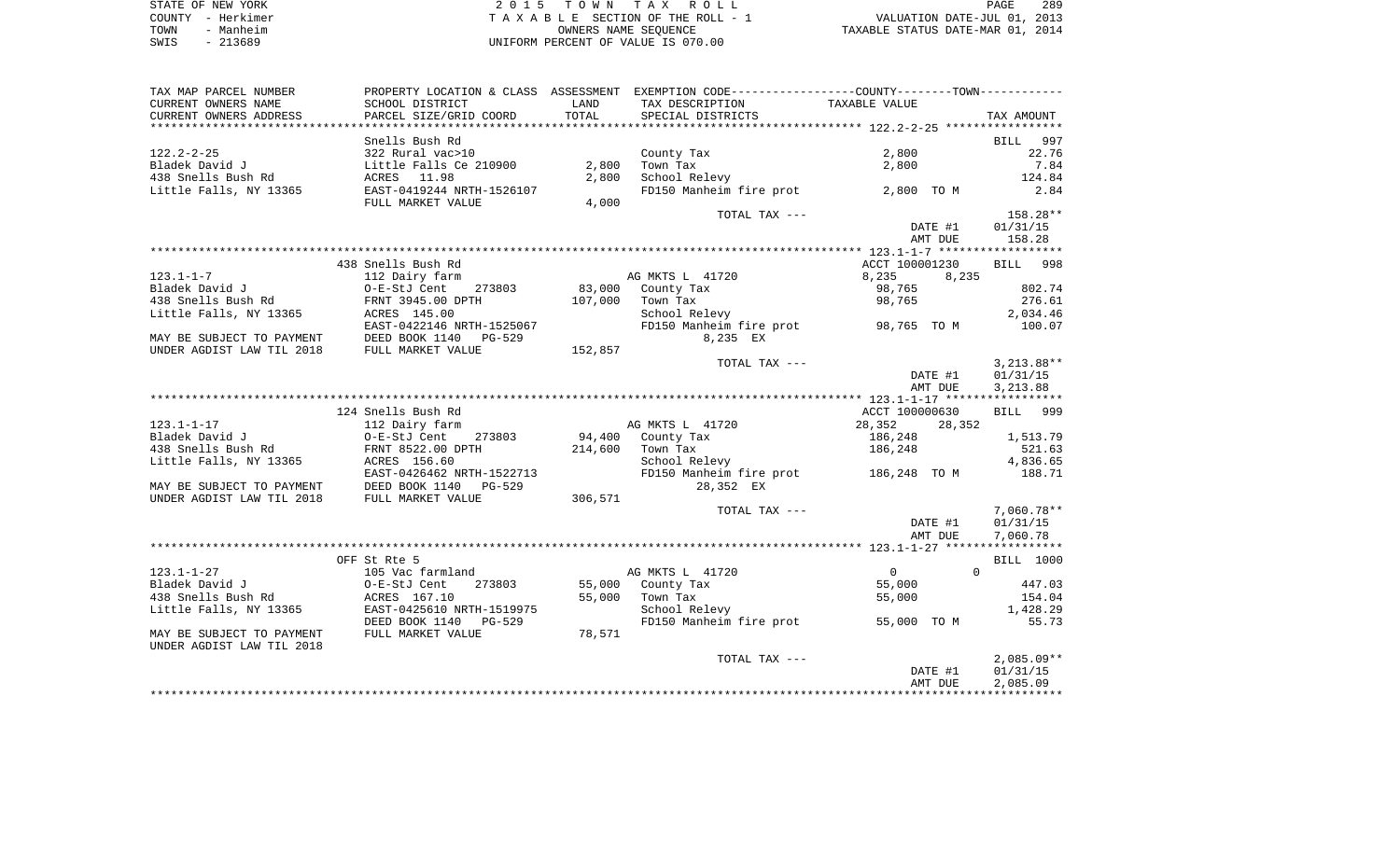| STATE OF NEW YORK |           | 2015 TOWN TAX ROLL                 | PAGE                             | 290 |
|-------------------|-----------|------------------------------------|----------------------------------|-----|
| COUNTY - Herkimer |           | TAXABLE SECTION OF THE ROLL - 1    | VALUATION DATE-JUL 01, 2013      |     |
| TOWN              | - Manheim | OWNERS NAME SEOUENCE               | TAXABLE STATUS DATE-MAR 01, 2014 |     |
| SWIS              | - 213689  | UNIFORM PERCENT OF VALUE IS 070.00 |                                  |     |

| TAX MAP PARCEL NUMBER     |                            |         | PROPERTY LOCATION & CLASS ASSESSMENT EXEMPTION CODE---------------COUNTY-------TOWN---------- |                  |                  |
|---------------------------|----------------------------|---------|-----------------------------------------------------------------------------------------------|------------------|------------------|
| CURRENT OWNERS NAME       | SCHOOL DISTRICT            | LAND    | TAX DESCRIPTION                                                                               | TAXABLE VALUE    |                  |
| CURRENT OWNERS ADDRESS    | PARCEL SIZE/GRID COORD     | TOTAL   | SPECIAL DISTRICTS                                                                             |                  | TAX AMOUNT       |
|                           |                            |         |                                                                                               |                  |                  |
|                           | 5021 St Rte 167            |         |                                                                                               | ACCT 100005220   | <b>BILL</b> 1001 |
| $115.3 - 1 - 5$           | 210 1 Family Res           |         | County Tax                                                                                    | 127,100          | 1,033.05         |
| Bladek William A III      | Little Falls Ce 210900     | 10,000  | Town Tax                                                                                      | 127,100          | 355.97           |
|                           | 2.40                       |         |                                                                                               |                  | 128.78           |
| Bladek Susan Casler       | ACRES                      | 127,100 | FD150 Manheim fire prot                                                                       | 127,100 TO M     |                  |
| 5021 St Rte 167           | EAST-0405329 NRTH-1532664  |         |                                                                                               |                  |                  |
| Little Falls, NY 13365    | DEED BOOK 941<br>$PG-386$  |         |                                                                                               |                  |                  |
|                           | FULL MARKET VALUE          | 181,571 |                                                                                               |                  |                  |
|                           |                            |         | TOTAL TAX ---                                                                                 |                  | 1,517.80**       |
|                           |                            |         |                                                                                               | DATE #1          | 01/31/15         |
|                           |                            |         |                                                                                               | AMT DUE          | 1,517.80         |
|                           |                            |         |                                                                                               |                  |                  |
|                           | 459 Bronner Rd             |         |                                                                                               |                  | BILL 1002        |
| $108.3 - 1 - 29.3$        | 120 Field crops            |         | AGRIC 10 Y 41700                                                                              | 15,000<br>15,000 |                  |
| Blank Reuben L            | Dolgeville Cent 213602     |         | 45,000 AG MKTS L 41720                                                                        | 15,834<br>15,834 |                  |
| Blank Rachel Z            | FRNT 3827.00 DPTH          | 155,200 | County Tax                                                                                    | 124,366          | 1,010.82         |
| 459 Bronner Rd            | ACRES 79.50                |         | Town Tax                                                                                      | 124,366          | 348.32           |
|                           |                            |         |                                                                                               |                  |                  |
| Little Falls, NY 13365    | EAST-0407178 NRTH-1547185  |         |                                                                                               |                  |                  |
|                           | DEED BOOK 1435<br>$PG-108$ |         |                                                                                               |                  |                  |
| MAY BE SUBJECT TO PAYMENT | FULL MARKET VALUE          | 221,714 |                                                                                               |                  |                  |
| UNDER AGDIST LAW TIL 2018 |                            |         |                                                                                               |                  |                  |
|                           |                            |         | TOTAL TAX ---                                                                                 |                  | $1,359.14**$     |
|                           |                            |         |                                                                                               | DATE #1          | 01/31/15         |
|                           |                            |         |                                                                                               | AMT DUE          | 1,359.14         |
|                           |                            |         |                                                                                               |                  |                  |
|                           | 119 Sabin Rd               |         |                                                                                               | ACCT 100000720   | <b>BILL 1003</b> |
| $115.1 - 1 - 16$          | 210 1 Family Res           |         | County Tax                                                                                    | 42,800           | 347.87           |
| Boepple Frank E           | Little Falls Ce 210900     | 9,600   | Town Tax                                                                                      | 42,800           | 119.87           |
| Boepple Ruth A            | 3.60<br>ACRES              | 42,800  | FD150 Manheim fire prot                                                                       | 42,800 TO M      | 43.37            |
| 119 Sabin Rd              | EAST-0397363 NRTH-1541764  |         |                                                                                               |                  |                  |
|                           |                            |         |                                                                                               |                  |                  |
| Little Falls, NY 13365    | DEED BOOK 1264 PG-823      |         |                                                                                               |                  |                  |
|                           | FULL MARKET VALUE          | 61,143  |                                                                                               |                  |                  |
|                           |                            |         | TOTAL TAX ---                                                                                 |                  | $511.11**$       |
|                           |                            |         |                                                                                               | DATE #1          | 01/31/15         |
|                           |                            |         |                                                                                               | AMT DUE          | 511.11           |
|                           |                            |         |                                                                                               |                  |                  |
|                           | St Rte 167                 |         |                                                                                               | ACCT 100001080   | BILL 1004        |
| $115.2 - 2 - 5.1$         | 105 Vac farmland           |         | AG MKTS L 41720                                                                               | 10,891<br>10,891 |                  |
| Boepple Raymond           | Little Falls Ce 210900     | 35,300  | County Tax                                                                                    | 24,409           | 198.39           |
| Boepple Lisa              | ACRES 66.30                | 35,300  | Town Tax                                                                                      | 24,409           | 68.36            |
| 5658 St Rte 167           | EAST-0412560 NRTH-1540376  |         | FD150 Manheim fire prot                                                                       | 24,409 TO M      | 24.73            |
| Little Falls, NY 13365    | DEED BOOK 925<br>PG-481    |         | 10,891 EX                                                                                     |                  |                  |
|                           |                            |         |                                                                                               |                  |                  |
|                           | FULL MARKET VALUE          | 50,429  |                                                                                               |                  |                  |
| MAY BE SUBJECT TO PAYMENT |                            |         |                                                                                               |                  |                  |
| UNDER AGDIST LAW TIL 2018 |                            |         |                                                                                               |                  |                  |
|                           |                            |         | TOTAL TAX ---                                                                                 |                  | 291.48**         |
|                           |                            |         |                                                                                               | DATE #1          | 01/31/15         |
|                           |                            |         |                                                                                               | AMT DUE          | 291.48           |
|                           |                            |         |                                                                                               |                  |                  |
|                           |                            |         |                                                                                               |                  |                  |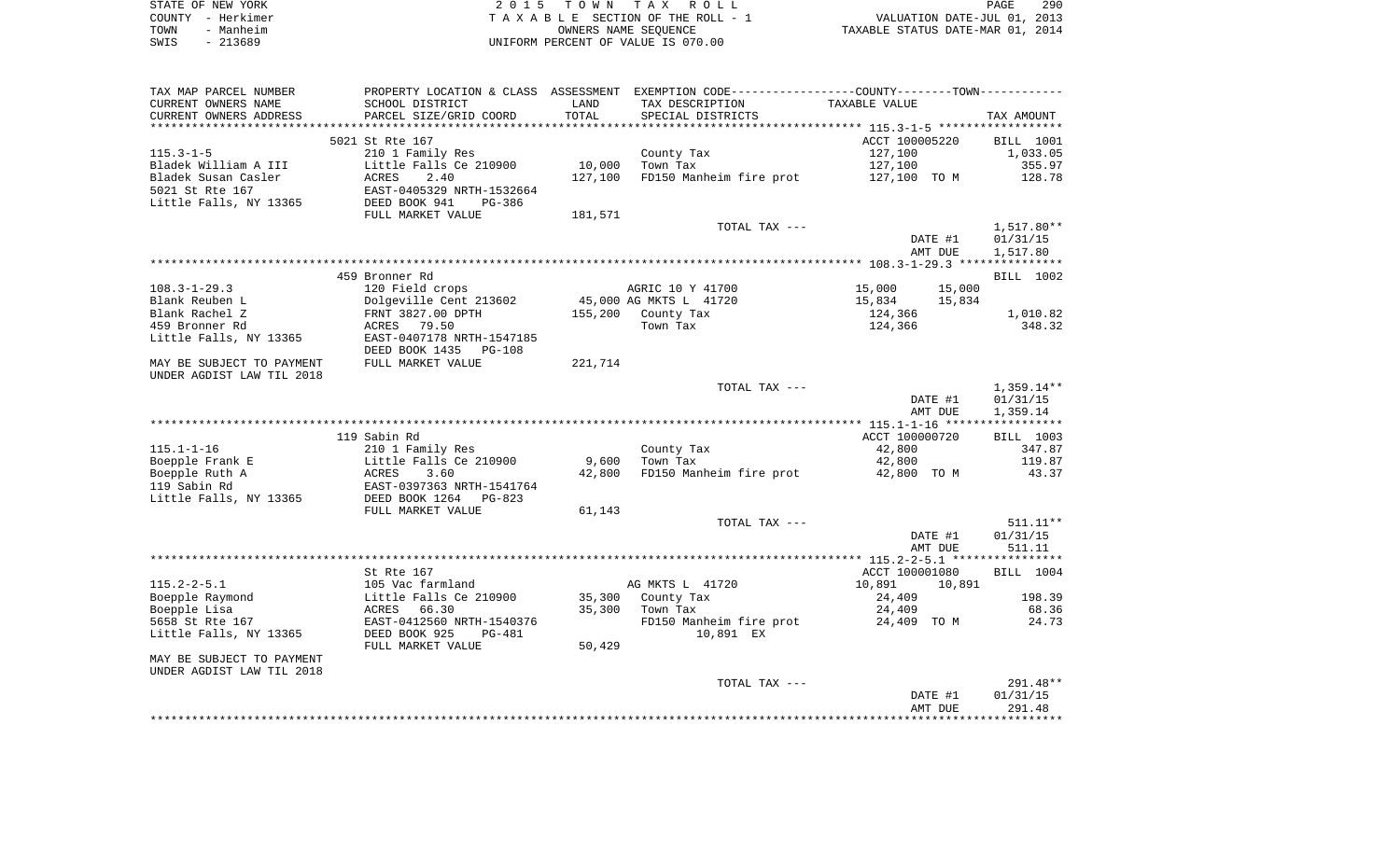| STATE OF NEW YORK | 2015 TOWN TAX ROLL                 | 291<br>PAGE                      |
|-------------------|------------------------------------|----------------------------------|
| COUNTY - Herkimer | TAXABLE SECTION OF THE ROLL - 1    | VALUATION DATE-JUL 01, 2013      |
| TOWN<br>- Manheim | OWNERS NAME SEOUENCE               | TAXABLE STATUS DATE-MAR 01, 2014 |
| SWIS<br>- 213689  | UNIFORM PERCENT OF VALUE IS 070.00 |                                  |

| TAX MAP PARCEL NUMBER                 |                                            |         | PROPERTY LOCATION & CLASS ASSESSMENT EXEMPTION CODE---------------COUNTY-------TOWN---------- |                                    |                  |
|---------------------------------------|--------------------------------------------|---------|-----------------------------------------------------------------------------------------------|------------------------------------|------------------|
| CURRENT OWNERS NAME                   | SCHOOL DISTRICT                            | LAND    | TAX DESCRIPTION                                                                               | TAXABLE VALUE                      |                  |
| CURRENT OWNERS ADDRESS                | PARCEL SIZE/GRID COORD                     | TOTAL   | SPECIAL DISTRICTS                                                                             |                                    | TAX AMOUNT       |
|                                       | 5658 St Rte 167                            |         |                                                                                               | ACCT 100001050                     | BILL 1005        |
| $115.2 - 2 - 7.1$                     | 112 Dairy farm                             |         | AG MKTS L 41720                                                                               | 20,446<br>20,446                   |                  |
| Boepple Raymond                       | Little Falls Ce 210900                     | 39,500  | County Tax                                                                                    | 54,554                             | 443.40           |
| Boepple Lisa                          | ACRES 73.90                                | 75,000  | Town Tax                                                                                      | 54,554                             | 152.79           |
| 5658 St Rte 167                       | EAST-0414294 NRTH-1539799                  |         | FD150 Manheim fire prot                                                                       | 54,554 TO M                        | 55.28            |
| Little Falls, NY 13365                | DEED BOOK 925<br>PG-481                    |         | 20,446 EX                                                                                     |                                    |                  |
|                                       | FULL MARKET VALUE                          | 107,143 |                                                                                               |                                    |                  |
| MAY BE SUBJECT TO PAYMENT             |                                            |         |                                                                                               |                                    |                  |
| UNDER AGDIST LAW TIL 2018             |                                            |         |                                                                                               |                                    |                  |
|                                       |                                            |         | TOTAL TAX ---                                                                                 |                                    | 651.47**         |
|                                       |                                            |         |                                                                                               | DATE #1                            | 01/31/15         |
|                                       |                                            |         |                                                                                               | AMT DUE                            | 651.47           |
|                                       |                                            |         |                                                                                               |                                    |                  |
|                                       | 5658 St Rte 167                            |         |                                                                                               |                                    | BILL 1006        |
| $115.2 - 2 - 7.2$<br>Boepple Raymond  | 220 2 Family Res<br>Little Falls Ce 210900 | 6,000   | County Tax<br>Town Tax                                                                        | 60,700<br>60,700                   | 493.36<br>170.00 |
| 5658 State Rte 167                    | ACRES<br>1.50                              | 60,700  | FD150 Manheim fire prot                                                                       | 60,700 TO M                        | 61.50            |
| Little Falls, NY 13365                | EAST-0413876 NRTH-1539114                  |         |                                                                                               |                                    |                  |
|                                       | DEED BOOK 759<br>PG-291                    |         |                                                                                               |                                    |                  |
|                                       | FULL MARKET VALUE                          | 86,714  |                                                                                               |                                    |                  |
|                                       |                                            |         | TOTAL TAX ---                                                                                 |                                    | 724.86**         |
|                                       |                                            |         |                                                                                               | DATE #1                            | 01/31/15         |
|                                       |                                            |         |                                                                                               | AMT DUE                            | 724.86           |
|                                       |                                            |         |                                                                                               |                                    |                  |
|                                       | Lamanna Rd & St Rte 167                    |         |                                                                                               | ACCT 100001020                     | BILL 1007        |
| $115.2 - 2 - 44.1$<br>Boepple Raymond | 105 Vac farmland<br>Little Falls Ce 210900 | 55,400  | AG MKTS L 41720<br>County Tax                                                                 | 25,919<br>25,919<br>29,481         | 239.62           |
| Boepple Lisa                          | ACRES 92.80                                | 55,400  | Town Tax                                                                                      | 29,481                             | 82.57            |
| 5658 St Rte 167                       | EAST-0413074 NRTH-1536968                  |         | FD150 Manheim fire prot                                                                       | 29,481 TO M                        | 29.87            |
| Little Falls, NY 13365                | DEED BOOK 925<br>PG-481                    |         | 25,919 EX                                                                                     |                                    |                  |
|                                       | FULL MARKET VALUE                          | 79,143  |                                                                                               |                                    |                  |
| MAY BE SUBJECT TO PAYMENT             |                                            |         |                                                                                               |                                    |                  |
| UNDER AGDIST LAW TIL 2018             |                                            |         |                                                                                               |                                    |                  |
|                                       |                                            |         | TOTAL TAX ---                                                                                 |                                    | 352.06**         |
|                                       |                                            |         |                                                                                               | DATE #1                            | 01/31/15         |
|                                       |                                            |         |                                                                                               | AMT DUE                            | 352.06           |
|                                       |                                            |         |                                                                                               |                                    |                  |
| $108.1 - 1 - 3.2$                     | 437 St Rte 170A<br>105 Vac farmland        |         | AG MKTS L 41720                                                                               | ACCT 100009510<br>16,787<br>16,787 | BILL 1008        |
| Borthwick Malcolm J                   | Dolgeville Cent 213602                     | 113,000 | County Tax                                                                                    | 106,213                            | 863.28           |
| Borthwick Mary M                      | ACRES 226.00                               | 123,000 | Town Tax                                                                                      | 106,213                            | 297.47           |
| 6925 Phillips Mill Rd                 | EAST-0398943 NRTH-1557468                  |         | FD150 Manheim fire prot                                                                       | 106,213 TO M                       | 107.62           |
| New Hope, PA 18938                    | DEED BOOK 935<br>PG-382                    |         | 16,787 EX                                                                                     |                                    |                  |
|                                       | FULL MARKET VALUE                          | 175,714 |                                                                                               |                                    |                  |
| MAY BE SUBJECT TO PAYMENT             |                                            |         |                                                                                               |                                    |                  |
| UNDER AGDIST LAW TIL 2018             |                                            |         |                                                                                               |                                    |                  |
|                                       |                                            |         | TOTAL TAX ---                                                                                 |                                    | $1,268.37**$     |
|                                       |                                            |         |                                                                                               | DATE #1                            | 01/31/15         |
|                                       |                                            |         |                                                                                               | AMT DUE                            | 1,268.37         |
|                                       |                                            |         |                                                                                               |                                    |                  |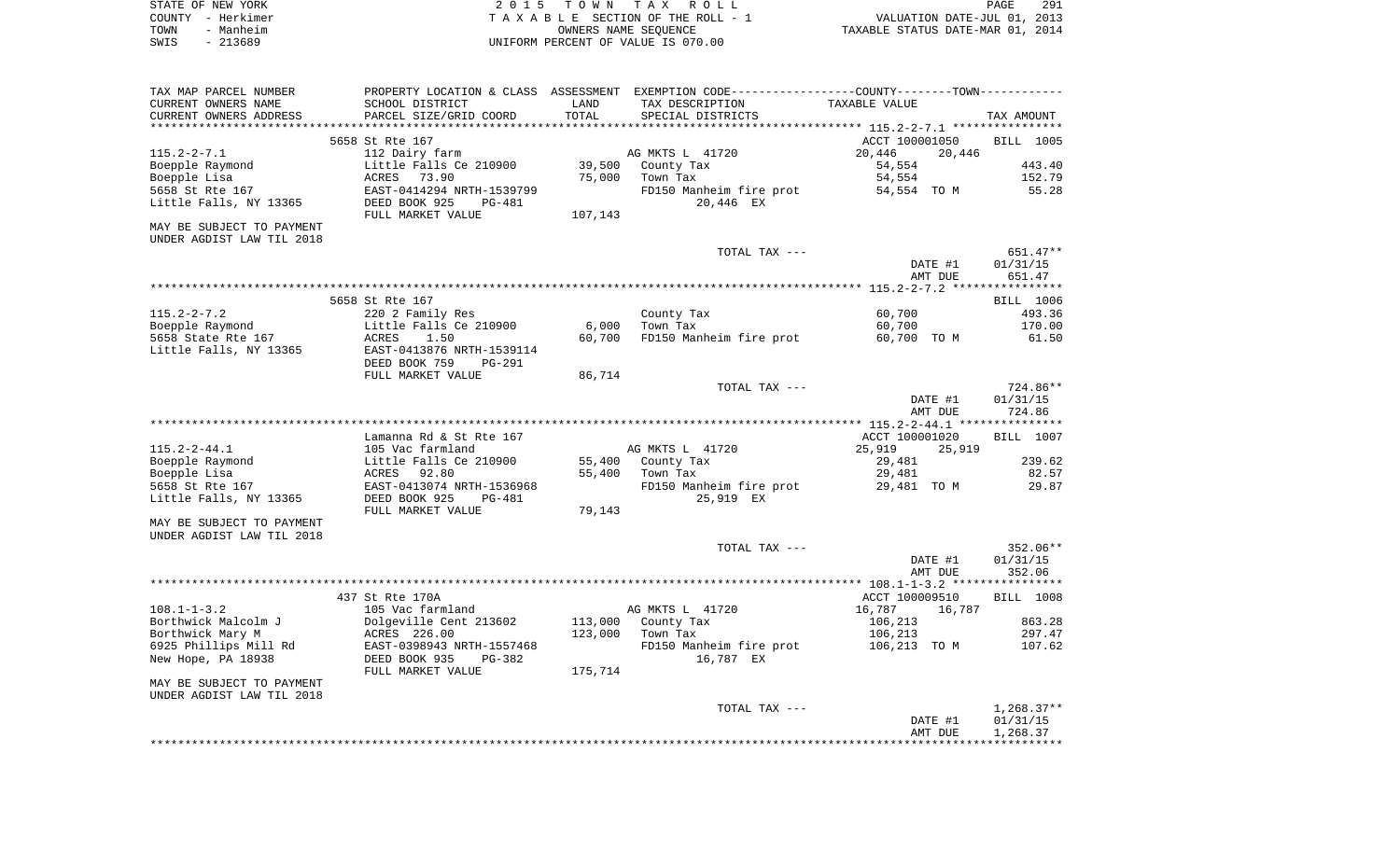|      | STATE OF NEW YORK | 2015 TOWN TAX ROLL                 | <b>PAGE</b>                      | 292 |
|------|-------------------|------------------------------------|----------------------------------|-----|
|      | COUNTY - Herkimer | TAXABLE SECTION OF THE ROLL - 1    | VALUATION DATE-JUL 01, 2013      |     |
| TOWN | - Manheim         | OWNERS NAME SEOUENCE               | TAXABLE STATUS DATE-MAR 01, 2014 |     |
| SWIS | - 213689          | UNIFORM PERCENT OF VALUE IS 070.00 |                                  |     |

| TAX MAP PARCEL NUMBER                              |                                 |        | PROPERTY LOCATION & CLASS ASSESSMENT EXEMPTION CODE---------------COUNTY-------TOWN---------- |                  |                  |
|----------------------------------------------------|---------------------------------|--------|-----------------------------------------------------------------------------------------------|------------------|------------------|
| CURRENT OWNERS NAME                                | SCHOOL DISTRICT                 | LAND   | TAX DESCRIPTION                                                                               | TAXABLE VALUE    |                  |
| CURRENT OWNERS ADDRESS                             | PARCEL SIZE/GRID COORD          | TOTAL  | SPECIAL DISTRICTS                                                                             |                  | TAX AMOUNT       |
|                                                    |                                 |        |                                                                                               |                  |                  |
|                                                    | 1044 Barker Rd                  |        |                                                                                               | ACCT 100000750   | BILL 1009        |
| $108.4 - 1 - 53$                                   | 210 1 Family Res                |        | County Tax<br>Town Tax                                                                        | 42,800           | 347.87           |
| Boyer Francis R                                    | Dolgeville Cent 213602          | 800    |                                                                                               | 42,800           | 119.87           |
| Boyer Freda M                                      | FRNT 90.00 DPTH 150.00          | 42,800 | FD150 Manheim fire prot 42,800 TO M                                                           |                  | 43.37            |
| 1044 Barker Rd                                     | 0.31<br>ACRES                   |        |                                                                                               |                  |                  |
| Dolgeville, NY 13329                               | EAST-0417429 NRTH-1550059       |        |                                                                                               |                  |                  |
|                                                    | DEED BOOK 00582 PG-00828        |        |                                                                                               |                  |                  |
|                                                    | FULL MARKET VALUE               | 61,143 |                                                                                               |                  |                  |
|                                                    |                                 |        | TOTAL TAX ---                                                                                 |                  | $511.11**$       |
|                                                    |                                 |        |                                                                                               | DATE #1          | 01/31/15         |
|                                                    |                                 |        |                                                                                               | AMT DUE          | 511.11           |
|                                                    |                                 |        |                                                                                               |                  |                  |
|                                                    | 1246 Barker Rd                  |        |                                                                                               | ACCT 100009990   | BILL 1010        |
| $108.4 - 1 - 47$                                   | 210 1 Family Res                |        | County Tax                                                                                    | 50,000           | 406.39           |
| Boyer Robert<br>Boyer Rosemarie<br>Boyer Rosemarie | Dolgeville Cent 213602          | 900    | Town Tax                                                                                      | 50,000           | 140.04           |
|                                                    | FRNT 100.00 DPTH 100.00 50,000  |        | FD150 Manheim fire prot 50,000 TO M                                                           |                  | 50.66            |
| 1246 Barker Rd                                     | 0.23<br>ACRES                   |        |                                                                                               |                  |                  |
| Dolgeville, NY 13329                               | EAST-0414538 NRTH-1548846       |        |                                                                                               |                  |                  |
|                                                    | DEED BOOK 684<br>PG-349         |        |                                                                                               |                  |                  |
|                                                    | FULL MARKET VALUE               | 71,429 |                                                                                               |                  | 597.09**         |
|                                                    |                                 |        | TOTAL TAX ---                                                                                 | DATE #1          | 01/31/15         |
|                                                    |                                 |        |                                                                                               | AMT DUE          | 597.09           |
|                                                    |                                 |        |                                                                                               |                  |                  |
|                                                    | 174 Rural Park Dr               |        |                                                                                               | ACCT 100008220   | <b>BILL</b> 1011 |
| $115.2 - 1 - 64$                                   | 210 1 Family Res - WTRFNT       |        | VET WAR CT 41121                                                                              | 6,300<br>6,300   |                  |
| Brado Duane L                                      | 0-E-StJ Cent<br>273803          |        | 6,000 County Tax                                                                              | 38,100           | 309.67           |
| 174 Rural Park Dr                                  | FRNT<br>40.00 DPTH 100.00       |        | 44,400 Town Tax                                                                               | 38,100           | 106.71           |
| Little Falls, NY 13365                             | 0.09<br>ACRES                   |        | FD150 Manheim fire prot 44,400 TO M                                                           |                  | 44.99            |
|                                                    | EAST-0420003 NRTH-1540689       |        |                                                                                               |                  |                  |
|                                                    | DEED BOOK 1476<br><b>PG-701</b> |        |                                                                                               |                  |                  |
|                                                    | FULL MARKET VALUE               | 63,429 |                                                                                               |                  |                  |
|                                                    |                                 |        | TOTAL TAX ---                                                                                 |                  | $461.37**$       |
|                                                    |                                 |        |                                                                                               | DATE #1          | 01/31/15         |
|                                                    |                                 |        |                                                                                               | AMT DUE          | 461.37           |
|                                                    |                                 |        |                                                                                               |                  |                  |
|                                                    | Carlson Rd                      |        |                                                                                               | ACCT 100007890   | BILL 1012        |
| $108.2 - 1 - 8.1$                                  | 105 Vac farmland                |        | AG MKTS L 41720                                                                               | 16,763<br>16,763 |                  |
| Brandow Larry J                                    | Dolgeville Cent 213602          |        | 32,000 County Tax                                                                             | 15,237           | 123.84           |
| Brandow Crystal A                                  | ACRES 65.00                     | 32,000 | Town Tax                                                                                      | 15,237           | 42.67            |
| 202 W State St                                     | EAST-0414991 NRTH-1558756       |        | School Relevy                                                                                 |                  | 312.43           |
| Dolgeville, NY 13329                               | DEED BOOK 938<br>PG-69          |        | FD150 Manheim fire prot 15,237 TO M                                                           |                  | 15.44            |
|                                                    | FULL MARKET VALUE               |        | 45,714 16,763 EX                                                                              |                  |                  |
| MAY BE SUBJECT TO PAYMENT                          |                                 |        |                                                                                               |                  |                  |
| UNDER AGDIST LAW TIL 2018                          |                                 |        |                                                                                               |                  |                  |
|                                                    |                                 |        | TOTAL TAX ---                                                                                 |                  | 494.38**         |
|                                                    |                                 |        |                                                                                               | DATE #1          | 01/31/15         |
|                                                    |                                 |        |                                                                                               | AMT DUE          | 494.38           |
|                                                    |                                 |        |                                                                                               |                  |                  |
|                                                    |                                 |        |                                                                                               |                  |                  |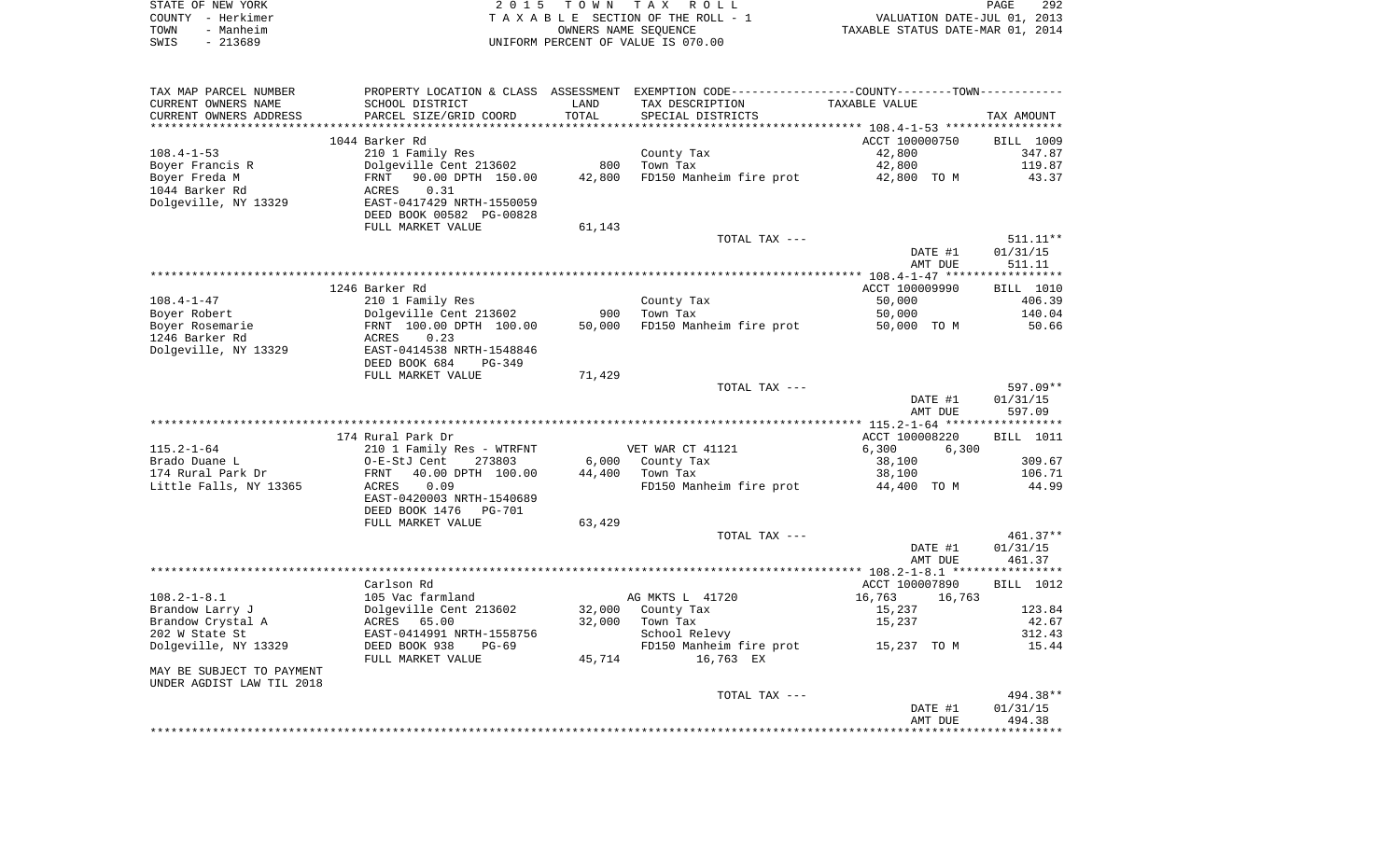| STATE OF NEW YORK | 2015 TOWN TAX ROLL                 | 293<br>PAGE                      |
|-------------------|------------------------------------|----------------------------------|
| COUNTY - Herkimer | TAXABLE SECTION OF THE ROLL - 1    | VALUATION DATE-JUL 01, 2013      |
| - Manheim<br>TOWN | OWNERS NAME SEOUENCE               | TAXABLE STATUS DATE-MAR 01, 2014 |
| $-213689$<br>SWIS | UNIFORM PERCENT OF VALUE IS 070.00 |                                  |

| TAX MAP PARCEL NUMBER  | PROPERTY LOCATION & CLASS ASSESSMENT EXEMPTION CODE---------------COUNTY-------TOWN---------- |         |                         |                  |                  |
|------------------------|-----------------------------------------------------------------------------------------------|---------|-------------------------|------------------|------------------|
| CURRENT OWNERS NAME    | SCHOOL DISTRICT                                                                               | LAND    | TAX DESCRIPTION         | TAXABLE VALUE    |                  |
| CURRENT OWNERS ADDRESS | PARCEL SIZE/GRID COORD                                                                        | TOTAL   | SPECIAL DISTRICTS       |                  | TAX AMOUNT       |
|                        |                                                                                               |         |                         |                  |                  |
|                        | NYS Rt. 167                                                                                   |         |                         |                  | <b>BILL</b> 1013 |
| $108.4 - 1 - 40.6$     | 441 Fuel Store&D                                                                              |         | County Tax              | 92,000           | 747.76           |
| Brandow Larry J        | Dolgeville Cent 213602                                                                        | 9,000   | Town Tax                | 92,000           | 257.67           |
| Brandow Crystal A      | ACRES<br>2.60                                                                                 | 92,000  | School Relevy           |                  | 1,886.34         |
| 202 W State St         | EAST-0414644 NRTH-1551413                                                                     |         | FD150 Manheim fire prot | 92,000 TO M      | 93.22            |
| Dolgeville, NY 13329   | FULL MARKET VALUE                                                                             | 131,429 |                         |                  |                  |
|                        |                                                                                               |         | TOTAL TAX ---           |                  | $2,984.99**$     |
|                        |                                                                                               |         |                         | DATE #1          | 01/31/15         |
|                        |                                                                                               |         |                         | AMT DUE          | 2,984.99         |
|                        |                                                                                               |         |                         |                  |                  |
|                        | 5415 St Rte 167                                                                               |         |                         | ACCT 100006300   | BILL 1014        |
| $115.4 - 1 - 21$       | 270 Mfg housing                                                                               |         | VETCOM CTS 41130        | 10,500<br>10,500 |                  |
| Brelinsky David        | Little Falls Ce 210900                                                                        |         | 1,400 VETDIS CTS 41140  | 21,000<br>21,000 |                  |
| Brelinsky Cindy        | W/garage                                                                                      | 55,000  | County Tax              | 23,500           | 191.00           |
| 5415 St Rte 167        | FRNT 100.00 DPTH 149.70                                                                       |         | Town Tax                | 23,500           | 65.82            |
| Little Falls, NY 13365 | ACRES<br>0.34                                                                                 |         | FD150 Manheim fire prot | 55,000 TO M      | 55.73            |
|                        | EAST-0412415 NRTH-1535607                                                                     |         |                         |                  |                  |
|                        | DEED BOOK 1490<br>PG-612                                                                      |         |                         |                  |                  |
|                        | FULL MARKET VALUE                                                                             | 78,571  |                         |                  |                  |
|                        |                                                                                               |         | TOTAL TAX ---           |                  | $312.55**$       |
|                        |                                                                                               |         |                         | DATE #1          | 01/31/15         |
|                        |                                                                                               |         |                         | AMT DUE          | 312.55           |
|                        |                                                                                               |         |                         |                  |                  |
|                        | 1 E Bidleman Rd                                                                               |         |                         | ACCT 100013290   | BILL 1015        |
| $115.4 - 1 - 27$       | 210 1 Family Res                                                                              |         | County Tax              | 15,000           | 121.92           |
| Brelinsky David        | Dolgeville Cent 213602                                                                        | 400     | Town Tax                | 15,000           | 42.01            |
| Brelinsky Cindy        | FRNT<br>50.00 DPTH 100.00                                                                     | 15,000  | School Relevy           |                  | 307.56           |
| 320 E Bidleman Rd      | 0.11<br>ACRES                                                                                 |         | FD150 Manheim fire prot | 15,000 TO M      | 15.20            |
| Little Falls, NY 13365 | EAST-0414193 NRTH-1535844                                                                     |         |                         |                  |                  |
|                        | DEED BOOK 1450<br><b>PG-880</b>                                                               |         |                         |                  |                  |
|                        | FULL MARKET VALUE                                                                             | 21,429  |                         |                  |                  |
|                        |                                                                                               |         | TOTAL TAX ---           |                  | $486.69**$       |
|                        |                                                                                               |         |                         | DATE #1          | 01/31/15         |
|                        |                                                                                               |         |                         | AMT DUE          | 486.69           |
|                        |                                                                                               |         |                         |                  |                  |
|                        | E Bidleman Rd                                                                                 |         |                         |                  | <b>BILL</b> 1016 |
| $115.4 - 1 - 29.3$     | 314 Rural vac<10                                                                              |         | County Tax              | 500              | 4.06             |
| Brelinsky David        | Dolgeville Cent 213602                                                                        | 500     | Town Tax                | 500              | 1.40             |
| Brelinsky Cindy        | FRNT 175.00 DPTH 165.00                                                                       | 500     | School Relevy           |                  | 10.26            |
| 320 E Bidleman Rd      | ACRES<br>0.70                                                                                 |         | FD150 Manheim fire prot | 500 TO M         | .51              |
| Little Falls, NY 13365 | EAST-0414219 NRTH-1535934                                                                     |         |                         |                  |                  |
|                        | DEED BOOK 1450<br><b>PG-880</b>                                                               |         |                         |                  |                  |
|                        | FULL MARKET VALUE                                                                             | 714     |                         |                  |                  |
|                        |                                                                                               |         | TOTAL TAX ---           |                  | $16.23**$        |
|                        |                                                                                               |         |                         | DATE #1          | 01/31/15         |
|                        |                                                                                               |         |                         | AMT DUE          | 16.23            |
|                        |                                                                                               |         |                         |                  |                  |
|                        |                                                                                               |         |                         |                  |                  |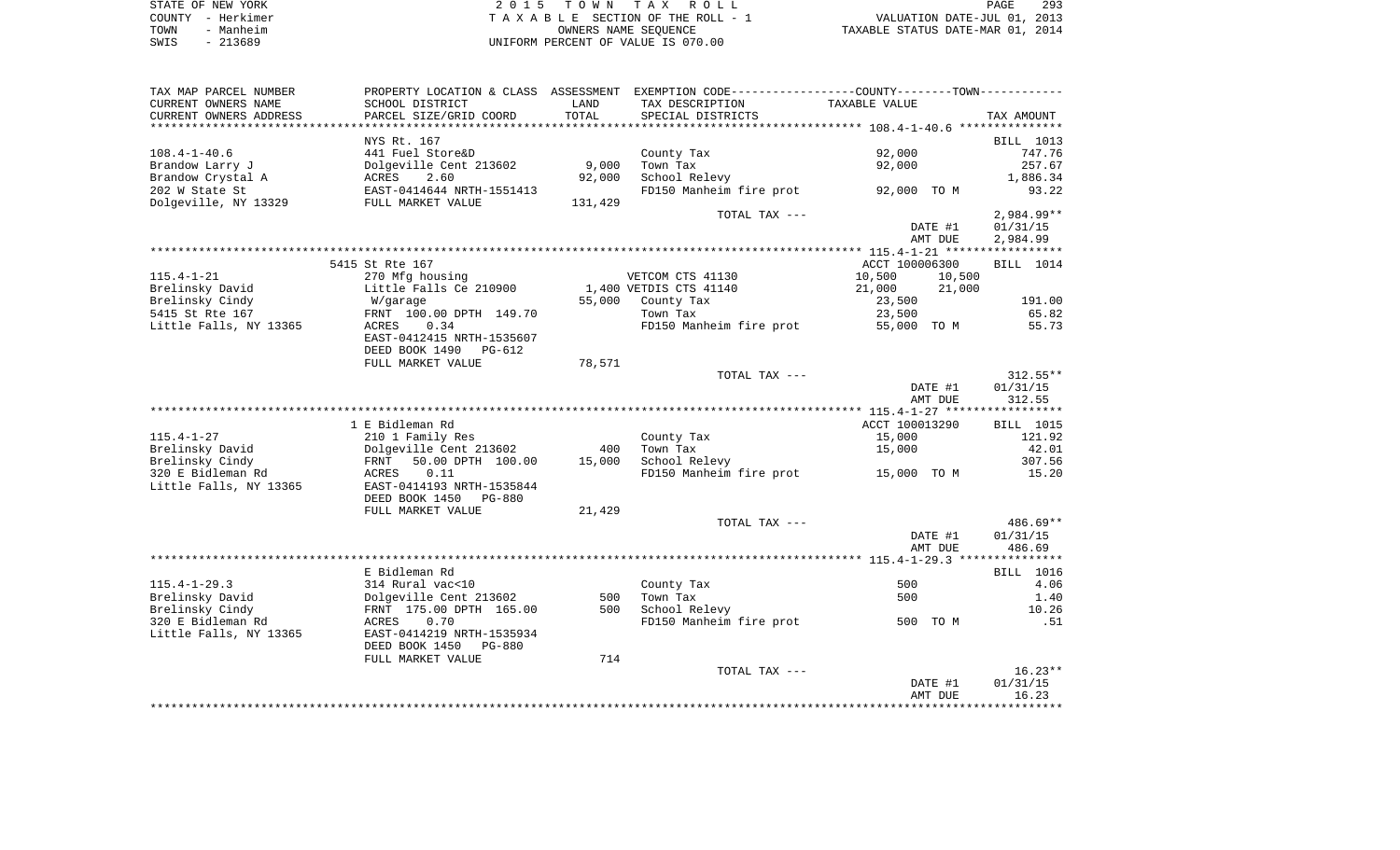|      | STATE OF NEW YORK | 2015 TOWN TAX ROLL                 | PAGE                             | 294 |
|------|-------------------|------------------------------------|----------------------------------|-----|
|      | COUNTY - Herkimer | TAXABLE SECTION OF THE ROLL - 1    | VALUATION DATE-JUL 01, 2013      |     |
| TOWN | - Manheim         | OWNERS NAME SEOUENCE               | TAXABLE STATUS DATE-MAR 01, 2014 |     |
| SWIS | - 213689          | UNIFORM PERCENT OF VALUE IS 070.00 |                                  |     |

| TAX MAP PARCEL NUMBER     | PROPERTY LOCATION & CLASS ASSESSMENT EXEMPTION CODE---------------COUNTY-------TOWN---------- |         |                         |                                    |                  |
|---------------------------|-----------------------------------------------------------------------------------------------|---------|-------------------------|------------------------------------|------------------|
| CURRENT OWNERS NAME       | SCHOOL DISTRICT                                                                               | LAND    | TAX DESCRIPTION         | TAXABLE VALUE                      |                  |
| CURRENT OWNERS ADDRESS    | PARCEL SIZE/GRID COORD                                                                        | TOTAL   | SPECIAL DISTRICTS       |                                    | TAX AMOUNT       |
|                           |                                                                                               |         |                         |                                    |                  |
|                           | 320 Bidleman Rd                                                                               |         |                         | ACCT 100011730                     | <b>BILL</b> 1017 |
| $115.4 - 1 - 28$          | 210 1 Family Res                                                                              |         | County Tax              | 33,000                             | 268.22           |
| Brelinsky David J         | Little Falls Ce 210900                                                                        | 2,000   | Town Tax                | 33,000                             | 92.42            |
| Tucker Connie             | FRNT 110.00 DPTH 198.00                                                                       | 33,000  | School Relevy           |                                    | 1,471.26         |
| 320 E Bidleman Rd         | 0.50<br>ACRES                                                                                 |         | FD150 Manheim fire prot | 33,000 TO M                        | 33.44            |
| Little Falls, NY 13365    | EAST-0414211 NRTH-1536061                                                                     |         |                         |                                    |                  |
|                           | DEED BOOK 867<br>$PG-183$                                                                     |         |                         |                                    |                  |
|                           | FULL MARKET VALUE                                                                             | 47,143  |                         |                                    |                  |
|                           |                                                                                               |         | TOTAL TAX ---           |                                    | $1,865.34**$     |
|                           |                                                                                               |         |                         | DATE #1                            | 01/31/15         |
|                           |                                                                                               |         |                         | AMT DUE                            | 1,865.34         |
|                           |                                                                                               |         |                         |                                    |                  |
| $108.4 - 1 - 1.1$         | Brockett Rd<br>105 Vac farmland                                                               |         |                         | ACCT 100000960<br>44,513<br>44,513 | <b>BILL</b> 1018 |
| Brockett Charles          | Dolgeville Cent 213602                                                                        | 94,000  | AG MKTS L 41720         | 49,487                             | 402.22           |
| 409 Brockett Rd           | ACRES 223.00                                                                                  | 94,000  | County Tax<br>Town Tax  | 49,487                             | 138.60           |
| Dolgeville, NY 13329      | EAST-0409828 NRTH-1551625                                                                     |         | FD150 Manheim fire prot | 49,487 TO M                        | 50.14            |
|                           | DEED BOOK 862<br>$PG-139$                                                                     |         | 44,513 EX               |                                    |                  |
| MAY BE SUBJECT TO PAYMENT | FULL MARKET VALUE                                                                             | 134,286 |                         |                                    |                  |
| UNDER AGDIST LAW TIL 2018 |                                                                                               |         |                         |                                    |                  |
|                           |                                                                                               |         | TOTAL TAX ---           |                                    | 590.96**         |
|                           |                                                                                               |         |                         | DATE #1                            | 01/31/15         |
|                           |                                                                                               |         |                         | AMT DUE                            | 590.96           |
|                           |                                                                                               |         |                         |                                    |                  |
|                           | 409 Brockett Rd                                                                               |         |                         | ACCT 100000965                     | <b>BILL</b> 1019 |
| $108.4 - 1 - 2$           | 210 1 Family Res                                                                              |         | County Tax              | 81,800                             | 664.86           |
| Brockett Charles          | Dolgeville Cent 213602                                                                        | 5,200   | Town Tax                | 81,800                             | 229.10           |
| Brockett Cheryl           | ACRES<br>1.30 BANK<br>135                                                                     | 81,800  | FD150 Manheim fire prot | 81,800 TO M                        | 82.88            |
| 409 Brockett Rd           | EAST-0409746 NRTH-1550419                                                                     |         |                         |                                    |                  |
| Dolgeville, NY 13329      | DEED BOOK 702<br>$PG-133$                                                                     |         |                         |                                    |                  |
|                           | FULL MARKET VALUE                                                                             | 116,857 |                         |                                    |                  |
|                           |                                                                                               |         | TOTAL TAX ---           |                                    | $976.84**$       |
|                           |                                                                                               |         |                         | DATE #1                            | 01/31/15         |
|                           |                                                                                               |         |                         | AMT DUE                            | 976.84           |
|                           |                                                                                               |         |                         | ACCT 100006540                     | BILL 1020        |
| $115.4 - 1 - 69$          | 401 Bidleman Rd<br>210 1 Family Res                                                           |         | County Tax              | 89,000                             | 723.38           |
| Bruins Neil               | Little Falls Ce 210900                                                                        | 4,000   | Town Tax                | 89,000                             | 249.27           |
| Bruins Christine          | W/garage                                                                                      | 89,000  | School Relevy           |                                    | 3,130.84         |
| 401 Bidleman Rd           | ACRES<br>1.00 BANK<br>138                                                                     |         | FD150 Manheim fire prot | 89,000 TO M                        | 90.18            |
| Little Falls, NY 13365    | EAST-0410628 NRTH-1534930                                                                     |         |                         |                                    |                  |
|                           | DEED BOOK 813<br>PG-668                                                                       |         |                         |                                    |                  |
|                           | FULL MARKET VALUE                                                                             | 127,143 |                         |                                    |                  |
|                           |                                                                                               |         | TOTAL TAX ---           |                                    | $4,193.67**$     |
|                           |                                                                                               |         |                         | DATE #1                            | 01/31/15         |
|                           |                                                                                               |         |                         | AMT DUE                            | 4,193.67         |
|                           |                                                                                               |         |                         |                                    |                  |
|                           |                                                                                               |         |                         |                                    |                  |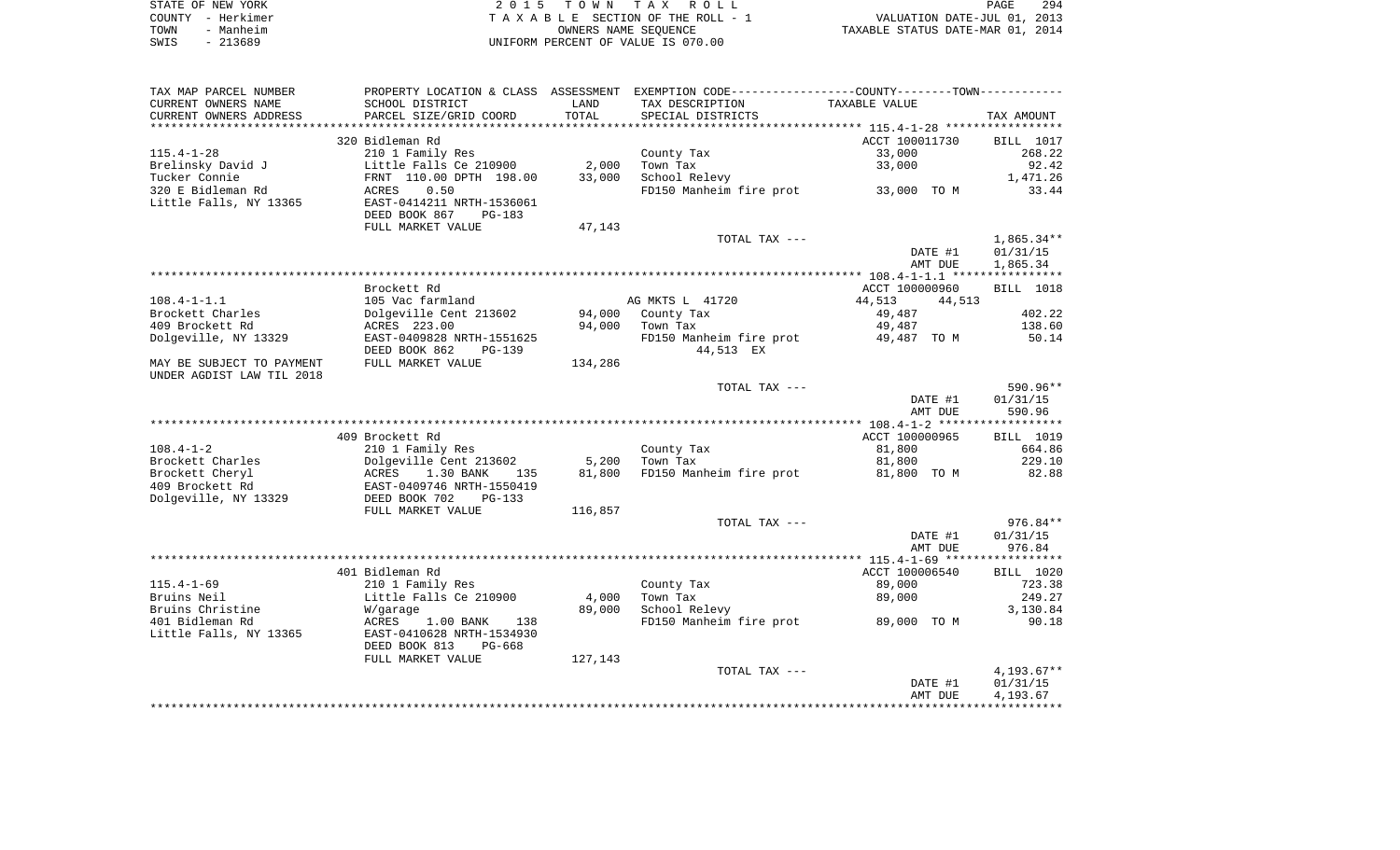|      | STATE OF NEW YORK | 2015 TOWN TAX ROLL                 | <b>PAGE</b>                      | 295 |
|------|-------------------|------------------------------------|----------------------------------|-----|
|      | COUNTY - Herkimer | TAXABLE SECTION OF THE ROLL - 1    | VALUATION DATE-JUL 01, 2013      |     |
| TOWN | - Manheim         | OWNERS NAME SEOUENCE               | TAXABLE STATUS DATE-MAR 01, 2014 |     |
| SWIS | - 213689          | UNIFORM PERCENT OF VALUE IS 070.00 |                                  |     |

| TAX MAP PARCEL NUMBER       | PROPERTY LOCATION & CLASS ASSESSMENT EXEMPTION CODE----------------COUNTY-------TOWN---------- |         |                                     |                |                  |
|-----------------------------|------------------------------------------------------------------------------------------------|---------|-------------------------------------|----------------|------------------|
| CURRENT OWNERS NAME         | SCHOOL DISTRICT                                                                                | LAND    | TAX DESCRIPTION                     | TAXABLE VALUE  |                  |
| CURRENT OWNERS ADDRESS      | PARCEL SIZE/GRID COORD                                                                         | TOTAL   | SPECIAL DISTRICTS                   |                | TAX AMOUNT       |
|                             |                                                                                                |         |                                     |                |                  |
|                             | 296 Willie Ln Keyser Lk                                                                        |         |                                     | ACCT 100005070 | <b>BILL</b> 1021 |
| $115.2 - 1 - 39$            | 210 1 Family Res - WTRFNT                                                                      |         | County Tax                          | 20,000         | 162.56           |
| Bubencik Dorothy            | Dolgeville Cent 213602                                                                         | 5,000   | Town Tax                            | 20,000         | 56.01            |
| 1546 Hwy 22                 | FRNT<br>50.00 DPTH 100.00                                                                      | 20,000  | FD150 Manheim fire prot             | 20,000 TO M    | 20.26            |
| Richfield Springs, NY 13439 | ACRES<br>0.13                                                                                  |         |                                     |                |                  |
|                             | EAST-0418939 NRTH-1543957                                                                      |         |                                     |                |                  |
|                             | DEED BOOK 00538 PG-00122                                                                       |         |                                     |                |                  |
|                             |                                                                                                |         |                                     |                |                  |
|                             | FULL MARKET VALUE                                                                              | 28,571  |                                     |                |                  |
|                             |                                                                                                |         | TOTAL TAX ---                       |                | 238.83**         |
|                             |                                                                                                |         |                                     | DATE #1        | 01/31/15         |
|                             |                                                                                                |         |                                     | AMT DUE        | 238.83           |
|                             |                                                                                                |         |                                     |                |                  |
|                             | 1569 Snells Bush Rd                                                                            |         |                                     | ACCT 100001360 | BILL 1022        |
| $115.2 - 1 - 23$            | 210 1 Family Res                                                                               |         | County Tax                          | 72,000         | 585.20           |
| Buhaj Laura                 | Dolgeville Cent 213602                                                                         | 4,800   | Town Tax                            | 72,000         | 201.65           |
| 1569 Snells Bush Rd         | W Garage                                                                                       | 72,000  | FD150 Manheim fire prot             | 72,000 TO M    | 72.95            |
| Little Falls, NY 13365      | 1.20<br>ACRES                                                                                  |         |                                     |                |                  |
|                             | EAST-0414238 NRTH-1543306                                                                      |         |                                     |                |                  |
|                             | DEED BOOK 696<br>PG-341                                                                        |         |                                     |                |                  |
|                             | FULL MARKET VALUE                                                                              | 102,857 |                                     |                |                  |
|                             |                                                                                                |         | TOTAL TAX ---                       |                | 859.80**         |
|                             |                                                                                                |         |                                     | DATE #1        | 01/31/15         |
|                             |                                                                                                |         |                                     | AMT DUE        | 859.80           |
|                             |                                                                                                |         |                                     |                |                  |
|                             | Snells Bush Rd                                                                                 |         |                                     | ACCT 100080120 | BILL 1023        |
| $115.2 - 1 - 26$            | 314 Rural vac<10                                                                               |         | County Tax                          | 600            | 4.88             |
| Buhaj Laura                 | Dolgeville Cent 213602                                                                         | 600     | Town Tax                            | 600            | 1.68             |
| 1569 Snells Bush Rd         | ACRES<br>1.00                                                                                  | 600     | FD150 Manheim fire prot             | 600 TO M       | .61              |
| Little Falls, NY 13365      | EAST-0414449 NRTH-1543098                                                                      |         |                                     |                |                  |
|                             | DEED BOOK 704<br>PG-94                                                                         |         |                                     |                |                  |
|                             | FULL MARKET VALUE                                                                              | 857     |                                     |                |                  |
|                             |                                                                                                |         | TOTAL TAX ---                       |                | $7.17**$         |
|                             |                                                                                                |         |                                     | DATE #1        | 01/31/15         |
|                             |                                                                                                |         |                                     |                | 7.17             |
|                             |                                                                                                |         |                                     | AMT DUE        |                  |
|                             |                                                                                                |         |                                     |                |                  |
|                             | 6247 St Rte 167                                                                                |         |                                     | ACCT 100007170 | BILL 1024        |
| $108.4 - 1 - 40.1$          | 242 Rurl res&rec                                                                               |         | County Tax                          | 72,800         | 591.71           |
| Burchell Eric               | Dolgeville Cent 213602                                                                         | 32,200  | Town Tax                            | 72,800         | 203.89           |
| 6247 St Rte 167             | ACRES 60.40                                                                                    | 72,800  | FD150 Manheim fire prot 72,800 TO M |                | 73.76            |
| Dolgeville, NY 13329        | EAST-0413624 NRTH-1550023                                                                      |         |                                     |                |                  |
|                             | DEED BOOK 1466 PG-979                                                                          |         |                                     |                |                  |
|                             | FULL MARKET VALUE                                                                              | 104,000 |                                     |                |                  |
|                             |                                                                                                |         | TOTAL TAX ---                       |                | $869.36**$       |
|                             |                                                                                                |         |                                     | DATE #1        | 01/31/15         |
|                             |                                                                                                |         |                                     | AMT DUE        | 869.36           |
|                             |                                                                                                |         |                                     |                |                  |
|                             |                                                                                                |         |                                     |                |                  |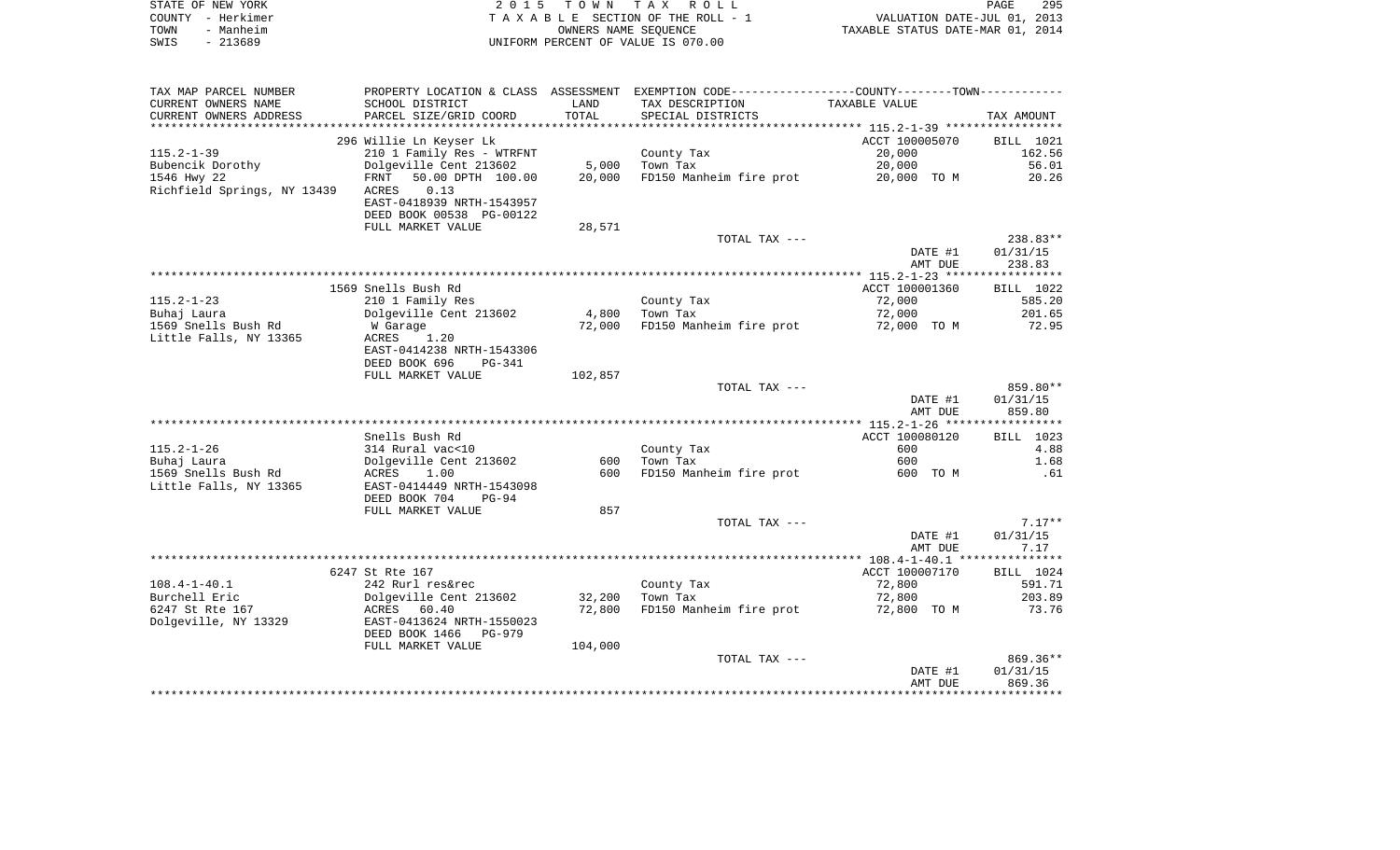|      | STATE OF NEW YORK | 2015 TOWN TAX ROLL                 | PAGE                             | 296 |
|------|-------------------|------------------------------------|----------------------------------|-----|
|      | COUNTY - Herkimer | TAXABLE SECTION OF THE ROLL - 1    | VALUATION DATE-JUL 01, 2013      |     |
| TOWN | - Manheim         | OWNERS NAME SEOUENCE               | TAXABLE STATUS DATE-MAR 01, 2014 |     |
| SWIS | - 213689          | UNIFORM PERCENT OF VALUE IS 070.00 |                                  |     |

| TAX MAP PARCEL NUMBER               |                               |                | PROPERTY LOCATION & CLASS ASSESSMENT EXEMPTION CODE---------------COUNTY-------TOWN---------- |                            |                    |
|-------------------------------------|-------------------------------|----------------|-----------------------------------------------------------------------------------------------|----------------------------|--------------------|
| CURRENT OWNERS NAME                 | SCHOOL DISTRICT               | LAND           | TAX DESCRIPTION                                                                               | TAXABLE VALUE              |                    |
| CURRENT OWNERS ADDRESS              | PARCEL SIZE/GRID COORD        | TOTAL          | SPECIAL DISTRICTS                                                                             |                            | TAX AMOUNT         |
|                                     |                               |                |                                                                                               |                            |                    |
|                                     | 5856 St Rte 167               |                |                                                                                               | ACCT 100008910             | <b>BILL 1025</b>   |
| $115.2 - 1 - 17.1$                  | 242 Rurl res&rec              |                | County Tax                                                                                    | 63,000                     | 512.05             |
| Burkdorf Earl                       | Dolgeville Cent 213602        | 20,900         | Town Tax                                                                                      | 63,000                     | 176.45             |
| Burkdorf Florene                    | FRNT 915.00 DPTH              | 63,000         | FD150 Manheim fire prot                                                                       | 63,000 TO M                | 63.83              |
| 5856 State Rte 167                  | 22.73<br>ACRES                |                |                                                                                               |                            |                    |
| Little Falls, NY 13365              | EAST-0413861 NRTH-1543048     |                |                                                                                               |                            |                    |
|                                     | DEED BOOK 877<br>$PG-8$       |                |                                                                                               |                            |                    |
|                                     | FULL MARKET VALUE             | 90,000         |                                                                                               |                            |                    |
|                                     |                               |                | TOTAL TAX ---                                                                                 |                            | $752.33**$         |
|                                     |                               |                |                                                                                               | DATE #1                    | 01/31/15           |
|                                     |                               |                |                                                                                               | AMT DUE                    | 752.33             |
|                                     | Snells Bush Rd                |                |                                                                                               | ACCT 100080060             |                    |
|                                     |                               |                |                                                                                               |                            | BILL 1026          |
| $123.1 - 1 - 14$<br>Burkdorf Paul M | 314 Rural vac<10<br>273803    |                | County Tax                                                                                    | 5,000<br>5,000             | 40.64              |
| 35 Hough St                         | O-E-StJ Cent<br>ACRES<br>3.00 | 5,000<br>5,000 | Town Tax<br>FD150 Manheim fire prot                                                           | 5,000 TO M                 | 14.00<br>5.07      |
| St Johnsville, NY 13452             | EAST-0423943 NRTH-1524026     |                |                                                                                               |                            |                    |
|                                     | DEED BOOK 747<br>$PG-344$     |                |                                                                                               |                            |                    |
|                                     | FULL MARKET VALUE             | 7,143          |                                                                                               |                            |                    |
|                                     |                               |                | TOTAL TAX ---                                                                                 |                            | $59.71**$          |
|                                     |                               |                |                                                                                               | DATE #1                    | 01/31/15           |
|                                     |                               |                |                                                                                               | AMT DUE                    | 59.71              |
|                                     |                               |                |                                                                                               |                            |                    |
|                                     | 384 Snells Bush Rd            |                |                                                                                               | ACCT 100010770             | BILL 1027          |
| $123.1 - 1 - 6$                     | 112 Dairy farm                |                | AGRIC 10 Y 41700                                                                              | 18,000<br>18,000           |                    |
| Burke Meadow Farm                   | O-E-StJ Cent<br>273803        |                | 195,100 AG MKTS L 41720                                                                       | 30,302<br>30,302           |                    |
| 384 Snellbush Rd                    | FRNT11406.00 DPTH             | 386,100        | County Tax                                                                                    | 337,798                    | 2,745.56           |
| Little Falls, NY 13365              | ACRES 353.60                  |                | Town Tax                                                                                      | 337,798                    | 946.08             |
|                                     | EAST-0424083 NRTH-1525339     |                | FD150 Manheim fire prot                                                                       | 355,798 TO M               | 360.50             |
| MAY BE SUBJECT TO PAYMENT           | DEED BOOK 1336<br>$PG-414$    |                | 30,302 EX                                                                                     |                            |                    |
| UNDER AGDIST LAW TIL 2018           | FULL MARKET VALUE             | 551,571        |                                                                                               |                            |                    |
|                                     |                               |                | TOTAL TAX ---                                                                                 |                            | 4,052.14**         |
|                                     |                               |                |                                                                                               | DATE #1                    | 01/31/15           |
|                                     |                               |                |                                                                                               | AMT DUE                    | 4,052.14           |
|                                     |                               |                |                                                                                               |                            |                    |
|                                     | off saltsman                  |                |                                                                                               |                            | BILL 1028          |
| $123.1 - 1 - 32$                    | 105 Vac farmland              |                | AG MKTS L 41720                                                                               | $\Omega$<br>$\overline{0}$ |                    |
| Burke Meadow Farm                   | Little Falls Ce 210900        |                | 32,000 County Tax                                                                             | 32,000                     | 260.09             |
| 384 Snellsbush Rd                   | ACRES 85.30                   | 32,000         | Town Tax                                                                                      | 32,000                     | 89.62              |
| Little Falls, NY 13365              | EAST-0425769 NRTH-1527347     |                |                                                                                               |                            |                    |
|                                     | FULL MARKET VALUE             | 45,714         |                                                                                               |                            |                    |
| MAY BE SUBJECT TO PAYMENT           |                               |                |                                                                                               |                            |                    |
| UNDER AGDIST LAW TIL 2018           |                               |                |                                                                                               |                            | $349.71**$         |
|                                     |                               |                | TOTAL TAX ---                                                                                 |                            |                    |
|                                     |                               |                |                                                                                               | DATE #1                    | 01/31/15<br>349.71 |
|                                     |                               |                |                                                                                               | AMT DUE                    |                    |
|                                     |                               |                |                                                                                               |                            |                    |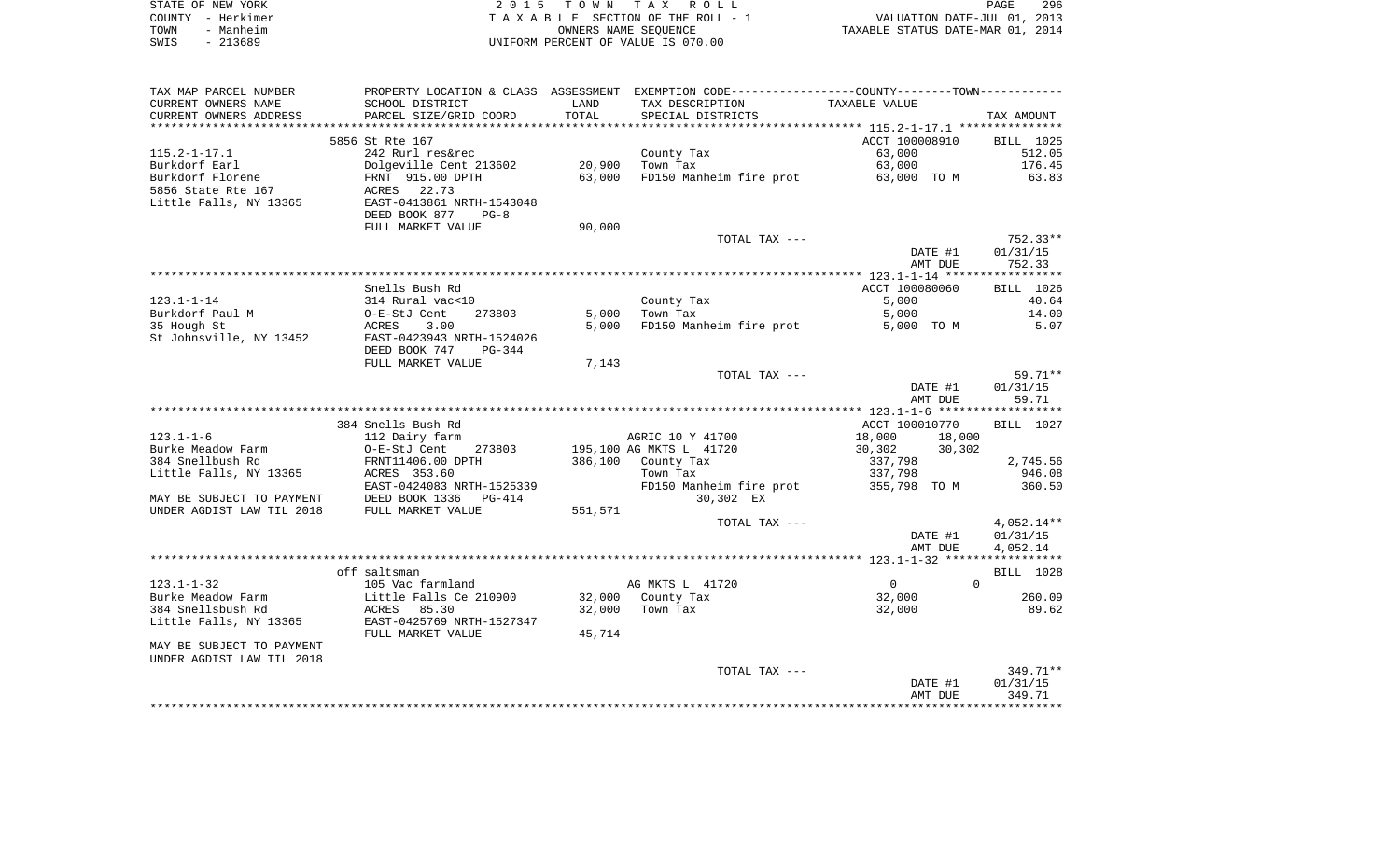| STATE OF NEW YORK | 2015 TOWN TAX ROLL                 | 297<br>PAGE                      |
|-------------------|------------------------------------|----------------------------------|
| COUNTY - Herkimer | TAXABLE SECTION OF THE ROLL - 1    | VALUATION DATE-JUL 01, 2013      |
| - Manheim<br>TOWN | OWNERS NAME SEOUENCE               | TAXABLE STATUS DATE-MAR 01, 2014 |
| SWIS<br>- 213689  | UNIFORM PERCENT OF VALUE IS 070.00 |                                  |

| TAX MAP PARCEL NUMBER<br>CURRENT OWNERS NAME | SCHOOL DISTRICT            | LAND    | PROPERTY LOCATION & CLASS ASSESSMENT EXEMPTION CODE---------------COUNTY-------TOWN----------<br>TAX DESCRIPTION | TAXABLE VALUE  |                        |
|----------------------------------------------|----------------------------|---------|------------------------------------------------------------------------------------------------------------------|----------------|------------------------|
| CURRENT OWNERS ADDRESS                       | PARCEL SIZE/GRID COORD     | TOTAL   | SPECIAL DISTRICTS                                                                                                |                | TAX AMOUNT             |
|                                              |                            |         |                                                                                                                  |                |                        |
|                                              | Saltsman Rd                |         |                                                                                                                  |                | BILL 1029              |
| $123.1 - 1 - 5.2$                            | 105 Vac farmland           |         | County Tax                                                                                                       | 20,100         | 163.37                 |
| Byler Eli M                                  | O-E-StJ Cent<br>273803     | 20,000  | Town Tax                                                                                                         | 20,100         | 56.29                  |
| Byler Mary Ann                               | FRNT 929.00 DPTH           | 20,100  | FD150 Manheim fire prot                                                                                          | 20,100 TO M    | 20.37                  |
| 475 Saltsman Rd                              | ACRES 13.40                |         |                                                                                                                  |                |                        |
| Little Falls, NY 13365                       | EAST-0425201 NRTH-1524027  |         |                                                                                                                  |                |                        |
|                                              | DEED BOOK 1391<br>PG-225   |         |                                                                                                                  |                |                        |
|                                              | FULL MARKET VALUE          | 28,714  |                                                                                                                  |                |                        |
|                                              |                            |         | TOTAL TAX ---                                                                                                    |                | $240.03**$             |
|                                              |                            |         |                                                                                                                  | DATE #1        | 01/31/15               |
|                                              |                            |         |                                                                                                                  | AMT DUE        | 240.03                 |
|                                              |                            |         |                                                                                                                  |                |                        |
|                                              | 475 Saltsman Rd            |         |                                                                                                                  | ACCT 100010920 | BILL 1030              |
| $123.1 - 1 - 15$                             | 220 2 Family Res           |         | County Tax                                                                                                       | 42,500         | 345.43                 |
| Byler Eli M                                  | 273803<br>O-E-StJ Cent     | 4,000   | Town Tax                                                                                                         | 42,500         | 119.03                 |
| Byler Mary Ann                               | 220 W/garages              | 42,500  | FD150 Manheim fire prot                                                                                          | 42,500 TO M    | 43.06                  |
| 475 Saltsman Rd                              | 475 Saltsman Rd            |         |                                                                                                                  |                |                        |
| Little Falls, NY 13365                       | ACRES<br>1.00              |         |                                                                                                                  |                |                        |
|                                              | EAST-0424705 NRTH-1524138  |         |                                                                                                                  |                |                        |
|                                              | DEED BOOK 1391<br>$PG-225$ |         |                                                                                                                  |                |                        |
|                                              | FULL MARKET VALUE          | 60,714  |                                                                                                                  |                |                        |
|                                              |                            |         | TOTAL TAX ---                                                                                                    | DATE #1        | $507.52**$<br>01/31/15 |
|                                              |                            |         |                                                                                                                  | AMT DUE        | 507.52                 |
|                                              |                            |         |                                                                                                                  |                |                        |
|                                              | Dockey Rd                  |         |                                                                                                                  |                | BILL 1031              |
| $115.4 - 1 - 60.1$                           | 105 Vac farmland           |         | AG MKTS L 41720                                                                                                  | 8,775<br>8,775 |                        |
| Cadwell Robyn                                | Little Falls Ce 210900     | 27,500  | County Tax                                                                                                       | 18,725         | 152.19                 |
| 339 Dockey Rd                                | FRNT 3425.00 DPTH          | 27,500  | Town Tax                                                                                                         | 18,725         | 52.44                  |
| Little Falls, NY 13365                       | ACRES<br>46.00             |         | FD150 Manheim fire prot                                                                                          | 18,725 TO M    | 18.97                  |
|                                              | EAST-0417657 NRTH-1533053  |         | 8,775 EX                                                                                                         |                |                        |
| MAY BE SUBJECT TO PAYMENT                    | DEED BOOK 1304<br>PG-424   |         |                                                                                                                  |                |                        |
| UNDER AGDIST LAW TIL 2018                    | FULL MARKET VALUE          | 39,286  |                                                                                                                  |                |                        |
|                                              |                            |         | TOTAL TAX ---                                                                                                    |                | $223.60**$             |
|                                              |                            |         |                                                                                                                  | DATE #1        | 01/31/15               |
|                                              |                            |         |                                                                                                                  | AMT DUE        | 223.60                 |
|                                              |                            |         |                                                                                                                  |                |                        |
|                                              | 339 Dockey Rd              |         |                                                                                                                  | ACCT 100013775 | BILL 1032              |
| $115.4 - 1 - 53$                             | 210 1 Family Res           |         | VETWAR CTS 41120                                                                                                 | 6,300<br>6,300 |                        |
| Cadwell Stephen R                            | Little Falls Ce 210900     | 8,900   | County Tax                                                                                                       | 65,500         | 532.37                 |
| 339 Dockey Rd                                | W/garage                   | 71,800  | Town Tax                                                                                                         | 65,500         | 183.45                 |
| Little Falls, NY 13365                       | ACRES<br>2.90              |         | FD150 Manheim fire prot                                                                                          | 71,800 TO M    | 72.75                  |
|                                              | EAST-0417497 NRTH-1533854  |         |                                                                                                                  |                |                        |
|                                              | DEED BOOK 803<br>$PG-90$   |         |                                                                                                                  |                |                        |
|                                              | FULL MARKET VALUE          | 102,571 |                                                                                                                  |                |                        |
|                                              |                            |         | TOTAL TAX ---                                                                                                    | DATE #1        | 788.57**<br>01/31/15   |
|                                              |                            |         |                                                                                                                  | AMT DUE        | 788.57                 |
|                                              |                            |         |                                                                                                                  |                |                        |
|                                              |                            |         |                                                                                                                  |                |                        |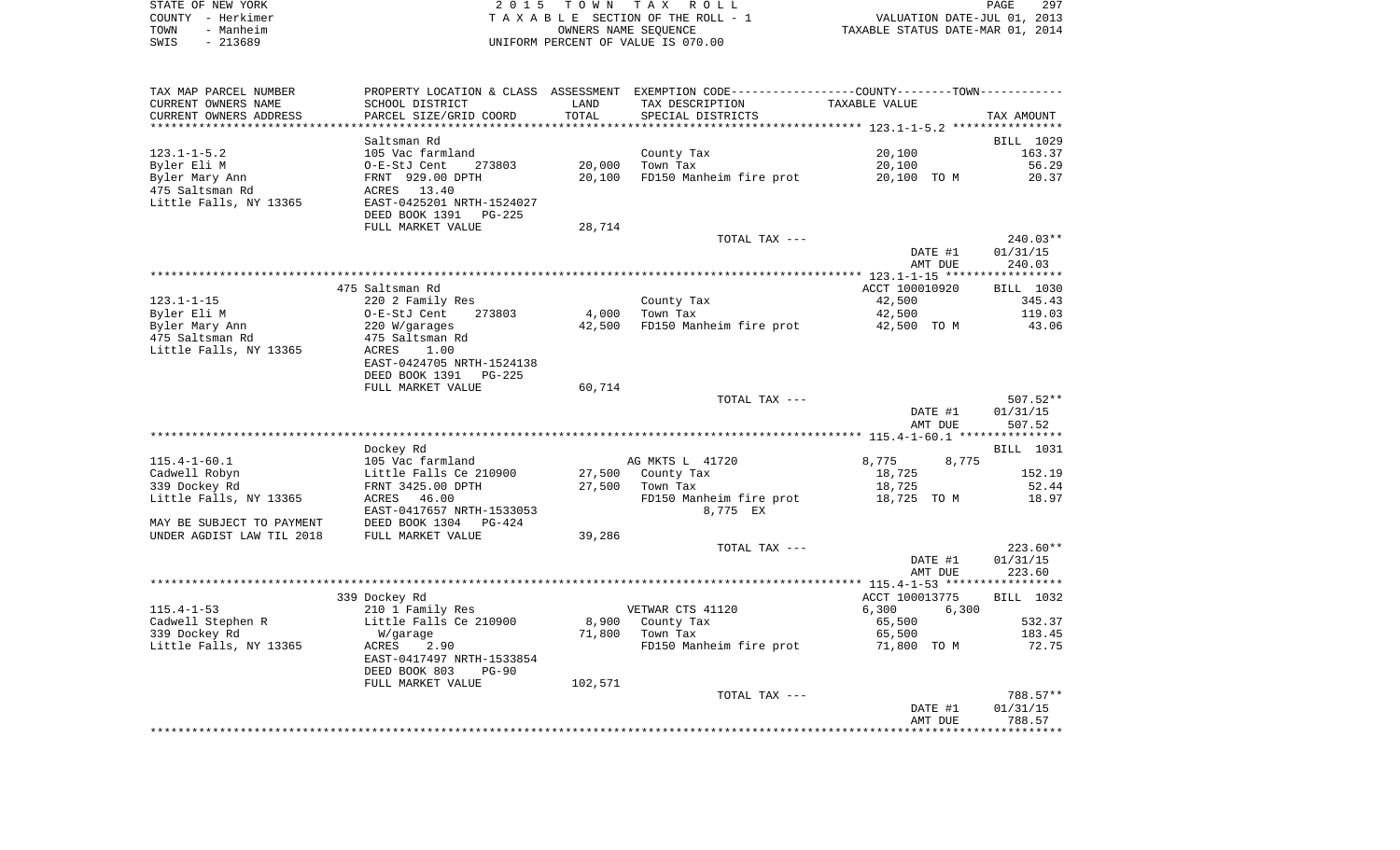| STATE OF NEW YORK | 2015 TOWN TAX ROLL                 | 298<br><b>PAGE</b>               |
|-------------------|------------------------------------|----------------------------------|
| COUNTY - Herkimer | TAXABLE SECTION OF THE ROLL - 1    | VALUATION DATE-JUL 01, 2013      |
| - Manheim<br>TOWN | OWNERS NAME SEOUENCE               | TAXABLE STATUS DATE-MAR 01, 2014 |
| SWIS<br>- 213689  | UNIFORM PERCENT OF VALUE IS 070.00 |                                  |

| TAX MAP PARCEL NUMBER  |                                |         | PROPERTY LOCATION & CLASS ASSESSMENT EXEMPTION CODE---------------COUNTY-------TOWN---------- |                |                  |
|------------------------|--------------------------------|---------|-----------------------------------------------------------------------------------------------|----------------|------------------|
| CURRENT OWNERS NAME    | SCHOOL DISTRICT                | LAND    | TAX DESCRIPTION                                                                               | TAXABLE VALUE  |                  |
| CURRENT OWNERS ADDRESS | PARCEL SIZE/GRID COORD         | TOTAL   | SPECIAL DISTRICTS                                                                             |                | TAX AMOUNT       |
|                        |                                |         |                                                                                               |                |                  |
|                        | 248 Timmerman Rd               |         |                                                                                               | ACCT 100001440 | BILL 1033        |
| $115.4 - 1 - 86$       | 210 1 Family Res               |         | County Tax                                                                                    | 52,100         | 423.46           |
| Calafrancesco Roy A    | Little Falls Ce 210900         | 3,200   | Town Tax                                                                                      | 52,100         | 145.92           |
| Calafrancesco Sandra   | W/garage                       | 52,100  | FD150 Manheim fire prot                                                                       | 52,100 TO M    | 52.79            |
| 248 Timmerman Rd       | FRNT 137.80 DPTH 181.40        |         |                                                                                               |                |                  |
| Little Falls, NY 13365 | ACRES<br>$0.81$ BANK<br>135    |         |                                                                                               |                |                  |
|                        |                                |         |                                                                                               |                |                  |
|                        | EAST-0414257 NRTH-1531565      |         |                                                                                               |                |                  |
|                        | DEED BOOK 00589 PG-00890       |         |                                                                                               |                |                  |
|                        | FULL MARKET VALUE              | 74,429  |                                                                                               |                |                  |
|                        |                                |         | TOTAL TAX ---                                                                                 |                | $622.17**$       |
|                        |                                |         |                                                                                               | DATE #1        | 01/31/15         |
|                        |                                |         |                                                                                               | AMT DUE        | 622.17           |
|                        |                                |         |                                                                                               |                |                  |
|                        | 6386 St Rte 167                |         |                                                                                               | ACCT 100007680 | BILL 1034        |
| $108.4 - 1 - 24$       | 210 1 Family Res               |         | County Tax                                                                                    | 78,800         | 640.47           |
| Camardello Sam         | Dolgeville Cent 213602         | 4,600   | Town Tax                                                                                      | 78,800         | 220.70           |
| Camardello Heidi       | 1.60<br>ACRES                  | 78,800  | FD150 Manheim fire prot                                                                       | 78,800 TO M    | 79.84            |
| 6386 State Rte 167     | EAST-0416224 NRTH-1552094      |         |                                                                                               |                |                  |
| Dolgeville, NY 13329   | DEED BOOK 748<br>PG-338        |         |                                                                                               |                |                  |
|                        | FULL MARKET VALUE              | 112,571 |                                                                                               |                |                  |
|                        |                                |         | TOTAL TAX ---                                                                                 |                | 941.01**         |
|                        |                                |         |                                                                                               | DATE #1        | 01/31/15         |
|                        |                                |         |                                                                                               | AMT DUE        | 941.01           |
|                        |                                |         |                                                                                               |                |                  |
|                        | REAR St Rte 167                |         |                                                                                               |                | <b>BILL</b> 1035 |
| $108.4 - 1 - 49.3$     | 311 Res vac land               |         |                                                                                               |                | 16.26            |
|                        |                                |         | County Tax                                                                                    | 2,000          |                  |
| Camardello Sam         | Dolgeville Cent 213602         | 2,000   | Town Tax                                                                                      | 2,000          | 5.60             |
| Camardello Heidi       | ACRES<br>1.83                  | 2,000   | FD150 Manheim fire prot                                                                       | 2,000 TO M     | 2.03             |
| 6386 St Rte 167        | EAST-0416222 NRTH-1551796      |         |                                                                                               |                |                  |
| Dolgeville, NY 13329   | DEED BOOK 799<br>$PG-462$      |         |                                                                                               |                |                  |
|                        | FULL MARKET VALUE              | 2,857   |                                                                                               |                |                  |
|                        |                                |         | TOTAL TAX ---                                                                                 |                | $23.89**$        |
|                        |                                |         |                                                                                               | DATE #1        | 01/31/15         |
|                        |                                |         |                                                                                               | AMT DUE        | 23.89            |
|                        |                                |         |                                                                                               |                |                  |
|                        | 368 Ransom Creek Rd-Keyser Lk  |         |                                                                                               | ACCT 100005790 | BILL 1036        |
| $108.4 - 2 - 36$       | 210 1 Family Res               |         | County Tax                                                                                    | 67,000         | 544.56           |
| Campione Frank         | Dolgeville Cent 213602         | 4,000   | Town Tax                                                                                      | 67,000         | 187.65           |
| Campione Edna          | Log Cabin                      | 67,000  | FD150 Manheim fire prot                                                                       | 67,000 TO M    | 67.89            |
| 368 Ransom Creek Rd    | 86.00 DPTH 160.00<br>FRNT      |         |                                                                                               |                |                  |
| Little Falls, NY 13365 | 0.16<br>ACRES                  |         |                                                                                               |                |                  |
|                        | EAST-0417705 NRTH-1545323      |         |                                                                                               |                |                  |
|                        | DEED BOOK 792<br><b>PG-512</b> |         |                                                                                               |                |                  |
|                        | FULL MARKET VALUE              | 95,714  |                                                                                               |                |                  |
|                        |                                |         | TOTAL TAX ---                                                                                 |                | $800.10**$       |
|                        |                                |         |                                                                                               | DATE #1        | 01/31/15         |
|                        |                                |         |                                                                                               | AMT DUE        | 800.10           |
|                        |                                |         |                                                                                               |                |                  |
|                        |                                |         |                                                                                               |                |                  |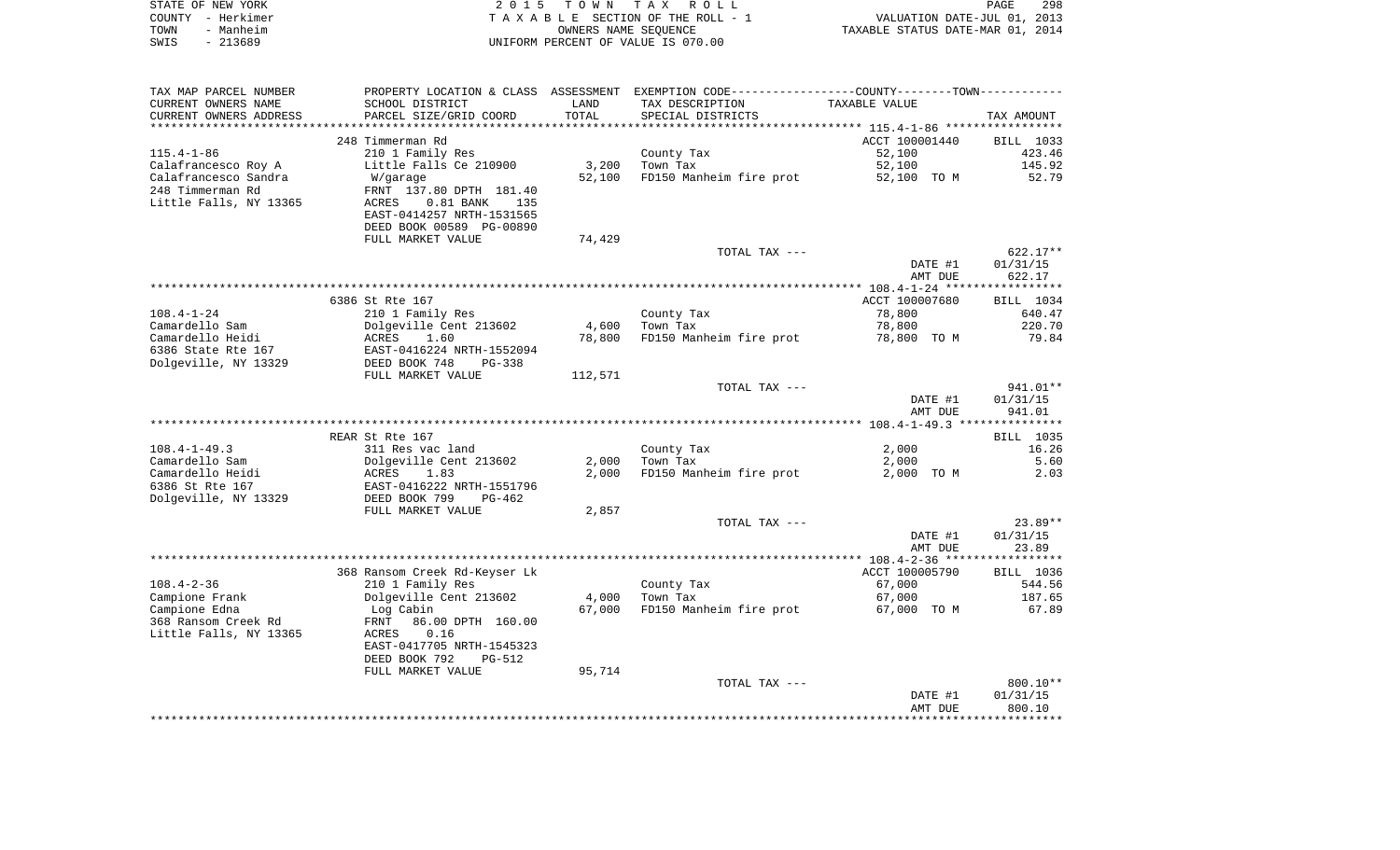| STATE OF NEW YORK | 2015 TOWN TAX ROLL                 | PAGE                             | 299 |
|-------------------|------------------------------------|----------------------------------|-----|
| COUNTY - Herkimer | TAXABLE SECTION OF THE ROLL - 1    | VALUATION DATE-JUL 01, 2013      |     |
| - Manheim<br>TOWN | OWNERS NAME SEOUENCE               | TAXABLE STATUS DATE-MAR 01, 2014 |     |
| $-213689$<br>SWIS | UNIFORM PERCENT OF VALUE IS 070.00 |                                  |     |

| TAX MAP PARCEL NUMBER  |                                 |         | PROPERTY LOCATION & CLASS ASSESSMENT EXEMPTION CODE---------------COUNTY-------TOWN---------- |                |            |
|------------------------|---------------------------------|---------|-----------------------------------------------------------------------------------------------|----------------|------------|
| CURRENT OWNERS NAME    | SCHOOL DISTRICT                 | LAND    | TAX DESCRIPTION                                                                               | TAXABLE VALUE  |            |
| CURRENT OWNERS ADDRESS | PARCEL SIZE/GRID COORD          | TOTAL   | SPECIAL DISTRICTS                                                                             |                | TAX AMOUNT |
|                        |                                 |         |                                                                                               |                |            |
|                        | Keyser Lk                       |         |                                                                                               |                | BILL 1037  |
| $115.2 - 1 - 75$       | 314 Rural vac<10                |         | County Tax                                                                                    | 5,600          | 45.52      |
| Campione Frank J       | Dolgeville Cent 213602          | 5,600   | Town Tax                                                                                      | 5,600          | 15.68      |
| Campione Edna I        | 5.60<br>ACRES                   | 5,600   | FD150 Manheim fire prot                                                                       | 5,600 TO M     | 5.67       |
| 368 Ransom Creek Rd    | EAST-0418189 NRTH-1544236       |         |                                                                                               |                |            |
| Little Falls, NY 13365 | DEED BOOK 1491<br>PG-658        |         |                                                                                               |                |            |
|                        | FULL MARKET VALUE               | 8,000   |                                                                                               |                |            |
|                        |                                 |         | TOTAL TAX ---                                                                                 |                | $66.87**$  |
|                        |                                 |         |                                                                                               | DATE #1        | 01/31/15   |
|                        |                                 |         |                                                                                               | AMT DUE        | 66.87      |
|                        | Snells Bush Rd                  |         |                                                                                               | ACCT 100300090 | BILL 1038  |
| $115.2 - 1 - 76$       | 314 Rural vac<10                |         | County Tax                                                                                    | 5,600          | 45.52      |
| Campione Frank J       | Dolgeville Cent 213602          | 5,600   | Town Tax                                                                                      | 5,600          | 15.68      |
| Campione Edna I        | ACRES<br>3.00                   | 5,600   | FD150 Manheim fire prot                                                                       | 5,600 TO M     | 5.67       |
| 368 Ransom Creek Rd    | EAST-0417728 NRTH-0417728       |         |                                                                                               |                |            |
| Little Falls, NY 13365 | DEED BOOK 1491<br>PG-658        |         |                                                                                               |                |            |
|                        | FULL MARKET VALUE               | 8,000   |                                                                                               |                |            |
|                        |                                 |         | TOTAL TAX ---                                                                                 |                | 66.87**    |
|                        |                                 |         |                                                                                               | DATE #1        | 01/31/15   |
|                        |                                 |         |                                                                                               | AMT DUE        | 66.87      |
|                        |                                 |         |                                                                                               |                |            |
|                        | 107 Lamanna Rd                  |         |                                                                                               | ACCT 100006480 | BILL 1039  |
| $115.2 - 2 - 3.1$      | 240 Rural res                   |         | County Tax                                                                                    | 87,500         | 711.18     |
| Cantrell James         | Little Falls Ce 210900          | 20,400  | Town Tax                                                                                      | 87,500         | 245.06     |
| 107 Lamanna Rd         | FRNT 2946.00 DPTH               | 87,500  | School Relevy                                                                                 |                | 3,063.98   |
| Little Falls, NY 13365 | 20.20<br>ACRES                  |         | FD150 Manheim fire prot                                                                       | 87,500 TO M    | 88.66      |
|                        | EAST-0410817 NRTH-1537274       |         |                                                                                               |                |            |
|                        | DEED BOOK 1080<br>PG-131        |         |                                                                                               |                |            |
|                        | FULL MARKET VALUE               | 125,000 |                                                                                               |                |            |
|                        |                                 |         | TOTAL TAX ---                                                                                 |                | 4,108.88** |
|                        |                                 |         |                                                                                               | DATE #1        | 01/31/15   |
|                        |                                 |         |                                                                                               | AMT DUE        | 4,108.88   |
|                        | 363 Dockey Rd                   |         |                                                                                               | ACCT 100002670 | BILL 1040  |
| $115.4 - 1 - 54$       | 270 Mfg housing                 |         | VETWAR CTS 41120                                                                              | 2,550<br>2,550 |            |
| Carmen Scott F         | Little Falls Ce 210900          | 5,200   | County Tax                                                                                    | 14,450         | 117.45     |
| 363 Dockey Rd          | ACRES<br>1.30                   | 17,000  | Town Tax                                                                                      | 14,450         | 40.47      |
| Little Falls, NY 13365 | EAST-0417867 NRTH-1533576       |         | FD150 Manheim fire prot                                                                       | 17,000 TO M    | 17.22      |
|                        | DEED BOOK 1505<br><b>PG-250</b> |         |                                                                                               |                |            |
|                        | FULL MARKET VALUE               | 24,286  |                                                                                               |                |            |
|                        |                                 |         | TOTAL TAX ---                                                                                 |                | $175.14**$ |
|                        |                                 |         |                                                                                               | DATE #1        | 01/31/15   |
|                        |                                 |         |                                                                                               | AMT DUE        | 175.14     |
|                        |                                 |         |                                                                                               |                |            |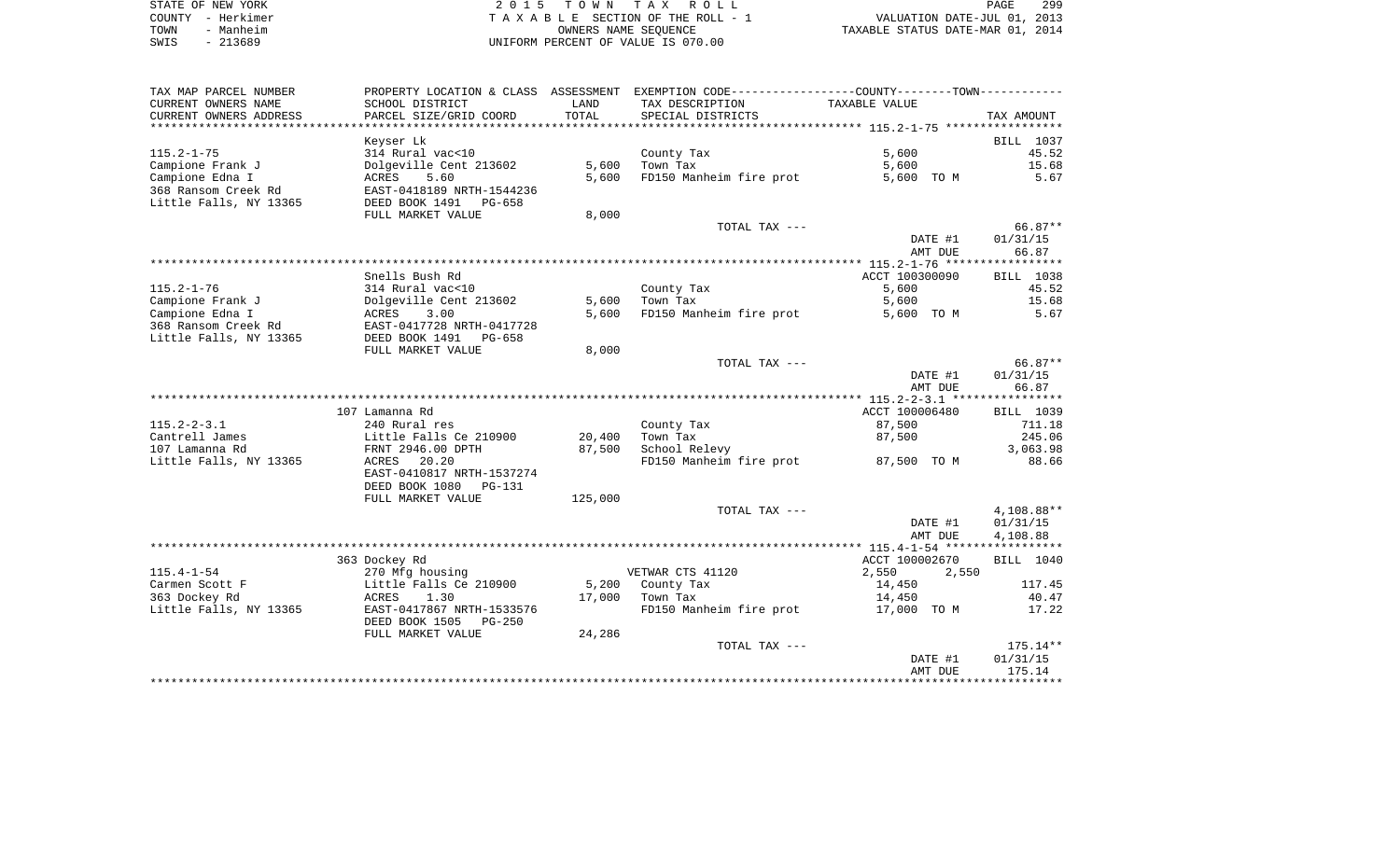| STATE OF NEW YORK | 2015 TOWN TAX ROLL                 | PAGE                             | 300 |
|-------------------|------------------------------------|----------------------------------|-----|
| COUNTY – Herkimer | TAXABLE SECTION OF THE ROLL - 1    | VALUATION DATE-JUL 01, 2013      |     |
| - Manheim<br>TOWN | OWNERS NAME SEOUENCE               | TAXABLE STATUS DATE-MAR 01, 2014 |     |
| $-213689$<br>SWIS | UNIFORM PERCENT OF VALUE IS 070.00 |                                  |     |

| TAX MAP PARCEL NUMBER                   | PROPERTY LOCATION & CLASS ASSESSMENT EXEMPTION CODE----------------COUNTY-------TOWN---------- |         |                                      |                  |                      |
|-----------------------------------------|------------------------------------------------------------------------------------------------|---------|--------------------------------------|------------------|----------------------|
| CURRENT OWNERS NAME                     | SCHOOL DISTRICT                                                                                | LAND    | TAX DESCRIPTION                      | TAXABLE VALUE    |                      |
| CURRENT OWNERS ADDRESS                  | PARCEL SIZE/GRID COORD                                                                         | TOTAL   | SPECIAL DISTRICTS                    |                  | TAX AMOUNT           |
| *******************                     | ******************************                                                                 |         |                                      |                  |                      |
|                                         | 170 Rural Park Dr                                                                              |         |                                      | ACCT 100001590   | <b>BILL</b> 1041     |
| $115.2 - 1 - 73$                        | 260 Seasonal res - WTRFNT                                                                      |         | County Tax                           | 25,200           | 204.82               |
| Cashmer Jennifer                        | O-E-StJ Cent<br>273803                                                                         | 6,000   | Town Tax                             | 25,200           | 70.58                |
| 114 Spain Gulf Rd                       | 40.00 DPTH 100.00<br>FRNT                                                                      | 25,200  | FD150 Manheim fire prot              | 25,200 TO M      | 25.53                |
| Utica, NY 13502                         | 0.09<br><b>ACRES</b>                                                                           |         |                                      |                  |                      |
|                                         | EAST-0420070 NRTH-1540716                                                                      |         |                                      |                  |                      |
|                                         | DEED BOOK 1445<br>PG-852                                                                       |         |                                      |                  |                      |
|                                         | FULL MARKET VALUE                                                                              | 36,000  |                                      |                  |                      |
|                                         |                                                                                                |         | TOTAL TAX ---                        |                  | $300.93**$           |
|                                         |                                                                                                |         |                                      | DATE #1          | 01/31/15             |
|                                         |                                                                                                |         |                                      | AMT DUE          | 300.93               |
|                                         |                                                                                                |         |                                      |                  |                      |
|                                         | 592 Burrell Rd                                                                                 |         |                                      | ACCT 100009450   | BILL 1042            |
| $108.3 - 1 - 26$                        | 112 Dairy farm                                                                                 |         | AG MKTS L 41720                      | 22,597<br>22,597 |                      |
| Christensen Deborah A<br>592 Burrell Rd | Little Falls Ce 210900                                                                         | 125,900 | County Tax                           | 136,403          | 1,108.66             |
|                                         | FRNT 3778.00 DPTH<br>ACRES 311.70                                                              | 159,000 | Town Tax                             | 136,403          | 382.03<br>138.21     |
| Little Falls, NY 13365                  | EAST-0402159 NRTH-1545710                                                                      |         | FD150 Manheim fire prot<br>22,597 EX | 136,403 TO M     |                      |
| MAY BE SUBJECT TO PAYMENT               | DEED BOOK 1243<br>PG-148                                                                       |         |                                      |                  |                      |
| UNDER AGDIST LAW TIL 2018               | FULL MARKET VALUE                                                                              | 227,143 |                                      |                  |                      |
|                                         |                                                                                                |         | TOTAL TAX ---                        |                  | $1,628.90**$         |
|                                         |                                                                                                |         |                                      | DATE #1          | 01/31/15             |
|                                         |                                                                                                |         |                                      | AMT DUE          | 1,628.90             |
|                                         |                                                                                                |         |                                      |                  |                      |
|                                         | Davis Rd                                                                                       |         |                                      |                  | BILL 1043            |
| $108.3 - 1 - 34$                        | 322 Rural vac>10                                                                               |         | AG MKTS L 41720                      | 6,418<br>6,418   |                      |
| Christensen Deborah A                   | Dolgeville Cent 213602                                                                         | 8,750   | County Tax                           | 2,332            | 18.95                |
| 592 Burrell Rd                          | ACRES 20.00                                                                                    | 8,750   | Town Tax                             | 2,332            | 6.53                 |
| Little Falls, NY 13365                  | EAST-0404419 NRTH-1545695                                                                      |         | FD150 Manheim fire prot              | 2,332 TO M       | 2.36                 |
|                                         | DEED BOOK 1243<br>PG-148                                                                       |         | 6,418 EX                             |                  |                      |
| MAY BE SUBJECT TO PAYMENT               | FULL MARKET VALUE                                                                              | 12,500  |                                      |                  |                      |
| UNDER AGDIST LAW TIL 2018               |                                                                                                |         |                                      |                  |                      |
|                                         |                                                                                                |         | TOTAL TAX ---                        |                  | $27.84**$            |
|                                         |                                                                                                |         |                                      | DATE #1          | 01/31/15             |
|                                         |                                                                                                |         |                                      | AMT DUE          | 27.84                |
|                                         |                                                                                                |         |                                      |                  |                      |
|                                         | 376 St Rte 170A                                                                                |         |                                      | ACCT 100000300   | BILL 1044            |
| $108.1 - 1 - 10.1$                      | 241 Rural res&ag                                                                               |         | County Tax                           | 100,000          | 812.78               |
| Citimortgage, Inc.                      | Dolgeville Cent 213602                                                                         | 30,000  | Town Tax                             | 100,000          | 280.07               |
| 1000 Technology Dr                      | ACRES 10.00                                                                                    | 100,000 | FD150 Manheim fire prot              | 100,000 TO M     | 101.32               |
| O'Fallon, MO 63368                      | EAST-0400243 NRTH-1556147                                                                      |         |                                      |                  |                      |
|                                         | DEED BOOK 1494 PG-85                                                                           |         |                                      |                  |                      |
|                                         | FULL MARKET VALUE                                                                              | 142,857 |                                      |                  |                      |
|                                         |                                                                                                |         | TOTAL TAX ---                        |                  | $1,194.17**$         |
|                                         |                                                                                                |         |                                      | DATE #1          | 01/31/15<br>1,194.17 |
|                                         |                                                                                                |         |                                      | AMT DUE          |                      |
|                                         |                                                                                                |         |                                      |                  |                      |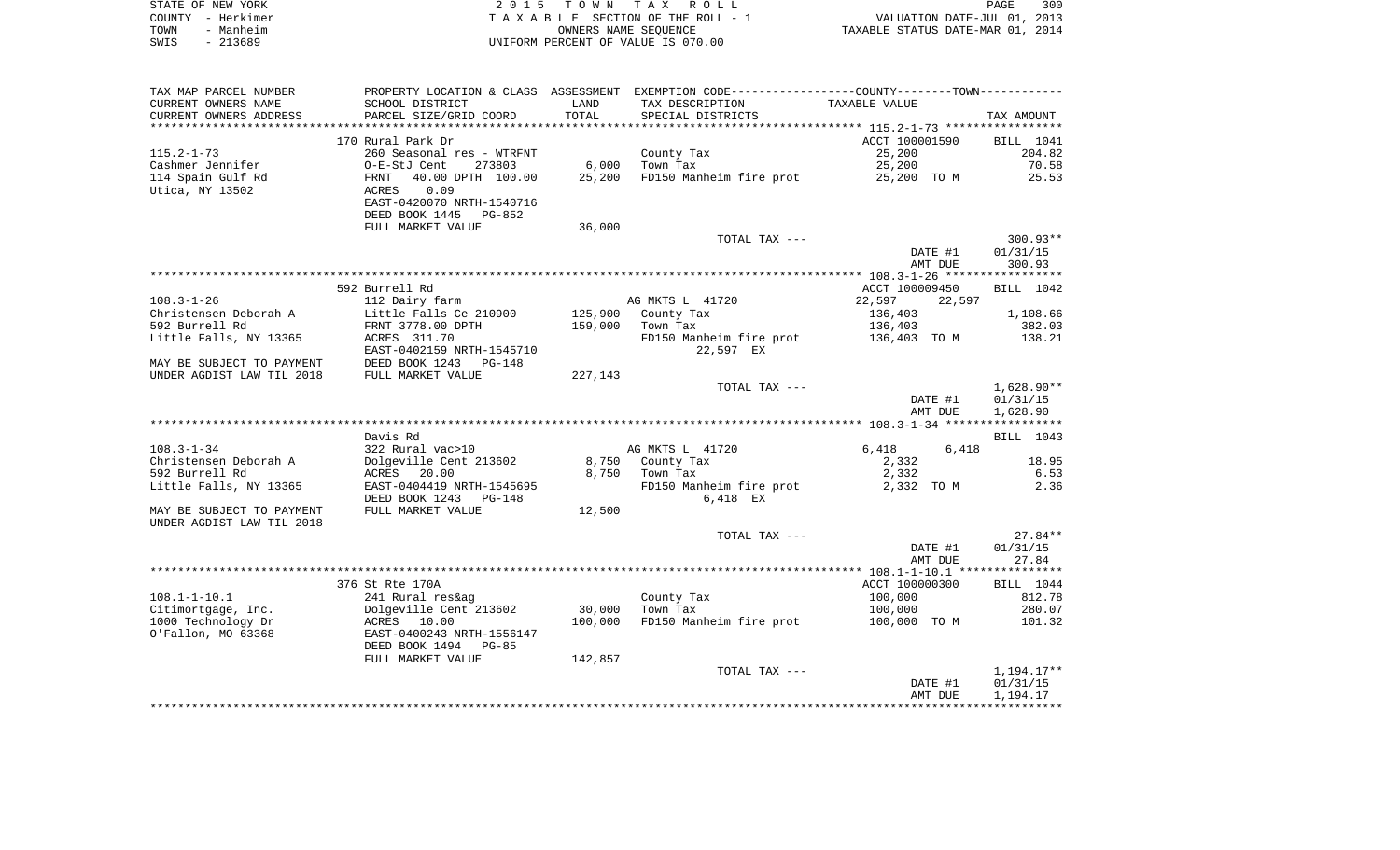| STATE OF NEW YORK | 2015 TOWN TAX ROLL                 | 301<br>PAGE                      |
|-------------------|------------------------------------|----------------------------------|
| COUNTY - Herkimer | TAXABLE SECTION OF THE ROLL - 1    | VALUATION DATE-JUL 01, 2013      |
| TOWN<br>- Manheim | OWNERS NAME SEOUENCE               | TAXABLE STATUS DATE-MAR 01, 2014 |
| SWIS<br>- 213689  | UNIFORM PERCENT OF VALUE IS 070.00 |                                  |

| TAX MAP PARCEL NUMBER    |                                                      |        | PROPERTY LOCATION & CLASS ASSESSMENT EXEMPTION CODE----------------COUNTY-------TOWN----------- |                    |            |
|--------------------------|------------------------------------------------------|--------|-------------------------------------------------------------------------------------------------|--------------------|------------|
| CURRENT OWNERS NAME      | SCHOOL DISTRICT                                      | LAND   | TAX DESCRIPTION                                                                                 | TAXABLE VALUE      |            |
| CURRENT OWNERS ADDRESS   | PARCEL SIZE/GRID COORD                               | TOTAL  | SPECIAL DISTRICTS                                                                               |                    | TAX AMOUNT |
| ************************ | ***************************                          |        |                                                                                                 |                    |            |
|                          | 522 Gene Hoertz Rd-Keyser Lk                         |        |                                                                                                 | ACCT 100008940     | BILL 1045  |
| $108.4 - 2 - 85$         | 210 1 Family Res - WTRFNT                            |        | County Tax                                                                                      | 54,000             | 438.90     |
| Clark Nancy              | Dolgeville Cent 213602                               | 4,000  | Town Tax                                                                                        | 54,000             | 151.24     |
|                          | Elliot, Edwards Matt, Gretra FRNT 120.00 DPTH 100.00 | 54,000 | FD150 Manheim fire prot                                                                         | 54,000 TO M        | 54.71      |
| 201 Rowe Rd              | ACRES<br>0.28                                        |        |                                                                                                 |                    |            |
| Mexico, NY 13114         | EAST-0419810 NRTH-1545199                            |        |                                                                                                 |                    |            |
|                          | DEED BOOK 1389<br>PG-732                             |        |                                                                                                 |                    |            |
|                          | FULL MARKET VALUE                                    | 77,143 |                                                                                                 |                    |            |
|                          |                                                      |        | TOTAL TAX ---                                                                                   |                    | 644.85**   |
|                          |                                                      |        |                                                                                                 | DATE #1            | 01/31/15   |
|                          |                                                      |        |                                                                                                 | AMT DUE            | 644.85     |
|                          |                                                      |        |                                                                                                 |                    |            |
|                          | 5303 St Rte 167                                      |        |                                                                                                 | ACCT 100001860     | BILL 1046  |
| $115.4 - 1 - 10$         | 210 1 Family Res                                     |        | County Tax                                                                                      | 42,500             | 345.43     |
| Cleveland Hilda          | Little Falls Ce 210900                               | 4,000  | Town Tax                                                                                        | 42,500             | 119.03     |
| Walsh Cindy M            | FRNT 244.00 DPTH 178.50                              | 42,500 | FD150 Manheim fire prot                                                                         | 42,500 TO M        | 43.06      |
| Cindy Walsh              | 1.00<br>ACRES                                        |        |                                                                                                 |                    |            |
| 246 Dutch Hill Rd        | EAST-0410232 NRTH-1535283                            |        |                                                                                                 |                    |            |
| Frankfort, NY 13340      | DEED BOOK 937<br>$PG-382$                            |        |                                                                                                 |                    |            |
|                          | FULL MARKET VALUE                                    | 60,714 |                                                                                                 |                    |            |
|                          |                                                      |        | TOTAL TAX ---                                                                                   |                    | $507.52**$ |
|                          |                                                      |        |                                                                                                 | DATE #1<br>AMT DUE | 01/31/15   |
|                          |                                                      |        |                                                                                                 |                    | 507.52     |
|                          | 6389 St Rte 167                                      |        |                                                                                                 | ACCT 100009630     | BILL 1047  |
| $108.4 - 1 - 23$         | 210 1 Family Res                                     |        | County Tax                                                                                      | 42,000             | 341.37     |
| Coffin Kirk              | Dolgeville Cent 213602                               | 2,900  | Town Tax                                                                                        | 42,000             | 117.63     |
| Coffin Tina              | FRNT 131.24 DPTH 250.00                              | 42,000 | FD150 Manheim fire prot                                                                         | 42,000 TO M        | 42.56      |
| 6389 State Rte 167       | ACRES<br>$0.73$ BANK<br>135                          |        |                                                                                                 |                    |            |
| Dolgeville, NY 13329     | EAST-0416204 NRTH-1552449                            |        |                                                                                                 |                    |            |
|                          | DEED BOOK 843<br>PG-675                              |        |                                                                                                 |                    |            |
|                          | FULL MARKET VALUE                                    | 60,000 |                                                                                                 |                    |            |
|                          |                                                      |        | TOTAL TAX ---                                                                                   |                    | $501.56**$ |
|                          |                                                      |        |                                                                                                 | DATE #1            | 01/31/15   |
|                          |                                                      |        |                                                                                                 | AMT DUE            | 501.56     |
|                          |                                                      |        |                                                                                                 |                    |            |
|                          | 747 Bronner Rd                                       |        |                                                                                                 | ACCT 100015240     | BILL 1048  |
| $108.4 - 2 - 6$          | 314 Rural vac<10                                     |        | County Tax                                                                                      | 2,100              | 17.07      |
| Collado Margaret         | Dolgeville Cent 213602                               | 2,100  | Town Tax                                                                                        | 2,100              | 5.88       |
| 9062 NW 146th Ter        | ACRES<br>0.52                                        | 2,100  | FD150 Manheim fire prot                                                                         | 2,100 TO M         | 2.13       |
| Hialeah, FL 33018        | EAST-0411567 NRTH-1546346                            |        |                                                                                                 |                    |            |
|                          | DEED BOOK 687<br>PG-995                              |        |                                                                                                 |                    |            |
|                          | FULL MARKET VALUE                                    | 3,000  |                                                                                                 |                    |            |
|                          |                                                      |        | TOTAL TAX ---                                                                                   |                    | $25.08**$  |
|                          |                                                      |        |                                                                                                 | DATE #1            | 01/31/15   |
|                          |                                                      |        |                                                                                                 | AMT DUE            | 25.08      |
|                          |                                                      |        |                                                                                                 |                    |            |
|                          |                                                      |        |                                                                                                 |                    |            |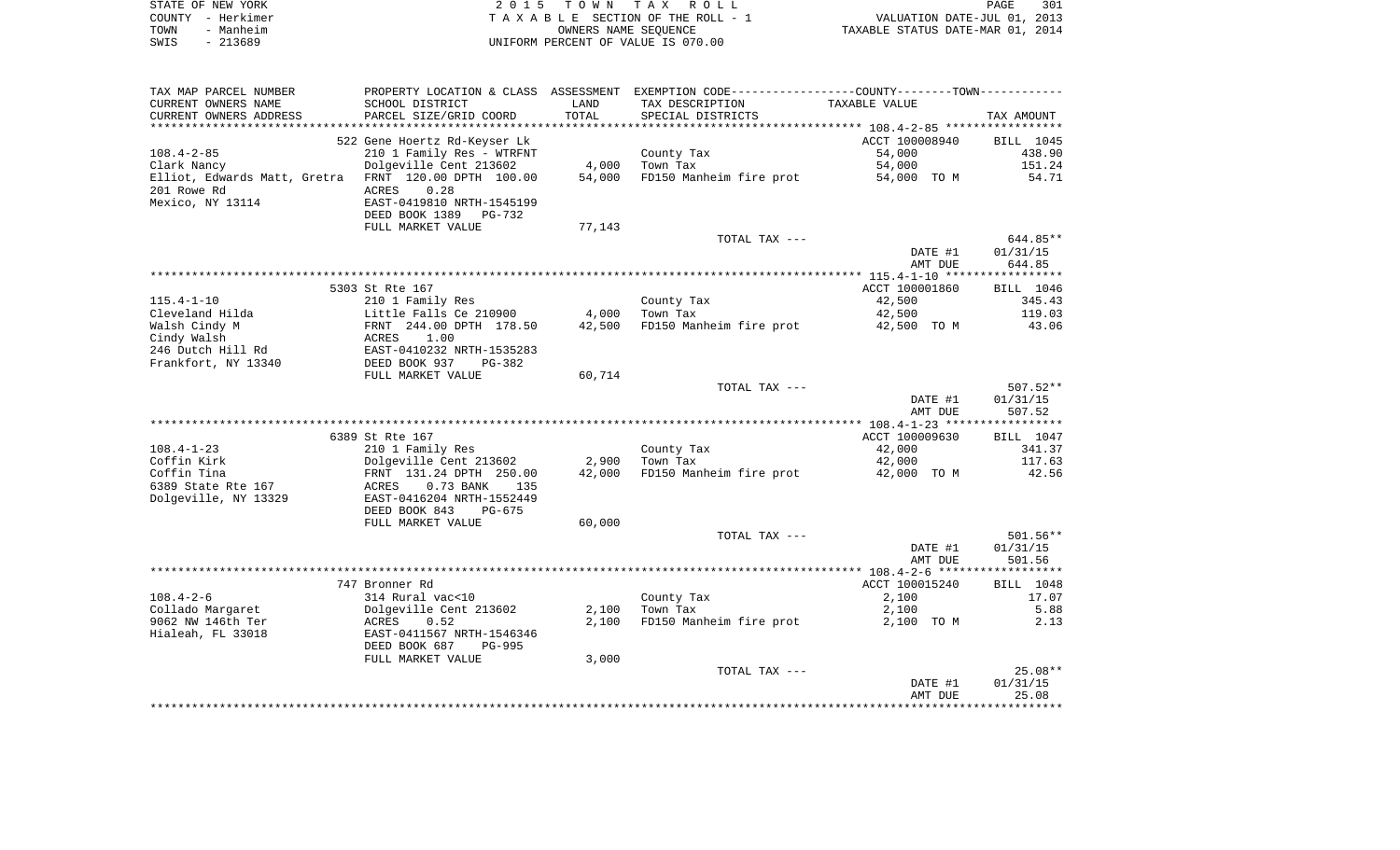|      | STATE OF NEW YORK | 2015 TOWN TAX ROLL                    | PAGE                             | 302 |
|------|-------------------|---------------------------------------|----------------------------------|-----|
|      | COUNTY - Herkimer | T A X A B L E SECTION OF THE ROLL - 1 | VALUATION DATE-JUL 01, 2013      |     |
| TOWN | - Manheim         | OWNERS NAME SEOUENCE                  | TAXABLE STATUS DATE-MAR 01, 2014 |     |
| SWIS | - 213689          | UNIFORM PERCENT OF VALUE IS 070.00    |                                  |     |
|      |                   |                                       |                                  |     |
|      |                   |                                       |                                  |     |

| TAX MAP PARCEL NUMBER  | PROPERTY LOCATION & CLASS ASSESSMENT |        | EXEMPTION CODE-----------------COUNTY-------TOWN----------- |                |                  |
|------------------------|--------------------------------------|--------|-------------------------------------------------------------|----------------|------------------|
| CURRENT OWNERS NAME    | SCHOOL DISTRICT                      | LAND   | TAX DESCRIPTION                                             | TAXABLE VALUE  |                  |
| CURRENT OWNERS ADDRESS | PARCEL SIZE/GRID COORD               | TOTAL  | SPECIAL DISTRICTS                                           |                | TAX AMOUNT       |
|                        |                                      |        |                                                             |                |                  |
|                        | 6221 St Rte 167                      |        |                                                             | ACCT 100006510 | BILL 1049        |
| $108.4 - 1 - 41$       | 210 1 Family Res                     |        | VET WAR CT 41121                                            | 6,300<br>6,300 |                  |
| Collis Karen W         | Dolgeville Cent 213602               | 7,500  | County Tax                                                  | 48,000         | 390.14           |
| Collis David W         | W/garage                             | 54,300 | Town Tax                                                    | 48,000         | 134.44           |
| 6221 State Rte 167     | FRNT 658.00 DPTH                     |        | FD150 Manheim fire prot                                     | 54,300 TO M    | 55.02            |
| Dolgeville, NY 13329   | ACRES<br>6.10                        |        |                                                             |                |                  |
|                        | EAST-0414118 NRTH-1549633            |        |                                                             |                |                  |
|                        | DEED BOOK 904<br>$PG-1$              |        |                                                             |                |                  |
|                        | FULL MARKET VALUE                    | 77,571 |                                                             |                |                  |
|                        |                                      |        | TOTAL TAX ---                                               |                | 579.60**         |
|                        |                                      |        |                                                             | DATE #1        | 01/31/15         |
|                        |                                      |        |                                                             | AMT DUE        | 579.60           |
|                        |                                      |        |                                                             |                |                  |
|                        | 184 Miner Rd                         |        |                                                             | ACCT 100001955 | BILL 1050        |
| $108.3 - 1 - 12.2$     | 270 Mfg housing                      |        | County Tax                                                  | 26,800         | 217.83           |
| Connor David           | Dolgeville Cent 213602               | 8,400  | Town Tax                                                    | 26,800         | 75.06            |
| 1111 St Hwy 10         | ACRES<br>2.40                        | 26,800 | FD150 Manheim fire prot                                     | 26,800 TO M    | 27.15            |
| Caroga Lake, NY 12032  | EAST-0407245 NRTH-1551042            |        |                                                             |                |                  |
|                        | DEED BOOK 695<br><b>PG-174</b>       |        |                                                             |                |                  |
|                        | FULL MARKET VALUE                    | 38,286 | TOTAL TAX ---                                               |                | $320.04**$       |
|                        |                                      |        |                                                             | DATE #1        | 01/31/15         |
|                        |                                      |        |                                                             | AMT DUE        | 320.04           |
|                        |                                      |        |                                                             |                |                  |
|                        | 132 Miner Rd                         |        |                                                             | ACCT 100001950 | <b>BILL</b> 1051 |
| $108.3 - 1 - 12.1$     | 270 Mfg housing                      |        | County Tax                                                  | 33,200         | 269.84           |
| Connor John            | Dolgeville Cent 213602               | 13,200 | Town Tax                                                    | 33,200         | 92.98            |
| Connor Janet           | ACRES<br>7.40                        | 33,200 | FD150 Manheim fire prot                                     | 33,200 TO M    | 33.64            |
| 265 Brockett Rd        | EAST-0407069 NRTH-1550383            |        |                                                             |                |                  |
| Dolgeville, NY 13329   | DEED BOOK 678<br>$PG-432$            |        |                                                             |                |                  |
|                        | FULL MARKET VALUE                    | 47,429 |                                                             |                |                  |
|                        |                                      |        | TOTAL TAX ---                                               |                | $396.46**$       |
|                        |                                      |        |                                                             | DATE #1        | 01/31/15         |
|                        |                                      |        |                                                             | AMT DUE        | 396.46           |
|                        |                                      |        |                                                             |                |                  |
|                        | 265 Brockett Rd                      |        |                                                             | ACCT 100001920 | BILL 1052        |
| $108.3 - 1 - 14.1$     | 210 1 Family Res                     |        | County Tax                                                  | 33,900         | 275.53           |
| Connor John            | Dolgeville Cent 213602               | 8,200  | Town Tax                                                    | 33,900         | 94.94            |
| Mcintyre P             | FRNT 1063.00 DPTH                    | 33,900 | FD150 Manheim fire prot                                     | 33,900 TO M    | 34.35            |
| 265 Brockett Rd        | <b>ACRES</b><br>2.90                 |        |                                                             |                |                  |
| Dolgeville, NY 13329   | EAST-0406948 NRTH-1549657            |        |                                                             |                |                  |
|                        | DEED BOOK 704<br>$PG-278$            |        |                                                             |                |                  |
|                        | FULL MARKET VALUE                    | 48,429 |                                                             |                |                  |
|                        |                                      |        | TOTAL TAX ---                                               |                | $404.82**$       |
|                        |                                      |        |                                                             | DATE #1        | 01/31/15         |
|                        |                                      |        |                                                             | AMT DUE        | 404.82           |
|                        |                                      |        |                                                             |                |                  |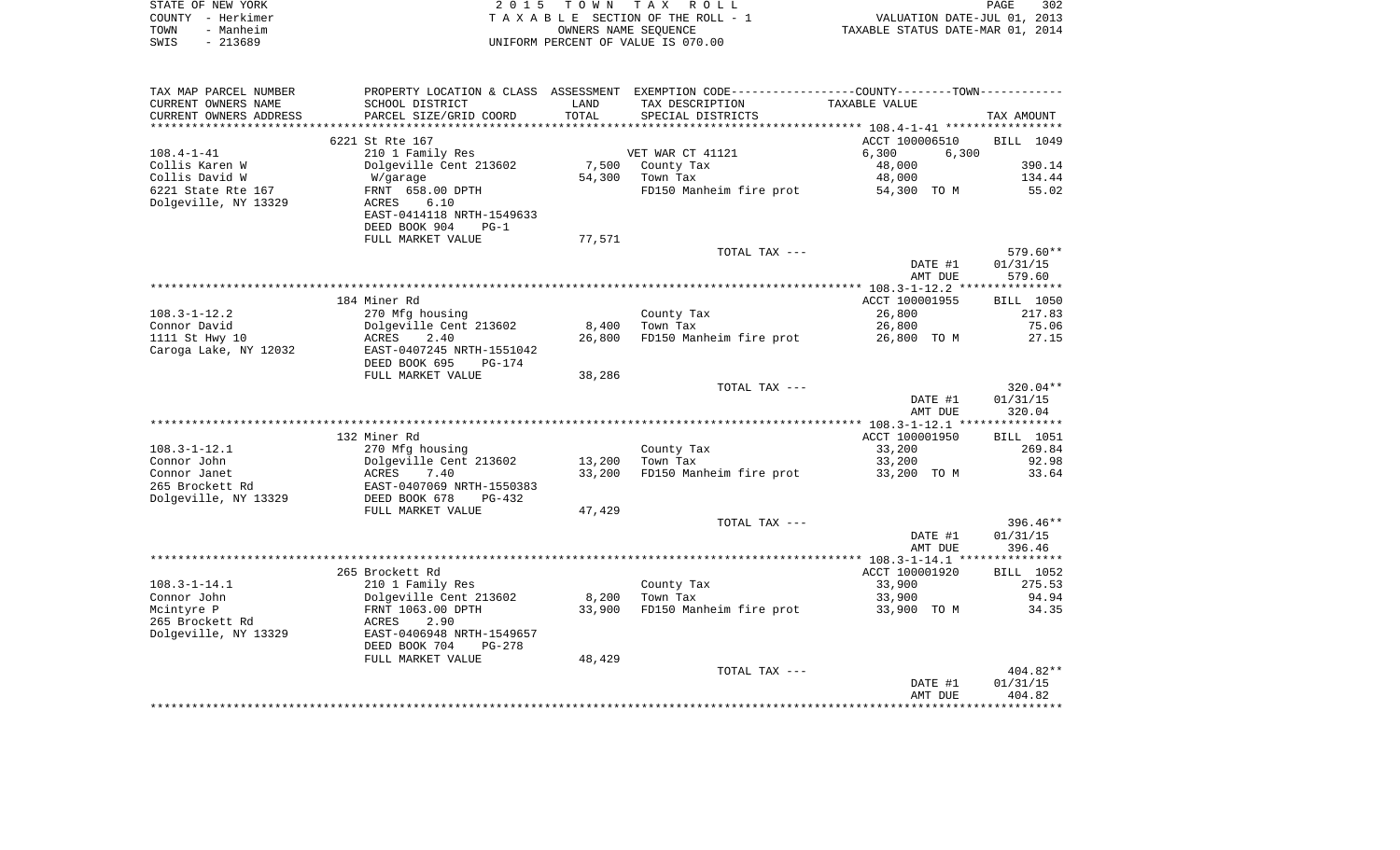|      | STATE OF NEW YORK | 2015 TOWN TAX ROLL                 |                                  | PAGE | 303 |
|------|-------------------|------------------------------------|----------------------------------|------|-----|
|      | COUNTY - Herkimer | TAXABLE SECTION OF THE ROLL - 1    | VALUATION DATE-JUL 01, 2013      |      |     |
| TOWN | - Manheim         | OWNERS NAME SEOUENCE               | TAXABLE STATUS DATE-MAR 01, 2014 |      |     |
| SWIS | $-213689$         | UNIFORM PERCENT OF VALUE IS 070.00 |                                  |      |     |
|      |                   |                                    |                                  |      |     |

| TAX MAP PARCEL NUMBER    | PROPERTY LOCATION & CLASS ASSESSMENT        |        | EXEMPTION CODE-----------------COUNTY--------TOWN----------- |                                                     |                    |
|--------------------------|---------------------------------------------|--------|--------------------------------------------------------------|-----------------------------------------------------|--------------------|
| CURRENT OWNERS NAME      | SCHOOL DISTRICT                             | LAND   | TAX DESCRIPTION                                              | TAXABLE VALUE                                       |                    |
| CURRENT OWNERS ADDRESS   | PARCEL SIZE/GRID COORD                      | TOTAL  | SPECIAL DISTRICTS                                            |                                                     | TAX AMOUNT         |
|                          | ******************************              |        |                                                              | ·******************** 108.1-1-18 ****************** |                    |
|                          | Off Peckville Rd                            |        |                                                              | ACCT 100009900                                      | BILL 1053          |
| $108.1 - 1 - 18$         | 322 Rural vac>10                            |        | County Tax                                                   | 16,300                                              | 132.48             |
| Connor John Jr           | Dolgeville Cent 213602                      | 16,300 | Town Tax                                                     | 16,300                                              | 45.65              |
| 265 Brockett Rd          | Right Of Way Thru                           | 16,300 | FD150 Manheim fire prot                                      | 16,300 TO M                                         | 16.52              |
| Dolgeville, NY 13329     | Gressler Property                           |        |                                                              |                                                     |                    |
|                          | Off Miner & Peckville Rds<br>ACRES<br>27.50 |        |                                                              |                                                     |                    |
|                          | EAST-0404138 NRTH-1552806                   |        |                                                              |                                                     |                    |
|                          | DEED BOOK 00635 PG-00865                    |        |                                                              |                                                     |                    |
|                          | FULL MARKET VALUE                           | 23,286 |                                                              |                                                     |                    |
|                          |                                             |        | TOTAL TAX ---                                                |                                                     | 194.65**           |
|                          |                                             |        |                                                              | DATE #1                                             | 01/31/15           |
|                          |                                             |        |                                                              | AMT DUE                                             | 194.65             |
|                          |                                             |        |                                                              |                                                     |                    |
|                          | 231 Moore Rd                                |        |                                                              |                                                     | BILL 1054          |
| $108.2 - 3 - 2$          | 322 Rural vac>10                            |        | County Tax                                                   | 10,600                                              | 86.15              |
| Conway Cherise           | Dolgeville Cent 213602                      | 10,600 | Town Tax                                                     | 10,600                                              | 29.69              |
| Schuyler Eric            | FRNT 329.00 DPTH                            | 10,600 | FD150 Manheim fire prot                                      | 10,600 TO M                                         | 10.74              |
| 7967 St. Hwy 5           | 10.10<br>ACRES                              |        |                                                              |                                                     |                    |
| St. Johnsville, NY 13452 | EAST-0410314 NRTH-1558964                   |        |                                                              |                                                     |                    |
|                          | DEED BOOK 894<br>PG-74                      |        |                                                              |                                                     |                    |
|                          | FULL MARKET VALUE                           | 15,143 |                                                              |                                                     |                    |
|                          |                                             |        | TOTAL TAX ---                                                |                                                     | 126.58**           |
|                          |                                             |        |                                                              | DATE #1<br>AMT DUE                                  | 01/31/15<br>126.58 |
|                          |                                             |        |                                                              |                                                     |                    |
|                          | 779 Snells Bush Rd                          |        |                                                              | ACCT 100009270                                      | BILL 1055          |
| $115.4 - 1 - 91$         | 210 1 Family Res                            |        | County Tax                                                   | 32,200                                              | 261.72             |
| Cook Gary C              | Little Falls Ce 210900                      | 2,700  | Town Tax                                                     | 32,200                                              | 90.18              |
| 779 Snells Bush Rd       | W/garage-Barn                               | 32,200 | FD150 Manheim fire prot                                      | 32,200 TO M                                         | 32.63              |
| Little Falls, NY 13365   | FRNT 287.00 DPTH 106.00                     |        |                                                              |                                                     |                    |
|                          | ACRES<br>0.68                               |        |                                                              |                                                     |                    |
| PRIOR OWNER ON 3/01/2014 | EAST-0420030 NRTH-1529999                   |        |                                                              |                                                     |                    |
| Keyser Richard           | DEED BOOK 1544<br>PG-986                    |        |                                                              |                                                     |                    |
|                          | FULL MARKET VALUE                           | 46,000 |                                                              |                                                     |                    |
|                          |                                             |        | TOTAL TAX ---                                                |                                                     | 384.53**           |
|                          |                                             |        |                                                              | DATE #1<br>AMT DUE                                  | 01/31/15<br>384.53 |
|                          |                                             |        |                                                              |                                                     |                    |
|                          | 421 Inghams Mills Rd                        |        |                                                              | ACCT 100004680                                      | BILL 1056          |
| $115.2 - 2 - 16$         | 210 1 Family Res                            |        | County Tax                                                   | 65,000                                              | 528.31             |
| Cook Patsy               | O-E-StJ Cent<br>273803                      | 8,500  | Town Tax                                                     | 65,000                                              | 182.05             |
| 421 Inghams Mills Rd     | W/garage                                    | 65,000 | FD150 Manheim fire prot                                      | 65,000 TO M                                         | 65.86              |
| Little Falls, NY 13365   | FRNT 245.00 DPTH                            |        |                                                              |                                                     |                    |
|                          | ACRES<br>3.60                               |        |                                                              |                                                     |                    |
|                          | EAST-0470868 NRTH-1538552                   |        |                                                              |                                                     |                    |
|                          | DEED BOOK 1490<br>PG-574                    |        |                                                              |                                                     |                    |
|                          | FULL MARKET VALUE                           | 92,857 |                                                              |                                                     |                    |
|                          |                                             |        | TOTAL TAX ---                                                |                                                     | $776.22**$         |
|                          |                                             |        |                                                              | DATE #1                                             | 01/31/15           |
|                          |                                             |        |                                                              | AMT DUE                                             | 776.22             |
|                          |                                             |        |                                                              |                                                     |                    |
|                          |                                             |        |                                                              |                                                     |                    |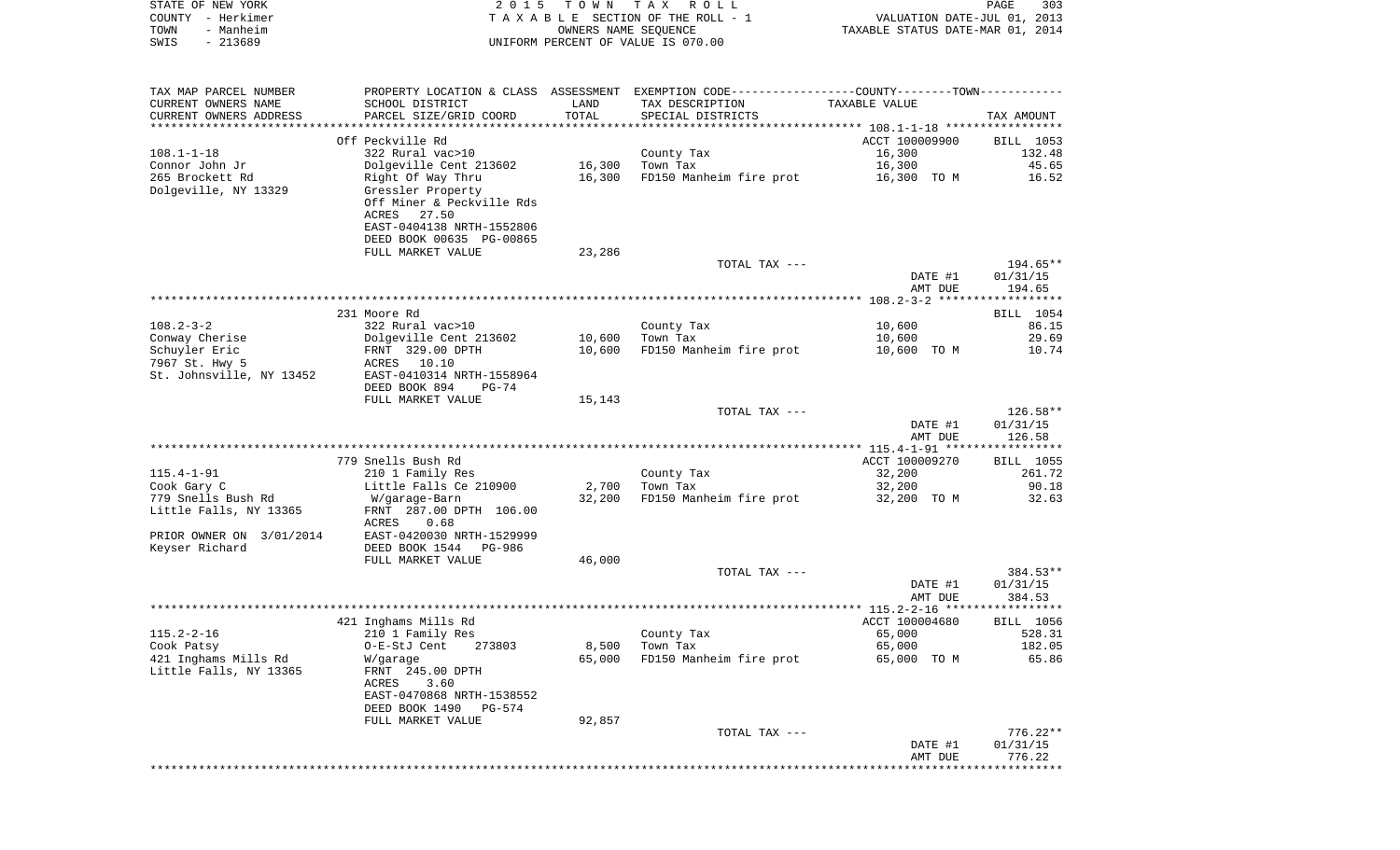| STATE OF NEW YORK | 2015 TOWN TAX ROLL                 | 304<br>PAGE                      |
|-------------------|------------------------------------|----------------------------------|
| COUNTY - Herkimer | TAXABLE SECTION OF THE ROLL - 1    | VALUATION DATE-JUL 01, 2013      |
| TOWN<br>- Manheim | OWNERS NAME SEOUENCE               | TAXABLE STATUS DATE-MAR 01, 2014 |
| - 213689<br>SWIS  | UNIFORM PERCENT OF VALUE IS 070.00 |                                  |

|                           |                                               |         |                                                                                                 | AMT DUE                  | 1,444.90          |
|---------------------------|-----------------------------------------------|---------|-------------------------------------------------------------------------------------------------|--------------------------|-------------------|
|                           |                                               |         |                                                                                                 | DATE #1                  | 01/31/15          |
| UNDER AGDIST LAW TIL 2018 |                                               |         | TOTAL TAX ---                                                                                   |                          | $1,444.90**$      |
| MAY BE SUBJECT TO PAYMENT |                                               |         |                                                                                                 |                          |                   |
|                           | FULL MARKET VALUE                             | 206,571 | 13,995 EX                                                                                       |                          |                   |
| Little Falls, NY 13365    | DEED BOOK 924<br>$PG-251$                     |         | FD150 Manheim fire prot                                                                         | 130,605 TO M             | 132.33            |
| 864 Snells Bush Rd        | EAST-0422630 NRTH-1531464                     |         | Town Tax                                                                                        | 120,105                  | 336.38            |
| Cook Stephanie            | 63.90<br>ACRES                                |         | 144,600 County Tax                                                                              | 120,105                  | 976.19            |
| Cook Robert J             | Little Falls Ce 210900 45,500 AG MKTS L 41720 |         |                                                                                                 | 13,995<br>13,995         |                   |
| $116.3 - 1 - 8$           | 120 Field crops                               |         | VETCOM CTS 41130                                                                                | 10,500<br>10,500         |                   |
|                           | 864 Snells Bush Rd                            |         |                                                                                                 | ACCT 100013410           | BILL 1059         |
|                           |                                               |         |                                                                                                 |                          |                   |
|                           |                                               |         |                                                                                                 | DATE #1<br>AMT DUE       | 01/31/15<br>49.50 |
|                           |                                               |         | TOTAL TAX ---                                                                                   |                          | $49.50**$         |
| UNDER AGDIST LAW TIL 2018 |                                               |         |                                                                                                 |                          |                   |
| MAY BE SUBJECT TO PAYMENT |                                               |         |                                                                                                 |                          |                   |
|                           | FULL MARKET VALUE                             | 11,714  |                                                                                                 |                          |                   |
| Little Falls, NY 13365    | DEED BOOK 924<br>$PG-251$                     |         | 4,055 EX                                                                                        |                          |                   |
| 864 Snells Bush Rd        | EAST-0419534 NRTH-1531796                     |         | FD150 Manheim fire prot                                                                         | 4,145 TO M               | 4.20              |
| Cook Stephanie            | ACRES<br>9.00                                 | 8,200   | Town Tax                                                                                        | 4,145                    | 11.61             |
| Cook Robert J             | Little Falls Ce 210900 8,200 County Tax       |         |                                                                                                 | 4,145                    | 33.69             |
| $115.4 - 1 - 58$          | 105 Vac farmland                              |         | AG MKTS L 41720                                                                                 | 4,055<br>4,055           |                   |
|                           | Snells Bush Rd                                |         |                                                                                                 | ACCT 100013530           | BILL 1058         |
|                           |                                               |         |                                                                                                 |                          |                   |
|                           |                                               |         |                                                                                                 | AMT DUE                  | 667.54            |
|                           |                                               |         |                                                                                                 | DATE #1                  | 01/31/15          |
| Cook Violet               | FULL MARKET VALUE                             | 79,857  | TOTAL TAX ---                                                                                   |                          | 667.54**          |
| PRIOR OWNER ON 3/01/2014  | DEED BOOK 1262<br>PG-715                      |         |                                                                                                 |                          |                   |
|                           | EAST-0413279 NRTH-1542620                     |         |                                                                                                 |                          |                   |
| Little Falls, NY 13365    | 0.55<br>ACRES                                 |         |                                                                                                 |                          |                   |
| 864 Snells Bush Rd        | FRNT 135.00 DPTH 178.00                       | 55,900  | FD150 Manheim fire prot                                                                         | 55,900 TO M 56.64        |                   |
| Cook Robert & Stephi      | Dolgeville Cent 213602 2,200                  |         | Town Tax                                                                                        | 55,900                   | 156.56            |
| $115.2 - 1 - 8$           | 210 1 Family Res                              |         | County Tax                                                                                      | 55,900                   | 454.34            |
|                           | 5843 St Rte 167                               |         |                                                                                                 | ACCT 100080270 BILL 1057 |                   |
| CURRENT OWNERS ADDRESS    | PARCEL SIZE/GRID COORD                        | TOTAL   | SPECIAL DISTRICTS                                                                               |                          | TAX AMOUNT        |
| CURRENT OWNERS NAME       | SCHOOL DISTRICT                               | LAND    | TAX DESCRIPTION TAXABLE VALUE                                                                   |                          |                   |
| TAX MAP PARCEL NUMBER     |                                               |         | PROPERTY LOCATION & CLASS ASSESSMENT EXEMPTION CODE----------------COUNTY--------TOWN---------- |                          |                   |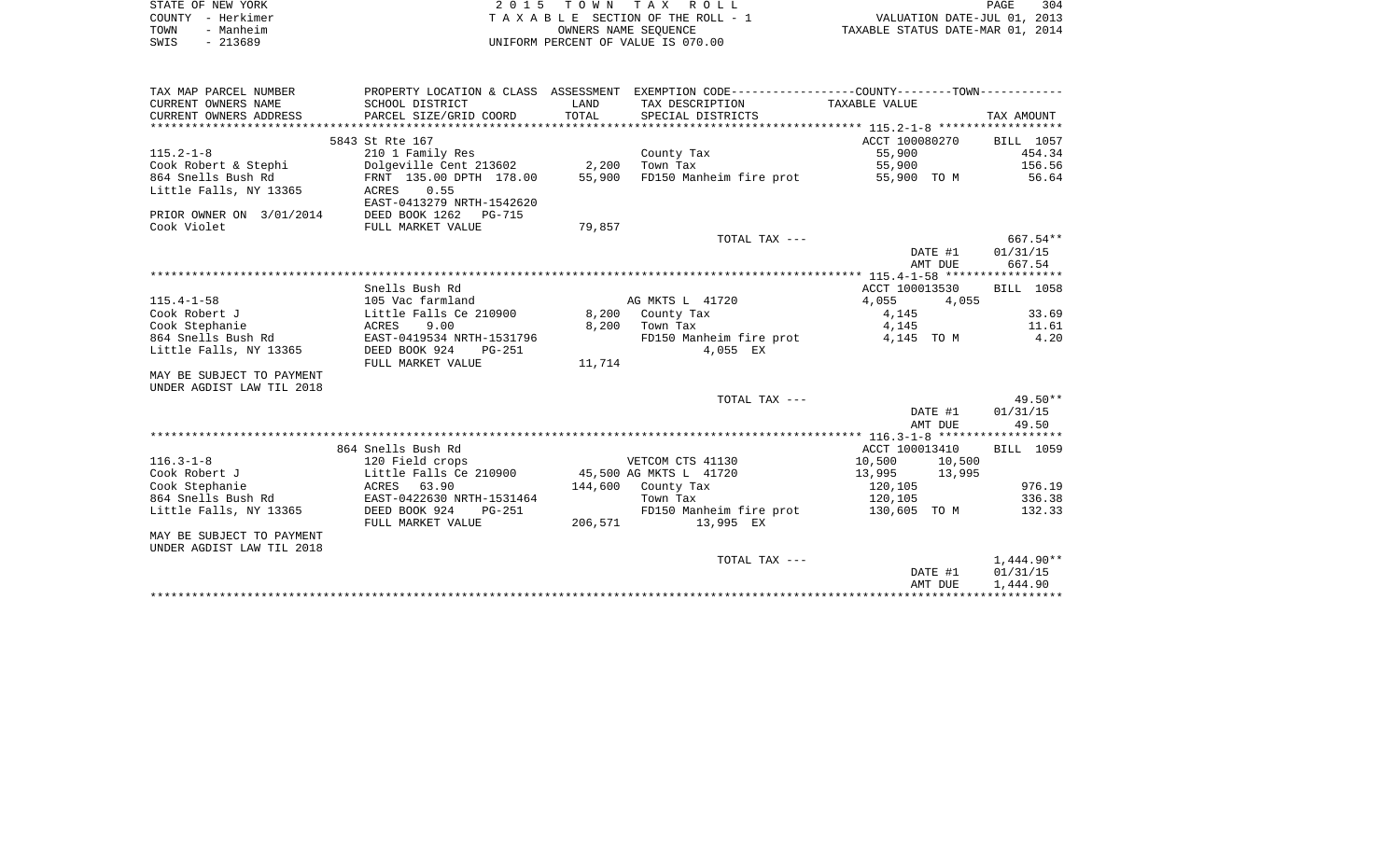| STATE OF NEW YORK | 2015 TOWN TAX ROLL                 | 305<br>PAGE                      |
|-------------------|------------------------------------|----------------------------------|
| COUNTY - Herkimer | TAXABLE SECTION OF THE ROLL - 1    | VALUATION DATE-JUL 01, 2013      |
| TOWN<br>- Manheim | OWNERS NAME SEOUENCE               | TAXABLE STATUS DATE-MAR 01, 2014 |
| SWIS<br>- 213689  | UNIFORM PERCENT OF VALUE IS 070.00 |                                  |

| TAX MAP PARCEL NUMBER     |                            |         | PROPERTY LOCATION & CLASS ASSESSMENT EXEMPTION CODE---------------COUNTY-------TOWN---------- |                                                 |              |
|---------------------------|----------------------------|---------|-----------------------------------------------------------------------------------------------|-------------------------------------------------|--------------|
| CURRENT OWNERS NAME       | SCHOOL DISTRICT            | LAND    | TAX DESCRIPTION                                                                               | TAXABLE VALUE                                   |              |
| CURRENT OWNERS ADDRESS    | PARCEL SIZE/GRID COORD     | TOTAL   | SPECIAL DISTRICTS                                                                             |                                                 | TAX AMOUNT   |
|                           |                            |         |                                                                                               | ***************** 116.3-1-9.1 ***************** |              |
|                           | 852 Snells Bush Rd         |         |                                                                                               | ACCT 100013500                                  | BILL 1060    |
| $116.3 - 1 - 9.1$         | 242 Rurl res&rec           |         | AGRIC 10 Y 41700                                                                              | 120,000<br>120,000                              |              |
| Cook Robert J             | Little Falls Ce 210900     |         | 15,300 AG MKTS L 41720                                                                        | 3,837<br>3,837                                  |              |
| Cook Stephanie            | FRNT 585.00 DPTH           | 170,700 | County Tax                                                                                    | 46,863                                          | 380.89       |
| 864 Snells Bush Rd        | 9.80<br>ACRES              |         | Town Tax                                                                                      | 46,863                                          | 131.25       |
| Little Falls, NY 13365    | EAST-0420320 NRTH-1531372  |         | FD150 Manheim fire prot                                                                       | 166,863 TO M                                    | 169.07       |
|                           | DEED BOOK 924<br>$PG-251$  |         | 3,837 EX                                                                                      |                                                 |              |
| MAY BE SUBJECT TO PAYMENT | FULL MARKET VALUE          | 243,857 |                                                                                               |                                                 |              |
| UNDER AGDIST LAW TIL 2018 |                            |         |                                                                                               |                                                 |              |
|                           |                            |         | TOTAL TAX ---                                                                                 |                                                 | 681.21**     |
|                           |                            |         |                                                                                               | DATE #1                                         | 01/31/15     |
|                           |                            |         |                                                                                               | AMT DUE                                         | 681.21       |
|                           |                            |         |                                                                                               |                                                 |              |
|                           |                            |         |                                                                                               |                                                 |              |
|                           | 144 Snells Bush Rd         |         |                                                                                               | ACCT 100002520                                  | BILL 1061    |
| $123.1 - 1 - 26.1$        | 210 1 Family Res           |         | County Tax                                                                                    | 60,900                                          | 494.98       |
| Cook Robert J             | 273803<br>O-E-StJ Cent     | 10,400  | Town Tax                                                                                      | 60,900                                          | 170.56       |
| Cook Stephanie J          | W/garage                   | 60,900  | FD150 Manheim fire prot                                                                       | 60,900 TO M                                     | 61.71        |
| 864 Snells Bush Rd        | ACRES<br>4.40              |         |                                                                                               |                                                 |              |
| Little Falls, NY 13365    | EAST-0390480 NRTH-1095760  |         |                                                                                               |                                                 |              |
|                           | DEED BOOK 1507<br>$PG-285$ |         |                                                                                               |                                                 |              |
|                           | FULL MARKET VALUE          | 87,000  |                                                                                               |                                                 |              |
|                           |                            |         | TOTAL TAX ---                                                                                 |                                                 | $727.25**$   |
|                           |                            |         |                                                                                               | DATE #1                                         | 01/31/15     |
|                           |                            |         |                                                                                               | AMT DUE                                         | 727.25       |
|                           |                            |         |                                                                                               |                                                 |              |
|                           | 172 Inghams Mills Rd       |         |                                                                                               | ACCT 100000240                                  | BILL 1062    |
| $115.4 - 1 - 41$          | 210 1 Family Res           |         | County Tax                                                                                    | 106,800                                         | 868.05       |
| Corbett David             | Little Falls Ce 210900     | 7,200   | Town Tax                                                                                      | 106,800                                         | 299.12       |
| Corbett Lisa              | W/garage                   | 106,800 | FD150 Manheim fire prot                                                                       | 106,800 TO M                                    | 108.21       |
| 172 Inghams Mills Rd      | ACRES<br>1.80              |         |                                                                                               |                                                 |              |
| Little Falls, NY 13365    | EAST-0417018 NRTH-1535830  |         |                                                                                               |                                                 |              |
|                           | DEED BOOK 880<br>PG-360    |         |                                                                                               |                                                 |              |
|                           | FULL MARKET VALUE          | 152,571 |                                                                                               |                                                 |              |
|                           |                            |         | TOTAL TAX ---                                                                                 |                                                 | $1,275.38**$ |
|                           |                            |         |                                                                                               | DATE #1                                         | 01/31/15     |
|                           |                            |         |                                                                                               | AMT DUE                                         | 1,275.38     |
|                           |                            |         |                                                                                               |                                                 |              |
|                           | Inghams Mills Rd           |         |                                                                                               | ACCT 100001325                                  | BILL 1063    |
| $115.4 - 1 - 40$          | 314 Rural vac<10           |         | County Tax                                                                                    | 2,000                                           | 16.26        |
| Corbett David P           | Little Falls Ce 210900     | 2,000   | Town Tax                                                                                      | 2,000                                           | 5.60         |
| Corbett Lisa J            | FRNT 400.00 DPTH           | 2,000   | FD150 Manheim fire prot                                                                       | 2,000 TO M                                      | 2.03         |
| 172 Inghams Mills Rd      | ACRES<br>1.00              |         |                                                                                               |                                                 |              |
|                           |                            |         |                                                                                               |                                                 |              |
| Little Falls, NY 13365    | EAST-0417352 NRTH-1535918  |         |                                                                                               |                                                 |              |
|                           | DEED BOOK 1459<br>$PG-37$  |         |                                                                                               |                                                 |              |
|                           | FULL MARKET VALUE          | 2,857   |                                                                                               |                                                 |              |
|                           |                            |         | TOTAL TAX ---                                                                                 |                                                 | $23.89**$    |
|                           |                            |         |                                                                                               | DATE #1                                         | 01/31/15     |
|                           |                            |         |                                                                                               | AMT DUE                                         | 23.89        |
|                           |                            |         |                                                                                               |                                                 |              |
|                           |                            |         |                                                                                               |                                                 |              |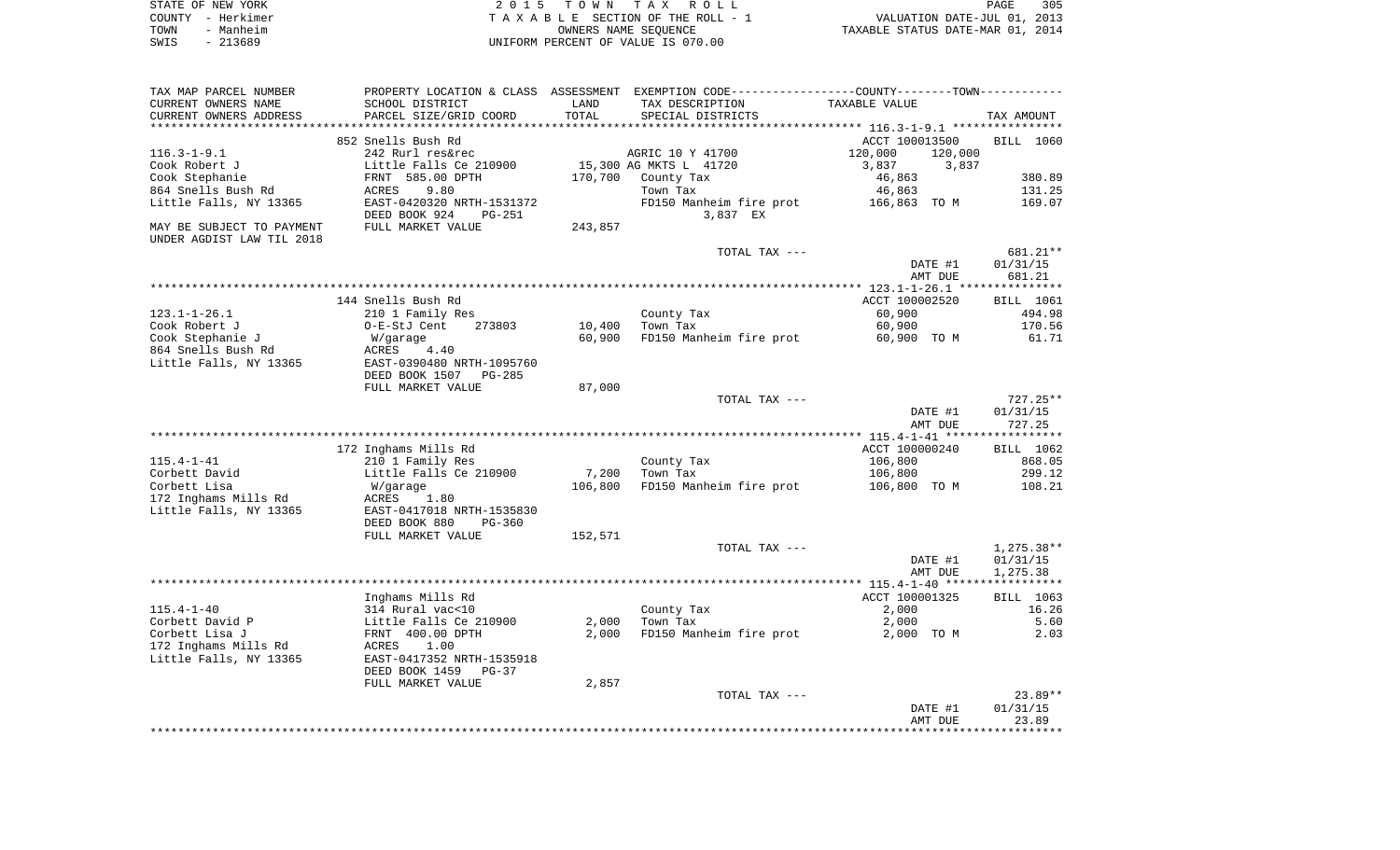| STATE OF NEW YORK | 2015 TOWN TAX ROLL                 |                                  | PAGE                        | 306 |
|-------------------|------------------------------------|----------------------------------|-----------------------------|-----|
| COUNTY - Herkimer | TAXABLE SECTION OF THE ROLL - 1    |                                  | VALUATION DATE-JUL 01, 2013 |     |
| TOWN<br>- Manheim | OWNERS NAME SEOUENCE               | TAXABLE STATUS DATE-MAR 01, 2014 |                             |     |
| $-213689$<br>SWIS | UNIFORM PERCENT OF VALUE IS 070.00 |                                  |                             |     |

| TAX MAP PARCEL NUMBER  |                                       |         | PROPERTY LOCATION & CLASS ASSESSMENT EXEMPTION CODE---------------COUNTY-------TOWN---------- |                |              |
|------------------------|---------------------------------------|---------|-----------------------------------------------------------------------------------------------|----------------|--------------|
| CURRENT OWNERS NAME    | SCHOOL DISTRICT                       | LAND    | TAX DESCRIPTION                                                                               | TAXABLE VALUE  |              |
| CURRENT OWNERS ADDRESS | PARCEL SIZE/GRID COORD                | TOTAL   | SPECIAL DISTRICTS                                                                             |                | TAX AMOUNT   |
| *******************    |                                       |         |                                                                                               |                |              |
|                        | 5896 St Rte 167                       |         |                                                                                               | ACCT 100002160 | BILL 1064    |
| $115.2 - 1 - 18$       | 210 1 Family Res                      |         | County Tax<br>Town Tax                                                                        | 67,000         | 544.56       |
| Crisino Samuel jr      | Dolgeville Cent 213602                | 2,800   | Town Tax                                                                                      | 67,000         | 187.65       |
| Crisino Leonard        | FRNT 374.00 DPTH 167.00<br>ACRES 0.71 | 67,000  | FD150 Manheim fire prot 67,000 TO M                                                           |                | 67.89        |
| 5896 St Rte 167        |                                       |         |                                                                                               |                |              |
| Little Falls, NY 13365 | EAST-0413364 NRTH-1543631             |         |                                                                                               |                |              |
|                        | DEED BOOK 937<br>PG-235               |         |                                                                                               |                |              |
|                        | FULL MARKET VALUE                     | 95,714  |                                                                                               |                |              |
|                        |                                       |         | TOTAL TAX ---                                                                                 |                | 800.10**     |
|                        |                                       |         |                                                                                               | DATE #1        | 01/31/15     |
|                        |                                       |         |                                                                                               | AMT DUE        | 800.10       |
|                        |                                       |         |                                                                                               |                |              |
|                        | 5322 St Rte 167                       |         |                                                                                               | ACCT 100014400 | BILL 1065    |
| $115.4 - 1 - 71$       | 210 1 Family Res                      |         | County Tax                                                                                    | 55,000         | 447.03       |
| Critser James          | Little Falls Ce 210900                | 2,200   | Town Tax                                                                                      | 55,000         | 154.04       |
| Critser Sandra         | W/garage                              | 55,000  | FD150 Manheim fire prot                                                                       | 55,000 TO M    | 55.73        |
| 5322 State Rte 167     | FRNT 200.00 DPTH 128.00               |         |                                                                                               |                |              |
| Little Falls, NY 13365 | 0.55<br>ACRES                         |         |                                                                                               |                |              |
|                        | EAST-0410657 NRTH-1535158             |         |                                                                                               |                |              |
|                        | DEED BOOK 744<br><b>PG-196</b>        |         |                                                                                               |                |              |
|                        | FULL MARKET VALUE                     | 78,571  |                                                                                               |                |              |
|                        |                                       |         | TOTAL TAX ---                                                                                 |                | 656.80**     |
|                        |                                       |         |                                                                                               | DATE #1        | 01/31/15     |
|                        |                                       |         |                                                                                               | AMT DUE        | 656.80       |
|                        |                                       |         |                                                                                               |                |              |
|                        | Kilts Hill Rd                         |         |                                                                                               | ACCT 100002070 | BILL 1066    |
| $108.1 - 1 - 2$        | 322 Rural vac>10                      |         | County Tax                                                                                    | 87,900         | 714.44       |
| Crofoot Henry          | West Canada Val 212402                |         | 87,900 Town Tax                                                                               | 87,900         | 246.18       |
| 227 Kilts Hill Rd      | Bldgs In Fairfield                    | 87,900  | FD150 Manheim fire prot 87,900 TO M                                                           |                | 89.06        |
| Little Falls, NY 13365 | ACRES 174.60 BANK 135                 |         |                                                                                               |                |              |
|                        | EAST-0396617 NRTH-1557824             |         |                                                                                               |                |              |
|                        | DEED BOOK 732<br>PG-163               |         |                                                                                               |                |              |
|                        | FULL MARKET VALUE                     | 125,571 |                                                                                               |                |              |
|                        |                                       |         | TOTAL TAX ---                                                                                 |                | $1,049.68**$ |
|                        |                                       |         |                                                                                               | DATE #1        | 01/31/15     |
|                        |                                       |         |                                                                                               | AMT DUE        | 1,049.68     |
|                        | 122 Granny Hill Rd                    |         |                                                                                               | ACCT 100002550 | BILL 1067    |
|                        |                                       |         | County Tax                                                                                    | 44,000         | 357.62       |
|                        |                                       |         |                                                                                               |                |              |
| $108.4 - 2 - 63$       | 260 Seasonal res - WTRFNT             |         |                                                                                               |                |              |
| Crowford Richard J     | Dolgeville Cent 213602                |         | $2,500$ Town Tax                                                                              | 44,000         | 123.23       |
| Crowford Christina M   | 50.00 DPTH 100.00<br>FRNT             | 44,000  | FD150 Manheim fire prot                                                                       | 44,000 TO M    | 44.58        |
| 213 Washington Dr      | 0.11<br>ACRES                         |         |                                                                                               |                |              |
| New Hartford, NY 13413 | EAST-0418654 NRTH-1544862             |         |                                                                                               |                |              |
|                        | DEED BOOK 1090<br>$PG-40$             |         |                                                                                               |                |              |
|                        | FULL MARKET VALUE                     | 62,857  |                                                                                               |                |              |
|                        |                                       |         | TOTAL TAX ---                                                                                 |                | $525.43**$   |
|                        |                                       |         |                                                                                               | DATE #1        | 01/31/15     |
|                        |                                       |         |                                                                                               | AMT DUE        | 525.43       |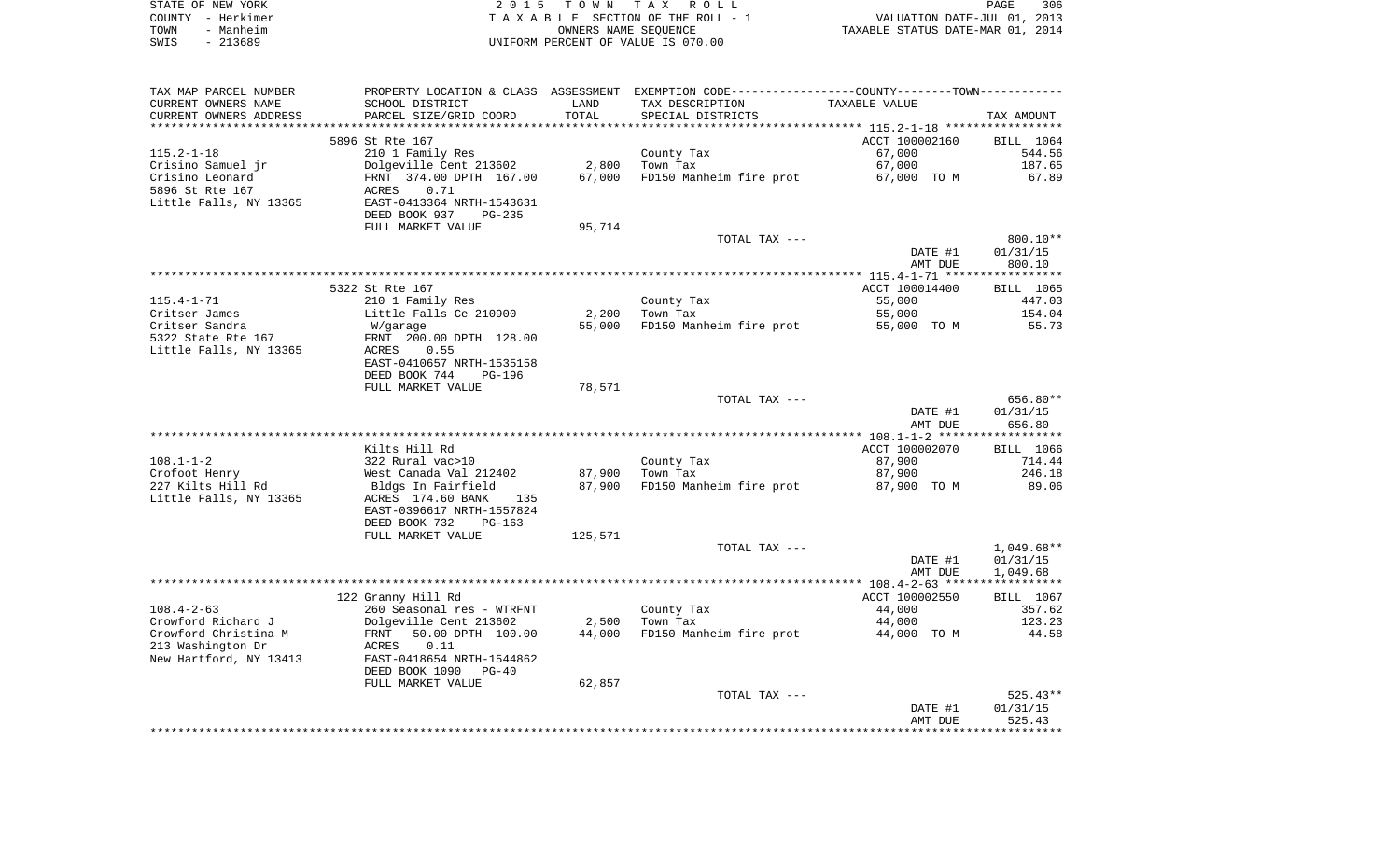| STATE OF NEW YORK |           | 2015 TOWN TAX ROLL                 | PAGE                             | 307 |
|-------------------|-----------|------------------------------------|----------------------------------|-----|
| COUNTY - Herkimer |           | TAXABLE SECTION OF THE ROLL - 1    | VALUATION DATE-JUL 01, 2013      |     |
| TOWN              | - Manheim | OWNERS NAME SEOUENCE               | TAXABLE STATUS DATE-MAR 01, 2014 |     |
| SWIS              | - 213689  | UNIFORM PERCENT OF VALUE IS 070.00 |                                  |     |

| TAX MAP PARCEL NUMBER  |                                                    |         | PROPERTY LOCATION & CLASS ASSESSMENT EXEMPTION CODE----------------COUNTY--------TOWN---------- |                |            |
|------------------------|----------------------------------------------------|---------|-------------------------------------------------------------------------------------------------|----------------|------------|
| CURRENT OWNERS NAME    | SCHOOL DISTRICT                                    | LAND    | TAX DESCRIPTION                                                                                 | TAXABLE VALUE  |            |
| CURRENT OWNERS ADDRESS | PARCEL SIZE/GRID COORD                             | TOTAL   | SPECIAL DISTRICTS                                                                               |                | TAX AMOUNT |
| *****************      | ***************************                        |         |                                                                                                 |                |            |
|                        | 4997 St Rte 167                                    |         |                                                                                                 | ACCT 100000780 | BILL 1068  |
| $115.3 - 1 - 7$        | 210 1 Family Res                                   |         | County Tax                                                                                      | 81,700         | 664.04     |
| Cuda Andre             | Little Falls Ce 210900                             | 6,000   | Town Tax                                                                                        | 81,700         | 228.82     |
| Cuda Francis           | <b>ACRES</b><br>1.10                               | 81,700  | FD150 Manheim fire prot 81,700 TO M                                                             |                | 82.78      |
| PO Box 859             | EAST-0404815 NRTH-1532441                          |         |                                                                                                 |                |            |
| Little Falls, NY 13365 | DEED BOOK 909<br>PG-597                            |         |                                                                                                 |                |            |
|                        | FULL MARKET VALUE                                  | 116,714 |                                                                                                 |                |            |
|                        |                                                    |         | TOTAL TAX ---                                                                                   |                | $975.64**$ |
|                        |                                                    |         |                                                                                                 | DATE #1        | 01/31/15   |
|                        |                                                    |         |                                                                                                 | AMT DUE        | 975.64     |
|                        |                                                    |         |                                                                                                 |                |            |
|                        | St Rte 167                                         |         |                                                                                                 | ACCT 100000810 | BILL 1069  |
| $115.3 - 1 - 8$        | 314 Rural vac<10<br>Little Falls Ce 210900         |         | County Tax                                                                                      | 500            | 4.06       |
| Cuda Andre             |                                                    | 500     | Town Tax                                                                                        | 500            | 1.40       |
| Cuda Francis & Doris   | FRNT 140.00 DPTH 50.00                             | 500     | FD150 Manheim fire prot 500 TO M                                                                |                | .51        |
| PO Box 859             | ACRES 0.14                                         |         |                                                                                                 |                |            |
| Little Falls, NH 13365 | EAST-0404695 NRTH-1532333                          |         |                                                                                                 |                |            |
|                        | DEED BOOK 1113 PG-297                              |         |                                                                                                 |                |            |
|                        | FULL MARKET VALUE                                  | 714     |                                                                                                 |                |            |
|                        |                                                    |         | TOTAL TAX ---                                                                                   |                | $5.97**$   |
|                        |                                                    |         |                                                                                                 | DATE #1        | 01/31/15   |
|                        |                                                    |         |                                                                                                 | AMT DUE        | 5.97       |
|                        |                                                    |         |                                                                                                 |                |            |
|                        | St Rte 167                                         |         |                                                                                                 |                | BILL 1070  |
| $115.3 - 1 - 13.3$     | 314 Rural vac<10<br>Little Falls Ce 210900         |         | County Tax                                                                                      | 2,300          | 18.69      |
| Cuda Andre M           |                                                    |         | $2,300$ Town Tax                                                                                | 2,300          | 6.44       |
| Cuda Francis & Doris   | <b>ACRES</b><br>1.15                               | 2,300   | FD150 Manheim fire prot                                                                         | 2,300 TO M     | 2.33       |
| PO Box 859             | EAST-0405095 NRTH-1532246<br>DEED BOOK 1113 PG-294 |         |                                                                                                 |                |            |
| Little Falls, NY 13365 |                                                    |         |                                                                                                 |                |            |
|                        | FULL MARKET VALUE                                  | 3,286   |                                                                                                 |                |            |
|                        |                                                    |         | TOTAL TAX ---                                                                                   |                | $27.46**$  |
|                        |                                                    |         |                                                                                                 | DATE #1        | 01/31/15   |
|                        |                                                    |         |                                                                                                 | AMT DUE        | 27.46      |
|                        |                                                    |         |                                                                                                 |                |            |
|                        | St Rte 167                                         |         |                                                                                                 | ACCT 100007260 | BILL 1071  |
| $115.4 - 1 - 4$        | 314 Rural vac<10                                   |         | County Tax                                                                                      | 5,400          | 43.89      |
| Cummings John R        | Little Falls Ce 210900                             | 5,400   | Town Tax                                                                                        | 5,400          | 15.12      |
| 12255 Platten Rd       | ACRES<br>2.40                                      | 5,400   | FD150 Manheim fire prot                                                                         | 5,400 TO M     | 5.47       |
| Lydonville, NY 14098   | EAST-0409016 NRTH-1534874                          |         |                                                                                                 |                |            |
|                        | DEED BOOK 1126<br>PG-191                           |         |                                                                                                 |                |            |
|                        | FULL MARKET VALUE                                  | 7,714   |                                                                                                 |                |            |
|                        |                                                    |         | TOTAL TAX ---                                                                                   |                | 64.48**    |
|                        |                                                    |         |                                                                                                 | DATE #1        | 01/31/15   |
|                        |                                                    |         |                                                                                                 | AMT DUE        | 64.48      |
|                        |                                                    |         |                                                                                                 |                |            |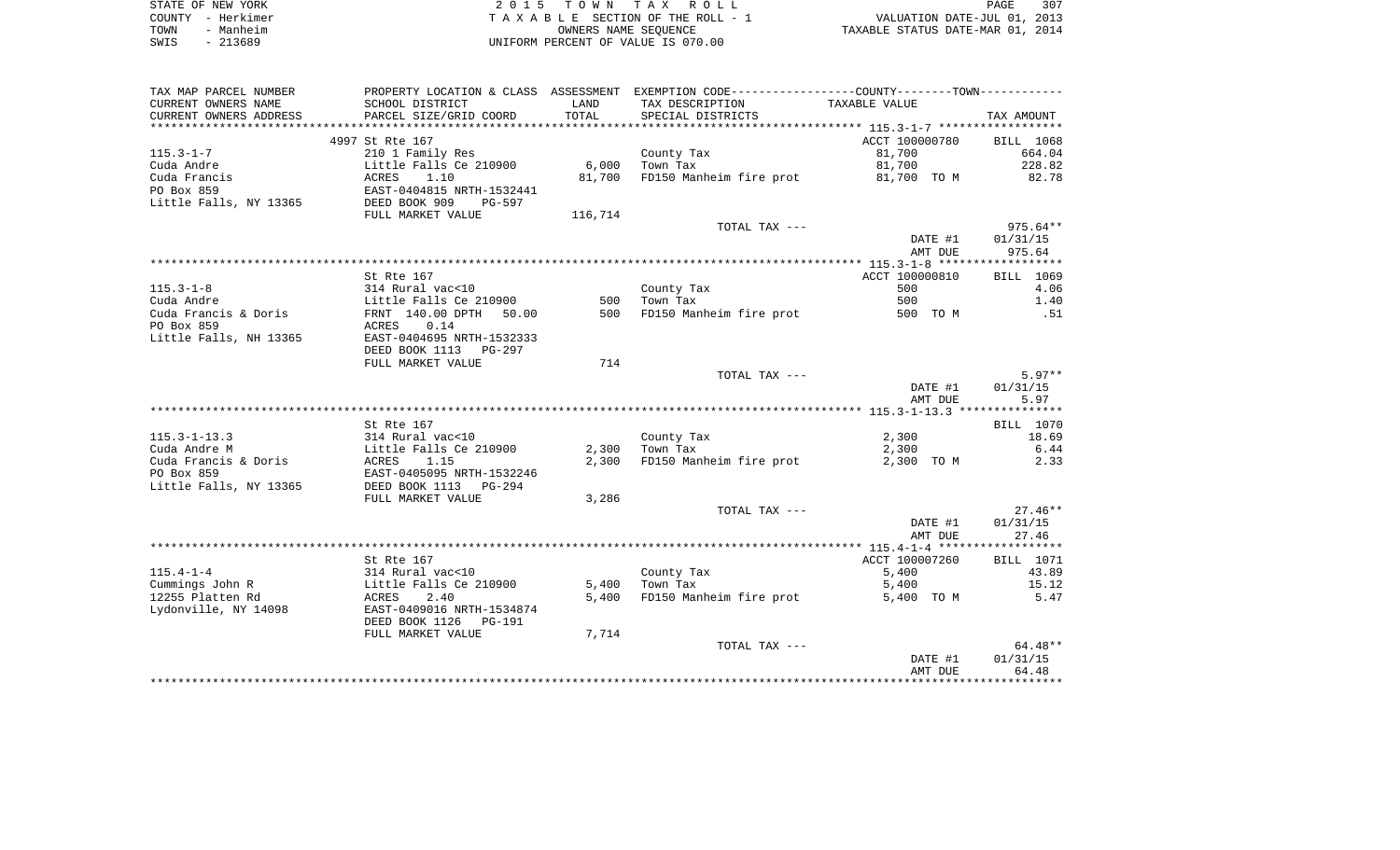|      | STATE OF NEW YORK | 2015 TOWN TAX ROLL                 | 308<br>PAGE                      |
|------|-------------------|------------------------------------|----------------------------------|
|      | COUNTY - Herkimer | TAXABLE SECTION OF THE ROLL - 1    | VALUATION DATE-JUL 01, 2013      |
| TOWN | - Manheim         | OWNERS NAME SEOUENCE               | TAXABLE STATUS DATE-MAR 01, 2014 |
| SWIS | - 213689          | UNIFORM PERCENT OF VALUE IS 070.00 |                                  |

| TAX MAP PARCEL NUMBER  | PROPERTY LOCATION & CLASS ASSESSMENT EXEMPTION CODE---------------COUNTY-------TOWN---------- |        |                         |                |            |
|------------------------|-----------------------------------------------------------------------------------------------|--------|-------------------------|----------------|------------|
| CURRENT OWNERS NAME    | SCHOOL DISTRICT                                                                               | LAND   | TAX DESCRIPTION         | TAXABLE VALUE  |            |
| CURRENT OWNERS ADDRESS | PARCEL SIZE/GRID COORD                                                                        | TOTAL  | SPECIAL DISTRICTS       |                | TAX AMOUNT |
|                        |                                                                                               |        |                         |                |            |
|                        | 5249 St Rte 167                                                                               |        |                         | ACCT 100002190 | BILL 1072  |
| $115.4 - 1 - 5$        | 210 1 Family Res                                                                              |        | County Tax              | 62,600         | 508.80     |
| Cummings John R        | Little Falls Ce 210900                                                                        | 4,000  | Town Tax                | 62,600         | 175.33     |
| 12255 Platten Rd       | FRNT 134.00 DPTH 365.00                                                                       | 62,600 | FD150 Manheim fire prot | 62,600 TO M    | 63.43      |
| Lydonville, NY 14098   | 1.00<br>ACRES                                                                                 |        |                         |                |            |
|                        | EAST-0409221 NRTH-1534908                                                                     |        |                         |                |            |
|                        | DEED BOOK 1126<br>PG-191                                                                      |        |                         |                |            |
|                        | FULL MARKET VALUE                                                                             | 89,429 |                         |                |            |
|                        |                                                                                               |        | TOTAL TAX ---           |                | 747.56**   |
|                        |                                                                                               |        |                         | DATE #1        | 01/31/15   |
|                        |                                                                                               |        |                         |                |            |
|                        |                                                                                               |        |                         | AMT DUE        | 747.56     |
|                        |                                                                                               |        |                         |                |            |
|                        | 320 Military Rd                                                                               |        |                         |                | BILL 1073  |
| $108.2 - 1 - 7.2$      | 270 Mfg housing                                                                               |        | County Tax              | 15,000         | 121.92     |
| Dager Ronald           | Dolgeville Cent 213602                                                                        | 2,000  | Town Tax                | 15,000         | 42.01      |
| Dager Beverly          | FRNT 228.00 DPTH                                                                              | 15,000 | FD150 Manheim fire prot | 15,000 TO M    | 15.20      |
| 320 Military Rd        | 1.00<br>ACRES                                                                                 |        |                         |                |            |
| Dolgeville, NY 13329   | EAST-0415283 NRTH-1560260                                                                     |        |                         |                |            |
|                        | DEED BOOK 670<br>PG-933                                                                       |        |                         |                |            |
|                        | FULL MARKET VALUE                                                                             | 21,429 |                         |                |            |
|                        |                                                                                               |        | TOTAL TAX ---           |                | 179.13**   |
|                        |                                                                                               |        |                         | DATE #1        | 01/31/15   |
|                        |                                                                                               |        |                         | AMT DUE        | 179.13     |
|                        |                                                                                               |        |                         |                |            |
|                        | Fish Rd                                                                                       |        |                         | ACCT 100013560 | BILL 1074  |
| $122.2 - 2 - 4$        | 322 Rural vac>10                                                                              |        | County Tax              | 16,500         | 134.11     |
| Daley Daniel & Joan    | Little Falls Ce 210900                                                                        | 16,500 | Town Tax                | 16,500         | 46.21      |
| Ostoyich James         | Wood Lot                                                                                      | 16,500 | FD150 Manheim fire prot | 16,500 TO M    | 16.72      |
| 10 Ostoyich Rd         | FRNT 1095.00 DPTH                                                                             |        |                         |                |            |
| Germantown, NY 12526   | ACRES<br>26.00                                                                                |        |                         |                |            |
|                        | EAST-0417231 NRTH-1528026                                                                     |        |                         |                |            |
|                        | DEED BOOK 1256<br>PG-371                                                                      |        |                         |                |            |
|                        | FULL MARKET VALUE                                                                             | 23,571 |                         |                |            |
|                        |                                                                                               |        | TOTAL TAX ---           |                | 197.04**   |
|                        |                                                                                               |        |                         | DATE #1        | 01/31/15   |
|                        |                                                                                               |        |                         | AMT DUE        | 197.04     |
|                        |                                                                                               |        |                         |                |            |
|                        | 636 Brockett Rd                                                                               |        |                         | ACCT 100000330 | BILL 1075  |
| $108.4 - 1 - 12$       | 210 1 Family Res                                                                              |        | County Tax              | 53,100         | 431.59     |
| Daley Daniel K         | Dolgeville Cent 213602                                                                        | 3,700  | Town Tax                | 53,100         | 148.72     |
| 636 Brockett Rd        | FRNT 200.00 DPTH 200.00                                                                       | 53,100 | FD150 Manheim fire prot | 53,100 TO M    | 53.80      |
| Dolgeville, NY 13329   | ACRES<br>0.92                                                                                 |        |                         |                |            |
|                        | EAST-0413656 NRTH-1551851                                                                     |        |                         |                |            |
|                        | DEED BOOK 1296<br>PG-112                                                                      |        |                         |                |            |
|                        |                                                                                               | 75,857 |                         |                |            |
|                        | FULL MARKET VALUE                                                                             |        | TOTAL TAX ---           |                | 634.11**   |
|                        |                                                                                               |        |                         |                | 01/31/15   |
|                        |                                                                                               |        |                         | DATE #1        |            |
|                        |                                                                                               |        |                         |                |            |
|                        |                                                                                               |        |                         | AMT DUE        | 634.11     |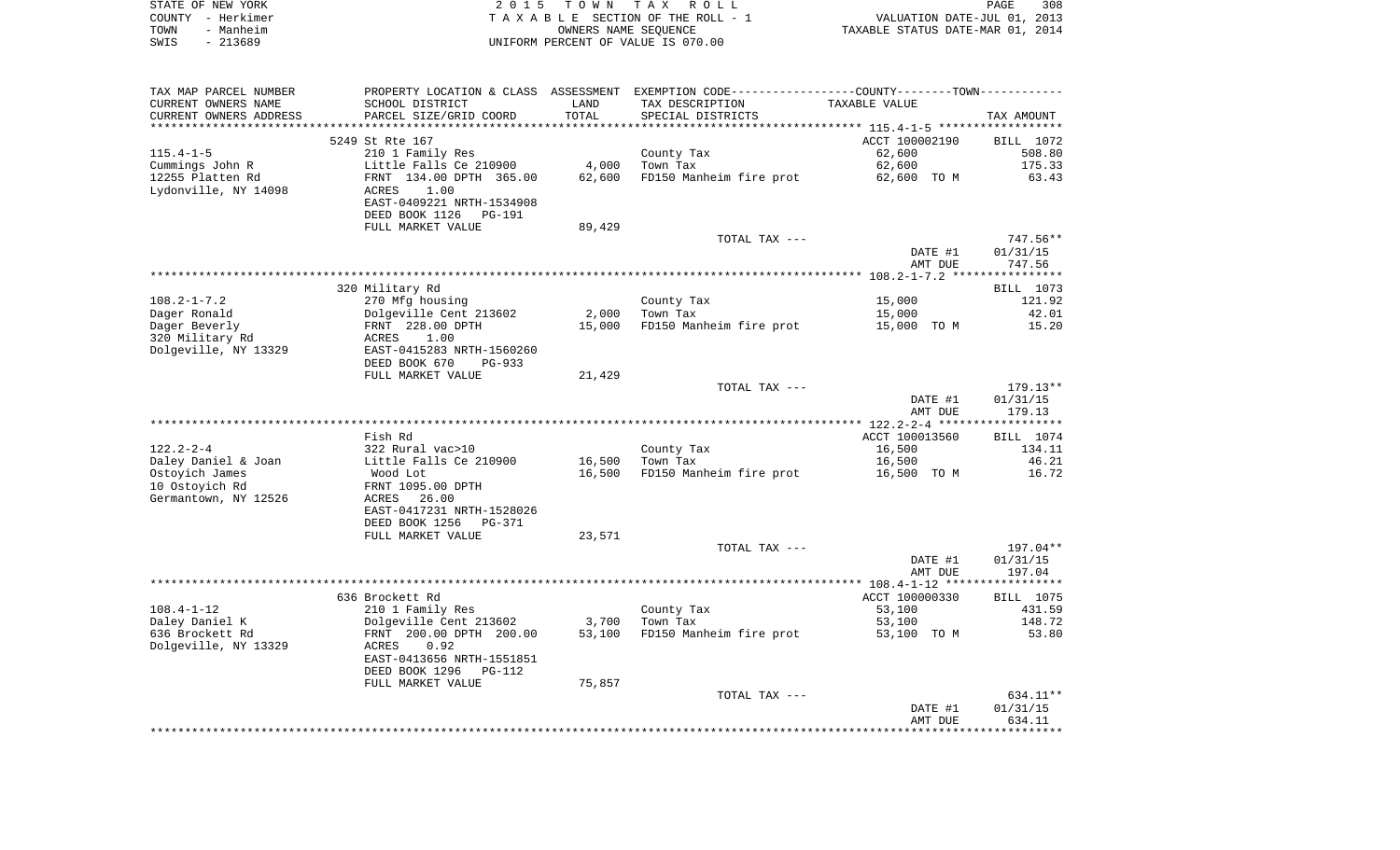|      | STATE OF NEW YORK | 2015 TOWN TAX ROLL                 | 309<br>PAGE                      |
|------|-------------------|------------------------------------|----------------------------------|
|      | COUNTY - Herkimer | TAXABLE SECTION OF THE ROLL - 1    | VALUATION DATE-JUL 01, 2013      |
| TOWN | - Manheim         | OWNERS NAME SEOUENCE               | TAXABLE STATUS DATE-MAR 01, 2014 |
| SWIS | $-213689$         | UNIFORM PERCENT OF VALUE IS 070.00 |                                  |

| TAX MAP PARCEL NUMBER     | PROPERTY LOCATION & CLASS ASSESSMENT |         | EXEMPTION CODE-----------------COUNTY-------TOWN----------- |                |                  |
|---------------------------|--------------------------------------|---------|-------------------------------------------------------------|----------------|------------------|
| CURRENT OWNERS NAME       | SCHOOL DISTRICT                      | LAND    | TAX DESCRIPTION                                             | TAXABLE VALUE  |                  |
| CURRENT OWNERS ADDRESS    | PARCEL SIZE/GRID COORD               | TOTAL   | SPECIAL DISTRICTS                                           |                | TAX AMOUNT       |
| **********************    |                                      |         |                                                             |                |                  |
|                           | Spencer Rd                           |         |                                                             | ACCT 100002220 | BILL 1076        |
| $108.2 - 1 - 27$          | 314 Rural vac<10                     |         | County Tax                                                  | 4,600          | 37.39            |
| Daley Douglas             | Dolgeville Cent 213602               | 4,600   | Town Tax                                                    | 4,600          | 12.88            |
| Daley Shay E              | 3.60<br>ACRES                        | 4,600   | FD150 Manheim fire prot                                     | 4,600 TO M     | 4.66             |
| 138 Spencer Rd            | EAST-0415174 NRTH-1554726            |         |                                                             |                |                  |
| Dolgeville, NY 13329      | DEED BOOK 1503<br>$PG-238$           |         |                                                             |                |                  |
|                           | FULL MARKET VALUE                    | 6,571   |                                                             |                |                  |
|                           |                                      |         | TOTAL TAX ---                                               |                | 54.93**          |
|                           |                                      |         |                                                             | DATE #1        | 01/31/15         |
|                           |                                      |         |                                                             | AMT DUE        | 54.93            |
|                           |                                      |         |                                                             |                | ***********      |
|                           | 138 Spencer Rd                       |         |                                                             | ACCT 100002250 | <b>BILL</b> 1077 |
| $108.2 - 1 - 29$          | 210 1 Family Res                     |         | County Tax                                                  | 76,000         | 617.71           |
| Daley Douglas             | Dolgeville Cent 213602               | 7,600   | Town Tax                                                    | 76,000         | 212.86           |
| Daley Shay E              | ACRES<br>3.65                        | 76,000  | FD150 Manheim fire prot                                     | 76,000 TO M    | 77.01            |
| 138 Spencer Rd            | EAST-0415758 NRTH-1554613            |         |                                                             |                |                  |
| Dolgeville, NY 13329      | DEED BOOK 1503<br>$PG-238$           |         |                                                             |                |                  |
|                           | FULL MARKET VALUE                    | 108,571 |                                                             |                | $907.58**$       |
|                           |                                      |         | TOTAL TAX ---                                               |                |                  |
|                           |                                      |         |                                                             | DATE #1        | 01/31/15         |
|                           |                                      |         |                                                             | AMT DUE        | 907.58           |
|                           | 1193 Barker Rd                       |         |                                                             |                | BILL 1078        |
| $108.4 - 2 - 9.3$         | 322 Rural vac>10                     |         | County Tax                                                  | 18,000         | 146.30           |
| Darling Arthur J          | Dolgeville Cent 213602               | 18,000  | Town Tax                                                    | 18,000         | 50.41            |
| Darling Candace           | FRNT 1515.00 DPTH                    | 18,000  | FD150 Manheim fire prot                                     | 18,000 TO M    | 18.24            |
| 29 Spofford Sq            | 32.00<br>ACRES                       |         |                                                             |                |                  |
| Dolgeville, NY 13329      | EAST-0413767 NRTH-1547033            |         |                                                             |                |                  |
|                           | DEED BOOK 1281<br>$PG-11$            |         |                                                             |                |                  |
|                           | FULL MARKET VALUE                    | 25,714  |                                                             |                |                  |
|                           |                                      |         | TOTAL TAX ---                                               |                | $214.95**$       |
|                           |                                      |         |                                                             | DATE #1        | 01/31/15         |
|                           |                                      |         |                                                             | AMT DUE        | 214.95           |
|                           |                                      |         |                                                             |                |                  |
|                           | 5304 St Rte 167                      |         |                                                             | ACCT 100001680 | BILL 1079        |
| $115.4 - 1 - 73$          | 210 1 Family Res                     |         | VETWAR CTS 41120                                            | 6,300<br>6,300 |                  |
| David Champion Irr. Trust | Little Falls Ce 210900               | 10,900  | County Tax                                                  | 76,700         | 623.40           |
| 5304 St Rte 167           | W/garage                             | 83,000  | Town Tax                                                    | 76,700         | 214.82           |
| Little Falls, NY 13365    | <b>ACRES</b><br>4.90                 |         | FD150 Manheim fire prot                                     | 83,000 TO M    | 84.10            |
|                           | EAST-0410263 NRTH-1534852            |         |                                                             |                |                  |
|                           | DEED BOOK 1363<br><b>PG-331</b>      |         |                                                             |                |                  |
|                           | FULL MARKET VALUE                    | 118,571 |                                                             |                |                  |
|                           |                                      |         | TOTAL TAX ---                                               |                | $922.32**$       |
|                           |                                      |         |                                                             | DATE #1        | 01/31/15         |
|                           |                                      |         |                                                             | AMT DUE        | 922.32           |
|                           |                                      |         |                                                             |                |                  |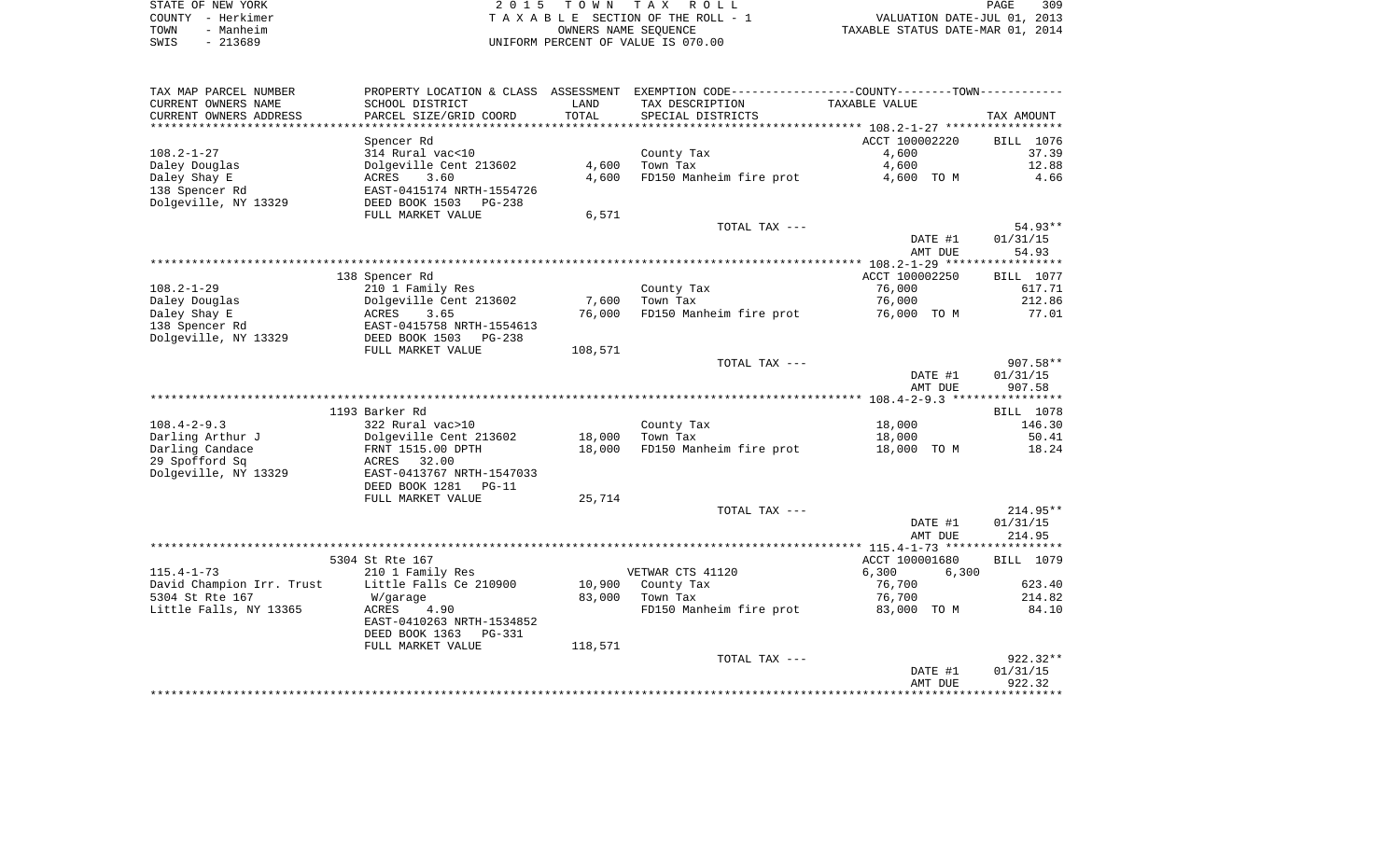| STATE OF NEW YORK | 2015 TOWN TAX ROLL                 | 310<br>PAGE                      |
|-------------------|------------------------------------|----------------------------------|
| COUNTY - Herkimer | TAXABLE SECTION OF THE ROLL - 1    | VALUATION DATE-JUL 01, 2013      |
| - Manheim<br>TOWN | OWNERS NAME SEOUENCE               | TAXABLE STATUS DATE-MAR 01, 2014 |
| - 213689<br>SWIS  | UNIFORM PERCENT OF VALUE IS 070.00 |                                  |

| TAX MAP PARCEL NUMBER  |                           |        | PROPERTY LOCATION & CLASS ASSESSMENT EXEMPTION CODE---------------COUNTY-------TOWN---------- |                  |                  |
|------------------------|---------------------------|--------|-----------------------------------------------------------------------------------------------|------------------|------------------|
| CURRENT OWNERS NAME    | SCHOOL DISTRICT           | LAND   | TAX DESCRIPTION                                                                               | TAXABLE VALUE    |                  |
| CURRENT OWNERS ADDRESS | PARCEL SIZE/GRID COORD    | TOTAL  | SPECIAL DISTRICTS                                                                             |                  | TAX AMOUNT       |
|                        |                           |        |                                                                                               |                  |                  |
|                        | 1561 Davis Rd             |        |                                                                                               | ACCT 100002400   | <b>BILL</b> 1080 |
| $115.1 - 1 - 5$        | 270 Mfg housing           |        | 41800<br>AGED-ALL                                                                             | 18,000<br>18,000 |                  |
| Davis Bessie           | Dolgeville Cent 213602    | 6,000  | County Tax                                                                                    | 18,000           | 146.30           |
| Primeau Penny L        | 4.00<br>ACRES             | 36,000 | Town Tax                                                                                      | 18,000           | 50.41            |
| 1561 Davis Rd          | EAST-0406224 NRTH-1545075 |        | FD150 Manheim fire prot                                                                       | 36,000 TO M      | 36.48            |
| Little Falls, NY 13365 | DEED BOOK 1118<br>PG-529  |        |                                                                                               |                  |                  |
|                        | FULL MARKET VALUE         | 51,429 |                                                                                               |                  |                  |
|                        |                           |        | TOTAL TAX ---                                                                                 |                  | $233.19**$       |
|                        |                           |        |                                                                                               | DATE #1          | 01/31/15         |
|                        |                           |        |                                                                                               | AMT DUE          | 233.19           |
|                        |                           |        |                                                                                               |                  |                  |
|                        | 728 Brockett Rd           |        |                                                                                               | ACCT 100002340   | BILL 1081        |
| $108.4 - 1 - 16.2$     | 210 1 Family Res          |        | VET WAR CT 41121                                                                              | 6,300<br>6,300   |                  |
| Davis Beverly P        | Dolgeville Cent 213602    | 4,800  | County Tax                                                                                    | 35,700           | 290.16           |
| Davis Randy            | ACRES<br>1.80             | 42,000 | Town Tax                                                                                      | 35,700           | 99.99            |
| 728 Brockett Rd        | EAST-0415422 NRTH-1552053 |        | FD150 Manheim fire prot                                                                       | 42,000 TO M      | 42.56            |
| Dolgeville, NY 13329   | DEED BOOK 1367<br>PG-421  |        |                                                                                               |                  |                  |
|                        | FULL MARKET VALUE         | 60,000 |                                                                                               |                  |                  |
|                        |                           |        | TOTAL TAX ---                                                                                 |                  | $432.71**$       |
|                        |                           |        |                                                                                               | DATE #1          | 01/31/15         |
|                        |                           |        |                                                                                               | AMT DUE          | 432.71           |
|                        |                           |        |                                                                                               |                  |                  |
|                        | 728 Brockett Rd           |        |                                                                                               |                  | BILL 1082        |
| $108.4 - 1 - 16.3$     | 322 Rural vac>10          |        | County Tax                                                                                    | 4,400            | 35.76            |
| Davis Randy            | Dolgeville Cent 213602    | 4,400  | Town Tax                                                                                      | 4,400            | 12.32            |
| Davis Beverly          | FRNT 915.00 DPTH          | 4,400  |                                                                                               |                  |                  |
| 728 Brockett Rd        | ACRES<br>4.40             |        |                                                                                               |                  |                  |
| Dolgeville, NY 13329   | EAST-0414269 NRTH-1551888 |        |                                                                                               |                  |                  |
|                        | FULL MARKET VALUE         | 6,286  |                                                                                               |                  |                  |
|                        |                           |        | TOTAL TAX ---                                                                                 |                  | 48.08**          |
|                        |                           |        |                                                                                               | DATE #1          | 01/31/15         |
|                        |                           |        |                                                                                               | AMT DUE          | 48.08            |
|                        |                           |        |                                                                                               |                  |                  |
|                        | 106 Granny Hill Rd        |        |                                                                                               | ACCT 100004170   | BILL 1083        |
| $108.4 - 2 - 58$       | 260 Seasonal res - WTRFNT |        | County Tax                                                                                    | 20,000           | 162.56           |
| Davis Timothy W        | Dolgeville Cent 213602    | 2,500  | Town Tax                                                                                      | 20,000           | 56.01            |
| Davis Michele          | 50.00 DPTH 100.00<br>FRNT | 20,000 | School Relevy                                                                                 |                  | 410.06           |
| 337 Gulf Rd            | ACRES<br>0.11             |        | FD150 Manheim fire prot                                                                       | 20,000 TO M      | 20.26            |
| Frankfort, NY 13340    | EAST-0418451 NRTH-1545081 |        |                                                                                               |                  |                  |
|                        | DEED BOOK 881<br>$PG-432$ |        |                                                                                               |                  |                  |
|                        | FULL MARKET VALUE         | 28,571 |                                                                                               |                  |                  |
|                        |                           |        | TOTAL TAX ---                                                                                 |                  | $648.89**$       |
|                        |                           |        |                                                                                               | DATE #1          | 01/31/15         |
|                        |                           |        |                                                                                               | AMT DUE          | 648.89           |
|                        |                           |        |                                                                                               |                  |                  |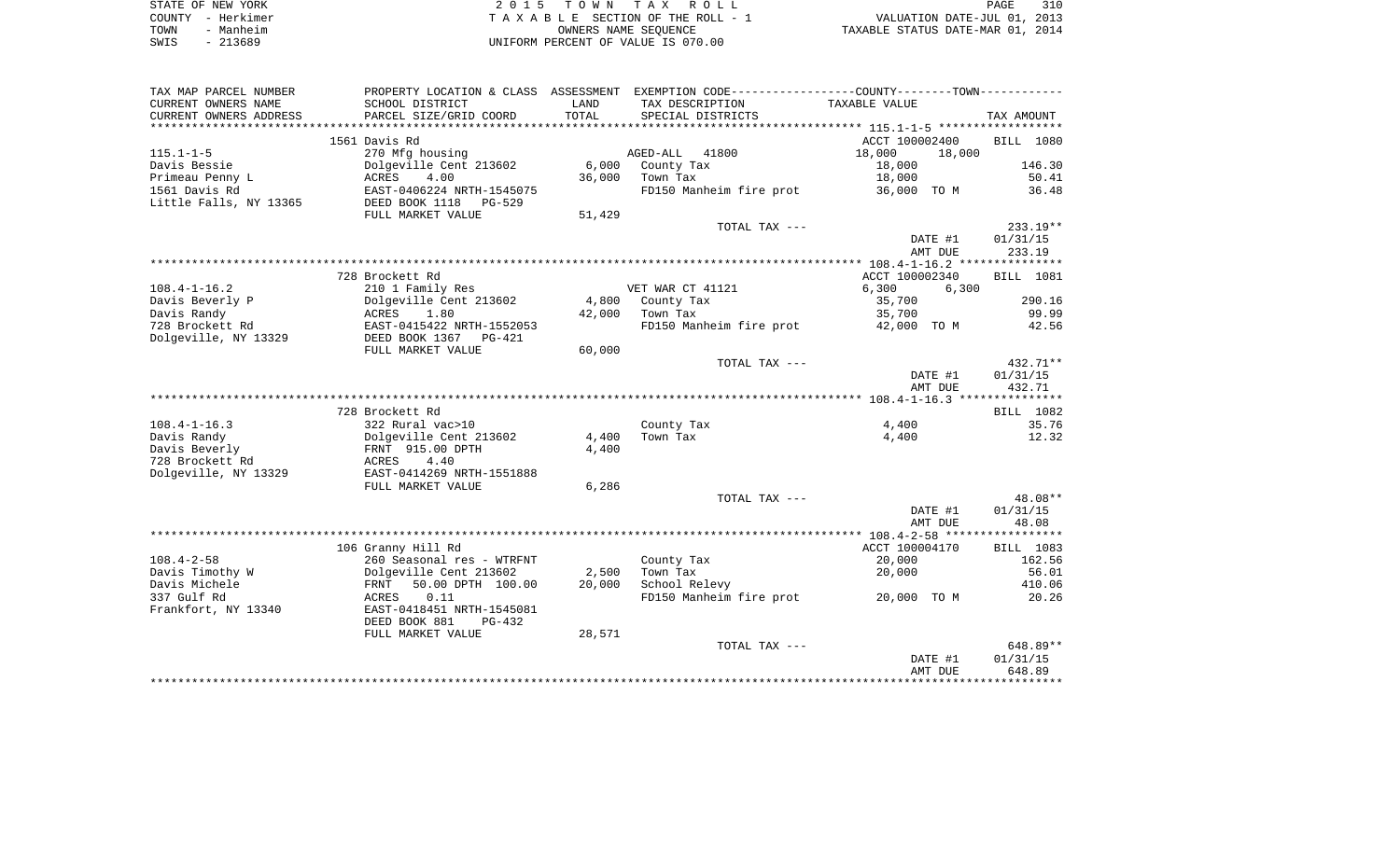| STATE OF NEW YORK | 2015 TOWN TAX ROLL                 | 311<br>PAGE                      |
|-------------------|------------------------------------|----------------------------------|
| COUNTY - Herkimer | TAXABLE SECTION OF THE ROLL - 1    | VALUATION DATE-JUL 01, 2013      |
| TOWN<br>- Manheim | OWNERS NAME SEOUENCE               | TAXABLE STATUS DATE-MAR 01, 2014 |
| $-213689$<br>SWIS | UNIFORM PERCENT OF VALUE IS 070.00 |                                  |

| CURRENT OWNERS NAME<br>SCHOOL DISTRICT<br>TAX DESCRIPTION<br>LAND<br>TAXABLE VALUE<br>TOTAL<br>CURRENT OWNERS ADDRESS<br>PARCEL SIZE/GRID COORD<br>SPECIAL DISTRICTS<br>TAX AMOUNT<br>597 Burrell Rd<br>ACCT 100009480<br>BILL 1084<br>$108.3 - 1 - 21$<br>210 1 Family Res<br>County Tax<br>35,400<br>287.72<br>Dawley Ryan P<br>Little Falls Ce 210900<br>4,000<br>35,400<br>99.15<br>Town Tax<br>Dawley Randall P<br>FRNT 208.00 DPTH 208.00<br>35,400<br>FD150 Manheim fire prot<br>35.87<br>35,400 TO M<br>PO Box 924<br>ACRES<br>1.00<br>Little Falls, NY 13365<br>EAST-0399575 NRTH-1545717<br>DEED BOOK 1463 PG-218<br>FULL MARKET VALUE<br>50,571<br>$422.74**$<br>TOTAL TAX ---<br>DATE #1<br>01/31/15<br>422.74<br>AMT DUE<br>St Rte 167<br>ACCT 100000030<br>BILL 1085<br>$115.2 - 1 - 3$<br>15,200<br>322 Rural vac>10<br>County Tax<br>123.54<br>Dean Edward K<br>Dolgeville Cent 213602<br>Town Tax<br>15,200<br>42.57<br>15,200<br>Dean Janice<br>ACRES 25.40<br>15,200<br>FD150 Manheim fire prot<br>15,200 TO M<br>15.40<br>5889 St Route 167<br>EAST-0412097 NRTH-1542986<br>Little Falls, NY 13365<br>DEED BOOK 877<br>$PG-403$<br>FULL MARKET VALUE<br>21,714<br>181.51**<br>TOTAL TAX ---<br>DATE #1<br>01/31/15<br>AMT DUE<br>181.51<br>5889 St Rte 167<br>ACCT 100000060<br>BILL 1086<br>$115.2 - 1 - 4$<br>VET COM CT 41131<br>210 1 Family Res<br>10,500<br>10,500<br>Dean Janice M<br>Dolgeville Cent 213602<br>11,100 County Tax<br>58,100<br>472.23<br>5889 St Route 167<br>68,600<br>162.72<br>ACRES<br>8.50<br>Town Tax<br>58,100<br>Little Falls, NY 13365<br>EAST-0412874 NRTH-1543479<br>FD150 Manheim fire prot<br>68,600 TO M<br>69.51<br>DEED BOOK 877<br>PG-403<br>FULL MARKET VALUE<br>98,000<br>704.46**<br>TOTAL TAX ---<br>01/31/15<br>DATE #1<br>AMT DUE<br>704.46<br>ACCT 100014880<br>370 Ransom Creek Rd-Keyser Lk<br>BILL 1087<br>$108.4 - 2 - 38$<br>260 Seasonal res<br>50,000<br>406.39<br>County Tax<br>Decker Frank<br>Dolgeville Cent 213602<br>Town Tax<br>50,000<br>140.04<br>1,200<br>370 Ransom Creek Rd<br>FD150 Manheim fire prot<br>FRNT 150.00 DPTH 105.00<br>50,000<br>50,000 TO M<br>50.66<br>Little Falls, NY 13365<br>EAST-0417773 NRTH-1545285<br>DEED BOOK 1075 PG-579<br>FULL MARKET VALUE<br>71,429<br>TOTAL TAX ---<br>01/31/15<br>DATE #1<br>AMT DUE<br>597.09 | TAX MAP PARCEL NUMBER |  | PROPERTY LOCATION & CLASS ASSESSMENT EXEMPTION CODE---------------COUNTY-------TOWN---------- |  |
|---------------------------------------------------------------------------------------------------------------------------------------------------------------------------------------------------------------------------------------------------------------------------------------------------------------------------------------------------------------------------------------------------------------------------------------------------------------------------------------------------------------------------------------------------------------------------------------------------------------------------------------------------------------------------------------------------------------------------------------------------------------------------------------------------------------------------------------------------------------------------------------------------------------------------------------------------------------------------------------------------------------------------------------------------------------------------------------------------------------------------------------------------------------------------------------------------------------------------------------------------------------------------------------------------------------------------------------------------------------------------------------------------------------------------------------------------------------------------------------------------------------------------------------------------------------------------------------------------------------------------------------------------------------------------------------------------------------------------------------------------------------------------------------------------------------------------------------------------------------------------------------------------------------------------------------------------------------------------------------------------------------------------------------------------------------------------------------------------------------------------------------------------------------------------------------------------------------------------------------------------------------------------------------------------------------------------------------|-----------------------|--|-----------------------------------------------------------------------------------------------|--|
|                                                                                                                                                                                                                                                                                                                                                                                                                                                                                                                                                                                                                                                                                                                                                                                                                                                                                                                                                                                                                                                                                                                                                                                                                                                                                                                                                                                                                                                                                                                                                                                                                                                                                                                                                                                                                                                                                                                                                                                                                                                                                                                                                                                                                                                                                                                                       |                       |  |                                                                                               |  |
|                                                                                                                                                                                                                                                                                                                                                                                                                                                                                                                                                                                                                                                                                                                                                                                                                                                                                                                                                                                                                                                                                                                                                                                                                                                                                                                                                                                                                                                                                                                                                                                                                                                                                                                                                                                                                                                                                                                                                                                                                                                                                                                                                                                                                                                                                                                                       |                       |  |                                                                                               |  |
|                                                                                                                                                                                                                                                                                                                                                                                                                                                                                                                                                                                                                                                                                                                                                                                                                                                                                                                                                                                                                                                                                                                                                                                                                                                                                                                                                                                                                                                                                                                                                                                                                                                                                                                                                                                                                                                                                                                                                                                                                                                                                                                                                                                                                                                                                                                                       |                       |  |                                                                                               |  |
|                                                                                                                                                                                                                                                                                                                                                                                                                                                                                                                                                                                                                                                                                                                                                                                                                                                                                                                                                                                                                                                                                                                                                                                                                                                                                                                                                                                                                                                                                                                                                                                                                                                                                                                                                                                                                                                                                                                                                                                                                                                                                                                                                                                                                                                                                                                                       |                       |  |                                                                                               |  |
|                                                                                                                                                                                                                                                                                                                                                                                                                                                                                                                                                                                                                                                                                                                                                                                                                                                                                                                                                                                                                                                                                                                                                                                                                                                                                                                                                                                                                                                                                                                                                                                                                                                                                                                                                                                                                                                                                                                                                                                                                                                                                                                                                                                                                                                                                                                                       |                       |  |                                                                                               |  |
|                                                                                                                                                                                                                                                                                                                                                                                                                                                                                                                                                                                                                                                                                                                                                                                                                                                                                                                                                                                                                                                                                                                                                                                                                                                                                                                                                                                                                                                                                                                                                                                                                                                                                                                                                                                                                                                                                                                                                                                                                                                                                                                                                                                                                                                                                                                                       |                       |  |                                                                                               |  |
|                                                                                                                                                                                                                                                                                                                                                                                                                                                                                                                                                                                                                                                                                                                                                                                                                                                                                                                                                                                                                                                                                                                                                                                                                                                                                                                                                                                                                                                                                                                                                                                                                                                                                                                                                                                                                                                                                                                                                                                                                                                                                                                                                                                                                                                                                                                                       |                       |  |                                                                                               |  |
|                                                                                                                                                                                                                                                                                                                                                                                                                                                                                                                                                                                                                                                                                                                                                                                                                                                                                                                                                                                                                                                                                                                                                                                                                                                                                                                                                                                                                                                                                                                                                                                                                                                                                                                                                                                                                                                                                                                                                                                                                                                                                                                                                                                                                                                                                                                                       |                       |  |                                                                                               |  |
|                                                                                                                                                                                                                                                                                                                                                                                                                                                                                                                                                                                                                                                                                                                                                                                                                                                                                                                                                                                                                                                                                                                                                                                                                                                                                                                                                                                                                                                                                                                                                                                                                                                                                                                                                                                                                                                                                                                                                                                                                                                                                                                                                                                                                                                                                                                                       |                       |  |                                                                                               |  |
|                                                                                                                                                                                                                                                                                                                                                                                                                                                                                                                                                                                                                                                                                                                                                                                                                                                                                                                                                                                                                                                                                                                                                                                                                                                                                                                                                                                                                                                                                                                                                                                                                                                                                                                                                                                                                                                                                                                                                                                                                                                                                                                                                                                                                                                                                                                                       |                       |  |                                                                                               |  |
|                                                                                                                                                                                                                                                                                                                                                                                                                                                                                                                                                                                                                                                                                                                                                                                                                                                                                                                                                                                                                                                                                                                                                                                                                                                                                                                                                                                                                                                                                                                                                                                                                                                                                                                                                                                                                                                                                                                                                                                                                                                                                                                                                                                                                                                                                                                                       |                       |  |                                                                                               |  |
|                                                                                                                                                                                                                                                                                                                                                                                                                                                                                                                                                                                                                                                                                                                                                                                                                                                                                                                                                                                                                                                                                                                                                                                                                                                                                                                                                                                                                                                                                                                                                                                                                                                                                                                                                                                                                                                                                                                                                                                                                                                                                                                                                                                                                                                                                                                                       |                       |  |                                                                                               |  |
|                                                                                                                                                                                                                                                                                                                                                                                                                                                                                                                                                                                                                                                                                                                                                                                                                                                                                                                                                                                                                                                                                                                                                                                                                                                                                                                                                                                                                                                                                                                                                                                                                                                                                                                                                                                                                                                                                                                                                                                                                                                                                                                                                                                                                                                                                                                                       |                       |  |                                                                                               |  |
|                                                                                                                                                                                                                                                                                                                                                                                                                                                                                                                                                                                                                                                                                                                                                                                                                                                                                                                                                                                                                                                                                                                                                                                                                                                                                                                                                                                                                                                                                                                                                                                                                                                                                                                                                                                                                                                                                                                                                                                                                                                                                                                                                                                                                                                                                                                                       |                       |  |                                                                                               |  |
|                                                                                                                                                                                                                                                                                                                                                                                                                                                                                                                                                                                                                                                                                                                                                                                                                                                                                                                                                                                                                                                                                                                                                                                                                                                                                                                                                                                                                                                                                                                                                                                                                                                                                                                                                                                                                                                                                                                                                                                                                                                                                                                                                                                                                                                                                                                                       |                       |  |                                                                                               |  |
|                                                                                                                                                                                                                                                                                                                                                                                                                                                                                                                                                                                                                                                                                                                                                                                                                                                                                                                                                                                                                                                                                                                                                                                                                                                                                                                                                                                                                                                                                                                                                                                                                                                                                                                                                                                                                                                                                                                                                                                                                                                                                                                                                                                                                                                                                                                                       |                       |  |                                                                                               |  |
|                                                                                                                                                                                                                                                                                                                                                                                                                                                                                                                                                                                                                                                                                                                                                                                                                                                                                                                                                                                                                                                                                                                                                                                                                                                                                                                                                                                                                                                                                                                                                                                                                                                                                                                                                                                                                                                                                                                                                                                                                                                                                                                                                                                                                                                                                                                                       |                       |  |                                                                                               |  |
|                                                                                                                                                                                                                                                                                                                                                                                                                                                                                                                                                                                                                                                                                                                                                                                                                                                                                                                                                                                                                                                                                                                                                                                                                                                                                                                                                                                                                                                                                                                                                                                                                                                                                                                                                                                                                                                                                                                                                                                                                                                                                                                                                                                                                                                                                                                                       |                       |  |                                                                                               |  |
|                                                                                                                                                                                                                                                                                                                                                                                                                                                                                                                                                                                                                                                                                                                                                                                                                                                                                                                                                                                                                                                                                                                                                                                                                                                                                                                                                                                                                                                                                                                                                                                                                                                                                                                                                                                                                                                                                                                                                                                                                                                                                                                                                                                                                                                                                                                                       |                       |  |                                                                                               |  |
|                                                                                                                                                                                                                                                                                                                                                                                                                                                                                                                                                                                                                                                                                                                                                                                                                                                                                                                                                                                                                                                                                                                                                                                                                                                                                                                                                                                                                                                                                                                                                                                                                                                                                                                                                                                                                                                                                                                                                                                                                                                                                                                                                                                                                                                                                                                                       |                       |  |                                                                                               |  |
|                                                                                                                                                                                                                                                                                                                                                                                                                                                                                                                                                                                                                                                                                                                                                                                                                                                                                                                                                                                                                                                                                                                                                                                                                                                                                                                                                                                                                                                                                                                                                                                                                                                                                                                                                                                                                                                                                                                                                                                                                                                                                                                                                                                                                                                                                                                                       |                       |  |                                                                                               |  |
|                                                                                                                                                                                                                                                                                                                                                                                                                                                                                                                                                                                                                                                                                                                                                                                                                                                                                                                                                                                                                                                                                                                                                                                                                                                                                                                                                                                                                                                                                                                                                                                                                                                                                                                                                                                                                                                                                                                                                                                                                                                                                                                                                                                                                                                                                                                                       |                       |  |                                                                                               |  |
|                                                                                                                                                                                                                                                                                                                                                                                                                                                                                                                                                                                                                                                                                                                                                                                                                                                                                                                                                                                                                                                                                                                                                                                                                                                                                                                                                                                                                                                                                                                                                                                                                                                                                                                                                                                                                                                                                                                                                                                                                                                                                                                                                                                                                                                                                                                                       |                       |  |                                                                                               |  |
|                                                                                                                                                                                                                                                                                                                                                                                                                                                                                                                                                                                                                                                                                                                                                                                                                                                                                                                                                                                                                                                                                                                                                                                                                                                                                                                                                                                                                                                                                                                                                                                                                                                                                                                                                                                                                                                                                                                                                                                                                                                                                                                                                                                                                                                                                                                                       |                       |  |                                                                                               |  |
|                                                                                                                                                                                                                                                                                                                                                                                                                                                                                                                                                                                                                                                                                                                                                                                                                                                                                                                                                                                                                                                                                                                                                                                                                                                                                                                                                                                                                                                                                                                                                                                                                                                                                                                                                                                                                                                                                                                                                                                                                                                                                                                                                                                                                                                                                                                                       |                       |  |                                                                                               |  |
|                                                                                                                                                                                                                                                                                                                                                                                                                                                                                                                                                                                                                                                                                                                                                                                                                                                                                                                                                                                                                                                                                                                                                                                                                                                                                                                                                                                                                                                                                                                                                                                                                                                                                                                                                                                                                                                                                                                                                                                                                                                                                                                                                                                                                                                                                                                                       |                       |  |                                                                                               |  |
|                                                                                                                                                                                                                                                                                                                                                                                                                                                                                                                                                                                                                                                                                                                                                                                                                                                                                                                                                                                                                                                                                                                                                                                                                                                                                                                                                                                                                                                                                                                                                                                                                                                                                                                                                                                                                                                                                                                                                                                                                                                                                                                                                                                                                                                                                                                                       |                       |  |                                                                                               |  |
|                                                                                                                                                                                                                                                                                                                                                                                                                                                                                                                                                                                                                                                                                                                                                                                                                                                                                                                                                                                                                                                                                                                                                                                                                                                                                                                                                                                                                                                                                                                                                                                                                                                                                                                                                                                                                                                                                                                                                                                                                                                                                                                                                                                                                                                                                                                                       |                       |  |                                                                                               |  |
|                                                                                                                                                                                                                                                                                                                                                                                                                                                                                                                                                                                                                                                                                                                                                                                                                                                                                                                                                                                                                                                                                                                                                                                                                                                                                                                                                                                                                                                                                                                                                                                                                                                                                                                                                                                                                                                                                                                                                                                                                                                                                                                                                                                                                                                                                                                                       |                       |  |                                                                                               |  |
|                                                                                                                                                                                                                                                                                                                                                                                                                                                                                                                                                                                                                                                                                                                                                                                                                                                                                                                                                                                                                                                                                                                                                                                                                                                                                                                                                                                                                                                                                                                                                                                                                                                                                                                                                                                                                                                                                                                                                                                                                                                                                                                                                                                                                                                                                                                                       |                       |  |                                                                                               |  |
|                                                                                                                                                                                                                                                                                                                                                                                                                                                                                                                                                                                                                                                                                                                                                                                                                                                                                                                                                                                                                                                                                                                                                                                                                                                                                                                                                                                                                                                                                                                                                                                                                                                                                                                                                                                                                                                                                                                                                                                                                                                                                                                                                                                                                                                                                                                                       |                       |  |                                                                                               |  |
|                                                                                                                                                                                                                                                                                                                                                                                                                                                                                                                                                                                                                                                                                                                                                                                                                                                                                                                                                                                                                                                                                                                                                                                                                                                                                                                                                                                                                                                                                                                                                                                                                                                                                                                                                                                                                                                                                                                                                                                                                                                                                                                                                                                                                                                                                                                                       |                       |  |                                                                                               |  |
|                                                                                                                                                                                                                                                                                                                                                                                                                                                                                                                                                                                                                                                                                                                                                                                                                                                                                                                                                                                                                                                                                                                                                                                                                                                                                                                                                                                                                                                                                                                                                                                                                                                                                                                                                                                                                                                                                                                                                                                                                                                                                                                                                                                                                                                                                                                                       |                       |  |                                                                                               |  |
|                                                                                                                                                                                                                                                                                                                                                                                                                                                                                                                                                                                                                                                                                                                                                                                                                                                                                                                                                                                                                                                                                                                                                                                                                                                                                                                                                                                                                                                                                                                                                                                                                                                                                                                                                                                                                                                                                                                                                                                                                                                                                                                                                                                                                                                                                                                                       |                       |  |                                                                                               |  |
|                                                                                                                                                                                                                                                                                                                                                                                                                                                                                                                                                                                                                                                                                                                                                                                                                                                                                                                                                                                                                                                                                                                                                                                                                                                                                                                                                                                                                                                                                                                                                                                                                                                                                                                                                                                                                                                                                                                                                                                                                                                                                                                                                                                                                                                                                                                                       |                       |  |                                                                                               |  |
|                                                                                                                                                                                                                                                                                                                                                                                                                                                                                                                                                                                                                                                                                                                                                                                                                                                                                                                                                                                                                                                                                                                                                                                                                                                                                                                                                                                                                                                                                                                                                                                                                                                                                                                                                                                                                                                                                                                                                                                                                                                                                                                                                                                                                                                                                                                                       |                       |  |                                                                                               |  |
|                                                                                                                                                                                                                                                                                                                                                                                                                                                                                                                                                                                                                                                                                                                                                                                                                                                                                                                                                                                                                                                                                                                                                                                                                                                                                                                                                                                                                                                                                                                                                                                                                                                                                                                                                                                                                                                                                                                                                                                                                                                                                                                                                                                                                                                                                                                                       |                       |  |                                                                                               |  |
| 597.09**                                                                                                                                                                                                                                                                                                                                                                                                                                                                                                                                                                                                                                                                                                                                                                                                                                                                                                                                                                                                                                                                                                                                                                                                                                                                                                                                                                                                                                                                                                                                                                                                                                                                                                                                                                                                                                                                                                                                                                                                                                                                                                                                                                                                                                                                                                                              |                       |  |                                                                                               |  |
|                                                                                                                                                                                                                                                                                                                                                                                                                                                                                                                                                                                                                                                                                                                                                                                                                                                                                                                                                                                                                                                                                                                                                                                                                                                                                                                                                                                                                                                                                                                                                                                                                                                                                                                                                                                                                                                                                                                                                                                                                                                                                                                                                                                                                                                                                                                                       |                       |  |                                                                                               |  |
|                                                                                                                                                                                                                                                                                                                                                                                                                                                                                                                                                                                                                                                                                                                                                                                                                                                                                                                                                                                                                                                                                                                                                                                                                                                                                                                                                                                                                                                                                                                                                                                                                                                                                                                                                                                                                                                                                                                                                                                                                                                                                                                                                                                                                                                                                                                                       |                       |  |                                                                                               |  |
|                                                                                                                                                                                                                                                                                                                                                                                                                                                                                                                                                                                                                                                                                                                                                                                                                                                                                                                                                                                                                                                                                                                                                                                                                                                                                                                                                                                                                                                                                                                                                                                                                                                                                                                                                                                                                                                                                                                                                                                                                                                                                                                                                                                                                                                                                                                                       |                       |  |                                                                                               |  |
|                                                                                                                                                                                                                                                                                                                                                                                                                                                                                                                                                                                                                                                                                                                                                                                                                                                                                                                                                                                                                                                                                                                                                                                                                                                                                                                                                                                                                                                                                                                                                                                                                                                                                                                                                                                                                                                                                                                                                                                                                                                                                                                                                                                                                                                                                                                                       |                       |  |                                                                                               |  |
|                                                                                                                                                                                                                                                                                                                                                                                                                                                                                                                                                                                                                                                                                                                                                                                                                                                                                                                                                                                                                                                                                                                                                                                                                                                                                                                                                                                                                                                                                                                                                                                                                                                                                                                                                                                                                                                                                                                                                                                                                                                                                                                                                                                                                                                                                                                                       |                       |  |                                                                                               |  |
|                                                                                                                                                                                                                                                                                                                                                                                                                                                                                                                                                                                                                                                                                                                                                                                                                                                                                                                                                                                                                                                                                                                                                                                                                                                                                                                                                                                                                                                                                                                                                                                                                                                                                                                                                                                                                                                                                                                                                                                                                                                                                                                                                                                                                                                                                                                                       |                       |  |                                                                                               |  |
|                                                                                                                                                                                                                                                                                                                                                                                                                                                                                                                                                                                                                                                                                                                                                                                                                                                                                                                                                                                                                                                                                                                                                                                                                                                                                                                                                                                                                                                                                                                                                                                                                                                                                                                                                                                                                                                                                                                                                                                                                                                                                                                                                                                                                                                                                                                                       |                       |  |                                                                                               |  |
|                                                                                                                                                                                                                                                                                                                                                                                                                                                                                                                                                                                                                                                                                                                                                                                                                                                                                                                                                                                                                                                                                                                                                                                                                                                                                                                                                                                                                                                                                                                                                                                                                                                                                                                                                                                                                                                                                                                                                                                                                                                                                                                                                                                                                                                                                                                                       |                       |  |                                                                                               |  |
|                                                                                                                                                                                                                                                                                                                                                                                                                                                                                                                                                                                                                                                                                                                                                                                                                                                                                                                                                                                                                                                                                                                                                                                                                                                                                                                                                                                                                                                                                                                                                                                                                                                                                                                                                                                                                                                                                                                                                                                                                                                                                                                                                                                                                                                                                                                                       |                       |  |                                                                                               |  |
|                                                                                                                                                                                                                                                                                                                                                                                                                                                                                                                                                                                                                                                                                                                                                                                                                                                                                                                                                                                                                                                                                                                                                                                                                                                                                                                                                                                                                                                                                                                                                                                                                                                                                                                                                                                                                                                                                                                                                                                                                                                                                                                                                                                                                                                                                                                                       |                       |  |                                                                                               |  |
|                                                                                                                                                                                                                                                                                                                                                                                                                                                                                                                                                                                                                                                                                                                                                                                                                                                                                                                                                                                                                                                                                                                                                                                                                                                                                                                                                                                                                                                                                                                                                                                                                                                                                                                                                                                                                                                                                                                                                                                                                                                                                                                                                                                                                                                                                                                                       |                       |  |                                                                                               |  |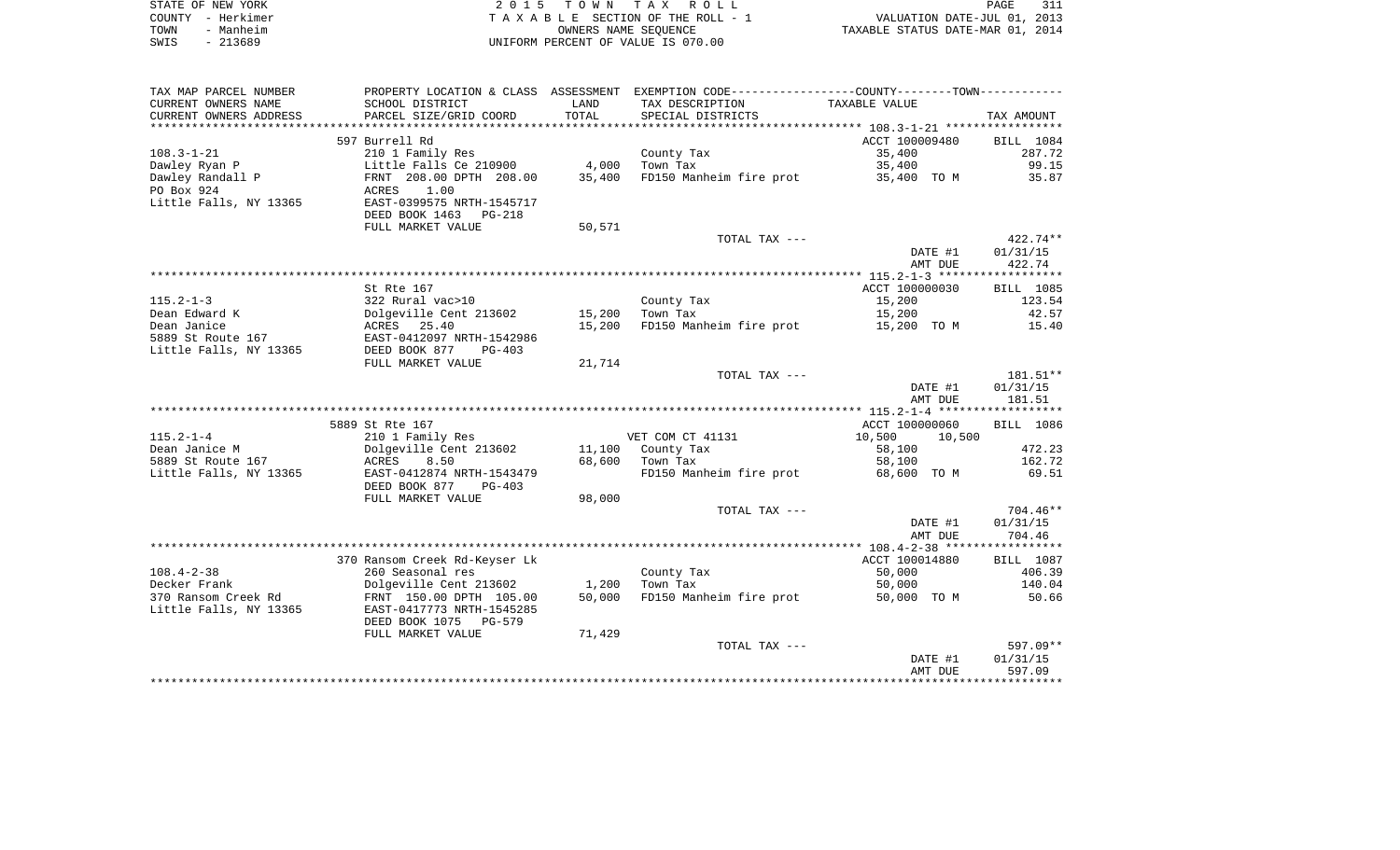| STATE OF NEW YORK | 2015 TOWN TAX ROLL                 | 312<br>PAGE                      |
|-------------------|------------------------------------|----------------------------------|
| COUNTY - Herkimer | TAXABLE SECTION OF THE ROLL - 1    | VALUATION DATE-JUL 01, 2013      |
| TOWN<br>- Manheim | OWNERS NAME SEOUENCE               | TAXABLE STATUS DATE-MAR 01, 2014 |
| SWIS<br>- 213689  | UNIFORM PERCENT OF VALUE IS 070.00 |                                  |

| TAX MAP PARCEL NUMBER  |                                |        | PROPERTY LOCATION & CLASS ASSESSMENT EXEMPTION CODE----------------COUNTY-------TOWN---------- |                  |                  |
|------------------------|--------------------------------|--------|------------------------------------------------------------------------------------------------|------------------|------------------|
| CURRENT OWNERS NAME    | SCHOOL DISTRICT                | LAND   | TAX DESCRIPTION                                                                                | TAXABLE VALUE    |                  |
| CURRENT OWNERS ADDRESS | PARCEL SIZE/GRID COORD         | TOTAL  | SPECIAL DISTRICTS                                                                              |                  | TAX AMOUNT       |
|                        |                                |        |                                                                                                |                  |                  |
|                        | Miner Rd                       |        |                                                                                                | ACCT 100009180   | <b>BILL</b> 1088 |
| $108.3 - 1 - 7$        | 322 Rural vac>10               |        | County Tax                                                                                     | 43,600           | 354.37           |
| Dethomas Clifford      | Dolgeville Cent 213602         | 43,600 | Town Tax                                                                                       | 43,600           | 122.11           |
| 53 S Main St           | ACRES 108.00 BANK<br>135       | 43,600 | School Relevy                                                                                  |                  | 893.95           |
| Dolgeville, NY 13329   | EAST-0406045 NRTH-1552518      |        | FD150 Manheim fire prot 43,600 TO M                                                            |                  | 44.18            |
|                        | DEED BOOK 886<br>PG-653        |        |                                                                                                |                  |                  |
|                        | FULL MARKET VALUE              | 62,286 |                                                                                                |                  |                  |
|                        |                                |        | TOTAL TAX ---                                                                                  |                  | $1,414.61**$     |
|                        |                                |        |                                                                                                | DATE #1          | 01/31/15         |
|                        |                                |        |                                                                                                | AMT DUE          | 1,414.61         |
|                        |                                |        |                                                                                                |                  |                  |
|                        | 646 Burrell Rd                 |        |                                                                                                | ACCT 100008790   | BILL 1089        |
| $108.3 - 1 - 24$       | 270 Mfg housing                |        | County Tax                                                                                     | 18,500           | 150.36           |
| Dieffenbacher James    | Little Falls Ce 210900         | 8,800  | Town Tax                                                                                       | 18,500           | 51.81            |
| 646 Burrell Rd         | ACRES<br>2.80                  | 18,500 | FD150 Manheim fire prot                                                                        | 18,500 TO M      | 18.74            |
| Little Falls, NY 13365 | EAST-0399890 NRTH-1546815      |        |                                                                                                |                  |                  |
|                        | DEED BOOK 870<br>PG-373        |        |                                                                                                |                  |                  |
|                        | FULL MARKET VALUE              | 26,429 |                                                                                                |                  |                  |
|                        |                                |        | TOTAL TAX ---                                                                                  |                  | 220.91**         |
|                        |                                |        |                                                                                                | DATE #1          | 01/31/15         |
|                        |                                |        |                                                                                                | AMT DUE          | 220.91           |
|                        |                                |        |                                                                                                |                  |                  |
|                        | 637 Burrell Rd                 |        |                                                                                                | ACCT 100003150   | BILL 1090        |
| $108.3 - 1 - 23$       |                                |        |                                                                                                |                  |                  |
|                        | 210 1 Family Res               |        | AGED-ALL 41800                                                                                 | 26,750<br>26,750 |                  |
| Dieffenbacher Nechia   | Little Falls Ce 210900         |        | 1,800 County Tax                                                                               | 26,750           | 217.42           |
| 637 Burrell Rd         | FRNT 137.50 DPTH 122.75        | 53,500 | Town Tax                                                                                       | 26,750           | 74.92            |
| Little Falls, NY 13365 | ACRES<br>0.46                  |        | FD150 Manheim fire prot                                                                        | 53,500 TO M      | 54.21            |
|                        | EAST-0399614 NRTH-1546494      |        |                                                                                                |                  |                  |
|                        | DEED BOOK 773<br><b>PG-590</b> |        |                                                                                                |                  |                  |
|                        | FULL MARKET VALUE              | 76,429 |                                                                                                |                  |                  |
|                        |                                |        | TOTAL TAX ---                                                                                  |                  | $346.55**$       |
|                        |                                |        |                                                                                                | DATE #1          | 01/31/15         |
|                        |                                |        |                                                                                                | AMT DUE          | 346.55           |
|                        |                                |        |                                                                                                |                  |                  |
|                        | 107 Timmerman Rd               |        |                                                                                                | ACCT 100080180   | BILL 1091        |
| $115.4 - 2 - 9$        | 270 Mfg housing                |        | County Tax                                                                                     | 30,000           | 243.83           |
| Dillenbeck Ronald H    | Little Falls Ce 210900         | 3,800  | Town Tax                                                                                       | 30,000           | 84.02            |
| Dillenbeck Tanya M     | W/garage                       | 30,000 | FD150 Manheim fire prot                                                                        | 30,000 TO M      | 30.40            |
| 107 Timmerman Rd       | FRNT 200.00 DPTH 210.00        |        |                                                                                                |                  |                  |
| Little Falls, NY 13365 | 1.00<br>ACRES                  |        |                                                                                                |                  |                  |
|                        | EAST-0412326 NRTH-1529485      |        |                                                                                                |                  |                  |
|                        | DEED BOOK 1293 PG-925          |        |                                                                                                |                  |                  |
|                        | FULL MARKET VALUE              | 42,857 |                                                                                                |                  |                  |
|                        |                                |        | TOTAL TAX ---                                                                                  |                  | 358.25**         |
|                        |                                |        |                                                                                                | DATE #1          | 01/31/15         |
|                        |                                |        |                                                                                                | AMT DUE          | 358.25           |
|                        |                                |        |                                                                                                |                  |                  |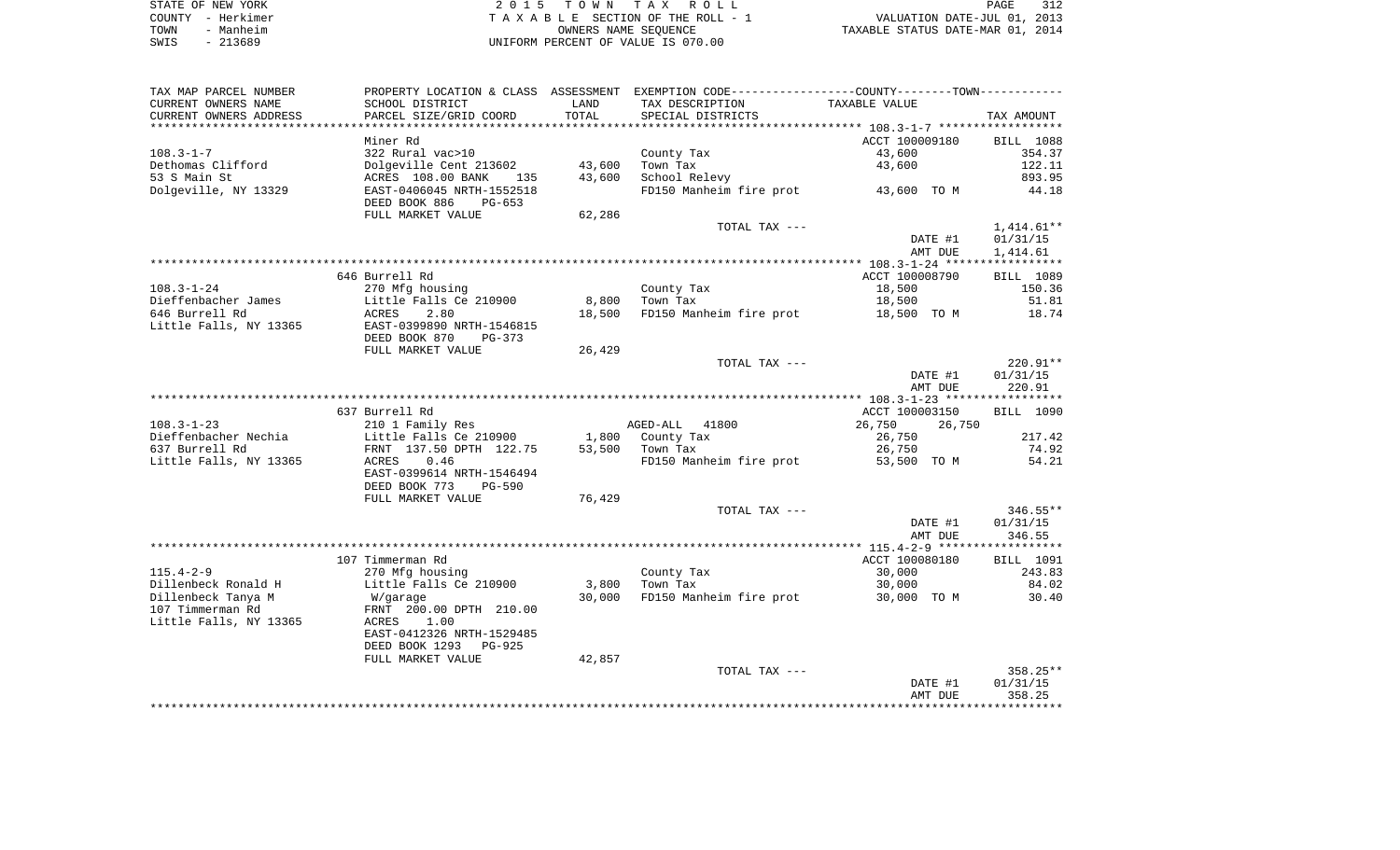|      | STATE OF NEW YORK | 2015 TOWN TAX ROLL                 | PAGE                             | 313 |
|------|-------------------|------------------------------------|----------------------------------|-----|
|      | COUNTY - Herkimer | TAXABLE SECTION OF THE ROLL - 1    | VALUATION DATE-JUL 01, 2013      |     |
| TOWN | - Manheim         | OWNERS NAME SEOUENCE               | TAXABLE STATUS DATE-MAR 01, 2014 |     |
| SWIS | $-213689$         | UNIFORM PERCENT OF VALUE IS 070.00 |                                  |     |

| TAX MAP PARCEL NUMBER     |                                                                                                       |         | PROPERTY LOCATION & CLASS ASSESSMENT EXEMPTION CODE---------------COUNTY-------TOWN---------- |                  |                  |
|---------------------------|-------------------------------------------------------------------------------------------------------|---------|-----------------------------------------------------------------------------------------------|------------------|------------------|
| CURRENT OWNERS NAME       | SCHOOL DISTRICT                                                                                       | LAND    | TAX DESCRIPTION                                                                               | TAXABLE VALUE    |                  |
| CURRENT OWNERS ADDRESS    | PARCEL SIZE/GRID COORD                                                                                | TOTAL   | SPECIAL DISTRICTS                                                                             |                  | TAX AMOUNT       |
|                           |                                                                                                       |         |                                                                                               |                  |                  |
|                           | 1058 Barker Rd                                                                                        |         |                                                                                               | ACCT 100003480   | BILL 1092        |
|                           |                                                                                                       |         |                                                                                               |                  |                  |
| $108.4 - 1 - 57$          | 210 1 Family Res                                                                                      |         | County Tax                                                                                    | 25,000           | 203.20           |
| Dineen Terry L            | Dolgeville Cent 213602                                                                                | 1,800   | Town Tax                                                                                      | 25,000           | 70.02            |
| 1058 Barker Rd            | W/garage                                                                                              | 25,000  | FD150 Manheim fire prot 25,000 TO M                                                           |                  | 25.33            |
| Dolgeville, NY 13329      | FRNT 100.00 DPTH 200.00                                                                               |         |                                                                                               |                  |                  |
|                           | 0.46<br>ACRES                                                                                         |         |                                                                                               |                  |                  |
|                           | EAST-0417466 NRTH-1549796                                                                             |         |                                                                                               |                  |                  |
|                           | DEED BOOK 731<br>$PG-47$                                                                              |         |                                                                                               |                  |                  |
|                           | FULL MARKET VALUE                                                                                     | 35,714  |                                                                                               |                  |                  |
|                           |                                                                                                       |         | TOTAL TAX ---                                                                                 |                  | 298.55**         |
|                           |                                                                                                       |         |                                                                                               | DATE #1          | 01/31/15         |
|                           |                                                                                                       |         |                                                                                               | AMT DUE          | 298.55           |
|                           |                                                                                                       |         |                                                                                               |                  |                  |
|                           |                                                                                                       |         |                                                                                               |                  |                  |
|                           | 177 Bronner Rd                                                                                        |         |                                                                                               | ACCT 100002610   | BILL 1093        |
| $108.3 - 1 - 16.1$        |                                                                                                       |         | AG MKTS L 41720                                                                               | 24,412<br>24,412 |                  |
| Dise Henry Jr             |                                                                                                       |         | 70,000 County Tax                                                                             | 98,088           | 797.24           |
| Dise Joan                 |                                                                                                       |         | 122,500 Town Tax                                                                              | 98,088           | 274.72           |
| 177 Bronner Rd            | 1988ag<br>Little Falls Ce 210900<br>ACRES 136.80<br>EAST-0400972 NDRY 11<br>EAST-0400972 NRTH-1548090 |         | FD150 Manheim fire prot                                                                       | 98,088 TO M      | 99.39            |
| Little Falls, NY 13365    | DEED BOOK 820<br>PG-661                                                                               |         | 24,412 EX                                                                                     |                  |                  |
|                           | FULL MARKET VALUE                                                                                     | 175,000 |                                                                                               |                  |                  |
| MAY BE SUBJECT TO PAYMENT |                                                                                                       |         |                                                                                               |                  |                  |
| UNDER AGDIST LAW TIL 2018 |                                                                                                       |         |                                                                                               |                  |                  |
|                           |                                                                                                       |         | TOTAL TAX ---                                                                                 |                  | 1,171.35**       |
|                           |                                                                                                       |         |                                                                                               | DATE #1          | 01/31/15         |
|                           |                                                                                                       |         |                                                                                               | AMT DUE          | 1,171.35         |
|                           |                                                                                                       |         |                                                                                               |                  |                  |
|                           | Bronner Rd                                                                                            |         |                                                                                               |                  | BILL 1094        |
| $108.3 - 1 - 16.3$        | 323 Vacant rural                                                                                      |         | County Tax                                                                                    | 3,000            | 24.38            |
| Dise Henry Jr             |                                                                                                       | 3,000   | Town Tax                                                                                      | 3,000            | 8.40             |
|                           | Little Falls Ce 210900<br>FRNT 477.00 DPTH                                                            |         |                                                                                               |                  |                  |
| Dise Joan                 |                                                                                                       | 3,000   | FD150 Manheim fire prot                                                                       | 3,000 TO M       | 3.04             |
| 177 Bronner Rd            | ACRES<br>3.00                                                                                         |         |                                                                                               |                  |                  |
| Little Falls, NY 13365    | EAST-0403177 NRTH-1547462                                                                             |         |                                                                                               |                  |                  |
|                           | FULL MARKET VALUE                                                                                     | 4,286   |                                                                                               |                  |                  |
|                           |                                                                                                       |         | TOTAL TAX ---                                                                                 |                  | $35.82**$        |
|                           |                                                                                                       |         |                                                                                               | DATE #1          | 01/31/15         |
|                           |                                                                                                       |         |                                                                                               | AMT DUE          | 35.82            |
|                           |                                                                                                       |         |                                                                                               |                  |                  |
|                           | 5349 St Rte 167                                                                                       |         |                                                                                               | ACCT 100014940   | <b>BILL 1095</b> |
| $115.4 - 1 - 15.1$        | 210 1 Family Res                                                                                      |         | County Tax                                                                                    | 35,000           | 284.47           |
| Dise Justin H III         | Little Falls Ce 210900                                                                                | 3,200   | Town Tax                                                                                      | 35,000           | 98.03            |
| 5349 St Rte 167           | FRNT 171.00 DPTH 209.00                                                                               | 35,000  | FD150 Manheim fire prot 35,000 TO M                                                           |                  | 35.46            |
| Little Falls, NY 13365    | 0.80<br>ACRES                                                                                         |         |                                                                                               |                  |                  |
|                           | EAST-0411062 NRTH-1535502                                                                             |         |                                                                                               |                  |                  |
|                           |                                                                                                       |         |                                                                                               |                  |                  |
|                           | DEED BOOK 871<br>$PG-528$                                                                             |         |                                                                                               |                  |                  |
|                           | FULL MARKET VALUE                                                                                     | 50,000  |                                                                                               |                  |                  |
|                           |                                                                                                       |         | TOTAL TAX ---                                                                                 |                  | $417.96**$       |
|                           |                                                                                                       |         |                                                                                               | DATE #1          | 01/31/15         |
|                           |                                                                                                       |         |                                                                                               | AMT DUE          | 417.96           |
|                           |                                                                                                       |         |                                                                                               |                  |                  |
|                           |                                                                                                       |         |                                                                                               |                  |                  |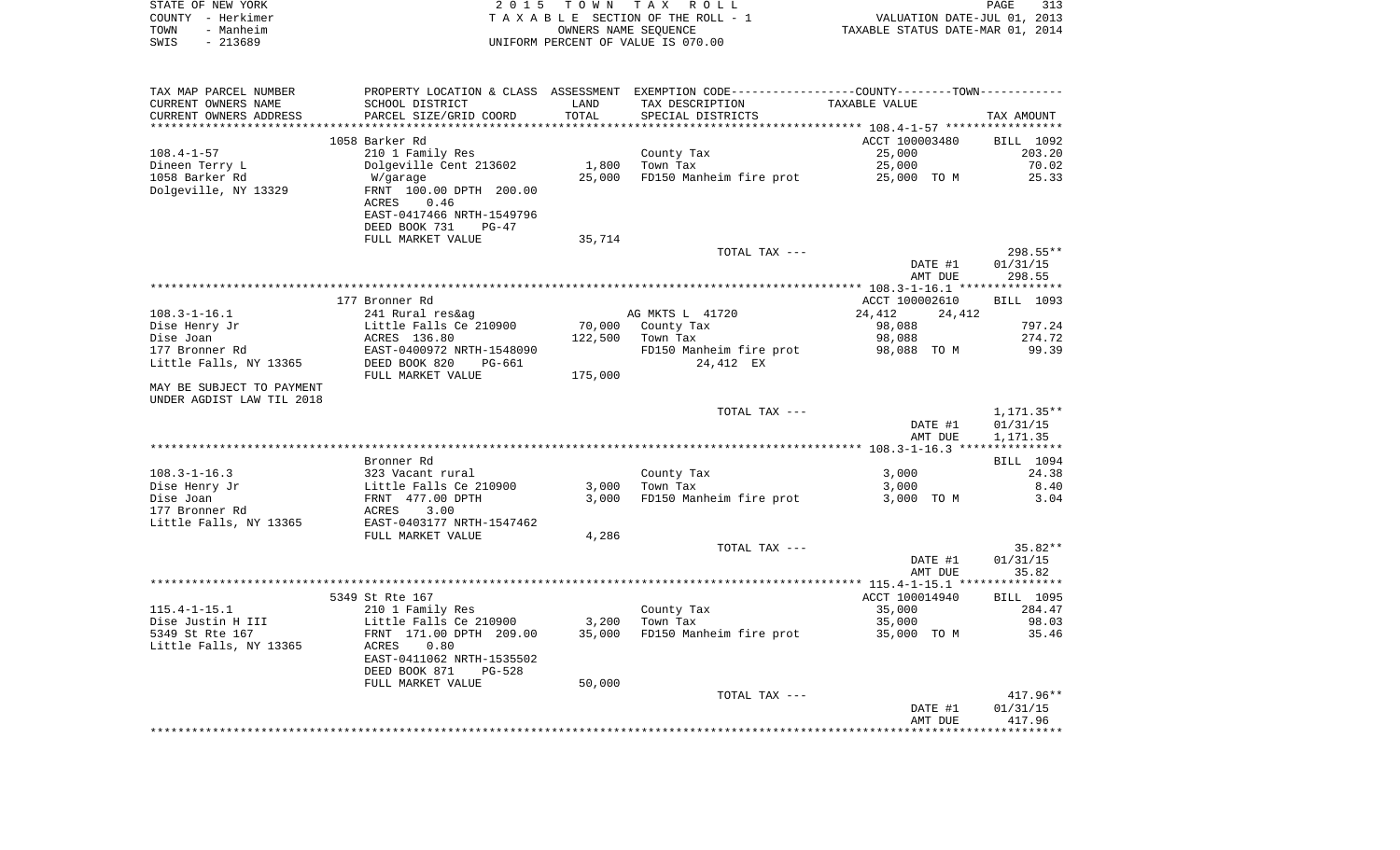| STATE OF NEW YORK | 2015 TOWN TAX ROLL                 | 314<br>PAGE                      |
|-------------------|------------------------------------|----------------------------------|
| COUNTY - Herkimer | TAXABLE SECTION OF THE ROLL - 1    | VALUATION DATE-JUL 01, 2013      |
| - Manheim<br>TOWN | OWNERS NAME SEOUENCE               | TAXABLE STATUS DATE-MAR 01, 2014 |
| $-213689$<br>SWIS | UNIFORM PERCENT OF VALUE IS 070.00 |                                  |

| TAX MAP PARCEL NUMBER  |                                |        | PROPERTY LOCATION & CLASS ASSESSMENT EXEMPTION CODE--------------COUNTY-------TOWN--------- |                |            |
|------------------------|--------------------------------|--------|---------------------------------------------------------------------------------------------|----------------|------------|
| CURRENT OWNERS NAME    | SCHOOL DISTRICT                | LAND   | TAX DESCRIPTION                                                                             | TAXABLE VALUE  |            |
| CURRENT OWNERS ADDRESS | PARCEL SIZE/GRID COORD         | TOTAL  | SPECIAL DISTRICTS                                                                           |                | TAX AMOUNT |
|                        |                                |        |                                                                                             |                |            |
|                        | 386 St Rte 170A                |        |                                                                                             |                | BILL 1096  |
| $108.1 - 1 - 9.2$      | 210 1 Family Res               |        | VET WAR CT 41121                                                                            | 6,300<br>6,300 |            |
| Dixon Douglas          | Dolgeville Cent 213602         | 8,000  | County Tax                                                                                  | 50,000         | 406.39     |
| Dixon Debra            | W/garage                       | 56,300 | Town Tax                                                                                    | 50,000         | 140.04     |
| 386 St Rte 170A        | 2.00<br>ACRES                  |        | FD150 Manheim fire prot                                                                     | 56,300 TO M    | 57.04      |
| Little Falls, NY 13365 | EAST-0399963 NRTH-1556641      |        |                                                                                             |                |            |
|                        | DEED BOOK 756<br><b>PG-175</b> |        |                                                                                             |                |            |
|                        | FULL MARKET VALUE              | 80,429 |                                                                                             |                |            |
|                        |                                |        | TOTAL TAX ---                                                                               |                | $603.47**$ |
|                        |                                |        |                                                                                             | DATE #1        | 01/31/15   |
|                        |                                |        |                                                                                             | AMT DUE        | 603.47     |
|                        |                                |        |                                                                                             |                |            |
|                        | 398 Inghams Mills Rd           |        |                                                                                             | ACCT 100004830 | BILL 1097  |
| $115.2 - 2 - 28$       | 210 1 Family Res               |        | County Tax                                                                                  | 45,000         | 365.75     |
| Dobrovolc David        | O-E-StJ Cent<br>273803         | 10,200 | Town Tax                                                                                    | 45,000         | 126.03     |
|                        | 4.20                           | 45,000 | FD150 Manheim fire prot                                                                     | 45,000 TO M    | 45.60      |
| Szeto Amy              | ACRES                          |        |                                                                                             |                |            |
| 398 Inghams Mills Rd   | EAST-0421199 NRTH-1537513      |        |                                                                                             |                |            |
| Little Falls, NY 13365 | DEED BOOK 1456<br>$PG-87$      |        |                                                                                             |                |            |
|                        | FULL MARKET VALUE              | 64,286 |                                                                                             |                |            |
|                        |                                |        | TOTAL TAX ---                                                                               |                | 537.38**   |
|                        |                                |        |                                                                                             | DATE #1        | 01/31/15   |
|                        |                                |        |                                                                                             | AMT DUE        | 537.38     |
|                        |                                |        |                                                                                             |                |            |
|                        | Off Inghams Mills Rd           |        |                                                                                             | ACCT 100004860 | BILL 1098  |
| $115.2 - 2 - 39$       | 322 Rural vac>10               |        | County Tax                                                                                  | 10,500         | 85.34      |
| Dobrovolc David        | O-E-StJ Cent<br>273803         | 10,500 | Town Tax                                                                                    | 10,500         | 29.41      |
| Szeto Amy              | ACRES 15.98                    | 10,500 | FD150 Manheim fire prot                                                                     | 10,500 TO M    | 10.64      |
| 398 Inghams Mills Rd   | EAST-0421081 NRTH-1537067      |        |                                                                                             |                |            |
| Little Falls, NY 13365 | DEED BOOK 1456<br>$PG-87$      |        |                                                                                             |                |            |
|                        | FULL MARKET VALUE              | 15,000 |                                                                                             |                |            |
|                        |                                |        | TOTAL TAX ---                                                                               |                | $125.39**$ |
|                        |                                |        |                                                                                             | DATE #1        | 01/31/15   |
|                        |                                |        |                                                                                             | AMT DUE        | 125.39     |
|                        |                                |        |                                                                                             |                |            |
|                        | Inghams Mills Rd               |        |                                                                                             | ACCT 100004890 | BILL 1099  |
| $115.2 - 2 - 18$       | 312 Vac w/imprv                |        | County Tax                                                                                  | 6,600          | 53.64      |
| Dobrovolc David A      | O-E-StJ Cent<br>273803         | 4,200  | Town Tax                                                                                    | 6,600          | 18.48      |
| Szeto Amy W            | ACRES<br>2.20                  | 6,600  | FD150 Manheim fire prot                                                                     | 6,600 TO M     | 6.69       |
| 398 Inghams Mills Rd   | EAST-0420767 NRTH-1538144      |        |                                                                                             |                |            |
| Little Falls, NY 13365 | DEED BOOK 1456<br>PG-117       |        |                                                                                             |                |            |
|                        | FULL MARKET VALUE              | 9,429  |                                                                                             |                |            |
|                        |                                |        | TOTAL TAX ---                                                                               |                | 78.81**    |
|                        |                                |        |                                                                                             | DATE #1        | 01/31/15   |
|                        |                                |        |                                                                                             | AMT DUE        | 78.81      |
|                        |                                |        |                                                                                             |                |            |
|                        |                                |        |                                                                                             |                |            |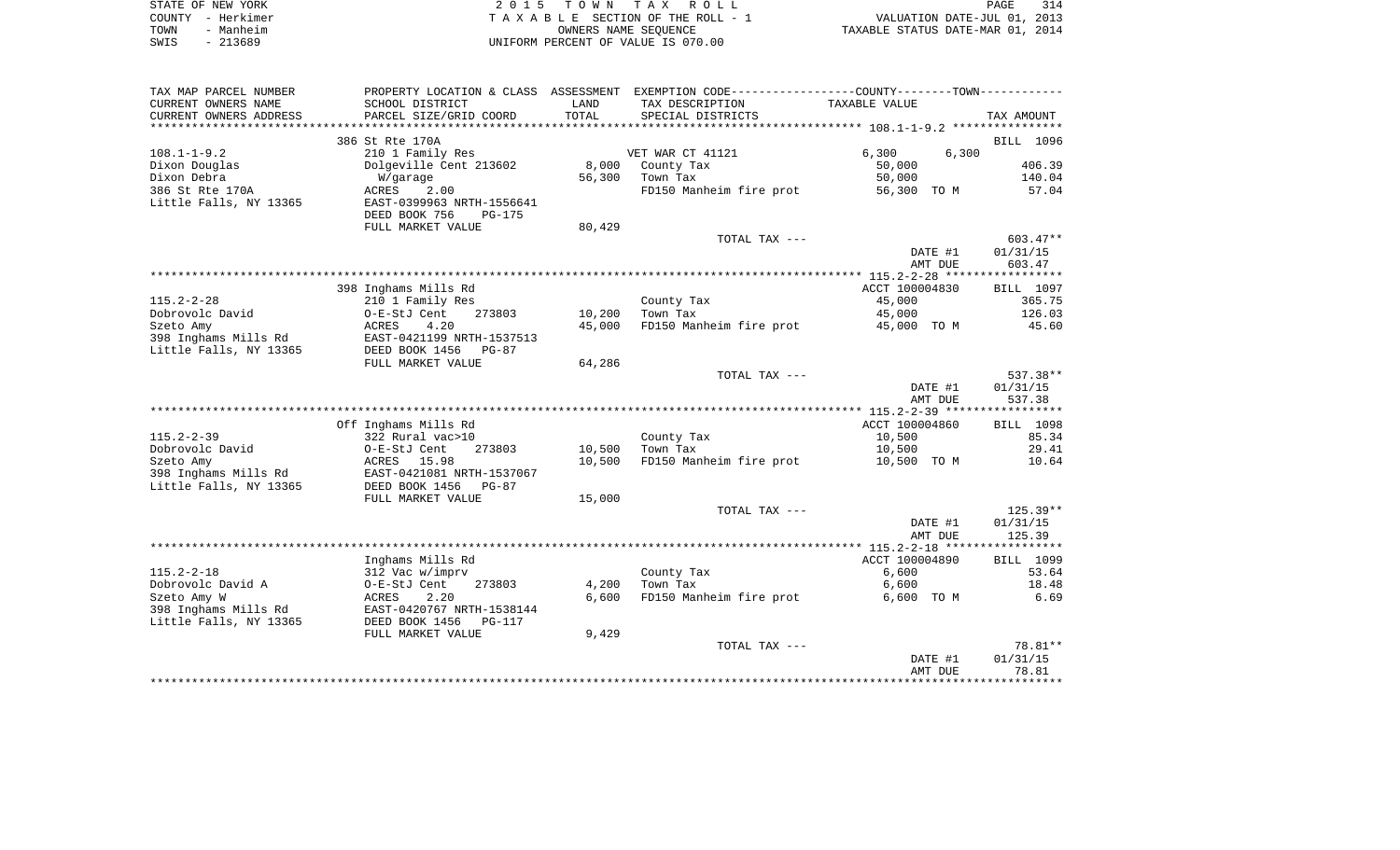| STATE OF NEW YORK | 2015 TOWN TAX ROLL                 | 315<br>PAGE                      |
|-------------------|------------------------------------|----------------------------------|
| COUNTY - Herkimer | TAXABLE SECTION OF THE ROLL - 1    | VALUATION DATE-JUL 01, 2013      |
| TOWN<br>- Manheim | OWNERS NAME SEOUENCE               | TAXABLE STATUS DATE-MAR 01, 2014 |
| $-213689$<br>SWIS | UNIFORM PERCENT OF VALUE IS 070.00 |                                  |

| TAX MAP PARCEL NUMBER     | PROPERTY LOCATION & CLASS ASSESSMENT |        | EXEMPTION CODE----------------COUNTY-------TOWN---------- |                  |                        |
|---------------------------|--------------------------------------|--------|-----------------------------------------------------------|------------------|------------------------|
| CURRENT OWNERS NAME       | SCHOOL DISTRICT                      | LAND   | TAX DESCRIPTION                                           | TAXABLE VALUE    |                        |
| CURRENT OWNERS ADDRESS    | PARCEL SIZE/GRID COORD               | TOTAL  | SPECIAL DISTRICTS                                         |                  | TAX AMOUNT             |
| ******************        | *************************            |        |                                                           |                  |                        |
|                           | 400 Inghams Mills Rd                 |        |                                                           | ACCT 100004835   | BILL 1100              |
| $115.2 - 2 - 19$          | 210 1 Family Res                     |        | VET COM CT 41131                                          | 10,150<br>10,150 |                        |
| Dobrovolc Donald          | O-E-StJ Cent<br>273803               | 1,000  | County Tax                                                | 30,450           | 247.49                 |
| Dobrovolc Donna           | 65.00 DPTH 108.00<br>FRNT            | 40,600 | Town Tax                                                  | 30,450           | 85.28                  |
| 400 Inghams Mills Rd      | 0.15<br>ACRES                        |        | FD150 Manheim fire prot                                   | 40,600 TO M      | 41.14                  |
| Little Falls, NY 13365    | EAST-0421026 NRTH-1538111            |        |                                                           |                  |                        |
|                           | DEED BOOK 00616 PG-00067             |        |                                                           |                  |                        |
|                           | FULL MARKET VALUE                    | 58,000 |                                                           |                  |                        |
|                           |                                      |        | TOTAL TAX ---                                             |                  | 373.91**               |
|                           |                                      |        |                                                           | DATE #1          | 01/31/15               |
|                           |                                      |        |                                                           | AMT DUE          | 373.91                 |
|                           |                                      |        |                                                           |                  |                        |
|                           | Inghams Mills Rd                     |        |                                                           | ACCT 100004800   | BILL 1101              |
| $115.2 - 2 - 20$          | 314 Rural vac<10                     |        | County Tax                                                | 5,500            | 44.70                  |
| Dobrovolc Donald          | O-E-StJ Cent<br>273803               | 5,500  | Town Tax                                                  | 5,500            | 15.40                  |
| Dobrovolc Donna           | 1.30<br>ACRES                        | 5,500  | FD150 Manheim fire prot                                   | 5,500 TO M       | 5.57                   |
| 400 Inghams Mills Rd      | EAST-0421179 NRTH-1538264            |        |                                                           |                  |                        |
| Little Falls, NY 13365    | DEED BOOK 00568 PG-00514             |        |                                                           |                  |                        |
|                           | FULL MARKET VALUE                    | 7,857  |                                                           |                  |                        |
|                           |                                      |        | TOTAL TAX ---                                             |                  | $65.67**$              |
|                           |                                      |        |                                                           | DATE #1          | 01/31/15               |
|                           |                                      |        |                                                           | AMT DUE          | 65.67                  |
|                           |                                      |        |                                                           |                  |                        |
|                           | 697 Peckville Rd                     |        |                                                           |                  | BILL 1102              |
| $108.2 - 1 - 10.2$        | 534 Social org.                      |        | County Tax                                                | 40,000           | 325.11                 |
| Dolgeville Rod & Gun Club | Dolgeville Cent 213602               | 12,000 | Town Tax                                                  | 40,000           | 112.03                 |
| PO Box 214                | 6.00<br>ACRES                        | 40,000 | FD150 Manheim fire prot                                   | 40,000 TO M      | 40.53                  |
| Dolgeville, NY 13329      | EAST-0409159 NRTH-1556928            |        |                                                           |                  |                        |
|                           | FULL MARKET VALUE                    | 57,143 |                                                           |                  |                        |
|                           |                                      |        | TOTAL TAX ---                                             |                  | $477.67**$             |
|                           |                                      |        |                                                           | DATE #1          | 01/31/15               |
|                           |                                      |        |                                                           | AMT DUE          | 477.67                 |
|                           |                                      |        |                                                           |                  |                        |
|                           | 124 Granny Hill Rd                   |        |                                                           | ACCT 100004200   | BILL 1103              |
| $108.4 - 2 - 64$          | 260 Seasonal res - WTRFNT            |        | County Tax                                                | 33,500           | 272.28                 |
| Doscher Wayne D           | Dolgeville Cent 213602               | 2,500  | Town Tax                                                  | 33,500           | 93.82                  |
| Doscher Diedra M          | 50.00 DPTH 100.00<br>FRNT            | 33,500 | FD150 Manheim fire prot                                   | 33,500 TO M      | 33.94                  |
| 3806 NY Rte. 150          | 0.11<br>ACRES                        |        |                                                           |                  |                        |
| West Sand Lake, NY 12196  | EAST-0418683 NRTH-1544830            |        |                                                           |                  |                        |
|                           | DEED BOOK 1542<br>PG-779             |        |                                                           |                  |                        |
| PRIOR OWNER ON 3/01/2014  | FULL MARKET VALUE                    | 47,857 |                                                           |                  |                        |
| Phillips Robert           |                                      |        |                                                           |                  |                        |
|                           |                                      |        | TOTAL TAX ---                                             | DATE #1          | $400.04**$<br>01/31/15 |
|                           |                                      |        |                                                           | AMT DUE          | 400.04                 |
|                           |                                      |        |                                                           |                  |                        |
|                           |                                      |        |                                                           |                  |                        |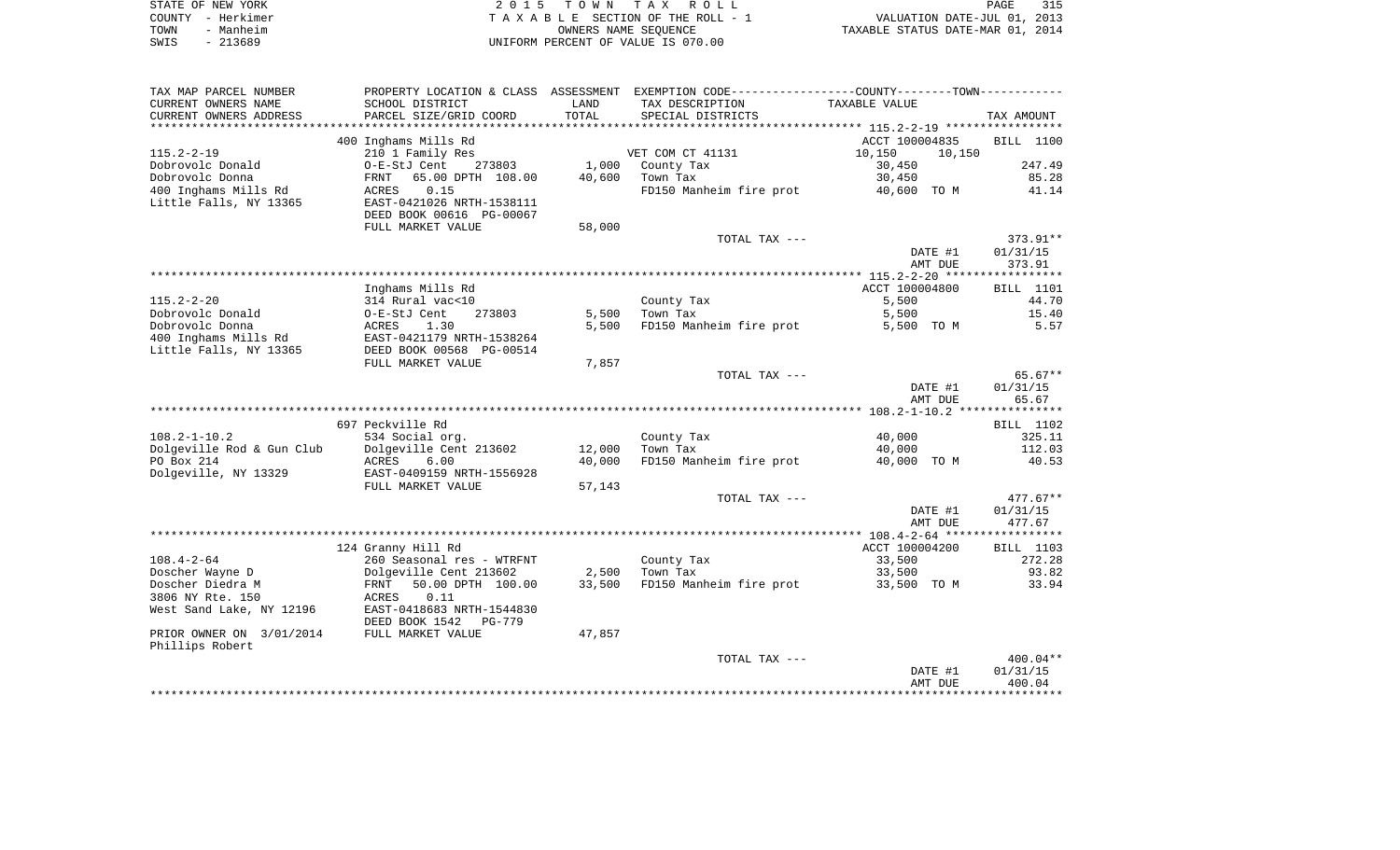|      | STATE OF NEW YORK | 2015 TOWN TAX ROLL                 | <b>PAGE</b>                      | 316 |
|------|-------------------|------------------------------------|----------------------------------|-----|
|      | COUNTY - Herkimer | TAXABLE SECTION OF THE ROLL - 1    | VALUATION DATE-JUL 01, 2013      |     |
| TOWN | - Manheim         | OWNERS NAME SEOUENCE               | TAXABLE STATUS DATE-MAR 01, 2014 |     |
| SWIS | - 213689          | UNIFORM PERCENT OF VALUE IS 070.00 |                                  |     |

| TAX MAP PARCEL NUMBER     |                             |         | PROPERTY LOCATION & CLASS ASSESSMENT EXEMPTION CODE----------------COUNTY-------TOWN----------- |                  |              |
|---------------------------|-----------------------------|---------|-------------------------------------------------------------------------------------------------|------------------|--------------|
| CURRENT OWNERS NAME       | SCHOOL DISTRICT             | LAND    | TAX DESCRIPTION                                                                                 | TAXABLE VALUE    |              |
| CURRENT OWNERS ADDRESS    | PARCEL SIZE/GRID COORD      | TOTAL   | SPECIAL DISTRICTS                                                                               |                  | TAX AMOUNT   |
| **********************    | *************************** |         |                                                                                                 |                  |              |
|                           | 367 Ritter Rd               |         |                                                                                                 | ACCT 100011340   | BILL 1104    |
| $115.1 - 1 - 29$          | 210 1 Family Res            |         | AGED-ALL<br>41800                                                                               | 34,300<br>34,300 |              |
| Douglas August            | Little Falls Ce 210900      | 1,200   | County Tax                                                                                      | 34,300           | 278.78       |
| James Rose Marie          | W/garage                    | 68,600  | Town Tax                                                                                        | 34,300           | 96.07        |
| 367 Ritter Rd             | FRNT 175.00 DPTH<br>75.00   |         | FD150 Manheim fire prot                                                                         | 68,600 TO M      | 69.51        |
| Little Falls, NY 13365    | 0.30<br>ACRES               |         |                                                                                                 |                  |              |
|                           | EAST-0403318 NRTH-1536025   |         |                                                                                                 |                  |              |
|                           | DEED BOOK 874<br>PG-619     |         |                                                                                                 |                  |              |
|                           | FULL MARKET VALUE           | 98,000  |                                                                                                 |                  |              |
|                           |                             |         | TOTAL TAX ---                                                                                   |                  | 444.36**     |
|                           |                             |         |                                                                                                 | DATE #1          | 01/31/15     |
|                           |                             |         |                                                                                                 | AMT DUE          | 444.36       |
|                           |                             |         |                                                                                                 |                  |              |
|                           | 152 Eysaman Rd              |         |                                                                                                 | ACCT 100002700   | BILL 1105    |
| $115.1 - 1 - 27$          | 105 Vac farmland            |         | AG MKTS L 41720                                                                                 | 17,823<br>17,823 |              |
| Douglas James             | Little Falls Ce 210900      | 51,400  | County Tax                                                                                      | 33,577           | 272.91       |
| 152 Eysaman Rd            | ACRES 99.90                 | 51,400  | Town Tax                                                                                        | 33,577           | 94.04        |
| Little Falls, NY 13365    | EAST-0403603 NRTH-1539060   |         | FD150 Manheim fire prot                                                                         | 33,577 TO M      | 34.02        |
|                           | DEED BOOK 1303 PG-813       |         | 17,823 EX                                                                                       |                  |              |
| MAY BE SUBJECT TO PAYMENT | FULL MARKET VALUE           | 73,429  |                                                                                                 |                  |              |
| UNDER AGDIST LAW TIL 2018 |                             |         |                                                                                                 |                  |              |
|                           |                             |         | TOTAL TAX ---                                                                                   |                  | $400.97**$   |
|                           |                             |         |                                                                                                 | DATE #1          | 01/31/15     |
|                           |                             |         |                                                                                                 | AMT DUE          | 400.97       |
|                           |                             |         |                                                                                                 |                  |              |
|                           | Bronner Rd                  |         |                                                                                                 |                  | BILL 1106    |
| $108.4 - 2 - 1.3$         | 314 Rural vac<10            |         | County Tax                                                                                      | 500              | 4.06         |
| Doxtader Dean             | Dolgeville Cent 213602      | 500     | Town Tax                                                                                        | 500              | 1.40         |
| Doxtader Kathleen         | 0.50<br>ACRES               | 500     | FD150 Manheim fire prot                                                                         | 500 TO M         | .51          |
| 687 Bronner Rd            | EAST-0410368 NRTH-1546455   |         |                                                                                                 |                  |              |
| Little Falls, NY 13365    | FULL MARKET VALUE           | 714     |                                                                                                 |                  |              |
|                           |                             |         | TOTAL TAX ---                                                                                   |                  | $5.97**$     |
|                           |                             |         |                                                                                                 | DATE #1          | 01/31/15     |
|                           |                             |         |                                                                                                 | AMT DUE          | 5.97         |
|                           |                             |         |                                                                                                 |                  |              |
|                           | 687 Bronner Rd              |         |                                                                                                 | ACCT 100009420   | BILL 1107    |
| $108.4 - 2 - 3$           |                             |         | County Tax                                                                                      |                  | 750.30       |
|                           | 210 1 Family Res            |         |                                                                                                 | 92,312           |              |
| Doxtader Dean             | Dolgeville Cent 213602      | 6,500   | Town Tax                                                                                        | 92,312           | 258.54       |
| Doxtader Kathleen         | W/barn                      | 92,312  | FD150 Manheim fire prot                                                                         | 92,312 TO M      | 93.53        |
| 687 Bronner Rd            | 1.50<br>ACRES               |         |                                                                                                 |                  |              |
| Little Falls, NY 13365    | EAST-0410431 NRTH-1546239   |         |                                                                                                 |                  |              |
|                           | DEED BOOK 706<br>$PG-159$   |         |                                                                                                 |                  |              |
|                           | FULL MARKET VALUE           | 131,874 |                                                                                                 |                  |              |
|                           |                             |         | TOTAL TAX ---                                                                                   |                  | $1,102.37**$ |
|                           |                             |         |                                                                                                 | DATE #1          | 01/31/15     |
|                           |                             |         |                                                                                                 | AMT DUE          | 1,102.37     |
|                           |                             |         |                                                                                                 |                  |              |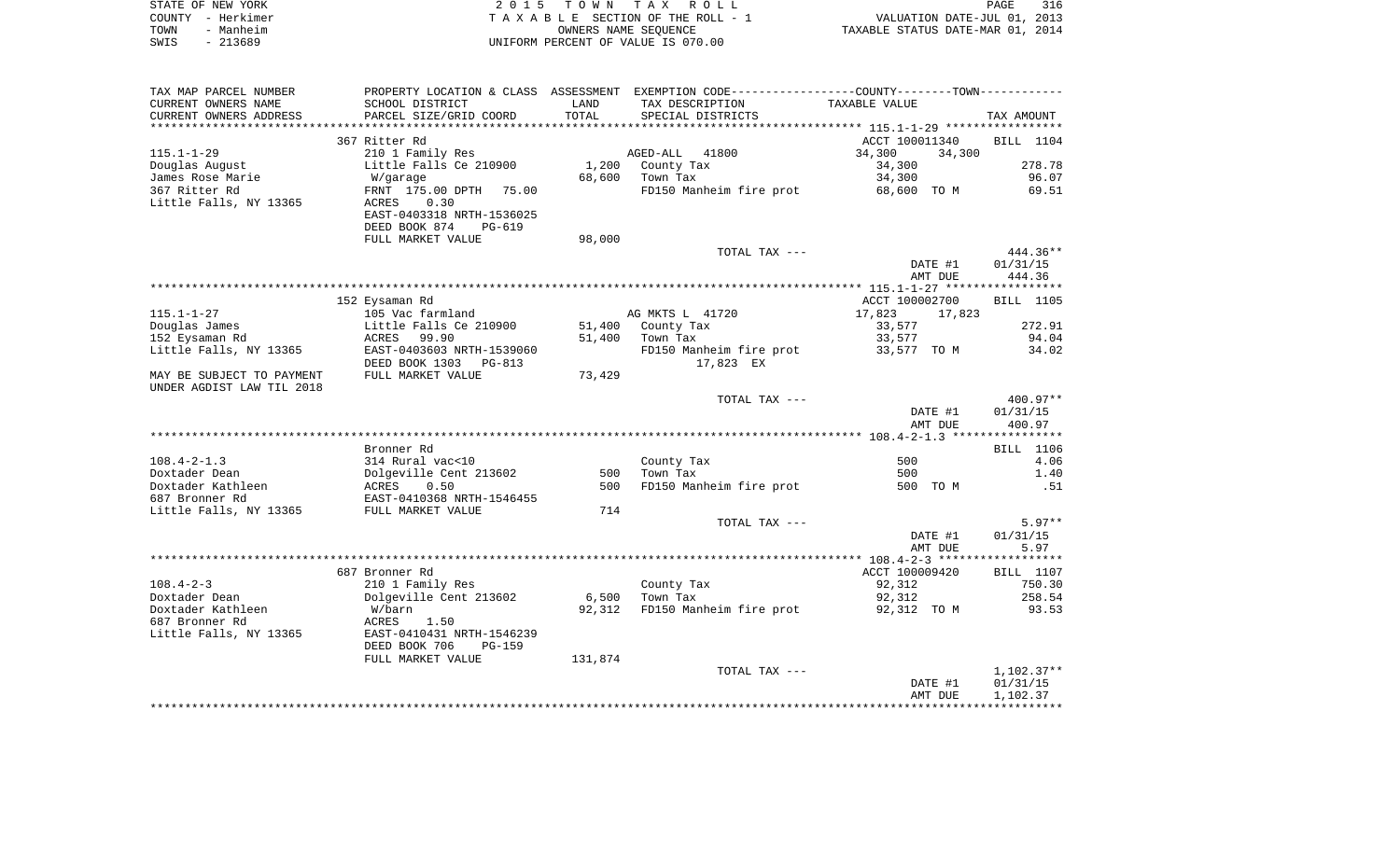| STATE OF NEW YORK | 2015 TOWN TAX ROLL                 | 317<br>PAGE                      |
|-------------------|------------------------------------|----------------------------------|
| COUNTY - Herkimer | TAXABLE SECTION OF THE ROLL - 1    | VALUATION DATE-JUL 01, 2013      |
| TOWN<br>- Manheim | OWNERS NAME SEOUENCE               | TAXABLE STATUS DATE-MAR 01, 2014 |
| SWIS<br>- 213689  | UNIFORM PERCENT OF VALUE IS 070.00 |                                  |

| TAX MAP PARCEL NUMBER    |                           |        | PROPERTY LOCATION & CLASS ASSESSMENT EXEMPTION CODE---------------COUNTY--------TOWN---------- |                |            |
|--------------------------|---------------------------|--------|------------------------------------------------------------------------------------------------|----------------|------------|
| CURRENT OWNERS NAME      | SCHOOL DISTRICT           | LAND   | TAX DESCRIPTION                                                                                | TAXABLE VALUE  |            |
| CURRENT OWNERS ADDRESS   | PARCEL SIZE/GRID COORD    | TOTAL  | SPECIAL DISTRICTS                                                                              |                | TAX AMOUNT |
| **********************   |                           |        |                                                                                                |                |            |
|                          | Bronner Rd                |        |                                                                                                | ACCT 100012660 | BILL 1108  |
| $108.4 - 2 - 1.6$        | 323 Vacant rural          |        | County Tax                                                                                     | 1,500          | 12.19      |
| Doxtader Dean W          | Dolgeville Cent 213602    | 1,500  | Town Tax                                                                                       | 1,500          | 4.20       |
| Doxtader Kathleen W      | FRNT<br>70.00 DPTH        | 1,500  | FD150 Manheim fire prot                                                                        | 1,500 TO M     | 1.52       |
| 687 Bronner Rd           | 1.00<br>ACRES             |        |                                                                                                |                |            |
| Little Falls, NY 13365   | EAST-0410572 NRTH-1546386 |        |                                                                                                |                |            |
|                          | DEED BOOK 1142<br>$PG-43$ |        |                                                                                                |                |            |
|                          | FULL MARKET VALUE         | 2,143  |                                                                                                |                |            |
|                          |                           |        | TOTAL TAX ---                                                                                  |                | $17.91**$  |
|                          |                           |        |                                                                                                | DATE #1        | 01/31/15   |
|                          |                           |        |                                                                                                | AMT DUE        | 17.91      |
|                          |                           |        |                                                                                                |                |            |
|                          | Bronner Rd                |        |                                                                                                |                | BILL 1109  |
| $108.4 - 2 - 1.9$        | 323 Vacant rural          |        | County Tax                                                                                     | 1,800          | 14.63      |
| Doxtader Dean W          | Dolgeville Cent 213602    | 1,800  | Town Tax                                                                                       | 1,800          | 5.04       |
| Doxtader Kathleen W      | ACRES<br>3.60             | 1,800  | FD150 Manheim fire prot                                                                        | 1,800 TO M     | 1.82       |
| 687 Bronner Rd           | EAST-0410667 NRTH-1546609 |        |                                                                                                |                |            |
| Little Falls, NY 13365   | DEED BOOK 1493<br>PG-189  |        |                                                                                                |                |            |
|                          | FULL MARKET VALUE         | 2,571  |                                                                                                |                |            |
|                          |                           |        | TOTAL TAX ---                                                                                  |                | $21.49**$  |
|                          |                           |        |                                                                                                | DATE #1        | 01/31/15   |
|                          |                           |        |                                                                                                | AMT DUE        | 21.49      |
|                          |                           |        |                                                                                                |                |            |
|                          | Saltsman Rd               |        |                                                                                                | ACCT 100009240 | BILL 1110  |
| $123.1 - 1 - 28$         | 322 Rural vac>10          |        | County Tax                                                                                     | 11,600         | 94.28      |
| Duesler Stephen          | O-E-StJ Cent<br>273803    | 11,600 | Town Tax                                                                                       | 11,600         | 32.49      |
| 8119 St. Hwy 5           | 12.10<br>ACRES            | 11,600 | FD150 Manheim fire prot                                                                        | 11,600 TO M    | 11.75      |
| St. Johnsville, NY 13452 | EAST-0427315 NRTH-1524590 |        |                                                                                                |                |            |
|                          | DEED BOOK 00490 PG-00137  |        |                                                                                                |                |            |
|                          | FULL MARKET VALUE         | 16,571 |                                                                                                |                |            |
|                          |                           |        | TOTAL TAX ---                                                                                  |                | 138.52**   |
|                          |                           |        |                                                                                                | DATE #1        | 01/31/15   |
|                          |                           |        |                                                                                                | AMT DUE        | 138.52     |
|                          | 348 Saltsman Rd           |        |                                                                                                | ACCT 100003690 | BILL 1111  |
| $123.1 - 1 - 16$         | 210 1 Family Res          |        | County Tax                                                                                     | 32,000         | 260.09     |
| Duesler Stephen W        | 273803<br>O-E-StJ Cent    | 4,000  | Town Tax                                                                                       | 32,000         | 89.62      |
| 8119 St Hwy 5            | W/garage                  | 32,000 | FD150 Manheim fire prot                                                                        | 32,000 TO M    | 32.42      |
| St Johnsville, NY 13452  | ACRES<br>1.00             |        |                                                                                                |                |            |
|                          | EAST-0426977 NRTH-1524469 |        |                                                                                                |                |            |
|                          | DEED BOOK 818<br>PG-671   |        |                                                                                                |                |            |
|                          | FULL MARKET VALUE         | 45,714 |                                                                                                |                |            |
|                          |                           |        | TOTAL TAX ---                                                                                  |                | 382.13**   |
|                          |                           |        |                                                                                                | DATE #1        | 01/31/15   |
|                          |                           |        |                                                                                                | AMT DUE        | 382.13     |
|                          |                           |        |                                                                                                |                |            |
|                          |                           |        |                                                                                                |                |            |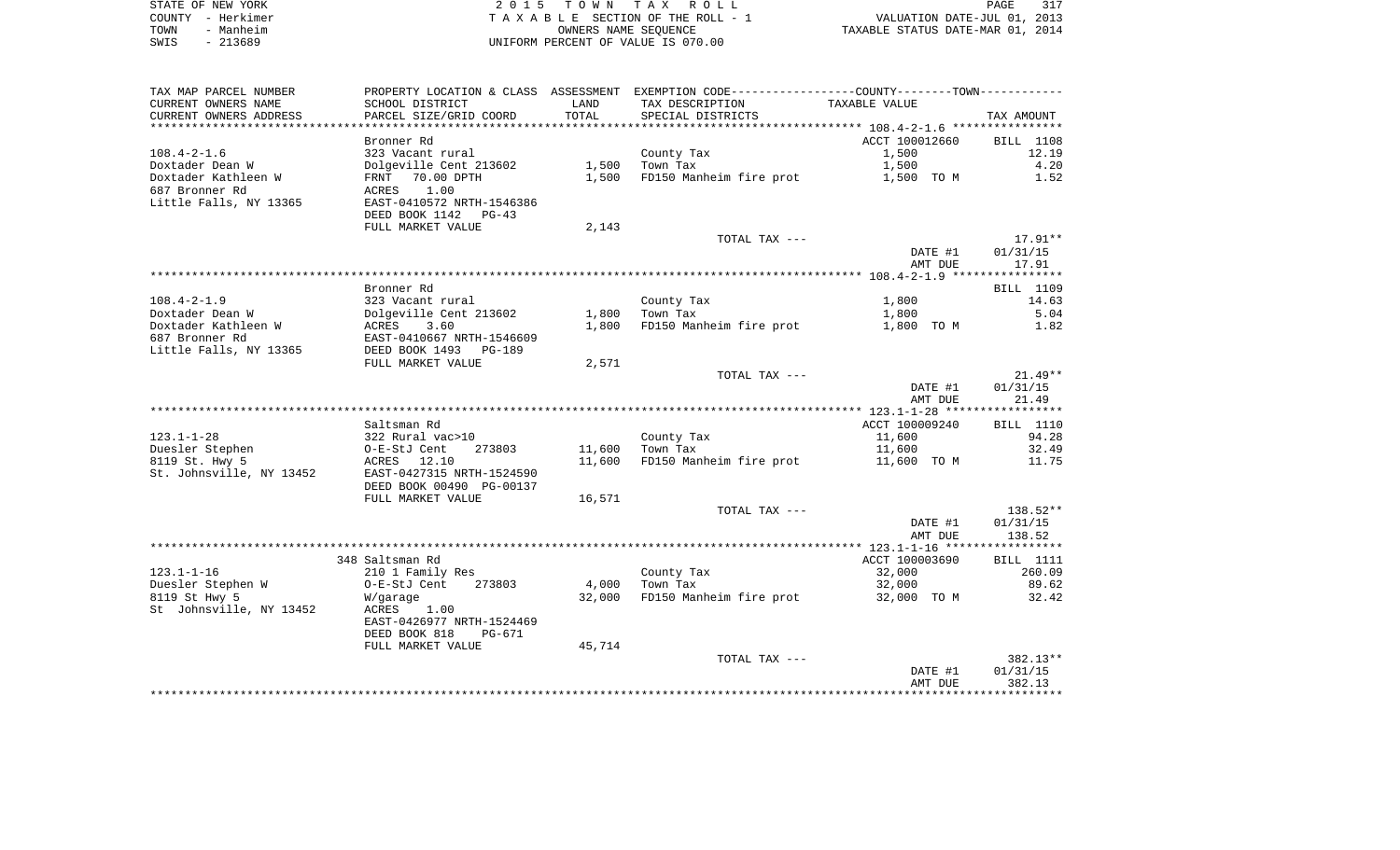|      | STATE OF NEW YORK | 2015 TOWN TAX ROLL                 | 318<br>PAGE                      |  |
|------|-------------------|------------------------------------|----------------------------------|--|
|      | COUNTY - Herkimer | TAXABLE SECTION OF THE ROLL - 1    | VALUATION DATE-JUL 01, 2013      |  |
| TOWN | - Manheim         | OWNERS NAME SEOUENCE               | TAXABLE STATUS DATE-MAR 01, 2014 |  |
| SWIS | - 213689          | UNIFORM PERCENT OF VALUE IS 070.00 |                                  |  |

| TAX MAP PARCEL NUMBER                                  |                                                             |         | PROPERTY LOCATION & CLASS ASSESSMENT EXEMPTION CODE----------------COUNTY--------TOWN----------- |                    |                    |
|--------------------------------------------------------|-------------------------------------------------------------|---------|--------------------------------------------------------------------------------------------------|--------------------|--------------------|
| CURRENT OWNERS NAME                                    | SCHOOL DISTRICT                                             | LAND    | TAX DESCRIPTION                                                                                  | TAXABLE VALUE      |                    |
| CURRENT OWNERS ADDRESS                                 | PARCEL SIZE/GRID COORD                                      | TOTAL   | SPECIAL DISTRICTS                                                                                |                    | TAX AMOUNT         |
|                                                        |                                                             |         |                                                                                                  |                    |                    |
|                                                        | 1048 Barker Rd                                              |         |                                                                                                  | ACCT 100002910     | BILL 1112          |
| $108.4 - 1 - 54$                                       | 210 1 Family Res                                            |         | County Tax                                                                                       | 34,000             | 276.35             |
| Duga Mary M                                            | Dolgeville Cent 213602                                      | 5,000   | Town Tax                                                                                         | 34,000             | 95.22              |
| 1048 Barker Rd                                         | ACRES<br>2.00                                               | 34,000  | FD150 Manheim fire prot                                                                          | 34,000 TO M        | 34.45              |
| Dolgeville, NY 13329-0007                              | EAST-0417118 NRTH-1549925<br>DEED BOOK 874<br><b>PG-114</b> |         |                                                                                                  |                    |                    |
|                                                        | FULL MARKET VALUE                                           | 48,571  |                                                                                                  |                    |                    |
|                                                        |                                                             |         | TOTAL TAX ---                                                                                    |                    | $406.02**$         |
|                                                        |                                                             |         |                                                                                                  | DATE #1<br>AMT DUE | 01/31/15<br>406.02 |
|                                                        |                                                             |         |                                                                                                  |                    |                    |
|                                                        | Snells Bush Rd                                              |         |                                                                                                  | ACCT 100011550     | BILL 1113          |
| $115.4 - 1 - 55$                                       | 105 Vac farmland                                            |         | AG MKTS L 41720                                                                                  | 18,699<br>18,699   |                    |
| Dziedzic John                                          | Little Falls Ce 210900                                      |         | 34,800 County Tax                                                                                | 16,101             | 130.87             |
| 24 Sunset Dr                                           | ACRES<br>51.60                                              | 34,800  | Town Tax                                                                                         | 16,101             | 45.09              |
| Ossining, NY 10562                                     | EAST-0418287 NRTH-1534332<br>DEED BOOK 733<br>$PG-96$       |         | FD150 Manheim fire prot<br>18,699 EX                                                             | 16,101 TO M        | 16.31              |
| MAY BE SUBJECT TO PAYMENT<br>UNDER AGDIST LAW TIL 2018 | FULL MARKET VALUE                                           | 49,714  |                                                                                                  |                    |                    |
|                                                        |                                                             |         | TOTAL TAX ---                                                                                    |                    | 192.27**           |
|                                                        |                                                             |         |                                                                                                  | DATE #1            | 01/31/15           |
|                                                        |                                                             |         |                                                                                                  | AMT DUE            | 192.27             |
|                                                        |                                                             |         |                                                                                                  |                    |                    |
|                                                        | 894 Snells Bush Rd                                          |         |                                                                                                  | ACCT 100011580     | BILL 1114          |
| $116.3 - 1 - 7$                                        | 113 Cattle farm                                             |         | AG MKTS L 41720                                                                                  | 20,174<br>20,174   |                    |
| Dziedzic John                                          | Little Falls Ce 210900                                      | 52,400  | County Tax                                                                                       | 191,526            | 1,556.69           |
| 24 Sunset Dr                                           | ACRES<br>81.10                                              | 211,700 | Town Tax                                                                                         | 191,526            | 536.41             |
| Ossining, NY 10562                                     | EAST-0422117 NRTH-1532374                                   |         | FD150 Manheim fire prot 191,526 TO M                                                             |                    | 194.06             |
|                                                        | DEED BOOK 733<br>$PG-96$                                    |         | 20,174 EX                                                                                        |                    |                    |
| MAY BE SUBJECT TO PAYMENT                              | FULL MARKET VALUE                                           | 302,429 |                                                                                                  |                    |                    |
| UNDER AGDIST LAW TIL 2018                              |                                                             |         |                                                                                                  |                    |                    |
|                                                        |                                                             |         | TOTAL TAX ---                                                                                    |                    | $2,287.16**$       |
|                                                        |                                                             |         |                                                                                                  | DATE #1            | 01/31/15           |
|                                                        |                                                             |         |                                                                                                  | AMT DUE            | 2,287.16           |
|                                                        |                                                             |         |                                                                                                  |                    |                    |
|                                                        | Snells Bush Rd                                              |         |                                                                                                  |                    | <b>BILL</b> 1115   |
| $122.2 - 2 - 24.2$                                     | 105 Vac farmland                                            |         | AG MKTS L 41720                                                                                  | 11,136<br>11,136   |                    |
| Dziedzic John                                          | Little Falls Ce 210900                                      |         | 36,100 County Tax                                                                                | 26,764             | 217.53             |
| 24 Sunset Dr                                           | 78.00<br>ACRES                                              |         | 37,900 Town Tax                                                                                  | 26,764             | 74.96              |
| Ossining, NY 10562                                     | EAST-0420295 NRTH-1526007<br>DEED BOOK 733<br>$PG-96$       |         | FD150 Manheim fire prot<br>11,136 EX                                                             | 26,764 TO M        | 27.12              |
| MAY BE SUBJECT TO PAYMENT<br>UNDER AGDIST LAW TIL 2018 | FULL MARKET VALUE                                           | 54,143  |                                                                                                  |                    |                    |
|                                                        |                                                             |         | TOTAL TAX ---                                                                                    |                    | $319.61**$         |
|                                                        |                                                             |         |                                                                                                  | DATE #1            | 01/31/15           |
|                                                        |                                                             |         |                                                                                                  | AMT DUE            | 319.61             |
|                                                        |                                                             |         |                                                                                                  |                    |                    |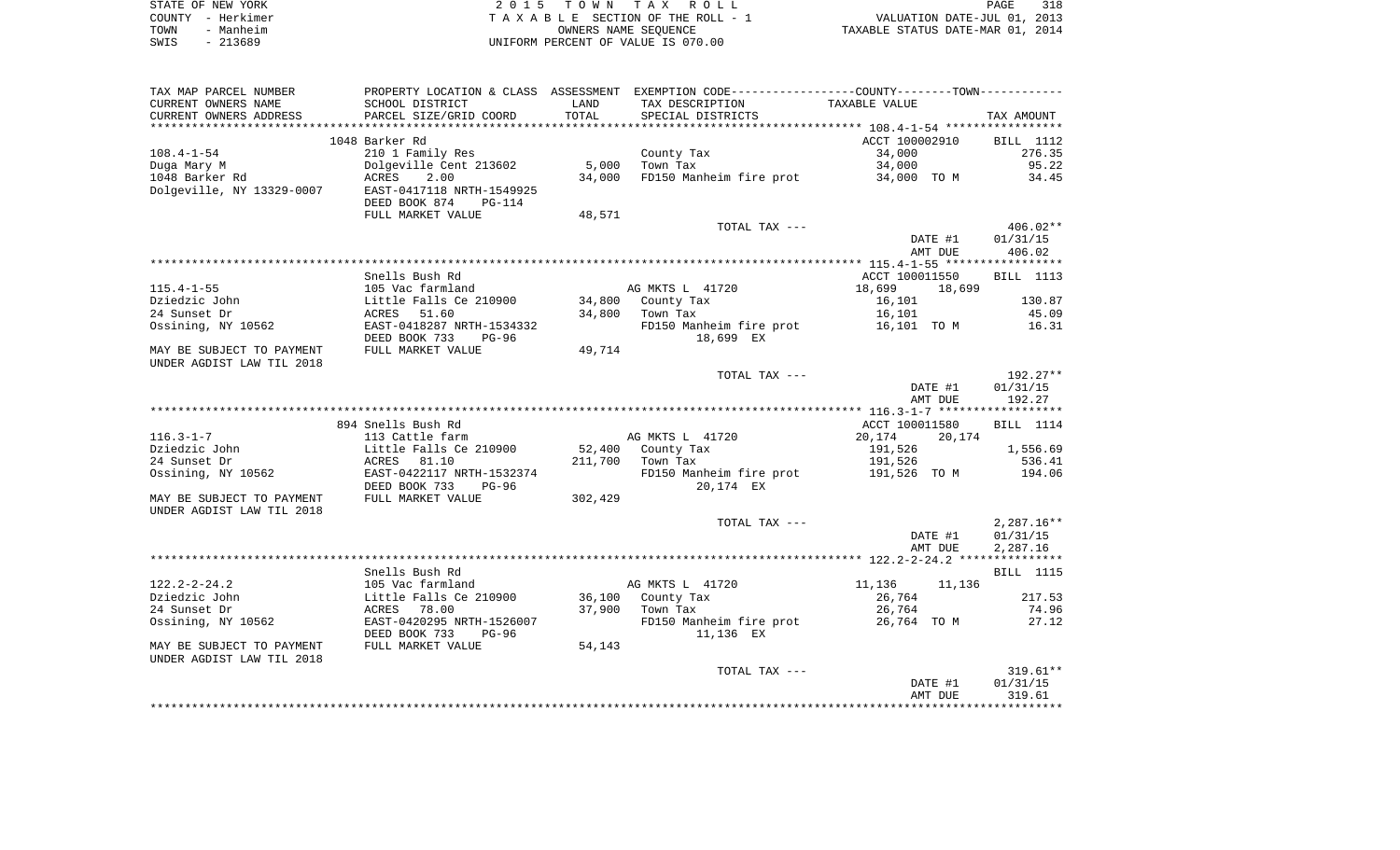| STATE OF NEW YORK | 2015 TOWN TAX ROLL                 | 319<br>PAGE                      |
|-------------------|------------------------------------|----------------------------------|
| COUNTY - Herkimer | TAXABLE SECTION OF THE ROLL - 1    | VALUATION DATE-JUL 01, 2013      |
| - Manheim<br>TOWN | OWNERS NAME SEOUENCE               | TAXABLE STATUS DATE-MAR 01, 2014 |
| - 213689<br>SWIS  | UNIFORM PERCENT OF VALUE IS 070.00 |                                  |

| TAX MAP PARCEL NUMBER  |                                                   |        | PROPERTY LOCATION & CLASS ASSESSMENT EXEMPTION CODE-----------------COUNTY--------TOWN--------- |                |                  |
|------------------------|---------------------------------------------------|--------|-------------------------------------------------------------------------------------------------|----------------|------------------|
| CURRENT OWNERS NAME    | SCHOOL DISTRICT                                   | LAND   | TAX DESCRIPTION                                                                                 | TAXABLE VALUE  |                  |
| CURRENT OWNERS ADDRESS | PARCEL SIZE/GRID COORD                            | TOTAL  | SPECIAL DISTRICTS                                                                               |                | TAX AMOUNT       |
|                        |                                                   |        |                                                                                                 |                |                  |
|                        | 264 Willie Ln Keyser Lk                           |        |                                                                                                 | ACCT 100004050 | <b>BILL</b> 1116 |
| $115.2 - 1 - 47$       | 260 Seasonal res - WTRFNT                         |        | County Tax                                                                                      | 45,000         | 365.75           |
| Eaker Freda            | Dolgeville Cent 213602                            | 5,000  | Town Tax                                                                                        | 45,000         | 126.03           |
|                        |                                                   |        |                                                                                                 |                |                  |
| Eaker Matthew          | FRNT 100.00 DPTH 175.00                           | 45,000 | FD150 Manheim fire prot 45,000 TO M                                                             |                | 45.60            |
| 346 Eastern Ave        | 0.40<br>ACRES                                     |        |                                                                                                 |                |                  |
| Herkimer, NY 13350     | EAST-0418990 NRTH-1543323                         |        |                                                                                                 |                |                  |
|                        | DEED BOOK 1168<br>PG-846                          |        |                                                                                                 |                |                  |
|                        | FULL MARKET VALUE                                 | 64,286 |                                                                                                 |                |                  |
|                        |                                                   |        | TOTAL TAX ---                                                                                   |                | 537.38**         |
|                        |                                                   |        |                                                                                                 | DATE #1        | 01/31/15         |
|                        |                                                   |        |                                                                                                 | AMT DUE        | 537.38           |
|                        |                                                   |        |                                                                                                 |                |                  |
|                        |                                                   |        |                                                                                                 |                |                  |
|                        | 6338 St Rte 167                                   |        |                                                                                                 | ACCT 100012030 | BILL 1117        |
| $108.4 - 1 - 31$       | 483 Converted Re                                  |        | County Tax                                                                                      | 39,900         | 324.30           |
| Edick Brandon          | Dolgeville Cent 213602                            | 1,400  | Town Tax                                                                                        | 39,900         | 111.75           |
| 6338 St Rte 167        | FRNT 188.00 DPTH 166.62                           | 39,900 | School Relevy                                                                                   |                | 604.11           |
| Little Falls, NY 13365 | ACRES<br>0.72                                     |        | FD150 Manheim fire prot 39,900 TO M                                                             |                | 40.43            |
|                        | EAST-0415528 NRTH-1551672                         |        |                                                                                                 |                |                  |
|                        | DEED BOOK 1482<br>PG-842                          |        |                                                                                                 |                |                  |
|                        | FULL MARKET VALUE                                 | 57,000 |                                                                                                 |                |                  |
|                        |                                                   |        | TOTAL TAX ---                                                                                   |                | $1,080.59**$     |
|                        |                                                   |        |                                                                                                 | DATE #1        | 01/31/15         |
|                        |                                                   |        |                                                                                                 |                |                  |
|                        |                                                   |        |                                                                                                 | AMT DUE        | 1,080.59         |
|                        |                                                   |        |                                                                                                 |                |                  |
|                        | 5325 St Rte 167                                   |        |                                                                                                 | ACCT 100013830 | <b>BILL</b> 1118 |
| $115.4 - 1 - 13$       | 210 1 Family Res                                  |        | County Tax                                                                                      | 59,600         | 484.42           |
| Ehlinger John          |                                                   | 4,000  | Town Tax                                                                                        | 59,600         | 166.92           |
| Ehlinger Patricia      | Little Falls Ce 210900<br>FRNT 244.00 DPTH 178.50 | 59,600 | FD150 Manheim fire prot                                                                         | 59,600 TO M    | 60.39            |
| 5325 State Rte 167     | ACRES<br>1.00                                     |        |                                                                                                 |                |                  |
| Little Falls, NY 13365 | EAST-0410561 NRTH-1535379                         |        |                                                                                                 |                |                  |
|                        | DEED BOOK 755<br>$PG-167$                         |        |                                                                                                 |                |                  |
|                        | FULL MARKET VALUE                                 | 85,143 |                                                                                                 |                |                  |
|                        |                                                   |        | TOTAL TAX ---                                                                                   |                | $711.73**$       |
|                        |                                                   |        |                                                                                                 |                |                  |
|                        |                                                   |        |                                                                                                 | DATE #1        | 01/31/15         |
|                        |                                                   |        |                                                                                                 | AMT DUE        | 711.73           |
|                        |                                                   |        |                                                                                                 |                |                  |
|                        | 6380 St Rte 167                                   |        |                                                                                                 | ACCT 100011700 | BILL 1119        |
| $108.4 - 1 - 25$       | 210 1 Family Res                                  |        | County Tax                                                                                      | 57,200         | 464.91           |
| Ellis Larry C          | Dolgeville Cent 213602                            | 2,300  | Town Tax                                                                                        | 57,200         | 160.20           |
| Ellis Kimberly         | 77.00 DPTH 337.00<br>FRNT                         | 57,200 | FD150 Manheim fire prot 57,200 TO M                                                             |                | 57.96            |
| 6380 St Rte 167        | 0.58<br>ACRES                                     |        |                                                                                                 |                |                  |
| Dolgeville, NY 13329   | EAST-0416090 NRTH-1552070                         |        |                                                                                                 |                |                  |
|                        | DEED BOOK 683<br><b>PG-189</b>                    |        |                                                                                                 |                |                  |
|                        |                                                   | 81,714 |                                                                                                 |                |                  |
|                        | FULL MARKET VALUE                                 |        |                                                                                                 |                |                  |
|                        |                                                   |        | TOTAL TAX ---                                                                                   |                | 683.07**         |
|                        |                                                   |        |                                                                                                 | DATE #1        | 01/31/15         |
|                        |                                                   |        |                                                                                                 | AMT DUE        | 683.07           |
|                        |                                                   |        |                                                                                                 |                |                  |
|                        |                                                   |        |                                                                                                 |                |                  |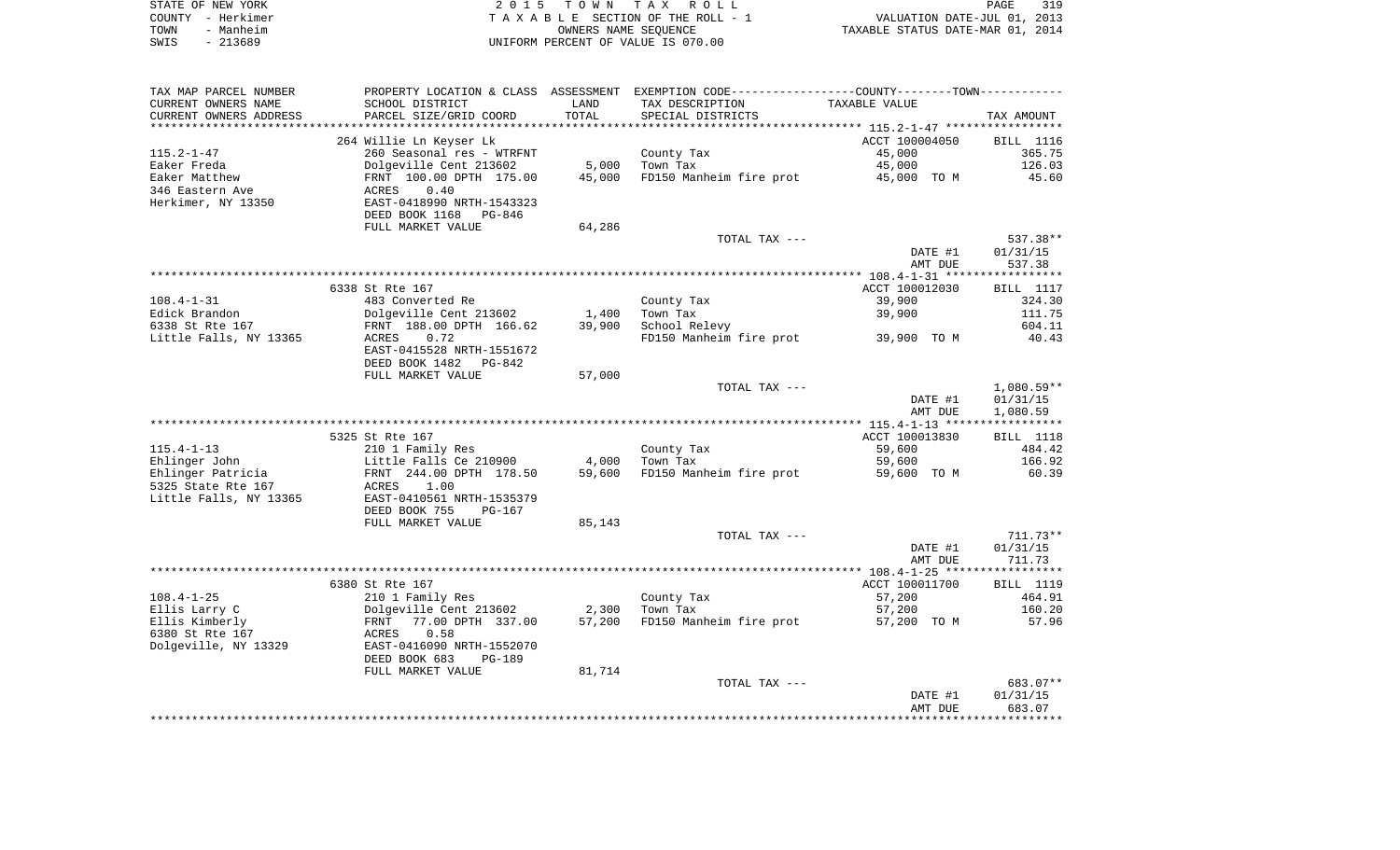|      | STATE OF NEW YORK | 2015 TOWN TAX ROLL                 | 320<br>PAGE                      |
|------|-------------------|------------------------------------|----------------------------------|
|      | COUNTY - Herkimer | TAXABLE SECTION OF THE ROLL - 1    | VALUATION DATE-JUL 01, 2013      |
| TOWN | - Manheim         | OWNERS NAME SEOUENCE               | TAXABLE STATUS DATE-MAR 01, 2014 |
| SWIS | - 213689          | UNIFORM PERCENT OF VALUE IS 070.00 |                                  |

| TAX MAP PARCEL NUMBER                      |                                               |         | PROPERTY LOCATION & CLASS ASSESSMENT EXEMPTION CODE----------------COUNTY--------TOWN---------- |                                                      |                  |
|--------------------------------------------|-----------------------------------------------|---------|-------------------------------------------------------------------------------------------------|------------------------------------------------------|------------------|
| CURRENT OWNERS NAME                        | SCHOOL DISTRICT                               | LAND    | TAX DESCRIPTION                                                                                 | TAXABLE VALUE                                        |                  |
| CURRENT OWNERS ADDRESS                     | PARCEL SIZE/GRID COORD                        | TOTAL   | SPECIAL DISTRICTS                                                                               |                                                      | TAX AMOUNT       |
|                                            |                                               |         |                                                                                                 | ********************** 115.4-1-85.3 **************** |                  |
|                                            | 222 Timmerman Rd                              |         |                                                                                                 |                                                      | BILL 1120        |
| $115.4 - 1 - 85.3$                         | 210 1 Family Res                              | 4,400   | County Tax<br>Town Tax                                                                          | 53,200                                               | 432.40           |
| Elthorp Nancy                              | Little Falls Ce 210900                        |         |                                                                                                 | 53,200                                               | 149.00           |
| 222 Timmerman Rd<br>Little Falls, NY 13365 | W/garage<br>FRNT 265.00 DPTH 200.00           | 53,200  | FD150 Manheim fire prot                                                                         | 53,200 TO M                                          | 53.90            |
|                                            | ACRES<br>1.10                                 |         |                                                                                                 |                                                      |                  |
|                                            | EAST-0413829 NRTH-1531089                     |         |                                                                                                 |                                                      |                  |
|                                            | DEED BOOK 796<br>$PG-3$                       |         |                                                                                                 |                                                      |                  |
|                                            | FULL MARKET VALUE                             | 76,000  |                                                                                                 |                                                      |                  |
|                                            |                                               |         | TOTAL TAX ---                                                                                   |                                                      | 635.30**         |
|                                            |                                               |         |                                                                                                 | DATE #1                                              | 01/31/15         |
|                                            |                                               |         |                                                                                                 | AMT DUE                                              | 635.30           |
|                                            |                                               |         |                                                                                                 |                                                      |                  |
|                                            | Burrell Rd                                    |         |                                                                                                 | ACCT 100006030                                       | <b>BILL</b> 1121 |
| $115.1 - 1 - 26$                           | 105 Vac farmland                              |         | AG MKTS L 41720                                                                                 | 14,721<br>14,721                                     |                  |
| Equity Trust Co. IRA                       | Little Falls Ce 210900                        | 65,800  | County Tax                                                                                      | 63,479                                               | 515.95           |
| Grasse David                               | ACRES 107.30                                  | 78,200  | Town Tax                                                                                        | 63,479                                               | 177.79           |
| PO Box 1409                                | EAST-0401901 NRTH-1539658                     |         | FD150 Manheim fire prot                                                                         | 63,479 TO M                                          | 64.32            |
| Elyria, OH 44036                           | DEED BOOK 940<br>$PG-61$                      |         | 14,721 EX                                                                                       |                                                      |                  |
|                                            | FULL MARKET VALUE                             | 111,714 |                                                                                                 |                                                      |                  |
| MAY BE SUBJECT TO PAYMENT                  |                                               |         |                                                                                                 |                                                      |                  |
| UNDER AGDIST LAW TIL 2018                  |                                               |         |                                                                                                 |                                                      |                  |
|                                            |                                               |         | TOTAL TAX ---                                                                                   |                                                      | 758.06**         |
|                                            |                                               |         |                                                                                                 | DATE #1                                              | 01/31/15         |
|                                            |                                               |         |                                                                                                 | AMT DUE                                              | 758.06           |
|                                            | 189 Hilts Rd                                  |         |                                                                                                 | ACCT 100003720                                       |                  |
| $108.4 - 2 - 31$                           |                                               |         | AG MKTS L 41720                                                                                 | 12,487<br>12,487                                     | BILL 1122        |
| Ermisch Linda C                            | 241 Rural res&ag<br>Dolgeville Cent 213602    | 90,300  | County Tax                                                                                      | 132,813                                              | 1,079.48         |
| Ermisch Karl F                             | ACRES 172.50                                  | 145,300 | Town Tax                                                                                        | 132,813                                              | 371.97           |
| 189 Hilts Rd                               | EAST-0416314 NRTH-1545314                     |         | FD150 Manheim fire prot                                                                         | 132,813 TO M                                         | 134.57           |
| Little Falls, NY 13365                     | DEED BOOK 945<br><b>PG-128</b>                |         | 12,487 EX                                                                                       |                                                      |                  |
|                                            | FULL MARKET VALUE                             | 207,571 |                                                                                                 |                                                      |                  |
| MAY BE SUBJECT TO PAYMENT                  |                                               |         |                                                                                                 |                                                      |                  |
| UNDER AGDIST LAW TIL 2018                  |                                               |         |                                                                                                 |                                                      |                  |
|                                            |                                               |         | TOTAL TAX ---                                                                                   |                                                      | 1,586.02**       |
|                                            |                                               |         |                                                                                                 | DATE #1                                              | 01/31/15         |
|                                            |                                               |         |                                                                                                 | AMT DUE                                              | 1,586.02         |
|                                            |                                               |         |                                                                                                 |                                                      |                  |
|                                            | 8222 St Rte 5                                 |         |                                                                                                 | ACCT 100004230                                       | BILL 1123        |
| $122.2 - 2 - 6.2$                          | 314 Rural vac<10                              |         | County Tax                                                                                      | 14,000                                               | 113.79           |
| Esh's Storage Barns LLC                    | Little Falls Ce 210900                        | 14,000  | Town Tax                                                                                        | 14,000                                               | 39.21            |
| 10016 Otterbein Church Rd                  | FRNT 823.00 DPTH                              | 14,000  | FD150 Manheim fire prot                                                                         | 14,000 TO M                                          | 14.19            |
| Newburg, PA 17240                          | ACRES<br>7.00                                 |         |                                                                                                 |                                                      |                  |
|                                            | EAST-0417592 NRTH-1524692                     |         |                                                                                                 |                                                      |                  |
|                                            | DEED BOOK 1277<br>PG-261<br>FULL MARKET VALUE | 20,000  |                                                                                                 |                                                      |                  |
|                                            |                                               |         | TOTAL TAX ---                                                                                   |                                                      | $167.19**$       |
|                                            |                                               |         |                                                                                                 | DATE #1                                              | 01/31/15         |
|                                            |                                               |         |                                                                                                 | AMT DUE                                              | 167.19           |
|                                            |                                               |         |                                                                                                 |                                                      |                  |
|                                            |                                               |         |                                                                                                 |                                                      |                  |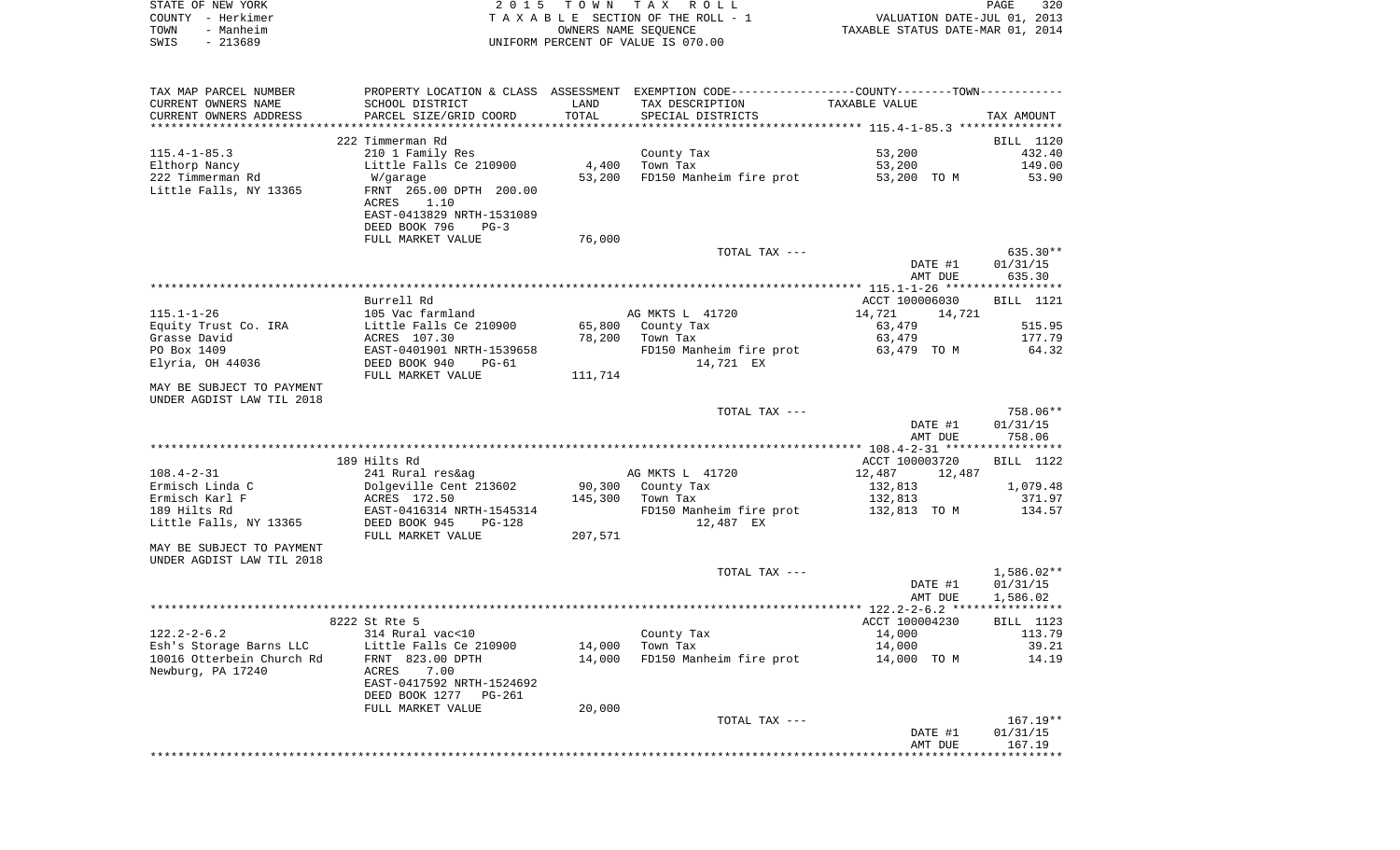|      | STATE OF NEW YORK | 2015 TOWN TAX ROLL                 | 321<br>PAGE                      |
|------|-------------------|------------------------------------|----------------------------------|
|      | COUNTY - Herkimer | TAXABLE SECTION OF THE ROLL - 1    | VALUATION DATE-JUL 01, 2013      |
| TOWN | - Manheim         | OWNERS NAME SEOUENCE               | TAXABLE STATUS DATE-MAR 01, 2014 |
| SWIS | - 213689          | UNIFORM PERCENT OF VALUE IS 070.00 |                                  |

| TAX MAP PARCEL NUMBER    |                                |        | PROPERTY LOCATION & CLASS ASSESSMENT EXEMPTION CODE---------------COUNTY-------TOWN--------- |                |            |
|--------------------------|--------------------------------|--------|----------------------------------------------------------------------------------------------|----------------|------------|
| CURRENT OWNERS NAME      | SCHOOL DISTRICT                | LAND   | TAX DESCRIPTION                                                                              | TAXABLE VALUE  |            |
| CURRENT OWNERS ADDRESS   | PARCEL SIZE/GRID COORD         | TOTAL  | SPECIAL DISTRICTS                                                                            |                | TAX AMOUNT |
|                          |                                |        |                                                                                              |                |            |
|                          | 318 Military Rd                |        |                                                                                              |                | BILL 1124  |
| $108.2 - 1 - 7.1$        | 314 Rural vac<10               |        | County Tax                                                                                   | 4,000          | 32.51      |
| Fahd Richard             | Dolgeville Cent 213602         | 4,000  | Town Tax                                                                                     | 4,000          | 11.20      |
| Fahd Erica               | FRNT 285.00 DPTH               | 4,000  | FD150 Manheim fire prot                                                                      | 4,000 TO M     | 4.05       |
| 292 W State St           | 2.10<br>ACRES                  |        |                                                                                              |                |            |
| Dolgeville, NY 13329     | EAST-0415192 NRTH-1560446      |        |                                                                                              |                |            |
|                          | DEED BOOK 1544<br>PG-661       |        |                                                                                              |                |            |
| PRIOR OWNER ON 3/01/2014 | FULL MARKET VALUE              | 5,714  |                                                                                              |                |            |
| Gregory Michael          |                                |        |                                                                                              |                |            |
|                          |                                |        | TOTAL TAX ---                                                                                |                | $47.76**$  |
|                          |                                |        |                                                                                              | DATE #1        | 01/31/15   |
|                          |                                |        |                                                                                              | AMT DUE        | 47.76      |
|                          |                                |        |                                                                                              |                |            |
|                          |                                |        |                                                                                              |                |            |
|                          | Military Rd                    |        |                                                                                              | ACCT 100007890 | BILL 1125  |
| $108.2 - 1 - 8.7$        | 323 Vacant rural               |        | County Tax                                                                                   | 500            | 4.06       |
| Fahd Richard             | Dolgeville Cent 213602         | 500    | Town Tax                                                                                     | 500            | 1.40       |
| Fahd Erica               | ACRES<br>0.80                  | 500    | FD150 Manheim fire prot                                                                      | 500 TO M       | .51        |
| 292 W State St           | EAST-0415390 NRTH-1560082      |        |                                                                                              |                |            |
| Dolgeville, NY 13329     | DEED BOOK 1544<br>PG-661       |        |                                                                                              |                |            |
|                          | FULL MARKET VALUE              | 714    |                                                                                              |                |            |
| PRIOR OWNER ON 3/01/2014 |                                |        |                                                                                              |                |            |
| Gregory Joan Marie       |                                |        |                                                                                              |                |            |
|                          |                                |        | TOTAL TAX ---                                                                                |                | $5.97**$   |
|                          |                                |        |                                                                                              | DATE #1        | 01/31/15   |
|                          |                                |        |                                                                                              | AMT DUE        | 5.97       |
|                          |                                |        |                                                                                              |                |            |
|                          | 6310 St Rte 167                |        |                                                                                              | ACCT 100008250 | BILL 1126  |
| $108.4 - 1 - 35$         | 442 MiniWhseSelf               |        | County Tax                                                                                   | 62,600         | 508.80     |
| Fake Edward K            | Dolgeville Cent 213602         | 5,000  | Town Tax                                                                                     | 62,600         | 175.33     |
| 6282 St Rte 167          | 1.50<br>ACRES                  | 62,600 | FD150 Manheim fire prot                                                                      | 62,600 TO M    | 63.43      |
| Dolgeville, NY 13329     | EAST-0415283 NRTH-1551232      |        |                                                                                              |                |            |
|                          | DEED BOOK 1093<br>PG-413       |        |                                                                                              |                |            |
|                          | FULL MARKET VALUE              | 89,429 |                                                                                              |                |            |
|                          |                                |        | TOTAL TAX ---                                                                                |                | 747.56**   |
|                          |                                |        |                                                                                              | DATE #1        | 01/31/15   |
|                          |                                |        |                                                                                              | AMT DUE        | 747.56     |
|                          |                                |        |                                                                                              |                |            |
|                          | 6282 St Rte 167                |        |                                                                                              | ACCT 100014070 | BILL 1127  |
|                          |                                |        |                                                                                              |                |            |
| $108.4 - 1 - 38$         | 210 1 Family Res               |        | County Tax                                                                                   | 60,200         | 489.29     |
| Fake Edward K            | Dolgeville Cent 213602         | 4,500  | Town Tax                                                                                     | 60,200         | 168.60     |
| 6282 State Rte 167       | FRNT 250.00 DPTH 300.00        | 60,200 | FD150 Manheim fire prot                                                                      | 60,200 TO M    | 61.00      |
| Dolgeville, NY 13329     | ACRES<br>1.50                  |        |                                                                                              |                |            |
|                          | EAST-0415069 NRTH-1550759      |        |                                                                                              |                |            |
|                          | DEED BOOK 790<br><b>PG-104</b> |        |                                                                                              |                |            |
|                          | FULL MARKET VALUE              | 86,000 |                                                                                              |                |            |
|                          |                                |        | TOTAL TAX ---                                                                                |                | 718.89**   |
|                          |                                |        |                                                                                              | DATE #1        | 01/31/15   |
|                          |                                |        |                                                                                              | AMT DUE        | 718.89     |
|                          |                                |        |                                                                                              |                |            |
|                          |                                |        |                                                                                              |                |            |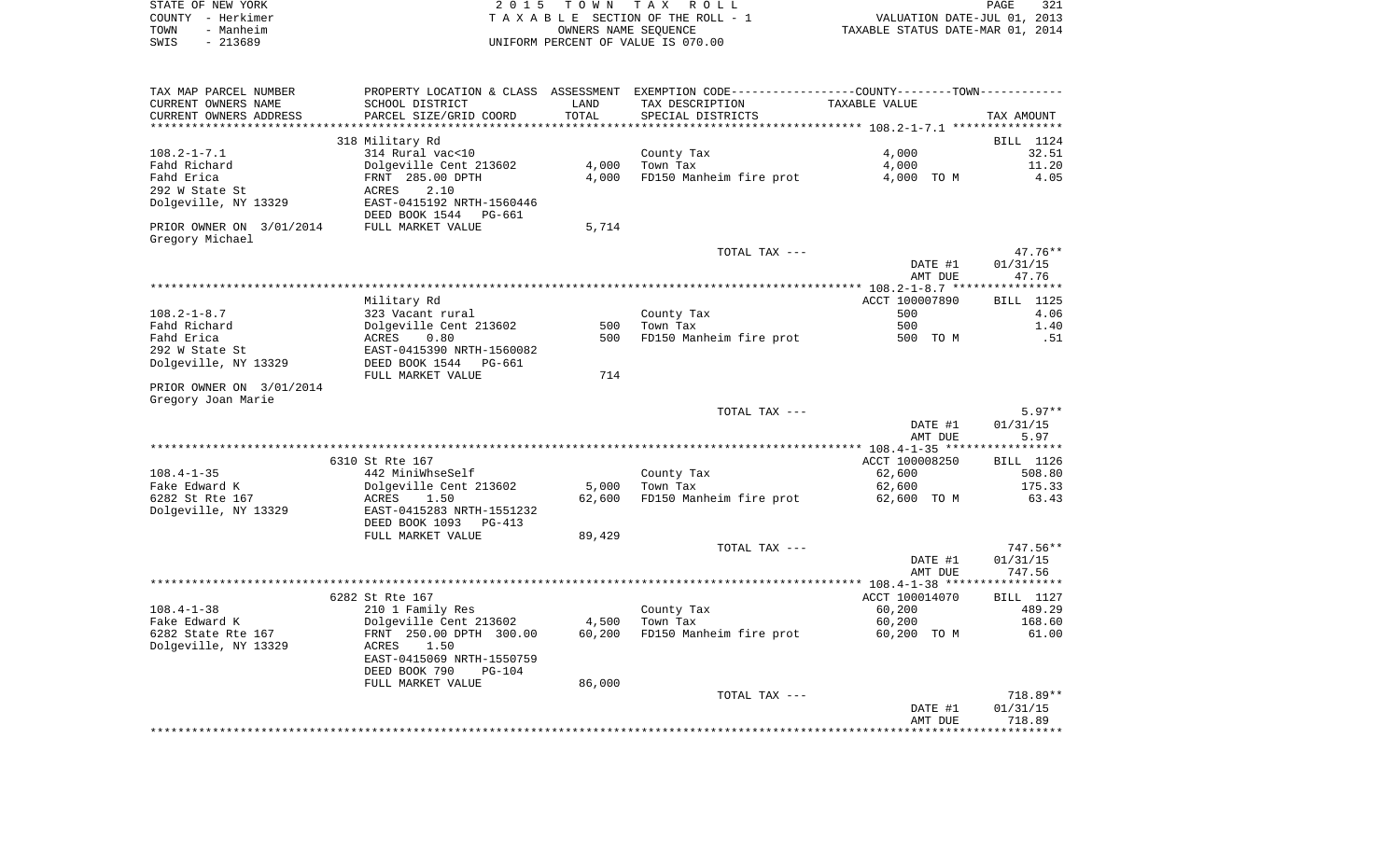|      | STATE OF NEW YORK | 2015 TOWN TAX ROLL                 | 322<br>PAGE                      |
|------|-------------------|------------------------------------|----------------------------------|
|      | COUNTY - Herkimer | TAXABLE SECTION OF THE ROLL - 1    | VALUATION DATE-JUL 01, 2013      |
| TOWN | - Manheim         | OWNERS NAME SEOUENCE               | TAXABLE STATUS DATE-MAR 01, 2014 |
| SWIS | - 213689          | UNIFORM PERCENT OF VALUE IS 070.00 |                                  |

| TAX MAP PARCEL NUMBER               |                                          |        | PROPERTY LOCATION & CLASS ASSESSMENT EXEMPTION CODE----------------COUNTY-------TOWN---------- |                  |                 |
|-------------------------------------|------------------------------------------|--------|------------------------------------------------------------------------------------------------|------------------|-----------------|
| CURRENT OWNERS NAME                 | SCHOOL DISTRICT                          | LAND   | TAX DESCRIPTION                                                                                | TAXABLE VALUE    |                 |
| CURRENT OWNERS ADDRESS              | PARCEL SIZE/GRID COORD                   | TOTAL  | SPECIAL DISTRICTS                                                                              |                  | TAX AMOUNT      |
| *************************           |                                          |        |                                                                                                |                  |                 |
|                                     | St Rte 167                               |        |                                                                                                | ACCT 10007170    | BILL 1128       |
| $108.4 - 1 - 40.2$<br>Fake Edward K | 311 Res vac land                         | 27,000 | County Tax<br>Town Tax                                                                         | 27,000<br>27,000 | 219.45<br>75.62 |
| 6282 State Rte 167                  | Dolgeville Cent 213602<br>40.00<br>ACRES | 27,000 | FD150 Manheim fire prot                                                                        | 27,000 TO M      | 27.36           |
| Dolgeville, NY 13329                | EAST-0415324 NRTH-1550384                |        |                                                                                                |                  |                 |
|                                     | DEED BOOK 773<br>PG-468                  |        |                                                                                                |                  |                 |
|                                     | FULL MARKET VALUE                        | 38,571 |                                                                                                |                  |                 |
|                                     |                                          |        | TOTAL TAX ---                                                                                  |                  | $322.43**$      |
|                                     |                                          |        |                                                                                                | DATE #1          | 01/31/15        |
|                                     |                                          |        |                                                                                                | AMT DUE          | 322.43          |
|                                     |                                          |        |                                                                                                |                  |                 |
|                                     | Barker Rd                                |        |                                                                                                |                  | BILL 1129       |
| $108.4 - 1 - 55.2$                  | 314 Rural vac<10                         |        | County Tax                                                                                     | 3,200            | 26.01           |
| Fake William                        | Dolgeville Cent 213602                   | 3,200  | Town Tax                                                                                       | 3,200            | 8.96            |
| 8 Oak St                            | ACRES<br>1.60                            | 3.200  | FD150 Manheim fire prot                                                                        | 3,200 TO M       | 3.24            |
| Dolgeville, NY 13329                | EAST-0417206 NRTH-1549812                |        |                                                                                                |                  |                 |
|                                     | DEED BOOK 1086<br>PG-198                 |        |                                                                                                |                  |                 |
|                                     | FULL MARKET VALUE                        | 4,571  | TOTAL TAX ---                                                                                  |                  | $38.21**$       |
|                                     |                                          |        |                                                                                                | DATE #1          | 01/31/15        |
|                                     |                                          |        |                                                                                                | AMT DUE          | 38.21           |
|                                     |                                          |        |                                                                                                |                  |                 |
|                                     | Barker Rd                                |        |                                                                                                | ACCT 100014610   | BILL 1130       |
| $108.4 - 1 - 49.1$                  | 311 Res vac land                         |        | County Tax                                                                                     | 24,000           | 195.07          |
| Fake William D                      | Dolgeville Cent 213602                   | 24,000 | Town Tax                                                                                       | 24,000           | 67.22           |
| Fake Alice E                        | ACRES<br>43.90                           | 24,000 | FD150 Manheim fire prot                                                                        | 24,000 TO M      | 24.32           |
| 8 Oak St                            | EAST-0416292 NRTH-1550265                |        |                                                                                                |                  |                 |
| Dolgeville, NY 13329                | DEED BOOK 820<br>PG-534                  |        |                                                                                                |                  |                 |
|                                     | FULL MARKET VALUE                        | 34,286 |                                                                                                |                  |                 |
|                                     |                                          |        | TOTAL TAX ---                                                                                  |                  | $286.61**$      |
|                                     |                                          |        |                                                                                                | DATE #1          | 01/31/15        |
|                                     |                                          |        |                                                                                                | AMT DUE          | 286.61          |
|                                     | Barker Rd                                |        |                                                                                                |                  | BILL 1131       |
| $108.4 - 2 - 8.3$                   | 322 Rural vac>10                         |        | County Tax                                                                                     | 7,200            | 58.52           |
| Fake William D                      | Dolgeville Cent 213602                   | 7,200  | Town Tax                                                                                       | 7,200            | 20.17           |
| Fake Alice E                        | ACRES<br>12.00                           | 7,200  | FD150 Manheim fire prot                                                                        | 7,200 TO M       | 7.30            |
| 8 Oak St                            | EAST-0416430 NRTH-1548502                |        |                                                                                                |                  |                 |
| Dolgeville, NY 13329                | DEED BOOK 814<br>$PG-502$                |        |                                                                                                |                  |                 |
|                                     | FULL MARKET VALUE                        | 10,286 |                                                                                                |                  |                 |
|                                     |                                          |        | TOTAL TAX ---                                                                                  |                  | $85.99**$       |
|                                     |                                          |        |                                                                                                | DATE #1          | 01/31/15        |
|                                     |                                          |        |                                                                                                | AMT DUE          | 85.99           |
|                                     |                                          |        |                                                                                                |                  |                 |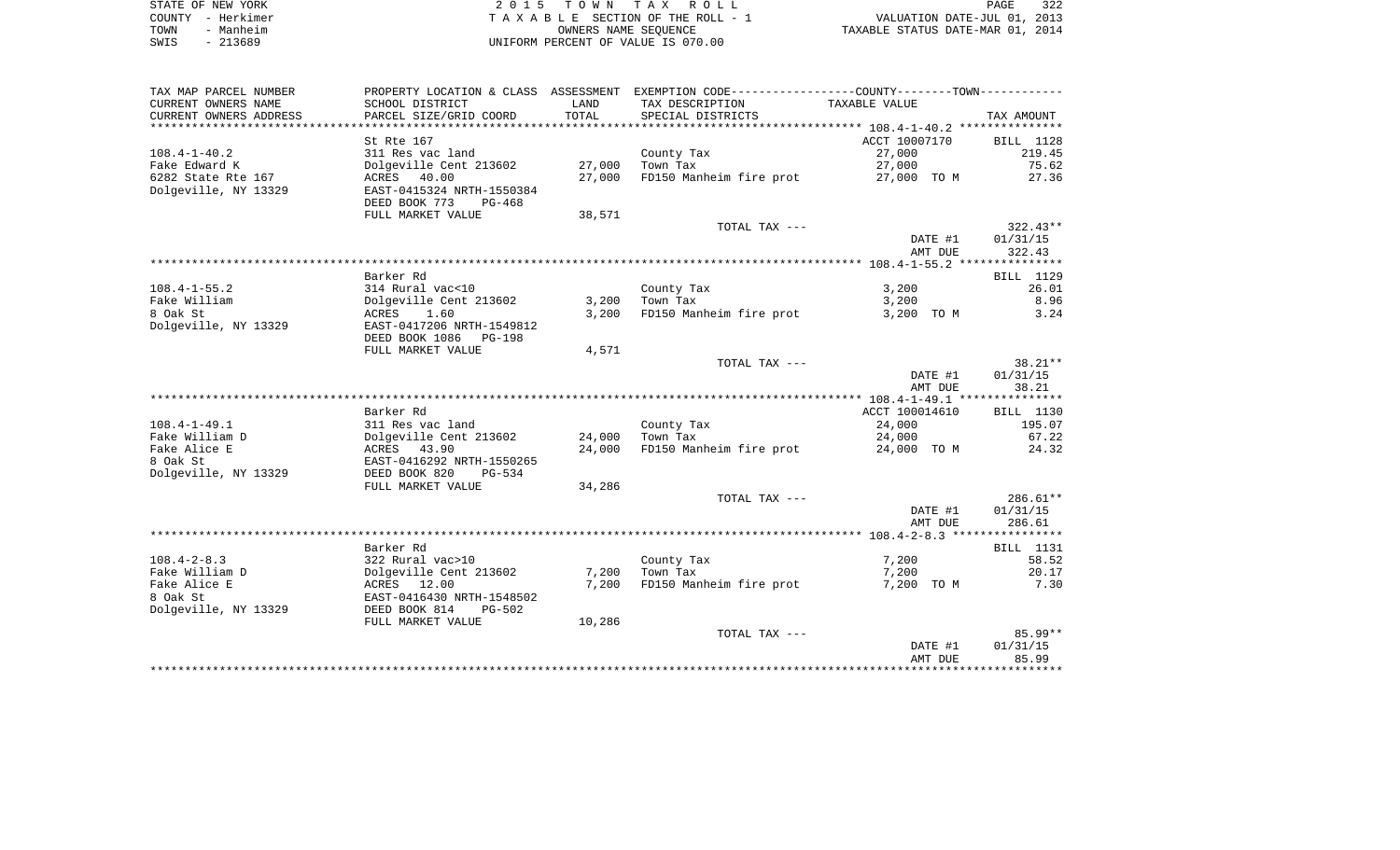| STATE OF NEW YORK | 2015 TOWN TAX ROLL                 | 323<br>PAGE                      |
|-------------------|------------------------------------|----------------------------------|
| COUNTY - Herkimer | TAXABLE SECTION OF THE ROLL - 1    | VALUATION DATE-JUL 01, 2013      |
| - Manheim<br>TOWN | OWNERS NAME SEOUENCE               | TAXABLE STATUS DATE-MAR 01, 2014 |
| SWIS<br>- 213689  | UNIFORM PERCENT OF VALUE IS 070.00 |                                  |

| SCHOOL DISTRICT<br>TAX DESCRIPTION<br>TAXABLE VALUE<br>LAND<br>TOTAL<br>CURRENT OWNERS ADDRESS<br>PARCEL SIZE/GRID COORD<br>SPECIAL DISTRICTS<br>TAX AMOUNT<br>ACCT 100003660<br>1131 Barker Rd<br>BILL 1132<br>$108.4 - 2 - 10$<br>433 Auto body<br>152,500<br>1,239.49<br>County Tax<br>3,300<br>152,500<br>Fakes Auto Enterprise<br>Dolgeville Cent 213602<br>Town Tax<br>427.11<br>Fake Wm<br>FRNT 430.00 DPTH 235.00<br>152,500<br>FD150 Manheim fire prot<br>152,500 TO M<br>154.52<br>1131 Barker Rd<br>2.30<br>ACRES<br>Dolgeville, NY 13329<br>EAST-0416832 NRTH-1548781<br>DEED BOOK 00646 PG-00062<br>FULL MARKET VALUE<br>217,857<br>TOTAL TAX ---<br>1,821.12**<br>DATE #1<br>01/31/15<br>AMT DUE<br>1,821.12<br>139 Hilts Rd<br>BILL 1133<br>210 1 Family Res<br>98,000<br>796.53<br>County Tax<br>Dolgeville Cent 213602<br>9,400<br>98,000<br>274.47<br>Town Tax<br>Farnell Beatrice F<br>98,000<br>FD150 Manheim fire prot<br>98,000 TO M<br>99.30<br>ACRES<br>4.70<br>139 Hilts Rd<br>EAST-0414755 NRTH-1544293<br>Little Falls, NY 13365<br>DEED BOOK 1330<br>PG-678<br>FULL MARKET VALUE<br>140,000<br>TOTAL TAX ---<br>1,170.30**<br>DATE #1<br>01/31/15<br>AMT DUE<br>1,170.30<br>493 Burrell Rd<br>BILL 1134<br>$115.1 - 1 - 37$<br>121.92<br>270 Mfg housing<br>County Tax<br>15,000<br>Little Falls Ce 210900<br>8,500<br>Fazekas William<br>Town Tax<br>15,000<br>42.01<br>Fazekas Lillian<br>270<br>15,000<br>FD150 Manheim fire prot<br>15,000 TO M<br>15.20<br>345 Ebenezer Rd<br>FRNT 200.00 DPTH<br>Toone, TN 38381<br>3.00<br>ACRES<br>EAST-0399551 NRTH-1543759<br>DEED BOOK 1459<br>$PG-28$<br>21,429<br>FULL MARKET VALUE<br>TOTAL TAX ---<br>$179.13**$<br>DATE #1<br>01/31/15<br>179.13<br>AMT DUE<br>377 Sterusky Rd<br>ACCT 100003780<br>BILL 1135<br>$115.1 - 1 - 30$<br>120 Field crops<br>County Tax<br>125,700<br>1,021.67<br>Fejko George Jr<br>Little Falls Ce 210900<br>67,400<br>Town Tax<br>125,700<br>352.05<br>377 E Sterusky Rd<br>ACRES 116.00<br>125,700<br>FD150 Manheim fire prot<br>125,700 TO M<br>127.36<br>Little Falls, NY 13365<br>EAST-0405330 NRTH-1539557<br>DEED BOOK 00506 PG-00172<br>179,571<br>MAY BE SUBJECT TO PAYMENT<br>FULL MARKET VALUE<br>UNDER AGDIST LAW TIL 2018<br>$1,501.08**$<br>TOTAL TAX ---<br>DATE #1<br>01/31/15<br>1,501.08<br>AMT DUE | TAX MAP PARCEL NUMBER | PROPERTY LOCATION & CLASS ASSESSMENT EXEMPTION CODE---------------COUNTY-------TOWN--------- |  |  |
|--------------------------------------------------------------------------------------------------------------------------------------------------------------------------------------------------------------------------------------------------------------------------------------------------------------------------------------------------------------------------------------------------------------------------------------------------------------------------------------------------------------------------------------------------------------------------------------------------------------------------------------------------------------------------------------------------------------------------------------------------------------------------------------------------------------------------------------------------------------------------------------------------------------------------------------------------------------------------------------------------------------------------------------------------------------------------------------------------------------------------------------------------------------------------------------------------------------------------------------------------------------------------------------------------------------------------------------------------------------------------------------------------------------------------------------------------------------------------------------------------------------------------------------------------------------------------------------------------------------------------------------------------------------------------------------------------------------------------------------------------------------------------------------------------------------------------------------------------------------------------------------------------------------------------------------------------------------------------------------------------------------------------------------------------------------------------------------------------------------------------------------------------------------------------------------------------------------------------------------------------------------------------------------------------------------------------------|-----------------------|----------------------------------------------------------------------------------------------|--|--|
|                                                                                                                                                                                                                                                                                                                                                                                                                                                                                                                                                                                                                                                                                                                                                                                                                                                                                                                                                                                                                                                                                                                                                                                                                                                                                                                                                                                                                                                                                                                                                                                                                                                                                                                                                                                                                                                                                                                                                                                                                                                                                                                                                                                                                                                                                                                                | CURRENT OWNERS NAME   |                                                                                              |  |  |
|                                                                                                                                                                                                                                                                                                                                                                                                                                                                                                                                                                                                                                                                                                                                                                                                                                                                                                                                                                                                                                                                                                                                                                                                                                                                                                                                                                                                                                                                                                                                                                                                                                                                                                                                                                                                                                                                                                                                                                                                                                                                                                                                                                                                                                                                                                                                |                       |                                                                                              |  |  |
|                                                                                                                                                                                                                                                                                                                                                                                                                                                                                                                                                                                                                                                                                                                                                                                                                                                                                                                                                                                                                                                                                                                                                                                                                                                                                                                                                                                                                                                                                                                                                                                                                                                                                                                                                                                                                                                                                                                                                                                                                                                                                                                                                                                                                                                                                                                                |                       |                                                                                              |  |  |
|                                                                                                                                                                                                                                                                                                                                                                                                                                                                                                                                                                                                                                                                                                                                                                                                                                                                                                                                                                                                                                                                                                                                                                                                                                                                                                                                                                                                                                                                                                                                                                                                                                                                                                                                                                                                                                                                                                                                                                                                                                                                                                                                                                                                                                                                                                                                |                       |                                                                                              |  |  |
|                                                                                                                                                                                                                                                                                                                                                                                                                                                                                                                                                                                                                                                                                                                                                                                                                                                                                                                                                                                                                                                                                                                                                                                                                                                                                                                                                                                                                                                                                                                                                                                                                                                                                                                                                                                                                                                                                                                                                                                                                                                                                                                                                                                                                                                                                                                                |                       |                                                                                              |  |  |
|                                                                                                                                                                                                                                                                                                                                                                                                                                                                                                                                                                                                                                                                                                                                                                                                                                                                                                                                                                                                                                                                                                                                                                                                                                                                                                                                                                                                                                                                                                                                                                                                                                                                                                                                                                                                                                                                                                                                                                                                                                                                                                                                                                                                                                                                                                                                |                       |                                                                                              |  |  |
|                                                                                                                                                                                                                                                                                                                                                                                                                                                                                                                                                                                                                                                                                                                                                                                                                                                                                                                                                                                                                                                                                                                                                                                                                                                                                                                                                                                                                                                                                                                                                                                                                                                                                                                                                                                                                                                                                                                                                                                                                                                                                                                                                                                                                                                                                                                                |                       |                                                                                              |  |  |
|                                                                                                                                                                                                                                                                                                                                                                                                                                                                                                                                                                                                                                                                                                                                                                                                                                                                                                                                                                                                                                                                                                                                                                                                                                                                                                                                                                                                                                                                                                                                                                                                                                                                                                                                                                                                                                                                                                                                                                                                                                                                                                                                                                                                                                                                                                                                |                       |                                                                                              |  |  |
|                                                                                                                                                                                                                                                                                                                                                                                                                                                                                                                                                                                                                                                                                                                                                                                                                                                                                                                                                                                                                                                                                                                                                                                                                                                                                                                                                                                                                                                                                                                                                                                                                                                                                                                                                                                                                                                                                                                                                                                                                                                                                                                                                                                                                                                                                                                                |                       |                                                                                              |  |  |
|                                                                                                                                                                                                                                                                                                                                                                                                                                                                                                                                                                                                                                                                                                                                                                                                                                                                                                                                                                                                                                                                                                                                                                                                                                                                                                                                                                                                                                                                                                                                                                                                                                                                                                                                                                                                                                                                                                                                                                                                                                                                                                                                                                                                                                                                                                                                |                       |                                                                                              |  |  |
|                                                                                                                                                                                                                                                                                                                                                                                                                                                                                                                                                                                                                                                                                                                                                                                                                                                                                                                                                                                                                                                                                                                                                                                                                                                                                                                                                                                                                                                                                                                                                                                                                                                                                                                                                                                                                                                                                                                                                                                                                                                                                                                                                                                                                                                                                                                                |                       |                                                                                              |  |  |
|                                                                                                                                                                                                                                                                                                                                                                                                                                                                                                                                                                                                                                                                                                                                                                                                                                                                                                                                                                                                                                                                                                                                                                                                                                                                                                                                                                                                                                                                                                                                                                                                                                                                                                                                                                                                                                                                                                                                                                                                                                                                                                                                                                                                                                                                                                                                |                       |                                                                                              |  |  |
|                                                                                                                                                                                                                                                                                                                                                                                                                                                                                                                                                                                                                                                                                                                                                                                                                                                                                                                                                                                                                                                                                                                                                                                                                                                                                                                                                                                                                                                                                                                                                                                                                                                                                                                                                                                                                                                                                                                                                                                                                                                                                                                                                                                                                                                                                                                                |                       |                                                                                              |  |  |
|                                                                                                                                                                                                                                                                                                                                                                                                                                                                                                                                                                                                                                                                                                                                                                                                                                                                                                                                                                                                                                                                                                                                                                                                                                                                                                                                                                                                                                                                                                                                                                                                                                                                                                                                                                                                                                                                                                                                                                                                                                                                                                                                                                                                                                                                                                                                |                       |                                                                                              |  |  |
|                                                                                                                                                                                                                                                                                                                                                                                                                                                                                                                                                                                                                                                                                                                                                                                                                                                                                                                                                                                                                                                                                                                                                                                                                                                                                                                                                                                                                                                                                                                                                                                                                                                                                                                                                                                                                                                                                                                                                                                                                                                                                                                                                                                                                                                                                                                                |                       |                                                                                              |  |  |
|                                                                                                                                                                                                                                                                                                                                                                                                                                                                                                                                                                                                                                                                                                                                                                                                                                                                                                                                                                                                                                                                                                                                                                                                                                                                                                                                                                                                                                                                                                                                                                                                                                                                                                                                                                                                                                                                                                                                                                                                                                                                                                                                                                                                                                                                                                                                |                       |                                                                                              |  |  |
|                                                                                                                                                                                                                                                                                                                                                                                                                                                                                                                                                                                                                                                                                                                                                                                                                                                                                                                                                                                                                                                                                                                                                                                                                                                                                                                                                                                                                                                                                                                                                                                                                                                                                                                                                                                                                                                                                                                                                                                                                                                                                                                                                                                                                                                                                                                                |                       |                                                                                              |  |  |
|                                                                                                                                                                                                                                                                                                                                                                                                                                                                                                                                                                                                                                                                                                                                                                                                                                                                                                                                                                                                                                                                                                                                                                                                                                                                                                                                                                                                                                                                                                                                                                                                                                                                                                                                                                                                                                                                                                                                                                                                                                                                                                                                                                                                                                                                                                                                | $108.4 - 2 - 30.3$    |                                                                                              |  |  |
|                                                                                                                                                                                                                                                                                                                                                                                                                                                                                                                                                                                                                                                                                                                                                                                                                                                                                                                                                                                                                                                                                                                                                                                                                                                                                                                                                                                                                                                                                                                                                                                                                                                                                                                                                                                                                                                                                                                                                                                                                                                                                                                                                                                                                                                                                                                                | Farnell Thomas G      |                                                                                              |  |  |
|                                                                                                                                                                                                                                                                                                                                                                                                                                                                                                                                                                                                                                                                                                                                                                                                                                                                                                                                                                                                                                                                                                                                                                                                                                                                                                                                                                                                                                                                                                                                                                                                                                                                                                                                                                                                                                                                                                                                                                                                                                                                                                                                                                                                                                                                                                                                |                       |                                                                                              |  |  |
|                                                                                                                                                                                                                                                                                                                                                                                                                                                                                                                                                                                                                                                                                                                                                                                                                                                                                                                                                                                                                                                                                                                                                                                                                                                                                                                                                                                                                                                                                                                                                                                                                                                                                                                                                                                                                                                                                                                                                                                                                                                                                                                                                                                                                                                                                                                                |                       |                                                                                              |  |  |
|                                                                                                                                                                                                                                                                                                                                                                                                                                                                                                                                                                                                                                                                                                                                                                                                                                                                                                                                                                                                                                                                                                                                                                                                                                                                                                                                                                                                                                                                                                                                                                                                                                                                                                                                                                                                                                                                                                                                                                                                                                                                                                                                                                                                                                                                                                                                |                       |                                                                                              |  |  |
|                                                                                                                                                                                                                                                                                                                                                                                                                                                                                                                                                                                                                                                                                                                                                                                                                                                                                                                                                                                                                                                                                                                                                                                                                                                                                                                                                                                                                                                                                                                                                                                                                                                                                                                                                                                                                                                                                                                                                                                                                                                                                                                                                                                                                                                                                                                                |                       |                                                                                              |  |  |
|                                                                                                                                                                                                                                                                                                                                                                                                                                                                                                                                                                                                                                                                                                                                                                                                                                                                                                                                                                                                                                                                                                                                                                                                                                                                                                                                                                                                                                                                                                                                                                                                                                                                                                                                                                                                                                                                                                                                                                                                                                                                                                                                                                                                                                                                                                                                |                       |                                                                                              |  |  |
|                                                                                                                                                                                                                                                                                                                                                                                                                                                                                                                                                                                                                                                                                                                                                                                                                                                                                                                                                                                                                                                                                                                                                                                                                                                                                                                                                                                                                                                                                                                                                                                                                                                                                                                                                                                                                                                                                                                                                                                                                                                                                                                                                                                                                                                                                                                                |                       |                                                                                              |  |  |
|                                                                                                                                                                                                                                                                                                                                                                                                                                                                                                                                                                                                                                                                                                                                                                                                                                                                                                                                                                                                                                                                                                                                                                                                                                                                                                                                                                                                                                                                                                                                                                                                                                                                                                                                                                                                                                                                                                                                                                                                                                                                                                                                                                                                                                                                                                                                |                       |                                                                                              |  |  |
|                                                                                                                                                                                                                                                                                                                                                                                                                                                                                                                                                                                                                                                                                                                                                                                                                                                                                                                                                                                                                                                                                                                                                                                                                                                                                                                                                                                                                                                                                                                                                                                                                                                                                                                                                                                                                                                                                                                                                                                                                                                                                                                                                                                                                                                                                                                                |                       |                                                                                              |  |  |
|                                                                                                                                                                                                                                                                                                                                                                                                                                                                                                                                                                                                                                                                                                                                                                                                                                                                                                                                                                                                                                                                                                                                                                                                                                                                                                                                                                                                                                                                                                                                                                                                                                                                                                                                                                                                                                                                                                                                                                                                                                                                                                                                                                                                                                                                                                                                |                       |                                                                                              |  |  |
|                                                                                                                                                                                                                                                                                                                                                                                                                                                                                                                                                                                                                                                                                                                                                                                                                                                                                                                                                                                                                                                                                                                                                                                                                                                                                                                                                                                                                                                                                                                                                                                                                                                                                                                                                                                                                                                                                                                                                                                                                                                                                                                                                                                                                                                                                                                                |                       |                                                                                              |  |  |
|                                                                                                                                                                                                                                                                                                                                                                                                                                                                                                                                                                                                                                                                                                                                                                                                                                                                                                                                                                                                                                                                                                                                                                                                                                                                                                                                                                                                                                                                                                                                                                                                                                                                                                                                                                                                                                                                                                                                                                                                                                                                                                                                                                                                                                                                                                                                |                       |                                                                                              |  |  |
|                                                                                                                                                                                                                                                                                                                                                                                                                                                                                                                                                                                                                                                                                                                                                                                                                                                                                                                                                                                                                                                                                                                                                                                                                                                                                                                                                                                                                                                                                                                                                                                                                                                                                                                                                                                                                                                                                                                                                                                                                                                                                                                                                                                                                                                                                                                                |                       |                                                                                              |  |  |
|                                                                                                                                                                                                                                                                                                                                                                                                                                                                                                                                                                                                                                                                                                                                                                                                                                                                                                                                                                                                                                                                                                                                                                                                                                                                                                                                                                                                                                                                                                                                                                                                                                                                                                                                                                                                                                                                                                                                                                                                                                                                                                                                                                                                                                                                                                                                |                       |                                                                                              |  |  |
|                                                                                                                                                                                                                                                                                                                                                                                                                                                                                                                                                                                                                                                                                                                                                                                                                                                                                                                                                                                                                                                                                                                                                                                                                                                                                                                                                                                                                                                                                                                                                                                                                                                                                                                                                                                                                                                                                                                                                                                                                                                                                                                                                                                                                                                                                                                                |                       |                                                                                              |  |  |
|                                                                                                                                                                                                                                                                                                                                                                                                                                                                                                                                                                                                                                                                                                                                                                                                                                                                                                                                                                                                                                                                                                                                                                                                                                                                                                                                                                                                                                                                                                                                                                                                                                                                                                                                                                                                                                                                                                                                                                                                                                                                                                                                                                                                                                                                                                                                |                       |                                                                                              |  |  |
|                                                                                                                                                                                                                                                                                                                                                                                                                                                                                                                                                                                                                                                                                                                                                                                                                                                                                                                                                                                                                                                                                                                                                                                                                                                                                                                                                                                                                                                                                                                                                                                                                                                                                                                                                                                                                                                                                                                                                                                                                                                                                                                                                                                                                                                                                                                                |                       |                                                                                              |  |  |
|                                                                                                                                                                                                                                                                                                                                                                                                                                                                                                                                                                                                                                                                                                                                                                                                                                                                                                                                                                                                                                                                                                                                                                                                                                                                                                                                                                                                                                                                                                                                                                                                                                                                                                                                                                                                                                                                                                                                                                                                                                                                                                                                                                                                                                                                                                                                |                       |                                                                                              |  |  |
|                                                                                                                                                                                                                                                                                                                                                                                                                                                                                                                                                                                                                                                                                                                                                                                                                                                                                                                                                                                                                                                                                                                                                                                                                                                                                                                                                                                                                                                                                                                                                                                                                                                                                                                                                                                                                                                                                                                                                                                                                                                                                                                                                                                                                                                                                                                                |                       |                                                                                              |  |  |
|                                                                                                                                                                                                                                                                                                                                                                                                                                                                                                                                                                                                                                                                                                                                                                                                                                                                                                                                                                                                                                                                                                                                                                                                                                                                                                                                                                                                                                                                                                                                                                                                                                                                                                                                                                                                                                                                                                                                                                                                                                                                                                                                                                                                                                                                                                                                |                       |                                                                                              |  |  |
|                                                                                                                                                                                                                                                                                                                                                                                                                                                                                                                                                                                                                                                                                                                                                                                                                                                                                                                                                                                                                                                                                                                                                                                                                                                                                                                                                                                                                                                                                                                                                                                                                                                                                                                                                                                                                                                                                                                                                                                                                                                                                                                                                                                                                                                                                                                                |                       |                                                                                              |  |  |
|                                                                                                                                                                                                                                                                                                                                                                                                                                                                                                                                                                                                                                                                                                                                                                                                                                                                                                                                                                                                                                                                                                                                                                                                                                                                                                                                                                                                                                                                                                                                                                                                                                                                                                                                                                                                                                                                                                                                                                                                                                                                                                                                                                                                                                                                                                                                |                       |                                                                                              |  |  |
|                                                                                                                                                                                                                                                                                                                                                                                                                                                                                                                                                                                                                                                                                                                                                                                                                                                                                                                                                                                                                                                                                                                                                                                                                                                                                                                                                                                                                                                                                                                                                                                                                                                                                                                                                                                                                                                                                                                                                                                                                                                                                                                                                                                                                                                                                                                                |                       |                                                                                              |  |  |
|                                                                                                                                                                                                                                                                                                                                                                                                                                                                                                                                                                                                                                                                                                                                                                                                                                                                                                                                                                                                                                                                                                                                                                                                                                                                                                                                                                                                                                                                                                                                                                                                                                                                                                                                                                                                                                                                                                                                                                                                                                                                                                                                                                                                                                                                                                                                |                       |                                                                                              |  |  |
|                                                                                                                                                                                                                                                                                                                                                                                                                                                                                                                                                                                                                                                                                                                                                                                                                                                                                                                                                                                                                                                                                                                                                                                                                                                                                                                                                                                                                                                                                                                                                                                                                                                                                                                                                                                                                                                                                                                                                                                                                                                                                                                                                                                                                                                                                                                                |                       |                                                                                              |  |  |
|                                                                                                                                                                                                                                                                                                                                                                                                                                                                                                                                                                                                                                                                                                                                                                                                                                                                                                                                                                                                                                                                                                                                                                                                                                                                                                                                                                                                                                                                                                                                                                                                                                                                                                                                                                                                                                                                                                                                                                                                                                                                                                                                                                                                                                                                                                                                |                       |                                                                                              |  |  |
|                                                                                                                                                                                                                                                                                                                                                                                                                                                                                                                                                                                                                                                                                                                                                                                                                                                                                                                                                                                                                                                                                                                                                                                                                                                                                                                                                                                                                                                                                                                                                                                                                                                                                                                                                                                                                                                                                                                                                                                                                                                                                                                                                                                                                                                                                                                                |                       |                                                                                              |  |  |
|                                                                                                                                                                                                                                                                                                                                                                                                                                                                                                                                                                                                                                                                                                                                                                                                                                                                                                                                                                                                                                                                                                                                                                                                                                                                                                                                                                                                                                                                                                                                                                                                                                                                                                                                                                                                                                                                                                                                                                                                                                                                                                                                                                                                                                                                                                                                |                       |                                                                                              |  |  |
|                                                                                                                                                                                                                                                                                                                                                                                                                                                                                                                                                                                                                                                                                                                                                                                                                                                                                                                                                                                                                                                                                                                                                                                                                                                                                                                                                                                                                                                                                                                                                                                                                                                                                                                                                                                                                                                                                                                                                                                                                                                                                                                                                                                                                                                                                                                                |                       |                                                                                              |  |  |
|                                                                                                                                                                                                                                                                                                                                                                                                                                                                                                                                                                                                                                                                                                                                                                                                                                                                                                                                                                                                                                                                                                                                                                                                                                                                                                                                                                                                                                                                                                                                                                                                                                                                                                                                                                                                                                                                                                                                                                                                                                                                                                                                                                                                                                                                                                                                |                       |                                                                                              |  |  |
|                                                                                                                                                                                                                                                                                                                                                                                                                                                                                                                                                                                                                                                                                                                                                                                                                                                                                                                                                                                                                                                                                                                                                                                                                                                                                                                                                                                                                                                                                                                                                                                                                                                                                                                                                                                                                                                                                                                                                                                                                                                                                                                                                                                                                                                                                                                                |                       |                                                                                              |  |  |
|                                                                                                                                                                                                                                                                                                                                                                                                                                                                                                                                                                                                                                                                                                                                                                                                                                                                                                                                                                                                                                                                                                                                                                                                                                                                                                                                                                                                                                                                                                                                                                                                                                                                                                                                                                                                                                                                                                                                                                                                                                                                                                                                                                                                                                                                                                                                |                       |                                                                                              |  |  |
|                                                                                                                                                                                                                                                                                                                                                                                                                                                                                                                                                                                                                                                                                                                                                                                                                                                                                                                                                                                                                                                                                                                                                                                                                                                                                                                                                                                                                                                                                                                                                                                                                                                                                                                                                                                                                                                                                                                                                                                                                                                                                                                                                                                                                                                                                                                                |                       |                                                                                              |  |  |
|                                                                                                                                                                                                                                                                                                                                                                                                                                                                                                                                                                                                                                                                                                                                                                                                                                                                                                                                                                                                                                                                                                                                                                                                                                                                                                                                                                                                                                                                                                                                                                                                                                                                                                                                                                                                                                                                                                                                                                                                                                                                                                                                                                                                                                                                                                                                |                       |                                                                                              |  |  |
|                                                                                                                                                                                                                                                                                                                                                                                                                                                                                                                                                                                                                                                                                                                                                                                                                                                                                                                                                                                                                                                                                                                                                                                                                                                                                                                                                                                                                                                                                                                                                                                                                                                                                                                                                                                                                                                                                                                                                                                                                                                                                                                                                                                                                                                                                                                                |                       |                                                                                              |  |  |
|                                                                                                                                                                                                                                                                                                                                                                                                                                                                                                                                                                                                                                                                                                                                                                                                                                                                                                                                                                                                                                                                                                                                                                                                                                                                                                                                                                                                                                                                                                                                                                                                                                                                                                                                                                                                                                                                                                                                                                                                                                                                                                                                                                                                                                                                                                                                |                       |                                                                                              |  |  |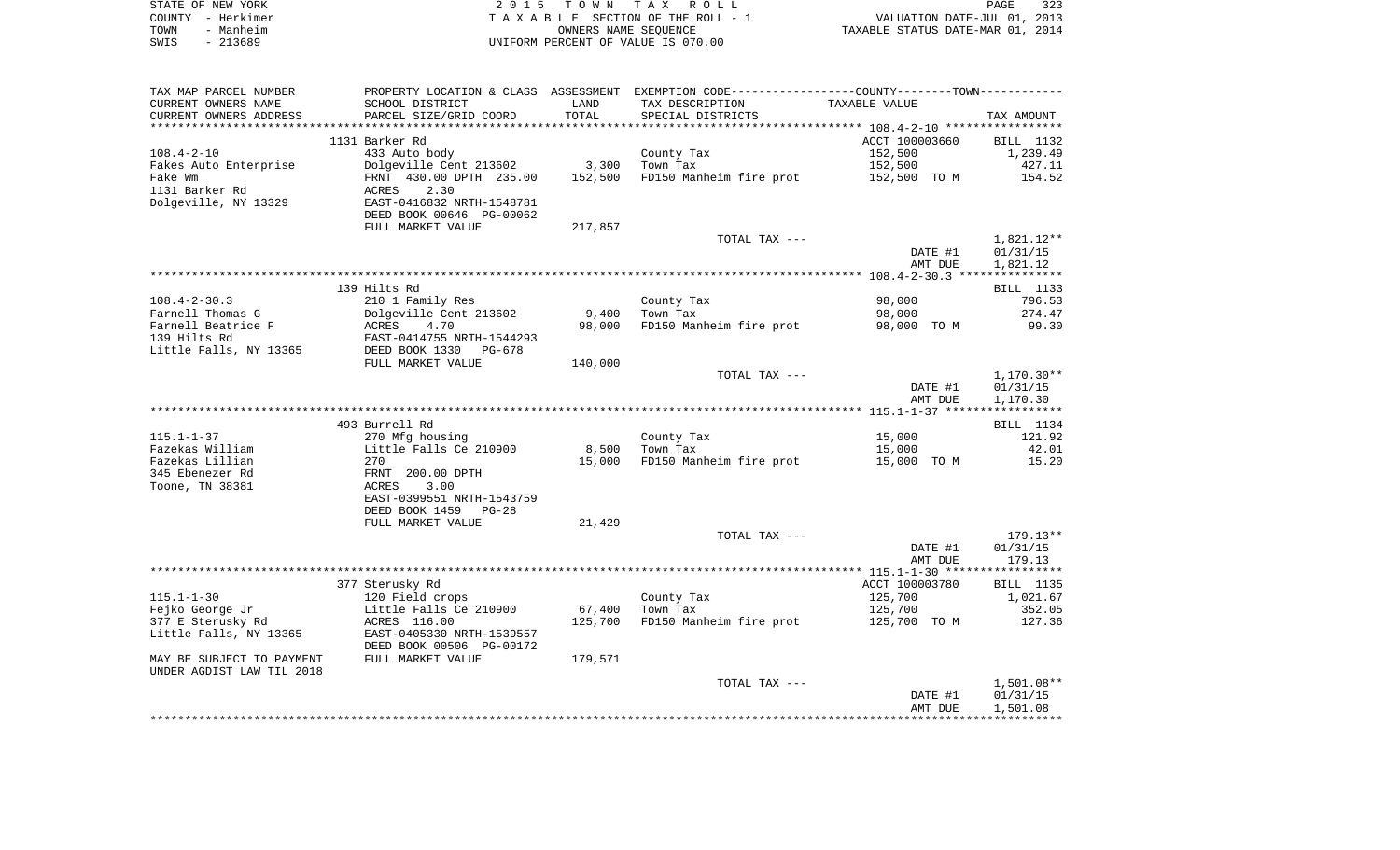| STATE OF NEW YORK | 2015 TOWN TAX ROLL                 | 324<br>PAGE                      |
|-------------------|------------------------------------|----------------------------------|
| COUNTY - Herkimer | TAXABLE SECTION OF THE ROLL - 1    | VALUATION DATE-JUL 01, 2013      |
| - Manheim<br>TOWN | OWNERS NAME SEOUENCE               | TAXABLE STATUS DATE-MAR 01, 2014 |
| $-213689$<br>SWIS | UNIFORM PERCENT OF VALUE IS 070.00 |                                  |

| TAX MAP PARCEL NUMBER  | PROPERTY LOCATION & CLASS ASSESSMENT |        | EXEMPTION CODE-----------------COUNTY-------TOWN----------- |                  |            |
|------------------------|--------------------------------------|--------|-------------------------------------------------------------|------------------|------------|
| CURRENT OWNERS NAME    | SCHOOL DISTRICT                      | LAND   | TAX DESCRIPTION                                             | TAXABLE VALUE    |            |
| CURRENT OWNERS ADDRESS | PARCEL SIZE/GRID COORD               | TOTAL  | SPECIAL DISTRICTS                                           |                  | TAX AMOUNT |
|                        |                                      |        |                                                             |                  |            |
|                        | Moore Rd                             |        |                                                             | ACCT 100010470   | BILL 1136  |
| $108.2 - 1 - 2.5$      | 322 Rural vac>10                     |        | County Tax                                                  | 18,300           | 148.74     |
| Fennessy Stephen       | Dolgeville Cent 213602               | 18,300 | Town Tax                                                    | 18,300           | 51.25      |
| Fennessy Patricia      | ACRES 25.50                          | 18,300 | FD150 Manheim fire prot                                     | 18,300 TO M      | 18.54      |
| 69 Hillside Ave        | EAST-0411841 NRTH-1559218            |        |                                                             |                  |            |
| Plymouth, CT 06782     | DEED BOOK 665<br>PG-227              |        |                                                             |                  |            |
|                        | FULL MARKET VALUE                    | 26,143 |                                                             |                  |            |
|                        |                                      |        | TOTAL TAX ---                                               |                  | $218.53**$ |
|                        |                                      |        |                                                             | DATE #1          | 01/31/15   |
|                        |                                      |        |                                                             | AMT DUE          | 218.53     |
|                        |                                      |        |                                                             |                  |            |
|                        | Moore Rd                             |        |                                                             |                  | BILL 1137  |
| $108.2 - 1 - 2.4$      | 322 Rural vac>10                     |        | County Tax                                                  | 12,600           | 102.41     |
| Fennessy Stephen J     | Dolgeville Cent 213602               | 12,600 | Town Tax                                                    | 12,600           | 35.29      |
| Fennessy Patricia Y    | ACRES 14.10                          | 12,600 | FD150 Manheim fire prot                                     | 12,600 TO M      | 12.77      |
| 69 Hillside Ave        | EAST-0411738 NRTH-1558701            |        |                                                             |                  |            |
| Plymouth, CT 06782     | DEED BOOK 1476 PG-680                |        |                                                             |                  |            |
|                        | FULL MARKET VALUE                    | 18,000 |                                                             |                  |            |
|                        |                                      |        | TOTAL TAX ---                                               |                  | $150.47**$ |
|                        |                                      |        |                                                             | DATE #1          | 01/31/15   |
|                        |                                      |        |                                                             | AMT DUE          | 150.47     |
|                        |                                      |        |                                                             |                  |            |
|                        | 5203 St Rte 167                      |        |                                                             | ACCT 100001290   | BILL 1138  |
| $115.4 - 1 - 1$        | 210 1 Family Res                     |        | VETCOM CTS 41130                                            | 10,500<br>10,500 |            |
| Fennimore William      | Little Falls Ce 210900               |        | 8,300 AGED-ALL 41800                                        | 20,750<br>20,750 |            |
| Fennimore Bret H       | ACRES<br>2.30                        | 52,000 | County Tax                                                  | 20,750           | 168.65     |
| 5203 St Rte 167        | EAST-0408127 NRTH-1534684            |        | Town Tax                                                    | 20,750           | 58.12      |
| Little Falls, NY 13365 | DEED BOOK 1479<br>PG-875             |        | FD150 Manheim fire prot                                     | 52,000 TO M      | 52.69      |
|                        | FULL MARKET VALUE                    | 74,286 |                                                             |                  |            |
|                        |                                      |        | TOTAL TAX ---                                               |                  | $279.46**$ |
|                        |                                      |        |                                                             | DATE #1          | 01/31/15   |
|                        |                                      |        |                                                             | AMT DUE          | 279.46     |
|                        |                                      |        |                                                             |                  |            |
|                        | Ransom Creek Rd-Keyser Lk            |        |                                                             | ACCT 100003840   | BILL 1139  |
| $108.4 - 2 - 34$       | 322 Rural vac>10                     |        | County Tax                                                  | 17,500           | 142.24     |
| Fiesinger George G     | Dolgeville Cent 213602               | 17,500 | Town Tax                                                    | 17,500           | 49.01      |
| 572 E Main St          | ACRES<br>23.90                       | 17,500 | School Relevy                                               |                  | 358.81     |
| Little Falls, NY 13365 | EAST-0418036 NRTH-1545796            |        | FD150 Manheim fire prot                                     | 17,500 TO M      | 17.73      |
|                        | DEED BOOK 00572 PG-00762             |        |                                                             |                  |            |
|                        | FULL MARKET VALUE                    | 25,000 |                                                             |                  |            |
|                        |                                      |        | TOTAL TAX ---                                               |                  | 567.79**   |
|                        |                                      |        |                                                             | DATE #1          | 01/31/15   |
|                        |                                      |        |                                                             | AMT DUE          | 567.79     |
|                        |                                      |        |                                                             |                  |            |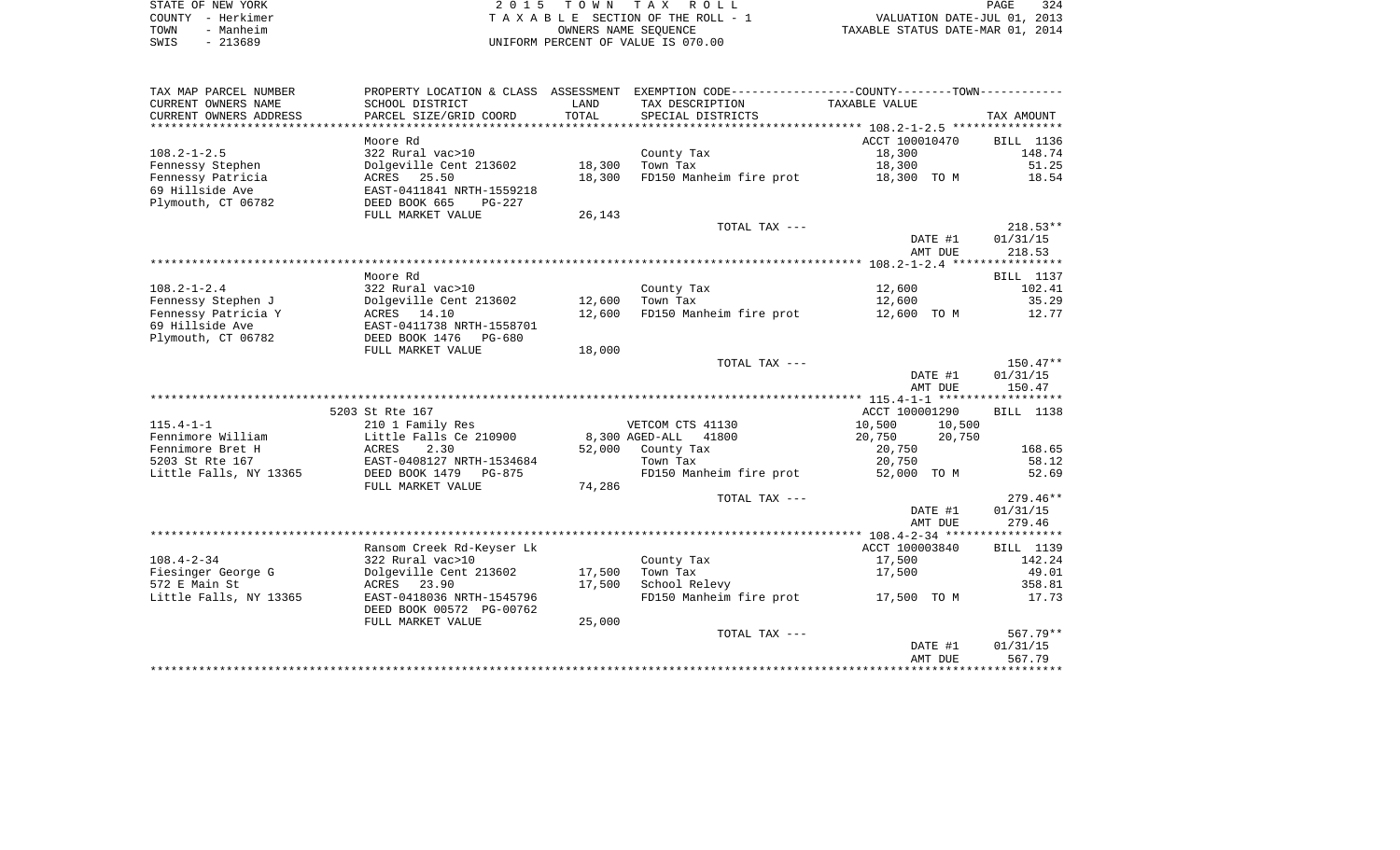|      | STATE OF NEW YORK | 2015 TOWN TAX ROLL                 | 325<br>PAGE                      |
|------|-------------------|------------------------------------|----------------------------------|
|      | COUNTY - Herkimer | TAXABLE SECTION OF THE ROLL - 1    | VALUATION DATE-JUL 01, 2013      |
| TOWN | - Manheim         | OWNERS NAME SEOUENCE               | TAXABLE STATUS DATE-MAR 01, 2014 |
| SWIS | - 213689          | UNIFORM PERCENT OF VALUE IS 070.00 |                                  |

| TAX MAP PARCEL NUMBER  | PROPERTY LOCATION & CLASS ASSESSMENT |                | EXEMPTION CODE-----------------COUNTY-------TOWN----------- |                |              |
|------------------------|--------------------------------------|----------------|-------------------------------------------------------------|----------------|--------------|
| CURRENT OWNERS NAME    | SCHOOL DISTRICT                      | LAND           | TAX DESCRIPTION                                             | TAXABLE VALUE  |              |
| CURRENT OWNERS ADDRESS | PARCEL SIZE/GRID COORD               | TOTAL          | SPECIAL DISTRICTS                                           |                | TAX AMOUNT   |
| ********************   |                                      | ************** |                                                             |                |              |
|                        | 96 Brockett Rd                       |                |                                                             | ACCT 100010560 | BILL 1140    |
| $108.3 - 1 - 29.1$     | 312 Vac w/imprv                      |                | County Tax                                                  | 89,000         | 723.38       |
| Filipski Family Trust  | Dolgeville Cent 213602               | 59,000         | Town Tax                                                    | 89,000         | 249.27       |
| Filipski James & Karen | ACRES 118.60                         | 89,000         | FD150 Manheim fire prot                                     | 89,000 TO M    | 90.18        |
| 43 Top Notch Rd        | EAST-0405569 NRTH-1547149            |                |                                                             |                |              |
| Little Falls, NY 13365 | DEED BOOK 1530<br>$PG-1$             |                |                                                             |                |              |
|                        | FULL MARKET VALUE                    | 127,143        |                                                             |                |              |
|                        |                                      |                | TOTAL TAX ---                                               |                | $1,062.83**$ |
|                        |                                      |                |                                                             | DATE #1        | 01/31/15     |
|                        |                                      |                |                                                             | AMT DUE        | 1,062.83     |
|                        |                                      |                |                                                             |                |              |
|                        | Brockett Rd                          |                |                                                             |                | BILL 1141    |
| $108.4 - 1 - 10.4$     | 314 Rural vac<10                     |                | County Tax                                                  | 4,000          | 32.51        |
| Filkins Sean S Sr      | Dolgeville Cent 213602               | 4,000          | Town Tax                                                    | 4,000          | 11.20        |
| 39 Maple Pl            | 71.00 DPTH<br>FRNT                   | 4,000          | School Relevy                                               |                | 82.00        |
| Ilion, NY 13357        | 4.00<br>ACRES                        |                | FD150 Manheim fire prot                                     | 4,000 TO M     | 4.05         |
|                        | EAST-0413468 NRTH-1551629            |                |                                                             |                |              |
|                        | DEED BOOK 1430 PG-576                |                |                                                             |                |              |
|                        | FULL MARKET VALUE                    | 5,714          |                                                             |                |              |
|                        |                                      |                | TOTAL TAX ---                                               |                | $129.76**$   |
|                        |                                      |                |                                                             | DATE #1        | 01/31/15     |
|                        |                                      |                |                                                             | AMT DUE        | 129.76       |
|                        |                                      |                |                                                             |                |              |
|                        | Brockett                             |                |                                                             |                | BILL 1142    |
| $108.4 - 1 - 10.5$     | 323 Vacant rural                     |                | County Tax                                                  | 500            | 4.06         |
| Filkins Sean S Sr      | Dolgeville Cent 213602               | 500            | Town Tax                                                    | 500            | 1.40         |
| 39 Maple Pl            | FRNT 50.00 DPTH 200.00               | 500            | School Relevy                                               |                | 10.26        |
| Ilion, NY 13357        | EAST-0413524 NRTH-1551850            |                | FD150 Manheim fire prot                                     | 500 TO M       | .51          |
|                        | FULL MARKET VALUE                    | 714            |                                                             |                |              |
|                        |                                      |                | TOTAL TAX ---                                               |                | $16.23**$    |
|                        |                                      |                |                                                             | DATE #1        | 01/31/15     |
|                        |                                      |                |                                                             | AMT DUE        | 16.23        |
|                        |                                      |                |                                                             |                |              |
|                        | 968 Burrell Rd                       |                |                                                             |                | BILL 1143    |
| $108.1 - 1 - 16.3$     | 210 1 Family Res                     |                | County Tax                                                  | 42,000         | 341.37       |
| Fisher Elmer S         | Dolgeville Cent 213602               | 9,000          | Town Tax                                                    | 42,000         | 117.63       |
| Fisher Lydia S         | FRNT 769.00 DPTH                     | 42,000         | FD150 Manheim fire prot                                     | 42,000 TO M    | 42.56        |
| 8126 Oakdale Rd        | ACRES<br>3.10                        |                |                                                             |                |              |
| Orrstown, PA 17240     | EAST-0398709 NRTH-1553308            |                |                                                             |                |              |
|                        | DEED BOOK 1344<br>$PG-92$            |                |                                                             |                |              |
|                        | FULL MARKET VALUE                    | 60,000         |                                                             |                |              |
|                        |                                      |                | TOTAL TAX ---                                               |                | 501.56**     |
|                        |                                      |                |                                                             | DATE #1        | 01/31/15     |
|                        |                                      |                |                                                             | AMT DUE        | 501.56       |
|                        |                                      |                |                                                             |                |              |
|                        |                                      |                |                                                             |                |              |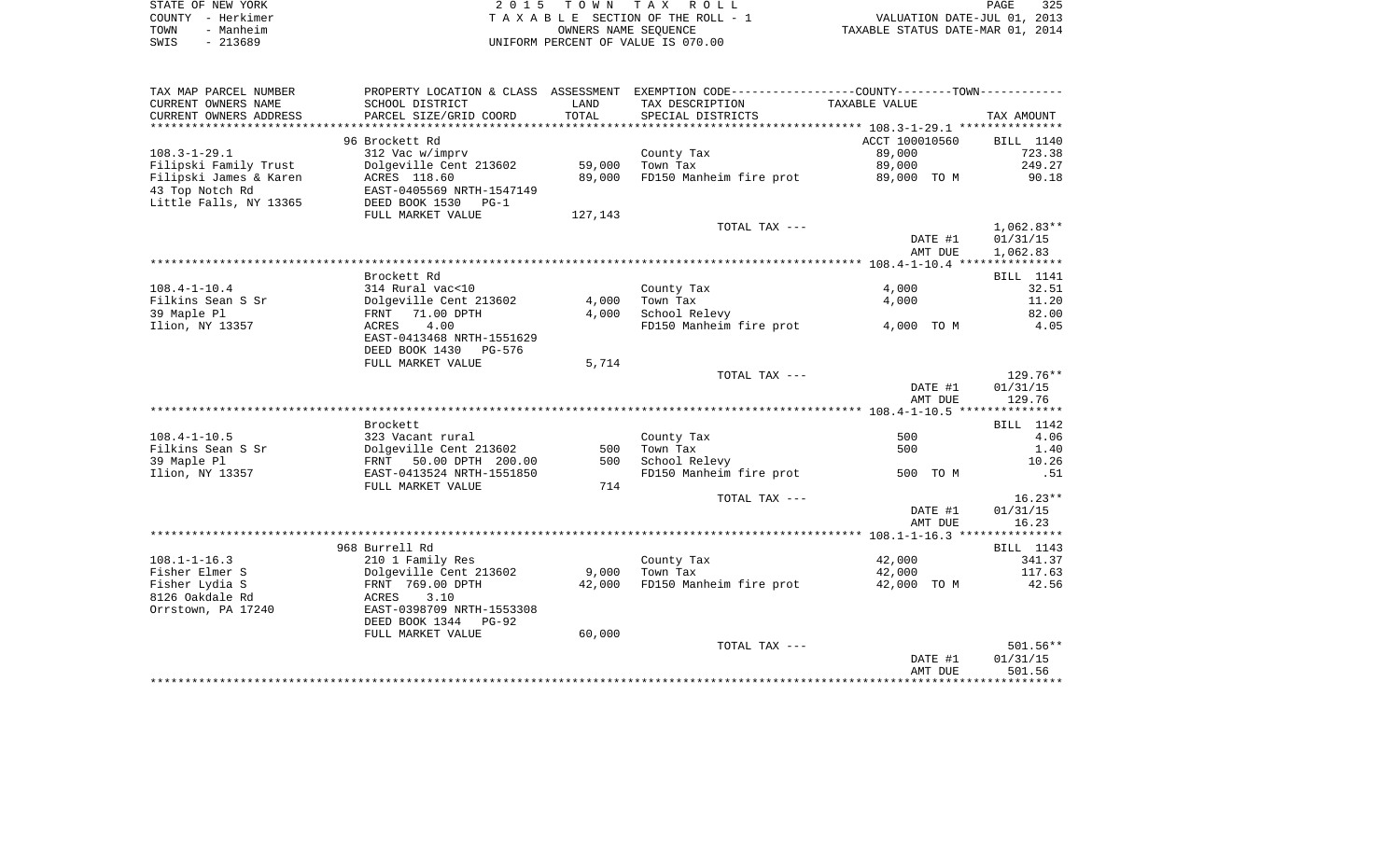|      | STATE OF NEW YORK | 2015 TOWN TAX ROLL                 | PAGE                             | 326 |
|------|-------------------|------------------------------------|----------------------------------|-----|
|      | COUNTY - Herkimer | TAXABLE SECTION OF THE ROLL - 1    | VALUATION DATE-JUL 01, 2013      |     |
| TOWN | - Manheim         | OWNERS NAME SEOUENCE               | TAXABLE STATUS DATE-MAR 01, 2014 |     |
| SWIS | $-213689$         | UNIFORM PERCENT OF VALUE IS 070.00 |                                  |     |

| PROPERTY LOCATION & CLASS ASSESSMENT EXEMPTION CODE----------------COUNTY--------TOWN----------<br>CURRENT OWNERS NAME<br>SCHOOL DISTRICT<br>LAND<br>TAX DESCRIPTION<br>TAXABLE VALUE<br>TOTAL<br>PARCEL SIZE/GRID COORD<br>CURRENT OWNERS ADDRESS<br>SPECIAL DISTRICTS |                  |
|-------------------------------------------------------------------------------------------------------------------------------------------------------------------------------------------------------------------------------------------------------------------------|------------------|
|                                                                                                                                                                                                                                                                         |                  |
|                                                                                                                                                                                                                                                                         | TAX AMOUNT       |
|                                                                                                                                                                                                                                                                         |                  |
| Peckville Rd<br>ACCT 100004740                                                                                                                                                                                                                                          | BILL 1144        |
| $108.1 - 1 - 8$<br>9,439<br>9,439<br>105 Vac farmland<br>AG MKTS L 41720                                                                                                                                                                                                |                  |
| Fisher Jason K<br>Dolgeville Cent 213602 28,900<br>County Tax<br>19,461                                                                                                                                                                                                 | 158.18           |
| Fisher Fannie S<br>ACRES 42.30<br>28,900<br>Town Tax<br>19,461                                                                                                                                                                                                          | 54.51            |
| 271 Peckville Rd<br>EAST-0403656 NRTH-1556818<br>FD150 Manheim fire prot<br>19,461 TO M                                                                                                                                                                                 | 19.72            |
| Little Falls, NY 13365<br>DEED BOOK 948<br>9,439 EX<br>$PG-48$                                                                                                                                                                                                          |                  |
| 41,286<br>FULL MARKET VALUE                                                                                                                                                                                                                                             |                  |
| MAY BE SUBJECT TO PAYMENT                                                                                                                                                                                                                                               |                  |
| UNDER AGDIST LAW TIL 2018                                                                                                                                                                                                                                               |                  |
| TOTAL TAX ---                                                                                                                                                                                                                                                           | $232.41**$       |
| DATE #1                                                                                                                                                                                                                                                                 | 01/31/15         |
| AMT DUE                                                                                                                                                                                                                                                                 | 232.41           |
|                                                                                                                                                                                                                                                                         |                  |
| Peckville Rd<br>ACCT 100005520                                                                                                                                                                                                                                          | BILL 1145        |
| $108.1 - 1 - 15$<br>105 Vac farmland<br>AG MKTS L 41720<br>8,537<br>8,537                                                                                                                                                                                               |                  |
| Fisher Jason K<br>Dolgeville Cent 213602<br>20,800 County Tax<br>12,263                                                                                                                                                                                                 | 99.67            |
| 20,800<br>Fisher Fannie S<br>30.00<br>12,263<br>ACRES<br>Town Tax                                                                                                                                                                                                       | 34.35            |
| 271 Peckville Rd<br>EAST-0400845 NRTH-1554400<br>FD150 Manheim fire prot<br>12,263 TO M                                                                                                                                                                                 | 12.43            |
| Little Falls, NY 13365<br>DEED BOOK 1388<br>8,537 EX<br>PG-416                                                                                                                                                                                                          |                  |
| 29,714<br>FULL MARKET VALUE                                                                                                                                                                                                                                             |                  |
| MAY BE SUBJECT TO PAYMENT                                                                                                                                                                                                                                               |                  |
| UNDER AGDIST LAW TIL 2018                                                                                                                                                                                                                                               |                  |
| TOTAL TAX ---                                                                                                                                                                                                                                                           | $146.45**$       |
| DATE #1                                                                                                                                                                                                                                                                 | 01/31/15         |
| AMT DUE                                                                                                                                                                                                                                                                 | 146.45           |
|                                                                                                                                                                                                                                                                         |                  |
| Peckville Rd                                                                                                                                                                                                                                                            | <b>BILL</b> 1146 |
| 7,098 7,098<br>$108.1 - 1 - 16.2$<br>105 Vac farmland<br>AG MKTS L 41720                                                                                                                                                                                                |                  |
| Fisher Jason K<br>Dolgeville Cent 213602<br>21,000<br>County Tax<br>13,902                                                                                                                                                                                              | 112.99           |
| FRNT 2775.00 DPTH<br>13,902<br>Fisher Fannie S<br>21,000<br>Town Tax                                                                                                                                                                                                    | 38.94            |
| 271 Peckville Rd<br>ACRES 34.40<br>FD150 Manheim fire prot<br>13,902 TO M                                                                                                                                                                                               | 14.09            |
| Little Falls, NY 13365<br>EAST-0400045 NRTH-1553946<br>7,098 EX                                                                                                                                                                                                         |                  |
| DEED BOOK 1388<br>PG-416                                                                                                                                                                                                                                                |                  |
| FULL MARKET VALUE<br>30,000<br>MAY BE SUBJECT TO PAYMENT                                                                                                                                                                                                                |                  |
| UNDER AGDIST LAW TIL 2018                                                                                                                                                                                                                                               |                  |
| TOTAL TAX ---                                                                                                                                                                                                                                                           | $166.02**$       |
| DATE #1                                                                                                                                                                                                                                                                 | 01/31/15         |
|                                                                                                                                                                                                                                                                         | 166.02           |
| AMT DUE                                                                                                                                                                                                                                                                 |                  |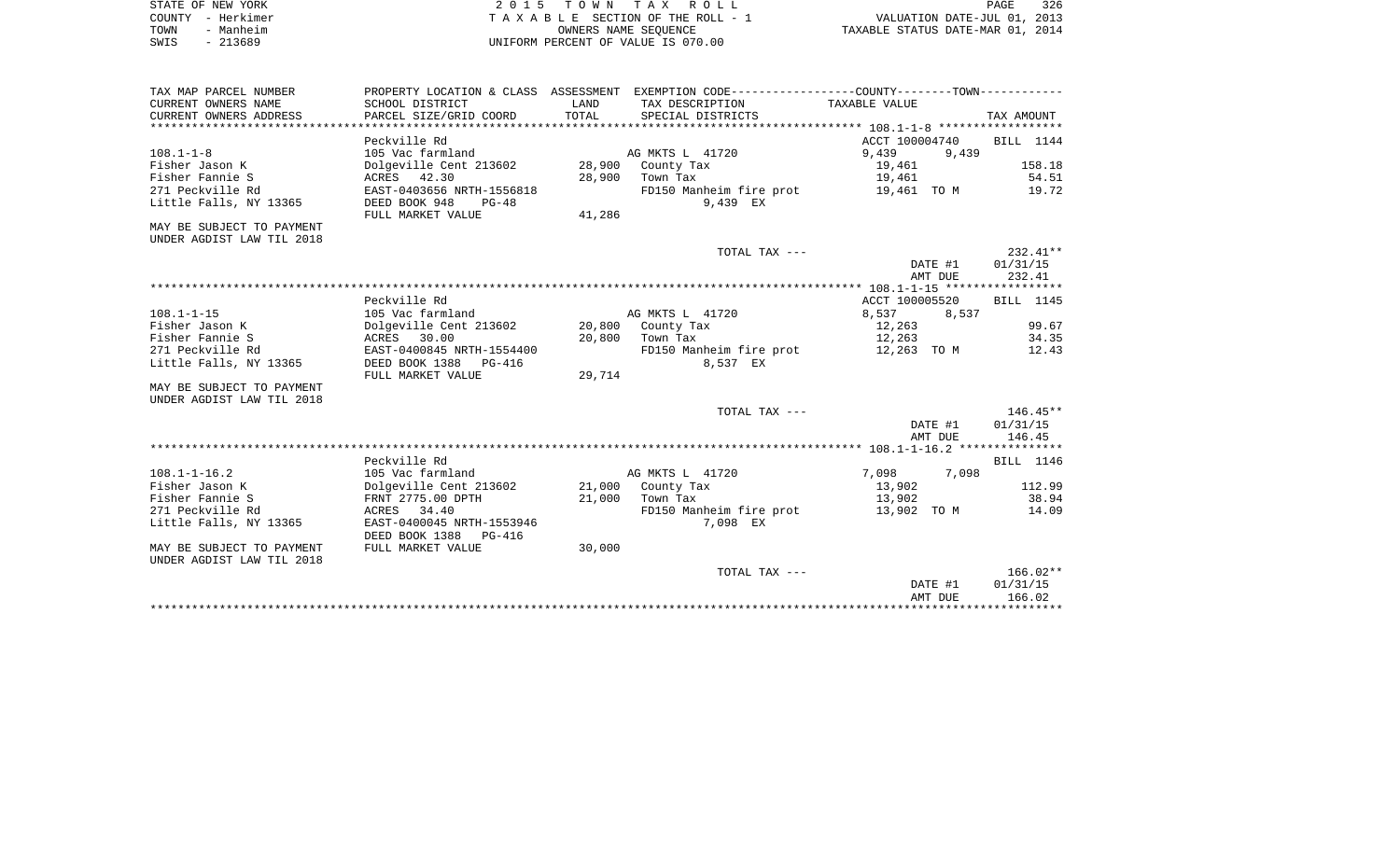| STATE OF NEW YORK |           | 2015 TOWN TAX ROLL                 | PAGE                             | 327 |
|-------------------|-----------|------------------------------------|----------------------------------|-----|
| COUNTY - Herkimer |           | TAXABLE SECTION OF THE ROLL - 1    | VALUATION DATE-JUL 01, 2013      |     |
| TOWN              | - Manheim | OWNERS NAME SEOUENCE               | TAXABLE STATUS DATE-MAR 01, 2014 |     |
| SWIS              | - 213689  | UNIFORM PERCENT OF VALUE IS 070.00 |                                  |     |

| TAX MAP PARCEL NUMBER     |                                          |         | PROPERTY LOCATION & CLASS ASSESSMENT EXEMPTION CODE----------------COUNTY--------TOWN---------- |                  |            |
|---------------------------|------------------------------------------|---------|-------------------------------------------------------------------------------------------------|------------------|------------|
| CURRENT OWNERS NAME       | SCHOOL DISTRICT                          | LAND    | TAX DESCRIPTION                                                                                 | TAXABLE VALUE    |            |
| CURRENT OWNERS ADDRESS    | PARCEL SIZE/GRID COORD                   | TOTAL   | SPECIAL DISTRICTS                                                                               |                  | TAX AMOUNT |
|                           |                                          |         |                                                                                                 |                  |            |
|                           | 271 Peckville Rd                         |         |                                                                                                 | ACCT 100004710   | BILL 1147  |
| $108.1 - 1 - 17.1$        | 105 Vac farmland                         |         | AG MKTS L 41720                                                                                 | 19,384<br>19,384 |            |
| Fisher Jason K            | Dolgeville Cent 213602 98,200            |         | County Tax                                                                                      | 78,816           | 640.60     |
| Fisher Fannie S           | ACRES 195.50                             |         | 98,200 Town Tax                                                                                 | 78,816           | 220.74     |
| 271 Peckville Rd          | EAST-0403249 NRTH-1554709                |         | FD150 Manheim fire prot                                                                         | 78,816   TO M    | 79.86      |
| Little Falls, NY 13365    | DEED BOOK 948<br>$PG-48$                 |         | 19,384 EX                                                                                       |                  |            |
|                           | FULL MARKET VALUE                        | 140,286 |                                                                                                 |                  |            |
| MAY BE SUBJECT TO PAYMENT |                                          |         |                                                                                                 |                  |            |
| UNDER AGDIST LAW TIL 2018 |                                          |         |                                                                                                 |                  |            |
|                           |                                          |         | TOTAL TAX ---                                                                                   |                  | 941.20**   |
|                           |                                          |         |                                                                                                 | DATE #1          | 01/31/15   |
|                           |                                          |         |                                                                                                 | AMT DUE          | 941.20     |
|                           |                                          |         |                                                                                                 |                  |            |
|                           | Peckville Rd                             |         |                                                                                                 |                  | BILL 1148  |
| $108.1 - 1 - 17.2$        | 112 Dairy farm                           |         | AGRIC 10 Y 41700                                                                                | 30,000<br>30,000 |            |
| Fisher Jason K            | Dolgeville Cent 213602                   |         | 5,000 AG MKTS L 41720                                                                           | 165<br>165       |            |
| Fisher Fannie S           | 3.00<br>ACRES                            |         | 98,500 County Tax                                                                               | 68,335           | 555.41     |
| 271 Peckville Rd          | EAST-0401980 NRTH-1554298                |         | Town Tax                                                                                        | 68,335           | 191.39     |
| Little Falls, NY 13365    | DEED BOOK 948<br>PG-48                   |         | FD150 Manheim fire prot                                                                         | 98,335 TO M      | 99.64      |
|                           | FULL MARKET VALUE                        | 140,714 | 165 EX                                                                                          |                  |            |
| MAY BE SUBJECT TO PAYMENT |                                          |         |                                                                                                 |                  |            |
| UNDER AGDIST LAW TIL 2018 |                                          |         |                                                                                                 |                  |            |
|                           |                                          |         | TOTAL TAX ---                                                                                   |                  | $846.44**$ |
|                           |                                          |         |                                                                                                 | DATE #1          | 01/31/15   |
|                           |                                          |         |                                                                                                 | AMT DUE          | 846.44     |
|                           |                                          |         |                                                                                                 |                  |            |
|                           | St Rte 170A                              |         |                                                                                                 | ACCT 100009570   | BILL 1149  |
| $108.1 - 1 - 21$          | 105 Vac farmland                         |         | AG MKTS L 41720                                                                                 | 8,704<br>8,704   |            |
| Fisher Jason K            | Dolgeville Cent 213602 18,900 County Tax |         |                                                                                                 | 10,196           | 82.87      |
| Fisher Fannie S           | ACRES 26.90                              |         | 18,900 Town Tax                                                                                 | 10,196           | 28.56      |
| 271 Peckville Rd          | EAST-0399443 NRTH-1554787                |         | FD150 Manheim fire prot                                                                         | 10,196 TO M      | 10.33      |
| Little Falls, NY 13365    | DEED BOOK 1388 PG-416                    |         | 8,704 EX                                                                                        |                  |            |
|                           | FULL MARKET VALUE                        | 27,000  |                                                                                                 |                  |            |
| MAY BE SUBJECT TO PAYMENT |                                          |         |                                                                                                 |                  |            |
| UNDER AGDIST LAW TIL 2018 |                                          |         |                                                                                                 |                  |            |
|                           |                                          |         | TOTAL TAX ---                                                                                   |                  | 121.76**   |
|                           |                                          |         |                                                                                                 | DATE #1          | 01/31/15   |
|                           |                                          |         |                                                                                                 | AMT DUE          | 121.76     |
|                           |                                          |         |                                                                                                 |                  |            |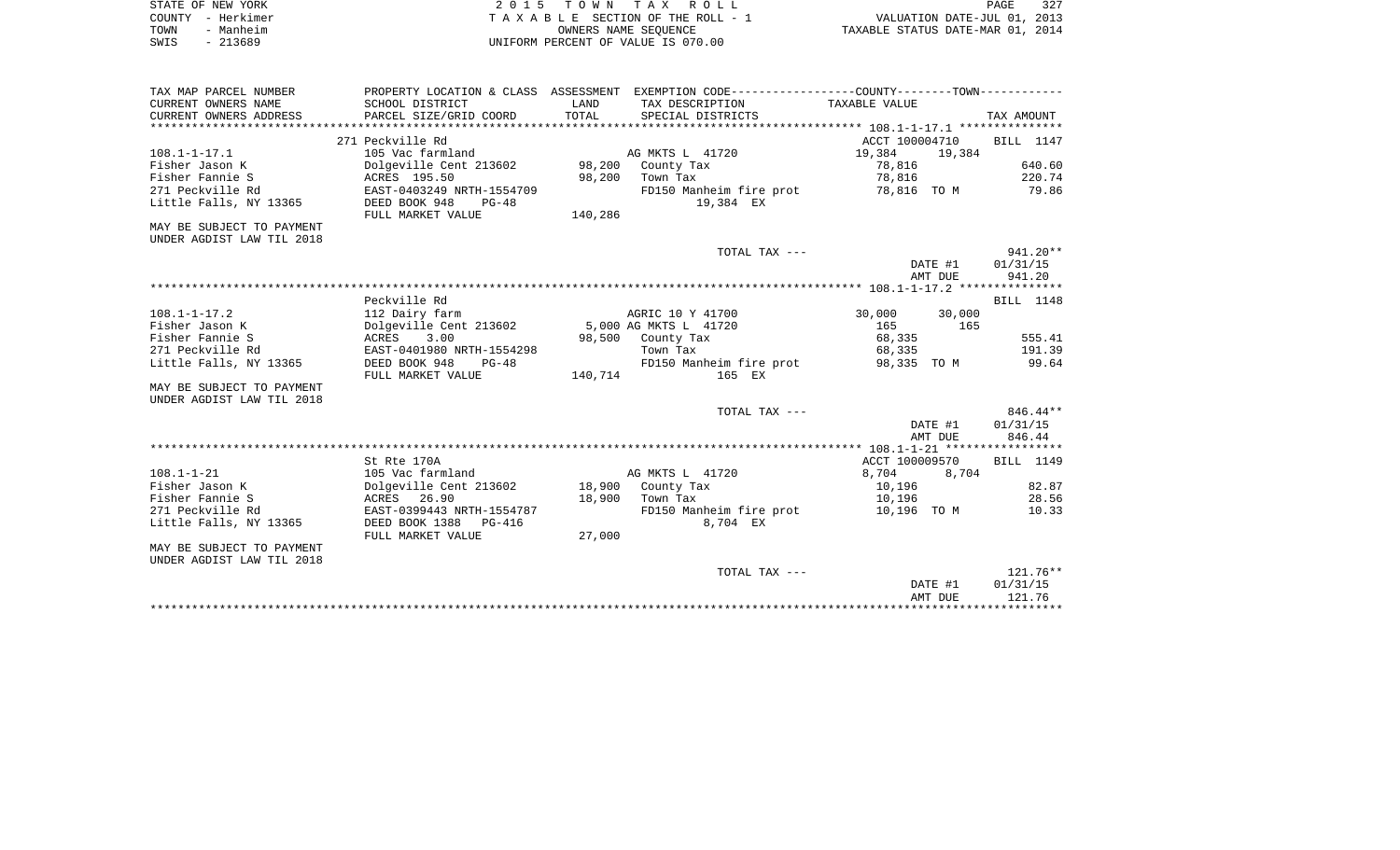| STATE OF NEW YORK | 2015 TOWN TAX ROLL                 | 328<br>PAGE                      |
|-------------------|------------------------------------|----------------------------------|
| COUNTY - Herkimer | TAXABLE SECTION OF THE ROLL - 1    | VALUATION DATE-JUL 01, 2013      |
| TOWN<br>- Manheim | OWNERS NAME SEOUENCE               | TAXABLE STATUS DATE-MAR 01, 2014 |
| SWIS<br>- 213689  | UNIFORM PERCENT OF VALUE IS 070.00 |                                  |

| TAX MAP PARCEL NUMBER                                                            | PROPERTY LOCATION & CLASS ASSESSMENT EXEMPTION CODE----------------COUNTY--------TOWN----------- |         |                         |                                               |              |
|----------------------------------------------------------------------------------|--------------------------------------------------------------------------------------------------|---------|-------------------------|-----------------------------------------------|--------------|
| CURRENT OWNERS NAME                                                              | SCHOOL DISTRICT                                                                                  | LAND    | TAX DESCRIPTION         | TAXABLE VALUE                                 |              |
| CURRENT OWNERS ADDRESS                                                           | PARCEL SIZE/GRID COORD                                                                           | TOTAL   | SPECIAL DISTRICTS       |                                               | TAX AMOUNT   |
|                                                                                  |                                                                                                  |         |                         | *************** 108.1-1-16.4 **************** |              |
|                                                                                  | 962 Burrell Rd                                                                                   |         |                         |                                               | BILL 1150    |
| $108.1 - 1 - 16.4$                                                               | 112 Dairy farm                                                                                   |         | AG MKTS L 41720         | $\mathbf 0$<br>$\Omega$                       |              |
| Fisher Matthew A                                                                 | Dolgeville Cent 213602                                                                           | 36,000  | County Tax              | 104,400                                       | 848.54       |
| Fisher Priscilla K                                                               | FRNT 1467.00 DPTH                                                                                | 104,400 | Town Tax                | 104,400                                       | 292.40       |
| 962 Burrell Rd                                                                   | ACRES<br>88.20                                                                                   |         | FD150 Manheim fire prot | 104,400 TO M                                  | 105.78       |
| Little Falls, NY 13365                                                           | EAST-0400377 NRTH-1552835                                                                        |         |                         |                                               |              |
|                                                                                  | DEED BOOK 1388<br>PG-365                                                                         |         |                         |                                               |              |
| MAY BE SUBJECT TO PAYMENT                                                        | FULL MARKET VALUE                                                                                | 149,143 |                         |                                               |              |
| UNDER AGDIST LAW TIL 2018                                                        |                                                                                                  |         |                         |                                               |              |
|                                                                                  |                                                                                                  |         | TOTAL TAX ---           |                                               | $1,246.72**$ |
|                                                                                  |                                                                                                  |         |                         | DATE #1                                       | 01/31/15     |
|                                                                                  |                                                                                                  |         |                         | AMT DUE                                       | 1,246.72     |
|                                                                                  |                                                                                                  |         |                         |                                               |              |
|                                                                                  | Burrell                                                                                          |         |                         |                                               | BILL 1151    |
| $108.1 - 1 - 23$                                                                 | 323 Vacant rural                                                                                 |         | County Tax              | 2,500                                         | 20.32        |
| Fisher Matthew A                                                                 | Little Falls Ce 210900                                                                           | 2,500   | Town Tax                | 2,500                                         | 7.00         |
| Fisher Priscilla K                                                               | ACRES 10.00                                                                                      | 2,500   | FD150 Manheim fire prot | 2,500 TO M                                    | 2.53         |
| 962 Burrell Rd                                                                   | EAST-0404381 NRTH-1553525                                                                        |         |                         |                                               |              |
| Little Falls, NY 13365                                                           | DEED BOOK 1388<br>PG-365                                                                         |         |                         |                                               |              |
|                                                                                  | FULL MARKET VALUE                                                                                | 3,571   |                         |                                               |              |
|                                                                                  |                                                                                                  |         | TOTAL TAX ---           |                                               | 29.85**      |
|                                                                                  |                                                                                                  |         |                         | DATE #1                                       | 01/31/15     |
|                                                                                  |                                                                                                  |         |                         | AMT DUE                                       | 29.85        |
|                                                                                  |                                                                                                  |         |                         |                                               |              |
|                                                                                  |                                                                                                  |         |                         |                                               |              |
|                                                                                  | Burrell Rd                                                                                       |         |                         | ACCT 100005490                                | BILL 1152    |
| $108.3 - 1 - 4$                                                                  | 105 Vac farmland                                                                                 |         | AG MKTS L 41720         | 4,393<br>4,393                                |              |
| Fisher Matthew A                                                                 | Little Falls Ce 210900                                                                           | 46,100  | County Tax              | 41,707                                        | 338.99       |
| Fisher Priscilla K                                                               | ACRES<br>79.50                                                                                   | 46,100  | Town Tax                | 41,707                                        | 116.81       |
| 962 Burrell Rd                                                                   | EAST-0400630 NRTH-1551669                                                                        |         | FD150 Manheim fire prot | 41,707 TO M                                   | 42.26        |
| Little Falls, NY 13365                                                           | DEED BOOK 1388<br>$PG-365$                                                                       |         | 4,393 EX                |                                               |              |
|                                                                                  | FULL MARKET VALUE                                                                                | 65,857  |                         |                                               |              |
|                                                                                  |                                                                                                  |         |                         |                                               |              |
|                                                                                  |                                                                                                  |         |                         |                                               |              |
|                                                                                  |                                                                                                  |         | TOTAL TAX ---           |                                               | 498.06**     |
| MAY BE SUBJECT TO PAYMENT<br>UNDER AGDIST LAW TIL 2018                           |                                                                                                  |         |                         | DATE #1                                       | 01/31/15     |
|                                                                                  |                                                                                                  |         |                         | AMT DUE                                       | 498.06       |
|                                                                                  |                                                                                                  |         |                         |                                               |              |
|                                                                                  | Off Burrell Rd                                                                                   |         |                         | ACCT 100005550                                | BILL 1153    |
| $108.3 - 1 - 6$                                                                  | 105 Vac farmland                                                                                 |         | AG MKTS L 41720         | 2,911<br>2,911                                |              |
| Fisher Matthew A                                                                 | Little Falls Ce 210900                                                                           | 10,500  | County Tax              | 7,589                                         | 61.68        |
| Fisher Priscilla K                                                               | ACRES 16.00                                                                                      | 10,500  | Town Tax                | 7,589                                         | 21.25        |
| 962 Burrell Rd                                                                   | EAST-0402690 NRTH-1552418                                                                        |         | FD150 Manheim fire prot | 7,589 TO M                                    | 7.69         |
|                                                                                  | DEED BOOK 1388<br>PG-365                                                                         |         | 2,911 EX                |                                               |              |
|                                                                                  | FULL MARKET VALUE                                                                                | 15,000  |                         |                                               |              |
|                                                                                  |                                                                                                  |         |                         |                                               |              |
|                                                                                  |                                                                                                  |         |                         |                                               |              |
|                                                                                  |                                                                                                  |         | TOTAL TAX ---           |                                               | $90.62**$    |
| Little Falls, NY 13365<br>MAY BE SUBJECT TO PAYMENT<br>UNDER AGDIST LAW TIL 2018 |                                                                                                  |         |                         | DATE #1                                       | 01/31/15     |
|                                                                                  |                                                                                                  |         |                         | AMT DUE                                       | 90.62        |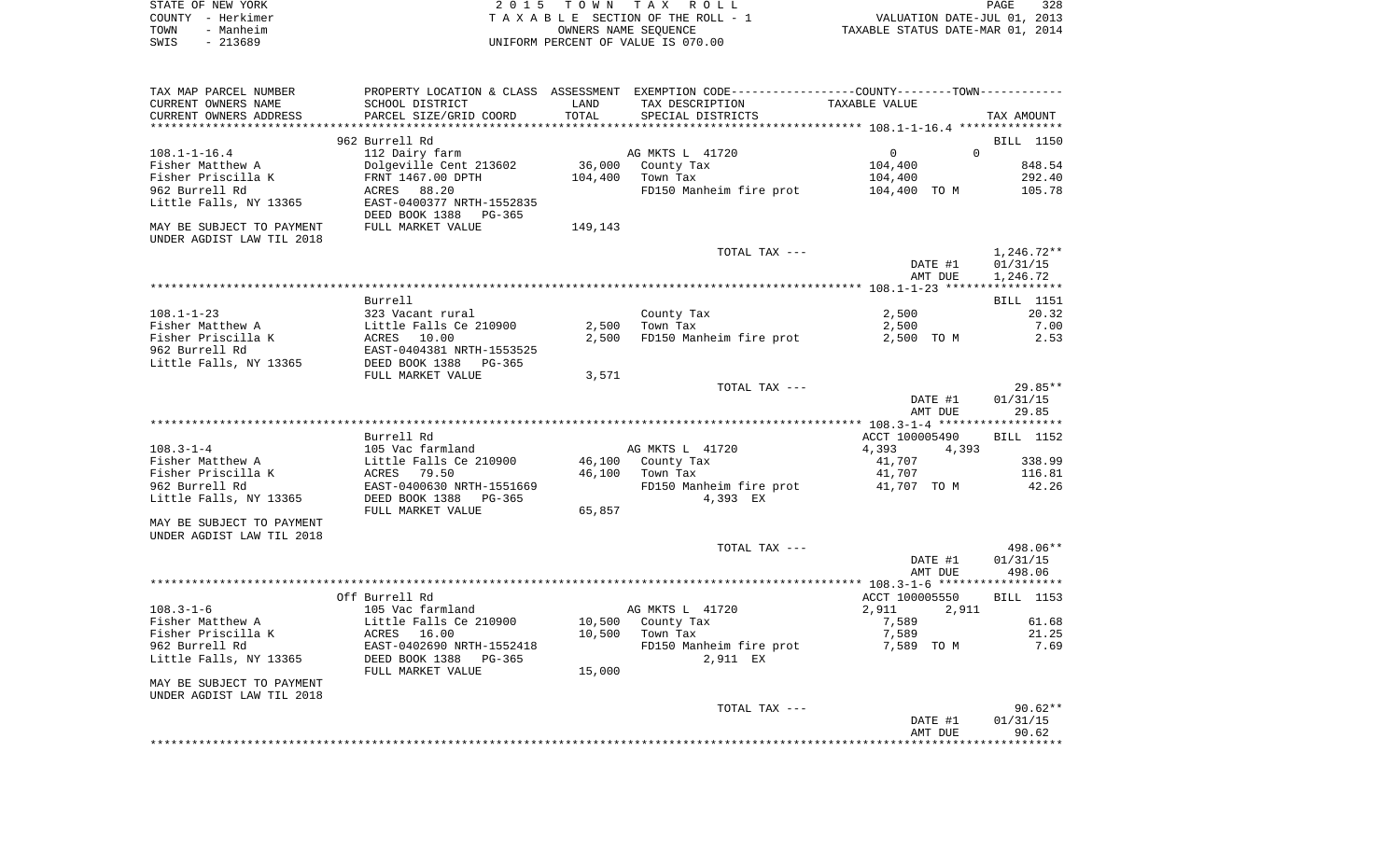|      | STATE OF NEW YORK | 2015 TOWN TAX ROLL                 | 329<br><b>PAGE</b>               |
|------|-------------------|------------------------------------|----------------------------------|
|      | COUNTY - Herkimer | TAXABLE SECTION OF THE ROLL - 1    | VALUATION DATE-JUL 01, 2013      |
| TOWN | - Manheim         | OWNERS NAME SEOUENCE               | TAXABLE STATUS DATE-MAR 01, 2014 |
| SWIS | - 213689          | UNIFORM PERCENT OF VALUE IS 070.00 |                                  |

| TAX MAP PARCEL NUMBER  | PROPERTY LOCATION & CLASS ASSESSMENT EXEMPTION CODE---------------COUNTY-------TOWN---------- |         |                                     |                |                  |
|------------------------|-----------------------------------------------------------------------------------------------|---------|-------------------------------------|----------------|------------------|
| CURRENT OWNERS NAME    | SCHOOL DISTRICT                                                                               | LAND    | TAX DESCRIPTION                     | TAXABLE VALUE  |                  |
| CURRENT OWNERS ADDRESS | PARCEL SIZE/GRID COORD                                                                        | TOTAL   | SPECIAL DISTRICTS                   |                | TAX AMOUNT       |
|                        |                                                                                               |         |                                     |                |                  |
|                        | 196 Bocchino Rd-Keyser Lk                                                                     |         |                                     | ACCT 100008190 | <b>BILL</b> 1154 |
| $108.4 - 2 - 43$       | 260 Seasonal res - WTRFNT                                                                     |         | County Tax                          | 35,000         | 284.47           |
| Fitzgerald Todd M      | Dolgeville Cent 213602                                                                        | 5,000   | Town Tax                            | 35,000         | 98.03            |
| Fitzgerald Yvette C    | FRNT 153.00 DPTH 100.00                                                                       | 35,000  | FD150 Manheim fire prot 35,000 TO M |                | 35.46            |
| 8 Sun Valley Ln        | 0.34                                                                                          |         |                                     |                |                  |
|                        | ACRES                                                                                         |         |                                     |                |                  |
| Clifton Park, NY 12065 | EAST-0418367 NRTH-1544713                                                                     |         |                                     |                |                  |
|                        | DEED BOOK 1463<br>$PG-18$                                                                     |         |                                     |                |                  |
|                        | FULL MARKET VALUE                                                                             | 50,000  |                                     |                |                  |
|                        |                                                                                               |         | TOTAL TAX ---                       |                | $417.96**$       |
|                        |                                                                                               |         |                                     | DATE #1        | 01/31/15         |
|                        |                                                                                               |         |                                     | AMT DUE        | 417.96           |
|                        |                                                                                               |         |                                     |                |                  |
|                        | 313 Willie Ln Keyser Lk                                                                       |         |                                     | ACCT 100011100 | BILL 1155        |
| $115.2 - 1 - 29$       | 260 Seasonal res - WTRFNT                                                                     |         | County Tax                          | 55,400         | 450.28           |
| Flower Michael         | Dolgeville Cent 213602                                                                        | 4,500   | Town Tax                            | 55,400         | 155.16           |
| Flower Carol           | 90.00 DPTH 100.00<br>FRNT                                                                     | 55,400  | FD150 Manheim fire prot             | 55,400 TO M    | 56.13            |
| 211 Currybush Rd       | 0.23<br>ACRES                                                                                 |         |                                     |                |                  |
| Schenectady, NY 12306  | EAST-0418676 NRTH-1544355                                                                     |         |                                     |                |                  |
|                        | DEED BOOK 1480<br>PG-893                                                                      |         |                                     |                |                  |
|                        | FULL MARKET VALUE                                                                             | 79,143  |                                     |                |                  |
|                        |                                                                                               |         | TOTAL TAX ---                       |                | 661.57**         |
|                        |                                                                                               |         |                                     | DATE #1        | 01/31/15         |
|                        |                                                                                               |         |                                     | AMT DUE        | 661.57           |
|                        |                                                                                               |         |                                     |                |                  |
|                        |                                                                                               |         |                                     |                |                  |
|                        | 196 Sabin Rd                                                                                  |         |                                     |                | BILL 1156        |
| $115.1 - 1 - 21.4$     | 242 Rurl res&rec                                                                              |         | County Tax                          | 130,000        | 1,056.62         |
| Forry Edward Eugene    | Little Falls Ce 210900                                                                        | 7,000   | Town Tax                            | 130,000        | 364.10           |
| Ketterer Mary Ann      | FRNT 454.00 DPTH                                                                              | 130,000 | FD150 Manheim fire prot             | 130,000 TO M   | 131.72           |
| PO Box 65              | ACRES 10.00                                                                                   |         |                                     |                |                  |
| Townsend, DE 19734     | EAST-0398899 NRTH-1541248                                                                     |         |                                     |                |                  |
|                        | DEED BOOK 1399<br>PG-655                                                                      |         |                                     |                |                  |
|                        | FULL MARKET VALUE                                                                             | 185,714 |                                     |                |                  |
|                        |                                                                                               |         | TOTAL TAX ---                       |                | $1,552.44**$     |
|                        |                                                                                               |         |                                     | DATE #1        | 01/31/15         |
|                        |                                                                                               |         |                                     | AMT DUE        | 1,552.44         |
|                        |                                                                                               |         |                                     |                |                  |
|                        | 5377 St Rte 167                                                                               |         |                                     | ACCT 100003990 | BILL 1157        |
| $115.4 - 1 - 19$       | 210 1 Family Res                                                                              |         | County Tax                          | 48,800         | 396.64           |
| Fox David              | Little Falls Ce 210900                                                                        | 1,400   | Town Tax                            | 48,800         | 136.68           |
| 5377 St Rte 167        | FRNT 100.00 DPTH 148.00                                                                       | 48,800  | FD150 Manheim fire prot             | 48,800 TO M    | 49.45            |
| Little Falls, NY 13365 | 0.34 BANK<br>ACRES<br>142                                                                     |         |                                     |                |                  |
|                        | EAST-0411649 NRTH-1535535                                                                     |         |                                     |                |                  |
|                        | DEED BOOK 853<br>PG-676                                                                       |         |                                     |                |                  |
|                        |                                                                                               | 69,714  |                                     |                |                  |
|                        | FULL MARKET VALUE                                                                             |         |                                     |                | 582.77**         |
|                        |                                                                                               |         | TOTAL TAX ---                       |                |                  |
|                        |                                                                                               |         |                                     | DATE #1        | 01/31/15         |
|                        |                                                                                               |         |                                     | AMT DUE        | 582.77           |
|                        |                                                                                               |         |                                     |                |                  |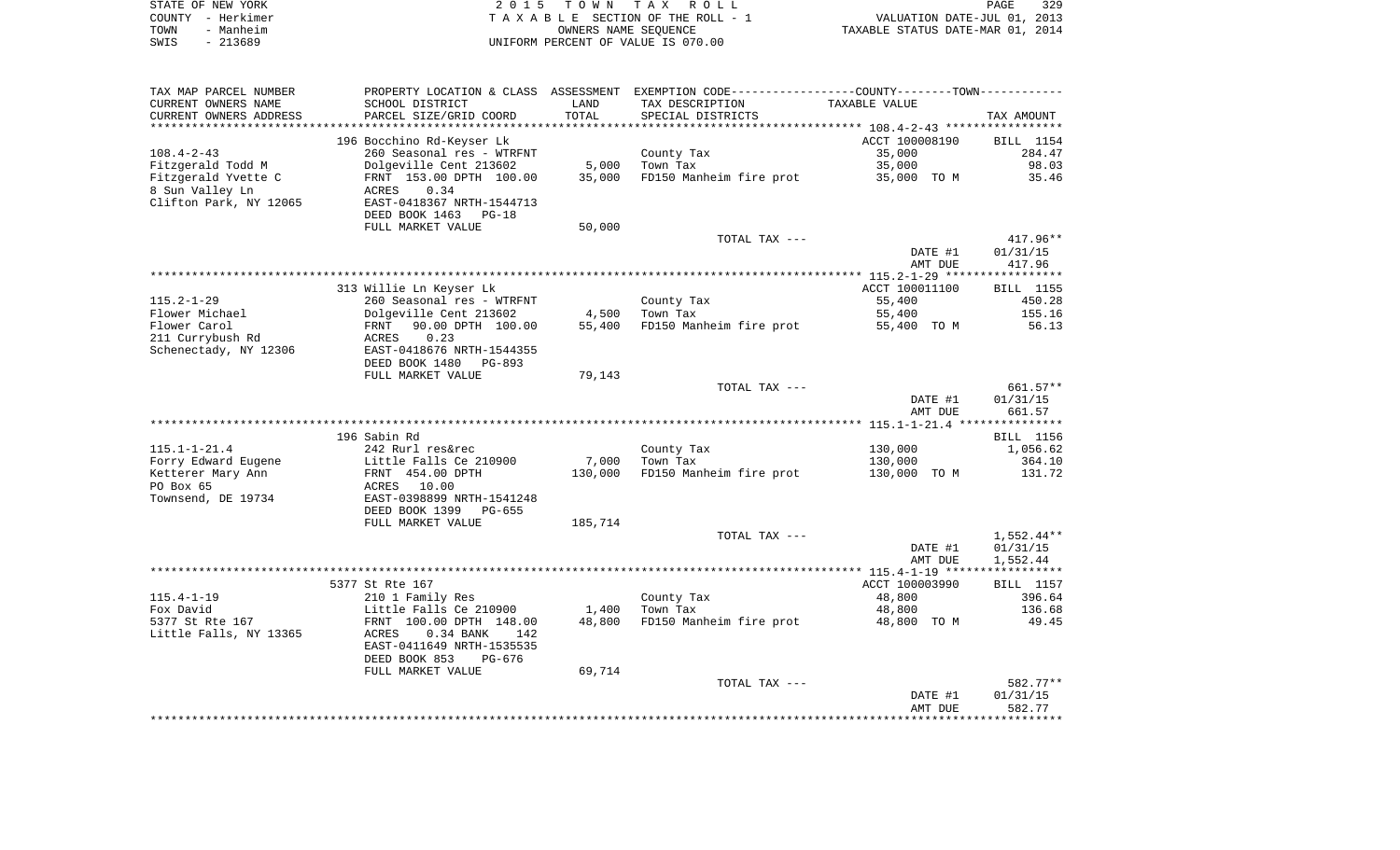|      | STATE OF NEW YORK | 2015 TOWN TAX ROLL                 | PAGE                             | 330 |
|------|-------------------|------------------------------------|----------------------------------|-----|
|      | COUNTY - Herkimer | TAXABLE SECTION OF THE ROLL - 1    | VALUATION DATE-JUL 01, 2013      |     |
| TOWN | - Manheim         | OWNERS NAME SEOUENCE               | TAXABLE STATUS DATE-MAR 01, 2014 |     |
| SWIS | - 213689          | UNIFORM PERCENT OF VALUE IS 070.00 |                                  |     |

| TAX MAP PARCEL NUMBER   |                                                            |        | PROPERTY LOCATION & CLASS ASSESSMENT EXEMPTION CODE---------------COUNTY-------TOWN---------- |                |                  |
|-------------------------|------------------------------------------------------------|--------|-----------------------------------------------------------------------------------------------|----------------|------------------|
| CURRENT OWNERS NAME     | SCHOOL DISTRICT                                            | LAND   | TAX DESCRIPTION                                                                               | TAXABLE VALUE  |                  |
| CURRENT OWNERS ADDRESS  | PARCEL SIZE/GRID COORD                                     | TOTAL  | SPECIAL DISTRICTS                                                                             |                | TAX AMOUNT       |
| *********************** | **************************                                 |        |                                                                                               |                |                  |
|                         | 5387 St Rte 167                                            |        |                                                                                               | ACCT 100004020 | <b>BILL</b> 1158 |
| $115.4 - 1 - 92$        | 210 1 Family Res                                           |        | County Tax                                                                                    | 15,000         | 121.92           |
| Fox Phyllis             | Little Falls Ce 210900                                     | 12,000 | Town Tax                                                                                      | 15,000         | 42.01            |
| Attn: Fox David         | ACRES 6.00<br>EAST-0411663 NRTH-1535709<br>EAST-040 PG-381 | 15,000 | FD150 Manheim fire prot 15,000 TO M                                                           |                | 15.20            |
| 5377 State Rte 167      |                                                            |        |                                                                                               |                |                  |
| Little Falls, NY 13365  | DEED BOOK 860                                              |        |                                                                                               |                |                  |
|                         | FULL MARKET VALUE                                          | 21,429 |                                                                                               |                |                  |
|                         |                                                            |        | TOTAL TAX ---                                                                                 |                | 179.13**         |
|                         |                                                            |        |                                                                                               | DATE #1        | 01/31/15         |
|                         |                                                            |        |                                                                                               | AMT DUE        | 179.13           |
|                         |                                                            |        |                                                                                               |                |                  |
|                         | Hopson Rd - Townline NE                                    |        |                                                                                               | ACCT 100000540 | BILL 1159        |
| $103.3 - 1 - 2$         | 323 Vacant rural                                           |        | County Tax                                                                                    | 7,400          | 60.15            |
| Fox William F           |                                                            | 7,400  | Town Tax                                                                                      | 7,400          | 20.73            |
| PO Box 252              |                                                            | 7,400  | FD150 Manheim fire prot                                                                       | 7,400 TO M     | 7.50             |
| Peconic, NY 11958       | EAST-0422759 NRTH-1560944                                  |        |                                                                                               |                |                  |
|                         | DEED BOOK 1268<br>PG-618                                   |        |                                                                                               |                |                  |
|                         | FULL MARKET VALUE                                          | 10,571 |                                                                                               |                |                  |
|                         |                                                            |        | TOTAL TAX ---                                                                                 |                | 88.38**          |
|                         |                                                            |        |                                                                                               | DATE #1        | 01/31/15         |
|                         |                                                            |        |                                                                                               | AMT DUE        | 88.38            |
|                         | 6089 St Rte 167                                            |        |                                                                                               |                | BILL 1160        |
| $108.4 - 1 - 4.2$       | 120 Field crops                                            |        | County Tax                                                                                    | 26,100         | 212.14           |
| Frati Augustus P        | Dolgeville Cent 213602                                     |        | 26,100 Town Tax                                                                               | 26,100         | 73.10            |
| Frati Virginia M        |                                                            | 26,100 | FD150 Manheim fire prot                                                                       | 26,100 TO M    | 26.45            |
| 97 Wildwood Rd          | FRNT 743.00 DPTH<br>ACRES 40.20                            |        |                                                                                               |                |                  |
| Sag Harbor, NY 11963    | EAST-0411430 NRTH-1549879                                  |        |                                                                                               |                |                  |
|                         | DEED BOOK 1202<br>PG-757                                   |        |                                                                                               |                |                  |
|                         | FULL MARKET VALUE                                          | 37,286 |                                                                                               |                |                  |
|                         |                                                            |        | TOTAL TAX ---                                                                                 |                | $311.69**$       |
|                         |                                                            |        |                                                                                               | DATE #1        | 01/31/15         |
|                         |                                                            |        |                                                                                               | AMT DUE        | 311.69           |
|                         |                                                            |        |                                                                                               |                |                  |
|                         | 7911 St Rte 5                                              |        |                                                                                               | ACCT 100013650 | BILL 1161        |
| $115.4 - 2 - 18$        | 210 1 Family Res                                           |        | County Tax                                                                                    | 57,500         | 467.35           |
| Frazier Patricia W      | Little Falls Ce 210900                                     | 11,700 | Town Tax                                                                                      | 57,500         | 161.04           |
| 7911 State Rte 5        | W/garage                                                   |        | 57,500 FD150 Manheim fire prot                                                                | 57,500 TO M    | 58.26            |
| Little Falls, NY 13365  | ACRES<br>3.40                                              |        |                                                                                               |                |                  |
|                         | EAST-0413705 NRTH-1527955                                  |        |                                                                                               |                |                  |
|                         | DEED BOOK 772<br>PG-591                                    |        |                                                                                               |                |                  |
|                         | FULL MARKET VALUE                                          | 82,143 |                                                                                               |                |                  |
|                         |                                                            |        | TOTAL TAX ---                                                                                 |                | 686.65**         |
|                         |                                                            |        |                                                                                               | DATE #1        | 01/31/15         |
|                         |                                                            |        |                                                                                               | AMT DUE        | 686.65           |
|                         |                                                            |        |                                                                                               |                |                  |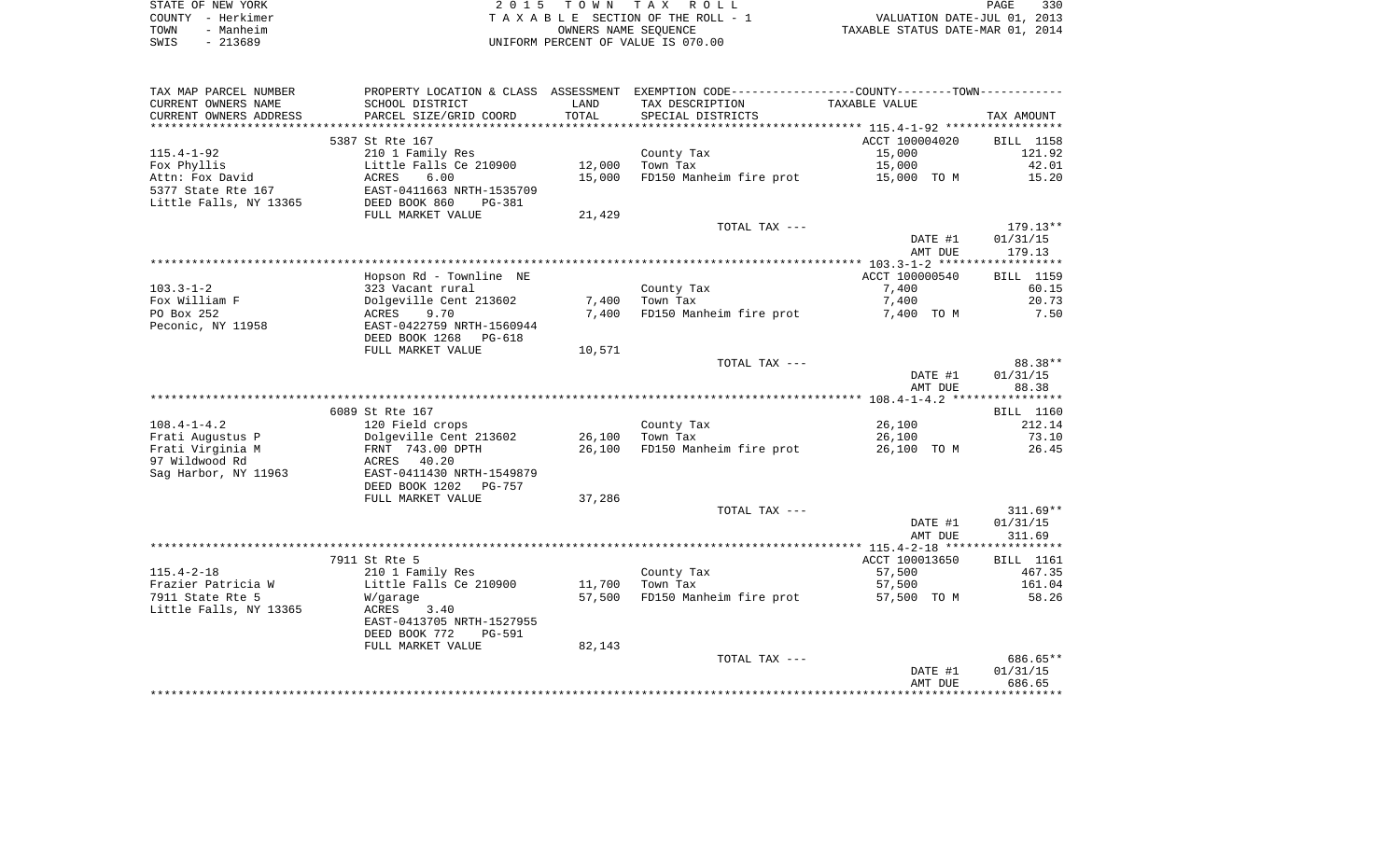| STATE OF NEW YORK | 2015 TOWN TAX ROLL                    | PAGE                             | 331 |
|-------------------|---------------------------------------|----------------------------------|-----|
| COUNTY - Herkimer | T A X A B L E SECTION OF THE ROLL - 1 | VALUATION DATE-JUL 01, 2013      |     |
| TOWN<br>- Manheim | OWNERS NAME SEOUENCE                  | TAXABLE STATUS DATE-MAR 01, 2014 |     |
| $-213689$<br>SWIS | UNIFORM PERCENT OF VALUE IS 070.00    |                                  |     |

| TAX MAP PARCEL NUMBER     |                           |            | PROPERTY LOCATION & CLASS ASSESSMENT EXEMPTION CODE---------------COUNTY-------TOWN---------- |                  |            |
|---------------------------|---------------------------|------------|-----------------------------------------------------------------------------------------------|------------------|------------|
| CURRENT OWNERS NAME       | SCHOOL DISTRICT           | LAND       | TAX DESCRIPTION                                                                               | TAXABLE VALUE    |            |
| CURRENT OWNERS ADDRESS    | PARCEL SIZE/GRID COORD    | TOTAL      | SPECIAL DISTRICTS                                                                             |                  | TAX AMOUNT |
|                           |                           | ********** |                                                                                               |                  |            |
|                           | St Rte 5                  |            |                                                                                               |                  | BILL 1162  |
| $115.3 - 1 - 13.8$        | 322 Rural vac>10          |            | AG MKTS L 41720                                                                               | 32,442<br>32,442 |            |
| Fredericks Allen E        | Little Falls Ce 210900    | 59,900     | County Tax                                                                                    | 27,458           | 223.17     |
| Fredericks Christopher A  | ACRES 102.70              | 59,900     | Town Tax                                                                                      | 27,458           | 76.90      |
| 183 Paradise Rd           | EAST-0406054 NRTH-1530975 |            | FD150 Manheim fire prot                                                                       | 27,458 TO M      | 27.82      |
| Little Falls, NY 13365    | DEED BOOK 925<br>PG-108   |            | 32,442 EX                                                                                     |                  |            |
|                           | FULL MARKET VALUE         | 85,571     |                                                                                               |                  |            |
| MAY BE SUBJECT TO PAYMENT |                           |            |                                                                                               |                  |            |
| UNDER AGDIST LAW TIL 2018 |                           |            |                                                                                               |                  |            |
|                           |                           |            | TOTAL TAX ---                                                                                 |                  | $327.89**$ |
|                           |                           |            |                                                                                               | DATE #1          | 01/31/15   |
|                           |                           |            |                                                                                               | AMT DUE          | 327.89     |
|                           |                           |            |                                                                                               |                  |            |
|                           | St Rte 167                |            |                                                                                               |                  | BILL 1163  |
| $115.2 - 1 - 17.3$        | 314 Rural vac<10          |            | County Tax                                                                                    | 1,200            | 9.75       |
| Gage Barry                | Dolgeville Cent 213602    | 1,200      | Town Tax                                                                                      | 1,200            | 3.36       |
| Gage Naomi                | ACRES<br>2.20             | 1,200      | FD150 Manheim fire prot                                                                       | 1,200 TO M       | 1.22       |
| 5906 State Rte 167        | EAST-0413580 NRTH-1543673 |            |                                                                                               |                  |            |
| Little Falls, NY 13365    | DEED BOOK 850<br>PG-569   |            |                                                                                               |                  |            |
|                           | FULL MARKET VALUE         | 1,714      | TOTAL TAX ---                                                                                 |                  | $14.33**$  |
|                           |                           |            |                                                                                               | DATE #1          | 01/31/15   |
|                           |                           |            |                                                                                               | AMT DUE          | 14.33      |
|                           |                           |            |                                                                                               |                  |            |
|                           | 5906 St Rte 167           |            |                                                                                               | ACCT 100012360   | BILL 1164  |
| $115.2 - 1 - 19$          | 210 1 Family Res          |            | County Tax                                                                                    | 69,700           | 566.51     |
| Gage Barry                | Dolgeville Cent 213602    | 9,300      | Town Tax                                                                                      | 69,700           | 195.21     |
| Gage Naomi                | ACRES<br>3.30             | 69,700     | FD150 Manheim fire prot                                                                       | 69,700 TO M      | 70.62      |
| 5906 State Rte 167        | EAST-0413412 NRTH-1543967 |            |                                                                                               |                  |            |
| Little Falls, NY 13365    | DEED BOOK 794<br>PG-292   |            |                                                                                               |                  |            |
|                           | FULL MARKET VALUE         | 99,571     |                                                                                               |                  |            |
|                           |                           |            | TOTAL TAX ---                                                                                 |                  | 832.34**   |
|                           |                           |            |                                                                                               | DATE #1          | 01/31/15   |
|                           |                           |            |                                                                                               | AMT DUE          | 832.34     |
|                           |                           |            |                                                                                               |                  |            |
|                           | Hoerz Rd-Keyser Lk        |            |                                                                                               | ACCT 100005310   | BILL 1165  |
| $108.4 - 2 - 71$          | 311 Res vac land - WTRFNT |            | County Tax                                                                                    | 2,250            | 18.29      |
| Gazin Daniel A            | Dolgeville Cent 213602    | 2,250      | Town Tax                                                                                      | 2,250            | 6.30       |
| 125 Spinnerville Gulf Rd  | FRNT<br>45.00 DPTH 170.00 | 2,250      | FD150 Manheim fire prot                                                                       | 2,250 TO M       | 2.28       |
| Ilion, NY 13357           | ACRES<br>0.18             |            |                                                                                               |                  |            |
|                           | EAST-0419697 NRTH-1544322 |            |                                                                                               |                  |            |
|                           | DEED BOOK 837<br>PG-511   |            |                                                                                               |                  |            |
|                           | FULL MARKET VALUE         | 3,214      | TOTAL TAX ---                                                                                 |                  | $26.87**$  |
|                           |                           |            |                                                                                               | DATE #1          | 01/31/15   |
|                           |                           |            |                                                                                               | AMT DUE          | 26.87      |
|                           |                           |            |                                                                                               |                  |            |
|                           |                           |            |                                                                                               |                  |            |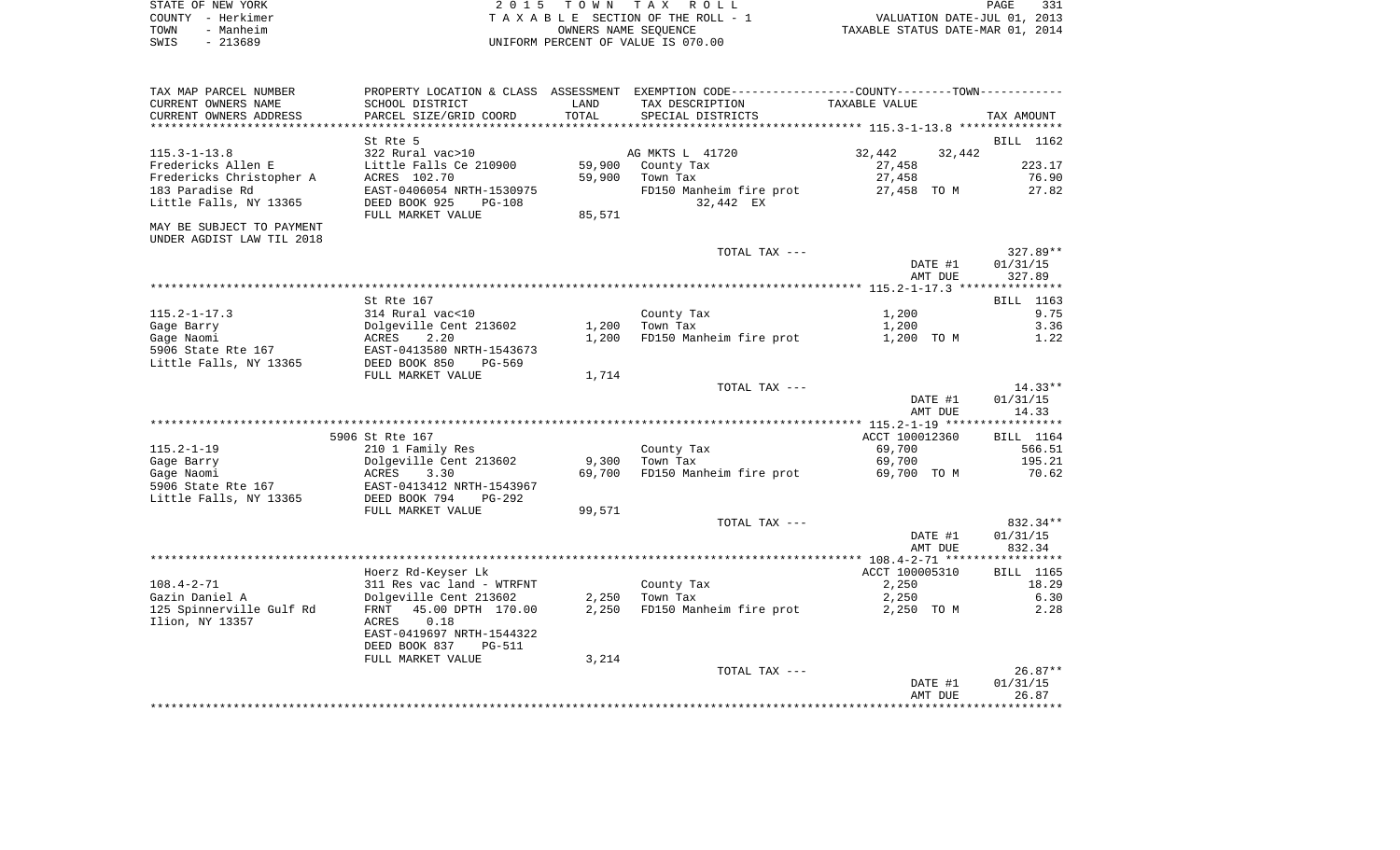|      | STATE OF NEW YORK | 2015 TOWN TAX ROLL                 | PAGE                             | 332 |
|------|-------------------|------------------------------------|----------------------------------|-----|
|      | COUNTY - Herkimer | TAXABLE SECTION OF THE ROLL - 1    | VALUATION DATE-JUL 01, 2013      |     |
| TOWN | - Manheim         | OWNERS NAME SEOUENCE               | TAXABLE STATUS DATE-MAR 01, 2014 |     |
| SWIS | - 213689          | UNIFORM PERCENT OF VALUE IS 070.00 |                                  |     |

| SCHOOL DISTRICT<br>TAX DESCRIPTION<br>TAXABLE VALUE<br>LAND<br>TOTAL<br>PARCEL SIZE/GRID COORD<br>SPECIAL DISTRICTS<br>TAX AMOUNT<br>***************************<br>480 Hoerz Rd-Keyser Lk<br>ACCT 100005250<br><b>BILL</b> 1166<br>260 Seasonal res - WTRFNT<br>County Tax<br>31,400<br>255.21<br>87.94<br>Gazin Daniel A<br>Dolgeville Cent 213602<br>5,000<br>Town Tax<br>31,400<br>125 Spinnerville Gulf Rd<br>FD150 Manheim fire prot<br>31.82<br>ACRES<br>1.00<br>31,400<br>31,400 TO M<br>Ilion, NY 13357<br>EAST-0419774 NRTH-1544442<br>DEED BOOK 837<br>PG-511<br>FULL MARKET VALUE<br>44,857<br>TOTAL TAX ---<br>374.97**<br>DATE #1<br>01/31/15<br>AMT DUE<br>374.97<br>358 Bronner Rd<br>ACCT 100000660<br>BILL 1167<br>$108.3 - 1 - 28$<br>County Tax<br>240 Rural res<br>91,800<br>746.13<br>Geesler Linda<br>Little Falls Ce 210900<br>23,900<br>Town Tax<br>91,800<br>257.11<br>ACRES 23.00<br>91,800<br>FD150 Manheim fire prot<br>93.01<br>91,800 TO M<br>Little Falls, NY 13365-0849 EAST-0404564 NRTH-1546283<br>DEED BOOK 857<br>$PG-21$<br>FULL MARKET VALUE<br>131,143<br>$1,096.25**$<br>TOTAL TAX ---<br>DATE #1<br>01/31/15<br>1,096.25<br>AMT DUE<br>8343 St Rte 5<br>ACCT 100006180<br>BILL 1168<br>$123.1 - 1 - 10$<br>County Tax<br>406.39<br>210 1 Family Res<br>50,000<br>George Andrew J<br>273803<br>3,000<br>Town Tax<br>50,000<br>140.04<br>O-E-StJ Cent<br>8343 St. Rte. 5<br>50,000<br>FD150 Manheim fire prot<br>50.66<br>W/garages (3)<br>50,000 TO M<br>Little Falls, NY 13365<br>FRNT 156.00 DPTH 209.42<br>ACRES<br>0.75<br>EAST-0420386 NRTH-1522756<br>DEED BOOK 1243 PG-346<br>FULL MARKET VALUE<br>71,429<br>TOTAL TAX ---<br>597.09**<br>DATE #1<br>01/31/15<br>AMT DUE<br>597.09<br>Rural Park Dr<br>BILL 1169<br>$115.2 - 1 - 57.2$<br>9,600<br>78.03<br>312 Vac w/imprv<br>County Tax<br>George Michael<br>273803<br>1,600<br>Town Tax<br>9,600<br>26.89<br>O-E-StJ Cent<br>9,600 FD150 Manheim fire prot<br>George Demas<br>9,600 TO M<br>9.73<br>W/garage<br>156 Rural Park Dr<br>2.70<br>ACRES<br>EAST-0420073 NRTH-1540432<br>Little Falls, NY 13365<br>DEED BOOK 841<br>$PG-294$<br>FULL MARKET VALUE<br>13,714<br>$114.65**$<br>TOTAL TAX ---<br>DATE #1<br>01/31/15<br>AMT DUE<br>114.65 | TAX MAP PARCEL NUMBER  |  | PROPERTY LOCATION & CLASS ASSESSMENT EXEMPTION CODE---------------COUNTY-------TOWN---------- |  |
|-----------------------------------------------------------------------------------------------------------------------------------------------------------------------------------------------------------------------------------------------------------------------------------------------------------------------------------------------------------------------------------------------------------------------------------------------------------------------------------------------------------------------------------------------------------------------------------------------------------------------------------------------------------------------------------------------------------------------------------------------------------------------------------------------------------------------------------------------------------------------------------------------------------------------------------------------------------------------------------------------------------------------------------------------------------------------------------------------------------------------------------------------------------------------------------------------------------------------------------------------------------------------------------------------------------------------------------------------------------------------------------------------------------------------------------------------------------------------------------------------------------------------------------------------------------------------------------------------------------------------------------------------------------------------------------------------------------------------------------------------------------------------------------------------------------------------------------------------------------------------------------------------------------------------------------------------------------------------------------------------------------------------------------------------------------------------------------------------------------------------------------------------------------------------------------------------------------------------------------------------------|------------------------|--|-----------------------------------------------------------------------------------------------|--|
|                                                                                                                                                                                                                                                                                                                                                                                                                                                                                                                                                                                                                                                                                                                                                                                                                                                                                                                                                                                                                                                                                                                                                                                                                                                                                                                                                                                                                                                                                                                                                                                                                                                                                                                                                                                                                                                                                                                                                                                                                                                                                                                                                                                                                                                     | CURRENT OWNERS NAME    |  |                                                                                               |  |
|                                                                                                                                                                                                                                                                                                                                                                                                                                                                                                                                                                                                                                                                                                                                                                                                                                                                                                                                                                                                                                                                                                                                                                                                                                                                                                                                                                                                                                                                                                                                                                                                                                                                                                                                                                                                                                                                                                                                                                                                                                                                                                                                                                                                                                                     | CURRENT OWNERS ADDRESS |  |                                                                                               |  |
|                                                                                                                                                                                                                                                                                                                                                                                                                                                                                                                                                                                                                                                                                                                                                                                                                                                                                                                                                                                                                                                                                                                                                                                                                                                                                                                                                                                                                                                                                                                                                                                                                                                                                                                                                                                                                                                                                                                                                                                                                                                                                                                                                                                                                                                     | ********************   |  |                                                                                               |  |
|                                                                                                                                                                                                                                                                                                                                                                                                                                                                                                                                                                                                                                                                                                                                                                                                                                                                                                                                                                                                                                                                                                                                                                                                                                                                                                                                                                                                                                                                                                                                                                                                                                                                                                                                                                                                                                                                                                                                                                                                                                                                                                                                                                                                                                                     |                        |  |                                                                                               |  |
|                                                                                                                                                                                                                                                                                                                                                                                                                                                                                                                                                                                                                                                                                                                                                                                                                                                                                                                                                                                                                                                                                                                                                                                                                                                                                                                                                                                                                                                                                                                                                                                                                                                                                                                                                                                                                                                                                                                                                                                                                                                                                                                                                                                                                                                     | $108.4 - 2 - 72$       |  |                                                                                               |  |
|                                                                                                                                                                                                                                                                                                                                                                                                                                                                                                                                                                                                                                                                                                                                                                                                                                                                                                                                                                                                                                                                                                                                                                                                                                                                                                                                                                                                                                                                                                                                                                                                                                                                                                                                                                                                                                                                                                                                                                                                                                                                                                                                                                                                                                                     |                        |  |                                                                                               |  |
|                                                                                                                                                                                                                                                                                                                                                                                                                                                                                                                                                                                                                                                                                                                                                                                                                                                                                                                                                                                                                                                                                                                                                                                                                                                                                                                                                                                                                                                                                                                                                                                                                                                                                                                                                                                                                                                                                                                                                                                                                                                                                                                                                                                                                                                     |                        |  |                                                                                               |  |
|                                                                                                                                                                                                                                                                                                                                                                                                                                                                                                                                                                                                                                                                                                                                                                                                                                                                                                                                                                                                                                                                                                                                                                                                                                                                                                                                                                                                                                                                                                                                                                                                                                                                                                                                                                                                                                                                                                                                                                                                                                                                                                                                                                                                                                                     |                        |  |                                                                                               |  |
|                                                                                                                                                                                                                                                                                                                                                                                                                                                                                                                                                                                                                                                                                                                                                                                                                                                                                                                                                                                                                                                                                                                                                                                                                                                                                                                                                                                                                                                                                                                                                                                                                                                                                                                                                                                                                                                                                                                                                                                                                                                                                                                                                                                                                                                     |                        |  |                                                                                               |  |
|                                                                                                                                                                                                                                                                                                                                                                                                                                                                                                                                                                                                                                                                                                                                                                                                                                                                                                                                                                                                                                                                                                                                                                                                                                                                                                                                                                                                                                                                                                                                                                                                                                                                                                                                                                                                                                                                                                                                                                                                                                                                                                                                                                                                                                                     |                        |  |                                                                                               |  |
|                                                                                                                                                                                                                                                                                                                                                                                                                                                                                                                                                                                                                                                                                                                                                                                                                                                                                                                                                                                                                                                                                                                                                                                                                                                                                                                                                                                                                                                                                                                                                                                                                                                                                                                                                                                                                                                                                                                                                                                                                                                                                                                                                                                                                                                     |                        |  |                                                                                               |  |
|                                                                                                                                                                                                                                                                                                                                                                                                                                                                                                                                                                                                                                                                                                                                                                                                                                                                                                                                                                                                                                                                                                                                                                                                                                                                                                                                                                                                                                                                                                                                                                                                                                                                                                                                                                                                                                                                                                                                                                                                                                                                                                                                                                                                                                                     |                        |  |                                                                                               |  |
|                                                                                                                                                                                                                                                                                                                                                                                                                                                                                                                                                                                                                                                                                                                                                                                                                                                                                                                                                                                                                                                                                                                                                                                                                                                                                                                                                                                                                                                                                                                                                                                                                                                                                                                                                                                                                                                                                                                                                                                                                                                                                                                                                                                                                                                     |                        |  |                                                                                               |  |
|                                                                                                                                                                                                                                                                                                                                                                                                                                                                                                                                                                                                                                                                                                                                                                                                                                                                                                                                                                                                                                                                                                                                                                                                                                                                                                                                                                                                                                                                                                                                                                                                                                                                                                                                                                                                                                                                                                                                                                                                                                                                                                                                                                                                                                                     |                        |  |                                                                                               |  |
|                                                                                                                                                                                                                                                                                                                                                                                                                                                                                                                                                                                                                                                                                                                                                                                                                                                                                                                                                                                                                                                                                                                                                                                                                                                                                                                                                                                                                                                                                                                                                                                                                                                                                                                                                                                                                                                                                                                                                                                                                                                                                                                                                                                                                                                     |                        |  |                                                                                               |  |
|                                                                                                                                                                                                                                                                                                                                                                                                                                                                                                                                                                                                                                                                                                                                                                                                                                                                                                                                                                                                                                                                                                                                                                                                                                                                                                                                                                                                                                                                                                                                                                                                                                                                                                                                                                                                                                                                                                                                                                                                                                                                                                                                                                                                                                                     |                        |  |                                                                                               |  |
|                                                                                                                                                                                                                                                                                                                                                                                                                                                                                                                                                                                                                                                                                                                                                                                                                                                                                                                                                                                                                                                                                                                                                                                                                                                                                                                                                                                                                                                                                                                                                                                                                                                                                                                                                                                                                                                                                                                                                                                                                                                                                                                                                                                                                                                     | PO Box 849             |  |                                                                                               |  |
|                                                                                                                                                                                                                                                                                                                                                                                                                                                                                                                                                                                                                                                                                                                                                                                                                                                                                                                                                                                                                                                                                                                                                                                                                                                                                                                                                                                                                                                                                                                                                                                                                                                                                                                                                                                                                                                                                                                                                                                                                                                                                                                                                                                                                                                     |                        |  |                                                                                               |  |
|                                                                                                                                                                                                                                                                                                                                                                                                                                                                                                                                                                                                                                                                                                                                                                                                                                                                                                                                                                                                                                                                                                                                                                                                                                                                                                                                                                                                                                                                                                                                                                                                                                                                                                                                                                                                                                                                                                                                                                                                                                                                                                                                                                                                                                                     |                        |  |                                                                                               |  |
|                                                                                                                                                                                                                                                                                                                                                                                                                                                                                                                                                                                                                                                                                                                                                                                                                                                                                                                                                                                                                                                                                                                                                                                                                                                                                                                                                                                                                                                                                                                                                                                                                                                                                                                                                                                                                                                                                                                                                                                                                                                                                                                                                                                                                                                     |                        |  |                                                                                               |  |
|                                                                                                                                                                                                                                                                                                                                                                                                                                                                                                                                                                                                                                                                                                                                                                                                                                                                                                                                                                                                                                                                                                                                                                                                                                                                                                                                                                                                                                                                                                                                                                                                                                                                                                                                                                                                                                                                                                                                                                                                                                                                                                                                                                                                                                                     |                        |  |                                                                                               |  |
|                                                                                                                                                                                                                                                                                                                                                                                                                                                                                                                                                                                                                                                                                                                                                                                                                                                                                                                                                                                                                                                                                                                                                                                                                                                                                                                                                                                                                                                                                                                                                                                                                                                                                                                                                                                                                                                                                                                                                                                                                                                                                                                                                                                                                                                     |                        |  |                                                                                               |  |
|                                                                                                                                                                                                                                                                                                                                                                                                                                                                                                                                                                                                                                                                                                                                                                                                                                                                                                                                                                                                                                                                                                                                                                                                                                                                                                                                                                                                                                                                                                                                                                                                                                                                                                                                                                                                                                                                                                                                                                                                                                                                                                                                                                                                                                                     |                        |  |                                                                                               |  |
|                                                                                                                                                                                                                                                                                                                                                                                                                                                                                                                                                                                                                                                                                                                                                                                                                                                                                                                                                                                                                                                                                                                                                                                                                                                                                                                                                                                                                                                                                                                                                                                                                                                                                                                                                                                                                                                                                                                                                                                                                                                                                                                                                                                                                                                     |                        |  |                                                                                               |  |
|                                                                                                                                                                                                                                                                                                                                                                                                                                                                                                                                                                                                                                                                                                                                                                                                                                                                                                                                                                                                                                                                                                                                                                                                                                                                                                                                                                                                                                                                                                                                                                                                                                                                                                                                                                                                                                                                                                                                                                                                                                                                                                                                                                                                                                                     |                        |  |                                                                                               |  |
|                                                                                                                                                                                                                                                                                                                                                                                                                                                                                                                                                                                                                                                                                                                                                                                                                                                                                                                                                                                                                                                                                                                                                                                                                                                                                                                                                                                                                                                                                                                                                                                                                                                                                                                                                                                                                                                                                                                                                                                                                                                                                                                                                                                                                                                     |                        |  |                                                                                               |  |
|                                                                                                                                                                                                                                                                                                                                                                                                                                                                                                                                                                                                                                                                                                                                                                                                                                                                                                                                                                                                                                                                                                                                                                                                                                                                                                                                                                                                                                                                                                                                                                                                                                                                                                                                                                                                                                                                                                                                                                                                                                                                                                                                                                                                                                                     |                        |  |                                                                                               |  |
|                                                                                                                                                                                                                                                                                                                                                                                                                                                                                                                                                                                                                                                                                                                                                                                                                                                                                                                                                                                                                                                                                                                                                                                                                                                                                                                                                                                                                                                                                                                                                                                                                                                                                                                                                                                                                                                                                                                                                                                                                                                                                                                                                                                                                                                     |                        |  |                                                                                               |  |
|                                                                                                                                                                                                                                                                                                                                                                                                                                                                                                                                                                                                                                                                                                                                                                                                                                                                                                                                                                                                                                                                                                                                                                                                                                                                                                                                                                                                                                                                                                                                                                                                                                                                                                                                                                                                                                                                                                                                                                                                                                                                                                                                                                                                                                                     |                        |  |                                                                                               |  |
|                                                                                                                                                                                                                                                                                                                                                                                                                                                                                                                                                                                                                                                                                                                                                                                                                                                                                                                                                                                                                                                                                                                                                                                                                                                                                                                                                                                                                                                                                                                                                                                                                                                                                                                                                                                                                                                                                                                                                                                                                                                                                                                                                                                                                                                     |                        |  |                                                                                               |  |
|                                                                                                                                                                                                                                                                                                                                                                                                                                                                                                                                                                                                                                                                                                                                                                                                                                                                                                                                                                                                                                                                                                                                                                                                                                                                                                                                                                                                                                                                                                                                                                                                                                                                                                                                                                                                                                                                                                                                                                                                                                                                                                                                                                                                                                                     |                        |  |                                                                                               |  |
|                                                                                                                                                                                                                                                                                                                                                                                                                                                                                                                                                                                                                                                                                                                                                                                                                                                                                                                                                                                                                                                                                                                                                                                                                                                                                                                                                                                                                                                                                                                                                                                                                                                                                                                                                                                                                                                                                                                                                                                                                                                                                                                                                                                                                                                     |                        |  |                                                                                               |  |
|                                                                                                                                                                                                                                                                                                                                                                                                                                                                                                                                                                                                                                                                                                                                                                                                                                                                                                                                                                                                                                                                                                                                                                                                                                                                                                                                                                                                                                                                                                                                                                                                                                                                                                                                                                                                                                                                                                                                                                                                                                                                                                                                                                                                                                                     |                        |  |                                                                                               |  |
|                                                                                                                                                                                                                                                                                                                                                                                                                                                                                                                                                                                                                                                                                                                                                                                                                                                                                                                                                                                                                                                                                                                                                                                                                                                                                                                                                                                                                                                                                                                                                                                                                                                                                                                                                                                                                                                                                                                                                                                                                                                                                                                                                                                                                                                     |                        |  |                                                                                               |  |
|                                                                                                                                                                                                                                                                                                                                                                                                                                                                                                                                                                                                                                                                                                                                                                                                                                                                                                                                                                                                                                                                                                                                                                                                                                                                                                                                                                                                                                                                                                                                                                                                                                                                                                                                                                                                                                                                                                                                                                                                                                                                                                                                                                                                                                                     |                        |  |                                                                                               |  |
|                                                                                                                                                                                                                                                                                                                                                                                                                                                                                                                                                                                                                                                                                                                                                                                                                                                                                                                                                                                                                                                                                                                                                                                                                                                                                                                                                                                                                                                                                                                                                                                                                                                                                                                                                                                                                                                                                                                                                                                                                                                                                                                                                                                                                                                     |                        |  |                                                                                               |  |
|                                                                                                                                                                                                                                                                                                                                                                                                                                                                                                                                                                                                                                                                                                                                                                                                                                                                                                                                                                                                                                                                                                                                                                                                                                                                                                                                                                                                                                                                                                                                                                                                                                                                                                                                                                                                                                                                                                                                                                                                                                                                                                                                                                                                                                                     |                        |  |                                                                                               |  |
|                                                                                                                                                                                                                                                                                                                                                                                                                                                                                                                                                                                                                                                                                                                                                                                                                                                                                                                                                                                                                                                                                                                                                                                                                                                                                                                                                                                                                                                                                                                                                                                                                                                                                                                                                                                                                                                                                                                                                                                                                                                                                                                                                                                                                                                     |                        |  |                                                                                               |  |
|                                                                                                                                                                                                                                                                                                                                                                                                                                                                                                                                                                                                                                                                                                                                                                                                                                                                                                                                                                                                                                                                                                                                                                                                                                                                                                                                                                                                                                                                                                                                                                                                                                                                                                                                                                                                                                                                                                                                                                                                                                                                                                                                                                                                                                                     |                        |  |                                                                                               |  |
|                                                                                                                                                                                                                                                                                                                                                                                                                                                                                                                                                                                                                                                                                                                                                                                                                                                                                                                                                                                                                                                                                                                                                                                                                                                                                                                                                                                                                                                                                                                                                                                                                                                                                                                                                                                                                                                                                                                                                                                                                                                                                                                                                                                                                                                     |                        |  |                                                                                               |  |
|                                                                                                                                                                                                                                                                                                                                                                                                                                                                                                                                                                                                                                                                                                                                                                                                                                                                                                                                                                                                                                                                                                                                                                                                                                                                                                                                                                                                                                                                                                                                                                                                                                                                                                                                                                                                                                                                                                                                                                                                                                                                                                                                                                                                                                                     |                        |  |                                                                                               |  |
|                                                                                                                                                                                                                                                                                                                                                                                                                                                                                                                                                                                                                                                                                                                                                                                                                                                                                                                                                                                                                                                                                                                                                                                                                                                                                                                                                                                                                                                                                                                                                                                                                                                                                                                                                                                                                                                                                                                                                                                                                                                                                                                                                                                                                                                     |                        |  |                                                                                               |  |
|                                                                                                                                                                                                                                                                                                                                                                                                                                                                                                                                                                                                                                                                                                                                                                                                                                                                                                                                                                                                                                                                                                                                                                                                                                                                                                                                                                                                                                                                                                                                                                                                                                                                                                                                                                                                                                                                                                                                                                                                                                                                                                                                                                                                                                                     |                        |  |                                                                                               |  |
|                                                                                                                                                                                                                                                                                                                                                                                                                                                                                                                                                                                                                                                                                                                                                                                                                                                                                                                                                                                                                                                                                                                                                                                                                                                                                                                                                                                                                                                                                                                                                                                                                                                                                                                                                                                                                                                                                                                                                                                                                                                                                                                                                                                                                                                     |                        |  |                                                                                               |  |
|                                                                                                                                                                                                                                                                                                                                                                                                                                                                                                                                                                                                                                                                                                                                                                                                                                                                                                                                                                                                                                                                                                                                                                                                                                                                                                                                                                                                                                                                                                                                                                                                                                                                                                                                                                                                                                                                                                                                                                                                                                                                                                                                                                                                                                                     |                        |  |                                                                                               |  |
|                                                                                                                                                                                                                                                                                                                                                                                                                                                                                                                                                                                                                                                                                                                                                                                                                                                                                                                                                                                                                                                                                                                                                                                                                                                                                                                                                                                                                                                                                                                                                                                                                                                                                                                                                                                                                                                                                                                                                                                                                                                                                                                                                                                                                                                     |                        |  |                                                                                               |  |
|                                                                                                                                                                                                                                                                                                                                                                                                                                                                                                                                                                                                                                                                                                                                                                                                                                                                                                                                                                                                                                                                                                                                                                                                                                                                                                                                                                                                                                                                                                                                                                                                                                                                                                                                                                                                                                                                                                                                                                                                                                                                                                                                                                                                                                                     |                        |  |                                                                                               |  |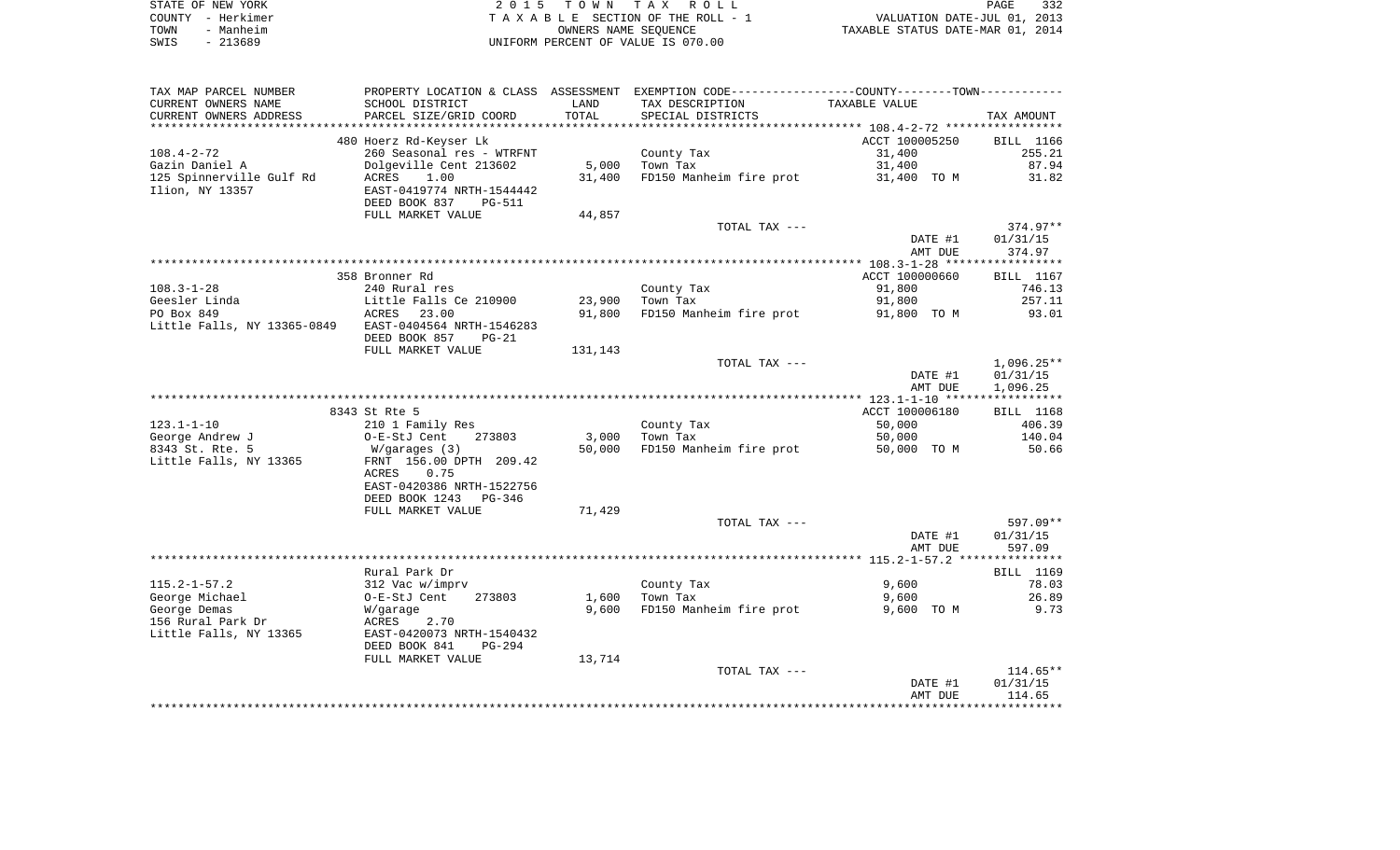| STATE OF NEW YORK                                   | 2 0 1 5                                                               | T O W N | T A X<br><b>ROLL</b>                                        |                                  | PAGE<br>333      |
|-----------------------------------------------------|-----------------------------------------------------------------------|---------|-------------------------------------------------------------|----------------------------------|------------------|
| COUNTY<br>- Herkimer                                |                                                                       |         | TAXABLE SECTION OF THE ROLL - 1                             | VALUATION DATE-JUL 01, 2013      |                  |
| TOWN<br>- Manheim                                   |                                                                       |         | OWNERS NAME SEQUENCE                                        | TAXABLE STATUS DATE-MAR 01, 2014 |                  |
| SWIS<br>$-213689$                                   |                                                                       |         | UNIFORM PERCENT OF VALUE IS 070.00                          |                                  |                  |
| TAX MAP PARCEL NUMBER                               | PROPERTY LOCATION & CLASS ASSESSMENT                                  |         | EXEMPTION CODE-----------------COUNTY-------TOWN----------- |                                  |                  |
| CURRENT OWNERS NAME                                 | SCHOOL DISTRICT                                                       | LAND    | TAX DESCRIPTION                                             | TAXABLE VALUE                    |                  |
| CURRENT OWNERS ADDRESS<br>************************* | PARCEL SIZE/GRID COORD                                                | TOTAL   | SPECIAL DISTRICTS                                           |                                  | TAX AMOUNT       |
|                                                     | 156 Rural Park Dr                                                     |         |                                                             | ACCT 100014490                   | BILL 1170        |
| $115.2 - 1 - 69$                                    | 210 1 Family Res - WTRFNT                                             |         | VET WAR CT 41121                                            | 6,300<br>6,300                   |                  |
| George Michael                                      | O-E-StJ Cent<br>273803                                                | 12,000  | County Tax                                                  | 62,700                           | 509.61           |
| George Demas                                        | W/garage                                                              | 69,000  | Town Tax                                                    | 62,700                           | 175.61           |
| 156 Rural Park Dr                                   | 80.00 DPTH 100.00<br>FRNT                                             |         | FD150 Manheim fire prot                                     | 69,000 TO M                      | 69.91            |
| Little Falls, NY 13365                              | 0.18<br>ACRES<br>EAST-0420378 NRTH-1540667<br>DEED BOOK 701<br>PG-901 |         |                                                             |                                  |                  |
|                                                     | FULL MARKET VALUE                                                     | 98,571  |                                                             |                                  |                  |
|                                                     |                                                                       |         | TOTAL TAX ---                                               |                                  | $755.13**$       |
|                                                     |                                                                       |         |                                                             | DATE #1                          | 01/31/15         |
|                                                     |                                                                       |         |                                                             | AMT DUE                          | 755.13           |
|                                                     | 290 Willie Ln Keyser Lk                                               |         |                                                             | ACCT 100010650                   | <b>BILL</b> 1171 |
| $115.2 - 1 - 40$                                    | 260 Seasonal res - WTRFNT                                             |         | County Tax                                                  | 21,000                           | 170.68           |
| George Michael R                                    | Dolgeville Cent 213602                                                | 900     | Town Tax                                                    | 21,000                           | 58.82            |
| 1725 St. Rte. 5S                                    | FRNT 150.00 DPTH 100.00                                               | 21,000  | FD150 Manheim fire prot                                     | 21,000 TO M                      | 21.28            |
| Little Falls, NY 13365                              | ACRES<br>0.34<br>EAST-0418956 NRTH-1543884<br>DEED BOOK 1367 PG-104   |         |                                                             |                                  |                  |
|                                                     | FULL MARKET VALUE                                                     | 30,000  |                                                             |                                  |                  |
|                                                     |                                                                       |         | TOTAL TAX ---                                               |                                  | 250.78**         |
|                                                     |                                                                       |         |                                                             | DATE #1                          | 01/31/15         |
|                                                     |                                                                       |         |                                                             | AMT DUE                          | 250.78           |
|                                                     |                                                                       |         |                                                             |                                  |                  |
|                                                     | 130 Granny Hill Rd                                                    |         |                                                             | ACCT 100001200                   | BILL 1172        |
| $108.4 - 2 - 67$                                    | 260 Seasonal res - WTRFNT                                             |         | County Tax                                                  | 39,586                           | 321.75           |
| George Robert                                       | Dolgeville Cent 213602                                                | 2,500   | Town Tax                                                    | 39,586                           | 110.87           |
| George Thomas<br>295 Miner Rd                       | FRNT<br>50.00 DPTH 160.00<br>ACRES<br>0.37                            | 39,586  | FD150 Manheim fire prot                                     | 39,586 TO M                      | 40.11            |

| Dolgeville, NY 13329 | EAST-0419349 NRTH-1544157<br>DEED BOOK 770<br>$PG-8$<br>FULL MARKET VALUE | 56,551  |                         |                                     |            |  |
|----------------------|---------------------------------------------------------------------------|---------|-------------------------|-------------------------------------|------------|--|
|                      |                                                                           |         | TOTAL TAX ---           |                                     | $472.73**$ |  |
|                      |                                                                           |         |                         | DATE #1                             | 01/31/15   |  |
|                      |                                                                           |         |                         | AMT DUE                             | 472.73     |  |
|                      |                                                                           |         |                         | $108.3 - 1 - 8$ ******************* |            |  |
|                      | 295 Miner Rd                                                              |         |                         | ACCT 100009155                      | BILL 1173  |  |
| $108.3 - 1 - 8$      | 210 1 Family Res                                                          |         | County Tax              | 75,000                              | 609.59     |  |
| George Robert M      | Dolgeville Cent 213602                                                    | 13,500  | Town Tax                | 75,000                              | 210.05     |  |
| 295 Miner Rd         | 7.50<br>ACRES                                                             | 75,000  | FD150 Manheim fire prot | 75,000<br>TO M                      | 75.99      |  |
| Dolgeville, NY 13329 | EAST-0407374 NRTH-1552963                                                 |         |                         |                                     |            |  |
|                      | FULL MARKET VALUE                                                         | 107,143 |                         |                                     |            |  |
|                      |                                                                           |         | TOTAL TAX ---           |                                     | 895.63**   |  |
|                      |                                                                           |         |                         | DATE #1                             | 01/31/15   |  |
|                      |                                                                           |         |                         | AMT DUE                             | 895.63     |  |
|                      |                                                                           |         |                         |                                     |            |  |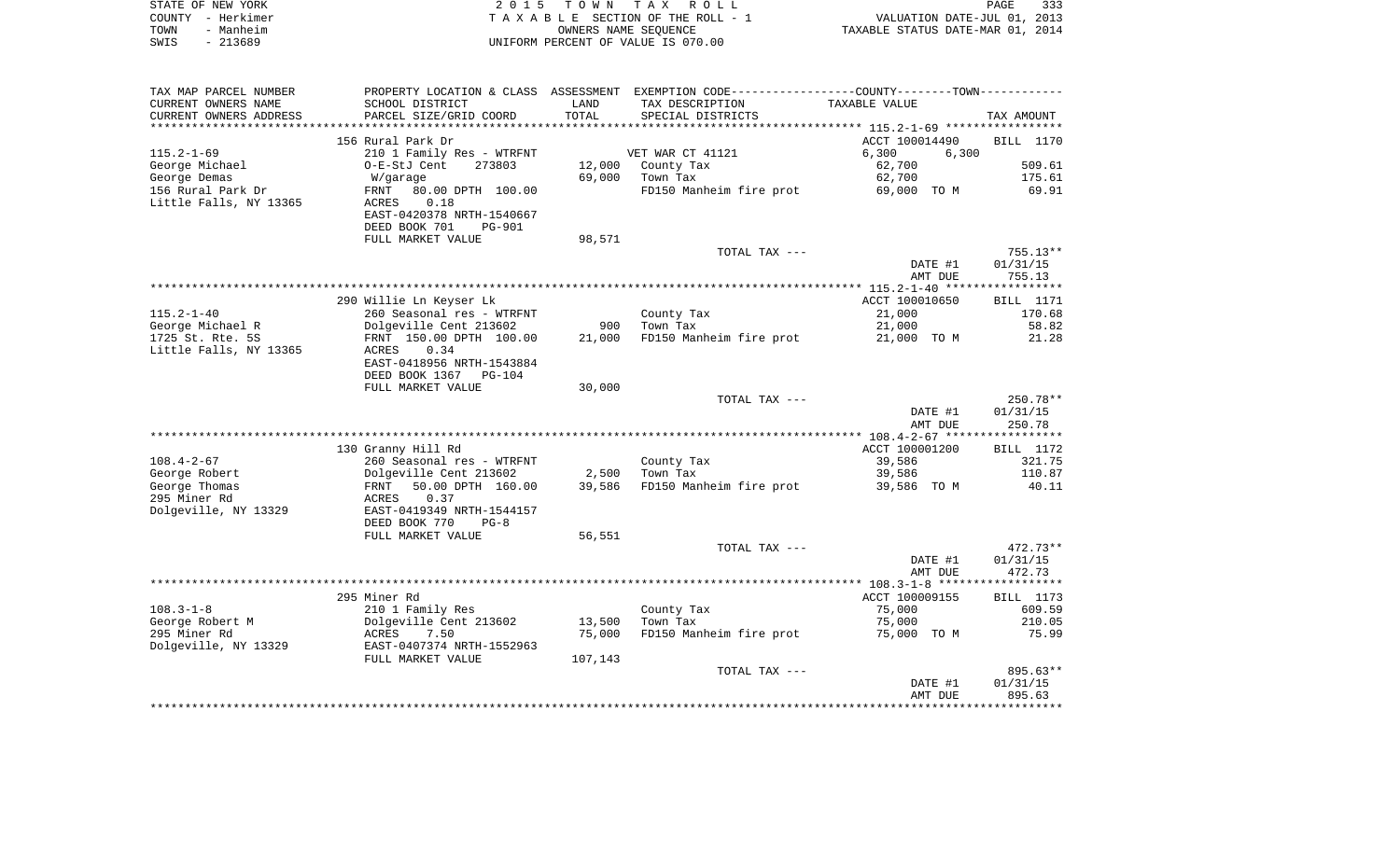| STATE OF NEW YORK | 2015 TOWN TAX ROLL                 | 334<br>PAGE                      |
|-------------------|------------------------------------|----------------------------------|
| COUNTY - Herkimer | TAXABLE SECTION OF THE ROLL - 1    | VALUATION DATE-JUL 01, 2013      |
| TOWN<br>- Manheim | OWNERS NAME SEOUENCE               | TAXABLE STATUS DATE-MAR 01, 2014 |
| $-213689$<br>SWIS | UNIFORM PERCENT OF VALUE IS 070.00 |                                  |

| TAX MAP PARCEL NUMBER     | PROPERTY LOCATION & CLASS ASSESSMENT |         | EXEMPTION CODE----------------COUNTY-------TOWN----------- |                  |                  |
|---------------------------|--------------------------------------|---------|------------------------------------------------------------|------------------|------------------|
| CURRENT OWNERS NAME       | SCHOOL DISTRICT                      | LAND    | TAX DESCRIPTION                                            | TAXABLE VALUE    |                  |
| CURRENT OWNERS ADDRESS    | PARCEL SIZE/GRID COORD               | TOTAL   | SPECIAL DISTRICTS                                          |                  | TAX AMOUNT       |
|                           |                                      |         |                                                            |                  |                  |
|                           | Off Miner Rd                         |         |                                                            | ACCT 100015210   | BILL 1174        |
| $108.1 - 1 - 19$          | 105 Vac farmland                     |         | AG MKTS L 41720                                            | 4,117<br>4,117   |                  |
| George Thomas             | Dolgeville Cent 213602               | 12,500  | County Tax                                                 | 8,383            | 68.14            |
| George Robert M           | ACRES 25.00                          | 12,500  | Town Tax                                                   | 8,383            | 23.48            |
| 125 Zoller Rd             | EAST-0405149 NRTH-1554300            |         | FD150 Manheim fire prot                                    | 8,383 TO M       | 8.49             |
| Dolgeville, NY 13329      | DEED BOOK 1270<br>PG-764             |         | 4,117 EX                                                   |                  |                  |
|                           | FULL MARKET VALUE                    | 17,857  |                                                            |                  |                  |
| MAY BE SUBJECT TO PAYMENT |                                      |         |                                                            |                  |                  |
| UNDER AGDIST LAW TIL 2018 |                                      |         |                                                            |                  |                  |
|                           |                                      |         | TOTAL TAX ---                                              |                  | $100.11**$       |
|                           |                                      |         |                                                            | DATE #1          | 01/31/15         |
|                           |                                      |         |                                                            | AMT DUE          | 100.11           |
|                           |                                      |         |                                                            |                  |                  |
|                           | 481 Miner Rd                         |         |                                                            | ACCT 100015150   | BILL 1175        |
| $108.1 - 1 - 20$          | 112 Dairy farm                       |         | AGRIC 10 Y 41700                                           | 15,000<br>15,000 |                  |
| George Thomas             | Dolgeville Cent 213602               |         | 113,250 AG MKTS L 41720                                    | 37,808<br>37,808 |                  |
| George Robert M           | ACRES 225.00                         | 200,250 | County Tax                                                 | 147,442          | 1,198.38         |
| 125 Zoller Rd             | EAST-0407393 NRTH-1554907            |         | Town Tax                                                   | 147,442          | 412.95           |
| Dolgeville, NY 13329      | DEED BOOK 1270<br>PG-764             |         | FD150 Manheim fire prot                                    | 162,442 TO M     | 164.59           |
|                           | FULL MARKET VALUE                    | 286,071 | 37,808 EX                                                  |                  |                  |
| MAY BE SUBJECT TO PAYMENT |                                      |         |                                                            |                  |                  |
| UNDER AGDIST LAW TIL 2018 |                                      |         |                                                            |                  |                  |
|                           |                                      |         | TOTAL TAX ---                                              |                  | 1,775.92**       |
|                           |                                      |         |                                                            | DATE #1          | 01/31/15         |
|                           |                                      |         |                                                            | AMT DUE          | 1,775.92         |
|                           |                                      |         |                                                            |                  |                  |
|                           | 490 Hoerz Rd-Keyser Lk               |         |                                                            | ACCT 100002820   | <b>BILL</b> 1176 |
| $108.4 - 2 - 75$          | 260 Seasonal res - WTRFNT            |         | County Tax                                                 | 35,000           | 284.47           |
| George Thomas             | Dolgeville Cent 213602               | 2,000   | Town Tax                                                   | 35,000           | 98.03            |
| George Stacey             | 40.00 DPTH 100.00<br>FRNT            | 35,000  | FD150 Manheim fire prot                                    | 35,000 TO M      | 35.46            |
| 125 Zoller Rd             | 0.10<br>ACRES                        |         |                                                            |                  |                  |
| Dolgeville, NY 13329      | EAST-0419903 NRTH-1544562            |         |                                                            |                  |                  |
|                           | DEED BOOK 851<br>$PG-358$            |         |                                                            |                  |                  |
|                           | FULL MARKET VALUE                    | 50,000  |                                                            |                  |                  |
|                           |                                      |         | TOTAL TAX ---                                              |                  | $417.96**$       |
|                           |                                      |         |                                                            | DATE #1          | 01/31/15         |
|                           |                                      |         |                                                            | AMT DUE          | 417.96           |
|                           |                                      |         |                                                            |                  |                  |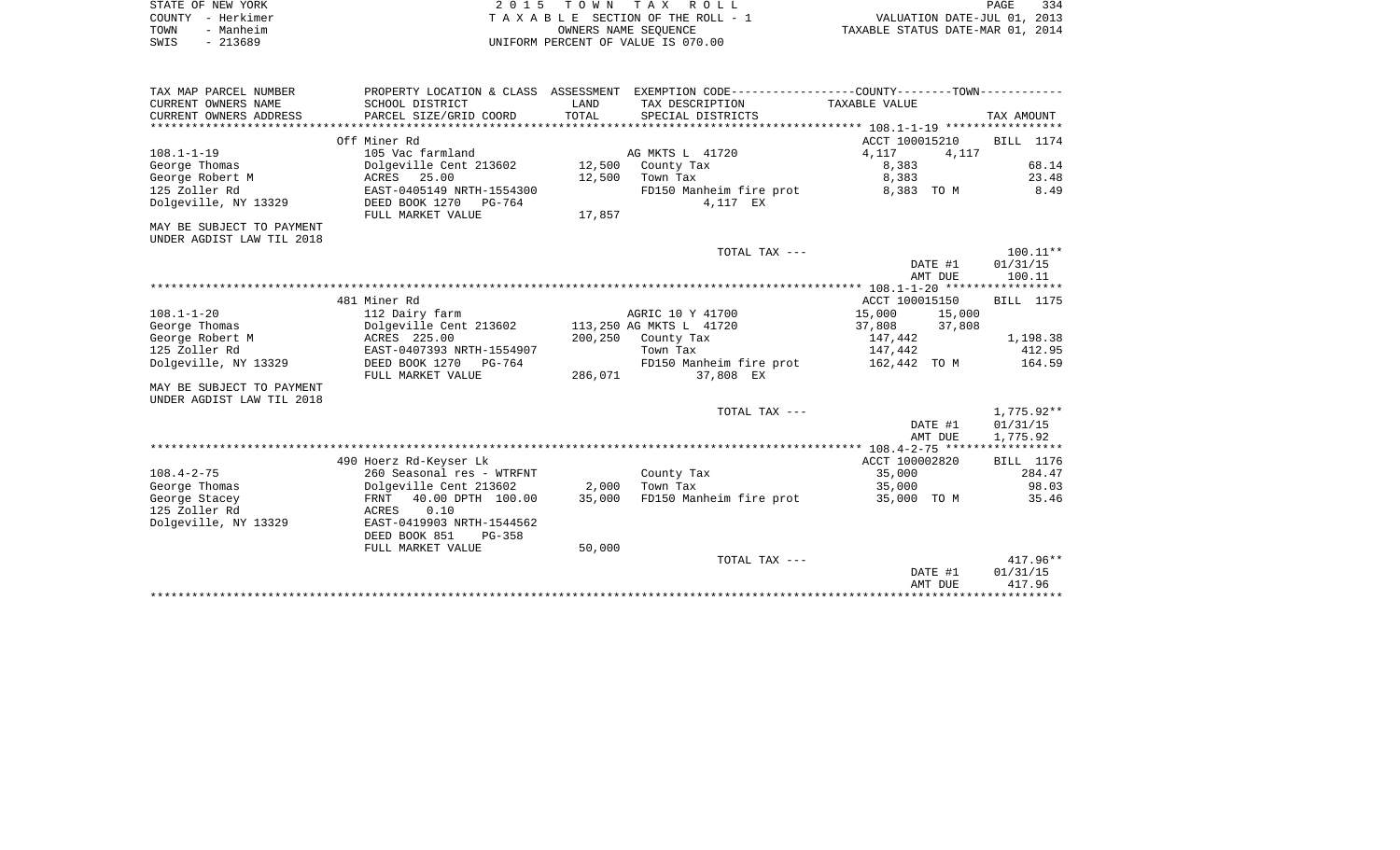| STATE OF NEW YORK | 2015 TOWN TAX ROLL                 | 335<br>PAGE                      |
|-------------------|------------------------------------|----------------------------------|
| COUNTY - Herkimer | TAXABLE SECTION OF THE ROLL - 1    | VALUATION DATE-JUL 01, 2013      |
| - Manheim<br>TOWN | OWNERS NAME SEOUENCE               | TAXABLE STATUS DATE-MAR 01, 2014 |
| $-213689$<br>SWIS | UNIFORM PERCENT OF VALUE IS 070.00 |                                  |

| TAX MAP PARCEL NUMBER     |                                 |         | PROPERTY LOCATION & CLASS ASSESSMENT EXEMPTION CODE---------------COUNTY-------TOWN---------- |                  |                  |
|---------------------------|---------------------------------|---------|-----------------------------------------------------------------------------------------------|------------------|------------------|
| CURRENT OWNERS NAME       | SCHOOL DISTRICT                 | LAND    | TAX DESCRIPTION                                                                               | TAXABLE VALUE    |                  |
| CURRENT OWNERS ADDRESS    | PARCEL SIZE/GRID COORD          | TOTAL   | SPECIAL DISTRICTS                                                                             |                  | TAX AMOUNT       |
|                           |                                 |         |                                                                                               |                  |                  |
|                           | 125 Zoller Rd                   |         |                                                                                               | ACCT 100015180   | <b>BILL</b> 1177 |
| $108.1 - 1 - 6.1$         | 120 Field crops                 |         | AG MKTS L 41720                                                                               | 20,829<br>20,829 |                  |
| George Thomas R           | Dolgeville Cent 213602          | 89,800  | County Tax                                                                                    | 176,171          | 1,431.89         |
| 125 Zoller Rd             | FRNT 4289.00 DPTH               | 197,000 | Town Tax                                                                                      | 176,171          | 493.41           |
| Dolgeville, NY 13329      | ACRES 198.80                    |         | FD150 Manheim fire prot                                                                       | 176,171   TO  M  | 178.50           |
|                           | EAST-0407004 NRTH-1558252       |         | 20,829 EX                                                                                     |                  |                  |
| MAY BE SUBJECT TO PAYMENT | DEED BOOK 878<br>PG-425         |         |                                                                                               |                  |                  |
|                           |                                 |         |                                                                                               |                  |                  |
| UNDER AGDIST LAW TIL 2018 | FULL MARKET VALUE               | 281,429 |                                                                                               |                  |                  |
|                           |                                 |         | TOTAL TAX ---                                                                                 |                  | $2,103.80**$     |
|                           |                                 |         |                                                                                               | DATE #1          | 01/31/15         |
|                           |                                 |         |                                                                                               | AMT DUE          | 2,103.80         |
|                           |                                 |         |                                                                                               |                  |                  |
|                           | Zoller Rd                       |         |                                                                                               |                  | BILL 1178        |
| $108.1 - 1 - 6.3$         | 105 Vac farmland                |         | County Tax                                                                                    | 20,000           | 162.56           |
| George Thomas R           | Dolgeville Cent 213602          | 20,000  | Town Tax                                                                                      | 20,000           | 56.01            |
| George Stacey             | FRNT 3917.00 DPTH               | 20,000  | FD150 Manheim fire prot                                                                       | 20,000 TO M      | 20.26            |
| 125 Zoller Rd             | ACRES 47.40                     |         |                                                                                               |                  |                  |
| Dolgeville, NY 13329      | EAST-0405862 NRTH-1557854       |         |                                                                                               |                  |                  |
|                           | DEED BOOK 1301<br>PG-113        |         |                                                                                               |                  |                  |
|                           | FULL MARKET VALUE               | 28,571  |                                                                                               |                  |                  |
|                           |                                 |         | TOTAL TAX ---                                                                                 |                  | 238.83**         |
|                           |                                 |         |                                                                                               | DATE #1          | 01/31/15         |
|                           |                                 |         |                                                                                               | AMT DUE          | 238.83           |
|                           |                                 |         |                                                                                               |                  |                  |
|                           |                                 |         |                                                                                               |                  |                  |
|                           | 486 Hoerz Rd-Keyser Lk          |         |                                                                                               | ACCT 100010860   | BILL 1179        |
| $108.4 - 2 - 74$          | 260 Seasonal res - WTRFNT       |         | County Tax                                                                                    | 49,700           | 403.95           |
| George Thomas R           | Dolgeville Cent 213602          | 4,000   | Town Tax                                                                                      | 49,700           | 139.20           |
| George Stacy P            | 80.00 DPTH 100.00<br>FRNT       | 49,700  | FD150 Manheim fire prot                                                                       | 49,700 TO M      | 50.36            |
| 125 Zoller Rd             | 0.15<br>ACRES                   |         |                                                                                               |                  |                  |
| Dolgeville, NY 13329      | EAST-0419905 NRTH-1544508       |         |                                                                                               |                  |                  |
|                           | DEED BOOK 129<br><b>PG-717</b>  |         |                                                                                               |                  |                  |
|                           | FULL MARKET VALUE               | 71,000  |                                                                                               |                  |                  |
|                           |                                 |         | TOTAL TAX ---                                                                                 |                  | 593.51**         |
|                           |                                 |         |                                                                                               | DATE #1          | 01/31/15         |
|                           |                                 |         |                                                                                               | AMT DUE          | 593.51           |
|                           |                                 |         |                                                                                               |                  |                  |
|                           | 344 River Rd                    |         |                                                                                               | ACCT 100012000   | BILL 1180        |
| $115.3 - 1 - 22$          | 210 1 Family Res                |         | County Tax                                                                                    | 8,000            | 65.02            |
| George William            | Little Falls Ce 210900          | 800     | Town Tax                                                                                      | 8,000            | 22.41            |
| PO Box 71                 | FRNT 135.00 DPTH<br>45.00       | 8,000   | FD150 Manheim fire prot                                                                       |                  |                  |
|                           |                                 |         |                                                                                               | 8,000 TO M       | 8.11             |
| Marcy, NY 13403           | 0.19<br>ACRES                   |         |                                                                                               |                  |                  |
|                           | EAST-0403864 NRTH-1530828       |         |                                                                                               |                  |                  |
|                           | DEED BOOK 1416<br><b>PG-597</b> |         |                                                                                               |                  |                  |
|                           | FULL MARKET VALUE               | 11,429  |                                                                                               |                  |                  |
|                           |                                 |         | TOTAL TAX ---                                                                                 |                  | $95.54**$        |
|                           |                                 |         |                                                                                               | DATE #1          | 01/31/15         |
|                           |                                 |         |                                                                                               | AMT DUE          | 95.54            |
|                           |                                 |         |                                                                                               |                  |                  |
|                           |                                 |         |                                                                                               |                  |                  |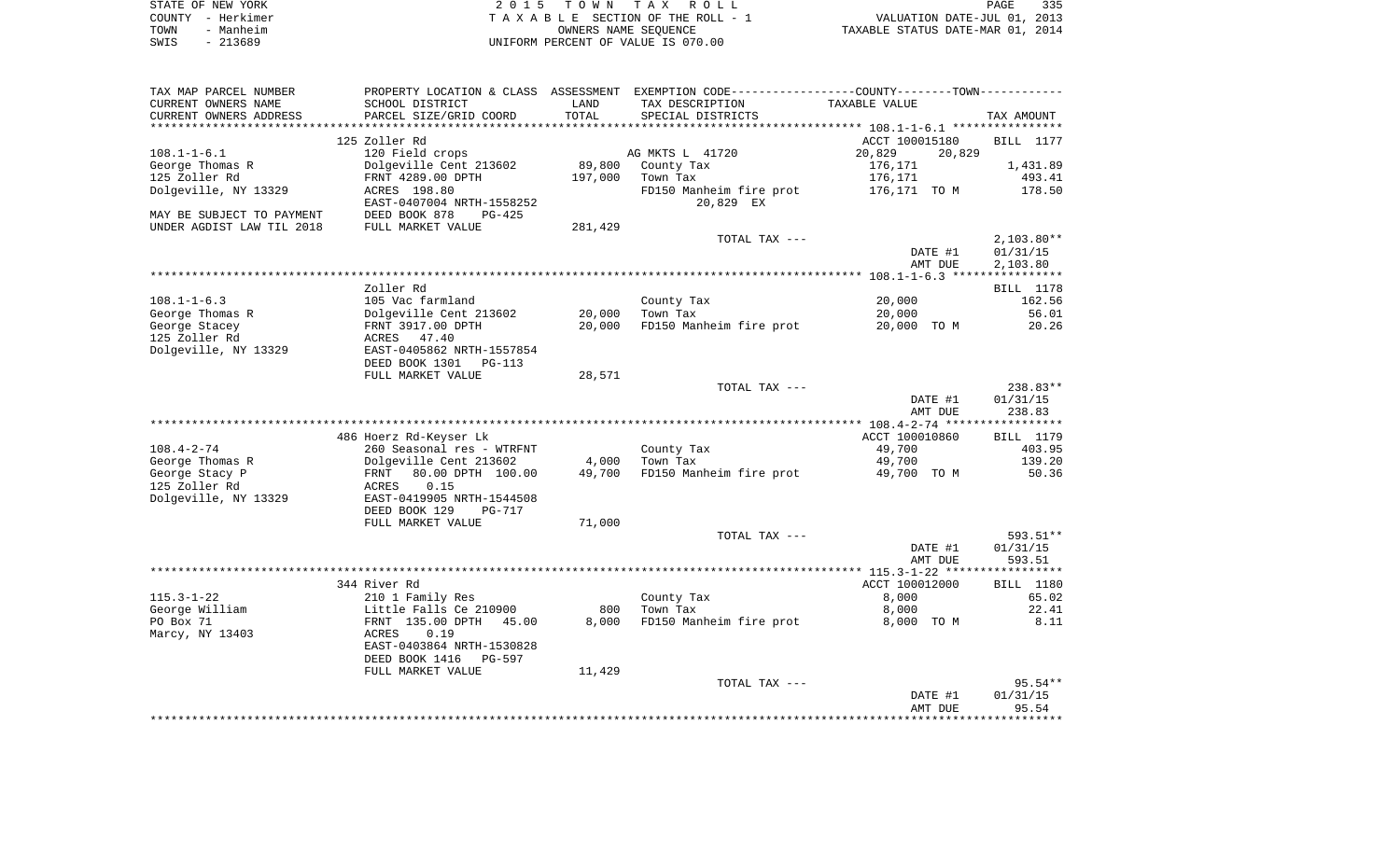|      | STATE OF NEW YORK | 2015 TOWN TAX ROLL                 | PAGE                             | 336 |
|------|-------------------|------------------------------------|----------------------------------|-----|
|      | COUNTY - Herkimer | TAXABLE SECTION OF THE ROLL - 1    | VALUATION DATE-JUL 01, 2013      |     |
| TOWN | - Manheim         | OWNERS NAME SEOUENCE               | TAXABLE STATUS DATE-MAR 01, 2014 |     |
| SWIS | $-213689$         | UNIFORM PERCENT OF VALUE IS 070.00 |                                  |     |

| TAX MAP PARCEL NUMBER  |                           |        | PROPERTY LOCATION & CLASS ASSESSMENT EXEMPTION CODE----------------COUNTY-------TOWN---------- |                |            |
|------------------------|---------------------------|--------|------------------------------------------------------------------------------------------------|----------------|------------|
| CURRENT OWNERS NAME    | SCHOOL DISTRICT           | LAND   | TAX DESCRIPTION                                                                                | TAXABLE VALUE  |            |
| CURRENT OWNERS ADDRESS | PARCEL SIZE/GRID COORD    | TOTAL  | SPECIAL DISTRICTS                                                                              |                | TAX AMOUNT |
|                        |                           |        |                                                                                                |                |            |
|                        | River Rd                  |        |                                                                                                | ACCT 100014100 | BILL 1181  |
| $115.3 - 1 - 23$       | 314 Rural vac<10          |        | County Tax                                                                                     | 8,000          | 65.02      |
| Gerdin Katherine       | Little Falls Ce 210900    | 5,000  | Town Tax                                                                                       | 8,000          | 22.41      |
| 63 Flint Ave           | 2.50<br>ACRES             | 8,000  | FD150 Manheim fire prot                                                                        | 8,000 TO M     | 8.11       |
| Little Falls, NY 13365 | EAST-0404225 NRTH-1530661 |        |                                                                                                |                |            |
|                        | DEED BOOK 730<br>PG-251   |        |                                                                                                |                |            |
|                        | FULL MARKET VALUE         | 11,429 |                                                                                                |                |            |
|                        |                           |        | TOTAL TAX ---                                                                                  |                | $95.54**$  |
|                        |                           |        |                                                                                                | DATE #1        | 01/31/15   |
|                        |                           |        |                                                                                                | AMT DUE        | 95.54      |
|                        |                           |        |                                                                                                |                |            |
|                        | off snells bush           |        |                                                                                                |                | BILL 1182  |
| $116.3 - 1 - 9.2$      | 323 Vacant rural          |        | County Tax                                                                                     | 1,000          | 8.13       |
| Getman Michael L       | Dolgeville Cent 213602    | 1,000  | Town Tax                                                                                       | 1,000          | 2.80       |
| 826 Snells Bush Rd     | ACRES<br>1.80             | 1,000  | FD150 Manheim fire prot                                                                        | 1,000 TO M     | 1.01       |
| Little Falls, NY 13365 | EAST-0420398 NRTH-1531030 |        |                                                                                                |                |            |
|                        | DEED BOOK 1389 PG-901     |        |                                                                                                |                |            |
|                        | FULL MARKET VALUE         | 1,429  |                                                                                                |                |            |
|                        |                           |        | TOTAL TAX ---                                                                                  |                | $11.94**$  |
|                        |                           |        |                                                                                                | DATE #1        | 01/31/15   |
|                        |                           |        |                                                                                                | AMT DUE        | 11.94      |
|                        | 826 Snells Bush Rd        |        |                                                                                                | ACCT 100008730 | BILL 1183  |
| $116.3 - 1 - 10$       | 210 1 Family Res          |        | County Tax                                                                                     | 28,000         | 227.58     |
| Getman Michael L       | Little Falls Ce 210900    | 4,000  | Town Tax                                                                                       | 28,000         | 78.42      |
| 826 Snells Bush Rd     | W/garage                  | 28,000 | FD150 Manheim fire prot                                                                        | 28,000 TO M    | 28.37      |
| Little Falls, NY 13365 | FRNT 144.60 DPTH 144.60   |        |                                                                                                |                |            |
|                        | ACRES<br>1.00             |        |                                                                                                |                |            |
|                        | EAST-0420072 NRTH-1531030 |        |                                                                                                |                |            |
|                        | DEED BOOK 1389 PG-901     |        |                                                                                                |                |            |
|                        | FULL MARKET VALUE         | 40,000 |                                                                                                |                |            |
|                        |                           |        | TOTAL TAX ---                                                                                  |                | $334.37**$ |
|                        |                           |        |                                                                                                | DATE #1        | 01/31/15   |
|                        |                           |        |                                                                                                | AMT DUE        | 334.37     |
|                        |                           |        |                                                                                                |                |            |
|                        | Snells Bush Rd            |        |                                                                                                |                | BILL 1184  |
| $116.3 - 1 - 11.2$     | 311 Res vac land          |        | County Tax                                                                                     | 200            | 1.63       |
| Getman Michael L       | Little Falls Ce 210900    | 200    | Town Tax                                                                                       | 200            | 0.56       |
| 826 Snells Bush Rd     | FRNT 150.00 DPTH 150.00   | 200    | FD150 Manheim fire prot                                                                        | 200 TO M       | .20        |
| Little Falls, NY 13365 | EAST-0420101 NRTH-1530863 |        |                                                                                                |                |            |
|                        | DEED BOOK 1389 PG-901     |        |                                                                                                |                |            |
|                        | FULL MARKET VALUE         | 286    |                                                                                                |                |            |
|                        |                           |        | TOTAL TAX ---                                                                                  |                | $2.39**$   |
|                        |                           |        |                                                                                                | DATE #1        | 01/31/15   |
|                        |                           |        |                                                                                                | AMT DUE        | 2.39       |
|                        |                           |        |                                                                                                |                |            |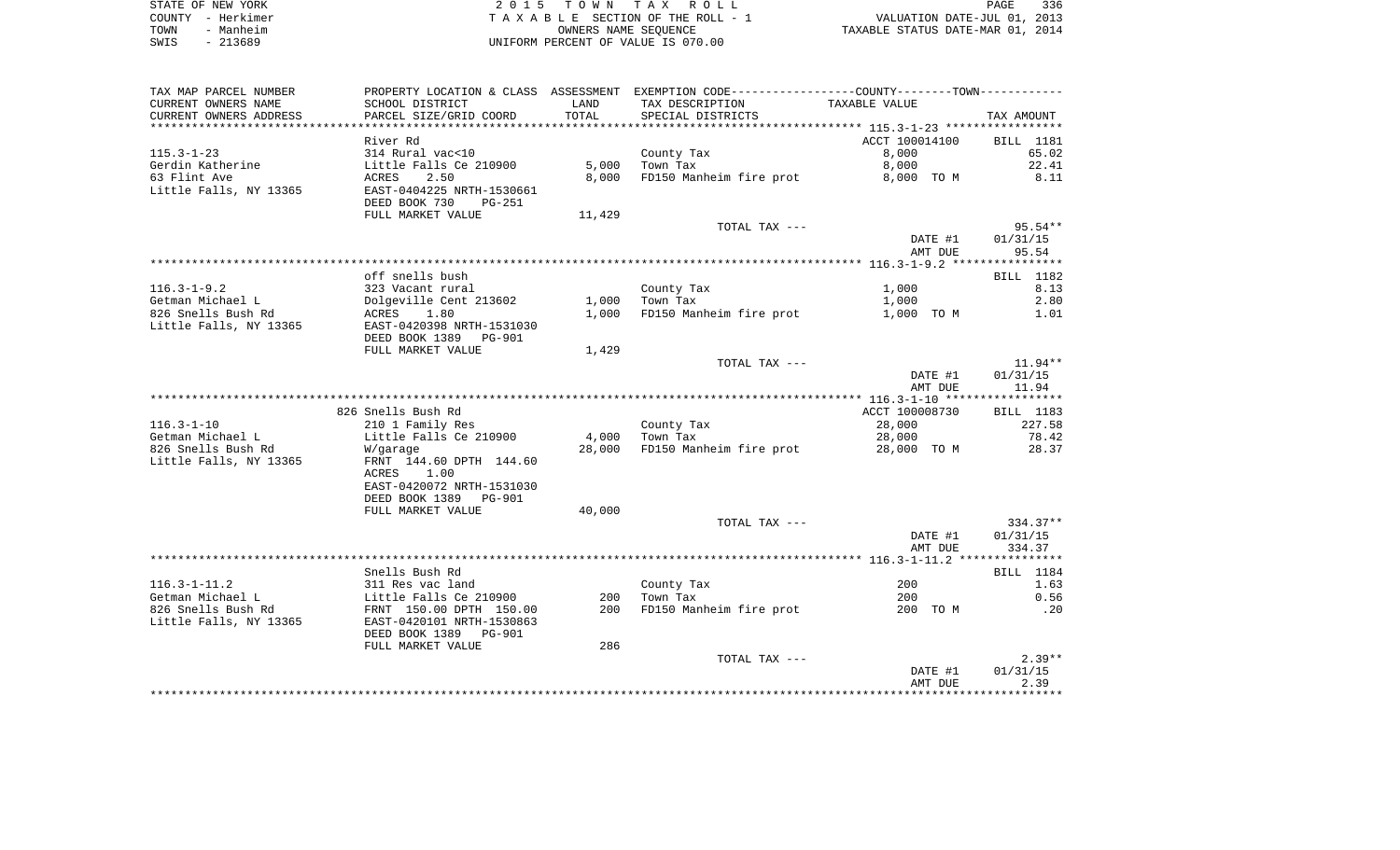|      | STATE OF NEW YORK | 2015 TOWN TAX ROLL                 | PAGE                             | 337 |
|------|-------------------|------------------------------------|----------------------------------|-----|
|      | COUNTY - Herkimer | TAXABLE SECTION OF THE ROLL - 1    | VALUATION DATE-JUL 01, 2013      |     |
| TOWN | - Manheim         | OWNERS NAME SEOUENCE               | TAXABLE STATUS DATE-MAR 01, 2014 |     |
| SWIS | $-213689$         | UNIFORM PERCENT OF VALUE IS 070.00 |                                  |     |

| TAX MAP PARCEL NUMBER    | PROPERTY LOCATION & CLASS ASSESSMENT                  |                      | EXEMPTION CODE-----------------COUNTY-------TOWN----------- |                    |                    |
|--------------------------|-------------------------------------------------------|----------------------|-------------------------------------------------------------|--------------------|--------------------|
| CURRENT OWNERS NAME      | SCHOOL DISTRICT                                       | LAND                 | TAX DESCRIPTION                                             | TAXABLE VALUE      |                    |
| CURRENT OWNERS ADDRESS   | PARCEL SIZE/GRID COORD                                | TOTAL<br>*********** | SPECIAL DISTRICTS                                           |                    | TAX AMOUNT         |
|                          |                                                       |                      |                                                             |                    |                    |
|                          | 1052 Barker Rd                                        |                      |                                                             | ACCT 100015000     | BILL 1185          |
| $108.4 - 1 - 55.1$       | 270 Mfg housing                                       |                      | County Tax                                                  | 11,000             | 89.41              |
| Giarrusso Dale           | Dolgeville Cent 213602                                | 5,700                | Town Tax                                                    | 11,000             | 30.81              |
| 1056 Barker Rd           | ACRES<br>1.00                                         | 11,000               | School Relevy                                               |                    | 225.52             |
| Dolgeville, NY 13329     | EAST-0416874 NRTH-1549768                             |                      | FD150 Manheim fire prot                                     | 11,000 TO M        | 11.15              |
|                          | DEED BOOK 861<br><b>PG-301</b>                        |                      |                                                             |                    |                    |
|                          | FULL MARKET VALUE                                     | 15,714               |                                                             |                    |                    |
|                          |                                                       |                      | TOTAL TAX ---                                               |                    | 356.89**           |
|                          |                                                       |                      |                                                             | DATE #1<br>AMT DUE | 01/31/15<br>356.89 |
|                          |                                                       |                      |                                                             |                    |                    |
|                          | 1640 Snells Bush Rd                                   |                      |                                                             | ACCT 100008740     | BILL 1186          |
| $108.4 - 2 - 30.2$       | 210 1 Family Res                                      |                      | County Tax                                                  | 54,800             | 445.40             |
| Glanovsky Jeffrey P      | Dolgeville Cent 213602                                | 13,300               | Town Tax                                                    | 54,800             | 153.48             |
| Voorhees Kathy           | FRNT 623.00 DPTH                                      | 54,800               | FD150 Manheim fire prot                                     | 54,800 TO M        | 55.52              |
| 1640 Snells Bush Rd      | 7.50<br>ACRES                                         |                      |                                                             |                    |                    |
| Little Falls, NY 13365   | EAST-0413472 NRTH-1544694                             |                      |                                                             |                    |                    |
|                          | DEED BOOK 1172<br>PG-618                              |                      |                                                             |                    |                    |
|                          | FULL MARKET VALUE                                     | 78,286               |                                                             |                    |                    |
|                          |                                                       |                      | TOTAL TAX ---                                               |                    | 654.40**           |
|                          |                                                       |                      |                                                             | DATE #1            | 01/31/15           |
|                          |                                                       |                      |                                                             | AMT DUE            | 654.40             |
|                          |                                                       |                      |                                                             |                    |                    |
|                          | TOWNLINE                                              |                      |                                                             |                    | BILL 1187          |
| $103.3 - 1 - 1.2$        | 323 Vacant rural                                      |                      | County Tax                                                  | 28,000             | 227.58             |
| Goncharenko Valentin     | Dolgeville Cent 213602                                | 28,000               | Town Tax                                                    | 28,000             | 78.42              |
| Goncharenko Tatyana      | ACRES<br>50.90                                        | 28,000               | FD150 Manheim fire prot                                     | 28,000 TO M        | 28.37              |
| 292 Hopson Rd            | EAST-0422582 NRTH-1560352                             |                      |                                                             |                    |                    |
| Dolgeville, NY 13329     | DEED BOOK 937<br>PG-246                               |                      |                                                             |                    |                    |
|                          | FULL MARKET VALUE                                     | 40,000               |                                                             |                    |                    |
|                          |                                                       |                      | TOTAL TAX ---                                               |                    | $334.37**$         |
|                          |                                                       |                      |                                                             | DATE #1            | 01/31/15           |
|                          |                                                       |                      |                                                             | AMT DUE            | 334.37             |
|                          |                                                       |                      |                                                             |                    |                    |
|                          | 165 Bidleman Rd                                       |                      |                                                             |                    | BILL 1188          |
| $115.3 - 1 - 13.15$      | 270 Mfg housing                                       |                      | County Tax                                                  | 25,000             | 203.20             |
| Grainer Jeffrey A        | Little Falls Ce 210900                                | 5,000                | Town Tax                                                    | 25,000             | 70.02              |
| Grainer Debra A          | FRNT 400.00 DPTH                                      | 25,000               | FD150 Manheim fire prot                                     | 25,000 TO M        | 25.33              |
| 88 Alexander St          | 2.50<br>ACRES                                         |                      |                                                             |                    |                    |
| Little Falls, NY 13365   | EAST-0407583 NRTH-1532260<br>DEED BOOK 1547<br>PG-266 |                      |                                                             |                    |                    |
| PRIOR OWNER ON 3/01/2014 | FULL MARKET VALUE                                     | 35,714               |                                                             |                    |                    |
| Horender Seth            |                                                       |                      |                                                             |                    |                    |
|                          |                                                       |                      | TOTAL TAX ---                                               |                    | 298.55**           |
|                          |                                                       |                      |                                                             | DATE #1            | 01/31/15           |
|                          |                                                       |                      |                                                             | AMT DUE            | 298.55             |
|                          |                                                       |                      |                                                             |                    |                    |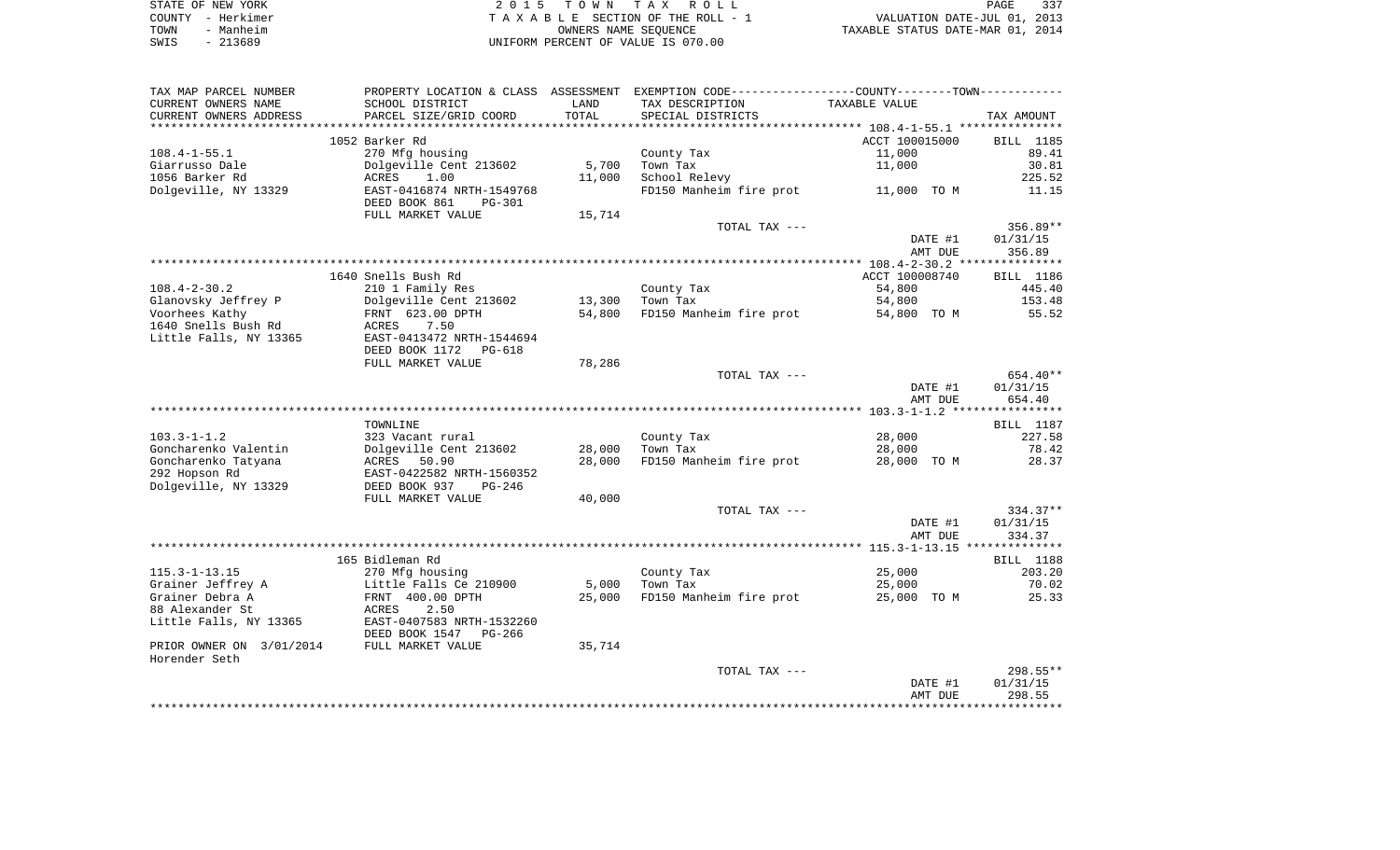| STATE OF NEW YORK |                   | 2015 TOWN TAX ROLL                 | 338<br>PAGE                      |
|-------------------|-------------------|------------------------------------|----------------------------------|
|                   | COUNTY – Herkimer | TAXABLE SECTION OF THE ROLL - 1    | VALUATION DATE-JUL 01, 2013      |
| TOWN              | - Manheim         | OWNERS NAME SEOUENCE               | TAXABLE STATUS DATE-MAR 01, 2014 |
| SWIS              | $-213689$         | UNIFORM PERCENT OF VALUE IS 070.00 |                                  |

| TAX MAP PARCEL NUMBER     |                                               |         | PROPERTY LOCATION & CLASS ASSESSMENT EXEMPTION CODE---------------COUNTY-------TOWN---------- |                  |                  |
|---------------------------|-----------------------------------------------|---------|-----------------------------------------------------------------------------------------------|------------------|------------------|
| CURRENT OWNERS NAME       | SCHOOL DISTRICT                               | LAND    | TAX DESCRIPTION                                                                               | TAXABLE VALUE    |                  |
| CURRENT OWNERS ADDRESS    | PARCEL SIZE/GRID COORD                        | TOTAL   | SPECIAL DISTRICTS                                                                             |                  | TAX AMOUNT       |
| **********************    |                                               |         |                                                                                               |                  |                  |
|                           | 273 Burrell Rd                                |         |                                                                                               | ACCT 100006000   | BILL 1189        |
| $115.1 - 1 - 21.1$        | 112 Dairy farm                                |         | AG MKTS L 41720                                                                               | 23,461<br>23,461 |                  |
| Grasse David              | Little Falls Ce 210900                        | 62,000  | County Tax                                                                                    | 126,539          | 1,028.49         |
| Grasse Jenny              | 74.90<br>ACRES                                | 150,000 | Town Tax                                                                                      | 126,539          | 354.40           |
| 378 Sidney Rd             | EAST-0399618 NRTH-1540307                     |         | FD150 Manheim fire prot                                                                       | 126,539 TO M     | 128.21           |
| Annandale, NJ 08801       | DEED BOOK 1399<br>PG-658                      |         | 23,461 EX                                                                                     |                  |                  |
|                           | FULL MARKET VALUE                             | 214,286 |                                                                                               |                  |                  |
| MAY BE SUBJECT TO PAYMENT |                                               |         |                                                                                               |                  |                  |
| UNDER AGDIST LAW TIL 2018 |                                               |         |                                                                                               |                  |                  |
|                           |                                               |         | TOTAL TAX ---                                                                                 |                  | $1,511.10**$     |
|                           |                                               |         |                                                                                               | DATE #1          | 01/31/15         |
|                           |                                               |         |                                                                                               | AMT DUE          | 1,511.10         |
|                           |                                               |         |                                                                                               |                  |                  |
|                           | 149 Sterusky Rd                               |         |                                                                                               | ACCT 100012780   | BILL 1190        |
| $115.1 - 1 - 10.1$        | 105 Vac farmland                              |         | AG MKTS L 41720                                                                               | 36,605<br>36,605 |                  |
| Grasse David D            | Little Falls Ce 210900                        | 120,000 | County Tax                                                                                    | 83,395           | 677.82           |
| Grasse Jenny M            | ACRES 255.40                                  | 120,000 | Town Tax                                                                                      | 83,395           | 233.57           |
| 378 Sidney Rd             | EAST-0402781 NRTH-1541840                     |         | FD150 Manheim fire prot                                                                       | 83,395 TO M      | 84.50            |
| Annadale, NJ 08801        | DEED BOOK 940<br>$PG-56$<br>FULL MARKET VALUE | 171,429 | 36,605 EX                                                                                     |                  |                  |
| MAY BE SUBJECT TO PAYMENT |                                               |         |                                                                                               |                  |                  |
| UNDER AGDIST LAW TIL 2018 |                                               |         |                                                                                               |                  |                  |
|                           |                                               |         | TOTAL TAX ---                                                                                 |                  | 995.89**         |
|                           |                                               |         |                                                                                               | DATE #1          | 01/31/15         |
|                           |                                               |         |                                                                                               | AMT DUE          | 995.89           |
|                           |                                               |         |                                                                                               |                  |                  |
|                           | Burrell Rd                                    |         |                                                                                               |                  | BILL 1191        |
| $115.1 - 1 - 21.3$        | 322 Rural vac>10                              |         | County Tax                                                                                    | 20,000           | 162.56           |
| Grasse David D            | Little Falls Ce 210900                        | 20,000  | Town Tax                                                                                      | 20,000           | 56.01            |
| Grasse Jenny              | ACRES<br>10.00                                | 20,000  | FD150 Manheim fire prot                                                                       | 20,000 TO M      | 20.26            |
| 378 Sidney Rd             | EAST-0399840 NRTH-1541461                     |         |                                                                                               |                  |                  |
| Annadale, NJ 08801        | DEED BOOK 1175<br>$PG-828$                    |         |                                                                                               |                  |                  |
|                           | FULL MARKET VALUE                             | 28,571  |                                                                                               |                  |                  |
|                           |                                               |         | TOTAL TAX ---                                                                                 |                  | $238.83**$       |
|                           |                                               |         |                                                                                               | DATE #1          | 01/31/15         |
|                           |                                               |         |                                                                                               | AMT DUE          | 238.83           |
|                           |                                               |         |                                                                                               |                  |                  |
|                           | 8087 St Rte 5                                 |         |                                                                                               | ACCT 100006720   | <b>BILL</b> 1192 |
| $122.2 - 2 - 9$           | 210 1 Family Res                              |         | County Tax                                                                                    | 95,550           | 776.61           |
| Grau John                 | Little Falls Ce 210900                        | 13,000  | Town Tax                                                                                      | 95,550           | 267.61           |
| Grau Cynthia L            | W/garage                                      | 95,550  | FD150 Manheim fire prot                                                                       | 95,550 TO M      | 96.81            |
| 8087 State Rte 5          | ACRES<br>7.00                                 |         |                                                                                               |                  |                  |
| Little Falls, NY 13365    | EAST-0416508 NRTH-1526455                     |         |                                                                                               |                  |                  |
|                           | DEED BOOK 00644 PG-01065                      |         |                                                                                               |                  |                  |
|                           | FULL MARKET VALUE                             | 136,500 |                                                                                               |                  |                  |
|                           |                                               |         | TOTAL TAX ---                                                                                 |                  | $1,141.03**$     |
|                           |                                               |         |                                                                                               | DATE #1          | 01/31/15         |
|                           |                                               |         |                                                                                               | AMT DUE          | 1,141.03         |
|                           |                                               |         |                                                                                               |                  |                  |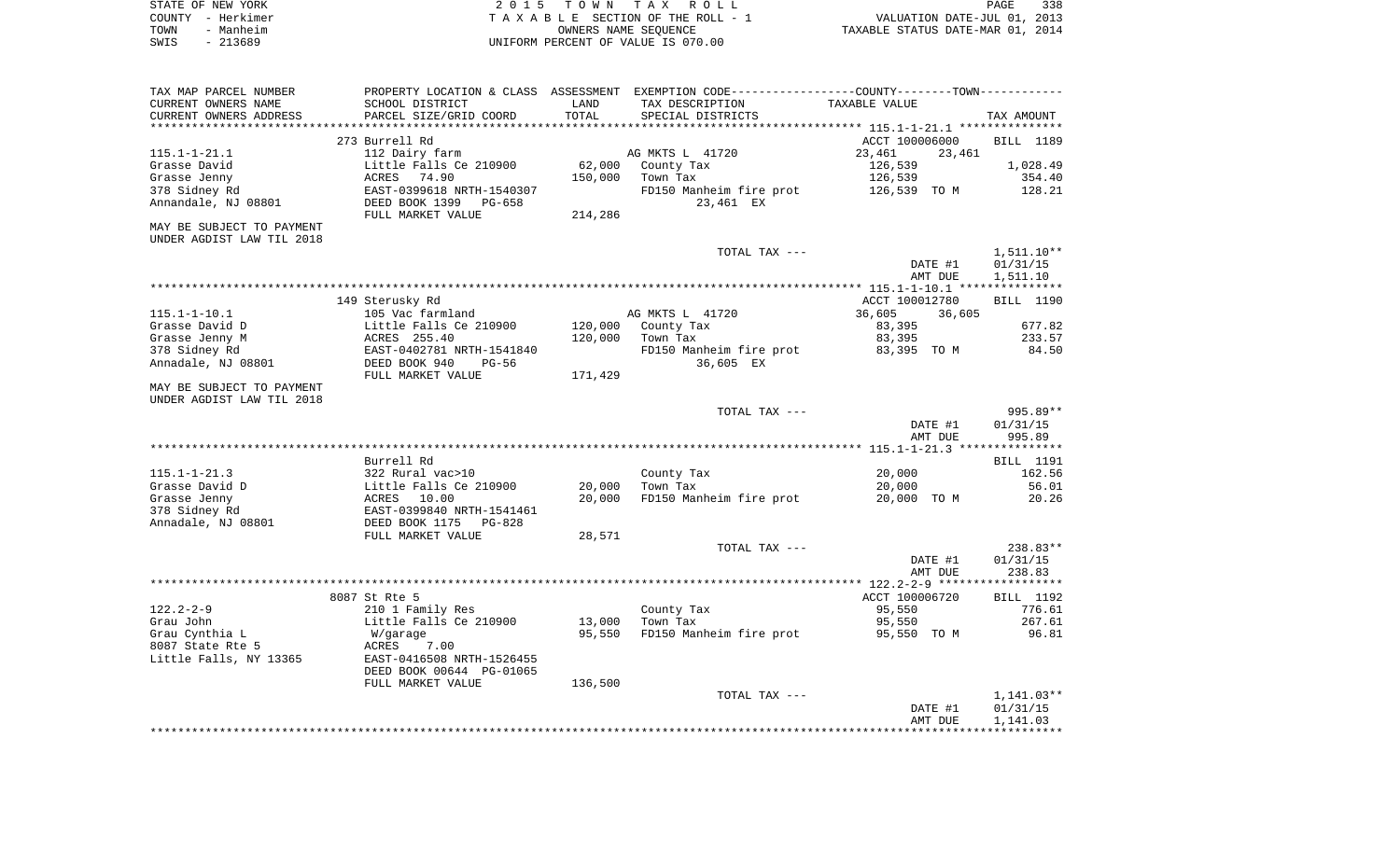|      | STATE OF NEW YORK | 2015 TOWN TAX ROLL                 | 339<br>PAGE                      |
|------|-------------------|------------------------------------|----------------------------------|
|      | COUNTY - Herkimer | TAXABLE SECTION OF THE ROLL - 1    | VALUATION DATE-JUL 01, 2013      |
| TOWN | - Manheim         | OWNERS NAME SEOUENCE               | TAXABLE STATUS DATE-MAR 01, 2014 |
| SWIS | - 213689          | UNIFORM PERCENT OF VALUE IS 070.00 |                                  |

| TAX MAP PARCEL NUMBER  | PROPERTY LOCATION & CLASS ASSESSMENT EXEMPTION CODE---------------COUNTY-------TOWN----------             |                |                         |                |            |
|------------------------|-----------------------------------------------------------------------------------------------------------|----------------|-------------------------|----------------|------------|
| CURRENT OWNERS NAME    | SCHOOL DISTRICT                                                                                           | LAND           | TAX DESCRIPTION         | TAXABLE VALUE  |            |
| CURRENT OWNERS ADDRESS | PARCEL SIZE/GRID COORD                                                                                    | TOTAL          | SPECIAL DISTRICTS       |                | TAX AMOUNT |
|                        |                                                                                                           |                |                         |                |            |
|                        | 195 Lyon Rd                                                                                               |                |                         | ACCT 100001560 | BILL 1193  |
| $108.4 - 1 - 13$       | 270 Mfg housing                                                                                           |                | County Tax              | 18,000         | 146.30     |
| Gray Clarence          |                                                                                                           |                | Town Tax                | 18,000         | 50.41      |
| Gray Jennie            |                                                                                                           |                | FD150 Manheim fire prot | 18,000 TO M    | 18.24      |
| 195 Lyon Rd            | Dolgeville Cent 213602 2,800<br>FRNT 200.00 DPTH 151.00 18,000<br>ACRES 0.69<br>EAST-0413851 NRTH-1551889 |                |                         |                |            |
| Dolgeville, NY 13329   |                                                                                                           |                |                         |                |            |
|                        | FULL MARKET VALUE                                                                                         | 25,714         |                         |                |            |
|                        |                                                                                                           |                | TOTAL TAX ---           |                | 214.95**   |
|                        |                                                                                                           |                |                         | DATE #1        | 01/31/15   |
|                        |                                                                                                           |                |                         | AMT DUE        | 214.95     |
|                        |                                                                                                           |                |                         |                |            |
|                        | 5796 St Rte 167                                                                                           |                |                         | ACCT 100015090 | BILL 1194  |
| 115.2-1-11             | 314 Rural vac<10                                                                                          |                | County Tax              | 1,500          | 12.19      |
| Greco Andrea           | Dolgeville Cent 213602<br>FRNT 75.00 DPTH 287.00                                                          |                | $1,500$ Town Tax        | 1,500          | 4.20       |
| Greco Domonic Jr.      |                                                                                                           | 1,500          | FD150 Manheim fire prot | 1,500 TO M     | 1.52       |
| 5796 St. Rte 167       | ACRES 0.44                                                                                                |                |                         |                |            |
|                        | Little Falls, NY 13365 EAST-0413864 NRTH-1541733                                                          |                |                         |                |            |
|                        | DEED BOOK 1461 PG-289                                                                                     |                |                         |                |            |
|                        | FULL MARKET VALUE                                                                                         | 2,143          |                         |                |            |
|                        |                                                                                                           |                | TOTAL TAX ---           |                | $17.91**$  |
|                        |                                                                                                           |                |                         | DATE #1        | 01/31/15   |
|                        |                                                                                                           |                |                         | AMT DUE        | 17.91      |
|                        |                                                                                                           |                |                         |                |            |
|                        | 5796 St Rte 167                                                                                           |                |                         | ACCT 100015120 | BILL 1195  |
| 115.2-1-12             | 314 Rural vac<10                                                                                          |                | County Tax              | 200            | 1.63       |
| Greco Andrea           | Dolgeville Cent 213602<br>FRNT 25.00 DPTH 307.00                                                          |                | 200 Town Tax            | 200            | 0.56       |
| Greco Domonic Jr.      |                                                                                                           | 200            | FD150 Manheim fire prot | 200 TO M       | .20        |
| 5796 St. Rte 167       | ACRES<br>0.18                                                                                             |                |                         |                |            |
| Little Falls, NY 13365 | EAST-0413866 NRTH-1541782                                                                                 |                |                         |                |            |
|                        | DEED BOOK 1461 PG-289                                                                                     |                |                         |                |            |
|                        | FULL MARKET VALUE                                                                                         | 286            |                         |                |            |
|                        |                                                                                                           |                | TOTAL TAX ---           |                | $2.39**$   |
|                        |                                                                                                           |                |                         | DATE #1        | 01/31/15   |
|                        |                                                                                                           |                |                         | AMT DUE        | 2.39       |
|                        |                                                                                                           |                |                         |                |            |
|                        | 5796 St Rte 167                                                                                           |                |                         | ACCT 100015060 | BILL 1196  |
| 115.2-1-13             | 210 1 Family Res                                                                                          |                | County Tax              | 57,000         | 463.29     |
| Greco Andrea           | Dolgeville Cent 213602                                                                                    | 3,100 Town Tax |                         | 57,000         | 159.64     |
| Greco Domonic Jr.      | W/garage                                                                                                  | 57,000         | FD150 Manheim fire prot | 57,000 TO M    | 57.75      |
| 5796 St Rte 167        | FRNT 100.00 DPTH 370.00                                                                                   |                |                         |                |            |
| Little Falls, NY 13365 | ACRES<br>0.78                                                                                             |                |                         |                |            |
|                        | EAST-0413854 NRTH-1541836                                                                                 |                |                         |                |            |
|                        | DEED BOOK 1461<br>PG-289                                                                                  |                |                         |                |            |
|                        | FULL MARKET VALUE                                                                                         | 81,429         |                         |                |            |
|                        |                                                                                                           |                | TOTAL TAX ---           |                | 680.68**   |
|                        |                                                                                                           |                |                         | DATE #1        | 01/31/15   |
|                        |                                                                                                           |                |                         | AMT DUE        | 680.68     |
|                        |                                                                                                           |                |                         |                |            |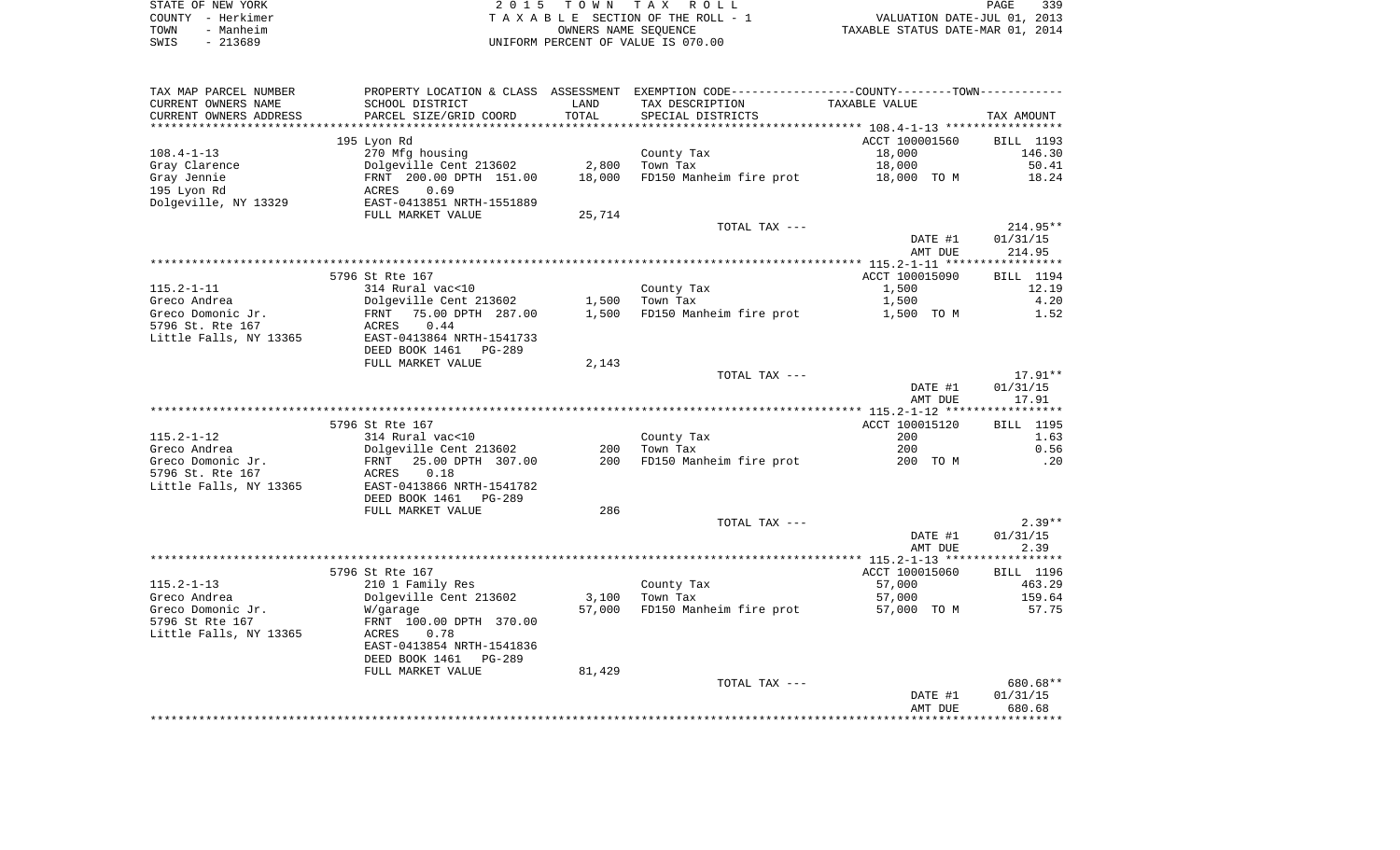|      | STATE OF NEW YORK | 2015 TOWN TAX ROLL                 | 340<br>PAGE                      |
|------|-------------------|------------------------------------|----------------------------------|
|      | COUNTY - Herkimer | TAXABLE SECTION OF THE ROLL - 1    | VALUATION DATE-JUL 01, 2013      |
| TOWN | - Manheim         | OWNERS NAME SEOUENCE               | TAXABLE STATUS DATE-MAR 01, 2014 |
| SWIS | $-213689$         | UNIFORM PERCENT OF VALUE IS 070.00 |                                  |

| TAX MAP PARCEL NUMBER  | PROPERTY LOCATION & CLASS |         | ASSESSMENT EXEMPTION CODE------------------COUNTY-------TOWN--------- |                |                  |
|------------------------|---------------------------|---------|-----------------------------------------------------------------------|----------------|------------------|
| CURRENT OWNERS NAME    | SCHOOL DISTRICT           | LAND    | TAX DESCRIPTION                                                       | TAXABLE VALUE  |                  |
| CURRENT OWNERS ADDRESS | PARCEL SIZE/GRID COORD    | TOTAL   | SPECIAL DISTRICTS                                                     |                | TAX AMOUNT       |
|                        |                           |         |                                                                       |                |                  |
|                        | 268 Willie Ln Keyser Lk   |         |                                                                       | ACCT 100000990 | <b>BILL</b> 1197 |
| $115.2 - 1 - 46$       | 260 Seasonal res - WTRFNT |         | County Tax                                                            | 48,500         | 394.20           |
| Greene Johan M         | Dolgeville Cent 213602    | 1,100   | Town Tax                                                              | 48,500         | 135.84           |
|                        |                           |         |                                                                       |                |                  |
| 6926 S.E. Amendment St | FRNT 150.00 DPTH 170.00   | 48,500  | FD150 Manheim fire prot                                               | 48,500 TO M    | 49.14            |
| Hobe Sound, FL 33455   | 0.58<br>ACRES             |         |                                                                       |                |                  |
|                        | EAST-0419012 NRTH-1543438 |         |                                                                       |                |                  |
|                        | DEED BOOK 1462<br>PG-620  |         |                                                                       |                |                  |
|                        | FULL MARKET VALUE         | 69,286  |                                                                       |                |                  |
|                        |                           |         | TOTAL TAX ---                                                         |                | 579.18**         |
|                        |                           |         |                                                                       | DATE #1        | 01/31/15         |
|                        |                           |         |                                                                       | AMT DUE        | 579.18           |
|                        |                           |         |                                                                       |                |                  |
|                        | 1593 Snells Bush Rd       |         |                                                                       | ACCT 100080000 | BILL 1198        |
| $115.2 - 1 - 24$       | 210 1 Family Res          |         | County Tax                                                            | 90,400         | 734.75           |
| Greene Richard         | Dolgeville Cent 213602    | 3,800   | Town Tax                                                              | 90,400         | 253.19           |
| Mary Ann               | W/garage                  | 90,400  | FD150 Manheim fire prot                                               | 90,400 TO M    | 91.60            |
|                        |                           |         |                                                                       |                |                  |
| PO Box 42              | ACRES<br>1.00             |         |                                                                       |                |                  |
| Little Falls, NY 13365 | EAST-0413880 NRTH-1543705 |         |                                                                       |                |                  |
|                        | DEED BOOK 00634 PG-00454  |         |                                                                       |                |                  |
|                        | FULL MARKET VALUE         | 129,143 |                                                                       |                |                  |
|                        |                           |         | TOTAL TAX ---                                                         |                | $1,079.54**$     |
|                        |                           |         |                                                                       | DATE #1        | 01/31/15         |
|                        |                           |         |                                                                       | AMT DUE        | 1,079.54         |
|                        |                           |         |                                                                       |                |                  |
|                        | 142 Spencer Rd            |         |                                                                       | ACCT 100002460 | BILL 1199        |
| $108.2 - 1 - 26$       | 312 Vac w/imprv           |         | County Tax                                                            | 9,200          | 74.78            |
| Gressler Charles K     | Dolgeville Cent 213602    | 7,200   | Town Tax                                                              | 9,200          | 25.77            |
| 49 Elm St              | ACRES<br>5.00             | 9,200   | FD150 Manheim fire prot                                               | 9,200 TO M     | 9.32             |
| Dolgeville, NY 13329   | EAST-0414752 NRTH-1554926 |         |                                                                       |                |                  |
|                        | DEED BOOK 1469<br>PG-866  |         |                                                                       |                |                  |
|                        | FULL MARKET VALUE         | 13,143  |                                                                       |                |                  |
|                        |                           |         | TOTAL TAX ---                                                         |                | $109.87**$       |
|                        |                           |         |                                                                       |                |                  |
|                        |                           |         |                                                                       | DATE #1        | 01/31/15         |
|                        |                           |         |                                                                       | AMT DUE        | 109.87           |
|                        |                           |         |                                                                       |                |                  |
|                        | 377 Carlson Rd            |         |                                                                       |                | BILL 1200        |
| $108.2 - 1 - 2.9$      | 210 1 Family Res          |         | County Tax                                                            | 79,700         | 647.79           |
| Gressler Mary L        | Dolgeville Cent 213602    | 17,700  | Town Tax                                                              | 79,700         | 223.22           |
| 377 Carlson Rd         | FRNT 462.00 DPTH          | 79,700  | FD150 Manheim fire prot                                               | 79,700 TO M    | 80.75            |
| PO Box 149             | ACRES 15.30               |         |                                                                       |                |                  |
| Dolgeville, NY 13329   | EAST-0413480 NRTH-1560147 |         |                                                                       |                |                  |
|                        | DEED BOOK 1103<br>PG-260  |         |                                                                       |                |                  |
|                        | FULL MARKET VALUE         | 113,857 |                                                                       |                |                  |
|                        |                           |         | TOTAL TAX ---                                                         |                | 951.76**         |
|                        |                           |         |                                                                       | DATE #1        | 01/31/15         |
|                        |                           |         |                                                                       | AMT DUE        | 951.76           |
|                        |                           |         |                                                                       |                |                  |
|                        |                           |         |                                                                       |                |                  |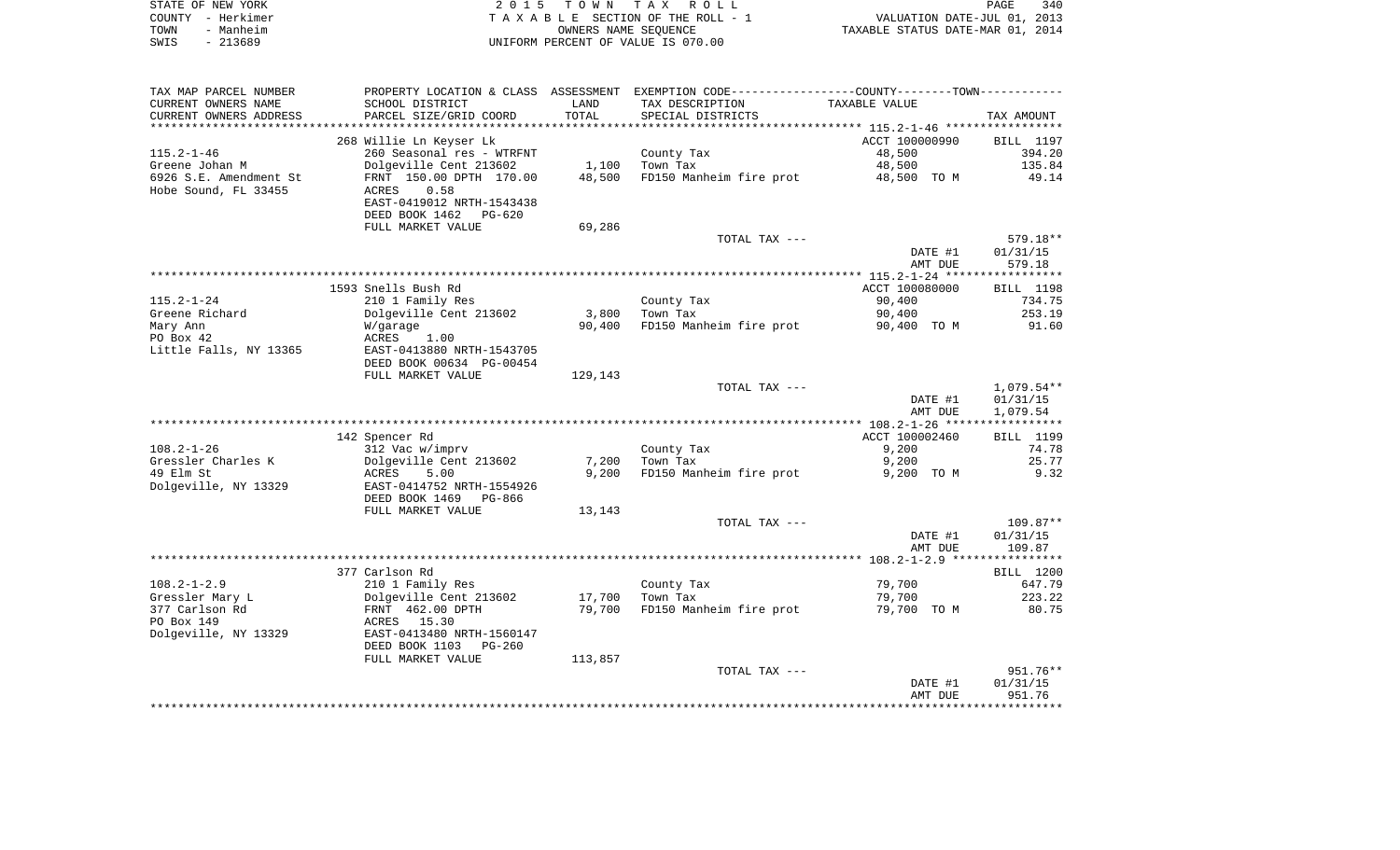| STATE OF NEW YORK | 2015 TOWN TAX ROLL                 | 341<br>PAGE                      |
|-------------------|------------------------------------|----------------------------------|
| COUNTY - Herkimer | TAXABLE SECTION OF THE ROLL - 1    | VALUATION DATE-JUL 01, 2013      |
| - Manheim<br>TOWN | OWNERS NAME SEOUENCE               | TAXABLE STATUS DATE-MAR 01, 2014 |
| - 213689<br>SWIS  | UNIFORM PERCENT OF VALUE IS 070.00 |                                  |

| TAX MAP PARCEL NUMBER               | PROPERTY LOCATION & CLASS ASSESSMENT EXEMPTION CODE---------------COUNTY--------TOWN---------- |         |                                     |                            |                 |
|-------------------------------------|------------------------------------------------------------------------------------------------|---------|-------------------------------------|----------------------------|-----------------|
| CURRENT OWNERS NAME                 | SCHOOL DISTRICT                                                                                | LAND    | TAX DESCRIPTION                     | TAXABLE VALUE              |                 |
| CURRENT OWNERS ADDRESS              | PARCEL SIZE/GRID COORD                                                                         | TOTAL   | SPECIAL DISTRICTS                   |                            | TAX AMOUNT      |
|                                     |                                                                                                |         |                                     |                            |                 |
|                                     | Ritter Rd                                                                                      |         |                                     | ACCT 100011370             | BILL 1201       |
| $115.1 - 1 - 28.2$                  | 322 Rural vac>10                                                                               |         | County Tax                          | 10,600                     | 86.15           |
| Gressler Richard                    | Little Falls Ce 210900                                                                         | 10,600  | Town Tax                            | 10,600                     | 29.69           |
| 448 Ritter Rd                       | FRNT 50.00 DPTH                                                                                | 10,600  | School Relevy                       |                            | 472.59          |
| Little Falls, NY 13365              | ACRES 23.10                                                                                    |         | FD150 Manheim fire prot 10,600 TO M |                            | 10.74           |
|                                     | EAST-0404333 NRTH-1537429                                                                      |         |                                     |                            |                 |
|                                     | DEED BOOK 1305 PG-756                                                                          |         |                                     |                            |                 |
|                                     | FULL MARKET VALUE                                                                              | 15,143  |                                     |                            |                 |
|                                     |                                                                                                |         | TOTAL TAX ---                       |                            | 599.17**        |
|                                     |                                                                                                |         |                                     | DATE #1                    | 01/31/15        |
|                                     |                                                                                                |         |                                     | AMT DUE                    | 599.17          |
|                                     |                                                                                                |         |                                     |                            |                 |
|                                     | 448 Ritter Rd                                                                                  |         |                                     |                            | BILL 1202       |
| $115.3 - 1 - 1.2$                   | 210 1 Family Res                                                                               |         | County Tax                          | 42,000                     | 341.37          |
| Gressler Richard                    | Little Falls Ce 210900                                                                         | 3,100   | Town Tax                            | 42,000                     | 117.63          |
| 448 Ritter Rd                       | FRNT 215.00 DPTH 190.00                                                                        | 42,000  | School Relevy                       |                            | 1,035.41        |
| Little Falls, NY 13365 ACRES        | 0.80                                                                                           |         | FD150 Manheim fire prot 42,000 TO M |                            | 42.56           |
|                                     | EAST-0404976 NRTH-1536139                                                                      |         |                                     |                            |                 |
|                                     | DEED BOOK 672<br>PG-568                                                                        |         |                                     |                            |                 |
|                                     | FULL MARKET VALUE                                                                              | 60,000  |                                     |                            |                 |
|                                     |                                                                                                |         | TOTAL TAX ---                       |                            | $1,536.97**$    |
|                                     |                                                                                                |         |                                     | DATE #1                    | 01/31/15        |
|                                     |                                                                                                |         |                                     | AMT DUE                    | 1,536.97        |
|                                     |                                                                                                |         |                                     |                            |                 |
|                                     | 251 Moore Rd                                                                                   |         |                                     |                            | BILL 1203       |
| $108.2 - 3 - 1$                     | 242 Rurl res&rec                                                                               |         | County Tax                          | 105,000                    | 853.42          |
| Guenther Daniel J                   | 242 Auil 10000011<br>Dolgeville Cent 213602<br>FRNT 416.00 DPTH<br>ACES 20.1000 NPTH-1559591   |         | 15,000 Town Tax                     | 105,000                    | 294.08          |
| Guenther Allison J                  |                                                                                                | 105,000 | FD150 Manheim fire prot             | 105,000 TO M               | 106.39          |
| 251 Moore Rd                        |                                                                                                |         |                                     |                            |                 |
| Dolgeville, NY 13329                | EAST-0410203 NRTH-1559591                                                                      |         |                                     |                            |                 |
|                                     | DEED BOOK 1398 PG-125                                                                          |         |                                     |                            |                 |
|                                     | FULL MARKET VALUE                                                                              | 150,000 |                                     |                            |                 |
|                                     |                                                                                                |         | TOTAL TAX ---                       |                            | 1,253.89**      |
|                                     |                                                                                                |         |                                     | DATE #1                    | 01/31/15        |
|                                     |                                                                                                |         |                                     | AMT DUE                    | 1,253.89        |
|                                     |                                                                                                |         |                                     |                            |                 |
| $115.4 - 1 - 38$                    | 214 Inghams Mills Rd                                                                           |         | AGED-ALL<br>41800                   | ACCT 100001355             | BILL 1204       |
|                                     | 210 1 Family Res                                                                               |         |                                     | 22,250<br>22,250<br>22,250 |                 |
| Hadcock Mary E<br>Attn: Ronald Kane | Little Falls Ce 210900                                                                         |         | 8,000 County Tax<br>44,500 Town Tax | 22,250                     | 180.84<br>62.32 |
| 214 Inghams Mills Rd                | W/garage<br>ACRES<br>2.00                                                                      |         | FD150 Manheim fire prot             | 44,500 TO M                | 45.09           |
| Little Falls, NY 13365              | EAST-0417889 NRTH-1535837                                                                      |         |                                     |                            |                 |
|                                     | DEED BOOK 00616 PG-00049                                                                       |         |                                     |                            |                 |
|                                     | FULL MARKET VALUE                                                                              | 63,571  |                                     |                            |                 |
|                                     |                                                                                                |         | TOTAL TAX ---                       |                            | 288.25**        |
|                                     |                                                                                                |         |                                     | DATE #1                    | 01/31/15        |
|                                     |                                                                                                |         |                                     | AMT DUE                    | 288.25          |
|                                     |                                                                                                |         |                                     |                            |                 |
|                                     |                                                                                                |         |                                     |                            |                 |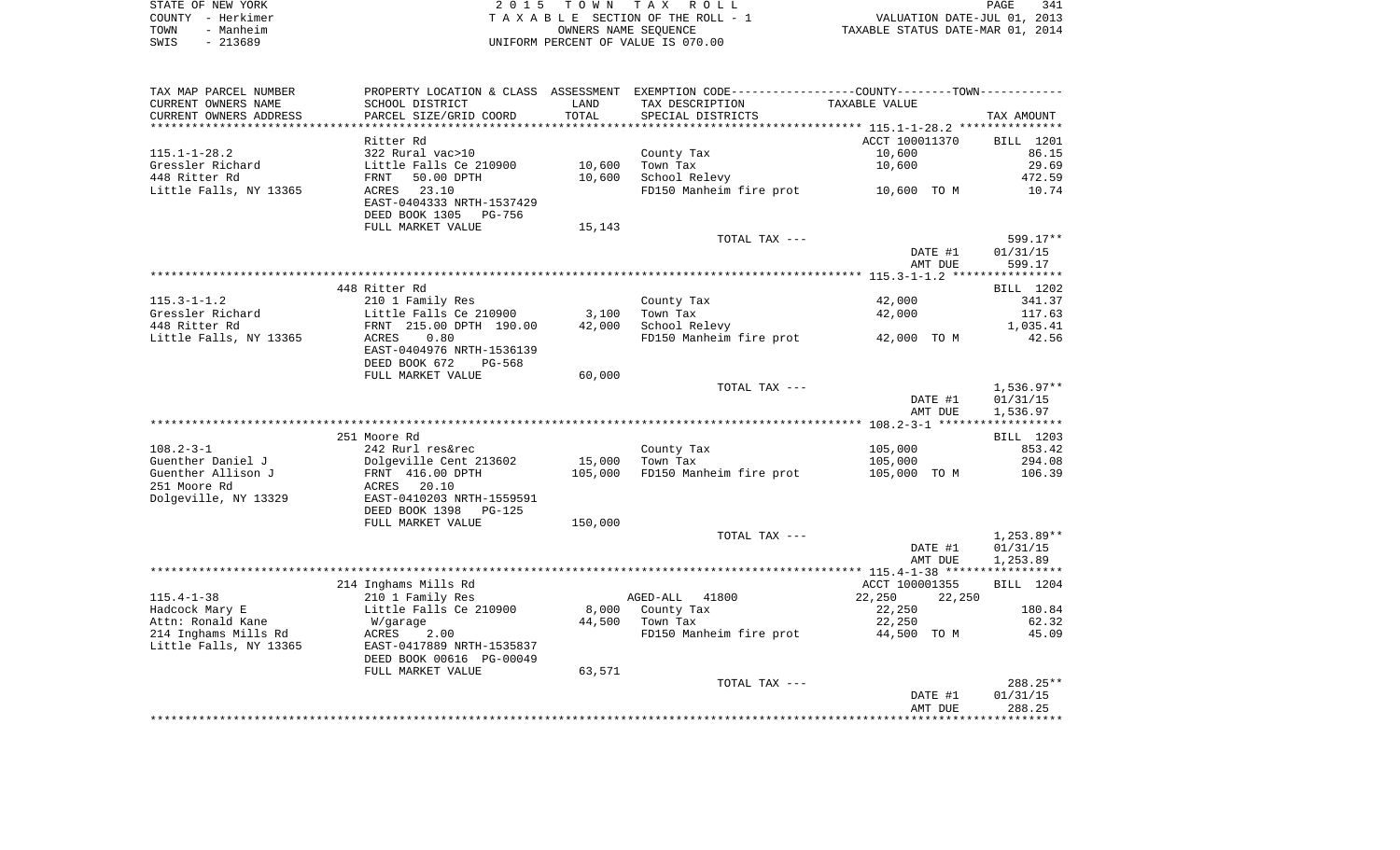| STATE OF NEW YORK |                   | 2015 TOWN TAX ROLL                 | 342<br>PAGE                      |
|-------------------|-------------------|------------------------------------|----------------------------------|
|                   | COUNTY - Herkimer | TAXABLE SECTION OF THE ROLL - 1    | VALUATION DATE-JUL 01, 2013      |
| TOWN              | - Manheim         | OWNERS NAME SEOUENCE               | TAXABLE STATUS DATE-MAR 01, 2014 |
| SWIS              | $-213689$         | UNIFORM PERCENT OF VALUE IS 070.00 |                                  |

| TAX MAP PARCEL NUMBER     |                           |         | PROPERTY LOCATION & CLASS ASSESSMENT EXEMPTION CODE----------------COUNTY--------TOWN---------- |                    |                      |
|---------------------------|---------------------------|---------|-------------------------------------------------------------------------------------------------|--------------------|----------------------|
| CURRENT OWNERS NAME       | SCHOOL DISTRICT           | LAND    | TAX DESCRIPTION                                                                                 | TAXABLE VALUE      |                      |
| CURRENT OWNERS ADDRESS    | PARCEL SIZE/GRID COORD    | TOTAL   | SPECIAL DISTRICTS                                                                               |                    | TAX AMOUNT           |
|                           |                           |         |                                                                                                 |                    |                      |
|                           | 1040 Barker Rd            |         |                                                                                                 | ACCT 100006630     | BILL 1205            |
| $108.4 - 1 - 52$          | 210 1 Family Res          |         | County Tax                                                                                      | 46,700             | 379.57               |
| Haggerty Joan             | Dolgeville Cent 213602    | 800     | Town Tax                                                                                        | 46,700             | 130.79               |
| 123 W German St           | W/garage                  | 46,700  | School Relevy                                                                                   |                    | 957.52               |
| Herkimer, NY 13350        | FRNT 110.00 DPTH 150.00   |         | FD150 Manheim fire prot 46,700 TO M                                                             |                    | 47.32                |
|                           | ACRES<br>0.38             |         |                                                                                                 |                    |                      |
|                           | EAST-0417421 NRTH-1550168 |         |                                                                                                 |                    |                      |
|                           | DEED BOOK 1331<br>PG-886  |         |                                                                                                 |                    |                      |
|                           | FULL MARKET VALUE         | 66,714  |                                                                                                 |                    |                      |
|                           |                           |         | TOTAL TAX ---                                                                                   |                    | $1,515.20**$         |
|                           |                           |         |                                                                                                 | DATE #1            | 01/31/15             |
|                           |                           |         |                                                                                                 | AMT DUE            | 1,515.20             |
|                           |                           |         |                                                                                                 |                    |                      |
|                           | 1218 Davis Rd             |         |                                                                                                 | ACCT 100003540     | BILL 1206            |
| 115.1-1-31                | 210 1 Family Res          |         | County Tax                                                                                      | 54,000             | 438.90               |
| Hahn Clifford E           | Little Falls Ce 210900    | 14,200  | Town Tax                                                                                        | 54,000             | 151.24               |
| Hahn Mary E               | ACRES<br>9.30 BANK<br>027 | 54,000  | FD150 Manheim fire prot                                                                         | 54,000 TO M        | 54.71                |
| 1218 Davis Rd             | EAST-0406627 NRTH-1538708 |         |                                                                                                 |                    |                      |
| Little Falls, NY 13365    | DEED BOOK 779<br>$PG-121$ |         |                                                                                                 |                    |                      |
|                           | FULL MARKET VALUE         | 77,143  |                                                                                                 |                    |                      |
|                           |                           |         | TOTAL TAX ---                                                                                   |                    | 644.85**             |
|                           |                           |         |                                                                                                 | DATE #1            | 01/31/15             |
|                           |                           |         |                                                                                                 | AMT DUE            | 644.85               |
|                           |                           |         |                                                                                                 |                    |                      |
|                           | 215 Moore Rd              |         |                                                                                                 |                    | BILL 1207            |
| $108.2 - 3 - 3$           | 242 Rurl res&rec          |         | County Tax                                                                                      | 67,700             | 550.25               |
| Halcomb Rodney            | Dolgeville Cent 213602    | 14,700  | Town Tax                                                                                        | 67,700             | 189.61               |
| Daley Nicole              | FRNT 364.00 DPTH          | 67,700  | FD150 Manheim fire prot                                                                         | 67,700 TO M        | 68.60                |
| 215 Moore Rd              | ACRES 10.40               |         |                                                                                                 |                    |                      |
| Dolgeville, NY 13329      | EAST-0410330 NRTH-1558570 |         |                                                                                                 |                    |                      |
|                           | DEED BOOK 896<br>PG-563   |         |                                                                                                 |                    |                      |
|                           | FULL MARKET VALUE         | 96,714  |                                                                                                 |                    |                      |
|                           |                           |         | TOTAL TAX ---                                                                                   |                    | $808.46**$           |
|                           |                           |         |                                                                                                 | DATE #1            | 01/31/15             |
|                           |                           |         |                                                                                                 | AMT DUE            | 808.46               |
|                           |                           |         |                                                                                                 |                    |                      |
|                           | 156 Timmerman Rd Spur     |         |                                                                                                 | ACCT 100007050     | BILL 1208            |
| $115.4 - 1 - 85.1$        | 112 Dairy farm            |         | AG MKTS L 41720                                                                                 | 36,070<br>36,070   |                      |
| Hapeman Clarence          | Little Falls Ce 210900    | 83,500  | County Tax                                                                                      | 83,930             | 682.17               |
| 156 Timmerman Rd Spur     | ACRES 138.00              | 120,000 | Town Tax                                                                                        | 83,930             | 235.07               |
| Little Falls, NY 13365    | EAST-0412013 NRTH-1531564 |         | FD150 Manheim fire prot                                                                         | 83,930 TO M        | 85.04                |
|                           | DEED BOOK 1507 PG-932     |         | 36,070 EX                                                                                       |                    |                      |
| MAY BE SUBJECT TO PAYMENT | FULL MARKET VALUE         | 171,429 |                                                                                                 |                    |                      |
| UNDER AGDIST LAW TIL 2018 |                           |         |                                                                                                 |                    |                      |
|                           |                           |         | TOTAL TAX ---                                                                                   |                    | $1,002.28**$         |
|                           |                           |         |                                                                                                 | DATE #1<br>AMT DUE | 01/31/15<br>1,002.28 |
|                           |                           |         |                                                                                                 |                    |                      |
|                           |                           |         |                                                                                                 |                    |                      |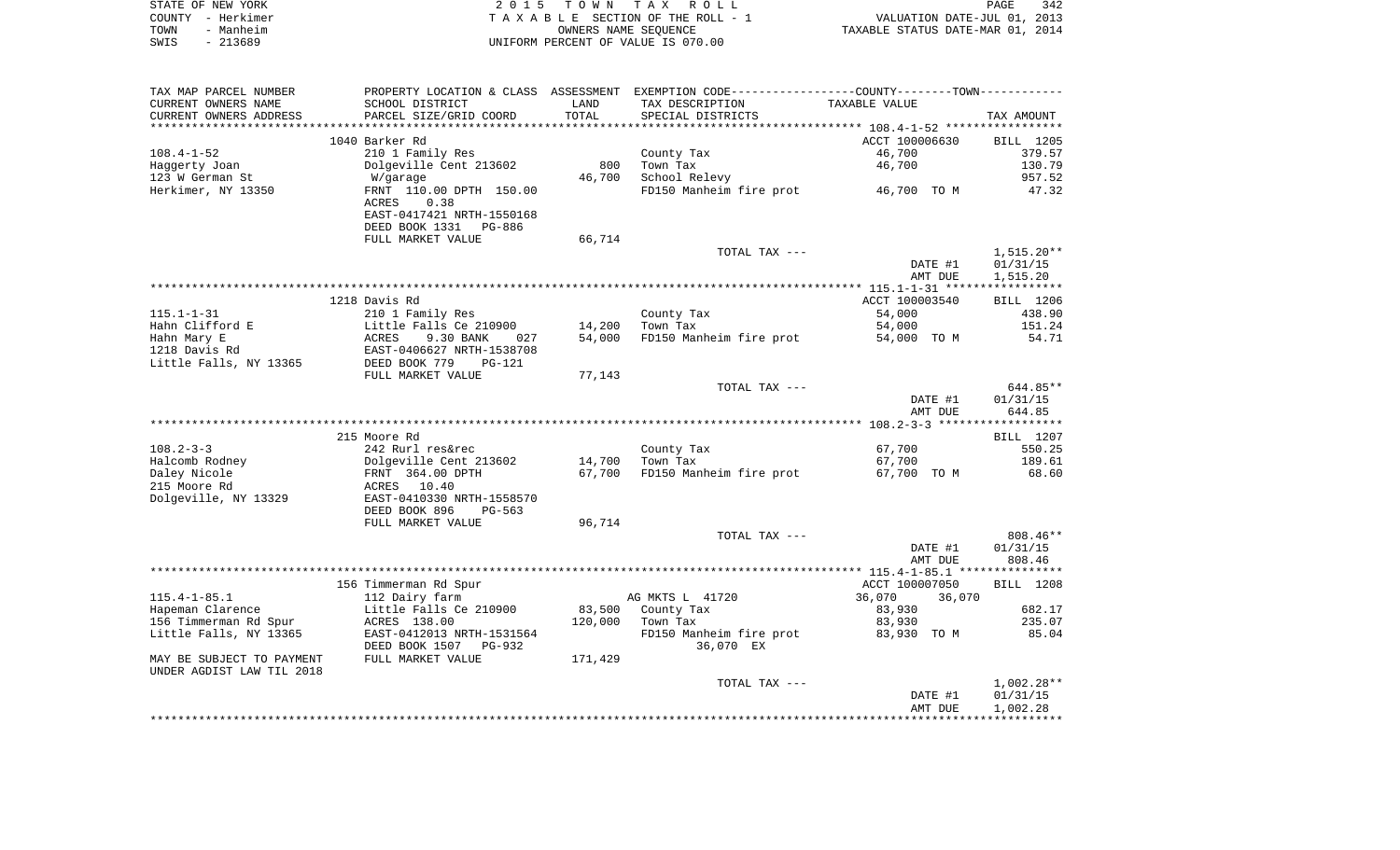|      | STATE OF NEW YORK | 2015 TOWN TAX ROLL                 | PAGE                             | 343 |
|------|-------------------|------------------------------------|----------------------------------|-----|
|      | COUNTY - Herkimer | TAXABLE SECTION OF THE ROLL - 1    | VALUATION DATE-JUL 01, 2013      |     |
| TOWN | - Manheim         | OWNERS NAME SEOUENCE               | TAXABLE STATUS DATE-MAR 01, 2014 |     |
| SWIS | - 213689          | UNIFORM PERCENT OF VALUE IS 070.00 |                                  |     |

| TAX MAP PARCEL NUMBER                                  | PROPERTY LOCATION & CLASS ASSESSMENT |        | EXEMPTION CODE-----------------COUNTY--------TOWN----------- |                  |                  |
|--------------------------------------------------------|--------------------------------------|--------|--------------------------------------------------------------|------------------|------------------|
| CURRENT OWNERS NAME                                    | SCHOOL DISTRICT                      | LAND   | TAX DESCRIPTION                                              | TAXABLE VALUE    |                  |
| CURRENT OWNERS ADDRESS                                 | PARCEL SIZE/GRID COORD               | TOTAL  | SPECIAL DISTRICTS                                            |                  | TAX AMOUNT       |
|                                                        |                                      |        |                                                              |                  |                  |
|                                                        | 156 Timmerman Rd Spur                |        |                                                              |                  | BILL 1209        |
| $115.4 - 1 - 85.2$                                     | 210 1 Family Res                     |        | County Tax                                                   | 26,000           | 211.32           |
| Hapeman Clarence                                       | Little Falls Ce 210900               | 1,700  | Town Tax                                                     | 26,000           | 72.82            |
| Hapeman Jane                                           | FRNT 375.00 DPTH 100.00              | 26,000 | FD150 Manheim fire prot                                      | 26,000 TO M      | 26.34            |
| 114 Timmerman Rd                                       | ACRES<br>0.43                        |        |                                                              |                  |                  |
| Little Falls, NY 13365                                 | EAST-0412944 NRTH-1530582            |        |                                                              |                  |                  |
|                                                        | DEED BOOK 1157<br>PG-494             |        |                                                              |                  |                  |
|                                                        | FULL MARKET VALUE                    | 37,143 |                                                              |                  |                  |
|                                                        |                                      |        | TOTAL TAX ---                                                |                  | $310.48**$       |
|                                                        |                                      |        |                                                              | DATE #1          | 01/31/15         |
|                                                        |                                      |        |                                                              | AMT DUE          | 310.48           |
|                                                        |                                      |        |                                                              |                  |                  |
|                                                        | Off St Rte 5                         |        |                                                              | ACCT 100007080   | BILL 1210        |
| $115.4 - 2 - 20$                                       | 105 Vac farmland                     |        | AG MKTS L 41720                                              | 5,037<br>5,037   |                  |
| Hapeman Clarence                                       | Little Falls Ce 210900               | 7,500  |                                                              |                  | 20.02            |
|                                                        |                                      |        | County Tax                                                   | 2,463            |                  |
| 156 Timmerman Rd Spur                                  | ACRES<br>9.90                        | 7,500  | Town Tax                                                     | 2,463            | 6.90             |
| Little Falls, NY 13365                                 | EAST-0415703 NRTH-1529294            |        | FD150 Manheim fire prot                                      | 2,463 TO M       | 2.50             |
|                                                        | DEED BOOK 1507 PG-932                |        | 5,037 EX                                                     |                  |                  |
| MAY BE SUBJECT TO PAYMENT<br>UNDER AGDIST LAW TIL 2018 | FULL MARKET VALUE                    | 10,714 |                                                              |                  |                  |
|                                                        |                                      |        | TOTAL TAX ---                                                |                  | $29.42**$        |
|                                                        |                                      |        |                                                              | DATE #1          | 01/31/15         |
|                                                        |                                      |        |                                                              | AMT DUE          | 29.42            |
|                                                        |                                      |        |                                                              |                  |                  |
|                                                        | 227 Yellow Church Rd                 |        |                                                              | ACCT 100004560   | <b>BILL</b> 1211 |
| $108.3 - 1 - 20$                                       | 210 1 Family Res                     |        | County Tax                                                   | 35,000           | 284.47           |
| Hart Wayne                                             | Little Falls Ce 210900               | 7,600  | Town Tax                                                     | 35,000           | 98.03            |
| 227 Yellow Church Rd                                   | ACRES<br>1.90                        | 35,000 | School Relevy                                                |                  | 723.33           |
| Little Falls, NY 13365                                 | EAST-0398886 NRTH-1545875            |        | FD150 Manheim fire prot                                      | 35,000 TO M      | 35.46            |
|                                                        |                                      |        |                                                              |                  |                  |
|                                                        | DEED BOOK 879<br>$PG-25$             |        |                                                              |                  |                  |
|                                                        | FULL MARKET VALUE                    | 50,000 | TOTAL TAX ---                                                |                  |                  |
|                                                        |                                      |        |                                                              |                  | 1,141.29**       |
|                                                        |                                      |        |                                                              | DATE #1          | 01/31/15         |
|                                                        |                                      |        |                                                              | AMT DUE          | 1,141.29         |
|                                                        |                                      |        |                                                              |                  |                  |
|                                                        | 5316 St Rte 167                      |        |                                                              | ACCT 100013590   | BILL 1212        |
| $115.4 - 1 - 72$                                       | 210 1 Family Res                     |        | VETCOM CTS 41130                                             | 10,500<br>10,500 |                  |
| Harvey Daniel                                          | Little Falls Ce 210900               |        | 2,300 AGED-ALL<br>41800                                      | 26,950<br>26,950 |                  |
| Synakowski Amber                                       | W/garage                             | 64,400 | County Tax                                                   | 26,950           | 219.04           |
| 5313 St Rte 167                                        | FRNT 127.80 DPTH 206.00              |        | Town Tax                                                     | 26,950           | 75.48            |
| Little Falls, NY 13365                                 | 0.58<br>ACRES                        |        | FD150 Manheim fire prot                                      | 64,400 TO M      | 65.25            |
|                                                        | EAST-0410504 NRTH-1535084            |        |                                                              |                  |                  |
| PRIOR OWNER ON 3/01/2014                               | DEED BOOK 1543<br>PG-261             |        |                                                              |                  |                  |
| Staring Barbara                                        | FULL MARKET VALUE                    | 92,000 |                                                              |                  |                  |
|                                                        |                                      |        | TOTAL TAX ---                                                |                  | $359.77**$       |
|                                                        |                                      |        |                                                              | DATE #1          | 01/31/15         |
|                                                        |                                      |        |                                                              |                  |                  |
|                                                        |                                      |        |                                                              | AMT DUE          | 359.77           |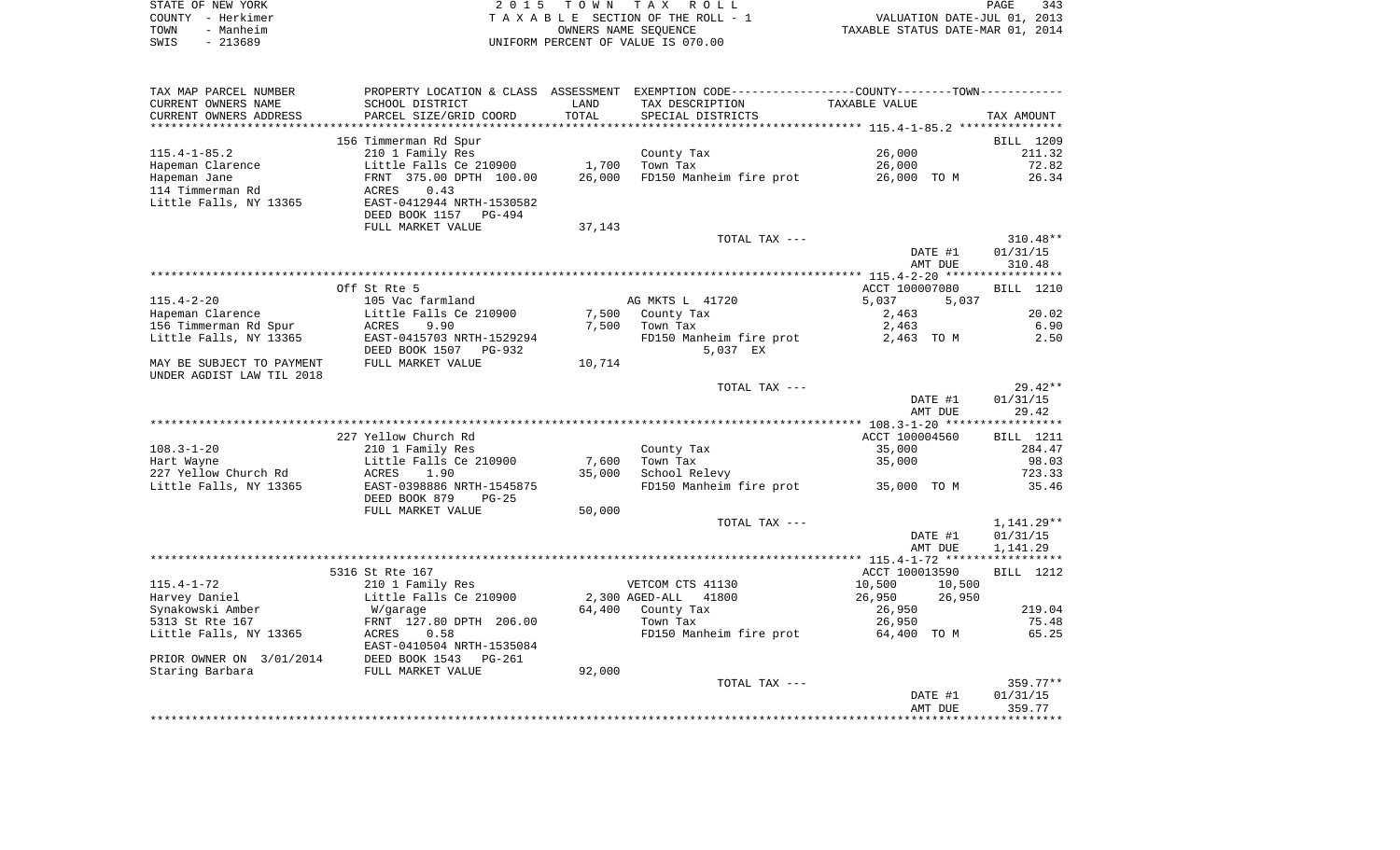|      | STATE OF NEW YORK | 2015 TOWN TAX ROLL                    | PAGE                             | 344 |
|------|-------------------|---------------------------------------|----------------------------------|-----|
|      | COUNTY - Herkimer | T A X A B L E SECTION OF THE ROLL - 1 | VALUATION DATE-JUL 01, 2013      |     |
| TOWN | - Manheim         | OWNERS NAME SEOUENCE                  | TAXABLE STATUS DATE-MAR 01, 2014 |     |
| SWIS | - 213689          | UNIFORM PERCENT OF VALUE IS 070.00    |                                  |     |

| TAX MAP PARCEL NUMBER     |                                 |        | PROPERTY LOCATION & CLASS ASSESSMENT EXEMPTION CODE---------------COUNTY--------TOWN---------- |                |                  |
|---------------------------|---------------------------------|--------|------------------------------------------------------------------------------------------------|----------------|------------------|
| CURRENT OWNERS NAME       | SCHOOL DISTRICT                 | LAND   | TAX DESCRIPTION                                                                                | TAXABLE VALUE  |                  |
| CURRENT OWNERS ADDRESS    | PARCEL SIZE/GRID COORD          | TOTAL  | SPECIAL DISTRICTS                                                                              |                | TAX AMOUNT       |
|                           |                                 |        |                                                                                                |                |                  |
|                           | 430 Inghams Mills Rd            |        |                                                                                                | ACCT 100004980 | BILL 1213        |
| $115.2 - 2 - 24$          | 210 1 Family Res                |        | County Tax                                                                                     | 55,000         | 447.03           |
| Haughton Charles & Esther | 273803<br>O-E-StJ Cent          | 2,200  | Town Tax                                                                                       | 55,000         | 154.04           |
| Haughton-Burris Suzanne   | FRNT 113.00 DPTH 190.00         | 55,000 | FD150 Manheim fire prot                                                                        | 55,000 TO M    | 55.73            |
| 430 Inghams Mills Rd      | 0.54<br><b>ACRES</b>            |        |                                                                                                |                |                  |
| Little Falls, NY 13365    | EAST-0421418 NRTH-1538639       |        |                                                                                                |                |                  |
|                           | DEED BOOK 1346<br><b>PG-754</b> |        |                                                                                                |                |                  |
|                           | FULL MARKET VALUE               | 78,571 |                                                                                                |                |                  |
|                           |                                 |        | TOTAL TAX ---                                                                                  |                | 656.80**         |
|                           |                                 |        |                                                                                                | DATE #1        | 01/31/15         |
|                           |                                 |        |                                                                                                | AMT DUE        | 656.80           |
|                           |                                 |        |                                                                                                |                |                  |
|                           | 424 Inghams Mills Rd            |        |                                                                                                | ACCT 100014790 | BILL 1214        |
| $115.2 - 2 - 22$          | 210 1 Family Res                |        | County Tax                                                                                     | 51,000         | 414.52           |
| Haughton David            | O-E-StJ Cent<br>273803          | 4,800  | Town Tax                                                                                       | 51,000         | 142.84           |
| Haughton Margaret         | 210                             | 51,000 | FD150 Manheim fire prot                                                                        | 51,000 TO M    | 51.67            |
| 424 Inghams Mills Rd      | FRNT 100.00 DPTH 200.00         |        |                                                                                                |                |                  |
| Little Falls, NY 13365    | ACRES<br>1.20                   |        |                                                                                                |                |                  |
|                           | EAST-0421308 NRTH-1538483       |        |                                                                                                |                |                  |
|                           | DEED BOOK 856<br>$PG-208$       |        |                                                                                                |                |                  |
|                           | FULL MARKET VALUE               | 72,857 |                                                                                                |                |                  |
|                           |                                 |        | TOTAL TAX ---                                                                                  |                | $609.03**$       |
|                           |                                 |        |                                                                                                | DATE #1        | 01/31/15         |
|                           |                                 |        |                                                                                                | AMT DUE        | 609.03           |
|                           |                                 |        |                                                                                                |                |                  |
|                           | Inghams Mills Rd                |        |                                                                                                | ACCT 100013920 | <b>BILL</b> 1215 |
| $115.2 - 2 - 29$          | 105 Vac farmland                |        | AG MKTS L 41720                                                                                | 6,835<br>6,835 |                  |
| Haughton David J          | Little Falls Ce 210900          |        | 13,100 County Tax                                                                              | 6,265          | 50.92            |
| Haughton John D           | ACRES 15.90                     | 13,100 | Town Tax                                                                                       | 6,265          | 17.55            |
| 275 Inghams Mills Rd      | EAST-0420490 NRTH-1537211       |        | FD150 Manheim fire prot                                                                        | 6,265 TO M     | 6.35             |
| Little Falls, NY 13365    | DEED BOOK 1421<br>PG-200        |        | 6,835 EX                                                                                       |                |                  |
|                           | FULL MARKET VALUE               | 18,714 |                                                                                                |                |                  |
| MAY BE SUBJECT TO PAYMENT |                                 |        |                                                                                                |                |                  |
| UNDER AGDIST LAW TIL 2018 |                                 |        |                                                                                                |                |                  |
|                           |                                 |        | TOTAL TAX ---                                                                                  |                | 74.82**          |
|                           |                                 |        |                                                                                                | DATE #1        | 01/31/15         |
|                           |                                 |        |                                                                                                | AMT DUE        | 74.82            |
|                           |                                 |        |                                                                                                |                |                  |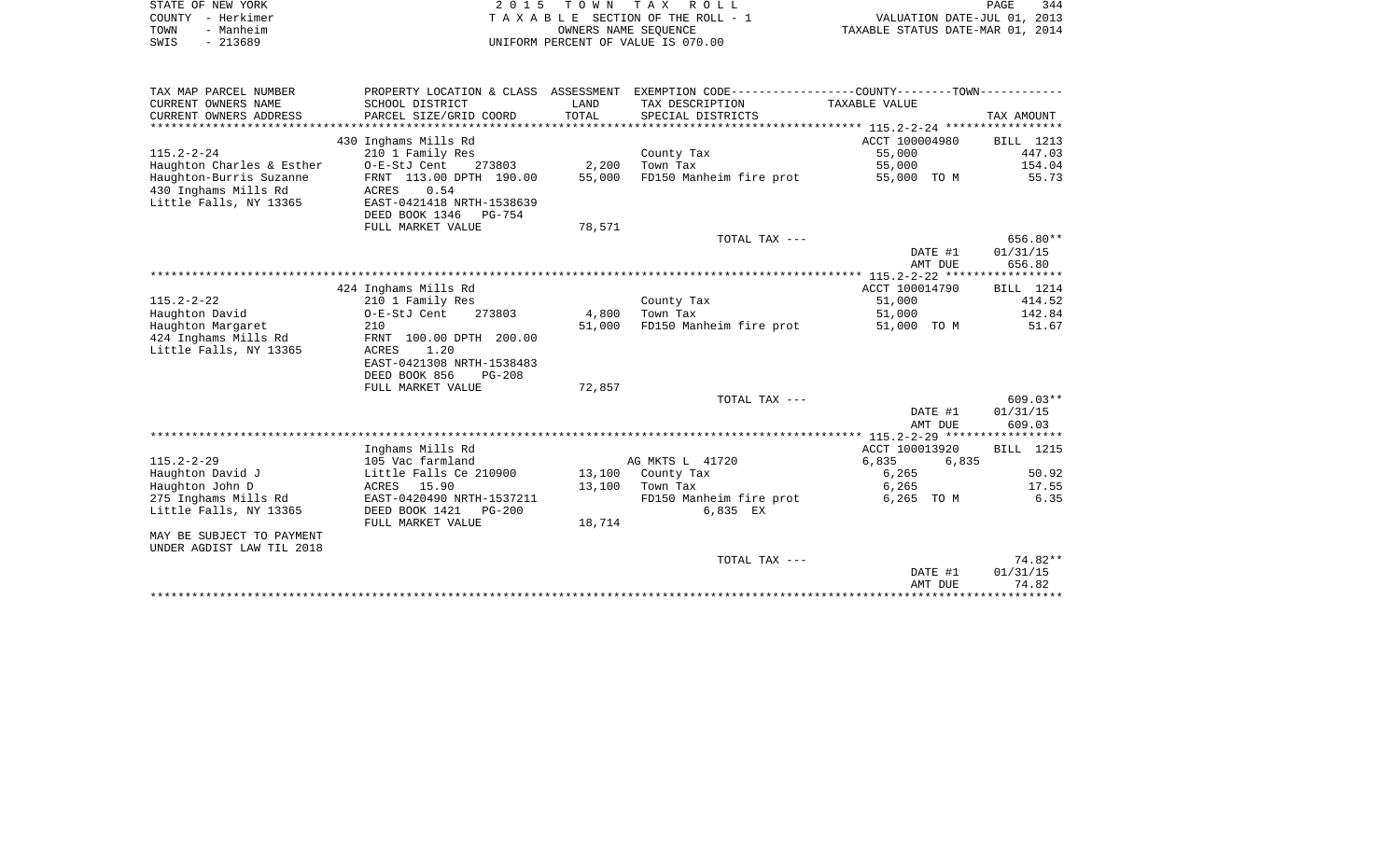| STATE OF NEW YORK |           | 2015 TOWN TAX ROLL                 | 345<br>PAGE                      |
|-------------------|-----------|------------------------------------|----------------------------------|
| COUNTY - Herkimer |           | TAXABLE SECTION OF THE ROLL - 1    | VALUATION DATE-JUL 01, 2013      |
| TOWN              | - Manheim | OWNERS NAME SEOUENCE               | TAXABLE STATUS DATE-MAR 01, 2014 |
| SWIS              | - 213689  | UNIFORM PERCENT OF VALUE IS 070.00 |                                  |

| TAX MAP PARCEL NUMBER     | PROPERTY LOCATION & CLASS                                    | ASSESSMENT | EXEMPTION CODE-----------------COUNTY-------TOWN--------- |                                                    |              |
|---------------------------|--------------------------------------------------------------|------------|-----------------------------------------------------------|----------------------------------------------------|--------------|
| CURRENT OWNERS NAME       | SCHOOL DISTRICT                                              | LAND       | TAX DESCRIPTION                                           | TAXABLE VALUE                                      |              |
| CURRENT OWNERS ADDRESS    | PARCEL SIZE/GRID COORD                                       | TOTAL      | SPECIAL DISTRICTS                                         |                                                    | TAX AMOUNT   |
| *********************     |                                                              |            |                                                           | ******************** 115.2-2-33.1 **************** |              |
|                           | 275 Inghams Mills Rd                                         |            |                                                           | ACCT 100005010                                     | BILL 1216    |
| $115.2 - 2 - 33.1$        | 112 Dairy farm                                               |            | AG MKTS L 41720                                           | 25,536<br>25,536                                   |              |
| Haughton David J          | Dolgeville Cent 213602                                       | 68,900     | County Tax                                                | 177,064                                            | 1,439.14     |
| Haughton John D           | FRNT 6548.00 DPTH                                            | 202,600    | Town Tax                                                  | 177,064                                            | 495.91       |
| 275 Inghams Mills Rd      | ACRES 119.00                                                 |            | FD150 Manheim fire prot                                   | 177,064 TO M                                       | 179.41       |
| Little Falls, NY 13365    | EAST-0418381 NRTH-1537545<br>DEED BOOK 1421<br><b>PG-200</b> |            | 25,536 EX                                                 |                                                    |              |
| MAY BE SUBJECT TO PAYMENT | FULL MARKET VALUE                                            | 289,429    |                                                           |                                                    |              |
| UNDER AGDIST LAW TIL 2018 |                                                              |            |                                                           |                                                    |              |
|                           |                                                              |            | TOTAL TAX ---                                             |                                                    | $2,114.46**$ |
|                           |                                                              |            |                                                           | DATE #1                                            | 01/31/15     |
|                           |                                                              |            |                                                           | AMT DUE                                            | 2,114.46     |
|                           |                                                              |            |                                                           |                                                    |              |
|                           | Inghams Mills Rd                                             |            |                                                           |                                                    | BILL 1217    |
| $115.4 - 1 - 46.1$        | 105 Vac farmland                                             |            | AG MKTS L 41720                                           | 5,036<br>5,036                                     |              |
| Haughton David J          | Little Falls Ce 210900                                       | 24,500     | County Tax                                                | 19,464                                             | 158.20       |
| Haughton John D           | 44.70<br>ACRES                                               | 24,500     | Town Tax                                                  | 19,464                                             | 54.51        |
| 275 Inghams Mills Rd      | EAST-0417225 NRTH-1535040                                    |            | FD150 Manheim fire prot                                   | 19,464 TO M                                        | 19.72        |
| Little Falls, NY 13365    | DEED BOOK 1421<br>$PG-200$                                   |            | 5,036 EX                                                  |                                                    |              |
|                           | FULL MARKET VALUE                                            | 35,000     |                                                           |                                                    |              |
| MAY BE SUBJECT TO PAYMENT |                                                              |            |                                                           |                                                    |              |
| UNDER AGDIST LAW TIL 2018 |                                                              |            |                                                           |                                                    |              |
|                           |                                                              |            | TOTAL TAX ---                                             |                                                    | 232.43**     |
|                           |                                                              |            |                                                           | DATE #1                                            | 01/31/15     |
|                           |                                                              |            |                                                           | AMT DUE                                            | 232.43       |
|                           |                                                              |            |                                                           |                                                    | ************ |
|                           | 398 Bidleman Rd                                              |            |                                                           | ACCT 100010260                                     | BILL 1218    |
| $115.4 - 1 - 68$          | 210 1 Family Res                                             |            | County Tax                                                | 50,600                                             | 411.27       |
| Haughton Jonathan         | Little Falls Ce 210900                                       | 4,400      | Town Tax                                                  | 50,600                                             | 141.72       |
| Klock Nicole              | W/garage                                                     | 50,600     | FD150 Manheim fire prot                                   | 50,600 TO M                                        | 51.27        |
| 398 Bidleman Rd           | ACRES<br>1.10 BANK<br>184                                    |            |                                                           |                                                    |              |
| Little Falls, NY 13365    | EAST-0410908 NRTH-1534843                                    |            |                                                           |                                                    |              |
|                           | DEED BOOK 1260<br>PG-211                                     |            |                                                           |                                                    |              |
|                           | FULL MARKET VALUE                                            | 72,286     |                                                           |                                                    |              |
|                           |                                                              |            | TOTAL TAX ---                                             |                                                    | $604.26**$   |
|                           |                                                              |            |                                                           | DATE #1                                            | 01/31/15     |
|                           |                                                              |            |                                                           | AMT DUE                                            | 604.26       |
|                           |                                                              |            |                                                           |                                                    |              |
|                           | 1256 Snells Bush Rd                                          |            |                                                           | ACCT 100005060                                     | BILL 1219    |
| $115.2 - 1 - 60$          | 210 1 Family Res                                             |            | AGED-ALL<br>41800                                         | 14,500<br>14,500                                   |              |
| Hayes Betty               | Dolgeville Cent 213602                                       | 6,000      | County Tax                                                | 14,500                                             | 117.85       |
| Donald T. Johnson         | W Carport                                                    | 29,000     | Town Tax                                                  | 14,500                                             | 40.61        |
| 920 Snells Bush Rd        | FRNT 315.00 DPTH 220.00                                      |            | FD150 Manheim fire prot                                   | 29,000 TO M                                        | 29.38        |
| Little Falls, NY 13365    | ACRES<br>1.50                                                |            |                                                           |                                                    |              |
|                           | EAST-0382016 NRTH-1114835                                    |            |                                                           |                                                    |              |
|                           | DEED BOOK 937<br>$PG-103$                                    |            |                                                           |                                                    |              |
|                           | FULL MARKET VALUE                                            | 41,429     |                                                           |                                                    |              |
|                           |                                                              |            | TOTAL TAX ---                                             |                                                    | 187.84**     |
|                           |                                                              |            |                                                           | DATE #1                                            | 01/31/15     |
|                           |                                                              |            |                                                           | AMT DUE                                            | 187.84       |
|                           |                                                              |            |                                                           |                                                    |              |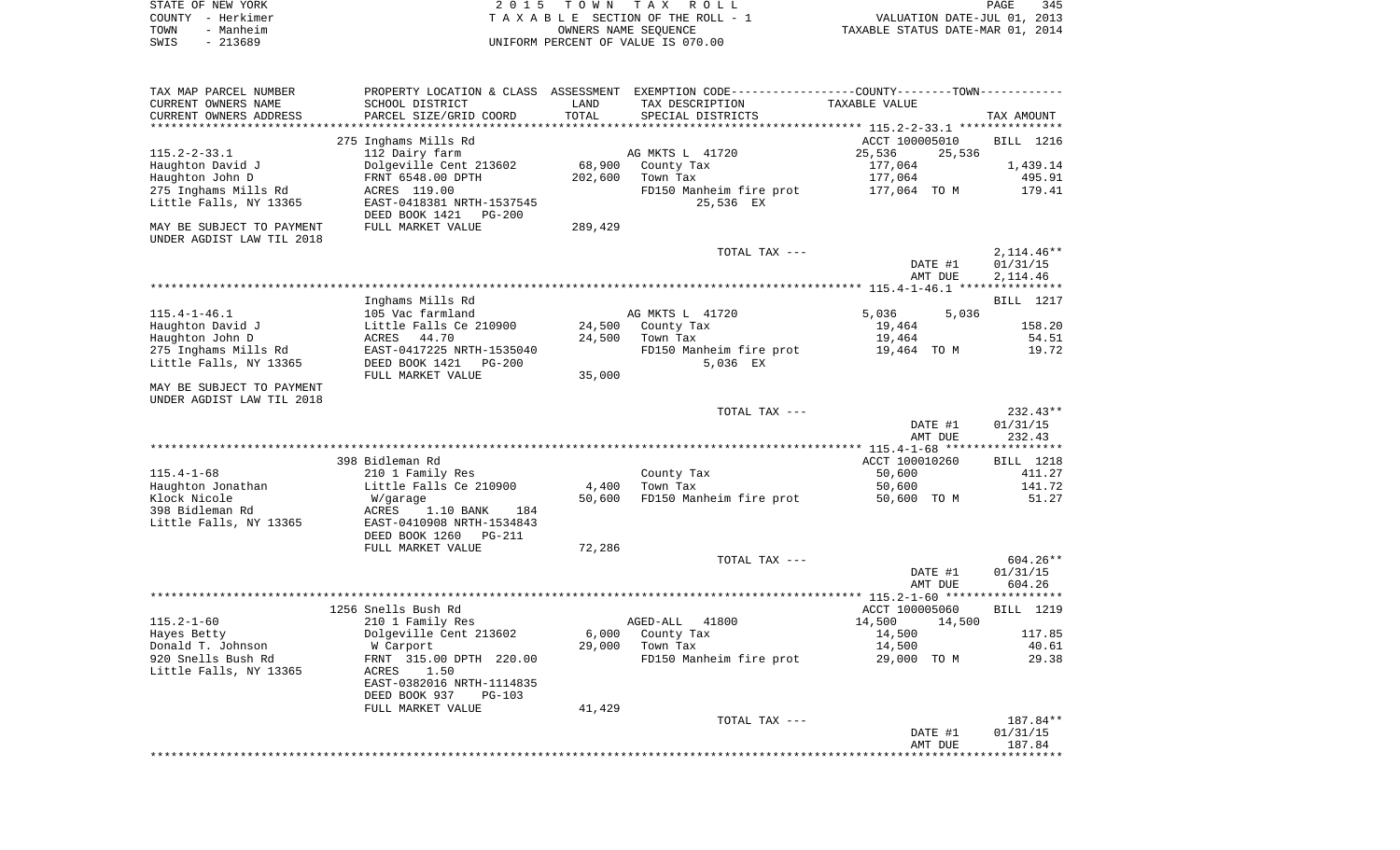| STATE OF NEW YORK | 2015 TOWN TAX ROLL                 | 346<br><b>PAGE</b>               |
|-------------------|------------------------------------|----------------------------------|
| COUNTY - Herkimer | TAXABLE SECTION OF THE ROLL - 1    | VALUATION DATE-JUL 01, 2013      |
| TOWN<br>- Manheim | OWNERS NAME SEOUENCE               | TAXABLE STATUS DATE-MAR 01, 2014 |
| - 213689<br>SWIS  | UNIFORM PERCENT OF VALUE IS 070.00 |                                  |

| TAX MAP PARCEL NUMBER     |                                             |                         | PROPERTY LOCATION & CLASS ASSESSMENT EXEMPTION CODE---------------COUNTY-------TOWN---------- |                                                           |                   |
|---------------------------|---------------------------------------------|-------------------------|-----------------------------------------------------------------------------------------------|-----------------------------------------------------------|-------------------|
| CURRENT OWNERS NAME       | SCHOOL DISTRICT                             | LAND                    | TAX DESCRIPTION                                                                               | TAXABLE VALUE                                             |                   |
| CURRENT OWNERS ADDRESS    | PARCEL SIZE/GRID COORD                      | TOTAL                   | SPECIAL DISTRICTS                                                                             |                                                           | TAX AMOUNT        |
| ***********************   | ***************************                 | *********************** |                                                                                               | **************************** 115.2-1-57.1 *************** |                   |
|                           | 114 Cemetery Rd                             |                         |                                                                                               | ACCT 100003390                                            | BILL 1220         |
| $115.2 - 1 - 57.1$        | 241 Rural res&ag - WTRFNT                   |                         | AG MKTS L 41720                                                                               | 7,714<br>7,714                                            |                   |
| Hayes Daniel E            | O-E-StJ Cent<br>273803                      | 33,300                  | County Tax                                                                                    | 56,486                                                    | 459.11            |
| Hayes Carole J            | W/garage & Barn                             | 64,200                  | Town Tax                                                                                      | 56,486                                                    | 158.20            |
| 41 Prospect St            | FRNT 2030.00 DPTH                           |                         | FD150 Manheim fire prot<br>7,714 EX                                                           | 56,486 TO M                                               | 57.23             |
| Middletown, NY 10940-4820 | ACRES<br>51.20<br>EAST-0419253 NRTH-1540311 |                         |                                                                                               |                                                           |                   |
| MAY BE SUBJECT TO PAYMENT | DEED BOOK 880<br>$PG-382$                   |                         |                                                                                               |                                                           |                   |
| UNDER AGDIST LAW TIL 2018 | FULL MARKET VALUE                           | 91,714                  |                                                                                               |                                                           |                   |
|                           |                                             |                         | TOTAL TAX ---                                                                                 |                                                           | 674.54**          |
|                           |                                             |                         |                                                                                               | DATE #1                                                   | 01/31/15          |
|                           |                                             |                         |                                                                                               | AMT DUE                                                   | 674.54            |
|                           |                                             |                         |                                                                                               |                                                           |                   |
|                           | Rte. 5                                      |                         |                                                                                               |                                                           | BILL 1221         |
| $122.2 - 2 - 6.3$         | 322 Rural vac>10                            |                         | County Tax                                                                                    | 48,000                                                    | 390.14            |
| Helderberg Realty LLC     | Little Falls Ce 210900                      | 48,000                  | Town Tax                                                                                      | 48,000                                                    | 134.44            |
| 325 Old Stage Rd          | FRNT 1533.00 DPTH                           | 48,000                  | FD150 Manheim fire prot                                                                       | 48,000 TO M                                               | 48.63             |
| Altamont, NY 12009        | 95.60<br>ACRES                              |                         |                                                                                               |                                                           |                   |
|                           | EAST-0418272 NRTH-1525536                   |                         |                                                                                               |                                                           |                   |
|                           | DEED BOOK 1394 PG-240<br>FULL MARKET VALUE  |                         |                                                                                               |                                                           |                   |
|                           |                                             | 68,571                  | TOTAL TAX ---                                                                                 |                                                           | 573.21**          |
|                           |                                             |                         |                                                                                               | DATE #1                                                   | 01/31/15          |
|                           |                                             |                         |                                                                                               | AMT DUE                                                   | 573.21            |
|                           |                                             |                         |                                                                                               |                                                           |                   |
|                           | Bronner Rd                                  |                         |                                                                                               |                                                           | BILL 1222         |
| $108.4 - 2 - 1.8$         | 322 Rural vac>10                            |                         | County Tax                                                                                    | 8,000                                                     | 65.02             |
| Hergert Jonathan K        | Dolgeville Cent 213602                      | 8,000                   | Town Tax                                                                                      | 8,000                                                     | 22.41             |
| Hergert Mary Ann          | FRNT 400.00 DPTH                            | 8,000                   | FD150 Manheim fire prot                                                                       | 8,000 TO M                                                | 8.11              |
| 62 Pacer Dr               | ACRES 12.00                                 |                         |                                                                                               |                                                           |                   |
| Sewickly, PA 15143        | EAST-0410669 NRTH-1545500                   |                         |                                                                                               |                                                           |                   |
|                           | DEED BOOK 1478<br>PG-487                    |                         |                                                                                               |                                                           |                   |
|                           | FULL MARKET VALUE                           | 11,429                  |                                                                                               |                                                           |                   |
|                           |                                             |                         | TOTAL TAX ---                                                                                 |                                                           | $95.54**$         |
|                           |                                             |                         |                                                                                               | DATE #1<br>AMT DUE                                        | 01/31/15<br>95.54 |
|                           |                                             |                         |                                                                                               |                                                           |                   |
|                           | 216 Holmberg Rd-Keyser Lk                   |                         |                                                                                               | ACCT 100007440                                            | BILL 1223         |
| $115.2 - 1 - 51$          | 260 Seasonal res - WTRFNT                   |                         | County Tax                                                                                    | 26,900                                                    | 218.64            |
| Herkimer Property LLC     | 273803<br>O-E-StJ Cent                      | 4,000                   | Town Tax                                                                                      | 26,900                                                    | 75.34             |
| 973 River Rd              | FRNT 100.00 DPTH 100.00                     | 26,900                  | FD150 Manheim fire prot                                                                       | 26,900 TO M                                               | 27.26             |
| Red Hook, NY 12571        | 0.44<br>ACRES                               |                         |                                                                                               |                                                           |                   |
|                           | EAST-0418923 NRTH-1542567                   |                         |                                                                                               |                                                           |                   |
|                           | DEED BOOK 1207<br>PG-295                    |                         |                                                                                               |                                                           |                   |
|                           | FULL MARKET VALUE                           | 38,429                  |                                                                                               |                                                           |                   |
|                           |                                             |                         | TOTAL TAX ---                                                                                 |                                                           | $321.24**$        |
|                           |                                             |                         |                                                                                               | DATE #1                                                   | 01/31/15          |
|                           |                                             |                         |                                                                                               | AMT DUE                                                   | 321.24            |
|                           |                                             |                         |                                                                                               |                                                           |                   |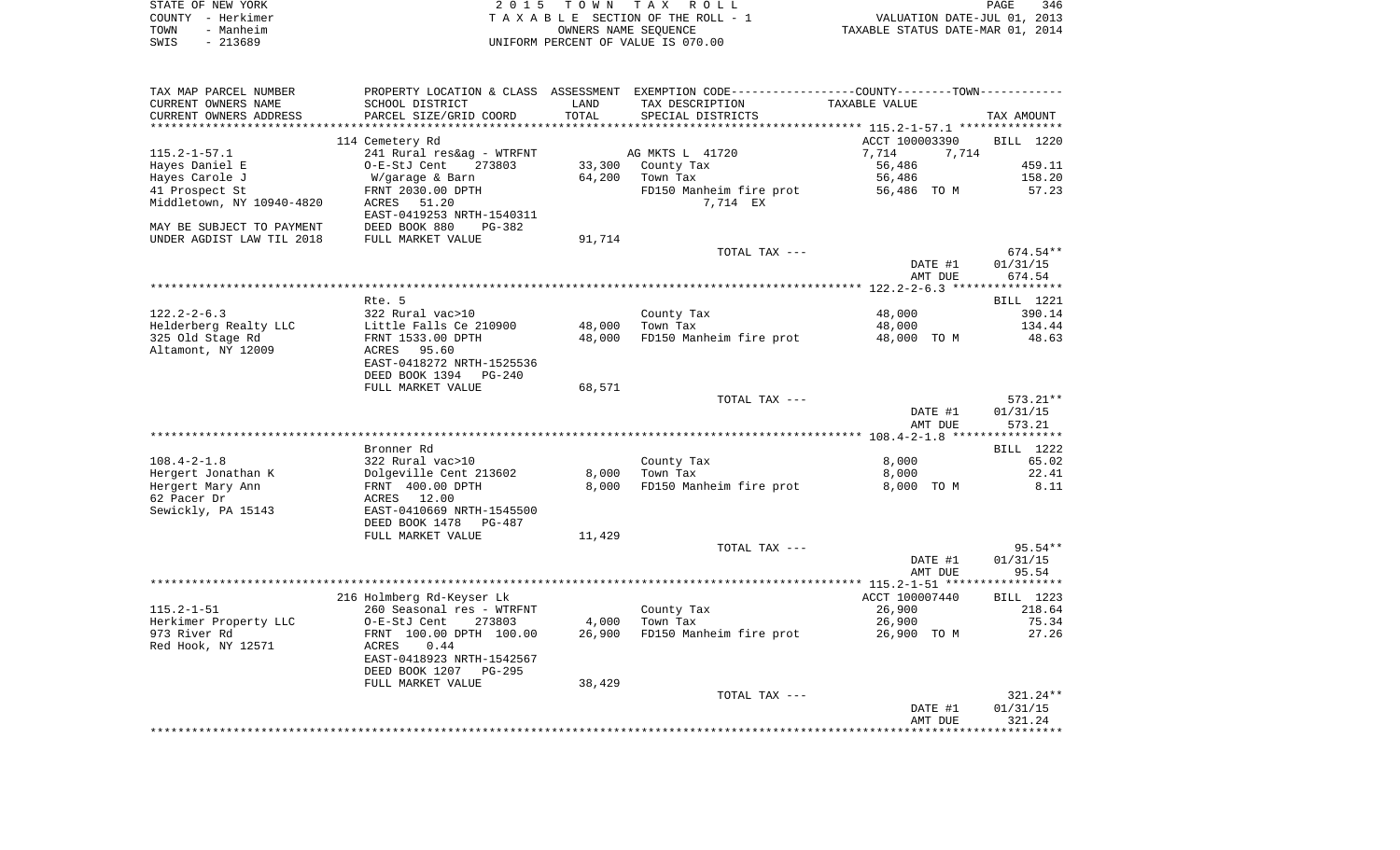| STATE OF NEW YORK |           | 2015 TOWN TAX ROLL                 |                      |  | 347<br>PAGE                      |  |
|-------------------|-----------|------------------------------------|----------------------|--|----------------------------------|--|
| COUNTY - Herkimer |           | TAXABLE SECTION OF THE ROLL - 7    |                      |  | VALUATION DATE-JUL 01, 2013      |  |
| TOWN              | - Manheim |                                    | OWNERS NAME SEOUENCE |  | TAXABLE STATUS DATE-MAR 01, 2014 |  |
| - 213689<br>SWIS  |           | UNIFORM PERCENT OF VALUE IS 070.00 |                      |  |                                  |  |

| TAX MAP PARCEL NUMBER  |                           |        | PROPERTY LOCATION & CLASS ASSESSMENT EXEMPTION CODE----------------COUNTY--------TOWN----------- |                |            |
|------------------------|---------------------------|--------|--------------------------------------------------------------------------------------------------|----------------|------------|
| CURRENT OWNERS NAME    | SCHOOL DISTRICT           | LAND   | TAX DESCRIPTION                                                                                  | TAXABLE VALUE  |            |
| CURRENT OWNERS ADDRESS | PARCEL SIZE/GRID COORD    | TOTAL  | SPECIAL DISTRICTS                                                                                |                | TAX AMOUNT |
|                        |                           |        |                                                                                                  |                |            |
|                        | 142 Granny Hill Rd        |        |                                                                                                  | ACCT 100012840 | BILL 1224  |
| $108.4 - 2 - 48$       | 260 Seasonal res - WTRFNT |        | County Tax                                                                                       | 43,200         | 351.12     |
| Hess Ronald P          | Dolgeville Cent 213602    | 2,500  | Town Tax                                                                                         | 43,200         | 120.99     |
| Hess Pamela C          | FRNT 100.00 DPTH 391.00   | 43,200 |                                                                                                  | 43,200 TO M    | 43.77      |
|                        |                           |        | FD150 Manheim fire prot                                                                          |                |            |
| 115 Court St           | 0.81<br>ACRES             |        |                                                                                                  |                |            |
| Herkimer, NY 13350     | EAST-0419117 NRTH-1544730 |        |                                                                                                  |                |            |
|                        | DEED BOOK 881<br>PG-447   |        |                                                                                                  |                |            |
|                        | FULL MARKET VALUE         | 61,714 |                                                                                                  |                |            |
|                        |                           |        | TOTAL TAX ---                                                                                    |                | 515.88**   |
|                        |                           |        |                                                                                                  | DATE #1        | 01/31/15   |
|                        |                           |        |                                                                                                  | AMT DUE        | 515.88     |
|                        |                           |        |                                                                                                  |                |            |
|                        | Willie Ln Keyser Lk       |        |                                                                                                  | ACCT 100005190 | BILL 1225  |
| $115.2 - 1 - 33$       | 314 Rural vac<10 - WTRFNT |        | County Tax                                                                                       | 5,000          | 40.64      |
| Higgins Diana          | Dolgeville Cent 213602    | 5,000  | Town Tax                                                                                         | 5,000          | 14.00      |
| 1114 State Rte 5S      | FRNT 100.00 DPTH 100.00   | 5,000  | FD150 Manheim fire prot                                                                          | 5,000 TO M     | 5.07       |
| Mohawk, NY 13407       | ACRES<br>0.23             |        |                                                                                                  |                |            |
|                        | EAST-0418791 NRTH-1544076 |        |                                                                                                  |                |            |
|                        | DEED BOOK 00602 PG-00264  |        |                                                                                                  |                |            |
|                        |                           |        |                                                                                                  |                |            |
|                        | FULL MARKET VALUE         | 7,143  |                                                                                                  |                |            |
|                        |                           |        | TOTAL TAX ---                                                                                    |                | $59.71**$  |
|                        |                           |        |                                                                                                  | DATE #1        | 01/31/15   |
|                        |                           |        |                                                                                                  | AMT DUE        | 59.71      |
|                        |                           |        |                                                                                                  |                |            |
|                        | 160 Granny Hill Rd        |        |                                                                                                  | ACCT 100005880 | BILL 1226  |
| $108.4 - 2 - 53$       | 260 Seasonal res - WTRFNT |        | County Tax                                                                                       | 26,400         | 214.57     |
| Higgins Steven         | Dolgeville Cent 213602    | 2,000  | Town Tax                                                                                         | 26,400         | 73.94      |
| Jones M                | FRNT 40.00 DPTH 100.00    | 26,400 | FD150 Manheim fire prot                                                                          | 26,400 TO M    | 26.75      |
| 512 Francis St         | ACRES<br>0.09             |        |                                                                                                  |                |            |
| Herkimer, NY 13350     | EAST-0419264 NRTH-1544458 |        |                                                                                                  |                |            |
|                        | DEED BOOK 820<br>PG-651   |        |                                                                                                  |                |            |
|                        | FULL MARKET VALUE         | 37,714 |                                                                                                  |                |            |
|                        |                           |        | TOTAL TAX ---                                                                                    |                | $315.26**$ |
|                        |                           |        |                                                                                                  |                | 01/31/15   |
|                        |                           |        |                                                                                                  |                |            |
|                        |                           |        |                                                                                                  | DATE #1        |            |
|                        |                           |        |                                                                                                  | AMT DUE        | 315.26     |
|                        |                           |        |                                                                                                  |                |            |
|                        | St. Rte. 167              |        |                                                                                                  | ACCT 100014582 | BILL 1227  |
| $108.4 - 1 - 48.5$     | 314 Rural vac<10          |        | County Tax                                                                                       | 11,000         | 89.41      |
| Higgins-Bassett Karen  | Dolgeville Cent 213602    | 11,000 | Town Tax                                                                                         | 11,000         | 30.81      |
| 96 Bel Air PL. Trl 75  | FRNT 571.00 DPTH          | 11,000 | School Relevy                                                                                    |                | 225.52     |
|                        | 5.90<br>ACRES             |        | FD150 Manheim fire prot                                                                          | 11,000 TO M    | 11.15      |
| Sierra Vista, AZ 85635 | EAST-0414696 NRTH-1549092 |        |                                                                                                  |                |            |
|                        | DEED BOOK 1157<br>PG-729  |        |                                                                                                  |                |            |
|                        | FULL MARKET VALUE         | 15,714 |                                                                                                  |                |            |
|                        |                           |        | TOTAL TAX ---                                                                                    |                | $356.89**$ |
|                        |                           |        |                                                                                                  | DATE #1        | 01/31/15   |
|                        |                           |        |                                                                                                  | AMT DUE        | 356.89     |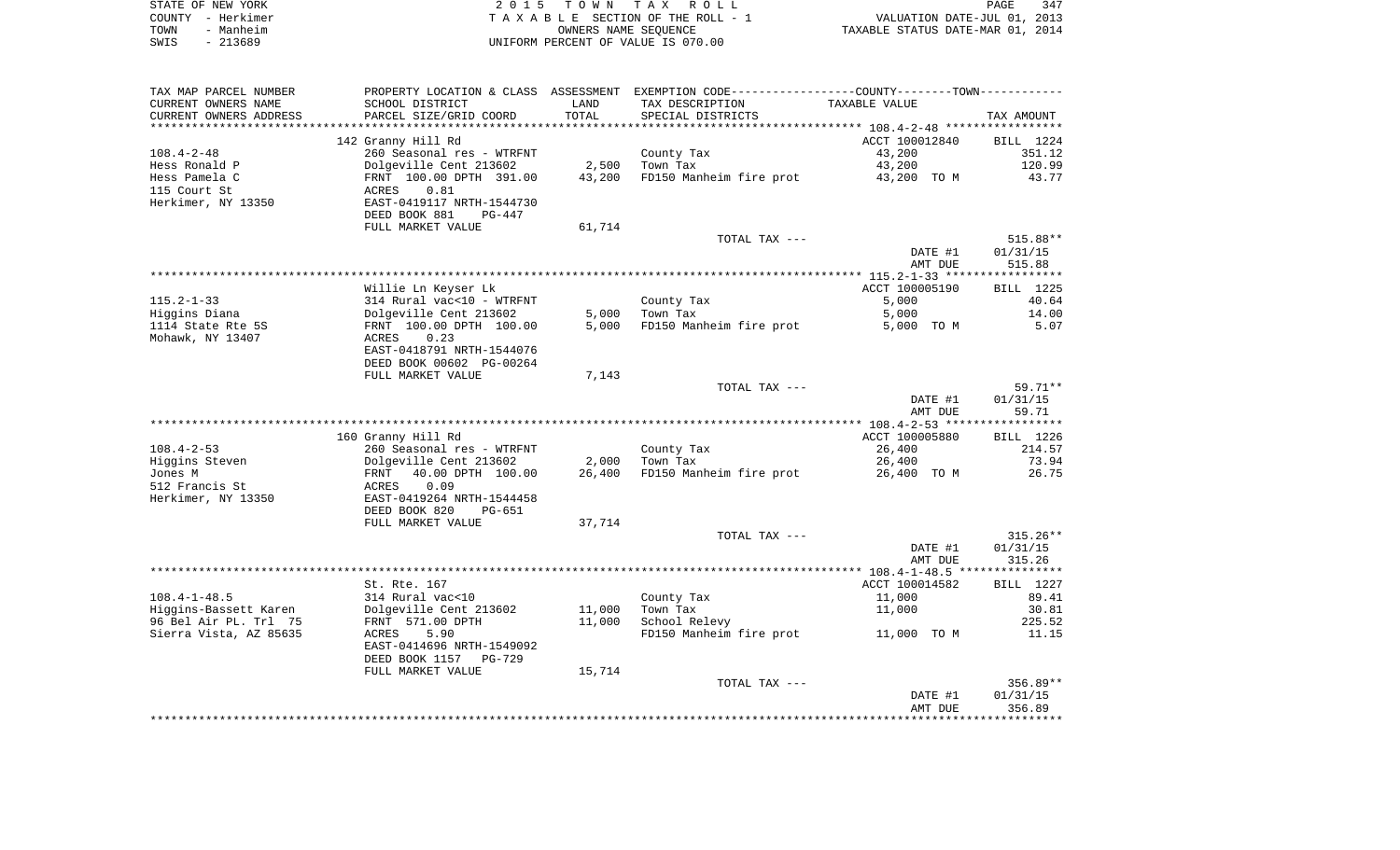|      | STATE OF NEW YORK | 2015 TOWN TAX ROLL                 | 348<br>PAGE                      |
|------|-------------------|------------------------------------|----------------------------------|
|      | COUNTY - Herkimer | TAXABLE SECTION OF THE ROLL - 1    | VALUATION DATE-JUL 01, 2013      |
| TOWN | - Manheim         | OWNERS NAME SEOUENCE               | TAXABLE STATUS DATE-MAR 01, 2014 |
| SWIS | - 213689          | UNIFORM PERCENT OF VALUE IS 070.00 |                                  |

|                            |                                                                                                  |         |                         | DATE #1<br>AMT DUE | 01/31/15<br>955.35 |
|----------------------------|--------------------------------------------------------------------------------------------------|---------|-------------------------|--------------------|--------------------|
|                            |                                                                                                  |         |                         |                    |                    |
|                            |                                                                                                  |         |                         |                    |                    |
|                            |                                                                                                  |         | TOTAL TAX ---           |                    | $955.35**$         |
|                            | FULL MARKET VALUE                                                                                | 114,286 |                         |                    |                    |
|                            | DEED BOOK 946<br>PG-361                                                                          |         |                         |                    |                    |
| Little Falls, NY 13365     | EAST-0407023 NRTH-1532015                                                                        |         |                         |                    |                    |
| Hodge John S<br>PO Box 856 | FRNT 400.00 DPTH<br>1.50<br>ACRES                                                                | 80,000  |                         | 80,000 TO M        | 81.06              |
|                            |                                                                                                  |         | FD150 Manheim fire prot |                    |                    |
| Hodge Margaret A           | Little Falls Ce 210900                                                                           | 3,400   | Town Tax                | 80,000             | 224.06             |
| $115.3 - 1 - 15$           | 210 1 Family Res                                                                                 |         | County Tax              | 80,000             | 650.23             |
|                            | 131 Bidleman Rd                                                                                  |         |                         | ACCT 100003090     | <b>BILL</b> 1231   |
|                            |                                                                                                  |         |                         |                    |                    |
|                            |                                                                                                  |         |                         | AMT DUE            | 326.01             |
|                            |                                                                                                  |         |                         | DATE #1            | 01/31/15           |
|                            |                                                                                                  |         | TOTAL TAX ---           |                    | $326.01**$         |
|                            | FULL MARKET VALUE                                                                                | 39,000  |                         |                    |                    |
|                            | DEED BOOK 781<br>$PG-76$                                                                         |         |                         |                    |                    |
|                            | EAST-0413464 NRTH-1551840                                                                        |         |                         |                    |                    |
| Little Falls, NY 13365     | 0.92<br>ACRES                                                                                    |         |                         |                    |                    |
| PO Box 186                 | FRNT 200.00 DPTH 200.00                                                                          | 27,300  | FD150 Manheim fire prot | 27,300 TO M        | 27.66              |
|                            | Dolgeville Cent 213602                                                                           |         |                         | 27,300             |                    |
| Hodge John                 |                                                                                                  | 3,700   | Town Tax                |                    | 76.46              |
| $108.4 - 1 - 11$           | 270 Mfg housing                                                                                  |         | County Tax              | 27,300             | 221.89             |
|                            | 626 Brockett Rd                                                                                  |         |                         | ACCT 100011940     | BILL 1230          |
|                            |                                                                                                  |         |                         |                    |                    |
|                            |                                                                                                  |         |                         | AMT DUE            | 1,639.23           |
|                            |                                                                                                  |         |                         | DATE #1            | 01/31/15           |
|                            |                                                                                                  |         | TOTAL TAX ---           |                    | $1,639.23**$       |
|                            | FULL MARKET VALUE                                                                                | 41,429  |                         |                    |                    |
| Lititz, PA 17543-1826      | DEED BOOK 828<br>$PG-340$                                                                        |         |                         |                    |                    |
| 138 S Spruce St            | EAST-0419857 NRTH-1536603                                                                        |         | FD150 Manheim fire prot | 29,000 TO M        | 29.38              |
| Hilts Melissa              | ACRES<br>4.70                                                                                    | 29,000  | School Relevy           |                    | 1,292.92           |
| Hilts Robert               | Little Falls Ce 210900                                                                           | 10,200  | Town Tax                | 29,000             | 81.22              |
| $116.3 - 1 - 3.1$          | 210 1 Family Res                                                                                 |         | County Tax              | 29,000             | 235.71             |
|                            |                                                                                                  |         |                         |                    |                    |
|                            | 302 Inghams Mills Rd                                                                             |         |                         | ACCT 100003330     | BILL 1229          |
|                            |                                                                                                  |         |                         |                    |                    |
|                            |                                                                                                  |         |                         | AMT DUE            | 1,593.17           |
|                            |                                                                                                  |         |                         | DATE #1            | 01/31/15           |
|                            |                                                                                                  |         | TOTAL TAX ---           |                    | $1,593.17**$       |
| UNDER AGDIST LAW TIL 2018  |                                                                                                  |         |                         |                    |                    |
| MAY BE SUBJECT TO PAYMENT  |                                                                                                  |         |                         |                    |                    |
|                            | FULL MARKET VALUE                                                                                | 221,429 |                         |                    |                    |
| Little Falls, NY 13365     | DEED BOOK 688<br>$PG-803$                                                                        |         | 21,589 EX               |                    |                    |
| 449 Burrell Rd             | EAST-0400301 NRTH-1543325                                                                        |         | FD150 Manheim fire prot | 133,411 TO M       | 135.18             |
| Top Of The Hills Far       | ACRES 200.50                                                                                     | 155,000 | Town Tax                | 133,411            | 373.65             |
| Hills Wilbur               | Little Falls Ce 210900                                                                           | 111,700 | County Tax              | 133,411            | 1,084.34           |
| $115.1 - 1 - 3$            | 112 Dairy farm                                                                                   |         | AG MKTS L 41720         | 21,589<br>21,589   |                    |
|                            | 449 Burrell Rd                                                                                   |         |                         | ACCT 100011520     | BILL 1228          |
|                            |                                                                                                  |         |                         |                    |                    |
|                            |                                                                                                  |         |                         |                    |                    |
| CURRENT OWNERS ADDRESS     | PARCEL SIZE/GRID COORD                                                                           | TOTAL   | SPECIAL DISTRICTS       |                    | TAX AMOUNT         |
| CURRENT OWNERS NAME        | SCHOOL DISTRICT                                                                                  | LAND    | TAX DESCRIPTION         | TAXABLE VALUE      |                    |
| TAX MAP PARCEL NUMBER      | PROPERTY LOCATION & CLASS ASSESSMENT EXEMPTION CODE----------------COUNTY--------TOWN----------- |         |                         |                    |                    |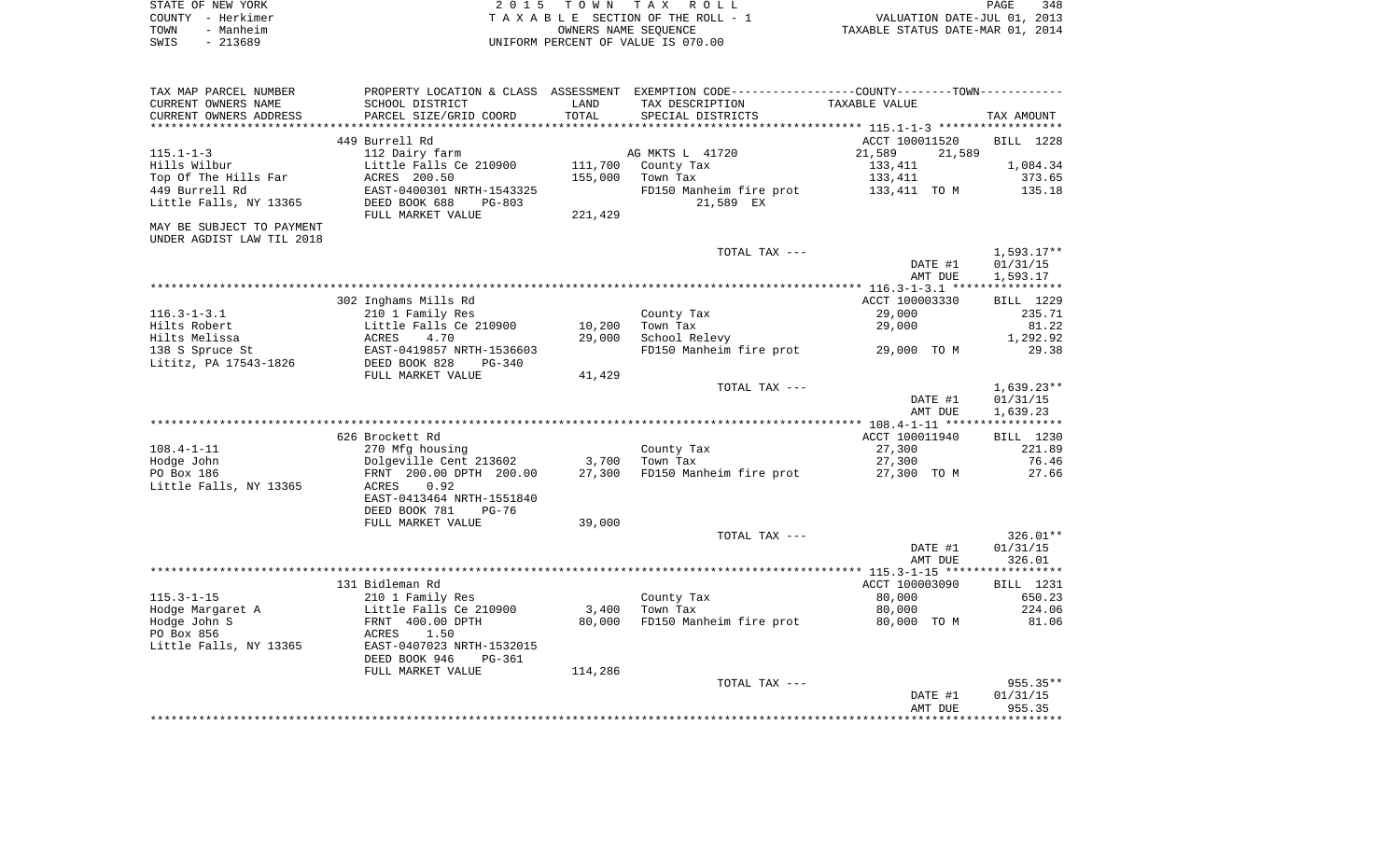|      | STATE OF NEW YORK | 2015 TOWN TAX ROLL                 | PAGE                             | 349 |
|------|-------------------|------------------------------------|----------------------------------|-----|
|      | COUNTY - Herkimer | TAXABLE SECTION OF THE ROLL - 1    | VALUATION DATE-JUL 01, 2013      |     |
| TOWN | - Manheim         | OWNERS NAME SEOUENCE               | TAXABLE STATUS DATE-MAR 01, 2014 |     |
| SWIS | - 213689          | UNIFORM PERCENT OF VALUE IS 070.00 |                                  |     |

| TAX MAP PARCEL NUMBER  |                                |         | PROPERTY LOCATION & CLASS ASSESSMENT EXEMPTION CODE----------------COUNTY-------TOWN---------- |                |            |
|------------------------|--------------------------------|---------|------------------------------------------------------------------------------------------------|----------------|------------|
| CURRENT OWNERS NAME    | SCHOOL DISTRICT                | LAND    | TAX DESCRIPTION                                                                                | TAXABLE VALUE  |            |
| CURRENT OWNERS ADDRESS | PARCEL SIZE/GRID COORD         | TOTAL   | SPECIAL DISTRICTS                                                                              |                | TAX AMOUNT |
|                        |                                |         |                                                                                                |                |            |
|                        | 1367 Snells Bush Rd            |         |                                                                                                | ACCT 100004410 | BILL 1232  |
| $115.2 - 2 - 8$        | 210 1 Family Res               |         | County Tax                                                                                     | 40,600         | 329.99     |
| Hoke Kelly L           | Dolgeville Cent 213602         | 7,000   | Town Tax                                                                                       | 40,600         | 113.71     |
| 1367 Snells Bush Rd    | W/garage                       | 40,600  | FD150 Manheim fire prot                                                                        | 40,600 TO M    | 41.14      |
| Little Falls, NY 13365 | ACRES<br>1.75                  |         |                                                                                                |                |            |
|                        | EAST-0417201 NRTH-1540944      |         |                                                                                                |                |            |
|                        | DEED BOOK 1251 PG-694          |         |                                                                                                |                |            |
|                        | FULL MARKET VALUE              | 58,000  |                                                                                                |                |            |
|                        |                                |         | TOTAL TAX ---                                                                                  |                | 484.84**   |
|                        |                                |         |                                                                                                | DATE #1        | 01/31/15   |
|                        |                                |         |                                                                                                | AMT DUE        | 484.84     |
|                        |                                |         |                                                                                                |                |            |
|                        | Bidleman Rd                    |         |                                                                                                |                |            |
|                        |                                |         |                                                                                                |                | BILL 1233  |
| $115.4 - 1 - 84.7$     | 314 Rural vac<10               |         | County Tax                                                                                     | 1,500          | 12.19      |
| Holdridge Daniel E Sr  | Little Falls Ce 210900         | 1,500   | Town Tax                                                                                       | 1,500          | 4.20       |
| Holdridge Beverly J    | FRNT 200.00 DPTH 210.00        | 1,500   | School Relevy                                                                                  |                | 66.89      |
| 230 Bidleman Rd        | 0.96<br>ACRES                  |         | FD150 Manheim fire prot                                                                        | 1,500 TO M     | 1.52       |
| Little Falls, NY 13365 | EAST-0408976 NRTH-1532689      |         |                                                                                                |                |            |
|                        | DEED BOOK 1083<br>PG-639       |         |                                                                                                |                |            |
|                        | FULL MARKET VALUE              | 2,143   |                                                                                                |                |            |
|                        |                                |         | TOTAL TAX ---                                                                                  |                | 84.80**    |
|                        |                                |         |                                                                                                | DATE #1        | 01/31/15   |
|                        |                                |         |                                                                                                | AMT DUE        | 84.80      |
|                        |                                |         |                                                                                                |                |            |
|                        | Bidleman Rd                    |         |                                                                                                |                | BILL 1234  |
| $115.4 - 1 - 96.2$     | 314 Rural vac<10               |         | County Tax                                                                                     | 1,500          | 12.19      |
| Holdridge Daniel E Sr  | Little Falls Ce 210900         | 1,500   | Town Tax                                                                                       | 1,500          | 4.20       |
| Holdridge Beverly J    | FRNT 115.00 DPTH               | 1,500   | School Relevy                                                                                  |                | 66.89      |
| 230 Bidleman Rd        | ACRES<br>1.00                  |         | FD150 Manheim fire prot                                                                        | 1,500 TO M     | 1.52       |
| Little Falls, NY 13365 | EAST-0408780 NRTH-4532568      |         |                                                                                                |                |            |
|                        | DEED BOOK 1083<br>$PG-639$     |         |                                                                                                |                |            |
|                        | FULL MARKET VALUE              | 2,143   |                                                                                                |                |            |
|                        |                                |         | TOTAL TAX ---                                                                                  |                | 84.80**    |
|                        |                                |         |                                                                                                | DATE #1        | 01/31/15   |
|                        |                                |         |                                                                                                | AMT DUE        | 84.80      |
|                        |                                |         |                                                                                                |                |            |
|                        | 230 Bidleman Rd                |         |                                                                                                | ACCT 100008550 | BILL 1235  |
| $115.4 - 1 - 83$       | 210 1 Family Res               |         | County Tax                                                                                     | 71,600         | 581.95     |
| Holdridge Daniel Sr    | Little Falls Ce 210900         | 1,500   | Town Tax                                                                                       | 71,600         | 200.53     |
| Holdridge Beverly      | W/garage                       | 71,600  | FD150 Manheim fire prot                                                                        | 71,600 TO M    | 72.55      |
| 230 Bidleman Rd        | FRNT 200.00 DPTH 256.00        |         |                                                                                                |                |            |
| Little Falls, NY 13365 | ACRES<br>0.37 BANK<br>023      |         |                                                                                                |                |            |
|                        | EAST-0408800 NRTH-1532639      |         |                                                                                                |                |            |
|                        | DEED BOOK 728<br><b>PG-186</b> |         |                                                                                                |                |            |
|                        | FULL MARKET VALUE              | 102,286 |                                                                                                |                |            |
|                        |                                |         | TOTAL TAX ---                                                                                  |                | $855.03**$ |
|                        |                                |         |                                                                                                | DATE #1        | 01/31/15   |
|                        |                                |         |                                                                                                | AMT DUE        | 855.03     |
|                        |                                |         |                                                                                                |                |            |
|                        |                                |         |                                                                                                |                |            |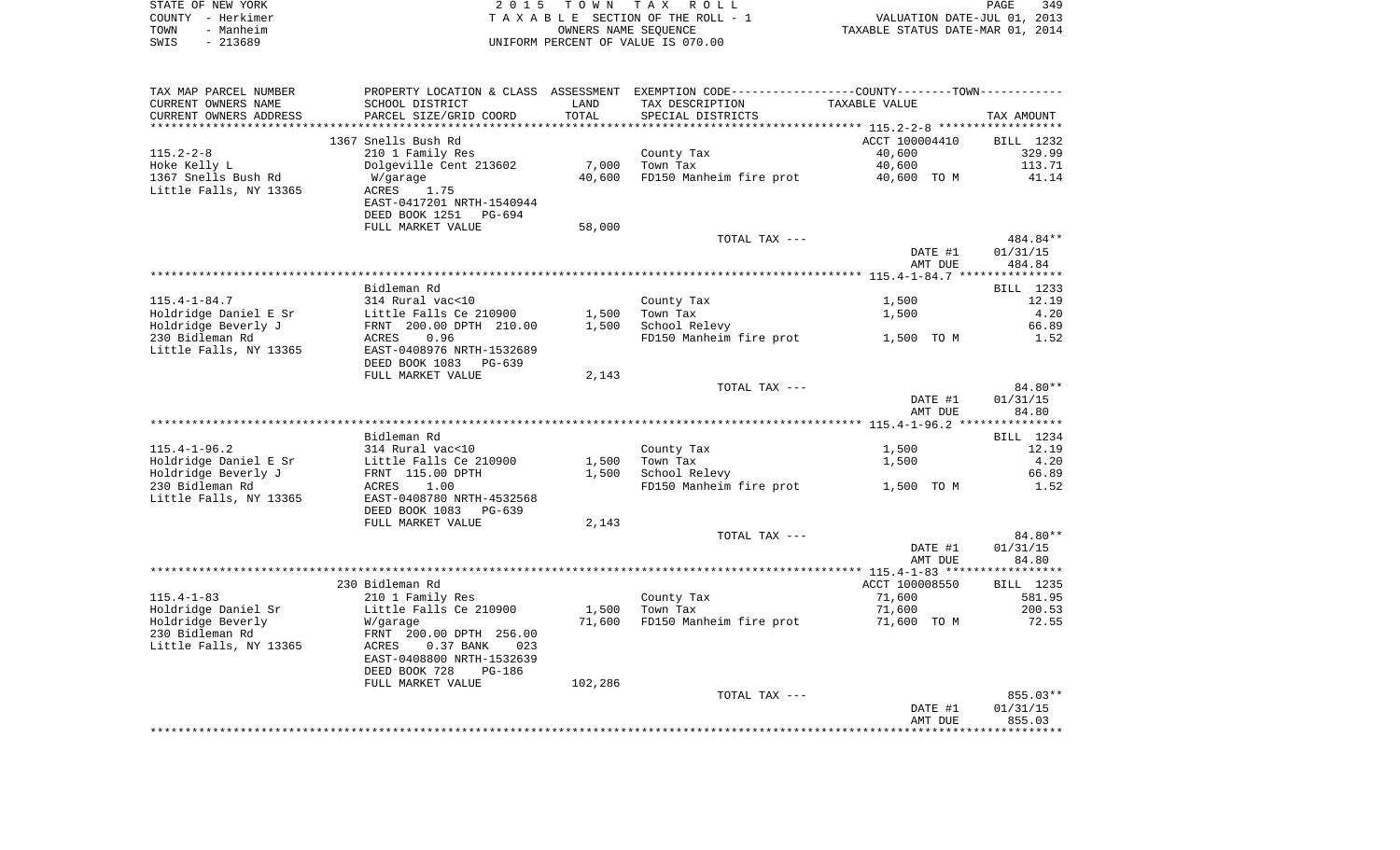| STATE OF NEW YORK |           | 2015 TOWN TAX ROLL                 |                      |                                  | PAGE | 350 |
|-------------------|-----------|------------------------------------|----------------------|----------------------------------|------|-----|
| COUNTY - Herkimer |           | TAXABLE SECTION OF THE ROLL - 1    |                      | VALUATION DATE-JUL 01, 2013      |      |     |
| TOWN              | - Manheim |                                    | OWNERS NAME SEOUENCE | TAXABLE STATUS DATE-MAR 01, 2014 |      |     |
| SWIS<br>- 213689  |           | UNIFORM PERCENT OF VALUE IS 070.00 |                      |                                  |      |     |

| TAX MAP PARCEL NUMBER   | PROPERTY LOCATION & CLASS |         | ASSESSMENT EXEMPTION CODE-----------------COUNTY-------TOWN----------- |                  |              |
|-------------------------|---------------------------|---------|------------------------------------------------------------------------|------------------|--------------|
| CURRENT OWNERS NAME     | SCHOOL DISTRICT           | LAND    | TAX DESCRIPTION                                                        | TAXABLE VALUE    |              |
| CURRENT OWNERS ADDRESS  | PARCEL SIZE/GRID COORD    | TOTAL   | SPECIAL DISTRICTS                                                      |                  | TAX AMOUNT   |
| *********************** |                           |         |                                                                        |                  |              |
|                         | 1068 Snells Bush Rd       |         |                                                                        | ACCT 100003320   | BILL 1236    |
| $116.3 - 1 - 3.2$       | 210 1 Family Res          |         | AGED-ALL<br>41800                                                      | 11,000<br>11,000 |              |
| Holdridge Donald        | Little Falls Ce 210900    | 4,000   | County Tax                                                             | 11,000           | 89.41        |
| 1068 Snells Bush Rd     | 1.00<br>ACRES             | 22,000  | Town Tax                                                               | 11,000           | 30.81        |
| Little Falls, NY 13365  | EAST-0419413 NRTH-1535789 |         | FD150 Manheim fire prot                                                | 22,000 TO M      | 22.29        |
|                         | FULL MARKET VALUE         | 31,429  |                                                                        |                  |              |
|                         |                           |         | TOTAL TAX ---                                                          |                  | $142.51**$   |
|                         |                           |         |                                                                        | DATE #1          | 01/31/15     |
|                         |                           |         |                                                                        | AMT DUE          | 142.51       |
|                         |                           |         |                                                                        |                  |              |
|                         |                           |         |                                                                        |                  |              |
|                         | 5279 St Rte 167           |         |                                                                        | ACCT 100003570   | BILL 1237    |
| $115.4 - 1 - 7$         | 210 1 Family Res          |         | VETWAR CTS 41120                                                       | 6,300<br>6,300   |              |
| Hopkins Dana R          | Little Falls Ce 210900    | 2,300   | County Tax                                                             | 49,300           | 400.70       |
| Lockwood Craig L        | FRNT 123.95 DPTH 227.30   | 55,600  | Town Tax                                                               | 49,300           | 138.08       |
| 5279 St Rte 167         | 0.58<br>ACRES             |         | FD150 Manheim fire prot                                                | 55,600 TO M      | 56.34        |
| Little Falls, NY 13365  | EAST-0409688 NRTH-1535108 |         |                                                                        |                  |              |
|                         | DEED BOOK 1172<br>PG-916  |         |                                                                        |                  |              |
|                         | FULL MARKET VALUE         | 79,429  |                                                                        |                  |              |
|                         |                           |         | TOTAL TAX ---                                                          |                  | $595.12**$   |
|                         |                           |         |                                                                        | DATE #1          | 01/31/15     |
|                         |                           |         |                                                                        | AMT DUE          | 595.12       |
|                         |                           |         |                                                                        |                  |              |
|                         | 309 Inghams Mills Rd      |         |                                                                        |                  | BILL 1238    |
| $115.2 - 2 - 42.2$      | 210 1 Family Res          |         | County Tax                                                             | 40,200           | 326.74       |
| Hopkins Daren L         | Little Falls Ce 210900    | 8,400   | Town Tax                                                               | 40,200           | 112.59       |
| Hopkins Holly E         | ACRES<br>2.20             | 40,200  | School Relevy                                                          |                  | 955.16       |
| 309 Inghams Mills Rd    | EAST-0419489 NRTH-1536978 |         | FD150 Manheim fire prot                                                | 40,200 TO M      | 40.73        |
| Little Falls, NY 13365  | DEED BOOK 800<br>PG-541   |         |                                                                        |                  |              |
|                         | FULL MARKET VALUE         | 57,429  |                                                                        |                  |              |
|                         |                           |         | TOTAL TAX ---                                                          |                  | $1,435.22**$ |
|                         |                           |         |                                                                        | DATE #1          | 01/31/15     |
|                         |                           |         |                                                                        | AMT DUE          | 1,435.22     |
|                         |                           |         |                                                                        |                  |              |
|                         | 467 Murphy Rd             |         |                                                                        | ACCT 100001170   | BILL 1239    |
| $115.1 - 1 - 7$         | 120 Field crops           |         | County Tax                                                             | 120,000          | 975.34       |
| Hostetler Josie         | Little Falls Ce 210900    | 78,700  | Town Tax                                                               | 120,000          | 336.09       |
| Hostetler Emma          | ACRES 130.80              | 120,000 | School Relevy                                                          |                  | 4,512.94     |
| 467 Murphy Rd           | EAST-0408874 NRTH-1541833 |         | FD150 Manheim fire prot                                                | 120,000 TO M     | 121.59       |
|                         |                           |         |                                                                        |                  |              |
| Little Falls, NY 13365  | DEED BOOK 1501<br>PG-274  |         |                                                                        |                  |              |
|                         | FULL MARKET VALUE         | 171,429 |                                                                        |                  |              |
|                         |                           |         | TOTAL TAX ---                                                          |                  | $5,945.96**$ |
|                         |                           |         |                                                                        | DATE #1          | 01/31/15     |
|                         |                           |         |                                                                        | AMT DUE          | 5,945.96     |
|                         |                           |         |                                                                        |                  |              |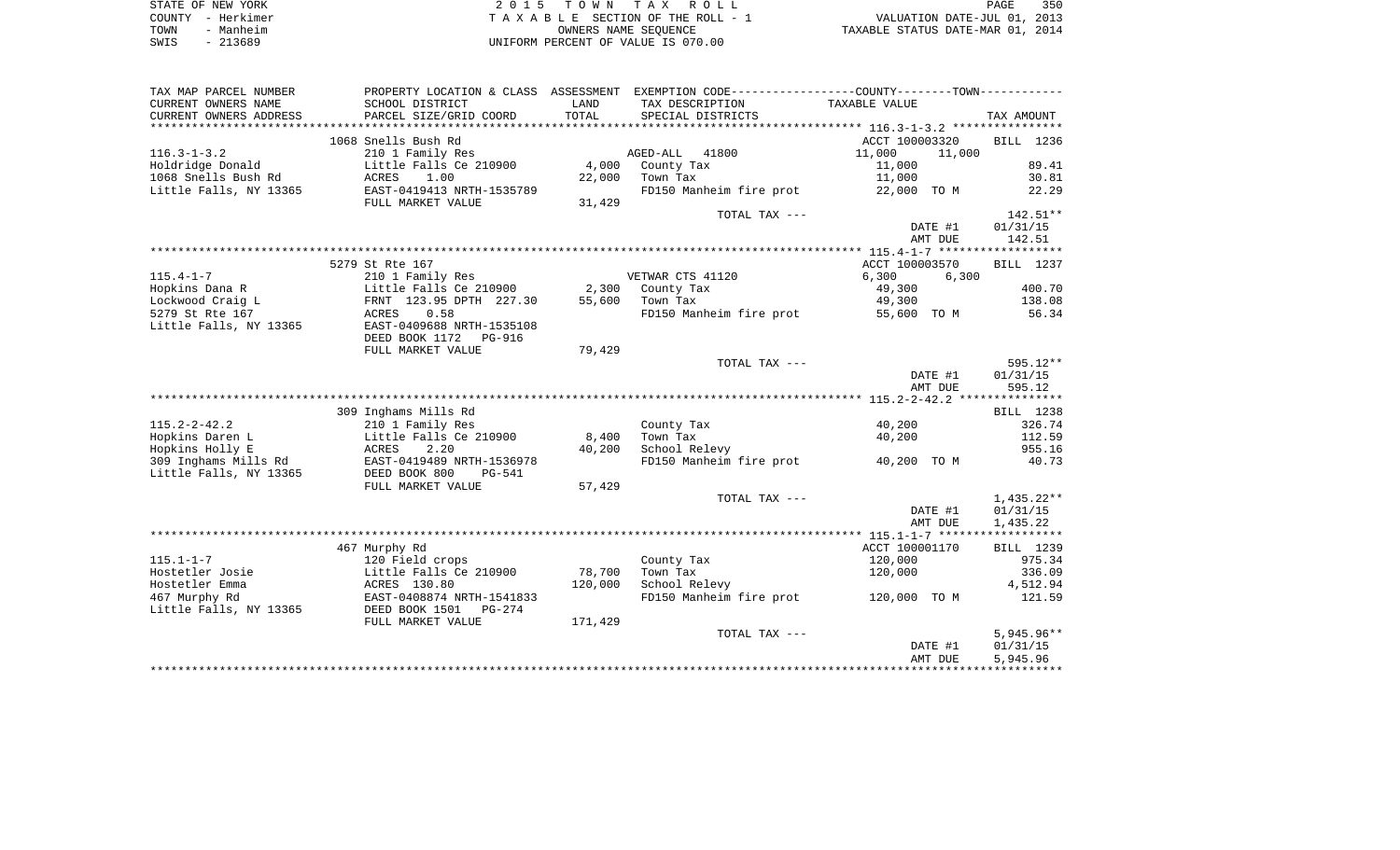| STATE OF NEW YORK | 2015 TOWN TAX ROLL                 | 351<br>PAGE                      |
|-------------------|------------------------------------|----------------------------------|
| COUNTY - Herkimer | TAXABLE SECTION OF THE ROLL - 1    | VALUATION DATE-JUL 01, 2013      |
| - Manheim<br>TOWN | OWNERS NAME SEOUENCE               | TAXABLE STATUS DATE-MAR 01, 2014 |
| SWIS<br>- 213689  | UNIFORM PERCENT OF VALUE IS 070.00 |                                  |

| TAX MAP PARCEL NUMBER  |                           |        | PROPERTY LOCATION & CLASS ASSESSMENT EXEMPTION CODE---------------COUNTY-------TOWN---------- |                  |                  |
|------------------------|---------------------------|--------|-----------------------------------------------------------------------------------------------|------------------|------------------|
| CURRENT OWNERS NAME    | SCHOOL DISTRICT           | LAND   | TAX DESCRIPTION                                                                               | TAXABLE VALUE    |                  |
| CURRENT OWNERS ADDRESS | PARCEL SIZE/GRID COORD    | TOTAL  | SPECIAL DISTRICTS                                                                             |                  | TAX AMOUNT       |
|                        |                           |        |                                                                                               |                  |                  |
|                        | 5810 St Rte 167           |        |                                                                                               | ACCT 100009660   | BILL 1240        |
| $115.2 - 1 - 14$       | 210 1 Family Res          |        | County Tax                                                                                    | 49,100           | 399.08           |
| Howard Tracey J        | Dolgeville Cent 213602    | 8,500  | Town Tax                                                                                      | 49,100           | 137.52           |
| Howard Tamera S        | ACRES<br>2.50 BANK<br>055 | 49,100 | FD150 Manheim fire prot                                                                       | 49,100 TO M      | 49.75            |
| 5810 St Rte 167        | EAST-0413768 NRTH-1542017 |        |                                                                                               |                  |                  |
| Little Falls, NY 13365 | DEED BOOK 1319<br>PG-351  |        |                                                                                               |                  |                  |
|                        | FULL MARKET VALUE         | 70,143 |                                                                                               |                  |                  |
|                        |                           |        | TOTAL TAX ---                                                                                 |                  | 586.35**         |
|                        |                           |        |                                                                                               | DATE #1          | 01/31/15         |
|                        |                           |        |                                                                                               | AMT DUE          | 586.35           |
|                        |                           |        |                                                                                               |                  |                  |
|                        | 171 Inghams Mills Rd      |        |                                                                                               | ACCT 100005435   | <b>BILL</b> 1241 |
| $115.4 - 1 - 34$       | 210 1 Family Res          |        | VETCOM CTS 41130                                                                              | 10,500<br>10,500 |                  |
| Hoyle James            | Little Falls Ce 210900    | 4,400  | County Tax                                                                                    | 37,000           | 300.73           |
| Hoyle Sandra           | W/garage                  | 47,500 | Town Tax                                                                                      | 37,000           | 103.63           |
| 171 Inghams Mills Rd   | ACRES<br>1.10             |        | FD150 Manheim fire prot 47,500 TO M                                                           |                  | 48.13            |
| Little Falls, NY 13365 | EAST-0416926 NRTH-1536083 |        |                                                                                               |                  |                  |
|                        | DEED BOOK 00620 PG-00880  |        |                                                                                               |                  |                  |
|                        | FULL MARKET VALUE         | 67,857 |                                                                                               |                  |                  |
|                        |                           |        | TOTAL TAX ---                                                                                 |                  | $452.49**$       |
|                        |                           |        |                                                                                               | DATE #1          | 01/31/15         |
|                        |                           |        |                                                                                               | AMT DUE          | 452.49           |
|                        |                           |        |                                                                                               |                  |                  |
|                        | 150 Bidleman Rd           |        |                                                                                               | ACCT 100008045   | BILL 1242        |
| $115.3 - 1 - 13.2$     | 210 1 Family Res          |        | County Tax                                                                                    | 32,000           | 260.09           |
| Hudson Brian K Sr      | Little Falls Ce 210900    | 4,800  | Town Tax                                                                                      | 32,000           | 89.62            |
| 150 Bidleman Rd        | FRNT 240.00 DPTH 240.00   | 32,000 | School Relevy                                                                                 |                  | 1,426.67         |
| Little Falls, NY 13365 | ACRES<br>1.20             |        | FD150 Manheim fire prot 32,000 TO M                                                           |                  | 32.42            |
|                        | EAST-0407324 NRTH-1531876 |        |                                                                                               |                  |                  |
|                        | DEED BOOK 878<br>PG-602   |        |                                                                                               |                  |                  |
|                        | FULL MARKET VALUE         | 45,714 |                                                                                               |                  |                  |
|                        |                           |        | TOTAL TAX ---                                                                                 |                  | $1,808.80**$     |
|                        |                           |        |                                                                                               | DATE #1          | 01/31/15         |
|                        |                           |        |                                                                                               | AMT DUE          | 1,808.80         |
|                        |                           |        |                                                                                               |                  |                  |
|                        | 5851 St Rte 167           |        |                                                                                               | ACCT 100013860   | BILL 1243        |
| $115.2 - 1 - 7$        | 210 1 Family Res          |        | County Tax                                                                                    | 54,000           | 438.90           |
| Hudson Robert P Jr     | Dolgeville Cent 213602    | 1,500  | Town Tax                                                                                      | 54,000           | 151.24           |
| Hudson Cindy           | FRNT 150.00 DPTH 109.00   | 54,000 | School Relevy                                                                                 |                  | 680.46           |
| 5851 St Rte 167        | <b>BANK</b><br>102        |        | FD150 Manheim fire prot                                                                       | 54,000 TO M      | 54.71            |
| Little Falls, NY 13365 | EAST-0413291 NRTH-1542756 |        |                                                                                               |                  |                  |
|                        | DEED BOOK 789<br>PG-349   |        |                                                                                               |                  |                  |
|                        | FULL MARKET VALUE         | 77,143 |                                                                                               |                  |                  |
|                        |                           |        | TOTAL TAX ---                                                                                 |                  | $1,325.31**$     |
|                        |                           |        |                                                                                               | DATE #1          | 01/31/15         |
|                        |                           |        |                                                                                               | AMT DUE          | 1,325.31         |
|                        |                           |        |                                                                                               |                  |                  |
|                        |                           |        |                                                                                               |                  |                  |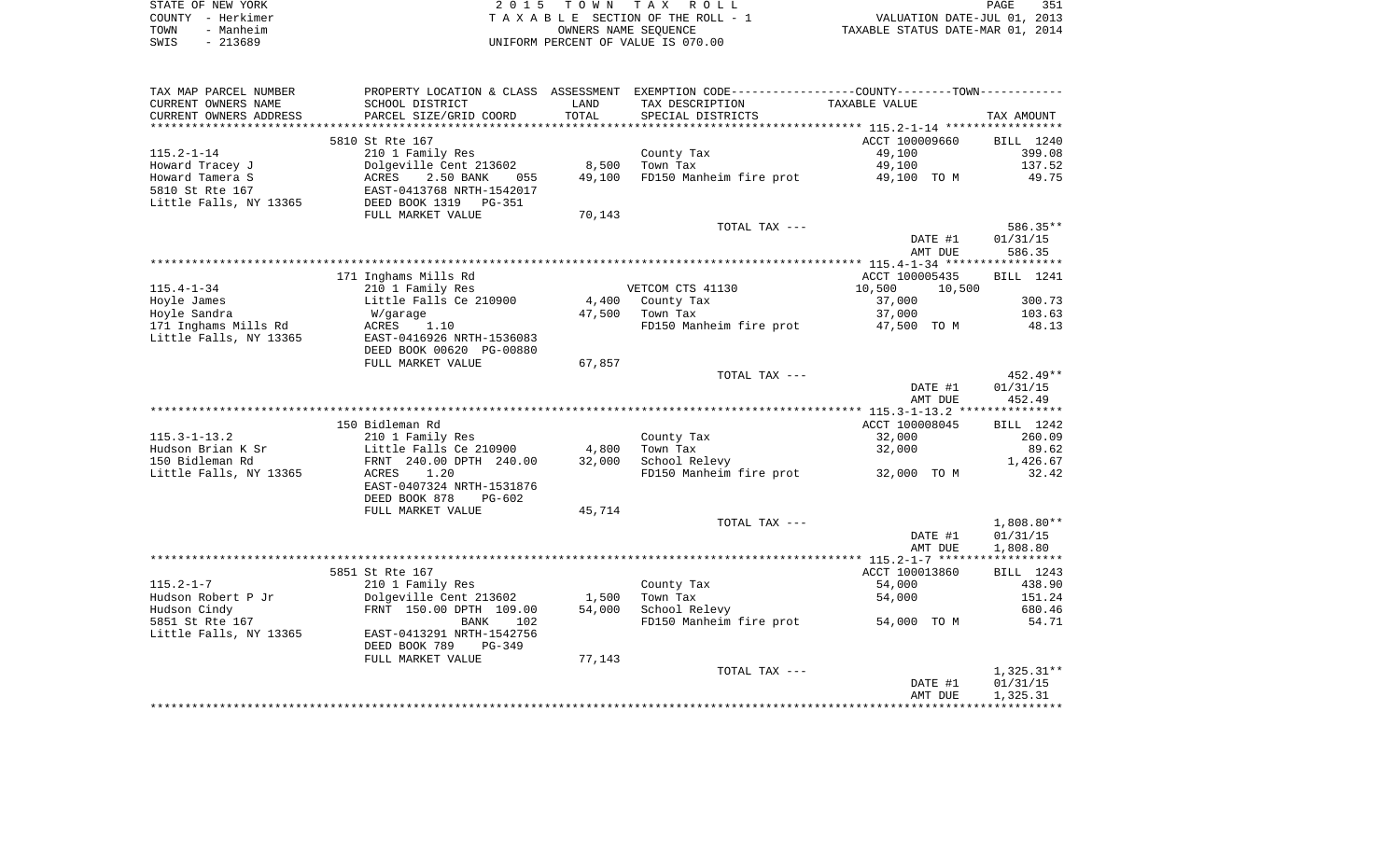| STATE OF NEW YORK |           | 2015 TOWN TAX ROLL                 | PAGE                             | 352 |
|-------------------|-----------|------------------------------------|----------------------------------|-----|
| COUNTY - Herkimer |           | TAXABLE SECTION OF THE ROLL - 1    | VALUATION DATE-JUL 01, 2013      |     |
| TOWN              | - Manheim | OWNERS NAME SEOUENCE               | TAXABLE STATUS DATE-MAR 01, 2014 |     |
| SWIS              | $-213689$ | UNIFORM PERCENT OF VALUE IS 070.00 |                                  |     |

| TAX MAP PARCEL NUMBER     |                           |         | PROPERTY LOCATION & CLASS ASSESSMENT EXEMPTION CODE----------------COUNTY--------TOWN----------- |                    |              |
|---------------------------|---------------------------|---------|--------------------------------------------------------------------------------------------------|--------------------|--------------|
| CURRENT OWNERS NAME       | SCHOOL DISTRICT           | LAND    | TAX DESCRIPTION                                                                                  | TAXABLE VALUE      |              |
| CURRENT OWNERS ADDRESS    | PARCEL SIZE/GRID COORD    | TOTAL   | SPECIAL DISTRICTS                                                                                |                    | TAX AMOUNT   |
|                           |                           |         |                                                                                                  |                    |              |
|                           | 172 Rural Park Dr         |         |                                                                                                  | ACCT 100002970     | BILL 1244    |
| $115.2 - 1 - 65$          | 210 1 Family Res - WTRFNT |         | County Tax                                                                                       | 39,000             | 316.98       |
| Hull Donna                | O-E-StJ Cent<br>273803    | 6,000   | Town Tax                                                                                         | 39,000             | 109.23       |
| 104 Ingham Mills Rd       | FRNT<br>40.00 DPTH 100.00 | 39,000  | FD150 Manheim fire prot                                                                          | 39,000 TO M        | 39.52        |
| Little Falls, NY 13365    | EAST-0420032 NRTH-1540707 |         |                                                                                                  |                    |              |
|                           | DEED BOOK 1363<br>$PG-42$ |         |                                                                                                  |                    |              |
|                           | FULL MARKET VALUE         | 55,714  |                                                                                                  |                    |              |
|                           |                           |         | TOTAL TAX ---                                                                                    |                    | 465.73**     |
|                           |                           |         |                                                                                                  | DATE #1            | 01/31/15     |
|                           |                           |         |                                                                                                  | AMT DUE            | 465.73       |
|                           |                           |         |                                                                                                  |                    |              |
|                           | 104 Inghams Mills Rd      |         |                                                                                                  | ACCT 100011220     | BILL 1245    |
| $115.4 - 1 - 45$          | 210 1 Family Res          |         | County Tax                                                                                       | 50,000             | 406.39       |
| Hull Donna                | Little Falls Ce 210900    | 7,600   | Town Tax                                                                                         | 50,000             | 140.04       |
| 104 Inghams Mills Rd      | W/garage                  | 50,000  | FD150 Manheim fire prot                                                                          | 50,000 TO M        | 50.66        |
| Little Falls, NY 13365    | FRNT 567.00 DPTH          |         |                                                                                                  |                    |              |
|                           | ACRES<br>4.90             |         |                                                                                                  |                    |              |
|                           | EAST-0416481 NRTH-1535083 |         |                                                                                                  |                    |              |
|                           |                           |         |                                                                                                  |                    |              |
|                           | DEED BOOK 1317 PG-356     |         |                                                                                                  |                    |              |
|                           | FULL MARKET VALUE         | 71,429  |                                                                                                  |                    |              |
|                           |                           |         | TOTAL TAX ---                                                                                    |                    | $597.09**$   |
|                           |                           |         |                                                                                                  | DATE #1            | 01/31/15     |
|                           |                           |         |                                                                                                  | AMT DUE            | 597.09       |
|                           |                           |         |                                                                                                  |                    |              |
|                           | Inghams Mills Rd          |         |                                                                                                  | ACCT 100011190     | BILL 1246    |
| $115.4 - 1 - 32$          | 312 Vac w/imprv           |         | County Tax                                                                                       | 8,500              | 69.09        |
| Hull William S            | Little Falls Ce 210900    | 8,000   | Town Tax                                                                                         | 8,500              | 23.81        |
| 104 Inghams Mills Rd      | ACRES<br>3.20             | 8,500   | FD150 Manheim fire prot                                                                          | 8,500 TO M         | 8.61         |
| Little Falls, 13365       | EAST-0416077 NRTH-1535222 |         |                                                                                                  |                    |              |
|                           | DEED BOOK 804<br>PG-527   |         |                                                                                                  |                    |              |
|                           | FULL MARKET VALUE         | 12,143  |                                                                                                  |                    |              |
|                           |                           |         | TOTAL TAX ---                                                                                    |                    | $101.51**$   |
|                           |                           |         |                                                                                                  | DATE #1            | 01/31/15     |
|                           |                           |         |                                                                                                  | AMT DUE            | 101.51       |
|                           |                           |         |                                                                                                  |                    |              |
|                           | 795 Snells Bush Rd        |         |                                                                                                  | ACCT 100012180     | BILL 1247    |
| $115.4 - 1 - 90.1$        | 210 1 Family Res          |         | AGRIC 10 Y 41700                                                                                 | 120,000<br>120,000 |              |
| Hulten Raymond C          | Little Falls Ce 210900    |         | 35,000 AG MKTS L 41720                                                                           | 23,006<br>23,006   |              |
| PO Box 122                | W/garage & Barns          |         | 229,800 County Tax                                                                               | 86,794             | 705.45       |
| Little Falls, NY 13365    | FRNT 920.00 DPTH          |         | Town Tax                                                                                         | 86,794             | 243.09       |
|                           | ACRES 27.50               |         | FD150 Manheim fire prot                                                                          | 206,794 TO M       | 209.53       |
| MAY BE SUBJECT TO PAYMENT | EAST-0419506 NRTH-1530327 |         | 23,006 EX                                                                                        |                    |              |
| UNDER AGDIST LAW TIL 2018 | DEED BOOK 741<br>$PG-36$  |         |                                                                                                  |                    |              |
|                           | FULL MARKET VALUE         | 328,286 |                                                                                                  |                    |              |
|                           |                           |         | TOTAL TAX ---                                                                                    |                    | $1,158.07**$ |
|                           |                           |         |                                                                                                  | DATE #1            | 01/31/15     |
|                           |                           |         |                                                                                                  | AMT DUE            | 1,158.07     |
|                           |                           |         |                                                                                                  |                    |              |
|                           |                           |         |                                                                                                  |                    |              |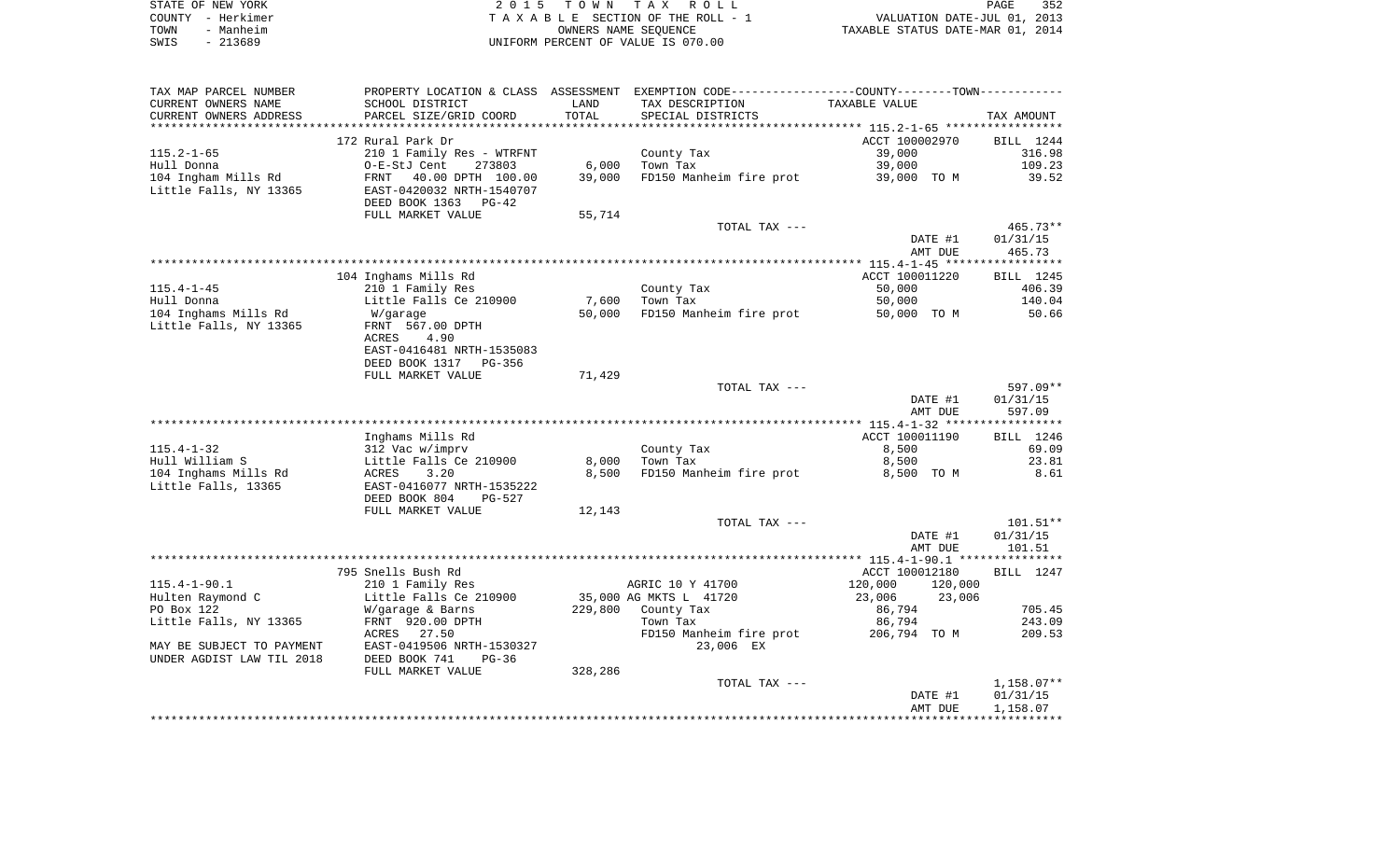|      | STATE OF NEW YORK | 2015 TOWN TAX ROLL                 | 353<br>PAGE                      |
|------|-------------------|------------------------------------|----------------------------------|
|      | COUNTY – Herkimer | TAXABLE SECTION OF THE ROLL - 1    | VALUATION DATE-JUL 01, 2013      |
| TOWN | - Manheim         | OWNERS NAME SEOUENCE               | TAXABLE STATUS DATE-MAR 01, 2014 |
| SWIS | - 213689          | UNIFORM PERCENT OF VALUE IS 070.00 |                                  |

| $108.2 - 1 - 32.1$                   | DEED BOOK 1499 PG-570<br>FULL MARKET VALUE<br>Spencer Rd<br>322 Rural vac>10 | 37,857 | TOTAL TAX ---<br>County Tax | DATE #1<br>AMT DUE<br>33,200 | 859.81**<br>01/31/15<br>859.81<br>BILL 1251<br>269.84 |
|--------------------------------------|------------------------------------------------------------------------------|--------|-----------------------------|------------------------------|-------------------------------------------------------|
| Dolgeville, NY 13329                 |                                                                              |        |                             |                              |                                                       |
|                                      |                                                                              |        |                             |                              |                                                       |
|                                      |                                                                              |        |                             |                              |                                                       |
|                                      |                                                                              |        |                             |                              |                                                       |
|                                      |                                                                              |        |                             |                              |                                                       |
|                                      |                                                                              |        |                             |                              |                                                       |
|                                      |                                                                              |        |                             |                              |                                                       |
|                                      |                                                                              |        |                             |                              |                                                       |
|                                      | EAST-0415569 NRTH-1553471                                                    |        | FD150 Manheim fire prot     | 26,500 TO M                  | 26.85                                                 |
| Craig Kimberly A<br>83 1/2 N Main St |                                                                              |        | School Relevy               |                              |                                                       |
|                                      | ACRES 45.00                                                                  | 26,500 |                             | 26,500                       | 543.35                                                |
| Hunt Chad A                          | Dolgeville Cent 213602                                                       | 26,500 | Town Tax                    |                              | 74.22                                                 |
| $108.2 - 1 - 16$                     | 311 Res vac land                                                             |        | County Tax                  | 26,500                       | 215.39                                                |
|                                      | Off Spencer Rd                                                               |        |                             |                              | BILL 1250                                             |
|                                      |                                                                              |        |                             |                              |                                                       |
|                                      |                                                                              |        |                             | AMT DUE                      | 131.37                                                |
|                                      |                                                                              |        |                             | DATE #1                      | 01/31/15                                              |
|                                      |                                                                              |        | TOTAL TAX ---               |                              | $131.37**$                                            |
|                                      | FULL MARKET VALUE                                                            | 15,714 |                             |                              |                                                       |
|                                      | DEED BOOK 1130 PG-394                                                        |        |                             |                              |                                                       |
| St. Johnsville, NY 13452             | EAST-0419035 NRTH-1530128                                                    |        |                             |                              |                                                       |
| 6623 St. Hwy 29                      | ACRES<br>3.00                                                                |        |                             |                              |                                                       |
| Hulten Lisa M                        | FRNT 260.00 DPTH                                                             | 11,000 | FD150 Manheim fire prot     | 11,000 TO M                  | 11.15                                                 |
| Hulten Raymond T                     | Little Falls Ce 210900                                                       | 9,000  | Town Tax                    | 11,000                       | 30.81                                                 |
| $115.4 - 1 - 90.2$                   | 312 Vac w/imprv                                                              |        | County Tax                  | 11,000                       | 89.41                                                 |
|                                      | 341 Fish Rd                                                                  |        |                             |                              | BILL 1249                                             |
|                                      |                                                                              |        |                             | AMT DUE                      | 80.68                                                 |
|                                      |                                                                              |        |                             | DATE #1                      | 01/31/15                                              |
|                                      |                                                                              |        | TOTAL TAX ---               |                              | $80.68**$                                             |
| UNDER AGDIST LAW TIL 2018            | FULL MARKET VALUE                                                            | 24,286 |                             |                              |                                                       |
| MAY BE SUBJECT TO PAYMENT            | DEED BOOK 635<br>PG-246                                                      |        |                             |                              |                                                       |
|                                      | EAST-0416815 NRTH-1529296                                                    |        | 10,244 EX                   |                              |                                                       |
| Little Falls, NY 13365               | 25.60<br>ACRES                                                               |        | FD150 Manheim fire prot     | 6,756 TO M                   | 6.85                                                  |
| PO Box 122                           | FRNT 1375.00 DPTH                                                            | 17,000 | Town Tax                    | 6,756                        | 18.92                                                 |
| Hulten Raymond C                     | Little Falls Ce 210900                                                       | 17,000 | County Tax                  | 6,756                        | 54.91                                                 |
| $115.4 - 2 - 23$                     | 322 Rural vac>10                                                             |        | AG MKTS L 41720             | 10,244<br>10,244             |                                                       |
|                                      | Fish Rd                                                                      |        |                             |                              | BILL 1248                                             |
|                                      |                                                                              |        |                             |                              |                                                       |
| CURRENT OWNERS ADDRESS               | PARCEL SIZE/GRID COORD                                                       | TOTAL  | SPECIAL DISTRICTS           |                              | TAX AMOUNT                                            |
|                                      | SCHOOL DISTRICT                                                              | LAND   | TAX DESCRIPTION             | TAXABLE VALUE                |                                                       |
| CURRENT OWNERS NAME                  |                                                                              |        |                             |                              |                                                       |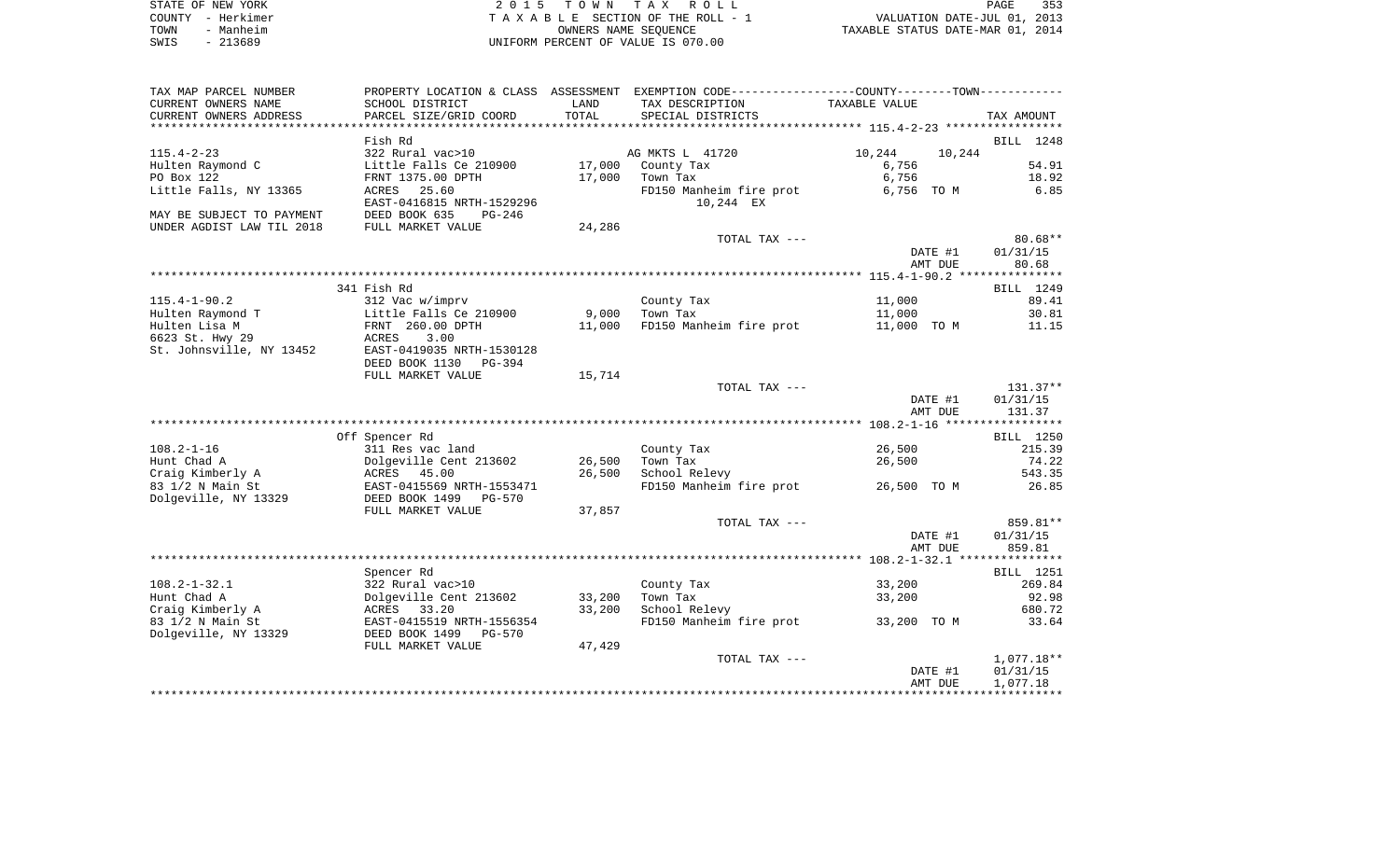|      | STATE OF NEW YORK | 2015 TOWN TAX ROLL                 | PAGE                             | 354 |
|------|-------------------|------------------------------------|----------------------------------|-----|
|      | COUNTY - Herkimer | TAXABLE SECTION OF THE ROLL - 1    | VALUATION DATE-JUL 01, 2013      |     |
| TOWN | - Manheim         | OWNERS NAME SEOUENCE               | TAXABLE STATUS DATE-MAR 01, 2014 |     |
| SWIS | - 213689          | UNIFORM PERCENT OF VALUE IS 070.00 |                                  |     |

| TAX MAP PARCEL NUMBER       |                                                       |        | PROPERTY LOCATION & CLASS ASSESSMENT EXEMPTION CODE---------------COUNTY-------TOWN---------- |                |              |
|-----------------------------|-------------------------------------------------------|--------|-----------------------------------------------------------------------------------------------|----------------|--------------|
| CURRENT OWNERS NAME         | SCHOOL DISTRICT                                       | LAND   | TAX DESCRIPTION                                                                               | TAXABLE VALUE  |              |
| CURRENT OWNERS ADDRESS      | PARCEL SIZE/GRID COORD                                | TOTAL  | SPECIAL DISTRICTS                                                                             |                | TAX AMOUNT   |
|                             |                                                       |        |                                                                                               |                |              |
|                             | 145 Bidleman Rd                                       |        |                                                                                               | ACCT 100011880 | BILL 1252    |
| $115.3 - 1 - 16$            | 270 Mfg housing                                       |        | County Tax                                                                                    | 12,000         | 97.53        |
| Hurd William J              | Little Falls Ce 210900                                | 1,000  | Town Tax                                                                                      | 12,000         | 33.61        |
| 145 Bidleman Rd             | ERNT 100.00 DPTH 110.00                               | 12,000 | FD150 Manheim fire prot 12,000 TO M                                                           |                | 12.16        |
|                             |                                                       |        |                                                                                               |                |              |
| Little Falls, NY 13365-9801 | ACRES<br>0.25                                         |        |                                                                                               |                |              |
|                             | EAST-0407188 NRTH-1532055                             |        |                                                                                               |                |              |
|                             | DEED BOOK 1439 PG-180                                 |        |                                                                                               |                |              |
|                             | FULL MARKET VALUE                                     | 17,143 |                                                                                               |                |              |
|                             |                                                       |        | TOTAL TAX ---                                                                                 |                | 143.30**     |
|                             |                                                       |        |                                                                                               | DATE #1        | 01/31/15     |
|                             |                                                       |        |                                                                                               | AMT DUE        | 143.30       |
|                             |                                                       |        |                                                                                               |                |              |
|                             | 5775 St Rte 167                                       |        |                                                                                               | ACCT 100005640 | BILL 1253    |
| $115.2 - 1 - 9$             | 210 1 Family Res                                      |        | VET COM CT 41131                                                                              | 10,375         | 10,375       |
| Izzo Angelo M               |                                                       |        | 8,000 AGED-ALL 41800                                                                          | 15,563         | 15,563       |
| Izzo Sally L                | Dolgeville Cent 213602<br>ACRES 2.00                  |        | 41,500 County Tax                                                                             | 15,562         | 126.49       |
| 5775 State Rte 167          |                                                       |        | Town Tax                                                                                      | 15,562         | 43.59        |
| Little Falls, NY 13365      | EAST-0413685 NRTH-1541194<br>DEED BOOK 00404 PG-00485 |        | FD150 Manheim fire prot                                                                       | 41,500 TO M    | 42.05        |
|                             | FULL MARKET VALUE                                     | 59,286 |                                                                                               |                |              |
|                             |                                                       |        | TOTAL TAX ---                                                                                 |                | $212.13**$   |
|                             |                                                       |        |                                                                                               |                |              |
|                             |                                                       |        |                                                                                               | DATE #1        | 01/31/15     |
|                             |                                                       |        |                                                                                               | AMT DUE        | 212.13       |
|                             |                                                       |        |                                                                                               |                |              |
|                             | 1126 Snells Bush Rd                                   |        |                                                                                               | ACCT 100005230 | BILL 1254    |
| $115.2 - 2 - 31$            | 210 1 Family Res                                      |        | County Tax                                                                                    | 51,500         | 418.58       |
| Jackson Lorraine            | Little Falls Ce 210900                                | 3,600  | Town Tax                                                                                      | 51,500         | 144.24       |
| 1126 Snells Bush Rd         | W/garage                                              | 51,500 | School Relevy                                                                                 |                | 618.59       |
| Little Falls, NY 13365      | FRNT 219.00 DPTH 179.62                               |        | FD150 Manheim fire prot 51,500 TO M                                                           |                | 52.18        |
|                             | 0.90<br>ACRES                                         |        |                                                                                               |                |              |
|                             | EAST-0419195 NRTH-1536945                             |        |                                                                                               |                |              |
|                             | DEED BOOK 00630 PG-01013                              |        |                                                                                               |                |              |
|                             | FULL MARKET VALUE                                     | 73,571 |                                                                                               |                |              |
|                             |                                                       |        | TOTAL TAX ---                                                                                 |                | $1,233.59**$ |
|                             |                                                       |        |                                                                                               | DATE #1        | 01/31/15     |
|                             |                                                       |        |                                                                                               | AMT DUE        | 1,233.59     |
|                             |                                                       |        |                                                                                               |                |              |
|                             | St Rte 167                                            |        |                                                                                               |                | BILL 1255    |
| $108.4 - 2 - 8.5$           | 314 Rural vac<10                                      |        | County Tax                                                                                    | 5,400          | 43.89        |
| Jaikin Peter Jr.            |                                                       |        | $5,400$ Town Tax                                                                              | 5,400          | 15.12        |
|                             | Dolgeville Cent 213602<br>FRNT 867.00 DPTH            |        |                                                                                               |                |              |
| Jaikin Ruth                 |                                                       | 5,400  | FD150 Manheim fire prot                                                                       | 5,400 TO M     | 5.47         |
| 60 E Spofford Ave           | <b>ACRES</b><br>5.00                                  |        |                                                                                               |                |              |
| Dolgeville, NY 13329        | EAST-0414099 NRTH-1548411                             |        |                                                                                               |                |              |
|                             | DEED BOOK 1111 PG-96                                  |        |                                                                                               |                |              |
|                             | FULL MARKET VALUE                                     | 7,714  |                                                                                               |                |              |
|                             |                                                       |        | TOTAL TAX ---                                                                                 |                | $64.48**$    |
|                             |                                                       |        |                                                                                               | DATE #1        | 01/31/15     |
|                             |                                                       |        |                                                                                               | AMT DUE        | 64.48        |
|                             |                                                       |        |                                                                                               |                |              |
|                             |                                                       |        |                                                                                               |                |              |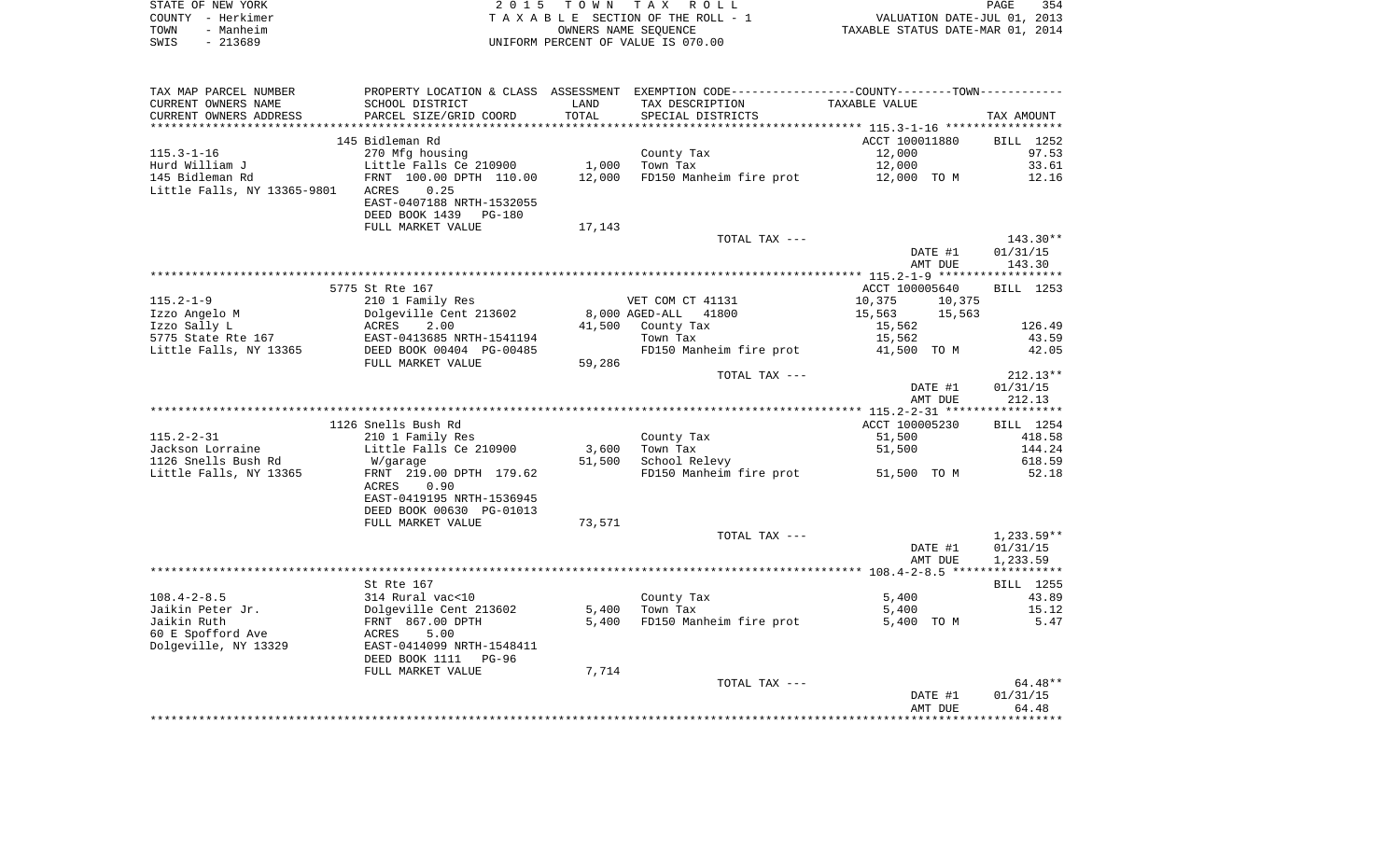|      | STATE OF NEW YORK | 2015 TOWN TAX ROLL                 | 355<br>PAGE                      |
|------|-------------------|------------------------------------|----------------------------------|
|      | COUNTY - Herkimer | TAXABLE SECTION OF THE ROLL - 1    | VALUATION DATE-JUL 01, 2013      |
| TOWN | - Manheim         | OWNERS NAME SEOUENCE               | TAXABLE STATUS DATE-MAR 01, 2014 |
| SWIS | - 213689          | UNIFORM PERCENT OF VALUE IS 070.00 |                                  |

| TAX MAP PARCEL NUMBER            |                                            |        | PROPERTY LOCATION & CLASS ASSESSMENT EXEMPTION CODE---------------COUNTY-------TOWN---------- |                  |                |
|----------------------------------|--------------------------------------------|--------|-----------------------------------------------------------------------------------------------|------------------|----------------|
| CURRENT OWNERS NAME              | SCHOOL DISTRICT                            | LAND   | TAX DESCRIPTION                                                                               | TAXABLE VALUE    |                |
| CURRENT OWNERS ADDRESS           | PARCEL SIZE/GRID COORD                     | TOTAL  | SPECIAL DISTRICTS                                                                             |                  | TAX AMOUNT     |
|                                  |                                            |        |                                                                                               |                  |                |
|                                  | 234 Spencer Rd                             |        |                                                                                               |                  | BILL 1256      |
| $108.2 - 1 - 17.2$               | 210 1 Family Res                           |        | County Tax                                                                                    | 67,700           | 550.25         |
| Jaquay Kenneth S                 | Dolgeville Cent 213602                     | 4,800  | Town Tax                                                                                      | 67,700           | 189.61         |
| Jaquay Keisha                    | ACRES<br>1.80                              | 67,700 | FD150 Manheim fire prot                                                                       | 67,700 TO M      | 68.60          |
| 234 Spencer Rd                   | EAST-0413732 NRTH-1555029                  |        |                                                                                               |                  |                |
| Dolgeville, NY 13329             | DEED BOOK 1401<br>PG-463                   |        |                                                                                               |                  |                |
|                                  | FULL MARKET VALUE                          | 96,714 |                                                                                               |                  |                |
|                                  |                                            |        | TOTAL TAX ---                                                                                 |                  | 808.46**       |
|                                  |                                            |        |                                                                                               | DATE #1          | 01/31/15       |
|                                  |                                            |        |                                                                                               | AMT DUE          | 808.46         |
|                                  |                                            |        |                                                                                               |                  |                |
|                                  | 1134 Snells Bush Rd                        |        |                                                                                               | ACCT 100000770   | BILL 1257      |
| $115.2 - 2 - 32$                 | 270 Mfg housing                            |        | County Tax                                                                                    | 29,500           | 239.77         |
| Jasewicz Donald T                | Little Falls Ce 210900                     | 6,000  | Town Tax                                                                                      | 29,500           | 82.62          |
| Jasewicz Cathy A                 | FRNT 250.00 DPTH 250.00                    | 29,500 | FD150 Manheim fire prot                                                                       | 29,500 TO M      | 29.89          |
| 1134 Snells Bush Rd              | ACRES<br>1.50                              |        |                                                                                               |                  |                |
| Little Falls, NY 13365           | EAST-0419194 NRTH-1537204                  |        |                                                                                               |                  |                |
|                                  | DEED BOOK 1113<br>PG-645                   |        |                                                                                               |                  |                |
|                                  | FULL MARKET VALUE                          | 42,143 |                                                                                               |                  |                |
|                                  |                                            |        | TOTAL TAX ---                                                                                 |                  | $352.28**$     |
|                                  |                                            |        |                                                                                               | DATE #1          | 01/31/15       |
|                                  |                                            |        |                                                                                               | AMT DUE          | 352.28         |
|                                  |                                            |        |                                                                                               |                  | ***********    |
|                                  | 108 Powerhouse Rd                          |        |                                                                                               | ACCT 100002640   | BILL 1258      |
| $115.2 - 2 - 43$                 | 210 1 Family Res                           |        | County Tax                                                                                    | 19,000           | 154.43         |
| Jerin Cori                       | O-E-StJ Cent<br>273803                     | 100    | Town Tax                                                                                      | 19,000           | 53.21          |
| Jerin Richard                    | 36.00 DPTH<br>FRNT<br>36.00                | 19,000 | FD150 Manheim fire prot                                                                       | 19,000 TO M      | 19.25          |
| 115 Powerhouse Rd                | ACRES<br>0.03                              |        |                                                                                               |                  |                |
| Little Falls, NY 13365           | EAST-0421579 NRTH-1539219                  |        |                                                                                               |                  |                |
|                                  | DEED BOOK 852<br>$PG-95$                   |        |                                                                                               |                  |                |
|                                  | FULL MARKET VALUE                          | 27,143 |                                                                                               |                  |                |
|                                  |                                            |        | TOTAL TAX ---                                                                                 |                  | $226.89**$     |
|                                  |                                            |        |                                                                                               | DATE #1          | 01/31/15       |
|                                  |                                            |        |                                                                                               | AMT DUE          | 226.89         |
|                                  |                                            |        |                                                                                               |                  |                |
|                                  | 387 Inghams Mills Rd                       |        |                                                                                               | ACCT 100007755   | BILL 1259      |
| $115.2 - 2 - 47$<br>Jerin Cori L | 270 Mfg housing<br>Little Falls Ce 210900  | 6,000  | County Tax<br>Town Tax                                                                        | 11,500<br>11,500 | 93.47<br>32.21 |
| Jerin Richard E                  |                                            | 11,500 | FD150 Manheim fire prot                                                                       |                  | 11.65          |
| 115 Powerhouse Rd                | ACRES<br>1.50<br>EAST-0420507 NRTH-1538071 |        |                                                                                               | 11,500 TO M      |                |
|                                  |                                            |        |                                                                                               |                  |                |
| Little Falls, NY 13365           | DEED BOOK 1232<br>PG-262                   |        |                                                                                               |                  |                |
|                                  | FULL MARKET VALUE                          | 16,429 | TOTAL TAX ---                                                                                 |                  | $137.33**$     |
|                                  |                                            |        |                                                                                               | DATE #1          | 01/31/15       |
|                                  |                                            |        |                                                                                               | AMT DUE          | 137.33         |
|                                  |                                            |        |                                                                                               |                  |                |
|                                  |                                            |        |                                                                                               |                  |                |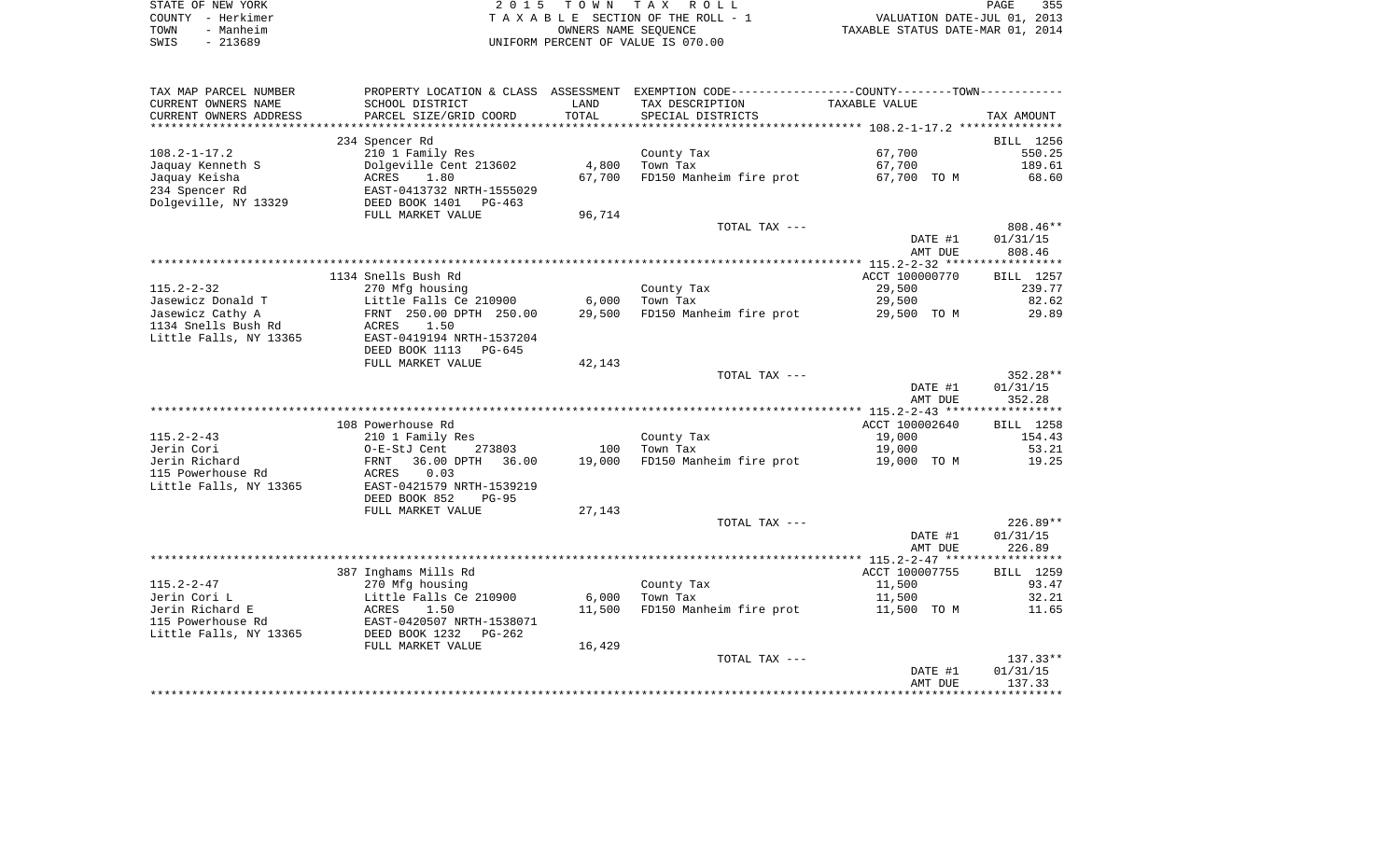| STATE OF NEW YORK | 2015 TOWN TAX ROLL                 | PAGE                             | 356 |
|-------------------|------------------------------------|----------------------------------|-----|
| COUNTY - Herkimer | TAXABLE SECTION OF THE ROLL - 1    | VALUATION DATE-JUL 01, 2013      |     |
| TOWN<br>- Manheim | OWNERS NAME SEOUENCE               | TAXABLE STATUS DATE-MAR 01, 2014 |     |
| SWIS<br>- 213689  | UNIFORM PERCENT OF VALUE IS 070.00 |                                  |     |

| TAX MAP PARCEL NUMBER                                                                                                                                                                                                          |                                                                                  |        | PROPERTY LOCATION & CLASS ASSESSMENT EXEMPTION CODE---------------COUNTY-------TOWN--------- |                |            |
|--------------------------------------------------------------------------------------------------------------------------------------------------------------------------------------------------------------------------------|----------------------------------------------------------------------------------|--------|----------------------------------------------------------------------------------------------|----------------|------------|
| CURRENT OWNERS NAME                                                                                                                                                                                                            | SCHOOL DISTRICT                                                                  | LAND   | TAX DESCRIPTION                                                                              | TAXABLE VALUE  |            |
| CURRENT OWNERS ADDRESS                                                                                                                                                                                                         | PARCEL SIZE/GRID COORD                                                           | TOTAL  | SPECIAL DISTRICTS                                                                            |                | TAX AMOUNT |
|                                                                                                                                                                                                                                |                                                                                  |        |                                                                                              |                |            |
|                                                                                                                                                                                                                                | 260 Cemetery Rd                                                                  |        |                                                                                              | ACCT 100007745 | BILL 1260  |
| $115.2 - 2 - 10.2$                                                                                                                                                                                                             | 210 1 Family Res                                                                 |        | County Tax                                                                                   | 47,300         | 384.45     |
| Jerin Richard E                                                                                                                                                                                                                | 273803<br>O-E-StJ Cent                                                           | 2,000  | Town Tax                                                                                     | 47,300         | 132.47     |
| Jerin Cori L                                                                                                                                                                                                                   | W/barn                                                                           | 47,300 | FD150 Manheim fire prot 47,300 TO M                                                          |                | 47.93      |
|                                                                                                                                                                                                                                |                                                                                  |        |                                                                                              |                |            |
| 115 Powerhouse Rd                                                                                                                                                                                                              | FRNT 235.00 DPTH 165.00                                                          |        |                                                                                              |                |            |
| Little Falls, NY 13365                                                                                                                                                                                                         | ACRES<br>0.49                                                                    |        |                                                                                              |                |            |
|                                                                                                                                                                                                                                | EAST-0421429 NRTH-1539289                                                        |        |                                                                                              |                |            |
|                                                                                                                                                                                                                                | DEED BOOK 802<br>PG-328                                                          |        |                                                                                              |                |            |
|                                                                                                                                                                                                                                | FULL MARKET VALUE                                                                | 67,571 |                                                                                              |                |            |
|                                                                                                                                                                                                                                |                                                                                  |        | TOTAL TAX ---                                                                                |                | 564.85**   |
|                                                                                                                                                                                                                                |                                                                                  |        |                                                                                              | DATE #1        | 01/31/15   |
|                                                                                                                                                                                                                                |                                                                                  |        |                                                                                              | AMT DUE        | 564.85     |
|                                                                                                                                                                                                                                |                                                                                  |        |                                                                                              |                |            |
|                                                                                                                                                                                                                                | 246 Cemetery Rd                                                                  |        |                                                                                              | ACCT 100007700 | BILL 1261  |
| $115.2 - 2 - 11$                                                                                                                                                                                                               | 311 Res vac land                                                                 |        | County Tax                                                                                   | 2,000          | 16.26      |
|                                                                                                                                                                                                                                |                                                                                  |        | $2,000$ Town Tax                                                                             | 2,000          | 5.60       |
|                                                                                                                                                                                                                                |                                                                                  | 2,000  | FD150 Manheim fire prot                                                                      | 2,000 TO M     | 2.03       |
| Jerin Richard E and B and B and B and B and B and B and B and B and B and B and B and B and B and B and B and B and B and B and B and B and B and B and B and B and B and B and B and B and B and B and B and B and B and B an |                                                                                  |        |                                                                                              |                |            |
|                                                                                                                                                                                                                                |                                                                                  |        |                                                                                              |                |            |
|                                                                                                                                                                                                                                | FULL MARKET VALUE                                                                | 2,857  |                                                                                              |                |            |
|                                                                                                                                                                                                                                |                                                                                  |        | TOTAL TAX ---                                                                                |                | $23.89**$  |
|                                                                                                                                                                                                                                |                                                                                  |        |                                                                                              | DATE #1        | 01/31/15   |
|                                                                                                                                                                                                                                |                                                                                  |        |                                                                                              | AMT DUE        | 23.89      |
|                                                                                                                                                                                                                                |                                                                                  |        |                                                                                              |                |            |
|                                                                                                                                                                                                                                |                                                                                  |        |                                                                                              |                |            |
|                                                                                                                                                                                                                                | 115 Powerhouse Rd                                                                |        |                                                                                              | ACCT 100013740 | BILL 1262  |
| $115.2 - 2 - 26$                                                                                                                                                                                                               | 210 1 Family Res                                                                 |        | County Tax                                                                                   | 30,600         | 248.71     |
| Friend Richard E and C-E-StJ Cent<br>Jerin Cori L FRNT 50.00<br>115 Powerhouse Rd ACRES 0.06                                                                                                                                   | 273803                                                                           |        | $1,000$ Town Tax                                                                             | 30,600         | 85.70      |
|                                                                                                                                                                                                                                | 50.00 DPTH 60.00                                                                 | 30,600 | FD150 Manheim fire prot 30,600 TO M                                                          |                | 31.00      |
|                                                                                                                                                                                                                                | 0.06                                                                             |        |                                                                                              |                |            |
| Little Falls, NY 13365                                                                                                                                                                                                         | EAST-0421580 NRTH-1539292                                                        |        |                                                                                              |                |            |
|                                                                                                                                                                                                                                | DEED BOOK 867<br>PG-160                                                          |        |                                                                                              |                |            |
|                                                                                                                                                                                                                                | FULL MARKET VALUE                                                                | 43,714 |                                                                                              |                |            |
|                                                                                                                                                                                                                                |                                                                                  |        | TOTAL TAX ---                                                                                |                | $365.41**$ |
|                                                                                                                                                                                                                                |                                                                                  |        |                                                                                              | DATE #1        | 01/31/15   |
|                                                                                                                                                                                                                                |                                                                                  |        |                                                                                              | AMT DUE        | 365.41     |
|                                                                                                                                                                                                                                |                                                                                  |        |                                                                                              |                |            |
|                                                                                                                                                                                                                                | Rural Park Dr                                                                    |        |                                                                                              | ACCT 100008580 | BILL 1263  |
| $115.2 - 1 - 61$                                                                                                                                                                                                               |                                                                                  |        | County Tax                                                                                   | 700            | 5.69       |
| Johns Lonnie                                                                                                                                                                                                                   |                                                                                  | 700    | Town Tax                                                                                     | 700            | 1.96       |
| Altenhaus Trust                                                                                                                                                                                                                | 314 Rural vac<10<br>0-E-StJ Cent 273803<br>FRNT 160.00 DPTH 100.00<br>ACRES 0.37 | 700    | FD150 Manheim fire prot 500 700 TO M                                                         |                | .71        |
| PO Box 2428-6270                                                                                                                                                                                                               |                                                                                  |        |                                                                                              |                |            |
| Pensacola, FL 32513                                                                                                                                                                                                            | EAST-0419697 NRTH-1540641                                                        |        |                                                                                              |                |            |
|                                                                                                                                                                                                                                | PG-452                                                                           |        |                                                                                              |                |            |
|                                                                                                                                                                                                                                | DEED BOOK 859                                                                    |        |                                                                                              |                |            |
|                                                                                                                                                                                                                                | FULL MARKET VALUE                                                                | 1,000  |                                                                                              |                |            |
|                                                                                                                                                                                                                                |                                                                                  |        | TOTAL TAX ---                                                                                |                | $8.36**$   |
|                                                                                                                                                                                                                                |                                                                                  |        |                                                                                              | DATE #1        | 01/31/15   |
|                                                                                                                                                                                                                                |                                                                                  |        |                                                                                              | AMT DUE        | 8.36       |
|                                                                                                                                                                                                                                |                                                                                  |        |                                                                                              |                |            |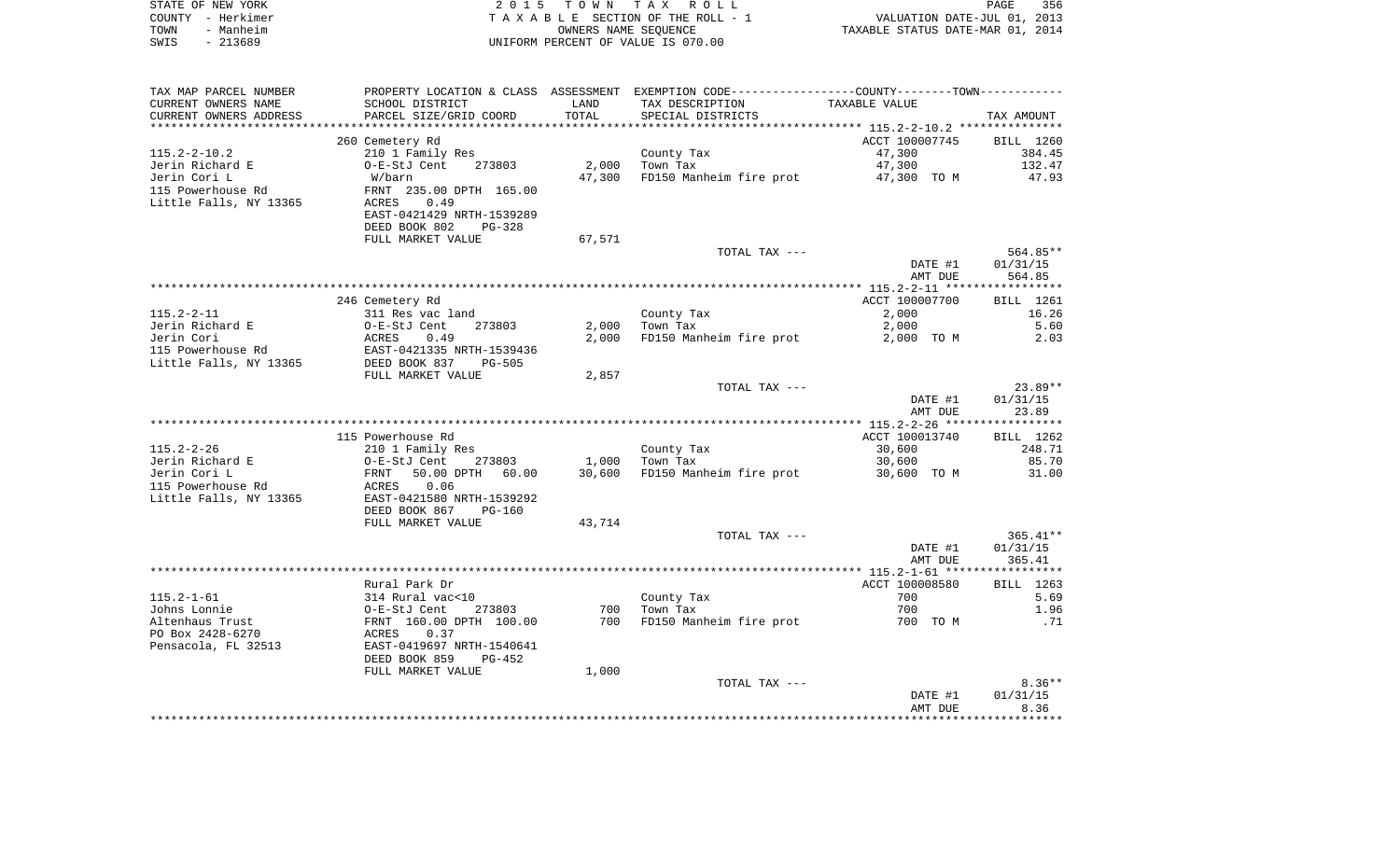|      | STATE OF NEW YORK | 2015 TOWN TAX ROLL                 | PAGE                             | 357 |
|------|-------------------|------------------------------------|----------------------------------|-----|
|      | COUNTY - Herkimer | TAXABLE SECTION OF THE ROLL - 1    | VALUATION DATE-JUL 01, 2013      |     |
| TOWN | - Manheim         | OWNERS NAME SEOUENCE               | TAXABLE STATUS DATE-MAR 01, 2014 |     |
| SWIS | $-213689$         | UNIFORM PERCENT OF VALUE IS 070.00 |                                  |     |

| TAX MAP PARCEL NUMBER<br>CURRENT OWNERS NAME                                                                                                                      | SCHOOL DISTRICT                                                                                                                                                                          | LAND                      | PROPERTY LOCATION & CLASS ASSESSMENT EXEMPTION CODE----------------COUNTY-------TOWN----------<br>TAX DESCRIPTION | TAXABLE VALUE                                                    |                                     |
|-------------------------------------------------------------------------------------------------------------------------------------------------------------------|------------------------------------------------------------------------------------------------------------------------------------------------------------------------------------------|---------------------------|-------------------------------------------------------------------------------------------------------------------|------------------------------------------------------------------|-------------------------------------|
| CURRENT OWNERS ADDRESS                                                                                                                                            | PARCEL SIZE/GRID COORD                                                                                                                                                                   | TOTAL                     | SPECIAL DISTRICTS                                                                                                 |                                                                  | TAX AMOUNT                          |
| $115.2 - 1 - 62$<br>Johns Lonnie<br>Altenhaus Trust<br>PO Box 2428-6270<br>Pensacola, FL 32513                                                                    | Rural Park Dr<br>314 Rural vac<10<br>O-E-StJ Cent<br>273803<br>FRNT 160.00 DPTH 100.00<br>ACRES 0.37<br>EAST-0419856 NRTH-1540661<br>DEED BOOK 859<br>PG-465                             | 700<br>700                | County Tax<br>Town Tax<br>FD150 Manheim fire prot                                                                 | ACCT 100008310<br>700<br>700<br>700 TO M                         | BILL 1264<br>5.69<br>1.96<br>.71    |
|                                                                                                                                                                   | FULL MARKET VALUE                                                                                                                                                                        | 1,000                     | TOTAL TAX ---                                                                                                     | DATE #1<br>AMT DUE                                               | $8.36**$<br>01/31/15<br>8.36        |
|                                                                                                                                                                   |                                                                                                                                                                                          |                           |                                                                                                                   |                                                                  |                                     |
| $115.4 - 1 - 36$                                                                                                                                                  | Snells Bush Rd<br>105 Vac farmland                                                                                                                                                       |                           | AG MKTS L 41720                                                                                                   | ACCT 100008430<br>13,242<br>13,242                               | BILL 1265                           |
| Johnson Donald I<br>Johnson Phyllis<br>920 Snells Bush Rd<br>Little Falls, NY 13365<br>MAY BE SUBJECT TO PAYMENT                                                  | Little Falls Ce 210900<br>ACRES 34.00 BANK<br>135<br>EAST-0418933 NRTH-1535302<br>DEED BOOK 736<br>$PG-153$<br>FULL MARKET VALUE                                                         | 24,000<br>34,286          | 24,000 County Tax<br>Town Tax<br>FD150 Manheim fire prot<br>13,242 EX                                             | 10,758<br>10,758<br>10,758 TO M                                  | 87.44<br>30.13<br>10.90             |
| UNDER AGDIST LAW TIL 2018                                                                                                                                         |                                                                                                                                                                                          |                           |                                                                                                                   |                                                                  |                                     |
|                                                                                                                                                                   |                                                                                                                                                                                          |                           | TOTAL TAX ---                                                                                                     | DATE #1<br>AMT DUE                                               | $128.47**$<br>01/31/15<br>128.47    |
|                                                                                                                                                                   |                                                                                                                                                                                          |                           |                                                                                                                   |                                                                  |                                     |
| $115.4 - 1 - 56$<br>Johnson Donald I<br>Johnson Phyllis<br>920 Snells Bush Rd<br>Little Falls, NY 13365<br>MAY BE SUBJECT TO PAYMENT<br>UNDER AGDIST LAW TIL 2018 | Snells Bush Rd<br>105 Vac farmland<br>Little Falls Ce 210900 17,600 County Tax<br>ACRES 23.30 BANK<br>135<br>EAST-0419275 NRTH-1533365<br>DEED BOOK 736<br>$PG-153$<br>FULL MARKET VALUE | 17,600 Town Tax<br>25,143 | AG MKTS L 41720<br>FD150 Manheim fire prot<br>8,190 EX                                                            | ACCT 100003335<br>8,190<br>8,190<br>9,410<br>9,410<br>9,410 TO M | BILL 1266<br>76.48<br>26.35<br>9.53 |
|                                                                                                                                                                   |                                                                                                                                                                                          |                           | TOTAL TAX ---                                                                                                     | DATE #1<br>AMT DUE                                               | $112.36**$<br>01/31/15<br>112.36    |
|                                                                                                                                                                   |                                                                                                                                                                                          |                           |                                                                                                                   |                                                                  |                                     |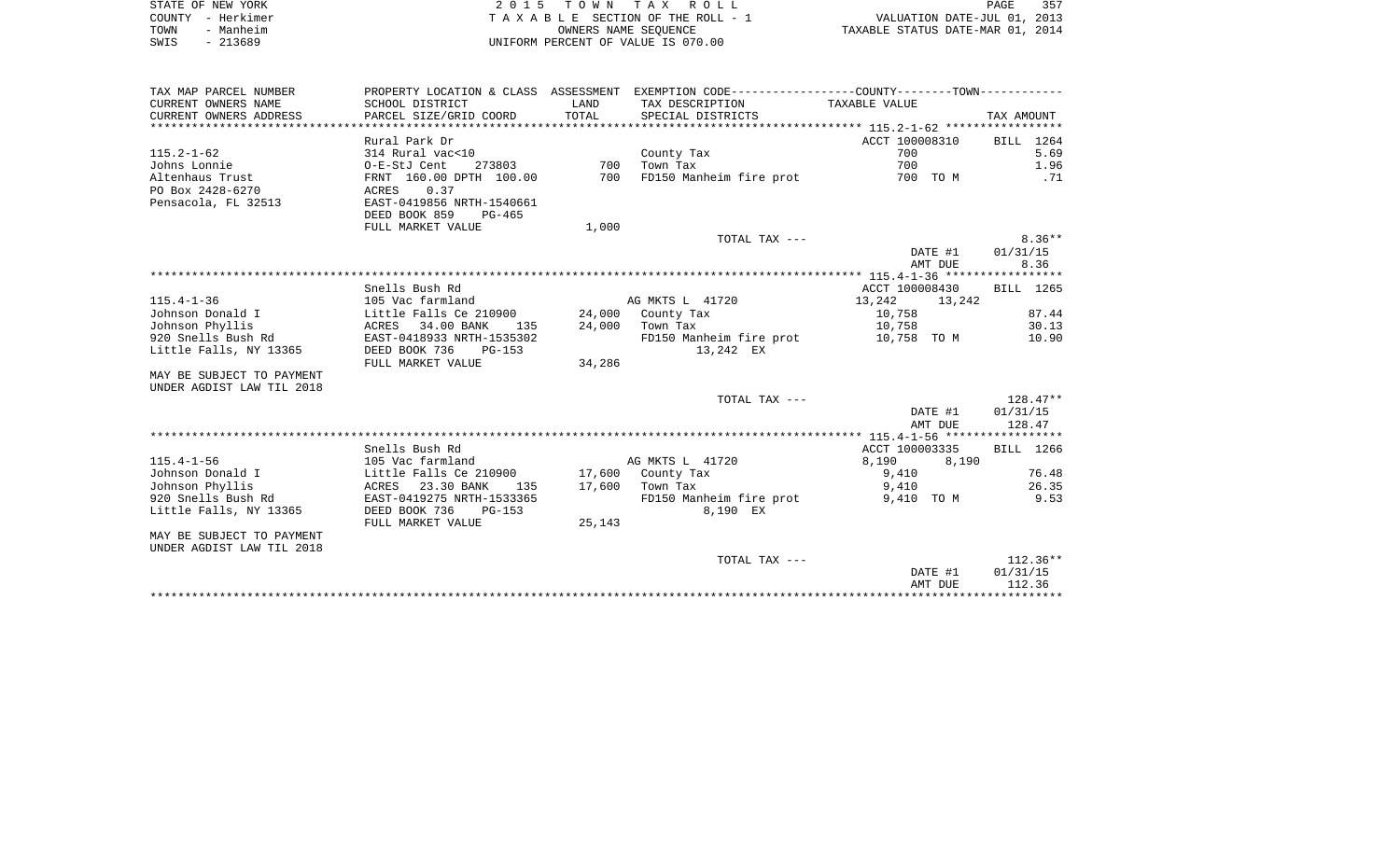| STATE OF NEW YORK | 2015 TOWN TAX ROLL                 | 358<br>PAGE                      |
|-------------------|------------------------------------|----------------------------------|
| COUNTY - Herkimer | TAXABLE SECTION OF THE ROLL - 1    | VALUATION DATE-JUL 01, 2013      |
| - Manheim<br>TOWN | OWNERS NAME SEOUENCE               | TAXABLE STATUS DATE-MAR 01, 2014 |
| - 213689<br>SWIS  | UNIFORM PERCENT OF VALUE IS 070.00 |                                  |

| TAX MAP PARCEL NUMBER     |                           |         | PROPERTY LOCATION & CLASS ASSESSMENT EXEMPTION CODE---------------COUNTY-------TOWN---------- |                  |              |
|---------------------------|---------------------------|---------|-----------------------------------------------------------------------------------------------|------------------|--------------|
| CURRENT OWNERS NAME       | SCHOOL DISTRICT           | LAND    | TAX DESCRIPTION                                                                               | TAXABLE VALUE    |              |
| CURRENT OWNERS ADDRESS    | PARCEL SIZE/GRID COORD    | TOTAL   | SPECIAL DISTRICTS                                                                             |                  | TAX AMOUNT   |
|                           |                           |         |                                                                                               |                  |              |
|                           | Snells Bush Rd            |         |                                                                                               | ACCT 100008400   | BILL 1267    |
| $116.3 - 1 - 4$           | 105 Vac farmland          |         | AG MKTS L 41720                                                                               | 16,873<br>16,873 |              |
| Johnson Donald I          | Little Falls Ce 210900    | 38,300  | County Tax                                                                                    | 21,427           | 174.15       |
| Johnson Phyllis           | ACRES 69.70 BANK<br>135   | 38,300  | Town Tax                                                                                      | 21,427           | 60.01        |
| 920 Snells Bush Rd        | EAST-0421013 NRTH-1535214 |         | FD150 Manheim fire prot                                                                       | 21,427 TO M      | 21.71        |
| Little Falls, NY 13365    | DEED BOOK 736<br>$PG-153$ |         | 16,873 EX                                                                                     |                  |              |
|                           | FULL MARKET VALUE         | 54,714  |                                                                                               |                  |              |
| MAY BE SUBJECT TO PAYMENT |                           |         |                                                                                               |                  |              |
| UNDER AGDIST LAW TIL 2018 |                           |         |                                                                                               |                  |              |
|                           |                           |         | TOTAL TAX ---                                                                                 |                  | $255.87**$   |
|                           |                           |         |                                                                                               | DATE #1          | 01/31/15     |
|                           |                           |         |                                                                                               | AMT DUE          | 255.87       |
|                           |                           |         |                                                                                               |                  |              |
|                           | Snells Bush Rd            |         |                                                                                               | ACCT 100013440   | BILL 1268    |
| $116.3 - 1 - 5$           | 105 Vac farmland          |         | AG MKTS L 41720                                                                               | 18,243<br>18,243 |              |
| Johnson Donald I          | Little Falls Ce 210900    |         | 34,000 County Tax                                                                             | 15,757           | 128.07       |
| Johnson Phyllis A         | 58.00<br>ACRES            | 34,000  | Town Tax                                                                                      | 15,757           | 44.13        |
| 920 Snells Bush Rd        | EAST-0421186 NRTH-1534325 |         | FD150 Manheim fire prot                                                                       | 15,757 TO M      | 15.97        |
| Little Falls, NY 13365    | DEED BOOK 1515<br>PG-988  |         | 18,243 EX                                                                                     |                  |              |
|                           | FULL MARKET VALUE         | 48,571  |                                                                                               |                  |              |
| MAY BE SUBJECT TO PAYMENT |                           |         |                                                                                               |                  |              |
| UNDER AGDIST LAW TIL 2018 |                           |         |                                                                                               |                  |              |
|                           |                           |         | TOTAL TAX ---                                                                                 |                  | 188.17**     |
|                           |                           |         |                                                                                               | DATE #1          | 01/31/15     |
|                           |                           |         |                                                                                               | AMT DUE          | 188.17       |
|                           |                           |         |                                                                                               |                  |              |
|                           | 920 Snells Bush Rd        |         |                                                                                               | ACCT 100008460   | BILL 1269    |
| $116.3 - 1 - 6$           | 120 Field crops           |         | AG MKTS L 41720                                                                               | 19,500<br>19,500 |              |
| Johnson Donald I          | Little Falls Ce 210900    | 44,800  | County Tax                                                                                    | 126,850          | 1,031.01     |
| Johnson Phyllis           | ACRES 68.00 BANK<br>135   |         | 146,350 Town Tax                                                                              | 126,850          | 355.27       |
| 920 Snells Bush Rd        | EAST-0421300 NRTH-1533341 |         | FD150 Manheim fire prot                                                                       | 126,850 TO M     | 128.53       |
| Little Falls, NY 13365    | DEED BOOK 736<br>$PG-153$ |         | 19,500 EX                                                                                     |                  |              |
|                           | FULL MARKET VALUE         | 209,071 |                                                                                               |                  |              |
| MAY BE SUBJECT TO PAYMENT |                           |         |                                                                                               |                  |              |
| UNDER AGDIST LAW TIL 2018 |                           |         |                                                                                               |                  |              |
|                           |                           |         | TOTAL TAX ---                                                                                 |                  | $1,514.81**$ |
|                           |                           |         |                                                                                               | DATE #1          | 01/31/15     |
|                           |                           |         |                                                                                               | AMT DUE          | 1,514.81     |
|                           |                           |         |                                                                                               |                  |              |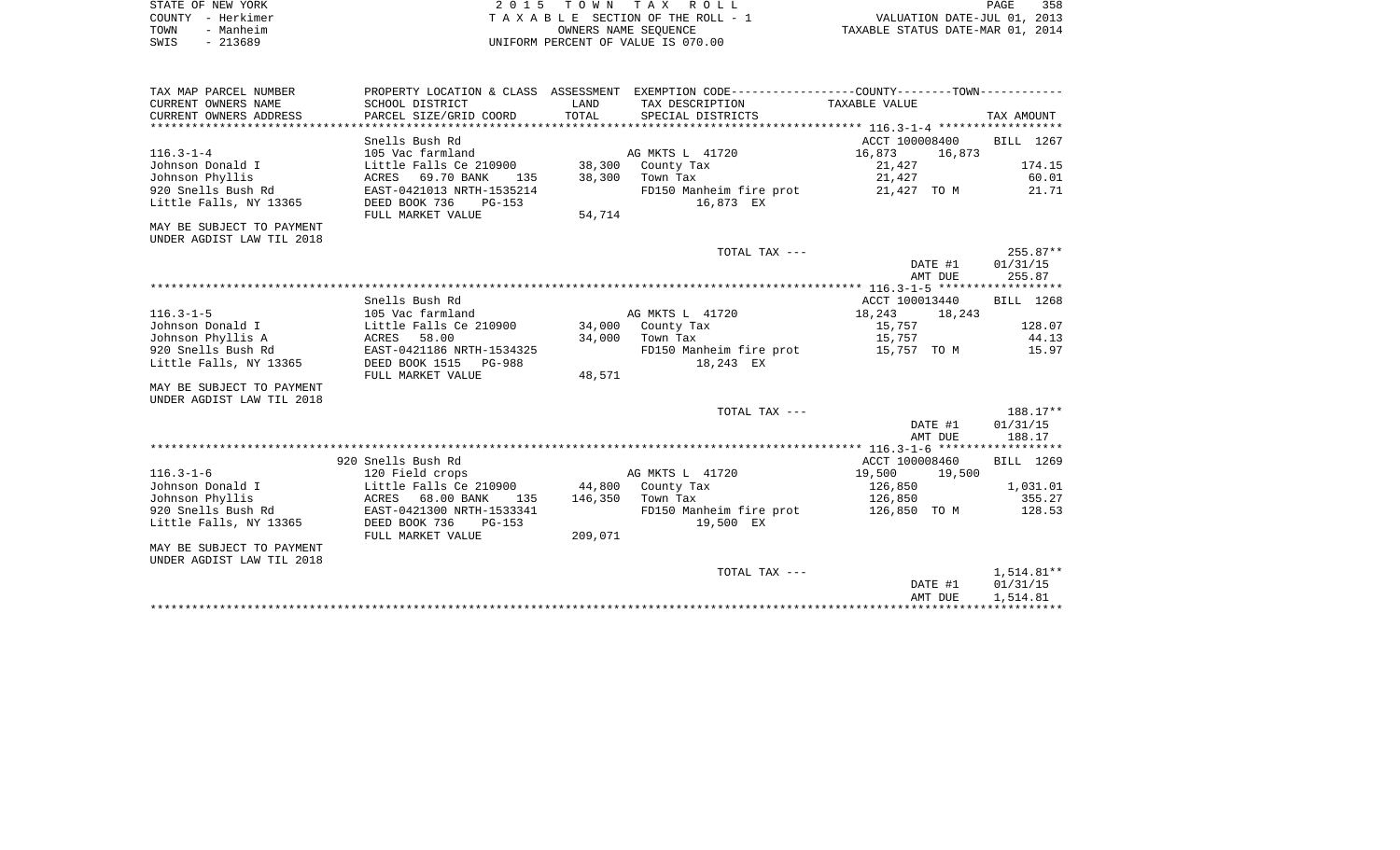| STATE OF NEW YORK | 2015 TOWN TAX ROLL                 | 359<br>PAGE                      |
|-------------------|------------------------------------|----------------------------------|
| COUNTY - Herkimer | TAXABLE SECTION OF THE ROLL - 1    | VALUATION DATE-JUL 01, 2013      |
| TOWN<br>- Manheim | OWNERS NAME SEOUENCE               | TAXABLE STATUS DATE-MAR 01, 2014 |
| $-213689$<br>SWIS | UNIFORM PERCENT OF VALUE IS 070.00 |                                  |

| TAX MAP PARCEL NUMBER     | PROPERTY LOCATION & CLASS                  |        | ASSESSMENT EXEMPTION CODE-----------------COUNTY-------TOWN---------- |                |            |
|---------------------------|--------------------------------------------|--------|-----------------------------------------------------------------------|----------------|------------|
| CURRENT OWNERS NAME       | SCHOOL DISTRICT                            | LAND   | TAX DESCRIPTION                                                       | TAXABLE VALUE  |            |
| CURRENT OWNERS ADDRESS    | PARCEL SIZE/GRID COORD                     | TOTAL  | SPECIAL DISTRICTS                                                     |                | TAX AMOUNT |
|                           |                                            |        |                                                                       |                |            |
|                           | OFF Snells Bush Rd & Inghams               |        |                                                                       |                | BILL 1270  |
| $116.3 - 1 - 12$          | 322 Rural vac>10                           |        | AG MKTS L 41720                                                       | 5,245<br>5,245 |            |
| Johnson Donald I          | Little Falls Ce 210900                     | 9,100  | County Tax                                                            | 3,855          | 31.33      |
| Johnson Phyllis           | ACRES<br>13.20                             | 9,100  | Town Tax                                                              | 3,855          | 10.80      |
| 920 Snells Bush Rd        | EAST-0420547 NRTH-1536451                  |        | FD150 Manheim fire prot                                               | 3,855 TO M     | 3.91       |
| Little Falls, NY 13365    | DEED BOOK 736<br>$PG-153$                  |        | 5,245 EX                                                              |                |            |
|                           | FULL MARKET VALUE                          | 13,000 |                                                                       |                |            |
| MAY BE SUBJECT TO PAYMENT |                                            |        |                                                                       |                |            |
| UNDER AGDIST LAW TIL 2018 |                                            |        |                                                                       |                |            |
|                           |                                            |        | TOTAL TAX ---                                                         |                | $46.04**$  |
|                           |                                            |        |                                                                       | DATE #1        | 01/31/15   |
|                           |                                            |        |                                                                       | AMT DUE        | 46.04      |
|                           |                                            |        |                                                                       |                |            |
|                           | 8345 St Rte 5                              |        |                                                                       | ACCT 100006150 | BILL 1271  |
| $123.1 - 1 - 11$          |                                            |        |                                                                       | 55,300         | 449.47     |
| Johnson Jeffrey J         | 210 1 Family Res<br>O-E-StJ Cent<br>273803 | 3,000  | County Tax<br>Town Tax                                                | 55,300         | 154.88     |
|                           |                                            |        |                                                                       |                |            |
| Johnson Stephanie R       | W/garage                                   | 55,300 | FD150 Manheim fire prot                                               | 55,300 TO M    | 56.03      |
| 8345 St Rte 5             | FRNT 156.00 DPTH 209.42                    |        |                                                                       |                |            |
| Little Falls, NY 13365    | EAST-0420507 NRTH-1522661                  |        |                                                                       |                |            |
|                           | DEED BOOK 1138<br><b>PG-79</b>             |        |                                                                       |                |            |
|                           | FULL MARKET VALUE                          | 79,000 |                                                                       |                |            |
|                           |                                            |        | TOTAL TAX ---                                                         |                | 660.38**   |
|                           |                                            |        |                                                                       | DATE #1        | 01/31/15   |
|                           |                                            |        |                                                                       | AMT DUE        | 660.38     |
|                           |                                            |        |                                                                       |                |            |
|                           | St Rte 170A                                |        |                                                                       |                | BILL 1272  |
| $108.1 - 1 - 22$          | 210 1 Family Res                           |        | County Tax                                                            | 64,000         | 520.18     |
| Johnson Ronald E          | West Canada Val 212402                     | 1,200  | Town Tax                                                              | 64,000         | 179.25     |
| 118 St Rte 170A           | FRNT 150.00 DPTH 185.00                    | 64,000 | FD150 Manheim fire prot                                               | 64,000 TO M    | 64.85      |
| Little Falls, NY 13365    | EAST-0395828 NRTH-1553900                  |        |                                                                       |                |            |
|                           | DEED BOOK 1366<br>PG-366                   |        |                                                                       |                |            |
|                           | FULL MARKET VALUE                          | 91,429 |                                                                       |                |            |
|                           |                                            |        | TOTAL TAX ---                                                         |                | $764.28**$ |
|                           |                                            |        |                                                                       | DATE #1        | 01/31/15   |
|                           |                                            |        |                                                                       | AMT DUE        | 764.28     |
|                           |                                            |        |                                                                       |                |            |
|                           | 722 Bronner Rd                             |        |                                                                       | ACCT 100012600 | BILL 1273  |
| $108.4 - 2 - 15$          | 210 1 Family Res                           |        | County Tax                                                            | 38,500         | 312.92     |
| Johnston Carl             | Dolgeville Cent 213602                     | 10,200 | Town Tax                                                              | 38,500         | 107.83     |
| Johnston Ruth             | ACRES<br>4.50                              | 38,500 | FD150 Manheim fire prot                                               | 38,500 TO M    | 39.01      |
| 722 Bronner Rd            | EAST-0411450 NRTH-1545988                  |        |                                                                       |                |            |
| Little Falls, NY 13365    | DEED BOOK 00634 PG-00861                   |        |                                                                       |                |            |
|                           | FULL MARKET VALUE                          | 55,000 |                                                                       |                |            |
|                           |                                            |        | TOTAL TAX ---                                                         |                | 459.76**   |
|                           |                                            |        |                                                                       | DATE #1        | 01/31/15   |
|                           |                                            |        |                                                                       | AMT DUE        | 459.76     |
|                           |                                            |        |                                                                       |                |            |
|                           |                                            |        |                                                                       |                |            |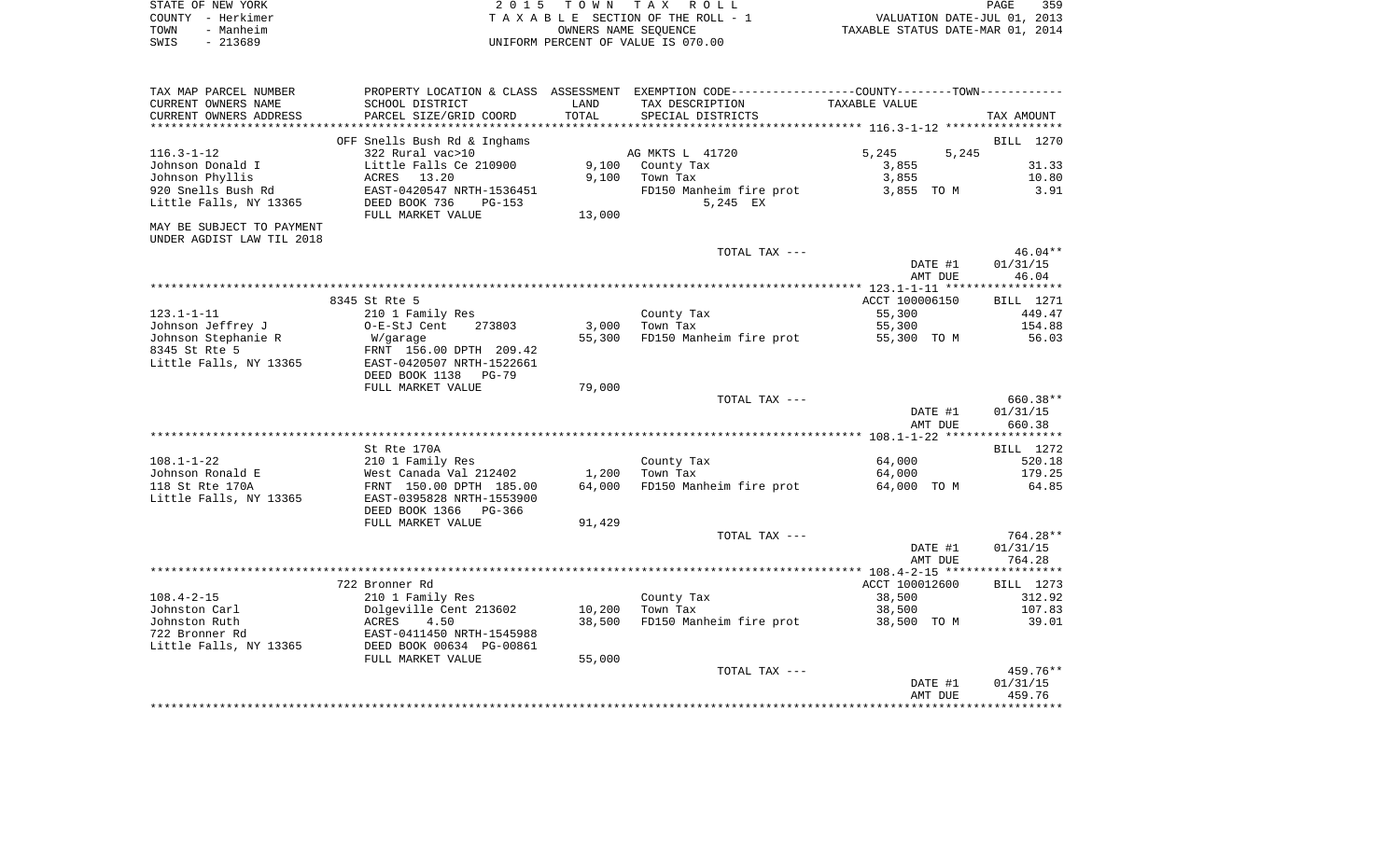|      | STATE OF NEW YORK | 2015 TOWN TAX ROLL                 | 360<br>PAGE                      |
|------|-------------------|------------------------------------|----------------------------------|
|      | COUNTY – Herkimer | TAXABLE SECTION OF THE ROLL - 1    | VALUATION DATE-JUL 01, 2013      |
| TOWN | - Manheim         | OWNERS NAME SEOUENCE               | TAXABLE STATUS DATE-MAR 01, 2014 |
| SWIS | - 213689          | UNIFORM PERCENT OF VALUE IS 070.00 |                                  |

| TAX MAP PARCEL NUMBER                    | PROPERTY LOCATION & CLASS ASSESSMENT EXEMPTION CODE---------------COUNTY-------TOWN---------- |        |                         |                         |                      |
|------------------------------------------|-----------------------------------------------------------------------------------------------|--------|-------------------------|-------------------------|----------------------|
| CURRENT OWNERS NAME                      | SCHOOL DISTRICT                                                                               | LAND   | TAX DESCRIPTION         | TAXABLE VALUE           |                      |
| CURRENT OWNERS ADDRESS                   | PARCEL SIZE/GRID COORD                                                                        | TOTAL  | SPECIAL DISTRICTS       |                         | TAX AMOUNT           |
|                                          |                                                                                               |        |                         |                         |                      |
|                                          | 722 Burrell Rd                                                                                |        |                         | ACCT 100005495          | BILL 1274            |
| $108.3 - 1 - 3$                          | 210 1 Family Res                                                                              |        | County Tax              | 25,000                  | 203.20               |
| Johnston Carl P Jr                       | Little Falls Ce 210900                                                                        | 8,800  | Town Tax                | 25,000                  | 70.02                |
| Johnston Ruth A                          | FRNT 375.00 DPTH                                                                              | 25,000 | FD150 Manheim fire prot | 25,000 TO M             | 25.33                |
| 722 Burrell Rd<br>Little Falls, NY 13365 | 2.80<br>ACRES<br>EAST-0399150 NRTH-1551250                                                    |        |                         |                         |                      |
|                                          | DEED BOOK 1100<br>PG-759                                                                      |        |                         |                         |                      |
|                                          | FULL MARKET VALUE                                                                             | 35,714 |                         |                         |                      |
|                                          |                                                                                               |        | TOTAL TAX ---           |                         | 298.55**             |
|                                          |                                                                                               |        |                         | DATE #1                 | 01/31/15             |
|                                          |                                                                                               |        |                         | AMT DUE                 | 298.55               |
|                                          |                                                                                               |        |                         |                         |                      |
|                                          | 440 Inghams Mills Rd                                                                          |        |                         | ACCT 100000270          | BILL 1275            |
| $115.2 - 2 - 21$                         | 210 1 Family Res                                                                              |        | County Tax              | 51,300                  | 416.96               |
| Jones George B                           | O-E-StJ Cent<br>273803                                                                        | 2,800  | Town Tax                | 51,300                  | 143.68               |
| Jones Sundi                              | FRNT 242.00 DPTH 180.00                                                                       | 51,300 | FD150 Manheim fire prot | 51,300 TO M             | 51.98                |
| 440 Inghams Mills Rd                     | <b>ACRES</b><br>0.70                                                                          |        |                         |                         |                      |
| Little Falls, NY 13365                   | EAST-0421522 NRTH-1538821                                                                     |        |                         |                         |                      |
|                                          | DEED BOOK 669<br>PG-396                                                                       |        |                         |                         |                      |
|                                          | FULL MARKET VALUE                                                                             | 73,286 |                         |                         |                      |
|                                          |                                                                                               |        | TOTAL TAX ---           |                         | $612.62**$           |
|                                          |                                                                                               |        |                         | DATE #1                 | 01/31/15             |
|                                          |                                                                                               |        |                         | AMT DUE                 | 612.62               |
|                                          |                                                                                               |        |                         |                         |                      |
| 115.2-2-23                               | Inghams Mills Rd                                                                              |        |                         | ACCT 100005610<br>1,000 | BILL 1276<br>8.13    |
| Jones George B                           | 314 Rural vac<10<br>273803                                                                    | 1,000  | County Tax<br>Town Tax  | 1,000                   | 2.80                 |
| Jones Sundi                              | O-E-StJ Cent<br>FRNT 64.50 DPTH 190.00                                                        | 1,000  | FD150 Manheim fire prot | 1,000 TO M              | 1.01                 |
| 440 Inghams Mills Rd                     | <b>ACRES</b><br>0.28                                                                          |        |                         |                         |                      |
| Little Falls, NY 13365                   | EAST-0421456 NRTH-1538713                                                                     |        |                         |                         |                      |
|                                          | DEED BOOK 00659 PG-00725                                                                      |        |                         |                         |                      |
|                                          | FULL MARKET VALUE                                                                             | 1,429  |                         |                         |                      |
|                                          |                                                                                               |        | TOTAL TAX ---           |                         | $11.94**$            |
|                                          |                                                                                               |        |                         | DATE #1                 | 01/31/15             |
|                                          |                                                                                               |        |                         | AMT DUE                 | 11.94                |
|                                          |                                                                                               |        |                         |                         |                      |
|                                          | Van Buren St Ext                                                                              |        |                         | ACCT 100007020          | BILL 1277            |
| $108.4 - 1 - 65$                         | 311 Res vac land                                                                              |        | County Tax              | 300                     | 2.44                 |
| Jones Michelle                           | Dolgeville Cent 213602                                                                        | 300    | Town Tax                | 300                     | 0.84                 |
| 612 Ganesvoort St                        | FRNT 65.00 DPTH 180.00                                                                        | 300    | School Relevy           |                         | 6.14                 |
| Little Falls, NY 13365                   | ACRES<br>0.27                                                                                 |        | FD150 Manheim fire prot | 300 TO M                | .30                  |
|                                          | EAST-0420311 NRTH-1551047                                                                     |        |                         |                         |                      |
|                                          | DEED BOOK 00649 PG-00884                                                                      |        |                         |                         |                      |
|                                          | FULL MARKET VALUE                                                                             | 429    |                         |                         |                      |
|                                          |                                                                                               |        | TOTAL TAX ---           | DATE #1                 | $9.72**$<br>01/31/15 |
|                                          |                                                                                               |        |                         | AMT DUE                 | 9.72                 |
|                                          |                                                                                               |        |                         |                         |                      |
|                                          |                                                                                               |        |                         |                         |                      |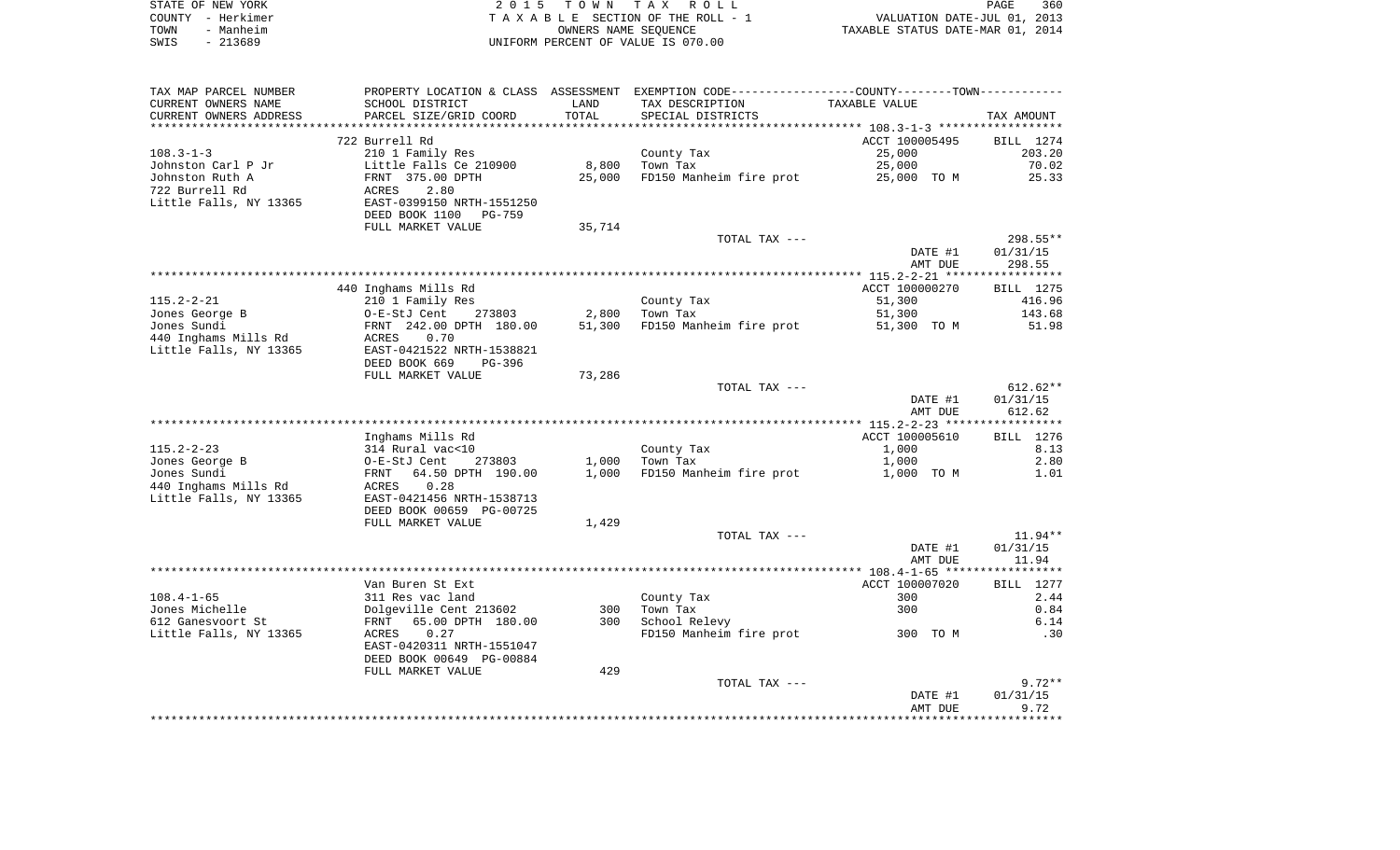| STATE OF NEW YORK |           | 2015 TOWN TAX ROLL                 | PAGE                             | 361 |
|-------------------|-----------|------------------------------------|----------------------------------|-----|
| COUNTY – Herkimer |           | TAXABLE SECTION OF THE ROLL - 1    | VALUATION DATE-JUL 01, 2013      |     |
| TOWN              | - Manheim | OWNERS NAME SEOUENCE               | TAXABLE STATUS DATE-MAR 01, 2014 |     |
| SWIS              | $-213689$ | UNIFORM PERCENT OF VALUE IS 070.00 |                                  |     |

| CURRENT OWNERS NAME<br>SCHOOL DISTRICT<br>TAX DESCRIPTION<br>TAXABLE VALUE<br>LAND<br>CURRENT OWNERS ADDRESS<br>PARCEL SIZE/GRID COORD<br>TOTAL<br>SPECIAL DISTRICTS<br>TAX AMOUNT<br>**********************<br>****************************<br>152 Van Buren St Ext<br>ACCT 100004950<br>$108.4 - 1 - 67$<br>230 3 Family Res<br>County Tax<br>2,100<br>Dolgeville Cent 213602<br>500<br>Town Tax<br>2,100<br>612 Ganesvoort St<br>House Gutted By Fire<br>2,100<br>School Relevy<br>Little Falls, NY 13365<br>1.66<br>FD150 Manheim fire prot<br>2,100 TO M<br>ACRES<br>EAST-0420330 NRTH-1550862<br>DEED BOOK 936<br><b>PG-389</b><br>3,000<br>FULL MARKET VALUE<br>TOTAL TAX ---<br>01/31/15<br>DATE #1<br>AMT DUE<br>St. Rte. 5<br>$122.2 - 2 - 6.4$<br>322 Rural vac>10<br>17,000<br>County Tax<br>Jones Randal K<br>17,000<br>Town Tax<br>Little Falls Ce 210900<br>17,000 | BILL 1278<br>17.07<br>5.88<br>43.06<br>2.13<br>$68.14**$<br>68.14 |
|-----------------------------------------------------------------------------------------------------------------------------------------------------------------------------------------------------------------------------------------------------------------------------------------------------------------------------------------------------------------------------------------------------------------------------------------------------------------------------------------------------------------------------------------------------------------------------------------------------------------------------------------------------------------------------------------------------------------------------------------------------------------------------------------------------------------------------------------------------------------------------------|-------------------------------------------------------------------|
| Jones Michelle                                                                                                                                                                                                                                                                                                                                                                                                                                                                                                                                                                                                                                                                                                                                                                                                                                                                    |                                                                   |
|                                                                                                                                                                                                                                                                                                                                                                                                                                                                                                                                                                                                                                                                                                                                                                                                                                                                                   |                                                                   |
|                                                                                                                                                                                                                                                                                                                                                                                                                                                                                                                                                                                                                                                                                                                                                                                                                                                                                   |                                                                   |
|                                                                                                                                                                                                                                                                                                                                                                                                                                                                                                                                                                                                                                                                                                                                                                                                                                                                                   |                                                                   |
|                                                                                                                                                                                                                                                                                                                                                                                                                                                                                                                                                                                                                                                                                                                                                                                                                                                                                   |                                                                   |
|                                                                                                                                                                                                                                                                                                                                                                                                                                                                                                                                                                                                                                                                                                                                                                                                                                                                                   |                                                                   |
|                                                                                                                                                                                                                                                                                                                                                                                                                                                                                                                                                                                                                                                                                                                                                                                                                                                                                   |                                                                   |
|                                                                                                                                                                                                                                                                                                                                                                                                                                                                                                                                                                                                                                                                                                                                                                                                                                                                                   |                                                                   |
|                                                                                                                                                                                                                                                                                                                                                                                                                                                                                                                                                                                                                                                                                                                                                                                                                                                                                   |                                                                   |
|                                                                                                                                                                                                                                                                                                                                                                                                                                                                                                                                                                                                                                                                                                                                                                                                                                                                                   |                                                                   |
|                                                                                                                                                                                                                                                                                                                                                                                                                                                                                                                                                                                                                                                                                                                                                                                                                                                                                   |                                                                   |
|                                                                                                                                                                                                                                                                                                                                                                                                                                                                                                                                                                                                                                                                                                                                                                                                                                                                                   |                                                                   |
|                                                                                                                                                                                                                                                                                                                                                                                                                                                                                                                                                                                                                                                                                                                                                                                                                                                                                   |                                                                   |
|                                                                                                                                                                                                                                                                                                                                                                                                                                                                                                                                                                                                                                                                                                                                                                                                                                                                                   |                                                                   |
|                                                                                                                                                                                                                                                                                                                                                                                                                                                                                                                                                                                                                                                                                                                                                                                                                                                                                   |                                                                   |
|                                                                                                                                                                                                                                                                                                                                                                                                                                                                                                                                                                                                                                                                                                                                                                                                                                                                                   | BILL 1279                                                         |
|                                                                                                                                                                                                                                                                                                                                                                                                                                                                                                                                                                                                                                                                                                                                                                                                                                                                                   | 138.17                                                            |
|                                                                                                                                                                                                                                                                                                                                                                                                                                                                                                                                                                                                                                                                                                                                                                                                                                                                                   | 47.61                                                             |
| Jones Krista S<br>FRNT 609.00 DPTH<br>17,000<br>School Relevy                                                                                                                                                                                                                                                                                                                                                                                                                                                                                                                                                                                                                                                                                                                                                                                                                     | 757.92                                                            |
| 5 Briar Hill Rd<br>32.20<br>FD150 Manheim fire prot<br>17,000 TO M<br>ACRES                                                                                                                                                                                                                                                                                                                                                                                                                                                                                                                                                                                                                                                                                                                                                                                                       | 17.22                                                             |
| EAST-0419292 NRTH-1524619<br>Norwich, CT 06360                                                                                                                                                                                                                                                                                                                                                                                                                                                                                                                                                                                                                                                                                                                                                                                                                                    |                                                                   |
| DEED BOOK 1418<br>PG-891                                                                                                                                                                                                                                                                                                                                                                                                                                                                                                                                                                                                                                                                                                                                                                                                                                                          |                                                                   |
| 24,286<br>FULL MARKET VALUE                                                                                                                                                                                                                                                                                                                                                                                                                                                                                                                                                                                                                                                                                                                                                                                                                                                       |                                                                   |
| TOTAL TAX ---                                                                                                                                                                                                                                                                                                                                                                                                                                                                                                                                                                                                                                                                                                                                                                                                                                                                     | 960.92**                                                          |
| DATE #1                                                                                                                                                                                                                                                                                                                                                                                                                                                                                                                                                                                                                                                                                                                                                                                                                                                                           | 01/31/15                                                          |
| AMT DUE                                                                                                                                                                                                                                                                                                                                                                                                                                                                                                                                                                                                                                                                                                                                                                                                                                                                           | 960.92                                                            |
| ACCT 100010271<br>315 Dockey Rd                                                                                                                                                                                                                                                                                                                                                                                                                                                                                                                                                                                                                                                                                                                                                                                                                                                   | BILL 1280                                                         |
| $115.4 - 1 - 52$<br>210 1 Family Res<br>45,000<br>County Tax                                                                                                                                                                                                                                                                                                                                                                                                                                                                                                                                                                                                                                                                                                                                                                                                                      | 365.75                                                            |
| Little Falls Ce 210900<br>3,800<br>Town Tax<br>45,000<br>Jones Robert W                                                                                                                                                                                                                                                                                                                                                                                                                                                                                                                                                                                                                                                                                                                                                                                                           | 126.03                                                            |
| FD150 Manheim fire prot<br>Jones Sandra J<br>FRNT 210.00 DPTH 195.00<br>45,000<br>45,000 TO M                                                                                                                                                                                                                                                                                                                                                                                                                                                                                                                                                                                                                                                                                                                                                                                     | 45.60                                                             |
| 315 Dockey Rd<br>ACRES<br>0.94                                                                                                                                                                                                                                                                                                                                                                                                                                                                                                                                                                                                                                                                                                                                                                                                                                                    |                                                                   |
| Little Falls, NY 13365<br>EAST-0417151 NRTH-1534110                                                                                                                                                                                                                                                                                                                                                                                                                                                                                                                                                                                                                                                                                                                                                                                                                               |                                                                   |
| DEED BOOK 842<br>$PG-252$                                                                                                                                                                                                                                                                                                                                                                                                                                                                                                                                                                                                                                                                                                                                                                                                                                                         |                                                                   |
| FULL MARKET VALUE<br>64,286                                                                                                                                                                                                                                                                                                                                                                                                                                                                                                                                                                                                                                                                                                                                                                                                                                                       |                                                                   |
| TOTAL TAX ---                                                                                                                                                                                                                                                                                                                                                                                                                                                                                                                                                                                                                                                                                                                                                                                                                                                                     | 537.38**                                                          |
| DATE #1<br>01/31/15                                                                                                                                                                                                                                                                                                                                                                                                                                                                                                                                                                                                                                                                                                                                                                                                                                                               |                                                                   |
| AMT DUE                                                                                                                                                                                                                                                                                                                                                                                                                                                                                                                                                                                                                                                                                                                                                                                                                                                                           | 537.38                                                            |
|                                                                                                                                                                                                                                                                                                                                                                                                                                                                                                                                                                                                                                                                                                                                                                                                                                                                                   |                                                                   |
| Bidleman Rd                                                                                                                                                                                                                                                                                                                                                                                                                                                                                                                                                                                                                                                                                                                                                                                                                                                                       | BILL 1281                                                         |
| $115.3 - 1 - 13.14$<br>323 Vacant rural<br>County Tax<br>100                                                                                                                                                                                                                                                                                                                                                                                                                                                                                                                                                                                                                                                                                                                                                                                                                      | 0.81                                                              |
| Jones Wayne C<br>Little Falls Ce 210900<br>100<br>Town Tax<br>100                                                                                                                                                                                                                                                                                                                                                                                                                                                                                                                                                                                                                                                                                                                                                                                                                 | 0.28                                                              |
| Jones Judith A<br>52.00 DPTH 260.00<br>100<br>100 TO M<br>FRNT<br>FD150 Manheim fire prot                                                                                                                                                                                                                                                                                                                                                                                                                                                                                                                                                                                                                                                                                                                                                                                         | .10                                                               |
| 184 Bidleman Rd<br>ACRES<br>0.13                                                                                                                                                                                                                                                                                                                                                                                                                                                                                                                                                                                                                                                                                                                                                                                                                                                  |                                                                   |
|                                                                                                                                                                                                                                                                                                                                                                                                                                                                                                                                                                                                                                                                                                                                                                                                                                                                                   |                                                                   |
|                                                                                                                                                                                                                                                                                                                                                                                                                                                                                                                                                                                                                                                                                                                                                                                                                                                                                   |                                                                   |
| EAST-0408046 NRTH-1532046<br>Little Falls, NY 13365<br>DEED BOOK 1305<br>PG-102                                                                                                                                                                                                                                                                                                                                                                                                                                                                                                                                                                                                                                                                                                                                                                                                   |                                                                   |
| 143<br>FULL MARKET VALUE                                                                                                                                                                                                                                                                                                                                                                                                                                                                                                                                                                                                                                                                                                                                                                                                                                                          |                                                                   |
| TOTAL TAX ---                                                                                                                                                                                                                                                                                                                                                                                                                                                                                                                                                                                                                                                                                                                                                                                                                                                                     | $1.19**$                                                          |
| 01/31/15<br>DATE #1                                                                                                                                                                                                                                                                                                                                                                                                                                                                                                                                                                                                                                                                                                                                                                                                                                                               |                                                                   |
| AMT DUE                                                                                                                                                                                                                                                                                                                                                                                                                                                                                                                                                                                                                                                                                                                                                                                                                                                                           | 1.19                                                              |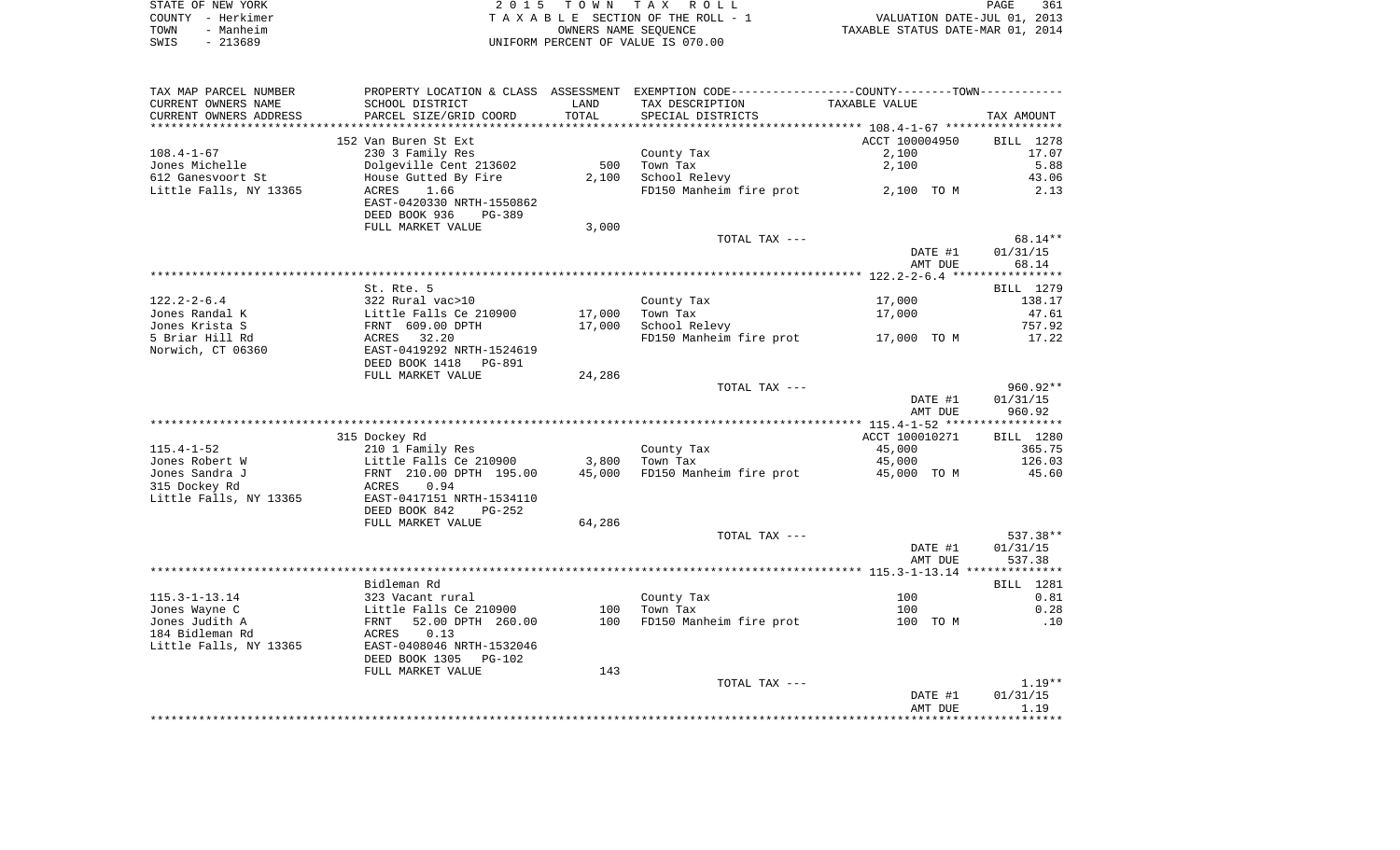|      | STATE OF NEW YORK | 2015 TOWN TAX ROLL                 | 362<br>PAGE                      |
|------|-------------------|------------------------------------|----------------------------------|
|      | COUNTY - Herkimer | TAXABLE SECTION OF THE ROLL - 1    | VALUATION DATE-JUL 01, 2013      |
| TOWN | - Manheim         | OWNERS NAME SEOUENCE               | TAXABLE STATUS DATE-MAR 01, 2014 |
| SWIS | - 213689          | UNIFORM PERCENT OF VALUE IS 070.00 |                                  |

| TAX MAP PARCEL NUMBER             |                                                  |            | PROPERTY LOCATION & CLASS ASSESSMENT EXEMPTION CODE----------------COUNTY--------TOWN---------- |                |                  |
|-----------------------------------|--------------------------------------------------|------------|-------------------------------------------------------------------------------------------------|----------------|------------------|
| CURRENT OWNERS NAME               | SCHOOL DISTRICT                                  | LAND       | TAX DESCRIPTION                                                                                 | TAXABLE VALUE  |                  |
| CURRENT OWNERS ADDRESS            | PARCEL SIZE/GRID COORD                           | TOTAL      | SPECIAL DISTRICTS                                                                               |                | TAX AMOUNT       |
|                                   |                                                  |            |                                                                                                 |                |                  |
|                                   | 184 Bidleman Rd                                  |            |                                                                                                 | ACCT 100008047 | BILL 1282        |
| $115.3 - 1 - 13.7$                | 210 1 Family Res                                 |            | County Tax                                                                                      | 82,900         | 673.80           |
| Jones Wayne C                     | Little Falls Ce 210900                           | 6,000      | Town Tax                                                                                        | 82,900         | 232.18           |
| Jones Judith A                    | FRNT 250.00 DPTH 260.00                          | 82,900     | FD150 Manheim fire prot                                                                         | 82,900 TO M    | 84.00            |
| 184 Bidleman Rd                   | 1.50<br>ACRES                                    |            |                                                                                                 |                |                  |
| Little Falls, NY 13365            | EAST-0407940 NRTH-1532121                        |            |                                                                                                 |                |                  |
|                                   | DEED BOOK 774<br>$PG-600$                        |            |                                                                                                 |                |                  |
|                                   | FULL MARKET VALUE                                | 118,429    |                                                                                                 |                |                  |
|                                   |                                                  |            | TOTAL TAX ---                                                                                   |                | 989.98**         |
|                                   |                                                  |            |                                                                                                 | DATE #1        | 01/31/15         |
|                                   |                                                  |            |                                                                                                 | AMT DUE        | 989.98           |
|                                   |                                                  |            |                                                                                                 |                |                  |
|                                   | Bidleman Rd                                      |            |                                                                                                 |                | BILL 1283        |
| $115.4 - 1 - 84.8$                | 323 Vacant rural                                 |            | County Tax                                                                                      | 500            | 4.06             |
| Jones Wayne C                     | Little Falls Ce 210900<br>FRNT 324.00 DPTH 85.00 | 500<br>500 | Town Tax                                                                                        | 500            | 1.40             |
| Jones Judith A<br>184 Bidleman Rd | ACRES<br>0.31                                    |            | FD150 Manheim fire prot                                                                         | 500 TO M       | .51              |
| Little Falls, NY 13365            | EAST-0408072 NRTH-1532321                        |            |                                                                                                 |                |                  |
|                                   | DEED BOOK 1305<br>PG-105                         |            |                                                                                                 |                |                  |
|                                   | FULL MARKET VALUE                                | 714        |                                                                                                 |                |                  |
|                                   |                                                  |            | TOTAL TAX ---                                                                                   |                | $5.97**$         |
|                                   |                                                  |            |                                                                                                 | DATE #1        | 01/31/15         |
|                                   |                                                  |            |                                                                                                 | AMT DUE        | 5.97             |
|                                   |                                                  |            |                                                                                                 |                |                  |
|                                   | 209 Dockey Rd                                    |            |                                                                                                 | ACCT 100007800 | BILL 1284        |
| $115.4 - 1 - 31$                  | 210 1 Family Res                                 |            | County Tax                                                                                      | 58,000         | 471.41           |
| Joy Danielle L                    | Little Falls Ce 210900                           | 1,700      | Town Tax                                                                                        | 58,000         | 162.44           |
| 209 Dockey Rd                     | W/garage                                         | 58,000     | FD150 Manheim fire prot                                                                         | 58,000 TO M    | 58.77            |
| Little Falls, NY 13365            | FRNT 163.20 DPTH 115.00                          |            |                                                                                                 |                |                  |
|                                   | 0.43<br>ACRES                                    |            |                                                                                                 |                |                  |
|                                   | EAST-0415522 NRTH-1535051                        |            |                                                                                                 |                |                  |
|                                   | DEED BOOK 1472<br>PG-177                         |            |                                                                                                 |                |                  |
|                                   | FULL MARKET VALUE                                | 82,857     |                                                                                                 |                |                  |
|                                   |                                                  |            | TOTAL TAX ---                                                                                   |                | 692.62**         |
|                                   |                                                  |            |                                                                                                 | DATE #1        | 01/31/15         |
|                                   |                                                  |            |                                                                                                 | AMT DUE        | 692.62           |
|                                   | 7858 St Rte 5                                    |            |                                                                                                 | ACCT 100008010 | <b>BILL</b> 1285 |
| $115.4 - 2 - 13$                  | 210 1 Family Res                                 |            | County Tax                                                                                      | 63,000         | 512.05           |
| Kane Kevin S                      | Little Falls Ce 210900                           | 13,500     | Town Tax                                                                                        | 63,000         | 176.45           |
| 7858 St Rte 5                     | W/garage                                         | 63,000     | FD150 Manheim fire prot                                                                         | 63,000 TO M    | 63.83            |
| Little Falls, NY 13365            | ACRES<br>8.00                                    |            |                                                                                                 |                |                  |
|                                   | EAST-0412689 NRTH-1528320                        |            |                                                                                                 |                |                  |
|                                   | DEED BOOK 918<br>PG-461                          |            |                                                                                                 |                |                  |
|                                   | FULL MARKET VALUE                                | 90,000     |                                                                                                 |                |                  |
|                                   |                                                  |            | TOTAL TAX ---                                                                                   |                | 752.33**         |
|                                   |                                                  |            |                                                                                                 | DATE #1        | 01/31/15         |
|                                   |                                                  |            |                                                                                                 | AMT DUE        | 752.33           |
|                                   |                                                  |            |                                                                                                 |                |                  |
|                                   |                                                  |            |                                                                                                 |                |                  |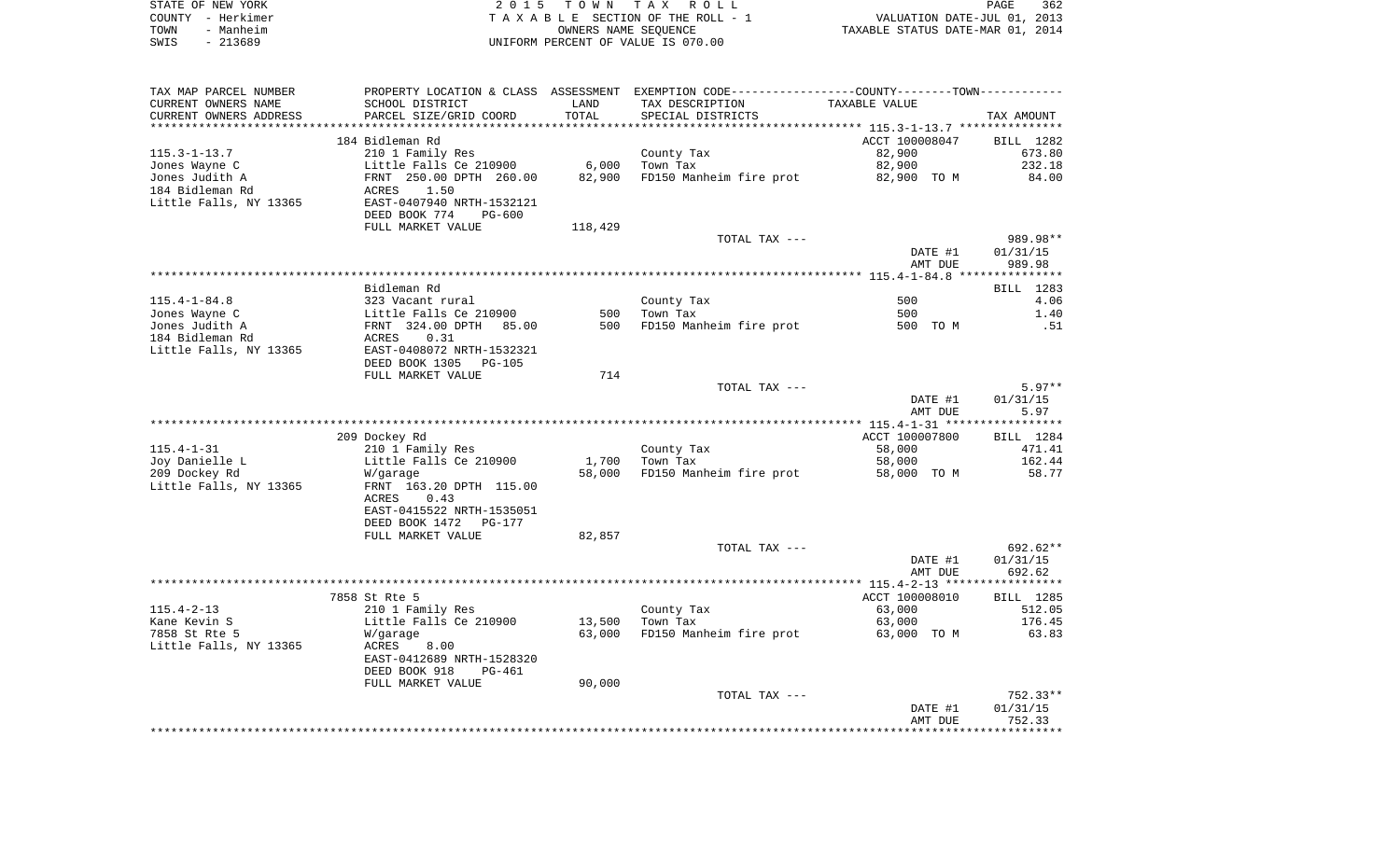| STATE OF NEW YORK | 2015 TOWN TAX ROLL                 | 363<br><b>PAGE</b>               |
|-------------------|------------------------------------|----------------------------------|
| COUNTY - Herkimer | TAXABLE SECTION OF THE ROLL - 1    | VALUATION DATE-JUL 01, 2013      |
| TOWN<br>- Manheim | OWNERS NAME SEOUENCE               | TAXABLE STATUS DATE-MAR 01, 2014 |
| $-213689$<br>SWIS | UNIFORM PERCENT OF VALUE IS 070.00 |                                  |

| TAX MAP PARCEL NUMBER                      |                                |             | PROPERTY LOCATION & CLASS ASSESSMENT EXEMPTION CODE---------------COUNTY-------TOWN---------- |                    |                    |
|--------------------------------------------|--------------------------------|-------------|-----------------------------------------------------------------------------------------------|--------------------|--------------------|
| CURRENT OWNERS NAME                        | SCHOOL DISTRICT                | LAND        | TAX DESCRIPTION                                                                               | TAXABLE VALUE      |                    |
| CURRENT OWNERS ADDRESS                     | PARCEL SIZE/GRID COORD         | TOTAL       | SPECIAL DISTRICTS                                                                             |                    | TAX AMOUNT         |
| *******************                        | *********************          | *********** |                                                                                               |                    |                    |
|                                            | 208 Inghams Mills Rd           |             |                                                                                               | ACCT 100001350     | BILL 1286          |
| $115.4 - 1 - 37$                           | 210 1 Family Res               |             | VETCOM CTS 41130                                                                              | 10,500<br>10,500   |                    |
| Kane Ronald                                | Little Falls Ce 210900         | 8,000       | County Tax                                                                                    | 33,000             | 268.22             |
| Kane Joan                                  | ACRES<br>2.00                  | 43,500      | Town Tax                                                                                      | 33,000             | 92.42              |
| 208 Inghams Mills Rd                       | EAST-0417750 NRTH-1535808      |             | FD150 Manheim fire prot                                                                       | 43,500 TO M        | 44.08              |
| Little Falls, NY 13365                     | DEED BOOK 00616 PG-00053       |             |                                                                                               |                    |                    |
|                                            | FULL MARKET VALUE              | 62,143      |                                                                                               |                    |                    |
|                                            |                                |             | TOTAL TAX ---                                                                                 |                    | 404.72**           |
|                                            |                                |             |                                                                                               | DATE #1<br>AMT DUE | 01/31/15<br>404.72 |
|                                            |                                |             |                                                                                               |                    |                    |
|                                            | 210 Holmberg Rd-Keyser Lk      |             |                                                                                               | ACCT 100000870     | <b>BILL</b> 1287   |
| $115.2 - 1 - 52$                           | 311 Res vac land - WTRFNT      |             | County Tax                                                                                    | 4,000              | 32.51              |
| Kaucher Family Trust Audrey V 0-E-StJ Cent | 273803                         | 4,000       | Town Tax                                                                                      | 4,000              | 11.20              |
| 3921 St. Rte. 167                          | FRNT 100.00 DPTH 100.00        | 4,000       | FD150 Manheim fire prot                                                                       | 4,000 TO M         | 4.05               |
| Little Falls, NY 13365                     | ACRES<br>0.48                  |             |                                                                                               |                    |                    |
|                                            | EAST-0418943 NRTH-1542459      |             |                                                                                               |                    |                    |
|                                            | DEED BOOK 1143<br>$PG-928$     |             |                                                                                               |                    |                    |
|                                            | FULL MARKET VALUE              | 5,714       |                                                                                               |                    |                    |
|                                            |                                |             | TOTAL TAX ---                                                                                 |                    | $47.76**$          |
|                                            |                                |             |                                                                                               | DATE #1            | 01/31/15           |
|                                            |                                |             |                                                                                               | AMT DUE            | 47.76              |
|                                            |                                |             |                                                                                               |                    |                    |
|                                            | 345 Inghams Mills Rd           |             |                                                                                               | ACCT 100003360     | BILL 1288          |
| $115.2 - 2 - 42.1$                         | 210 1 Family Res               |             | VETCOM CTS 41130                                                                              | 10,500<br>10,500   |                    |
| Keane Marina C                             | Little Falls Ce 210900         |             | 12,700 VETDIS CTS 41140                                                                       | 18,375<br>18,375   |                    |
| 345 Inghams Mills Rd                       | ACRES<br>6.70                  | 49,000      | County Tax                                                                                    | 20,125             | 163.57             |
| Little Falls, NY 13365                     | EAST-0419907 NRTH-1537541      |             | Town Tax                                                                                      | 20,125             | 56.36              |
|                                            | DEED BOOK 800<br><b>PG-541</b> |             | FD150 Manheim fire prot                                                                       | 49,000 TO M        | 49.65              |
|                                            | FULL MARKET VALUE              | 70,000      |                                                                                               |                    |                    |
|                                            |                                |             | TOTAL TAX ---                                                                                 |                    | 269.58**           |
|                                            |                                |             |                                                                                               | DATE #1<br>AMT DUE | 01/31/15<br>269.58 |
|                                            |                                |             |                                                                                               |                    |                    |
|                                            | 786 Burrell Rd                 |             |                                                                                               | ACCT 100007620     | <b>BILL</b> 1289   |
| $108.3 - 1 - 15$                           | 113 Cattle farm                |             | AG MKTS L 41720                                                                               | 9,887<br>9,887     |                    |
| Keiper James A                             | Little Falls Ce 210900         | 105,600     | County Tax                                                                                    | 162,665            | 1,322.11           |
| Keiper Deborah                             | ACRES 232.00                   | 172,552     | Town Tax                                                                                      | 162,665            | 455.58             |
| 786 Burrell Rd                             | EAST-0403287 NRTH-1549084      |             | FD150 Manheim fire prot                                                                       | 162,665 TO M       | 164.82             |
| Little Falls, NY 13365                     | DEED BOOK 746<br>$PG-285$      |             | 9,887 EX                                                                                      |                    |                    |
|                                            | FULL MARKET VALUE              | 246,503     |                                                                                               |                    |                    |
| MAY BE SUBJECT TO PAYMENT                  |                                |             |                                                                                               |                    |                    |
| UNDER AGDIST LAW TIL 2018                  |                                |             |                                                                                               |                    |                    |
|                                            |                                |             | TOTAL TAX ---                                                                                 |                    | $1,942.51**$       |
|                                            |                                |             |                                                                                               | DATE #1            | 01/31/15           |
|                                            |                                |             |                                                                                               | AMT DUE            | 1,942.51           |
|                                            |                                |             |                                                                                               |                    |                    |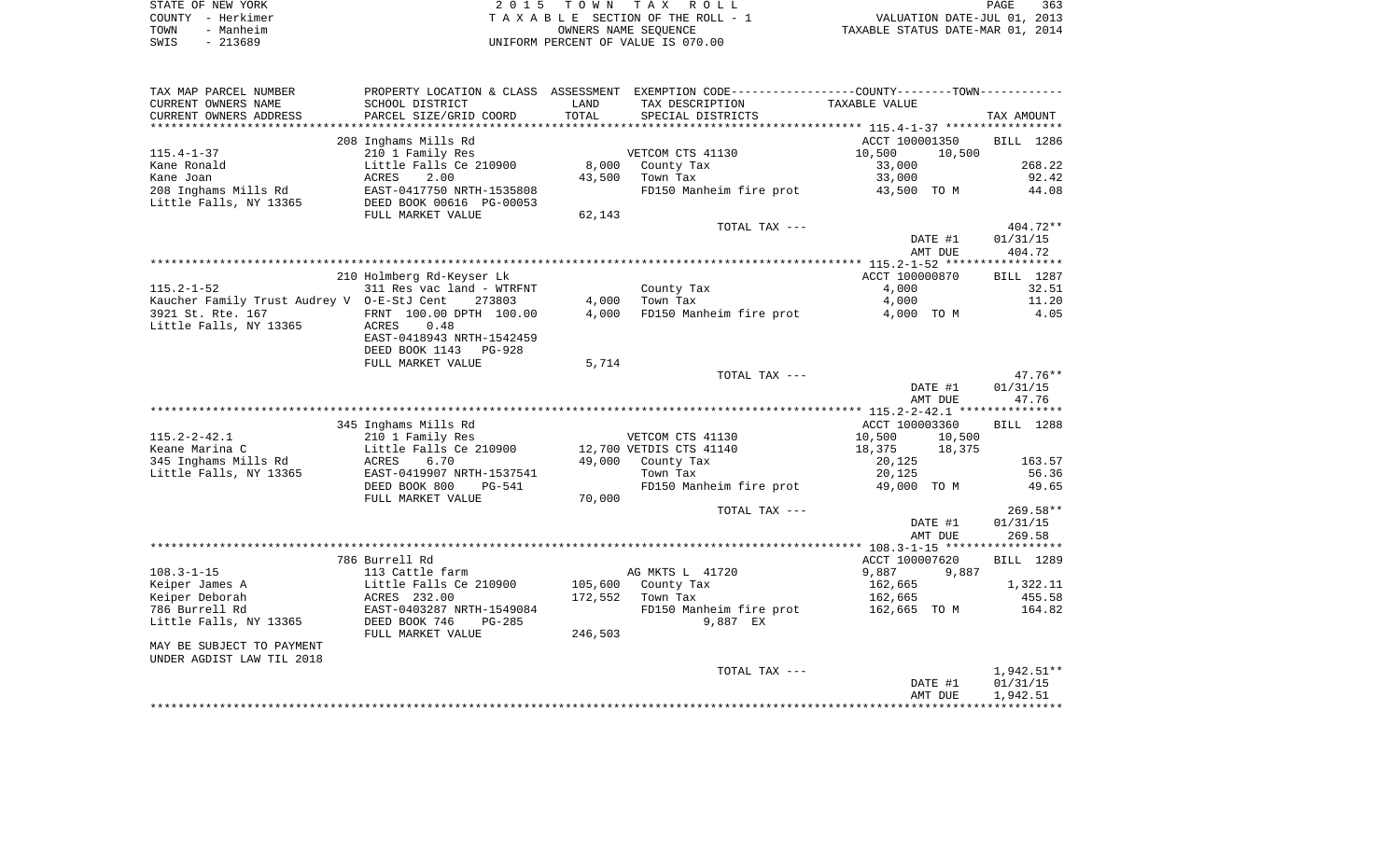|      | STATE OF NEW YORK | 2015 TOWN TAX ROLL                 | 364<br>PAGE                      |
|------|-------------------|------------------------------------|----------------------------------|
|      | COUNTY - Herkimer | TAXABLE SECTION OF THE ROLL - 1    | VALUATION DATE-JUL 01, 2013      |
| TOWN | - Manheim         | OWNERS NAME SEOUENCE               | TAXABLE STATUS DATE-MAR 01, 2014 |
| SWIS | - 213689          | UNIFORM PERCENT OF VALUE IS 070.00 |                                  |

| TAX MAP PARCEL NUMBER     |                              |         | PROPERTY LOCATION & CLASS ASSESSMENT EXEMPTION CODE----------------COUNTY-------TOWN---------- |                                                |                   |
|---------------------------|------------------------------|---------|------------------------------------------------------------------------------------------------|------------------------------------------------|-------------------|
| CURRENT OWNERS NAME       | SCHOOL DISTRICT              | LAND    | TAX DESCRIPTION                                                                                | TAXABLE VALUE                                  |                   |
| CURRENT OWNERS ADDRESS    | PARCEL SIZE/GRID COORD       | TOTAL   | SPECIAL DISTRICTS                                                                              |                                                | TAX AMOUNT        |
|                           |                              |         |                                                                                                | **************** 115.1-1-28.1 **************** |                   |
|                           | 331 Ritter Rd                |         |                                                                                                | ACCT 100011370                                 | BILL 1290         |
| $115.1 - 1 - 28.1$        | 105 Vac farmland             |         | AG MKTS L 41720                                                                                | 1,060<br>1,060                                 |                   |
| Kelly Jareth              | Little Falls Ce 210900       | 11,700  | County Tax                                                                                     | 10,640                                         | 86.48             |
| Kelly Jessica             | FRNT 1208.00 DPTH            | 11,700  | Town Tax                                                                                       | 10,640                                         | 29.80             |
| 331 Ritter Rd             | 25.70<br>ACRES               |         | FD150 Manheim fire prot                                                                        | 10,640 TO M                                    | 10.78             |
| Little Falls, NY 13365    | EAST-0403436 NRTH-1536443    |         | 1,060 EX                                                                                       |                                                |                   |
|                           | DEED BOOK 1346<br>PG-193     |         |                                                                                                |                                                |                   |
| MAY BE SUBJECT TO PAYMENT | FULL MARKET VALUE            | 16,714  |                                                                                                |                                                |                   |
| UNDER AGDIST LAW TIL 2018 |                              |         |                                                                                                |                                                |                   |
|                           |                              |         | TOTAL TAX ---                                                                                  |                                                | $127.06**$        |
|                           |                              |         |                                                                                                | DATE #1                                        | 01/31/15          |
|                           |                              |         |                                                                                                | AMT DUE                                        | 127.06            |
|                           |                              |         |                                                                                                |                                                |                   |
|                           | Burrell Rd                   |         |                                                                                                | ACCT 100013715                                 | BILL 1291         |
| $108.3 - 1 - 2.2$         | 105 Vac farmland             |         | AG MKTS L 41720                                                                                | 2,874<br>2,874                                 |                   |
| Kenney Paul               | Little Falls Ce 210900       | 10,500  | County Tax                                                                                     | 7,626                                          | 61.98             |
| Kenney Hildegunde T       | ACRES<br>20.00               | 10,500  | Town Tax                                                                                       | 7,626                                          | 21.36             |
| 820 Burrell Rd            | EAST-0398755 NRTH-1550117    |         | FD150 Manheim fire prot                                                                        | 7,626 TO M                                     | 7.73              |
| Little Falls, NY 13365    | DEED BOOK 933<br>$PG-124$    |         | 2,874 EX                                                                                       |                                                |                   |
|                           | FULL MARKET VALUE            | 15,000  |                                                                                                |                                                |                   |
| MAY BE SUBJECT TO PAYMENT |                              |         |                                                                                                |                                                |                   |
| UNDER AGDIST LAW TIL 2018 |                              |         |                                                                                                |                                                |                   |
|                           |                              |         | TOTAL TAX ---                                                                                  |                                                | $91.07**$         |
|                           |                              |         |                                                                                                |                                                |                   |
|                           |                              |         |                                                                                                | DATE #1<br>AMT DUE                             | 01/31/15<br>91.07 |
|                           |                              |         |                                                                                                |                                                |                   |
|                           |                              |         |                                                                                                |                                                |                   |
|                           | 820 Burrell Rd               |         |                                                                                                | ACCT 100012570                                 | BILL 1292         |
| $108.3 - 1 - 5$           | 120 Field crops              |         | VETCOM CTS 41130                                                                               | 10,500<br>10,500                               |                   |
| Kenney Paul               | Little Falls Ce 210900       |         | 95,800 AG MKTS L 41720                                                                         | 14,651<br>14,651                               |                   |
| Kenney Hildegunde T       | ACRES 200.70                 | 139,000 | County Tax                                                                                     | 113,849                                        | 925.34            |
| 820 Burrell Rd            | EAST-0402388 NRTH-1550711    |         | Town Tax                                                                                       | 113,849                                        | 318.86            |
| Little Falls, NY 13365    | DEED BOOK 933<br>PG-124      |         | FD150 Manheim fire prot                                                                        | 124,349 TO M                                   | 125.99            |
|                           | FULL MARKET VALUE            | 198,571 | 14,651 EX                                                                                      |                                                |                   |
| MAY BE SUBJECT TO PAYMENT |                              |         |                                                                                                |                                                |                   |
| UNDER AGDIST LAW TIL 2018 |                              |         |                                                                                                |                                                |                   |
|                           |                              |         | TOTAL TAX ---                                                                                  |                                                | $1,370.19**$      |
|                           |                              |         |                                                                                                | DATE #1                                        | 01/31/15          |
|                           |                              |         |                                                                                                | AMT DUE                                        | 1,370.19          |
|                           |                              |         |                                                                                                |                                                |                   |
|                           | 504 Gene Hoertz Rd-Keyser Lk |         |                                                                                                | ACCT 100009750                                 | <b>BILL</b> 1293  |
| $108.4 - 2 - 82$          | 260 Seasonal res - WTRFNT    |         | County Tax                                                                                     | 52,500                                         | 426.71            |
| Kerzic Anthony            | Dolgeville Cent 213602       | 4,000   | Town Tax                                                                                       | 52,500                                         | 147.04            |
| Kerzic Todd               | 80.00 DPTH 100.00<br>FRNT    | 52,500  | FD150 Manheim fire prot                                                                        | 52,500 TO M                                    | 53.19             |
| 7937 St. Hwy. 5           | ACRES<br>0.18                |         |                                                                                                |                                                |                   |
| St. Johnsville, NY 13452  | EAST-0419852 NRTH-1544868    |         |                                                                                                |                                                |                   |
|                           | DEED BOOK 1309<br>PG-532     |         |                                                                                                |                                                |                   |
|                           | FULL MARKET VALUE            | 75,000  |                                                                                                |                                                |                   |
|                           |                              |         | TOTAL TAX ---                                                                                  |                                                | 626.94**          |
|                           |                              |         |                                                                                                | DATE #1                                        | 01/31/15          |
|                           |                              |         |                                                                                                | AMT DUE                                        | 626.94            |
|                           |                              |         |                                                                                                |                                                |                   |
|                           |                              |         |                                                                                                |                                                |                   |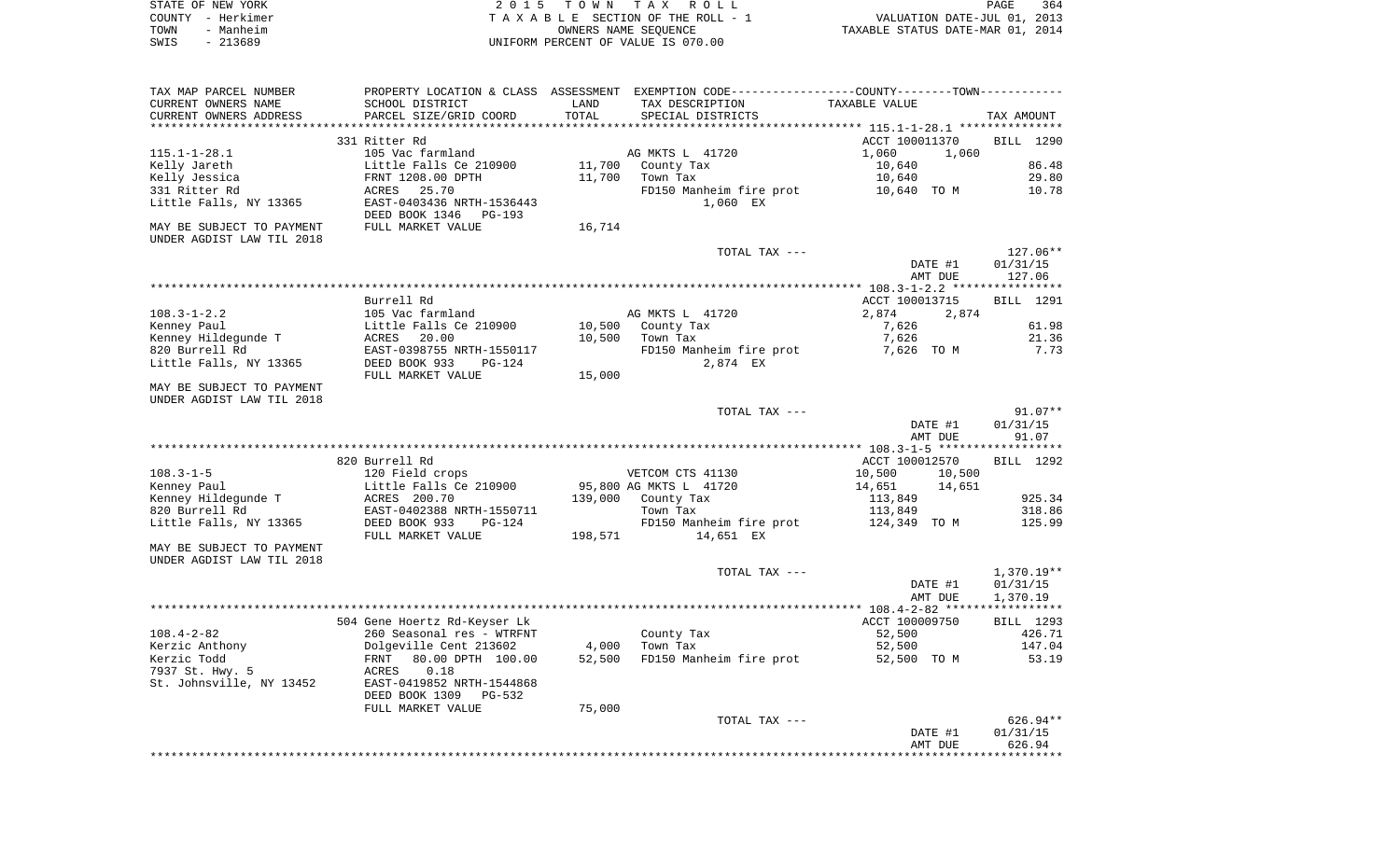| STATE OF NEW YORK | 2015 TOWN TAX ROLL                 | 365<br>PAGE                      |
|-------------------|------------------------------------|----------------------------------|
| COUNTY - Herkimer | TAXABLE SECTION OF THE ROLL - 1    | VALUATION DATE-JUL 01, 2013      |
| - Manheim<br>TOWN | OWNERS NAME SEOUENCE               | TAXABLE STATUS DATE-MAR 01, 2014 |
| SWIS<br>- 213689  | UNIFORM PERCENT OF VALUE IS 070.00 |                                  |

| SCHOOL DISTRICT<br>LAND<br>TAX DESCRIPTION<br>TAXABLE VALUE<br>TOTAL<br>PARCEL SIZE/GRID COORD<br>SPECIAL DISTRICTS<br>TAX AMOUNT<br>State Rte 167<br>BILL 1294<br>$115.3 - 1 - 10.2$<br>314 Rural vac<10<br>4,000<br>32.51<br>County Tax<br>Kimbrell Cynthia Freeman<br>Little Falls Ce 210900<br>4,000<br>Town Tax<br>11.20<br>4,000<br>78 N William St<br>FRNT 424.00 DPTH<br>4,000<br>School Relevy<br>178.34<br>FD150 Manheim fire prot<br>Little Falls, NY 13365<br>1.10<br>4,000 TO M<br>4.05<br>ACRES<br>EAST-0404350 NRTH-1532211<br>DEED BOOK 943<br>PG-194<br>FULL MARKET VALUE<br>5,714<br>$226.10**$<br>TOTAL TAX ---<br>DATE #1<br>01/31/15<br>226.10<br>AMT DUE<br>4974 St Rte 167<br>BILL 1295<br>ACCT 100011910<br>86,000<br>698.99<br>483 Converted Re<br>County Tax<br>5,600<br>Town Tax<br>240.86<br>Little Falls Ce 210900<br>86,000<br>4974 ST Rte 167<br>FRNT 275.00 DPTH 165.00<br>86,000<br>FD150 Manheim fire prot<br>86,000 TO M<br>87.14<br>Little Falls, NY 13365<br>0.70<br>ACRES<br>EAST-0404598 NRTH-1532008<br>DEED BOOK 779<br><b>PG-166</b><br>122,857<br>FULL MARKET VALUE<br>$1,026.99**$<br>TOTAL TAX ---<br>DATE #1<br>01/31/15<br>1,026.99<br>AMT DUE<br>147 Sabin Rd<br>ACCT 100010830<br><b>BILL</b> 1296<br>$115.1 - 1 - 13$<br>210 1 Family Res<br>County Tax<br>90,000<br>731.50<br>Klimacek John<br>Little Falls Ce 210900<br>9,100<br>Town Tax<br>90,000<br>252.07<br>90,000<br>FD150 Manheim fire prot<br>90,000 TO M<br>91.19<br>ACRES<br>3.10 BANK<br>135<br>EAST-0398119 NRTH-1542007<br>DEED BOOK 927<br>$PG-483$<br>FULL MARKET VALUE<br>128,571<br>TOTAL TAX ---<br>1,074.76**<br>DATE #1<br>01/31/15<br>AMT DUE<br>1,074.76<br>St Rte 170A<br>BILL 1297<br>$108.1 - 1 - 12.1$<br>105 Vac farmland<br>AG MKTS L 41720<br>21,247<br>21,247<br>86,300<br>528.74<br>Klock Paul & Barbara<br>West Canada Val 212402<br>County Tax<br>65,053<br>86,300<br>Micozzi Donna et. al<br>FRNT 4875.00 DPTH<br>Town Tax<br>65,053<br>182.20<br>130 State Route 170A<br>ACRES 166.60<br>FD150 Manheim fire prot<br>65,053 TO M<br>65.91<br>Little Falls, NY 13365<br>EAST-0397393 NRTH-1552945<br>21,247 EX<br>DEED BOOK 1476<br>PG-476<br>MAY BE SUBJECT TO PAYMENT<br>FULL MARKET VALUE<br>123,286<br>776.85**<br>TOTAL TAX ---<br>DATE #1<br>01/31/15<br>776.85<br>AMT DUE | TAX MAP PARCEL NUMBER     |  | PROPERTY LOCATION & CLASS ASSESSMENT EXEMPTION CODE----------------COUNTY--------TOWN----------- |  |
|-----------------------------------------------------------------------------------------------------------------------------------------------------------------------------------------------------------------------------------------------------------------------------------------------------------------------------------------------------------------------------------------------------------------------------------------------------------------------------------------------------------------------------------------------------------------------------------------------------------------------------------------------------------------------------------------------------------------------------------------------------------------------------------------------------------------------------------------------------------------------------------------------------------------------------------------------------------------------------------------------------------------------------------------------------------------------------------------------------------------------------------------------------------------------------------------------------------------------------------------------------------------------------------------------------------------------------------------------------------------------------------------------------------------------------------------------------------------------------------------------------------------------------------------------------------------------------------------------------------------------------------------------------------------------------------------------------------------------------------------------------------------------------------------------------------------------------------------------------------------------------------------------------------------------------------------------------------------------------------------------------------------------------------------------------------------------------------------------------------------------------------------------------------------------------------------------------------------------------------------------------------------------------------------------------------------------|---------------------------|--|--------------------------------------------------------------------------------------------------|--|
|                                                                                                                                                                                                                                                                                                                                                                                                                                                                                                                                                                                                                                                                                                                                                                                                                                                                                                                                                                                                                                                                                                                                                                                                                                                                                                                                                                                                                                                                                                                                                                                                                                                                                                                                                                                                                                                                                                                                                                                                                                                                                                                                                                                                                                                                                                                       | CURRENT OWNERS NAME       |  |                                                                                                  |  |
|                                                                                                                                                                                                                                                                                                                                                                                                                                                                                                                                                                                                                                                                                                                                                                                                                                                                                                                                                                                                                                                                                                                                                                                                                                                                                                                                                                                                                                                                                                                                                                                                                                                                                                                                                                                                                                                                                                                                                                                                                                                                                                                                                                                                                                                                                                                       | CURRENT OWNERS ADDRESS    |  |                                                                                                  |  |
|                                                                                                                                                                                                                                                                                                                                                                                                                                                                                                                                                                                                                                                                                                                                                                                                                                                                                                                                                                                                                                                                                                                                                                                                                                                                                                                                                                                                                                                                                                                                                                                                                                                                                                                                                                                                                                                                                                                                                                                                                                                                                                                                                                                                                                                                                                                       |                           |  |                                                                                                  |  |
|                                                                                                                                                                                                                                                                                                                                                                                                                                                                                                                                                                                                                                                                                                                                                                                                                                                                                                                                                                                                                                                                                                                                                                                                                                                                                                                                                                                                                                                                                                                                                                                                                                                                                                                                                                                                                                                                                                                                                                                                                                                                                                                                                                                                                                                                                                                       |                           |  |                                                                                                  |  |
|                                                                                                                                                                                                                                                                                                                                                                                                                                                                                                                                                                                                                                                                                                                                                                                                                                                                                                                                                                                                                                                                                                                                                                                                                                                                                                                                                                                                                                                                                                                                                                                                                                                                                                                                                                                                                                                                                                                                                                                                                                                                                                                                                                                                                                                                                                                       |                           |  |                                                                                                  |  |
|                                                                                                                                                                                                                                                                                                                                                                                                                                                                                                                                                                                                                                                                                                                                                                                                                                                                                                                                                                                                                                                                                                                                                                                                                                                                                                                                                                                                                                                                                                                                                                                                                                                                                                                                                                                                                                                                                                                                                                                                                                                                                                                                                                                                                                                                                                                       |                           |  |                                                                                                  |  |
|                                                                                                                                                                                                                                                                                                                                                                                                                                                                                                                                                                                                                                                                                                                                                                                                                                                                                                                                                                                                                                                                                                                                                                                                                                                                                                                                                                                                                                                                                                                                                                                                                                                                                                                                                                                                                                                                                                                                                                                                                                                                                                                                                                                                                                                                                                                       |                           |  |                                                                                                  |  |
|                                                                                                                                                                                                                                                                                                                                                                                                                                                                                                                                                                                                                                                                                                                                                                                                                                                                                                                                                                                                                                                                                                                                                                                                                                                                                                                                                                                                                                                                                                                                                                                                                                                                                                                                                                                                                                                                                                                                                                                                                                                                                                                                                                                                                                                                                                                       |                           |  |                                                                                                  |  |
|                                                                                                                                                                                                                                                                                                                                                                                                                                                                                                                                                                                                                                                                                                                                                                                                                                                                                                                                                                                                                                                                                                                                                                                                                                                                                                                                                                                                                                                                                                                                                                                                                                                                                                                                                                                                                                                                                                                                                                                                                                                                                                                                                                                                                                                                                                                       |                           |  |                                                                                                  |  |
|                                                                                                                                                                                                                                                                                                                                                                                                                                                                                                                                                                                                                                                                                                                                                                                                                                                                                                                                                                                                                                                                                                                                                                                                                                                                                                                                                                                                                                                                                                                                                                                                                                                                                                                                                                                                                                                                                                                                                                                                                                                                                                                                                                                                                                                                                                                       |                           |  |                                                                                                  |  |
|                                                                                                                                                                                                                                                                                                                                                                                                                                                                                                                                                                                                                                                                                                                                                                                                                                                                                                                                                                                                                                                                                                                                                                                                                                                                                                                                                                                                                                                                                                                                                                                                                                                                                                                                                                                                                                                                                                                                                                                                                                                                                                                                                                                                                                                                                                                       |                           |  |                                                                                                  |  |
|                                                                                                                                                                                                                                                                                                                                                                                                                                                                                                                                                                                                                                                                                                                                                                                                                                                                                                                                                                                                                                                                                                                                                                                                                                                                                                                                                                                                                                                                                                                                                                                                                                                                                                                                                                                                                                                                                                                                                                                                                                                                                                                                                                                                                                                                                                                       |                           |  |                                                                                                  |  |
|                                                                                                                                                                                                                                                                                                                                                                                                                                                                                                                                                                                                                                                                                                                                                                                                                                                                                                                                                                                                                                                                                                                                                                                                                                                                                                                                                                                                                                                                                                                                                                                                                                                                                                                                                                                                                                                                                                                                                                                                                                                                                                                                                                                                                                                                                                                       |                           |  |                                                                                                  |  |
|                                                                                                                                                                                                                                                                                                                                                                                                                                                                                                                                                                                                                                                                                                                                                                                                                                                                                                                                                                                                                                                                                                                                                                                                                                                                                                                                                                                                                                                                                                                                                                                                                                                                                                                                                                                                                                                                                                                                                                                                                                                                                                                                                                                                                                                                                                                       |                           |  |                                                                                                  |  |
|                                                                                                                                                                                                                                                                                                                                                                                                                                                                                                                                                                                                                                                                                                                                                                                                                                                                                                                                                                                                                                                                                                                                                                                                                                                                                                                                                                                                                                                                                                                                                                                                                                                                                                                                                                                                                                                                                                                                                                                                                                                                                                                                                                                                                                                                                                                       |                           |  |                                                                                                  |  |
|                                                                                                                                                                                                                                                                                                                                                                                                                                                                                                                                                                                                                                                                                                                                                                                                                                                                                                                                                                                                                                                                                                                                                                                                                                                                                                                                                                                                                                                                                                                                                                                                                                                                                                                                                                                                                                                                                                                                                                                                                                                                                                                                                                                                                                                                                                                       |                           |  |                                                                                                  |  |
|                                                                                                                                                                                                                                                                                                                                                                                                                                                                                                                                                                                                                                                                                                                                                                                                                                                                                                                                                                                                                                                                                                                                                                                                                                                                                                                                                                                                                                                                                                                                                                                                                                                                                                                                                                                                                                                                                                                                                                                                                                                                                                                                                                                                                                                                                                                       |                           |  |                                                                                                  |  |
|                                                                                                                                                                                                                                                                                                                                                                                                                                                                                                                                                                                                                                                                                                                                                                                                                                                                                                                                                                                                                                                                                                                                                                                                                                                                                                                                                                                                                                                                                                                                                                                                                                                                                                                                                                                                                                                                                                                                                                                                                                                                                                                                                                                                                                                                                                                       | $115.3 - 1 - 10.1$        |  |                                                                                                  |  |
|                                                                                                                                                                                                                                                                                                                                                                                                                                                                                                                                                                                                                                                                                                                                                                                                                                                                                                                                                                                                                                                                                                                                                                                                                                                                                                                                                                                                                                                                                                                                                                                                                                                                                                                                                                                                                                                                                                                                                                                                                                                                                                                                                                                                                                                                                                                       | Kimbrell Herman Jr        |  |                                                                                                  |  |
|                                                                                                                                                                                                                                                                                                                                                                                                                                                                                                                                                                                                                                                                                                                                                                                                                                                                                                                                                                                                                                                                                                                                                                                                                                                                                                                                                                                                                                                                                                                                                                                                                                                                                                                                                                                                                                                                                                                                                                                                                                                                                                                                                                                                                                                                                                                       |                           |  |                                                                                                  |  |
|                                                                                                                                                                                                                                                                                                                                                                                                                                                                                                                                                                                                                                                                                                                                                                                                                                                                                                                                                                                                                                                                                                                                                                                                                                                                                                                                                                                                                                                                                                                                                                                                                                                                                                                                                                                                                                                                                                                                                                                                                                                                                                                                                                                                                                                                                                                       |                           |  |                                                                                                  |  |
|                                                                                                                                                                                                                                                                                                                                                                                                                                                                                                                                                                                                                                                                                                                                                                                                                                                                                                                                                                                                                                                                                                                                                                                                                                                                                                                                                                                                                                                                                                                                                                                                                                                                                                                                                                                                                                                                                                                                                                                                                                                                                                                                                                                                                                                                                                                       |                           |  |                                                                                                  |  |
|                                                                                                                                                                                                                                                                                                                                                                                                                                                                                                                                                                                                                                                                                                                                                                                                                                                                                                                                                                                                                                                                                                                                                                                                                                                                                                                                                                                                                                                                                                                                                                                                                                                                                                                                                                                                                                                                                                                                                                                                                                                                                                                                                                                                                                                                                                                       |                           |  |                                                                                                  |  |
|                                                                                                                                                                                                                                                                                                                                                                                                                                                                                                                                                                                                                                                                                                                                                                                                                                                                                                                                                                                                                                                                                                                                                                                                                                                                                                                                                                                                                                                                                                                                                                                                                                                                                                                                                                                                                                                                                                                                                                                                                                                                                                                                                                                                                                                                                                                       |                           |  |                                                                                                  |  |
|                                                                                                                                                                                                                                                                                                                                                                                                                                                                                                                                                                                                                                                                                                                                                                                                                                                                                                                                                                                                                                                                                                                                                                                                                                                                                                                                                                                                                                                                                                                                                                                                                                                                                                                                                                                                                                                                                                                                                                                                                                                                                                                                                                                                                                                                                                                       |                           |  |                                                                                                  |  |
|                                                                                                                                                                                                                                                                                                                                                                                                                                                                                                                                                                                                                                                                                                                                                                                                                                                                                                                                                                                                                                                                                                                                                                                                                                                                                                                                                                                                                                                                                                                                                                                                                                                                                                                                                                                                                                                                                                                                                                                                                                                                                                                                                                                                                                                                                                                       |                           |  |                                                                                                  |  |
|                                                                                                                                                                                                                                                                                                                                                                                                                                                                                                                                                                                                                                                                                                                                                                                                                                                                                                                                                                                                                                                                                                                                                                                                                                                                                                                                                                                                                                                                                                                                                                                                                                                                                                                                                                                                                                                                                                                                                                                                                                                                                                                                                                                                                                                                                                                       |                           |  |                                                                                                  |  |
|                                                                                                                                                                                                                                                                                                                                                                                                                                                                                                                                                                                                                                                                                                                                                                                                                                                                                                                                                                                                                                                                                                                                                                                                                                                                                                                                                                                                                                                                                                                                                                                                                                                                                                                                                                                                                                                                                                                                                                                                                                                                                                                                                                                                                                                                                                                       |                           |  |                                                                                                  |  |
|                                                                                                                                                                                                                                                                                                                                                                                                                                                                                                                                                                                                                                                                                                                                                                                                                                                                                                                                                                                                                                                                                                                                                                                                                                                                                                                                                                                                                                                                                                                                                                                                                                                                                                                                                                                                                                                                                                                                                                                                                                                                                                                                                                                                                                                                                                                       |                           |  |                                                                                                  |  |
|                                                                                                                                                                                                                                                                                                                                                                                                                                                                                                                                                                                                                                                                                                                                                                                                                                                                                                                                                                                                                                                                                                                                                                                                                                                                                                                                                                                                                                                                                                                                                                                                                                                                                                                                                                                                                                                                                                                                                                                                                                                                                                                                                                                                                                                                                                                       |                           |  |                                                                                                  |  |
|                                                                                                                                                                                                                                                                                                                                                                                                                                                                                                                                                                                                                                                                                                                                                                                                                                                                                                                                                                                                                                                                                                                                                                                                                                                                                                                                                                                                                                                                                                                                                                                                                                                                                                                                                                                                                                                                                                                                                                                                                                                                                                                                                                                                                                                                                                                       |                           |  |                                                                                                  |  |
|                                                                                                                                                                                                                                                                                                                                                                                                                                                                                                                                                                                                                                                                                                                                                                                                                                                                                                                                                                                                                                                                                                                                                                                                                                                                                                                                                                                                                                                                                                                                                                                                                                                                                                                                                                                                                                                                                                                                                                                                                                                                                                                                                                                                                                                                                                                       |                           |  |                                                                                                  |  |
|                                                                                                                                                                                                                                                                                                                                                                                                                                                                                                                                                                                                                                                                                                                                                                                                                                                                                                                                                                                                                                                                                                                                                                                                                                                                                                                                                                                                                                                                                                                                                                                                                                                                                                                                                                                                                                                                                                                                                                                                                                                                                                                                                                                                                                                                                                                       | Klimacek Robin            |  |                                                                                                  |  |
|                                                                                                                                                                                                                                                                                                                                                                                                                                                                                                                                                                                                                                                                                                                                                                                                                                                                                                                                                                                                                                                                                                                                                                                                                                                                                                                                                                                                                                                                                                                                                                                                                                                                                                                                                                                                                                                                                                                                                                                                                                                                                                                                                                                                                                                                                                                       | 147 Sabin Rd              |  |                                                                                                  |  |
|                                                                                                                                                                                                                                                                                                                                                                                                                                                                                                                                                                                                                                                                                                                                                                                                                                                                                                                                                                                                                                                                                                                                                                                                                                                                                                                                                                                                                                                                                                                                                                                                                                                                                                                                                                                                                                                                                                                                                                                                                                                                                                                                                                                                                                                                                                                       | Little Falls, NY 13365    |  |                                                                                                  |  |
|                                                                                                                                                                                                                                                                                                                                                                                                                                                                                                                                                                                                                                                                                                                                                                                                                                                                                                                                                                                                                                                                                                                                                                                                                                                                                                                                                                                                                                                                                                                                                                                                                                                                                                                                                                                                                                                                                                                                                                                                                                                                                                                                                                                                                                                                                                                       |                           |  |                                                                                                  |  |
|                                                                                                                                                                                                                                                                                                                                                                                                                                                                                                                                                                                                                                                                                                                                                                                                                                                                                                                                                                                                                                                                                                                                                                                                                                                                                                                                                                                                                                                                                                                                                                                                                                                                                                                                                                                                                                                                                                                                                                                                                                                                                                                                                                                                                                                                                                                       |                           |  |                                                                                                  |  |
|                                                                                                                                                                                                                                                                                                                                                                                                                                                                                                                                                                                                                                                                                                                                                                                                                                                                                                                                                                                                                                                                                                                                                                                                                                                                                                                                                                                                                                                                                                                                                                                                                                                                                                                                                                                                                                                                                                                                                                                                                                                                                                                                                                                                                                                                                                                       |                           |  |                                                                                                  |  |
|                                                                                                                                                                                                                                                                                                                                                                                                                                                                                                                                                                                                                                                                                                                                                                                                                                                                                                                                                                                                                                                                                                                                                                                                                                                                                                                                                                                                                                                                                                                                                                                                                                                                                                                                                                                                                                                                                                                                                                                                                                                                                                                                                                                                                                                                                                                       |                           |  |                                                                                                  |  |
|                                                                                                                                                                                                                                                                                                                                                                                                                                                                                                                                                                                                                                                                                                                                                                                                                                                                                                                                                                                                                                                                                                                                                                                                                                                                                                                                                                                                                                                                                                                                                                                                                                                                                                                                                                                                                                                                                                                                                                                                                                                                                                                                                                                                                                                                                                                       |                           |  |                                                                                                  |  |
|                                                                                                                                                                                                                                                                                                                                                                                                                                                                                                                                                                                                                                                                                                                                                                                                                                                                                                                                                                                                                                                                                                                                                                                                                                                                                                                                                                                                                                                                                                                                                                                                                                                                                                                                                                                                                                                                                                                                                                                                                                                                                                                                                                                                                                                                                                                       |                           |  |                                                                                                  |  |
|                                                                                                                                                                                                                                                                                                                                                                                                                                                                                                                                                                                                                                                                                                                                                                                                                                                                                                                                                                                                                                                                                                                                                                                                                                                                                                                                                                                                                                                                                                                                                                                                                                                                                                                                                                                                                                                                                                                                                                                                                                                                                                                                                                                                                                                                                                                       |                           |  |                                                                                                  |  |
|                                                                                                                                                                                                                                                                                                                                                                                                                                                                                                                                                                                                                                                                                                                                                                                                                                                                                                                                                                                                                                                                                                                                                                                                                                                                                                                                                                                                                                                                                                                                                                                                                                                                                                                                                                                                                                                                                                                                                                                                                                                                                                                                                                                                                                                                                                                       |                           |  |                                                                                                  |  |
|                                                                                                                                                                                                                                                                                                                                                                                                                                                                                                                                                                                                                                                                                                                                                                                                                                                                                                                                                                                                                                                                                                                                                                                                                                                                                                                                                                                                                                                                                                                                                                                                                                                                                                                                                                                                                                                                                                                                                                                                                                                                                                                                                                                                                                                                                                                       |                           |  |                                                                                                  |  |
|                                                                                                                                                                                                                                                                                                                                                                                                                                                                                                                                                                                                                                                                                                                                                                                                                                                                                                                                                                                                                                                                                                                                                                                                                                                                                                                                                                                                                                                                                                                                                                                                                                                                                                                                                                                                                                                                                                                                                                                                                                                                                                                                                                                                                                                                                                                       |                           |  |                                                                                                  |  |
|                                                                                                                                                                                                                                                                                                                                                                                                                                                                                                                                                                                                                                                                                                                                                                                                                                                                                                                                                                                                                                                                                                                                                                                                                                                                                                                                                                                                                                                                                                                                                                                                                                                                                                                                                                                                                                                                                                                                                                                                                                                                                                                                                                                                                                                                                                                       |                           |  |                                                                                                  |  |
|                                                                                                                                                                                                                                                                                                                                                                                                                                                                                                                                                                                                                                                                                                                                                                                                                                                                                                                                                                                                                                                                                                                                                                                                                                                                                                                                                                                                                                                                                                                                                                                                                                                                                                                                                                                                                                                                                                                                                                                                                                                                                                                                                                                                                                                                                                                       |                           |  |                                                                                                  |  |
|                                                                                                                                                                                                                                                                                                                                                                                                                                                                                                                                                                                                                                                                                                                                                                                                                                                                                                                                                                                                                                                                                                                                                                                                                                                                                                                                                                                                                                                                                                                                                                                                                                                                                                                                                                                                                                                                                                                                                                                                                                                                                                                                                                                                                                                                                                                       |                           |  |                                                                                                  |  |
|                                                                                                                                                                                                                                                                                                                                                                                                                                                                                                                                                                                                                                                                                                                                                                                                                                                                                                                                                                                                                                                                                                                                                                                                                                                                                                                                                                                                                                                                                                                                                                                                                                                                                                                                                                                                                                                                                                                                                                                                                                                                                                                                                                                                                                                                                                                       |                           |  |                                                                                                  |  |
|                                                                                                                                                                                                                                                                                                                                                                                                                                                                                                                                                                                                                                                                                                                                                                                                                                                                                                                                                                                                                                                                                                                                                                                                                                                                                                                                                                                                                                                                                                                                                                                                                                                                                                                                                                                                                                                                                                                                                                                                                                                                                                                                                                                                                                                                                                                       | UNDER AGDIST LAW TIL 2018 |  |                                                                                                  |  |
|                                                                                                                                                                                                                                                                                                                                                                                                                                                                                                                                                                                                                                                                                                                                                                                                                                                                                                                                                                                                                                                                                                                                                                                                                                                                                                                                                                                                                                                                                                                                                                                                                                                                                                                                                                                                                                                                                                                                                                                                                                                                                                                                                                                                                                                                                                                       |                           |  |                                                                                                  |  |
|                                                                                                                                                                                                                                                                                                                                                                                                                                                                                                                                                                                                                                                                                                                                                                                                                                                                                                                                                                                                                                                                                                                                                                                                                                                                                                                                                                                                                                                                                                                                                                                                                                                                                                                                                                                                                                                                                                                                                                                                                                                                                                                                                                                                                                                                                                                       |                           |  |                                                                                                  |  |
|                                                                                                                                                                                                                                                                                                                                                                                                                                                                                                                                                                                                                                                                                                                                                                                                                                                                                                                                                                                                                                                                                                                                                                                                                                                                                                                                                                                                                                                                                                                                                                                                                                                                                                                                                                                                                                                                                                                                                                                                                                                                                                                                                                                                                                                                                                                       |                           |  |                                                                                                  |  |
|                                                                                                                                                                                                                                                                                                                                                                                                                                                                                                                                                                                                                                                                                                                                                                                                                                                                                                                                                                                                                                                                                                                                                                                                                                                                                                                                                                                                                                                                                                                                                                                                                                                                                                                                                                                                                                                                                                                                                                                                                                                                                                                                                                                                                                                                                                                       |                           |  |                                                                                                  |  |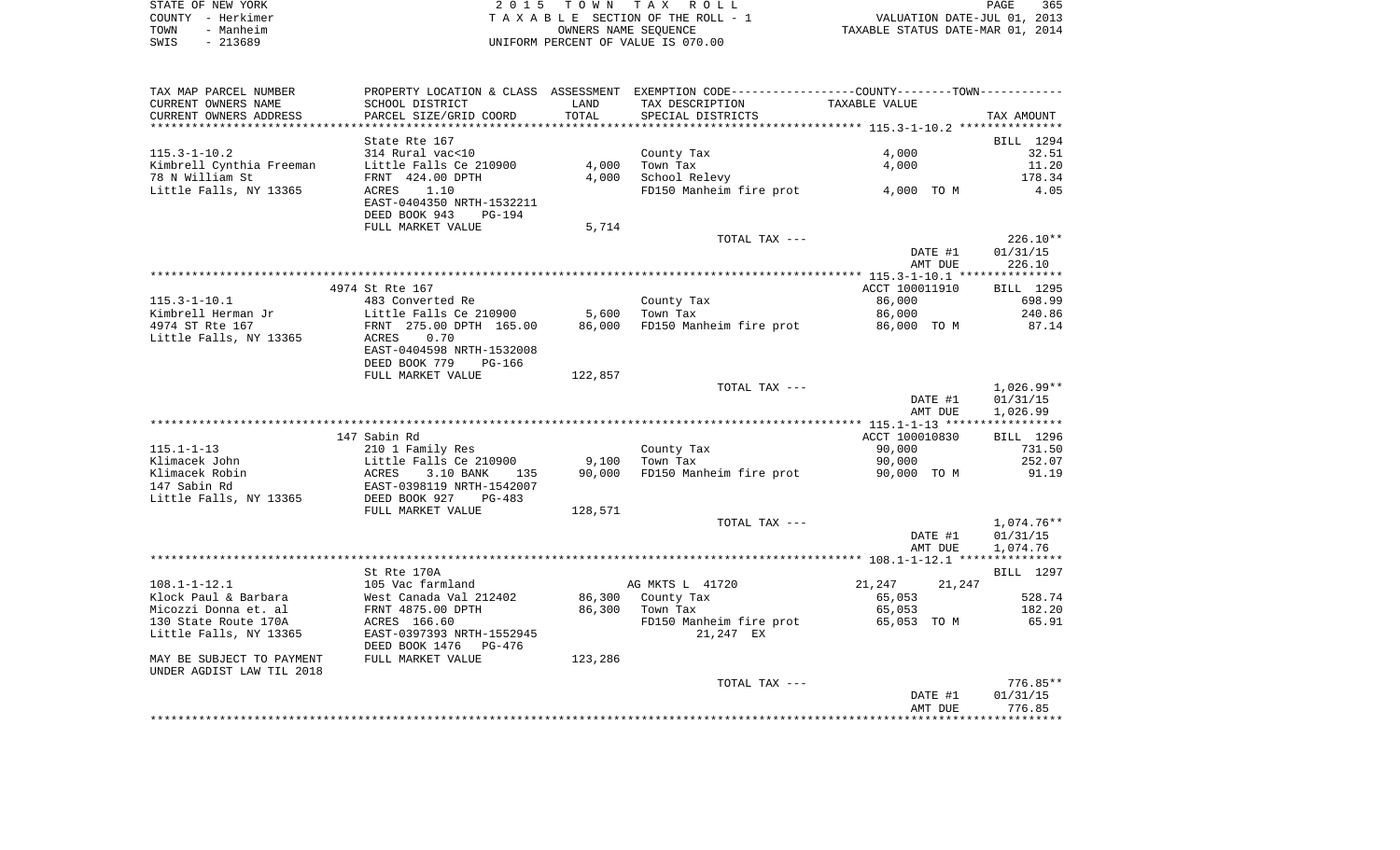|      | STATE OF NEW YORK | 2015 TOWN TAX ROLL                 | 366<br>PAGE                      |
|------|-------------------|------------------------------------|----------------------------------|
|      | COUNTY - Herkimer | TAXABLE SECTION OF THE ROLL - 1    | VALUATION DATE-JUL 01, 2013      |
| TOWN | - Manheim         | OWNERS NAME SEOUENCE               | TAXABLE STATUS DATE-MAR 01, 2014 |
| SWIS | - 213689          | UNIFORM PERCENT OF VALUE IS 070.00 |                                  |

| TAX MAP PARCEL NUMBER     | PROPERTY LOCATION & CLASS ASSESSMENT                 |        | EXEMPTION CODE----------------COUNTY-------TOWN----------- |                |                |
|---------------------------|------------------------------------------------------|--------|------------------------------------------------------------|----------------|----------------|
| CURRENT OWNERS NAME       | SCHOOL DISTRICT                                      | LAND   | TAX DESCRIPTION                                            | TAXABLE VALUE  |                |
| CURRENT OWNERS ADDRESS    | PARCEL SIZE/GRID COORD                               | TOTAL  | SPECIAL DISTRICTS                                          |                | TAX AMOUNT     |
|                           |                                                      |        |                                                            |                |                |
|                           | 7689 St Rte 5                                        |        |                                                            | ACCT 100006900 | BILL 1298      |
| $115.4 - 2 - 4$           | 483 Converted Re                                     |        | County Tax                                                 | 35,000         | 284.47         |
| Knapp David               | Little Falls Ce 210900                               | 8,500  | Town Tax                                                   | 35,000         | 98.03          |
| PO Box 60                 | $W/$ qaraqe & 270                                    | 35,000 | FD150 Manheim fire prot                                    | 35,000 TO M    | 35.46          |
| Little Falls, NY 13365    | ACRES<br>2.50                                        |        |                                                            |                |                |
|                           | EAST-0409789 NRTH-1530901                            |        |                                                            |                |                |
|                           | DEED BOOK 821<br>PG-282                              |        |                                                            |                |                |
|                           | FULL MARKET VALUE                                    | 50,000 |                                                            |                |                |
|                           |                                                      |        | TOTAL TAX ---                                              |                | 417.96**       |
|                           |                                                      |        |                                                            | DATE #1        | 01/31/15       |
|                           |                                                      |        |                                                            | AMT DUE        | 417.96         |
|                           |                                                      |        |                                                            |                |                |
|                           | 143 Sabin Rd                                         |        |                                                            | ACCT 100006090 | BILL 1299      |
| $115.1 - 1 - 12.1$        | 210 1 Family Res                                     |        | County Tax                                                 | 29,800         | 242.21         |
| Konik John                | Little Falls Ce 210900                               | 3,000  | Town Tax                                                   | 29,800         | 83.46          |
| Konik Karen               | FRNT 161.00 DPTH 122.00                              | 29,800 | FD150 Manheim fire prot                                    | 29,800 TO M    | 30.19          |
| 143 Sabin Rd              | ACRES<br>0.74                                        |        |                                                            |                |                |
| Little Falls, NY 13365    | EAST-0397948 NRTH-1541745                            |        |                                                            |                |                |
|                           | DEED BOOK 894<br>PG-555                              |        |                                                            |                |                |
|                           | FULL MARKET VALUE                                    | 42,571 |                                                            |                |                |
|                           |                                                      |        | TOTAL TAX ---                                              |                | 355.86**       |
|                           |                                                      |        |                                                            | DATE #1        | 01/31/15       |
|                           |                                                      |        |                                                            | AMT DUE        | 355.86         |
|                           |                                                      |        |                                                            |                |                |
|                           | Sabin Rd                                             |        |                                                            | ACCT 100006090 | BILL 1300      |
| $115.1 - 1 - 12.2$        | 314 Rural vac<10                                     |        | County Tax                                                 | 10,600         | 86.15          |
| Konik John<br>Konik Karen | Little Falls Ce 210900<br>13.00                      | 10,600 | Town Tax                                                   | 10,600         | 29.69<br>10.74 |
|                           | ACRES                                                | 10,600 | FD150 Manheim fire prot                                    | 10,600 TO M    |                |
| 149 Sabin Rd              | EAST-0398181 NRTH-1541801<br>DEED BOOK 825<br>PG-647 |        |                                                            |                |                |
| Little Falls, NY 13365    | FULL MARKET VALUE                                    |        |                                                            |                |                |
|                           |                                                      | 15,143 | TOTAL TAX ---                                              |                | $126.58**$     |
|                           |                                                      |        |                                                            | DATE #1        | 01/31/15       |
|                           |                                                      |        |                                                            | AMT DUE        | 126.58         |
|                           |                                                      |        |                                                            |                |                |
|                           | 149 Sabin Rd                                         |        |                                                            | ACCT 100006090 | BILL 1301      |
| $115.1 - 1 - 12.3$        | 270 Mfg housing                                      |        | County Tax                                                 | 25,000         | 203.20         |
| Konik John                | Little Falls Ce 210900                               | 6,800  | Town Tax                                                   | 25,000         | 70.02          |
| 149 Sabin Rd              | 1.70<br>ACRES                                        | 25,000 | FD150 Manheim fire prot                                    | 25,000 TO M    | 25.33          |
| Little Falls, NY 13365    | EAST-0398968 NRTH-1541986                            |        |                                                            |                |                |
|                           | DEED BOOK 785<br>PG-161                              |        |                                                            |                |                |
|                           | FULL MARKET VALUE                                    | 35,714 |                                                            |                |                |
|                           |                                                      |        | TOTAL TAX ---                                              |                | $298.55**$     |
|                           |                                                      |        |                                                            | DATE #1        | 01/31/15       |
|                           |                                                      |        |                                                            | AMT DUE        | 298.55         |
|                           |                                                      |        |                                                            |                |                |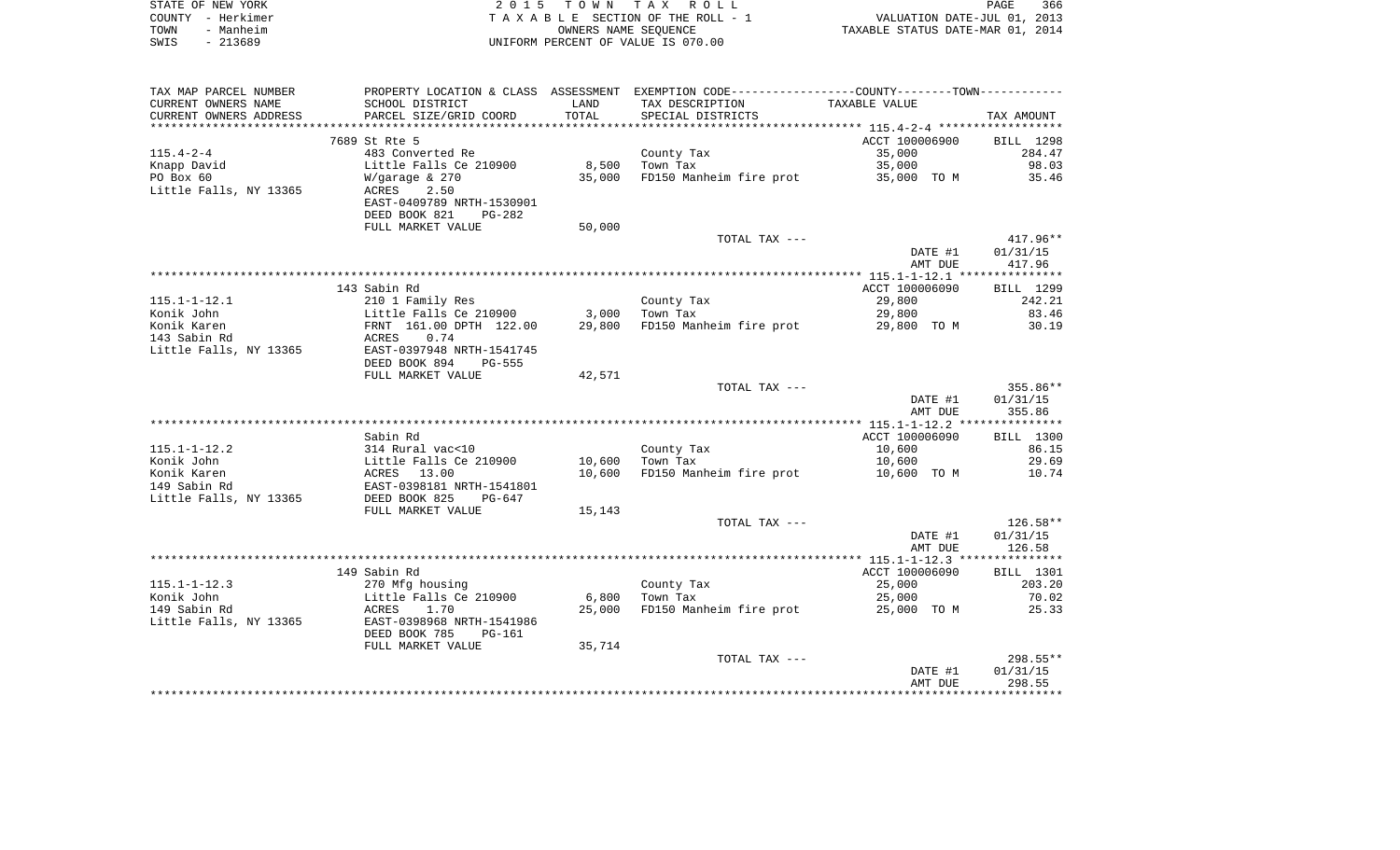| STATE OF NEW YORK | 2015 TOWN TAX ROLL                 | 367<br>PAGE                      |
|-------------------|------------------------------------|----------------------------------|
| COUNTY - Herkimer | TAXABLE SECTION OF THE ROLL - 1    | VALUATION DATE-JUL 01, 2013      |
| - Manheim<br>TOWN | OWNERS NAME SEOUENCE               | TAXABLE STATUS DATE-MAR 01, 2014 |
| $-213689$<br>SWIS | UNIFORM PERCENT OF VALUE IS 070.00 |                                  |

| TAX MAP PARCEL NUMBER  | PROPERTY LOCATION & CLASS ASSESSMENT |             | EXEMPTION CODE-----------------COUNTY-------TOWN----------- |                  |            |
|------------------------|--------------------------------------|-------------|-------------------------------------------------------------|------------------|------------|
| CURRENT OWNERS NAME    | SCHOOL DISTRICT                      | LAND        | TAX DESCRIPTION                                             | TAXABLE VALUE    |            |
| CURRENT OWNERS ADDRESS | PARCEL SIZE/GRID COORD               | TOTAL       | SPECIAL DISTRICTS                                           |                  | TAX AMOUNT |
| ********************   | *******************                  | *********** |                                                             |                  |            |
|                        | Sabin Rd                             |             |                                                             |                  | BILL 1302  |
| $115.1 - 1 - 12.4$     | 314 Rural vac<10                     |             | County Tax                                                  | 1,000            | 8.13       |
| Konik John             | Little Falls Ce 210900               | 1,000       | Town Tax                                                    | 1,000            | 2.80       |
| Konik Karen            | EAST-0397936 NRTH-1541837            | 1,000       | FD150 Manheim fire prot                                     | 1,000 TO M       | 1.01       |
| 149 Sabin Rd           | DEED BOOK 894<br>PG-559              |             |                                                             |                  |            |
| Little Falls, NY 13365 | FULL MARKET VALUE                    | 1,429       |                                                             |                  |            |
|                        |                                      |             | TOTAL TAX ---                                               |                  | $11.94**$  |
|                        |                                      |             |                                                             | DATE #1          | 01/31/15   |
|                        |                                      |             |                                                             | AMT DUE          | 11.94      |
|                        |                                      |             |                                                             |                  |            |
|                        | 295 Dockey Rd                        |             |                                                             | ACCT 100004325   | BILL 1303  |
| $115.4 - 1 - 50$       | 210 1 Family Res                     |             | County Tax                                                  | 48,700           | 395.82     |
| Konik Jolene           | Little Falls Ce 210900               | 3,500       | Town Tax                                                    | 48,700           | 136.40     |
| 295 Dockey Rd          | FRNT 163.00 DPTH 233.00              | 48,700      | FD150 Manheim fire prot 48,700 TO M                         |                  | 49.34      |
| Little Falls, NY 13365 | ACRES<br>0.87                        |             |                                                             |                  |            |
|                        | EAST-0416894 NRTH-1534358            |             |                                                             |                  |            |
|                        | DEED BOOK 1400 PG-723                |             |                                                             |                  |            |
|                        | FULL MARKET VALUE                    | 69,571      |                                                             |                  |            |
|                        |                                      |             | TOTAL TAX ---                                               |                  | 581.56**   |
|                        |                                      |             |                                                             | DATE #1          | 01/31/15   |
|                        |                                      |             |                                                             | AMT DUE          | 581.56     |
|                        | 325 Inghams Mills Rd                 |             |                                                             | ACCT 100005340   | BILL 1304  |
| $115.2 - 2 - 30$       | 210 1 Family Res                     |             | VETCOM CTS 41130                                            | 10,000<br>10,000 |            |
| Konik Joseph J Jr      | Little Falls Ce 210900               | 8,000       | County Tax                                                  | 30,000           | 243.83     |
| Konik Tammy            | W/garage                             | 40,000      | Town Tax                                                    | 30,000           | 84.02      |
| 325 Inghams Mills Rd   | ACRES<br>2.00                        |             | FD150 Manheim fire prot                                     | 40,000 TO M      | 40.53      |
| Little Falls, NY 13365 | EAST-0419766 NRTH-1537127            |             |                                                             |                  |            |
|                        | DEED BOOK 774<br>PG-664              |             |                                                             |                  |            |
|                        | FULL MARKET VALUE                    | 57,143      |                                                             |                  |            |
|                        |                                      |             | TOTAL TAX ---                                               |                  | 368.38**   |
|                        |                                      |             |                                                             | DATE #1          | 01/31/15   |
|                        |                                      |             |                                                             | AMT DUE          | 368.38     |
|                        |                                      |             |                                                             |                  |            |
|                        | 287 Snells Bush Rd                   |             |                                                             | ACCT 100009120   | BILL 1305  |
| $123.1 - 1 - 19$       | 210 1 Family Res                     |             | VET WAR CT 41121                                            | 6,300<br>6,300   |            |
| Koziol Peter F         | 273803<br>O-E-StJ Cent               | 12,600      | County Tax                                                  | 76,200           | 619.34     |
| Koziol Susan P         | W/barn                               | 82,500      | Town Tax                                                    | 76,200           | 213.42     |
| 287 Snells Bush Rd     | ACRES<br>6.60                        |             | FD150 Manheim fire prot                                     | 82,500 TO M      | 83.59      |
| Little Falls, NY 13365 | EAST-0424594 NRTH-1522801            |             |                                                             |                  |            |
|                        | DEED BOOK 673<br>$PG-243$            |             |                                                             |                  |            |
|                        | FULL MARKET VALUE                    | 117,857     |                                                             |                  |            |
|                        |                                      |             | TOTAL TAX ---                                               |                  | $916.35**$ |
|                        |                                      |             |                                                             | DATE #1          | 01/31/15   |
|                        |                                      |             |                                                             | AMT DUE          | 916.35     |
|                        |                                      |             |                                                             |                  |            |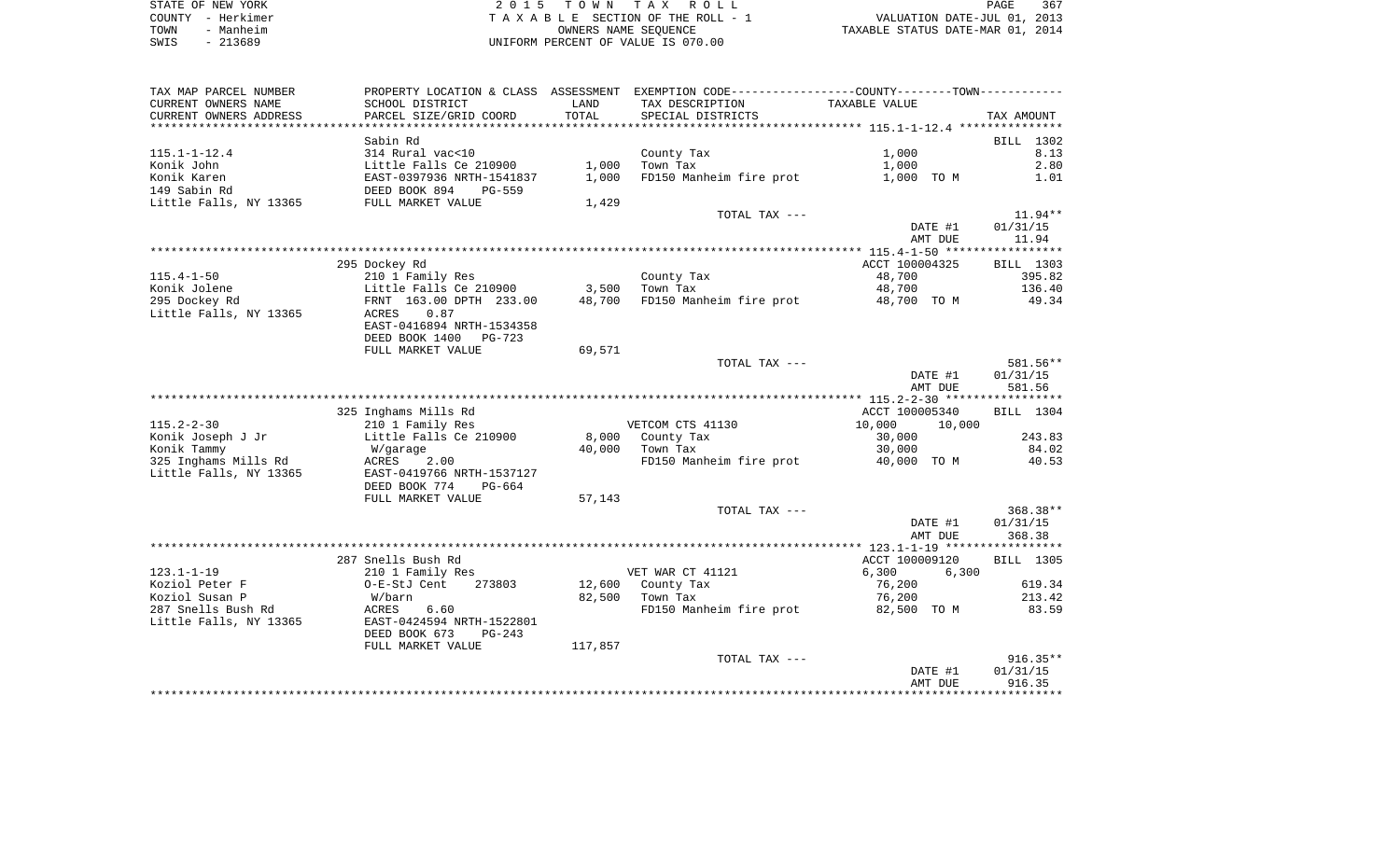| STATE OF NEW YORK | 2015 TOWN TAX ROLL                 | 368<br><b>PAGE</b>               |
|-------------------|------------------------------------|----------------------------------|
| COUNTY - Herkimer | TAXABLE SECTION OF THE ROLL - 1    | VALUATION DATE-JUL 01, 2013      |
| TOWN<br>- Manheim | OWNERS NAME SEOUENCE               | TAXABLE STATUS DATE-MAR 01, 2014 |
| - 213689<br>SWIS  | UNIFORM PERCENT OF VALUE IS 070.00 |                                  |

| TAX MAP PARCEL NUMBER                 |                                 |         | PROPERTY LOCATION & CLASS ASSESSMENT EXEMPTION CODE----------------COUNTY--------TOWN----------- |                |                     |
|---------------------------------------|---------------------------------|---------|--------------------------------------------------------------------------------------------------|----------------|---------------------|
| CURRENT OWNERS NAME                   | SCHOOL DISTRICT                 | LAND    | TAX DESCRIPTION                                                                                  | TAXABLE VALUE  |                     |
| CURRENT OWNERS ADDRESS                | PARCEL SIZE/GRID COORD          | TOTAL   | SPECIAL DISTRICTS                                                                                |                | TAX AMOUNT          |
|                                       |                                 |         |                                                                                                  |                |                     |
|                                       | 203 Snells Bush Rd              |         |                                                                                                  | ACCT 100006270 | BILL 1306           |
| $123.1 - 1 - 22$                      | 210 1 Family Res                |         | County Tax                                                                                       | 63,500         | 516.12              |
| Kubica Todd W                         | O-E-StJ Cent<br>273803          | 5,600   | Town Tax                                                                                         | 63,500         | 177.85              |
| Kubica Susan D                        | W/garage & Barn                 | 63,500  | FD150 Manheim fire prot                                                                          | 63,500 TO M    | 64.34               |
| 203 Snells Bush Rd                    | 1.40 BANK<br>ACRES<br>135       |         |                                                                                                  |                |                     |
| Little Falls, NY 13365                | EAST-0425710 NRTH-1521646       |         |                                                                                                  |                |                     |
|                                       | DEED BOOK 1466<br><b>PG-758</b> |         |                                                                                                  |                |                     |
|                                       | FULL MARKET VALUE               | 90,714  |                                                                                                  |                |                     |
|                                       |                                 |         | TOTAL TAX ---                                                                                    |                | 758.31**            |
|                                       |                                 |         |                                                                                                  | DATE #1        | 01/31/15            |
|                                       |                                 |         |                                                                                                  | AMT DUE        | 758.31              |
|                                       | 7897 St Rte 5                   |         |                                                                                                  | ACCT 100009810 |                     |
|                                       | 210 1 Family Res                |         |                                                                                                  | 64,000         | BILL 1307<br>520.18 |
| $115.4 - 2 - 17$<br>Kuehnle William E | Little Falls Ce 210900          | 12,700  | County Tax<br>Town Tax                                                                           | 64,000         | 179.25              |
| Kuehnle Ann Marie                     | W Barn                          | 64,000  | FD150 Manheim fire prot                                                                          | 64,000 TO M    | 64.85               |
| 7897 St Rte 5                         | FRNT 945.00 DPTH                |         |                                                                                                  |                |                     |
| Little Falls, NY 13365                | ACRES<br>7.30                   |         |                                                                                                  |                |                     |
|                                       | EAST-0413636 NRTH-1528430       |         |                                                                                                  |                |                     |
|                                       | DEED BOOK 1246<br>PG-200        |         |                                                                                                  |                |                     |
|                                       | FULL MARKET VALUE               | 91,429  |                                                                                                  |                |                     |
|                                       |                                 |         | TOTAL TAX ---                                                                                    |                | 764.28**            |
|                                       |                                 |         |                                                                                                  | DATE #1        | 01/31/15            |
|                                       |                                 |         |                                                                                                  | AMT DUE        | 764.28              |
|                                       |                                 |         |                                                                                                  |                |                     |
|                                       | 8025 St Rte 5                   |         |                                                                                                  |                | BILL 1308           |
| $122.2 - 2 - 14.3$                    | 220 2 Family Res                |         | County Tax                                                                                       | 72,000         | 585.20              |
| Kuyrkendall Wardne G                  | Little Falls Ce 210900          | 9,000   | Town Tax                                                                                         | 72,000         | 201.65              |
| Attn: Kuyrkendall Wardne L            | W/garage                        | 72,000  | FD150 Manheim fire prot                                                                          | 72,000 TO M    | 72.95               |
| 8025 State Rte 5                      | ACRES<br>3.00                   |         |                                                                                                  |                |                     |
| Little Falls, NY 13365                | EAST-0415898 NRTH-1527018       |         |                                                                                                  |                |                     |
|                                       | DEED BOOK 836<br>$PG-310$       |         |                                                                                                  |                |                     |
|                                       | FULL MARKET VALUE               | 102,857 |                                                                                                  |                |                     |
|                                       |                                 |         | TOTAL TAX ---                                                                                    |                | 859.80**            |
|                                       |                                 |         |                                                                                                  | DATE #1        | 01/31/15            |
|                                       |                                 |         |                                                                                                  | AMT DUE        | 859.80              |
|                                       | 8096 St Rte 5                   |         |                                                                                                  |                | BILL 1309           |
| $122.2 - 2 - 16.4$                    | 210 1 Family Res                |         | County Tax                                                                                       | 99,000         | 804.65              |
| Kuyrkendall Wardne G                  | Little Falls Ce 210900          | 9,500   | Town Tax                                                                                         | 99,000         | 277.27              |
| Kuyrkendall Barbara                   | W/garage                        | 99,000  | FD150 Manheim fire prot                                                                          | 99,000 TO M    | 100.31              |
| 8096 State Rte 5                      | ACRES<br>3.47                   |         |                                                                                                  |                |                     |
| Little Falls, NY 13365                | EAST-0416495 NRTH-1525710       |         |                                                                                                  |                |                     |
|                                       | DEED BOOK 744<br>$PG-24$        |         |                                                                                                  |                |                     |
|                                       | FULL MARKET VALUE               | 141,429 |                                                                                                  |                |                     |
|                                       |                                 |         | TOTAL TAX ---                                                                                    |                | $1,182.23**$        |
|                                       |                                 |         |                                                                                                  | DATE #1        | 01/31/15            |
|                                       |                                 |         |                                                                                                  | AMT DUE        | 1,182.23            |
|                                       |                                 |         |                                                                                                  |                |                     |
|                                       |                                 |         |                                                                                                  |                |                     |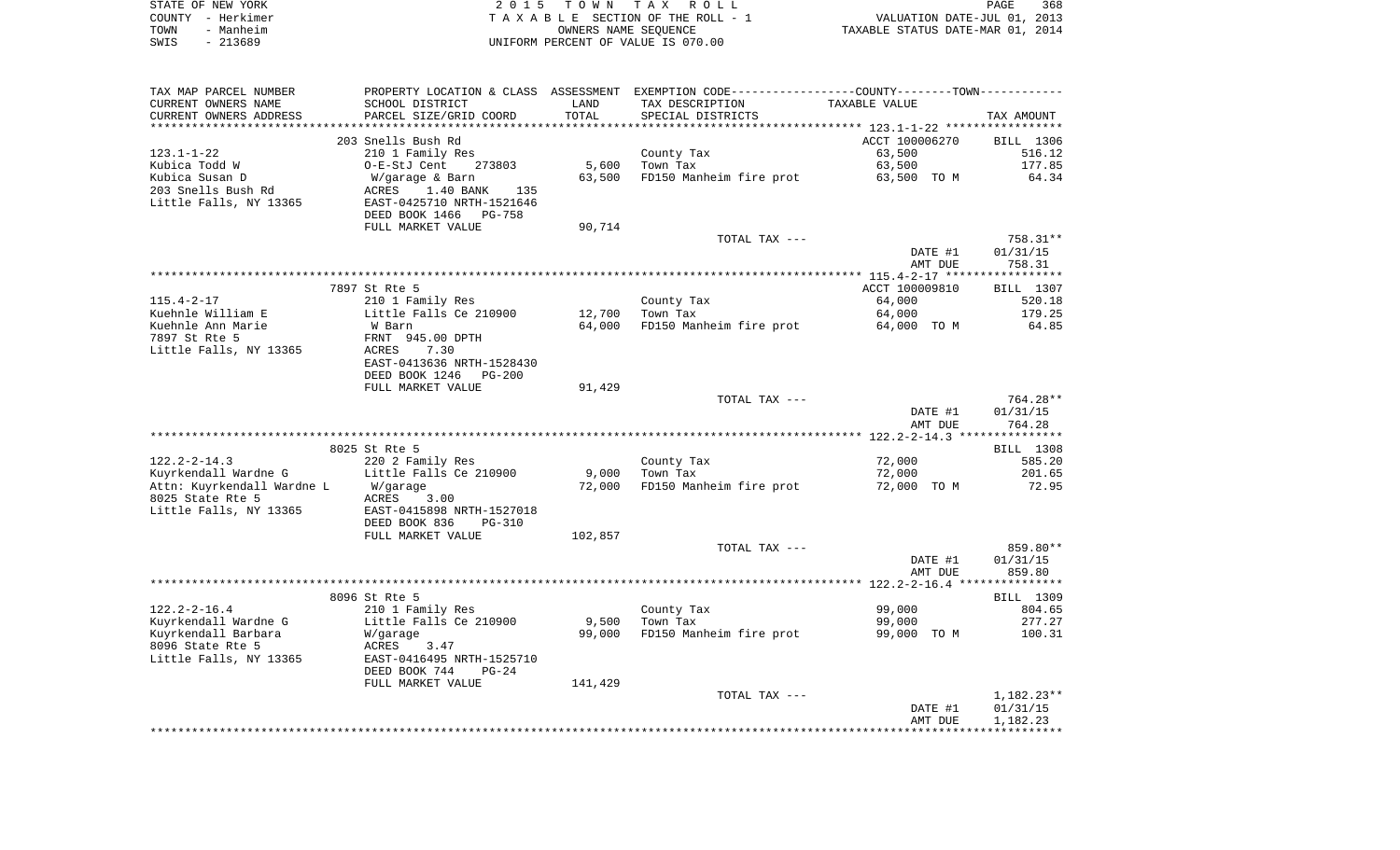| STATE OF NEW YORK | 2015 TOWN TAX ROLL                 | 369<br>PAGE                      |
|-------------------|------------------------------------|----------------------------------|
| COUNTY - Herkimer | TAXABLE SECTION OF THE ROLL - 1    | VALUATION DATE-JUL 01, 2013      |
| - Manheim<br>TOWN | OWNERS NAME SEOUENCE               | TAXABLE STATUS DATE-MAR 01, 2014 |
| - 213689<br>SWIS  | UNIFORM PERCENT OF VALUE IS 070.00 |                                  |

| TAX MAP PARCEL NUMBER     | PROPERTY LOCATION & CLASS      | ASSESSMENT | EXEMPTION CODE-----------------COUNTY-------TOWN-----------    |                |                  |
|---------------------------|--------------------------------|------------|----------------------------------------------------------------|----------------|------------------|
| CURRENT OWNERS NAME       | SCHOOL DISTRICT                | LAND       | TAX DESCRIPTION                                                | TAXABLE VALUE  |                  |
| CURRENT OWNERS ADDRESS    | PARCEL SIZE/GRID COORD         | TOTAL      | SPECIAL DISTRICTS                                              |                | TAX AMOUNT       |
| *******************       | *************************      | ********** | ********************************* 115.4-1-11 ***************** |                |                  |
|                           | 119 Murphy Rd                  |            |                                                                | ACCT 100011040 | <b>BILL</b> 1310 |
| $115.4 - 1 - 11$          | 210 1 Family Res               |            | County Tax                                                     | 35,700         | 290.16           |
| Lamanna John R            | Little Falls Ce 210900         | 7,200      | Town Tax                                                       | 35,700         | 99.99            |
| Lamanna Sandra L          | ACRES<br>1.80                  | 35,700     | FD150 Manheim fire prot                                        | 35,700 TO M    | 36.17            |
| 61 N Helmer Ave           | EAST-0410508 NRTH-1535686      |            |                                                                |                |                  |
| Dolgeville, NY 13329      | DEED BOOK 00663 PG-00588       |            |                                                                |                |                  |
|                           | FULL MARKET VALUE              | 51,000     |                                                                |                |                  |
|                           |                                |            | TOTAL TAX ---                                                  |                | 426.32**         |
|                           |                                |            |                                                                | DATE #1        | 01/31/15         |
|                           |                                |            |                                                                | AMT DUE        | 426.32           |
|                           |                                |            |                                                                |                |                  |
|                           | Murphy Rd                      |            |                                                                |                | <b>BILL</b> 1311 |
| $115.4 - 1 - 93$          | 314 Rural vac<10               |            | County Tax                                                     | 5,300          | 43.08            |
| Lamanna John R            | Little Falls Ce 210900         | 5,300      | Town Tax                                                       | 5,300          | 14.84            |
| Lamanna Sandra            | 3.30<br>ACRES                  | 5,300      | FD150 Manheim fire prot                                        | 5,300 TO M     | 5.37             |
| 61 N Helmer Ave           | EAST-0410240 NRTH-1535556      |            |                                                                |                |                  |
| Dolgeville, NY 13329      | DEED BOOK 781<br>$PG-259$      |            |                                                                |                |                  |
|                           | FULL MARKET VALUE              | 7,571      |                                                                |                |                  |
|                           |                                |            | TOTAL TAX ---                                                  |                | $63.29**$        |
|                           |                                |            |                                                                | DATE #1        | 01/31/15         |
|                           |                                |            |                                                                | AMT DUE        | 63.29            |
|                           | 526 St Rte 170A                |            |                                                                | ACCT 100000090 | BILL 1312        |
| $108.1 - 1 - 4$           | 120 Field crops                |            | AG MKTS L 41720                                                | 1,555<br>1,555 |                  |
| Lapp Amos                 | Dolgeville Cent 213602         | 50,000     | County Tax                                                     | 98,445         | 800.14           |
| Lapp Annie                | ACRES 130.20                   | 100,000    | Town Tax                                                       | 98,445         | 275.72           |
| 437 St Rte 170A           | EAST-0401362 NRTH-1558944      |            | FD150 Manheim fire prot                                        | 98,445 TO M    | 99.75            |
| Little Falls, NY 13365    | DEED BOOK 936<br><b>PG-539</b> |            | 1,555 EX                                                       |                |                  |
|                           | FULL MARKET VALUE              | 142,857    |                                                                |                |                  |
| MAY BE SUBJECT TO PAYMENT |                                |            |                                                                |                |                  |
| UNDER AGDIST LAW TIL 2018 |                                |            |                                                                |                |                  |
|                           |                                |            | TOTAL TAX ---                                                  |                | $1,175.61**$     |
|                           |                                |            |                                                                | DATE #1        | 01/31/15         |
|                           |                                |            |                                                                | AMT DUE        | 1,175.61         |
|                           |                                |            |                                                                |                |                  |
|                           | 437 St Rte 170A                |            |                                                                | ACCT 100009510 | <b>BILL</b> 1313 |
| $108.1 - 1 - 3.1$         | 241 Rural res&ag               |            | AGRIC 10 Y 41700                                               | 6,000<br>6.000 |                  |
| Lapp Amos D               | Dolgeville Cent 213602         | 14,500     | County Tax                                                     | 52,000         | 422.65           |
| Lapp Annie S              | ACRES 10.00                    | 58,000     | Town Tax                                                       | 52,000         | 145.64           |
| 437 St Rte 170A           | EAST-0362460 NRTH-1132750      |            | FD150 Manheim fire prot                                        | 58,000 TO M    | 58.77            |
| Little Falls, NY 13365    | DEED BOOK 936<br>$PG-334$      |            |                                                                |                |                  |
|                           | FULL MARKET VALUE              | 82,857     |                                                                |                |                  |
|                           |                                |            | TOTAL TAX ---                                                  |                | $627.06**$       |
|                           |                                |            |                                                                | DATE #1        | 01/31/15         |
|                           |                                |            |                                                                | AMT DUE        | 627.06           |
|                           |                                |            |                                                                |                |                  |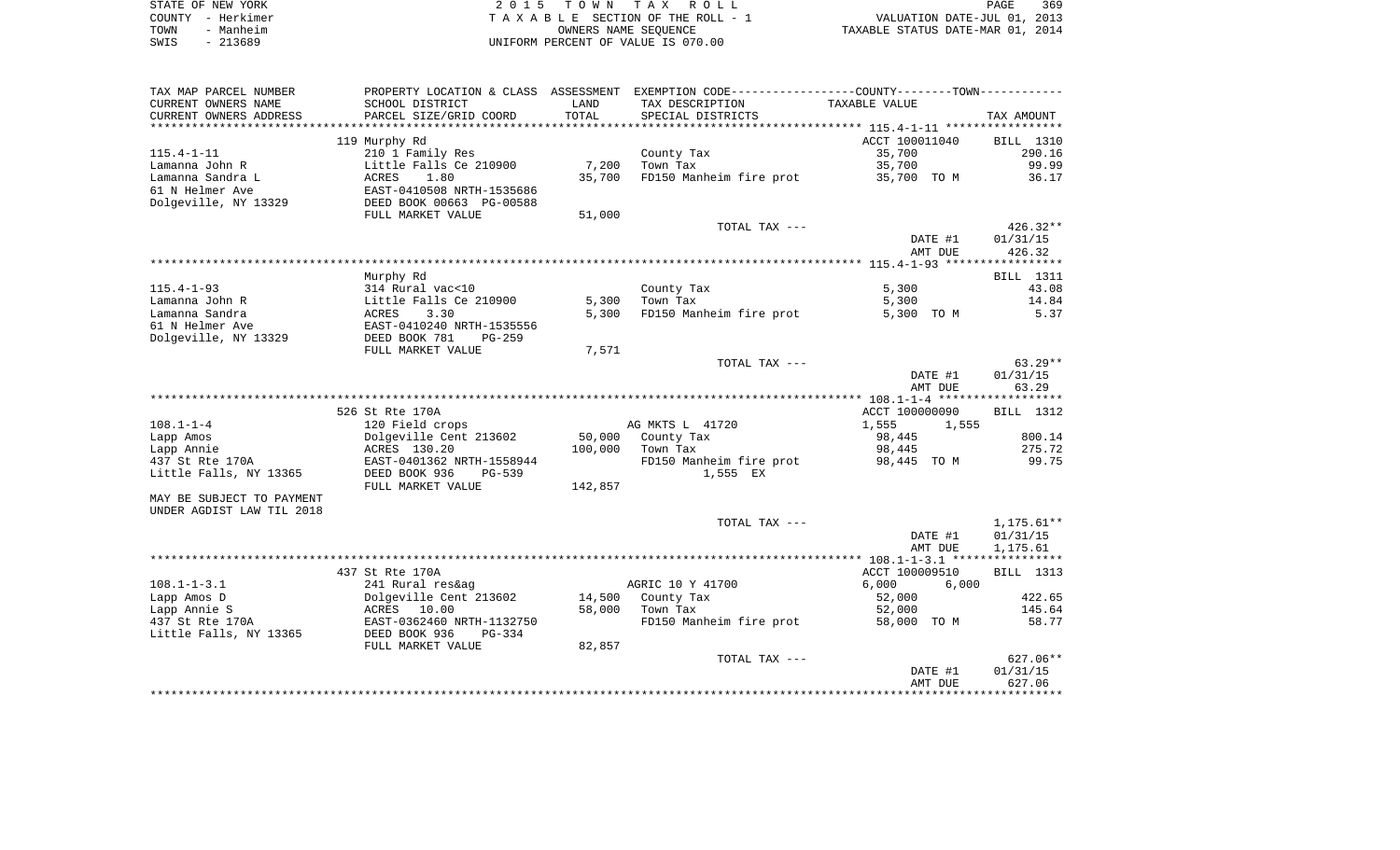|      | STATE OF NEW YORK | 2015 TOWN TAX ROLL                 | PAGE                             | 370 |
|------|-------------------|------------------------------------|----------------------------------|-----|
|      | COUNTY - Herkimer | TAXABLE SECTION OF THE ROLL - 1    | VALUATION DATE-JUL 01, 2013      |     |
| TOWN | - Manheim         | OWNERS NAME SEOUENCE               | TAXABLE STATUS DATE-MAR 01, 2014 |     |
| SWIS | - 213689          | UNIFORM PERCENT OF VALUE IS 070.00 |                                  |     |

| TAX MAP PARCEL NUMBER     | PROPERTY LOCATION & CLASS | ASSESSMENT | EXEMPTION CODE----------------COUNTY-------TOWN----------- |                  |                  |
|---------------------------|---------------------------|------------|------------------------------------------------------------|------------------|------------------|
| CURRENT OWNERS NAME       | SCHOOL DISTRICT           | LAND       | TAX DESCRIPTION                                            | TAXABLE VALUE    |                  |
| CURRENT OWNERS ADDRESS    | PARCEL SIZE/GRID COORD    | TOTAL      | SPECIAL DISTRICTS                                          |                  | TAX AMOUNT       |
|                           |                           |            |                                                            |                  |                  |
|                           | 745 Burrell Rd            |            |                                                            | ACCT 100003120   | <b>BILL</b> 1314 |
| $108.3 - 1 - 17$          | 105 Vac farmland          |            | AG MKTS L 41720                                            | 13,156<br>13,156 |                  |
| Lapp David B              | Little Falls Ce 210900    | 55,900     | County Tax                                                 | 42,744           | 347.42           |
|                           |                           |            |                                                            |                  |                  |
| Lapp Ruth B               | ACRES 104.60              | 55,900     | Town Tax                                                   | 42,744           | 119.71           |
| 745 Burrell Rd            | EAST-0397976 NRTH-1548614 |            | FD150 Manheim fire prot                                    | 42,744 TO M      | 43.31            |
| Little Falls, NY 13365    | DEED BOOK 1268<br>PG-734  |            | 13,156 EX                                                  |                  |                  |
|                           | FULL MARKET VALUE         | 79,857     |                                                            |                  |                  |
| MAY BE SUBJECT TO PAYMENT |                           |            |                                                            |                  |                  |
| UNDER AGDIST LAW TIL 2018 |                           |            |                                                            |                  |                  |
|                           |                           |            | TOTAL TAX ---                                              |                  | $510.44**$       |
|                           |                           |            |                                                            | DATE #1          | 01/31/15         |
|                           |                           |            |                                                            | AMT DUE          | 510.44           |
|                           |                           |            |                                                            |                  |                  |
|                           | 635 Murphy Rd             |            |                                                            |                  | <b>BILL</b> 1315 |
| $108.4 - 2 - 21.3$        | 242 Rurl res&rec          |            | County Tax                                                 | 42,500           | 345.43           |
| Lawson Heather K          | Dolgeville Cent 213602    | 16,500     | Town Tax                                                   | 42,500           | 119.03           |
| Bucenec Jeffrey A         | ACRES 14.00               | 42,500     | FD150 Manheim fire prot                                    | 42,500 TO M      | 43.06            |
|                           |                           |            |                                                            |                  |                  |
| 635 Murphy Rd             | EAST-0409282 NRTH-1545573 |            |                                                            |                  |                  |
| Little Falls, NY 13365    | DEED BOOK 1204<br>PG-556  |            |                                                            |                  |                  |
|                           | FULL MARKET VALUE         | 60,714     |                                                            |                  |                  |
|                           |                           |            | TOTAL TAX ---                                              |                  | $507.52**$       |
|                           |                           |            |                                                            | DATE #1          | 01/31/15         |
|                           |                           |            |                                                            | AMT DUE          | 507.52           |
|                           |                           |            |                                                            |                  |                  |
|                           | 225 Lyon Rd               |            |                                                            | ACCT 100007200   | <b>BILL</b> 1316 |
| $108.2 - 1 - 20$          | 120 Field crops           |            | AG MKTS L 41720                                            | 52,295<br>52,295 |                  |
| Lein Joan                 | Dolgeville Cent 213602    | 133,800    | County Tax                                                 | 173,905          | 1,413.47         |
| 225 Lyon Rd               | FRNT 6988.00 DPTH         | 226,200    | Town Tax                                                   | 173,905          | 487.06           |
| Dolgeville, NY 13329-9710 | ACRES 254.70              |            | FD150 Manheim fire prot                                    | 173,905 TO M     | 176.21           |
|                           | EAST-0412341 NRTH-1553519 |            | 52,295 EX                                                  |                  |                  |
| MAY BE SUBJECT TO PAYMENT | DEED BOOK 781<br>$PG-684$ |            |                                                            |                  |                  |
| UNDER AGDIST LAW TIL 2018 | FULL MARKET VALUE         | 323,143    |                                                            |                  |                  |
|                           |                           |            | TOTAL TAX ---                                              |                  | $2,076.74**$     |
|                           |                           |            |                                                            | DATE #1          | 01/31/15         |
|                           |                           |            |                                                            |                  |                  |
|                           |                           |            |                                                            | AMT DUE          | 2,076.74         |
|                           |                           |            |                                                            |                  |                  |
|                           | Brockett Rd               |            |                                                            | ACCT 100007110   | <b>BILL</b> 1317 |
| $108.4 - 1 - 6$           | 314 Rural vac<10          |            | AG MKTS L 41720                                            | 96<br>96         |                  |
| Lein Joan                 | Dolgeville Cent 213602    | 600        | County Tax                                                 | 504              | 4.10             |
| 225 Lyon Rd               | FRNT 350.00 DPTH 465.00   | 600        | Town Tax                                                   | 504              | 1.41             |
| Dolgeville, NY 13329-9710 | 1.10<br>ACRES             |            | FD150 Manheim fire prot                                    | 504 TO M         | .51              |
|                           | EAST-0412062 NRTH-1551702 |            | 96 EX                                                      |                  |                  |
| MAY BE SUBJECT TO PAYMENT | DEED BOOK 793<br>$PG-127$ |            |                                                            |                  |                  |
| UNDER AGDIST LAW TIL 2018 | FULL MARKET VALUE         | 857        |                                                            |                  |                  |
|                           |                           |            | TOTAL TAX ---                                              |                  | $6.02**$         |
|                           |                           |            |                                                            | DATE #1          | 01/31/15         |
|                           |                           |            |                                                            | AMT DUE          | 6.02             |
|                           |                           |            |                                                            |                  |                  |
|                           |                           |            |                                                            |                  |                  |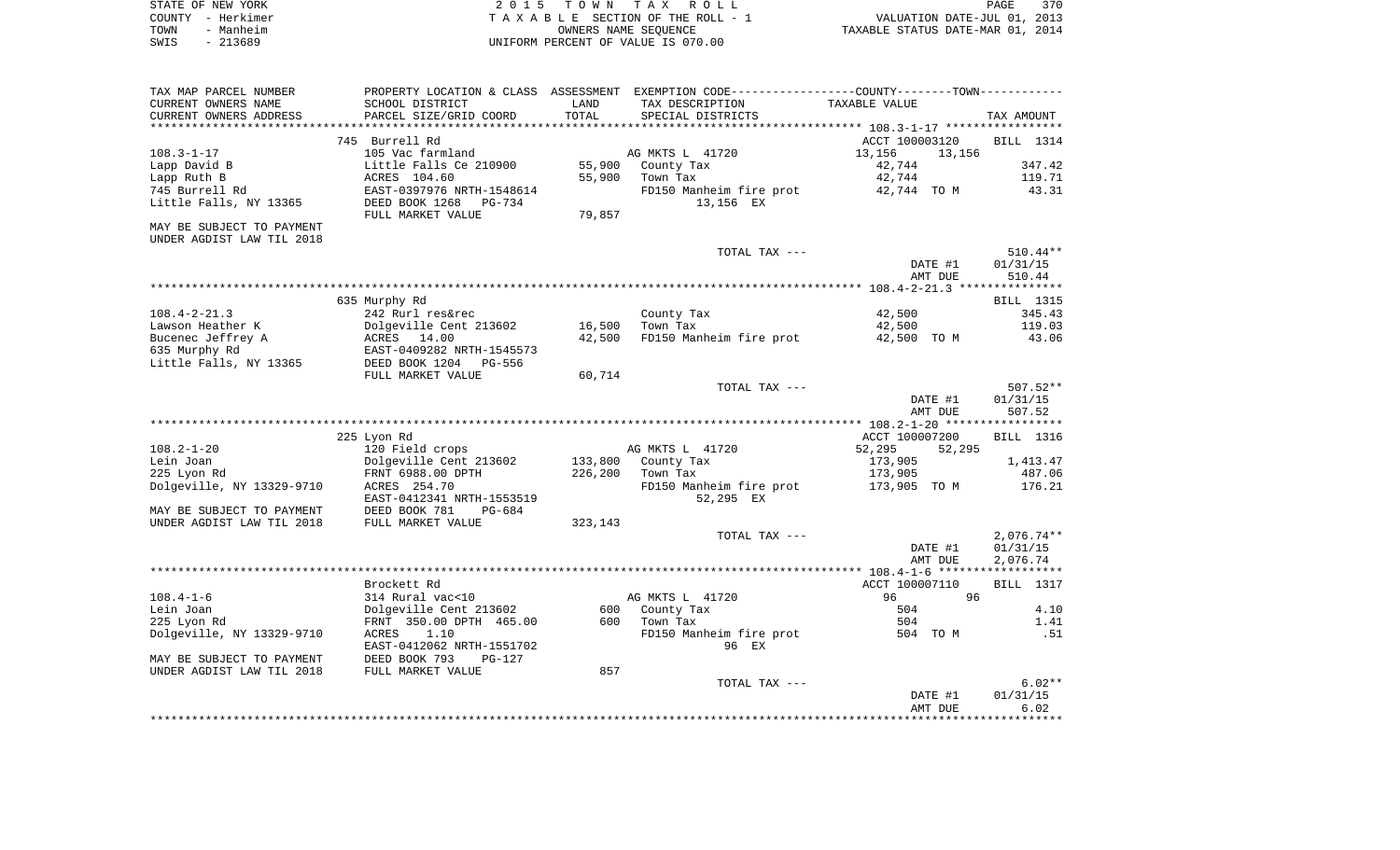| STATE OF NEW YORK |           | 2015 TOWN TAX ROLL                 | PAGE                             | 371 |
|-------------------|-----------|------------------------------------|----------------------------------|-----|
| COUNTY - Herkimer |           | TAXABLE SECTION OF THE ROLL - 1    | VALUATION DATE-JUL 01, 2013      |     |
| TOWN              | - Manheim | OWNERS NAME SEOUENCE               | TAXABLE STATUS DATE-MAR 01, 2014 |     |
| SWIS              | $-213689$ | UNIFORM PERCENT OF VALUE IS 070.00 |                                  |     |

| SCHOOL DISTRICT<br>LAND<br>TAX DESCRIPTION<br>TAXABLE VALUE<br>TOTAL<br>PARCEL SIZE/GRID COORD<br>SPECIAL DISTRICTS<br>TAX AMOUNT<br>*********************<br>***************************<br>917 Peckville Rd<br>BILL 1318<br>120 Field crops<br>13,600<br>County Tax<br>110.54<br>Dolgeville Cent 213602<br>Town Tax<br>38.09<br>12,100<br>13,600<br>FD150 Manheim fire prot<br>FRNT 1083.00 DPTH<br>13,600<br>13,600 TO M<br>13.78<br>16.10<br>ACRES<br>EAST-0413130 NRTH-1555388<br>DEED BOOK 910<br>$PG-49$<br>FULL MARKET VALUE<br>19,429<br>TOTAL TAX ---<br>$162.41**$<br>DATE #1<br>01/31/15<br>162.41<br>AMT DUE<br>Peckville Rd<br>BILL 1319<br>105 Vac farmland<br>County Tax<br>4,500<br>36.58<br>Dolgeville Cent 213602<br>Town Tax<br>12.60<br>4,500<br>4,500<br>FRNT 660.00 DPTH<br>4,500<br>FD150 Manheim fire prot<br>4,500 TO M<br>4.56<br>3.90<br>ACRES<br>EAST-0412161 NRTH-1555518<br>DEED BOOK 910<br>$PG-494$<br>FULL MARKET VALUE<br>6,429<br>$53.74**$<br>TOTAL TAX ---<br>DATE #1<br>01/31/15<br>53.74<br>AMT DUE<br>Lyon Rd<br>BILL 1320<br>322 Rural vac>10<br>13,900<br>112.98<br>County Tax<br>13,900<br>Town Tax<br>Dolgeville Cent 213602<br>13,900<br>38.93<br>13,900<br>FD150 Manheim fire prot<br>14.08<br>ACRES 10.20<br>13,900 TO M<br>EAST-0414452 NRTH-1553118<br>DEED BOOK 939<br><b>PG-149</b><br>FULL MARKET VALUE<br>19,857<br>$165.99**$<br>TOTAL TAX ---<br>DATE #1<br>01/31/15<br>165.99<br>AMT DUE<br>8148 St Rte 5<br>ACCT 100080030<br>BILL 1321<br>61,200<br>210 1 Family Res<br>County Tax<br>497.42<br>3,500<br>Town Tax<br>171.40<br>Little Falls Ce 210900<br>61,200<br>FD150 Manheim fire prot<br>FRNT 150.00 DPTH 310.00<br>61,200<br>61,200 TO M<br>62.01<br>ACRES<br>0.88<br>EAST-0417401 NRTH-1525072<br>DEED BOOK 687<br><b>PG-556</b><br>FULL MARKET VALUE<br>87,429<br>730.83**<br>TOTAL TAX ---<br>DATE #1<br>01/31/15<br>730.83<br>AMT DUE | TAX MAP PARCEL NUMBER  |  | PROPERTY LOCATION & CLASS ASSESSMENT EXEMPTION CODE----------------COUNTY-------TOWN----------- |  |
|------------------------------------------------------------------------------------------------------------------------------------------------------------------------------------------------------------------------------------------------------------------------------------------------------------------------------------------------------------------------------------------------------------------------------------------------------------------------------------------------------------------------------------------------------------------------------------------------------------------------------------------------------------------------------------------------------------------------------------------------------------------------------------------------------------------------------------------------------------------------------------------------------------------------------------------------------------------------------------------------------------------------------------------------------------------------------------------------------------------------------------------------------------------------------------------------------------------------------------------------------------------------------------------------------------------------------------------------------------------------------------------------------------------------------------------------------------------------------------------------------------------------------------------------------------------------------------------------------------------------------------------------------------------------------------------------------------------------------------------------------------------------------------------------------------------------------------------------------------------------------------------------------------|------------------------|--|-------------------------------------------------------------------------------------------------|--|
|                                                                                                                                                                                                                                                                                                                                                                                                                                                                                                                                                                                                                                                                                                                                                                                                                                                                                                                                                                                                                                                                                                                                                                                                                                                                                                                                                                                                                                                                                                                                                                                                                                                                                                                                                                                                                                                                                                            | CURRENT OWNERS NAME    |  |                                                                                                 |  |
|                                                                                                                                                                                                                                                                                                                                                                                                                                                                                                                                                                                                                                                                                                                                                                                                                                                                                                                                                                                                                                                                                                                                                                                                                                                                                                                                                                                                                                                                                                                                                                                                                                                                                                                                                                                                                                                                                                            | CURRENT OWNERS ADDRESS |  |                                                                                                 |  |
|                                                                                                                                                                                                                                                                                                                                                                                                                                                                                                                                                                                                                                                                                                                                                                                                                                                                                                                                                                                                                                                                                                                                                                                                                                                                                                                                                                                                                                                                                                                                                                                                                                                                                                                                                                                                                                                                                                            |                        |  |                                                                                                 |  |
|                                                                                                                                                                                                                                                                                                                                                                                                                                                                                                                                                                                                                                                                                                                                                                                                                                                                                                                                                                                                                                                                                                                                                                                                                                                                                                                                                                                                                                                                                                                                                                                                                                                                                                                                                                                                                                                                                                            |                        |  |                                                                                                 |  |
|                                                                                                                                                                                                                                                                                                                                                                                                                                                                                                                                                                                                                                                                                                                                                                                                                                                                                                                                                                                                                                                                                                                                                                                                                                                                                                                                                                                                                                                                                                                                                                                                                                                                                                                                                                                                                                                                                                            | $108.2 - 1 - 18.1$     |  |                                                                                                 |  |
|                                                                                                                                                                                                                                                                                                                                                                                                                                                                                                                                                                                                                                                                                                                                                                                                                                                                                                                                                                                                                                                                                                                                                                                                                                                                                                                                                                                                                                                                                                                                                                                                                                                                                                                                                                                                                                                                                                            | Lein Joan E            |  |                                                                                                 |  |
|                                                                                                                                                                                                                                                                                                                                                                                                                                                                                                                                                                                                                                                                                                                                                                                                                                                                                                                                                                                                                                                                                                                                                                                                                                                                                                                                                                                                                                                                                                                                                                                                                                                                                                                                                                                                                                                                                                            | 225 Lyon Rd            |  |                                                                                                 |  |
|                                                                                                                                                                                                                                                                                                                                                                                                                                                                                                                                                                                                                                                                                                                                                                                                                                                                                                                                                                                                                                                                                                                                                                                                                                                                                                                                                                                                                                                                                                                                                                                                                                                                                                                                                                                                                                                                                                            | Dolgeville, NY 13329   |  |                                                                                                 |  |
|                                                                                                                                                                                                                                                                                                                                                                                                                                                                                                                                                                                                                                                                                                                                                                                                                                                                                                                                                                                                                                                                                                                                                                                                                                                                                                                                                                                                                                                                                                                                                                                                                                                                                                                                                                                                                                                                                                            |                        |  |                                                                                                 |  |
|                                                                                                                                                                                                                                                                                                                                                                                                                                                                                                                                                                                                                                                                                                                                                                                                                                                                                                                                                                                                                                                                                                                                                                                                                                                                                                                                                                                                                                                                                                                                                                                                                                                                                                                                                                                                                                                                                                            |                        |  |                                                                                                 |  |
|                                                                                                                                                                                                                                                                                                                                                                                                                                                                                                                                                                                                                                                                                                                                                                                                                                                                                                                                                                                                                                                                                                                                                                                                                                                                                                                                                                                                                                                                                                                                                                                                                                                                                                                                                                                                                                                                                                            |                        |  |                                                                                                 |  |
|                                                                                                                                                                                                                                                                                                                                                                                                                                                                                                                                                                                                                                                                                                                                                                                                                                                                                                                                                                                                                                                                                                                                                                                                                                                                                                                                                                                                                                                                                                                                                                                                                                                                                                                                                                                                                                                                                                            |                        |  |                                                                                                 |  |
|                                                                                                                                                                                                                                                                                                                                                                                                                                                                                                                                                                                                                                                                                                                                                                                                                                                                                                                                                                                                                                                                                                                                                                                                                                                                                                                                                                                                                                                                                                                                                                                                                                                                                                                                                                                                                                                                                                            |                        |  |                                                                                                 |  |
|                                                                                                                                                                                                                                                                                                                                                                                                                                                                                                                                                                                                                                                                                                                                                                                                                                                                                                                                                                                                                                                                                                                                                                                                                                                                                                                                                                                                                                                                                                                                                                                                                                                                                                                                                                                                                                                                                                            |                        |  |                                                                                                 |  |
|                                                                                                                                                                                                                                                                                                                                                                                                                                                                                                                                                                                                                                                                                                                                                                                                                                                                                                                                                                                                                                                                                                                                                                                                                                                                                                                                                                                                                                                                                                                                                                                                                                                                                                                                                                                                                                                                                                            |                        |  |                                                                                                 |  |
|                                                                                                                                                                                                                                                                                                                                                                                                                                                                                                                                                                                                                                                                                                                                                                                                                                                                                                                                                                                                                                                                                                                                                                                                                                                                                                                                                                                                                                                                                                                                                                                                                                                                                                                                                                                                                                                                                                            |                        |  |                                                                                                 |  |
|                                                                                                                                                                                                                                                                                                                                                                                                                                                                                                                                                                                                                                                                                                                                                                                                                                                                                                                                                                                                                                                                                                                                                                                                                                                                                                                                                                                                                                                                                                                                                                                                                                                                                                                                                                                                                                                                                                            | $108.2 - 1 - 18.2$     |  |                                                                                                 |  |
|                                                                                                                                                                                                                                                                                                                                                                                                                                                                                                                                                                                                                                                                                                                                                                                                                                                                                                                                                                                                                                                                                                                                                                                                                                                                                                                                                                                                                                                                                                                                                                                                                                                                                                                                                                                                                                                                                                            | Lein Joan E            |  |                                                                                                 |  |
|                                                                                                                                                                                                                                                                                                                                                                                                                                                                                                                                                                                                                                                                                                                                                                                                                                                                                                                                                                                                                                                                                                                                                                                                                                                                                                                                                                                                                                                                                                                                                                                                                                                                                                                                                                                                                                                                                                            | 225 Lyon Rd            |  |                                                                                                 |  |
|                                                                                                                                                                                                                                                                                                                                                                                                                                                                                                                                                                                                                                                                                                                                                                                                                                                                                                                                                                                                                                                                                                                                                                                                                                                                                                                                                                                                                                                                                                                                                                                                                                                                                                                                                                                                                                                                                                            | Dolgeville, NY 13329   |  |                                                                                                 |  |
|                                                                                                                                                                                                                                                                                                                                                                                                                                                                                                                                                                                                                                                                                                                                                                                                                                                                                                                                                                                                                                                                                                                                                                                                                                                                                                                                                                                                                                                                                                                                                                                                                                                                                                                                                                                                                                                                                                            |                        |  |                                                                                                 |  |
|                                                                                                                                                                                                                                                                                                                                                                                                                                                                                                                                                                                                                                                                                                                                                                                                                                                                                                                                                                                                                                                                                                                                                                                                                                                                                                                                                                                                                                                                                                                                                                                                                                                                                                                                                                                                                                                                                                            |                        |  |                                                                                                 |  |
|                                                                                                                                                                                                                                                                                                                                                                                                                                                                                                                                                                                                                                                                                                                                                                                                                                                                                                                                                                                                                                                                                                                                                                                                                                                                                                                                                                                                                                                                                                                                                                                                                                                                                                                                                                                                                                                                                                            |                        |  |                                                                                                 |  |
|                                                                                                                                                                                                                                                                                                                                                                                                                                                                                                                                                                                                                                                                                                                                                                                                                                                                                                                                                                                                                                                                                                                                                                                                                                                                                                                                                                                                                                                                                                                                                                                                                                                                                                                                                                                                                                                                                                            |                        |  |                                                                                                 |  |
|                                                                                                                                                                                                                                                                                                                                                                                                                                                                                                                                                                                                                                                                                                                                                                                                                                                                                                                                                                                                                                                                                                                                                                                                                                                                                                                                                                                                                                                                                                                                                                                                                                                                                                                                                                                                                                                                                                            |                        |  |                                                                                                 |  |
|                                                                                                                                                                                                                                                                                                                                                                                                                                                                                                                                                                                                                                                                                                                                                                                                                                                                                                                                                                                                                                                                                                                                                                                                                                                                                                                                                                                                                                                                                                                                                                                                                                                                                                                                                                                                                                                                                                            |                        |  |                                                                                                 |  |
|                                                                                                                                                                                                                                                                                                                                                                                                                                                                                                                                                                                                                                                                                                                                                                                                                                                                                                                                                                                                                                                                                                                                                                                                                                                                                                                                                                                                                                                                                                                                                                                                                                                                                                                                                                                                                                                                                                            |                        |  |                                                                                                 |  |
|                                                                                                                                                                                                                                                                                                                                                                                                                                                                                                                                                                                                                                                                                                                                                                                                                                                                                                                                                                                                                                                                                                                                                                                                                                                                                                                                                                                                                                                                                                                                                                                                                                                                                                                                                                                                                                                                                                            |                        |  |                                                                                                 |  |
|                                                                                                                                                                                                                                                                                                                                                                                                                                                                                                                                                                                                                                                                                                                                                                                                                                                                                                                                                                                                                                                                                                                                                                                                                                                                                                                                                                                                                                                                                                                                                                                                                                                                                                                                                                                                                                                                                                            | $108.2 - 2 - 5$        |  |                                                                                                 |  |
|                                                                                                                                                                                                                                                                                                                                                                                                                                                                                                                                                                                                                                                                                                                                                                                                                                                                                                                                                                                                                                                                                                                                                                                                                                                                                                                                                                                                                                                                                                                                                                                                                                                                                                                                                                                                                                                                                                            | Lein Joan E            |  |                                                                                                 |  |
|                                                                                                                                                                                                                                                                                                                                                                                                                                                                                                                                                                                                                                                                                                                                                                                                                                                                                                                                                                                                                                                                                                                                                                                                                                                                                                                                                                                                                                                                                                                                                                                                                                                                                                                                                                                                                                                                                                            | Smith Carol L          |  |                                                                                                 |  |
|                                                                                                                                                                                                                                                                                                                                                                                                                                                                                                                                                                                                                                                                                                                                                                                                                                                                                                                                                                                                                                                                                                                                                                                                                                                                                                                                                                                                                                                                                                                                                                                                                                                                                                                                                                                                                                                                                                            | 225 Lyon Rd            |  |                                                                                                 |  |
|                                                                                                                                                                                                                                                                                                                                                                                                                                                                                                                                                                                                                                                                                                                                                                                                                                                                                                                                                                                                                                                                                                                                                                                                                                                                                                                                                                                                                                                                                                                                                                                                                                                                                                                                                                                                                                                                                                            | Dolgeville, NY 13329   |  |                                                                                                 |  |
|                                                                                                                                                                                                                                                                                                                                                                                                                                                                                                                                                                                                                                                                                                                                                                                                                                                                                                                                                                                                                                                                                                                                                                                                                                                                                                                                                                                                                                                                                                                                                                                                                                                                                                                                                                                                                                                                                                            |                        |  |                                                                                                 |  |
|                                                                                                                                                                                                                                                                                                                                                                                                                                                                                                                                                                                                                                                                                                                                                                                                                                                                                                                                                                                                                                                                                                                                                                                                                                                                                                                                                                                                                                                                                                                                                                                                                                                                                                                                                                                                                                                                                                            |                        |  |                                                                                                 |  |
|                                                                                                                                                                                                                                                                                                                                                                                                                                                                                                                                                                                                                                                                                                                                                                                                                                                                                                                                                                                                                                                                                                                                                                                                                                                                                                                                                                                                                                                                                                                                                                                                                                                                                                                                                                                                                                                                                                            |                        |  |                                                                                                 |  |
|                                                                                                                                                                                                                                                                                                                                                                                                                                                                                                                                                                                                                                                                                                                                                                                                                                                                                                                                                                                                                                                                                                                                                                                                                                                                                                                                                                                                                                                                                                                                                                                                                                                                                                                                                                                                                                                                                                            |                        |  |                                                                                                 |  |
|                                                                                                                                                                                                                                                                                                                                                                                                                                                                                                                                                                                                                                                                                                                                                                                                                                                                                                                                                                                                                                                                                                                                                                                                                                                                                                                                                                                                                                                                                                                                                                                                                                                                                                                                                                                                                                                                                                            |                        |  |                                                                                                 |  |
|                                                                                                                                                                                                                                                                                                                                                                                                                                                                                                                                                                                                                                                                                                                                                                                                                                                                                                                                                                                                                                                                                                                                                                                                                                                                                                                                                                                                                                                                                                                                                                                                                                                                                                                                                                                                                                                                                                            |                        |  |                                                                                                 |  |
|                                                                                                                                                                                                                                                                                                                                                                                                                                                                                                                                                                                                                                                                                                                                                                                                                                                                                                                                                                                                                                                                                                                                                                                                                                                                                                                                                                                                                                                                                                                                                                                                                                                                                                                                                                                                                                                                                                            | $122.2 - 2 - 19$       |  |                                                                                                 |  |
|                                                                                                                                                                                                                                                                                                                                                                                                                                                                                                                                                                                                                                                                                                                                                                                                                                                                                                                                                                                                                                                                                                                                                                                                                                                                                                                                                                                                                                                                                                                                                                                                                                                                                                                                                                                                                                                                                                            | Leiphart Craig         |  |                                                                                                 |  |
|                                                                                                                                                                                                                                                                                                                                                                                                                                                                                                                                                                                                                                                                                                                                                                                                                                                                                                                                                                                                                                                                                                                                                                                                                                                                                                                                                                                                                                                                                                                                                                                                                                                                                                                                                                                                                                                                                                            | Leiphart Kathy         |  |                                                                                                 |  |
|                                                                                                                                                                                                                                                                                                                                                                                                                                                                                                                                                                                                                                                                                                                                                                                                                                                                                                                                                                                                                                                                                                                                                                                                                                                                                                                                                                                                                                                                                                                                                                                                                                                                                                                                                                                                                                                                                                            | 8148 State Rte 5       |  |                                                                                                 |  |
|                                                                                                                                                                                                                                                                                                                                                                                                                                                                                                                                                                                                                                                                                                                                                                                                                                                                                                                                                                                                                                                                                                                                                                                                                                                                                                                                                                                                                                                                                                                                                                                                                                                                                                                                                                                                                                                                                                            | Little Falls, NY 13365 |  |                                                                                                 |  |
|                                                                                                                                                                                                                                                                                                                                                                                                                                                                                                                                                                                                                                                                                                                                                                                                                                                                                                                                                                                                                                                                                                                                                                                                                                                                                                                                                                                                                                                                                                                                                                                                                                                                                                                                                                                                                                                                                                            |                        |  |                                                                                                 |  |
|                                                                                                                                                                                                                                                                                                                                                                                                                                                                                                                                                                                                                                                                                                                                                                                                                                                                                                                                                                                                                                                                                                                                                                                                                                                                                                                                                                                                                                                                                                                                                                                                                                                                                                                                                                                                                                                                                                            |                        |  |                                                                                                 |  |
|                                                                                                                                                                                                                                                                                                                                                                                                                                                                                                                                                                                                                                                                                                                                                                                                                                                                                                                                                                                                                                                                                                                                                                                                                                                                                                                                                                                                                                                                                                                                                                                                                                                                                                                                                                                                                                                                                                            |                        |  |                                                                                                 |  |
|                                                                                                                                                                                                                                                                                                                                                                                                                                                                                                                                                                                                                                                                                                                                                                                                                                                                                                                                                                                                                                                                                                                                                                                                                                                                                                                                                                                                                                                                                                                                                                                                                                                                                                                                                                                                                                                                                                            |                        |  |                                                                                                 |  |
|                                                                                                                                                                                                                                                                                                                                                                                                                                                                                                                                                                                                                                                                                                                                                                                                                                                                                                                                                                                                                                                                                                                                                                                                                                                                                                                                                                                                                                                                                                                                                                                                                                                                                                                                                                                                                                                                                                            |                        |  |                                                                                                 |  |
|                                                                                                                                                                                                                                                                                                                                                                                                                                                                                                                                                                                                                                                                                                                                                                                                                                                                                                                                                                                                                                                                                                                                                                                                                                                                                                                                                                                                                                                                                                                                                                                                                                                                                                                                                                                                                                                                                                            |                        |  |                                                                                                 |  |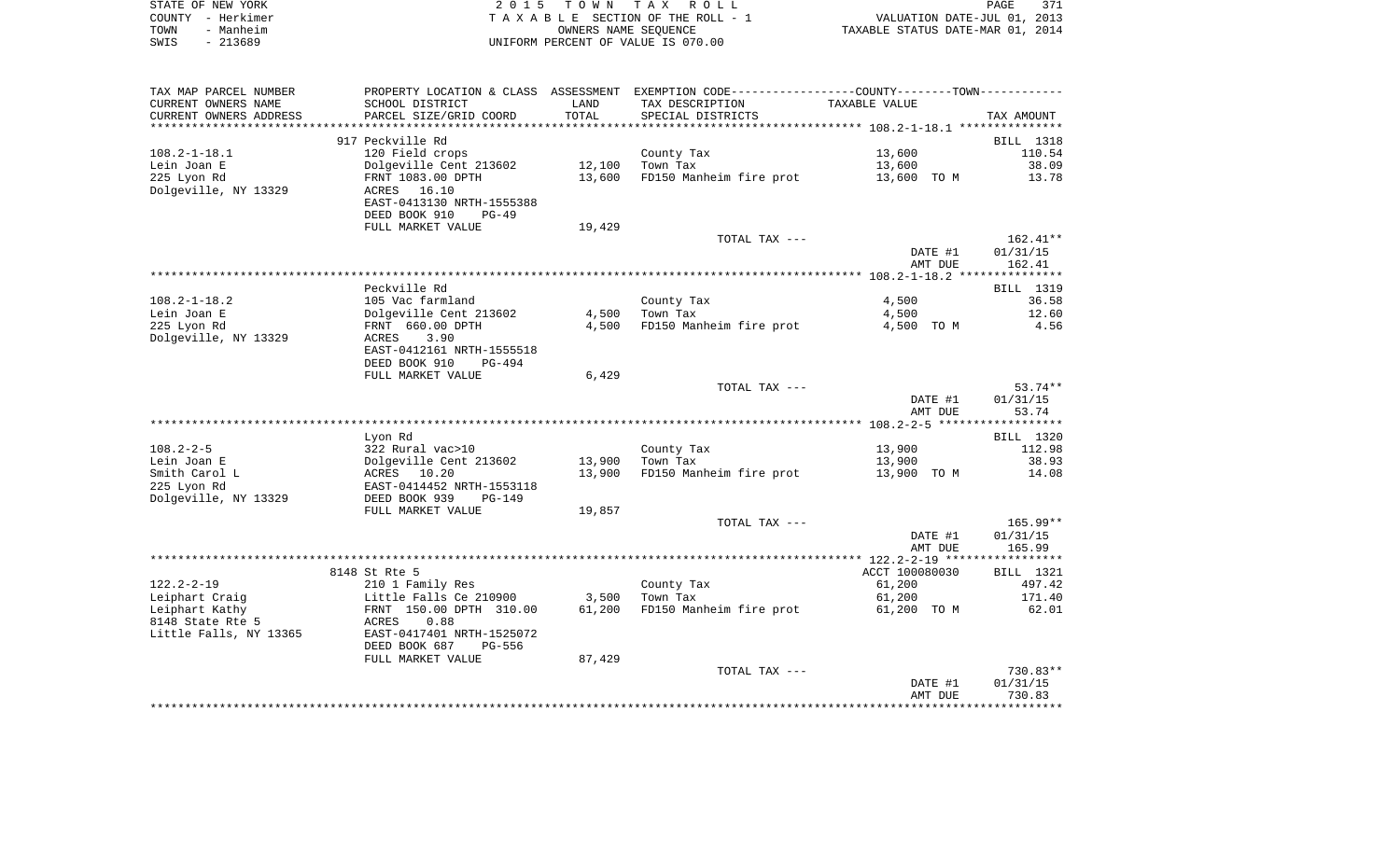| STATE OF NEW YORK | 2015 TOWN TAX ROLL                 | 372<br>PAGE                      |
|-------------------|------------------------------------|----------------------------------|
| COUNTY - Herkimer | TAXABLE SECTION OF THE ROLL - 1    | VALUATION DATE-JUL 01, 2013      |
| - Manheim<br>TOWN | OWNERS NAME SEOUENCE               | TAXABLE STATUS DATE-MAR 01, 2014 |
| $-213689$<br>SWIS | UNIFORM PERCENT OF VALUE IS 070.00 |                                  |

| TAX MAP PARCEL NUMBER                   |                                     |         | PROPERTY LOCATION & CLASS ASSESSMENT EXEMPTION CODE---------------COUNTY-------TOWN---------- |                  |              |
|-----------------------------------------|-------------------------------------|---------|-----------------------------------------------------------------------------------------------|------------------|--------------|
| CURRENT OWNERS NAME                     | SCHOOL DISTRICT                     | LAND    | TAX DESCRIPTION                                                                               | TAXABLE VALUE    |              |
| CURRENT OWNERS ADDRESS                  | PARCEL SIZE/GRID COORD              | TOTAL   | SPECIAL DISTRICTS                                                                             |                  | TAX AMOUNT   |
|                                         |                                     |         |                                                                                               |                  |              |
|                                         | Thompson Rd                         |         |                                                                                               |                  | BILL 1322    |
| $108.1 - 1 - 1$                         | 323 Vacant rural                    |         | County Tax                                                                                    | 800              | 6.50         |
| Lekki Brian M                           | West Canada Val 212402              | 800     | Town Tax                                                                                      | 800              | 2.24         |
| Lekki Kimberly K                        | ACRES<br>2.00                       | 800     | FD150 Manheim fire prot                                                                       | 800 TO M         | .81          |
| 458 Butler Rd                           | EAST-0395215 NRTH-1559063           |         |                                                                                               |                  |              |
| Poland, NY 13431                        | DEED BOOK 1396<br>PG-586            |         |                                                                                               |                  |              |
|                                         | FULL MARKET VALUE                   | 1,143   |                                                                                               |                  |              |
|                                         |                                     |         | TOTAL TAX ---                                                                                 |                  | $9.55**$     |
|                                         |                                     |         |                                                                                               | DATE #1          | 01/31/15     |
|                                         |                                     |         |                                                                                               | AMT DUE          | 9.55         |
|                                         |                                     |         |                                                                                               |                  |              |
|                                         | Murphy Rd                           |         |                                                                                               | ACCT 100006810   | BILL 1323    |
| $115.2 - 2 - 45$                        | 314 Rural vac<10                    |         | County Tax                                                                                    | 100              | 0.81         |
| Lidden Francis                          | Little Falls Ce 210900              | 100     | Town Tax                                                                                      | 100              | 0.28         |
| Lidden Patricia                         | FRNT<br>42.00 DPTH<br>64.00<br>0.06 | 100     | FD150 Manheim fire prot                                                                       | 100 TO M         | .10          |
| 293 Murphy Rd<br>Little Falls, NY 13365 | ACRES<br>EAST-0410429 NRTH-1539031  |         |                                                                                               |                  |              |
|                                         | DEED BOOK 00605 PG-00107            |         |                                                                                               |                  |              |
|                                         | FULL MARKET VALUE                   | 143     |                                                                                               |                  |              |
|                                         |                                     |         | TOTAL TAX ---                                                                                 |                  | $1.19**$     |
|                                         |                                     |         |                                                                                               | DATE #1          | 01/31/15     |
|                                         |                                     |         |                                                                                               | AMT DUE          | 1.19         |
|                                         |                                     |         |                                                                                               |                  |              |
|                                         | 293 Murphy Rd                       |         |                                                                                               | ACCT 100006780   | BILL 1324    |
| $115.2 - 2 - 1.1$                       | 242 Rurl res&rec                    |         | VETCOM CTS 41130                                                                              | 10,500<br>10,500 |              |
| Liddon Francis                          | Little Falls Ce 210900              | 14,400  | County Tax                                                                                    | 37,418           | 304.13       |
| 293 Murphy Rd                           | FRNT 230.00 DPTH                    | 47,918  | Town Tax                                                                                      | 37,418           | 104.80       |
| Little Falls, NY 13365                  | 7.70<br>ACRES                       |         | FD150 Manheim fire prot                                                                       | 47,918 TO M      | 48.55        |
|                                         | EAST-0409938 NRTH-1539114           |         |                                                                                               |                  |              |
|                                         | DEED BOOK 00605 PG-00107            |         |                                                                                               |                  |              |
|                                         | FULL MARKET VALUE                   | 68,454  |                                                                                               |                  |              |
|                                         |                                     |         | TOTAL TAX ---                                                                                 |                  | 457.48**     |
|                                         |                                     |         |                                                                                               | DATE #1          | 01/31/15     |
|                                         |                                     |         |                                                                                               | AMT DUE          | 457.48       |
|                                         |                                     |         |                                                                                               |                  |              |
|                                         | 331 Murphy Rd                       |         |                                                                                               | ACCT 100006780   | BILL 1325    |
| $115.2 - 2 - 1.2$                       | 210 1 Family Res                    |         | VETCOM CTS 41130                                                                              | 10,500<br>10,500 |              |
| Liddon Michael F                        | Little Falls Ce 210900              |         | 11,000 VETDIS CTS 41140                                                                       | 10,500<br>10,500 |              |
| 331 Murphy Rd                           | FRNT 437.80 DPTH                    |         | 105,000 County Tax                                                                            | 84,000           | 682.74       |
| Little Falls, NY 13365                  | 4.40<br>ACRES                       |         | Town Tax                                                                                      | 84,000           | 235.26       |
|                                         | EAST-0409991 NRTH-1539875           |         | FD150 Manheim fire prot                                                                       | 105,000 TO M     | 106.39       |
|                                         | DEED BOOK 1481<br>PG-205            |         |                                                                                               |                  |              |
|                                         | FULL MARKET VALUE                   | 150,000 | TOTAL TAX ---                                                                                 |                  | $1,024.39**$ |
|                                         |                                     |         |                                                                                               | DATE #1          | 01/31/15     |
|                                         |                                     |         |                                                                                               | AMT DUE          | 1,024.39     |
|                                         |                                     |         |                                                                                               |                  |              |
|                                         |                                     |         |                                                                                               |                  |              |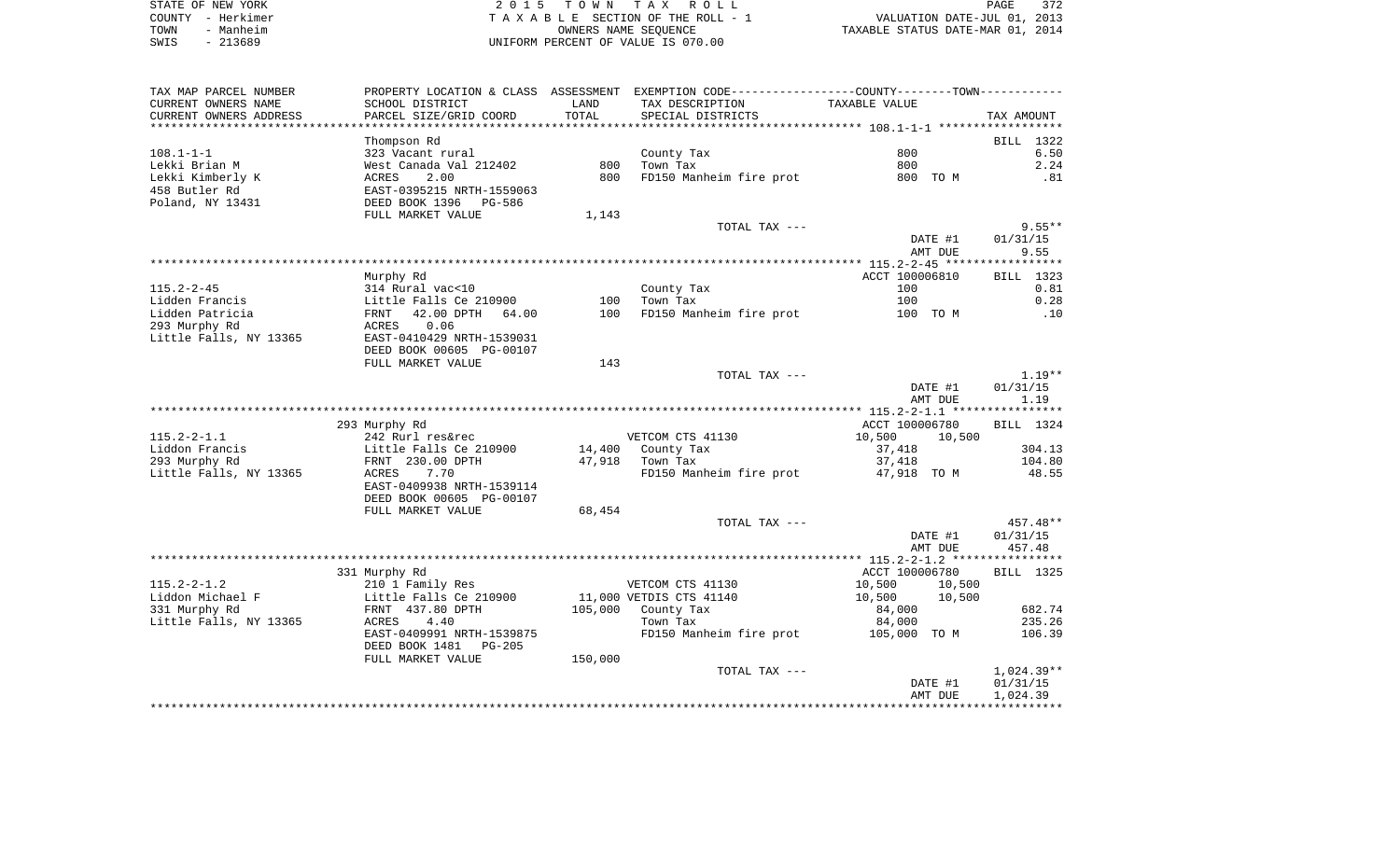|      | STATE OF NEW YORK | 2015 TOWN TAX ROLL                 | 373<br>PAGE                      |
|------|-------------------|------------------------------------|----------------------------------|
|      | COUNTY - Herkimer | TAXABLE SECTION OF THE ROLL - 1    | VALUATION DATE-JUL 01, 2013      |
| TOWN | - Manheim         | OWNERS NAME SEOUENCE               | TAXABLE STATUS DATE-MAR 01, 2014 |
| SWIS | - 213689          | UNIFORM PERCENT OF VALUE IS 070.00 |                                  |

| TAX MAP PARCEL NUMBER<br>CURRENT OWNERS NAME | PROPERTY LOCATION & CLASS ASSESSMENT<br>SCHOOL DISTRICT | LAND            | EXEMPTION CODE-----------------COUNTY-------TOWN-----------<br>TAX DESCRIPTION | TAXABLE VALUE                              |                     |
|----------------------------------------------|---------------------------------------------------------|-----------------|--------------------------------------------------------------------------------|--------------------------------------------|---------------------|
| CURRENT OWNERS ADDRESS                       | PARCEL SIZE/GRID COORD                                  | TOTAL<br>****** | SPECIAL DISTRICTS                                                              | ************ 108.4-2-46 ****************** | TAX AMOUNT          |
|                                              | 138 Granny Hill Rd                                      |                 |                                                                                | ACCT 100002370                             | BILL 1326           |
| $108.4 - 2 - 46$                             | 260 Seasonal res - WTRFNT                               |                 | County Tax                                                                     | 20,000                                     | 162.56              |
| Lindsay Alan                                 | Dolgeville Cent 213602                                  | 12,500          | Town Tax                                                                       | 20,000                                     | 56.01               |
| Lindsay Brendan                              | FRNT 250.00 DPTH 200.00                                 | 20,000          | FD150 Manheim fire prot                                                        | 20,000 TO M                                | 20.26               |
| 961 Shells Bush Rd                           | 0.49<br>ACRES                                           |                 |                                                                                |                                            |                     |
| Herkimer, NY 13350                           | EAST-0418415 NRTH-1545144                               |                 |                                                                                |                                            |                     |
|                                              | DEED BOOK 1185<br>PG-477                                |                 |                                                                                |                                            |                     |
|                                              | FULL MARKET VALUE                                       | 28,571          |                                                                                |                                            |                     |
|                                              |                                                         |                 | TOTAL TAX ---                                                                  |                                            | 238.83**            |
|                                              |                                                         |                 |                                                                                | DATE #1                                    | 01/31/15            |
|                                              |                                                         |                 |                                                                                | AMT DUE                                    | 238.83              |
|                                              |                                                         |                 |                                                                                |                                            |                     |
|                                              | 6165 St Rte 167                                         |                 |                                                                                |                                            | BILL 1327           |
| $108.4 - 2 - 88.2$                           | 210 1 Family Res                                        |                 | VET WAR CT 41121                                                               | 6,300<br>6,300                             |                     |
| Link Richard                                 | Dolgeville Cent 213602                                  | 10,000          | County Tax                                                                     | 54,700                                     | 444.59              |
| Link Judy A                                  | W Barn                                                  | 61,000          | Town Tax                                                                       | 54,700                                     | 153.20              |
| 6165 State Rte 167                           | ACRES<br>5.30 BANK<br>055                               |                 | FD150 Manheim fire prot                                                        | 61,000 TO M                                | 61.81               |
| Dolgeville, NY 13329                         | EAST-0414021 NRTH-1549104                               |                 |                                                                                |                                            |                     |
|                                              | DEED BOOK 853<br>$PG-553$                               |                 |                                                                                |                                            |                     |
|                                              | FULL MARKET VALUE                                       | 87,143          | TOTAL TAX ---                                                                  |                                            | 659.60**            |
|                                              |                                                         |                 |                                                                                | DATE #1                                    | 01/31/15            |
|                                              |                                                         |                 |                                                                                | AMT DUE                                    | 659.60              |
|                                              |                                                         |                 |                                                                                |                                            |                     |
|                                              |                                                         |                 |                                                                                |                                            |                     |
|                                              |                                                         |                 |                                                                                |                                            |                     |
|                                              | 298 Willie Ln Keyser Lk                                 |                 |                                                                                | ACCT 100005910                             | BILL 1328<br>373.07 |
| $115.2 - 1 - 38$<br>Loomis David C           | 260 Seasonal res - WTRFNT<br>Dolgeville Cent 213602     | 11,000          | County Tax<br>Town Tax                                                         | 45,900<br>45,900                           | 128.55              |
| Loomis Patricia                              | FRNT 212.00 DPTH 100.00                                 | 45,900          | FD150 Manheim fire prot                                                        | 45,900 TO M                                | 46.51               |
| 889 Luther Rd                                | 0.23<br>ACRES                                           |                 |                                                                                |                                            |                     |
| East Greenbush, NY 12061                     | EAST-0418927 NRTH-1544033                               |                 |                                                                                |                                            |                     |
|                                              | DEED BOOK 796<br>$PG-58$                                |                 |                                                                                |                                            |                     |
|                                              | FULL MARKET VALUE                                       | 65,571          |                                                                                |                                            |                     |
|                                              |                                                         |                 | TOTAL TAX ---                                                                  |                                            | 548.13**            |
|                                              |                                                         |                 |                                                                                | DATE #1                                    | 01/31/15            |
|                                              |                                                         |                 |                                                                                | AMT DUE                                    | 548.13              |
|                                              |                                                         |                 |                                                                                |                                            |                     |
|                                              | Willie Ln Keyser Lk                                     |                 |                                                                                | ACCT 100006390                             | BILL 1329           |
| $115.2 - 1 - 30$                             | 314 Rural vac<10 - WTRFNT                               |                 | County Tax                                                                     | 2,500                                      | 20.32               |
| Lorenzoni Edward                             | Dolgeville Cent 213602                                  | 2,500           | Town Tax                                                                       | 2,500                                      | 7.00                |
| 5324 Lee Valley Rd                           | 50.00 DPTH 100.00<br>FRNT                               | 2,500           | FD150 Manheim fire prot                                                        | 2,500 TO M                                 | 2.53                |
| Rome, NY 13440                               | ACRES<br>0.11                                           |                 |                                                                                |                                            |                     |
|                                              | EAST-0418707 NRTH-1544289<br>DEED BOOK 875<br>$PG-238$  |                 |                                                                                |                                            |                     |
|                                              | FULL MARKET VALUE                                       | 3,571           |                                                                                |                                            |                     |
|                                              |                                                         |                 | TOTAL TAX ---                                                                  |                                            | 29.85**             |
|                                              |                                                         |                 |                                                                                | DATE #1                                    | 01/31/15            |
|                                              |                                                         |                 |                                                                                | AMT DUE                                    | 29.85               |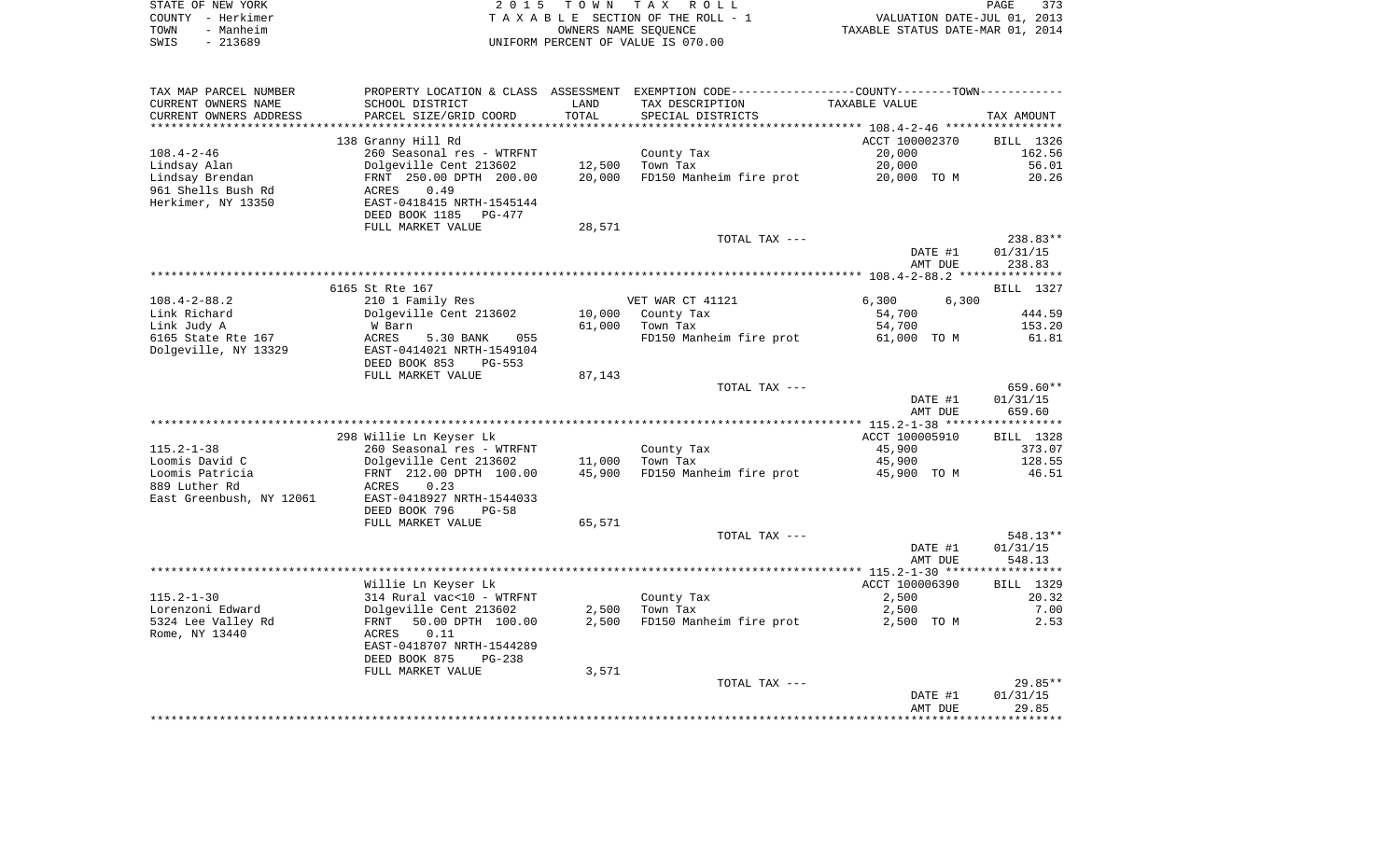| STATE OF NEW YORK | 2015 TOWN TAX ROLL                 | 374<br>PAGE                      |
|-------------------|------------------------------------|----------------------------------|
| COUNTY - Herkimer | TAXABLE SECTION OF THE ROLL - 1    | VALUATION DATE-JUL 01, 2013      |
| - Manheim<br>TOWN | OWNERS NAME SEOUENCE               | TAXABLE STATUS DATE-MAR 01, 2014 |
| - 213689<br>SWIS  | UNIFORM PERCENT OF VALUE IS 070.00 |                                  |

| TAX MAP PARCEL NUMBER                |                                                        |         | PROPERTY LOCATION & CLASS ASSESSMENT EXEMPTION CODE---------------COUNTY-------TOWN---------- |                    |                     |
|--------------------------------------|--------------------------------------------------------|---------|-----------------------------------------------------------------------------------------------|--------------------|---------------------|
| CURRENT OWNERS NAME                  | SCHOOL DISTRICT                                        | LAND    | TAX DESCRIPTION                                                                               | TAXABLE VALUE      |                     |
| CURRENT OWNERS ADDRESS               | PARCEL SIZE/GRID COORD                                 | TOTAL   | SPECIAL DISTRICTS                                                                             |                    | TAX AMOUNT          |
|                                      |                                                        |         |                                                                                               |                    |                     |
|                                      | 309 Willie Ln Keyser Lk                                |         |                                                                                               | ACCT 100006360     | BILL 1330<br>172.31 |
| $115.2 - 1 - 31$<br>Lorenzoni Edward | 260 Seasonal res - WTRFNT<br>Dolgeville Cent 213602    | 2,500   | County Tax<br>Town Tax                                                                        | 21,200<br>21,200   | 59.38               |
| 5324 Lee Valley Rd                   | 50.00 DPTH 100.00<br>FRNT                              | 21,200  | FD150 Manheim fire prot                                                                       | 21,200 TO M        | 21.48               |
| Rome, NY 13440                       | ACRES<br>0.11                                          |         |                                                                                               |                    |                     |
|                                      | EAST-0418724 NRTH-1544237                              |         |                                                                                               |                    |                     |
|                                      | DEED BOOK 875<br>$PG-238$                              |         |                                                                                               |                    |                     |
|                                      | FULL MARKET VALUE                                      | 30,286  |                                                                                               |                    |                     |
|                                      |                                                        |         | TOTAL TAX ---                                                                                 |                    | $253.17**$          |
|                                      |                                                        |         |                                                                                               | DATE #1            | 01/31/15            |
|                                      |                                                        |         |                                                                                               | AMT DUE            | 253.17              |
|                                      |                                                        |         |                                                                                               |                    |                     |
|                                      | 309 Willie Ln Keyser Lk                                |         |                                                                                               | ACCT 100006330     | <b>BILL 1331</b>    |
| $115.2 - 1 - 36$                     | 260 Seasonal res - WTRFNT                              |         | County Tax                                                                                    | 26,500             | 215.39              |
| Lorenzoni Edward                     | Dolgeville Cent 213602                                 | 2,500   | Town Tax                                                                                      | 26,500             | 74.22               |
| 5324 Lee Valley Rd                   | 50.00 DPTH 100.00<br>FRNT                              | 26,500  | FD150 Manheim fire prot                                                                       | 26,500 TO M        | 26.85               |
| Rome, NY 13440                       | ACRES<br>0.11                                          |         |                                                                                               |                    |                     |
|                                      | EAST-0418864 NRTH-1544222<br>DEED BOOK 875<br>$PG-238$ |         |                                                                                               |                    |                     |
|                                      | FULL MARKET VALUE                                      | 37,857  |                                                                                               |                    |                     |
|                                      |                                                        |         | TOTAL TAX ---                                                                                 |                    | $316.46**$          |
|                                      |                                                        |         |                                                                                               | DATE #1            | 01/31/15            |
|                                      |                                                        |         |                                                                                               | AMT DUE            | 316.46              |
|                                      |                                                        |         |                                                                                               |                    |                     |
|                                      | 272 Willie Ln Keyser Lk                                |         |                                                                                               | ACCT 100006990     | BILL 1332           |
| $115.2 - 1 - 45$                     | 260 Seasonal res - WTRFNT                              |         | County Tax                                                                                    | 22,500             | 182.88              |
| Luppino John J                       | Dolgeville Cent 213602                                 | 2,500   | Town Tax                                                                                      | 22,500             | 63.02               |
| 115 Warsaw St                        | 50.00 DPTH 136.00<br>FRNT                              | 22,500  | FD150 Manheim fire prot                                                                       | 22,500 TO M        | 22.80               |
| Mohawk, NY 13407                     | 0.16<br>ACRES                                          |         |                                                                                               |                    |                     |
|                                      | EAST-0419013 NRTH-1543535                              |         |                                                                                               |                    |                     |
|                                      | DEED BOOK 1129<br>$PG-50$                              |         |                                                                                               |                    |                     |
|                                      | FULL MARKET VALUE                                      | 32,143  | TOTAL TAX ---                                                                                 |                    | 268.70**            |
|                                      |                                                        |         |                                                                                               | DATE #1            | 01/31/15            |
|                                      |                                                        |         |                                                                                               | AMT DUE            | 268.70              |
|                                      |                                                        |         |                                                                                               |                    |                     |
|                                      | 8058 St Rte 5                                          |         |                                                                                               |                    | BILL 1333           |
| $122.2 - 2 - 16.3$                   | 210 1 Family Res                                       |         | County Tax                                                                                    | 73,000             | 593.33              |
| Lynch Lawrence                       | Little Falls Ce 210900                                 | 9,900   | Town Tax                                                                                      | 73,000             | 204.45              |
| Et Al                                | W/barn                                                 | 73,000  | FD150 Manheim fire prot                                                                       | 73,000 TO M        | 73.97               |
| 8058 St Rte 5                        | FRNT 701.00 DPTH                                       |         |                                                                                               |                    |                     |
| Little Falls, NY 13365               | 25.40<br>ACRES                                         |         |                                                                                               |                    |                     |
|                                      | EAST-0416175 NRTH-1525951                              |         |                                                                                               |                    |                     |
|                                      | DEED BOOK 1488<br>PG-342                               |         |                                                                                               |                    |                     |
|                                      | FULL MARKET VALUE                                      | 104,286 |                                                                                               |                    |                     |
|                                      |                                                        |         | TOTAL TAX ---                                                                                 |                    | 871.75**            |
|                                      |                                                        |         |                                                                                               | DATE #1<br>AMT DUE | 01/31/15<br>871.75  |
|                                      |                                                        |         |                                                                                               |                    |                     |
|                                      |                                                        |         |                                                                                               |                    |                     |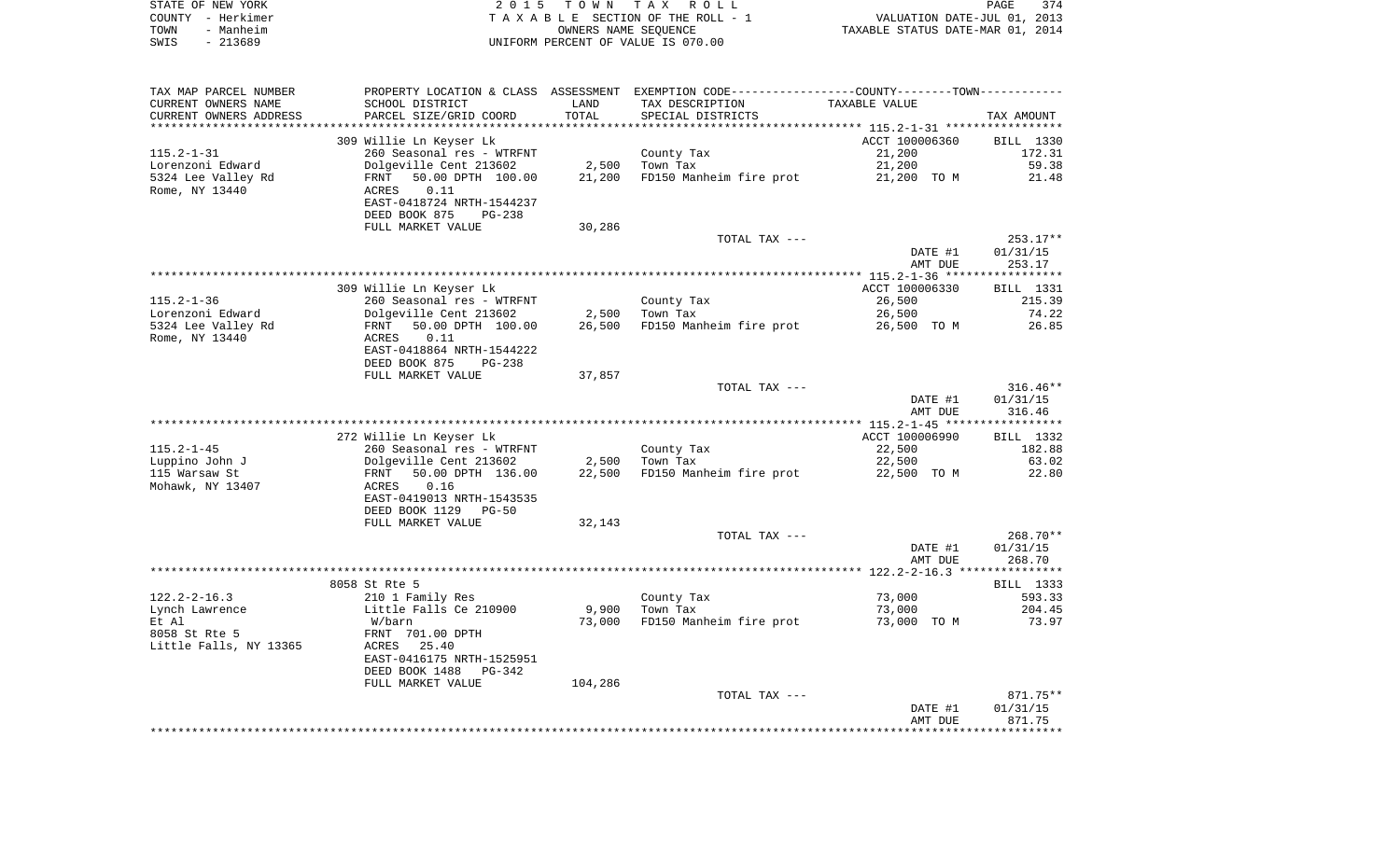| STATE OF NEW YORK |           | 2015 TOWN TAX ROLL                 | 375<br>PAGE                      |  |
|-------------------|-----------|------------------------------------|----------------------------------|--|
| COUNTY - Herkimer |           | TAXABLE SECTION OF THE ROLL - 1    | VALUATION DATE-JUL 01, 2013      |  |
| TOWN              | - Manheim | OWNERS NAME SEOUENCE               | TAXABLE STATUS DATE-MAR 01, 2014 |  |
| SWIS              | $-213689$ | UNIFORM PERCENT OF VALUE IS 070.00 |                                  |  |

| TAX MAP PARCEL NUMBER                          |                                |        | PROPERTY LOCATION & CLASS ASSESSMENT EXEMPTION CODE----------------COUNTY--------TOWN---------- |                |              |
|------------------------------------------------|--------------------------------|--------|-------------------------------------------------------------------------------------------------|----------------|--------------|
| CURRENT OWNERS NAME                            | SCHOOL DISTRICT                | LAND   | TAX DESCRIPTION                                                                                 | TAXABLE VALUE  |              |
| CURRENT OWNERS ADDRESS                         | PARCEL SIZE/GRID COORD         | TOTAL  | SPECIAL DISTRICTS                                                                               |                | TAX AMOUNT   |
| ***********************                        |                                |        |                                                                                                 |                |              |
|                                                | 277 Murphy Rd                  |        |                                                                                                 | ACCT 100001380 | BILL 1334    |
| $115.2 - 2 - 2$                                | 210 1 Family Res               |        | County Tax                                                                                      | 38,000         | 308.86       |
| Lyon Aretas                                    | Little Falls Ce 210900         | 8,200  | Town Tax                                                                                        | 38,000         | 106.43       |
| 277 Murphy Rd                                  | ACRES<br>2.20                  | 38,000 | School Relevy                                                                                   |                | 857.08       |
| Little Falls, NY 13365                         | EAST-0410196 NRTH-1538847      |        | FD150 Manheim fire prot                                                                         | 38,000 TO M    | 38.50        |
|                                                | DEED BOOK 867<br>PG-659        |        |                                                                                                 |                |              |
|                                                | FULL MARKET VALUE              | 54,286 |                                                                                                 |                |              |
|                                                |                                |        | TOTAL TAX ---                                                                                   |                | $1,310.87**$ |
|                                                |                                |        |                                                                                                 | DATE #1        | 01/31/15     |
|                                                |                                |        |                                                                                                 | AMT DUE        | 1,310.87     |
|                                                |                                |        |                                                                                                 |                |              |
|                                                | 660 Bronner Rd                 |        |                                                                                                 | ACCT 100008820 | BILL 1335    |
| $108.4 - 2 - 19$                               | 210 1 Family Res               |        | County Tax                                                                                      | 51,000         | 414.52       |
| Lyon Aretas J                                  | Dolgeville Cent 213602         | 4,000  | Town Tax                                                                                        | 51,000         | 142.84       |
| 277 Murphy Rd                                  | FRNT 181.30 DPTH 217.00        | 51,000 | School Relevy                                                                                   |                | 618.94       |
| Little Falls, NY 13365                         | ACRES<br>1.00                  |        | FD150 Manheim fire prot 51,000 TO M                                                             |                | 51.67        |
|                                                | EAST-0409956 NRTH-1545944      |        |                                                                                                 |                |              |
| PRIOR OWNER ON 3/01/2014 DEED BOOK 1537 PG-934 |                                |        |                                                                                                 |                |              |
| Dobson Georgette                               | FULL MARKET VALUE              | 72,857 |                                                                                                 |                |              |
|                                                |                                |        | TOTAL TAX ---                                                                                   |                | 1,227.97**   |
|                                                |                                |        |                                                                                                 | DATE #1        | 01/31/15     |
|                                                |                                |        |                                                                                                 | AMT DUE        | 1,227.97     |
|                                                |                                |        |                                                                                                 |                |              |
|                                                | 5653 St Rte 167                |        |                                                                                                 |                | BILL 1336    |
| $115.2 - 2 - 4.5$                              | 105 Vac farmland               |        | County Tax                                                                                      | 7,000          | 56.89        |
| Lyon Aretas J                                  | Little Falls Ce 210900         | 7,000  | Town Tax                                                                                        | 7,000          | 19.61        |
| 277 Murphy Rd                                  | FRNT 441.60 DPTH               | 7,000  | School Relevy                                                                                   |                | 312.09       |
| Little Falls, NY 13365                         | 6.00<br>ACRES                  |        | FD150 Manheim fire prot                                                                         | 7,000 TO M     | 7.09         |
|                                                | EAST-0410790 NRTH-1538911      |        |                                                                                                 |                |              |
| MAY BE SUBJECT TO PAYMENT                      | DEED BOOK 1457<br>$PG-20$      |        |                                                                                                 |                |              |
| UNDER AGDIST LAW TIL 2017                      | FULL MARKET VALUE              | 10,000 |                                                                                                 |                |              |
|                                                |                                |        | TOTAL TAX ---                                                                                   |                | 395.68**     |
|                                                |                                |        |                                                                                                 | DATE #1        | 01/31/15     |
|                                                |                                |        |                                                                                                 | AMT DUE        | 395.68       |
|                                                |                                |        |                                                                                                 |                |              |
|                                                | 9 W Timmerman St               |        |                                                                                                 |                | BILL 1337    |
| $108.2 - 1 - 33$                               | 311 Res vac land               |        | County Tax                                                                                      | 1,700          | 13.82        |
| Lyon Michael                                   | Dolgeville Cent 213602         | 1,700  | Town Tax                                                                                        | 1,700          | 4.76         |
| 9 W Timmerman St                               | ACRES<br>1.70                  | 1,700  | FD150 Manheim fire prot                                                                         | 1,700 TO M     | 1.72         |
| Dolgeville, NY 13329                           | EAST-0416170 NRTH-1552806      |        |                                                                                                 |                |              |
|                                                | DEED BOOK 774<br><b>PG-118</b> |        |                                                                                                 |                |              |
|                                                | FULL MARKET VALUE              | 2,429  |                                                                                                 |                |              |
|                                                |                                |        | TOTAL TAX ---                                                                                   |                | $20.30**$    |
|                                                |                                |        |                                                                                                 | DATE #1        | 01/31/15     |
|                                                |                                |        |                                                                                                 | AMT DUE        | 20.30        |
|                                                |                                |        |                                                                                                 |                |              |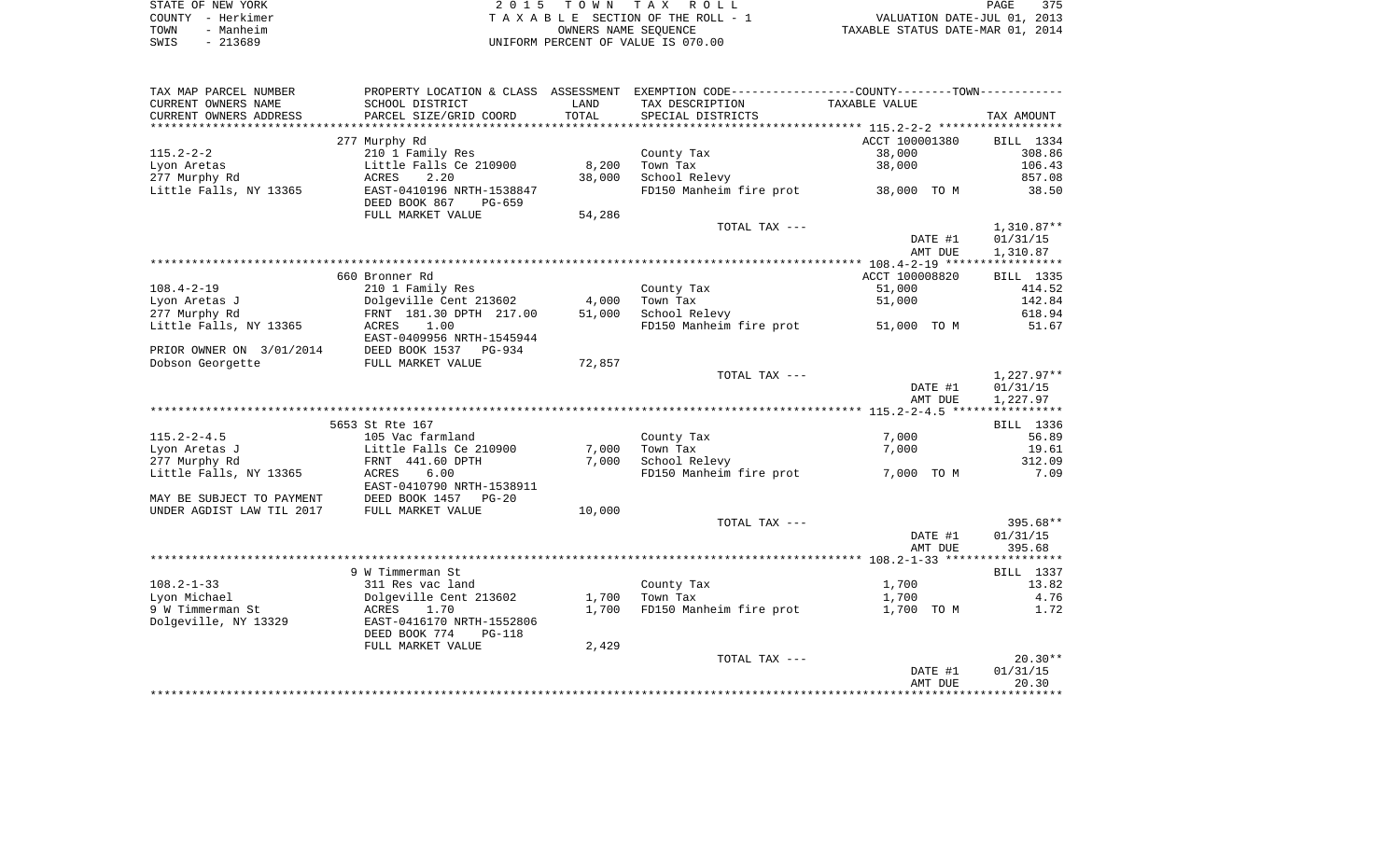| STATE OF NEW YORK | 2015 TOWN TAX ROLL<br>PAGE                                     | 376 |
|-------------------|----------------------------------------------------------------|-----|
| COUNTY - Herkimer | VALUATION DATE-JUL 01, 2013<br>TAXABLE SECTION OF THE ROLL - 1 |     |
| - Manheim<br>TOWN | TAXABLE STATUS DATE-MAR 01, 2014<br>OWNERS NAME SEOUENCE       |     |
| SWIS<br>- 213689  | UNIFORM PERCENT OF VALUE IS 070.00                             |     |

| TAX MAP PARCEL NUMBER  | PROPERTY LOCATION & CLASS ASSESSMENT |            | EXEMPTION CODE-----------------COUNTY--------TOWN----------- |                |             |
|------------------------|--------------------------------------|------------|--------------------------------------------------------------|----------------|-------------|
| CURRENT OWNERS NAME    | SCHOOL DISTRICT                      | LAND       | TAX DESCRIPTION                                              | TAXABLE VALUE  |             |
| CURRENT OWNERS ADDRESS | PARCEL SIZE/GRID COORD               | TOTAL      | SPECIAL DISTRICTS                                            |                | TAX AMOUNT  |
| *******************    |                                      | ********** |                                                              |                |             |
|                        | 676 Brockett Rd                      |            |                                                              | ACCT 100002340 | BILL 1338   |
| $108.4 - 1 - 16.1$     | 210 1 Family Res                     |            | County Tax                                                   | 63,000         | 512.05      |
| Lyon Michelle          | Dolgeville Cent 213602               | 10,600     | Town Tax                                                     | 63,000         | 176.45      |
| 676 Brockett Rd        | 5.80<br>ACRES                        | 63,000     | FD150 Manheim fire prot                                      | 63,000 TO M    | 63.83       |
| Dolgeville, NY 13329   | EAST-0414942 NRTH-1551945            |            |                                                              |                |             |
|                        | DEED BOOK 1413<br>PG-218             |            |                                                              |                |             |
|                        | FULL MARKET VALUE                    | 90,000     |                                                              |                |             |
|                        |                                      |            | TOTAL TAX ---                                                |                | 752.33**    |
|                        |                                      |            |                                                              | DATE #1        | 01/31/15    |
|                        |                                      |            |                                                              | AMT DUE        | 752.33      |
|                        |                                      |            |                                                              |                |             |
|                        | Off RR ROW                           |            |                                                              | ACCT 100000110 | BILL 1339   |
| $108.4 - 1 - 69$       | 314 Rural vac<10                     |            | County Tax                                                   | 11,200         | 91.03       |
| Lyon Montgomery        | Dolgeville Cent 213602               | 11,200     | Town Tax                                                     | 11,200         | 31.37       |
| PO Box 125             | ACRES 15.40                          | 11,200     | FD150 Manheim fire prot                                      | 11,200 TO M    | 11.35       |
| Dolgeville, NY 13329   | EAST-0419501 NRTH-1549558            |            |                                                              |                |             |
|                        | DEED BOOK 1287 PG-981                |            |                                                              |                |             |
|                        | FULL MARKET VALUE                    | 16,000     |                                                              |                |             |
|                        |                                      |            | TOTAL TAX ---                                                |                | 133.75**    |
|                        |                                      |            |                                                              | DATE #1        | 01/31/15    |
|                        |                                      |            |                                                              | AMT DUE        | 133.75      |
|                        |                                      |            |                                                              |                |             |
|                        | E Canada Bank                        |            |                                                              |                | BILL 1340   |
| $108.4 - 1 - 80$       | 210 1 Family Res                     |            | County Tax                                                   | 80,000         | 650.23      |
| Lyon Montgomery        | Dolgeville Cent 213602               | 6,400      | Town Tax                                                     | 80,000         | 224.06      |
| PO Box 125             | ACRES<br>9.90                        | 80,000     | FD150 Manheim fire prot                                      | 80,000 TO M    | 81.06       |
| Dolgeville, NY 13329   | EAST-0419011 NRTH-1548938            |            |                                                              |                |             |
|                        | DEED BOOK 1287 PG-978                |            |                                                              |                |             |
|                        | FULL MARKET VALUE                    | 114,286    |                                                              |                |             |
|                        |                                      |            | TOTAL TAX ---                                                |                | 955.35**    |
|                        |                                      |            |                                                              | DATE #1        | 01/31/15    |
|                        |                                      |            |                                                              | AMT DUE        | 955.35      |
|                        |                                      |            |                                                              |                |             |
|                        | OFF Barker Rd - Old RR               |            |                                                              |                | BILL 1341   |
| $108.4 - 2 - 89$       | 323 Vacant rural                     |            | County Tax                                                   | 5,500          | 44.70       |
| Lyon Montgomery        | Dolgeville Cent 213602               | 5,500      | Town Tax                                                     | 5,500          | 15.40       |
| PO Box 125             | <b>ACRES</b><br>5.80                 | 5,500      | FD150 Manheim fire prot                                      | 5,500 TO M     | 5.57        |
| Dolgeville, NY 13329   | EAST-0416862 NRTH-1547156            |            |                                                              |                |             |
|                        | DEED BOOK 1287 PG-978                |            |                                                              |                |             |
|                        | FULL MARKET VALUE                    | 7,857      |                                                              |                |             |
|                        |                                      |            | TOTAL TAX ---                                                |                | $65.67**$   |
|                        |                                      |            |                                                              | DATE #1        | 01/31/15    |
|                        |                                      |            |                                                              | AMT DUE        | 65.67       |
|                        |                                      |            |                                                              |                | *********** |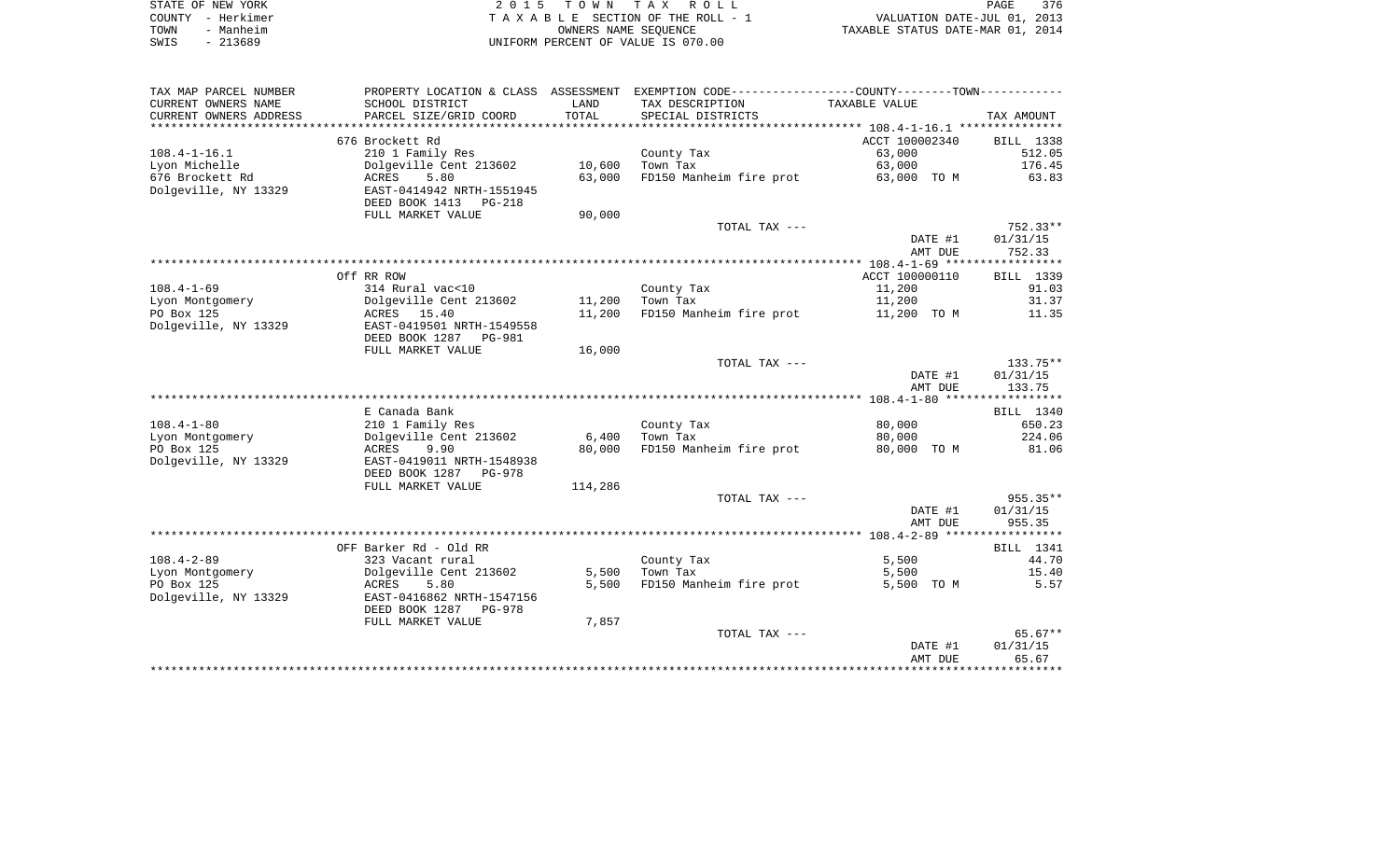| STATE OF NEW YORK | 2015 TOWN TAX ROLL                 |                      |                                  | PAGE | 377 |
|-------------------|------------------------------------|----------------------|----------------------------------|------|-----|
| COUNTY - Herkimer | TAXABLE SECTION OF THE ROLL - 1    |                      | VALUATION DATE-JUL 01, 2013      |      |     |
| - Manheim<br>TOWN |                                    | OWNERS NAME SEOUENCE | TAXABLE STATUS DATE-MAR 01, 2014 |      |     |
| $-213689$<br>SWIS | UNIFORM PERCENT OF VALUE IS 070.00 |                      |                                  |      |     |

| TAX MAP PARCEL NUMBER     |                                             |         | PROPERTY LOCATION & CLASS ASSESSMENT EXEMPTION CODE---------------COUNTY-------TOWN---------- |                |              |
|---------------------------|---------------------------------------------|---------|-----------------------------------------------------------------------------------------------|----------------|--------------|
| CURRENT OWNERS NAME       | SCHOOL DISTRICT                             | LAND    | TAX DESCRIPTION                                                                               | TAXABLE VALUE  |              |
| CURRENT OWNERS ADDRESS    | PARCEL SIZE/GRID COORD                      | TOTAL   | SPECIAL DISTRICTS                                                                             |                | TAX AMOUNT   |
|                           |                                             |         |                                                                                               |                |              |
|                           | 158 Rural Park Dr                           |         |                                                                                               | ACCT 100014310 | BILL 1342    |
| $115.2 - 1 - 68$          | 260 Seasonal res - WTRFNT                   |         | County Tax                                                                                    | 28,700         | 233.27       |
| Macdonald Robert          | O-E-StJ Cent<br>273803                      | 6,000   | Town Tax                                                                                      | 28,700         | 80.38        |
| 15 Pheasant Walk          | 40.00 DPTH 100.00<br>FRNT                   | 28,700  | FD150 Manheim fire prot                                                                       | 28,700 TO M    | 29.08        |
| Queensbury, NY 12804-9023 | 0.09<br>ACRES                               |         |                                                                                               |                |              |
|                           | EAST-0420334 NRTH-1540709                   |         |                                                                                               |                |              |
|                           | DEED BOOK 848<br>PG-478                     |         |                                                                                               |                |              |
|                           | FULL MARKET VALUE                           | 41,000  |                                                                                               |                |              |
|                           |                                             |         | TOTAL TAX ---                                                                                 |                | 342.73**     |
|                           |                                             |         |                                                                                               | DATE #1        | 01/31/15     |
|                           |                                             |         |                                                                                               | AMT DUE        | 342.73       |
|                           |                                             |         |                                                                                               |                |              |
|                           | 678 Snells Bush Rd                          |         |                                                                                               | ACCT 100011250 | BILL 1343    |
|                           |                                             |         |                                                                                               |                |              |
| $123.1 - 1 - 1.1$         | 112 Dairy farm                              |         | AG MKTS L 41720                                                                               | 4,806<br>4,806 |              |
| Maquire John              | Little Falls Ce 210900<br>FRNT 1150.00 DPTH |         | 20,000 County Tax                                                                             | 70,194         | 570.52       |
| 678 Snells Bush Rd        |                                             | 75,000  | Town Tax                                                                                      | 70,194         | 196.59       |
| Little Falls, NY 13365    | ACRES 20.00                                 |         | School Relevy                                                                                 |                | 2,292.41     |
|                           | EAST-0420842 NRTH-1528037                   |         | FD150 Manheim fire prot 70,194 TO M                                                           |                | 71.12        |
| MAY BE SUBJECT TO PAYMENT | DEED BOOK 1117 PG-34                        |         | 4,806 EX                                                                                      |                |              |
| UNDER AGDIST LAW TIL 2018 | FULL MARKET VALUE                           | 107,143 |                                                                                               |                |              |
|                           |                                             |         | TOTAL TAX ---                                                                                 |                | $3,130.64**$ |
|                           |                                             |         |                                                                                               | DATE #1        | 01/31/15     |
|                           |                                             |         |                                                                                               | AMT DUE        | 3,130.64     |
|                           |                                             |         |                                                                                               |                |              |
|                           | 235 Bidleman Rd                             |         |                                                                                               |                | BILL 1344    |
| $115.4 - 1 - 84.6$        | 312 Vac w/imprv                             |         | County Tax                                                                                    | 15,000         | 121.92       |
| Malley Thomas             | Little Falls Ce 210900                      | 4,000   | Town Tax                                                                                      | 15,000         | 42.01        |
| 60 Diamond St             | FRNT 150.00 DPTH 300.00                     | 15,000  | School Relevy                                                                                 |                | 668.76       |
| Little Falls, NY 13365    | ACRES<br>1.00                               |         | FD150 Manheim fire prot 15,000 TO M                                                           |                | 15.20        |
|                           | EAST-0408770 NRTH-1532935                   |         |                                                                                               |                |              |
|                           | DEED BOOK 834<br>$PG-27$                    |         |                                                                                               |                |              |
|                           | FULL MARKET VALUE                           | 21,429  |                                                                                               |                |              |
|                           |                                             |         | TOTAL TAX ---                                                                                 |                | 847.89**     |
|                           |                                             |         |                                                                                               | DATE #1        | 01/31/15     |
|                           |                                             |         |                                                                                               | AMT DUE        | 847.89       |
|                           |                                             |         |                                                                                               |                |              |
|                           | 843 Snells Bush Rd                          |         |                                                                                               |                | BILL 1345    |
| $115.4 - 1 - 89.2$        | 210 1 Family Res                            |         | County Tax                                                                                    | 156,500        | 1,272.00     |
| Marchese Salvatore        | Little Falls Ce 210900                      | 9,000   | Town Tax                                                                                      | 156,500        | 438.31       |
| Marchese Wendy            | 210                                         | 156,500 | FD150 Manheim fire prot                                                                       | 156,500 TO M   | 158.57       |
| 843 Snells Bush Rd        | FRNT 160.00 DPTH                            |         |                                                                                               |                |              |
| Little Falls, NY 13365    | ACRES<br>3.00 BANK<br>135                   |         |                                                                                               |                |              |
|                           | EAST-0419529 NRTH-1531339                   |         |                                                                                               |                |              |
|                           | DEED BOOK 892<br>$PG-369$                   |         |                                                                                               |                |              |
|                           | FULL MARKET VALUE                           | 223,571 |                                                                                               |                |              |
|                           |                                             |         | TOTAL TAX ---                                                                                 |                | 1,868.88**   |
|                           |                                             |         |                                                                                               | DATE #1        | 01/31/15     |
|                           |                                             |         |                                                                                               | AMT DUE        | 1,868.88     |
|                           |                                             |         |                                                                                               |                |              |
|                           |                                             |         |                                                                                               |                |              |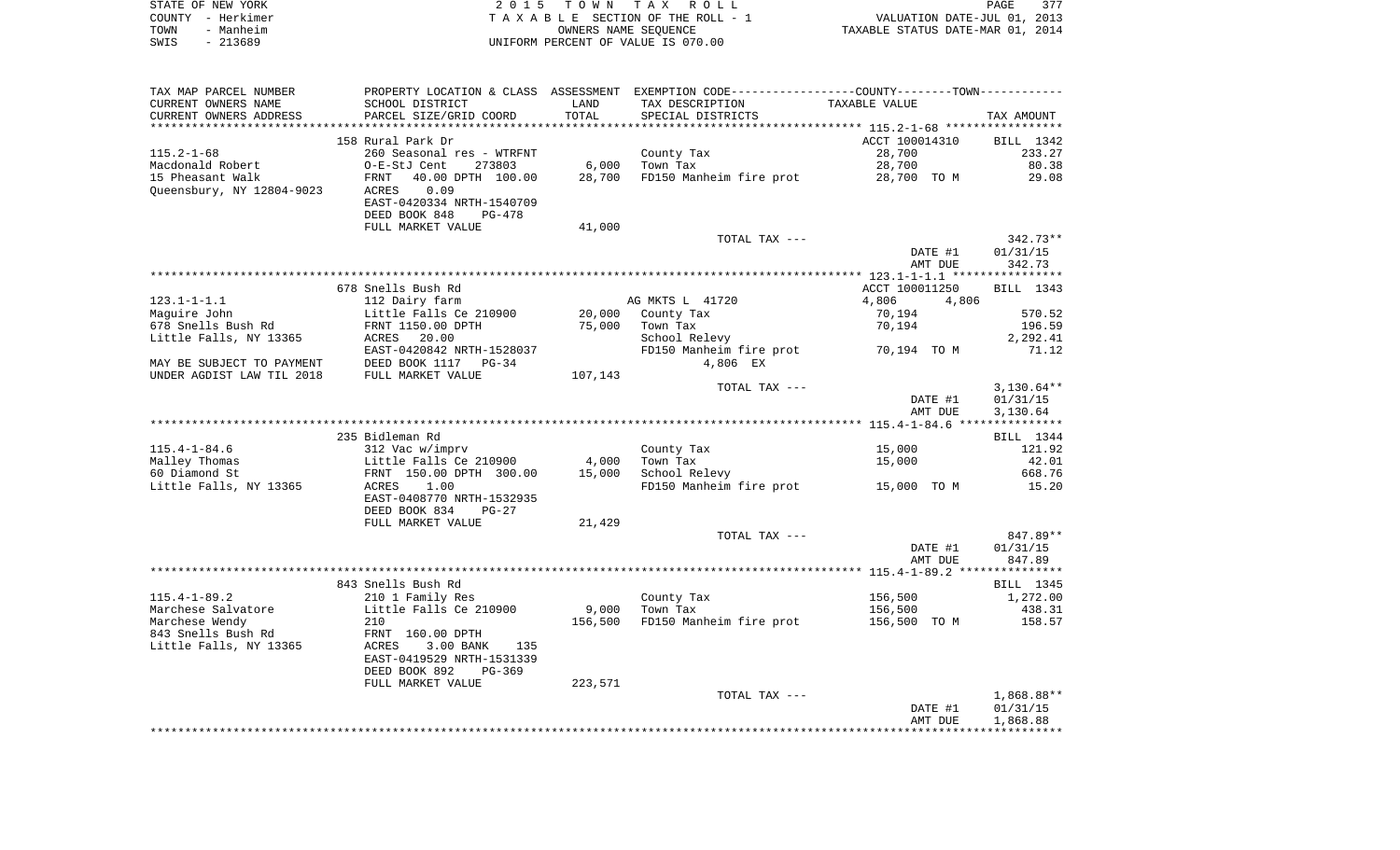| STATE OF NEW YORK<br>COUNTY - Herkimer<br>- Manheim<br>TOWN<br>$-213689$<br>SWIS | 2 0 1 5                                       | T O W N             | TAX ROLL<br>TAXABLE SECTION OF THE ROLL - 1<br>OWNERS NAME SEQUENCE<br>UNIFORM PERCENT OF VALUE IS 070.00 | VALUATION DATE-JUL 01, 2013<br>TAXABLE STATUS DATE-MAR 01, 2014 | PAGE<br>378          |
|----------------------------------------------------------------------------------|-----------------------------------------------|---------------------|-----------------------------------------------------------------------------------------------------------|-----------------------------------------------------------------|----------------------|
| TAX MAP PARCEL NUMBER                                                            |                                               |                     | PROPERTY LOCATION & CLASS ASSESSMENT EXEMPTION CODE---------------COUNTY-------TOWN----------             |                                                                 |                      |
| CURRENT OWNERS NAME                                                              | SCHOOL DISTRICT                               | LAND                | TAX DESCRIPTION                                                                                           | TAXABLE VALUE                                                   |                      |
| CURRENT OWNERS ADDRESS<br>************************                               | PARCEL SIZE/GRID COORD                        | TOTAL<br>********** | SPECIAL DISTRICTS                                                                                         |                                                                 | TAX AMOUNT           |
|                                                                                  | 6018 St Rte 167                               |                     |                                                                                                           | ACCT 100002730                                                  | BILL 1346            |
| $108.4 - 2 - 12.1$                                                               | 210 1 Family Res                              |                     | County Tax                                                                                                | 89,000                                                          | 723.38               |
| Marchese Sammy                                                                   | Dolgeville Cent 213602                        | 7,000               | Town Tax                                                                                                  | 89,000                                                          | 249.27               |
| 6018 St Rte 167                                                                  | W/gar & Barn                                  | 89,000              | FD150 Manheim fire prot                                                                                   | 89,000 TO M                                                     | 90.18                |
| Little Falls, NY 13365                                                           | FRNT 237.00 DPTH                              |                     |                                                                                                           |                                                                 |                      |
|                                                                                  | ACRES<br>1.70<br>EAST-0413166 NRTH-1546121    |                     |                                                                                                           |                                                                 |                      |
|                                                                                  | DEED BOOK 707<br>PG-921                       |                     |                                                                                                           |                                                                 |                      |
|                                                                                  | FULL MARKET VALUE                             | 127,143             |                                                                                                           |                                                                 |                      |
|                                                                                  |                                               |                     | TOTAL TAX ---                                                                                             |                                                                 | $1,062.83**$         |
|                                                                                  |                                               |                     |                                                                                                           | DATE #1<br>AMT DUE                                              | 01/31/15             |
|                                                                                  |                                               |                     |                                                                                                           |                                                                 | 1,062.83             |
|                                                                                  | 7851 St Rte 5                                 |                     |                                                                                                           | ACCT 100012870                                                  | BILL 1347            |
| $115.4 - 2 - 11$                                                                 | 210 1 Family Res                              |                     | VETWAR CTS 41120                                                                                          | 6,300<br>6,300                                                  |                      |
| Margo Evelyn E                                                                   | Little Falls Ce 210900                        | 3,000               | County Tax                                                                                                | 58,700                                                          | 477.10               |
| 7851 State Rte 5<br>Little Falls, NY 13365                                       | W/garage<br>FRNT 231.00 DPTH 139.92           | 65,000              | Town Tax<br>FD150 Manheim fire prot                                                                       | 58,700<br>65,000 TO M                                           | 164.40<br>65.86      |
|                                                                                  | ACRES<br>0.75<br>EAST-0412852 NRTH-1529023    |                     |                                                                                                           |                                                                 |                      |
|                                                                                  | DEED BOOK 767<br>$PG-79$<br>FULL MARKET VALUE | 92,857              |                                                                                                           |                                                                 |                      |
|                                                                                  |                                               |                     | TOTAL TAX ---                                                                                             |                                                                 | $707.36**$           |
|                                                                                  |                                               |                     |                                                                                                           | DATE #1<br>AMT DUE                                              | 01/31/15<br>707.36   |
|                                                                                  |                                               |                     |                                                                                                           |                                                                 |                      |
| $115.4 - 1 - 2$                                                                  | 5207 St Rte 167<br>210 1 Family Res           |                     | County Tax                                                                                                | ACCT 100001800<br>55,700                                        | BILL 1348<br>452.72  |
| Markowski Ed                                                                     | Little Falls Ce 210900                        | 9,100               | Town Tax                                                                                                  | 55,700                                                          | 156.00               |
| PO Box 925                                                                       | FRNT 4800.00 DPTH                             | 55,700              | School Relevy                                                                                             |                                                                 | 805.84               |
| Little Falls, NY 13365                                                           | ACRES<br>3.10<br>EAST-0408360 NRTH-1534770    |                     | FD150 Manheim fire prot                                                                                   | 55,700 TO M                                                     | 56.44                |
|                                                                                  | DEED BOOK 1346<br>PG-193<br>FULL MARKET VALUE | 79,571              |                                                                                                           |                                                                 |                      |
|                                                                                  |                                               |                     | TOTAL TAX ---                                                                                             |                                                                 | $1,471.00**$         |
|                                                                                  |                                               |                     |                                                                                                           | DATE #1<br>AMT DUE                                              | 01/31/15<br>1,471.00 |
|                                                                                  |                                               |                     |                                                                                                           |                                                                 |                      |
|                                                                                  | 159 Ashe Rd                                   |                     |                                                                                                           | ACCT 100010350                                                  | BILL 1349            |
| 122.2-2-10<br>Marocco Richard A                                                  | 210 1 Family Res<br>Little Falls Ce 210900    | 9,600               | County Tax<br>Town Tax                                                                                    | 79,200<br>79,200                                                | 643.72<br>221.82     |
| 159 Ashe Rd                                                                      | W/garages                                     | 79,200              | FD150 Manheim fire prot                                                                                   | 79,200 TO M                                                     | 80.25                |
| Little Falls, NY 13365                                                           | ACRES<br>3.60<br>EAST-0414886 NRTH-1526851    |                     |                                                                                                           |                                                                 |                      |
|                                                                                  | DEED BOOK 1130<br>PG-993                      |                     |                                                                                                           |                                                                 |                      |
|                                                                                  | FULL MARKET VALUE                             | 113,143             | TOTAL TAX ---                                                                                             |                                                                 | 945.79**             |
|                                                                                  |                                               |                     |                                                                                                           | DATE #1                                                         | 01/31/15             |
|                                                                                  |                                               |                     |                                                                                                           | AMT DUE                                                         | 945.79               |
|                                                                                  |                                               |                     |                                                                                                           | ****************************                                    |                      |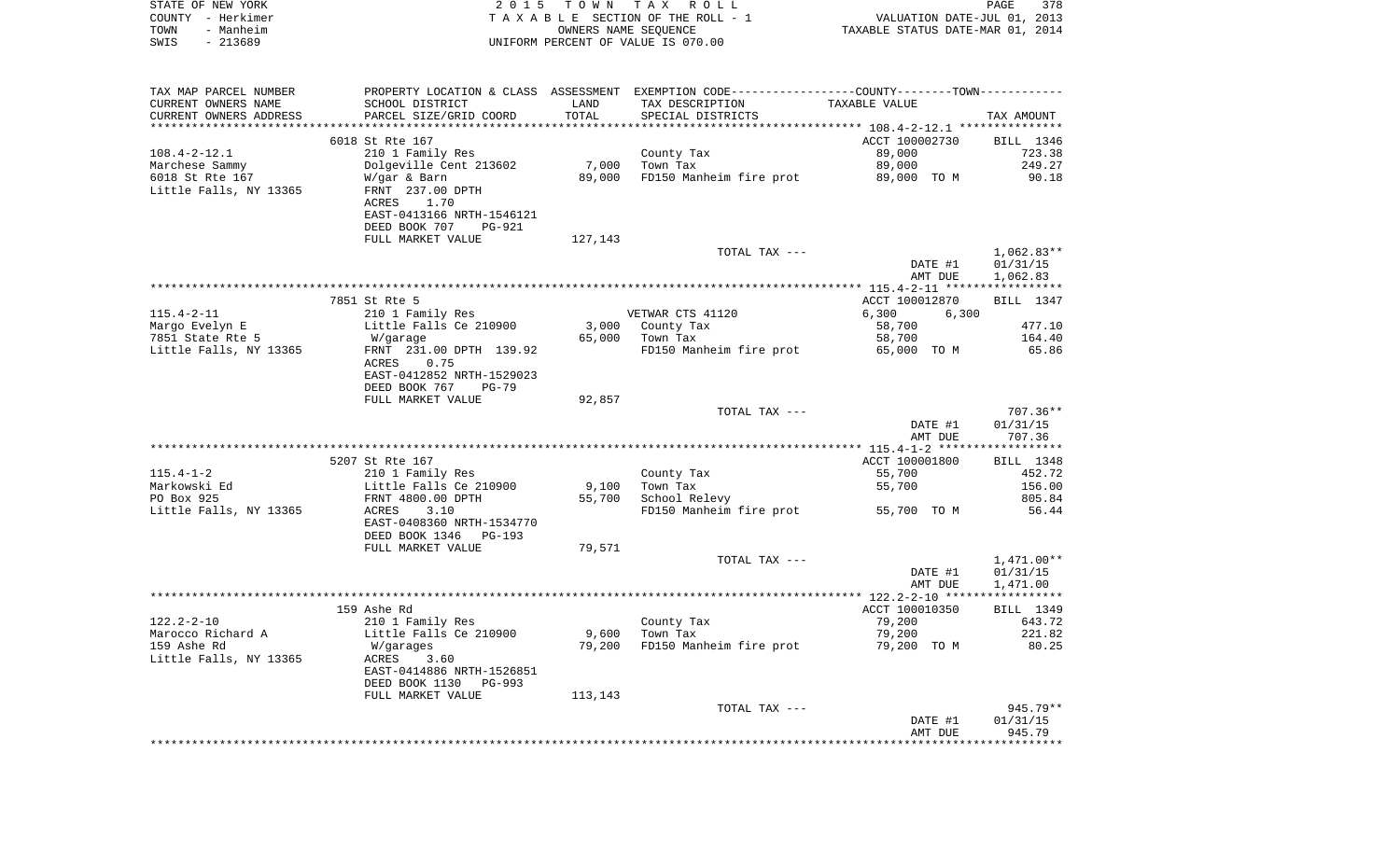| STATE OF NEW YORK | 2015 TOWN TAX ROLL                 | 379<br>PAGE                      |
|-------------------|------------------------------------|----------------------------------|
| COUNTY - Herkimer | TAXABLE SECTION OF THE ROLL - 1    | VALUATION DATE-JUL 01, 2013      |
| - Manheim<br>TOWN | OWNERS NAME SEOUENCE               | TAXABLE STATUS DATE-MAR 01, 2014 |
| $-213689$<br>SWIS | UNIFORM PERCENT OF VALUE IS 070.00 |                                  |

| TAX MAP PARCEL NUMBER                       |                                            |         | PROPERTY LOCATION & CLASS ASSESSMENT EXEMPTION CODE----------------COUNTY-------TOWN----------- |                    |                    |
|---------------------------------------------|--------------------------------------------|---------|-------------------------------------------------------------------------------------------------|--------------------|--------------------|
| CURRENT OWNERS NAME                         | SCHOOL DISTRICT                            | LAND    | TAX DESCRIPTION                                                                                 | TAXABLE VALUE      |                    |
| CURRENT OWNERS ADDRESS                      | PARCEL SIZE/GRID COORD                     | TOTAL   | SPECIAL DISTRICTS                                                                               |                    | TAX AMOUNT         |
|                                             |                                            |         |                                                                                                 |                    |                    |
|                                             | Cavo Ln Keyser Lk                          |         |                                                                                                 | ACCT 100001650     | BILL 1350          |
| $108.4 - 2 - 69$                            | 314 Rural vac<10                           |         | County Tax                                                                                      | 5,000              | 40.64              |
| Marocco Roger                               | Dolgeville Cent 213602                     | 5,000   | Town Tax                                                                                        | 5,000              | 14.00              |
| 132 O'Hara Rd<br>Little Falls, NY 13365     | FRNT 100.00 DPTH 210.00<br>0.63<br>ACRES   | 5,000   | FD150 Manheim fire prot                                                                         | 5,000 TO M         | 5.07               |
|                                             | EAST-0419499 NRTH-1544398                  |         |                                                                                                 |                    |                    |
|                                             | DEED BOOK 1114 PG-145                      |         |                                                                                                 |                    |                    |
|                                             | FULL MARKET VALUE                          | 7,143   |                                                                                                 |                    |                    |
|                                             |                                            |         | TOTAL TAX ---                                                                                   |                    | 59.71**            |
|                                             |                                            |         |                                                                                                 | DATE #1            | 01/31/15           |
|                                             |                                            |         |                                                                                                 | AMT DUE            | 59.71              |
|                                             |                                            |         |                                                                                                 |                    |                    |
|                                             | 122 Cavo Ln Keyser Lk                      |         |                                                                                                 | ACCT 100001620     | <b>BILL</b> 1351   |
| $108.4 - 2 - 70$                            | 260 Seasonal res - WTRFNT                  |         | County Tax                                                                                      | 35,200             | 286.10             |
| Marocco Roger L                             | Dolgeville Cent 213602                     | 13,750  | Town Tax                                                                                        | 35,200             | 98.59              |
| 132 O'Hara Rd                               | FRNT 275.00 DPTH 250.00                    | 35,200  | FD150 Manheim fire prot                                                                         | 35,200 TO M        | 35.67              |
| Little Falls, NY 13365                      | 0.82<br>ACRES                              |         |                                                                                                 |                    |                    |
|                                             | EAST-0419534 NRTH-1544532                  |         |                                                                                                 |                    |                    |
|                                             | DEED BOOK 1114<br>PG-145                   |         |                                                                                                 |                    |                    |
|                                             | FULL MARKET VALUE                          | 50,286  |                                                                                                 |                    |                    |
|                                             |                                            |         | TOTAL TAX ---                                                                                   |                    | $420.36**$         |
|                                             |                                            |         |                                                                                                 | DATE #1<br>AMT DUE | 01/31/15<br>420.36 |
|                                             |                                            |         |                                                                                                 |                    |                    |
|                                             | 1090 Davis Rd                              |         |                                                                                                 | ACCT 100008370     | BILL 1352          |
| $115.1 - 1 - 33$                            | 210 1 Family Res                           |         | VETWAR CTS 41120                                                                                | 6,300<br>6,300     |                    |
| Martin Robert                               | Little Falls Ce 210900                     | 8,900   | County Tax                                                                                      | 73,700             | 599.02             |
| Martin Marion                               | W Gar                                      | 80,000  | Town Tax                                                                                        | 73,700             | 206.41             |
| 1090 Davis Rd                               | FRNT 3600.00 DPTH                          |         | FD150 Manheim fire prot                                                                         | 80,000 TO M        | 81.06              |
| Little Falls, NY 13365                      | ACRES<br>2.90                              |         |                                                                                                 |                    |                    |
|                                             | EAST-0408761 NRTH-1537781                  |         |                                                                                                 |                    |                    |
|                                             | DEED BOOK 1358<br>PG-16                    |         |                                                                                                 |                    |                    |
|                                             | FULL MARKET VALUE                          | 114,286 |                                                                                                 |                    |                    |
|                                             |                                            |         | TOTAL TAX ---                                                                                   |                    | 886.49**           |
|                                             |                                            |         |                                                                                                 | DATE #1            | 01/31/15           |
|                                             |                                            |         |                                                                                                 | AMT DUE            | 886.49             |
|                                             |                                            |         |                                                                                                 |                    |                    |
|                                             | 111 Murphy Rd                              |         |                                                                                                 | ACCT 100014430     | BILL 1353          |
| $115.4 - 1 - 12$<br>Masle Irrevocable Trust | 210 1 Family Res<br>Little Falls Ce 210900 |         | VETWAR CTS 41120<br>3,300 County Tax                                                            | 6,300<br>6,300     | 393.39             |
| 111 Murphy Rd                               | W/garage                                   |         | 54,700 Town Tax                                                                                 | 48,400<br>48,400   | 135.56             |
| Little Falls, NY 13365                      | FRNT 104.00 DPTH 344.00                    |         | FD150 Manheim fire prot                                                                         | 54,700 TO M        | 55.42              |
|                                             | ACRES<br>0.82                              |         |                                                                                                 |                    |                    |
|                                             | EAST-0410548 NRTH-1535517                  |         |                                                                                                 |                    |                    |
|                                             | DEED BOOK 925<br>$PG-358$                  |         |                                                                                                 |                    |                    |
|                                             | FULL MARKET VALUE                          | 78,143  |                                                                                                 |                    |                    |
|                                             |                                            |         | TOTAL TAX ---                                                                                   |                    | 584.37**           |
|                                             |                                            |         |                                                                                                 | DATE #1            | 01/31/15           |
|                                             |                                            |         |                                                                                                 | AMT DUE            | 584.37             |
|                                             |                                            |         |                                                                                                 |                    |                    |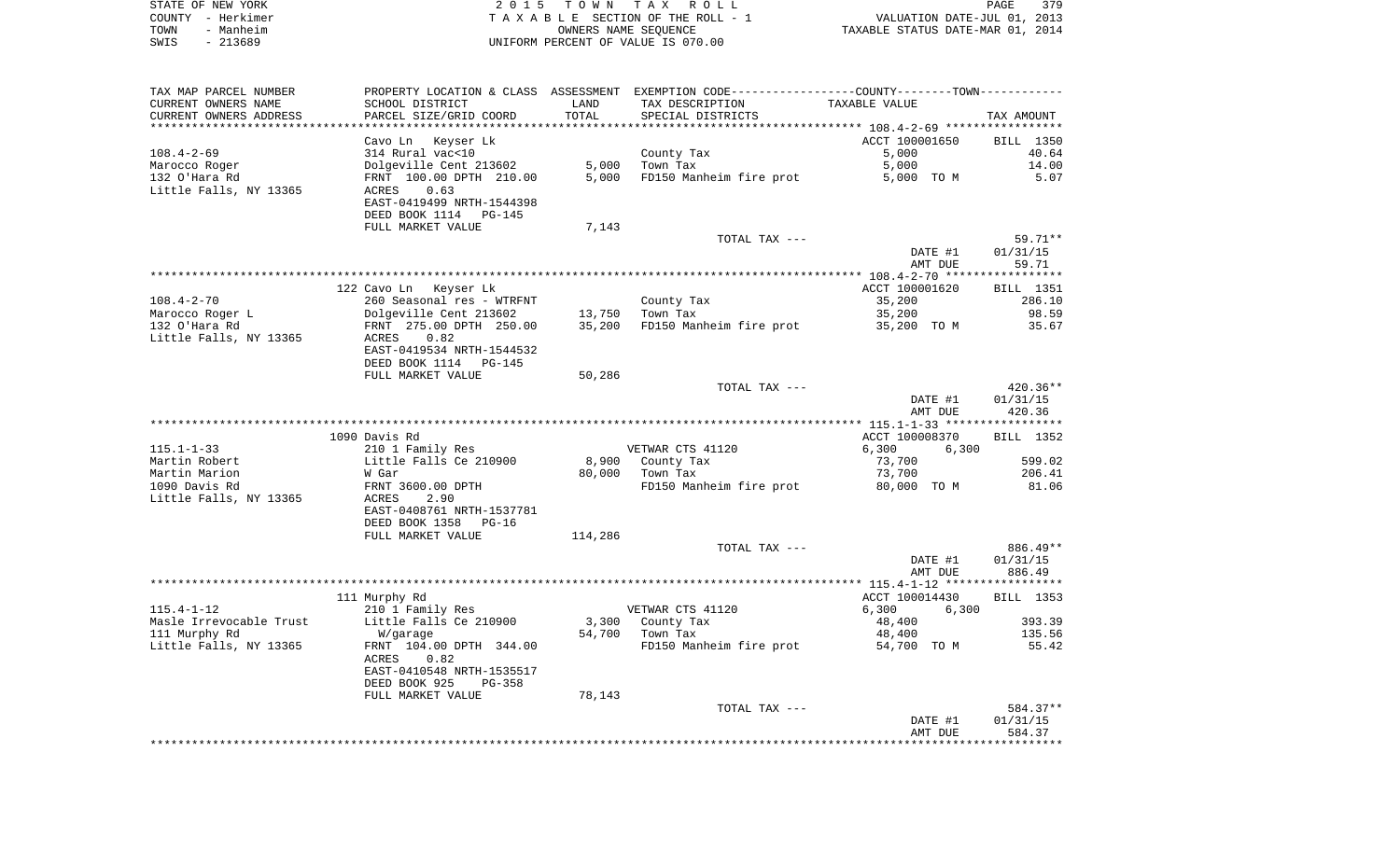| STATE OF NEW YORK |                   | 2015 TOWN TAX ROLL                 | PAGE                             | 380 |
|-------------------|-------------------|------------------------------------|----------------------------------|-----|
|                   | COUNTY - Herkimer | TAXABLE SECTION OF THE ROLL - 1    | VALUATION DATE-JUL 01, 2013      |     |
| TOWN              | - Manheim         | OWNERS NAME SEOUENCE               | TAXABLE STATUS DATE-MAR 01, 2014 |     |
| SWIS              | - 213689          | UNIFORM PERCENT OF VALUE IS 070.00 |                                  |     |

| TAX MAP PARCEL NUMBER     | PROPERTY LOCATION & CLASS ASSESSMENT EXEMPTION CODE----------------COUNTY--------TOWN----------- |         |                         |                  |                  |
|---------------------------|--------------------------------------------------------------------------------------------------|---------|-------------------------|------------------|------------------|
| CURRENT OWNERS NAME       | SCHOOL DISTRICT                                                                                  | LAND    | TAX DESCRIPTION         | TAXABLE VALUE    |                  |
| CURRENT OWNERS ADDRESS    | PARCEL SIZE/GRID COORD                                                                           | TOTAL   | SPECIAL DISTRICTS       |                  | TAX AMOUNT       |
| **********************    | *****************************                                                                    |         |                         |                  |                  |
|                           | 130 Lamanna Rd                                                                                   |         |                         | ACCT 100030218   | BILL 1354        |
| $115.2 - 2 - 38$          | 312 Vac w/imprv                                                                                  |         | County Tax              | 10,000           | 81.28            |
| Matthies Lori A           | Little Falls Ce 210900                                                                           | 2,200   | Town Tax                | 10,000           | 28.01            |
| Pickett Adam J            | FRNT 200.00 DPTH 185.00                                                                          | 10,000  | FD150 Manheim fire prot | 10,000 TO M      | 10.13            |
| 161 Lamanna Rd            | 0.50<br>ACRES                                                                                    |         |                         |                  |                  |
| Little Falls, NY 13365    | EAST-0411125 NRTH-1536649                                                                        |         |                         |                  |                  |
|                           | DEED BOOK 932<br>$PG-541$                                                                        |         |                         |                  |                  |
|                           | FULL MARKET VALUE                                                                                | 14,286  |                         |                  |                  |
|                           |                                                                                                  |         | TOTAL TAX ---           |                  | $119.42**$       |
|                           |                                                                                                  |         |                         | DATE #1          | 01/31/15         |
|                           |                                                                                                  |         |                         | AMT DUE          | 119.42           |
|                           |                                                                                                  |         |                         |                  |                  |
|                           | 161 Lamanna Rd                                                                                   |         |                         | ACCT 100011070   | BILL 1355        |
| $115.4 - 1 - 20$          | 241 Rural res&ag                                                                                 |         | AG MKTS L 41720         | 14,117<br>14,117 |                  |
| Matthies Lori A           | Little Falls Ce 210900                                                                           | 43,500  | County Tax              | 129,583          | 1,053.23         |
| Pickett Adam J            | W/garage                                                                                         | 143,700 | Town Tax                | 129,583          | 362.93           |
| 161 Lamanna Rd            | ACRES 73.50 BANK<br>135                                                                          |         | FD150 Manheim fire prot | 129,583 TO M     | 131.30           |
| Little Falls, NY 13365    | EAST-0411780 NRTH-1536835                                                                        |         | 14,117 EX               |                  |                  |
|                           | DEED BOOK 933<br>$PG-263$                                                                        |         |                         |                  |                  |
| MAY BE SUBJECT TO PAYMENT | FULL MARKET VALUE                                                                                | 205,286 |                         |                  |                  |
| UNDER AGDIST LAW TIL 2018 |                                                                                                  |         |                         |                  |                  |
|                           |                                                                                                  |         | TOTAL TAX ---           |                  | 1,547.46**       |
|                           |                                                                                                  |         |                         | DATE #1          | 01/31/15         |
|                           |                                                                                                  |         |                         | AMT DUE          | 1,547.46         |
|                           |                                                                                                  |         |                         |                  |                  |
|                           | NE TOWNLINE                                                                                      |         |                         | ACCT 100007140   | BILL 1356        |
| $103.3 - 1 - 1.1$         | 323 Vacant rural                                                                                 |         | County Tax              | 14,000           | 113.79           |
| Mayhew Arthur P Jr.       | Dolgeville Cent 213602                                                                           | 14,000  | Town Tax                | 14,000           | 39.21            |
| Mayhew Brenda L           | ACRES 42.80                                                                                      | 14,000  | FD150 Manheim fire prot | 14,000 TO M      | 14.19            |
| 184 Hopson Rd             | EAST-0420938 NRTH-1560475                                                                        |         |                         |                  |                  |
| Dolgeville, NY 13329      | DEED BOOK 1077<br>PG-927                                                                         |         |                         |                  |                  |
|                           | FULL MARKET VALUE                                                                                | 20,000  |                         |                  |                  |
|                           |                                                                                                  |         | TOTAL TAX ---           |                  | $167.19**$       |
|                           |                                                                                                  |         |                         | DATE #1          | 01/31/15         |
|                           |                                                                                                  |         |                         | AMT DUE          | 167.19           |
|                           |                                                                                                  |         |                         |                  |                  |
|                           | 155 Snells Bush Rd                                                                               |         |                         | ACCT 100007590   | <b>BILL</b> 1357 |
| $123.1 - 1 - 24$          | 210 1 Family Res                                                                                 |         | VET COM CT 41131        | 10,500<br>10,500 |                  |
| Mcadams Kevan D           | O-E-StJ Cent<br>273803                                                                           | 8,600   | County Tax              | 42,000           | 341.37           |
| Mcadams Concetta          | W/garage                                                                                         | 52,500  | Town Tax                | 42,000           | 117.63           |
| 155 Snells Bush Rd        | 2.60<br>ACRES                                                                                    |         | FD150 Manheim fire prot | 52,500 TO M      | 53.19            |
| Little Falls, NY 13365    | EAST-0389421 NRTH-1096225                                                                        |         |                         |                  |                  |
|                           | DEED BOOK 750<br>$PG-104$                                                                        |         |                         |                  |                  |
|                           | FULL MARKET VALUE                                                                                | 75,000  |                         |                  |                  |
|                           |                                                                                                  |         | TOTAL TAX ---           |                  | $512.19**$       |
|                           |                                                                                                  |         |                         | DATE #1          | 01/31/15         |
|                           |                                                                                                  |         |                         | AMT DUE          | 512.19           |
|                           |                                                                                                  |         |                         |                  |                  |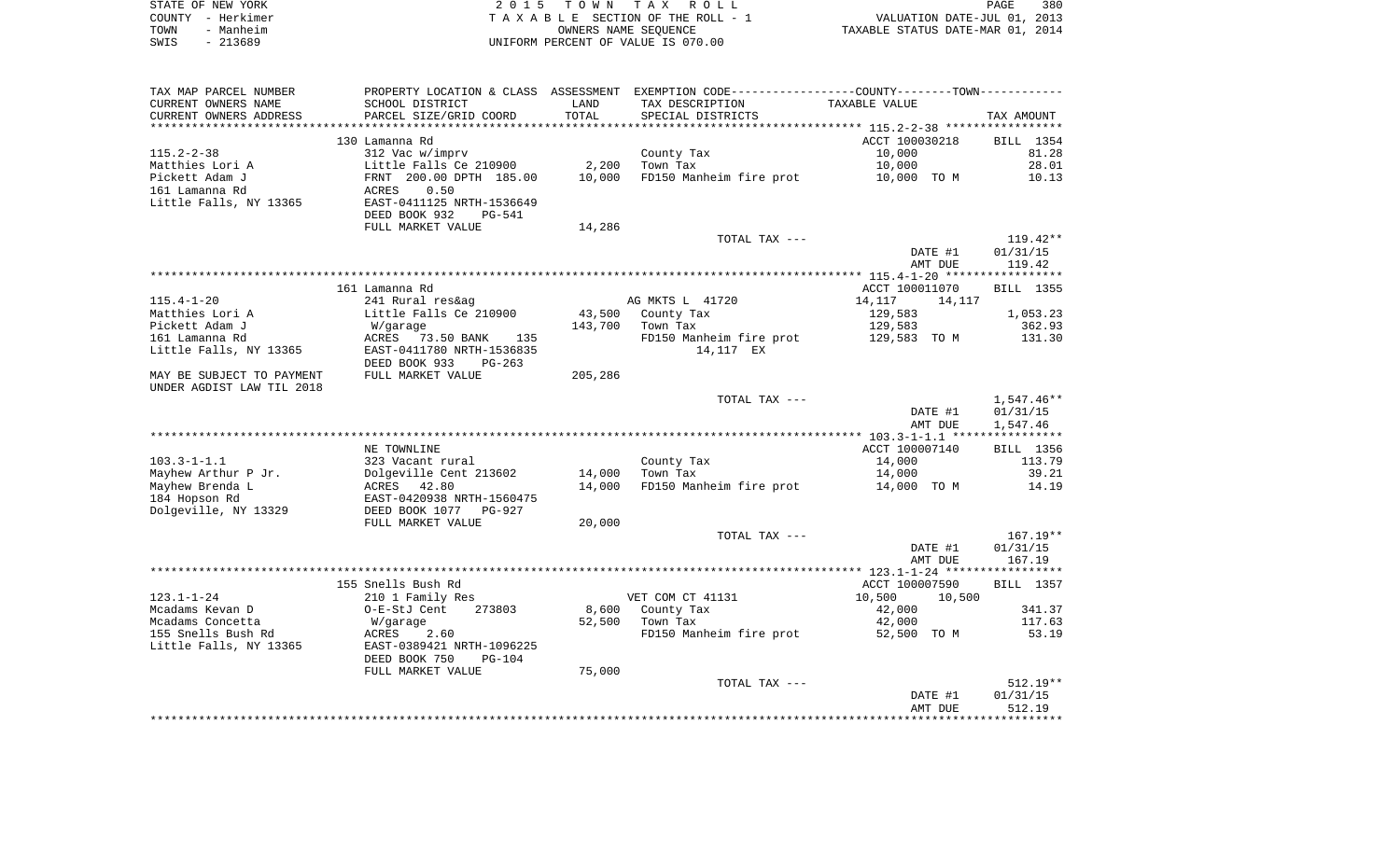| STATE OF NEW YORK | 2015 TOWN TAX ROLL                 | 381<br>PAGE                      |
|-------------------|------------------------------------|----------------------------------|
| COUNTY - Herkimer | TAXABLE SECTION OF THE ROLL - 7    | VALUATION DATE-JUL 01, 2013      |
| TOWN<br>- Manheim | OWNERS NAME SEOUENCE               | TAXABLE STATUS DATE-MAR 01, 2014 |
| $-213689$<br>SWIS | UNIFORM PERCENT OF VALUE IS 070.00 |                                  |

| TAX MAP PARCEL NUMBER     |                               |         | PROPERTY LOCATION & CLASS ASSESSMENT EXEMPTION CODE----------------COUNTY--------TOWN---------- |                   |                    |
|---------------------------|-------------------------------|---------|-------------------------------------------------------------------------------------------------|-------------------|--------------------|
| CURRENT OWNERS NAME       | SCHOOL DISTRICT               | LAND    | TAX DESCRIPTION TAXABLE VALUE                                                                   |                   |                    |
| CURRENT OWNERS ADDRESS    | PARCEL SIZE/GRID COORD        | TOTAL   | SPECIAL DISTRICTS                                                                               |                   | TAX AMOUNT         |
|                           |                               |         |                                                                                                 |                   |                    |
|                           | 1388 Snells Bush Rd           |         |                                                                                                 | ACCT 100005040    | BILL 1358          |
| $115.2 - 1 - 28.1$        | 120 Field crops               |         | AG MKTS L 41720                                                                                 | 30,103<br>30, 103 |                    |
| Mccabe Wayne D            | Dolgeville Cent 213602        |         | 63,900 County Tax                                                                               | 106,597           | 866.40             |
| Mccabe Diane              | FRNT 791.00 DPTH              | 136,700 | Town Tax                                                                                        | 106,597           | 298.55             |
| 1388 Snells Bush Rd       | ACRES 120.90                  |         | FD150 Manheim fire prot                                                                         | 106,597 TO M      | 108.01             |
| Little Falls, NY 13365    | EAST-0417738 NRTH-1543033     |         | 30,103 EX                                                                                       |                   |                    |
|                           | DEED BOOK 875<br>PG-161       |         |                                                                                                 |                   |                    |
| MAY BE SUBJECT TO PAYMENT | FULL MARKET VALUE             | 195,286 |                                                                                                 |                   |                    |
| UNDER AGDIST LAW TIL 2018 |                               |         |                                                                                                 |                   |                    |
|                           |                               |         | TOTAL TAX ---                                                                                   |                   | 1,272.96**         |
|                           |                               |         |                                                                                                 | DATE #1           | 01/31/15           |
|                           |                               |         |                                                                                                 | AMT DUE           | 1,272.96           |
|                           |                               |         |                                                                                                 |                   |                    |
|                           | 415 Ritter Rd                 |         |                                                                                                 | ACCT 100011400    | BILL 1359          |
| $115.3 - 1 - 1.1$         | 241 Rural res&ag              |         | County Tax                                                                                      | 137,900           | 1,120.83           |
| McCarthy John             | Little Falls Ce 210900 22,900 |         | Town Tax                                                                                        | 137,900           | 386.22             |
| 1631 State Rte. 5S        | FRNT 2300.00 DPTH             | 137,900 | FD150 Manheim fire prot 137,900 TO M                                                            |                   | 139.72             |
| Little Falls, NY 13365    | ACRES 29.30                   |         |                                                                                                 |                   |                    |
|                           | EAST-0404986 NRTH-1536677     |         |                                                                                                 |                   |                    |
|                           | DEED BOOK 1346 PG-816         |         |                                                                                                 |                   |                    |
|                           | FULL MARKET VALUE             | 197,000 |                                                                                                 |                   |                    |
|                           |                               |         | TOTAL TAX ---                                                                                   |                   | $1,646.77**$       |
|                           |                               |         |                                                                                                 | DATE #1           | 01/31/15           |
|                           |                               |         |                                                                                                 | AMT DUE           | 1,646.77           |
|                           |                               |         |                                                                                                 |                   |                    |
|                           | 5264 St Rte 167               |         |                                                                                                 | ACCT 100006570    | BILL 1360          |
| $115.4 - 1 - 76$          | 210 1 Family Res              |         | County Tax                                                                                      | 48,900            | 397.45             |
| McCarthy Stacy A          | Little Falls Ce 210900        | 12,800  | Town Tax                                                                                        | 48,900            | 136.96             |
| 5264 St. Rte. 167         | W/garage                      | 48,900  | FD150 Manheim fire prot                                                                         | 48,900 TO M       | 49.55              |
| Little Falls, NY 13365    | FRNT 465.00 DPTH              |         |                                                                                                 |                   |                    |
|                           | ACRES<br>4.60 BANK<br>135     |         |                                                                                                 |                   |                    |
|                           | EAST-0409587 NRTH-1534621     |         |                                                                                                 |                   |                    |
|                           | DEED BOOK 936<br>$PG-652$     |         |                                                                                                 |                   |                    |
|                           | FULL MARKET VALUE             | 69,857  | TOTAL TAX ---                                                                                   |                   | 583.96**           |
|                           |                               |         |                                                                                                 |                   |                    |
|                           |                               |         |                                                                                                 | DATE #1           | 01/31/15<br>583.96 |
|                           |                               |         |                                                                                                 | AMT DUE           |                    |
|                           |                               |         |                                                                                                 |                   |                    |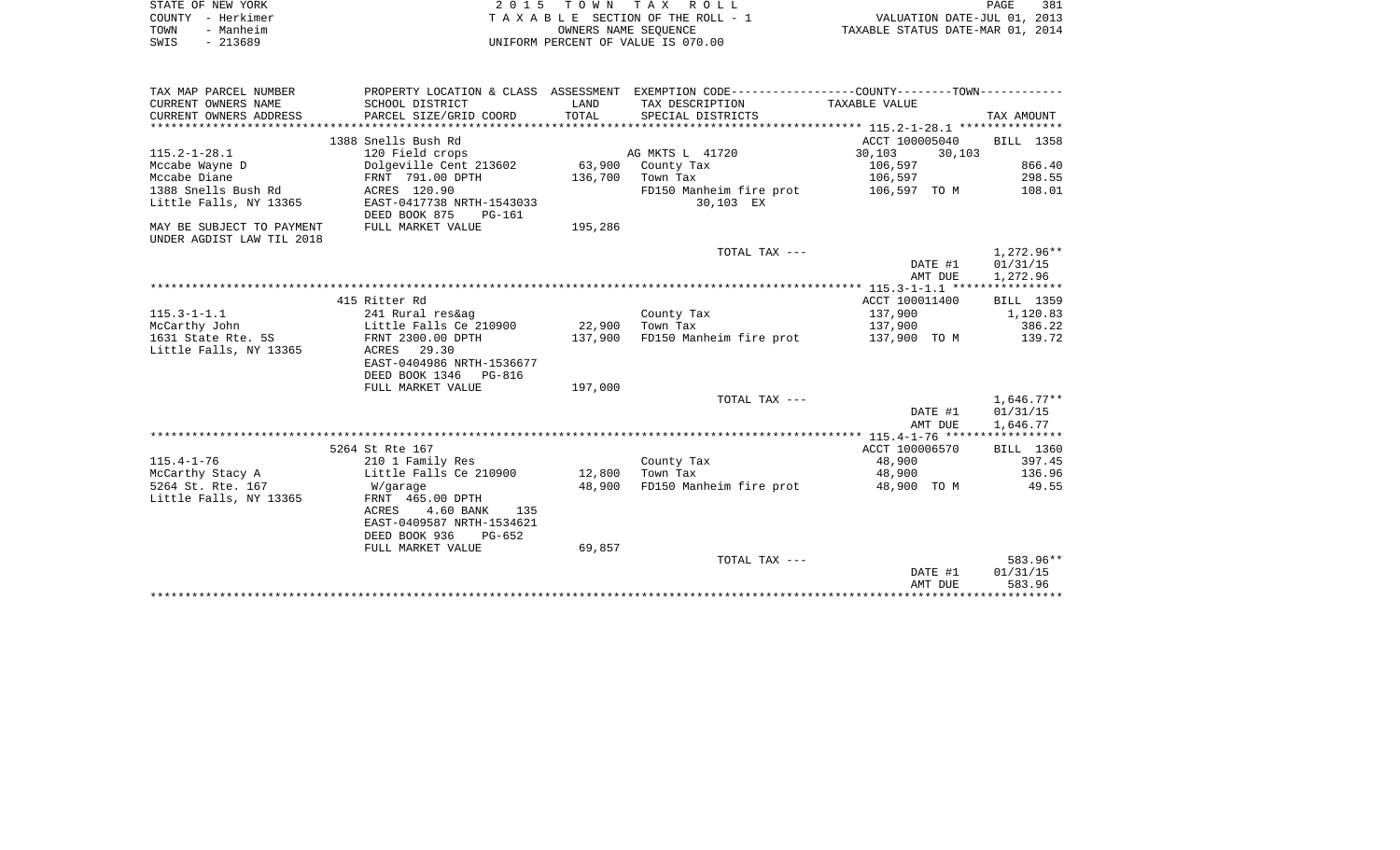| STATE OF NEW YORK | 2015 TOWN TAX ROLL                 | 382<br>PAGE                      |
|-------------------|------------------------------------|----------------------------------|
| COUNTY - Herkimer | TAXABLE SECTION OF THE ROLL - 1    | VALUATION DATE-JUL 01, 2013      |
| TOWN<br>- Manheim | OWNERS NAME SEOUENCE               | TAXABLE STATUS DATE-MAR 01, 2014 |
| SWIS<br>- 213689  | UNIFORM PERCENT OF VALUE IS 070.00 |                                  |

| TAX MAP PARCEL NUMBER     |                           |         | PROPERTY LOCATION & CLASS ASSESSMENT EXEMPTION CODE---------------COUNTY-------TOWN--------- |                                                |              |
|---------------------------|---------------------------|---------|----------------------------------------------------------------------------------------------|------------------------------------------------|--------------|
| CURRENT OWNERS NAME       | SCHOOL DISTRICT           | LAND    | TAX DESCRIPTION                                                                              | TAXABLE VALUE                                  |              |
| CURRENT OWNERS ADDRESS    | PARCEL SIZE/GRID COORD    | TOTAL   | SPECIAL DISTRICTS                                                                            |                                                | TAX AMOUNT   |
|                           |                           |         |                                                                                              | **************** 115.3-1-24 ****************** |              |
|                           | 368 Loomis St - Furlan Rd |         |                                                                                              | ACCT 100004140                                 | BILL 1361    |
| $115.3 - 1 - 24$          | 120 Field crops           |         | AG MKTS L 41720                                                                              | 31,423<br>31,423                               |              |
| McCue William M III       | Little Falls Ce 210900    | 85,300  | County Tax                                                                                   | 243,077                                        | 1,975.69     |
| McCue Christina L         | ACRES 164.00              | 274,500 | Town Tax                                                                                     | 243,077                                        | 680.79       |
| 368 Loomis St             | EAST-0404259 NRTH-1533475 |         | FD150 Manheim fire prot                                                                      | 243,077 TO M                                   | 246.29       |
| Little Falls, NY 13365    | DEED BOOK 940<br>PG-169   |         | 31,423 EX                                                                                    |                                                |              |
|                           | FULL MARKET VALUE         | 392,143 |                                                                                              |                                                |              |
| MAY BE SUBJECT TO PAYMENT |                           |         |                                                                                              |                                                |              |
| UNDER AGDIST LAW TIL 2018 |                           |         |                                                                                              |                                                |              |
|                           |                           |         | TOTAL TAX ---                                                                                |                                                | $2,902.77**$ |
|                           |                           |         |                                                                                              | DATE #1                                        | 01/31/15     |
|                           |                           |         |                                                                                              | AMT DUE                                        | 2,902.77     |
|                           |                           |         |                                                                                              |                                                |              |
|                           |                           |         |                                                                                              |                                                |              |
|                           | 140 Granny Hill Rd        |         |                                                                                              | ACCT 100012120                                 | BILL 1362    |
| $108.4 - 2 - 47$          | 260 Seasonal res - WTRFNT |         | County Tax                                                                                   | 20,500                                         | 166.62       |
| Mcevoy Michael            | Dolgeville Cent 213602    | 1,500   | Town Tax                                                                                     | 20,500                                         | 57.42        |
| Mcevoy Kathleen           | 30.00 DPTH 127.00<br>FRNT | 20,500  | FD150 Manheim fire prot                                                                      | 20,500 TO M                                    | 20.77        |
| PO Box 336                | 0.09<br>ACRES             |         |                                                                                              |                                                |              |
| Newport, NY 13416         | EAST-0419037 NRTH-1544697 |         |                                                                                              |                                                |              |
|                           | DEED BOOK 906<br>PG-594   |         |                                                                                              |                                                |              |
|                           | FULL MARKET VALUE         | 29,286  |                                                                                              |                                                |              |
|                           |                           |         | TOTAL TAX ---                                                                                |                                                | 244.81**     |
|                           |                           |         |                                                                                              | DATE #1                                        | 01/31/15     |
|                           |                           |         |                                                                                              | AMT DUE                                        | 244.81       |
|                           |                           |         |                                                                                              |                                                |              |
|                           | 5421 St Rte 167           |         |                                                                                              | ACCT 100011010                                 | BILL 1363    |
| $115.4 - 1 - 22$          | 210 1 Family Res          |         | County Tax                                                                                   | 61,100                                         | 496.61       |
| Mcgavin Carol             | Little Falls Ce 210900    | 3,000   | Town Tax                                                                                     | 61,100                                         | 171.12       |
| 5421 State Rte 167        | FRNT 110.00 DPTH 297.00   | 61,100  | FD150 Manheim fire prot                                                                      | 61,100 TO M                                    | 61.91        |
| Little Falls, NY 13365    | 0.75<br>ACRES             |         |                                                                                              |                                                |              |
|                           | EAST-0412513 NRTH-1535662 |         |                                                                                              |                                                |              |
|                           | DEED BOOK 00660 PG-00742  |         |                                                                                              |                                                |              |
|                           | FULL MARKET VALUE         | 87,286  |                                                                                              |                                                |              |
|                           |                           |         | TOTAL TAX ---                                                                                |                                                | 729.64**     |
|                           |                           |         |                                                                                              | DATE #1                                        | 01/31/15     |
|                           |                           |         |                                                                                              | AMT DUE                                        | 729.64       |
|                           |                           |         |                                                                                              |                                                |              |
|                           | 166 lyon Rd               |         |                                                                                              |                                                | BILL 1364    |
| $108.4 - 1 - 40.3$        | 210 1 Family Res          |         | County Tax                                                                                   | 110,000                                        | 894.06       |
| McGowan Peter             | Dolgeville Cent 213602    | 8,000   | Town Tax                                                                                     | 110,000                                        | 308.08       |
| McGowan Miya              | FRNT 424.00 DPTH          | 110,000 | FD150 Manheim fire prot                                                                      | 110,000 TO M                                   | 111.46       |
| 166 Lyons Rd              | ACRES<br>6.30             |         |                                                                                              |                                                |              |
|                           |                           |         |                                                                                              |                                                |              |
| Dolgeville, NY 13329      | EAST-0414535 NRTH-1551546 |         |                                                                                              |                                                |              |
|                           | DEED BOOK 1323<br>PG-658  |         |                                                                                              |                                                |              |
|                           | FULL MARKET VALUE         | 157,143 |                                                                                              |                                                |              |
|                           |                           |         | TOTAL TAX ---                                                                                |                                                | $1,313.60**$ |
|                           |                           |         |                                                                                              | DATE #1                                        | 01/31/15     |
|                           |                           |         |                                                                                              | AMT DUE                                        | 1,313.60     |
|                           |                           |         |                                                                                              |                                                |              |
|                           |                           |         |                                                                                              |                                                |              |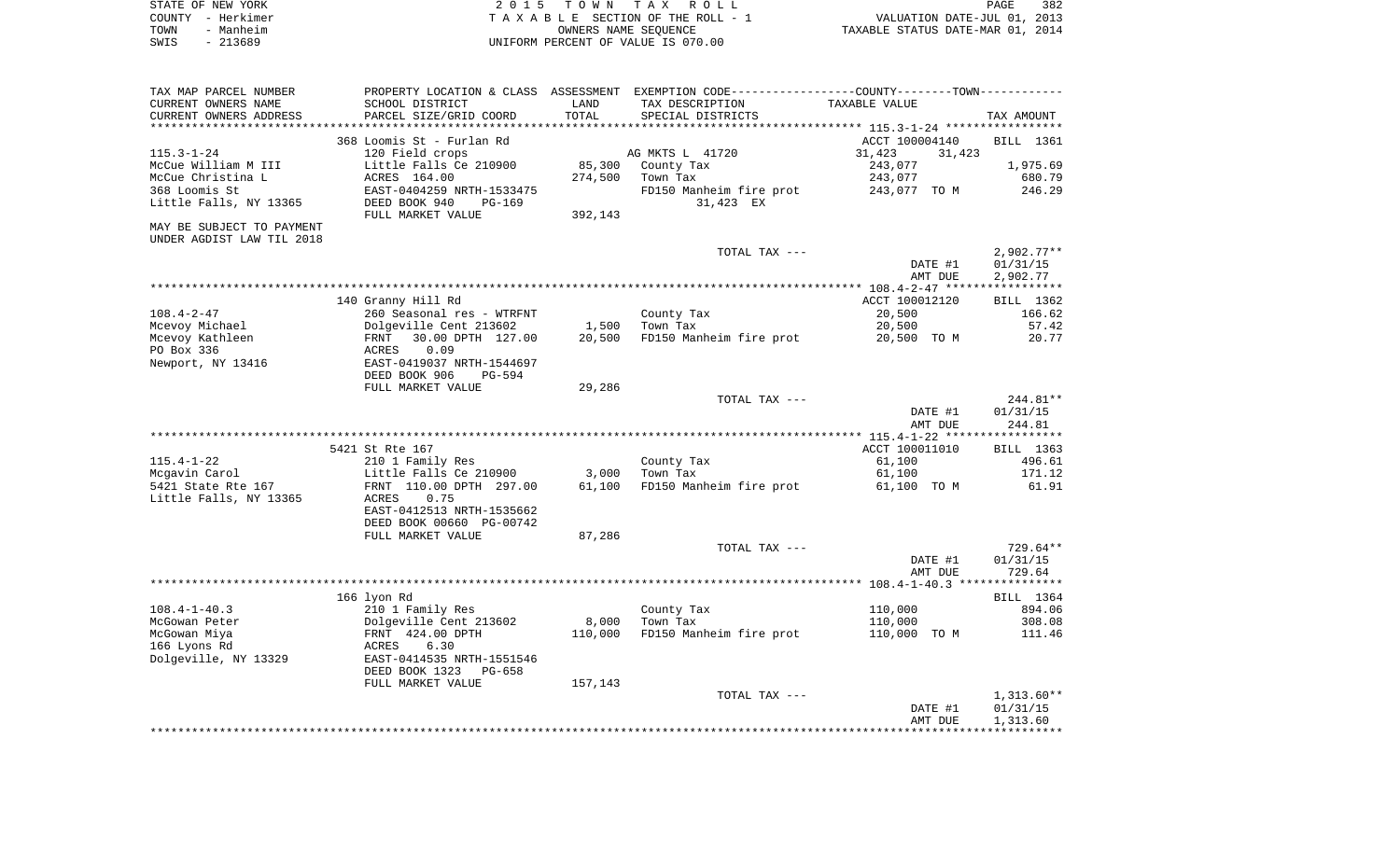|      | STATE OF NEW YORK | 2015 TOWN TAX ROLL                 | 383<br>PAGE                      |
|------|-------------------|------------------------------------|----------------------------------|
|      | COUNTY - Herkimer | TAXABLE SECTION OF THE ROLL - 1    | VALUATION DATE-JUL 01, 2013      |
| TOWN | - Manheim         | OWNERS NAME SEOUENCE               | TAXABLE STATUS DATE-MAR 01, 2014 |
| SWIS | - 213689          | UNIFORM PERCENT OF VALUE IS 070.00 |                                  |

| TAX MAP PARCEL NUMBER  | PROPERTY LOCATION & CLASS ASSESSMENT EXEMPTION CODE----------------COUNTY-------TOWN-------- |         |                         |                |              |
|------------------------|----------------------------------------------------------------------------------------------|---------|-------------------------|----------------|--------------|
| CURRENT OWNERS NAME    | SCHOOL DISTRICT                                                                              | LAND    | TAX DESCRIPTION         | TAXABLE VALUE  |              |
| CURRENT OWNERS ADDRESS | PARCEL SIZE/GRID COORD                                                                       | TOTAL   | SPECIAL DISTRICTS       |                | TAX AMOUNT   |
|                        |                                                                                              |         |                         |                |              |
|                        | 482 Hoerz Rd-Keyser Lk                                                                       |         |                         | ACCT 100011460 | BILL 1365    |
| $108.4 - 2 - 73$       | 260 Seasonal res - WTRFNT                                                                    |         | County Tax              | 65,000         | 528.31       |
| Melo Hilarlo           | Dolgeville Cent 213602                                                                       | 2,500   | Town Tax                | 65,000         | 182.05       |
| Melo Christine-Mcevoy  | 50.00 DPTH<br>80.00<br>FRNT                                                                  | 65,000  | FD150 Manheim fire prot | 65,000 TO M    | 65.86        |
| 54 N Ann St            | 0.07<br>ACRES                                                                                |         |                         |                |              |
| Little Falls, NY 13365 | EAST-0419900 NRTH-1544458                                                                    |         |                         |                |              |
|                        | DEED BOOK 913<br>$PG-233$                                                                    |         |                         |                |              |
|                        | FULL MARKET VALUE                                                                            | 92,857  |                         |                |              |
|                        |                                                                                              |         | TOTAL TAX ---           |                | $776.22**$   |
|                        |                                                                                              |         |                         | DATE #1        | 01/31/15     |
|                        |                                                                                              |         |                         | AMT DUE        | 776.22       |
|                        |                                                                                              |         |                         |                |              |
|                        | 148 St Rte 170                                                                               |         |                         | ACCT 100080150 | BILL 1366    |
| $115.1 - 1 - 14$       | 312 Vac w/imprv                                                                              |         | County Tax              | 20,500         | 166.62       |
| Mendl Frank            | Little Falls Ce 210900                                                                       | 5,300   | Town Tax                | 20,500         | 57.42        |
| 148 State Rte 170      | ACRES<br>5.60                                                                                | 20,500  | FD150 Manheim fire prot | 20,500 TO M    | 20.77        |
| Little Falls, NY 13365 | EAST-0397397 NRTH-1542451                                                                    |         |                         |                |              |
|                        | DEED BOOK 00658 PG-00306                                                                     |         |                         |                |              |
|                        | FULL MARKET VALUE                                                                            | 29,286  |                         |                |              |
|                        |                                                                                              |         | TOTAL TAX ---           |                | 244.81**     |
|                        |                                                                                              |         |                         | DATE #1        | 01/31/15     |
|                        |                                                                                              |         |                         | AMT DUE        | 244.81       |
|                        |                                                                                              |         |                         |                |              |
|                        | 310 Willie Ln Keyser Lk                                                                      |         |                         | ACCT 100006930 | BILL 1367    |
| $115.2 - 1 - 35$       | 260 Seasonal res - WTRFNT                                                                    |         | County Tax              | 20,100         | 163.37       |
| Messina Robin-Jones    | Dolgeville Cent 213602                                                                       | 2,500   | Town Tax                | 20,100         | 56.29        |
| 182 Gun Club Rd        | 50.00 DPTH 125.00<br>FRNT                                                                    | 20,100  | FD150 Manheim fire prot | 20,100 TO M    | 20.37        |
| Little Falls, NY 13365 | ACRES<br>0.11                                                                                |         |                         |                |              |
|                        | EAST-0418845 NRTH-1544276                                                                    |         |                         |                |              |
|                        | DEED BOOK 694<br>$PG-623$                                                                    |         |                         |                |              |
|                        | FULL MARKET VALUE                                                                            | 28,714  |                         |                |              |
|                        |                                                                                              |         | TOTAL TAX ---           |                | $240.03**$   |
|                        |                                                                                              |         |                         | DATE #1        | 01/31/15     |
|                        |                                                                                              |         |                         | AMT DUE        | 240.03       |
|                        |                                                                                              |         |                         |                |              |
|                        | 670 Bronner Rd                                                                               |         |                         | ACCT 100007750 | BILL 1368    |
| $108.4 - 2 - 18.2$     | 210 1 Family Res                                                                             |         | County Tax              | 78,800         | 640.47       |
| Metot Timothy Jr       | Dolgeville Cent 213602                                                                       | 6,000   | Town Tax                | 78,800         | 220.70       |
| Metot Margaret         | W/garage                                                                                     | 78,800  | School Relevy           |                | 1,188.95     |
| 670 Bronner Rd         | 1.50<br>ACRES                                                                                |         | FD150 Manheim fire prot | 78,800 TO M    | 79.84        |
| Little Falls, NY 13365 | EAST-0410147 NRTH-1545884                                                                    |         |                         |                |              |
|                        | DEED BOOK 665<br>$PG-343$                                                                    |         |                         |                |              |
|                        | FULL MARKET VALUE                                                                            | 112,571 |                         |                |              |
|                        |                                                                                              |         | TOTAL TAX ---           |                | $2,129.96**$ |
|                        |                                                                                              |         |                         | DATE #1        | 01/31/15     |
|                        |                                                                                              |         |                         | AMT DUE        | 2,129.96     |
|                        |                                                                                              |         |                         |                |              |
|                        |                                                                                              |         |                         |                |              |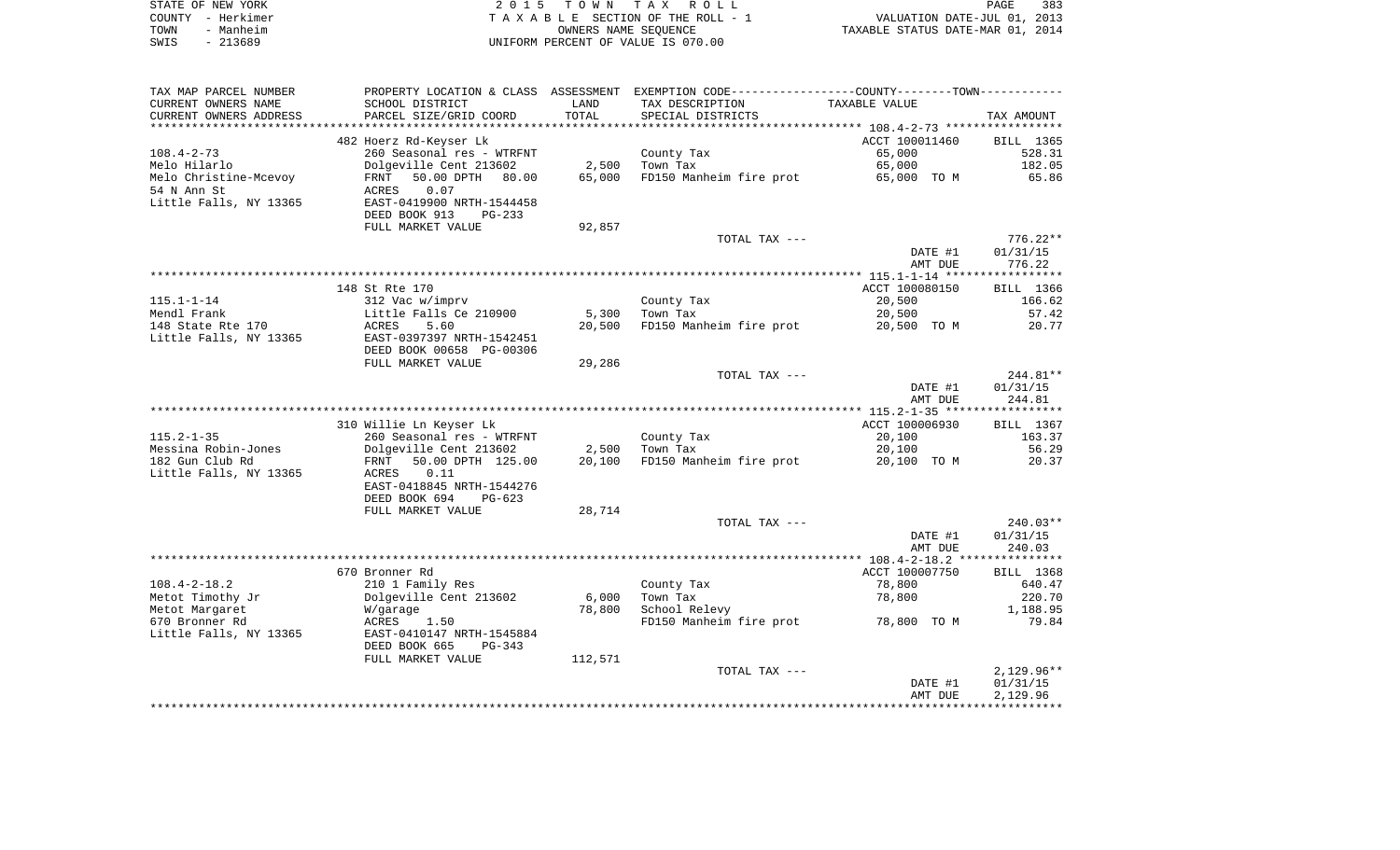|      | STATE OF NEW YORK | 2015 TOWN TAX ROLL                 | PAGE                             | 384 |
|------|-------------------|------------------------------------|----------------------------------|-----|
|      | COUNTY - Herkimer | TAXABLE SECTION OF THE ROLL - 1    | VALUATION DATE-JUL 01, 2013      |     |
| TOWN | - Manheim         | OWNERS NAME SEOUENCE               | TAXABLE STATUS DATE-MAR 01, 2014 |     |
| SWIS | - 213689          | UNIFORM PERCENT OF VALUE IS 070.00 |                                  |     |

384<br>2013<br>2014

| TAX MAP PARCEL NUMBER  |                             |        | PROPERTY LOCATION & CLASS ASSESSMENT EXEMPTION CODE----------------COUNTY--------TOWN---------- |                |                  |
|------------------------|-----------------------------|--------|-------------------------------------------------------------------------------------------------|----------------|------------------|
| CURRENT OWNERS NAME    | SCHOOL DISTRICT             | LAND   | TAX DESCRIPTION                                                                                 | TAXABLE VALUE  |                  |
| CURRENT OWNERS ADDRESS | PARCEL SIZE/GRID COORD      | TOTAL  | SPECIAL DISTRICTS                                                                               |                | TAX AMOUNT       |
|                        |                             |        |                                                                                                 |                |                  |
|                        | 1374 Snells Bush Rd         |        |                                                                                                 | ACCT 100005700 | BILL 1369        |
| $115.2 - 1 - 72$       | 210 1 Family Res            |        | County Tax                                                                                      | 36,300         | 295.04           |
| Metot Timothy L Jr     | Dolgeville Cent 213602      | 6,000  | Town Tax                                                                                        | 36,300         | 101.67           |
| Metott Jeffrey         | 1.50<br>ACRES               | 36,300 | FD150 Manheim fire prot                                                                         | 36,300 TO M    | 36.78            |
| 1374 Snells Bush Rd    | EAST-0417238 NRTH-1541246   |        |                                                                                                 |                |                  |
| Little Falls, NY 13365 | DEED BOOK 909<br>$PG-420$   |        |                                                                                                 |                |                  |
|                        | FULL MARKET VALUE           | 51,857 |                                                                                                 |                |                  |
|                        |                             |        | TOTAL TAX ---                                                                                   |                | $433.49**$       |
|                        |                             |        |                                                                                                 | DATE #1        | 01/31/15         |
|                        |                             |        |                                                                                                 | AMT DUE        | 433.49           |
|                        |                             |        |                                                                                                 |                |                  |
|                        | 236 Cemetery Rd             |        |                                                                                                 | ACCT 100007740 | BILL 1370        |
| $115.2 - 2 - 10.1$     | 270 Mfg housing             |        | County Tax                                                                                      | 24,000         | 195.07           |
| Metz Ronald            | 273803<br>O-E-StJ Cent      | 19,650 | Town Tax                                                                                        | 24,000         | 67.22            |
| Metz Joan              | ACRES<br>20.30              | 24,000 | School Relevy                                                                                   |                | 606.12           |
| 266 Cemetery Rd        | EAST-0420496 NRTH-1538959   |        | FD150 Manheim fire prot 24,000 TO M                                                             |                | 24.32            |
| Little Falls, NY 13365 | DEED BOOK 783<br>PG-691     |        |                                                                                                 |                |                  |
|                        | FULL MARKET VALUE           | 34,286 |                                                                                                 |                |                  |
|                        |                             |        | TOTAL TAX ---                                                                                   |                | 892.73**         |
|                        |                             |        |                                                                                                 | DATE #1        | 01/31/15         |
|                        |                             |        |                                                                                                 | AMT DUE        | 892.73           |
|                        | 266 Cemetery Rd             |        |                                                                                                 | ACCT 100007740 | <b>BILL</b> 1371 |
| $115.2 - 2 - 10.3$     | 220 2 Family Res            |        | County Tax                                                                                      | 60,200         | 489.29           |
| Metz Ronald S Jr       | O-E-StJ Cent<br>273803      | 2,000  | Town Tax                                                                                        | 60,200         | 168.60           |
| 5221 State Rte 167     | FRNT 168.00 DPTH 120.00     | 60,200 | FD150 Manheim fire prot                                                                         | 60,200 TO M    | 61.00            |
| Little Falls, NY 13365 | ACRES<br>$0.49$ BANK<br>135 |        |                                                                                                 |                |                  |
|                        | EAST-0421324 NRTH-1539218   |        |                                                                                                 |                |                  |
|                        | DEED BOOK 783<br>PG-695     |        |                                                                                                 |                |                  |
|                        | FULL MARKET VALUE           | 86,000 |                                                                                                 |                |                  |
|                        |                             |        | TOTAL TAX ---                                                                                   |                | 718.89**         |
|                        |                             |        |                                                                                                 | DATE #1        | 01/31/15         |
|                        |                             |        |                                                                                                 | AMT DUE        | 718.89           |
|                        |                             |        |                                                                                                 |                |                  |
|                        | 5221 St Rte 167             |        |                                                                                                 | ACCT 100013110 | BILL 1372        |
| $115.4 - 1 - 3$        | 210 1 Family Res            |        | VETWAR CTS 41120                                                                                | 6,300<br>6,300 |                  |
| Metz Ronald S Jr       | Little Falls Ce 210900      | 9,500  | County Tax                                                                                      | 62,700         | 509.61           |
| Metz Rhoni             | 3.50 BANK<br>ACRES<br>935   | 69,000 | Town Tax                                                                                        | 62,700         | 175.61           |
| 5221 St Rte 167        | EAST-0408716 NRTH-1534825   |        | FD150 Manheim fire prot                                                                         | 69,000 TO M    | 69.91            |
| Little Falls, NY 13365 | DEED BOOK 828<br>PG-428     |        |                                                                                                 |                |                  |
|                        | FULL MARKET VALUE           | 98,571 |                                                                                                 |                |                  |
|                        |                             |        | TOTAL TAX ---                                                                                   |                | $755.13**$       |
|                        |                             |        |                                                                                                 | DATE #1        | 01/31/15         |
|                        |                             |        |                                                                                                 | AMT DUE        | 755.13           |
|                        |                             |        |                                                                                                 |                |                  |
|                        |                             |        |                                                                                                 |                |                  |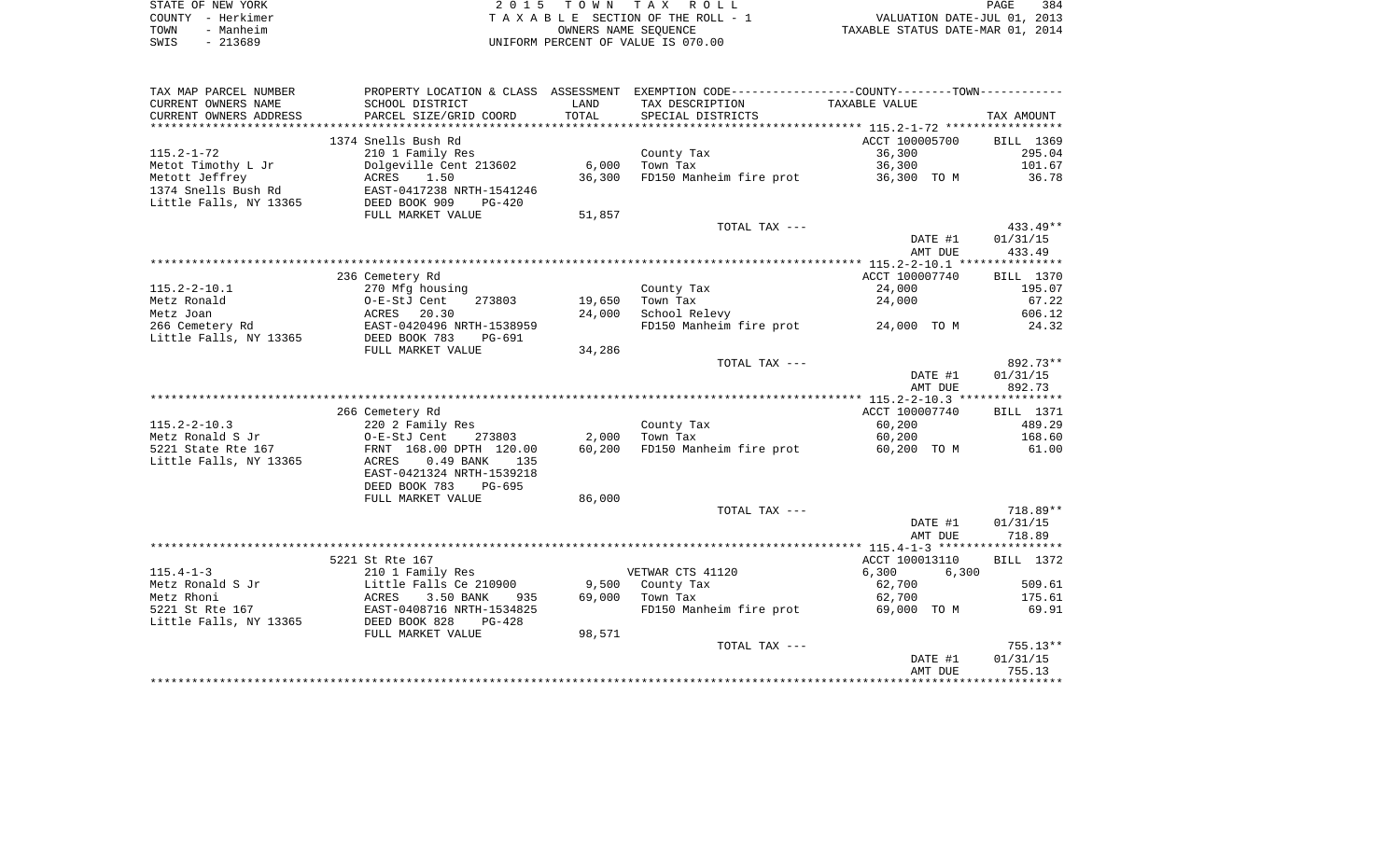|      | STATE OF NEW YORK | 2015 TOWN TAX ROLL                 | 385<br>PAGE                      |
|------|-------------------|------------------------------------|----------------------------------|
|      | COUNTY - Herkimer | TAXABLE SECTION OF THE ROLL - 1    | VALUATION DATE-JUL 01, 2013      |
| TOWN | - Manheim         | OWNERS NAME SEOUENCE               | TAXABLE STATUS DATE-MAR 01, 2014 |
| SWIS | - 213689          | UNIFORM PERCENT OF VALUE IS 070.00 |                                  |

| TAX MAP PARCEL NUMBER   |                                |         | PROPERTY LOCATION & CLASS ASSESSMENT EXEMPTION CODE---------------COUNTY-------TOWN---------- |                |                  |
|-------------------------|--------------------------------|---------|-----------------------------------------------------------------------------------------------|----------------|------------------|
| CURRENT OWNERS NAME     | SCHOOL DISTRICT                | LAND    | TAX DESCRIPTION                                                                               | TAXABLE VALUE  |                  |
| CURRENT OWNERS ADDRESS  | PARCEL SIZE/GRID COORD         | TOTAL   | SPECIAL DISTRICTS                                                                             |                | TAX AMOUNT       |
|                         | ****************************** |         |                                                                                               |                |                  |
|                         | 130 St Rte 170A                |         |                                                                                               |                | BILL 1373        |
| $108.1 - 1 - 12.2$      | 241 Rural res&ag               |         | County Tax                                                                                    | 100,000        | 812.78           |
| Micozzi Joseph A Jr     | West Canada Val 212402         | 9,400   | Town Tax                                                                                      | 100,000        | 280.07           |
| Micozzi Donna           | FRNT 420.00 DPTH               | 100,000 | FD150 Manheim fire prot                                                                       | 100,000 TO M   | 101.32           |
|                         |                                |         |                                                                                               |                |                  |
| 25 Taylor Dr            | ACRES<br>3.40                  |         |                                                                                               |                |                  |
| Milford, NH 03055       | EAST-0396140 NRTH-1553860      |         |                                                                                               |                |                  |
|                         | DEED BOOK 882<br>PG-592        |         |                                                                                               |                |                  |
|                         | FULL MARKET VALUE              | 142,857 |                                                                                               |                |                  |
|                         |                                |         | TOTAL TAX ---                                                                                 |                | 1,194.17**       |
|                         |                                |         |                                                                                               | DATE #1        | 01/31/15         |
|                         |                                |         |                                                                                               | AMT DUE        | 1,194.17         |
|                         |                                |         |                                                                                               |                |                  |
|                         | 6291 St Rte 167                |         |                                                                                               | ACCT 100007955 | BILL 1374        |
| $108.4 - 1 - 37$        | 210 1 Family Res               |         | County Tax                                                                                    | 66,800         | 542.94           |
| Miller Austin & Phyllis | Dolgeville Cent 213602 3,700   |         | Town Tax                                                                                      | 66,800         | 187.09           |
| Miller Craig            | FRNT 200.00 DPTH 200.00        | 66,800  | FD150 Manheim fire prot                                                                       | 66,800 TO M    | 67.68            |
| 6291 St Rte 167         | ACRES<br>0.92                  |         |                                                                                               |                |                  |
| Dolgeville, NY 13329    | EAST-0414873 NRTH-1550986      |         |                                                                                               |                |                  |
|                         |                                |         |                                                                                               |                |                  |
|                         | DEED BOOK 1318<br>PG-753       |         |                                                                                               |                |                  |
|                         | FULL MARKET VALUE              | 95,429  |                                                                                               |                |                  |
|                         |                                |         | TOTAL TAX ---                                                                                 |                | 797.71**         |
|                         |                                |         |                                                                                               | DATE #1        | 01/31/15         |
|                         |                                |         |                                                                                               | AMT DUE        | 797.71           |
|                         |                                |         |                                                                                               |                |                  |
|                         | St Rte 167                     |         |                                                                                               |                | <b>BILL</b> 1375 |
| $108.4 - 1 - 40.4$      | 314 Rural vac<10               |         | County Tax                                                                                    | 500            | 4.06             |
| Miller Austin & Phyllis | Dolgeville Cent 213602         | 500     | Town Tax                                                                                      | 500            | 1.40             |
| Miller Craig            | FRNT 50.00 DPTH 200.00         | 500     | FD150 Manheim fire prot                                                                       | 500 TO M       | .51              |
| 6291 St Rte 167         | 0.20<br>ACRES                  |         |                                                                                               |                |                  |
| Dolgeville, NY 13329    | EAST-0414761 NRTH-1550893      |         |                                                                                               |                |                  |
|                         | DEED BOOK 1318<br>PG-753       |         |                                                                                               |                |                  |
|                         | FULL MARKET VALUE              | 714     |                                                                                               |                |                  |
|                         |                                |         | TOTAL TAX ---                                                                                 |                | $5.97**$         |
|                         |                                |         |                                                                                               | DATE #1        | 01/31/15         |
|                         |                                |         |                                                                                               |                | 5.97             |
|                         |                                |         |                                                                                               | AMT DUE        |                  |
|                         |                                |         |                                                                                               |                |                  |
|                         | 270 Miner Rd                   |         |                                                                                               | ACCT 100002735 | BILL 1376        |
| $108.3 - 1 - 9$         | 210 1 Family Res               |         | VET WAR CT 41121                                                                              | 6,300<br>6,300 |                  |
| Miller Malvin Gary      | Dolgeville Cent 213602         | 8,600   | County Tax                                                                                    | 53,700         | 436.46           |
| Miller Mary             | Gar 95                         | 60,000  | Town Tax                                                                                      | 53,700         | 150.40           |
| 270 Miner Rd            | ACRES<br>2.60                  |         | FD150 Manheim fire prot 60,000 TO M                                                           |                | 60.79            |
| Dolgeville, NY 13329    | EAST-0407721 NRTH-1552616      |         |                                                                                               |                |                  |
|                         | DEED BOOK 00628 PG-00100       |         |                                                                                               |                |                  |
|                         | FULL MARKET VALUE              | 85,714  |                                                                                               |                |                  |
|                         |                                |         | TOTAL TAX ---                                                                                 |                | 647.65**         |
|                         |                                |         |                                                                                               | DATE #1        | 01/31/15         |
|                         |                                |         |                                                                                               | AMT DUE        | 647.65           |
|                         |                                |         |                                                                                               |                |                  |
|                         |                                |         |                                                                                               |                |                  |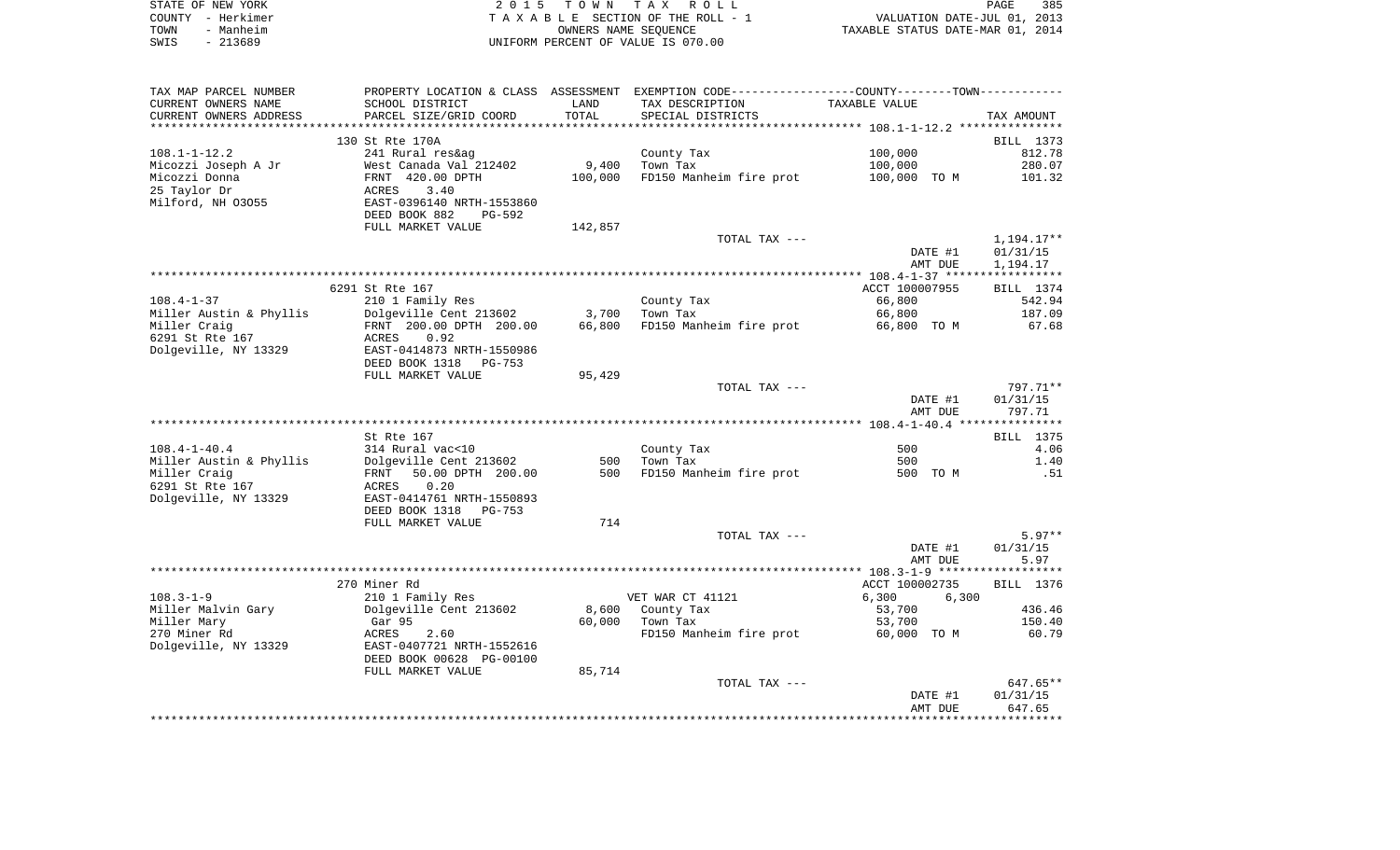|      | STATE OF NEW YORK | 2015 TOWN TAX ROLL                 | 386<br>PAGE                      |
|------|-------------------|------------------------------------|----------------------------------|
|      | COUNTY - Herkimer | TAXABLE SECTION OF THE ROLL - 1    | VALUATION DATE-JUL 01, 2013      |
| TOWN | - Manheim         | OWNERS NAME SEOUENCE               | TAXABLE STATUS DATE-MAR 01, 2014 |
| SWIS | - 213689          | UNIFORM PERCENT OF VALUE IS 070.00 |                                  |

| TAX MAP PARCEL NUMBER                 |                                           |         | PROPERTY LOCATION & CLASS ASSESSMENT EXEMPTION CODE----------------COUNTY--------TOWN----------- |                |                     |
|---------------------------------------|-------------------------------------------|---------|--------------------------------------------------------------------------------------------------|----------------|---------------------|
| CURRENT OWNERS NAME                   | SCHOOL DISTRICT                           | LAND    | TAX DESCRIPTION                                                                                  | TAXABLE VALUE  |                     |
| CURRENT OWNERS ADDRESS                | PARCEL SIZE/GRID COORD                    | TOTAL   | SPECIAL DISTRICTS                                                                                |                | TAX AMOUNT          |
| ************************              |                                           |         |                                                                                                  |                |                     |
|                                       | 353 Bidleman Rd                           |         |                                                                                                  | ACCT 100001740 | BILL 1377           |
| $115.4 - 1 - 79$                      | 271 Mfg housings                          |         | County Tax                                                                                       | 30,000         | 243.83              |
| Miller Ralph E                        | Little Falls Ce 210900                    | 6,100   | Town Tax                                                                                         | 30,000         | 84.02               |
| Miller Mildred                        | ACRES<br>1.80                             | 30,000  | FD150 Manheim fire prot                                                                          | 30,000 TO M    | 30.40               |
| 353 Bidleman Rd                       | EAST-0410646 NRTH-1534129                 |         |                                                                                                  |                |                     |
| Little Falls, NY 13365                | DEED BOOK 00397 PG-00195                  |         |                                                                                                  |                |                     |
|                                       | FULL MARKET VALUE                         | 42,857  |                                                                                                  |                |                     |
|                                       |                                           |         | TOTAL TAX ---                                                                                    |                | $358.25**$          |
|                                       |                                           |         |                                                                                                  | DATE #1        | 01/31/15            |
|                                       |                                           |         |                                                                                                  | AMT DUE        | 358.25              |
|                                       |                                           |         |                                                                                                  |                |                     |
|                                       | 192 River Rd                              |         |                                                                                                  | ACCT 100002130 | BILL 1378           |
| $115.3 - 1 - 20$                      | 210 1 Family Res                          |         | County Tax                                                                                       | 51,000         | 414.52              |
| Miller Timothy E                      | Little Falls Ce 210900                    | 2,000   | Town Tax                                                                                         | 51,000         | 142.84              |
| 192 River Rd                          | FRNT 172.00 DPTH 310.00                   | 51,000  | FD150 Manheim fire prot                                                                          | 51,000 TO M    | 51.67               |
| Little Falls, NY 13365                | 0.59<br>ACRES                             |         |                                                                                                  |                |                     |
|                                       | EAST-0406590 NRTH-1531607                 |         |                                                                                                  |                |                     |
|                                       | DEED BOOK 905<br>$PG-430$                 |         |                                                                                                  |                |                     |
|                                       | FULL MARKET VALUE                         | 72,857  |                                                                                                  |                |                     |
|                                       |                                           |         | TOTAL TAX ---                                                                                    |                | $609.03**$          |
|                                       |                                           |         |                                                                                                  | DATE #1        | 01/31/15            |
|                                       |                                           |         |                                                                                                  | AMT DUE        | 609.03              |
|                                       | 616 Bronner Rd                            |         |                                                                                                  | ACCT 100005615 |                     |
|                                       |                                           |         |                                                                                                  |                | BILL 1379<br>365.75 |
| $108.4 - 2 - 20$<br>Miller Veronica M | 270 Mfg housing<br>Dolgeville Cent 213602 | 4,000   | County Tax<br>Town Tax                                                                           | 45,000         | 126.03              |
| 616 Bronner Rd                        | FRNT 208.00 DPTH 208.00                   | 45,000  |                                                                                                  | 45,000         | 45.60               |
| Little Falls, NY 13365                | 0.99<br>ACRES                             |         | FD150 Manheim fire prot                                                                          | 45,000 TO M    |                     |
|                                       | EAST-0409003 NRTH-1545824                 |         |                                                                                                  |                |                     |
|                                       | DEED BOOK 1531<br>PG-952                  |         |                                                                                                  |                |                     |
|                                       | FULL MARKET VALUE                         | 64,286  |                                                                                                  |                |                     |
|                                       |                                           |         | TOTAL TAX ---                                                                                    |                | 537.38**            |
|                                       |                                           |         |                                                                                                  | DATE #1        | 01/31/15            |
|                                       |                                           |         |                                                                                                  | AMT DUE        | 537.38              |
|                                       |                                           |         |                                                                                                  |                |                     |
|                                       | 849 Peckville Rd                          |         |                                                                                                  |                | <b>BILL 1380</b>    |
| $108.2 - 1 - 2.7$                     | 242 Rurl res&rec                          |         | County Tax                                                                                       | 98,000         | 796.53              |
| Minor-Swartz Adam                     | Dolgeville Cent 213602                    | 15,400  | Town Tax                                                                                         | 98,000         | 274.47              |
| Minor-Swartz Jennifer                 | 242                                       | 98,000  | FD150 Manheim fire prot                                                                          | 98,000 TO M    | 99.30               |
| 849 Peckville Rd                      | FRNT 411.00 DPTH                          |         |                                                                                                  |                |                     |
| Dolgeville, NY 13329                  | ACRES 10.70                               |         |                                                                                                  |                |                     |
|                                       | EAST-0412327 NRTH-1555873                 |         |                                                                                                  |                |                     |
|                                       | DEED BOOK 1398<br>PG-539                  |         |                                                                                                  |                |                     |
|                                       | FULL MARKET VALUE                         | 140,000 |                                                                                                  |                |                     |
|                                       |                                           |         | TOTAL TAX ---                                                                                    |                | 1,170.30**          |
|                                       |                                           |         |                                                                                                  | DATE #1        | 01/31/15            |
|                                       |                                           |         |                                                                                                  | AMT DUE        | 1,170.30            |
|                                       |                                           |         |                                                                                                  |                |                     |
|                                       |                                           |         |                                                                                                  |                |                     |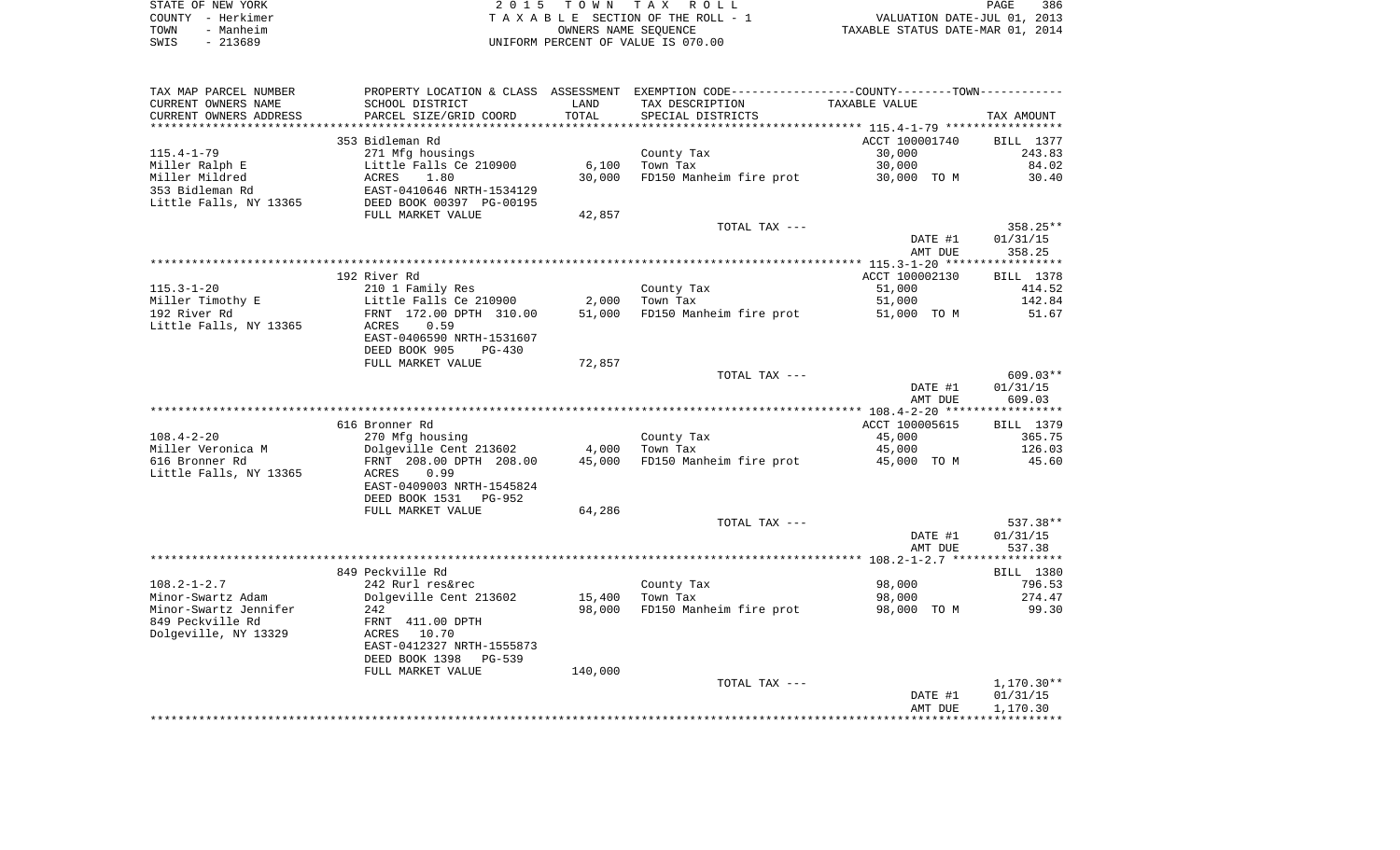| STATE OF NEW YORK | 2015 TOWN TAX ROLL                 | 387<br><b>PAGE</b>               |
|-------------------|------------------------------------|----------------------------------|
| COUNTY - Herkimer | TAXABLE SECTION OF THE ROLL - 1    | VALUATION DATE-JUL 01, 2013      |
| - Manheim<br>TOWN | OWNERS NAME SEOUENCE               | TAXABLE STATUS DATE-MAR 01, 2014 |
| - 213689<br>SWIS  | UNIFORM PERCENT OF VALUE IS 070.00 |                                  |

| TAX MAP PARCEL NUMBER                                  |                                            |        | PROPERTY LOCATION & CLASS ASSESSMENT EXEMPTION CODE----------------COUNTY--------TOWN----------- |                  |                  |
|--------------------------------------------------------|--------------------------------------------|--------|--------------------------------------------------------------------------------------------------|------------------|------------------|
| CURRENT OWNERS NAME                                    | SCHOOL DISTRICT                            | LAND   | TAX DESCRIPTION                                                                                  | TAXABLE VALUE    |                  |
| CURRENT OWNERS ADDRESS                                 | PARCEL SIZE/GRID COORD                     | TOTAL  | SPECIAL DISTRICTS                                                                                |                  | TAX AMOUNT       |
|                                                        | 409 Bidleman Rd                            |        |                                                                                                  | ACCT 100013620   |                  |
|                                                        |                                            |        |                                                                                                  |                  | BILL 1381        |
| $115.4 - 1 - 70$<br>Mocko Ronald                       | 210 1 Family Res<br>Little Falls Ce 210900 | 1,400  | County Tax<br>Town Tax                                                                           | 54,700<br>54,700 | 444.59<br>153.20 |
|                                                        |                                            | 54,700 | FD150 Manheim fire prot                                                                          |                  |                  |
| Mocko Kathleen<br>409 Bidleman Rd                      | W/garage<br>80.00 DPTH 197.03<br>FRNT      |        |                                                                                                  | 54,700 TO M      | 55.42            |
| Little Falls, NY 13365                                 | ACRES<br>0.36                              |        |                                                                                                  |                  |                  |
|                                                        | EAST-0410669 NRTH-1535065                  |        |                                                                                                  |                  |                  |
|                                                        | DEED BOOK 777<br>PG-555                    |        |                                                                                                  |                  |                  |
|                                                        | FULL MARKET VALUE                          | 78,143 |                                                                                                  |                  |                  |
|                                                        |                                            |        | TOTAL TAX ---                                                                                    |                  | 653.21**         |
|                                                        |                                            |        |                                                                                                  | DATE #1          | 01/31/15         |
|                                                        |                                            |        |                                                                                                  | AMT DUE          | 653.21           |
|                                                        |                                            |        |                                                                                                  |                  |                  |
|                                                        | 156 Granny Hill Rd                         |        |                                                                                                  | ACCT 100006240   | BILL 1382        |
| $108.4 - 2 - 51$                                       | 260 Seasonal res - WTRFNT                  |        | County Tax                                                                                       | 32,000           | 260.09           |
| Monahan Lisa S                                         | Dolgeville Cent 213602                     | 2,000  | Town Tax                                                                                         | 32,000           | 89.62            |
| Wakefield Cathy                                        | 60.00 DPTH 100.00<br>FRNT                  | 32,000 | FD150 Manheim fire prot                                                                          | 32,000 TO M      | 32.42            |
| 61 First Ave                                           | 0.18<br>ACRES                              |        |                                                                                                  |                  |                  |
| Ilion, NY 13357                                        | EAST-0419198 NRTH-1544530                  |        |                                                                                                  |                  |                  |
|                                                        | DEED BOOK 1170<br>PG-277                   |        |                                                                                                  |                  |                  |
|                                                        | FULL MARKET VALUE                          | 45,714 |                                                                                                  |                  |                  |
|                                                        |                                            |        | TOTAL TAX ---                                                                                    |                  | 382.13**         |
|                                                        |                                            |        |                                                                                                  | DATE #1          | 01/31/15         |
|                                                        |                                            |        |                                                                                                  | AMT DUE          | 382.13           |
|                                                        |                                            |        |                                                                                                  |                  |                  |
|                                                        | 196 Timmerman Rd                           |        |                                                                                                  | ACCT 100013140   | BILL 1383        |
| $115.4 - 2 - 19.1$                                     | 280 Res Multiple                           |        | AGRIC 10 Y 41700                                                                                 | 10,000<br>10,000 |                  |
| Montana Alvin Sr.                                      | Little Falls Ce 210900                     |        | 53,900 AG MKTS L 41720                                                                           | 13,303<br>13,303 |                  |
| Montana Alvin Jr.                                      | ACRES 112.30                               |        | 79,000 County Tax                                                                                | 55,697           | 452.70           |
| 196 Timmerman Rd                                       | EAST-0413877 NRTH-1529877                  |        | Town Tax                                                                                         | 55,697           | 155.99           |
| Little Falls, NY 13365                                 | DEED BOOK 932<br>PG-673                    |        | School Relevy                                                                                    |                  | 805.70           |
|                                                        | FULL MARKET VALUE                          |        | 112,857 FD150 Manheim fire prot                                                                  | 65,697 TO M      | 66.57            |
| MAY BE SUBJECT TO PAYMENT<br>UNDER AGDIST LAW TIL 2018 |                                            |        | 13,303 EX                                                                                        |                  |                  |
|                                                        |                                            |        | TOTAL TAX ---                                                                                    |                  | $1,480.96**$     |
|                                                        |                                            |        |                                                                                                  | DATE #1          | 01/31/15         |
|                                                        |                                            |        |                                                                                                  | AMT DUE          | 1,480.96         |
|                                                        |                                            |        |                                                                                                  |                  |                  |
|                                                        | 196 Timmerman Rd                           |        |                                                                                                  | ACCT 100013140   | BILL 1384        |
| $115.4 - 2 - 19.2$                                     | 270 Mfg housing                            |        | County Tax                                                                                       | 15,000           | 121.92           |
| Montana Alvin Sr.                                      | Little Falls Ce 210900                     | 5,200  | Town Tax                                                                                         | 15,000           | 42.01            |
| 196 Timmerman Rd                                       | ACRES<br>3.20                              | 15,000 | School Relevy                                                                                    |                  | 668.76           |
| Little Falls, NY 13365                                 | EAST-0413877 NRTH-1529877                  |        | FD150 Manheim fire prot                                                                          | 15,000 TO M      | 15.20            |
|                                                        | DEED BOOK 1188<br>PG-56                    |        |                                                                                                  |                  |                  |
|                                                        | FULL MARKET VALUE                          | 21,429 |                                                                                                  |                  |                  |
|                                                        |                                            |        | TOTAL TAX ---                                                                                    |                  | 847.89**         |
|                                                        |                                            |        |                                                                                                  | DATE #1          | 01/31/15         |
|                                                        |                                            |        |                                                                                                  | AMT DUE          | 847.89           |
|                                                        |                                            |        |                                                                                                  |                  |                  |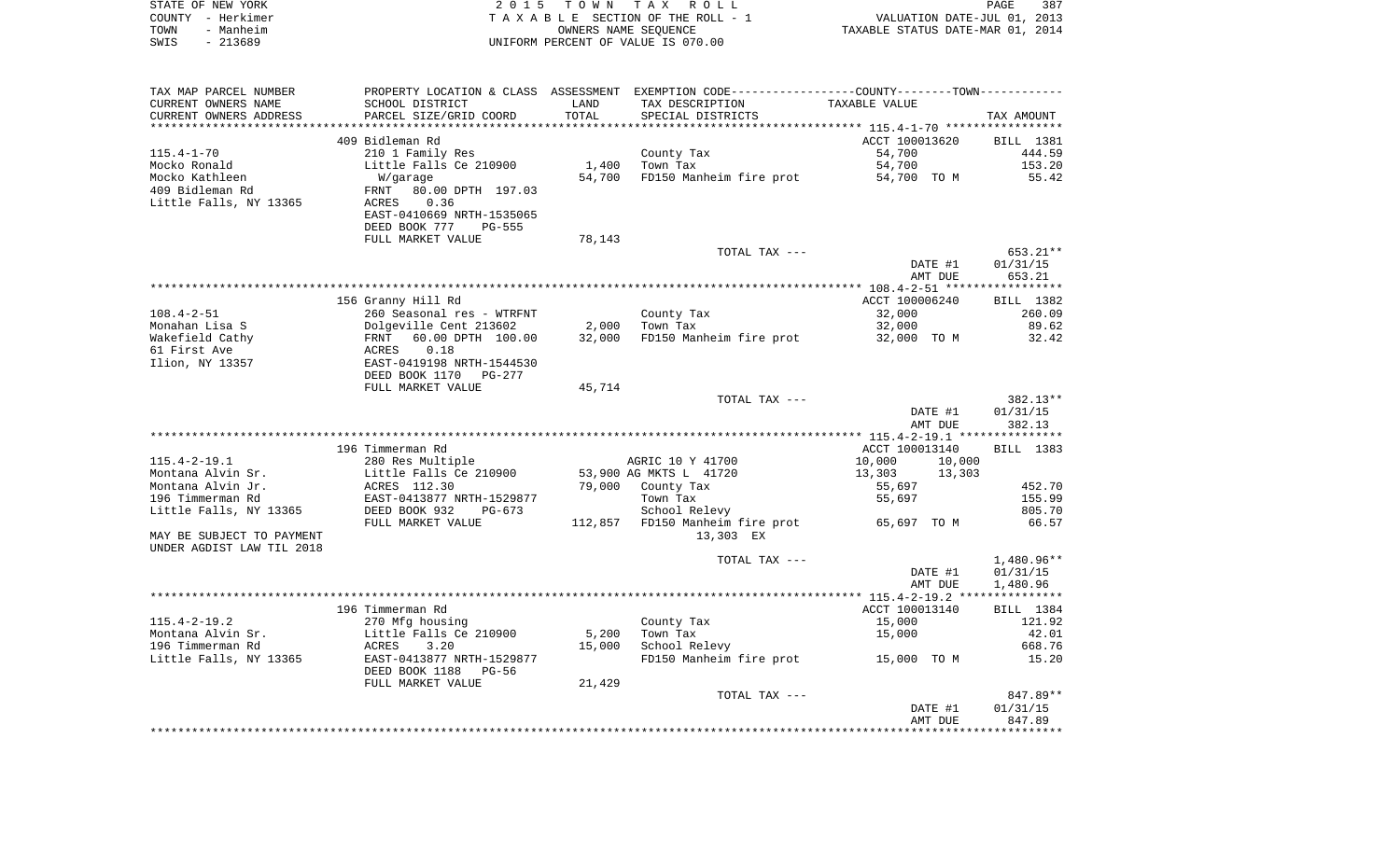| STATE OF NEW YORK | 2015 TOWN TAX ROLL                 | 388<br>PAGE                      |
|-------------------|------------------------------------|----------------------------------|
| COUNTY - Herkimer | TAXABLE SECTION OF THE ROLL - 1    | VALUATION DATE-JUL 01, 2013      |
| TOWN<br>- Manheim | OWNERS NAME SEOUENCE               | TAXABLE STATUS DATE-MAR 01, 2014 |
| $-213689$<br>SWIS | UNIFORM PERCENT OF VALUE IS 070.00 |                                  |

| TAX MAP PARCEL NUMBER<br>CURRENT OWNERS NAME<br>CURRENT OWNERS ADDRESS                              | SCHOOL DISTRICT<br>PARCEL SIZE/GRID COORD                                                                                                               | LAND<br>TOTAL           | PROPERTY LOCATION & CLASS ASSESSMENT EXEMPTION CODE----------------COUNTY-------TOWN----------<br>TAX DESCRIPTION<br>SPECIAL DISTRICTS | TAXABLE VALUE                                                    | TAX AMOUNT                         |
|-----------------------------------------------------------------------------------------------------|---------------------------------------------------------------------------------------------------------------------------------------------------------|-------------------------|----------------------------------------------------------------------------------------------------------------------------------------|------------------------------------------------------------------|------------------------------------|
| $115.2 - 1 - 59$<br>Montana Thomas<br>Montana Jean<br>1245 Snells Bush Rd<br>Little Falls, NY 13365 | Cemetery Rd<br>105 Vac farmland<br>O-E-StJ Cent<br>273803<br>4.70<br>ACRES<br>EAST-0419516 NRTH-1539337<br>DEED BOOK 707<br>PG-242<br>FULL MARKET VALUE | 2,800<br>2,800<br>4,000 | AG MKTS L 41720<br>County Tax<br>Town Tax<br>FD150 Manheim fire prot<br>1,560 EX                                                       | ACCT 100008160<br>1,560<br>1,560<br>1,240<br>1,240<br>1,240 TO M | BILL 1385<br>10.08<br>3.47<br>1.26 |
| MAY BE SUBJECT TO PAYMENT<br>UNDER AGDIST LAW TIL 2018                                              |                                                                                                                                                         |                         | TOTAL TAX ---                                                                                                                          |                                                                  | 14.81**                            |
|                                                                                                     |                                                                                                                                                         |                         |                                                                                                                                        | DATE #1<br>AMT DUE                                               | 01/31/15<br>14.81                  |
|                                                                                                     |                                                                                                                                                         |                         |                                                                                                                                        |                                                                  |                                    |
|                                                                                                     | 1245 Snells Bush Rd                                                                                                                                     |                         |                                                                                                                                        |                                                                  | BILL 1386                          |
| $115.2 - 2 - 9.2$                                                                                   | 120 Field crops                                                                                                                                         |                         | AG MKTS L 41720                                                                                                                        | 12,253<br>12,253                                                 |                                    |
| Montana Thomas                                                                                      | Dolgeville Cent 213602                                                                                                                                  | 20,950                  | County Tax                                                                                                                             | 65,547                                                           | 532.75                             |
| Montana Jean                                                                                        | FRNT 2927.00 DPTH                                                                                                                                       | 77,800                  | Town Tax                                                                                                                               | 65,547                                                           | 183.58                             |
| 1245 Snells Bush Rd                                                                                 | ACRES 24.60                                                                                                                                             |                         | FD150 Manheim fire prot                                                                                                                | 65,547 TO M                                                      | 66.41                              |
| Little Falls, NY 13365                                                                              | EAST-0418172 NRTH-1539720                                                                                                                               |                         | 12,253 EX                                                                                                                              |                                                                  |                                    |
| MAY BE SUBJECT TO PAYMENT<br>UNDER AGDIST LAW TIL 2018                                              | DEED BOOK 677<br>$PG-224$<br>FULL MARKET VALUE                                                                                                          | 111,143                 |                                                                                                                                        |                                                                  |                                    |
|                                                                                                     |                                                                                                                                                         |                         | TOTAL TAX ---                                                                                                                          |                                                                  | 782.74**                           |
|                                                                                                     |                                                                                                                                                         |                         |                                                                                                                                        | DATE #1<br>AMT DUE                                               | 01/31/15<br>782.74                 |
|                                                                                                     |                                                                                                                                                         |                         |                                                                                                                                        |                                                                  |                                    |
|                                                                                                     | Snells Bush Rd                                                                                                                                          |                         |                                                                                                                                        | ACCT 100008100                                                   | BILL 1387                          |
| $115.2 - 1 - 27.1$                                                                                  | 120 Field crops                                                                                                                                         |                         | AG MKTS L 41720                                                                                                                        | 18,792<br>18,792                                                 |                                    |
| Montana Thomas D                                                                                    | Dolgeville Cent 213602                                                                                                                                  | 62,700                  | County Tax                                                                                                                             | 53,908                                                           | 438.15                             |
| Montana Jean                                                                                        | FRNT 4489.00 DPTH                                                                                                                                       | 72,700                  | Town Tax                                                                                                                               | 53,908                                                           | 150.98                             |
| 1245 Snells Bush Rd<br>Little Falls, NY 13365                                                       | ACRES 112.20<br>EAST-0415855 NRTH-1542685<br>DEED BOOK 900<br>$PG-36$                                                                                   |                         | FD150 Manheim fire prot<br>18,792 EX                                                                                                   | 53,908 TO M                                                      | 54.62                              |
| MAY BE SUBJECT TO PAYMENT<br>UNDER AGDIST LAW TIL 2018                                              | FULL MARKET VALUE                                                                                                                                       | 103,857                 |                                                                                                                                        |                                                                  |                                    |
|                                                                                                     |                                                                                                                                                         |                         | TOTAL TAX ---                                                                                                                          |                                                                  | 643.75**                           |
|                                                                                                     |                                                                                                                                                         |                         |                                                                                                                                        | DATE #1                                                          | 01/31/15                           |
|                                                                                                     |                                                                                                                                                         |                         |                                                                                                                                        | AMT DUE                                                          | 643.75<br>* * * * * * * * *        |
|                                                                                                     |                                                                                                                                                         |                         |                                                                                                                                        | *** $115.2 - 1 - 21$ ****                                        |                                    |
|                                                                                                     | 1607 Snells Bush Rd                                                                                                                                     |                         |                                                                                                                                        | ACCT 100080210                                                   | BILL 1388                          |
| $115.2 - 1 - 21$                                                                                    | 210 1 Family Res                                                                                                                                        |                         | County Tax                                                                                                                             | 61,300                                                           | 498.24                             |
| Moore Grant L                                                                                       | Dolgeville Cent 213602                                                                                                                                  | 2,800                   | Town Tax                                                                                                                               | 61,300                                                           | 171.68                             |
| Moore Palma<br>1607 Snells Bush Rd                                                                  | W Garage<br>FRNT 208.00 DPTH 250.00                                                                                                                     | 61,300                  | FD150 Manheim fire prot                                                                                                                | 61,300 TO M                                                      | 62.11                              |
| Little Falls, NY 13365                                                                              | ACRES<br>0.70<br>EAST-0413672 NRTH-1543873<br>DEED BOOK 833<br>PG-157                                                                                   |                         |                                                                                                                                        |                                                                  |                                    |
|                                                                                                     | FULL MARKET VALUE                                                                                                                                       | 87,571                  |                                                                                                                                        |                                                                  |                                    |
|                                                                                                     |                                                                                                                                                         |                         | TOTAL TAX ---                                                                                                                          |                                                                  | $732.03**$                         |
|                                                                                                     |                                                                                                                                                         |                         |                                                                                                                                        | DATE #1                                                          | 01/31/15                           |
|                                                                                                     |                                                                                                                                                         |                         |                                                                                                                                        | AMT DUE                                                          | 732.03                             |
|                                                                                                     |                                                                                                                                                         |                         |                                                                                                                                        |                                                                  |                                    |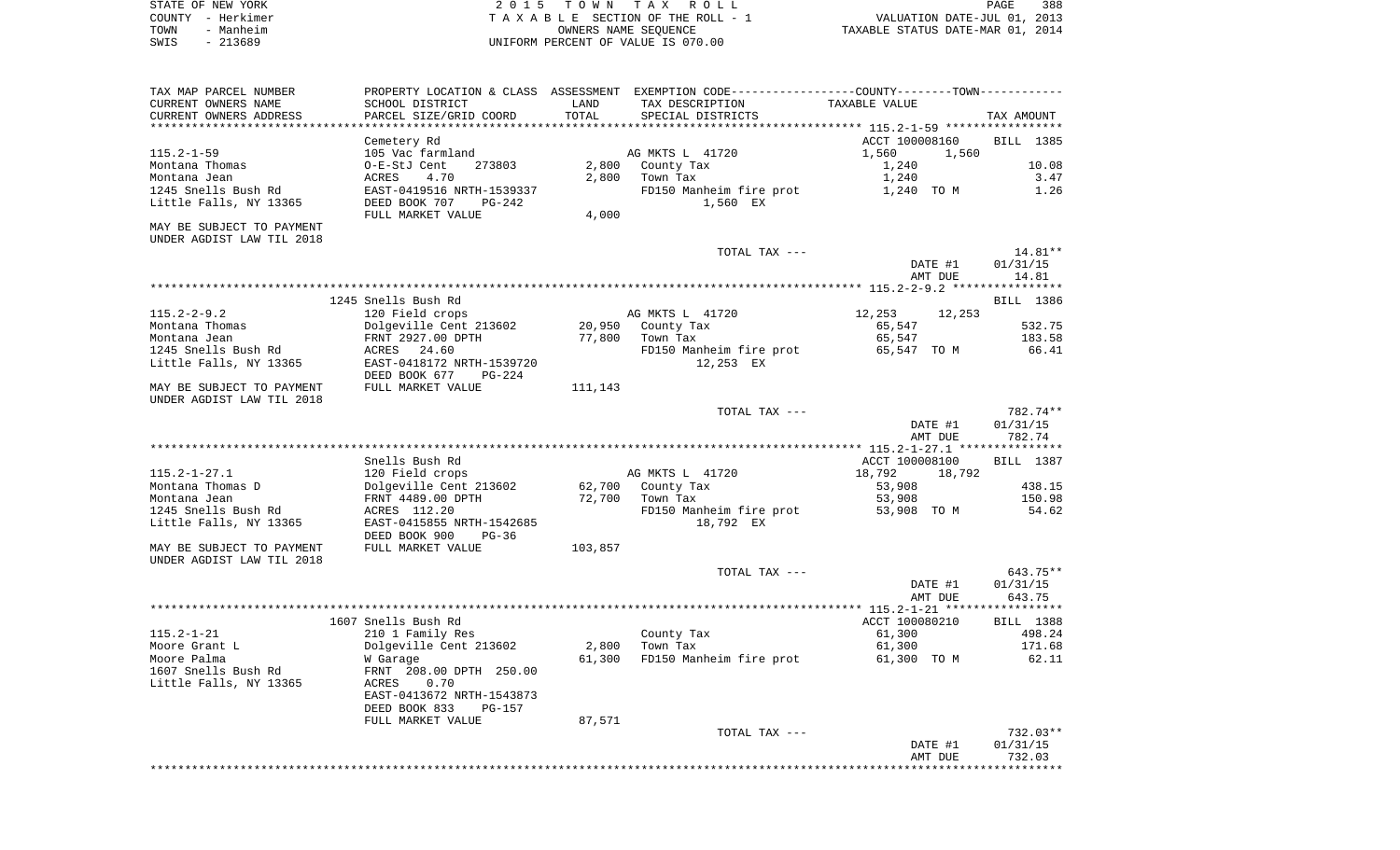| STATE OF NEW YORK | 2015 TOWN TAX ROLL                 | 389<br>PAGE                      |
|-------------------|------------------------------------|----------------------------------|
| COUNTY - Herkimer | TAXABLE SECTION OF THE ROLL - 1    | VALUATION DATE-JUL 01, 2013      |
| Manheim<br>TOWN   | OWNERS NAME SEOUENCE               | TAXABLE STATUS DATE-MAR 01, 2014 |
| $-213689$<br>SWIS | UNIFORM PERCENT OF VALUE IS 070.00 |                                  |

| TAX MAP PARCEL NUMBER      |                                                       |        | PROPERTY LOCATION & CLASS ASSESSMENT EXEMPTION CODE---------------COUNTY-------TOWN--------- |                |                  |
|----------------------------|-------------------------------------------------------|--------|----------------------------------------------------------------------------------------------|----------------|------------------|
| CURRENT OWNERS NAME        | SCHOOL DISTRICT                                       | LAND   | TAX DESCRIPTION                                                                              | TAXABLE VALUE  |                  |
| CURRENT OWNERS ADDRESS     | PARCEL SIZE/GRID COORD                                | TOTAL  | SPECIAL DISTRICTS                                                                            |                | TAX AMOUNT       |
| ************************** |                                                       |        |                                                                                              |                |                  |
|                            | Carlson Rd                                            |        |                                                                                              | ACCT 100007445 | BILL 1389        |
| $108.2 - 1 - 4$            | 270 Mfg housing                                       |        | County Tax                                                                                   | 7,500          | 60.96            |
| Moore Timothy              | Dolgeville Cent 213602                                | 5,000  | Town Tax                                                                                     | 7,500          | 21.01            |
| 364 Military Rd            | 4.00<br>ACRES                                         | 7,500  | School Relevy                                                                                |                | 153.77           |
| Dolgeville, NY 13329       | EAST-0414542 NRTH-1560264<br>DEED BOOK 895<br>$PG-87$ |        | FD150 Manheim fire prot                                                                      | 7,500 TO M     | 7.60             |
|                            | FULL MARKET VALUE                                     | 10,714 |                                                                                              |                |                  |
|                            |                                                       |        | TOTAL TAX ---                                                                                |                | 243.34**         |
|                            |                                                       |        |                                                                                              | DATE #1        | 01/31/15         |
|                            |                                                       |        |                                                                                              | AMT DUE        | 243.34           |
|                            |                                                       |        |                                                                                              |                |                  |
|                            | 601 Murphy Rd                                         |        |                                                                                              | ACCT 100080330 | BILL 1390        |
| 108.4-2-22                 | 210 1 Family Res                                      |        | County Tax                                                                                   | 44,100         | 358.44           |
| Mosher Alice               | Dolgeville Cent 213602<br>ACRES                       | 7,200  | Town Tax                                                                                     | 44,100         | 123.51           |
| Mosher Brian               | 1.80 BANK<br>629                                      | 44,100 | FD150 Manheim fire prot                                                                      | 44,100 TO M    | 44.68            |
| 601 Murphy Rd              | EAST-0409500 NRTH-1545188                             |        |                                                                                              |                |                  |
| Little Falls, NY 13365     | DEED BOOK 1441<br>PG-792                              |        |                                                                                              |                |                  |
|                            | FULL MARKET VALUE                                     | 63,000 |                                                                                              |                |                  |
|                            |                                                       |        | TOTAL TAX ---                                                                                |                | $526.63**$       |
|                            |                                                       |        |                                                                                              | DATE #1        | 01/31/15         |
|                            |                                                       |        |                                                                                              | AMT DUE        | 526.63           |
|                            | 396 Dockey Rd                                         |        |                                                                                              | ACCT 100013470 | <b>BILL</b> 1391 |
| $115.4 - 1 - 60.2$         | 210 1 Family Res                                      |        | County Tax                                                                                   | 44,000         | 357.62           |
| Mosher Brayton             | Little Falls Ce 210900                                | 12,700 | Town Tax                                                                                     | 44,000         | 123.23           |
| 396 Dockey Rd              | FRNT 650.00 DPTH                                      | 44,000 | FD150 Manheim fire prot                                                                      | 44,000 TO M    | 44.58            |
| Little Falls, NY 13365     | 3.70<br>ACRES                                         |        |                                                                                              |                |                  |
|                            | EAST-0417989 NRTH-1533148                             |        |                                                                                              |                |                  |
|                            | DEED BOOK 919<br>$PG-41$                              |        |                                                                                              |                |                  |
|                            | FULL MARKET VALUE                                     | 62,857 |                                                                                              |                |                  |
|                            |                                                       |        | TOTAL TAX ---                                                                                |                | $525.43**$       |
|                            |                                                       |        |                                                                                              | DATE #1        | 01/31/15         |
|                            |                                                       |        |                                                                                              | AMT DUE        | 525.43           |
|                            |                                                       |        |                                                                                              |                |                  |
|                            | 249 Snells Bush Rd                                    |        |                                                                                              | ACCT 100010080 | BILL 1392        |
| $123.1 - 1 - 18$           | 210 1 Family Res                                      |        | County Tax                                                                                   | 55,000         | 447.03           |
| Mosher Danielle W          | 273803<br>O-E-StJ Cent                                | 4,000  | Town Tax                                                                                     | 55,000         | 154.04           |
| 249 Snells Bush Rd         | W/garage                                              | 55,000 | FD150 Manheim fire prot                                                                      | 55,000 TO M    | 55.73            |
| Little Falls, NY 13365     | 1.00<br>ACRES                                         |        |                                                                                              |                |                  |
|                            | EAST-0425116 NRTH-1522375                             |        |                                                                                              |                |                  |
|                            | DEED BOOK 1257 PG-464                                 |        |                                                                                              |                |                  |
|                            | FULL MARKET VALUE                                     | 78,571 |                                                                                              |                |                  |
|                            |                                                       |        | TOTAL TAX ---                                                                                |                | 656.80**         |
|                            |                                                       |        |                                                                                              | DATE #1        | 01/31/15         |
|                            |                                                       |        |                                                                                              | AMT DUE        | 656.80           |
|                            |                                                       |        |                                                                                              |                |                  |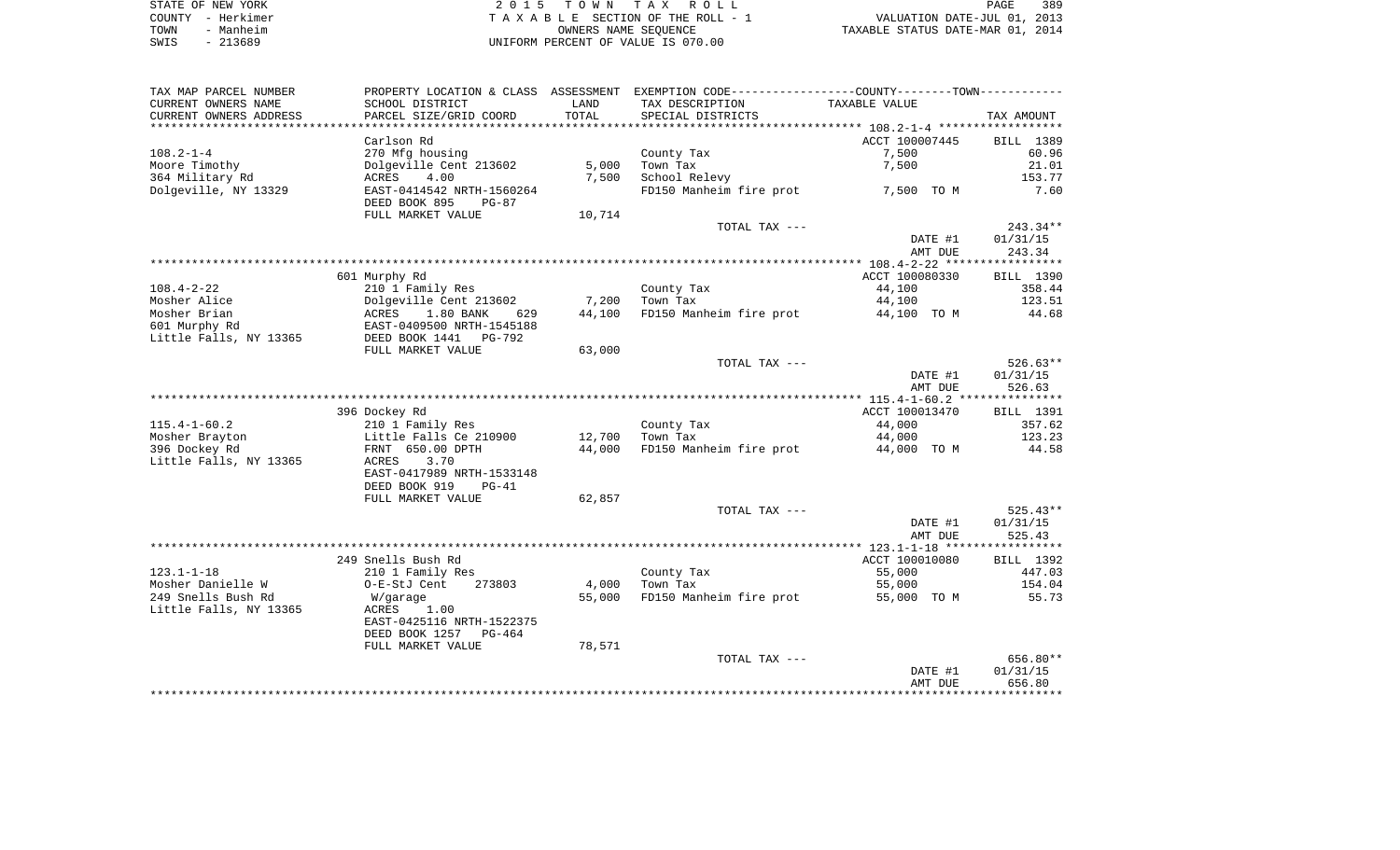| STATE OF NEW YORK        | 2 0 1 5                    | T O W N | T A X<br>R O L L                                                                              |                                  | PAGE<br>390  |
|--------------------------|----------------------------|---------|-----------------------------------------------------------------------------------------------|----------------------------------|--------------|
| COUNTY - Herkimer        |                            |         | TAXABLE SECTION OF THE ROLL - 1                                                               | VALUATION DATE-JUL 01, 2013      |              |
| - Manheim<br>TOWN        |                            |         | OWNERS NAME SEQUENCE                                                                          | TAXABLE STATUS DATE-MAR 01, 2014 |              |
| $-213689$<br>SWIS        |                            |         | UNIFORM PERCENT OF VALUE IS 070.00                                                            |                                  |              |
|                          |                            |         |                                                                                               |                                  |              |
|                          |                            |         |                                                                                               |                                  |              |
| TAX MAP PARCEL NUMBER    |                            |         | PROPERTY LOCATION & CLASS ASSESSMENT EXEMPTION CODE---------------COUNTY-------TOWN---------- |                                  |              |
| CURRENT OWNERS NAME      | SCHOOL DISTRICT            | LAND    | TAX DESCRIPTION                                                                               | TAXABLE VALUE                    |              |
| CURRENT OWNERS ADDRESS   | PARCEL SIZE/GRID COORD     | TOTAL   | SPECIAL DISTRICTS                                                                             |                                  | TAX AMOUNT   |
|                          |                            |         |                                                                                               |                                  |              |
|                          | 395 Bidleman Rd            |         |                                                                                               | ACCT 100011670                   | BILL 1393    |
| $115.4 - 1 - 78$         | 242 Rurl res&rec           |         | County Tax                                                                                    | 120,000                          | 975.34       |
| Mosher Elizabeth L       | Little Falls Ce 210900     | 15,500  | Town Tax                                                                                      | 120,000                          | 336.09       |
| 395 Bidleman Rd          | W/garage                   | 120,000 | FD150 Manheim fire prot                                                                       | 120,000 TO M                     | 121.59       |
| Little Falls, NY 13365   | Partial Value 60%          |         |                                                                                               |                                  |              |
|                          | ACRES<br>12.00 BANK<br>184 |         |                                                                                               |                                  |              |
|                          | EAST-0410333 NRTH-1534326  |         |                                                                                               |                                  |              |
|                          | DEED BOOK 821<br>PG-255    |         |                                                                                               |                                  |              |
|                          | FULL MARKET VALUE          | 171,429 |                                                                                               |                                  |              |
|                          |                            |         | TOTAL TAX ---                                                                                 |                                  | $1,433.02**$ |
|                          |                            |         |                                                                                               | DATE #1                          | 01/31/15     |
|                          |                            |         |                                                                                               | AMT DUE                          | 1,433.02     |
|                          |                            |         |                                                                                               |                                  |              |
|                          | 652 Bronner Rd             |         |                                                                                               | ACCT 100011760                   | BILL 1394    |
| $108.4 - 2 - 18.1$       | 210 1 Family Res           |         | County Tax                                                                                    | 68,000                           | 552.69       |
| Mosher Ernest            | Dolgeville Cent 213602     | 8,200   | Town Tax                                                                                      | 68,000                           | 190.45       |
| Mosher Dawn              | ACRES<br>5.20              | 68,000  | School Relevy                                                                                 |                                  | 967.50       |
| 652 Bronner Rd           | EAST-0410014 NRTH-1545692  |         | FD150 Manheim fire prot                                                                       | 68,000 TO M                      | 68.90        |
| Little Falls, NY 13365   | DEED BOOK 855<br>PG-462    |         |                                                                                               |                                  |              |
|                          | FULL MARKET VALUE          | 97,143  |                                                                                               |                                  |              |
|                          |                            |         | TOTAL TAX ---                                                                                 |                                  | $1,779.54**$ |
|                          |                            |         |                                                                                               | DATE #1                          | 01/31/15     |
|                          |                            |         |                                                                                               | AMT DUE                          | 1,779.54     |
|                          |                            |         |                                                                                               |                                  |              |
|                          | 217 Lamanna Rd             |         |                                                                                               |                                  | BILL 1395    |
| $115.2 - 2 - 44.2$       | 210 1 Family Res           |         | County Tax                                                                                    | 60,000                           | 487.67       |
| Mosher Glen W            | Little Falls Ce 210900     | 8,200   | Town Tax                                                                                      | 60,000                           | 168.04       |
| 217 Lamanna Rd           | ACRES<br>2.20              | 60,000  | FD150 Manheim fire prot                                                                       | 60,000 TO M                      | 60.79        |
| Little Falls, NY 13365   | EAST-0412903 NRTH-1536478  |         |                                                                                               |                                  |              |
|                          | DEED BOOK 1546 PG-326      |         |                                                                                               |                                  |              |
| PRIOR OWNER ON 3/01/2014 | FULL MARKET VALUE          | 85,714  |                                                                                               |                                  |              |
| Mosher Glen              |                            |         |                                                                                               |                                  |              |
|                          |                            |         | TOTAL TAX ---                                                                                 |                                  | $716.50**$   |
|                          |                            |         |                                                                                               | DATE #1                          | 01/31/15     |
|                          |                            |         |                                                                                               | AMT DUE                          | 716.50       |
|                          |                            |         |                                                                                               |                                  |              |
|                          | 6129 St Rte 167            |         |                                                                                               |                                  | BILL 1396    |
| $108.4 - 2 - 88.1$       | 331 Com vac w/im           |         | County Tax                                                                                    | 25,700                           | 208.88       |
| Mosher Jeffrey           | Dolgeville Cent 213602     | 23,100  | Town Tax                                                                                      | 25,700                           | 71.98        |
| 395 Bidleman Rd          | 32.01<br>ACRES             | 25,700  | School Relevy                                                                                 |                                  | 526.95       |
| Little Falls, NY 13365   | EAST-0413390 NRTH-1548725  |         | FD150 Manheim fire prot                                                                       | 25,700 TO M                      | 26.04        |
|                          | DEED BOOK 700<br>$PG-593$  |         |                                                                                               |                                  |              |
|                          | FULL MARKET VALUE          | 36,714  |                                                                                               |                                  |              |

TOTAL TAX  $---$ 833.85\*\* DATE #1 01/31/15 AMT DUE 833.85\*\*\*\*\*\*\*\*\*\*\*\*\*\*\*\*\*\*\*\*\*\*\*\*\*\*\*\*\*\*\*\*\*\*\*\*\*\*\*\*\*\*\*\*\*\*\*\*\*\*\*\*\*\*\*\*\*\*\*\*\*\*\*\*\*\*\*\*\*\*\*\*\*\*\*\*\*\*\*\*\*\*\*\*\*\*\*\*\*\*\*\*\*\*\*\*\*\*\*\*\*\*\*\*\*\*\*\*\*\*\*\*\*\*\*\*\*\*\*\*\*\*\*\*\*\*\*\*\*\*\*\*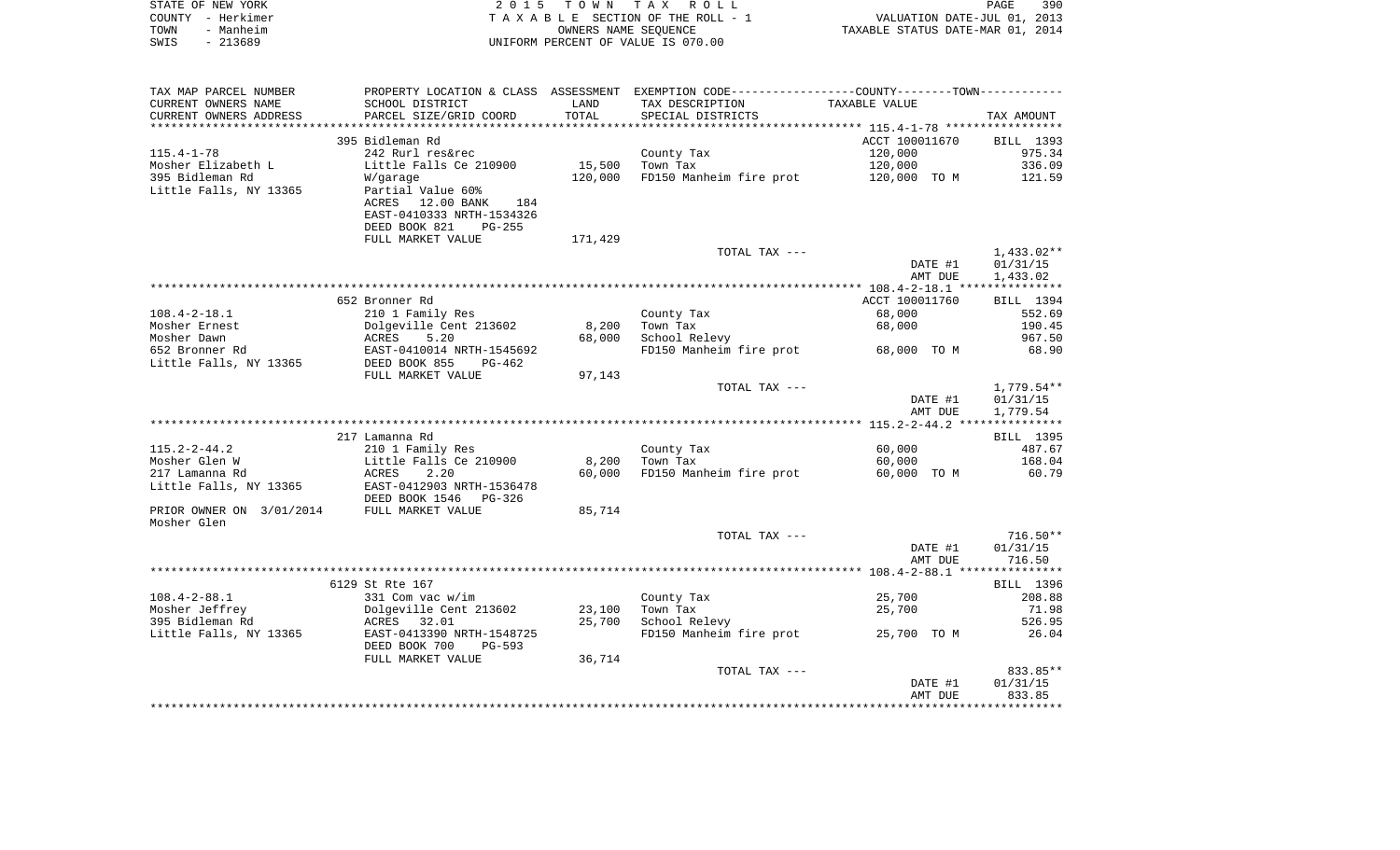|      | STATE OF NEW YORK | 2015 TOWN TAX ROLL                 | 391<br>PAGE                      |
|------|-------------------|------------------------------------|----------------------------------|
|      | COUNTY - Herkimer | TAXABLE SECTION OF THE ROLL - 1    | VALUATION DATE-JUL 01, 2013      |
| TOWN | - Manheim         | OWNERS NAME SEOUENCE               | TAXABLE STATUS DATE-MAR 01, 2014 |
| SWIS | - 213689          | UNIFORM PERCENT OF VALUE IS 070.00 |                                  |

| TAX MAP PARCEL NUMBER  |                                                     |        | PROPERTY LOCATION & CLASS ASSESSMENT EXEMPTION CODE---------------COUNTY-------TOWN---------- |                |            |
|------------------------|-----------------------------------------------------|--------|-----------------------------------------------------------------------------------------------|----------------|------------|
| CURRENT OWNERS NAME    | SCHOOL DISTRICT                                     | LAND   | TAX DESCRIPTION                                                                               | TAXABLE VALUE  |            |
| CURRENT OWNERS ADDRESS | PARCEL SIZE/GRID COORD                              | TOTAL  | SPECIAL DISTRICTS                                                                             |                | TAX AMOUNT |
|                        |                                                     |        |                                                                                               |                |            |
|                        | Bronner Rd                                          |        |                                                                                               |                | BILL 1397  |
| $108.4 - 2 - 1.5$      | 105 Vac farmland                                    |        | County Tax                                                                                    | 9,000          | 73.15      |
| Mosher Ronnie          | Dolgeville Cent 213602                              | 9,000  | Town Tax                                                                                      | 9,000          | 25.21      |
| Mosher Julia           | 33.00 DPTH<br>FRNT                                  | 9,000  | FD150 Manheim fire prot                                                                       | 9,000 TO M     | 9.12       |
| 655 Bronner Rd         | 11.00<br>ACRES                                      |        |                                                                                               |                |            |
| Little Falls, NY 13365 | EAST-0409633 NRTH-1547033<br>DEED BOOK 934<br>PG-17 |        |                                                                                               |                |            |
|                        | FULL MARKET VALUE                                   | 12,857 |                                                                                               |                |            |
|                        |                                                     |        | TOTAL TAX ---                                                                                 |                | $107.48**$ |
|                        |                                                     |        |                                                                                               | DATE #1        | 01/31/15   |
|                        |                                                     |        |                                                                                               | AMT DUE        | 107.48     |
|                        |                                                     |        |                                                                                               |                |            |
|                        | 655 Bronner Rd                                      |        |                                                                                               | ACCT 100014820 | BILL 1398  |
| $108.4 - 2 - 2$        | 210 1 Family Res                                    |        | County Tax                                                                                    | 49,900         | 405.58     |
| Mosher Ronnie          | Dolgeville Cent 213602                              | 2,900  | Town Tax                                                                                      | 49,900         | 139.76     |
| Mosher Julia           | W/gar                                               | 49,900 | FD150 Manheim fire prot                                                                       | 49,900 TO M    | 50.56      |
| 655 Bronner Rd         | FRNT 290.00 DPTH 150.00                             |        |                                                                                               |                |            |
| Little Falls, NY 13365 | ACRES<br>1.00                                       |        |                                                                                               |                |            |
|                        | EAST-0409696 NRTH-1546137                           |        |                                                                                               |                |            |
|                        | DEED BOOK 753<br>PG-312                             |        |                                                                                               |                |            |
|                        | FULL MARKET VALUE                                   | 71,286 |                                                                                               |                |            |
|                        |                                                     |        | TOTAL TAX ---                                                                                 |                | 595.90**   |
|                        |                                                     |        |                                                                                               | DATE #1        | 01/31/15   |
|                        |                                                     |        |                                                                                               | AMT DUE        | 595.90     |
|                        | 669 Bronner Rd                                      |        |                                                                                               |                | BILL 1399  |
| $108.4 - 2 - 1.4$      | 210 1 Family Res                                    |        | County Tax                                                                                    | 65,000         | 528.31     |
| Mosher Valerie L       | Dolgeville Cent 213602                              | 10,000 | Town Tax                                                                                      | 65,000         | 182.05     |
| 669 Bronner Rd         | FRNT 339.00 DPTH                                    | 65,000 | FD150 Manheim fire prot                                                                       | 65,000 TO M    | 65.86      |
| Little Falls, NY 13365 | ACRES<br>3.30                                       |        |                                                                                               |                |            |
|                        | EAST-0410083 NRTH-1546305                           |        |                                                                                               |                |            |
|                        | DEED BOOK 934<br>$PG-13$                            |        |                                                                                               |                |            |
|                        | FULL MARKET VALUE                                   | 92,857 |                                                                                               |                |            |
|                        |                                                     |        | TOTAL TAX ---                                                                                 |                | $776.22**$ |
|                        |                                                     |        |                                                                                               | DATE #1        | 01/31/15   |
|                        |                                                     |        |                                                                                               | AMT DUE        | 776.22     |
|                        |                                                     |        |                                                                                               |                |            |
|                        | 158 Burrell Rd                                      |        |                                                                                               | ACCT 100009930 | BILL 1400  |
| $115.1 - 1 - 22$       | 210 1 Family Res                                    |        | County Tax                                                                                    | 33,700         | 273.91     |
| Mucica Glenn D         | Little Falls Ce 210900                              | 1,600  | Town Tax                                                                                      | 33,700         | 94.38      |
| 64 Skinner St          | FRNT 292.00 DPTH 150.00                             | 33,700 | FD150 Manheim fire prot                                                                       | 33,700 TO M    | 34.15      |
| Little Falls, NY 13365 | ACRES<br>0.40                                       |        |                                                                                               |                |            |
|                        | EAST-0398683 NRTH-1538379                           |        |                                                                                               |                |            |
|                        | DEED BOOK 773<br>PG-297                             |        |                                                                                               |                |            |
|                        | FULL MARKET VALUE                                   | 48,143 |                                                                                               |                |            |
|                        |                                                     |        | TOTAL TAX ---                                                                                 |                | $402.44**$ |
|                        |                                                     |        |                                                                                               | DATE #1        | 01/31/15   |
|                        |                                                     |        |                                                                                               | AMT DUE        | 402.44     |
|                        |                                                     |        |                                                                                               |                |            |
|                        |                                                     |        |                                                                                               |                |            |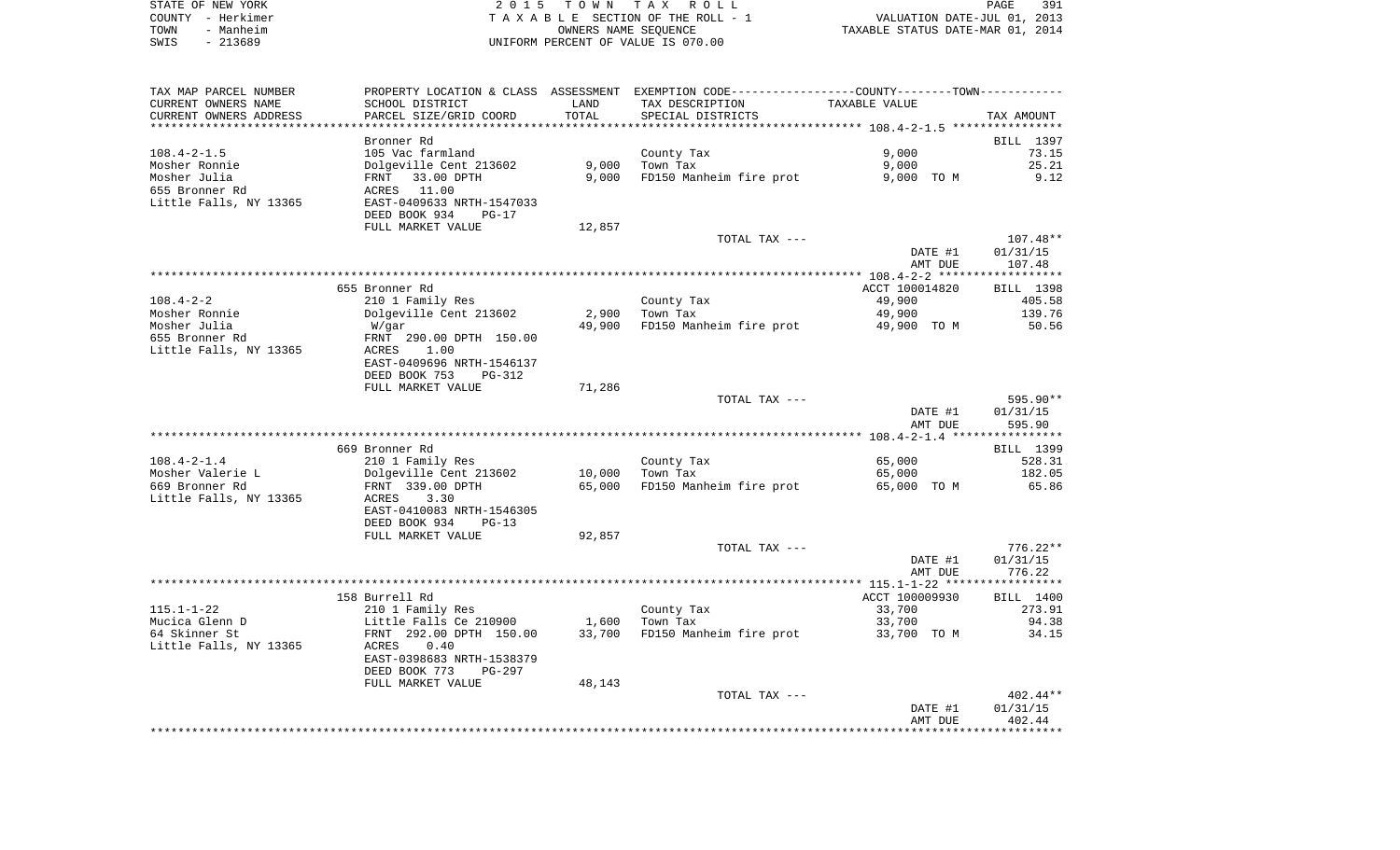| STATE OF NEW YORK | 2015 TOWN TAX ROLL                 | 392<br>PAGE                      |
|-------------------|------------------------------------|----------------------------------|
| COUNTY - Herkimer | TAXABLE SECTION OF THE ROLL - 1    | VALUATION DATE-JUL 01, 2013      |
| - Manheim<br>TOWN | OWNERS NAME SEOUENCE               | TAXABLE STATUS DATE-MAR 01, 2014 |
| $-213689$<br>SWIS | UNIFORM PERCENT OF VALUE IS 070.00 |                                  |

| TAX MAP PARCEL NUMBER     |                           |         | PROPERTY LOCATION & CLASS ASSESSMENT EXEMPTION CODE---------------COUNTY-------TOWN---------- |                                                     |                  |
|---------------------------|---------------------------|---------|-----------------------------------------------------------------------------------------------|-----------------------------------------------------|------------------|
| CURRENT OWNERS NAME       | SCHOOL DISTRICT           | LAND    | TAX DESCRIPTION                                                                               | TAXABLE VALUE                                       |                  |
| CURRENT OWNERS ADDRESS    | PARCEL SIZE/GRID COORD    | TOTAL   | SPECIAL DISTRICTS                                                                             |                                                     | TAX AMOUNT       |
|                           |                           |         |                                                                                               | ********************* 115.4-1-8 ******************* |                  |
|                           | 5287 St Rte 167           |         |                                                                                               | ACCT 100012960                                      | BILL 1401        |
| $115.4 - 1 - 8$           | 210 1 Family Res          |         | VETWAR CTS 41120                                                                              | 6,300<br>6,300                                      |                  |
| Mullenax Marie            | Little Falls Ce 210900    | 2,900   | County Tax                                                                                    | 45,700                                              | 371.44           |
| PO Box 981                | FRNT 170.00 DPTH 190.00   | 52,000  | Town Tax                                                                                      | 45,700                                              | 127.99           |
|                           |                           |         |                                                                                               |                                                     |                  |
| Little Falls, NY 13365    | 0.72<br>ACRES             |         | FD150 Manheim fire prot 52,000 TO M                                                           |                                                     | 52.69            |
|                           | EAST-0409841 NRTH-1535170 |         |                                                                                               |                                                     |                  |
|                           | DEED BOOK 814<br>PG-483   |         |                                                                                               |                                                     |                  |
|                           | FULL MARKET VALUE         | 74,286  |                                                                                               |                                                     |                  |
|                           |                           |         | TOTAL TAX ---                                                                                 |                                                     | 552.12**         |
|                           |                           |         |                                                                                               | DATE #1                                             | 01/31/15         |
|                           |                           |         |                                                                                               | AMT DUE                                             | 552.12           |
|                           |                           |         |                                                                                               |                                                     |                  |
|                           | 5290 St Rte 167           |         |                                                                                               | ACCT 100003750                                      | BILL 1402        |
| $115.4 - 1 - 74$          | 210 1 Family Res          |         | County Tax                                                                                    | 76,400                                              | 620.97           |
| Murray George             | Little Falls Ce 210900    | 9,000   | Town Tax                                                                                      | 76,400                                              | 213.98           |
| Murray Audrey             | W/garage                  | 76,400  | FD150 Manheim fire prot                                                                       | 76,400 TO M                                         | 77.41            |
| 5290 State 167            | ACRES<br>3.00 BANK 935    |         |                                                                                               |                                                     |                  |
| Little Falls, NY 13365    | EAST-0409942 NRTH-1534837 |         |                                                                                               |                                                     |                  |
|                           | DEED BOOK 836<br>PG-695   |         |                                                                                               |                                                     |                  |
|                           | FULL MARKET VALUE         |         |                                                                                               |                                                     |                  |
|                           |                           | 109,143 |                                                                                               |                                                     |                  |
|                           |                           |         | TOTAL TAX ---                                                                                 |                                                     | $912.36**$       |
|                           |                           |         |                                                                                               | DATE #1                                             | 01/31/15         |
|                           |                           |         |                                                                                               | AMT DUE                                             | 912.36           |
|                           |                           |         |                                                                                               |                                                     |                  |
|                           | St Rte 5                  |         |                                                                                               |                                                     | <b>BILL</b> 1403 |
| $123.1 - 1 - 12.1$        | 120 Field crops           |         | AG MKTS L 41720                                                                               | 5,333<br>5,333                                      |                  |
| Nagele Audrey             | O-E-StJ Cent<br>273803    |         | 77,900 County Tax                                                                             | 82,567                                              | 671.09           |
| 8355 St Rte 5             | FRNT11611.00 DPTH         | 87,900  | Town Tax                                                                                      | 82,567                                              | 231.25           |
| Little Falls, NY 13365    | ACRES 192.20              |         | FD150 Manheim fire prot 82,567 TO M                                                           |                                                     | 83.66            |
|                           | EAST-0422473 NRTH-1522010 |         | 5,333 EX                                                                                      |                                                     |                  |
| MAY BE SUBJECT TO PAYMENT | DEED BOOK 892<br>PG-607   |         |                                                                                               |                                                     |                  |
| UNDER AGDIST LAW TIL 2018 | FULL MARKET VALUE         | 125,571 |                                                                                               |                                                     |                  |
|                           |                           |         | TOTAL TAX ---                                                                                 |                                                     | 986.00**         |
|                           |                           |         |                                                                                               | DATE #1                                             | 01/31/15         |
|                           |                           |         |                                                                                               | AMT DUE                                             | 986.00           |
|                           |                           |         |                                                                                               |                                                     |                  |
|                           | Inghams Mills Rd          |         |                                                                                               | ACCT 100009300                                      | BILL 1404        |
| $115.2 - 2 - 17$          | 314 Rural vac<10          |         | County Tax                                                                                    | 4,100                                               | 33.32            |
|                           |                           |         |                                                                                               |                                                     |                  |
| Nagele Lawrence S         | O-E-StJ Cent<br>273803    | 4,100   | Town Tax                                                                                      | 4,100                                               | 11.48            |
| Nagele Deborah A          | FRNT 141.00 DPTH          | 4,100   | FD150 Manheim fire prot                                                                       | 4,100 TO M                                          | 4.15             |
| 5541 St. Rte. 167         | 0.50<br>ACRES             |         |                                                                                               |                                                     |                  |
| Little Falls, NY 13365    | EAST-0420929 NRTH-1538296 |         |                                                                                               |                                                     |                  |
|                           | DEED BOOK 1319<br>PG-523  |         |                                                                                               |                                                     |                  |
|                           | FULL MARKET VALUE         | 5,857   |                                                                                               |                                                     |                  |
|                           |                           |         | TOTAL TAX ---                                                                                 |                                                     | 48.95**          |
|                           |                           |         |                                                                                               | DATE #1                                             | 01/31/15         |
|                           |                           |         |                                                                                               | AMT DUE                                             | 48.95            |
|                           |                           |         |                                                                                               |                                                     |                  |
|                           |                           |         |                                                                                               |                                                     |                  |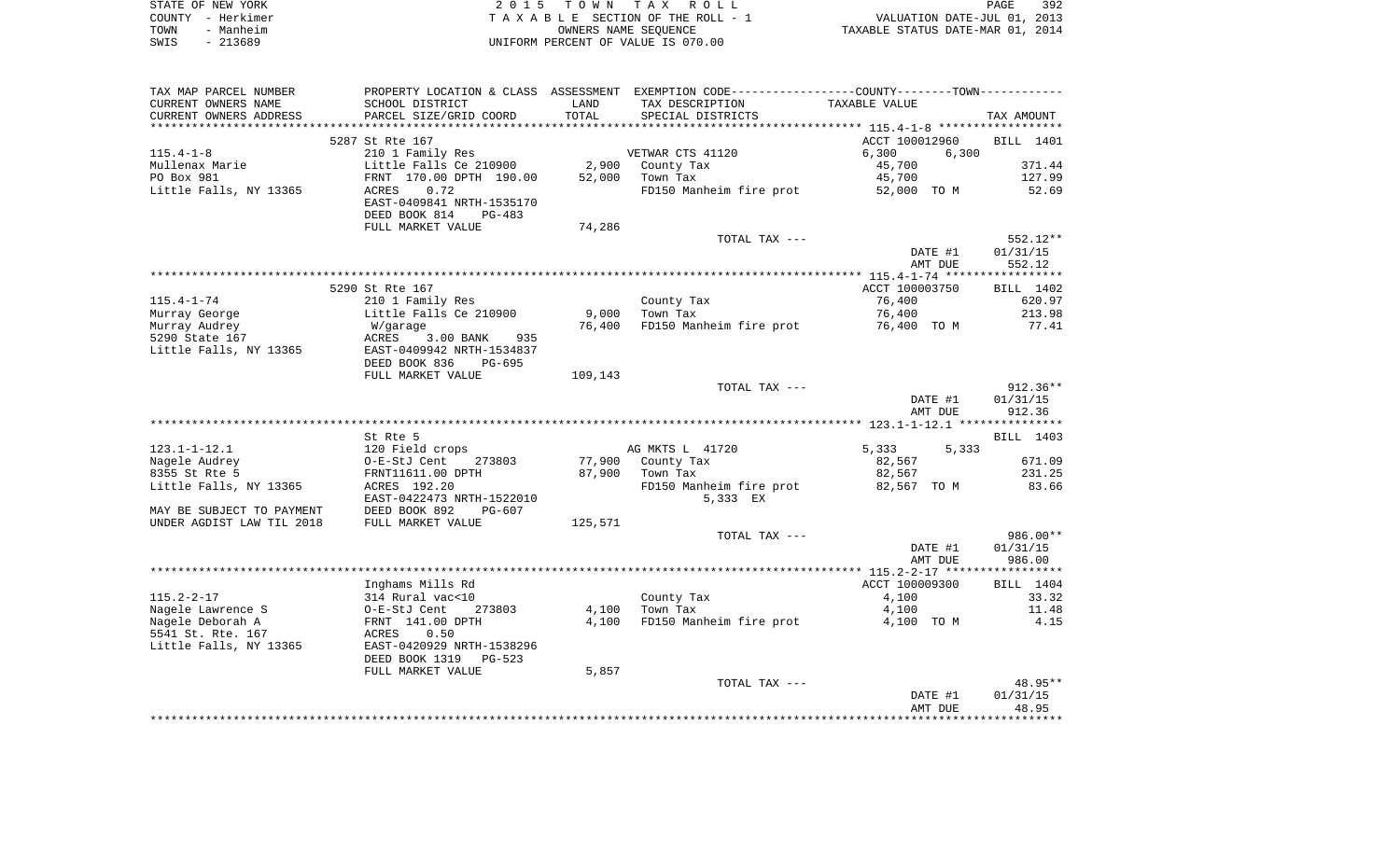| STATE OF NEW YORK | 2015 TOWN TAX ROLL<br>PAGE                                     | 393 |
|-------------------|----------------------------------------------------------------|-----|
| COUNTY - Herkimer | VALUATION DATE-JUL 01, 2013<br>TAXABLE SECTION OF THE ROLL - 1 |     |
| - Manheim<br>TOWN | TAXABLE STATUS DATE-MAR 01, 2014<br>OWNERS NAME SEOUENCE       |     |
| - 213689<br>SWIS  | UNIFORM PERCENT OF VALUE IS 070.00                             |     |

| TAX MAP PARCEL NUMBER    |                                     |        | PROPERTY LOCATION & CLASS ASSESSMENT EXEMPTION CODE---------------COUNTY-------TOWN---------- |                |                    |
|--------------------------|-------------------------------------|--------|-----------------------------------------------------------------------------------------------|----------------|--------------------|
| CURRENT OWNERS NAME      | SCHOOL DISTRICT                     | LAND   | TAX DESCRIPTION                                                                               | TAXABLE VALUE  |                    |
| CURRENT OWNERS ADDRESS   | PARCEL SIZE/GRID COORD              | TOTAL  | SPECIAL DISTRICTS                                                                             |                | TAX AMOUNT         |
|                          |                                     |        |                                                                                               |                |                    |
|                          | 5541 St Rte 167                     |        |                                                                                               | ACCT 100001830 | BILL 1405          |
| $115.2 - 2 - 36$         | 210 1 Family Res                    |        | County Tax                                                                                    | 66,000         | 536.44             |
| Nagele Lawrence S        | Little Falls Ce 210900              | 4,400  | Town Tax                                                                                      | 66,000         | 184.85             |
| 5541 State Rte 167       | ACRES<br>1.10                       | 66,000 | FD150 Manheim fire prot                                                                       | 66,000 TO M    | 66.87              |
| Little Falls, NY 13365   | EAST-0413867 NRTH-1536725           |        |                                                                                               |                |                    |
|                          | DEED BOOK 800<br>PG-547             |        |                                                                                               |                |                    |
|                          | FULL MARKET VALUE                   | 94,286 |                                                                                               |                |                    |
|                          |                                     |        | TOTAL TAX ---                                                                                 |                | 788.16**           |
|                          |                                     |        |                                                                                               | DATE #1        | 01/31/15           |
|                          |                                     |        |                                                                                               | AMT DUE        | 788.16             |
|                          |                                     |        |                                                                                               |                |                    |
| $115.4 - 1 - 29.4$       | Ingham Mills Rd<br>314 Rural vac<10 |        | County Tax                                                                                    | 10,000         | BILL 1406<br>81.28 |
| Nagele Lawrence S        | Dolgeville Cent 213602              | 10,000 | Town Tax                                                                                      | 10,000         | 28.01              |
| 5541 State Rt. 167       | FRNT 340.00 DPTH 500.00             | 10,000 | FD150 Manheim fire prot                                                                       | 10,000 TO M    | 10.13              |
| Little Falls, NY 13365   | 3.90<br>ACRES                       |        |                                                                                               |                |                    |
|                          | EAST-0414317 NRTH-1536673           |        |                                                                                               |                |                    |
|                          | DEED BOOK 1121<br>PG-823            |        |                                                                                               |                |                    |
|                          | FULL MARKET VALUE                   | 14,286 |                                                                                               |                |                    |
|                          |                                     |        | TOTAL TAX ---                                                                                 |                | $119.42**$         |
|                          |                                     |        |                                                                                               | DATE #1        | 01/31/15           |
|                          |                                     |        |                                                                                               | AMT DUE        | 119.42             |
|                          |                                     |        |                                                                                               |                |                    |
|                          | 8355 St Rte 5                       |        |                                                                                               |                | BILL 1407          |
| $123.1 - 1 - 12.2$       | 210 1 Family Res                    |        | County Tax                                                                                    | 51,000         | 414.52             |
| Nagele Nancy J           | O-E-StJ Cent<br>273803              | 11,000 | Town Tax                                                                                      | 51,000         | 142.84             |
| 8355 St Rte 5            | FRNT 415.00 DPTH                    | 51,000 | FD150 Manheim fire prot                                                                       | 51,000 TO M    | 51.67              |
| Little Falls, NY 13365   | ACRES<br>5.00                       |        |                                                                                               |                |                    |
|                          | EAST-0420816 NRTH-1522608           |        |                                                                                               |                |                    |
|                          | DEED BOOK 892<br>$PG-607$           |        |                                                                                               |                |                    |
|                          | FULL MARKET VALUE                   | 72,857 |                                                                                               |                |                    |
|                          |                                     |        | TOTAL TAX ---                                                                                 |                | $609.03**$         |
|                          |                                     |        |                                                                                               | DATE #1        | 01/31/15           |
|                          |                                     |        |                                                                                               | AMT DUE        | 609.03             |
|                          | State Rte170A                       |        |                                                                                               |                | BILL 1408          |
| $108.1 - 1 - 10.2$       | 322 Rural vac>10                    |        | County Tax                                                                                    | 66,000         | 536.44             |
| Nastovski Lisa           | Dolgeville Cent 213602              | 66,000 | Town Tax                                                                                      | 66,000         | 184.85             |
| 35 Beaver St             | FRNT 483.00 DPTH                    | 66,000 | School Relevy                                                                                 |                | 1,353.24           |
| Dolgeville, NY 13329     | ACRES 107.50                        |        | FD150 Manheim fire prot                                                                       | 66,000 TO M    | 66.87              |
|                          | EAST-0401001 NRTH-1556053           |        |                                                                                               |                |                    |
| PRIOR OWNER ON 3/01/2014 | DEED BOOK 1537<br><b>PG-707</b>     |        |                                                                                               |                |                    |
| Nastovski Angelo         | FULL MARKET VALUE                   | 94,286 |                                                                                               |                |                    |
|                          |                                     |        | TOTAL TAX ---                                                                                 |                | $2,141.40**$       |
|                          |                                     |        |                                                                                               | DATE #1        | 01/31/15           |
|                          |                                     |        |                                                                                               | AMT DUE        | 2,141.40           |
|                          |                                     |        |                                                                                               |                |                    |
|                          |                                     |        |                                                                                               |                |                    |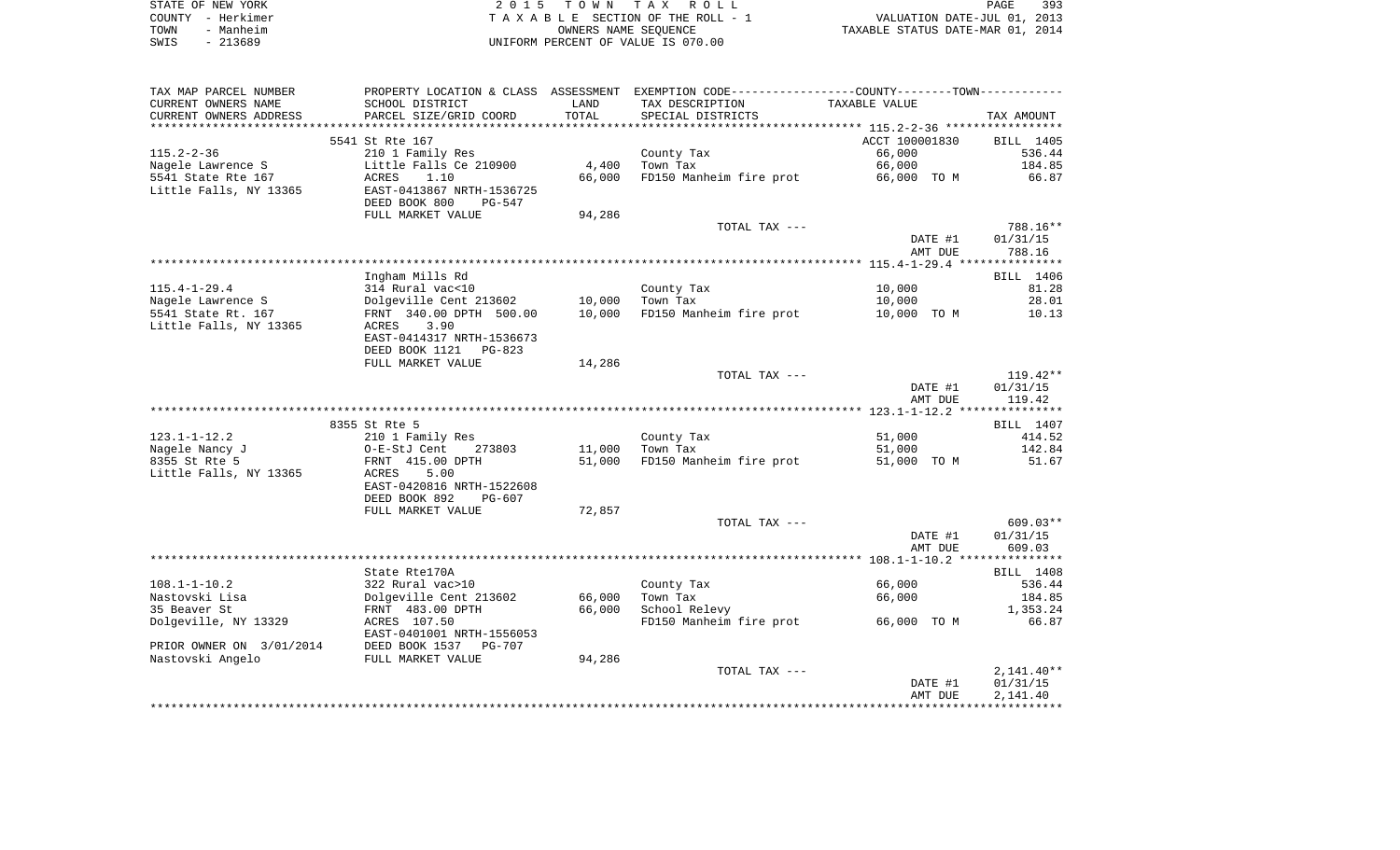|      | STATE OF NEW YORK | 2015 TOWN TAX ROLL                 | 394<br>PAGE                      |  |
|------|-------------------|------------------------------------|----------------------------------|--|
|      | COUNTY - Herkimer | TAXABLE SECTION OF THE ROLL - 1    | VALUATION DATE-JUL 01, 2013      |  |
| TOWN | - Manheim         | OWNERS NAME SEOUENCE               | TAXABLE STATUS DATE-MAR 01, 2014 |  |
| SWIS | $-213689$         | UNIFORM PERCENT OF VALUE IS 070.00 |                                  |  |

| TAX MAP PARCEL NUMBER     |                                                        |        | PROPERTY LOCATION & CLASS ASSESSMENT EXEMPTION CODE---------------COUNTY-------TOWN---------- |                  |                  |
|---------------------------|--------------------------------------------------------|--------|-----------------------------------------------------------------------------------------------|------------------|------------------|
| CURRENT OWNERS NAME       | SCHOOL DISTRICT                                        | LAND   | TAX DESCRIPTION                                                                               | TAXABLE VALUE    |                  |
| CURRENT OWNERS ADDRESS    | PARCEL SIZE/GRID COORD                                 | TOTAL  | SPECIAL DISTRICTS                                                                             |                  | TAX AMOUNT       |
|                           |                                                        |        |                                                                                               |                  |                  |
|                           | 5673 St Rte 167                                        |        |                                                                                               | ACCT 100008670   | BILL 1409        |
| $115.2 - 2 - 46$          | 210 1 Family Res                                       |        | County Tax                                                                                    | 41,500           | 337.30           |
| Nellis Walter H           | Little Falls Ce 210900                                 | 1,500  | Town Tax                                                                                      | 41,500           | 116.23           |
| Ortleib Larry D           | 80.00 DPTH 200.00<br>FRNT                              | 41,500 | School Relevy                                                                                 |                  | 1,850.23         |
| PO Box 832                | ACRES<br>0.37                                          |        | FD150 Manheim fire prot 41,500 TO M                                                           |                  | 42.05            |
| Little Falls, NY 13365    | EAST-0413687 NRTH-1539362<br>DEED BOOK 1333<br>PG-170  |        |                                                                                               |                  |                  |
|                           | FULL MARKET VALUE                                      | 59,286 |                                                                                               |                  |                  |
|                           |                                                        |        | TOTAL TAX ---                                                                                 |                  | $2,345.81**$     |
|                           |                                                        |        |                                                                                               | DATE #1          | 01/31/15         |
|                           |                                                        |        |                                                                                               | AMT DUE          | 2,345.81         |
|                           |                                                        |        |                                                                                               |                  |                  |
|                           | Bidleman Rd                                            |        |                                                                                               | ACCT 100008045   | BILL 1410        |
| $115.3 - 1 - 13.5$        | 314 Rural vac<10                                       |        | County Tax                                                                                    | 3,000            | 24.38            |
| Newswanger Leon           | Little Falls Ce 210900                                 | 3,000  | Town Tax                                                                                      | 3,000            | 8.40             |
| Newswanger Rebecca F      | FRNT 188.00 DPTH                                       | 3,000  | School Relevy                                                                                 |                  | 133.75           |
| 5356 State Rte. 167       | ACRES<br>5.00                                          |        | FD150 Manheim fire prot                                                                       | 3,000 TO M       | 3.04             |
| Little Falls, NY 13365    | EAST-0407650 NRTH-1531805                              |        |                                                                                               |                  |                  |
|                           | DEED BOOK 1358<br>PG-510                               |        |                                                                                               |                  |                  |
|                           | FULL MARKET VALUE                                      | 4,286  |                                                                                               |                  |                  |
|                           |                                                        |        | TOTAL TAX ---                                                                                 |                  | $169.57**$       |
|                           |                                                        |        |                                                                                               | DATE #1          | 01/31/15         |
|                           |                                                        |        |                                                                                               | AMT DUE          | 169.57           |
|                           |                                                        |        |                                                                                               |                  |                  |
|                           | Davis Rd                                               |        |                                                                                               | ACCT 100012630   | <b>BILL</b> 1411 |
| $115.3 - 1 - 28.1$        | 105 Vac farmland                                       |        | AG MKTS L 41720                                                                               | 11,286<br>11,286 |                  |
| Newswanger Leon H         | Little Falls Ce 210900                                 | 33,400 | County Tax                                                                                    | 27,114           | 220.38           |
| Newswanger Rebecca F      | Barn                                                   | 38,400 | Town Tax                                                                                      | 27,114           | 75.94            |
| 5356 St Rte 167           | FRNT 1230.00 DPTH                                      |        | School Relevy                                                                                 |                  | 1,208.84         |
| Little Falls, NY 13365    | ACRES<br>66.80                                         |        | FD150 Manheim fire prot                                                                       | 27,114 TO M      | 27.47            |
|                           | EAST-0408619 NRTH-1536410                              |        | 11,286 EX                                                                                     |                  |                  |
| MAY BE SUBJECT TO PAYMENT | DEED BOOK 1335<br>PG-699                               |        |                                                                                               |                  |                  |
| UNDER AGDIST LAW TIL 2018 | FULL MARKET VALUE                                      | 54,857 |                                                                                               |                  |                  |
|                           |                                                        |        | TOTAL TAX ---                                                                                 |                  | $1,532.63**$     |
|                           |                                                        |        |                                                                                               | DATE #1          | 01/31/15         |
|                           |                                                        |        |                                                                                               | AMT DUE          | 1,532.63         |
|                           |                                                        |        |                                                                                               |                  |                  |
|                           | 5355 St Rte 167                                        |        |                                                                                               | ACCT 100002615   | BILL 1412        |
| $115.4 - 1 - 16$          | 484 1 use sm bld                                       |        | County Tax                                                                                    | 25,000           | 203.20           |
| Newswanger Leon H         | Little Falls Ce 210900                                 | 1,900  | Town Tax                                                                                      | 25,000           | 70.02            |
| Newswanger Rebecca F      | FRNT 100.00 DPTH 209.00                                | 25,000 | School Relevy                                                                                 |                  | 1,114.60         |
| 5356 St Rte 167           | 0.48<br>ACRES                                          |        | FD150 Manheim fire prot                                                                       | 25,000 TO M      | 25.33            |
| Little Falls, NY 13365    | EAST-0411188 NRTH-1535529<br>DEED BOOK 1402<br>$PG-71$ |        |                                                                                               |                  |                  |
|                           | FULL MARKET VALUE                                      | 35,714 |                                                                                               |                  |                  |
|                           |                                                        |        | TOTAL TAX ---                                                                                 |                  | $1,413.15**$     |
|                           |                                                        |        |                                                                                               | DATE #1          | 01/31/15         |
|                           |                                                        |        |                                                                                               | AMT DUE          | 1,413.15         |
|                           |                                                        |        |                                                                                               |                  |                  |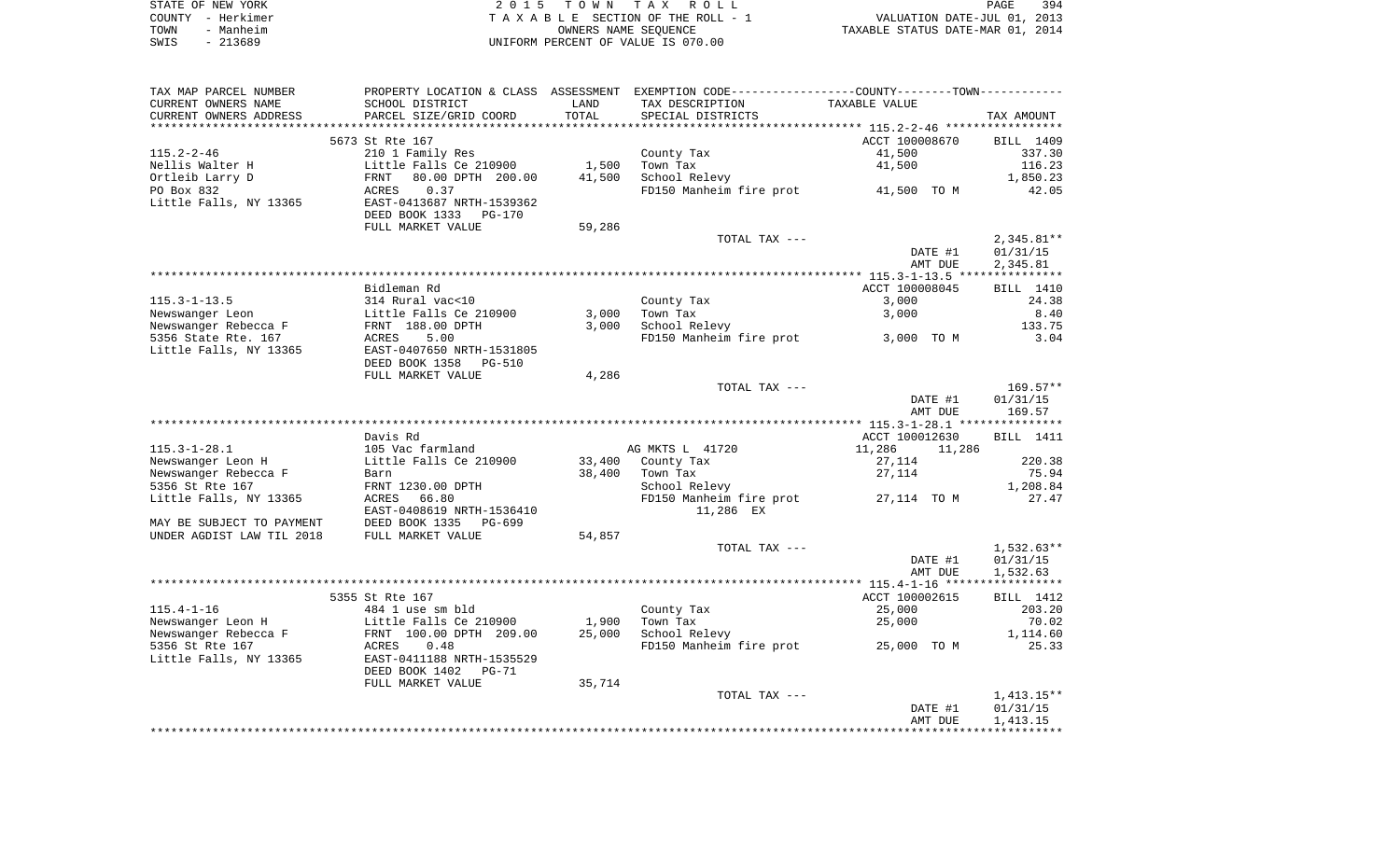|      | STATE OF NEW YORK | 2015 TOWN TAX ROLL                 | 395<br>PAGE                      |
|------|-------------------|------------------------------------|----------------------------------|
|      | COUNTY - Herkimer | TAXABLE SECTION OF THE ROLL - 1    | VALUATION DATE-JUL 01, 2013      |
| TOWN | - Manheim         | OWNERS NAME SEOUENCE               | TAXABLE STATUS DATE-MAR 01, 2014 |
| SWIS | - 213689          | UNIFORM PERCENT OF VALUE IS 070.00 |                                  |

| TAX MAP PARCEL NUMBER     |                               |                 | PROPERTY LOCATION & CLASS ASSESSMENT EXEMPTION CODE----------------COUNTY-------TOWN---------- |                |         |                  |
|---------------------------|-------------------------------|-----------------|------------------------------------------------------------------------------------------------|----------------|---------|------------------|
| CURRENT OWNERS NAME       | SCHOOL DISTRICT               | LAND            | TAX DESCRIPTION                                                                                | TAXABLE VALUE  |         |                  |
| CURRENT OWNERS ADDRESS    | PARCEL SIZE/GRID COORD        | TOTAL           | SPECIAL DISTRICTS                                                                              |                |         | TAX AMOUNT       |
| ************************  | ***************************** | *************** | *************************** 115.4-1-17 *****************                                       |                |         |                  |
|                           | 5359 St Rte 167               |                 |                                                                                                | ACCT 100015720 |         | BILL 1413        |
| $115.4 - 1 - 17$          | 283 Res w/Comuse              |                 | County Tax                                                                                     | 25,000         |         | 203.20           |
| Newswanger Leon H         | Little Falls Ce 210900        | 1,800           | Town Tax                                                                                       | 25,000         |         | 70.02            |
| Newswanger Rebecca F      | Town Hall                     | 25,000          | School Relevy                                                                                  |                |         | 1,114.60         |
| 5356 St Rte 167           | FRNT 100.00 DPTH 200.00       |                 | FD150 Manheim fire prot                                                                        | 25,000 TO M    |         | 25.33            |
| Little Falls, NY 13365    | 0.46<br>ACRES                 |                 |                                                                                                |                |         |                  |
|                           | EAST-0411296 NRTH-1535530     |                 |                                                                                                |                |         |                  |
|                           | DEED BOOK 1335<br>PG-699      |                 |                                                                                                |                |         |                  |
|                           | FULL MARKET VALUE             | 35,714          |                                                                                                |                |         |                  |
|                           |                               |                 | TOTAL TAX ---                                                                                  |                |         | $1,413.15**$     |
|                           |                               |                 |                                                                                                |                | DATE #1 | 01/31/15         |
|                           |                               |                 |                                                                                                |                | AMT DUE | 1,413.15         |
|                           | 5356 St Rte 167               |                 |                                                                                                | ACCT 100012690 |         | <b>BILL</b> 1414 |
| $115.4 - 1 - 66.1$        | 112 Dairy farm                |                 | AG MKTS L 41720                                                                                | 15,718         | 15,718  |                  |
| Newswanger Leon H         | Little Falls Ce 210900        | 66,100          | County Tax                                                                                     | 154,882        |         | 1,258.85         |
| Newswanger Rebecca F      | ACRES 124.00                  | 170,600         | Town Tax                                                                                       | 154,882        |         | 433.78           |
| 5356 St Rte 167           | EAST-0411809 NRTH-1533978     |                 | School Relevy                                                                                  |                |         | 6,068.11         |
| Little Falls, NY 13365    | DEED BOOK 1335<br>PG-699      |                 | FD150 Manheim fire prot                                                                        | 154,882 TO M   |         | 156.93           |
|                           | FULL MARKET VALUE             | 243,714         | 15,718 EX                                                                                      |                |         |                  |
| MAY BE SUBJECT TO PAYMENT |                               |                 |                                                                                                |                |         |                  |
| UNDER AGDIST LAW TIL 2018 |                               |                 |                                                                                                |                |         |                  |
|                           |                               |                 | TOTAL TAX ---                                                                                  |                |         | $7,917.67**$     |
|                           |                               |                 |                                                                                                |                | DATE #1 | 01/31/15         |
|                           |                               |                 |                                                                                                |                | AMT DUE | 7,917.67         |
|                           |                               |                 |                                                                                                |                |         |                  |
|                           | Bidleman Rd                   |                 |                                                                                                | ACCT 100007360 |         | BILL 1415        |
| $115.4 - 1 - 84.1$        | 105 Vac farmland              |                 | AG MKTS L 41720                                                                                | 14,200         | 14,200  |                  |
| Newswanger Leon H         | Little Falls Ce 210900        | 59,000          | County Tax                                                                                     | 44,800         |         | 364.13           |
| Newswanger Rebecca F      | FRNT 4971.00 DPTH             | 59,000          | Town Tax                                                                                       | 44,800         |         | 125.47           |
| 5356 St Rte 167           | ACRES 143.90                  |                 | School Relevy                                                                                  |                |         | 1,997.35         |
| Little Falls, NY 13365    | EAST-0409755 NRTH-1532896     |                 | FD150 Manheim fire prot                                                                        | 44,800 TO M    |         | 45.39            |
|                           | DEED BOOK 1335<br>PG-699      |                 | 14,200 EX                                                                                      |                |         |                  |
| MAY BE SUBJECT TO PAYMENT | FULL MARKET VALUE             | 84,286          |                                                                                                |                |         |                  |
| UNDER AGDIST LAW TIL 2018 |                               |                 |                                                                                                |                |         |                  |
|                           |                               |                 | TOTAL TAX ---                                                                                  |                |         | $2,532.34**$     |
|                           |                               |                 |                                                                                                |                | DATE #1 | 01/31/15         |
|                           |                               |                 |                                                                                                |                | AMT DUE | 2,532.34         |
|                           |                               |                 |                                                                                                |                |         |                  |
|                           | Rte 169                       |                 |                                                                                                |                |         | BILL 1416        |
| $115.4 - 1 - 95$          | 105 Vac farmland              |                 | County Tax                                                                                     | 6,000          |         | 48.77            |
| Newswanger Leon H         | Little Falls Ce 210900        | 6,000           | Town Tax                                                                                       | 6,000          |         | 16.80            |
| Newswanger Rebecca F      | FRNT 1055.00 DPTH             | 6,000           | School Relevy                                                                                  |                |         | 267.50           |
| 5356 St Rte 167           | 47.20<br>ACRES                |                 | FD150 Manheim fire prot                                                                        | 6,000 TO M     |         | 6.08             |
| Little Falls, NY 13365    | EAST-0409861 NRTH-1536068     |                 |                                                                                                |                |         |                  |
|                           | DEED BOOK 1335<br>PG-699      |                 |                                                                                                |                |         |                  |
|                           | FULL MARKET VALUE             | 8,571           | TOTAL TAX ---                                                                                  |                |         | 339.15**         |
|                           |                               |                 |                                                                                                |                | DATE #1 | 01/31/15         |
|                           |                               |                 |                                                                                                |                | AMT DUE | 339.15           |
|                           |                               |                 |                                                                                                |                |         |                  |
|                           |                               |                 |                                                                                                |                |         |                  |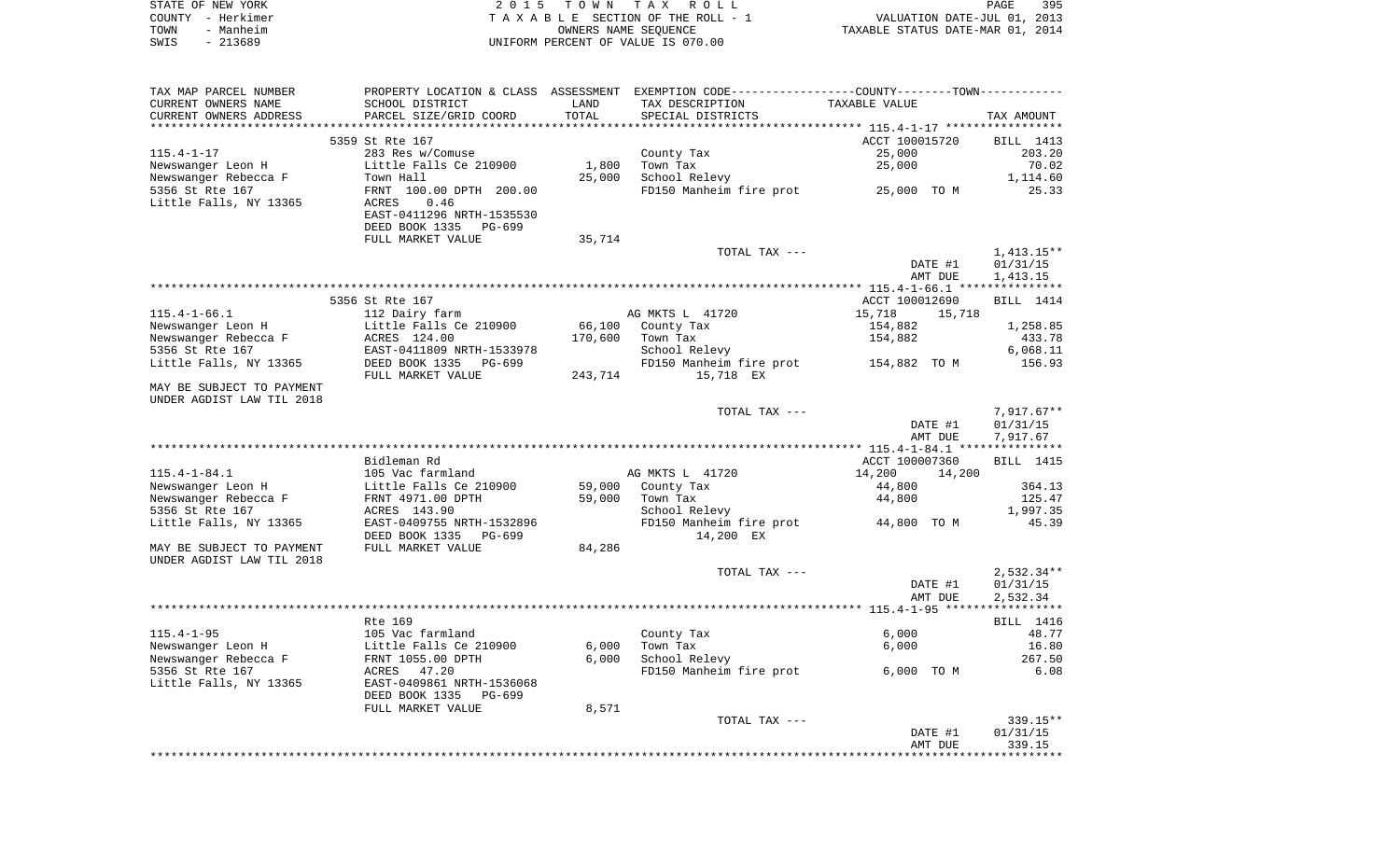| STATE OF NEW YORK |           | 2015 TOWN TAX ROLL                 |                      |                                  | PAGE | 396 |
|-------------------|-----------|------------------------------------|----------------------|----------------------------------|------|-----|
| COUNTY - Herkimer |           | TAXABLE SECTION OF THE ROLL - 1    |                      | VALUATION DATE-JUL 01, 2013      |      |     |
| TOWN              | - Manheim |                                    | OWNERS NAME SEOUENCE | TAXABLE STATUS DATE-MAR 01, 2014 |      |     |
| SWIS              | - 213689  | UNIFORM PERCENT OF VALUE IS 070.00 |                      |                                  |      |     |

| TAX MAP PARCEL NUMBER     |                                                          |         | PROPERTY LOCATION & CLASS ASSESSMENT EXEMPTION CODE----------------COUNTY--------TOWN----------- |                |              |
|---------------------------|----------------------------------------------------------|---------|--------------------------------------------------------------------------------------------------|----------------|--------------|
| CURRENT OWNERS NAME       | SCHOOL DISTRICT                                          | LAND    | TAX DESCRIPTION                                                                                  | TAXABLE VALUE  |              |
| CURRENT OWNERS ADDRESS    | PARCEL SIZE/GRID COORD                                   | TOTAL   | SPECIAL DISTRICTS                                                                                |                | TAX AMOUNT   |
|                           |                                                          |         |                                                                                                  |                |              |
|                           | Bidleman Rd                                              |         |                                                                                                  |                | BILL 1417    |
| $115.4 - 1 - 96.1$        | 105 Vac farmland                                         |         | County Tax                                                                                       | 2,400          | 19.51        |
| Newswanger Leon H         | Little Falls Ce 210900                                   | 2,400   | Town Tax                                                                                         | 2,400          | 6.72         |
| Newswanger Rebecca F      | FRNT<br>70.00 DPTH                                       | 2,400   | School Relevy                                                                                    |                | 107.00       |
| 5356 St Rte 167           | ACRES<br>7.90                                            |         | FD150 Manheim fire prot 2,400 TO M                                                               |                | 2.43         |
| Little Falls, NY 13365    | EAST-0411221 NRTH-1532213                                |         |                                                                                                  |                |              |
|                           | DEED BOOK 1335<br>PG-699                                 |         |                                                                                                  |                |              |
|                           | FULL MARKET VALUE                                        | 3,429   |                                                                                                  |                |              |
|                           |                                                          |         | TOTAL TAX ---                                                                                    |                | 135.66**     |
|                           |                                                          |         |                                                                                                  | DATE #1        | 01/31/15     |
|                           |                                                          |         |                                                                                                  | AMT DUE        | 135.66       |
|                           |                                                          |         |                                                                                                  |                |              |
|                           | St Rte 5                                                 |         |                                                                                                  | ACCT 0006915   | BILL 1418    |
| $115.4 - 2 - 5$           |                                                          |         | AG MKTS L 41720                                                                                  | 2,568<br>2,568 |              |
| Newswanger Leon H         | Le vac Larmland<br>Little Falls Ce 210900<br>ACRES 31.70 | 10,000  | County Tax                                                                                       | 7,432          | 60.41        |
| Newswanger Rebecca F      |                                                          | 10,000  | Town Tax                                                                                         | 7,432          | 20.82        |
| 5356 St Rte 167           | EAST-0410206 NRTH-1531008                                |         | School Relevy                                                                                    |                | 331.35       |
| Little Falls, NY 13365    | DEED BOOK 1335<br>PG-699                                 |         | FD150 Manheim fire prot 7,432 TO M                                                               |                | 7.53         |
|                           | FULL MARKET VALUE                                        | 14,286  | 2,568 EX                                                                                         |                |              |
| MAY BE SUBJECT TO PAYMENT |                                                          |         |                                                                                                  |                |              |
| UNDER AGDIST LAW TIL 2018 |                                                          |         |                                                                                                  |                |              |
|                           |                                                          |         | TOTAL TAX ---                                                                                    |                | 420.11**     |
|                           |                                                          |         |                                                                                                  | DATE #1        | 01/31/15     |
|                           |                                                          |         |                                                                                                  | AMT DUE        | 420.11       |
|                           |                                                          |         |                                                                                                  |                |              |
|                           | 223 Bidleman Rd                                          |         |                                                                                                  |                | BILL 1419    |
| $115.4 - 1 - 84.4$        | 242 Rurl res&rec                                         |         | County Tax                                                                                       | 63,000         | 512.05       |
| Nichols Roderick F        | Little Falls Ce 210900                                   | 15,500  | Town Tax                                                                                         | 63,000         | 176.45       |
| 223 Bidleman Rd           | ACRES 12.00                                              | 63,000  | FD150 Manheim fire prot                                                                          | 63,000 TO M    | 63.83        |
| Little Falls, NY 13365    | EAST-0407857 NRTH-1533045                                |         |                                                                                                  |                |              |
|                           | DEED BOOK 834<br>$PG-24$                                 |         |                                                                                                  |                |              |
|                           | FULL MARKET VALUE                                        | 90,000  |                                                                                                  |                |              |
|                           |                                                          |         | TOTAL TAX ---                                                                                    |                | 752.33**     |
|                           |                                                          |         |                                                                                                  | DATE #1        | 01/31/15     |
|                           |                                                          |         |                                                                                                  | AMT DUE        | 752.33       |
|                           |                                                          |         |                                                                                                  |                |              |
|                           | 416 Ritter Rd                                            |         |                                                                                                  | ACCT 100011401 | BILL 1420    |
| $115.3 - 1 - 1.3$         | 241 Rural res&ag                                         |         | AG MKTS L 41720                                                                                  | 9,796<br>9,796 |              |
| O'Keefe Gregory           | Little Falls Ce 210900                                   | 15,600  | County Tax                                                                                       | 250,804        | 2,038.49     |
| O'Keefe Nancy E           | ACRES 12.20                                              | 260,600 | Town Tax                                                                                         | 250,804        | 702.44       |
| 416 Ritter Rd             | EAST-0404523 NRTH-1535685                                |         | FD150 Manheim fire prot 250,804 TO M                                                             |                | 254.12       |
| Little Falls, NY 13365    | DEED BOOK 878<br>$PG-409$                                |         | 9,796 EX                                                                                         |                |              |
|                           | FULL MARKET VALUE                                        | 372,286 |                                                                                                  |                |              |
| MAY BE SUBJECT TO PAYMENT |                                                          |         |                                                                                                  |                |              |
| UNDER AGDIST LAW TIL 2018 |                                                          |         |                                                                                                  |                |              |
|                           |                                                          |         | TOTAL TAX ---                                                                                    |                | $2,995.05**$ |
|                           |                                                          |         |                                                                                                  | DATE #1        | 01/31/15     |
|                           |                                                          |         |                                                                                                  | AMT DUE        | 2,995.05     |
|                           |                                                          |         |                                                                                                  |                |              |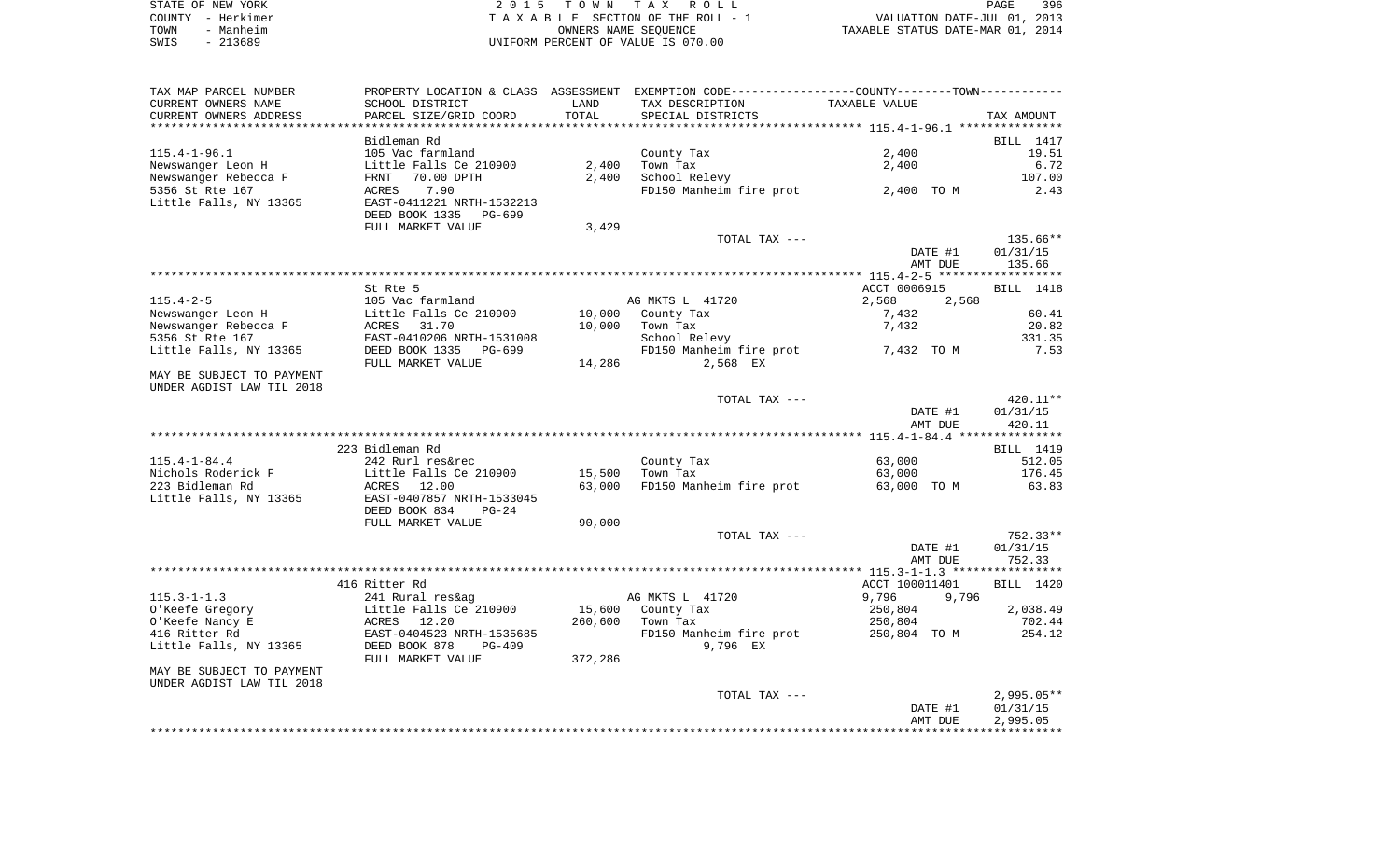|      | STATE OF NEW YORK | 2015 TOWN TAX ROLL                 | PAGE                             | 397 |
|------|-------------------|------------------------------------|----------------------------------|-----|
|      | COUNTY - Herkimer | TAXABLE SECTION OF THE ROLL - 1    | VALUATION DATE-JUL 01, 2013      |     |
| TOWN | - Manheim         | OWNERS NAME SEOUENCE               | TAXABLE STATUS DATE-MAR 01, 2014 |     |
| SWIS | - 213689          | UNIFORM PERCENT OF VALUE IS 070.00 |                                  |     |

| TAX MAP PARCEL NUMBER                                  |                                                        |         | PROPERTY LOCATION & CLASS ASSESSMENT EXEMPTION CODE----------------COUNTY-------TOWN---------- |                  |            |
|--------------------------------------------------------|--------------------------------------------------------|---------|------------------------------------------------------------------------------------------------|------------------|------------|
| CURRENT OWNERS NAME                                    | SCHOOL DISTRICT                                        | LAND    | TAX DESCRIPTION                                                                                | TAXABLE VALUE    |            |
| CURRENT OWNERS ADDRESS                                 | PARCEL SIZE/GRID COORD                                 | TOTAL   | SPECIAL DISTRICTS                                                                              |                  | TAX AMOUNT |
|                                                        |                                                        |         |                                                                                                |                  |            |
|                                                        | Ritter Rd                                              |         |                                                                                                |                  | BILL 1421  |
| $115.3 - 1 - 1.4$                                      | 105 Vac farmland                                       |         | AG MKTS L 41720                                                                                | 36,874<br>36,874 |            |
| O'Keefe Gregory                                        | Little Falls Ce 210900                                 | 76,100  | County Tax                                                                                     | 78,326           | 636.62     |
|                                                        |                                                        |         |                                                                                                |                  |            |
| O'Keefe Nancy E                                        | FRNT 930.00 DPTH                                       | 115,200 | Town Tax                                                                                       | 78,326           | 219.37     |
| 416 Ritter Rd                                          | ACRES 115.90                                           |         | FD150 Manheim fire prot                                                                        | 78,326 TO M      | 79.36      |
| Little Falls, NY 13365                                 | EAST-0406149 NRTH-1535487<br>DEED BOOK 878<br>$PG-413$ |         | 36,874 EX                                                                                      |                  |            |
|                                                        |                                                        |         |                                                                                                |                  |            |
| MAY BE SUBJECT TO PAYMENT<br>UNDER AGDIST LAW TIL 2018 | FULL MARKET VALUE                                      | 164,571 |                                                                                                |                  |            |
|                                                        |                                                        |         | TOTAL TAX ---                                                                                  |                  | 935.35**   |
|                                                        |                                                        |         |                                                                                                | DATE #1          | 01/31/15   |
|                                                        |                                                        |         |                                                                                                | AMT DUE          | 935.35     |
|                                                        |                                                        |         |                                                                                                |                  |            |
|                                                        | 5709 St Rte 167                                        |         |                                                                                                | ACCT 100006215   | BILL 1422  |
| $115.2 - 2 - 5.2$                                      | 210 1 Family Res                                       |         | County Tax                                                                                     | 59,000           | 479.54     |
| Oldick Joel H                                          |                                                        | 11,400  | Town Tax                                                                                       | 59,000           | 165.24     |
|                                                        | Little Falls Ce 210900                                 |         |                                                                                                |                  |            |
| 5709 State Rte 167                                     | W/gar                                                  | 59,000  | FD150 Manheim fire prot                                                                        | 59,000 TO M      | 59.78      |
| Little Falls, NY 13365                                 | ACRES<br>3.71                                          |         |                                                                                                |                  |            |
|                                                        | EAST-0413385 NRTH-1540208                              |         |                                                                                                |                  |            |
|                                                        | DEED BOOK 854<br>$PG-268$                              |         |                                                                                                |                  |            |
|                                                        | FULL MARKET VALUE                                      | 84,286  |                                                                                                |                  |            |
|                                                        |                                                        |         | TOTAL TAX ---                                                                                  |                  | $704.56**$ |
|                                                        |                                                        |         |                                                                                                | DATE #1          | 01/31/15   |
|                                                        |                                                        |         |                                                                                                | AMT DUE          | 704.56     |
|                                                        |                                                        |         |                                                                                                |                  |            |
|                                                        | 239 Timmerman Rd                                       |         |                                                                                                | ACCT 100008850   | BILL 1423  |
| $115.4 - 1 - 87$                                       | 280 Res Multiple                                       |         | County Tax                                                                                     | 51,900           | 421.83     |
| Oneil George                                           | Little Falls Ce 210900                                 | 21,300  | Town Tax                                                                                       | 51,900           | 145.36     |
| Oneil Gladys                                           | W/barn                                                 | 51,900  | FD150 Manheim fire prot                                                                        | 51,900 TO M      | 52.59      |
|                                                        |                                                        |         |                                                                                                |                  |            |
| 239 Timmerman Rd                                       | ACRES<br>25.50                                         |         |                                                                                                |                  |            |
| Little Falls, NY 13365                                 | EAST-0414434 NRTH-1531485                              |         |                                                                                                |                  |            |
|                                                        | DEED BOOK 00572 PG-00137                               |         |                                                                                                |                  |            |
|                                                        | FULL MARKET VALUE                                      | 74,143  |                                                                                                |                  |            |
|                                                        |                                                        |         | TOTAL TAX ---                                                                                  |                  | $619.78**$ |
|                                                        |                                                        |         |                                                                                                | DATE #1          | 01/31/15   |
|                                                        |                                                        |         |                                                                                                | AMT DUE          | 619.78     |
|                                                        |                                                        |         |                                                                                                |                  |            |
|                                                        | 212 Spencer Rd                                         |         |                                                                                                | ACCT 100008345   | BILL 1424  |
| $108.2 - 1 - 24$                                       | 210 1 Family Res                                       |         | County Tax                                                                                     | 125,000          | 1,015.98   |
| Onish Heide U                                          | Dolgeville Cent 213602                                 | 4,900   | Town Tax                                                                                       | 125,000          | 350.09     |
| 212 Spencer Rd                                         | 1.90<br>ACRES                                          | 125,000 | FD150 Manheim fire prot                                                                        | 125,000 TO M     | 126.65     |
| Dolgeville, NY 13329                                   | EAST-0414238 NRTH-1554922                              |         |                                                                                                |                  |            |
|                                                        |                                                        |         |                                                                                                |                  |            |
|                                                        | DEED BOOK 1083<br><b>PG-331</b>                        |         |                                                                                                |                  |            |
|                                                        | FULL MARKET VALUE                                      | 178,571 |                                                                                                |                  |            |
|                                                        |                                                        |         | TOTAL TAX ---                                                                                  |                  | 1,492.72** |
|                                                        |                                                        |         |                                                                                                | DATE #1          | 01/31/15   |
|                                                        |                                                        |         |                                                                                                | AMT DUE          | 1,492.72   |
|                                                        |                                                        |         |                                                                                                |                  |            |
|                                                        |                                                        |         |                                                                                                |                  |            |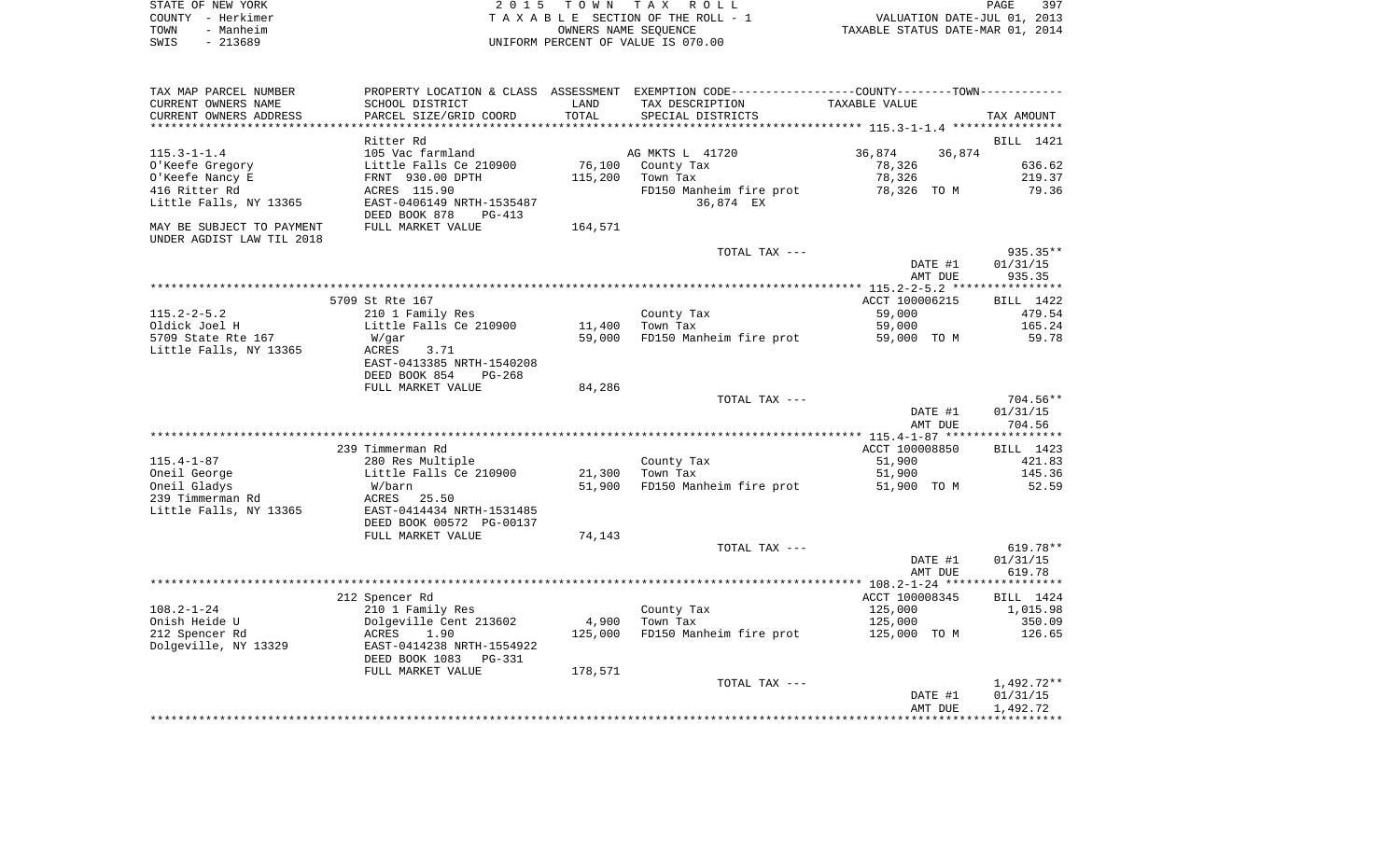|      | STATE OF NEW YORK | 2015 TOWN TAX ROLL                 | 398<br>PAGE                      |
|------|-------------------|------------------------------------|----------------------------------|
|      | COUNTY - Herkimer | TAXABLE SECTION OF THE ROLL - 1    | VALUATION DATE-JUL 01, 2013      |
| TOWN | - Manheim         | OWNERS NAME SEOUENCE               | TAXABLE STATUS DATE-MAR 01, 2014 |
| SWIS | - 213689          | UNIFORM PERCENT OF VALUE IS 070.00 |                                  |

| TAX MAP PARCEL NUMBER     |                                                       |         | PROPERTY LOCATION & CLASS ASSESSMENT EXEMPTION CODE---------------COUNTY-------TOWN---------- |                |         |                |
|---------------------------|-------------------------------------------------------|---------|-----------------------------------------------------------------------------------------------|----------------|---------|----------------|
| CURRENT OWNERS NAME       | SCHOOL DISTRICT                                       | LAND    | TAX DESCRIPTION                                                                               | TAXABLE VALUE  |         |                |
| CURRENT OWNERS ADDRESS    | PARCEL SIZE/GRID COORD                                | TOTAL   | SPECIAL DISTRICTS                                                                             |                |         | TAX AMOUNT     |
|                           |                                                       |         |                                                                                               |                |         |                |
|                           | 5647 St Rte 167                                       |         |                                                                                               |                |         | BILL 1425      |
| $115.2 - 2 - 4.3$         | 210 1 Family Res                                      |         | County Tax                                                                                    | 45,000         |         | 365.75         |
| Ortlieb August            | Little Falls Ce 210900                                | 6,800   | Town Tax                                                                                      | 45,000         |         | 126.03         |
| Ortlieb Edith             | W Gar                                                 | 45,000  | School Relevy                                                                                 |                |         | 2,006.27       |
| PO Box 832                | FRNT 417.00 DPTH                                      |         | FD150 Manheim fire prot 45,000 TO M                                                           |                |         | 45.60          |
| Little Falls, NY 13365    | ACRES<br>1.70<br>EAST-0413687 NRTH-1538722            |         |                                                                                               |                |         |                |
|                           | DEED BOOK 885<br>PG-672                               |         |                                                                                               |                |         |                |
|                           | FULL MARKET VALUE                                     | 64,286  |                                                                                               |                |         |                |
|                           |                                                       |         | TOTAL TAX ---                                                                                 |                |         | $2,543.65**$   |
|                           |                                                       |         |                                                                                               |                | DATE #1 | 01/31/15       |
|                           |                                                       |         |                                                                                               |                | AMT DUE | 2,543.65       |
|                           |                                                       |         |                                                                                               |                |         |                |
|                           | St Rte 167                                            |         |                                                                                               | ACCT 100009030 |         | BILL 1426      |
| $115.2 - 1 - 25$          | 322 Rural vac>10                                      |         | County Tax                                                                                    | 11,300         |         | 91.84          |
| Ortlieb Larry             | Dolgeville Cent 213602                                | 11,300  | Town Tax                                                                                      | 11,300         |         | 31.65          |
| PO Box 832                | ACRES 16.60                                           | 11,300  | School Relevy                                                                                 |                |         | 231.70         |
| Little Falls, NY 13365    | EAST-0414439 NRTH-1542246                             |         | FD150 Manheim fire prot 11,300 TO M                                                           |                |         | 11.45          |
|                           | DEED BOOK 1262<br>PG-947                              |         |                                                                                               |                |         |                |
|                           | FULL MARKET VALUE                                     | 16,143  |                                                                                               |                |         |                |
|                           |                                                       |         | TOTAL TAX ---                                                                                 |                |         | $366.64**$     |
|                           |                                                       |         |                                                                                               |                | DATE #1 | 01/31/15       |
|                           |                                                       |         |                                                                                               |                | AMT DUE | 366.64         |
|                           | 5653 St Rte 167                                       |         |                                                                                               |                |         | BILL 1427      |
| $115.2 - 2 - 4.1$         | 241 Rural res&ag                                      |         | AG MKTS L 41720                                                                               | 8,212          | 8,212   |                |
| Ortlieb Larry             | Little Falls Ce 210900                                |         | 32,000 County Tax                                                                             | 84,788         |         | 689.14         |
| Ortlieb Lynn A            | FRNT 523.00 DPTH                                      | 93,000  | Town Tax                                                                                      | 84,788         |         | 237.47         |
| PO Box 832                | ACRES 50.70                                           |         | School Relevy                                                                                 |                |         | 3,780.16       |
| Little Falls, NY 13365    | EAST-0412333 NRTH-1539244                             |         | FD150 Manheim fire prot                                                                       | 84,788 TO M    |         | 85.91          |
|                           | DEED BOOK 1262<br>PG-947                              |         | 8,212 EX                                                                                      |                |         |                |
| MAY BE SUBJECT TO PAYMENT | FULL MARKET VALUE                                     | 132,857 |                                                                                               |                |         |                |
| UNDER AGDIST LAW TIL 2018 |                                                       |         |                                                                                               |                |         |                |
|                           |                                                       |         | TOTAL TAX ---                                                                                 |                |         | $4,792.68**$   |
|                           |                                                       |         |                                                                                               |                | DATE #1 | 01/31/15       |
|                           |                                                       |         |                                                                                               |                | AMT DUE | 4,792.68       |
|                           |                                                       |         |                                                                                               |                |         |                |
|                           | 5653 St Rte 167                                       |         |                                                                                               |                |         | BILL 1428      |
| $115.2 - 2 - 4.2$         | 105 Vac farmland                                      |         | AG MKTS L 41720                                                                               | 3,654          | 3,654   |                |
| Ortlieb Larry             | Little Falls Ce 210900                                | 8,000   | County Tax                                                                                    | 4,346          |         | 35.32          |
| Ortlieb Lynn A            | FRNT<br>30.00 DPTH                                    | 8,000   | Town Tax                                                                                      | 4,346          |         | 12.17          |
| PO Box 832                | ACRES 13.60                                           |         | School Relevy                                                                                 |                |         | 193.76<br>4.40 |
| Little Falls, NY 13365    | EAST-0411717 NRTH-1538520<br>DEED BOOK 1262<br>PG-947 |         | FD150 Manheim fire prot<br>3,654 EX                                                           | 4,346 TO M     |         |                |
| MAY BE SUBJECT TO PAYMENT | FULL MARKET VALUE                                     | 11,429  |                                                                                               |                |         |                |
| UNDER AGDIST LAW TIL 2018 |                                                       |         |                                                                                               |                |         |                |
|                           |                                                       |         | TOTAL TAX ---                                                                                 |                |         | 245.65**       |
|                           |                                                       |         |                                                                                               |                | DATE #1 | 01/31/15       |
|                           |                                                       |         |                                                                                               |                | AMT DUE | 245.65         |
|                           |                                                       |         |                                                                                               |                |         |                |
|                           |                                                       |         |                                                                                               |                |         |                |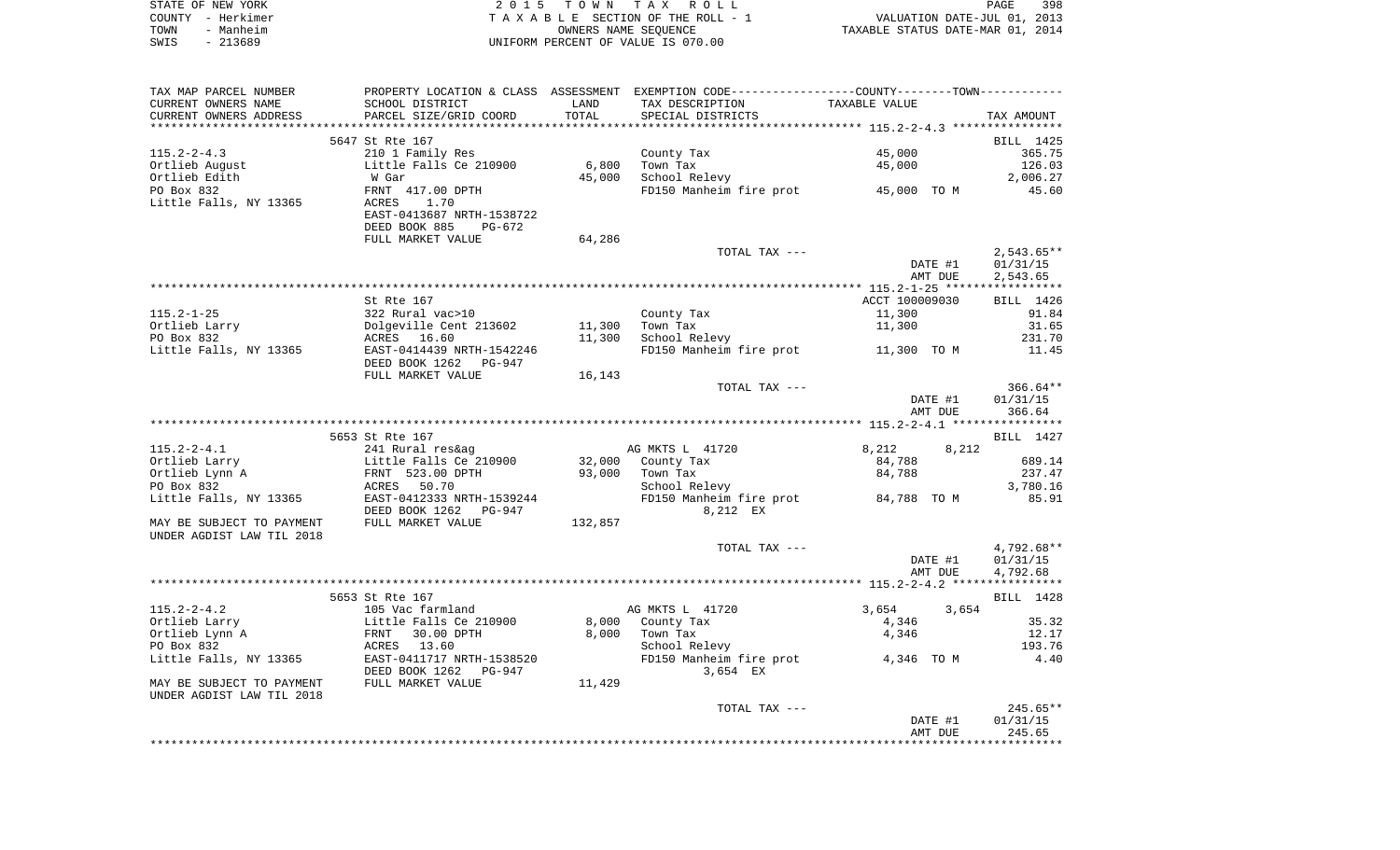|      | STATE OF NEW YORK | 2015 TOWN TAX ROLL                 | PAGE                             | 399 |
|------|-------------------|------------------------------------|----------------------------------|-----|
|      | COUNTY - Herkimer | TAXABLE SECTION OF THE ROLL - 1    | VALUATION DATE-JUL 01, 2013      |     |
| TOWN | - Manheim         | OWNERS NAME SEOUENCE               | TAXABLE STATUS DATE-MAR 01, 2014 |     |
| SWIS | - 213689          | UNIFORM PERCENT OF VALUE IS 070.00 |                                  |     |

| TAX MAP PARCEL NUMBER    | PROPERTY LOCATION & CLASS ASSESSMENT EXEMPTION CODE----------------COUNTY--------TOWN----------- |        |                         |                |              |
|--------------------------|--------------------------------------------------------------------------------------------------|--------|-------------------------|----------------|--------------|
| CURRENT OWNERS NAME      | SCHOOL DISTRICT                                                                                  | LAND   | TAX DESCRIPTION         | TAXABLE VALUE  |              |
| CURRENT OWNERS ADDRESS   | PARCEL SIZE/GRID COORD                                                                           | TOTAL  | SPECIAL DISTRICTS       |                | TAX AMOUNT   |
| ************************ | ***************************                                                                      |        |                         |                |              |
|                          | 5659 St Rte 167                                                                                  |        |                         | ACCT 100003300 | BILL 1429    |
| $115.2 - 2 - 6$          | 210 1 Family Res                                                                                 |        | County Tax              | 49,400         | 401.51       |
| Ortlieb Larry            | Little Falls Ce 210900                                                                           | 4,000  | Town Tax                | 49,400         | 138.36       |
| Ortlieb Lynn A           | 1.00<br>ACRES                                                                                    | 49,400 | School Relevy           |                | 2,202.43     |
| PO Box 832               | EAST-0413626 NRTH-1539105                                                                        |        | FD150 Manheim fire prot | 49,400 TO M    | 50.05        |
| Little Falls, NY 13365   | DEED BOOK 1262<br>PG-955                                                                         |        |                         |                |              |
|                          | FULL MARKET VALUE                                                                                | 70,571 |                         |                |              |
|                          |                                                                                                  |        | TOTAL TAX ---           |                | $2,792.35**$ |
|                          |                                                                                                  |        |                         | DATE #1        | 01/31/15     |
|                          |                                                                                                  |        |                         | AMT DUE        | 2,792.35     |
|                          |                                                                                                  |        |                         |                |              |
|                          | 598 Bronner Rd                                                                                   |        |                         |                | BILL 1430    |
| $108.4 - 2 - 21.4$       | 210 1 Family Res                                                                                 |        | County Tax              | 68,000         | 552.69       |
| Ostasz Justin C          | Dolgeville Cent 213602                                                                           | 12,400 | Town Tax                | 68,000         | 190.45       |
| Randall Kimberly L       | FRNT 534.50 DPTH                                                                                 | 68,000 | FD150 Manheim fire prot | 68,000 TO M    | 68.90        |
| 598 Bronner Rd           | ACRES<br>3.10                                                                                    |        |                         |                |              |
| Little Falls, NY 13365   | EAST-0408453 NRTH-5451728<br>PG-776                                                              |        |                         |                |              |
|                          | DEED BOOK 1400<br>FULL MARKET VALUE                                                              | 97,143 |                         |                |              |
|                          |                                                                                                  |        | TOTAL TAX ---           |                | $812.04**$   |
|                          |                                                                                                  |        |                         | DATE #1        | 01/31/15     |
|                          |                                                                                                  |        |                         | AMT DUE        | 812.04       |
|                          |                                                                                                  |        |                         |                |              |
|                          | 604 Bronner Rd                                                                                   |        |                         |                | BILL 1431    |
| $108.4 - 2 - 21.1$       | 312 Vac w/imprv                                                                                  |        | County Tax              | 10,400         | 84.53        |
| Ostasz Samuel A          | Dolgeville Cent 213602                                                                           | 3,400  | Town Tax                | 10,400         | 29.13        |
| Ostasz Louise M          | FRNT 250.00 DPTH                                                                                 | 10,400 | FD150 Manheim fire prot | 10,400 TO M    | 10.54        |
| 35 Loomis St             | 3.40<br>ACRES                                                                                    |        |                         |                |              |
| Little Falls, NY 13365   | EAST-0408759 NRTH-1545636                                                                        |        |                         |                |              |
|                          | DEED BOOK 938<br>$PG-540$                                                                        |        |                         |                |              |
|                          | FULL MARKET VALUE                                                                                | 14,857 |                         |                |              |
|                          |                                                                                                  |        | TOTAL TAX ---           |                | 124.20**     |
|                          |                                                                                                  |        |                         | DATE #1        | 01/31/15     |
|                          |                                                                                                  |        |                         | AMT DUE        | 124.20       |
|                          |                                                                                                  |        |                         |                |              |
|                          | 134 Granny Hill Rd                                                                               |        |                         | ACCT 100006600 | BILL 1432    |
| $108.4 - 2 - 45$         | 260 Seasonal res - WTRFNT                                                                        |        | County Tax              | 23,700         | 192.63       |
| Ostoyich John M          | Dolgeville Cent 213602                                                                           | 2,000  | Town Tax                | 23,700         | 66.38        |
| Ostoyich Joan J          | FRNT<br>40.00 DPTH<br>90.00                                                                      | 23,700 | FD150 Manheim fire prot | 23,700 TO M    | 24.01        |
| 10 Ostoyich Rd           | 0.10<br>ACRES                                                                                    |        |                         |                |              |
| Germantown, NY 12526     | EAST-0418949 NRTH-1544754                                                                        |        |                         |                |              |
|                          | DEED BOOK 00665 PG-00193                                                                         |        |                         |                |              |
|                          | FULL MARKET VALUE                                                                                | 33,857 |                         |                |              |
|                          |                                                                                                  |        | TOTAL TAX ---           |                | 283.02**     |
|                          |                                                                                                  |        |                         | DATE #1        | 01/31/15     |
|                          |                                                                                                  |        |                         | AMT DUE        | 283.02       |
|                          |                                                                                                  |        |                         |                |              |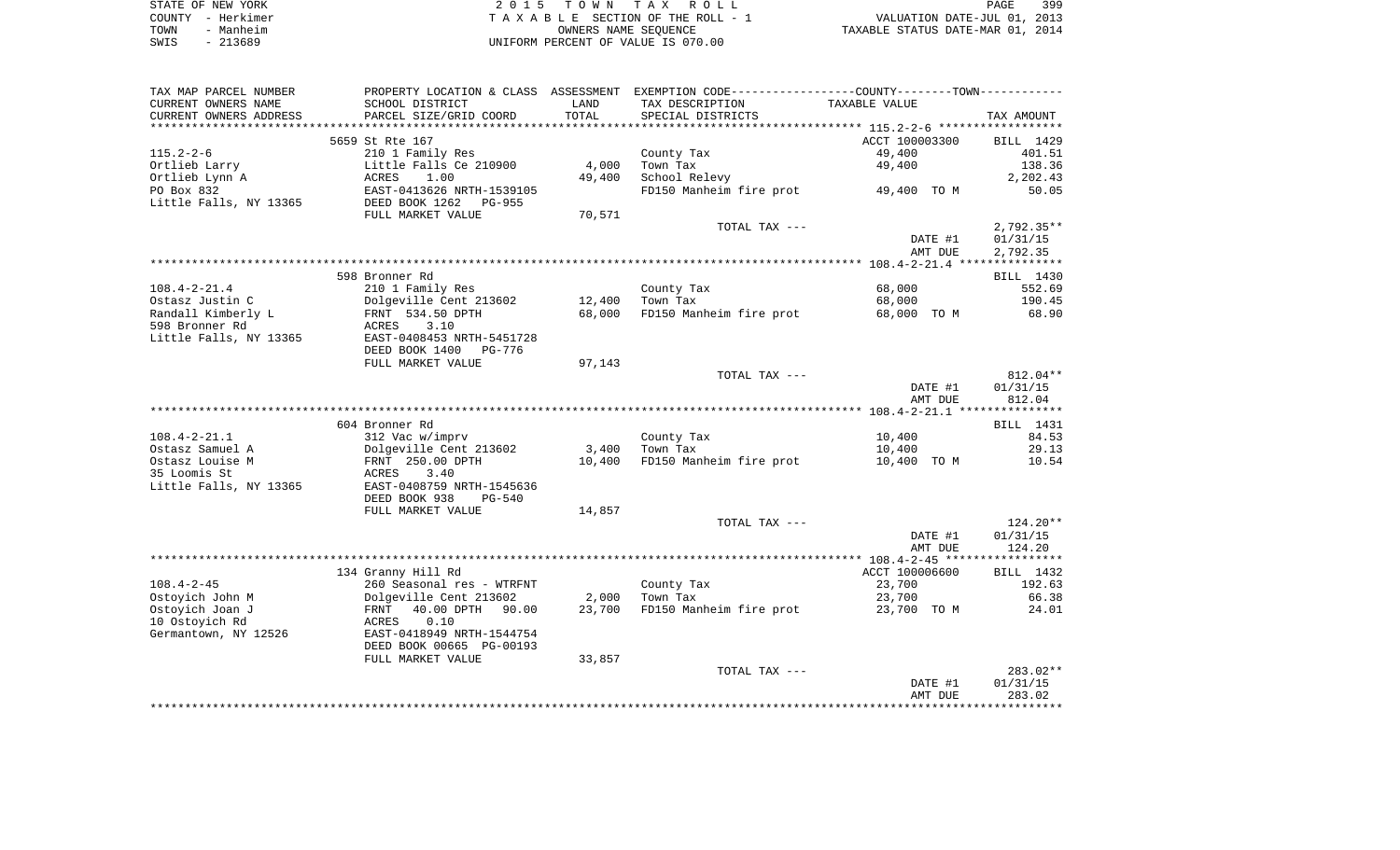|      | STATE OF NEW YORK | 2015 TOWN TAX ROLL                 | 400<br>PAGE                      |
|------|-------------------|------------------------------------|----------------------------------|
|      | COUNTY - Herkimer | TAXABLE SECTION OF THE ROLL - 1    | VALUATION DATE-JUL 01, 2013      |
| TOWN | - Manheim         | OWNERS NAME SEOUENCE               | TAXABLE STATUS DATE-MAR 01, 2014 |
| SWIS | - 213689          | UNIFORM PERCENT OF VALUE IS 070.00 |                                  |

| TAX MAP PARCEL NUMBER                                             |                                              |         | PROPERTY LOCATION & CLASS ASSESSMENT EXEMPTION CODE----------------COUNTY--------TOWN----------- |                             |                    |
|-------------------------------------------------------------------|----------------------------------------------|---------|--------------------------------------------------------------------------------------------------|-----------------------------|--------------------|
| CURRENT OWNERS NAME                                               | SCHOOL DISTRICT                              | LAND    | TAX DESCRIPTION                                                                                  | TAXABLE VALUE               |                    |
| CURRENT OWNERS ADDRESS                                            | PARCEL SIZE/GRID COORD                       | TOTAL   | SPECIAL DISTRICTS                                                                                |                             | TAX AMOUNT         |
|                                                                   |                                              |         |                                                                                                  |                             |                    |
|                                                                   | 7975 St Rte 5                                |         |                                                                                                  | ACCT 100015270              | BILL 1433          |
| $122.2 - 2 - 3$                                                   | 210 1 Family Res                             |         | County Tax                                                                                       | 43,700                      | 355.19             |
| Otrupcak Stephen M                                                | Little Falls Ce 210900                       | 4,000   | Town Tax                                                                                         | 43,700                      | 122.39             |
| 7975 State Rte 5                                                  | ACRES<br>1.00                                | 43,700  | FD150 Manheim fire prot                                                                          | 43,700 TO M                 | 44.28              |
| Little Falls, NY 13365                                            | EAST-0414864 NRTH-1527449                    |         |                                                                                                  |                             |                    |
|                                                                   | DEED BOOK 670<br>PG-645<br>FULL MARKET VALUE | 62,429  |                                                                                                  |                             |                    |
|                                                                   |                                              |         | TOTAL TAX ---                                                                                    |                             | 521.86**           |
|                                                                   |                                              |         |                                                                                                  | DATE #1                     | 01/31/15           |
|                                                                   |                                              |         |                                                                                                  | AMT DUE                     | 521.86             |
|                                                                   |                                              |         |                                                                                                  |                             |                    |
|                                                                   | 8086 St Rte 5                                |         |                                                                                                  | ACCT 100010680              | BILL 1434          |
| $122.2 - 2 - 15$                                                  | 270 Mfg housing                              |         | County Tax                                                                                       | 18,000                      | 146.30             |
| Otrupcak Thomas                                                   | Little Falls Ce 210900                       | 2,300   | Town Tax                                                                                         | 18,000                      | 50.41              |
| 8086 St Rte 5                                                     | FRNT 100.00 DPTH 200.00                      | 18,000  | FD150 Manheim fire prot                                                                          | 18,000 TO M                 | 18.24              |
| Little Falls, NY 13365                                            | 0.57<br>ACRES                                |         |                                                                                                  |                             |                    |
|                                                                   | EAST-0416443 NRTH-1525984                    |         |                                                                                                  |                             |                    |
|                                                                   | DEED BOOK 1314 PG-284                        |         |                                                                                                  |                             |                    |
|                                                                   | FULL MARKET VALUE                            | 25,714  |                                                                                                  |                             |                    |
|                                                                   |                                              |         | TOTAL TAX ---                                                                                    |                             | $214.95**$         |
|                                                                   |                                              |         |                                                                                                  | DATE #1                     | 01/31/15           |
|                                                                   |                                              |         |                                                                                                  | AMT DUE                     | 214.95             |
|                                                                   |                                              |         |                                                                                                  |                             |                    |
|                                                                   | 821 E Monroe St                              |         |                                                                                                  | ACCT 100004530              | BILL 1435          |
| $115.1 - 1 - 19.1$                                                | 241 Rural res&ag                             |         | CW_15_VET/ 41162                                                                                 | 6,300<br>$\mathbf 0$        |                    |
| Overman Thomas Francis                                            | Little Falls Ce 210900                       |         | 72,500 CW_DISBLD_ 41172                                                                          | 21,000<br>$\mathbf 0$       |                    |
| Overman-Mcgillian Mary Ellen FRNT 1700.00 DPTH<br>821 E Monroe St | ACRES 114.80                                 |         | 226,000 AG MKTS L 41720<br>County Tax                                                            | 15,431<br>15,431<br>183,269 | 1,489.58           |
| Little Falls, NY 13365                                            | EAST-0398067 NRTH-1540132                    |         | Town Tax                                                                                         | 210,569                     | 589.75             |
|                                                                   | DEED BOOK 1402 PG-642                        |         | FD150 Manheim fire prot                                                                          | 210,569 TO M                | 213.35             |
| MAY BE SUBJECT TO PAYMENT                                         | FULL MARKET VALUE                            | 322,857 | 15,431 EX                                                                                        |                             |                    |
| UNDER AGDIST LAW TIL 2018                                         |                                              |         |                                                                                                  |                             |                    |
|                                                                   |                                              |         | TOTAL TAX ---                                                                                    |                             | $2,292.68**$       |
|                                                                   |                                              |         |                                                                                                  | DATE #1                     | 01/31/15           |
|                                                                   |                                              |         |                                                                                                  | AMT DUE                     | 2,292.68           |
|                                                                   |                                              |         |                                                                                                  |                             |                    |
|                                                                   | 8041 St Rte 5                                |         |                                                                                                  |                             | BILL 1436          |
| $122.2 - 2 - 14.5$                                                | 105 Vac farmland                             |         | AG MKTS L 41720                                                                                  | 1,008<br>1,008              |                    |
| Panko Thomas R Jr.                                                | Little Falls Ce 210900                       |         | 13,000 County Tax                                                                                | 11,992                      | 97.47              |
| 77 Burch St                                                       | ACRES<br>20.00                               | 13,000  | Town Tax                                                                                         | 11,992                      | 33.59              |
| Little Falls, NY 13365                                            | EAST-0379775 NRTH-1102440                    |         | FD150 Manheim fire prot                                                                          | 11,992 TO M                 | 12.15              |
|                                                                   | DEED BOOK 1259<br>PG-390                     |         | 1,008 EX                                                                                         |                             |                    |
| MAY BE SUBJECT TO PAYMENT                                         | FULL MARKET VALUE                            | 18,571  |                                                                                                  |                             |                    |
| UNDER AGDIST LAW TIL 2018                                         |                                              |         |                                                                                                  |                             |                    |
|                                                                   |                                              |         | TOTAL TAX ---                                                                                    |                             | 143.21**           |
|                                                                   |                                              |         |                                                                                                  | DATE #1                     | 01/31/15<br>143.21 |
|                                                                   |                                              |         |                                                                                                  | AMT DUE                     |                    |
|                                                                   |                                              |         |                                                                                                  |                             |                    |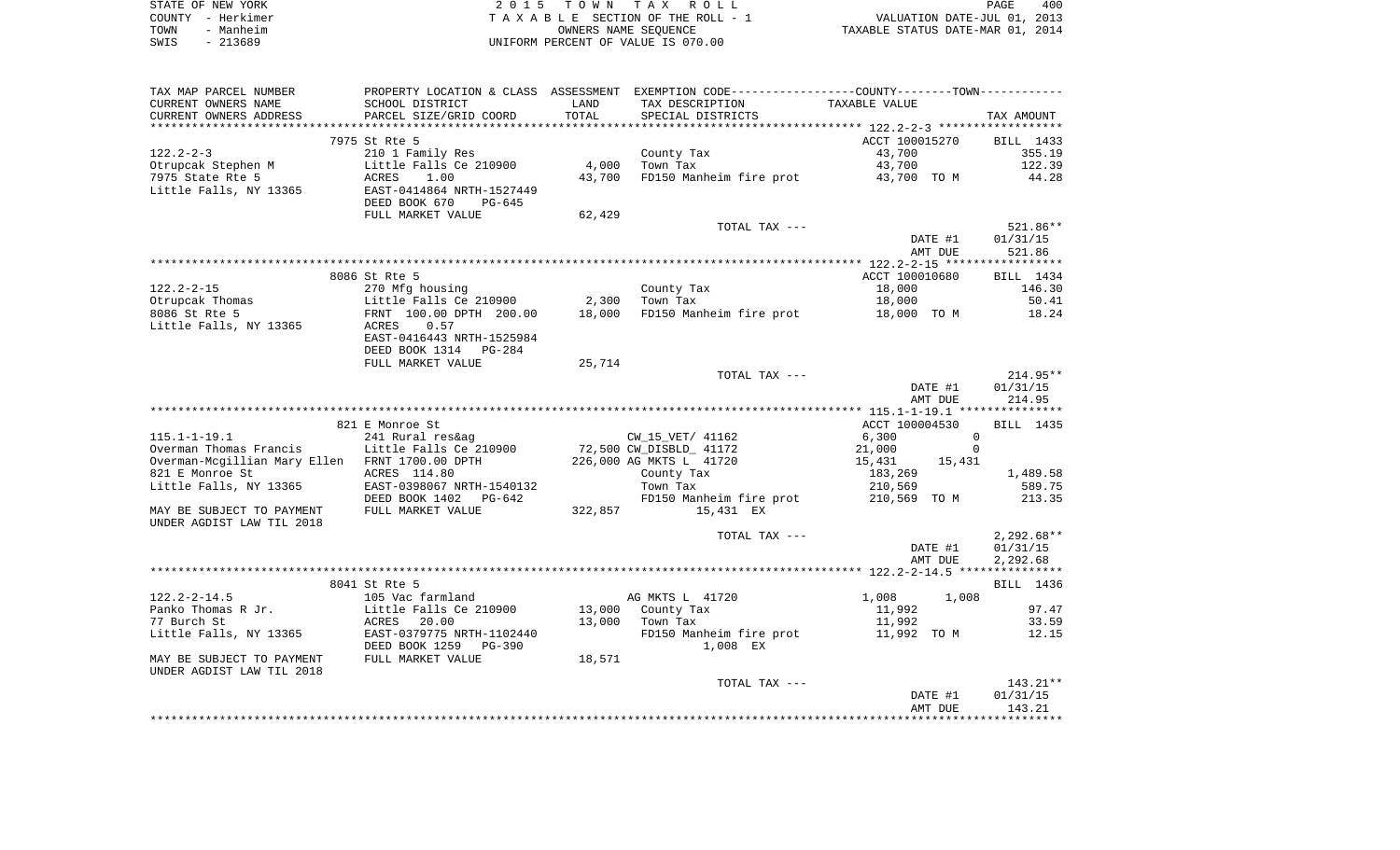|      | STATE OF NEW YORK | 2015 TOWN TAX ROLL                 | PAGE                             | 401 |
|------|-------------------|------------------------------------|----------------------------------|-----|
|      | COUNTY - Herkimer | TAXABLE SECTION OF THE ROLL - 1    | VALUATION DATE-JUL 01, 2013      |     |
| TOWN | - Manheim         | OWNERS NAME SEOUENCE               | TAXABLE STATUS DATE-MAR 01, 2014 |     |
| SWIS | $-213689$         | UNIFORM PERCENT OF VALUE IS 070.00 |                                  |     |

| TAX MAP PARCEL NUMBER  | PROPERTY LOCATION & CLASS ASSESSMENT EXEMPTION CODE-----------------COUNTY-------TOWN-------- |         |                         |                  |              |
|------------------------|-----------------------------------------------------------------------------------------------|---------|-------------------------|------------------|--------------|
| CURRENT OWNERS NAME    | SCHOOL DISTRICT                                                                               | LAND    | TAX DESCRIPTION         | TAXABLE VALUE    |              |
| CURRENT OWNERS ADDRESS | PARCEL SIZE/GRID COORD                                                                        | TOTAL   | SPECIAL DISTRICTS       |                  | TAX AMOUNT   |
|                        |                                                                                               |         |                         |                  |              |
|                        | 5013 St Rte 167                                                                               |         |                         | ACCT 100003930   | BILL 1437    |
| $115.3 - 1 - 6$        | 210 1 Family Res                                                                              |         | County Tax              | 115,000          | 934.70       |
| Parisi Timothy         | Little Falls Ce 210900                                                                        | 10,000  | Town Tax                | 115,000          | 322.08       |
| Parisi Heidi Sue       | W/garage                                                                                      | 115,000 | FD150 Manheim fire prot | 115,000 TO M     | 116.52       |
| 5013 St Rte 167        | ACRES<br>2.00                                                                                 |         |                         |                  |              |
| Little Falls, NY 13365 | EAST-0405017 NRTH-1532567                                                                     |         |                         |                  |              |
|                        | DEED BOOK 806<br>PG-421                                                                       |         |                         |                  |              |
|                        | FULL MARKET VALUE                                                                             | 164,286 |                         |                  |              |
|                        |                                                                                               |         | TOTAL TAX ---           |                  | $1,373.30**$ |
|                        |                                                                                               |         |                         | DATE #1          | 01/31/15     |
|                        |                                                                                               |         |                         | AMT DUE          | 1,373.30     |
|                        |                                                                                               |         |                         |                  |              |
|                        | St Rte 167                                                                                    |         |                         | ACCT 100003960   | BILL 1438    |
| $115.3 - 1 - 11$       | 314 Rural vac<10                                                                              |         | County Tax              | 1,300            | 10.57        |
| Parisi Timothy         | Little Falls Ce 210900                                                                        | 1,300   | Town Tax                | 1,300            | 3.64         |
| Parisi Heidi Sue       | FRNT 120.00 DPTH 195.00                                                                       | 1,300   | School Relevy           |                  | 57.95        |
| 5013 St Rte 167        | 0.66<br>ACRES                                                                                 |         | FD150 Manheim fire prot | 1,300 TO M       | 1.32         |
| Little Falls, NY 13365 | EAST-0405285 NRTH-1532349                                                                     |         |                         |                  |              |
|                        | DEED BOOK 806<br>PG-421                                                                       |         |                         |                  |              |
|                        | FULL MARKET VALUE                                                                             | 1,857   |                         |                  |              |
|                        |                                                                                               |         | TOTAL TAX ---           |                  | $73.48**$    |
|                        |                                                                                               |         |                         | DATE #1          | 01/31/15     |
|                        |                                                                                               |         |                         | AMT DUE          | 73.48        |
|                        |                                                                                               |         |                         |                  |              |
|                        | 224 Zoller Rd                                                                                 |         |                         |                  | BILL 1439    |
| $108.1 - 1 - 6.2$      | 242 Rurl res&rec                                                                              |         | VET COM CT 41131        | 10,500<br>10,500 |              |
| Payne William          | Dolgeville Cent 213602                                                                        | 16,000  | County Tax              | 36,500           | 296.67       |
| Payne Elaine           | ACRES<br>13.00                                                                                | 47,000  | Town Tax                | 36,500           | 102.23       |
| PO Box 164             | EAST-0405649 NRTH-1559302                                                                     |         | FD150 Manheim fire prot | 47,000 TO M      | 47.62        |
| Dolgeville, NY 13329   | DEED BOOK 810<br>PG-710                                                                       |         |                         |                  |              |
|                        | FULL MARKET VALUE                                                                             | 67,143  |                         |                  |              |
|                        |                                                                                               |         | TOTAL TAX ---           |                  | $446.52**$   |
|                        |                                                                                               |         |                         | DATE #1          | 01/31/15     |
|                        |                                                                                               |         |                         | AMT DUE          | 446.52       |
|                        |                                                                                               |         |                         |                  |              |
|                        | 498 Gene Hoertz Rd-Keyser Lk                                                                  |         |                         | ACCT 100009330   | BILL 1440    |
| $108.4 - 2 - 79$       | 260 Seasonal res - WTRFNT                                                                     |         | County Tax              | 22,200           | 180.44       |
| Peknik Patricia        | Dolgeville Cent 213602                                                                        | 2,000   | Town Tax                | 22,200           | 62.18        |
| Peknik Paula           | 40.00 DPTH 100.00<br>FRNT                                                                     | 22,200  | School Relevy           |                  | 455.17       |
| 4 Dove St              | 0.09<br>ACRES                                                                                 |         | FD150 Manheim fire prot | 22,200 TO M      | 22.49        |
| Newburyport, MA 01950  | EAST-0419876 NRTH-1544725                                                                     |         |                         |                  |              |
|                        | DEED BOOK 1477 PG-163                                                                         |         |                         |                  |              |
|                        | FULL MARKET VALUE                                                                             | 31,714  |                         |                  |              |
|                        |                                                                                               |         | TOTAL TAX ---           |                  | $720.28**$   |
|                        |                                                                                               |         |                         | DATE #1          | 01/31/15     |
|                        |                                                                                               |         |                         | AMT DUE          | 720.28       |
|                        |                                                                                               |         |                         |                  |              |
|                        |                                                                                               |         |                         |                  |              |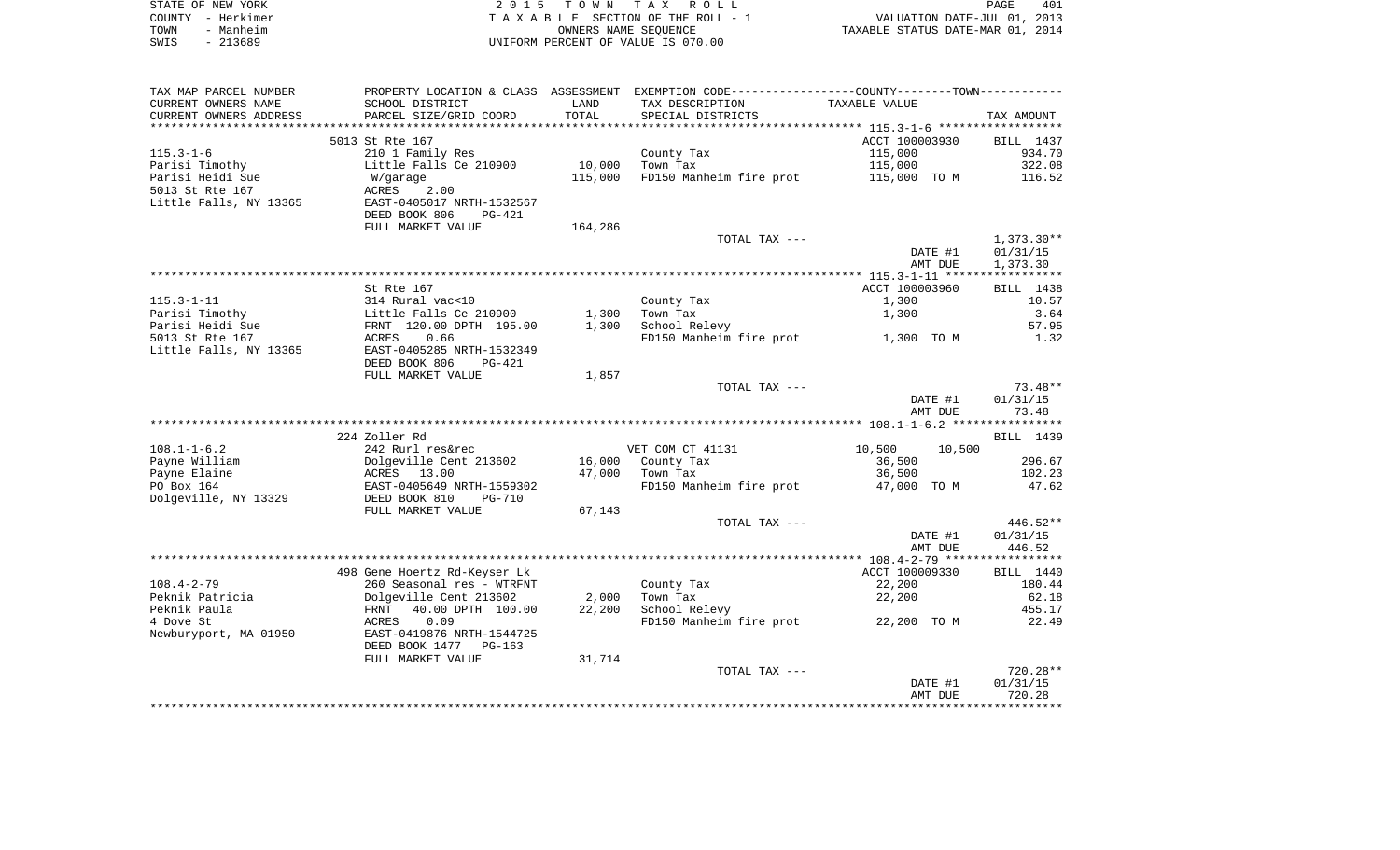| STATE OF NEW YORK | 2015 TOWN TAX ROLL                 | 402<br>PAGE                      |
|-------------------|------------------------------------|----------------------------------|
| COUNTY - Herkimer | TAXABLE SECTION OF THE ROLL - 1    | VALUATION DATE-JUL 01, 2013      |
| TOWN<br>- Manheim | OWNERS NAME SEOUENCE               | TAXABLE STATUS DATE-MAR 01, 2014 |
| $-213689$<br>SWIS | UNIFORM PERCENT OF VALUE IS 070.00 |                                  |

| TAX MAP PARCEL NUMBER     |                           |         | PROPERTY LOCATION & CLASS ASSESSMENT EXEMPTION CODE----------------COUNTY-------TOWN----------- |                  |              |
|---------------------------|---------------------------|---------|-------------------------------------------------------------------------------------------------|------------------|--------------|
| CURRENT OWNERS NAME       | SCHOOL DISTRICT           | LAND    | TAX DESCRIPTION                                                                                 | TAXABLE VALUE    |              |
| CURRENT OWNERS ADDRESS    | PARCEL SIZE/GRID COORD    | TOTAL   | SPECIAL DISTRICTS                                                                               |                  | TAX AMOUNT   |
| **********************    |                           |         |                                                                                                 |                  |              |
|                           | Willie Ln Keyser Lk       |         |                                                                                                 | ACCT 100009360   | BILL 1441    |
| $115.2 - 1 - 32$          | 314 Rural vac<10 - WTRFNT |         | County Tax                                                                                      | 5,000            | 40.64        |
| Pelli Ernest M            | Dolgeville Cent 213602    | 5,000   | Town Tax                                                                                        | 5,000            | 14.00        |
| Pelli Carol A             | FRNT 150.00 DPTH 100.00   | 5,000   | FD150 Manheim fire prot                                                                         | 5,000 TO M       | 5.07         |
| 11 Valley Brook Dr        | 0.23<br>ACRES             |         |                                                                                                 |                  |              |
| Little Falls, NY 13365    | EAST-0418757 NRTH-1544166 |         |                                                                                                 |                  |              |
|                           | DEED BOOK 858<br>PG-172   |         |                                                                                                 |                  |              |
|                           | FULL MARKET VALUE         | 7,143   |                                                                                                 |                  |              |
|                           |                           |         | TOTAL TAX ---                                                                                   |                  | 59.71**      |
|                           |                           |         |                                                                                                 | DATE #1          | 01/31/15     |
|                           |                           |         |                                                                                                 | AMT DUE          | 59.71        |
|                           |                           |         |                                                                                                 |                  |              |
|                           | Barker Rd                 |         |                                                                                                 |                  | BILL 1442    |
| $108.4 - 1 - 58.1$        | 105 Vac farmland          |         | County Tax                                                                                      | 9,600            | 78.03        |
| Perkins John C            | Dolgeville Cent 213602    | 9,600   | Town Tax                                                                                        | 9,600            | 26.89        |
| 1095 Barker Rd            | FRNT 309.00 DPTH          | 9,600   | FD150 Manheim fire prot                                                                         | 9,600 TO M       | 9.73         |
| Dolgeville, NY 13329-9701 | ACRES<br>9.60             |         |                                                                                                 |                  |              |
|                           | EAST-0418292 NRTH-1549304 |         |                                                                                                 |                  |              |
|                           | DEED BOOK 1216<br>PG-552  |         |                                                                                                 |                  |              |
|                           | FULL MARKET VALUE         | 13,714  |                                                                                                 |                  |              |
|                           |                           |         | TOTAL TAX ---                                                                                   |                  | $114.65**$   |
|                           |                           |         |                                                                                                 | DATE #1          | 01/31/15     |
|                           |                           |         |                                                                                                 | AMT DUE          | 114.65       |
|                           |                           |         |                                                                                                 |                  |              |
|                           | 1095 Barker Rd            |         |                                                                                                 | ACCT 100004500   | BILL 1443    |
| $108.4 - 2 - 11.1$        | 112 Dairy farm            |         | AGRIC 10 Y 41700                                                                                | 15,000<br>15,000 |              |
| Perkins John C            | Dolgeville Cent 213602    | 79,900  | County Tax                                                                                      | 141,100          | 1,146.83     |
| 1095 Barker Rd            | ACRES 140.00              | 156,100 | Town Tax                                                                                        | 141,100          | 395.18       |
| Dolgeville, NY 13329-9701 | EAST-0417586 NRTH-1547957 |         | FD150 Manheim fire prot                                                                         | 156,100 TO M     | 158.17       |
|                           | DEED BOOK 1216<br>PG-552  |         |                                                                                                 |                  |              |
|                           | FULL MARKET VALUE         | 223,000 |                                                                                                 |                  |              |
|                           |                           |         | TOTAL TAX ---                                                                                   |                  | $1,700.18**$ |
|                           |                           |         |                                                                                                 | DATE #1          | 01/31/15     |
|                           |                           |         |                                                                                                 | AMT DUE          | 1,700.18     |
|                           |                           |         |                                                                                                 |                  |              |
|                           | 6028 St Rte 167           |         |                                                                                                 | ACCT 100009600   | BILL 1444    |
| $108.4 - 2 - 13$          | 210 1 Family Res          |         | County Tax                                                                                      | 71,500           | 581.14       |
| Perkins Todd              | Dolgeville Cent 213602    | 4,000   | Town Tax                                                                                        | 71,500           | 200.25       |
| Perkins Rebecca           | W/gar                     | 71,500  | FD150 Manheim fire prot                                                                         | 71,500 TO M      | 72.45        |
| 6028 St Rte 167           | FRNT 125.00 DPTH 348.00   |         |                                                                                                 |                  |              |
| Little Falls, NY 13365    | 1.00 BANK<br>ACRES<br>135 |         |                                                                                                 |                  |              |
|                           | EAST-0413132 NRTH-1546340 |         |                                                                                                 |                  |              |
|                           | DEED BOOK 795<br>$PG-144$ |         |                                                                                                 |                  |              |
|                           | FULL MARKET VALUE         | 102,143 |                                                                                                 |                  |              |
|                           |                           |         | TOTAL TAX ---                                                                                   |                  | 853.84**     |
|                           |                           |         |                                                                                                 |                  |              |
|                           |                           |         |                                                                                                 | DATE #1          | 01/31/15     |
|                           |                           |         |                                                                                                 | AMT DUE          | 853.84       |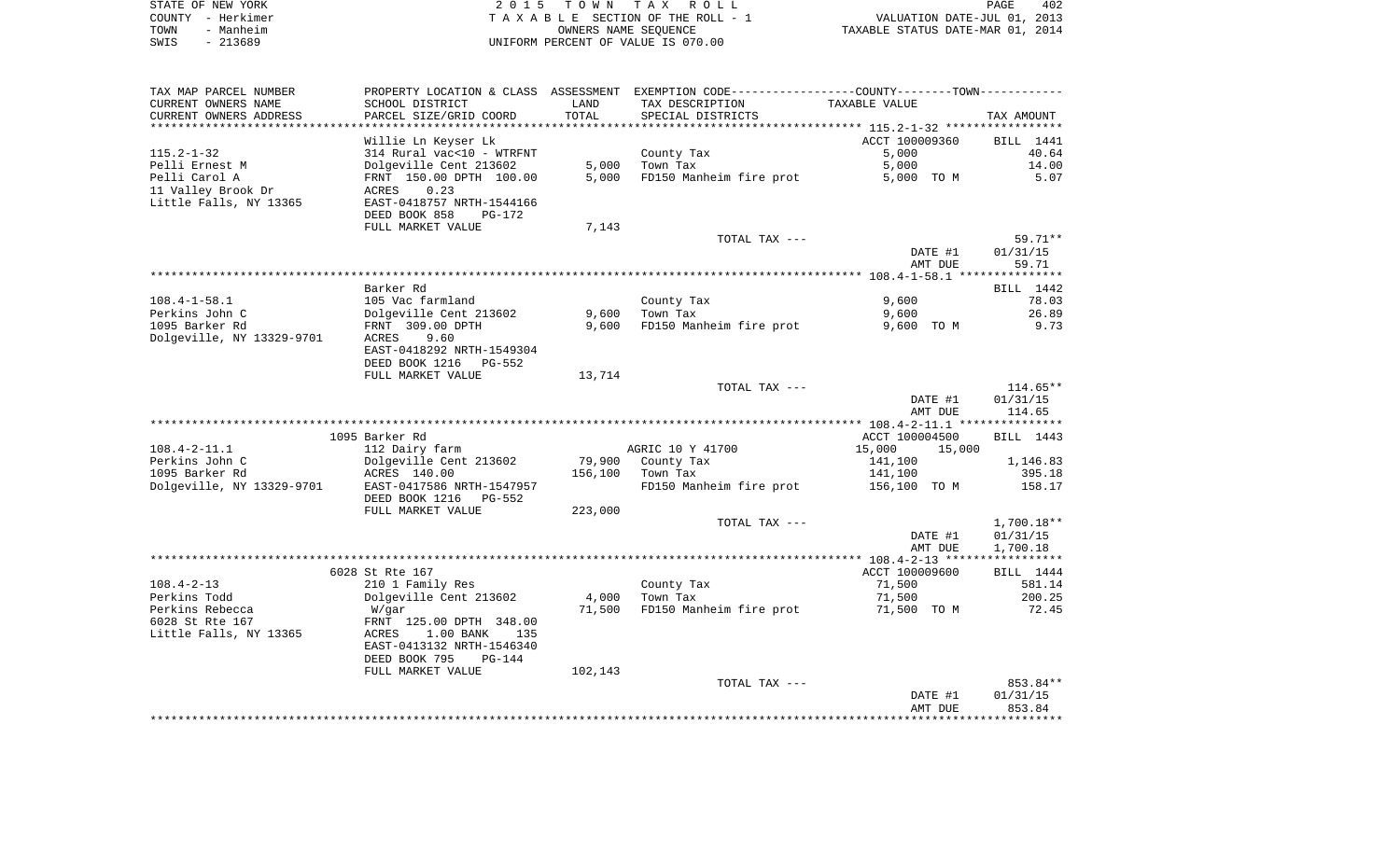| STATE OF NEW YORK<br>COUNTY - Herkimer<br>TOWN                 | 2 0 1 5                                                                  | TOWN TAX             | ROLL<br>TAXABLE SECTION OF THE ROLL - 1                                                       | VALUATION DATE-JUL 01, 2013      | PAGE<br>403        |
|----------------------------------------------------------------|--------------------------------------------------------------------------|----------------------|-----------------------------------------------------------------------------------------------|----------------------------------|--------------------|
| - Manheim<br>$-213689$<br>SWIS                                 |                                                                          | OWNERS NAME SEQUENCE | UNIFORM PERCENT OF VALUE IS 070.00                                                            | TAXABLE STATUS DATE-MAR 01, 2014 |                    |
| TAX MAP PARCEL NUMBER                                          |                                                                          |                      | PROPERTY LOCATION & CLASS ASSESSMENT EXEMPTION CODE---------------COUNTY-------TOWN---------- |                                  |                    |
| CURRENT OWNERS NAME                                            | SCHOOL DISTRICT                                                          | LAND                 | TAX DESCRIPTION                                                                               | TAXABLE VALUE                    |                    |
| CURRENT OWNERS ADDRESS                                         | PARCEL SIZE/GRID COORD                                                   | TOTAL                | SPECIAL DISTRICTS                                                                             |                                  | TAX AMOUNT         |
|                                                                |                                                                          |                      |                                                                                               |                                  |                    |
|                                                                | 6028 St Rte 167                                                          |                      |                                                                                               | ACCT 100002730                   | BILL 1445          |
| 108.4-2-12.2                                                   | 312 Vac w/imprv                                                          |                      | County Tax                                                                                    | 5,000                            | 40.64              |
| Perkins Todd S                                                 | Dolgeville Cent 213602                                                   | 500                  | Town Tax                                                                                      | 5,000                            | 14.00              |
| Perkins Rebecca L<br>6028 St Rte 167<br>Little Falls, NY 13365 | W/gar & Barn<br>41.50 DPTH<br>FRNT<br>0.25<br>ACRES                      | 5,000                | FD150 Manheim fire prot                                                                       | 5,000 TO M                       | 5.07               |
|                                                                | EAST-0413063 NRTH-1546242<br>DEED BOOK 1164<br>PG-391                    |                      |                                                                                               |                                  |                    |
|                                                                | FULL MARKET VALUE                                                        | 7,143                |                                                                                               |                                  |                    |
|                                                                |                                                                          |                      | TOTAL TAX ---                                                                                 |                                  | 59.71**            |
|                                                                |                                                                          |                      |                                                                                               | DATE #1                          | 01/31/15           |
|                                                                |                                                                          |                      |                                                                                               | AMT DUE                          | 59.71              |
|                                                                | 1304 Snells Bush Rd                                                      |                      |                                                                                               | ACCT 100005370                   | BILL 1446          |
| $115.2 - 1 - 58$                                               | 210 1 Family Res                                                         |                      | County Tax                                                                                    | 75,000                           | 609.59             |
| Perkov Robert                                                  | Little Falls Ce 210900                                                   | 2,600                | Town Tax                                                                                      | 75,000                           | 210.05             |
| 1304 Snells Bush Rd                                            | W/garage                                                                 | 75,000               | FD150 Manheim fire prot                                                                       | 75,000 TO M                      | 75.99              |
| Little Falls, NY 13365                                         | FRNT 100.00 DPTH 220.00<br>ACRES<br>0.66                                 |                      |                                                                                               |                                  |                    |
|                                                                | EAST-0418239 NRTH-1540381<br>DEED BOOK 926<br>PG-85<br>FULL MARKET VALUE | 107,143              |                                                                                               |                                  |                    |
|                                                                |                                                                          |                      | TOTAL TAX ---                                                                                 |                                  | 895.63**           |
|                                                                |                                                                          |                      |                                                                                               | DATE #1<br>AMT DUE               | 01/31/15<br>895.63 |
|                                                                |                                                                          |                      |                                                                                               |                                  |                    |
|                                                                | 5371 St Rte 167                                                          |                      |                                                                                               | ACCT 100080240                   | BILL 1447          |
| 115.4–1–18<br>Perry Sandra Lee                                 | 210 1 Family Res<br>Little Falls Ce 210900                               | 1,400                | County Tax<br>Town Tax                                                                        | 42,500<br>42,500                 | 345.43<br>119.03   |
| 5371 State Rte 167                                             | W/garage                                                                 | 42,500               | FD150 Manheim fire prot                                                                       | 42,500 TO M                      | 43.06              |
| Little Falls, NY 13365                                         | FRNT 100.00 DPTH 148.50<br>ACRES<br>0.34                                 |                      |                                                                                               |                                  |                    |
|                                                                | EAST-0411497 NRTH-1535517<br>DEED BOOK 905<br>$PG-389$                   |                      |                                                                                               |                                  |                    |
|                                                                | FULL MARKET VALUE                                                        | 60,714               |                                                                                               |                                  | $507.52**$         |
|                                                                |                                                                          |                      | TOTAL TAX ---                                                                                 | DATE #1<br>AMT DUE               | 01/31/15<br>507.52 |
|                                                                |                                                                          |                      |                                                                                               |                                  |                    |
|                                                                | 889 Burrell Rd                                                           |                      |                                                                                               | ACCT 100013715                   | BILL 1448          |
| $108.3 - 1 - 2.3$                                              | 242 Rurl res&rec                                                         |                      | County Tax                                                                                    | 78,500                           | 638.03             |
| Petkovsek David L                                              | Dolgeville Cent 213602                                                   | 18,500               | Town Tax                                                                                      | 78,500                           | 219.86             |
| Petkovsek Ruth E<br>889 Burrell Rd                             | 18.00<br>ACRES<br>EAST-0361820 NRTH-1126550                              | 78,500               | FD150 Manheim fire prot                                                                       | 78,500 TO M                      | 79.54              |
| Little Falls, NY 13365                                         | DEED BOOK 680<br>$PG-397$                                                |                      |                                                                                               |                                  |                    |
|                                                                | FULL MARKET VALUE                                                        | 112,143              |                                                                                               |                                  |                    |
|                                                                |                                                                          |                      | TOTAL TAX ---                                                                                 |                                  | $937.43**$         |
|                                                                |                                                                          |                      |                                                                                               | DATE #1                          | 01/31/15           |
|                                                                |                                                                          |                      |                                                                                               | AMT DUE                          | 937.43             |
|                                                                |                                                                          |                      |                                                                                               |                                  |                    |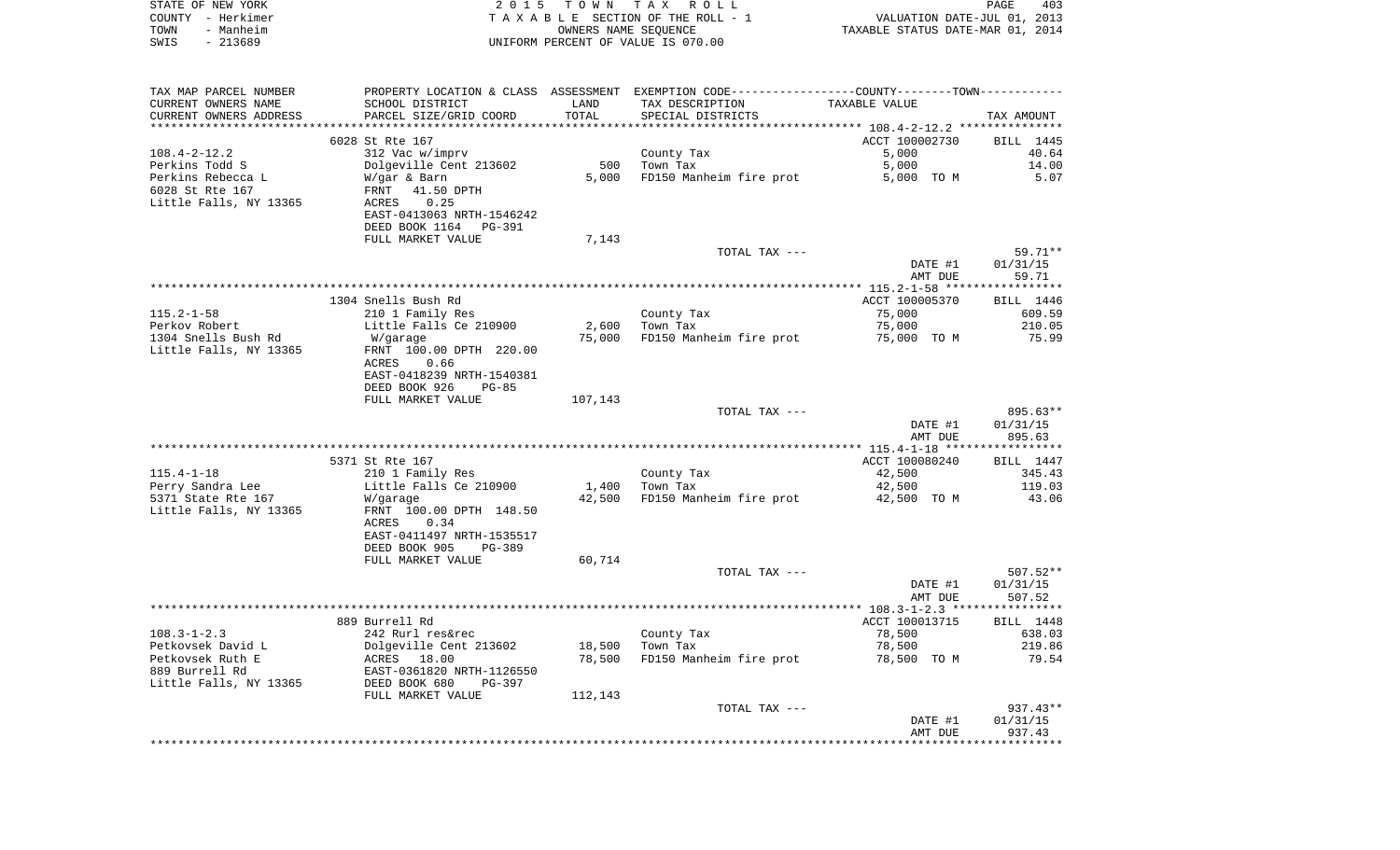| STATE OF NEW YORK | 2015 TOWN TAX ROLL                 | 404<br>PAGE                      |
|-------------------|------------------------------------|----------------------------------|
| COUNTY - Herkimer | TAXABLE SECTION OF THE ROLL - 1    | VALUATION DATE-JUL 01, 2013      |
| TOWN<br>Manheim   | OWNERS NAME SEOUENCE               | TAXABLE STATUS DATE-MAR 01, 2014 |
| $-213689$<br>SWIS | UNIFORM PERCENT OF VALUE IS 070.00 |                                  |

| SCHOOL DISTRICT<br>TAX DESCRIPTION<br>TAXABLE VALUE<br>LAND<br>TOTAL<br>CURRENT OWNERS ADDRESS<br>PARCEL SIZE/GRID COORD<br>SPECIAL DISTRICTS<br>TAX AMOUNT<br>***********************<br>**************************<br>ACCT 100005760<br>St Rte 170A<br>BILL 1449<br>$108.1 - 1 - 9.1$<br>105 Vac farmland<br>County Tax<br>11,800<br>95.91<br>Petkovsek Ed Jr<br>Dolgeville Cent 213602<br>11,800<br>Town Tax<br>11,800<br>33.05<br>ACRES 15.00<br>11,800<br>FD150 Manheim fire prot<br>Straney Bethany<br>11,800 TO M<br>11.96<br>166 St Rte 29A<br>EAST-0401339 NRTH-1557116<br>Dolgeville, NY 13329<br>DEED BOOK 890<br>$PG-604$<br>FULL MARKET VALUE<br>16,857<br>140.92**<br>TOTAL TAX ---<br>DATE #1<br>01/31/15<br>AMT DUE<br>140.92<br>144 Peckville Rd<br>BILL 1450<br>26,800<br>270 Mfg housing<br>County Tax<br>217.83<br>Dolgeville Cent 213602<br>9,100<br>75.06<br>Town Tax<br>26,800<br>FRNT 330.00 DPTH<br>26,800<br>FD150 Manheim fire prot<br>26,800 TO M<br>27.15<br>ACRES<br>3.20<br>EAST-0399413 NRTH-1553424<br>DEED BOOK 863<br>$PG-93$<br>FULL MARKET VALUE<br>38,286<br>320.04**<br>TOTAL TAX ---<br>DATE #1<br>01/31/15<br>AMT DUE<br>320.04<br>Brockett Rd<br>BILL 1451<br>$108.3 - 1 - 13.3$<br>17,000<br>138.17<br>105 Vac farmland<br>County Tax<br>Dolgeville Cent 213602<br>17,000<br>Town Tax<br>17,000<br>47.61<br>Rocky Ledges & Clay<br>17,000<br>FD150 Manheim fire prot<br>17,000 TO M<br>17.22<br>FRNT 1220.00 DPTH<br>ACRES 68.30<br>EAST-0405905 NRTH-1550207<br>DEED BOOK 884<br>PG-304<br>24,286<br>FULL MARKET VALUE<br>$203.00**$<br>TOTAL TAX ---<br>DATE #1<br>01/31/15<br>AMT DUE<br>203.00<br>241 Brockett Rd<br>ACCT 100009490<br>BILL 1452<br>210 1 Family Res<br>County Tax<br>72,000<br>585.20<br>Dolgeville Cent 213602<br>28,600<br>Town Tax<br>72,000<br>201.65<br>72,000<br>FD150 Manheim fire prot<br>72.95<br>W/garage<br>72,000 TO M<br>ACRES 11.30<br>EAST-0406414 NRTH-1549671<br>DEED BOOK 684<br>PG-944<br>102,857<br>FULL MARKET VALUE<br>859.80**<br>TOTAL TAX ---<br>DATE #1<br>01/31/15<br>859.80<br>AMT DUE | TAX MAP PARCEL NUMBER  |  | PROPERTY LOCATION & CLASS ASSESSMENT EXEMPTION CODE----------------COUNTY--------TOWN----------- |  |
|------------------------------------------------------------------------------------------------------------------------------------------------------------------------------------------------------------------------------------------------------------------------------------------------------------------------------------------------------------------------------------------------------------------------------------------------------------------------------------------------------------------------------------------------------------------------------------------------------------------------------------------------------------------------------------------------------------------------------------------------------------------------------------------------------------------------------------------------------------------------------------------------------------------------------------------------------------------------------------------------------------------------------------------------------------------------------------------------------------------------------------------------------------------------------------------------------------------------------------------------------------------------------------------------------------------------------------------------------------------------------------------------------------------------------------------------------------------------------------------------------------------------------------------------------------------------------------------------------------------------------------------------------------------------------------------------------------------------------------------------------------------------------------------------------------------------------------------------------------------------------------------------------------------------------------------------------------------------------------------------------------------------------------------------------------------------------------|------------------------|--|--------------------------------------------------------------------------------------------------|--|
|                                                                                                                                                                                                                                                                                                                                                                                                                                                                                                                                                                                                                                                                                                                                                                                                                                                                                                                                                                                                                                                                                                                                                                                                                                                                                                                                                                                                                                                                                                                                                                                                                                                                                                                                                                                                                                                                                                                                                                                                                                                                                    | CURRENT OWNERS NAME    |  |                                                                                                  |  |
|                                                                                                                                                                                                                                                                                                                                                                                                                                                                                                                                                                                                                                                                                                                                                                                                                                                                                                                                                                                                                                                                                                                                                                                                                                                                                                                                                                                                                                                                                                                                                                                                                                                                                                                                                                                                                                                                                                                                                                                                                                                                                    |                        |  |                                                                                                  |  |
|                                                                                                                                                                                                                                                                                                                                                                                                                                                                                                                                                                                                                                                                                                                                                                                                                                                                                                                                                                                                                                                                                                                                                                                                                                                                                                                                                                                                                                                                                                                                                                                                                                                                                                                                                                                                                                                                                                                                                                                                                                                                                    |                        |  |                                                                                                  |  |
|                                                                                                                                                                                                                                                                                                                                                                                                                                                                                                                                                                                                                                                                                                                                                                                                                                                                                                                                                                                                                                                                                                                                                                                                                                                                                                                                                                                                                                                                                                                                                                                                                                                                                                                                                                                                                                                                                                                                                                                                                                                                                    |                        |  |                                                                                                  |  |
|                                                                                                                                                                                                                                                                                                                                                                                                                                                                                                                                                                                                                                                                                                                                                                                                                                                                                                                                                                                                                                                                                                                                                                                                                                                                                                                                                                                                                                                                                                                                                                                                                                                                                                                                                                                                                                                                                                                                                                                                                                                                                    |                        |  |                                                                                                  |  |
|                                                                                                                                                                                                                                                                                                                                                                                                                                                                                                                                                                                                                                                                                                                                                                                                                                                                                                                                                                                                                                                                                                                                                                                                                                                                                                                                                                                                                                                                                                                                                                                                                                                                                                                                                                                                                                                                                                                                                                                                                                                                                    |                        |  |                                                                                                  |  |
|                                                                                                                                                                                                                                                                                                                                                                                                                                                                                                                                                                                                                                                                                                                                                                                                                                                                                                                                                                                                                                                                                                                                                                                                                                                                                                                                                                                                                                                                                                                                                                                                                                                                                                                                                                                                                                                                                                                                                                                                                                                                                    |                        |  |                                                                                                  |  |
|                                                                                                                                                                                                                                                                                                                                                                                                                                                                                                                                                                                                                                                                                                                                                                                                                                                                                                                                                                                                                                                                                                                                                                                                                                                                                                                                                                                                                                                                                                                                                                                                                                                                                                                                                                                                                                                                                                                                                                                                                                                                                    |                        |  |                                                                                                  |  |
|                                                                                                                                                                                                                                                                                                                                                                                                                                                                                                                                                                                                                                                                                                                                                                                                                                                                                                                                                                                                                                                                                                                                                                                                                                                                                                                                                                                                                                                                                                                                                                                                                                                                                                                                                                                                                                                                                                                                                                                                                                                                                    |                        |  |                                                                                                  |  |
|                                                                                                                                                                                                                                                                                                                                                                                                                                                                                                                                                                                                                                                                                                                                                                                                                                                                                                                                                                                                                                                                                                                                                                                                                                                                                                                                                                                                                                                                                                                                                                                                                                                                                                                                                                                                                                                                                                                                                                                                                                                                                    |                        |  |                                                                                                  |  |
|                                                                                                                                                                                                                                                                                                                                                                                                                                                                                                                                                                                                                                                                                                                                                                                                                                                                                                                                                                                                                                                                                                                                                                                                                                                                                                                                                                                                                                                                                                                                                                                                                                                                                                                                                                                                                                                                                                                                                                                                                                                                                    |                        |  |                                                                                                  |  |
|                                                                                                                                                                                                                                                                                                                                                                                                                                                                                                                                                                                                                                                                                                                                                                                                                                                                                                                                                                                                                                                                                                                                                                                                                                                                                                                                                                                                                                                                                                                                                                                                                                                                                                                                                                                                                                                                                                                                                                                                                                                                                    |                        |  |                                                                                                  |  |
|                                                                                                                                                                                                                                                                                                                                                                                                                                                                                                                                                                                                                                                                                                                                                                                                                                                                                                                                                                                                                                                                                                                                                                                                                                                                                                                                                                                                                                                                                                                                                                                                                                                                                                                                                                                                                                                                                                                                                                                                                                                                                    |                        |  |                                                                                                  |  |
|                                                                                                                                                                                                                                                                                                                                                                                                                                                                                                                                                                                                                                                                                                                                                                                                                                                                                                                                                                                                                                                                                                                                                                                                                                                                                                                                                                                                                                                                                                                                                                                                                                                                                                                                                                                                                                                                                                                                                                                                                                                                                    |                        |  |                                                                                                  |  |
|                                                                                                                                                                                                                                                                                                                                                                                                                                                                                                                                                                                                                                                                                                                                                                                                                                                                                                                                                                                                                                                                                                                                                                                                                                                                                                                                                                                                                                                                                                                                                                                                                                                                                                                                                                                                                                                                                                                                                                                                                                                                                    |                        |  |                                                                                                  |  |
|                                                                                                                                                                                                                                                                                                                                                                                                                                                                                                                                                                                                                                                                                                                                                                                                                                                                                                                                                                                                                                                                                                                                                                                                                                                                                                                                                                                                                                                                                                                                                                                                                                                                                                                                                                                                                                                                                                                                                                                                                                                                                    | $108.1 - 1 - 16.1$     |  |                                                                                                  |  |
|                                                                                                                                                                                                                                                                                                                                                                                                                                                                                                                                                                                                                                                                                                                                                                                                                                                                                                                                                                                                                                                                                                                                                                                                                                                                                                                                                                                                                                                                                                                                                                                                                                                                                                                                                                                                                                                                                                                                                                                                                                                                                    | Petkovsek John         |  |                                                                                                  |  |
|                                                                                                                                                                                                                                                                                                                                                                                                                                                                                                                                                                                                                                                                                                                                                                                                                                                                                                                                                                                                                                                                                                                                                                                                                                                                                                                                                                                                                                                                                                                                                                                                                                                                                                                                                                                                                                                                                                                                                                                                                                                                                    | 144 Peckville Rd       |  |                                                                                                  |  |
|                                                                                                                                                                                                                                                                                                                                                                                                                                                                                                                                                                                                                                                                                                                                                                                                                                                                                                                                                                                                                                                                                                                                                                                                                                                                                                                                                                                                                                                                                                                                                                                                                                                                                                                                                                                                                                                                                                                                                                                                                                                                                    | Little Falls, NY 13365 |  |                                                                                                  |  |
|                                                                                                                                                                                                                                                                                                                                                                                                                                                                                                                                                                                                                                                                                                                                                                                                                                                                                                                                                                                                                                                                                                                                                                                                                                                                                                                                                                                                                                                                                                                                                                                                                                                                                                                                                                                                                                                                                                                                                                                                                                                                                    |                        |  |                                                                                                  |  |
|                                                                                                                                                                                                                                                                                                                                                                                                                                                                                                                                                                                                                                                                                                                                                                                                                                                                                                                                                                                                                                                                                                                                                                                                                                                                                                                                                                                                                                                                                                                                                                                                                                                                                                                                                                                                                                                                                                                                                                                                                                                                                    |                        |  |                                                                                                  |  |
|                                                                                                                                                                                                                                                                                                                                                                                                                                                                                                                                                                                                                                                                                                                                                                                                                                                                                                                                                                                                                                                                                                                                                                                                                                                                                                                                                                                                                                                                                                                                                                                                                                                                                                                                                                                                                                                                                                                                                                                                                                                                                    |                        |  |                                                                                                  |  |
|                                                                                                                                                                                                                                                                                                                                                                                                                                                                                                                                                                                                                                                                                                                                                                                                                                                                                                                                                                                                                                                                                                                                                                                                                                                                                                                                                                                                                                                                                                                                                                                                                                                                                                                                                                                                                                                                                                                                                                                                                                                                                    |                        |  |                                                                                                  |  |
|                                                                                                                                                                                                                                                                                                                                                                                                                                                                                                                                                                                                                                                                                                                                                                                                                                                                                                                                                                                                                                                                                                                                                                                                                                                                                                                                                                                                                                                                                                                                                                                                                                                                                                                                                                                                                                                                                                                                                                                                                                                                                    |                        |  |                                                                                                  |  |
|                                                                                                                                                                                                                                                                                                                                                                                                                                                                                                                                                                                                                                                                                                                                                                                                                                                                                                                                                                                                                                                                                                                                                                                                                                                                                                                                                                                                                                                                                                                                                                                                                                                                                                                                                                                                                                                                                                                                                                                                                                                                                    |                        |  |                                                                                                  |  |
|                                                                                                                                                                                                                                                                                                                                                                                                                                                                                                                                                                                                                                                                                                                                                                                                                                                                                                                                                                                                                                                                                                                                                                                                                                                                                                                                                                                                                                                                                                                                                                                                                                                                                                                                                                                                                                                                                                                                                                                                                                                                                    |                        |  |                                                                                                  |  |
|                                                                                                                                                                                                                                                                                                                                                                                                                                                                                                                                                                                                                                                                                                                                                                                                                                                                                                                                                                                                                                                                                                                                                                                                                                                                                                                                                                                                                                                                                                                                                                                                                                                                                                                                                                                                                                                                                                                                                                                                                                                                                    |                        |  |                                                                                                  |  |
|                                                                                                                                                                                                                                                                                                                                                                                                                                                                                                                                                                                                                                                                                                                                                                                                                                                                                                                                                                                                                                                                                                                                                                                                                                                                                                                                                                                                                                                                                                                                                                                                                                                                                                                                                                                                                                                                                                                                                                                                                                                                                    |                        |  |                                                                                                  |  |
|                                                                                                                                                                                                                                                                                                                                                                                                                                                                                                                                                                                                                                                                                                                                                                                                                                                                                                                                                                                                                                                                                                                                                                                                                                                                                                                                                                                                                                                                                                                                                                                                                                                                                                                                                                                                                                                                                                                                                                                                                                                                                    | Petkovsek Philip       |  |                                                                                                  |  |
|                                                                                                                                                                                                                                                                                                                                                                                                                                                                                                                                                                                                                                                                                                                                                                                                                                                                                                                                                                                                                                                                                                                                                                                                                                                                                                                                                                                                                                                                                                                                                                                                                                                                                                                                                                                                                                                                                                                                                                                                                                                                                    | Petkovsek Ellen        |  |                                                                                                  |  |
|                                                                                                                                                                                                                                                                                                                                                                                                                                                                                                                                                                                                                                                                                                                                                                                                                                                                                                                                                                                                                                                                                                                                                                                                                                                                                                                                                                                                                                                                                                                                                                                                                                                                                                                                                                                                                                                                                                                                                                                                                                                                                    | 241 Brockett Rd        |  |                                                                                                  |  |
|                                                                                                                                                                                                                                                                                                                                                                                                                                                                                                                                                                                                                                                                                                                                                                                                                                                                                                                                                                                                                                                                                                                                                                                                                                                                                                                                                                                                                                                                                                                                                                                                                                                                                                                                                                                                                                                                                                                                                                                                                                                                                    | Little Falls, NY 13365 |  |                                                                                                  |  |
|                                                                                                                                                                                                                                                                                                                                                                                                                                                                                                                                                                                                                                                                                                                                                                                                                                                                                                                                                                                                                                                                                                                                                                                                                                                                                                                                                                                                                                                                                                                                                                                                                                                                                                                                                                                                                                                                                                                                                                                                                                                                                    |                        |  |                                                                                                  |  |
|                                                                                                                                                                                                                                                                                                                                                                                                                                                                                                                                                                                                                                                                                                                                                                                                                                                                                                                                                                                                                                                                                                                                                                                                                                                                                                                                                                                                                                                                                                                                                                                                                                                                                                                                                                                                                                                                                                                                                                                                                                                                                    |                        |  |                                                                                                  |  |
|                                                                                                                                                                                                                                                                                                                                                                                                                                                                                                                                                                                                                                                                                                                                                                                                                                                                                                                                                                                                                                                                                                                                                                                                                                                                                                                                                                                                                                                                                                                                                                                                                                                                                                                                                                                                                                                                                                                                                                                                                                                                                    |                        |  |                                                                                                  |  |
|                                                                                                                                                                                                                                                                                                                                                                                                                                                                                                                                                                                                                                                                                                                                                                                                                                                                                                                                                                                                                                                                                                                                                                                                                                                                                                                                                                                                                                                                                                                                                                                                                                                                                                                                                                                                                                                                                                                                                                                                                                                                                    |                        |  |                                                                                                  |  |
|                                                                                                                                                                                                                                                                                                                                                                                                                                                                                                                                                                                                                                                                                                                                                                                                                                                                                                                                                                                                                                                                                                                                                                                                                                                                                                                                                                                                                                                                                                                                                                                                                                                                                                                                                                                                                                                                                                                                                                                                                                                                                    |                        |  |                                                                                                  |  |
|                                                                                                                                                                                                                                                                                                                                                                                                                                                                                                                                                                                                                                                                                                                                                                                                                                                                                                                                                                                                                                                                                                                                                                                                                                                                                                                                                                                                                                                                                                                                                                                                                                                                                                                                                                                                                                                                                                                                                                                                                                                                                    |                        |  |                                                                                                  |  |
|                                                                                                                                                                                                                                                                                                                                                                                                                                                                                                                                                                                                                                                                                                                                                                                                                                                                                                                                                                                                                                                                                                                                                                                                                                                                                                                                                                                                                                                                                                                                                                                                                                                                                                                                                                                                                                                                                                                                                                                                                                                                                    |                        |  |                                                                                                  |  |
|                                                                                                                                                                                                                                                                                                                                                                                                                                                                                                                                                                                                                                                                                                                                                                                                                                                                                                                                                                                                                                                                                                                                                                                                                                                                                                                                                                                                                                                                                                                                                                                                                                                                                                                                                                                                                                                                                                                                                                                                                                                                                    |                        |  |                                                                                                  |  |
|                                                                                                                                                                                                                                                                                                                                                                                                                                                                                                                                                                                                                                                                                                                                                                                                                                                                                                                                                                                                                                                                                                                                                                                                                                                                                                                                                                                                                                                                                                                                                                                                                                                                                                                                                                                                                                                                                                                                                                                                                                                                                    | $108.3 - 1 - 32$       |  |                                                                                                  |  |
|                                                                                                                                                                                                                                                                                                                                                                                                                                                                                                                                                                                                                                                                                                                                                                                                                                                                                                                                                                                                                                                                                                                                                                                                                                                                                                                                                                                                                                                                                                                                                                                                                                                                                                                                                                                                                                                                                                                                                                                                                                                                                    | Petkovsek Philip       |  |                                                                                                  |  |
|                                                                                                                                                                                                                                                                                                                                                                                                                                                                                                                                                                                                                                                                                                                                                                                                                                                                                                                                                                                                                                                                                                                                                                                                                                                                                                                                                                                                                                                                                                                                                                                                                                                                                                                                                                                                                                                                                                                                                                                                                                                                                    | 241 Brockett Rd        |  |                                                                                                  |  |
|                                                                                                                                                                                                                                                                                                                                                                                                                                                                                                                                                                                                                                                                                                                                                                                                                                                                                                                                                                                                                                                                                                                                                                                                                                                                                                                                                                                                                                                                                                                                                                                                                                                                                                                                                                                                                                                                                                                                                                                                                                                                                    | Little Falls, NY 13365 |  |                                                                                                  |  |
|                                                                                                                                                                                                                                                                                                                                                                                                                                                                                                                                                                                                                                                                                                                                                                                                                                                                                                                                                                                                                                                                                                                                                                                                                                                                                                                                                                                                                                                                                                                                                                                                                                                                                                                                                                                                                                                                                                                                                                                                                                                                                    |                        |  |                                                                                                  |  |
|                                                                                                                                                                                                                                                                                                                                                                                                                                                                                                                                                                                                                                                                                                                                                                                                                                                                                                                                                                                                                                                                                                                                                                                                                                                                                                                                                                                                                                                                                                                                                                                                                                                                                                                                                                                                                                                                                                                                                                                                                                                                                    |                        |  |                                                                                                  |  |
|                                                                                                                                                                                                                                                                                                                                                                                                                                                                                                                                                                                                                                                                                                                                                                                                                                                                                                                                                                                                                                                                                                                                                                                                                                                                                                                                                                                                                                                                                                                                                                                                                                                                                                                                                                                                                                                                                                                                                                                                                                                                                    |                        |  |                                                                                                  |  |
|                                                                                                                                                                                                                                                                                                                                                                                                                                                                                                                                                                                                                                                                                                                                                                                                                                                                                                                                                                                                                                                                                                                                                                                                                                                                                                                                                                                                                                                                                                                                                                                                                                                                                                                                                                                                                                                                                                                                                                                                                                                                                    |                        |  |                                                                                                  |  |
|                                                                                                                                                                                                                                                                                                                                                                                                                                                                                                                                                                                                                                                                                                                                                                                                                                                                                                                                                                                                                                                                                                                                                                                                                                                                                                                                                                                                                                                                                                                                                                                                                                                                                                                                                                                                                                                                                                                                                                                                                                                                                    |                        |  |                                                                                                  |  |
|                                                                                                                                                                                                                                                                                                                                                                                                                                                                                                                                                                                                                                                                                                                                                                                                                                                                                                                                                                                                                                                                                                                                                                                                                                                                                                                                                                                                                                                                                                                                                                                                                                                                                                                                                                                                                                                                                                                                                                                                                                                                                    |                        |  |                                                                                                  |  |
|                                                                                                                                                                                                                                                                                                                                                                                                                                                                                                                                                                                                                                                                                                                                                                                                                                                                                                                                                                                                                                                                                                                                                                                                                                                                                                                                                                                                                                                                                                                                                                                                                                                                                                                                                                                                                                                                                                                                                                                                                                                                                    |                        |  |                                                                                                  |  |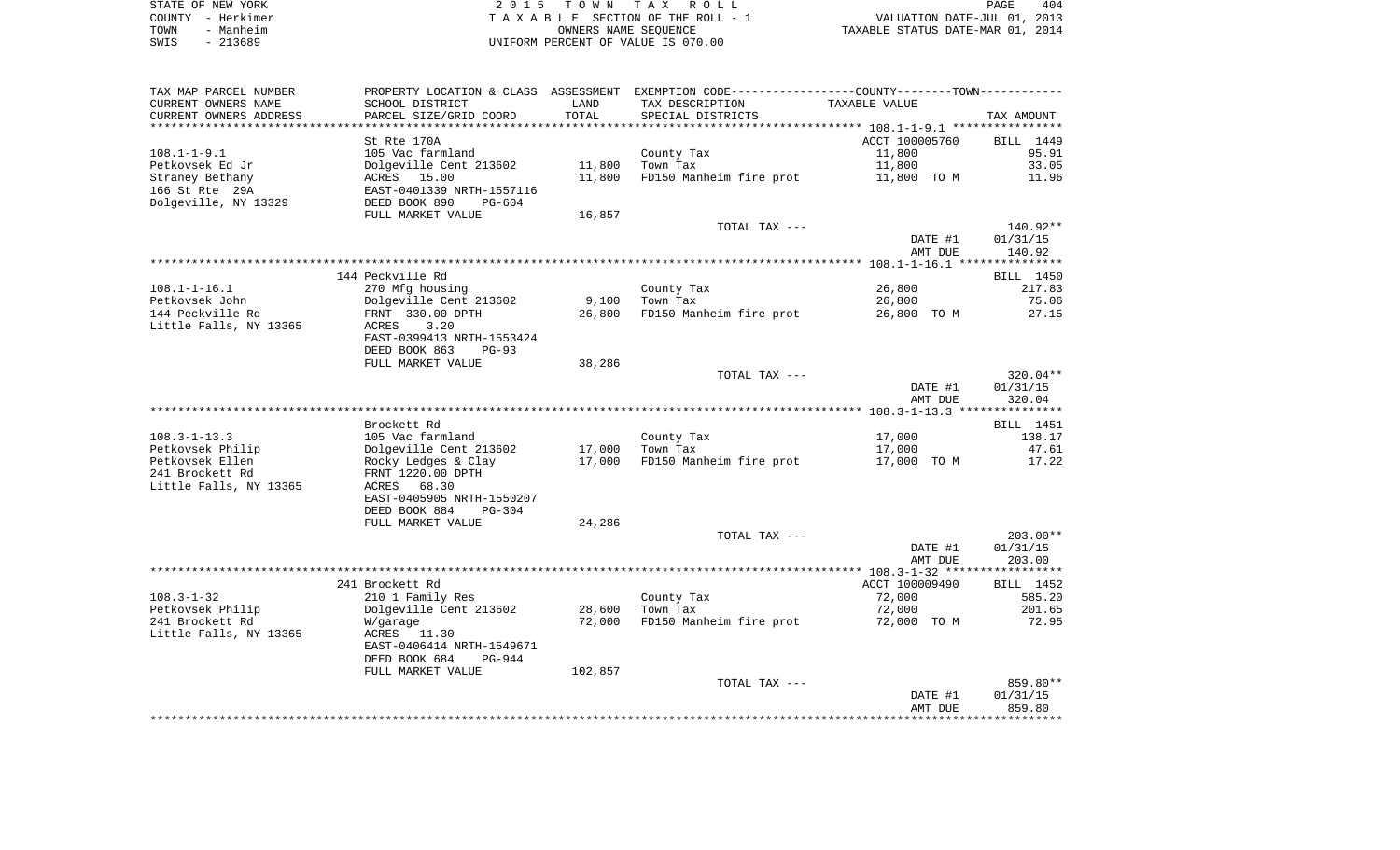| STATE OF NEW YORK | 2015 TOWN TAX ROLL                 | 405<br>PAGE                      |
|-------------------|------------------------------------|----------------------------------|
| COUNTY - Herkimer | TAXABLE SECTION OF THE ROLL - 1    | VALUATION DATE-JUL 01, 2013      |
| - Manheim<br>TOWN | OWNERS NAME SEOUENCE               | TAXABLE STATUS DATE-MAR 01, 2014 |
| - 213689<br>SWIS  | UNIFORM PERCENT OF VALUE IS 070.00 |                                  |

| TAX MAP PARCEL NUMBER           |                                                      |                  | PROPERTY LOCATION & CLASS ASSESSMENT EXEMPTION CODE---------------COUNTY-------TOWN---------- |                    |                   |
|---------------------------------|------------------------------------------------------|------------------|-----------------------------------------------------------------------------------------------|--------------------|-------------------|
| CURRENT OWNERS NAME             | SCHOOL DISTRICT                                      | LAND             | TAX DESCRIPTION                                                                               | TAXABLE VALUE      |                   |
| CURRENT OWNERS ADDRESS          | PARCEL SIZE/GRID COORD                               | TOTAL            | SPECIAL DISTRICTS                                                                             |                    | TAX AMOUNT        |
|                                 |                                                      |                  |                                                                                               |                    |                   |
|                                 | Cor. Brockett & Miner                                |                  |                                                                                               |                    | BILL 1453         |
| $108.3 - 1 - 13.8$              | 323 Vacant rural                                     |                  | County Tax                                                                                    | 700                | 5.69              |
| Petkovsek Philip & Ellen        | Dolgeville Cent 213602                               | 700              | Town Tax                                                                                      | 700                | 1.96              |
| 241 Brockett Rd                 | 0.34<br>ACRES                                        | 700              | FD150 Manheim fire prot                                                                       | 700 TO M           | .71               |
| Little Falls, NY 13365          | EAST-0406754 NRTH-1549600<br>DEED BOOK 8841 PG-304   |                  |                                                                                               |                    |                   |
|                                 | FULL MARKET VALUE                                    | 1,000            |                                                                                               |                    |                   |
|                                 |                                                      |                  | TOTAL TAX ---                                                                                 |                    | $8.36**$          |
|                                 |                                                      |                  |                                                                                               | DATE #1            | 01/31/15          |
|                                 |                                                      |                  |                                                                                               | AMT DUE            | 8.36              |
|                                 |                                                      |                  |                                                                                               |                    |                   |
|                                 | Brockett Rd                                          |                  |                                                                                               |                    | BILL 1454         |
| $108.3 - 1 - 13.5$              | 314 Rural vac<10                                     |                  | County Tax                                                                                    | 5,600              | 45.52             |
| Petkovsek Philip C              | Dolgeville Cent 213602                               | 5,600            | Town Tax                                                                                      | 5,600              | 15.68             |
| Petkovsek Ellen J               | FRNT 361.00 DPTH                                     | 5,600            | FD150 Manheim fire prot                                                                       | 5,600 TO M         | 5.67              |
| 241 Brockett Rd                 | ACRES<br>5.60                                        |                  |                                                                                               |                    |                   |
| Little Falls, NY 13365          | EAST-0406802 NRTH-1549182<br>DEED BOOK 1217 PG-475   |                  |                                                                                               |                    |                   |
|                                 | FULL MARKET VALUE                                    | 8,000            |                                                                                               |                    |                   |
|                                 |                                                      |                  | TOTAL TAX ---                                                                                 |                    | 66.87**           |
|                                 |                                                      |                  |                                                                                               | DATE #1<br>AMT DUE | 01/31/15<br>66.87 |
|                                 |                                                      |                  |                                                                                               |                    |                   |
|                                 | off miner Rd                                         |                  |                                                                                               |                    | BILL 1455         |
| $108.3 - 1 - 13.6$              | 323 Vacant rural                                     |                  | County Tax                                                                                    | 500                | 4.06              |
| Petkovsek Phillip C             | Dolgeville Cent 213602                               | 500              | Town Tax                                                                                      | 500                | 1.40              |
| Petkosvek Ellen J               | ACRES<br>1.00                                        | 500              | FD150 Manheim fire prot                                                                       | 500 TO M           | .51               |
| 241 Brockett Rd                 | EAST-0407286 NRTH-1549086                            |                  |                                                                                               |                    |                   |
| Little Falls, NY 13365          | DEED BOOK 1290 PG-363                                |                  |                                                                                               |                    |                   |
|                                 | FULL MARKET VALUE                                    | 714              |                                                                                               |                    |                   |
|                                 |                                                      |                  | TOTAL TAX ---                                                                                 |                    | $5.97**$          |
|                                 |                                                      |                  |                                                                                               | DATE #1            | 01/31/15          |
|                                 |                                                      |                  |                                                                                               | AMT DUE            | 5.97              |
|                                 |                                                      |                  |                                                                                               |                    |                   |
|                                 | 495 Brockett Rd                                      |                  |                                                                                               | ACCT 100007830     | BILL 1456         |
| $108.4 - 1 - 5$                 | 242 Rurl res&rec                                     |                  | County Tax                                                                                    | 56,000             | 455.16            |
| Petras Basil                    | Dolgeville Cent 213602                               | 23,000<br>56,000 | Town Tax<br>FD150 Manheim fire prot                                                           | 56,000             | 156.84<br>56.74   |
| Petras Donna<br>495 Brockett Rd | ACRES 26.90 BANK<br>135<br>EAST-0411308 NRTH-1551205 |                  |                                                                                               | 56,000 TO M        |                   |
| Dolgeville, NY 13329            | DEED BOOK 795<br>$PG-214$                            |                  |                                                                                               |                    |                   |
|                                 | FULL MARKET VALUE                                    | 80,000           |                                                                                               |                    |                   |
|                                 |                                                      |                  | TOTAL TAX ---                                                                                 |                    | 668.74**          |
|                                 |                                                      |                  |                                                                                               | DATE #1            | 01/31/15          |
|                                 |                                                      |                  |                                                                                               | AMT DUE            | 668.74            |
|                                 |                                                      |                  |                                                                                               |                    |                   |
|                                 |                                                      |                  |                                                                                               |                    |                   |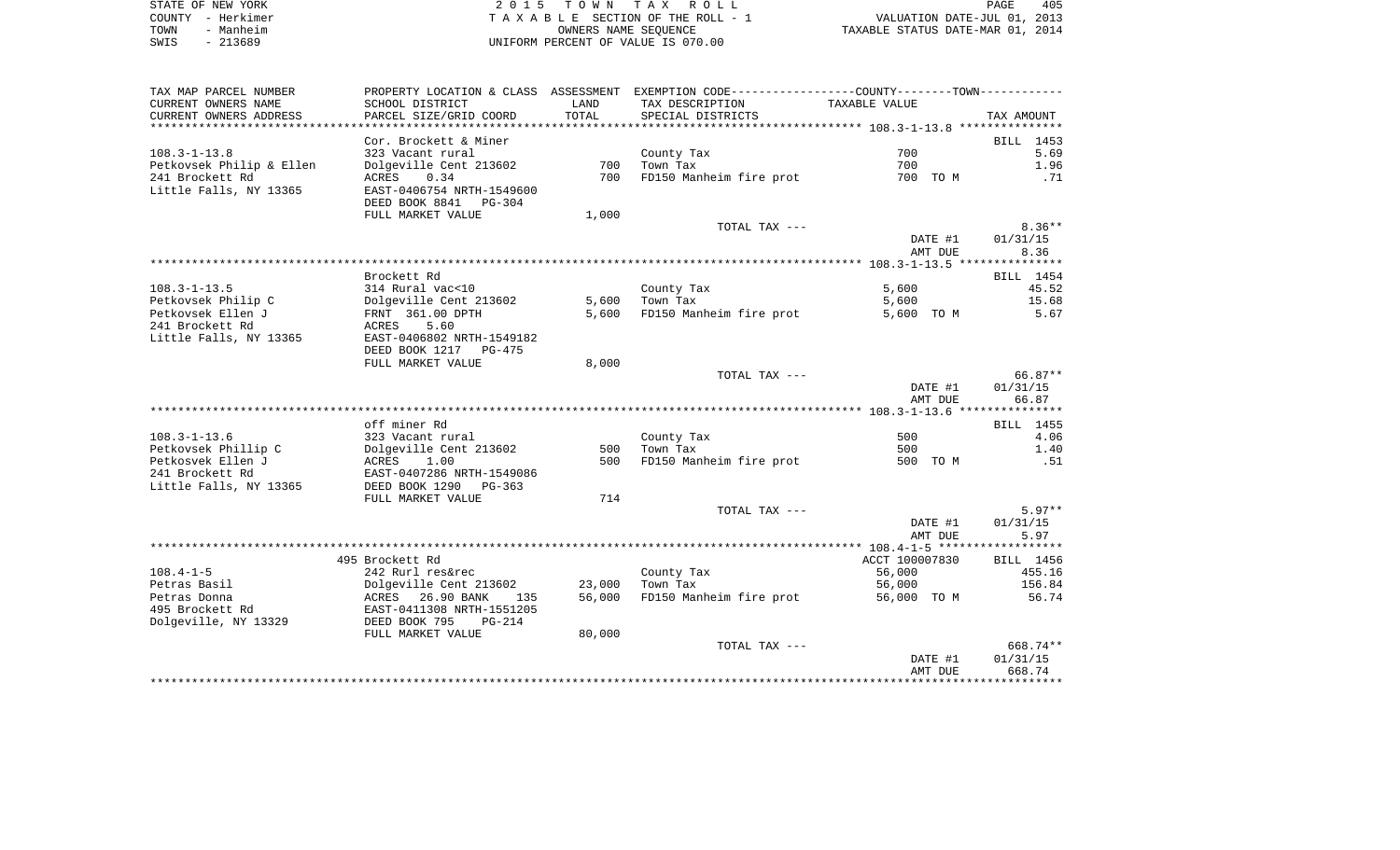| STATE OF NEW YORK | 2015 TOWN TAX ROLL                 | 406<br>PAGE                      |
|-------------------|------------------------------------|----------------------------------|
| COUNTY - Herkimer | TAXABLE SECTION OF THE ROLL - 1    | VALUATION DATE-JUL 01, 2013      |
| TOWN<br>- Manheim | OWNERS NAME SEOUENCE               | TAXABLE STATUS DATE-MAR 01, 2014 |
| SWIS<br>- 213689  | UNIFORM PERCENT OF VALUE IS 070.00 |                                  |

| TAX MAP PARCEL NUMBER                |                                |         | PROPERTY LOCATION & CLASS ASSESSMENT EXEMPTION CODE---------------COUNTY--------TOWN---------- |                  |              |
|--------------------------------------|--------------------------------|---------|------------------------------------------------------------------------------------------------|------------------|--------------|
| CURRENT OWNERS NAME                  | SCHOOL DISTRICT                | LAND    | TAX DESCRIPTION                                                                                | TAXABLE VALUE    |              |
| CURRENT OWNERS ADDRESS               | PARCEL SIZE/GRID COORD         | TOTAL   | SPECIAL DISTRICTS                                                                              |                  | TAX AMOUNT   |
|                                      |                                |         |                                                                                                |                  |              |
|                                      | Ransom Creek Rd-Keyser Lk      |         |                                                                                                | ACCT 100008700   | BILL 1457    |
| $108.4 - 2 - 40$                     | 314 Rural vac<10               |         | County Tax                                                                                     | 5,000            | 40.64        |
| Petrein Richard J                    | Dolgeville Cent 213602         | 5,000   | Town Tax                                                                                       | 5,000            | 14.00        |
| Mott Richard J                       | FRNT 55.00 DPTH 100.00         | 5,000   | FD150 Manheim fire prot                                                                        | 5,000 TO M       | 5.07         |
| 7220 E Mary Sharon Dr. Unit 15 ACRES | 0.15                           |         |                                                                                                |                  |              |
| Scottsdale, AZ 85266                 | EAST-0418025 NRTH-1545165      |         |                                                                                                |                  |              |
|                                      | DEED BOOK 1459<br><b>PG-72</b> |         |                                                                                                |                  |              |
|                                      | FULL MARKET VALUE              | 7,143   |                                                                                                |                  |              |
|                                      |                                |         | TOTAL TAX ---                                                                                  |                  | 59.71**      |
|                                      |                                |         |                                                                                                | DATE #1          | 01/31/15     |
|                                      |                                |         |                                                                                                | AMT DUE          | 59.71        |
|                                      |                                |         |                                                                                                |                  |              |
|                                      | 380 Ransom Creek Rd-Keyser Lk  |         |                                                                                                | ACCT 100011970   | BILL 1458    |
| $108.4 - 2 - 41$                     | 260 Seasonal res - WTRFNT      |         | County Tax                                                                                     | 55,000           | 447.03       |
| Petrein Richard J                    | Dolgeville Cent 213602         | 6,850   | Town Tax                                                                                       | 55,000           | 154.04       |
| Mott Richard J                       | FRNT 137.00 DPTH 141.00        | 55,000  | FD150 Manheim fire prot                                                                        | 55,000 TO M      | 55.73        |
| 7220 E Mary Sharon Dr. Unit 15 ACRES | 0.30                           |         |                                                                                                |                  |              |
| Scottsdale, AZ 85266                 | EAST-0418116 NRTH-1545156      |         |                                                                                                |                  |              |
|                                      | DEED BOOK 1459<br>PG-72        |         |                                                                                                |                  |              |
|                                      | FULL MARKET VALUE              | 78,571  |                                                                                                |                  |              |
|                                      |                                |         | TOTAL TAX ---                                                                                  |                  | 656.80**     |
|                                      |                                |         |                                                                                                | DATE #1          | 01/31/15     |
|                                      |                                |         |                                                                                                | AMT DUE          | 656.80       |
|                                      |                                |         |                                                                                                |                  |              |
|                                      | 326 Burrell Rd                 |         |                                                                                                | ACCT 100004750   | BILL 1459    |
| $115.1 - 1 - 10.2$                   | 210 1 Family Res               |         | AGRIC 10 Y 41700                                                                               | 20,000<br>20,000 |              |
| Petrie Charles G                     | Little Falls Ce 210900         | 9,000   | County Tax                                                                                     | 96,000           | 780.27       |
| 326 Burrell Rd                       | 3.00<br>ACRES                  | 116,000 | Town Tax                                                                                       | 96,000           | 268.87       |
| Little Falls, NY 13365               | EAST-0400545 NRTH-1540493      |         | School Relevy                                                                                  |                  | 3,442.93     |
|                                      | DEED BOOK 1331<br>PG-109       |         | FD150 Manheim fire prot                                                                        | 116,000 TO M     | 117.53       |
|                                      | FULL MARKET VALUE              | 165,714 |                                                                                                |                  |              |
|                                      |                                |         | TOTAL TAX ---                                                                                  |                  | $4,609.60**$ |
|                                      |                                |         |                                                                                                | DATE #1          | 01/31/15     |
|                                      |                                |         |                                                                                                | AMT DUE          | 4,609.60     |
|                                      |                                |         |                                                                                                |                  |              |
|                                      | 235 Miner Rd                   |         |                                                                                                | ACCT 100009150   | BILL 1460    |
| $108.3 - 1 - 10$                     | 210 1 Family Res               |         | County Tax                                                                                     | 50,000           | 406.39       |
| PHH Mortgage Corp.                   | Dolgeville Cent 213602         | 9,200   | Town Tax                                                                                       | 50,000           | 140.04       |
| 1 Mortgage Way                       | ACRES<br>3.20                  | 50,000  | FD150 Manheim fire prot                                                                        | 50,000 TO M      | 50.66        |
| Mt. Laurel, NJ 08054                 | EAST-0407137 NRTH-1552025      |         |                                                                                                |                  |              |
|                                      | DEED BOOK 1479<br>PG-252       |         |                                                                                                |                  |              |
|                                      | FULL MARKET VALUE              | 71,429  |                                                                                                |                  |              |
|                                      |                                |         | TOTAL TAX ---                                                                                  |                  | 597.09**     |
|                                      |                                |         |                                                                                                | DATE #1          | 01/31/15     |
|                                      |                                |         |                                                                                                | AMT DUE          | 597.09       |
|                                      |                                |         |                                                                                                |                  |              |
|                                      |                                |         |                                                                                                |                  |              |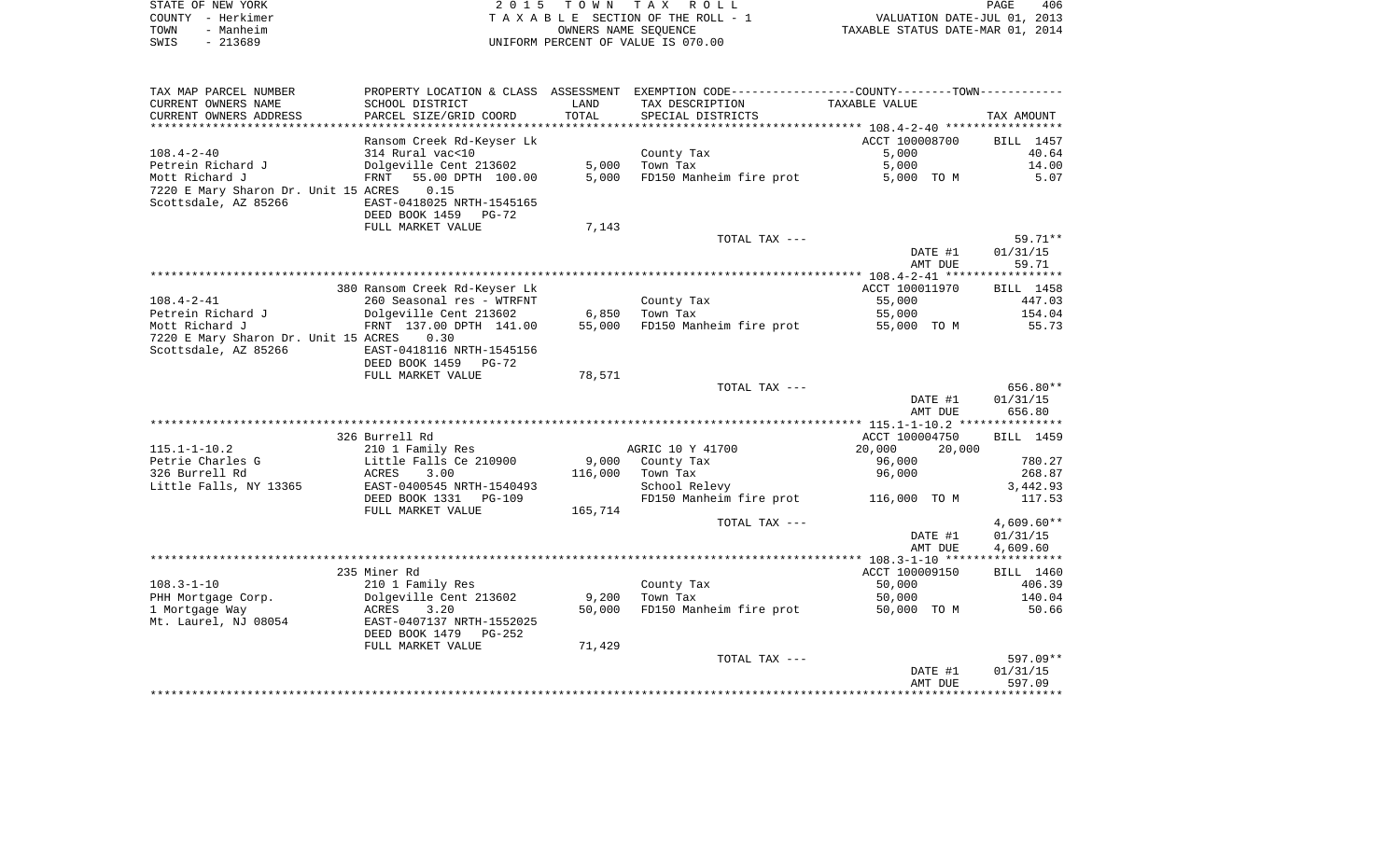|      | STATE OF NEW YORK | 2015 TOWN TAX ROLL                 | <b>PAGE</b>                      | 407 |
|------|-------------------|------------------------------------|----------------------------------|-----|
|      | COUNTY - Herkimer | TAXABLE SECTION OF THE ROLL - 1    | VALUATION DATE-JUL 01, 2013      |     |
| TOWN | - Manheim         | OWNERS NAME SEOUENCE               | TAXABLE STATUS DATE-MAR 01, 2014 |     |
| SWIS | - 213689          | UNIFORM PERCENT OF VALUE IS 070.00 |                                  |     |

| TAX MAP PARCEL NUMBER    |                                |         | PROPERTY LOCATION & CLASS ASSESSMENT EXEMPTION CODE----------------COUNTY-------TOWN---------- |                                                  |            |
|--------------------------|--------------------------------|---------|------------------------------------------------------------------------------------------------|--------------------------------------------------|------------|
| CURRENT OWNERS NAME      | SCHOOL DISTRICT                | LAND    | TAX DESCRIPTION                                                                                | TAXABLE VALUE                                    |            |
| CURRENT OWNERS ADDRESS   | PARCEL SIZE/GRID COORD         | TOTAL   | SPECIAL DISTRICTS                                                                              |                                                  | TAX AMOUNT |
|                          |                                |         |                                                                                                | ******************* 122.2-2-12 ***************** |            |
|                          | 110 Ashe Rd                    |         |                                                                                                | ACCT 100009690                                   | BILL 1461  |
| $122.2 - 2 - 12$         | 210 1 Family Res               |         | VETCOM CTS 41130                                                                               | 10,500<br>10,500                                 |            |
| Phillips Grant           | Little Falls Ce 210900         | 6,400   | County Tax                                                                                     | 48,600                                           | 395.01     |
| Philips Charlotte        | W/garage                       | 59,100  | Town Tax                                                                                       | 48,600                                           | 136.12     |
| 110 Ashe Rd              | ACRES<br>1.60                  |         | FD150 Manheim fire prot                                                                        | 59,100 TO M                                      | 59.88      |
| Little Falls, NY 13365   | EAST-0414031 NRTH-1527544      |         |                                                                                                |                                                  |            |
|                          | DEED BOOK 00464 PG-00257       |         |                                                                                                |                                                  |            |
|                          | FULL MARKET VALUE              | 84,429  |                                                                                                |                                                  |            |
|                          |                                |         | TOTAL TAX ---                                                                                  |                                                  | 591.01**   |
|                          |                                |         |                                                                                                | DATE #1                                          | 01/31/15   |
|                          |                                |         |                                                                                                |                                                  |            |
|                          |                                |         |                                                                                                | AMT DUE                                          | 591.01     |
|                          |                                |         |                                                                                                |                                                  |            |
|                          | 490 Gene Hoertz Rd-Keyser Lk   |         |                                                                                                | ACCT 100011610                                   | BILL 1462  |
| $108.4 - 2 - 76$         | 260 Seasonal res - WTRFNT      |         | County Tax                                                                                     | 33,700                                           | 273.91     |
| Pierce Robert            | Dolgeville Cent 213602         | 2,000   | Town Tax                                                                                       | 33,700                                           | 94.38      |
| Pierce Evelyn            | 40.00 DPTH 100.00<br>FRNT      | 33,700  | FD150 Manheim fire prot 33,700 TO M                                                            |                                                  | 34.15      |
| 11 Cavalli St            | 0.09<br>ACRES                  |         |                                                                                                |                                                  |            |
| Dolgeville, NY 13329     | EAST-0418296 NRTH-1543571      |         |                                                                                                |                                                  |            |
|                          | DEED BOOK 1245<br><b>PG-15</b> |         |                                                                                                |                                                  |            |
|                          | FULL MARKET VALUE              | 48,143  |                                                                                                |                                                  |            |
|                          |                                |         | TOTAL TAX ---                                                                                  |                                                  | 402.44**   |
|                          |                                |         |                                                                                                | DATE #1                                          | 01/31/15   |
|                          |                                |         |                                                                                                | AMT DUE                                          | 402.44     |
|                          |                                |         |                                                                                                |                                                  |            |
|                          | 492 Gene Hoertz Rd-Keyser Lk   |         |                                                                                                | ACCT 100011650                                   | BILL 1463  |
| $108.4 - 2 - 77$         | 260 Seasonal res - WTRFNT      |         | County Tax                                                                                     | 28,800                                           | 234.08     |
| Pierce Robert K          | Dolgeville Cent 213602         | 2,000   | Town Tax                                                                                       | 28,800                                           | 80.66      |
| Pierce Evelyn            | 40.00 DPTH 100.00<br>FRNT      | 28,800  | FD150 Manheim fire prot                                                                        | 28,800 TO M                                      | 29.18      |
| 11 Cavalli St            | 0.09<br>ACRES                  |         |                                                                                                |                                                  |            |
| Dolgeville, NY 13329     | EAST-0419891 NRTH-1544643      |         |                                                                                                |                                                  |            |
|                          | DEED BOOK 894<br>PG-266        |         |                                                                                                |                                                  |            |
|                          | FULL MARKET VALUE              | 41,143  |                                                                                                |                                                  |            |
|                          |                                |         | TOTAL TAX ---                                                                                  |                                                  | 343.92**   |
|                          |                                |         |                                                                                                | DATE #1                                          | 01/31/15   |
|                          |                                |         |                                                                                                | AMT DUE                                          | 343.92     |
|                          |                                |         |                                                                                                |                                                  |            |
|                          |                                |         |                                                                                                |                                                  | BILL 1464  |
| $115.2 - 1 - 2.1$        | 5795 St Rte 167                |         |                                                                                                | ACCT 100013890                                   |            |
|                          | 241 Rural res&ag               |         | County Tax                                                                                     | 116,400                                          | 946.08     |
| Pirone Donald L Jr.      | Little Falls Ce 210900         | 30,100  | Town Tax                                                                                       | 116,400                                          | 326.01     |
| Pirone Renee M           | ACRES 39.00                    | 116,400 | FD150 Manheim fire prot                                                                        | 116,400 TO M                                     | 117.94     |
| 5795 St Rte 167          | EAST-0412971 NRTH-1541920      |         |                                                                                                |                                                  |            |
| Little Falls, NY 13365   | DEED BOOK 1543<br>PG-520       |         |                                                                                                |                                                  |            |
|                          | FULL MARKET VALUE              | 166,286 |                                                                                                |                                                  |            |
| PRIOR OWNER ON 3/01/2014 |                                |         |                                                                                                |                                                  |            |
| Mosher Gregg             |                                |         |                                                                                                |                                                  |            |
|                          |                                |         | TOTAL TAX ---                                                                                  |                                                  | 1,390.03** |
|                          |                                |         |                                                                                                | DATE #1                                          | 01/31/15   |
|                          |                                |         |                                                                                                | AMT DUE                                          | 1,390.03   |
|                          |                                |         |                                                                                                |                                                  |            |
|                          |                                |         |                                                                                                |                                                  |            |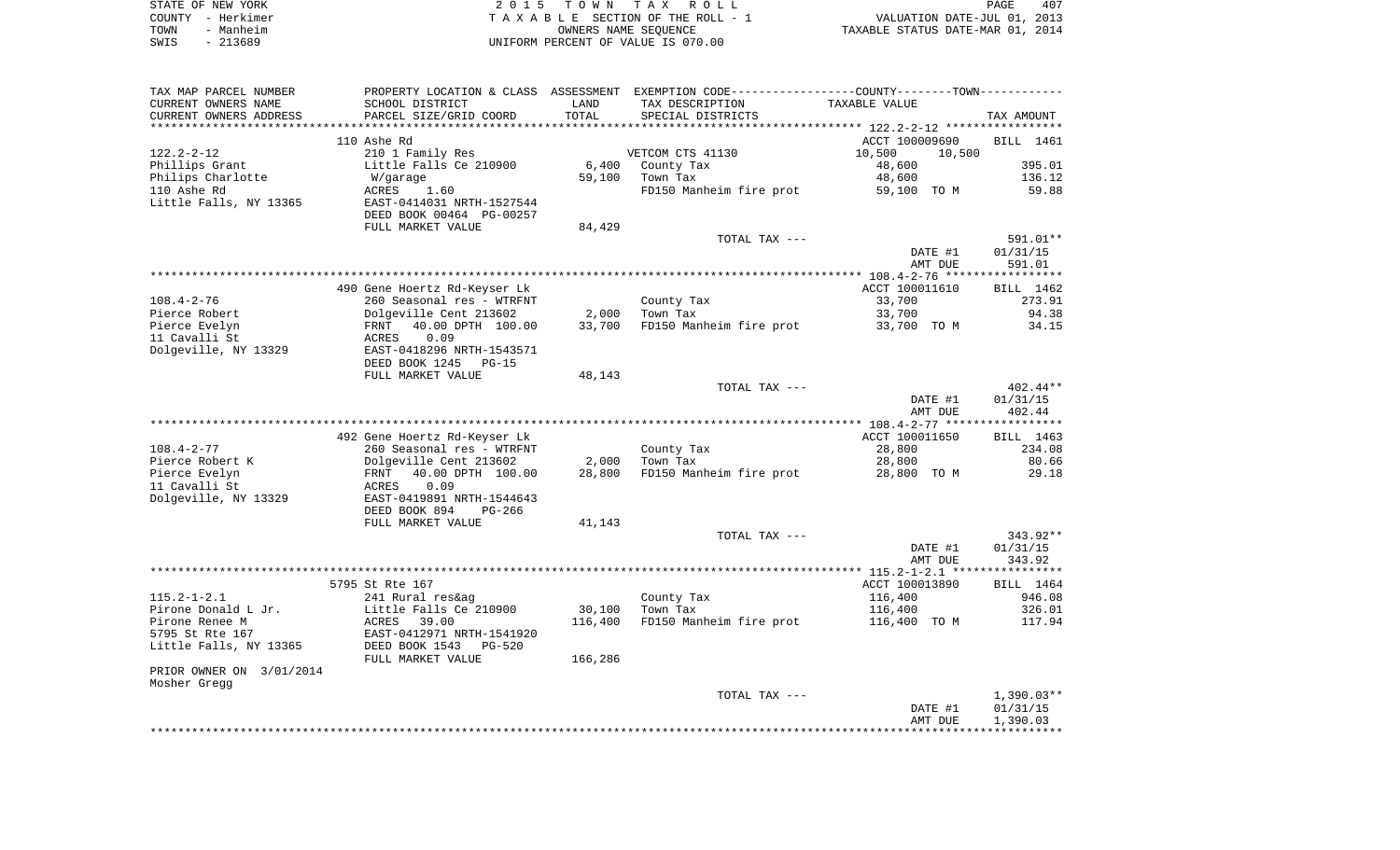| STATE OF NEW YORK |           | 2015 TOWN TAX ROLL                 | 408<br>PAGE                      |  |
|-------------------|-----------|------------------------------------|----------------------------------|--|
| COUNTY – Herkimer |           | TAXABLE SECTION OF THE ROLL - 1    | VALUATION DATE-JUL 01, 2013      |  |
| TOWN              | - Manheim | OWNERS NAME SEOUENCE               | TAXABLE STATUS DATE-MAR 01, 2014 |  |
| SWIS              | - 213689  | UNIFORM PERCENT OF VALUE IS 070.00 |                                  |  |

| TAX MAP PARCEL NUMBER  | PROPERTY LOCATION & CLASS      |        | ASSESSMENT EXEMPTION CODE-----------------COUNTY-------TOWN----------- |                |            |
|------------------------|--------------------------------|--------|------------------------------------------------------------------------|----------------|------------|
| CURRENT OWNERS NAME    | SCHOOL DISTRICT                | LAND   | TAX DESCRIPTION                                                        | TAXABLE VALUE  |            |
| CURRENT OWNERS ADDRESS | PARCEL SIZE/GRID COORD         | TOTAL  | SPECIAL DISTRICTS                                                      |                | TAX AMOUNT |
| *******************    | ****************************   |        |                                                                        |                |            |
|                        | 376 Ransom Creek Rd-Keyser Lk  |        |                                                                        | ACCT 100005670 | BILL 1465  |
| $108.4 - 2 - 39$       | 260 Seasonal res - WTRFNT      |        | County Tax                                                             | 25,000         | 203.20     |
| Pohleven Mark          | Dolgeville Cent 213602         | 1,500  | Town Tax                                                               | 25,000         | 70.02      |
| Pohleven Joanne        | FRNT 174.86 DPTH 100.00        | 25,000 | FD150 Manheim fire prot                                                | 25,000 TO M    | 25.33      |
| 156 Inghams Mills Rd   | <b>ACRES</b><br>0.44           |        |                                                                        |                |            |
| Little Falls, NY 13365 | EAST-0417913 NRTH-1545205      |        |                                                                        |                |            |
|                        | DEED BOOK 863<br>PG-537        |        |                                                                        |                |            |
|                        | FULL MARKET VALUE              | 35,714 |                                                                        |                |            |
|                        |                                |        | TOTAL TAX ---                                                          |                | 298.55**   |
|                        |                                |        |                                                                        | DATE #1        | 01/31/15   |
|                        |                                |        |                                                                        | AMT DUE        | 298.55     |
|                        |                                |        |                                                                        |                |            |
|                        | 120 Granny Hill Rd             |        |                                                                        | ACCT 100014040 | BILL 1466  |
| $108.4 - 2 - 62$       | 260 Seasonal res - WTRFNT      |        | County Tax                                                             | 23,400         | 190.19     |
| Pohleven Mark          | Dolgeville Cent 213602         | 2,500  | Town Tax                                                               | 23,400         | 65.54      |
| Pohleven Joanne        | 50.00 DPTH 100.00<br>FRNT      | 23,400 | School Relevy                                                          |                | 479.78     |
| 156 Inghams Mills Rd   | 0.11<br>ACRES                  |        | FD150 Manheim fire prot                                                | 23,400 TO M    | 23.71      |
| Little Falls, NY 13365 | EAST-0418613 NRTH-1544904      |        |                                                                        |                |            |
|                        | DEED BOOK 841<br>$PG-335$      |        |                                                                        |                |            |
|                        | FULL MARKET VALUE              | 33,429 | TOTAL TAX ---                                                          |                | 759.22**   |
|                        |                                |        |                                                                        | DATE #1        | 01/31/15   |
|                        |                                |        |                                                                        | AMT DUE        | 759.22     |
|                        |                                |        |                                                                        |                |            |
|                        | 369 Ransom Creek Rd-Keyser Lk  |        |                                                                        | ACCT 100009210 | BILL 1467  |
| $108.4 - 2 - 33$       | 311 Res vac land               |        | County Tax                                                             | 1,500          | 12.19      |
| Pohleven Mark A        | Dolgeville Cent 213602         | 1,500  | Town Tax                                                               | 1,500          | 4.20       |
| 156 Inghams Mills Rd   | 50.00 DPTH 100.00<br>FRNT      | 1,500  | FD150 Manheim fire prot                                                | 1,500 TO M     | 1.52       |
| Little Falls, NY 13365 | ACRES<br>0.11                  |        |                                                                        |                |            |
|                        | EAST-0417861 NRTH-1545684      |        |                                                                        |                |            |
|                        | DEED BOOK 677<br>PG-287        |        |                                                                        |                |            |
|                        | FULL MARKET VALUE              | 2,143  |                                                                        |                |            |
|                        |                                |        | TOTAL TAX ---                                                          |                | $17.91**$  |
|                        |                                |        |                                                                        | DATE #1        | 01/31/15   |
|                        |                                |        |                                                                        | AMT DUE        | 17.91      |
|                        |                                |        |                                                                        |                |            |
|                        | 156 Inghams Mills Rd           |        |                                                                        | ACCT 100009840 | BILL 1468  |
| $115.4 - 1 - 42$       | 210 1 Family Res               |        | County Tax                                                             | 47,000         | 382.01     |
| Pohleven Mark A        | Little Falls Ce 210900         | 4,000  | Town Tax                                                               | 47,000         | 131.63     |
| Pohleven Joanne        | ACRES<br>1.00                  | 47,000 | FD150 Manheim fire prot                                                | 47,000 TO M    | 47.62      |
| 156 Inghams Mill Rd    | EAST-0416725 NRTH-1535755      |        |                                                                        |                |            |
| Little Falls, NY 13365 | DEED BOOK 789<br><b>PG-168</b> |        |                                                                        |                |            |
|                        | FULL MARKET VALUE              | 67,143 |                                                                        |                |            |
|                        |                                |        | TOTAL TAX ---                                                          |                | 561.26**   |
|                        |                                |        |                                                                        | DATE #1        | 01/31/15   |
|                        |                                |        |                                                                        | AMT DUE        | 561.26     |
|                        |                                |        |                                                                        |                |            |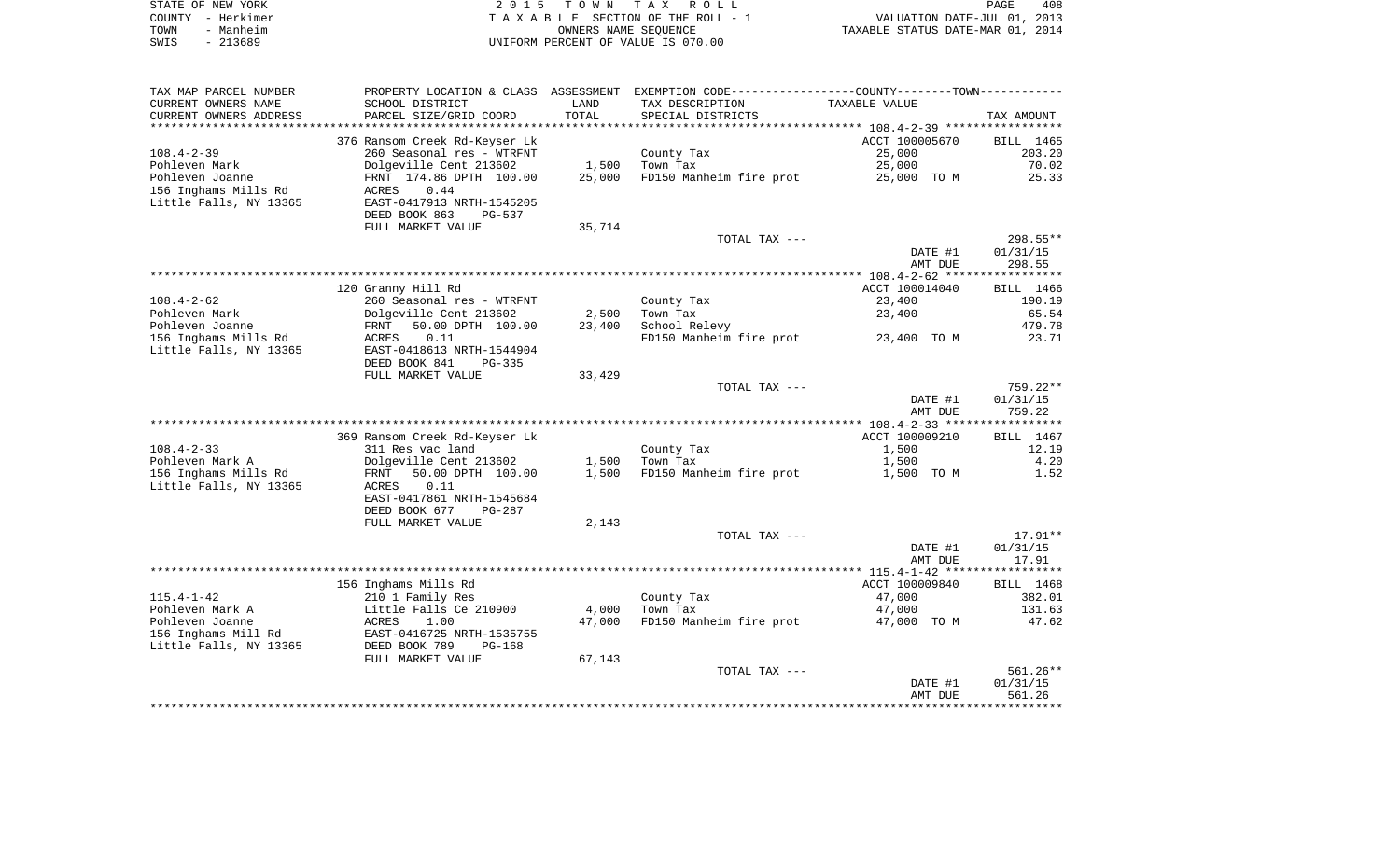| STATE OF NEW YORK | 2015 TOWN TAX ROLL<br>PAGE                                     | 409 |
|-------------------|----------------------------------------------------------------|-----|
| COUNTY - Herkimer | VALUATION DATE-JUL 01, 2013<br>TAXABLE SECTION OF THE ROLL - 1 |     |
| - Manheim<br>TOWN | TAXABLE STATUS DATE-MAR 01, 2014<br>OWNERS NAME SEOUENCE       |     |
| - 213689<br>SWIS  | UNIFORM PERCENT OF VALUE IS 070.00                             |     |

| TAX MAP PARCEL NUMBER                         |                                           |               | PROPERTY LOCATION & CLASS ASSESSMENT EXEMPTION CODE---------------COUNTY-------TOWN---------- | TAXABLE VALUE    |                  |
|-----------------------------------------------|-------------------------------------------|---------------|-----------------------------------------------------------------------------------------------|------------------|------------------|
| CURRENT OWNERS NAME<br>CURRENT OWNERS ADDRESS | SCHOOL DISTRICT<br>PARCEL SIZE/GRID COORD | LAND<br>TOTAL | TAX DESCRIPTION<br>SPECIAL DISTRICTS                                                          |                  | TAX AMOUNT       |
| ************************                      |                                           |               |                                                                                               |                  |                  |
|                                               | 1388 Snells Bush Rd                       |               |                                                                                               | ACCT 100005040   | BILL 1469        |
| $115.2 - 1 - 28.2$                            | 323 Vacant rural                          |               | County Tax                                                                                    | 200              | 1.63             |
| Pohleven Michael                              | Dolgeville Cent 213602                    | 200           | Town Tax                                                                                      | 200              | 0.56             |
| 46 Sarah Cir                                  | ACRES<br>0.06                             | 200           | FD150 Manheim fire prot                                                                       | 200 TO M         | .20              |
| Spencerport, NY 14559                         | EAST-0418990 NRTH-1543492                 |               |                                                                                               |                  |                  |
|                                               | DEED BOOK 1274<br>PG-731                  |               |                                                                                               |                  |                  |
|                                               | FULL MARKET VALUE                         | 286           |                                                                                               |                  |                  |
|                                               |                                           |               | TOTAL TAX ---                                                                                 |                  | $2.39**$         |
|                                               |                                           |               |                                                                                               | DATE #1          | 01/31/15         |
|                                               |                                           |               |                                                                                               | AMT DUE          | 2.39             |
|                                               |                                           |               |                                                                                               |                  |                  |
|                                               | 276 Willie Ln Keyser Lk                   |               |                                                                                               | ACCT 100001770   | BILL 1470        |
| $115.2 - 1 - 44$                              | 260 Seasonal res - WTRFNT                 |               | County Tax                                                                                    | 43,000           | 349.50           |
| Pohleven Michael                              | Dolgeville Cent 213602                    | 5,000         | Town Tax                                                                                      | 43,000           | 120.43           |
| 46 Sarah Circle                               | FRNT 100.00 DPTH 130.00                   | 43,000        | FD150 Manheim fire prot                                                                       | 43,000 TO M      | 43.57            |
| Spencerport, NY 14559                         | 0.30<br>ACRES                             |               |                                                                                               |                  |                  |
|                                               | EAST-0419009 NRTH-1543609                 |               |                                                                                               |                  |                  |
|                                               | DEED BOOK 1132<br>PG-387                  |               |                                                                                               |                  |                  |
|                                               | FULL MARKET VALUE                         | 61,429        |                                                                                               |                  |                  |
|                                               |                                           |               | TOTAL TAX ---                                                                                 |                  | $513.50**$       |
|                                               |                                           |               |                                                                                               | DATE #1          | 01/31/15         |
|                                               |                                           |               |                                                                                               | AMT DUE          | 513.50           |
|                                               |                                           |               |                                                                                               |                  |                  |
|                                               | 7825 St Rte 5                             |               |                                                                                               | ACCT 100014700   | BILL 1471        |
| $115.4 - 2 - 10$                              | 210 1 Family Res                          |               | County Tax                                                                                    | 42,000           | 341.37           |
| Polenski John L                               | Little Falls Ce 210900                    | 8,500         | Town Tax                                                                                      | 42,000           | 117.63           |
| 7825 St Rte 5                                 | FRNT 395.00 DPTH 139.00                   | 42,000        | FD150 Manheim fire prot                                                                       | 42,000 TO M      | 42.56            |
| Little Falls, NY 13365                        | ACRES<br>1.40                             |               |                                                                                               |                  |                  |
|                                               | EAST-0412603 NRTH-1529243                 |               |                                                                                               |                  |                  |
|                                               | DEED BOOK 1533<br>PG-985                  |               |                                                                                               |                  |                  |
|                                               | FULL MARKET VALUE                         | 60,000        |                                                                                               |                  |                  |
|                                               |                                           |               | TOTAL TAX ---                                                                                 |                  | 501.56**         |
|                                               |                                           |               |                                                                                               | DATE #1          | 01/31/15         |
|                                               |                                           |               |                                                                                               | AMT DUE          | 501.56           |
|                                               |                                           |               |                                                                                               |                  |                  |
|                                               | 5563 St Rte 167                           |               |                                                                                               | ACCT 100006210   | <b>BILL</b> 1472 |
| $115.2 - 2 - 35$                              | 210 1 Family Res                          |               | VETCOM CTS 41130                                                                              | 10,500<br>10,500 |                  |
| Polnak Chad S                                 | Little Falls Ce 210900                    | 4,000         | County Tax                                                                                    | 51,500           | 418.58           |
| Polnak Jennifer                               | 210 W/qar                                 | 62,000        | Town Tax                                                                                      | 51,500           | 144.24           |
| 5563 St Rte 167                               | FRNT 150.00 DPTH 290.40                   |               | FD150 Manheim fire prot                                                                       | 62,000 TO M      | 62.82            |
| Little Falls, NY 13365                        | 1.00 BANK<br>ACRES<br>135                 |               |                                                                                               |                  |                  |
|                                               | EAST-0413793 NRTH-1537123                 |               |                                                                                               |                  |                  |
|                                               | DEED BOOK 825<br>PG-637                   |               |                                                                                               |                  |                  |
|                                               | FULL MARKET VALUE                         | 88,571        |                                                                                               |                  |                  |
|                                               |                                           |               | TOTAL TAX ---                                                                                 |                  | 625.64**         |
|                                               |                                           |               |                                                                                               | DATE #1          | 01/31/15         |
|                                               |                                           |               |                                                                                               | AMT DUE          | 625.64           |
|                                               |                                           |               |                                                                                               |                  |                  |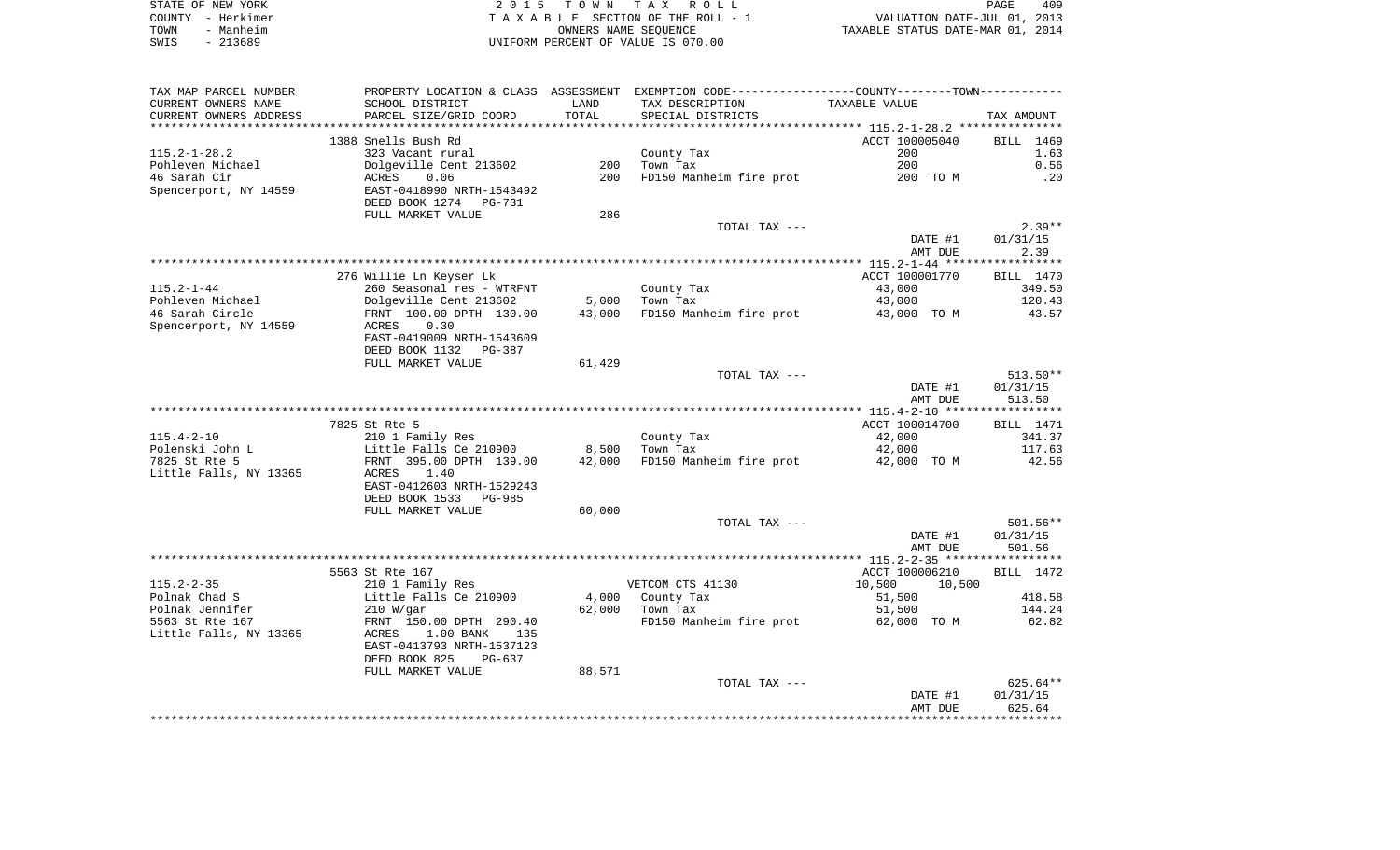|      | STATE OF NEW YORK | 2015 TOWN TAX ROLL                 | PAGE                             | 410 |
|------|-------------------|------------------------------------|----------------------------------|-----|
|      | COUNTY - Herkimer | TAXABLE SECTION OF THE ROLL - 1    | VALUATION DATE-JUL 01, 2013      |     |
| TOWN | - Manheim         | OWNERS NAME SEOUENCE               | TAXABLE STATUS DATE-MAR 01, 2014 |     |
| SWIS | - 213689          | UNIFORM PERCENT OF VALUE IS 070.00 |                                  |     |

| SCHOOL DISTRICT<br>TAX DESCRIPTION<br>TAXABLE VALUE<br>LAND<br>TOTAL<br>PARCEL SIZE/GRID COORD<br>SPECIAL DISTRICTS<br>TAX AMOUNT<br>ACCT 100001260<br>375 Snells Bush Rd<br>BILL 1473<br>$123.1 - 1 - 13$<br>210 1 Family Res<br>County Tax<br>85,900<br>698.18<br>Town Tax<br>Polnak Joseph<br>O-E-StJ Cent<br>273803<br>8,000<br>85,900<br>240.58<br>Polnak Donna<br>85,900<br>FD150 Manheim fire prot<br>85,900 TO M<br>87.04<br>W/barn<br>375 Snells Bush<br>2.00<br>ACRES<br>Little Falls, NY 13365<br>EAST-0423669 NRTH-1524053<br>DEED BOOK 00616 PG-00193<br>FULL MARKET VALUE<br>122,714<br>TOTAL TAX ---<br>$1,025.80**$<br>DATE #1<br>01/31/15<br>AMT DUE<br>1,025.80<br>1521 Snells Bush Rd<br>BILL 1474<br>59,500<br>483.61<br>210 1 Family Res<br>County Tax<br>6,000<br>166.64<br>Dolgeville Cent 213602<br>Town Tax<br>59,500<br>FD150 Manheim fire prot<br>W/garage<br>59,500<br>59,500 TO M<br>60.29<br>1521 Snells Bush Rd<br>FRNT 400.00 DPTH 415.00<br>Little Falls, NY 13365<br>1.50<br>ACRES<br>EAST-0414822 NRTH-1542657<br>DEED BOOK 825<br>$PG-643$<br>FULL MARKET VALUE<br>85,000<br>TOTAL TAX ---<br>DATE #1<br>01/31/15<br>710.54<br>AMT DUE<br>155 River Rd<br>ACCT 100004260<br><b>BILL</b> 1475<br>$115.3 - 1 - 18$<br>210 1 Family Res<br>62,400<br>507.18<br>County Tax<br>Popiel Michael S<br>Little Falls Ce 210900<br>6,000<br>Town Tax<br>62,400<br>174.77<br><b>ACRES</b><br>Popiel Laura<br>62,400<br>School Relevy<br>1,944.92<br>1.50 BANK<br>135<br>155 River Rd<br>EAST-0407258 NRTH-1531057<br>FD150 Manheim fire prot<br>62,400 TO M<br>63.23<br>DEED BOOK 882<br>$PG-33$<br>89,143<br>FULL MARKET VALUE<br>$2,690.10**$<br>TOTAL TAX ---<br>01/31/15<br>DATE #1<br>AMT DUE<br>2,690.10<br>Bronner Rd<br>ACCT 100006120<br>BILL 1476<br>$108.3 - 1 - 30.5$<br>322 Rural vac>10<br>County Tax<br>40,500<br>329.18<br>Porosnicu Eduard<br>Dolgeville Cent 213602<br>113.43<br>40,500<br>Town Tax<br>40,500<br>FD150 Manheim fire prot<br>Rodriguez-Villafani Maria<br>FRNT 534.00 DPTH<br>40,500<br>40,500 TO M<br>41.04<br>1428 Bath Ave 3B<br>ACRES 81.70<br>Brooklyn, NY 11228<br>EAST-0408832 NRTH-1547349<br>DEED BOOK 1303<br><b>PG-295</b><br>FULL MARKET VALUE<br>57,857<br>TOTAL TAX ---<br>483.65**<br>DATE #1<br>01/31/15<br>483.65<br>AMT DUE | TAX MAP PARCEL NUMBER  |  | PROPERTY LOCATION & CLASS ASSESSMENT EXEMPTION CODE---------------COUNTY-------TOWN---------- |  |
|--------------------------------------------------------------------------------------------------------------------------------------------------------------------------------------------------------------------------------------------------------------------------------------------------------------------------------------------------------------------------------------------------------------------------------------------------------------------------------------------------------------------------------------------------------------------------------------------------------------------------------------------------------------------------------------------------------------------------------------------------------------------------------------------------------------------------------------------------------------------------------------------------------------------------------------------------------------------------------------------------------------------------------------------------------------------------------------------------------------------------------------------------------------------------------------------------------------------------------------------------------------------------------------------------------------------------------------------------------------------------------------------------------------------------------------------------------------------------------------------------------------------------------------------------------------------------------------------------------------------------------------------------------------------------------------------------------------------------------------------------------------------------------------------------------------------------------------------------------------------------------------------------------------------------------------------------------------------------------------------------------------------------------------------------------------------------------------------------------------------------------------------------------------------------------------------------------------------------------------------------------------------------------------------------------|------------------------|--|-----------------------------------------------------------------------------------------------|--|
|                                                                                                                                                                                                                                                                                                                                                                                                                                                                                                                                                                                                                                                                                                                                                                                                                                                                                                                                                                                                                                                                                                                                                                                                                                                                                                                                                                                                                                                                                                                                                                                                                                                                                                                                                                                                                                                                                                                                                                                                                                                                                                                                                                                                                                                                                                        | CURRENT OWNERS NAME    |  |                                                                                               |  |
|                                                                                                                                                                                                                                                                                                                                                                                                                                                                                                                                                                                                                                                                                                                                                                                                                                                                                                                                                                                                                                                                                                                                                                                                                                                                                                                                                                                                                                                                                                                                                                                                                                                                                                                                                                                                                                                                                                                                                                                                                                                                                                                                                                                                                                                                                                        | CURRENT OWNERS ADDRESS |  |                                                                                               |  |
|                                                                                                                                                                                                                                                                                                                                                                                                                                                                                                                                                                                                                                                                                                                                                                                                                                                                                                                                                                                                                                                                                                                                                                                                                                                                                                                                                                                                                                                                                                                                                                                                                                                                                                                                                                                                                                                                                                                                                                                                                                                                                                                                                                                                                                                                                                        |                        |  |                                                                                               |  |
|                                                                                                                                                                                                                                                                                                                                                                                                                                                                                                                                                                                                                                                                                                                                                                                                                                                                                                                                                                                                                                                                                                                                                                                                                                                                                                                                                                                                                                                                                                                                                                                                                                                                                                                                                                                                                                                                                                                                                                                                                                                                                                                                                                                                                                                                                                        |                        |  |                                                                                               |  |
| $710.54**$                                                                                                                                                                                                                                                                                                                                                                                                                                                                                                                                                                                                                                                                                                                                                                                                                                                                                                                                                                                                                                                                                                                                                                                                                                                                                                                                                                                                                                                                                                                                                                                                                                                                                                                                                                                                                                                                                                                                                                                                                                                                                                                                                                                                                                                                                             |                        |  |                                                                                               |  |
|                                                                                                                                                                                                                                                                                                                                                                                                                                                                                                                                                                                                                                                                                                                                                                                                                                                                                                                                                                                                                                                                                                                                                                                                                                                                                                                                                                                                                                                                                                                                                                                                                                                                                                                                                                                                                                                                                                                                                                                                                                                                                                                                                                                                                                                                                                        |                        |  |                                                                                               |  |
|                                                                                                                                                                                                                                                                                                                                                                                                                                                                                                                                                                                                                                                                                                                                                                                                                                                                                                                                                                                                                                                                                                                                                                                                                                                                                                                                                                                                                                                                                                                                                                                                                                                                                                                                                                                                                                                                                                                                                                                                                                                                                                                                                                                                                                                                                                        |                        |  |                                                                                               |  |
|                                                                                                                                                                                                                                                                                                                                                                                                                                                                                                                                                                                                                                                                                                                                                                                                                                                                                                                                                                                                                                                                                                                                                                                                                                                                                                                                                                                                                                                                                                                                                                                                                                                                                                                                                                                                                                                                                                                                                                                                                                                                                                                                                                                                                                                                                                        |                        |  |                                                                                               |  |
|                                                                                                                                                                                                                                                                                                                                                                                                                                                                                                                                                                                                                                                                                                                                                                                                                                                                                                                                                                                                                                                                                                                                                                                                                                                                                                                                                                                                                                                                                                                                                                                                                                                                                                                                                                                                                                                                                                                                                                                                                                                                                                                                                                                                                                                                                                        |                        |  |                                                                                               |  |
|                                                                                                                                                                                                                                                                                                                                                                                                                                                                                                                                                                                                                                                                                                                                                                                                                                                                                                                                                                                                                                                                                                                                                                                                                                                                                                                                                                                                                                                                                                                                                                                                                                                                                                                                                                                                                                                                                                                                                                                                                                                                                                                                                                                                                                                                                                        |                        |  |                                                                                               |  |
|                                                                                                                                                                                                                                                                                                                                                                                                                                                                                                                                                                                                                                                                                                                                                                                                                                                                                                                                                                                                                                                                                                                                                                                                                                                                                                                                                                                                                                                                                                                                                                                                                                                                                                                                                                                                                                                                                                                                                                                                                                                                                                                                                                                                                                                                                                        |                        |  |                                                                                               |  |
|                                                                                                                                                                                                                                                                                                                                                                                                                                                                                                                                                                                                                                                                                                                                                                                                                                                                                                                                                                                                                                                                                                                                                                                                                                                                                                                                                                                                                                                                                                                                                                                                                                                                                                                                                                                                                                                                                                                                                                                                                                                                                                                                                                                                                                                                                                        |                        |  |                                                                                               |  |
|                                                                                                                                                                                                                                                                                                                                                                                                                                                                                                                                                                                                                                                                                                                                                                                                                                                                                                                                                                                                                                                                                                                                                                                                                                                                                                                                                                                                                                                                                                                                                                                                                                                                                                                                                                                                                                                                                                                                                                                                                                                                                                                                                                                                                                                                                                        |                        |  |                                                                                               |  |
|                                                                                                                                                                                                                                                                                                                                                                                                                                                                                                                                                                                                                                                                                                                                                                                                                                                                                                                                                                                                                                                                                                                                                                                                                                                                                                                                                                                                                                                                                                                                                                                                                                                                                                                                                                                                                                                                                                                                                                                                                                                                                                                                                                                                                                                                                                        |                        |  |                                                                                               |  |
|                                                                                                                                                                                                                                                                                                                                                                                                                                                                                                                                                                                                                                                                                                                                                                                                                                                                                                                                                                                                                                                                                                                                                                                                                                                                                                                                                                                                                                                                                                                                                                                                                                                                                                                                                                                                                                                                                                                                                                                                                                                                                                                                                                                                                                                                                                        |                        |  |                                                                                               |  |
|                                                                                                                                                                                                                                                                                                                                                                                                                                                                                                                                                                                                                                                                                                                                                                                                                                                                                                                                                                                                                                                                                                                                                                                                                                                                                                                                                                                                                                                                                                                                                                                                                                                                                                                                                                                                                                                                                                                                                                                                                                                                                                                                                                                                                                                                                                        |                        |  |                                                                                               |  |
|                                                                                                                                                                                                                                                                                                                                                                                                                                                                                                                                                                                                                                                                                                                                                                                                                                                                                                                                                                                                                                                                                                                                                                                                                                                                                                                                                                                                                                                                                                                                                                                                                                                                                                                                                                                                                                                                                                                                                                                                                                                                                                                                                                                                                                                                                                        |                        |  |                                                                                               |  |
|                                                                                                                                                                                                                                                                                                                                                                                                                                                                                                                                                                                                                                                                                                                                                                                                                                                                                                                                                                                                                                                                                                                                                                                                                                                                                                                                                                                                                                                                                                                                                                                                                                                                                                                                                                                                                                                                                                                                                                                                                                                                                                                                                                                                                                                                                                        | $115.2 - 1 - 27.2$     |  |                                                                                               |  |
|                                                                                                                                                                                                                                                                                                                                                                                                                                                                                                                                                                                                                                                                                                                                                                                                                                                                                                                                                                                                                                                                                                                                                                                                                                                                                                                                                                                                                                                                                                                                                                                                                                                                                                                                                                                                                                                                                                                                                                                                                                                                                                                                                                                                                                                                                                        | Poore Donald           |  |                                                                                               |  |
|                                                                                                                                                                                                                                                                                                                                                                                                                                                                                                                                                                                                                                                                                                                                                                                                                                                                                                                                                                                                                                                                                                                                                                                                                                                                                                                                                                                                                                                                                                                                                                                                                                                                                                                                                                                                                                                                                                                                                                                                                                                                                                                                                                                                                                                                                                        | Poore Donna            |  |                                                                                               |  |
|                                                                                                                                                                                                                                                                                                                                                                                                                                                                                                                                                                                                                                                                                                                                                                                                                                                                                                                                                                                                                                                                                                                                                                                                                                                                                                                                                                                                                                                                                                                                                                                                                                                                                                                                                                                                                                                                                                                                                                                                                                                                                                                                                                                                                                                                                                        |                        |  |                                                                                               |  |
|                                                                                                                                                                                                                                                                                                                                                                                                                                                                                                                                                                                                                                                                                                                                                                                                                                                                                                                                                                                                                                                                                                                                                                                                                                                                                                                                                                                                                                                                                                                                                                                                                                                                                                                                                                                                                                                                                                                                                                                                                                                                                                                                                                                                                                                                                                        |                        |  |                                                                                               |  |
|                                                                                                                                                                                                                                                                                                                                                                                                                                                                                                                                                                                                                                                                                                                                                                                                                                                                                                                                                                                                                                                                                                                                                                                                                                                                                                                                                                                                                                                                                                                                                                                                                                                                                                                                                                                                                                                                                                                                                                                                                                                                                                                                                                                                                                                                                                        |                        |  |                                                                                               |  |
|                                                                                                                                                                                                                                                                                                                                                                                                                                                                                                                                                                                                                                                                                                                                                                                                                                                                                                                                                                                                                                                                                                                                                                                                                                                                                                                                                                                                                                                                                                                                                                                                                                                                                                                                                                                                                                                                                                                                                                                                                                                                                                                                                                                                                                                                                                        |                        |  |                                                                                               |  |
|                                                                                                                                                                                                                                                                                                                                                                                                                                                                                                                                                                                                                                                                                                                                                                                                                                                                                                                                                                                                                                                                                                                                                                                                                                                                                                                                                                                                                                                                                                                                                                                                                                                                                                                                                                                                                                                                                                                                                                                                                                                                                                                                                                                                                                                                                                        |                        |  |                                                                                               |  |
|                                                                                                                                                                                                                                                                                                                                                                                                                                                                                                                                                                                                                                                                                                                                                                                                                                                                                                                                                                                                                                                                                                                                                                                                                                                                                                                                                                                                                                                                                                                                                                                                                                                                                                                                                                                                                                                                                                                                                                                                                                                                                                                                                                                                                                                                                                        |                        |  |                                                                                               |  |
|                                                                                                                                                                                                                                                                                                                                                                                                                                                                                                                                                                                                                                                                                                                                                                                                                                                                                                                                                                                                                                                                                                                                                                                                                                                                                                                                                                                                                                                                                                                                                                                                                                                                                                                                                                                                                                                                                                                                                                                                                                                                                                                                                                                                                                                                                                        |                        |  |                                                                                               |  |
|                                                                                                                                                                                                                                                                                                                                                                                                                                                                                                                                                                                                                                                                                                                                                                                                                                                                                                                                                                                                                                                                                                                                                                                                                                                                                                                                                                                                                                                                                                                                                                                                                                                                                                                                                                                                                                                                                                                                                                                                                                                                                                                                                                                                                                                                                                        |                        |  |                                                                                               |  |
|                                                                                                                                                                                                                                                                                                                                                                                                                                                                                                                                                                                                                                                                                                                                                                                                                                                                                                                                                                                                                                                                                                                                                                                                                                                                                                                                                                                                                                                                                                                                                                                                                                                                                                                                                                                                                                                                                                                                                                                                                                                                                                                                                                                                                                                                                                        |                        |  |                                                                                               |  |
|                                                                                                                                                                                                                                                                                                                                                                                                                                                                                                                                                                                                                                                                                                                                                                                                                                                                                                                                                                                                                                                                                                                                                                                                                                                                                                                                                                                                                                                                                                                                                                                                                                                                                                                                                                                                                                                                                                                                                                                                                                                                                                                                                                                                                                                                                                        |                        |  |                                                                                               |  |
|                                                                                                                                                                                                                                                                                                                                                                                                                                                                                                                                                                                                                                                                                                                                                                                                                                                                                                                                                                                                                                                                                                                                                                                                                                                                                                                                                                                                                                                                                                                                                                                                                                                                                                                                                                                                                                                                                                                                                                                                                                                                                                                                                                                                                                                                                                        |                        |  |                                                                                               |  |
|                                                                                                                                                                                                                                                                                                                                                                                                                                                                                                                                                                                                                                                                                                                                                                                                                                                                                                                                                                                                                                                                                                                                                                                                                                                                                                                                                                                                                                                                                                                                                                                                                                                                                                                                                                                                                                                                                                                                                                                                                                                                                                                                                                                                                                                                                                        |                        |  |                                                                                               |  |
|                                                                                                                                                                                                                                                                                                                                                                                                                                                                                                                                                                                                                                                                                                                                                                                                                                                                                                                                                                                                                                                                                                                                                                                                                                                                                                                                                                                                                                                                                                                                                                                                                                                                                                                                                                                                                                                                                                                                                                                                                                                                                                                                                                                                                                                                                                        |                        |  |                                                                                               |  |
|                                                                                                                                                                                                                                                                                                                                                                                                                                                                                                                                                                                                                                                                                                                                                                                                                                                                                                                                                                                                                                                                                                                                                                                                                                                                                                                                                                                                                                                                                                                                                                                                                                                                                                                                                                                                                                                                                                                                                                                                                                                                                                                                                                                                                                                                                                        |                        |  |                                                                                               |  |
|                                                                                                                                                                                                                                                                                                                                                                                                                                                                                                                                                                                                                                                                                                                                                                                                                                                                                                                                                                                                                                                                                                                                                                                                                                                                                                                                                                                                                                                                                                                                                                                                                                                                                                                                                                                                                                                                                                                                                                                                                                                                                                                                                                                                                                                                                                        |                        |  |                                                                                               |  |
|                                                                                                                                                                                                                                                                                                                                                                                                                                                                                                                                                                                                                                                                                                                                                                                                                                                                                                                                                                                                                                                                                                                                                                                                                                                                                                                                                                                                                                                                                                                                                                                                                                                                                                                                                                                                                                                                                                                                                                                                                                                                                                                                                                                                                                                                                                        | Little Falls, NY 13365 |  |                                                                                               |  |
|                                                                                                                                                                                                                                                                                                                                                                                                                                                                                                                                                                                                                                                                                                                                                                                                                                                                                                                                                                                                                                                                                                                                                                                                                                                                                                                                                                                                                                                                                                                                                                                                                                                                                                                                                                                                                                                                                                                                                                                                                                                                                                                                                                                                                                                                                                        |                        |  |                                                                                               |  |
|                                                                                                                                                                                                                                                                                                                                                                                                                                                                                                                                                                                                                                                                                                                                                                                                                                                                                                                                                                                                                                                                                                                                                                                                                                                                                                                                                                                                                                                                                                                                                                                                                                                                                                                                                                                                                                                                                                                                                                                                                                                                                                                                                                                                                                                                                                        |                        |  |                                                                                               |  |
|                                                                                                                                                                                                                                                                                                                                                                                                                                                                                                                                                                                                                                                                                                                                                                                                                                                                                                                                                                                                                                                                                                                                                                                                                                                                                                                                                                                                                                                                                                                                                                                                                                                                                                                                                                                                                                                                                                                                                                                                                                                                                                                                                                                                                                                                                                        |                        |  |                                                                                               |  |
|                                                                                                                                                                                                                                                                                                                                                                                                                                                                                                                                                                                                                                                                                                                                                                                                                                                                                                                                                                                                                                                                                                                                                                                                                                                                                                                                                                                                                                                                                                                                                                                                                                                                                                                                                                                                                                                                                                                                                                                                                                                                                                                                                                                                                                                                                                        |                        |  |                                                                                               |  |
|                                                                                                                                                                                                                                                                                                                                                                                                                                                                                                                                                                                                                                                                                                                                                                                                                                                                                                                                                                                                                                                                                                                                                                                                                                                                                                                                                                                                                                                                                                                                                                                                                                                                                                                                                                                                                                                                                                                                                                                                                                                                                                                                                                                                                                                                                                        |                        |  |                                                                                               |  |
|                                                                                                                                                                                                                                                                                                                                                                                                                                                                                                                                                                                                                                                                                                                                                                                                                                                                                                                                                                                                                                                                                                                                                                                                                                                                                                                                                                                                                                                                                                                                                                                                                                                                                                                                                                                                                                                                                                                                                                                                                                                                                                                                                                                                                                                                                                        |                        |  |                                                                                               |  |
|                                                                                                                                                                                                                                                                                                                                                                                                                                                                                                                                                                                                                                                                                                                                                                                                                                                                                                                                                                                                                                                                                                                                                                                                                                                                                                                                                                                                                                                                                                                                                                                                                                                                                                                                                                                                                                                                                                                                                                                                                                                                                                                                                                                                                                                                                                        |                        |  |                                                                                               |  |
|                                                                                                                                                                                                                                                                                                                                                                                                                                                                                                                                                                                                                                                                                                                                                                                                                                                                                                                                                                                                                                                                                                                                                                                                                                                                                                                                                                                                                                                                                                                                                                                                                                                                                                                                                                                                                                                                                                                                                                                                                                                                                                                                                                                                                                                                                                        |                        |  |                                                                                               |  |
|                                                                                                                                                                                                                                                                                                                                                                                                                                                                                                                                                                                                                                                                                                                                                                                                                                                                                                                                                                                                                                                                                                                                                                                                                                                                                                                                                                                                                                                                                                                                                                                                                                                                                                                                                                                                                                                                                                                                                                                                                                                                                                                                                                                                                                                                                                        |                        |  |                                                                                               |  |
|                                                                                                                                                                                                                                                                                                                                                                                                                                                                                                                                                                                                                                                                                                                                                                                                                                                                                                                                                                                                                                                                                                                                                                                                                                                                                                                                                                                                                                                                                                                                                                                                                                                                                                                                                                                                                                                                                                                                                                                                                                                                                                                                                                                                                                                                                                        |                        |  |                                                                                               |  |
|                                                                                                                                                                                                                                                                                                                                                                                                                                                                                                                                                                                                                                                                                                                                                                                                                                                                                                                                                                                                                                                                                                                                                                                                                                                                                                                                                                                                                                                                                                                                                                                                                                                                                                                                                                                                                                                                                                                                                                                                                                                                                                                                                                                                                                                                                                        |                        |  |                                                                                               |  |
|                                                                                                                                                                                                                                                                                                                                                                                                                                                                                                                                                                                                                                                                                                                                                                                                                                                                                                                                                                                                                                                                                                                                                                                                                                                                                                                                                                                                                                                                                                                                                                                                                                                                                                                                                                                                                                                                                                                                                                                                                                                                                                                                                                                                                                                                                                        |                        |  |                                                                                               |  |
|                                                                                                                                                                                                                                                                                                                                                                                                                                                                                                                                                                                                                                                                                                                                                                                                                                                                                                                                                                                                                                                                                                                                                                                                                                                                                                                                                                                                                                                                                                                                                                                                                                                                                                                                                                                                                                                                                                                                                                                                                                                                                                                                                                                                                                                                                                        |                        |  |                                                                                               |  |
|                                                                                                                                                                                                                                                                                                                                                                                                                                                                                                                                                                                                                                                                                                                                                                                                                                                                                                                                                                                                                                                                                                                                                                                                                                                                                                                                                                                                                                                                                                                                                                                                                                                                                                                                                                                                                                                                                                                                                                                                                                                                                                                                                                                                                                                                                                        |                        |  |                                                                                               |  |
|                                                                                                                                                                                                                                                                                                                                                                                                                                                                                                                                                                                                                                                                                                                                                                                                                                                                                                                                                                                                                                                                                                                                                                                                                                                                                                                                                                                                                                                                                                                                                                                                                                                                                                                                                                                                                                                                                                                                                                                                                                                                                                                                                                                                                                                                                                        |                        |  |                                                                                               |  |
|                                                                                                                                                                                                                                                                                                                                                                                                                                                                                                                                                                                                                                                                                                                                                                                                                                                                                                                                                                                                                                                                                                                                                                                                                                                                                                                                                                                                                                                                                                                                                                                                                                                                                                                                                                                                                                                                                                                                                                                                                                                                                                                                                                                                                                                                                                        |                        |  |                                                                                               |  |
|                                                                                                                                                                                                                                                                                                                                                                                                                                                                                                                                                                                                                                                                                                                                                                                                                                                                                                                                                                                                                                                                                                                                                                                                                                                                                                                                                                                                                                                                                                                                                                                                                                                                                                                                                                                                                                                                                                                                                                                                                                                                                                                                                                                                                                                                                                        |                        |  |                                                                                               |  |
|                                                                                                                                                                                                                                                                                                                                                                                                                                                                                                                                                                                                                                                                                                                                                                                                                                                                                                                                                                                                                                                                                                                                                                                                                                                                                                                                                                                                                                                                                                                                                                                                                                                                                                                                                                                                                                                                                                                                                                                                                                                                                                                                                                                                                                                                                                        |                        |  |                                                                                               |  |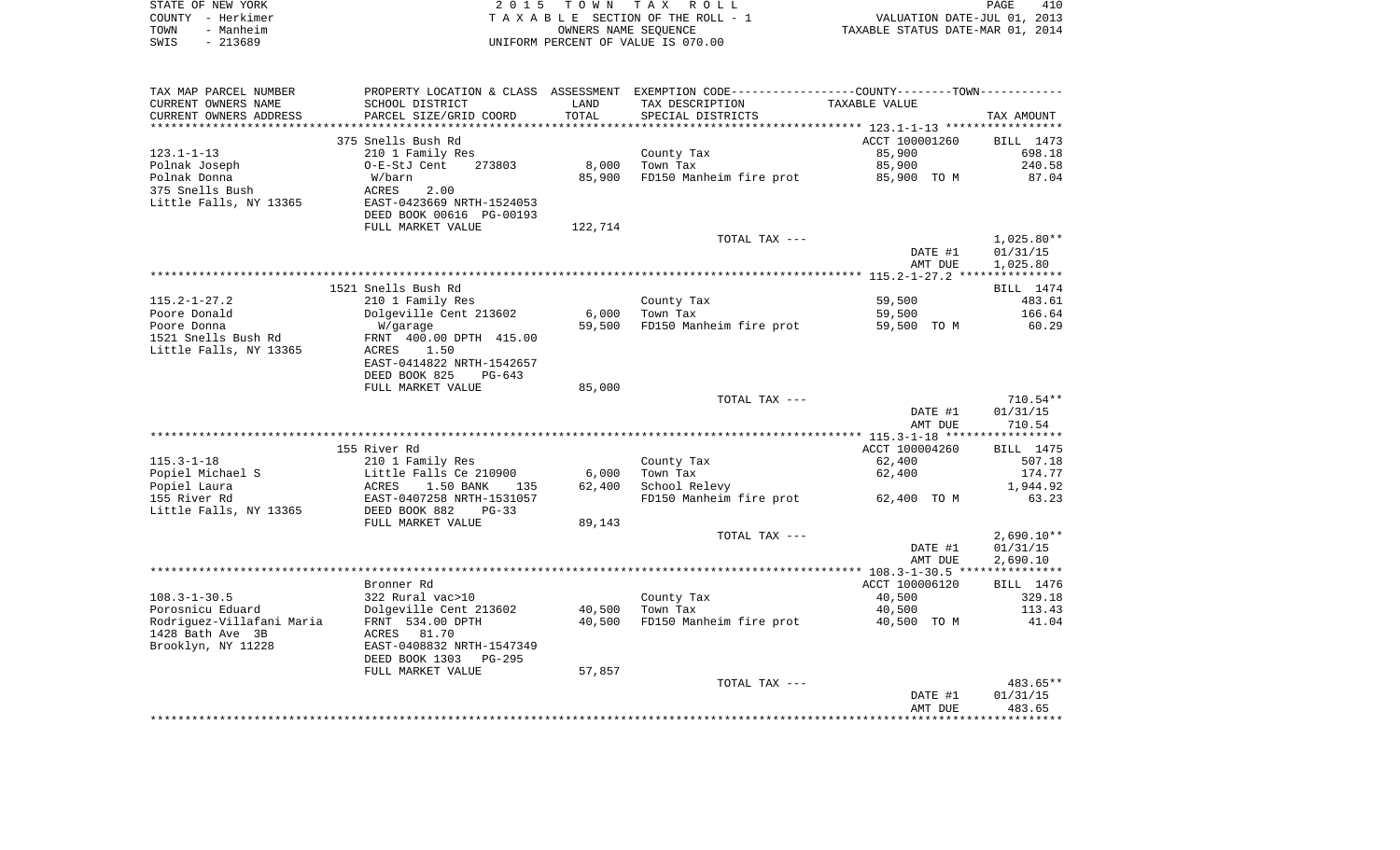|      | STATE OF NEW YORK | 2015 TOWN TAX ROLL                 | 411<br>PAGE                      |
|------|-------------------|------------------------------------|----------------------------------|
|      | COUNTY - Herkimer | TAXABLE SECTION OF THE ROLL - 1    | VALUATION DATE-JUL 01, 2013      |
| TOWN | - Manheim         | OWNERS NAME SEOUENCE               | TAXABLE STATUS DATE-MAR 01, 2014 |
| SWIS | - 213689          | UNIFORM PERCENT OF VALUE IS 070.00 |                                  |

| SCHOOL DISTRICT<br>LAND<br>TAX DESCRIPTION<br>TAXABLE VALUE<br>TOTAL<br>PARCEL SIZE/GRID COORD<br>SPECIAL DISTRICTS<br>TAX AMOUNT<br>************<br>735 Brockett Rd<br>ACCT 100002435<br>BILL 1477<br>210 1 Family Res<br>VET COM CT 41131<br>10,500<br>10,500<br>475.48<br>Dolgeville Cent 213602<br>4,500<br>58,500<br>Porter Barbara<br>County Tax<br>163.84<br>Post Linda<br>ACRES<br>1.50<br>69,000<br>Town Tax<br>58,500<br>Attn: Porter C & M<br>EAST-0415517 NRTH-1552442<br>FD150 Manheim fire prot<br>69,000 TO M<br>69.91<br>735 Brockett Rd<br>DEED BOOK 767<br>$PG-31$<br>Dolgeville, NY 13329<br>FULL MARKET VALUE<br>98,571<br>$709.23**$<br>TOTAL TAX ---<br>DATE #1<br>01/31/15<br>AMT DUE<br>709.23<br>8129 St Rte 5<br>ACCT 100007950<br>BILL 1478<br>$122.2 - 2 - 7$<br>67,000<br>210 1 Family Res<br>County Tax<br>544.56<br>Little Falls Ce 210900<br>8,000<br>Town Tax<br>67,000<br>187.65<br>Potoczny Terry<br>Decker Marjorie<br>FD150 Manheim fire prot<br>67.89<br>67,000<br>67,000 TO M<br>W/garage<br>8129 State Rte. 5<br>ACRES<br>2.00<br>Little Falls, NY 13365<br>EAST-0417361 NRTH-1525511<br>DEED BOOK 1265<br>$PG-217$<br>FULL MARKET VALUE<br>95,714<br>TOTAL TAX ---<br>$800.10**$<br>DATE #1<br>01/31/15<br>AMT DUE<br>800.10<br>156 Carlson Rd<br>ACCT 100003810<br>BILL 1479<br>210 1 Family Res<br>County Tax<br>70,000<br>568.95<br>Dolgeville Cent 213602<br>10,600<br>Town Tax<br>70,000<br>196.05<br>70,000<br>FD150 Manheim fire prot<br>ACRES<br>9.20<br>70,000 TO M<br>70.93<br>Dolgeville, NY 13329<br>EAST-0414203 NRTH-1556154<br>DEED BOOK 1183<br><b>PG-958</b><br>100,000<br>FULL MARKET VALUE<br>835.93**<br>TOTAL TAX ---<br>DATE #1<br>01/31/15<br>AMT DUE<br>835.93<br>St Rte 170<br>ACCT 100006060<br>BILL 1480<br>$115.1 - 1 - 17$<br>County Tax<br>314 Rural vac<10<br>2,000<br>16.26<br>PPC Living Trust<br>Little Falls Ce 210900<br>2,000<br>Town Tax<br>2,000<br>5.60<br>EGC Living Trust<br>ACRES<br>1.00<br>2,000<br>FD150 Manheim fire prot<br>2,000 TO M<br>2.03<br>102 St Rte 170<br>EAST-0397356 NRTH-1541452<br>Little Falls, NY 13365<br>DEED BOOK 1198<br><b>PG-949</b><br>2,857<br>FULL MARKET VALUE<br>$23.89**$<br>TOTAL TAX ---<br>01/31/15<br>DATE #1<br>AMT DUE<br>23.89 | TAX MAP PARCEL NUMBER  | PROPERTY LOCATION & CLASS | ASSESSMENT EXEMPTION CODE-----------------COUNTY-------TOWN----------- |  |
|------------------------------------------------------------------------------------------------------------------------------------------------------------------------------------------------------------------------------------------------------------------------------------------------------------------------------------------------------------------------------------------------------------------------------------------------------------------------------------------------------------------------------------------------------------------------------------------------------------------------------------------------------------------------------------------------------------------------------------------------------------------------------------------------------------------------------------------------------------------------------------------------------------------------------------------------------------------------------------------------------------------------------------------------------------------------------------------------------------------------------------------------------------------------------------------------------------------------------------------------------------------------------------------------------------------------------------------------------------------------------------------------------------------------------------------------------------------------------------------------------------------------------------------------------------------------------------------------------------------------------------------------------------------------------------------------------------------------------------------------------------------------------------------------------------------------------------------------------------------------------------------------------------------------------------------------------------------------------------------------------------------------------------------------------------------------------------------------------------------------------------------------------------------------------------------------------------------------------------------------------------|------------------------|---------------------------|------------------------------------------------------------------------|--|
|                                                                                                                                                                                                                                                                                                                                                                                                                                                                                                                                                                                                                                                                                                                                                                                                                                                                                                                                                                                                                                                                                                                                                                                                                                                                                                                                                                                                                                                                                                                                                                                                                                                                                                                                                                                                                                                                                                                                                                                                                                                                                                                                                                                                                                                            | CURRENT OWNERS NAME    |                           |                                                                        |  |
|                                                                                                                                                                                                                                                                                                                                                                                                                                                                                                                                                                                                                                                                                                                                                                                                                                                                                                                                                                                                                                                                                                                                                                                                                                                                                                                                                                                                                                                                                                                                                                                                                                                                                                                                                                                                                                                                                                                                                                                                                                                                                                                                                                                                                                                            | CURRENT OWNERS ADDRESS |                           |                                                                        |  |
|                                                                                                                                                                                                                                                                                                                                                                                                                                                                                                                                                                                                                                                                                                                                                                                                                                                                                                                                                                                                                                                                                                                                                                                                                                                                                                                                                                                                                                                                                                                                                                                                                                                                                                                                                                                                                                                                                                                                                                                                                                                                                                                                                                                                                                                            |                        |                           |                                                                        |  |
|                                                                                                                                                                                                                                                                                                                                                                                                                                                                                                                                                                                                                                                                                                                                                                                                                                                                                                                                                                                                                                                                                                                                                                                                                                                                                                                                                                                                                                                                                                                                                                                                                                                                                                                                                                                                                                                                                                                                                                                                                                                                                                                                                                                                                                                            |                        |                           |                                                                        |  |
|                                                                                                                                                                                                                                                                                                                                                                                                                                                                                                                                                                                                                                                                                                                                                                                                                                                                                                                                                                                                                                                                                                                                                                                                                                                                                                                                                                                                                                                                                                                                                                                                                                                                                                                                                                                                                                                                                                                                                                                                                                                                                                                                                                                                                                                            | $108.4 - 1 - 18$       |                           |                                                                        |  |
|                                                                                                                                                                                                                                                                                                                                                                                                                                                                                                                                                                                                                                                                                                                                                                                                                                                                                                                                                                                                                                                                                                                                                                                                                                                                                                                                                                                                                                                                                                                                                                                                                                                                                                                                                                                                                                                                                                                                                                                                                                                                                                                                                                                                                                                            |                        |                           |                                                                        |  |
|                                                                                                                                                                                                                                                                                                                                                                                                                                                                                                                                                                                                                                                                                                                                                                                                                                                                                                                                                                                                                                                                                                                                                                                                                                                                                                                                                                                                                                                                                                                                                                                                                                                                                                                                                                                                                                                                                                                                                                                                                                                                                                                                                                                                                                                            |                        |                           |                                                                        |  |
|                                                                                                                                                                                                                                                                                                                                                                                                                                                                                                                                                                                                                                                                                                                                                                                                                                                                                                                                                                                                                                                                                                                                                                                                                                                                                                                                                                                                                                                                                                                                                                                                                                                                                                                                                                                                                                                                                                                                                                                                                                                                                                                                                                                                                                                            |                        |                           |                                                                        |  |
|                                                                                                                                                                                                                                                                                                                                                                                                                                                                                                                                                                                                                                                                                                                                                                                                                                                                                                                                                                                                                                                                                                                                                                                                                                                                                                                                                                                                                                                                                                                                                                                                                                                                                                                                                                                                                                                                                                                                                                                                                                                                                                                                                                                                                                                            |                        |                           |                                                                        |  |
|                                                                                                                                                                                                                                                                                                                                                                                                                                                                                                                                                                                                                                                                                                                                                                                                                                                                                                                                                                                                                                                                                                                                                                                                                                                                                                                                                                                                                                                                                                                                                                                                                                                                                                                                                                                                                                                                                                                                                                                                                                                                                                                                                                                                                                                            |                        |                           |                                                                        |  |
|                                                                                                                                                                                                                                                                                                                                                                                                                                                                                                                                                                                                                                                                                                                                                                                                                                                                                                                                                                                                                                                                                                                                                                                                                                                                                                                                                                                                                                                                                                                                                                                                                                                                                                                                                                                                                                                                                                                                                                                                                                                                                                                                                                                                                                                            |                        |                           |                                                                        |  |
|                                                                                                                                                                                                                                                                                                                                                                                                                                                                                                                                                                                                                                                                                                                                                                                                                                                                                                                                                                                                                                                                                                                                                                                                                                                                                                                                                                                                                                                                                                                                                                                                                                                                                                                                                                                                                                                                                                                                                                                                                                                                                                                                                                                                                                                            |                        |                           |                                                                        |  |
|                                                                                                                                                                                                                                                                                                                                                                                                                                                                                                                                                                                                                                                                                                                                                                                                                                                                                                                                                                                                                                                                                                                                                                                                                                                                                                                                                                                                                                                                                                                                                                                                                                                                                                                                                                                                                                                                                                                                                                                                                                                                                                                                                                                                                                                            |                        |                           |                                                                        |  |
|                                                                                                                                                                                                                                                                                                                                                                                                                                                                                                                                                                                                                                                                                                                                                                                                                                                                                                                                                                                                                                                                                                                                                                                                                                                                                                                                                                                                                                                                                                                                                                                                                                                                                                                                                                                                                                                                                                                                                                                                                                                                                                                                                                                                                                                            |                        |                           |                                                                        |  |
|                                                                                                                                                                                                                                                                                                                                                                                                                                                                                                                                                                                                                                                                                                                                                                                                                                                                                                                                                                                                                                                                                                                                                                                                                                                                                                                                                                                                                                                                                                                                                                                                                                                                                                                                                                                                                                                                                                                                                                                                                                                                                                                                                                                                                                                            |                        |                           |                                                                        |  |
|                                                                                                                                                                                                                                                                                                                                                                                                                                                                                                                                                                                                                                                                                                                                                                                                                                                                                                                                                                                                                                                                                                                                                                                                                                                                                                                                                                                                                                                                                                                                                                                                                                                                                                                                                                                                                                                                                                                                                                                                                                                                                                                                                                                                                                                            |                        |                           |                                                                        |  |
|                                                                                                                                                                                                                                                                                                                                                                                                                                                                                                                                                                                                                                                                                                                                                                                                                                                                                                                                                                                                                                                                                                                                                                                                                                                                                                                                                                                                                                                                                                                                                                                                                                                                                                                                                                                                                                                                                                                                                                                                                                                                                                                                                                                                                                                            |                        |                           |                                                                        |  |
|                                                                                                                                                                                                                                                                                                                                                                                                                                                                                                                                                                                                                                                                                                                                                                                                                                                                                                                                                                                                                                                                                                                                                                                                                                                                                                                                                                                                                                                                                                                                                                                                                                                                                                                                                                                                                                                                                                                                                                                                                                                                                                                                                                                                                                                            |                        |                           |                                                                        |  |
|                                                                                                                                                                                                                                                                                                                                                                                                                                                                                                                                                                                                                                                                                                                                                                                                                                                                                                                                                                                                                                                                                                                                                                                                                                                                                                                                                                                                                                                                                                                                                                                                                                                                                                                                                                                                                                                                                                                                                                                                                                                                                                                                                                                                                                                            |                        |                           |                                                                        |  |
|                                                                                                                                                                                                                                                                                                                                                                                                                                                                                                                                                                                                                                                                                                                                                                                                                                                                                                                                                                                                                                                                                                                                                                                                                                                                                                                                                                                                                                                                                                                                                                                                                                                                                                                                                                                                                                                                                                                                                                                                                                                                                                                                                                                                                                                            |                        |                           |                                                                        |  |
|                                                                                                                                                                                                                                                                                                                                                                                                                                                                                                                                                                                                                                                                                                                                                                                                                                                                                                                                                                                                                                                                                                                                                                                                                                                                                                                                                                                                                                                                                                                                                                                                                                                                                                                                                                                                                                                                                                                                                                                                                                                                                                                                                                                                                                                            |                        |                           |                                                                        |  |
|                                                                                                                                                                                                                                                                                                                                                                                                                                                                                                                                                                                                                                                                                                                                                                                                                                                                                                                                                                                                                                                                                                                                                                                                                                                                                                                                                                                                                                                                                                                                                                                                                                                                                                                                                                                                                                                                                                                                                                                                                                                                                                                                                                                                                                                            |                        |                           |                                                                        |  |
|                                                                                                                                                                                                                                                                                                                                                                                                                                                                                                                                                                                                                                                                                                                                                                                                                                                                                                                                                                                                                                                                                                                                                                                                                                                                                                                                                                                                                                                                                                                                                                                                                                                                                                                                                                                                                                                                                                                                                                                                                                                                                                                                                                                                                                                            |                        |                           |                                                                        |  |
|                                                                                                                                                                                                                                                                                                                                                                                                                                                                                                                                                                                                                                                                                                                                                                                                                                                                                                                                                                                                                                                                                                                                                                                                                                                                                                                                                                                                                                                                                                                                                                                                                                                                                                                                                                                                                                                                                                                                                                                                                                                                                                                                                                                                                                                            |                        |                           |                                                                        |  |
|                                                                                                                                                                                                                                                                                                                                                                                                                                                                                                                                                                                                                                                                                                                                                                                                                                                                                                                                                                                                                                                                                                                                                                                                                                                                                                                                                                                                                                                                                                                                                                                                                                                                                                                                                                                                                                                                                                                                                                                                                                                                                                                                                                                                                                                            |                        |                           |                                                                        |  |
|                                                                                                                                                                                                                                                                                                                                                                                                                                                                                                                                                                                                                                                                                                                                                                                                                                                                                                                                                                                                                                                                                                                                                                                                                                                                                                                                                                                                                                                                                                                                                                                                                                                                                                                                                                                                                                                                                                                                                                                                                                                                                                                                                                                                                                                            |                        |                           |                                                                        |  |
|                                                                                                                                                                                                                                                                                                                                                                                                                                                                                                                                                                                                                                                                                                                                                                                                                                                                                                                                                                                                                                                                                                                                                                                                                                                                                                                                                                                                                                                                                                                                                                                                                                                                                                                                                                                                                                                                                                                                                                                                                                                                                                                                                                                                                                                            |                        |                           |                                                                        |  |
|                                                                                                                                                                                                                                                                                                                                                                                                                                                                                                                                                                                                                                                                                                                                                                                                                                                                                                                                                                                                                                                                                                                                                                                                                                                                                                                                                                                                                                                                                                                                                                                                                                                                                                                                                                                                                                                                                                                                                                                                                                                                                                                                                                                                                                                            |                        |                           |                                                                        |  |
|                                                                                                                                                                                                                                                                                                                                                                                                                                                                                                                                                                                                                                                                                                                                                                                                                                                                                                                                                                                                                                                                                                                                                                                                                                                                                                                                                                                                                                                                                                                                                                                                                                                                                                                                                                                                                                                                                                                                                                                                                                                                                                                                                                                                                                                            | $108.2 - 1 - 17.3$     |                           |                                                                        |  |
|                                                                                                                                                                                                                                                                                                                                                                                                                                                                                                                                                                                                                                                                                                                                                                                                                                                                                                                                                                                                                                                                                                                                                                                                                                                                                                                                                                                                                                                                                                                                                                                                                                                                                                                                                                                                                                                                                                                                                                                                                                                                                                                                                                                                                                                            | Potts Jason Sr.        |                           |                                                                        |  |
|                                                                                                                                                                                                                                                                                                                                                                                                                                                                                                                                                                                                                                                                                                                                                                                                                                                                                                                                                                                                                                                                                                                                                                                                                                                                                                                                                                                                                                                                                                                                                                                                                                                                                                                                                                                                                                                                                                                                                                                                                                                                                                                                                                                                                                                            | 156 Carlson Rd         |                           |                                                                        |  |
|                                                                                                                                                                                                                                                                                                                                                                                                                                                                                                                                                                                                                                                                                                                                                                                                                                                                                                                                                                                                                                                                                                                                                                                                                                                                                                                                                                                                                                                                                                                                                                                                                                                                                                                                                                                                                                                                                                                                                                                                                                                                                                                                                                                                                                                            |                        |                           |                                                                        |  |
|                                                                                                                                                                                                                                                                                                                                                                                                                                                                                                                                                                                                                                                                                                                                                                                                                                                                                                                                                                                                                                                                                                                                                                                                                                                                                                                                                                                                                                                                                                                                                                                                                                                                                                                                                                                                                                                                                                                                                                                                                                                                                                                                                                                                                                                            |                        |                           |                                                                        |  |
|                                                                                                                                                                                                                                                                                                                                                                                                                                                                                                                                                                                                                                                                                                                                                                                                                                                                                                                                                                                                                                                                                                                                                                                                                                                                                                                                                                                                                                                                                                                                                                                                                                                                                                                                                                                                                                                                                                                                                                                                                                                                                                                                                                                                                                                            |                        |                           |                                                                        |  |
|                                                                                                                                                                                                                                                                                                                                                                                                                                                                                                                                                                                                                                                                                                                                                                                                                                                                                                                                                                                                                                                                                                                                                                                                                                                                                                                                                                                                                                                                                                                                                                                                                                                                                                                                                                                                                                                                                                                                                                                                                                                                                                                                                                                                                                                            |                        |                           |                                                                        |  |
|                                                                                                                                                                                                                                                                                                                                                                                                                                                                                                                                                                                                                                                                                                                                                                                                                                                                                                                                                                                                                                                                                                                                                                                                                                                                                                                                                                                                                                                                                                                                                                                                                                                                                                                                                                                                                                                                                                                                                                                                                                                                                                                                                                                                                                                            |                        |                           |                                                                        |  |
|                                                                                                                                                                                                                                                                                                                                                                                                                                                                                                                                                                                                                                                                                                                                                                                                                                                                                                                                                                                                                                                                                                                                                                                                                                                                                                                                                                                                                                                                                                                                                                                                                                                                                                                                                                                                                                                                                                                                                                                                                                                                                                                                                                                                                                                            |                        |                           |                                                                        |  |
|                                                                                                                                                                                                                                                                                                                                                                                                                                                                                                                                                                                                                                                                                                                                                                                                                                                                                                                                                                                                                                                                                                                                                                                                                                                                                                                                                                                                                                                                                                                                                                                                                                                                                                                                                                                                                                                                                                                                                                                                                                                                                                                                                                                                                                                            |                        |                           |                                                                        |  |
|                                                                                                                                                                                                                                                                                                                                                                                                                                                                                                                                                                                                                                                                                                                                                                                                                                                                                                                                                                                                                                                                                                                                                                                                                                                                                                                                                                                                                                                                                                                                                                                                                                                                                                                                                                                                                                                                                                                                                                                                                                                                                                                                                                                                                                                            |                        |                           |                                                                        |  |
|                                                                                                                                                                                                                                                                                                                                                                                                                                                                                                                                                                                                                                                                                                                                                                                                                                                                                                                                                                                                                                                                                                                                                                                                                                                                                                                                                                                                                                                                                                                                                                                                                                                                                                                                                                                                                                                                                                                                                                                                                                                                                                                                                                                                                                                            |                        |                           |                                                                        |  |
|                                                                                                                                                                                                                                                                                                                                                                                                                                                                                                                                                                                                                                                                                                                                                                                                                                                                                                                                                                                                                                                                                                                                                                                                                                                                                                                                                                                                                                                                                                                                                                                                                                                                                                                                                                                                                                                                                                                                                                                                                                                                                                                                                                                                                                                            |                        |                           |                                                                        |  |
|                                                                                                                                                                                                                                                                                                                                                                                                                                                                                                                                                                                                                                                                                                                                                                                                                                                                                                                                                                                                                                                                                                                                                                                                                                                                                                                                                                                                                                                                                                                                                                                                                                                                                                                                                                                                                                                                                                                                                                                                                                                                                                                                                                                                                                                            |                        |                           |                                                                        |  |
|                                                                                                                                                                                                                                                                                                                                                                                                                                                                                                                                                                                                                                                                                                                                                                                                                                                                                                                                                                                                                                                                                                                                                                                                                                                                                                                                                                                                                                                                                                                                                                                                                                                                                                                                                                                                                                                                                                                                                                                                                                                                                                                                                                                                                                                            |                        |                           |                                                                        |  |
|                                                                                                                                                                                                                                                                                                                                                                                                                                                                                                                                                                                                                                                                                                                                                                                                                                                                                                                                                                                                                                                                                                                                                                                                                                                                                                                                                                                                                                                                                                                                                                                                                                                                                                                                                                                                                                                                                                                                                                                                                                                                                                                                                                                                                                                            |                        |                           |                                                                        |  |
|                                                                                                                                                                                                                                                                                                                                                                                                                                                                                                                                                                                                                                                                                                                                                                                                                                                                                                                                                                                                                                                                                                                                                                                                                                                                                                                                                                                                                                                                                                                                                                                                                                                                                                                                                                                                                                                                                                                                                                                                                                                                                                                                                                                                                                                            |                        |                           |                                                                        |  |
|                                                                                                                                                                                                                                                                                                                                                                                                                                                                                                                                                                                                                                                                                                                                                                                                                                                                                                                                                                                                                                                                                                                                                                                                                                                                                                                                                                                                                                                                                                                                                                                                                                                                                                                                                                                                                                                                                                                                                                                                                                                                                                                                                                                                                                                            |                        |                           |                                                                        |  |
|                                                                                                                                                                                                                                                                                                                                                                                                                                                                                                                                                                                                                                                                                                                                                                                                                                                                                                                                                                                                                                                                                                                                                                                                                                                                                                                                                                                                                                                                                                                                                                                                                                                                                                                                                                                                                                                                                                                                                                                                                                                                                                                                                                                                                                                            |                        |                           |                                                                        |  |
|                                                                                                                                                                                                                                                                                                                                                                                                                                                                                                                                                                                                                                                                                                                                                                                                                                                                                                                                                                                                                                                                                                                                                                                                                                                                                                                                                                                                                                                                                                                                                                                                                                                                                                                                                                                                                                                                                                                                                                                                                                                                                                                                                                                                                                                            |                        |                           |                                                                        |  |
|                                                                                                                                                                                                                                                                                                                                                                                                                                                                                                                                                                                                                                                                                                                                                                                                                                                                                                                                                                                                                                                                                                                                                                                                                                                                                                                                                                                                                                                                                                                                                                                                                                                                                                                                                                                                                                                                                                                                                                                                                                                                                                                                                                                                                                                            |                        |                           |                                                                        |  |
|                                                                                                                                                                                                                                                                                                                                                                                                                                                                                                                                                                                                                                                                                                                                                                                                                                                                                                                                                                                                                                                                                                                                                                                                                                                                                                                                                                                                                                                                                                                                                                                                                                                                                                                                                                                                                                                                                                                                                                                                                                                                                                                                                                                                                                                            |                        |                           |                                                                        |  |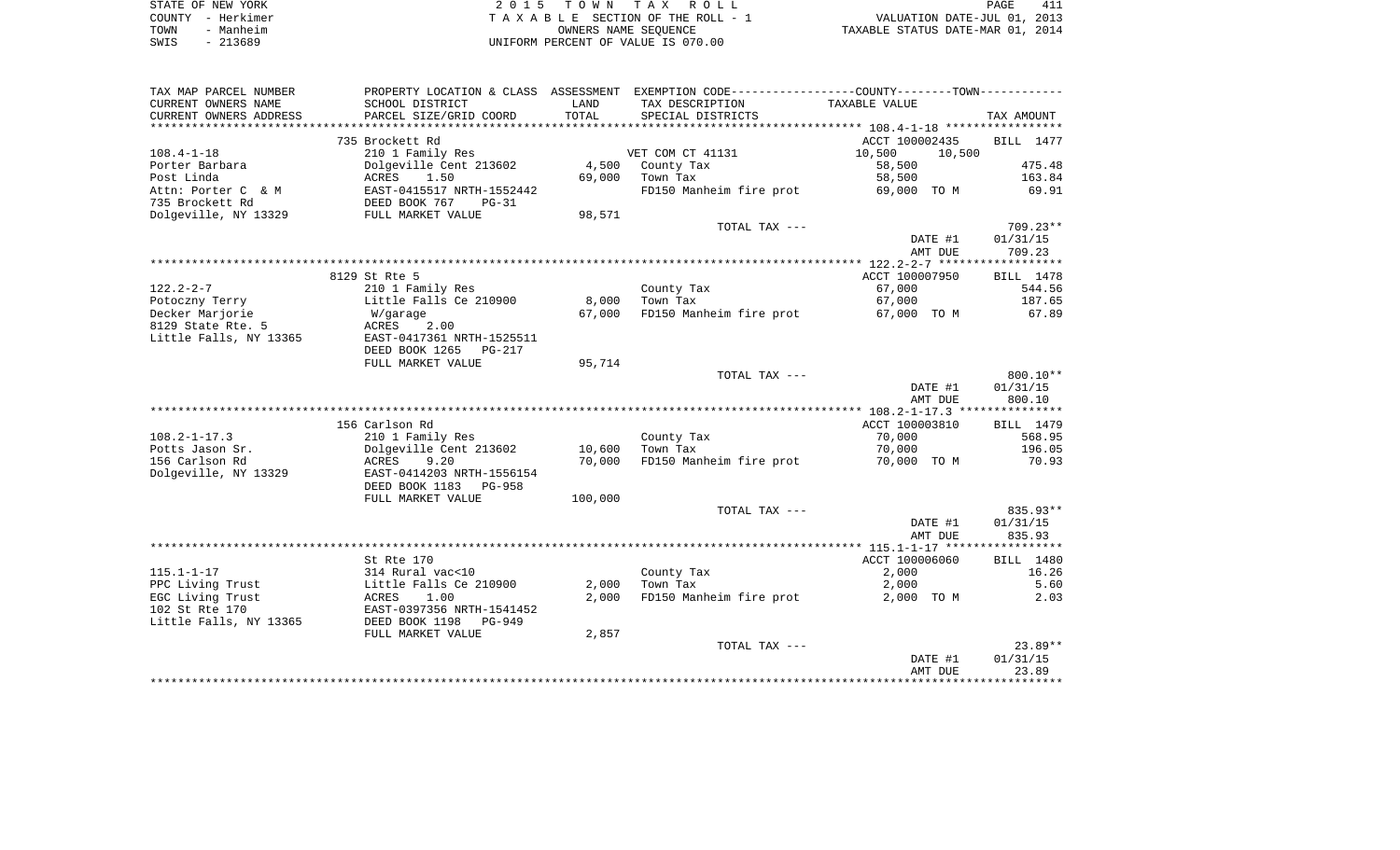| STATE OF NEW YORK | 2015 TOWN TAX ROLL                 | 412<br>PAGE                      |
|-------------------|------------------------------------|----------------------------------|
| COUNTY - Herkimer | TAXABLE SECTION OF THE ROLL - 1    | VALUATION DATE-JUL 01, 2013      |
| TOWN<br>- Manheim | OWNERS NAME SEOUENCE               | TAXABLE STATUS DATE-MAR 01, 2014 |
| SWIS<br>- 213689  | UNIFORM PERCENT OF VALUE IS 070.00 |                                  |

| TAX MAP PARCEL NUMBER       |                               |         | PROPERTY LOCATION & CLASS ASSESSMENT EXEMPTION CODE----------------COUNTY--------TOWN----------- |                |              |
|-----------------------------|-------------------------------|---------|--------------------------------------------------------------------------------------------------|----------------|--------------|
| CURRENT OWNERS NAME         | SCHOOL DISTRICT               | LAND    | TAX DESCRIPTION                                                                                  | TAXABLE VALUE  |              |
| CURRENT OWNERS ADDRESS      | PARCEL SIZE/GRID COORD        | TOTAL   | SPECIAL DISTRICTS                                                                                |                | TAX AMOUNT   |
|                             |                               |         |                                                                                                  |                |              |
|                             | 102 St Rte 170                |         |                                                                                                  | ACCT 100009720 | BILL 1481    |
| $115.1 - 1 - 18$            | 210 1 Family Res              |         | County Tax                                                                                       | 82,000         | 666.48       |
| PPC Living Trust            | Little Falls Ce 210900        | 2,300   | Town Tax                                                                                         | 82,000         | 229.66       |
| EGC Living Trust            | FRNT<br>75.00 DPTH 330.00     | 82,000  | FD150 Manheim fire prot                                                                          | 82,000 TO M    | 83.08        |
| 102 St Rte 170              | 0.57<br>ACRES                 |         |                                                                                                  |                |              |
| Little Falls, NY 13365      | EAST-0397233 NRTH-1541403     |         |                                                                                                  |                |              |
|                             | DEED BOOK 919<br>PG-315       |         |                                                                                                  |                |              |
|                             | FULL MARKET VALUE             | 117,143 |                                                                                                  |                |              |
|                             |                               |         | TOTAL TAX ---                                                                                    |                | $979.22**$   |
|                             |                               |         |                                                                                                  | DATE #1        | 01/31/15     |
|                             |                               |         |                                                                                                  | AMT DUE        | 979.22       |
|                             |                               |         |                                                                                                  |                |              |
|                             | 299 Carlson Rd                |         |                                                                                                  | ACCT 100010380 | BILL 1482    |
| $108.2 - 1 - 3.1$           | 242 Rurl res&rec              |         | County Tax                                                                                       | 111,500        | 906.25       |
| Prestigiacomo Barry         | Dolgeville Cent 213602        | 24,000  | Town Tax                                                                                         | 111,500        | 312.28       |
| Prestigiacomo Debra         | FRNT 1173.00 DPTH             | 111,500 | FD150 Manheim fire prot                                                                          | 111,500 TO M   | 112.98       |
| 299 Carlson Rd              | ACRES<br>29.60                |         |                                                                                                  |                |              |
| Dolgeville, NY 13329        | EAST-0413142 NRTH-1559282     |         |                                                                                                  |                |              |
|                             | DEED BOOK 1096<br>PG-384      |         |                                                                                                  |                |              |
|                             | FULL MARKET VALUE             | 159,286 |                                                                                                  |                |              |
|                             |                               |         | TOTAL TAX ---                                                                                    |                | $1,331.51**$ |
|                             |                               |         |                                                                                                  | DATE #1        | 01/31/15     |
|                             |                               |         |                                                                                                  | AMT DUE        | 1,331.51     |
|                             |                               |         |                                                                                                  |                |              |
|                             | 182 River Rd                  |         |                                                                                                  | ACCT 100005580 | BILL 1483    |
| $115.3 - 1 - 19$            | 210 1 Family Res              |         | County Tax                                                                                       | 104,500        | 849.36       |
| Prinzhorn David S           | Little Falls Ce 210900        | 8,100   | Town Tax                                                                                         | 104,500        | 292.68       |
| Prinzhorn Robin C           | 1.53<br>ACRES                 | 104,500 | FD150 Manheim fire prot                                                                          | 104,500 TO M   | 105.88       |
| 182 River Rd                | EAST-0406739 NRTH-1531543     |         |                                                                                                  |                |              |
| Little Falls, NY 13365      | DEED BOOK 1266<br>$PG-450$    |         |                                                                                                  |                |              |
|                             | FULL MARKET VALUE             | 149,286 |                                                                                                  |                |              |
|                             |                               |         | TOTAL TAX ---                                                                                    |                | 1,247.92**   |
|                             |                               |         |                                                                                                  | DATE #1        | 01/31/15     |
|                             |                               |         |                                                                                                  | AMT DUE        | 1,247.92     |
|                             | 113 Private Rd Wl-1-Keyser Lk |         |                                                                                                  | ACCT 100011490 | BILL 1484    |
| $115.2 - 1 - 50$            | 260 Seasonal res - WTRFNT     |         | County Tax                                                                                       | 24,800         | 201.57       |
| Pross Robert D              | Dolgeville Cent 213602        | 3,750   | Town Tax                                                                                         | 24,800         | 69.46        |
| Sanders Rhonda S            | 75.00 DPTH 175.00<br>FRNT     | 24,800  | FD150 Manheim fire prot                                                                          | 24,800 TO M    | 25.13        |
| 380 Millstone Rd            | 0.20<br>ACRES                 |         |                                                                                                  |                |              |
| Richfield Springs, NY 13439 | EAST-0418976 NRTH-1543086     |         |                                                                                                  |                |              |
|                             | DEED BOOK 1396<br>PG-737      |         |                                                                                                  |                |              |
|                             | FULL MARKET VALUE             | 35,429  |                                                                                                  |                |              |
|                             |                               |         | TOTAL TAX ---                                                                                    |                | $296.16**$   |
|                             |                               |         |                                                                                                  | DATE #1        | 01/31/15     |
|                             |                               |         |                                                                                                  | AMT DUE        | 296.16       |
|                             |                               |         |                                                                                                  |                |              |
|                             |                               |         |                                                                                                  |                |              |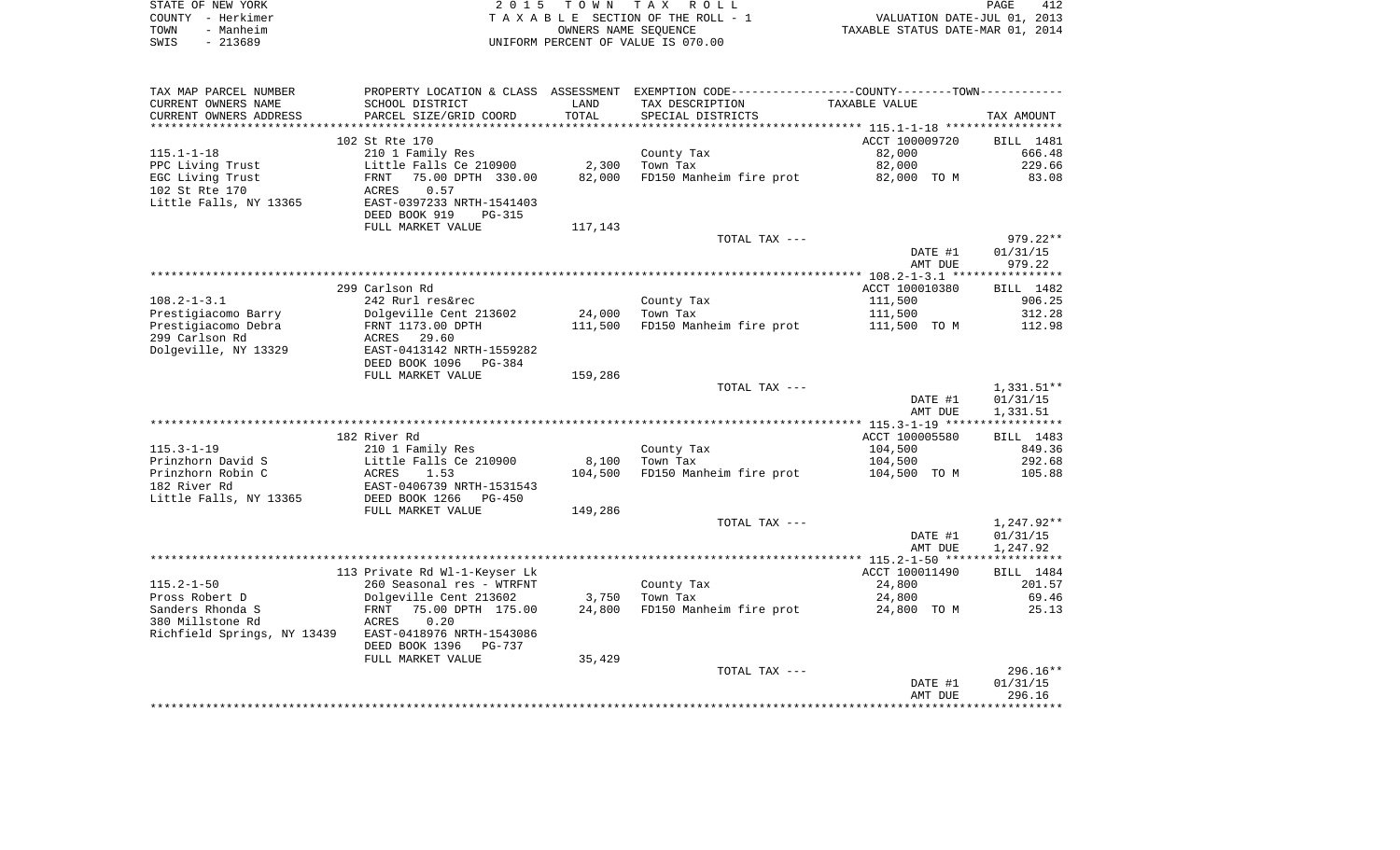| STATE OF NEW YORK | 2015 TOWN TAX ROLL                 | 413<br>PAGE                      |
|-------------------|------------------------------------|----------------------------------|
| COUNTY - Herkimer | TAXABLE SECTION OF THE ROLL - 1    | VALUATION DATE-JUL 01, 2013      |
| TOWN<br>- Manheim | OWNERS NAME SEOUENCE               | TAXABLE STATUS DATE-MAR 01, 2014 |
| $-213689$<br>SWIS | UNIFORM PERCENT OF VALUE IS 070.00 |                                  |

| TAX MAP PARCEL NUMBER  |                              |         | PROPERTY LOCATION & CLASS ASSESSMENT EXEMPTION CODE---------------COUNTY-------TOWN---------- |                |              |
|------------------------|------------------------------|---------|-----------------------------------------------------------------------------------------------|----------------|--------------|
| CURRENT OWNERS NAME    | SCHOOL DISTRICT              | LAND    | TAX DESCRIPTION                                                                               | TAXABLE VALUE  |              |
| CURRENT OWNERS ADDRESS | PARCEL SIZE/GRID COORD       | TOTAL   | SPECIAL DISTRICTS                                                                             |                | TAX AMOUNT   |
|                        |                              |         |                                                                                               |                |              |
|                        | 273 Carlson Rd               |         |                                                                                               |                | BILL 1485    |
| $108.2 - 1 - 3.3$      | 210 1 Family Res             |         | AGRIC 10 Y 41700                                                                              | 6,000          | 6,000        |
| Pryme Kenneth          | Dolgeville Cent 213602       |         | 34,500 AGRIC 10 Y 41700                                                                       | 10,000         | 10,000       |
|                        |                              |         |                                                                                               |                |              |
| Pryme Christine        | FRNT 1282.00 DPTH            |         | 85,000 AGRIC 10 Y 41700                                                                       | 5,000          | 5,000        |
| 273 Carlson Rd         | ACRES 53.50                  |         | County Tax                                                                                    | 64,000         | 520.18       |
| Dolgeville, NY 13329   | EAST-0412710 NRTH-1557456    |         | Town Tax                                                                                      | 64,000         | 179.25       |
|                        | DEED BOOK 850<br>PG-303      |         | FD150 Manheim fire prot 85,000 TO M                                                           |                | 86.12        |
|                        | FULL MARKET VALUE            | 121,429 |                                                                                               |                |              |
|                        |                              |         | TOTAL TAX ---                                                                                 |                | 785.55**     |
|                        |                              |         |                                                                                               | DATE #1        | 01/31/15     |
|                        |                              |         |                                                                                               | AMT DUE        | 785.55       |
|                        |                              |         |                                                                                               |                |              |
|                        | Carlson Rd                   |         |                                                                                               | ACCT 100004920 | BILL 1486    |
| $108.2 - 1 - 15$       | 314 Rural vac<10             |         | County Tax                                                                                    | 8,300          | 67.46        |
|                        |                              |         |                                                                                               |                |              |
| Pryme Kenneth A        | Dolgeville Cent 213602       | 8,300   | Town Tax                                                                                      | 8,300          | 23.25        |
| Pryme Christine A      | ACRES<br>8.50                | 8,300   | FD150 Manheim fire prot                                                                       | 8,300 TO M     | 8.41         |
| 273 Carlson Rd         | EAST-0413112 NRTH-1556833    |         |                                                                                               |                |              |
| Dolgeville, NY 13329   | DEED BOOK 1150<br>PG-561     |         |                                                                                               |                |              |
|                        | FULL MARKET VALUE            | 11,857  |                                                                                               |                |              |
|                        |                              |         | TOTAL TAX ---                                                                                 |                | $99.12**$    |
|                        |                              |         |                                                                                               | DATE #1        | 01/31/15     |
|                        |                              |         |                                                                                               | AMT DUE        | 99.12        |
|                        |                              |         |                                                                                               |                |              |
|                        | Snells Bush Rd               |         |                                                                                               |                | BILL 1487    |
| $115.2 - 1 - 57.3$     | 260 Seasonal res - WTRFNT    |         | County Tax                                                                                    | 80,000         | 650.23       |
| Pulver Teresa M        | O-E-StJ Cent<br>273803       | 40,000  | Town Tax                                                                                      | 80,000         | 224.06       |
|                        |                              |         |                                                                                               |                |              |
| 4995 Route 9G          | FRNT 607.00 DPTH             | 80,000  | School Relevy                                                                                 |                | 2,020.40     |
| Germantown, NY 12526   | ACRES 38.20                  |         | FD150 Manheim fire prot                                                                       | 80,000 TO M    | 81.06        |
|                        | EAST-0418557 NRTH-1541593    |         |                                                                                               |                |              |
|                        | DEED BOOK 880<br>PG-382      |         |                                                                                               |                |              |
|                        | FULL MARKET VALUE            | 114,286 |                                                                                               |                |              |
|                        |                              |         | TOTAL TAX ---                                                                                 |                | $2,975.75**$ |
|                        |                              |         |                                                                                               | DATE #1        | 01/31/15     |
|                        |                              |         |                                                                                               | AMT DUE        | 2,975.75     |
|                        |                              |         |                                                                                               |                |              |
|                        | 6344 St Rte 167              |         |                                                                                               | ACCT 100001470 | BILL 1488    |
| $108.4 - 1 - 29.1$     | 210 1 Family Res             |         | County Tax                                                                                    | 26,000         | 211.32       |
|                        | Dolgeville Cent 213602 2,200 |         | Town Tax                                                                                      |                |              |
| Purpura Anthony Jr     |                              |         |                                                                                               | 26,000         | 72.82        |
| Purpura Neil           | FRNT 100.00 DPTH 225.50      |         | 26,000 FD150 Manheim fire prot                                                                | 26,000 TO M    | 26.34        |
| 1258 Barker Rd         | 0.54<br>ACRES                |         |                                                                                               |                |              |
| Dolgeville, NY 13329   | EAST-0415662 NRTH-1551764    |         |                                                                                               |                |              |
|                        | DEED BOOK 825<br>PG-314      |         |                                                                                               |                |              |
|                        | FULL MARKET VALUE            | 37,143  |                                                                                               |                |              |
|                        |                              |         | TOTAL TAX ---                                                                                 |                | $310.48**$   |
|                        |                              |         |                                                                                               | DATE #1        | 01/31/15     |
|                        |                              |         |                                                                                               | AMT DUE        | 310.48       |
|                        |                              |         |                                                                                               |                |              |
|                        |                              |         |                                                                                               |                |              |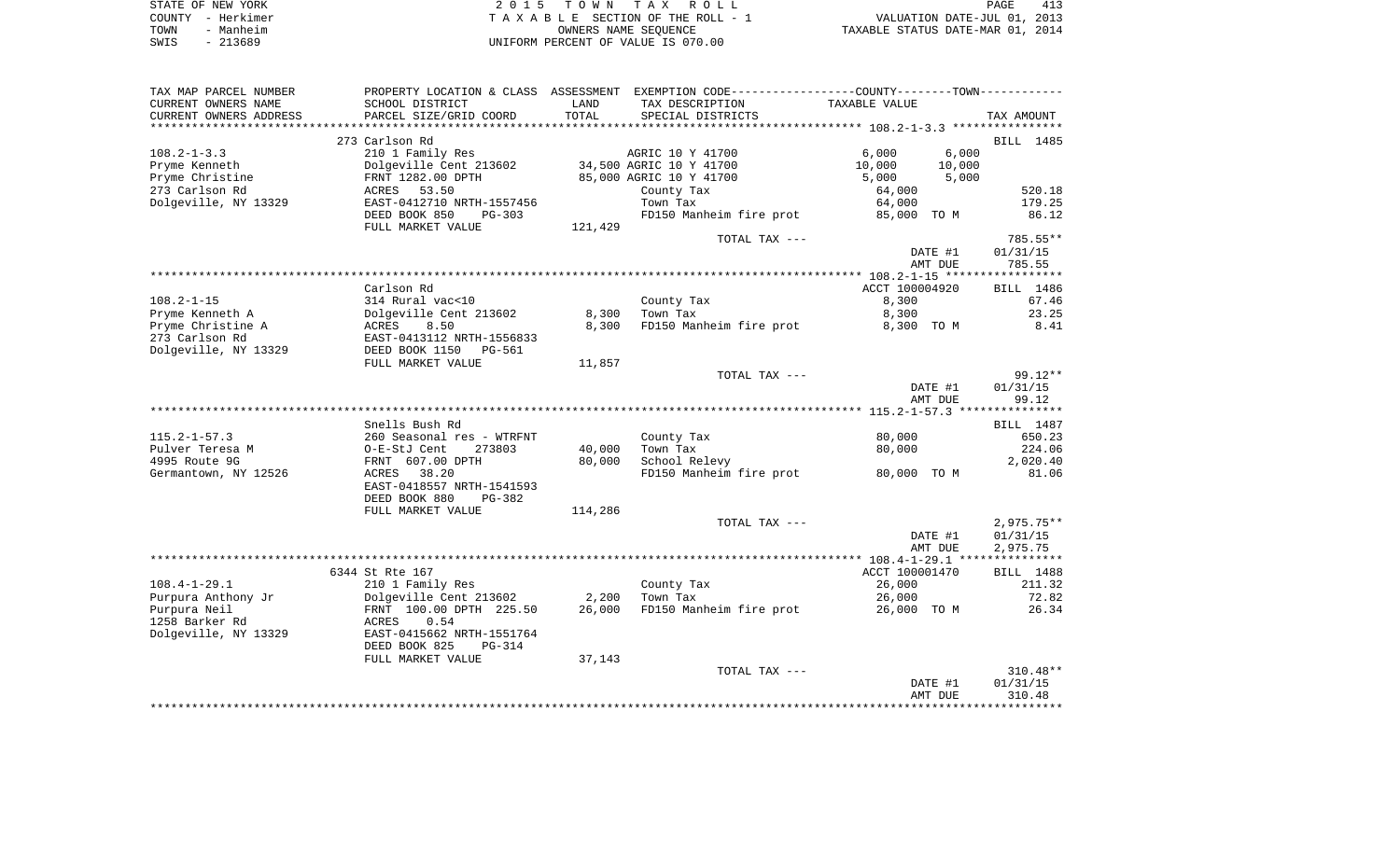|      | STATE OF NEW YORK | 2015 TOWN TAX ROLL                 | 414<br>PAGE                      |
|------|-------------------|------------------------------------|----------------------------------|
|      | COUNTY - Herkimer | TAXABLE SECTION OF THE ROLL - 1    | VALUATION DATE-JUL 01, 2013      |
| TOWN | - Manheim         | OWNERS NAME SEOUENCE               | TAXABLE STATUS DATE-MAR 01, 2014 |
| SWIS | - 213689          | UNIFORM PERCENT OF VALUE IS 070.00 |                                  |

| TAX MAP PARCEL NUMBER  |                                |         | PROPERTY LOCATION & CLASS ASSESSMENT EXEMPTION CODE----------------COUNTY-------TOWN---------- |                                                  |                        |
|------------------------|--------------------------------|---------|------------------------------------------------------------------------------------------------|--------------------------------------------------|------------------------|
| CURRENT OWNERS NAME    | SCHOOL DISTRICT                | LAND    | TAX DESCRIPTION                                                                                | TAXABLE VALUE                                    |                        |
| CURRENT OWNERS ADDRESS | PARCEL SIZE/GRID COORD         | TOTAL   | SPECIAL DISTRICTS                                                                              |                                                  | TAX AMOUNT             |
|                        |                                |         |                                                                                                | ****************** 108.4-1-30 ****************** |                        |
|                        | 6346 St Rte 167                |         |                                                                                                | ACCT 100002760                                   | BILL 1489              |
| $108.4 - 1 - 30$       | 210 1 Family Res               |         | County Tax                                                                                     | 18,000                                           | 146.30                 |
| Purpura Anthony Jr     | Dolgeville Cent 213602         | 400     | Town Tax                                                                                       | 18,000                                           | 50.41                  |
| Purpura Neil           | 67.70 DPTH<br>65.80<br>FRNT    | 18,000  | FD150 Manheim fire prot                                                                        | 18,000 TO M                                      | 18.24                  |
| 1258 Barker Rd         | ACRES<br>0.10                  |         |                                                                                                |                                                  |                        |
| Dolgeville, NY 13329   | EAST-0415645 NRTH-1551828      |         |                                                                                                |                                                  |                        |
|                        | DEED BOOK 825<br><b>PG-314</b> |         |                                                                                                |                                                  |                        |
|                        |                                |         |                                                                                                |                                                  |                        |
|                        | FULL MARKET VALUE              | 25,714  |                                                                                                |                                                  |                        |
|                        |                                |         | TOTAL TAX ---                                                                                  |                                                  | 214.95**               |
|                        |                                |         |                                                                                                | DATE #1                                          | 01/31/15               |
|                        |                                |         |                                                                                                | AMT DUE                                          | 214.95                 |
|                        |                                |         |                                                                                                |                                                  |                        |
|                        | 1258 Barker Rd                 |         |                                                                                                | ACCT 100009960                                   | BILL 1490              |
| $108.4 - 1 - 46$       | 210 1 Family Res               |         | County Tax                                                                                     | 52,700                                           | 428.34                 |
| Purpura Anthony Jr.    | Dolgeville Cent 213602         | 4,100   | Town Tax                                                                                       | 52,700                                           | 147.60                 |
| Purpura Debra          | W/gar                          | 52,700  | FD150 Manheim fire prot                                                                        | 52,700 TO M                                      | 53.40                  |
| 1258 Barker Rd         | FRNT 125.00 DPTH 396.00        |         |                                                                                                |                                                  |                        |
| Dolgeville, NY 13329   | ACRES<br>1.10                  |         |                                                                                                |                                                  |                        |
|                        | EAST-0414394 NRTH-1548836      |         |                                                                                                |                                                  |                        |
|                        | DEED BOOK 1164<br>PG-592       |         |                                                                                                |                                                  |                        |
|                        | FULL MARKET VALUE              | 75,286  |                                                                                                |                                                  |                        |
|                        |                                |         | TOTAL TAX ---                                                                                  |                                                  | 629.34**               |
|                        |                                |         |                                                                                                | DATE #1                                          | 01/31/15               |
|                        |                                |         |                                                                                                | AMT DUE                                          | 629.34                 |
|                        |                                |         |                                                                                                |                                                  |                        |
|                        | 1253 Barker Rd                 |         |                                                                                                |                                                  | BILL 1491              |
| $108.4 - 2 - 8.4$      | 210 1 Family Res               |         | County Tax                                                                                     | 48,200                                           | 391.76                 |
| Purpura Debra A        | Dolgeville Cent 213602         | 7,300   | Town Tax                                                                                       | 48,200                                           | 135.00                 |
| Trumble Laird W        | FRNT 415.00 DPTH 320.00        | 48,200  | School Relevy                                                                                  |                                                  | 561.54                 |
| 1253 Barker Rd         | 4.30 BANK<br>135<br>ACRES      |         | FD150 Manheim fire prot                                                                        | 48,200 TO M                                      | 48.84                  |
| Dolgeville, NY 13329   | EAST-0414516 NRTH-1548531      |         |                                                                                                |                                                  |                        |
|                        | DEED BOOK 941<br>$PG-678$      |         |                                                                                                |                                                  |                        |
|                        | FULL MARKET VALUE              | 68,857  |                                                                                                |                                                  |                        |
|                        |                                |         | TOTAL TAX ---                                                                                  |                                                  |                        |
|                        |                                |         |                                                                                                | DATE #1                                          | 1,137.14**<br>01/31/15 |
|                        |                                |         |                                                                                                |                                                  |                        |
|                        |                                |         |                                                                                                | AMT DUE                                          | 1,137.14               |
|                        |                                |         |                                                                                                |                                                  |                        |
|                        | 8105 St Rte 5                  |         |                                                                                                | ACCT 100010050                                   | BILL 1492              |
| $122.2 - 2 - 8$        | 210 1 Family Res               |         | County Tax                                                                                     | 85,500                                           | 694.93                 |
| Quattrini Joseph       | Little Falls Ce 210900         | 10,200  | Town Tax                                                                                       | 85,500                                           | 239.46                 |
| Quattrini Dianne       | W/garage                       | 85,500  | FD150 Manheim fire prot                                                                        | 85,500 TO M                                      | 86.63                  |
| 8105 State Rte 5       | ACRES<br>4.15                  |         |                                                                                                |                                                  |                        |
| Little Falls, NY 13365 | EAST-0417002 NRTH-1526030      |         |                                                                                                |                                                  |                        |
|                        | DEED BOOK 00633 PG-00835       |         |                                                                                                |                                                  |                        |
|                        | FULL MARKET VALUE              | 122,143 |                                                                                                |                                                  |                        |
|                        |                                |         | TOTAL TAX ---                                                                                  |                                                  | $1,021.02**$           |
|                        |                                |         |                                                                                                | DATE #1                                          | 01/31/15               |
|                        |                                |         |                                                                                                | AMT DUE                                          | 1,021.02               |
|                        |                                |         |                                                                                                |                                                  |                        |
|                        |                                |         |                                                                                                |                                                  |                        |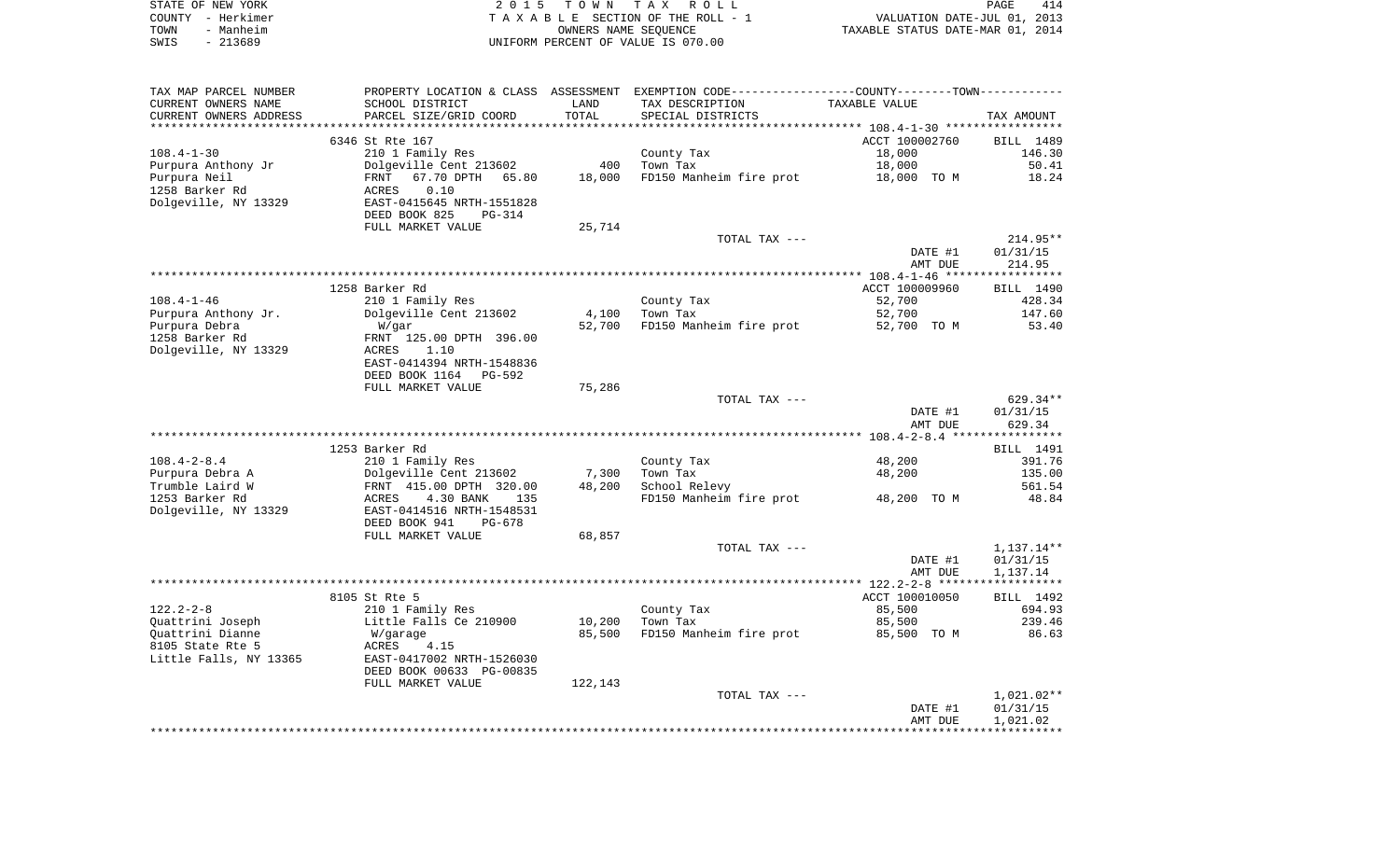| STATE OF NEW YORK | 2015 TOWN TAX ROLL                 | 415<br>PAGE                      |
|-------------------|------------------------------------|----------------------------------|
| COUNTY - Herkimer | TAXABLE SECTION OF THE ROLL - 1    | VALUATION DATE-JUL 01, 2013      |
| TOWN<br>- Manheim | OWNERS NAME SEOUENCE               | TAXABLE STATUS DATE-MAR 01, 2014 |
| - 213689<br>SWIS  | UNIFORM PERCENT OF VALUE IS 070.00 |                                  |

| TAX MAP PARCEL NUMBER      | PROPERTY LOCATION & CLASS ASSESSMENT       |         | EXEMPTION CODE----------------COUNTY-------TOWN----------- |                |              |
|----------------------------|--------------------------------------------|---------|------------------------------------------------------------|----------------|--------------|
| CURRENT OWNERS NAME        | SCHOOL DISTRICT                            | LAND    | TAX DESCRIPTION                                            | TAXABLE VALUE  |              |
| CURRENT OWNERS ADDRESS     | PARCEL SIZE/GRID COORD                     | TOTAL   | SPECIAL DISTRICTS                                          |                | TAX AMOUNT   |
|                            |                                            |         |                                                            |                |              |
|                            | 6332 St Rte 167                            |         |                                                            | ACCT 100001412 | BILL 1493    |
| $108.4 - 1 - 33.2$         | 710 Manufacture                            |         | County Tax                                                 | 41,000         | 333.24       |
| R.E.A.L. Design Inc.       | Dolgeville Cent 213602                     | 500     | Town Tax                                                   | 41,000         | 114.83       |
| 187 S Main St              | 60.00 DPTH 166.60<br>FRNT                  | 41,000  | FD150 Manheim fire prot                                    | 41,000 TO M    | 41.54        |
| Dolgeville, NY 13329       | 0.23<br>ACRES                              |         |                                                            |                |              |
|                            | EAST-0415634 NRTH-1551622                  |         |                                                            |                |              |
|                            | DEED BOOK ST RT PG-E 167                   |         |                                                            |                |              |
|                            | FULL MARKET VALUE                          | 58,571  |                                                            |                |              |
|                            |                                            |         | TOTAL TAX ---                                              |                | 489.61**     |
|                            |                                            |         |                                                            | DATE #1        | 01/31/15     |
|                            |                                            |         |                                                            | AMT DUE        | 489.61       |
|                            |                                            |         |                                                            |                |              |
|                            | 252 Moore Rd                               |         |                                                            | ACCT 100010500 | BILL 1494    |
| $108.2 - 1 - 2.2$          | 210 1 Family Res                           |         | County Tax                                                 | 76,000         | 617.71       |
| Randall Arthur             | Dolgeville Cent 213602                     | 19,500  | Town Tax                                                   | 76,000         | 212.86       |
| Randall Betty J            | ACRES 22.10                                | 76,000  | FD150 Manheim fire prot                                    | 76,000 TO M    | 77.01        |
| 252 Moore Rd               | EAST-0411783 NRTH-1559907                  |         |                                                            |                |              |
| Dolgeville, NY 13329       | DEED BOOK 1169 PG-728                      |         |                                                            |                |              |
|                            | FULL MARKET VALUE                          | 108,571 |                                                            |                |              |
|                            |                                            |         | TOTAL TAX ---                                              |                | $907.58**$   |
|                            |                                            |         |                                                            | DATE #1        | 01/31/15     |
|                            |                                            |         |                                                            | AMT DUE        | 907.58       |
|                            |                                            |         |                                                            |                |              |
| $108.4 - 1 - 10.2$         | 596 Brockett Rd                            |         | VET WAR CT 41121                                           | 5,850<br>5,850 | BILL 1495    |
| Randall Charles L          | 210 1 Family Res<br>Dolgeville Cent 213602 | 4,200   | County Tax                                                 | 33,150         | 269.44       |
| Randall Chelsea Lynn Marie | ACRES<br>1.20                              | 39,000  | Town Tax                                                   | 33,150         | 92.84        |
| 596 Brockett Rd            | EAST-0412806 NRTH-1551701                  |         | School Relevy                                              |                | 372.91       |
| Dolgeville, NY 13329       | DEED BOOK 1497 PG-613                      |         | FD150 Manheim fire prot                                    | 39,000 TO M    | 39.52        |
|                            | FULL MARKET VALUE                          | 55,714  |                                                            |                |              |
|                            |                                            |         | TOTAL TAX ---                                              |                | $774.71**$   |
|                            |                                            |         |                                                            | DATE #1        | 01/31/15     |
|                            |                                            |         |                                                            | AMT DUE        | 774.71       |
|                            |                                            |         |                                                            |                |              |
|                            | 608 Brockett Rd                            |         |                                                            | ACCT 100010110 | BILL 1496    |
| $108.4 - 1 - 10.1$         | 242 Rurl res&rec                           |         | County Tax                                                 | 40,000         | 325.11       |
| Randall Charles Lynn       | Dolgeville Cent 213602                     | 16,900  | Town Tax                                                   | 40,000         | 112.03       |
| Randall Scott & Amy        | FRNT 339.00 DPTH                           | 40,000  | School Relevy                                              |                | 820.14       |
| 608 Brockett Rd            | ACRES 29.70                                |         | FD150 Manheim fire prot                                    | 40,000 TO M    | 40.53        |
| Dolgeville, NY 13329       | EAST-0413244 NRTH-1551174                  |         |                                                            |                |              |
|                            | DEED BOOK 1482 PG-618                      |         |                                                            |                |              |
|                            | FULL MARKET VALUE                          | 57,143  |                                                            |                |              |
|                            |                                            |         | TOTAL TAX ---                                              |                | $1,297.81**$ |
|                            |                                            |         |                                                            | DATE #1        | 01/31/15     |
|                            |                                            |         |                                                            | AMT DUE        | 1,297.81     |
|                            |                                            |         |                                                            |                |              |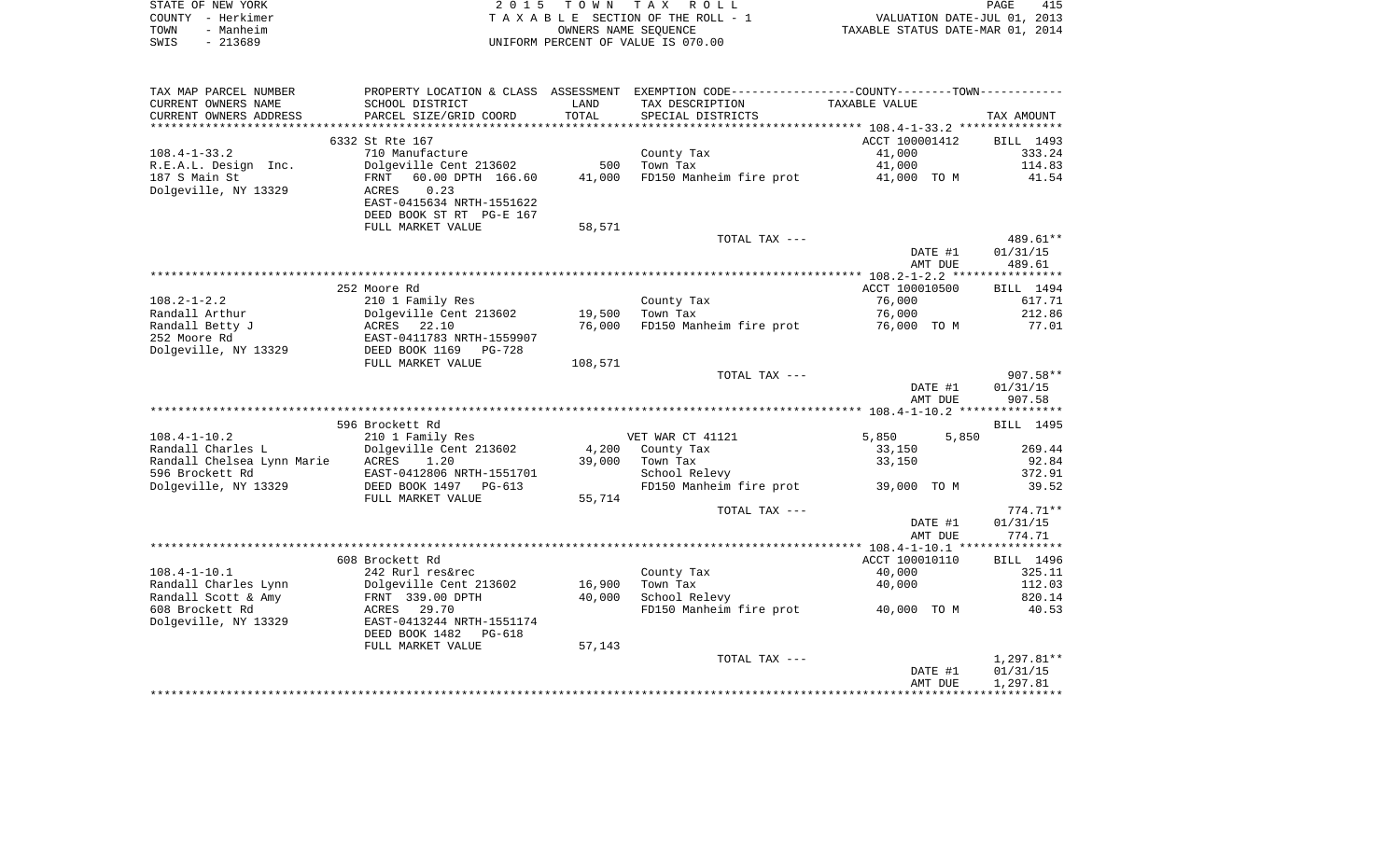|      | STATE OF NEW YORK | 2015 TOWN TAX ROLL                 | 416<br>PAGE                      |
|------|-------------------|------------------------------------|----------------------------------|
|      | COUNTY - Herkimer | TAXABLE SECTION OF THE ROLL - 1    | VALUATION DATE-JUL 01, 2013      |
| TOWN | - Manheim         | OWNERS NAME SEOUENCE               | TAXABLE STATUS DATE-MAR 01, 2014 |
| SWIS | - 213689          | UNIFORM PERCENT OF VALUE IS 070.00 |                                  |

| TAX MAP PARCEL NUMBER  |                           |         | PROPERTY LOCATION & CLASS ASSESSMENT EXEMPTION CODE---------------COUNTY-------TOWN---------- |                |                  |
|------------------------|---------------------------|---------|-----------------------------------------------------------------------------------------------|----------------|------------------|
| CURRENT OWNERS NAME    | SCHOOL DISTRICT           | LAND    | TAX DESCRIPTION                                                                               | TAXABLE VALUE  |                  |
| CURRENT OWNERS ADDRESS | PARCEL SIZE/GRID COORD    | TOTAL   | SPECIAL DISTRICTS                                                                             |                | TAX AMOUNT       |
|                        |                           |         |                                                                                               |                |                  |
|                        | 6220 St Rte 167           |         |                                                                                               | ACCT 100001530 | BILL 1497        |
| $108.4 - 1 - 43$       | 210 1 Family Res          |         | County Tax                                                                                    | 42,500         | 345.43           |
| Randall Craig          | Dolgeville Cent 213602    | 4,800   | Town Tax                                                                                      | 42,500         | 119.03           |
| Randall Deborah        | W/garage                  | 42,500  | FD150 Manheim fire prot                                                                       | 42,500 TO M    | 43.06            |
| 6220 State Rte 167     | <b>ACRES</b><br>1.80      |         |                                                                                               |                |                  |
| Dolgeville, NY 13329   | EAST-0414530 NRTH-1549754 |         |                                                                                               |                |                  |
|                        | DEED BOOK 00624 PG-00033  |         |                                                                                               |                |                  |
|                        | FULL MARKET VALUE         | 60,714  |                                                                                               |                |                  |
|                        |                           |         | TOTAL TAX ---                                                                                 |                | $507.52**$       |
|                        |                           |         |                                                                                               | DATE #1        | 01/31/15         |
|                        |                           |         |                                                                                               | AMT DUE        | 507.52           |
|                        |                           |         |                                                                                               |                |                  |
|                        | 6210 St Rte 167           |         |                                                                                               | ACCT 100003270 | <b>BILL</b> 1498 |
| $108.4 - 1 - 44$       | 210 1 Family Res          |         | County Tax                                                                                    | 35,000         | 284.47           |
| Randall Paul           | Dolgeville Cent 213602    | 4,500   | Town Tax                                                                                      | 35,000         | 98.03            |
| Randall Elizabeth      | ACRES<br>1.50             | 35,000  | School Relevy                                                                                 |                | 290.89           |
| PO Box 110             | EAST-0414453 NRTH-1549455 |         | FD150 Manheim fire prot                                                                       | 35,000 TO M    | 35.46            |
| Dolgeville, NY 13329   | DEED BOOK 833<br>$PG-603$ |         |                                                                                               |                |                  |
|                        | FULL MARKET VALUE         | 50,000  |                                                                                               |                |                  |
|                        |                           |         | TOTAL TAX ---                                                                                 |                | 708.85**         |
|                        |                           |         |                                                                                               | DATE #1        | 01/31/15         |
|                        |                           |         |                                                                                               | AMT DUE        | 708.85           |
|                        |                           |         |                                                                                               |                |                  |
|                        | Brockett Rd               |         |                                                                                               |                | BILL 1499        |
| $108.4 - 1 - 10.3$     | 314 Rural vac<10          |         | County Tax                                                                                    | 8,000          | 65.02            |
| Randall William S      | Dolgeville Cent 213602    | 8,000   | Town Tax                                                                                      | 8,000          | 22.41            |
| Randall Katherine S    | ACRES<br>8.80             | 8,000   | School Relevy                                                                                 |                | 164.03           |
| 511 Laruth St          | EAST-0413858 NRTH-1551091 |         | FD150 Manheim fire prot                                                                       | 8,000 TO M     | 8.11             |
| Amarillo, TX 79108     | DEED BOOK 918<br>$PG-109$ |         |                                                                                               |                |                  |
|                        | FULL MARKET VALUE         | 11,429  |                                                                                               |                |                  |
|                        |                           |         | TOTAL TAX ---                                                                                 |                | $259.57**$       |
|                        |                           |         |                                                                                               | DATE #1        | 01/31/15         |
|                        |                           |         |                                                                                               | AMT DUE        | 259.57           |
|                        |                           |         |                                                                                               |                |                  |
|                        | Eysaman Rd                |         |                                                                                               | ACCT 100003600 | <b>BILL</b> 1500 |
| $115.1 - 1 - 25$       | 210 1 Family Res          |         | VETWAR CTS 41120                                                                              | 6,300<br>6,300 |                  |
| Randazzo Joseph Jr.    | Little Falls Ce 210900    | 9,800   | County Tax                                                                                    | 90,700         | 737.19           |
| Randazzo Heather R     | ACRES<br>4.00             | 97,000  | Town Tax                                                                                      | 90,700         | 254.03           |
| 248 Eysaman Rd         | EAST-0400770 NRTH-1539122 |         | FD150 Manheim fire prot                                                                       | 97,000 TO M    | 98.28            |
| Little Falls, NY 13365 | DEED BOOK 1412<br>PG-924  |         |                                                                                               |                |                  |
|                        | FULL MARKET VALUE         | 138,571 |                                                                                               |                |                  |
|                        |                           |         | TOTAL TAX ---                                                                                 |                | $1,089.50**$     |
|                        |                           |         |                                                                                               | DATE #1        | 01/31/15         |
|                        |                           |         |                                                                                               | AMT DUE        | 1,089.50         |
|                        |                           |         |                                                                                               |                |                  |
|                        |                           |         |                                                                                               |                |                  |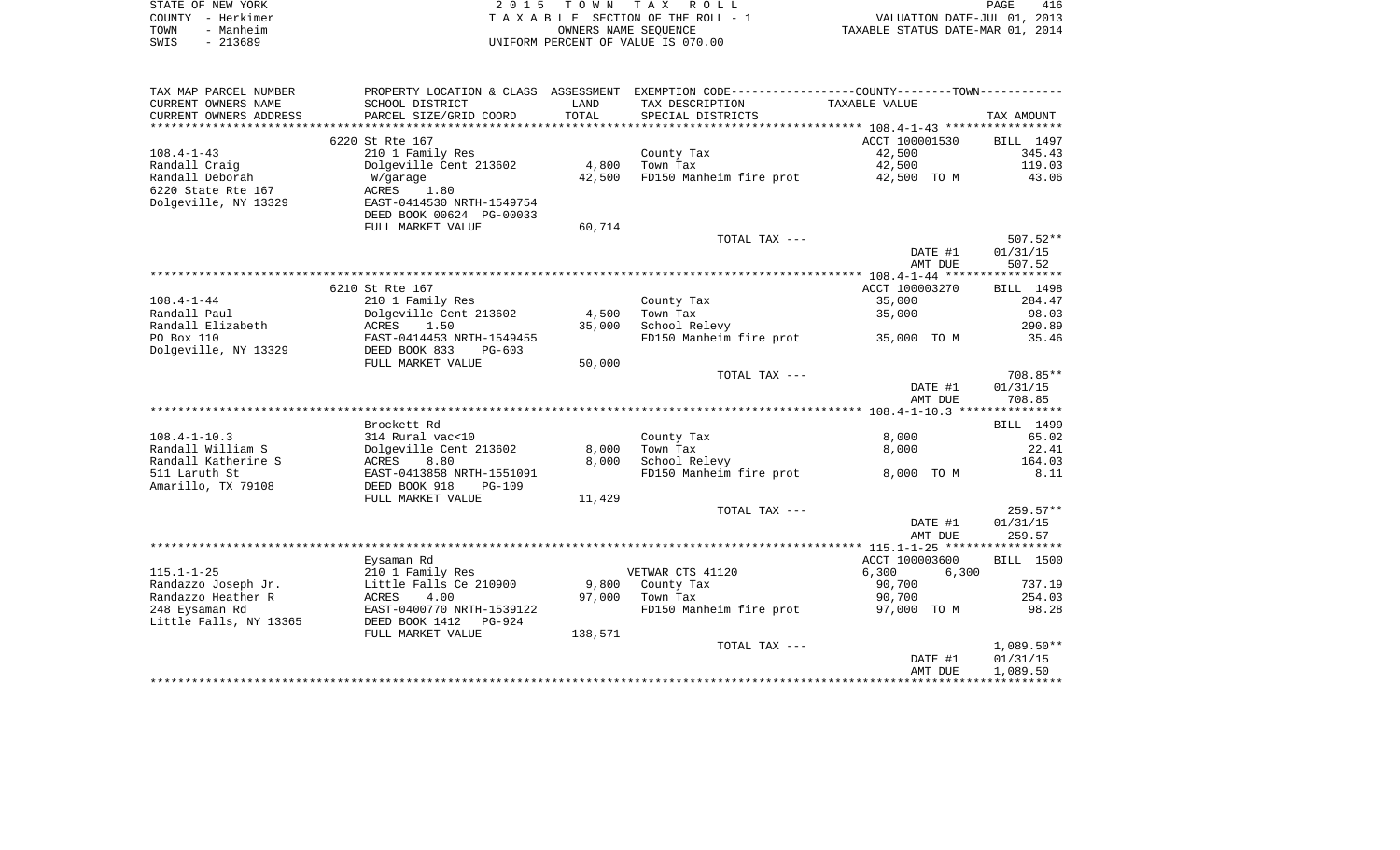| STATE OF NEW YORK | 2015 TOWN TAX ROLL<br>PAGE                                     | 417 |
|-------------------|----------------------------------------------------------------|-----|
| COUNTY - Herkimer | VALUATION DATE-JUL 01, 2013<br>TAXABLE SECTION OF THE ROLL - 1 |     |
| TOWN<br>- Manheim | TAXABLE STATUS DATE-MAR 01, 2014<br>OWNERS NAME SEOUENCE       |     |
| $-213689$<br>SWIS | UNIFORM PERCENT OF VALUE IS 070.00                             |     |

| TAX MAP PARCEL NUMBER  |                                |         | PROPERTY LOCATION & CLASS ASSESSMENT EXEMPTION CODE---------------COUNTY-------TOWN---------- |                |              |
|------------------------|--------------------------------|---------|-----------------------------------------------------------------------------------------------|----------------|--------------|
| CURRENT OWNERS NAME    | SCHOOL DISTRICT                | LAND    | TAX DESCRIPTION                                                                               | TAXABLE VALUE  |              |
| CURRENT OWNERS ADDRESS | PARCEL SIZE/GRID COORD         | TOTAL   | SPECIAL DISTRICTS                                                                             |                | TAX AMOUNT   |
|                        |                                |         |                                                                                               |                |              |
|                        | St Rte 5 & Fish Rd             |         |                                                                                               | ACCT 100007410 | BILL 1501    |
| $122.2 - 2 - 1$        | 105 Vac farmland               |         | County Tax                                                                                    | 24,000         | 195.07       |
| Rao Govind             | Little Falls Ce 210900         | 24,000  | Town Tax                                                                                      | 24,000         | 67.22        |
| Rao Pandurangac        | 60.80<br>ACRES                 | 24,000  | FD150 Manheim fire prot                                                                       | 24,000 TO M    | 24.32        |
| 369 Guy Park Ave       | EAST-0416049 NRTH-1528687      |         |                                                                                               |                |              |
| Amsterdam, NY 12010    | DEED BOOK 774<br>PG-382        |         |                                                                                               |                |              |
|                        | FULL MARKET VALUE              | 34,286  |                                                                                               |                |              |
|                        |                                |         | TOTAL TAX ---                                                                                 |                | $286.61**$   |
|                        |                                |         |                                                                                               | DATE #1        | 01/31/15     |
|                        |                                |         |                                                                                               | AMT DUE        | 286.61       |
|                        |                                |         |                                                                                               |                |              |
|                        | St Rte 5                       |         |                                                                                               | ACCT 100007380 | BILL 1502    |
| $122.2 - 2 - 2.1$      | 105 Vac farmland               |         | County Tax                                                                                    | 27,000         | 219.45       |
| Rao Govind             | Little Falls Ce 210900         | 27,000  | Town Tax                                                                                      | 27,000         | 75.62        |
| Rao Pandurangac        | FRNT 651.00 DPTH               | 27,000  | FD150 Manheim fire prot                                                                       | 27,000 TO M    | 27.36        |
| 369 Guy Park Ave       | ACRES<br>42.60                 |         |                                                                                               |                |              |
| Amsterdam, NY 12010    | EAST-0414995 NRTH-1528008      |         |                                                                                               |                |              |
|                        | DEED BOOK 774<br>PG-382        |         |                                                                                               |                |              |
|                        | FULL MARKET VALUE              | 38,571  | TOTAL TAX ---                                                                                 |                | $322.43**$   |
|                        |                                |         |                                                                                               | DATE #1        | 01/31/15     |
|                        |                                |         |                                                                                               | AMT DUE        | 322.43       |
|                        |                                |         |                                                                                               |                |              |
|                        | Ashe Rd & St Rte 5             |         |                                                                                               | ACCT 100007350 | BILL 1503    |
| $122.2 - 2 - 16.1$     | 105 Vac farmland               |         | County Tax                                                                                    | 59,700         | 485.23       |
| Rao Govind             | Little Falls Ce 210900         | 51,800  | Town Tax                                                                                      | 59,700         | 167.20       |
| Rao Panduranga C       | FRNT 3688.00 DPTH              | 59,700  | FD150 Manheim fire prot                                                                       | 59,700 TO M    | 60.49        |
| 369 Guy Park Ave       | 79.60<br>ACRES                 |         |                                                                                               |                |              |
| Amsterdam, NY 12010    | EAST-0415751 NRTH-1524239      |         |                                                                                               |                |              |
|                        | DEED BOOK 774<br>PG-382        |         |                                                                                               |                |              |
|                        | FULL MARKET VALUE              | 85,286  |                                                                                               |                |              |
|                        |                                |         | TOTAL TAX ---                                                                                 |                | $712.92**$   |
|                        |                                |         |                                                                                               | DATE #1        | 01/31/15     |
|                        |                                |         |                                                                                               | AMT DUE        | 712.92       |
|                        |                                |         |                                                                                               |                |              |
|                        | 5161 St Rte 167                |         |                                                                                               | ACCT 100005400 | BILL 1504    |
| $115.4 - 1 - 94$       | 210 1 Family Res               |         | County Tax                                                                                    | 105,000        | 853.42       |
| Regan Martin           | Little Falls Ce 210900         | 8,000   | Town Tax                                                                                      | 105,000        | 294.08       |
| 5161 State Rte 167     | ACRES<br>2.00 BANK<br>184      | 105,000 | FD150 Manheim fire prot                                                                       | 105,000 TO M   | 106.39       |
| Little Falls, NY 13365 | EAST-0407670 NRTH-1534073      |         |                                                                                               |                |              |
|                        | DEED BOOK 839<br><b>PG-581</b> |         |                                                                                               |                |              |
|                        | FULL MARKET VALUE              | 150,000 |                                                                                               |                |              |
|                        |                                |         | TOTAL TAX ---                                                                                 |                | $1,253.89**$ |
|                        |                                |         |                                                                                               | DATE #1        | 01/31/15     |
|                        |                                |         |                                                                                               | AMT DUE        | 1,253.89     |
|                        |                                |         |                                                                                               |                |              |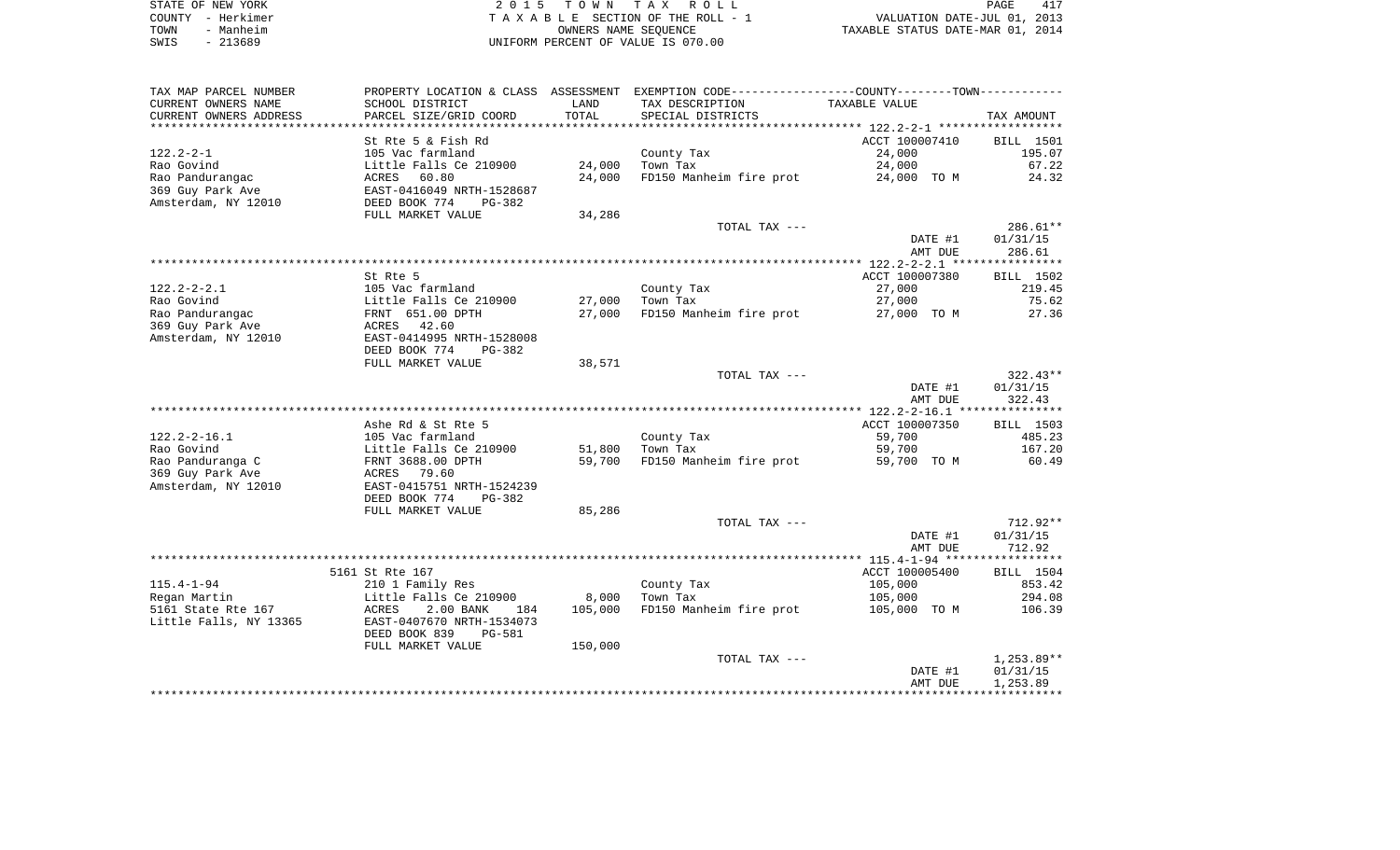|      | STATE OF NEW YORK | 2015 TOWN TAX ROLL                 | PAGE                             | 418 |
|------|-------------------|------------------------------------|----------------------------------|-----|
|      | COUNTY - Herkimer | TAXABLE SECTION OF THE ROLL - 1    | VALUATION DATE-JUL 01, 2013      |     |
| TOWN | - Manheim         | OWNERS NAME SEOUENCE               | TAXABLE STATUS DATE-MAR 01, 2014 |     |
| SWIS | $-213689$         | UNIFORM PERCENT OF VALUE IS 070.00 |                                  |     |

| TAX MAP PARCEL NUMBER  |                                               |        | PROPERTY LOCATION & CLASS ASSESSMENT EXEMPTION CODE----------------COUNTY--------TOWN---------- |                  |            |
|------------------------|-----------------------------------------------|--------|-------------------------------------------------------------------------------------------------|------------------|------------|
| CURRENT OWNERS NAME    | SCHOOL DISTRICT                               | LAND   | TAX DESCRIPTION                                                                                 | TAXABLE VALUE    |            |
| CURRENT OWNERS ADDRESS | PARCEL SIZE/GRID COORD                        | TOTAL  | SPECIAL DISTRICTS                                                                               |                  | TAX AMOUNT |
|                        |                                               |        |                                                                                                 |                  |            |
|                        | 1153 Davis Rd                                 |        |                                                                                                 |                  | BILL 1505  |
| $115.3 - 1 - 28.2$     | 210 1 Family Res                              |        | 41800<br>AGED-ALL                                                                               | 30,500<br>30,500 |            |
| Rehm Lora R            | Little Falls Ce 210900                        | 9,200  | County Tax                                                                                      | 30,500           | 247.90     |
| Sarah Sterusky         | 3.20<br>ACRES                                 | 61,000 | Town Tax                                                                                        | 30,500           | 85.42      |
| 1153 Davis Rd          | EAST-0407484 NRTH-1537862                     |        | FD150 Manheim fire prot                                                                         | 61,000 TO M      | 61.81      |
| Little Falls, NY 13365 | DEED BOOK 1312<br>$PG-203$                    |        |                                                                                                 |                  |            |
|                        | FULL MARKET VALUE                             | 87,143 |                                                                                                 |                  |            |
|                        |                                               |        | TOTAL TAX ---                                                                                   |                  | $395.13**$ |
|                        |                                               |        |                                                                                                 | DATE #1          | 01/31/15   |
|                        |                                               |        |                                                                                                 | AMT DUE          | 395.13     |
|                        |                                               |        |                                                                                                 |                  |            |
|                        | St Rte 167                                    |        |                                                                                                 |                  | BILL 1506  |
| $108.4 - 1 - 81$       | 311 Res vac land                              |        | County Tax                                                                                      | 5,000            | 40.64      |
| Reise Rene J           | Dolgeville Cent 213602                        | 5,000  | Town Tax                                                                                        | 5,000            | 14.00      |
| Landry Peter           | 60.00 DPTH 250.00<br>FRNT                     | 5,000  | FD150 Manheim fire prot                                                                         | 5,000 TO M       | 5.07       |
| 184 So Main St         | 0.34<br>ACRES                                 |        |                                                                                                 |                  |            |
| Dolgeville, NY 13329   | EAST-0379510 NRTH-1127775                     |        |                                                                                                 |                  |            |
|                        | DEED BOOK 943<br>$PG-69$<br>FULL MARKET VALUE | 7,143  |                                                                                                 |                  |            |
|                        |                                               |        | TOTAL TAX ---                                                                                   |                  | $59.71**$  |
|                        |                                               |        |                                                                                                 | DATE #1          | 01/31/15   |
|                        |                                               |        |                                                                                                 | AMT DUE          | 59.71      |
|                        |                                               |        |                                                                                                 |                  |            |
|                        | 903 Peckville Rd                              |        |                                                                                                 |                  | BILL 1507  |
| $108.2 - 1 - 18.3$     | 210 1 Family Res                              |        | County Tax                                                                                      | 54,000           | 438.90     |
| Renda Isaac J          | Dolgeville Cent 213602                        | 12,800 | Town Tax                                                                                        | 54,000           | 151.24     |
| Renda Malina M         | FRNT 277.00 DPTH                              | 54,000 | FD150 Manheim fire prot                                                                         | 54,000 TO M      | 54.71      |
| 903 Peckville Rd       | ACRES<br>3.84                                 |        |                                                                                                 |                  |            |
| Dolgeville, NY 13329   | EAST-0412513 NRTH-1555423                     |        |                                                                                                 |                  |            |
|                        | DEED BOOK 1461 PG-504                         |        |                                                                                                 |                  |            |
|                        | FULL MARKET VALUE                             | 77,143 |                                                                                                 |                  |            |
|                        |                                               |        | TOTAL TAX ---                                                                                   |                  | 644.85**   |
|                        |                                               |        |                                                                                                 | DATE #1          | 01/31/15   |
|                        |                                               |        |                                                                                                 | AMT DUE          | 644.85     |
|                        |                                               |        |                                                                                                 |                  |            |
|                        | 1419 Snells Bush Rd                           |        |                                                                                                 | ACCT 100010290   | BILL 1508  |
| $115.2 - 2 - 34.1$     | 242 Rurl res&rec                              |        | County Tax                                                                                      | 63,000           | 512.05     |
| Renda Louis            | Dolgeville Cent 213602                        | 22,500 | Town Tax                                                                                        | 63,000           | 176.45     |
| Ann Marie              | FRNT 365.00 DPTH                              | 63,000 | FD150 Manheim fire prot                                                                         | 63,000 TO M      | 63.83      |
| 1419 Snells Bush Rd    | 26.00 BANK<br>ACRES<br>135                    |        |                                                                                                 |                  |            |
| Little Falls, NY 13365 | EAST-0415718 NRTH-1540785                     |        |                                                                                                 |                  |            |
|                        | DEED BOOK 870<br>PG-161                       |        |                                                                                                 |                  |            |
|                        | FULL MARKET VALUE                             | 90,000 |                                                                                                 |                  |            |
|                        |                                               |        | TOTAL TAX ---                                                                                   |                  | $752.33**$ |
|                        |                                               |        |                                                                                                 | DATE #1          | 01/31/15   |
|                        |                                               |        |                                                                                                 | AMT DUE          | 752.33     |
|                        |                                               |        |                                                                                                 |                  |            |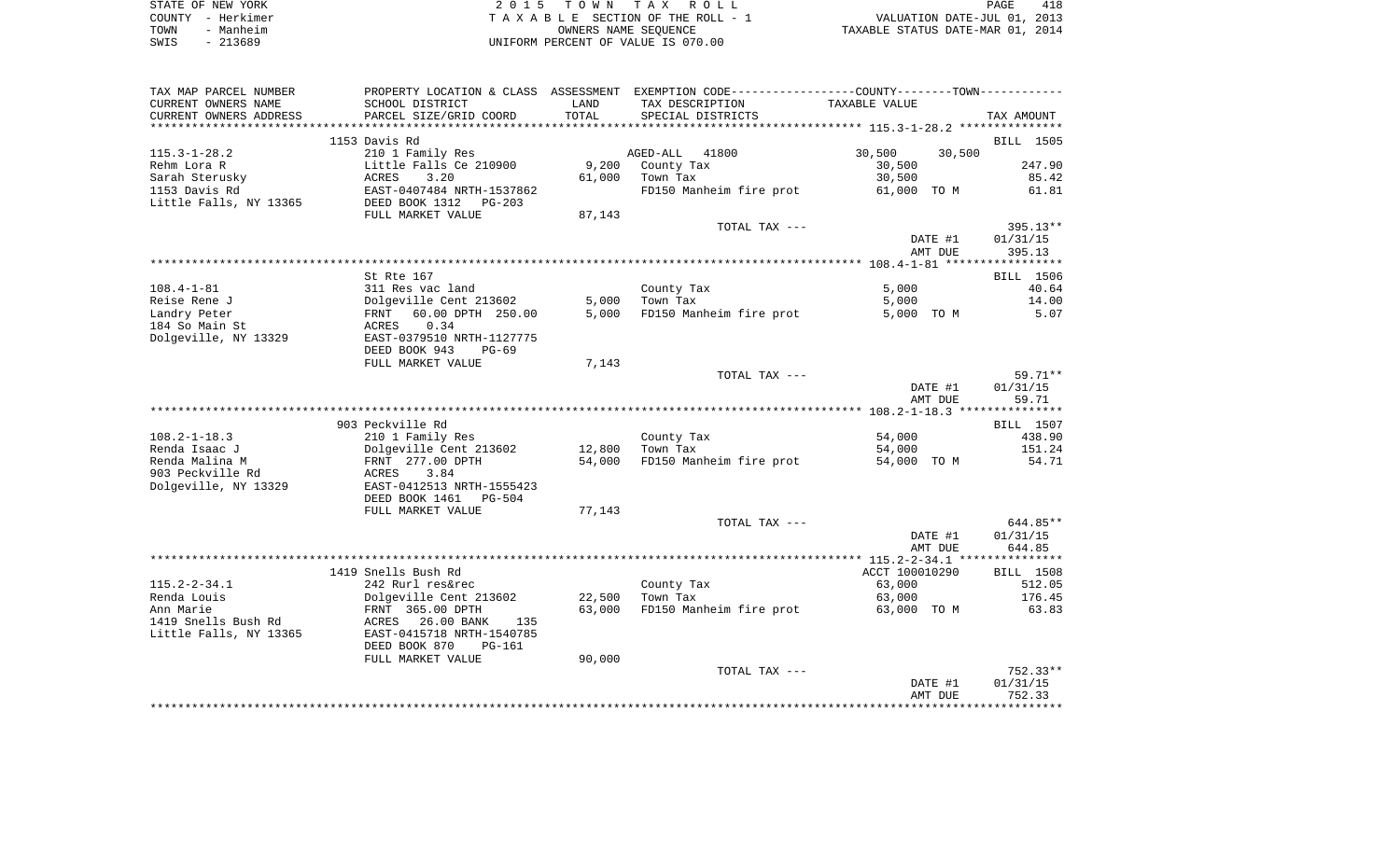|      | STATE OF NEW YORK | 2015 TOWN TAX ROLL                 | 419<br>PAGE                      |
|------|-------------------|------------------------------------|----------------------------------|
|      | COUNTY - Herkimer | TAXABLE SECTION OF THE ROLL - 1    | VALUATION DATE-JUL 01, 2013      |
| TOWN | - Manheim         | OWNERS NAME SEOUENCE               | TAXABLE STATUS DATE-MAR 01, 2014 |
| SWIS | - 213689          | UNIFORM PERCENT OF VALUE IS 070.00 |                                  |

| TAX MAP PARCEL NUMBER  |                                          |        | PROPERTY LOCATION & CLASS ASSESSMENT EXEMPTION CODE---------------COUNTY-------TOWN---------- |                  |                  |
|------------------------|------------------------------------------|--------|-----------------------------------------------------------------------------------------------|------------------|------------------|
| CURRENT OWNERS NAME    | SCHOOL DISTRICT                          | LAND   | TAX DESCRIPTION                                                                               | TAXABLE VALUE    |                  |
| CURRENT OWNERS ADDRESS | PARCEL SIZE/GRID COORD                   | TOTAL  | SPECIAL DISTRICTS                                                                             |                  | TAX AMOUNT       |
|                        |                                          |        |                                                                                               |                  |                  |
|                        | 5832 St Rte 167                          |        |                                                                                               | ACCT 100010200   | BILL 1509        |
| $115.2 - 1 - 16$       | 210 1 Family Res                         |        | County Tax                                                                                    | 54,000           | 438.90           |
| Rice Jon R             | Dolgeville Cent 213602                   | 2,200  | Town Tax                                                                                      | 54,000           | 151.24           |
| 5832 St Rte 167        | W/garage                                 | 54,000 | FD150 Manheim fire prot                                                                       | 54,000 TO M      | 54.71            |
| Little Falls, NY 13365 | FRNT 145.00 DPTH 166.00                  |        |                                                                                               |                  |                  |
|                        | EAST-0413534 NRTH-1542458                |        |                                                                                               |                  |                  |
|                        | DEED BOOK 1517 PG-439                    |        |                                                                                               |                  |                  |
|                        | FULL MARKET VALUE                        | 77,143 |                                                                                               |                  |                  |
|                        |                                          |        | TOTAL TAX ---                                                                                 |                  | 644.85**         |
|                        |                                          |        |                                                                                               | DATE #1          | 01/31/15         |
|                        |                                          |        |                                                                                               | AMT DUE          | 644.85           |
|                        |                                          |        |                                                                                               |                  |                  |
|                        | 6377 St Rte 167                          |        |                                                                                               | ACCT 100010170   | BILL 1510        |
| $108.4 - 1 - 21$       | 210 1 Family Res                         |        | AGED-ALL 41800                                                                                | 18,350<br>18,350 |                  |
| Rice Mary              | Dolgeville Cent 213602                   | 4,200  | County Tax                                                                                    | 18,350           | 149.15           |
| Knoblauch Elaine L     | ACRES<br>1.20                            | 36,700 | Town Tax                                                                                      | 18,350           | 51.39            |
| 6377 St Rte 167        | EAST-0416025 NRTH-1552447                |        | FD150 Manheim fire prot 36,700 TO M                                                           |                  | 37.19            |
| Dolgeville, NY 13329   | DEED BOOK 930<br>$PG-333$                |        |                                                                                               |                  |                  |
|                        | FULL MARKET VALUE                        | 52,429 |                                                                                               |                  |                  |
|                        |                                          |        | TOTAL TAX ---                                                                                 |                  | $237.73**$       |
|                        |                                          |        |                                                                                               | DATE #1          | 01/31/15         |
|                        |                                          |        |                                                                                               | AMT DUE          | 237.73           |
|                        |                                          |        |                                                                                               |                  | <b>BILL</b> 1511 |
| $115.2 - 2 - 34.3$     | Off Inghams Mills Rd<br>314 Rural vac<10 |        |                                                                                               | 5,200            | 42.26            |
| Richards Howard E      | Dolgeville Cent 213602                   | 5,200  | County Tax<br>Town Tax                                                                        | 5,200            | 14.56            |
| Richards Gloria        | ACRES<br>5.30                            | 5,200  | FD150 Manheim fire prot                                                                       | 5,200 TO M       | 5.27             |
| 159 Inghams Mills Rd   | EAST-0417039 NRTH-1536506                |        |                                                                                               |                  |                  |
| Little Falls, NY 13365 | DEED BOOK 841<br>$PG-313$                |        |                                                                                               |                  |                  |
|                        | FULL MARKET VALUE                        | 7,429  |                                                                                               |                  |                  |
|                        |                                          |        | TOTAL TAX ---                                                                                 |                  | $62.09**$        |
|                        |                                          |        |                                                                                               | DATE #1          | 01/31/15         |
|                        |                                          |        |                                                                                               | AMT DUE          | 62.09            |
|                        |                                          |        |                                                                                               |                  |                  |
|                        | 159 Inghams Mills Rd                     |        |                                                                                               | ACCT 100004335   | BILL 1512        |
| $115.4 - 1 - 33$       | 210 1 Family Res                         |        | VETCOM CTS 41130                                                                              | 10,500<br>10,500 |                  |
| Richards Howard Jr     | Little Falls Ce 210900                   | 5,200  | County Tax                                                                                    | 41,500           | 337.30           |
| Richards Gloria        | W/garage                                 | 52,000 | Town Tax                                                                                      | 41,500           | 116.23           |
| 159 Inghams Mill Rd    | ACRES<br>1.30                            |        | FD150 Manheim fire prot                                                                       | 52,000 TO M      | 52.69            |
| Little Falls, NY 13365 | EAST-0416731 NRTH-1536020                |        |                                                                                               |                  |                  |
|                        | DEED BOOK 784<br>PG-183                  |        |                                                                                               |                  |                  |
|                        | FULL MARKET VALUE                        | 74,286 |                                                                                               |                  |                  |
|                        |                                          |        | TOTAL TAX ---                                                                                 |                  | $506.22**$       |
|                        |                                          |        |                                                                                               | DATE #1          | 01/31/15         |
|                        |                                          |        |                                                                                               | AMT DUE          | 506.22           |
|                        |                                          |        |                                                                                               |                  |                  |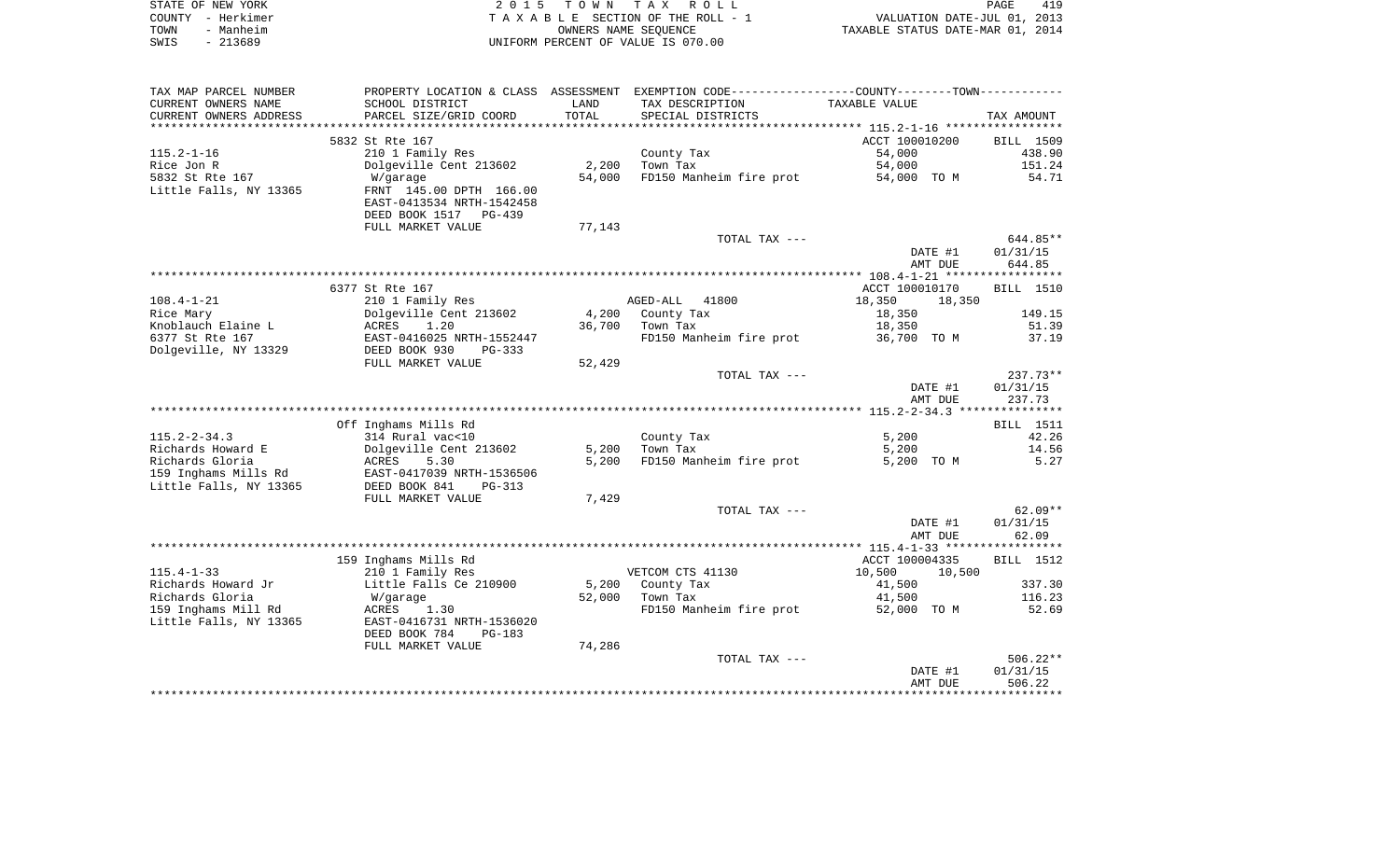|      | STATE OF NEW YORK | 2015 TOWN TAX ROLL                 | 420<br><b>PAGE</b>               |
|------|-------------------|------------------------------------|----------------------------------|
|      | COUNTY – Herkimer | TAXABLE SECTION OF THE ROLL - 1    | VALUATION DATE-JUL 01, 2013      |
| TOWN | - Manheim         | OWNERS NAME SEOUENCE               | TAXABLE STATUS DATE-MAR 01, 2014 |
| SWIS | - 213689          | UNIFORM PERCENT OF VALUE IS 070.00 |                                  |

| TAX MAP PARCEL NUMBER<br>CURRENT OWNERS NAME  | PROPERTY LOCATION & CLASS ASSESSMENT<br>SCHOOL DISTRICT                                            | LAND   | EXEMPTION CODE-----------------COUNTY-------TOWN-----------<br>TAX DESCRIPTION | TAXABLE VALUE    |                  |
|-----------------------------------------------|----------------------------------------------------------------------------------------------------|--------|--------------------------------------------------------------------------------|------------------|------------------|
| CURRENT OWNERS ADDRESS                        | PARCEL SIZE/GRID COORD                                                                             | TOTAL  | SPECIAL DISTRICTS                                                              |                  | TAX AMOUNT       |
| *************************                     |                                                                                                    |        |                                                                                |                  |                  |
|                                               | 8044 St Rte 5                                                                                      |        |                                                                                |                  | BILL 1513        |
| $122.2 - 2 - 14.4$                            | 210 1 Family Res                                                                                   |        | County Tax                                                                     | 54,000           | 438.90           |
| Richards Lori                                 | Little Falls Ce 210900                                                                             | 16,700 | Town Tax                                                                       | 54,000           | 151.24           |
| 8044 St Rte 5<br>Little Falls, NY 13365       | ACRES 14.40<br>EAST-0415373 NRTH-1526496<br>DEED BOOK 846<br>$PG-363$                              | 54,000 | FD150 Manheim fire prot                                                        | 54,000 TO M      | 54.71            |
|                                               | FULL MARKET VALUE                                                                                  | 77,143 | TOTAL TAX ---                                                                  |                  | 644.85**         |
|                                               |                                                                                                    |        |                                                                                | DATE #1          | 01/31/15         |
|                                               |                                                                                                    |        |                                                                                | AMT DUE          | 644.85           |
|                                               |                                                                                                    |        |                                                                                |                  |                  |
|                                               | 1397 Snells Bush Rd                                                                                |        |                                                                                |                  | BILL 1514        |
| $115.2 - 2 - 34.2$                            | 483 Converted Re                                                                                   |        | County Tax                                                                     | 54,900           | 446.22           |
| Richards Lynn                                 | Dolgeville Cent 213602                                                                             | 1,900  | Town Tax                                                                       | 54,900           | 153.76           |
| 1397 Snells Bush Rd                           | ACRES<br>2.90                                                                                      | 54,900 | FD150 Manheim fire prot                                                        | 54,900 TO M      | 55.63            |
| Little Falls, NY 13365                        | EAST-0416887 NRTH-1541117<br>DEED BOOK 841<br><b>PG-311</b>                                        |        |                                                                                |                  |                  |
|                                               | FULL MARKET VALUE                                                                                  | 78,429 |                                                                                |                  |                  |
|                                               |                                                                                                    |        | TOTAL TAX ---                                                                  |                  | 655.61**         |
|                                               |                                                                                                    |        |                                                                                | DATE #1          | 01/31/15         |
|                                               |                                                                                                    |        |                                                                                | AMT DUE          | 655.61           |
|                                               |                                                                                                    |        |                                                                                |                  |                  |
|                                               | 162 Rural Park Dr                                                                                  |        |                                                                                | ACCT 100008280   | <b>BILL</b> 1515 |
| $115.2 - 1 - 67$                              | 260 Seasonal res - WTRFNT                                                                          |        | County Tax                                                                     | 35,000           | 284.47           |
| Richards Sharon                               | O-E-StJ Cent<br>273803                                                                             | 9,000  | Town Tax                                                                       | 35,000           | 98.03            |
| 1112 Mainsail Dr<br>Annapolis Maryland, 21403 | 60.00 DPTH 130.00<br>FRNT<br>0.30<br>ACRES<br>EAST-0420276 NRTH-1540762<br>DEED BOOK 797<br>PG-206 | 35,000 | FD150 Manheim fire prot                                                        | 35,000 TO M      | 35.46            |
|                                               | FULL MARKET VALUE                                                                                  | 50,000 |                                                                                |                  |                  |
|                                               |                                                                                                    |        | TOTAL TAX ---                                                                  |                  | $417.96**$       |
|                                               |                                                                                                    |        |                                                                                | DATE #1          | 01/31/15         |
|                                               |                                                                                                    |        |                                                                                | AMT DUE          | 417.96           |
|                                               |                                                                                                    |        |                                                                                |                  |                  |
|                                               | 1407 Snells Bush Rd                                                                                |        |                                                                                |                  | BILL 1516        |
| $115.2 - 2 - 34.4$                            | 270 Mfg housing                                                                                    |        | AGED-ALL<br>41800                                                              | 11,550<br>11,550 |                  |
| Richards Veronica                             | Dolgeville Cent 213602                                                                             | 7,200  | County Tax                                                                     | 11,550           | 93.88            |
| 1407 Snells Bush Rd                           | FRNT 283.00 DPTH 300.00                                                                            | 23,100 | Town Tax                                                                       | 11,550           | 32.35            |
| Little Falls, NY 13365                        | 1.80<br>ACRES                                                                                      |        | FD150 Manheim fire prot                                                        | 23,100 TO M      | 23.41            |
|                                               | EAST-0416598 NRTH-1541154<br>DEED BOOK 841<br>PG-309                                               |        |                                                                                |                  |                  |
|                                               | FULL MARKET VALUE                                                                                  | 33,000 |                                                                                |                  |                  |
|                                               |                                                                                                    |        | TOTAL TAX ---                                                                  |                  | $149.64**$       |
|                                               |                                                                                                    |        |                                                                                | DATE #1          | 01/31/15         |
|                                               |                                                                                                    |        |                                                                                | AMT DUE          | 149.64           |
|                                               |                                                                                                    |        |                                                                                |                  |                  |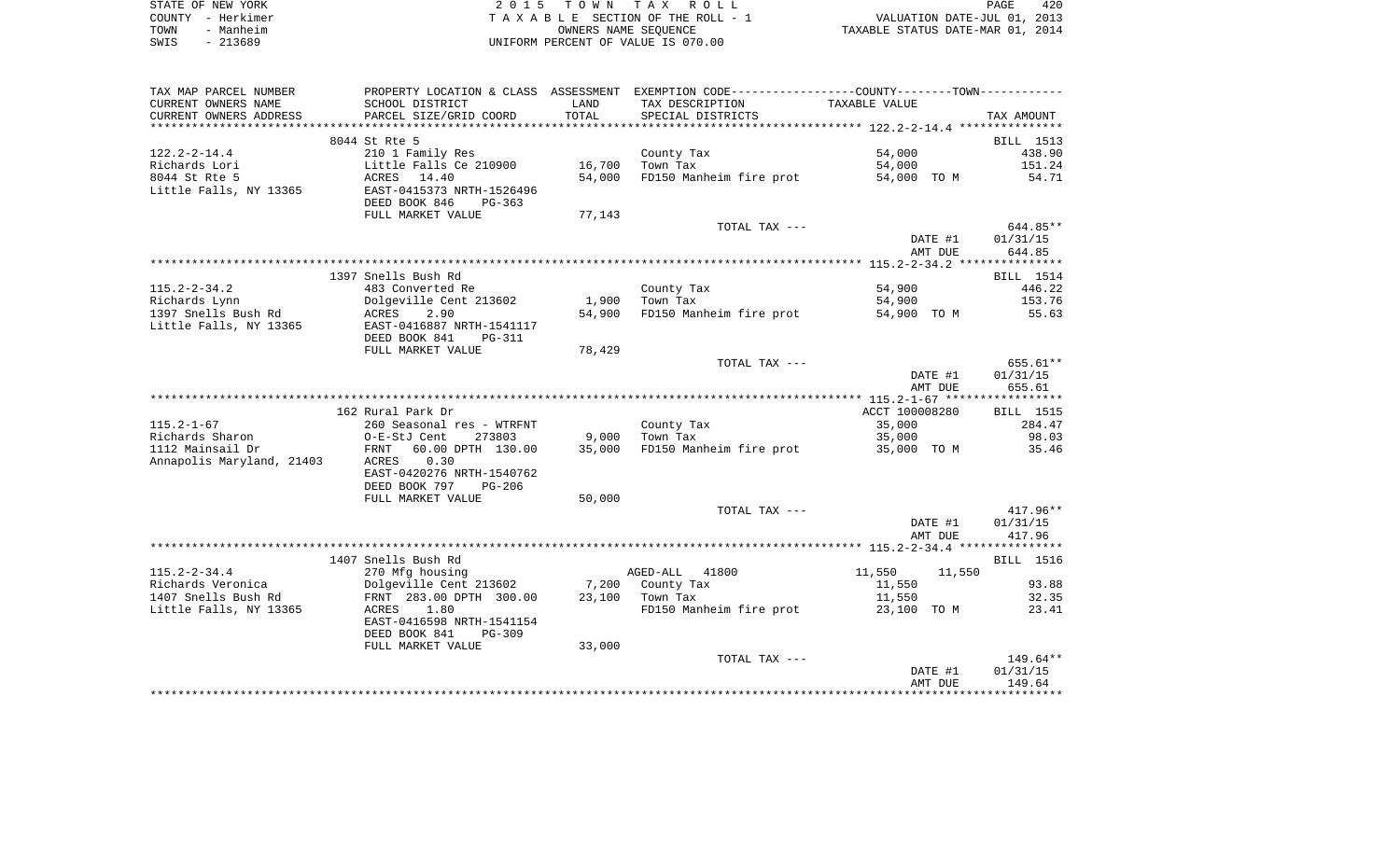|      | STATE OF NEW YORK | 2015 TOWN TAX ROLL                 |                                  | 421<br>PAGE |
|------|-------------------|------------------------------------|----------------------------------|-------------|
|      | COUNTY - Herkimer | TAXABLE SECTION OF THE ROLL - 1    | VALUATION DATE-JUL 01, 2013      |             |
| TOWN | - Manheim         | OWNERS NAME SEOUENCE               | TAXABLE STATUS DATE-MAR 01, 2014 |             |
| SWIS | - 213689          | UNIFORM PERCENT OF VALUE IS 070.00 |                                  |             |

 $\begin{array}{c} 421 \\ 2013 \\ 2014 \end{array}$ 

| CURRENT OWNERS NAME<br>TAX DESCRIPTION<br>TAXABLE VALUE<br>SCHOOL DISTRICT<br>LAND<br>CURRENT OWNERS ADDRESS<br>PARCEL SIZE/GRID COORD<br>TOTAL<br>SPECIAL DISTRICTS<br>TAX AMOUNT<br>************************<br>*************************<br>282 Willie Ln Keyser Lk<br>ACCT 100001110<br>BILL 1517<br>183.69<br>$115.2 - 1 - 43$<br>260 Seasonal res - WTRFNT<br>22,600<br>County Tax<br>2,500<br>22,600<br>63.30<br>Rieman James G<br>Dolgeville Cent 213602<br>Town Tax<br>Rieman Timothy G<br>0.23<br>22,600<br>FD150 Manheim fire prot<br>22.90<br>ACRES<br>22,600 TO M<br>143 Church St<br>EAST-0418994 NRTH-1543680<br>Little Falls, NY 13365<br>DEED BOOK 1237<br>PG-622<br>FULL MARKET VALUE<br>32,286<br>$269.89**$<br>TOTAL TAX ---<br>DATE #1<br>01/31/15<br>269.89<br>AMT DUE<br>******************<br>326 Carlson Rd<br>ACCT 100010440<br>BILL 1518<br>$108.2 - 1 - 5$<br>433 Auto body<br>County Tax<br>43,500<br>353.56<br>Robotham Gordon<br>Dolgeville Cent 213602<br>16,300<br>Town Tax<br>43,500<br>121.83<br>Robotham Teresa<br>ACRES 20.60<br>43,500<br>FD150 Manheim fire prot<br>44.08<br>43,500 TO M<br>326 Carlson Rd<br>EAST-0414354 NRTH-1559461<br>Dolgeville, NY 13329<br>DEED BOOK 828<br>$PG-179$<br>FULL MARKET VALUE<br>62,143<br>$519.47**$<br>TOTAL TAX ---<br>DATE #1<br>01/31/15<br>519.47<br>AMT DUE<br>326 Carlson Rd<br>BILL 1519<br>349.50<br>$108.2 - 1 - 8.3$<br>210 1 Family Res<br>43,000<br>County Tax<br>Robotham Gordon<br>Dolgeville Cent 213602<br>7,900<br>Town Tax<br>43,000<br>120.43<br>FD150 Manheim fire prot<br>Robotham Teresa<br>43,000<br>43.57<br>ACRES<br>4.90<br>43,000 TO M<br>326 Carlson Rd<br>EAST-0413864 NRTH-1559015<br>Dolgeville, NY 13329<br>DEED BOOK 828<br>$PG-34$<br>61,429<br>FULL MARKET VALUE<br>TOTAL TAX ---<br>$513.50**$<br>DATE #1<br>01/31/15<br>513.50<br>AMT DUE |
|-------------------------------------------------------------------------------------------------------------------------------------------------------------------------------------------------------------------------------------------------------------------------------------------------------------------------------------------------------------------------------------------------------------------------------------------------------------------------------------------------------------------------------------------------------------------------------------------------------------------------------------------------------------------------------------------------------------------------------------------------------------------------------------------------------------------------------------------------------------------------------------------------------------------------------------------------------------------------------------------------------------------------------------------------------------------------------------------------------------------------------------------------------------------------------------------------------------------------------------------------------------------------------------------------------------------------------------------------------------------------------------------------------------------------------------------------------------------------------------------------------------------------------------------------------------------------------------------------------------------------------------------------------------------------------------------------------------------------------------------------------------------------------------------------------------------------------------------------------------|
|                                                                                                                                                                                                                                                                                                                                                                                                                                                                                                                                                                                                                                                                                                                                                                                                                                                                                                                                                                                                                                                                                                                                                                                                                                                                                                                                                                                                                                                                                                                                                                                                                                                                                                                                                                                                                                                             |
|                                                                                                                                                                                                                                                                                                                                                                                                                                                                                                                                                                                                                                                                                                                                                                                                                                                                                                                                                                                                                                                                                                                                                                                                                                                                                                                                                                                                                                                                                                                                                                                                                                                                                                                                                                                                                                                             |
|                                                                                                                                                                                                                                                                                                                                                                                                                                                                                                                                                                                                                                                                                                                                                                                                                                                                                                                                                                                                                                                                                                                                                                                                                                                                                                                                                                                                                                                                                                                                                                                                                                                                                                                                                                                                                                                             |
|                                                                                                                                                                                                                                                                                                                                                                                                                                                                                                                                                                                                                                                                                                                                                                                                                                                                                                                                                                                                                                                                                                                                                                                                                                                                                                                                                                                                                                                                                                                                                                                                                                                                                                                                                                                                                                                             |
|                                                                                                                                                                                                                                                                                                                                                                                                                                                                                                                                                                                                                                                                                                                                                                                                                                                                                                                                                                                                                                                                                                                                                                                                                                                                                                                                                                                                                                                                                                                                                                                                                                                                                                                                                                                                                                                             |
|                                                                                                                                                                                                                                                                                                                                                                                                                                                                                                                                                                                                                                                                                                                                                                                                                                                                                                                                                                                                                                                                                                                                                                                                                                                                                                                                                                                                                                                                                                                                                                                                                                                                                                                                                                                                                                                             |
|                                                                                                                                                                                                                                                                                                                                                                                                                                                                                                                                                                                                                                                                                                                                                                                                                                                                                                                                                                                                                                                                                                                                                                                                                                                                                                                                                                                                                                                                                                                                                                                                                                                                                                                                                                                                                                                             |
|                                                                                                                                                                                                                                                                                                                                                                                                                                                                                                                                                                                                                                                                                                                                                                                                                                                                                                                                                                                                                                                                                                                                                                                                                                                                                                                                                                                                                                                                                                                                                                                                                                                                                                                                                                                                                                                             |
|                                                                                                                                                                                                                                                                                                                                                                                                                                                                                                                                                                                                                                                                                                                                                                                                                                                                                                                                                                                                                                                                                                                                                                                                                                                                                                                                                                                                                                                                                                                                                                                                                                                                                                                                                                                                                                                             |
|                                                                                                                                                                                                                                                                                                                                                                                                                                                                                                                                                                                                                                                                                                                                                                                                                                                                                                                                                                                                                                                                                                                                                                                                                                                                                                                                                                                                                                                                                                                                                                                                                                                                                                                                                                                                                                                             |
|                                                                                                                                                                                                                                                                                                                                                                                                                                                                                                                                                                                                                                                                                                                                                                                                                                                                                                                                                                                                                                                                                                                                                                                                                                                                                                                                                                                                                                                                                                                                                                                                                                                                                                                                                                                                                                                             |
|                                                                                                                                                                                                                                                                                                                                                                                                                                                                                                                                                                                                                                                                                                                                                                                                                                                                                                                                                                                                                                                                                                                                                                                                                                                                                                                                                                                                                                                                                                                                                                                                                                                                                                                                                                                                                                                             |
|                                                                                                                                                                                                                                                                                                                                                                                                                                                                                                                                                                                                                                                                                                                                                                                                                                                                                                                                                                                                                                                                                                                                                                                                                                                                                                                                                                                                                                                                                                                                                                                                                                                                                                                                                                                                                                                             |
|                                                                                                                                                                                                                                                                                                                                                                                                                                                                                                                                                                                                                                                                                                                                                                                                                                                                                                                                                                                                                                                                                                                                                                                                                                                                                                                                                                                                                                                                                                                                                                                                                                                                                                                                                                                                                                                             |
|                                                                                                                                                                                                                                                                                                                                                                                                                                                                                                                                                                                                                                                                                                                                                                                                                                                                                                                                                                                                                                                                                                                                                                                                                                                                                                                                                                                                                                                                                                                                                                                                                                                                                                                                                                                                                                                             |
|                                                                                                                                                                                                                                                                                                                                                                                                                                                                                                                                                                                                                                                                                                                                                                                                                                                                                                                                                                                                                                                                                                                                                                                                                                                                                                                                                                                                                                                                                                                                                                                                                                                                                                                                                                                                                                                             |
|                                                                                                                                                                                                                                                                                                                                                                                                                                                                                                                                                                                                                                                                                                                                                                                                                                                                                                                                                                                                                                                                                                                                                                                                                                                                                                                                                                                                                                                                                                                                                                                                                                                                                                                                                                                                                                                             |
|                                                                                                                                                                                                                                                                                                                                                                                                                                                                                                                                                                                                                                                                                                                                                                                                                                                                                                                                                                                                                                                                                                                                                                                                                                                                                                                                                                                                                                                                                                                                                                                                                                                                                                                                                                                                                                                             |
|                                                                                                                                                                                                                                                                                                                                                                                                                                                                                                                                                                                                                                                                                                                                                                                                                                                                                                                                                                                                                                                                                                                                                                                                                                                                                                                                                                                                                                                                                                                                                                                                                                                                                                                                                                                                                                                             |
|                                                                                                                                                                                                                                                                                                                                                                                                                                                                                                                                                                                                                                                                                                                                                                                                                                                                                                                                                                                                                                                                                                                                                                                                                                                                                                                                                                                                                                                                                                                                                                                                                                                                                                                                                                                                                                                             |
|                                                                                                                                                                                                                                                                                                                                                                                                                                                                                                                                                                                                                                                                                                                                                                                                                                                                                                                                                                                                                                                                                                                                                                                                                                                                                                                                                                                                                                                                                                                                                                                                                                                                                                                                                                                                                                                             |
|                                                                                                                                                                                                                                                                                                                                                                                                                                                                                                                                                                                                                                                                                                                                                                                                                                                                                                                                                                                                                                                                                                                                                                                                                                                                                                                                                                                                                                                                                                                                                                                                                                                                                                                                                                                                                                                             |
|                                                                                                                                                                                                                                                                                                                                                                                                                                                                                                                                                                                                                                                                                                                                                                                                                                                                                                                                                                                                                                                                                                                                                                                                                                                                                                                                                                                                                                                                                                                                                                                                                                                                                                                                                                                                                                                             |
|                                                                                                                                                                                                                                                                                                                                                                                                                                                                                                                                                                                                                                                                                                                                                                                                                                                                                                                                                                                                                                                                                                                                                                                                                                                                                                                                                                                                                                                                                                                                                                                                                                                                                                                                                                                                                                                             |
|                                                                                                                                                                                                                                                                                                                                                                                                                                                                                                                                                                                                                                                                                                                                                                                                                                                                                                                                                                                                                                                                                                                                                                                                                                                                                                                                                                                                                                                                                                                                                                                                                                                                                                                                                                                                                                                             |
|                                                                                                                                                                                                                                                                                                                                                                                                                                                                                                                                                                                                                                                                                                                                                                                                                                                                                                                                                                                                                                                                                                                                                                                                                                                                                                                                                                                                                                                                                                                                                                                                                                                                                                                                                                                                                                                             |
|                                                                                                                                                                                                                                                                                                                                                                                                                                                                                                                                                                                                                                                                                                                                                                                                                                                                                                                                                                                                                                                                                                                                                                                                                                                                                                                                                                                                                                                                                                                                                                                                                                                                                                                                                                                                                                                             |
|                                                                                                                                                                                                                                                                                                                                                                                                                                                                                                                                                                                                                                                                                                                                                                                                                                                                                                                                                                                                                                                                                                                                                                                                                                                                                                                                                                                                                                                                                                                                                                                                                                                                                                                                                                                                                                                             |
|                                                                                                                                                                                                                                                                                                                                                                                                                                                                                                                                                                                                                                                                                                                                                                                                                                                                                                                                                                                                                                                                                                                                                                                                                                                                                                                                                                                                                                                                                                                                                                                                                                                                                                                                                                                                                                                             |
|                                                                                                                                                                                                                                                                                                                                                                                                                                                                                                                                                                                                                                                                                                                                                                                                                                                                                                                                                                                                                                                                                                                                                                                                                                                                                                                                                                                                                                                                                                                                                                                                                                                                                                                                                                                                                                                             |
|                                                                                                                                                                                                                                                                                                                                                                                                                                                                                                                                                                                                                                                                                                                                                                                                                                                                                                                                                                                                                                                                                                                                                                                                                                                                                                                                                                                                                                                                                                                                                                                                                                                                                                                                                                                                                                                             |
|                                                                                                                                                                                                                                                                                                                                                                                                                                                                                                                                                                                                                                                                                                                                                                                                                                                                                                                                                                                                                                                                                                                                                                                                                                                                                                                                                                                                                                                                                                                                                                                                                                                                                                                                                                                                                                                             |
|                                                                                                                                                                                                                                                                                                                                                                                                                                                                                                                                                                                                                                                                                                                                                                                                                                                                                                                                                                                                                                                                                                                                                                                                                                                                                                                                                                                                                                                                                                                                                                                                                                                                                                                                                                                                                                                             |
|                                                                                                                                                                                                                                                                                                                                                                                                                                                                                                                                                                                                                                                                                                                                                                                                                                                                                                                                                                                                                                                                                                                                                                                                                                                                                                                                                                                                                                                                                                                                                                                                                                                                                                                                                                                                                                                             |
|                                                                                                                                                                                                                                                                                                                                                                                                                                                                                                                                                                                                                                                                                                                                                                                                                                                                                                                                                                                                                                                                                                                                                                                                                                                                                                                                                                                                                                                                                                                                                                                                                                                                                                                                                                                                                                                             |
| 174 Carlson Rd<br>ACCT 100007892<br>BILL 1520                                                                                                                                                                                                                                                                                                                                                                                                                                                                                                                                                                                                                                                                                                                                                                                                                                                                                                                                                                                                                                                                                                                                                                                                                                                                                                                                                                                                                                                                                                                                                                                                                                                                                                                                                                                                               |
| $108.2 - 1 - 8.2$<br>242 Rurl res&rec<br>VET COM CT 41131<br>10,500<br>10,500                                                                                                                                                                                                                                                                                                                                                                                                                                                                                                                                                                                                                                                                                                                                                                                                                                                                                                                                                                                                                                                                                                                                                                                                                                                                                                                                                                                                                                                                                                                                                                                                                                                                                                                                                                               |
| Robotham James E<br>Dolgeville Cent 213602<br>21,500<br>County Tax<br>93,000<br>755.89                                                                                                                                                                                                                                                                                                                                                                                                                                                                                                                                                                                                                                                                                                                                                                                                                                                                                                                                                                                                                                                                                                                                                                                                                                                                                                                                                                                                                                                                                                                                                                                                                                                                                                                                                                      |
| Robotham Charlotte L<br>ACRES 15.90<br>103,500<br>Town Tax<br>93,000<br>260.47                                                                                                                                                                                                                                                                                                                                                                                                                                                                                                                                                                                                                                                                                                                                                                                                                                                                                                                                                                                                                                                                                                                                                                                                                                                                                                                                                                                                                                                                                                                                                                                                                                                                                                                                                                              |
| 174 Carlson Rd<br>EAST-0414281 NRTH-1556509<br>FD150 Manheim fire prot<br>103,500 TO M<br>104.87                                                                                                                                                                                                                                                                                                                                                                                                                                                                                                                                                                                                                                                                                                                                                                                                                                                                                                                                                                                                                                                                                                                                                                                                                                                                                                                                                                                                                                                                                                                                                                                                                                                                                                                                                            |
| Dolgeville, NY 13329<br>DEED BOOK 946<br>PG-199                                                                                                                                                                                                                                                                                                                                                                                                                                                                                                                                                                                                                                                                                                                                                                                                                                                                                                                                                                                                                                                                                                                                                                                                                                                                                                                                                                                                                                                                                                                                                                                                                                                                                                                                                                                                             |
| FULL MARKET VALUE<br>147,857                                                                                                                                                                                                                                                                                                                                                                                                                                                                                                                                                                                                                                                                                                                                                                                                                                                                                                                                                                                                                                                                                                                                                                                                                                                                                                                                                                                                                                                                                                                                                                                                                                                                                                                                                                                                                                |
| TOTAL TAX ---<br>$1,121.23**$                                                                                                                                                                                                                                                                                                                                                                                                                                                                                                                                                                                                                                                                                                                                                                                                                                                                                                                                                                                                                                                                                                                                                                                                                                                                                                                                                                                                                                                                                                                                                                                                                                                                                                                                                                                                                               |
| DATE #1<br>01/31/15                                                                                                                                                                                                                                                                                                                                                                                                                                                                                                                                                                                                                                                                                                                                                                                                                                                                                                                                                                                                                                                                                                                                                                                                                                                                                                                                                                                                                                                                                                                                                                                                                                                                                                                                                                                                                                         |
| 1,121.23<br>AMT DUE                                                                                                                                                                                                                                                                                                                                                                                                                                                                                                                                                                                                                                                                                                                                                                                                                                                                                                                                                                                                                                                                                                                                                                                                                                                                                                                                                                                                                                                                                                                                                                                                                                                                                                                                                                                                                                         |
|                                                                                                                                                                                                                                                                                                                                                                                                                                                                                                                                                                                                                                                                                                                                                                                                                                                                                                                                                                                                                                                                                                                                                                                                                                                                                                                                                                                                                                                                                                                                                                                                                                                                                                                                                                                                                                                             |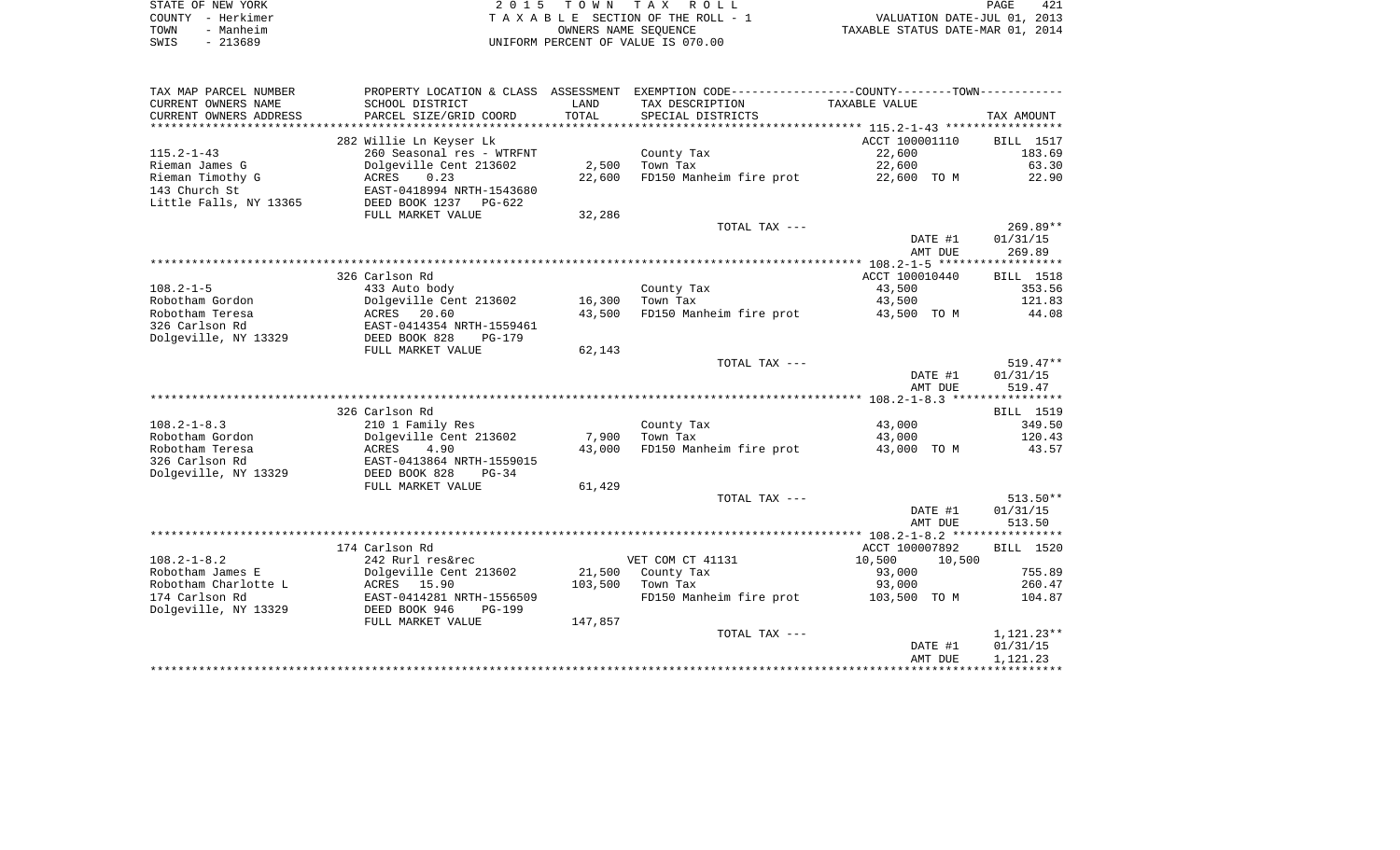|      | STATE OF NEW YORK | 2015 TOWN TAX ROLL                 | <b>PAGE</b>                      | 422 |
|------|-------------------|------------------------------------|----------------------------------|-----|
|      | COUNTY - Herkimer | TAXABLE SECTION OF THE ROLL - 1    | VALUATION DATE-JUL 01, 2013      |     |
| TOWN | - Manheim         | OWNERS NAME SEOUENCE               | TAXABLE STATUS DATE-MAR 01, 2014 |     |
| SWIS | - 213689          | UNIFORM PERCENT OF VALUE IS 070.00 |                                  |     |

| TAX MAP PARCEL NUMBER                                  | PROPERTY LOCATION & CLASS ASSESSMENT EXEMPTION CODE-----------------COUNTY--------TOWN--------- |         |                         |                |            |
|--------------------------------------------------------|-------------------------------------------------------------------------------------------------|---------|-------------------------|----------------|------------|
| CURRENT OWNERS NAME                                    | SCHOOL DISTRICT                                                                                 | LAND    | TAX DESCRIPTION         | TAXABLE VALUE  |            |
| CURRENT OWNERS ADDRESS                                 | PARCEL SIZE/GRID COORD                                                                          | TOTAL   | SPECIAL DISTRICTS       |                | TAX AMOUNT |
|                                                        |                                                                                                 |         |                         |                |            |
|                                                        | 261 Murphy Rd                                                                                   |         |                         |                | BILL 1521  |
| $115.2 - 2 - 3.4$                                      | 210 1 Family Res                                                                                |         | County Tax              | 50,000         | 406.39     |
| Rockwell Gregg                                         | Little Falls Ce 210900                                                                          | 9,000   | Town Tax                | 50,000         | 140.04     |
| 261 Murphy Rd                                          | W Garage                                                                                        | 50,000  | FD150 Manheim fire prot | 50,000 TO M    | 50.66      |
| Little Falls, NY 13365                                 | ACRES<br>3.00                                                                                   |         |                         |                |            |
|                                                        | EAST-0410186 NRTH-1538528                                                                       |         |                         |                |            |
|                                                        | DEED BOOK 833<br>$PG-57$                                                                        |         |                         |                |            |
|                                                        | FULL MARKET VALUE                                                                               | 71,429  |                         |                |            |
|                                                        |                                                                                                 |         | TOTAL TAX ---           |                | 597.09**   |
|                                                        |                                                                                                 |         |                         | DATE #1        | 01/31/15   |
|                                                        |                                                                                                 |         |                         | AMT DUE        | 597.09     |
|                                                        |                                                                                                 |         |                         |                |            |
|                                                        | 510 Bronner Rd                                                                                  |         |                         |                | BILL 1522  |
| $108.3 - 1 - 30.2$                                     | 210 1 Family Res                                                                                |         | County Tax              | 90,000         | 731.50     |
| Rockwell Sharon                                        | Dolgeville Cent 213602                                                                          | 7,700   | Town Tax                | 90,000         | 252.07     |
| 69 S Helmer Ave                                        | FRNT 1326.00 DPTH                                                                               | 90,000  | FD150 Manheim fire prot | 90,000 TO M    | 91.19      |
| Dolgeville, NY 13329                                   | 8.90<br>ACRES                                                                                   |         |                         |                |            |
|                                                        | EAST-0407095 NRTH-1545552<br>DEED BOOK 1264<br>$PG-823$                                         |         |                         |                |            |
| MAY BE SUBJECT TO PAYMENT<br>UNDER AGDIST LAW TIL 2014 | FULL MARKET VALUE                                                                               | 128,571 |                         |                |            |
|                                                        |                                                                                                 |         | TOTAL TAX ---           |                | 1,074.76** |
|                                                        |                                                                                                 |         |                         | DATE #1        | 01/31/15   |
|                                                        |                                                                                                 |         |                         | AMT DUE        | 1,074.76   |
|                                                        |                                                                                                 |         |                         |                |            |
|                                                        | 1555 Davis Rd                                                                                   |         |                         |                | BILL 1523  |
| $115.1 - 1 - 6.1$                                      | 322 Rural vac>10                                                                                |         | County Tax              | 5,500          | 44.70      |
| Rockwell Sharon E                                      | Dolgeville Cent 213602                                                                          | 5,500   | Town Tax                | 5,500          | 15.40      |
| 69 S Helmer Ave                                        | FRNT 275.00 DPTH                                                                                | 5,500   | FD150 Manheim fire prot | 5,500 TO M     | 5.57       |
| Dolgeville, NY 13329                                   | ACRES 13.60                                                                                     |         |                         |                |            |
|                                                        | EAST-0405912 NRTH-1544867                                                                       |         |                         |                |            |
|                                                        | FULL MARKET VALUE                                                                               | 7,857   |                         |                |            |
|                                                        |                                                                                                 |         | TOTAL TAX ---           |                | $65.67**$  |
|                                                        |                                                                                                 |         |                         | DATE #1        | 01/31/15   |
|                                                        |                                                                                                 |         |                         | AMT DUE        | 65.67      |
|                                                        |                                                                                                 |         |                         |                |            |
|                                                        | 606 Murphy Rd                                                                                   |         |                         | ACCT 100003965 | BILL 1524  |
| $108.4 - 2 - 17$                                       | 270 Mfg housing                                                                                 |         | County Tax              | 95,000         | 772.14     |
| Rohacek Curtis                                         | Dolgeville Cent 213602 10,100                                                                   |         | Town Tax                | 95,000         | 266.07     |
| 606 Murphy Rd                                          | FRNT 200.00 DPTH 900.00                                                                         | 95,000  | FD150 Manheim fire prot | 95,000 TO M    | 96.26      |
| Little Falls, NY 13365                                 | 4.13<br><b>ACRES</b>                                                                            |         |                         |                |            |
|                                                        | EAST-0410078 NRTH-1545437                                                                       |         |                         |                |            |
|                                                        | DEED BOOK 1168<br>PG-180                                                                        |         |                         |                |            |
|                                                        | FULL MARKET VALUE                                                                               | 135,714 |                         |                |            |
|                                                        |                                                                                                 |         | TOTAL TAX ---           |                | 1,134.47** |
|                                                        |                                                                                                 |         |                         | DATE #1        | 01/31/15   |
|                                                        |                                                                                                 |         |                         | AMT DUE        | 1,134.47   |
|                                                        |                                                                                                 |         |                         |                |            |
|                                                        |                                                                                                 |         |                         |                |            |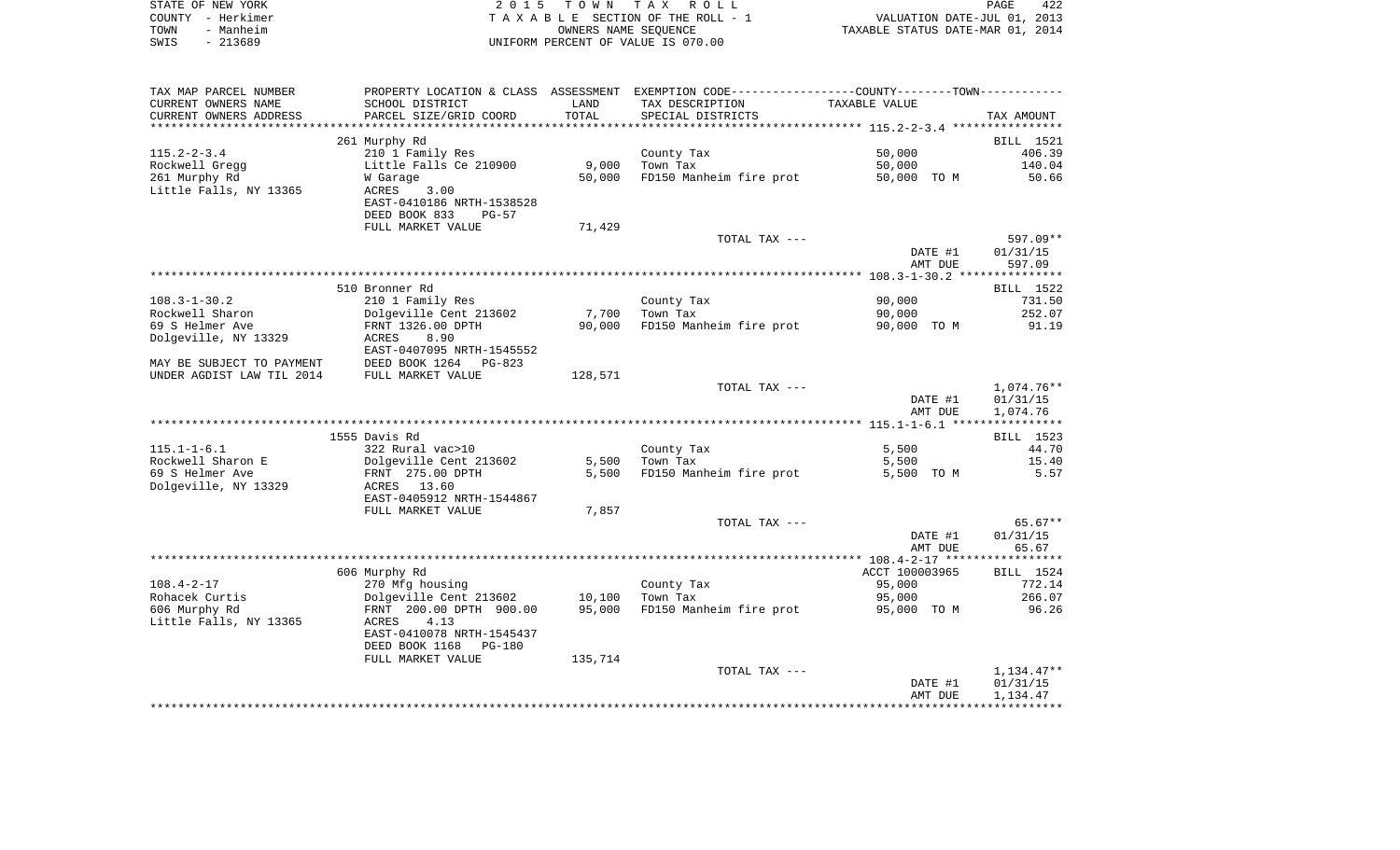|      | STATE OF NEW YORK | 2015 TOWN TAX ROLL                 | PAGE                             | 423 |
|------|-------------------|------------------------------------|----------------------------------|-----|
|      | COUNTY - Herkimer | TAXABLE SECTION OF THE ROLL - 1    | VALUATION DATE-JUL 01, 2013      |     |
| TOWN | - Manheim         | OWNERS NAME SEOUENCE               | TAXABLE STATUS DATE-MAR 01, 2014 |     |
| SWIS | - 213689          | UNIFORM PERCENT OF VALUE IS 070.00 |                                  |     |

 $\begin{array}{c} 423 \\ 2013 \\ 2014 \end{array}$ 

| SCHOOL DISTRICT<br>LAND<br>TAX DESCRIPTION<br>TAXABLE VALUE<br>TOTAL<br>PARCEL SIZE/GRID COORD<br>SPECIAL DISTRICTS<br>TAX AMOUNT<br>*******************<br>****************************<br>123 Yellow Church Rd<br>ACCT 100014520<br>BILL 1525<br>241 Rural res&ag<br>854.23<br>County Tax<br>105,100<br>77,200<br>105,100<br>Little Falls Ce 210900<br>Town Tax<br>294.36<br>FD150 Manheim fire prot<br>ACRES 139.00<br>105,100<br>106.49<br>105,100 TO M<br>EAST-0398373 NRTH-1546749<br>DEED BOOK 1189 PG-904<br>FULL MARKET VALUE<br>150,143<br>$1,255.08**$<br>TOTAL TAX ---<br>DATE #1<br>01/31/15<br>AMT DUE<br>1,255.08<br>6371 St Rte 167<br>ACCT 100007470<br>BILL 1526<br>$108.4 - 1 - 20$<br>486 Mini-mart<br>County Tax<br>455,000<br>3,698.16<br>Rome Gas Inc.<br>Dolgeville Cent 213602<br>50,000<br>Town Tax<br>455,000<br>1,274.33<br>114 Danberry Cir<br>ACRES<br>3.20<br>455,000<br>FD150 Manheim fire prot<br>461.02<br>455,000 TO M<br>New Hartford, NY 13413<br>EAST-0415754 NRTH-1552479<br>DEED BOOK 1265<br>$PG-283$<br>650,000<br>FULL MARKET VALUE<br>TOTAL TAX ---<br>$5,433.51**$<br>DATE #1<br>01/31/15<br>AMT DUE<br>5,433.51<br>113 Granny Hill Rd<br>ACCT 100012210<br>BILL 1527<br>$108.4 - 2 - 59$<br>260 Seasonal res - WTRFNT<br>38,000<br>308.86<br>County Tax<br>5,000<br>Town Tax<br>106.43<br>Romeo Robert J<br>Dolgeville Cent 213602<br>38,000<br>Romeo Linda M<br>38,000<br>FD150 Manheim fire prot<br>38.50<br>FRNT 100.00 DPTH 50.00<br>38,000 TO M<br>399 Ridgehill Rd<br>0.05<br>ACRES<br>EAST-0418581 NRTH-1545151<br>Schenectady, NY 12303<br>DEED BOOK 1108 PG-468<br>54,286<br>FULL MARKET VALUE<br>453.79**<br>TOTAL TAX ---<br>DATE #1<br>01/31/15<br>AMT DUE<br>453.79<br>ACCT 100012240<br>Granny Hill Rd<br>BILL 1528<br>2,500<br>20.32<br>$108.4 - 2 - 60$<br>311 Res vac land - WTRFNT<br>County Tax<br>Romeo Robert J<br>Dolgeville Cent 213602<br>2,500<br>Town Tax<br>2,500<br>7.00<br>50.00 DPTH 100.00<br>2,500<br>FD150 Manheim fire prot<br>2.53<br>Romeo Linda M<br>FRNT<br>2,500 TO M<br>399 Ridgehill Rd<br>ACRES<br>0.11<br>Schenectady, NY 12303<br>EAST-0418541 NRTH-1544991<br>DEED BOOK 1108<br>PG-468<br>3,571<br>FULL MARKET VALUE<br>$29.85**$<br>TOTAL TAX ---<br>01/31/15<br>DATE #1<br>29.85<br>AMT DUE | TAX MAP PARCEL NUMBER    | PROPERTY LOCATION & CLASS ASSESSMENT | EXEMPTION CODE----------------COUNTY-------TOWN----------- |  |
|------------------------------------------------------------------------------------------------------------------------------------------------------------------------------------------------------------------------------------------------------------------------------------------------------------------------------------------------------------------------------------------------------------------------------------------------------------------------------------------------------------------------------------------------------------------------------------------------------------------------------------------------------------------------------------------------------------------------------------------------------------------------------------------------------------------------------------------------------------------------------------------------------------------------------------------------------------------------------------------------------------------------------------------------------------------------------------------------------------------------------------------------------------------------------------------------------------------------------------------------------------------------------------------------------------------------------------------------------------------------------------------------------------------------------------------------------------------------------------------------------------------------------------------------------------------------------------------------------------------------------------------------------------------------------------------------------------------------------------------------------------------------------------------------------------------------------------------------------------------------------------------------------------------------------------------------------------------------------------------------------------------------------------------------------------------------------------------------------------------------------------------------------------------------------------------------------------------------------------------------------------------------------------------|--------------------------|--------------------------------------|------------------------------------------------------------|--|
|                                                                                                                                                                                                                                                                                                                                                                                                                                                                                                                                                                                                                                                                                                                                                                                                                                                                                                                                                                                                                                                                                                                                                                                                                                                                                                                                                                                                                                                                                                                                                                                                                                                                                                                                                                                                                                                                                                                                                                                                                                                                                                                                                                                                                                                                                          | CURRENT OWNERS NAME      |                                      |                                                            |  |
|                                                                                                                                                                                                                                                                                                                                                                                                                                                                                                                                                                                                                                                                                                                                                                                                                                                                                                                                                                                                                                                                                                                                                                                                                                                                                                                                                                                                                                                                                                                                                                                                                                                                                                                                                                                                                                                                                                                                                                                                                                                                                                                                                                                                                                                                                          | CURRENT OWNERS ADDRESS   |                                      |                                                            |  |
|                                                                                                                                                                                                                                                                                                                                                                                                                                                                                                                                                                                                                                                                                                                                                                                                                                                                                                                                                                                                                                                                                                                                                                                                                                                                                                                                                                                                                                                                                                                                                                                                                                                                                                                                                                                                                                                                                                                                                                                                                                                                                                                                                                                                                                                                                          |                          |                                      |                                                            |  |
|                                                                                                                                                                                                                                                                                                                                                                                                                                                                                                                                                                                                                                                                                                                                                                                                                                                                                                                                                                                                                                                                                                                                                                                                                                                                                                                                                                                                                                                                                                                                                                                                                                                                                                                                                                                                                                                                                                                                                                                                                                                                                                                                                                                                                                                                                          |                          |                                      |                                                            |  |
|                                                                                                                                                                                                                                                                                                                                                                                                                                                                                                                                                                                                                                                                                                                                                                                                                                                                                                                                                                                                                                                                                                                                                                                                                                                                                                                                                                                                                                                                                                                                                                                                                                                                                                                                                                                                                                                                                                                                                                                                                                                                                                                                                                                                                                                                                          | $108.3 - 1 - 18$         |                                      |                                                            |  |
|                                                                                                                                                                                                                                                                                                                                                                                                                                                                                                                                                                                                                                                                                                                                                                                                                                                                                                                                                                                                                                                                                                                                                                                                                                                                                                                                                                                                                                                                                                                                                                                                                                                                                                                                                                                                                                                                                                                                                                                                                                                                                                                                                                                                                                                                                          | Rolle Robert             |                                      |                                                            |  |
|                                                                                                                                                                                                                                                                                                                                                                                                                                                                                                                                                                                                                                                                                                                                                                                                                                                                                                                                                                                                                                                                                                                                                                                                                                                                                                                                                                                                                                                                                                                                                                                                                                                                                                                                                                                                                                                                                                                                                                                                                                                                                                                                                                                                                                                                                          | 6349 St. Rte. 10         |                                      |                                                            |  |
|                                                                                                                                                                                                                                                                                                                                                                                                                                                                                                                                                                                                                                                                                                                                                                                                                                                                                                                                                                                                                                                                                                                                                                                                                                                                                                                                                                                                                                                                                                                                                                                                                                                                                                                                                                                                                                                                                                                                                                                                                                                                                                                                                                                                                                                                                          | Sharon Springs, NY 13459 |                                      |                                                            |  |
|                                                                                                                                                                                                                                                                                                                                                                                                                                                                                                                                                                                                                                                                                                                                                                                                                                                                                                                                                                                                                                                                                                                                                                                                                                                                                                                                                                                                                                                                                                                                                                                                                                                                                                                                                                                                                                                                                                                                                                                                                                                                                                                                                                                                                                                                                          |                          |                                      |                                                            |  |
|                                                                                                                                                                                                                                                                                                                                                                                                                                                                                                                                                                                                                                                                                                                                                                                                                                                                                                                                                                                                                                                                                                                                                                                                                                                                                                                                                                                                                                                                                                                                                                                                                                                                                                                                                                                                                                                                                                                                                                                                                                                                                                                                                                                                                                                                                          |                          |                                      |                                                            |  |
|                                                                                                                                                                                                                                                                                                                                                                                                                                                                                                                                                                                                                                                                                                                                                                                                                                                                                                                                                                                                                                                                                                                                                                                                                                                                                                                                                                                                                                                                                                                                                                                                                                                                                                                                                                                                                                                                                                                                                                                                                                                                                                                                                                                                                                                                                          |                          |                                      |                                                            |  |
|                                                                                                                                                                                                                                                                                                                                                                                                                                                                                                                                                                                                                                                                                                                                                                                                                                                                                                                                                                                                                                                                                                                                                                                                                                                                                                                                                                                                                                                                                                                                                                                                                                                                                                                                                                                                                                                                                                                                                                                                                                                                                                                                                                                                                                                                                          |                          |                                      |                                                            |  |
|                                                                                                                                                                                                                                                                                                                                                                                                                                                                                                                                                                                                                                                                                                                                                                                                                                                                                                                                                                                                                                                                                                                                                                                                                                                                                                                                                                                                                                                                                                                                                                                                                                                                                                                                                                                                                                                                                                                                                                                                                                                                                                                                                                                                                                                                                          |                          |                                      |                                                            |  |
|                                                                                                                                                                                                                                                                                                                                                                                                                                                                                                                                                                                                                                                                                                                                                                                                                                                                                                                                                                                                                                                                                                                                                                                                                                                                                                                                                                                                                                                                                                                                                                                                                                                                                                                                                                                                                                                                                                                                                                                                                                                                                                                                                                                                                                                                                          |                          |                                      |                                                            |  |
|                                                                                                                                                                                                                                                                                                                                                                                                                                                                                                                                                                                                                                                                                                                                                                                                                                                                                                                                                                                                                                                                                                                                                                                                                                                                                                                                                                                                                                                                                                                                                                                                                                                                                                                                                                                                                                                                                                                                                                                                                                                                                                                                                                                                                                                                                          |                          |                                      |                                                            |  |
|                                                                                                                                                                                                                                                                                                                                                                                                                                                                                                                                                                                                                                                                                                                                                                                                                                                                                                                                                                                                                                                                                                                                                                                                                                                                                                                                                                                                                                                                                                                                                                                                                                                                                                                                                                                                                                                                                                                                                                                                                                                                                                                                                                                                                                                                                          |                          |                                      |                                                            |  |
|                                                                                                                                                                                                                                                                                                                                                                                                                                                                                                                                                                                                                                                                                                                                                                                                                                                                                                                                                                                                                                                                                                                                                                                                                                                                                                                                                                                                                                                                                                                                                                                                                                                                                                                                                                                                                                                                                                                                                                                                                                                                                                                                                                                                                                                                                          |                          |                                      |                                                            |  |
|                                                                                                                                                                                                                                                                                                                                                                                                                                                                                                                                                                                                                                                                                                                                                                                                                                                                                                                                                                                                                                                                                                                                                                                                                                                                                                                                                                                                                                                                                                                                                                                                                                                                                                                                                                                                                                                                                                                                                                                                                                                                                                                                                                                                                                                                                          |                          |                                      |                                                            |  |
|                                                                                                                                                                                                                                                                                                                                                                                                                                                                                                                                                                                                                                                                                                                                                                                                                                                                                                                                                                                                                                                                                                                                                                                                                                                                                                                                                                                                                                                                                                                                                                                                                                                                                                                                                                                                                                                                                                                                                                                                                                                                                                                                                                                                                                                                                          |                          |                                      |                                                            |  |
|                                                                                                                                                                                                                                                                                                                                                                                                                                                                                                                                                                                                                                                                                                                                                                                                                                                                                                                                                                                                                                                                                                                                                                                                                                                                                                                                                                                                                                                                                                                                                                                                                                                                                                                                                                                                                                                                                                                                                                                                                                                                                                                                                                                                                                                                                          |                          |                                      |                                                            |  |
|                                                                                                                                                                                                                                                                                                                                                                                                                                                                                                                                                                                                                                                                                                                                                                                                                                                                                                                                                                                                                                                                                                                                                                                                                                                                                                                                                                                                                                                                                                                                                                                                                                                                                                                                                                                                                                                                                                                                                                                                                                                                                                                                                                                                                                                                                          |                          |                                      |                                                            |  |
|                                                                                                                                                                                                                                                                                                                                                                                                                                                                                                                                                                                                                                                                                                                                                                                                                                                                                                                                                                                                                                                                                                                                                                                                                                                                                                                                                                                                                                                                                                                                                                                                                                                                                                                                                                                                                                                                                                                                                                                                                                                                                                                                                                                                                                                                                          |                          |                                      |                                                            |  |
|                                                                                                                                                                                                                                                                                                                                                                                                                                                                                                                                                                                                                                                                                                                                                                                                                                                                                                                                                                                                                                                                                                                                                                                                                                                                                                                                                                                                                                                                                                                                                                                                                                                                                                                                                                                                                                                                                                                                                                                                                                                                                                                                                                                                                                                                                          |                          |                                      |                                                            |  |
|                                                                                                                                                                                                                                                                                                                                                                                                                                                                                                                                                                                                                                                                                                                                                                                                                                                                                                                                                                                                                                                                                                                                                                                                                                                                                                                                                                                                                                                                                                                                                                                                                                                                                                                                                                                                                                                                                                                                                                                                                                                                                                                                                                                                                                                                                          |                          |                                      |                                                            |  |
|                                                                                                                                                                                                                                                                                                                                                                                                                                                                                                                                                                                                                                                                                                                                                                                                                                                                                                                                                                                                                                                                                                                                                                                                                                                                                                                                                                                                                                                                                                                                                                                                                                                                                                                                                                                                                                                                                                                                                                                                                                                                                                                                                                                                                                                                                          |                          |                                      |                                                            |  |
|                                                                                                                                                                                                                                                                                                                                                                                                                                                                                                                                                                                                                                                                                                                                                                                                                                                                                                                                                                                                                                                                                                                                                                                                                                                                                                                                                                                                                                                                                                                                                                                                                                                                                                                                                                                                                                                                                                                                                                                                                                                                                                                                                                                                                                                                                          |                          |                                      |                                                            |  |
|                                                                                                                                                                                                                                                                                                                                                                                                                                                                                                                                                                                                                                                                                                                                                                                                                                                                                                                                                                                                                                                                                                                                                                                                                                                                                                                                                                                                                                                                                                                                                                                                                                                                                                                                                                                                                                                                                                                                                                                                                                                                                                                                                                                                                                                                                          |                          |                                      |                                                            |  |
|                                                                                                                                                                                                                                                                                                                                                                                                                                                                                                                                                                                                                                                                                                                                                                                                                                                                                                                                                                                                                                                                                                                                                                                                                                                                                                                                                                                                                                                                                                                                                                                                                                                                                                                                                                                                                                                                                                                                                                                                                                                                                                                                                                                                                                                                                          |                          |                                      |                                                            |  |
|                                                                                                                                                                                                                                                                                                                                                                                                                                                                                                                                                                                                                                                                                                                                                                                                                                                                                                                                                                                                                                                                                                                                                                                                                                                                                                                                                                                                                                                                                                                                                                                                                                                                                                                                                                                                                                                                                                                                                                                                                                                                                                                                                                                                                                                                                          |                          |                                      |                                                            |  |
|                                                                                                                                                                                                                                                                                                                                                                                                                                                                                                                                                                                                                                                                                                                                                                                                                                                                                                                                                                                                                                                                                                                                                                                                                                                                                                                                                                                                                                                                                                                                                                                                                                                                                                                                                                                                                                                                                                                                                                                                                                                                                                                                                                                                                                                                                          |                          |                                      |                                                            |  |
|                                                                                                                                                                                                                                                                                                                                                                                                                                                                                                                                                                                                                                                                                                                                                                                                                                                                                                                                                                                                                                                                                                                                                                                                                                                                                                                                                                                                                                                                                                                                                                                                                                                                                                                                                                                                                                                                                                                                                                                                                                                                                                                                                                                                                                                                                          |                          |                                      |                                                            |  |
|                                                                                                                                                                                                                                                                                                                                                                                                                                                                                                                                                                                                                                                                                                                                                                                                                                                                                                                                                                                                                                                                                                                                                                                                                                                                                                                                                                                                                                                                                                                                                                                                                                                                                                                                                                                                                                                                                                                                                                                                                                                                                                                                                                                                                                                                                          |                          |                                      |                                                            |  |
|                                                                                                                                                                                                                                                                                                                                                                                                                                                                                                                                                                                                                                                                                                                                                                                                                                                                                                                                                                                                                                                                                                                                                                                                                                                                                                                                                                                                                                                                                                                                                                                                                                                                                                                                                                                                                                                                                                                                                                                                                                                                                                                                                                                                                                                                                          |                          |                                      |                                                            |  |
|                                                                                                                                                                                                                                                                                                                                                                                                                                                                                                                                                                                                                                                                                                                                                                                                                                                                                                                                                                                                                                                                                                                                                                                                                                                                                                                                                                                                                                                                                                                                                                                                                                                                                                                                                                                                                                                                                                                                                                                                                                                                                                                                                                                                                                                                                          |                          |                                      |                                                            |  |
|                                                                                                                                                                                                                                                                                                                                                                                                                                                                                                                                                                                                                                                                                                                                                                                                                                                                                                                                                                                                                                                                                                                                                                                                                                                                                                                                                                                                                                                                                                                                                                                                                                                                                                                                                                                                                                                                                                                                                                                                                                                                                                                                                                                                                                                                                          |                          |                                      |                                                            |  |
|                                                                                                                                                                                                                                                                                                                                                                                                                                                                                                                                                                                                                                                                                                                                                                                                                                                                                                                                                                                                                                                                                                                                                                                                                                                                                                                                                                                                                                                                                                                                                                                                                                                                                                                                                                                                                                                                                                                                                                                                                                                                                                                                                                                                                                                                                          |                          |                                      |                                                            |  |
|                                                                                                                                                                                                                                                                                                                                                                                                                                                                                                                                                                                                                                                                                                                                                                                                                                                                                                                                                                                                                                                                                                                                                                                                                                                                                                                                                                                                                                                                                                                                                                                                                                                                                                                                                                                                                                                                                                                                                                                                                                                                                                                                                                                                                                                                                          |                          |                                      |                                                            |  |
|                                                                                                                                                                                                                                                                                                                                                                                                                                                                                                                                                                                                                                                                                                                                                                                                                                                                                                                                                                                                                                                                                                                                                                                                                                                                                                                                                                                                                                                                                                                                                                                                                                                                                                                                                                                                                                                                                                                                                                                                                                                                                                                                                                                                                                                                                          |                          |                                      |                                                            |  |
|                                                                                                                                                                                                                                                                                                                                                                                                                                                                                                                                                                                                                                                                                                                                                                                                                                                                                                                                                                                                                                                                                                                                                                                                                                                                                                                                                                                                                                                                                                                                                                                                                                                                                                                                                                                                                                                                                                                                                                                                                                                                                                                                                                                                                                                                                          |                          |                                      |                                                            |  |
|                                                                                                                                                                                                                                                                                                                                                                                                                                                                                                                                                                                                                                                                                                                                                                                                                                                                                                                                                                                                                                                                                                                                                                                                                                                                                                                                                                                                                                                                                                                                                                                                                                                                                                                                                                                                                                                                                                                                                                                                                                                                                                                                                                                                                                                                                          |                          |                                      |                                                            |  |
|                                                                                                                                                                                                                                                                                                                                                                                                                                                                                                                                                                                                                                                                                                                                                                                                                                                                                                                                                                                                                                                                                                                                                                                                                                                                                                                                                                                                                                                                                                                                                                                                                                                                                                                                                                                                                                                                                                                                                                                                                                                                                                                                                                                                                                                                                          |                          |                                      |                                                            |  |
|                                                                                                                                                                                                                                                                                                                                                                                                                                                                                                                                                                                                                                                                                                                                                                                                                                                                                                                                                                                                                                                                                                                                                                                                                                                                                                                                                                                                                                                                                                                                                                                                                                                                                                                                                                                                                                                                                                                                                                                                                                                                                                                                                                                                                                                                                          |                          |                                      |                                                            |  |
|                                                                                                                                                                                                                                                                                                                                                                                                                                                                                                                                                                                                                                                                                                                                                                                                                                                                                                                                                                                                                                                                                                                                                                                                                                                                                                                                                                                                                                                                                                                                                                                                                                                                                                                                                                                                                                                                                                                                                                                                                                                                                                                                                                                                                                                                                          |                          |                                      |                                                            |  |
|                                                                                                                                                                                                                                                                                                                                                                                                                                                                                                                                                                                                                                                                                                                                                                                                                                                                                                                                                                                                                                                                                                                                                                                                                                                                                                                                                                                                                                                                                                                                                                                                                                                                                                                                                                                                                                                                                                                                                                                                                                                                                                                                                                                                                                                                                          |                          |                                      |                                                            |  |
|                                                                                                                                                                                                                                                                                                                                                                                                                                                                                                                                                                                                                                                                                                                                                                                                                                                                                                                                                                                                                                                                                                                                                                                                                                                                                                                                                                                                                                                                                                                                                                                                                                                                                                                                                                                                                                                                                                                                                                                                                                                                                                                                                                                                                                                                                          |                          |                                      |                                                            |  |
|                                                                                                                                                                                                                                                                                                                                                                                                                                                                                                                                                                                                                                                                                                                                                                                                                                                                                                                                                                                                                                                                                                                                                                                                                                                                                                                                                                                                                                                                                                                                                                                                                                                                                                                                                                                                                                                                                                                                                                                                                                                                                                                                                                                                                                                                                          |                          |                                      |                                                            |  |
|                                                                                                                                                                                                                                                                                                                                                                                                                                                                                                                                                                                                                                                                                                                                                                                                                                                                                                                                                                                                                                                                                                                                                                                                                                                                                                                                                                                                                                                                                                                                                                                                                                                                                                                                                                                                                                                                                                                                                                                                                                                                                                                                                                                                                                                                                          |                          |                                      |                                                            |  |
|                                                                                                                                                                                                                                                                                                                                                                                                                                                                                                                                                                                                                                                                                                                                                                                                                                                                                                                                                                                                                                                                                                                                                                                                                                                                                                                                                                                                                                                                                                                                                                                                                                                                                                                                                                                                                                                                                                                                                                                                                                                                                                                                                                                                                                                                                          |                          |                                      |                                                            |  |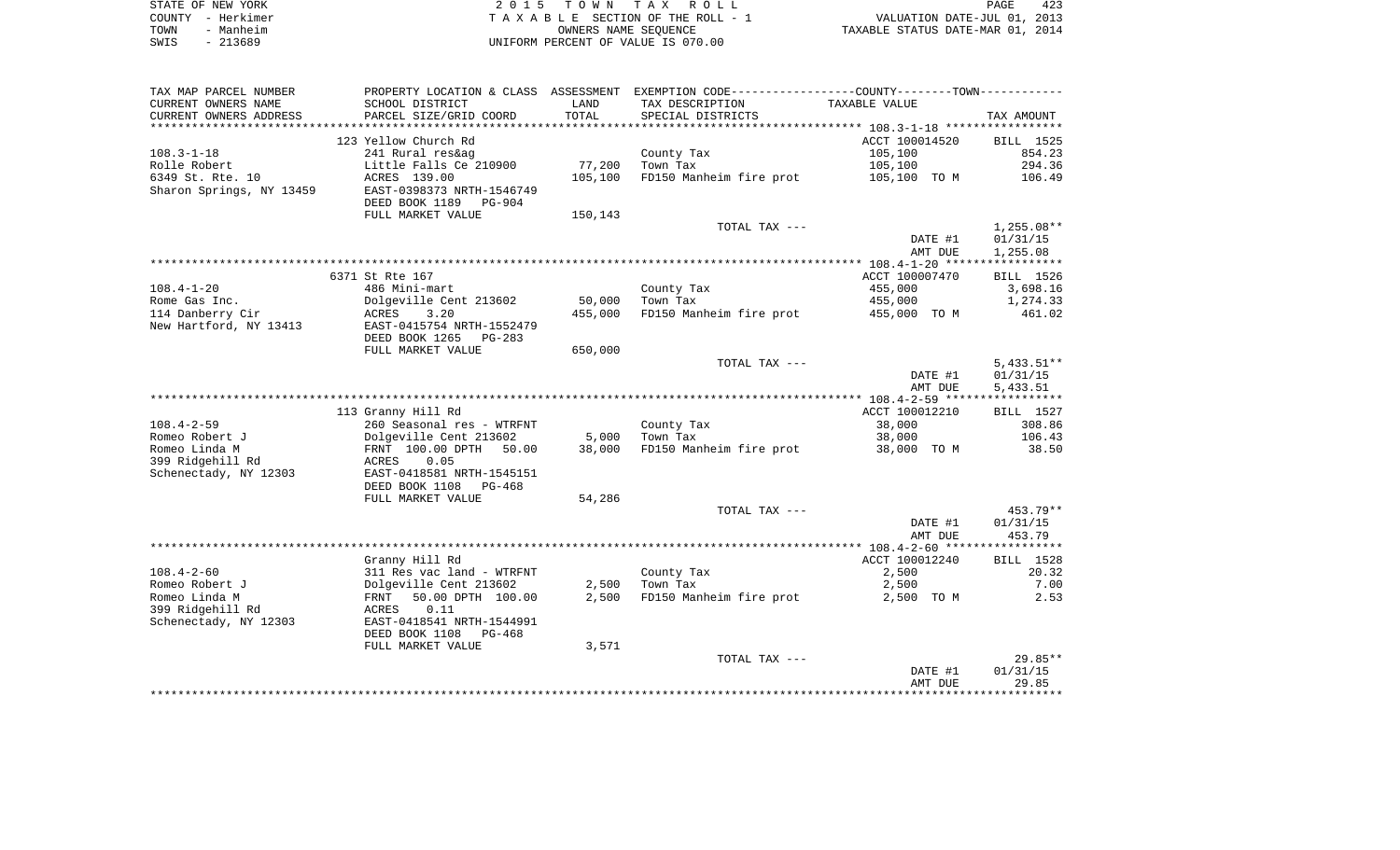| STATE OF NEW YORK | 2015 TOWN TAX ROLL                 | 424<br>PAGE                      |
|-------------------|------------------------------------|----------------------------------|
| COUNTY - Herkimer | TAXABLE SECTION OF THE ROLL - 1    | VALUATION DATE-JUL 01, 2013      |
| TOWN<br>- Manheim | OWNERS NAME SEOUENCE               | TAXABLE STATUS DATE-MAR 01, 2014 |
| SWIS<br>- 213689  | UNIFORM PERCENT OF VALUE IS 070.00 |                                  |

| TAX MAP PARCEL NUMBER     | PROPERTY LOCATION & CLASS ASSESSMENT EXEMPTION CODE---------------COUNTY-------TOWN---------- |         |                         |                                                    |            |
|---------------------------|-----------------------------------------------------------------------------------------------|---------|-------------------------|----------------------------------------------------|------------|
| CURRENT OWNERS NAME       | SCHOOL DISTRICT                                                                               | LAND    | TAX DESCRIPTION         | TAXABLE VALUE                                      |            |
| CURRENT OWNERS ADDRESS    | PARCEL SIZE/GRID COORD                                                                        | TOTAL   | SPECIAL DISTRICTS       |                                                    | TAX AMOUNT |
|                           |                                                                                               |         |                         | ******************** 108.4-2-81 ****************** |            |
|                           | 502 Gene Hoertz Rd-Keyser Lk                                                                  |         |                         | ACCT 100009780                                     | BILL 1529  |
| $108.4 - 2 - 81$          | 260 Seasonal res - WTRFNT                                                                     |         | County Tax              | 50,000                                             | 406.39     |
| Romeo Robert J            | Dolgeville Cent 213602                                                                        | 2,000   | Town Tax                | 50,000                                             | 140.04     |
| Romeo Linda Marie         | 40.00 DPTH 100.00<br>FRNT                                                                     | 50,000  | FD150 Manheim fire prot | 50,000 TO M                                        | 50.66      |
| 399 Ridge Hill Rd         | 0.09                                                                                          |         |                         |                                                    |            |
|                           | ACRES<br>EAST-0419866 NRTH-1544808                                                            |         |                         |                                                    |            |
| Schnectady, NY 12303      |                                                                                               |         |                         |                                                    |            |
|                           | DEED BOOK 1412 PG-136                                                                         |         |                         |                                                    |            |
|                           | FULL MARKET VALUE                                                                             | 71,429  |                         |                                                    |            |
|                           |                                                                                               |         | TOTAL TAX ---           |                                                    | 597.09**   |
|                           |                                                                                               |         |                         | DATE #1                                            | 01/31/15   |
|                           |                                                                                               |         |                         | AMT DUE                                            | 597.09     |
|                           |                                                                                               |         |                         |                                                    |            |
|                           | Granny Hill Rd                                                                                |         |                         | ACCT 100012240                                     | BILL 1530  |
| $108.4 - 2 - 91$          | 323 Vacant rural - WTRFNT                                                                     |         | County Tax              | 2,500                                              | 20.32      |
| Romeo Robert J            |                                                                                               | 2,500   | Town Tax                | 2,500                                              | 7.00       |
| Romeo Linda M             | Dolgeville Cent 213602<br>ACRES    0.25                                                       | 2,500   | FD150 Manheim fire prot | 2,500 TO M                                         | 2.53       |
| 399 Ridgehill Rd          | EAST-0418549 NRTH-1545132                                                                     |         |                         |                                                    |            |
| Schenectady, NY 12303     | DEED BOOK 1108<br>PG-468                                                                      |         |                         |                                                    |            |
|                           | FULL MARKET VALUE                                                                             | 3,571   |                         |                                                    |            |
|                           |                                                                                               |         | TOTAL TAX ---           |                                                    | $29.85**$  |
|                           |                                                                                               |         |                         | DATE #1                                            | 01/31/15   |
|                           |                                                                                               |         |                         | AMT DUE                                            | 29.85      |
|                           |                                                                                               |         |                         |                                                    |            |
|                           | 260 Bronner Rd                                                                                |         |                         |                                                    | BILL 1531  |
| $108.3 - 1 - 16.2$        | 210 1 Family Res                                                                              |         | VETCOM CTS 41130        | 10,500<br>10,500                                   |            |
| Ronan Thomas H            | Little Falls Ce 210900                                                                        |         | 12,200 County Tax       | 101,700                                            | 826.60     |
| Ronan Jean E              | FRNT 343.00 DPTH                                                                              | 112,200 | Town Tax                | 101,700                                            | 284.83     |
| 260 Bronner Rd            | ACRES<br>3.16                                                                                 |         | FD150 Manheim fire prot | 112,200 TO M                                       | 113.68     |
| Little Falls, NY 13365    | EAST-0402783 NRTH-1547522                                                                     |         |                         |                                                    |            |
|                           |                                                                                               |         |                         |                                                    |            |
|                           | DEED BOOK 920<br>PG-326                                                                       |         |                         |                                                    |            |
|                           | FULL MARKET VALUE                                                                             | 160,286 |                         |                                                    |            |
|                           |                                                                                               |         | TOTAL TAX ---           |                                                    | 1,225.11** |
|                           |                                                                                               |         |                         | DATE #1                                            | 01/31/15   |
|                           |                                                                                               |         |                         | AMT DUE                                            | 1,225.11   |
|                           |                                                                                               |         |                         |                                                    |            |
|                           | 5653 St Rte 167                                                                               |         |                         |                                                    | BILL 1532  |
| $115.2 - 2 - 4.4$         | 314 Rural vac<10                                                                              |         | County Tax              | 8,000                                              | 65.02      |
| Rood Thomas R             | Little Falls Ce 210900<br>Little Falls Ce 21<br>FRNT  384.40 DPTH                             | 8,000   | Town Tax                | 8,000                                              | 22.41      |
| Rood Sarah J              |                                                                                               | 8,000   | FD150 Manheim fire prot | 8,000 TO M                                         | 8.11       |
| 22 Manheim St             | 6.00<br>ACRES                                                                                 |         |                         |                                                    |            |
| Little Falls, NY 13365    | EAST-0410567 NRTH-1539802                                                                     |         |                         |                                                    |            |
|                           | DEED BOOK 1457 PG-13                                                                          |         |                         |                                                    |            |
| MAY BE SUBJECT TO PAYMENT | FULL MARKET VALUE                                                                             | 11,429  |                         |                                                    |            |
| UNDER AGDIST LAW TIL 2017 |                                                                                               |         |                         |                                                    |            |
|                           |                                                                                               |         | TOTAL TAX ---           |                                                    | $95.54**$  |
|                           |                                                                                               |         |                         | DATE #1                                            | 01/31/15   |
|                           |                                                                                               |         |                         | AMT DUE                                            | 95.54      |
|                           |                                                                                               |         |                         |                                                    |            |
|                           |                                                                                               |         |                         |                                                    |            |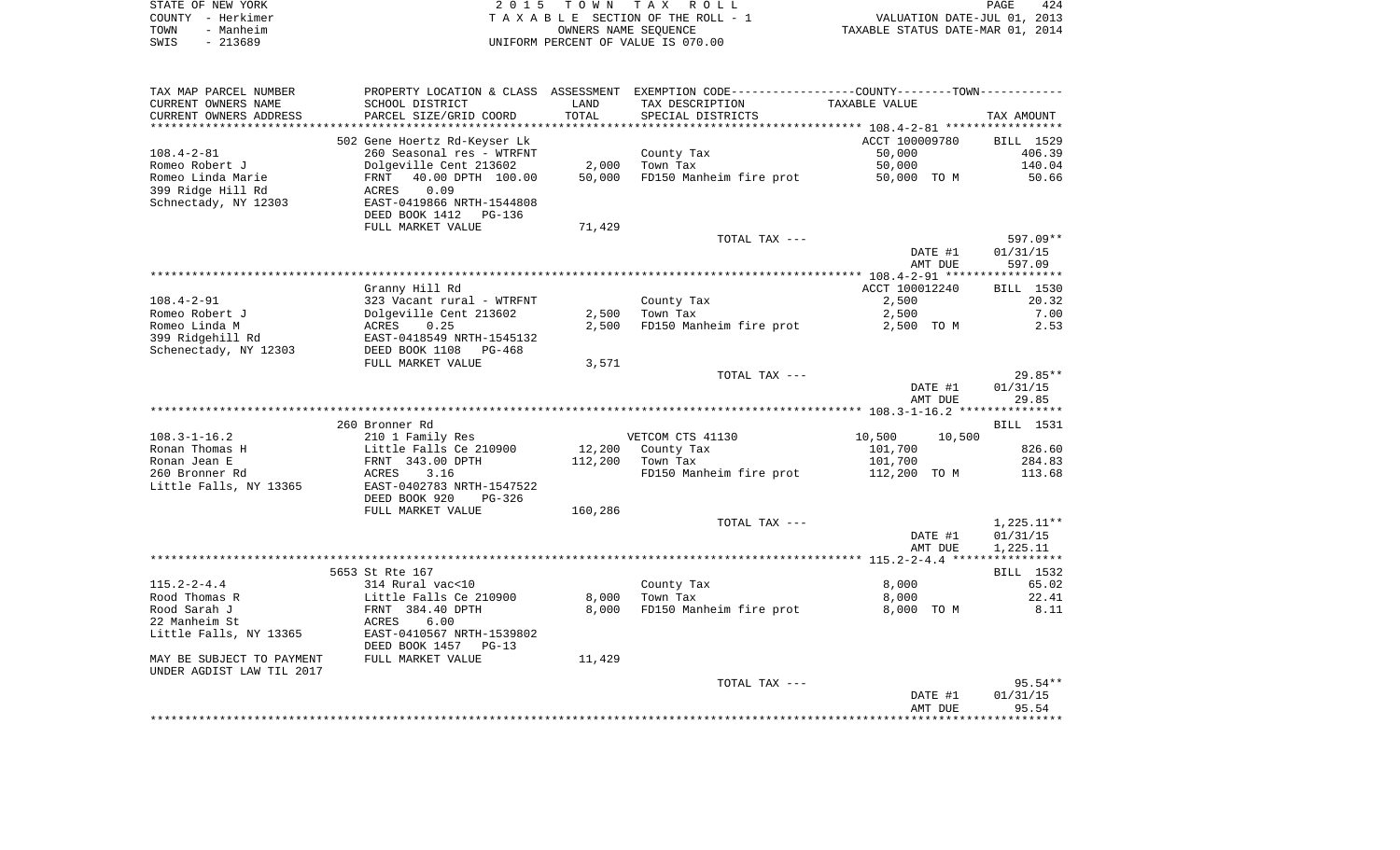| STATE OF NEW YORK | 2015 TOWN TAX ROLL                 | 425<br>PAGE                      |
|-------------------|------------------------------------|----------------------------------|
| COUNTY - Herkimer | TAXABLE SECTION OF THE ROLL - 1    | VALUATION DATE-JUL 01, 2013      |
| TOWN<br>- Manheim | OWNERS NAME SEOUENCE               | TAXABLE STATUS DATE-MAR 01, 2014 |
| - 213689<br>SWIS  | UNIFORM PERCENT OF VALUE IS 070.00 |                                  |

| TAX MAP PARCEL NUMBER                                                             |                                                                                                                     |                             | PROPERTY LOCATION & CLASS ASSESSMENT EXEMPTION CODE----------------COUNTY-------TOWN----------- |                                             |                                               |
|-----------------------------------------------------------------------------------|---------------------------------------------------------------------------------------------------------------------|-----------------------------|-------------------------------------------------------------------------------------------------|---------------------------------------------|-----------------------------------------------|
| CURRENT OWNERS NAME                                                               | SCHOOL DISTRICT                                                                                                     | LAND                        | TAX DESCRIPTION                                                                                 | TAXABLE VALUE                               |                                               |
| CURRENT OWNERS ADDRESS                                                            | PARCEL SIZE/GRID COORD                                                                                              | TOTAL                       | SPECIAL DISTRICTS                                                                               |                                             | TAX AMOUNT                                    |
| *******************                                                               |                                                                                                                     |                             |                                                                                                 |                                             |                                               |
|                                                                                   | 286 Willie Ln Keyser Lk                                                                                             |                             |                                                                                                 | ACCT 100009870                              | BILL 1533                                     |
| $115.2 - 1 - 41$                                                                  | 260 Seasonal res - WTRFNT                                                                                           |                             | County Tax                                                                                      | 54,000                                      | 438.90                                        |
| Rose Deborah A                                                                    | Dolgeville Cent 213602                                                                                              | 6,350                       | Town Tax                                                                                        | 54,000                                      | 151.24                                        |
| 10 Foery Dr                                                                       | FRNT 127.00 DPTH 85.00                                                                                              | 54,000                      | FD150 Manheim fire prot                                                                         | 54,000 TO M                                 | 54.71                                         |
| Utica, NY 13501                                                                   | 0.31<br>ACRES                                                                                                       |                             |                                                                                                 |                                             |                                               |
|                                                                                   | EAST-0418965 NRTH-1543810                                                                                           |                             |                                                                                                 |                                             |                                               |
|                                                                                   | DEED BOOK 1455<br>PG-113                                                                                            |                             |                                                                                                 |                                             |                                               |
|                                                                                   | FULL MARKET VALUE                                                                                                   | 77,143                      |                                                                                                 |                                             |                                               |
|                                                                                   |                                                                                                                     |                             | TOTAL TAX ---                                                                                   |                                             | $644.85**$                                    |
|                                                                                   |                                                                                                                     |                             |                                                                                                 | DATE #1                                     | 01/31/15                                      |
|                                                                                   |                                                                                                                     |                             |                                                                                                 | AMT DUE                                     | 644.85                                        |
|                                                                                   |                                                                                                                     |                             |                                                                                                 |                                             |                                               |
|                                                                                   | 496 Gene Hoertz Rd-Keyser Lk                                                                                        |                             |                                                                                                 | ACCT 100002580                              | BILL 1534                                     |
| $108.4 - 2 - 78$                                                                  | 260 Seasonal res - WTRFNT                                                                                           |                             | County Tax                                                                                      | 34,000                                      | 276.35                                        |
| Rovetto Carl<br>Rovetto Maria                                                     | Dolgeville Cent 213602<br>40.00 DPTH 100.00                                                                         | 2,000<br>34,000             | Town Tax<br>FD150 Manheim fire prot                                                             | 34,000                                      | 95.22<br>34.45                                |
| 99 Flint Ave                                                                      | FRNT<br>0.09<br>ACRES                                                                                               |                             |                                                                                                 | 34,000 TO M                                 |                                               |
| Little Falls, NY 13365                                                            | EAST-0419880 NRTH-1544685                                                                                           |                             |                                                                                                 |                                             |                                               |
|                                                                                   | DEED BOOK 1116<br>PG-963                                                                                            |                             |                                                                                                 |                                             |                                               |
|                                                                                   | FULL MARKET VALUE                                                                                                   | 48,571                      |                                                                                                 |                                             |                                               |
|                                                                                   |                                                                                                                     |                             | TOTAL TAX ---                                                                                   |                                             | 406.02**                                      |
|                                                                                   |                                                                                                                     |                             |                                                                                                 | DATE #1                                     | 01/31/15                                      |
|                                                                                   |                                                                                                                     |                             |                                                                                                 | AMT DUE                                     | 406.02                                        |
|                                                                                   |                                                                                                                     |                             |                                                                                                 |                                             |                                               |
|                                                                                   | 284 Willie Ln Keyser Lk                                                                                             |                             |                                                                                                 | ACCT 100007320                              | BILL 1535                                     |
| $115.2 - 1 - 42$                                                                  | 260 Seasonal res - WTRFNT                                                                                           |                             | County Tax                                                                                      | 25,000                                      | 203.20                                        |
| Roy Mark                                                                          | Dolgeville Cent 213602                                                                                              | 5,000                       | Town Tax                                                                                        | 25,000                                      | 70.02                                         |
| Ann Marie                                                                         | 50.00 DPTH 116.00<br>FRNT                                                                                           | 25,000                      | FD150 Manheim fire prot                                                                         | 25,000 TO M                                 | 25.33                                         |
| 13 Moreland St                                                                    | ACRES<br>0.14                                                                                                       |                             |                                                                                                 |                                             |                                               |
| Little Falls, NY 13365                                                            | EAST-0418970 NRTH-1543757                                                                                           |                             |                                                                                                 |                                             |                                               |
|                                                                                   | DEED BOOK 880<br>$PG-47$                                                                                            |                             |                                                                                                 |                                             |                                               |
|                                                                                   | FULL MARKET VALUE                                                                                                   | 35,714                      |                                                                                                 |                                             |                                               |
|                                                                                   |                                                                                                                     |                             | TOTAL TAX ---                                                                                   |                                             | $298.55**$                                    |
|                                                                                   |                                                                                                                     |                             |                                                                                                 | DATE #1                                     | 01/31/15                                      |
|                                                                                   |                                                                                                                     |                             |                                                                                                 | AMT DUE                                     | 298.55                                        |
|                                                                                   |                                                                                                                     |                             |                                                                                                 |                                             |                                               |
|                                                                                   | 5921 St Rte 167                                                                                                     |                             |                                                                                                 | ACCT 100012480                              | BILL 1536                                     |
| $108.4 - 2 - 27$                                                                  | 242 Rurl res&rec                                                                                                    |                             | County Tax                                                                                      | 91,500                                      | 743.70                                        |
|                                                                                   |                                                                                                                     |                             |                                                                                                 |                                             | 256.27                                        |
|                                                                                   |                                                                                                                     |                             |                                                                                                 |                                             |                                               |
|                                                                                   |                                                                                                                     |                             |                                                                                                 |                                             |                                               |
|                                                                                   |                                                                                                                     |                             |                                                                                                 |                                             |                                               |
|                                                                                   |                                                                                                                     |                             |                                                                                                 |                                             |                                               |
|                                                                                   |                                                                                                                     |                             |                                                                                                 |                                             |                                               |
|                                                                                   |                                                                                                                     |                             |                                                                                                 |                                             |                                               |
|                                                                                   |                                                                                                                     |                             |                                                                                                 |                                             |                                               |
| Ruddy Robert A<br>Paolozzi Melissa M<br>5921 St Rte 167<br>Little Falls, NY 13365 | Dolgeville Cent 213602<br>ACRES 10.50<br>EAST-0412368 NRTH-1544076<br>DEED BOOK 1445<br>PG-471<br>FULL MARKET VALUE | 14,800<br>91,500<br>130,714 | Town Tax<br>FD150 Manheim fire prot<br>TOTAL TAX ---                                            | 91,500<br>91,500 TO M<br>DATE #1<br>AMT DUE | 92.71<br>$1,092.68**$<br>01/31/15<br>1,092.68 |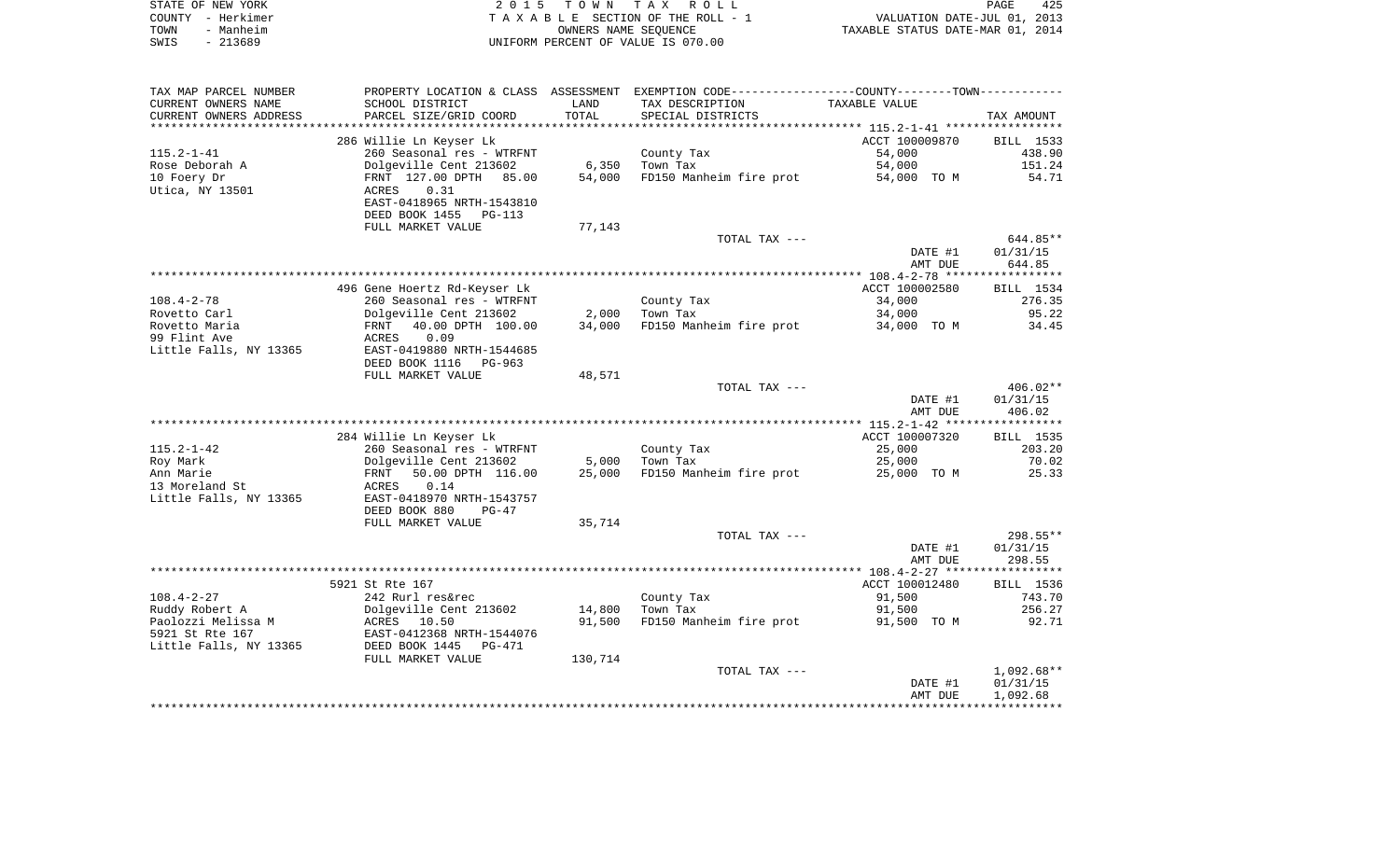| STATE OF NEW YORK     | 2015 TOWN TAX ROLL                 | 426<br>PAGE                      |
|-----------------------|------------------------------------|----------------------------------|
| COUNTY - Herkimer     | TAXABLE SECTION OF THE ROLL - 1    | VALUATION DATE-JUL 01, 2013      |
| - Manheim<br>TOWN     | OWNERS NAME SEOUENCE               | TAXABLE STATUS DATE-MAR 01, 2014 |
| 213689<br>SWIS<br>$-$ | UNIFORM PERCENT OF VALUE IS 070.00 |                                  |

| TAX MAP PARCEL NUMBER                                                      |                                 |                | PROPERTY LOCATION & CLASS ASSESSMENT EXEMPTION CODE---------------COUNTY-------TOWN---------- |                    |                    |
|----------------------------------------------------------------------------|---------------------------------|----------------|-----------------------------------------------------------------------------------------------|--------------------|--------------------|
| CURRENT OWNERS NAME                                                        | SCHOOL DISTRICT                 | LAND           | TAX DESCRIPTION                                                                               | TAXABLE VALUE      |                    |
| CURRENT OWNERS ADDRESS                                                     | PARCEL SIZE/GRID COORD          | TOTAL          | SPECIAL DISTRICTS                                                                             |                    | TAX AMOUNT         |
|                                                                            |                                 |                |                                                                                               |                    |                    |
|                                                                            | St Rte 167                      |                |                                                                                               | ACCT 100014910     | BILL 1537          |
| $108.4 - 2 - 28$                                                           | 322 Rural vac>10                |                | County Tax                                                                                    | 11,000             | 89.41              |
| Ruddy Robert A                                                             | Dolgeville Cent 213602          | 11,000         | Town Tax                                                                                      | 11,000             | 30.81              |
| Paolozzi Melissa                                                           | ACRES 11.00                     | 11,000         | FD150 Manheim fire prot                                                                       | 11,000 TO M        | 11.15              |
| 5921 St Rte 167                                                            | EAST-0412409 NRTH-1543800       |                |                                                                                               |                    |                    |
| Little Falls, NY 13365                                                     | DEED BOOK 1469<br><b>PG-116</b> |                |                                                                                               |                    |                    |
|                                                                            | FULL MARKET VALUE               | 15,714         |                                                                                               |                    |                    |
|                                                                            |                                 |                | TOTAL TAX ---                                                                                 |                    | $131.37**$         |
|                                                                            |                                 |                |                                                                                               | DATE #1<br>AMT DUE | 01/31/15<br>131.37 |
|                                                                            |                                 |                |                                                                                               |                    |                    |
|                                                                            | 809 Peckville Rd                |                |                                                                                               |                    | BILL 1538          |
| $108.2 - 1 - 2.8$                                                          | 210 1 Family Res                |                | VET WAR CT 41121                                                                              | 6,300<br>6,300     |                    |
| Sadlon John D                                                              | Dolgeville Cent 213602          | 8,000          | County Tax                                                                                    | 99,700             | 810.34             |
| Sadlon Judith A                                                            | FRNT 799.00 DPTH                | 106,000        | Town Tax                                                                                      | 99,700             | 279.23             |
| 809 Peckville Rd                                                           | ACRES<br>8.90                   |                | FD150 Manheim fire prot                                                                       | 106,000 TO M       | 107.40             |
| Dolgeville, NY 13329                                                       | EAST-0411191 NRTH-1556502       |                |                                                                                               |                    |                    |
|                                                                            | DEED BOOK 1230 PG-322           |                |                                                                                               |                    |                    |
|                                                                            | FULL MARKET VALUE               | 151,429        |                                                                                               |                    |                    |
|                                                                            |                                 |                | TOTAL TAX ---                                                                                 |                    | $1,196.97**$       |
|                                                                            |                                 |                |                                                                                               | DATE #1            | 01/31/15           |
|                                                                            |                                 |                |                                                                                               | AMT DUE            | 1,196.97           |
|                                                                            |                                 |                |                                                                                               |                    |                    |
|                                                                            | OFF Snells Bush Rd              |                |                                                                                               | ACCT 100300120     | BILL 1539          |
| $115.2 - 2 - 48$                                                           | 323 Vacant rural                |                | County Tax                                                                                    | 5,100              | 41.45              |
| Salisbury Ridgerunners Snowmob Dolgeville Cent 213602<br>Box 287 Curtis Rd | <b>ACRES</b><br>5.10            | 5,100<br>5.100 | Town Tax                                                                                      | 5,100              | 14.28<br>5.17      |
| Salisbury, NY 13454                                                        | EAST-0417272 NRTH-1537420       |                | FD150 Manheim fire prot                                                                       | 5,100 TO M         |                    |
|                                                                            | DEED BOOK 852<br>PG-498         |                |                                                                                               |                    |                    |
|                                                                            | FULL MARKET VALUE               | 7,286          |                                                                                               |                    |                    |
|                                                                            |                                 |                | TOTAL TAX ---                                                                                 |                    | $60.90**$          |
|                                                                            |                                 |                |                                                                                               | DATE #1            | 01/31/15           |
|                                                                            |                                 |                |                                                                                               | AMT DUE            | 60.90              |
|                                                                            |                                 |                |                                                                                               |                    |                    |
|                                                                            | Bidleman Rd                     |                |                                                                                               |                    | BILL 1540          |
| $115.3 - 1 - 27$                                                           | 105 Vac farmland                |                | County Tax                                                                                    | 2,500              | 20.32              |
| Salisbury Ridgerunners Snowmob Little Falls Ce 210900                      |                                 | 2,500          | Town Tax                                                                                      | 2,500              | 7.00               |
| Box 287 Curtis Rd                                                          | Old Penn Central Line           | 2,500          | FD150 Manheim fire prot                                                                       | 2,500 TO M         | 2.53               |
| Salisbury, NY 13454                                                        | ACRES<br>4.20                   |                |                                                                                               |                    |                    |
|                                                                            | EAST-0399141 NRTH-1533445       |                |                                                                                               |                    |                    |
|                                                                            | FULL MARKET VALUE               | 3,571          |                                                                                               |                    |                    |
|                                                                            |                                 |                | TOTAL TAX ---                                                                                 |                    | $29.85**$          |
|                                                                            |                                 |                |                                                                                               | DATE #1            | 01/31/15           |
|                                                                            |                                 |                |                                                                                               | AMT DUE            | 29.85              |
|                                                                            |                                 |                |                                                                                               |                    |                    |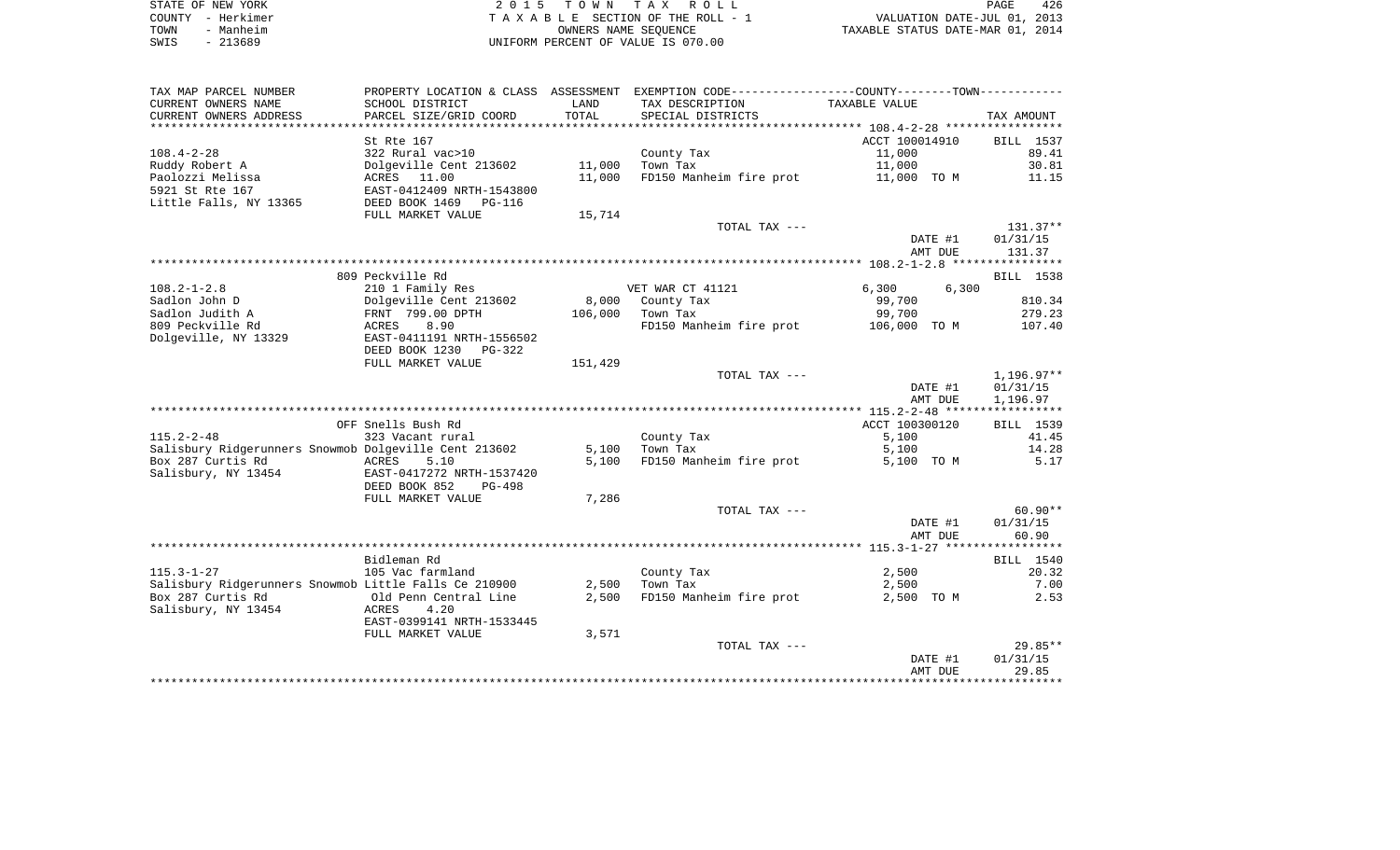| STATE OF NEW YORK | 2015 TOWN TAX ROLL                 | 427<br>PAGE                      |
|-------------------|------------------------------------|----------------------------------|
| COUNTY - Herkimer | TAXABLE SECTION OF THE ROLL - 1    | VALUATION DATE-JUL 01, 2013      |
| - Manheim<br>TOWN | OWNERS NAME SEOUENCE               | TAXABLE STATUS DATE-MAR 01, 2014 |
| - 213689<br>SWIS  | UNIFORM PERCENT OF VALUE IS 070.00 |                                  |

| TAX MAP PARCEL NUMBER                                         |                           |         | PROPERTY LOCATION & CLASS ASSESSMENT EXEMPTION CODE---------------COUNTY--------TOWN---------- |                |            |
|---------------------------------------------------------------|---------------------------|---------|------------------------------------------------------------------------------------------------|----------------|------------|
| CURRENT OWNERS NAME                                           | SCHOOL DISTRICT           | LAND    | TAX DESCRIPTION                                                                                | TAXABLE VALUE  |            |
| CURRENT OWNERS ADDRESS                                        | PARCEL SIZE/GRID COORD    | TOTAL   | SPECIAL DISTRICTS                                                                              |                | TAX AMOUNT |
|                                                               |                           |         |                                                                                                |                |            |
|                                                               | Off Bidleman Rd           |         |                                                                                                | ACCT 100300090 | BILL 1541  |
| 115.3-1-29                                                    | 323 Vacant rural          |         | County Tax                                                                                     | 7,300          | 59.33      |
| Salisbury Ridgerunners Snowmob Little Falls Ce 210900 197,300 |                           |         | Town Tax                                                                                       | 7,300          | 20.45      |
| Box 287 Curtis Rd<br><b>ACRES</b>                             | 9.50                      | 7,300   | FD150 Manheim fire prot                                                                        | 7,300 TO M     | 7.40       |
| Salisbury, NY 13454                                           | EAST-0406201 NRTH-1532331 |         |                                                                                                |                |            |
|                                                               | DEED BOOK 852<br>PG-498   |         |                                                                                                |                |            |
|                                                               | FULL MARKET VALUE         | 10,429  |                                                                                                |                |            |
|                                                               |                           |         | TOTAL TAX ---                                                                                  |                | $87.18**$  |
|                                                               |                           |         |                                                                                                | DATE #1        | 01/31/15   |
|                                                               |                           |         |                                                                                                | AMT DUE        | 87.18      |
|                                                               |                           |         |                                                                                                |                |            |
|                                                               | 802 Bronner Rd            |         |                                                                                                | ACCT 100012720 | BILL 1542  |
| $108.4 - 3 - 2$                                               | 242 Rurl res&rec          |         | VET WAR CT 41121                                                                               | 6,300<br>6,300 |            |
| Salls Chad                                                    | Dolgeville Cent 213602    |         | 12,000 County Tax                                                                              | 139,700        | 1,135.46   |
| Salls Amanda                                                  | FRNT 1403.00 DPTH         | 146,000 | Town Tax                                                                                       | 139,700        | 391.26     |
| 802 Bronner Rd                                                | ACRES 13.40               |         | FD150 Manheim fire prot 146,000 TO M                                                           |                | 147.93     |
| Little Falls, NY 13365                                        | EAST-0412652 NRTH-1545918 |         |                                                                                                |                |            |
|                                                               | DEED BOOK 1544 PG-484     |         |                                                                                                |                |            |
| PRIOR OWNER ON 3/01/2014 FULL MARKET VALUE                    |                           | 208,571 |                                                                                                |                |            |
| Parker Jon                                                    |                           |         |                                                                                                |                |            |
|                                                               |                           |         | TOTAL TAX ---                                                                                  |                | 1,674.65** |
|                                                               |                           |         |                                                                                                | DATE #1        | 01/31/15   |
|                                                               |                           |         |                                                                                                | AMT DUE        | 1,674.65   |
|                                                               |                           |         |                                                                                                |                |            |
|                                                               | 1116 Davis Rd             |         |                                                                                                | ACCT 100014850 | BILL 1543  |
| $115.1 - 1 - 34$                                              | 210 1 Family Res          |         | County Tax                                                                                     | 49,000         | 398.26     |
| Sanzo Michael                                                 | Little Falls Ce 210900    | 2,800   | Town Tax                                                                                       | 49,000         | 137.24     |
| Sanzo Lisa                                                    | W Gar                     | 49,000  | School Relevy                                                                                  |                | 1,347.49   |
| 1116 Davis Rd                                                 | FRNT 365.00 DPTH 165.00   |         | FD150 Manheim fire prot 49,000 TO M                                                            |                | 49.65      |
| Little Falls, NY 13365                                        | ACRES<br>0.69             |         |                                                                                                |                |            |
|                                                               | EAST-0408460 NRTH-1537801 |         |                                                                                                |                |            |
|                                                               | DEED BOOK 1201 PG-134     |         |                                                                                                |                |            |
|                                                               | FULL MARKET VALUE         | 70,000  |                                                                                                |                |            |
|                                                               |                           |         | TOTAL TAX ---                                                                                  |                | 1,932.64** |
|                                                               |                           |         |                                                                                                | DATE #1        | 01/31/15   |
|                                                               |                           |         |                                                                                                | AMT DUE        | 1,932.64   |
|                                                               |                           |         |                                                                                                |                |            |
|                                                               | 7669 St Rte 5             |         |                                                                                                | ACCT 100005940 | BILL 1544  |
| $115.4 - 2 - 3$                                               | 210 1 Family Res          |         | VETWAR CTS 41120                                                                               | 6,300<br>6,300 |            |
| Sargeant Lawrence B                                           | Little Falls Ce 210900    |         | 16,000 County Tax<br>06.300 Town Tax                                                           | 90,000         | 731.50     |
| Sargeant Joan M                                               | W/garage                  |         |                                                                                                | 90,000         | 252.07     |
| 7669 State Rte 5                                              | ACRES 13.00 BANK 135      |         | FD150 Manheim fire prot                                                                        | 96,300 TO M    | 97.57      |
| Little Falls, NY 13365                                        | EAST-0409019 NRTH-1531151 |         |                                                                                                |                |            |
|                                                               | DEED BOOK 703<br>PG-644   |         |                                                                                                |                |            |
|                                                               | FULL MARKET VALUE         | 137,571 |                                                                                                |                |            |
|                                                               |                           |         | TOTAL TAX ---                                                                                  |                | 1,081.14** |
|                                                               |                           |         |                                                                                                | DATE #1        | 01/31/15   |
|                                                               |                           |         |                                                                                                | AMT DUE        | 1,081.14   |
|                                                               |                           |         |                                                                                                |                |            |
|                                                               |                           |         |                                                                                                |                |            |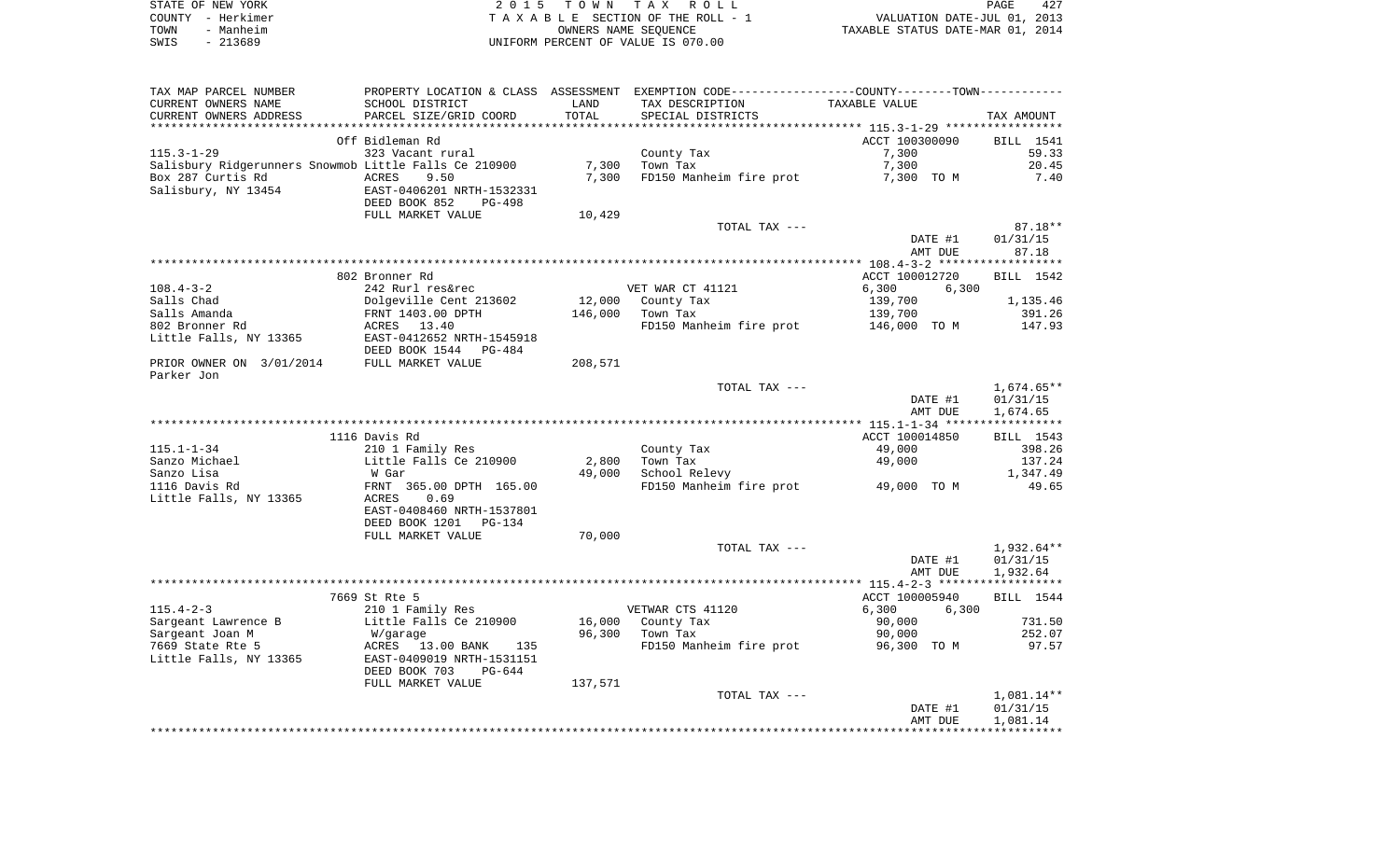|      | STATE OF NEW YORK | 2015 TOWN TAX ROLL                 |                                  | PAGE | 428 |
|------|-------------------|------------------------------------|----------------------------------|------|-----|
|      | COUNTY - Herkimer | TAXABLE SECTION OF THE ROLL - 1    | VALUATION DATE-JUL 01, 2013      |      |     |
| TOWN | - Manheim         | OWNERS NAME SEOUENCE               | TAXABLE STATUS DATE-MAR 01, 2014 |      |     |
| SWIS | - 213689          | UNIFORM PERCENT OF VALUE IS 070.00 |                                  |      |     |

| TAX MAP PARCEL NUMBER  | PROPERTY LOCATION & CLASS ASSESSMENT                                    |              | EXEMPTION CODE----------------COUNTY-------TOWN---------- |                                                  |                    |
|------------------------|-------------------------------------------------------------------------|--------------|-----------------------------------------------------------|--------------------------------------------------|--------------------|
| CURRENT OWNERS NAME    | SCHOOL DISTRICT                                                         | LAND         | TAX DESCRIPTION                                           | TAXABLE VALUE                                    |                    |
| CURRENT OWNERS ADDRESS | PARCEL SIZE/GRID COORD                                                  | TOTAL        | SPECIAL DISTRICTS                                         |                                                  | TAX AMOUNT         |
|                        |                                                                         | ************ |                                                           | ****************** 108.4-2-83 ****************** |                    |
|                        | 508 Gene Hoertz Rd-Keyser Lk                                            |              |                                                           | ACCT 100014280                                   | BILL 1545          |
| $108.4 - 2 - 83$       | 260 Seasonal res - WTRFNT                                               |              | County Tax                                                | 31,900                                           | 259.28             |
| Sarpen Kathleen        | Dolgeville Cent 213602                                                  | 4,000        | Town Tax                                                  | 31,900                                           | 89.34              |
| PO Box 87              | 260                                                                     | 31,900       | FD150 Manheim fire prot                                   | 31,900 TO M                                      | 32.32              |
| Dolgeville, NY 13329   | 508 Hoertz-Rd-Keyser Lake<br>80.00 DPTH 100.00<br>FRNT<br>ACRES<br>0.18 |              |                                                           |                                                  |                    |
|                        | EAST-0419844 NRTH-1544946<br>DEED BOOK 688<br>PG-454                    |              |                                                           |                                                  |                    |
|                        | FULL MARKET VALUE                                                       | 45,571       |                                                           |                                                  |                    |
|                        |                                                                         |              | TOTAL TAX ---                                             |                                                  | 380.94**           |
|                        |                                                                         |              |                                                           | DATE #1                                          | 01/31/15           |
|                        |                                                                         |              |                                                           | AMT DUE                                          | 380.94             |
|                        |                                                                         |              |                                                           |                                                  |                    |
|                        | 526 Gene Hoertz Rd-Keyser Lk                                            |              |                                                           | ACCT 100010890                                   | <b>BILL</b> 1546   |
| $108.4 - 2 - 86$       | 260 Seasonal res - WTRFNT                                               |              | County Tax                                                | 24,300                                           | 197.51             |
| Sarpen Kathleen J      | Dolgeville Cent 213602                                                  | 2,000        | Town Tax                                                  | 24,300                                           | 68.06              |
| Sarpen William P       | 40.00 DPTH 100.00<br>FRNT                                               | 24,300       | FD150 Manheim fire prot                                   | 24,300 TO M                                      | 24.62              |
| Attn: Sarpen Oscar     | 0.09<br>ACRES                                                           |              |                                                           |                                                  |                    |
| PO Box 87              | EAST-0419802 NRTH-1545278                                               |              |                                                           |                                                  |                    |
| Dolgeville, NY 13329   | DEED BOOK 903<br>$PG-230$                                               |              |                                                           |                                                  |                    |
|                        | FULL MARKET VALUE                                                       | 34,714       | TOTAL TAX ---                                             |                                                  | 290.19**           |
|                        |                                                                         |              |                                                           | DATE #1                                          | 01/31/15           |
|                        |                                                                         |              |                                                           | AMT DUE                                          | 290.19             |
|                        |                                                                         |              |                                                           |                                                  |                    |
|                        | Hoerz Rd-Keyser Lk                                                      |              |                                                           | ACCT 100005130                                   | BILL 1547          |
| $108.4 - 2 - 55$       | 312 Vac w/imprv                                                         |              | County Tax                                                | 4,700                                            | 38.20              |
| Sarpen Thomas          | Dolgeville Cent 213602                                                  | 4,500        | Town Tax                                                  | 4,700                                            | 13.16              |
| 189 Hilts Rd           | 90.00 DPTH 240.00<br>FRNT                                               | 4,700        | School Relevy                                             |                                                  | 96.37              |
| Little Falls, NY 13365 | 0.50<br>ACRES<br>EAST-0419208 NRTH-1544687                              |              | FD150 Manheim fire prot                                   | 4,700 TO M                                       | 4.76               |
|                        | DEED BOOK 745<br>$PG-274$                                               |              |                                                           |                                                  |                    |
|                        | FULL MARKET VALUE                                                       | 6,714        |                                                           |                                                  |                    |
|                        |                                                                         |              | TOTAL TAX ---                                             |                                                  | $152.49**$         |
|                        |                                                                         |              |                                                           | DATE #1<br>AMT DUE                               | 01/31/15<br>152.49 |
|                        |                                                                         |              |                                                           | *********** 108.4-2-56 ***                       | * * * * * * * * *  |
|                        | 450 Hoerz Rd-Keyser Lk                                                  |              |                                                           | ACCT 100010800                                   | BILL 1548          |
| $108.4 - 2 - 56$       | 311 Res vac land - WTRFNT                                               |              | County Tax                                                | 2,500                                            | 20.32              |
| Sarpen Thomas          | Dolgeville Cent 213602                                                  | 2,500        | Town Tax                                                  | 2,500                                            | 7.00               |
| 189 Hilts Rd           | 40.00 DPTH 300.00<br>FRNT                                               | 2,500        | School Relevy                                             |                                                  | 51.26              |
| Little Falls, NY 13365 | ACRES<br>2.40                                                           |              | FD150 Manheim fire prot                                   | 2,500 TO M                                       | 2.53               |
|                        | EAST-0419341 NRTH-1544548<br>DEED BOOK 745<br>$PG-274$                  |              |                                                           |                                                  |                    |
|                        | FULL MARKET VALUE                                                       | 3,571        |                                                           |                                                  |                    |
|                        |                                                                         |              | TOTAL TAX ---                                             |                                                  | 81.11**            |
|                        |                                                                         |              |                                                           | DATE #1                                          | 01/31/15           |
|                        |                                                                         |              |                                                           | AMT DUE                                          | 81.11              |
|                        |                                                                         |              |                                                           |                                                  |                    |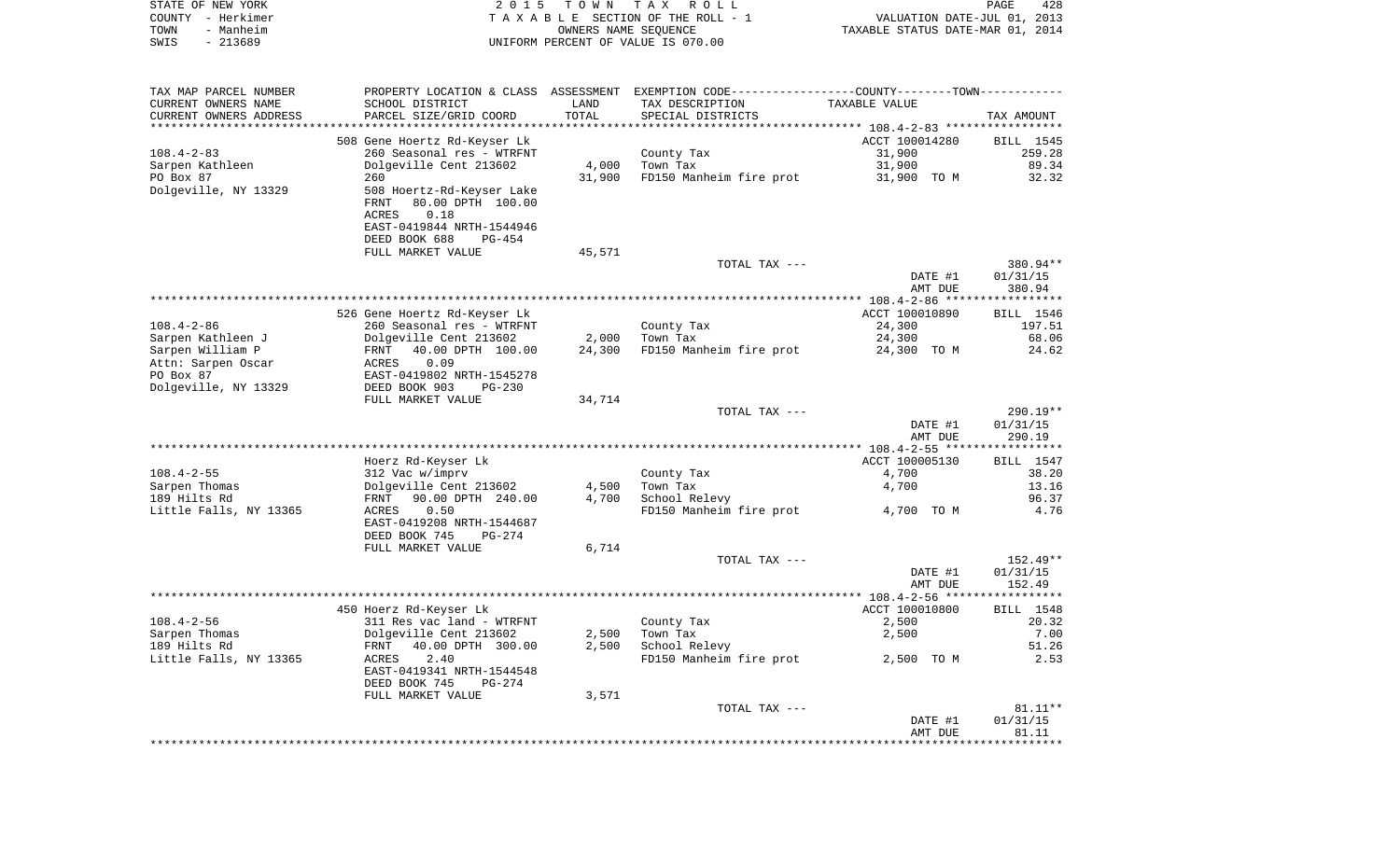| STATE OF NEW YORK<br>COUNTY - Herkimer<br>TOWN<br>- Manheim<br>$-213689$<br>SWIS |                                                                         |       | 2015 TOWN TAX ROLL<br>TAXABLE SECTION OF THE ROLL - 1<br>OWNERS NAME SEQUENCE<br>UNIFORM PERCENT OF VALUE IS 070.00 | PAGE 429<br>VALUATION DATE-JUL 01, 2013<br>TAXABLE STATUS DATE-MAR 01, 2014 |                             |
|----------------------------------------------------------------------------------|-------------------------------------------------------------------------|-------|---------------------------------------------------------------------------------------------------------------------|-----------------------------------------------------------------------------|-----------------------------|
|                                                                                  |                                                                         |       |                                                                                                                     |                                                                             |                             |
| TAX MAP PARCEL NUMBER                                                            |                                                                         |       | PROPERTY LOCATION & CLASS ASSESSMENT EXEMPTION CODE----------------COUNTY--------TOWN----------                     |                                                                             |                             |
| CURRENT OWNERS NAME                                                              | SCHOOL DISTRICT                                                         | LAND  | TAX DESCRIPTION                                                                                                     | TAXABLE VALUE                                                               |                             |
| CURRENT OWNERS ADDRESS                                                           | PARCEL SIZE/GRID COORD                                                  | TOTAL | SPECIAL DISTRICTS                                                                                                   |                                                                             | TAX AMOUNT                  |
| *************************                                                        |                                                                         |       |                                                                                                                     |                                                                             |                             |
| 108.4-1-59                                                                       | Fenner St<br>314 Rural vac<10                                           |       | County Tax                                                                                                          | ACCT 100005555<br>500                                                       | BILL 1549<br>4.06           |
| Sarpen William                                                                   | Dolgeville Cent 213602                                                  |       | 500 Town Tax                                                                                                        | 500                                                                         | 1.40                        |
| 46 Van Buren St                                                                  | 314                                                                     | 500   | FD150 Manheim fire prot                                                                                             | 500 TO M                                                                    | .51                         |
| Dolgeville, NY 13329                                                             | 360 X80                                                                 |       |                                                                                                                     |                                                                             |                             |
|                                                                                  | Fenner Street                                                           |       |                                                                                                                     |                                                                             |                             |
|                                                                                  | FRNT 360.00 DPTH 80.00                                                  |       |                                                                                                                     |                                                                             |                             |
|                                                                                  | 0.46<br>ACRES                                                           |       |                                                                                                                     |                                                                             |                             |
|                                                                                  | EAST-0418940 NRTH-1550737                                               |       |                                                                                                                     |                                                                             |                             |
|                                                                                  | DEED BOOK 818<br>PG-623                                                 | 714   |                                                                                                                     |                                                                             |                             |
|                                                                                  | FULL MARKET VALUE                                                       |       | TOTAL TAX ---                                                                                                       |                                                                             | $5.97**$                    |
|                                                                                  |                                                                         |       |                                                                                                                     | DATE #1                                                                     | 01/31/15                    |
|                                                                                  |                                                                         |       |                                                                                                                     | AMT DUE                                                                     | 5.97                        |
|                                                                                  |                                                                         |       |                                                                                                                     |                                                                             |                             |
|                                                                                  | Hillcrest                                                               |       |                                                                                                                     |                                                                             | <b>BILL</b> 1550            |
| 108.4-1-60                                                                       | 314 Rural vac<10                                                        |       | County Tax                                                                                                          | 6,400                                                                       | 52.02                       |
| Sarpen William                                                                   | Dolgeville Cent 213602<br>ACRES 6.80                                    |       | $6,400$ Town Tax                                                                                                    | 6,400                                                                       | 17.92                       |
| 46 Vanburen St                                                                   |                                                                         | 6,400 | FD150 Manheim fire prot                                                                                             | 6,400 TO M                                                                  | 6.48                        |
| Dolgeville, NY 13329                                                             | EAST-0419455 NRTH-1550817<br>FULL MARKET VALUE                          | 9,143 |                                                                                                                     |                                                                             |                             |
|                                                                                  |                                                                         |       | TOTAL TAX ---                                                                                                       |                                                                             | $76.42**$                   |
|                                                                                  |                                                                         |       |                                                                                                                     | DATE #1                                                                     | 01/31/15                    |
|                                                                                  |                                                                         |       |                                                                                                                     | AMT DUE                                                                     | 76.42                       |
|                                                                                  |                                                                         |       |                                                                                                                     |                                                                             |                             |
|                                                                                  | Fenner St                                                               |       |                                                                                                                     | ACCT 100000360                                                              | BILL 1551                   |
| 108.4-1-62                                                                       | 314 Rural vac<10                                                        |       | County Tax                                                                                                          | 500                                                                         | 4.06                        |
| Sarpen William                                                                   | Dolgeville Cent 213602<br>FRNT 100.00 DPTH 500.00                       | 500   | Town Tax                                                                                                            | 500                                                                         | 1.40                        |
| 46 Vanburen St<br>Dolgeville, NY 13329                                           | ACRES 1.00                                                              | 500   | FD150 Manheim fire prot                                                                                             | 500 TO M                                                                    | .51                         |
|                                                                                  | EAST-0419155 NRTH-1550216                                               |       |                                                                                                                     |                                                                             |                             |
|                                                                                  | DEED BOOK 00356 PG-00036                                                |       |                                                                                                                     |                                                                             |                             |
|                                                                                  | FULL MARKET VALUE                                                       | 714   |                                                                                                                     |                                                                             |                             |
|                                                                                  |                                                                         |       | TOTAL TAX ---                                                                                                       |                                                                             | $5.97**$                    |
|                                                                                  |                                                                         |       |                                                                                                                     | DATE #1                                                                     | 01/31/15                    |
|                                                                                  |                                                                         |       |                                                                                                                     | AMT DUE                                                                     | 5.97                        |
|                                                                                  |                                                                         |       |                                                                                                                     |                                                                             |                             |
| $108.4 - 1 - 73$                                                                 | Fenner St                                                               |       | County Tax                                                                                                          | 100                                                                         | <b>BILL</b> 1552<br>0.81    |
| Sarpen William                                                                   | 314 Rural vac<10<br>Dolgeville Cent 213602<br>FRNT   70.00 DPTH   70.00 |       | 100    Town Tax                                                                                                     | 100                                                                         | 0.28                        |
| 46 Vanburen St                                                                   |                                                                         |       | 100 FD150 Manheim fire prot                                                                                         | 100 TO M                                                                    | .10                         |
| Dolgeville, NY 13329                                                             | EAST-0419185 NRTH-1549900                                               |       |                                                                                                                     |                                                                             |                             |
|                                                                                  | DEED BOOK 731<br>$PG-219$                                               |       |                                                                                                                     |                                                                             |                             |
|                                                                                  | FULL MARKET VALUE                                                       | 143   |                                                                                                                     |                                                                             |                             |
|                                                                                  |                                                                         |       | TOTAL TAX ---                                                                                                       |                                                                             | $1.19**$                    |
|                                                                                  |                                                                         |       |                                                                                                                     | DATE #1                                                                     | 01/31/15                    |
|                                                                                  |                                                                         |       |                                                                                                                     | AMT DUE                                                                     | 1.19<br>* * * * * * * * * * |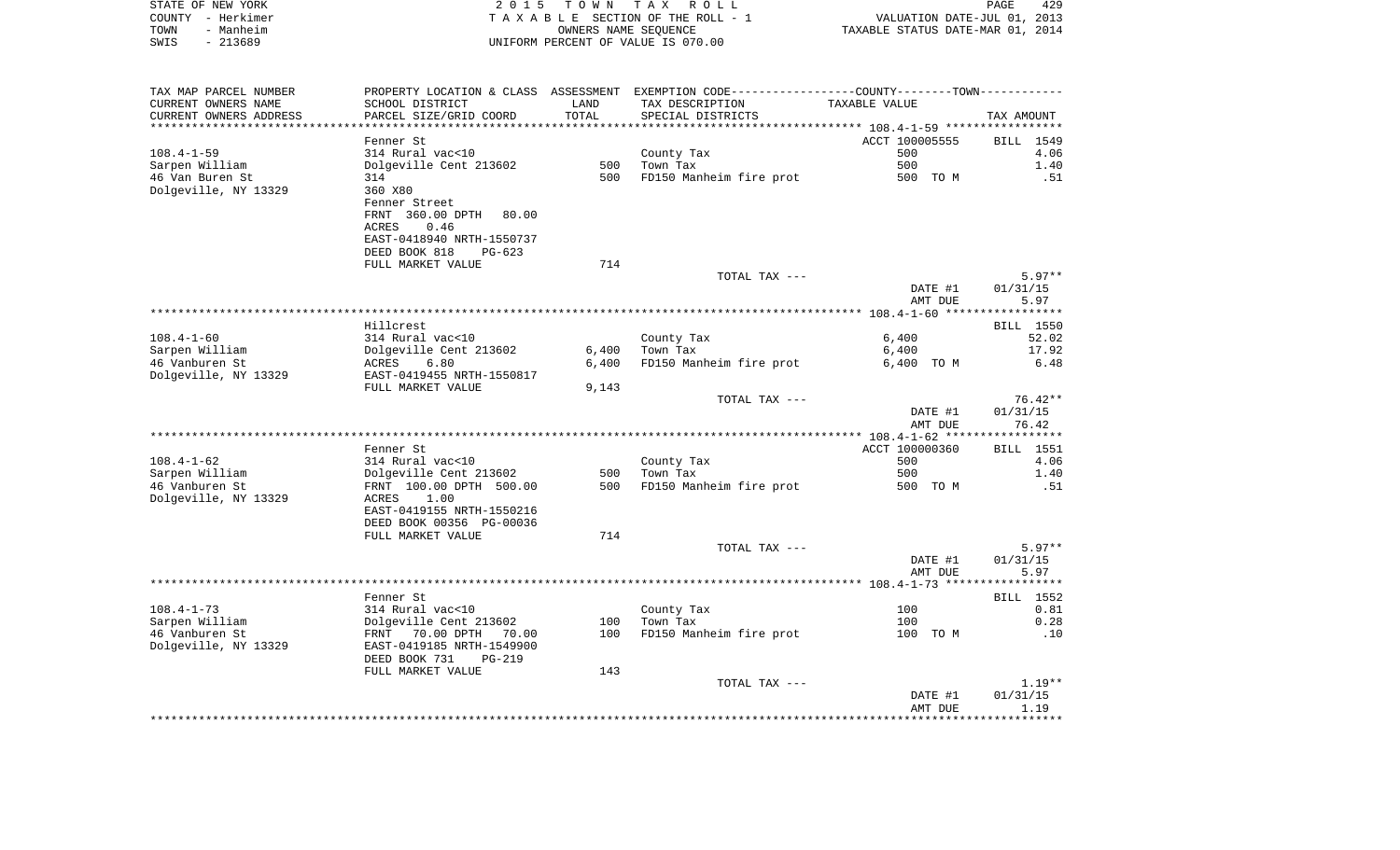| STATE OF NEW YORK |                                    | 2015 TOWN TAX ROLL              | PAGE                             | 430 |
|-------------------|------------------------------------|---------------------------------|----------------------------------|-----|
| COUNTY - Herkimer |                                    | TAXABLE SECTION OF THE ROLL - 1 | VALUATION DATE-JUL 01, 2013      |     |
| - Manheim<br>TOWN |                                    | OWNERS NAME SEOUENCE            | TAXABLE STATUS DATE-MAR 01, 2014 |     |
| - 213689<br>SWIS  | UNIFORM PERCENT OF VALUE IS 070.00 |                                 |                                  |     |

| TAX MAP PARCEL NUMBER  | PROPERTY LOCATION & CLASS ASSESSMENT EXEMPTION CODE----------------COUNTY-------TOWN-------- |       |                         |                |            |
|------------------------|----------------------------------------------------------------------------------------------|-------|-------------------------|----------------|------------|
| CURRENT OWNERS NAME    | SCHOOL DISTRICT                                                                              | LAND  | TAX DESCRIPTION         | TAXABLE VALUE  |            |
| CURRENT OWNERS ADDRESS | PARCEL SIZE/GRID COORD                                                                       | TOTAL | SPECIAL DISTRICTS       |                | TAX AMOUNT |
|                        |                                                                                              |       |                         |                |            |
|                        | OFF Fenner St                                                                                |       |                         |                | BILL 1553  |
| $108.4 - 1 - 75$       | 314 Rural vac<10                                                                             |       | County Tax              | 200            | 1.63       |
| Sarpen William P       | Dolgeville Cent 213602                                                                       | 200   | Town Tax                | 200            | 0.56       |
| 46 Van Buren St        | 50.00 DPTH 175.00<br>FRNT                                                                    | 200   | FD150 Manheim fire prot | 200 TO M       | .20        |
| Dolgeville, NY 13329   | 0.20<br>ACRES                                                                                |       |                         |                |            |
|                        | EAST-0419055 NRTH-1550814                                                                    |       |                         |                |            |
|                        | DEED BOOK 731<br><b>PG-221</b>                                                               |       |                         |                |            |
|                        | FULL MARKET VALUE                                                                            | 286   |                         |                |            |
|                        |                                                                                              |       | TOTAL TAX ---           |                | $2.39**$   |
|                        |                                                                                              |       |                         | DATE #1        | 01/31/15   |
|                        |                                                                                              |       |                         | AMT DUE        | 2.39       |
|                        |                                                                                              |       |                         |                |            |
|                        | Fenner St                                                                                    |       |                         |                | BILL 1554  |
| $108.4 - 1 - 76$       | 314 Rural vac<10                                                                             |       | County Tax              | 200            | 1.63       |
| Sarpen William P       | Dolgeville Cent 213602                                                                       | 200   | Town Tax                | 200            | 0.56       |
| 46 Van Buren St        | 50.00 DPTH 170.00<br>FRNT                                                                    | 200   | FD150 Manheim fire prot | 200 TO M       | .20        |
| Dolgeville, NY 13329   | ACRES<br>0.20                                                                                |       |                         |                |            |
|                        | EAST-0419059 NRTH-1550769                                                                    |       |                         |                |            |
|                        | DEED BOOK 686<br>PG-248                                                                      |       |                         |                |            |
|                        | FULL MARKET VALUE                                                                            | 286   |                         |                |            |
|                        |                                                                                              |       | TOTAL TAX ---           |                | $2.39**$   |
|                        |                                                                                              |       |                         | DATE #1        | 01/31/15   |
|                        |                                                                                              |       |                         | AMT DUE        | 2.39       |
|                        |                                                                                              |       |                         |                |            |
|                        | Fenner St.                                                                                   |       |                         |                | BILL 1555  |
| $108.4 - 1 - 77$       | 314 Rural vac<10                                                                             |       | County Tax              | 100            | 0.81       |
| Sarpen William P       | Dolgeville Cent 213602                                                                       | 100   | Town Tax                | 100            | 0.28       |
| 46 Van Buren St        | 50.00 DPTH 95.00<br>FRNT                                                                     | 100   | FD150 Manheim fire prot | 100 TO M       | .10        |
| Dolgeville, NY 13329   | 0.11<br>ACRES                                                                                |       |                         |                |            |
|                        | EAST-0419181 NRTH-1549948                                                                    |       |                         |                |            |
|                        | DEED BOOK 786<br>$PG-620$                                                                    |       |                         |                |            |
|                        | FULL MARKET VALUE                                                                            | 143   |                         |                |            |
|                        |                                                                                              |       | TOTAL TAX ---           |                | $1.19**$   |
|                        |                                                                                              |       |                         | DATE #1        | 01/31/15   |
|                        |                                                                                              |       |                         | AMT DUE        | 1.19       |
|                        |                                                                                              |       |                         |                |            |
|                        | Fenner St                                                                                    |       |                         | ACCT 102004020 | BILL 1556  |
| $108.4 - 1 - 78$       | 314 Rural vac<10                                                                             |       | County Tax              | 100            | 0.81       |
| Sarpen William P       | Dolgeville Cent 213602                                                                       | 100   | Town Tax                | 100            | 0.28       |
| 46 Van Buren St        | 50.00 DPTH 125.00<br>FRNT                                                                    | 100   | FD150 Manheim fire prot | 100 TO M       | .10        |
| Dolgeville, NY 13329   | ACRES<br>0.14                                                                                |       |                         |                |            |
|                        | EAST-0419103 NRTH-1550554                                                                    |       |                         |                |            |
|                        | DEED BOOK 267<br>$PG-254$                                                                    |       |                         |                |            |
|                        | FULL MARKET VALUE                                                                            | 143   |                         |                |            |
|                        |                                                                                              |       | TOTAL TAX ---           |                | $1.19**$   |
|                        |                                                                                              |       |                         | DATE #1        | 01/31/15   |
|                        |                                                                                              |       |                         | AMT DUE        | 1.19       |
|                        |                                                                                              |       |                         |                |            |
|                        |                                                                                              |       |                         |                |            |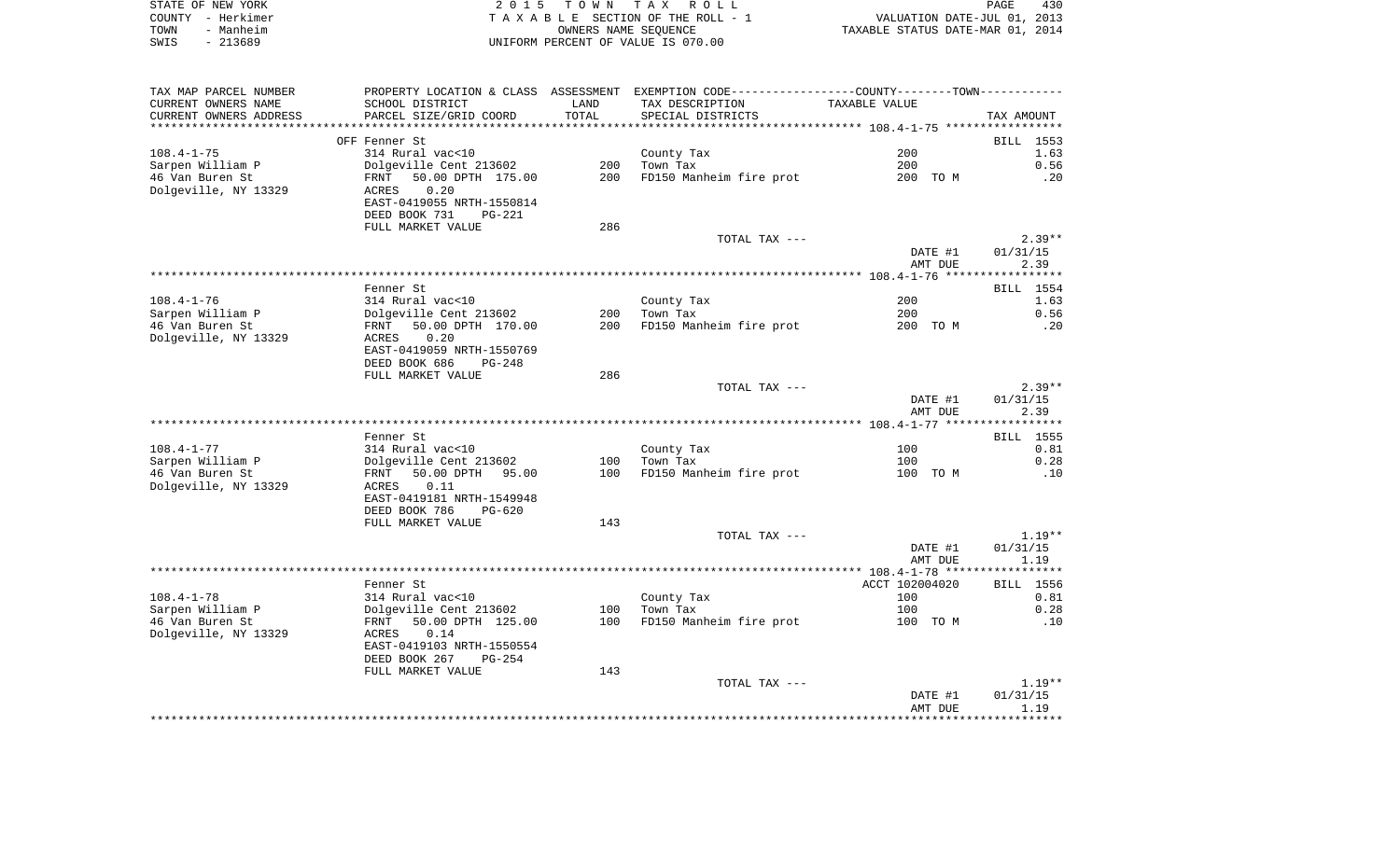| STATE OF NEW YORK | 2015 TOWN TAX ROLL                 | PAGE                             | 431 |
|-------------------|------------------------------------|----------------------------------|-----|
| COUNTY – Herkimer | TAXABLE SECTION OF THE ROLL - 1    | VALUATION DATE-JUL 01, 2013      |     |
| - Manheim<br>TOWN | OWNERS NAME SEOUENCE               | TAXABLE STATUS DATE-MAR 01, 2014 |     |
| $-213689$<br>SWIS | UNIFORM PERCENT OF VALUE IS 070.00 |                                  |     |

| TAX MAP PARCEL NUMBER  |                                                     |        | PROPERTY LOCATION & CLASS ASSESSMENT EXEMPTION CODE----------------COUNTY-------TOWN---------- |                       |            |
|------------------------|-----------------------------------------------------|--------|------------------------------------------------------------------------------------------------|-----------------------|------------|
| CURRENT OWNERS NAME    | SCHOOL DISTRICT                                     | LAND   | TAX DESCRIPTION                                                                                | TAXABLE VALUE         |            |
| CURRENT OWNERS ADDRESS | PARCEL SIZE/GRID COORD                              | TOTAL  | SPECIAL DISTRICTS                                                                              |                       | TAX AMOUNT |
|                        |                                                     |        |                                                                                                |                       |            |
|                        | Fenner St - Village Limit                           |        |                                                                                                |                       | BILL 1557  |
| $108.4 - 1 - 79$       | 314 Rural vac<10                                    |        | County Tax                                                                                     | 100                   | 0.81       |
| Sarpen William P       | Dolgeville Cent 213602                              | 100    | Town Tax                                                                                       | 100                   | 0.28       |
| 46 Vanburen St         | 50.00 DPTH<br>95.00<br>FRNT                         | 100    | FD150 Manheim fire prot                                                                        | 100 TO M              | .10        |
| Dolgeville, NY 13329   | 0.11<br>ACRES                                       |        |                                                                                                |                       |            |
|                        | EAST-0418882 NRTH-1550896                           |        |                                                                                                |                       |            |
|                        | DEED BOOK 786<br>PG-621                             |        |                                                                                                |                       |            |
|                        | FULL MARKET VALUE                                   | 143    |                                                                                                |                       |            |
|                        |                                                     |        | TOTAL TAX ---                                                                                  |                       | $1.19**$   |
|                        |                                                     |        |                                                                                                | DATE #1               | 01/31/15   |
|                        |                                                     |        |                                                                                                | AMT DUE               | 1.19       |
|                        | 514 Gene Hoertz Rd-Keyser Lk                        |        |                                                                                                | ACCT 100005280        | BILL 1558  |
| $108.4 - 2 - 84$       |                                                     |        |                                                                                                | 43,600                | 354.37     |
| Sarpen William P       | 260 Seasonal res - WTRFNT<br>Dolgeville Cent 213602 | 8,000  | County Tax<br>Town Tax                                                                         |                       | 122.11     |
| 46 Van Buren St        | FRNT 160.00 DPTH 100.00                             | 43,600 | FD150 Manheim fire prot                                                                        | 43,600<br>43,600 TO M | 44.18      |
| Dolgeville, NY 13329   | 0.37<br>ACRES                                       |        |                                                                                                |                       |            |
|                        | EAST-0419832 NRTH-1545056                           |        |                                                                                                |                       |            |
|                        | DEED BOOK 00627 PG-00839                            |        |                                                                                                |                       |            |
|                        | FULL MARKET VALUE                                   | 62,286 |                                                                                                |                       |            |
|                        |                                                     |        | TOTAL TAX ---                                                                                  |                       | $520.66**$ |
|                        |                                                     |        |                                                                                                | DATE #1               | 01/31/15   |
|                        |                                                     |        |                                                                                                | AMT DUE               | 520.66     |
|                        |                                                     |        |                                                                                                |                       |            |
|                        | Gene Hoertz Rd-Keyser Lk                            |        |                                                                                                | ACCT 100008970        | BILL 1559  |
| $108.4 - 2 - 87$       | 314 Rural vac<10 - WTRFNT                           |        | County Tax                                                                                     | 2,000                 | 16.26      |
| Sarpen William P       | Dolgeville Cent 213602                              | 2,000  | Town Tax                                                                                       | 2,000                 | 5.60       |
| Sarpen Kathleen J      | 40.00 DPTH 100.00<br>FRNT                           | 2,000  | FD150 Manheim fire prot                                                                        | 2,000 TO M            | 2.03       |
| 46 Van Buren St        | 0.34<br>ACRES                                       |        |                                                                                                |                       |            |
| Dolgeville, NY 13329   | EAST-0419777 NRTH-1545362                           |        |                                                                                                |                       |            |
|                        | DEED BOOK 900<br>$PG-183$                           |        |                                                                                                |                       |            |
|                        | FULL MARKET VALUE                                   | 2,857  |                                                                                                |                       |            |
|                        |                                                     |        | TOTAL TAX ---                                                                                  |                       | $23.89**$  |
|                        |                                                     |        |                                                                                                | DATE #1               | 01/31/15   |
|                        |                                                     |        |                                                                                                | AMT DUE               | 23.89      |
|                        |                                                     |        |                                                                                                |                       |            |
|                        | 126 Granny Hill Rd                                  |        |                                                                                                | ACCT 100006450        | BILL 1560  |
| $108.4 - 2 - 65$       | 260 Seasonal res - WTRFNT                           |        | County Tax                                                                                     | 34,800                | 282.85     |
| Scanlon Donald P       | Dolgeville Cent 213602                              | 4,000  | Town Tax                                                                                       | 34,800                | 97.47      |
| 680 N Creek Rd         | 80.00 DPTH 100.00<br>FRNT                           | 34,800 | FD150 Manheim fire prot                                                                        | 34,800 TO M           | 35.26      |
| Little Falls, NY 13365 | $0.18$ BANK<br>ACRES<br>023                         |        |                                                                                                |                       |            |
|                        | EAST-0418711 NRTH-1544766                           |        |                                                                                                |                       |            |
|                        | DEED BOOK 930<br>PG-655                             |        |                                                                                                |                       |            |
|                        | FULL MARKET VALUE                                   | 49,714 |                                                                                                |                       |            |
|                        |                                                     |        | TOTAL TAX ---                                                                                  |                       | $415.58**$ |
|                        |                                                     |        |                                                                                                | DATE #1               | 01/31/15   |
|                        |                                                     |        |                                                                                                | AMT DUE               | 415.58     |
|                        |                                                     |        |                                                                                                |                       |            |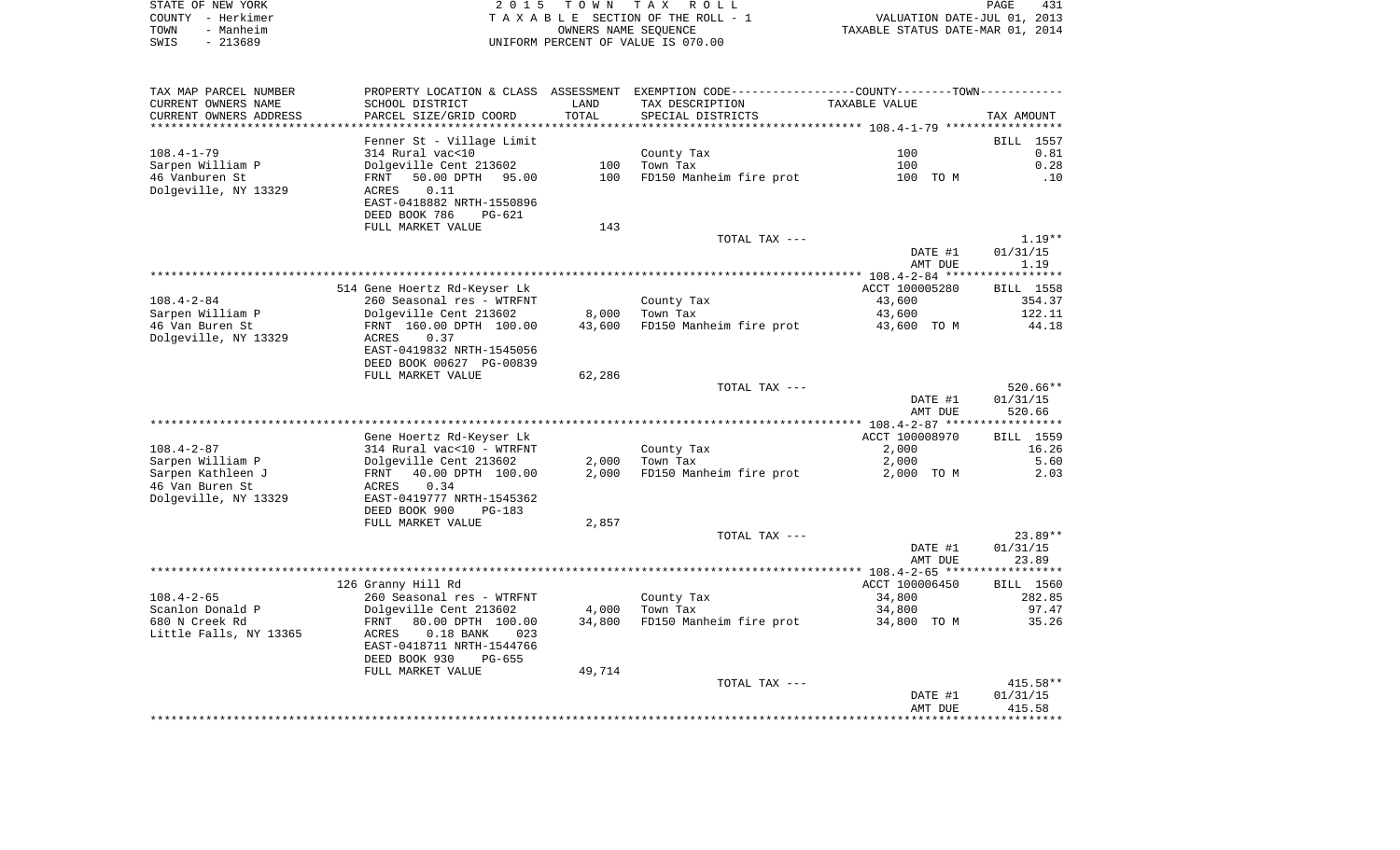|      | STATE OF NEW YORK | 2015 TOWN TAX ROLL                 | 432<br>PAGE                      |
|------|-------------------|------------------------------------|----------------------------------|
|      | COUNTY - Herkimer | TAXABLE SECTION OF THE ROLL - 1    | VALUATION DATE-JUL 01, 2013      |
| TOWN | - Manheim         | OWNERS NAME SEOUENCE               | TAXABLE STATUS DATE-MAR 01, 2014 |
| SWIS | - 213689          | UNIFORM PERCENT OF VALUE IS 070.00 |                                  |

| TAX MAP PARCEL NUMBER      |                                                       |        | PROPERTY LOCATION & CLASS ASSESSMENT EXEMPTION CODE----------------COUNTY--------TOWN----------- |                |                  |
|----------------------------|-------------------------------------------------------|--------|--------------------------------------------------------------------------------------------------|----------------|------------------|
| CURRENT OWNERS NAME        | SCHOOL DISTRICT                                       | LAND   | TAX DESCRIPTION                                                                                  | TAXABLE VALUE  |                  |
| CURRENT OWNERS ADDRESS     | PARCEL SIZE/GRID COORD                                | TOTAL  | SPECIAL DISTRICTS                                                                                |                | TAX AMOUNT       |
|                            |                                                       |        |                                                                                                  |                |                  |
|                            | Rural Park Dr                                         |        |                                                                                                  | ACCT 100013050 | <b>BILL</b> 1561 |
| $115.2 - 1 - 66$           | 314 Rural vac<10                                      |        | County Tax                                                                                       | 6,000          | 48.77            |
| Schaefer Karen             | O-E-StJ Cent<br>273803                                | 6,000  | Town Tax                                                                                         | 6,000          | 16.80            |
| Leary Lisa                 | 40.00 DPTH 100.00<br>FRNT                             | 6,000  | FD150 Manheim fire prot                                                                          | 6,000 TO M     | 6.08             |
| 27 Parkside Dr             | 0.09<br>ACRES                                         |        |                                                                                                  |                |                  |
| Lake Katrine, NY 12449     | EAST-0420110 NRTH-1540735<br>DEED BOOK 1206<br>PG-357 |        |                                                                                                  |                |                  |
|                            | FULL MARKET VALUE                                     | 8,571  |                                                                                                  |                |                  |
|                            |                                                       |        | TOTAL TAX ---                                                                                    |                | $71.65**$        |
|                            |                                                       |        |                                                                                                  | DATE #1        | 01/31/15         |
|                            |                                                       |        |                                                                                                  | AMT DUE        | 71.65            |
|                            |                                                       |        |                                                                                                  |                |                  |
|                            | 166 Rural Park Dr                                     |        |                                                                                                  | ACCT 100013020 | BILL 1562        |
| $115.2 - 1 - 74$           | 210 1 Family Res - WTRFNT                             |        | County Tax                                                                                       | 69,000         | 560.82           |
| Schaefer Karen             | O-E-StJ Cent<br>273803                                | 12,000 | Town Tax                                                                                         | 69,000         | 193.25           |
| Leary Lisa                 | FRNT<br>80.00 DPTH 100.00                             | 69,000 | FD150 Manheim fire prot                                                                          | 69,000 TO M    | 69.91            |
| 27 Parkside Dr             | 0.20<br>ACRES                                         |        |                                                                                                  |                |                  |
| Lake Katrine, NY 12449     | EAST-0420173 NRTH-1540762                             |        |                                                                                                  |                |                  |
|                            | DEED BOOK 1206<br>PG-357                              |        |                                                                                                  |                |                  |
|                            | FULL MARKET VALUE                                     | 98,571 |                                                                                                  |                |                  |
|                            |                                                       |        | TOTAL TAX ---                                                                                    |                | 823.98**         |
|                            |                                                       |        |                                                                                                  | DATE #1        | 01/31/15         |
|                            |                                                       |        |                                                                                                  | AMT DUE        | 823.98           |
|                            |                                                       |        |                                                                                                  | ACCT 100010950 | BILL 1563        |
| $115.2 - 2 - 25$           | 456 Inghams Mills Rd<br>210 1 Family Res              |        | VET WAR CT 41121                                                                                 | 5,145<br>5,145 |                  |
| Schaff Guy                 | 273803<br>O-E-StJ Cent                                | 1,600  | County Tax                                                                                       | 29,155         | 236.97           |
| 456 Ingham Mills Rd        | FRNT 137.00 DPTH 63.00                                | 34,300 | Town Tax                                                                                         | 29,155         | 81.66            |
| Little Falls, NY 13365     | 0.18<br>ACRES                                         |        | FD150 Manheim fire prot                                                                          | 34,300 TO M    | 34.75            |
|                            | EAST-0421588 NRTH-1539003                             |        |                                                                                                  |                |                  |
|                            | DEED BOOK 1262<br>PG-947                              |        |                                                                                                  |                |                  |
|                            | FULL MARKET VALUE                                     | 49,000 |                                                                                                  |                |                  |
|                            |                                                       |        | TOTAL TAX ---                                                                                    |                | 353.38**         |
|                            |                                                       |        |                                                                                                  | DATE #1        | 01/31/15         |
|                            |                                                       |        |                                                                                                  | AMT DUE        | 353.38           |
|                            |                                                       |        |                                                                                                  |                |                  |
|                            | 204 Holmberg Rd-Keyser Lk                             |        |                                                                                                  | ACCT 100004440 | BILL 1564        |
| $115.2 - 1 - 53$           | 260 Seasonal res - WTRFNT                             |        | County Tax                                                                                       | 47,700         | 387.70           |
| Schaner Family Trust u/d/t | O-E-StJ Cent<br>273803                                | 5,100  | Town Tax                                                                                         | 47,700         | 133.59           |
| 6124 Schale Kamp Dr        | FRNT 100.00 DPTH 200.00                               | 47,700 | FD150 Manheim fire prot                                                                          | 47,700 TO M    | 48.33            |
| Springhill, FL 34609       | 0.51<br>ACRES                                         |        |                                                                                                  |                |                  |
|                            | EAST-0418945 NRTH-1542293                             |        |                                                                                                  |                |                  |
|                            | DEED BOOK 1180<br>PG-677                              |        |                                                                                                  |                |                  |
|                            | FULL MARKET VALUE                                     | 68,143 | TOTAL TAX ---                                                                                    |                | $569.62**$       |
|                            |                                                       |        |                                                                                                  | DATE #1        | 01/31/15         |
|                            |                                                       |        |                                                                                                  | AMT DUE        | 569.62           |
|                            |                                                       |        |                                                                                                  |                |                  |
|                            |                                                       |        |                                                                                                  |                |                  |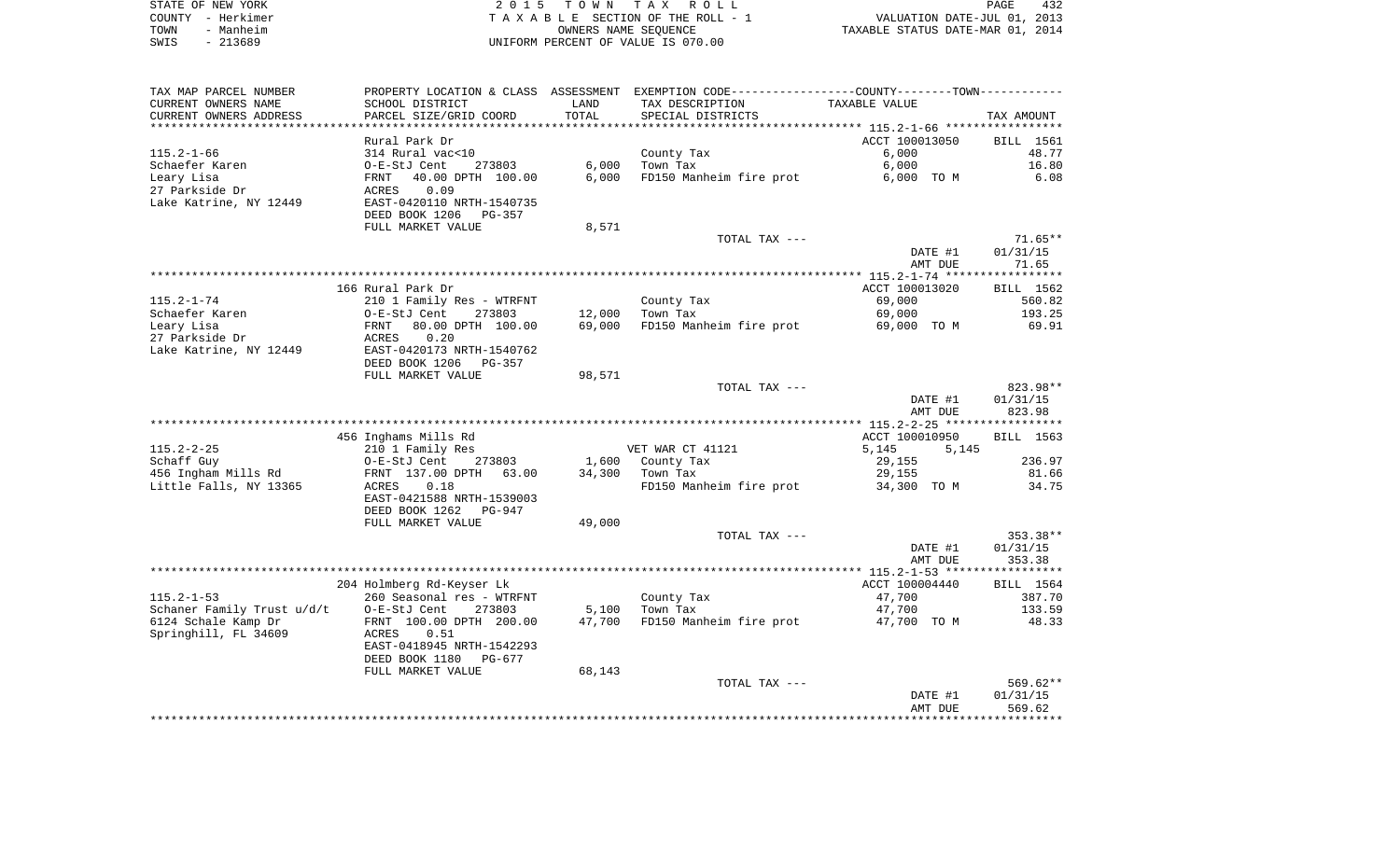|      | STATE OF NEW YORK | 2015 TOWN TAX ROLL                 | PAGE                             | 433 |
|------|-------------------|------------------------------------|----------------------------------|-----|
|      | COUNTY - Herkimer | TAXABLE SECTION OF THE ROLL - 1    | VALUATION DATE-JUL 01, 2013      |     |
| TOWN | - Manheim         | OWNERS NAME SEOUENCE               | TAXABLE STATUS DATE-MAR 01, 2014 |     |
| SWIS | - 213689          | UNIFORM PERCENT OF VALUE IS 070.00 |                                  |     |

 $\begin{array}{c} 433 \\ 2013 \\ 2014 \end{array}$ 

| TAX MAP PARCEL NUMBER                         |                                                   |                 | PROPERTY LOCATION & CLASS ASSESSMENT EXEMPTION CODE---------------COUNTY-------TOWN---------- |                       |                        |
|-----------------------------------------------|---------------------------------------------------|-----------------|-----------------------------------------------------------------------------------------------|-----------------------|------------------------|
| CURRENT OWNERS NAME                           | SCHOOL DISTRICT                                   | LAND            | TAX DESCRIPTION                                                                               | TAXABLE VALUE         |                        |
| CURRENT OWNERS ADDRESS                        | PARCEL SIZE/GRID COORD                            | TOTAL           | SPECIAL DISTRICTS                                                                             |                       | TAX AMOUNT             |
| **********************                        |                                                   |                 |                                                                                               |                       |                        |
|                                               | St Rte 5                                          |                 |                                                                                               | ACCT 100009245        | BILL 1565              |
| $115.4 - 2 - 8$                               | 314 Rural vac<10                                  |                 | County Tax                                                                                    | 1,500                 | 12.19                  |
| Schrader Arnold                               | Little Falls Ce 210900                            | 1,500           | Town Tax                                                                                      | 1,500                 | 4.20                   |
| 195 Rasbach Rd                                | FRNT 220.00 DPTH 164.00                           | 1,500           | FD150 Manheim fire prot                                                                       | 1,500 TO M            | 1.52                   |
| Little Falls, NY 13329                        | 0.71<br>ACRES                                     |                 |                                                                                               |                       |                        |
|                                               | EAST-0411919 NRTH-1529688                         |                 |                                                                                               |                       |                        |
|                                               | DEED BOOK 826<br>PG-90                            |                 |                                                                                               |                       |                        |
|                                               | FULL MARKET VALUE                                 | 2,143           |                                                                                               |                       |                        |
|                                               |                                                   |                 | TOTAL TAX ---                                                                                 |                       | 17.91**                |
|                                               |                                                   |                 |                                                                                               | DATE #1<br>AMT DUE    | 01/31/15<br>17.91      |
|                                               |                                                   |                 |                                                                                               |                       |                        |
|                                               | 312 Willie Ln Keyser Lk                           |                 |                                                                                               | ACCT 100011160        | BILL 1566              |
| $115.2 - 1 - 34$                              | 260 Seasonal res - WTRFNT                         |                 | County Tax                                                                                    | 20,500                | 166.62                 |
| Schultz Robert E                              | Dolgeville Cent 213602                            | 5,000           | Town Tax                                                                                      | 20,500                | 57.42                  |
| 146 Inghams Mills Rd                          | FRNT 100.00 DPTH 150.00                           | 20,500          | FD150 Manheim fire prot                                                                       | 20,500 TO M           | 20.77                  |
| Little Falls, NY 13365                        | 0.34<br>ACRES                                     |                 |                                                                                               |                       |                        |
|                                               | EAST-0418806 NRTH-1544354                         |                 |                                                                                               |                       |                        |
|                                               | DEED BOOK 811<br>PG-636                           |                 |                                                                                               |                       |                        |
|                                               | FULL MARKET VALUE                                 | 29,286          |                                                                                               |                       |                        |
|                                               |                                                   |                 | TOTAL TAX ---                                                                                 |                       | 244.81**               |
|                                               |                                                   |                 |                                                                                               | DATE #1               | 01/31/15               |
|                                               |                                                   |                 |                                                                                               | AMT DUE               | 244.81                 |
|                                               |                                                   |                 |                                                                                               |                       |                        |
|                                               | 146 Inghams Mills Rd                              |                 | County Tax                                                                                    | ACCT 100011130        | BILL 1567              |
| 115.4-1-43                                    | 210 1 Family Res                                  |                 |                                                                                               | 63,100                | 512.87                 |
| Schultz Robert E                              | Little Falls Ce 210900<br>FRNT 225.00 DPTH 190.00 | 2,600<br>63,100 | FD150 Manheim fire prot                                                                       | 63,100<br>63,100 TO M | 176.73<br>63.93        |
| 146 Inghams Mill Rd<br>Little Falls, NY 13365 | ACRES<br>0.64                                     |                 |                                                                                               |                       |                        |
|                                               | EAST-0416536 NRTH-1535676                         |                 |                                                                                               |                       |                        |
|                                               | DEED BOOK 00667 PG-00515                          |                 |                                                                                               |                       |                        |
|                                               | FULL MARKET VALUE                                 | 90,143          |                                                                                               |                       |                        |
|                                               |                                                   |                 | TOTAL TAX ---                                                                                 |                       | 753.53**               |
|                                               |                                                   |                 |                                                                                               | DATE #1               | 01/31/15               |
|                                               |                                                   |                 |                                                                                               | AMT DUE               | 753.53                 |
|                                               |                                                   |                 |                                                                                               |                       |                        |
|                                               | 589 Murphy Rd                                     |                 |                                                                                               | ACCT 100001890        | BILL 1568              |
| $108.4 - 2 - 23$                              | 210 1 Family Res                                  |                 | County Tax                                                                                    | 54,000                | 438.90                 |
| Seaman Sandra R                               | Dolgeville Cent 213602                            | 6,800           | Town Tax                                                                                      | 54,000                | 151.24                 |
| 589 Murphy Rd                                 | ACRES<br>1.70                                     | 54,000          | School Relevy                                                                                 |                       | 680.46                 |
| Little Falls, NY 13365                        | EAST-0409608 NRTH-1544923                         |                 | FD150 Manheim fire prot                                                                       | 54,000 TO M           | 54.71                  |
|                                               | DEED BOOK 936<br>PG-61                            |                 |                                                                                               |                       |                        |
|                                               | FULL MARKET VALUE                                 | 77,143          |                                                                                               |                       |                        |
|                                               |                                                   |                 | TOTAL TAX ---                                                                                 | DATE #1               | 1,325.31**<br>01/31/15 |
|                                               |                                                   |                 |                                                                                               | AMT DUE               | 1,325.31               |
|                                               |                                                   |                 |                                                                                               |                       |                        |
|                                               |                                                   |                 |                                                                                               |                       |                        |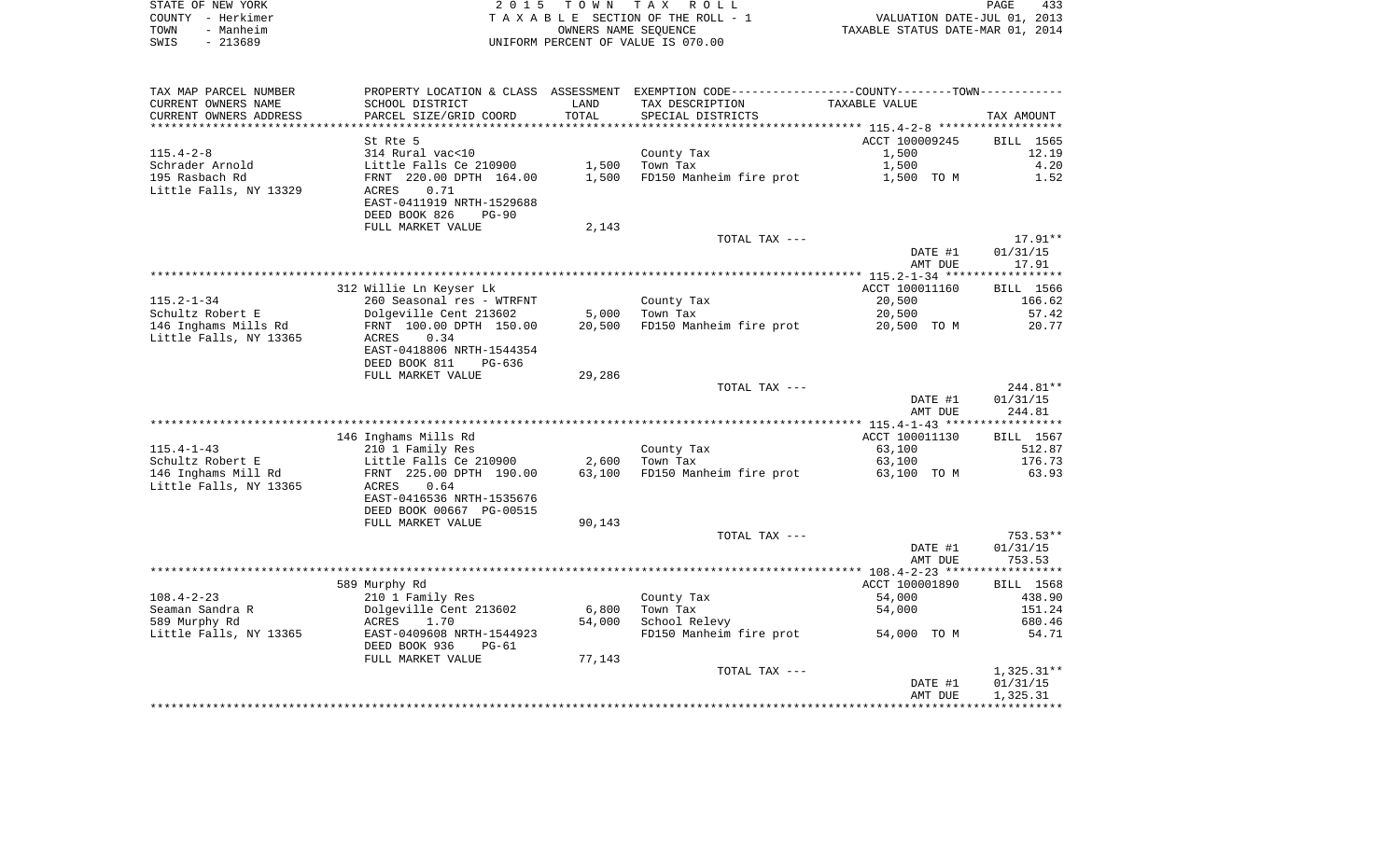| STATE OF NEW YORK                          | 2015 TOWN TAX ROLL                 | 434<br>PAGE                      |
|--------------------------------------------|------------------------------------|----------------------------------|
| COUNTY - Herkimer                          | TAXABLE SECTION OF THE ROLL - 1    | VALUATION DATE-JUL 01, 2013      |
| Manheim<br>TOWN                            | OWNERS NAME SEOUENCE               | TAXABLE STATUS DATE-MAR 01, 2014 |
| 213689<br>SWIS<br>$\overline{\phantom{0}}$ | UNIFORM PERCENT OF VALUE IS 070.00 |                                  |

| TAX MAP PARCEL NUMBER      | PROPERTY LOCATION & CLASS ASSESSMENT |        | EXEMPTION CODE-----------------COUNTY-------TOWN----------- |                |                    |
|----------------------------|--------------------------------------|--------|-------------------------------------------------------------|----------------|--------------------|
| CURRENT OWNERS NAME        | SCHOOL DISTRICT                      | LAND   | TAX DESCRIPTION                                             | TAXABLE VALUE  |                    |
| CURRENT OWNERS ADDRESS     | PARCEL SIZE/GRID COORD               | TOTAL  | SPECIAL DISTRICTS                                           |                | TAX AMOUNT         |
| ************************** |                                      |        |                                                             |                |                    |
|                            | Inghams Mills Rd                     |        |                                                             |                | BILL 1569          |
| $115.4 - 1 - 46.3$         | 105 Vac farmland                     |        | County Tax                                                  | 3,000          | 24.38              |
| Sekel Larry                | Little Falls Ce 210900               | 3,000  | Town Tax                                                    | 3,000          | 8.40               |
| Sekel Jean                 | EAST-0416505 NRTH-1535486            | 3,000  | FD150 Manheim fire prot                                     | 3,000 TO M     | 3.04               |
| 128 Inghams Mills Rd       | DEED BOOK 890<br>$PG-206$            |        |                                                             |                |                    |
| Little Falls, NY 13365     | FULL MARKET VALUE                    | 4,286  |                                                             |                |                    |
|                            |                                      |        | TOTAL TAX ---                                               |                | 35.82**            |
|                            |                                      |        |                                                             | DATE #1        | 01/31/15           |
|                            |                                      |        |                                                             | AMT DUE        | 35.82              |
|                            |                                      |        |                                                             |                |                    |
|                            | 128 Inghams Mills Rd                 |        |                                                             | ACCT 100011310 | BILL 1570          |
| $115.4 - 1 - 44$           | 210 1 Family Res                     |        | VETWAR CTS 41120                                            | 6,300<br>6,300 |                    |
| Sekel Larry S              | Little Falls Ce 210900               | 4,000  | County Tax                                                  | 41,700         | 338.93             |
| Sekel Jean                 | W/garage                             | 48,000 | Town Tax                                                    | 41,700         | 116.79             |
| 128 Inghams Mill Rd        | ACRES<br>1.00                        |        | FD150 Manheim fire prot                                     | 48,000 TO M    | 48.63              |
| Little Falls, NY 13365     | EAST-0416398 NRTH-1535440            |        |                                                             |                |                    |
|                            | DEED BOOK 00652 PG-00953             |        |                                                             |                |                    |
|                            | FULL MARKET VALUE                    | 68,571 |                                                             |                |                    |
|                            |                                      |        | TOTAL TAX ---                                               |                | $504.35**$         |
|                            |                                      |        |                                                             | DATE #1        | 01/31/15           |
|                            |                                      |        |                                                             | AMT DUE        | 504.35             |
|                            | Snells Bush Rd                       |        |                                                             |                |                    |
| $122.2 - 2 - 24.1$         | 311 Res vac land                     |        | County Tax                                                  | 10,000         | BILL 1571<br>81.28 |
| Sekel Larry S              | Little Falls Ce 210900               | 9,400  | Town Tax                                                    | 10,000         | 28.01              |
| Sekel Jean B               | ACRES<br>3.40                        | 10,000 | FD150 Manheim fire prot                                     | 10,000 TO M    | 10.13              |
| 128 Ingham Mills Rd        | EAST-0420933 NRTH-1525265            |        |                                                             |                |                    |
| Little Falls, NY 13365     | DEED BOOK 1121 PG-618                |        |                                                             |                |                    |
|                            | FULL MARKET VALUE                    | 14,286 |                                                             |                |                    |
|                            |                                      |        | TOTAL TAX ---                                               |                | $119.42**$         |
|                            |                                      |        |                                                             | DATE #1        | 01/31/15           |
|                            |                                      |        |                                                             | AMT DUE        | 119.42             |
|                            |                                      |        |                                                             |                |                    |
|                            | 295 Snells Bush Rd                   |        |                                                             | ACCT 100006750 | BILL 1572          |
| $123.1 - 1 - 20$           | 210 1 Family Res                     |        | County Tax                                                  | 49,000         | 398.26             |
| Sekel Ronald J             | 273803<br>O-E-StJ Cent               | 7,600  | Town Tax                                                    | 49,000         | 137.24             |
| 295 Snells Bush Rd         | W/garage                             | 49,000 | FD150 Manheim fire prot                                     | 49,000 TO M    | 49.65              |
| Little Falls, NY 13365     | ACRES<br>1.90                        |        |                                                             |                |                    |
|                            | EAST-0424574 NRTH-1523096            |        |                                                             |                |                    |
|                            | DEED BOOK 696<br>PG-558              |        |                                                             |                |                    |
|                            | FULL MARKET VALUE                    | 70,000 |                                                             |                |                    |
|                            |                                      |        | TOTAL TAX ---                                               |                | 585.15**           |
|                            |                                      |        |                                                             | DATE #1        | 01/31/15           |
|                            |                                      |        |                                                             | AMT DUE        | 585.15             |
|                            |                                      |        |                                                             |                |                    |
|                            |                                      |        |                                                             |                |                    |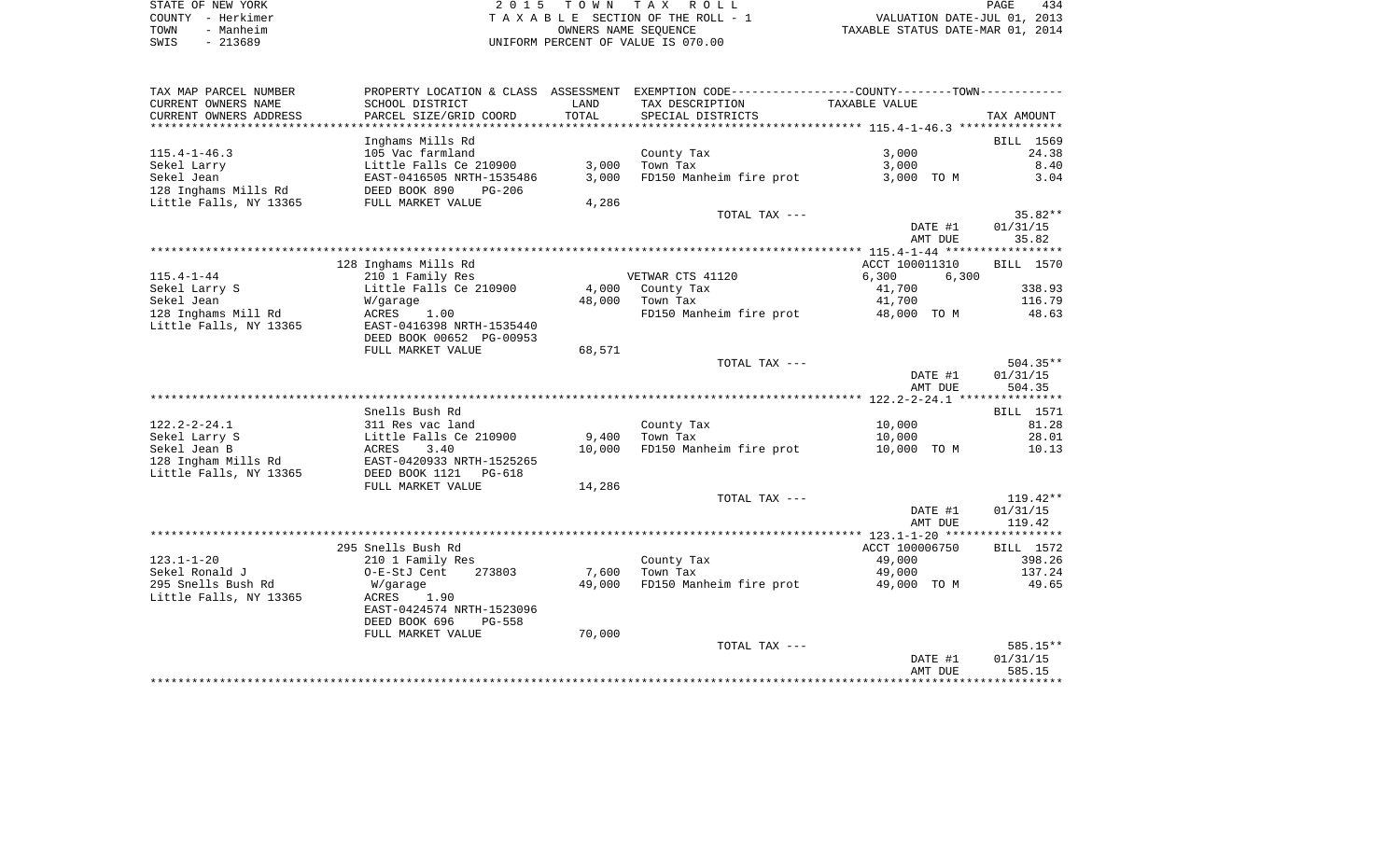| STATE OF NEW YORK | 2015 TOWN TAX ROLL                 | 435<br>PAGE                      |
|-------------------|------------------------------------|----------------------------------|
| COUNTY - Herkimer | TAXABLE SECTION OF THE ROLL - 1    | VALUATION DATE-JUL 01, 2013      |
| - Manheim<br>TOWN | OWNERS NAME SEOUENCE               | TAXABLE STATUS DATE-MAR 01, 2014 |
| - 213689<br>SWIS  | UNIFORM PERCENT OF VALUE IS 070.00 |                                  |

| TAX MAP PARCEL NUMBER                |                                          |        | PROPERTY LOCATION & CLASS ASSESSMENT EXEMPTION CODE----------------COUNTY--------TOWN----------- |                |            |
|--------------------------------------|------------------------------------------|--------|--------------------------------------------------------------------------------------------------|----------------|------------|
| CURRENT OWNERS NAME                  | SCHOOL DISTRICT                          | LAND   | TAX DESCRIPTION                                                                                  | TAXABLE VALUE  |            |
| CURRENT OWNERS ADDRESS               | PARCEL SIZE/GRID COORD                   | TOTAL  | SPECIAL DISTRICTS                                                                                |                | TAX AMOUNT |
| *********************                | **********************                   |        |                                                                                                  |                |            |
|                                      | Lyon Rd                                  |        |                                                                                                  |                | BILL 1573  |
| $108.2 - 2 - 4$                      | 322 Rural vac>10                         |        | County Tax                                                                                       | 13,900         | 112.98     |
| Sels Robert L                        | Dolgeville Cent 213602                   | 13,900 | Town Tax                                                                                         | 13,900         | 38.93      |
| 750 Beach St                         | ACRES 10.20                              | 13,900 | FD150 Manheim fire prot                                                                          | 13,900 TO M    | 14.08      |
| Redding, PA 19605                    | EAST-0414393 NRTH-1553441                |        |                                                                                                  |                |            |
|                                      | DEED BOOK 857<br>$PG-1$                  |        |                                                                                                  |                |            |
|                                      | FULL MARKET VALUE                        | 19,857 |                                                                                                  |                |            |
|                                      |                                          |        | TOTAL TAX ---                                                                                    |                | 165.99**   |
|                                      |                                          |        |                                                                                                  | DATE #1        | 01/31/15   |
|                                      |                                          |        |                                                                                                  | AMT DUE        | 165.99     |
|                                      |                                          |        |                                                                                                  |                |            |
|                                      | Lyon Rd                                  |        |                                                                                                  |                | BILL 1574  |
| 108.2-2-3                            | 322 Rural vac>10                         |        | County Tax                                                                                       | 13,900         | 112.98     |
| Sels Vanita I                        | Dolgeville Cent 213602<br>ACRES 10.20    | 13,900 | Town Tax                                                                                         | 13,900         | 38.93      |
| 750 Beach St<br>Reading, PA 19605    | EAST-0414365 NRTH-1553823                | 13,900 | FD150 Manheim fire prot                                                                          | 13,900 TO M    | 14.08      |
|                                      | DEED BOOK 822<br>PG-506                  |        |                                                                                                  |                |            |
|                                      | FULL MARKET VALUE                        | 19,857 |                                                                                                  |                |            |
|                                      |                                          |        | TOTAL TAX ---                                                                                    |                | 165.99**   |
|                                      |                                          |        |                                                                                                  | DATE #1        | 01/31/15   |
|                                      |                                          |        |                                                                                                  | AMT DUE        | 165.99     |
|                                      |                                          |        |                                                                                                  |                |            |
|                                      | 500 Gene Hoertz Rd-Keyser Lk             |        |                                                                                                  | ACCT 100011640 | BILL 1575  |
| $108.4 - 2 - 80$                     | 260 Seasonal res - WTRFNT                |        | County Tax                                                                                       | 11,000         | 89.41      |
| Senft Stephen                        | Dolgeville Cent 213602                   |        | 2,000 Town Tax                                                                                   | 11,000         | 30.81      |
| 6126 Rte 309                         | 40.00 DPTH 100.00<br>FRNT                | 11,000 | FD150 Manheim fire prot                                                                          | 11,000 TO M    | 11.15      |
| Germansville, PA 18053               | 0.09<br>ACRES                            |        |                                                                                                  |                |            |
|                                      | EAST-0419872 NRTH-1544770                |        |                                                                                                  |                |            |
|                                      | DEED BOOK 1442 PG-147                    |        |                                                                                                  |                |            |
|                                      | FULL MARKET VALUE                        | 15,714 |                                                                                                  |                |            |
|                                      |                                          |        | TOTAL TAX ---                                                                                    |                | 131.37**   |
|                                      |                                          |        |                                                                                                  | DATE #1        | 01/31/15   |
|                                      |                                          |        |                                                                                                  | AMT DUE        | 131.37     |
|                                      |                                          |        |                                                                                                  |                |            |
|                                      | 128 Granny Hill Rd                       |        |                                                                                                  | ACCT 100000570 | BILL 1576  |
| 108.4-2-66                           | 260 Seasonal res - WTRFNT                |        | County Tax                                                                                       | 39,800         | 323.49     |
| Sestir Frank J                       | Dolgeville Cent 213602                   | 5,000  | Town Tax                                                                                         | 39,800         | 111.47     |
| Sestir Beverly B<br>20 Forge Hill Dr | FRNT 100.00 DPTH 125.00<br>ACRES<br>0.20 |        | 39,800 FD150 Manheim fire prot                                                                   | 39,800 TO M    | 40.33      |
| Ilion, NY 13357                      | EAST-0418789 NRTH-1544709                |        |                                                                                                  |                |            |
|                                      | DEED BOOK 679<br>PG-159                  |        |                                                                                                  |                |            |
|                                      | FULL MARKET VALUE                        | 56,857 |                                                                                                  |                |            |
|                                      |                                          |        | TOTAL TAX ---                                                                                    |                | $475.29**$ |
|                                      |                                          |        |                                                                                                  | DATE #1        | 01/31/15   |
|                                      |                                          |        |                                                                                                  | AMT DUE        | 475.29     |
|                                      |                                          |        |                                                                                                  |                |            |
|                                      |                                          |        |                                                                                                  |                |            |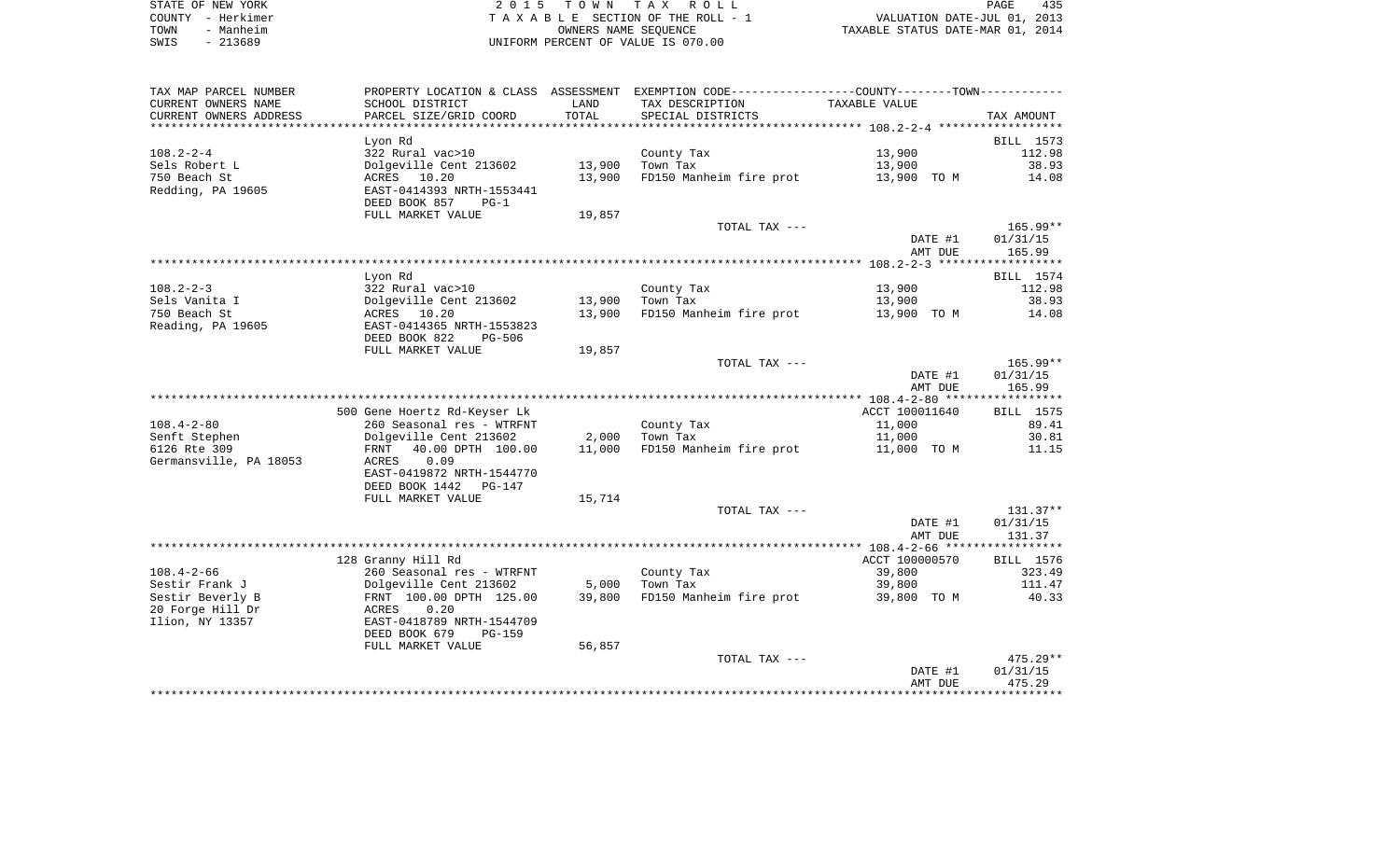|      | STATE OF NEW YORK | 2015 TOWN TAX ROLL                 |                                  | PAGE | 436 |
|------|-------------------|------------------------------------|----------------------------------|------|-----|
|      | COUNTY - Herkimer | TAXABLE SECTION OF THE ROLL - 1    | VALUATION DATE-JUL 01, 2013      |      |     |
| TOWN | - Manheim         | OWNERS NAME SEOUENCE               | TAXABLE STATUS DATE-MAR 01, 2014 |      |     |
| SWIS | $-213689$         | UNIFORM PERCENT OF VALUE IS 070.00 |                                  |      |     |
|      |                   |                                    |                                  |      |     |
|      |                   |                                    |                                  |      |     |

| TAX MAP PARCEL NUMBER<br>CURRENT OWNERS NAME<br>CURRENT OWNERS ADDRESS | PROPERTY LOCATION & CLASS<br>SCHOOL DISTRICT<br>PARCEL SIZE/GRID COORD | ASSESSMENT<br>LAND<br>TOTAL | EXEMPTION CODE-----------------COUNTY-------TOWN------------<br>TAX DESCRIPTION<br>SPECIAL DISTRICTS | TAXABLE VALUE  | TAX AMOUNT |
|------------------------------------------------------------------------|------------------------------------------------------------------------|-----------------------------|------------------------------------------------------------------------------------------------------|----------------|------------|
| ******************************                                         |                                                                        |                             |                                                                                                      |                |            |
|                                                                        | 107 Private Rd Wl-1-Keyser Lk                                          |                             |                                                                                                      | ACCT 100011820 | BILL 1577  |
| $115.2 - 1 - 48$                                                       | 260 Seasonal res - WTRFNT                                              |                             | County Tax                                                                                           | 25,500         | 207.26     |
| Sewall Michael                                                         | Dolgeville Cent 213602                                                 | 5,000                       | Town Tax                                                                                             | 25,500         | 71.42      |
| Sewall Barbara                                                         | FRNT 100.00 DPTH 175.00                                                | 25,500                      | FD150 Manheim fire prot                                                                              | 25,500<br>TO M | 25.84      |
| 11 Symphony Pl                                                         | 0.40<br>ACRES                                                          |                             |                                                                                                      |                |            |
| Whitesboro, NY 13492                                                   | EAST-0418973 NRTH-1543227                                              |                             |                                                                                                      |                |            |
|                                                                        | DEED BOOK 679<br>PG-385                                                |                             |                                                                                                      |                |            |
|                                                                        | FULL MARKET VALUE                                                      | 36,429                      |                                                                                                      |                |            |
|                                                                        |                                                                        |                             | TOTAL TAX $---$                                                                                      |                | $304.52**$ |
|                                                                        |                                                                        |                             |                                                                                                      | DATE #1        | 01/31/15   |
|                                                                        |                                                                        |                             |                                                                                                      | AMT DUE        | 304.52     |
|                                                                        |                                                                        |                             |                                                                                                      |                |            |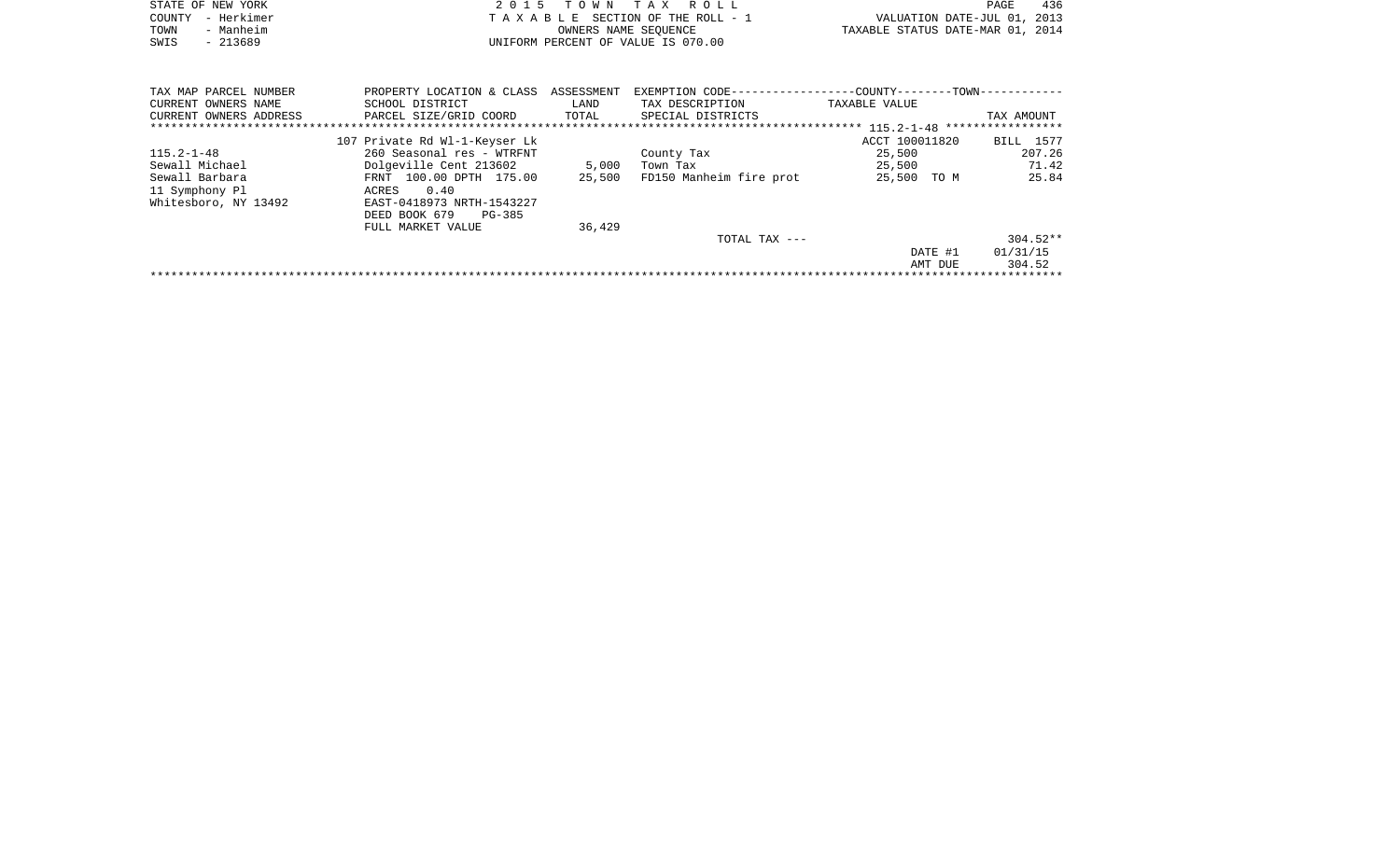|      | STATE OF NEW YORK | 2015 TOWN TAX ROLL                 | PAGE                        | 437 |
|------|-------------------|------------------------------------|-----------------------------|-----|
|      | COUNTY - Herkimer | TAXABLE SECTION OF THE ROLL - 1    | VALUATION DATE-JUL 01, 2013 |     |
| TOWN | - Manheim         | TAXABLE STATUS DATE-MAR 01, 2014   |                             |     |
| SWIS | - 213689          | UNIFORM PERCENT OF VALUE IS 070.00 | RPS155/V04/L015             |     |
|      |                   |                                    | CURRENT DATE 12/17/2014     |     |

#### R O L L S U B S E C T I O N - - T O T A L S

## \*\*\* S P E C I A L D I S T R I C T S U M M A R Y \*\*\*

| CODE | DISTRICT NAME PARCELS | TOTAL | EXTENSION<br>TYPE | EXTENSION<br>VALUE | AD VALOREM<br>VALUE | EXEMPT<br>AMOUNT | TAXABLE<br>VALUE | TOTAL<br>TAX |
|------|-----------------------|-------|-------------------|--------------------|---------------------|------------------|------------------|--------------|
|      | FD150 Manheim fire p  |       | 626 TOTAL M       |                    | 30852,768           | 1316,940         | 29535,828        | 29,926.65    |

## \*\*\* S C H O O L D I S T R I C T S U M M A R Y \*\*\*

| CODE   | DISTRICT NAME                    | TOTAL<br>PARCELS | ASSESSED<br>LAND | ASSESSED<br>TOTAL | <b>EXEMPT</b><br>AMOUNT | TOTAL<br>TAXABLE       |
|--------|----------------------------------|------------------|------------------|-------------------|-------------------------|------------------------|
|        |                                  |                  |                  |                   | STAR AMOUNT             | STAR TAXABLE           |
|        | Little Falls Central             | 251              | 4181,700         | 14211,270         | 1563,920                | 12,647,350             |
| 210900 | West Canada Valley               | 5                | 185,600          | 339,000           | 3662,563<br>21,247      | 8,984,787<br>317,753   |
| 212402 | Dolgeville Central               | 314              | 3686,550         | 13443,198         | 21,000<br>590,486       | 296,753<br>12,852,712  |
| 213602 | O-E-StJ Cent                     | 59               | 910,050          | 3050,900          | 2899,590<br>99,496      | 9,953,122<br>2,951,404 |
| 273803 |                                  |                  |                  |                   | 564,830                 | 2,386,574              |
|        | SUB-TOTAL                        | 629              | 8963,900         | 31044,368         | 2275,149                | 28,769,219             |
|        | $S \cup B - T \cup T A L (CONT)$ |                  |                  |                   | 7147,983                | 21,621,236             |
|        | TOTAL                            | 629              | 8963,900         | 31044,368         | 2275,149                | 28,769,219             |
|        | TO TAL (CONT)                    |                  |                  |                   | 7147,983                | 21,621,236             |

\*\*\* S Y S T E M C O D E S S U M M A R Y \*\*\*

NO SYSTEM EXEMPTIONS AT THIS LEVEL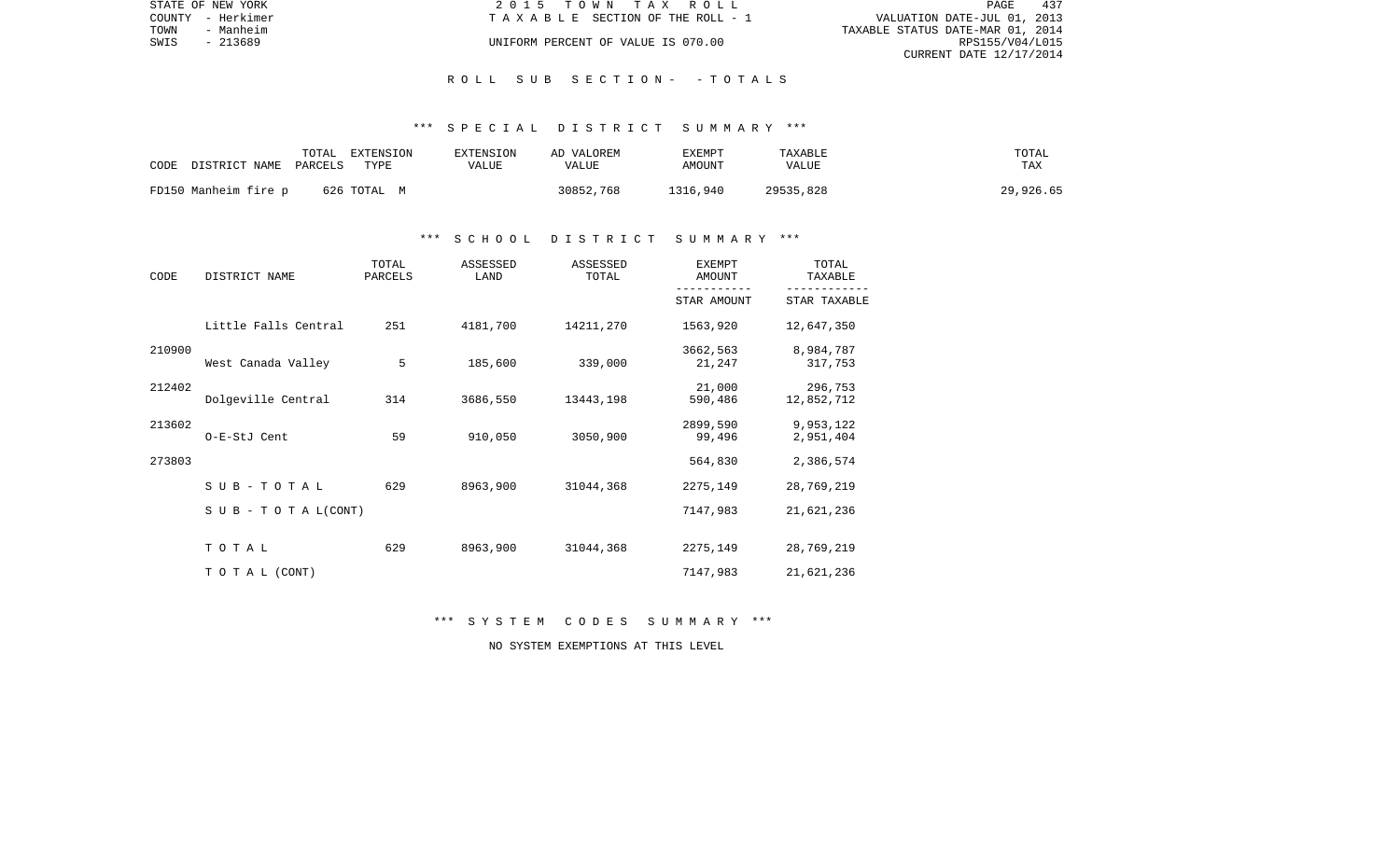| STATE OF NEW YORK | 2015 TOWN TAX ROLL                 | 438<br>PAGE                      |
|-------------------|------------------------------------|----------------------------------|
| COUNTY - Herkimer | TAXABLE SECTION OF THE ROLL - 1    | VALUATION DATE-JUL 01, 2013      |
| TOWN<br>- Manheim |                                    | TAXABLE STATUS DATE-MAR 01, 2014 |
| SWIS<br>- 213689  | UNIFORM PERCENT OF VALUE IS 070.00 | RPS155/V04/L015                  |
|                   |                                    | CURRENT DATE 12/17/2014          |
|                   |                                    |                                  |

# R O L L S U B S E C T I O N - - T O T A L S

#### \*\*\* E X E M P T I O N S U M M A R Y \*\*\*

|       |                | TOTAL   |          |          |
|-------|----------------|---------|----------|----------|
| CODE  | DESCRIPTION    | PARCELS | COUNTY   | TOWN     |
|       |                |         |          |          |
| 41120 | VETWAR CTS     | 12      | 71,850   | 71,850   |
| 41121 | VET WAR CT     | 14      | 83,708   | 83,708   |
| 41130 | VETCOM CTS     | 17      | 175,000  | 175,000  |
| 41131 | VET COM CT     | 8       | 76,025   | 76,025   |
| 41140 | VETDIS CTS     | 3       | 49,875   | 49,875   |
| 41162 | $CW$ 15 $VET/$ |         | 6,300    |          |
| 41172 | CW DISBLD      |         | 21,000   |          |
| 41700 | AGRIC 10 Y     | 11      | 390,000  | 390,000  |
| 41720 | AG MKTS L      | 88      | 1332,774 | 1332,774 |
| 41800 | AGED-ALL       | 12      | 250,463  | 250,463  |
|       | тотаь          | 167     | 2456,995 | 2429,695 |

## \*\*\* G R A N D T O T A L S \*\*\*

| ROLL<br><b>SEC</b> | DESCRIPTION                             | TOTAL<br>PARCELS | ASSESSED<br>LAND     | ASSESSED<br>TOTAL      | EXEMPT<br>AMOUNT       | TOTAL<br>TAXABLE<br>------------ | TAX  | TOTAL<br>TAX                         |
|--------------------|-----------------------------------------|------------------|----------------------|------------------------|------------------------|----------------------------------|------|--------------------------------------|
|                    |                                         |                  |                      |                        | STAR AMOUNT            | STAR TAXABLE                     | RATE |                                      |
|                    | County Tax<br>Town Tax<br>School Relevy |                  | 8963,900<br>8963,900 | 31044,368<br>31044,368 | 2,456,995<br>2,429,695 | 28,587,373<br>28,614,673         |      | 232,352.97<br>80,142.07              |
|                    | SPEC DIST TAXES<br>TAXABLE              | 629              |                      |                        |                        |                                  |      | 93,795.76<br>29,926.65<br>436,217.45 |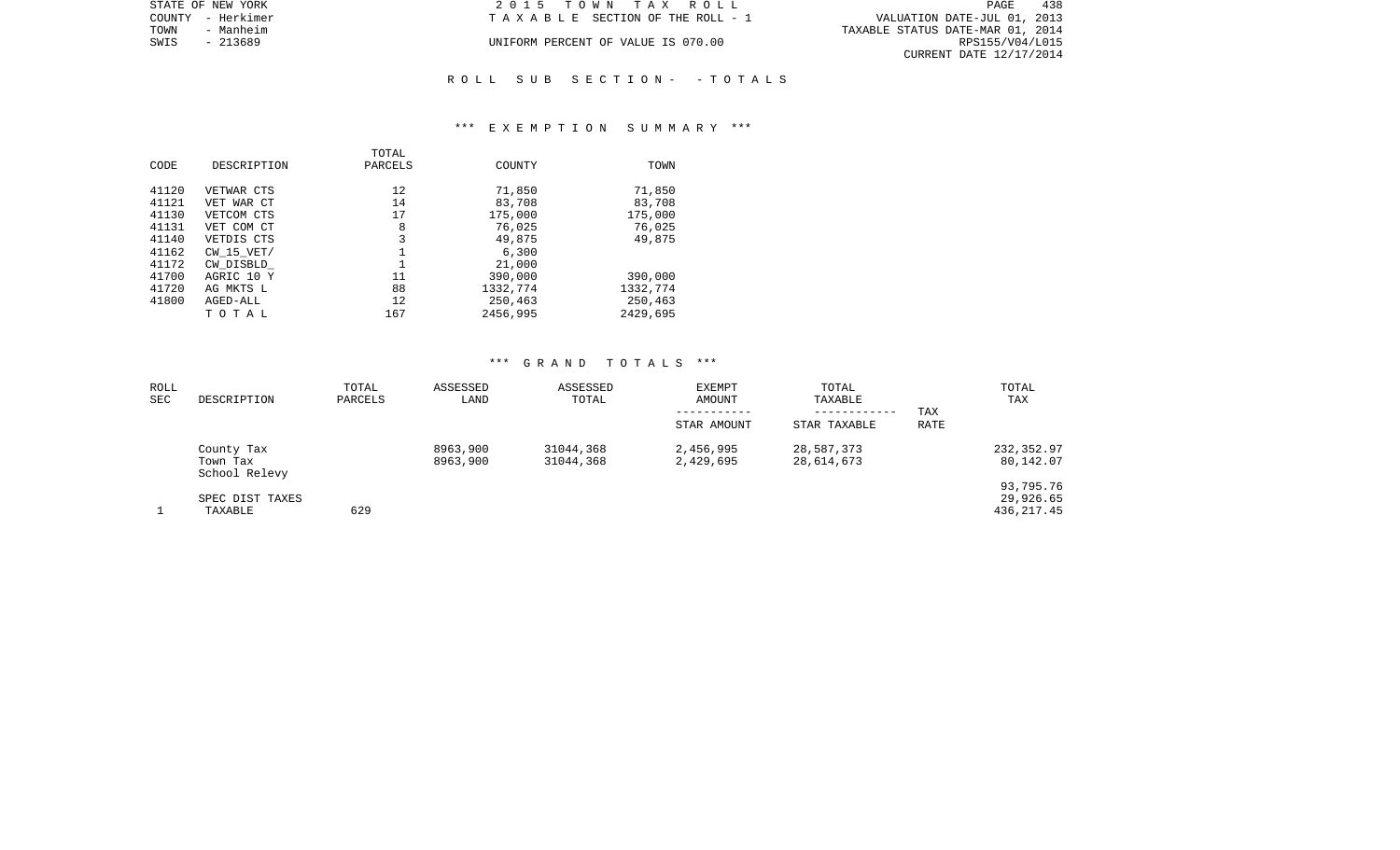|      | STATE OF NEW YORK | 2015 TOWN TAX ROLL                 |                                          | PAGE | 439 |
|------|-------------------|------------------------------------|------------------------------------------|------|-----|
|      | COUNTY - Herkimer | TAXABLE SECTION OF THE ROLL - 1    | SUB-SECT - ` VALUATION DATE-JUL 01, 2013 |      |     |
| TOWN | - Manheim         | OWNERS NAME SEOUENCE               | TAXABLE STATUS DATE-MAR 01, 2014         |      |     |
| SWIS | - 213689          | UNIFORM PERCENT OF VALUE IS 070.00 |                                          |      |     |
|      |                   |                                    |                                          |      |     |

| TAX MAP PARCEL NUMBER  | PROPERTY LOCATION & CLASS ASSESSMENT |        |                         | --COUNTY--------TOWN------------ |            |
|------------------------|--------------------------------------|--------|-------------------------|----------------------------------|------------|
| CURRENT OWNERS NAME    | SCHOOL DISTRICT                      | LAND   | TAX DESCRIPTION         | TAXABLE VALUE                    |            |
| CURRENT OWNERS ADDRESS | PARCEL SIZE/GRID COORD               | TOTAL  | SPECIAL DISTRICTS       |                                  | TAX AMOUNT |
|                        |                                      |        |                         |                                  |            |
|                        | 6322 St Rte 167                      |        |                         | ACCT 100001710                   | BILL 1578  |
| $108.4 - 1 - 34$       | 210 1 Family Res                     |        | County Tax              | 32,000                           | 260.09     |
| Shaut Tosha            | Dolgeville Cent 213602               | 4,400  | Town Tax                | 32,000                           | 89.62      |
| 6322 St Rte 167        | FRNT 204.00 DPTH 207.97              | 32,000 | FD150 Manheim fire prot | 32,000<br>TO M                   | 32.42      |
| Dolgeville, NY 13329   | 1.37<br>ACRES                        |        |                         |                                  |            |
|                        | EAST-0415501 NRTH-1551460            |        |                         |                                  |            |
|                        | DEED BOOK 1411 PG-198                |        |                         |                                  |            |
|                        | FULL MARKET VALUE                    | 45,714 |                         |                                  |            |
|                        |                                      |        | TOTAL TAX ---           |                                  | $382.13**$ |
|                        |                                      |        |                         | DATE #1                          | 01/31/15   |
|                        |                                      |        |                         | AMT DUE                          | 382.13     |
|                        |                                      |        |                         |                                  |            |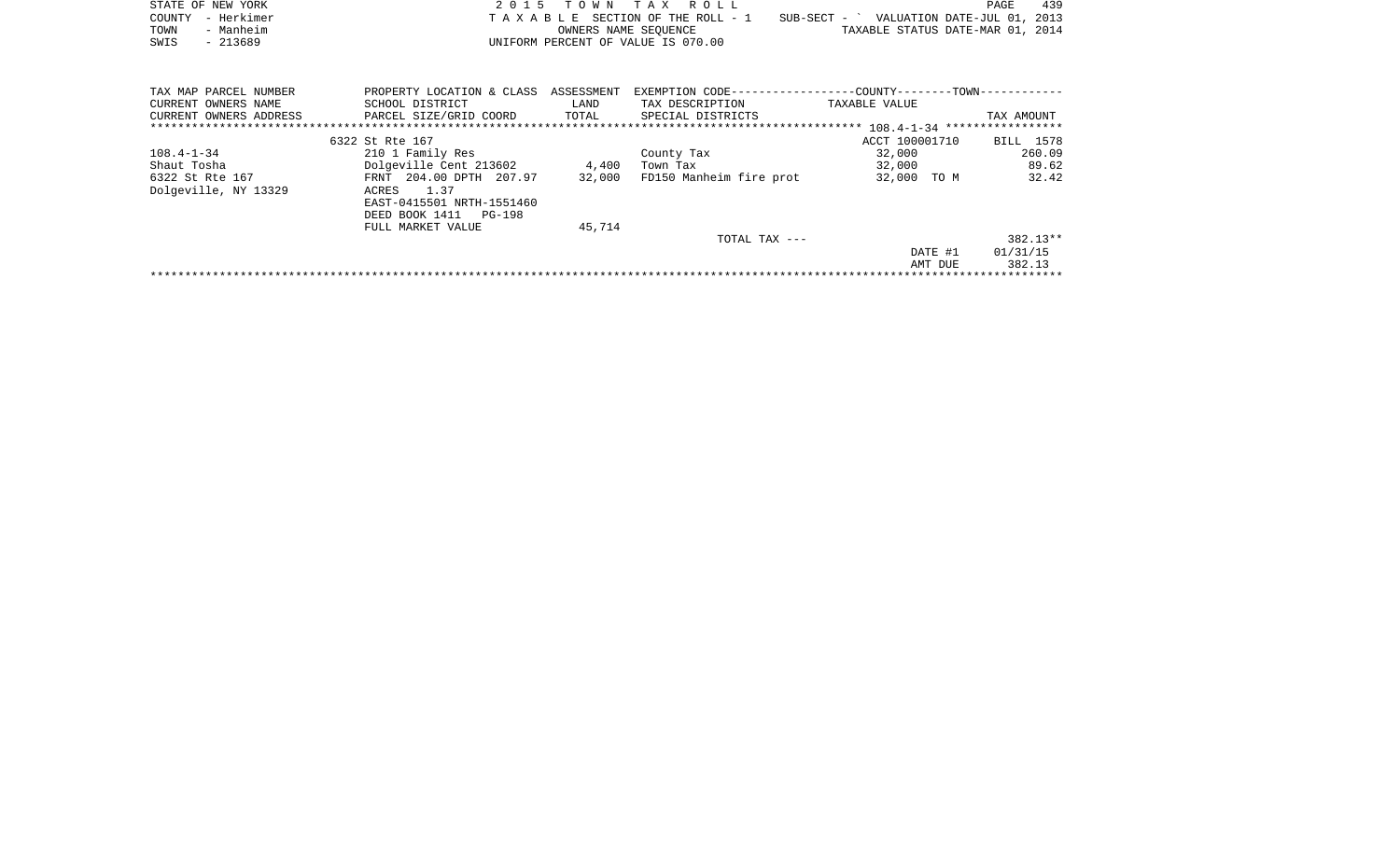|      | STATE OF NEW YORK | 2015 TOWN TAX ROLL                 |                                          | PAGE                    | 440 |
|------|-------------------|------------------------------------|------------------------------------------|-------------------------|-----|
|      | COUNTY - Herkimer | TAXABLE SECTION OF THE ROLL - 1    | SUB-SECT - ` VALUATION DATE-JUL 01, 2013 |                         |     |
| TOWN | - Manheim         |                                    | TAXABLE STATUS DATE-MAR 01, 2014         |                         |     |
| SWIS | - 213689          | UNIFORM PERCENT OF VALUE IS 070.00 |                                          | RPS155/V04/L015         |     |
|      |                   |                                    |                                          | CURRENT DATE 12/17/2014 |     |

#### R O L L S U B S E C T I O N - ` - T O T A L S

#### \*\*\* S P E C I A L D I S T R I C T S U M M A R Y \*\*\*

| CODE | DISTRICT NAME        | TOTAL<br>PARCELS | EXTENSION<br>TYPE | EXTENSION<br>VALUE | AD VALOREM<br>VALUE | <b>EXEMPT</b><br>AMOUNT | TAXABLE<br>VALUE | TOTAL<br>TAX |
|------|----------------------|------------------|-------------------|--------------------|---------------------|-------------------------|------------------|--------------|
|      | FD150 Manheim fire p |                  | TOTAL<br>M        |                    | 32,000              |                         | 32,000           | 32.42        |

# \*\*\* S C H O O L D I S T R I C T S U M M A R Y \*\*\*

| CODE   | DISTRICT NAME                    | TOTAL<br>PARCELS | ASSESSED<br>LAND | ASSESSED<br>TOTAL | <b>EXEMPT</b><br>AMOUNT | TOTAL<br>TAXABLE |
|--------|----------------------------------|------------------|------------------|-------------------|-------------------------|------------------|
|        |                                  |                  |                  |                   | STAR AMOUNT             | STAR TAXABLE     |
|        | Dolgeville Central               | $\mathbf 1$      | 4,400            | 32,000            |                         | 32,000           |
| 213602 |                                  |                  |                  |                   | 21,000                  | 11,000           |
|        | SUB-TOTAL                        | $\mathbf 1$      | 4,400            | 32,000            |                         | 32,000           |
|        | $S \cup B - T \cup T A L (CONT)$ |                  |                  |                   | 21,000                  | 11,000           |
|        |                                  |                  |                  |                   |                         |                  |
|        | TOTAL                            | 1                | 4,400            | 32,000            |                         | 32,000           |
|        | TO TAL (CONT)                    |                  |                  |                   | 21,000                  | 11,000           |

\*\*\* S Y S T E M C O D E S S U M M A R Y \*\*\*

#### NO SYSTEM EXEMPTIONS AT THIS LEVEL

\*\*\* E X E M P T I O N S U M M A R Y \*\*\*

NO EXEMPTIONS AT THIS LEVEL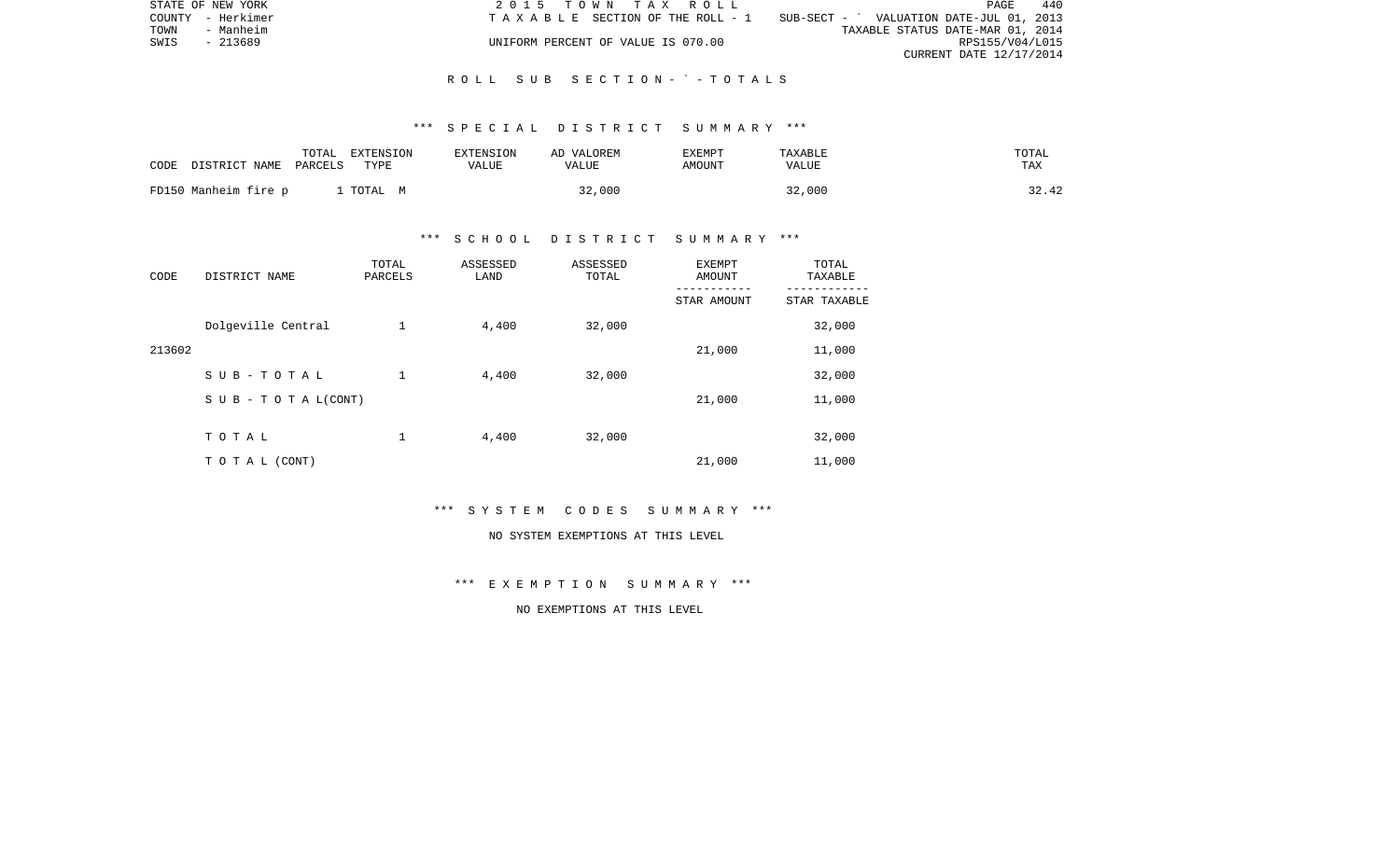|      | STATE OF NEW YORK | 2015 TOWN TAX ROLL                    |                                          | PAGE                    | 441 |
|------|-------------------|---------------------------------------|------------------------------------------|-------------------------|-----|
|      | COUNTY - Herkimer | T A X A B L E SECTION OF THE ROLL - 1 | SUB-SECT - ` VALUATION DATE-JUL 01, 2013 |                         |     |
| TOWN | - Manheim         |                                       | TAXABLE STATUS DATE-MAR 01, 2014         |                         |     |
| SWIS | - 213689          | UNIFORM PERCENT OF VALUE IS 070.00    |                                          | RPS155/V04/L015         |     |
|      |                   |                                       |                                          | CURRENT DATE 12/17/2014 |     |

# R O L L S U B S E C T I O N - ` - T O T A L S

## \*\*\* G R A N D T O T A L S \*\*\*

| ROLL       |                 | TOTAL   | ASSESSED | ASSESSED | <b>EXEMPT</b> | TOTAL        |      | TOTAL  |
|------------|-----------------|---------|----------|----------|---------------|--------------|------|--------|
| <b>SEC</b> | DESCRIPTION     | PARCELS | LAND     | TOTAL    | AMOUNT        | TAXABLE      |      | TAX    |
|            |                 |         |          |          |               | ------------ | TAX  |        |
|            |                 |         |          |          | STAR AMOUNT   | STAR TAXABLE | RATE |        |
|            | County Tax      |         | 4,400    | 32,000   |               | 32,000       |      | 260.09 |
|            | Town Tax        |         | 4,400    | 32,000   |               | 32,000       |      | 89.62  |
|            | SPEC DIST TAXES |         |          |          |               |              |      | 32.42  |
|            | TAXABLE         |         |          |          |               |              |      | 382.13 |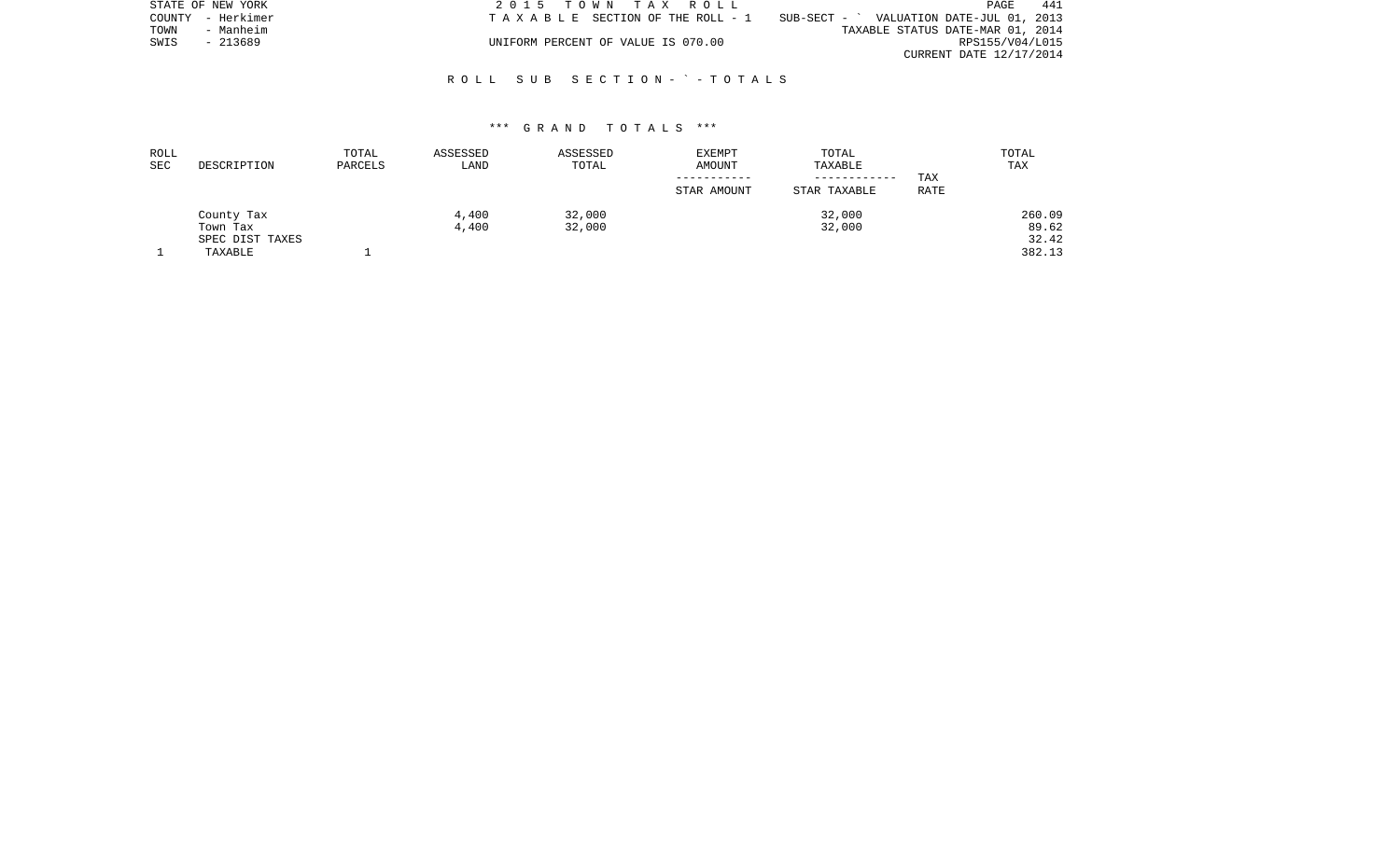| STATE OF NEW YORK |           | 2015 TOWN TAX ROLL                 | 442<br>PAGE                      |
|-------------------|-----------|------------------------------------|----------------------------------|
| COUNTY - Herkimer |           | TAXABLE SECTION OF THE ROLL - 1    | VALUATION DATE-JUL 01, 2013      |
| TOWN              | - Manheim | OWNERS NAME SEOUENCE               | TAXABLE STATUS DATE-MAR 01, 2014 |
| SWIS              | - 213689  | UNIFORM PERCENT OF VALUE IS 070.00 |                                  |

| TAX MAP PARCEL NUMBER     |                                             |                 | PROPERTY LOCATION & CLASS ASSESSMENT EXEMPTION CODE---------------COUNTY-------TOWN---------- |                       |                  |
|---------------------------|---------------------------------------------|-----------------|-----------------------------------------------------------------------------------------------|-----------------------|------------------|
| CURRENT OWNERS NAME       | SCHOOL DISTRICT                             | LAND            | TAX DESCRIPTION                                                                               | TAXABLE VALUE         |                  |
| CURRENT OWNERS ADDRESS    | PARCEL SIZE/GRID COORD                      | TOTAL           | SPECIAL DISTRICTS                                                                             |                       | TAX AMOUNT       |
|                           |                                             |                 |                                                                                               |                       |                  |
|                           | 196 Holmberg Lk                             |                 |                                                                                               | ACCT 100008490        | BILL 1579        |
| $115.2 - 1 - 54$          | 260 Seasonal res - WTRFNT                   |                 | County Tax                                                                                    | 35,200                | 286.10           |
| Shirikian Sharon E        | O-E-StJ Cent<br>273803                      | 8,800           | Town Tax                                                                                      | 35,200                | 98.59            |
| Gebhardt Constance A      | FRNT 220.00 DPTH 100.00                     | 35,200          | FD150 Manheim fire prot                                                                       | 35,200 TO M           | 35.67            |
| 57 New Shaker Rd          | ACRES<br>0.46                               |                 |                                                                                               |                       |                  |
| Albany, NY 12205          | EAST-0419031 NRTH-1541869<br>DEED BOOK 1469 |                 |                                                                                               |                       |                  |
|                           | <b>PG-975</b><br>FULL MARKET VALUE          | 50,286          |                                                                                               |                       |                  |
|                           |                                             |                 | TOTAL TAX ---                                                                                 |                       | $420.36**$       |
|                           |                                             |                 |                                                                                               | DATE #1               | 01/31/15         |
|                           |                                             |                 |                                                                                               | AMT DUE               | 420.36           |
|                           |                                             |                 |                                                                                               |                       |                  |
|                           | 131 Dockey Rd                               |                 |                                                                                               | ACCT 100007530        | <b>BILL</b> 1580 |
| $115.4 - 1 - 26$          | 483 Converted Re                            |                 | County Tax                                                                                    | 42,000                | 341.37           |
| Simmons Lawrence          | Little Falls Ce 210900                      | 6,000           | Town Tax                                                                                      | 42,000                | 117.63           |
| Simmons Dolores           | Bar W/apt.                                  | 42,000          | FD150 Manheim fire prot                                                                       | 42,000 TO M           | 42.56            |
| 118 Dockey Rd             | ACRES<br>1.50                               |                 |                                                                                               |                       |                  |
| Little Falls, NY 13365    | EAST-0413996 NRTH-1535675                   |                 |                                                                                               |                       |                  |
|                           | DEED BOOK 1540<br>PG-211                    |                 |                                                                                               |                       |                  |
| PRIOR OWNER ON 3/01/2014  | FULL MARKET VALUE                           | 60,000          |                                                                                               |                       |                  |
| Voorhees Mark             |                                             |                 |                                                                                               |                       |                  |
|                           |                                             |                 | TOTAL TAX ---                                                                                 |                       | $501.56**$       |
|                           |                                             |                 |                                                                                               | DATE #1               | 01/31/15         |
|                           |                                             |                 |                                                                                               | AMT DUE               | 501.56           |
|                           | 118 Dockey Rd                               |                 |                                                                                               | ACCT 100009305        | BILL 1581        |
| $115.4 - 1 - 63$          | 210 1 Family Res                            |                 | County Tax                                                                                    | 60,000                | 487.67           |
| Simmons Lawrence E        | Little Falls Ce 210900                      | 2,400           | Town Tax                                                                                      | 60,000                | 168.04           |
| Simmons Dolores J         | W Garage                                    | 60,000          | FD150 Manheim fire prot                                                                       | 60,000 TO M           | 60.79            |
| 118 Dockey Rd             | FRNT 200.00 DPTH 177.00                     |                 |                                                                                               |                       |                  |
| Little Falls, NY 13365    | 0.50<br>ACRES                               |                 |                                                                                               |                       |                  |
|                           | EAST-0413785 NRTH-1535444                   |                 |                                                                                               |                       |                  |
|                           | DEED BOOK 907<br><b>PG-157</b>              |                 |                                                                                               |                       |                  |
|                           | FULL MARKET VALUE                           | 85,714          |                                                                                               |                       |                  |
|                           |                                             |                 | TOTAL TAX ---                                                                                 |                       | $716.50**$       |
|                           |                                             |                 |                                                                                               | DATE #1               | 01/31/15         |
|                           |                                             |                 |                                                                                               | AMT DUE               | 716.50           |
|                           |                                             |                 |                                                                                               |                       |                  |
|                           | 576 Brockett Rd                             |                 |                                                                                               | ACCT 100004445        | BILL 1582        |
| $108.4 - 1 - 7$           | 210 1 Family Res                            |                 | County Tax                                                                                    | 86,700                | 704.68           |
| Simms Paul<br>Simms Carol | Dolgeville Cent 213602                      | 5,500<br>86,700 | Town Tax<br>FD150 Manheim fire prot                                                           | 86,700<br>86,700 TO M | 242.82<br>87.85  |
| 576 Brockett Rd           | W/garage<br>2.50<br>ACRES                   |                 |                                                                                               |                       |                  |
| Dolgeville, NY 13329      | EAST-0412443 NRTH-1551496                   |                 |                                                                                               |                       |                  |
|                           | DEED BOOK 1367 PG-840                       |                 |                                                                                               |                       |                  |
|                           | FULL MARKET VALUE                           | 123,857         |                                                                                               |                       |                  |
|                           |                                             |                 | TOTAL TAX ---                                                                                 |                       | $1,035.35**$     |
|                           |                                             |                 |                                                                                               | DATE #1               | 01/31/15         |
|                           |                                             |                 |                                                                                               | AMT DUE               | 1,035.35         |
|                           |                                             |                 |                                                                                               |                       |                  |
|                           |                                             |                 |                                                                                               |                       |                  |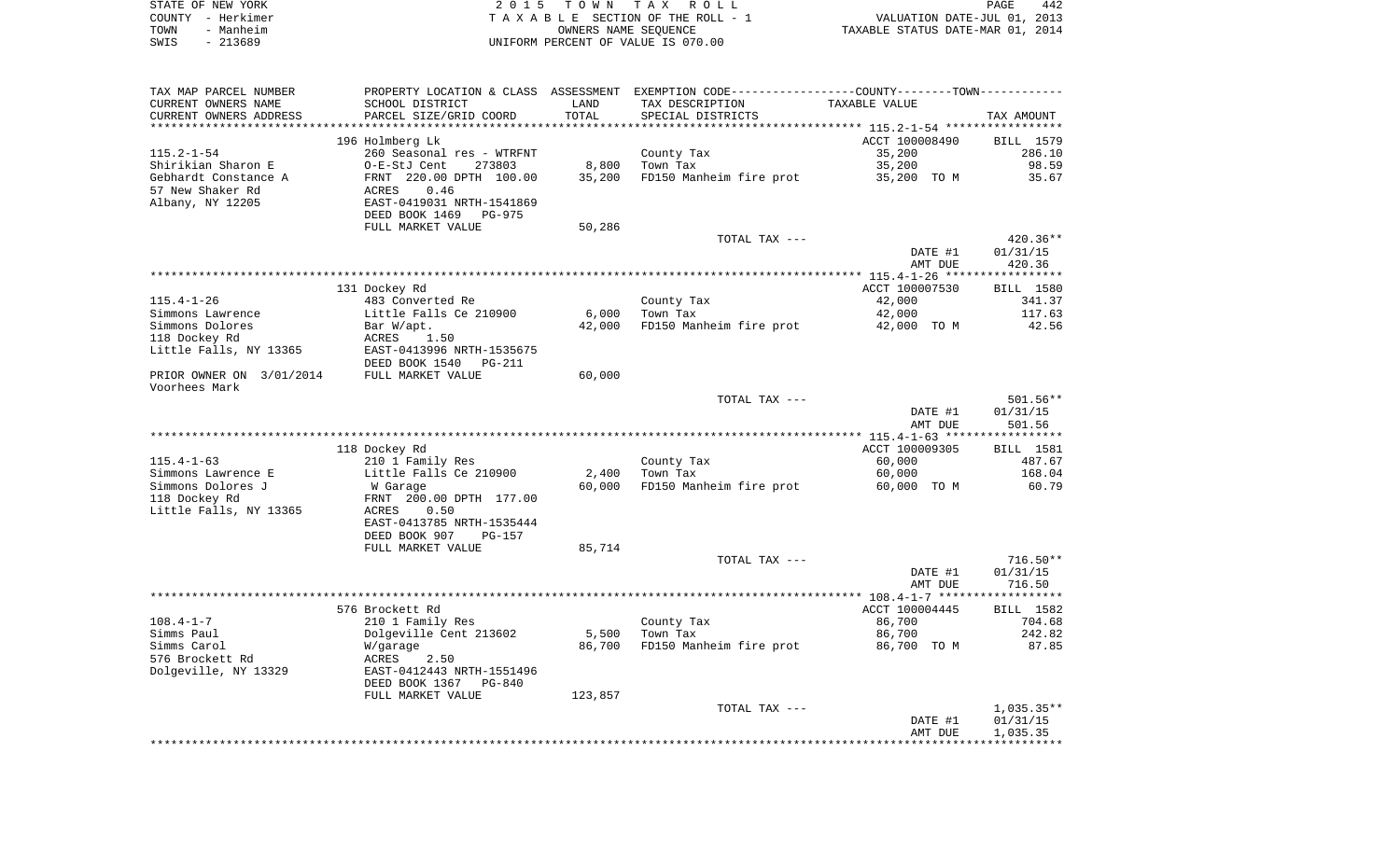|      | STATE OF NEW YORK | 2015 TOWN TAX ROLL                 | 443<br>PAGE                      |
|------|-------------------|------------------------------------|----------------------------------|
|      | COUNTY - Herkimer | TAXABLE SECTION OF THE ROLL - 1    | VALUATION DATE-JUL 01, 2013      |
| TOWN | - Manheim         | OWNERS NAME SEOUENCE               | TAXABLE STATUS DATE-MAR 01, 2014 |
| SWIS | - 213689          | UNIFORM PERCENT OF VALUE IS 070.00 |                                  |

| TAX MAP PARCEL NUMBER<br>CURRENT OWNERS NAME | SCHOOL DISTRICT                              | LAND   | PROPERTY LOCATION & CLASS ASSESSMENT EXEMPTION CODE---------------COUNTY-------TOWN----------<br>TAX DESCRIPTION | TAXABLE VALUE      |                    |
|----------------------------------------------|----------------------------------------------|--------|------------------------------------------------------------------------------------------------------------------|--------------------|--------------------|
| CURRENT OWNERS ADDRESS                       | PARCEL SIZE/GRID COORD                       | TOTAL  | SPECIAL DISTRICTS                                                                                                |                    | TAX AMOUNT         |
|                                              |                                              |        |                                                                                                                  |                    |                    |
| $108.4 - 1 - 8$                              | Brockett Rd<br>312 Vac w/imprv               |        |                                                                                                                  | ACCT 100004745     | BILL 1583<br>30.07 |
| Simms Paul                                   | Dolgeville Cent 213602                       | 3,700  | County Tax<br>Town Tax                                                                                           | 3,700<br>3,700     | 10.36              |
| Simms Carol                                  | FRNT 200.00 DPTH 200.00                      | 3,700  | FD150 Manheim fire prot                                                                                          | 3,700 TO M         | 3.75               |
| 576 Brockett Rd                              | 0.92<br>ACRES                                |        |                                                                                                                  |                    |                    |
| Dolgeville, NY 13329                         | EAST-0412610 NRTH-1551752                    |        |                                                                                                                  |                    |                    |
|                                              | DEED BOOK 1367 PG-840                        |        |                                                                                                                  |                    |                    |
|                                              | FULL MARKET VALUE                            | 5,286  |                                                                                                                  |                    |                    |
|                                              |                                              |        | TOTAL TAX ---                                                                                                    |                    | 44.18**            |
|                                              |                                              |        |                                                                                                                  | DATE #1            | 01/31/15           |
|                                              |                                              |        |                                                                                                                  | AMT DUE            | 44.18              |
|                                              |                                              |        |                                                                                                                  |                    |                    |
|                                              | 561 Murphy Rd                                |        |                                                                                                                  | ACCT 100007560     | BILL 1584          |
| 108.4-2-24                                   | 210 1 Family Res                             |        | County Tax                                                                                                       | 66,400             | 539.69             |
| Simpson Roberta S                            | Dolgeville Cent 213602                       | 11,000 | Town Tax                                                                                                         | 66,400             | 185.97             |
| 561 Murphy Rd                                | W/barn                                       | 66,400 | FD150 Manheim fire prot                                                                                          | 66,400 TO M        | 67.28              |
| Little Falls, NY 13365                       | ACRES<br>5.00<br>EAST-0409592 NRTH-1544369   |        |                                                                                                                  |                    |                    |
|                                              | DEED BOOK 713<br>PG-201                      |        |                                                                                                                  |                    |                    |
|                                              | FULL MARKET VALUE                            | 94,857 |                                                                                                                  |                    |                    |
|                                              |                                              |        | TOTAL TAX ---                                                                                                    |                    | 792.94**           |
|                                              |                                              |        |                                                                                                                  | DATE #1            | 01/31/15           |
|                                              |                                              |        |                                                                                                                  | AMT DUE            | 792.94             |
|                                              |                                              |        |                                                                                                                  |                    |                    |
|                                              | 191 Lyon Rd                                  |        |                                                                                                                  | ACCT 100007920     | BILL 1585          |
| $108.4 - 1 - 14$                             | 270 Mfg housing                              |        | County Tax                                                                                                       | 20,000             | 162.56             |
| Singer Bruce                                 | Dolgeville Cent 213602                       | 1,800  | Town Tax                                                                                                         | 20,000             | 56.01              |
| 191 Lyon Rd                                  | FRNT 100.00 DPTH 200.00                      | 20,000 | FD150 Manheim fire prot                                                                                          | 20,000 TO M        | 20.26              |
| Dolgeville, NY 13329                         | ACRES<br>0.46                                |        |                                                                                                                  |                    |                    |
|                                              | EAST-0413879 NRTH-1551757                    |        |                                                                                                                  |                    |                    |
|                                              | DEED BOOK 672<br>PG-257<br>FULL MARKET VALUE | 28,571 |                                                                                                                  |                    |                    |
|                                              |                                              |        | TOTAL TAX ---                                                                                                    |                    | 238.83**           |
|                                              |                                              |        |                                                                                                                  | DATE #1            | 01/31/15           |
|                                              |                                              |        |                                                                                                                  | AMT DUE            | 238.83             |
|                                              |                                              |        |                                                                                                                  |                    |                    |
|                                              | 481 Dockey Rd                                |        |                                                                                                                  | ACCT 100005460     | BILL 1586          |
| $115.4 - 1 - 57$                             | 210 1 Family Res                             |        | County Tax                                                                                                       | 47,700             | 387.70             |
| Slabe Jeffrey                                | Little Falls Ce 210900                       | 2,800  | Town Tax                                                                                                         | 47,700             | 133.59             |
| 481 Dockey Rd                                | W/garage                                     | 47,700 | FD150 Manheim fire prot                                                                                          | 47,700 TO M        | 48.33              |
| Little Falls, NY 13365                       | FRNT 300.00 DPTH 300.00                      |        |                                                                                                                  |                    |                    |
|                                              | 0.70<br>ACRES                                |        |                                                                                                                  |                    |                    |
|                                              | EAST-0419723 NRTH-1532116                    |        |                                                                                                                  |                    |                    |
|                                              | DEED BOOK 868<br>PG-311                      |        |                                                                                                                  |                    |                    |
|                                              | FULL MARKET VALUE                            | 68,143 |                                                                                                                  |                    |                    |
|                                              |                                              |        | TOTAL TAX ---                                                                                                    |                    | 569.62**           |
|                                              |                                              |        |                                                                                                                  | DATE #1<br>AMT DUE | 01/31/15           |
|                                              |                                              |        |                                                                                                                  |                    | 569.62             |
|                                              |                                              |        |                                                                                                                  |                    |                    |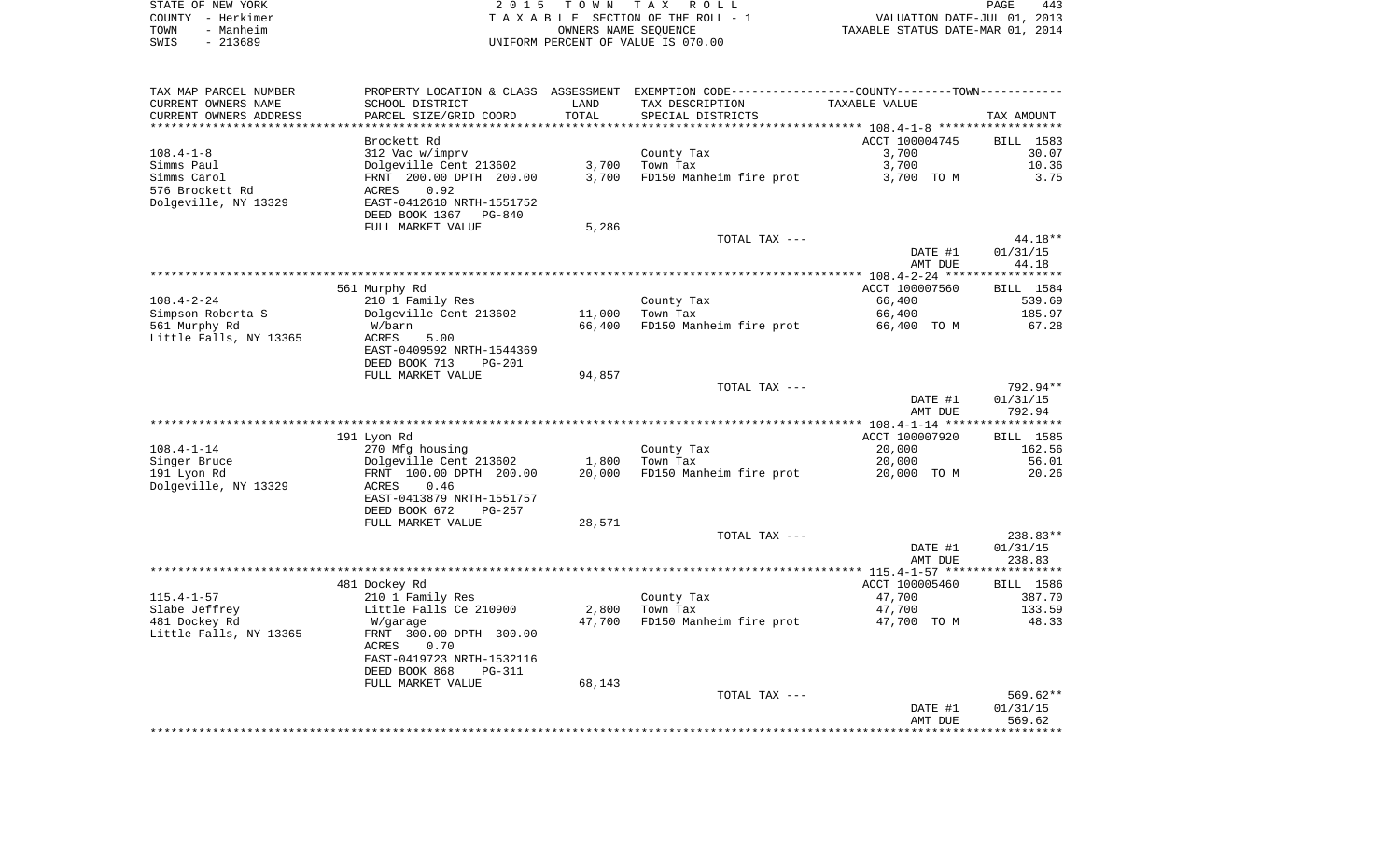| STATE OF NEW YORK | 2015 TOWN TAX ROLL                 | 444<br>PAGE                      |
|-------------------|------------------------------------|----------------------------------|
| COUNTY - Herkimer | TAXABLE SECTION OF THE ROLL - 1    | VALUATION DATE-JUL 01, 2013      |
| TOWN<br>- Manheim | OWNERS NAME SEOUENCE               | TAXABLE STATUS DATE-MAR 01, 2014 |
| - 213689<br>SWIS  | UNIFORM PERCENT OF VALUE IS 070.00 |                                  |

| TAX MAP PARCEL NUMBER     |                                                   |         | PROPERTY LOCATION & CLASS ASSESSMENT EXEMPTION CODE---------------COUNTY-------TOWN---------- |                |                  |
|---------------------------|---------------------------------------------------|---------|-----------------------------------------------------------------------------------------------|----------------|------------------|
| CURRENT OWNERS NAME       | SCHOOL DISTRICT                                   | LAND    | TAX DESCRIPTION                                                                               | TAXABLE VALUE  |                  |
| CURRENT OWNERS ADDRESS    | PARCEL SIZE/GRID COORD                            | TOTAL   | SPECIAL DISTRICTS                                                                             |                | TAX AMOUNT       |
| ************************* |                                                   |         |                                                                                               |                |                  |
|                           | 168 Bidleman Rd                                   |         |                                                                                               | ACCT 100008045 | <b>BILL</b> 1587 |
| $115.3 - 1 - 13.12$       | 210 1 Family Res                                  |         | County Tax                                                                                    | 50,000         | 406.39           |
| Smith Carol A             | Little Falls Ce 210900                            | 10,000  | Town Tax                                                                                      | 50,000         | 140.04           |
| 168 Bidleman Rd           | ACRES<br>1.50                                     | 50,000  | School Relevy                                                                                 |                | 2,229.18         |
| Little Falls, NY 13365    | EAST-0407810 NRTH-1531951<br>DEED BOOK 1194 PG-37 |         | FD150 Manheim fire prot                                                                       | 50,000 TO M    | 50.66            |
|                           | FULL MARKET VALUE                                 | 71,429  |                                                                                               |                |                  |
|                           |                                                   |         | TOTAL TAX ---                                                                                 |                | $2,826.27**$     |
|                           |                                                   |         |                                                                                               | DATE #1        | 01/31/15         |
|                           |                                                   |         |                                                                                               | AMT DUE        | 2,826.27         |
|                           |                                                   |         |                                                                                               |                |                  |
|                           | 748 Bronner Rd                                    |         |                                                                                               | ACCT 100012720 | BILL 1588        |
| $108.4 - 2 - 14.3$        | 210 1 Family Res                                  |         | County Tax                                                                                    | 100,000        | 812.78           |
| Smith Vincent C           | Dolgeville Cent 213602                            | 6,000   | Town Tax                                                                                      | 100,000        | 280.07           |
| Smith Stephanie           | FRNT 560.60 DPTH                                  | 100,000 | FD150 Manheim fire prot                                                                       | 100,000 TO M   | 101.32           |
| 748 Bronner Rd            | ACRES<br>2.90                                     |         |                                                                                               |                |                  |
| Little Falls, NY 13365    | EAST-0411810 NRTH-1546110                         |         |                                                                                               |                |                  |
|                           | DEED BOOK 1100<br>PG-291                          |         |                                                                                               |                |                  |
|                           | FULL MARKET VALUE                                 | 142,857 |                                                                                               |                |                  |
|                           |                                                   |         | TOTAL TAX ---                                                                                 |                | 1,194.17**       |
|                           |                                                   |         |                                                                                               | DATE #1        | 01/31/15         |
|                           |                                                   |         |                                                                                               | AMT DUE        | 1,194.17         |
|                           | Bidleman Rd                                       |         |                                                                                               | ACCT 100008045 | BILL 1589        |
| $115.3 - 1 - 13.13$       | 322 Rural vac>10                                  |         | County Tax                                                                                    | 5,900          | 47.95            |
| Snell Dana                |                                                   | 5,900   | Town Tax                                                                                      | 5,900          | 16.52            |
| Snell Pamela              | Little Falls Ce 210900<br>FRNT 367.00 DPTH        | 5,900   | FD150 Manheim fire prot                                                                       | 5,900 TO M     | 5.98             |
| 127 River Rd              | ACRES 10.10                                       |         |                                                                                               |                |                  |
| Little Falls, NY 13365    | EAST-0408302 NRTH-1531732                         |         |                                                                                               |                |                  |
|                           | DEED BOOK 1230<br><b>PG-90</b>                    |         |                                                                                               |                |                  |
|                           | FULL MARKET VALUE                                 | 8,429   |                                                                                               |                |                  |
|                           |                                                   |         | TOTAL TAX ---                                                                                 |                | 70.45**          |
|                           |                                                   |         |                                                                                               | DATE #1        | 01/31/15         |
|                           |                                                   |         |                                                                                               | AMT DUE        | 70.45            |
|                           |                                                   |         |                                                                                               |                |                  |
|                           | 127 River Rd                                      |         |                                                                                               | ACCT 100008046 | BILL 1590        |
| $115.3 - 1 - 13.6$        | 210 1 Family Res                                  |         | County Tax                                                                                    | 30,000         | 243.83           |
| Snell Dana                | Little Falls Ce 210900                            | 13,600  | Town Tax                                                                                      | 30,000         | 84.02            |
| Snell Pamela C            | ACRES<br>8.20                                     | 30,000  | FD150 Manheim fire prot                                                                       | 30,000 TO M    | 30.40            |
| 127 River Rd              | EAST-0407613 NRTH-1530755                         |         |                                                                                               |                |                  |
| Little Falls, NY 13365    | DEED BOOK 774<br>$PG-610$                         |         |                                                                                               |                |                  |
|                           | FULL MARKET VALUE                                 | 42,857  |                                                                                               |                |                  |
|                           |                                                   |         | TOTAL TAX ---                                                                                 |                | 358.25**         |
|                           |                                                   |         |                                                                                               | DATE #1        | 01/31/15         |
|                           |                                                   |         |                                                                                               | AMT DUE        | 358.25           |
|                           |                                                   |         |                                                                                               |                |                  |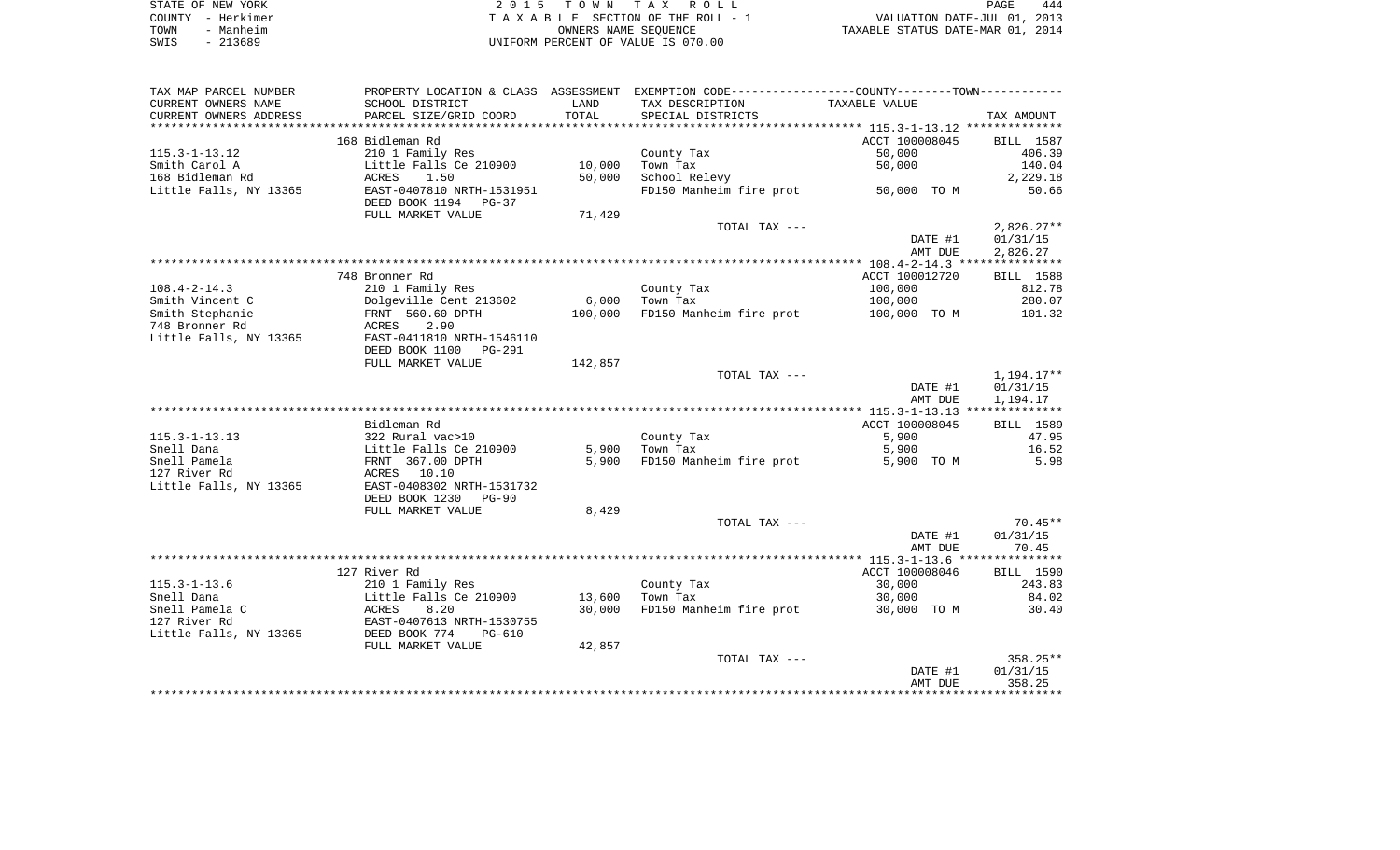| STATE OF NEW YORK | 2015 TOWN TAX ROLL                 | 445<br>PAGE                      |
|-------------------|------------------------------------|----------------------------------|
| COUNTY - Herkimer | TAXABLE SECTION OF THE ROLL - 1    | VALUATION DATE-JUL 01, 2013      |
| - Manheim<br>TOWN | OWNERS NAME SEOUENCE               | TAXABLE STATUS DATE-MAR 01, 2014 |
| $-213689$<br>SWIS | UNIFORM PERCENT OF VALUE IS 070.00 |                                  |

| TAX MAP PARCEL NUMBER          |                                            |              | PROPERTY LOCATION & CLASS ASSESSMENT EXEMPTION CODE----------------COUNTY--------TOWN----------- |                |                      |
|--------------------------------|--------------------------------------------|--------------|--------------------------------------------------------------------------------------------------|----------------|----------------------|
| CURRENT OWNERS NAME            | SCHOOL DISTRICT                            | LAND         | TAX DESCRIPTION                                                                                  | TAXABLE VALUE  |                      |
| CURRENT OWNERS ADDRESS         | PARCEL SIZE/GRID COORD                     | TOTAL        | SPECIAL DISTRICTS                                                                                |                | TAX AMOUNT           |
|                                |                                            | ************ |                                                                                                  |                |                      |
|                                | Bidleman Rd                                |              |                                                                                                  | ACCT 100013200 | BILL 1591            |
| $115.4 - 1 - 80$               | 105 Vac farmland                           |              | County Tax                                                                                       | 9,000          | 73.15                |
| Snell Dean                     | Little Falls Ce 210900                     | 9,000        | Town Tax                                                                                         | 9,000          | 25.21                |
| Snell Anita                    | ACRES<br>13.70                             | 9,000        | School Relevy                                                                                    |                | 401.25               |
| 303 Bidleman Rd                | EAST-0409829 NRTH-1533884                  |              | FD150 Manheim fire prot                                                                          | 9,000 TO M     | 9.12                 |
| Little Falls, NY 13365         | DEED BOOK 851<br>PG-498                    |              |                                                                                                  |                |                      |
|                                | FULL MARKET VALUE                          | 12,857       |                                                                                                  |                |                      |
|                                |                                            |              | TOTAL TAX ---                                                                                    |                | 508.73**             |
|                                |                                            |              |                                                                                                  | DATE #1        | 01/31/15             |
|                                |                                            |              |                                                                                                  | AMT DUE        | 508.73               |
|                                |                                            |              |                                                                                                  |                |                      |
|                                | 303 Bidleman Rd                            |              |                                                                                                  | ACCT 100007365 | BILL 1592            |
| $115.4 - 1 - 84.5$             | 270 Mfg housing                            |              | County Tax                                                                                       | 95,000         | 772.14               |
| Snell Dean                     | Little Falls Ce 210900                     | 10,000       | Town Tax                                                                                         | 95,000         | 266.07               |
| Snell Anita<br>303 Bidleman Rd | W/garage-Barn<br>ACRES<br>4.00 BANK<br>813 | 95,000       | School Relevy<br>FD150 Manheim fire prot 95,000 TO M                                             |                | 3,398.35<br>96.26    |
| Little Falls, NY 13365         | EAST-0410020 NRTH-1533582                  |              |                                                                                                  |                |                      |
|                                | DEED BOOK 766<br>PG-490                    |              |                                                                                                  |                |                      |
|                                | FULL MARKET VALUE                          | 135,714      |                                                                                                  |                |                      |
|                                |                                            |              | TOTAL TAX ---                                                                                    |                | 4,532.82**           |
|                                |                                            |              |                                                                                                  | DATE #1        | 01/31/15             |
|                                |                                            |              |                                                                                                  | AMT DUE        | 4,532.82             |
|                                |                                            |              |                                                                                                  |                |                      |
|                                | 183 Inghams Mills Rd                       |              |                                                                                                  | ACCT 100080300 | BILL 1593            |
| $115.4 - 1 - 35$               | 210 1 Family Res                           |              | County Tax                                                                                       | 43,800         | 356.00               |
| Snell Denise L                 | Little Falls Ce 210900                     | 6,000        | Town Tax                                                                                         | 43,800         | 122.67               |
| PO Box 95                      | W/barn                                     | 43,800       | School Relevy                                                                                    |                | 1,952.76             |
| Little Falls, NY 13365         | ACRES<br>1.50                              |              | FD150 Manheim fire prot                                                                          | 43,800 TO M    | 44.38                |
|                                | EAST-0417154 NRTH-1536138                  |              |                                                                                                  |                |                      |
|                                | DEED BOOK 1256<br>$PG-423$                 |              |                                                                                                  |                |                      |
|                                | FULL MARKET VALUE                          | 62,571       |                                                                                                  |                |                      |
|                                |                                            |              | TOTAL TAX ---                                                                                    |                | $2,475.81**$         |
|                                |                                            |              |                                                                                                  | DATE #1        | 01/31/15             |
|                                |                                            |              |                                                                                                  | AMT DUE        | 2,475.81             |
|                                |                                            |              |                                                                                                  |                |                      |
|                                | 1158 Snells Bush Rd                        |              |                                                                                                  |                | BILL 1594            |
| $115.2 - 2 - 42.3$             | 270 Mfg housing                            |              | County Tax                                                                                       | 20,000         | 162.56               |
| Snell Kevin                    | Little Falls Ce 210900                     | 10,000       | Town Tax                                                                                         | 20,000         | 56.01                |
| Snell Jill                     | ACRES<br>4.00                              | 20,000       | FD150 Manheim fire prot                                                                          | 20,000 TO M    | 20.26                |
| 292 Inghams Mills Rd           | EAST-0419391 NRTH-1537502                  |              |                                                                                                  |                |                      |
| Little Falls, NY 13365         | DEED BOOK 865<br>$PG-685$                  |              |                                                                                                  |                |                      |
|                                | FULL MARKET VALUE                          | 28,571       |                                                                                                  |                |                      |
|                                |                                            |              | TOTAL TAX ---                                                                                    | DATE #1        | 238.83**<br>01/31/15 |
|                                |                                            |              |                                                                                                  | AMT DUE        | 238.83               |
|                                |                                            |              |                                                                                                  |                |                      |
|                                |                                            |              |                                                                                                  |                |                      |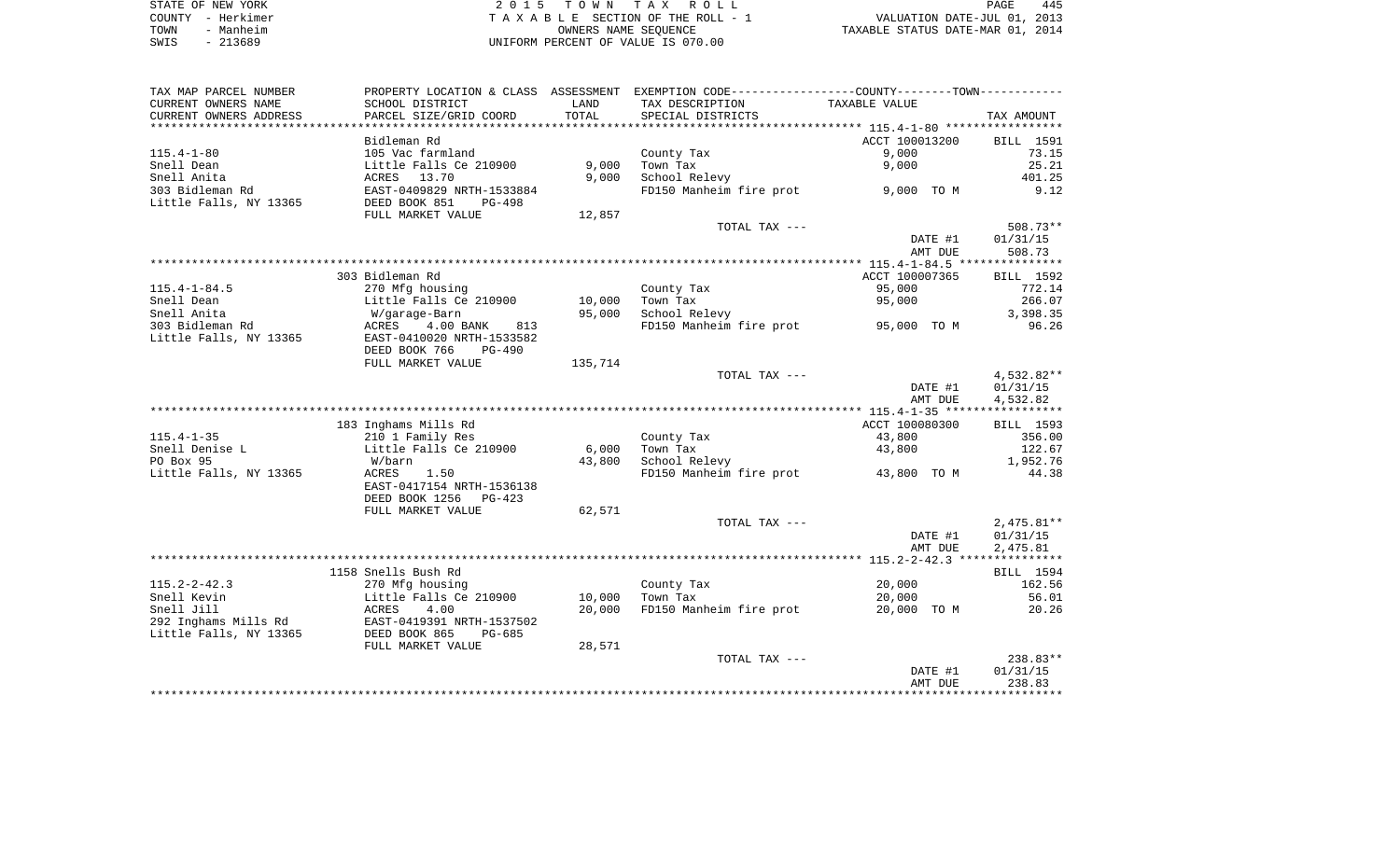|      | STATE OF NEW YORK | 2015 TOWN TAX ROLL                 | PAGE                             | 446 |
|------|-------------------|------------------------------------|----------------------------------|-----|
|      | COUNTY - Herkimer | TAXABLE SECTION OF THE ROLL - 1    | VALUATION DATE-JUL 01, 2013      |     |
| TOWN | - Manheim         | OWNERS NAME SEOUENCE               | TAXABLE STATUS DATE-MAR 01, 2014 |     |
| SWIS | - 213689          | UNIFORM PERCENT OF VALUE IS 070.00 |                                  |     |

| TAX MAP PARCEL NUMBER<br>CURRENT OWNERS NAME<br>CURRENT OWNERS ADDRESS | PROPERTY LOCATION & CLASS<br>SCHOOL DISTRICT<br>PARCEL SIZE/GRID COORD | ASSESSMENT<br>LAND<br>TOTAL | EXEMPTION CODE----------------COUNTY-------TOWN-----------<br>TAX DESCRIPTION<br>SPECIAL DISTRICTS | TAXABLE VALUE                                             | TAX AMOUNT             |
|------------------------------------------------------------------------|------------------------------------------------------------------------|-----------------------------|----------------------------------------------------------------------------------------------------|-----------------------------------------------------------|------------------------|
| *******************                                                    | *****************                                                      | * * * * * * * * *           |                                                                                                    | **************************** 116.3-1-1 ****************** |                        |
|                                                                        | 292 Inghams Mills Rd                                                   |                             |                                                                                                    | ACCT 100002790                                            | <b>BILL</b> 1595       |
| $116.3 - 1 - 1$                                                        | 241 Rural res&ag                                                       |                             | AG MKTS L 41720                                                                                    | 4,547<br>4,547                                            |                        |
| Snell Kevin                                                            | Little Falls Ce 210900                                                 | 23,300                      | County Tax                                                                                         | 55,453                                                    | 450.71                 |
| Snell Jill                                                             | W/barn                                                                 | 60,000                      | Town Tax                                                                                           | 55,453                                                    | 155.31                 |
| 292 Inghams Mills Rd                                                   | FRNT 580.00 DPTH                                                       |                             | FD150 Manheim fire prot                                                                            | 55,453 TO M                                               | 56.19                  |
| Little Falls, NY 13365                                                 | 44.60<br>ACRES                                                         |                             | 4,547 EX                                                                                           |                                                           |                        |
|                                                                        | EAST-0420879 NRTH-1536153                                              |                             |                                                                                                    |                                                           |                        |
| MAY BE SUBJECT TO PAYMENT                                              | DEED BOOK 00646 PG-00572                                               |                             |                                                                                                    |                                                           |                        |
| UNDER AGDIST LAW TIL 2018                                              | FULL MARKET VALUE                                                      | 85,714                      |                                                                                                    |                                                           |                        |
|                                                                        |                                                                        |                             | TOTAL TAX ---                                                                                      |                                                           | 662.21**               |
|                                                                        |                                                                        |                             |                                                                                                    | DATE #1                                                   | 01/31/15               |
|                                                                        |                                                                        |                             |                                                                                                    | AMT DUE                                                   | 662.21                 |
|                                                                        | 770 Snells Bush Rd                                                     |                             |                                                                                                    |                                                           | <b>BILL</b> 1596       |
| $116.3 - 1 - 11.1$                                                     | 120 Field crops                                                        |                             | AG MKTS L 41720                                                                                    | 28,295<br>28,295                                          |                        |
| Snells Bush Farms LLC                                                  | Little Falls Ce 210900                                                 | 102,800                     | County Tax                                                                                         | 163,915                                                   | 1,332.27               |
| 770 Snells Bush Rd                                                     | ACRES 167.20                                                           | 192,210                     | Town Tax                                                                                           | 163,915                                                   | 459.08                 |
| Little Falls, NY 13365                                                 | EAST-0423166 NRTH-1530226                                              |                             | FD150 Manheim fire prot                                                                            | 163,915 TO M                                              | 166.08                 |
|                                                                        | DEED BOOK 1425<br>PG-587                                               |                             | 28,295 EX                                                                                          |                                                           |                        |
| MAY BE SUBJECT TO PAYMENT                                              | FULL MARKET VALUE                                                      | 274,586                     |                                                                                                    |                                                           |                        |
| UNDER AGDIST LAW TIL 2018                                              |                                                                        |                             |                                                                                                    |                                                           |                        |
|                                                                        |                                                                        |                             | TOTAL TAX ---                                                                                      |                                                           | $1,957.43**$           |
|                                                                        |                                                                        |                             |                                                                                                    | DATE #1                                                   | 01/31/15               |
|                                                                        |                                                                        |                             |                                                                                                    | AMT DUE                                                   | 1,957.43               |
|                                                                        |                                                                        |                             |                                                                                                    |                                                           |                        |
|                                                                        | 5820 St Rte 167                                                        |                             |                                                                                                    | ACCT 100011850                                            | BILL 1597              |
| $115.2 - 1 - 15$                                                       | 210 1 Family Res                                                       |                             | County Tax                                                                                         | 65,000                                                    | 528.31                 |
| Sokol Emily                                                            | Dolgeville Cent 213602                                                 | 5,600                       | Town Tax                                                                                           | 65,000                                                    | 182.05                 |
| Sokol Patricia A                                                       | W Garage                                                               | 65,000                      | FD150 Manheim fire prot                                                                            | 65,000 TO M                                               | 65.86                  |
| 5820 St Rte 167                                                        | ACRES<br>1.40                                                          |                             |                                                                                                    |                                                           |                        |
| Little Falls, NY 13365                                                 | EAST-0413624 NRTH-1542283                                              |                             |                                                                                                    |                                                           |                        |
|                                                                        | DEED BOOK 1284<br>$PG-407$                                             |                             |                                                                                                    |                                                           |                        |
|                                                                        | FULL MARKET VALUE                                                      | 92,857                      |                                                                                                    |                                                           |                        |
|                                                                        |                                                                        |                             | TOTAL TAX ---                                                                                      | DATE #1                                                   | $776.22**$<br>01/31/15 |
|                                                                        |                                                                        |                             |                                                                                                    | AMT DUE                                                   | 776.22                 |
|                                                                        |                                                                        |                             |                                                                                                    |                                                           |                        |
|                                                                        | Bronner Rd                                                             |                             |                                                                                                    | ACCT 100012660                                            | <b>BILL</b> 1598       |
| $108.4 - 2 - 1.1$                                                      | 105 Vac farmland                                                       |                             | AG MKTS L 41720                                                                                    | 15,529<br>15,529                                          |                        |
| Soukup Charles J                                                       | Dolgeville Cent 213602                                                 | 45,800                      | County Tax                                                                                         | 30,271                                                    | 246.04                 |
| 1 S Main St                                                            | FRNT 758.00 DPTH                                                       | 45,800                      | Town Tax                                                                                           | 30,271                                                    | 84.78                  |
| Dolgeville, NY 13329                                                   | ACRES 97.20                                                            |                             | FD150 Manheim fire prot                                                                            | 30,271 TO M                                               | 30.67                  |
|                                                                        | EAST-0410524 NRTH-1547268                                              |                             | 15,529 EX                                                                                          |                                                           |                        |
| MAY BE SUBJECT TO PAYMENT                                              | DEED BOOK 1188<br>PG-792                                               |                             |                                                                                                    |                                                           |                        |
| UNDER AGDIST LAW TIL 2018                                              | FULL MARKET VALUE                                                      | 65,429                      |                                                                                                    |                                                           |                        |
|                                                                        |                                                                        |                             | TOTAL TAX ---                                                                                      |                                                           | 361.49**               |
|                                                                        |                                                                        |                             |                                                                                                    | DATE #1                                                   | 01/31/15               |
|                                                                        |                                                                        |                             |                                                                                                    | AMT DUE                                                   | 361.49                 |
|                                                                        |                                                                        |                             |                                                                                                    |                                                           |                        |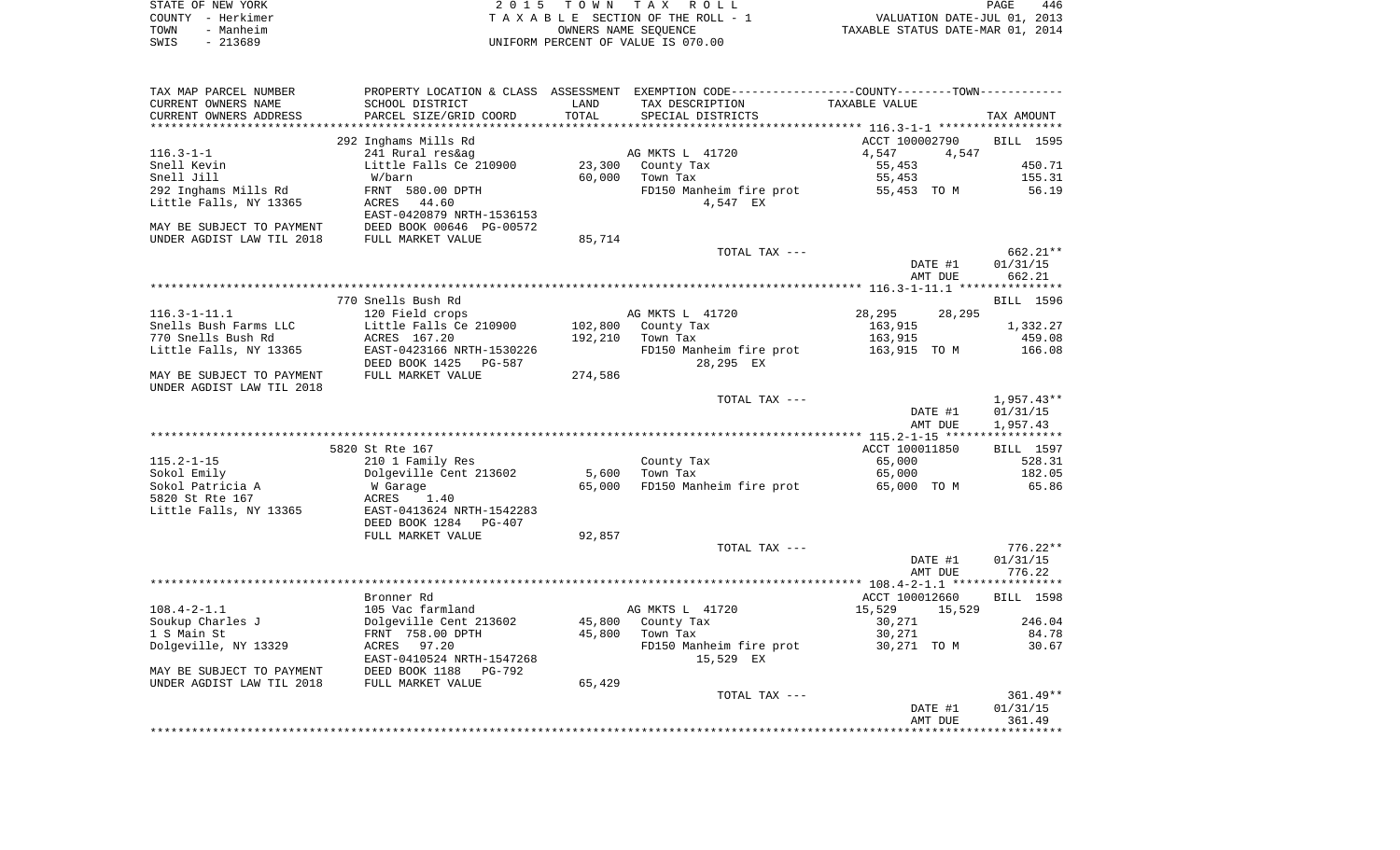| STATE OF NEW YORK | 2015 TOWN TAX ROLL                 | 447<br>PAGE                      |
|-------------------|------------------------------------|----------------------------------|
| COUNTY - Herkimer | TAXABLE SECTION OF THE ROLL - 1    | VALUATION DATE-JUL 01, 2013      |
| TOWN<br>- Manheim | OWNERS NAME SEOUENCE               | TAXABLE STATUS DATE-MAR 01, 2014 |
| SWIS<br>- 213689  | UNIFORM PERCENT OF VALUE IS 070.00 |                                  |

| TAX MAP PARCEL NUMBER  |                                                                 |         | PROPERTY LOCATION & CLASS ASSESSMENT EXEMPTION CODE---------------COUNTY-------TOWN---------- |                |              |
|------------------------|-----------------------------------------------------------------|---------|-----------------------------------------------------------------------------------------------|----------------|--------------|
| CURRENT OWNERS NAME    | SCHOOL DISTRICT                                                 | LAND    | TAX DESCRIPTION                                                                               | TAXABLE VALUE  |              |
| CURRENT OWNERS ADDRESS | PARCEL SIZE/GRID COORD                                          | TOTAL   | SPECIAL DISTRICTS                                                                             |                | TAX AMOUNT   |
|                        | *************************                                       |         |                                                                                               |                |              |
|                        | 238 Carlson Rd                                                  |         |                                                                                               | ACCT 100007890 | BILL 1599    |
| $108.2 - 1 - 8.5$      | 242 Rurl res&rec                                                |         | County Tax                                                                                    | 115,000        | 934.70       |
| Sovis Brian A          | Dolgeville Cent 213602                                          | 18,000  | Town Tax                                                                                      | 115,000        | 322.08       |
| Sovis Sharon R         | FRNT 700.00 DPTH                                                | 115,000 | FD150 Manheim fire prot                                                                       | 115,000 TO M   | 116.52       |
| 238 Carlson Rd         | ACRES 24.90                                                     |         |                                                                                               |                |              |
|                        |                                                                 |         |                                                                                               |                |              |
| Dolgeville, NY 13329   | EAST-0414177 NRTH-1557734<br>DEED BOOK 1127 PG-238              |         |                                                                                               |                |              |
|                        | FULL MARKET VALUE                                               | 164,286 |                                                                                               |                |              |
|                        |                                                                 |         | TOTAL TAX ---                                                                                 |                | $1,373.30**$ |
|                        |                                                                 |         |                                                                                               | DATE #1        | 01/31/15     |
|                        |                                                                 |         |                                                                                               | AMT DUE        | 1,373.30     |
|                        |                                                                 |         |                                                                                               |                |              |
|                        | Moore Rd                                                        |         |                                                                                               |                | BILL 1600    |
|                        |                                                                 |         |                                                                                               |                | 40.64        |
| $108.2 - 3 - 4$        | 322 Rural vac>10                                                |         | County Tax                                                                                    | 5,000          |              |
| Sovis Trust Jason T    | Dolgeville Cent 213602                                          | 5,000   | Town Tax                                                                                      | 5,000          | 14.00        |
| 33 Van Buren St        | FRNT 65.00 DPTH 205.00                                          |         | 5,000 FD150 Manheim fire prot                                                                 | 5,000 TO M     | 5.07         |
| Dolgeville, NY 13329   | ACRES<br>0.38                                                   |         |                                                                                               |                |              |
|                        | EAST-0374450 NRTH-1135440                                       |         |                                                                                               |                |              |
|                        | DEED BOOK 1526<br>$PG-89$                                       |         |                                                                                               |                |              |
|                        | FULL MARKET VALUE                                               | 7,143   |                                                                                               |                |              |
|                        |                                                                 |         | TOTAL TAX ---                                                                                 |                | 59.71**      |
|                        |                                                                 |         |                                                                                               | DATE #1        | 01/31/15     |
|                        |                                                                 |         |                                                                                               | AMT DUE        | 59.71        |
|                        |                                                                 |         |                                                                                               |                |              |
|                        | 5456 St Rte 167                                                 |         |                                                                                               | ACCT 100011105 | BILL 1601    |
| $115.4 - 1 - 65$       | 472 Kennel / vet                                                |         | County Tax                                                                                    | 88,000         | 715.25       |
| Spaulding Barry Jr     |                                                                 | 3,700   | Town Tax                                                                                      | 88,000         | 246.46       |
| Spaulding Mary         | Little Falls Ce 210900<br>FRNT 200.00 DPTH 200.00<br>ACRES 0.92 | 88,000  | FD150 Manheim fire prot                                                                       | 88,000 TO M    | 89.16        |
| 5456 St Rte 167        |                                                                 |         |                                                                                               |                |              |
| Little Falls, NY 13365 | EAST-0413268 NRTH-1535386                                       |         |                                                                                               |                |              |
|                        | DEED BOOK 833<br>$PG-375$                                       |         |                                                                                               |                |              |
|                        |                                                                 |         |                                                                                               |                |              |
|                        | FULL MARKET VALUE                                               | 125,714 |                                                                                               |                |              |
|                        |                                                                 |         | TOTAL TAX ---                                                                                 |                | $1,050.87**$ |
|                        |                                                                 |         |                                                                                               | DATE #1        | 01/31/15     |
|                        |                                                                 |         |                                                                                               | AMT DUE        | 1,050.87     |
|                        |                                                                 |         |                                                                                               |                |              |
|                        | Bidleman Rd Ext                                                 |         |                                                                                               |                | BILL 1602    |
| $115.4 - 1 - 64.3$     | 314 Rural vac<10                                                |         | County Tax                                                                                    | 2,000          | 16.26        |
| Spaulding Barry W      | Little Falls Ce 210900                                          | 2,000   | Town Tax                                                                                      | 2,000          | 5.60         |
| Spaulding Mary L       | FRNT 220.00 DPTH 180.00                                         | 2,000   | FD150 Manheim fire prot                                                                       | 2,000 TO M     | 2.03         |
| 5456 St Rte 67         | ACRES<br>0.67                                                   |         |                                                                                               |                |              |
| Little Falls, NY 13365 | EAST-0413265 NRTH-1535213                                       |         |                                                                                               |                |              |
|                        | DEED BOOK 916<br>$PG-173$                                       |         |                                                                                               |                |              |
|                        | FULL MARKET VALUE                                               | 2,857   |                                                                                               |                |              |
|                        |                                                                 |         | TOTAL TAX ---                                                                                 |                | $23.89**$    |
|                        |                                                                 |         |                                                                                               | DATE #1        | 01/31/15     |
|                        |                                                                 |         |                                                                                               | AMT DUE        | 23.89        |
|                        |                                                                 |         |                                                                                               |                |              |
|                        |                                                                 |         |                                                                                               |                |              |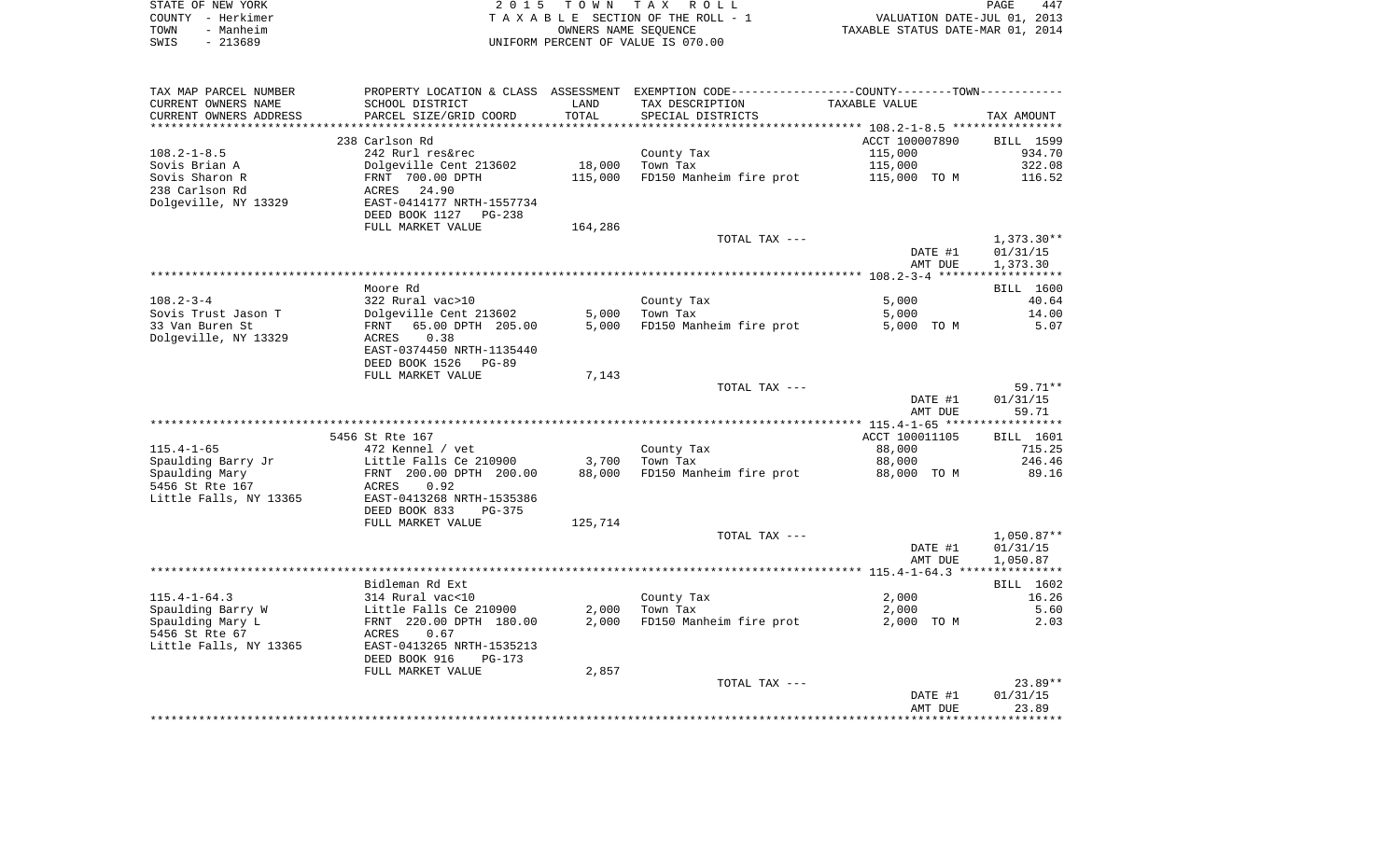| STATE OF NEW YORK |                   | 2015 TOWN TAX ROLL                 | PAGE                             | 448 |
|-------------------|-------------------|------------------------------------|----------------------------------|-----|
|                   | COUNTY - Herkimer | TAXABLE SECTION OF THE ROLL - 1    | VALUATION DATE-JUL 01, 2013      |     |
| TOWN              | - Manheim         | OWNERS NAME SEOUENCE               | TAXABLE STATUS DATE-MAR 01, 2014 |     |
| SWIS              | - 213689          | UNIFORM PERCENT OF VALUE IS 070.00 |                                  |     |

| TAX MAP PARCEL NUMBER    |                               |         | PROPERTY LOCATION & CLASS ASSESSMENT EXEMPTION CODE---------------COUNTY-------TOWN---------- |                |            |
|--------------------------|-------------------------------|---------|-----------------------------------------------------------------------------------------------|----------------|------------|
| CURRENT OWNERS NAME      | SCHOOL DISTRICT               | LAND    | TAX DESCRIPTION                                                                               | TAXABLE VALUE  |            |
| CURRENT OWNERS ADDRESS   | PARCEL SIZE/GRID COORD        | TOTAL   | SPECIAL DISTRICTS                                                                             |                | TAX AMOUNT |
| ************************ |                               |         |                                                                                               |                |            |
|                          | 146 Daley Rd                  |         |                                                                                               | ACCT 100012300 | BILL 1603  |
| $108.1 - 1 - 5$          | 105 Vac farmland              |         | County Tax                                                                                    | 12,000         | 97.53      |
| Spofford Carlton W       | Dolgeville Cent 213602        | 12,000  | Town Tax                                                                                      | 12,000         | 33.61      |
| 146 Daley Rd             | ACRES 39.40                   | 12,000  | FD150 Manheim fire prot                                                                       | 12,000 TO M    | 12.16      |
| Dolgeville, NY 13329     | EAST-0407947 NRTH-1559571     |         |                                                                                               |                |            |
|                          | DEED BOOK 813<br>$PG-536$     |         |                                                                                               |                |            |
|                          | FULL MARKET VALUE             | 17,143  |                                                                                               |                |            |
|                          |                               |         | TOTAL TAX ---                                                                                 |                | $143.30**$ |
|                          |                               |         |                                                                                               | DATE #1        | 01/31/15   |
|                          |                               |         |                                                                                               | AMT DUE        | 143.30     |
|                          |                               |         |                                                                                               |                |            |
|                          | 161 Snells Bush Rd            |         |                                                                                               | ACCT 100009610 | BILL 1604  |
| $123.1 - 1 - 23$         | 210 1 Family Res              |         | VET WAR CT 41121                                                                              | 6,300<br>6,300 |            |
| Spraker Albert           | O-E-StJ Cent<br>273803        |         | 8,000 County Tax                                                                              | 64,200         | 521.81     |
| Spraker Elizabeth        | W/garage                      | 70,500  | Town Tax                                                                                      | 64,200         | 179.81     |
| 161 Snells Bush Rd       | ACRES<br>2.00                 |         | FD150 Manheim fire prot                                                                       | 70,500 TO M    | 71.43      |
| Little Falls, NY 13365   | EAST-0426119 NRTH-1521087     |         |                                                                                               |                |            |
|                          | DEED BOOK 813<br>$PG-18$      |         |                                                                                               |                |            |
|                          | FULL MARKET VALUE             | 100,714 |                                                                                               |                |            |
|                          |                               |         | TOTAL TAX ---                                                                                 |                | $773.05**$ |
|                          |                               |         |                                                                                               | DATE #1        | 01/31/15   |
|                          |                               |         |                                                                                               | AMT DUE        | 773.05     |
|                          |                               |         |                                                                                               |                |            |
|                          | 6311 St Rte 167               |         |                                                                                               | ACCT 100004350 | BILL 1605  |
| $108.4 - 1 - 36$         | 210 1 Family Res              |         | County Tax                                                                                    | 81,200         | 659.98     |
| Stack Joseph             | Dolgeville Cent 213602        | 4,100   | Town Tax                                                                                      | 81,200         | 227.42     |
| Stack Brandy             | ACRES<br>1.10 BANK<br>135     | 81,200  | FD150 Manheim fire prot                                                                       | 81,200 TO M    | 82.27      |
| 6311 St Rte 167          | EAST-0415136 NRTH-1551418     |         |                                                                                               |                |            |
| Dolgeville, NY 13329     | DEED BOOK 930<br>PG-237       |         |                                                                                               |                |            |
|                          | FULL MARKET VALUE             | 116,000 | TOTAL TAX ---                                                                                 |                | $969.67**$ |
|                          |                               |         |                                                                                               | DATE #1        | 01/31/15   |
|                          |                               |         |                                                                                               | AMT DUE        | 969.67     |
|                          |                               |         |                                                                                               |                |            |
|                          | 396 Ransom Creek Rd-Keyser Lk |         |                                                                                               | ACCT 100014130 | BILL 1606  |
| $108.4 - 2 - 57$         | 260 Seasonal res - WTRFNT     |         | County Tax                                                                                    | 34,200         | 277.97     |
| Stack Joseph             | Dolgeville Cent 213602        | 2,500   | Town Tax                                                                                      | 34,200         | 95.79      |
| Green Brandy             | 50.00 DPTH 100.00<br>FRNT     | 34,200  | FD150 Manheim fire prot                                                                       | 34,200 TO M    | 34.65      |
| 6311 St. Rte 167 St      | 023<br>ACRES<br>$0.11$ BANK   |         |                                                                                               |                |            |
| Dolgeville, NY 13329     | EAST-0418350 NRTH-1545093     |         |                                                                                               |                |            |
|                          | DEED BOOK 898<br>$PG-514$     |         |                                                                                               |                |            |
|                          | FULL MARKET VALUE             | 48,857  |                                                                                               |                |            |
|                          |                               |         | TOTAL TAX ---                                                                                 |                | $408.41**$ |
|                          |                               |         |                                                                                               | DATE #1        | 01/31/15   |
|                          |                               |         |                                                                                               | AMT DUE        | 408.41     |
|                          |                               |         |                                                                                               |                |            |
|                          |                               |         |                                                                                               |                |            |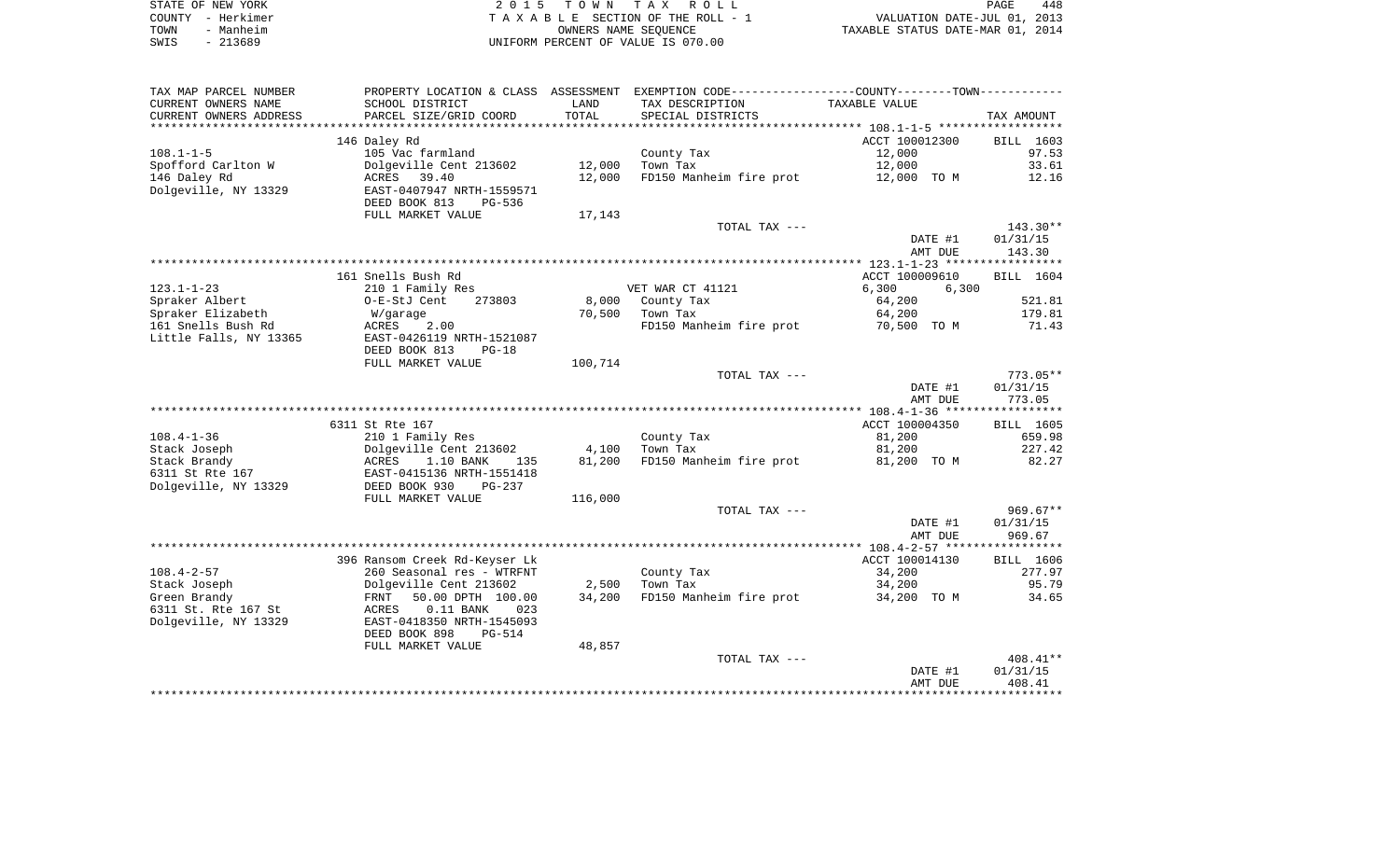| STATE OF NEW YORK |                   | 2015 TOWN TAX ROLL                 | PAGE                             | 449 |
|-------------------|-------------------|------------------------------------|----------------------------------|-----|
|                   | COUNTY - Herkimer | TAXABLE SECTION OF THE ROLL - 1    | VALUATION DATE-JUL 01, 2013      |     |
| TOWN              | - Manheim         | OWNERS NAME SEOUENCE               | TAXABLE STATUS DATE-MAR 01, 2014 |     |
| SWIS              | $-213689$         | UNIFORM PERCENT OF VALUE IS 070.00 |                                  |     |

| TAX MAP PARCEL NUMBER     |                               |        | PROPERTY LOCATION & CLASS ASSESSMENT EXEMPTION CODE----------------COUNTY-------TOWN---------- |                      |            |
|---------------------------|-------------------------------|--------|------------------------------------------------------------------------------------------------|----------------------|------------|
| CURRENT OWNERS NAME       | SCHOOL DISTRICT               | LAND   | TAX DESCRIPTION                                                                                | <b>TAXABLE VALUE</b> |            |
| CURRENT OWNERS ADDRESS    | PARCEL SIZE/GRID COORD        | TOTAL  | SPECIAL DISTRICTS                                                                              |                      | TAX AMOUNT |
| *********************     | ************************      |        |                                                                                                |                      |            |
|                           | St Rte 167                    |        |                                                                                                |                      | BILL 1607  |
| $108.4 - 1 - 40.7$        | 314 Rural vac<10              |        | County Tax                                                                                     | 500                  | 4.06       |
| Stack Joseph J            | Dolgeville Cent 213602        | 500    | Town Tax                                                                                       | 500                  | 1.40       |
| Stack Brandy L            | ACRES<br>1.30                 | 500    | FD150 Manheim fire prot                                                                        | 500 TO M             | .51        |
| 6311 St Rte 167           | EAST-0414535 NRTH-1551546     |        |                                                                                                |                      |            |
| Dolgeville, NY 13329      | DEED BOOK 1127<br>PG-537      |        |                                                                                                |                      |            |
|                           | FULL MARKET VALUE             | 714    |                                                                                                |                      |            |
|                           |                               |        | TOTAL TAX ---                                                                                  |                      | $5.97**$   |
|                           |                               |        |                                                                                                | DATE #1              | 01/31/15   |
|                           |                               |        |                                                                                                | AMT DUE              | 5.97       |
|                           | St Rte 167                    |        |                                                                                                |                      | BILL 1608  |
| $108.4 - 1 - 40.8$        | 330 Vacant comm               |        | County Tax                                                                                     | 20,000               | 162.56     |
| Stack Joseph J            | Dolgeville Cent 213602        | 20,000 | Town Tax                                                                                       | 20,000               | 56.01      |
| Stack Brandy L            | FRNT 794.70 DPTH              | 20,000 | FD150 Manheim fire prot                                                                        | 20,000 TO M          | 20.26      |
| 6311 St Rte 167           | 5.00<br>ACRES                 |        |                                                                                                |                      |            |
| Dolgeville, NY 13329      | EAST-0414697 NRTH-1551241     |        |                                                                                                |                      |            |
|                           | DEED BOOK 1520<br>PG-339      |        |                                                                                                |                      |            |
|                           | FULL MARKET VALUE             | 28,571 |                                                                                                |                      |            |
|                           |                               |        | TOTAL TAX ---                                                                                  |                      | 238.83**   |
|                           |                               |        |                                                                                                | DATE #1              | 01/31/15   |
|                           |                               |        |                                                                                                | AMT DUE              | 238.83     |
|                           |                               |        |                                                                                                |                      |            |
|                           | 392 Ransom Creek Rd-Keyser Lk |        |                                                                                                | ACCT 100003630       | BILL 1609  |
| $108.4 - 2 - 44$          | 260 Seasonal res - WTRFNT     |        | County Tax                                                                                     | 32,200               | 261.72     |
| Stack Thomas J            | Dolgeville Cent 213602        | 3,400  | Town Tax                                                                                       | 32,200               | 90.18      |
| Stack Pamela              | FRNT 100.00 DPTH 150.00       | 32,200 | FD150 Manheim fire prot                                                                        | 32,200 TO M          | 32.63      |
| 357 Hardscrabble Rd       | ACRES<br>0.34                 |        |                                                                                                |                      |            |
| Little Falls, NY 13365    | EAST-0418238 NRTH-1545144     |        |                                                                                                |                      |            |
|                           | DEED BOOK 867<br>PG-286       |        |                                                                                                |                      |            |
|                           | FULL MARKET VALUE             | 46,000 | TOTAL TAX ---                                                                                  |                      | 384.53**   |
|                           |                               |        |                                                                                                | DATE #1              | 01/31/15   |
|                           |                               |        |                                                                                                | AMT DUE              | 384.53     |
|                           |                               |        |                                                                                                |                      |            |
|                           | Snells Bush Rd                |        |                                                                                                |                      | BILL 1610  |
| $123.1 - 1 - 1.3$         | 105 Vac farmland              |        | AG MKTS L 41720                                                                                | 1,614<br>1,614       |            |
| Stahl Charles             | Little Falls Ce 210900        | 30,000 | County Tax                                                                                     | 28,386               | 230.72     |
| Stahl Michele             | FRNT 1214.70 DPTH             | 30,000 | Town Tax                                                                                       | 28,386               | 79.50      |
| 697 Snells Bush Rd        | ACRES<br>60.70                |        | FD150 Manheim fire prot                                                                        | 28,386 TO M          | 28.76      |
| Little Falls, NY 13365    | EAST-0419654 NRTH-1527428     |        | 1,614 EX                                                                                       |                      |            |
|                           | DEED BOOK 1440<br>PG-261      |        |                                                                                                |                      |            |
| MAY BE SUBJECT TO PAYMENT | FULL MARKET VALUE             | 42,857 |                                                                                                |                      |            |
| UNDER AGDIST LAW TIL 2018 |                               |        |                                                                                                |                      |            |
|                           |                               |        | TOTAL TAX ---                                                                                  |                      | 338.98**   |
|                           |                               |        |                                                                                                | DATE #1              | 01/31/15   |
|                           |                               |        |                                                                                                | AMT DUE              | 338.98     |
|                           |                               |        |                                                                                                |                      |            |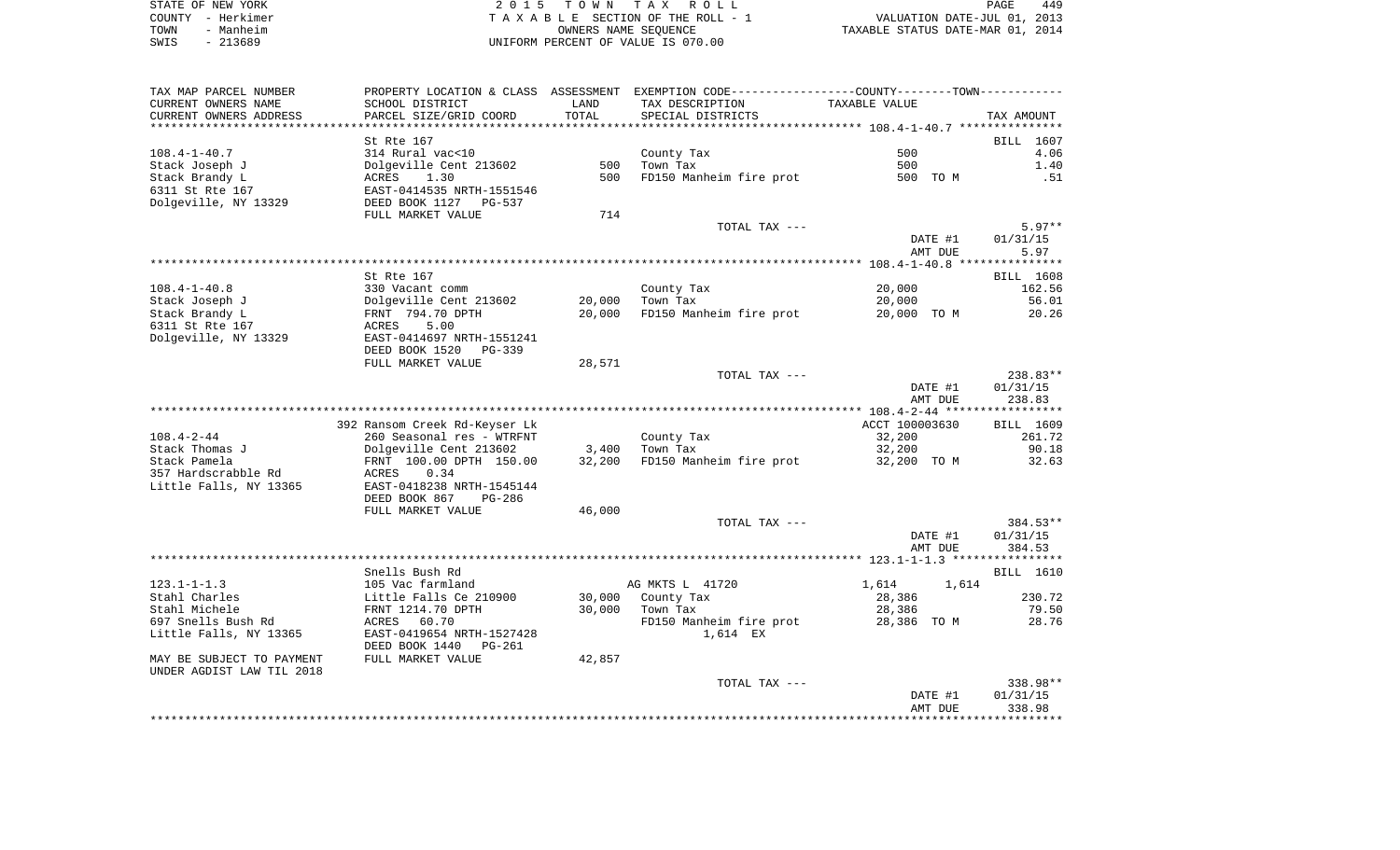| STATE OF NEW YORK | 2015 TOWN TAX ROLL                 | 450<br>PAGE                      |
|-------------------|------------------------------------|----------------------------------|
| COUNTY - Herkimer | TAXABLE SECTION OF THE ROLL - 1    | VALUATION DATE-JUL 01, 2013      |
| TOWN<br>- Manheim | OWNERS NAME SEOUENCE               | TAXABLE STATUS DATE-MAR 01, 2014 |
| $-213689$<br>SWIS | UNIFORM PERCENT OF VALUE IS 070.00 |                                  |

| TAX MAP PARCEL NUMBER  | PROPERTY LOCATION & CLASS ASSESSMENT |            | EXEMPTION CODE-----------------COUNTY-------TOWN----------- |                  |                  |
|------------------------|--------------------------------------|------------|-------------------------------------------------------------|------------------|------------------|
| CURRENT OWNERS NAME    | SCHOOL DISTRICT                      | LAND       | TAX DESCRIPTION                                             | TAXABLE VALUE    |                  |
| CURRENT OWNERS ADDRESS | PARCEL SIZE/GRID COORD               | TOTAL      | SPECIAL DISTRICTS                                           |                  | TAX AMOUNT       |
| *****************      | *******************                  | ********** |                                                             |                  |                  |
|                        | 697 Snells Bush Rd                   |            |                                                             | ACCT 100008342   | <b>BILL</b> 1611 |
| $115.4 - 2 - 21.2$     | 210 1 Family Res                     |            | County Tax                                                  | 185,000          | 1,503.65         |
| Stahl Charles D        | Little Falls Ce 210900               | 13,700     | Town Tax                                                    | 185,000          | 518.14           |
| Stahl Michele          | ACRES<br>8.30                        | 185,000    | FD150 Manheim fire prot                                     | 185,000 TO M     | 187.45           |
| 697 Snells Bush Rd     | EAST-0420057 NRTH-1528322            |            |                                                             |                  |                  |
| Little Falls, NY 13365 | DEED BOOK 778<br>$PG-632$            |            |                                                             |                  |                  |
|                        | FULL MARKET VALUE                    | 264,286    |                                                             |                  |                  |
|                        |                                      |            | TOTAL TAX ---                                               |                  | $2,209.24**$     |
|                        |                                      |            |                                                             | DATE #1          | 01/31/15         |
|                        |                                      |            |                                                             | AMT DUE          | 2,209.24         |
|                        |                                      |            |                                                             |                  |                  |
|                        | Off Fish Rd                          |            |                                                             | ACCT 100012092   | BILL 1612        |
| $122.2 - 2 - 5.2$      | 322 Rural vac>10                     |            | County Tax                                                  | 10,000           | 81.28            |
| Stahl Charles D        | Little Falls Ce 210900               | 10,000     | Town Tax                                                    | 10,000           | 28.01            |
| 697 Snells Bush Rd     | ACRES<br>20.00                       | 10,000     | FD150 Manheim fire prot                                     | 10,000 TO M      | 10.13            |
| Little Falls, NY 13365 | EAST-0418491 NRTH-1526787            |            |                                                             |                  |                  |
|                        | DEED BOOK 887<br>$PG-464$            |            |                                                             |                  |                  |
|                        | FULL MARKET VALUE                    | 14,286     |                                                             |                  |                  |
|                        |                                      |            | TOTAL TAX ---                                               |                  | $119.42**$       |
|                        |                                      |            |                                                             | DATE #1          | 01/31/15         |
|                        |                                      |            |                                                             | AMT DUE          | 119.42           |
|                        |                                      |            |                                                             |                  |                  |
|                        | 583 Bronner Rd                       |            |                                                             |                  | BILL 1613        |
| $108.3 - 1 - 30.3$     | 110 Livestock                        |            | County Tax                                                  | 12,000           | 97.53            |
| Stallman Carl Jr       | Dolgeville Cent 213602               | 10,000     | Town Tax                                                    | 12,000           | 33.61            |
| Stallman Susan         | FRNT 225.00 DPTH                     | 12,000     | School Relevy                                               |                  | 246.05           |
| 548 Murphy Rd          | ACRES<br>11.60                       |            | FD150 Manheim fire prot 12,000 TO M                         |                  | 12.16            |
| Little Falls, NY 13365 | EAST-0408151 NRTH-1546554            |            |                                                             |                  |                  |
|                        | DEED BOOK 853<br>$PG-7$              |            |                                                             |                  |                  |
|                        | FULL MARKET VALUE                    | 17,143     |                                                             |                  |                  |
|                        |                                      |            | TOTAL TAX ---                                               |                  | 389.35**         |
|                        |                                      |            |                                                             | DATE #1          | 01/31/15         |
|                        |                                      |            |                                                             | AMT DUE          | 389.35           |
|                        |                                      |            |                                                             |                  |                  |
|                        | 522 Murphy Rd                        |            |                                                             |                  | BILL 1614        |
| $108.4 - 2 - 26.2$     | 270 Mfg housing                      |            | AGED-ALL 41800                                              | 10,500<br>10,500 |                  |
| Stallman Carl P Sr.    | Dolgeville Cent 213602               | 8,700      | County Tax                                                  | 10,500           | 85.34            |
| Zacek Mary             | ACRES<br>1.00                        | 21,000     | Town Tax                                                    | 10,500           | 29.41            |
| 522 Murphy Rd          | EAST-0410007 NRTH-1543823            |            | FD150 Manheim fire prot                                     | 21,000 TO M      | 21.28            |
| Little Falls, NY 13365 | DEED BOOK 832<br>PG-126              |            |                                                             |                  |                  |
|                        | FULL MARKET VALUE                    | 30,000     | TOTAL TAX ---                                               |                  | $136.03**$       |
|                        |                                      |            |                                                             | DATE #1          | 01/31/15         |
|                        |                                      |            |                                                             | AMT DUE          | 136.03           |
|                        |                                      |            |                                                             |                  |                  |
|                        |                                      |            |                                                             |                  |                  |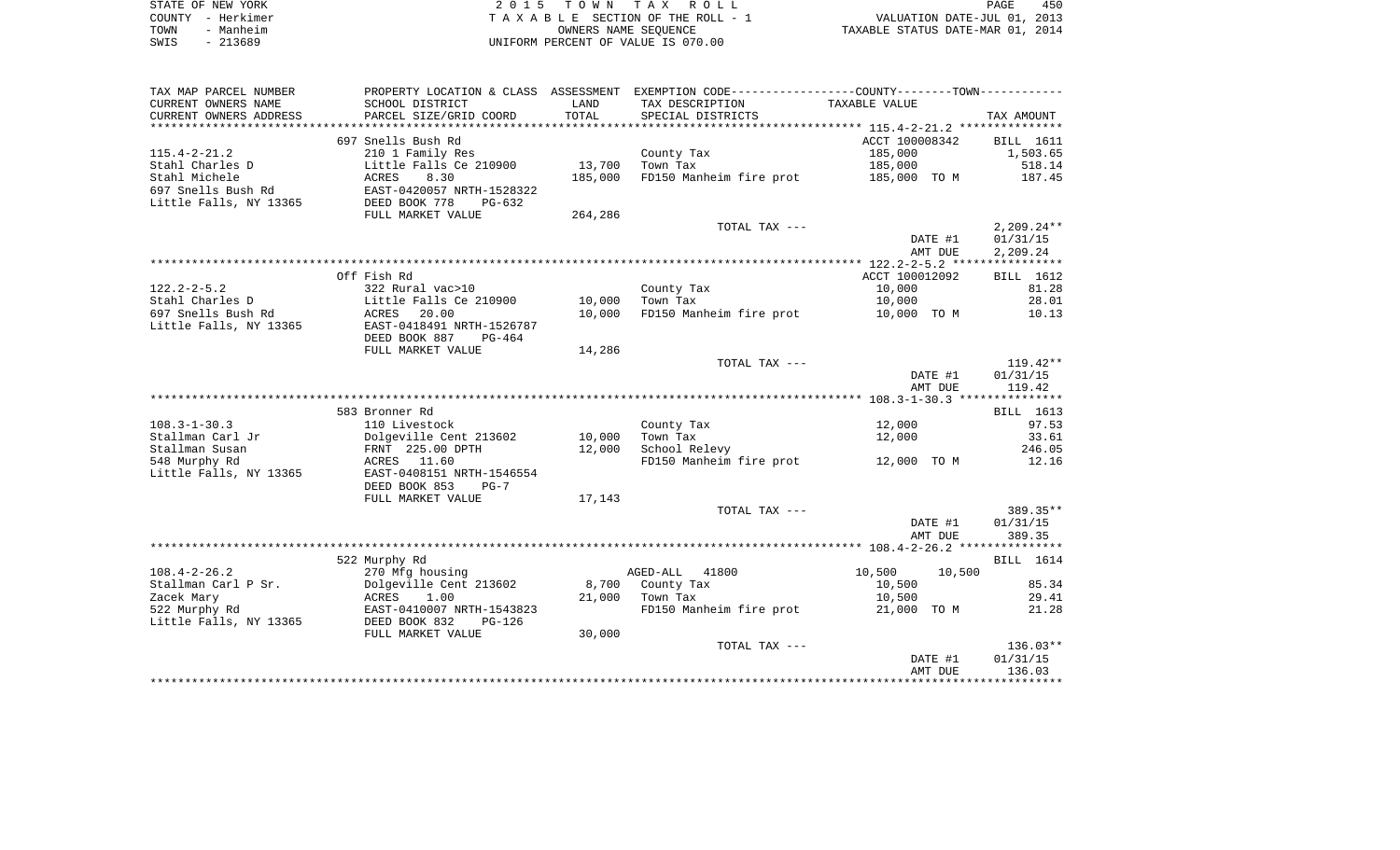|      | STATE OF NEW YORK | 2015 TOWN TAX ROLL                 | 451<br>PAGE                      |
|------|-------------------|------------------------------------|----------------------------------|
|      | COUNTY - Herkimer | TAXABLE SECTION OF THE ROLL - 1    | VALUATION DATE-JUL 01, 2013      |
| TOWN | - Manheim         | OWNERS NAME SEOUENCE               | TAXABLE STATUS DATE-MAR 01, 2014 |
| SWIS | - 213689          | UNIFORM PERCENT OF VALUE IS 070.00 |                                  |

| TAX MAP PARCEL NUMBER    | PROPERTY LOCATION & CLASS ASSESSMENT EXEMPTION CODE---------------COUNTY-------TOWN---------- |         |                         |                                     |                  |
|--------------------------|-----------------------------------------------------------------------------------------------|---------|-------------------------|-------------------------------------|------------------|
| CURRENT OWNERS NAME      | SCHOOL DISTRICT                                                                               | LAND    | TAX DESCRIPTION         | TAXABLE VALUE                       |                  |
| CURRENT OWNERS ADDRESS   | PARCEL SIZE/GRID COORD                                                                        | TOTAL   | SPECIAL DISTRICTS       |                                     | TAX AMOUNT       |
|                          |                                                                                               |         |                         |                                     |                  |
|                          | 279 Dockey Rd                                                                                 |         |                         | ACCT 100003900                      | <b>BILL</b> 1615 |
| $115.4 - 1 - 49$         | 210 1 Family Res                                                                              |         | County Tax              | 34,500                              | 280.41           |
| Stallman Justin          | Little Falls Ce 210900                                                                        | 2,900   | Town Tax                | 34,500                              | 96.63            |
| 295 Dockey Rd            | W/garage                                                                                      | 34,500  | School Relevy           |                                     | 1,538.15         |
| Little Falls, NY 13365   | FRNT 173.00 DPTH 155.00                                                                       |         |                         | FD150 Manheim fire prot 34,500 TO M | 34.96            |
|                          | ACRES<br>0.72                                                                                 |         |                         |                                     |                  |
| PRIOR OWNER ON 3/01/2014 | EAST-0379911 NRTH-1109818                                                                     |         |                         |                                     |                  |
| Cook Bradford S Jr.      | DEED BOOK 1539<br>PG-768                                                                      |         |                         |                                     |                  |
|                          | FULL MARKET VALUE                                                                             | 49,286  |                         |                                     |                  |
|                          |                                                                                               |         | TOTAL TAX ---           |                                     | $1,950.15**$     |
|                          |                                                                                               |         |                         | DATE #1                             | 01/31/15         |
|                          |                                                                                               |         |                         | AMT DUE                             | 1,950.15         |
|                          |                                                                                               |         |                         |                                     |                  |
|                          | 283 Dockey Rd                                                                                 |         |                         |                                     | BILL 1616        |
| $115.4 - 1 - 49.999$     | 210 1 Family Res                                                                              |         | County Tax              | 52,000                              | 422.65           |
| Stallman Justin          | Little Falls Ce 210900                                                                        | 1,200   | Town Tax                | 52,000                              | 145.64           |
|                          |                                                                                               |         |                         |                                     |                  |
| 295 Dockey Rd            | FRNT 172.00 DPTH 150.00                                                                       | 52,000  | School Relevy           |                                     | 2,318.35         |
| Little Falls, NY 13365   | ACRES<br>0.30                                                                                 |         |                         | FD150 Manheim fire prot 52,000 TO M | 52.69            |
|                          | EAST-0379892 NRTH-1109812                                                                     |         |                         |                                     |                  |
| PRIOR OWNER ON 3/01/2014 | DEED BOOK 1539<br>PG-768                                                                      |         |                         |                                     |                  |
| Cook Bradford S Jr.      | FULL MARKET VALUE                                                                             | 74,286  |                         |                                     |                  |
|                          |                                                                                               |         | TOTAL TAX ---           |                                     | $2,939.33**$     |
|                          |                                                                                               |         |                         | DATE #1                             | 01/31/15         |
|                          |                                                                                               |         |                         | AMT DUE                             | 2,939.33         |
|                          |                                                                                               |         |                         |                                     |                  |
|                          | 548 Murphy Rd                                                                                 |         |                         |                                     | BILL 1617        |
| $108.4 - 2 - 26.3$       | 210 1 Family Res                                                                              |         | County Tax              | 52,000                              | 422.65           |
| Stallman Susan M         | Dolgeville Cent 213602                                                                        | 9,200   | Town Tax                | 52,000                              | 145.64           |
| 548 Murphy Rd            | 3.20<br>ACRES                                                                                 | 52,000  | FD150 Manheim fire prot | 52,000 TO M                         | 52.69            |
| Little Falls, NY 13365   | EAST-0409967 NRTH-1544275                                                                     |         |                         |                                     |                  |
|                          | DEED BOOK 729<br><b>PG-107</b>                                                                |         |                         |                                     |                  |
|                          | FULL MARKET VALUE                                                                             | 74,286  |                         |                                     |                  |
|                          |                                                                                               |         | TOTAL TAX ---           |                                     | $620.98**$       |
|                          |                                                                                               |         |                         | DATE #1                             | 01/31/15         |
|                          |                                                                                               |         |                         | AMT DUE                             | 620.98           |
|                          |                                                                                               |         |                         |                                     |                  |
|                          | 7487 St Rte 5                                                                                 |         |                         |                                     | BILL 1618        |
| $115.3 - 1 - 13.9$       | 242 Rurl res&rec                                                                              |         | County Tax              | 79,000                              | 642.10           |
| Staring Zachary          | Little Falls Ce 210900                                                                        | 32,000  | Town Tax                | 79,000                              | 221.26           |
| Staring Crystal          | W Gar & Barn                                                                                  | 79,000  | FD150 Manheim fire prot | 79,000 TO M                         | 80.05            |
| 7487 St Rte 5            | ACRES<br>50.00                                                                                |         |                         |                                     |                  |
| Little Falls, NY 13365   | EAST-0406320 NRTH-1532460                                                                     |         |                         |                                     |                  |
|                          | DEED BOOK 1415<br>PG-963                                                                      |         |                         |                                     |                  |
|                          | FULL MARKET VALUE                                                                             | 112,857 |                         |                                     |                  |
|                          |                                                                                               |         | TOTAL TAX ---           |                                     | 943.41**         |
|                          |                                                                                               |         |                         | DATE #1                             | 01/31/15         |
|                          |                                                                                               |         |                         | AMT DUE                             | 943.41           |
|                          |                                                                                               |         |                         |                                     |                  |
|                          |                                                                                               |         |                         |                                     |                  |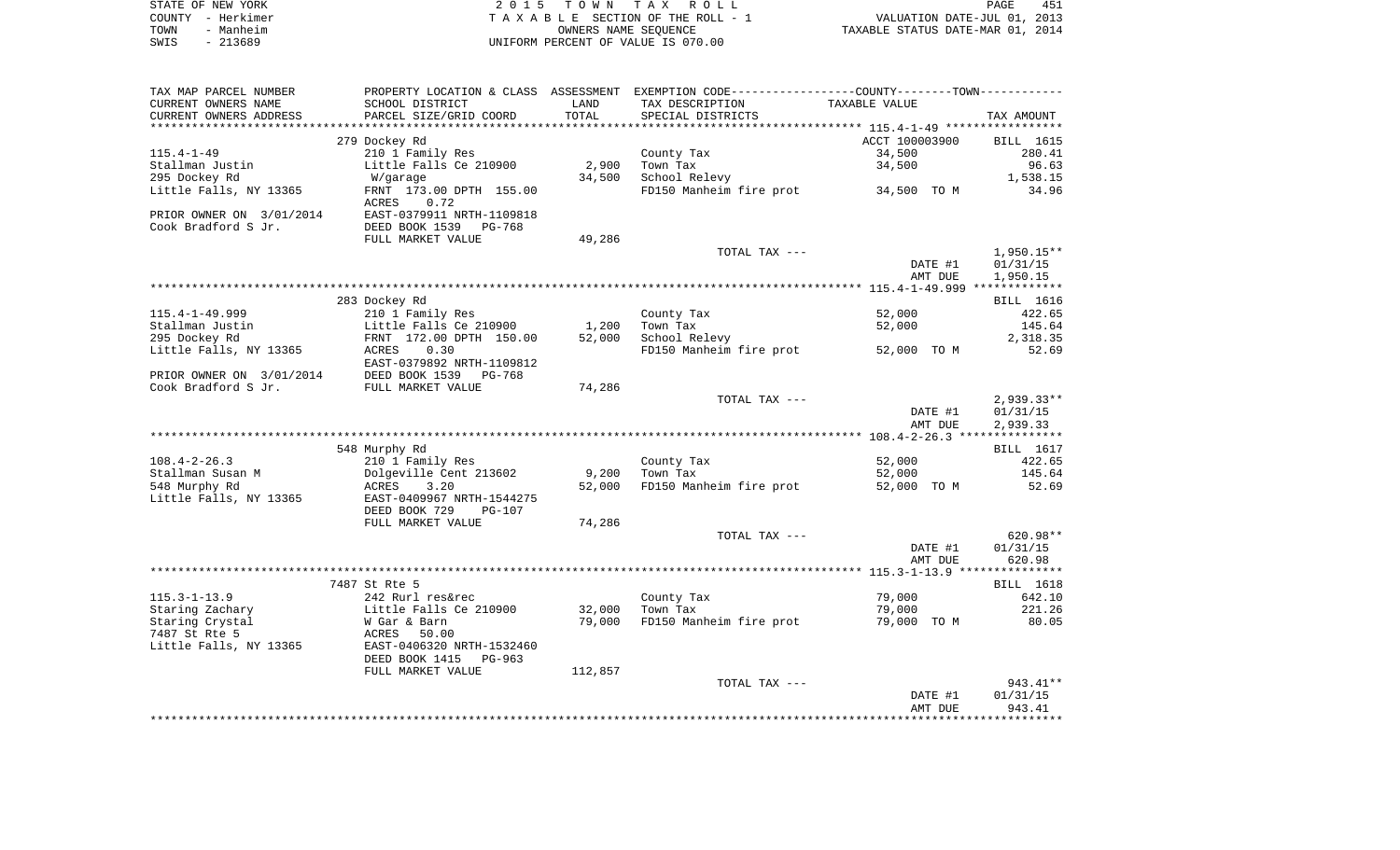| STATE OF NEW YORK |                   | 2015 TOWN TAX ROLL                 | 452<br>PAGE                      |
|-------------------|-------------------|------------------------------------|----------------------------------|
|                   | COUNTY - Herkimer | TAXABLE SECTION OF THE ROLL - 1    | VALUATION DATE-JUL 01, 2013      |
| TOWN              | - Manheim         | OWNERS NAME SEOUENCE               | TAXABLE STATUS DATE-MAR 01, 2014 |
| SWIS              | - 213689          | UNIFORM PERCENT OF VALUE IS 070.00 |                                  |

| TAX MAP PARCEL NUMBER<br>CURRENT OWNERS NAME | PROPERTY LOCATION & CLASS ASSESSMENT<br>SCHOOL DISTRICT | LAND                     | EXEMPTION CODE-----------------COUNTY-------TOWN-----------<br>TAX DESCRIPTION | TAXABLE VALUE                                             |                      |
|----------------------------------------------|---------------------------------------------------------|--------------------------|--------------------------------------------------------------------------------|-----------------------------------------------------------|----------------------|
| CURRENT OWNERS ADDRESS                       | PARCEL SIZE/GRID COORD                                  | TOTAL<br>* * * * * * * * | SPECIAL DISTRICTS                                                              | .*************************** 115.4-1-84.2 *************** | TAX AMOUNT           |
|                                              | 261 Bidleman Rd                                         |                          |                                                                                | ACCT 100000600                                            | BILL 1619            |
| $115.4 - 1 - 84.2$                           | 242 Rurl res&rec                                        |                          | County Tax                                                                     | 71,500                                                    | 581.14               |
| Starring Richard                             | Little Falls Ce 210900                                  | 14,600                   | Town Tax                                                                       | 71,500                                                    | 200.25               |
| Starring Bona                                | W/garages                                               | 71,500                   | FD150 Manheim fire prot                                                        | 71,500 TO M                                               | 72.45                |
| 261 Bidleman Rd                              | 10.20<br>ACRES                                          |                          |                                                                                |                                                           |                      |
| Little Falls, NY 13365                       | EAST-0409117 NRTH-1533156                               |                          |                                                                                |                                                           |                      |
|                                              | DEED BOOK 809<br>PG-658                                 |                          |                                                                                |                                                           |                      |
|                                              | FULL MARKET VALUE                                       | 102,143                  |                                                                                |                                                           |                      |
|                                              |                                                         |                          | TOTAL TAX ---                                                                  |                                                           | 853.84**             |
|                                              |                                                         |                          |                                                                                | DATE #1                                                   | 01/31/15             |
|                                              |                                                         |                          |                                                                                | AMT DUE                                                   | 853.84               |
|                                              | 208-214 River Rd                                        |                          |                                                                                | ACCT 100008880                                            | BILL 1620            |
| $115.3 - 1 - 21$                             | 280 Res Multiple                                        |                          | County Tax                                                                     | 14,000                                                    | 113.79               |
| Steenburgh Matthew J                         | Little Falls Ce 210900                                  | 8,000                    | Town Tax                                                                       | 14,000                                                    | 39.21                |
| 1709 St. Rte. 168                            | ACRES<br>2.00                                           | 14,000                   | FD150 Manheim fire prot                                                        | 14,000 TO M                                               | 14.19                |
| Mohawk, NY 13407                             | EAST-0406129 NRTH-1531709                               |                          |                                                                                |                                                           |                      |
|                                              | DEED BOOK 1320<br>PG-217                                |                          |                                                                                |                                                           |                      |
|                                              | FULL MARKET VALUE                                       | 20,000                   |                                                                                |                                                           |                      |
|                                              |                                                         |                          | TOTAL TAX ---                                                                  |                                                           | $167.19**$           |
|                                              |                                                         |                          |                                                                                | DATE #1                                                   | 01/31/15             |
|                                              |                                                         |                          |                                                                                | AMT DUE                                                   | 167.19               |
|                                              |                                                         |                          |                                                                                |                                                           |                      |
| $115.2 - 2 - 3.2$                            | Murphy Rd & Davis Rd<br>105 Vac farmland                |                          | AG MKTS L 41720                                                                | 10,307<br>10,307                                          | BILL 1621            |
| Sterusky Bros. Manor Farms                   | Little Falls Ce 210900                                  | 46,000                   | County Tax                                                                     | 35,693                                                    | 290.11               |
| 159 E Bidleman Rd                            | ACRES 106.40                                            | 46,000                   | Town Tax                                                                       | 35,693                                                    | 99.97                |
| Little Falls, NY 13365                       | EAST-0409517 NRTH-1538261                               |                          | FD150 Manheim fire prot                                                        | 35,693 TO M                                               | 36.17                |
|                                              | DEED BOOK 766<br>PG-542                                 |                          | 10,307 EX                                                                      |                                                           |                      |
| MAY BE SUBJECT TO PAYMENT                    | FULL MARKET VALUE                                       | 65,714                   |                                                                                |                                                           |                      |
| UNDER AGDIST LAW TIL 2018                    |                                                         |                          |                                                                                |                                                           |                      |
|                                              |                                                         |                          | TOTAL TAX ---                                                                  |                                                           | $426.25**$           |
|                                              |                                                         |                          |                                                                                | DATE #1                                                   | 01/31/15             |
|                                              |                                                         |                          |                                                                                | AMT DUE                                                   | 426.25<br>********** |
|                                              | Davis Rd                                                |                          |                                                                                | ACCT 100012630                                            | BILL 1622            |
| $115.3 - 1 - 28.4$                           | 105 Vac farmland                                        |                          | AG MKTS L 41720                                                                | 13,522<br>13,522                                          |                      |
| Sterusky David                               | Little Falls Ce 210900                                  | 22,000                   | County Tax                                                                     | 8,478                                                     | 68.91                |
| Et al                                        | Barn                                                    | 22,000                   | Town Tax                                                                       | 8,478                                                     | 23.74                |
| PO Box 103                                   | FRNT 286.00 DPTH                                        |                          | FD150 Manheim fire prot                                                        | 8,478 TO M                                                | 8.59                 |
| Dolgeville, NY 13329                         | ACRES 44.00                                             |                          | 13,522 EX                                                                      |                                                           |                      |
|                                              | EAST-0407614 NRTH-1536595                               |                          |                                                                                |                                                           |                      |
| MAY BE SUBJECT TO PAYMENT                    | DEED BOOK 1359 PG-80                                    |                          |                                                                                |                                                           |                      |
| UNDER AGDIST LAW TIL 2018                    | FULL MARKET VALUE                                       | 31,429                   |                                                                                |                                                           |                      |
|                                              |                                                         |                          | TOTAL TAX ---                                                                  |                                                           | $101.24**$           |
|                                              |                                                         |                          |                                                                                | DATE #1                                                   | 01/31/15             |
|                                              |                                                         |                          |                                                                                | AMT DUE                                                   | 101.24               |
|                                              |                                                         |                          |                                                                                |                                                           |                      |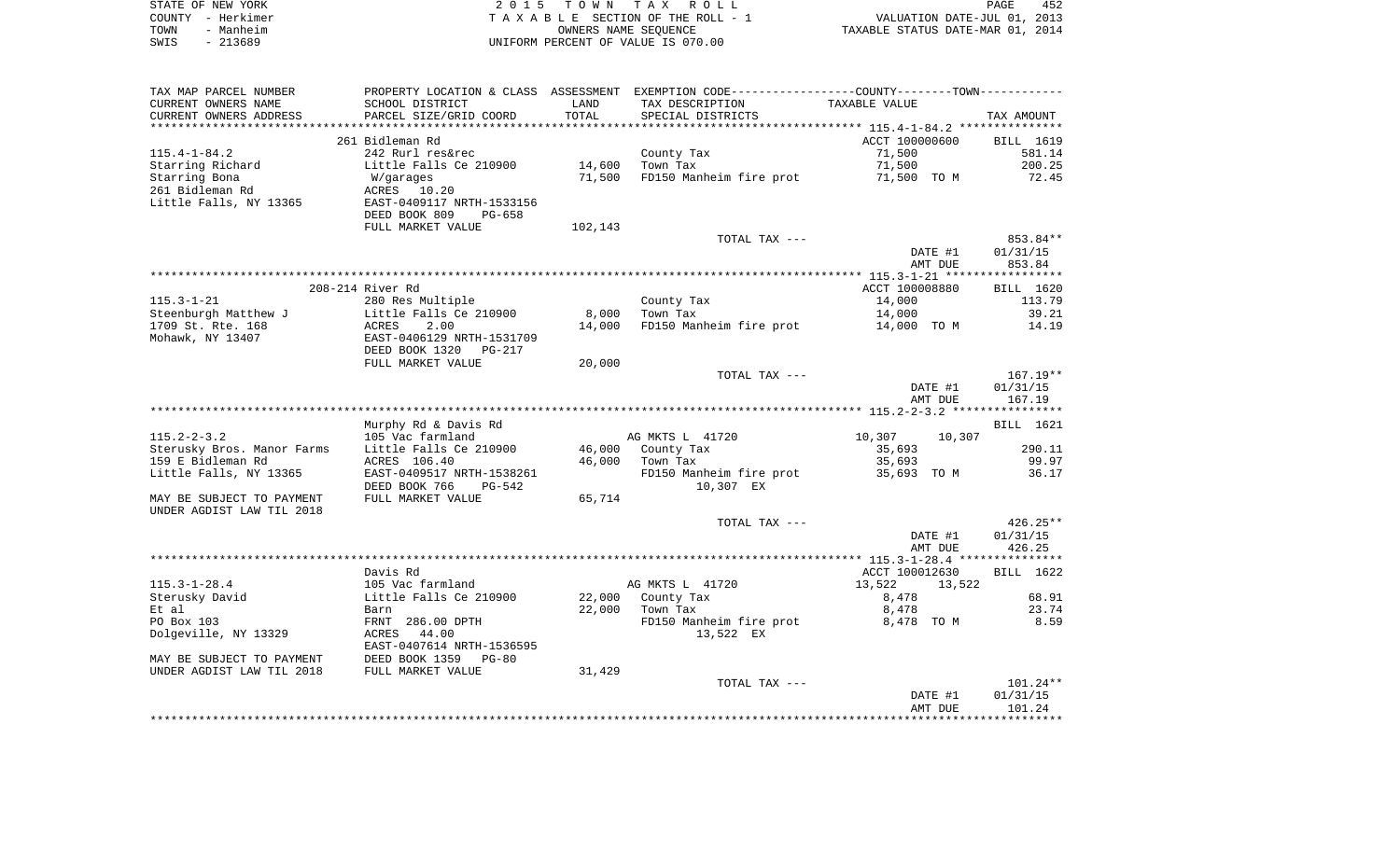|      | STATE OF NEW YORK | 2015 TOWN TAX ROLL                 | 453<br>PAGE                      |
|------|-------------------|------------------------------------|----------------------------------|
|      | COUNTY - Herkimer | TAXABLE SECTION OF THE ROLL - 1    | VALUATION DATE-JUL 01, 2013      |
| TOWN | - Manheim         | OWNERS NAME SEOUENCE               | TAXABLE STATUS DATE-MAR 01, 2014 |
| SWIS | $-213689$         | UNIFORM PERCENT OF VALUE IS 070.00 |                                  |

| TAX MAP PARCEL NUMBER  |                                |         | PROPERTY LOCATION & CLASS ASSESSMENT EXEMPTION CODE----------------COUNTY--------TOWN----------- |                |              |
|------------------------|--------------------------------|---------|--------------------------------------------------------------------------------------------------|----------------|--------------|
| CURRENT OWNERS NAME    | SCHOOL DISTRICT                | LAND    | TAX DESCRIPTION                                                                                  | TAXABLE VALUE  |              |
| CURRENT OWNERS ADDRESS | PARCEL SIZE/GRID COORD         | TOTAL   | SPECIAL DISTRICTS                                                                                |                | TAX AMOUNT   |
|                        |                                |         |                                                                                                  |                |              |
|                        | 208 Brockett Rd                |         |                                                                                                  |                | BILL 1623    |
| $108.3 - 1 - 13.4$     | 242 Rurl res&rec               |         | County Tax                                                                                       | 105,000        | 853.42       |
| Sterusky Frank P Jr    | Dolgeville Cent 213602         | 10,000  | Town Tax                                                                                         | 105,000        | 294.08       |
| 208 Brockett Rd        | ACRES 13.00                    | 105,000 | School Relevy                                                                                    |                | 1,726.15     |
| Little Falls, NY 13365 | EAST-0407149 NRTH-1548771      |         | FD150 Manheim fire prot                                                                          | 105,000 TO M   | 106.39       |
|                        | DEED BOOK 939<br><b>PG-305</b> |         |                                                                                                  |                |              |
|                        | FULL MARKET VALUE              | 150,000 |                                                                                                  |                |              |
|                        |                                |         | TOTAL TAX ---                                                                                    |                | $2,980.04**$ |
|                        |                                |         |                                                                                                  | DATE #1        | 01/31/15     |
|                        |                                |         |                                                                                                  | AMT DUE        | 2,980.04     |
|                        |                                |         |                                                                                                  |                |              |
|                        | 408 Bidleman Rd                |         |                                                                                                  | ACCT 100012330 | BILL 1624    |
| $115.4 - 1 - 67$       | 210 1 Family Res               |         | County Tax                                                                                       | 30,000         | 243.83       |
| Sterusky Ralph J       | Little Falls Ce 210900         | 4,000   | Town Tax                                                                                         | 30,000         | 84.02        |
| Sterusky Sam Jr.       | W/garage                       | 30,000  | FD150 Manheim fire prot                                                                          | 30,000 TO M    | 30.40        |
| 159 E Bidleman Rd      | 1.00<br>ACRES                  |         |                                                                                                  |                |              |
| Little Falls, NY 13365 | EAST-0410878 NRTH-1535136      |         |                                                                                                  |                |              |
|                        | DEED BOOK 1093<br>PG-423       |         |                                                                                                  |                |              |
|                        | FULL MARKET VALUE              | 42,857  |                                                                                                  |                |              |
|                        |                                |         | TOTAL TAX ---                                                                                    |                | 358.25**     |
|                        |                                |         |                                                                                                  | DATE #1        | 01/31/15     |
|                        |                                |         |                                                                                                  | AMT DUE        | 358.25       |
|                        |                                |         |                                                                                                  |                |              |
|                        | Bronner Rd                     |         |                                                                                                  | ACCT 100012720 | BILL 1625    |
| $108.4 - 3 - 1$        | 105 Vac farmland               |         | County Tax                                                                                       | 10,000         | 81.28        |
| Sterusky Sam Jr        | Dolgeville Cent 213602         | 10,000  | Town Tax                                                                                         | 10,000         | 28.01        |
| Sterusky Ralph         | FRNT 344.00 DPTH               | 10,000  | FD150 Manheim fire prot                                                                          | 10,000 TO M    | 10.13        |
| 159 E Bidleman Rd      | ACRES 19.80                    |         |                                                                                                  |                |              |
| Little Falls, NY 13365 | EAST-0411862 NRTH-1545591      |         |                                                                                                  |                |              |
|                        | DEED BOOK 00659 PG-00365       |         |                                                                                                  |                |              |
|                        | FULL MARKET VALUE              | 14,286  |                                                                                                  |                |              |
|                        |                                |         | TOTAL TAX ---                                                                                    |                | $119.42**$   |
|                        |                                |         |                                                                                                  | DATE #1        | 01/31/15     |
|                        |                                |         |                                                                                                  | AMT DUE        | 119.42       |
|                        |                                |         |                                                                                                  |                |              |
|                        | Bronner Rd                     |         |                                                                                                  | ACCT 100012720 | BILL 1626    |
| $108.4 - 3 - 3$        | 322 Rural vac>10               |         | County Tax                                                                                       | 7,200          | 58.52        |
| Sterusky Sam Jr        | Dolgeville Cent 213602         | 7,200   | Town Tax                                                                                         | 7,200          | 20.17        |
| Sterusky Ralph         | FRNT 445.00 DPTH               | 7,200   | FD150 Manheim fire prot                                                                          | 7,200 TO M     | 7.30         |
| 159 E Bidleman Rd      | ACRES 14.50                    |         |                                                                                                  |                |              |
| Little Falls, NY 13365 | EAST-0412526 NRTH-1545192      |         |                                                                                                  |                |              |
|                        | DEED BOOK 00659 PG-00365       |         |                                                                                                  |                |              |
|                        | FULL MARKET VALUE              | 10,286  |                                                                                                  |                | $85.99**$    |
|                        |                                |         | TOTAL TAX ---                                                                                    |                | 01/31/15     |
|                        |                                |         |                                                                                                  | DATE #1        |              |
|                        |                                |         |                                                                                                  | AMT DUE        | 85.99        |
|                        |                                |         |                                                                                                  |                |              |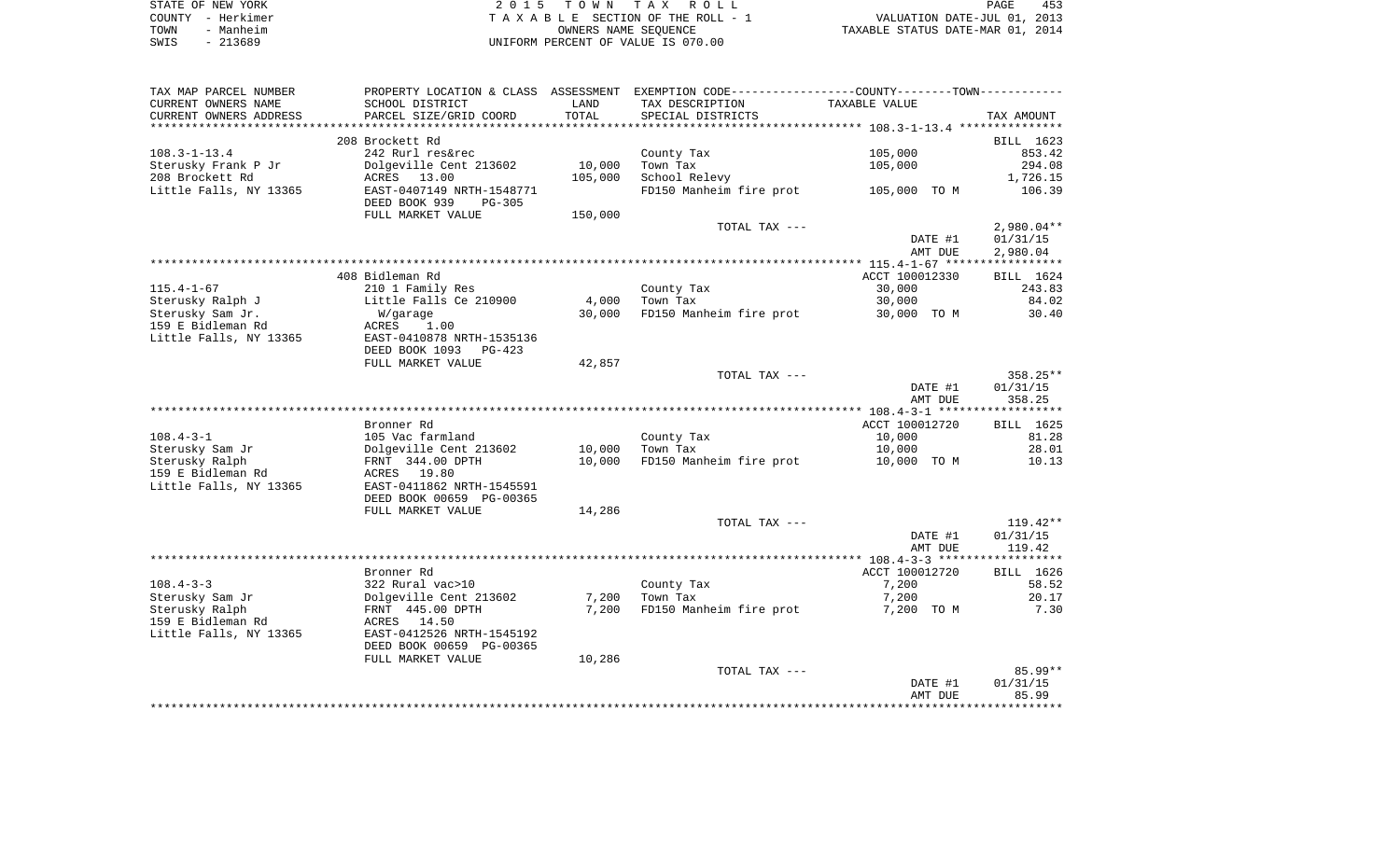| STATE OF NEW YORK | 2015 TOWN TAX ROLL                 | 454<br>PAGE                      |
|-------------------|------------------------------------|----------------------------------|
| COUNTY - Herkimer | TAXABLE SECTION OF THE ROLL - 1    | VALUATION DATE-JUL 01, 2013      |
| - Manheim<br>TOWN | OWNERS NAME SEOUENCE               | TAXABLE STATUS DATE-MAR 01, 2014 |
| SWIS<br>- 213689  | UNIFORM PERCENT OF VALUE IS 070.00 |                                  |

| TAX MAP PARCEL NUMBER     |                           |                  | PROPERTY LOCATION & CLASS ASSESSMENT EXEMPTION CODE----------------COUNTY-------TOWN---------- |                |            |
|---------------------------|---------------------------|------------------|------------------------------------------------------------------------------------------------|----------------|------------|
| CURRENT OWNERS NAME       | SCHOOL DISTRICT           | LAND             | TAX DESCRIPTION                                                                                | TAXABLE VALUE  |            |
| CURRENT OWNERS ADDRESS    | PARCEL SIZE/GRID COORD    | TOTAL            | SPECIAL DISTRICTS                                                                              |                | TAX AMOUNT |
| **********************    | ***********************   | **************** |                                                                                                |                |            |
|                           | Bronner Rd                |                  |                                                                                                | ACCT 100012720 | BILL 1627  |
| $108.4 - 3 - 4$           | 322 Rural vac>10          |                  | County Tax                                                                                     | 10,000         | 81.28      |
| Sterusky Sam Jr           | Dolgeville Cent 213602    | 10,000           | Town Tax                                                                                       | 10,000         | 28.01      |
| Sterusky Ralph            | FRNT 384.00 DPTH          | 10,000           | FD150 Manheim fire prot                                                                        | 10,000 TO M    | 10.13      |
| 159 E Bidleman Rd         | 20.00<br>ACRES            |                  |                                                                                                |                |            |
| Little Falls, NY 13365    | EAST-0412304 NRTH-1544547 |                  |                                                                                                |                |            |
|                           | DEED BOOK 00659 PG-00365  |                  |                                                                                                |                |            |
|                           | FULL MARKET VALUE         | 14,286           |                                                                                                |                |            |
|                           |                           |                  | TOTAL TAX ---                                                                                  |                | $119.42**$ |
|                           |                           |                  |                                                                                                | DATE #1        | 01/31/15   |
|                           |                           |                  |                                                                                                | AMT DUE        | 119.42     |
|                           |                           |                  |                                                                                                |                |            |
|                           | Davis Rd                  |                  |                                                                                                | ACCT 100012630 | BILL 1628  |
| $115.3 - 1 - 28.5$        | 105 Vac farmland          |                  | AG MKTS L 41720                                                                                | 3,826<br>3,826 |            |
| Sterusky Sam Jr           | Little Falls Ce 210900    | 11,000           | County Tax                                                                                     | 7,174          | 58.31      |
| Sterusky Ralph            | Barn                      | 11,000           | Town Tax                                                                                       | 7,174          | 20.09      |
| 159 E Bidleman Rd         | 21.90<br>ACRES            |                  | FD150 Manheim fire prot                                                                        | 7,174 TO M     | 7.27       |
| Little Falls, NY 13365    | EAST-0406576 NRTH-1536813 |                  | 3,826 EX                                                                                       |                |            |
|                           | DEED BOOK 792<br>$PG-124$ |                  |                                                                                                |                |            |
| MAY BE SUBJECT TO PAYMENT | FULL MARKET VALUE         | 15,714           |                                                                                                |                |            |
| UNDER AGDIST LAW TIL 2018 |                           |                  |                                                                                                |                |            |
|                           |                           |                  | TOTAL TAX ---                                                                                  |                | $85.67**$  |
|                           |                           |                  |                                                                                                | DATE #1        | 01/31/15   |
|                           |                           |                  |                                                                                                | AMT DUE        | 85.67      |
|                           |                           |                  |                                                                                                |                |            |
|                           | 159 E Bidleman Rd         |                  |                                                                                                |                | BILL 1629  |
| $115.4 - 1 - 66.2$        | 210 1 Family Res          |                  | County Tax                                                                                     | 86,800         | 705.49     |
| Sterusky Samuel Jr.       | Little Falls Ce 210900    | 4,000            | Town Tax                                                                                       | 86,800         | 243.10     |
| Tallman Wendy             | W/garage                  | 86,800           | FD150 Manheim fire prot                                                                        | 86,800 TO M    | 87.95      |
| 159 E Bidleman Rd         | ACRES<br>1.00             |                  |                                                                                                |                |            |
| Little Falls, NY 13365    | EAST-0411583 NRTH-1534403 |                  |                                                                                                |                |            |
|                           | DEED BOOK 1124<br>PG-661  |                  |                                                                                                |                |            |
|                           | FULL MARKET VALUE         | 124,000          |                                                                                                |                |            |
|                           |                           |                  | TOTAL TAX ---                                                                                  |                | 1,036.54** |
|                           |                           |                  |                                                                                                | DATE #1        | 01/31/15   |
|                           |                           |                  |                                                                                                | AMT DUE        | 1,036.54   |
|                           | bidleman                  |                  |                                                                                                |                |            |
|                           |                           |                  |                                                                                                | 500            | BILL 1630  |
| $115.4 - 1 - 66.3$        | 323 Vacant rural          |                  | County Tax                                                                                     |                | 4.06       |
| Sterusky Samuel Jr.       | Little Falls Ce 210900    | 500              | Town Tax<br>FD150 Manheim fire prot                                                            | 500            | 1.40       |
| Tallman Wendy             | FRNT 134.00 DPTH          | 500              |                                                                                                | 500 TO M       | .51        |
| 159 E Bidleman Rd         | 1.00<br>ACRES             |                  |                                                                                                |                |            |
| Little Falls, NY 13365    | EAST-0411496 NRTH-1534504 |                  |                                                                                                |                |            |
|                           | DEED BOOK 1124<br>PG-661  |                  |                                                                                                |                |            |
|                           | FULL MARKET VALUE         | 714              | TOTAL TAX ---                                                                                  |                | $5.97**$   |
|                           |                           |                  |                                                                                                | DATE #1        | 01/31/15   |
|                           |                           |                  |                                                                                                | AMT DUE        | 5.97       |
|                           |                           |                  |                                                                                                |                |            |
|                           |                           |                  |                                                                                                |                |            |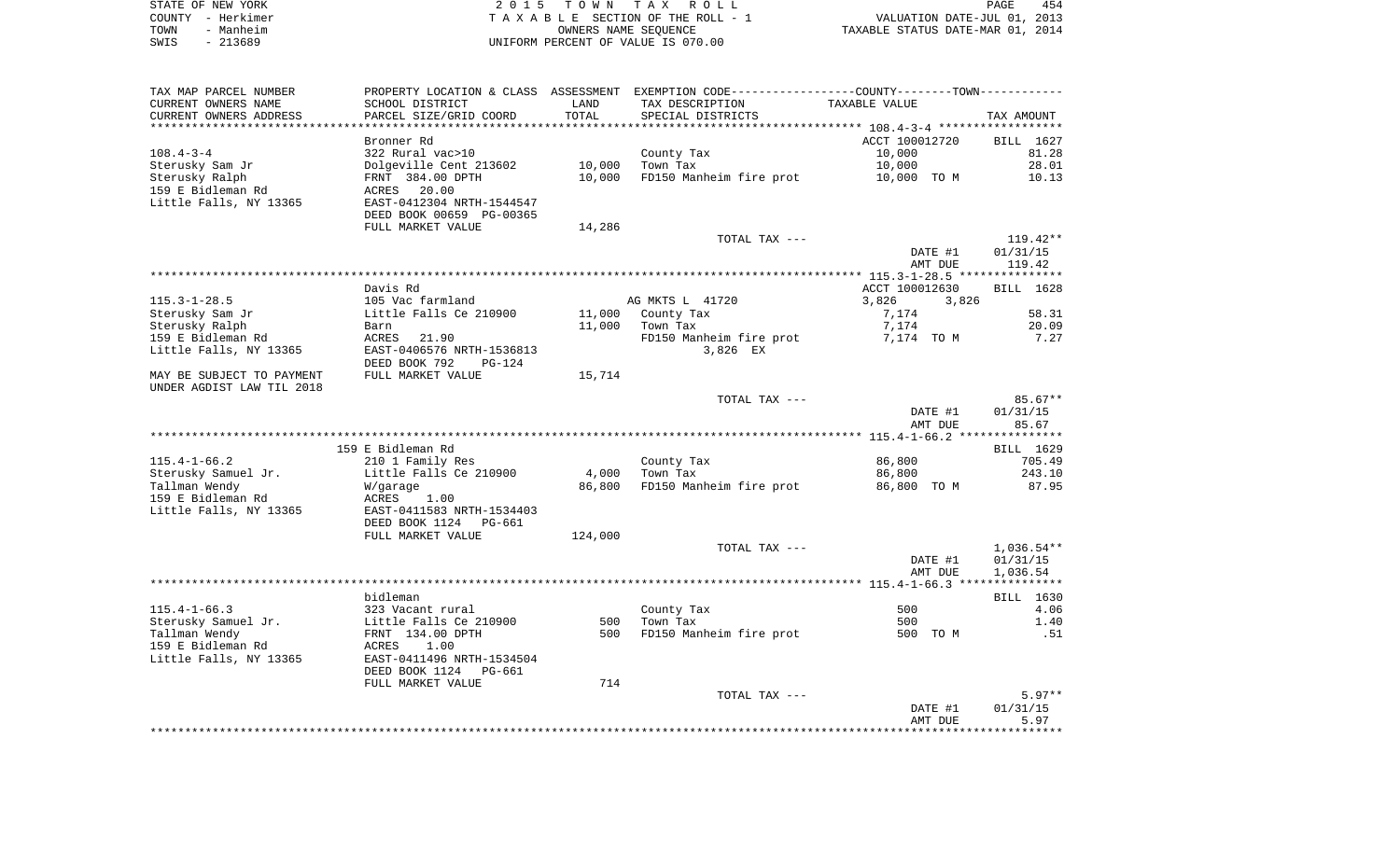| STATE OF NEW YORK | 2015 TOWN TAX ROLL                 |                                  | PAGE | 455 |
|-------------------|------------------------------------|----------------------------------|------|-----|
| COUNTY - Herkimer | TAXABLE SECTION OF THE ROLL - 1    | VALUATION DATE-JUL 01, 2013      |      |     |
| TOWN<br>- Manheim | OWNERS NAME SEOUENCE               | TAXABLE STATUS DATE-MAR 01, 2014 |      |     |
| SWIS<br>- 213689  | UNIFORM PERCENT OF VALUE IS 070.00 |                                  |      |     |

| TAX MAP PARCEL NUMBER   | PROPERTY LOCATION & CLASS ASSESSMENT |         | EXEMPTION CODE-----------------COUNTY--------TOWN----------- |                  |            |
|-------------------------|--------------------------------------|---------|--------------------------------------------------------------|------------------|------------|
| CURRENT OWNERS NAME     | SCHOOL DISTRICT                      | LAND    | TAX DESCRIPTION                                              | TAXABLE VALUE    |            |
| CURRENT OWNERS ADDRESS  | PARCEL SIZE/GRID COORD               | TOTAL   | SPECIAL DISTRICTS                                            |                  | TAX AMOUNT |
| *********************** |                                      |         |                                                              |                  |            |
|                         | 130 Bidleman Rd                      |         |                                                              | ACCT 100012270   | BILL 1631  |
| $115.3 - 1 - 17$        | 210 1 Family Res                     |         | County Tax                                                   | 52,200           | 424.27     |
| Sterusky Stephen S      | Little Falls Ce 210900               | 6,400   | Town Tax                                                     | 52,200           | 146.20     |
| Sterusky Darhla A       | W/garage                             | 52,200  | FD150 Manheim fire prot                                      | 52,200 TO M      | 52.89      |
| 130 Bidleman Rd         | ACRES<br>1.60                        |         |                                                              |                  |            |
| Little Falls, NY 13365  | EAST-0407046 NRTH-1531774            |         |                                                              |                  |            |
|                         | DEED BOOK 927<br>PG-375              |         |                                                              |                  |            |
|                         | FULL MARKET VALUE                    | 74,571  |                                                              |                  |            |
|                         |                                      |         | TOTAL TAX ---                                                |                  | $623.36**$ |
|                         |                                      |         |                                                              | DATE #1          | 01/31/15   |
|                         |                                      |         |                                                              | AMT DUE          | 623.36     |
|                         |                                      |         |                                                              |                  |            |
|                         | 7507 St Rte 5                        |         |                                                              | ACCT 100008040   | BILL 1632  |
| $115.3 - 1 - 13.11$     | 483 Converted Re                     |         | County Tax                                                   | 65,000           | 528.31     |
| Stever Christopher R    | Little Falls Ce 210900               | 10,500  | Town Tax                                                     | 65,000           | 182.05     |
| Stever Darhla A         | FRNT 621.00 DPTH                     | 65,000  | FD150 Manheim fire prot                                      | 65,000 TO M      | 65.86      |
| 3581 St Rte 5           | 6.20<br>ACRES                        |         |                                                              |                  |            |
| Frankfort, NY 13340     | EAST-0406811 NRTH-1532125            |         |                                                              |                  |            |
|                         | DEED BOOK 1418<br>PG-862             |         |                                                              |                  |            |
|                         | FULL MARKET VALUE                    | 92,857  |                                                              |                  |            |
|                         |                                      |         | TOTAL TAX ---                                                |                  | $776.22**$ |
|                         |                                      |         |                                                              | DATE #1          | 01/31/15   |
|                         |                                      |         |                                                              | AMT DUE          | 776.22     |
|                         |                                      |         |                                                              |                  |            |
|                         | 152 Van Buren St Ext                 |         |                                                              | ACCT 100012810   | BILL 1633  |
| $108.4 - 1 - 64$        | 242 Rurl res&rec                     |         | VET WAR CT 41121                                             | 6,300<br>6,300   |            |
| Stewart Rodney          | Dolgeville Cent 213602               |         | 14,000 VET COM CT 41131                                      | 10,500<br>10,500 |            |
| Edson Stewart           | ACRES 15.88                          | 82,200  | County Tax                                                   | 65,400           | 531.56     |
| 152 Van Buren St Ext    | EAST-0419565 NRTH-1550341            |         | Town Tax                                                     | 65,400           | 183.17     |
| Dolgeville, NY 13329    | DEED BOOK 1274 PG-382                |         | FD150 Manheim fire prot                                      | 82,200 TO M      | 83.29      |
|                         | FULL MARKET VALUE                    | 117,429 |                                                              |                  |            |
|                         |                                      |         | TOTAL TAX ---                                                |                  | 798.02**   |
|                         |                                      |         |                                                              | DATE #1          | 01/31/15   |
|                         |                                      |         |                                                              | AMT DUE          | 798.02     |
|                         |                                      |         |                                                              |                  |            |
|                         | Van Buren St Ext                     |         |                                                              | ACCT 100012810   | BILL 1634  |
| $108.60 - 1 - 38$       | 311 Res vac land                     |         | County Tax                                                   | 100              | 0.81       |
| Stewart Rodney W        | Dolgeville Cent 213602               | 100     | Town Tax                                                     | 100              | 0.28       |
| 152 Van Buren St Ext    | ACRES<br>0.02                        | 100     | FD150 Manheim fire prot                                      | 100 TO M         | .10        |
| Dolgeville, NY 13329    | EAST-0420176 NRTH-1551067            |         |                                                              |                  |            |
|                         | DEED BOOK 652<br>PG-683              |         |                                                              |                  |            |
|                         | FULL MARKET VALUE                    | 143     |                                                              |                  |            |
|                         |                                      |         | TOTAL TAX ---                                                |                  | $1.19**$   |
|                         |                                      |         |                                                              | DATE #1          | 01/31/15   |
|                         |                                      |         |                                                              | AMT DUE          | 1.19       |
|                         |                                      |         |                                                              |                  |            |
|                         |                                      |         |                                                              |                  |            |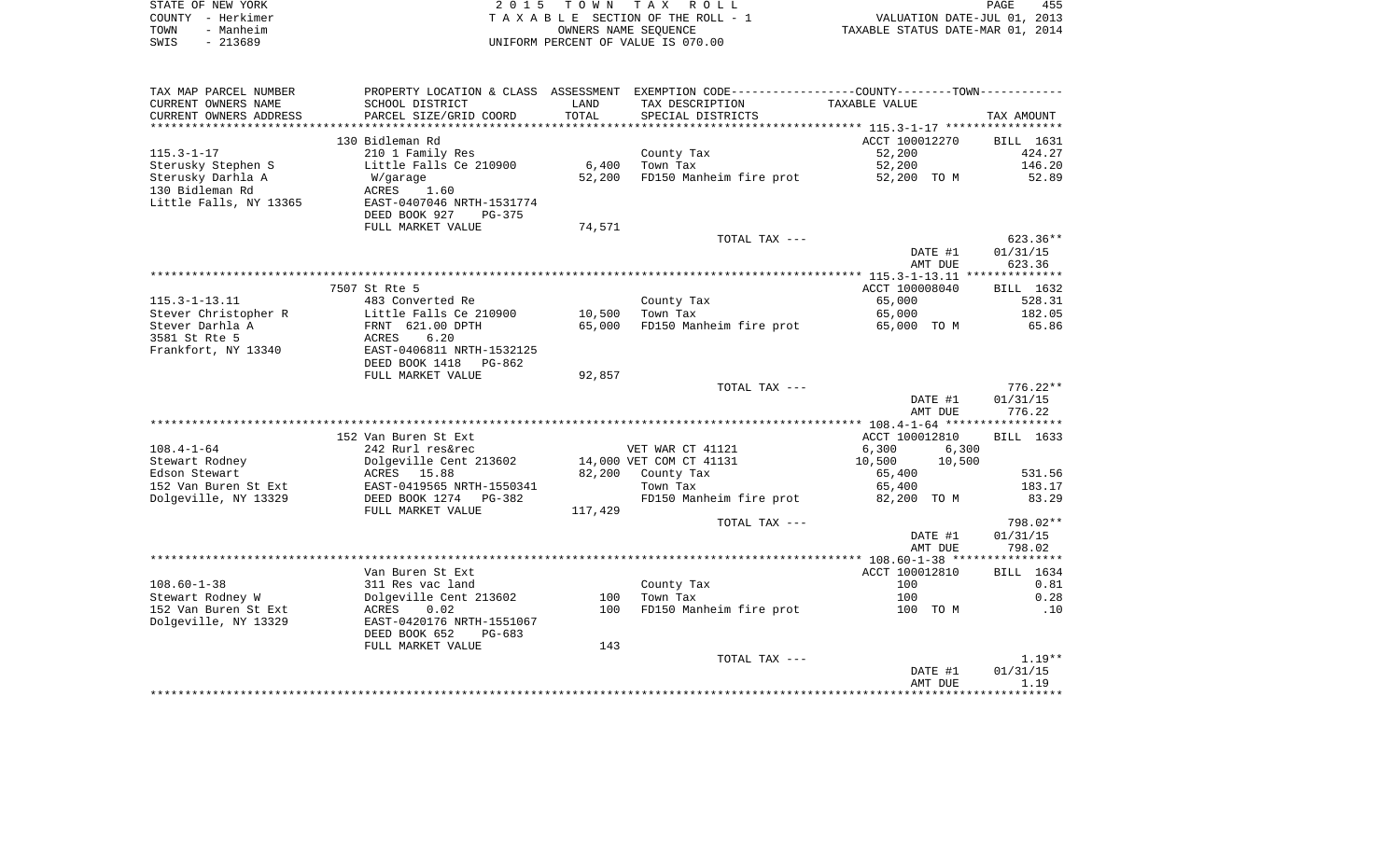|      | STATE OF NEW YORK | 2015 TOWN TAX ROLL                 | 456<br>PAGE                      |
|------|-------------------|------------------------------------|----------------------------------|
|      | COUNTY – Herkimer | TAXABLE SECTION OF THE ROLL - 1    | VALUATION DATE-JUL 01, 2013      |
| TOWN | - Manheim         | OWNERS NAME SEOUENCE               | TAXABLE STATUS DATE-MAR 01, 2014 |
| SWIS | - 213689          | UNIFORM PERCENT OF VALUE IS 070.00 |                                  |

| SCHOOL DISTRICT<br>LAND<br>TAX DESCRIPTION<br>TAXABLE VALUE<br>TOTAL<br>PARCEL SIZE/GRID COORD<br>SPECIAL DISTRICTS<br>TAX AMOUNT<br>164 Burrell Rd<br>ACCT 100012540<br>BILL 1635<br>210 1 Family Res<br>County Tax<br>67,900<br>551.88<br>1,900<br>Little Falls Ce 210900<br>Town Tax<br>67,900<br>190.17<br>FRNT 150.00 DPTH 210.00<br>67,900<br>FD150 Manheim fire prot<br>67,900 TO M<br>68.80<br>ACRES<br>$0.48$ BANK<br>023<br>EAST-0398853 NRTH-1538433<br>DEED BOOK 934<br><b>PG-327</b><br>FULL MARKET VALUE<br>97,000<br>TOTAL TAX ---<br>810.85**<br>DATE #1<br>01/31/15<br>810.85<br>AMT DUE<br>Bronner & Davis Rd<br>BILL 1636<br>$108.3 - 1 - 30.6$<br>AG MKTS L 41720<br>12,735<br>105 Vac farmland<br>12,735<br>Dolgeville Cent 213602<br>156.58<br>Stoltzfus Jacob<br>32,000<br>County Tax<br>19,265<br>15355 W Creek Rd<br>FRNT 2684.00 DPTH<br>32,000<br>Town Tax<br>19,265<br>53.96<br>Shippensburg, PA 17257<br>ACRES 83.10<br>FD150 Manheim fire prot<br>19,265 TO M<br>19.52<br>EAST-0407485 NRTH-1544543<br>12,735 EX<br>MAY BE SUBJECT TO PAYMENT<br>FULL MARKET VALUE<br>45,714<br>UNDER AGDIST LAW TIL 2018<br>230.06**<br>TOTAL TAX ---<br>01/31/15<br>DATE #1<br>AMT DUE<br>230.06<br>1420 Davis Rd<br>ACCT 100010590<br>BILL 1637<br>$115.1 - 1 - 6.2$<br>113 Cattle farm<br>AG MKTS L 41720<br>35,420<br>35,420<br>85,500<br>Stoltzfus Jacob<br>Dolgeville Cent 213602<br>County Tax<br>137,380<br>1,116.60<br>172,800<br>384.76<br>15355 W Creek Rd<br>FRNT 4434.00 DPTH<br>Town Tax<br>137,380<br>Shippensburg, PA 17257<br>ACRES 166.80<br>FD150 Manheim fire prot<br>137,380 TO M<br>139.20<br>EAST-0406094 NRTH-1543242<br>35,420 EX<br>DEED BOOK 1264<br>MAY BE SUBJECT TO PAYMENT<br>PG-823<br>UNDER AGDIST LAW TIL 2018<br>FULL MARKET VALUE<br>246,857<br>$1,640.56**$<br>TOTAL TAX ---<br>DATE #1<br>01/31/15<br>AMT DUE<br>1,640.56<br>1377 Davis Rd<br>ACCT 100010620<br>BILL 1638<br>$115.1 - 1 - 9$<br>AG MKTS L 41720<br>11,374<br>120 Field crops<br>11,374<br>22,926<br>Stoltzfus Jacob<br>Little Falls Ce 210900<br>25,000<br>County Tax<br>186.34<br>15355 W Creek Rd<br>ACRES<br>34,300<br>22,926<br>64.21<br>42.90<br>Town Tax<br>Shippensburg, PA 17257<br>EAST-0405934 NRTH-1541519<br>FD150 Manheim fire prot<br>22,926 TO M<br>23.23<br>DEED BOOK 1264<br>11,374 EX<br>PG-823<br>49,000<br>FULL MARKET VALUE<br>$273.78**$<br>TOTAL TAX ---<br>01/31/15<br>DATE #1<br>AMT DUE<br>273.78 | TAX MAP PARCEL NUMBER     |  | PROPERTY LOCATION & CLASS ASSESSMENT EXEMPTION CODE---------------COUNTY-------TOWN--------- |  |
|--------------------------------------------------------------------------------------------------------------------------------------------------------------------------------------------------------------------------------------------------------------------------------------------------------------------------------------------------------------------------------------------------------------------------------------------------------------------------------------------------------------------------------------------------------------------------------------------------------------------------------------------------------------------------------------------------------------------------------------------------------------------------------------------------------------------------------------------------------------------------------------------------------------------------------------------------------------------------------------------------------------------------------------------------------------------------------------------------------------------------------------------------------------------------------------------------------------------------------------------------------------------------------------------------------------------------------------------------------------------------------------------------------------------------------------------------------------------------------------------------------------------------------------------------------------------------------------------------------------------------------------------------------------------------------------------------------------------------------------------------------------------------------------------------------------------------------------------------------------------------------------------------------------------------------------------------------------------------------------------------------------------------------------------------------------------------------------------------------------------------------------------------------------------------------------------------------------------------------------------------------------------------------------------------------------------------------------------------------------------------------------------------------------------------------------------------|---------------------------|--|----------------------------------------------------------------------------------------------|--|
|                                                                                                                                                                                                                                                                                                                                                                                                                                                                                                                                                                                                                                                                                                                                                                                                                                                                                                                                                                                                                                                                                                                                                                                                                                                                                                                                                                                                                                                                                                                                                                                                                                                                                                                                                                                                                                                                                                                                                                                                                                                                                                                                                                                                                                                                                                                                                                                                                                                  | CURRENT OWNERS NAME       |  |                                                                                              |  |
|                                                                                                                                                                                                                                                                                                                                                                                                                                                                                                                                                                                                                                                                                                                                                                                                                                                                                                                                                                                                                                                                                                                                                                                                                                                                                                                                                                                                                                                                                                                                                                                                                                                                                                                                                                                                                                                                                                                                                                                                                                                                                                                                                                                                                                                                                                                                                                                                                                                  | CURRENT OWNERS ADDRESS    |  |                                                                                              |  |
|                                                                                                                                                                                                                                                                                                                                                                                                                                                                                                                                                                                                                                                                                                                                                                                                                                                                                                                                                                                                                                                                                                                                                                                                                                                                                                                                                                                                                                                                                                                                                                                                                                                                                                                                                                                                                                                                                                                                                                                                                                                                                                                                                                                                                                                                                                                                                                                                                                                  |                           |  |                                                                                              |  |
|                                                                                                                                                                                                                                                                                                                                                                                                                                                                                                                                                                                                                                                                                                                                                                                                                                                                                                                                                                                                                                                                                                                                                                                                                                                                                                                                                                                                                                                                                                                                                                                                                                                                                                                                                                                                                                                                                                                                                                                                                                                                                                                                                                                                                                                                                                                                                                                                                                                  |                           |  |                                                                                              |  |
|                                                                                                                                                                                                                                                                                                                                                                                                                                                                                                                                                                                                                                                                                                                                                                                                                                                                                                                                                                                                                                                                                                                                                                                                                                                                                                                                                                                                                                                                                                                                                                                                                                                                                                                                                                                                                                                                                                                                                                                                                                                                                                                                                                                                                                                                                                                                                                                                                                                  | $115.1 - 1 - 23$          |  |                                                                                              |  |
|                                                                                                                                                                                                                                                                                                                                                                                                                                                                                                                                                                                                                                                                                                                                                                                                                                                                                                                                                                                                                                                                                                                                                                                                                                                                                                                                                                                                                                                                                                                                                                                                                                                                                                                                                                                                                                                                                                                                                                                                                                                                                                                                                                                                                                                                                                                                                                                                                                                  | Stock Jason               |  |                                                                                              |  |
|                                                                                                                                                                                                                                                                                                                                                                                                                                                                                                                                                                                                                                                                                                                                                                                                                                                                                                                                                                                                                                                                                                                                                                                                                                                                                                                                                                                                                                                                                                                                                                                                                                                                                                                                                                                                                                                                                                                                                                                                                                                                                                                                                                                                                                                                                                                                                                                                                                                  | Miller Corrine            |  |                                                                                              |  |
|                                                                                                                                                                                                                                                                                                                                                                                                                                                                                                                                                                                                                                                                                                                                                                                                                                                                                                                                                                                                                                                                                                                                                                                                                                                                                                                                                                                                                                                                                                                                                                                                                                                                                                                                                                                                                                                                                                                                                                                                                                                                                                                                                                                                                                                                                                                                                                                                                                                  | 164 Burrell Rd            |  |                                                                                              |  |
|                                                                                                                                                                                                                                                                                                                                                                                                                                                                                                                                                                                                                                                                                                                                                                                                                                                                                                                                                                                                                                                                                                                                                                                                                                                                                                                                                                                                                                                                                                                                                                                                                                                                                                                                                                                                                                                                                                                                                                                                                                                                                                                                                                                                                                                                                                                                                                                                                                                  | Little Falls, NY 13365    |  |                                                                                              |  |
|                                                                                                                                                                                                                                                                                                                                                                                                                                                                                                                                                                                                                                                                                                                                                                                                                                                                                                                                                                                                                                                                                                                                                                                                                                                                                                                                                                                                                                                                                                                                                                                                                                                                                                                                                                                                                                                                                                                                                                                                                                                                                                                                                                                                                                                                                                                                                                                                                                                  |                           |  |                                                                                              |  |
|                                                                                                                                                                                                                                                                                                                                                                                                                                                                                                                                                                                                                                                                                                                                                                                                                                                                                                                                                                                                                                                                                                                                                                                                                                                                                                                                                                                                                                                                                                                                                                                                                                                                                                                                                                                                                                                                                                                                                                                                                                                                                                                                                                                                                                                                                                                                                                                                                                                  |                           |  |                                                                                              |  |
|                                                                                                                                                                                                                                                                                                                                                                                                                                                                                                                                                                                                                                                                                                                                                                                                                                                                                                                                                                                                                                                                                                                                                                                                                                                                                                                                                                                                                                                                                                                                                                                                                                                                                                                                                                                                                                                                                                                                                                                                                                                                                                                                                                                                                                                                                                                                                                                                                                                  |                           |  |                                                                                              |  |
|                                                                                                                                                                                                                                                                                                                                                                                                                                                                                                                                                                                                                                                                                                                                                                                                                                                                                                                                                                                                                                                                                                                                                                                                                                                                                                                                                                                                                                                                                                                                                                                                                                                                                                                                                                                                                                                                                                                                                                                                                                                                                                                                                                                                                                                                                                                                                                                                                                                  |                           |  |                                                                                              |  |
|                                                                                                                                                                                                                                                                                                                                                                                                                                                                                                                                                                                                                                                                                                                                                                                                                                                                                                                                                                                                                                                                                                                                                                                                                                                                                                                                                                                                                                                                                                                                                                                                                                                                                                                                                                                                                                                                                                                                                                                                                                                                                                                                                                                                                                                                                                                                                                                                                                                  |                           |  |                                                                                              |  |
|                                                                                                                                                                                                                                                                                                                                                                                                                                                                                                                                                                                                                                                                                                                                                                                                                                                                                                                                                                                                                                                                                                                                                                                                                                                                                                                                                                                                                                                                                                                                                                                                                                                                                                                                                                                                                                                                                                                                                                                                                                                                                                                                                                                                                                                                                                                                                                                                                                                  |                           |  |                                                                                              |  |
|                                                                                                                                                                                                                                                                                                                                                                                                                                                                                                                                                                                                                                                                                                                                                                                                                                                                                                                                                                                                                                                                                                                                                                                                                                                                                                                                                                                                                                                                                                                                                                                                                                                                                                                                                                                                                                                                                                                                                                                                                                                                                                                                                                                                                                                                                                                                                                                                                                                  |                           |  |                                                                                              |  |
|                                                                                                                                                                                                                                                                                                                                                                                                                                                                                                                                                                                                                                                                                                                                                                                                                                                                                                                                                                                                                                                                                                                                                                                                                                                                                                                                                                                                                                                                                                                                                                                                                                                                                                                                                                                                                                                                                                                                                                                                                                                                                                                                                                                                                                                                                                                                                                                                                                                  |                           |  |                                                                                              |  |
|                                                                                                                                                                                                                                                                                                                                                                                                                                                                                                                                                                                                                                                                                                                                                                                                                                                                                                                                                                                                                                                                                                                                                                                                                                                                                                                                                                                                                                                                                                                                                                                                                                                                                                                                                                                                                                                                                                                                                                                                                                                                                                                                                                                                                                                                                                                                                                                                                                                  |                           |  |                                                                                              |  |
|                                                                                                                                                                                                                                                                                                                                                                                                                                                                                                                                                                                                                                                                                                                                                                                                                                                                                                                                                                                                                                                                                                                                                                                                                                                                                                                                                                                                                                                                                                                                                                                                                                                                                                                                                                                                                                                                                                                                                                                                                                                                                                                                                                                                                                                                                                                                                                                                                                                  |                           |  |                                                                                              |  |
|                                                                                                                                                                                                                                                                                                                                                                                                                                                                                                                                                                                                                                                                                                                                                                                                                                                                                                                                                                                                                                                                                                                                                                                                                                                                                                                                                                                                                                                                                                                                                                                                                                                                                                                                                                                                                                                                                                                                                                                                                                                                                                                                                                                                                                                                                                                                                                                                                                                  |                           |  |                                                                                              |  |
|                                                                                                                                                                                                                                                                                                                                                                                                                                                                                                                                                                                                                                                                                                                                                                                                                                                                                                                                                                                                                                                                                                                                                                                                                                                                                                                                                                                                                                                                                                                                                                                                                                                                                                                                                                                                                                                                                                                                                                                                                                                                                                                                                                                                                                                                                                                                                                                                                                                  |                           |  |                                                                                              |  |
|                                                                                                                                                                                                                                                                                                                                                                                                                                                                                                                                                                                                                                                                                                                                                                                                                                                                                                                                                                                                                                                                                                                                                                                                                                                                                                                                                                                                                                                                                                                                                                                                                                                                                                                                                                                                                                                                                                                                                                                                                                                                                                                                                                                                                                                                                                                                                                                                                                                  |                           |  |                                                                                              |  |
|                                                                                                                                                                                                                                                                                                                                                                                                                                                                                                                                                                                                                                                                                                                                                                                                                                                                                                                                                                                                                                                                                                                                                                                                                                                                                                                                                                                                                                                                                                                                                                                                                                                                                                                                                                                                                                                                                                                                                                                                                                                                                                                                                                                                                                                                                                                                                                                                                                                  |                           |  |                                                                                              |  |
|                                                                                                                                                                                                                                                                                                                                                                                                                                                                                                                                                                                                                                                                                                                                                                                                                                                                                                                                                                                                                                                                                                                                                                                                                                                                                                                                                                                                                                                                                                                                                                                                                                                                                                                                                                                                                                                                                                                                                                                                                                                                                                                                                                                                                                                                                                                                                                                                                                                  |                           |  |                                                                                              |  |
|                                                                                                                                                                                                                                                                                                                                                                                                                                                                                                                                                                                                                                                                                                                                                                                                                                                                                                                                                                                                                                                                                                                                                                                                                                                                                                                                                                                                                                                                                                                                                                                                                                                                                                                                                                                                                                                                                                                                                                                                                                                                                                                                                                                                                                                                                                                                                                                                                                                  |                           |  |                                                                                              |  |
|                                                                                                                                                                                                                                                                                                                                                                                                                                                                                                                                                                                                                                                                                                                                                                                                                                                                                                                                                                                                                                                                                                                                                                                                                                                                                                                                                                                                                                                                                                                                                                                                                                                                                                                                                                                                                                                                                                                                                                                                                                                                                                                                                                                                                                                                                                                                                                                                                                                  |                           |  |                                                                                              |  |
|                                                                                                                                                                                                                                                                                                                                                                                                                                                                                                                                                                                                                                                                                                                                                                                                                                                                                                                                                                                                                                                                                                                                                                                                                                                                                                                                                                                                                                                                                                                                                                                                                                                                                                                                                                                                                                                                                                                                                                                                                                                                                                                                                                                                                                                                                                                                                                                                                                                  |                           |  |                                                                                              |  |
|                                                                                                                                                                                                                                                                                                                                                                                                                                                                                                                                                                                                                                                                                                                                                                                                                                                                                                                                                                                                                                                                                                                                                                                                                                                                                                                                                                                                                                                                                                                                                                                                                                                                                                                                                                                                                                                                                                                                                                                                                                                                                                                                                                                                                                                                                                                                                                                                                                                  |                           |  |                                                                                              |  |
|                                                                                                                                                                                                                                                                                                                                                                                                                                                                                                                                                                                                                                                                                                                                                                                                                                                                                                                                                                                                                                                                                                                                                                                                                                                                                                                                                                                                                                                                                                                                                                                                                                                                                                                                                                                                                                                                                                                                                                                                                                                                                                                                                                                                                                                                                                                                                                                                                                                  |                           |  |                                                                                              |  |
|                                                                                                                                                                                                                                                                                                                                                                                                                                                                                                                                                                                                                                                                                                                                                                                                                                                                                                                                                                                                                                                                                                                                                                                                                                                                                                                                                                                                                                                                                                                                                                                                                                                                                                                                                                                                                                                                                                                                                                                                                                                                                                                                                                                                                                                                                                                                                                                                                                                  |                           |  |                                                                                              |  |
|                                                                                                                                                                                                                                                                                                                                                                                                                                                                                                                                                                                                                                                                                                                                                                                                                                                                                                                                                                                                                                                                                                                                                                                                                                                                                                                                                                                                                                                                                                                                                                                                                                                                                                                                                                                                                                                                                                                                                                                                                                                                                                                                                                                                                                                                                                                                                                                                                                                  |                           |  |                                                                                              |  |
|                                                                                                                                                                                                                                                                                                                                                                                                                                                                                                                                                                                                                                                                                                                                                                                                                                                                                                                                                                                                                                                                                                                                                                                                                                                                                                                                                                                                                                                                                                                                                                                                                                                                                                                                                                                                                                                                                                                                                                                                                                                                                                                                                                                                                                                                                                                                                                                                                                                  |                           |  |                                                                                              |  |
|                                                                                                                                                                                                                                                                                                                                                                                                                                                                                                                                                                                                                                                                                                                                                                                                                                                                                                                                                                                                                                                                                                                                                                                                                                                                                                                                                                                                                                                                                                                                                                                                                                                                                                                                                                                                                                                                                                                                                                                                                                                                                                                                                                                                                                                                                                                                                                                                                                                  |                           |  |                                                                                              |  |
|                                                                                                                                                                                                                                                                                                                                                                                                                                                                                                                                                                                                                                                                                                                                                                                                                                                                                                                                                                                                                                                                                                                                                                                                                                                                                                                                                                                                                                                                                                                                                                                                                                                                                                                                                                                                                                                                                                                                                                                                                                                                                                                                                                                                                                                                                                                                                                                                                                                  |                           |  |                                                                                              |  |
|                                                                                                                                                                                                                                                                                                                                                                                                                                                                                                                                                                                                                                                                                                                                                                                                                                                                                                                                                                                                                                                                                                                                                                                                                                                                                                                                                                                                                                                                                                                                                                                                                                                                                                                                                                                                                                                                                                                                                                                                                                                                                                                                                                                                                                                                                                                                                                                                                                                  |                           |  |                                                                                              |  |
|                                                                                                                                                                                                                                                                                                                                                                                                                                                                                                                                                                                                                                                                                                                                                                                                                                                                                                                                                                                                                                                                                                                                                                                                                                                                                                                                                                                                                                                                                                                                                                                                                                                                                                                                                                                                                                                                                                                                                                                                                                                                                                                                                                                                                                                                                                                                                                                                                                                  |                           |  |                                                                                              |  |
|                                                                                                                                                                                                                                                                                                                                                                                                                                                                                                                                                                                                                                                                                                                                                                                                                                                                                                                                                                                                                                                                                                                                                                                                                                                                                                                                                                                                                                                                                                                                                                                                                                                                                                                                                                                                                                                                                                                                                                                                                                                                                                                                                                                                                                                                                                                                                                                                                                                  |                           |  |                                                                                              |  |
|                                                                                                                                                                                                                                                                                                                                                                                                                                                                                                                                                                                                                                                                                                                                                                                                                                                                                                                                                                                                                                                                                                                                                                                                                                                                                                                                                                                                                                                                                                                                                                                                                                                                                                                                                                                                                                                                                                                                                                                                                                                                                                                                                                                                                                                                                                                                                                                                                                                  |                           |  |                                                                                              |  |
|                                                                                                                                                                                                                                                                                                                                                                                                                                                                                                                                                                                                                                                                                                                                                                                                                                                                                                                                                                                                                                                                                                                                                                                                                                                                                                                                                                                                                                                                                                                                                                                                                                                                                                                                                                                                                                                                                                                                                                                                                                                                                                                                                                                                                                                                                                                                                                                                                                                  |                           |  |                                                                                              |  |
|                                                                                                                                                                                                                                                                                                                                                                                                                                                                                                                                                                                                                                                                                                                                                                                                                                                                                                                                                                                                                                                                                                                                                                                                                                                                                                                                                                                                                                                                                                                                                                                                                                                                                                                                                                                                                                                                                                                                                                                                                                                                                                                                                                                                                                                                                                                                                                                                                                                  |                           |  |                                                                                              |  |
|                                                                                                                                                                                                                                                                                                                                                                                                                                                                                                                                                                                                                                                                                                                                                                                                                                                                                                                                                                                                                                                                                                                                                                                                                                                                                                                                                                                                                                                                                                                                                                                                                                                                                                                                                                                                                                                                                                                                                                                                                                                                                                                                                                                                                                                                                                                                                                                                                                                  |                           |  |                                                                                              |  |
|                                                                                                                                                                                                                                                                                                                                                                                                                                                                                                                                                                                                                                                                                                                                                                                                                                                                                                                                                                                                                                                                                                                                                                                                                                                                                                                                                                                                                                                                                                                                                                                                                                                                                                                                                                                                                                                                                                                                                                                                                                                                                                                                                                                                                                                                                                                                                                                                                                                  |                           |  |                                                                                              |  |
|                                                                                                                                                                                                                                                                                                                                                                                                                                                                                                                                                                                                                                                                                                                                                                                                                                                                                                                                                                                                                                                                                                                                                                                                                                                                                                                                                                                                                                                                                                                                                                                                                                                                                                                                                                                                                                                                                                                                                                                                                                                                                                                                                                                                                                                                                                                                                                                                                                                  |                           |  |                                                                                              |  |
|                                                                                                                                                                                                                                                                                                                                                                                                                                                                                                                                                                                                                                                                                                                                                                                                                                                                                                                                                                                                                                                                                                                                                                                                                                                                                                                                                                                                                                                                                                                                                                                                                                                                                                                                                                                                                                                                                                                                                                                                                                                                                                                                                                                                                                                                                                                                                                                                                                                  |                           |  |                                                                                              |  |
|                                                                                                                                                                                                                                                                                                                                                                                                                                                                                                                                                                                                                                                                                                                                                                                                                                                                                                                                                                                                                                                                                                                                                                                                                                                                                                                                                                                                                                                                                                                                                                                                                                                                                                                                                                                                                                                                                                                                                                                                                                                                                                                                                                                                                                                                                                                                                                                                                                                  |                           |  |                                                                                              |  |
|                                                                                                                                                                                                                                                                                                                                                                                                                                                                                                                                                                                                                                                                                                                                                                                                                                                                                                                                                                                                                                                                                                                                                                                                                                                                                                                                                                                                                                                                                                                                                                                                                                                                                                                                                                                                                                                                                                                                                                                                                                                                                                                                                                                                                                                                                                                                                                                                                                                  |                           |  |                                                                                              |  |
|                                                                                                                                                                                                                                                                                                                                                                                                                                                                                                                                                                                                                                                                                                                                                                                                                                                                                                                                                                                                                                                                                                                                                                                                                                                                                                                                                                                                                                                                                                                                                                                                                                                                                                                                                                                                                                                                                                                                                                                                                                                                                                                                                                                                                                                                                                                                                                                                                                                  | MAY BE SUBJECT TO PAYMENT |  |                                                                                              |  |
|                                                                                                                                                                                                                                                                                                                                                                                                                                                                                                                                                                                                                                                                                                                                                                                                                                                                                                                                                                                                                                                                                                                                                                                                                                                                                                                                                                                                                                                                                                                                                                                                                                                                                                                                                                                                                                                                                                                                                                                                                                                                                                                                                                                                                                                                                                                                                                                                                                                  | UNDER AGDIST LAW TIL 2018 |  |                                                                                              |  |
|                                                                                                                                                                                                                                                                                                                                                                                                                                                                                                                                                                                                                                                                                                                                                                                                                                                                                                                                                                                                                                                                                                                                                                                                                                                                                                                                                                                                                                                                                                                                                                                                                                                                                                                                                                                                                                                                                                                                                                                                                                                                                                                                                                                                                                                                                                                                                                                                                                                  |                           |  |                                                                                              |  |
|                                                                                                                                                                                                                                                                                                                                                                                                                                                                                                                                                                                                                                                                                                                                                                                                                                                                                                                                                                                                                                                                                                                                                                                                                                                                                                                                                                                                                                                                                                                                                                                                                                                                                                                                                                                                                                                                                                                                                                                                                                                                                                                                                                                                                                                                                                                                                                                                                                                  |                           |  |                                                                                              |  |
|                                                                                                                                                                                                                                                                                                                                                                                                                                                                                                                                                                                                                                                                                                                                                                                                                                                                                                                                                                                                                                                                                                                                                                                                                                                                                                                                                                                                                                                                                                                                                                                                                                                                                                                                                                                                                                                                                                                                                                                                                                                                                                                                                                                                                                                                                                                                                                                                                                                  |                           |  |                                                                                              |  |
|                                                                                                                                                                                                                                                                                                                                                                                                                                                                                                                                                                                                                                                                                                                                                                                                                                                                                                                                                                                                                                                                                                                                                                                                                                                                                                                                                                                                                                                                                                                                                                                                                                                                                                                                                                                                                                                                                                                                                                                                                                                                                                                                                                                                                                                                                                                                                                                                                                                  |                           |  |                                                                                              |  |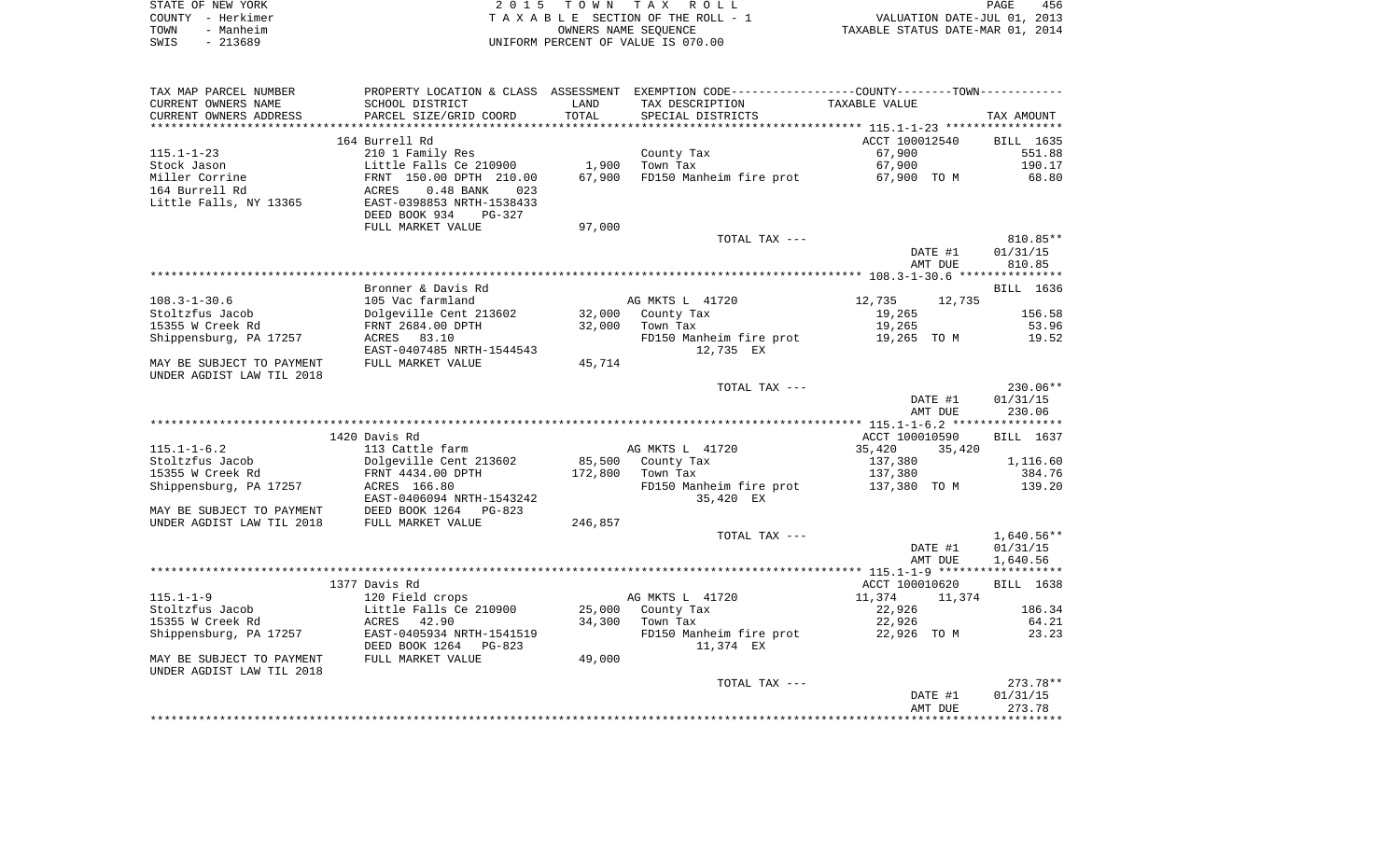| STATE OF NEW YORK | 2015 TOWN TAX ROLL<br>PAGE                                     | 457 |
|-------------------|----------------------------------------------------------------|-----|
| COUNTY – Herkimer | VALUATION DATE-JUL 01, 2013<br>TAXABLE SECTION OF THE ROLL - 1 |     |
| - Manheim<br>TOWN | TAXABLE STATUS DATE-MAR 01, 2014<br>OWNERS NAME SEOUENCE       |     |
| $-213689$<br>SWIS | UNIFORM PERCENT OF VALUE IS 070.00                             |     |

| TAX MAP PARCEL NUMBER                         | PROPERTY LOCATION & CLASS ASSESSMENT                |         | EXEMPTION CODE-----------------COUNTY-------TOWN----------- |                |              |
|-----------------------------------------------|-----------------------------------------------------|---------|-------------------------------------------------------------|----------------|--------------|
| CURRENT OWNERS NAME                           | SCHOOL DISTRICT                                     | LAND    | TAX DESCRIPTION                                             | TAXABLE VALUE  |              |
| CURRENT OWNERS ADDRESS                        | PARCEL SIZE/GRID COORD                              | TOTAL   | SPECIAL DISTRICTS                                           |                | TAX AMOUNT   |
| ******************************                |                                                     |         |                                                             |                |              |
|                                               | Ingham Mills Rd                                     |         |                                                             |                | BILL 1639    |
| $115.2 - 2 - 33.2$                            | 323 Vacant rural                                    |         | County Tax                                                  | 4,000          | 32.51        |
| Stowell Scott G                               | Dolgeville Cent 213602                              | 4,000   | Town Tax                                                    | 4,000          | 11.20        |
| Stowell Diane K                               | FRNT 405.00 DPTH                                    | 4,000   | FD150 Manheim fire prot                                     | 4,000 TO M     | 4.05         |
| 287 Ingham Mills Rd<br>Little Falls, NY 13365 | 2.00<br>ACRES<br>EAST-0419318 NRTH-1536738          |         |                                                             |                |              |
|                                               | DEED BOOK 1442<br>PG-512                            |         |                                                             |                |              |
|                                               | FULL MARKET VALUE                                   | 5,714   |                                                             |                |              |
|                                               |                                                     |         | TOTAL TAX ---                                               |                | $47.76**$    |
|                                               |                                                     |         |                                                             | DATE #1        | 01/31/15     |
|                                               |                                                     |         |                                                             | AMT DUE        | 47.76        |
|                                               |                                                     |         |                                                             |                |              |
|                                               | 287 Inghams Mills Rd                                |         |                                                             | ACCT 100004620 | BILL 1640    |
| $115.2 - 2 - 41$                              | 210 1 Family Res                                    |         | County Tax                                                  | 52,700         | 428.34       |
| Stowell Scott G                               | Little Falls Ce 210900                              | 700     | Town Tax                                                    | 52,700         | 147.60       |
| Stowell Diane K                               | W/garage                                            | 52,700  | FD150 Manheim fire prot                                     | 52,700 TO M    | 53.40        |
| 287 Inghams Mills Rd                          | FRNT 235.00 DPTH<br>70.00                           |         |                                                             |                |              |
| Little Falls, NY 13365                        | ACRES<br>$0.18$ BANK<br>023                         |         |                                                             |                |              |
|                                               | EAST-0419232 NRTH-1536569                           |         |                                                             |                |              |
|                                               | DEED BOOK 846<br><b>PG-181</b><br>FULL MARKET VALUE | 75,286  |                                                             |                |              |
|                                               |                                                     |         | TOTAL TAX ---                                               |                | 629.34**     |
|                                               |                                                     |         |                                                             | DATE #1        | 01/31/15     |
|                                               |                                                     |         |                                                             | AMT DUE        | 629.34       |
|                                               |                                                     |         |                                                             |                |              |
|                                               | 536 St Rte 170                                      |         |                                                             | ACCT 100013680 | BILL 1641    |
| $108.3 - 1 - 2.1$                             | 120 Field crops                                     |         | AG MKTS L 41720                                             | 5,468<br>5,468 |              |
| Straney Charles                               | West Canada Val 212402                              | 53,000  | County Tax                                                  | 86,032         | 699.25       |
| Straney Amanda                                | ACRES 106.40                                        | 91,500  | Town Tax                                                    | 86,032         | 240.95       |
| 536 State Rte 170                             | EAST-0397256 NRTH-1550114                           |         | FD150 Manheim fire prot                                     | 86,032 TO M    | 87.17        |
| Little Falls, NY 13365                        | DEED BOOK 783<br>$PG-245$                           |         | 5,468 EX                                                    |                |              |
|                                               | FULL MARKET VALUE                                   | 130,714 |                                                             |                |              |
| MAY BE SUBJECT TO PAYMENT                     |                                                     |         |                                                             |                |              |
| UNDER AGDIST LAW TIL 2018                     |                                                     |         | TOTAL TAX ---                                               |                | $1,027.37**$ |
|                                               |                                                     |         |                                                             | DATE #1        | 01/31/15     |
|                                               |                                                     |         |                                                             | AMT DUE        | 1,027.37     |
|                                               |                                                     |         |                                                             |                |              |
|                                               | Granny Hill Rd                                      |         |                                                             | ACCT 100003870 | BILL 1642    |
| $108.4 - 2 - 54$                              | 314 Rural vac<10                                    |         | County Tax                                                  | 5,100          | 41.45        |
| Suita Raymond & Bernadett                     | Dolgeville Cent 213602                              | 5,100   | Town Tax                                                    | 5,100          | 14.28        |
| Suita Et. al                                  | ACRES<br>3.10                                       | 5,100   | FD150 Manheim fire prot                                     | 5,100 TO M     | 5.17         |
| 1606 Grandview Ave                            | EAST-0418834 NRTH-1544980                           |         |                                                             |                |              |
| Utica, NY 13502                               | DEED BOOK 1312<br>PG-862                            |         |                                                             |                |              |
|                                               | FULL MARKET VALUE                                   | 7,286   |                                                             |                |              |
|                                               |                                                     |         | TOTAL TAX ---                                               |                | $60.90**$    |
|                                               |                                                     |         |                                                             | DATE #1        | 01/31/15     |
|                                               |                                                     |         |                                                             | AMT DUE        | 60.90        |
|                                               |                                                     |         |                                                             |                |              |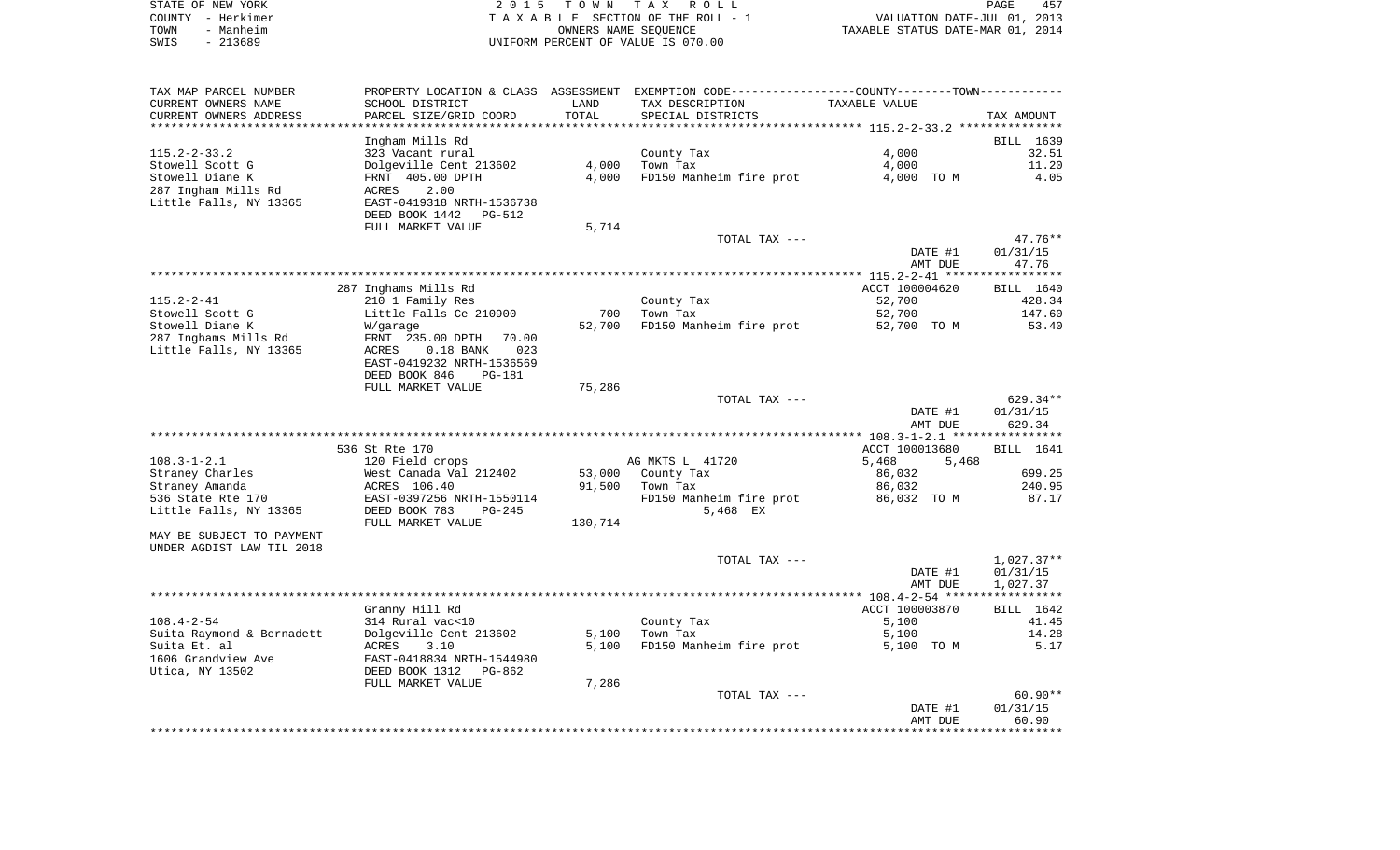| STATE OF NEW YORK | 2015 TOWN TAX ROLL                 | 458<br>PAGE                      |
|-------------------|------------------------------------|----------------------------------|
| COUNTY – Herkimer | TAXABLE SECTION OF THE ROLL - 1    | VALUATION DATE-JUL 01, 2013      |
| - Manheim<br>TOWN | OWNERS NAME SEOUENCE               | TAXABLE STATUS DATE-MAR 01, 2014 |
| - 213689<br>SWIS  | UNIFORM PERCENT OF VALUE IS 070.00 |                                  |

| TAX MAP PARCEL NUMBER     |                                                                |        | PROPERTY LOCATION & CLASS ASSESSMENT EXEMPTION CODE----------------COUNTY--------TOWN---------- |                |              |
|---------------------------|----------------------------------------------------------------|--------|-------------------------------------------------------------------------------------------------|----------------|--------------|
| CURRENT OWNERS NAME       | SCHOOL DISTRICT                                                | LAND   | TAX DESCRIPTION                                                                                 | TAXABLE VALUE  |              |
| CURRENT OWNERS ADDRESS    | PARCEL SIZE/GRID COORD                                         | TOTAL  | SPECIAL DISTRICTS                                                                               |                | TAX AMOUNT   |
|                           |                                                                |        |                                                                                                 |                |              |
|                           | 116 Granny Hill Rd                                             |        |                                                                                                 | ACCT 100011790 | BILL 1643    |
| $108.4 - 2 - 61$          | 260 Seasonal res - WTRFNT                                      |        | County Tax                                                                                      | 31,490         | 255.94       |
|                           | Dolgeville Cent 213602                                         | 5,000  |                                                                                                 | 31,490         | 88.20        |
| Suita Raymond & Bernadett |                                                                |        | Town Tax                                                                                        |                |              |
| Suita Et. al              | FRNT 100.00 DPTH 100.00                                        | 31,490 | FD150 Manheim fire prot                                                                         | 31,490 TO M    | 31.91        |
| 1606 Grandview Ave        | 0.23<br>ACRES                                                  |        |                                                                                                 |                |              |
| Utica, NY 13502           | EAST-0418573 NRTH-1544948                                      |        |                                                                                                 |                |              |
|                           | DEED BOOK 1312 PG-862                                          |        |                                                                                                 |                |              |
|                           | FULL MARKET VALUE                                              | 44,986 |                                                                                                 |                |              |
|                           |                                                                |        | TOTAL TAX ---                                                                                   |                | $376.05**$   |
|                           |                                                                |        |                                                                                                 | DATE #1        | 01/31/15     |
|                           |                                                                |        |                                                                                                 | AMT DUE        | 376.05       |
|                           |                                                                |        |                                                                                                 |                |              |
|                           | 1028 Burrell Rd                                                |        |                                                                                                 | ACCT 100013770 | BILL 1644    |
| $108.1 - 1 - 13$          |                                                                |        |                                                                                                 | 28,000         | 227.58       |
|                           | 210 1 Family Res                                               |        | County Tax                                                                                      |                |              |
| Suits Darlene             | West Canada Val 212402                                         | 8,000  | Town Tax                                                                                        | 28,000         | 78.42        |
| 242 W Main St             | W/barn                                                         | 28,000 | School Relevy                                                                                   |                | 803.00       |
| Frankfort, NY 13340       | ACRES<br>2.00                                                  |        | FD150 Manheim fire prot 28,000 TO M                                                             |                | 28.37        |
|                           | EAST-0398717 NRTH-1554071                                      |        |                                                                                                 |                |              |
|                           | DEED BOOK 861<br>PG-286                                        |        |                                                                                                 |                |              |
|                           | FULL MARKET VALUE                                              | 40,000 |                                                                                                 |                |              |
|                           |                                                                |        | TOTAL TAX ---                                                                                   |                | $1,137.37**$ |
|                           |                                                                |        |                                                                                                 | DATE #1        | 01/31/15     |
|                           |                                                                |        |                                                                                                 | AMT DUE        | 1,137.37     |
|                           |                                                                |        |                                                                                                 |                |              |
|                           | Off St Rte 170A                                                |        |                                                                                                 |                | BILL 1645    |
| $108.1 - 1 - 14.1$        |                                                                |        | County Tax                                                                                      | 8,600          | 69.90        |
|                           |                                                                |        |                                                                                                 |                |              |
| Suits Darlene             | 322 Rural vac>10<br>West Canada Val 212402<br>FRNT 503.00 DPTH | 8,600  | Town Tax                                                                                        | 8,600          | 24.09        |
| 242 W Main St             |                                                                | 8,600  | School Relevy                                                                                   |                | 246.64       |
| Frankfort, NY 13340       | ACRES 12.10                                                    |        | FD150 Manheim fire prot                                                                         | 8,600 TO M     | 8.71         |
|                           | EAST-0399120 NRTH-1554002                                      |        |                                                                                                 |                |              |
|                           | DEED BOOK 861<br>PG-289                                        |        |                                                                                                 |                |              |
|                           | FULL MARKET VALUE                                              | 12,286 |                                                                                                 |                |              |
|                           |                                                                |        | TOTAL TAX ---                                                                                   |                | 349.34**     |
|                           |                                                                |        |                                                                                                 | DATE #1        | 01/31/15     |
|                           |                                                                |        |                                                                                                 | AMT DUE        | 349.34       |
|                           |                                                                |        |                                                                                                 |                |              |
|                           | 109 Peckville Rd                                               |        |                                                                                                 |                | BILL 1646    |
| $108.1 - 1 - 14.2$        | 270 Mfg housing                                                |        | County Tax                                                                                      | 15,200         | 123.54       |
|                           |                                                                |        |                                                                                                 |                |              |
| Suits Richard             | West Canada Val 212402                                         |        | 5,950 Town Tax                                                                                  | 15,200         | 42.57        |
| 109 Peckville Rd          | FRNT 868.00 DPTH                                               | 15,200 | FD150 Manheim fire prot                                                                         | 15,200 TO M    | 15.40        |
| Little Falls, NY 13365    | ACRES<br>2.90                                                  |        |                                                                                                 |                |              |
|                           | EAST-0398857 NRTH-1553684                                      |        |                                                                                                 |                |              |
|                           | DEED BOOK 861<br><b>PG-289</b>                                 |        |                                                                                                 |                |              |
|                           | FULL MARKET VALUE                                              | 21,714 |                                                                                                 |                |              |
|                           |                                                                |        | TOTAL TAX ---                                                                                   |                | 181.51**     |
|                           |                                                                |        |                                                                                                 | DATE #1        | 01/31/15     |
|                           |                                                                |        |                                                                                                 | AMT DUE        | 181.51       |
|                           |                                                                |        |                                                                                                 |                |              |
|                           |                                                                |        |                                                                                                 |                |              |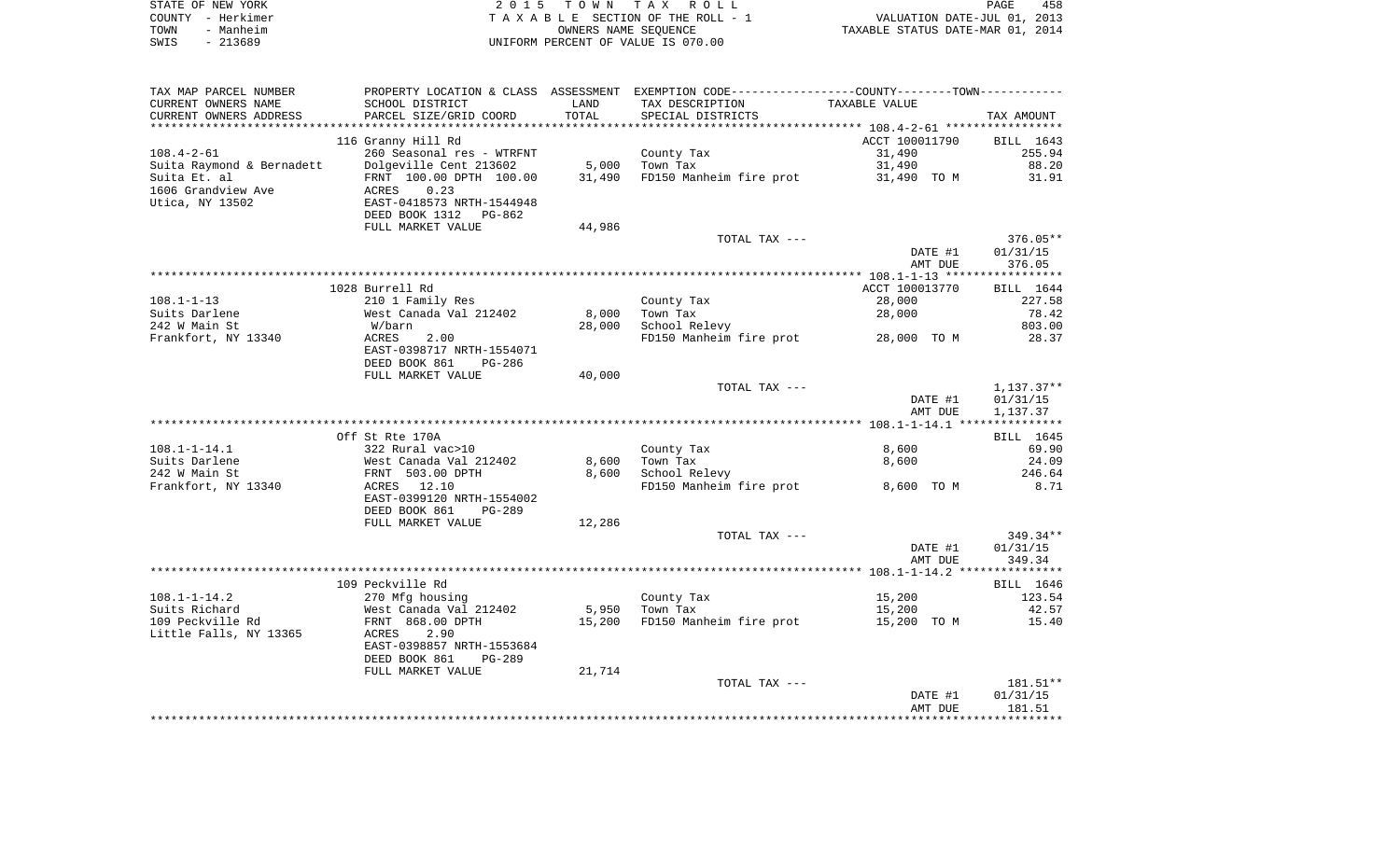|      | STATE OF NEW YORK | 2015 TOWN TAX ROLL                 | PAGE                             | 459 |
|------|-------------------|------------------------------------|----------------------------------|-----|
|      | COUNTY - Herkimer | TAXABLE SECTION OF THE ROLL - 1    | VALUATION DATE-JUL 01, 2013      |     |
| TOWN | - Manheim         | OWNERS NAME SEOUENCE               | TAXABLE STATUS DATE-MAR 01, 2014 |     |
| SWIS | $-213689$         | UNIFORM PERCENT OF VALUE IS 070.00 |                                  |     |

| TAX MAP PARCEL NUMBER    |                           |         | PROPERTY LOCATION & CLASS ASSESSMENT EXEMPTION CODE----------------COUNTY--------TOWN----------- |                |                  |
|--------------------------|---------------------------|---------|--------------------------------------------------------------------------------------------------|----------------|------------------|
| CURRENT OWNERS NAME      | SCHOOL DISTRICT           | LAND    | TAX DESCRIPTION                                                                                  | TAXABLE VALUE  |                  |
| CURRENT OWNERS ADDRESS   | PARCEL SIZE/GRID COORD    | TOTAL   | SPECIAL DISTRICTS                                                                                |                | TAX AMOUNT       |
| ************************ |                           |         |                                                                                                  |                |                  |
|                          | 126 Yellow Church Rd      |         |                                                                                                  | ACCT 100012930 | BILL 1647        |
| $115.1 - 1 - 1.1$        | 120 Field crops           |         | County Tax                                                                                       | 100,800        | 819.28           |
| Sullivan John C          | Little Falls Ce 210900    | 44,300  | Town Tax                                                                                         | 100,800        | 282.31           |
| Sullivan Ann M           | ACRES<br>61.50            | 100,800 | FD150 Manheim fire prot                                                                          | 100,800 TO M   | 102.13           |
| 126 Yellow Church Rd     | EAST-0397829 NRTH-1545234 |         |                                                                                                  |                |                  |
| Little Falls, NY 13365   | DEED BOOK 865<br>$PG-439$ |         |                                                                                                  |                |                  |
|                          | FULL MARKET VALUE         | 144,000 |                                                                                                  |                |                  |
|                          |                           |         | TOTAL TAX ---                                                                                    |                | $1,203.72**$     |
|                          |                           |         |                                                                                                  | DATE #1        | 01/31/15         |
|                          |                           |         |                                                                                                  | AMT DUE        | 1,203.72         |
|                          |                           |         |                                                                                                  |                |                  |
|                          | 174 St Rte 170            |         |                                                                                                  |                | <b>BILL</b> 1648 |
| $115.1 - 1 - 1.2$        | 312 Vac w/imprv           |         | County Tax                                                                                       | 5,900          | 47.95            |
| Sullivan Kevin           | Little Falls Ce 210900    | 1,100   | Town Tax                                                                                         | 5,900          | 16.52            |
| Sullivan Veronica        | 1.10 BANK<br>ACRES<br>135 | 5,900   | FD150 Manheim fire prot                                                                          | 5,900 TO M     | 5.98             |
| 174 St Rte 170           | EAST-0397068 NRTH-1542888 |         |                                                                                                  |                |                  |
| Little Falls, NY 13365   | DEED BOOK 943<br>$PG-244$ |         |                                                                                                  |                |                  |
|                          | FULL MARKET VALUE         | 8,429   |                                                                                                  |                |                  |
|                          |                           |         | TOTAL TAX ---                                                                                    |                | $70.45**$        |
|                          |                           |         |                                                                                                  | DATE #1        | 01/31/15         |
|                          |                           |         |                                                                                                  | AMT DUE        | 70.45            |
|                          |                           |         |                                                                                                  |                |                  |
|                          | 5314 St Rte 167           |         |                                                                                                  |                | BILL 1649        |
| $108.4 - 2 - 14.2$       | 449 Other Storag          |         | County Tax                                                                                       | 19,000         | 154.43           |
| Swartz Rodney            | Dolgeville Cent 213602    | 1,500   | Town Tax                                                                                         | 19,000         | 53.21            |
| 5924 St Rte 167          | Barn                      | 19,000  | FD150 Manheim fire prot                                                                          | 19,000 TO M    | 19.25            |
| Little Falls, NY 13365   | ACRES<br>3.00             |         |                                                                                                  |                |                  |
|                          | EAST-0412875 NRTH-1544393 |         |                                                                                                  |                |                  |
|                          | DEED BOOK 718<br>$PG-87$  |         |                                                                                                  |                |                  |
|                          | FULL MARKET VALUE         | 27,143  |                                                                                                  |                |                  |
|                          |                           |         | TOTAL TAX ---                                                                                    |                | $226.89**$       |
|                          |                           |         |                                                                                                  | DATE #1        | 01/31/15         |
|                          |                           |         |                                                                                                  | AMT DUE        | 226.89           |
|                          |                           |         |                                                                                                  |                |                  |
|                          | 5924 St Rte 167           |         |                                                                                                  | ACCT 100080090 | BILL 1650        |
| $115.2 - 1 - 20$         | 210 1 Family Res          |         | County Tax                                                                                       | 75,000         | 609.59           |
| Swartz Rodney            | Dolgeville Cent 213602    | 4,000   | Town Tax                                                                                         | 75,000         | 210.05           |
| 5924 State Rte 167       | W/garage                  | 75,000  | FD150 Manheim fire prot                                                                          | 75,000 TO M    | 75.99            |
| Little Falls, NY 13365   | FRNT 290.00 DPTH 200.00   |         |                                                                                                  |                |                  |
|                          | <b>ACRES</b><br>1.00      |         |                                                                                                  |                |                  |
|                          | EAST-0413267 NRTH-1544305 |         |                                                                                                  |                |                  |
|                          | DEED BOOK 669<br>$PG-447$ |         |                                                                                                  |                |                  |
|                          | FULL MARKET VALUE         | 107,143 |                                                                                                  |                |                  |
|                          |                           |         | TOTAL TAX ---                                                                                    |                | 895.63**         |
|                          |                           |         |                                                                                                  | DATE #1        | 01/31/15         |
|                          |                           |         |                                                                                                  | AMT DUE        | 895.63           |
|                          |                           |         |                                                                                                  |                |                  |
|                          |                           |         |                                                                                                  |                |                  |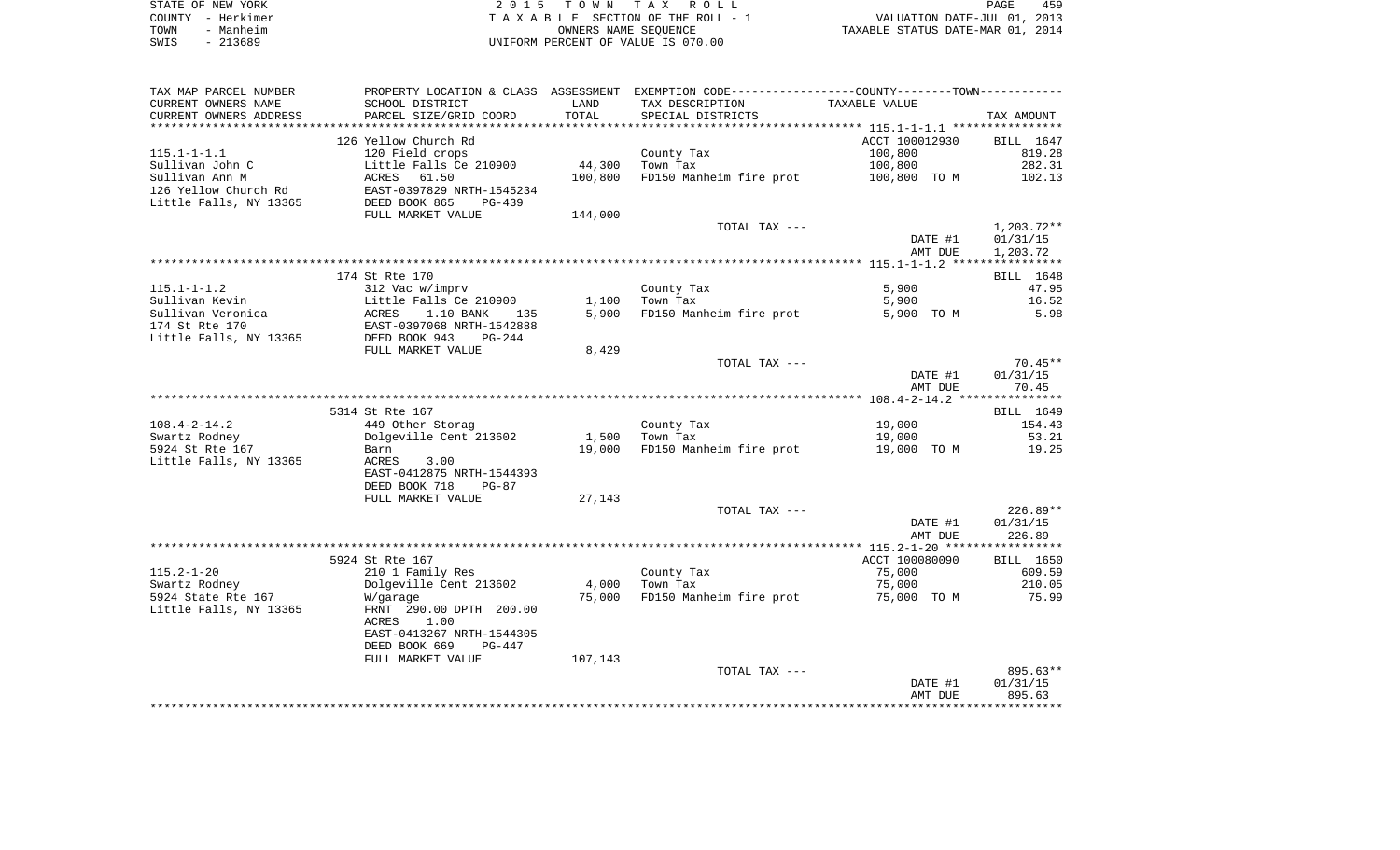| STATE OF NEW YORK | 2015 TOWN TAX ROLL                 | 460<br>PAGE                      |
|-------------------|------------------------------------|----------------------------------|
| COUNTY - Herkimer | TAXABLE SECTION OF THE ROLL - 1    | VALUATION DATE-JUL 01, 2013      |
| TOWN<br>- Manheim | OWNERS NAME SEOUENCE               | TAXABLE STATUS DATE-MAR 01, 2014 |
| $-213689$<br>SWIS | UNIFORM PERCENT OF VALUE IS 070.00 |                                  |

| TAX MAP PARCEL NUMBER       |                                            |        | PROPERTY LOCATION & CLASS ASSESSMENT EXEMPTION CODE---------------COUNTY-------TOWN---------- |                |              |
|-----------------------------|--------------------------------------------|--------|-----------------------------------------------------------------------------------------------|----------------|--------------|
| CURRENT OWNERS NAME         | SCHOOL DISTRICT                            | LAND   | TAX DESCRIPTION                                                                               | TAXABLE VALUE  |              |
| CURRENT OWNERS ADDRESS      | PARCEL SIZE/GRID COORD                     | TOTAL  | SPECIAL DISTRICTS                                                                             |                | TAX AMOUNT   |
|                             |                                            |        |                                                                                               |                |              |
|                             | 307 Dockey Rd                              |        |                                                                                               | ACCT 100007505 | BILL 1651    |
| $115.4 - 1 - 51$            | 270 Mfg housing                            |        | VETCOM CTS 41130                                                                              | 7,250<br>7,250 |              |
| Sweet Barbara J             | Little Falls Ce 210900                     | 3,800  | County Tax                                                                                    | 21,750         | 176.78       |
| 307 Dockey Rd               | W Garage                                   | 29,000 | Town Tax                                                                                      | 21,750         | 60.92        |
| Little Falls, NY 13365-9779 | FRNT 210.00 DPTH 195.00                    |        | FD150 Manheim fire prot                                                                       | 29,000 TO M    | 29.38        |
|                             | 0.94<br>ACRES                              |        |                                                                                               |                |              |
|                             | EAST-0416990 NRTH-1534239                  |        |                                                                                               |                |              |
|                             | DEED BOOK 800<br>PG-354                    |        |                                                                                               |                |              |
|                             | FULL MARKET VALUE                          | 41,429 |                                                                                               |                |              |
|                             |                                            |        | TOTAL TAX ---                                                                                 |                | $267.08**$   |
|                             |                                            |        |                                                                                               | DATE #1        | 01/31/15     |
|                             |                                            |        |                                                                                               | AMT DUE        | 267.08       |
|                             |                                            |        |                                                                                               |                |              |
|                             | Burrell Rd                                 |        |                                                                                               |                | BILL 1652    |
| $115.1 - 1 - 21.2$          | 314 Rural vac<10                           |        | AG MKTS L 41720                                                                               | 4,879<br>4,879 |              |
| Szymanski Chester P Jr.     | Little Falls Ce 210900                     | 6,000  | County Tax                                                                                    | 1,121          | 9.11<br>3.14 |
| 234 Burrell Rd              | FRNT 467.00 DPTH                           | 6,000  | Town Tax                                                                                      | 1,121          |              |
| Little Falls, NY 13365      | ACRES<br>2.90                              |        | FD150 Manheim fire prot                                                                       | 1,121 TO M     | 1.14         |
| MAY BE SUBJECT TO PAYMENT   | EAST-0399122 NRTH-1538587<br>DEED BOOK 926 |        | 4,879 EX                                                                                      |                |              |
| UNDER AGDIST LAW TIL 2018   | PG-613<br>FULL MARKET VALUE                | 8,571  |                                                                                               |                |              |
|                             |                                            |        | TOTAL TAX ---                                                                                 |                | $13.39**$    |
|                             |                                            |        |                                                                                               | DATE #1        | 01/31/15     |
|                             |                                            |        |                                                                                               | AMT DUE        | 13.39        |
|                             |                                            |        |                                                                                               |                |              |
|                             | Burrell Rd                                 |        |                                                                                               | ACCT 100000390 | BILL 1653    |
| $115.1 - 1 - 24.2$          | 314 Rural vac<10                           |        | AG MKTS L 41720                                                                               | 3,418<br>3,418 |              |
| Szymanski Chester P Jr.     | Little Falls Ce 210900                     | 4,700  | County Tax                                                                                    | 1,282          | 10.42        |
| 234 Burrell Rd              | FRNT 274.50 DPTH                           | 4,700  | Town Tax                                                                                      | 1,282          | 3.59         |
| Little Falls, NY 13365      | 3.10<br>ACRES                              |        | FD150 Manheim fire prot                                                                       | 1,282 TO M     | 1.30         |
|                             | EAST-0399389 NRTH-1538688                  |        | 3,418 EX                                                                                      |                |              |
| MAY BE SUBJECT TO PAYMENT   | DEED BOOK 915<br>$PG-132$                  |        |                                                                                               |                |              |
| UNDER AGDIST LAW TIL 2018   | FULL MARKET VALUE                          | 6,714  |                                                                                               |                |              |
|                             |                                            |        | TOTAL TAX ---                                                                                 |                | $15.31**$    |
|                             |                                            |        |                                                                                               | DATE #1        | 01/31/15     |
|                             |                                            |        |                                                                                               | AMT DUE        | 15.31        |
|                             |                                            |        |                                                                                               |                |              |
|                             | Burrell Rd                                 |        |                                                                                               | ACCT 100000390 | BILL 1654    |
| $115.1 - 1 - 24.3$          | 314 Rural vac<10                           |        | AG MKTS L 41720                                                                               | 3,211<br>3,211 |              |
| Szymanski Chester P Jr.     | Little Falls Ce 210900                     | 4,700  | County Tax                                                                                    | 1,489          | 12.10        |
| 234 Burrell Rd              | FRNT 260.00 DPTH                           | 4,700  | Town Tax                                                                                      | 1,489          | 4.17         |
| Little Falls, NY 13365      | ACRES<br>3.10                              |        | FD150 Manheim fire prot                                                                       | 1,489 TO M     | 1.51         |
|                             | EAST-0399651 NRTH-1538742                  |        | 3,211 EX                                                                                      |                |              |
| MAY BE SUBJECT TO PAYMENT   | DEED BOOK 915<br>$PG-132$                  |        |                                                                                               |                |              |
| UNDER AGDIST LAW TIL 2018   | FULL MARKET VALUE                          | 6,714  |                                                                                               |                | $17.78**$    |
|                             |                                            |        | TOTAL TAX ---                                                                                 | DATE #1        | 01/31/15     |
|                             |                                            |        |                                                                                               | AMT DUE        | 17.78        |
|                             |                                            |        |                                                                                               |                |              |
|                             |                                            |        |                                                                                               |                |              |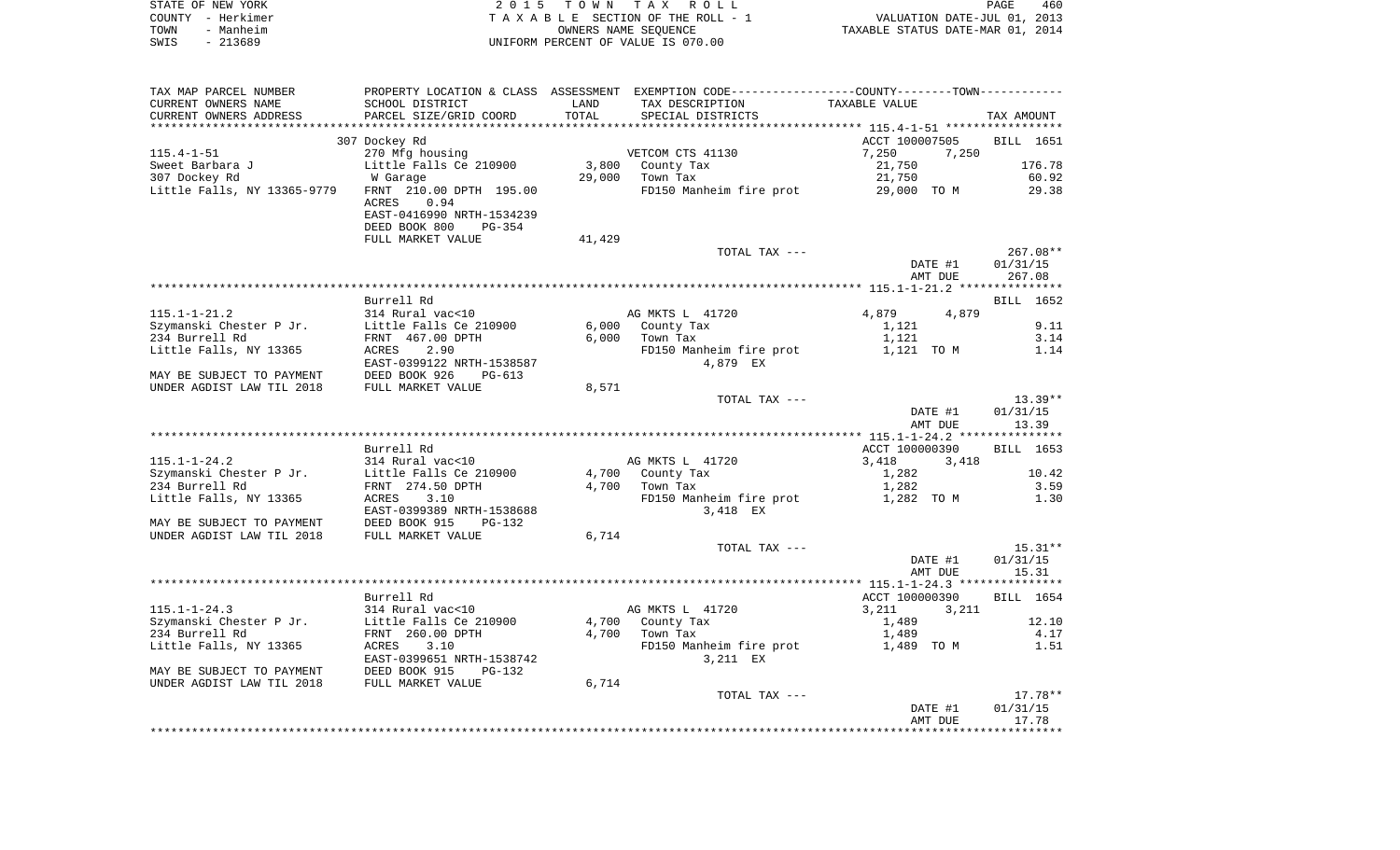| STATE OF NEW YORK | 2015 TOWN TAX ROLL                 | 461<br>PAGE                      |
|-------------------|------------------------------------|----------------------------------|
| COUNTY - Herkimer | TAXABLE SECTION OF THE ROLL - 1    | VALUATION DATE-JUL 01, 2013      |
| TOWN<br>- Manheim | OWNERS NAME SEOUENCE               | TAXABLE STATUS DATE-MAR 01, 2014 |
| - 213689<br>SWIS  | UNIFORM PERCENT OF VALUE IS 070.00 |                                  |

| TAX MAP PARCEL NUMBER     | PROPERTY LOCATION & CLASS ASSESSMENT EXEMPTION CODE---------------COUNTY-------TOWN---------- |         |                         |                  |              |
|---------------------------|-----------------------------------------------------------------------------------------------|---------|-------------------------|------------------|--------------|
| CURRENT OWNERS NAME       | SCHOOL DISTRICT                                                                               | LAND    | TAX DESCRIPTION         | TAXABLE VALUE    |              |
| CURRENT OWNERS ADDRESS    | PARCEL SIZE/GRID COORD                                                                        | TOTAL   | SPECIAL DISTRICTS       |                  | TAX AMOUNT   |
|                           |                                                                                               |         |                         |                  |              |
|                           | 234 Burrell Rd                                                                                |         |                         | ACCT 100000390   | BILL 1655    |
| $115.1 - 1 - 24.4$        | 210 1 Family Res                                                                              |         | AG MKTS L 41720         | 3,825<br>3,825   |              |
| Szymanski Chester P Jr.   | Little Falls Ce 210900                                                                        | 10,000  | County Tax              | 116,175          | 944.25       |
| 234 Burrell Rd            | 3.10<br>ACRES                                                                                 | 120,000 | Town Tax                | 116,175          | 325.38       |
| Little Falls, NY 13365    | EAST-0399908 NRTH-1538780                                                                     |         | FD150 Manheim fire prot | 116,175 TO M     | 117.71       |
|                           | DEED BOOK 915<br>PG-132                                                                       |         | 3,825 EX                |                  |              |
| MAY BE SUBJECT TO PAYMENT | FULL MARKET VALUE                                                                             | 171,429 |                         |                  |              |
| UNDER AGDIST LAW TIL 2018 |                                                                                               |         |                         |                  |              |
|                           |                                                                                               |         | TOTAL TAX ---           |                  | $1,387.34**$ |
|                           |                                                                                               |         |                         | DATE #1          | 01/31/15     |
|                           |                                                                                               |         |                         | AMT DUE          | 1,387.34     |
|                           |                                                                                               |         |                         |                  |              |
|                           | 193 Lyon Rd                                                                                   |         |                         | ACCT 100006870   | BILL 1656    |
| $108.4 - 1 - 15$          | 311 Res vac land                                                                              |         | County Tax              | 1,900            | 15.44        |
| Tansley Richard           | Dolgeville Cent 213602                                                                        | 1,900   | Town Tax                | 1,900            | 5.32         |
| 8595 State Rte. 5         | FRNT 100.00 DPTH 200.00                                                                       | 1,900   | FD150 Manheim fire prot | 1,900 TO M       | 1.93         |
| Little Falls, NY 13365    | 0.97<br>ACRES                                                                                 |         |                         |                  |              |
|                           | EAST-0413891 NRTH-1551613                                                                     |         |                         |                  |              |
|                           | DEED BOOK 1499<br>PG-754                                                                      |         |                         |                  |              |
|                           | FULL MARKET VALUE                                                                             | 2,714   |                         |                  |              |
|                           |                                                                                               |         | TOTAL TAX ---           |                  | $22.69**$    |
|                           |                                                                                               |         |                         | DATE #1          | 01/31/15     |
|                           |                                                                                               |         |                         | AMT DUE          | 22.69        |
|                           |                                                                                               |         |                         |                  |              |
|                           | 8595 St Rte 5                                                                                 |         |                         | ACCT 100014340   | BILL 1657    |
| $123.1 - 1 - 21$          |                                                                                               |         |                         |                  |              |
|                           | 210 1 Family Res                                                                              |         | AGED-ALL<br>41800       | 31,050<br>31,050 |              |
| Tansley Richard           | O-E-StJ Cent<br>273803                                                                        | 4,000   | County Tax              | 31,050           | 252.37       |
| 8595 St Rte 5             | ACRES<br>1.00                                                                                 | 62,100  | Town Tax                | 31,050           | 86.96        |
| Little Falls, NY 13365    | EAST-0424800 NRTH-1520664                                                                     |         | FD150 Manheim fire prot | 62,100 TO M      | 62.92        |
|                           | DEED BOOK 00643 PG-00697                                                                      |         |                         |                  |              |
|                           | FULL MARKET VALUE                                                                             | 88,714  |                         |                  |              |
|                           |                                                                                               |         | TOTAL TAX ---           |                  | $402.25**$   |
|                           |                                                                                               |         |                         | DATE #1          | 01/31/15     |
|                           |                                                                                               |         |                         | AMT DUE          | 402.25       |
|                           |                                                                                               |         |                         |                  |              |
|                           | St Rte 170A                                                                                   |         |                         | ACCT 100009090   | BILL 1658    |
| $108.1 - 1 - 11$          | 105 Vac farmland                                                                              |         | County Tax              | 46,000           | 373.88       |
| The Grill Family Limited  | West Canada Val 212402                                                                        | 46,000  | Town Tax                | 46,000           | 128.83       |
| Partnership 11            | ACRES 132.00                                                                                  | 46,000  | FD150 Manheim fire prot | 46,000 TO M      | 46.61        |
| Attn: Philip Grill Jr     | EAST-0397083 NRTH-1555268                                                                     |         |                         |                  |              |
| 818 University Pkwy       | DEED BOOK 872<br>$PG-314$                                                                     |         |                         |                  |              |
| Baltimore, MD 21210       | FULL MARKET VALUE                                                                             | 65,714  |                         |                  |              |
|                           |                                                                                               |         | TOTAL TAX ---           |                  | 549.32**     |
|                           |                                                                                               |         |                         | DATE #1          | 01/31/15     |
|                           |                                                                                               |         |                         | AMT DUE          | 549.32       |
|                           |                                                                                               |         |                         |                  |              |
|                           |                                                                                               |         |                         |                  |              |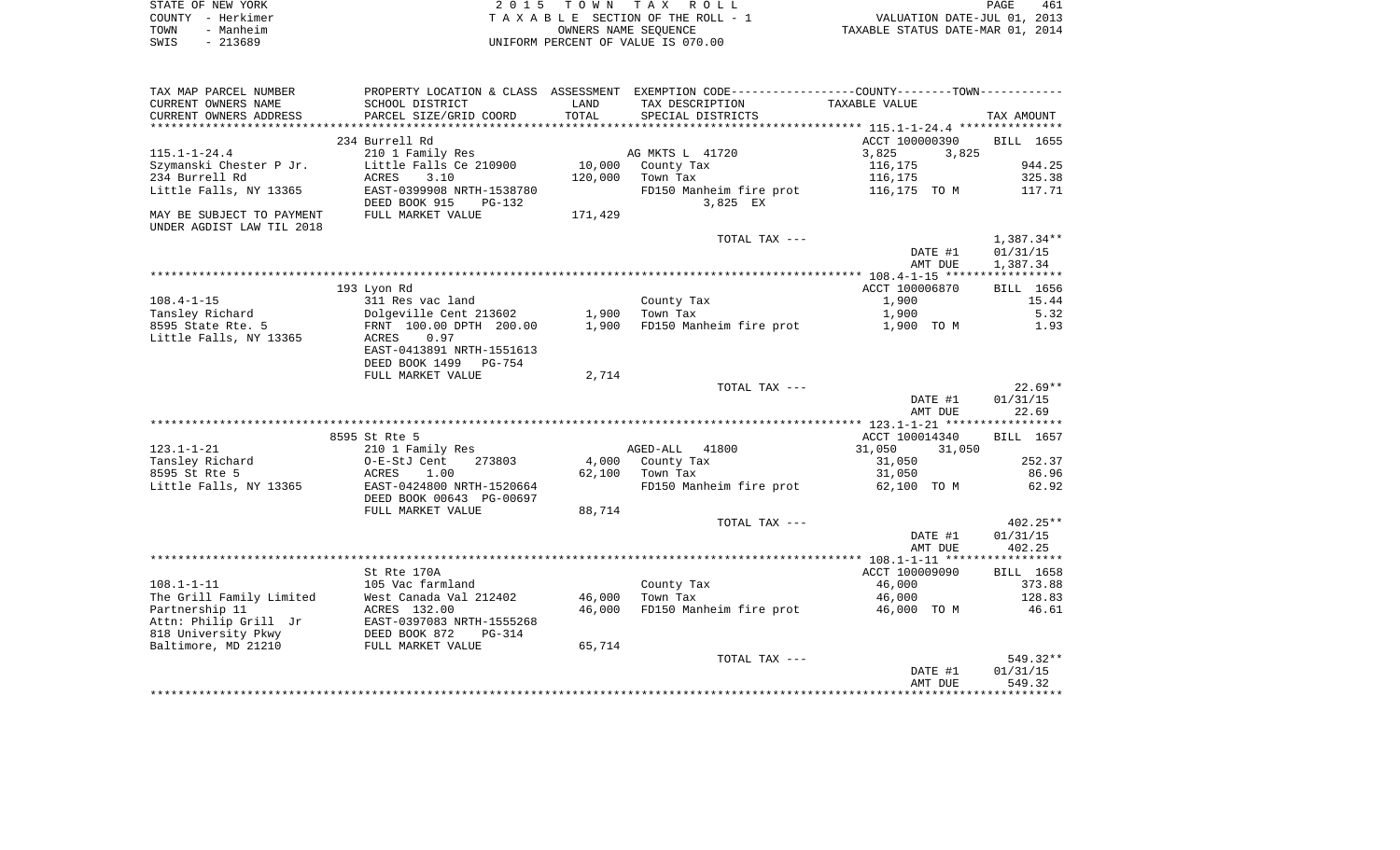| STATE OF NEW YORK | 2015 TOWN TAX ROLL                 | PAGE                             | 462 |
|-------------------|------------------------------------|----------------------------------|-----|
| COUNTY - Herkimer | TAXABLE SECTION OF THE ROLL - ?    | VALUATION DATE-JUL 01, 2013      |     |
| TOWN<br>- Manheim | OWNERS NAME SEOUENCE               | TAXABLE STATUS DATE-MAR 01, 2014 |     |
| - 213689<br>SWIS  | UNIFORM PERCENT OF VALUE IS 070.00 |                                  |     |

| TAX MAP PARCEL NUMBER<br>CURRENT OWNERS NAME | SCHOOL DISTRICT                                        | LAND           | PROPERTY LOCATION & CLASS ASSESSMENT EXEMPTION CODE----------------COUNTY-------TOWN----------<br>TAX DESCRIPTION | TAXABLE VALUE  |         |            |
|----------------------------------------------|--------------------------------------------------------|----------------|-------------------------------------------------------------------------------------------------------------------|----------------|---------|------------|
| CURRENT OWNERS ADDRESS                       | PARCEL SIZE/GRID COORD                                 | TOTAL          | SPECIAL DISTRICTS                                                                                                 |                |         | TAX AMOUNT |
| **********************                       | ***********************                                | ************** | ********************************** 115.2-2-34.5 ***************                                                   |                |         |            |
|                                              | OFF Snells Bush Rd                                     |                |                                                                                                                   |                |         | BILL 1659  |
| $115.2 - 2 - 34.5$                           | 105 Vac farmland                                       |                | AG MKTS L 41720                                                                                                   | 29,457         | 29,457  |            |
| Thomas Terrence F                            | Dolgeville Cent 213602                                 | 100,200        | County Tax                                                                                                        | 70,743         |         | 574.99     |
| Thomas Carolyn M                             | FRNT 210.00 DPTH                                       | 100,200        | Town Tax                                                                                                          | 70,743         |         | 198.13     |
| 71 Jeremy Swamp Rd                           | ACRES 214.00                                           |                | FD150 Manheim fire prot                                                                                           | 70,743 TO M    |         | 71.68      |
| Southbury, CT 06488                          | EAST-0416527 NRTH-1538600<br>DEED BOOK 1283<br>$PG-98$ |                | 29,457 EX                                                                                                         |                |         |            |
| MAY BE SUBJECT TO PAYMENT                    | FULL MARKET VALUE                                      | 143,143        |                                                                                                                   |                |         |            |
| UNDER AGDIST LAW TIL 2018                    |                                                        |                |                                                                                                                   |                |         |            |
|                                              |                                                        |                | TOTAL TAX ---                                                                                                     |                |         | 844.80**   |
|                                              |                                                        |                |                                                                                                                   |                | DATE #1 | 01/31/15   |
|                                              |                                                        |                |                                                                                                                   |                | AMT DUE | 844.80     |
|                                              |                                                        |                |                                                                                                                   |                |         |            |
|                                              | Murphy Rd                                              |                |                                                                                                                   |                |         | BILL 1660  |
| $115.2 - 1 - 2.2$                            | 105 Vac farmland                                       |                | AG MKTS L 41720                                                                                                   | 17,347         | 17,347  |            |
| Timmerman Eleanor                            | Little Falls Ce 210900                                 | 52,600         | County Tax                                                                                                        | 35,253         |         | 286.53     |
| 136 Dockey Rd                                | ACRES<br>98.00                                         | 52,600         | Town Tax                                                                                                          | 35,253         |         | 98.73      |
| Little Falls, NY 13365                       | EAST-0411785 NRTH-1541599                              |                | FD150 Manheim fire prot                                                                                           | 35,253 TO M    |         | 35.72      |
|                                              | DEED BOOK 686<br><b>PG-917</b>                         |                | 17,347 EX                                                                                                         |                |         |            |
| MAY BE SUBJECT TO PAYMENT                    | FULL MARKET VALUE                                      | 75,143         |                                                                                                                   |                |         |            |
| UNDER AGDIST LAW TIL 2018                    |                                                        |                |                                                                                                                   |                |         | 420.98**   |
|                                              |                                                        |                | TOTAL TAX ---                                                                                                     |                |         |            |
|                                              |                                                        |                |                                                                                                                   |                | DATE #1 | 01/31/15   |
|                                              |                                                        |                |                                                                                                                   |                | AMT DUE | 420.98     |
|                                              |                                                        |                |                                                                                                                   |                |         |            |
|                                              | 678 Snells Bush Rd                                     |                |                                                                                                                   |                |         | BILL 1661  |
| $123.1 - 1 - 1.2$                            | 105 Vac farmland                                       |                | AG MKTS L 41720                                                                                                   | 1,527          | 1,527   |            |
| Timmerman Ronald I Jr                        | Little Falls Ce 210900                                 | 35,000         | County Tax                                                                                                        | 33,473         |         | 272.06     |
| 729 Snells Bush Rd                           | ACRES<br>61.30                                         | 35,000         | Town Tax                                                                                                          | 33,473         |         | 93.75      |
| Little Falls, NY 13365                       | EAST-0422506 NRTH-1528051                              |                | FD150 Manheim fire prot                                                                                           | 33,473 TO M    |         | 33.92      |
|                                              | DEED BOOK 1441<br><b>PG-793</b>                        |                | 1,527 EX                                                                                                          |                |         |            |
| MAY BE SUBJECT TO PAYMENT                    | FULL MARKET VALUE                                      | 50,000         |                                                                                                                   |                |         |            |
| UNDER AGDIST LAW TIL 2018                    |                                                        |                |                                                                                                                   |                |         |            |
|                                              |                                                        |                | TOTAL TAX ---                                                                                                     |                |         | $399.73**$ |
|                                              |                                                        |                |                                                                                                                   |                | DATE #1 | 01/31/15   |
|                                              |                                                        |                |                                                                                                                   |                | AMT DUE | 399.73     |
|                                              |                                                        |                |                                                                                                                   |                |         |            |
|                                              | St Rte 167 & Snells Bush                               |                |                                                                                                                   | ACCT 100012450 |         | BILL 1662  |
| $108.4 - 2 - 30.1$                           | 105 Vac farmland                                       |                | AG MKTS L 41720                                                                                                   | 11,582         | 11,582  |            |
| Timmerman Ronald I Sr                        | Dolgeville Cent 213602                                 | 41,700         | County Tax                                                                                                        | 32,418         |         | 263.49     |
| Timmerman Eleanor                            | W/barn                                                 | 44,000         | Town Tax                                                                                                          | 32,418         |         | 90.79      |
| 136 Dockey Rd                                | ACRES 77.50                                            |                | FD150 Manheim fire prot                                                                                           | 32,418 TO M    |         | 32.85      |
| Little Falls, NY 13365                       | EAST-0413945 NRTH-1545287<br>DEED BOOK 00661 PG-00156  |                | 11,582 EX                                                                                                         |                |         |            |
| MAY BE SUBJECT TO PAYMENT                    | FULL MARKET VALUE                                      | 62,857         |                                                                                                                   |                |         |            |
| UNDER AGDIST LAW TIL 2018                    |                                                        |                |                                                                                                                   |                |         |            |
|                                              |                                                        |                | TOTAL TAX ---                                                                                                     |                |         | 387.13**   |
|                                              |                                                        |                |                                                                                                                   |                | DATE #1 | 01/31/15   |
|                                              |                                                        |                |                                                                                                                   |                | AMT DUE | 387.13     |
|                                              |                                                        |                |                                                                                                                   |                |         | ********   |
|                                              |                                                        |                |                                                                                                                   |                |         |            |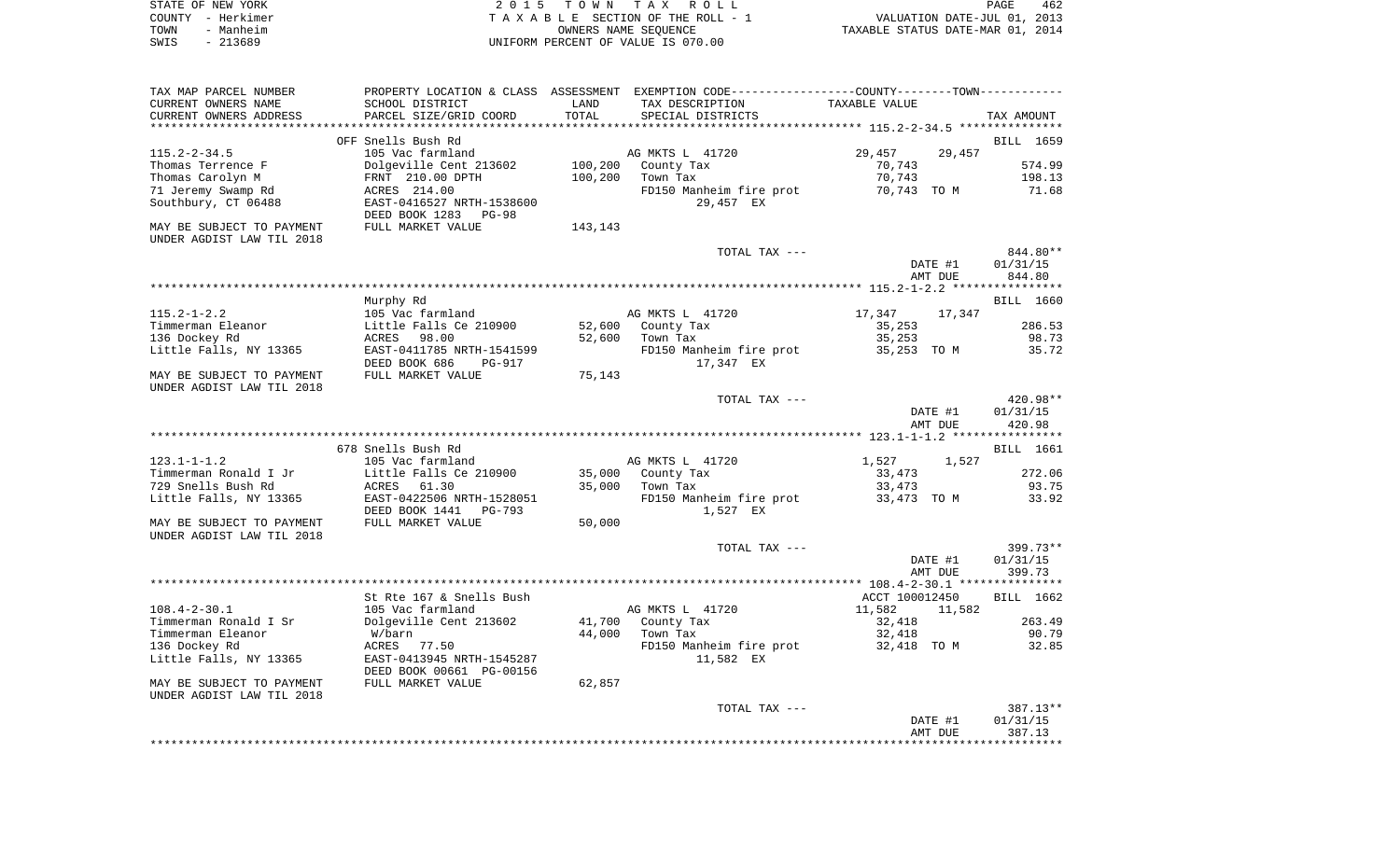| STATE OF NEW YORK |           | 2015 TOWN TAX ROLL                 | 463<br>PAGE                      |
|-------------------|-----------|------------------------------------|----------------------------------|
| COUNTY - Herkimer |           | TAXABLE SECTION OF THE ROLL - 1    | VALUATION DATE-JUL 01, 2013      |
| TOWN              | - Manheim | OWNERS NAME SEOUENCE               | TAXABLE STATUS DATE-MAR 01, 2014 |
| SWIS              | - 213689  | UNIFORM PERCENT OF VALUE IS 070.00 |                                  |

| SCHOOL DISTRICT                                               | LAND                                                                                                                                                                                                                                                                                                                                                                              | PROPERTY LOCATION & CLASS ASSESSMENT EXEMPTION CODE----------------COUNTY-------TOWN----------<br>TAX DESCRIPTION | TAXABLE VALUE                                                                                                                                                                          | TAX AMOUNT                                                                                                                                                                      |
|---------------------------------------------------------------|-----------------------------------------------------------------------------------------------------------------------------------------------------------------------------------------------------------------------------------------------------------------------------------------------------------------------------------------------------------------------------------|-------------------------------------------------------------------------------------------------------------------|----------------------------------------------------------------------------------------------------------------------------------------------------------------------------------------|---------------------------------------------------------------------------------------------------------------------------------------------------------------------------------|
|                                                               |                                                                                                                                                                                                                                                                                                                                                                                   |                                                                                                                   |                                                                                                                                                                                        |                                                                                                                                                                                 |
| Dockey Rd<br>230 3 Family Res<br>Dolgeville Cent 213602       | 59,000                                                                                                                                                                                                                                                                                                                                                                            |                                                                                                                   | ACCT 100013350<br>15,258<br>15,258<br>69,742                                                                                                                                           | BILL 1663<br>566.85                                                                                                                                                             |
| FRNT 4233.00 DPTH<br>ACRES 98.50<br>EAST-0415177 NRTH-1536282 | 85,000                                                                                                                                                                                                                                                                                                                                                                            | Town Tax<br>FD150 Manheim fire prot<br>15,258 EX                                                                  | 69,742<br>69,742 TO M                                                                                                                                                                  | 195.33<br>70.66                                                                                                                                                                 |
| DEED BOOK 858<br>PG-583                                       |                                                                                                                                                                                                                                                                                                                                                                                   |                                                                                                                   |                                                                                                                                                                                        |                                                                                                                                                                                 |
|                                                               |                                                                                                                                                                                                                                                                                                                                                                                   |                                                                                                                   |                                                                                                                                                                                        | 832.84**                                                                                                                                                                        |
|                                                               |                                                                                                                                                                                                                                                                                                                                                                                   |                                                                                                                   | DATE #1<br>AMT DUE                                                                                                                                                                     | 01/31/15<br>832.84                                                                                                                                                              |
|                                                               |                                                                                                                                                                                                                                                                                                                                                                                   |                                                                                                                   |                                                                                                                                                                                        |                                                                                                                                                                                 |
|                                                               |                                                                                                                                                                                                                                                                                                                                                                                   |                                                                                                                   |                                                                                                                                                                                        | BILL 1664                                                                                                                                                                       |
|                                                               |                                                                                                                                                                                                                                                                                                                                                                                   |                                                                                                                   |                                                                                                                                                                                        | 12.19<br>4.20                                                                                                                                                                   |
|                                                               |                                                                                                                                                                                                                                                                                                                                                                                   |                                                                                                                   |                                                                                                                                                                                        | 1.52                                                                                                                                                                            |
| ACRES<br>0.50                                                 |                                                                                                                                                                                                                                                                                                                                                                                   |                                                                                                                   |                                                                                                                                                                                        |                                                                                                                                                                                 |
| EAST-0415369 NRTH-1535113<br>DEED BOOK 858<br><b>PG-583</b>   |                                                                                                                                                                                                                                                                                                                                                                                   |                                                                                                                   |                                                                                                                                                                                        |                                                                                                                                                                                 |
|                                                               |                                                                                                                                                                                                                                                                                                                                                                                   |                                                                                                                   |                                                                                                                                                                                        |                                                                                                                                                                                 |
|                                                               |                                                                                                                                                                                                                                                                                                                                                                                   |                                                                                                                   | DATE #1<br>AMT DUE                                                                                                                                                                     | $17.91**$<br>01/31/15<br>17.91                                                                                                                                                  |
|                                                               |                                                                                                                                                                                                                                                                                                                                                                                   |                                                                                                                   |                                                                                                                                                                                        |                                                                                                                                                                                 |
|                                                               |                                                                                                                                                                                                                                                                                                                                                                                   |                                                                                                                   |                                                                                                                                                                                        | BILL 1665                                                                                                                                                                       |
|                                                               |                                                                                                                                                                                                                                                                                                                                                                                   |                                                                                                                   |                                                                                                                                                                                        | 462.12                                                                                                                                                                          |
|                                                               |                                                                                                                                                                                                                                                                                                                                                                                   |                                                                                                                   |                                                                                                                                                                                        | 159.24                                                                                                                                                                          |
|                                                               |                                                                                                                                                                                                                                                                                                                                                                                   |                                                                                                                   |                                                                                                                                                                                        | 57.61                                                                                                                                                                           |
| DEED BOOK 818<br>PG-685                                       |                                                                                                                                                                                                                                                                                                                                                                                   | 14,443 EX                                                                                                         |                                                                                                                                                                                        |                                                                                                                                                                                 |
|                                                               |                                                                                                                                                                                                                                                                                                                                                                                   |                                                                                                                   |                                                                                                                                                                                        |                                                                                                                                                                                 |
|                                                               |                                                                                                                                                                                                                                                                                                                                                                                   |                                                                                                                   |                                                                                                                                                                                        |                                                                                                                                                                                 |
|                                                               |                                                                                                                                                                                                                                                                                                                                                                                   | TOTAL TAX ---                                                                                                     |                                                                                                                                                                                        | 678.97**                                                                                                                                                                        |
|                                                               |                                                                                                                                                                                                                                                                                                                                                                                   |                                                                                                                   | DATE #1                                                                                                                                                                                | 01/31/15                                                                                                                                                                        |
|                                                               |                                                                                                                                                                                                                                                                                                                                                                                   |                                                                                                                   |                                                                                                                                                                                        | 678.97                                                                                                                                                                          |
|                                                               |                                                                                                                                                                                                                                                                                                                                                                                   |                                                                                                                   |                                                                                                                                                                                        | BILL 1666                                                                                                                                                                       |
| 210 1 Family Res                                              |                                                                                                                                                                                                                                                                                                                                                                                   | County Tax                                                                                                        | 38,500                                                                                                                                                                                 | 312.92                                                                                                                                                                          |
| Dolgeville Cent 213602                                        | 1,800                                                                                                                                                                                                                                                                                                                                                                             | Town Tax                                                                                                          | 38,500                                                                                                                                                                                 | 107.83                                                                                                                                                                          |
| W/barn                                                        | 38,500                                                                                                                                                                                                                                                                                                                                                                            | FD150 Manheim fire prot                                                                                           | 38,500 TO M                                                                                                                                                                            | 39.01                                                                                                                                                                           |
|                                                               |                                                                                                                                                                                                                                                                                                                                                                                   |                                                                                                                   |                                                                                                                                                                                        |                                                                                                                                                                                 |
| EAST-0414127 NRTH-1535404                                     |                                                                                                                                                                                                                                                                                                                                                                                   |                                                                                                                   |                                                                                                                                                                                        |                                                                                                                                                                                 |
| FULL MARKET VALUE                                             | 55,000                                                                                                                                                                                                                                                                                                                                                                            |                                                                                                                   |                                                                                                                                                                                        |                                                                                                                                                                                 |
|                                                               |                                                                                                                                                                                                                                                                                                                                                                                   | TOTAL TAX ---                                                                                                     |                                                                                                                                                                                        | 459.76**                                                                                                                                                                        |
|                                                               |                                                                                                                                                                                                                                                                                                                                                                                   |                                                                                                                   |                                                                                                                                                                                        |                                                                                                                                                                                 |
|                                                               | PARCEL SIZE/GRID COORD<br>FULL MARKET VALUE<br>Dockey Rd<br>312 Vac w/imprv<br>Dolgeville Cent 213602<br>FRNT 163.20 DPTH 122.00<br>FULL MARKET VALUE<br>Inghams Mills Rd<br>105 Vac farmland<br>Dolgeville Cent 213602<br>ACRES 131.50<br>EAST-0414150 NRTH-1533135<br>FULL MARKET VALUE<br>136 Dockey Rd<br>FRNT 110.00 DPTH 180.00<br>ACRES<br>0.44<br>DEED BOOK 818<br>PG-685 | TOTAL<br>121,429<br>1,000<br>1,500<br>2,143<br>71,300<br>71,300<br>101,857                                        | SPECIAL DISTRICTS<br>AG MKTS L 41720<br>County Tax<br>TOTAL TAX ---<br>County Tax<br>Town Tax<br>TOTAL TAX ---<br>AG MKTS L 41720<br>County Tax<br>Town Tax<br>FD150 Manheim fire prot | ACCT 100003240<br>1,500<br>1,500<br>FD150 Manheim fire prot<br>1,500 TO M<br>ACCT 100013230<br>14,443<br>14,443<br>56,857<br>56,857<br>56,857 TO M<br>AMT DUE<br>ACCT 100013260 |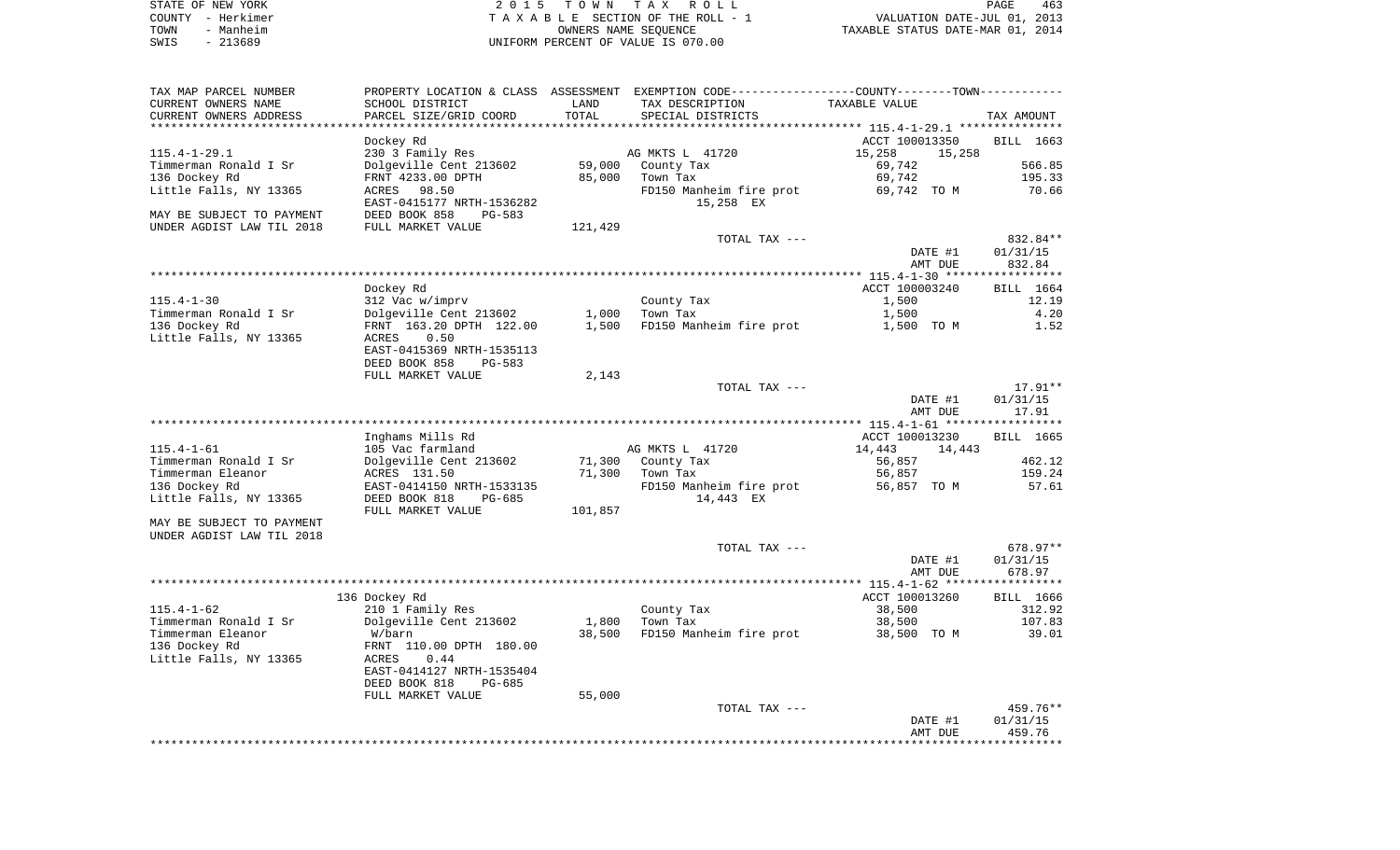|      | STATE OF NEW YORK | 2015 TOWN TAX ROLL                 | PAGE                             | 464 |
|------|-------------------|------------------------------------|----------------------------------|-----|
|      | COUNTY – Herkimer | TAXABLE SECTION OF THE ROLL - 1    | VALUATION DATE-JUL 01, 2013      |     |
| TOWN | - Manheim         | OWNERS NAME SEOUENCE               | TAXABLE STATUS DATE-MAR 01, 2014 |     |
| SWIS | $-213689$         | UNIFORM PERCENT OF VALUE IS 070.00 |                                  |     |

| TAX MAP PARCEL NUMBER     |                           |        | PROPERTY LOCATION & CLASS ASSESSMENT EXEMPTION CODE---------------COUNTY-------TOWN---------- |                  |            |
|---------------------------|---------------------------|--------|-----------------------------------------------------------------------------------------------|------------------|------------|
| CURRENT OWNERS NAME       | SCHOOL DISTRICT           | LAND   | TAX DESCRIPTION                                                                               | TAXABLE VALUE    |            |
| CURRENT OWNERS ADDRESS    | PARCEL SIZE/GRID COORD    | TOTAL  | SPECIAL DISTRICTS                                                                             |                  | TAX AMOUNT |
|                           |                           |        |                                                                                               |                  |            |
|                           | Off Timmerman Rd          |        |                                                                                               | ACCT 100013380   | BILL 1667  |
| $115.4 - 1 - 88$          | 105 Vac farmland          |        | AG MKTS L 41720                                                                               | 6,430<br>6,430   |            |
| Timmerman Ronald I Sr     | Little Falls Ce 210900    | 19,000 | County Tax                                                                                    | 12,570           | 102.17     |
| 136 Dockey Rd             | ACRES 29.00               | 19,000 | Town Tax                                                                                      | 12,570           | 35.21      |
| Little Falls, NY 13365    | EAST-0415526 NRTH-1531657 |        | FD150 Manheim fire prot                                                                       | 12,570 TO M      | 12.74      |
|                           | DEED BOOK 00405 PG-00047  |        | 6,430 EX                                                                                      |                  |            |
| MAY BE SUBJECT TO PAYMENT | FULL MARKET VALUE         | 27,143 |                                                                                               |                  |            |
| UNDER AGDIST LAW TIL 2018 |                           |        |                                                                                               |                  |            |
|                           |                           |        | TOTAL TAX ---                                                                                 |                  | $150.12**$ |
|                           |                           |        |                                                                                               | DATE #1          | 01/31/15   |
|                           |                           |        |                                                                                               | AMT DUE          | 150.12     |
|                           |                           |        |                                                                                               |                  |            |
|                           | Snells Bush Rd            |        |                                                                                               |                  | BILL 1668  |
| $115.4 - 1 - 89.1$        | 105 Vac farmland          |        | AG MKTS L 41720                                                                               | 3,450<br>3,450   |            |
| Timmerman Ronald I Sr     | Little Falls Ce 210900    |        | 35,500 County Tax                                                                             | 32,050           | 260.50     |
| Timmermam Eleanor         | ACRES 78.00               | 35,500 | Town Tax                                                                                      | 32,050           | 89.76      |
| 136 Dockey Rd             | EAST-0417722 NRTH-1532208 |        | FD150 Manheim fire prot 32,050 TO M                                                           |                  | 32.47      |
| Little Falls, NY 13365    | DEED BOOK 892<br>PG-369   |        | 3,450 EX                                                                                      |                  |            |
|                           | FULL MARKET VALUE         | 50,714 |                                                                                               |                  |            |
| MAY BE SUBJECT TO PAYMENT |                           |        |                                                                                               |                  |            |
| UNDER AGDIST LAW TIL 2018 |                           |        |                                                                                               |                  |            |
|                           |                           |        | TOTAL TAX ---                                                                                 |                  | $382.73**$ |
|                           |                           |        |                                                                                               | DATE #1          | 01/31/15   |
|                           |                           |        |                                                                                               | AMT DUE          | 382.73     |
|                           |                           |        |                                                                                               |                  |            |
|                           | Snells Bush Rd            |        |                                                                                               | ACCT 100008340   | BILL 1669  |
| $115.4 - 2 - 21.1$        | 105 Vac farmland          |        | AG MKTS L 41720                                                                               | 18,501<br>18,501 |            |
| Timmerman Ronald Jr.      | Little Falls Ce 210900    |        | 69,100 County Tax                                                                             | 50,599           | 411.26     |
| 729 Snells Bush Rd        | 105                       | 69,100 | Town Tax                                                                                      | 50,599           | 141.71     |
| Little Falls, NY 13365    | Snells Bush Rd            |        | FD150 Manheim fire prot                                                                       | 50,599 TO M      | 51.27      |
|                           | ACRES 134.30              |        | 18,501 EX                                                                                     |                  |            |
| MAY BE SUBJECT TO PAYMENT | EAST-0418055 NRTH-1529087 |        |                                                                                               |                  |            |
| UNDER AGDIST LAW TIL 2018 | DEED BOOK 1215<br>PG-568  |        |                                                                                               |                  |            |
|                           | FULL MARKET VALUE         | 98,714 |                                                                                               |                  |            |
|                           |                           |        | TOTAL TAX ---                                                                                 |                  | $604.24**$ |
|                           |                           |        |                                                                                               | DATE #1          | 01/31/15   |
|                           |                           |        |                                                                                               | AMT DUE          | 604.24     |
|                           |                           |        |                                                                                               |                  |            |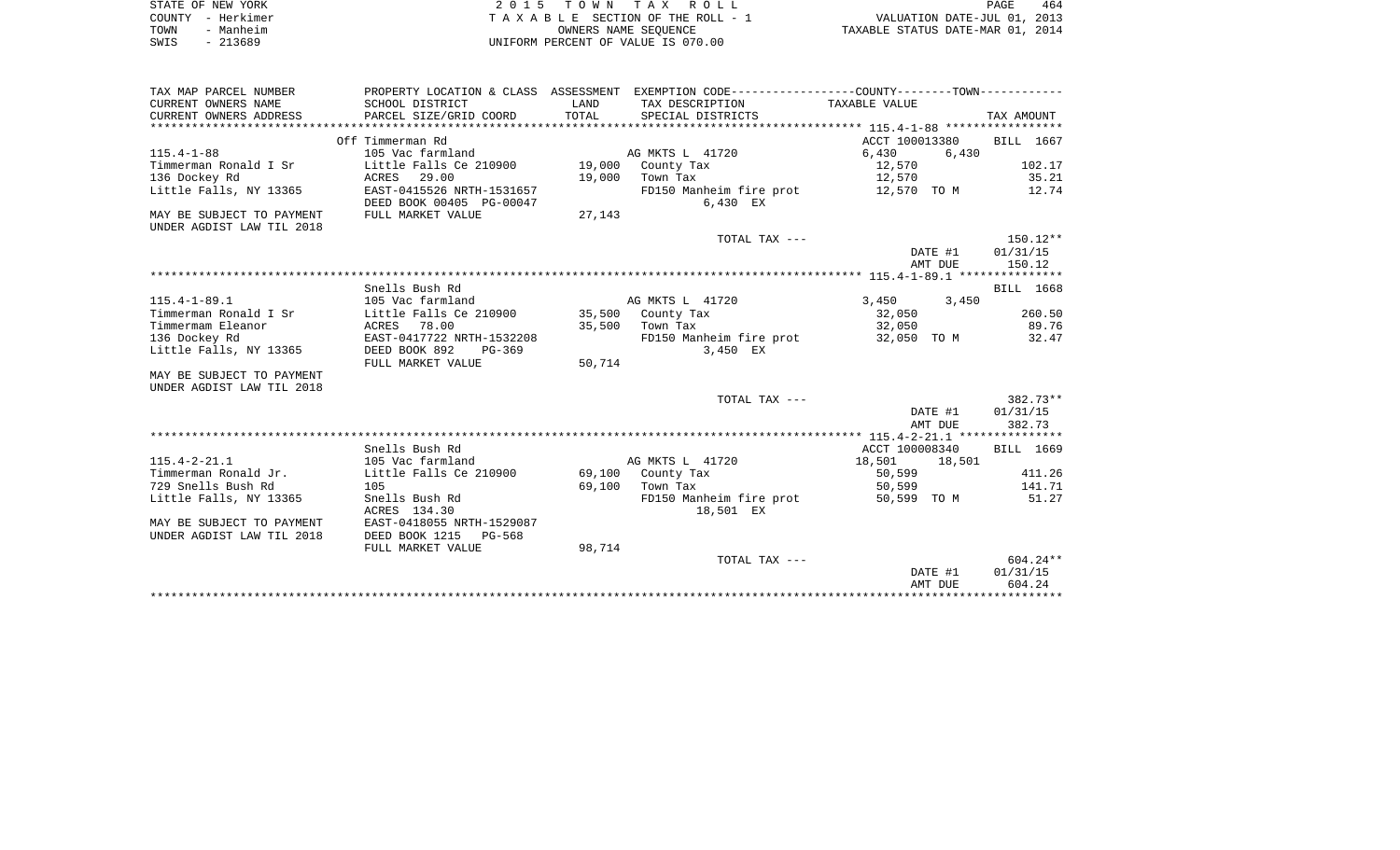| STATE OF NEW YORK |                                    | 2015 TOWN TAX ROLL              | PAGE                             | 465 |
|-------------------|------------------------------------|---------------------------------|----------------------------------|-----|
| COUNTY - Herkimer |                                    | TAXABLE SECTION OF THE ROLL - 1 | VALUATION DATE-JUL 01, 2013      |     |
| - Manheim<br>TOWN |                                    | OWNERS NAME SEOUENCE            | TAXABLE STATUS DATE-MAR 01, 2014 |     |
| - 213689<br>SWIS  | UNIFORM PERCENT OF VALUE IS 070.00 |                                 |                                  |     |

| TAX MAP PARCEL NUMBER     |                           |         | PROPERTY LOCATION & CLASS ASSESSMENT EXEMPTION CODE----------------COUNTY--------TOWN----------- |                  |              |
|---------------------------|---------------------------|---------|--------------------------------------------------------------------------------------------------|------------------|--------------|
| CURRENT OWNERS NAME       | SCHOOL DISTRICT           | LAND    | TAX DESCRIPTION                                                                                  | TAXABLE VALUE    |              |
| CURRENT OWNERS ADDRESS    | PARCEL SIZE/GRID COORD    | TOTAL   | SPECIAL DISTRICTS                                                                                |                  | TAX AMOUNT   |
|                           |                           |         |                                                                                                  |                  |              |
|                           | 729 Snells Bush Rd        |         |                                                                                                  | ACCT 100012060   | BILL 1670    |
| $115.4 - 2 - 22$          | 112 Dairy farm            |         | AGRIC 10 Y 41700                                                                                 | 15,000<br>15,000 |              |
| Timmerman Ronald Jr.      | Little Falls Ce 210900    |         | 83,200 AGRIC 10 Y 41700                                                                          | 50,000<br>50,000 |              |
| 729 Snells Bush Rd        | ACRES 153.20              |         | 374,000 AG MKTS L 41720                                                                          | 10,855<br>10,855 |              |
| Little Falls, NY 13365    | EAST-0419569 NRTH-1529576 |         | County Tax                                                                                       | 298,145          | 2,423.27     |
|                           | DEED BOOK 1215<br>PG-568  |         | Town Tax                                                                                         | 298,145          | 835.02       |
| MAY BE SUBJECT TO PAYMENT | FULL MARKET VALUE         |         | 534,286 FD150 Manheim fire prot                                                                  | 363,145 TO M     | 367.95       |
| UNDER AGDIST LAW TIL 2018 |                           |         | 10,855 EX                                                                                        |                  |              |
|                           |                           |         | TOTAL TAX ---                                                                                    |                  | $3,626.24**$ |
|                           |                           |         |                                                                                                  | DATE #1          | 01/31/15     |
|                           |                           |         |                                                                                                  | AMT DUE          | 3,626.24     |
|                           |                           |         |                                                                                                  |                  |              |
|                           | Fish Rd                   |         |                                                                                                  | ACCT 100012090   | BILL 1671    |
| $122.2 - 2 - 5.1$         | 105 Vac farmland          |         | AG MKTS L 41720                                                                                  | 5,098<br>5,098   |              |
| Timmerman Ronald Jr.      | Little Falls Ce 210900    | 14,500  | County Tax                                                                                       | 9,402            | 76.42        |
| 729 Snells Bush Rd        | ACRES 31.30               | 14,500  | Town Tax                                                                                         | 9,402            | 26.33        |
| Little Falls, NY 13365    | EAST-0418110 NRTH-1528009 |         | FD150 Manheim fire prot                                                                          | 9,402 TO M       | 9.53         |
|                           | DEED BOOK 1215 PG-568     |         | 5,098 EX                                                                                         |                  |              |
| MAY BE SUBJECT TO PAYMENT | FULL MARKET VALUE         | 20,714  |                                                                                                  |                  |              |
| UNDER AGDIST LAW TIL 2018 |                           |         |                                                                                                  |                  |              |
|                           |                           |         | TOTAL TAX ---                                                                                    |                  | $112.28**$   |
|                           |                           |         |                                                                                                  | DATE #1          | 01/31/15     |
|                           |                           |         |                                                                                                  | AMT DUE          | 112.28       |
|                           |                           |         |                                                                                                  |                  |              |
|                           | Snells Bush Rd            |         |                                                                                                  | ACCT 100011280   | BILL 1672    |
| $123.1 - 1 - 2$           | 105 Vac farmland          |         | AG MKTS L 41720                                                                                  | 3,368<br>3,368   |              |
| Timmerman Ronald Jr.      | Little Falls Ce 210900    | 17,300  | County Tax                                                                                       | 13,932           | 113.24       |
| 729 Snells Bush Rd        | ACRES 30.80               | 17,300  | Town Tax                                                                                         | 13,932           | 39.02        |
| Little Falls, NY 13365    | EAST-0421354 NRTH-1526996 |         | FD150 Manheim fire prot                                                                          | 13,932 TO M      | 14.12        |
|                           | DEED BOOK 1215<br>PG-568  |         | 3,368 EX                                                                                         |                  |              |
| MAY BE SUBJECT TO PAYMENT | FULL MARKET VALUE         | 24,714  |                                                                                                  |                  |              |
| UNDER AGDIST LAW TIL 2018 |                           |         |                                                                                                  |                  |              |
|                           |                           |         | TOTAL TAX ---                                                                                    |                  | $166.38**$   |
|                           |                           |         |                                                                                                  | DATE #1          | 01/31/15     |
|                           |                           |         |                                                                                                  | AMT DUE          | 166.38       |
|                           |                           |         |                                                                                                  |                  |              |
|                           | 200 Dockey Rd             |         |                                                                                                  | ACCT 100013350   | BILL 1673    |
| $115.4 - 1 - 29.2$        | 112 Dairy farm            |         | AG MKTS L 41720                                                                                  | 7,722<br>7,722   |              |
| Timmerman Scott P         | Dolgeville Cent 213602    | 55,500  | County Tax                                                                                       | 127,278          | 1,034.49     |
| 200 Dockey Rd             | FRNT 2160.00 DPTH         | 135,000 | Town Tax                                                                                         | 127,278          | 356.47       |
| Little Falls, NY 13365    | ACRES 96.00               |         | FD150 Manheim fire prot                                                                          | 127,278 TO M     | 128.96       |
|                           | EAST-0414936 NRTH-1534247 |         | 7,722 EX                                                                                         |                  |              |
| MAY BE SUBJECT TO PAYMENT | DEED BOOK 918<br>PG-115   |         |                                                                                                  |                  |              |
| UNDER AGDIST LAW TIL 2018 | FULL MARKET VALUE         | 192,857 |                                                                                                  |                  |              |
|                           |                           |         | TOTAL TAX ---                                                                                    |                  | 1,519.92**   |
|                           |                           |         |                                                                                                  | DATE #1          | 01/31/15     |
|                           |                           |         |                                                                                                  | AMT DUE          | 1,519.92     |
|                           |                           |         |                                                                                                  |                  |              |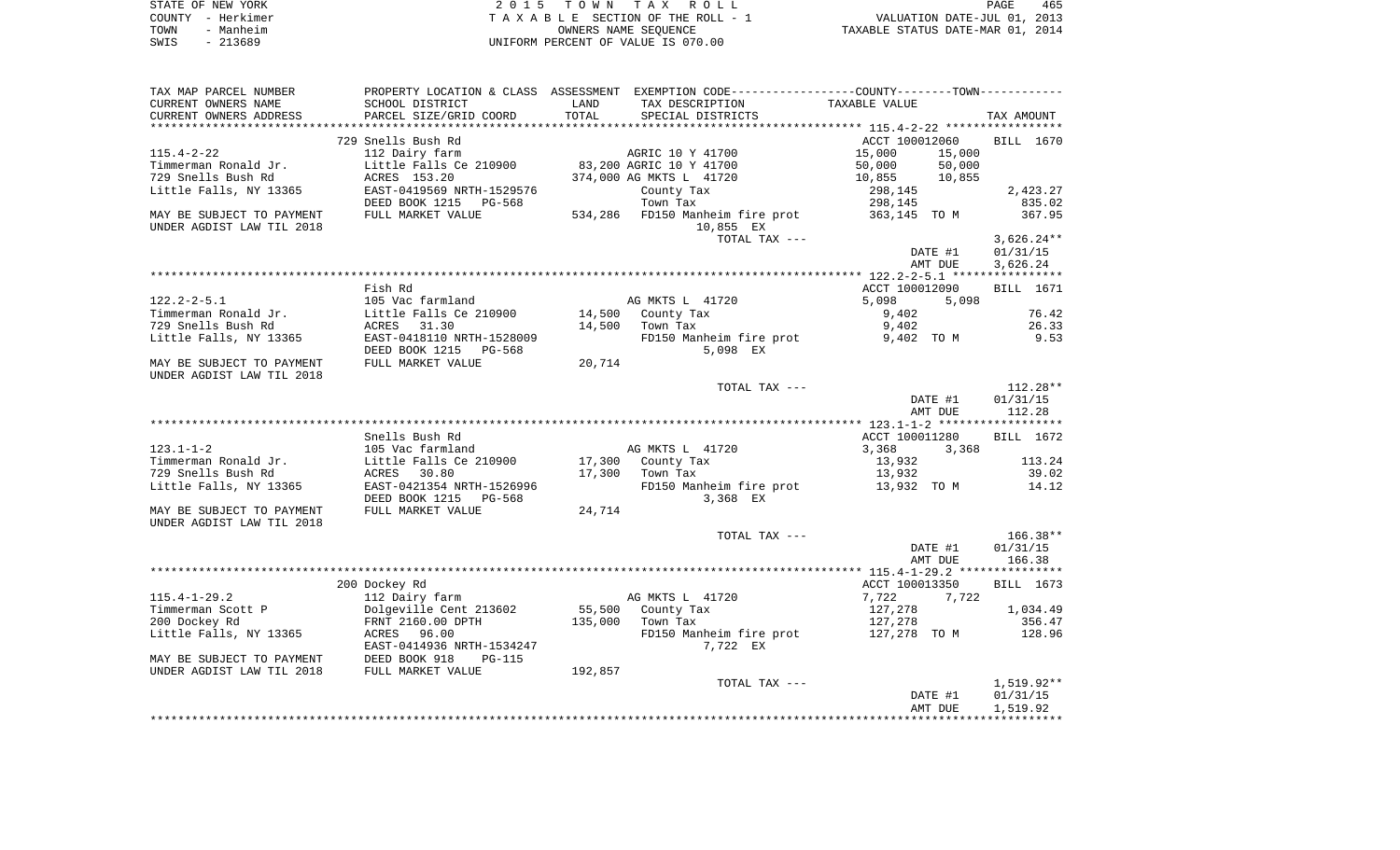| STATE OF NEW YORK |           | 2015 TOWN TAX ROLL                 | PAGE                             | 466 |
|-------------------|-----------|------------------------------------|----------------------------------|-----|
| COUNTY – Herkimer |           | TAXABLE SECTION OF THE ROLL - 1    | VALUATION DATE-JUL 01, 2013      |     |
| TOWN              | - Manheim | OWNERS NAME SEOUENCE               | TAXABLE STATUS DATE-MAR 01, 2014 |     |
| SWIS              | $-213689$ | UNIFORM PERCENT OF VALUE IS 070.00 |                                  |     |

| TAX MAP PARCEL NUMBER     |                                |         | PROPERTY LOCATION & CLASS ASSESSMENT EXEMPTION CODE----------------COUNTY-------TOWN----------- |                  |              |
|---------------------------|--------------------------------|---------|-------------------------------------------------------------------------------------------------|------------------|--------------|
| CURRENT OWNERS NAME       | SCHOOL DISTRICT                | LAND    | TAX DESCRIPTION                                                                                 | TAXABLE VALUE    |              |
| CURRENT OWNERS ADDRESS    | PARCEL SIZE/GRID COORD         | TOTAL   | SPECIAL DISTRICTS                                                                               |                  | TAX AMOUNT   |
|                           |                                |         |                                                                                                 |                  |              |
|                           | 614 Ritter Rd                  |         |                                                                                                 | ACCT 100013170   | BILL 1674    |
| $115.1 - 1 - 32.2$        | 210 1 Family Res               |         | County Tax                                                                                      | 42,500           | 345.43       |
| Timmerman Stephanie       | Little Falls Ce 210900         | 8,800   | Town Tax                                                                                        | 42,500           | 119.03       |
| 614 Ritter Rd             | W/garage                       | 42,500  | School Relevy                                                                                   |                  | 1,057.71     |
| Little Falls, NY 13365    | 2.80<br>ACRES                  |         | FD150 Manheim fire prot 42,500 TO M                                                             |                  | 43.06        |
|                           | EAST-0406779 NRTH-1538128      |         |                                                                                                 |                  |              |
|                           | DEED BOOK 934<br><b>PG-298</b> |         |                                                                                                 |                  |              |
|                           | FULL MARKET VALUE              | 60,714  |                                                                                                 |                  |              |
|                           |                                |         | TOTAL TAX ---                                                                                   |                  | $1,565.23**$ |
|                           |                                |         |                                                                                                 | DATE #1          | 01/31/15     |
|                           |                                |         |                                                                                                 | AMT DUE          | 1,565.23     |
|                           |                                |         |                                                                                                 |                  |              |
|                           | 1178 Davis Rd                  |         |                                                                                                 | ACCT 100013170   | BILL 1675    |
| $115.1 - 1 - 32.1$        | 112 Dairy farm                 |         | AG MKTS L 41720                                                                                 | 30,322<br>30,322 |              |
| Timmerman William         | Little Falls Ce 210900         | 82,200  | County Tax                                                                                      | 71,678           | 582.59       |
| 1178 Davis Rd             | ACRES 135.00                   | 102,000 | Town Tax                                                                                        | 71,678           | 200.75       |
| Little Falls, NY 13365    | EAST-0407311 NRTH-1538280      |         | FD150 Manheim fire prot                                                                         | 71,678 TO M      | 72.63        |
|                           | DEED BOOK 886<br><b>PG-591</b> |         | 30,322 EX                                                                                       |                  |              |
| MAY BE SUBJECT TO PAYMENT | FULL MARKET VALUE              | 145,714 |                                                                                                 |                  |              |
| UNDER AGDIST LAW TIL 2018 |                                |         |                                                                                                 |                  |              |
|                           |                                |         | TOTAL TAX ---                                                                                   |                  | 855.97**     |
|                           |                                |         |                                                                                                 | DATE #1          | 01/31/15     |
|                           |                                |         |                                                                                                 | AMT DUE          | 855.97       |
|                           |                                |         |                                                                                                 |                  |              |
|                           | 703 Bronner Rd                 |         |                                                                                                 | ACCT 100002310   | BILL 1676    |
| $108.4 - 2 - 5$           | 210 1 Family Res               |         | County Tax                                                                                      | 46,373           | 376.91       |
| Tomaso Jamie              | Dolgeville Cent 213602         | 1,800   | Town Tax                                                                                        | 46,373           | 129.88       |
| 703 Bronner Rd            | FRNT 201.00 DPTH 100.00        | 46,373  | FD150 Manheim fire prot                                                                         | 46,373 TO M      | 46.99        |
| Little Falls, NY 13365    | 0.46<br>ACRES                  |         |                                                                                                 |                  |              |
|                           | EAST-0410732 NRTH-1546232      |         |                                                                                                 |                  |              |
|                           | DEED BOOK 1251<br>$PG-24$      |         |                                                                                                 |                  |              |
|                           | FULL MARKET VALUE              | 66,247  |                                                                                                 |                  |              |
|                           |                                |         | TOTAL TAX ---                                                                                   |                  | 553.78**     |
|                           |                                |         |                                                                                                 | DATE #1          | 01/31/15     |
|                           |                                |         |                                                                                                 | AMT DUE          | 553.78       |
|                           |                                |         |                                                                                                 |                  |              |
|                           | 174 Holmberg Rd-Keyser Lk      |         |                                                                                                 | ACCT 100012900   | BILL 1677    |
| $115.2 - 1 - 55$          | 260 Seasonal res - WTRFNT      |         | County Tax                                                                                      | 38,000           | 308.86       |
| Tomei Ann G               | O-E-StJ Cent<br>273803         | 8,800   | Town Tax                                                                                        | 38,000           | 106.43       |
|                           |                                |         |                                                                                                 |                  |              |
| Race Jean W               | FRNT 220.00 DPTH 100.00        | 38,000  | FD150 Manheim fire prot                                                                         | 38,000 TO M      | 38.50        |
| 547 Garden St             | ACRES<br>0.23                  |         |                                                                                                 |                  |              |
| Little Falls, NY 13365    | EAST-0419109 NRTH-1541567      |         |                                                                                                 |                  |              |
|                           | DEED BOOK 1221<br>PG-947       |         |                                                                                                 |                  |              |
|                           | FULL MARKET VALUE              | 54,286  |                                                                                                 |                  |              |
|                           |                                |         |                                                                                                 |                  |              |
|                           |                                |         | TOTAL TAX ---                                                                                   |                  | 453.79**     |
|                           |                                |         |                                                                                                 | DATE #1          | 01/31/15     |
|                           |                                |         |                                                                                                 | AMT DUE          | 453.79       |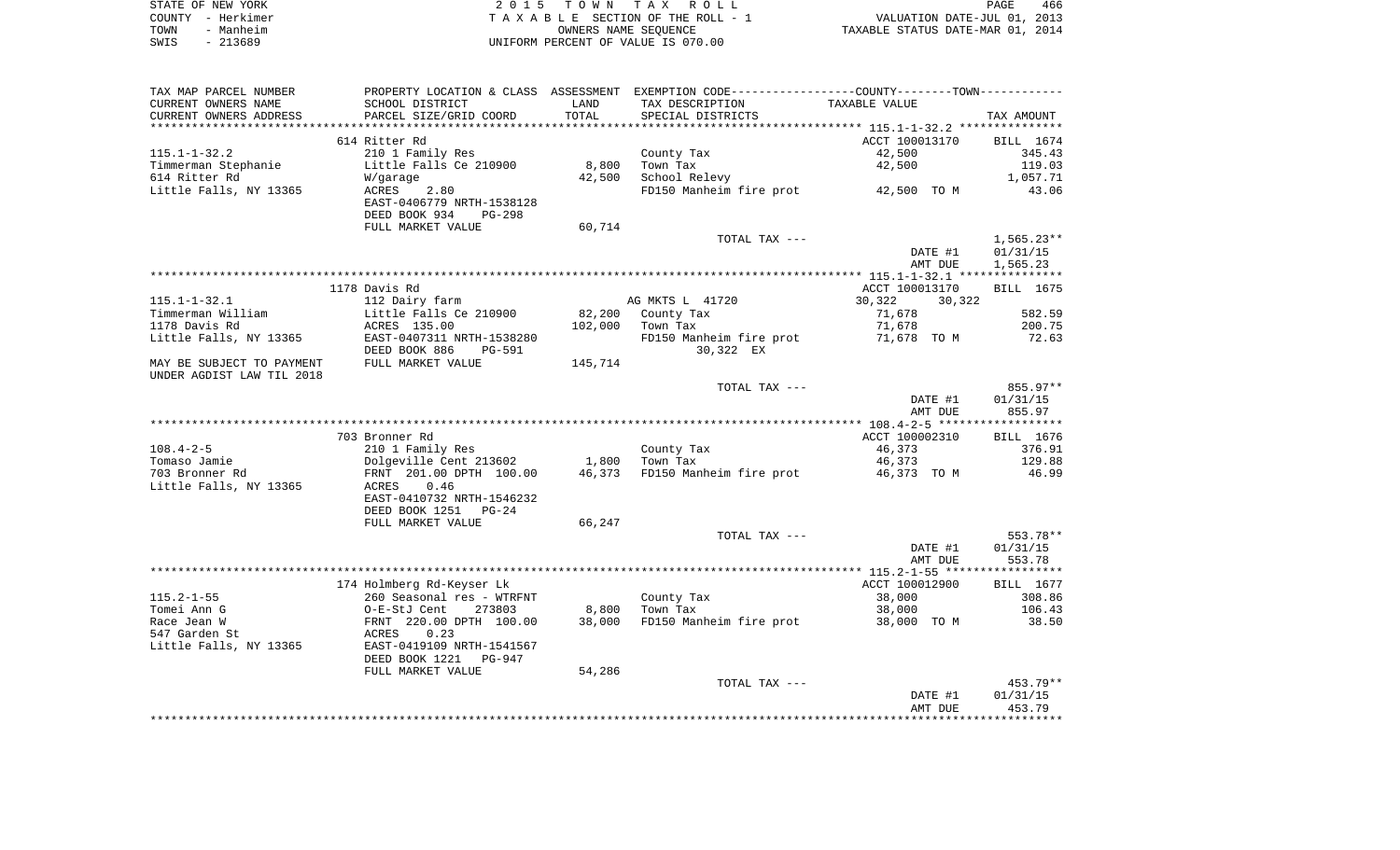|      | STATE OF NEW YORK | 2015 TOWN TAX ROLL                 | 467<br>PAGE                      |  |
|------|-------------------|------------------------------------|----------------------------------|--|
|      | COUNTY - Herkimer | TAXABLE SECTION OF THE ROLL - 1    | VALUATION DATE-JUL 01, 2013      |  |
| TOWN | - Manheim         | OWNERS NAME SEOUENCE               | TAXABLE STATUS DATE-MAR 01, 2014 |  |
| SWIS | $-213689$         | UNIFORM PERCENT OF VALUE IS 070.00 |                                  |  |

| TAX MAP PARCEL NUMBER           |                           |                 | PROPERTY LOCATION & CLASS ASSESSMENT EXEMPTION CODE----------------COUNTY--------TOWN----------- |                |                   |
|---------------------------------|---------------------------|-----------------|--------------------------------------------------------------------------------------------------|----------------|-------------------|
| CURRENT OWNERS NAME             | SCHOOL DISTRICT           | LAND            | TAX DESCRIPTION                                                                                  | TAXABLE VALUE  |                   |
| CURRENT OWNERS ADDRESS          | PARCEL SIZE/GRID COORD    | TOTAL           | SPECIAL DISTRICTS                                                                                |                | TAX AMOUNT        |
|                                 |                           | *************   |                                                                                                  |                |                   |
|                                 | Davis Rd                  |                 |                                                                                                  |                | BILL 1678         |
| $115.2 - 2 - 3.5$               | 314 Rural vac<10          |                 | County Tax                                                                                       | 12,000         | 97.53             |
| Tomlin Donald                   | Little Falls Ce 210900    | 12,000          | Town Tax                                                                                         | 12,000         | 33.61             |
| 221 Cold Spring Rd              | ACRES<br>8.70             | 12,000          | FD150 Manheim fire prot                                                                          | 12,000 TO M    | 12.16             |
| Hudson, NY 12534                | EAST-0409399 NRTH-1537169 |                 |                                                                                                  |                |                   |
|                                 | DEED BOOK 1201 PG-514     |                 |                                                                                                  |                |                   |
|                                 | FULL MARKET VALUE         | 17,143          |                                                                                                  |                |                   |
|                                 |                           |                 | TOTAL TAX ---                                                                                    |                | 143.30**          |
|                                 |                           |                 |                                                                                                  | DATE #1        | 01/31/15          |
|                                 |                           |                 |                                                                                                  | AMT DUE        | 143.30            |
|                                 |                           |                 |                                                                                                  |                |                   |
|                                 | Davis Rd                  |                 |                                                                                                  |                | BILL 1679         |
| $115.2 - 2 - 3.3$               | 314 Rural vac<10          |                 | County Tax                                                                                       | 2,800          | 22.76             |
| Tomlin Jenna                    | Little Falls Ce 210900    | 2,800           | Town Tax                                                                                         | 2,800          | 7.84              |
| Kara N Tomlin                   | Pond                      | 2,800           | FD150 Manheim fire prot                                                                          | 2,800 TO M     | 2.84              |
| 72 Valley Rd                    | ACRES<br>1.40             |                 |                                                                                                  |                |                   |
| Catskill, NY 12414              | EAST-0409866 NRTH-1537036 |                 |                                                                                                  |                |                   |
|                                 | DEED BOOK 1201<br>PG-514  |                 |                                                                                                  |                |                   |
|                                 | FULL MARKET VALUE         | 4,000           |                                                                                                  |                |                   |
|                                 |                           |                 | TOTAL TAX ---                                                                                    |                | $33.44**$         |
|                                 |                           |                 |                                                                                                  | DATE #1        | 01/31/15          |
|                                 |                           |                 |                                                                                                  | AMT DUE        | 33.44             |
|                                 |                           |                 |                                                                                                  |                |                   |
|                                 | Barker Rd                 |                 |                                                                                                  | ACCT 100006690 | BILL 1680         |
| $108.4 - 1 - 50$                | 311 Res vac land          |                 | County Tax                                                                                       | 10,000         | 81.28             |
| Tracy Bernard                   | Dolgeville Cent 213602    | 10,000          | Town Tax                                                                                         | 10,000         | 28.01             |
| 1010 Barker Rd                  | 7.90<br>ACRES             | 10,000          | School Relevy                                                                                    |                | 205.03            |
| Dolgeville, NY 13329            | EAST-0417054 NRTH-1550506 |                 | FD150 Manheim fire prot                                                                          | 10,000 TO M    | 10.13             |
|                                 | DEED BOOK 1357 PG-646     |                 |                                                                                                  |                |                   |
|                                 | FULL MARKET VALUE         | 14,286          |                                                                                                  |                |                   |
|                                 |                           |                 | TOTAL TAX ---                                                                                    |                | $324.45**$        |
|                                 |                           |                 |                                                                                                  | DATE #1        | 01/31/15          |
|                                 |                           |                 |                                                                                                  | AMT DUE        | 324.45            |
|                                 |                           |                 |                                                                                                  |                |                   |
|                                 | 1010 Barker Rd            |                 |                                                                                                  | ACCT 100006660 | BILL 1681         |
| $108.4 - 1 - 51$                | 210 1 Family Res          |                 | County Tax                                                                                       | 90,400         | 734.75            |
| Tracy Bernard<br>1010 Barker Rd | Dolgeville Cent 213602    | 8,600<br>90,400 | Town Tax                                                                                         | 90,400         | 253.19            |
| Dolgeville, NY 13329            | W/gar<br>ACRES<br>5.60    |                 | School Relevy<br>FD150 Manheim fire prot 90,400 TO M                                             |                | 1,426.79<br>91.60 |
|                                 | EAST-0417084 NRTH-1550124 |                 |                                                                                                  |                |                   |
|                                 |                           |                 |                                                                                                  |                |                   |
|                                 | DEED BOOK 1357 PG-646     |                 |                                                                                                  |                |                   |
|                                 | FULL MARKET VALUE         | 129,143         |                                                                                                  |                | $2,506.33**$      |
|                                 |                           |                 | TOTAL TAX ---                                                                                    | DATE #1        | 01/31/15          |
|                                 |                           |                 |                                                                                                  | AMT DUE        | 2,506.33          |
|                                 |                           |                 |                                                                                                  |                |                   |
|                                 |                           |                 |                                                                                                  |                |                   |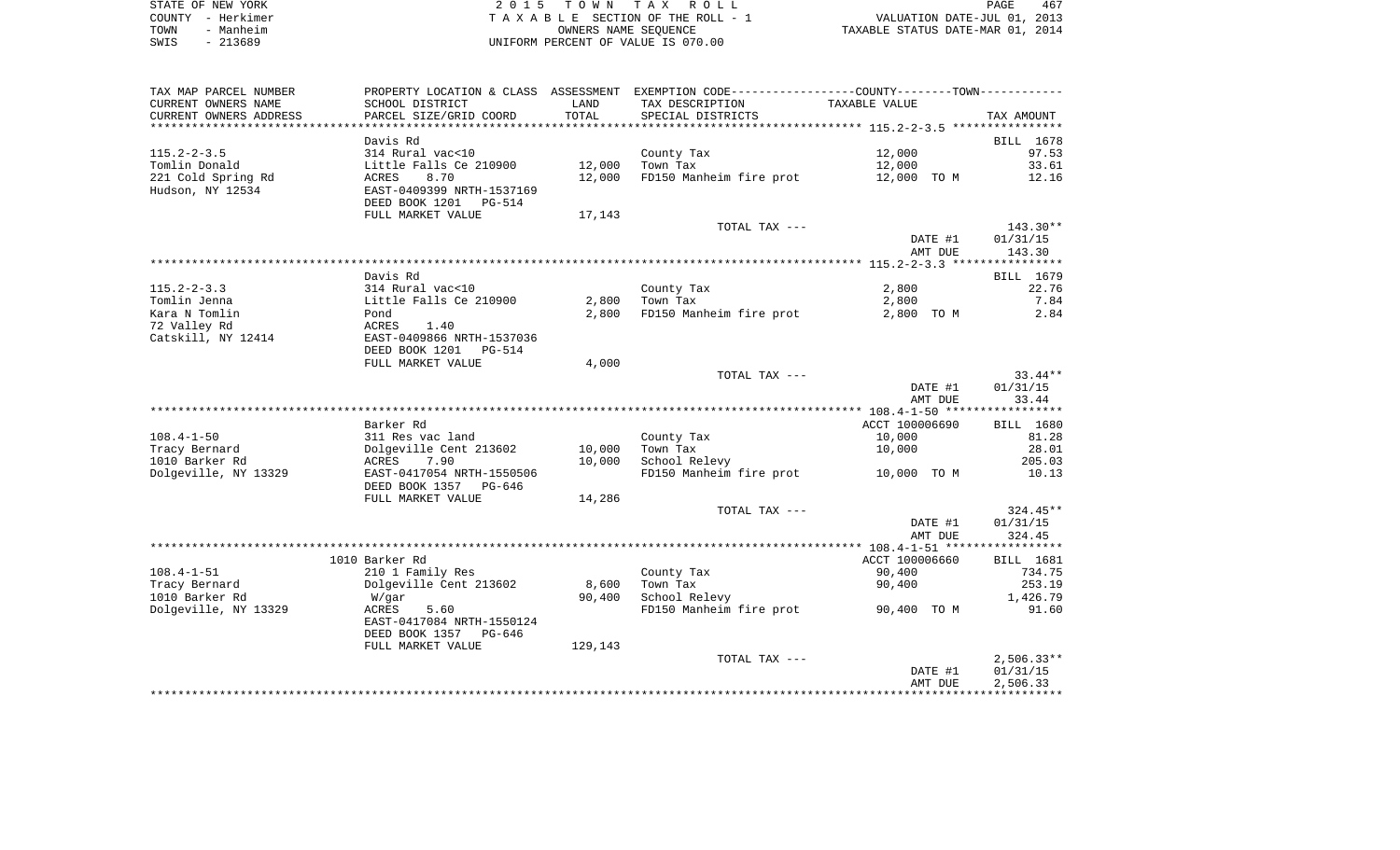|      | STATE OF NEW YORK | 2015 TOWN TAX ROLL                 | 468<br>PAGE                      |
|------|-------------------|------------------------------------|----------------------------------|
|      | COUNTY - Herkimer | TAXABLE SECTION OF THE ROLL - 1    | VALUATION DATE-JUL 01, 2013      |
| TOWN | - Manheim         | OWNERS NAME SEOUENCE               | TAXABLE STATUS DATE-MAR 01, 2014 |
| SWIS | $-213689$         | UNIFORM PERCENT OF VALUE IS 070.00 |                                  |

| TAX MAP PARCEL NUMBER  | PROPERTY LOCATION & CLASS ASSESSMENT |         | EXEMPTION CODE-----------------COUNTY-------TOWN----------- |                |              |
|------------------------|--------------------------------------|---------|-------------------------------------------------------------|----------------|--------------|
| CURRENT OWNERS NAME    | SCHOOL DISTRICT                      | LAND    | TAX DESCRIPTION                                             | TAXABLE VALUE  |              |
| CURRENT OWNERS ADDRESS | PARCEL SIZE/GRID COORD               | TOTAL   | SPECIAL DISTRICTS                                           |                | TAX AMOUNT   |
|                        |                                      |         |                                                             |                |              |
|                        | 270 Cemetery Rd                      |         |                                                             | ACCT 100007710 | BILL 1682    |
| $115.2 - 2 - 12$       | 270 Mfg housing                      |         | VET WAR CT 41121                                            | 2,385<br>2,385 |              |
| Trasky Merwin          | 273803<br>O-E-StJ Cent               | 5,000   | County Tax                                                  | 13,515         | 109.85       |
| Trasky Beverly         | 1.25<br>ACRES                        | 15,900  | Town Tax                                                    | 13,515         | 37.85        |
| 270 Cemetery Rd        | EAST-0421142 NRTH-1539040            |         | FD150 Manheim fire prot                                     | 15,900 TO M    | 16.11        |
| Little Falls, NY 13365 | DEED BOOK 00628 PG-00870             |         |                                                             |                |              |
|                        | FULL MARKET VALUE                    | 22,714  |                                                             |                |              |
|                        |                                      |         | TOTAL TAX ---                                               |                | $163.81**$   |
|                        |                                      |         |                                                             | DATE #1        | 01/31/15     |
|                        |                                      |         |                                                             | AMT DUE        | 163.81       |
|                        |                                      |         |                                                             |                |              |
|                        | 568 Bronner Rd                       |         |                                                             |                | BILL 1683    |
| $108.4 - 2 - 21.2$     | 242 Rurl res&rec                     |         | County Tax                                                  | 85,000         | 690.86       |
| Trexler Louis A Jr     | Dolgeville Cent 213602               | 17,700  | Town Tax                                                    | 85,000         | 238.06       |
| Trexler Annemarie      | ACRES<br>16.42 BANK<br>135           | 85,000  | FD150 Manheim fire prot                                     | 85,000 TO M    | 86.12        |
| 568 Bronner Rd         | EAST-0408790 NRTH-1545159            |         |                                                             |                |              |
| Little Falls, NY 13365 | DEED BOOK 712<br>PG-237              |         |                                                             |                |              |
|                        | FULL MARKET VALUE                    | 121,429 | TOTAL TAX ---                                               |                | $1,015.04**$ |
|                        |                                      |         |                                                             | DATE #1        | 01/31/15     |
|                        |                                      |         |                                                             | AMT DUE        | 1,015.04     |
|                        |                                      |         |                                                             |                |              |
|                        | 122 Spencer Rd                       |         |                                                             | ACCT 100002940 | BILL 1684    |
| $108.2 - 1 - 31$       | 210 1 Family Res                     |         | County Tax                                                  | 63,700         | 517.74       |
| Trodler Stephen J      | Dolgeville Cent 213602               | 3,700   | Town Tax                                                    | 63,700         | 178.41       |
| Trodler Cheryl         | FRNT 253.00 DPTH 170.00              | 63,700  | FD150 Manheim fire prot                                     | 63,700 TO M    | 64.54        |
| 122 Spencer Rd         | ACRES<br>0.92                        |         |                                                             |                |              |
| Dolgeville, NY 13329   | EAST-0415944 NRTH-1554451            |         |                                                             |                |              |
|                        | DEED BOOK 1174<br>$PG-305$           |         |                                                             |                |              |
|                        | FULL MARKET VALUE                    | 91,000  |                                                             |                |              |
|                        |                                      |         | TOTAL TAX ---                                               |                | $760.69**$   |
|                        |                                      |         |                                                             | DATE #1        | 01/31/15     |
|                        |                                      |         |                                                             | AMT DUE        | 760.69       |
|                        |                                      |         |                                                             |                |              |
|                        | 1013 Barker Rd                       |         |                                                             |                | BILL 1685    |
| $108.4 - 1 - 58.2$     | 710 Manufacture                      |         | County Tax                                                  | 373,500        | 3,035.74     |
| Tumble Forms Inc       | Dolgeville Cent 213602               | 11,800  | Town Tax                                                    | 373,500        | 1,046.07     |
| 1013 Barker Rd         | ACRES<br>15.50                       | 373,500 | FD150 Manheim fire prot                                     | 373,500 TO M   | 378.44       |
| Dolgeville, NY 13329   | EAST-0418260 NRTH-1550602            |         |                                                             |                |              |
|                        | DEED BOOK 696<br>$PG-703$            |         |                                                             |                |              |
|                        | FULL MARKET VALUE                    | 533,571 |                                                             |                |              |
|                        |                                      |         | TOTAL TAX ---                                               |                | $4,460.25**$ |
|                        |                                      |         |                                                             | DATE #1        | 01/31/15     |
|                        |                                      |         |                                                             | AMT DUE        | 4,460.25     |
|                        |                                      |         |                                                             |                |              |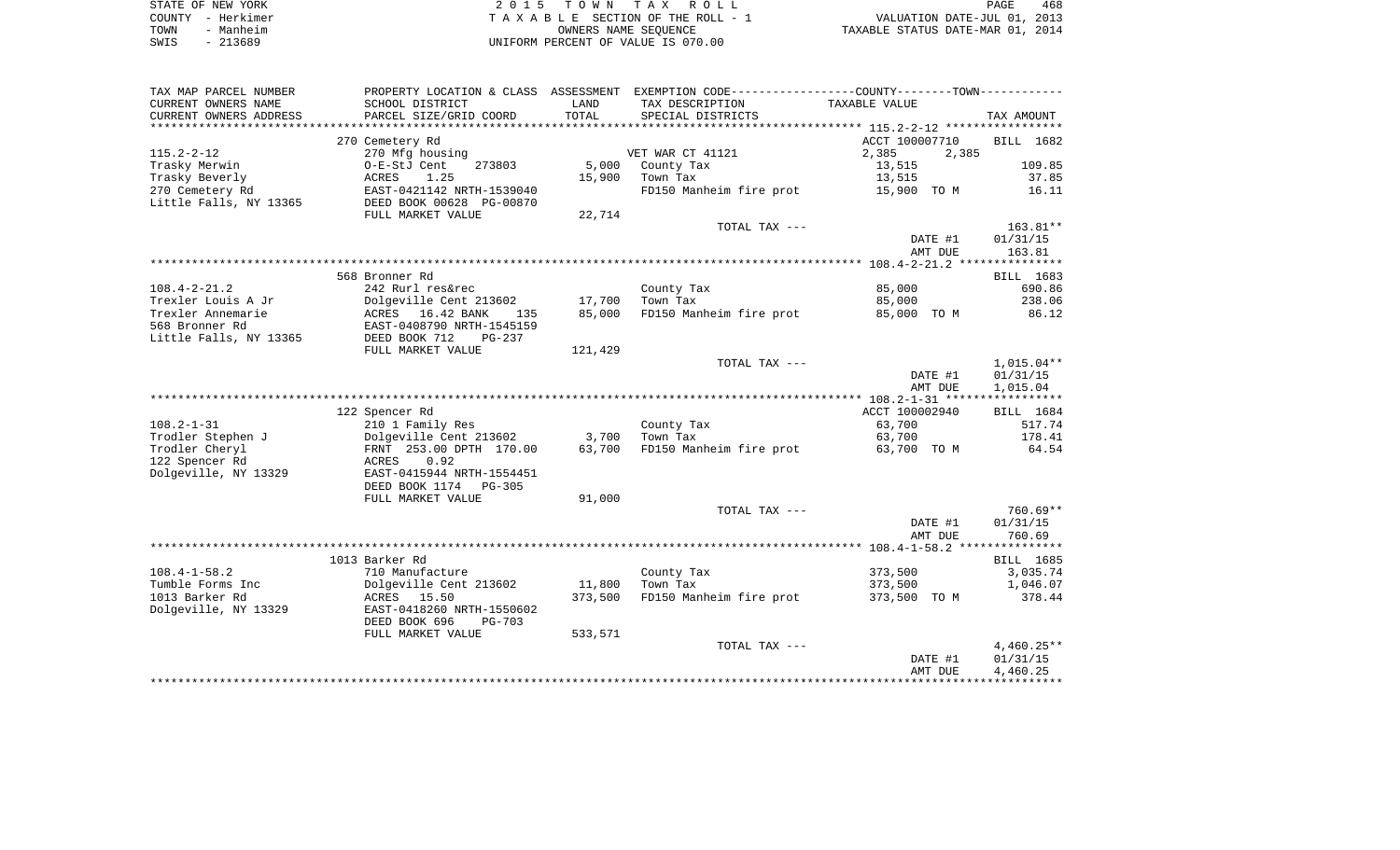| STATE OF NEW YORK | 2015 TOWN TAX ROLL                 | 469<br>PAGE                      |
|-------------------|------------------------------------|----------------------------------|
| COUNTY - Herkimer | TAXABLE SECTION OF THE ROLL - 1    | VALUATION DATE-JUL 01, 2013      |
| - Manheim<br>TOWN | OWNERS NAME SEOUENCE               | TAXABLE STATUS DATE-MAR 01, 2014 |
| - 213689<br>SWIS  | UNIFORM PERCENT OF VALUE IS 070.00 |                                  |

| TAX MAP PARCEL NUMBER                  |                                                     |                  | PROPERTY LOCATION & CLASS ASSESSMENT EXEMPTION CODE----------------COUNTY--------TOWN----------- |                  |                        |
|----------------------------------------|-----------------------------------------------------|------------------|--------------------------------------------------------------------------------------------------|------------------|------------------------|
| CURRENT OWNERS NAME                    | SCHOOL DISTRICT                                     | LAND             | TAX DESCRIPTION                                                                                  | TAXABLE VALUE    |                        |
| CURRENT OWNERS ADDRESS                 | PARCEL SIZE/GRID COORD                              | TOTAL            | SPECIAL DISTRICTS                                                                                |                  | TAX AMOUNT             |
|                                        |                                                     |                  |                                                                                                  |                  |                        |
|                                        | 177 Murphy Rd                                       |                  |                                                                                                  | ACCT 100005100   | BILL 1686              |
| $115.2 - 2 - 37$                       | 210 1 Family Res                                    |                  | County Tax<br>Town Tax                                                                           | 95,000<br>95,000 | 772.14<br>266.07       |
| Turner Peter<br>Turner Deirde          | Little Falls Ce 210900<br>ACRES<br>5.10 BANK<br>135 | 11,100<br>95,000 | FD150 Manheim fire prot                                                                          | 95,000 TO M      | 96.26                  |
| 177 Murphy Rd                          | EAST-0410211 NRTH-1536964                           |                  |                                                                                                  |                  |                        |
| Little Falls, NY 13365                 | DEED BOOK 791<br>PG-291                             |                  |                                                                                                  |                  |                        |
|                                        | FULL MARKET VALUE                                   | 135,714          |                                                                                                  |                  |                        |
|                                        |                                                     |                  | TOTAL TAX ---                                                                                    |                  | 1,134.47**             |
|                                        |                                                     |                  |                                                                                                  | DATE #1          | 01/31/15               |
|                                        |                                                     |                  |                                                                                                  | AMT DUE          | 1,134.47               |
|                                        |                                                     |                  |                                                                                                  |                  |                        |
|                                        | 269 Dockey Rd                                       |                  |                                                                                                  | ACCT 100004650   | BILL 1687              |
| $115.4 - 1 - 48$                       | 270 Mfg housing                                     |                  | County Tax                                                                                       | 15,000           | 121.92                 |
| Turturo Joseph                         | Little Falls Ce 210900                              | 2,000            | Town Tax                                                                                         | 15,000           | 42.01                  |
| Turturo Carole                         | W/garage                                            | 15,000           | FD150 Manheim fire prot                                                                          | 15,000 TO M      | 15.20                  |
| 269 Dockey Rd                          | FRNT 200.00 DPTH 110.00                             |                  |                                                                                                  |                  |                        |
| Little Falls, NY 13365                 | ACRES<br>0.51                                       |                  |                                                                                                  |                  |                        |
|                                        | EAST-0416714 NRTH-1534512                           |                  |                                                                                                  |                  |                        |
|                                        | DEED BOOK 00644 PG-00275                            |                  |                                                                                                  |                  |                        |
|                                        | FULL MARKET VALUE                                   | 21,429           |                                                                                                  |                  |                        |
|                                        |                                                     |                  | TOTAL TAX ---                                                                                    | DATE #1          | $179.13**$<br>01/31/15 |
|                                        |                                                     |                  |                                                                                                  | AMT DUE          | 179.13                 |
|                                        |                                                     |                  |                                                                                                  |                  |                        |
|                                        | 175 Carlson Rd                                      |                  |                                                                                                  |                  | BILL 1688              |
| $108.2 - 1 - 2.6$                      | 210 1 Family Res                                    |                  | County Tax                                                                                       | 64,000           | 520.18                 |
| Urbiss Jason M                         | Dolgeville Cent 213602                              | 6,000            | Town Tax                                                                                         | 64,000           | 179.25                 |
| Urbiss Nancy S                         | Inc                                                 |                  | 64,000 FD150 Manheim fire prot                                                                   | 64,000 TO M      | 64.85                  |
| 175 Carlson Rd                         | ACRES<br>5.00                                       |                  |                                                                                                  |                  |                        |
| Dolgeville, NY 13329                   | EAST-0413230 NRTH-1556203                           |                  |                                                                                                  |                  |                        |
|                                        | DEED BOOK 914<br>PG-396                             |                  |                                                                                                  |                  |                        |
|                                        | FULL MARKET VALUE                                   | 91,429           |                                                                                                  |                  |                        |
|                                        |                                                     |                  | TOTAL TAX ---                                                                                    |                  | 764.28**               |
|                                        |                                                     |                  |                                                                                                  | DATE #1          | 01/31/15               |
|                                        |                                                     |                  |                                                                                                  | AMT DUE          | 764.28                 |
|                                        |                                                     |                  |                                                                                                  |                  |                        |
|                                        | 202 Spencer Rd                                      |                  |                                                                                                  | ACCT 100004770   | BILL 1689              |
| $108.2 - 1 - 25$                       | 210 1 Family Res                                    |                  | County Tax<br>Town Tax                                                                           | 61,000<br>61,000 | 495.80                 |
| Urbiss Nancy                           | Dolgeville Cent 213602<br>1.30 BANK<br>ACRES        | 4,300<br>61,000  |                                                                                                  | 61,000 TO M      | 170.84<br>61.81        |
| 202 Spencer Rd<br>Dolgeville, NY 13329 | 135<br>EAST-0414426 NRTH-1554799                    |                  | FD150 Manheim fire prot                                                                          |                  |                        |
|                                        | DEED BOOK 712<br>PG-219                             |                  |                                                                                                  |                  |                        |
|                                        | FULL MARKET VALUE                                   | 87,143           |                                                                                                  |                  |                        |
|                                        |                                                     |                  | TOTAL TAX ---                                                                                    |                  | 728.45**               |
|                                        |                                                     |                  |                                                                                                  | DATE #1          | 01/31/15               |
|                                        |                                                     |                  |                                                                                                  | AMT DUE          | 728.45                 |
|                                        |                                                     |                  |                                                                                                  |                  |                        |
|                                        |                                                     |                  |                                                                                                  |                  |                        |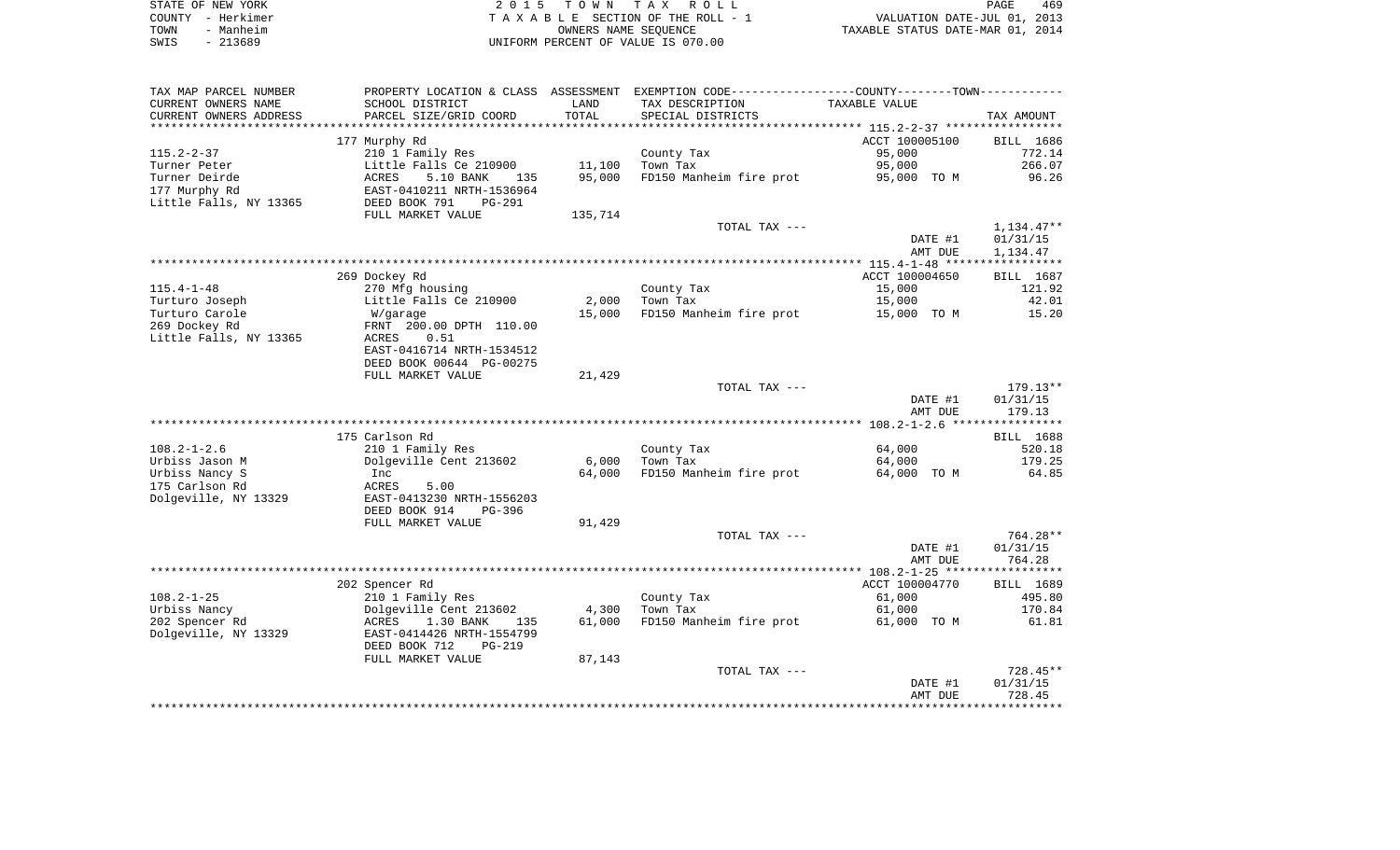|      | STATE OF NEW YORK | 2015 TOWN TAX ROLL                 | PAGE                             | 470 |
|------|-------------------|------------------------------------|----------------------------------|-----|
|      | COUNTY - Herkimer | TAXABLE SECTION OF THE ROLL - 1    | VALUATION DATE-JUL 01, 2013      |     |
| TOWN | - Manheim         | OWNERS NAME SEOUENCE               | TAXABLE STATUS DATE-MAR 01, 2014 |     |
| SWIS | - 213689          | UNIFORM PERCENT OF VALUE IS 070.00 |                                  |     |

 $\frac{470}{2013}$ <br>2014

| TAX MAP PARCEL NUMBER   |                                                |        | PROPERTY LOCATION & CLASS ASSESSMENT EXEMPTION CODE---------------COUNTY-------TOWN---------- |                |            |
|-------------------------|------------------------------------------------|--------|-----------------------------------------------------------------------------------------------|----------------|------------|
| CURRENT OWNERS NAME     | SCHOOL DISTRICT                                | LAND   | TAX DESCRIPTION                                                                               | TAXABLE VALUE  |            |
| CURRENT OWNERS ADDRESS  | PARCEL SIZE/GRID COORD                         | TOTAL  | SPECIAL DISTRICTS                                                                             |                | TAX AMOUNT |
| *********************** |                                                |        |                                                                                               |                |            |
|                         | 680 Bronner Rd                                 |        |                                                                                               | ACCT 100013760 | BILL 1690  |
| $108.4 - 2 - 16$        | 210 1 Family Res                               |        | County Tax                                                                                    | 42,000         | 341.37     |
| Urbiss Ronald           | Dolgeville Cent 213602                         | 6,000  | Town Tax                                                                                      | 42,000         | 117.63     |
| Urbiss Eileen           | ACRES<br>1.50                                  | 42,000 | FD150 Manheim fire prot                                                                       | 42,000 TO M    | 42.56      |
| 680 Bronner Rd          | EAST-0410330 NRTH-1545902                      |        |                                                                                               |                |            |
| Little Falls, NY 13365  | DEED BOOK 00630 PG-00148                       |        |                                                                                               |                |            |
|                         | FULL MARKET VALUE                              | 60,000 |                                                                                               |                |            |
|                         |                                                |        | TOTAL TAX ---                                                                                 |                | $501.56**$ |
|                         |                                                |        |                                                                                               | DATE #1        | 01/31/15   |
|                         |                                                |        |                                                                                               | AMT DUE        | 501.56     |
|                         |                                                |        |                                                                                               |                |            |
|                         | 334 Bronner Rd                                 |        |                                                                                               | ACCT 100000450 | BILL 1691  |
| $108.3 - 1 - 27.1$      | 210 1 Family Res                               |        | County Tax                                                                                    | 17,100         | 138.99     |
| Urich Delcia M          | Little Falls Ce 210900                         | 4,000  | Town Tax                                                                                      | 17,100         | 47.89      |
| 326 Bronner Rd          | ACRES<br>1.00                                  | 17,100 | FD150 Manheim fire prot                                                                       | 17,100 TO M    | 17.33      |
| Little Falls, NY 13365  | EAST-0404081 NRTH-1547117                      |        |                                                                                               |                |            |
|                         | DEED BOOK 915<br>$PG-465$                      |        |                                                                                               |                |            |
|                         | FULL MARKET VALUE                              | 24,429 |                                                                                               |                |            |
|                         |                                                |        | TOTAL TAX ---                                                                                 |                | $204.21**$ |
|                         |                                                |        |                                                                                               | DATE #1        | 01/31/15   |
|                         |                                                |        |                                                                                               | AMT DUE        | 204.21     |
|                         |                                                |        |                                                                                               |                |            |
|                         | 326 Bronner Rd                                 |        |                                                                                               | ACCT 100000460 | BILL 1692  |
| $108.3 - 1 - 27.2$      | 210 1 Family Res                               |        | VET WAR CT 41121                                                                              | 4,875<br>4,875 |            |
| Urich Delcia M          | Dolgeville Cent 213602                         |        | 9,000 County Tax                                                                              | 27,625         | 224.53     |
| 326 Bronner Rd          | 240                                            | 32,500 | Town Tax                                                                                      | 27,625         | 77.37      |
| Little Falls, NY 13365  | FRNT 184.00 DPTH 365.00                        |        | FD150 Manheim fire prot                                                                       | 32,500 TO M    | 32.93      |
|                         | ACRES<br>0.77                                  |        |                                                                                               |                |            |
|                         | EAST-0403987 NRTH-1547230                      |        |                                                                                               |                |            |
|                         | DEED BOOK 743<br>$PG-743$<br>FULL MARKET VALUE | 46,429 |                                                                                               |                |            |
|                         |                                                |        | TOTAL TAX ---                                                                                 |                | 334.83**   |
|                         |                                                |        |                                                                                               | DATE #1        | 01/31/15   |
|                         |                                                |        |                                                                                               | AMT DUE        | 334.83     |
|                         |                                                |        |                                                                                               |                |            |
|                         | Bronner Rd                                     |        |                                                                                               |                | BILL 1693  |
| $108.3 - 1 - 27.4$      | 314 Rural vac<10                               |        | County Tax                                                                                    | 7,700          | 62.58      |
| Urich Delcia M          | Dolgeville Cent 213602                         | 7,700  | Town Tax                                                                                      | 7,700          | 21.57      |
| Urich Ronald E          | FRNT 640.00 DPTH                               | 7,700  | FD150 Manheim fire prot                                                                       | 7,700 TO M     | 7.80       |
| 326 Bronner Rd          | 7.50<br>ACRES                                  |        |                                                                                               |                |            |
| Little Falls, NY 13365  | EAST-0404222 NRTH-1546824                      |        |                                                                                               |                |            |
|                         | FULL MARKET VALUE                              | 11,000 |                                                                                               |                |            |
|                         |                                                |        | TOTAL TAX ---                                                                                 |                | $91.95**$  |
|                         |                                                |        |                                                                                               | DATE #1        | 01/31/15   |
|                         |                                                |        |                                                                                               | AMT DUE        | 91.95      |
|                         |                                                |        |                                                                                               |                |            |
|                         |                                                |        |                                                                                               |                |            |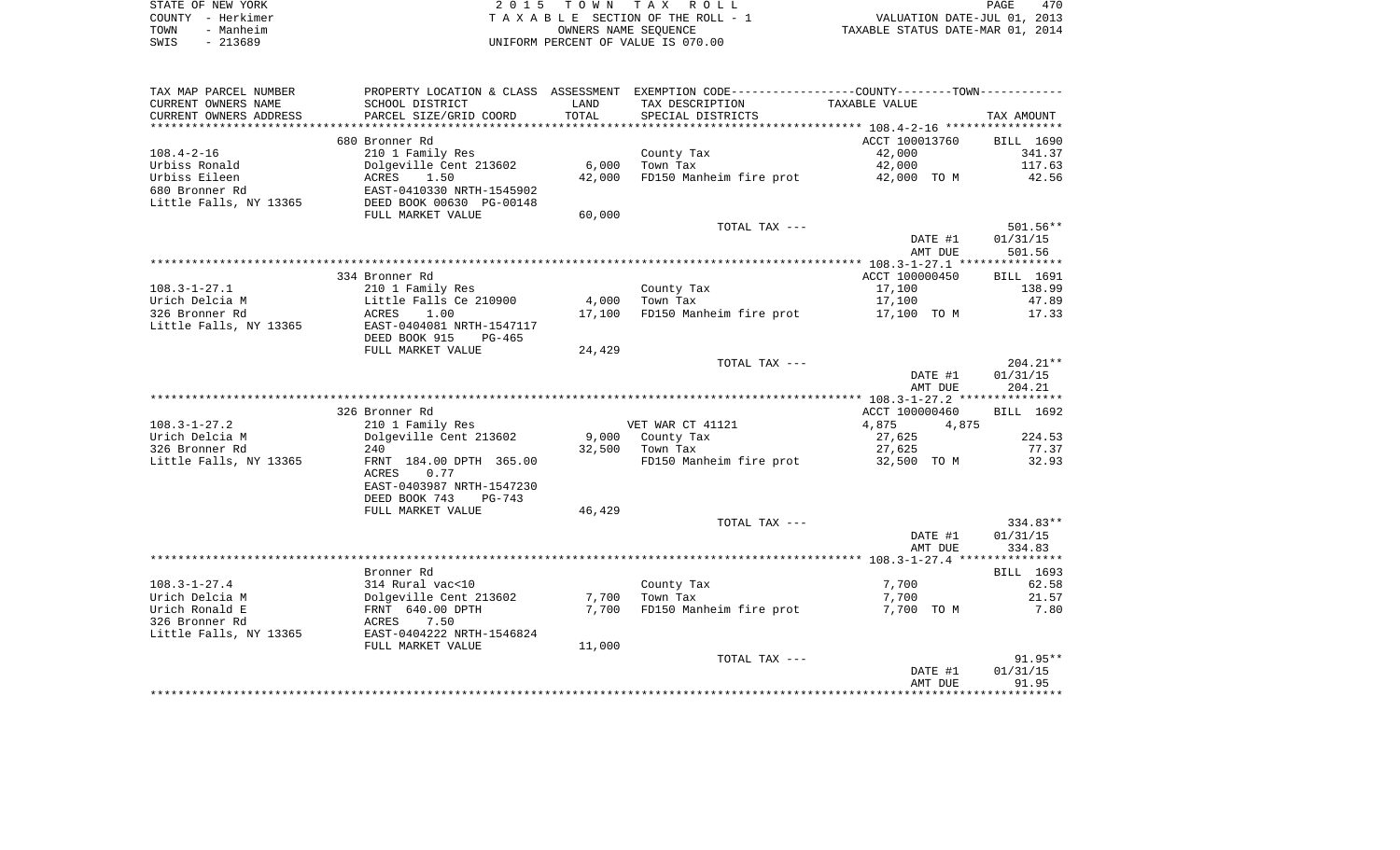|      | STATE OF NEW YORK | 2015 TOWN TAX ROLL                 | PAGE                             | 471 |
|------|-------------------|------------------------------------|----------------------------------|-----|
|      | COUNTY - Herkimer | TAXABLE SECTION OF THE ROLL - 1    | VALUATION DATE-JUL 01, 2013      |     |
| TOWN | - Manheim         | OWNERS NAME SEOUENCE               | TAXABLE STATUS DATE-MAR 01, 2014 |     |
| SWIS | - 213689          | UNIFORM PERCENT OF VALUE IS 070.00 |                                  |     |

| TAX MAP PARCEL NUMBER  | PROPERTY LOCATION & CLASS ASSESSMENT EXEMPTION CODE---------------COUNTY-------TOWN---------- |         |                                     |                |              |
|------------------------|-----------------------------------------------------------------------------------------------|---------|-------------------------------------|----------------|--------------|
| CURRENT OWNERS NAME    | SCHOOL DISTRICT                                                                               | LAND    | TAX DESCRIPTION                     | TAXABLE VALUE  |              |
| CURRENT OWNERS ADDRESS | PARCEL SIZE/GRID COORD                                                                        | TOTAL   | SPECIAL DISTRICTS                   |                | TAX AMOUNT   |
|                        |                                                                                               |         |                                     |                |              |
|                        | 312 Bronner Rd                                                                                |         |                                     |                | BILL 1694    |
| $108.3 - 1 - 27.3$     | 210 1 Family Res                                                                              |         | County Tax                          | 65,000         | 528.31       |
| Urich Ronald E         | Dolgeville Cent 213602                                                                        | 14,000  | Town Tax                            | 65,000         | 182.05       |
| 312 Bronner Rd         | 210                                                                                           | 65,000  | FD150 Manheim fire prot 65,000 TO M |                | 65.86        |
| Little Falls, NY 13365 | ACRES<br>3.00                                                                                 |         |                                     |                |              |
|                        | EAST-0403848 NRTH-1547101                                                                     |         |                                     |                |              |
|                        | DEED BOOK 919<br>$PG-54$                                                                      |         |                                     |                |              |
|                        | FULL MARKET VALUE                                                                             | 92,857  |                                     |                |              |
|                        |                                                                                               |         | TOTAL TAX ---                       |                | $776.22**$   |
|                        |                                                                                               |         |                                     | DATE #1        | 01/31/15     |
|                        |                                                                                               |         |                                     | AMT DUE        | 776.22       |
|                        |                                                                                               |         |                                     |                |              |
|                        | 601 Bronner Rd                                                                                |         |                                     |                |              |
|                        |                                                                                               |         |                                     | ACCT 100006120 | BILL 1695    |
| $108.3 - 1 - 30.1$     | 210 1 Family Res                                                                              |         | County Tax                          | 42,100         | 342.18       |
| Vangorder Luke         | Dolgeville Cent 213602                                                                        | 11,800  | Town Tax                            | 42,100         | 117.91       |
| Vangorder Maryann      | FRNT 852.00 DPTH                                                                              | 42,100  | FD150 Manheim fire prot 42,100 TO M |                | 42.66        |
| 601 Bronner Rd         | 7.60<br>ACRES                                                                                 |         |                                     |                |              |
| Little Falls, NY 13365 | EAST-0408720 NRTH-1546135                                                                     |         |                                     |                |              |
|                        | DEED BOOK 643<br><b>PG-735</b>                                                                |         |                                     |                |              |
|                        | FULL MARKET VALUE                                                                             | 60,143  |                                     |                |              |
|                        |                                                                                               |         | TOTAL TAX ---                       |                | 502.75**     |
|                        |                                                                                               |         |                                     | DATE #1        | 01/31/15     |
|                        |                                                                                               |         |                                     | AMT DUE        | 502.75       |
|                        |                                                                                               |         |                                     |                |              |
|                        | 303 Ashe Rd                                                                                   |         |                                     | ACCT 100014160 | BILL 1696    |
| $122.2 - 2 - 17$       | 210 1 Family Res                                                                              |         | County Tax                          | 65,000         | 528.31       |
| Victor Debra           | Little Falls Ce 210900                                                                        | 3,300   | Town Tax                            | 65,000         | 182.05       |
| Victor James P         | W/garage                                                                                      | 65,000  | FD150 Manheim fire prot             | 65,000 TO M    | 65.86        |
| 303 Ashe Rd            | FRNT 130.00 DPTH 205.00                                                                       |         |                                     |                |              |
| Little Falls, NY 13365 | ACRES<br>0.82                                                                                 |         |                                     |                |              |
|                        | EAST-0416441 NRTH-1524334                                                                     |         |                                     |                |              |
|                        | DEED BOOK 849<br>PG-266                                                                       |         |                                     |                |              |
|                        | FULL MARKET VALUE                                                                             | 92,857  |                                     |                |              |
|                        |                                                                                               |         | TOTAL TAX ---                       |                | $776.22**$   |
|                        |                                                                                               |         |                                     | DATE #1        | 01/31/15     |
|                        |                                                                                               |         |                                     | AMT DUE        | 776.22       |
|                        |                                                                                               |         |                                     |                |              |
|                        | 1193 Barker Rd                                                                                |         |                                     |                | BILL 1697    |
| $108.4 - 2 - 9.1$      | 220 2 Family Res                                                                              |         | County Tax                          | 95,700         | 777.83       |
| Vogt Donna             | Dolgeville Cent 213602                                                                        | 60,500  | Town Tax                            | 95,700         | 268.03       |
| Vogt Robert E          | FRNT 2237.00 DPTH                                                                             | 95,700  | FD150 Manheim fire prot             | 95,700 TO M    | 96.97        |
| 1193 Barker Rd         | ACRES<br>98.00                                                                                |         |                                     |                |              |
| Dolgeville, NY 13329   | EAST-0415275 NRTH-1547961                                                                     |         |                                     |                |              |
|                        | DEED BOOK 1281<br>PG-345                                                                      |         |                                     |                |              |
|                        | FULL MARKET VALUE                                                                             | 136,714 |                                     |                |              |
|                        |                                                                                               |         | TOTAL TAX ---                       |                | $1,142.83**$ |
|                        |                                                                                               |         |                                     | DATE #1        | 01/31/15     |
|                        |                                                                                               |         |                                     | AMT DUE        | 1,142.83     |
|                        |                                                                                               |         |                                     |                |              |
|                        |                                                                                               |         |                                     |                |              |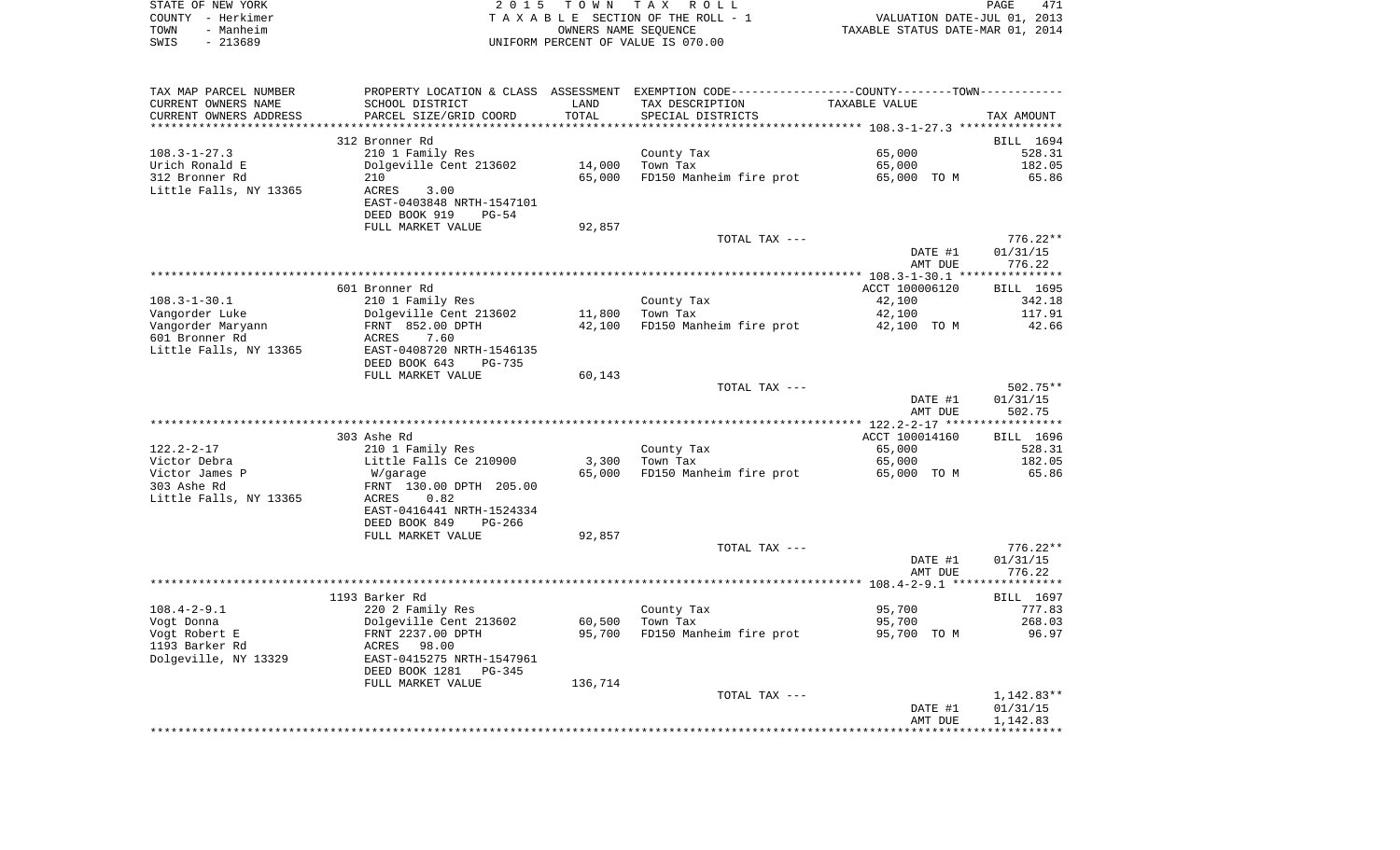| STATE OF NEW YORK<br>COUNTY - Herkimer<br>TOWN<br>- Manheim<br>$-213689$<br>SWIS |                                           | OWNERS NAME SEQUENCE | 2015 TOWN TAX ROLL<br>TAXABLE SECTION OF THE ROLL - 1<br>UNIFORM PERCENT OF VALUE IS 070.00   | VALUATION DATE-JUL 01, 2013<br>TAXABLE STATUS DATE-MAR 01, 2014 | PAGE<br>472          |
|----------------------------------------------------------------------------------|-------------------------------------------|----------------------|-----------------------------------------------------------------------------------------------|-----------------------------------------------------------------|----------------------|
|                                                                                  |                                           |                      |                                                                                               |                                                                 |                      |
| TAX MAP PARCEL NUMBER                                                            |                                           |                      | PROPERTY LOCATION & CLASS ASSESSMENT EXEMPTION CODE---------------COUNTY-------TOWN---------- |                                                                 |                      |
| CURRENT OWNERS NAME                                                              | SCHOOL DISTRICT                           | LAND                 | TAX DESCRIPTION                                                                               | TAXABLE VALUE                                                   |                      |
| CURRENT OWNERS ADDRESS                                                           | PARCEL SIZE/GRID COORD                    | TOTAL                | SPECIAL DISTRICTS                                                                             |                                                                 | TAX AMOUNT           |
|                                                                                  | 207 Brockett Rd                           |                      |                                                                                               | ACCT 100010005                                                  | BILL 1698            |
| 108.3-1-33                                                                       | 242 Rurl res&rec                          |                      | County Tax                                                                                    | 90,000                                                          | 731.50               |
| Walczak John P                                                                   | Dolgeville Cent 213602                    | 15,900               | Town Tax                                                                                      | 90,000                                                          | 252.07               |
| Walczak Sherri                                                                   | W/gar                                     | 90,000               | FD150 Manheim fire prot                                                                       | 90,000 TO M                                                     | 91.19                |
| 207 Brockett Rd                                                                  | FRNT 505.00 DPTH                          |                      |                                                                                               |                                                                 |                      |
| Little Falls, NY 13365                                                           | ACRES 15.20                               |                      |                                                                                               |                                                                 |                      |
|                                                                                  | EAST-0406023 NRTH-1548604                 |                      |                                                                                               |                                                                 |                      |
|                                                                                  | DEED BOOK 739<br>PG-329                   |                      |                                                                                               |                                                                 |                      |
|                                                                                  | FULL MARKET VALUE                         | 128,571              |                                                                                               |                                                                 |                      |
|                                                                                  |                                           |                      | TOTAL TAX ---                                                                                 |                                                                 | $1,074.76**$         |
|                                                                                  |                                           |                      |                                                                                               | DATE #1                                                         | 01/31/15<br>1,074.76 |
|                                                                                  |                                           |                      |                                                                                               | AMT DUE                                                         |                      |
|                                                                                  | 351 Ransom Creek Rd-Keyser Lk             |                      |                                                                                               | ACCT 100010980                                                  | BILL 1699            |
| 108.4-2-32                                                                       | 260 Seasonal res                          |                      | County Tax                                                                                    | 19,100                                                          | 155.24               |
| Walrath Brian                                                                    | Dolgeville Cent 213602                    | 2,500                | Town Tax                                                                                      | 19,100                                                          | 53.49                |
| Walrath Tonya                                                                    | 50.00 DPTH 100.00<br>FRNT                 | 19,100               | FD150 Manheim fire prot                                                                       | 19,100 TO M                                                     | 19.35                |
| 21 Loomis St                                                                     | ACRES<br>0.11                             |                      |                                                                                               |                                                                 |                      |
| Little Falls, NY 13365                                                           | EAST-0417624 NRTH-1545739                 |                      |                                                                                               |                                                                 |                      |
|                                                                                  | DEED BOOK 1155<br>PG-77                   |                      |                                                                                               |                                                                 |                      |
|                                                                                  | FULL MARKET VALUE                         | 27,286               |                                                                                               |                                                                 |                      |
|                                                                                  |                                           |                      | TOTAL TAX ---                                                                                 |                                                                 | 228.08**             |
|                                                                                  |                                           |                      |                                                                                               | DATE #1                                                         | 01/31/15             |
|                                                                                  |                                           |                      |                                                                                               | AMT DUE                                                         | 228.08               |
|                                                                                  | 117 Dockey Rd                             |                      |                                                                                               | ACCT 100014190                                                  | BILL 1700            |
| $115.4 - 1 - 25$                                                                 | 210 1 Family Res                          |                      | County Tax                                                                                    | 41,300                                                          | 335.68               |
| Walrath Robert A                                                                 | Little Falls Ce 210900                    | 1,000                | Town Tax                                                                                      | 41,300                                                          | 115.67               |
| Walrath Ann Marie                                                                | FRNT 61.00 DPTH 191.70                    | 41,300               | School Relevy                                                                                 |                                                                 | 1,004.20             |
| 117 Dockey Rd                                                                    | ACRES<br>0.24                             |                      | FD150 Manheim fire prot                                                                       | 41,300 TO M                                                     | 41.85                |
| Little Falls, NY 13365                                                           | EAST-0413870 NRTH-1535642                 |                      |                                                                                               |                                                                 |                      |
|                                                                                  | DEED BOOK 766<br>PG-232                   |                      |                                                                                               |                                                                 |                      |
|                                                                                  | FULL MARKET VALUE                         | 59,000               |                                                                                               |                                                                 |                      |
|                                                                                  |                                           |                      | TOTAL TAX ---                                                                                 |                                                                 | 1,497.40**           |
|                                                                                  |                                           |                      |                                                                                               | DATE #1                                                         | 01/31/15             |
|                                                                                  |                                           |                      |                                                                                               | AMT DUE                                                         | 1,497.40             |
|                                                                                  | 5478 St Rte 167                           |                      |                                                                                               |                                                                 |                      |
| 115.4-1-64.2                                                                     |                                           |                      |                                                                                               |                                                                 | BILL 1701<br>244.65  |
| Walrath Robert A                                                                 | 432 Gas station<br>Little Falls Ce 210900 |                      | County Tax<br>2,100 Town Tax                                                                  | 30,100<br>30,100                                                | 84.30                |
| Walrath Ann Marie                                                                | FRNT 346.00 DPTH 192.00                   | 30,100               | School Relevy                                                                                 |                                                                 | 1,341.96             |
| 5478 St Rte 167                                                                  | 0.52<br>ACRES                             |                      | FD150 Manheim fire prot                                                                       | 30,100 TO M                                                     | 30.50                |
| Little Falls, NY 13365                                                           | EAST-0413776 NRTH-1535617                 |                      |                                                                                               |                                                                 |                      |
|                                                                                  | DEED BOOK 742<br><b>PG-120</b>            |                      |                                                                                               |                                                                 |                      |
|                                                                                  | FULL MARKET VALUE                         | 43,000               |                                                                                               |                                                                 |                      |
|                                                                                  |                                           |                      | TOTAL TAX ---                                                                                 |                                                                 | 1,701.41**           |
|                                                                                  |                                           |                      |                                                                                               | DATE #1                                                         | 01/31/15             |
|                                                                                  |                                           |                      |                                                                                               | AMT DUE                                                         | 1,701.41             |
|                                                                                  |                                           |                      |                                                                                               |                                                                 |                      |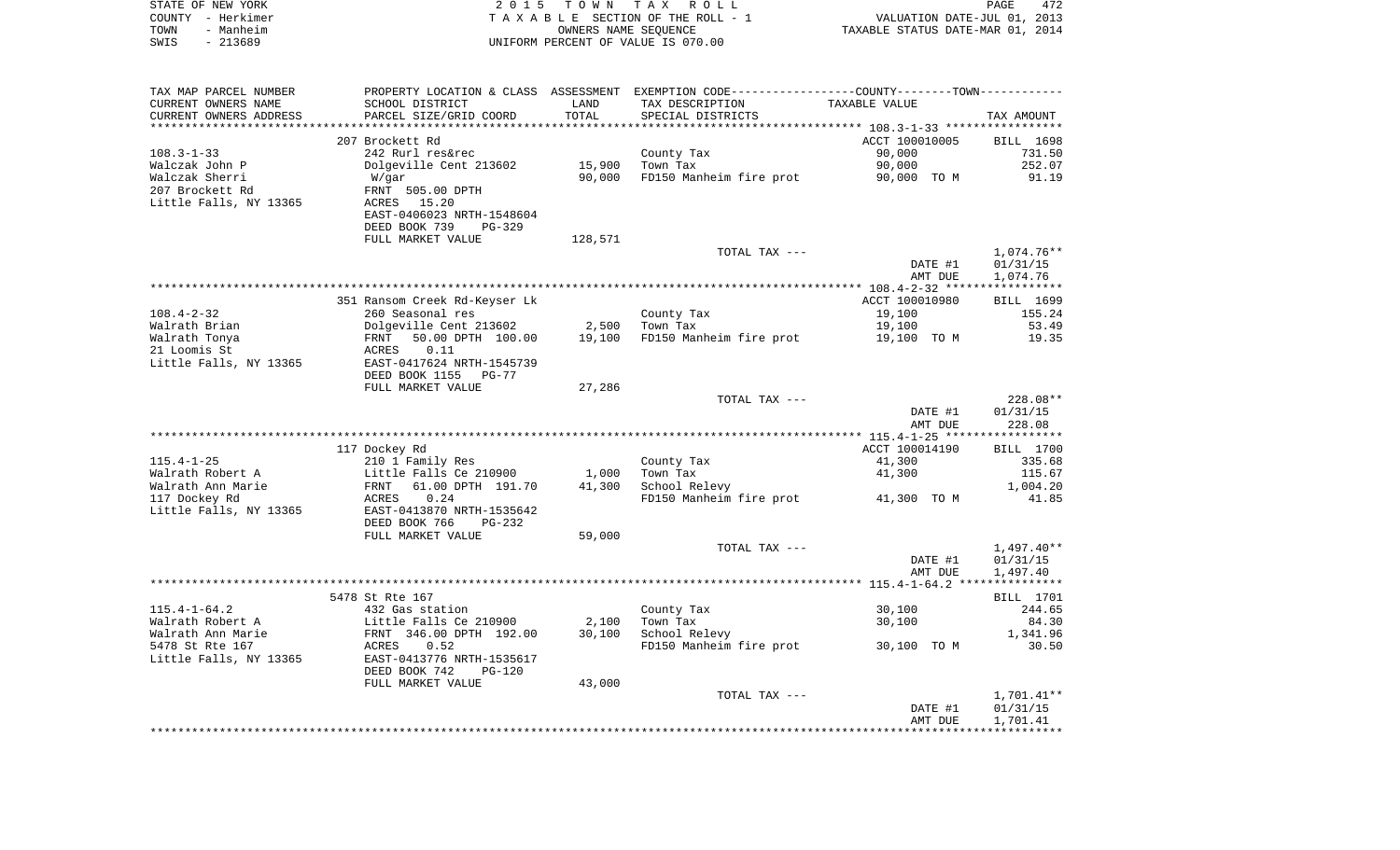| STATE OF NEW YORK | 2015 TOWN TAX ROLL                 | 473<br>PAGE                      |
|-------------------|------------------------------------|----------------------------------|
| COUNTY - Herkimer | TAXABLE SECTION OF THE ROLL - 1    | VALUATION DATE-JUL 01, 2013      |
| - Manheim<br>TOWN | OWNERS NAME SEOUENCE               | TAXABLE STATUS DATE-MAR 01, 2014 |
| - 213689<br>SWIS  | UNIFORM PERCENT OF VALUE IS 070.00 |                                  |

| TAX MAP PARCEL NUMBER                                    |                               |        | PROPERTY LOCATION & CLASS ASSESSMENT EXEMPTION CODE---------------COUNTY-------TOWN---------- |                    |                    |
|----------------------------------------------------------|-------------------------------|--------|-----------------------------------------------------------------------------------------------|--------------------|--------------------|
| CURRENT OWNERS NAME                                      | SCHOOL DISTRICT               | LAND   | TAX DESCRIPTION                                                                               | TAXABLE VALUE      |                    |
| CURRENT OWNERS ADDRESS<br>****************************** | PARCEL SIZE/GRID COORD        | TOTAL  | SPECIAL DISTRICTS                                                                             |                    | TAX AMOUNT         |
|                                                          |                               |        |                                                                                               |                    |                    |
|                                                          | Bidleman Rd Ext               |        |                                                                                               | ACCT 100014250     | BILL 1702          |
| $115.4 - 1 - 64.1$                                       | 314 Rural vac<10              |        | County Tax                                                                                    | 3,800              | 30.89              |
| Walrath Robert E                                         | Little Falls Ce 210900        | 3,800  | Town Tax                                                                                      | 3,800              | 10.64              |
| 205 Bidleman Rd                                          | ACRES<br>1.60                 | 3,800  | School Relevy                                                                                 |                    | 169.41             |
| Little Falls, NY 13365                                   | EAST-0413535 NRTH-1535403     |        | FD150 Manheim fire prot                                                                       | 3,800 TO M         | 3.85               |
|                                                          | FULL MARKET VALUE             | 5,429  |                                                                                               |                    | $214.79**$         |
|                                                          |                               |        | TOTAL TAX ---                                                                                 |                    |                    |
|                                                          |                               |        |                                                                                               | DATE #1<br>AMT DUE | 01/31/15<br>214.79 |
|                                                          |                               |        |                                                                                               |                    |                    |
|                                                          | 205 Bidleman Rd               |        |                                                                                               | ACCT 100014220     | BILL 1703          |
| $115.4 - 1 - 82$                                         | 210 1 Family Res              |        | VETCOM CTS 41130                                                                              | 10,500<br>10,500   |                    |
| Walrath Robert E                                         | Little Falls Ce 210900        | 8,900  | County Tax                                                                                    | 59,200             | 481.17             |
| Walrath Constance J                                      | W/garage                      | 69,700 | Town Tax                                                                                      | 59,200             | 165.80             |
| 205 Bidleman Rd                                          | FRNT 750.00 DPTH 408.00       |        | FD150 Manheim fire prot                                                                       | 69,700 TO M        | 70.62              |
| Little Falls, NY 13365                                   | 2.90<br>ACRES                 |        |                                                                                               |                    |                    |
|                                                          | EAST-0408203 NRTH-1532555     |        |                                                                                               |                    |                    |
|                                                          | DEED BOOK 00582 PG-00890      |        |                                                                                               |                    |                    |
|                                                          | FULL MARKET VALUE             | 99,571 |                                                                                               |                    |                    |
|                                                          |                               |        | TOTAL TAX ---                                                                                 |                    | $717.59**$         |
|                                                          |                               |        |                                                                                               | DATE #1            | 01/31/15           |
|                                                          |                               |        |                                                                                               | AMT DUE            | 717.59             |
|                                                          |                               |        |                                                                                               |                    |                    |
|                                                          | 259 Yellow Church Rd          |        |                                                                                               | ACCT 100004590     | BILL 1704          |
| $108.3 - 1 - 22$                                         | 210 1 Family Res              |        | County Tax                                                                                    | 46,500             | 377.94             |
| Warn Daniel J                                            | Little Falls Ce 210900        | 2,000  | Town Tax                                                                                      | 46,500             | 130.23             |
| Warn Roxanne A                                           | Garage                        | 46,500 | FD150 Manheim fire prot                                                                       | 46,500 TO M        | 47.12              |
| 259 Yellow Church Rd                                     | FRNT 290.00 DPTH<br>70.00     |        |                                                                                               |                    |                    |
| Little Falls, NY 13365                                   | 0.50<br>ACRES                 |        |                                                                                               |                    |                    |
|                                                          | EAST-0399630 NRTH-1545909     |        |                                                                                               |                    |                    |
|                                                          | DEED BOOK 1149<br>PG-452      |        |                                                                                               |                    |                    |
|                                                          | FULL MARKET VALUE             | 66,429 |                                                                                               |                    |                    |
|                                                          |                               |        | TOTAL TAX ---                                                                                 |                    | 555.29**           |
|                                                          |                               |        |                                                                                               | DATE #1            | 01/31/15           |
|                                                          |                               |        |                                                                                               | AMT DUE            | 555.29             |
|                                                          |                               |        |                                                                                               |                    | BILL 1705          |
| $115.2 - 2 - 3.7$                                        | Murphy Rd<br>322 Rural vac>10 |        | County Tax                                                                                    | 10,000             | 81.28              |
| Webb Gary L                                              | Little Falls Ce 210900        | 10,000 | Town Tax                                                                                      | 10,000             | 28.01              |
| 38 Ransom St                                             | FRNT 615.00 DPTH              | 10,000 | FD150 Manheim fire prot                                                                       | 10,000 TO M        | 10.13              |
| Dolgeville, NY 13329                                     | 11.20<br>ACRES                |        |                                                                                               |                    |                    |
|                                                          | EAST-0410883 NRTH-1538414     |        |                                                                                               |                    |                    |
|                                                          | DEED BOOK 1395<br>$PG-85$     |        |                                                                                               |                    |                    |
|                                                          | FULL MARKET VALUE             | 14,286 |                                                                                               |                    |                    |
|                                                          |                               |        | TOTAL TAX ---                                                                                 |                    | $119.42**$         |
|                                                          |                               |        |                                                                                               | DATE #1            | 01/31/15           |
|                                                          |                               |        |                                                                                               | AMT DUE            | 119.42             |
|                                                          |                               |        |                                                                                               |                    |                    |
|                                                          |                               |        |                                                                                               |                    |                    |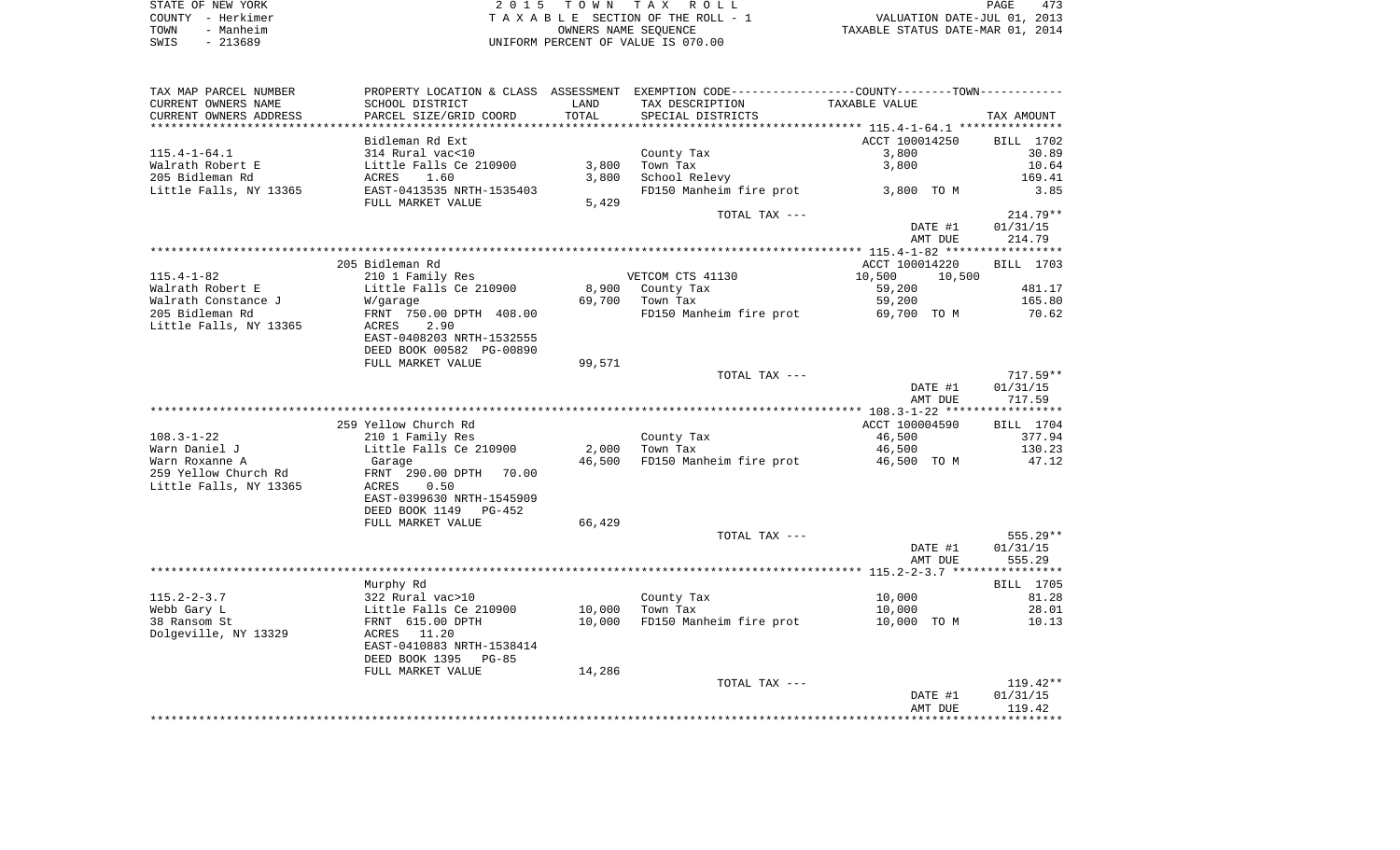|      | STATE OF NEW YORK | 2015 TOWN TAX ROLL                 | PAGE                             | 474 |
|------|-------------------|------------------------------------|----------------------------------|-----|
|      | COUNTY - Herkimer | TAXABLE SECTION OF THE ROLL - 1    | VALUATION DATE-JUL 01, 2013      |     |
| TOWN | - Manheim         | OWNERS NAME SEOUENCE               | TAXABLE STATUS DATE-MAR 01, 2014 |     |
| SWIS | - 213689          | UNIFORM PERCENT OF VALUE IS 070.00 |                                  |     |

| TAX MAP PARCEL NUMBER           |                                                      |        | PROPERTY LOCATION & CLASS ASSESSMENT EXEMPTION CODE---------------COUNTY-------TOWN---------- |                  |            |
|---------------------------------|------------------------------------------------------|--------|-----------------------------------------------------------------------------------------------|------------------|------------|
| CURRENT OWNERS NAME             | SCHOOL DISTRICT                                      | LAND   | TAX DESCRIPTION                                                                               | TAXABLE VALUE    |            |
| CURRENT OWNERS ADDRESS          | PARCEL SIZE/GRID COORD                               | TOTAL  | SPECIAL DISTRICTS                                                                             |                  | TAX AMOUNT |
| ***********************         |                                                      |        |                                                                                               |                  |            |
|                                 | 6374 St Rte 167                                      |        |                                                                                               | ACCT 100014460   | BILL 1706  |
| $108.4 - 1 - 26$                | 210 1 Family Res                                     |        | VET COM CT 41131                                                                              | 10,500<br>10,500 |            |
|                                 | Wesley, Irr. Trust etal Edwar Dolgeville Cent 213602 | 4,000  | County Tax                                                                                    | 42,500           | 345.43     |
| etal                            | W/garage                                             | 53,000 | Town Tax                                                                                      | 42,500           | 119.03     |
| 6374 St Rte 167                 | ACRES<br>1.00                                        |        | FD150 Manheim fire prot                                                                       | 53,000 TO M      | 53.70      |
| Dolgeville, NY 13329            | EAST-0415989 NRTH-1552067                            |        |                                                                                               |                  |            |
|                                 | DEED BOOK 1448<br>PG-177                             |        |                                                                                               |                  |            |
|                                 | FULL MARKET VALUE                                    | 75,714 |                                                                                               |                  |            |
|                                 |                                                      |        | TOTAL TAX ---                                                                                 |                  | $518.16**$ |
|                                 |                                                      |        |                                                                                               | DATE #1          | 01/31/15   |
|                                 |                                                      |        |                                                                                               | AMT DUE          | 518.16     |
|                                 |                                                      |        |                                                                                               |                  |            |
|                                 | 173 Wettstein Rd Keyser Lk                           |        |                                                                                               | ACCT 100001140   | BILL 1707  |
| $108.4 - 2 - 35$                | $312$ Vac w/imprv - WTRFNT                           |        | County Tax                                                                                    | 29,800           | 242.21     |
| Wettstein Frank D               | Dolgeville Cent 213602                               | 28,600 | Town Tax                                                                                      | 29,800           | 83.46      |
| Wettstein Nancy B               | ACRES 39.70                                          | 29,800 | FD150 Manheim fire prot                                                                       | 29,800 TO M      | 30.19      |
| 209 Hempstead Ave               | EAST-0419057 NRTH-1545565                            |        |                                                                                               |                  |            |
| Rockville Centre, NY 11570      | DEED BOOK 1471 PG-406                                |        |                                                                                               |                  |            |
|                                 | FULL MARKET VALUE                                    | 42,571 |                                                                                               |                  |            |
|                                 |                                                      |        | TOTAL TAX ---                                                                                 |                  | 355.86**   |
|                                 |                                                      |        |                                                                                               | DATE #1          | 01/31/15   |
|                                 |                                                      |        |                                                                                               | AMT DUE          | 355.86     |
|                                 |                                                      |        |                                                                                               |                  |            |
|                                 | Ashe Rd & St Rte 5                                   |        |                                                                                               | ACCT 100014550   | BILL 1708  |
| $122.2 - 2 - 14.1$              | 105 Vac farmland                                     |        | County Tax                                                                                    | 37,500           | 304.79     |
| Whitcomb James                  | Little Falls Ce 210900                               | 37,500 | Town Tax                                                                                      | 37,500           | 105.03     |
| 118 Ashe Rd                     | ACRES<br>98.10                                       | 37,500 | FD150 Manheim fire prot                                                                       | 37,500 TO M      | 38.00      |
| Little Falls, NY 13365          | EAST-0413589 NRTH-1525532                            |        |                                                                                               |                  |            |
|                                 | DEED BOOK 435<br><b>PG-458</b>                       |        |                                                                                               |                  |            |
|                                 | FULL MARKET VALUE                                    | 53,571 |                                                                                               |                  |            |
|                                 |                                                      |        | TOTAL TAX ---                                                                                 |                  | 447.82**   |
|                                 |                                                      |        |                                                                                               | DATE #1          | 01/31/15   |
|                                 |                                                      |        |                                                                                               | AMT DUE          | 447.82     |
|                                 |                                                      |        |                                                                                               |                  |            |
|                                 | 118 Ashe Rd                                          |        |                                                                                               |                  | BILL 1709  |
| $122.2 - 2 - 14.6$              | 210 1 Family Res                                     |        | County Tax                                                                                    | 42,000           | 341.37     |
| Whitcomb James H<br>118 Ashe Rd | Little Falls Ce 210900                               | 19,600 | Town Tax                                                                                      | 42,000           | 117.63     |
| Little Falls, NY 13365          | W/barns<br>ACRES<br>20.00                            | 42,000 | FD150 Manheim fire prot                                                                       | 42,000 TO M      | 42.56      |
|                                 | EAST-0413928 NRTH-1527044                            |        |                                                                                               |                  |            |
|                                 | DEED BOOK 811<br><b>PG-371</b>                       |        |                                                                                               |                  |            |
|                                 | FULL MARKET VALUE                                    | 60,000 |                                                                                               |                  |            |
|                                 |                                                      |        | TOTAL TAX ---                                                                                 |                  | $501.56**$ |
|                                 |                                                      |        |                                                                                               | DATE #1          | 01/31/15   |
|                                 |                                                      |        |                                                                                               | AMT DUE          | 501.56     |
|                                 |                                                      |        |                                                                                               |                  |            |
|                                 |                                                      |        |                                                                                               |                  |            |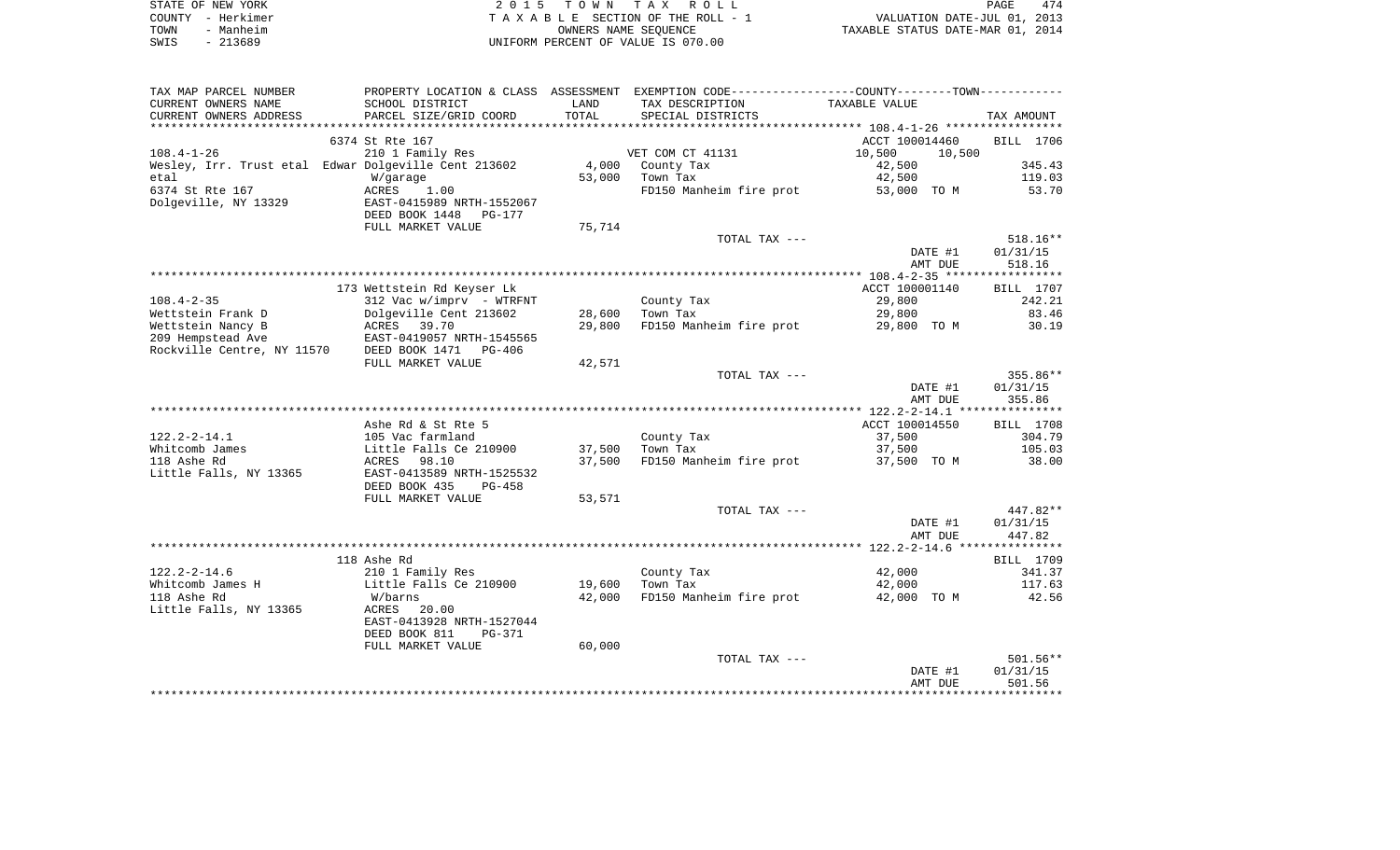|      | STATE OF NEW YORK | 2015 TOWN TAX ROLL                 | 475<br><b>PAGE</b>               |
|------|-------------------|------------------------------------|----------------------------------|
|      | COUNTY - Herkimer | TAXABLE SECTION OF THE ROLL - 1    | VALUATION DATE-JUL 01, 2013      |
| TOWN | - Manheim         | OWNERS NAME SEOUENCE               | TAXABLE STATUS DATE-MAR 01, 2014 |
| SWIS | - 213689          | UNIFORM PERCENT OF VALUE IS 070.00 |                                  |

| TAX MAP PARCEL NUMBER<br>CURRENT OWNERS NAME<br>CURRENT OWNERS ADDRESS | PROPERTY LOCATION & CLASS ASSESSMENT<br>SCHOOL DISTRICT<br>PARCEL SIZE/GRID COORD | LAND<br>TOTAL    | EXEMPTION CODE----------------COUNTY-------TOWN----------<br>TAX DESCRIPTION<br>SPECIAL DISTRICTS | TAXABLE VALUE                    | TAX AMOUNT                     |
|------------------------------------------------------------------------|-----------------------------------------------------------------------------------|------------------|---------------------------------------------------------------------------------------------------|----------------------------------|--------------------------------|
| *******************                                                    |                                                                                   |                  |                                                                                                   |                                  |                                |
| $122.2 - 2 - 11$                                                       | 133 Ashe Rd<br>210 1 Family Res                                                   |                  | VETWAR CTS 41120                                                                                  | ACCT 100015300<br>6,300<br>6,300 | BILL 1710                      |
| Whitcomb Kenneth B                                                     | Little Falls Ce 210900                                                            | 9,400            | County Tax                                                                                        | 40,200                           | 326.74                         |
| Whitcomb Robin M                                                       | W/garage                                                                          | 46,500           | Town Tax                                                                                          | 40,200                           | 112.59                         |
| 133 Ashe Rd<br>Little Falls, NY 13365                                  | ACRES<br>3.40<br>EAST-0414617 NRTH-1527160<br>DEED BOOK 943<br>$PG-260$           |                  | FD150 Manheim fire prot                                                                           | 46,500 TO M                      | 47.12                          |
|                                                                        | FULL MARKET VALUE                                                                 | 66,429           | TOTAL TAX ---                                                                                     |                                  | 486.45**                       |
|                                                                        |                                                                                   |                  |                                                                                                   | DATE #1<br>AMT DUE               | 01/31/15<br>486.45             |
|                                                                        | ****************                                                                  |                  |                                                                                                   |                                  |                                |
|                                                                        | 146 Ashe Rd                                                                       |                  |                                                                                                   |                                  | <b>BILL</b> 1711               |
| $122.2 - 2 - 14.2$                                                     | 210 1 Family Res                                                                  |                  | County Tax                                                                                        | 74,600                           | 606.34                         |
| Whitcomb Thomas<br>146 Ashe Rd                                         | Little Falls Ce 210900<br>W/garage                                                | 13,300<br>74,600 | Town Tax<br>FD150 Manheim fire prot                                                               | 74,600<br>74,600 TO M            | 208.93<br>75.59                |
| Little Falls, NY 13365                                                 | ACRES<br>7.50<br>EAST-0414379 NRTH-1526452<br>DEED BOOK 688<br><b>PG-880</b>      |                  |                                                                                                   |                                  |                                |
|                                                                        | FULL MARKET VALUE                                                                 | 106,571          |                                                                                                   |                                  |                                |
|                                                                        |                                                                                   |                  | TOTAL TAX ---                                                                                     | DATE #1<br>AMT DUE               | 890.86**<br>01/31/15<br>890.86 |
|                                                                        |                                                                                   |                  |                                                                                                   |                                  |                                |
|                                                                        | 5435 St Rte 167                                                                   |                  |                                                                                                   | ACCT 100005850                   | BILL 1712                      |
| $115.4 - 1 - 23$                                                       | 314 Rural vac<10                                                                  |                  | County Tax                                                                                        | 1,000                            | 8.13                           |
| Wilkes Jessica<br>Wilkes Joshua                                        | Little Falls Ce 210900<br>FRNT 110.00 DPTH 200.00                                 | 1,000<br>1,000   | Town Tax<br>FD150 Manheim fire prot                                                               | 1,000<br>1,000 TO M              | 2.80<br>1.01                   |
| 5435 St Rte 167<br>Little Falls, NY 13365                              | 0.51<br>ACRES<br>EAST-0412631 NRTH-1535643<br>DEED BOOK 1422<br>$PG-36$           |                  |                                                                                                   |                                  |                                |
|                                                                        | FULL MARKET VALUE                                                                 | 1,429            |                                                                                                   |                                  |                                |
|                                                                        |                                                                                   |                  | TOTAL TAX ---                                                                                     | DATE #1                          | $11.94**$<br>01/31/15          |
|                                                                        |                                                                                   |                  |                                                                                                   | AMT DUE                          | 11.94                          |
|                                                                        | 5435 St Rte 167                                                                   |                  |                                                                                                   | ACCT 100005820                   | BILL 1713                      |
| $115.4 - 1 - 24$                                                       | 210 1 Family Res                                                                  |                  | County Tax                                                                                        | 71,000                           | 577.08                         |
| Wilkes Jessica                                                         | Little Falls Ce 210900                                                            | 4,000            | Town Tax                                                                                          | 71,000                           | 198.85                         |
| Wilkes Joshua                                                          | 1.00<br>ACRES                                                                     | 71,000           | FD150 Manheim fire prot                                                                           | 71,000 TO M                      | 71.94                          |
| 5435 St Rte 167<br>Little Falls, NY 13365                              | EAST-0412796 NRTH-1535644<br>DEED BOOK 1422<br>PG-36                              |                  |                                                                                                   |                                  |                                |
|                                                                        | FULL MARKET VALUE                                                                 | 101,429          |                                                                                                   |                                  | 847.87**                       |
|                                                                        |                                                                                   |                  | TOTAL TAX ---                                                                                     | DATE #1                          | 01/31/15                       |
|                                                                        |                                                                                   |                  |                                                                                                   | AMT DUE                          | 847.87                         |
|                                                                        |                                                                                   |                  |                                                                                                   |                                  |                                |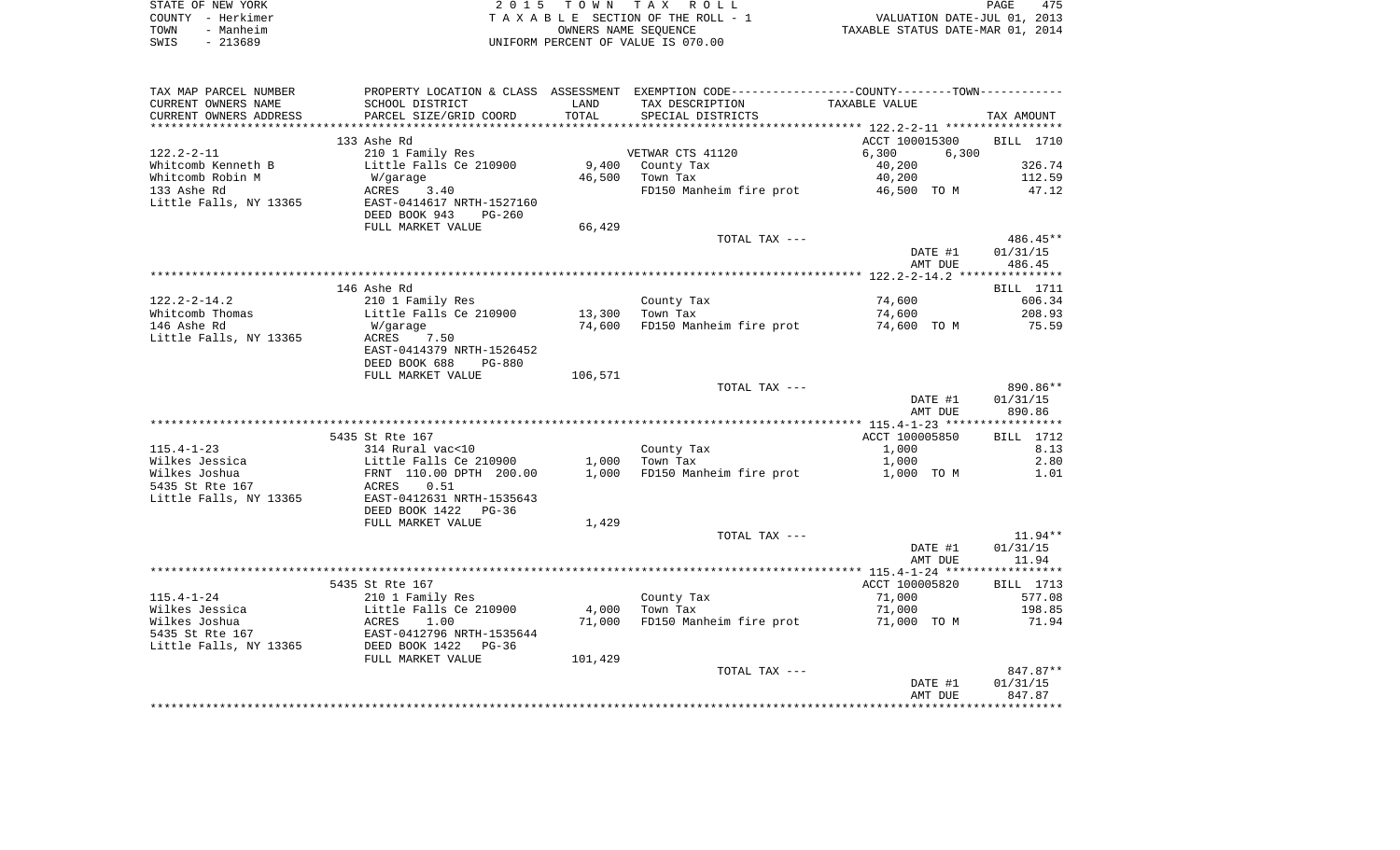| STATE OF NEW YORK | 2015 TOWN TAX ROLL                 | 476<br>PAGE                      |
|-------------------|------------------------------------|----------------------------------|
| COUNTY - Herkimer | TAXABLE SECTION OF THE ROLL - 1    | VALUATION DATE-JUL 01, 2013      |
| - Manheim<br>TOWN | OWNERS NAME SEOUENCE               | TAXABLE STATUS DATE-MAR 01, 2014 |
| SWIS<br>- 213689  | UNIFORM PERCENT OF VALUE IS 070.00 |                                  |

| TAX MAP PARCEL NUMBER                                 | PROPERTY LOCATION & CLASS ASSESSMENT EXEMPTION CODE----------------COUNTY--------TOWN----------- |         |                         |                                                  |              |
|-------------------------------------------------------|--------------------------------------------------------------------------------------------------|---------|-------------------------|--------------------------------------------------|--------------|
| CURRENT OWNERS NAME                                   | SCHOOL DISTRICT                                                                                  | LAND    | TAX DESCRIPTION         | TAXABLE VALUE                                    |              |
| CURRENT OWNERS ADDRESS                                | PARCEL SIZE/GRID COORD                                                                           | TOTAL   | SPECIAL DISTRICTS       |                                                  | TAX AMOUNT   |
|                                                       |                                                                                                  |         |                         | ****************** 115.4-1-39 ****************** |              |
|                                                       | 198 Inghams Mills Rd                                                                             |         |                         | ACCT 100001320                                   | BILL 1714    |
| $115.4 - 1 - 39$                                      | 210 1 Family Res                                                                                 |         | County Tax              | 48,000                                           | 390.14       |
| Willet Jodi P                                         | Little Falls Ce 210900                                                                           | 2,600   | Town Tax                | 48,000                                           | 134.44       |
| 198 Inghams Mills Rd                                  | W/garage                                                                                         | 48,000  | FD150 Manheim fire prot | 48,000 TO M                                      | 48.63        |
| Little Falls, NY 13365                                | FRNT 175.00 DPTH 161.00                                                                          |         |                         |                                                  |              |
|                                                       | ACRES<br>0.65                                                                                    |         |                         |                                                  |              |
|                                                       | EAST-0417566 NRTH-1535968                                                                        |         |                         |                                                  |              |
|                                                       |                                                                                                  |         |                         |                                                  |              |
|                                                       | DEED BOOK 1459<br>PG-78                                                                          |         |                         |                                                  |              |
|                                                       | FULL MARKET VALUE                                                                                | 68,571  |                         |                                                  |              |
|                                                       |                                                                                                  |         | TOTAL TAX ---           |                                                  | $573.21**$   |
|                                                       |                                                                                                  |         |                         | DATE #1                                          | 01/31/15     |
|                                                       |                                                                                                  |         |                         | AMT DUE                                          | 573.21       |
|                                                       |                                                                                                  |         |                         |                                                  |              |
|                                                       | 204 Carlson Rd                                                                                   |         |                         |                                                  | BILL 1715    |
| $108.2 - 1 - 8.4$                                     | 242 Rurl res&rec                                                                                 |         | County Tax              | 53,550                                           | 435.24       |
| Williams Robert                                       | Dolgeville Cent 213602                                                                           | 20,000  | Town Tax                | 53,550                                           | 149.98       |
| Williams Carolyn                                      | FRNT 540.00 DPTH                                                                                 | 53,550  | FD150 Manheim fire prot | 53,550 TO M                                      | 54.26        |
| 204 Carlson Rd                                        | ACRES 20.10                                                                                      |         |                         |                                                  |              |
| Dolgeville, NY 13329                                  | EAST-0414193 NRTH-1557007                                                                        |         |                         |                                                  |              |
|                                                       | DEED BOOK 896<br>PG-211                                                                          |         |                         |                                                  |              |
|                                                       | FULL MARKET VALUE                                                                                | 76,500  |                         |                                                  |              |
|                                                       |                                                                                                  |         | TOTAL TAX ---           |                                                  | 639.48**     |
|                                                       |                                                                                                  |         |                         | DATE #1                                          | 01/31/15     |
|                                                       |                                                                                                  |         |                         | AMT DUE                                          | 639.48       |
|                                                       |                                                                                                  |         |                         |                                                  |              |
|                                                       | Carlson Rd                                                                                       |         |                         |                                                  | BILL 1716    |
| $108.2 - 1 - 8.6$                                     | 314 Rural vac<10                                                                                 |         | County Tax              | 5,900                                            | 47.95        |
| Williams-Herringshaw Sarah E   Dolgeville Cent 213602 |                                                                                                  | 5,900   | Town Tax                | 5,900                                            | 16.52        |
| 40 W State St                                         | FRNT 160.00 DPTH                                                                                 | 5,900   | FD150 Manheim fire prot | 5,900 TO M                                       | 5.98         |
| Dolgeville, NY 13329                                  | ACRES<br>5.90                                                                                    |         |                         |                                                  |              |
|                                                       | EAST-0414190 NRTH-1557340                                                                        |         |                         |                                                  |              |
|                                                       | DEED BOOK 1154<br>PG-645                                                                         |         |                         |                                                  |              |
|                                                       | FULL MARKET VALUE                                                                                | 8,429   |                         |                                                  |              |
|                                                       |                                                                                                  |         | TOTAL TAX ---           |                                                  | $70.45**$    |
|                                                       |                                                                                                  |         |                         | DATE #1                                          | 01/31/15     |
|                                                       |                                                                                                  |         |                         | AMT DUE                                          | 70.45        |
|                                                       |                                                                                                  |         |                         |                                                  |              |
|                                                       | 1443 Snells Bush Rd                                                                              |         |                         |                                                  | BILL 1717    |
| $115.2 - 1 - 27.3$                                    |                                                                                                  |         |                         |                                                  | 747.76       |
|                                                       | 210 1 Family Res                                                                                 |         | County Tax              | 92,000                                           |              |
| Willman Robert J                                      | Dolgeville Cent 213602                                                                           | 12,000  | Town Tax                | 92,000                                           | 257.67       |
| Willman Catherine                                     | FRNT 406.00 DPTH                                                                                 | 92,000  | FD150 Manheim fire prot | 92,000 TO M                                      | 93.22        |
| 1443 Snells Bush Rd                                   | 1.80<br>ACRES                                                                                    |         |                         |                                                  |              |
| Little Falls, NY 13365                                | EAST-0415815 NRTH-1541472                                                                        |         |                         |                                                  |              |
|                                                       | DEED BOOK 928<br>$PG-22$                                                                         |         |                         |                                                  |              |
|                                                       | FULL MARKET VALUE                                                                                | 131,429 |                         |                                                  |              |
|                                                       |                                                                                                  |         | TOTAL TAX ---           |                                                  | $1,098.65**$ |
|                                                       |                                                                                                  |         |                         | DATE #1                                          | 01/31/15     |
|                                                       |                                                                                                  |         |                         | AMT DUE                                          | 1,098.65     |
|                                                       |                                                                                                  |         |                         |                                                  |              |
|                                                       |                                                                                                  |         |                         |                                                  |              |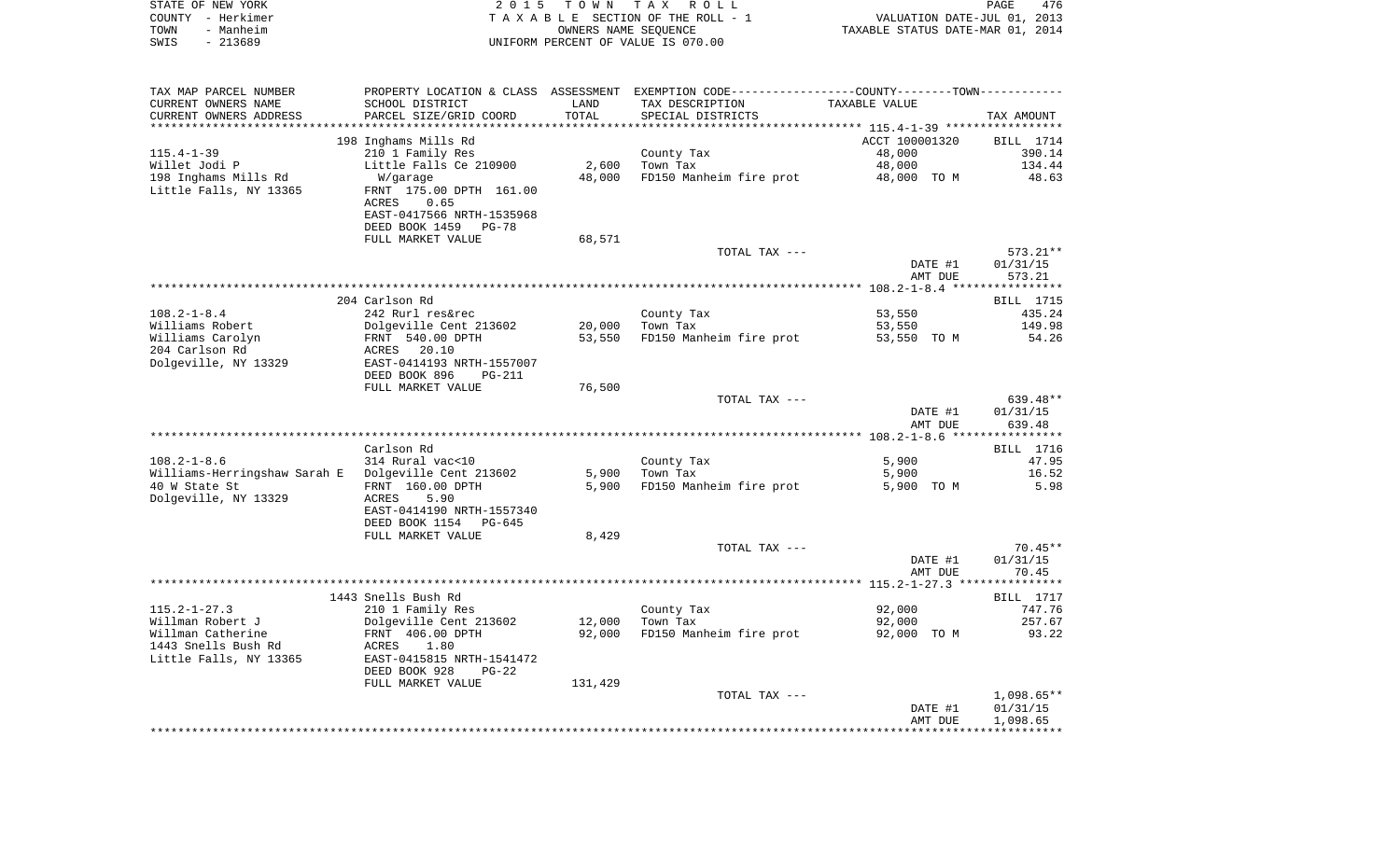|      | STATE OF NEW YORK | 2015 TOWN TAX ROLL                 | 477<br>PAGE                      |
|------|-------------------|------------------------------------|----------------------------------|
|      | COUNTY - Herkimer | TAXABLE SECTION OF THE ROLL - 1    | VALUATION DATE-JUL 01, 2013      |
| TOWN | - Manheim         | OWNERS NAME SEOUENCE               | TAXABLE STATUS DATE-MAR 01, 2014 |
| SWIS | - 213689          | UNIFORM PERCENT OF VALUE IS 070.00 |                                  |

| CURRENT OWNERS NAME<br>SCHOOL DISTRICT<br>LAND<br>TAX DESCRIPTION<br>TAXABLE VALUE<br>CURRENT OWNERS ADDRESS<br>PARCEL SIZE/GRID COORD<br>TOTAL<br>SPECIAL DISTRICTS<br>TAX AMOUNT<br>St Rte 5<br>$122.2 - 2 - 16.2$<br>5,500<br>314 Rural vac<10<br>County Tax<br>5,500<br>Willow View Estates LLC<br>Little Falls Ce 210900<br>Town Tax<br>5,500<br>PO Box 106<br>ACRES<br>3.50<br>5,500<br>FD150 Manheim fire prot<br>5,500 TO M<br>Frankfort, NY 13340<br>EAST-0416673 NRTH-1525563<br>DEED BOOK 1194<br>PG-704<br>7,857<br>FULL MARKET VALUE<br>TOTAL TAX --- | BILL 1718<br>44.70<br>15.40<br>5.57 |
|--------------------------------------------------------------------------------------------------------------------------------------------------------------------------------------------------------------------------------------------------------------------------------------------------------------------------------------------------------------------------------------------------------------------------------------------------------------------------------------------------------------------------------------------------------------------|-------------------------------------|
|                                                                                                                                                                                                                                                                                                                                                                                                                                                                                                                                                                    |                                     |
|                                                                                                                                                                                                                                                                                                                                                                                                                                                                                                                                                                    |                                     |
|                                                                                                                                                                                                                                                                                                                                                                                                                                                                                                                                                                    |                                     |
|                                                                                                                                                                                                                                                                                                                                                                                                                                                                                                                                                                    |                                     |
|                                                                                                                                                                                                                                                                                                                                                                                                                                                                                                                                                                    |                                     |
|                                                                                                                                                                                                                                                                                                                                                                                                                                                                                                                                                                    |                                     |
|                                                                                                                                                                                                                                                                                                                                                                                                                                                                                                                                                                    |                                     |
|                                                                                                                                                                                                                                                                                                                                                                                                                                                                                                                                                                    |                                     |
|                                                                                                                                                                                                                                                                                                                                                                                                                                                                                                                                                                    |                                     |
|                                                                                                                                                                                                                                                                                                                                                                                                                                                                                                                                                                    | 65.67**                             |
| DATE #1<br>01/31/15                                                                                                                                                                                                                                                                                                                                                                                                                                                                                                                                                |                                     |
| AMT DUE                                                                                                                                                                                                                                                                                                                                                                                                                                                                                                                                                            | 65.67                               |
|                                                                                                                                                                                                                                                                                                                                                                                                                                                                                                                                                                    |                                     |
| Randazzo Rd - St Rte 5<br>ACCT 100006420                                                                                                                                                                                                                                                                                                                                                                                                                                                                                                                           | BILL 1719                           |
| County Tax<br>$122.2 - 2 - 18$<br>416 Mfg hsing pk<br>425,000                                                                                                                                                                                                                                                                                                                                                                                                                                                                                                      | 3,454.32                            |
| Willow View Estates LLC<br>250,000<br>425,000<br>Little Falls Ce 210900<br>Town Tax                                                                                                                                                                                                                                                                                                                                                                                                                                                                                | 1,190.31                            |
| PO Box 106<br>FD150 Manheim fire prot<br>Trlr Park W/house<br>425,000<br>425,000 TO M                                                                                                                                                                                                                                                                                                                                                                                                                                                                              | 430.62                              |
| Frankfort, NY 13340<br>ACRES<br>8.80                                                                                                                                                                                                                                                                                                                                                                                                                                                                                                                               |                                     |
| EAST-0417116 NRTH-1525139                                                                                                                                                                                                                                                                                                                                                                                                                                                                                                                                          |                                     |
| DEED BOOK 1194<br>PG-704                                                                                                                                                                                                                                                                                                                                                                                                                                                                                                                                           |                                     |
| 607,143<br>FULL MARKET VALUE                                                                                                                                                                                                                                                                                                                                                                                                                                                                                                                                       |                                     |
| TOTAL TAX ---                                                                                                                                                                                                                                                                                                                                                                                                                                                                                                                                                      | $5,075.25**$                        |
| DATE #1<br>01/31/15                                                                                                                                                                                                                                                                                                                                                                                                                                                                                                                                                |                                     |
| AMT DUE<br>5,075.25                                                                                                                                                                                                                                                                                                                                                                                                                                                                                                                                                |                                     |
|                                                                                                                                                                                                                                                                                                                                                                                                                                                                                                                                                                    |                                     |
| 193 Miner Rd<br>ACCT 100003180                                                                                                                                                                                                                                                                                                                                                                                                                                                                                                                                     | BILL 1720                           |
| $108.3 - 1 - 11$<br>242 Rurl res&rec<br>County Tax<br>123,100                                                                                                                                                                                                                                                                                                                                                                                                                                                                                                      | 1,000.53                            |
| Wilson Karen E<br>Town Tax<br>123,100<br>Dolgeville Cent 213602<br>27,300                                                                                                                                                                                                                                                                                                                                                                                                                                                                                          | 344.77                              |
| FD150 Manheim fire prot<br>Grzella Mark A<br>123,100<br>123,100 TO M<br>ACRES<br>35.60 BANK<br>135                                                                                                                                                                                                                                                                                                                                                                                                                                                                 | 124.73                              |
| 193 Miner Rd<br>EAST-0406137 NRTH-1551405<br>Dolgeville, NY 13329<br>DEED BOOK 1194 PG-352                                                                                                                                                                                                                                                                                                                                                                                                                                                                         |                                     |
| 175,857<br>FULL MARKET VALUE                                                                                                                                                                                                                                                                                                                                                                                                                                                                                                                                       |                                     |
| TOTAL TAX ---                                                                                                                                                                                                                                                                                                                                                                                                                                                                                                                                                      | $1,470.03**$                        |
| DATE #1<br>01/31/15                                                                                                                                                                                                                                                                                                                                                                                                                                                                                                                                                |                                     |
| AMT DUE<br>1,470.03                                                                                                                                                                                                                                                                                                                                                                                                                                                                                                                                                |                                     |
|                                                                                                                                                                                                                                                                                                                                                                                                                                                                                                                                                                    |                                     |
|                                                                                                                                                                                                                                                                                                                                                                                                                                                                                                                                                                    | <b>BILL</b> 1721                    |
|                                                                                                                                                                                                                                                                                                                                                                                                                                                                                                                                                                    |                                     |
| 455 Inghams Mills Rd<br>ACCT 100014730                                                                                                                                                                                                                                                                                                                                                                                                                                                                                                                             |                                     |
| $115.2 - 2 - 13$<br>42,000<br>210 1 Family Res<br>County Tax<br>273803                                                                                                                                                                                                                                                                                                                                                                                                                                                                                             | 341.37                              |
| 6,000<br>Town Tax<br>42,000<br>O-E-StJ Cent                                                                                                                                                                                                                                                                                                                                                                                                                                                                                                                        | 117.63<br>42.56                     |
| FD150 Manheim fire prot<br>42,000<br>42,000 TO M<br>W Garage<br>FRNT 2500.00 DPTH                                                                                                                                                                                                                                                                                                                                                                                                                                                                                  |                                     |
| Windecker Robert Jr<br>455 Inghams Mills Rd<br>Little Falls, NY 13365<br>ACRES<br>1.50                                                                                                                                                                                                                                                                                                                                                                                                                                                                             |                                     |
| EAST-0421367 NRTH-1539001                                                                                                                                                                                                                                                                                                                                                                                                                                                                                                                                          |                                     |
| DEED BOOK 883<br><b>PG-488</b>                                                                                                                                                                                                                                                                                                                                                                                                                                                                                                                                     |                                     |
| 60,000<br>FULL MARKET VALUE                                                                                                                                                                                                                                                                                                                                                                                                                                                                                                                                        |                                     |
| TOTAL TAX ---                                                                                                                                                                                                                                                                                                                                                                                                                                                                                                                                                      | $501.56**$                          |
| 01/31/15<br>DATE #1                                                                                                                                                                                                                                                                                                                                                                                                                                                                                                                                                |                                     |
| AMT DUE                                                                                                                                                                                                                                                                                                                                                                                                                                                                                                                                                            | 501.56                              |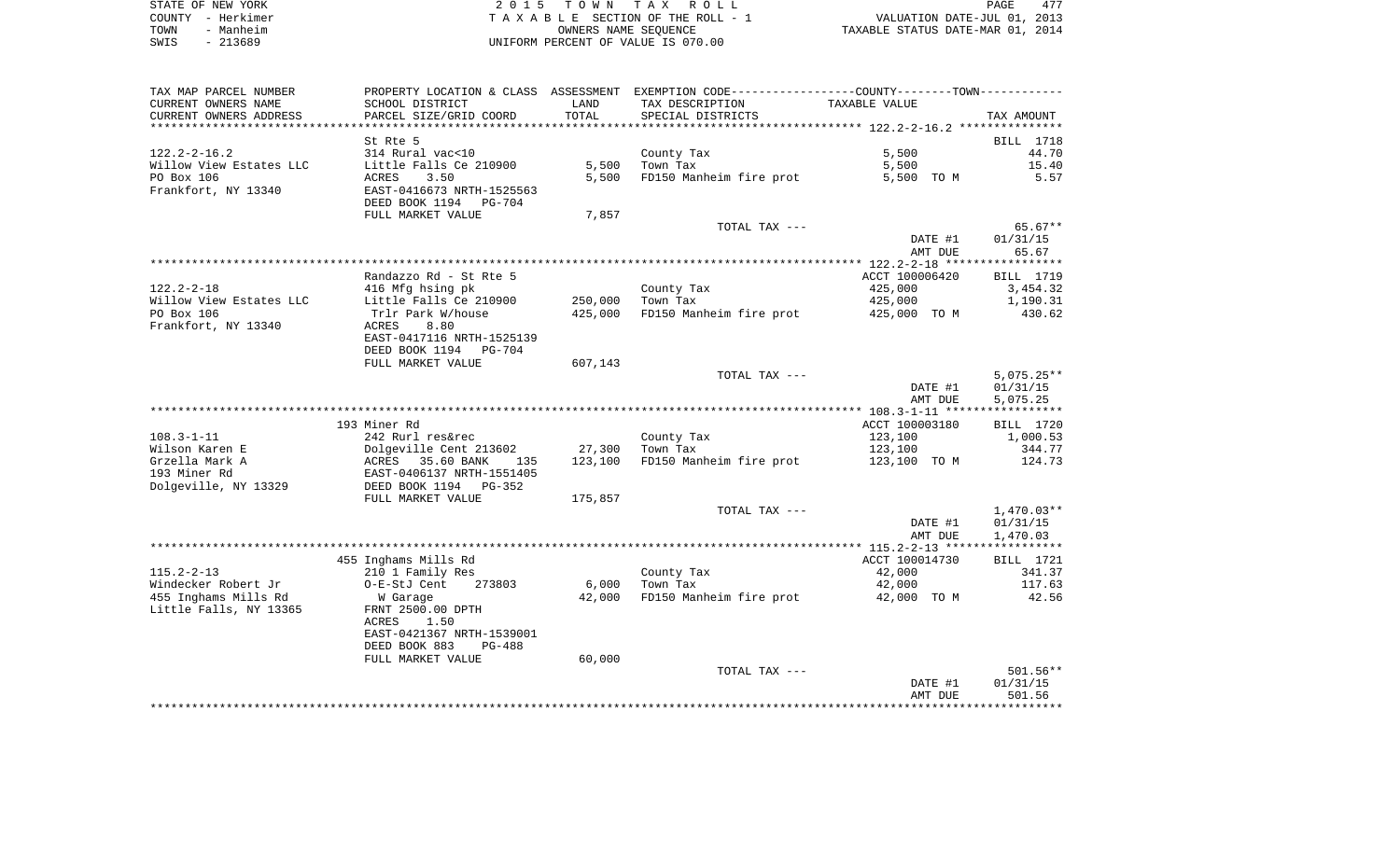| STATE OF NEW YORK | 2015 TOWN TAX ROLL                 | 478<br>PAGE                      |
|-------------------|------------------------------------|----------------------------------|
| COUNTY - Herkimer | TAXABLE SECTION OF THE ROLL - 1    | VALUATION DATE-JUL 01, 2013      |
| - Manheim<br>TOWN | OWNERS NAME SEOUENCE               | TAXABLE STATUS DATE-MAR 01, 2014 |
| SWIS<br>- 213689  | UNIFORM PERCENT OF VALUE IS 070.00 |                                  |

| TAX MAP PARCEL NUMBER     |                                             |         | PROPERTY LOCATION & CLASS ASSESSMENT EXEMPTION CODE---------------COUNTY-------TOWN---------- |                     |            |
|---------------------------|---------------------------------------------|---------|-----------------------------------------------------------------------------------------------|---------------------|------------|
| CURRENT OWNERS NAME       | SCHOOL DISTRICT                             | LAND    | TAX DESCRIPTION                                                                               | TAXABLE VALUE       |            |
| CURRENT OWNERS ADDRESS    | PARCEL SIZE/GRID COORD                      | TOTAL   | SPECIAL DISTRICTS                                                                             |                     | TAX AMOUNT |
|                           |                                             |         |                                                                                               |                     |            |
|                           | 5871 St Rte 167                             |         |                                                                                               | ACCT 100014760      | BILL 1722  |
| $115.2 - 1 - 6$           | 210 1 Family Res                            |         | VET COM CT 41131                                                                              | 10,500<br>10,500    |            |
| Winkelman Mary Ann        | Dolgeville Cent 213602 5,800 AGED-ALL 41800 |         |                                                                                               | 24,850<br>24,850    |            |
| 5871 State Rte 167        | ACRES 1.10                                  |         | 60,200 County Tax                                                                             | 24,850              | 201.98     |
| Little Falls, NY 13365    | EAST-0413173 NRTH-1543176                   |         | Town Tax                                                                                      | 24,850              | 69.60      |
|                           | DEED BOOK 00544 PG-00061                    |         | FD150 Manheim fire prot                                                                       | 60,200 TO M         | 61.00      |
|                           | FULL MARKET VALUE                           | 86,000  |                                                                                               |                     |            |
|                           |                                             |         | TOTAL TAX ---                                                                                 |                     | 332.58**   |
|                           |                                             |         |                                                                                               | DATE #1             | 01/31/15   |
|                           |                                             |         |                                                                                               | AMT DUE             | 332.58     |
|                           |                                             |         |                                                                                               |                     |            |
|                           | St Rte 167                                  |         |                                                                                               |                     | BILL 1723  |
| $115.2 - 1 - 17.2$        | 314 Rural vac<10                            |         | County Tax                                                                                    | 2,900               | 23.57      |
| Winkelman Mary Ann        | Dolgeville Cent 213602                      |         | $2,900$ Town Tax                                                                              | 2,900               | 8.12       |
| 5871 St Rte 167           | 7.20<br>ACRES                               | 2,900   | FD150 Manheim fire prot                                                                       | 2,900 TO M          | 2.94       |
| Little Falls, NY 13365    | EAST-0412812 NRTH-1542927                   |         |                                                                                               |                     |            |
|                           | DEED BOOK 704<br>PG-407                     |         |                                                                                               |                     |            |
|                           | FULL MARKET VALUE                           | 4,143   |                                                                                               |                     |            |
|                           |                                             |         | TOTAL TAX ---                                                                                 |                     | $34.63**$  |
|                           |                                             |         |                                                                                               | DATE #1             | 01/31/15   |
|                           |                                             |         |                                                                                               | AMT DUE             | 34.63      |
|                           |                                             |         |                                                                                               |                     |            |
|                           | Moore Rd                                    |         |                                                                                               | ACCT 100008750      | BILL 1724  |
| $108.2 - 1 - 1.2$         | 322 Rural vac>10                            |         | County Tax<br>County Ta<br>9,600    Town Tax                                                  | 9,600               | 78.03      |
| Winkler Robert H          | Dolgeville Cent 213602                      |         |                                                                                               | 9,600               | 26.89      |
| 279 Moore Rd              | FRNT 646.00 DPTH                            | 9,600   | FD150 Manheim fire prot                                                                       | 9,600 TO M          | 9.73       |
| Dolgeville, NY 13329      | 8.20<br>ACRES                               |         |                                                                                               |                     |            |
|                           | EAST-0410730 NRTH-1559827                   |         |                                                                                               |                     |            |
|                           | DEED BOOK 935<br>PG-106                     |         |                                                                                               |                     |            |
|                           | FULL MARKET VALUE                           | 13,714  |                                                                                               |                     |            |
|                           |                                             |         | TOTAL TAX ---                                                                                 |                     | $114.65**$ |
|                           |                                             |         |                                                                                               | DATE #1             | 01/31/15   |
|                           |                                             |         |                                                                                               | AMT DUE             | 114.65     |
|                           |                                             |         |                                                                                               |                     |            |
|                           | 5774 St Rte 167                             |         |                                                                                               |                     | BILL 1725  |
| $115.2 - 1 - 10.2$        | 242 Rurl res&rec                            |         | AGRIC 10 Y 41700                                                                              | 7,000<br>7,000      |            |
| Winkler Russell           | Dolgeville Cent 213602<br>FRNT 390.00 DPTH  |         | 21,500 AG MKTS L 41720                                                                        | 8,990<br>8,990 — 10 |            |
| Winkler Jennifer          |                                             |         | 110,000 County Tax<br>Town Tax                                                                | 94,010              | 764.10     |
| 5774 St Rte 167           | ACRES 23.40                                 |         |                                                                                               | 94,010              | 263.30     |
| Little Falls, NY 13365    | EAST-0414571 NRTH-1541548                   |         | FD150 Manheim fire prot                                                                       | 101,010 TO M        | 102.35     |
|                           | DEED BOOK 832<br>PG-405                     |         | 8,990 EX                                                                                      |                     |            |
| MAY BE SUBJECT TO PAYMENT | FULL MARKET VALUE                           | 157,143 |                                                                                               |                     |            |
| UNDER AGDIST LAW TIL 2018 |                                             |         |                                                                                               |                     |            |
|                           |                                             |         | TOTAL TAX ---                                                                                 |                     | 1,129.75** |
|                           |                                             |         |                                                                                               | DATE #1             | 01/31/15   |
|                           |                                             |         |                                                                                               | AMT DUE             | 1,129.75   |
|                           |                                             |         |                                                                                               |                     |            |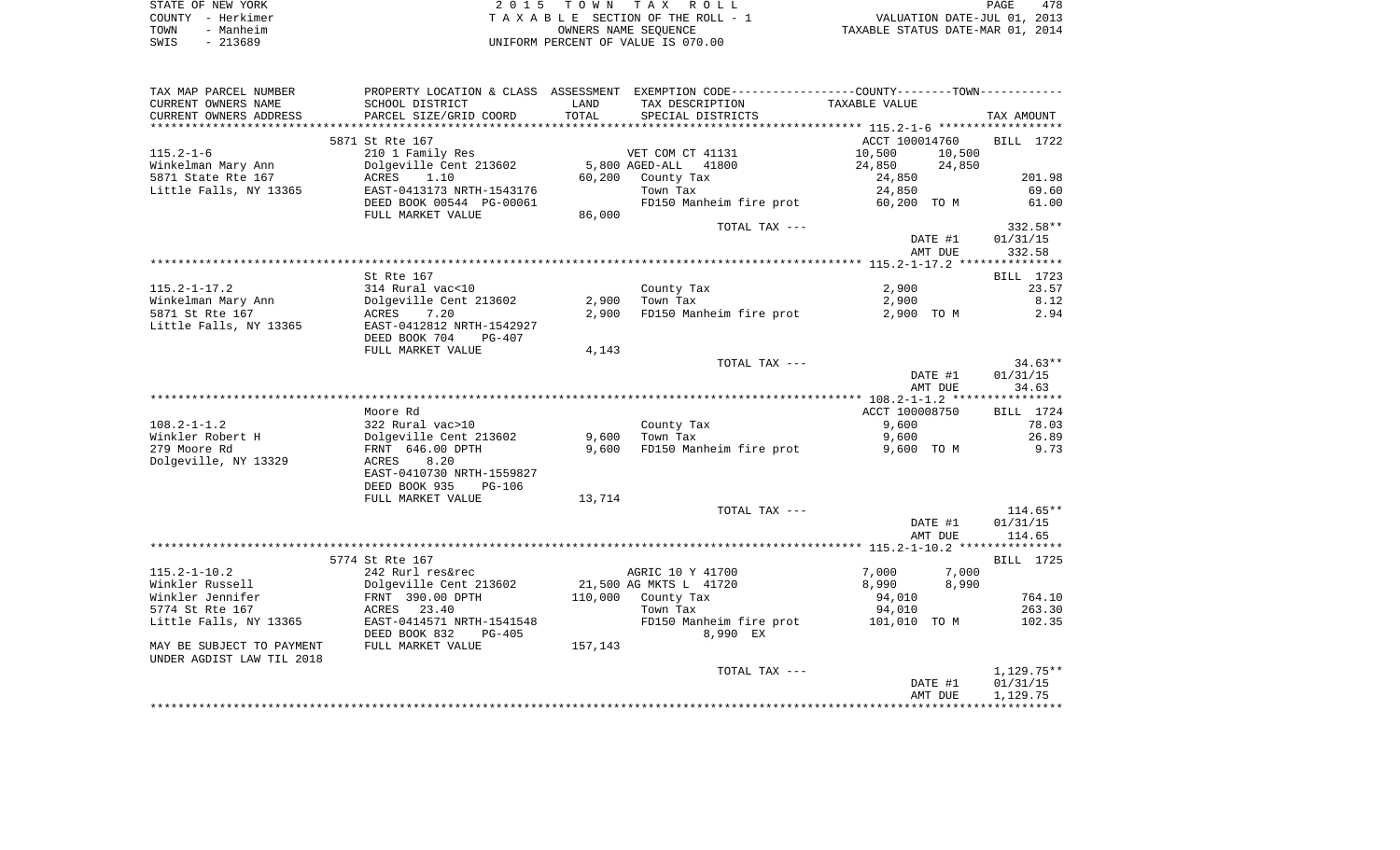|      | STATE OF NEW YORK | 2015 TOWN TAX ROLL                 | PAGE                             | 479 |
|------|-------------------|------------------------------------|----------------------------------|-----|
|      | COUNTY - Herkimer | TAXABLE SECTION OF THE ROLL - 1    | VALUATION DATE-JUL 01, 2013      |     |
| TOWN | - Manheim         | OWNERS NAME SEOUENCE               | TAXABLE STATUS DATE-MAR 01, 2014 |     |
| SWIS | - 213689          | UNIFORM PERCENT OF VALUE IS 070.00 |                                  |     |

 $\frac{479}{2013}$ <br>2014

| TAX MAP PARCEL NUMBER       | PROPERTY LOCATION & CLASS ASSESSMENT EXEMPTION CODE--------------COUNTY-------TOWN---------- |        |                                     |                |            |
|-----------------------------|----------------------------------------------------------------------------------------------|--------|-------------------------------------|----------------|------------|
| CURRENT OWNERS NAME         | SCHOOL DISTRICT                                                                              | LAND   | TAX DESCRIPTION                     | TAXABLE VALUE  |            |
| CURRENT OWNERS ADDRESS      | PARCEL SIZE/GRID COORD                                                                       | TOTAL  | SPECIAL DISTRICTS                   |                | TAX AMOUNT |
|                             |                                                                                              |        |                                     |                |            |
|                             | 5782 St Rte 167                                                                              |        |                                     | ACCT 100012390 | BILL 1726  |
| $115.2 - 1 - 10.1$          | 314 Rural vac<10                                                                             |        | County Tax                          | 3,000          | 24.38      |
| Winkler Virginia Etal       | Dolgeville Cent 213602                                                                       | 3,000  | Town Tax                            | 3,000          | 8.40       |
| Linda Hoppee                | ACRES 1.10                                                                                   | 3,000  | FD150 Manheim fire prot             | 3,000 TO M     | 3.04       |
| 2807 N 11th St              |                                                                                              |        |                                     |                |            |
| Clinton, IA 52732           | EAST-0413908 NRTH-1541583<br>DEED BOOK 723 PG-115                                            |        |                                     |                |            |
|                             | FULL MARKET VALUE                                                                            | 4,286  |                                     |                |            |
|                             |                                                                                              |        | TOTAL TAX ---                       |                | $35.82**$  |
|                             |                                                                                              |        |                                     | DATE #1        | 01/31/15   |
|                             |                                                                                              |        |                                     | AMT DUE        | 35.82      |
|                             |                                                                                              |        |                                     |                |            |
|                             | 6328 St Rte 167                                                                              |        |                                     |                | BILL 1727  |
|                             |                                                                                              |        |                                     | ACCT 100008640 |            |
| $108.4 - 1 - 32$            | 421 Restaurant                                                                               |        | County Tax                          | 45,000         | 365.75     |
| Wohnsen Kristine A          | Dolgeville Cent 213602<br>ACRES 1.50<br>EAST-0415759 NRTH-1551542                            |        | 2,500 Town Tax                      | 45,000         | 126.03     |
| Camardello Sam              |                                                                                              | 45,000 | FD150 Manheim fire prot 45,000 TO M |                | 45.60      |
| 6328 St Rte 167             |                                                                                              |        |                                     |                |            |
| Dolgeville, NY 13329        | DEED BOOK 931<br>PG-383                                                                      |        |                                     |                |            |
|                             | FULL MARKET VALUE                                                                            | 64,286 |                                     |                |            |
|                             |                                                                                              |        | TOTAL TAX ---                       |                | 537.38**   |
|                             |                                                                                              |        |                                     | DATE #1        | 01/31/15   |
|                             |                                                                                              |        |                                     | AMT DUE        | 537.38     |
|                             |                                                                                              |        |                                     |                |            |
|                             | 206 Yellow Church Rd                                                                         |        | County $\text{Tax}$                 | ACCT 100004470 | BILL 1728  |
| $115.1 - 1 - 2$             | 210 1 Family Res                                                                             |        |                                     | 35,000         | 284.47     |
| Worden Dean Stewart         | Little Falls Ce 210900                                                                       | 8,000  |                                     | 35,000         | 98.03      |
| Worden Kim M                | FRNT 2300.00 DPTH                                                                            | 35,000 | FD150 Manheim fire prot             | 35,000 TO M    | 35.46      |
| PO Box 3                    | ACRES<br>2.00                                                                                |        |                                     |                |            |
| Little Falls, NY 13365      | EAST-0398613 NRTH-1545489                                                                    |        |                                     |                |            |
|                             | DEED BOOK 740<br>$PG-200$                                                                    |        |                                     |                |            |
|                             | FULL MARKET VALUE                                                                            | 50,000 |                                     |                |            |
|                             |                                                                                              |        | TOTAL TAX ---                       |                | 417.96**   |
|                             |                                                                                              |        |                                     | DATE #1        | 01/31/15   |
|                             |                                                                                              |        |                                     | AMT DUE        | 417.96     |
|                             |                                                                                              |        |                                     |                |            |
|                             | Yellow Church Rd                                                                             |        |                                     |                | BILL 1729  |
| $115.1 - 1 - 36$            | 314 Rural vac<10                                                                             |        | County Tax                          | 12,500         | 101.60     |
| Worden Kim                  | Little Falls Ce 210900                                                                       |        | 12,500 Town Tax                     | 12,500         | 35.01      |
| PO Box 3                    | FRNT 722.00 DPTH                                                                             |        | 12,500 FD150 Manheim fire prot      | 12,500 TO M    | 12.67      |
| Little Falls, NY 13365-0003 | 5.30<br>ACRES                                                                                |        |                                     |                |            |
|                             | EAST-0398951 NRTH-1545610                                                                    |        |                                     |                |            |
|                             | DEED BOOK 873<br>PG-475                                                                      |        |                                     |                |            |
|                             | FULL MARKET VALUE                                                                            | 17,857 |                                     |                |            |
|                             |                                                                                              |        | TOTAL TAX ---                       |                | 149.28**   |
|                             |                                                                                              |        |                                     | DATE #1        | 01/31/15   |
|                             |                                                                                              |        |                                     | AMT DUE        | 149.28     |
|                             |                                                                                              |        |                                     |                |            |
|                             |                                                                                              |        |                                     |                |            |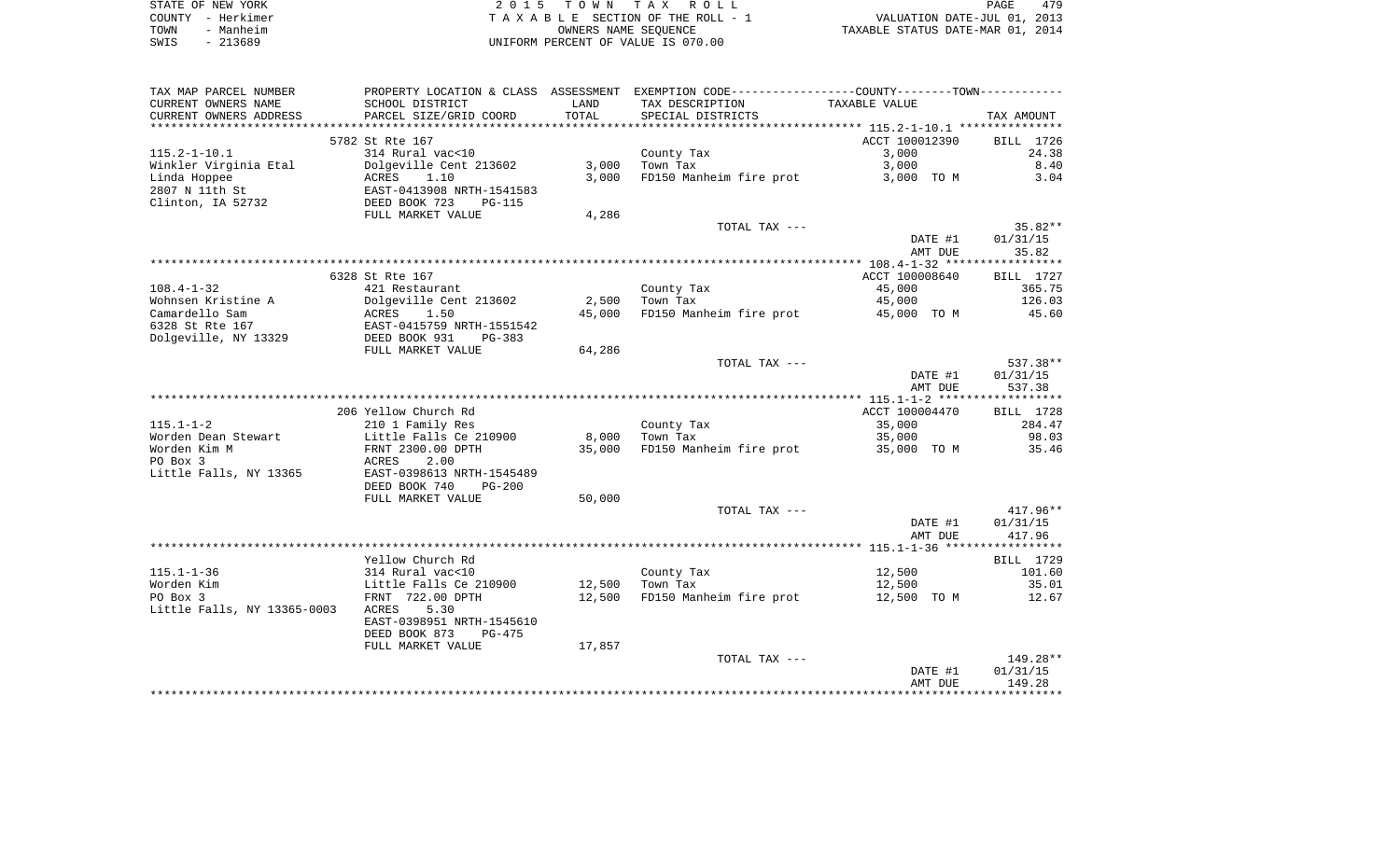|      | STATE OF NEW YORK | 2015 TOWN TAX ROLL                 | 480<br><b>PAGE</b>               |
|------|-------------------|------------------------------------|----------------------------------|
|      | COUNTY - Herkimer | TAXABLE SECTION OF THE ROLL - 1    | VALUATION DATE-JUL 01, 2013      |
| TOWN | - Manheim         | OWNERS NAME SEOUENCE               | TAXABLE STATUS DATE-MAR 01, 2014 |
| SWIS | - 213689          | UNIFORM PERCENT OF VALUE IS 070.00 |                                  |

| TAX MAP PARCEL NUMBER  |                           |         | PROPERTY LOCATION & CLASS ASSESSMENT EXEMPTION CODE---------------COUNTY-------TOWN---------- |                  |            |
|------------------------|---------------------------|---------|-----------------------------------------------------------------------------------------------|------------------|------------|
| CURRENT OWNERS NAME    | SCHOOL DISTRICT           | LAND    | TAX DESCRIPTION                                                                               | TAXABLE VALUE    |            |
| CURRENT OWNERS ADDRESS | PARCEL SIZE/GRID COORD    | TOTAL   | SPECIAL DISTRICTS                                                                             |                  | TAX AMOUNT |
|                        |                           |         |                                                                                               |                  |            |
|                        | 575 Bronner Rd            |         |                                                                                               |                  | BILL 1730  |
| $108.3 - 1 - 30.4$     | 210 1 Family Res          |         | County Tax                                                                                    | 88,000           | 715.25     |
| Wright Cassandra L     | Dolgeville Cent 213602    | 8,000   | Town Tax                                                                                      | 88,000           | 246.46     |
| Wright Matthew C       | FRNT 275.00 DPTH          | 88,000  | FD150 Manheim fire prot                                                                       | 12,000 TO M      | 12.16      |
| 575 Bronner Rd         | 3.10<br>ACRES             |         |                                                                                               |                  |            |
| Little Falls, NY 13365 | EAST-0408093 NRTH-1546141 |         |                                                                                               |                  |            |
|                        | DEED BOOK 1279<br>PG-596  |         |                                                                                               |                  |            |
|                        | FULL MARKET VALUE         | 125,714 |                                                                                               |                  |            |
|                        |                           |         | TOTAL TAX ---                                                                                 |                  | $973.87**$ |
|                        |                           |         |                                                                                               | DATE #1          | 01/31/15   |
|                        |                           |         |                                                                                               | AMT DUE          | 973.87     |
|                        |                           |         |                                                                                               |                  |            |
|                        | 108 Murphy Rd             |         |                                                                                               | ACCT 100007770   | BILL 1731  |
| $115.4 - 1 - 14$       | 283 Res w/Comuse          |         | County Tax                                                                                    | 77,500           | 629.91     |
|                        | Little Falls Ce 210900    | 2,400   | Town Tax                                                                                      | 77,500           | 217.06     |
| Wright Daryl M         | Modular-Barn              | 77,500  |                                                                                               |                  | 78.53      |
| Wright Kathy A         |                           |         | FD150 Manheim fire prot                                                                       | 77,500 TO M      |            |
| 108 Murphy Rd          | FRNT 1052.00 DPTH 232.00  |         |                                                                                               |                  |            |
| Little Falls, NY 13365 | 7.60 BANK<br>ACRES<br>135 |         |                                                                                               |                  |            |
|                        | EAST-0410965 NRTH-1535842 |         |                                                                                               |                  |            |
|                        | DEED BOOK 901<br>PG-278   |         |                                                                                               |                  |            |
|                        | FULL MARKET VALUE         | 110,714 |                                                                                               |                  |            |
|                        |                           |         | TOTAL TAX ---                                                                                 |                  | 925.50**   |
|                        |                           |         |                                                                                               | DATE #1          | 01/31/15   |
|                        |                           |         |                                                                                               | AMT DUE          | 925.50     |
|                        |                           |         |                                                                                               |                  |            |
|                        | 554 Brockett Rd           |         |                                                                                               | ACCT 100001960   | BILL 1732  |
| $108.4 - 1 - 74$       | 242 Rurl res&rec          |         | VET COM CT 41131                                                                              | 10,500<br>10,500 |            |
| Wright Thomas L        | Dolgeville Cent 213602    | 23,300  | County Tax                                                                                    | 35,500           | 288.54     |
| Wright Karen M         | Garages                   | 46,000  | Town Tax                                                                                      | 35,500           | 99.43      |
| 554 Brockett Rd        | ACRES 27.60               |         | FD150 Manheim fire prot                                                                       | 46,000 TO M      | 46.61      |
| Dolgeville, NY 13329   | EAST-0412283 NRTH-1550174 |         |                                                                                               |                  |            |
|                        | DEED BOOK 1455 PG-456     |         |                                                                                               |                  |            |
|                        | FULL MARKET VALUE         | 65,714  |                                                                                               |                  |            |
|                        |                           |         | TOTAL TAX ---                                                                                 |                  | 434.58**   |
|                        |                           |         |                                                                                               | DATE #1          | 01/31/15   |
|                        |                           |         |                                                                                               | AMT DUE          | 434.58     |
|                        |                           |         |                                                                                               |                  |            |
|                        | 129 Sabin Rd              |         |                                                                                               | ACCT 100014970   | BILL 1733  |
| $115.1 - 1 - 15.1$     | 323 Vacant rural          |         | County Tax                                                                                    | 1,000            | 8.13       |
| Yerina Robert & Doris  | Little Falls Ce 210900    | 1,000   | Town Tax                                                                                      | 1,000            | 2.80       |
| Yerina Frank W         | 270                       | 1,000   | FD150 Manheim fire prot                                                                       | 1,000 TO M       | 1.01       |
| 142 State Rte 170      | 129 Sabin Rd              |         |                                                                                               |                  |            |
| Little Falls, NY 13365 | ACRES<br>2.50             |         |                                                                                               |                  |            |
|                        | EAST-0397397 NRTH-1542106 |         |                                                                                               |                  |            |
|                        | DEED BOOK 1349<br>PG-513  |         |                                                                                               |                  |            |
|                        | FULL MARKET VALUE         | 1,429   |                                                                                               |                  |            |
|                        |                           |         | TOTAL TAX ---                                                                                 |                  | $11.94**$  |
|                        |                           |         |                                                                                               |                  | 01/31/15   |
|                        |                           |         |                                                                                               | DATE #1          |            |
|                        |                           |         |                                                                                               | AMT DUE          | 11.94      |
|                        |                           |         |                                                                                               |                  |            |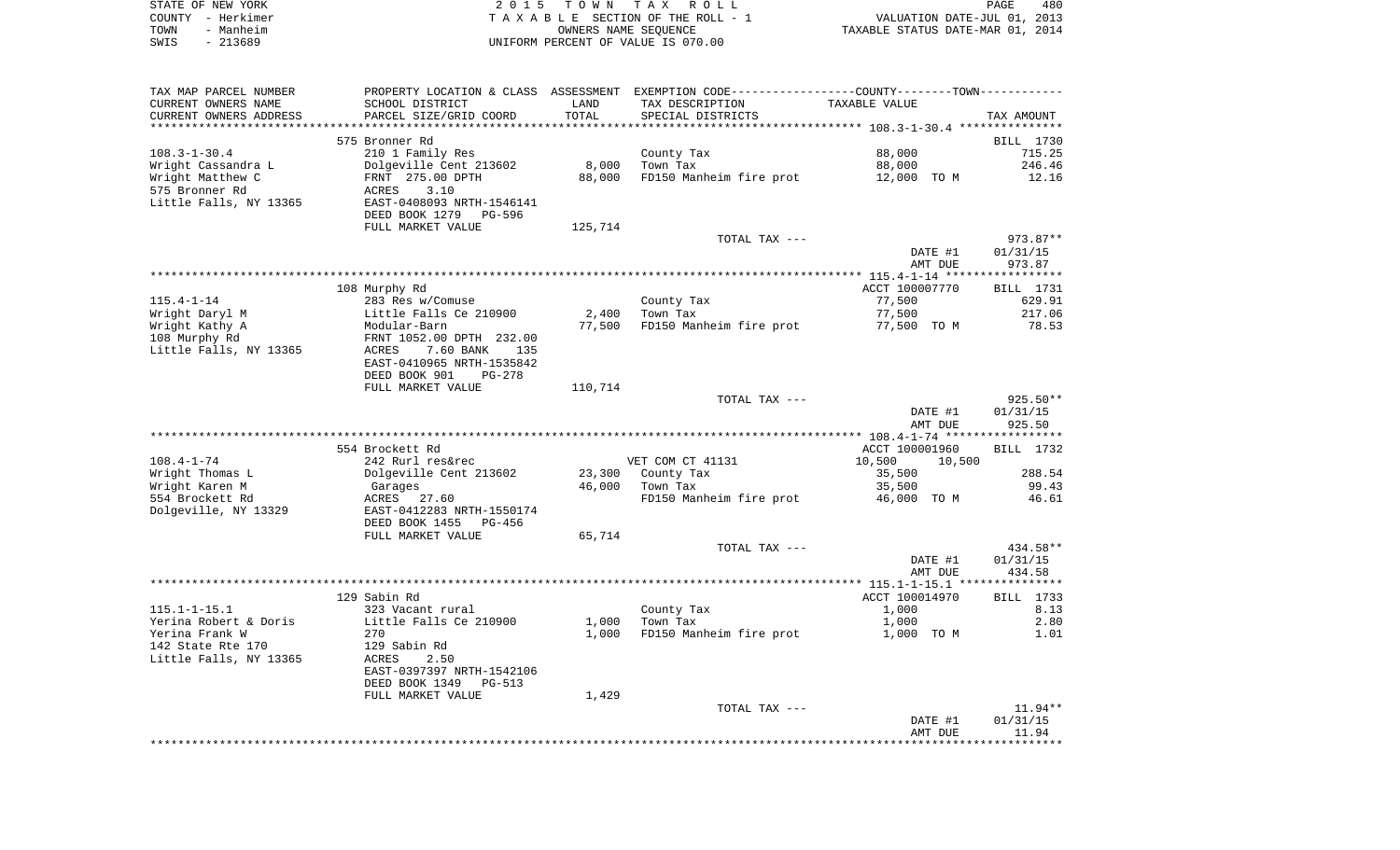| STATE OF NEW YORK | 2015 TOWN TAX ROLL                 | PAGE                             | 481 |
|-------------------|------------------------------------|----------------------------------|-----|
| COUNTY - Herkimer | TAXABLE SECTION OF THE ROLL - 1    | VALUATION DATE-JUL 01, 2013      |     |
| TOWN<br>- Manheim | OWNERS NAME SEOUENCE               | TAXABLE STATUS DATE-MAR 01, 2014 |     |
| $-213689$<br>SWIS | UNIFORM PERCENT OF VALUE IS 070.00 |                                  |     |

| TAX MAP PARCEL NUMBER  |                                                                                            |         | PROPERTY LOCATION & CLASS ASSESSMENT EXEMPTION CODE----------------COUNTY--------TOWN----------- |                                                    |              |
|------------------------|--------------------------------------------------------------------------------------------|---------|--------------------------------------------------------------------------------------------------|----------------------------------------------------|--------------|
| CURRENT OWNERS NAME    | SCHOOL DISTRICT                                                                            | LAND    | TAX DESCRIPTION                                                                                  | TAXABLE VALUE                                      |              |
| CURRENT OWNERS ADDRESS | PARCEL SIZE/GRID COORD                                                                     | TOTAL   | SPECIAL DISTRICTS                                                                                |                                                    | TAX AMOUNT   |
|                        |                                                                                            |         |                                                                                                  | ******************** 115.1-1-15.2 **************** |              |
|                        | 129 Sabin Rd                                                                               |         |                                                                                                  | ACCT 100014970                                     | BILL 1734    |
| $115.1 - 1 - 15.2$     | 210 1 Family Res                                                                           |         | County Tax                                                                                       | 80,000                                             | 650.23       |
| Yerina William T       | Little Falls Ce 210900                                                                     | 10,000  | Town Tax                                                                                         | 80,000                                             | 224.06       |
| Yerina Julia L         | 270                                                                                        | 80,000  | School Relevy                                                                                    |                                                    | 2,729.59     |
| 129 Sabin Rd           | 129 Sabin Rd                                                                               |         | FD150 Manheim fire prot 80,000 TO M                                                              |                                                    | 81.06        |
| Little Falls, NY 13365 | FRNT 269.00 DPTH<br>4.00<br>ACRES<br>EAST-0397706 NRTH-1541987<br>DEED BOOK 1156<br>PG-392 |         |                                                                                                  |                                                    |              |
|                        | FULL MARKET VALUE                                                                          | 114,286 |                                                                                                  |                                                    |              |
|                        |                                                                                            |         | TOTAL TAX ---                                                                                    |                                                    | $3,684.94**$ |
|                        |                                                                                            |         |                                                                                                  | DATE #1                                            | 01/31/15     |
|                        |                                                                                            |         |                                                                                                  | AMT DUE                                            | 3,684.94     |
|                        |                                                                                            |         |                                                                                                  |                                                    |              |
|                        | 6089 St Rte 167                                                                            |         |                                                                                                  | ACCT 100013950                                     | BILL 1735    |
| $108.4 - 2 - 7$        | 112 Dairy farm                                                                             |         | County Tax                                                                                       | 150,000                                            | 1,219.17     |
| Yoder Moses & Ruth     | Dolgeville Cent 213602                                                                     | 70,900  | Town Tax                                                                                         | 150,000                                            | 420.11       |
|                        |                                                                                            |         |                                                                                                  |                                                    |              |
| Yoder David & Rebec    | ACRES 114.60                                                                               | 150,000 | School Relevy                                                                                    |                                                    | 3,075.54     |
| 6089 St Rte 167        | EAST-0412116 NRTH-1547579                                                                  |         | FD150 Manheim fire prot 150,000 TO M                                                             |                                                    | 151.98       |
| Little Falls, NY 13365 | DEED BOOK 1234 PG-477                                                                      |         |                                                                                                  |                                                    |              |
|                        | FULL MARKET VALUE                                                                          | 214,286 |                                                                                                  |                                                    |              |
|                        |                                                                                            |         | TOTAL TAX ---                                                                                    |                                                    | $4,866.80**$ |
|                        |                                                                                            |         |                                                                                                  | DATE #1                                            | 01/31/15     |
|                        |                                                                                            |         |                                                                                                  | AMT DUE                                            | 4,866.80     |
|                        |                                                                                            |         |                                                                                                  |                                                    |              |
|                        | 112 Lyon Rd                                                                                |         |                                                                                                  | ACCT 100015030                                     | BILL 1736    |
| $108.4 - 1 - 39$       | 210 1 Family Res                                                                           |         | County Tax                                                                                       | 68,500                                             | 556.76       |
| Youker William C       | Dolgeville Cent 213602                                                                     |         | 4,700 Town Tax                                                                                   | 68,500                                             | 191.85       |
| Youker Jean M          | FRNT 497.58 DPTH 408.81                                                                    |         | 68,500 FD150 Manheim fire prot                                                                   | 68,500 TO M                                        | 69.41        |
| 112 Lyon Rd            | 1.70<br>ACRES                                                                              |         |                                                                                                  |                                                    |              |
| Dolgeville, NY 13329   | EAST-0414648 NRTH-1550511<br>DEED BOOK 840<br>PG-604                                       |         |                                                                                                  |                                                    |              |
|                        | FULL MARKET VALUE                                                                          | 97,857  |                                                                                                  |                                                    |              |
|                        |                                                                                            |         | TOTAL TAX ---                                                                                    |                                                    | 818.02**     |
|                        |                                                                                            |         |                                                                                                  | DATE #1                                            | 01/31/15     |
|                        |                                                                                            |         |                                                                                                  | AMT DUE                                            | 818.02       |
|                        |                                                                                            |         |                                                                                                  |                                                    |              |
|                        | St Rte 167                                                                                 |         |                                                                                                  |                                                    | BILL 1737    |
| $108.4 - 1 - 40.5$     | 314 Rural vac<10                                                                           |         | County Tax                                                                                       | 3,500                                              | 28.45        |
| Youker William C       | Dolgeville Cent 213602                                                                     | 3,500   | Town Tax                                                                                         | 3,500                                              | 9.80         |
| Youker Jean M          |                                                                                            | 3,500   | FD150 Manheim fire prot                                                                          |                                                    | 3.55         |
|                        | FRNT 375.00 DPTH                                                                           |         |                                                                                                  | 3,500 TO M                                         |              |
| 112 Lyon Rd            | ACRES<br>2.20                                                                              |         |                                                                                                  |                                                    |              |
| Dolgeville, NY 13329   | EAST-0414691 NRTH-1550808                                                                  |         |                                                                                                  |                                                    |              |
|                        | DEED BOOK 943<br>PG-204                                                                    |         |                                                                                                  |                                                    |              |
|                        | FULL MARKET VALUE                                                                          | 5,000   |                                                                                                  |                                                    |              |
|                        |                                                                                            |         | TOTAL TAX ---                                                                                    |                                                    | $41.80**$    |
|                        |                                                                                            |         |                                                                                                  | DATE #1                                            | 01/31/15     |
|                        |                                                                                            |         |                                                                                                  | AMT DUE                                            | 41.80        |
|                        |                                                                                            |         |                                                                                                  |                                                    |              |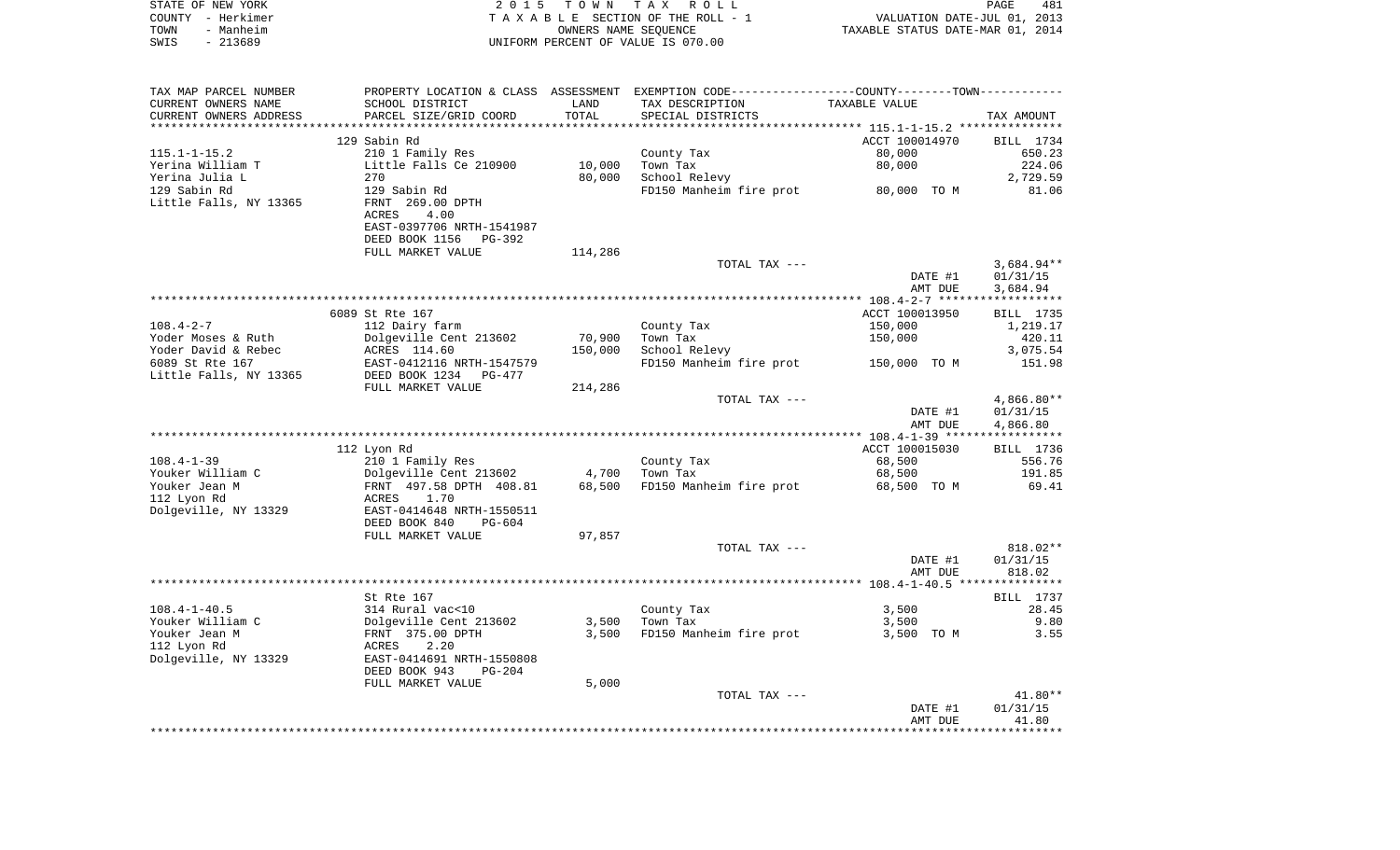|      | STATE OF NEW YORK | 2015 TOWN TAX ROLL                 | 482<br>PAGE                      |
|------|-------------------|------------------------------------|----------------------------------|
|      | COUNTY - Herkimer | TAXABLE SECTION OF THE ROLL - 1    | VALUATION DATE-JUL 01, 2013      |
| TOWN | - Manheim         | OWNERS NAME SEOUENCE               | TAXABLE STATUS DATE-MAR 01, 2014 |
| SWIS | - 213689          | UNIFORM PERCENT OF VALUE IS 070.00 |                                  |

| TAX MAP PARCEL NUMBER              |                           |         | PROPERTY LOCATION & CLASS ASSESSMENT EXEMPTION CODE---------------COUNTY-------TOWN---------- |                  |              |
|------------------------------------|---------------------------|---------|-----------------------------------------------------------------------------------------------|------------------|--------------|
| CURRENT OWNERS NAME                | SCHOOL DISTRICT           | LAND    | TAX DESCRIPTION                                                                               | TAXABLE VALUE    |              |
| CURRENT OWNERS ADDRESS             | PARCEL SIZE/GRID COORD    | TOTAL   | SPECIAL DISTRICTS                                                                             |                  | TAX AMOUNT   |
|                                    |                           |         |                                                                                               |                  |              |
|                                    | 524 Murphy Rd             |         |                                                                                               |                  | BILL 1738    |
| $108.4 - 2 - 26.222$               | 270 Mfg housing           |         | VET COM CT 41131                                                                              | 10,500<br>10,500 |              |
| Zacek Mark                         | Dolgeville Cent 213602    |         | 4,000 County Tax                                                                              | 43,000           | 349.50       |
| Zacek Mary                         | 1.70<br>ACRES             | 53,500  | Town Tax                                                                                      | 43,000           | 120.43       |
| 524 Murphy Rd                      | EAST-0372230 NRTH-1119150 |         | FD150 Manheim fire prot                                                                       | 53,500 TO M      | 54.21        |
| Little Falls, NY 13365             | FULL MARKET VALUE         | 76,429  |                                                                                               |                  |              |
|                                    |                           |         | TOTAL TAX ---                                                                                 |                  | $524.14**$   |
|                                    |                           |         |                                                                                               | DATE #1          | 01/31/15     |
|                                    |                           |         |                                                                                               |                  |              |
|                                    |                           |         |                                                                                               | AMT DUE          | 524.14       |
|                                    |                           |         |                                                                                               |                  |              |
|                                    | 8307 St Rte 5             |         |                                                                                               | ACCT 100002100   | BILL 1739    |
| $122.2 - 2 - 21$                   | 283 Res w/Comuse          |         | County Tax                                                                                    | 98,000           | 796.53       |
| Zambri John                        | Little Falls Ce 210900    | 21,000  | Town Tax                                                                                      | 98,000           | 274.47       |
| Zambri Darlene<br>8307 State Rte 5 | ACRES 17.60               | 98,000  | FD150 Manheim fire prot                                                                       | 98,000 TO M      | 99.30        |
| 8307 State Rte 5                   | EAST-0420249 NRTH-1523479 |         |                                                                                               |                  |              |
| Little Falls, NY 13365             | DEED BOOK 838<br>$PG-330$ |         |                                                                                               |                  |              |
|                                    | FULL MARKET VALUE         | 140,000 |                                                                                               |                  |              |
|                                    |                           |         | TOTAL TAX ---                                                                                 |                  | $1,170.30**$ |
|                                    |                           |         |                                                                                               | DATE #1          | 01/31/15     |
|                                    |                           |         |                                                                                               | AMT DUE          | 1,170.30     |
|                                    |                           |         |                                                                                               |                  |              |
|                                    | 8258 St Rte 5             |         |                                                                                               | ACCT 100007650   | BILL 1740    |
| $122.2 - 2 - 20$                   | 483 Converted Re          |         | County Tax                                                                                    | 160,000          | 1,300.45     |
| Zambri John R                      | Little Falls Ce 210900    | 8,200   | Town Tax                                                                                      | 160,000          | 448.12       |
| 8250 State Rte 5                   | ACRES<br>1.00             | 160,000 | FD150 Manheim fire prot                                                                       | 160,000 TO M     | 162.12       |
| Little Falls, NY 13365             | EAST-0418905 NRTH-1523682 |         |                                                                                               |                  |              |
|                                    | DEED BOOK 860<br>$PG-75$  |         |                                                                                               |                  |              |
|                                    | FULL MARKET VALUE         | 228,571 |                                                                                               |                  |              |
|                                    |                           |         | TOTAL TAX ---                                                                                 |                  | $1,910.69**$ |
|                                    |                           |         |                                                                                               | DATE #1          | 01/31/15     |
|                                    |                           |         |                                                                                               | AMT DUE          | 1,910.69     |
|                                    |                           |         |                                                                                               |                  |              |
|                                    | 8259 St Rte 5             |         |                                                                                               | ACCT 100007640   | BILL 1741    |
| $122.2 - 2 - 23$                   | 210 1 Family Res          |         | VETWAR CTS 41120                                                                              | 6,300<br>6,300   |              |
| Zambri Thomas                      | Little Falls Ce 210900    | 4,000   | County Tax                                                                                    | 95,300           | 774.58       |
| 8259 St Rte 5                      |                           |         |                                                                                               |                  | 266.91       |
|                                    | W/garage                  | 101,600 | Town Tax<br>FD150 Manheim fire prot 101,600 TO M                                              | 95,300           |              |
| Little Falls, NY 13365             | ACRES<br>1.00             |         |                                                                                               |                  | 102.94       |
|                                    | EAST-0419088 NRTH-1523855 |         |                                                                                               |                  |              |
|                                    | DEED BOOK 1436 PG-156     |         |                                                                                               |                  |              |
|                                    | FULL MARKET VALUE         | 145,143 |                                                                                               |                  |              |
|                                    |                           |         | TOTAL TAX ---                                                                                 |                  | $1,144.43**$ |
|                                    |                           |         |                                                                                               | DATE #1          | 01/31/15     |
|                                    |                           |         |                                                                                               | AMT DUE          | 1,144.43     |
|                                    |                           |         |                                                                                               |                  |              |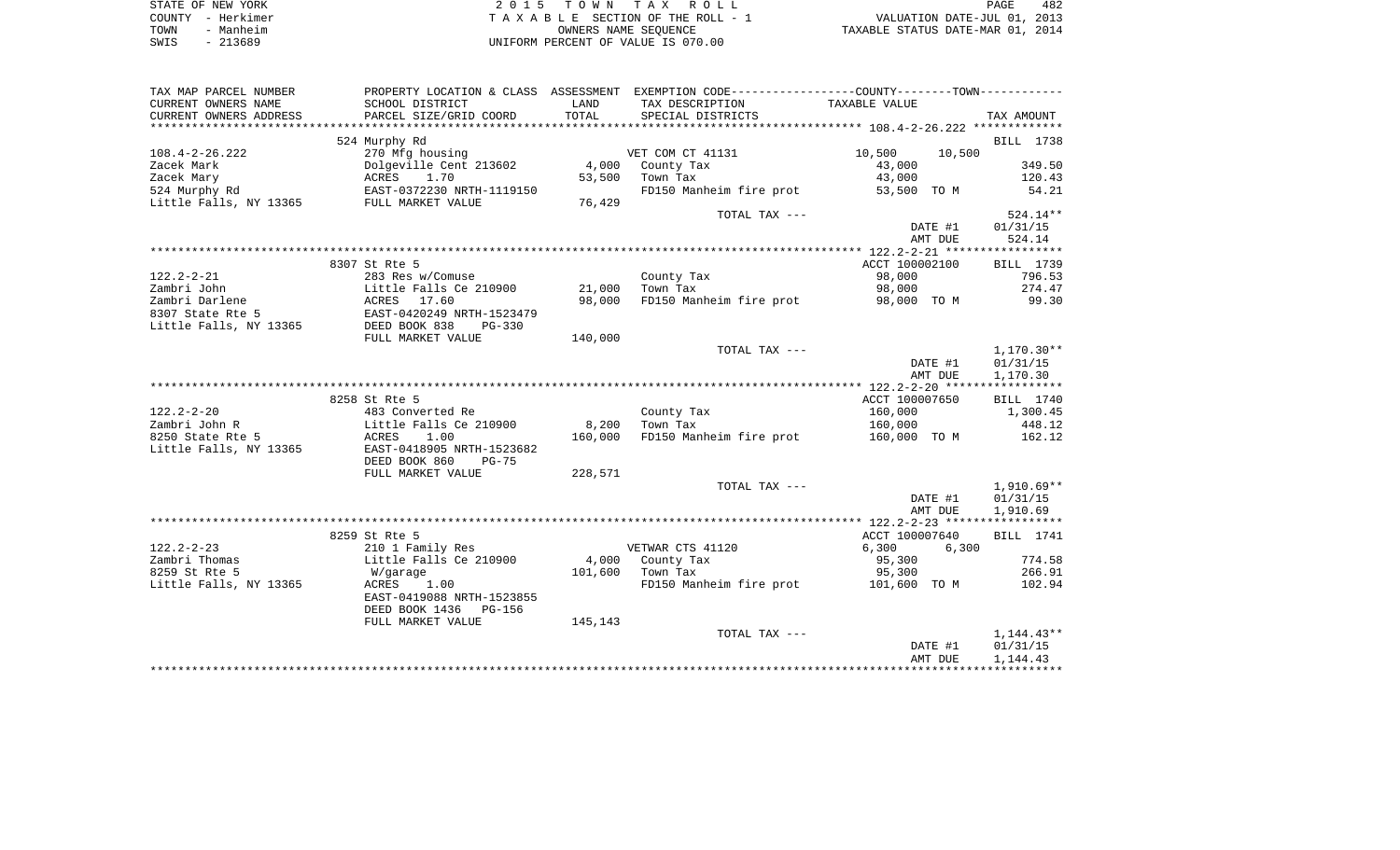|                                                        |                                           |         | 2015 TOWN TAX ROLL                                                                                                          |                  | PAGE<br>483       |
|--------------------------------------------------------|-------------------------------------------|---------|-----------------------------------------------------------------------------------------------------------------------------|------------------|-------------------|
| COUNTY - Herkimer                                      |                                           |         | TAXABLE SECTION OF THE ROLL - 1<br>TAXABLE SECTION OF THE ROLL - 1<br>OWNERS NAME SEQUENCE TAXABLE STATUS DATE-MAR 01, 2014 |                  |                   |
| TOWN - Manheim                                         |                                           |         |                                                                                                                             |                  |                   |
| SWIS - 213689                                          |                                           |         | UNIFORM PERCENT OF VALUE IS 070.00                                                                                          |                  |                   |
|                                                        |                                           |         |                                                                                                                             |                  |                   |
| TAX MAP PARCEL NUMBER                                  |                                           |         | PROPERTY LOCATION & CLASS ASSESSMENT EXEMPTION CODE---------------COUNTY-------TOWN----------                               |                  |                   |
| CURRENT OWNERS NAME                                    | SCHOOL DISTRICT                           | LAND    | TAX DESCRIPTION                                                                                                             | TAXABLE VALUE    |                   |
| CURRENT OWNERS ADDRESS                                 | PARCEL SIZE/GRID COORD                    | TOTAL   | SPECIAL DISTRICTS                                                                                                           |                  | TAX AMOUNT        |
|                                                        |                                           |         |                                                                                                                             |                  |                   |
|                                                        | 474 Brockett Rd                           |         |                                                                                                                             |                  | <b>BILL</b> 1742  |
| $108.4 - 1 - 4.1$                                      | 210 1 Family Res                          |         | County Tax                                                                                                                  | 49,000           | 398.26            |
| Ziolkowski Brune & Lois                                | Dolgeville Cent 213602                    |         | 7,600 Town Tax                                                                                                              | 49,000           | 137.24            |
| Seymour Sandra et al                                   | W/garage                                  | 49,000  | FD150 Manheim fire prot                                                                                                     | 49,000 TO M      | 49.65             |
| 474 Brockett Rd                                        | FRNT 332.00 DPTH                          |         |                                                                                                                             |                  |                   |
| Dolgeville, NY 13329                                   | ACRES<br>4.60                             |         |                                                                                                                             |                  |                   |
|                                                        | EAST-0411016 NRTH-1550293                 |         |                                                                                                                             |                  |                   |
|                                                        | DEED BOOK 1307 PG-764                     |         |                                                                                                                             |                  |                   |
|                                                        | FULL MARKET VALUE                         | 70,000  |                                                                                                                             |                  |                   |
|                                                        |                                           |         | TOTAL TAX ---                                                                                                               |                  | 585.15**          |
|                                                        |                                           |         |                                                                                                                             | DATE #1          | 01/31/15          |
|                                                        |                                           |         |                                                                                                                             | AMT DUE          | 585.15            |
|                                                        |                                           |         |                                                                                                                             | ACCT 100003210   |                   |
| $108.3 - 1 - 13.1$                                     | 165 Brockett Rd<br>113 Cattle farm        |         | AG MKTS L 41720                                                                                                             | 24,600<br>24,600 | BILL 1743         |
| Zook Daniel                                            | Dolgeville Cent 213602                    |         |                                                                                                                             |                  |                   |
|                                                        |                                           |         |                                                                                                                             |                  |                   |
|                                                        |                                           |         | 51,000 County Tax                                                                                                           | 106,400          | 864.80            |
| Zook Anna Mary                                         | FRNT 3460.00 DPTH                         |         | 131,000 Town Tax                                                                                                            | 106,400          | 298.00            |
| 276 Brockett Rd                                        | ACRES 87.80                               |         | School Relevy                                                                                                               |                  | 2,181.58          |
| Dolgeville, NY 13329                                   | EAST-0407860 NRTH-1549792                 |         | FD150 Manheim fire prot                                                                                                     | 106,400 TO M     | 107.81            |
|                                                        | DEED BOOK 1351 PG-877                     |         | 24,600 EX                                                                                                                   |                  |                   |
|                                                        | FULL MARKET VALUE                         | 187,143 |                                                                                                                             |                  |                   |
| MAY BE SUBJECT TO PAYMENT<br>UNDER AGDIST LAW TIL 2018 |                                           |         |                                                                                                                             |                  |                   |
|                                                        |                                           |         | TOTAL TAX ---                                                                                                               |                  | $3,452.19**$      |
|                                                        |                                           |         |                                                                                                                             | DATE #1          | 01/31/15          |
|                                                        |                                           |         |                                                                                                                             | AMT DUE          | 3,452.19          |
|                                                        |                                           |         |                                                                                                                             |                  |                   |
| $108.3 - 1 - 14.2$                                     | Brockett Rd<br>323 Vacant rural           |         |                                                                                                                             | 200              | BILL 1744<br>1.63 |
|                                                        |                                           | 200     | County Tax                                                                                                                  | 200              |                   |
| Zook Daniel                                            | Dolgeville Cent 213602<br>FRNT 31.00 DPTH | 200     | Town Tax                                                                                                                    |                  | 0.56<br>4.11      |
| Zook Anna Mary<br>276 Brockett Rd                      | 0.07<br>ACRES                             |         | School Relevy                                                                                                               | 200 TO M         |                   |
|                                                        | EAST-0406965 NRTH-1549528                 |         | FD150 Manheim fire prot                                                                                                     |                  |                   |
| Dolgeville, NY 13329                                   | DEED BOOK 1351 PG-877                     |         |                                                                                                                             |                  |                   |
|                                                        | FULL MARKET VALUE                         | 286     |                                                                                                                             |                  | .20               |
|                                                        |                                           |         | TOTAL TAX ---                                                                                                               |                  | $6.50**$          |
|                                                        |                                           |         |                                                                                                                             | DATE #1          | 01/31/15          |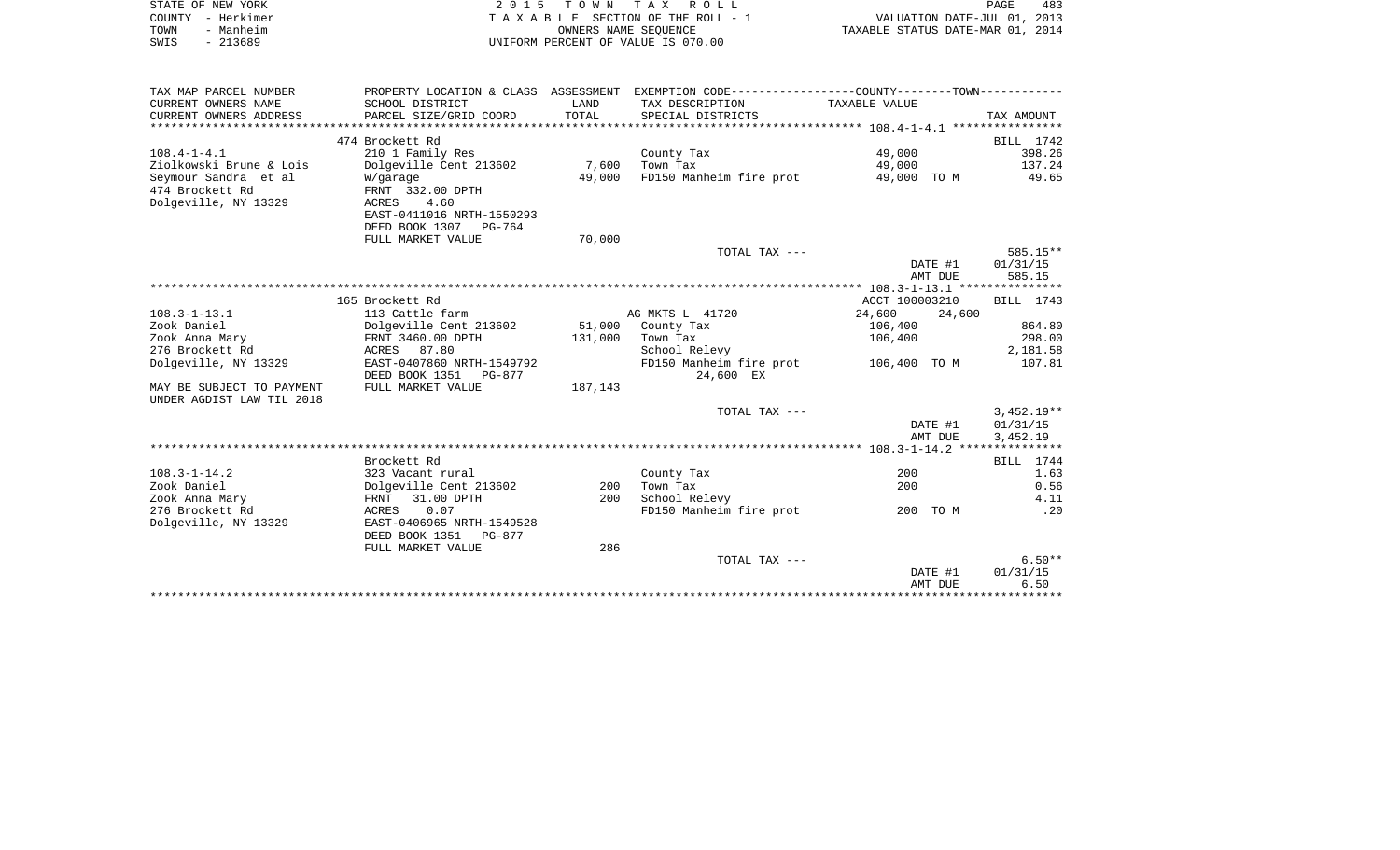|      | STATE OF NEW YORK | 2015 TOWN TAX ROLL                 |                                  | PAGE | 484 |
|------|-------------------|------------------------------------|----------------------------------|------|-----|
|      | COUNTY - Herkimer | TAXABLE SECTION OF THE ROLL - 1    | VALUATION DATE-JUL 01, 2013      |      |     |
| TOWN | - Manheim         | OWNERS NAME SEOUENCE               | TAXABLE STATUS DATE-MAR 01, 2014 |      |     |
| SWIS | $-213689$         | UNIFORM PERCENT OF VALUE IS 070.00 |                                  |      |     |

| TAX MAP PARCEL NUMBER     | PROPERTY LOCATION & CLASS | ASSESSMENT | EXEMPTION CODE------------------COUNTY--------TOWN----------- |                |                  |
|---------------------------|---------------------------|------------|---------------------------------------------------------------|----------------|------------------|
| CURRENT OWNERS NAME       | SCHOOL DISTRICT           | LAND       | TAX DESCRIPTION                                               | TAXABLE VALUE  |                  |
| CURRENT OWNERS ADDRESS    | PARCEL SIZE/GRID COORD    | TOTAL      | SPECIAL DISTRICTS                                             |                | TAX AMOUNT       |
|                           |                           |            |                                                               |                | **************** |
|                           | 8222 St Rte 5             |            |                                                               | ACCT 100004230 | BILL 1745        |
| $122.2 - 2 - 6.1$         | 120 Field crops           |            | AG MKTS L 41720                                               | 5,612<br>5,612 |                  |
| Zook John G               | Little Falls Ce 210900    | 37,000     | County Tax                                                    | 66,388         | 539.59           |
| Zook Lydia D              | FRNT 9673.00 DPTH         | 72,000     | Town Tax                                                      | 66,388         | 185.94           |
| 8222 St Rte 5             | ACRES 63.40               |            | FD150 Manheim fire prot                                       | 66,388 TO M    | 67.27            |
| Little Falls, NY 13365    | EAST-0418328 NRTH-1523807 |            | 5,612 EX                                                      |                |                  |
|                           | DEED BOOK 1174 PG-337     |            |                                                               |                |                  |
| MAY BE SUBJECT TO PAYMENT | FULL MARKET VALUE         | 102,857    |                                                               |                |                  |
| UNDER AGDIST LAW TIL 2018 |                           |            |                                                               |                |                  |
|                           |                           |            | TOTAL TAX ---                                                 |                | 792.80**         |
|                           |                           |            |                                                               | DATE #1        | 01/31/15         |
|                           |                           |            |                                                               | AMT DUE        | 792.80           |
|                           |                           |            |                                                               |                |                  |
|                           |                           |            |                                                               |                |                  |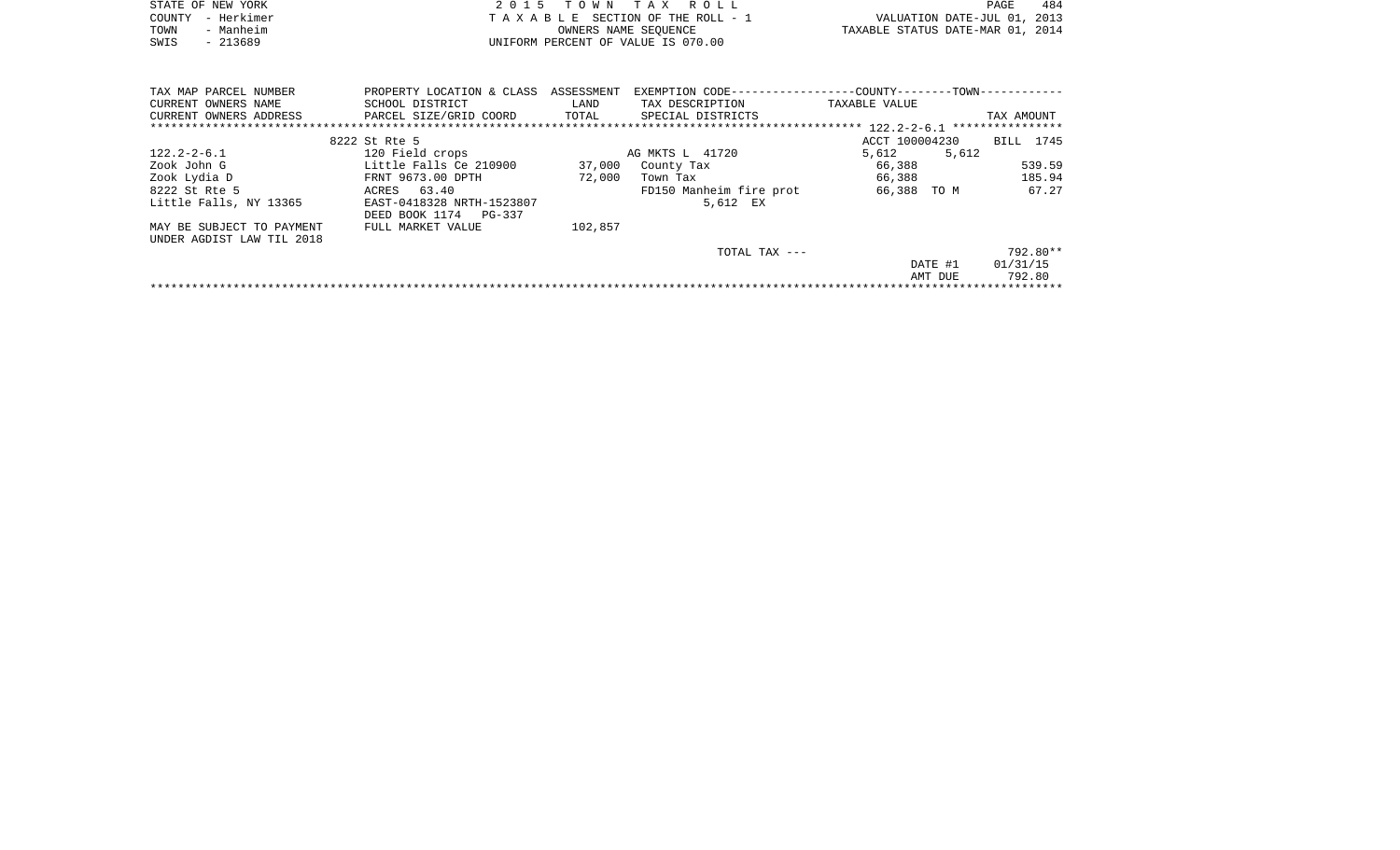|      | STATE OF NEW YORK | 2015 TOWN TAX ROLL                 |                                  | PAGE            | 485 |
|------|-------------------|------------------------------------|----------------------------------|-----------------|-----|
|      | COUNTY - Herkimer | TAXABLE SECTION OF THE ROLL - 1    | VALUATION DATE-JUL 01, 2013      |                 |     |
| TOWN | - Manheim         |                                    | TAXABLE STATUS DATE-MAR 01, 2014 |                 |     |
| SWIS | $-213689$         | UNIFORM PERCENT OF VALUE IS 070.00 |                                  | RPS155/V04/L015 |     |
|      |                   |                                    | CURRENT DATE 12/17/2014          |                 |     |

#### \*\*\* S P E C I A L D I S T R I C T S U M M A R Y \*\*\*

| CODE | DISTRICT NAME PARCELS | TOTAL | EXTENSION<br>TYPE | EXTENSION<br>VALUE | AD VALOREM<br>VALUE | EXEMPT<br>AMOUNT | TAXABLE<br>VALUE | TOTAL<br><b>TAX</b> |
|------|-----------------------|-------|-------------------|--------------------|---------------------|------------------|------------------|---------------------|
|      | FD150 Manheim fire p  |       | 167 ТОТАL М       |                    | 9066,423            | 372,532          | 8693,891         | 8,809.04            |

### \*\*\* S C H O O L D I S T R I C T S U M M A R Y \*\*\*

| CODE   | DISTRICT NAME                    | TOTAL<br>PARCELS | ASSESSED<br>LAND | ASSESSED<br>TOTAL | <b>EXEMPT</b><br>AMOUNT | TOTAL<br>TAXABLE     |
|--------|----------------------------------|------------------|------------------|-------------------|-------------------------|----------------------|
|        |                                  |                  |                  |                   | STAR AMOUNT             | STAR TAXABLE         |
|        | Little Falls Central             | 80               | 1453,700         | 4519,610          | 286,678                 | 4,232,932            |
| 210900 | West Canada Valley               | 5                | 121,550          | 189,300           | 842,880<br>5,468        | 3,390,052<br>183,832 |
| 212402 | Dolgeville Central               | 76               | 1201,200         | 4169,813          | 36,200<br>223,336       | 147,632<br>3,946,477 |
| 213602 | O-E-StJ Cent                     | 6                | 40,600           | 263,700           | 902,750<br>31,050       | 3,043,727<br>232,650 |
| 273803 |                                  |                  |                  |                   | 109,950                 | 122,700              |
|        | SUB-TOTAL                        | 167              | 2817,050         | 9142,423          | 546,532                 | 8,595,891            |
|        | $S \cup B - T \cup T A L (CONT)$ |                  |                  |                   | 1891,780                | 6,704,111            |
|        | TOTAL                            | 167              | 2817,050         | 9142,423          | 546,532                 | 8,595,891            |
|        | TO TAL (CONT)                    |                  |                  |                   | 1891,780                | 6,704,111            |

\*\*\* S Y S T E M C O D E S S U M M A R Y \*\*\*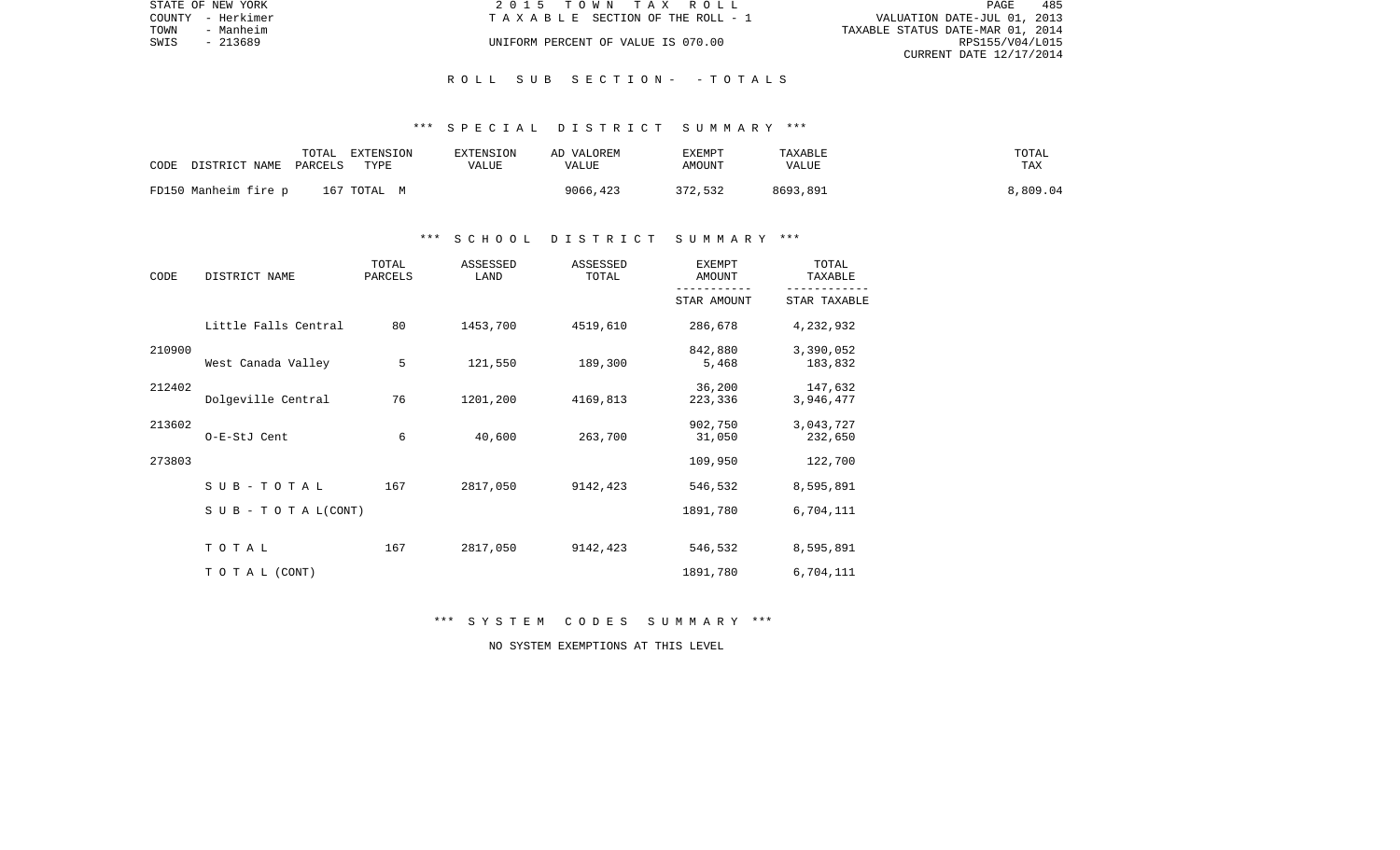| STATE OF NEW YORK | 2015 TOWN TAX ROLL                 | 486<br><b>PAGE</b>               |
|-------------------|------------------------------------|----------------------------------|
| COUNTY - Herkimer | TAXABLE SECTION OF THE ROLL - 1    | VALUATION DATE-JUL 01, 2013      |
| TOWN<br>- Manheim |                                    | TAXABLE STATUS DATE-MAR 01, 2014 |
| SWIS<br>- 213689  | UNIFORM PERCENT OF VALUE IS 070.00 | RPS155/V04/L015                  |
|                   |                                    | CURRENT DATE 12/17/2014          |
|                   |                                    |                                  |

#### \*\*\* E X E M P T I O N S U M M A R Y \*\*\*

|       |             | TOTAL   |               |         |
|-------|-------------|---------|---------------|---------|
| CODE  | DESCRIPTION | PARCELS | <b>COUNTY</b> | TOWN    |
|       |             |         |               |         |
| 41120 | VETWAR CTS  | 2       | 12,600        | 12,600  |
| 41121 | VET WAR CT  | 4       | 19,860        | 19,860  |
| 41130 | VETCOM CTS  | 2       | 17,750        | 17,750  |
| 41131 | VET COM CT  | 5       | 52,500        | 52,500  |
| 41700 | AGRIC 10 Y  | 2       | 72,000        | 72,000  |
| 41720 | AG MKTS L   | 32      | 372,532       | 372,532 |
| 41800 | AGED-ALL    | 3       | 66,400        | 66,400  |
|       | TOTAL       | 50      | 613,642       | 613,642 |

| ROLL<br>SEC | DESCRIPTION                             | TOTAL<br>PARCELS | ASSESSED<br>LAND     | ASSESSED<br>TOTAL    | <b>EXEMPT</b><br>AMOUNT<br>STAR AMOUNT | TOTAL<br>TAXABLE<br>------------<br>STAR TAXABLE | TAX<br>RATE | TOTAL<br>TAX                        |
|-------------|-----------------------------------------|------------------|----------------------|----------------------|----------------------------------------|--------------------------------------------------|-------------|-------------------------------------|
|             | County Tax<br>Town Tax<br>School Relevy |                  | 2817,050<br>2817,050 | 9142,423<br>9142,423 | 613,642<br>613,642                     | 8,528,781<br>8,528,781                           |             | 69,320.43<br>23,886.79              |
|             | SPEC DIST TAXES<br>TAXABLE              | 167              |                      |                      |                                        |                                                  |             | 28,055.80<br>8,809.04<br>130,072.06 |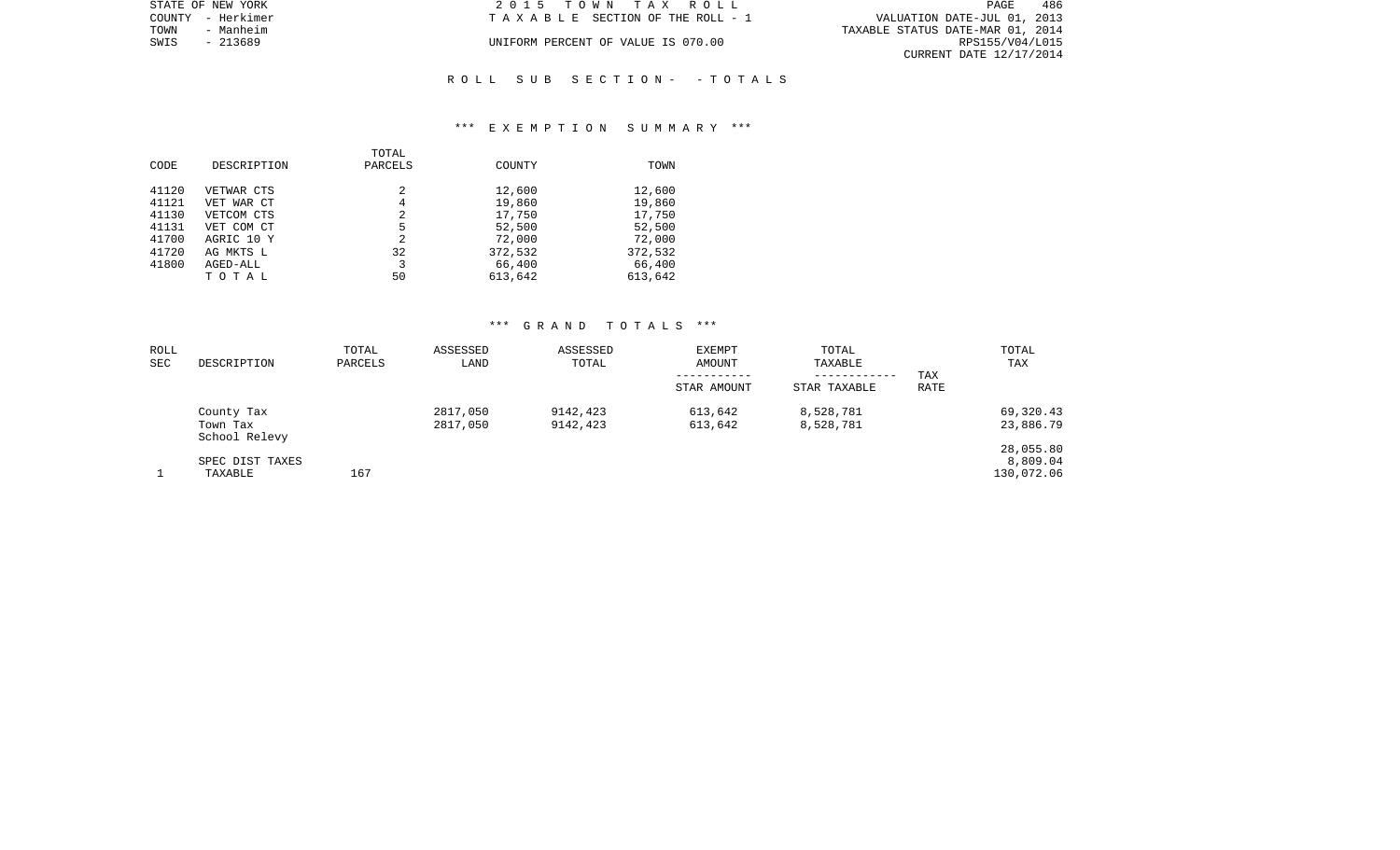|      | STATE OF NEW YORK | 2015 TOWN TAX ROLL                 | PAGE                        | 487 |
|------|-------------------|------------------------------------|-----------------------------|-----|
|      | COUNTY - Herkimer | TAXABLE SECTION OF THE ROLL - 1    | VALUATION DATE-JUL 01, 2013 |     |
| TOWN | - Manheim         | TAXABLE STATUS DATE-MAR 01, 2014   |                             |     |
| SWIS | $-213689$         | UNIFORM PERCENT OF VALUE IS 070.00 | RPS155/V04/L015             |     |
|      |                   |                                    | CURRENT DATE 12/17/2014     |     |

#### \*\*\* S P E C I A L D I S T R I C T S U M M A R Y \*\*\*

| CODE<br>DISTRICT NAME | EXTENSION<br>TOTAL<br>PARCELS<br>TYPE | EXTENSION<br>VALUE | AD VALOREM<br>VALUE | EXEMPT<br>AMOUNT | TAXABLE<br>VALUE | TOTAL<br>TAX |
|-----------------------|---------------------------------------|--------------------|---------------------|------------------|------------------|--------------|
| FD150 Manheim fire p  | 794 ТОТАL М                           |                    | 39951,191           | 1689,472         | 38261,719        | 38,768.11    |

#### \*\*\* S C H O O L D I S T R I C T S U M M A R Y \*\*\*

| CODE   | DISTRICT NAME                    | TOTAL<br>PARCELS | ASSESSED<br>LAND | ASSESSED<br>TOTAL | <b>EXEMPT</b><br>AMOUNT | TOTAL<br>TAXABLE        |
|--------|----------------------------------|------------------|------------------|-------------------|-------------------------|-------------------------|
|        |                                  |                  |                  |                   | STAR AMOUNT             | STAR TAXABLE            |
|        | Little Falls Central             | 331              | 5635,400         | 18730,880         | 1850,598                | 16,880,282              |
| 210900 | West Canada Valley               | 10               | 307,150          | 528,300           | 4505,443<br>26,715      | 12, 374, 839<br>501,585 |
| 212402 | Dolgeville Central               | 391              | 4892,150         | 17645,011         | 57,200<br>813,822       | 444,385<br>16,831,189   |
| 213602 | O-E-StJ Cent                     | 65               | 950,650          | 3314,600          | 3823,340<br>130,546     | 13,007,849<br>3,184,054 |
| 273803 |                                  |                  |                  |                   | 674,780                 | 2,509,274               |
|        | SUB-TOTAL                        | 797              | 11785,350        | 40218,791         | 2821,681                | 37, 397, 110            |
|        | $S \cup B - T \cup T A L (CONT)$ |                  |                  |                   | 9060,763                | 28, 336, 347            |
|        | TOTAL                            | 797              | 11785,350        | 40218,791         | 2821,681                | 37, 397, 110            |
|        | TO TAL (CONT)                    |                  |                  |                   | 9060,763                | 28, 336, 347            |

\*\*\* S Y S T E M C O D E S S U M M A R Y \*\*\*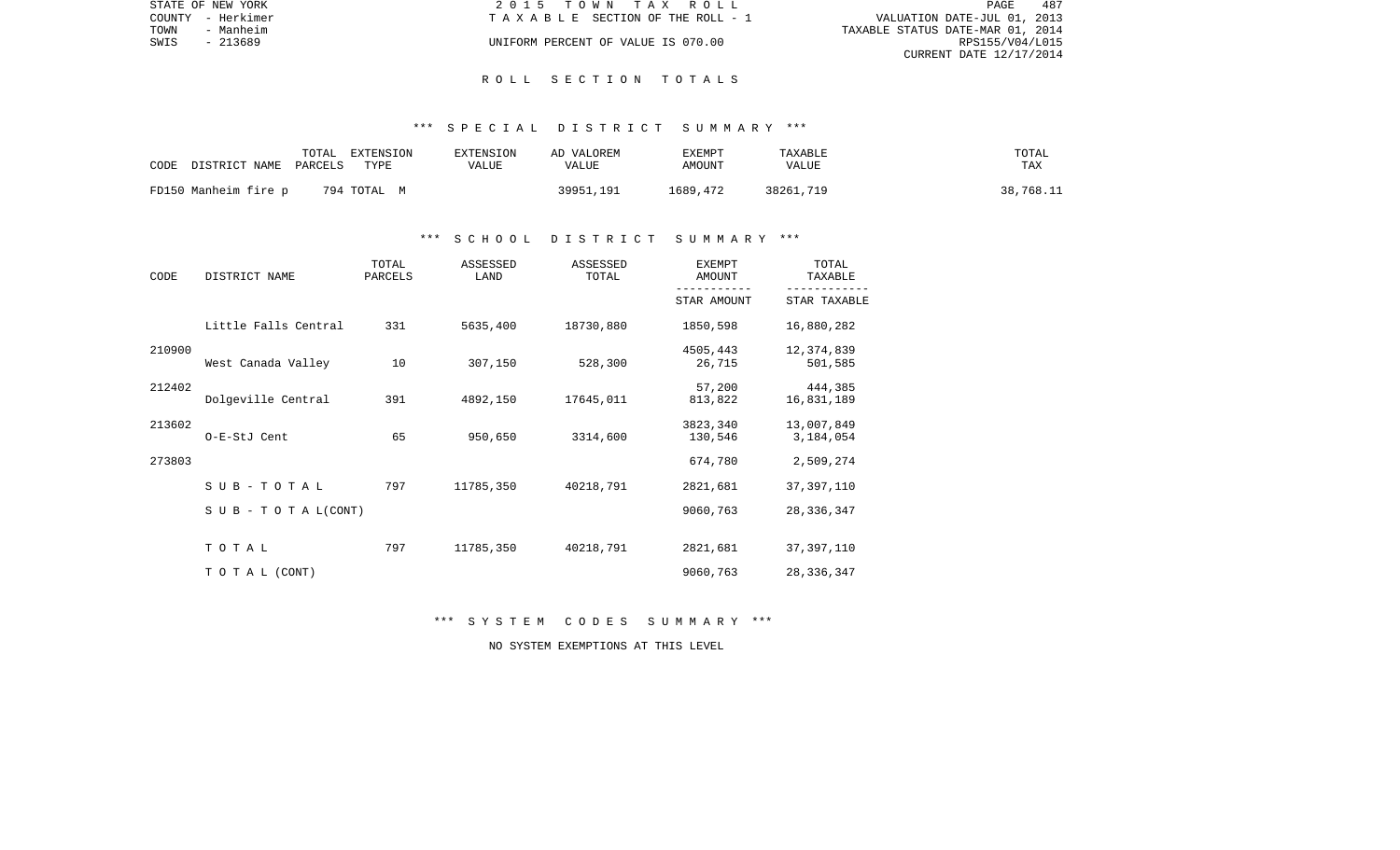| STATE OF NEW YORK | 2015 TOWN TAX ROLL                    | 488<br>PAGE                      |
|-------------------|---------------------------------------|----------------------------------|
| COUNTY - Herkimer | T A X A B L E SECTION OF THE ROLL - 1 | VALUATION DATE-JUL 01, 2013      |
| TOWN<br>- Manheim |                                       | TAXABLE STATUS DATE-MAR 01, 2014 |
| - 213689<br>SWIS  | UNIFORM PERCENT OF VALUE IS 070.00    | RPS155/V04/L015                  |
|                   |                                       | CURRENT DATE 12/17/2014          |
|                   |                                       |                                  |

#### \*\*\* E X E M P T I O N S U M M A R Y \*\*\*

| CODE           | DESCRIPTION                 | TOTAL<br>PARCELS | COUNTY             | TOWN               |
|----------------|-----------------------------|------------------|--------------------|--------------------|
| 41120<br>41121 | VETWAR CTS<br>VET WAR CT    | 14<br>18         | 84,450<br>103,568  | 84,450<br>103,568  |
| 41130<br>41131 | VETCOM CTS<br>VET COM CT    | 19<br>13         | 192,750<br>128,525 | 192,750<br>128,525 |
| 41140          | VETDIS CTS                  | 3                | 49,875             | 49,875             |
| 41162<br>41172 | $CW$ 15 $VET/$<br>CW DISBLD |                  | 6,300<br>21,000    |                    |
| 41700          | AGRIC 10 Y                  | 13               | 462,000            | 462,000            |
| 41720          | AG MKTS L                   | 120              | 1705,306           | 1705,306           |
| 41800          | AGED-ALL                    | 15               | 316,863            | 316,863            |
|                | TOTAL                       | 217              | 3070,637           | 3043,337           |

| ROLL<br>SEC | DESCRIPTION                             | TOTAL<br>PARCELS | ASSESSED<br>LAND       | ASSESSED<br>TOTAL      | EXEMPT<br>AMOUNT       | TOTAL<br>TAXABLE<br>------------ | TAX  | TOTAL<br>TAX                          |
|-------------|-----------------------------------------|------------------|------------------------|------------------------|------------------------|----------------------------------|------|---------------------------------------|
|             |                                         |                  |                        |                        | STAR AMOUNT            | STAR TAXABLE                     | RATE |                                       |
|             | County Tax<br>Town Tax<br>School Relevy |                  | 11785,350<br>11785,350 | 40218,791<br>40218,791 | 3,070,637<br>3,043,337 | 37, 148, 154<br>37,175,454       |      | 301,933.49<br>104,118.48              |
|             | SPEC DIST TAXES<br>TAXABLE              | 797              |                        |                        |                        |                                  |      | 121,851.56<br>38,768.11<br>566,671.64 |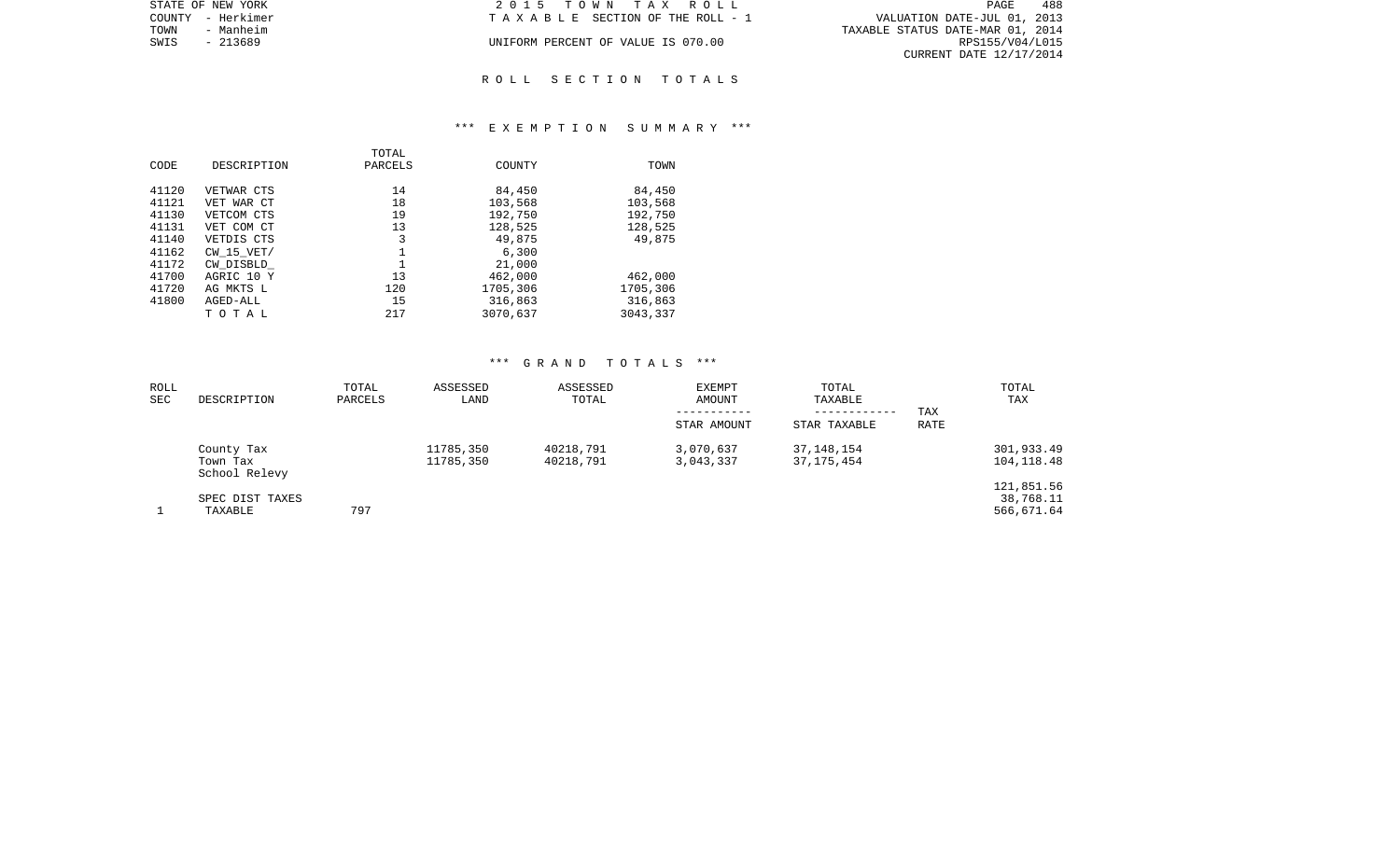|      | STATE OF NEW YORK | 2015 TOWN TAX ROLL                        | 489<br><b>PAGE</b>               |
|------|-------------------|-------------------------------------------|----------------------------------|
|      | COUNTY - Herkimer | SPECIAL FRANCHISE SECTION OF THE ROLL - 5 | VALUATION DATE-JUL 01, 2013      |
| TOWN | - Manheim         | OWNERS NAME SEOUENCE                      | TAXABLE STATUS DATE-MAR 01, 2014 |
| SWIS | $-213689$         | UNIFORM PERCENT OF VALUE IS 070.00        |                                  |

| TAX MAP PARCEL NUMBER<br>CURRENT OWNERS NAME  | PROPERTY LOCATION & CLASS<br>SCHOOL DISTRICT | ASSESSMENT<br>LAND                  | EXEMPTION CODE-----------------COUNTY-------TOWN-----------<br>TAX DESCRIPTION | TAXABLE VALUE      |                       |
|-----------------------------------------------|----------------------------------------------|-------------------------------------|--------------------------------------------------------------------------------|--------------------|-----------------------|
| CURRENT OWNERS ADDRESS<br>******************* | PARCEL SIZE/GRID COORD                       | TOTAL                               | SPECIAL DISTRICTS                                                              |                    | TAX AMOUNT            |
|                                               |                                              | * * * * * * * * * * * * * * * * * * | ************************************ 555.-6-1.3 *****************              |                    |                       |
| $555. - 6 - 1.3$                              | MOHAWK R TOWNLINE<br>868 Pipeline            |                                     |                                                                                | 5,975              | BILL 1746<br>48.56    |
| Iroquois Gas Co                               | Little Falls Ce 210900                       | $\Omega$                            | County Tax<br>Town Tax                                                         | 5,975              | 16.73                 |
| System                                        | 40 Pipe Line, L F Cent                       | 5,975                               | FD150 Manheim fire prot                                                        | 5,975 TO M         | 6.05                  |
| Attn: Hubert Harrell                          | River Crossing                               |                                     |                                                                                |                    |                       |
| One Corporate Dr Ste 600                      | Spec Fran 1997                               |                                     |                                                                                |                    |                       |
| Shelton, CT 06484                             | ACRES<br>0.01                                |                                     |                                                                                |                    |                       |
|                                               | FULL MARKET VALUE                            | 8,536                               |                                                                                |                    |                       |
|                                               |                                              |                                     | TOTAL TAX ---                                                                  |                    | $71.34**$             |
|                                               |                                              |                                     |                                                                                | DATE #1            | 01/31/15              |
|                                               |                                              |                                     |                                                                                | AMT DUE            | 71.34                 |
|                                               |                                              |                                     |                                                                                |                    |                       |
|                                               | LINES                                        |                                     |                                                                                | ACCT 100500090     | BILL 1747             |
| $555. - 4 - 1.1$                              | 861 Elec & gas                               |                                     | County Tax                                                                     | 460,610            | 3,743.75              |
| National Grid                                 | Dolgeville Cent 213602                       | $\mathbf 0$                         | Town Tax                                                                       | 460,610            | 1,290.05              |
| Real Estate Tax Dept                          | App For School 30.50%                        | 460,610                             | FD150 Manheim fire prot                                                        | 460,610 TO M       | 466.70                |
| 300 Erie Blvd W<br>Syracuse, NY 13202         | Special Franchise<br>Dolge. Cent. 2          |                                     |                                                                                |                    |                       |
|                                               | DEED BOOK 00000                              |                                     |                                                                                |                    |                       |
|                                               | FULL MARKET VALUE                            | 658,014                             |                                                                                |                    |                       |
|                                               |                                              |                                     | TOTAL TAX ---                                                                  |                    | $5,500.50**$          |
|                                               |                                              |                                     |                                                                                | DATE #1            | 01/31/15              |
|                                               |                                              |                                     |                                                                                | AMT DUE            | 5,500.50              |
|                                               |                                              |                                     |                                                                                |                    |                       |
|                                               | LINES                                        |                                     |                                                                                | ACCT 100500090     | BILL 1748             |
| $555. - 4 - 1.2$                              | 861 Elec & gas                               |                                     | County Tax                                                                     | 913,669            | 7,426.13              |
| National Grid                                 | Little Falls Ce 210900                       | $\Omega$                            | Town Tax                                                                       | 913,669            | 2,558.94              |
| Real Estate Tax Dept                          | App For School 60.50%                        | 913,669                             | FD150 Manheim fire prot                                                        | 913,669 TO M       | 925.76                |
| 300 Erie Blvd W                               | Special Franchise                            |                                     |                                                                                |                    |                       |
| Syracuse, NY 13202                            | Little Falls                                 |                                     |                                                                                |                    |                       |
|                                               | FULL MARKET VALUE                            | 1305,241                            |                                                                                |                    |                       |
|                                               |                                              |                                     | TOTAL TAX ---                                                                  |                    | $10,910.83**$         |
|                                               |                                              |                                     |                                                                                | DATE #1<br>AMT DUE | 01/31/15<br>10,910.83 |
|                                               |                                              |                                     |                                                                                |                    |                       |
|                                               | LINES                                        |                                     |                                                                                | ACCT 100500090     | BILL 1749             |
| $555. - 4 - 1.3$                              | 861 Elec & gas                               |                                     | County Tax                                                                     | 22,653             | 184.12                |
| National Grid                                 | West Canada Val 212402                       | $\Omega$                            | Town Tax                                                                       | 22,653             | 63.45                 |
| Real Estate Tax Dept                          | App For School 1.50%                         | 22,653                              | FD150 Manheim fire prot                                                        | 22,653 TO M        | 22.95                 |
| 300 Erie Blvd W                               | Special Franchise                            |                                     |                                                                                |                    |                       |
| Syracuse, NY 13202                            | West Can. Valley                             |                                     |                                                                                |                    |                       |
|                                               | FULL MARKET VALUE                            | 32,361                              |                                                                                |                    |                       |
|                                               |                                              |                                     | TOTAL TAX ---                                                                  |                    | 270.52**              |
|                                               |                                              |                                     |                                                                                | DATE #1            | 01/31/15              |
|                                               |                                              |                                     |                                                                                | AMT DUE            | 270.52                |
|                                               |                                              |                                     |                                                                                |                    |                       |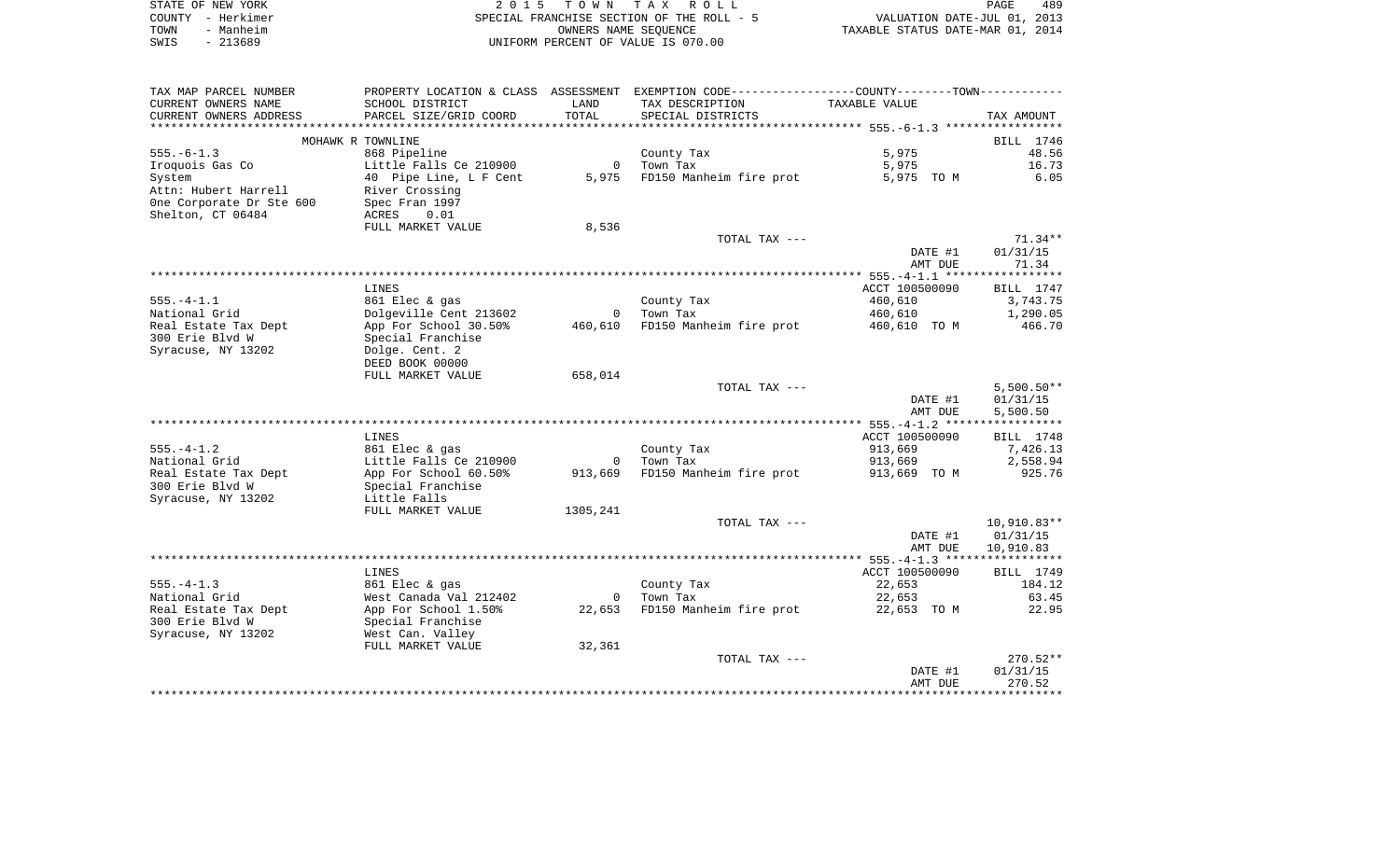|      | STATE OF NEW YORK | 2015 TOWN TAX ROLL                                       | PAGE                        | 490 |
|------|-------------------|----------------------------------------------------------|-----------------------------|-----|
|      | COUNTY – Herkimer | SPECIAL FRANCHISE SECTION OF THE ROLL - 5                | VALUATION DATE-JUL 01, 2013 |     |
| TOWN | - Manheim         | TAXABLE STATUS DATE-MAR 01, 2014<br>OWNERS NAME SEOUENCE |                             |     |
| SWIS | $-213689$         | UNIFORM PERCENT OF VALUE IS 070.00                       |                             |     |

| TAX MAP PARCEL NUMBER    |                                  |                | PROPERTY LOCATION & CLASS ASSESSMENT EXEMPTION CODE---------------COUNTY-------TOWN---------- |                |            |
|--------------------------|----------------------------------|----------------|-----------------------------------------------------------------------------------------------|----------------|------------|
| CURRENT OWNERS NAME      | SCHOOL DISTRICT                  | LAND           | TAX DESCRIPTION                                                                               | TAXABLE VALUE  |            |
| CURRENT OWNERS ADDRESS   | PARCEL SIZE/GRID COORD           | TOTAL          | SPECIAL DISTRICTS                                                                             |                | TAX AMOUNT |
|                          |                                  |                |                                                                                               |                |            |
|                          | LINES                            |                |                                                                                               | ACCT 100500090 | BILL 1750  |
| $555. - 4 - 1.4$         | 861 Elec & gas                   |                | County Tax                                                                                    | 75,510         | 613.73     |
| National Grid            | O-E-StJ Cent<br>273803           | $\overline{0}$ | Town Tax                                                                                      | 75,510         | 211.48     |
| Real Estate Tax Dept     | App For School 5.00%             | 75,510         | FD150 Manheim fire prot 55,510 TO M 36.51                                                     |                |            |
| 300 Erie Blvd W          | Spec Fran 1997                   |                |                                                                                               |                |            |
| Syracuse, NY 13202       | Oppenheim                        |                |                                                                                               |                |            |
|                          | FULL MARKET VALUE                | 107,871        |                                                                                               |                |            |
|                          |                                  |                | TOTAL TAX ---                                                                                 |                | $901.72**$ |
|                          |                                  |                |                                                                                               | DATE #1        | 01/31/15   |
|                          |                                  |                |                                                                                               | AMT DUE        | 901.72     |
|                          |                                  |                |                                                                                               |                |            |
|                          | LINES                            |                |                                                                                               | ACCT 100500090 | BILL 1751  |
| $555. - 4 - 1.5$         | 861 Elec & gas                   |                | County Tax                                                                                    | 37,755         | 306.87     |
| National Grid            | O-E-StJ Cent<br>273803           | $\overline{0}$ | Town Tax                                                                                      | 37,755         | 105.74     |
| 300 Erie Blvd W          | App For School 2.50%             | 37,755         | FD150 Manheim fire prot 37,755 TO M                                                           |                | 38.25      |
| Syracuse, NY 13202       | Spec Fran 1997                   |                |                                                                                               |                |            |
|                          | St Johnsville                    |                |                                                                                               |                |            |
|                          | FULL MARKET VALUE                | 53,936         |                                                                                               |                |            |
|                          |                                  |                | TOTAL TAX ---                                                                                 |                | $450.86**$ |
|                          |                                  |                |                                                                                               | DATE #1        | 01/31/15   |
|                          |                                  |                |                                                                                               |                | 450.86     |
|                          |                                  |                |                                                                                               | AMT DUE        |            |
|                          | LINES                            |                |                                                                                               |                | BILL 1752  |
| $555. - 7 - 1$           | 861 Elec & gas                   |                |                                                                                               | 453            | 3.68       |
|                          |                                  | $\overline{0}$ | County Tax                                                                                    |                |            |
| Telergy Joint Venture    | Dolgeville Cent 213602           |                | Town Tax                                                                                      | 453            | 1.27       |
| 10 Tereqy Pkwy           |                                  | 453            | School Relevy                                                                                 |                | 9.29       |
| East Syracuse, NY 13057  | FULL MARKET VALUE                | 647            | FD150 Manheim fire prot                                                                       | 453 TO M       | .46        |
|                          |                                  |                | TOTAL TAX ---                                                                                 |                | $14.70**$  |
|                          |                                  |                |                                                                                               | DATE #1        | 01/31/15   |
|                          |                                  |                |                                                                                               | AMT DUE        | 14.70      |
|                          |                                  |                |                                                                                               |                |            |
|                          | CABLES                           |                |                                                                                               | ACCT 100500120 | BILL 1753  |
| $555. - 6 - 1.1$         | 869 Television                   |                | County Tax                                                                                    | 24,875         | 202.18     |
| Time Warner Cable        | Dolgeville Cent 213602           |                | 0     Town  Tax                                                                               | 24,875         | 69.67      |
| PO Box 7467              | 3.3 Mi Cable, (app 65.3%) 24,875 |                | FD150 Manheim fire prot                                                                       | 24,875 TO M    | 25.20      |
| Charlotte, NC 28241-7467 | Special Franchise                |                |                                                                                               |                |            |
|                          | Dolgeville School                |                |                                                                                               |                |            |
|                          | FULL MARKET VALUE                | 35,536         |                                                                                               |                |            |
|                          |                                  |                | TOTAL TAX ---                                                                                 |                | $297.05**$ |
|                          |                                  |                |                                                                                               | DATE #1        | 01/31/15   |
|                          |                                  |                |                                                                                               | AMT DUE        | 297.05     |
|                          |                                  |                |                                                                                               |                |            |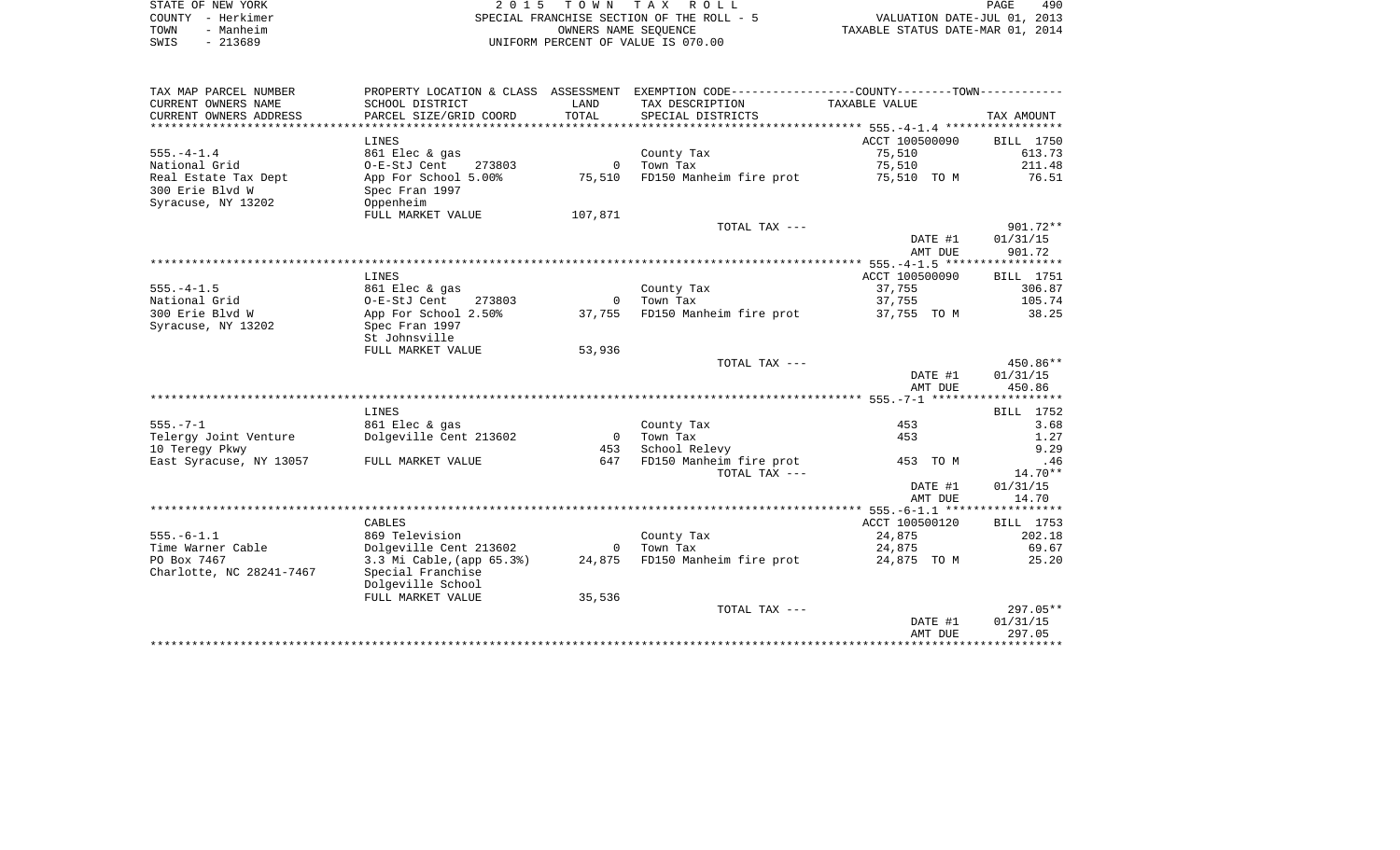| STATE OF NEW YORK |           | 2015 TOWN TAX ROLL                        | PAGE                             | 491 |
|-------------------|-----------|-------------------------------------------|----------------------------------|-----|
| COUNTY - Herkimer |           | SPECIAL FRANCHISE SECTION OF THE ROLL - 5 | VALUATION DATE-JUL 01, 2013      |     |
| TOWN              | - Manheim | OWNERS NAME SEOUENCE                      | TAXABLE STATUS DATE-MAR 01, 2014 |     |
| SWIS              | $-213689$ | UNIFORM PERCENT OF VALUE IS 070.00        |                                  |     |

| TAX MAP PARCEL NUMBER    | PROPERTY LOCATION & CLASS ASSESSMENT |                | EXEMPTION CODE----------------COUNTY-------TOWN-----------       |                |            |
|--------------------------|--------------------------------------|----------------|------------------------------------------------------------------|----------------|------------|
| CURRENT OWNERS NAME      | SCHOOL DISTRICT                      | LAND           | TAX DESCRIPTION                                                  | TAXABLE VALUE  |            |
| CURRENT OWNERS ADDRESS   | PARCEL SIZE/GRID COORD               | TOTAL          | SPECIAL DISTRICTS                                                |                | TAX AMOUNT |
|                          |                                      | **********     | ************************************555.-6-1.2 ***************** |                |            |
|                          | CABLES                               |                |                                                                  | ACCT 100500120 | BILL 1754  |
| $555. - 6 - 1.2$         | 869 Television                       |                | County Tax                                                       | 13,219         | 107.44     |
| Time Warner Cable        | Little Falls Ce 210900               | $\overline{0}$ | Town Tax                                                         | 13,219         | 37.02      |
| PO Box 7467              | 2 Mi Cable (App 34.7%)               | 13,219         | FD150 Manheim fire prot                                          | 13,219 TO M    | 13.39      |
| Charlotte, NC 28241-7467 | Special Franchise                    |                |                                                                  |                |            |
|                          | Little Falls School                  |                |                                                                  |                |            |
|                          | FULL MARKET VALUE                    | 18,884         |                                                                  |                |            |
|                          |                                      |                | TOTAL TAX ---                                                    |                | 157.85**   |
|                          |                                      |                |                                                                  | DATE #1        | 01/31/15   |
|                          |                                      |                |                                                                  | AMT DUE        | 157.85     |
|                          |                                      |                |                                                                  |                |            |
|                          |                                      |                |                                                                  | ACCT 100500060 | BILL 1755  |
| $555. - 3 - 1.1$         | 866 Telephone                        |                | County Tax                                                       | 3,325          | 27.02      |
| Verizon New York Inc     | West Canada Val 212402               | $\mathbf 0$    | Town Tax                                                         | 3,325          | 9.31       |
| C/O Duff Phelps          | App For School 1.50%                 | 3,325          | FD150 Manheim fire prot                                          | 3,325 TO M     | 3.37       |
| PO Box 2749              | Spec Franchise                       |                |                                                                  |                |            |
| Addison, TX 75001        | West Can Valley                      |                |                                                                  |                |            |
|                          | DEED BOOK 00000                      |                |                                                                  |                |            |
|                          | FULL MARKET VALUE                    | 4,750          |                                                                  |                |            |
|                          |                                      |                | TOTAL TAX ---                                                    |                | $39.70**$  |
|                          |                                      |                |                                                                  | DATE #1        | 01/31/15   |
|                          |                                      |                |                                                                  | AMT DUE        | 39.70      |
|                          |                                      |                |                                                                  |                |            |
|                          |                                      |                |                                                                  | ACCT 100500060 | BILL 1756  |
| $555. - 3 - 1.2$         | 866 Telephone                        |                | County Tax                                                       | 5,541          | 45.04      |
| Verizon New York Inc     | O-E-StJ Cent<br>273803               | $\mathbf{0}$   | Town Tax                                                         | 5,541          | 15.52      |
| C/O Duff & Phelps        | App For School 2.50%                 | 5,541          | FD150 Manheim fire prot                                          | 5,541 TO M     | 5.61       |
| PO Box 2749              | Spec Franchise                       |                |                                                                  |                |            |
| Addison, TX 75001        | St Johnsville                        |                |                                                                  |                |            |
|                          | FULL MARKET VALUE                    | 7,916          |                                                                  |                |            |
|                          |                                      |                | TOTAL TAX ---                                                    |                | 66.17**    |
|                          |                                      |                |                                                                  | DATE #1        | 01/31/15   |
|                          |                                      |                |                                                                  | AMT DUE        | 66.17      |
|                          |                                      |                |                                                                  |                |            |
|                          | WIRES                                |                |                                                                  | ACCT 100500060 | BILL 1757  |
| $555. - 3 - 1.3$         | 866 Telephone                        |                | County Tax                                                       | 11,083         | 90.08      |
| Verizon New York Inc     | 273803<br>O-E-StJ Cent               | $\overline{0}$ | Town Tax                                                         | 11,083         | 31.04      |
| $C/O$ Duff & Phelps      | App For School 5.00%                 | 11,083         | FD150 Manheim fire prot                                          | 11,083 TO M    | 11.23      |
| PO Box 2749              | Special Franchise                    |                |                                                                  |                |            |
| Addison, TX 75001        | Oppenheim                            |                |                                                                  |                |            |
|                          | FULL MARKET VALUE                    | 15,833         |                                                                  |                |            |
|                          |                                      |                | TOTAL TAX ---                                                    |                | $132.35**$ |
|                          |                                      |                |                                                                  | DATE #1        | 01/31/15   |
|                          |                                      |                |                                                                  | AMT DUE        | 132.35     |
|                          |                                      |                |                                                                  |                |            |
|                          |                                      |                |                                                                  |                |            |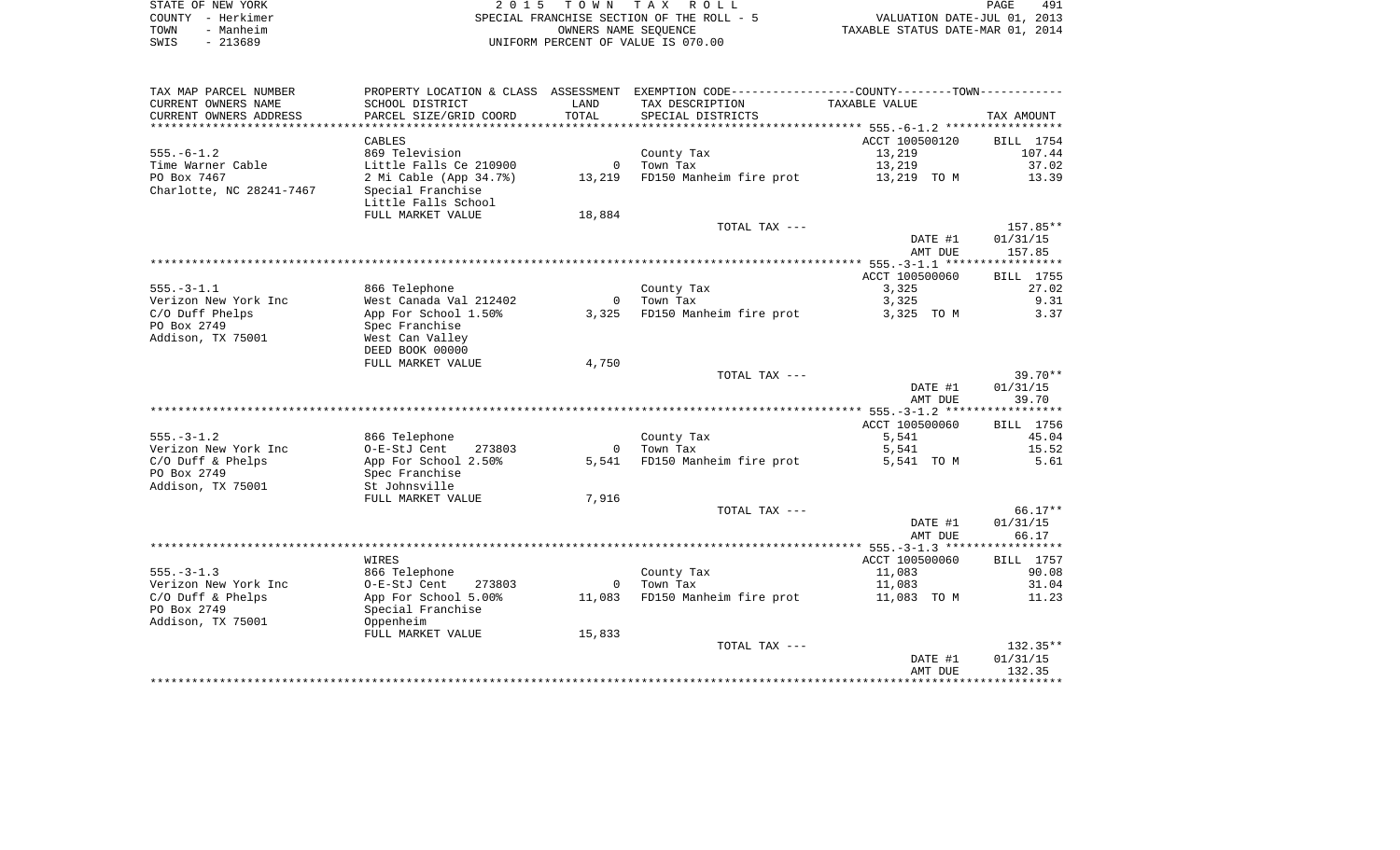|      | STATE OF NEW YORK | 2015 TOWN TAX ROLL                        | PAGE                             | 492 |
|------|-------------------|-------------------------------------------|----------------------------------|-----|
|      | COUNTY - Herkimer | SPECIAL FRANCHISE SECTION OF THE ROLL - 5 | VALUATION DATE-JUL 01, 2013      |     |
| TOWN | - Manheim         | OWNERS NAME SEOUENCE                      | TAXABLE STATUS DATE-MAR 01, 2014 |     |
| SWIS | $-213689$         | UNIFORM PERCENT OF VALUE IS 070.00        |                                  |     |

| TAX MAP PARCEL NUMBER                                   | PROPERTY LOCATION & CLASS ASSESSMENT               |                | EXEMPTION CODE----------------COUNTY-------TOWN----------- |                          |                  |
|---------------------------------------------------------|----------------------------------------------------|----------------|------------------------------------------------------------|--------------------------|------------------|
| CURRENT OWNERS NAME                                     | SCHOOL DISTRICT                                    | LAND           | TAX DESCRIPTION                                            | TAXABLE VALUE            |                  |
| CURRENT OWNERS ADDRESS                                  | PARCEL SIZE/GRID COORD                             |                | TOTAL SPECIAL DISTRICTS                                    |                          | TAX AMOUNT       |
|                                                         |                                                    |                |                                                            |                          |                  |
|                                                         | WIRES                                              |                |                                                            | ACCT 100500060 BILL 1758 |                  |
| $555. - 3 - 1.4$                                        | 866 Telephone                                      |                | County Tax                                                 | 67,605                   | 549.48           |
| Verizon New York Inc                                    | Dolgeville Cent 213602                             |                | 0 Town Tax                                                 | 67,605                   | 189.34           |
| $C/O$ Duff & Phelps<br>PO Box 2749<br>Addison, TX 75001 | App For School 30.50<br>Special Franchise<br>D.c.2 |                | 67,605 FD150 Manheim fire prot                             | 67,605 TO M              | 68.50            |
|                                                         | FULL MARKET VALUE                                  | 96,579         |                                                            |                          |                  |
|                                                         |                                                    |                | TOTAL TAX ---                                              |                          | 807.32**         |
|                                                         |                                                    |                |                                                            |                          | DATE #1 01/31/15 |
|                                                         |                                                    |                |                                                            |                          | AMT DUE 807.32   |
|                                                         |                                                    |                |                                                            |                          |                  |
|                                                         | WIRES                                              |                |                                                            | ACCT 100500060           | BILL 1759        |
| $555. - 3 - 1.5$                                        | 866 Telephone                                      |                | County Tax                                                 | 134,101                  | 1,089.95         |
| Verizon New York Inc                                    | Little Falls Ce 210900                             | $\overline{0}$ | Town Tax                                                   | 134,101                  | 375.58           |
| $C/O$ Duff & Phelps<br>PO Box 2749<br>Addison, TX 75001 | App For School 60.50<br>Special Franchise<br>L.f.1 |                | 134,101 FD150 Manheim fire prot                            | 134,101 TO M             | 135.88           |
|                                                         | FULL MARKET VALUE                                  | 191,573        |                                                            |                          |                  |
|                                                         |                                                    |                | TOTAL TAX ---                                              |                          | $1,601.41**$     |
|                                                         |                                                    |                |                                                            | DATE #1                  | 01/31/15         |
|                                                         |                                                    |                |                                                            | AMT DUE                  | 1,601.41         |
|                                                         |                                                    |                |                                                            |                          |                  |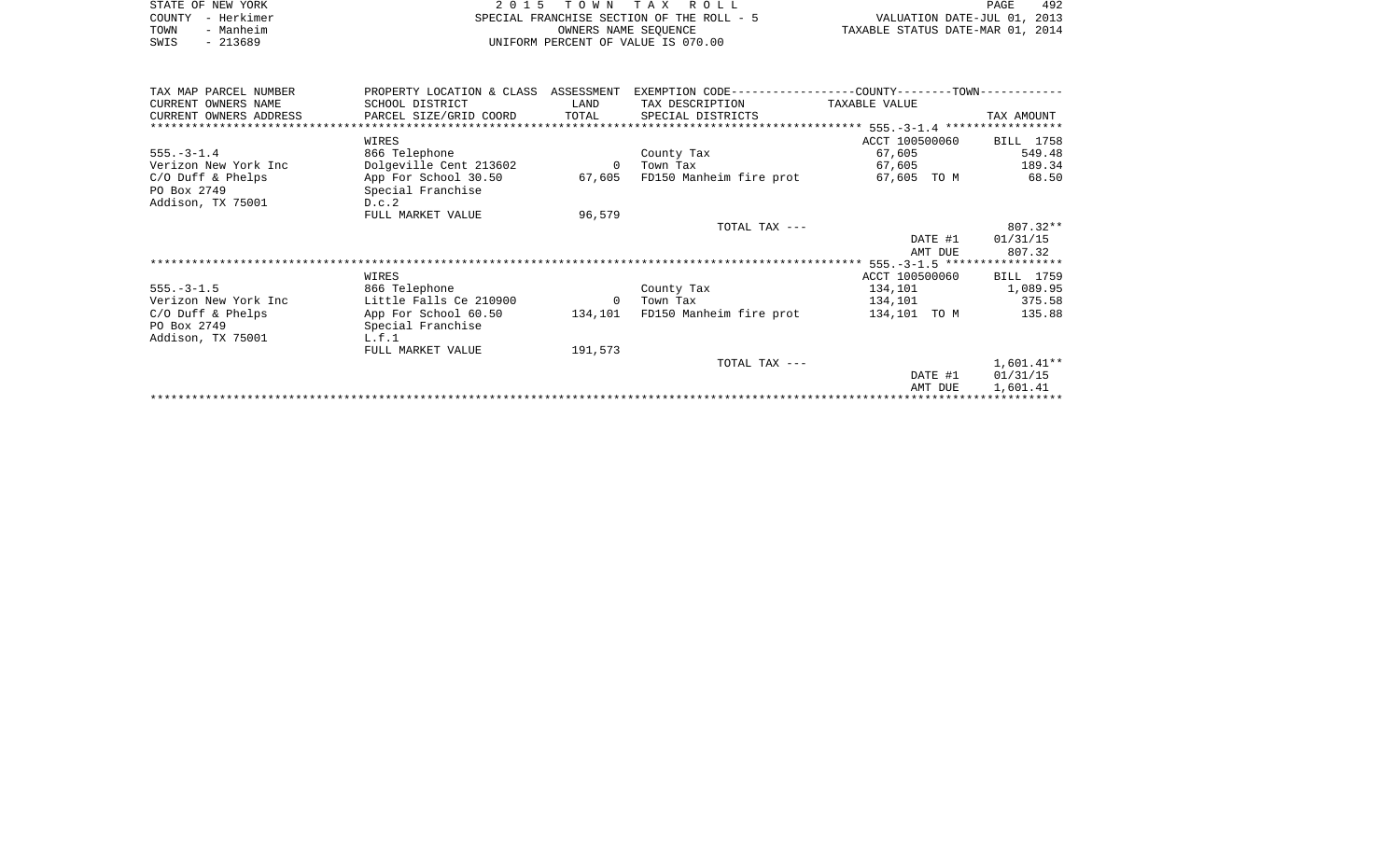|      | STATE OF NEW YORK | 2015 TOWN TAX ROLL                        | PAGE                             | 493 |
|------|-------------------|-------------------------------------------|----------------------------------|-----|
|      | COUNTY - Herkimer | SPECIAL FRANCHISE SECTION OF THE ROLL - 5 | VALUATION DATE-JUL 01, 2013      |     |
| TOWN | - Manheim         |                                           | TAXABLE STATUS DATE-MAR 01, 2014 |     |
| SWIS | - 213689          | UNIFORM PERCENT OF VALUE IS 070.00        | RPS155/V04/L015                  |     |
|      |                   |                                           | CURRENT DATE 12/17/2014          |     |

#### \*\*\* S P E C I A L D I S T R I C T S U M M A R Y \*\*\*

| CODE DISTRICT NAME PARCELS | TOTAL | EXTENSION<br>TYPE | EXTENSION<br>VALUE | AD VALOREM<br>VALUE | EXEMPT<br>AMOUNT | TAXABLE<br>VALUE | TOTAL<br>TAX |
|----------------------------|-------|-------------------|--------------------|---------------------|------------------|------------------|--------------|
| FD150 Manheim fire p       |       | 14 TOTAL M        |                    | 1776,374            |                  | 1776,374         | .,799.86     |

### \*\*\* S C H O O L D I S T R I C T S U M M A R Y \*\*\*

| CODE   | DISTRICT NAME             | TOTAL<br>PARCELS | ASSESSED<br>LAND | ASSESSED<br>TOTAL | <b>EXEMPT</b><br>AMOUNT | TOTAL<br>TAXABLE    |
|--------|---------------------------|------------------|------------------|-------------------|-------------------------|---------------------|
|        |                           |                  |                  |                   | STAR AMOUNT             | STAR TAXABLE        |
|        | Little Falls Central      | $\overline{4}$   |                  | 1066,964          |                         | 1,066,964           |
| 210900 | West Canada Valley        | 2                |                  | 25,978            |                         | 1,066,964<br>25,978 |
| 212402 | Dolgeville Central        | 4                |                  | 553,543           |                         | 25,978<br>553,543   |
| 213602 | O-E-StJ Cent              | 4                |                  | 129,889           |                         | 553,543<br>129,889  |
| 273803 |                           |                  |                  |                   |                         | 129,889             |
|        | $SUB - TO T AL$           | 14               |                  | 1776,374          |                         | 1,776,374           |
|        | S U B - T O T A $L(CONT)$ |                  |                  |                   |                         | 1,776,374           |
|        | TOTAL                     | 14               |                  | 1776,374          |                         | 1,776,374           |
|        | TO TAL (CONT)             |                  |                  |                   |                         | 1,776,374           |

\*\*\* S Y S T E M C O D E S S U M M A R Y \*\*\*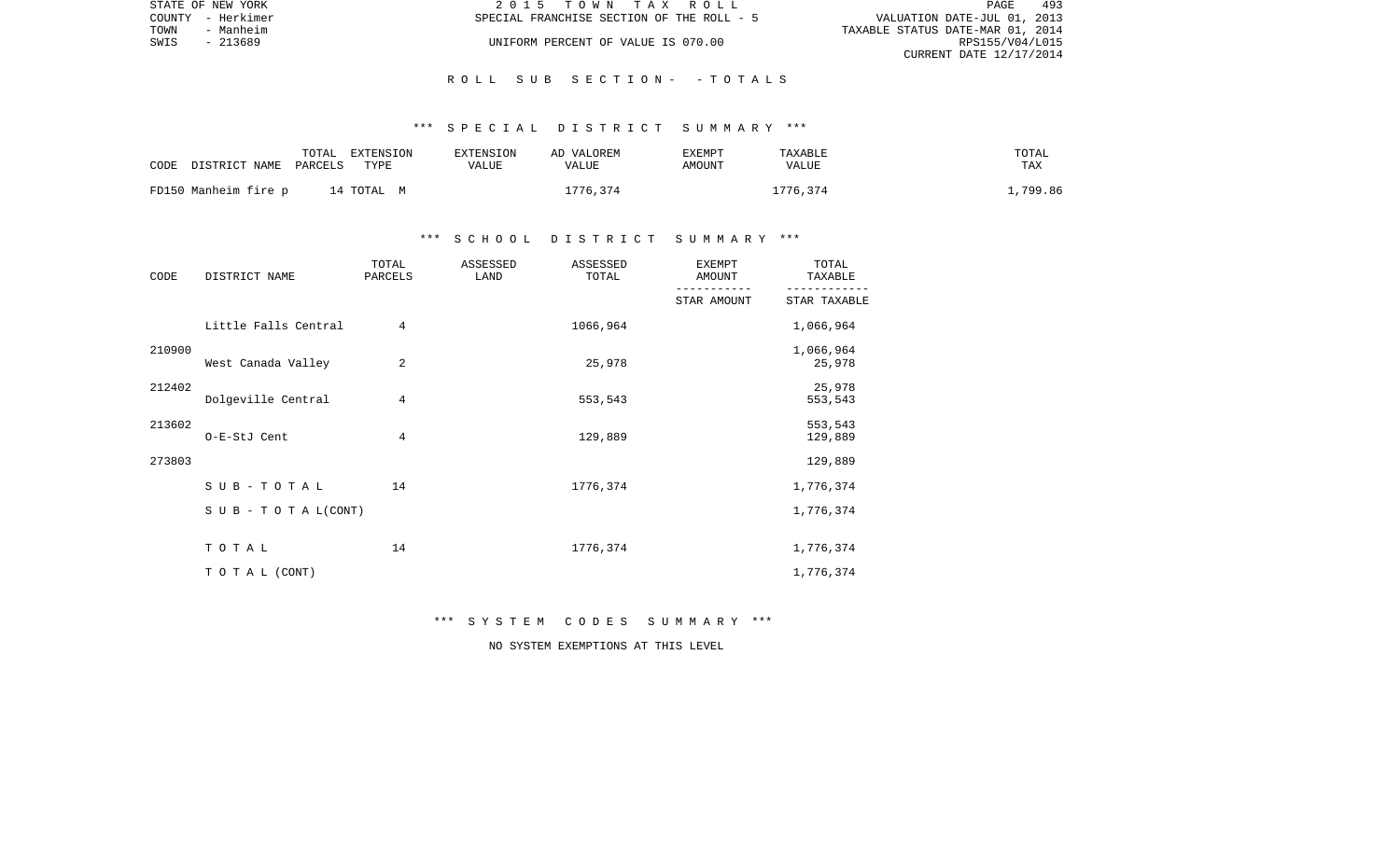| STATE OF NEW YORK | 2015 TOWN TAX ROLL                        | 494<br>PAGE                      |
|-------------------|-------------------------------------------|----------------------------------|
| COUNTY - Herkimer | SPECIAL FRANCHISE SECTION OF THE ROLL - 5 | VALUATION DATE-JUL 01, 2013      |
| TOWN<br>- Manheim |                                           | TAXABLE STATUS DATE-MAR 01, 2014 |
| SWIS<br>$-213689$ | UNIFORM PERCENT OF VALUE IS 070.00        | RPS155/V04/L015                  |
|                   |                                           | CURRENT DATE 12/17/2014          |
|                   |                                           |                                  |

#### \*\*\* E X E M P T I O N S U M M A R Y \*\*\*

#### NO EXEMPTIONS AT THIS LEVEL

| ROLL<br><b>SEC</b> | DESCRIPTION               | TOTAL<br>PARCELS | ASSESSED<br>LAND | ASSESSED<br>TOTAL | <b>EXEMPT</b><br>AMOUNT | TOTAL<br>TAXABLE |      | TOTAL<br>TAX |
|--------------------|---------------------------|------------------|------------------|-------------------|-------------------------|------------------|------|--------------|
|                    |                           |                  |                  |                   |                         |                  | TAX  |              |
|                    |                           |                  |                  |                   | STAR AMOUNT             | STAR TAXABLE     | RATE |              |
|                    | County Tax                |                  |                  | 1776,374          |                         | 1,776,374        |      | 14,438.03    |
|                    | Town Tax<br>School Relevy |                  |                  | 1776,374          |                         | 1,776,374        |      | 4,975.14     |
|                    |                           |                  |                  |                   |                         |                  |      | 9.29         |
|                    | SPEC DIST TAXES           |                  |                  |                   |                         |                  |      | 1,799.86     |
|                    | SPECIAL FRANCHISE         | 14               |                  |                   |                         |                  |      | 21, 222.32   |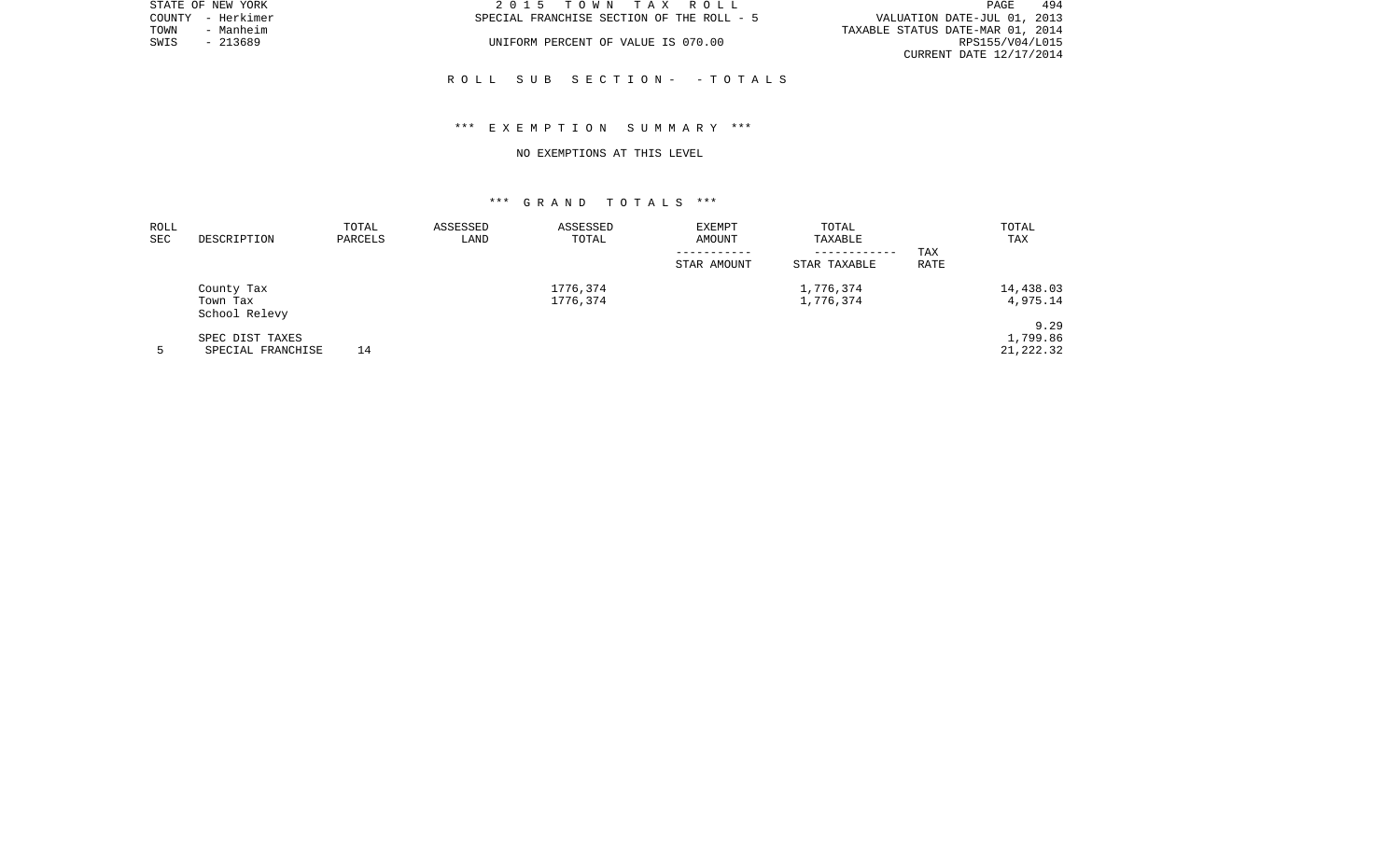|      | STATE OF NEW YORK | 2015 TOWN TAX ROLL                                                       | PAGE            | 495 |
|------|-------------------|--------------------------------------------------------------------------|-----------------|-----|
|      | COUNTY - Herkimer | VALUATION DATE-JUL 01, 2013<br>SPECIAL FRANCHISE SECTION OF THE ROLL - 5 |                 |     |
| TOWN | - Manheim         | TAXABLE STATUS DATE-MAR 01, 2014                                         |                 |     |
| SWIS | - 213689          | UNIFORM PERCENT OF VALUE IS 070.00                                       | RPS155/V04/L015 |     |
|      |                   | CURRENT DATE 12/17/2014                                                  |                 |     |

#### \*\*\* S P E C I A L D I S T R I C T S U M M A R Y \*\*\*

| CODE DISTRICT NAME PARCELS | EXTENSION<br>TOTAL<br>TYPE | EXTENSION<br>VALUE | AD VALOREM<br>VALUE | EXEMPT<br>AMOUNT | TAXABLE<br>VALUE | TOTAL<br>TAX |
|----------------------------|----------------------------|--------------------|---------------------|------------------|------------------|--------------|
| FD150 Manheim fire p       | 14 TOTAL M                 |                    | 1776,374            |                  | 1776,374         | 1,799.86     |

## \*\*\* S C H O O L D I S T R I C T S U M M A R Y \*\*\*

| CODE   | DISTRICT NAME             | TOTAL<br>PARCELS | ASSESSED<br>LAND | ASSESSED<br>TOTAL | <b>EXEMPT</b><br>AMOUNT | TOTAL<br>TAXABLE    |
|--------|---------------------------|------------------|------------------|-------------------|-------------------------|---------------------|
|        |                           |                  |                  |                   | STAR AMOUNT             | STAR TAXABLE        |
|        | Little Falls Central      | $\overline{4}$   |                  | 1066,964          |                         | 1,066,964           |
| 210900 | West Canada Valley        | 2                |                  | 25,978            |                         | 1,066,964<br>25,978 |
| 212402 | Dolgeville Central        | 4                |                  | 553,543           |                         | 25,978<br>553,543   |
| 213602 | O-E-StJ Cent              | 4                |                  | 129,889           |                         | 553,543<br>129,889  |
| 273803 |                           |                  |                  |                   |                         | 129,889             |
|        | $SUB - TO T AL$           | 14               |                  | 1776,374          |                         | 1,776,374           |
|        | S U B - T O T A $L(CONT)$ |                  |                  |                   |                         | 1,776,374           |
|        | TOTAL                     | 14               |                  | 1776,374          |                         | 1,776,374           |
|        | TO TAL (CONT)             |                  |                  |                   |                         | 1,776,374           |

\*\*\* S Y S T E M C O D E S S U M M A R Y \*\*\*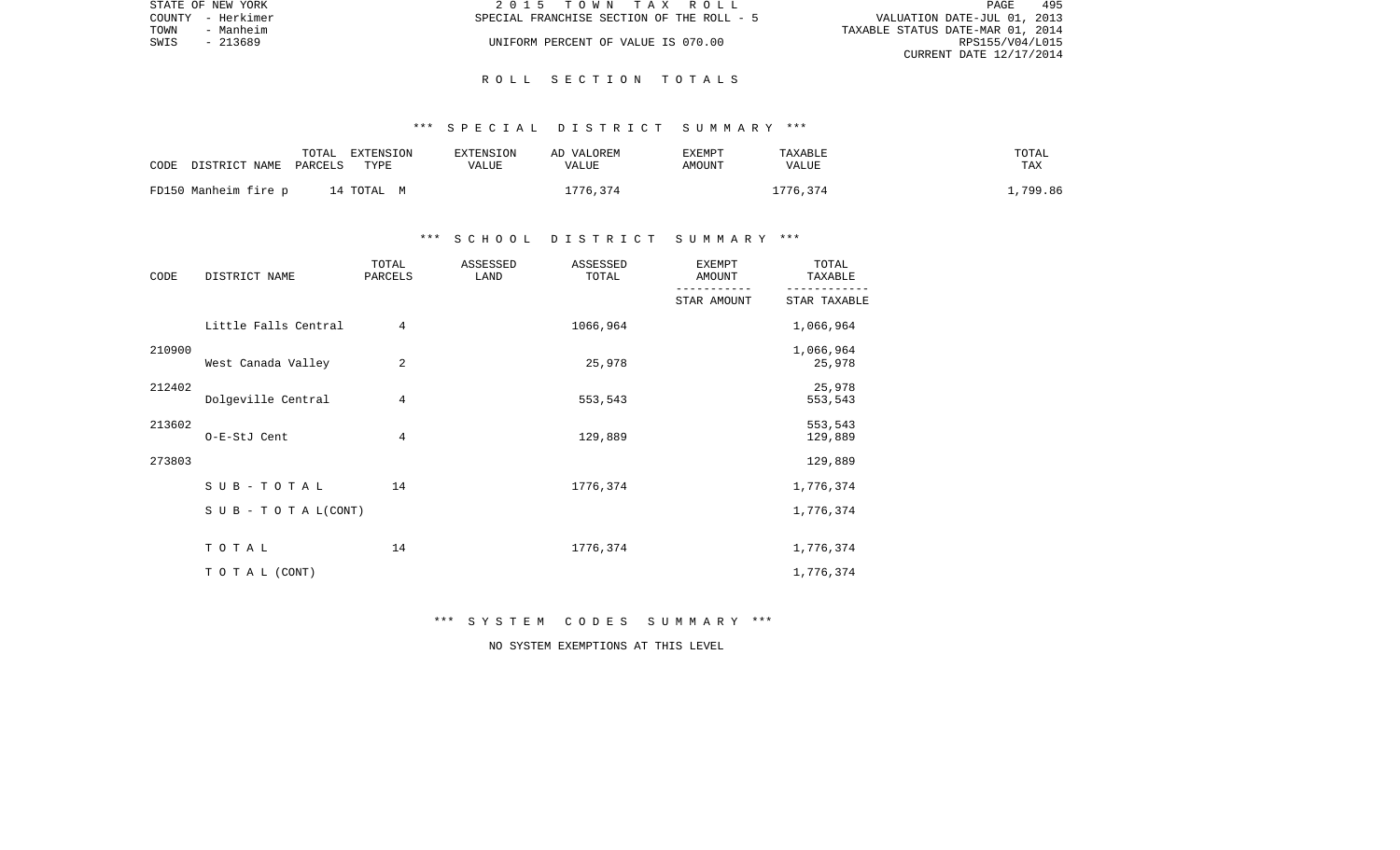|      | STATE OF NEW YORK | 2015 TOWN TAX ROLL                        | 496<br>PAGE                      |
|------|-------------------|-------------------------------------------|----------------------------------|
|      | COUNTY - Herkimer | SPECIAL FRANCHISE SECTION OF THE ROLL - 5 | VALUATION DATE-JUL 01, 2013      |
| TOWN | - Manheim         |                                           | TAXABLE STATUS DATE-MAR 01, 2014 |
| SWIS | - 213689          | UNIFORM PERCENT OF VALUE IS 070.00        | RPS155/V04/L015                  |
|      |                   |                                           | CURRENT DATE 12/17/2014          |

## \*\*\* E X E M P T I O N S U M M A R Y \*\*\*

#### NO EXEMPTIONS AT THIS LEVEL

| ROLL |                           | TOTAL   | ASSESSED | ASSESSED | <b>EXEMPT</b> | TOTAL        |             | TOTAL      |
|------|---------------------------|---------|----------|----------|---------------|--------------|-------------|------------|
| SEC  | DESCRIPTION               | PARCELS | LAND     | TOTAL    | AMOUNT        | TAXABLE      |             | TAX        |
|      |                           |         |          |          |               | ------------ | TAX         |            |
|      |                           |         |          |          | STAR AMOUNT   | STAR TAXABLE | <b>RATE</b> |            |
|      | County Tax                |         |          | 1776,374 |               | 1,776,374    |             | 14,438.03  |
|      | Town Tax<br>School Relevy |         |          | 1776,374 |               | 1,776,374    |             | 4,975.14   |
|      |                           |         |          |          |               |              |             | 9.29       |
|      | SPEC DIST TAXES           |         |          |          |               |              |             | 1,799.86   |
|      | SPECIAL FRANCHISE         | 14      |          |          |               |              |             | 21, 222.32 |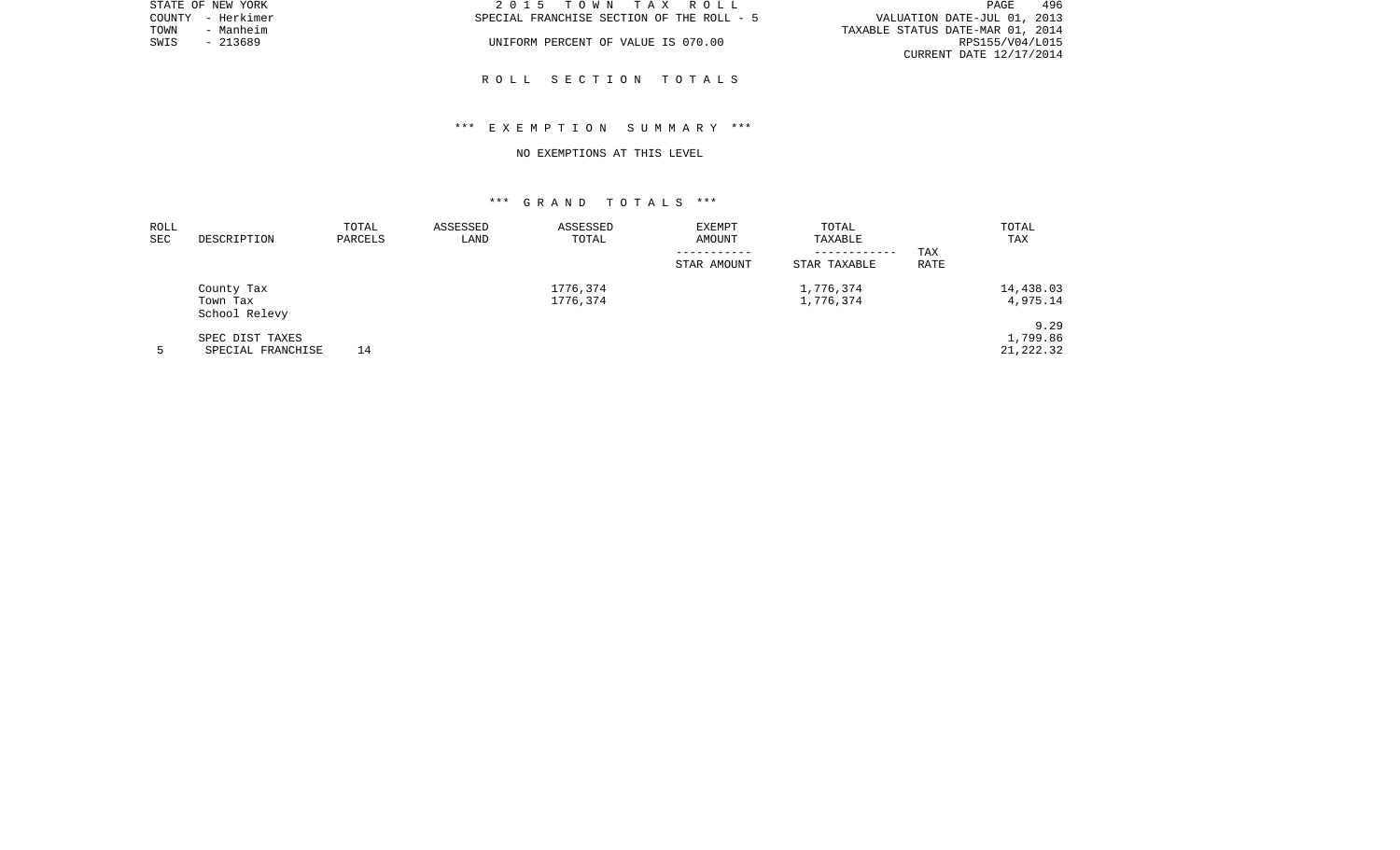|      | STATE OF NEW YORK | 2015 TOWN TAX ROLL                     |                                  | PAGE | 497 |
|------|-------------------|----------------------------------------|----------------------------------|------|-----|
|      | COUNTY - Herkimer | UTILITY & R.R. SECTION OF THE ROLL - 6 | VALUATION DATE-JUL 01, 2013      |      |     |
| TOWN | - Manheim         | OWNERS NAME SEOUENCE                   | TAXABLE STATUS DATE-MAR 01, 2014 |      |     |
| SWIS | - 213689          | UNIFORM PERCENT OF VALUE IS 070.00     |                                  |      |     |
|      |                   |                                        |                                  |      |     |

| TAX MAP PARCEL NUMBER      |                                    |             | PROPERTY LOCATION & CLASS ASSESSMENT EXEMPTION CODE----------------COUNTY-------TOWN---------- |                |              |
|----------------------------|------------------------------------|-------------|------------------------------------------------------------------------------------------------|----------------|--------------|
| CURRENT OWNERS NAME        | SCHOOL DISTRICT                    | LAND        | TAX DESCRIPTION                                                                                | TAXABLE VALUE  |              |
| CURRENT OWNERS ADDRESS     | PARCEL SIZE/GRID COORD             | TOTAL       | SPECIAL DISTRICTS                                                                              |                | TAX AMOUNT   |
|                            |                                    |             |                                                                                                |                |              |
|                            | TELEPHONE Buried Fiber Optic Cable |             |                                                                                                |                | BILL 1760    |
| 636.89-9999-601.7-1882     | 836 Telecom. eq.                   |             | County Tax                                                                                     | 132,290        | 1,075.23     |
| AT&T Communications Of NY  | Little Falls Ce 210900             | $\circ$     | Town Tax                                                                                       | 132,290        | 370.51       |
| Property Tax Unit 601700   | Outside Plant                      | 132,290     | FD150 Manheim fire prot                                                                        | 132,290 TO M   | 134.04       |
| PO Box 7207                | Location #888888                   |             |                                                                                                |                |              |
| Bedminster, NJ 07921-7207  | App Factor 0.7500                  |             |                                                                                                |                |              |
|                            | FULL MARKET VALUE                  | 188,986     |                                                                                                |                |              |
|                            |                                    |             | TOTAL TAX ---                                                                                  |                | $1,579.78**$ |
|                            |                                    |             |                                                                                                | DATE #1        | 01/31/15     |
|                            |                                    |             |                                                                                                | AMT DUE        | 1,579.78     |
|                            |                                    |             |                                                                                                |                |              |
|                            | TELEPHONE Buried Fiber Optic Cable |             |                                                                                                |                | BILL 1761    |
| 636.89-9999-601.7-1885     | 836 Telecom. eq.                   |             |                                                                                                | 44,097         | 358.41       |
|                            |                                    |             | County Tax                                                                                     |                |              |
| AT&T Communications Of NY  | O-E-StJ Cent<br>273803             | $\mathbf 0$ | Town Tax                                                                                       | 44,097         | 123.50       |
| Property Tax Unit 601700   | Outside Plant                      | 44,097      | FD150 Manheim fire prot                                                                        | 44,097 TO M    | 44.68        |
| PO Box 7207                | Location #8888880                  |             |                                                                                                |                |              |
| Bedminster N J, 07921-7207 | App Factor 0.2500E                 |             |                                                                                                |                |              |
|                            | FULL MARKET VALUE                  | 62,996      |                                                                                                |                |              |
|                            |                                    |             | TOTAL TAX ---                                                                                  |                | $526.59**$   |
|                            |                                    |             |                                                                                                | DATE #1        | 01/31/15     |
|                            |                                    |             |                                                                                                | AMT DUE        | 526.59       |
|                            |                                    |             |                                                                                                |                |              |
|                            | Off Barker Rd                      |             |                                                                                                |                | BILL 1762    |
| $108.4 - 2 - 90$           | 380 Pub Util Vac                   |             | County Tax                                                                                     | 9,500          | 77.21        |
| Brookfield Renewable Power | Little Falls Ce 210900             | 9,500       | Town Tax                                                                                       | 9,500          | 26.61        |
| Paul Brenton               | $380 - 298$                        | 9,500       | FD150 Manheim fire prot                                                                        | 9,500 TO M     | 9.63         |
| 200 Donald Lynch Blvd      | Off Barker Rd                      |             |                                                                                                |                |              |
| Marlborough, MA 01752      | ACRES<br>14.00                     |             |                                                                                                |                |              |
|                            | EAST-0418417 NRTH-1547636          |             |                                                                                                |                |              |
|                            | DEED BOOK 867<br>$PG-347$          |             |                                                                                                |                |              |
|                            | FULL MARKET VALUE                  | 13,571      |                                                                                                |                |              |
|                            |                                    |             | TOTAL TAX ---                                                                                  |                | $113.45**$   |
|                            |                                    |             |                                                                                                | DATE #1        | 01/31/15     |
|                            |                                    |             |                                                                                                | AMT DUE        | 113.45       |
|                            |                                    |             |                                                                                                |                |              |
|                            | 118 Inghams Mills Rd               |             |                                                                                                | ACCT 100300660 | BILL 1763    |
| $115.2 - 1 - 70$           | 874 Elec-hydro                     |             | County Tax                                                                                     | 761,500        | 6,189.33     |
| Brookfield Renewable Power | O-E-StJ Cent<br>273803             | 11,500      | Town Tax                                                                                       | 761,500        | 2,132.76     |
| PO Box 600                 | Location # 911020 874              | 761,500     | FD150 Manheim fire prot                                                                        | 761,500 TO M   | 771.57       |
| Marlborough, MA 01752      | Hydro Land                         |             |                                                                                                |                |              |
|                            | 118 Powerhouse Rd-Inghams          |             |                                                                                                |                |              |
|                            | 1.94<br>ACRES                      |             |                                                                                                |                |              |
|                            | EAST-0420467 NRTH-1540494          |             |                                                                                                |                |              |
|                            | DEED BOOK 867<br>PG-347            |             |                                                                                                |                |              |
|                            | FULL MARKET VALUE                  | 1087,857    |                                                                                                |                |              |
|                            |                                    |             | TOTAL TAX ---                                                                                  |                | $9,093.66**$ |
|                            |                                    |             |                                                                                                | DATE #1        | 01/31/15     |
|                            |                                    |             |                                                                                                | AMT DUE        | 9,093.66     |
|                            |                                    |             |                                                                                                |                |              |
|                            |                                    |             |                                                                                                |                |              |
|                            |                                    |             |                                                                                                |                |              |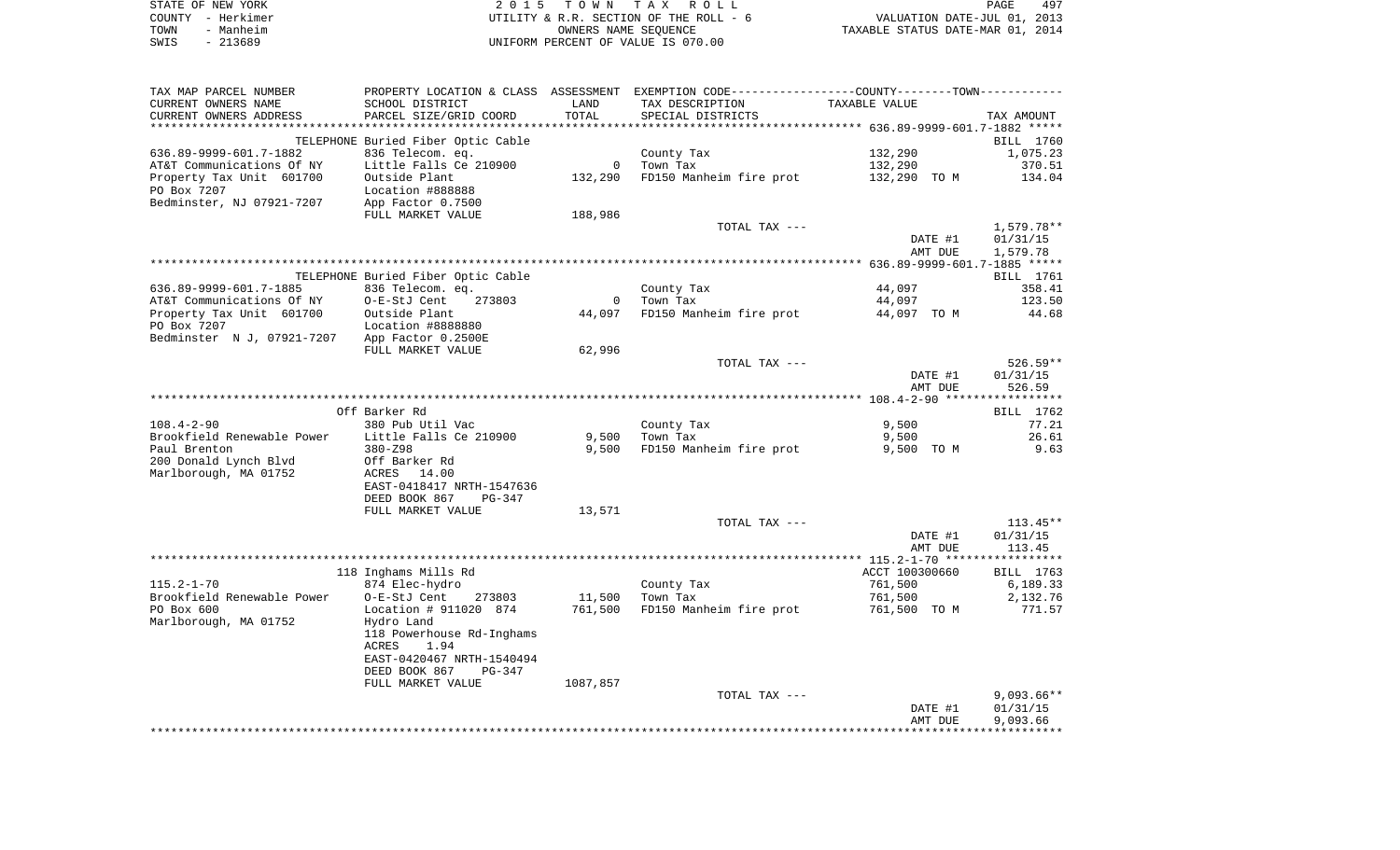| STATE OF NEW YORK<br>COUNTY - Herkimer<br>TOWN<br>- Manheim<br>SWIS<br>$-213689$ | 2 0 1 5                                                                       | T O W N              | TAX ROLL<br>UTILITY & R.R. SECTION OF THE ROLL - 6<br>OWNERS NAME SEQUENCE<br>UNIFORM PERCENT OF VALUE IS 070.00 | VALUATION DATE-JUL 01, 2013<br>TAXABLE STATUS DATE-MAR 01, 2014 | PAGE<br>498           |
|----------------------------------------------------------------------------------|-------------------------------------------------------------------------------|----------------------|------------------------------------------------------------------------------------------------------------------|-----------------------------------------------------------------|-----------------------|
| TAX MAP PARCEL NUMBER                                                            | PROPERTY LOCATION & CLASS ASSESSMENT                                          |                      | EXEMPTION CODE-----------------COUNTY-------TOWN-----------                                                      |                                                                 |                       |
| CURRENT OWNERS NAME                                                              | SCHOOL DISTRICT                                                               | LAND                 | TAX DESCRIPTION                                                                                                  | TAXABLE VALUE                                                   |                       |
| CURRENT OWNERS ADDRESS                                                           | PARCEL SIZE/GRID COORD<br>********************                                | TOTAL<br>*********** | SPECIAL DISTRICTS                                                                                                |                                                                 | TAX AMOUNT            |
|                                                                                  |                                                                               |                      |                                                                                                                  | ************** 115.2-2-27.1 ****************<br>ACCT 100300930  |                       |
| $115.2 - 2 - 27.1$                                                               | Inghams Mills Rd<br>870 Elect & Gas                                           |                      | County Tax                                                                                                       | 79,100                                                          | BILL 1764<br>642.91   |
| Brookfield Renewable Power                                                       | Little Falls Ce 210900                                                        | 79,100               | Town Tax                                                                                                         | 79,100                                                          | 221.54                |
| Paul Brenton                                                                     | Location # 911020                                                             | 79,100               | FD150 Manheim fire prot                                                                                          | 79,100 TO M                                                     | 80.15                 |
| 200 Donald Lynch Blvd<br>Marlborough, MA 01752                                   | Hydro Land<br>Ingham Mills Hydro<br>ACRES 153.20<br>EAST-0384667 NRTH-1113541 |                      |                                                                                                                  |                                                                 |                       |
|                                                                                  | DEED BOOK 867<br>PG-347                                                       |                      |                                                                                                                  |                                                                 |                       |
|                                                                                  | FULL MARKET VALUE                                                             | 113,000              | TOTAL TAX ---                                                                                                    |                                                                 | $944.60**$            |
|                                                                                  |                                                                               |                      |                                                                                                                  | DATE #1                                                         | 01/31/15              |
|                                                                                  |                                                                               |                      |                                                                                                                  | AMT DUE                                                         | 944.60                |
|                                                                                  |                                                                               |                      |                                                                                                                  |                                                                 |                       |
| $115.2 - 2 - 27.2$                                                               | Inghams                                                                       |                      |                                                                                                                  | ACCT 100300930                                                  | BILL 1765             |
| Brookfield Renewable Power                                                       | 870 Elect & Gas<br>O-E-StJ Cent<br>273803                                     | 158,600              | County Tax<br>Town Tax                                                                                           | 1319,900<br>1319,900                                            | 10,727.91<br>3,696.69 |
| Paul Brenton                                                                     | Location #911011                                                              | 1319,900             | FD150 Manheim fire prot                                                                                          | 1319,900 TO M                                                   | 1,337.36              |
| 200 Donald Lynch Blvd                                                            | Hydro Land                                                                    |                      |                                                                                                                  |                                                                 |                       |
| Marlborough, MA 01752                                                            | Beardsley Hydro                                                               |                      |                                                                                                                  |                                                                 |                       |
|                                                                                  | ACRES 312.20                                                                  |                      |                                                                                                                  |                                                                 |                       |
|                                                                                  | EAST-0384667 NRTH-1113541<br>DEED BOOK 867<br>PG-347                          |                      |                                                                                                                  |                                                                 |                       |
|                                                                                  | FULL MARKET VALUE                                                             | 1885,571             |                                                                                                                  |                                                                 |                       |
|                                                                                  |                                                                               |                      | TOTAL TAX ---                                                                                                    |                                                                 | 15,761.96**           |
|                                                                                  |                                                                               |                      |                                                                                                                  | DATE #1                                                         | 01/31/15              |
|                                                                                  |                                                                               |                      |                                                                                                                  | AMT DUE                                                         | 15,761.96             |
|                                                                                  | Inghams Mills Rd                                                              |                      |                                                                                                                  | *********** 115.2-2-27.3 ***************<br>ACCT 100300930      | BILL 1766             |
| $115.2 - 2 - 27.3$                                                               | 870 Elect & Gas                                                               |                      | County Tax                                                                                                       | 29,300                                                          | 238.15                |
| Brookfield Renewable Power                                                       | Dolgeville Cent 213602                                                        | 29,300               | Town Tax                                                                                                         | 29,300                                                          | 82.06                 |
| Paul Brenton                                                                     | Location $# 911020$                                                           | 29,300               | FD150 Manheim fire prot                                                                                          | 29,300 TO M                                                     | 29.69                 |
| 200 Donald Lynch Blvd                                                            | Hydro Land                                                                    |                      |                                                                                                                  |                                                                 |                       |
| Marlborough, MA 01752                                                            | Ingham Mills Hydro                                                            |                      |                                                                                                                  |                                                                 |                       |
|                                                                                  | ACRES 49.50<br>EAST-0384667 NRTH-1113541                                      |                      |                                                                                                                  |                                                                 |                       |
|                                                                                  | DEED BOOK 867<br>PG-347                                                       |                      |                                                                                                                  |                                                                 |                       |
|                                                                                  | FULL MARKET VALUE                                                             | 41,857               |                                                                                                                  |                                                                 |                       |
|                                                                                  |                                                                               |                      | TOTAL TAX ---                                                                                                    |                                                                 | 349.90**              |
|                                                                                  |                                                                               |                      |                                                                                                                  | DATE #1                                                         | 01/31/15              |
|                                                                                  | ***************************                                                   |                      |                                                                                                                  | AMT DUE<br>***********                                          | 349.90<br>*********** |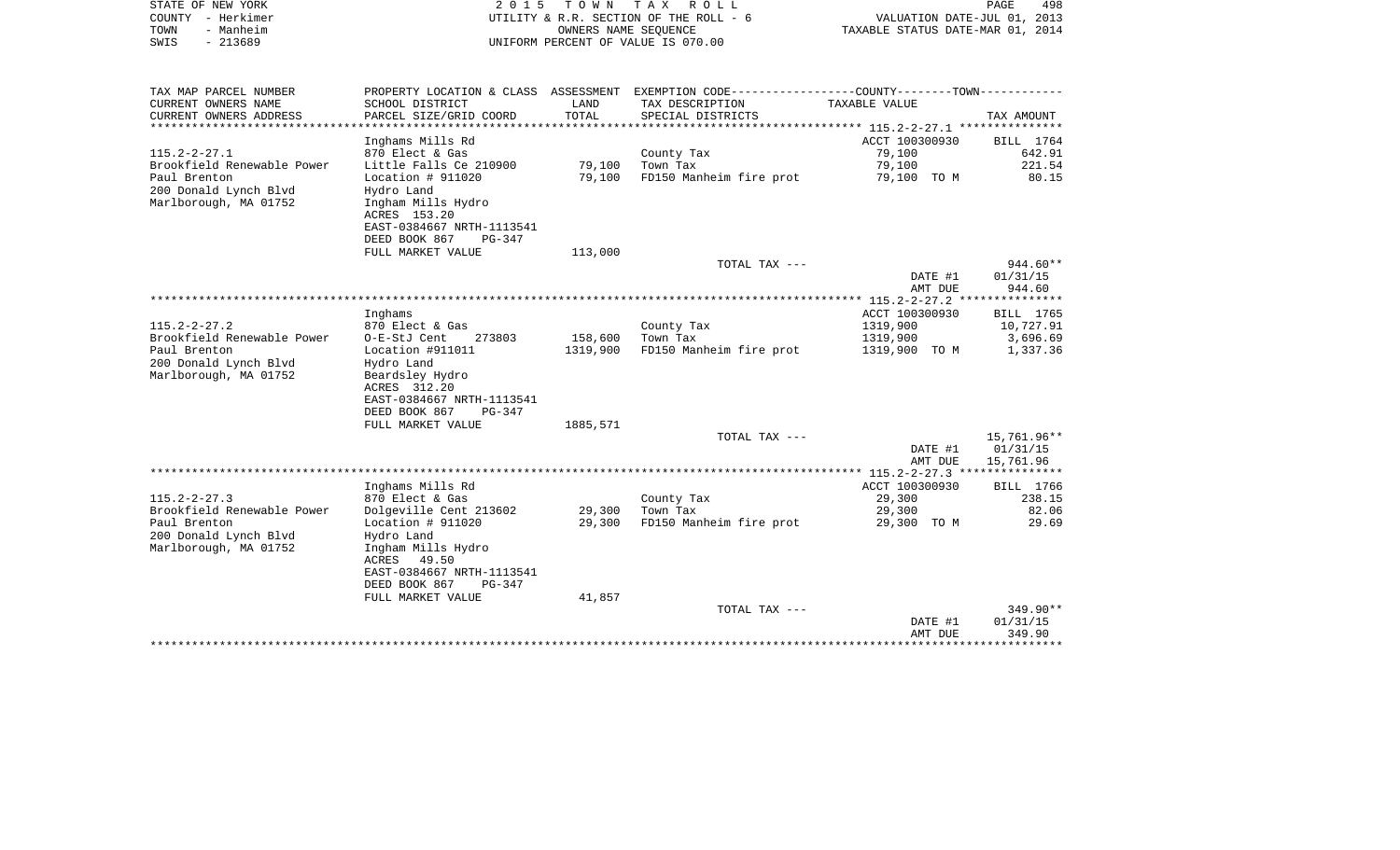| STATE OF NEW YORK<br>COUNTY - Herkimer<br>- Manheim<br>TOWN<br>$-213689$<br>SWIS | 2 0 1 5                                      | T O W N       | TAX ROLL<br>UTILITY & R.R. SECTION OF THE ROLL - 6<br>OWNERS NAME SEOUENCE<br>UNIFORM PERCENT OF VALUE IS 070.00 | VALUATION DATE-JUL 01, 2013<br>TAXABLE STATUS DATE-MAR 01, 2014 | 499<br>PAGE  |
|----------------------------------------------------------------------------------|----------------------------------------------|---------------|------------------------------------------------------------------------------------------------------------------|-----------------------------------------------------------------|--------------|
| TAX MAP PARCEL NUMBER                                                            |                                              |               | PROPERTY LOCATION & CLASS ASSESSMENT EXEMPTION CODE---------------COUNTY-------TOWN----------                    |                                                                 |              |
| CURRENT OWNERS NAME<br>CURRENT OWNERS ADDRESS                                    | SCHOOL DISTRICT<br>PARCEL SIZE/GRID COORD    | LAND<br>TOTAL | TAX DESCRIPTION<br>SPECIAL DISTRICTS                                                                             | TAXABLE VALUE                                                   | TAX AMOUNT   |
| *************************                                                        | Beardslee Crk                                |               |                                                                                                                  |                                                                 | BILL 1767    |
| $123.1 - 1 - 30$                                                                 | 874 Elec-hydro                               |               | County Tax                                                                                                       | 213,300                                                         | 1,733.66     |
| Brookfield Renewable Power                                                       | O-E-StJ Cent<br>273803                       | 85,800        | Town Tax                                                                                                         | 213,300                                                         | 597.40       |
| Paul Brenton                                                                     | 874                                          | 213,300       | FD150 Manheim fire prot                                                                                          | 213,300 TO M                                                    | 216.12       |
| 200 Donald Lynch Blvd<br>Marlborough, MA 01752                                   | E Canada Crk<br>ACRES 113.60                 |               |                                                                                                                  |                                                                 |              |
|                                                                                  | EAST-0426136 NRTH-1528480                    |               |                                                                                                                  |                                                                 |              |
|                                                                                  | DEED BOOK 867<br>PG-347<br>FULL MARKET VALUE |               |                                                                                                                  |                                                                 |              |
|                                                                                  |                                              | 304,714       | TOTAL TAX ---                                                                                                    |                                                                 | $2,547.18**$ |
|                                                                                  |                                              |               |                                                                                                                  | DATE #1                                                         | 01/31/15     |
|                                                                                  |                                              |               |                                                                                                                  | AMT DUE                                                         | 2,547.18     |
|                                                                                  |                                              |               |                                                                                                                  |                                                                 |              |
|                                                                                  | 246 Saltsman Rd                              |               |                                                                                                                  | ACCT 100300690                                                  | BILL 1768    |
| $666. - 4 - 6$                                                                   | 874 Elec-hydro                               |               | County Tax                                                                                                       | 7600,000                                                        | 61,771.41    |
| Brookfield Renewable Power                                                       | O-E-StJ Cent<br>273803                       | $\Omega$      | Town Tax                                                                                                         | 7600,000                                                        | 21,285.57    |
| Paul Brenton                                                                     | Location $# 911011$                          | 7600,000      | FD150 Manheim fire prot                                                                                          | 7600,000 TO M                                                   | 7,700.54     |
| 200 Donald Lynch Blvd                                                            | Beardsley Hydro                              |               |                                                                                                                  |                                                                 |              |
| Marlborough, MA 01752                                                            | Hydro Plant Facilities                       |               |                                                                                                                  |                                                                 |              |
|                                                                                  | DEED BOOK 00000<br>FULL MARKET VALUE         | 10857,143     |                                                                                                                  |                                                                 |              |
|                                                                                  |                                              |               | TOTAL TAX ---                                                                                                    |                                                                 | 90,757.52**  |
|                                                                                  |                                              |               |                                                                                                                  | DATE #1                                                         | 01/31/15     |
|                                                                                  |                                              |               |                                                                                                                  | AMT DUE                                                         | 90,757.52    |
|                                                                                  |                                              |               |                                                                                                                  |                                                                 |              |
|                                                                                  | 543 Ritter Rd                                |               |                                                                                                                  |                                                                 | BILL 1769    |
| $115.3 - 1 - 28.3$                                                               | 831 Tele Comm                                |               | County Tax                                                                                                       | 192,700                                                         | 1,566.23     |
| Crown Atlantic Co. Llc.                                                          | Little Falls Ce 210900                       | 5,500         | Town Tax                                                                                                         | 192,700                                                         | 539.70       |
| Attn: Pmb 353-816-648                                                            | Location $# 213601$                          | 192,700       | FD150 Manheim fire prot                                                                                          | 192,700 TO M                                                    | 195.25       |
| 4017 Washington Rd                                                               | Cellular Telephone Site                      |               |                                                                                                                  |                                                                 |              |
| Mcmurray, PA 15317                                                               | 25' Front On Ritter Rd<br>FRNT<br>30.00 DPTH |               |                                                                                                                  |                                                                 |              |
|                                                                                  | <b>ACRES</b><br>5.90                         |               |                                                                                                                  |                                                                 |              |
|                                                                                  | EAST-0407425 NRTH-1537095                    |               |                                                                                                                  |                                                                 |              |
|                                                                                  | DEED BOOK 887<br>PG-671                      |               |                                                                                                                  |                                                                 |              |
|                                                                                  | FULL MARKET VALUE                            | 275,286       |                                                                                                                  |                                                                 |              |
|                                                                                  |                                              |               | TOTAL TAX ---                                                                                                    |                                                                 | $2,301.18**$ |
|                                                                                  |                                              |               |                                                                                                                  | DATE #1                                                         | 01/31/15     |
|                                                                                  |                                              |               |                                                                                                                  | AMT DUE                                                         | 2,301.18     |
|                                                                                  |                                              |               |                                                                                                                  |                                                                 |              |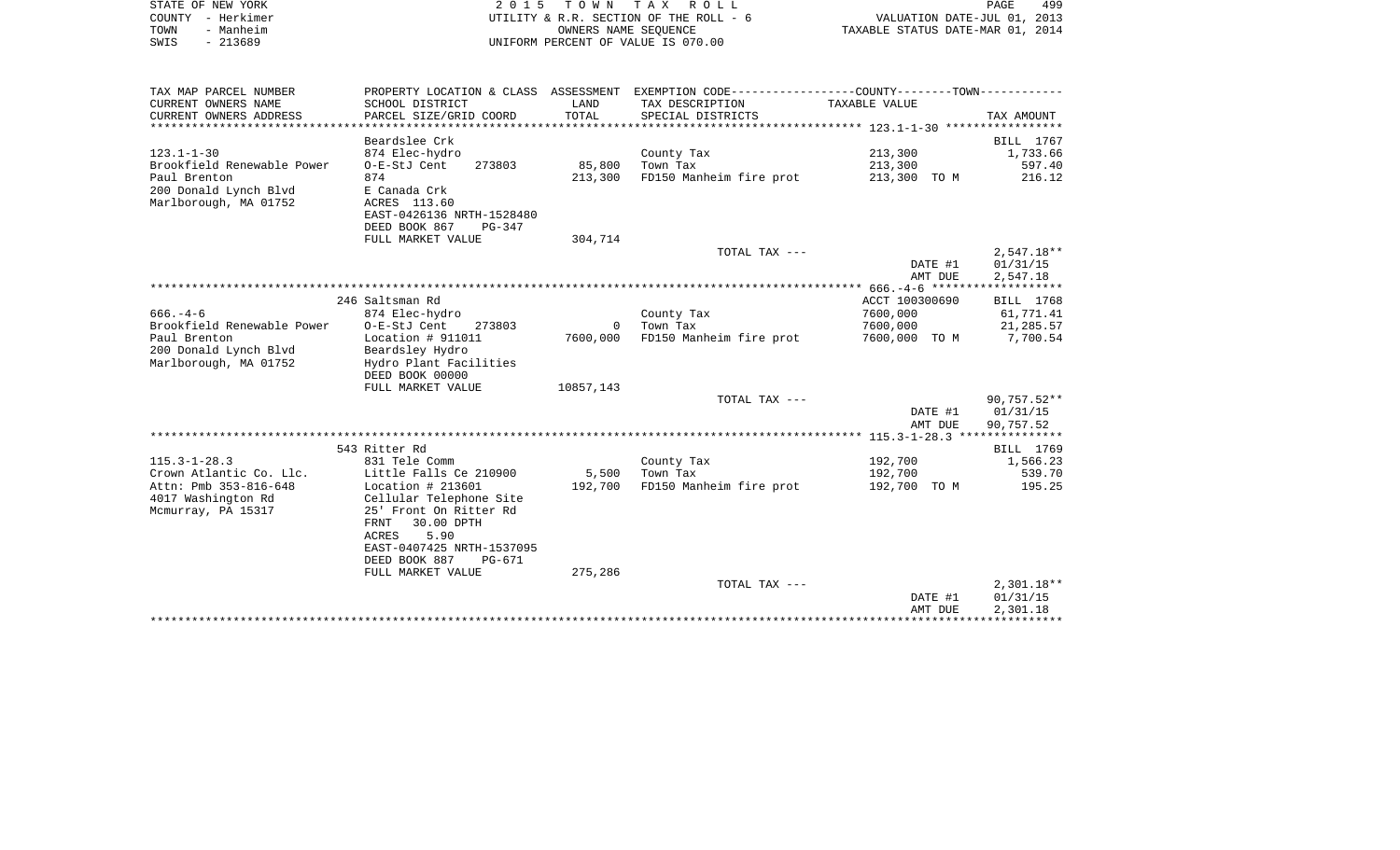| STATE OF NEW YORK<br>COUNTY - Herkimer<br>- Manheim<br>TOWN<br>$-213689$<br>SWIS | 2 0 1 5                                         | T O W N           | TAX ROLL<br>UTILITY & R.R. SECTION OF THE ROLL - 6<br>OWNERS NAME SEOUENCE<br>UNIFORM PERCENT OF VALUE IS 070.00 | VALUATION DATE-JUL 01, 2013<br>TAXABLE STATUS DATE-MAR 01, 2014 | PAGE<br>500          |
|----------------------------------------------------------------------------------|-------------------------------------------------|-------------------|------------------------------------------------------------------------------------------------------------------|-----------------------------------------------------------------|----------------------|
| TAX MAP PARCEL NUMBER                                                            |                                                 |                   | PROPERTY LOCATION & CLASS ASSESSMENT EXEMPTION CODE----------------COUNTY-------TOWN----------                   |                                                                 |                      |
| CURRENT OWNERS NAME<br>CURRENT OWNERS ADDRESS                                    | SCHOOL DISTRICT<br>PARCEL SIZE/GRID COORD       | LAND<br>TOTAL     | TAX DESCRIPTION<br>SPECIAL DISTRICTS                                                                             | TAXABLE VALUE                                                   | TAX AMOUNT           |
| *********************                                                            |                                                 | ***************   |                                                                                                                  | ********** 115.2-1-70.1 ****************                        |                      |
|                                                                                  | Inghams Mills Rd                                |                   |                                                                                                                  | ACCT 100300660                                                  | BILL 1770            |
| $115.2 - 1 - 70.1$                                                               | 874 Elec-hydro                                  |                   | County Tax<br>Town Tax                                                                                           | 692,900                                                         | 5,631.76             |
| Erie Boulevard Hydropower<br>Paul Brenton                                        | O-E-StJ Cent<br>273803<br>Location # 911020 874 | 20,000<br>692,900 | FD150 Manheim fire prot                                                                                          | 692,900<br>692,900 TO M                                         | 1,940.63<br>702.07   |
| 200 Donald Lynch Blvd                                                            | Hydro Land                                      |                   |                                                                                                                  |                                                                 |                      |
| Marlborough, MA 01752                                                            | Ingham Mills Hydro<br>ACRES<br>1.94             |                   |                                                                                                                  |                                                                 |                      |
|                                                                                  | EAST-0383679 NRTH-1115796                       |                   |                                                                                                                  |                                                                 |                      |
|                                                                                  | DEED BOOK 867<br>PG-347<br>FULL MARKET VALUE    | 989,857           |                                                                                                                  |                                                                 |                      |
|                                                                                  |                                                 |                   | TOTAL TAX ---                                                                                                    |                                                                 | 8,274.46**           |
|                                                                                  |                                                 |                   |                                                                                                                  | DATE #1<br>AMT DUE                                              | 01/31/15<br>8,274.46 |
|                                                                                  |                                                 |                   |                                                                                                                  |                                                                 |                      |
|                                                                                  | OFF Van Buren St Ext                            |                   |                                                                                                                  | ACCT 100300540                                                  | BILL 1771            |
| $108.4 - 1 - 68.1$                                                               | 872 Elec-Substation                             |                   | County Tax                                                                                                       | 1,000                                                           | 8.13                 |
| Fortisus Energy Corp.                                                            | Dolgeville Cent 213602                          | 1,000             | Town Tax                                                                                                         | 1,000                                                           | 2.80                 |
| 1111 W Georgia St Fl 10<br>Vancouver, BC, Canada                                 | Location No 813607 872<br>Former Power House    | 1,000             | FD150 Manheim fire prot                                                                                          | 1,000 TO M                                                      | 1.01                 |
| V6E 4M3                                                                          | Land And Bld                                    |                   |                                                                                                                  |                                                                 |                      |
|                                                                                  | FRNT<br>48.00 DPTH 120.00                       |                   |                                                                                                                  |                                                                 |                      |
|                                                                                  | ACRES<br>0.13                                   |                   |                                                                                                                  |                                                                 |                      |
|                                                                                  | EAST-0420830 NRTH-1551045                       |                   |                                                                                                                  |                                                                 |                      |
|                                                                                  | DEED BOOK 892<br>$PG-26$                        |                   |                                                                                                                  |                                                                 |                      |
|                                                                                  | FULL MARKET VALUE                               | 1,429             |                                                                                                                  |                                                                 |                      |
|                                                                                  |                                                 |                   | TOTAL TAX ---                                                                                                    |                                                                 | $11.94**$            |
|                                                                                  |                                                 |                   |                                                                                                                  | DATE #1                                                         | 01/31/15             |
|                                                                                  |                                                 |                   |                                                                                                                  | AMT DUE                                                         | 11.94                |
|                                                                                  | OFF Van Buren St Ext                            |                   |                                                                                                                  | ACCT 100300450                                                  | <b>BILL</b> 1772     |
| $108.4 - 1 - 68.2$                                                               | 872 Elec-Substation                             |                   | County Tax                                                                                                       | 1,000                                                           | 8.13                 |
| Fortisus Energy Corp.                                                            | Dolgeville Cent 213602                          | 1,000             | Town Tax                                                                                                         | 1,000                                                           | 2.80                 |
| 1111 West Georgia St Fl 10                                                       | # 813607 872                                    | 1,000             | FD150 Manheim fire prot                                                                                          | 1,000 TO M                                                      | 1.01                 |
| Vancouver, BC, Canada                                                            | Abondoned Substation Site                       |                   |                                                                                                                  |                                                                 |                      |
| V6E4M3                                                                           | Former Dolgeville Substa                        |                   |                                                                                                                  |                                                                 |                      |
|                                                                                  | FRNT<br>45.00 DPTH 108.00                       |                   |                                                                                                                  |                                                                 |                      |
|                                                                                  | <b>ACRES</b><br>0.11                            |                   |                                                                                                                  |                                                                 |                      |
|                                                                                  | EAST-0420821 NRTH-1550824                       |                   |                                                                                                                  |                                                                 |                      |
|                                                                                  | DEED BOOK 892<br>$PG-26$                        |                   |                                                                                                                  |                                                                 |                      |
|                                                                                  | FULL MARKET VALUE                               | 1,429             | TOTAL TAX ---                                                                                                    |                                                                 | $11.94**$            |
|                                                                                  |                                                 |                   |                                                                                                                  | DATE #1                                                         | 01/31/15             |
|                                                                                  |                                                 |                   |                                                                                                                  | AMT DUE                                                         | 11.94                |
|                                                                                  |                                                 |                   |                                                                                                                  |                                                                 | **********           |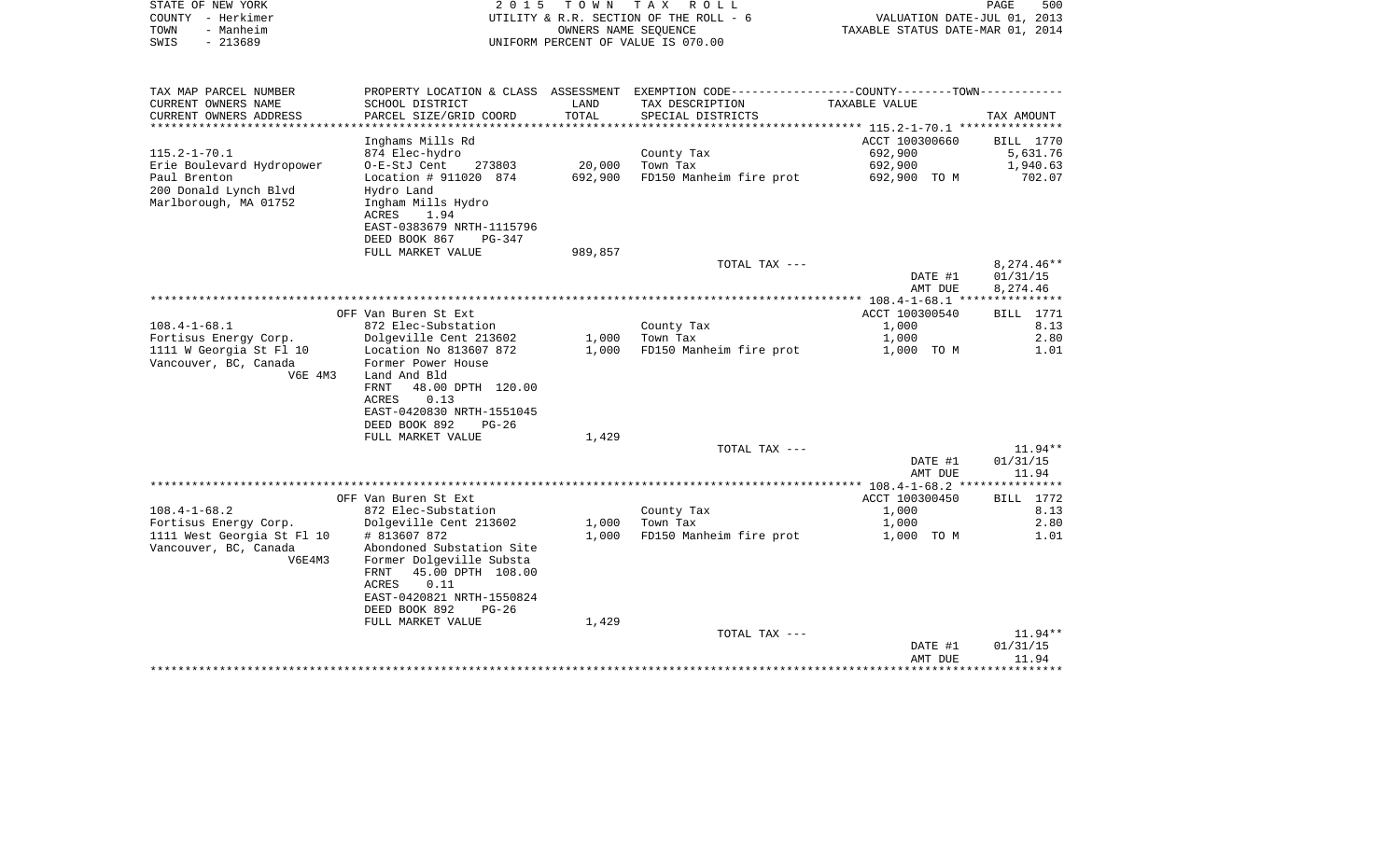| COUNTY<br>- Herkimer                                                         |                                             |                            | UTILITY & R.R. SECTION OF THE ROLL - 6                                                        | VALUATION DATE-JUL 01, 2013      |                       |
|------------------------------------------------------------------------------|---------------------------------------------|----------------------------|-----------------------------------------------------------------------------------------------|----------------------------------|-----------------------|
| TOWN<br>- Manheim                                                            |                                             | OWNERS NAME SEQUENCE       |                                                                                               | TAXABLE STATUS DATE-MAR 01, 2014 |                       |
| SWIS<br>$-213689$                                                            |                                             |                            | UNIFORM PERCENT OF VALUE IS 070.00                                                            |                                  |                       |
|                                                                              |                                             |                            |                                                                                               |                                  |                       |
| TAX MAP PARCEL NUMBER                                                        |                                             |                            | PROPERTY LOCATION & CLASS ASSESSMENT EXEMPTION CODE---------------COUNTY-------TOWN---------- |                                  |                       |
| CURRENT OWNERS NAME                                                          | SCHOOL DISTRICT                             | LAND                       | TAX DESCRIPTION                                                                               | TAXABLE VALUE                    |                       |
| CURRENT OWNERS ADDRESS                                                       | PARCEL SIZE/GRID COORD                      | TOTAL                      | SPECIAL DISTRICTS                                                                             |                                  | TAX AMOUNT            |
|                                                                              |                                             |                            |                                                                                               |                                  |                       |
|                                                                              | Van Buren St Ext                            |                            |                                                                                               | ACCT 100300570                   | BILL 1773             |
| $108.4 - 1 - 68.3$                                                           | 874 Elec-hydro                              |                            | County Tax                                                                                    | 2816,000                         | 22,887.93             |
| Fortisus Energy Corp.                                                        | Dolgeville Cent 213602                      | 63,200<br>2816,000         | Town Tax                                                                                      | 2816,000                         | 7,886.86<br>2,853.25  |
| 1111 West Georgia St Fl 10th   Location # 21601 874<br>Vancouver, BC, Canada | Hydro Plant                                 |                            | FD150 Manheim fire prot                                                                       | 2816,000 TO M                    |                       |
| V6E4M3                                                                       | Sub Station & Powerhouse                    |                            |                                                                                               |                                  |                       |
|                                                                              | ACRES 15.00                                 |                            |                                                                                               |                                  |                       |
|                                                                              | EAST-0420634 NRTH-1550612                   |                            |                                                                                               |                                  |                       |
|                                                                              | FULL MARKET VALUE                           | 4022,857                   |                                                                                               |                                  |                       |
|                                                                              |                                             |                            | TOTAL TAX ---                                                                                 |                                  | 33,628.04**           |
|                                                                              |                                             |                            |                                                                                               | DATE #1                          | 01/31/15              |
|                                                                              |                                             |                            |                                                                                               | AMT DUE                          | 33,628.04             |
|                                                                              |                                             |                            |                                                                                               |                                  |                       |
|                                                                              | Outside Plant                               |                            |                                                                                               |                                  | BILL 1774             |
| 636.89-9999-823.36-2882                                                      | 741 Gas pipeline                            |                            | County Tax                                                                                    | 3964,455                         | 32,222.36             |
| Iroquois Gas Co                                                              | Little Falls Ce 210900<br>Location # 888888 | 1,000<br>3964,455          | Town Tax<br>FD150 Manheim fire prot                                                           | 3964,455<br>3964,455 TO M        | 11,103.38<br>4,016.90 |
| System<br>Attn: Hubert Harrell                                               | App Factor 0.5886                           |                            |                                                                                               |                                  |                       |
| 1 Corporate Dr Ste 600                                                       | 30 Gas Pipeline 26515                       |                            |                                                                                               |                                  |                       |
| Shelton Connecticut, 06484                                                   | ACRES<br>0.01                               |                            |                                                                                               |                                  |                       |
|                                                                              | FULL MARKET VALUE                           | 5663,507                   |                                                                                               |                                  |                       |
|                                                                              |                                             |                            | TOTAL TAX ---                                                                                 |                                  | 47,342.64**           |
|                                                                              |                                             |                            |                                                                                               | DATE #1                          | 01/31/15              |
|                                                                              |                                             |                            |                                                                                               | AMT DUE                          | 47,342.64             |
|                                                                              |                                             |                            |                                                                                               |                                  |                       |
|                                                                              | Outside Plant                               |                            |                                                                                               |                                  | BILL 1775             |
| 636.89-9999-823.36-2884                                                      | 741 Gas pipeline                            |                            | County Tax                                                                                    | 2770,942                         | 22,521.71             |
| Iroquois Gas Co<br>System                                                    | Dolgeville Cent 213602<br>Location # 888888 | $\overline{0}$<br>2770,942 | Town Tax<br>FD150 Manheim fire prot                                                           | 2770,942<br>2770,942 TO M        | 7,760.67<br>2,807.60  |
| Attn: Hubert Harrell                                                         | App Factor 0.4114                           |                            |                                                                                               |                                  |                       |
| I Corporate Dr Ste 600                                                       | 30 Gas Pipeline 18533                       |                            |                                                                                               |                                  |                       |
| Shelton Connecticut, 06484                                                   | ACRES<br>0.01                               |                            |                                                                                               |                                  |                       |
|                                                                              | FULL MARKET VALUE                           | 3958,489                   |                                                                                               |                                  |                       |
|                                                                              |                                             |                            | TOTAL TAX ---                                                                                 |                                  | 33,089.98**           |
|                                                                              |                                             |                            |                                                                                               | DATE #1                          | 01/31/15              |
|                                                                              |                                             |                            |                                                                                               | AMT DUE                          | 33,089.98             |
|                                                                              |                                             |                            |                                                                                               |                                  |                       |
|                                                                              | Transmission Main                           |                            |                                                                                               | ACCT 100006840                   | BILL 1776             |
| 636.89-9999-226.4-1002<br>Little Falls Water Works                           | 826 Water Transm<br>Little Falls Ce 210900  |                            | County Tax<br>0 Town Tax                                                                      | 320,000<br>320,000               | 2,600.90<br>896.23    |
| City of Little Falls                                                         | Location 213601                             | 320,000                    | FD150 Manheim fire prot 320,000 TO M                                                          |                                  | 324.23                |
| 226400                                                                       | App Factor 0.3460                           |                            |                                                                                               |                                  |                       |
| City Hall                                                                    | Water Line 1.596 Mi                         |                            |                                                                                               |                                  |                       |
| Little Falls, NY 13365                                                       | DEED BOOK 00000                             |                            |                                                                                               |                                  |                       |
|                                                                              | FULL MARKET VALUE                           | 457,143                    |                                                                                               |                                  |                       |
|                                                                              |                                             |                            | TOTAL TAX ---                                                                                 |                                  | $3,821.36**$          |
|                                                                              |                                             |                            |                                                                                               | DATE #1                          | 01/31/15              |
|                                                                              |                                             |                            |                                                                                               | AMT DUE                          | 3,821.36              |
|                                                                              |                                             |                            |                                                                                               |                                  | ************          |

PAGE 501

STATE OF NEW YORK **EXECUTE:**  $2015$  TOWN TAX ROLL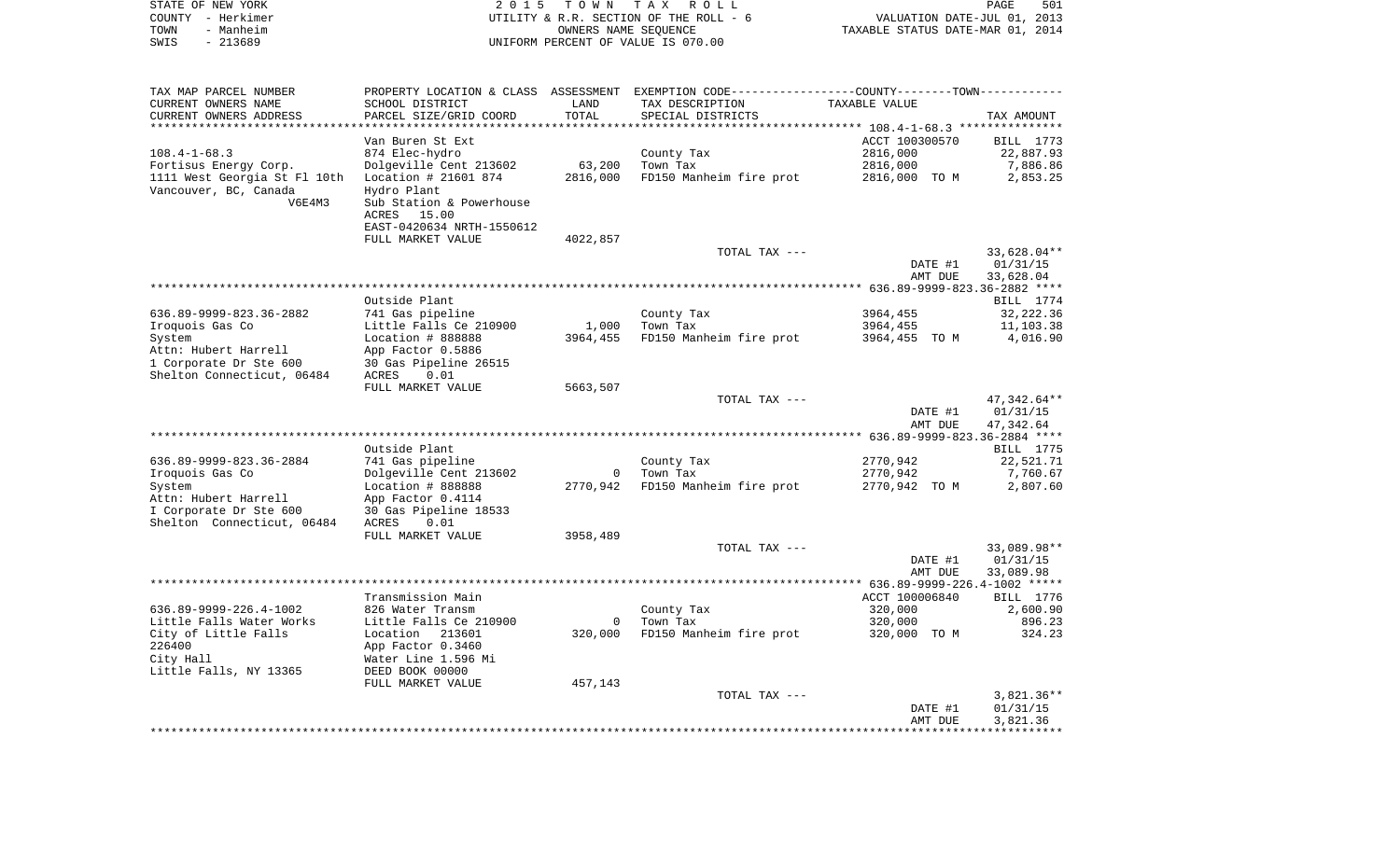| STATE OF NEW YORK | 2015 TOWN TAX ROLL                     | 502<br>PAGE                      |
|-------------------|----------------------------------------|----------------------------------|
| COUNTY - Herkimer | UTILITY & R.R. SECTION OF THE ROLL - 6 | VALUATION DATE-JUL 01, 2013      |
| TOWN<br>- Manheim | OWNERS NAME SEOUENCE                   | TAXABLE STATUS DATE-MAR 01, 2014 |
| - 213689<br>SWIS  | UNIFORM PERCENT OF VALUE IS 070.00     |                                  |

| TAX MAP PARCEL NUMBER                    | PROPERTY LOCATION & CLASS ASSESSMENT EXEMPTION CODE----------------COUNTY--------TOWN----------- |              |                                 |                |                     |
|------------------------------------------|--------------------------------------------------------------------------------------------------|--------------|---------------------------------|----------------|---------------------|
| CURRENT OWNERS NAME                      | SCHOOL DISTRICT                                                                                  | LAND         | TAX DESCRIPTION                 | TAXABLE VALUE  |                     |
| CURRENT OWNERS ADDRESS                   | PARCEL SIZE/GRID COORD                                                                           | TOTAL        | SPECIAL DISTRICTS               |                | TAX AMOUNT          |
| *********************                    | ***********************                                                                          |              |                                 |                |                     |
|                                          | Transmission Main                                                                                |              |                                 | ACCT 100006845 | <b>BILL</b> 1777    |
| 636.89-9999-226.4-1004                   | 826 Water Transm                                                                                 |              | County Tax                      | 604,980        | 4,917.17            |
| Little Falls Water Works                 | Dolgeville Cent 213602                                                                           | $\mathbf{0}$ | Town Tax                        | 604,980        | 1,694.39            |
| City of Little Falls                     | Location #213601                                                                                 | 604,980      | FD150 Manheim fire prot         | 604,980 TO M   | 612.98              |
| 226400                                   | App Factor 0.6540                                                                                |              |                                 |                |                     |
| City Hall                                | Water Line, 3.017 Mi                                                                             |              |                                 |                |                     |
| Little Falls, NY 13365                   | DEED BOOK 00000                                                                                  |              |                                 |                |                     |
|                                          | FULL MARKET VALUE                                                                                | 864,257      |                                 |                |                     |
|                                          |                                                                                                  |              | TOTAL TAX ---                   |                | $7,224.54**$        |
|                                          |                                                                                                  |              |                                 | DATE #1        | 01/31/15            |
|                                          |                                                                                                  |              |                                 | AMT DUE        | 7,224.54            |
|                                          |                                                                                                  |              |                                 |                |                     |
|                                          | TELEPHONE Buried Fiber Optic Cable                                                               |              |                                 |                | BILL 1778           |
| 636.89-9999-628.35-1882                  | 836 Telecom. eq.                                                                                 |              | County Tax                      | 184,694        | 1,501.16            |
| MCI Telecommunications                   | Little Falls Ce 210900                                                                           | $\Omega$     | Town Tax                        | 184,694        | 517.28              |
| Attn: Property Tax Dept<br>PO Box 152206 | Outside Plant                                                                                    |              | 184,694 FD150 Manheim fire prot | 184,694 TO M   | 187.14              |
|                                          | Location #888888                                                                                 |              |                                 |                |                     |
| Irving, TX 75015                         | App Factor 0.7500<br>FULL MARKET VALUE                                                           | 263,849      |                                 |                |                     |
|                                          |                                                                                                  |              | TOTAL TAX ---                   |                | $2,205.58**$        |
|                                          |                                                                                                  |              |                                 | DATE #1        | 01/31/15            |
|                                          |                                                                                                  |              |                                 | AMT DUE        | 2,205.58            |
|                                          |                                                                                                  |              |                                 |                |                     |
|                                          | TELEPHONE Buried Fiber Optic Cable                                                               |              |                                 |                | BILL 1779           |
| 636.89-9999-628.35-1885                  | 836 Telecom. eq.                                                                                 |              | County Tax                      | 61,565         | 500.39              |
| MCI Telecommunications                   | O-E-StJ Cent<br>273803                                                                           | $\mathbf 0$  | Town Tax                        | 61,565         | 172.43              |
| Attn: Property Tax Dept.                 | Outside Plant                                                                                    | 61,565       | FD150 Manheim fire prot         | 61,565 TO M    | 62.38               |
| PO Box 152206                            | Location #888888                                                                                 |              |                                 |                |                     |
| Irving, TX 75015                         | App Factor 0.2500                                                                                |              |                                 |                |                     |
|                                          | FULL MARKET VALUE                                                                                | 87,950       |                                 |                |                     |
|                                          |                                                                                                  |              | TOTAL TAX ---                   |                | 735.20**            |
|                                          |                                                                                                  |              |                                 | DATE #1        | 01/31/15            |
|                                          |                                                                                                  |              |                                 | AMT DUE        | 735.20              |
|                                          |                                                                                                  |              |                                 |                |                     |
|                                          | 6383 St Rte 167                                                                                  |              |                                 | ACCT 100300510 | BILL 1780           |
| $108.4 - 1 - 22$                         | 873 Gas Meas Sta                                                                                 |              | County Tax                      | 48,356         | 393.03              |
| National Grid                            | Dolgeville Cent 213602                                                                           | 400          | Town Tax                        | 48,356         | 135.43              |
| Real Estate Tax Dept                     | Location $\#$ 824615 873                                                                         | 48,356       | FD150 Manheim fire prot         | 48,356 TO M    | 49.00               |
| 132350                                   | Dolgeville Gas Reg Sta                                                                           |              |                                 |                |                     |
| 300 Erie Blvd W                          | 6383 St Rte 167                                                                                  |              |                                 |                |                     |
| Syracuse, NY 13202                       | FRNT<br>60.00 DPTH 120.00                                                                        |              |                                 |                |                     |
|                                          | ACRES<br>0.17                                                                                    |              |                                 |                |                     |
|                                          | EAST-0416118 NRTH-1552356                                                                        |              |                                 |                |                     |
|                                          | FULL MARKET VALUE                                                                                | 69,080       |                                 |                |                     |
|                                          |                                                                                                  |              | TOTAL TAX ---                   |                | $577.46**$          |
|                                          |                                                                                                  |              |                                 | DATE #1        | 01/31/15            |
|                                          |                                                                                                  |              |                                 | AMT DUE        | 577.46<br>********* |
|                                          |                                                                                                  |              |                                 |                |                     |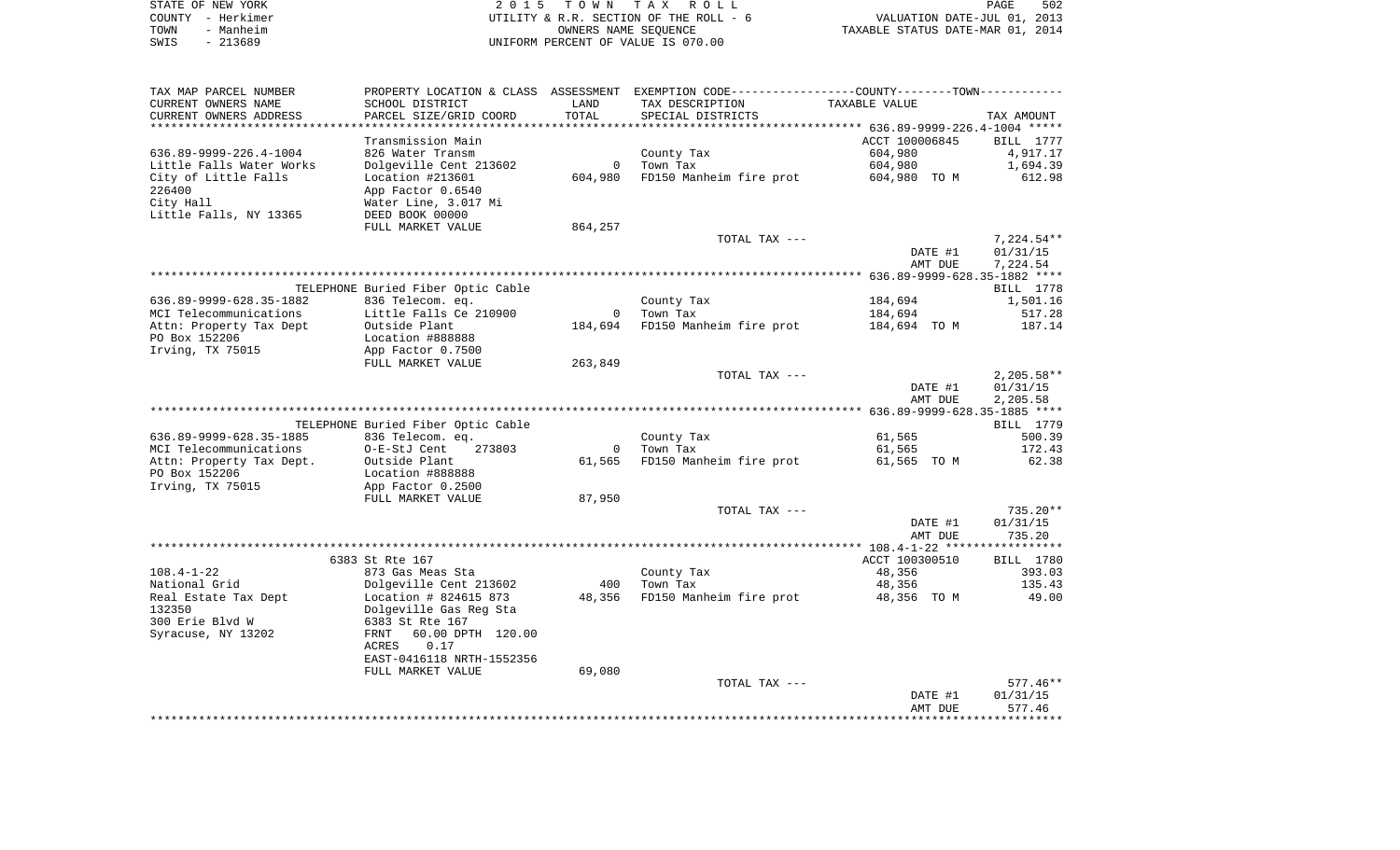| STATE OF NEW YORK | 2015 TOWN TAX ROLL                     | 503<br>PAGE                      |
|-------------------|----------------------------------------|----------------------------------|
| COUNTY - Herkimer | UTILITY & R.R. SECTION OF THE ROLL - 6 | VALUATION DATE-JUL 01, 2013      |
| TOWN<br>- Manheim | OWNERS NAME SEOUENCE                   | TAXABLE STATUS DATE-MAR 01, 2014 |
| - 213689<br>SWIS  | UNIFORM PERCENT OF VALUE IS 070.00     |                                  |

| TAX MAP PARCEL NUMBER  |                           |          | PROPERTY LOCATION & CLASS ASSESSMENT EXEMPTION CODE---------------COUNTY-------TOWN--------- |                |              |
|------------------------|---------------------------|----------|----------------------------------------------------------------------------------------------|----------------|--------------|
| CURRENT OWNERS NAME    | SCHOOL DISTRICT           | LAND     | TAX DESCRIPTION                                                                              | TAXABLE VALUE  |              |
| CURRENT OWNERS ADDRESS | PARCEL SIZE/GRID COORD    | TOTAL    | SPECIAL DISTRICTS                                                                            |                | TAX AMOUNT   |
|                        |                           |          |                                                                                              |                |              |
|                        | OFF Streusky Rd           |          |                                                                                              |                | BILL 1781    |
| $115.1 - 1 - 8$        | 882 Elec Trans Imp        |          | County Tax                                                                                   | 320,782        | 2,607.26     |
| National Grid          | Little Falls Ce 210900    | 40,000   | Town Tax                                                                                     | 320,782        | 898.42       |
| Real Estate Tax Dept   | 882 Electric Transmission | 320,782  | FD150 Manheim fire prot                                                                      | 320,782 TO M   | 325.03       |
| 132350                 | Location 812050 & 812054  |          |                                                                                              |                |              |
| 300 Erie Blvd W        | Edic-New Scotland #14    |          |                                                                                              |                |              |
| Syracuse, NY 13202     | 65.25<br>ACRES            |          |                                                                                              |                |              |
|                        | EAST-0402258 NRTH-1543315 |          |                                                                                              |                |              |
|                        | FULL MARKET VALUE         | 458,260  |                                                                                              |                |              |
|                        |                           |          | TOTAL TAX ---                                                                                |                | $3,830.71**$ |
|                        |                           |          |                                                                                              | DATE #1        | 01/31/15     |
|                        |                           |          |                                                                                              | AMT DUE        | 3,830.71     |
|                        |                           |          |                                                                                              |                |              |
|                        | Burrell Rd                |          |                                                                                              | ACCT 100300605 | BILL 1782    |
| $115.1 - 1 - 11$       | 872 Elec-Substation       |          | County Tax                                                                                   | 1468,327       | 11,934.29    |
| National Grid          | Little Falls Ce 210900    | 600      | Town Tax                                                                                     | 1468,327       | 4,112.39     |
| Real Estate Tax Dept   | Location # 813678 872     | 1468,327 | FD150 Manheim fire prot                                                                      | 1468,327 TO M  | 1,487.75     |
| 132350                 | Salisbury Substation      |          |                                                                                              |                |              |
| 300 Erie Blvd W        | Burrell Road Site         |          |                                                                                              |                |              |
| Syracuse, NY 13202     | ACRES<br>3.87             |          |                                                                                              |                |              |
|                        | EAST-0399911 NRTH-1541967 |          |                                                                                              |                |              |
|                        | DEED BOOK 00000           |          |                                                                                              |                |              |
|                        | FULL MARKET VALUE         | 2097,610 |                                                                                              |                |              |
|                        |                           |          | TOTAL TAX ---                                                                                |                | 17,534.43**  |
|                        |                           |          |                                                                                              | DATE #1        | 01/31/15     |
|                        |                           |          |                                                                                              | AMT DUE        | 17,534.43    |
|                        |                           |          |                                                                                              |                |              |
|                        | Inghams Mills Rd          |          |                                                                                              | ACCT 100300660 | BILL 1783    |
| $115.2 - 1 - 70.2$     | 874 Elec-hydro            |          | County Tax                                                                                   | 3691,474       | 30,003.63    |
| National Grid          | O-E-StJ Cent<br>273803    | 11,500   | Town Tax                                                                                     | 3691,474       | 10,338.83    |
| Real Estate Tax Dept   | Location # 911020 874     | 3691,474 | FD150 Manheim fire prot                                                                      | 3691,474 TO M  | 3,740.31     |
| 132350                 | Station Equipment         |          |                                                                                              |                |              |
| 300 Erie Blvd W        | Ingham Mills Hydro        |          |                                                                                              |                |              |
| Syracuse, NY 13202     | 1.94<br>ACRES             |          |                                                                                              |                |              |
|                        | EAST-0383679 NRTH-1115796 |          |                                                                                              |                |              |
|                        | DEED BOOK 867<br>PG-347   |          |                                                                                              |                |              |
|                        | FULL MARKET VALUE         | 5273,534 |                                                                                              |                |              |
|                        |                           |          | TOTAL TAX ---                                                                                |                | 44,082.77**  |
|                        |                           |          |                                                                                              | DATE #1        | 01/31/15     |
|                        |                           |          |                                                                                              | AMT DUE        | 44,082.77    |
|                        |                           |          |                                                                                              |                |              |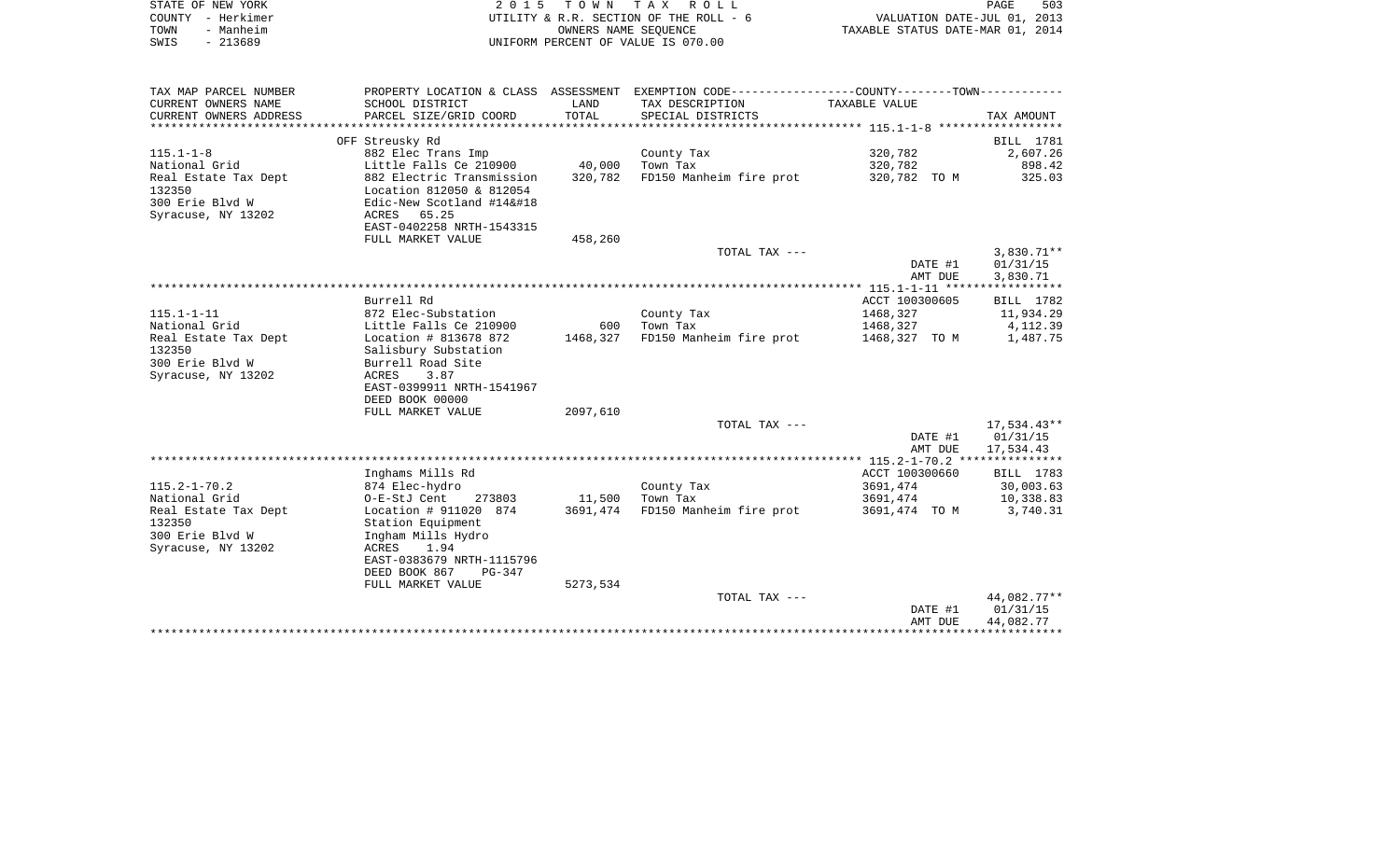|      | STATE OF NEW YORK | 2015 TOWN TAX ROLL                     | PAGE                             | 504 |
|------|-------------------|----------------------------------------|----------------------------------|-----|
|      | COUNTY - Herkimer | UTILITY & R.R. SECTION OF THE ROLL - 6 | VALUATION DATE-JUL 01, 2013      |     |
| TOWN | - Manheim         | OWNERS NAME SEOUENCE                   | TAXABLE STATUS DATE-MAR 01, 2014 |     |
| SWIS | - 213689          | UNIFORM PERCENT OF VALUE IS 070.00     |                                  |     |

| TAX MAP PARCEL NUMBER             |                                                         |          | PROPERTY LOCATION & CLASS ASSESSMENT EXEMPTION CODE---------------COUNTY-------TOWN---------- |                    |                       |
|-----------------------------------|---------------------------------------------------------|----------|-----------------------------------------------------------------------------------------------|--------------------|-----------------------|
| CURRENT OWNERS NAME               | SCHOOL DISTRICT                                         | LAND     | TAX DESCRIPTION                                                                               | TAXABLE VALUE      |                       |
| CURRENT OWNERS ADDRESS            | PARCEL SIZE/GRID COORD                                  | TOTAL    | SPECIAL DISTRICTS                                                                             |                    | TAX AMOUNT            |
|                                   |                                                         |          |                                                                                               |                    |                       |
|                                   | BEARDSLEE Inghams Mills Rd E                            |          |                                                                                               |                    | BILL 1784             |
| $115.2 - 2 - 49$<br>National Grid | 882 Elec Trans Imp<br>273803<br>O-E-StJ Cent            | 6,400    | County Tax<br>Town Tax                                                                        | 6,400<br>6,400     | 52.02<br>17.92        |
| Real Estate Tax Dept              | 882 Electric Transmission                               | 6,400    | FD150 Manheim fire prot                                                                       | 6,400 TO M         | 6.48                  |
| 132350                            | Location #812050 & 812054                               |          |                                                                                               |                    |                       |
| 300 Erie Blvd W                   | Edic-New Scotland #14                                  |          |                                                                                               |                    |                       |
| Syracuse, NY 13202                | ACRES<br>7.70                                           |          |                                                                                               |                    |                       |
|                                   | EAST-0421130 NRTH-1537743                               |          |                                                                                               |                    |                       |
|                                   | FULL MARKET VALUE                                       | 9,143    |                                                                                               |                    |                       |
|                                   |                                                         |          | TOTAL TAX ---                                                                                 |                    | $76.42**$             |
|                                   |                                                         |          |                                                                                               | DATE #1            | 01/31/15              |
|                                   |                                                         |          |                                                                                               | AMT DUE            | 76.42                 |
|                                   | Holmberg Rd-Keyser Lk                                   |          |                                                                                               |                    | BILL 1785             |
| $115.2 - 2 - 50$                  | 322 Rural vac>10                                        |          | County Tax                                                                                    | 22,000             | 178.81                |
| National Grid                     | Dolgeville Cent 213602                                  | 22,000   | Town Tax                                                                                      | 22,000             | 61.62                 |
| Real Estate Tax Dept              | FRNT 760.00 DPTH                                        | 22,000   | FD150 Manheim fire prot                                                                       | 22,000 TO M        | 22.29                 |
| 132350                            | ACRES 44.40                                             |          |                                                                                               |                    |                       |
| 300 Erie Blvd W                   | EAST-0417440 NRTH-1538064                               |          |                                                                                               |                    |                       |
| Syracuse, NY 13202                | FULL MARKET VALUE                                       | 31,429   |                                                                                               |                    |                       |
|                                   |                                                         |          | TOTAL TAX ---                                                                                 |                    | $262.72**$            |
|                                   |                                                         |          |                                                                                               | DATE #1            | 01/31/15              |
|                                   |                                                         |          |                                                                                               | AMT DUE            | 262.72                |
|                                   | OFF Murphy Rd                                           |          |                                                                                               |                    | BILL 1786             |
| $115.2 - 2 - 51$                  | 882 Elec Trans Imp                                      |          | County Tax                                                                                    | 1955,454           | 15,893.57             |
| National Grid                     | Little Falls Ce 210900                                  | 38,300   | Town Tax                                                                                      | 1955,454           | 5,476.70              |
| Real Estate Tax Dept              | 882 Electric Transmission                               | 1955,454 | FD150 Manheim fire prot                                                                       | 1955,454 TO M      | 1,981.32              |
| 132350                            | Location 812050 & 812054                                |          |                                                                                               |                    |                       |
| 300 Erie Blvd W                   | Edic-New Scotland #14                                  |          |                                                                                               |                    |                       |
| Syracuse, NY 13202                | ACRES 43.27                                             |          |                                                                                               |                    |                       |
|                                   | EAST-0410767 NRTH-1539275                               |          |                                                                                               |                    |                       |
|                                   | FULL MARKET VALUE                                       | 2793,506 |                                                                                               |                    |                       |
|                                   |                                                         |          | TOTAL TAX ---                                                                                 |                    | 23,351.59**           |
|                                   |                                                         |          |                                                                                               | DATE #1<br>AMT DUE | 01/31/15<br>23,351.59 |
|                                   |                                                         |          |                                                                                               |                    |                       |
|                                   | 5 P.ingham#5-P.valley#4                                 |          |                                                                                               |                    | BILL 1787             |
| 636.89-9999-132.35-1031           | 882 Elec Trans Imp                                      |          | County Tax                                                                                    | 15,587             | 126.69                |
| National Grid                     | O-E-StJ Cent<br>273803                                  |          | 0 Town Tax                                                                                    | 15,587             | 43.66                 |
| Real Estate Tax Dept              | Transmission Improvement 15,587 FD150 Manheim fire prot |          |                                                                                               | 15,587 TO M        | 15.79                 |
| 132350                            | Location #812223<br>App Factor 0.1600                   |          |                                                                                               |                    |                       |
| 300 Erie Blvd W                   |                                                         |          |                                                                                               |                    |                       |
| Syracuse, NY 13202                | FULL MARKET VALUE                                       | 22,267   |                                                                                               |                    |                       |
|                                   |                                                         |          | TOTAL TAX ---                                                                                 |                    | 186.14**              |
|                                   |                                                         |          |                                                                                               | DATE #1<br>AMT DUE | 01/31/15<br>186.14    |
|                                   |                                                         |          |                                                                                               |                    |                       |
|                                   |                                                         |          |                                                                                               |                    |                       |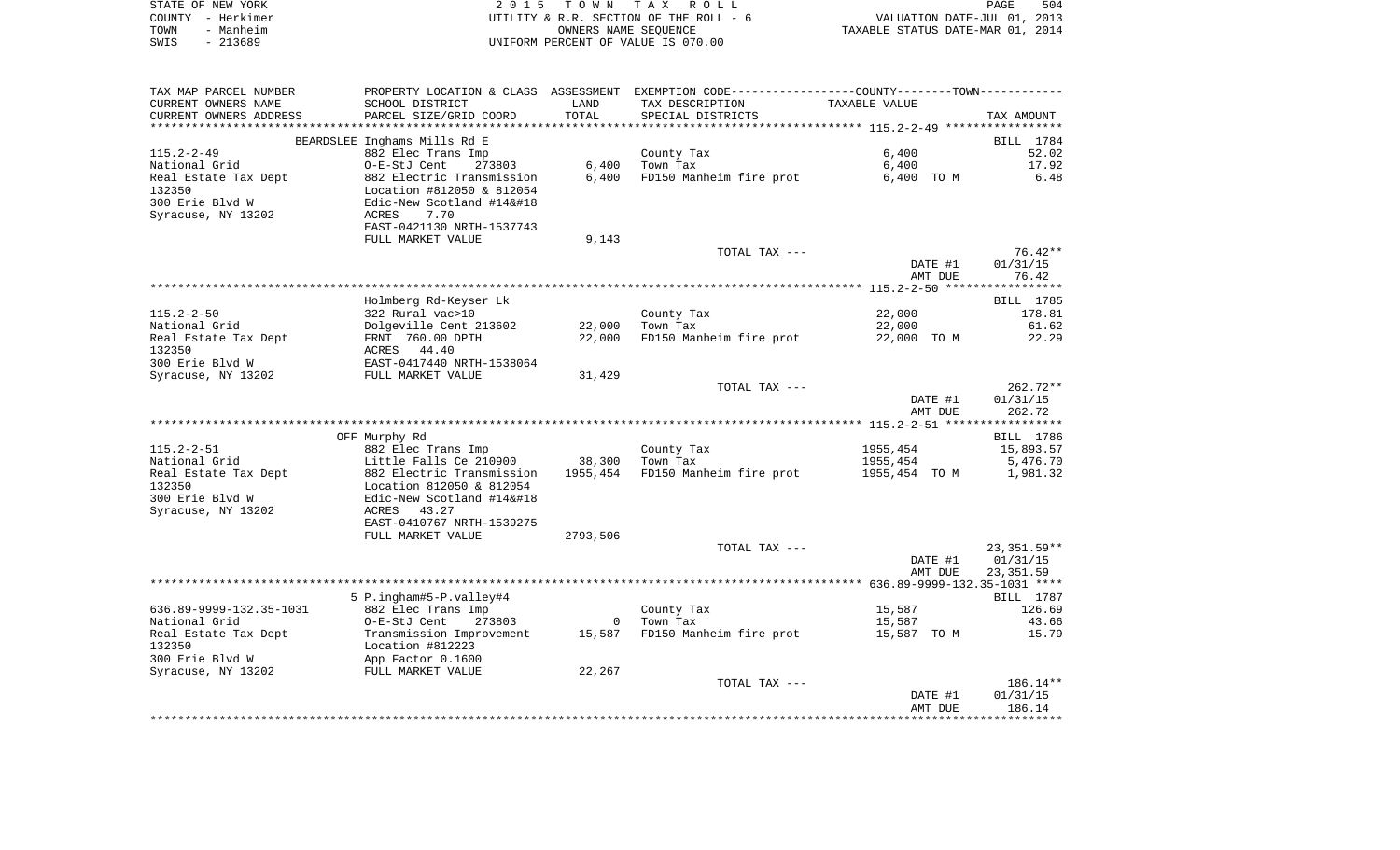|      | STATE OF NEW YORK | 2015 TOWN TAX ROLL                     | PAGE                             | 505 |
|------|-------------------|----------------------------------------|----------------------------------|-----|
|      | COUNTY – Herkimer | UTILITY & R.R. SECTION OF THE ROLL - 6 | VALUATION DATE-JUL 01, 2013      |     |
| TOWN | - Manheim         | OWNERS NAME SEOUENCE                   | TAXABLE STATUS DATE-MAR 01, 2014 |     |
| SWIS | - 213689          | UNIFORM PERCENT OF VALUE IS 070.00     |                                  |     |

| TAX MAP PARCEL NUMBER   | PROPERTY LOCATION & CLASS ASSESSMENT |                | EXEMPTION CODE-----------------COUNTY-------TOWN----------- |               |                     |       |
|-------------------------|--------------------------------------|----------------|-------------------------------------------------------------|---------------|---------------------|-------|
| CURRENT OWNERS NAME     | SCHOOL DISTRICT                      | LAND           | TAX DESCRIPTION                                             | TAXABLE VALUE |                     |       |
| CURRENT OWNERS ADDRESS  | PARCEL SIZE/GRID COORD               | TOTAL          | SPECIAL DISTRICTS                                           |               | TAX AMOUNT          |       |
| **********************  | *******************                  |                |                                                             |               |                     |       |
|                         | 5 P.ingham#5-P.valley#4              |                |                                                             |               | BILL 1788           |       |
| 636.89-9999-132.35-1032 | 882 Elec Trans Imp                   |                | County Tax                                                  | 55,528        | 451.32              |       |
| National Grid           | Little Falls Ce 210900               | $\mathbf{0}$   | Town Tax                                                    | 55,528        | 155.52              |       |
| Real Estate Tax Dept    | Transmission Improvement             | 55,528         | FD150 Manheim fire prot                                     | 55,528 TO M   |                     | 56.26 |
| 132350                  | Location #812223                     |                |                                                             |               |                     |       |
| 300 Erie Blvd W         | App Factor 0.5700                    |                |                                                             |               |                     |       |
| Syracuse, NY 13202      | FULL MARKET VALUE                    | 79,326         |                                                             |               |                     |       |
|                         |                                      |                | TOTAL TAX ---                                               |               | 663.10**            |       |
|                         |                                      |                |                                                             |               | 01/31/15<br>DATE #1 |       |
|                         |                                      |                |                                                             |               | AMT DUE<br>663.10   |       |
|                         |                                      |                |                                                             |               |                     |       |
|                         | 5 P.ingham#5-P.valley#4              |                |                                                             |               | BILL 1789           |       |
| 636.89-9999-132.35-1034 | 882 Elec Trans Imp                   |                | County Tax                                                  | 26,303        | 213.79              |       |
| National Grid           | Dolgeville Cent 213602               | $\overline{0}$ | Town Tax                                                    | 26,303        |                     | 73.67 |
| Real Estate Tax Dept    | Transmission Improvement             | 26,303         | FD150 Manheim fire prot                                     | 26,303 TO M   |                     | 26.65 |
| 132350                  | Location #812223                     |                |                                                             |               |                     |       |
| 300 Erie Blvd W         | App Factor 0.2700                    |                |                                                             |               |                     |       |
| Syracuse, NY 13202      | FULL MARKET VALUE                    | 37,576         |                                                             |               |                     |       |
|                         |                                      |                | TOTAL TAX ---                                               |               | $314.11**$          |       |
|                         |                                      |                |                                                             |               | DATE #1<br>01/31/15 |       |
|                         |                                      |                |                                                             |               | AMT DUE<br>314.11   |       |
|                         |                                      |                |                                                             |               |                     |       |
|                         | 23 Valley-Little Fls                 |                |                                                             |               | BILL 1790           |       |
| 636.89-9999-132.35-1041 | 882 Elec Trans Imp                   |                | County Tax                                                  | 61,297        | 498.21              |       |
| National Grid           | O-E-StJ Cent<br>273803               | $\overline{0}$ | Town Tax                                                    | 61,297        | 171.68              |       |
| Real Estate Tax Dept    | Transmission Improvement             | 61,297         | FD150 Manheim fire prot                                     | 61,297 TO M   | 62.11               |       |
| 132350                  | Location #812372                     |                |                                                             |               |                     |       |
| 300 Erie Blvd W         | App Factor 0.1600                    |                |                                                             |               |                     |       |
| Syracuse, NY 13202      | FULL MARKET VALUE                    | 87,567         |                                                             |               |                     |       |
|                         |                                      |                | TOTAL TAX ---                                               |               | 732.00**            |       |
|                         |                                      |                |                                                             |               | DATE #1<br>01/31/15 |       |
|                         |                                      |                |                                                             |               | AMT DUE<br>732.00   |       |
|                         |                                      |                |                                                             |               |                     |       |
|                         | 23 Valley-Little Fls                 |                |                                                             |               | <b>BILL</b> 1791    |       |
| 636.89-9999-132.35-1042 | 882 Elec Trans Imp                   |                | County Tax                                                  | 157,074       | 1,276.67            |       |
| National Grid           | Little Falls Ce 210900               | $\overline{0}$ | Town Tax                                                    | 157,074       | 439.92              |       |
| Real Estate Tax Dept    | Transmission Improvement             | 157,074        | FD150 Manheim fire prot                                     | 157,074 TO M  | 159.15              |       |
| 132350                  | Location #812372                     |                |                                                             |               |                     |       |
| 300 Erie Blvd W         | App Factor 0.4100                    |                |                                                             |               |                     |       |
| Syracuse, NY 13202      | FULL MARKET VALUE                    | 224,391        |                                                             |               |                     |       |
|                         |                                      |                | TOTAL TAX ---                                               |               | 1,875.74**          |       |
|                         |                                      |                |                                                             |               | DATE #1<br>01/31/15 |       |
|                         |                                      |                |                                                             |               | 1,875.74<br>AMT DUE |       |
|                         |                                      |                |                                                             |               |                     |       |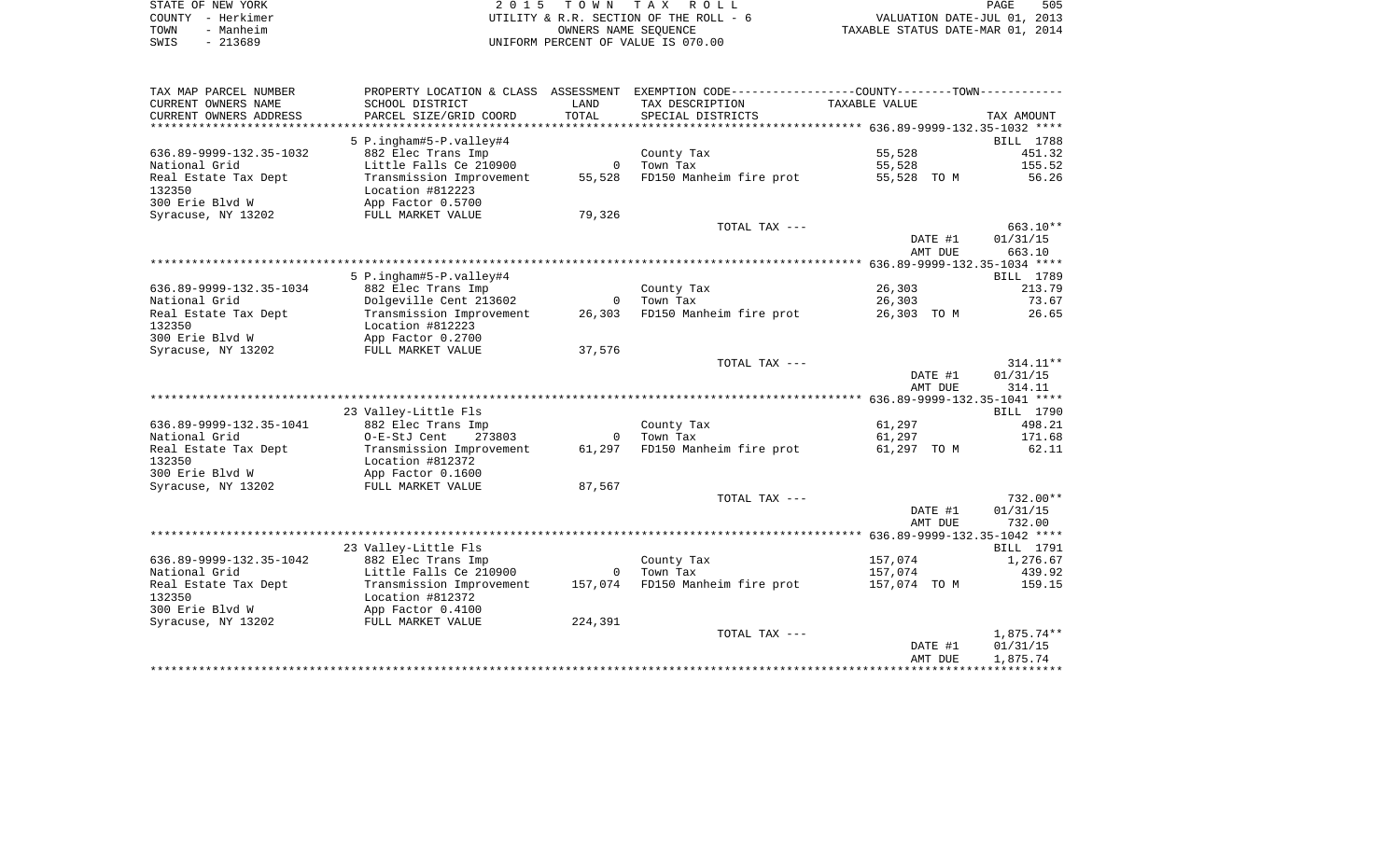|      | STATE OF NEW YORK | 2015 TOWN TAX ROLL                     | 506<br>PAGE                      |
|------|-------------------|----------------------------------------|----------------------------------|
|      | COUNTY - Herkimer | UTILITY & R.R. SECTION OF THE ROLL - 6 | VALUATION DATE-JUL 01, 2013      |
| TOWN | - Manheim         | OWNERS NAME SEOUENCE                   | TAXABLE STATUS DATE-MAR 01, 2014 |
| SWIS | - 213689          | UNIFORM PERCENT OF VALUE IS 070.00     |                                  |

| TAX MAP PARCEL NUMBER   | PROPERTY LOCATION & CLASS ASSESSMENT |                | EXEMPTION CODE-----------------COUNTY--------TOWN----------- |                    |                   |
|-------------------------|--------------------------------------|----------------|--------------------------------------------------------------|--------------------|-------------------|
| CURRENT OWNERS NAME     | SCHOOL DISTRICT                      | LAND           | TAX DESCRIPTION                                              | TAXABLE VALUE      |                   |
| CURRENT OWNERS ADDRESS  | PARCEL SIZE/GRID COORD               | TOTAL          | SPECIAL DISTRICTS                                            |                    | TAX AMOUNT        |
| *******************     | **********************               |                |                                                              |                    |                   |
|                         | 23 Valley-Little Fls                 |                |                                                              |                    | BILL 1792         |
| 636.89-9999-132.35-1044 | 882 Elec Trans Imp                   |                | County Tax                                                   | 164,736            | 1,338.94          |
| National Grid           | Dolgeville Cent 213602               | $\mathbf{0}$   | Town Tax                                                     | 164,736            | 461.38            |
| Real Estate Tax Dept    | Transmission Improvement             | 164,736        | FD150 Manheim fire prot                                      | 164,736 TO M       | 166.92            |
| 132350                  | Location #812372                     |                |                                                              |                    |                   |
| 300 Erie Blvd W         | App Factor 0.4300                    |                |                                                              |                    |                   |
| Syracuse, NY 13202      | FULL MARKET VALUE                    | 235,337        |                                                              |                    |                   |
|                         |                                      |                | TOTAL TAX ---                                                |                    | $1,967.24**$      |
|                         |                                      |                |                                                              | DATE #1            | 01/31/15          |
|                         |                                      |                |                                                              | AMT DUE            | 1,967.24          |
|                         |                                      |                |                                                              |                    |                   |
|                         | 26 Dolgeville-Inhams                 |                |                                                              |                    | BILL 1793         |
| 636.89-9999-132.35-1054 | 882 Elec Trans Imp                   |                | County Tax                                                   | 3,142              | 25.54             |
| National Grid           | Dolgeville Cent 213602               | $\overline{0}$ | Town Tax                                                     | 3,142              | 8.80              |
| Real Estate Tax Dept    | Transmission Improvement             | 3,142          | FD150 Manheim fire prot                                      | 3,142 TO M         | 3.18              |
| 132350                  | Location #812376                     |                |                                                              |                    |                   |
| 300 Erie Blvd W         | App Factor 1.0000                    |                |                                                              |                    |                   |
| Syracuse, NY 13202      | FULL MARKET VALUE                    | 4,489          |                                                              |                    |                   |
|                         |                                      |                | TOTAL TAX ---                                                |                    | $37.52**$         |
|                         |                                      |                |                                                              | DATE #1            | 01/31/15          |
|                         |                                      |                |                                                              | AMT DUE            | 37.52             |
|                         |                                      |                |                                                              |                    |                   |
|                         | 6 Inghams Mills Rd -Beardsl          |                |                                                              |                    | BILL 1794         |
| 636.89-9999-132.35-1061 | 882 Elec Trans Imp                   |                | County Tax                                                   | 5,527              | 44.92             |
| National Grid           | 273803<br>O-E-StJ Cent               | $\mathbf 0$    | Town Tax                                                     | 5,527              | 15.48             |
| Real Estate Tax Dept    | Transmission Improvement             | 5,527          | FD150 Manheim fire prot                                      | 5,527 TO M         | 5.60              |
| 132350                  | Location #912027                     |                |                                                              |                    |                   |
| 300 Erie Blvd W         | App Factor 1.0000                    |                |                                                              |                    |                   |
| Syracuse, NY 13202      | FULL MARKET VALUE                    | 7,896          |                                                              |                    |                   |
|                         |                                      |                | TOTAL TAX ---                                                |                    | $66.00**$         |
|                         |                                      |                |                                                              | DATE #1<br>AMT DUE | 01/31/15<br>66.00 |
|                         |                                      |                |                                                              |                    |                   |
|                         | 7 Inghams - Collier                  |                |                                                              |                    | BILL 1795         |
| 636.89-9999-132.35-1071 | 882 Elec Trans Imp                   |                | County Tax                                                   | 844                | 6.86              |
| National Grid           | O-E-StJ Cent<br>273803               | $\overline{0}$ | Town Tax                                                     | 844                | 2.36              |
| Real Estate Tax Dept    | Transmission Improvement             | 844            | FD150 Manheim fire prot                                      | 844 TO M           | .86               |
| 132350                  | Location #912033                     |                |                                                              |                    |                   |
| 300 Erie Blvd W         | App Factor 1.0000                    |                |                                                              |                    |                   |
| Syracuse, NY 13202      | FULL MARKET VALUE                    | 1,206          |                                                              |                    |                   |
|                         |                                      |                | TOTAL TAX ---                                                |                    | $10.08**$         |
|                         |                                      |                |                                                              | DATE #1            | 01/31/15          |
|                         |                                      |                |                                                              | AMT DUE            | 10.08             |
|                         |                                      |                |                                                              |                    |                   |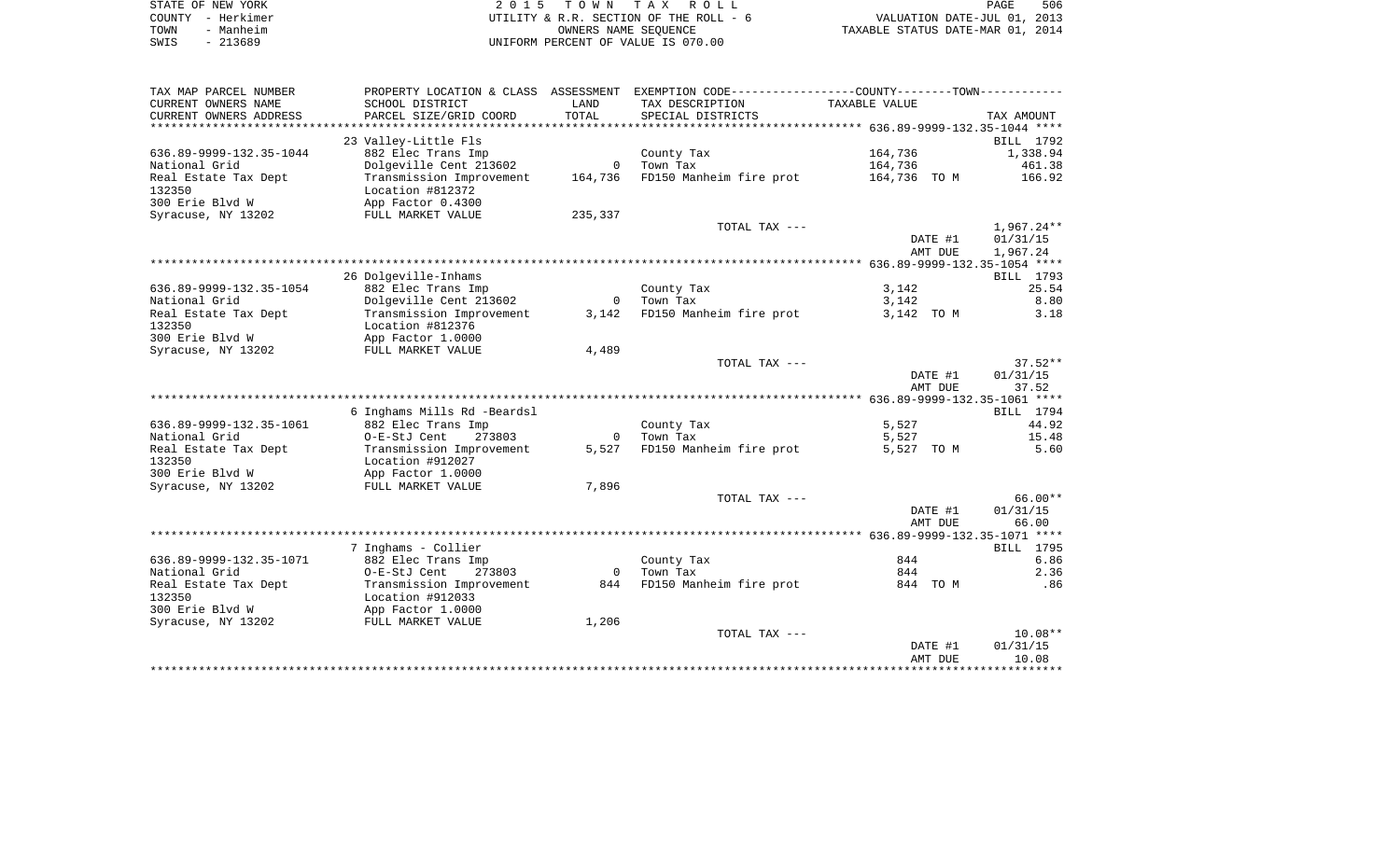| STATE OF NEW YORK | 2015 TOWN TAX ROLL                     | PAGE                             | 507 |
|-------------------|----------------------------------------|----------------------------------|-----|
| COUNTY - Herkimer | UTILITY & R.R. SECTION OF THE ROLL - 6 | VALUATION DATE-JUL 01, 2013      |     |
| TOWN<br>- Manheim | OWNERS NAME SEOUENCE                   | TAXABLE STATUS DATE-MAR 01, 2014 |     |
| SWIS<br>- 213689  | UNIFORM PERCENT OF VALUE IS 070.00     |                                  |     |

| CURRENT OWNERS NAME<br>SCHOOL DISTRICT<br>LAND<br>TAX DESCRIPTION<br>TAXABLE VALUE<br>TOTAL<br>SPECIAL DISTRICTS<br>CURRENT OWNERS ADDRESS<br>PARCEL SIZE/GRID COORD<br>TAX AMOUNT<br>9 Inghams - Rotterdam<br>BILL 1796<br>248<br>636.89-9999-132.35-1081<br>882 Elec Trans Imp<br>2.02<br>County Tax<br>$\overline{0}$<br>273803<br>Town Tax<br>248<br>0.69<br>National Grid<br>O-E-StJ Cent<br>248 FD150 Manheim fire prot<br>Real Estate Tax Dept<br>Transmission Improvement<br>248 TO M<br>.25<br>132350<br>Location #912070<br>300 Erie Blvd W<br>App Factor 1.00<br>354<br>Syracuse, NY 13202<br>FULL MARKET VALUE<br>$2.96**$<br>TOTAL TAX ---<br>DATE #1<br>01/31/15<br>AMT DUE<br>2.96<br>14 Edic-New Scotland<br>BILL 1797<br>1,832<br>636.89-9999-132.35-1091<br>882 Elec Trans Imp<br>County Tax<br>14.89<br>National Grid<br>0-E-StJ Cent 273803<br>0 Town Tax<br>1,832<br>5.13<br>1,832 FD150 Manheim fire prot<br>1.86<br>Real Estate Tax Dept<br>Transmission Improvement<br>1,832 TO M<br>132350<br>Location #912303<br>App Factor 1.00<br>300 Erie Blvd W<br>Syracuse, NY 13202<br>2,617<br>FULL MARKET VALUE<br>TOTAL TAX ---<br>$21.88**$<br>01/31/15<br>DATE #1<br>21.88<br>AMT DUE<br>Lines<br><b>BILL</b> 1798<br>636.89-9999-132.35-1101<br>882 Elec Trans Imp<br>202<br>1.64<br>County Tax<br>$\overline{0}$<br>National Grid<br>Dolgeville Cent 213602<br>Town Tax<br>202<br>0.57<br>Real Estate Tax Dept<br>ACRES 0.01<br>FD150 Manheim fire prot<br>202 TO M<br>.20<br>202<br>300 Erie Blvd W<br>FULL MARKET VALUE<br>289<br>Syracuse, NY 13202-9919<br>$2.41**$<br>TOTAL TAX ---<br>01/31/15<br>DATE #1<br>AMT DUE<br>2.41<br>Outside Plant<br>ACCT 100300480<br>BILL 1799<br>636.89-9999-132.35-1881<br>884 Elec Dist Out<br>County Tax<br>59,326<br>482.19<br>National Grid<br>O-E-StJ Cent<br>273803<br>Town Tax<br>59,326<br>166.16<br>$\mathbf{0}$<br>59,326 FD150 Manheim fire prot<br>Real Estate Tax Dept<br>Location # 888888 -884<br>60.11<br>59,326 TO M<br>132350<br>App Factor 0.1431<br>300 Erie Blyd W<br>Poles Wires Cables Etc<br>Syracuse, NY 13202-9919<br>84,751<br>FULL MARKET VALUE<br>708.46**<br>TOTAL TAX ---<br>DATE #1<br>01/31/15<br>708.46<br>AMT DUE | TAX MAP PARCEL NUMBER | PROPERTY LOCATION & CLASS ASSESSMENT | EXEMPTION CODE----------------COUNTY-------TOWN----------- |  |
|-------------------------------------------------------------------------------------------------------------------------------------------------------------------------------------------------------------------------------------------------------------------------------------------------------------------------------------------------------------------------------------------------------------------------------------------------------------------------------------------------------------------------------------------------------------------------------------------------------------------------------------------------------------------------------------------------------------------------------------------------------------------------------------------------------------------------------------------------------------------------------------------------------------------------------------------------------------------------------------------------------------------------------------------------------------------------------------------------------------------------------------------------------------------------------------------------------------------------------------------------------------------------------------------------------------------------------------------------------------------------------------------------------------------------------------------------------------------------------------------------------------------------------------------------------------------------------------------------------------------------------------------------------------------------------------------------------------------------------------------------------------------------------------------------------------------------------------------------------------------------------------------------------------------------------------------------------------------------------------------------------------------------------------------------------------------------------------------------------------------------------------------------------------------------------------------------------------------|-----------------------|--------------------------------------|------------------------------------------------------------|--|
|                                                                                                                                                                                                                                                                                                                                                                                                                                                                                                                                                                                                                                                                                                                                                                                                                                                                                                                                                                                                                                                                                                                                                                                                                                                                                                                                                                                                                                                                                                                                                                                                                                                                                                                                                                                                                                                                                                                                                                                                                                                                                                                                                                                                                   |                       |                                      |                                                            |  |
|                                                                                                                                                                                                                                                                                                                                                                                                                                                                                                                                                                                                                                                                                                                                                                                                                                                                                                                                                                                                                                                                                                                                                                                                                                                                                                                                                                                                                                                                                                                                                                                                                                                                                                                                                                                                                                                                                                                                                                                                                                                                                                                                                                                                                   |                       |                                      |                                                            |  |
|                                                                                                                                                                                                                                                                                                                                                                                                                                                                                                                                                                                                                                                                                                                                                                                                                                                                                                                                                                                                                                                                                                                                                                                                                                                                                                                                                                                                                                                                                                                                                                                                                                                                                                                                                                                                                                                                                                                                                                                                                                                                                                                                                                                                                   |                       |                                      |                                                            |  |
|                                                                                                                                                                                                                                                                                                                                                                                                                                                                                                                                                                                                                                                                                                                                                                                                                                                                                                                                                                                                                                                                                                                                                                                                                                                                                                                                                                                                                                                                                                                                                                                                                                                                                                                                                                                                                                                                                                                                                                                                                                                                                                                                                                                                                   |                       |                                      |                                                            |  |
|                                                                                                                                                                                                                                                                                                                                                                                                                                                                                                                                                                                                                                                                                                                                                                                                                                                                                                                                                                                                                                                                                                                                                                                                                                                                                                                                                                                                                                                                                                                                                                                                                                                                                                                                                                                                                                                                                                                                                                                                                                                                                                                                                                                                                   |                       |                                      |                                                            |  |
|                                                                                                                                                                                                                                                                                                                                                                                                                                                                                                                                                                                                                                                                                                                                                                                                                                                                                                                                                                                                                                                                                                                                                                                                                                                                                                                                                                                                                                                                                                                                                                                                                                                                                                                                                                                                                                                                                                                                                                                                                                                                                                                                                                                                                   |                       |                                      |                                                            |  |
|                                                                                                                                                                                                                                                                                                                                                                                                                                                                                                                                                                                                                                                                                                                                                                                                                                                                                                                                                                                                                                                                                                                                                                                                                                                                                                                                                                                                                                                                                                                                                                                                                                                                                                                                                                                                                                                                                                                                                                                                                                                                                                                                                                                                                   |                       |                                      |                                                            |  |
|                                                                                                                                                                                                                                                                                                                                                                                                                                                                                                                                                                                                                                                                                                                                                                                                                                                                                                                                                                                                                                                                                                                                                                                                                                                                                                                                                                                                                                                                                                                                                                                                                                                                                                                                                                                                                                                                                                                                                                                                                                                                                                                                                                                                                   |                       |                                      |                                                            |  |
|                                                                                                                                                                                                                                                                                                                                                                                                                                                                                                                                                                                                                                                                                                                                                                                                                                                                                                                                                                                                                                                                                                                                                                                                                                                                                                                                                                                                                                                                                                                                                                                                                                                                                                                                                                                                                                                                                                                                                                                                                                                                                                                                                                                                                   |                       |                                      |                                                            |  |
|                                                                                                                                                                                                                                                                                                                                                                                                                                                                                                                                                                                                                                                                                                                                                                                                                                                                                                                                                                                                                                                                                                                                                                                                                                                                                                                                                                                                                                                                                                                                                                                                                                                                                                                                                                                                                                                                                                                                                                                                                                                                                                                                                                                                                   |                       |                                      |                                                            |  |
|                                                                                                                                                                                                                                                                                                                                                                                                                                                                                                                                                                                                                                                                                                                                                                                                                                                                                                                                                                                                                                                                                                                                                                                                                                                                                                                                                                                                                                                                                                                                                                                                                                                                                                                                                                                                                                                                                                                                                                                                                                                                                                                                                                                                                   |                       |                                      |                                                            |  |
|                                                                                                                                                                                                                                                                                                                                                                                                                                                                                                                                                                                                                                                                                                                                                                                                                                                                                                                                                                                                                                                                                                                                                                                                                                                                                                                                                                                                                                                                                                                                                                                                                                                                                                                                                                                                                                                                                                                                                                                                                                                                                                                                                                                                                   |                       |                                      |                                                            |  |
|                                                                                                                                                                                                                                                                                                                                                                                                                                                                                                                                                                                                                                                                                                                                                                                                                                                                                                                                                                                                                                                                                                                                                                                                                                                                                                                                                                                                                                                                                                                                                                                                                                                                                                                                                                                                                                                                                                                                                                                                                                                                                                                                                                                                                   |                       |                                      |                                                            |  |
|                                                                                                                                                                                                                                                                                                                                                                                                                                                                                                                                                                                                                                                                                                                                                                                                                                                                                                                                                                                                                                                                                                                                                                                                                                                                                                                                                                                                                                                                                                                                                                                                                                                                                                                                                                                                                                                                                                                                                                                                                                                                                                                                                                                                                   |                       |                                      |                                                            |  |
|                                                                                                                                                                                                                                                                                                                                                                                                                                                                                                                                                                                                                                                                                                                                                                                                                                                                                                                                                                                                                                                                                                                                                                                                                                                                                                                                                                                                                                                                                                                                                                                                                                                                                                                                                                                                                                                                                                                                                                                                                                                                                                                                                                                                                   |                       |                                      |                                                            |  |
|                                                                                                                                                                                                                                                                                                                                                                                                                                                                                                                                                                                                                                                                                                                                                                                                                                                                                                                                                                                                                                                                                                                                                                                                                                                                                                                                                                                                                                                                                                                                                                                                                                                                                                                                                                                                                                                                                                                                                                                                                                                                                                                                                                                                                   |                       |                                      |                                                            |  |
|                                                                                                                                                                                                                                                                                                                                                                                                                                                                                                                                                                                                                                                                                                                                                                                                                                                                                                                                                                                                                                                                                                                                                                                                                                                                                                                                                                                                                                                                                                                                                                                                                                                                                                                                                                                                                                                                                                                                                                                                                                                                                                                                                                                                                   |                       |                                      |                                                            |  |
|                                                                                                                                                                                                                                                                                                                                                                                                                                                                                                                                                                                                                                                                                                                                                                                                                                                                                                                                                                                                                                                                                                                                                                                                                                                                                                                                                                                                                                                                                                                                                                                                                                                                                                                                                                                                                                                                                                                                                                                                                                                                                                                                                                                                                   |                       |                                      |                                                            |  |
|                                                                                                                                                                                                                                                                                                                                                                                                                                                                                                                                                                                                                                                                                                                                                                                                                                                                                                                                                                                                                                                                                                                                                                                                                                                                                                                                                                                                                                                                                                                                                                                                                                                                                                                                                                                                                                                                                                                                                                                                                                                                                                                                                                                                                   |                       |                                      |                                                            |  |
|                                                                                                                                                                                                                                                                                                                                                                                                                                                                                                                                                                                                                                                                                                                                                                                                                                                                                                                                                                                                                                                                                                                                                                                                                                                                                                                                                                                                                                                                                                                                                                                                                                                                                                                                                                                                                                                                                                                                                                                                                                                                                                                                                                                                                   |                       |                                      |                                                            |  |
|                                                                                                                                                                                                                                                                                                                                                                                                                                                                                                                                                                                                                                                                                                                                                                                                                                                                                                                                                                                                                                                                                                                                                                                                                                                                                                                                                                                                                                                                                                                                                                                                                                                                                                                                                                                                                                                                                                                                                                                                                                                                                                                                                                                                                   |                       |                                      |                                                            |  |
|                                                                                                                                                                                                                                                                                                                                                                                                                                                                                                                                                                                                                                                                                                                                                                                                                                                                                                                                                                                                                                                                                                                                                                                                                                                                                                                                                                                                                                                                                                                                                                                                                                                                                                                                                                                                                                                                                                                                                                                                                                                                                                                                                                                                                   |                       |                                      |                                                            |  |
|                                                                                                                                                                                                                                                                                                                                                                                                                                                                                                                                                                                                                                                                                                                                                                                                                                                                                                                                                                                                                                                                                                                                                                                                                                                                                                                                                                                                                                                                                                                                                                                                                                                                                                                                                                                                                                                                                                                                                                                                                                                                                                                                                                                                                   |                       |                                      |                                                            |  |
|                                                                                                                                                                                                                                                                                                                                                                                                                                                                                                                                                                                                                                                                                                                                                                                                                                                                                                                                                                                                                                                                                                                                                                                                                                                                                                                                                                                                                                                                                                                                                                                                                                                                                                                                                                                                                                                                                                                                                                                                                                                                                                                                                                                                                   |                       |                                      |                                                            |  |
|                                                                                                                                                                                                                                                                                                                                                                                                                                                                                                                                                                                                                                                                                                                                                                                                                                                                                                                                                                                                                                                                                                                                                                                                                                                                                                                                                                                                                                                                                                                                                                                                                                                                                                                                                                                                                                                                                                                                                                                                                                                                                                                                                                                                                   |                       |                                      |                                                            |  |
|                                                                                                                                                                                                                                                                                                                                                                                                                                                                                                                                                                                                                                                                                                                                                                                                                                                                                                                                                                                                                                                                                                                                                                                                                                                                                                                                                                                                                                                                                                                                                                                                                                                                                                                                                                                                                                                                                                                                                                                                                                                                                                                                                                                                                   |                       |                                      |                                                            |  |
|                                                                                                                                                                                                                                                                                                                                                                                                                                                                                                                                                                                                                                                                                                                                                                                                                                                                                                                                                                                                                                                                                                                                                                                                                                                                                                                                                                                                                                                                                                                                                                                                                                                                                                                                                                                                                                                                                                                                                                                                                                                                                                                                                                                                                   |                       |                                      |                                                            |  |
|                                                                                                                                                                                                                                                                                                                                                                                                                                                                                                                                                                                                                                                                                                                                                                                                                                                                                                                                                                                                                                                                                                                                                                                                                                                                                                                                                                                                                                                                                                                                                                                                                                                                                                                                                                                                                                                                                                                                                                                                                                                                                                                                                                                                                   |                       |                                      |                                                            |  |
|                                                                                                                                                                                                                                                                                                                                                                                                                                                                                                                                                                                                                                                                                                                                                                                                                                                                                                                                                                                                                                                                                                                                                                                                                                                                                                                                                                                                                                                                                                                                                                                                                                                                                                                                                                                                                                                                                                                                                                                                                                                                                                                                                                                                                   |                       |                                      |                                                            |  |
|                                                                                                                                                                                                                                                                                                                                                                                                                                                                                                                                                                                                                                                                                                                                                                                                                                                                                                                                                                                                                                                                                                                                                                                                                                                                                                                                                                                                                                                                                                                                                                                                                                                                                                                                                                                                                                                                                                                                                                                                                                                                                                                                                                                                                   |                       |                                      |                                                            |  |
|                                                                                                                                                                                                                                                                                                                                                                                                                                                                                                                                                                                                                                                                                                                                                                                                                                                                                                                                                                                                                                                                                                                                                                                                                                                                                                                                                                                                                                                                                                                                                                                                                                                                                                                                                                                                                                                                                                                                                                                                                                                                                                                                                                                                                   |                       |                                      |                                                            |  |
|                                                                                                                                                                                                                                                                                                                                                                                                                                                                                                                                                                                                                                                                                                                                                                                                                                                                                                                                                                                                                                                                                                                                                                                                                                                                                                                                                                                                                                                                                                                                                                                                                                                                                                                                                                                                                                                                                                                                                                                                                                                                                                                                                                                                                   |                       |                                      |                                                            |  |
|                                                                                                                                                                                                                                                                                                                                                                                                                                                                                                                                                                                                                                                                                                                                                                                                                                                                                                                                                                                                                                                                                                                                                                                                                                                                                                                                                                                                                                                                                                                                                                                                                                                                                                                                                                                                                                                                                                                                                                                                                                                                                                                                                                                                                   |                       |                                      |                                                            |  |
|                                                                                                                                                                                                                                                                                                                                                                                                                                                                                                                                                                                                                                                                                                                                                                                                                                                                                                                                                                                                                                                                                                                                                                                                                                                                                                                                                                                                                                                                                                                                                                                                                                                                                                                                                                                                                                                                                                                                                                                                                                                                                                                                                                                                                   |                       |                                      |                                                            |  |
|                                                                                                                                                                                                                                                                                                                                                                                                                                                                                                                                                                                                                                                                                                                                                                                                                                                                                                                                                                                                                                                                                                                                                                                                                                                                                                                                                                                                                                                                                                                                                                                                                                                                                                                                                                                                                                                                                                                                                                                                                                                                                                                                                                                                                   |                       |                                      |                                                            |  |
|                                                                                                                                                                                                                                                                                                                                                                                                                                                                                                                                                                                                                                                                                                                                                                                                                                                                                                                                                                                                                                                                                                                                                                                                                                                                                                                                                                                                                                                                                                                                                                                                                                                                                                                                                                                                                                                                                                                                                                                                                                                                                                                                                                                                                   |                       |                                      |                                                            |  |
|                                                                                                                                                                                                                                                                                                                                                                                                                                                                                                                                                                                                                                                                                                                                                                                                                                                                                                                                                                                                                                                                                                                                                                                                                                                                                                                                                                                                                                                                                                                                                                                                                                                                                                                                                                                                                                                                                                                                                                                                                                                                                                                                                                                                                   |                       |                                      |                                                            |  |
|                                                                                                                                                                                                                                                                                                                                                                                                                                                                                                                                                                                                                                                                                                                                                                                                                                                                                                                                                                                                                                                                                                                                                                                                                                                                                                                                                                                                                                                                                                                                                                                                                                                                                                                                                                                                                                                                                                                                                                                                                                                                                                                                                                                                                   |                       |                                      |                                                            |  |
|                                                                                                                                                                                                                                                                                                                                                                                                                                                                                                                                                                                                                                                                                                                                                                                                                                                                                                                                                                                                                                                                                                                                                                                                                                                                                                                                                                                                                                                                                                                                                                                                                                                                                                                                                                                                                                                                                                                                                                                                                                                                                                                                                                                                                   |                       |                                      |                                                            |  |
|                                                                                                                                                                                                                                                                                                                                                                                                                                                                                                                                                                                                                                                                                                                                                                                                                                                                                                                                                                                                                                                                                                                                                                                                                                                                                                                                                                                                                                                                                                                                                                                                                                                                                                                                                                                                                                                                                                                                                                                                                                                                                                                                                                                                                   |                       |                                      |                                                            |  |
|                                                                                                                                                                                                                                                                                                                                                                                                                                                                                                                                                                                                                                                                                                                                                                                                                                                                                                                                                                                                                                                                                                                                                                                                                                                                                                                                                                                                                                                                                                                                                                                                                                                                                                                                                                                                                                                                                                                                                                                                                                                                                                                                                                                                                   |                       |                                      |                                                            |  |
|                                                                                                                                                                                                                                                                                                                                                                                                                                                                                                                                                                                                                                                                                                                                                                                                                                                                                                                                                                                                                                                                                                                                                                                                                                                                                                                                                                                                                                                                                                                                                                                                                                                                                                                                                                                                                                                                                                                                                                                                                                                                                                                                                                                                                   |                       |                                      |                                                            |  |
|                                                                                                                                                                                                                                                                                                                                                                                                                                                                                                                                                                                                                                                                                                                                                                                                                                                                                                                                                                                                                                                                                                                                                                                                                                                                                                                                                                                                                                                                                                                                                                                                                                                                                                                                                                                                                                                                                                                                                                                                                                                                                                                                                                                                                   |                       |                                      |                                                            |  |
|                                                                                                                                                                                                                                                                                                                                                                                                                                                                                                                                                                                                                                                                                                                                                                                                                                                                                                                                                                                                                                                                                                                                                                                                                                                                                                                                                                                                                                                                                                                                                                                                                                                                                                                                                                                                                                                                                                                                                                                                                                                                                                                                                                                                                   |                       |                                      |                                                            |  |
|                                                                                                                                                                                                                                                                                                                                                                                                                                                                                                                                                                                                                                                                                                                                                                                                                                                                                                                                                                                                                                                                                                                                                                                                                                                                                                                                                                                                                                                                                                                                                                                                                                                                                                                                                                                                                                                                                                                                                                                                                                                                                                                                                                                                                   |                       |                                      |                                                            |  |
|                                                                                                                                                                                                                                                                                                                                                                                                                                                                                                                                                                                                                                                                                                                                                                                                                                                                                                                                                                                                                                                                                                                                                                                                                                                                                                                                                                                                                                                                                                                                                                                                                                                                                                                                                                                                                                                                                                                                                                                                                                                                                                                                                                                                                   |                       |                                      |                                                            |  |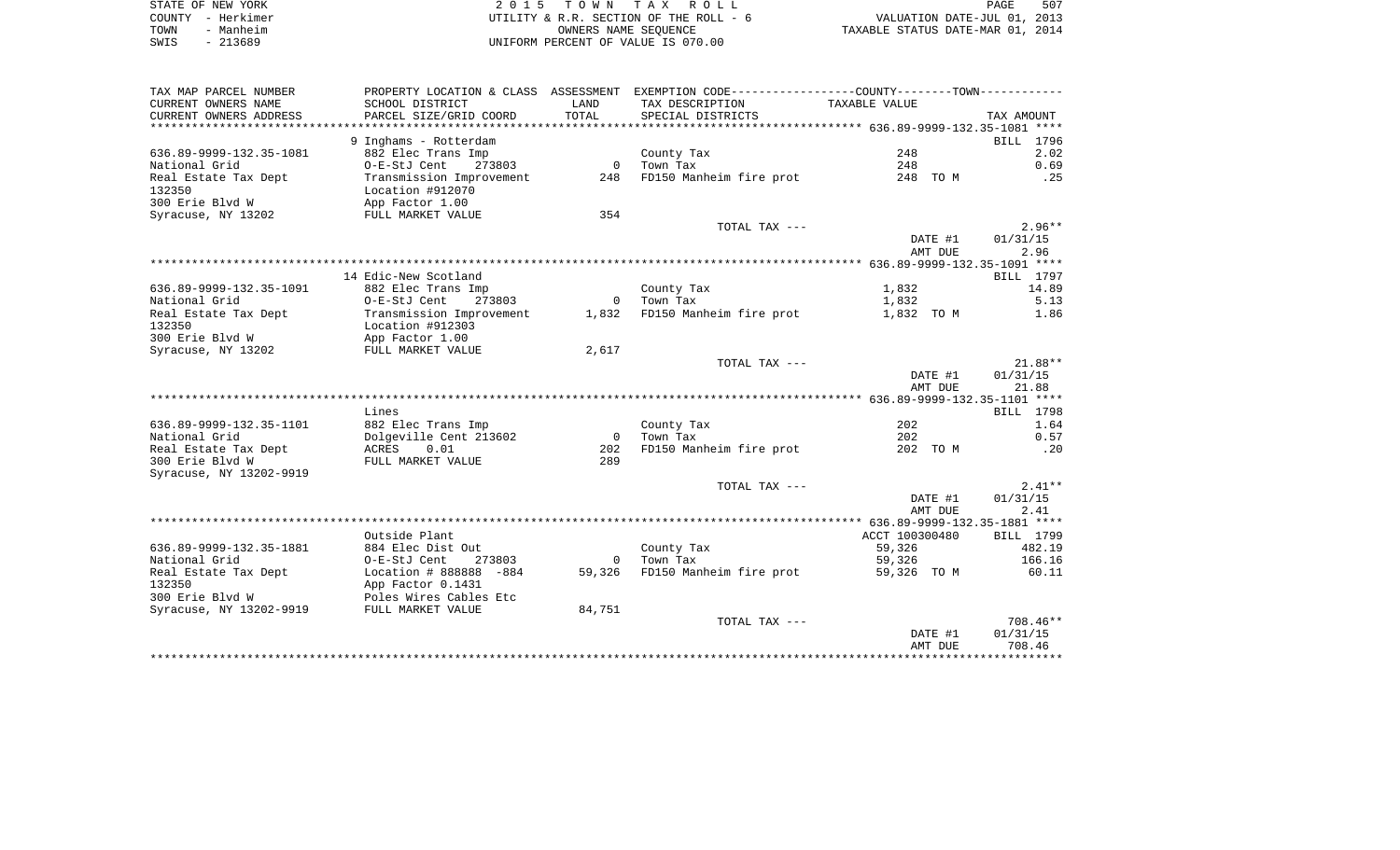| STATE OF NEW YORK     | 2015 TOWN TAX ROLL                     | 508<br>PAGE                      |
|-----------------------|----------------------------------------|----------------------------------|
| – Herkimer<br>COUNTY  | UTILITY & R.R. SECTION OF THE ROLL - 6 | VALUATION DATE-JUL 01, 2013      |
| Manheim<br>TOWN       | OWNERS NAME SEOUENCE                   | TAXABLE STATUS DATE-MAR 01, 2014 |
| 213689<br>SWIS<br>$-$ | UNIFORM PERCENT OF VALUE IS 070.00     |                                  |

| CURRENT OWNERS NAME<br>SCHOOL DISTRICT<br>LAND<br>TAX DESCRIPTION<br>TAXABLE VALUE<br>TOTAL<br>CURRENT OWNERS ADDRESS<br>PARCEL SIZE/GRID COORD<br>SPECIAL DISTRICTS<br>TAX AMOUNT<br>*************************<br>Outside Plant<br>ACCT 100300480<br><b>BILL</b> 1800<br>636.89-9999-132.35-1882<br>884 Elec Dist Out<br>317,693<br>2,582.15<br>County Tax<br>317,693<br>889.77<br>National Grid<br>Little Falls Ce 210900<br>$\mathbf 0$<br>Town Tax<br>321.90<br>Real Estate Tax Dept<br>Location # 888888<br>317,693<br>FD150 Manheim fire prot<br>317,693 TO M<br>132350<br>App Factor 0.7663<br>300 Erie Blvd W<br>Poles Wires Cables Etc<br>453,847<br>Syracuse, NY 13202<br>FULL MARKET VALUE<br>TOTAL TAX ---<br>$3,793.82**$<br>01/31/15<br>DATE #1<br>AMT DUE<br>3,793.82<br>Outside Plant<br>ACCT 100300480<br><b>BILL</b> 1801 | TAX MAP PARCEL NUMBER | PROPERTY LOCATION & CLASS ASSESSMENT | EXEMPTION CODE-----------------COUNTY-------TOWN----------- |  |
|---------------------------------------------------------------------------------------------------------------------------------------------------------------------------------------------------------------------------------------------------------------------------------------------------------------------------------------------------------------------------------------------------------------------------------------------------------------------------------------------------------------------------------------------------------------------------------------------------------------------------------------------------------------------------------------------------------------------------------------------------------------------------------------------------------------------------------------------|-----------------------|--------------------------------------|-------------------------------------------------------------|--|
|                                                                                                                                                                                                                                                                                                                                                                                                                                                                                                                                                                                                                                                                                                                                                                                                                                             |                       |                                      |                                                             |  |
|                                                                                                                                                                                                                                                                                                                                                                                                                                                                                                                                                                                                                                                                                                                                                                                                                                             |                       |                                      |                                                             |  |
|                                                                                                                                                                                                                                                                                                                                                                                                                                                                                                                                                                                                                                                                                                                                                                                                                                             |                       |                                      |                                                             |  |
|                                                                                                                                                                                                                                                                                                                                                                                                                                                                                                                                                                                                                                                                                                                                                                                                                                             |                       |                                      |                                                             |  |
|                                                                                                                                                                                                                                                                                                                                                                                                                                                                                                                                                                                                                                                                                                                                                                                                                                             |                       |                                      |                                                             |  |
|                                                                                                                                                                                                                                                                                                                                                                                                                                                                                                                                                                                                                                                                                                                                                                                                                                             |                       |                                      |                                                             |  |
|                                                                                                                                                                                                                                                                                                                                                                                                                                                                                                                                                                                                                                                                                                                                                                                                                                             |                       |                                      |                                                             |  |
|                                                                                                                                                                                                                                                                                                                                                                                                                                                                                                                                                                                                                                                                                                                                                                                                                                             |                       |                                      |                                                             |  |
|                                                                                                                                                                                                                                                                                                                                                                                                                                                                                                                                                                                                                                                                                                                                                                                                                                             |                       |                                      |                                                             |  |
|                                                                                                                                                                                                                                                                                                                                                                                                                                                                                                                                                                                                                                                                                                                                                                                                                                             |                       |                                      |                                                             |  |
|                                                                                                                                                                                                                                                                                                                                                                                                                                                                                                                                                                                                                                                                                                                                                                                                                                             |                       |                                      |                                                             |  |
|                                                                                                                                                                                                                                                                                                                                                                                                                                                                                                                                                                                                                                                                                                                                                                                                                                             |                       |                                      |                                                             |  |
|                                                                                                                                                                                                                                                                                                                                                                                                                                                                                                                                                                                                                                                                                                                                                                                                                                             |                       |                                      |                                                             |  |
| 636.89-9999-132.35-1883<br>884 Elec Dist Out<br>County Tax<br>13,225<br>107.49                                                                                                                                                                                                                                                                                                                                                                                                                                                                                                                                                                                                                                                                                                                                                              |                       |                                      |                                                             |  |
| West Canada Val 212402<br>13,225<br>37.04<br>National Grid<br>Town Tax<br>$\mathbf 0$<br>FD150 Manheim fire prot<br>Real Estate Tax Dept<br>Location # 888888<br>13,225<br>13.40<br>13,225 TO M                                                                                                                                                                                                                                                                                                                                                                                                                                                                                                                                                                                                                                             |                       |                                      |                                                             |  |
| App Factor 0.0319                                                                                                                                                                                                                                                                                                                                                                                                                                                                                                                                                                                                                                                                                                                                                                                                                           | 132350                |                                      |                                                             |  |
| 300 Erie Blvd W<br>Poles Wires Cables Etc                                                                                                                                                                                                                                                                                                                                                                                                                                                                                                                                                                                                                                                                                                                                                                                                   |                       |                                      |                                                             |  |
| Syracuse, NY 13202-9919<br>FULL MARKET VALUE<br>18,893                                                                                                                                                                                                                                                                                                                                                                                                                                                                                                                                                                                                                                                                                                                                                                                      |                       |                                      |                                                             |  |
| TOTAL TAX ---<br>$157.93**$                                                                                                                                                                                                                                                                                                                                                                                                                                                                                                                                                                                                                                                                                                                                                                                                                 |                       |                                      |                                                             |  |
| DATE #1<br>01/31/15                                                                                                                                                                                                                                                                                                                                                                                                                                                                                                                                                                                                                                                                                                                                                                                                                         |                       |                                      |                                                             |  |
| 157.93<br>AMT DUE<br>*****************************                                                                                                                                                                                                                                                                                                                                                                                                                                                                                                                                                                                                                                                                                                                                                                                          |                       |                                      |                                                             |  |
| Outside Plant<br>ACCT 100300480<br>BILL 1802                                                                                                                                                                                                                                                                                                                                                                                                                                                                                                                                                                                                                                                                                                                                                                                                |                       |                                      |                                                             |  |
| 636.89-9999-132.35-1884<br>1,285<br>10.44<br>884 Elec Dist Out<br>County Tax                                                                                                                                                                                                                                                                                                                                                                                                                                                                                                                                                                                                                                                                                                                                                                |                       |                                      |                                                             |  |
| National Grid<br>Dolgeville Cent 213602<br>$\overline{0}$<br>Town Tax<br>1,285<br>3.60                                                                                                                                                                                                                                                                                                                                                                                                                                                                                                                                                                                                                                                                                                                                                      |                       |                                      |                                                             |  |
| FD150 Manheim fire prot<br>Real Estate Tax Dept<br>Location # 888888<br>1,285<br>1,285 TO M<br>1.30                                                                                                                                                                                                                                                                                                                                                                                                                                                                                                                                                                                                                                                                                                                                         |                       |                                      |                                                             |  |
| App Factor 0.0031                                                                                                                                                                                                                                                                                                                                                                                                                                                                                                                                                                                                                                                                                                                                                                                                                           | 132350                |                                      |                                                             |  |
| 300 Erie Blvd W<br>Poles Wires Cables Etc                                                                                                                                                                                                                                                                                                                                                                                                                                                                                                                                                                                                                                                                                                                                                                                                   |                       |                                      |                                                             |  |
| Syracuse, NY 13202-9919<br>FULL MARKET VALUE<br>1,836<br>TOTAL TAX ---<br>$15.34**$                                                                                                                                                                                                                                                                                                                                                                                                                                                                                                                                                                                                                                                                                                                                                         |                       |                                      |                                                             |  |
| DATE #1<br>01/31/15                                                                                                                                                                                                                                                                                                                                                                                                                                                                                                                                                                                                                                                                                                                                                                                                                         |                       |                                      |                                                             |  |
| AMT DUE<br>15.34                                                                                                                                                                                                                                                                                                                                                                                                                                                                                                                                                                                                                                                                                                                                                                                                                            |                       |                                      |                                                             |  |
|                                                                                                                                                                                                                                                                                                                                                                                                                                                                                                                                                                                                                                                                                                                                                                                                                                             |                       |                                      |                                                             |  |
| Outside Plant<br>ACCT 100300480<br>BILL 1803                                                                                                                                                                                                                                                                                                                                                                                                                                                                                                                                                                                                                                                                                                                                                                                                |                       |                                      |                                                             |  |
| 636.89-9999-132.35-1885<br>County Tax<br>23,051<br>187.35<br>884 Elec Dist Out                                                                                                                                                                                                                                                                                                                                                                                                                                                                                                                                                                                                                                                                                                                                                              |                       |                                      |                                                             |  |
| National Grid<br>64.56<br>O-E-StJ Cent<br>273803<br>$\overline{0}$<br>Town Tax<br>23,051<br>FD150 Manheim fire prot<br>23.36<br>Real Estate Tax Dept<br>Location # 888888<br>23,051<br>23,051 TO M                                                                                                                                                                                                                                                                                                                                                                                                                                                                                                                                                                                                                                          |                       |                                      |                                                             |  |
| 132350<br>App Factor 0.0556                                                                                                                                                                                                                                                                                                                                                                                                                                                                                                                                                                                                                                                                                                                                                                                                                 |                       |                                      |                                                             |  |
| 300 Erie Blvd W<br>Poles Wires Cables Etc                                                                                                                                                                                                                                                                                                                                                                                                                                                                                                                                                                                                                                                                                                                                                                                                   |                       |                                      |                                                             |  |
| 32,930<br>Syracuse, NY 13202<br>FULL MARKET VALUE                                                                                                                                                                                                                                                                                                                                                                                                                                                                                                                                                                                                                                                                                                                                                                                           |                       |                                      |                                                             |  |
| $275.27**$<br>TOTAL TAX ---                                                                                                                                                                                                                                                                                                                                                                                                                                                                                                                                                                                                                                                                                                                                                                                                                 |                       |                                      |                                                             |  |
| 01/31/15<br>DATE #1                                                                                                                                                                                                                                                                                                                                                                                                                                                                                                                                                                                                                                                                                                                                                                                                                         |                       |                                      |                                                             |  |
| 275.27<br>AMT DUE<br>********                                                                                                                                                                                                                                                                                                                                                                                                                                                                                                                                                                                                                                                                                                                                                                                                               |                       |                                      |                                                             |  |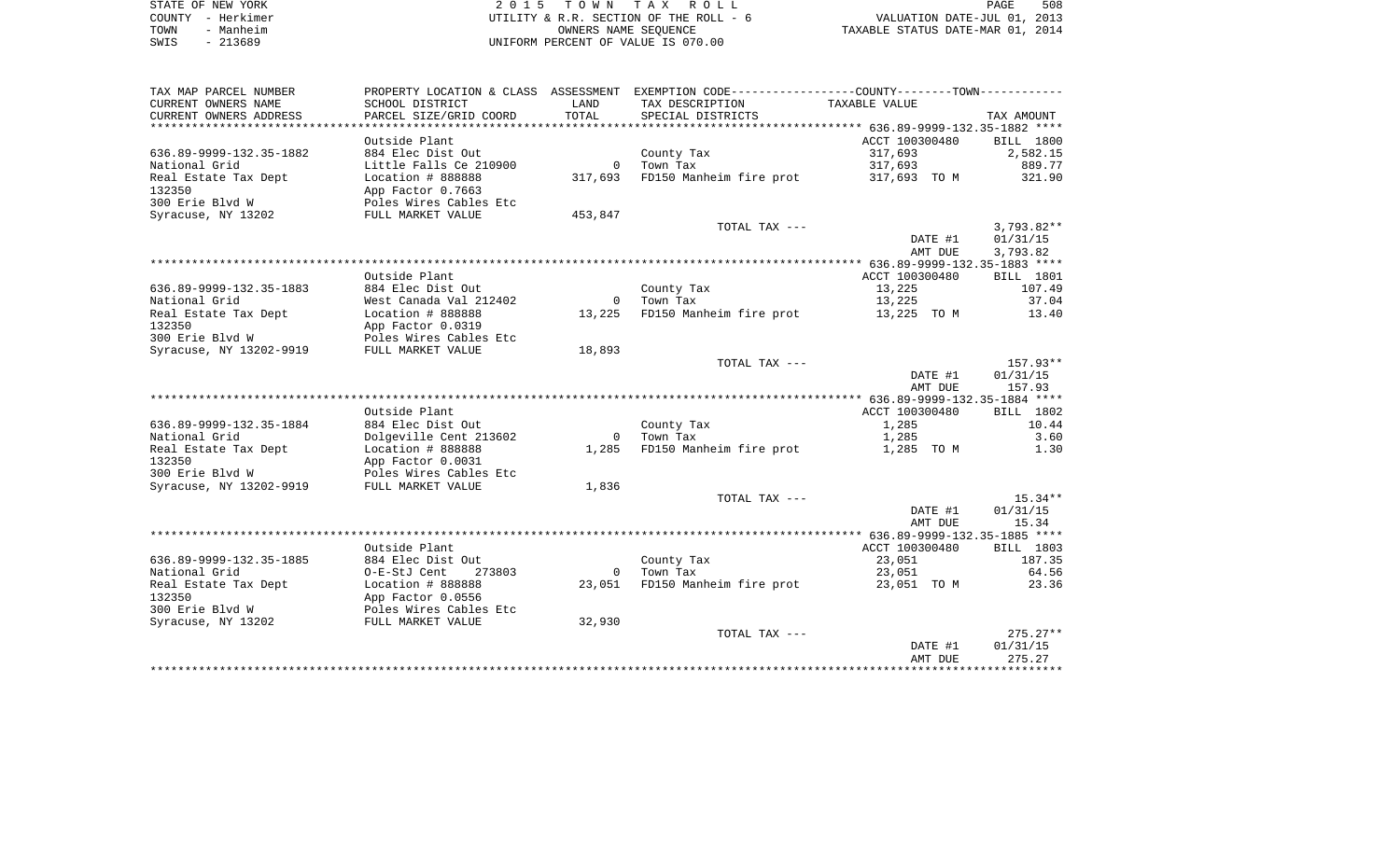|      | STATE OF NEW YORK | 2015 TOWN TAX ROLL                     | PAGE                             | 509 |
|------|-------------------|----------------------------------------|----------------------------------|-----|
|      | COUNTY - Herkimer | UTILITY & R.R. SECTION OF THE ROLL - 6 | VALUATION DATE-JUL 01, 2013      |     |
| TOWN | - Manheim         | OWNERS NAME SEOUENCE                   | TAXABLE STATUS DATE-MAR 01, 2014 |     |
| SWIS | $-213689$         | UNIFORM PERCENT OF VALUE IS 070.00     |                                  |     |

| TAX MAP PARCEL NUMBER<br>CURRENT OWNERS NAME     | PROPERTY LOCATION & CLASS ASSESSMENT<br>SCHOOL DISTRICT | LAND                                | EXEMPTION CODE-----------------COUNTY-------TOWN-----------<br>TAX DESCRIPTION       | TAXABLE VALUE                        |         |                              |
|--------------------------------------------------|---------------------------------------------------------|-------------------------------------|--------------------------------------------------------------------------------------|--------------------------------------|---------|------------------------------|
| CURRENT OWNERS ADDRESS<br>*********************  | PARCEL SIZE/GRID COORD                                  | TOTAL<br>*********                  | SPECIAL DISTRICTS<br>********************************** 636.89-9999-132.35-2884 **** |                                      |         | TAX AMOUNT                   |
|                                                  | <b>GAS MAINS</b>                                        |                                     |                                                                                      |                                      |         | 1804<br>BILL                 |
| 636.89-9999-132.35-2884                          | 885 Gas Outside Pla                                     |                                     | County Tax                                                                           | 1,068                                |         | 8.68                         |
| National Grid                                    | Dolgeville Cent 213602                                  | $\Omega$                            | Town Tax                                                                             | 1,068                                |         | 2.99                         |
| Real Estate Tax Dept                             | Outside Plant                                           | 1,068                               | FD150 Manheim fire prot                                                              | 1,068 TO M                           |         | 1.08                         |
| 132350                                           | Location #888888                                        |                                     |                                                                                      |                                      |         |                              |
| 300 Erie Blvd W                                  | App Factor 1.0000                                       |                                     |                                                                                      |                                      |         |                              |
| Syracuse, NY 13202                               | FULL MARKET VALUE                                       | 1,526                               |                                                                                      |                                      |         |                              |
|                                                  |                                                         |                                     | TOTAL TAX ---                                                                        |                                      |         | 12.75**                      |
|                                                  |                                                         |                                     |                                                                                      |                                      | DATE #1 | 01/31/15                     |
|                                                  |                                                         |                                     |                                                                                      |                                      | AMT DUE | 12.75                        |
|                                                  |                                                         |                                     |                                                                                      |                                      |         |                              |
|                                                  | 70 Farm View Dr                                         |                                     |                                                                                      |                                      |         | BILL 1805                    |
| 636.89-9999-131.600-1002                         | 882 Elec Trans Imp                                      |                                     | County Tax                                                                           | 53,161                               |         | 432.08                       |
| <b>NYSEG</b>                                     | Little Falls Ce 210900                                  | $\overline{0}$                      | Town Tax                                                                             | 53,161                               |         | 148.89                       |
| 70 Farm View Dr                                  |                                                         | 53,161                              | FD150 Manheim fire prot                                                              | 53,161 TO M                          |         | 53.86                        |
| New Gloucester, NY 04260                         | FULL MARKET VALUE                                       | 75,944                              |                                                                                      |                                      |         |                              |
|                                                  |                                                         |                                     | TOTAL TAX ---                                                                        |                                      |         | 634.83**                     |
|                                                  |                                                         |                                     |                                                                                      |                                      | DATE #1 | 01/31/15                     |
|                                                  |                                                         |                                     |                                                                                      |                                      | AMT DUE | 634.83                       |
|                                                  |                                                         |                                     |                                                                                      |                                      |         | 636.89-9999-744.8-1885 ***** |
|                                                  | WIRES                                                   |                                     |                                                                                      |                                      |         | BILL 1806                    |
| 636.89-9999-744.8-1885                           | 836 Telecom. eq.<br>273803                              |                                     | County Tax                                                                           | 299,391                              |         | 2,433.40                     |
| Telergy Joint Venture<br>10 Telergy Pkwy         | O-E-StJ Cent<br>836                                     | $\overline{\phantom{0}}$<br>299,391 | Town Tax<br>School Relevy                                                            | 299,391                              |         | 838.51<br>7,774.84           |
| East Syracuse, NY 13057                          | FULL MARKET VALUE                                       | 427,701                             | FD150 Manheim fire prot                                                              | 299,391 TO M                         |         | 303.35                       |
|                                                  |                                                         |                                     | TOTAL TAX ---                                                                        |                                      |         | $11,350.10**$                |
|                                                  |                                                         |                                     |                                                                                      |                                      | DATE #1 | 01/31/15                     |
|                                                  |                                                         |                                     |                                                                                      |                                      | AMT DUE | 11,350.10                    |
|                                                  |                                                         |                                     |                                                                                      |                                      |         |                              |
|                                                  | Outside Plant                                           |                                     |                                                                                      |                                      |         | BILL 1807                    |
| 636.89-9999-746.12-1882                          | 836 Telecom. eq.                                        |                                     | County Tax                                                                           | 0.00                                 |         | 0.00                         |
| Us Sprint Communications                         | Little Falls Ce 210900                                  | 0                                   | Town Tax                                                                             | 0.00                                 |         | 0.00                         |
| Property Tax Dept                                | Location # 888888                                       | $\Omega$                            | FD150 Manheim fire prot                                                              |                                      | 0 TO M  |                              |
| 746120                                           | App Factor 0.7500                                       |                                     |                                                                                      |                                      |         |                              |
| PO Box 12913                                     | Buried Cable On Rr Row                                  |                                     |                                                                                      |                                      |         |                              |
| Shawnee Mission, KS 66212-0490 ACRES             | 0.01                                                    |                                     |                                                                                      |                                      |         |                              |
|                                                  | FULL MARKET VALUE                                       | $\Omega$                            |                                                                                      |                                      |         |                              |
|                                                  |                                                         |                                     | TOTAL TAX ---                                                                        |                                      |         | $0.00**$                     |
|                                                  |                                                         |                                     |                                                                                      |                                      |         | $***$ * * *                  |
|                                                  | Outside Plant                                           |                                     |                                                                                      |                                      |         | <b>BILL</b> 1808             |
| 636.89-9999-746.12-1885                          | 836 Telecom. eq.<br>273803                              | $\Omega$                            | County Tax<br>Town Tax                                                               | 0.00<br>0.00                         |         | 0.00<br>0.00                 |
| Us Sprint Communications                         | O-E-StJ Cent                                            | $\Omega$                            |                                                                                      |                                      |         |                              |
| Property Tax Dept<br>746120                      | Location # 888888<br>App Factor 0.2500                  |                                     | FD150 Manheim fire prot                                                              |                                      | 0 TO M  |                              |
| PO Box 12913                                     | Buried Cable On Rr Row                                  |                                     |                                                                                      |                                      |         |                              |
| Shawnee Mission, KS 66212-0490 FULL MARKET VALUE |                                                         | $\mathbf 0$                         |                                                                                      |                                      |         |                              |
|                                                  |                                                         |                                     | TOTAL TAX ---                                                                        |                                      |         | $0.00**$                     |
|                                                  |                                                         |                                     |                                                                                      | ************************************ |         |                              |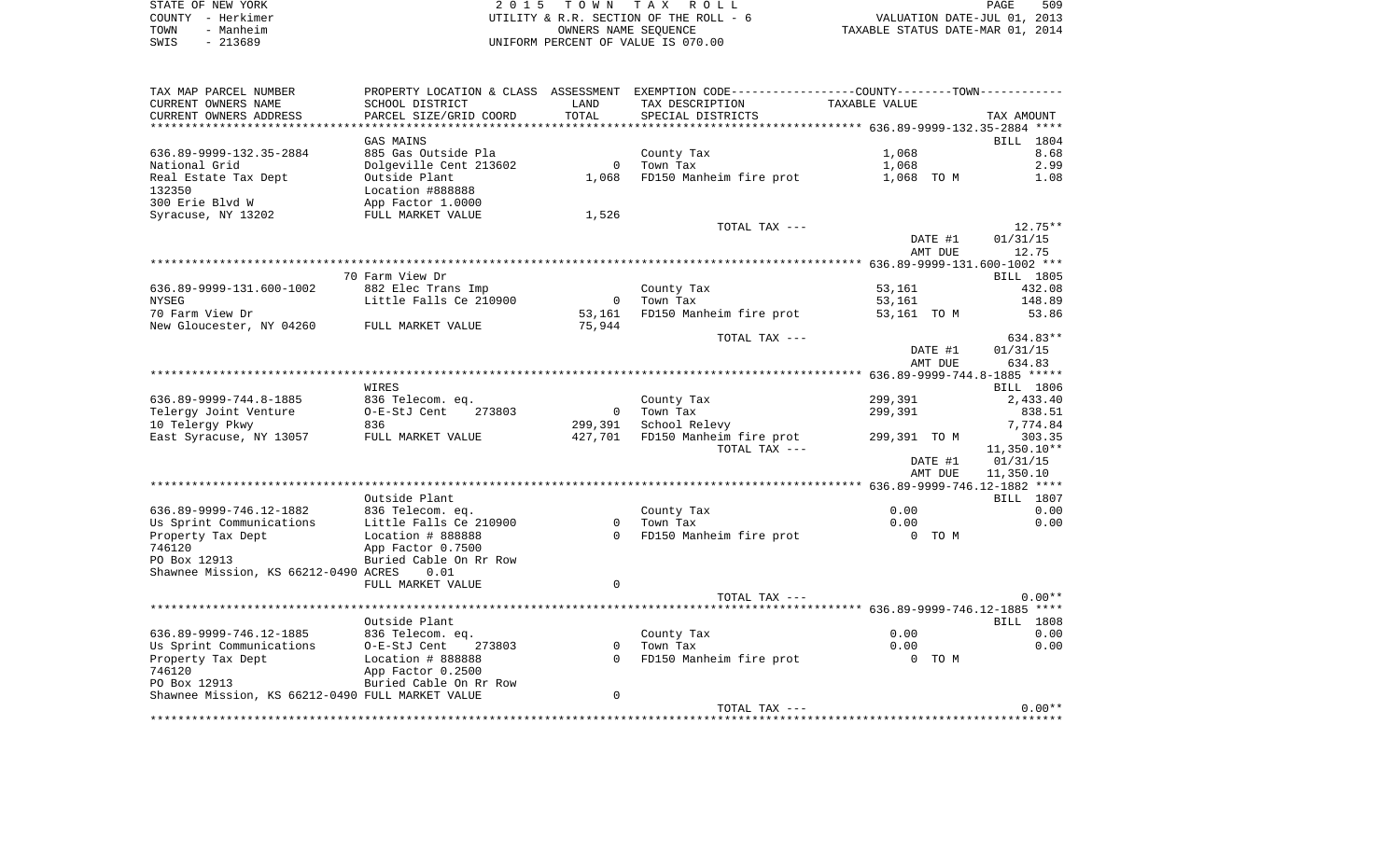|      | STATE OF NEW YORK | 2015 TOWN TAX ROLL                     | PAGE                             | 510 |
|------|-------------------|----------------------------------------|----------------------------------|-----|
|      | COUNTY - Herkimer | UTILITY & R.R. SECTION OF THE ROLL - 6 | VALUATION DATE-JUL 01, 2013      |     |
| TOWN | - Manheim         | OWNERS NAME SEOUENCE                   | TAXABLE STATUS DATE-MAR 01, 2014 |     |
| SWIS | $-213689$         | UNIFORM PERCENT OF VALUE IS 070.00     |                                  |     |

| TAX MAP PARCEL NUMBER  | PROPERTY LOCATION & CLASS ASSESSMENT EXEMPTION CODE----------------COUNTY--------TOWN---------- |                         |                         |                |              |
|------------------------|-------------------------------------------------------------------------------------------------|-------------------------|-------------------------|----------------|--------------|
| CURRENT OWNERS NAME    | SCHOOL DISTRICT                                                                                 | LAND                    | TAX DESCRIPTION         | TAXABLE VALUE  |              |
| CURRENT OWNERS ADDRESS | PARCEL SIZE/GRID COORD                                                                          | TOTAL                   | SPECIAL DISTRICTS       |                | TAX AMOUNT   |
| *********************  | ************************                                                                        |                         |                         |                |              |
|                        | Outside Plant                                                                                   |                         |                         | ACCT 100300150 | BILL 1809    |
| 636.89-9999-631.9-1881 | 836 Telecom. eq.                                                                                |                         | County Tax              | 3,311          | 26.91        |
| Verizon New York Inc   | O-E-StJ Cent<br>273803                                                                          | $\mathbf 0$             | Town Tax                | 3,311          | 9.27         |
| $C/O$ Duff & Phelps    | Location # 888888                                                                               | 3,311                   | FD150 Manheim fire prot | 3,311 TO M     | 3.35         |
| PO Box 2749            | App Factor 0.0352                                                                               |                         |                         |                |              |
| Addison, TX 75001      | Poles Wires Cables Etc                                                                          |                         |                         |                |              |
|                        | DEED BOOK 00000                                                                                 |                         |                         |                |              |
|                        | FULL MARKET VALUE                                                                               | 4,730                   |                         |                |              |
|                        |                                                                                                 |                         | TOTAL TAX ---           |                | $39.53**$    |
|                        |                                                                                                 |                         |                         | DATE #1        | 01/31/15     |
|                        |                                                                                                 |                         |                         | AMT DUE        | 39.53        |
|                        |                                                                                                 |                         |                         |                |              |
|                        | Outside Plant                                                                                   |                         |                         | ACCT 100300240 | BILL 1810    |
| 636.89-9999-631.9-1882 | 836 Telecom. eq.                                                                                |                         | County Tax              | 21,836         | 177.48       |
| Verizon New York Inc   | Little Falls Ce 210900                                                                          | $\Omega$                | Town Tax                | 21,836         | 61.16        |
| $C/O$ Duff & Phelps    | Location # 888888                                                                               | 21,836                  | FD150 Manheim fire prot | 21,836 TO M    | 22.12        |
| PO Box 2749            | App Factor 0.3380                                                                               |                         |                         |                |              |
| Addison, TX 75001      | Poles Wires Cables Etc                                                                          |                         |                         |                |              |
|                        | DEED BOOK 00000                                                                                 |                         |                         |                |              |
|                        | FULL MARKET VALUE                                                                               | 31,194                  |                         |                |              |
|                        |                                                                                                 |                         | TOTAL TAX ---           |                | $260.76**$   |
|                        |                                                                                                 |                         |                         | DATE #1        | 01/31/15     |
|                        |                                                                                                 |                         |                         | AMT DUE        | 260.76       |
|                        |                                                                                                 |                         |                         |                |              |
|                        | Outside Plant                                                                                   |                         |                         | ACCT 100300330 | BILL 1811    |
| 636.89-9999-631.9-1883 | 836 Telecom. eq.                                                                                |                         | County Tax              | 3,311          | 26.91        |
| Verizon New York Inc   | West Canada Val 212402                                                                          | $\overline{0}$<br>3,311 | Town Tax                | 3,311          | 9.27<br>3.35 |
| C/O Duff & Phelps      | Location # 888888                                                                               |                         | FD150 Manheim fire prot | 3,311 TO M     |              |
| PO Box 2749            | App Factor 0.0141                                                                               |                         |                         |                |              |
| Addison, TX 75001      | Poles Wires Cables Etc<br>DEED BOOK 00000                                                       |                         |                         |                |              |
|                        | FULL MARKET VALUE                                                                               | 4,730                   |                         |                |              |
|                        |                                                                                                 |                         | TOTAL TAX ---           |                | $39.53**$    |
|                        |                                                                                                 |                         |                         | DATE #1        | 01/31/15     |
|                        |                                                                                                 |                         |                         | AMT DUE        | 39.53        |
|                        |                                                                                                 |                         |                         |                |              |
|                        | Outside Plant                                                                                   |                         |                         | ACCT 100300180 | BILL 1812    |
| 636.89-9999-631.9-1884 | 836 Telecom. eq.                                                                                |                         | County Tax              | 29,775         | 242.01       |
| Verizon New York Inc   | Dolgeville Cent 213602                                                                          | $\circ$                 | Town Tax                | 29,775         | 83.39        |
| C/O Duff & Phelps      | Location # 888888                                                                               | 29,775                  | FD150 Manheim fire prot | 29,775 TO M    | 30.17        |
| PO Box 2749            | App Factor 0.5986                                                                               |                         |                         |                |              |
| Addison, TX 75001      | Poles Wires Cables Etc                                                                          |                         |                         |                |              |
|                        | DEED BOOK 00000                                                                                 |                         |                         |                |              |
|                        | FULL MARKET VALUE                                                                               | 42,536                  |                         |                |              |
|                        |                                                                                                 |                         | TOTAL TAX ---           |                | $355.57**$   |
|                        |                                                                                                 |                         |                         | DATE #1        | 01/31/15     |
|                        |                                                                                                 |                         |                         | AMT DUE        | 355.57       |
|                        |                                                                                                 |                         |                         |                |              |
|                        |                                                                                                 |                         |                         |                |              |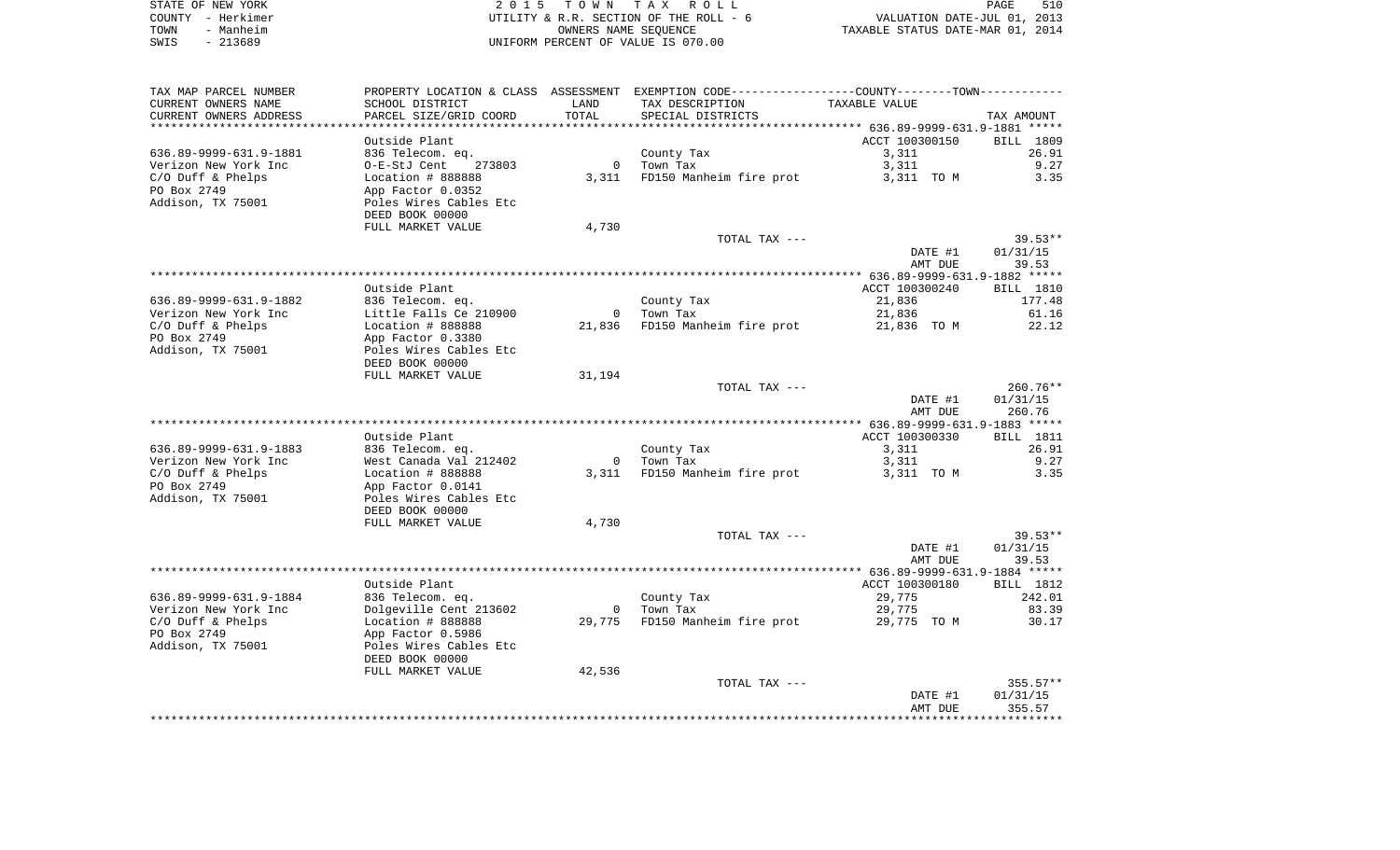| STATE OF NEW YORK      |                                    | 2015                               | TOWN TAX ROLL                          |                                                             | PAGE                        | 511                  |
|------------------------|------------------------------------|------------------------------------|----------------------------------------|-------------------------------------------------------------|-----------------------------|----------------------|
| - Herkimer<br>COUNTY   |                                    |                                    | UTILITY & R.R. SECTION OF THE ROLL - 6 |                                                             | VALUATION DATE-JUL 01, 2013 |                      |
| - Manheim<br>TOWN      |                                    |                                    | OWNERS NAME SEOUENCE                   | TAXABLE STATUS DATE-MAR 01, 2014                            |                             |                      |
| $-213689$<br>SWIS      |                                    | UNIFORM PERCENT OF VALUE IS 070.00 |                                        |                                                             |                             |                      |
|                        |                                    |                                    |                                        |                                                             |                             |                      |
|                        |                                    |                                    |                                        |                                                             |                             |                      |
| TAX MAP PARCEL NUMBER  | PROPERTY LOCATION & CLASS          | ASSESSMENT                         |                                        | EXEMPTION CODE-----------------COUNTY-------TOWN----------- |                             |                      |
| CURRENT OWNERS NAME    | SCHOOL DISTRICT                    | LAND                               | TAX DESCRIPTION                        | TAXABLE VALUE                                               |                             |                      |
| CURRENT OWNERS ADDRESS | PARCEL SIZE/GRID COORD             | TOTAL                              | SPECIAL DISTRICTS                      |                                                             | TAX AMOUNT                  |                      |
|                        |                                    |                                    |                                        |                                                             |                             |                      |
|                        | Outside Plant                      |                                    |                                        | ACCT 100300300                                              | BILL 1813                   |                      |
|                        | $\sim$ $\sim$ $\sim$ $\sim$ $\sim$ |                                    |                                        |                                                             |                             | $\sim$ $\sim$ $\sim$ |

| 636.89-9999-631.9-1885 | 836 Telecom. eq.       |       | County Tax              | 3,311      | 26.91     |
|------------------------|------------------------|-------|-------------------------|------------|-----------|
| Verizon New York Inc   | 273803<br>O-E-StJ Cent |       | Town Tax                | 3,311      | 9.27      |
| $C/O$ Duff & Phelps    | Location # 888888      | 3,311 | FD150 Manheim fire prot | 3,311 TO M | 3.35      |
| PO Box 2749            | App Factor 0.0141      |       |                         |            |           |
| Addison, TX 75001      | Poles Wires Cables Etc |       |                         |            |           |
|                        | DEED BOOK 00000        |       |                         |            |           |
|                        | FULL MARKET VALUE      | 4,730 |                         |            |           |
|                        |                        |       | TOTAL TAX ---           |            | $39.53**$ |
|                        |                        |       |                         | DATE #1    | 01/31/15  |
|                        |                        |       |                         | AMT DUE    | 39.53     |
|                        |                        |       |                         |            |           |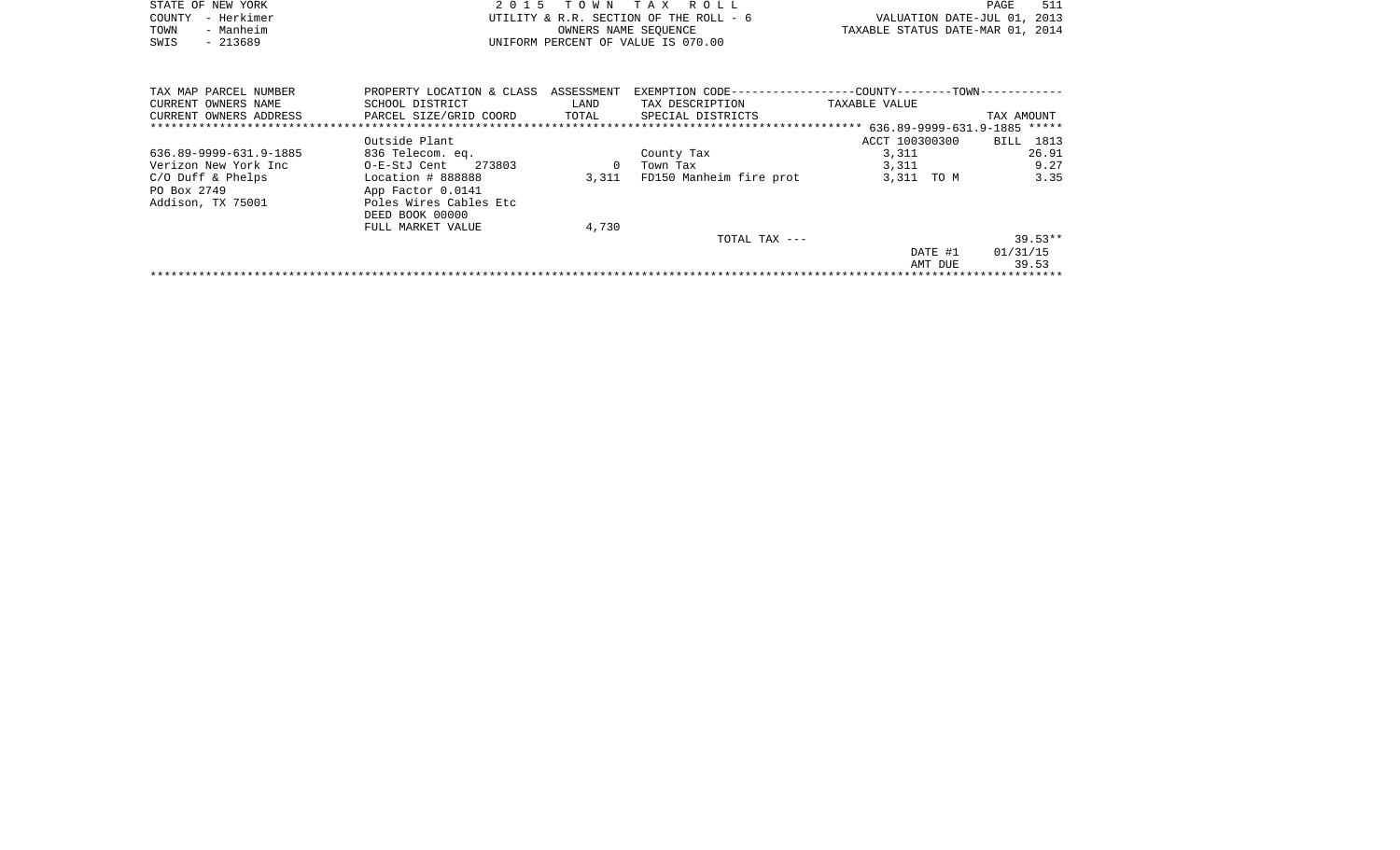| STATE OF NEW YORK | 2015 TOWN TAX ROLL                     | 512<br>PAGE                      |
|-------------------|----------------------------------------|----------------------------------|
| COUNTY - Herkimer | UTILITY & R.R. SECTION OF THE ROLL - 6 | VALUATION DATE-JUL 01, 2013      |
| TOWN<br>- Manheim |                                        | TAXABLE STATUS DATE-MAR 01, 2014 |
| SWIS<br>- 213689  | UNIFORM PERCENT OF VALUE IS 070.00     | RPS155/V04/L015                  |
|                   |                                        | CURRENT DATE 12/17/2014          |

### R O L L S U B S E C T I O N - - T O T A L S

### \*\*\* S P E C I A L D I S T R I C T S U M M A R Y \*\*\*

| CODE | DISTRICT NAME PARCELS | TOTAL | EXTENSION<br>TYPE | EXTENSION<br>VALUE | AD VALOREM<br>VALUE | <b>EXEMPT</b><br>AMOUNT | TAXABLE<br>VALUE | TOTAL<br><b>TAX</b> |
|------|-----------------------|-------|-------------------|--------------------|---------------------|-------------------------|------------------|---------------------|
|      | FD150 Manheim fire p  |       | 54 TOTAL M        |                    | 30634,080           |                         | 30634,080        | 31,039.31           |

### \*\*\* S C H O O L D I S T R I C T S U M M A R Y \*\*\*

| CODE   | DISTRICT NAME        | TOTAL<br>PARCELS | ASSESSED<br>LAND | ASSESSED<br>TOTAL | <b>EXEMPT</b><br>AMOUNT | TOTAL<br>TAXABLE        |
|--------|----------------------|------------------|------------------|-------------------|-------------------------|-------------------------|
|        |                      |                  |                  |                   | STAR AMOUNT             | STAR TAXABLE            |
|        | Little Falls Central | 16               | 174,000          | 9232,594          |                         | 9,232,594               |
| 210900 | West Canada Valley   | 2                |                  | 16,536            |                         | 9,232,594<br>16,536     |
| 212402 | Dolgeville Central   | 15               | 116,900          | 6520,089          |                         | 16,536<br>6,520,089     |
| 213602 | O-E-StJ Cent         | 21               | 293,800          | 14864,861         |                         | 6,520,089<br>14,864,861 |
| 273803 |                      |                  |                  |                   |                         | 14,864,861              |
|        | SUB-TOTAL            | 54               | 584,700          | 30634,080         |                         | 30,634,080              |
|        | SUB - TO TAL(CONT)   |                  |                  |                   |                         | 30,634,080              |
|        | TOTAL                | 54               | 584,700          | 30634,080         |                         | 30,634,080              |
|        | TO TAL (CONT)        |                  |                  |                   |                         | 30,634,080              |

\*\*\* S Y S T E M C O D E S S U M M A R Y \*\*\*

NO SYSTEM EXEMPTIONS AT THIS LEVEL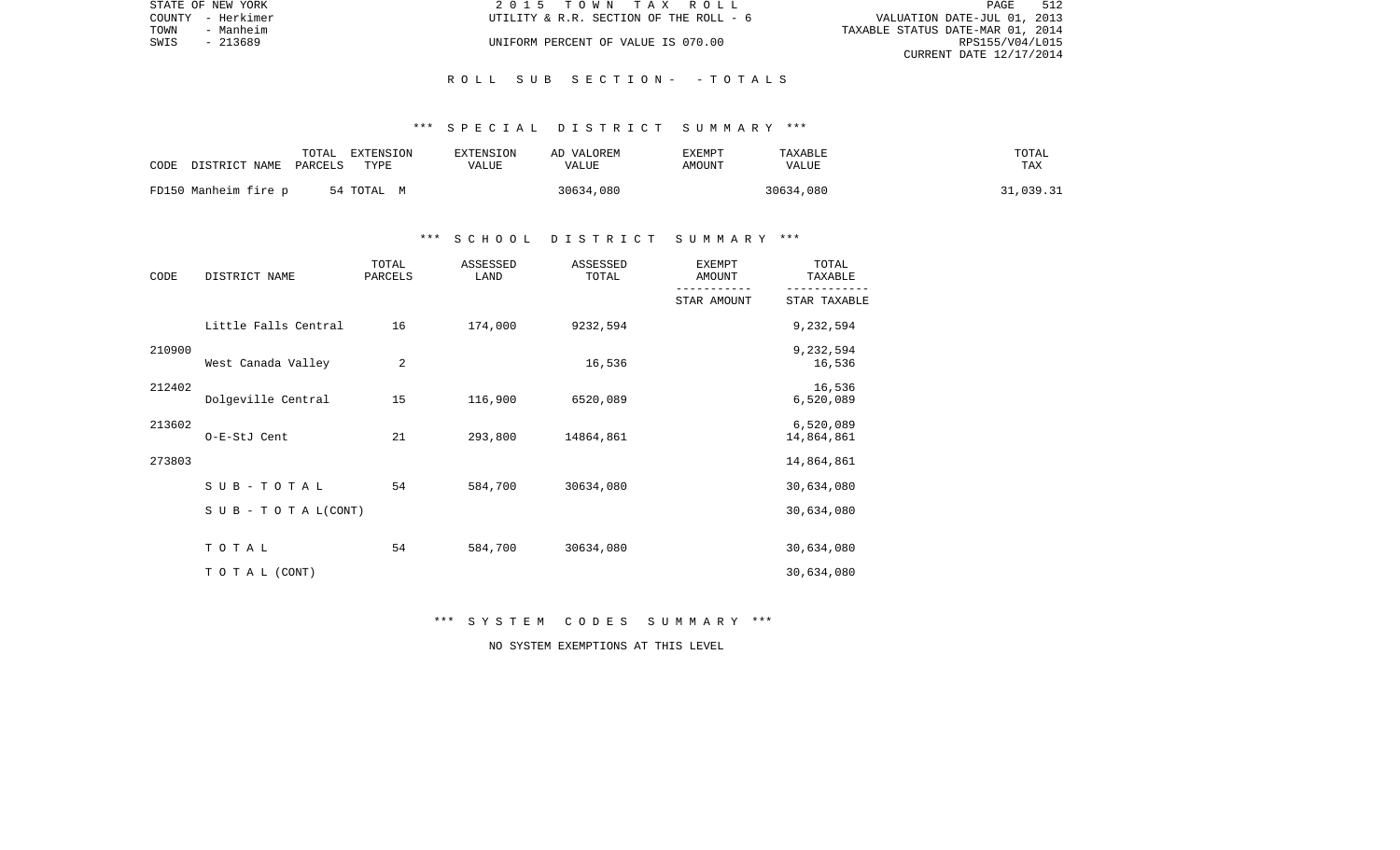|      | STATE OF NEW YORK | 2015 TOWN TAX ROLL                     | 513<br>PAGE                      |
|------|-------------------|----------------------------------------|----------------------------------|
|      | COUNTY - Herkimer | UTILITY & R.R. SECTION OF THE ROLL - 6 | VALUATION DATE-JUL 01, 2013      |
| TOWN | - Manheim         |                                        | TAXABLE STATUS DATE-MAR 01, 2014 |
| SWIS | $-213689$         | UNIFORM PERCENT OF VALUE IS 070.00     | RPS155/V04/L015                  |
|      |                   |                                        | CURRENT DATE 12/17/2014          |
|      |                   |                                        |                                  |

## \*\*\* E X E M P T I O N S U M M A R Y \*\*\*

R O L L S U B S E C T I O N - - T O T A L S

#### NO EXEMPTIONS AT THIS LEVEL

| ROLL<br><b>SEC</b> | DESCRIPTION                             | TOTAL<br>PARCELS | ASSESSED<br>LAND   | ASSESSED<br>TOTAL      | <b>EXEMPT</b><br>AMOUNT<br>----------- | TOTAL<br>TAXABLE<br>------------ | TAX         | TOTAL<br>TAX                        |
|--------------------|-----------------------------------------|------------------|--------------------|------------------------|----------------------------------------|----------------------------------|-------------|-------------------------------------|
|                    |                                         |                  |                    |                        | STAR AMOUNT                            | STAR TAXABLE                     | <b>RATE</b> |                                     |
|                    | County Tax<br>Town Tax<br>School Relevy |                  | 584,700<br>584,700 | 30634,080<br>30634,080 |                                        | 30,634,080<br>30,634,080         |             | 248,988.19<br>85,797.86             |
| 6                  | SPEC DIST TAXES<br>UTILITIES & N.C.     | 54               |                    |                        |                                        |                                  |             | 7,774.84<br>31,039.31<br>373,600.20 |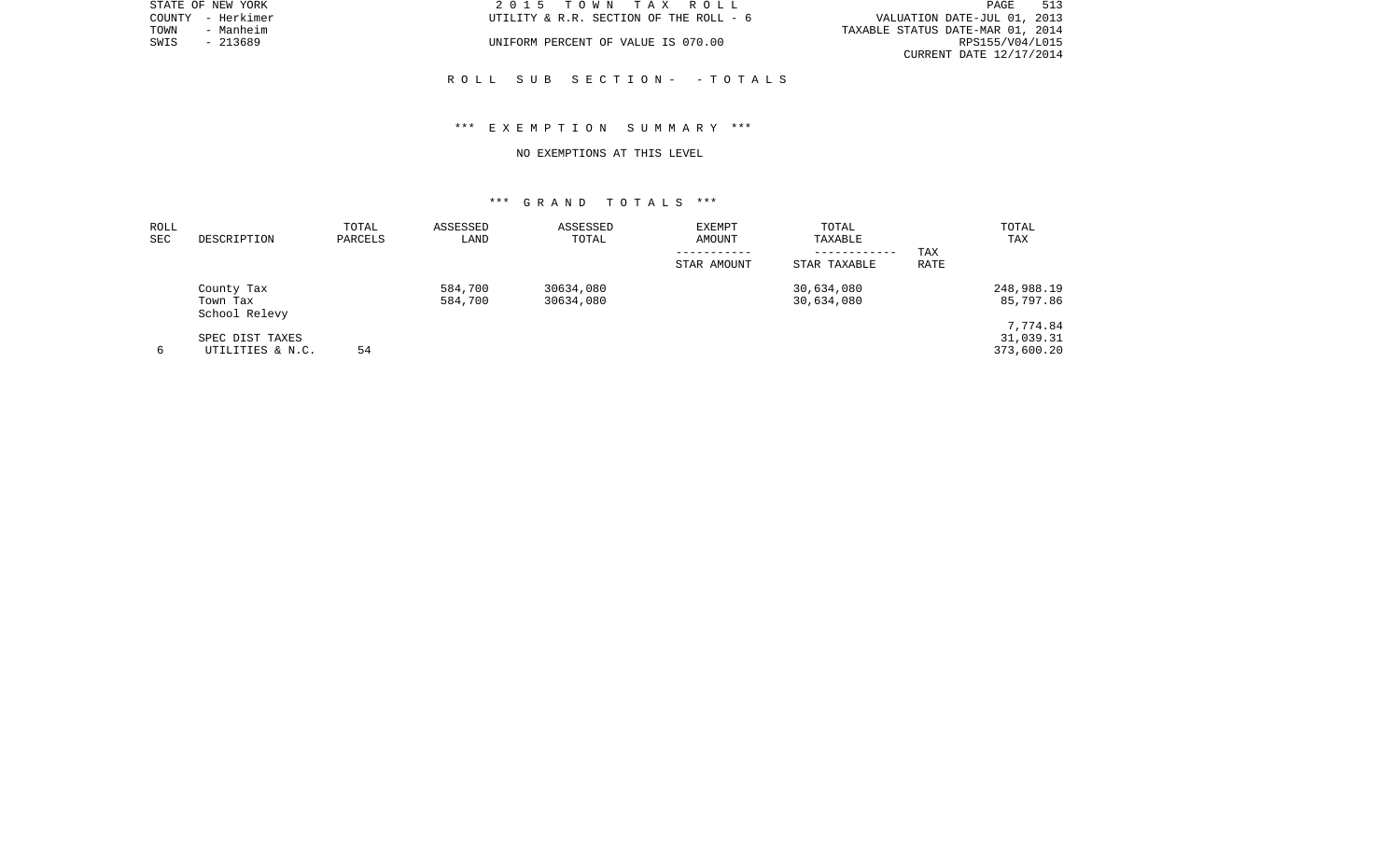|      | STATE OF NEW YORK | 2015 TOWN TAX ROLL                     | PAGE                             | 514 |
|------|-------------------|----------------------------------------|----------------------------------|-----|
|      | COUNTY - Herkimer | UTILITY & R.R. SECTION OF THE ROLL - 6 | VALUATION DATE-JUL 01, 2013      |     |
| TOWN | - Manheim         |                                        | TAXABLE STATUS DATE-MAR 01, 2014 |     |
| SWIS | - 213689          | UNIFORM PERCENT OF VALUE IS 070.00     | RPS155/V04/L015                  |     |
|      |                   |                                        | CURRENT DATE 12/17/2014          |     |

#### R O L L S E C T I O N T O T A L S

### \*\*\* S P E C I A L D I S T R I C T S U M M A R Y \*\*\*

| CODE | DISTRICT NAME        | TOTAL<br>PARCELS | EXTENSION<br>TYPE | EXTENSION<br>AD VALOREM<br>VALUE<br>VALUE | EXEMPT<br>AMOUNT | TAXABLE<br>VALUE | TOTAL<br>TAX |
|------|----------------------|------------------|-------------------|-------------------------------------------|------------------|------------------|--------------|
|      | FD150 Manheim fire p |                  | 54 TOTAL M        | 30634,080                                 |                  | 30634,080        | 31,039.31    |

## \*\*\* S C H O O L D I S T R I C T S U M M A R Y \*\*\*

| CODE   | DISTRICT NAME                 | TOTAL<br>PARCELS | ASSESSED<br>LAND | ASSESSED<br>TOTAL | <b>EXEMPT</b><br>AMOUNT | TOTAL<br>TAXABLE        |
|--------|-------------------------------|------------------|------------------|-------------------|-------------------------|-------------------------|
|        |                               |                  |                  |                   | STAR AMOUNT             | STAR TAXABLE            |
|        | Little Falls Central          | 16               | 174,000          | 9232,594          |                         | 9,232,594               |
| 210900 | West Canada Valley            | 2                |                  | 16,536            |                         | 9,232,594<br>16,536     |
| 212402 | Dolgeville Central            | 15               | 116,900          | 6520,089          |                         | 16,536<br>6,520,089     |
| 213602 | O-E-StJ Cent                  | 21               | 293,800          | 14864,861         |                         | 6,520,089<br>14,864,861 |
| 273803 |                               |                  |                  |                   |                         | 14,864,861              |
|        | SUB-TOTAL                     | 54               | 584,700          | 30634,080         |                         | 30,634,080              |
|        | $S \cup B - T O T A L (CONT)$ |                  |                  |                   |                         | 30,634,080              |
|        | TOTAL                         | 54               | 584,700          | 30634,080         |                         | 30,634,080              |
|        | TO TAL (CONT)                 |                  |                  |                   |                         | 30,634,080              |

\*\*\* S Y S T E M C O D E S S U M M A R Y \*\*\*

NO SYSTEM EXEMPTIONS AT THIS LEVEL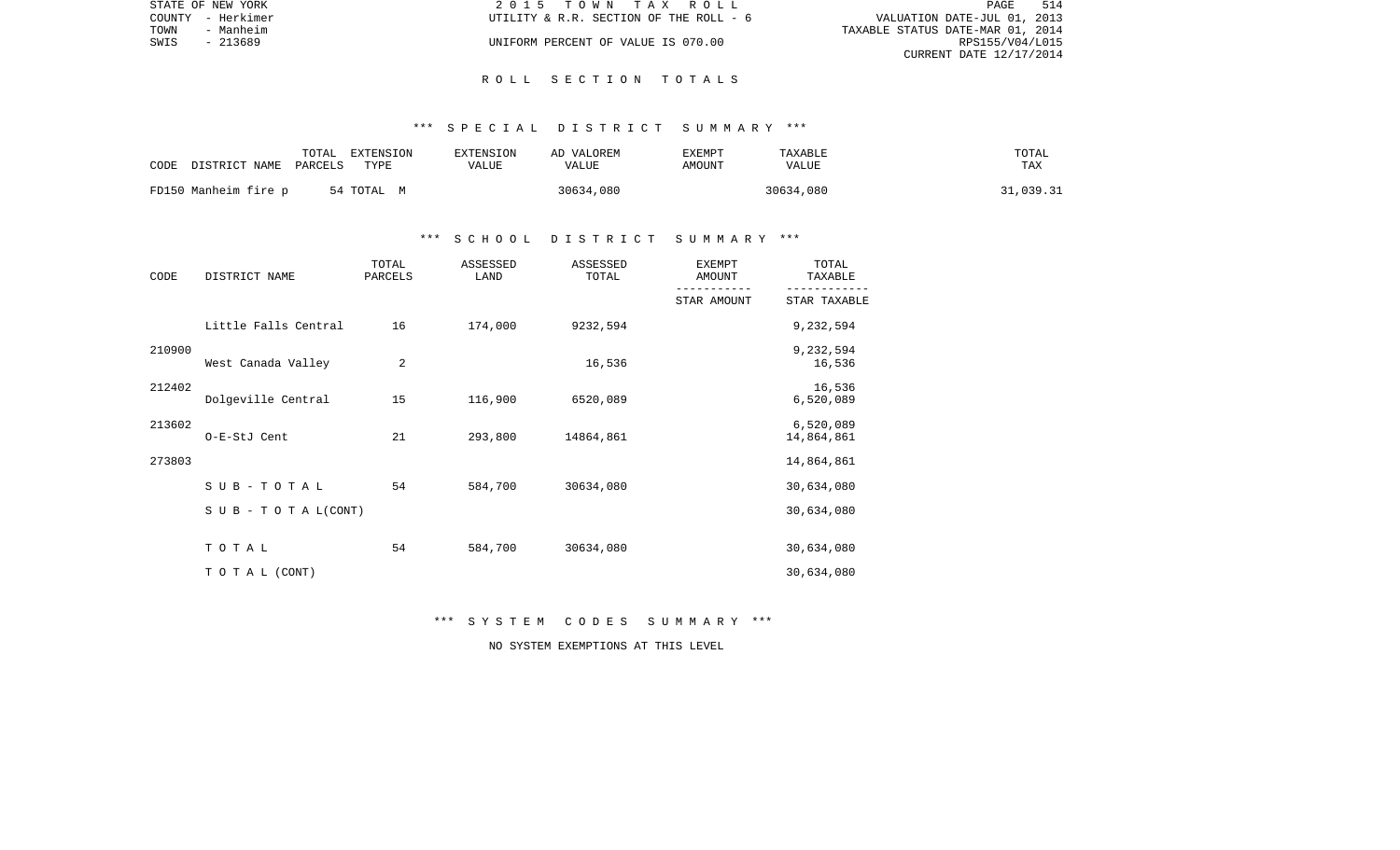|      | STATE OF NEW YORK | 2015 TOWN TAX ROLL                     | PAGE                             | 515 |
|------|-------------------|----------------------------------------|----------------------------------|-----|
|      | COUNTY - Herkimer | UTILITY & R.R. SECTION OF THE ROLL - 6 | VALUATION DATE-JUL 01, 2013      |     |
| TOWN | - Manheim         |                                        | TAXABLE STATUS DATE-MAR 01, 2014 |     |
| SWIS | - 213689          | UNIFORM PERCENT OF VALUE IS 070.00     | RPS155/V04/L015                  |     |
|      |                   |                                        | CURRENT DATE 12/17/2014          |     |
|      |                   |                                        |                                  |     |

R O L L S E C T I O N T O T A L S

## \*\*\* E X E M P T I O N S U M M A R Y \*\*\*

#### NO EXEMPTIONS AT THIS LEVEL

| ROLL<br>SEC | DESCRIPTION               | TOTAL<br>PARCELS | ASSESSED<br>LAND | ASSESSED<br>TOTAL | EXEMPT<br>AMOUNT | TOTAL<br>TAXABLE |             | TOTAL<br>TAX |
|-------------|---------------------------|------------------|------------------|-------------------|------------------|------------------|-------------|--------------|
|             |                           |                  |                  |                   |                  | ------------     | TAX         |              |
|             |                           |                  |                  |                   | STAR AMOUNT      | STAR TAXABLE     | <b>RATE</b> |              |
|             | County Tax                |                  | 584,700          | 30634,080         |                  | 30,634,080       |             | 248,988.19   |
|             | Town Tax<br>School Relevy |                  | 584,700          | 30634,080         |                  | 30,634,080       |             | 85,797.86    |
|             |                           |                  |                  |                   |                  |                  |             | 7,774.84     |
|             | SPEC DIST TAXES           |                  |                  |                   |                  |                  |             | 31,039.31    |
| 6           | UTILITIES & N.C.          | 54               |                  |                   |                  |                  |             | 373,600.20   |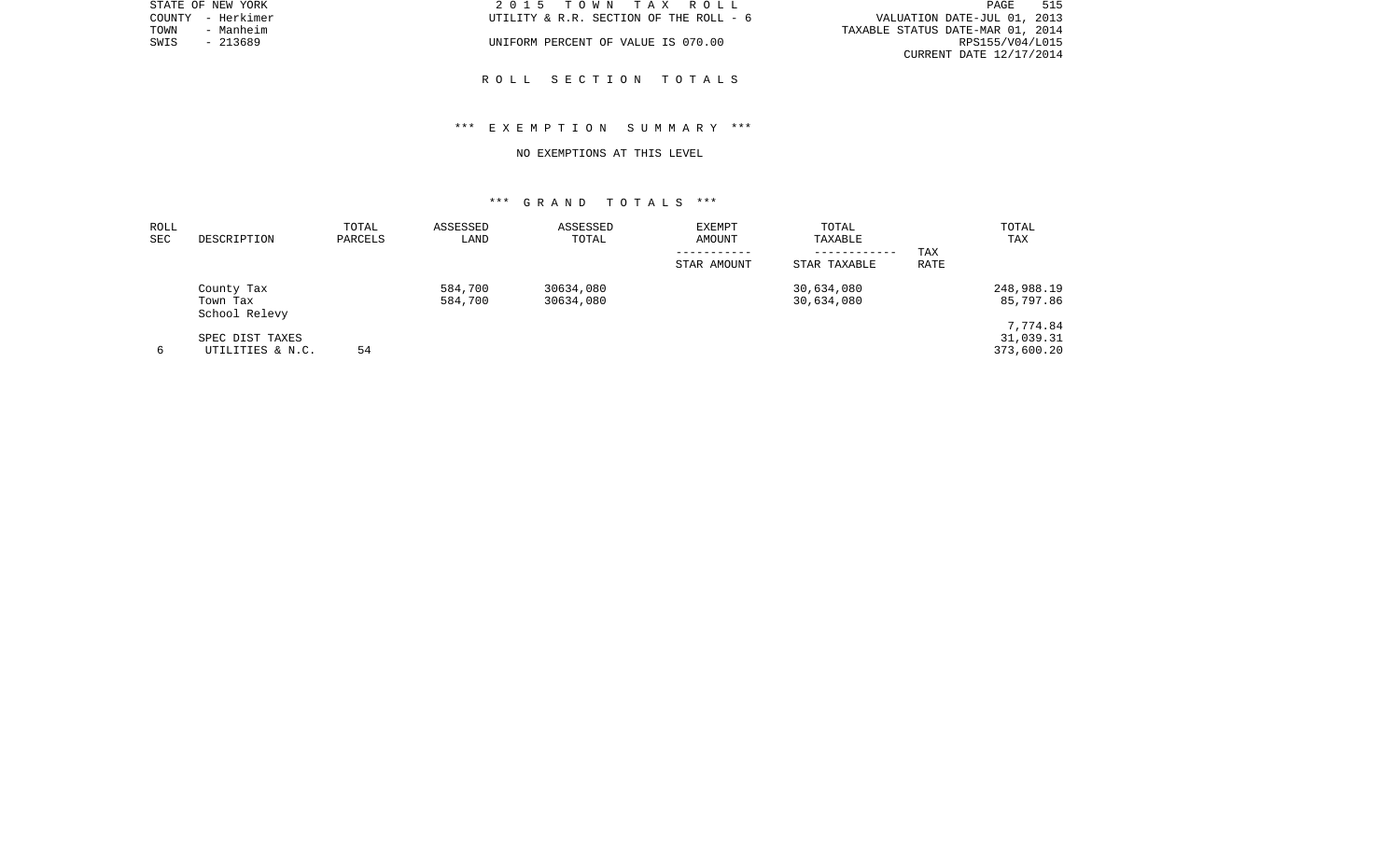|      | STATE OF NEW YORK | 2015 TOWN TAX ROLL                       | 516<br>PAGE                      |
|------|-------------------|------------------------------------------|----------------------------------|
|      | COUNTY - Herkimer | CEILING RAILROAD SECTION OF THE ROLL - 7 | VALUATION DATE-JUL 01, 2013      |
| TOWN | - Manheim         | OWNERS NAME SEOUENCE                     | TAXABLE STATUS DATE-MAR 01, 2014 |
| SWIS | $-213689$         | UNIFORM PERCENT OF VALUE IS 070.00       |                                  |

| TAX MAP PARCEL NUMBER   | PROPERTY LOCATION & CLASS ASSESSMENT |          | EXEMPTION CODE-----------------COUNTY-------TOWN------------ |                  |                  |
|-------------------------|--------------------------------------|----------|--------------------------------------------------------------|------------------|------------------|
| CURRENT OWNERS NAME     | SCHOOL DISTRICT                      | LAND     | TAX DESCRIPTION                                              | TAXABLE VALUE    |                  |
| CURRENT OWNERS ADDRESS  | PARCEL SIZE/GRID COORD               | TOTAL    | SPECIAL DISTRICTS                                            |                  | TAX AMOUNT       |
|                         |                                      |          |                                                              |                  |                  |
|                         | Railroad Mainline                    |          |                                                              | ACCT 100300060   | BILL 1814        |
| $122.2 - 2 - 26$        | 842 Ceiling rr                       |          | County Tax                                                   | 403,629 3,280.62 |                  |
| CSX Transportation Inc. | 0-E-StJ Cent 273803                  | $\Omega$ | Town Tax                                                     | 403,629 1,130.46 |                  |
| Property Tax Dept       | App For St J Sch/25% 403,629         |          | FD150 Manheim fire prot 403,629 TO M 408.97                  |                  |                  |
| 500 Water St J-910      | Ceilings - 1996                      |          |                                                              |                  |                  |
| Jacksonville, FL 32202  | Railroad Mainline                    |          |                                                              |                  |                  |
|                         | ACRES 48.00                          |          |                                                              |                  |                  |
|                         | EAST-0412564 NRTH-1527533            |          |                                                              |                  |                  |
|                         | DEED BOOK 870<br>$PG-260$            |          |                                                              |                  |                  |
|                         | FULL MARKET VALUE                    | 576,613  |                                                              |                  |                  |
|                         |                                      |          | TOTAL TAX ---                                                |                  | 4,820.05**       |
|                         |                                      |          |                                                              |                  | DATE #1 01/31/15 |
|                         |                                      |          |                                                              | AMT DUE          | 4,820.05         |
|                         |                                      |          |                                                              |                  |                  |
|                         | Railroad Mainline                    |          |                                                              | ACCT 100300060   | <b>BILL</b> 1815 |
| $123.1 - 1 - 31$        | 842 Ceiling rr                       |          | RAILROAD 47200                                               | 66,471 66,471    |                  |
| CSX Transportation Inc. | Little Falls Ce 210900               |          | 0 County Tax                                                 | 1144,417         | 9,301.61         |
| Property Tax Dept       | App For L F Cent 75%                 | 1210,888 | Town Tax                                                     | 1144,417         | 3,205.21         |
| 500 Water St J-910      | Ceilings 1996                        |          | FD150 Manheim fire prot                                      | 1210,888 TO M    | 1,226.91         |
| Jacksonville, FL 32202  | Railroad Mainline                    |          |                                                              |                  |                  |
|                         | ACRES 18.50                          |          |                                                              |                  |                  |
|                         | EAST-0423459 NRTH-1520764            |          |                                                              |                  |                  |
|                         | DEED BOOK 870 PG-260                 |          |                                                              |                  |                  |
|                         | FULL MARKET VALUE                    | 1729,840 |                                                              |                  |                  |
|                         |                                      |          | TOTAL TAX ---                                                |                  | $13.733.73**$    |
|                         |                                      |          |                                                              | DATE #1          | 01/31/15         |
|                         |                                      |          |                                                              | AMT DUE          | 13,733.73        |
|                         |                                      |          |                                                              |                  |                  |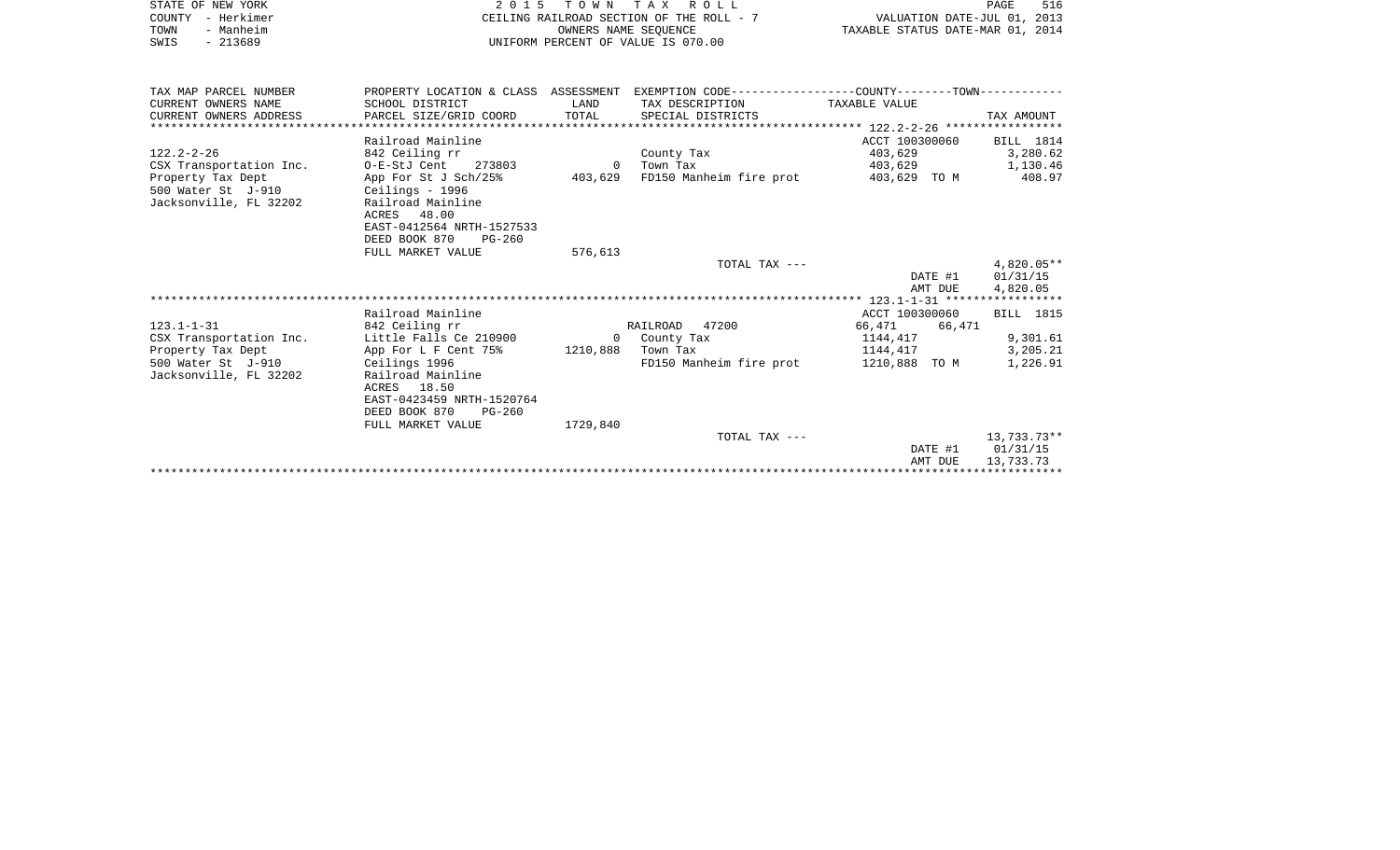|      | STATE OF NEW YORK | 2015 TOWN TAX ROLL                       | 517<br>PAGE                      |
|------|-------------------|------------------------------------------|----------------------------------|
|      | COUNTY - Herkimer | CEILING RAILROAD SECTION OF THE ROLL - 7 | VALUATION DATE-JUL 01, 2013      |
| TOWN | - Manheim         |                                          | TAXABLE STATUS DATE-MAR 01, 2014 |
| SWIS | $-213689$         | UNIFORM PERCENT OF VALUE IS 070.00       | RPS155/V04/L015                  |
|      |                   |                                          | CURRENT DATE 12/17/2014          |

#### R O L L S U B S E C T I O N - - T O T A L S

### \*\*\* S P E C I A L D I S T R I C T S U M M A R Y \*\*\*

| CODE                 | DISTRICT NAME PARCELS | TOTAL | EXTENSION<br>TYPE | <b>EXTENSION</b><br>VALUE | AD VALOREM<br>VALUE | <b>EXEMPT</b><br>AMOUNT | TAXABLE<br><b>VALUE</b> | TOTAL<br>TAX |
|----------------------|-----------------------|-------|-------------------|---------------------------|---------------------|-------------------------|-------------------------|--------------|
| FD150 Manheim fire p |                       |       | 2 TOTAL M         |                           | 1614,517            |                         | 1614.517                | L,635.88     |

## \*\*\* S C H O O L D I S T R I C T S U M M A R Y \*\*\*

| CODE   | DISTRICT NAME        | TOTAL<br>PARCELS | ASSESSED<br>LAND | ASSESSED<br>TOTAL | <b>EXEMPT</b><br>AMOUNT | TOTAL<br>TAXABLE     |
|--------|----------------------|------------------|------------------|-------------------|-------------------------|----------------------|
|        |                      |                  |                  |                   | STAR AMOUNT             | STAR TAXABLE         |
|        | Little Falls Central | $\mathbf 1$      |                  | 1210,888          | 66,471                  | 1,144,417            |
| 210900 | O-E-StJ Cent         | 1                |                  | 403,629           |                         | 1,144,417<br>403,629 |
| 273803 |                      |                  |                  |                   |                         | 403,629              |
|        | SUB-TOTAL            | 2                |                  | 1614,517          | 66,471                  | 1,548,046            |
|        | SUB - TO TAL(CONT)   |                  |                  |                   |                         | 1,548,046            |
|        | TOTAL                | 2                |                  | 1614,517          | 66,471                  | 1,548,046            |
|        | T O T A L (CONT)     |                  |                  |                   |                         | 1,548,046            |

#### \*\*\* S Y S T E M C O D E S S U M M A R Y \*\*\*

# NO SYSTEM EXEMPTIONS AT THIS LEVEL

#### \*\*\* E X E M P T I O N S U M M A R Y \*\*\*

| CODE  | DESCRIPTION       | TOTAL<br>PARCELS | COUNTY           | TOWN             |
|-------|-------------------|------------------|------------------|------------------|
| 47200 | RAILROAD<br>тотаь |                  | 66,471<br>66,471 | 66,471<br>66,471 |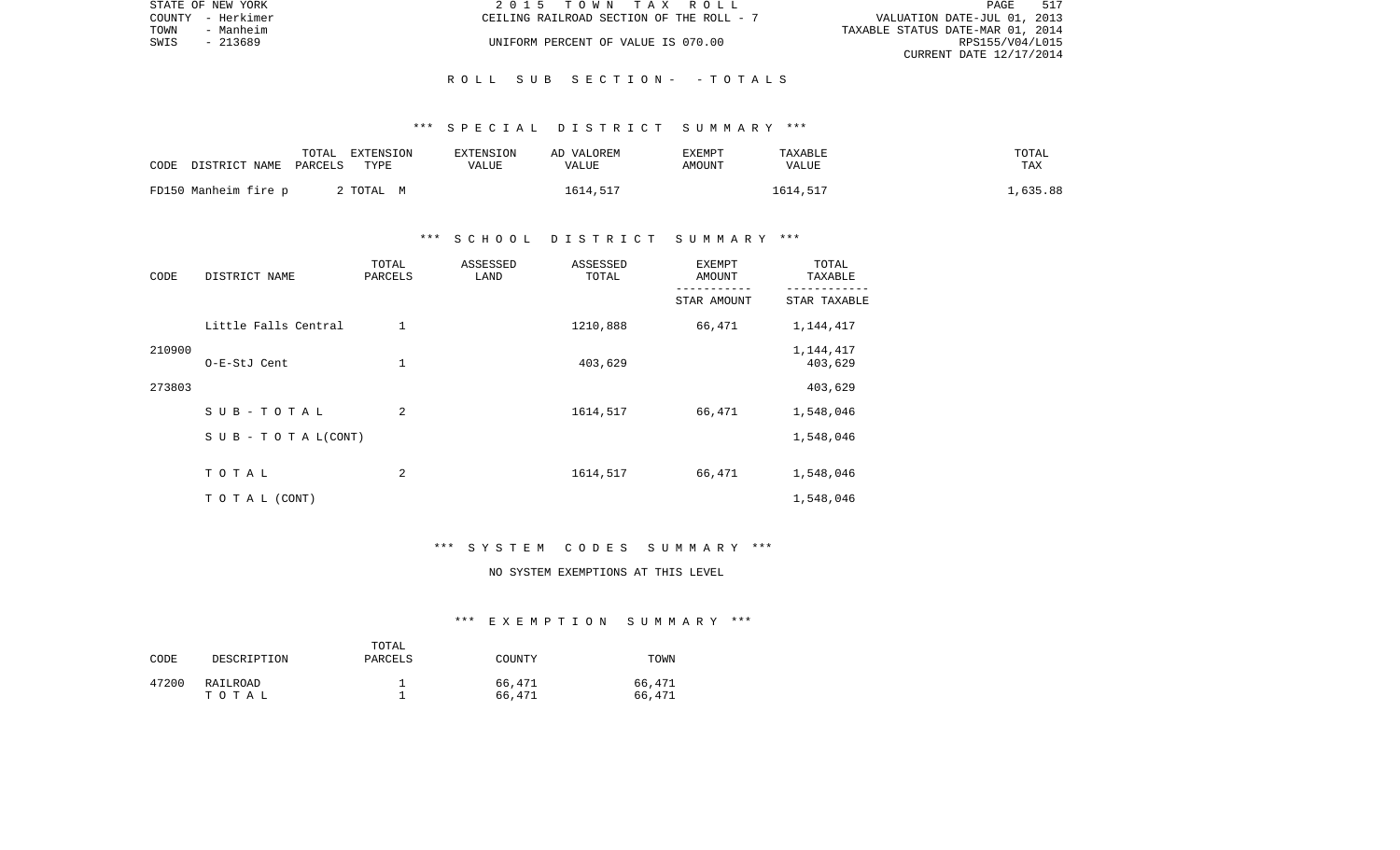|      | STATE OF NEW YORK | 2015 TOWN TAX ROLL                       |  |                                  | PAGE            | 518 |
|------|-------------------|------------------------------------------|--|----------------------------------|-----------------|-----|
|      | COUNTY - Herkimer | CEILING RAILROAD SECTION OF THE ROLL - 7 |  | VALUATION DATE-JUL 01, 2013      |                 |     |
| TOWN | - Manheim         |                                          |  | TAXABLE STATUS DATE-MAR 01, 2014 |                 |     |
| SWIS | - 213689          | UNIFORM PERCENT OF VALUE IS 070.00       |  |                                  | RPS155/V04/L015 |     |
|      |                   |                                          |  | CURRENT DATE 12/17/2014          |                 |     |

### R O L L S U B S E C T I O N - - T O T A L S

| ROLL<br>SEC | DESCRIPTION                                                    | TOTAL<br>PARCELS | ASSESSED<br>LAND | ASSESSED<br>TOTAL    | EXEMPT<br>AMOUNT | TOTAL<br>TAXABLE             |             | TOTAL<br>TAX                                   |
|-------------|----------------------------------------------------------------|------------------|------------------|----------------------|------------------|------------------------------|-------------|------------------------------------------------|
|             |                                                                |                  |                  |                      | STAR AMOUNT      | ------------<br>STAR TAXABLE | TAX<br>RATE |                                                |
|             | County Tax<br>Town Tax<br>SPEC DIST TAXES<br>CEILING RAILROADS |                  |                  | 1614,517<br>1614,517 | 66,471<br>66,471 | 1,548,046<br>1,548,046       |             | 12,582.23<br>4,335.67<br>1,635.88<br>18,553.78 |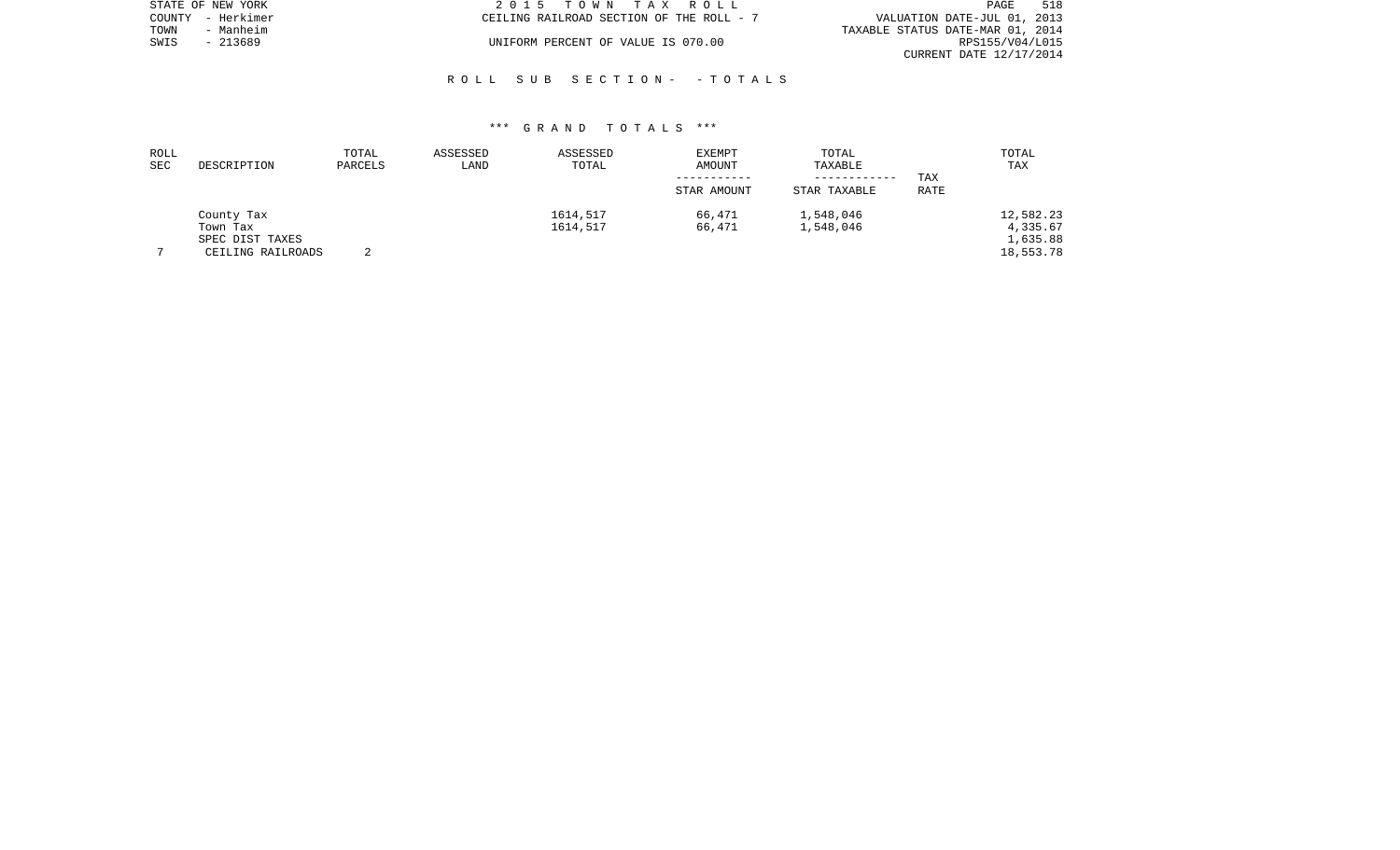|      | STATE OF NEW YORK | 2015 TOWN TAX ROLL                       | PAGE                             | 519 |
|------|-------------------|------------------------------------------|----------------------------------|-----|
|      | COUNTY - Herkimer | CEILING RAILROAD SECTION OF THE ROLL - 7 | VALUATION DATE-JUL 01, 2013      |     |
| TOWN | - Manheim         |                                          | TAXABLE STATUS DATE-MAR 01, 2014 |     |
| SWIS | $-213689$         | UNIFORM PERCENT OF VALUE IS 070.00       | RPS155/V04/L015                  |     |
|      |                   |                                          | CURRENT DATE 12/17/2014          |     |

#### R O L L S E C T I O N T O T A L S

### \*\*\* S P E C I A L D I S T R I C T S U M M A R Y \*\*\*

| CODE                 | DISTRICT NAME PARCELS | TOTAL | EXTENSION<br>TYPE | <b>EXTENSION</b><br>VALUE | AD VALOREM<br>VALUE | <b>EXEMPT</b><br>AMOUNT | TAXABLE<br><b>VALUE</b> | TOTAL<br>TAX |
|----------------------|-----------------------|-------|-------------------|---------------------------|---------------------|-------------------------|-------------------------|--------------|
| FD150 Manheim fire p |                       |       | 2 TOTAL M         |                           | 1614,517            |                         | 1614.517                | .,635.88     |

## \*\*\* S C H O O L D I S T R I C T S U M M A R Y \*\*\*

| CODE   | DISTRICT NAME        | TOTAL<br>PARCELS | ASSESSED<br>LAND | ASSESSED<br>TOTAL | <b>EXEMPT</b><br>AMOUNT | TOTAL<br>TAXABLE     |
|--------|----------------------|------------------|------------------|-------------------|-------------------------|----------------------|
|        |                      |                  |                  |                   | STAR AMOUNT             | STAR TAXABLE         |
|        | Little Falls Central | $\mathbf 1$      |                  | 1210,888          | 66,471                  | 1,144,417            |
| 210900 | O-E-StJ Cent         | 1                |                  | 403,629           |                         | 1,144,417<br>403,629 |
| 273803 |                      |                  |                  |                   |                         | 403,629              |
|        | SUB-TOTAL            | 2                |                  | 1614,517          | 66,471                  | 1,548,046            |
|        | SUB - TO TAL(CONT)   |                  |                  |                   |                         | 1,548,046            |
|        | TOTAL                | 2                |                  | 1614,517          | 66,471                  | 1,548,046            |
|        | T O T A L (CONT)     |                  |                  |                   |                         | 1,548,046            |

#### \*\*\* S Y S T E M C O D E S S U M M A R Y \*\*\*

# NO SYSTEM EXEMPTIONS AT THIS LEVEL

#### \*\*\* E X E M P T I O N S U M M A R Y \*\*\*

| CODE  | DESCRIPTION       | TOTAL<br>PARCELS | COUNTY           | TOWN             |
|-------|-------------------|------------------|------------------|------------------|
| 47200 | RAILROAD<br>тотаь |                  | 66,471<br>66,471 | 66,471<br>66,471 |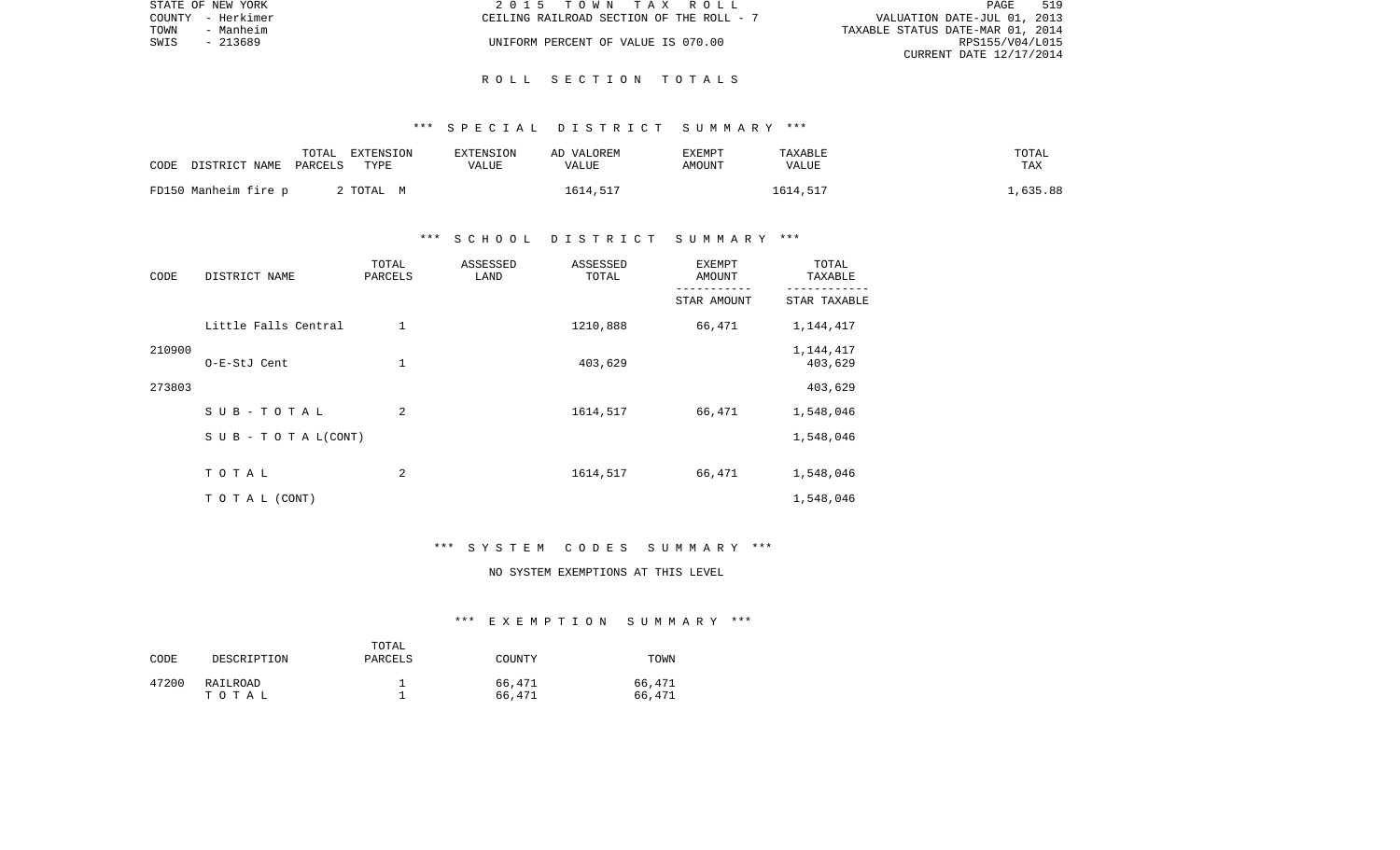| STATE OF NEW YORK | 2015 TOWN TAX ROLL                       | 520<br>PAGE                      |
|-------------------|------------------------------------------|----------------------------------|
| COUNTY - Herkimer | CEILING RAILROAD SECTION OF THE ROLL - 7 | VALUATION DATE-JUL 01, 2013      |
| TOWN<br>- Manheim |                                          | TAXABLE STATUS DATE-MAR 01, 2014 |
| - 213689<br>SWIS  | UNIFORM PERCENT OF VALUE IS 070.00       | RPS155/V04/L015                  |
|                   |                                          | CURRENT DATE 12/17/2014          |

### R O L L S E C T I O N T O T A L S

| ROLL       |                   | TOTAL   | ASSESSED | ASSESSED | <b>EXEMPT</b> | TOTAL        |      | TOTAL     |
|------------|-------------------|---------|----------|----------|---------------|--------------|------|-----------|
| <b>SEC</b> | DESCRIPTION       | PARCELS | LAND     | TOTAL    | AMOUNT        | TAXABLE      |      | TAX       |
|            |                   |         |          |          |               | ------------ | TAX  |           |
|            |                   |         |          |          | STAR AMOUNT   | STAR TAXABLE | RATE |           |
|            | County Tax        |         |          | 1614,517 | 66,471        | 1,548,046    |      | 12,582.23 |
|            | Town Tax          |         |          | 1614,517 | 66,471        | 1,548,046    |      | 4,335.67  |
|            | SPEC DIST TAXES   |         |          |          |               |              |      | 1,635.88  |
|            | CEILING RAILROADS | $\sim$  |          |          |               |              |      | 18,553.78 |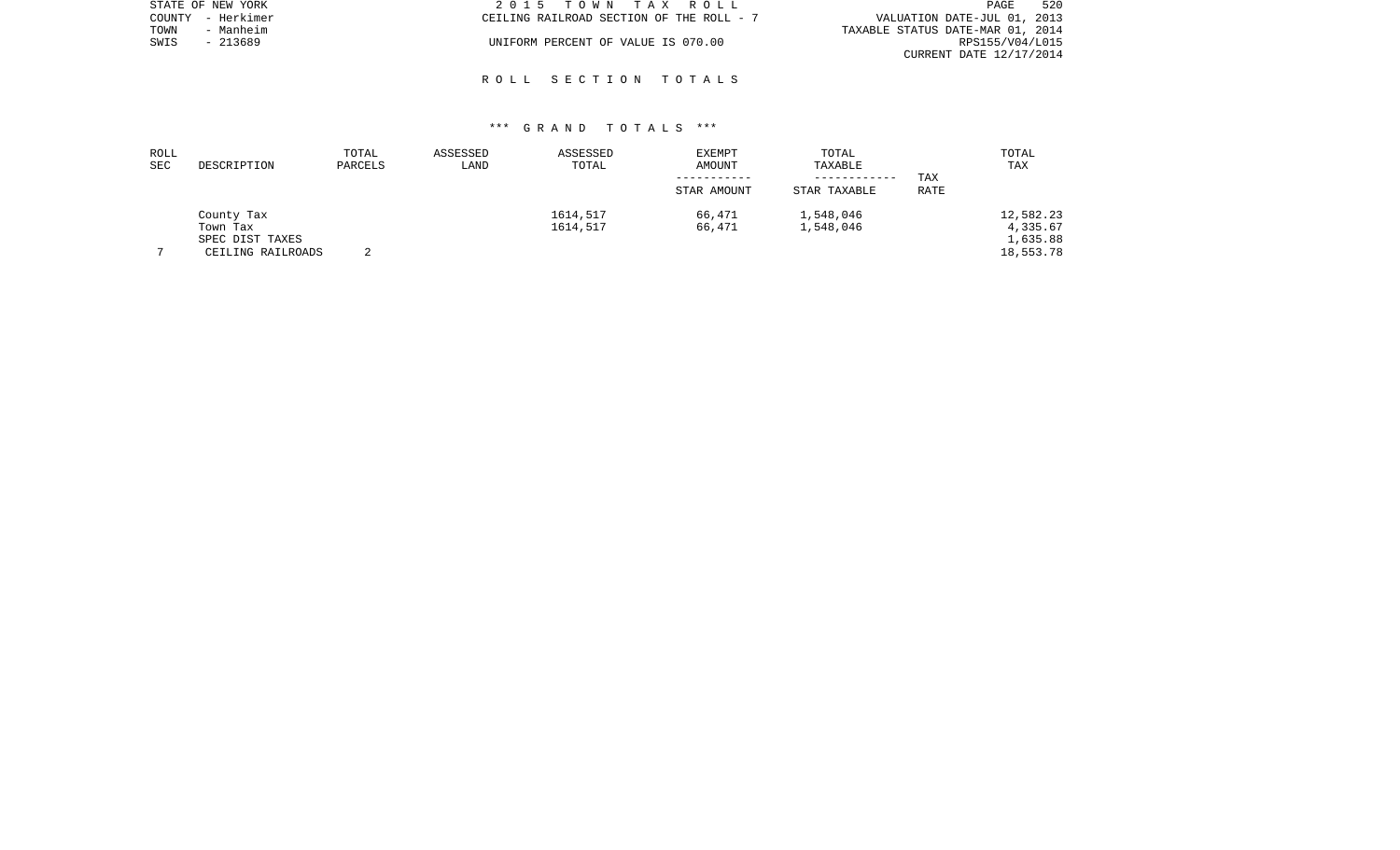| STATE OF NEW YORK | 2015 TOWN TAX ROLL                    | 521<br>PAGE                      |
|-------------------|---------------------------------------|----------------------------------|
| COUNTY - Herkimer | WHOLLY EXEMPT SECTION OF THE ROLL - 8 | VALUATION DATE-JUL 01, 2013      |
| TOWN<br>- Manheim | OWNERS NAME SEOUENCE                  | TAXABLE STATUS DATE-MAR 01, 2014 |
| $-213689$<br>SWIS | UNIFORM PERCENT OF VALUE IS 070.00    |                                  |

| SCHOOL DISTRICT<br>LAND<br>TAX DESCRIPTION<br>TAXABLE VALUE<br>TOTAL<br>PARCEL SIZE/GRID COORD<br>SPECIAL DISTRICTS<br>TAX AMOUNT<br>443 Inghams Mills Rd<br>ACCT 100015540<br>NON PROF 9 25300<br>620 Religious<br>119,500<br>119,500<br>0.00<br>Baptist Church Inghams Mills<br>273803<br>5,600<br>0.00<br>O-E-StJ Cent<br>County Tax<br>443 Inghams Mills Rd<br>0.00<br>0.00<br>620 Baptist Church<br>119,500<br>Town Tax<br>FD150 Manheim fire prot<br>1.40<br>0 TO M<br>ACRES<br>EAST-0421189 NRTH-1538833<br>119,500 EX<br>FULL MARKET VALUE<br>170,714<br>$0.00**$<br>TOTAL TAX ---<br>439 Inghams Mills Rd<br>ACCT 100015602<br>NON PROF 9 25300<br>210 1 Family Res<br>53,500<br>53,500<br>0.00<br>Baptist Church Parsonage<br>O-E-StJ Cent<br>273803<br>5,600 County Tax<br>0.00<br>0.00<br>210- Parsonage<br>0.00<br>53,500<br>Town Tax<br>FD150 Manheim fire prot<br>1.40<br>0 TO M<br>ACRES<br>EAST-0421057 NRTH-1538748<br>53,500 EX<br>FULL MARKET VALUE<br>76,429<br>$0.00**$<br>TOTAL TAX ---<br>679 Brockett Rd<br>620 Religious<br>N/P-RELIG 25110<br>339,800<br>339,800<br>0.00<br>Dolgeville Congregation Jehova Dolgeville Cent 213602<br>13,900 County Tax<br>0.00<br>0.00<br>0.00<br>620<br>339,800 Town Tax<br>FD150 Manheim fire prot<br>0 TO M<br>ACRES 10.20<br>EAST-0414515 NRTH-1552319<br>339,800 EX<br>DEED BOOK 788<br>PG-419<br>FULL MARKET VALUE<br>485,429<br>$0.00**$<br>TOTAL TAX ---<br>Peckville Rd<br>ACCT 100030219<br>322 Rural vac>10<br>NON PROF 9 25300<br>82,400<br>82,400<br>0.00<br>Dolgeville Rod & Gun Club Land Dolgeville Cent 213602<br>82,400 County Tax<br>0.00<br>82,400 Town Tax<br>0.00<br>0.00<br>ACRES 225.60<br>EAST-0409539 NRTH-1556049<br>FD150 Manheim fire prot<br>0 TO M<br>DEED BOOK 00469 PG-00161<br>82,400 EX<br>FULL MARKET VALUE<br>117,714<br>$0.00**$<br>TOTAL TAX ---<br>Peckville Rd<br>ACCT 100015421<br>695 Cemetery<br>MUN OWNED 13100<br>1,600<br>1,600<br>Dolgeville Cent 213602<br>0.00<br>1,600 County Tax<br>0.00<br>695<br>1,600<br>Town Tax<br>0.00<br>0.00<br>1.60<br>ACRES<br>EAST-0407412 NRTH-1557144<br>FULL MARKET VALUE<br>2,286<br>$0.00**$<br>TOTAL TAX --- | TAX MAP PARCEL NUMBER  |  | PROPERTY LOCATION & CLASS ASSESSMENT EXEMPTION CODE--------------COUNTY-------TOWN--------- |  |  |
|--------------------------------------------------------------------------------------------------------------------------------------------------------------------------------------------------------------------------------------------------------------------------------------------------------------------------------------------------------------------------------------------------------------------------------------------------------------------------------------------------------------------------------------------------------------------------------------------------------------------------------------------------------------------------------------------------------------------------------------------------------------------------------------------------------------------------------------------------------------------------------------------------------------------------------------------------------------------------------------------------------------------------------------------------------------------------------------------------------------------------------------------------------------------------------------------------------------------------------------------------------------------------------------------------------------------------------------------------------------------------------------------------------------------------------------------------------------------------------------------------------------------------------------------------------------------------------------------------------------------------------------------------------------------------------------------------------------------------------------------------------------------------------------------------------------------------------------------------------------------------------------------------------------------------------------------------------------------------------------------------------------------------------------------------------------------------------------------------------------------------------------------------------------|------------------------|--|---------------------------------------------------------------------------------------------|--|--|
|                                                                                                                                                                                                                                                                                                                                                                                                                                                                                                                                                                                                                                                                                                                                                                                                                                                                                                                                                                                                                                                                                                                                                                                                                                                                                                                                                                                                                                                                                                                                                                                                                                                                                                                                                                                                                                                                                                                                                                                                                                                                                                                                                              | CURRENT OWNERS NAME    |  |                                                                                             |  |  |
|                                                                                                                                                                                                                                                                                                                                                                                                                                                                                                                                                                                                                                                                                                                                                                                                                                                                                                                                                                                                                                                                                                                                                                                                                                                                                                                                                                                                                                                                                                                                                                                                                                                                                                                                                                                                                                                                                                                                                                                                                                                                                                                                                              | CURRENT OWNERS ADDRESS |  |                                                                                             |  |  |
|                                                                                                                                                                                                                                                                                                                                                                                                                                                                                                                                                                                                                                                                                                                                                                                                                                                                                                                                                                                                                                                                                                                                                                                                                                                                                                                                                                                                                                                                                                                                                                                                                                                                                                                                                                                                                                                                                                                                                                                                                                                                                                                                                              |                        |  |                                                                                             |  |  |
|                                                                                                                                                                                                                                                                                                                                                                                                                                                                                                                                                                                                                                                                                                                                                                                                                                                                                                                                                                                                                                                                                                                                                                                                                                                                                                                                                                                                                                                                                                                                                                                                                                                                                                                                                                                                                                                                                                                                                                                                                                                                                                                                                              |                        |  |                                                                                             |  |  |
|                                                                                                                                                                                                                                                                                                                                                                                                                                                                                                                                                                                                                                                                                                                                                                                                                                                                                                                                                                                                                                                                                                                                                                                                                                                                                                                                                                                                                                                                                                                                                                                                                                                                                                                                                                                                                                                                                                                                                                                                                                                                                                                                                              | $115.2 - 2 - 14$       |  |                                                                                             |  |  |
|                                                                                                                                                                                                                                                                                                                                                                                                                                                                                                                                                                                                                                                                                                                                                                                                                                                                                                                                                                                                                                                                                                                                                                                                                                                                                                                                                                                                                                                                                                                                                                                                                                                                                                                                                                                                                                                                                                                                                                                                                                                                                                                                                              |                        |  |                                                                                             |  |  |
|                                                                                                                                                                                                                                                                                                                                                                                                                                                                                                                                                                                                                                                                                                                                                                                                                                                                                                                                                                                                                                                                                                                                                                                                                                                                                                                                                                                                                                                                                                                                                                                                                                                                                                                                                                                                                                                                                                                                                                                                                                                                                                                                                              |                        |  |                                                                                             |  |  |
|                                                                                                                                                                                                                                                                                                                                                                                                                                                                                                                                                                                                                                                                                                                                                                                                                                                                                                                                                                                                                                                                                                                                                                                                                                                                                                                                                                                                                                                                                                                                                                                                                                                                                                                                                                                                                                                                                                                                                                                                                                                                                                                                                              | Little Falls, NY 13365 |  |                                                                                             |  |  |
|                                                                                                                                                                                                                                                                                                                                                                                                                                                                                                                                                                                                                                                                                                                                                                                                                                                                                                                                                                                                                                                                                                                                                                                                                                                                                                                                                                                                                                                                                                                                                                                                                                                                                                                                                                                                                                                                                                                                                                                                                                                                                                                                                              |                        |  |                                                                                             |  |  |
|                                                                                                                                                                                                                                                                                                                                                                                                                                                                                                                                                                                                                                                                                                                                                                                                                                                                                                                                                                                                                                                                                                                                                                                                                                                                                                                                                                                                                                                                                                                                                                                                                                                                                                                                                                                                                                                                                                                                                                                                                                                                                                                                                              |                        |  |                                                                                             |  |  |
|                                                                                                                                                                                                                                                                                                                                                                                                                                                                                                                                                                                                                                                                                                                                                                                                                                                                                                                                                                                                                                                                                                                                                                                                                                                                                                                                                                                                                                                                                                                                                                                                                                                                                                                                                                                                                                                                                                                                                                                                                                                                                                                                                              |                        |  |                                                                                             |  |  |
|                                                                                                                                                                                                                                                                                                                                                                                                                                                                                                                                                                                                                                                                                                                                                                                                                                                                                                                                                                                                                                                                                                                                                                                                                                                                                                                                                                                                                                                                                                                                                                                                                                                                                                                                                                                                                                                                                                                                                                                                                                                                                                                                                              |                        |  |                                                                                             |  |  |
|                                                                                                                                                                                                                                                                                                                                                                                                                                                                                                                                                                                                                                                                                                                                                                                                                                                                                                                                                                                                                                                                                                                                                                                                                                                                                                                                                                                                                                                                                                                                                                                                                                                                                                                                                                                                                                                                                                                                                                                                                                                                                                                                                              |                        |  |                                                                                             |  |  |
|                                                                                                                                                                                                                                                                                                                                                                                                                                                                                                                                                                                                                                                                                                                                                                                                                                                                                                                                                                                                                                                                                                                                                                                                                                                                                                                                                                                                                                                                                                                                                                                                                                                                                                                                                                                                                                                                                                                                                                                                                                                                                                                                                              | $115.2 - 2 - 15$       |  |                                                                                             |  |  |
|                                                                                                                                                                                                                                                                                                                                                                                                                                                                                                                                                                                                                                                                                                                                                                                                                                                                                                                                                                                                                                                                                                                                                                                                                                                                                                                                                                                                                                                                                                                                                                                                                                                                                                                                                                                                                                                                                                                                                                                                                                                                                                                                                              |                        |  |                                                                                             |  |  |
|                                                                                                                                                                                                                                                                                                                                                                                                                                                                                                                                                                                                                                                                                                                                                                                                                                                                                                                                                                                                                                                                                                                                                                                                                                                                                                                                                                                                                                                                                                                                                                                                                                                                                                                                                                                                                                                                                                                                                                                                                                                                                                                                                              | 439 Inghams Mills Rd   |  |                                                                                             |  |  |
|                                                                                                                                                                                                                                                                                                                                                                                                                                                                                                                                                                                                                                                                                                                                                                                                                                                                                                                                                                                                                                                                                                                                                                                                                                                                                                                                                                                                                                                                                                                                                                                                                                                                                                                                                                                                                                                                                                                                                                                                                                                                                                                                                              | Little Falls, NY 13365 |  |                                                                                             |  |  |
|                                                                                                                                                                                                                                                                                                                                                                                                                                                                                                                                                                                                                                                                                                                                                                                                                                                                                                                                                                                                                                                                                                                                                                                                                                                                                                                                                                                                                                                                                                                                                                                                                                                                                                                                                                                                                                                                                                                                                                                                                                                                                                                                                              |                        |  |                                                                                             |  |  |
|                                                                                                                                                                                                                                                                                                                                                                                                                                                                                                                                                                                                                                                                                                                                                                                                                                                                                                                                                                                                                                                                                                                                                                                                                                                                                                                                                                                                                                                                                                                                                                                                                                                                                                                                                                                                                                                                                                                                                                                                                                                                                                                                                              |                        |  |                                                                                             |  |  |
|                                                                                                                                                                                                                                                                                                                                                                                                                                                                                                                                                                                                                                                                                                                                                                                                                                                                                                                                                                                                                                                                                                                                                                                                                                                                                                                                                                                                                                                                                                                                                                                                                                                                                                                                                                                                                                                                                                                                                                                                                                                                                                                                                              |                        |  |                                                                                             |  |  |
|                                                                                                                                                                                                                                                                                                                                                                                                                                                                                                                                                                                                                                                                                                                                                                                                                                                                                                                                                                                                                                                                                                                                                                                                                                                                                                                                                                                                                                                                                                                                                                                                                                                                                                                                                                                                                                                                                                                                                                                                                                                                                                                                                              |                        |  |                                                                                             |  |  |
|                                                                                                                                                                                                                                                                                                                                                                                                                                                                                                                                                                                                                                                                                                                                                                                                                                                                                                                                                                                                                                                                                                                                                                                                                                                                                                                                                                                                                                                                                                                                                                                                                                                                                                                                                                                                                                                                                                                                                                                                                                                                                                                                                              |                        |  |                                                                                             |  |  |
|                                                                                                                                                                                                                                                                                                                                                                                                                                                                                                                                                                                                                                                                                                                                                                                                                                                                                                                                                                                                                                                                                                                                                                                                                                                                                                                                                                                                                                                                                                                                                                                                                                                                                                                                                                                                                                                                                                                                                                                                                                                                                                                                                              | $108.2 - 2 - 7$        |  |                                                                                             |  |  |
|                                                                                                                                                                                                                                                                                                                                                                                                                                                                                                                                                                                                                                                                                                                                                                                                                                                                                                                                                                                                                                                                                                                                                                                                                                                                                                                                                                                                                                                                                                                                                                                                                                                                                                                                                                                                                                                                                                                                                                                                                                                                                                                                                              |                        |  |                                                                                             |  |  |
|                                                                                                                                                                                                                                                                                                                                                                                                                                                                                                                                                                                                                                                                                                                                                                                                                                                                                                                                                                                                                                                                                                                                                                                                                                                                                                                                                                                                                                                                                                                                                                                                                                                                                                                                                                                                                                                                                                                                                                                                                                                                                                                                                              | Walter Cushing         |  |                                                                                             |  |  |
|                                                                                                                                                                                                                                                                                                                                                                                                                                                                                                                                                                                                                                                                                                                                                                                                                                                                                                                                                                                                                                                                                                                                                                                                                                                                                                                                                                                                                                                                                                                                                                                                                                                                                                                                                                                                                                                                                                                                                                                                                                                                                                                                                              | 19 E Timmerman St      |  |                                                                                             |  |  |
|                                                                                                                                                                                                                                                                                                                                                                                                                                                                                                                                                                                                                                                                                                                                                                                                                                                                                                                                                                                                                                                                                                                                                                                                                                                                                                                                                                                                                                                                                                                                                                                                                                                                                                                                                                                                                                                                                                                                                                                                                                                                                                                                                              | Dolgeville, NY 13329   |  |                                                                                             |  |  |
|                                                                                                                                                                                                                                                                                                                                                                                                                                                                                                                                                                                                                                                                                                                                                                                                                                                                                                                                                                                                                                                                                                                                                                                                                                                                                                                                                                                                                                                                                                                                                                                                                                                                                                                                                                                                                                                                                                                                                                                                                                                                                                                                                              |                        |  |                                                                                             |  |  |
|                                                                                                                                                                                                                                                                                                                                                                                                                                                                                                                                                                                                                                                                                                                                                                                                                                                                                                                                                                                                                                                                                                                                                                                                                                                                                                                                                                                                                                                                                                                                                                                                                                                                                                                                                                                                                                                                                                                                                                                                                                                                                                                                                              |                        |  |                                                                                             |  |  |
|                                                                                                                                                                                                                                                                                                                                                                                                                                                                                                                                                                                                                                                                                                                                                                                                                                                                                                                                                                                                                                                                                                                                                                                                                                                                                                                                                                                                                                                                                                                                                                                                                                                                                                                                                                                                                                                                                                                                                                                                                                                                                                                                                              |                        |  |                                                                                             |  |  |
|                                                                                                                                                                                                                                                                                                                                                                                                                                                                                                                                                                                                                                                                                                                                                                                                                                                                                                                                                                                                                                                                                                                                                                                                                                                                                                                                                                                                                                                                                                                                                                                                                                                                                                                                                                                                                                                                                                                                                                                                                                                                                                                                                              |                        |  |                                                                                             |  |  |
|                                                                                                                                                                                                                                                                                                                                                                                                                                                                                                                                                                                                                                                                                                                                                                                                                                                                                                                                                                                                                                                                                                                                                                                                                                                                                                                                                                                                                                                                                                                                                                                                                                                                                                                                                                                                                                                                                                                                                                                                                                                                                                                                                              |                        |  |                                                                                             |  |  |
|                                                                                                                                                                                                                                                                                                                                                                                                                                                                                                                                                                                                                                                                                                                                                                                                                                                                                                                                                                                                                                                                                                                                                                                                                                                                                                                                                                                                                                                                                                                                                                                                                                                                                                                                                                                                                                                                                                                                                                                                                                                                                                                                                              | $108.2 - 1 - 10.1$     |  |                                                                                             |  |  |
|                                                                                                                                                                                                                                                                                                                                                                                                                                                                                                                                                                                                                                                                                                                                                                                                                                                                                                                                                                                                                                                                                                                                                                                                                                                                                                                                                                                                                                                                                                                                                                                                                                                                                                                                                                                                                                                                                                                                                                                                                                                                                                                                                              |                        |  |                                                                                             |  |  |
|                                                                                                                                                                                                                                                                                                                                                                                                                                                                                                                                                                                                                                                                                                                                                                                                                                                                                                                                                                                                                                                                                                                                                                                                                                                                                                                                                                                                                                                                                                                                                                                                                                                                                                                                                                                                                                                                                                                                                                                                                                                                                                                                                              | PO Box 214             |  |                                                                                             |  |  |
|                                                                                                                                                                                                                                                                                                                                                                                                                                                                                                                                                                                                                                                                                                                                                                                                                                                                                                                                                                                                                                                                                                                                                                                                                                                                                                                                                                                                                                                                                                                                                                                                                                                                                                                                                                                                                                                                                                                                                                                                                                                                                                                                                              | Dolgeville, NY 13329   |  |                                                                                             |  |  |
|                                                                                                                                                                                                                                                                                                                                                                                                                                                                                                                                                                                                                                                                                                                                                                                                                                                                                                                                                                                                                                                                                                                                                                                                                                                                                                                                                                                                                                                                                                                                                                                                                                                                                                                                                                                                                                                                                                                                                                                                                                                                                                                                                              |                        |  |                                                                                             |  |  |
|                                                                                                                                                                                                                                                                                                                                                                                                                                                                                                                                                                                                                                                                                                                                                                                                                                                                                                                                                                                                                                                                                                                                                                                                                                                                                                                                                                                                                                                                                                                                                                                                                                                                                                                                                                                                                                                                                                                                                                                                                                                                                                                                                              |                        |  |                                                                                             |  |  |
|                                                                                                                                                                                                                                                                                                                                                                                                                                                                                                                                                                                                                                                                                                                                                                                                                                                                                                                                                                                                                                                                                                                                                                                                                                                                                                                                                                                                                                                                                                                                                                                                                                                                                                                                                                                                                                                                                                                                                                                                                                                                                                                                                              |                        |  |                                                                                             |  |  |
|                                                                                                                                                                                                                                                                                                                                                                                                                                                                                                                                                                                                                                                                                                                                                                                                                                                                                                                                                                                                                                                                                                                                                                                                                                                                                                                                                                                                                                                                                                                                                                                                                                                                                                                                                                                                                                                                                                                                                                                                                                                                                                                                                              |                        |  |                                                                                             |  |  |
|                                                                                                                                                                                                                                                                                                                                                                                                                                                                                                                                                                                                                                                                                                                                                                                                                                                                                                                                                                                                                                                                                                                                                                                                                                                                                                                                                                                                                                                                                                                                                                                                                                                                                                                                                                                                                                                                                                                                                                                                                                                                                                                                                              |                        |  |                                                                                             |  |  |
|                                                                                                                                                                                                                                                                                                                                                                                                                                                                                                                                                                                                                                                                                                                                                                                                                                                                                                                                                                                                                                                                                                                                                                                                                                                                                                                                                                                                                                                                                                                                                                                                                                                                                                                                                                                                                                                                                                                                                                                                                                                                                                                                                              | $108.1 - 1 - 7$        |  |                                                                                             |  |  |
|                                                                                                                                                                                                                                                                                                                                                                                                                                                                                                                                                                                                                                                                                                                                                                                                                                                                                                                                                                                                                                                                                                                                                                                                                                                                                                                                                                                                                                                                                                                                                                                                                                                                                                                                                                                                                                                                                                                                                                                                                                                                                                                                                              | Faville Falls Cemetary |  |                                                                                             |  |  |
|                                                                                                                                                                                                                                                                                                                                                                                                                                                                                                                                                                                                                                                                                                                                                                                                                                                                                                                                                                                                                                                                                                                                                                                                                                                                                                                                                                                                                                                                                                                                                                                                                                                                                                                                                                                                                                                                                                                                                                                                                                                                                                                                                              | Attn: Town             |  |                                                                                             |  |  |
|                                                                                                                                                                                                                                                                                                                                                                                                                                                                                                                                                                                                                                                                                                                                                                                                                                                                                                                                                                                                                                                                                                                                                                                                                                                                                                                                                                                                                                                                                                                                                                                                                                                                                                                                                                                                                                                                                                                                                                                                                                                                                                                                                              | 3 Slawson Street       |  |                                                                                             |  |  |
|                                                                                                                                                                                                                                                                                                                                                                                                                                                                                                                                                                                                                                                                                                                                                                                                                                                                                                                                                                                                                                                                                                                                                                                                                                                                                                                                                                                                                                                                                                                                                                                                                                                                                                                                                                                                                                                                                                                                                                                                                                                                                                                                                              | Dolgeville, NY 13329   |  |                                                                                             |  |  |
|                                                                                                                                                                                                                                                                                                                                                                                                                                                                                                                                                                                                                                                                                                                                                                                                                                                                                                                                                                                                                                                                                                                                                                                                                                                                                                                                                                                                                                                                                                                                                                                                                                                                                                                                                                                                                                                                                                                                                                                                                                                                                                                                                              |                        |  |                                                                                             |  |  |
|                                                                                                                                                                                                                                                                                                                                                                                                                                                                                                                                                                                                                                                                                                                                                                                                                                                                                                                                                                                                                                                                                                                                                                                                                                                                                                                                                                                                                                                                                                                                                                                                                                                                                                                                                                                                                                                                                                                                                                                                                                                                                                                                                              |                        |  |                                                                                             |  |  |
|                                                                                                                                                                                                                                                                                                                                                                                                                                                                                                                                                                                                                                                                                                                                                                                                                                                                                                                                                                                                                                                                                                                                                                                                                                                                                                                                                                                                                                                                                                                                                                                                                                                                                                                                                                                                                                                                                                                                                                                                                                                                                                                                                              |                        |  |                                                                                             |  |  |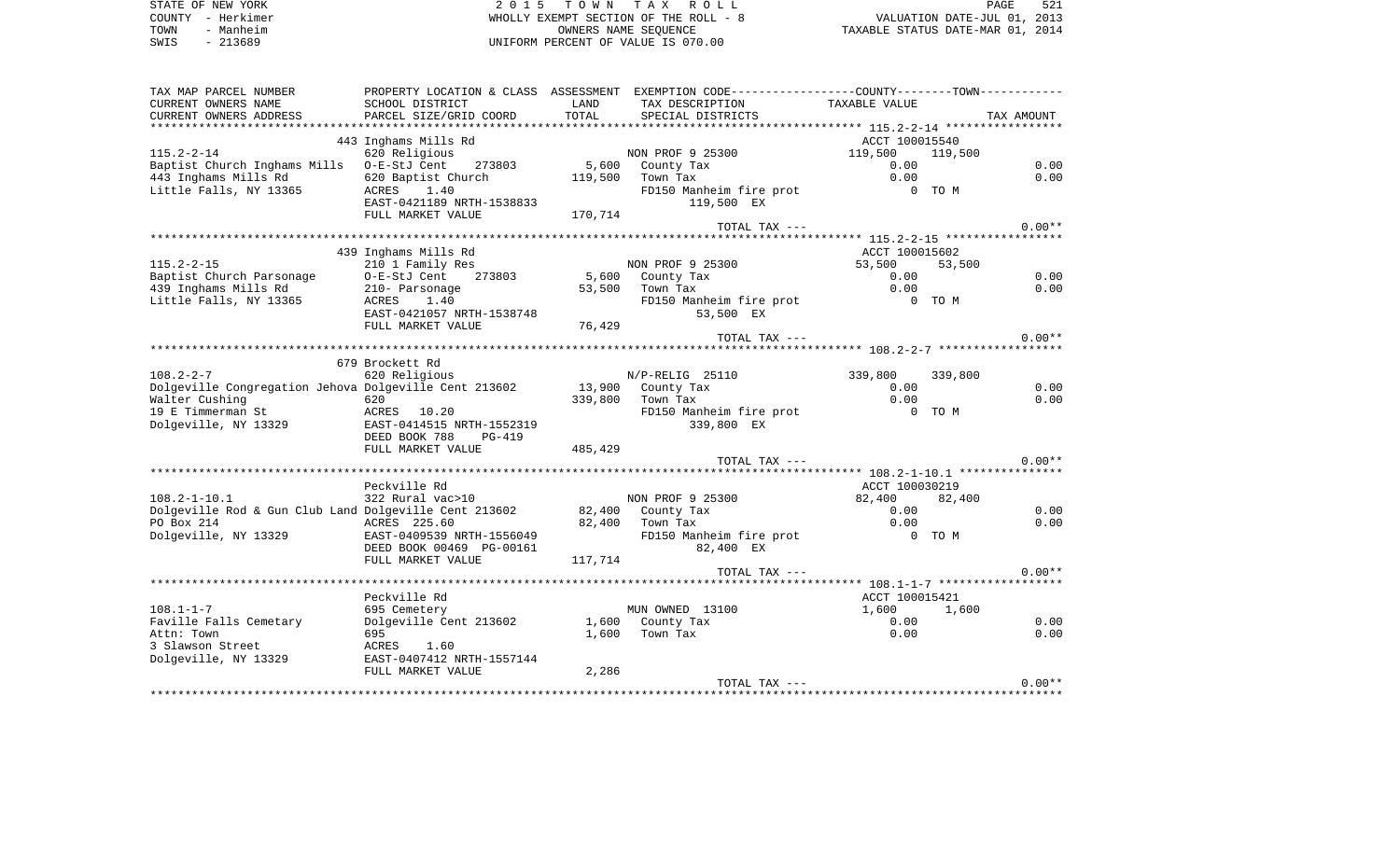| STATE OF NEW YORK<br>COUNTY - Herkimer<br>TOWN<br>- Manheim | 2 0 1 5                                       |                | TOWN TAX ROLL<br>WHOLLY EXEMPT SECTION OF THE ROLL - 8<br>OWNERS NAME SEQUENCE                | TAXABLE STATUS DATE-MAR 01, 2014 | VALUATION DATE-JUL 01, 2013 | PAGE       | 522          |
|-------------------------------------------------------------|-----------------------------------------------|----------------|-----------------------------------------------------------------------------------------------|----------------------------------|-----------------------------|------------|--------------|
| SWIS<br>$-213689$                                           |                                               |                | UNIFORM PERCENT OF VALUE IS 070.00                                                            |                                  |                             |            |              |
| TAX MAP PARCEL NUMBER                                       |                                               |                | PROPERTY LOCATION & CLASS ASSESSMENT EXEMPTION CODE---------------COUNTY-------TOWN---------- |                                  |                             |            |              |
| CURRENT OWNERS NAME                                         | SCHOOL DISTRICT                               | LAND<br>TOTAL  | TAX DESCRIPTION                                                                               | TAXABLE VALUE                    |                             |            |              |
| CURRENT OWNERS ADDRESS                                      | PARCEL SIZE/GRID COORD                        |                | SPECIAL DISTRICTS                                                                             |                                  |                             | TAX AMOUNT |              |
|                                                             | 222 Spencer Rd                                |                |                                                                                               | ACCT 100003815                   |                             |            |              |
| $108.2 - 1 - 23$                                            | 210 1 Family Res                              |                | N/P-RELIG 25110                                                                               | 88,900                           | 88,900                      |            |              |
| Herkimer County Chapter                                     | Dolgeville Cent 213602                        |                | 8,600 County Tax                                                                              | 0.00                             |                             |            | 0.00         |
| Nysarc Inc                                                  | FRNT 235.00 DPTH                              |                | 88,900 Town Tax                                                                               | 0.00                             |                             |            | 0.00         |
| 333 S Main St                                               | 4.50<br>ACRES                                 |                | FD150 Manheim fire prot                                                                       | $0$ TOM                          |                             |            |              |
| Herkimer, NY 13350                                          | EAST-0414045 NRTH-1555073                     |                | 88,900 EX                                                                                     |                                  |                             |            |              |
|                                                             | DEED BOOK 869<br>PG-121                       |                |                                                                                               |                                  |                             |            |              |
|                                                             | FULL MARKET VALUE                             | 127,000        |                                                                                               |                                  |                             |            | $0.00**$     |
|                                                             |                                               |                | TOTAL TAX ---                                                                                 |                                  |                             |            |              |
|                                                             | Barker Rd                                     |                |                                                                                               |                                  |                             |            |              |
| $108.4 - 1 - 58.3$                                          | 330 Vacant comm                               |                | WHOLLY EX 50000                                                                               | 75,000                           | 75,000                      |            |              |
| Herkimer County IDA                                         | Dolgeville Cent 213602                        |                | 75,000 County Tax                                                                             | 0.00                             |                             |            | 0.00         |
| 301 N Washington St                                         | Herk Cty Ida                                  | 75,000         | Town Tax                                                                                      | 0.00                             |                             |            | 0.00         |
| Herkimer, NY 13350                                          | FRNT 916.00 DPTH                              |                | FD150 Manheim fire prot                                                                       | O TOM                            |                             |            |              |
|                                                             | ACRES 30.00                                   |                | 75,000 EX                                                                                     |                                  |                             |            |              |
|                                                             | EAST-0418295 NRTH-1549926                     |                |                                                                                               |                                  |                             |            |              |
|                                                             | DEED BOOK 883<br>PG-570                       |                |                                                                                               |                                  |                             |            |              |
|                                                             | FULL MARKET VALUE                             | 107,143        |                                                                                               |                                  |                             |            |              |
|                                                             |                                               |                | TOTAL TAX ---                                                                                 |                                  |                             |            | $0.00**$     |
|                                                             | Cemetery Rd                                   |                |                                                                                               | ACCT 100015420                   |                             |            |              |
| $115.2 - 1 - 71$                                            | 695 Cemetery                                  |                | MUN OWNED 13100                                                                               | 15,000                           | 15,000                      |            |              |
| Inghams Mills Cemetary                                      | 273803<br>O-E-StJ Cent                        |                | 10,000 County Tax                                                                             | 0.00                             |                             |            | 0.00         |
| Attn: I Johnson                                             | ACRES 15.00                                   |                | 15,000 Town Tax                                                                               | 0.00                             |                             |            | 0.00         |
|                                                             | 770 Cty Hwy 108 Rd1 EAST-0420249 NRTH-1539539 |                | FD150 Manheim fire prot                                                                       | 0 TO M                           |                             |            |              |
| St Johnsville, NY 13452                                     | FULL MARKET VALUE                             |                | 21,429 15,000 EX                                                                              |                                  |                             |            |              |
|                                                             |                                               |                | TOTAL TAX ---                                                                                 |                                  |                             |            | $0.00**$     |
|                                                             |                                               |                |                                                                                               |                                  |                             |            |              |
|                                                             | Off St Rte 167                                |                |                                                                                               |                                  |                             |            |              |
| $108.4 - 1 - 49.2$                                          | 311 Res vac land                              |                | MUN OWNED 13100                                                                               | 2,000                            | 2,000                       |            |              |
| Manheim Town Of<br>PO Box 32                                | Dolgeville Cent 213602<br>ACRES<br>1.20       | 2,000<br>2,000 | County Tax<br>Town Tax                                                                        | 0.00<br>0.00                     |                             |            | 0.00<br>0.00 |
| Dolgeville, NY 13329                                        | EAST-0416025 NRTH-1551705                     |                | FD150 Manheim fire prot                                                                       |                                  | 0 TO M                      |            |              |
|                                                             | DEED BOOK 799<br>PG-462                       |                | 2,000 EX                                                                                      |                                  |                             |            |              |
|                                                             | FULL MARKET VALUE                             | 2,857          |                                                                                               |                                  |                             |            |              |
|                                                             |                                               |                | TOTAL TAX ---                                                                                 |                                  |                             |            | $0.00**$     |
|                                                             |                                               |                |                                                                                               |                                  |                             |            |              |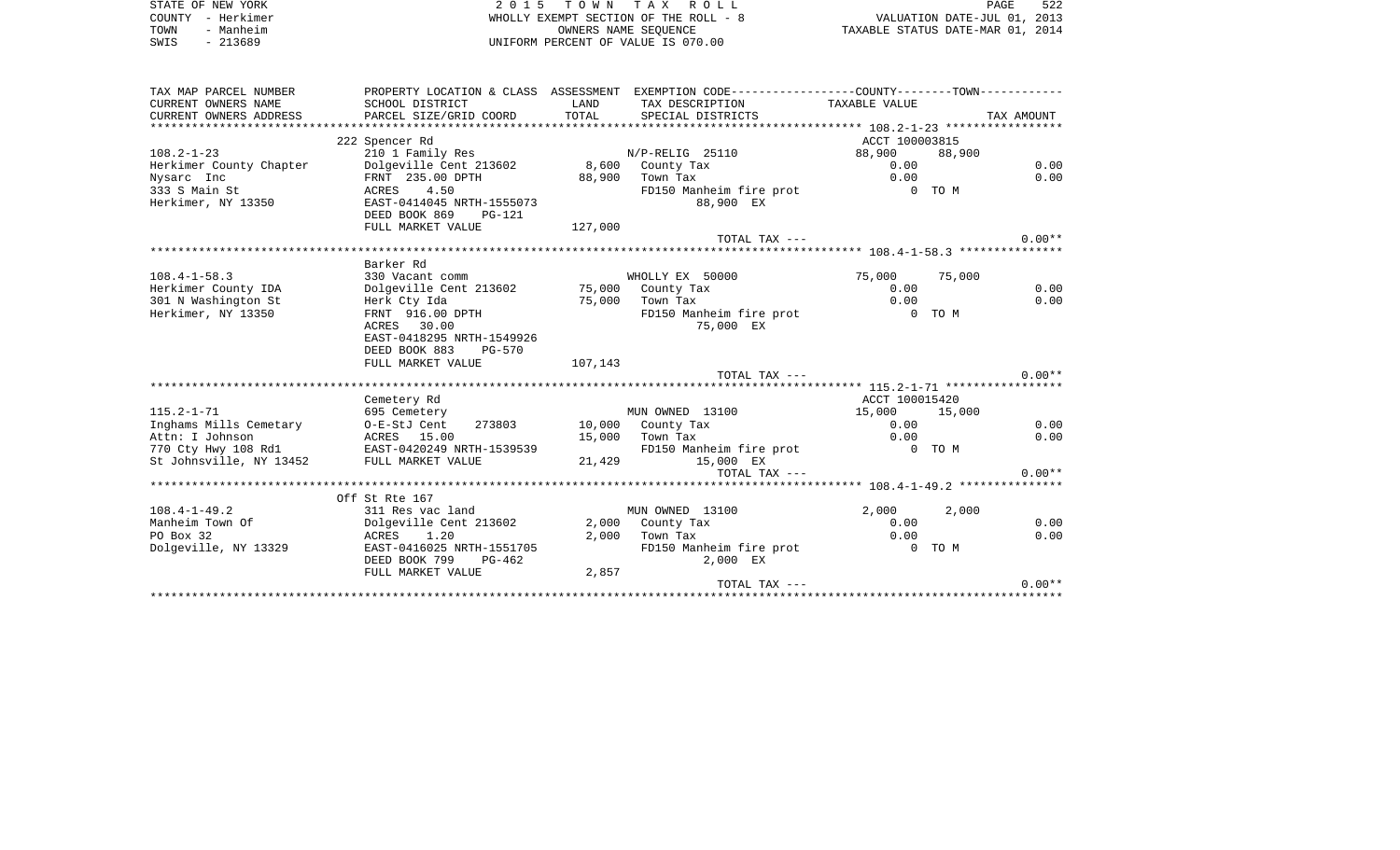| STATE OF NEW YORK | 2015 TOWN TAX ROLL                    | 523<br>PAGE                      |
|-------------------|---------------------------------------|----------------------------------|
| COUNTY - Herkimer | WHOLLY EXEMPT SECTION OF THE ROLL - 8 | VALUATION DATE-JUL 01, 2013      |
| - Manheim<br>TOWN | OWNERS NAME SEOUENCE                  | TAXABLE STATUS DATE-MAR 01, 2014 |
| $-213689$<br>SWIS | UNIFORM PERCENT OF VALUE IS 070.00    |                                  |
|                   |                                       |                                  |

| TAX MAP PARCEL NUMBER                                                  |                                         |         | PROPERTY LOCATION & CLASS ASSESSMENT EXEMPTION CODE----------------COUNTY--------TOWN-------- |                  |            |
|------------------------------------------------------------------------|-----------------------------------------|---------|-----------------------------------------------------------------------------------------------|------------------|------------|
| CURRENT OWNERS NAME                                                    | SCHOOL DISTRICT                         | LAND    | TAX DESCRIPTION                                                                               | TAXABLE VALUE    |            |
| CURRENT OWNERS ADDRESS                                                 | PARCEL SIZE/GRID COORD                  | TOTAL   | SPECIAL DISTRICTS                                                                             |                  | TAX AMOUNT |
|                                                                        |                                         |         |                                                                                               |                  |            |
|                                                                        | LF CITY LINE & St Rte 16                |         |                                                                                               | ACCT 100015810   |            |
| $115.3 - 1 - 26$                                                       | 322 Rural vac>10                        |         | MUN OWNED 13100                                                                               | 13,000<br>13,000 |            |
| Manheim Town Of                                                        | Dolgeville Cent 213602                  |         |                                                                                               | 0.00             | 0.00       |
| PO Box 32                                                              | Gen Stone Co                            |         | $13,000$ County Tax<br>13,000 Town Tax                                                        | 0.00             | 0.00       |
| Dolgeville, NY 13329                                                   | ACRES 14.90                             |         | FD150 Manheim fire prot                                                                       | $0$ TOM          |            |
|                                                                        | EAST-0403592 NRTH-1531930               |         | 13,000 EX                                                                                     |                  |            |
|                                                                        |                                         |         |                                                                                               |                  |            |
|                                                                        | FULL MARKET VALUE                       | 18,571  |                                                                                               |                  |            |
|                                                                        |                                         |         | TOTAL TAX ---                                                                                 |                  | $0.00**$   |
|                                                                        |                                         |         |                                                                                               |                  |            |
|                                                                        | 225 Spencer Rd & Lyon Rd Cor            |         |                                                                                               |                  |            |
| $108.2 - 2 - 1$                                                        | 620 Religious                           |         | N/P-RELIG 25110                                                                               | 86,500<br>86,500 |            |
| New Hope Christian Fellowship Dolgeville Cent 213602 16,500 County Tax |                                         |         |                                                                                               | 0.00             | 0.00       |
| 32 Spencer St                                                          | 620                                     |         | 86,500 Town Tax                                                                               | 0.00             | 0.00       |
| Dolgeville, NY 13329                                                   | ACRES 11.00                             |         | FD150 Manheim fire prot<br>0 TO M                                                             |                  |            |
|                                                                        | EAST-0414274 NRTH-1554505               |         | 86,500 EX                                                                                     |                  |            |
|                                                                        | DEED BOOK 847<br>PG-362                 |         |                                                                                               |                  |            |
|                                                                        | FULL MARKET VALUE                       | 123,571 |                                                                                               |                  |            |
|                                                                        |                                         |         | TOTAL TAX ---                                                                                 |                  | $0.00**$   |
|                                                                        |                                         |         |                                                                                               |                  |            |
|                                                                        | 11 Lyon Rd                              |         |                                                                                               |                  |            |
| $108.2 - 2 - 2$                                                        | 322 Rural vac>10                        |         | $N/P-RELLIG$ 25110                                                                            | 13,900<br>13,900 |            |
| New Hope Christian Fellowship Dolgeville Cent 213602                   |                                         |         | 13,900 County Tax                                                                             | 0.00             | 0.00       |
| 3 Elm St                                                               | D                                       |         | 13,900 Town Tax                                                                               | 0.00             | 0.00       |
|                                                                        |                                         |         |                                                                                               |                  |            |
| Little Falls, NY 13365                                                 | ACRES 10.20                             |         | FD150 Manheim fire prot                                                                       | 0 TO M           |            |
|                                                                        | EAST-0414312 NRTH-1554154               |         | 13,900 EX                                                                                     |                  |            |
|                                                                        | DEED BOOK 847<br>$PG-362$               |         |                                                                                               |                  |            |
|                                                                        | FULL MARKET VALUE                       | 19,857  |                                                                                               |                  |            |
|                                                                        |                                         |         | TOTAL TAX ---                                                                                 |                  | $0.00**$   |
|                                                                        |                                         |         |                                                                                               |                  |            |
|                                                                        | Dockey Rd                               |         |                                                                                               | ACCT 100015450   |            |
| $115.4 - 1 - 59$                                                       | 620 Religious                           |         | NON PROF 9 25300                                                                              | 25,000<br>25,000 |            |
| Snells Bush Church                                                     | Little Falls Ce 210900                  |         |                                                                                               | 0.00             | 0.00       |
| Dockey Road Rd #1                                                      | 620 Snells Bush Church                  |         | II, SUU County Tax<br>25,000 Town Tax                                                         | 0.00             | 0.00       |
| Little Falls, NY 13365                                                 | ACRES<br>5.50                           |         | FD150 Manheim fire prot 0 TO M                                                                |                  |            |
|                                                                        | EAST-0419037 NRTH-1531883               |         | 25,000 EX                                                                                     |                  |            |
|                                                                        | FULL MARKET VALUE                       | 35,714  |                                                                                               |                  |            |
|                                                                        |                                         |         | TOTAL TAX ---                                                                                 |                  | $0.00**$   |
|                                                                        |                                         |         |                                                                                               |                  |            |
|                                                                        | Peckville Rd                            |         |                                                                                               | ACCT 100015840   |            |
| $108.2 - 1 - 11$                                                       | 590 Park                                |         | MUN OWNED 13100                                                                               | 8,000<br>8,000   |            |
| Town Of Manheim                                                        | Dolgeville Cent 213602 1,000 County Tax |         |                                                                                               | 0.00             | 0.00       |
| PO Box 32                                                              | 590-Faville Falls Park                  |         | 8,000 Town Tax                                                                                | 0.00             | 0.00       |
|                                                                        | 1.00                                    |         |                                                                                               |                  |            |
| Dolgeville, NY 13329                                                   | ACRES<br>EAST-0410499 NRTH-1556304      |         |                                                                                               |                  |            |
|                                                                        |                                         |         |                                                                                               |                  |            |
|                                                                        | DEED BOOK 00508 PG-00569                |         |                                                                                               |                  |            |
|                                                                        | FULL MARKET VALUE                       | 11,429  |                                                                                               |                  |            |
|                                                                        |                                         |         | TOTAL TAX ---                                                                                 |                  | $0.00**$   |
|                                                                        |                                         |         |                                                                                               |                  |            |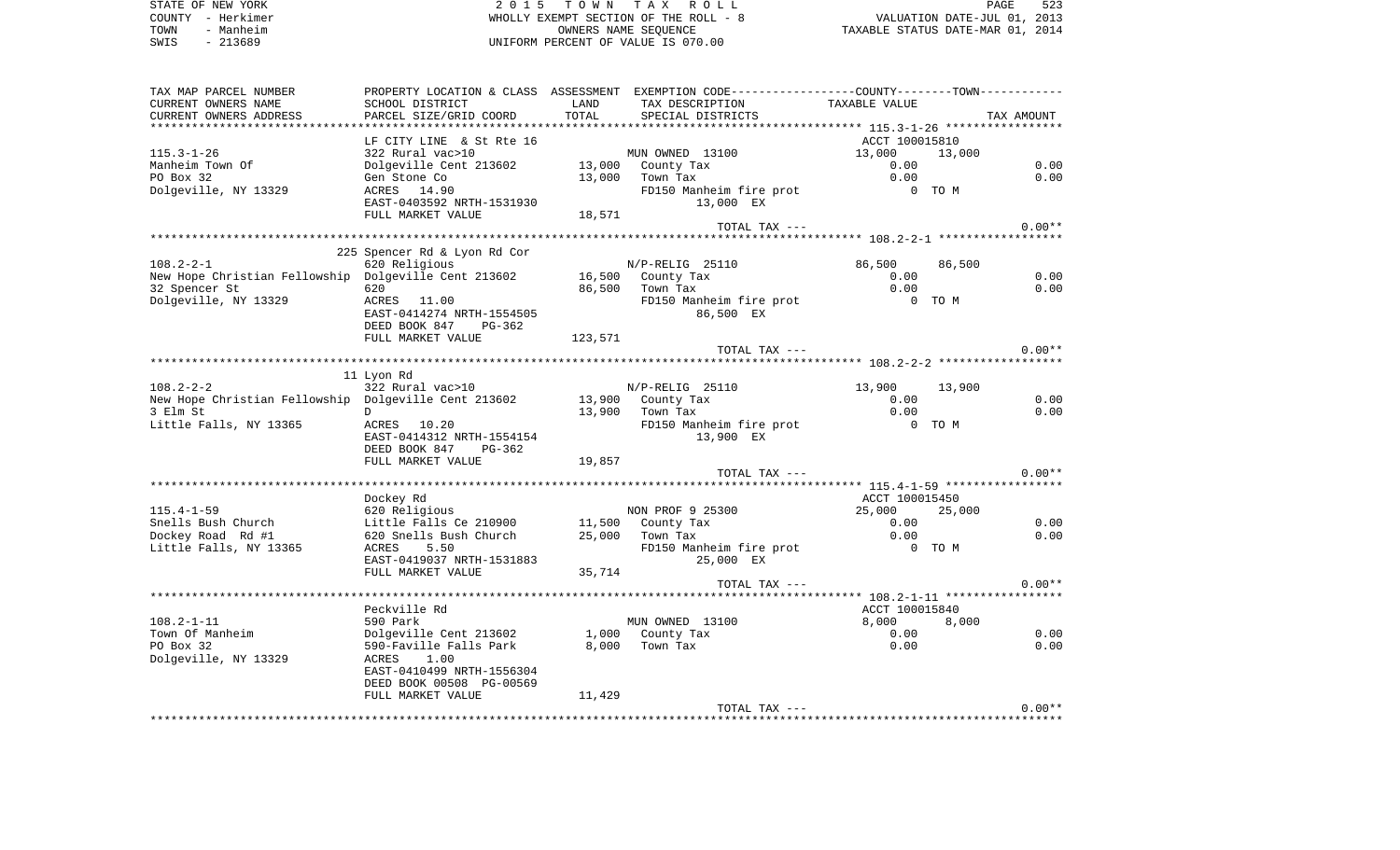STATE OF NEW YORK **2015 TOWN TAX ROLL** PAGE 524 COUNTY - Herkimer WHOLLY EXEMPT SECTION OF THE ROLL - 8 VALUATION DATE-JUL 01, 2013 TOWN - Manheim OWNERS NAME SEQUENCE TAXABLE STATUS DATE-MAR 01, 2014 SWIS - 213689 UNIFORM PERCENT OF VALUE IS 070.00TAX MAP PARCEL NUMBER PROPERTY LOCATION & CLASS ASSESSMENT EXEMPTION CODE------------------COUNTY--------TOWN------------ CURRENT OWNERS NAME SCHOOL DISTRICT SCHOOL DISTRICT LAND TAX DESCRIPTION TAXABLE VALUE CURRENT OWNERS ADDRESS PARCEL SIZE/GRID COORD TOTAL SPECIAL DISTRICTS TAX AMOUNT

|                      |                                          |         | ************************* | $108.2 - 1 - 12$ ***************** |          |
|----------------------|------------------------------------------|---------|---------------------------|------------------------------------|----------|
|                      | Peckville Rd                             |         |                           | ACCT 100015780                     |          |
| $108.2 - 1 - 12$     | 323 Vacant rural                         |         | MUN OWNED 13100           | 9,600<br>9,600                     |          |
| Town Of Manheim      | Dolgeville Cent 213602                   |         | 9,600 County Tax          | 0.00                               | 0.00     |
| PO Box 32            | 8.10<br>ACRES                            | 9,600   | Town Tax                  | 0.00                               | 0.00     |
| Dolgeville, NY 13329 | EAST-0411053 NRTH-1555983                |         |                           |                                    |          |
|                      | DEED BOOK 00552 PG-00480                 |         |                           |                                    |          |
|                      | FULL MARKET VALUE                        | 13,714  |                           |                                    |          |
|                      |                                          |         | TOTAL TAX $---$           |                                    | $0.00**$ |
|                      |                                          |         |                           |                                    |          |
|                      | Spencer Rd                               |         |                           |                                    |          |
| $108.2 - 1 - 32.2$   | 323 Vacant rural                         |         | MUN OWNED 13100           | 15,700<br>15,700                   |          |
| Town of Manheim      | Dolgeville Cent 213602 15,700 County Tax |         |                           | 0.00                               | 0.00     |
| 6356 St. Rte. 167    | ACRES 15.70                              |         | 15,700 Town Tax           | 0.00                               | 0.00     |
| Dolgeville, NY 13329 | EAST-0415654 NRTH-1555571                |         | FD150 Manheim fire prot   | 0 TO M                             |          |
|                      | DEED BOOK 1208 PG-189                    |         | 15,700 EX                 |                                    |          |
|                      | FULL MARKET VALUE                        | 22,429  |                           |                                    |          |
|                      |                                          |         | TOTAL TAX ---             |                                    | $0.00**$ |
|                      |                                          |         |                           |                                    |          |
|                      | 6354 St Rte 167                          |         |                           | ACCT 100015750                     |          |
| $108.4 - 1 - 27$     | 651 Highway gar                          |         | MUN OWNED 13100           | 271,000 271,000                    |          |
| Town of Manheim      | Dolgeville Cent 213602 3,000 County Tax  |         |                           | 0.00                               | 0.00     |
| PO Box 32            | Town Garage 651                          |         | 271,000 Town Tax          | 0.00                               | 0.00     |
| Dolgeville, NY 13329 | ACRES<br>2.00                            |         |                           |                                    |          |
|                      | EAST-0415771 NRTH-1552043                |         |                           |                                    |          |
|                      | DEED BOOK 917<br>PG-321                  |         |                           |                                    |          |
|                      | FULL MARKET VALUE                        | 387,143 |                           |                                    |          |
|                      |                                          |         | TOTAL TAX $---$           |                                    | $0.00**$ |
|                      |                                          |         |                           |                                    |          |
|                      | St Rte 167                               |         |                           | ACCT 100015770                     |          |
| $108.4 - 1 - 28$     | 311 Res vac land                         |         | MUN OWNED 13100           | 1,300<br>1,300                     |          |
| Town of Manheim      | Dolgeville Cent 213602                   |         | 1,300 County Tax          | 0.00                               | 0.00     |
| PO Box 32            | FRNT 140.00 DPTH 175.00                  | 1,300   | Town Tax                  | 0.00                               | 0.00     |
| Dolgeville, NY 13329 | ACRES 1.30                               |         | FD150 Manheim fire prot   | $0$ TO M                           |          |
|                      | EAST-0415846 NRTH-1551742                |         | 1,300 EX                  |                                    |          |
|                      | DEED BOOK 917<br>$PG-321$                |         |                           |                                    |          |
|                      | FULL MARKET VALUE                        | 1,857   |                           |                                    |          |
|                      |                                          |         | TOTAL TAX ---             |                                    | $0.00**$ |
|                      |                                          |         |                           |                                    |          |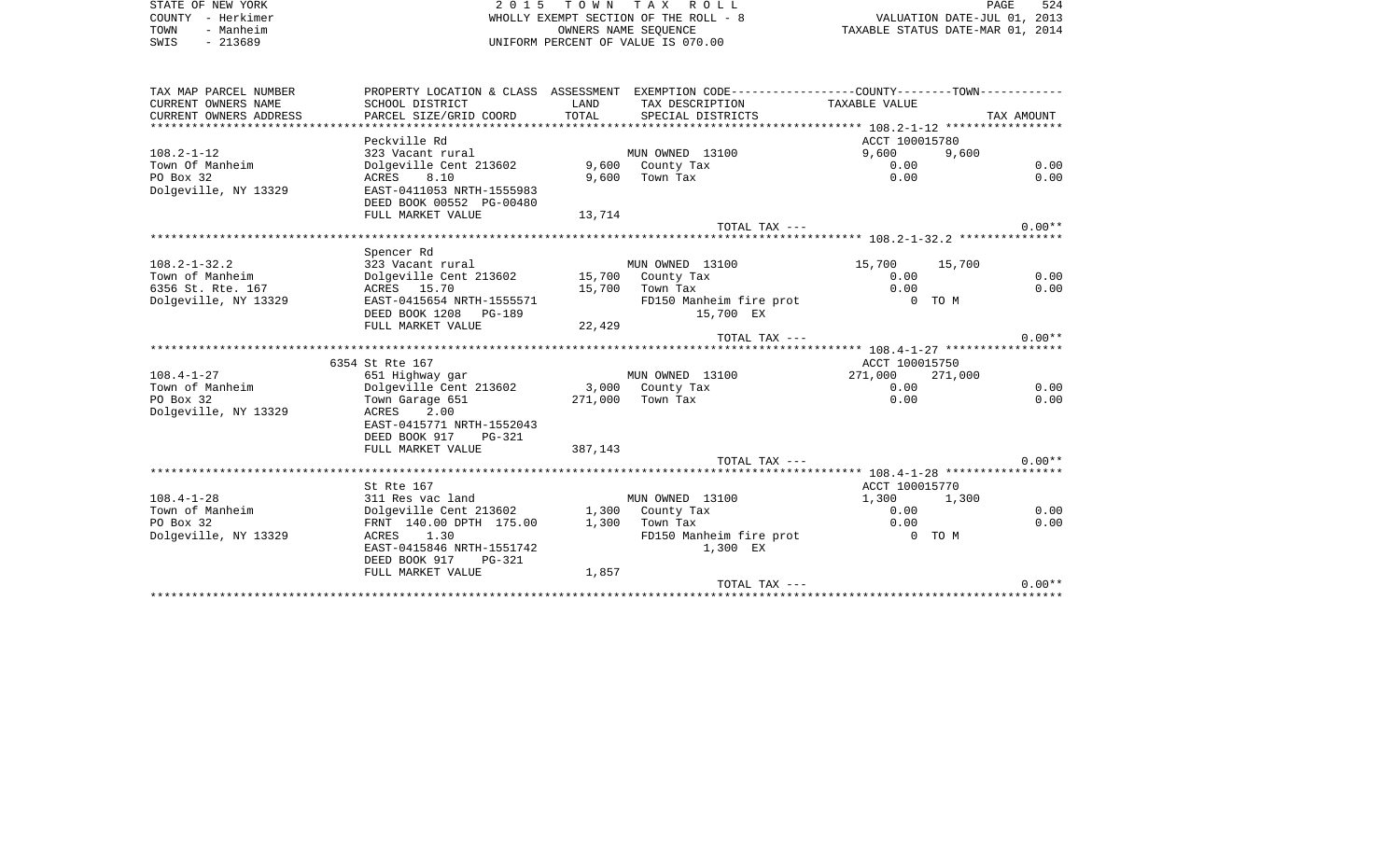| STATE OF NEW YORK<br>- Herkimer<br>COUNTY<br>- Manheim<br>TOWN<br>SWIS<br>$-213689$ | 2015                                                                   | T O W N<br>OWNERS NAME SEOUENCE | T A X<br>R O L L<br>WHOLLY EXEMPT SECTION OF THE ROLL - 8<br>UNIFORM PERCENT OF VALUE IS 070.00     | TAXABLE STATUS DATE-MAR 01, 2014 | PAGE<br>VALUATION DATE-JUL 01, 2013 | 525  |
|-------------------------------------------------------------------------------------|------------------------------------------------------------------------|---------------------------------|-----------------------------------------------------------------------------------------------------|----------------------------------|-------------------------------------|------|
| TAX MAP PARCEL NUMBER<br>CURRENT OWNERS NAME<br>CURRENT OWNERS ADDRESS              | PROPERTY LOCATION & CLASS<br>SCHOOL DISTRICT<br>PARCEL SIZE/GRID COORD | ASSESSMENT<br>LAND<br>TOTAL     | EXEMPTION CODE-----------------COUNTY-------TOWN-----------<br>TAX DESCRIPTION<br>SPECIAL DISTRICTS | TAXABLE VALUE                    | TAX AMOUNT                          |      |
|                                                                                     |                                                                        |                                 |                                                                                                     |                                  |                                     |      |
|                                                                                     | Off St Rte 167                                                         |                                 |                                                                                                     |                                  |                                     |      |
| $108.4 - 1 - 29.2$                                                                  | 311 Res vac land                                                       |                                 | MUN OWNED 13100                                                                                     | 100                              | 100                                 |      |
| Town of Manheim                                                                     | Dolgeville Cent 213602                                                 | 100                             | County Tax                                                                                          | 0.00                             |                                     | 0.00 |
| PO Box 32                                                                           | 0.08<br>ACRES                                                          | 100                             | Town Tax                                                                                            | 0.00                             |                                     | 0.00 |

TOTAL TAX --- 0.00\*\* \*\*\*\*\*\*\*\*\*\*\*\*\*\*\*\*\*\*\*\*\*\*\*\*\*\*\*\*\*\*\*\*\*\*\*\*\*\*\*\*\*\*\*\*\*\*\*\*\*\*\*\*\*\*\*\*\*\*\*\*\*\*\*\*\*\*\*\*\*\*\*\*\*\*\*\*\*\*\*\*\*\*\*\*\*\*\*\*\*\*\*\*\*\*\*\*\*\*\*\*\*\*\* 108.3-1-19 \*\*\*\*\*\*\*\*\*\*\*\*\*\*\*\*\*

\*\*\*\*\*\*\*\*\*\*\*\*\*\*\*\*\*\*\*\*\*\*\*\*\*\*\*\*\*\*\*\*\*\*\*\*\*\*\*\*\*\*\*\*\*\*\*\*\*\*\*\*\*\*\*\*\*\*\*\*\*\*\*\*\*\*\*\*\*\*\*\*\*\*\*\*\*\*\*\*\*\*\*\*\*\*\*\*\*\*\*\*\*\*\*\*\*\*\*\*\*\*\*\*\*\*\*\*\*\*\*\*\*\*\*\*\*\*\*\*\*\*\*\*\*\*\*\*\*\*\*\*

225 Yellow Church Rd ACCT 100015422

Yellow Church Prop Little Falls Ce 210900 16,400 County Tax 0.00 0.00

16,400

TOTAL TAX  $---$  0.00\*\*

Dolgeville, NY 13329 EAST-0415738 NRTH-1551842 FD150 Manheim fire prot 0 TO M<br>DEED BOOK 917 PG-321 100 EX

108.3-1-19 695 Cemetery MUN OWNED 13100 16,400 16,400

DEED BOOK 917 PG-321

ACRES 4.10

Cemetary Tellow Church Prop-695

Little Falls, NY 13329 EAST-0398864 NRTH-1546087

225 Yellow Church Rd

FULL MARKET VALUE 143

FULL MARKET VALUE 23,429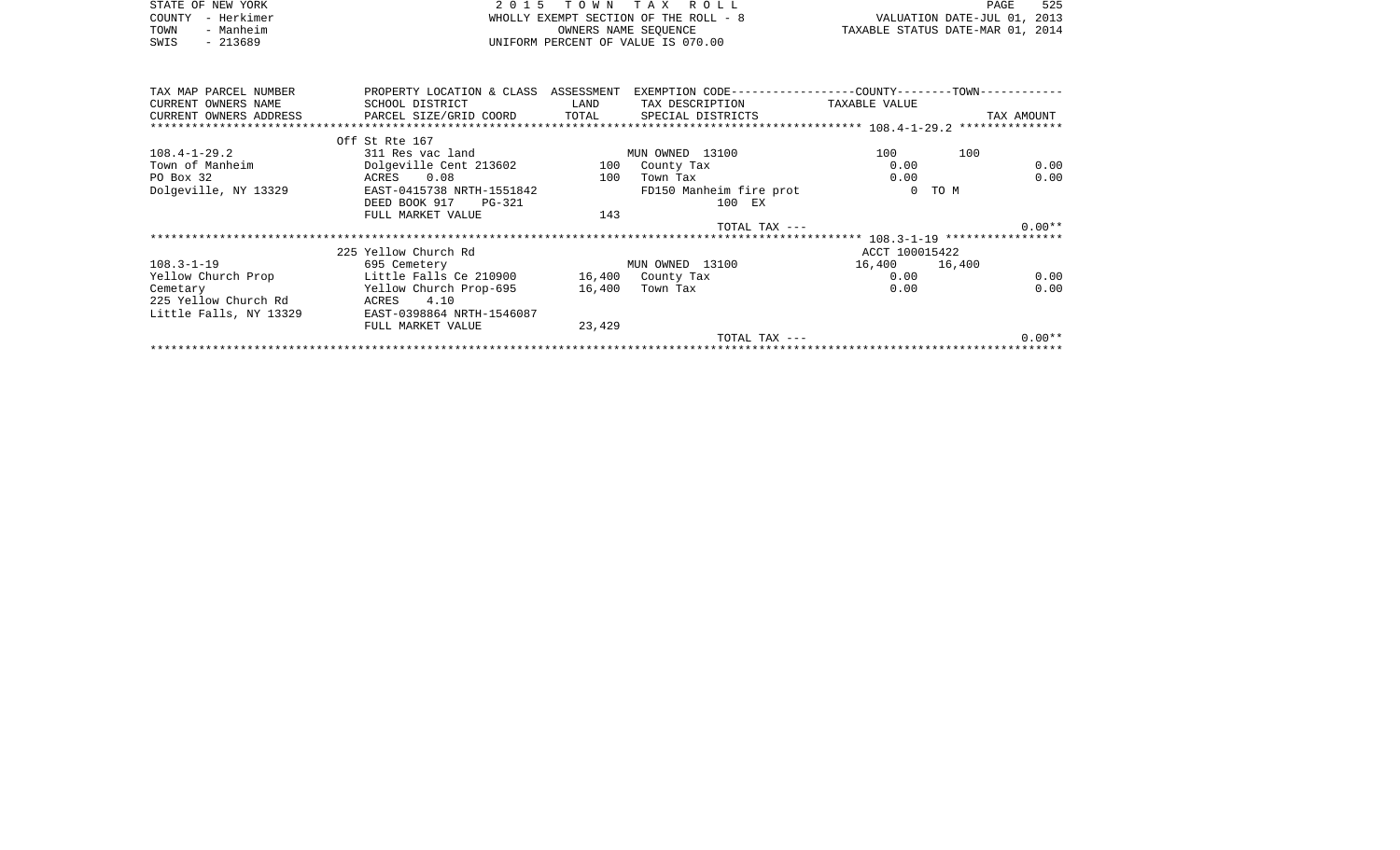PAGE 526 TOWN - MERINE TOWN - MANUSCOUNTY - MERINE TOWN - MANUSCOUNTY - MERINE TOWN - MANUSCOUNTY - MANUSCOUNTY - MANUSCOUNTY - MANUSCOUNTY - MANUSCOUNTY - MANUSCOUNTY - MANUSCOUNTY - MANUSCOUNTY - MANUSCOUNTY - MANUSCOUNTY - MANUS RPS155/V04/L015 CURRENT DATE 12/17/2014

STATE OF NEW YORK **2015 TOWN TAX ROLL** COUNTY - Herkimer WHOLLY EXEMPT SECTION OF THE ROLL - 8

## R O L L S U B S E C T I O N - - T O T A L S

## \*\*\* S P E C I A L D I S T R I C T S U M M A R Y \*\*\*

| CODE<br>DISTRICT NAME | TOTAL<br>EXTENSION<br>TYPE<br>PARCELS | <b>EXTENSION</b><br>VALUE | AD VALOREM<br>VALUE | EXEMPT<br>AMOUNT | TAXABLE<br>VALUE | TOTAL<br>TAX |
|-----------------------|---------------------------------------|---------------------------|---------------------|------------------|------------------|--------------|
| FD150 Manheim fire p  | 15 TOTAL M                            |                           | 931,600             | 931,600          |                  |              |

## \*\*\* S C H O O L D I S T R I C T S U M M A R Y \*\*\*

| CODE   | DISTRICT NAME                    | TOTAL<br>PARCELS | ASSESSED<br>LAND | ASSESSED<br>TOTAL | <b>EXEMPT</b><br>AMOUNT | TOTAL<br>TAXABLE |
|--------|----------------------------------|------------------|------------------|-------------------|-------------------------|------------------|
|        |                                  |                  |                  |                   | STAR AMOUNT             | STAR TAXABLE     |
|        | Little Falls Central             | 2                | 27,900           | 41,400            | 41,400                  |                  |
| 210900 | Dolgeville Central               | 15               | 257,600          | 1008,800          | 1008,800                |                  |
| 213602 | O-E-StJ Cent                     | 3                | 21,200           | 188,000           | 188,000                 |                  |
| 273803 |                                  |                  |                  |                   |                         |                  |
|        | $SUB - TO T AL$                  | 20               | 306,700          | 1238,200          | 1238,200                |                  |
|        | $S \cup B - T \cup T A L (CONT)$ |                  |                  |                   |                         |                  |
|        | TOTAL                            | 20               | 306,700          | 1238,200          | 1238,200                |                  |
|        | TO TAL (CONT)                    |                  |                  |                   |                         |                  |

### \*\*\* S Y S T E M C O D E S S U M M A R Y \*\*\*

| CODE  | DESCRIPTION        | TOTAL<br>PARCELS | COUNTY           | TOWN             |
|-------|--------------------|------------------|------------------|------------------|
| 50000 | WHOLLY EX<br>тотаь |                  | 75,000<br>75,000 | 75,000<br>75,000 |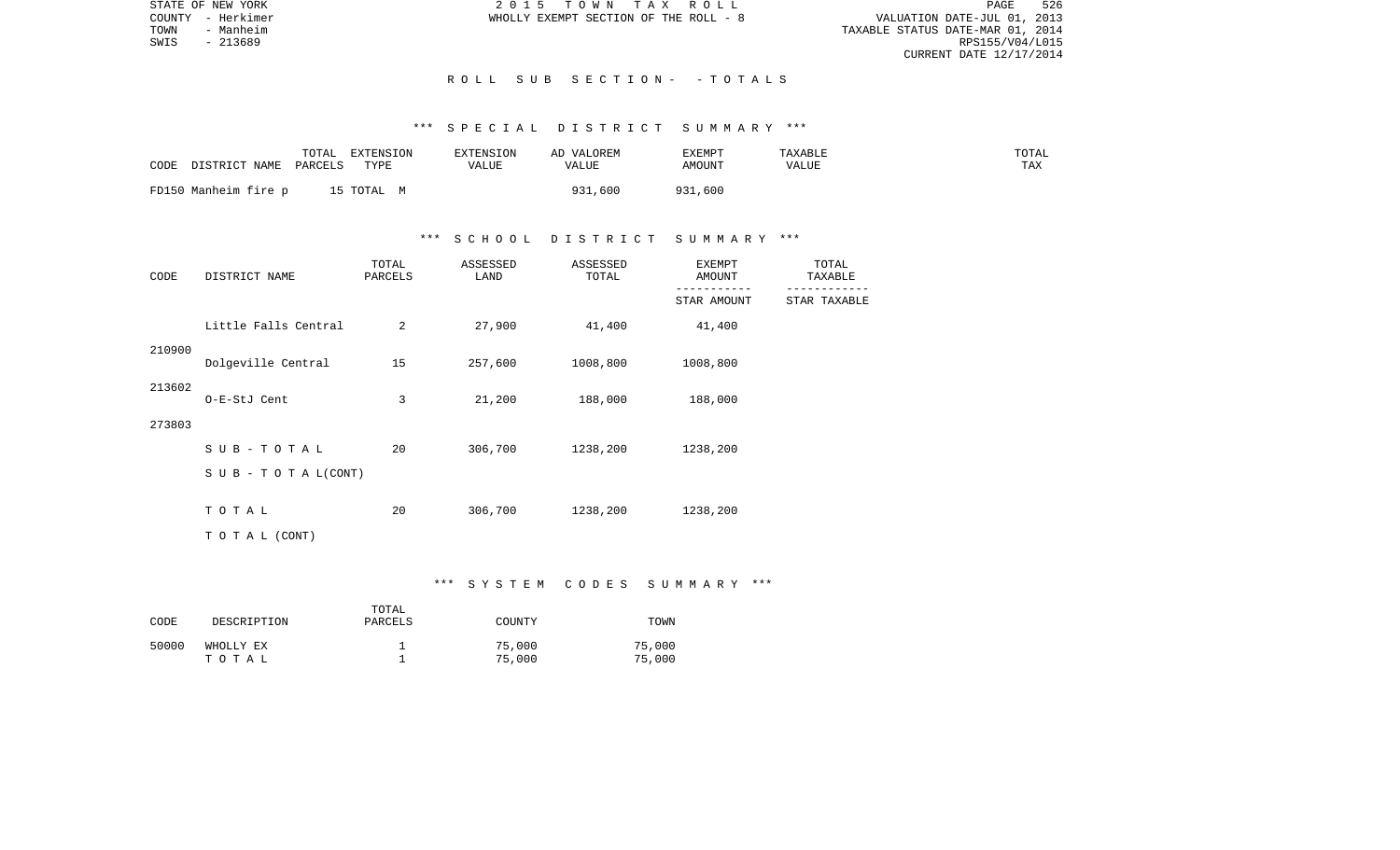|      | STATE OF NEW YORK | 2015 TOWN TAX ROLL                    |  | PAGE                             | 527 |
|------|-------------------|---------------------------------------|--|----------------------------------|-----|
|      | COUNTY - Herkimer | WHOLLY EXEMPT SECTION OF THE ROLL - 8 |  | VALUATION DATE-JUL 01, 2013      |     |
| TOWN | - Manheim         |                                       |  | TAXABLE STATUS DATE-MAR 01, 2014 |     |
| SWIS | - 213689          |                                       |  | RPS155/V04/L015                  |     |
|      |                   |                                       |  | CURRENT DATE 12/17/2014          |     |

## R O L L S U B S E C T I O N - - T O T A L S

### \*\*\* E X E M P T I O N S U M M A R Y \*\*\*

|       |              | TOTAL   |          |          |
|-------|--------------|---------|----------|----------|
| CODE  | DESCRIPTION  | PARCELS | COUNTY   | TOWN     |
|       |              |         |          |          |
| 13100 | MUN OWNED    | 11      | 353,700  | 353,700  |
| 25110 | $N/P-RELLIG$ | 4       | 529,100  | 529,100  |
| 25300 | NON PROF 9   | 4       | 280,400  | 280,400  |
|       | TOTAL        | 19      | 1163,200 | 1163,200 |

| ROLL<br><b>SEC</b> | DESCRIPTION                                    | TOTAL<br>PARCELS | ASSESSED<br>LAND | ASSESSED<br>TOTAL | EXEMPT<br>AMOUNT<br>STAR AMOUNT | TOTAL<br>TAXABLE<br>------------<br>STAR TAXABLE | TAX<br><b>RATE</b> | TOTAL<br>TAX |
|--------------------|------------------------------------------------|------------------|------------------|-------------------|---------------------------------|--------------------------------------------------|--------------------|--------------|
|                    | RS 8 TOTAL<br>SPEC DIST TAXES<br>WHOLLY EXEMPT | 20               | 306,700          | 1238,200          | 1,238,200                       |                                                  |                    |              |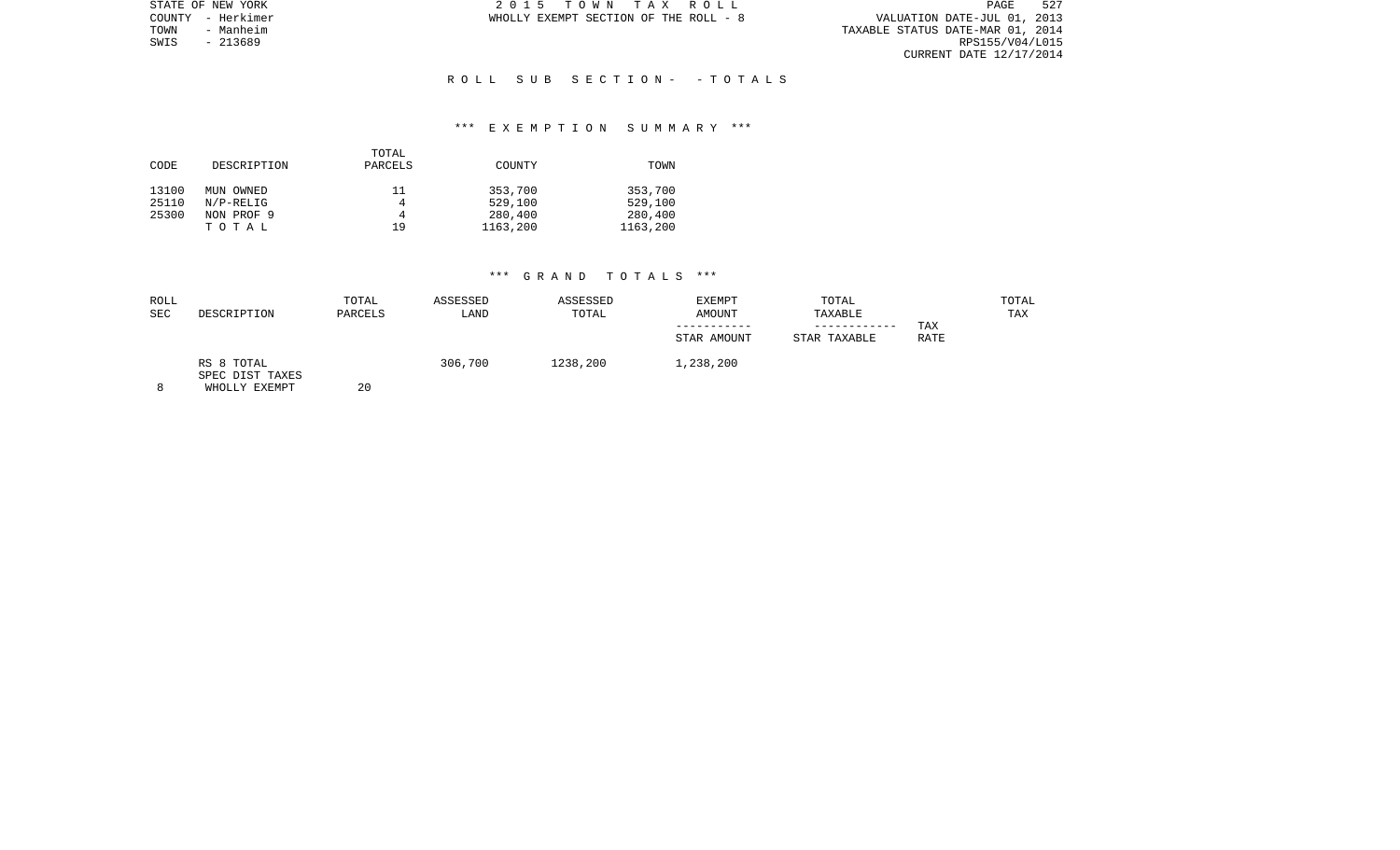PAGE 528 TOWN - MERCINE TRANSPORTED THE ROLL - 8<br>TOWN - Manheim - Manheim - MANHEIM - MANHEIM - MANHEIM - MANHEIM - MANHEIM - MANHEIM - MANHEIM - MANHEIM - MAN<br>TAXABLE STATUS DATE-MAR 01, 2014<br>SWIS - 213689 CURRENT DATE 12/17/2014

STATE OF NEW YORK **2015 TOWN TAX ROLL** COUNTY - Herkimer WHOLLY EXEMPT SECTION OF THE ROLL - 8

SWIS - 213689

#### R O L L S E C T I O N T O T A L S

## \*\*\* S P E C I A L D I S T R I C T S U M M A R Y \*\*\*

| CODE | DISTRICT NAME PARCELS | TOTAL | EXTENSION<br>TYPE | EXTENSION<br>VALUE | AD VALOREM<br>VALUE | EXEMPT<br>AMOUNT | TAXABLE<br>VALUE | TOTAL<br>TAX |
|------|-----------------------|-------|-------------------|--------------------|---------------------|------------------|------------------|--------------|
|      | FD150 Manheim fire p  |       | 15 TOTAL M        |                    | 31,600<br>931       | 931<br>931,600   |                  |              |

## \*\*\* S C H O O L D I S T R I C T S U M M A R Y \*\*\*

| CODE   | DISTRICT NAME        | TOTAL<br>PARCELS | ASSESSED<br>LAND | ASSESSED<br>TOTAL | <b>EXEMPT</b><br>AMOUNT | TOTAL<br>TAXABLE |
|--------|----------------------|------------------|------------------|-------------------|-------------------------|------------------|
|        |                      |                  |                  |                   | STAR AMOUNT             | STAR TAXABLE     |
|        | Little Falls Central | 2                | 27,900           | 41,400            | 41,400                  |                  |
| 210900 | Dolgeville Central   | 15               | 257,600          | 1008,800          | 1008,800                |                  |
| 213602 | O-E-StJ Cent         | 3                | 21,200           | 188,000           | 188,000                 |                  |
| 273803 |                      |                  |                  |                   |                         |                  |
|        | $SUB - TO T AL$      | 20               | 306,700          | 1238,200          | 1238,200                |                  |
|        | SUB - TO TAL(CONT)   |                  |                  |                   |                         |                  |
|        | TOTAL                | 20               | 306,700          | 1238,200          | 1238,200                |                  |
|        | TO TAL (CONT)        |                  |                  |                   |                         |                  |

## \*\*\* S Y S T E M C O D E S S U M M A R Y \*\*\*

| CODE  | DESCRIPTION        | TOTAL<br>PARCELS | COUNTY           | TOWN             |
|-------|--------------------|------------------|------------------|------------------|
| 50000 | WHOLLY EX<br>тотаь |                  | 75,000<br>75,000 | 75,000<br>75,000 |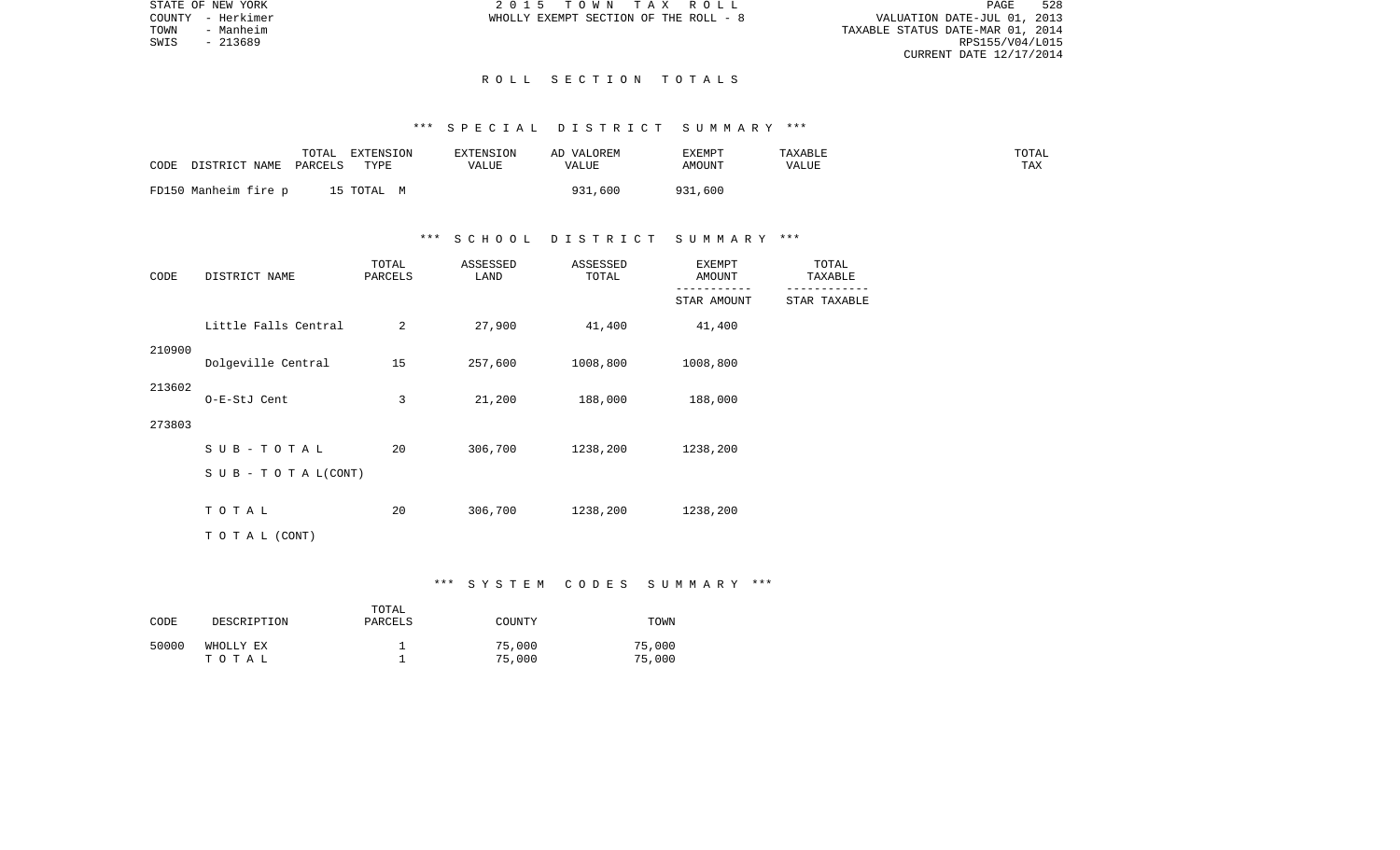| STATE OF NEW YORK |           | 2015 TOWN TAX ROLL                    |  |                                  | PAGE                    | 529 |
|-------------------|-----------|---------------------------------------|--|----------------------------------|-------------------------|-----|
| COUNTY - Herkimer |           | WHOLLY EXEMPT SECTION OF THE ROLL - 8 |  | VALUATION DATE-JUL 01, 2013      |                         |     |
| TOWN              | - Manheim |                                       |  | TAXABLE STATUS DATE-MAR 01, 2014 |                         |     |
| SWIS              | - 213689  |                                       |  |                                  | RPS155/V04/L015         |     |
|                   |           |                                       |  |                                  | CURRENT DATE 12/17/2014 |     |

### R O L L S E C T I O N T O T A L S

## \*\*\* E X E M P T I O N S U M M A R Y \*\*\*

|       |             | TOTAL   |          |          |
|-------|-------------|---------|----------|----------|
| CODE  | DESCRIPTION | PARCELS | COUNTY   | TOWN     |
|       |             |         |          |          |
| 13100 | MUN OWNED   | 11      | 353,700  | 353,700  |
| 25110 | $N/P-RELIG$ | 4       | 529,100  | 529,100  |
| 25300 | NON PROF 9  | 4       | 280,400  | 280,400  |
|       | TOTAL       | 19      | 1163,200 | 1163,200 |

| ROLL<br><b>SEC</b> | DESCRIPTION                                    | TOTAL<br>PARCELS | ASSESSED<br>LAND | ASSESSED<br>TOTAL | <b>EXEMPT</b><br><b>AMOUNT</b><br>STAR AMOUNT | TOTAL<br>TAXABLE<br>----------<br>STAR TAXABLE | TAX<br>RATE | TOTAL<br>TAX |
|--------------------|------------------------------------------------|------------------|------------------|-------------------|-----------------------------------------------|------------------------------------------------|-------------|--------------|
|                    | RS 8 TOTAL<br>SPEC DIST TAXES<br>WHOLLY EXEMPT | 20               | 306,700          | 1238,200          | 1,238,200                                     |                                                |             |              |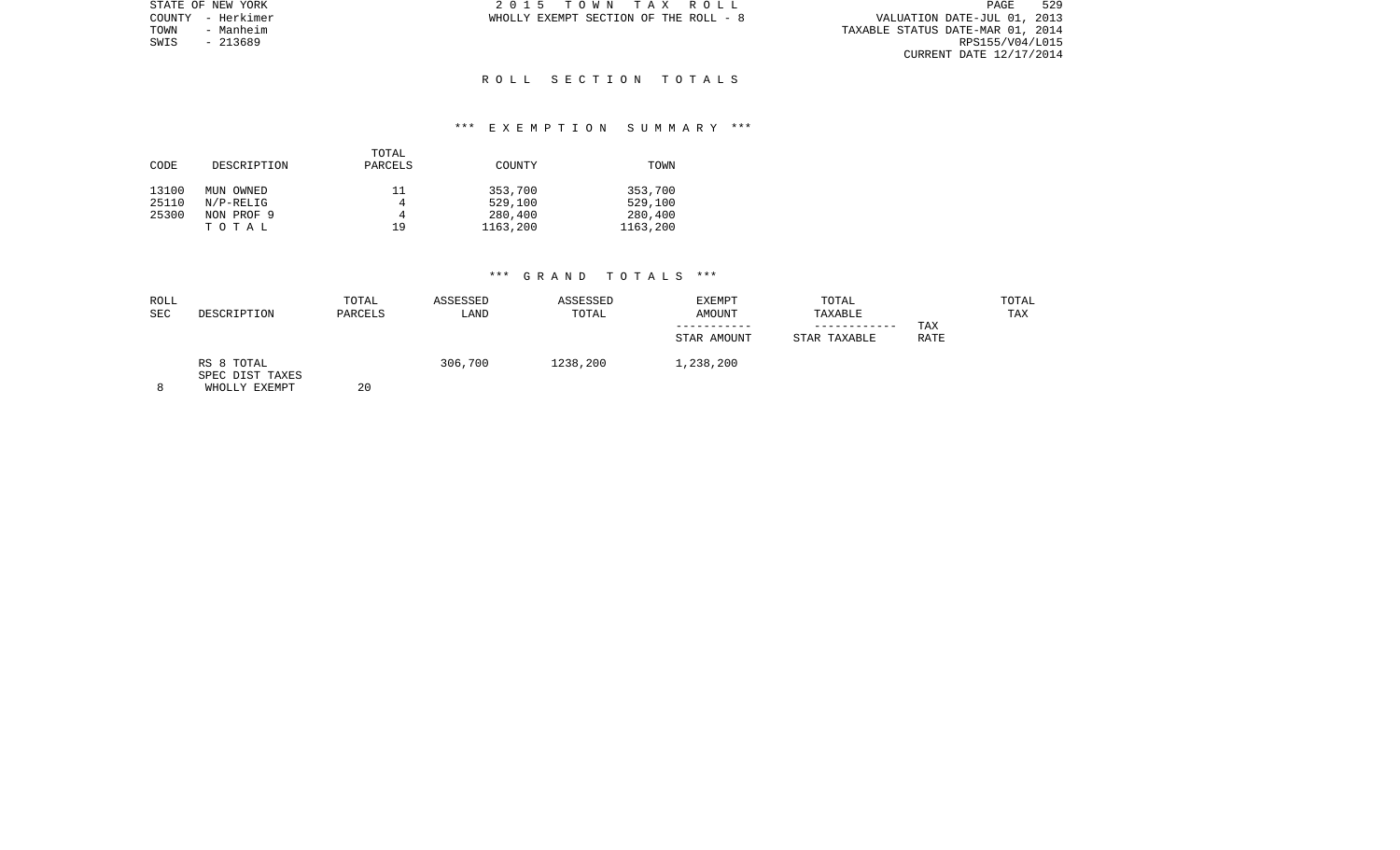|      | STATE OF NEW YORK | 2015 TOWN TAX ROLL |             |                                  | PAGE            | 530 |
|------|-------------------|--------------------|-------------|----------------------------------|-----------------|-----|
|      | COUNTY - Herkimer |                    |             | VALUATION DATE-JUL 01, 2013      |                 |     |
| TOWN | - Manheim         |                    | SWIS TOTALS | TAXABLE STATUS DATE-MAR 01, 2014 |                 |     |
| SWIS | - 213689          |                    |             |                                  | RPS155/V04/L015 |     |
|      |                   |                    |             | CURRENT DATE 12/17/2014          |                 |     |

### \*\*\* S P E C I A L D I S T R I C T S U M M A R Y \*\*\*

| CODE                 | TOTAL   | EXTENSION   | EXTENSION | AD VALOREM | EXEMPT   | TAXABLE   | TAX      | TOTAL     |
|----------------------|---------|-------------|-----------|------------|----------|-----------|----------|-----------|
| DISTRICT NAME        | PARCELS | TYPE        | VALUE     | VALUE      | AMOUNT   | VALUE     | RATE     | TAX       |
| FD150 Manheim fire p |         | 879 TOTAL M |           | 74907.762  | 2621,072 | 72286,690 | 1.013229 | 73,243.16 |

### \*\*\* S C H O O L D I S T R I C T S U M M A R Y \*\*\*

| CODE   | DISTRICT NAME                    | TOTAL<br>PARCELS | ASSESSED<br>LAND | ASSESSED<br>TOTAL | <b>EXEMPT</b><br>AMOUNT | TOTAL<br>TAXABLE         |
|--------|----------------------------------|------------------|------------------|-------------------|-------------------------|--------------------------|
|        |                                  |                  |                  |                   | STAR AMOUNT             | STAR TAXABLE             |
|        | Little Falls Central             | 354              | 5837,300         | 30282,726         | 1958,469                | 28, 324, 257             |
| 210900 | West Canada Valley               | 14               | 307,150          | 570,814           | 4505,443<br>26,715      | 23,818,814<br>544,099    |
| 212402 | Dolgeville Central               | 425              | 5266,650         | 25727,443         | 57,200<br>1822,622      | 486,899<br>23,904,821    |
| 213602 | O-E-StJ Cent                     | 94               | 1265,650         | 18900,979         | 3823,340<br>318,546     | 20,081,481<br>18,582,433 |
| 273803 |                                  |                  |                  |                   | 674,780                 | 17,907,653               |
|        | SUB-TOTAL                        | 887              | 12676,750        | 75481,962         | 4126,352                | 71,355,610               |
|        | $S \cup B - T \cup T A L (CONT)$ |                  |                  |                   | 9060,763                | 62, 294, 847             |
|        | TOTAL                            | 887              | 12676,750        | 75481,962         | 4126,352                | 71,355,610               |
|        | TO TAL (CONT)                    |                  |                  |                   | 9060,763                | 62, 294, 847             |

## \*\*\* S Y S T E M C O D E S S U M M A R Y \*\*\*

| CODE  | DESCRIPTION | TOTAL<br>PARCELS | COUNTY | TOWN   |
|-------|-------------|------------------|--------|--------|
| 50000 | WHOLLY EX   |                  | 75,000 | 75,000 |
|       | тотаь       |                  | 75,000 | 75,000 |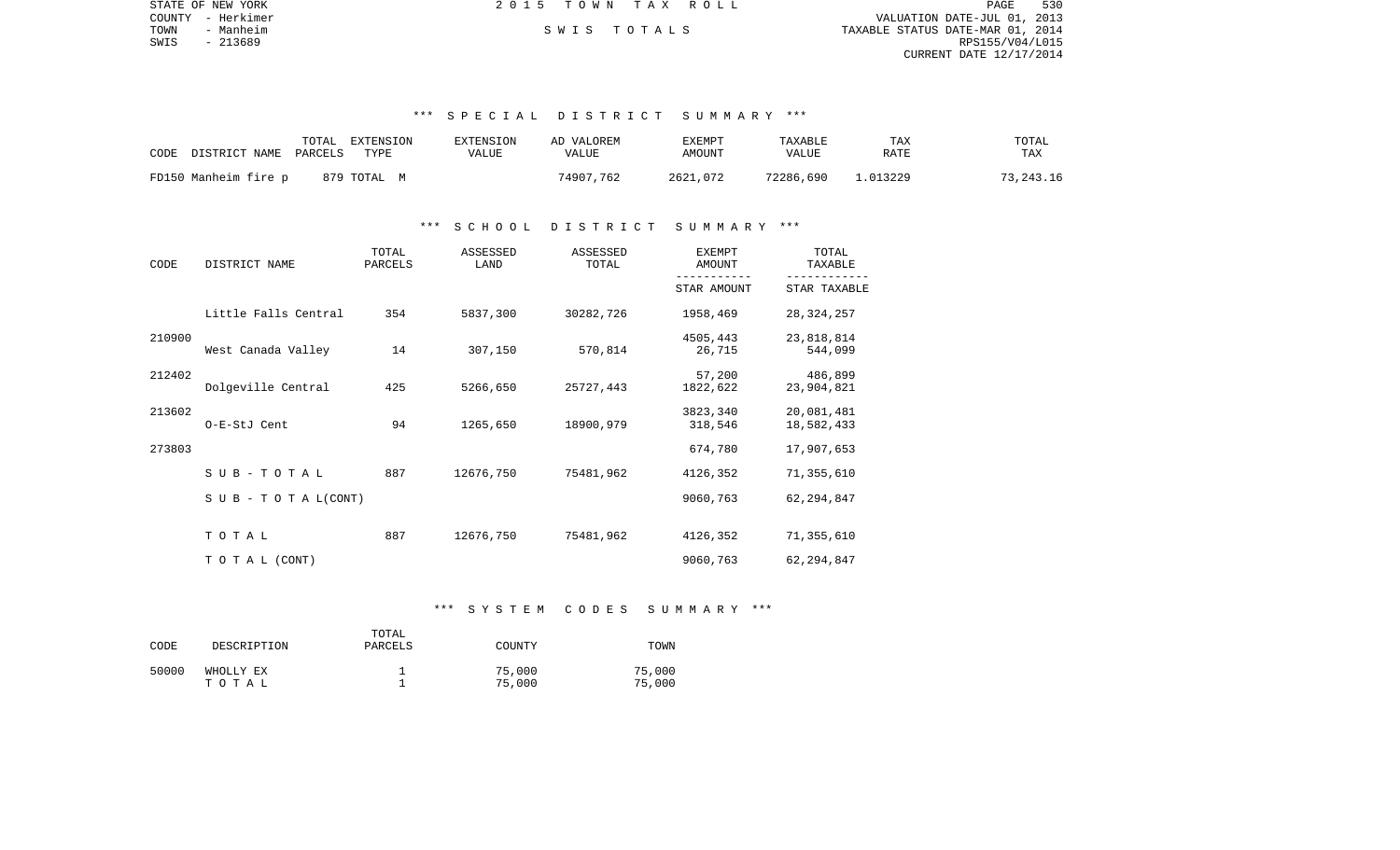|        | STATE OF NEW YORK | 2015 TOWN TAX ROLL |             |                                  | PAGE            | 531 |
|--------|-------------------|--------------------|-------------|----------------------------------|-----------------|-----|
| COUNTY | – Herkimer        |                    |             | VALUATION DATE-JUL 01, 2013      |                 |     |
| TOWN   | - Manheim         |                    | SWIS TOTALS | TAXABLE STATUS DATE-MAR 01, 2014 |                 |     |
| SWIS   | $-213689$         |                    |             |                                  | RPS155/V04/L015 |     |
|        |                   |                    |             | CURRENT DATE 12/17/2014          |                 |     |
|        |                   |                    |             |                                  |                 |     |

## \*\*\* E X E M P T I O N S U M M A R Y \*\*\*

| CODE  | DESCRIPTION    | TOTAL<br>PARCELS | COUNTY   | TOWN     |
|-------|----------------|------------------|----------|----------|
| 13100 | MUN OWNED      | 11               | 353,700  | 353,700  |
| 25110 | $N/P-RELIG$    | 4                | 529,100  | 529,100  |
| 25300 | NON PROF 9     | 4                | 280,400  | 280,400  |
| 41120 | VETWAR CTS     | 14               | 84,450   | 84,450   |
| 41121 | VET WAR CT     | 18               | 103,568  | 103,568  |
| 41130 | VETCOM CTS     | 19               | 192,750  | 192,750  |
| 41131 | VET COM CT     | 13               | 128,525  | 128,525  |
| 41140 | VETDIS CTS     | 3                | 49,875   | 49,875   |
| 41162 | $CW$ 15 $VET/$ |                  | 6,300    |          |
| 41172 | CW DISBLD      |                  | 21,000   |          |
| 41700 | AGRIC 10 Y     | 13               | 462,000  | 462,000  |
| 41720 | AG MKTS L      | 120              | 1705,306 | 1705,306 |
| 41800 | AGED-ALL       | 15               | 316,863  | 316,863  |
| 47200 | RAILROAD       | 1                | 66,471   | 66,471   |
|       | TOTAL          | 237              | 4300,308 | 4273,008 |

| ROLL<br>SEC | DESCRIPTION                                                                     | TOTAL<br>PARCELS | ASSESSED<br>LAND       | ASSESSED<br>TOTAL      | <b>EXEMPT</b><br><b>AMOUNT</b> | TOTAL<br>TAXABLE           | TAX                  |                                                                    |
|-------------|---------------------------------------------------------------------------------|------------------|------------------------|------------------------|--------------------------------|----------------------------|----------------------|--------------------------------------------------------------------|
|             |                                                                                 |                  |                        |                        | STAR AMOUNT                    | STAR TAXABLE               | <b>RATE</b>          |                                                                    |
|             | County Tax<br>Town Tax<br>School Relevy<br>SPEC DIST TAXES<br>TAXABLE           | 797              | 11785,350<br>11785,350 | 40218,791<br>40218,791 | 3,070,637<br>3,043,337         | 37,148,154<br>37, 175, 454 | 8.127817<br>2.800733 | 301,933.49<br>104, 118.48<br>121,851.56<br>38,768.11<br>566,671.64 |
| 5.          | County Tax<br>Town Tax<br>School Relevy<br>SPEC DIST TAXES<br>SPECIAL FRANCHISE | 14               |                        | 1776,374<br>1776,374   |                                | 1,776,374<br>1,776,374     | 8.127817<br>2.800733 | 14,438.03<br>4,975.14<br>9.29<br>1,799.86<br>21, 222.32            |
|             | County Tax                                                                      |                  | 584,700                | 30634,080              |                                | 30,634,080                 | 8.127817             | 248,988.19                                                         |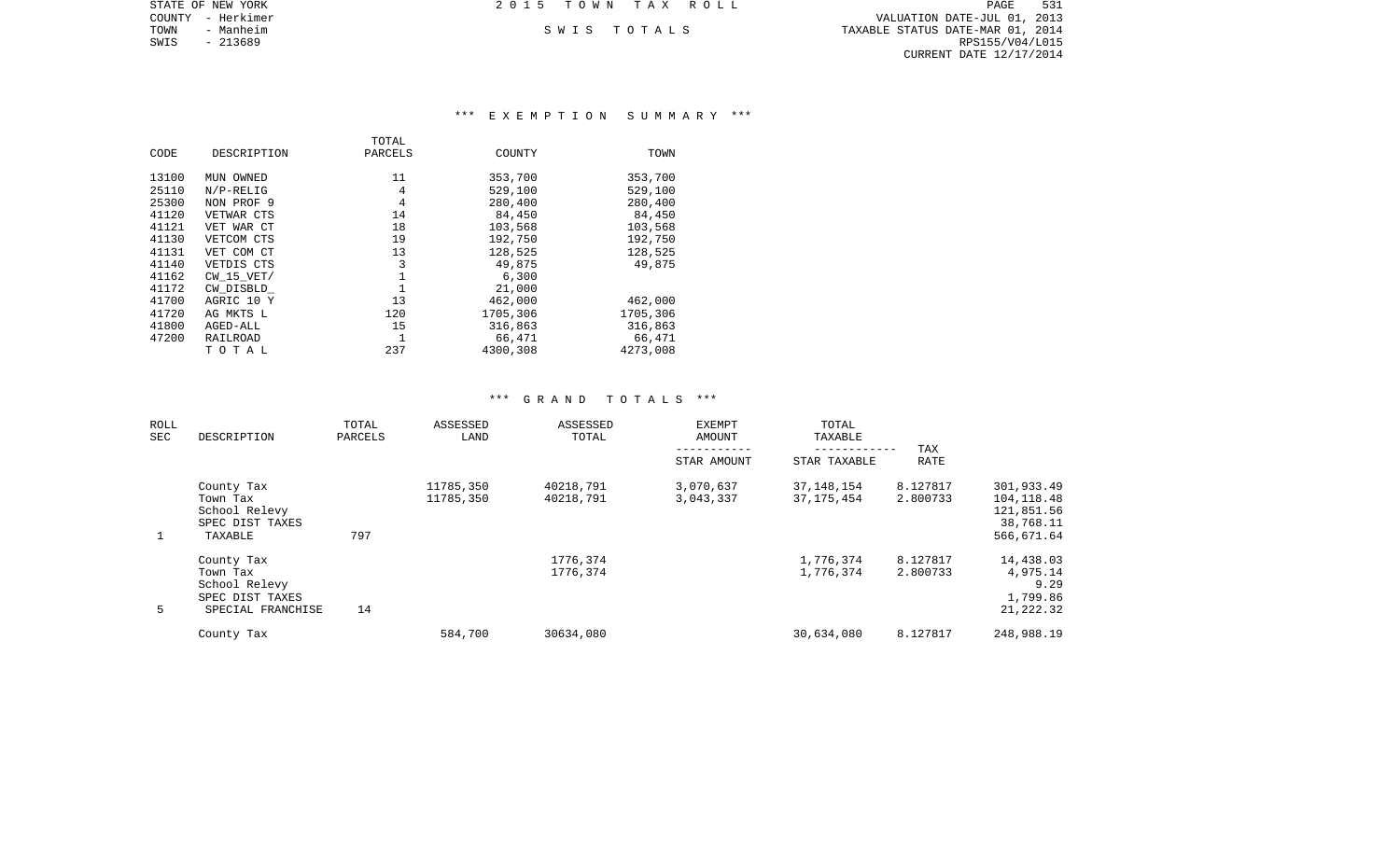| STATE OF NEW YORK | 2015 TOWN TAX ROLL | 532<br>PAGE                      |
|-------------------|--------------------|----------------------------------|
| COUNTY - Herkimer |                    | VALUATION DATE-JUL 01, 2013      |
| TOWN<br>- Manheim | SWIS TOTALS        | TAXABLE STATUS DATE-MAR 01, 2014 |
| - 213689<br>SWIS  |                    | RPS155/V04/L015                  |
|                   |                    | CURRENT DATE 12/17/2014          |

| <b>ROLL</b><br>SEC | DESCRIPTION                                                      | TOTAL<br>PARCELS | ASSESSED<br>LAND       | ASSESSED<br>TOTAL      | <b>EXEMPT</b><br><b>AMOUNT</b><br>--------- | TOTAL<br>TAXABLE<br>---------- | TAX                  |                                                         |
|--------------------|------------------------------------------------------------------|------------------|------------------------|------------------------|---------------------------------------------|--------------------------------|----------------------|---------------------------------------------------------|
|                    |                                                                  |                  |                        |                        | STAR AMOUNT                                 | STAR TAXABLE                   | <b>RATE</b>          |                                                         |
| 6                  | Town Tax<br>School Relevy<br>SPEC DIST TAXES<br>UTILITIES & N.C. | 54               | 584,700                | 30634,080              |                                             | 30,634,080                     | 2.800733             | 85,797.86<br>7,774.84<br>31,039.31<br>373,600.20        |
| 7                  | County Tax<br>Town Tax<br>SPEC DIST TAXES<br>CEILING RAILROADS   | 2                |                        | 1614,517<br>1614,517   | 66,471<br>66,471                            | 1,548,046<br>1,548,046         | 8.127817<br>2.800733 | 12,582.23<br>4,335.67<br>1,635.88<br>18,553.78          |
| 8                  | RS 8 TOTAL<br>SPEC DIST TAXES<br>WHOLLY EXEMPT                   | 20               | 306,700                | 1238,200               | 1,238,200                                   |                                |                      |                                                         |
|                    | County Tax<br>Town Tax<br>School Relevy<br>SPEC DIST TAXES       |                  | 12676,750<br>12676,750 | 75481,962<br>75481,962 | 4,375,308<br>4,348,008                      | 71,106,654<br>71,133,954       | 8.127817<br>2.800733 | 577,941.94<br>199,227.15<br>129,635.69<br>73, 243. 16   |
| $\star$            | <b>SUB</b><br>TOTAL                                              | 887              |                        |                        |                                             |                                |                      | 980,047.94                                              |
|                    | County Tax<br>Town Tax<br>School Relevy<br>SPEC DIST TAXES       |                  | 12676,750<br>12676,750 | 75481,962<br>75481,962 | 4,375,308<br>4,348,008                      | 71,106,654<br>71, 133, 954     | 8.127817<br>2.800733 | 577,941.94<br>199, 227. 15<br>129,635.69<br>73, 243. 16 |
| $* *$              | GRAND TOTAL                                                      | 887              |                        |                        |                                             |                                |                      | 980,047.94                                              |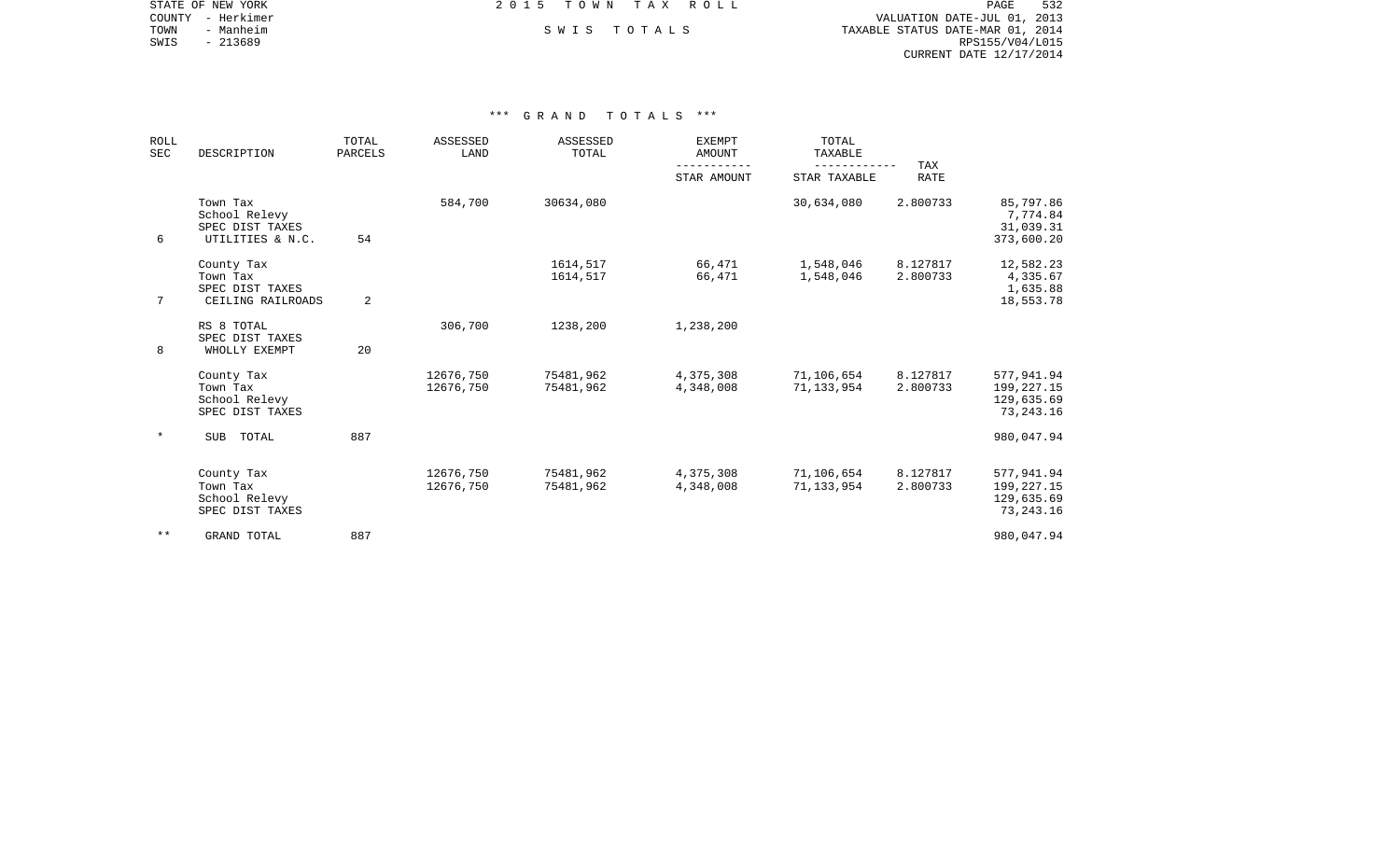PAGE 533 TOWN - Manheim TAXABLE STATUS DATE-MAR 01, 2014  $\texttt{SWIS}$  - 2136 RPS155/V04/L015 CURRENT DATE 12/17/2014

STATE OF NEW YORK 2 0 1 5 T O W N T A X R O L L PAGE 533COUNTY - Herkimer T O W N T O T A L S VALUATION DATE-JUL 01, 2013

## \*\*\* S P E C I A L D I S T R I C T S U M M A R Y \*\*\*

| CODE<br>DISTRICT NAME | TOTAL<br>EXTENSION<br>PARCELS<br>TYPE | EXTENSION<br>VALUE | AD VALOREM<br>VALUE | EXEMPT<br>AMOUNT | TAXABLE<br>VALUE | TOTAL<br>TAX |
|-----------------------|---------------------------------------|--------------------|---------------------|------------------|------------------|--------------|
| FD150 Manheim fire p  | 879 TOTAL M                           |                    | 74907,762           | 2621,072         | 72286,690        | 73,243.16    |

#### \*\*\* S C H O O L D I S T R I C T S U M M A R Y \*\*\*

| CODE   | DISTRICT NAME                    | TOTAL<br>PARCELS | ASSESSED<br>LAND | ASSESSED<br>TOTAL | EXEMPT<br>AMOUNT     | TOTAL<br>TAXABLE         |
|--------|----------------------------------|------------------|------------------|-------------------|----------------------|--------------------------|
|        |                                  |                  |                  |                   | STAR AMOUNT          | STAR TAXABLE             |
|        | Little Falls Central             | 354              | 5837,300         | 30282,726         | 1958,469             | 28, 324, 257             |
| 210900 | West Canada Valley               | 14               | 307,150          | 570,814           | 4505,443<br>26,715   | 23,818,814<br>544,099    |
| 212402 | Dolgeville Central               | 1427             | 6753,080         | 77426,130         | 57,200<br>10238,581  | 486,899<br>67, 187, 549  |
| 213602 | O-E-StJ Cent                     | 94               | 1265,650         | 18900,979         | 17258,550<br>318,546 | 49,928,999<br>18,582,433 |
| 273803 |                                  |                  |                  |                   | 674,780              | 17,907,653               |
|        | $S$ U B - T O T A L              | 1889             | 14163,180        | 127180,649        | 12542,311            | 114,638,338              |
|        | $S \cup B - T \cup T A L (CONT)$ |                  |                  |                   | 22495,973            | 92, 142, 365             |
|        | TOTAL                            | 1889             | 14163,180        | 127180,649        | 12542,311            | 114,638,338              |
|        | T O T A L (CONT)                 |                  |                  |                   | 22495,973            | 92, 142, 365             |

#### \*\*\* S Y S T E M C O D E S S U M M A R Y \*\*\*

| CODE  | DESCRIPTION | TOTAL<br>PARCELS | COUNTY  | TOWN    |
|-------|-------------|------------------|---------|---------|
| 50000 | WHOLLY EX   |                  | 130,100 | 130,100 |
|       | тотаь       | ᄃ                | 130,100 | 130,100 |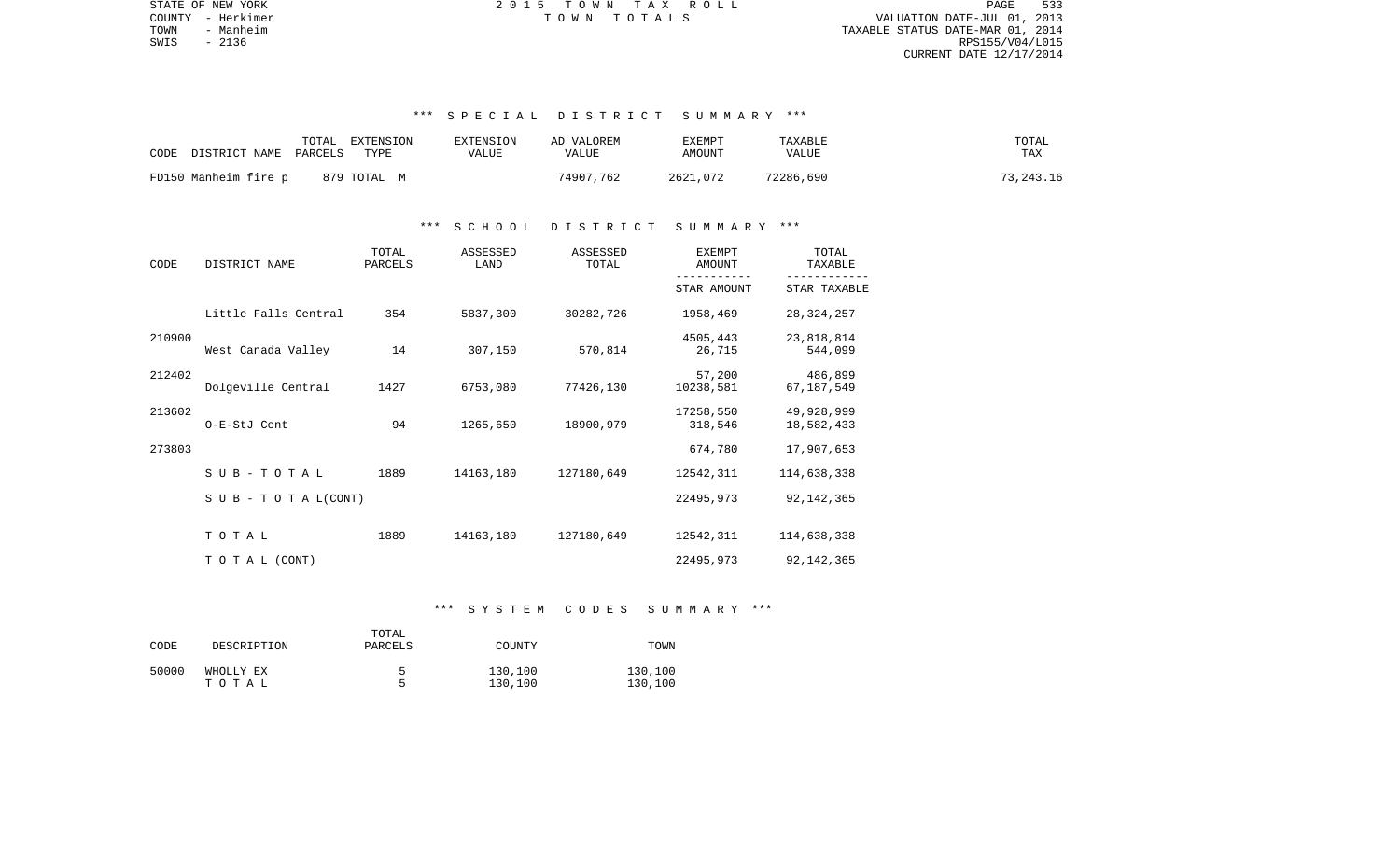TOWN - Manheim TAXABLE STATUS DATE-MAR 01, 2014  $\texttt{SWIS}$  - 2136 RPS155/V04/L015 CURRENT DATE 12/17/2014

STATE OF NEW YORK **EXECUTE:** A G ALL TOWN TAX ROLL COUNTY - Herkimer T O W N T O T A L S VALUATION DATE-JUL 01, 2013

## \*\*\* E X E M P T I O N S U M M A R Y \*\*\*

|       |                 | TOTAL          |           |           |
|-------|-----------------|----------------|-----------|-----------|
| CODE  | DESCRIPTION     | PARCELS        | COUNTY    | TOWN      |
| 12100 | NYS HOSP        | 2              | 617,600   | 617,600   |
|       |                 |                |           |           |
| 13100 | MUN OWNED       | 46             | 6073,600  | 6073,600  |
| 13650 | VLG/OTHER       | 1              | 3,700     | 3,700     |
| 25110 | $N/P-RELIG$     | 4              | 529,100   | 529,100   |
| 25210 | NP HOSP         | $\mathbf{1}$   | 120,000   | 120,000   |
| 25300 | NON PROF 9      | 15             | 1806,500  | 1806,500  |
| 41101 | VETFUND CT      | $\mathbf{1}$   | 300       | 300       |
| 41120 | VETWAR CTS      | 14             | 84,450    | 84,450    |
| 41121 | VET WAR CT      | 64             | 379,283   | 379,283   |
| 41130 | VETCOM CTS      | 19             | 192,750   | 192,750   |
| 41131 | VET COM CT      | 87             | 858,513   | 858,513   |
| 41140 | VETDIS CTS      | 3              | 49,875    | 49,875    |
| 41141 | VET DIS CT      | 16             | 179,561   | 179,561   |
| 41151 | $CW$ 10 $VET/$  | 2              | 7,790     |           |
| 41161 | CW 15 VET/      | 1              | 6,300     |           |
| 41162 | $CW_15_VET/$    | 5              | 31,500    |           |
| 41172 | CW_DISBLD_      | $\mathbf{1}$   | 21,000    |           |
| 41400 | CLERGY          | $\overline{2}$ | 3,000     | 3,000     |
| 41700 | AGRIC 10 Y      | 13             | 462,000   | 462,000   |
| 41720 | AG MKTS L       | 122            | 1711,865  | 1711,865  |
| 41800 | AGED-ALL        | 33             | 655,918   | 655,918   |
| 47200 | <b>RAILROAD</b> | $\mathbf{1}$   | 66,471    | 66,471    |
|       | TOTAL           | 453            | 13861,076 | 13794,486 |

| ROLL<br>SEC | DESCRIPTION                        | TOTAL<br>PARCELS | ASSESSED<br>LAND                   | ASSESSED<br>TOTAL                   | <b>EXEMPT</b><br>AMOUNT<br>STAR AMOUNT | TOTAL<br>TAXABLE<br>STAR TAXABLE       | TAX<br><b>RATE</b> | TOTAL<br>TAX                            |
|-------------|------------------------------------|------------------|------------------------------------|-------------------------------------|----------------------------------------|----------------------------------------|--------------------|-----------------------------------------|
|             | County Tax<br>Town Tax<br>Town Tax |                  | 13075,430<br>1290,080<br>11785,350 | 82081,251<br>41862,460<br>40218,791 | 4,644,105<br>1,534,178<br>3,043,337    | 77,437,146<br>40,328,282<br>37,175,454 |                    | 629,395.10<br>112,948.68<br>104, 118.48 |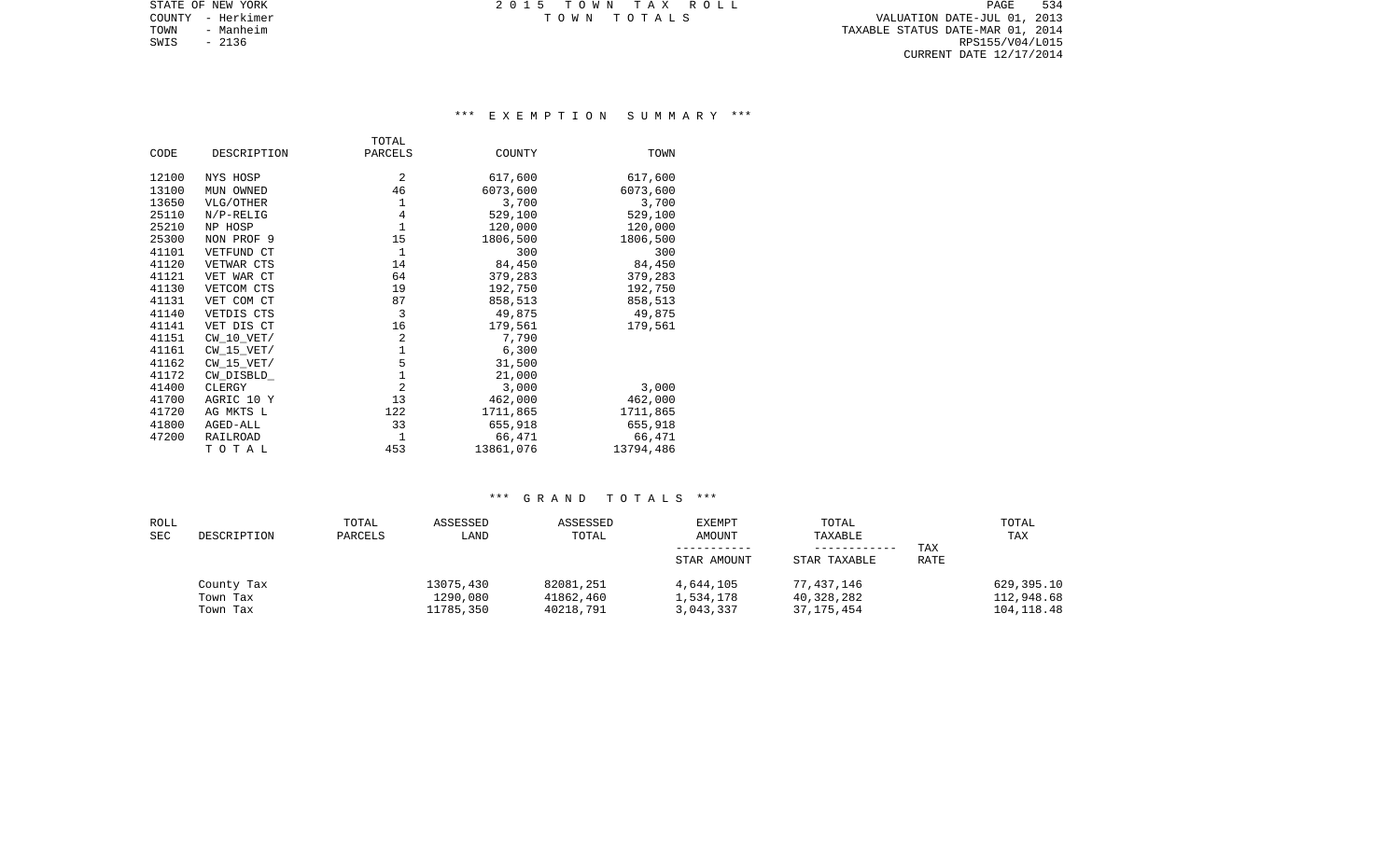STATE OF NEW YORK **EXECUTE:**  $2015$  TOWN TAX ROLL COUNTY - Herkimer T O W N T O T A L S VALUATION DATE-JUL 01, 2013

TOWN - Manheim TAXABLE STATUS DATE-MAR 01, 2014 SWIS - Manheim - Ambre 1999, Ambre 1999, Ambre 1999, Ambre 1999, Ambre 1999, Ambre 1999, Ambre 1999, Ambre 199<br>SWIS - 2136 RPS155/V04/L015 CURRENT DATE 12/17/2014

| <b>ROLL</b><br><b>SEC</b> | DESCRIPTION                                                                                 | TOTAL<br><b>PARCELS</b> | ASSESSED<br>LAND                   | ASSESSED<br>TOTAL                    | <b>EXEMPT</b><br><b>AMOUNT</b><br>----------- | TOTAL<br>TAXABLE<br>------------              | TAX         | TOTAL<br>TAX                                                                       |
|---------------------------|---------------------------------------------------------------------------------------------|-------------------------|------------------------------------|--------------------------------------|-----------------------------------------------|-----------------------------------------------|-------------|------------------------------------------------------------------------------------|
|                           |                                                                                             |                         |                                    |                                      | STAR AMOUNT                                   | STAR TAXABLE                                  | <b>RATE</b> |                                                                                    |
| $\mathbf{1}$              | School Relevy<br>Village Relevy<br>SPEC DIST TAXES<br>TAXABLE                               | 1,736                   |                                    |                                      |                                               |                                               |             | 180,764.32<br>90,954.89<br>38,768.11<br>1156,949.58                                |
| 5                         | County Tax<br>Town Tax<br>Town Tax<br>School Relevy<br>SPEC DIST TAXES<br>SPECIAL FRANCHISE | 17                      |                                    | 3010,778<br>1234,404<br>1776,374     |                                               | 3,010,778<br>1,234,404<br>1,776,374           |             | 24, 471.04<br>3,457.24<br>4,975.14<br>9.29<br>1,799.86<br>34,712.57                |
| 6                         | County Tax<br>Town Tax<br>Town Tax<br>School Relevy<br>SPEC DIST TAXES<br>UTILITIES & N.C.  | 60                      | 589,200<br>4,500<br>584,700        | 31193,503<br>559,423<br>30634,080    |                                               | 31, 193, 503<br>559,423<br>30,634,080         |             | 253,535.08<br>1,566.80<br>85,797.86<br>7,774.84<br>31,039.31<br>379,713.89         |
| $7\phantom{.}$            | County Tax<br>Town Tax<br>SPEC DIST TAXES<br>CEILING RAILROADS                              | 2                       |                                    | 1614,517<br>1614,517                 | 66,471<br>66,471                              | 1,548,046<br>1,548,046                        |             | 12,582.23<br>4,335.67<br>1,635.88<br>18,553.78                                     |
| 8                         | RS 8 TOTAL<br>SPEC DIST TAXES<br>WHOLLY EXEMPT                                              | 74                      | 498,550                            | 9280,600                             | 9,280,600                                     |                                               |             |                                                                                    |
|                           | County Tax<br>Town Tax<br>Town Tax<br>School Relevy<br>Village Relevy<br>SPEC DIST TAXES    |                         | 14163,180<br>1486,430<br>12676,750 | 127180,649<br>51698,687<br>75481,962 | 13,991,176<br>9,576,578<br>4,348,008          | 113, 189, 473<br>42, 122, 109<br>71, 133, 954 |             | 919,983.45<br>117,972.72<br>199, 227. 15<br>188,548.45<br>90,954.89<br>73, 243. 16 |
|                           | <b>SUB</b><br>TOTAL                                                                         | 1,889                   |                                    |                                      |                                               |                                               |             | 1589,929.82                                                                        |
|                           | County Tax                                                                                  |                         | 14163,180                          | 127180,649                           | 13,991,176                                    | 113, 189, 473                                 |             | 919,983.45                                                                         |